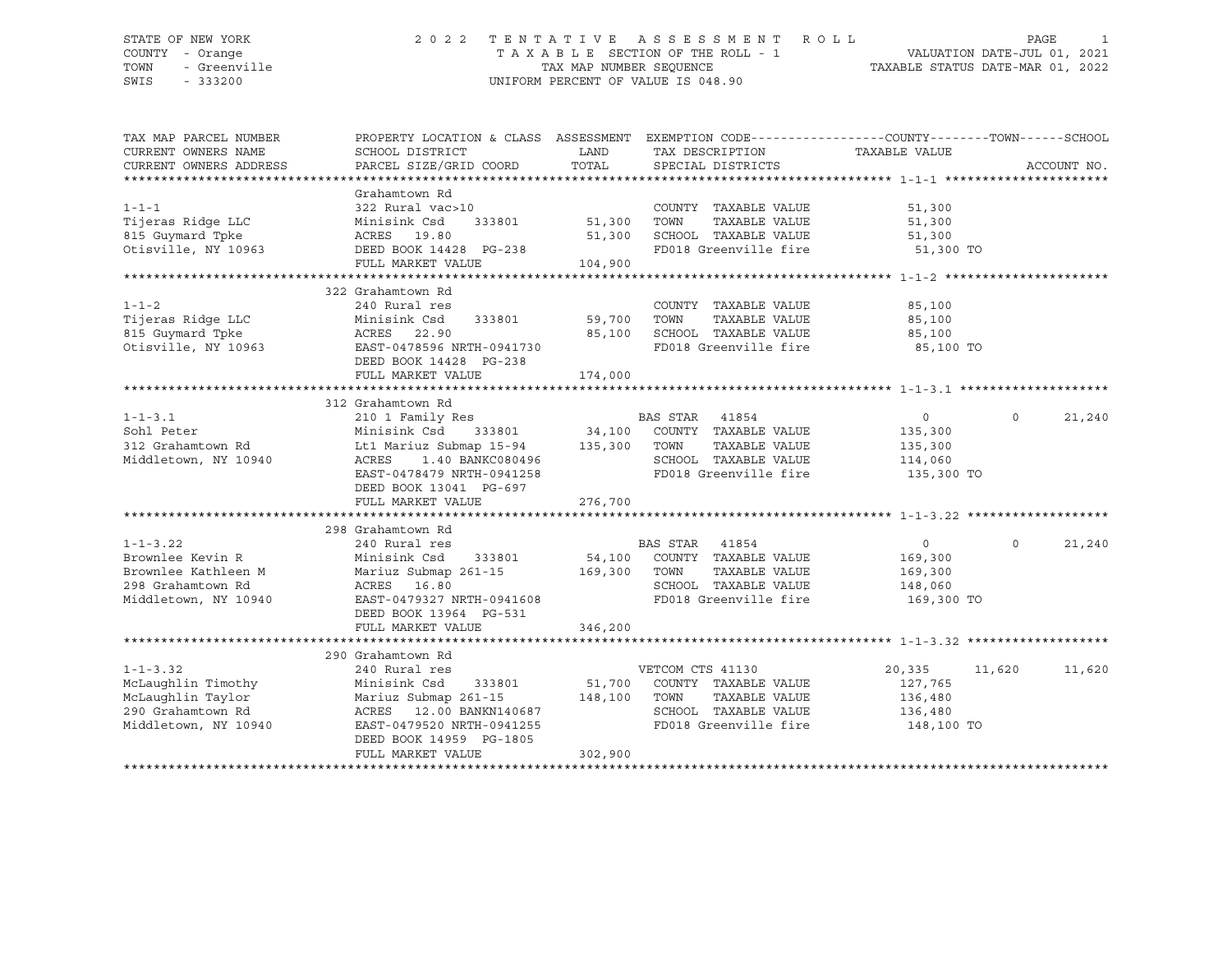| STATE OF NEW YORK<br>COUNTY - Orange<br>TOWN<br>- Greenville           | 2 0 2 2                                                                                               | TENTATIVE<br>TAX MAP NUMBER SEQUENCE | ASSESSMENT ROLL<br>TAXABLE SECTION OF THE ROLL - 1                                                                                      | VALUATION DATE-JUL 01, 2021<br>TAXABLE STATUS DATE-MAR 01, 2022 | PAGE     |             |
|------------------------------------------------------------------------|-------------------------------------------------------------------------------------------------------|--------------------------------------|-----------------------------------------------------------------------------------------------------------------------------------------|-----------------------------------------------------------------|----------|-------------|
| SWIS<br>$-333200$                                                      |                                                                                                       |                                      | UNIFORM PERCENT OF VALUE IS 048.90                                                                                                      |                                                                 |          |             |
| TAX MAP PARCEL NUMBER<br>CURRENT OWNERS NAME<br>CURRENT OWNERS ADDRESS | SCHOOL DISTRICT<br>PARCEL SIZE/GRID COORD                                                             | LAND<br>TOTAL                        | PROPERTY LOCATION & CLASS ASSESSMENT EXEMPTION CODE---------------COUNTY-------TOWN------SCHOOL<br>TAX DESCRIPTION<br>SPECIAL DISTRICTS | TAXABLE VALUE                                                   |          | ACCOUNT NO. |
|                                                                        |                                                                                                       |                                      |                                                                                                                                         |                                                                 |          |             |
|                                                                        | 244 Grahamtown Rd                                                                                     |                                      |                                                                                                                                         |                                                                 |          |             |
| $1 - 1 - 4.12$                                                         | 210 1 Family Res                                                                                      |                                      | BAS STAR 41854                                                                                                                          | $\overline{0}$                                                  | $\circ$  | 21,240      |
| Lake Edward J                                                          | Minisink Csd 333801 37,400 COUNTY TAXABLE VALUE                                                       |                                      |                                                                                                                                         | 118,600                                                         |          |             |
| Lake Rhonda S                                                          | Pt Lt 2 Westman Map 3945 118,600 TOWN                                                                 |                                      | TAXABLE VALUE                                                                                                                           | 118,600                                                         |          |             |
| 244 Grahamtown Rd                                                      | 2.00<br>ACRES                                                                                         |                                      | SCHOOL TAXABLE VALUE                                                                                                                    | 97,360                                                          |          |             |
| Middletown, NY 10940                                                   | EAST-0479985 NRTH-0940925                                                                             |                                      | FD018 Greenville fire                                                                                                                   | 118,600 TO                                                      |          |             |
|                                                                        | DEED BOOK 4841 PG-195                                                                                 |                                      |                                                                                                                                         |                                                                 |          |             |
|                                                                        | FULL MARKET VALUE                                                                                     | 242,500                              |                                                                                                                                         |                                                                 |          |             |
|                                                                        | 262 Grahamtown Rd                                                                                     |                                      |                                                                                                                                         |                                                                 |          |             |
| $1 - 1 - 4.21$                                                         | 210 1 Family Res                                                                                      |                                      | BAS STAR 41854                                                                                                                          | $\overline{0}$                                                  | $\Omega$ | 21,240      |
| Skinner Howard J                                                       | Minisink Csd 333801                                                                                   |                                      | 35,800 COUNTY TAXABLE VALUE                                                                                                             | 115,900                                                         |          |             |
| Skinner Lisa M                                                         | Lt1 & Pt Lt2 Westman Map 115,900 TOWN                                                                 |                                      | TAXABLE VALUE                                                                                                                           | 115,900                                                         |          |             |
| 262 Grahamtown Rd                                                      | 3945                                                                                                  |                                      | SCHOOL TAXABLE VALUE                                                                                                                    | 94,660                                                          |          |             |
| Middletown, NY 10940-9804                                              | ACRES<br>1.70 BANKC061155                                                                             |                                      | FD018 Greenville fire                                                                                                                   | 115,900 TO                                                      |          |             |
|                                                                        | EAST-0479723 NRTH-0941050                                                                             |                                      |                                                                                                                                         |                                                                 |          |             |
|                                                                        | DEED BOOK 4157 PG-275                                                                                 |                                      |                                                                                                                                         |                                                                 |          |             |
|                                                                        | FULL MARKET VALUE                                                                                     | 237,000                              |                                                                                                                                         |                                                                 |          |             |
|                                                                        |                                                                                                       |                                      |                                                                                                                                         |                                                                 |          |             |
|                                                                        | 4 Cardinal Ln                                                                                         |                                      |                                                                                                                                         |                                                                 |          |             |
| $1 - 1 - 5.1$                                                          | 210 1 Family Res                                                                                      |                                      | COUNTY TAXABLE VALUE                                                                                                                    | 115,900                                                         |          |             |
| Tompkins Nicole                                                        | Minisink Csd 333801 25,000 TOWN TAXABLE VALUE<br>FRNT 154.00 DPTH 168.00 115,900 SCHOOL TAXABLE VALUE |                                      |                                                                                                                                         | 115,900                                                         |          |             |
| Tompkins Jonathan<br>4 Cardinal Ln                                     |                                                                                                       |                                      | FD018 Greenville fire                                                                                                                   | 115,900<br>115,900 TO                                           |          |             |
| Middletown, NY 10940                                                   | EAST-0481019 NRTH-0940706<br>DEED BOOK 13706 PG-949                                                   |                                      |                                                                                                                                         |                                                                 |          |             |
|                                                                        | FULL MARKET VALUE                                                                                     | 237,000                              |                                                                                                                                         |                                                                 |          |             |
|                                                                        |                                                                                                       |                                      |                                                                                                                                         |                                                                 |          |             |
|                                                                        | 18 Glen Cove Ct                                                                                       |                                      |                                                                                                                                         |                                                                 |          |             |
| $1 - 1 - 6.11$                                                         | 210 1 Family Res                                                                                      |                                      | COUNTY TAXABLE VALUE                                                                                                                    | 143,000                                                         |          |             |
| Kochovos Susana A                                                      |                                                                                                       |                                      |                                                                                                                                         | 143,000                                                         |          |             |
| Kochovos Susannah                                                      | Minisink Csd 333801 42,400 TOWN TAXABLE VALUE<br>Lt 1 Manza Sub Map 8619 143,000 SCHOOL TAXABLE VALUE |                                      |                                                                                                                                         | 143,000                                                         |          |             |
| 18 Clen Cove Ct                                                        | 2.90 BANKC030217<br>ACRES                                                                             |                                      | FD018 Greenville fire                                                                                                                   | 143,000 TO                                                      |          |             |
| Middletown, NY 10940                                                   | EAST-0482347 NRTH-0942065                                                                             |                                      |                                                                                                                                         |                                                                 |          |             |
|                                                                        | DEED BOOK 5294 PG-323                                                                                 |                                      |                                                                                                                                         |                                                                 |          |             |
|                                                                        | FULL MARKET VALUE                                                                                     | 292,400                              |                                                                                                                                         |                                                                 |          |             |
|                                                                        | *************************                                                                             |                                      |                                                                                                                                         |                                                                 |          |             |
|                                                                        | 20 Glen Cove Ct                                                                                       |                                      |                                                                                                                                         |                                                                 | $\Omega$ |             |
| $1 - 1 - 6.12$                                                         | 210 1 Family Res                                                                                      |                                      | BAS STAR 41854                                                                                                                          | $\overline{0}$                                                  |          | 21,240      |
| Budington Thomas<br>Budington Christine                                | Minisink Csd     333801<br>Lt 2 Manza Sub Map 8619                                                    | 155,500 TOWN                         | 40,700 COUNTY TAXABLE VALUE<br>TAXABLE VALUE                                                                                            | 155,500<br>155,500                                              |          |             |
| 20 Glen Cove Ct                                                        | ACRES<br>2.10                                                                                         |                                      | SCHOOL TAXABLE VALUE                                                                                                                    | 134,260                                                         |          |             |
| Middletown, NY 10940                                                   | EAST-0482057 NRTH-0942075                                                                             |                                      | FD018 Greenville fire                                                                                                                   | 155,500 TO                                                      |          |             |
|                                                                        | DEED BOOK 12004 PG-1452                                                                               |                                      |                                                                                                                                         |                                                                 |          |             |
|                                                                        | FULL MARKET VALUE                                                                                     | 318,000                              |                                                                                                                                         |                                                                 |          |             |
|                                                                        |                                                                                                       |                                      |                                                                                                                                         |                                                                 |          |             |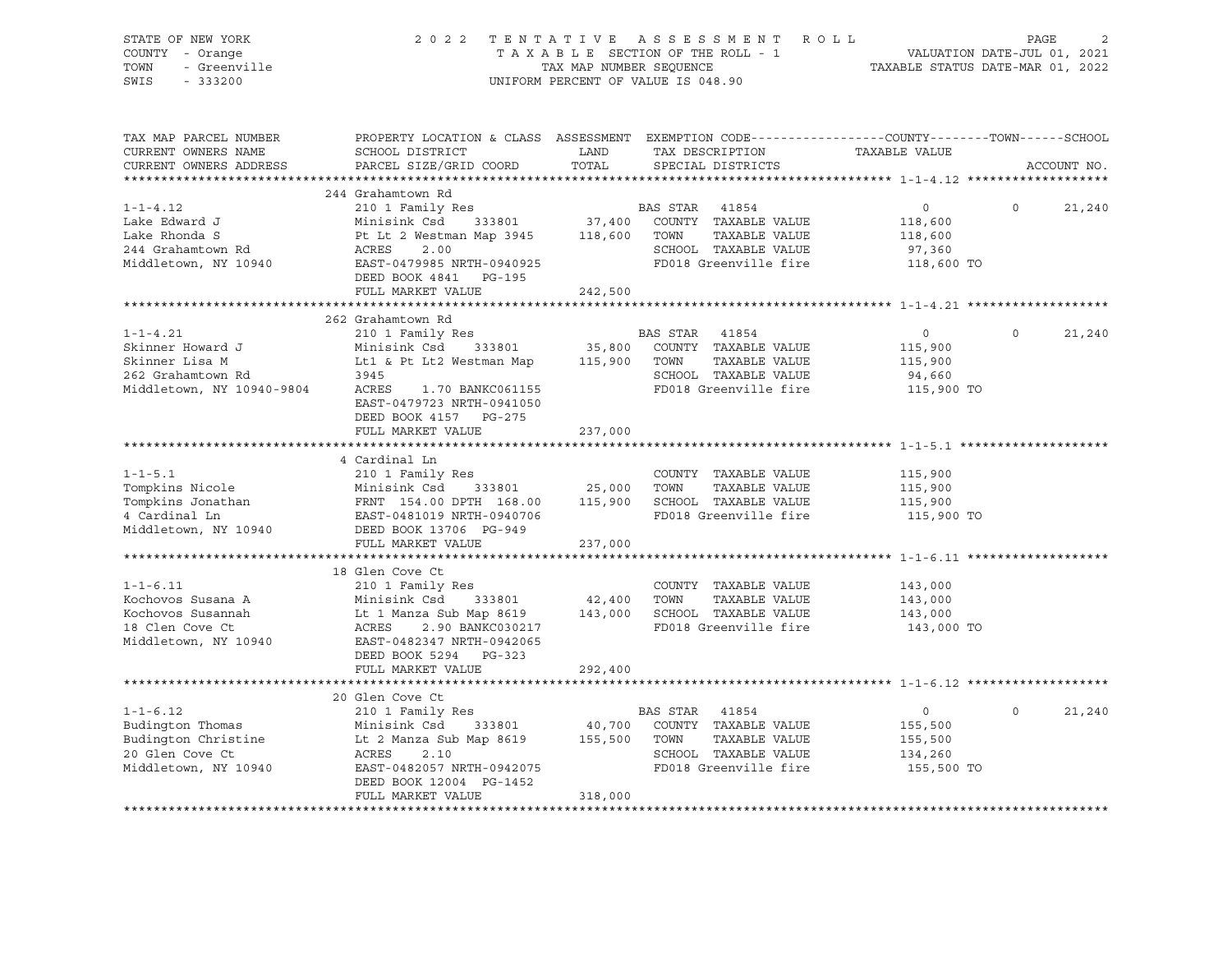| STATE OF NEW YORK      |                                                                                                 |                         | 2022 TENTATIVE ASSESSMENT ROLL     |                                  | PAGE                   |
|------------------------|-------------------------------------------------------------------------------------------------|-------------------------|------------------------------------|----------------------------------|------------------------|
| COUNTY - Orange        |                                                                                                 |                         | TAXABLE SECTION OF THE ROLL - 1    | VALUATION DATE-JUL 01, 2021      |                        |
| TOWN<br>- Greenville   |                                                                                                 | TAX MAP NUMBER SEOUENCE |                                    | TAXABLE STATUS DATE-MAR 01, 2022 |                        |
| $-333200$<br>SWIS      |                                                                                                 |                         | UNIFORM PERCENT OF VALUE IS 048.90 |                                  |                        |
|                        |                                                                                                 |                         |                                    |                                  |                        |
|                        |                                                                                                 |                         |                                    |                                  |                        |
|                        |                                                                                                 |                         |                                    |                                  |                        |
|                        |                                                                                                 |                         |                                    |                                  |                        |
| TAX MAP PARCEL NUMBER  | PROPERTY LOCATION & CLASS ASSESSMENT EXEMPTION CODE---------------COUNTY-------TOWN------SCHOOL |                         |                                    |                                  |                        |
| CURRENT OWNERS NAME    | SCHOOL DISTRICT                                                                                 | LAND                    | TAX DESCRIPTION                    | TAXABLE VALUE                    |                        |
| CURRENT OWNERS ADDRESS | PARCEL SIZE/GRID COORD                                                                          | TOTAL                   | SPECIAL DISTRICTS                  |                                  | ACCOUNT NO.            |
|                        |                                                                                                 |                         |                                    |                                  |                        |
|                        |                                                                                                 |                         |                                    |                                  |                        |
|                        | 28 Glen Cove Ct                                                                                 |                         |                                    |                                  |                        |
| $1 - 1 - 6.21$         | 210 1 Family Res                                                                                |                         | COUNTY TAXABLE VALUE               | 155,200                          |                        |
| Vidal Glenn C          | Minisink Csd<br>333801                                                                          | 42,400 TOWN             | TAXABLE VALUE                      | 155,200                          |                        |
| 28 Glen Cove Ct        | Lt 4 Manza Sub Map 8619                                                                         |                         | 155,200 SCHOOL TAXABLE VALUE       | 155,200                          |                        |
| Middletown, NY 10940   | ACRES<br>2.90 BANKC190615                                                                       |                         | FD018 Greenville fire              | 155,200 TO                       |                        |
|                        |                                                                                                 |                         |                                    |                                  |                        |
|                        | EAST-0482367 NRTH-0941775                                                                       |                         |                                    |                                  |                        |
|                        | DEED BOOK 11670 PG-1370                                                                         |                         |                                    |                                  |                        |
|                        | FULL MARKET VALUE                                                                               | 317,400                 |                                    |                                  |                        |
|                        |                                                                                                 |                         |                                    |                                  |                        |
|                        | 26 Glen Cove Ct                                                                                 |                         |                                    |                                  |                        |
| $1 - 1 - 6.22$         |                                                                                                 |                         | BAS STAR 41854                     | $\circ$                          | $\mathsf{O}$<br>21,240 |
|                        | 210 1 Family Res                                                                                |                         |                                    |                                  |                        |
| Steinberg Elizabeth    | Minisink Csd 333801                                                                             |                         | 40,700 COUNTY TAXABLE VALUE        | 145,500                          |                        |
| 26 Glen Cove Ct        | Lt 3 Manza Sub Map 8619                                                                         |                         | 145,500 TOWN<br>TAXABLE VALUE      | 145,500                          |                        |
| Middletown, NY 10940   | ACRES<br>2.10 BANK0230051                                                                       |                         | SCHOOL TAXABLE VALUE               | 124,260                          |                        |
|                        | EAST-0482057 NRTH-0941785                                                                       |                         | FD018 Greenville fire              | 145,500 TO                       |                        |
|                        | DEED BOOK 13331 PG-805                                                                          |                         |                                    |                                  |                        |
|                        |                                                                                                 |                         |                                    |                                  |                        |
|                        | FULL MARKET VALUE                                                                               | 297,500                 |                                    |                                  |                        |
|                        |                                                                                                 |                         |                                    |                                  |                        |
|                        | 312 Greenville Tpke                                                                             |                         |                                    |                                  |                        |
| $1 - 1 - 6.3$          | 240 Rural res                                                                                   |                         | BAS STAR 41854                     | 0                                | $\circ$<br>21,240      |
| Smith Franklin G Jr    | Minisink Csd<br>333801                                                                          |                         | 37,600 COUNTY TAXABLE VALUE        | 214,500                          |                        |
| Smith Colleen M        | ACRES 18.30 BANKC080496                                                                         |                         | 214,500 TOWN<br>TAXABLE VALUE      | 214,500                          |                        |
|                        | EAST-0481746 NRTH-0942319                                                                       |                         |                                    |                                  |                        |
| 312 Greenville Tpke    |                                                                                                 |                         | SCHOOL TAXABLE VALUE               | 193,260                          |                        |
| Middletown, NY 10940   | DEED BOOK 5153 PG-328                                                                           |                         | FD018 Greenville fire              | 214,500 TO                       |                        |
|                        | FULL MARKET VALUE                                                                               | 438,700                 |                                    |                                  |                        |
|                        |                                                                                                 |                         |                                    |                                  |                        |
|                        | 382 Greenville Tpke                                                                             |                         |                                    |                                  |                        |
| $1 - 1 - 7$            | 210 1 Family Res                                                                                |                         |                                    |                                  |                        |
|                        |                                                                                                 |                         | COUNTY TAXABLE VALUE               | 83,800                           |                        |
| Turner Richard V       | Minisink Csd<br>333801                                                                          |                         | 41,300 TOWN<br>TAXABLE VALUE       | 83,800                           |                        |
| 382 Greenville Tpke    | 2.60 BANK0131008<br>ACRES                                                                       |                         | 83,800 SCHOOL TAXABLE VALUE        | 83,800                           |                        |
| Middletown, NY 10940   | EAST-0482270 NRTH-0941385                                                                       |                         | FD018 Greenville fire              | 83,800 TO                        |                        |
|                        | DEED BOOK 12200 PG-628                                                                          |                         |                                    |                                  |                        |
|                        | FULL MARKET VALUE                                                                               | 171,400                 |                                    |                                  |                        |
|                        |                                                                                                 |                         |                                    |                                  |                        |
|                        |                                                                                                 |                         |                                    |                                  |                        |
|                        | 388 Greenville Tpke                                                                             |                         |                                    |                                  |                        |
| $1 - 1 - 8.2$          | 210 1 Family Res                                                                                |                         | COUNTY TAXABLE VALUE               | 163,700                          |                        |
| Young Annette          | Minisink Csd 333801                                                                             | 46,100 TOWN             | TAXABLE VALUE                      | 163,700                          |                        |
| 388 Greenville Tpke    | 62% Cronin-38% Richardson 163,700 SCHOOL TAXABLE VALUE                                          |                         |                                    | 163,700                          |                        |
| Middletown, NY 10940   | ACRES<br>4.20                                                                                   |                         | FD018 Greenville fire              |                                  |                        |
|                        |                                                                                                 |                         |                                    | 163,700 TO                       |                        |
|                        | EAST-0482239 NRTH-0941155                                                                       |                         |                                    |                                  |                        |
|                        | DEED BOOK 14665 PG-375                                                                          |                         |                                    |                                  |                        |
|                        | FULL MARKET VALUE                                                                               | 334,800                 |                                    |                                  |                        |
|                        | ************************                                                                        |                         |                                    |                                  |                        |
|                        |                                                                                                 |                         |                                    |                                  |                        |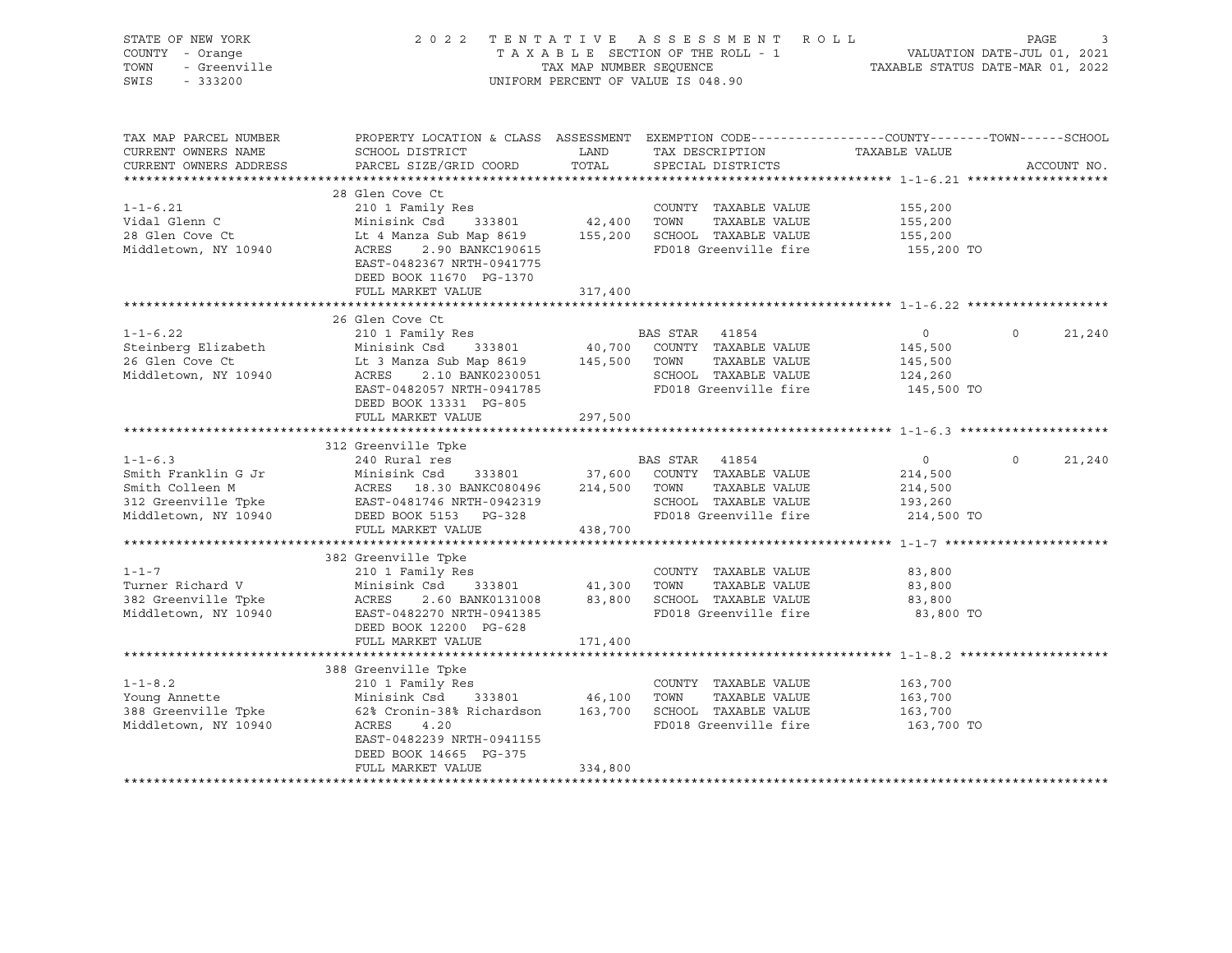#### STATE OF NEW YORK 2 0 2 2 T E N T A T I V E A S S E S S M E N T R O L L PAGE 4 COUNTY - Orange T A X A B L E SECTION OF THE ROLL - 1 VALUATION DATE-JUL 01, 2021 TOWN - Greenville TAX MAP NUMBER SEQUENCE TAXABLE STATUS DATE-MAR 01, 2022 SWIS - 333200 UNIFORM PERCENT OF VALUE IS 048.90

| TAX MAP PARCEL NUMBER<br>CURRENT OWNERS NAME<br>CURRENT OWNERS ADDRESS                                                  | PROPERTY LOCATION & CLASS ASSESSMENT EXEMPTION CODE----------------COUNTY-------TOWN-----SCHOOL<br>SCHOOL DISTRICT<br>PARCEL SIZE/GRID COORD                             | LAND<br>TOTAL                    | TAX DESCRIPTION<br>SPECIAL DISTRICTS                                                                                      | TAXABLE VALUE                                             | ACCOUNT NO.       |
|-------------------------------------------------------------------------------------------------------------------------|--------------------------------------------------------------------------------------------------------------------------------------------------------------------------|----------------------------------|---------------------------------------------------------------------------------------------------------------------------|-----------------------------------------------------------|-------------------|
|                                                                                                                         |                                                                                                                                                                          |                                  |                                                                                                                           |                                                           |                   |
| $1 - 1 - 9$<br>Campanelli Louis A<br>Fiqueroa Zenaida<br>492 Greenville Tpke<br>Middletown, NY 10940                    | 492 Greenville Tpke<br>210 1 Family Res<br>Minisink Csd 333801<br>ACRES<br>1.40<br>EAST-0481029 NRTH-0939590<br>DEED BOOK 3386 PG-258<br>FULL MARKET VALUE               | 94,800<br>193,900                | ENH STAR 41834<br>$34,100$ COUNTY TAXABLE VALUE<br>TOWN<br>TAXABLE VALUE<br>SCHOOL TAXABLE VALUE<br>FD018 Greenville fire | $\overline{0}$<br>94,800<br>94,800<br>41,780<br>94,800 TO | $\circ$<br>53,020 |
|                                                                                                                         | Grahamtown Rd                                                                                                                                                            |                                  |                                                                                                                           |                                                           |                   |
| $1 - 1 - 10$<br>County of Orange<br>Attn: Real Property<br>255 Main St<br>Goshen, NY 10924                              | 314 Rural vac<10<br>333801<br>Minisink Csd<br>ACRES<br>3.50<br>EAST-0483316 NRTH-0940346<br>DEED BOOK 1854 PG-00441                                                      | 36,700<br>36,700                 | COUNTY TAXABLE VALUE<br>TAXABLE VALUE<br>TOWN<br>SCHOOL TAXABLE VALUE<br>FD018 Greenville fire                            | 36,700<br>36,700<br>36,700<br>36,700 TO                   |                   |
|                                                                                                                         | FULL MARKET VALUE                                                                                                                                                        | 75,100                           |                                                                                                                           |                                                           |                   |
|                                                                                                                         |                                                                                                                                                                          |                                  |                                                                                                                           |                                                           |                   |
| $1 - 1 - 11$<br>County of Orange<br>Attn: Real Property<br>255 Main St<br>Goshen, NY 10924                              | Grahamtown Rd<br>314 Rural vac<10<br>Minisink Csd<br>333801<br>ACRES<br>1.30<br>EAST-0483576 NRTH-0940159<br>DEED BOOK 2165 PG-00213                                     | 26,600                           | COUNTY TAXABLE VALUE<br>TOWN<br>TAXABLE VALUE<br>26,600 SCHOOL TAXABLE VALUE<br>FD018 Greenville fire                     | 26,600<br>26,600<br>26,600<br>26,600 TO                   |                   |
|                                                                                                                         | FULL MARKET VALUE                                                                                                                                                        | 54,400                           |                                                                                                                           |                                                           |                   |
|                                                                                                                         |                                                                                                                                                                          |                                  |                                                                                                                           |                                                           |                   |
| $1 - 1 - 12.1$<br>McGarr Jeffery<br>175 Burnt Corners Rd<br>Middletown, NY 10940                                        | 175 Burnt Corners Rd<br>210 1 Family Res<br>Minisink Csd<br>ACRES<br>2.00 BANKC040280<br>EAST-0485560 NRTH-0941023<br>DEED BOOK 15018 PG-494                             | 333801 37,400<br>132,200         | COUNTY TAXABLE VALUE<br>TOWN<br>TAXABLE VALUE<br>SCHOOL TAXABLE VALUE<br>FD018 Greenville fire                            | 132,200<br>132,200<br>132,200<br>132,200 TO               |                   |
|                                                                                                                         | FULL MARKET VALUE                                                                                                                                                        | 270,300                          |                                                                                                                           |                                                           |                   |
|                                                                                                                         |                                                                                                                                                                          |                                  |                                                                                                                           |                                                           |                   |
| $1 - 1 - 12.2$<br>County of Orange<br>Goshen, NY 10924                                                                  | Burnt Corners Rd<br>322 Rural vac>10<br>Minisink Csd<br>333801<br>DEED BOOK 1856 PG-00419<br>FULL MARKET VALUE                                                           | 99,100 TOWN<br>99,100<br>202,700 | COUNTY TAXABLE VALUE<br>TAXABLE VALUE<br>SCHOOL TAXABLE VALUE<br>FD018 Greenville fire                                    | 99,100<br>99,100<br>99,100<br>99,100 TO                   |                   |
|                                                                                                                         |                                                                                                                                                                          |                                  |                                                                                                                           |                                                           |                   |
| $1 - 1 - 13$<br>Barth Paul V Jr<br>Barth Siovhan<br>482 Greenville Tpke<br>Middletown, NY 10940<br>Middletown, NY 10940 | 482 Greenville Tpke<br>210 1 Family Res<br>Minisink Csd<br>333801<br>Minis:<br>ACRES<br>2.60<br>EAST-0481345 NRTH-0939643<br>DEED BOOK 14978 PG-856<br>FULL MARKET VALUE | 40,700<br>184,600<br>377,500     | COUNTY TAXABLE VALUE<br>TOWN<br>TAXABLE VALUE<br>SCHOOL TAXABLE VALUE<br>FD018 Greenville fire                            | 184,600<br>184,600<br>184,600<br>184,600 TO               |                   |
|                                                                                                                         |                                                                                                                                                                          |                                  |                                                                                                                           |                                                           |                   |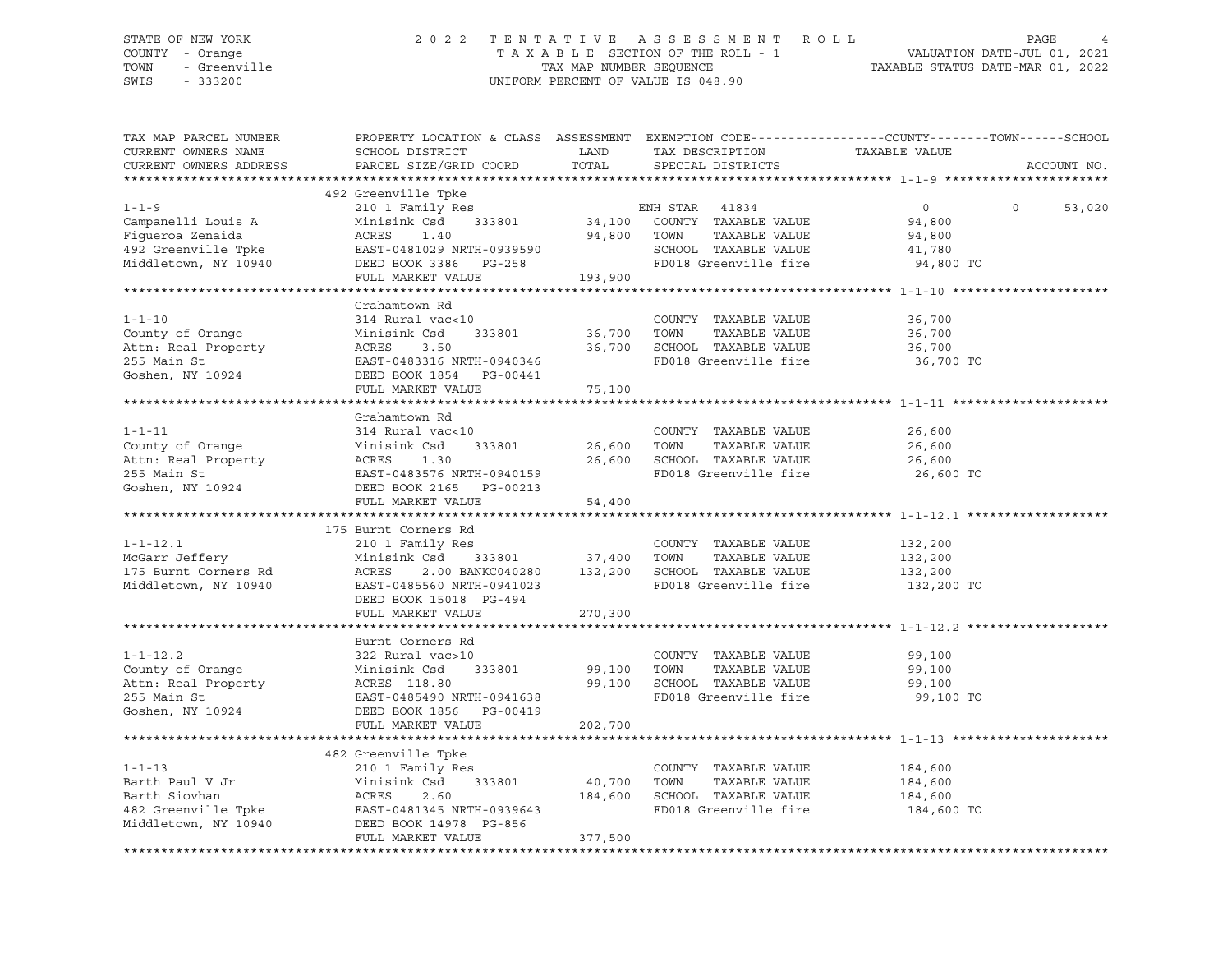#### STATE OF NEW YORK 2 0 2 2 T E N T A T I V E A S S E S S M E N T R O L L PAGE 5 COUNTY - Orange T A X A B L E SECTION OF THE ROLL - 1 VALUATION DATE-JUL 01, 2021 TOWN - Greenville TAX MAP NUMBER SEQUENCE TAXABLE STATUS DATE-MAR 01, 2022 SWIS - 333200 UNIFORM PERCENT OF VALUE IS 048.90

| TAX MAP PARCEL NUMBER                                                                                                                                                                                                                                  | PROPERTY LOCATION & CLASS ASSESSMENT EXEMPTION CODE----------------COUNTY-------TOWN------SCHOOL |         |                                                                                                               |               |          |             |
|--------------------------------------------------------------------------------------------------------------------------------------------------------------------------------------------------------------------------------------------------------|--------------------------------------------------------------------------------------------------|---------|---------------------------------------------------------------------------------------------------------------|---------------|----------|-------------|
| CURRENT OWNERS NAME                                                                                                                                                                                                                                    | SCHOOL DISTRICT                                                                                  | LAND    | TAX DESCRIPTION                                                                                               | TAXABLE VALUE |          |             |
| CURRENT OWNERS ADDRESS                                                                                                                                                                                                                                 | PARCEL SIZE/GRID COORD                                                                           | TOTAL   | SPECIAL DISTRICTS                                                                                             |               |          | ACCOUNT NO. |
|                                                                                                                                                                                                                                                        |                                                                                                  |         |                                                                                                               |               |          |             |
|                                                                                                                                                                                                                                                        | 147 Grahamtown Rd                                                                                |         |                                                                                                               |               |          |             |
| $1 - 1 - 14.1$                                                                                                                                                                                                                                         | 210 1 Family Res                                                                                 |         | COUNTY TAXABLE VALUE                                                                                          | 161,900       |          |             |
| Pierre Michelle                                                                                                                                                                                                                                        | Minisink Csd                                                                                     |         | COONTI TAXABLE VALUE<br>Csd 333801 36,300 TOWN TAXABLE VALUE<br>1.80 BANKC170030 161,900 SCHOOL TAXABLE VALUE | 161,900       |          |             |
| 147 Grahamtown Rd                                                                                                                                                                                                                                      | ACRES                                                                                            |         |                                                                                                               | 161,900       |          |             |
|                                                                                                                                                                                                                                                        |                                                                                                  |         | FD018 Greenville fire                                                                                         |               |          |             |
| Middletown, NY 10940                                                                                                                                                                                                                                   | EAST-0482188 NRTH-0940352                                                                        |         |                                                                                                               | 161,900 TO    |          |             |
|                                                                                                                                                                                                                                                        | DEED BOOK 11450 PG-1236                                                                          |         |                                                                                                               |               |          |             |
|                                                                                                                                                                                                                                                        | FULL MARKET VALUE 331,100                                                                        |         |                                                                                                               |               |          |             |
|                                                                                                                                                                                                                                                        |                                                                                                  |         |                                                                                                               |               |          |             |
|                                                                                                                                                                                                                                                        | 432 Greenville Tpke                                                                              |         |                                                                                                               |               |          |             |
|                                                                                                                                                                                                                                                        |                                                                                                  |         |                                                                                                               |               | $\Omega$ | 21,240      |
| 1-1-14.2<br>Porada Raymond P Jr<br>Porada Cheryl<br>Porada Cheryl<br>Porada Cheryl<br>ACRES 1.10<br>432 Greenville Tpke<br>EAST-0482140 NRTH-0940200<br>Midletown, NY 10940<br>DEED BOOK 2146<br>PEAST-0482140 NRTH-0940200<br>Midletown, NY 10940<br> |                                                                                                  |         |                                                                                                               |               |          |             |
|                                                                                                                                                                                                                                                        |                                                                                                  |         |                                                                                                               |               |          |             |
|                                                                                                                                                                                                                                                        |                                                                                                  |         |                                                                                                               |               |          |             |
|                                                                                                                                                                                                                                                        |                                                                                                  |         |                                                                                                               |               |          |             |
|                                                                                                                                                                                                                                                        | FULL MARKET VALUE 323,900                                                                        |         |                                                                                                               |               |          |             |
|                                                                                                                                                                                                                                                        |                                                                                                  |         |                                                                                                               |               |          |             |
|                                                                                                                                                                                                                                                        | Grahamtown Rd                                                                                    |         |                                                                                                               |               |          |             |
| $1 - 1 - 15$                                                                                                                                                                                                                                           | 314 Rural vac<10                                                                                 |         | COUNTY TAXABLE VALUE                                                                                          | 28,200        |          |             |
|                                                                                                                                                                                                                                                        |                                                                                                  |         |                                                                                                               |               |          |             |
|                                                                                                                                                                                                                                                        |                                                                                                  |         |                                                                                                               |               |          |             |
|                                                                                                                                                                                                                                                        |                                                                                                  |         |                                                                                                               |               |          |             |
| County of Orange Minisink Csd 333801 28,200 TOWN TAXABLE VALUE 28,200<br>Attn: Real Property ACRES 1.60 28,200 SCHOOL TAXABLE VALUE 28,200<br>255 Main St EAST-0482736 NRTH-0940205 FD018 Greenville fire 28,200 TO<br>Goshen, NY 10                   |                                                                                                  |         |                                                                                                               |               |          |             |
|                                                                                                                                                                                                                                                        |                                                                                                  |         |                                                                                                               |               |          |             |
|                                                                                                                                                                                                                                                        | FULL MARKET VALUE                                                                                | 57,700  |                                                                                                               |               |          |             |
|                                                                                                                                                                                                                                                        |                                                                                                  |         |                                                                                                               |               |          |             |
| 1-1-16<br>210 1 Family Res<br>Canete-Guerrero Guadalupe<br>Canete-Guerrero Guadalupe<br>206,400 COUNTY TAXABLE VALUE<br>206,400 COUNTY TAXABLE VALUE<br>206,400 COUNTY TAXABLE VALUE<br>206,400 COUNTY TAXABLE VALUE<br>206,400 COUNTY TAXABLE         | 185 Lewis Landing Rd                                                                             |         |                                                                                                               |               |          |             |
|                                                                                                                                                                                                                                                        |                                                                                                  |         |                                                                                                               | 20,335 11,620 |          | 11,620      |
|                                                                                                                                                                                                                                                        |                                                                                                  |         |                                                                                                               | 40,670 23,240 |          | 23,240      |
|                                                                                                                                                                                                                                                        |                                                                                                  |         |                                                                                                               | 145,395       |          |             |
|                                                                                                                                                                                                                                                        |                                                                                                  |         |                                                                                                               | 171,540       |          |             |
|                                                                                                                                                                                                                                                        |                                                                                                  |         | SCHOOL TAXABLE VALUE                                                                                          | 171,540       |          |             |
|                                                                                                                                                                                                                                                        | FULL MARKET VALUE                                                                                |         | 422,100 FD018 Greenville fire                                                                                 | 206,400 TO    |          |             |
|                                                                                                                                                                                                                                                        |                                                                                                  |         |                                                                                                               |               |          |             |
|                                                                                                                                                                                                                                                        | 475-479 Greenville Tpke                                                                          |         |                                                                                                               |               |          |             |
|                                                                                                                                                                                                                                                        |                                                                                                  |         | COUNTY TAXABLE VALUE                                                                                          | 110,900       |          |             |
|                                                                                                                                                                                                                                                        |                                                                                                  |         | TAXABLE VALUE                                                                                                 | 110,900       |          |             |
|                                                                                                                                                                                                                                                        |                                                                                                  |         | 110,900 SCHOOL TAXABLE VALUE                                                                                  | 110,900       |          |             |
|                                                                                                                                                                                                                                                        |                                                                                                  |         | FD018 Greenville fire 110,900 TO                                                                              |               |          |             |
|                                                                                                                                                                                                                                                        | DEED BOOK 12533 PG-381                                                                           |         |                                                                                                               |               |          |             |
|                                                                                                                                                                                                                                                        |                                                                                                  |         |                                                                                                               |               |          |             |
|                                                                                                                                                                                                                                                        | FULL MARKET VALUE                                                                                | 226,800 |                                                                                                               |               |          |             |
|                                                                                                                                                                                                                                                        |                                                                                                  |         |                                                                                                               |               |          |             |
|                                                                                                                                                                                                                                                        | 487 Greenville Tpke                                                                              |         |                                                                                                               |               |          |             |
|                                                                                                                                                                                                                                                        |                                                                                                  |         |                                                                                                               | 150,200       |          |             |
|                                                                                                                                                                                                                                                        |                                                                                                  |         |                                                                                                               | 150,200       |          |             |
|                                                                                                                                                                                                                                                        |                                                                                                  |         |                                                                                                               | 150,200       |          |             |
|                                                                                                                                                                                                                                                        |                                                                                                  |         | FD018 Greenville fire                                                                                         | 150,200 TO    |          |             |
| 1-1-18<br>Francis Jerry O'Dale II Minisink Csd 333801 33,000 TOWN TAXABLE VALUE<br>Francis Sarah ACRES 1.30 BANKC061339 150,200 SCHOOL TAXABLE VALUE<br>487 Greenville Tpke EAST-0481422 NRTH-0939111 FD018 Greenville fire<br>Middlet                 |                                                                                                  |         |                                                                                                               |               |          |             |
|                                                                                                                                                                                                                                                        | FULL MARKET VALUE                                                                                | 307,200 |                                                                                                               |               |          |             |
|                                                                                                                                                                                                                                                        |                                                                                                  |         |                                                                                                               |               |          |             |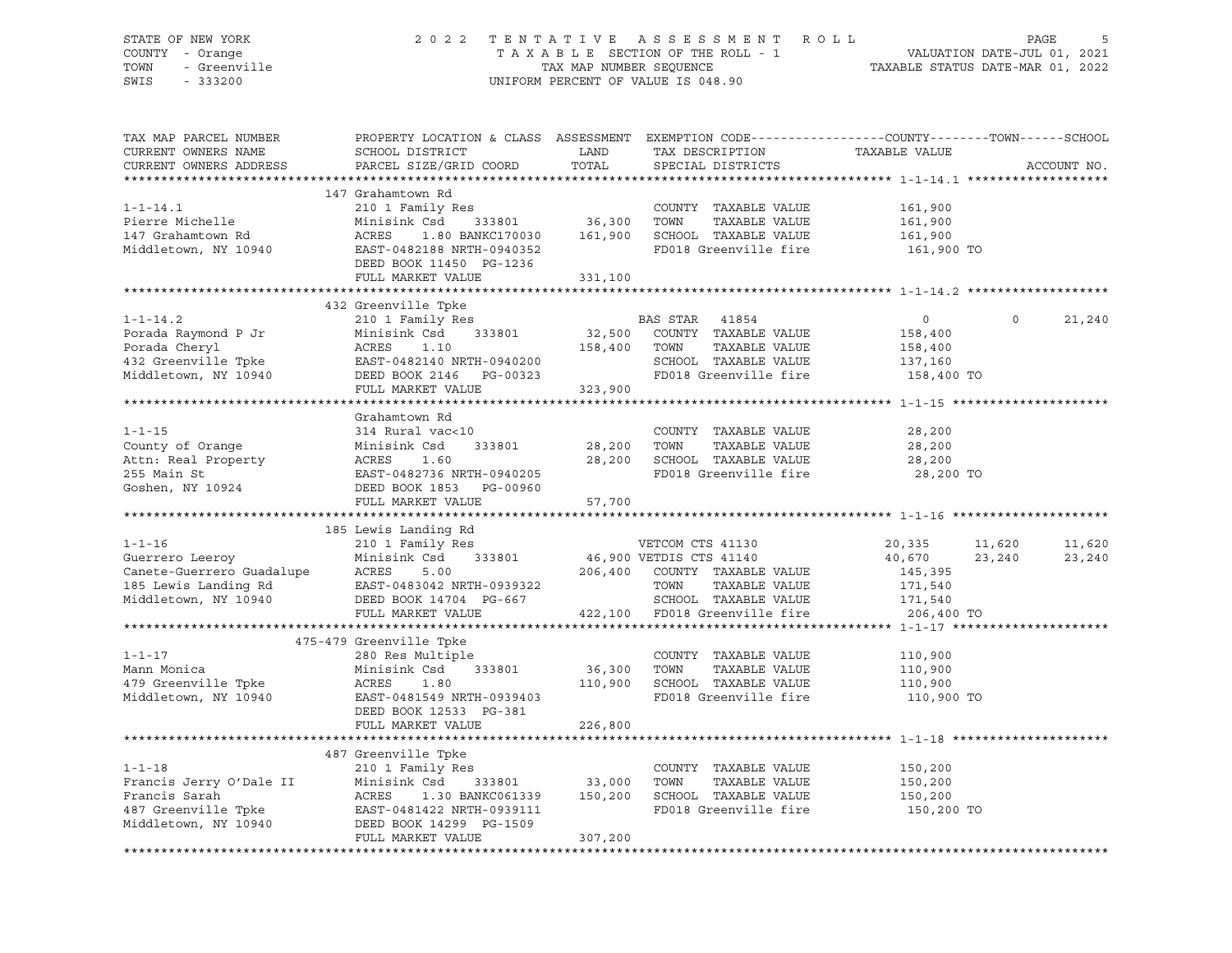#### STATE OF NEW YORK 2 0 2 2 T E N T A T I V E A S S E S S M E N T R O L L PAGE 6 COUNTY - Orange T A X A B L E SECTION OF THE ROLL - 1 VALUATION DATE-JUL 01, 2021 TOWN - Greenville TAX MAP NUMBER SEQUENCE TAXABLE STATUS DATE-MAR 01, 2022 SWIS - 333200 UNIFORM PERCENT OF VALUE IS 048.90

| TAX MAP PARCEL NUMBER<br>CURRENT OWNERS NAME<br>CURRENT OWNERS ADDRESS                                      | SCHOOL DISTRICT<br>PARCEL SIZE/GRID COORD                                                                                                                                                                                                                                                                                                                                               | LAND<br>TOTAL              | TAX DESCRIPTION<br>SPECIAL DISTRICTS                                                                                            | PROPERTY LOCATION & CLASS ASSESSMENT EXEMPTION CODE----------------COUNTY-------TOWN------SCHOOL<br>TAXABLE VALUE | ACCOUNT NO.      |
|-------------------------------------------------------------------------------------------------------------|-----------------------------------------------------------------------------------------------------------------------------------------------------------------------------------------------------------------------------------------------------------------------------------------------------------------------------------------------------------------------------------------|----------------------------|---------------------------------------------------------------------------------------------------------------------------------|-------------------------------------------------------------------------------------------------------------------|------------------|
|                                                                                                             |                                                                                                                                                                                                                                                                                                                                                                                         |                            |                                                                                                                                 |                                                                                                                   |                  |
| $1 - 1 - 19.1$<br>Dabichan Mahendranuth<br>Dabichan Gaitree<br>200 Lewis Landing Rd<br>Middletown, NY 10940 | 200 Lewis Landing Rd<br>$\begin{tabular}{lllllllllll} \textbf{210} & \textbf{Family} & \textbf{Res} & & \textbf{VETCOM} & \textbf{CTS} & \textbf{41130} \\ \textbf{Minisink} & \textbf{Csd} & \textbf{333801} & \textbf{34,200} & \textbf{VETDIS} & \textbf{CTS} & \textbf{41140} \\ \end{tabular}$<br>ACRES<br>EAST-0483491 NRTH-0939003<br>DEED BOOK 14456 PG-13<br>FULL MARKET VALUE |                            | 7.30 BANKC030015 223,300 COUNTY TAXABLE VALUE<br>TOWN<br>TAXABLE VALUE<br>SCHOOL TAXABLE VALUE<br>456,600 FD018 Greenville fire | 11,620<br>20,335<br>40,670<br>23,240<br>162,295<br>188,440<br>188,440<br>223,300 TO                               | 11,620<br>23,240 |
|                                                                                                             |                                                                                                                                                                                                                                                                                                                                                                                         |                            |                                                                                                                                 |                                                                                                                   |                  |
| $1 - 1 - 19.31$<br>County of Orange<br>Attn: Real Property<br>255 Main St<br>Goshen, NY 10924               | Greenville Tpke<br>314 Rural vac<10<br>Minisink Csd<br>333801<br>ACRES<br>3.30<br>EAST-0483059 NRTH-0940750<br>DEED BOOK 1875 PG-00889<br>FULL MARKET VALUE                                                                                                                                                                                                                             | 33,800<br>33,800<br>69,100 | COUNTY TAXABLE VALUE<br>TOWN<br>TAXABLE VALUE<br>SCHOOL TAXABLE VALUE<br>FD018 Greenville fire                                  | 33,800<br>33,800<br>33,800<br>33,800 TO                                                                           |                  |
|                                                                                                             |                                                                                                                                                                                                                                                                                                                                                                                         |                            |                                                                                                                                 |                                                                                                                   |                  |
| $1 - 1 - 19.321$<br>County of Orange<br>Attn: Real Property<br>255 Main St<br>Goshen, NY 10924              | Greenville Tpke<br>314 Rural vac<10<br>Minisink Csd<br>333801<br>ACRES<br>7.70<br>EAST-0482997 NRTH-0942147<br>DEED BOOK 1852 PG-00848<br>FULL MARKET VALUE                                                                                                                                                                                                                             | 42,100<br>86,100           | COUNTY TAXABLE VALUE<br>TOWN<br>TAXABLE VALUE<br>42,100 SCHOOL TAXABLE VALUE<br>FD018 Greenville fire                           | 42,100<br>42,100<br>42,100<br>42,100 TO                                                                           |                  |
|                                                                                                             |                                                                                                                                                                                                                                                                                                                                                                                         |                            |                                                                                                                                 |                                                                                                                   |                  |
| $1 - 1 - 19.322$<br>County of Orange<br>Attn: Real Property<br>255 Main St<br>Goshen, NY 10924              | Greenville Tpke<br>322 Rural vac>10<br>333801<br>Minisink Csd<br>ACRES 10.30<br>EAST-0483199 NRTH-0941103<br>DEED BOOK 2123 PG-00896<br>FULL MARKET VALUE                                                                                                                                                                                                                               | 44,200<br>44,200<br>90,400 | COUNTY TAXABLE VALUE<br>TOWN<br>TAXABLE VALUE<br>SCHOOL TAXABLE VALUE<br>FD018 Greenville fire                                  | 44,200<br>44,200<br>44,200<br>44,200 TO                                                                           |                  |
|                                                                                                             |                                                                                                                                                                                                                                                                                                                                                                                         |                            |                                                                                                                                 |                                                                                                                   |                  |
| $1 - 1 - 19.323$<br>County of Orange<br>Attn: Real Property<br>255 Main St<br>Goshen, NY 10924              | Greenville Tpke<br>314 Rural vac<10<br>Minisink Csd<br>333801<br>ACRES<br>7.30<br>EAST-0482834 NRTH-0941486<br>DEED BOOK 1852 PG-00848<br>FULL MARKET VALUE                                                                                                                                                                                                                             | 41,800<br>41,800<br>85,500 | COUNTY TAXABLE VALUE<br>TOWN<br>TAXABLE VALUE<br>SCHOOL TAXABLE VALUE<br>FD018 Greenville fire                                  | 41,800<br>41,800<br>41,800<br>41,800 TO                                                                           |                  |
|                                                                                                             |                                                                                                                                                                                                                                                                                                                                                                                         |                            |                                                                                                                                 |                                                                                                                   |                  |
| $1 - 1 - 19.324$<br>County of Orange<br>Attn: Real Property<br>255 Main St<br>Goshen, NY 10924              | Grahamtown Rd<br>314 Rural vac<10<br>333801<br>Minisink Csd<br>ACRES<br>4.80<br>EAST-0483580 NRTH-0940607<br>DEED BOOK 1852 PG-00848<br>FULL MARKET VALUE                                                                                                                                                                                                                               | 10,200<br>10,200<br>20,900 | COUNTY TAXABLE VALUE<br>TOWN<br>TAXABLE VALUE<br>SCHOOL TAXABLE VALUE<br>FD018 Greenville fire                                  | 10,200<br>10,200<br>10,200<br>10,200 TO                                                                           |                  |
|                                                                                                             |                                                                                                                                                                                                                                                                                                                                                                                         |                            |                                                                                                                                 |                                                                                                                   |                  |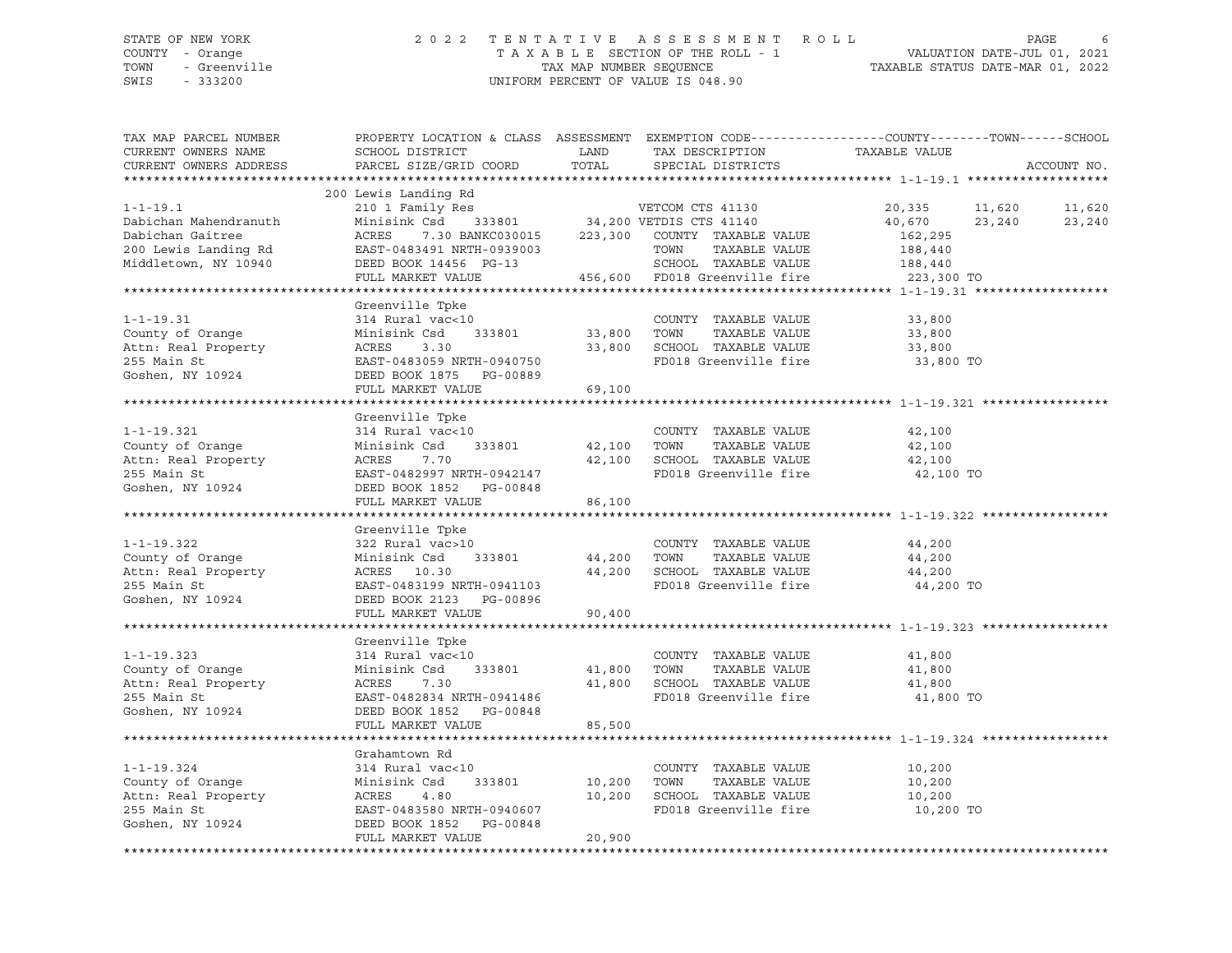#### STATE OF NEW YORK 2 0 2 2 T E N T A T I V E A S S E S S M E N T R O L L PAGE 7 COUNTY - Orange T A X A B L E SECTION OF THE ROLL - 1 VALUATION DATE-JUL 01, 2021 TOWN - Greenville TAX MAP NUMBER SEQUENCE TAXABLE STATUS DATE-MAR 01, 2022<br>TAXABLE STATUS DATE-MAR 01, 2022 UNIFORM PERCENT OF VALUE IS 048.90

TAX MAP PARCEL NUMBER PROPERTY LOCATION & CLASS ASSESSMENT EXEMPTION CODE------------------COUNTY--------TOWN------SCHOOL CURRENT OWNERS NAME SCHOOL DISTRICT LAND TAX DESCRIPTION TAXABLE VALUE PARCEL SIZE/GRID COORD TOTAL SPECIAL DISTRICTS TO ACCOUNT NO. \*\*\*\*\*\*\*\*\*\*\*\*\*\*\*\*\*\*\*\*\*\*\*\*\*\*\*\*\*\*\*\*\*\*\*\*\*\*\*\*\*\*\*\*\*\*\*\*\*\*\*\*\*\*\*\*\*\*\*\*\*\*\*\*\*\*\*\*\*\*\*\*\*\*\*\*\*\*\*\*\*\*\*\*\*\*\*\*\*\*\*\*\*\*\*\*\*\*\*\*\*\*\* 1-1-19.33 \*\*\*\*\*\*\*\*\*\*\*\*\*\*\*\*\*\* Greenville Tpke & Graham 1-1-19.33 314 Rural vac<10 COUNTY TAXABLE VALUE 39,600 County of Orange Minisink Csd 333801 39,600 TOWN TAXABLE VALUE 39,600 Attn: Real Property ACRES 5.80 39,600 SCHOOL TAXABLE VALUE 39,600 255 Main St Christian Christian East-0482823 NRTH-0940681 FD018 Greenville fire 39,600 TO<br>Goshen, NY 10924 DEED BOOK 1854 PG-00435 DEED BOOK 1854 PG-00435 FULL MARKET VALUE 81,000 \*\*\*\*\*\*\*\*\*\*\*\*\*\*\*\*\*\*\*\*\*\*\*\*\*\*\*\*\*\*\*\*\*\*\*\*\*\*\*\*\*\*\*\*\*\*\*\*\*\*\*\*\*\*\*\*\*\*\*\*\*\*\*\*\*\*\*\*\*\*\*\*\*\*\*\*\*\*\*\*\*\*\*\*\*\*\*\*\*\*\*\*\*\*\*\*\*\*\*\*\*\*\* 1-1-19.34 \*\*\*\*\*\*\*\*\*\*\*\*\*\*\*\*\*\* 146 Grahamtown Rd 1-1-19.34 210 1 Family Res COUNTY TAXABLE VALUE 207,700 Perez Willox Minisink Csd 333801 46,900 TOWN TAXABLE VALUE 207,700 Perez Silvia Saveria ACRES 6.40 BANKC061197 207,700 SCHOOL TAXABLE VALUE 207,700 146 Grahamtown Rd EAST-0482356 NRTH-0940672 FD018 Greenville fire 207,700 TO Middletown, NY 10940 DEED BOOK 15002 PG-1781 DEED BOOK 15002 PG-1781<br>FULL MARKET VALUE 424,700 \*\*\*\*\*\*\*\*\*\*\*\*\*\*\*\*\*\*\*\*\*\*\*\*\*\*\*\*\*\*\*\*\*\*\*\*\*\*\*\*\*\*\*\*\*\*\*\*\*\*\*\*\*\*\*\*\*\*\*\*\*\*\*\*\*\*\*\*\*\*\*\*\*\*\*\*\*\*\*\*\*\*\*\*\*\*\*\*\*\*\*\*\*\*\*\*\*\*\*\*\*\*\* 1-1-19.35 \*\*\*\*\*\*\*\*\*\*\*\*\*\*\*\*\*\* Grahamtown Rd 1-1-19.35 314 Rural vac<10 COUNTY TAXABLE VALUE 3,100 County of Orange Minisink Csd 333801 3,100 TOWN TAXABLE VALUE 3,100 Attn: Real Property FRNT 100.00 DPTH 240.00 3,100 SCHOOL TAXABLE VALUE 3,100 255 Main St EAST-0482901 NRTH-0940105 FD018 Greenville fire 3,100 TO Goshen, NY 10924 DEED BOOK 1854 PG-00437 FULL MARKET VALUE 6,300 \*\*\*\*\*\*\*\*\*\*\*\*\*\*\*\*\*\*\*\*\*\*\*\*\*\*\*\*\*\*\*\*\*\*\*\*\*\*\*\*\*\*\*\*\*\*\*\*\*\*\*\*\*\*\*\*\*\*\*\*\*\*\*\*\*\*\*\*\*\*\*\*\*\*\*\*\*\*\*\*\*\*\*\*\*\*\*\*\*\*\*\*\*\*\*\*\*\*\*\*\*\*\* 1-1-19.36 \*\*\*\*\*\*\*\*\*\*\*\*\*\*\*\*\*\* Grahamtown Rd 1-1-19.36 314 Rural vac<10 COUNTY TAXABLE VALUE 31,500 County of Orange Minisink Csd 333801 31,500 TOWN TAXABLE VALUE 31,500 Attn: Real Property ACRES 2.20 31,500 SCHOOL TAXABLE VALUE 31,500 21,300 Main States 2.20 31,500 SCHOOL TAXABLE VALUE 31,500 31,500 SCHOOL TAXABLE VALUE 31,500 31,500 ED018 Greenville fire 31,500 TO<br>255 Main St EAST-0483185 NRTH-0940054 FD018 Greenville fire 31,500 TO Goshen, NY 10924 DEED BOOK 2139 PG-00058 FULL MARKET VALUE 64,400 \*\*\*\*\*\*\*\*\*\*\*\*\*\*\*\*\*\*\*\*\*\*\*\*\*\*\*\*\*\*\*\*\*\*\*\*\*\*\*\*\*\*\*\*\*\*\*\*\*\*\*\*\*\*\*\*\*\*\*\*\*\*\*\*\*\*\*\*\*\*\*\*\*\*\*\*\*\*\*\*\*\*\*\*\*\*\*\*\*\*\*\*\*\*\*\*\*\*\*\*\*\*\* 1-1-19.371 \*\*\*\*\*\*\*\*\*\*\*\*\*\*\*\*\* 119 Lewis Landing Rd 1-1-19.371 210 1 Family Res COUNTY TAXABLE VALUE 140,000 Komonczi James D Minisink Csd 333801 36,600 TOWN TAXABLE VALUE 140,000 Komonczi Nancy E ACRES 6.10 140,000 SCHOOL TAXABLE VALUE 140,000 119 Lewis Landing Rd EAST-0482483 NRTH-0938664 FD018 Greenville fire 140,000 TO Middletown, NY 10940 DEED BOOK 14093 PG-1629 FULL MARKET VALUE 286,300 \*\*\*\*\*\*\*\*\*\*\*\*\*\*\*\*\*\*\*\*\*\*\*\*\*\*\*\*\*\*\*\*\*\*\*\*\*\*\*\*\*\*\*\*\*\*\*\*\*\*\*\*\*\*\*\*\*\*\*\*\*\*\*\*\*\*\*\*\*\*\*\*\*\*\*\*\*\*\*\*\*\*\*\*\*\*\*\*\*\*\*\*\*\*\*\*\*\*\*\*\*\*\* 1-1-19.372 \*\*\*\*\*\*\*\*\*\*\*\*\*\*\*\*\* 111 Lewis Landing Rd 1-1-19.372 210 1 Family Res COUNTY TAXABLE VALUE 220,200 Reggio Christopher F Minisink Csd 333801 47,700 TOWN TAXABLE VALUE 220,200 Reggio Lauren ACRES 7.20 220,200 SCHOOL TAXABLE VALUE 220,200 111 Lewis Landing Rd EAST-0482212 NRTH-0938547 FD018 Greenville fire 220,200 TO Middletown, NY 10940 DEED BOOK 5692 PG-118 FULL MARKET VALUE 450,300 \*\*\*\*\*\*\*\*\*\*\*\*\*\*\*\*\*\*\*\*\*\*\*\*\*\*\*\*\*\*\*\*\*\*\*\*\*\*\*\*\*\*\*\*\*\*\*\*\*\*\*\*\*\*\*\*\*\*\*\*\*\*\*\*\*\*\*\*\*\*\*\*\*\*\*\*\*\*\*\*\*\*\*\*\*\*\*\*\*\*\*\*\*\*\*\*\*\*\*\*\*\*\*\*\*\*\*\*\*\*\*\*\*\*\*\*\*\*\*\*\*\*\*\*\*\*\*\*\*\*\*\*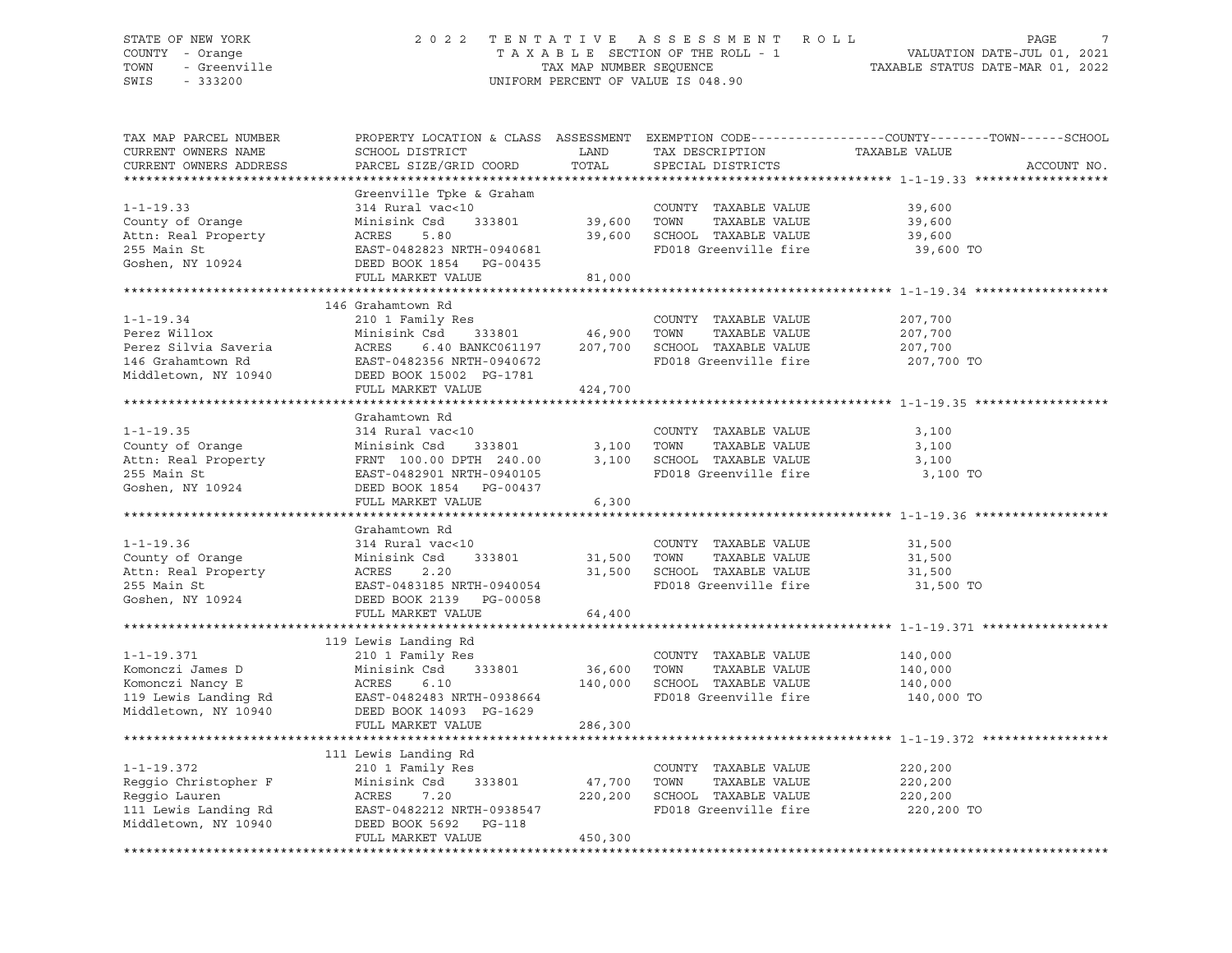#### STATE OF NEW YORK 2 0 2 2 T E N T A T I V E A S S E S S M E N T R O L L PAGE 8 COUNTY - Orange T A X A B L E SECTION OF THE ROLL - 1 VALUATION DATE-JUL 01, 2021 TOWN - Greenville TAX MAP NUMBER SEQUENCE TAXABLE STATUS DATE-MAR 01, 2022 SWIS - 333200 UNIFORM PERCENT OF VALUE IS 048.90

| PROPERTY LOCATION & CLASS ASSESSMENT EXEMPTION CODE----------------COUNTY-------TOWN------SCHOOL<br>TAX MAP PARCEL NUMBER<br>CURRENT OWNERS NAME<br>SCHOOL DISTRICT<br>LAND<br>TAX DESCRIPTION<br>TAXABLE VALUE<br>TOTAL | ACCOUNT NO.        |
|--------------------------------------------------------------------------------------------------------------------------------------------------------------------------------------------------------------------------|--------------------|
| PARCEL SIZE/GRID COORD<br>CURRENT OWNERS ADDRESS<br>SPECIAL DISTRICTS                                                                                                                                                    |                    |
| 100 Lewis Landing Rd                                                                                                                                                                                                     |                    |
| $1 - 1 - 19.373$<br>210 1 Family Res<br>COUNTY TAXABLE VALUE<br>160,300                                                                                                                                                  |                    |
| McAllister Kevin<br>333801<br>35,200<br>TAXABLE VALUE<br>Minisink Csd<br>TOWN<br>160,300                                                                                                                                 |                    |
| McAllister Melanie<br>ACRES<br>1.60<br>160,300<br>SCHOOL TAXABLE VALUE<br>160,300                                                                                                                                        |                    |
| FD018 Greenville fire<br>100 Lewis Landing Rd<br>EAST-0482318 NRTH-0937568<br>160,300 TO                                                                                                                                 |                    |
| Middletown, NY 10940<br>DEED BOOK 14359 PG-793                                                                                                                                                                           |                    |
| FULL MARKET VALUE<br>327,800                                                                                                                                                                                             |                    |
|                                                                                                                                                                                                                          |                    |
| 81 Lewis Landing Rd                                                                                                                                                                                                      |                    |
| $1 - 1 - 19.374$<br>210 1 Family Res<br>COUNTY TAXABLE VALUE<br>178,000                                                                                                                                                  |                    |
| Nuvoloni Vincent A<br>Minisink Csd<br>333801<br>42,500<br>TOWN<br>TAXABLE VALUE<br>178,000                                                                                                                               |                    |
| Nuvoloni Elizabeth Ruth- M 50% Vincent & Elizabeth<br>SCHOOL TAXABLE VALUE<br>178,000<br>178,000                                                                                                                         |                    |
| Nuvoloni Gloria<br>50% Gloria<br>FD018 Greenville fire<br>178,000 TO                                                                                                                                                     |                    |
| 81 Lewis Landing Rd<br>ACRES<br>8.20                                                                                                                                                                                     |                    |
| Middletown, NY 10940<br>EAST-0481675 NRTH-0938250                                                                                                                                                                        |                    |
| DEED BOOK 14539 PG-819                                                                                                                                                                                                   |                    |
| 364,000<br>FULL MARKET VALUE                                                                                                                                                                                             |                    |
|                                                                                                                                                                                                                          |                    |
| 106 Lewis Landing Rd<br>97 PCT OF VALUE USED FOR EXEMPTION PURPOSES                                                                                                                                                      |                    |
| VETCOM CTS 41130<br>$1 - 1 - 19.375$<br>210 1 Family Res<br>20,335                                                                                                                                                       | 11,620<br>11,620   |
| Kithcart Henry D Jr<br>Minisink Csd<br>333801<br>35,800 BAS STAR<br>41854<br>$\circ$                                                                                                                                     | $\Omega$<br>21,240 |
| Poletynski Jean<br>ACRES<br>1.70<br>165,500<br>COUNTY TAXABLE VALUE<br>145,165                                                                                                                                           |                    |
| 106 Lewis Landing Rd<br>EAST-0482601 NRTH-0937692<br>TOWN<br>TAXABLE VALUE<br>153,880                                                                                                                                    |                    |
| Middletown, NY 10940<br>SCHOOL TAXABLE VALUE<br>DEED BOOK 2533 PG-00271<br>132,640                                                                                                                                       |                    |
| 338,400 FD018 Greenville fire<br>FULL MARKET VALUE<br>165,500 TO                                                                                                                                                         |                    |
|                                                                                                                                                                                                                          |                    |
| 116 Lewis Landing Rd                                                                                                                                                                                                     |                    |
| 210 1 Family Res<br>COUNTY TAXABLE VALUE<br>$1 - 1 - 19.376$<br>182,200                                                                                                                                                  |                    |
| Minisink Csd 333801<br>36,300 TOWN<br>TAXABLE VALUE<br>Truex Gregory L<br>182,200                                                                                                                                        |                    |
| Partial on addition<br>182,200 SCHOOL TAXABLE VALUE<br>Truex Dawn E R<br>182,200                                                                                                                                         |                    |
| FD018 Greenville fire<br>ACRES<br>1.80 BANK0210090<br>PO Box 456<br>182,200 TO                                                                                                                                           |                    |
| New Hampton, NY 10958<br>EAST-0482761 NRTH-0937896                                                                                                                                                                       |                    |
| DEED BOOK 12940 PG-1453<br>FULL MARKET VALUE<br>372,600                                                                                                                                                                  |                    |
|                                                                                                                                                                                                                          |                    |
| 82 Lewis Landing Rd                                                                                                                                                                                                      |                    |
| $1 - 1 - 19.377$<br>BAS STAR<br>41854<br>210 1 Family Res<br>$\circ$                                                                                                                                                     | 21,240<br>$\Omega$ |
| Bobish Christopher S<br>333801<br>42,400<br>COUNTY TAXABLE VALUE<br>Minisink Csd<br>165,400                                                                                                                              |                    |
| Bobish Marjori A<br>ACRES<br>165,400<br>TOWN<br>TAXABLE VALUE<br>2.90 BANKC080370<br>165,400                                                                                                                             |                    |
| 82 Lewis Landing Rd<br>SCHOOL TAXABLE VALUE<br>EAST-0482128 NRTH-0937489<br>144,160                                                                                                                                      |                    |
| Middletown, NY 10940<br>FD018 Greenville fire<br>DEED BOOK 5100 PG-20<br>165,400 TO                                                                                                                                      |                    |
| FULL MARKET VALUE<br>338,200                                                                                                                                                                                             |                    |
|                                                                                                                                                                                                                          |                    |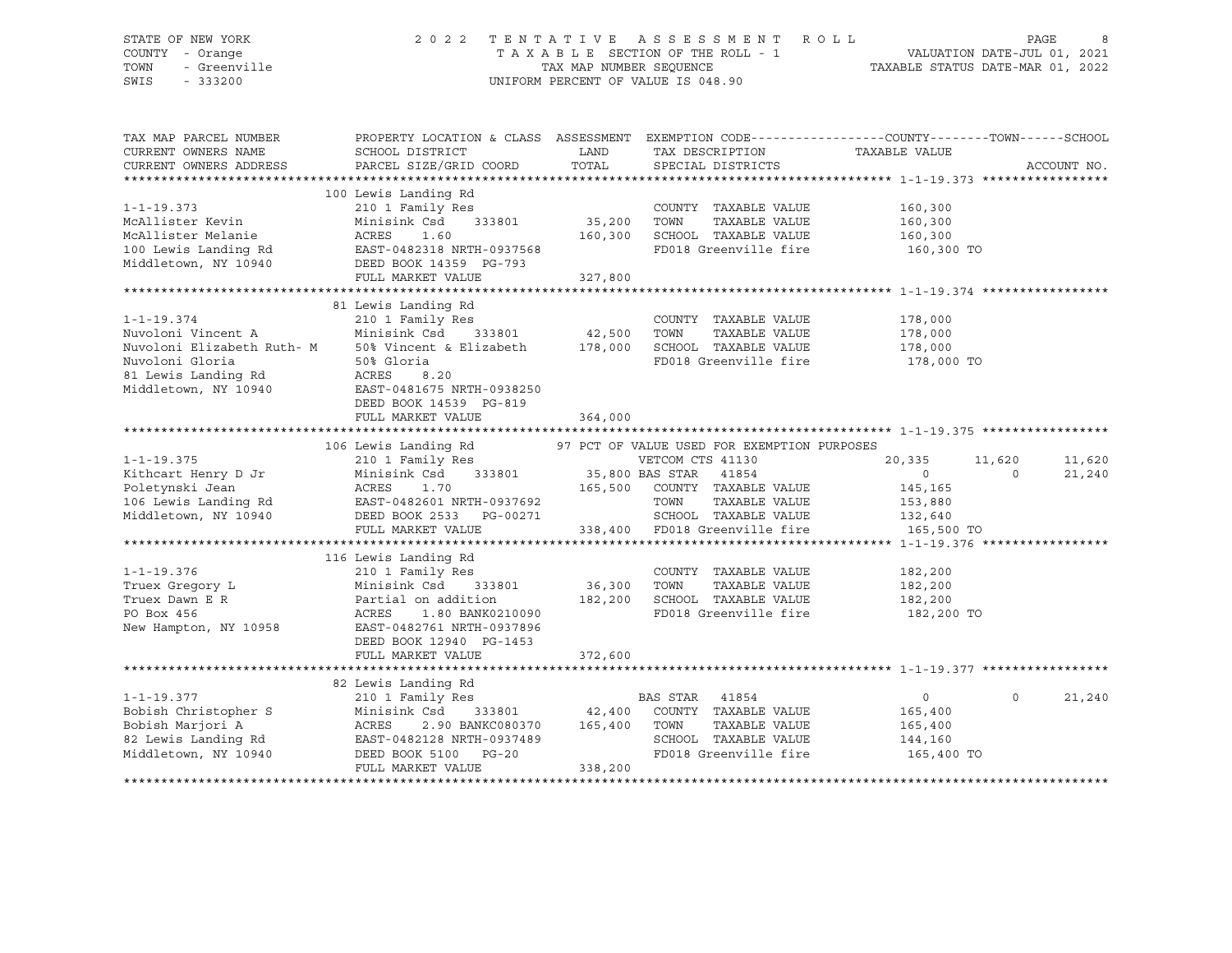## STATE OF NEW YORK 2 0 2 2 T E N T A T I V E A S S E S S M E N T R O L L PAGE 9 COUNTY - Orange T A X A B L E SECTION OF THE ROLL - 1 VALUATION DATE-JUL 01, 2021 TOWN - Greenville TAX MAP NUMBER SEQUENCE TAXABLE STATUS DATE-MAR 01, 2022 SWIS - 333200 UNIFORM PERCENT OF VALUE IS 048.90

| TAX MAP PARCEL NUMBER<br>CURRENT OWNERS NAME<br>CURRENT OWNERS ADDRESS                                                          | PROPERTY LOCATION & CLASS ASSESSMENT EXEMPTION CODE---------------COUNTY-------TOWN------SCHOOL<br>SCHOOL DISTRICT<br>PARCEL SIZE/GRID COORD                                                                       | LAND<br>TOTAL         | TAX DESCRIPTION<br>SPECIAL DISTRICTS                                                                            | TAXABLE VALUE                                                 | ACCOUNT NO.        |
|---------------------------------------------------------------------------------------------------------------------------------|--------------------------------------------------------------------------------------------------------------------------------------------------------------------------------------------------------------------|-----------------------|-----------------------------------------------------------------------------------------------------------------|---------------------------------------------------------------|--------------------|
|                                                                                                                                 |                                                                                                                                                                                                                    |                       |                                                                                                                 |                                                               |                    |
| $1 - 1 - 19.38$<br>Dibble Theodore P<br>Dibble Gina M<br>133 Lewis Landing Rd<br>Middletown, NY 10940                           | 133 Lewis Landing Rd<br>210 1 Family Res<br>Minisink Csd 333801 37,400 COUNTY TAXABLE VALUE<br>1.60 BANKC170030 145,100 TOWN<br>ACRES<br>EAST-0482996 NRTH-0938549<br>DEED BOOK 13160 PG-1008<br>FULL MARKET VALUE | 296,700               | BAS STAR 41854<br>TAXABLE VALUE<br>SCHOOL TAXABLE VALUE<br>FD018 Greenville fire                                | $\overline{0}$<br>145,100<br>145,100<br>123,860<br>145,100 TO | $\Omega$<br>21,240 |
|                                                                                                                                 |                                                                                                                                                                                                                    |                       |                                                                                                                 |                                                               |                    |
| $1 - 1 - 19.39$<br>Manzie Jennifer<br>Manzie Erik<br>179 Goodridge Rd<br>Westtown, NY 10998                                     | Lewis Landing Rd<br>322 Rural vac>10<br>Minisink Csd<br>333801<br>ACRES 13.30<br>EAST-0482755 NRTH-0938897<br>DEED BOOK 15061 PG-289                                                                               | 45,100<br>45,100      | COUNTY TAXABLE VALUE<br>TOWN<br>TAXABLE VALUE<br>SCHOOL TAXABLE VALUE<br>FD018 Greenville fire                  | 45,100<br>45,100<br>45,100<br>45,100 TO                       |                    |
|                                                                                                                                 | FULL MARKET VALUE                                                                                                                                                                                                  | 92,200                |                                                                                                                 |                                                               |                    |
|                                                                                                                                 |                                                                                                                                                                                                                    |                       |                                                                                                                 |                                                               |                    |
| $1 - 1 - 19.4$<br>County of Orange<br>Attn: Real Property<br>255 Main St<br>Goshen, NY 10924                                    | Grahamtown Rd & Greenvill<br>314 Rural vac<10<br>Minisink Csd<br>333801<br>ACRES<br>1.30<br>EAST-0482648 NRTH-0940281<br>DEED BOOK 1853 PG-00963<br>FULL MARKET VALUE                                              | 26,600 TOWN<br>54,400 | COUNTY TAXABLE VALUE<br>TAXABLE VALUE<br>26,600 SCHOOL TAXABLE VALUE<br>FD018 Greenville fire                   | 26,600<br>26,600<br>26,600<br>26,600 TO                       |                    |
|                                                                                                                                 |                                                                                                                                                                                                                    |                       |                                                                                                                 |                                                               |                    |
| $1 - 1 - 19.5$<br>County of Orange<br>Attn: Real Property<br>255 Main St<br>Goshen, NY 10924                                    | Grahamtown Rd & Lewis Lan<br>322 Rural vac>10<br>Minisink Csd<br>333801<br>ACRES 26.20<br>EAST-0482757 NRTH-0939877<br>DEED BOOK 1852 PG-00842<br>FULL MARKET VALUE                                                | 54,300<br>111,000     | COUNTY TAXABLE VALUE<br>TOWN<br>TAXABLE VALUE<br>54,300 SCHOOL TAXABLE VALUE<br>FD018 Greenville fire           | 54,300<br>54,300<br>54,300<br>54,300 TO                       |                    |
|                                                                                                                                 |                                                                                                                                                                                                                    |                       |                                                                                                                 |                                                               |                    |
| $1 - 1 - 20$<br>Stellato Richard L<br>Stellato Gina E<br>137 Lewis Landing Rd EAST-0483260 NRTH-0938441<br>Middletown, NY 10940 | 137 Lewis Landing Rd<br>210 1 Family Res<br>Minisink Csd 333801<br>FRNT 208.70 DPTH 163.80 149,200 TOWN<br>DEED BOOK 5592 PG-89<br>FULL MARKET VALUE                                                               | 305,100               | BAS STAR 41854<br>37,100 COUNTY TAXABLE VALUE<br>TAXABLE VALUE<br>SCHOOL TAXABLE VALUE<br>FD018 Greenville fire | $\overline{0}$<br>149,200<br>149,200<br>127,960<br>149,200 TO | $\Omega$<br>21,240 |
|                                                                                                                                 |                                                                                                                                                                                                                    |                       |                                                                                                                 |                                                               |                    |
| 1-1-21<br>Dillinger Andrew Mikel<br>Dillinger Lauren Margare<br>127 Lewis Landing Rd<br>22 Lewis Landing Rd                     | 127 Lewis Landing Rd<br>210 1 Family Res<br>Minisink Csd<br>333801<br>1.30 BANKC170030 199,700<br>ACRES<br>EAST-0482884 NRTH-0938449<br>DEED BOOK 14264 PG-366<br>FULL MARKET VALUE                                | 40,500<br>408,400     | COUNTY TAXABLE VALUE<br>TOWN<br>TAXABLE VALUE<br>SCHOOL TAXABLE VALUE<br>FD018 Greenville fire                  | 199,700<br>199,700<br>199,700<br>199,700 TO                   |                    |
|                                                                                                                                 |                                                                                                                                                                                                                    |                       |                                                                                                                 |                                                               |                    |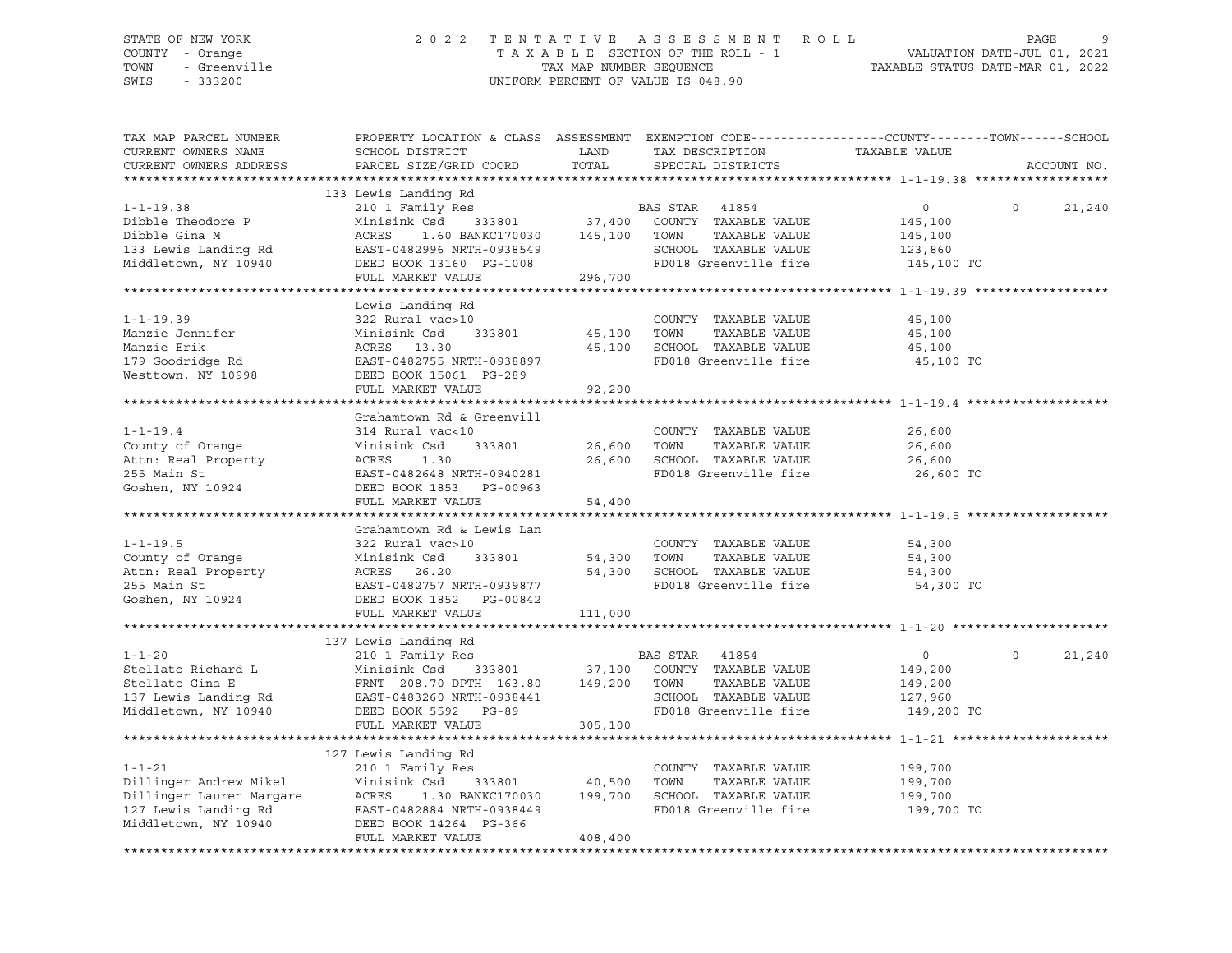## STATE OF NEW YORK 2 0 2 2 T E N T A T I V E A S S E S S M E N T R O L L PAGE 10 COUNTY - Orange T A X A B L E SECTION OF THE ROLL - 1 VALUATION DATE-JUL 01, 2021 TOWN - Greenville TAX MAP NUMBER SEQUENCE TAXABLE STATUS DATE-MAR 01, 2022 SWIS - 333200 UNIFORM PERCENT OF VALUE IS 048.90

| TAX MAP PARCEL NUMBER<br>CURRENT OWNERS NAME<br>CURRENT OWNERS ADDRESS | PROPERTY LOCATION & CLASS ASSESSMENT EXEMPTION CODE----------------COUNTY-------TOWN------SCHOOL<br>SCHOOL DISTRICT<br>PARCEL SIZE/GRID COORD | LAND<br>TOTAL   | TAX DESCRIPTION<br>SPECIAL DISTRICTS        | TAXABLE VALUE  |          | ACCOUNT NO. |
|------------------------------------------------------------------------|-----------------------------------------------------------------------------------------------------------------------------------------------|-----------------|---------------------------------------------|----------------|----------|-------------|
|                                                                        |                                                                                                                                               |                 |                                             |                |          |             |
|                                                                        | 136 Lewis Landing Rd                                                                                                                          |                 | 86 PCT OF VALUE USED FOR EXEMPTION PURPOSES |                |          |             |
| $1 - 1 - 22.12$                                                        | 210 1 Family Res                                                                                                                              |                 | VETWAR CTS 41120                            | 12,201         | 6,972    | 6,972       |
| Lewis Liv Trust Mervin J                                               | 333801<br>Minisink Csd                                                                                                                        | 55,500 BAS STAR | 41854                                       | $\Omega$       | $\Omega$ | 21,240      |
| Lewis Liv Trust Dollyanna                                              | ACRES<br>4.30                                                                                                                                 | 166,200         | COUNTY TAXABLE VALUE                        | 153,999        |          |             |
| 136 Lewis Landing Rd                                                   | EAST-0483248 NRTH-0937989                                                                                                                     |                 | TOWN<br>TAXABLE VALUE                       | 159,228        |          |             |
| Middletown, NY 10940                                                   | DEED BOOK 11555 PG-845                                                                                                                        |                 | SCHOOL TAXABLE VALUE                        | 137,988        |          |             |
|                                                                        | FULL MARKET VALUE                                                                                                                             |                 | 339,900 FD018 Greenville fire               | 166,200 TO     |          |             |
|                                                                        |                                                                                                                                               |                 |                                             |                |          |             |
|                                                                        | 160 Lewis Landing Rd                                                                                                                          |                 |                                             |                |          |             |
| $1 - 1 - 25.1$                                                         | 210 1 Family Res                                                                                                                              |                 | COUNTY TAXABLE VALUE                        | 200,300        |          |             |
| Barry Christopher                                                      | Minisink Csd<br>333801                                                                                                                        | 43,600          | TOWN<br>TAXABLE VALUE                       | 200,300        |          |             |
| Barry Tracy                                                            | Lt 1 Riggins & Brola                                                                                                                          | 200,300         | SCHOOL TAXABLE VALUE                        | 200,300        |          |             |
| 160 Lewis Landing Rd                                                   | Sub Map 280-99                                                                                                                                |                 | FD018 Greenville fire                       | 200,300 TO     |          |             |
| Middletown, NY 10940                                                   | ACRES<br>3.90 BANKN140687                                                                                                                     |                 |                                             |                |          |             |
|                                                                        | EAST-0483584 NRTH-0940713                                                                                                                     |                 |                                             |                |          |             |
|                                                                        | DEED BOOK 12635 PG-1362                                                                                                                       |                 |                                             |                |          |             |
|                                                                        | FULL MARKET VALUE                                                                                                                             | 409,600         |                                             |                |          |             |
|                                                                        |                                                                                                                                               |                 |                                             |                |          |             |
|                                                                        | 150 Lewis Landing Rd                                                                                                                          |                 |                                             |                |          |             |
| $1 - 1 - 25.2$                                                         | 210 1 Family Res                                                                                                                              |                 | ENH STAR<br>41834                           | $\circ$        | $\Omega$ | 53,020      |
| Lindsell Brian P                                                       | Minisink Csd<br>333801                                                                                                                        | 40,700          | COUNTY TAXABLE VALUE                        | 175,000        |          |             |
| Lindsell Carole                                                        | Lt 2 Riggins & Brola                                                                                                                          | 175,000         | TOWN<br>TAXABLE VALUE                       | 175,000        |          |             |
| 150 Lewis Landing Rd                                                   | Sub Map 280-99                                                                                                                                |                 | SCHOOL TAXABLE VALUE                        | 121,980        |          |             |
| Middletown, NY 10940                                                   | 2.60<br>ACRES                                                                                                                                 |                 | FD018 Greenville fire                       | 175,000 TO     |          |             |
|                                                                        | EAST-0483645 NRTH-0940488                                                                                                                     |                 |                                             |                |          |             |
|                                                                        | DEED BOOK 5229 PG-30                                                                                                                          |                 |                                             |                |          |             |
|                                                                        | FULL MARKET VALUE                                                                                                                             | 357,900         |                                             |                |          |             |
|                                                                        |                                                                                                                                               |                 |                                             |                |          |             |
|                                                                        | 142 Lewis Landing Rd                                                                                                                          |                 |                                             |                |          |             |
| $1 - 1 - 25.3$                                                         | 210 1 Family Res                                                                                                                              |                 | <b>BAS STAR</b><br>41854                    | $\overline{0}$ | $\Omega$ | 21,240      |
| Duverne Alexander                                                      | Minisink Csd 333801                                                                                                                           |                 | 43,600 COUNTY TAXABLE VALUE                 | 207,500        |          |             |
| Amazan Marlene M                                                       | Lt 3 Riggins & Brola                                                                                                                          | 207,500         | TAXABLE VALUE<br>TOWN                       | 207,500        |          |             |
| 142 Lewis Landing Rd                                                   | Sub Map 280-99                                                                                                                                |                 | SCHOOL TAXABLE VALUE                        | 186,260        |          |             |
| Middletown, NY 10940                                                   | ACRES<br>3.90 BANKC080496                                                                                                                     |                 | FD018 Greenville fire                       | 207,500 TO     |          |             |
|                                                                        | EAST-0483615 NRTH-0940223                                                                                                                     |                 |                                             |                |          |             |
|                                                                        | DEED BOOK 11939 PG-1704                                                                                                                       |                 |                                             |                |          |             |
|                                                                        | FULL MARKET VALUE                                                                                                                             | 424,300         |                                             |                |          |             |
|                                                                        |                                                                                                                                               |                 |                                             |                |          |             |
|                                                                        | Greenville Tpke                                                                                                                               |                 |                                             |                |          |             |
| $1 - 1 - 26$                                                           | 314 Rural vac<10                                                                                                                              |                 | COUNTY TAXABLE VALUE                        | 27,700         |          |             |
| County of Orange                                                       | Minisink Csd<br>333801                                                                                                                        | 27,700          | TOWN<br>TAXABLE VALUE                       | 27,700         |          |             |
| Attn: Real Property                                                    | ACRES<br>1.50                                                                                                                                 | 27,700          | SCHOOL TAXABLE VALUE                        | 27,700         |          |             |
| 255 Main St                                                            | EAST-0483002 NRTH-0941691                                                                                                                     |                 | FD018 Greenville fire                       | 27,700 TO      |          |             |
| Goshen, NY 10924                                                       | DEED BOOK 2116 PG-00851                                                                                                                       |                 |                                             |                |          |             |
|                                                                        | FULL MARKET VALUE                                                                                                                             | 56,600          |                                             |                |          |             |
|                                                                        |                                                                                                                                               |                 |                                             |                |          |             |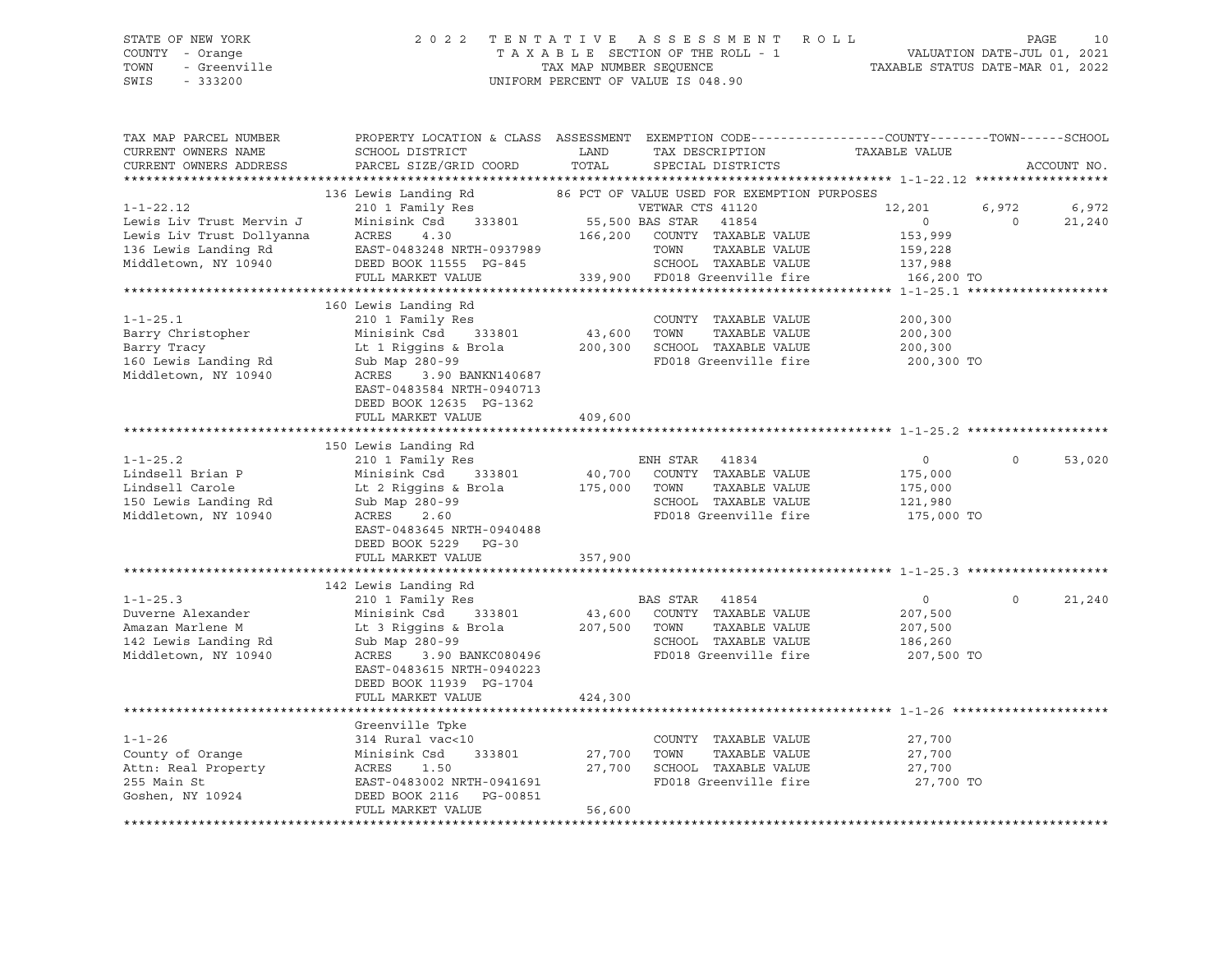## STATE OF NEW YORK 2 0 2 2 T E N T A T I V E A S S E S S M E N T R O L L PAGE 11 COUNTY - Orange T A X A B L E SECTION OF THE ROLL - 1 VALUATION DATE-JUL 01, 2021 TOWN - Greenville TAX MAP NUMBER SEQUENCE TAXABLE STATUS DATE-MAR 01, 2022 SWIS - 333200 UNIFORM PERCENT OF VALUE IS 048.90

| TAX MAP PARCEL NUMBER<br>CURRENT OWNERS NAME<br>CURRENT OWNERS ADDRESS    | PROPERTY LOCATION & CLASS ASSESSMENT<br>SCHOOL DISTRICT<br>PARCEL SIZE/GRID COORD | LAND<br>TOTAL      | EXEMPTION CODE-----------------COUNTY-------TOWN------SCHOOL<br>TAX DESCRIPTION TAXABLE VALUE<br>SPECIAL DISTRICTS |                | ACCOUNT NO.    |
|---------------------------------------------------------------------------|-----------------------------------------------------------------------------------|--------------------|--------------------------------------------------------------------------------------------------------------------|----------------|----------------|
|                                                                           | 206 Lewis Landing Rd                                                              |                    |                                                                                                                    |                |                |
| $1 - 1 - 27$                                                              |                                                                                   |                    | BAS STAR 41854                                                                                                     | $\overline{0}$ | $\Omega$       |
|                                                                           | 210 1 Family Res<br>Minisink Csd 333801 34,700 COUNTY TAXABLE VALUE               |                    |                                                                                                                    |                | 21,240         |
| Burton Family Trust                                                       |                                                                                   |                    |                                                                                                                    | 148,700        |                |
| Patricia Ann Daly Trustee<br>206 Lewis Landing Rd<br>Middletown, NY 10940 | 1.30 BANK0210090 148,700<br>ACRES                                                 |                    | TOWN<br>TAXABLE VALUE                                                                                              | 148,700        |                |
|                                                                           | EAST-0483657 NRTH-0939807                                                         |                    | SCHOOL TAXABLE VALUE                                                                                               | 127,460        |                |
|                                                                           | DEED BOOK 14094 PG-1484                                                           |                    | FD018 Greenville fire                                                                                              | 148,700 TO     |                |
|                                                                           | FULL MARKET VALUE                                                                 | 304,100            |                                                                                                                    |                |                |
|                                                                           |                                                                                   |                    |                                                                                                                    |                |                |
|                                                                           | Greenville Tpke                                                                   |                    |                                                                                                                    |                |                |
| $1 - 1 - 28.1$                                                            | 314 Rural vac<10                                                                  |                    | COUNTY TAXABLE VALUE                                                                                               | 1,500          |                |
| County of Orange                                                          | Minisink Csd<br>333801 1,500                                                      |                    | TAXABLE VALUE<br>TOWN                                                                                              | 1,500          |                |
| Attn: Real Property                                                       | ACRES<br>1.90                                                                     | 1,500              | SCHOOL TAXABLE VALUE                                                                                               | 1,500          |                |
| 255 Main St                                                               | EAST-0483788 NRTH-0942644                                                         |                    | FD018 Greenville fire                                                                                              | 1,500 TO       |                |
| Goshen, NY 10924                                                          | DEED BOOK 1856 PG-00385                                                           |                    |                                                                                                                    |                |                |
|                                                                           | FULL MARKET VALUE                                                                 | 3,100              |                                                                                                                    |                |                |
|                                                                           |                                                                                   |                    |                                                                                                                    |                |                |
|                                                                           | Grahamtown Rd                                                                     |                    |                                                                                                                    |                |                |
| $1 - 1 - 28.21$                                                           | 322 Rural vac>10                                                                  |                    | COUNTY TAXABLE VALUE                                                                                               | 93,300         |                |
| County of Orange                                                          | Minisink Csd                                                                      | 333801 93,300 TOWN | TAXABLE VALUE                                                                                                      | 93,300         |                |
| Attn: Real Property                                                       | ACRES 75.20                                                                       | 93,300             | SCHOOL TAXABLE VALUE                                                                                               | 93,300         |                |
| 255 Main St                                                               | EAST-0484136 NRTH-0940905                                                         |                    | FD018 Greenville fire                                                                                              | 93,300 TO      |                |
| Goshen, NY 10924                                                          | EAST-0484136 NRTH-0940905<br>DEED BOOK 1888 PG-00978                              |                    |                                                                                                                    |                |                |
|                                                                           | FULL MARKET VALUE                                                                 | 190,800            |                                                                                                                    |                |                |
|                                                                           |                                                                                   |                    |                                                                                                                    |                |                |
|                                                                           | 61 Burnt Corners Rd                                                               |                    |                                                                                                                    |                |                |
|                                                                           | 210 1 Family Res                                                                  |                    | COUNTY TAXABLE VALUE                                                                                               | 123,700        |                |
|                                                                           | Minisink Csd 333801                                                               | 47,600             | TOWN<br>TAXABLE VALUE                                                                                              | 123,700        |                |
| 1-1-29.11<br>CJBD of Orange County LLC                                    | ACRES<br>5.90                                                                     |                    |                                                                                                                    | 123,700        |                |
| Otisville, NY 10963                                                       |                                                                                   |                    | 123,700 SCHOOL TAXABLE VALUE<br>FD018 Greenville fire                                                              |                |                |
|                                                                           | EAST-0483429 NRTH-0938163                                                         |                    |                                                                                                                    | 123,700 TO     |                |
|                                                                           | DEED BOOK 14299 PG-310                                                            |                    |                                                                                                                    |                |                |
|                                                                           | FULL MARKET VALUE                                                                 | 253,000            |                                                                                                                    |                |                |
|                                                                           |                                                                                   |                    |                                                                                                                    |                |                |
|                                                                           | 51 Burnt Corners Rd                                                               |                    |                                                                                                                    |                |                |
| $1 - 1 - 29.121$                                                          | 210 1 Family Res                                                                  |                    | Res<br>80LAR EX C 49500<br>333801 47,600 COUNTY TAXABLE VALUE                                                      | 9,000          | 9,000<br>9,000 |
| Schlagel Penny                                                            | Minisink Csd                                                                      |                    |                                                                                                                    | 145,600        |                |
| 51 Burnt Corners Rd                                                       | 5.90 BANKC050590 154,600<br>ACRES                                                 |                    | TOWN<br>TAXABLE VALUE                                                                                              | 145,600        |                |
| Middletown, NY 10940                                                      | EAST-0485475 NRTH-0937887                                                         |                    | SCHOOL TAXABLE VALUE                                                                                               | 145,600        |                |
|                                                                           | DEED BOOK 14739 PG-1866                                                           |                    | FD018 Greenville fire                                                                                              | 154,600 TO     |                |
|                                                                           | FULL MARKET VALUE                                                                 | 316,200            |                                                                                                                    |                |                |
|                                                                           |                                                                                   |                    |                                                                                                                    |                |                |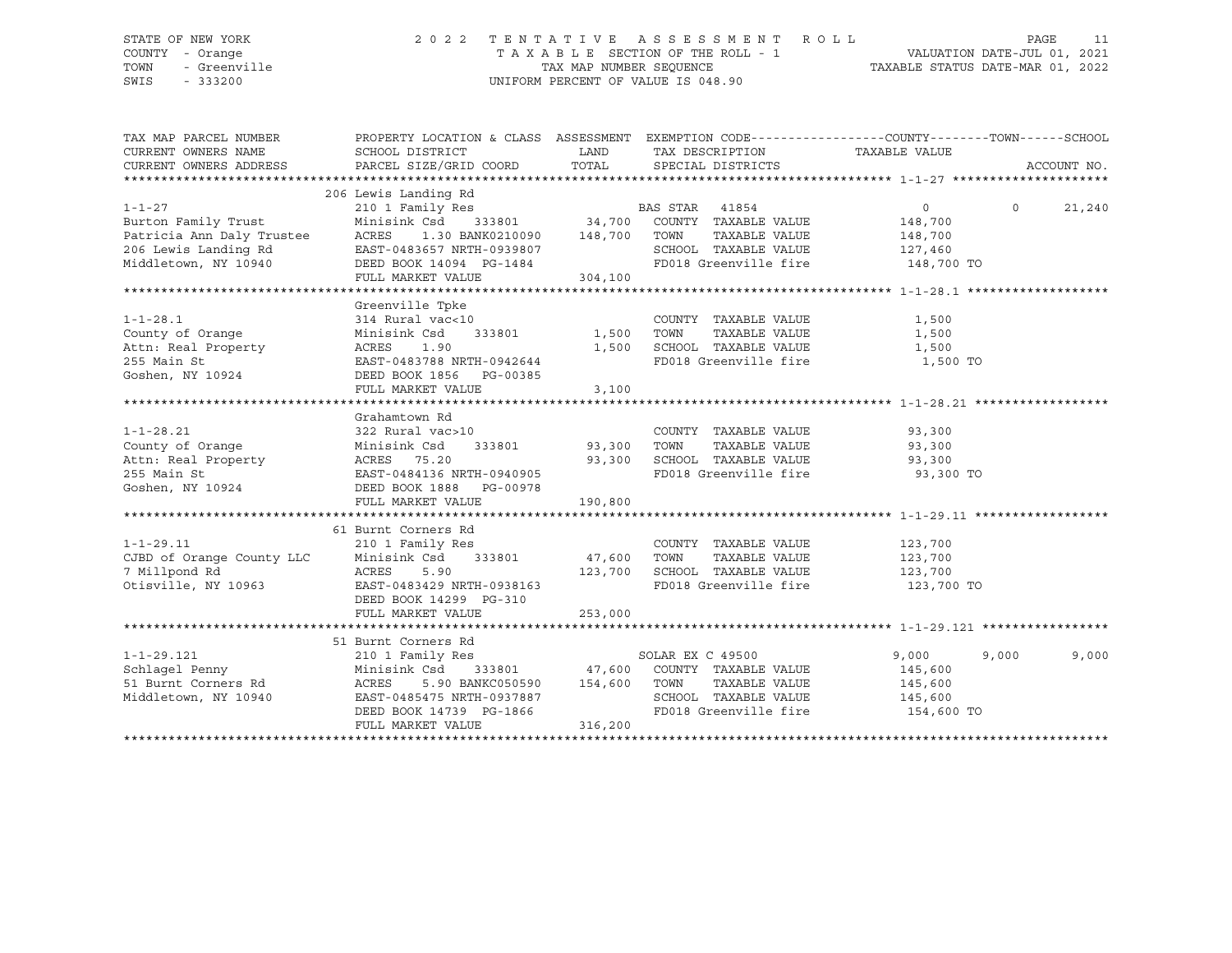## STATE OF NEW YORK 2 0 2 2 T E N T A T I V E A S S E S S M E N T R O L L PAGE 12 COUNTY - Orange T A X A B L E SECTION OF THE ROLL - 1 VALUATION DATE-JUL 01, 2021 TOWN - Greenville TAX MAP NUMBER SEQUENCE TAXABLE STATUS DATE-MAR 01, 2022 SWIS - 333200 UNIFORM PERCENT OF VALUE IS 048.90

| TAX MAP PARCEL NUMBER  | PROPERTY LOCATION & CLASS ASSESSMENT EXEMPTION CODE---------------COUNTY-------TOWN-----SCHOOL |         |                                                          |                |          |             |
|------------------------|------------------------------------------------------------------------------------------------|---------|----------------------------------------------------------|----------------|----------|-------------|
| CURRENT OWNERS NAME    | SCHOOL DISTRICT                                                                                | LAND    | TAX DESCRIPTION                                          | TAXABLE VALUE  |          |             |
| CURRENT OWNERS ADDRESS | PARCEL SIZE/GRID COORD                                                                         | TOTAL   | SPECIAL DISTRICTS                                        |                |          | ACCOUNT NO. |
|                        |                                                                                                |         |                                                          |                |          |             |
|                        | 77 Burnt Corners Rd 90 PCT OF VALUE USED FOR EXEMPTION PURPOSES                                |         |                                                          |                |          |             |
| $1 - 1 - 29.2$         | 210 1 Family Res                                                                               |         | VETWAR CTS 41120                                         | 12,201         | 6,972    | 6,972       |
| Holland Joseph         | 151 WEINAR CI<br>333801 48,000 ENH STAR<br>Minisink Csd                                        |         | 41834                                                    | $\overline{0}$ | $\Omega$ | 53,020      |
| Holland Gail           | ACRES<br>6.40                                                                                  |         | 180,100 COUNTY TAXABLE VALUE                             | 167,899        |          |             |
| 77 Burnt Corners Rd    | EAST-0485384 NRTH-0938466<br>EAST-0485384 NKIH-022030<br>DEED BOOK 4618 PG-109                 |         | TOWN<br>TAXABLE VALUE                                    | 173,128        |          |             |
| Middletown, NY 10940   |                                                                                                |         | SCHOOL TAXABLE VALUE                                     | 120,108        |          |             |
|                        | FULL MARKET VALUE                                                                              |         | 368,300 FD018 Greenville fire                            | 180,100 TO     |          |             |
|                        |                                                                                                |         |                                                          |                |          |             |
|                        | 93 Burnt Corners Rd                                                                            |         |                                                          |                |          |             |
| $1 - 1 - 29.31$        | 210 1 Family Res                                                                               |         | Res BAS STAR 41854<br>333801 46,300 COUNTY TAXABLE VALUE | $\circ$        | $\Omega$ | 21,240      |
| Bright Yasmin          | Minisink Csd                                                                                   |         |                                                          | 250,100        |          |             |
| 93 Burnt Corners Rd    | Lt1 Van Sluys Submap 8526                                                                      | 250,100 | TAXABLE VALUE<br>TOWN                                    | 250,100        |          |             |
| Middletown, NY 10940   | 4.70 BANKC190321<br>ACRES                                                                      |         | SCHOOL TAXABLE VALUE                                     | 228,860        |          |             |
|                        | EAST-0485343 NRTH-0938911                                                                      |         | FD018 Greenville fire                                    | 250,100 TO     |          |             |
|                        | DEED BOOK 14713 PG-1693                                                                        |         |                                                          |                |          |             |
|                        | FULL MARKET VALUE                                                                              | 511,500 |                                                          |                |          |             |
|                        |                                                                                                |         |                                                          |                |          |             |
|                        | 85 Burnt Corners Rd                                                                            |         |                                                          |                |          |             |
| $1 - 1 - 29.32$        | 210 1 Family Res                                                                               |         | BAS STAR 41854                                           | $\overline{0}$ | $\Omega$ | 21,240      |
| Coppeletti John S      | Minisink Csd                                                                                   |         | 333801 37,400 COUNTY TAXABLE VALUE                       | 149,800        |          |             |
| Coppeletti Tamara A    | Lt2 Van Sluys Submap 8526 149,800 TOWN                                                         |         | TAXABLE VALUE                                            | 149,800        |          |             |
| 85 Burnt Corners Rd    | 2.00 BANKC190321<br>ACRES                                                                      |         | SCHOOL TAXABLE VALUE                                     | 128,560        |          |             |
| Middletown, NY 10940   | EAST-0485703 NRTH-0938727                                                                      |         | FD018 Greenville fire 149,800 TO                         |                |          |             |
|                        | DEED BOOK 4023 PG-61                                                                           |         |                                                          |                |          |             |
|                        | FULL MARKET VALUE                                                                              | 306,300 |                                                          |                |          |             |
|                        |                                                                                                |         |                                                          |                |          |             |
|                        | 99 Burnt Corners Rd                                                                            |         |                                                          |                |          |             |
| $1 - 1 - 29.41$        | 210 1 Family Res                                                                               |         | BAS STAR 41854                                           | $\circ$        | $\Omega$ | 21,240      |
| Pennings Simon         | Minisink Csd<br>333801                                                                         |         | 38,000 COUNTY TAXABLE VALUE                              | 168,400        |          |             |
| Pennings Lisa          | ACRES<br>2.10                                                                                  | 168,400 | TOWN<br>TAXABLE VALUE                                    | 168,400        |          |             |
|                        | 99 Burnt Corners Rd BAST-0485622 NRTH-0939082                                                  |         | SCHOOL TAXABLE VALUE                                     | 147,160        |          |             |
|                        | Middletown, NY 10940 DEED BOOK 2270 PG-00033                                                   |         | FD018 Greenville fire                                    | 168,400 TO     |          |             |
|                        | FULL MARKET VALUE                                                                              | 344,400 |                                                          |                |          |             |
|                        |                                                                                                |         |                                                          |                |          |             |
|                        | 109 Burnt Corners Rd                                                                           |         |                                                          |                |          |             |
| $1 - 1 - 29.42$        | 210 1 Family Res                                                                               |         | BAS STAR<br>41854                                        | $\overline{0}$ | $\Omega$ | 21,240      |
| Yager Michael T        | 333801<br>Minisink Csd                                                                         |         | 36,300 COUNTY TAXABLE VALUE                              | 194,700        |          |             |
| Yaqer Andrea Kim       | ACRES<br>1.80                                                                                  | 194,700 | TOWN<br>TAXABLE VALUE                                    | 194,700        |          |             |
| 109 Burnt Corners Rd   | EAST-0485742 NRTH-0939322                                                                      |         | SCHOOL TAXABLE VALUE                                     | 173,460        |          |             |
| Middletown, NY 10940   | DEED BOOK 3617 PG-247                                                                          |         | FD018 Greenville fire                                    | 194,700 TO     |          |             |
|                        | FULL MARKET VALUE                                                                              | 398,200 |                                                          |                |          |             |
|                        |                                                                                                |         |                                                          |                |          |             |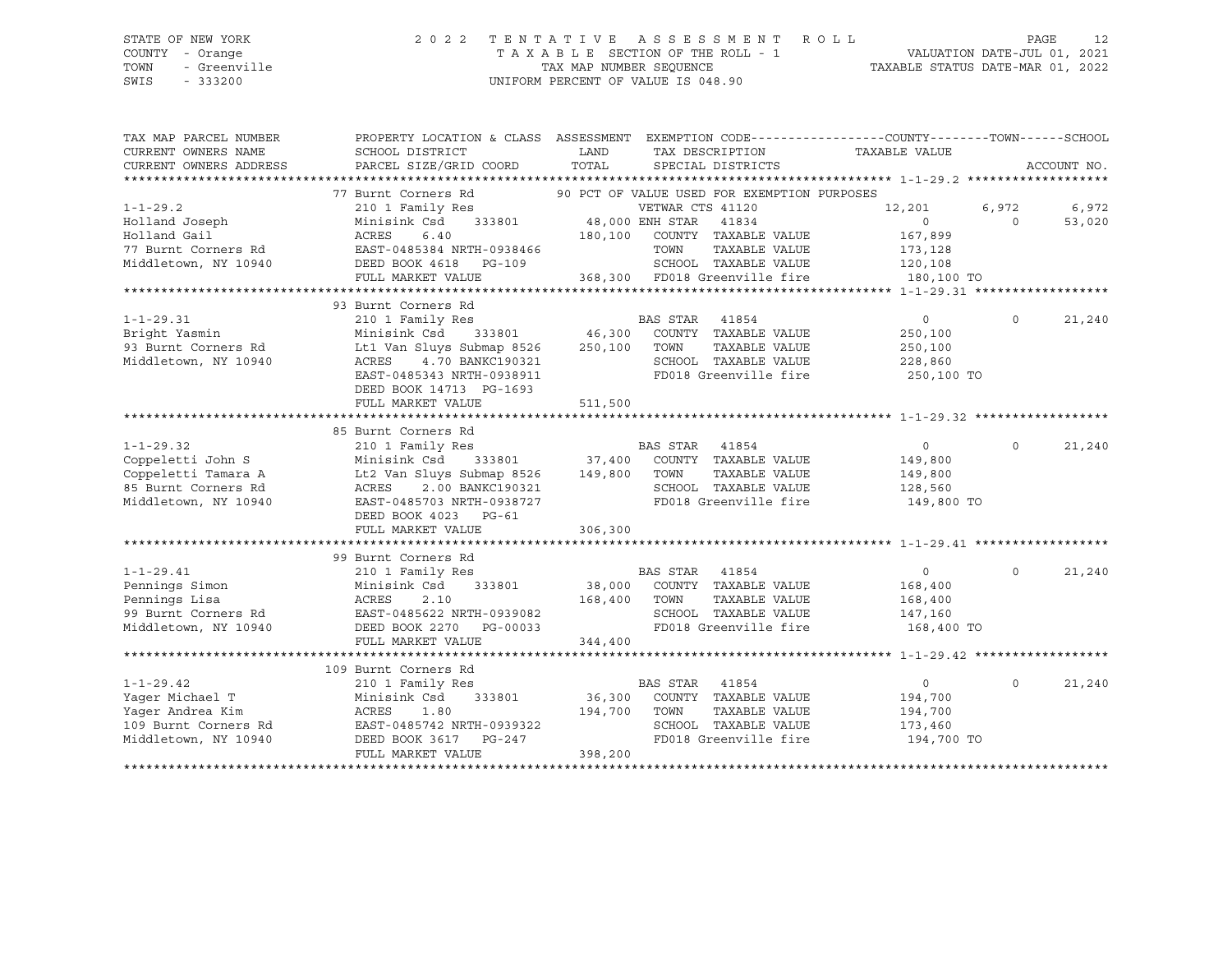## STATE OF NEW YORK 2 0 2 2 T E N T A T I V E A S S E S S M E N T R O L L PAGE 13 COUNTY - Orange T A X A B L E SECTION OF THE ROLL - 1 VALUATION DATE-JUL 01, 2021 TOWN - Greenville TAX MAP NUMBER SEQUENCE TAXABLE STATUS DATE-MAR 01, 2022 SWIS - 333200 UNIFORM PERCENT OF VALUE IS 048.90

| TAX MAP PARCEL NUMBER<br>CURRENT OWNERS NAME<br>CURRENT OWNERS ADDRESS                                                                                                                                                                                                                                                                                                                                                                 | PROPERTY LOCATION & CLASS ASSESSMENT EXEMPTION CODE----------------COUNTY-------TOWN-----SCHOOL<br>SCHOOL DISTRICT<br>PARCEL SIZE/GRID COORD                                                                                                                                        | LAND<br>TOTAL | TAX DESCRIPTION<br>SPECIAL DISTRICTS                                      | TAXABLE VALUE                                             |                          | ACCOUNT NO.           |
|----------------------------------------------------------------------------------------------------------------------------------------------------------------------------------------------------------------------------------------------------------------------------------------------------------------------------------------------------------------------------------------------------------------------------------------|-------------------------------------------------------------------------------------------------------------------------------------------------------------------------------------------------------------------------------------------------------------------------------------|---------------|---------------------------------------------------------------------------|-----------------------------------------------------------|--------------------------|-----------------------|
| ***********************                                                                                                                                                                                                                                                                                                                                                                                                                |                                                                                                                                                                                                                                                                                     |               |                                                                           |                                                           |                          |                       |
| 1-1-29.43<br>Connolly Liv Trust Bernard & D Minisink Csd<br>M Connolly & S Jellett Trustee ACRES<br>1.80<br>10 Grahamtown Rd<br>2.10 1 Family Res<br>2.10 173,000 COUNTY TAXABLE VALUE<br>173,000 TOWN TAXABLE VALUE<br>2.10 173,000 TOWN TAXA                                                                                                                                                                                         | 11 Grahamtown Rd                                                                                                                                                                                                                                                                    |               | SCHOOL TAXABLE VALUE 151,760<br>FD018 Greenville fire 173,000 TO          | $\circ$<br>173,000<br>173,000                             | $\Omega$                 | 21,240                |
|                                                                                                                                                                                                                                                                                                                                                                                                                                        |                                                                                                                                                                                                                                                                                     |               |                                                                           |                                                           |                          |                       |
| $1 - 1 - 29.44$<br>1 1 29:44<br>Zamunda LLC<br>21 Grahamtown Rd<br>21 Grahamtown Rd<br>Middletown, NY 10940<br>EAST-0485227 NRTH-0939301<br>EAST-0485227 NRTH-0939301<br>ERST-0485227 NRTH-0939301<br>FD018 Greenville fire                                                                                                                                                                                                            | 21 Grahamtown Rd<br>210 1 Family Res<br>333801 44,100 TOWN<br>Minisink Csd<br>ACRES 3.60<br>DEED BOOK 15056 PG-1302<br>FULL MARKET VALUE                                                                                                                                            | 739,900       | COUNTY TAXABLE VALUE<br>TAXABLE VALUE<br>FD018 Greenville fire 361,800 TO | 361,800<br>361,800<br>361,800                             |                          |                       |
|                                                                                                                                                                                                                                                                                                                                                                                                                                        |                                                                                                                                                                                                                                                                                     |               |                                                                           |                                                           |                          |                       |
| 1-1-30<br>House Walter<br>House Shirley<br>94 Mullock Rd<br>Middletown, NY 10940                                                                                                                                                                                                                                                                                                                                                       | 94 Mullock Rd<br>210 1 Family Res<br>Minisink Csd 333801 24,000 ENH STAR 41834 0<br>FRNT 174.00 DPTH 151.00 90,600 COUNTY TAXABLE VALUE 63,420<br>EAST-0484252 NRTH-0936762 TOWN TAXABLE VALUE 63,420<br>DEED BOOK 1998 PG-00620 SCHOOL TAXABLE VALUE 1                             |               |                                                                           |                                                           | 27,180<br>$\overline{a}$ | 27,180<br>53,020      |
|                                                                                                                                                                                                                                                                                                                                                                                                                                        |                                                                                                                                                                                                                                                                                     |               |                                                                           | 90,600 TO                                                 |                          |                       |
|                                                                                                                                                                                                                                                                                                                                                                                                                                        | 7 Mullock Rd                                                                                                                                                                                                                                                                        |               |                                                                           |                                                           |                          |                       |
| $1 - 1 - 32.11$<br>US Bank Natl Assoc Minisink Csd<br>Trustee for RMAC Tr 2016-CTT Part In Town Of Wawayanda 140,600 SCHOOL TAXABLE VALUE<br>15480 Laguna Canyon Rd Ste 100 ACRES<br>Irvine, CA 92618<br>DEED BOOK 15063 PG-367                                                                                                                                                                                                        | 210 1 Family Res<br>333801 39,600 TOWN<br>2.40<br>DEED BOOK 15063 PG-367                                                                                                                                                                                                            |               | COUNTY TAXABLE VALUE<br>TAXABLE VALUE<br>FD018 Greenville fire 140,600 TO | 140,600<br>140,600<br>140,600                             |                          |                       |
|                                                                                                                                                                                                                                                                                                                                                                                                                                        | FULL MARKET VALUE                                                                                                                                                                                                                                                                   | 287,500       |                                                                           |                                                           |                          |                       |
|                                                                                                                                                                                                                                                                                                                                                                                                                                        |                                                                                                                                                                                                                                                                                     |               |                                                                           |                                                           |                          |                       |
| $\begin{tabular}{lcccc} 1-1-33.21 & 52 & \texttt{nulllock Rd} & 78 PCT OF VALUE ISBN FOR EXEMPITION PURF \\ \texttt{Camacho Carlos R} & 240 Rural res & 333801 & 52,200 BAS STAR 41854 \\ \texttt{Camacho Aurea} & 240 Rural res & 333801 & 52,200 BAS STAR 41854 \\ \texttt{Camacho Aurea} & 240 Rural res & 333801 & 52,200 BAS STAR 41854 \\ \texttt{Camacho Aurea} & 240 Rural res & 90,800 COUNTY TAXABLE VALUE \\ \texttt{EAST-$ | 52 Mullock Rd<br>DEED BOOK 2123 PG-00088 SCHOOL TAXABLE VALUE 62,588<br>FULL MARKET VALUE 185,700 FD018 Greenville fire 90,800                                                                                                                                                      |               | 78 PCT OF VALUE USED FOR EXEMPTION PURPOSES                               | 10,624<br>$\overline{0}$<br>80,176<br>83,828<br>90,800 TO | $\overline{0}$           | 6,972 6,972<br>21,240 |
|                                                                                                                                                                                                                                                                                                                                                                                                                                        |                                                                                                                                                                                                                                                                                     |               |                                                                           |                                                           |                          |                       |
| $1 - 1 - 33.22$<br>Van Der Molen Betty<br>48 Mullock Rd<br>Middletown, NY 10940                                                                                                                                                                                                                                                                                                                                                        | 48 Mullock Rd<br>210 1 Family Res<br>Minisink Csd 333801 36,900 TOWN TAXABLE VALUE 132,700<br>Lt2 Prod Credit Map4810 132,700 SCHOOL TAXABLE VALUE 132,700<br>ACRES 1.90 FD018 Greenville fire 132,700<br>EAST-0485428 NRTH-0936397<br>DEED BOOK 13944 PG-1613<br>FULL MARKET VALUE | 271,400       | COUNTY TAXABLE VALUE 132,700                                              | 132,700 TO                                                |                          |                       |
|                                                                                                                                                                                                                                                                                                                                                                                                                                        |                                                                                                                                                                                                                                                                                     |               |                                                                           |                                                           |                          |                       |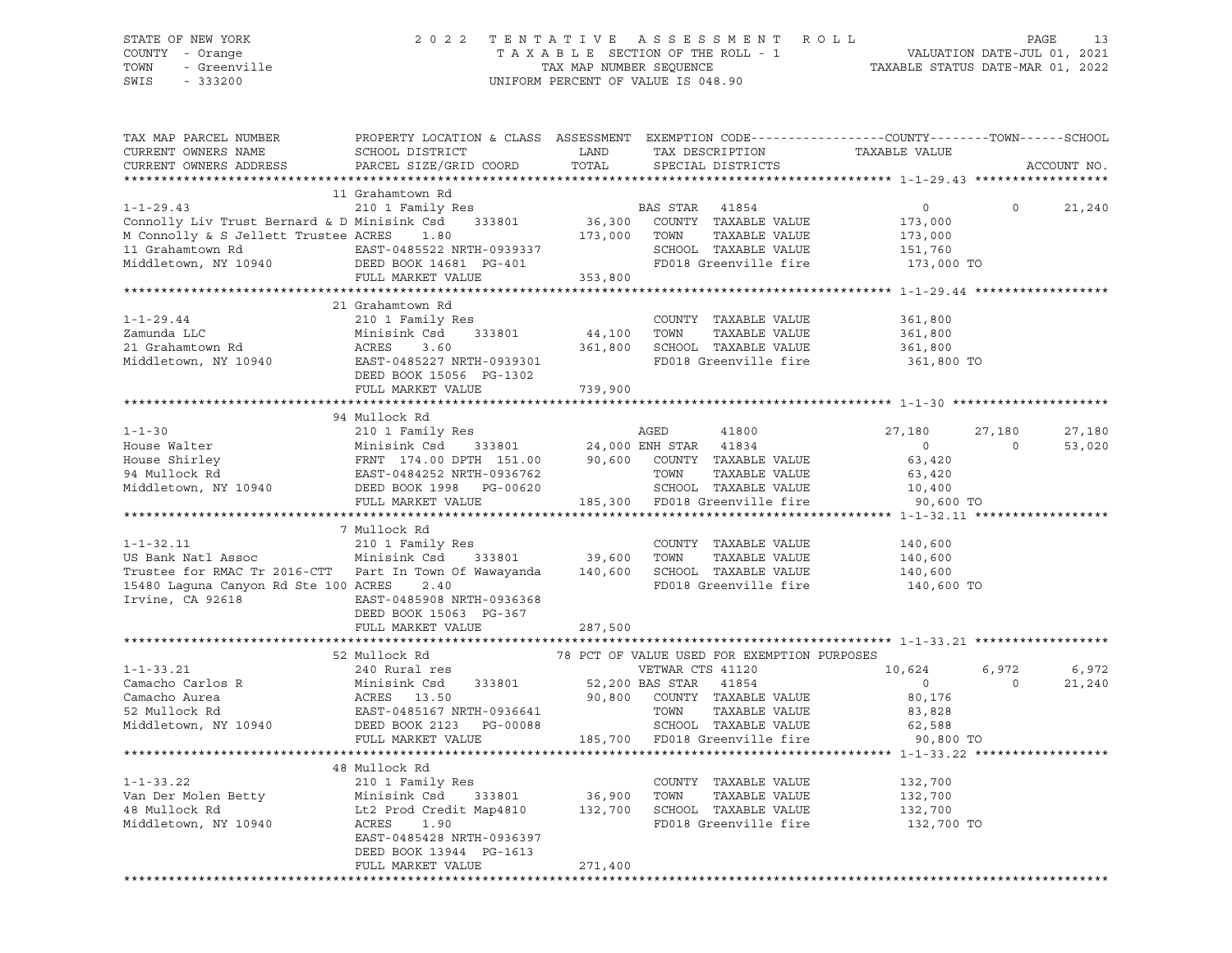## STATE OF NEW YORK 2 0 2 2 T E N T A T I V E A S S E S S M E N T R O L L PAGE 14 COUNTY - Orange T A X A B L E SECTION OF THE ROLL - 1 VALUATION DATE-JUL 01, 2021 TOWN - Greenville TAX MAP NUMBER SEQUENCE TAXABLE STATUS DATE-MAR 01, 2022 SWIS - 333200 UNIFORM PERCENT OF VALUE IS 048.90

| TAX MAP PARCEL NUMBER  | PROPERTY LOCATION & CLASS ASSESSMENT EXEMPTION CODE----------------COUNTY-------TOWN------SCHOOL |              |                                    |                |          |             |
|------------------------|--------------------------------------------------------------------------------------------------|--------------|------------------------------------|----------------|----------|-------------|
| CURRENT OWNERS NAME    | SCHOOL DISTRICT                                                                                  | LAND         | TAX DESCRIPTION                    | TAXABLE VALUE  |          |             |
| CURRENT OWNERS ADDRESS | PARCEL SIZE/GRID COORD                                                                           | TOTAL        | SPECIAL DISTRICTS                  |                |          | ACCOUNT NO. |
|                        |                                                                                                  |              |                                    |                |          |             |
|                        | 82 Mullock Rd                                                                                    |              |                                    |                |          |             |
| $1 - 1 - 33.31$        | 270 Mfg housing                                                                                  |              | ENH STAR 41834                     | $\overline{0}$ | $\Omega$ | 53,020      |
| Decker Donald A        | Minisink Csd<br>333801                                                                           |              | 48,700 COUNTY TAXABLE VALUE        | 70,100         |          |             |
| Decker Pamela A        | 8.70<br>ACRES                                                                                    | 70,100 TOWN  | TAXABLE VALUE                      | 70,100         |          |             |
| 82 Mullock Rd          | EAST-0484336 NRTH-0937299                                                                        |              | SCHOOL TAXABLE VALUE               | 17,080         |          |             |
| Middletown, NY 10940   | DEED BOOK 1976    PG-00143                                                                       |              | FD018 Greenville fire              | 70,100 TO      |          |             |
|                        | FULL MARKET VALUE                                                                                | 143,400      |                                    |                |          |             |
|                        |                                                                                                  |              |                                    |                |          |             |
|                        | 99 Lewis Landing Rd                                                                              |              |                                    |                |          |             |
| $1 - 1 - 34$           | 210 1 Family Res                                                                                 |              | BAS STAR 41854                     | $\overline{0}$ | $\Omega$ | 21,240      |
| Goedegebuure Al        | 333801<br>Minisink Csd                                                                           |              | 49,400 COUNTY TAXABLE VALUE        | 166,900        |          |             |
| Goedegebuure Laura     | ACRES<br>8.10                                                                                    | 166,900 TOWN | TAXABLE VALUE                      | 166,900        |          |             |
| 99 Lewis Landing Rd    | EAST-0481980 NRTH-0938399                                                                        |              | SCHOOL TAXABLE VALUE               | 145,660        |          |             |
| Middletown, NY 10940   | DEED BOOK 2518 PG-00138                                                                          |              | FD018 Greenville fire              | 166,900 TO     |          |             |
|                        | FULL MARKET VALUE                                                                                | 341,300      |                                    |                |          |             |
|                        |                                                                                                  |              |                                    |                |          |             |
|                        | 493 Greenville Tpke                                                                              |              |                                    |                |          |             |
| $1 - 1 - 35.1$         | 210 1 Family Res                                                                                 |              | BAS STAR 41854                     | $\overline{0}$ | $\Omega$ | 21,240      |
| Dally David            | Minisink Csd                                                                                     |              | 333801 44,600 COUNTY TAXABLE VALUE | 144,900        |          |             |
| Dally Ruth             | Lt1 Walter & Dally Submap 144,900 TOWN                                                           |              | TAXABLE VALUE                      | 144,900        |          |             |
|                        | 9684                                                                                             |              | SCHOOL TAXABLE VALUE               |                |          |             |
| 493 Greenville Tpke    |                                                                                                  |              |                                    | 123,660        |          |             |
| Middletown, NY 10940   | ACRES<br>4.70                                                                                    |              | FD018 Greenville fire              | 144,900 TO     |          |             |
|                        | EAST-0481403 NRTH-0938789                                                                        |              |                                    |                |          |             |
|                        | DEED BOOK 3445 PG-128                                                                            |              |                                    |                |          |             |
|                        | FULL MARKET VALUE                                                                                | 296,300      |                                    |                |          |             |
|                        |                                                                                                  |              |                                    |                |          |             |
|                        | 491 Greenville Tpke                                                                              |              |                                    |                |          |             |
| $1 - 1 - 35.2$         | 210 1 Family Res                                                                                 |              | ENH STAR<br>41834                  | $\overline{0}$ | $\Omega$ | 53,020      |
| Walter Richard         | Minisink Csd 333801 45,500 COUNTY TAXABLE VALUE                                                  |              |                                    | 139,300        |          |             |
| Walter Ola             | Lt2 Walter & Dally Submap 139,300 TOWN                                                           |              | TAXABLE VALUE                      | 139,300        |          |             |
| 491 Greenville Tpke    | 9684                                                                                             |              | SCHOOL TAXABLE VALUE               | 86,280         |          |             |
| Middletown, NY 10940   | ACRES<br>5.30                                                                                    |              | FD018 Greenville fire              | 139,300 TO     |          |             |
|                        | EAST-0481553 NRTH-0938959                                                                        |              |                                    |                |          |             |
|                        | DEED BOOK 3446 PG-76                                                                             |              |                                    |                |          |             |
|                        | FULL MARKET VALUE                                                                                | 284,900      |                                    |                |          |             |
|                        |                                                                                                  |              |                                    |                |          |             |
|                        | Mullock Rd                                                                                       |              |                                    |                |          |             |
| $1 - 1 - 36$           | 314 Rural vac<10                                                                                 |              | COUNTY TAXABLE VALUE               | 100            |          |             |
| Cangemi Vincent        | Minisink Csd<br>333801                                                                           | 100          | TOWN<br>TAXABLE VALUE              | 100            |          |             |
| 21 Elizabeth St        | Part In Town Of Wawayanda                                                                        | 100          | SCHOOL TAXABLE VALUE               | 100            |          |             |
| Port Jervis, NY 12771  | FRNT 210.00 DPTH 240.00                                                                          |              | FD018 Greenville fire              | 100 TO         |          |             |
|                        | EAST-0485922 NRTH-0935778                                                                        |              |                                    |                |          |             |
|                        |                                                                                                  |              |                                    |                |          |             |
|                        | DEED BOOK 4503 PG-7                                                                              |              |                                    |                |          |             |
|                        | FULL MARKET VALUE                                                                                | 200          |                                    |                |          |             |
|                        |                                                                                                  |              |                                    |                |          |             |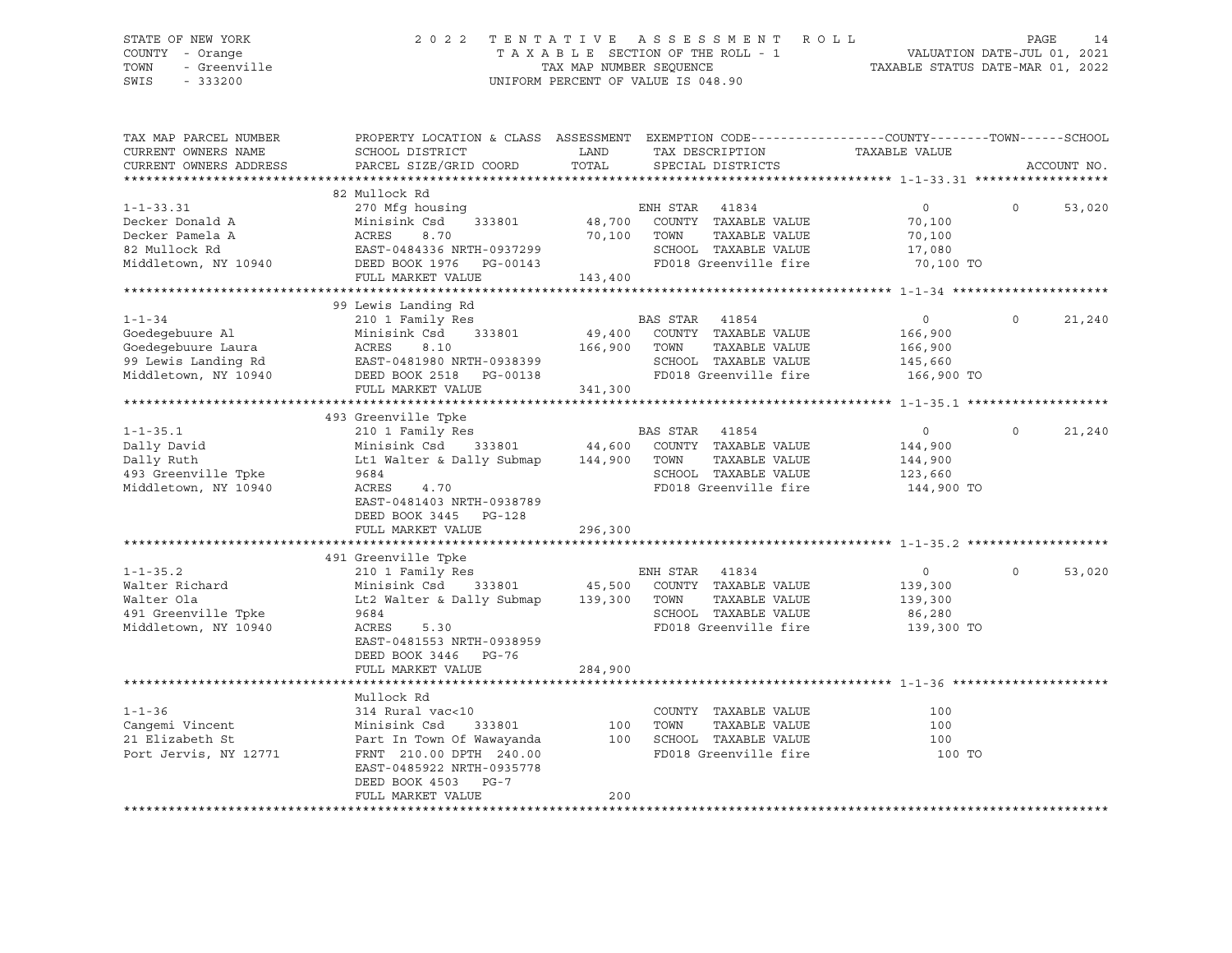## STATE OF NEW YORK 2 0 2 2 T E N T A T I V E A S S E S S M E N T R O L L PAGE 15 COUNTY - Orange T A X A B L E SECTION OF THE ROLL - 1 VALUATION DATE-JUL 01, 2021 TOWN - Greenville TAX MAP NUMBER SEQUENCE TAXABLE STATUS DATE-MAR 01, 2022 SWIS - 333200 UNIFORM PERCENT OF VALUE IS 048.90

| TAX MAP PARCEL NUMBER<br>CURRENT OWNERS NAME<br>CURRENT OWNERS ADDRESS | PROPERTY LOCATION & CLASS ASSESSMENT EXEMPTION CODE---------------COUNTY-------TOWN-----SCHOOL<br>SCHOOL DISTRICT<br>PARCEL SIZE/GRID COORD | LAND<br>TOTAL | TAX DESCRIPTION TAXABLE VALUE<br>SPECIAL DISTRICTS |            | ACCOUNT NO.        |
|------------------------------------------------------------------------|---------------------------------------------------------------------------------------------------------------------------------------------|---------------|----------------------------------------------------|------------|--------------------|
|                                                                        |                                                                                                                                             |               |                                                    |            |                    |
|                                                                        | Greenville Tpke                                                                                                                             |               |                                                    |            |                    |
| $1 - 1 - 37$                                                           | 314 Rural vac<10                                                                                                                            |               | COUNTY TAXABLE VALUE                               | 24,900     |                    |
| Barth Paul V Jr                                                        | Minisink Csd<br>333801                                                                                                                      | 24,900        | TOWN<br>TAXABLE VALUE                              | 24,900     |                    |
| Barth Siovhan                                                          | ACRES<br>1.00                                                                                                                               | 24,900        | SCHOOL TAXABLE VALUE                               | 24,900     |                    |
| 482 Greenville Tpke                                                    | EAST-0481117 NRTH-0939646                                                                                                                   |               | FD018 Greenville fire                              | 24,900 TO  |                    |
| Middletown, NY 10940                                                   | DEED BOOK 14978 PG-860                                                                                                                      |               |                                                    |            |                    |
|                                                                        | FULL MARKET VALUE                                                                                                                           | 50,900        |                                                    |            |                    |
|                                                                        |                                                                                                                                             |               |                                                    |            |                    |
|                                                                        | 512 Greenville Tpke                                                                                                                         |               |                                                    |            |                    |
| $1 - 1 - 38.1$                                                         | 210 1 Family Res                                                                                                                            |               | COUNTY TAXABLE VALUE                               | 123,200    |                    |
| Ryan Robert                                                            | Minisink Csd<br>333801 40,700                                                                                                               |               | TOWN<br>TAXABLE VALUE                              | 123,200    |                    |
| 512 Greenville Tpke                                                    | ACRES<br>2.60 BANKC061339 123,200                                                                                                           |               | SCHOOL TAXABLE VALUE                               | 123,200    |                    |
| Middletown, NY 10940                                                   | EAST-0480627 NRTH-0939317                                                                                                                   |               | FD018 Greenville fire                              | 123,200 TO |                    |
|                                                                        | DEED BOOK 14034 PG-1047                                                                                                                     |               |                                                    |            |                    |
|                                                                        | FULL MARKET VALUE                                                                                                                           | 251,900       |                                                    |            |                    |
|                                                                        |                                                                                                                                             |               |                                                    |            |                    |
|                                                                        | 500 Greenville Tpke                                                                                                                         |               |                                                    |            |                    |
| $1 - 1 - 38.21$                                                        | 210 1 Family Res                                                                                                                            |               | BAS STAR 41854                                     | $\circ$    | 21,240<br>$\Omega$ |
| Ochs Jason                                                             | Minisink Csd                                                                                                                                |               | 333801 40,700 COUNTY TAXABLE VALUE                 | 144,900    |                    |
| Ochs Karen                                                             | ACRES<br>2.60 BANKC061199                                                                                                                   | 144,900       | TOWN<br>TAXABLE VALUE                              | 144,900    |                    |
| 500 Greenville Tpke                                                    | EAST-0480852 NRTH-0939478                                                                                                                   |               | SCHOOL TAXABLE VALUE                               | 123,660    |                    |
| Middletown, NY 10940                                                   | DEED BOOK 6193 PG-69                                                                                                                        |               | FD018 Greenville fire                              | 144,900 TO |                    |
|                                                                        |                                                                                                                                             |               |                                                    |            |                    |
|                                                                        | FULL MARKET VALUE                                                                                                                           | 296,300       |                                                    |            |                    |
|                                                                        |                                                                                                                                             |               |                                                    |            |                    |
|                                                                        | 39 Burnt Corners Rd                                                                                                                         |               |                                                    |            |                    |
| $1 - 1 - 39$                                                           | 210 1 Family Res                                                                                                                            |               | BAS STAR<br>41854                                  | $\circ$    | $\Omega$<br>21,240 |
| Sweeney Kenneth M                                                      | Minisink Csd<br>333801                                                                                                                      |               | 46,500 COUNTY TAXABLE VALUE                        | 152,700    |                    |
| Sweeney Cindy Ann                                                      | Lt 1 Romer Sub 6294                                                                                                                         | 152,700       | TAXABLE VALUE<br>TOWN                              | 152,700    |                    |
| 39 Burnt Corners Rd                                                    | ACRES<br>4.80                                                                                                                               |               | SCHOOL TAXABLE VALUE                               | 131,460    |                    |
| Middletown, NY 10940                                                   | EAST-0485635 NRTH-0937557                                                                                                                   |               | FD018 Greenville fire                              | 152,700 TO |                    |
|                                                                        | DEED BOOK 2270 PG-00031                                                                                                                     |               |                                                    |            |                    |
|                                                                        | FULL MARKET VALUE                                                                                                                           | 312,300       |                                                    |            |                    |
|                                                                        |                                                                                                                                             |               |                                                    |            |                    |
|                                                                        | 17 Burnt Corners Rd                                                                                                                         |               |                                                    |            |                    |
| $1 - 1 - 41$                                                           | 210 1 Family Res                                                                                                                            |               | BAS STAR 41854                                     | $\circ$    | $\Omega$<br>21,240 |
| Saunders Walter E                                                      | Minisink Csd<br>333801                                                                                                                      |               | 46,700 COUNTY TAXABLE VALUE                        | 137,100    |                    |
| Sze Serena                                                             | Lt 3 Romer Sub 6294                                                                                                                         | 137,100       | TOWN<br>TAXABLE VALUE                              | 137,100    |                    |
| 17 Burnt Corners Rd                                                    | ACRES<br>4.90 BANK0210090                                                                                                                   |               | SCHOOL TAXABLE VALUE                               | 115,860    |                    |
| Middletown, NY 10940                                                   | EAST-0485887 NRTH-0936907                                                                                                                   |               | FD018 Greenville fire                              | 137,100 TO |                    |
|                                                                        | DEED BOOK 4798 PG-295                                                                                                                       |               |                                                    |            |                    |
|                                                                        | FULL MARKET VALUE                                                                                                                           | 280,400       |                                                    |            |                    |
|                                                                        |                                                                                                                                             |               |                                                    |            |                    |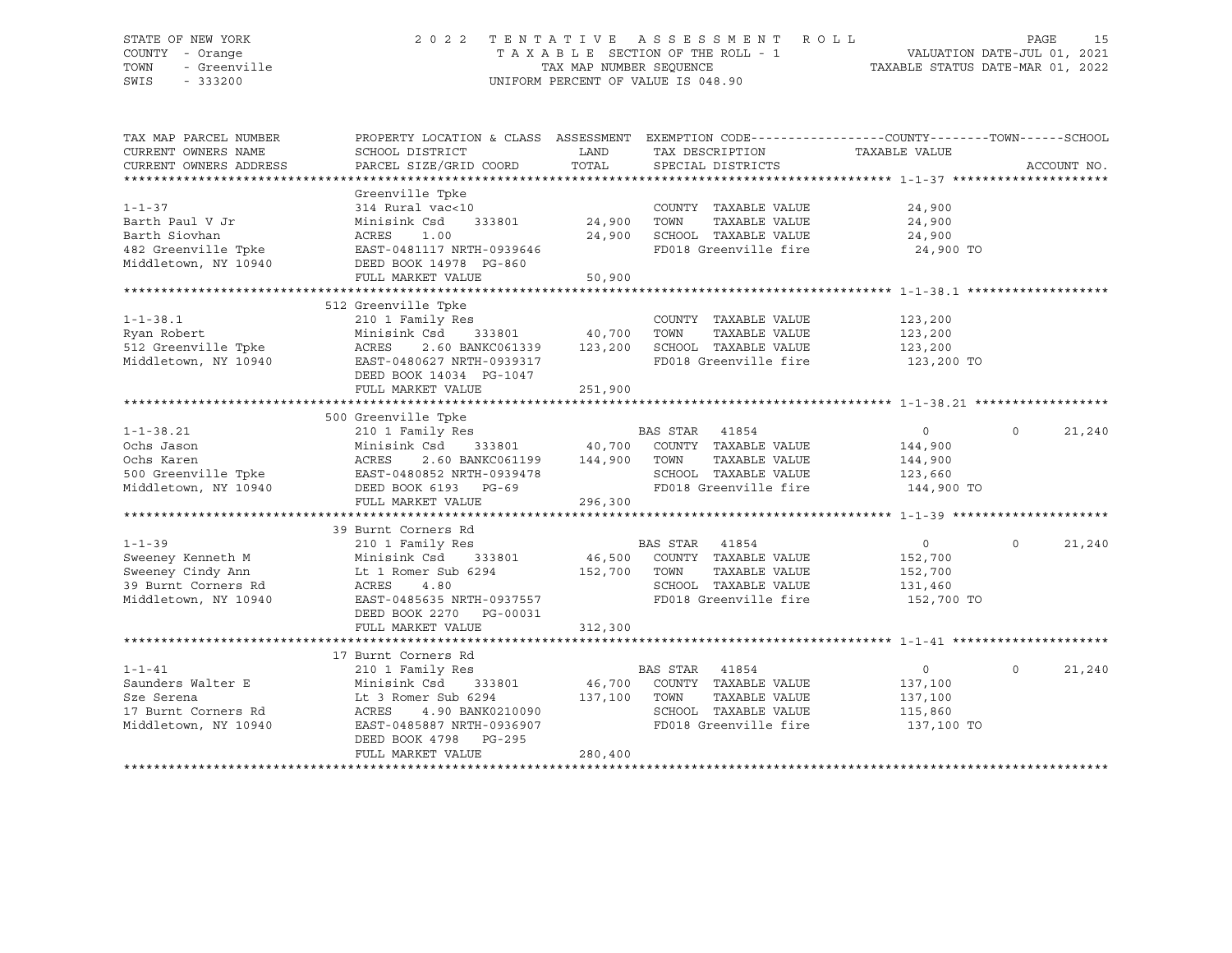## STATE OF NEW YORK 2 0 2 2 T E N T A T I V E A S S E S S M E N T R O L L PAGE 16 COUNTY - Orange T A X A B L E SECTION OF THE ROLL - 1 VALUATION DATE-JUL 01, 2021 TOWN - Greenville TAX MAP NUMBER SEQUENCE TAXABLE STATUS DATE-MAR 01, 2022 SWIS - 333200 UNIFORM PERCENT OF VALUE IS 048.90

| TAX MAP PARCEL NUMBER<br>CURRENT OWNERS NAME | PROPERTY LOCATION & CLASS ASSESSMENT EXEMPTION CODE----------------COUNTY-------TOWN-----SCHOOL<br>SCHOOL DISTRICT | LAND         | TAX DESCRIPTION                  | TAXABLE VALUE        |                   |             |
|----------------------------------------------|--------------------------------------------------------------------------------------------------------------------|--------------|----------------------------------|----------------------|-------------------|-------------|
| CURRENT OWNERS ADDRESS                       | PARCEL SIZE/GRID COORD                                                                                             | TOTAL        | SPECIAL DISTRICTS                |                      |                   | ACCOUNT NO. |
|                                              |                                                                                                                    |              |                                  |                      |                   |             |
| $1 - 1 - 42$                                 | 77 Mullock Rd<br>210 1 Family Res                                                                                  |              | BAS STAR 41854                   | $\overline{0}$       | $0 \qquad \qquad$ | 21,240      |
| Schadt Buddy                                 | 333801<br>Minisink Csd                                                                                             |              | 45,100 COUNTY TAXABLE VALUE      | 120,300              |                   |             |
| Schadt Rose Marie                            | ACRES<br>4.10                                                                                                      | 120,300 TOWN | TAXABLE VALUE                    | 120,300              |                   |             |
| 77 Mullock Rd                                |                                                                                                                    |              | SCHOOL TAXABLE VALUE             |                      |                   |             |
| Middletown, NY 10940                         | EAST-0484702 NRTH-0936720<br>DEED BOOK 2640 PG-00098                                                               |              | FD018 Greenville fire            | 99,060<br>120,300 TO |                   |             |
|                                              | FULL MARKET VALUE                                                                                                  | 246,000      |                                  |                      |                   |             |
|                                              |                                                                                                                    |              |                                  |                      |                   |             |
|                                              | 190 Grahamtown Rd                                                                                                  |              |                                  |                      |                   |             |
| $1 - 1 - 44$                                 | 210 1 Family Res                                                                                                   |              | COUNTY TAXABLE VALUE             | 214,600              |                   |             |
| Bracken James                                | 333801 37,200<br>Minisink Csd                                                                                      |              | TOWN<br>TAXABLE VALUE            | 214,600              |                   |             |
| Bracken Holly                                | Lt 1 Parker Sub Map 9044 214,600 SCHOOL TAXABLE VALUE<br>ACRES 3.90 BANKC060235 FD018 Greenville fire              |              |                                  | 214,600              |                   |             |
| 190 Grahamtown Rd                            | Lt 1 Park<br>ACRES<br>3.90 BANKC060235                                                                             |              | FD018 Greenville fire 214,600 TO |                      |                   |             |
| Middletown, NY 10940                         | EAST-0481279 NRTH-0940908                                                                                          |              |                                  |                      |                   |             |
|                                              | DEED BOOK 13401 PG-514                                                                                             |              |                                  |                      |                   |             |
|                                              | FULL MARKET VALUE                                                                                                  | 438,900      |                                  |                      |                   |             |
|                                              |                                                                                                                    |              |                                  |                      |                   |             |
|                                              | 182 Grahamtown Rd                                                                                                  |              |                                  |                      |                   |             |
| $1 - 1 - 45$                                 | 210 1 Family Res                                                                                                   |              | SOLAR EX C 49500                 | 12,000 12,000        |                   | 12,000      |
| Carroll Nicole V                             |                                                                                                                    |              |                                  | 154,900              |                   |             |
| 182 Grahamtown Rd                            | Minisink Csd 333801 36,600 COUNTY TAXABLE VALUE<br>Lt 2 Parker Sub Map 9044 166,900 TOWN TAXABLE VALUE             |              |                                  | 154,900              |                   |             |
| Middletown, NY 10940                         | ACRES 3.60 BANKC110038                                                                                             |              | SCHOOL TAXABLE VALUE             | 154,900              |                   |             |
|                                              | EAST-0481574 NRTH-0940824                                                                                          |              | FD018 Greenville fire            | 166,900 TO           |                   |             |
|                                              | DEED BOOK 14815 PG-276                                                                                             |              |                                  |                      |                   |             |
|                                              | FULL MARKET VALUE                                                                                                  | 341,300      |                                  |                      |                   |             |
|                                              |                                                                                                                    |              |                                  |                      |                   |             |
|                                              | 170 Grahamtown Rd                                                                                                  |              |                                  |                      |                   |             |
| $1 - 1 - 46$                                 |                                                                                                                    |              |                                  | $\overline{0}$       | $\Omega$          | 21,240      |
| Vandeweert Dale                              | 210 1 Family Res<br>Minisink Csd 333801 43,500 COUNTY TAXABLE VALUE                                                |              |                                  | 212,000              |                   |             |
| Vandeweert Lorraine                          | Lt 3 Parker Sub Map 9044 212,000 TOWN                                                                              |              | TAXABLE VALUE                    | 212,000              |                   |             |
| 170 Grahamtown Rd                            | ACRES 3.30                                                                                                         |              | SCHOOL TAXABLE VALUE             | 190,760              |                   |             |
| Middletown, NY 10940                         | EAST-0481884 NRTH-0940749                                                                                          |              | FD018 Greenville fire            | 212,000 TO           |                   |             |
|                                              | DEED BOOK 5364 PG-260                                                                                              |              |                                  |                      |                   |             |
|                                              | FULL MARKET VALUE                                                                                                  | 433,500      |                                  |                      |                   |             |
|                                              |                                                                                                                    |              |                                  |                      |                   |             |
|                                              | 208 Grahamtown Rd                                                                                                  |              |                                  |                      |                   |             |
| $1 - 1 - 47$                                 | 240 Rural res                                                                                                      |              | COUNTY TAXABLE VALUE             | 178,000              |                   |             |
| Nocera Antonio & Vito                        | Minisink Csd<br>333801                                                                                             | 83,400       | TOWN<br>TAXABLE VALUE            | 178,000              |                   |             |
|                                              | C/O Michaelangelo Nocera Pt Lt4 Parker Submap 9044 178,000                                                         |              | SCHOOL TAXABLE VALUE             | 178,000              |                   |             |
| 1552 74th St                                 | LE Michelangelo & Maria N                                                                                          |              | FD018 Greenville fire            | 178,000 TO           |                   |             |
| Brooklyn, NY 11228                           | ACRES 54.90                                                                                                        |              |                                  |                      |                   |             |
|                                              | EAST-0480616 NRTH-0940117                                                                                          |              |                                  |                      |                   |             |
|                                              | DEED BOOK 13881 PG-756                                                                                             |              |                                  |                      |                   |             |
|                                              | FULL MARKET VALUE                                                                                                  | 364,000      |                                  |                      |                   |             |
|                                              |                                                                                                                    |              |                                  |                      |                   |             |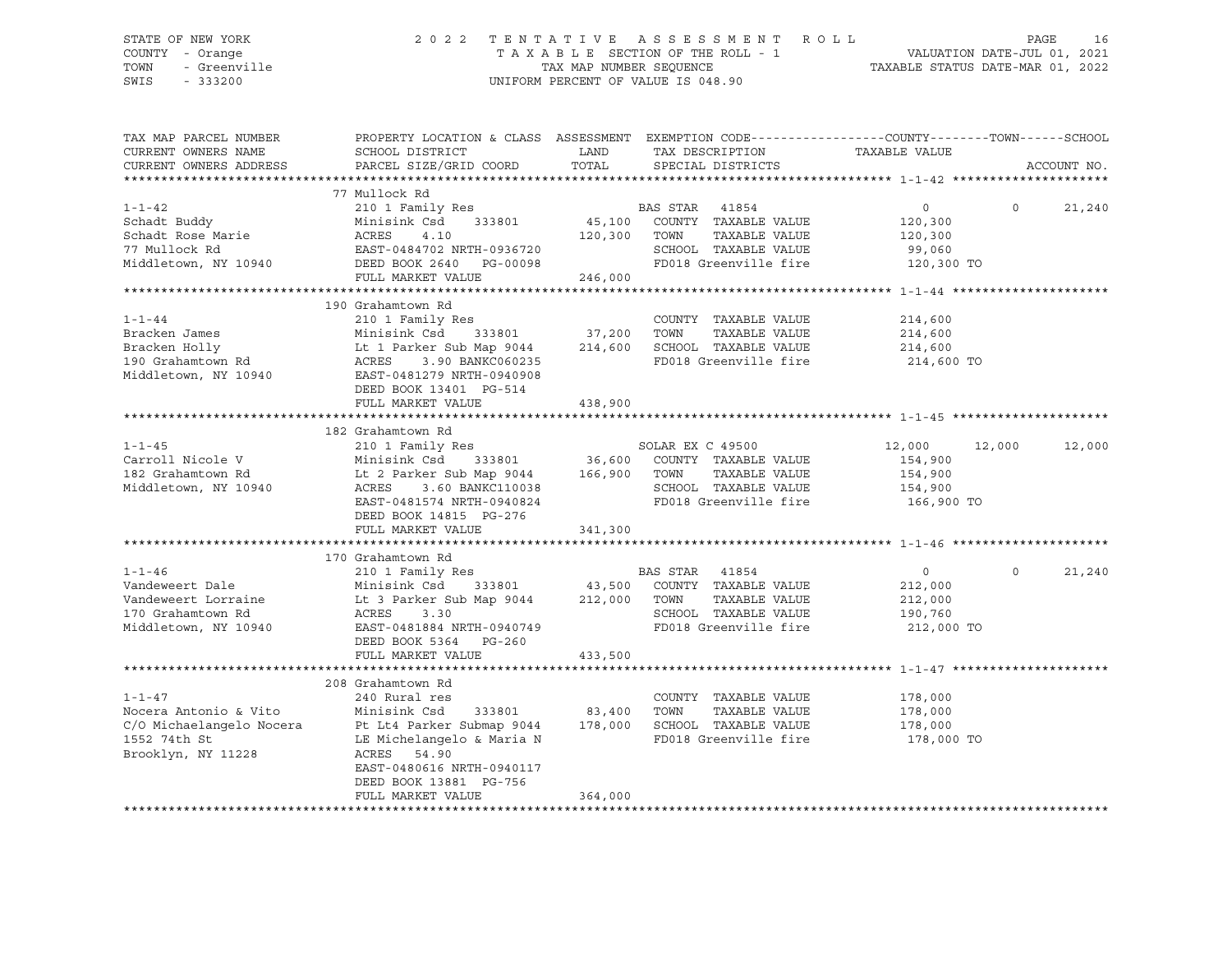| STATE OF NEW YORK<br>COUNTY - Orange<br>- Greenville<br>TOWN<br>SWIS<br>$-333200$ |                                                     | TAX MAP NUMBER SEQUENCE | 2022 TENTATIVE ASSESSMENT ROLL<br>TAXABLE SECTION OF THE ROLL - 1<br>UNIFORM PERCENT OF VALUE IS 048.90 | PAGE<br>17<br>VALUATION DATE-JUL 01, 2021<br>TAXABLE STATUS DATE-MAR 01, 2022                                                   |
|-----------------------------------------------------------------------------------|-----------------------------------------------------|-------------------------|---------------------------------------------------------------------------------------------------------|---------------------------------------------------------------------------------------------------------------------------------|
| TAX MAP PARCEL NUMBER<br>CURRENT OWNERS NAME<br>CURRENT OWNERS ADDRESS            | SCHOOL DISTRICT<br>PARCEL SIZE/GRID COORD           | LAND<br>TOTAL           | TAX DESCRIPTION<br>SPECIAL DISTRICTS                                                                    | PROPERTY LOCATION & CLASS ASSESSMENT EXEMPTION CODE---------------COUNTY-------TOWN------SCHOOL<br>TAXABLE VALUE<br>ACCOUNT NO. |
|                                                                                   |                                                     |                         |                                                                                                         |                                                                                                                                 |
|                                                                                   | 221 Grahamtown Rd                                   |                         |                                                                                                         |                                                                                                                                 |
| $1 - 1 - 48.11$                                                                   | 240 Rural res                                       |                         | COUNTY TAXABLE VALUE                                                                                    | 256,600                                                                                                                         |
| Svizzero Palmerino                                                                | Minisink Csd 333801                                 | 107,500                 | TOWN<br>TAXABLE VALUE                                                                                   | 256,600                                                                                                                         |
| Svizzero Tina Marie                                                               | Lt1 Svizzero Map 344-16                             |                         | 256,600 SCHOOL TAXABLE VALUE                                                                            | 256,600                                                                                                                         |
| 221 Grahamtown Rd                                                                 | ACRES<br>87.50                                      |                         | FD018 Greenville fire                                                                                   | 256,600 TO                                                                                                                      |
| Middletown, NY 10940                                                              | EAST-0480620 NRTH-0940180                           |                         |                                                                                                         |                                                                                                                                 |
|                                                                                   | DEED BOOK 6084 PG-67<br>FULL MARKET VALUE           | 524,700                 |                                                                                                         |                                                                                                                                 |
|                                                                                   |                                                     |                         |                                                                                                         |                                                                                                                                 |
|                                                                                   | 440 Greenville Tpke                                 |                         |                                                                                                         |                                                                                                                                 |
| $1 - 1 - 48.13$                                                                   | 210 1 Family Res                                    |                         | COUNTY TAXABLE VALUE                                                                                    | 180,100                                                                                                                         |
| Predmore Jared L                                                                  | Minisink Csd 333801                                 | 39,100 TOWN             | TAXABLE VALUE                                                                                           | 180,100                                                                                                                         |
| Predmore Lauren A                                                                 | Lt3 Svizzero Map 344-16                             |                         | 180,100 SCHOOL TAXABLE VALUE                                                                            | 180,100                                                                                                                         |
| 77 Hartwood Club Rd                                                               | ACRES<br>2.30 BANK0230051                           |                         | FD018 Greenville fire                                                                                   | 180,100 TO                                                                                                                      |
| Sparrowbush, NY 12780                                                             | EAST-0482120 NRTH-0940135                           |                         |                                                                                                         |                                                                                                                                 |
|                                                                                   | DEED BOOK 14910 PG-1535                             |                         |                                                                                                         |                                                                                                                                 |
|                                                                                   | FULL MARKET VALUE                                   | 368,300                 |                                                                                                         |                                                                                                                                 |
|                                                                                   |                                                     |                         |                                                                                                         |                                                                                                                                 |
|                                                                                   | 171 Grahamtown Rd                                   |                         |                                                                                                         |                                                                                                                                 |
| $1 - 1 - 48.14$                                                                   | 210 1 Family Res                                    |                         | COUNTY TAXABLE VALUE                                                                                    | 260,400                                                                                                                         |
| Thibodeau John P                                                                  | Minisink Csd 333801                                 | 38,500                  | TOWN<br>TAXABLE VALUE                                                                                   | 260,400                                                                                                                         |
| Thibodeau Renee A                                                                 | Lt4 Svizzero Map 344-16                             |                         | 260,400 SCHOOL TAXABLE VALUE                                                                            | 260,400                                                                                                                         |
| 171 Grahamtown Rd                                                                 | ACRES<br>2.20 BANKC230070                           |                         | FD018 Greenville fire                                                                                   | 260,400 TO                                                                                                                      |
| Middletown, NY 10940                                                              | EAST-0481800 NRTH-0940350<br>DEED BOOK 14726 PG-197 |                         |                                                                                                         |                                                                                                                                 |
|                                                                                   | FULL MARKET VALUE                                   | 532,500                 |                                                                                                         |                                                                                                                                 |
|                                                                                   |                                                     |                         |                                                                                                         |                                                                                                                                 |
|                                                                                   | Grahamtown Rd                                       |                         |                                                                                                         |                                                                                                                                 |
| $1 - 1 - 48.2$                                                                    | 314 Rural vac<10                                    |                         | COUNTY TAXABLE VALUE                                                                                    | 32,100                                                                                                                          |
| Kolczniski Justina                                                                | Minisink Csd 333801                                 | 32,100                  | TOWN<br>TAXABLE VALUE                                                                                   | 32,100                                                                                                                          |
| 381 Grahamtown Rd                                                                 | Lt2 Svizzero Map 409-13                             |                         | 32,100 SCHOOL TAXABLE VALUE                                                                             | 32,100                                                                                                                          |
| Middletown, NY 10940                                                              | ACRES<br>2.30                                       |                         | FD018 Greenville fire                                                                                   | 32,100 TO                                                                                                                       |
|                                                                                   | EAST-0481771 NRTH-0939986                           |                         |                                                                                                         |                                                                                                                                 |
|                                                                                   | DEED BOOK 14918 PG-1412                             |                         |                                                                                                         |                                                                                                                                 |
|                                                                                   | FULL MARKET VALUE                                   | 65,600                  |                                                                                                         |                                                                                                                                 |
|                                                                                   |                                                     |                         |                                                                                                         |                                                                                                                                 |
|                                                                                   | 51 Mullock Rd                                       |                         |                                                                                                         |                                                                                                                                 |
| $1 - 1 - 49$                                                                      | 240 Rural res                                       |                         | COUNTY TAXABLE VALUE                                                                                    | 259,000                                                                                                                         |
| Sacco Gerald                                                                      | Minisink Csd<br>333801                              |                         | TAXABLE VALUE<br>51,800 TOWN                                                                            | 259,000                                                                                                                         |
| Sacco Jennifer<br>51 Mullock Rd                                                   | Map 6152&Scalard Map 9692                           |                         | 259,000 SCHOOL TAXABLE VALUE<br>FD018 Greenville fire                                                   | 259,000                                                                                                                         |
| Middletown, NY 10940                                                              | Map 4810&Pt Lt B Jungreis<br>ACRES 12.80            |                         |                                                                                                         | 259,000 TO                                                                                                                      |
|                                                                                   | EAST-0485584 NRTH-0935897                           |                         |                                                                                                         |                                                                                                                                 |
|                                                                                   | DEED BOOK 15101 PG-1126                             |                         |                                                                                                         |                                                                                                                                 |
|                                                                                   | FULL MARKET VALUE                                   | 529,700                 |                                                                                                         |                                                                                                                                 |
|                                                                                   |                                                     |                         |                                                                                                         |                                                                                                                                 |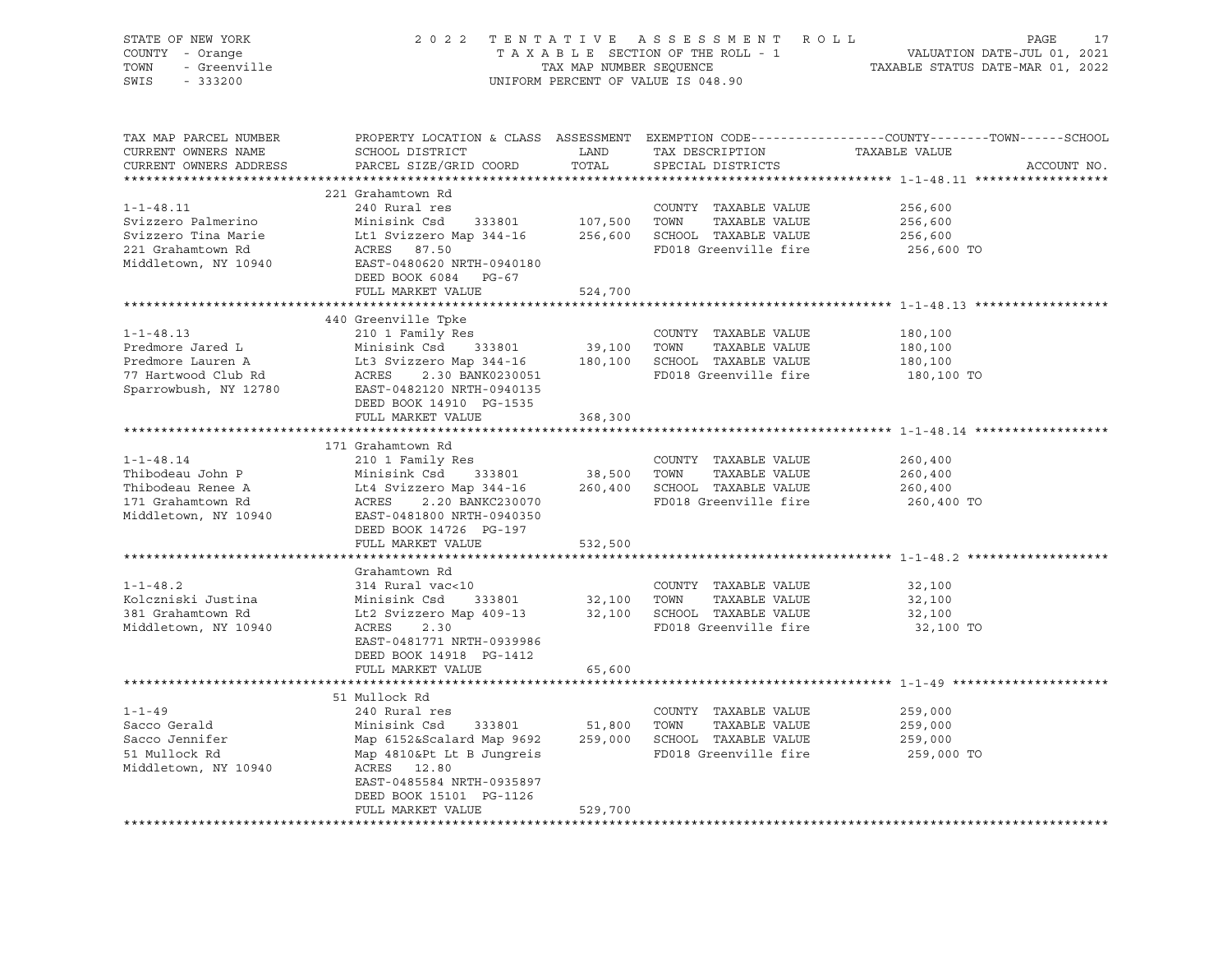| STATE OF NEW YORK<br>COUNTY - Orange<br>TOWN<br>- Greenville<br>SWIS<br>$-333200$                                                                                                                                                                      | 2022 TENTATIVE                                                                                                                                                                                                                                                      |                      | ASSESSMENT ROLL<br>TAXABLE SECTION OF THE ROLL - 1<br>TAXABLE SECTION OF THE ROLL - 1<br>TAXABLE STATUS DATE-MAR 01, 2022<br>UNIFORM PERCENT OF VALUE IS 048.90 |                                                                         | PAGE             | 18              |
|--------------------------------------------------------------------------------------------------------------------------------------------------------------------------------------------------------------------------------------------------------|---------------------------------------------------------------------------------------------------------------------------------------------------------------------------------------------------------------------------------------------------------------------|----------------------|-----------------------------------------------------------------------------------------------------------------------------------------------------------------|-------------------------------------------------------------------------|------------------|-----------------|
| TAX MAP PARCEL NUMBER<br>CURRENT OWNERS NAME<br>CURRENT OWNERS ADDRESS                                                                                                                                                                                 | PROPERTY LOCATION & CLASS ASSESSMENT EXEMPTION CODE----------------COUNTY-------TOWN-----SCHOOL<br>SCHOOL DISTRICT<br>PARCEL SIZE/GRID COORD                                                                                                                        | <b>LAND</b><br>TOTAL | TAX DESCRIPTION TAXABLE VALUE<br>SPECIAL DISTRICTS                                                                                                              |                                                                         |                  | ACCOUNT NO.     |
|                                                                                                                                                                                                                                                        | 119 Mullock Rd                                                                                                                                                                                                                                                      |                      |                                                                                                                                                                 |                                                                         |                  |                 |
| $1 - 1 - 50$<br>1-1-50 210 1 Family Res<br>Romano John M Minisink Csd 333801 34,100 COUNTY TAXABLE VALUE<br>Romano Laura S Lt1 Jungreis Submap 76-94 146,300 TOWN TAXABLE VALUE<br>119 Mullock Rd ACRES 1.40 BANKC031881 SCHOOL TAXABLE VALUE<br>Middl | 210 1 Family Res<br>DEED BOOK 5007 PG-321                                                                                                                                                                                                                           |                      | BAS STAR 41854<br>COUNTY TAXABLE VALUE<br>FD018 Greenville fire                                                                                                 | $\overline{0}$<br>146,300<br>146,300<br>125,060<br>146,300 TO           | $\Omega$         | 21,240          |
|                                                                                                                                                                                                                                                        | FULL MARKET VALUE                                                                                                                                                                                                                                                   | 299,200              |                                                                                                                                                                 |                                                                         |                  |                 |
|                                                                                                                                                                                                                                                        |                                                                                                                                                                                                                                                                     |                      |                                                                                                                                                                 |                                                                         |                  |                 |
| $1 - 1 - 51$                                                                                                                                                                                                                                           | 103 Mullock Rd<br>210 1 Family Res<br>333801 34,700<br>DEED BOOK 13308 PG-408                                                                                                                                                                                       |                      | BAS STAR 41854<br>SCHOOL TAXABLE VALUE<br>FD018 Greenville fire                                                                                                 | $\overline{0}$<br>154,900<br>154,900<br>133,660<br>154,900 TO           | $\Omega$         | 21,240          |
|                                                                                                                                                                                                                                                        | FULL MARKET VALUE                                                                                                                                                                                                                                                   | 316,800              |                                                                                                                                                                 |                                                                         |                  |                 |
|                                                                                                                                                                                                                                                        |                                                                                                                                                                                                                                                                     |                      |                                                                                                                                                                 |                                                                         |                  |                 |
| $1 - 1 - 52$<br>Eskicioglu Judith Minisink Csd 333801 34,700 TOWN TAXABLE VALUE<br>Eskicioglu Ugur Lt3 Jungreis Submap 76-94 202,500 SCHOOL TAXABLE VALUE<br>89 Mullock Rd ACRES 1.50 PD018 Greenville fire<br>Middletown, NY 10940 EAST-0484217 NRT   | 89 Mullock Rd<br>210 1 Family Res<br>DEED BOOK 13935 PG-745                                                                                                                                                                                                         |                      | COUNTY TAXABLE VALUE<br>FD018 Greenville fire                                                                                                                   | 202,500<br>202,500<br>202,500<br>202,500 TO                             |                  |                 |
|                                                                                                                                                                                                                                                        | FULL MARKET VALUE                                                                                                                                                                                                                                                   | 414,100              |                                                                                                                                                                 |                                                                         |                  |                 |
|                                                                                                                                                                                                                                                        |                                                                                                                                                                                                                                                                     |                      |                                                                                                                                                                 |                                                                         |                  |                 |
| $1 - 1 - 53$<br>Lloyd James E<br>81 Mullock Rd<br>Middletown, NY 10940                                                                                                                                                                                 | 81 Mullock Rd<br>210 1 Family Res<br>333801 34,700<br>Minisink Csd 333801 34,700 COUNTY TAXABLE VALUE<br>Lt4 Jungreis Submap 76-94 138,600 TOWN TAXABLE VALUE<br>ACRES 1.50 BANKN140687 SCHOOL TAXABLE VALUE<br>EAST-0484393 NRTH-0936455<br>DEED BOOK 12527 PG-640 |                      | BAS STAR 41854<br>FD018 Greenville fire                                                                                                                         | $\overline{0}$<br>138,600<br>138,600<br>117,360<br>138,600 TO           | $\Omega$         | 21,240          |
|                                                                                                                                                                                                                                                        | FULL MARKET VALUE                                                                                                                                                                                                                                                   | 283,400              |                                                                                                                                                                 |                                                                         |                  |                 |
|                                                                                                                                                                                                                                                        | 75 Mullock Rd                                                                                                                                                                                                                                                       |                      | 96 PCT OF VALUE USED FOR EXEMPTION PURPOSES                                                                                                                     |                                                                         |                  |                 |
| $1 - 1 - 54$<br>1-1-34<br>Young Irrevoc Trust Barbara Minisink Csd 333801 37,400 BAS STAR 41854<br>75 Mullock Rd Lt5 Jungreis Submap 76-94 152,900 COUNTY TAXABLE VALUE<br>Middletown, NY 10940                                                        | 210 1 Family Res<br>ACRES 2.00 BANKC030614<br>ACRES 2.00 BANKC030614<br>EAST-0484508 NRTH-0936285<br>DEED BOOK 14976 PG-1507<br>DEED BOOK 14976 PG-1507<br>FULL MARKET VALUE                                                                                        | 312,700              | VETWAR CTS 41120<br>TOWN<br>TAXABLE VALUE<br>SCHOOL TAXABLE VALUE<br>FD018 Greenville fire                                                                      | 12,201<br>$\overline{0}$<br>140,699<br>145,928<br>124,688<br>152,900 TO | 6,972<br>$\circ$ | 6,972<br>21,240 |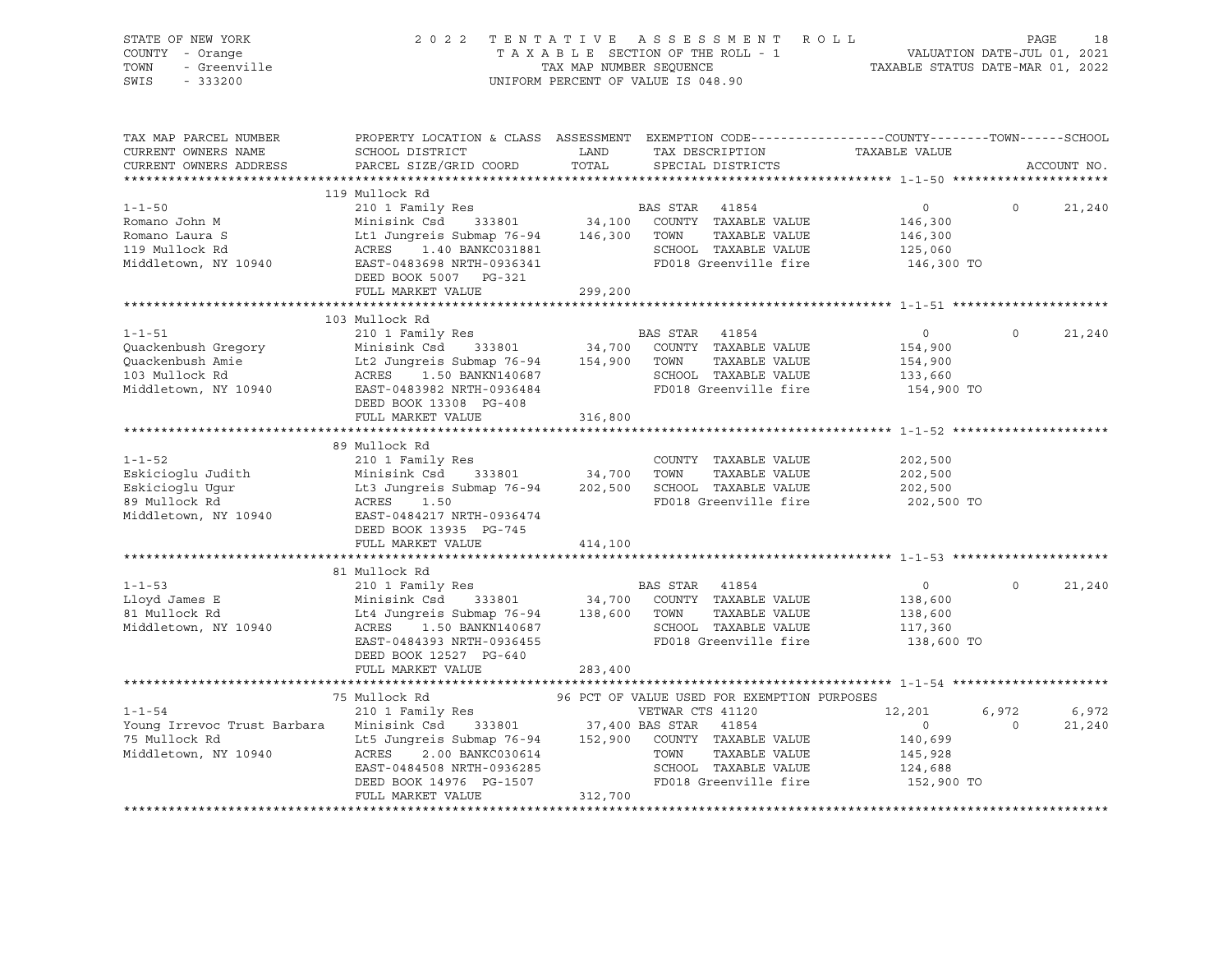| STATE OF NEW YORK<br>COUNTY - Orange<br>- Greenville<br>TOWN<br>SWIS<br>$-333200$           | 2 0 2 2                                                                                                                                                                                                               | TAX MAP NUMBER SEQUENCE      | TENTATIVE ASSESSMENT<br>R O L L<br>TAXABLE SECTION OF THE ROLL - 1<br>UNIFORM PERCENT OF VALUE IS 048.90                                |                                                        | 19<br>PAGE<br>VALUATION DATE-JUL 01, 2021<br>TAXABLE STATUS DATE-MAR 01, 2022 |
|---------------------------------------------------------------------------------------------|-----------------------------------------------------------------------------------------------------------------------------------------------------------------------------------------------------------------------|------------------------------|-----------------------------------------------------------------------------------------------------------------------------------------|--------------------------------------------------------|-------------------------------------------------------------------------------|
| TAX MAP PARCEL NUMBER<br>CURRENT OWNERS NAME<br>CURRENT OWNERS ADDRESS                      | SCHOOL DISTRICT<br>PARCEL SIZE/GRID COORD                                                                                                                                                                             | LAND<br>TOTAL                | PROPERTY LOCATION & CLASS ASSESSMENT EXEMPTION CODE----------------COUNTY-------TOWN-----SCHOOL<br>TAX DESCRIPTION<br>SPECIAL DISTRICTS | TAXABLE VALUE                                          | ACCOUNT NO.                                                                   |
| $1 - 1 - 55$<br>Sanfilippo James E<br>67 Mullock Rd<br>Middletown, NY 10940                 | 67 Mullock Rd<br>210 1 Family Res<br>333801<br>Minisink Csd<br>Lt6 Jungreis Submap 76-94<br>ACRES<br>2.60 BANKC080496<br>EAST-0484678 NRTH-0936207<br>DEED BOOK 14666 PG-1550<br>FULL MARKET VALUE                    | 40,700<br>174,900<br>357,700 | COUNTY TAXABLE VALUE<br>TOWN<br>TAXABLE VALUE<br>SCHOOL TAXABLE VALUE<br>FD018 Greenville fire                                          | 174,900<br>174,900<br>174,900<br>174,900 TO            |                                                                               |
|                                                                                             |                                                                                                                                                                                                                       |                              |                                                                                                                                         |                                                        |                                                                               |
| $1 - 1 - 56$<br>Moore Gregory W<br>Moore Jessie M<br>59 Mullock Rd<br>Middletown, NY 10940  | 59 Mullock Rd<br>210 1 Family Res<br>Minisink Csd<br>333801<br>Lt7 Jungreis Submap 76-94<br>ACRES<br>2.40 BANKC080496<br>EAST-0484873 NRTH-0936111<br>DEED BOOK 13398 PG-394<br>FULL MARKET VALUE                     | 39,600<br>179,700<br>367,500 | BAS STAR<br>41854<br>COUNTY TAXABLE VALUE<br>TOWN<br>TAXABLE VALUE<br>SCHOOL TAXABLE VALUE<br>FD018 Greenville fire                     | $\circ$<br>179,700<br>179,700<br>158,460<br>179,700 TO | $\circ$<br>21,240                                                             |
|                                                                                             | 53 Mullock Rd                                                                                                                                                                                                         |                              |                                                                                                                                         |                                                        |                                                                               |
| $1 - 1 - 57$<br>Roeber Paul H<br>Roeber Mary Ellen<br>53 Mullock Rd<br>Middletown, NY 10940 | 240 Rural res<br>Minisink Csd<br>333801<br>Lt8 Jungreis Submap 76-94<br>Part In Town Of Wawayanda<br>ACRES 32.20<br>EAST-0484810 NRTH-0935237<br>DEED BOOK 4168 PG-193<br>FULL MARKET VALUE                           | 62,100<br>222,900<br>455,800 | BAS STAR 41854<br>COUNTY TAXABLE VALUE<br>TOWN<br>TAXABLE VALUE<br>SCHOOL TAXABLE VALUE<br>FD018 Greenville fire                        | $\circ$<br>222,900<br>222,900<br>201,660<br>222,900 TO | $\mathsf{O}$<br>21,240                                                        |
|                                                                                             |                                                                                                                                                                                                                       |                              |                                                                                                                                         |                                                        |                                                                               |
| $1 - 1 - 59.121$<br>Razzano John<br>32 Stillwater Dr<br>Slate Hill, NY 10973                | Mullock Rd<br>314 Rural vac<10<br>333801<br>Minisink Csd<br>Lt 1 Razzano Map 234-97<br>Lt1 Razzano/Sisco Map 276<br>Lt1 Razzano Map 91-22<br>ACRES<br>5.00<br>EAST-0483369 NRTH-0936628<br>DEED BOOK 4602<br>$PG-230$ | 39,400<br>39,400             | COUNTY TAXABLE VALUE<br>TOWN<br>TAXABLE VALUE<br>SCHOOL TAXABLE VALUE<br>FD018 Greenville fire                                          | 39,400<br>39,400<br>39,400<br>39,400 TO                |                                                                               |
|                                                                                             | FULL MARKET VALUE                                                                                                                                                                                                     | 80,600                       |                                                                                                                                         |                                                        |                                                                               |
|                                                                                             |                                                                                                                                                                                                                       |                              |                                                                                                                                         |                                                        |                                                                               |
| $1 - 1 - 59.122$<br>Razzano John<br>32 Stillwater Dr<br>Slate Hill, NY 10973                | Mullock Rd<br>314 Rural vac<10<br>Minisink Csd<br>333801<br>Lt2 Razzano Map 91-22<br>ACRES<br>6.20<br>EAST-0483069 NRTH-0936445<br>DEED BOOK 4602<br>PG-230                                                           | 41,000<br>41,000             | COUNTY TAXABLE VALUE<br>TAXABLE VALUE<br>TOWN<br>SCHOOL TAXABLE VALUE<br>FD018 Greenville fire                                          | 41,000<br>41,000<br>41,000<br>41,000 TO                |                                                                               |
|                                                                                             | FULL MARKET VALUE                                                                                                                                                                                                     | 83,800                       |                                                                                                                                         |                                                        |                                                                               |
|                                                                                             |                                                                                                                                                                                                                       |                              |                                                                                                                                         |                                                        |                                                                               |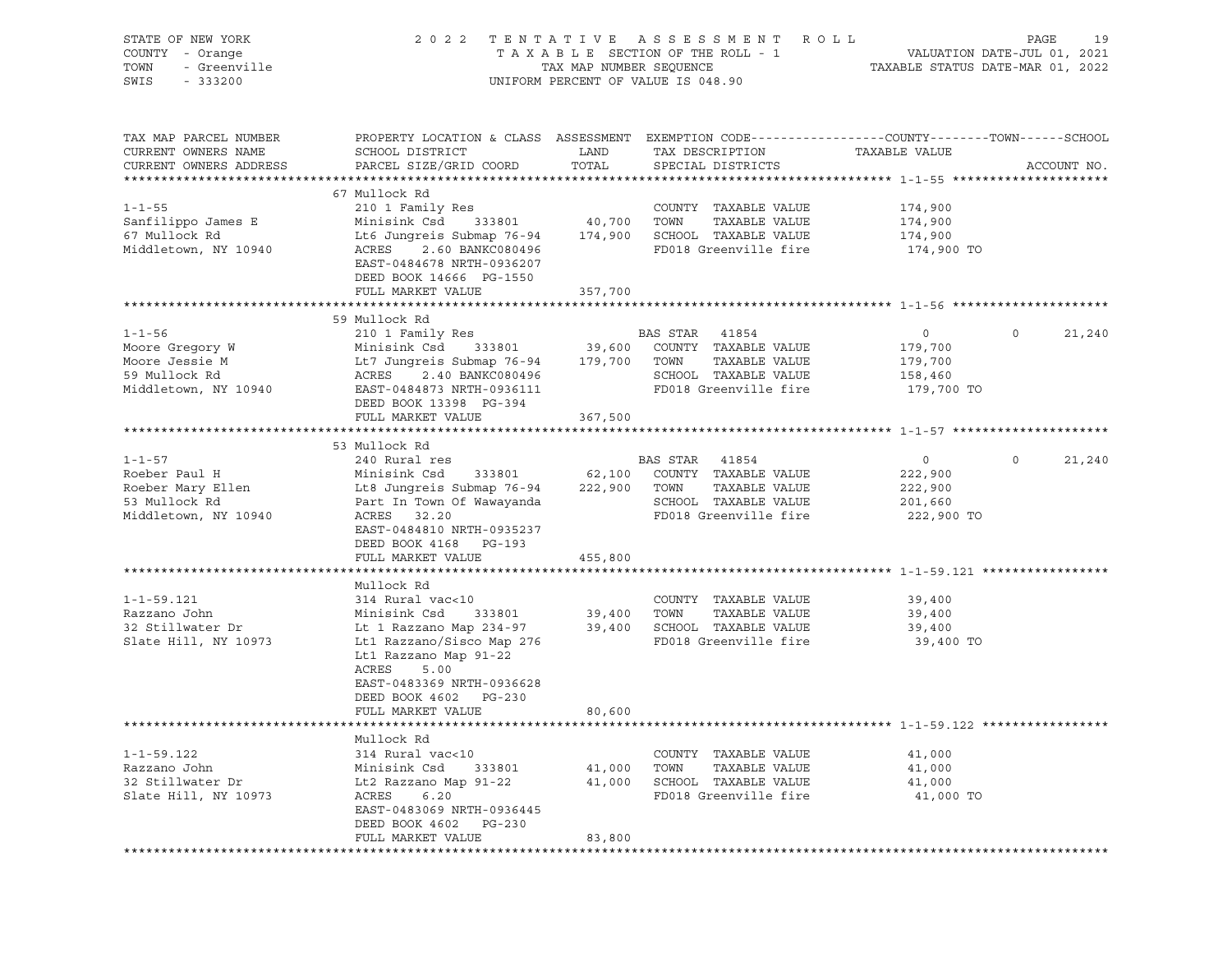| STATE OF NEW YORK<br>COUNTY - Orange<br>- Greenville<br>TOWN<br>SWIS<br>$-333200$ |                                                                                                                                              | TAX MAP NUMBER SEQUENCE | 2022 TENTATIVE ASSESSMENT<br>TAXABLE SECTION OF THE ROLL - 1<br>UNIFORM PERCENT OF VALUE IS 048.90 | ROLL<br>VALUATION DATE-JUL 01, 2021<br>TAXABLE STATUS DATE-MAR 01, 2022 | PAGE     | 20          |
|-----------------------------------------------------------------------------------|----------------------------------------------------------------------------------------------------------------------------------------------|-------------------------|----------------------------------------------------------------------------------------------------|-------------------------------------------------------------------------|----------|-------------|
| TAX MAP PARCEL NUMBER<br>CURRENT OWNERS NAME<br>CURRENT OWNERS ADDRESS            | PROPERTY LOCATION & CLASS ASSESSMENT EXEMPTION CODE----------------COUNTY-------TOWN-----SCHOOL<br>SCHOOL DISTRICT<br>PARCEL SIZE/GRID COORD | LAND<br>TOTAL           | TAX DESCRIPTION<br>SPECIAL DISTRICTS                                                               | TAXABLE VALUE                                                           |          | ACCOUNT NO. |
| ***********************                                                           |                                                                                                                                              |                         |                                                                                                    |                                                                         |          |             |
|                                                                                   | 118 Mullock Rd                                                                                                                               |                         |                                                                                                    |                                                                         |          |             |
| $1 - 1 - 59.2$<br>Copeland Michael                                                | 210 1 Family Res                                                                                                                             | 43,300                  | BAS STAR 41854<br>COUNTY TAXABLE VALUE                                                             | $\circ$<br>203,600                                                      | $\circ$  | 21,240      |
| Copeland Cheryl                                                                   | Minisink Csd 333801<br>Lt 2 Razzano Map 234-97                                                                                               | 203,600                 | TOWN<br>TAXABLE VALUE                                                                              | 203,600                                                                 |          |             |
| 118 Mullock Rd                                                                    | ACRES<br>3.20 BANKC130015                                                                                                                    |                         | SCHOOL TAXABLE VALUE                                                                               | 182,360                                                                 |          |             |
| Middletown, NY 10940                                                              | EAST-0483553 NRTH-0936824                                                                                                                    |                         | FD018 Greenville fire                                                                              | 203,600 TO                                                              |          |             |
|                                                                                   | DEED BOOK 11530 PG-265                                                                                                                       |                         |                                                                                                    |                                                                         |          |             |
|                                                                                   | FULL MARKET VALUE                                                                                                                            | 416,400                 |                                                                                                    |                                                                         |          |             |
|                                                                                   | ***************************                                                                                                                  |                         | ****************************** 1-1-59.3 ******                                                     |                                                                         |          |             |
|                                                                                   | 104 Mullock Rd                                                                                                                               |                         |                                                                                                    |                                                                         |          |             |
| $1 - 1 - 59.3$                                                                    | 210 1 Family Res                                                                                                                             |                         | BAS STAR<br>41854                                                                                  | $\overline{0}$                                                          | $\circ$  | 21,240      |
| Paone John                                                                        | Minisink Csd<br>333801                                                                                                                       | 43,500                  | COUNTY TAXABLE VALUE                                                                               | 173,800                                                                 |          |             |
| 104 Mullock Rd                                                                    | Lt 3 Razzano Map 234-97                                                                                                                      | 173,800                 | TAXABLE VALUE<br>TOWN                                                                              | 173,800                                                                 |          |             |
| Middletown, NY 10940                                                              | ACRES<br>3.30<br>EAST-0483741 NRTH-0936934                                                                                                   |                         | SCHOOL TAXABLE VALUE<br>FD018 Greenville fire                                                      | 152,560                                                                 |          |             |
|                                                                                   | DEED BOOK 5082 PG-310                                                                                                                        |                         |                                                                                                    | 173,800 TO                                                              |          |             |
|                                                                                   | FULL MARKET VALUE                                                                                                                            | 355,400                 |                                                                                                    |                                                                         |          |             |
|                                                                                   | *********************************                                                                                                            | ************            |                                                                                                    |                                                                         |          |             |
|                                                                                   | 102 Mullock Rd                                                                                                                               |                         |                                                                                                    |                                                                         |          |             |
| $1 - 1 - 59.4$                                                                    | 210 1 Family Res                                                                                                                             |                         | ENH STAR<br>41834                                                                                  | $\circ$                                                                 | $\Omega$ | 53,020      |
| Howard Joseph A                                                                   | Minisink Csd 333801                                                                                                                          | 46,900                  | COUNTY TAXABLE VALUE                                                                               | 178,400                                                                 |          |             |
| Howard Daniel C                                                                   | Lt 4 Razzano Map 234-97                                                                                                                      | 178,400                 | TAXABLE VALUE<br>TOWN                                                                              | 178,400                                                                 |          |             |
| C/O F & A D'Esposito                                                              | LE Frank & Angela D'Espos                                                                                                                    |                         | SCHOOL TAXABLE VALUE                                                                               | 125,380                                                                 |          |             |
| 102 Mullock Rd                                                                    | 5.00 BANK<br>ACRES<br>$\mathbf{L}$                                                                                                           |                         | FD018 Greenville fire                                                                              | 178,400 TO                                                              |          |             |
| Middletown, NY 10940                                                              | EAST-0483992 NRTH-0937054                                                                                                                    |                         |                                                                                                    |                                                                         |          |             |
|                                                                                   | DEED BOOK 14251 PG-457<br>FULL MARKET VALUE                                                                                                  |                         |                                                                                                    |                                                                         |          |             |
|                                                                                   | **********************                                                                                                                       | 364,800                 |                                                                                                    |                                                                         |          |             |
|                                                                                   | 19 & 26 Airport Ln                                                                                                                           |                         |                                                                                                    |                                                                         |          |             |
| $1 - 1 - 60$                                                                      | 312 Vac w/imprv                                                                                                                              |                         | COUNTY TAXABLE VALUE                                                                               | 204,100                                                                 |          |             |
| Lewis Landing Airport LLC                                                         | Minisink Csd<br>333801                                                                                                                       | 61,100                  | TOWN<br>TAXABLE VALUE                                                                              | 204,100                                                                 |          |             |
| 136 Lewis Landing Rd                                                              | Lt 2 & Lewis Map 63-96                                                                                                                       |                         | 204,100 SCHOOL TAXABLE VALUE                                                                       | 204,100                                                                 |          |             |
| Middletown, NY 10940                                                              | ACRES 34.60                                                                                                                                  |                         | FD018 Greenville fire                                                                              | 204,100 TO                                                              |          |             |
|                                                                                   | EAST-0483366 NRTH-0937466                                                                                                                    |                         |                                                                                                    |                                                                         |          |             |
|                                                                                   | DEED BOOK 12052 PG-193                                                                                                                       |                         |                                                                                                    |                                                                         |          |             |
|                                                                                   | FULL MARKET VALUE                                                                                                                            | 417,400                 |                                                                                                    |                                                                         |          |             |
|                                                                                   |                                                                                                                                              |                         |                                                                                                    |                                                                         |          |             |
|                                                                                   | 69 Grahamtown Rd                                                                                                                             |                         |                                                                                                    |                                                                         |          |             |
| $1 - 1 - 61$<br>Kessler Dean I                                                    | 240 Rural res<br>Minisink Csd<br>333801                                                                                                      | 50,000                  | COUNTY TAXABLE VALUE<br>TOWN<br>TAXABLE VALUE                                                      | 268,800<br>268,800                                                      |          |             |
| 69 Grahamtown Rd                                                                  | Lt1 Sarulla Map 605-08                                                                                                                       |                         | 268,800 SCHOOL TAXABLE VALUE                                                                       | 268,800                                                                 |          |             |
| Middletown, NY 10940                                                              | ACRES 10.10                                                                                                                                  |                         | FD018 Greenville fire                                                                              | 268,800 TO                                                              |          |             |
|                                                                                   | EAST-0484138 NRTH-0939497                                                                                                                    |                         |                                                                                                    |                                                                         |          |             |
|                                                                                   | DEED BOOK 14957 PG-1446                                                                                                                      |                         |                                                                                                    |                                                                         |          |             |
|                                                                                   | FULL MARKET VALUE                                                                                                                            | 549,700                 |                                                                                                    |                                                                         |          |             |
|                                                                                   |                                                                                                                                              |                         |                                                                                                    |                                                                         |          |             |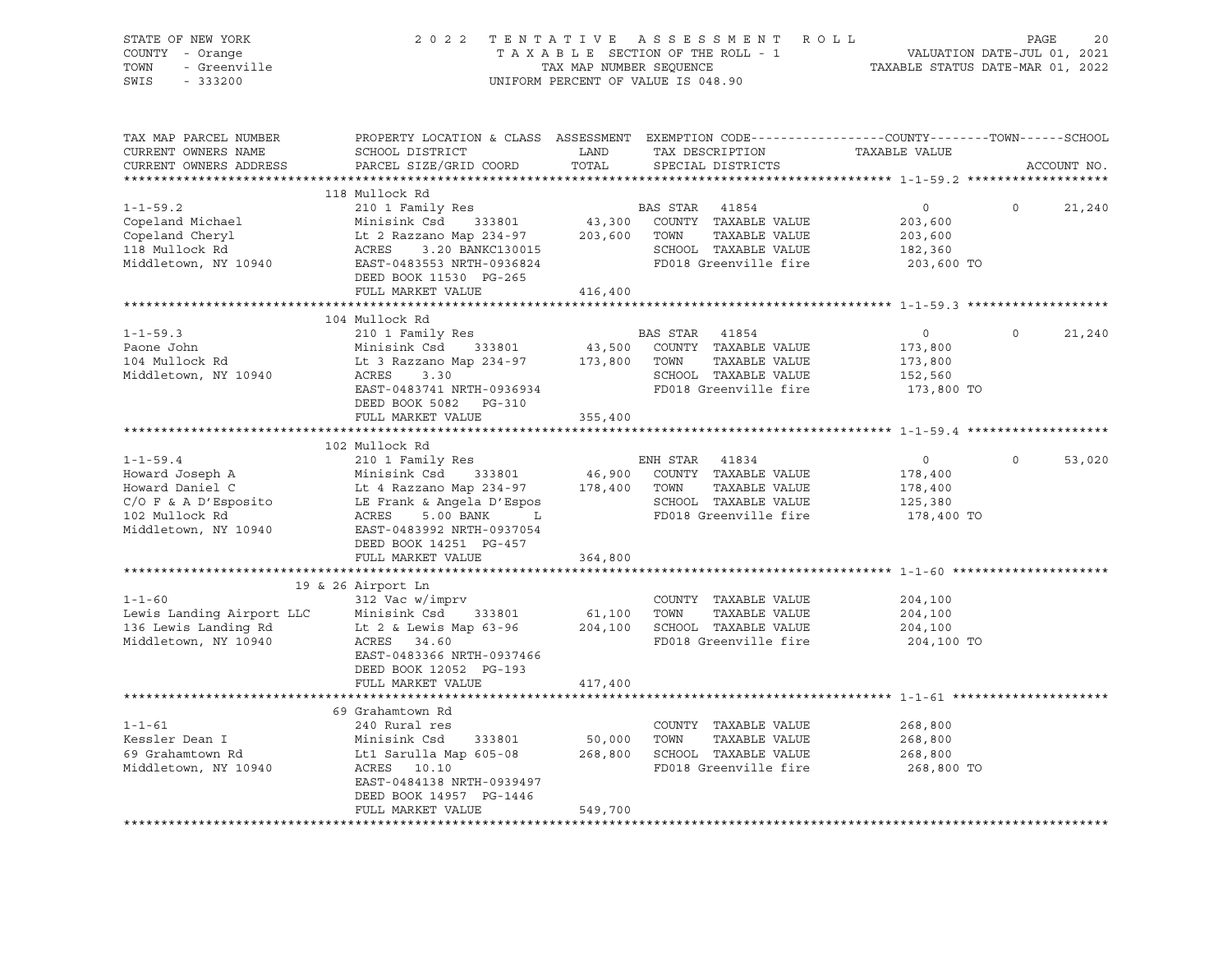|                        |                                                                                                                                                                                   |         |                       | 151,100        |                |        |
|------------------------|-----------------------------------------------------------------------------------------------------------------------------------------------------------------------------------|---------|-----------------------|----------------|----------------|--------|
| 8 Green Wood Ct        | Shuback Thomas A Minisink Csd 333801 39,600 COUNTY TAXABLE VALUE<br>Stanzione-Shuback Joanne Lt1 Country Oaks Map 9290 151,100 TOWN TAXABLE VALUE<br>2.40<br>ACRES                |         | SCHOOL TAXABLE VALUE  | 129,860        |                |        |
| Middletown, NY 10940   | EAST-0475819 NRTH-0941416                                                                                                                                                         |         | FD018 Greenville fire | 151,100 TO     |                |        |
|                        | DEED BOOK 5156 PG-57                                                                                                                                                              |         |                       |                |                |        |
|                        | FULL MARKET VALUE                                                                                                                                                                 | 309,000 |                       |                |                |        |
|                        |                                                                                                                                                                                   |         |                       |                |                |        |
|                        | 14 Green Wood Ct                                                                                                                                                                  |         |                       |                |                |        |
| $2 - 1 - 1.2$          | 210 1 Family Res                                                                                                                                                                  |         | ENH STAR 41834        | $\overline{0}$ | $\overline{0}$ | 53,020 |
| Wilson David B         |                                                                                                                                                                                   |         |                       | 209,400        |                |        |
| Wilson Diane           | Minisink Csd 333801 40,700 COUNTY TAXABLE VALUE<br>Lt2 Country Oaks Map 9290 209,400 TOWN TAXABLE VALUE<br>ACRES 2.60 SCHOOL TAXABLE VALUE                                        |         |                       | 209,400        |                |        |
| 14 Green Wood Ct       | ACRES<br>2.60                                                                                                                                                                     |         | SCHOOL TAXABLE VALUE  | 156,380        |                |        |
|                        | EAST-0475788 NRTH-0941708                                                                                                                                                         |         | FD018 Greenville fire | 209,400 TO     |                |        |
|                        |                                                                                                                                                                                   |         |                       |                |                |        |
| Middletown, NY 10940   |                                                                                                                                                                                   |         |                       |                |                |        |
|                        | DEED BOOK 5468 PG-250<br>FULL MARKET VALUE                                                                                                                                        | 428,200 |                       |                |                |        |
|                        |                                                                                                                                                                                   |         |                       |                |                |        |
|                        | 18 Green Wood Ct                                                                                                                                                                  |         |                       |                |                |        |
| $2 - 1 - 1.3$          | 210 1 Family Res                                                                                                                                                                  |         | BAS STAR 41854        | $\overline{0}$ | $\overline{0}$ | 21,240 |
| Collister Bruce        |                                                                                                                                                                                   |         |                       | 203,400        |                |        |
| Nelson-Collister Linda |                                                                                                                                                                                   |         |                       | 203,400        |                |        |
| 18 Green Wood Ct       | Minisink Csd 333801 39,600 COUNTY TAXABLE VALUE<br>Lt3 Country Oaks Map 9290 203,400 TOWN TAXABLE VALUE<br>ACRES<br>2.40                                                          |         | SCHOOL TAXABLE VALUE  | 182,160        |                |        |
| Middletown, NY 10940   | EAST-0475573 NRTH-0941797                                                                                                                                                         |         | FD018 Greenville fire | 203,400 TO     |                |        |
|                        | DEED BOOK 5711 PG-257                                                                                                                                                             |         |                       |                |                |        |
|                        | FULL MARKET VALUE                                                                                                                                                                 | 416,000 |                       |                |                |        |
|                        |                                                                                                                                                                                   |         |                       |                |                |        |
|                        | 28 Green Wood Ct                                                                                                                                                                  |         |                       |                |                |        |
| $2 - 1 - 1.4$          | 210 1 Family Res                                                                                                                                                                  |         | COUNTY TAXABLE VALUE  | 153,500        |                |        |
| Mc Ilroy Gary          |                                                                                                                                                                                   |         |                       | 153,500        |                |        |
| Mc Ilroy Susan         |                                                                                                                                                                                   |         |                       | 153,500        |                |        |
| 28 Green Wood Ct       | Minisink Csd 333801 40,200 TOWN TAXABLE VALUE<br>Lt4 Country Oaks Map 9290 153,500 SCHOOL TAXABLE VALUE<br>ACRES 2.50 BANKC080370 FD018 Greenville fire<br>ACRES 2.50 BANKC080370 |         | FD018 Greenville fire | 153,500 TO     |                |        |
| Middletown, NY 10940   | EAST-0475303 NRTH-0941787                                                                                                                                                         |         |                       |                |                |        |
|                        | DEED BOOK 3801 PG-82                                                                                                                                                              |         |                       |                |                |        |
|                        | FULL MARKET VALUE                                                                                                                                                                 | 313,900 |                       |                |                |        |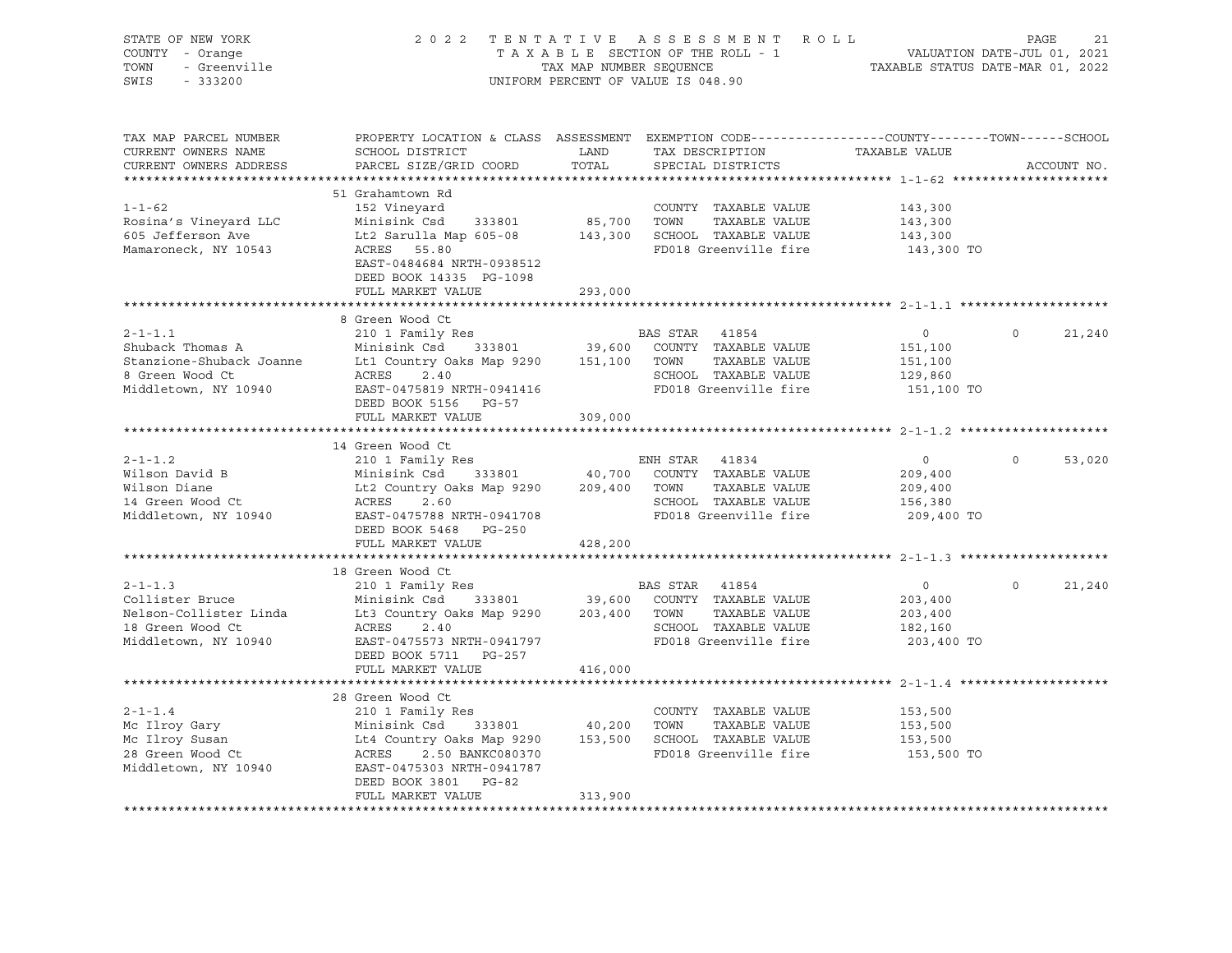| STATE OF NEW YORK<br>COUNTY - Orange<br>TOWN<br>- Greenville<br>SWIS<br>$-333200$                 |                                                                                                                                                                                                                                    | TAX MAP NUMBER SEQUENCE           | 2022 TENTATIVE ASSESSMENT ROLL<br>TAXABLE SECTION OF THE ROLL - 1<br>UNIFORM PERCENT OF VALUE IS 048.90                 | TAXABLE STATUS DATE-MAR 01, 2022                              | PAGE<br>VALUATION DATE-JUL 01, 2021 | 22     |
|---------------------------------------------------------------------------------------------------|------------------------------------------------------------------------------------------------------------------------------------------------------------------------------------------------------------------------------------|-----------------------------------|-------------------------------------------------------------------------------------------------------------------------|---------------------------------------------------------------|-------------------------------------|--------|
| TAX MAP PARCEL NUMBER<br>CURRENT OWNERS NAME<br>CURRENT OWNERS ADDRESS                            | PROPERTY LOCATION & CLASS ASSESSMENT EXEMPTION CODE---------------COUNTY-------TOWN------SCHOOL<br>SCHOOL DISTRICT<br>PARCEL SIZE/GRID COORD                                                                                       | LAND<br>TOTAL                     | TAX DESCRIPTION<br>SPECIAL DISTRICTS                                                                                    | TAXABLE VALUE                                                 | ACCOUNT NO.                         |        |
| $2 - 1 - 1.5$<br>Tannura Paul T Jr<br>Tannura Maria M<br>30 Green Wood Ct<br>Middletown, NY 10940 | 30 Green Wood Ct<br>210 1 Family Res<br>Minisink Csd<br>333801<br>Lt5 Country Oaks Map 9290 173,300 SCHOOL TAXABLE VALUE<br>ACRES<br>2.70 BANKC040280<br>EAST-0475028 NRTH-0941764<br>DEED BOOK 12386 PG-1027<br>FULL MARKET VALUE | 41,300<br>354,400                 | COUNTY TAXABLE VALUE<br>TOWN<br>TAXABLE VALUE<br>FD018 Greenville fire                                                  | 173,300<br>173,300<br>173,300<br>173,300 TO                   |                                     |        |
|                                                                                                   |                                                                                                                                                                                                                                    |                                   |                                                                                                                         |                                                               |                                     |        |
| $2 - 1 - 1.6$<br>Perugini Thomas<br>Perugini Susan<br>34 Green Wood Ct<br>Middletown, NY 10940    | 34 Green Wood Ct<br>210 1 Family Res<br>Minisink Csd 333801<br>Lt6 Country Oaks Map 9290 165,100<br>2.50 BANKN140687<br>ACRES<br>EAST-0474883 NRTH-0941556<br>DEED BOOK 4254 PG-26                                                 |                                   | BAS STAR 41854<br>40,200 COUNTY TAXABLE VALUE<br>TAXABLE VALUE<br>TOWN<br>SCHOOL TAXABLE VALUE<br>FD018 Greenville fire | $\overline{0}$<br>165,100<br>165,100<br>143,860<br>165,100 TO | $\Omega$                            | 21,240 |
|                                                                                                   | FULL MARKET VALUE                                                                                                                                                                                                                  | 337,600                           |                                                                                                                         |                                                               |                                     |        |
|                                                                                                   |                                                                                                                                                                                                                                    |                                   |                                                                                                                         |                                                               |                                     |        |
| $2 - 1 - 1.7$<br>Fleming Marcus L<br>36 Green Wood Ct<br>Middletown, NY 10940                     | 36 Green Wood Ct<br>210 1 Family Res<br>Minisink Csd<br>333801<br>Lt7 Country Oaks Map 9290 184,500<br>ACRES<br>3.20 BANKC131113<br>EAST-0474964 NRTH-0941140<br>DEED BOOK 4679 PG-81                                              |                                   | BAS STAR 41854<br>43,300 COUNTY TAXABLE VALUE<br>TAXABLE VALUE<br>TOWN<br>SCHOOL TAXABLE VALUE<br>FD018 Greenville fire | $\overline{0}$<br>184,500<br>184,500<br>163,260<br>184,500 TO | $\Omega$                            | 21,240 |
|                                                                                                   | FULL MARKET VALUE                                                                                                                                                                                                                  | 377,300                           |                                                                                                                         |                                                               |                                     |        |
| $2 - 1 - 1.8$<br>Konwisarz Michael<br>2155 27th St Apt D1<br>Astoria, NY 11105                    | 23 Green Wood Ct<br>210 1 Family Res<br>Minisink Csd<br>Lt8 Country Oaks Map 9290 216,600 SCHOOL TAXABLE VALUE<br>ACRES<br>2.40 BANKC080355<br>EAST-0475264 NRTH-0941235<br>DEED BOOK 14910 PG-707<br>FULL MARKET VALUE            | 333801 39,600<br>442,900          | COUNTY TAXABLE VALUE<br>TOWN<br>TAXABLE VALUE<br>FD018 Greenville fire                                                  | 216,600<br>216,600<br>216,600<br>216,600 TO                   |                                     |        |
|                                                                                                   |                                                                                                                                                                                                                                    |                                   |                                                                                                                         |                                                               |                                     |        |
| $2 - 1 - 1.9$<br>Brennan Margaret<br>3 Green Wood Ct<br>Middletown, NY 10940                      | 3 Green Wood Ct<br>210 1 Family Res<br>333801<br>Minisink Csd<br>Lt9 Country Oaks Map 9290<br>ACRES<br>2.50<br>EAST-0475499 NRTH-0941265<br>DEED BOOK 4384 PG-36<br>FULL MARKET VALUE                                              | 40,200<br>147,900 TOWN<br>302,500 | BAS STAR 41854<br>COUNTY TAXABLE VALUE<br>TAXABLE VALUE<br>SCHOOL TAXABLE VALUE<br>FD018 Greenville fire                | $\overline{0}$<br>147,900<br>147,900<br>126,660<br>147,900 TO | $\circ$                             | 21,240 |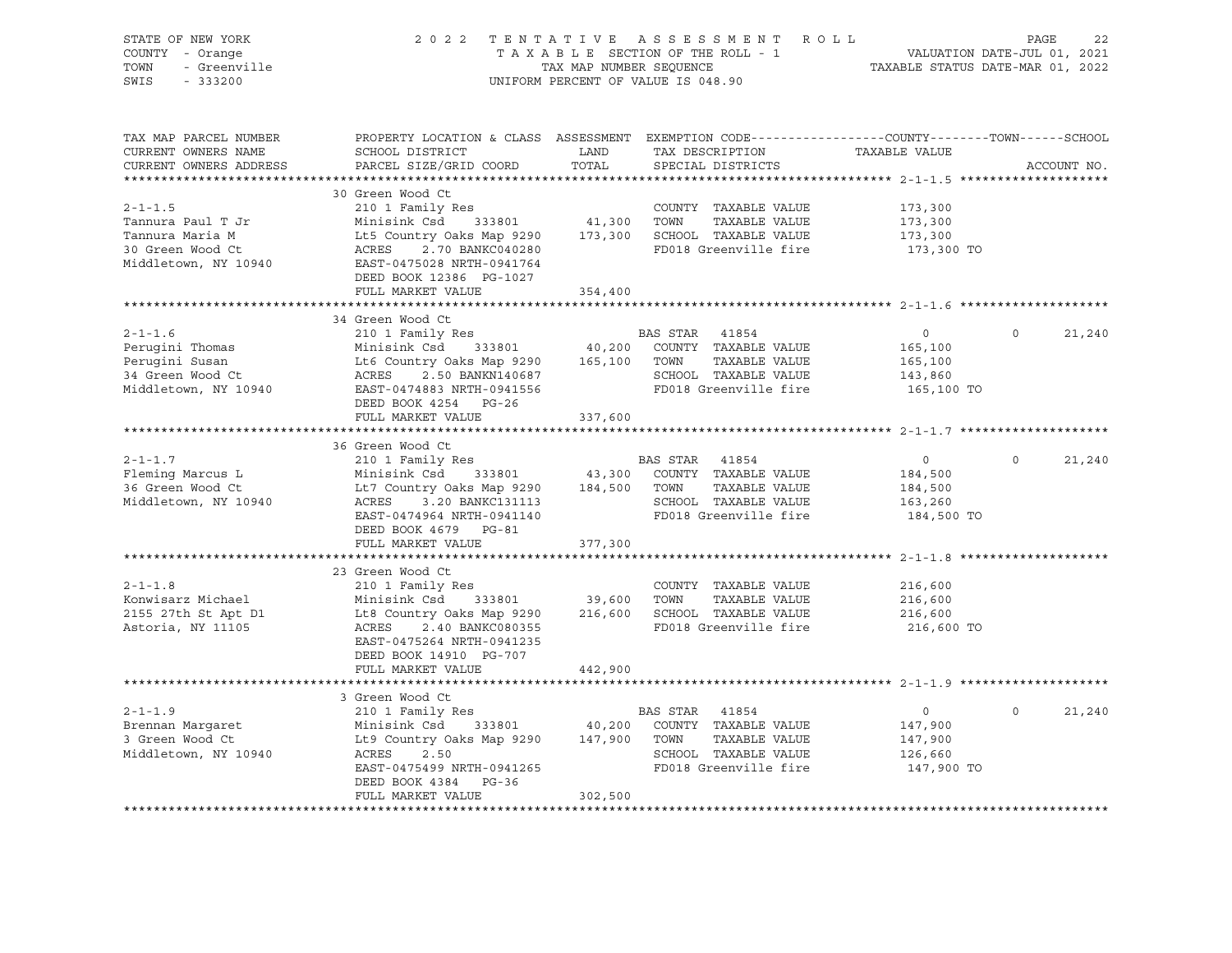| STATE OF NEW YORK<br>COUNTY - Orange<br>TOWN<br>- Greenville<br>SWIS<br>$-333200$ | 2 0 2 2                                                                                                                                       | TENTATIVE<br>TAX MAP NUMBER SEOUENCE | ASSESSMENT ROLL<br>TAXABLE SECTION OF THE ROLL - 1<br>UNIFORM PERCENT OF VALUE IS 048.90 | TAXABLE STATUS DATE-MAR 01, 2022 | VALUATION DATE-JUL 01, 2021 | PAGE<br>23  |
|-----------------------------------------------------------------------------------|-----------------------------------------------------------------------------------------------------------------------------------------------|--------------------------------------|------------------------------------------------------------------------------------------|----------------------------------|-----------------------------|-------------|
| TAX MAP PARCEL NUMBER<br>CURRENT OWNERS NAME<br>CURRENT OWNERS ADDRESS            | PROPERTY LOCATION & CLASS ASSESSMENT EXEMPTION CODE----------------COUNTY-------TOWN------SCHOOL<br>SCHOOL DISTRICT<br>PARCEL SIZE/GRID COORD | LAND<br>TOTAL                        | TAX DESCRIPTION<br>SPECIAL DISTRICTS                                                     | TAXABLE VALUE                    |                             | ACCOUNT NO. |
|                                                                                   |                                                                                                                                               |                                      |                                                                                          |                                  |                             |             |
|                                                                                   | 12 Kohler Rd                                                                                                                                  |                                      |                                                                                          |                                  |                             |             |
| $2 - 1 - 2.1$                                                                     | 210 1 Family Res                                                                                                                              |                                      | COUNTY TAXABLE VALUE                                                                     | 153,000                          |                             |             |
| Williams Clifford                                                                 | Minisink Csd<br>333801                                                                                                                        | 34,100                               | TOWN<br>TAXABLE VALUE                                                                    | 153,000                          |                             |             |
| Rosario Elizabeth                                                                 | Lt1 Lindland Sub Map 6563                                                                                                                     | 153,000                              | SCHOOL TAXABLE VALUE                                                                     | 153,000                          |                             |             |
| 12 Kohler Rd                                                                      | 1.40 BANKC050590<br>ACRES                                                                                                                     |                                      | FD018 Greenville fire                                                                    | 153,000 TO                       |                             |             |
| Middletown, NY 10940                                                              | EAST-0476660 NRTH-0941840<br>DEED BOOK 13948 PG-1766                                                                                          |                                      |                                                                                          |                                  |                             |             |
|                                                                                   | FULL MARKET VALUE                                                                                                                             | 312,900                              |                                                                                          |                                  |                             |             |
|                                                                                   |                                                                                                                                               |                                      |                                                                                          |                                  |                             |             |
|                                                                                   | 380 Grahamtown Rd                                                                                                                             |                                      |                                                                                          |                                  |                             |             |
| $2 - 1 - 2.2$                                                                     | 210 1 Family Res                                                                                                                              |                                      | BAS STAR<br>41854                                                                        | $\circ$                          | $\circ$                     | 21,240      |
| Noviski Edward Jr                                                                 | Minisink Csd<br>333801                                                                                                                        | 38,000                               | COUNTY TAXABLE VALUE                                                                     | 177,900                          |                             |             |
| Noviski Antoinette                                                                | Lt 2 Lindland Sub 6563                                                                                                                        | 177,900                              | TOWN<br>TAXABLE VALUE                                                                    | 177,900                          |                             |             |
| 380 Grahamtown Rd                                                                 | ACRES<br>2.10                                                                                                                                 |                                      | SCHOOL TAXABLE VALUE                                                                     | 156,660                          |                             |             |
| Middletown, NY 10940                                                              | EAST-0476788 NRTH-0941673<br>DEED BOOK 3896 PG-273                                                                                            |                                      | FD018 Greenville fire                                                                    | 177,900 TO                       |                             |             |
|                                                                                   | FULL MARKET VALUE                                                                                                                             | 363,800                              |                                                                                          |                                  |                             |             |
|                                                                                   |                                                                                                                                               |                                      |                                                                                          |                                  |                             |             |
|                                                                                   | 374 Grahamtown Rd                                                                                                                             |                                      |                                                                                          |                                  |                             |             |
| $2 - 1 - 2.3$                                                                     | 210 1 Family Res                                                                                                                              |                                      | BAS STAR 41854                                                                           | $\mathbf{0}$                     | $\circ$                     | 21,240      |
| Buckley Gerald                                                                    | Minisink Csd<br>333801                                                                                                                        |                                      | 34,100 SOLAR EX C 49500                                                                  | 23,200                           | 23,200                      | 23,200      |
| 374 Grahamtown Rd                                                                 | Life Estate Mary Buckley                                                                                                                      | 173,500                              | COUNTY TAXABLE VALUE                                                                     | 150,300                          |                             |             |
| Middletown, NY 10940                                                              | Lt3 Lindland Sub 6563                                                                                                                         |                                      | TOWN<br>TAXABLE VALUE                                                                    | 150,300                          |                             |             |
|                                                                                   | ACRES<br>1.40                                                                                                                                 |                                      | SCHOOL TAXABLE VALUE                                                                     | 129,060                          |                             |             |
|                                                                                   | EAST-0476996 NRTH-0941495                                                                                                                     |                                      | FD018 Greenville fire                                                                    | 173,500 TO                       |                             |             |
|                                                                                   | DEED BOOK 13496 PG-1158                                                                                                                       |                                      |                                                                                          |                                  |                             |             |
|                                                                                   | FULL MARKET VALUE                                                                                                                             | 354,800                              |                                                                                          |                                  |                             |             |
|                                                                                   |                                                                                                                                               |                                      |                                                                                          |                                  |                             |             |
|                                                                                   | 19 Kohler Rd                                                                                                                                  |                                      | 82 PCT OF VALUE USED FOR EXEMPTION PURPOSES                                              |                                  |                             |             |
| $2 - 1 - 2.4$                                                                     | 210 1 Family Res                                                                                                                              |                                      | VETCOM CTS 41130                                                                         | 20,335                           | 11,620                      | 11,620      |
| Kennedy Irrevoc Trust Martin A Minisink Csd                                       | 333801                                                                                                                                        | 40,200 BAS STAR                      | 41854                                                                                    | $\overline{0}$                   | $\Omega$                    | 21,240      |
| Cara L Kennedy Trustee                                                            | Lt 1 Lindland Sub 6564                                                                                                                        | 122,800                              | COUNTY TAXABLE VALUE                                                                     | 102,465                          |                             |             |
| 19 Kohler Rd                                                                      | ACRES<br>2.50                                                                                                                                 |                                      | TAXABLE VALUE<br>TOWN                                                                    | 111,180                          |                             |             |
| Middletown, NY 10940                                                              | EAST-0476248 NRTH-0941936                                                                                                                     |                                      | SCHOOL TAXABLE VALUE                                                                     | 89,940                           |                             |             |
|                                                                                   | DEED BOOK 14925 PG-1530                                                                                                                       |                                      | FD018 Greenville fire                                                                    | 122,800 TO                       |                             |             |
|                                                                                   | FULL MARKET VALUE                                                                                                                             | 251,100                              |                                                                                          |                                  |                             |             |
|                                                                                   |                                                                                                                                               |                                      |                                                                                          |                                  |                             |             |
|                                                                                   | 11 Kohler Rd                                                                                                                                  |                                      |                                                                                          |                                  |                             |             |
| $2 - 1 - 2.5$                                                                     | 210 1 Family Res                                                                                                                              |                                      | BAS STAR<br>41854                                                                        | $\circ$                          | $\Omega$                    | 21,240      |
| Beauchesne Richard E Sr                                                           | Minisink Csd<br>333801                                                                                                                        | 40,700                               | COUNTY TAXABLE VALUE                                                                     | 146,300                          |                             |             |
| Beauchesne Linda A                                                                | Lt 2 Lindland Sub 6564                                                                                                                        | 146,300                              | TOWN<br>TAXABLE VALUE                                                                    | 146,300                          |                             |             |
| 11 Kohler Rd                                                                      | ACRES<br>2.60                                                                                                                                 |                                      | SCHOOL TAXABLE VALUE                                                                     | 125,060                          |                             |             |
| Middletown, NY 10940                                                              | EAST-0476262 NRTH-0941748                                                                                                                     |                                      | FD018 Greenville fire                                                                    | 146,300 TO                       |                             |             |
|                                                                                   | DEED BOOK 12141 PG-214                                                                                                                        |                                      |                                                                                          |                                  |                             |             |
|                                                                                   | FULL MARKET VALUE                                                                                                                             | 299,200                              |                                                                                          |                                  |                             |             |
|                                                                                   |                                                                                                                                               |                                      |                                                                                          |                                  |                             |             |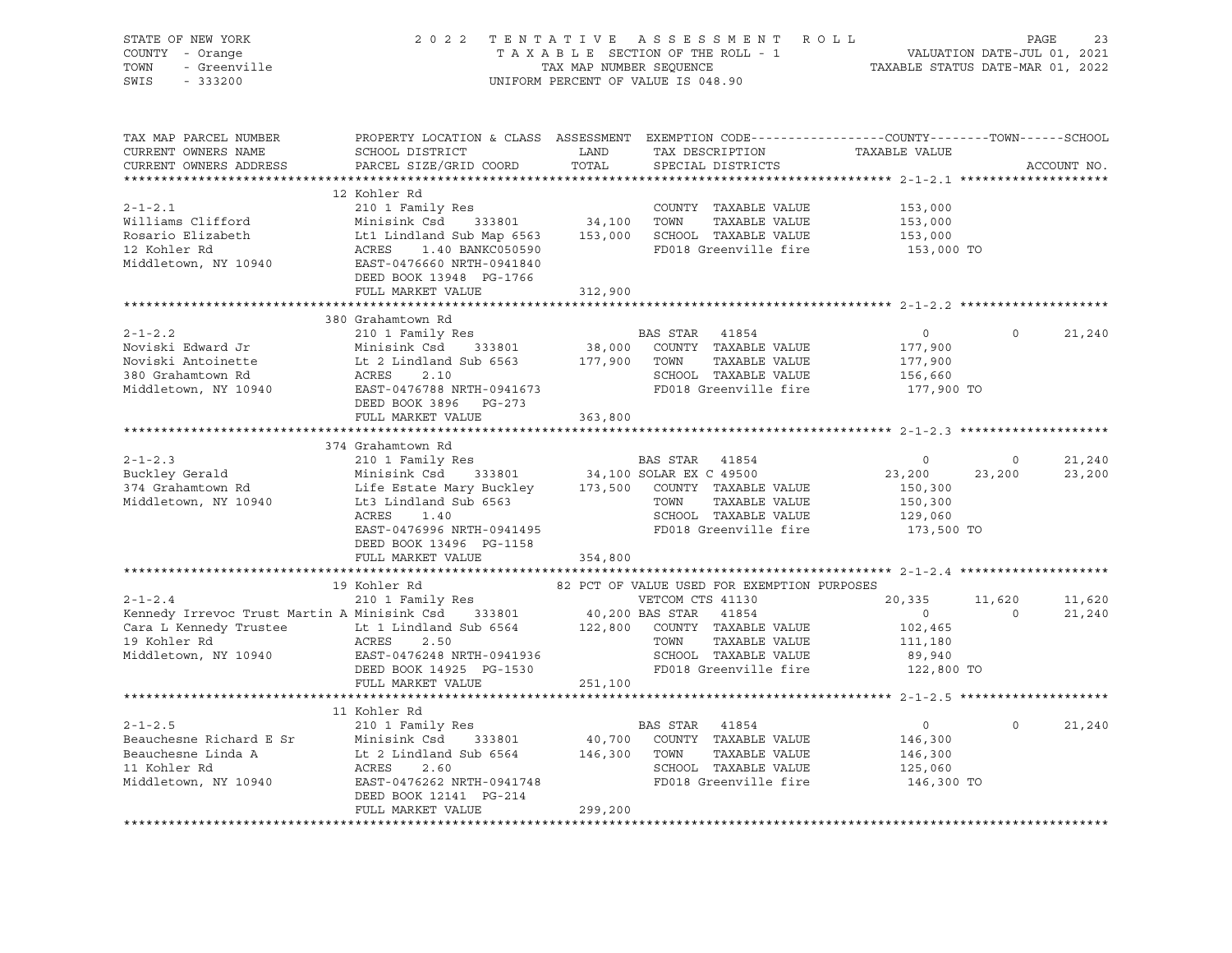| STATE OF NEW YORK<br>COUNTY - Orange<br>TOWN<br>- Greenville<br>SWIS<br>$-333200$                   |                                                                                                                                                              | TAX MAP NUMBER SEQUENCE | 2022 TENTATIVE ASSESSMENT<br>TAXABLE SECTION OF THE ROLL - 1<br>UNIFORM PERCENT OF VALUE IS 048.90                        | R O L L<br>PAGE 24<br>VALUATION DATE-JUL 01, 2021<br>TAXABLE STATIC DATE 11-<br>TAXABLE STATUS DATE-MAR 01, 2022 | PAGE     | 24          |
|-----------------------------------------------------------------------------------------------------|--------------------------------------------------------------------------------------------------------------------------------------------------------------|-------------------------|---------------------------------------------------------------------------------------------------------------------------|------------------------------------------------------------------------------------------------------------------|----------|-------------|
| TAX MAP PARCEL NUMBER<br>CURRENT OWNERS NAME<br>CURRENT OWNERS ADDRESS                              | PROPERTY LOCATION & CLASS ASSESSMENT EXEMPTION CODE---------------COUNTY-------TOWN-----SCHOOL<br>SCHOOL DISTRICT<br>PARCEL SIZE/GRID COORD                  | LAND<br>TOTAL           | TAX DESCRIPTION<br>SPECIAL DISTRICTS                                                                                      | TAXABLE VALUE                                                                                                    |          | ACCOUNT NO. |
|                                                                                                     |                                                                                                                                                              |                         |                                                                                                                           |                                                                                                                  |          |             |
| $2 - 1 - 2.6$                                                                                       | 3 Kohler Rd<br>210 1 Family Res                                                                                                                              |                         | BAS STAR 41854                                                                                                            | $\circ$                                                                                                          | $\Omega$ | 21,240      |
| Loeven Wayne A<br>Loeven Jodi L<br>PO Box 221<br>Otisville, NY 10963                                | Minisink Csd 333801<br>Lt 3 Lindland Sub 6564<br>ACRES<br>1.50<br>EAST-0476434 NRTH-0941536<br>DEED BOOK 2321 PG-00301                                       | 142,500                 | 34,700 COUNTY TAXABLE VALUE<br>TOWN<br>TAXABLE VALUE<br>SCHOOL TAXABLE VALUE<br>FD018 Greenville fire                     | 142,500<br>142,500<br>121,260<br>142,500 TO                                                                      |          |             |
|                                                                                                     | FULL MARKET VALUE                                                                                                                                            | 291,400                 |                                                                                                                           |                                                                                                                  |          |             |
|                                                                                                     | ************************                                                                                                                                     | ************            |                                                                                                                           | ******************** 2-1-2.7 *************                                                                       |          |             |
| $2 - 1 - 2.7$<br>Rodriguez Eder S                                                                   | 402 Grahamtown Rd<br>210 1 Family Res<br>Minisink Csd<br>333801                                                                                              | 36,900                  | BAS STAR 41854<br>COUNTY TAXABLE VALUE                                                                                    | $\circ$<br>122,400                                                                                               | $\Omega$ | 21,240      |
| Rodriquez Sara<br>402 Grahamtown Rd<br>Middletown, NY 10940                                         | Lt 4 Lindland Sub 6564<br>ACRES<br>1.90 BANKC130170<br>EAST-0476146 NRTH-0941491                                                                             | 122,400                 | TOWN<br>TAXABLE VALUE<br>SCHOOL TAXABLE VALUE<br>FD018 Greenville fire                                                    | 122,400<br>101,160<br>122,400 TO                                                                                 |          |             |
|                                                                                                     | DEED BOOK 13608 PG-396<br>FULL MARKET VALUE                                                                                                                  | 250,300                 |                                                                                                                           |                                                                                                                  |          |             |
|                                                                                                     | 510 Eatontown Rd                                                                                                                                             |                         |                                                                                                                           |                                                                                                                  |          |             |
| $2 - 1 - 3.1$<br>Pacheco Pedro<br>510 Eatontown Rd<br>Port Jervis, NY 12771                         | 210 1 Family Res<br>Minisink Csd<br>333801<br>1/2 interest for each tru 164,400 TOWN<br>ACRES<br>1.10<br>EAST-0475325 NRTH-0938303<br>DEED BOOK 15140 PG-720 |                         | SOLAR EX C 49500<br>32,500 COUNTY TAXABLE VALUE<br>TAXABLE VALUE<br>SCHOOL TAXABLE VALUE<br>FD018 Greenville fire         | 12,000<br>152,400<br>152,400<br>152,400<br>164,400 TO                                                            | 12,000   | 12,000      |
|                                                                                                     | FULL MARKET VALUE                                                                                                                                            | 336,200                 |                                                                                                                           |                                                                                                                  |          |             |
|                                                                                                     |                                                                                                                                                              |                         |                                                                                                                           |                                                                                                                  |          |             |
| $2 - 1 - 3.21$<br>Seawright James<br>Seawright Mabelle<br>421 Grahamtown Rd<br>Middletown, NY 10940 | 421 Grahamtown Rd<br>240 Rural res<br>Minisink Csd<br>333801<br>ACRES 25.40<br>EAST-0475802 NRTH-0940228<br>DEED BOOK 11611 PG-273                           | 412,500                 | CW 15 VET/ 41160<br>56,200 COUNTY TAXABLE VALUE<br>TOWN<br>TAXABLE VALUE<br>SCHOOL TAXABLE VALUE<br>FD018 Greenville fire | 6,972<br>405,528<br>407,271<br>405,528<br>412,500 TO                                                             | 5,229    | 6,972       |
|                                                                                                     | FULL MARKET VALUE                                                                                                                                            | 843,600                 |                                                                                                                           |                                                                                                                  |          |             |
|                                                                                                     |                                                                                                                                                              |                         |                                                                                                                           |                                                                                                                  |          |             |
| $2 - 1 - 3.22$<br>Risko Katherine J<br>500 Eatontown Rd<br>Port Jervis, NY 12771                    | Benneywater Rd<br>312 Vac w/imprv<br>Minisink Csd<br>333801<br>ACRES 14.50<br>EAST-0475878 NRTH-0937994                                                      | 47,500<br>49,500        | COUNTY TAXABLE VALUE<br>TOWN<br>TAXABLE VALUE<br>SCHOOL TAXABLE VALUE<br>FD018 Greenville fire                            | 49,500<br>49,500<br>49,500<br>49,500 TO                                                                          |          |             |
|                                                                                                     | DEED BOOK 3355 PG-287<br>FULL MARKET VALUE                                                                                                                   | 101,200                 |                                                                                                                           |                                                                                                                  |          |             |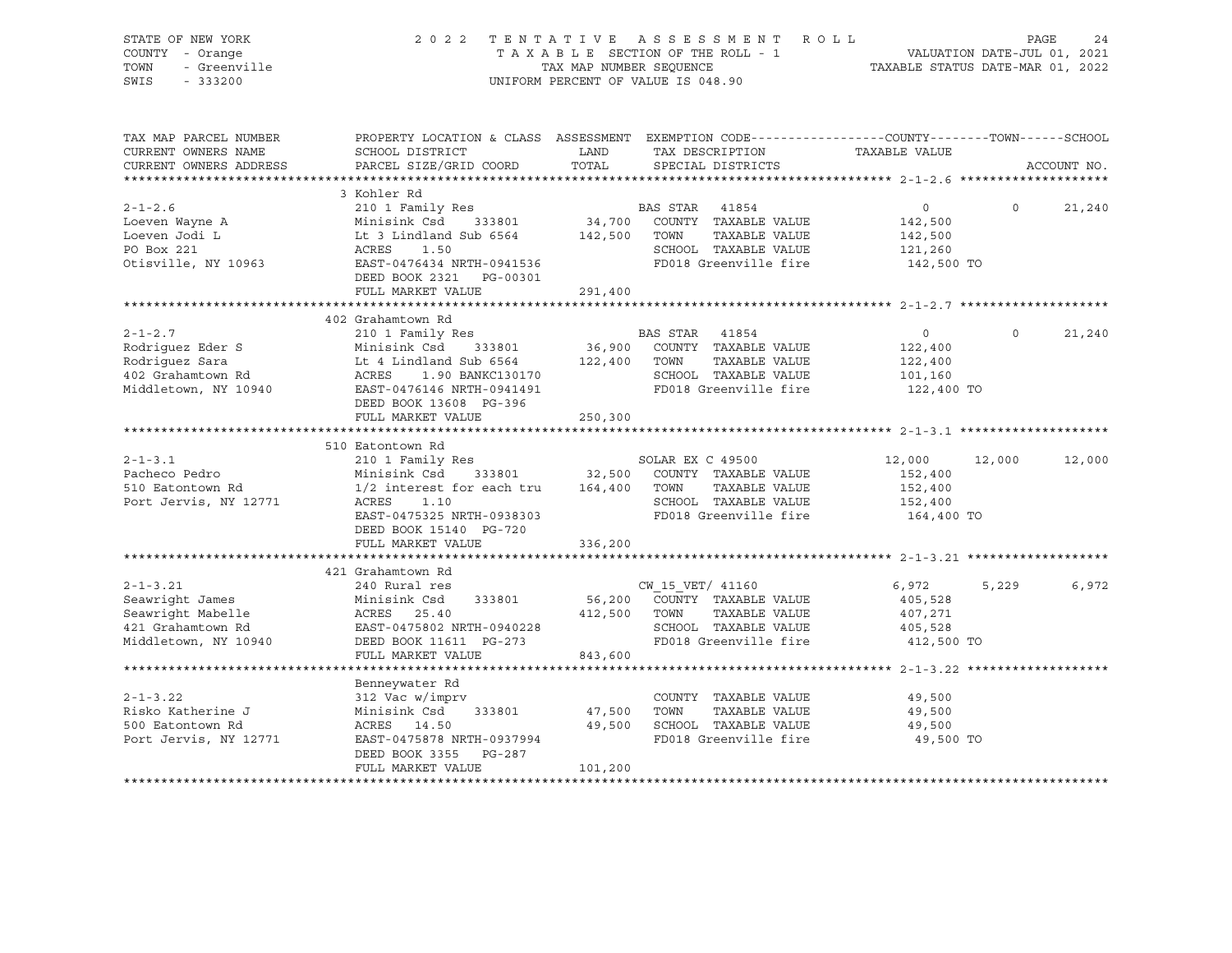## STATE OF NEW YORK 2 0 2 2 T E N T A T I V E A S S E S S M E N T R O L L PAGE 25 COUNTY - Orange T A X A B L E SECTION OF THE ROLL - 1 VALUATION DATE-JUL 01, 2021 TOWN - Greenville TAX MAP NUMBER SEQUENCE TAXABLE STATUS DATE-MAR 01, 2022 SWIS - 333200 UNIFORM PERCENT OF VALUE IS 048.90

| TAX MAP PARCEL NUMBER<br>CURRENT OWNERS NAME<br>CURRENT OWNERS ADDRESS            | SCHOOL DISTRICT<br>PARCEL SIZE/GRID COORD                                                                                                                                                                                                       | LAND<br>TOTAL               | TAX DESCRIPTION<br>SPECIAL DISTRICTS                                                                              | PROPERTY LOCATION & CLASS ASSESSMENT EXEMPTION CODE---------------COUNTY-------TOWN------SCHOOL<br>TAXABLE VALUE<br>ACCOUNT NO. |  |
|-----------------------------------------------------------------------------------|-------------------------------------------------------------------------------------------------------------------------------------------------------------------------------------------------------------------------------------------------|-----------------------------|-------------------------------------------------------------------------------------------------------------------|---------------------------------------------------------------------------------------------------------------------------------|--|
|                                                                                   |                                                                                                                                                                                                                                                 |                             |                                                                                                                   |                                                                                                                                 |  |
| $2 - 1 - 3.3$<br>Peets Sarah<br>61 Benneywater Rd<br>Port Jervis, NY 12771        | 61 Benneywater Rd<br>210 1 Family Res<br>Minisink Csd 333801 40,700 TOWN<br>2.60<br>ACRES<br>EAST-0476526 NRTH-0939178<br>DEED BOOK 14547 PG-366                                                                                                | 184,300                     | COUNTY TAXABLE VALUE<br>TAXABLE VALUE<br>SCHOOL TAXABLE VALUE<br>FD018 Greenville fire 184,300 TO                 | 184,300<br>184,300<br>184,300                                                                                                   |  |
|                                                                                   | FULL MARKET VALUE                                                                                                                                                                                                                               | 376,900                     |                                                                                                                   |                                                                                                                                 |  |
|                                                                                   |                                                                                                                                                                                                                                                 |                             |                                                                                                                   |                                                                                                                                 |  |
| $2 - 1 - 3.41$<br>Karpinski Joseph<br>118 Benneywater Rd<br>Port Jervis, NY 12771 | 35 Benneywater Rd<br>210 1 Family Res<br>Minisink Csd 333801<br>Lt 1 Ross Sub 6403<br>ACRES<br>4.00<br>EAST-0475752 NRTH-0938988<br>DEED BOOK 14133 PG-1528                                                                                     | COUNTY<br>44,900 TOWN       | COUNTY TAXABLE VALUE<br>TAXABLE VALUE<br>169,500 SCHOOL TAXABLE VALUE 169,500<br>FD018 Greenville fire 169,500 TO | 169,500<br>169,500                                                                                                              |  |
|                                                                                   | FULL MARKET VALUE                                                                                                                                                                                                                               | 346,600                     |                                                                                                                   |                                                                                                                                 |  |
|                                                                                   |                                                                                                                                                                                                                                                 |                             |                                                                                                                   |                                                                                                                                 |  |
| $2 - 1 - 3.42$<br>Alesci Joseph<br>Port Jervis, NY 12771                          | 47 Benneywater Rd<br>210 1 Family Res<br>333801 43,400 TOWN<br>Minisink Csd<br>47 Benneywater Rd           Lt 2 Ross Sub Mp 6403         133,300   SCHOOL TAXABLE VALUE<br>ACRES<br>4.10<br>EAST-0476064 NRTH-0939058<br>DEED BOOK 13932 PG-544 |                             | COUNTY TAXABLE VALUE<br>TAXABLE VALUE<br>FD018 Greenville fire                                                    | 133,300<br>133,300<br>133,300<br>133,300 TO                                                                                     |  |
|                                                                                   | FULL MARKET VALUE                                                                                                                                                                                                                               | 272,600                     |                                                                                                                   |                                                                                                                                 |  |
| $2 - 1 - 5$<br>Amoresano Cecilia M<br>91 Benneywater Rd<br>Port Jervis, NY 12771  | 91 Benneywater Rd<br>210 1 Family Res<br>Minisink Csd 333801 9,600<br>FRNT 132.00 DPTH 80.00 76,600<br>EAST-0476976 NRTH-0939347<br>DEED BOOK 14966 PG-46                                                                                       |                             | COUNTY TAXABLE VALUE<br>TOWN<br>TAXABLE VALUE<br>SCHOOL TAXABLE VALUE<br>FD018 Greenville fire                    | 76,600<br>76,600<br>76,600<br>76,600 TO                                                                                         |  |
|                                                                                   | FULL MARKET VALUE                                                                                                                                                                                                                               | 156,600                     |                                                                                                                   |                                                                                                                                 |  |
|                                                                                   |                                                                                                                                                                                                                                                 |                             |                                                                                                                   |                                                                                                                                 |  |
| $2 - 1 - 6.1$<br>Steele Steven<br>Steele Katherine<br>Port Jervis, NY 12771       | 127 Benneywater Rd<br>312 Vac w/imprv<br>333801<br>Minisink Csd<br>ACRES 3.40<br>127 Benneywater Rd EAST-0477844 NRTH-0939831<br>DEED BOOK 5435 PG-94<br>FULL MARKET VALUE                                                                      | 38,700<br>58,500<br>119,600 | COUNTY TAXABLE VALUE<br>TOWN<br>TAXABLE VALUE<br>SCHOOL TAXABLE VALUE<br>FD018 Greenville fire                    | 58,500<br>58,500<br>58,500<br>58,500 TO                                                                                         |  |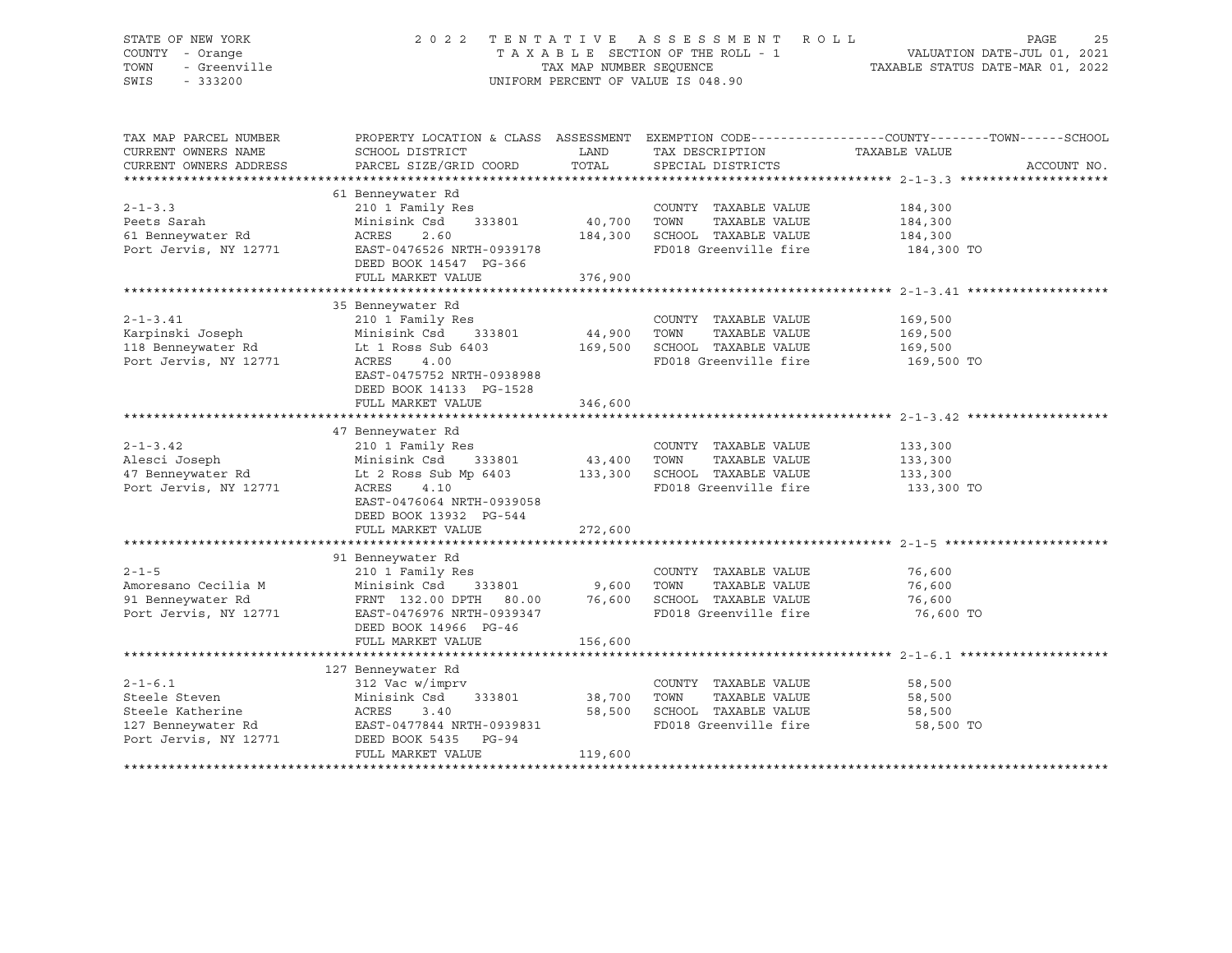SWIS - 333200 UNIFORM PERCENT OF VALUE IS 048.90

# STATE OF NEW YORK 2 0 2 2 T E N T A T I V E A S S E S S M E N T R O L L PAGE 26 COUNTY - Orange T A X A B L E SECTION OF THE ROLL - 1 VALUATION DATE-JUL 01, 2021 TOWN - Greenville TAX MAP NUMBER SEQUENCE TAXABLE STATUS DATE-MAR 01, 2022

| TAX MAP PARCEL NUMBER<br>CURRENT OWNERS NAME                                                              | PROPERTY LOCATION & CLASS ASSESSMENT EXEMPTION CODE---------------COUNTY-------TOWN------SCHOOL<br>SCHOOL DISTRICT                                                                                      | LAND                         | TAX DESCRIPTION                                                                                                                                         | TAXABLE VALUE                                                      |                  |                 |
|-----------------------------------------------------------------------------------------------------------|---------------------------------------------------------------------------------------------------------------------------------------------------------------------------------------------------------|------------------------------|---------------------------------------------------------------------------------------------------------------------------------------------------------|--------------------------------------------------------------------|------------------|-----------------|
| CURRENT OWNERS ADDRESS                                                                                    | PARCEL SIZE/GRID COORD                                                                                                                                                                                  | TOTAL                        | SPECIAL DISTRICTS                                                                                                                                       |                                                                    |                  | ACCOUNT NO.     |
|                                                                                                           | 119 Benneywater Rd                                                                                                                                                                                      |                              |                                                                                                                                                         |                                                                    |                  |                 |
| $2 - 1 - 6.21$<br>Pitt Theresa<br>Teller Ronald<br>119 Benneywater Rd<br>Port Jervis, NY 12771            | 210 1 Family Res<br>,<br>333801<br>Minisink Csd<br>1.50<br>ACRES<br>EAST-0477619 NRTH-0939871<br>DEED BOOK 2208 PG-00995<br>FULL MARKET VALUE                                                           | 76,800                       | CW 15 VET/ 41160<br>$34,700$ ENH STAR $41834$<br>COUNTY TAXABLE VALUE<br>TOWN<br>TAXABLE VALUE<br>SCHOOL TAXABLE VALUE<br>157,100 FD018 Greenville fire | 6,972<br>$\overline{0}$<br>69,828<br>71,571<br>16,808<br>76,800 TO | 5,229<br>$\circ$ | 6,972<br>53,020 |
|                                                                                                           |                                                                                                                                                                                                         |                              |                                                                                                                                                         |                                                                    |                  |                 |
|                                                                                                           | 111 Benneywater Rd                                                                                                                                                                                      |                              |                                                                                                                                                         |                                                                    |                  |                 |
| $2 - 1 - 6.22$<br>Manchester Mark<br>Manchester Roberta<br>111 Benneywater Rd<br>Port Jervis, NY 12771    | 210 1 Family Res<br>Minisink Csd<br>333801<br>ACRES<br>1.50<br>EAST-0477452 NRTH-0939811<br>DEED BOOK 2016    PG-00146                                                                                  | 34,700<br>136,700            | BAS STAR<br>41854<br>COUNTY TAXABLE VALUE<br>TAXABLE VALUE<br>TOWN<br>SCHOOL TAXABLE VALUE<br>FD018 Greenville fire                                     | $\overline{0}$<br>136,700<br>136,700<br>115,460<br>136,700 TO      | $\Omega$         | 21,240          |
|                                                                                                           | FULL MARKET VALUE                                                                                                                                                                                       | 279,600                      |                                                                                                                                                         |                                                                    |                  |                 |
|                                                                                                           |                                                                                                                                                                                                         |                              |                                                                                                                                                         |                                                                    |                  |                 |
| $2 - 1 - 6.23$<br>Pitt Theresa<br>Teller Ronald<br>119 Benneywater Rd<br>Port Jervis, NY 12771            | Benneywater Rd<br>314 Rural vac<10<br>333801<br>Minisink Csd<br>ACRES<br>3.70<br>EAST-0477373 NRTH-0940246<br>DEED BOOK 2208 PG-00995                                                                   | 35,000<br>35,000             | COUNTY TAXABLE VALUE<br>TOWN<br>TAXABLE VALUE<br>SCHOOL TAXABLE VALUE<br>FD018 Greenville fire                                                          | 35,000<br>35,000<br>35,000<br>35,000 TO                            |                  |                 |
|                                                                                                           | FULL MARKET VALUE                                                                                                                                                                                       | 71,600                       |                                                                                                                                                         |                                                                    |                  |                 |
|                                                                                                           | 287 Grahamtown Rd                                                                                                                                                                                       |                              |                                                                                                                                                         |                                                                    |                  |                 |
| $2 - 1 - 7.1$<br>Euser Joseph D<br>Euser Theresa<br>287 Grahamtown Rd<br>Middletown, NY 10940             | 210 1 Family Res<br>Minisink Csd<br>333801<br>ACRES<br>2.40<br>EAST-0478950 NRTH-0940599<br>DEED BOOK 2047 PG-00960                                                                                     | 39,600<br>154,000 TOWN       | BAS STAR 41854<br>COUNTY TAXABLE VALUE<br>TAXABLE VALUE<br>SCHOOL TAXABLE VALUE<br>FD018 Greenville fire                                                | $\circ$<br>154,000<br>154,000<br>132,760<br>154,000 TO             | $\Omega$         | 21,240          |
|                                                                                                           | FULL MARKET VALUE                                                                                                                                                                                       | 314,900                      |                                                                                                                                                         |                                                                    |                  |                 |
|                                                                                                           |                                                                                                                                                                                                         |                              |                                                                                                                                                         |                                                                    |                  |                 |
| $2 - 1 - 7.21$<br>Moore Ryan<br>Dunn Amber<br>103 Benneywater Rd<br>Port Jervis, NY 12771                 | 103 Benneywater Rd<br>210 1 Family Res<br>333801<br>Minisink Csd<br>Lt1 Goldstein Submap 7876<br>2.20 BANKC061339<br>ACRES<br>EAST-0477179 NRTH-0939725<br>DEED BOOK 14417 PG-1476<br>FULL MARKET VALUE | 39,100<br>109,500<br>223,900 | COUNTY TAXABLE VALUE<br>TOWN<br>TAXABLE VALUE<br>SCHOOL TAXABLE VALUE<br>FD018 Greenville fire                                                          | 109,500<br>109,500<br>109,500<br>109,500 TO                        |                  |                 |
|                                                                                                           |                                                                                                                                                                                                         |                              |                                                                                                                                                         |                                                                    |                  |                 |
| $2 - 1 - 7.22$<br>Mariuz Carl & Peter R<br>Mariuz Sandra & Sara<br>57 Copper Woods<br>Pittsford, NY 14534 | Benneywater Rd<br>322 Rural vac>10<br>Minisink Csd<br>333801<br>Lt2 Goldstein Submap 7876<br>ACRES 101.60<br>EAST-0477175 NRTH-0940850<br>DEED BOOK 13728 PG-725<br>FULL MARKET VALUE                   | 99,700<br>99,700<br>203,900  | COUNTY TAXABLE VALUE<br>TOWN<br>TAXABLE VALUE<br>SCHOOL TAXABLE VALUE<br>FD018 Greenville fire                                                          | 99,700<br>99,700<br>99,700<br>99,700 TO                            |                  |                 |
|                                                                                                           |                                                                                                                                                                                                         |                              |                                                                                                                                                         |                                                                    |                  |                 |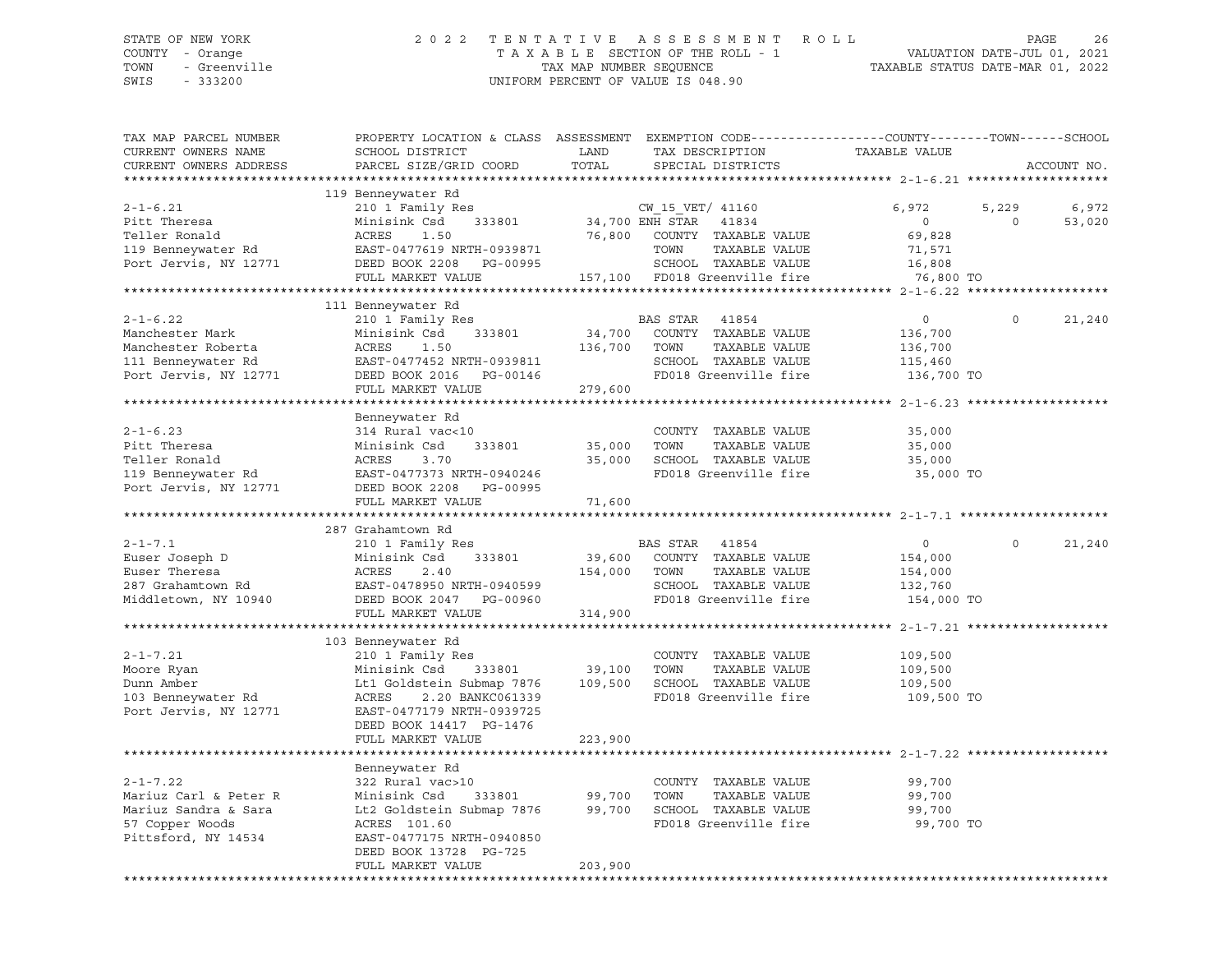## STATE OF NEW YORK 2 0 2 2 T E N T A T I V E A S S E S S M E N T R O L L PAGE 27 COUNTY - Orange T A X A B L E SECTION OF THE ROLL - 1 VALUATION DATE-JUL 01, 2021 TOWN - Greenville TAX MAP NUMBER SEQUENCE TAXABLE STATUS DATE-MAR 01, 2022 SWIS - 333200 UNIFORM PERCENT OF VALUE IS 048.90

| TAX MAP PARCEL NUMBER<br>CURRENT OWNERS NAME<br>CURRENT OWNERS ADDRESS                                                              | PROPERTY LOCATION & CLASS ASSESSMENT EXEMPTION CODE----------------COUNTY--------TOWN------SCHOOL<br>SCHOOL DISTRICT<br>PARCEL SIZE/GRID COORD                | LAND<br>TOTAL                | TAX DESCRIPTION<br>SPECIAL DISTRICTS                                                                                       | TAXABLE VALUE                                          | ACCOUNT NO.        |
|-------------------------------------------------------------------------------------------------------------------------------------|---------------------------------------------------------------------------------------------------------------------------------------------------------------|------------------------------|----------------------------------------------------------------------------------------------------------------------------|--------------------------------------------------------|--------------------|
|                                                                                                                                     |                                                                                                                                                               |                              |                                                                                                                            |                                                        |                    |
| $2 - 1 - 8$<br>Armellin Lucio<br>Dong Wenjie<br>321 Grahamtown Rd<br>Middletown, NY 10940                                           | 321 Grahamtown Rd<br>210 1 Family Res<br>Minisink Csd<br>333801<br>ACRES<br>4.40<br>EAST-0477989 NRTH-0941121<br>DEED BOOK 14963 PG-186<br>FULL MARKET VALUE  | 36,500<br>68,900<br>140,900  | COUNTY TAXABLE VALUE<br>TOWN<br>TAXABLE VALUE<br>SCHOOL TAXABLE VALUE<br>FD018 Greenville fire                             | 68,900<br>68,900<br>68,900<br>68,900 TO                |                    |
|                                                                                                                                     |                                                                                                                                                               |                              |                                                                                                                            |                                                        |                    |
| $2 - 1 - 9$<br>Decker Christopher<br>Fakler Kathleen<br>271 Grahamtown Rd<br>Middletown, NY 10940                                   | 271 Grahamtown Rd<br>210 1 Family Res<br>Minisink Csd<br>333801<br>ACRES<br>2.80<br>EAST-0479123 NRTH-0940885<br>DEED BOOK 14408 PG-1256<br>FULL MARKET VALUE | 39,600<br>194,100<br>396,900 | COUNTY TAXABLE VALUE<br>TOWN<br>TAXABLE VALUE<br>SCHOOL TAXABLE VALUE<br>FD018 Greenville fire                             | 194,100<br>194,100<br>194,100<br>194,100 TO            |                    |
|                                                                                                                                     |                                                                                                                                                               |                              |                                                                                                                            |                                                        |                    |
|                                                                                                                                     | 257 Grahamtown Rd                                                                                                                                             |                              |                                                                                                                            |                                                        |                    |
| $2 - 1 - 10$<br>Riquelme Rene<br>257 Grahamtown Rd<br>Middletown, NY 10940                                                          | 210 1 Family Res<br>Minisink Csd<br>333801<br>ACRES<br>4.60 BANKC090188 89,100<br>EAST-0479512 NRTH-0940796<br>DEED BOOK 5902 PG-39                           | 46,100                       | ENH STAR<br>41834<br>COUNTY TAXABLE VALUE<br>TAXABLE VALUE<br>TOWN<br>SCHOOL TAXABLE VALUE<br>FD018 Greenville fire        | $\circ$<br>89,100<br>89,100<br>36,080<br>89,100 TO     | $\Omega$<br>53,020 |
|                                                                                                                                     | FULL MARKET VALUE                                                                                                                                             | 182,200                      |                                                                                                                            |                                                        |                    |
|                                                                                                                                     |                                                                                                                                                               |                              |                                                                                                                            |                                                        |                    |
| $2 - 1 - 11$<br>White Robert E<br>White Lauren<br>120 Benneywater Rd<br>Port Jervis, NY 12771                                       | 120 Benneywater Rd<br>210 1 Family Res<br>Minisink Csd<br>333801<br>ACRES<br>5.80 BANKC030614<br>EAST-0478110 NRTH-0939269<br>DEED BOOK 13954 PG-932          | 38,600<br>158,700            | COUNTY TAXABLE VALUE<br>TOWN<br>TAXABLE VALUE<br>SCHOOL TAXABLE VALUE<br>FD018 Greenville fire                             | 158,700<br>158,700<br>158,700<br>158,700 TO            |                    |
|                                                                                                                                     | FULL MARKET VALUE                                                                                                                                             | 324,500                      |                                                                                                                            |                                                        |                    |
|                                                                                                                                     | 118 Benneywater Rd                                                                                                                                            |                              |                                                                                                                            |                                                        |                    |
| $2 - 1 - 12$<br>Karpinski Joseph P<br>118 Benneywater Rd<br>Port Jervis, NY 12771                                                   | 210 1 Family Res<br>Minisink Csd<br>333801<br>ACRES<br>5.30<br>EAST-0477901 NRTH-0939171<br>DEED BOOK 5109 PG-160<br>FULL MARKET VALUE                        | 144,000<br>294,500           | BAS STAR<br>41854<br>38,400 COUNTY TAXABLE VALUE<br>TOWN<br>TAXABLE VALUE<br>SCHOOL TAXABLE VALUE<br>FD018 Greenville fire | $\circ$<br>144,000<br>144,000<br>122,760<br>144,000 TO | 21,240<br>$\circ$  |
|                                                                                                                                     |                                                                                                                                                               |                              |                                                                                                                            |                                                        |                    |
| $2 - 1 - 13$<br>Cassidy Irrevoc Trust John & V Minisink Csd<br>Virginia Cassidy Trustee<br>295 Mt Orange Rd<br>Middletown, NY 10940 | Benneywater Rd<br>314 Rural vac<10<br>333801<br>ACRES<br>5.30<br>EAST-0477643 NRTH-0939099<br>DEED BOOK 14356 PG-322<br>FULL MARKET VALUE                     | 31,400<br>31,400<br>64,200   | COUNTY TAXABLE VALUE<br>TAXABLE VALUE<br>TOWN<br>SCHOOL TAXABLE VALUE<br>FD018 Greenville fire                             | 31,400<br>31,400<br>31,400<br>31,400 TO                |                    |
|                                                                                                                                     |                                                                                                                                                               |                              |                                                                                                                            |                                                        |                    |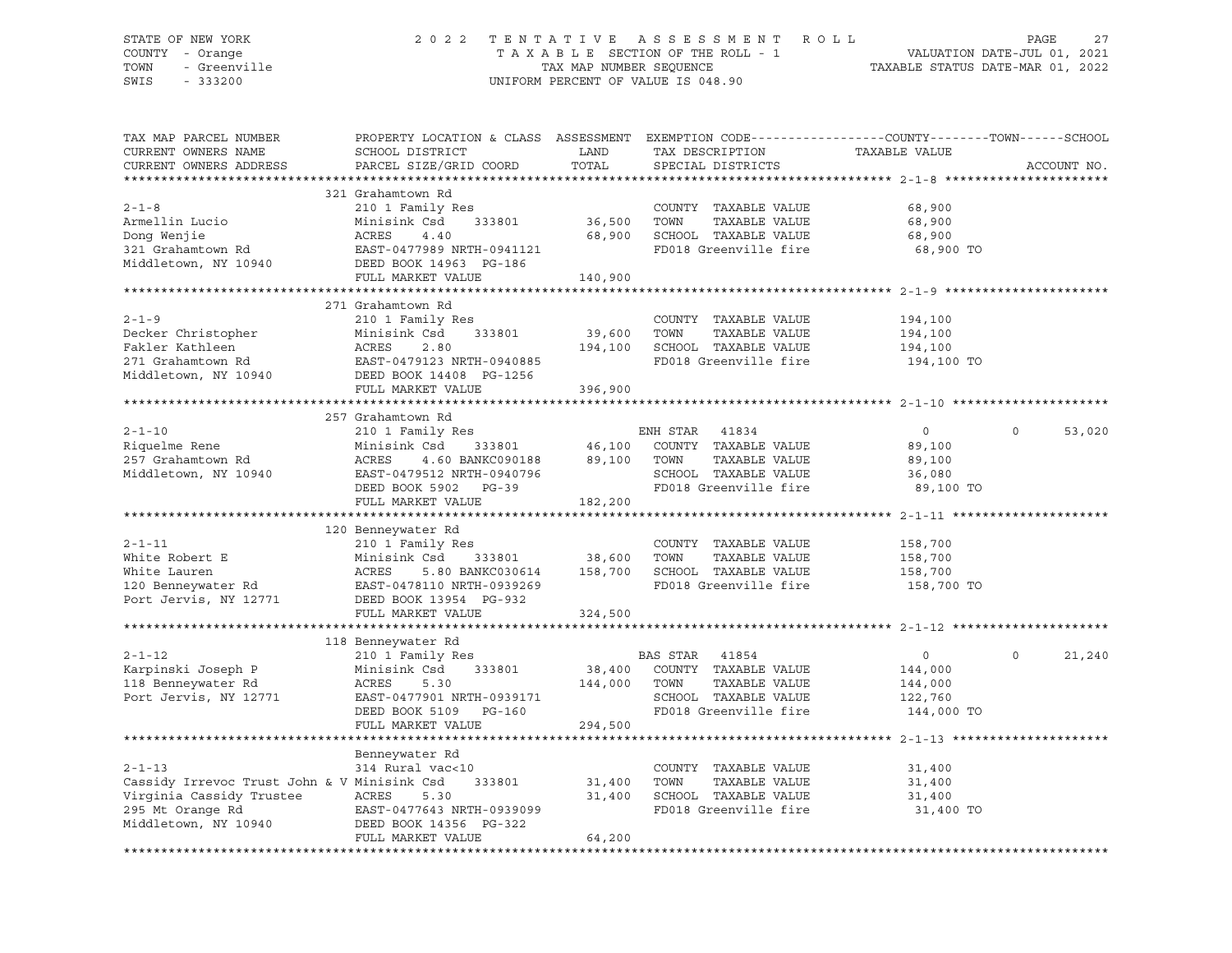| STATE OF NEW YORK<br>COUNTY - Orange<br>TOWN<br>- Greenville<br>SWIS<br>$-333200$                                                             |                                                                                                                                                                                                    | TAX MAP NUMBER SEQUENCE      | 2022 TENTATIVE ASSESSMENT ROLL<br>TAXABLE SECTION OF THE ROLL - 1<br>UNIFORM PERCENT OF VALUE IS 048.90         | PAGE 28<br>VALUATION DATE-JUL 01, 2021<br>TAXABLE STATIIS DATE WILL |                    |
|-----------------------------------------------------------------------------------------------------------------------------------------------|----------------------------------------------------------------------------------------------------------------------------------------------------------------------------------------------------|------------------------------|-----------------------------------------------------------------------------------------------------------------|---------------------------------------------------------------------|--------------------|
| TAX MAP PARCEL NUMBER<br>CURRENT OWNERS NAME<br>CURRENT OWNERS ADDRESS                                                                        | PROPERTY LOCATION & CLASS ASSESSMENT EXEMPTION CODE----------------COUNTY-------TOWN-----SCHOOL<br>SCHOOL DISTRICT<br>PARCEL SIZE/GRID COORD                                                       | LAND<br>TOTAL                | TAX DESCRIPTION TAXABLE VALUE<br>SPECIAL DISTRICTS                                                              |                                                                     | ACCOUNT NO.        |
| $2 - 1 - 14$<br>Coamey Brittany<br>Coamey Debra<br>100 Benneywater Rd<br>Port Jervis, NY 12771<br>PRIOR OWNER ON 3/01/2022<br>Coamey Brittany | 100 Benneywater Rd<br>210 1 Family Res<br>Minisink Csd<br>333801<br>ACRES<br>2.70<br>EAST-0477403 NRTH-0939147<br>FULL MARKET VALUE                                                                | 36,100<br>256,600<br>524,700 | COUNTY TAXABLE VALUE<br>TOWN<br>TAXABLE VALUE<br>SCHOOL TAXABLE VALUE<br>FD018 Greenville fire                  | 256,600<br>256,600<br>256,600<br>256,600 TO                         |                    |
|                                                                                                                                               |                                                                                                                                                                                                    |                              |                                                                                                                 |                                                                     |                    |
| $2 - 1 - 15$                                                                                                                                  | 96 Benneywater Rd<br>210 1 Family Res                                                                                                                                                              |                              | BAS STAR 41854                                                                                                  | $\overline{0}$                                                      | $\Omega$<br>21,240 |
| Malone Lawrence<br>Malone Angela<br>96 Benneywater Rd<br>Port Jervis, NY 12771                                                                | 333801<br>Minisink Csd<br>ACRES<br>2.70<br>EAST-0477286 NRTH-0939091<br>DEED BOOK 4281    PG-230<br>FULL MARKET VALUE                                                                              | 208,700 TOWN<br>426,800      | 33,100 COUNTY TAXABLE VALUE<br>TAXABLE VALUE<br>SCHOOL TAXABLE VALUE<br>FD018 Greenville fire                   | 208,700<br>208,700<br>187,460<br>208,700 TO                         |                    |
|                                                                                                                                               |                                                                                                                                                                                                    |                              |                                                                                                                 |                                                                     |                    |
| $2 - 1 - 16$<br>Hice Steven A<br>Bornaise-Hice Diane<br>88 Benneywater Rd<br>Port Jervis, NY 12771                                            | 88 Benneywater Rd<br>210 1 Family Res<br>Minisink Csd<br>333801<br>ACRES<br>5.00<br>EAST-0477203 NRTH-0938825<br>DEED BOOK 12482 PG-1655                                                           | 40,900                       | COUNTY TAXABLE VALUE<br>TAXABLE VALUE<br>TOWN<br>249,100 SCHOOL TAXABLE VALUE<br>FD018 Greenville fire          | 249,100<br>249,100<br>249,100<br>249,100 TO                         |                    |
|                                                                                                                                               | FULL MARKET VALUE                                                                                                                                                                                  | 509,400                      |                                                                                                                 |                                                                     |                    |
|                                                                                                                                               |                                                                                                                                                                                                    |                              |                                                                                                                 |                                                                     |                    |
| $2 - 1 - 18.2$<br>Haas John E<br>Haas Patricia                                                                                                | 466 Eatontown Rd<br>240 Rural res<br>Minisink Csd<br>333801<br>Lt2 Haas Sub Map 143-93                                                                                                             | 51,700                       | COUNTY TAXABLE VALUE<br>TOWN<br>TAXABLE VALUE<br>122,100 SCHOOL TAXABLE VALUE                                   | 122,100<br>122,100<br>122,100                                       |                    |
| 466 Eatontown Rd<br>Port Jervis, NY 12771                                                                                                     | ACRES 14.30<br>EAST-0476896 NRTH-0937590<br>DEED BOOK 2257 PG-00832<br>FULL MARKET VALUE                                                                                                           | 249,700                      | FD018 Greenville fire                                                                                           | 122,100 TO                                                          |                    |
|                                                                                                                                               |                                                                                                                                                                                                    |                              |                                                                                                                 |                                                                     |                    |
| $2 - 1 - 19.11$<br>Rivera Richard<br>Rivera Mary<br>570 Greenville Tpke<br>Middletown, NY 10940                                               | 570 Greenville Tpke<br>210 1 Family Res<br>Minisink Csd 333801<br>Oliveras Map 64-02 lt1<br>2.70 BANKC030614<br>ACRES<br>EAST-0479975 NRTH-0938730<br>DEED BOOK 12239 PG-1580<br>FULL MARKET VALUE | 260,400 TOWN<br>532,500      | BAS STAR 41854<br>43,300 COUNTY TAXABLE VALUE<br>TAXABLE VALUE<br>SCHOOL TAXABLE VALUE<br>FD018 Greenville fire | $\overline{0}$<br>260,400<br>260,400<br>239,160<br>260,400 TO       | $\circ$<br>21,240  |
|                                                                                                                                               |                                                                                                                                                                                                    |                              |                                                                                                                 |                                                                     |                    |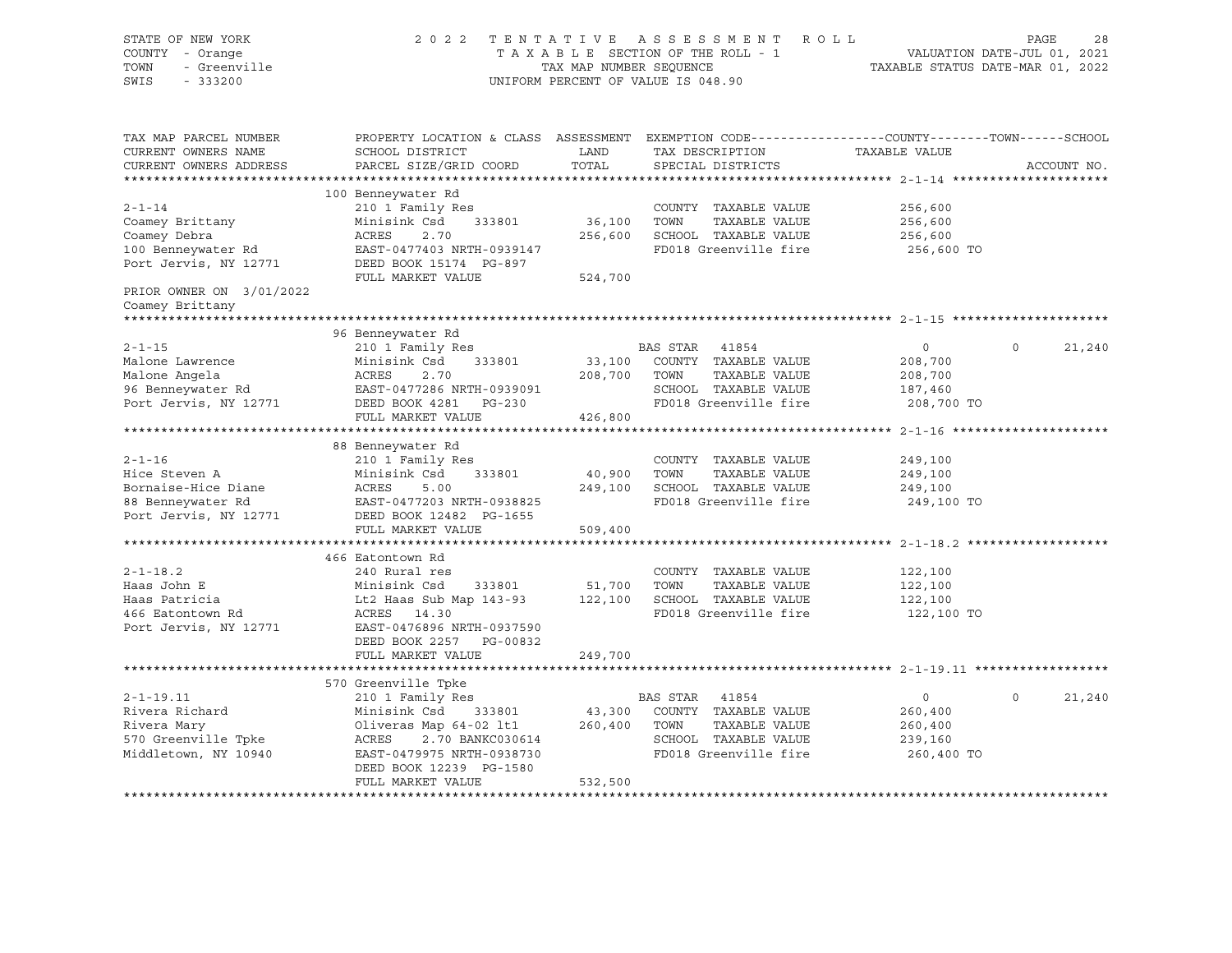| STATE OF NEW YORK<br>COUNTY - Orange<br>- Greenville<br>TOWN<br>SWIS<br>$-333200$ | 2022 TENTATIVE ASSESSMENT ROLL<br>TAXABLE SECTION OF THE ROLL - 1<br>TAX MAP NUMBER SEQUENCE<br>UNIFORM PERCENT OF VALUE IS 048.90       | 29<br>PAGE<br>VALUATION DATE-JUL 01, 2021<br>TAXABLE STATUS DATE-MAR 01, 2022 |                                                      |                                                                                                |
|-----------------------------------------------------------------------------------|------------------------------------------------------------------------------------------------------------------------------------------|-------------------------------------------------------------------------------|------------------------------------------------------|------------------------------------------------------------------------------------------------|
|                                                                                   |                                                                                                                                          |                                                                               |                                                      |                                                                                                |
| TAX MAP PARCEL NUMBER                                                             |                                                                                                                                          |                                                                               |                                                      | PROPERTY LOCATION & CLASS ASSESSMENT EXEMPTION CODE---------------COUNTY-------TOWN-----SCHOOL |
| CURRENT OWNERS NAME                                                               | SCHOOL DISTRICT                                                                                                                          | LAND                                                                          | TAX DESCRIPTION                                      | TAXABLE VALUE                                                                                  |
| CURRENT OWNERS ADDRESS                                                            | PARCEL SIZE/GRID COORD                                                                                                                   | TOTAL                                                                         | SPECIAL DISTRICTS                                    | ACCOUNT NO.                                                                                    |
|                                                                                   | 546 Greenville Tpke                                                                                                                      |                                                                               |                                                      |                                                                                                |
| $2 - 1 - 19.12$                                                                   | 210 1 Family Res                                                                                                                         |                                                                               | COUNTY TAXABLE VALUE                                 | 302,100                                                                                        |
| Gurda Brett D                                                                     | Minisink Csd 333801                                                                                                                      | 45,700 TOWN                                                                   | TAXABLE VALUE                                        | 302,100                                                                                        |
| Gurda Colleen M                                                                   | Oliveras Map 64-02 lt2                                                                                                                   |                                                                               | 302,100 SCHOOL TAXABLE VALUE                         | 302,100                                                                                        |
| 546 Greenville Tpke                                                               | ACRES<br>3.40                                                                                                                            |                                                                               | FD018 Greenville fire                                | 302,100 TO                                                                                     |
| Middletown, NY 10940                                                              | EAST-0480202 NRTH-0938858                                                                                                                |                                                                               |                                                      |                                                                                                |
|                                                                                   | DEED BOOK 14592 PG-307                                                                                                                   |                                                                               |                                                      |                                                                                                |
|                                                                                   | FULL MARKET VALUE                                                                                                                        | 617,800                                                                       |                                                      |                                                                                                |
|                                                                                   |                                                                                                                                          |                                                                               |                                                      |                                                                                                |
| $2 - 1 - 19.13$                                                                   | 524 Greenville Tpke<br>210 1 Family Res                                                                                                  |                                                                               | COUNTY TAXABLE VALUE                                 |                                                                                                |
| Acevedo Jose D                                                                    |                                                                                                                                          |                                                                               |                                                      | 302,700<br>302,700                                                                             |
| 524 Greenville Tpke                                                               | Minisink Csd     333801             46,300   TOWN     TAXABLE VALUE<br>Oliveras Map 64-02 Lt3            302,700   SCHOOL  TAXABLE VALUE |                                                                               |                                                      | 302,700                                                                                        |
| Middletown, NY 10940                                                              | ACRES 3.70 BANKC061197                                                                                                                   |                                                                               | FD018 Greenville fire                                | 302,700 TO                                                                                     |
|                                                                                   | EAST-0480472 NRTH-0939031                                                                                                                |                                                                               |                                                      |                                                                                                |
|                                                                                   | DEED BOOK 14612 PG-939                                                                                                                   |                                                                               |                                                      |                                                                                                |
|                                                                                   | FULL MARKET VALUE                                                                                                                        | 619,000                                                                       |                                                      |                                                                                                |
|                                                                                   |                                                                                                                                          |                                                                               |                                                      |                                                                                                |
|                                                                                   | Greenville Tpke                                                                                                                          |                                                                               |                                                      |                                                                                                |
| $2 - 1 - 19.2$                                                                    | 322 Rural vac>10                                                                                                                         |                                                                               | COUNTY TAXABLE VALUE                                 | 48,400                                                                                         |
| Oliveras Tito R                                                                   | Minisink Csd 333801                                                                                                                      | 48,400 TOWN                                                                   | TAXABLE VALUE                                        | 48,400                                                                                         |
| Oliveras Carmen Ana<br>576 Greenville Tpke                                        | ACRES 31.20<br>EAST-0480068 NRTH-0937889                                                                                                 |                                                                               | 48,400 SCHOOL TAXABLE VALUE<br>FD018 Greenville fire | 48,400<br>48,400 TO                                                                            |
| Middletown, NY 10940                                                              | DEED BOOK 4667 PG-319                                                                                                                    |                                                                               |                                                      |                                                                                                |
|                                                                                   | FULL MARKET VALUE                                                                                                                        | 99,000                                                                        |                                                      |                                                                                                |
|                                                                                   |                                                                                                                                          |                                                                               |                                                      |                                                                                                |
|                                                                                   | 368 Eatontown Rd                                                                                                                         |                                                                               |                                                      |                                                                                                |
| $2 - 1 - 21$                                                                      | 210 1 Family Res                                                                                                                         |                                                                               | COUNTY TAXABLE VALUE                                 | 122,300                                                                                        |
| Laruccia Christina                                                                | Minisink Csd 333801                                                                                                                      | 30,900 TOWN                                                                   | TAXABLE VALUE                                        | 122,300                                                                                        |
| 368 Eatontown Rd                                                                  | FRNT 200.00 DPTH 200.00 122,300 SCHOOL TAXABLE VALUE                                                                                     |                                                                               |                                                      | 122,300                                                                                        |
| Port Jervis, NY 12771                                                             | BANK0230051                                                                                                                              |                                                                               | FD018 Greenville fire                                | 122,300 TO                                                                                     |
|                                                                                   | EAST-0476880 NRTH-0934978                                                                                                                |                                                                               |                                                      |                                                                                                |
|                                                                                   | DEED BOOK 14253 PG-1697                                                                                                                  |                                                                               |                                                      |                                                                                                |
|                                                                                   | FULL MARKET VALUE                                                                                                                        | 250,100                                                                       |                                                      |                                                                                                |
|                                                                                   | 696 Greenville Tpke                                                                                                                      |                                                                               |                                                      |                                                                                                |
| $2 - 1 - 22$                                                                      | 210 1 Family Res                                                                                                                         |                                                                               | COUNTY TAXABLE VALUE                                 | 221,300                                                                                        |
| Harrington Shannon                                                                | Minisink Csd 333801                                                                                                                      | 43,700 TOWN                                                                   | TAXABLE VALUE                                        | 221,300                                                                                        |
| 696 Greenville Tpke                                                               | ACRES<br>3.10                                                                                                                            |                                                                               | 221,300 SCHOOL TAXABLE VALUE                         | 221,300                                                                                        |
| Middletown, NY 10940                                                              | EAST-0478388 NRTH-0934967                                                                                                                |                                                                               | FD018 Greenville fire                                | 221,300 TO                                                                                     |
|                                                                                   | DEED BOOK 15100 PG-1860                                                                                                                  |                                                                               |                                                      |                                                                                                |
|                                                                                   | FULL MARKET VALUE                                                                                                                        | 452,600                                                                       |                                                      |                                                                                                |
|                                                                                   |                                                                                                                                          |                                                                               |                                                      |                                                                                                |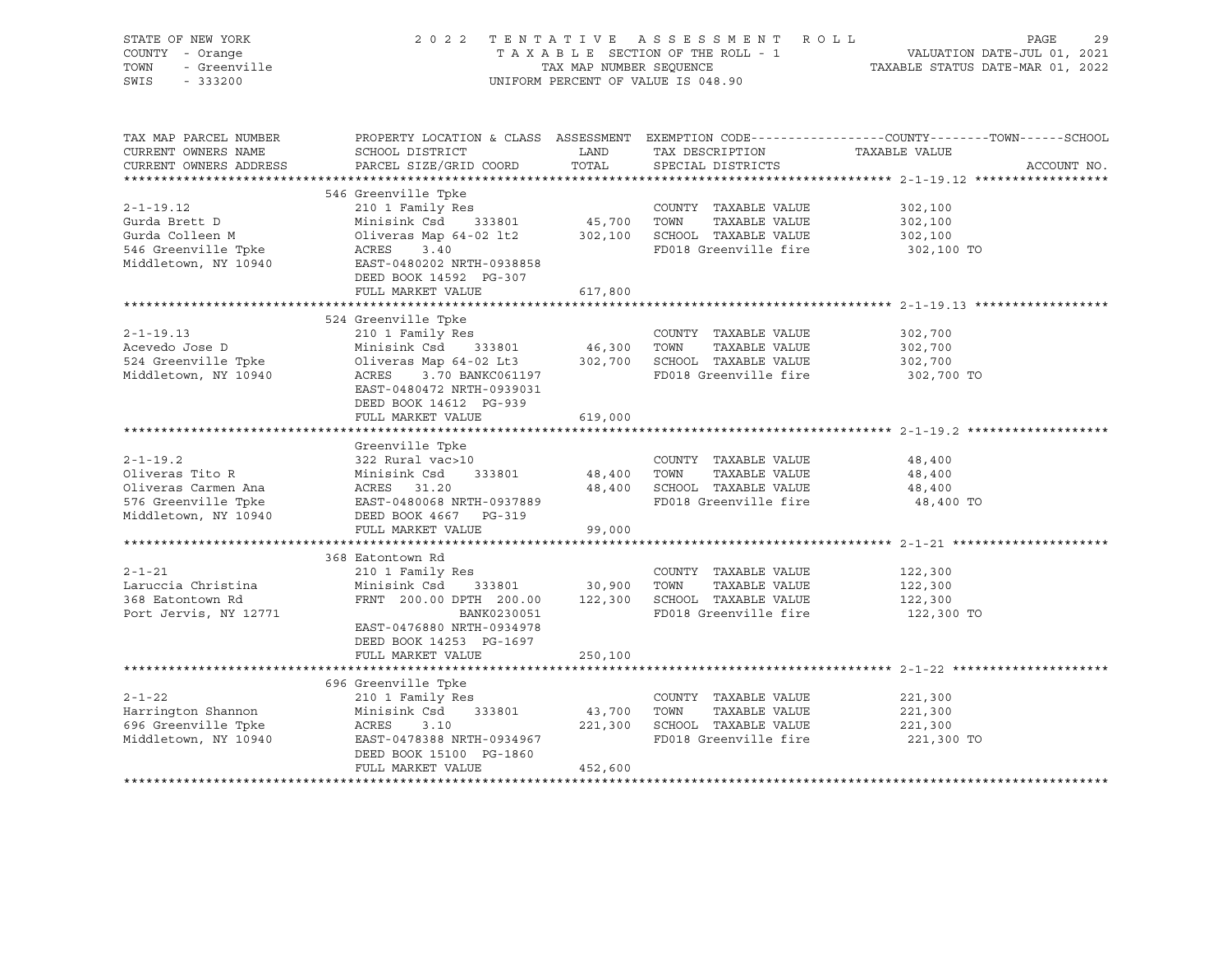| STATE OF NEW YORK<br>COUNTY - Orange<br><i>l -</i> Orange<br>- Greenville<br>TOWN<br>SWIS<br>$-333200$                |                                                                                                                                                        |             | 2022 TENTATIVE ASSESSMENT ROLL<br>UNIFORM PERCENT OF VALUE IS 048.90  | PAGE<br>30<br>TAXABLE SECTION OF THE ROLL - 1<br>TAXABLE SECTION OF THE ROLL - 1<br>TAXABLE STATUS DATE-MAR 01, 2022 |
|-----------------------------------------------------------------------------------------------------------------------|--------------------------------------------------------------------------------------------------------------------------------------------------------|-------------|-----------------------------------------------------------------------|----------------------------------------------------------------------------------------------------------------------|
| TAX MAP PARCEL NUMBER<br>CURRENT OWNERS NAME                                                                          | SCHOOL DISTRICT                                                                                                                                        | LAND        | TAX DESCRIPTION TAXABLE VALUE                                         | PROPERTY LOCATION & CLASS ASSESSMENT EXEMPTION CODE----------------COUNTY-------TOWN------SCHOOL                     |
| CURRENT OWNERS ADDRESS                                                                                                | PARCEL SIZE/GRID COORD                                                                                                                                 | TOTAL       | SPECIAL DISTRICTS                                                     | ACCOUNT NO.                                                                                                          |
|                                                                                                                       |                                                                                                                                                        |             |                                                                       |                                                                                                                      |
|                                                                                                                       | 748 Greenville Tpke                                                                                                                                    |             |                                                                       |                                                                                                                      |
| $2 - 1 - 23.1$                                                                                                        | 210 1 Family Res                                                                                                                                       |             | COUNTY TAXABLE VALUE                                                  | 120,300                                                                                                              |
| Schulmeisters Robert Janis                                                                                            | Minisink Csd 333801                                                                                                                                    | 42,900 TOWN | TAXABLE VALUE                                                         | 120,300                                                                                                              |
| Schulmeisters Vera Sheehan                                                                                            | Lt1 Michalek Sub Map 7156 120,300 SCHOOL TAXABLE VALUE                                                                                                 |             |                                                                       | 120,300                                                                                                              |
| 114 Mandys Rd<br>Westtown, NY 10998                                                                                   | Case # 06 6 0609839<br>ACRES 3.00 BANKC040280                                                                                                          |             | FD018 Greenville fire                                                 | 120,300 TO                                                                                                           |
|                                                                                                                       | EAST-0477808 NRTH-0934369                                                                                                                              |             |                                                                       |                                                                                                                      |
|                                                                                                                       | DEED BOOK 14942 PG-496                                                                                                                                 |             |                                                                       |                                                                                                                      |
|                                                                                                                       | FULL MARKET VALUE                                                                                                                                      | 246,000     |                                                                       |                                                                                                                      |
|                                                                                                                       |                                                                                                                                                        |             |                                                                       |                                                                                                                      |
|                                                                                                                       | Greenville Tpke                                                                                                                                        |             |                                                                       |                                                                                                                      |
| $2 - 1 - 23.22$                                                                                                       | 322 Rural vac>10                                                                                                                                       |             | COUNTY TAXABLE VALUE                                                  | 59,500                                                                                                               |
| Michalek Michael A                                                                                                    | Minisink Csd 333801 59,500 TOWN TAXABLE VALUE<br>Lt2 Michalek Submap 10297 59,500 SCHOOL TAXABLE VALUE                                                 |             |                                                                       | 59,500                                                                                                               |
| Michalek Joann                                                                                                        |                                                                                                                                                        |             |                                                                       | 59,500                                                                                                               |
| 270 Mc Manus Rd                                                                                                       | ACRES 29.50<br>EAST-0477562 NRTH-0934553                                                                                                               |             | FD018 Greenville fire                                                 | 59,500 TO                                                                                                            |
| New Hampton, NY 10958                                                                                                 | DEED BOOK 1984 PG-822                                                                                                                                  |             |                                                                       |                                                                                                                      |
|                                                                                                                       | FULL MARKET VALUE                                                                                                                                      | 121,700     |                                                                       |                                                                                                                      |
|                                                                                                                       |                                                                                                                                                        |             |                                                                       |                                                                                                                      |
|                                                                                                                       | 318 Eatontown Rd                                                                                                                                       |             |                                                                       |                                                                                                                      |
| $2 - 1 - 24$                                                                                                          | 210 1 Family Res                                                                                                                                       |             | ENH STAR 41834                                                        | $\circ$<br>53,020<br>$\overline{0}$                                                                                  |
| Mc Carey Sharon E                                                                                                     | Minisink Csd 333801<br>Minisi<br>ACRES                                                                                                                 |             | 32,500 COUNTY TAXABLE VALUE                                           | 182,400                                                                                                              |
| 318 Eatontown Rd                                                                                                      | 1.10                                                                                                                                                   |             | 182,400 TOWN<br>TAXABLE VALUE                                         | 182,400                                                                                                              |
| Port Jervis, NY 12771                                                                                                 | EAST-0476938 NRTH-0933680<br>DEED BOOK 2425 PG-00104                                                                                                   |             | SCHOOL TAXABLE VALUE                                                  | 129,380                                                                                                              |
|                                                                                                                       |                                                                                                                                                        |             | FD018 Greenville fire 182,400 TO                                      |                                                                                                                      |
|                                                                                                                       | FULL MARKET VALUE                                                                                                                                      | 373,000     |                                                                       |                                                                                                                      |
|                                                                                                                       | 755 Greenville Tpke                                                                                                                                    |             |                                                                       |                                                                                                                      |
| $2 - 1 - 25$                                                                                                          | 210 1 Family Res                                                                                                                                       |             | COUNTY TAXABLE VALUE                                                  | 89,300                                                                                                               |
|                                                                                                                       |                                                                                                                                                        |             |                                                                       | 89,300                                                                                                               |
| Saverino Paola<br>Connelly Fawn                                                                                       |                                                                                                                                                        |             |                                                                       | 89,300                                                                                                               |
| 755 Greenville Tpke               EAST-0477697 NRTH-0934033<br>Middletown, NY 10940           DEED BOOK 14614 PG-1931 | Minisink Csd 333801 33,000 TOWN TAXABLE VALUE<br>ACRES 1.20 BANKC080496 89,300 SCHOOL TAXABLE VALUE<br>EAST-0477697 NRTH-0934033 FD018 Greenville fire |             | FD018 Greenville fire                                                 | 89,300 TO                                                                                                            |
|                                                                                                                       |                                                                                                                                                        |             |                                                                       |                                                                                                                      |
|                                                                                                                       | FULL MARKET VALUE                                                                                                                                      | 182,600     |                                                                       |                                                                                                                      |
|                                                                                                                       |                                                                                                                                                        |             |                                                                       |                                                                                                                      |
|                                                                                                                       | 60 Decker Dr                                                                                                                                           |             |                                                                       |                                                                                                                      |
| $2 - 1 - 26.12$                                                                                                       | 210 1 Family Res                                                                                                                                       |             | COUNTY TAXABLE VALUE                                                  | 123,500                                                                                                              |
| Decker Bruce                                                                                                          |                                                                                                                                                        |             | 42,000    TOWN     TAXABLE VALUE<br>123,500    SCHOOL   TAXABLE VALUE | 123,500                                                                                                              |
| PO Box 18<br>Slate Hill, NY 10973                                                                                     | Minisink Csd 333801 42,000<br>ACRES 6.60 123,500<br>EAST-0480059 NRTH-0934239                                                                          |             | FD018 Greenville fire                                                 | 123,500<br>123,500 TO                                                                                                |
|                                                                                                                       | DEED BOOK 14787 PG-125                                                                                                                                 |             |                                                                       |                                                                                                                      |
|                                                                                                                       | FULL MARKET VALUE                                                                                                                                      | 252,600     |                                                                       |                                                                                                                      |
|                                                                                                                       |                                                                                                                                                        |             |                                                                       |                                                                                                                      |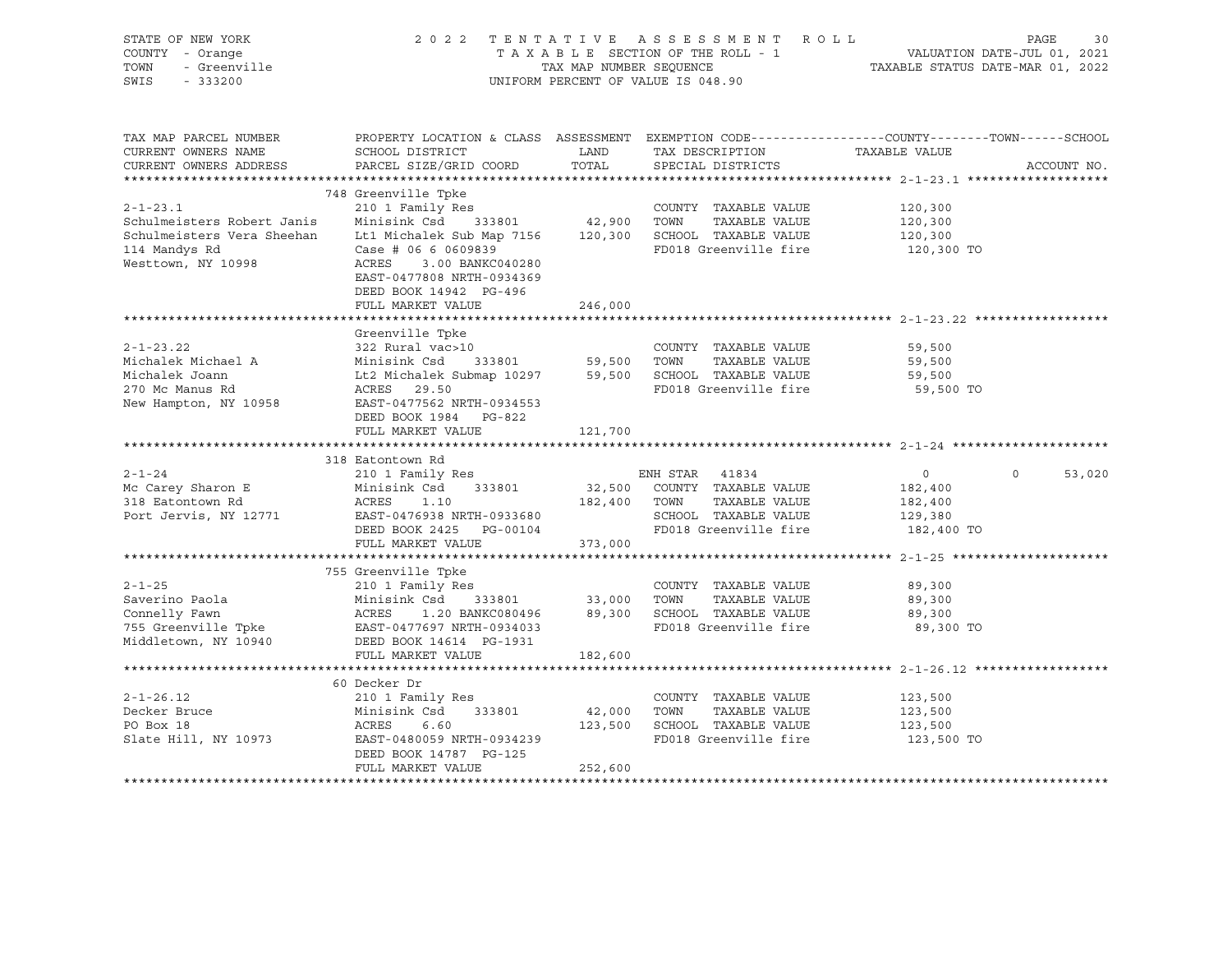## STATE OF NEW YORK 2 0 2 2 T E N T A T I V E A S S E S S M E N T R O L L PAGE 31 COUNTY - Orange T A X A B L E SECTION OF THE ROLL - 1 VALUATION DATE-JUL 01, 2021 TOWN - Greenville TAX MAP NUMBER SEQUENCE TAXABLE STATUS DATE-MAR 01, 2022 SWIS - 333200 UNIFORM PERCENT OF VALUE IS 048.90

| TAX MAP PARCEL NUMBER<br>CURRENT OWNERS NAME<br>CURRENT OWNERS ADDRESS                                         | PROPERTY LOCATION & CLASS ASSESSMENT EXEMPTION CODE----------------COUNTY-------TOWN-----SCHOOL<br>SCHOOL DISTRICT<br>PARCEL SIZE/GRID COORD                                                         | LAND<br>TOTAL                | TAX DESCRIPTION<br>SPECIAL DISTRICTS                                                                             | TAXABLE VALUE                                                 | ACCOUNT NO.        |
|----------------------------------------------------------------------------------------------------------------|------------------------------------------------------------------------------------------------------------------------------------------------------------------------------------------------------|------------------------------|------------------------------------------------------------------------------------------------------------------|---------------------------------------------------------------|--------------------|
|                                                                                                                |                                                                                                                                                                                                      |                              |                                                                                                                  |                                                               |                    |
| $2 - 1 - 26.31$<br>Saverino Paola<br>Connelly Fawn<br>755 Greenville Tpke<br>Middletown, NY 10940              | Greenville Tpke<br>314 Rural vac<10<br>Minisink Csd 333801<br>FRNT 149.00 DPTH 350.00<br>EAST-0477869 NRTH-0933995<br>DEED BOOK 14632 PG-1449                                                        | 2,900                        | COUNTY TAXABLE VALUE<br>TOWN<br>TAXABLE VALUE<br>2,900 SCHOOL TAXABLE VALUE<br>FD018 Greenville fire             | 2,900<br>2,900<br>2,900<br>2,900 TO                           |                    |
|                                                                                                                | FULL MARKET VALUE                                                                                                                                                                                    | 5,900                        |                                                                                                                  |                                                               |                    |
|                                                                                                                |                                                                                                                                                                                                      |                              |                                                                                                                  |                                                               |                    |
|                                                                                                                | 223 Mullock Rd                                                                                                                                                                                       |                              |                                                                                                                  |                                                               |                    |
| $2 - 1 - 26.321$<br>Decker Peter C<br>Decker Judy J<br>Decker Judy J<br>223 Mullock Rd<br>Middletown, NY 10940 | 240 Rural res<br>Minisink Csd 333801 51,500<br>ACRES 12.20 BANKN140687 191,000<br>EAST-0480760 NRTH-0935098<br>DEED BOOK 13698 PG-470<br>FULL MARKET VALUE                                           | 390,600                      | ENH STAR 41834<br>COUNTY TAXABLE VALUE<br>TOWN<br>TAXABLE VALUE<br>SCHOOL TAXABLE VALUE<br>FD018 Greenville fire | $\circ$<br>191,000<br>191,000<br>137,980<br>191,000 TO        | $\Omega$<br>53,020 |
|                                                                                                                |                                                                                                                                                                                                      |                              |                                                                                                                  |                                                               |                    |
|                                                                                                                | 171 & 197 Mullock Rd                                                                                                                                                                                 |                              |                                                                                                                  |                                                               |                    |
| $2 - 1 - 26.322$<br>Middletown, NY 10940 DEED BOOK 3386 PG-114                                                 | 280 Res Multiple<br>FULL MARKET VALUE                                                                                                                                                                | 79,300<br>774,000            | COUNTY TAXABLE VALUE<br>TOWN<br>TAXABLE VALUE<br>378,500 SCHOOL TAXABLE VALUE<br>FD018 Greenville fire           | 378,500<br>378,500<br>378,500<br>378,500 TO                   |                    |
|                                                                                                                |                                                                                                                                                                                                      |                              |                                                                                                                  |                                                               |                    |
|                                                                                                                | 231 Mullock Rd                                                                                                                                                                                       |                              |                                                                                                                  |                                                               |                    |
| $2 - 1 - 26.324$<br>Milo Anthony J<br>milo Anthony J<br>Milo Tara E<br>231 Mullock Rd<br>Middletown, NY 10940  | 210 1 Family Res<br>Minisink Csd 333801 37,400 COUNTY TAXABLE VALUE<br>ACRES 2.00 BANKC080496 173,800 TOWN TAXABLE VALUE<br>EAST-0480915 NRTH-0935498<br>DEED BOOK 13813 PG-771<br>FULL MARKET VALUE | 355,400                      | BAS STAR 41854<br>SCHOOL TAXABLE VALUE<br>FD018 Greenville fire                                                  | $\overline{0}$<br>173,800<br>173,800<br>152,560<br>173,800 TO | $\Omega$<br>21,240 |
|                                                                                                                |                                                                                                                                                                                                      |                              |                                                                                                                  |                                                               |                    |
| $2 - 1 - 27.22$<br>Hixson Amy<br>2 Decker Dr<br>Middletown, NY 10940                                           | 2 Decker Dr<br>210 1 Family Res<br>Minisink Csd<br>333801<br>ACRES 17.90<br>EAST-0478907 NRTH-0934868<br>DEED BOOK 14134 PG-1869<br>FULL MARKET VALUE                                                | 56,900<br>192,900<br>394,500 | COUNTY TAXABLE VALUE<br>TOWN<br>TAXABLE VALUE<br>SCHOOL TAXABLE VALUE<br>FD018 Greenville fire                   | 192,900<br>192,900<br>192,900<br>192,900 TO                   |                    |
|                                                                                                                |                                                                                                                                                                                                      |                              |                                                                                                                  |                                                               |                    |
| $2 - 1 - 28$<br>Bayo Doreen<br>5 Decker Dr<br>Middletown, NY 10940                                             | 5 Decker Dr<br>314 Rural vac<10<br>Minisink Csd<br>333801<br>ACRES<br>2.40 BANKC130170<br>EAST-0479355 NRTH-0935347<br>DEED BOOK 13021 PG-1511<br>FULL MARKET VALUE                                  | 37,600<br>37,600<br>76,900   | COUNTY TAXABLE VALUE<br>TOWN<br>TAXABLE VALUE<br>SCHOOL TAXABLE VALUE<br>FD018 Greenville fire                   | 37,600<br>37,600<br>37,600<br>37,600 TO                       |                    |
|                                                                                                                |                                                                                                                                                                                                      |                              |                                                                                                                  |                                                               |                    |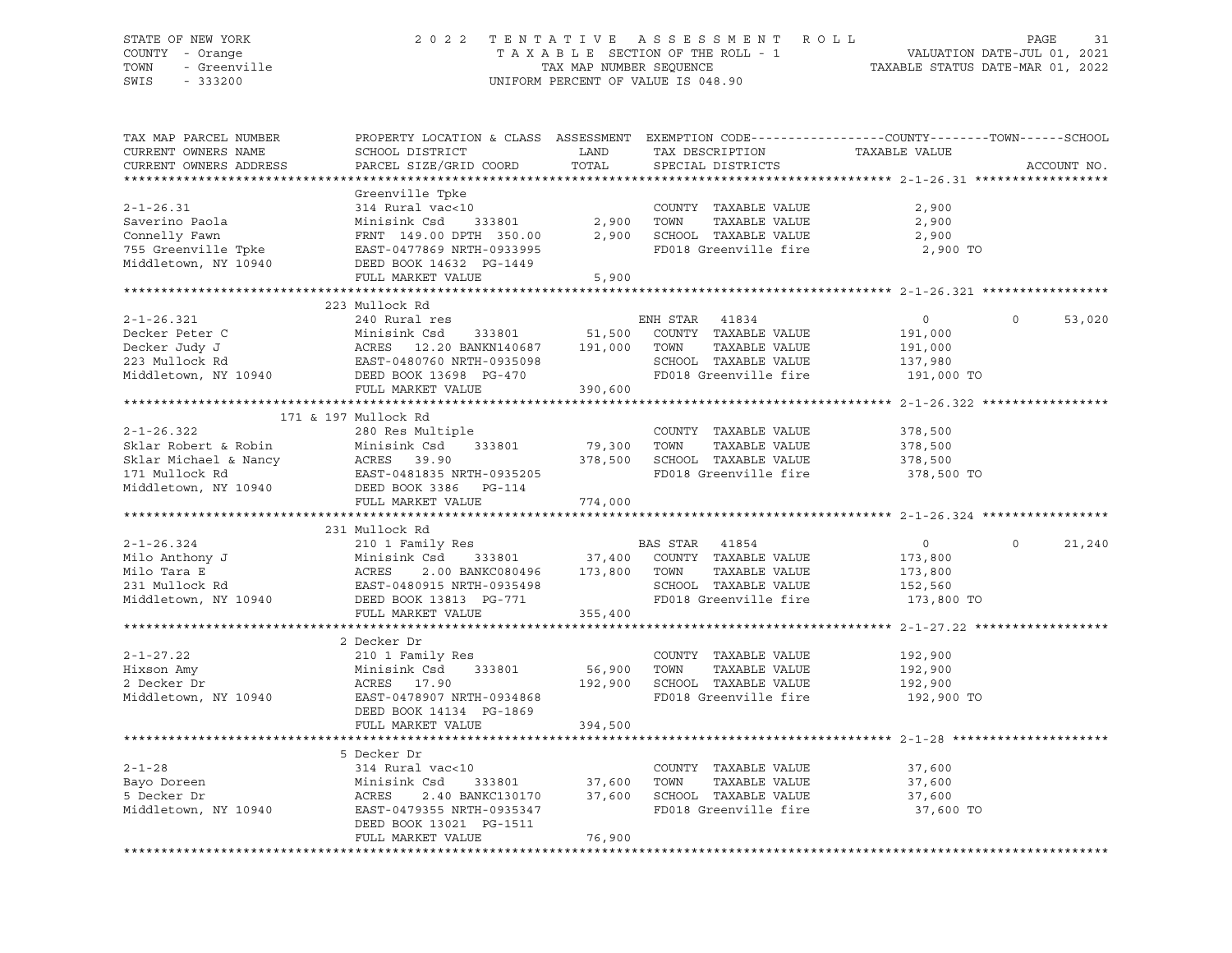## STATE OF NEW YORK 2 0 2 2 T E N T A T I V E A S S E S S M E N T R O L L PAGE 32 COUNTY - Orange T A X A B L E SECTION OF THE ROLL - 1 VALUATION DATE-JUL 01, 2021 TOWN - Greenville TAX MAP NUMBER SEQUENCE TAXABLE STATUS DATE-MAR 01, 2022 SWIS - 333200 UNIFORM PERCENT OF VALUE IS 048.90

| TAX MAP PARCEL NUMBER<br>CURRENT OWNERS NAME<br>CURRENT OWNERS ADDRESS                                                                                                                                            | SCHOOL DISTRICT<br>PARCEL SIZE/GRID COORD                                                                                                                                                                                       | LAND<br>TOTAL          | TAX DESCRIPTION<br>SPECIAL DISTRICTS                                                           | PROPERTY LOCATION & CLASS ASSESSMENT EXEMPTION CODE----------------COUNTY-------TOWN-----SCHOOL<br>TAXABLE VALUE<br>ACCOUNT NO. |
|-------------------------------------------------------------------------------------------------------------------------------------------------------------------------------------------------------------------|---------------------------------------------------------------------------------------------------------------------------------------------------------------------------------------------------------------------------------|------------------------|------------------------------------------------------------------------------------------------|---------------------------------------------------------------------------------------------------------------------------------|
|                                                                                                                                                                                                                   |                                                                                                                                                                                                                                 |                        |                                                                                                |                                                                                                                                 |
| $2 - 1 - 29$<br>Schlaugies Edward Jr Minisi<br>Schlaugies Ernest ACRES<br>87 Campbell Ave EAST-0<br>Airmont, NY 10901 DEED B                                                                                      | 306 Mullock Rd<br>210 1 Family Res<br>Minisink Csd 333801 33,100 TOWN<br>1.50<br>EAST-0479238 NRTH-0935595<br>DEED BOOK 14440 PG-483                                                                                            |                        | COUNTY TAXABLE VALUE<br>TAXABLE VALUE<br>83,500 SCHOOL TAXABLE VALUE<br>FD018 Greenville fire  | 83,500<br>83,500<br>83,500<br>83,500 TO                                                                                         |
|                                                                                                                                                                                                                   | FULL MARKET VALUE                                                                                                                                                                                                               | 170,800                |                                                                                                |                                                                                                                                 |
|                                                                                                                                                                                                                   |                                                                                                                                                                                                                                 |                        |                                                                                                |                                                                                                                                 |
| $2 - 1 - 30$<br>Invoss LLC<br>PO Box 607<br>Middletown, NY 10940<br>$\begin{array}{ccc}\n\text{EAST-0478906 NRFH-0935709}\n\end{array}$                                                                           | Greenville Tpke<br>314 Rural vac<10<br>Minisink Csd<br>ACRES 1.30                                                                                                                                                               | 333801 26,600 TOWN     | COUNTY TAXABLE VALUE<br>TAXABLE VALUE<br>26,600 SCHOOL TAXABLE VALUE<br>FD018 Greenville fire  | 26,600<br>26,600<br>26,600<br>26,600 TO                                                                                         |
| DEED BOOK 15178 PG-1780<br>PRIOR OWNER ON 3/01/2022 FULL MARKET VALUE<br>Invoss LLC                                                                                                                               |                                                                                                                                                                                                                                 | 54,400                 |                                                                                                |                                                                                                                                 |
|                                                                                                                                                                                                                   |                                                                                                                                                                                                                                 |                        |                                                                                                |                                                                                                                                 |
|                                                                                                                                                                                                                   | Greenville Tpke                                                                                                                                                                                                                 |                        |                                                                                                |                                                                                                                                 |
| $2 - 1 - 31$<br>Schlaugies Edward Jr Minisink Csd 333801<br>Schlaugies Ernest ACRES 2.50<br>87 Campbell Ave EAST-0479161 NRTH-0935878<br>Airmont, NY 10901 DEED BOOK 14440 PG-483<br>Airmont, NY 10901            | 314 Rural vac<10                                                                                                                                                                                                                | 30,600 TOWN            | COUNTY TAXABLE VALUE<br>TAXABLE VALUE<br>30,600 SCHOOL TAXABLE VALUE<br>FD018 Greenville fire  | 30,600<br>30,600<br>30,600<br>30,600 TO                                                                                         |
|                                                                                                                                                                                                                   | FULL MARKET VALUE                                                                                                                                                                                                               | 62,600                 |                                                                                                |                                                                                                                                 |
|                                                                                                                                                                                                                   |                                                                                                                                                                                                                                 |                        |                                                                                                |                                                                                                                                 |
|                                                                                                                                                                                                                   | 645 Greenville Tpke                                                                                                                                                                                                             |                        |                                                                                                |                                                                                                                                 |
| $2 - 1 - 32$<br>Wood Harland W Minisink Csd<br>Wood Brenda L ACRES 3.80 202,000<br>645 Greenville Tpke EAST-0479272 NRTH-0936218<br>Middletown, NY 10940 DEED BOOK 14241 PG-182<br>THE MIDDLEY CONSTRAINER PG-182 | 210 1 Family Res                                                                                                                                                                                                                | 43,900 TOWN            | COUNTY TAXABLE VALUE<br>TAXABLE VALUE<br>202,000 SCHOOL TAXABLE VALUE<br>FD018 Greenville fire | 202,000<br>202,000<br>202,000<br>202,000 TO                                                                                     |
|                                                                                                                                                                                                                   | FULL MARKET VALUE                                                                                                                                                                                                               | 413,100                |                                                                                                |                                                                                                                                 |
|                                                                                                                                                                                                                   |                                                                                                                                                                                                                                 |                        |                                                                                                |                                                                                                                                 |
| $2 - 1 - 33.231$<br>Baker Brenda<br>1303 Delaware Ave Apt 1212 ACRES<br>Wilmington, DE 19806                                                                                                                      | 288 Mullock Rd<br>210 1 Family Res<br>Minisink Csd<br>333801<br>1.00<br>EAST-0479484 NRTH-0935690<br>DEED BOOK 2237 PG-00267<br>FULL MARKET VALUE                                                                               | 27,300 TOWN<br>172,400 | COUNTY TAXABLE VALUE<br>TAXABLE VALUE<br>84,300 SCHOOL TAXABLE VALUE<br>FD018 Greenville fire  | 84,300<br>84,300<br>84,300<br>84,300 TO                                                                                         |
|                                                                                                                                                                                                                   |                                                                                                                                                                                                                                 |                        |                                                                                                |                                                                                                                                 |
| $2 - 1 - 34.111$<br>Azzarelli Ida<br>Azzarelli Nicola<br>2368 E 74th St<br>Brooklyn, NY 11234                                                                                                                     | Mullock Rd<br>322 Rural vac>10<br>Minisink Csd 333801 48,700 TOWN TAXABLE VALUE<br>Lt1 Azzarelli Map 95-10 48,700 SCHOOL TAXABLE VALUE<br>ACRES 18.20<br>EAST-0482986 NRTH-0935365<br>DEED BOOK 4419 PG-47<br>FULL MARKET VALUE | 99,600                 | COUNTY TAXABLE VALUE<br>FD018 Greenville fire                                                  | 48,700<br>48,700<br>48,700<br>48,700 TO                                                                                         |
|                                                                                                                                                                                                                   |                                                                                                                                                                                                                                 |                        |                                                                                                |                                                                                                                                 |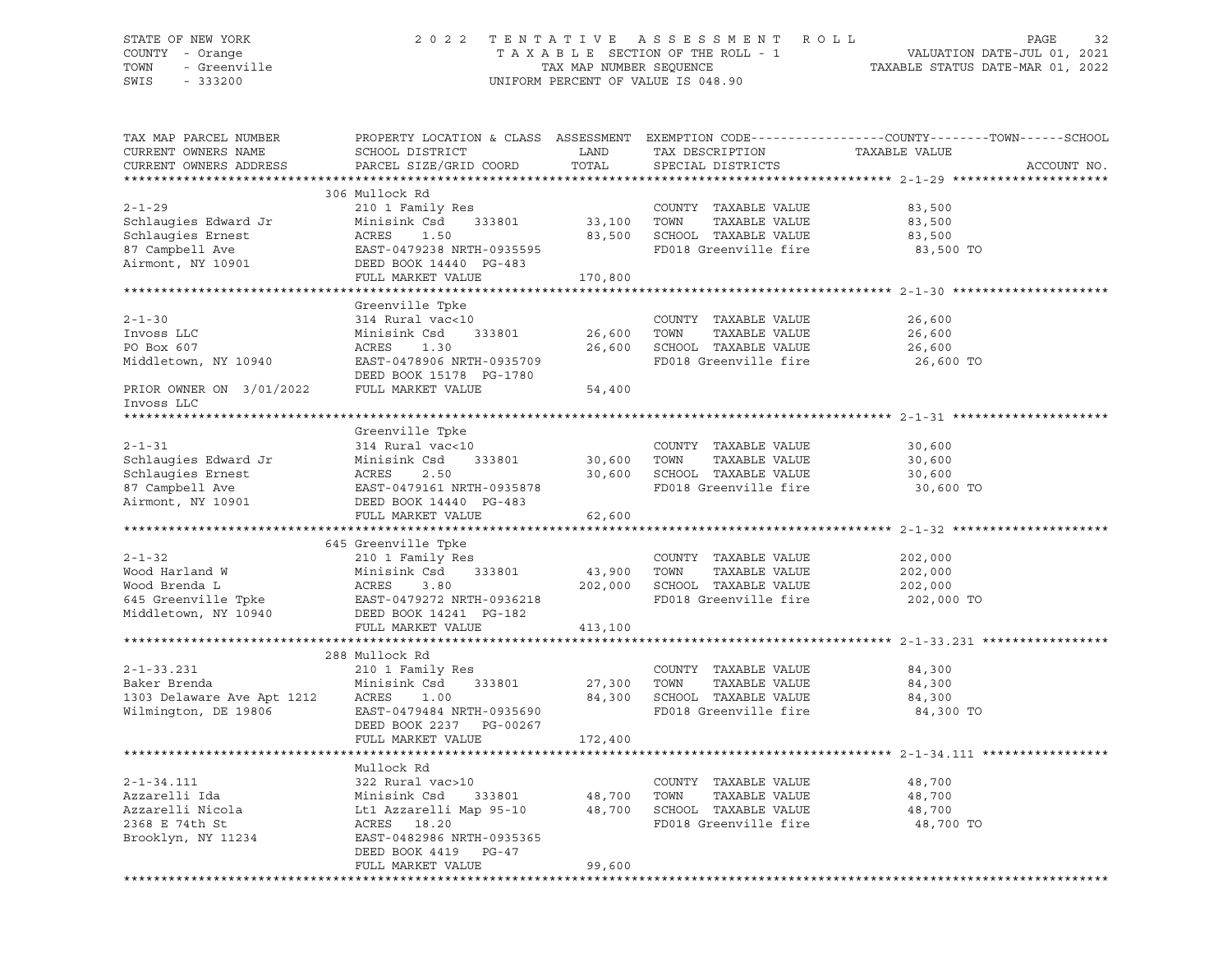| STATE OF NEW YORK<br>COUNTY - Orange<br>- Orange<br>- Greenville<br>TOWN<br>$-333200$<br>SWIS                                                                                                                                                                                                                                                    |                                                                                                                                                                                                                                                                                         |                       | 2022 TENTATIVE ASSESSMENT ROLL<br>TAXABLE SECTION OF THE ROLL - 1 VALUATION DATE-JUL 01, 2021<br>TAX MAP NUMBER SEQUENCE TAXABLE STATUS DATE-MAR 01, 2022<br>UNIFORM PERCENT OF VALUE IS 048.90 |                                             | PAGE                     | 33               |
|--------------------------------------------------------------------------------------------------------------------------------------------------------------------------------------------------------------------------------------------------------------------------------------------------------------------------------------------------|-----------------------------------------------------------------------------------------------------------------------------------------------------------------------------------------------------------------------------------------------------------------------------------------|-----------------------|-------------------------------------------------------------------------------------------------------------------------------------------------------------------------------------------------|---------------------------------------------|--------------------------|------------------|
| TAX MAP PARCEL NUMBER<br>CURRENT OWNERS NAME<br>CURRENT OWNERS ADDRESS                                                                                                                                                                                                                                                                           | PROPERTY LOCATION & CLASS ASSESSMENT EXEMPTION CODE----------------COUNTY-------TOWN-----SCHOOL<br>SCHOOL DISTRICT<br>PARCEL SIZE/GRID COORD                                                                                                                                            | LAND<br>TOTAL         | TAX DESCRIPTION<br>SPECIAL DISTRICTS                                                                                                                                                            | TAXABLE VALUE                               | ACCOUNT NO.              |                  |
| $2 - 1 - 34.112$<br>Middletown, NY 10940 EAST-0483348 NRTH-0935686                                                                                                                                                                                                                                                                               | 139 Mullock Rd<br>210 1 Family Res<br>DEED BOOK 15140 PG-1                                                                                                                                                                                                                              |                       | COUNTY TAXABLE VALUE<br>FD018 Greenville fire                                                                                                                                                   | 291,500<br>291,500<br>291,500<br>291,500 TO |                          |                  |
|                                                                                                                                                                                                                                                                                                                                                  | FULL MARKET VALUE                                                                                                                                                                                                                                                                       | 596,100               |                                                                                                                                                                                                 |                                             |                          |                  |
|                                                                                                                                                                                                                                                                                                                                                  |                                                                                                                                                                                                                                                                                         |                       |                                                                                                                                                                                                 |                                             |                          |                  |
| $2 - 1 - 34.121$<br>Wolf Mark                                                                                                                                                                                                                                                                                                                    | 137 Mullock Rd                                                                                                                                                                                                                                                                          |                       |                                                                                                                                                                                                 | $\circ$<br>15,200                           | $\overline{0}$<br>15,200 | 21,240<br>15,200 |
| Carter Kristen<br>137 Mullock Rd<br>Middletown, NY 10940                                                                                                                                                                                                                                                                                         | EXECUTE 1886 BAS STAR 41854<br>Minisink Csd 333801 43,100 SOLAR EX C 49500<br>Lt1 Azzarelli Map 78-10 190,600 COUNTY TAXABLE VALUE<br>ACRES 3.10 BANKC130715 TOWN TAXABLE VALUE<br>EAST-0483514 NRTH-0935827 SCHOOL TAXABLE VALUE<br>DEE<br>DEED BOOK 13417 PG-951<br>FULL MARKET VALUE | 389,800               | TOWN TAXABLE VALUE<br>SCHOOL TAXABLE VALUE<br>FD018 Greenville fire                                                                                                                             | 175,400<br>175,400<br>154,160<br>190,600 TO |                          |                  |
|                                                                                                                                                                                                                                                                                                                                                  |                                                                                                                                                                                                                                                                                         |                       |                                                                                                                                                                                                 |                                             |                          |                  |
|                                                                                                                                                                                                                                                                                                                                                  |                                                                                                                                                                                                                                                                                         |                       |                                                                                                                                                                                                 |                                             |                          |                  |
| $2 - 1 - 34.122$                                                                                                                                                                                                                                                                                                                                 | 133 Mullock Rd<br>240 Rural res<br>DEED BOOK 14350 PG-1200                                                                                                                                                                                                                              |                       |                                                                                                                                                                                                 | 256,700<br>256,700<br>256,700<br>256,700 TO |                          |                  |
|                                                                                                                                                                                                                                                                                                                                                  | FULL MARKET VALUE                                                                                                                                                                                                                                                                       | 524,900               |                                                                                                                                                                                                 |                                             |                          |                  |
| $2 - 1 - 34.2$<br>Stack Seth & Scott<br>Stack Seth & Scott<br>2018 William Kirby Dr<br>Middletown, NY 10940-6722                                                                                                                                                                                                                                 | Decker Dr<br>322 Rural vac>10<br>Minisink Csd 333801<br>ACRES 58.90<br>EAST-0483189 NRTH-0935597<br>DEED BOOK 14280 PG-1060<br>FULL MARKET VALUE                                                                                                                                        | 47,500 TOWN<br>97,100 | COUNTY TAXABLE VALUE<br>TAXABLE VALUE<br>47,500 SCHOOL TAXABLE VALUE<br>FD018 Greenville fire                                                                                                   | 47,500<br>47,500<br>47,500<br>47,500 TO     |                          |                  |
|                                                                                                                                                                                                                                                                                                                                                  |                                                                                                                                                                                                                                                                                         |                       |                                                                                                                                                                                                 |                                             |                          |                  |
| $2 - 1 - 35$<br>Sautter Larry K<br>Sautter Barbara<br>Stonehenge Farm<br>arm and a control of the season of the season of the season of the season of the season of the season of the s<br>Experimental control of the season of the season of the season of the season of the season of the season of th<br>69 Reiss Rd<br>Middletown, NY 10940 | Decker Dr<br>EAST-0483118 NRTH-0932775<br>DEED BOOK 3852 PG-17                                                                                                                                                                                                                          |                       | FD018 Greenville fire                                                                                                                                                                           | 4,700<br>4,700<br>4,700<br>4,700 TO         |                          |                  |
|                                                                                                                                                                                                                                                                                                                                                  | FULL MARKET VALUE                                                                                                                                                                                                                                                                       | 9,600                 |                                                                                                                                                                                                 |                                             |                          |                  |
|                                                                                                                                                                                                                                                                                                                                                  |                                                                                                                                                                                                                                                                                         |                       |                                                                                                                                                                                                 |                                             |                          |                  |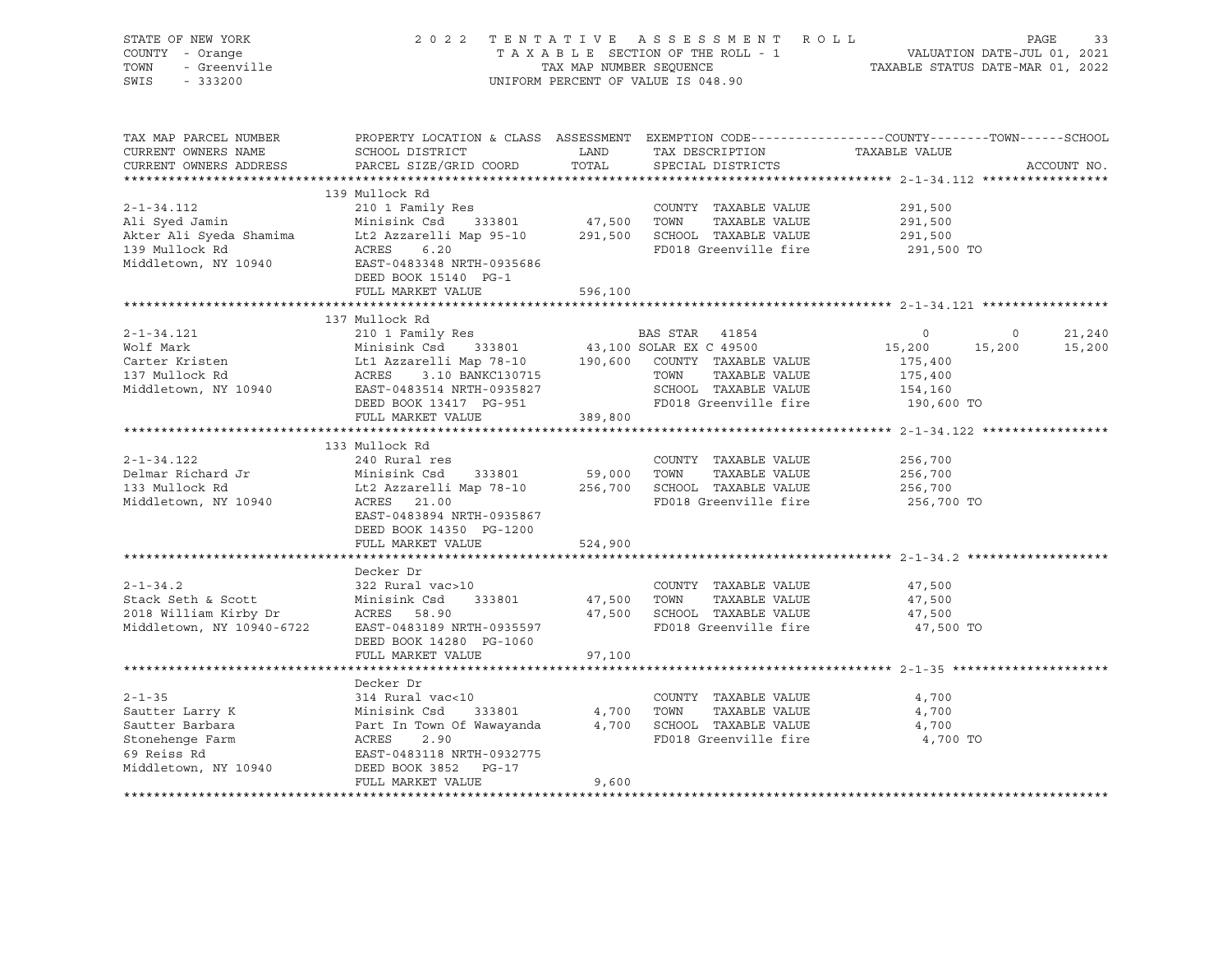## STATE OF NEW YORK 2 0 2 2 T E N T A T I V E A S S E S S M E N T R O L L PAGE 34 COUNTY - Orange T A X A B L E SECTION OF THE ROLL - 1 VALUATION DATE-JUL 01, 2021 TOWN - Greenville TAX MAP NUMBER SEQUENCE TAXABLE STATUS DATE-MAR 01, 2022 SWIS - 333200 UNIFORM PERCENT OF VALUE IS 048.90

| TAX MAP PARCEL NUMBER<br>CURRENT OWNERS NAME<br>CURRENT OWNERS ADDRESS                                  | PROPERTY LOCATION & CLASS ASSESSMENT EXEMPTION CODE----------------COUNTY-------TOWN------SCHOOL<br>SCHOOL DISTRICT<br>PARCEL SIZE/GRID COORD                                                                                                   | LAND<br>TOTAL                           | TAX DESCRIPTION<br>SPECIAL DISTRICTS                                                                            | TAXABLE VALUE                                                 | ACCOUNT NO.        |
|---------------------------------------------------------------------------------------------------------|-------------------------------------------------------------------------------------------------------------------------------------------------------------------------------------------------------------------------------------------------|-----------------------------------------|-----------------------------------------------------------------------------------------------------------------|---------------------------------------------------------------|--------------------|
| $2 - 1 - 36$<br>Lee Young Kil<br>70 14 Loubet St                                                        | 42 Haven Ln<br>322 Rural vac>10<br>Minisink Csd<br>ACRES    59.60<br>Forest Hills, NY 11375 EAST-0479190 NRTH-0932780<br>DEED BOOK 14334 PG-241<br>FULL MARKET VALUE                                                                            | 333801 65,400 TOWN<br>65,400<br>133,700 | COUNTY TAXABLE VALUE<br>TAXABLE VALUE<br>SCHOOL TAXABLE VALUE<br>FD018 Greenville fire                          | 65,400<br>65,400<br>65,400<br>65,400 TO                       |                    |
| $2 - 1 - 37$<br>Van Buren Donna<br>202 Mullock Rd<br>Middletown, NY 10940                               | 202 Mullock Rd<br>210 1 Family Res<br>Minisink Csd<br>333801<br>ACRES<br>1.40<br>EAST-0481711 NRTH-0936098<br>DRED BOOK 12371 PG-1207                                                                                                           | 131,200 TOWN                            | BAS STAR 41854<br>34,100 COUNTY TAXABLE VALUE<br>TAXABLE VALUE<br>SCHOOL TAXABLE VALUE<br>FD018 Greenville fire | $\circ$<br>131,200<br>131,200<br>109,960<br>131,200 TO        | $\Omega$<br>21,240 |
|                                                                                                         | FULL MARKET VALUE                                                                                                                                                                                                                               | 268,300                                 |                                                                                                                 |                                                               |                    |
|                                                                                                         | 17 Lewis Landing Rd                                                                                                                                                                                                                             |                                         |                                                                                                                 |                                                               |                    |
| $2 - 1 - 38$<br>Kasow Todd                                                                              | 210 1 Family Res<br>333801<br>Minisink Csd<br>Example 1990<br>Kasow Sharon Mackets 2.90<br>17 Lewis Landing Rd EAST-0481700 NRTH-0936435<br>Middletown, NY 10940 DEED BOOK 12452 PG-1413<br>FULL MARKET VALUE                                   | 228,000 TOWN<br>466,300                 | BAS STAR 41854<br>42,400 COUNTY TAXABLE VALUE<br>TAXABLE VALUE<br>SCHOOL TAXABLE VALUE<br>FD018 Greenville fire | $\overline{0}$<br>228,000<br>228,000<br>206,760<br>228,000 TO | $\circ$<br>21,240  |
|                                                                                                         |                                                                                                                                                                                                                                                 |                                         |                                                                                                                 |                                                               |                    |
| $2 - 1 - 39$<br>Malone Thomas<br>Malone Catherine<br>78 Waterloo Rd<br>Westtown, NY 10998               | Lewis Landing Rd<br>314 Rural vac<10<br>Minisink Csd<br>Minisi<br>ACRES<br>EAST-C<br>DEED E<br>4.40<br>EAST-0481731 NRTH-0936787<br>DEED BOOK 1897 PG-00151                                                                                     | 333801 38,700<br>38,700                 | COUNTY TAXABLE VALUE<br>TOWN<br>TAXABLE VALUE<br>SCHOOL TAXABLE VALUE<br>FD018 Greenville fire                  | 38,700<br>38,700<br>38,700<br>38,700 TO                       |                    |
|                                                                                                         | FULL MARKET VALUE                                                                                                                                                                                                                               | 79,100                                  |                                                                                                                 |                                                               |                    |
| $2 - 1 - 40.1$<br>Sorace Darrell W<br>Stephens Barbara A<br>58 Lewis Landing Rd<br>Middletown, NY 10940 | 58 Lewis Landing Rd<br>210 1 Family Res<br>333801 43,100 TOWN<br>Minisink Csd<br>Lt 1 Lewis Sub Map 63-96 190,200 SCHOOL TAXABLE VALUE<br>ACRES<br>3.10 BANKN140687<br>EAST-0482071 NRTH-0937090<br>DEED BOOK 14922 PG-913<br>FULL MARKET VALUE | 389,000                                 | COUNTY TAXABLE VALUE<br>TAXABLE VALUE<br>FD018 Greenville fire                                                  | 190,200<br>190,200<br>190,200<br>190,200 TO                   |                    |
|                                                                                                         | 176 Mullock Rd                                                                                                                                                                                                                                  |                                         |                                                                                                                 |                                                               |                    |
| $2 - 1 - 41.1$<br>Neiger Michael<br>Neiger Paulette                                                     | 210 1 Family Res<br>Csd 333801 43,000<br>3.30 BANKN140687 179,400<br>Minisink Csd<br>Minis:<br>ACRES<br>EAST-0482252 NRTH-0936115<br>FULL MARKET VALUE                                                                                          | 366,900                                 | COUNTY TAXABLE VALUE<br>TOWN<br>TAXABLE VALUE<br>SCHOOL TAXABLE VALUE<br>FD018 Greenville fire                  | 179,400<br>179,400<br>179,400<br>179,400 TO                   |                    |
|                                                                                                         |                                                                                                                                                                                                                                                 |                                         |                                                                                                                 |                                                               |                    |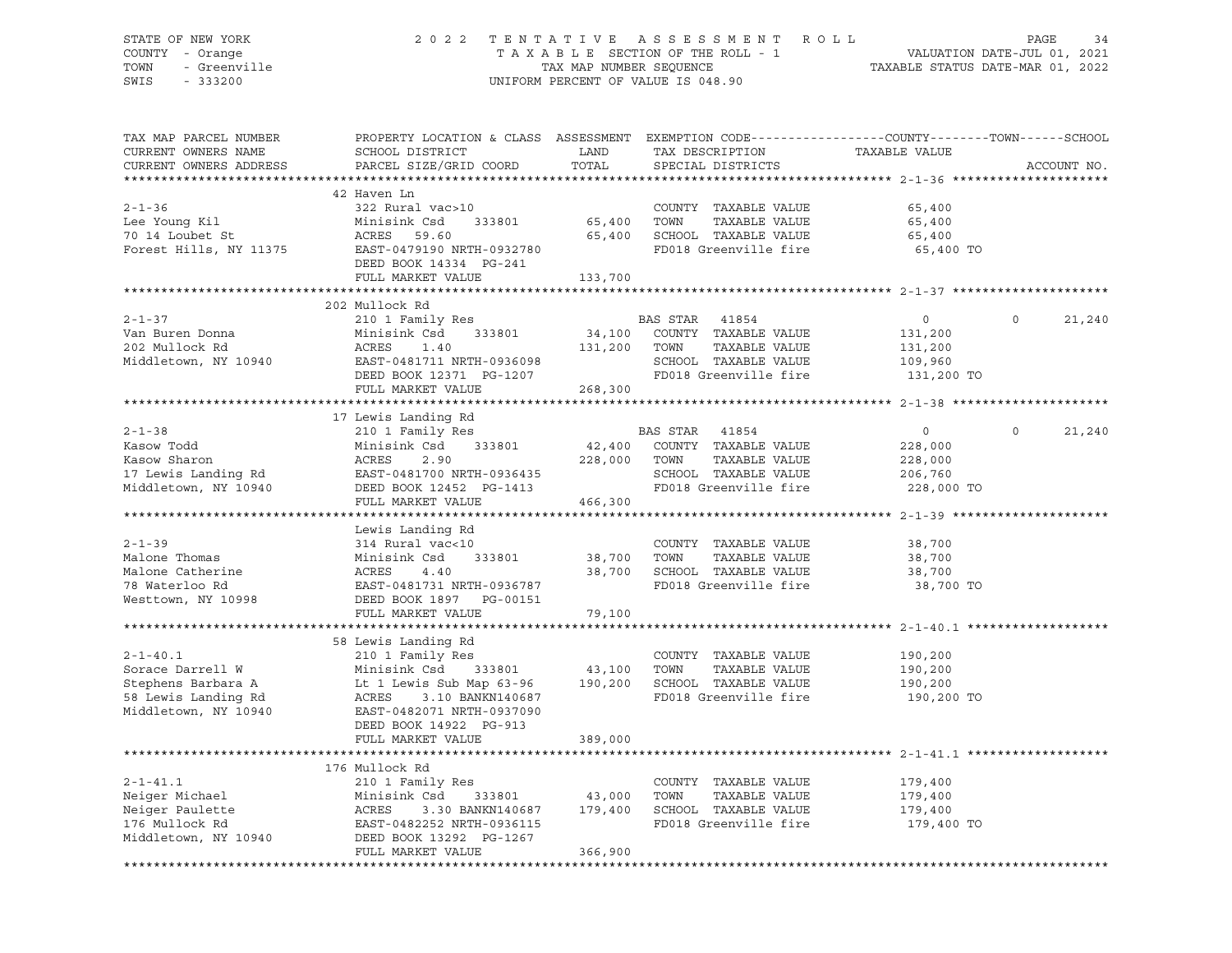| STATE OF NEW YORK<br>COUNTY - Orange<br>TOWN<br>- Greenville<br>SWIS<br>$-333200$ | 2 0 2 2                                                               | TAX MAP NUMBER SEQUENCE | TENTATIVE ASSESSMENT<br>TAXABLE SECTION OF THE ROLL - 1<br>UNIFORM PERCENT OF VALUE IS 048.90 | R O L L<br>PAGE<br>35<br>VALUATION DATE-JUL 01, 2021<br>TAXABLE STATUS DATE-MAR 01, 2022                                         |
|-----------------------------------------------------------------------------------|-----------------------------------------------------------------------|-------------------------|-----------------------------------------------------------------------------------------------|----------------------------------------------------------------------------------------------------------------------------------|
| TAX MAP PARCEL NUMBER<br>CURRENT OWNERS NAME<br>CURRENT OWNERS ADDRESS            | SCHOOL DISTRICT<br>PARCEL SIZE/GRID COORD                             | LAND<br>TOTAL           | TAX DESCRIPTION<br>SPECIAL DISTRICTS                                                          | PROPERTY LOCATION & CLASS ASSESSMENT EXEMPTION CODE----------------COUNTY-------TOWN------SCHOOL<br>TAXABLE VALUE<br>ACCOUNT NO. |
|                                                                                   | 32 Lewis Landing Rd                                                   |                         |                                                                                               |                                                                                                                                  |
| $2 - 1 - 41.212$                                                                  | 240 Rural res                                                         |                         | COUNTY TAXABLE VALUE                                                                          | 241,300                                                                                                                          |
| Sisco Jeffrey                                                                     | Minisink Csd<br>333801                                                | 51,500                  | TOWN<br>TAXABLE VALUE                                                                         | 241,300                                                                                                                          |
| Sisco Jacquelene                                                                  | Lt2 Razzano/Sisco Map 276                                             | 241,300                 | SCHOOL TAXABLE VALUE                                                                          | 241,300                                                                                                                          |
| 32 Lewis Landing Rd<br>Middletown, NY 10940                                       | 11.70<br>ACRES<br>EAST-0482290 NRTH-0936381<br>DEED BOOK 14257 PG-493 |                         | FD018 Greenville fire                                                                         | 241,300 TO                                                                                                                       |
|                                                                                   | FULL MARKET VALUE                                                     | 493,500                 |                                                                                               |                                                                                                                                  |
|                                                                                   |                                                                       |                         |                                                                                               |                                                                                                                                  |
|                                                                                   | 194 Mullock Rd                                                        |                         |                                                                                               |                                                                                                                                  |
| $2 - 1 - 41.22$                                                                   | 210 1 Family Res                                                      |                         | COUNTY TAXABLE VALUE                                                                          | 159,000                                                                                                                          |
| Casiano George                                                                    | Minisink Csd<br>333801                                                | 39,600                  | TOWN<br>TAXABLE VALUE                                                                         | 159,000                                                                                                                          |
| Casiano Marisol                                                                   | 2.60<br>ACRES                                                         | 159,000                 | SCHOOL TAXABLE VALUE                                                                          | 159,000                                                                                                                          |
| 194 Mullock Rd                                                                    | EAST-0482023 NRTH-0936055                                             |                         | FD018 Greenville fire                                                                         | 159,000 TO                                                                                                                       |
| Middletown, NY 10940                                                              | DEED BOOK 15176 PG-846                                                |                         |                                                                                               |                                                                                                                                  |
|                                                                                   | FULL MARKET VALUE                                                     | 325,200                 |                                                                                               |                                                                                                                                  |
| PRIOR OWNER ON 3/01/2022<br>Casiano George                                        |                                                                       |                         |                                                                                               |                                                                                                                                  |
|                                                                                   |                                                                       |                         |                                                                                               |                                                                                                                                  |
|                                                                                   | Decker Dr                                                             |                         |                                                                                               |                                                                                                                                  |
| $2 - 1 - 42.1$                                                                    | 314 Rural vac<10                                                      |                         | COUNTY TAXABLE VALUE                                                                          | 3,300                                                                                                                            |
| Terracino Anthony T                                                               | Minisink Csd<br>333801                                                | 3,300                   | TOWN<br>TAXABLE VALUE                                                                         | 3,300                                                                                                                            |
| Terracino Beth                                                                    | Pt Lt 1 Reiss Rd Sub 658-                                             | 3,300                   | SCHOOL TAXABLE VALUE                                                                          | 3,300                                                                                                                            |
| 164 Reiss Rd<br>Middletown, NY 10940                                              | Pt in T/Wawayanda<br>ACRES<br>1.50                                    |                         | FD018 Greenville fire                                                                         | 3,300 TO                                                                                                                         |
|                                                                                   | EAST-0482980 NRTH-0932592                                             |                         |                                                                                               |                                                                                                                                  |
|                                                                                   | DEED BOOK 14387 PG-257                                                |                         |                                                                                               |                                                                                                                                  |
|                                                                                   | FULL MARKET VALUE                                                     | 6,700                   |                                                                                               |                                                                                                                                  |
|                                                                                   |                                                                       |                         |                                                                                               |                                                                                                                                  |
|                                                                                   | Mulford Rd                                                            |                         |                                                                                               |                                                                                                                                  |
| $2 - 1 - 42.221$                                                                  | 314 Rural vac<10                                                      |                         | COUNTY TAXABLE VALUE                                                                          | 28,600                                                                                                                           |
| Logan Mark                                                                        | Minisink Csd<br>333801                                                | 28,600                  | TOWN<br>TAXABLE VALUE                                                                         | 28,600                                                                                                                           |
| Logan Pamela                                                                      | 49% each Mark and Pamela                                              | 28,600                  | SCHOOL TAXABLE VALUE                                                                          | 28,600                                                                                                                           |
| Doreen Logan                                                                      | 2% Doreen                                                             |                         | FD018 Greenville fire                                                                         | 28,600 TO                                                                                                                        |
| 127 Mulford Rd                                                                    | Lt 1 Logan Map 952-18                                                 |                         |                                                                                               |                                                                                                                                  |
| Middletown, NY 10940                                                              | ACRES<br>3.00 BANKC190251                                             |                         |                                                                                               |                                                                                                                                  |
|                                                                                   | EAST-0482630 NRTH-0932645                                             |                         |                                                                                               |                                                                                                                                  |
|                                                                                   | DEED BOOK 14423 PG-533                                                |                         |                                                                                               |                                                                                                                                  |
|                                                                                   | FULL MARKET VALUE                                                     | 58,500                  |                                                                                               |                                                                                                                                  |
|                                                                                   |                                                                       |                         |                                                                                               |                                                                                                                                  |
|                                                                                   | Mulford Rd                                                            |                         |                                                                                               |                                                                                                                                  |
| $2 - 1 - 42.222$                                                                  | 314 Rural vac<10                                                      |                         | COUNTY TAXABLE VALUE                                                                          | 28,600                                                                                                                           |
| Logan Mark                                                                        | Minisink Csd<br>333801                                                | 28,600                  | TOWN<br>TAXABLE VALUE                                                                         | 28,600                                                                                                                           |
| Logan Pamela                                                                      | 49% each Mark and Pamela                                              | 28,600                  | SCHOOL TAXABLE VALUE                                                                          | 28,600                                                                                                                           |
| Doreen Logan                                                                      | 2% Doreen                                                             |                         | FD018 Greenville fire                                                                         | 28,600 TO                                                                                                                        |
| 127 Mulford Rd                                                                    | Lt 2 Logan Map 952-18                                                 |                         |                                                                                               |                                                                                                                                  |
| Middletown, NY 10940                                                              | ACRES<br>3.00 BANKC190251                                             |                         |                                                                                               |                                                                                                                                  |
|                                                                                   | EAST-0482590 NRTH-0932390                                             |                         |                                                                                               |                                                                                                                                  |
|                                                                                   | DEED BOOK 14423 PG-533                                                |                         |                                                                                               |                                                                                                                                  |
|                                                                                   | FULL MARKET VALUE                                                     | 58,500                  |                                                                                               |                                                                                                                                  |
|                                                                                   |                                                                       |                         |                                                                                               |                                                                                                                                  |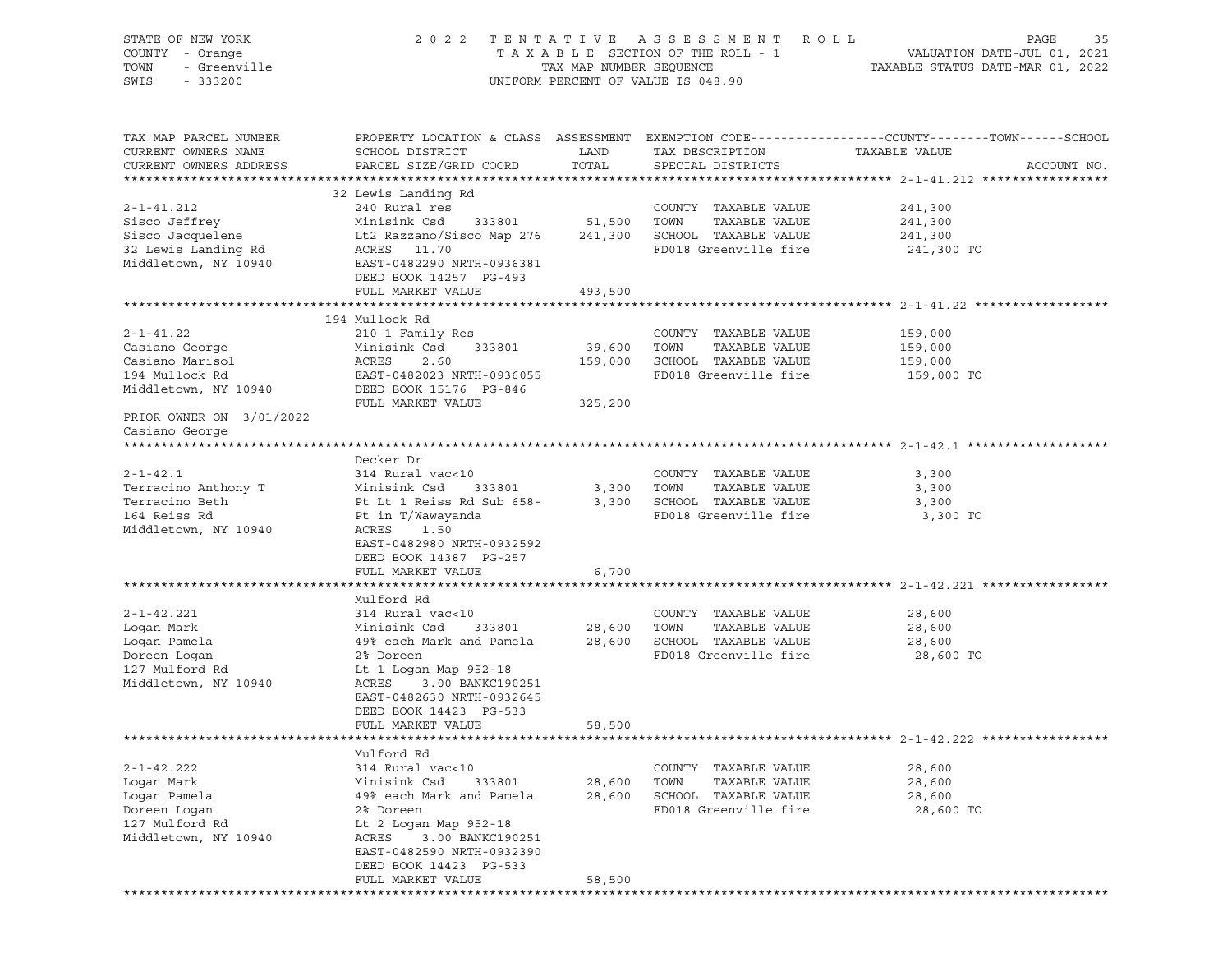| STATE OF NEW YORK<br>COUNTY - Orange<br>- Greenville<br>TOWN<br>SWIS<br>$-333200$ | 2 0 2 2<br>TENTATIVE<br>ASSESSMENT<br>R O L L<br>TAXABLE SECTION OF THE ROLL - 1<br>TAX MAP NUMBER SEQUENCE<br>UNIFORM PERCENT OF VALUE IS 048.90 |                          |                                       | PAGE<br>36<br>VALUATION DATE-JUL 01, 2021<br>TAXABLE STATUS DATE-MAR 01, 2022 |         |             |
|-----------------------------------------------------------------------------------|---------------------------------------------------------------------------------------------------------------------------------------------------|--------------------------|---------------------------------------|-------------------------------------------------------------------------------|---------|-------------|
| TAX MAP PARCEL NUMBER<br>CURRENT OWNERS NAME<br>CURRENT OWNERS ADDRESS            | PROPERTY LOCATION & CLASS ASSESSMENT EXEMPTION CODE----------------COUNTY-------TOWN------SCHOOL<br>SCHOOL DISTRICT<br>PARCEL SIZE/GRID COORD     | LAND<br>TOTAL            | TAX DESCRIPTION<br>SPECIAL DISTRICTS  | TAXABLE VALUE                                                                 |         | ACCOUNT NO. |
|                                                                                   |                                                                                                                                                   |                          |                                       |                                                                               |         |             |
| $2 - 1 - 42.223$                                                                  | Mulford Rd                                                                                                                                        |                          |                                       |                                                                               |         |             |
| Logan Mark                                                                        | 314 Rural vac<10<br>Minisink Csd<br>333801                                                                                                        | 35,200 TOWN              | COUNTY TAXABLE VALUE<br>TAXABLE VALUE | 35,200<br>35,200                                                              |         |             |
| Logan Pamela                                                                      | 49% each Mark and Pamela                                                                                                                          |                          | 35,200 SCHOOL TAXABLE VALUE           | 35,200                                                                        |         |             |
| Doreen Logan                                                                      | 2% Doreen                                                                                                                                         |                          | FD018 Greenville fire                 | 35,200 TO                                                                     |         |             |
| 127 Mulford Rd<br>Middletown, NY 10940                                            | Lt 3 Logan Map 952-18<br>ACRES 3.10 BANKC190251<br>EAST-0482520 NRTH-0932140<br>DEED BOOK 14423 PG-533<br>FULL MARKET VALUE                       | 72,000                   |                                       |                                                                               |         |             |
|                                                                                   |                                                                                                                                                   |                          |                                       |                                                                               |         |             |
|                                                                                   | 127 Mulford Rd                                                                                                                                    |                          |                                       |                                                                               |         |             |
| 2-1-42.224                                                                        | 240 Rural res                                                                                                                                     |                          | COUNTY TAXABLE VALUE                  | 292,800                                                                       |         |             |
| Logan Mark                                                                        | Minisink Csd 333801                                                                                                                               | 101,500                  | TOWN<br>TAXABLE VALUE                 | 292,800                                                                       |         |             |
| Logan Pamela                                                                      | 49% each Mark and Pamela                                                                                                                          |                          | 292,800 SCHOOL TAXABLE VALUE          | 292,800                                                                       |         |             |
| Doreen Logan<br>127 Mulford Rd                                                    | 2% Doreen                                                                                                                                         |                          | FD018 Greenville fire                 | 292,800 TO                                                                    |         |             |
| Middletown, NY 10940                                                              | Lt 4 Logan Map 952-18<br>ACRES 72.70 BANKC190251<br>EAST-0481290 NRTH-0932240<br>DEED BOOK 14423 PG-533<br>FULL MARKET VALUE                      | 598,800                  |                                       |                                                                               |         |             |
|                                                                                   |                                                                                                                                                   |                          |                                       |                                                                               |         |             |
|                                                                                   | 61 Lewis Landing Rd                                                                                                                               |                          |                                       |                                                                               |         |             |
| $2 - 1 - 43$                                                                      | 240 Rural res                                                                                                                                     |                          | VETCOM CTS 41130                      | 20,335                                                                        | 11,620  | 11,620      |
| Tobin Lisa<br>61 Lewis Landing Rd                                                 | Minisink Csd<br>333801<br>ACRES 16.00 BANKF050188                                                                                                 | 50,200<br>189,100 TOWN   | COUNTY TAXABLE VALUE<br>TAXABLE VALUE | 168,765<br>177,480                                                            |         |             |
| Middletown, NY 10940                                                              | EAST-0481034 NRTH-0937197                                                                                                                         |                          | SCHOOL TAXABLE VALUE                  | 177,480                                                                       |         |             |
|                                                                                   | DEED BOOK 13364 PG-1730                                                                                                                           |                          | FD018 Greenville fire                 | 189,100 TO                                                                    |         |             |
|                                                                                   | FULL MARKET VALUE                                                                                                                                 | 386,700                  |                                       |                                                                               |         |             |
| *************************                                                         |                                                                                                                                                   |                          |                                       |                                                                               |         |             |
|                                                                                   | 69 Lewis Landing Rd                                                                                                                               |                          |                                       |                                                                               |         |             |
| $2 - 1 - 44$                                                                      | 240 Rural res                                                                                                                                     |                          | COUNTY TAXABLE VALUE                  | 176,900                                                                       |         |             |
| Holmes Michael S                                                                  | Minisink Csd<br>333801                                                                                                                            | 51,100                   | TOWN<br>TAXABLE VALUE                 | 176,900                                                                       |         |             |
| 69 Lewis Landking Rd                                                              | ACRES 15.80 BANKC190615                                                                                                                           |                          | 176,900 SCHOOL TAXABLE VALUE          | 176,900                                                                       |         |             |
| Middletown, NY 12771                                                              | EAST-0481108 NRTH-0937530<br>DEED BOOK 11923 PG-922                                                                                               |                          | FD018 Greenville fire                 | 176,900 TO                                                                    |         |             |
|                                                                                   | FULL MARKET VALUE<br>***************************                                                                                                  | 361,800<br>************* |                                       |                                                                               |         |             |
|                                                                                   | 75 Lewis Landing Rd                                                                                                                               |                          |                                       |                                                                               |         |             |
| $2 - 1 - 45$                                                                      | 210 1 Family Res                                                                                                                                  |                          | BAS STAR<br>41854                     | $\circ$                                                                       | $\circ$ | 21,240      |
| Einsfeld Greq T                                                                   | Minisink Csd<br>333801                                                                                                                            | 48,600                   | COUNTY TAXABLE VALUE                  | 234,500                                                                       |         |             |
| Einsfeld Dawn E                                                                   | ACRES<br>8.70                                                                                                                                     | 234,500                  | TOWN<br>TAXABLE VALUE                 | 234,500                                                                       |         |             |
| 75 Lewis Landing Rd                                                               | EAST-0481393 NRTH-0937958                                                                                                                         |                          | SCHOOL TAXABLE VALUE                  | 213,260                                                                       |         |             |
| Middletown, NY 10940                                                              | DEED BOOK 3138 PG-245                                                                                                                             |                          | FD018 Greenville fire                 | 234,500 TO                                                                    |         |             |
|                                                                                   | FULL MARKET VALUE                                                                                                                                 | 479,600                  |                                       |                                                                               |         |             |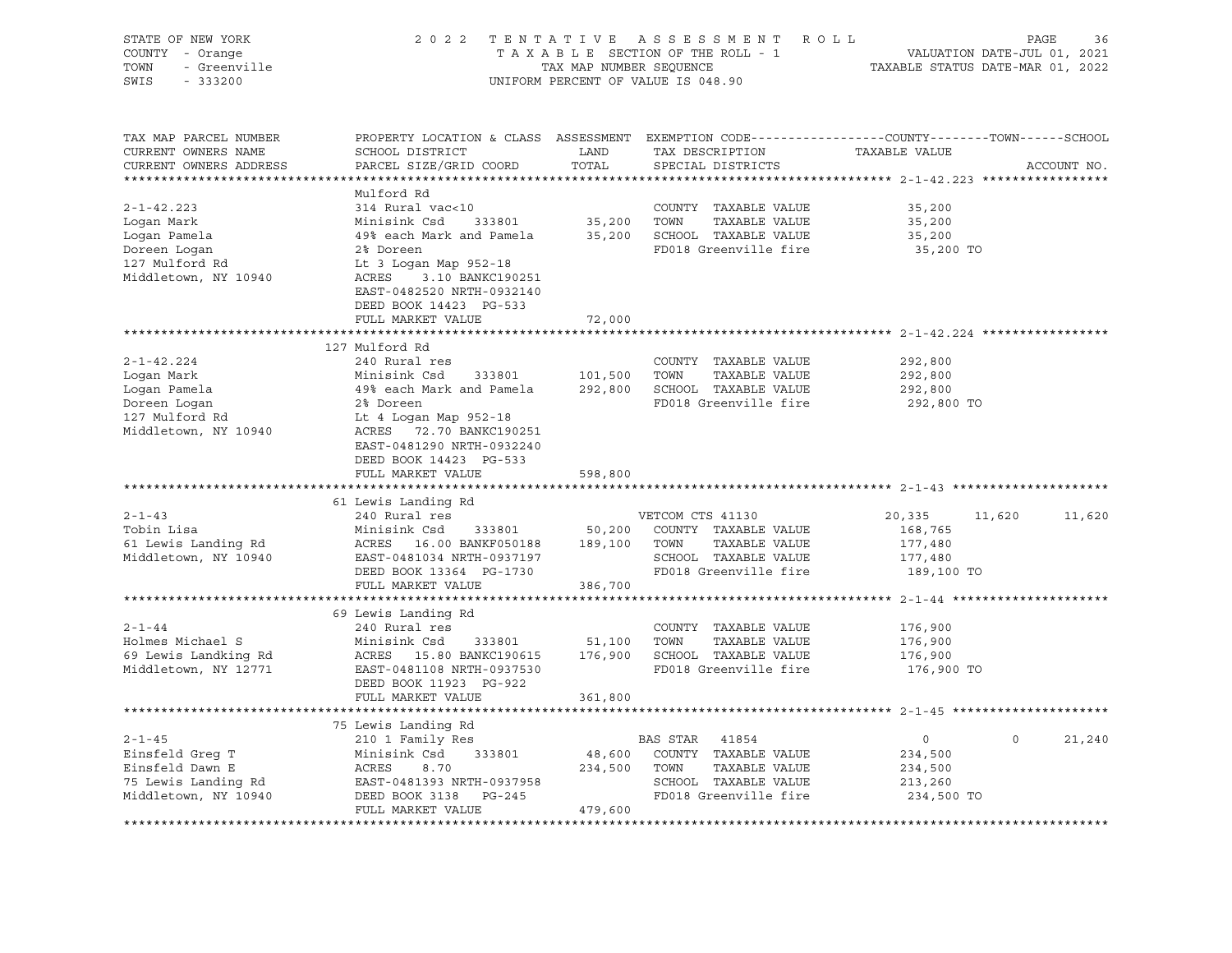### STATE OF NEW YORK 2 0 2 2 T E N T A T I V E A S S E S S M E N T R O L L PAGE 37 COUNTY - Orange T A X A B L E SECTION OF THE ROLL - 1 VALUATION DATE-JUL 01, 2021 TOWN - Greenville TAX MAP NUMBER SEQUENCE TAXABLE STATUS DATE-MAR 01, 2022 SWIS - 333200 UNIFORM PERCENT OF VALUE IS 048.90

| TAX MAP PARCEL NUMBER<br>CURRENT OWNERS NAME<br>CURRENT OWNERS ADDRESS                                      | PROPERTY LOCATION & CLASS ASSESSMENT EXEMPTION CODE----------------COUNTY-------TOWN------SCHOOL<br>SCHOOL DISTRICT<br>PARCEL SIZE/GRID COORD                                                                                      | LAND<br>TOTAL      | TAX DESCRIPTION<br>SPECIAL DISTRICTS                                                                                                | TAXABLE VALUE                                                 |                   | ACCOUNT NO.     |
|-------------------------------------------------------------------------------------------------------------|------------------------------------------------------------------------------------------------------------------------------------------------------------------------------------------------------------------------------------|--------------------|-------------------------------------------------------------------------------------------------------------------------------------|---------------------------------------------------------------|-------------------|-----------------|
| $2 - 1 - 46$<br>Carlino Christopher A<br>Carlino Elizabeth A<br>505 Greenville Tpke<br>Middletown, NY 10940 | 505 Greenville Tpke<br>Greenville ipke<br>210 1 Family Res<br>Minisink Csd<br>9.70 BANK0210090 263,800 TOWN<br>ACRES<br>ACKES > 110 Anii 110<br>EAST-0481223 NRTH-0938480<br>COPP BOOK 14390 PG-1823<br>FULL MARKET VALUE          | 539,500            | SOLAR EX C 49500<br>333801 50,300 COUNTY TAXABLE VALUE<br>TAXABLE VALUE<br>SCHOOL TAXABLE VALUE<br>FD018 Greenville fire 263,800 TO | 17,600 17,600<br>246,200<br>246,200<br>246,200                |                   | 17,600          |
| $2 - 1 - 48$<br>Zwart Trina D<br>Zwart Wesley<br>68 Benneywater Rd<br>Port Jervis, NY 12771                 | 68 Benneywater Rd<br>Minisink Csd<br>Lt 3 Binnewater Est<br>ACRES    7.60<br>ACRES<br>7.60<br>EAST-0476999 NRTH-0938400<br>DEED BOOK 2423 PG-00136<br>FULL MARKET VALUE                                                            | 295,500            | 144,500 COUNTY TAXABLE VALUE<br>TOWN<br>TAXABLE VALUE<br>SCHOOL TAXABLE VALUE<br>FD018 Greenville fire 144,500 TO                   | 6,972<br>$\overline{0}$<br>137,528<br>139,271<br>84,508       | 5,229<br>$\Omega$ | 6,972<br>53,020 |
| $2 - 1 - 49$<br>Iannuzzi Gene L<br>Iannuzzi Joanne<br>62 Benneywater Rd<br>Port Jervis, NY 12771            | 62 Benneywater Rd<br>210 1 Family Res<br>Minisink Csd<br>333801<br>Lt 2 Binnewater Est 181,900 TOWN<br>ACRES 8.80 BANKC080370<br>EAST-0476825 NRTH-0938260<br>DEED BOOK 3859 PG-220<br>FULL MARKET VALUE                           | 372,000            | BAS STAR 41854<br>44,700 COUNTY TAXABLE VALUE<br>TAXABLE VALUE<br>SCHOOL TAXABLE VALUE<br>FD018 Greenville fire                     | $\overline{0}$<br>181,900<br>181,900<br>160,660<br>181,900 TO | $\circ$           | 21,240          |
| $2 - 1 - 50.1$<br>Sahraie Nasim<br>48 Benneywater Rd<br>Port Jervis, NY 12771                               | 48 Benneywater Rd<br>210 1 Family Res<br>333801 42,400 TOWN<br>Minisink Csd<br>Lt 1 Haas Sub Map 143-93 220,900 SCHOOL TAXABLE VALUE<br>ACRES<br>2.90<br>EAST-0476354 NRTH-0938554<br>DEED BOOK 14410 PG-1389<br>FULL MARKET VALUE | 451,700            | COUNTY TAXABLE VALUE<br>TAXABLE VALUE<br>FD018 Greenville fire                                                                      | 220,900<br>220,900<br>220,900<br>220,900 TO                   |                   |                 |
| $2 - 1 - 51.1$<br>Smith Douglas R<br>Smith Margaret R<br>42 Benneywater Rd<br>Port Jervis, NY 12771         | 42 Benneywater Rd<br>210 1 Family Res<br>333801 37,400 TOWN<br>Minisink Csd<br>Lt 1 Eurich Sub Map 7454<br>ACRES<br>2.00<br>EAST-0476174 NRTH-0938457<br>DEED BOOK 2590 PG-00187<br>FULL MARKET VALUE                              | 164,400<br>336,200 | COUNTY TAXABLE VALUE<br>TAXABLE VALUE<br>SCHOOL TAXABLE VALUE<br>FD018 Greenville fire                                              | 164,400<br>164,400<br>164,400<br>164,400 TO                   |                   |                 |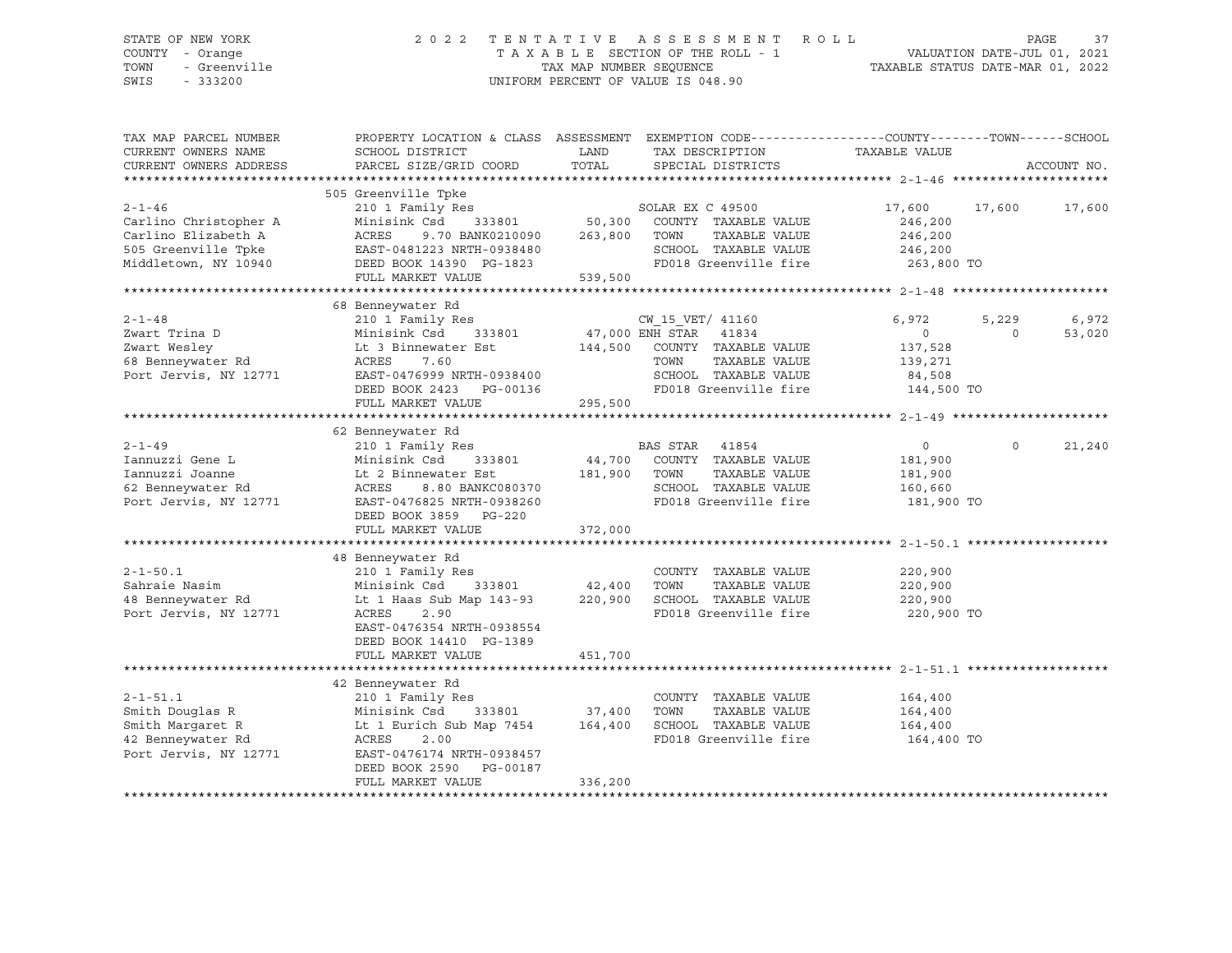| STATE OF NEW YORK<br>COUNTY - Orange<br>TOWN<br>- Greenville<br>SWIS<br>$-333200$                   | 2022                                                                                                                                                           |                              | TENTATIVE ASSESSMENT ROLL<br>T A X A B L E SECTION OF THE ROLL - 1<br>T A X A B L E SECTION OF THE ROLL - 1<br>TAX MAP NUMBER SEQUENCE TAXABLE STATUS DATE-MAR 01, 2022<br>UNIFORM PERCENT OF VALUE IS 048.90 |                                                               | PAGE                        | 38                         |
|-----------------------------------------------------------------------------------------------------|----------------------------------------------------------------------------------------------------------------------------------------------------------------|------------------------------|---------------------------------------------------------------------------------------------------------------------------------------------------------------------------------------------------------------|---------------------------------------------------------------|-----------------------------|----------------------------|
| TAX MAP PARCEL NUMBER<br>CURRENT OWNERS NAME<br>CURRENT OWNERS ADDRESS                              | PROPERTY LOCATION & CLASS ASSESSMENT EXEMPTION CODE----------------COUNTY-------TOWN-----SCHOOL<br>SCHOOL DISTRICT<br>PARCEL SIZE/GRID COORD                   | LAND<br>TOTAL                | TAX DESCRIPTION TAXABLE VALUE<br>SPECIAL DISTRICTS                                                                                                                                                            |                                                               |                             | ACCOUNT NO.                |
|                                                                                                     |                                                                                                                                                                |                              |                                                                                                                                                                                                               |                                                               |                             |                            |
| $2 - 1 - 51.2$<br>Smith Douglas R<br>Smith Margaret R<br>42 Benneywater Rd<br>Port Jervis, NY 12771 | Benneywater Rd<br>314 Rural vac<10<br>Minisink Csd<br>Lt 2 Eurich Sub Map 7454<br>ACRES<br>2.00<br>EAST-0476014 NRTH-0938368<br>DEED BOOK 4520 PG-173          | 333801 30,400<br>30,400      | COUNTY TAXABLE VALUE<br>TOWN<br>TAXABLE VALUE<br>SCHOOL TAXABLE VALUE<br>FD018 Greenville fire                                                                                                                | 30,400<br>30,400<br>30,400<br>30,400 TO                       |                             |                            |
|                                                                                                     | FULL MARKET VALUE                                                                                                                                              | 62,200                       |                                                                                                                                                                                                               |                                                               |                             |                            |
| $2 - 1 - 52$<br>Foster Veronica<br>Foster Sharon<br>26 Benneywater Rd<br>Port Jervis, NY 12771      | 26 Benneywater Rd<br>210 1 Family Res<br>333801<br>Minisink Csd<br>Lt 3 Eurich Sub<br>ACRES 2.40<br>EAST-0475754 NRTH-0938393                                  | 39,600<br>205,100            | COUNTY TAXABLE VALUE<br>TOWN<br>TAXABLE VALUE<br>SCHOOL TAXABLE VALUE<br>FD018 Greenville fire                                                                                                                | 205,100<br>205,100<br>205,100<br>205,100 TO                   |                             |                            |
|                                                                                                     | DEED BOOK 11907 PG-168                                                                                                                                         |                              |                                                                                                                                                                                                               |                                                               |                             |                            |
|                                                                                                     | FULL MARKET VALUE                                                                                                                                              | 419,400                      |                                                                                                                                                                                                               |                                                               |                             |                            |
|                                                                                                     | 500 Eatontown Rd                                                                                                                                               |                              |                                                                                                                                                                                                               |                                                               |                             |                            |
| $2 - 1 - 53$<br>Risko John Jr<br>Risko Katherine J Ux<br>500 Eatontown Rd<br>Port Jervis, NY 12771  | 210 1 Family Res<br>Minisink Csd 333801<br>Lt 2 Eurich Sub<br>ACRES 4.90<br>EAST-0475600 NRTH-0938127<br>DEED BOOK 11340 PG-784                                |                              | AGED<br>41800<br>46,700 ENH STAR 41834<br>193,100 SOLAR EX C 49500<br>COUNTY TAXABLE VALUE<br>TOWN<br>TAXABLE VALUE<br>SCHOOL TAXABLE VALUE                                                                   | 86,250<br>$\circ$<br>20,600<br>86,250<br>86,250<br>33,230     | 86,250<br>$\circ$<br>20,600 | 86,250<br>53,020<br>20,600 |
|                                                                                                     | FULL MARKET VALUE                                                                                                                                              |                              | 394,900 FD018 Greenville fire                                                                                                                                                                                 | 193,100 TO                                                    |                             |                            |
|                                                                                                     |                                                                                                                                                                |                              |                                                                                                                                                                                                               |                                                               |                             |                            |
| $2 - 1 - 54$<br>Braghirol Dana B<br>Braghirol Jean M<br>635 Greenville Tpke<br>Middletown, NY 10940 | 635 Greenville Tpke<br>210 1 Family Res<br>Minisink Csd 333801<br>Lt 1 Meola & Meola Inc<br>ACRES<br>4.20<br>EAST-0475370 NRTH-0936379<br>DEED BOOK 2837 PG-98 | 44,000<br>215,300            | BAS STAR<br>41854<br>COUNTY TAXABLE VALUE<br>TAXABLE VALUE<br>TOWN<br>SCHOOL TAXABLE VALUE<br>FD018 Greenville fire                                                                                           | $\overline{0}$<br>215,300<br>215,300<br>194,060<br>215,300 TO | $\Omega$                    | 21,240                     |
|                                                                                                     | FULL MARKET VALUE                                                                                                                                              | 440,300                      |                                                                                                                                                                                                               |                                                               |                             |                            |
|                                                                                                     | 629 Greenville Tpke                                                                                                                                            |                              |                                                                                                                                                                                                               |                                                               |                             |                            |
| $2 - 1 - 55$<br>Faliski Vivian<br>629 Greenville Tpke<br>Middletown, NY 10940                       | 210 1 Family Res<br>Minisink Csd 333801<br>Lt 2 Meola & Meola Inc<br>ACRES<br>3.80<br>EAST-0475418 NRTH-0936577<br>DEED BOOK 5161 PG-238<br>FULL MARKET VALUE  | 43,200<br>150,000<br>306,700 | BAS STAR 41854<br>COUNTY TAXABLE VALUE<br>TOWN TAXABLE VALUE<br>SCHOOL TAXABLE VALUE<br>FD018 Greenville fire                                                                                                 | $\overline{0}$<br>150,000<br>150,000<br>128,760<br>150,000 TO | $\Omega$                    | 21,240                     |
|                                                                                                     |                                                                                                                                                                |                              |                                                                                                                                                                                                               |                                                               |                             |                            |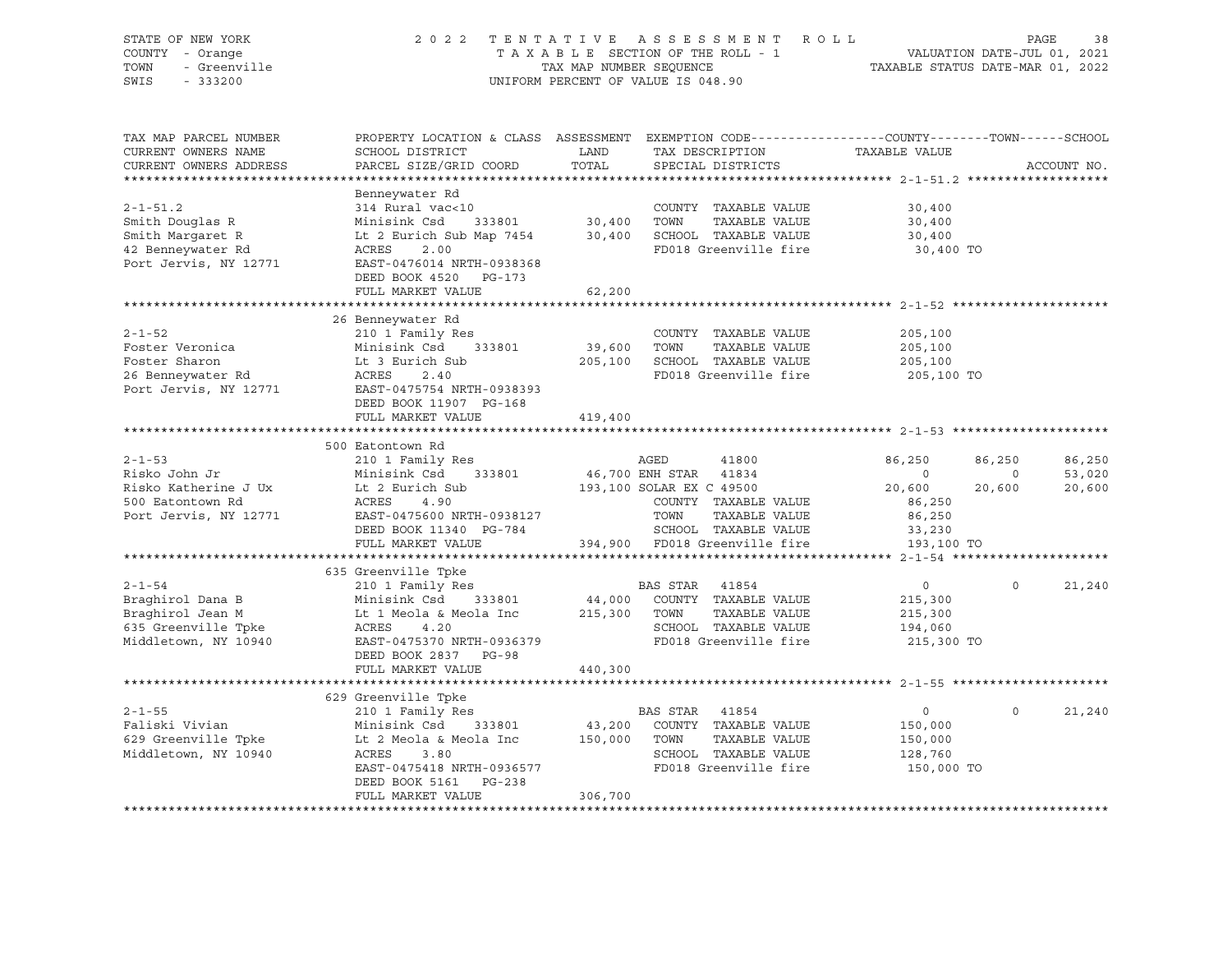| STATE OF NEW YORK<br>COUNTY - Orange<br>TOWN<br>- Greenville<br>SWIS<br>$-333200$                    | 2 0 2 2                                                                                                                                                                                                 | TENTATIVE<br>TAX MAP NUMBER SEQUENCE | ASSESSMENT ROLL<br>TAXABLE SECTION OF THE ROLL - 1<br>UNIFORM PERCENT OF VALUE IS 048.90                         | PAGE<br>39<br>VALUATION DATE-JUL 01, 2021<br>TAXABLE STATUS DATE-MAR 01, 2022                                   |
|------------------------------------------------------------------------------------------------------|---------------------------------------------------------------------------------------------------------------------------------------------------------------------------------------------------------|--------------------------------------|------------------------------------------------------------------------------------------------------------------|-----------------------------------------------------------------------------------------------------------------|
| TAX MAP PARCEL NUMBER<br>CURRENT OWNERS NAME<br>CURRENT OWNERS ADDRESS                               | SCHOOL DISTRICT<br>PARCEL SIZE/GRID COORD                                                                                                                                                               | LAND<br>TOTAL                        | TAX DESCRIPTION TAXABLE VALUE<br>SPECIAL DISTRICTS                                                               | PROPERTY LOCATION & CLASS ASSESSMENT EXEMPTION CODE----------------COUNTY-------TOWN------SCHOOL<br>ACCOUNT NO. |
|                                                                                                      | 617 Greenville Tpke                                                                                                                                                                                     |                                      |                                                                                                                  |                                                                                                                 |
| $2 - 1 - 56$<br>Ennis Elwood<br>Ennis Margaret<br>617 Greenville Tpke<br>Middletown, NY 10940        | 210 1 Family Res<br>Minisink Csd 333801<br>Lt 3 Meola & Meola Inc<br>4.20 BANKC030217<br>ACRES<br>EAST-0475458 NRTH-0936802                                                                             | 44,100<br>114,800                    | BAS STAR 41854<br>COUNTY TAXABLE VALUE<br>TAXABLE VALUE<br>TOWN<br>SCHOOL TAXABLE VALUE<br>FD018 Greenville fire | $0 \qquad \qquad$<br>$\Omega$<br>21,240<br>114,800<br>114,800<br>93,560<br>114,800 TO                           |
|                                                                                                      | DEED BOOK 3906 PG-156                                                                                                                                                                                   |                                      |                                                                                                                  |                                                                                                                 |
|                                                                                                      | FULL MARKET VALUE                                                                                                                                                                                       | 234,800                              |                                                                                                                  |                                                                                                                 |
| $2 - 1 - 58.1$<br>Bedosky Lawrence<br>Bedosky Lisa<br>59 Webb Rd<br>Middletown, NY 10940             | 600 Greenville Tpke<br>312 Vac w/imprv<br>Minisink Csd<br>Lt2 Meola & Meola Mp 9403 84,400<br>ACRES 20.20<br>EAST-0478649 NRTH-0938443<br>DEED BOOK 15126 PG-1940                                       | 333801 50,300                        | COUNTY TAXABLE VALUE<br>TOWN<br>TAXABLE VALUE<br>SCHOOL TAXABLE VALUE<br>FD018 Greenville fire                   | 84,400<br>84,400<br>84,400<br>84,400 TO                                                                         |
|                                                                                                      | FULL MARKET VALUE                                                                                                                                                                                       | 172,600                              |                                                                                                                  |                                                                                                                 |
|                                                                                                      |                                                                                                                                                                                                         |                                      |                                                                                                                  |                                                                                                                 |
| $2 - 1 - 58.2$<br>Bedosky Lawrence<br>Bedosky Lisa<br>59 Webb Rd<br>Middletown, NY 10940             | Greenville Tpke<br>314 Rural vac<10<br>Minisink Csd<br>Lt1 Meola & Meola Mp9403<br>ACRES<br>9.50<br>EAST-0478200 NRTH-0937793<br>DEED BOOK 14962 PG-533                                                 | 333801 37,300<br>37,300              | COUNTY TAXABLE VALUE<br>TOWN<br>TAXABLE VALUE<br>SCHOOL TAXABLE VALUE<br>FD018 Greenville fire                   | 37,300<br>37,300<br>37,300<br>37,300 TO                                                                         |
|                                                                                                      | FULL MARKET VALUE                                                                                                                                                                                       | 76,300                               |                                                                                                                  |                                                                                                                 |
| $2 - 1 - 59$<br>Fructuoso-Vasquez NG<br>Vasquez Elvis<br>599 Greenville Tpke<br>Middletown, NY 10940 | 599 Greenville Tpke<br>210 1 Family Res<br>Minisink Csd<br>333801<br>Lt 15 Wilderness Estates<br>ACRES<br>5.50 BANKC030383<br>EAST-0479612 NRTH-0936980<br>DEED BOOK 14954 PG-1016<br>FULL MARKET VALUE | 43,700<br>208,200<br>425,800         | COUNTY TAXABLE VALUE<br>TOWN<br>TAXABLE VALUE<br>SCHOOL TAXABLE VALUE<br>FD018 Greenville fire                   | 208,200<br>208,200<br>208,200<br>208,200 TO                                                                     |
|                                                                                                      |                                                                                                                                                                                                         |                                      |                                                                                                                  |                                                                                                                 |
| $2 - 1 - 60$<br>Wilson Amanda<br>Barone Nathaniel<br>607 Greenville Tpke<br>Middletown, NY 10940     | 607 Greenville Tpke<br>210 1 Family Res<br>Minisink Csd<br>333801<br>Lt 14 Wilderness Estates<br>ACRES<br>6.90 BANKC110038<br>EAST-0479612 NRTH-0937010<br>DEED BOOK 15003 PG-759<br>FULL MARKET VALUE  | 41,000<br>209,200<br>427,800         | COUNTY TAXABLE VALUE<br>TOWN<br>TAXABLE VALUE<br>SCHOOL TAXABLE VALUE<br>FD018 Greenville fire                   | 209,200<br>209,200<br>209,200<br>209,200 TO                                                                     |
|                                                                                                      |                                                                                                                                                                                                         |                                      |                                                                                                                  |                                                                                                                 |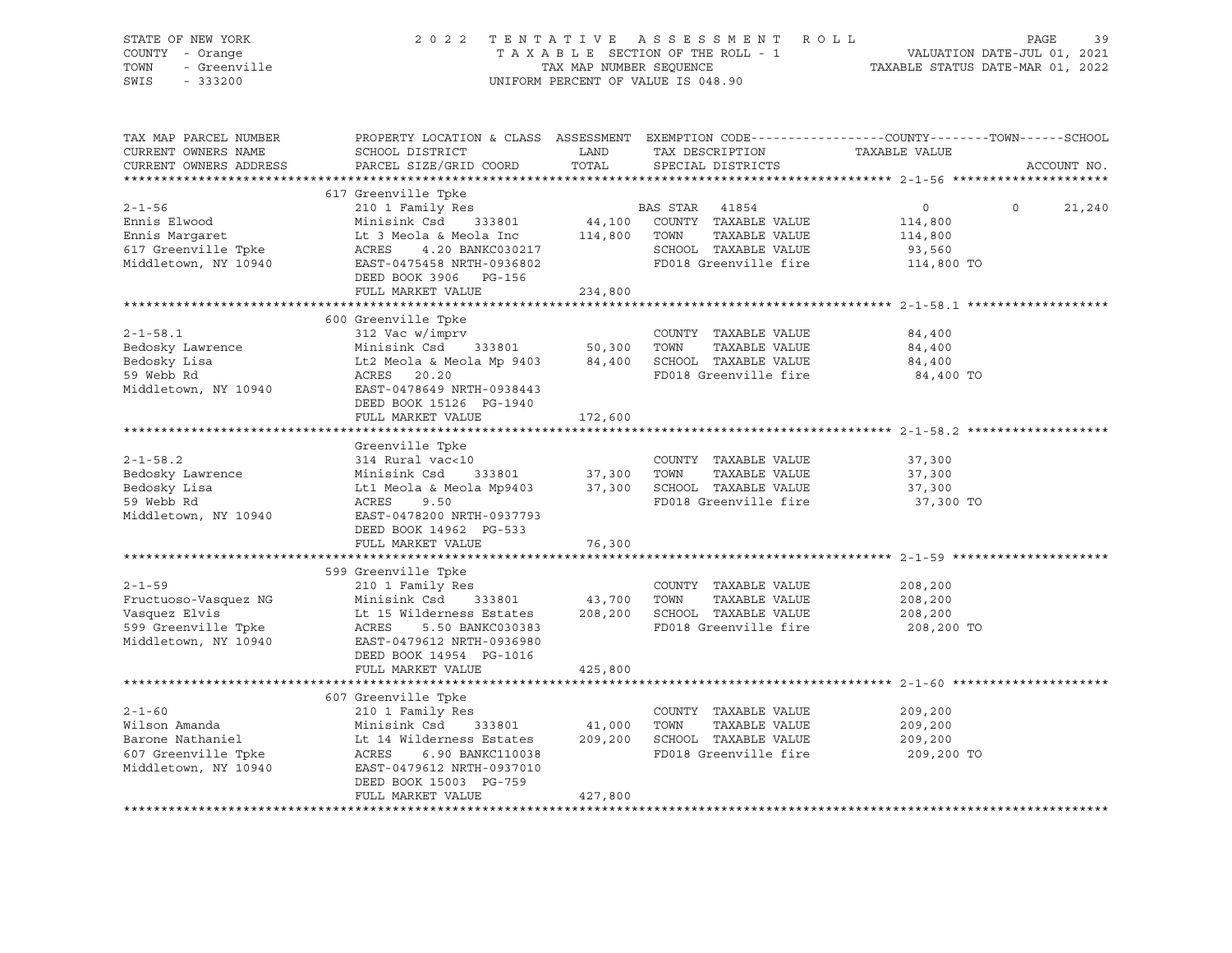| STATE OF NEW YORK<br>Ur NEW TORR<br>! - Orange<br>- Greenville<br>COUNTY - Orange<br>TOWN<br>SWIS - 333200                                                                                                                                               |                                                                                                                |                      | UNIFORM PERCENT OF VALUE IS 048.90                                        | 2022 TENTATIVE ASSESSMENT ROLL PAGE 40<br>TAXABLE SECTION OF THE ROLL - 1 VALUATION DATE-JUL 01, 2021<br>TAXABLE STATUS DATE-MAR 01, 2022 |
|----------------------------------------------------------------------------------------------------------------------------------------------------------------------------------------------------------------------------------------------------------|----------------------------------------------------------------------------------------------------------------|----------------------|---------------------------------------------------------------------------|-------------------------------------------------------------------------------------------------------------------------------------------|
| TAX MAP PARCEL NUMBER<br>CURRENT OWNERS NAME<br>CURRENT OWNERS ADDRESS                                                                                                                                                                                   | SCHOOL DISTRICT<br>PARCEL SIZE/GRID COORD                                                                      | <b>LAND</b><br>TOTAL | TAX DESCRIPTION TAXABLE VALUE SPECIAL DISTRICTS<br>SPECIAL DISTRICTS      | PROPERTY LOCATION & CLASS ASSESSMENT EXEMPTION CODE----------------COUNTY-------TOWN------SCHOOL<br>ACCOUNT NO.                           |
|                                                                                                                                                                                                                                                          |                                                                                                                |                      |                                                                           |                                                                                                                                           |
| 2-1-61<br>Mazzella Andrew N<br>Mazzella Hilda-Louise (10 Minisink Csd 333801 / 46,300 TOWN TAXABLE VALUE<br>Mazzella Hilda-Louise (12 Wilderness Estates 241,200 SCHOOL TAXABLE VALUE<br>Middletown, NY 10940 (EAST-0479279 NRTH-09359                   |                                                                                                                |                      | FD018 Greenville fire                                                     | 241,200<br>241,200<br>241,200<br>241,200 TO                                                                                               |
|                                                                                                                                                                                                                                                          | FULL MARKET VALUE                                                                                              | 493,300              |                                                                           |                                                                                                                                           |
| 2-1-62<br>210 1 Family Res<br>Laskar David Minisink Csd 333801<br>210 1 Family Res<br>210 1 Family Res<br>210 1 Family Res<br>210 1 Family Res<br>210 1 Family Res<br>210 1 Family Res<br>210 200 70WN TAXABLE VALUE<br>210 200 70WN TAXABLE VALUE       |                                                                                                                |                      |                                                                           | 108,200<br>108,200<br>108,200                                                                                                             |
|                                                                                                                                                                                                                                                          | FULL MARKET VALUE                                                                                              | 221,300              | FD018 Greenville fire                                                     | 108,200 TO                                                                                                                                |
|                                                                                                                                                                                                                                                          |                                                                                                                |                      |                                                                           |                                                                                                                                           |
| 266 Mullock Rd 210 1 Family Res 210 1 Family Res 210 1 Family Res 210 1 Family Res 210 1 Family Res 210 1 Family Res 212,400<br>266 Mullock Rd 210 1 Family Res 212,400<br>266 Mullock Rd 266 Mullock Rd 266 Mullock Rd 22,400<br>26                     | 266 Mullock Rd<br>DEED BOOK 11517 PG-713<br>FULL MARKET VALUE                                                  | 250,300              |                                                                           | $\Omega$<br>21,240                                                                                                                        |
|                                                                                                                                                                                                                                                          |                                                                                                                |                      |                                                                           |                                                                                                                                           |
| $2 - 1 - 64$<br>Walsh Richard<br>Walsh Sara<br>Minisink Csd 333801 47,000 TOWN TAXABLE VALUE<br>Minisink Csd 333801 47,000 TOWN TAXABLE VALUE<br>256 Mullock Rd ACRES 5.10 BANKC080496 FD018 Greenville fire<br>Middletown, NY 10940 EAST-0480308 NRTH-0 | 256 Mullock Rd<br>210 1 Family Res<br>DEED BOOK 14568 PG-464<br>FULL MARKET VALUE                              | 381,600              | COUNTY TAXABLE VALUE<br>TAXABLE VALUE<br>FD018 Greenville fire            | 186,600<br>186,600<br>186,600<br>186,600 TO                                                                                               |
|                                                                                                                                                                                                                                                          |                                                                                                                |                      |                                                                           |                                                                                                                                           |
| $2 - 1 - 65$                                                                                                                                                                                                                                             | 248 Mullock Rd<br>210 1 Family Res<br>EAST-0480508 NRTH-0936192<br>DEED BOOK 13451 PG-269<br>FULL MARKET VALUE | 395,500              | COUNTY TAXABLE VALUE<br>TAXABLE VALUE<br>FD018 Greenville fire 193,400 TO | 193,400<br>193,400<br>193,400                                                                                                             |
|                                                                                                                                                                                                                                                          |                                                                                                                |                      |                                                                           |                                                                                                                                           |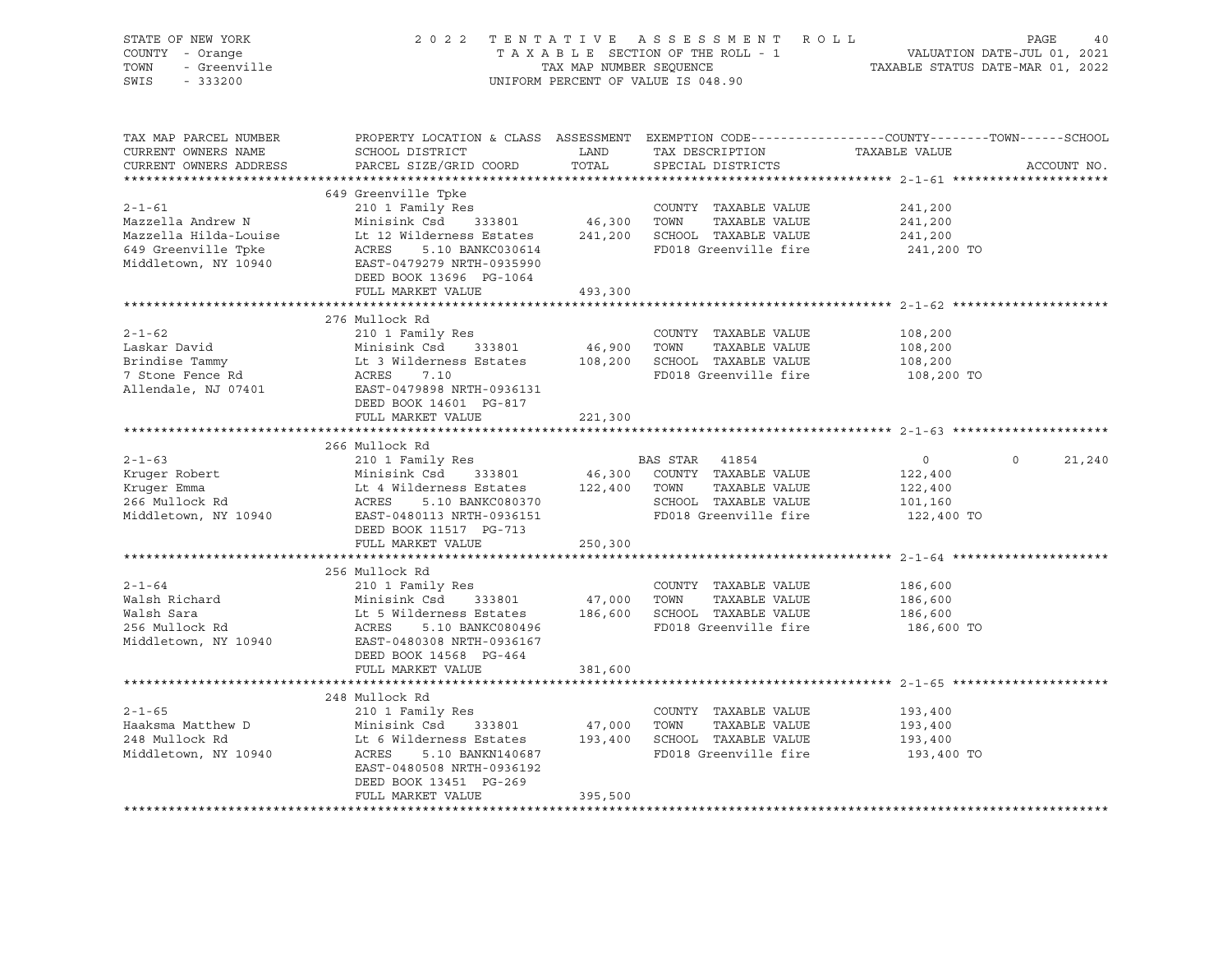| STATE OF NEW YORK<br>COUNTY - Orange<br>TOWN<br>- Greenville<br>SWIS<br>$-333200$                  | 2 0 2 2                                                                                                                                                              | TAX MAP NUMBER SEQUENCE      | TENTATIVE ASSESSMENT ROLL<br>TAXABLE SECTION OF THE ROLL - 1<br>UNIFORM PERCENT OF VALUE IS 048.90                                     | VALUATION DATE-JUL 01, 2021<br>TAXABLE STATUS DATE-MAR 01, 2022 | PAGE     | 41          |
|----------------------------------------------------------------------------------------------------|----------------------------------------------------------------------------------------------------------------------------------------------------------------------|------------------------------|----------------------------------------------------------------------------------------------------------------------------------------|-----------------------------------------------------------------|----------|-------------|
| TAX MAP PARCEL NUMBER<br>CURRENT OWNERS NAME<br>CURRENT OWNERS ADDRESS                             | SCHOOL DISTRICT<br>PARCEL SIZE/GRID COORD                                                                                                                            | LAND<br>TOTAL                | PROPERTY LOCATION & CLASS ASSESSMENT EXEMPTION CODE---------------COUNTY-------TOWN-----SCHOOL<br>TAX DESCRIPTION<br>SPECIAL DISTRICTS | TAXABLE VALUE                                                   |          | ACCOUNT NO. |
|                                                                                                    |                                                                                                                                                                      |                              |                                                                                                                                        |                                                                 |          |             |
| $2 - 1 - 66$<br>Hughson Michael J<br>Hughson Colleen<br>240 Mullock Rd<br>Middletown, NY 10940     | 240 Mullock Rd<br>210 1 Family Res<br>Minisink Csd<br>333801<br>Lt 7 Wilderness Estates<br>5.20 BANKC170030<br>ACRES<br>EAST-0480698 NRTH-0936207                    | 47,100<br>192,000            | BAS STAR 41854<br>COUNTY TAXABLE VALUE<br>TOWN<br>TAXABLE VALUE<br>SCHOOL TAXABLE VALUE<br>FD018 Greenville fire                       | $\circ$<br>192,000<br>192,000<br>170,760<br>192,000 TO          | $\Omega$ | 21,240      |
|                                                                                                    | DEED BOOK 13623 PG-1597<br>FULL MARKET VALUE                                                                                                                         | 392,600                      |                                                                                                                                        |                                                                 |          |             |
|                                                                                                    |                                                                                                                                                                      |                              |                                                                                                                                        |                                                                 |          |             |
|                                                                                                    | 232 Mullock Rd                                                                                                                                                       |                              |                                                                                                                                        |                                                                 |          |             |
| $2 - 1 - 67$<br>Mynders Lois<br>232 Mullock Rd<br>Middletown, NY 10940                             | 210 1 Family Res<br>Minisink Csd<br>333801<br>Lt 8 Wilderness Estates<br>5.20 BANKC170030<br>ACRES<br>EAST-0480893 NRTH-0936238                                      | 47,100<br>95,800             | BAS STAR 41854<br>COUNTY TAXABLE VALUE<br>TOWN<br>TAXABLE VALUE<br>SCHOOL TAXABLE VALUE<br>FD018 Greenville fire                       | $\overline{0}$<br>95,800<br>95,800<br>74,560<br>95,800 TO       | $\Omega$ | 21,240      |
|                                                                                                    | DEED BOOK 13854 PG-282<br>FULL MARKET VALUE                                                                                                                          | 195,900                      |                                                                                                                                        |                                                                 |          |             |
|                                                                                                    |                                                                                                                                                                      |                              |                                                                                                                                        |                                                                 |          |             |
|                                                                                                    | 224 Mullock Rd                                                                                                                                                       |                              |                                                                                                                                        |                                                                 |          |             |
| $2 - 1 - 68$<br>Stevens Jennifer<br>Stevens Scott<br>224 Mullock Rd<br>Middletown, NY 10940        | 210 1 Family Res<br>Minisink Csd<br>333801<br>Lt 9 Wilderness Estates<br>5.20 BANKC080350<br>ACRES<br>EAST-0481083 NRTH-0936253                                      | 47,100<br>143,700            | COUNTY TAXABLE VALUE<br>TOWN<br>TAXABLE VALUE<br>SCHOOL TAXABLE VALUE<br>FD018 Greenville fire                                         | 143,700<br>143,700<br>143,700<br>143,700 TO                     |          |             |
|                                                                                                    | DEED BOOK 14713 PG-1664<br>FULL MARKET VALUE                                                                                                                         | 293,900                      |                                                                                                                                        |                                                                 |          |             |
|                                                                                                    |                                                                                                                                                                      |                              |                                                                                                                                        |                                                                 |          |             |
|                                                                                                    | 214 Mullock Rd                                                                                                                                                       |                              |                                                                                                                                        |                                                                 |          |             |
| $2 - 1 - 69$<br>Grieco Bennito<br>Palumbo-Grieco Kathryn<br>214 Mullock Rd<br>Middletown, NY 10940 | 210 1 Family Res<br>Minisink Csd<br>333801<br>Lt 10 Wilderness Estates<br>ACRES<br>5.20<br>EAST-0481283 NRTH-0936279<br>DEED BOOK 2806 PG-00231<br>FULL MARKET VALUE | 47,100<br>149,700<br>306,100 | BAS STAR 41854<br>COUNTY TAXABLE VALUE<br>TAXABLE VALUE<br>TOWN<br>SCHOOL TAXABLE VALUE<br>FD018 Greenville fire                       | $\circ$<br>149,700<br>149,700<br>128,460<br>149,700 TO          | $\Omega$ | 21,240      |
|                                                                                                    |                                                                                                                                                                      |                              |                                                                                                                                        |                                                                 |          |             |
|                                                                                                    | 208 Mullock Rd                                                                                                                                                       |                              |                                                                                                                                        |                                                                 |          |             |
| $2 - 1 - 70$<br>Hill Brian C<br>208 Mullock Rd<br>Middletown, NY 10940                             | 210 1 Family Res<br>Minisink Csd<br>333801<br>Lt 11 Wilderness Estates<br>ACRES<br>5.20<br>EAST-0481473 NRTH-0936319<br>DEED BOOK 11000 PG-655<br>FULL MARKET VALUE  | 47,100<br>180,000<br>368,100 | BAS STAR 41854<br>COUNTY TAXABLE VALUE<br>TOWN<br>TAXABLE VALUE<br>SCHOOL TAXABLE VALUE<br>FD018 Greenville fire                       | $\circ$<br>180,000<br>180,000<br>158,760<br>180,000 TO          | $\Omega$ | 21,240      |
|                                                                                                    |                                                                                                                                                                      |                              |                                                                                                                                        |                                                                 |          |             |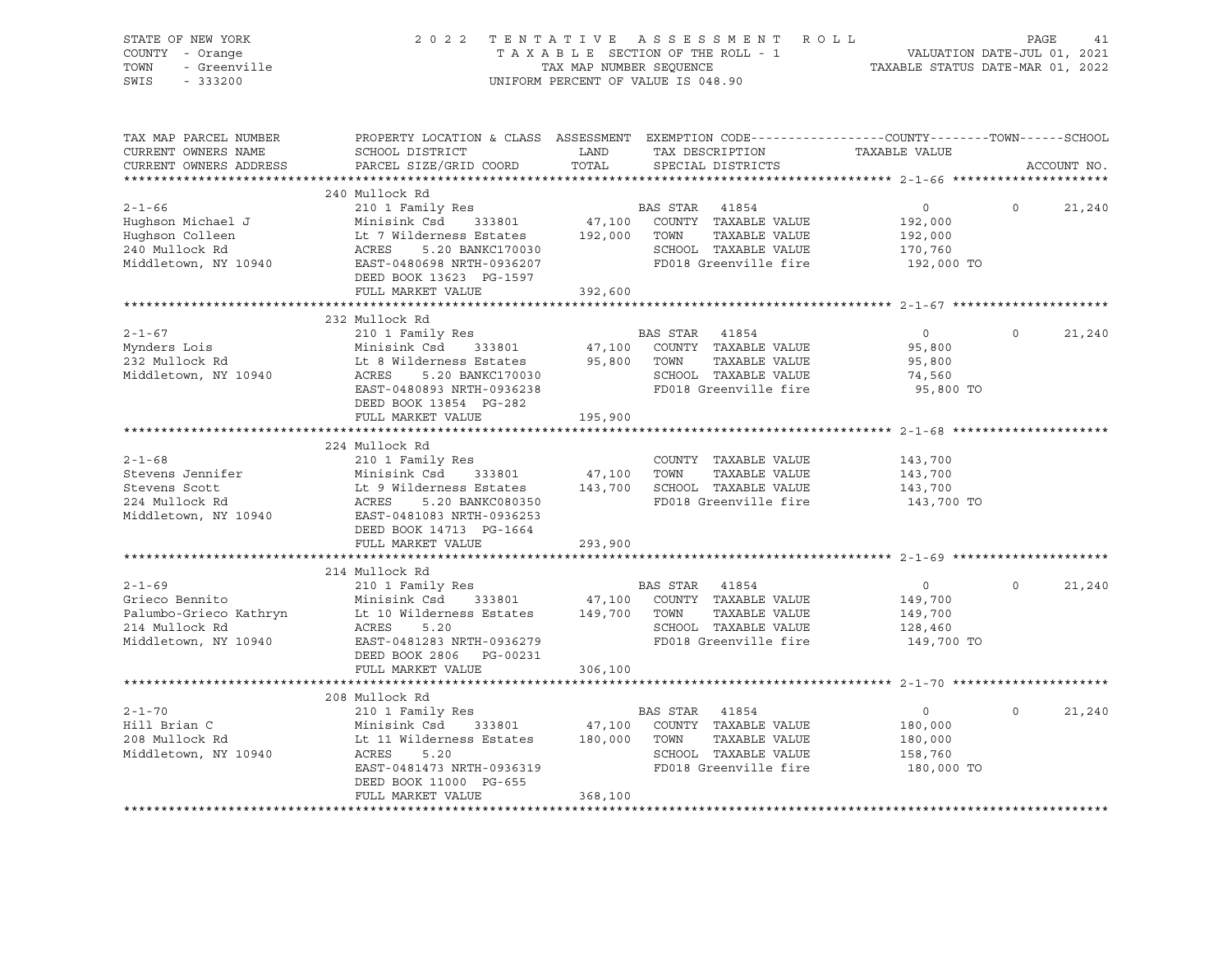| STATE OF NEW YORK<br>COUNTY - Orange<br>TOWN<br>- Greenville<br>SWIS<br>$-333200$ | 2 0 2 2                                              | TAX MAP NUMBER SEQUENCE | TENTATIVE ASSESSMENT ROLL<br>T A X A B L E SECTION OF THE ROLL - 1 VALUATION DATE-JUL 01, 2021<br>UNIFORM PERCENT OF VALUE IS 048.90 | TAXABLE STATUS DATE-MAR 01, 2022 | PAGE           | 42          |
|-----------------------------------------------------------------------------------|------------------------------------------------------|-------------------------|--------------------------------------------------------------------------------------------------------------------------------------|----------------------------------|----------------|-------------|
| TAX MAP PARCEL NUMBER                                                             |                                                      |                         | PROPERTY LOCATION & CLASS ASSESSMENT EXEMPTION CODE---------------COUNTY-------TOWN------SCHOOL                                      |                                  |                |             |
| CURRENT OWNERS NAME<br>CURRENT OWNERS ADDRESS                                     | SCHOOL DISTRICT<br>PARCEL SIZE/GRID COORD            | LAND<br>TOTAL           | TAX DESCRIPTION<br>SPECIAL DISTRICTS                                                                                                 | TAXABLE VALUE                    |                | ACCOUNT NO. |
|                                                                                   |                                                      |                         |                                                                                                                                      |                                  |                |             |
|                                                                                   | 259 Mullock Rd                                       |                         |                                                                                                                                      |                                  |                |             |
| $2 - 1 - 71.1$                                                                    | 210 1 Family Res                                     |                         | COUNTY TAXABLE VALUE                                                                                                                 | 148,700                          |                |             |
| Speckenbach Craig                                                                 | Minisink Csd 333801                                  | 39,600                  | TOWN TAXABLE VALUE                                                                                                                   | 148,700                          |                |             |
| Speckenbach Daniela                                                               | Lt 1 Ferretti Map 57-09 148,700                      |                         | SCHOOL TAXABLE VALUE                                                                                                                 | 148,700                          |                |             |
| 259 Mullock Rd                                                                    | 2.40 BANKC160113<br>ACRES                            |                         | FD018 Greenville fire                                                                                                                | 148,700 TO                       |                |             |
| Middletown, NY 10940                                                              | EAST-0480223 NRTH-0935331<br>DEED BOOK 13653 PG-1845 |                         |                                                                                                                                      |                                  |                |             |
|                                                                                   | FULL MARKET VALUE                                    | 304,100                 |                                                                                                                                      |                                  |                |             |
|                                                                                   |                                                      |                         |                                                                                                                                      |                                  |                |             |
|                                                                                   | Mullock Rd                                           |                         |                                                                                                                                      |                                  |                |             |
| $2 - 1 - 71.2$                                                                    | 314 Rural vac<10                                     |                         | COUNTY TAXABLE VALUE                                                                                                                 | 32,600                           |                |             |
| Chang Feng-Ching                                                                  | Minisink Csd 333801                                  | 32,600                  | TOWN<br>TAXABLE VALUE                                                                                                                | 32,600                           |                |             |
| 242 Concord Ln                                                                    | Lt 2 Ferretti Map 57-09 32,600                       |                         | SCHOOL TAXABLE VALUE                                                                                                                 | 32,600                           |                |             |
| Middletown, NY 10940                                                              | ACRES<br>2.40<br>EAST-0479960 NRTH-0935242           |                         | FD018 Greenville fire                                                                                                                | 32,600 TO                        |                |             |
|                                                                                   | DEED BOOK 13786 PG-760                               |                         |                                                                                                                                      |                                  |                |             |
|                                                                                   | FULL MARKET VALUE                                    | 66,700                  |                                                                                                                                      |                                  |                |             |
|                                                                                   |                                                      |                         |                                                                                                                                      |                                  |                |             |
|                                                                                   | 277 Mullock Rd                                       |                         |                                                                                                                                      |                                  |                |             |
| $2 - 1 - 72$                                                                      | 210 1 Family Res                                     |                         | VETCOM CTS 41130                                                                                                                     | 20,335                           | 11,620         | 11,620      |
| Cooqan Liv Trust John & Donna Minisink Csd 333801<br>277 Mullock Rd               | Lt 1 Wilderness Estates 197,600 COUNTY TAXABLE VALUE |                         | 46,500 ENH STAR 41834                                                                                                                | $\overline{0}$                   | $\overline{0}$ | 53,020      |
| Middletown, NY 10940                                                              | ACRES<br>5.20                                        |                         | TOWN TAXABLE VALUE                                                                                                                   | 177,265<br>185,980               |                |             |
|                                                                                   | EAST-0479670 NRTH-0935201                            |                         | SCHOOL TAXABLE VALUE                                                                                                                 | 132,960                          |                |             |
|                                                                                   | DEED BOOK 15156 PG-557                               |                         | FD018 Greenville fire                                                                                                                | 197,600 TO                       |                |             |
|                                                                                   | FULL MARKET VALUE                                    | 404,100                 |                                                                                                                                      |                                  |                |             |
|                                                                                   |                                                      |                         |                                                                                                                                      |                                  |                |             |
|                                                                                   | Decker Dr                                            |                         |                                                                                                                                      |                                  |                |             |
| $2 - 1 - 75$                                                                      | 311 Res vac land - WTRFNT                            |                         | COUNTY TAXABLE VALUE                                                                                                                 | 2,500                            |                |             |
| Blumstein Cole<br>Rafferty Madeleine S                                            | Minisink Csd<br>333801<br>ACRES<br>8.30              | 2,500<br>2,500          | TAXABLE VALUE<br>TOWN<br>SCHOOL TAXABLE VALUE                                                                                        | 2,500<br>2,500                   |                |             |
| 42 Decker Dr                                                                      | EAST-0479237 NRTH-0934388                            |                         | FD018 Greenville fire                                                                                                                | 2,500 TO                         |                |             |
| Middletown, NY 10940                                                              | DEED BOOK 14951 PG-1866                              |                         |                                                                                                                                      |                                  |                |             |
|                                                                                   | FULL MARKET VALUE                                    | 5,100                   |                                                                                                                                      |                                  |                |             |
|                                                                                   |                                                      |                         |                                                                                                                                      |                                  |                |             |
|                                                                                   | 42 Decker Dr                                         |                         |                                                                                                                                      |                                  |                |             |
| $2 - 1 - 78.12$                                                                   | 210 1 Family Res                                     |                         | COUNTY TAXABLE VALUE                                                                                                                 | 213,300                          |                |             |
| Blumstein Cole<br>Rafferty Madeleine S                                            | Minisink Csd<br>333801                               | 41,300<br>213,300       | TOWN<br>TAXABLE VALUE<br>SCHOOL TAXABLE VALUE                                                                                        | 213,300<br>213,300               |                |             |
| 42 Decker Dr                                                                      | water access<br>ACRES 7.20                           |                         | FD018 Greenville fire                                                                                                                | 213,300 TO                       |                |             |
| Middletown, NY 10940                                                              | EAST-0479542 NRTH-0934285                            |                         |                                                                                                                                      |                                  |                |             |
|                                                                                   | DEED BOOK 14951 PG-1866                              |                         |                                                                                                                                      |                                  |                |             |
|                                                                                   | FULL MARKET VALUE                                    | 436,200                 |                                                                                                                                      |                                  |                |             |
|                                                                                   |                                                      |                         |                                                                                                                                      |                                  |                |             |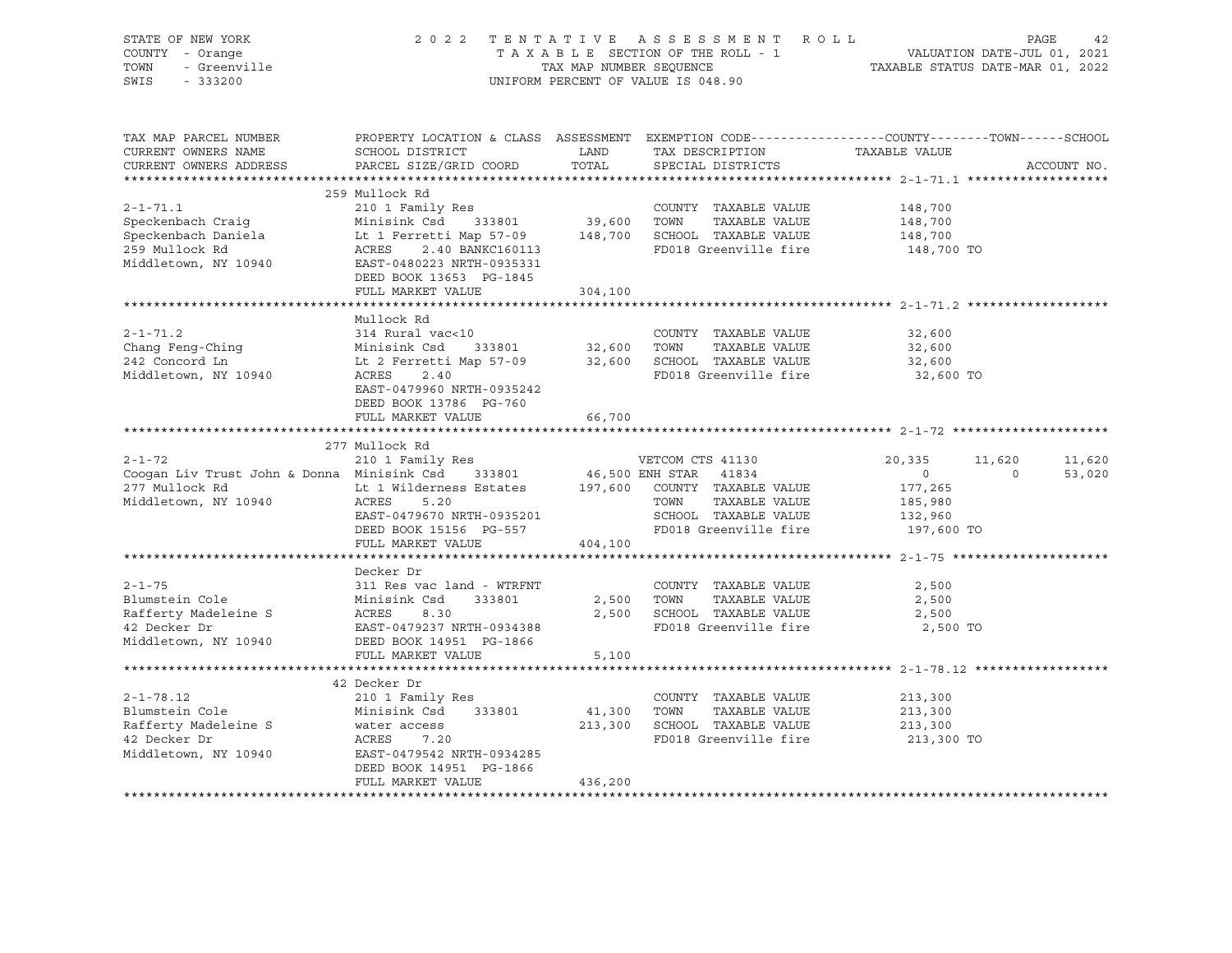### STATE OF NEW YORK 2 0 2 2 T E N T A T I V E A S S E S S M E N T R O L L PAGE 43 COUNTY - Orange T A X A B L E SECTION OF THE ROLL - 1 VALUATION DATE-JUL 01, 2021 TOWN - Greenville TAX MAP NUMBER SEQUENCE TAXABLE STATUS DATE-MAR 01, 2022 SWIS - 333200 UNIFORM PERCENT OF VALUE IS 048.90

| TAX MAP PARCEL NUMBER<br>CURRENT OWNERS NAME<br>CURRENT OWNERS ADDRESS                                                     | PROPERTY LOCATION & CLASS ASSESSMENT<br>SCHOOL DISTRICT<br>PARCEL SIZE/GRID COORD                                                                                                                                                       | LAND<br>TOTAL            | EXEMPTION CODE-----------------COUNTY-------TOWN------SCHOOL<br>TAX DESCRIPTION<br>SPECIAL DISTRICTS                                                       | TAXABLE VALUE                                                           | ACCOUNT NO.                            |
|----------------------------------------------------------------------------------------------------------------------------|-----------------------------------------------------------------------------------------------------------------------------------------------------------------------------------------------------------------------------------------|--------------------------|------------------------------------------------------------------------------------------------------------------------------------------------------------|-------------------------------------------------------------------------|----------------------------------------|
| $2 - 1 - 78.2$<br>Decker Harold Ray<br>6398 SW 108th St<br>Ocala, FL 34476                                                 | Eatontown Rd<br>323 Vacant rural<br>Minisink Csd<br>333801<br>ACRES<br>21.40<br>EAST-0478633 NRTH-0933783                                                                                                                               | 16,000<br>16,000         | COUNTY TAXABLE VALUE<br>TOWN<br>TAXABLE VALUE<br>SCHOOL TAXABLE VALUE<br>FD018 Greenville fire                                                             | 16,000<br>16,000<br>16,000<br>16,000 TO                                 |                                        |
|                                                                                                                            | DEED BOOK 5983 PG-277<br>FULL MARKET VALUE                                                                                                                                                                                              | 32,700                   |                                                                                                                                                            |                                                                         |                                        |
| $2 - 1 - 79$<br>Gartiser Joseph R<br>Gartiser Alexa J<br>356 Grahamtown Rd<br>Middletown, NY 10940 DEED BOOK 14897 PG-1241 | 356 Grahamtown Rd<br>210 1 Family Res<br>Minisink Csd<br>0.73 BANKC061339 161,200<br>ACRES 0.73 BANKC061339<br>EAST-0477218 NRTH-0941565<br>FULL MARKET VALUE                                                                           | 333801 28,400<br>329,700 | COUNTY TAXABLE VALUE<br>TOWN<br>TAXABLE VALUE<br>SCHOOL TAXABLE VALUE<br>FD018 Greenville fire                                                             | 161,200<br>161,200<br>161,200<br>161,200 TO                             |                                        |
|                                                                                                                            |                                                                                                                                                                                                                                         |                          |                                                                                                                                                            |                                                                         |                                        |
| $2 - 1 - 80$<br>Heise Frederick<br>Heise Shirley<br>381 Grahamtown Rd<br>Middletown, NY 10940                              | 381 Grahamtown Rd<br>210 1 Family Res<br>Minisink Csd 333801 40,700 ENH STAR 41834<br>Lt 4 Lindland Sub 6685 147,300 COUNTY TAXABLE VALUE<br>ACRES<br>2.60<br>EAST-0476860 NRTH-0941322<br>DEED BOOK 2294 PG-00229<br>FULL MARKET VALUE | 301,200                  | 93 PCT OF VALUE USED FOR EXEMPTION PURPOSES<br>VETWAR CTS 41120<br>TOWN<br>TAXABLE VALUE<br>SCHOOL TAXABLE VALUE<br>FD018 Greenville fire                  | 12,201<br>$\overline{0}$<br>135,099<br>140,328<br>87,308<br>147,300 TO  | 6,972<br>6,972<br>$\Omega$<br>53,020   |
| $2 - 1 - 81$<br>DeNonno Christopher C<br>DeNonno Nicole<br>391 Grahamtown Rd<br>Middletown, NY 10940                       | 391 Grahamtown Rd<br>210 1 Family Res<br>Minisink Csd<br>Lt 3 Lindland Sub 6685<br>ACRES<br>1.30<br>EAST-0476558 NRTH-0941262<br>DEED BOOK 12929 PG-1806<br>FULL MARKET VALUE                                                           | 308,600                  | VETCOM CTS 41130<br>333801 33,600 BAS STAR 41854<br>150,900 COUNTY TAXABLE VALUE<br>TOWN<br>TAXABLE VALUE<br>SCHOOL TAXABLE VALUE<br>FD018 Greenville fire | 20,335<br>$\overline{0}$<br>130,565<br>139,280<br>118,040<br>150,900 TO | 11,620<br>11,620<br>$\Omega$<br>21,240 |
|                                                                                                                            | 393 Grahamtown Rd                                                                                                                                                                                                                       |                          |                                                                                                                                                            |                                                                         |                                        |
| $2 - 1 - 82$<br>Caperna Arthur Jr<br>Caperna Tony<br>393 Grahamtown Rd<br>Middletown, NY 10940                             | 210 1 Family Res<br>Minisink Csd<br>333801<br>Lt 2 Lindland Sub 6685 151,200<br>ACRES<br>1.30<br>EAST-0476349 NRTH-0941220<br>DEED BOOK 14743 PG-339<br>FULL MARKET VALUE                                                               | 309,200                  | BAS STAR 41854<br>33,600 COUNTY TAXABLE VALUE<br>TOWN<br>TAXABLE VALUE<br>SCHOOL TAXABLE VALUE<br>FD018 Greenville fire                                    | $0 \qquad \qquad$<br>151,200<br>151,200<br>129,960<br>151,200 TO        | $\circ$<br>21,240                      |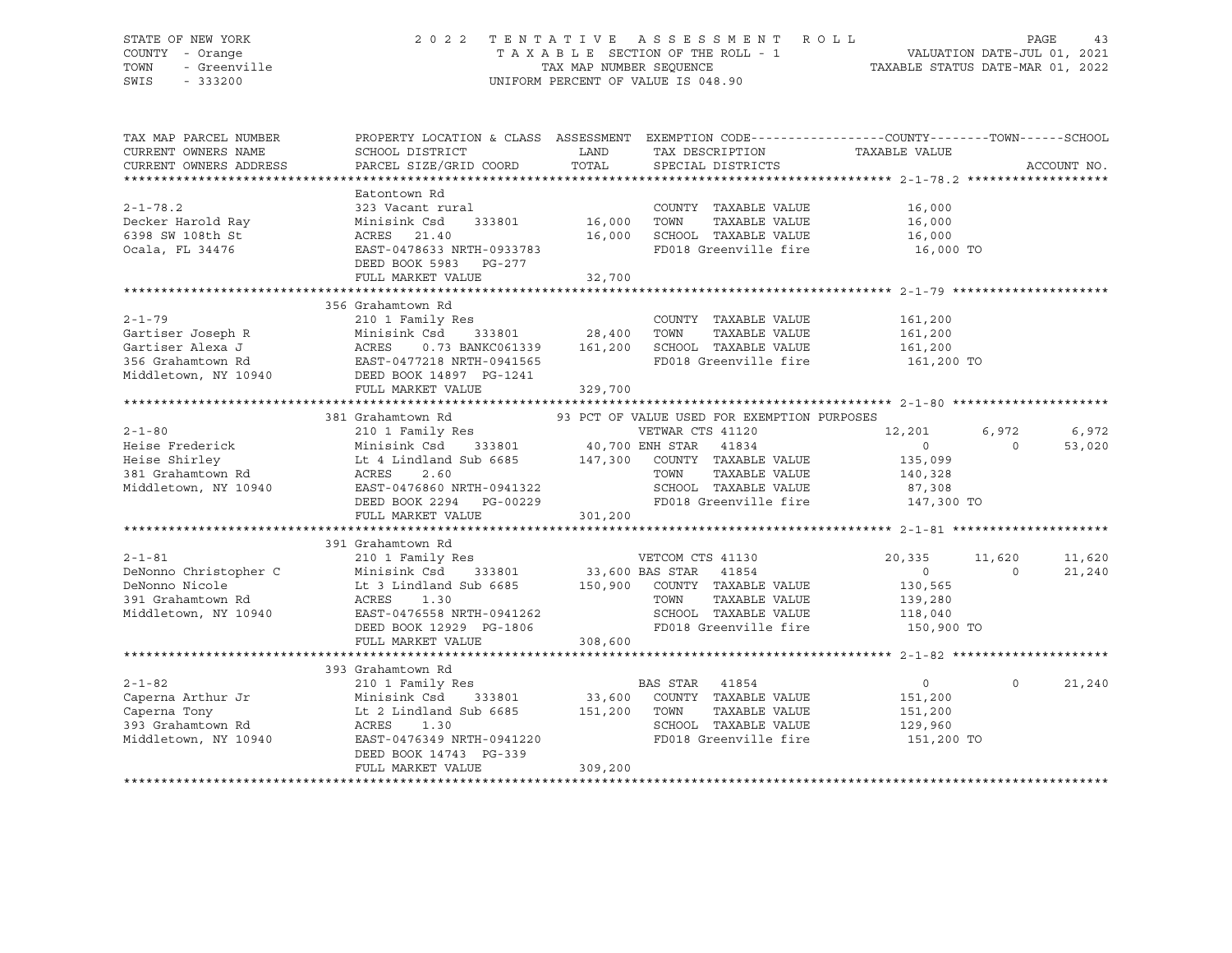| STATE OF NEW YORK<br>COUNTY - Orange<br>TOWN<br>- Greenville<br>SWIS<br>$-333200$                                                    | 2 0 2 2                                                                                                                                                                                                   |                              | TENTATIVE ASSESSMENT ROLL<br>TENTATIVE ASSESSMENT AVVIL<br>TAXABLE SECTION OF THE ROLL - 1 VALUATION DATE-JUL 01, 2021<br>TAXABLE STATUS DATE-MAR 01, 2022<br>UNIFORM PERCENT OF VALUE IS 048.90 |                                                                        | PAGE              | 44               |
|--------------------------------------------------------------------------------------------------------------------------------------|-----------------------------------------------------------------------------------------------------------------------------------------------------------------------------------------------------------|------------------------------|--------------------------------------------------------------------------------------------------------------------------------------------------------------------------------------------------|------------------------------------------------------------------------|-------------------|------------------|
| TAX MAP PARCEL NUMBER<br>CURRENT OWNERS NAME<br>CURRENT OWNERS ADDRESS                                                               | SCHOOL DISTRICT<br>PARCEL SIZE/GRID COORD                                                                                                                                                                 | LAND<br>TOTAL                | PROPERTY LOCATION & CLASS ASSESSMENT EXEMPTION CODE----------------COUNTY-------TOWN------SCHOOL<br>TAX DESCRIPTION TAXABLE VALUE<br>SPECIAL DISTRICTS                                           |                                                                        |                   | ACCOUNT NO.      |
| $2 - 1 - 83$<br>Schumaci Michael A                                                                                                   | 407 Grahamtown Rd<br>210 1 Family Res<br>Minisink Csd 333801<br>DEED BOOK 4175 PG-99<br>FULL MARKET VALUE                                                                                                 | 125,400<br>256,400           | BAS STAR 41854<br>33,600 COUNTY TAXABLE VALUE<br>TOWN TAXABLE VALUE<br>SCHOOL TAXABLE VALUE<br>FD018 Greenville fire                                                                             | 0<br>125,400<br>125,400<br>104,160<br>125,400 TO                       | $\Omega$          | 21,240           |
|                                                                                                                                      |                                                                                                                                                                                                           |                              |                                                                                                                                                                                                  |                                                                        |                   |                  |
| $2 - 1 - 84$<br>Nassivera Theodore<br>Nassivera Shelly<br>330 Mullock Rd<br>Middletown, NY 10940 EAST-0478549 NRTH-0935738           | 330 Mullock Rd<br>210 1 Family Res<br>Minisink Csa<br>Lt 1A Gumpel Sub 6806<br>ACRES 2.60<br>2170549 NRTH-0935738<br>333801<br>DEED BOOK 13048 PG-199<br>FULL MARKET VALUE                                | 40,700 BAS STAR<br>262,400   | VETCOM CTS 41130<br>41854<br>128,300 COUNTY TAXABLE VALUE<br>TOWN<br>TAXABLE VALUE<br>SCHOOL TAXABLE VALUE<br>FD018 Greenville fire                                                              | 20,335<br>$\overline{0}$<br>107,965<br>116,680<br>95,440<br>128,300 TO | 11,620<br>$\circ$ | 11,620<br>21,240 |
|                                                                                                                                      |                                                                                                                                                                                                           |                              |                                                                                                                                                                                                  |                                                                        |                   |                  |
| $2 - 1 - 85$<br>Ciborowski Richard<br>Ciborowski Theresa<br>660 Greenville Tpke<br>Middletown, NY 10940<br>EAST-0478559 NRTH-0936103 | 660 Greenville Tpke<br>210 1 Family Res<br>Minisink Csd 333801<br>EAST-0478559 NRTH-0936103<br>DEED BOOK 2422 PG-00159                                                                                    | 44,400<br>143,300            | COUNTY TAXABLE VALUE<br>TOWN<br>TAXABLE VALUE<br>SCHOOL TAXABLE VALUE<br>FD018 Greenville fire                                                                                                   | 143,300<br>143,300<br>143,300<br>143,300 TO                            |                   |                  |
|                                                                                                                                      | FULL MARKET VALUE                                                                                                                                                                                         | 293,000                      |                                                                                                                                                                                                  |                                                                        |                   |                  |
| $2 - 1 - 86$<br>Gopel Keith R<br>Gopel Amy<br>346 Mullock Rd<br>Middletown, NY 10940                                                 | 346 Mullock Rd<br>210 1 Family Res<br>Minisink Csd 333801<br>Lt 3A Gumpel Sub 6806<br>ACRES 5.40 BANK L<br>ACRES 5.40 BANK L<br>EAST-0478159 NRTH-0936033<br>DEED BOOK 13271 PG-1914<br>FULL MARKET VALUE | 47,200<br>244,800<br>500,600 | BAS STAR 41854<br>COUNTY TAXABLE VALUE<br>TOWN<br>TAXABLE VALUE<br>SCHOOL TAXABLE VALUE<br>FD018 Greenville fire                                                                                 | $\overline{0}$<br>244,800<br>244,800<br>223,560<br>244,800 TO          | $\Omega$          | 21,240           |
|                                                                                                                                      |                                                                                                                                                                                                           |                              |                                                                                                                                                                                                  |                                                                        |                   |                  |
| $2 - 1 - 87$<br>Heter Nancy L<br>Di Salvo Frank C<br>352 Mullock Rd<br>Middletown, NY 10940                                          | 352 Mullock Rd<br>210 1 Family Res<br>Minisink Csd 333801<br>Lt 4A Gumpel Sub 6806<br>333801<br>ACRES 5.70<br>EAST-0477879 NRTH-0936012<br>DEED BOOK 5706 PG-11<br>FULL MARKET VALUE                      | 47,500<br>168,700<br>345,000 | BAS STAR 41854<br>COUNTY TAXABLE VALUE<br>TOWN<br>TAXABLE VALUE<br>SCHOOL TAXABLE VALUE<br>FD018 Greenville fire                                                                                 | $\overline{0}$<br>168,700<br>168,700<br>147,460<br>168,700 TO          | $\Omega$          | 21,240           |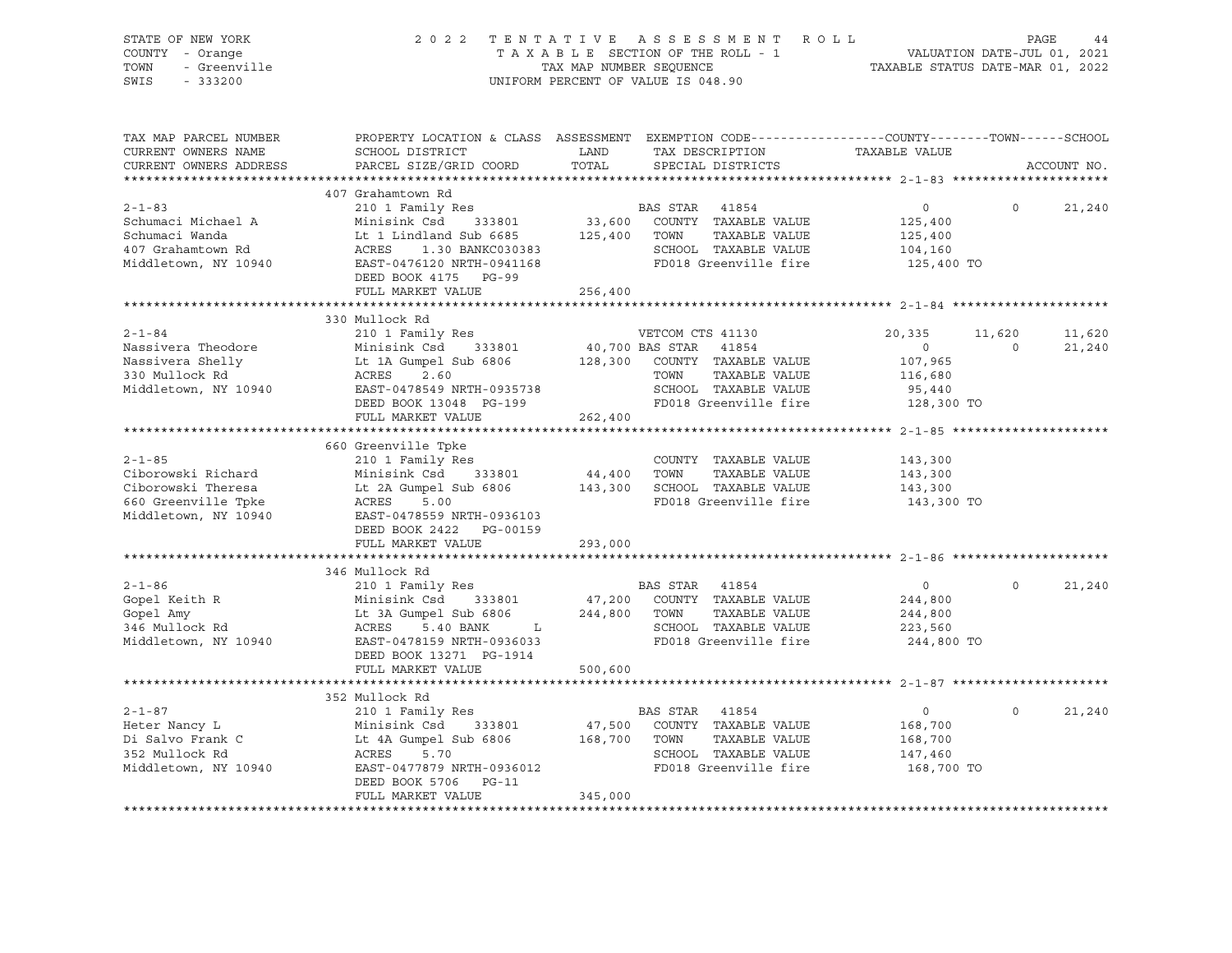| STATE OF NEW YORK<br>OF NEW YORK<br>I - Orange<br>- Greenville<br>- 20000<br>COUNTY - Orange<br>TOWN<br>SWIS                                               |                                                                                                                                                                                                                                     |                              | 2022 TENTATIVE ASSESSMENT ROLL<br>TAXABLE SECTION OF THE ROLL - 1<br>TAXABLE STATUS DATE-JUL 01, 2021<br>TAXABLE STATUS DATE-MAR 01, 2022<br>UNIFORM PERCENT OF VALUE IS 048.90 |                                                                          | PAGE<br>45  |
|------------------------------------------------------------------------------------------------------------------------------------------------------------|-------------------------------------------------------------------------------------------------------------------------------------------------------------------------------------------------------------------------------------|------------------------------|---------------------------------------------------------------------------------------------------------------------------------------------------------------------------------|--------------------------------------------------------------------------|-------------|
| TAX MAP PARCEL NUMBER<br>CURRENT OWNERS NAME<br>CURRENT OWNERS ADDRESS                                                                                     | PROPERTY LOCATION & CLASS ASSESSMENT EXEMPTION CODE----------------COUNTY-------TOWN------SCHOOL<br>SCHOOL DISTRICT<br>PARCEL SIZE/GRID COORD                                                                                       | LAND<br>TOTAL                | TAX DESCRIPTION<br>SPECIAL DISTRICTS                                                                                                                                            | TAXABLE VALUE                                                            | ACCOUNT NO. |
| $2 - 1 - 88.2$<br>COUNTY OF ORANGE<br>255 Main St<br>Goshen, NY 10924                                                                                      | 372 Mullock Rd<br>210 1 Family Res<br>333801 50,300 TOWN<br>Minisink Csd<br>Lt5a Gumpel Sub 6806<br>ACRES<br>9.20<br>EAST-0477479 NRTH-0936056<br>DEED BOOK 15041 PG-1780<br>FULL MARKET VALUE                                      | 270,600                      | COUNTY TAXABLE VALUE<br>TAXABLE VALUE<br>132,300 SCHOOL TAXABLE VALUE<br>FD018 Greenville fire 132,300 TO                                                                       | 132,300<br>132,300<br>132,300                                            |             |
|                                                                                                                                                            |                                                                                                                                                                                                                                     |                              |                                                                                                                                                                                 |                                                                          |             |
| $2 - 1 - 90.2$<br>Nohavicka James R<br>Nohavicka Anna<br>388 Mullock Rd<br>Middletown, NY 10940                                                            | 388 Mullock Rd<br>240 Rural res<br>Minisink Csd 333801<br>Lts 6A & 7A Gumpel 220,200 TOWN<br>Sub Map<br>ACRES 22.10<br>EAST-0477027 NRTH-0936780<br>DEED BOOK 3916 PG-185                                                           |                              | BAS STAR 41854<br>64,000 COUNTY TAXABLE VALUE<br>TAXABLE VALUE<br>SCHOOL TAXABLE VALUE<br>FD018 Greenville fire                                                                 | $\overline{0}$<br>$\circ$<br>220,200<br>220,200<br>198,960<br>220,200 TO | 21,240      |
|                                                                                                                                                            | FULL MARKET VALUE                                                                                                                                                                                                                   | 450,300                      |                                                                                                                                                                                 |                                                                          |             |
|                                                                                                                                                            |                                                                                                                                                                                                                                     |                              |                                                                                                                                                                                 |                                                                          |             |
| $2 - 1 - 91.1$<br>Schuster Janet<br>4035 NW 37th Drive<br>Gainesville, FL 32606<br>MAY BE SUBJECT TO PAYMENT<br>UNDER AGDIST LAW TIL 2024                  | 620 Greenville Tpke<br>240 Rural res<br>Minisink Csd 333801 55,700 TOWN<br>Schuster Map 645-07 222,700 SCHOOL TAXABLE VALUE<br>Lot 1<br>ACRES 27.50<br>EAST-0477895 NRTH-0937047<br>DEED BOOK 5651 PG-223                           |                              | COUNTY TAXABLE VALUE<br>TAXABLE VALUE<br>FD018 Greenville fire                                                                                                                  | 222,700<br>222,700<br>222,700<br>222,700 TO                              |             |
|                                                                                                                                                            | FULL MARKET VALUE                                                                                                                                                                                                                   | 455,400                      |                                                                                                                                                                                 |                                                                          |             |
| $2 - 1 - 91.2$<br>Topper Steven<br>Topper Arlene<br>630 Greenville Tpke<br>Middletown, NY 10940                                                            | 630 Greenville Tpke<br>210 1 Family Res<br>Minisink Csd 333801<br>Schuster Map 645-07 202,700 SCHOOL TAXABLE VALUE<br>Lot 2<br>ACRES<br>2.10 BANKN140687<br>EAST-0478642 NRTH-0936753<br>DEED BOOK 14150 PG-13<br>FULL MARKET VALUE | 38,000 TOWN<br>414,500       | COUNTY TAXABLE VALUE<br>TAXABLE VALUE<br>FD018 Greenville fire                                                                                                                  | 202,700<br>202,700<br>202,700<br>202,700 TO                              |             |
|                                                                                                                                                            |                                                                                                                                                                                                                                     |                              |                                                                                                                                                                                 |                                                                          |             |
| $2 - 1 - 92$<br>Oelkers Irrevoc Trust Robert G Minisink Csd<br>Oelkers Irrevoc Trust Catherin Lt 9A Gumpel Sub 6806<br>69-10 55th Ave<br>Maspeth, NY 11378 | 640 Greenville Tpke<br>210 1 Family Res<br>333801<br>C Aylward 50% each Trust<br>ACRES<br>7.20<br>EAST-0478498 NRTH-0936528<br>DEED BOOK 14064 PG-1691<br>FULL MARKET VALUE                                                         | 48,700<br>158,600<br>324,300 | COUNTY TAXABLE VALUE<br>TAXABLE VALUE<br>TOWN<br>SCHOOL TAXABLE VALUE<br>FD018 Greenville fire                                                                                  | 158,600<br>158,600<br>158,600<br>158,600 TO                              |             |
|                                                                                                                                                            |                                                                                                                                                                                                                                     |                              |                                                                                                                                                                                 |                                                                          |             |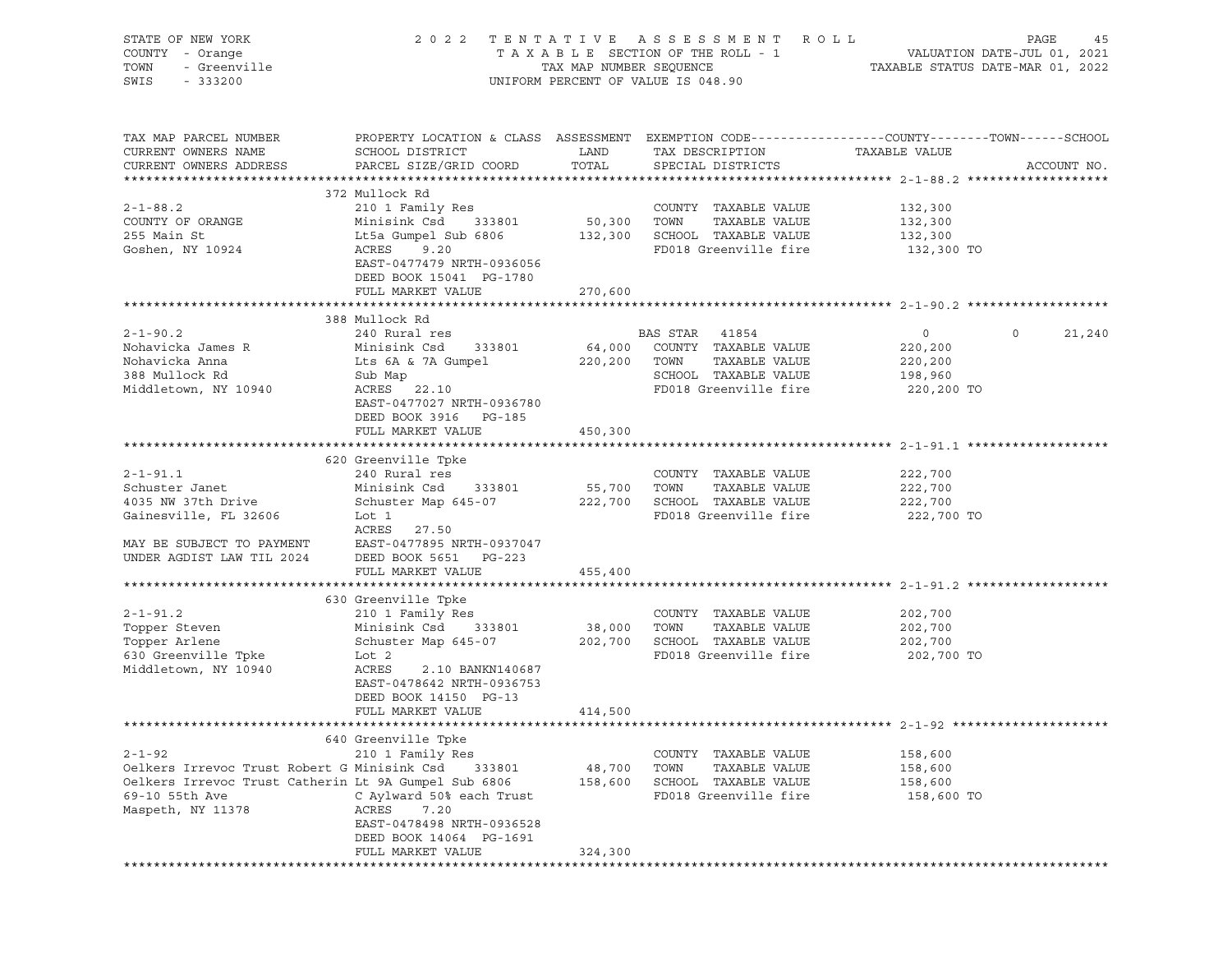| STATE OF NEW YORK<br>COUNTY - Orange<br>OF NEW YORK<br>' - Orange<br>- Greenville<br>TOWN |                                                                                                                                     |                  | TENTATIVE ASSESSMENT ROLL PAGE 46<br>TAXABLE SECTION OF THE ROLL - 1 VALUATION DATE-JUL 01, 2021<br>TAX MAP NUMBER SEQUENCE TAXABLE STATUS DATE-MAR 01, 2022<br>INIEORM PERCENT OF VALUE TO 049 00<br>2022 TENTATIVE ASSESSMENT ROLL |                                                         |                   |
|-------------------------------------------------------------------------------------------|-------------------------------------------------------------------------------------------------------------------------------------|------------------|--------------------------------------------------------------------------------------------------------------------------------------------------------------------------------------------------------------------------------------|---------------------------------------------------------|-------------------|
| SWIS                                                                                      |                                                                                                                                     |                  | UNIFORM PERCENT OF VALUE IS 048.90                                                                                                                                                                                                   |                                                         |                   |
| TAX MAP PARCEL NUMBER                                                                     | PROPERTY LOCATION & CLASS ASSESSMENT EXEMPTION CODE---------------COUNTY-------TOWN------SCHOOL                                     |                  |                                                                                                                                                                                                                                      |                                                         |                   |
| CURRENT OWNERS NAME                                                                       | SCHOOL DISTRICT                                                                                                                     | LAND             | TAX DESCRIPTION                                                                                                                                                                                                                      | TAXABLE VALUE                                           |                   |
| CURRENT OWNERS ADDRESS                                                                    | PARCEL SIZE/GRID COORD                                                                                                              | TOTAL            | SPECIAL DISTRICTS                                                                                                                                                                                                                    |                                                         | ACCOUNT NO.       |
|                                                                                           |                                                                                                                                     |                  |                                                                                                                                                                                                                                      |                                                         |                   |
| $2 - 1 - 93.1$                                                                            | 395 Mullock Rd<br>210 1 Family Res                                                                                                  |                  | COUNTY TAXABLE VALUE                                                                                                                                                                                                                 | 200,900                                                 |                   |
| WF Reverse Reo HECM 2015-1 Minisink Csd 333801 37,400 TOWN                                |                                                                                                                                     |                  | TAXABLE VALUE                                                                                                                                                                                                                        | 200,900                                                 |                   |
| 1140 Ave of the Americas F1 7 Lt 1 Becker Sub Map 8895                                    |                                                                                                                                     |                  | 200,900 SCHOOL TAXABLE VALUE                                                                                                                                                                                                         | 200,900                                                 |                   |
| New York, NY 10036                                                                        | ACRES 2.00                                                                                                                          |                  | FD018 Greenville fire                                                                                                                                                                                                                | 200,900 TO                                              |                   |
|                                                                                           | EAST-0476804 NRTH-0935307<br>DEED BOOK 14594 PG-801                                                                                 |                  |                                                                                                                                                                                                                                      |                                                         |                   |
|                                                                                           | FULL MARKET VALUE                                                                                                                   | 410,800          |                                                                                                                                                                                                                                      |                                                         |                   |
|                                                                                           |                                                                                                                                     | **************** |                                                                                                                                                                                                                                      | **************************** 2-1-93.2 ***************** |                   |
|                                                                                           | 389 Mullock Rd                                                                                                                      |                  |                                                                                                                                                                                                                                      |                                                         |                   |
| $2 - 1 - 93.2$                                                                            | BAS STAR<br>Minisink Csd 333801 34,700 COUNTY<br>Lt 2 Becker Sub Map 8895 179,000 TOWN<br>ACRES 1.50<br>TIMES                       |                  | BAS STAR 41854                                                                                                                                                                                                                       | $\overline{0}$                                          | $\circ$<br>21,240 |
| Thompson Kenneth                                                                          |                                                                                                                                     |                  | 34,700 COUNTY TAXABLE VALUE                                                                                                                                                                                                          | 179,000                                                 |                   |
| Thompson Nilda<br>389 Mullock Rd                                                          |                                                                                                                                     |                  | TAXABLE VALUE<br>SCHOOL TAXABLE VALUE                                                                                                                                                                                                | 179,000<br>157,760                                      |                   |
| Middletown, NY 10940                                                                      | EAST-0477012 NRTH-0935305                                                                                                           |                  | FD018 Greenville fire                                                                                                                                                                                                                | 179,000 TO                                              |                   |
|                                                                                           | DEED BOOK 5747 PG-330                                                                                                               |                  |                                                                                                                                                                                                                                      |                                                         |                   |
|                                                                                           | FULL MARKET VALUE                                                                                                                   | 366,100          |                                                                                                                                                                                                                                      |                                                         |                   |
|                                                                                           |                                                                                                                                     |                  |                                                                                                                                                                                                                                      |                                                         |                   |
|                                                                                           | 383 Mullock Rd                                                                                                                      |                  |                                                                                                                                                                                                                                      |                                                         |                   |
| $2 - 1 - 93.3$                                                                            | 210 1 Family Res                                                                                                                    |                  | COUNTY TAXABLE VALUE                                                                                                                                                                                                                 | 180,700                                                 |                   |
| Kiladitis Amalia                                                                          | Minisink Csd 333801                                                                                                                 | 34,700 TOWN      | TAXABLE VALUE                                                                                                                                                                                                                        | 180,700                                                 |                   |
| 383 Mullock Rd                                                                            | Exercise of the set of the set of the SCHOOL TAXABLE VALUE<br>ACRES 1.50 BANKC030217 FD018 Greenville fire                          |                  |                                                                                                                                                                                                                                      | 180,700                                                 |                   |
| Middletown, NY 10940                                                                      |                                                                                                                                     |                  | FD018 Greenville fire                                                                                                                                                                                                                | 180,700 TO                                              |                   |
|                                                                                           | EAST-0477172 NRTH-0935344<br>DEED BOOK 12048 PG-630                                                                                 |                  |                                                                                                                                                                                                                                      |                                                         |                   |
|                                                                                           | FULL MARKET VALUE                                                                                                                   | 369,500          |                                                                                                                                                                                                                                      |                                                         |                   |
|                                                                                           |                                                                                                                                     |                  |                                                                                                                                                                                                                                      |                                                         |                   |
|                                                                                           | 353 Mullock Rd                                                                                                                      |                  | 98 PCT OF VALUE USED FOR EXEMPTION PURPOSES                                                                                                                                                                                          |                                                         |                   |
| $2 - 1 - 94.1$                                                                            | 210 1 Family Res                                                                                                                    |                  | VETWAR CTS 41120                                                                                                                                                                                                                     | 12,201                                                  | 6,972<br>6,972    |
| Thomas Carol I<br>353 Mullock Rd                                                          | Minisink Csd      333801                34,700 ENH STAR    41834<br>Lt 1 Era Curraba Realty         133,300   COUNTY  TAXABLE VALUE |                  |                                                                                                                                                                                                                                      | $\overline{0}$                                          | $\circ$<br>53,020 |
|                                                                                           |                                                                                                                                     |                  |                                                                                                                                                                                                                                      | 121,099                                                 |                   |
| Middletown, NY 10940                                                                      | Inc Map 166-94<br>ACRES 1.50                                                                                                        |                  | TAXABLE VALUE<br>TOWN                                                                                                                                                                                                                | 126,328                                                 |                   |
|                                                                                           |                                                                                                                                     |                  | SCHOOL TAXABLE VALUE                                                                                                                                                                                                                 | 73,308                                                  |                   |
|                                                                                           | EAST-0477800 NRTH-0935382                                                                                                           |                  | FD018 Greenville fire                                                                                                                                                                                                                | 133,300 TO                                              |                   |
|                                                                                           | DEED BOOK 14891 PG-330                                                                                                              |                  |                                                                                                                                                                                                                                      |                                                         |                   |
|                                                                                           | FULL MARKET VALUE                                                                                                                   | 272,600          |                                                                                                                                                                                                                                      |                                                         |                   |
|                                                                                           | 365 Mullock Rd                                                                                                                      |                  |                                                                                                                                                                                                                                      |                                                         |                   |
| $2 - 1 - 94.2$                                                                            | 210 1 Family Res                                                                                                                    |                  | SOLAR EX C 49500                                                                                                                                                                                                                     | 19,900                                                  | 19,900<br>19,900  |
|                                                                                           | Minisink Csd 333801                                                                                                                 |                  |                                                                                                                                                                                                                                      | 173,700                                                 |                   |
| Voigtland Paul<br>365 Mullock Rd                                                          | Lt 2 Era Curraba Realty                                                                                                             |                  | 35,500 COUNTY TAXABLE VALUE<br>193,600 TOWN TAXABLE VALUE<br>TAXABLE VALUE                                                                                                                                                           | 173,700                                                 |                   |
| Middletown, NY 10940                                                                      | Inc Map 166-94                                                                                                                      |                  | SCHOOL TAXABLE VALUE                                                                                                                                                                                                                 | 173,700                                                 |                   |
|                                                                                           | ACRES 1.80 BANKC130170                                                                                                              |                  | FD018 Greenville fire                                                                                                                                                                                                                | 193,600 TO                                              |                   |
|                                                                                           | EAST-0477610 NRTH-0935352                                                                                                           |                  |                                                                                                                                                                                                                                      |                                                         |                   |
|                                                                                           | DEED BOOK 14104 PG-467                                                                                                              |                  |                                                                                                                                                                                                                                      |                                                         |                   |
|                                                                                           | FULL MARKET VALUE                                                                                                                   | 395,900          |                                                                                                                                                                                                                                      |                                                         |                   |
|                                                                                           |                                                                                                                                     |                  |                                                                                                                                                                                                                                      |                                                         |                   |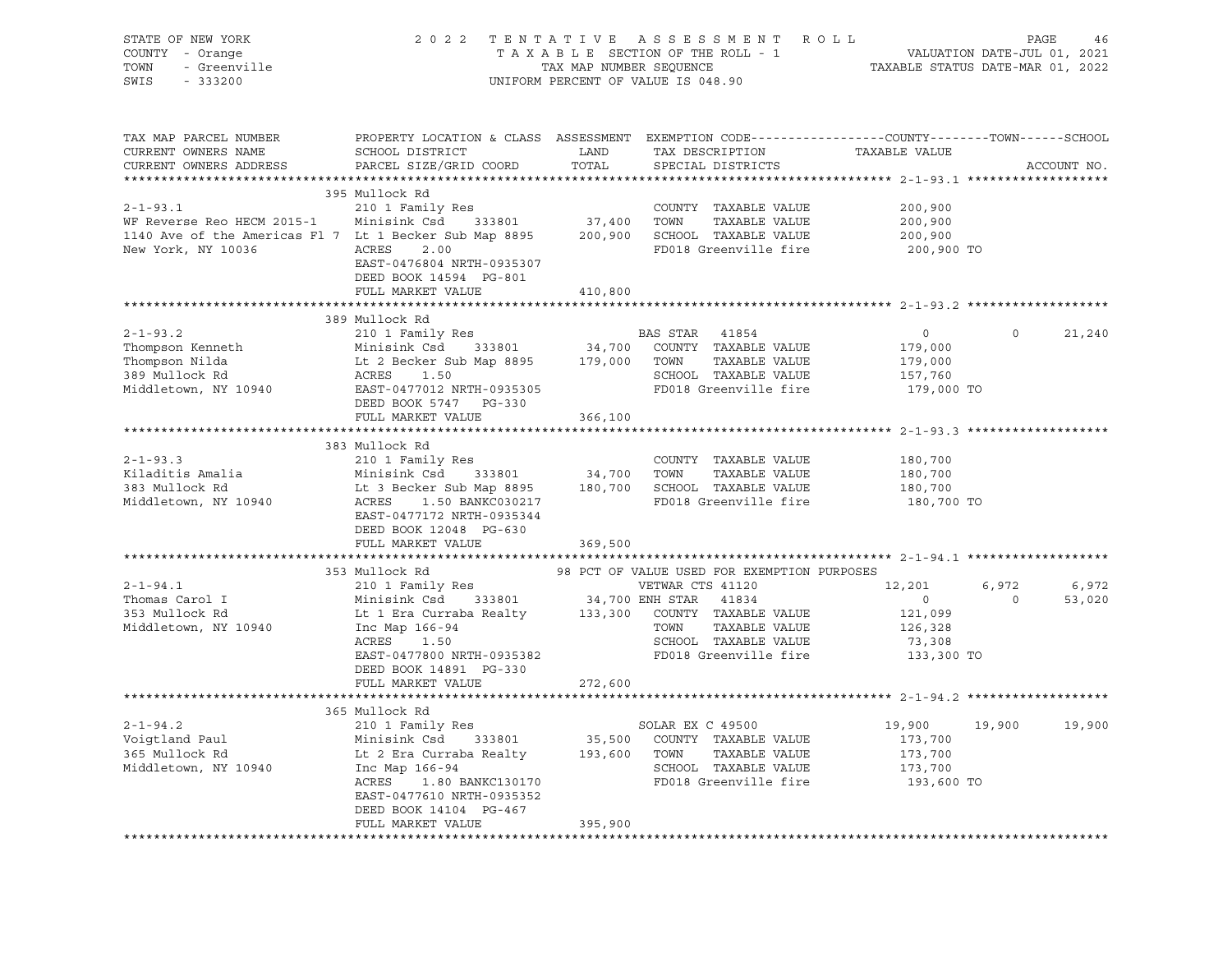| STATE OF NEW YORK<br>COUNTY - Orange<br>- Greenville<br>TOWN<br>SWIS<br>$-333200$ | 2 0 2 2<br>TENTATIVE ASSESSMENT ROLL<br>TAXABLE SECTION OF THE ROLL - 1<br>TAX MAP NUMBER SEQUENCE<br>UNIFORM PERCENT OF VALUE IS 048.90                                              | PAGE<br>47<br>VALUATION DATE-JUL 01, 2021<br>TAXABLE STATUS DATE-MAR 01, 2022                                                                            |                                |                |             |
|-----------------------------------------------------------------------------------|---------------------------------------------------------------------------------------------------------------------------------------------------------------------------------------|----------------------------------------------------------------------------------------------------------------------------------------------------------|--------------------------------|----------------|-------------|
| TAX MAP PARCEL NUMBER<br>CURRENT OWNERS NAME<br>CURRENT OWNERS ADDRESS            | SCHOOL DISTRICT<br>PARCEL SIZE/GRID COORD                                                                                                                                             | PROPERTY LOCATION & CLASS ASSESSMENT EXEMPTION CODE----------------COUNTY-------TOWN-----SCHOOL<br>TAX DESCRIPTION<br>LAND<br>TOTAL<br>SPECIAL DISTRICTS | TAXABLE VALUE                  |                | ACCOUNT NO. |
|                                                                                   |                                                                                                                                                                                       |                                                                                                                                                          |                                |                |             |
| $2 - 1 - 94.3$                                                                    | 377 Mullock Rd<br>210 1 Family Res                                                                                                                                                    | VETCOM CTS 41130                                                                                                                                         | 20,335                         | 11,620         | 11,620      |
| Jacobs Suzann L                                                                   | Minisink Csd 333801                                                                                                                                                                   | 37,400 BAS STAR<br>41854                                                                                                                                 | $\circ$                        | $\overline{0}$ | 21,240      |
| 377 Mullock Rd                                                                    |                                                                                                                                                                                       | Lt 3 Era Curraba Realty 141,100 COUNTY TAXABLE VALUE                                                                                                     | 120,765                        |                |             |
| Middletown, NY 10940                                                              | Inc Map 166-94                                                                                                                                                                        | TOWN<br>TAXABLE VALUE                                                                                                                                    | 129,480                        |                |             |
|                                                                                   | 2.00 BANKC130170<br>390 מדיימות המספר<br>ACRES                                                                                                                                        | SCHOOL TAXABLE VALUE                                                                                                                                     | 108,240                        |                |             |
|                                                                                   | EAST-0477390 NRTH-0935351                                                                                                                                                             | FD018 Greenville fire                                                                                                                                    | 141,100 TO                     |                |             |
|                                                                                   | DEED BOOK 4406 PG-141                                                                                                                                                                 |                                                                                                                                                          |                                |                |             |
|                                                                                   | FULL MARKET VALUE                                                                                                                                                                     | 288,500                                                                                                                                                  |                                |                |             |
|                                                                                   |                                                                                                                                                                                       |                                                                                                                                                          |                                |                |             |
|                                                                                   | 351 Mullock Rd                                                                                                                                                                        |                                                                                                                                                          |                                | $\Omega$       |             |
| $2 - 1 - 95$                                                                      | 210 1 Family Res                                                                                                                                                                      | BAS STAR 41854<br>48,200<br>COUNTY TAXABLE VALUE                                                                                                         | $\circ$                        |                | 21,240      |
| Bast Robert H<br>Bast Dawn A                                                      | Minisink Csd<br>333801                                                                                                                                                                | 205,100 TOWN<br>TAXABLE VALUE                                                                                                                            | 205,100<br>205,100             |                |             |
| 351 Mullock Rd                                                                    | Minisink Csd      333801<br>Lt 3B Gumpel Sub 6806<br>ACRES      3.10                                                                                                                  | SCHOOL TAXABLE VALUE                                                                                                                                     | 183,860                        |                |             |
|                                                                                   | Middletown, NY 10940 EAST-0478105 NRTH-0935413                                                                                                                                        | FD018 Greenville fire                                                                                                                                    | 205,100 TO                     |                |             |
|                                                                                   | DEED BOOK 5408 PG-52                                                                                                                                                                  |                                                                                                                                                          |                                |                |             |
|                                                                                   | FULL MARKET VALUE                                                                                                                                                                     | 419,400                                                                                                                                                  |                                |                |             |
|                                                                                   |                                                                                                                                                                                       |                                                                                                                                                          |                                |                |             |
|                                                                                   | 327 Mullock Rd                                                                                                                                                                        |                                                                                                                                                          |                                |                |             |
| $2 - 1 - 96$                                                                      | 210 1 Family Res                                                                                                                                                                      | VETWAR CTS 41120                                                                                                                                         | 12,201                         | 6,972          | 6,972       |
| Curley Francis                                                                    |                                                                                                                                                                                       | 40,200 ENH STAR 41834                                                                                                                                    | $\overline{0}$                 | $\Omega$       | 53,020      |
| Curley Ellen<br>327 Mullock Rd                                                    | mpel Sur vood<br>2.50 BANKC030385<br>0450 NRTH-0935403                                                                                                                                | 157,000 COUNTY TAXABLE VALUE<br>TOWN<br>TAXABLE VALUE                                                                                                    | 144,799                        |                |             |
| Middletown, NY 10940                                                              |                                                                                                                                                                                       | SCHOOL TAXABLE VALUE                                                                                                                                     | 150,028<br>97,008              |                |             |
|                                                                                   | Minisink Csa<br>Lt 4B Gumpel Sub 6806<br>ACRES 2.50 BANKC030385<br>EAST-0478450 NRTH-0935403                                                                                          | FD018 Greenville fire                                                                                                                                    | 157,000 TO                     |                |             |
|                                                                                   | FULL MARKET VALUE                                                                                                                                                                     | 321,100                                                                                                                                                  |                                |                |             |
|                                                                                   |                                                                                                                                                                                       |                                                                                                                                                          |                                |                |             |
|                                                                                   | 249 Mullock Rd                                                                                                                                                                        |                                                                                                                                                          |                                |                |             |
| $2 - 1 - 98$                                                                      | 210 1 Family Res                                                                                                                                                                      | VETCOM CTS 41130                                                                                                                                         | 20,335                         | 11,620         | 11,620      |
| Benjamin Alberto O<br>Kelly-Benjamin Bernice M<br>249 Mullock Pd                  | Minisink Csd                                                                                                                                                                          | 333801 35,800 VETDIS CTS 41140                                                                                                                           | 40,670                         | 23,240         | 23,240      |
|                                                                                   | ACRES<br>1.90 BANKC020161                                                                                                                                                             | 174,700 COUNTY TAXABLE VALUE                                                                                                                             | 113,695                        |                |             |
| 249 Mullock Rd                                                                    | AURES<br>EAST-0480559 NRTH-0935446<br>Contract DC 397                                                                                                                                 | TOWN<br>TAXABLE VALUE                                                                                                                                    | 139,840                        |                |             |
| Middletown, NY 10940                                                              | DEED BOOK 13855 PG-397                                                                                                                                                                | SCHOOL TAXABLE VALUE                                                                                                                                     | 139,840                        |                |             |
|                                                                                   | FULL MARKET VALUE<br>**************************                                                                                                                                       | 357,300<br>FD018 Greenville fire                                                                                                                         | 174,700 TO                     |                |             |
|                                                                                   |                                                                                                                                                                                       |                                                                                                                                                          | ************** 2-1-99.1 ****** |                |             |
| $2 - 1 - 99.1$                                                                    | 330 Eatontown Rd<br>210 1 Family Res                                                                                                                                                  | COUNTY TAXABLE VALUE                                                                                                                                     | 183,300                        |                |             |
| Paffenroth Michael                                                                | $\begin{tabular}{l} \hline \text{Minisink} & -1 & \text{new} \\ \text{It1 is in the left and left} & 333801 \\ \text{It1 is in the right and right} & 333801 \\ \hline \end{tabular}$ |                                                                                                                                                          | 183,300                        |                |             |
| Paffenroth Stephanie                                                              |                                                                                                                                                                                       | 37,400 TOWN TAXABLE VALUE<br>183,300 SCHOOL TAXABLE VALUE                                                                                                | 183,300                        |                |             |
| 330 Eatontown Rd                                                                  | ACRES<br>2.00 BANKN140687                                                                                                                                                             | FD018 Greenville fire                                                                                                                                    | 183,300 TO                     |                |             |
| Port Jervis, NY 12771                                                             | EAST-0476949 NRTH-0934037                                                                                                                                                             |                                                                                                                                                          |                                |                |             |
|                                                                                   | DEED BOOK 12004 PG-1366                                                                                                                                                               |                                                                                                                                                          |                                |                |             |
|                                                                                   | FULL MARKET VALUE                                                                                                                                                                     | 374,800                                                                                                                                                  |                                |                |             |
|                                                                                   |                                                                                                                                                                                       |                                                                                                                                                          |                                |                |             |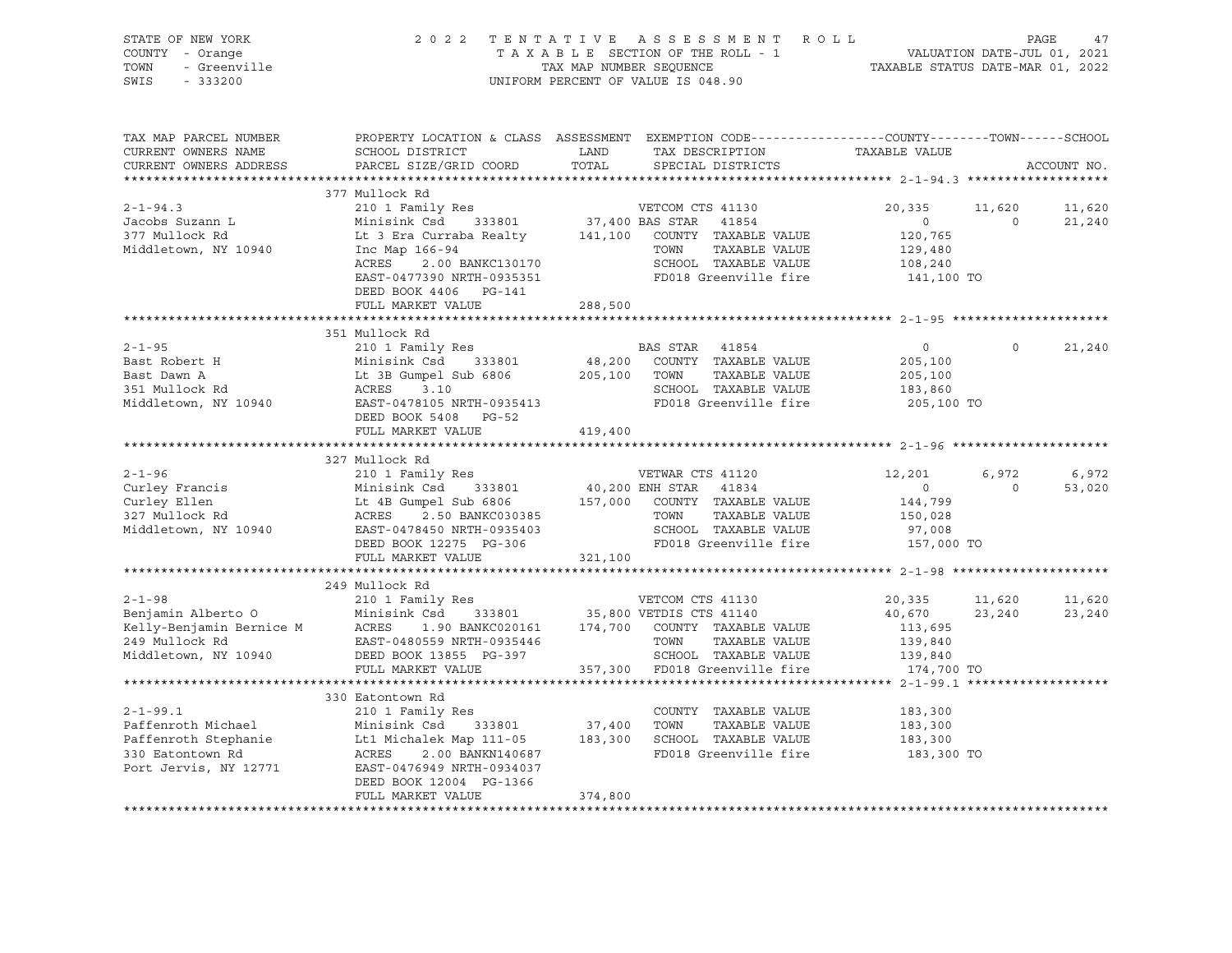| STATE OF NEW YORK<br>COUNTY - Orange<br>TOWN<br>- Greenville<br>SWIS<br>$-333200$                       |                                                                                                                                                                                                                                    | TAX MAP NUMBER SEQUENCE | 2022 TENTATIVE ASSESSMENT ROLL<br>TAXABLE SECTION OF THE ROLL - 1<br>UNIFORM PERCENT OF VALUE IS 048.90                    | VALUATION DATE-JUL 01, 2021<br>TAXABLE STATUS DATE-MAR 01, 2022 | PAGE        | 48     |
|---------------------------------------------------------------------------------------------------------|------------------------------------------------------------------------------------------------------------------------------------------------------------------------------------------------------------------------------------|-------------------------|----------------------------------------------------------------------------------------------------------------------------|-----------------------------------------------------------------|-------------|--------|
| TAX MAP PARCEL NUMBER<br>CURRENT OWNERS NAME<br>CURRENT OWNERS ADDRESS                                  | PROPERTY LOCATION & CLASS ASSESSMENT EXEMPTION CODE----------------COUNTY-------TOWN------SCHOOL<br>SCHOOL DISTRICT<br>PARCEL SIZE/GRID COORD                                                                                      | LAND<br>TOTAL           | TAX DESCRIPTION<br>SPECIAL DISTRICTS                                                                                       | TAXABLE VALUE                                                   | ACCOUNT NO. |        |
|                                                                                                         | 772 Greenville Tpke                                                                                                                                                                                                                |                         |                                                                                                                            |                                                                 |             |        |
| $2 - 1 - 99.2$<br>Michalek Stephen J<br>Michalek Wendy L<br>772 Greenville Tpke<br>Middletown, NY 10940 | 210 1 Family Res<br>Minisink Csd 333801<br>Lt2 Michalek Map 111-05 236,600 TOWN<br>2.00 BANK<br>ACRES<br>$\mathbf{L}$<br>EAST-0477126 NRTH-0933904<br>DEED BOOK 3586 PG-75                                                         |                         | BAS STAR 41854<br>37,400 COUNTY TAXABLE VALUE<br>TAXABLE VALUE<br>SCHOOL TAXABLE VALUE<br>FD018 Greenville fire            | $\overline{0}$<br>236,600<br>236,600<br>215,360<br>236,600 TO   | $\circ$     | 21,240 |
|                                                                                                         | FULL MARKET VALUE                                                                                                                                                                                                                  | 483,800                 |                                                                                                                            |                                                                 |             |        |
| $2 - 1 - 100$<br>Sadler Jonathan B<br>Sadler Susan M<br>336 Eatontown Rd<br>Port Jervis, NY 12771       | 336 Eatontown Rd<br>210 1 Family Res<br>Minisink Com<br>Lt2 Michalek Map 166-92<br>ACRES 1.80 BANKC030614<br>The 2476927 NRTH-0934345<br>Lt2 Michalek Map $166-92$ 220,700 TOWN<br>DEED BOOK 11401 PG-27                           |                         | BAS STAR 41854<br>36,300 COUNTY TAXABLE VALUE<br>TAXABLE VALUE<br>SCHOOL TAXABLE VALUE<br>FD018 Greenville fire            | $\overline{0}$<br>220,700<br>220,700<br>199,460<br>220,700 TO   | $\Omega$    | 21,240 |
|                                                                                                         | FULL MARKET VALUE                                                                                                                                                                                                                  | 451,300                 |                                                                                                                            |                                                                 |             |        |
| $2 - 1 - 101.2$<br>DePaolo Dennis<br>C/O Peter DePaolo<br>51 Decker Dr<br>Middletown, NY 10940          | 51 Decker Dr<br>312 Vac w/imprv<br>Minisink Csd 333801<br>LE Peter DePaolo<br>ACRES 13.30<br>EAST-0480220 NRTH-0934685<br>DEED BOOK 14790 PG-490                                                                                   |                         | COUNTY TAXABLE VALUE<br>44,100 TOWN TAXABLE VALUE<br>61,600 SCHOOL TAXABLE VALUE<br>FD018 Greenville fire                  | 61,600<br>61,600<br>61,600<br>61,600 TO                         |             |        |
|                                                                                                         | FULL MARKET VALUE                                                                                                                                                                                                                  | 126,000                 |                                                                                                                            |                                                                 |             |        |
|                                                                                                         |                                                                                                                                                                                                                                    |                         |                                                                                                                            |                                                                 |             |        |
| $2 - 1 - 102.1$<br>Ciappina Renato<br>Ciappina Maria<br>209 Mulford Rd<br>Middletown, NY 10940          | 209 Mulford Rd<br>240 Rural res<br>Minisink Csd 333801 68,600 COUNTY TAXABLE VALUE<br>Lt 1 Ciappina Sub 1-03 236,000 TOWN TAXABLE VALUE<br>ACRES 38.30<br>EAST-0481415 NRTH-0933081<br>DEED BOOK 13941 PG-576<br>FULL MARKET VALUE | 482,600                 | BAS STAR 41854<br>TAXABLE VALUE<br>SCHOOL TAXABLE VALUE<br>FD018 Greenville fire                                           | $\overline{0}$<br>236,000<br>236,000<br>214,760<br>236,000 TO   | $\circ$     | 21,240 |
|                                                                                                         |                                                                                                                                                                                                                                    |                         | ********************************** 2-1-102.2 **                                                                            |                                                                 |             |        |
| $2 - 1 - 102.2$<br>Ciappina Renato<br>Ciappina Maria<br>209 Mulford Rd<br>Middletown, NY 10940          | 207 Mulford Rd<br>210 1 Family Res<br>Minisink Csd 333801<br>Lt 2 Ciappina Sub 1-03<br>ACRES 2 20<br>ACRES<br>2.00<br>EAST-0482548 NRTH-0932806<br>DEED BOOK 13941 PG-576<br>FULL MARKET VALUE                                     | 413,900                 | COUNTY TAXABLE VALUE<br>38,900    TOWN       TAXABLE  VALUE<br>202,400    SCHOOL   TAXABLE  VALUE<br>FD018 Greenville fire | 202,400<br>202,400<br>202,400<br>202,400 TO                     |             |        |
|                                                                                                         |                                                                                                                                                                                                                                    |                         |                                                                                                                            |                                                                 |             |        |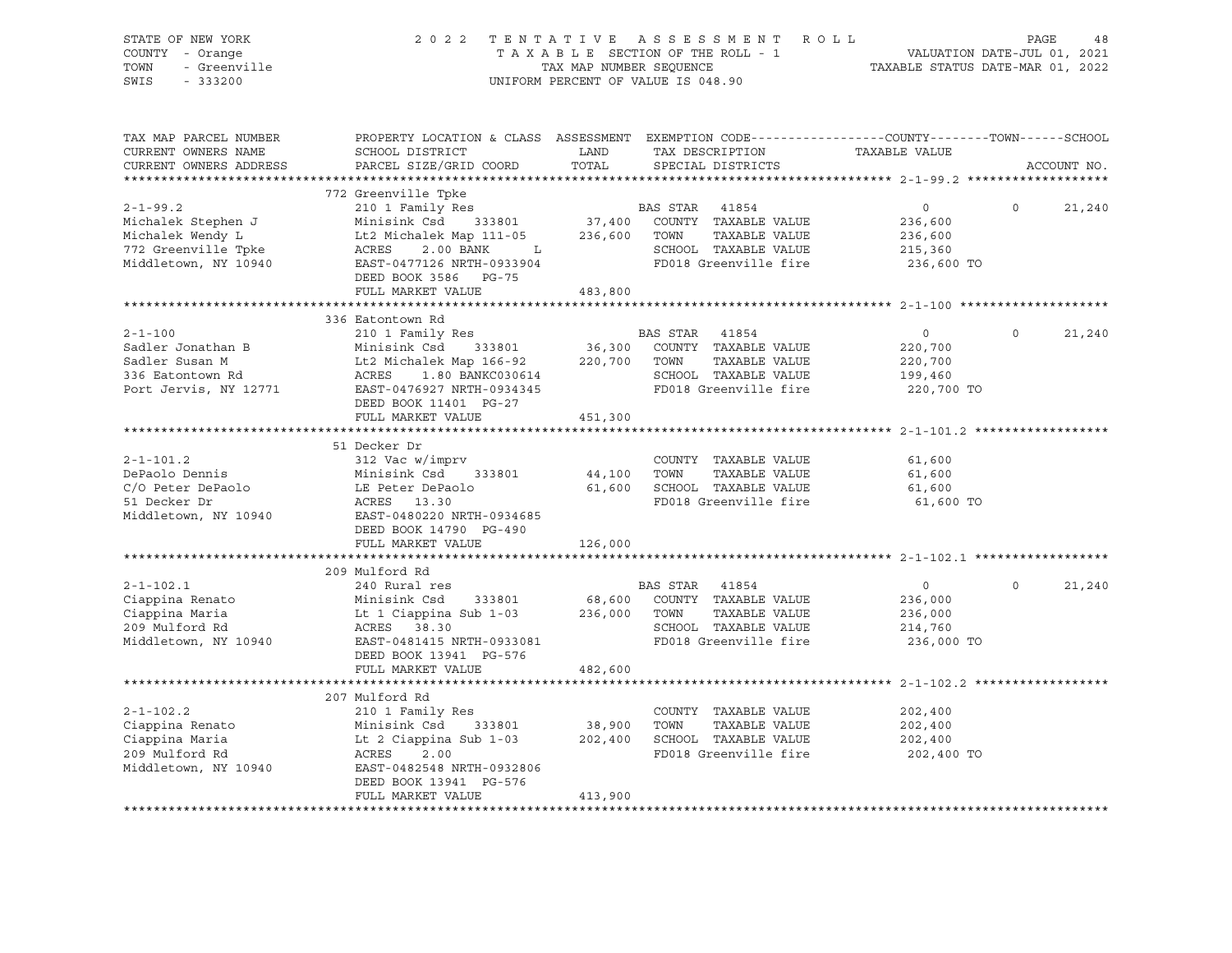| STATE OF NEW YORK<br>COUNTY - Orange<br>- Greenville<br>TOWN<br>SWIS<br>$-333200$                      | 2 0 2 2                                                                                                                                                                                                 | TENTATIVE<br>TAX MAP NUMBER SEQUENCE | ASSESSMENT ROLL<br>TAXABLE SECTION OF THE ROLL - 1<br>UNIFORM PERCENT OF VALUE IS 048.90               | TAXABLE STATUS DATE-MAR 01, 2022            | PAGE<br>49<br>VALUATION DATE-JUL 01, 2021 |
|--------------------------------------------------------------------------------------------------------|---------------------------------------------------------------------------------------------------------------------------------------------------------------------------------------------------------|--------------------------------------|--------------------------------------------------------------------------------------------------------|---------------------------------------------|-------------------------------------------|
| TAX MAP PARCEL NUMBER<br>CURRENT OWNERS NAME<br>CURRENT OWNERS ADDRESS                                 | PROPERTY LOCATION & CLASS ASSESSMENT EXEMPTION CODE----------------COUNTY-------TOWN-----SCHOOL<br>SCHOOL DISTRICT<br>PARCEL SIZE/GRID COORD                                                            | LAND<br>TOTAL                        | TAX DESCRIPTION<br>SPECIAL DISTRICTS                                                                   | TAXABLE VALUE                               | ACCOUNT NO.                               |
| $2 - 1 - 102.3$<br>Ciappina Renato<br>Ciappina Maria<br>209 Mulford Rd<br>Middletown, NY 10940         | Mulford Rd<br>322 Rural vac>10<br>Minisink Csd<br>333801<br>Pt Lt 3 Ciappina Sub 1-03<br>Part In T/wawayanda<br>ACRES 11.30<br>EAST-0483151 NRTH-0933211<br>DEED BOOK 13941 PG-576<br>FULL MARKET VALUE | 40,600<br>83,000                     | COUNTY TAXABLE VALUE<br>TOWN<br>TAXABLE VALUE<br>40,600 SCHOOL TAXABLE VALUE<br>FD018 Greenville fire  | 40,600<br>40,600<br>40,600<br>40,600 TO     |                                           |
|                                                                                                        |                                                                                                                                                                                                         |                                      |                                                                                                        |                                             |                                           |
| $2 - 1 - 103$<br>Oliveras Tito R<br>Oliveras Carmen Ana<br>576 Greenville Tpke<br>Middletown, NY 10940 | 576 Greenville Tpke<br>220 2 Family Res<br>Minisink Csd<br>333801<br>Oliveras Map 780-07<br>Lot 1<br>ACRES<br>14.80<br>EAST-0478966 NRTH-0937843<br>DEED BOOK 3310 PG-178<br>FULL MARKET VALUE          | 53,300<br>362,200                    | COUNTY TAXABLE VALUE<br>TOWN<br>TAXABLE VALUE<br>177,100 SCHOOL TAXABLE VALUE<br>FD018 Greenville fire | 177,100<br>177,100<br>177,100<br>177,100 TO |                                           |
|                                                                                                        |                                                                                                                                                                                                         |                                      |                                                                                                        |                                             |                                           |
| $2 - 1 - 104$<br>Oliveras Abilene<br>Myers Kristopher<br>576 Greenville Tpke<br>Middletown, NY 10940   | 574 Greenville Tpke<br>210 1 Family Res<br>Minisink Csd<br>333801<br>Oliveras Map 780-07<br>Lot 2<br>ACRES<br>4.20<br>EAST-0479469 NRTH-0938390<br>DEED BOOK 14785 PG-1595<br>FULL MARKET VALUE         | 45,300 TOWN<br>362,000               | COUNTY TAXABLE VALUE<br>TAXABLE VALUE<br>177,000 SCHOOL TAXABLE VALUE<br>FD018 Greenville fire         | 177,000<br>177,000<br>177,000<br>177,000 TO |                                           |
|                                                                                                        |                                                                                                                                                                                                         |                                      |                                                                                                        |                                             |                                           |
| $2 - 1 - 105$<br>Bock Julia<br>Bock Matthew<br>572 Greenville Tpke<br>Middletown, NY 10940             | 572 Greenville Tpke<br>210 1 Family Res<br>Minisink Csd<br>333801<br>Oliveras Map 780-07<br>Lot 3<br>ACRES<br>5.60<br>EAST-0479487 NRTH-0938747<br>DEED BOOK 14835 PG-549<br>FULL MARKET VALUE          | 57,400<br>224,500<br>459,100         | COUNTY TAXABLE VALUE<br>TOWN<br>TAXABLE VALUE<br>SCHOOL TAXABLE VALUE<br>FD018 Greenville fire         | 224,500<br>224,500<br>224,500<br>224,500 TO |                                           |
|                                                                                                        |                                                                                                                                                                                                         |                                      |                                                                                                        |                                             |                                           |
| $3 - 1 - 2.1$                                                                                          | 626 Eatontown Rd<br>210 1 Family Res                                                                                                                                                                    |                                      | BAS STAR<br>41854                                                                                      | 0                                           | $\circ$<br>21,240                         |
| Timberger Richard P<br>Timberger Agnes<br>626 Eatontown Rd<br>Port Jervis, NY 12771                    | Minisink Csd<br>333801<br>ACRES<br>4.60<br>EAST-0474354 NRTH-0940874<br>DEED BOOK 3264<br>PG-137<br>FULL MARKET VALUE                                                                                   | 46,100<br>123,400<br>252,400         | TAXABLE VALUE<br>COUNTY<br>TOWN<br>TAXABLE VALUE<br>SCHOOL TAXABLE VALUE<br>FD018 Greenville fire      | 123,400<br>123,400<br>102,160<br>123,400 TO |                                           |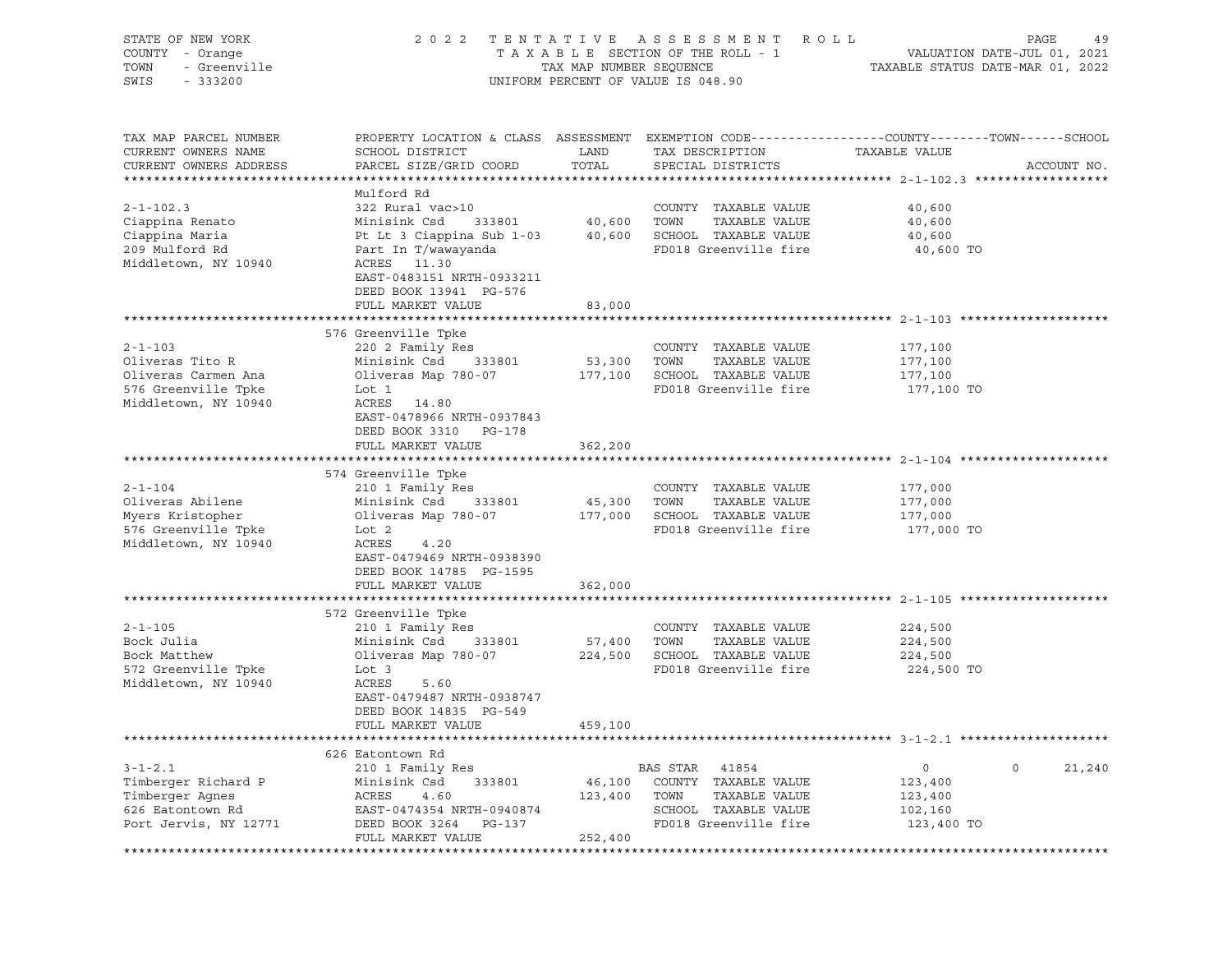### STATE OF NEW YORK 2 0 2 2 T E N T A T I V E A S S E S S M E N T R O L L PAGE 50 COUNTY - Orange T A X A B L E SECTION OF THE ROLL - 1 VALUATION DATE-JUL 01, 2021 TOWN - Greenville TAX MAP NUMBER SEQUENCE TAXABLE STATUS DATE-MAR 01, 2022 SWIS - 333200 UNIFORM PERCENT OF VALUE IS 048.90

| TAX MAP PARCEL NUMBER<br>CURRENT OWNERS NAME                                                                                                                                                                                                       | PROPERTY LOCATION & CLASS ASSESSMENT EXEMPTION CODE----------------COUNTY-------TOWN------SCHOOL<br>SCHOOL DISTRICT                                                                                                                    | LAND    | TAX DESCRIPTION                                           | TAXABLE VALUE        |                    |
|----------------------------------------------------------------------------------------------------------------------------------------------------------------------------------------------------------------------------------------------------|----------------------------------------------------------------------------------------------------------------------------------------------------------------------------------------------------------------------------------------|---------|-----------------------------------------------------------|----------------------|--------------------|
| CURRENT OWNERS ADDRESS<br>**********************                                                                                                                                                                                                   | PARCEL SIZE/GRID COORD                                                                                                                                                                                                                 | TOTAL   | SPECIAL DISTRICTS                                         |                      | ACCOUNT NO.        |
|                                                                                                                                                                                                                                                    |                                                                                                                                                                                                                                        |         |                                                           |                      |                    |
|                                                                                                                                                                                                                                                    | 620 Eatontown Rd                                                                                                                                                                                                                       |         |                                                           |                      |                    |
| $3 - 1 - 2.2$                                                                                                                                                                                                                                      | 210 1 Family Res                                                                                                                                                                                                                       |         | BAS STAR 41854                                            | $\circ$              | 21,240             |
| Houseman Kenneth                                                                                                                                                                                                                                   | Minisink Csd 333801                                                                                                                                                                                                                    |         | 45,300 COUNTY TAXABLE VALUE<br>119,600 TOWN TAXABLE VALUE | 119,600              |                    |
| 620 Eatontown Rd                                                                                                                                                                                                                                   | 4.20<br>ACRES                                                                                                                                                                                                                          |         |                                                           | 119,600              |                    |
| Port Jervis, NY 12771                                                                                                                                                                                                                              | EAST-0474390 NRTH-0940667<br>DEED BOOK 5195 PG-321<br>THE FOO18 Greenville fire                                                                                                                                                        |         |                                                           | 98,360               |                    |
|                                                                                                                                                                                                                                                    |                                                                                                                                                                                                                                        |         | FD018 Greenville fire 119,600 TO                          |                      |                    |
|                                                                                                                                                                                                                                                    | FULL MARKET VALUE                                                                                                                                                                                                                      | 244,600 |                                                           |                      |                    |
|                                                                                                                                                                                                                                                    |                                                                                                                                                                                                                                        |         |                                                           |                      |                    |
|                                                                                                                                                                                                                                                    | 684 Eatontown Rd                                                                                                                                                                                                                       |         |                                                           |                      | $\Omega$           |
| $3 - 1 - 3$ . 1                                                                                                                                                                                                                                    | 210 1 Family Res                                                                                                                                                                                                                       |         | ENH STAR 41834                                            | $\overline{0}$       | 53,020             |
| Martin Michael A                                                                                                                                                                                                                                   |                                                                                                                                                                                                                                        |         |                                                           |                      |                    |
|                                                                                                                                                                                                                                                    |                                                                                                                                                                                                                                        |         |                                                           |                      |                    |
|                                                                                                                                                                                                                                                    |                                                                                                                                                                                                                                        |         |                                                           |                      |                    |
| Martin Films Atenah Martin Carol M<br>684 Eatontown Rd<br>FAST-0472624 NRTH-0941517<br>Port Jervis, NY 12771 DEED BOOK 2562 PG-00148                                                                                                               |                                                                                                                                                                                                                                        |         |                                                           |                      |                    |
|                                                                                                                                                                                                                                                    | XOO 1 FAMILY RES<br>Minisink Csd 333801 37,400 COUNTY TAXABLE VALUE<br>ACRES 2.00 97,900 TOWN TAXABLE VALUE 97,900<br>EAST-0472624 NRTH-0941517 SCHOOL TAXABLE VALUE 97,900<br>DEED BOOK 2562 PG-00148 FD018 Greenville fire 97,900 TO |         |                                                           |                      |                    |
|                                                                                                                                                                                                                                                    |                                                                                                                                                                                                                                        |         |                                                           |                      |                    |
|                                                                                                                                                                                                                                                    | 676 Eatontown Rd                                                                                                                                                                                                                       |         |                                                           |                      |                    |
| $3 - 1 - 3$ . 2                                                                                                                                                                                                                                    | 210 1 Family Res                                                                                                                                                                                                                       |         | ENH STAR 41834                                            | $\overline{0}$       | $\circ$<br>53,020  |
|                                                                                                                                                                                                                                                    |                                                                                                                                                                                                                                        |         |                                                           |                      |                    |
|                                                                                                                                                                                                                                                    |                                                                                                                                                                                                                                        |         |                                                           |                      |                    |
|                                                                                                                                                                                                                                                    |                                                                                                                                                                                                                                        |         |                                                           |                      |                    |
| Ramos Ismael<br>Ramos Evelyn<br>Ramos Evelyn<br>EAST-0472934 NRTH-0941567<br>Port Jervis, NY 12771<br>CHOOL TAXABLE VALUE<br>Port Jervis, NY 12771<br>CHOOL TAXABLE VALUE<br>Port Jervis, NY 12771<br>CHOOL TAXABLE VALUE<br>Port Jervis, NY 12771 |                                                                                                                                                                                                                                        |         |                                                           |                      |                    |
|                                                                                                                                                                                                                                                    | FULL MARKET VALUE                                                                                                                                                                                                                      | 263,200 |                                                           |                      |                    |
|                                                                                                                                                                                                                                                    |                                                                                                                                                                                                                                        |         |                                                           |                      |                    |
|                                                                                                                                                                                                                                                    | Eatontown Rd<br>314 Rural vac<10                                                                                                                                                                                                       |         |                                                           |                      |                    |
| $3 - 1 - 4.11$                                                                                                                                                                                                                                     |                                                                                                                                                                                                                                        |         | COUNTY TAXABLE VALUE 33,100<br>33,100 TOWN TAXABLE VALUE  |                      |                    |
| Fratto Michael J                                                                                                                                                                                                                                   | 314 Kuiai vaccio<br>Minisink Csd 333801<br>Part In Town Of Mt Hope                                                                                                                                                                     |         |                                                           | 33,100               |                    |
| 315 Eatontown Rd                                                                                                                                                                                                                                   | Part In Town Of Mt Hope 33,100 SCHOOL TAXABLE VALUE<br>ACRES 2.50 FD018 Greenville fire                                                                                                                                                |         |                                                           | 33,100               |                    |
| Port Jervis, NY 12771                                                                                                                                                                                                                              |                                                                                                                                                                                                                                        |         |                                                           | 33,100 TO            |                    |
|                                                                                                                                                                                                                                                    | EAST-0470829 NRTH-0941413                                                                                                                                                                                                              |         |                                                           |                      |                    |
|                                                                                                                                                                                                                                                    | DEED BOOK 14902 PG-857                                                                                                                                                                                                                 |         |                                                           |                      |                    |
|                                                                                                                                                                                                                                                    | FULL MARKET VALUE                                                                                                                                                                                                                      | 67,700  |                                                           |                      |                    |
|                                                                                                                                                                                                                                                    | 789 Eatontown Rd                                                                                                                                                                                                                       |         |                                                           |                      |                    |
| $3 - 1 - 4.2$                                                                                                                                                                                                                                      | 210 1 Family Res                                                                                                                                                                                                                       |         | AGED<br>41800                                             | 25,860               | 25,860<br>25,860   |
|                                                                                                                                                                                                                                                    |                                                                                                                                                                                                                                        |         |                                                           | $\overline{0}$       | $\Omega$<br>53,020 |
|                                                                                                                                                                                                                                                    | $\begin{array}{lllllllll} \text{Minisink Csd} & 333801 & 34,100 \text{ ENH STAR} & 41834 \\ \text{ACRES} & 1.40 & 129,300 & \text{COUNTY} & \text{TAXABLE VALUE} \end{array}$                                                          |         |                                                           |                      |                    |
|                                                                                                                                                                                                                                                    |                                                                                                                                                                                                                                        |         | TOWN                                                      | 103,440              |                    |
|                                                                                                                                                                                                                                                    |                                                                                                                                                                                                                                        |         | TAXABLE VALUE<br>SCHOOL TAXABLE VALUE                     | 103,440              |                    |
|                                                                                                                                                                                                                                                    |                                                                                                                                                                                                                                        |         | 264,400 FD018 Greenville fire                             | 50,420<br>129,300 TO |                    |
|                                                                                                                                                                                                                                                    | FULL MARKET VALUE                                                                                                                                                                                                                      |         |                                                           |                      |                    |
|                                                                                                                                                                                                                                                    | Mountain Rd & Shale Dr                                                                                                                                                                                                                 |         |                                                           |                      |                    |
|                                                                                                                                                                                                                                                    |                                                                                                                                                                                                                                        |         |                                                           | 1,000                |                    |
|                                                                                                                                                                                                                                                    |                                                                                                                                                                                                                                        |         |                                                           | 1,000                |                    |
|                                                                                                                                                                                                                                                    |                                                                                                                                                                                                                                        |         |                                                           | 1,000                |                    |
| Vieber Chadam B Minisink Csd 333801 (COUNTY TAXABLE VALUE Wieber Lynn A Part In Town Of Mt Hope 1,000 TOWN TAXABLE VALUE Wieber Lynn A Part In Town Of Mt Hope 1,000 SCHOOL TAXABLE VALUE Naturick, NY 10990 BANK L                                |                                                                                                                                                                                                                                        |         |                                                           | 1,000 TO             |                    |
|                                                                                                                                                                                                                                                    |                                                                                                                                                                                                                                        |         |                                                           |                      |                    |
|                                                                                                                                                                                                                                                    | EAST-0469545 NRTH-0941440                                                                                                                                                                                                              |         |                                                           |                      |                    |
|                                                                                                                                                                                                                                                    | DEED BOOK 5741 PG-183                                                                                                                                                                                                                  |         |                                                           |                      |                    |
|                                                                                                                                                                                                                                                    | FULL MARKET VALUE                                                                                                                                                                                                                      | 2,000   |                                                           |                      |                    |
|                                                                                                                                                                                                                                                    |                                                                                                                                                                                                                                        |         | ************************                                  |                      |                    |
|                                                                                                                                                                                                                                                    |                                                                                                                                                                                                                                        |         |                                                           |                      |                    |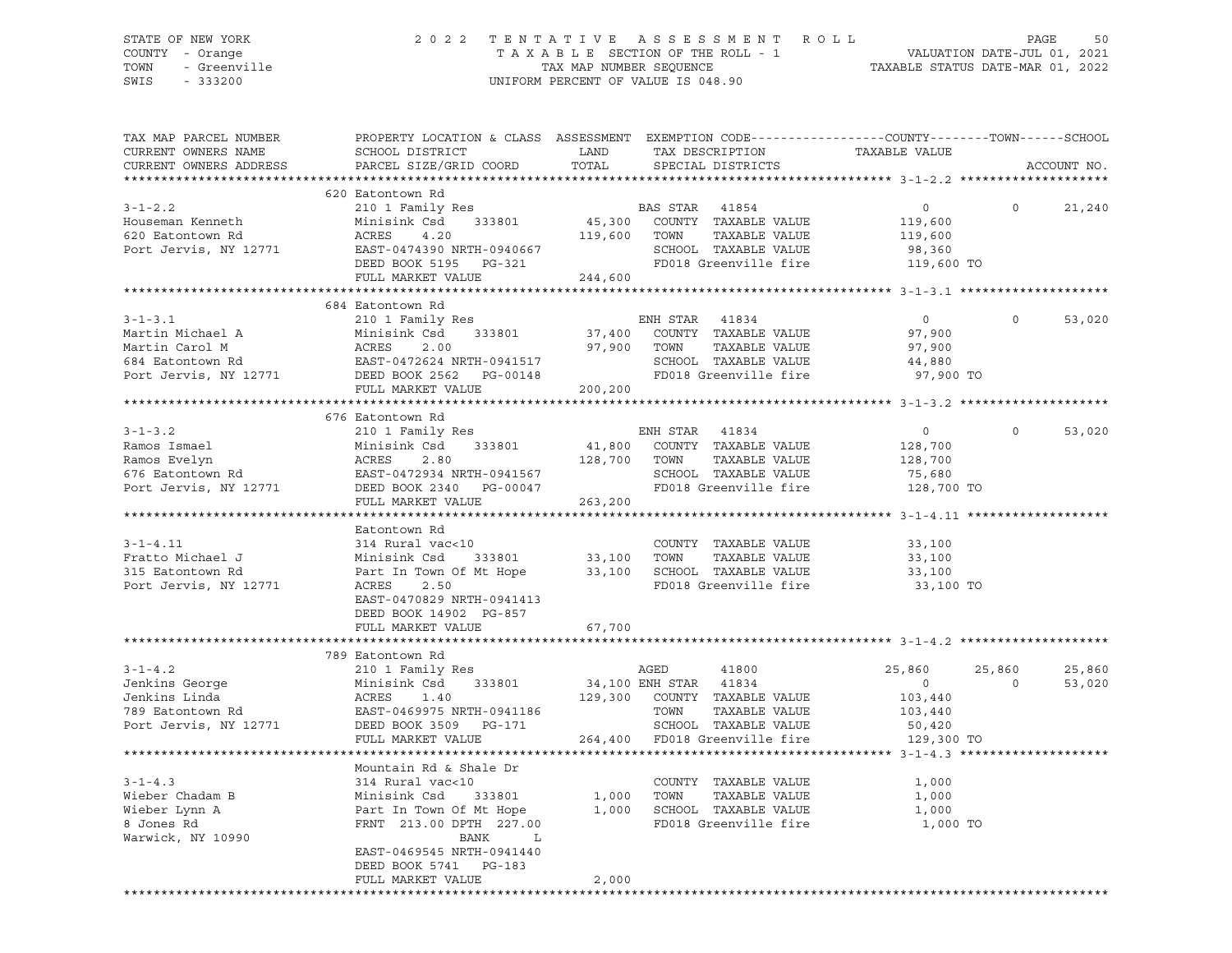### STATE OF NEW YORK 2 0 2 2 T E N T A T I V E A S S E S S M E N T R O L L PAGE 51 COUNTY - Orange T A X A B L E SECTION OF THE ROLL - 1 VALUATION DATE-JUL 01, 2021 TOWN - Greenville TAX MAP NUMBER SEQUENCE TAXABLE STATUS DATE-MAR 01, 2022 SWIS - 333200 UNIFORM PERCENT OF VALUE IS 048.90

| TAX MAP PARCEL NUMBER   | PROPERTY LOCATION & CLASS ASSESSMENT EXEMPTION CODE---------------COUNTY-------TOWN------SCHOOL |               |                                    |                |                    |
|-------------------------|-------------------------------------------------------------------------------------------------|---------------|------------------------------------|----------------|--------------------|
| CURRENT OWNERS NAME     | SCHOOL DISTRICT                                                                                 | LAND          | TAX DESCRIPTION                    | TAXABLE VALUE  |                    |
| CURRENT OWNERS ADDRESS  | PARCEL SIZE/GRID COORD                                                                          | TOTAL         | SPECIAL DISTRICTS                  |                | ACCOUNT NO.        |
|                         |                                                                                                 |               |                                    |                |                    |
|                         | Eatontown Rd                                                                                    |               |                                    |                |                    |
| $3 - 1 - 5$             | 314 Rural vac<10                                                                                |               | COUNTY TAXABLE VALUE               | 4,800          |                    |
| Ricco Vincent A         | 333801<br>Minisink Csd                                                                          | 4,800         | TOWN<br>TAXABLE VALUE              | 4,800          |                    |
| Ricco Christopher J     | ACRES<br>6.00                                                                                   | 4,800         | SCHOOL TAXABLE VALUE               | 4,800          |                    |
| 6 Neskell Dr            | EAST-0472825 NRTH-0940105                                                                       |               | FD018 Greenville fire              | 4,800 TO       |                    |
| Basking Ridge, NJ 07920 | DEED BOOK 13962 PG-372                                                                          |               |                                    |                |                    |
|                         | FULL MARKET VALUE                                                                               | 9,800         |                                    |                |                    |
|                         |                                                                                                 |               |                                    |                |                    |
|                         | 634 Eatontown Rd                                                                                |               |                                    |                |                    |
| $3 - 1 - 6.224$         | 240 Rural res                                                                                   |               | COUNTY TAXABLE VALUE               | 196,500        |                    |
| Taibi Joseph            | Minisink Csd<br>333801                                                                          | 54,900        | TOWN<br>TAXABLE VALUE              | 196,500        |                    |
| Demetriou Andreas       | ACRES 15.00                                                                                     | 196,500       | SCHOOL TAXABLE VALUE               | 196,500        |                    |
| 634 Eatontown Rd        | EAST-0474334 NRTH-0941275                                                                       |               | FD018 Greenville fire              | 196,500 TO     |                    |
| Port Jervis, NY 12771   | DEED BOOK 15117 PG-856                                                                          |               |                                    |                |                    |
|                         | FULL MARKET VALUE                                                                               | 401,800       |                                    |                |                    |
|                         |                                                                                                 |               |                                    |                |                    |
|                         | 609 Eatontown Rd                                                                                |               |                                    |                |                    |
| $3 - 1 - 7.1$           | 210 1 Family Res                                                                                |               | BAS STAR<br>41854                  | $\circ$        | $\Omega$<br>21,240 |
| Sullivan Michael F      | Minisink Csd                                                                                    |               | 333801 41,800 COUNTY TAXABLE VALUE | 130,000        |                    |
| Sullivan Lisa A         | Lt 1 Telgheder Sub 10278                                                                        | 130,000       | TOWN<br>TAXABLE VALUE              | 130,000        |                    |
| 609 Eatontown Rd        | 2.80 BANKC140330<br>ACRES                                                                       |               | SCHOOL TAXABLE VALUE               | 108,760        |                    |
| Port Jervis, NY 12771   | EAST-0473803 NRTH-0939379                                                                       |               | FD018 Greenville fire              | 130,000 TO     |                    |
|                         | DEED BOOK 4430 PG-159                                                                           |               |                                    |                |                    |
|                         | FULL MARKET VALUE                                                                               | 265,800       |                                    |                |                    |
|                         |                                                                                                 |               |                                    |                |                    |
|                         | 605 Eatontown Rd                                                                                |               |                                    |                |                    |
| $3 - 1 - 7.21$          | 210 1 Family Res                                                                                |               | BAS STAR 41854                     | $\overline{0}$ | $\Omega$<br>21,240 |
| Hanna Carl              | Minisink Csd                                                                                    | 333801 38,000 | COUNTY TAXABLE VALUE               | 158,700        |                    |
| 605 Eatontown Rd        | Lt 1 Telgheder Sub 123-92 158,700 TOWN                                                          |               | TAXABLE VALUE                      | 158,700        |                    |
| Port Jervis, NY 12771   | 2.10 BANKC030015<br>ACRES                                                                       |               | SCHOOL TAXABLE VALUE               | 137,460        |                    |
|                         | EAST-0473789 NRTH-0940039                                                                       |               | FD018 Greenville fire              | 158,700 TO     |                    |
|                         | DEED BOOK 12685 PG-538                                                                          |               |                                    |                |                    |
|                         | FULL MARKET VALUE                                                                               | 324,500       |                                    |                |                    |
|                         |                                                                                                 |               |                                    |                |                    |
|                         | 589 Eatontown Rd                                                                                |               |                                    |                |                    |
| $3 - 1 - 7.22$          | 240 Rural res                                                                                   |               | BAS STAR 41854                     | $\circ$        | 21,240<br>$\circ$  |
| Telgheder Stephen       | Minisink Csd<br>333801                                                                          | 61,600        | COUNTY TAXABLE VALUE               | 156,200        |                    |
| Telgheder Lauren A      | Lt 2 Telgheder Sub 123-92                                                                       | 156,200       | TOWN<br>TAXABLE VALUE              | 156,200        |                    |
| 589 Eatontown Rd        | ACRES 23.40 BANKC220052                                                                         |               | SCHOOL TAXABLE VALUE               | 134,960        |                    |
| Port Jervis, NY 12771   | EAST-0473835 NRTH-0939144                                                                       |               | FD018 Greenville fire              | 156,200 TO     |                    |
|                         | DEED BOOK 3018 PG-117                                                                           |               |                                    |                |                    |
|                         | FULL MARKET VALUE                                                                               | 319,400       |                                    |                |                    |
|                         |                                                                                                 |               |                                    |                |                    |
|                         |                                                                                                 |               |                                    |                |                    |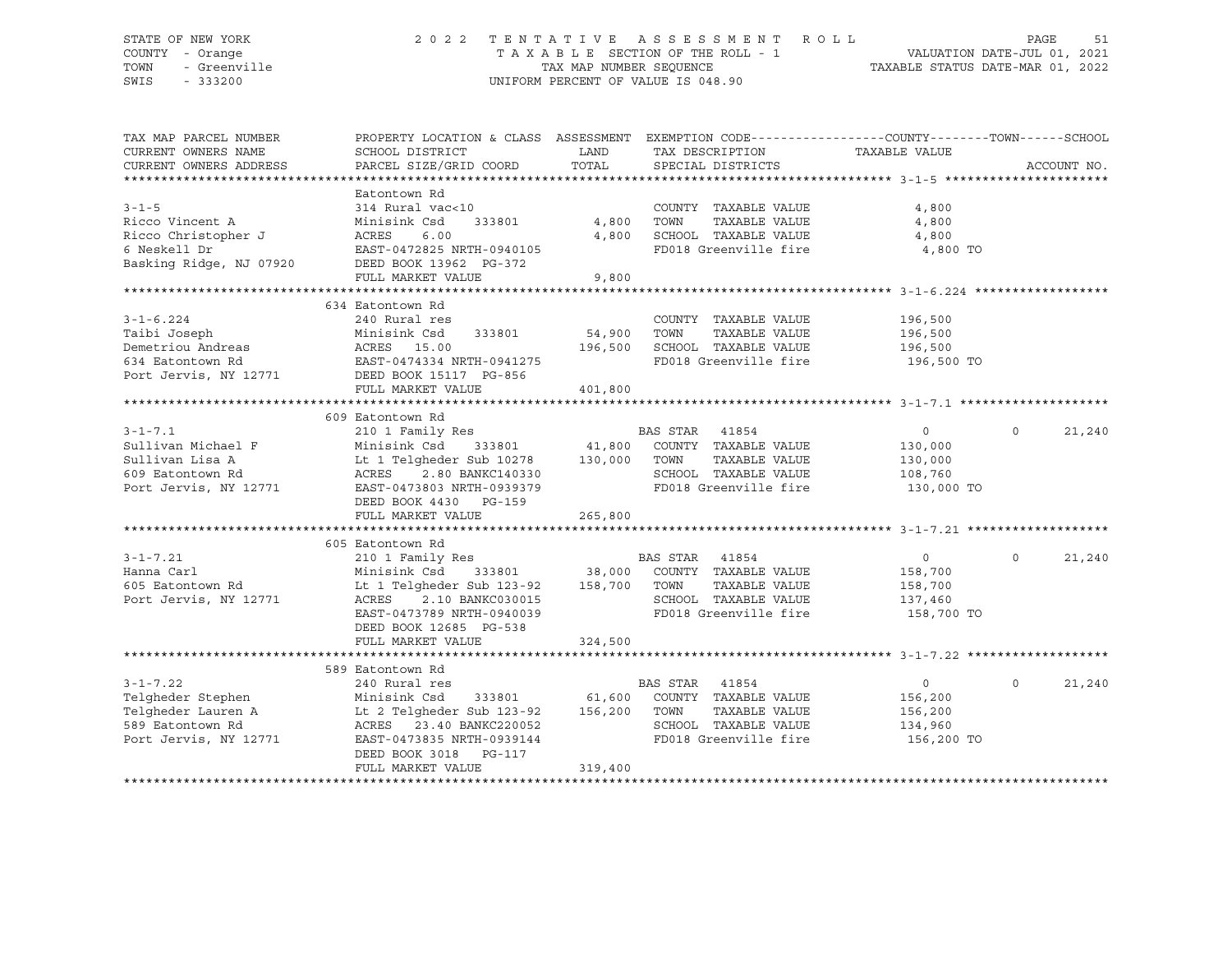SWIS - 333200 UNIFORM PERCENT OF VALUE IS 048.90

### STATE OF NEW YORK 2 0 2 2 T E N T A T I V E A S S E S S M E N T R O L L PAGE 52 COUNTY - Orange T A X A B L E SECTION OF THE ROLL - 1 VALUATION DATE-JUL 01, 2021 TOWN - Greenville TAX MAP NUMBER SEQUENCE TAXABLE STATUS DATE-MAR 01, 2022

| TAX MAP PARCEL NUMBER<br>CURRENT OWNERS NAME                                                                                                                                                                      | SCHOOL DISTRICT           | LAND<br>TAX DESCRIPTION                                                                                     | PROPERTY LOCATION & CLASS ASSESSMENT EXEMPTION CODE---------------COUNTY-------TOWN------SCHOOL<br>TAXABLE VALUE |  |
|-------------------------------------------------------------------------------------------------------------------------------------------------------------------------------------------------------------------|---------------------------|-------------------------------------------------------------------------------------------------------------|------------------------------------------------------------------------------------------------------------------|--|
| CURRENT OWNERS ADDRESS                                                                                                                                                                                            | PARCEL SIZE/GRID COORD    | TOTAL<br>SPECIAL DISTRICTS                                                                                  | ACCOUNT NO.                                                                                                      |  |
|                                                                                                                                                                                                                   |                           |                                                                                                             |                                                                                                                  |  |
|                                                                                                                                                                                                                   | 612 Eatontown Rd          |                                                                                                             |                                                                                                                  |  |
| $3 - 1 - 8.11$                                                                                                                                                                                                    | 210 1 Family Res          | Res VETCOM CTS 41130<br>333801 31,900 ENH STAR 41834<br>117.000 COUNTY TAXABLE                              | 20,335<br>11,620<br>11,620                                                                                       |  |
| Lamando Rita                                                                                                                                                                                                      | Minisink Csd              |                                                                                                             | $\overline{0}$<br>53,020<br>$\Omega$                                                                             |  |
|                                                                                                                                                                                                                   |                           | 117,000 COUNTY TAXABLE VALUE                                                                                | 96,665                                                                                                           |  |
|                                                                                                                                                                                                                   |                           | TOWN                                                                                                        | TAXABLE VALUE<br>105,380                                                                                         |  |
|                                                                                                                                                                                                                   |                           |                                                                                                             |                                                                                                                  |  |
|                                                                                                                                                                                                                   |                           |                                                                                                             |                                                                                                                  |  |
|                                                                                                                                                                                                                   |                           |                                                                                                             |                                                                                                                  |  |
|                                                                                                                                                                                                                   | 606 Eatontown Rd          |                                                                                                             |                                                                                                                  |  |
| $3 - 1 - 8.12$<br>3-1-8.12 210 1 Family Res E<br>Sniffen Larry Minisink Csd 333801 31,900 S<br>Sniffen Fleuraine ACRES 1.00 162,600<br>FAST-0474148 NRTH-0940265<br>Port Jervis, NY 12771 DEED BOOK 1919 PG-00104 |                           |                                                                                                             | 21,240<br>$\overline{0}$<br>$\circ$                                                                              |  |
|                                                                                                                                                                                                                   |                           |                                                                                                             | 19,500<br>19,500<br>19,500                                                                                       |  |
|                                                                                                                                                                                                                   |                           | 162,600 COUNTY TAXABLE VALUE                                                                                | 143,100                                                                                                          |  |
|                                                                                                                                                                                                                   |                           | TOWN                                                                                                        | TAXABLE VALUE<br>143,100<br>121,860                                                                              |  |
|                                                                                                                                                                                                                   |                           | SCHOOL TAXABLE VALUE                                                                                        |                                                                                                                  |  |
|                                                                                                                                                                                                                   | FULL MARKET VALUE         | 332,500 FD018 Greenville fire 162,600 TO                                                                    |                                                                                                                  |  |
|                                                                                                                                                                                                                   |                           |                                                                                                             |                                                                                                                  |  |
|                                                                                                                                                                                                                   | 600 Eatontown Rd          |                                                                                                             |                                                                                                                  |  |
| $3 - 1 - 8.13$                                                                                                                                                                                                    |                           |                                                                                                             | 12,201 6,972<br>6,972                                                                                            |  |
| Sniffen Jeff                                                                                                                                                                                                      |                           |                                                                                                             | 61,100<br>63,714<br>63,714                                                                                       |  |
| C/O Russell J Sniffen Sr                                                                                                                                                                                          |                           | 210 1 Family Res<br>Minisink Csd 333801 30,300 AGED 41800<br>LE Russell J Sniffen Sr 134,400 ENH STAR 41834 | $\overline{0}$<br>53,020<br>$\Omega$                                                                             |  |
| 600 Eatontown Rd                                                                                                                                                                                                  |                           | COUNTY TAXABLE VALUE                                                                                        | 61,099                                                                                                           |  |
| Port Jervis, NY 12771                                                                                                                                                                                             |                           | TOWN<br>TAXABLE VALUE                                                                                       | 63,714                                                                                                           |  |
|                                                                                                                                                                                                                   |                           | DEED BOOK 13721 PG-609 SCHOOL TAXABLE VALUE<br>FULL MARKET VALUE 274,800 FD018 Greenville fire              |                                                                                                                  |  |
|                                                                                                                                                                                                                   |                           |                                                                                                             | TOWN TAAADDE VADUL<br>SCHOOL TAXABLE VALUE 10,694<br>EDA10 Greenville fire 134,400 TO                            |  |
|                                                                                                                                                                                                                   |                           |                                                                                                             |                                                                                                                  |  |
|                                                                                                                                                                                                                   | 484 Grahamtown Rd         |                                                                                                             |                                                                                                                  |  |
| $3 - 1 - 8.14$                                                                                                                                                                                                    | 210 1 Family Res          | COUNTY TAXABLE VALUE                                                                                        | 187,200                                                                                                          |  |
| Sniffen Jeff                                                                                                                                                                                                      | Minisink Csd              | 333801 48,400<br>TOWN                                                                                       | TAXABLE VALUE<br>187,200                                                                                         |  |
|                                                                                                                                                                                                                   |                           | SCHOOL TAXABLE VALUE<br>187,200                                                                             | 187,200                                                                                                          |  |
|                                                                                                                                                                                                                   |                           | FD018 Greenville fire                                                                                       | 187,200 TO                                                                                                       |  |
|                                                                                                                                                                                                                   | DEED BOOK 13742 PG-1812   |                                                                                                             |                                                                                                                  |  |
|                                                                                                                                                                                                                   | FULL MARKET VALUE         | 382,800                                                                                                     |                                                                                                                  |  |
|                                                                                                                                                                                                                   |                           |                                                                                                             |                                                                                                                  |  |
|                                                                                                                                                                                                                   | 525 Eatontown Rd          |                                                                                                             |                                                                                                                  |  |
| $3 - 1 - 8.32$                                                                                                                                                                                                    | 120 Field crops           | AGDISTRICT 41720                                                                                            | 19,453 19,453<br>19,453                                                                                          |  |
| Depuy Paul                                                                                                                                                                                                        | Minisink Csd              | 333801 59,300 COUNTY TAXABLE VALUE                                                                          | 132,347                                                                                                          |  |
|                                                                                                                                                                                                                   | ACRES 24.70               | 151,800 TOWN                                                                                                |                                                                                                                  |  |
| 525 Eatontown Rd<br>Port Jervis, NY 12771                                                                                                                                                                         | EAST-0473657 NRTH-0938361 | TOWN      TAXABLE VALUE<br>SCHOOL   TAXABLE VALUE                                                           | 132,347<br>132,347                                                                                               |  |
|                                                                                                                                                                                                                   | DEED BOOK 13810 PG-1946   |                                                                                                             | FD018 Greenville fire 132,347 TO                                                                                 |  |
| MAY BE SUBJECT TO PAYMENT                                                                                                                                                                                         | FULL MARKET VALUE         | 310,400<br>19,453 EX                                                                                        |                                                                                                                  |  |
| UNDER AGDIST LAW TIL 2026                                                                                                                                                                                         |                           |                                                                                                             |                                                                                                                  |  |
|                                                                                                                                                                                                                   |                           |                                                                                                             |                                                                                                                  |  |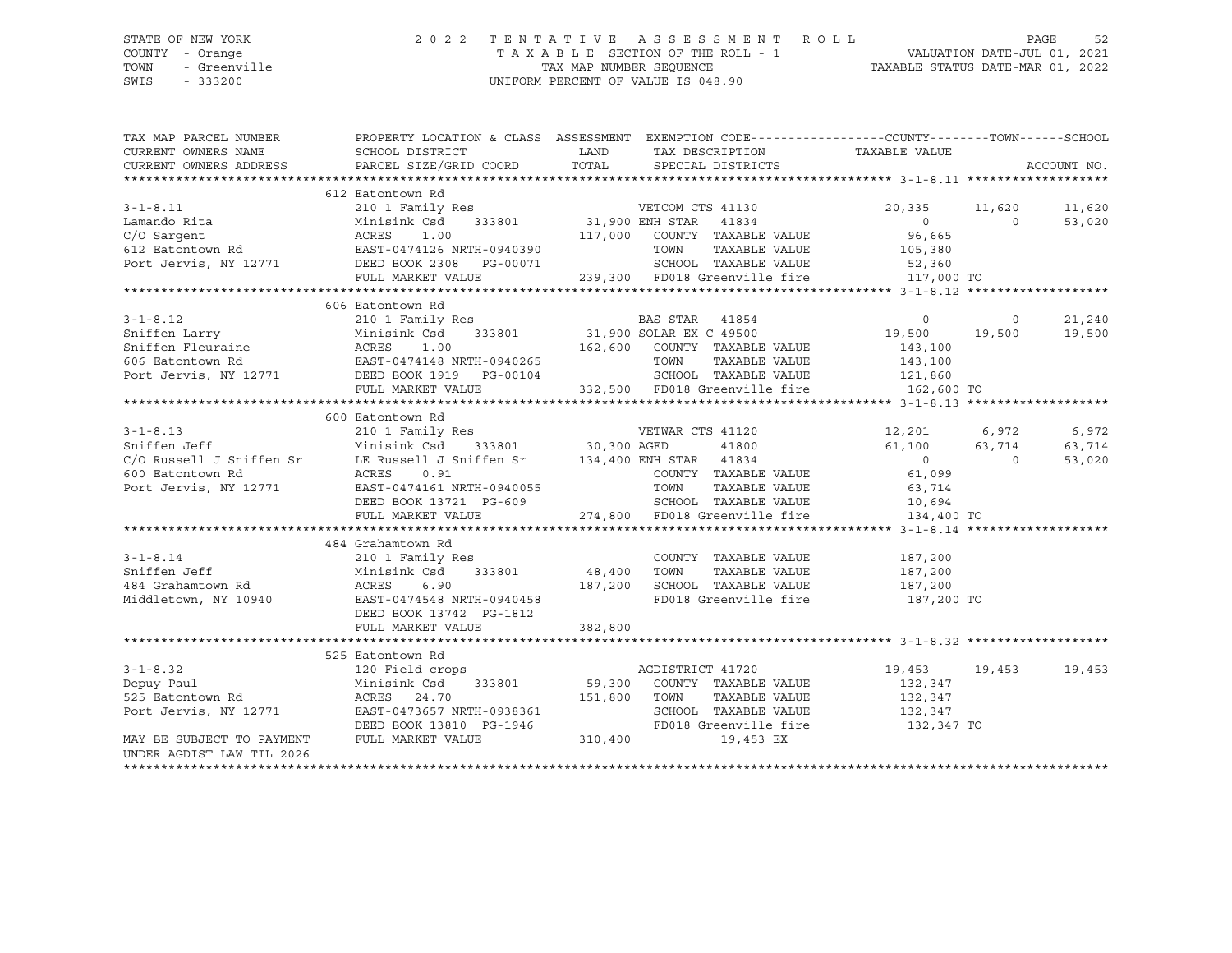## STATE OF NEW YORK 2022 TENTATIVE ASSESSMENT ROLL PAGE 53<br>2021 - VALUATION DATE -JUL 01, 2021 TENTATION REPORTION OF THE ROLL 2021 COUNTY - Orange T A X A B L E SECTION OF THE ROLL - 1 VALUATION DATE-JUL 01, 2021 TOWN - Greenville TAX ON TAX MAP NUMBER SEQUENCE TAXABLE STATUS DATE-MAR 01, 2022<br>TAXABLE STATUS DATE-MAR 01, 2022 UNIFORM PERCENT OF VALUE IS 048.90

TAX MAP PARCEL NUMBER PROPERTY LOCATION & CLASS ASSESSMENT EXEMPTION CODE------------------COUNTY--------TOWN------SCHOOL CURRENT OWNERS NAME SCHOOL DISTRICT TAX DESCRIPTION TAXABLE VALUE CURRENT OWNERS ADDRESS PARCEL SIZE/GRID COORD TOTAL SPECIAL DISTRICTS ACCOUNT NO. \*\*\*\*\*\*\*\*\*\*\*\*\*\*\*\*\*\*\*\*\*\*\*\*\*\*\*\*\*\*\*\*\*\*\*\*\*\*\*\*\*\*\*\*\*\*\*\*\*\*\*\*\*\*\*\*\*\*\*\*\*\*\*\*\*\*\*\*\*\*\*\*\*\*\*\*\*\*\*\*\*\*\*\*\*\*\*\*\*\*\*\*\*\*\*\*\*\*\*\*\*\*\* 3-1-8.41 \*\*\*\*\*\*\*\*\*\*\*\*\*\*\*\*\*\*\* 468 Fort Van Tyle Rd 3-1-8.41 210 1 Family Res COUNTY TAXABLE VALUE 187,200 Diaz Jose R Minisink Csd 333801 47,400 TOWN TAXABLE VALUE 187,200 Grijalba Nereida ACRES 5.60 BANKN140687 187,200 SCHOOL TAXABLE VALUE 187,200 468 Fort Van Tyle Rd EAST-0474584 NRTH-0937656 FD018 Greenville fire 187,200 TO Port Jervis, NY 12771 DEED BOOK 13474 PG-751 FULL MARKET VALUE 382,800 \*\*\*\*\*\*\*\*\*\*\*\*\*\*\*\*\*\*\*\*\*\*\*\*\*\*\*\*\*\*\*\*\*\*\*\*\*\*\*\*\*\*\*\*\*\*\*\*\*\*\*\*\*\*\*\*\*\*\*\*\*\*\*\*\*\*\*\*\*\*\*\*\*\*\*\*\*\*\*\*\*\*\*\*\*\*\*\*\*\*\*\*\*\*\*\*\*\*\*\*\*\*\* 3-1-8.42 \*\*\*\*\*\*\*\*\*\*\*\*\*\*\*\*\*\*\* 474 Fort Van Tyle Rd 3-1-8.42 210 1 Family Res COUNTY TAXABLE VALUE 179,600 Gesztesi Amanda Minisink Csd 333801 47,800 TOWN TAXABLE VALUE 179,600 Gesztesi John ACRES 6.10 179,600 SCHOOL TAXABLE VALUE 179,600 474 Fort Van Tyle Rd EAST-0474771 NRTH-0937766 FD018 Greenville fire 179,600 TO Port Jervis, NY 12771 DEED BOOK 14765 PG-26 FULL MARKET VALUE 367,300 \*\*\*\*\*\*\*\*\*\*\*\*\*\*\*\*\*\*\*\*\*\*\*\*\*\*\*\*\*\*\*\*\*\*\*\*\*\*\*\*\*\*\*\*\*\*\*\*\*\*\*\*\*\*\*\*\*\*\*\*\*\*\*\*\*\*\*\*\*\*\*\*\*\*\*\*\*\*\*\*\*\*\*\*\*\*\*\*\*\*\*\*\*\*\*\*\*\*\*\*\*\*\* 3-1-9 \*\*\*\*\*\*\*\*\*\*\*\*\*\*\*\*\*\*\*\*\*\* 385 Fort Van Tyle Rd 3-1-9 210 1 Family Res VETCOM CTS 41130 20,335 11,620 11,620 Malarski Irrev Trust Richard Minisink Csd 333801 43,100 BAS STAR 41854 0 0 21,240 Malarski Irrev Trust Mamie A ACRES 3.00 169,500 COUNTY TAXABLE VALUE 149,165 PO Box 45 EAST-0472629 NRTH-0937891 TOWN TAXABLE VALUE 157,880 Slate Hill, NY 10973 DEED BOOK 12999 PG-1830 SCHOOL TAXABLE VALUE 136,640 FULL MARKET VALUE 346,600 FD018 Greenville fire 169,500 TO \*\*\*\*\*\*\*\*\*\*\*\*\*\*\*\*\*\*\*\*\*\*\*\*\*\*\*\*\*\*\*\*\*\*\*\*\*\*\*\*\*\*\*\*\*\*\*\*\*\*\*\*\*\*\*\*\*\*\*\*\*\*\*\*\*\*\*\*\*\*\*\*\*\*\*\*\*\*\*\*\*\*\*\*\*\*\*\*\*\*\*\*\*\*\*\*\*\*\*\*\*\*\* 3-1-10 \*\*\*\*\*\*\*\*\*\*\*\*\*\*\*\*\*\*\*\*\* 381 Fort Van Tyle Rd 3-1-10 210 1 Family Res BAS STAR 41854 0 0 21,240 Herman Jennifer Minisink Csd 333801 45,500 COUNTY TAXABLE VALUE 136,900 381 Fort Van Tyle Rd Lt 1 Spring Brook Acres 136,900 TOWN TAXABLE VALUE 136,900 Port Jervis, NY 12771 ACRES 4.30 SCHOOL TAXABLE VALUE 115,660 EAST-0472327 NRTH-0937736 FD018 Greenville fire 136,900 TO DEED BOOK 14232 PG-961 FULL MARKET VALUE 280,000 \*\*\*\*\*\*\*\*\*\*\*\*\*\*\*\*\*\*\*\*\*\*\*\*\*\*\*\*\*\*\*\*\*\*\*\*\*\*\*\*\*\*\*\*\*\*\*\*\*\*\*\*\*\*\*\*\*\*\*\*\*\*\*\*\*\*\*\*\*\*\*\*\*\*\*\*\*\*\*\*\*\*\*\*\*\*\*\*\*\*\*\*\*\*\*\*\*\*\*\*\*\*\* 3-1-11.1 \*\*\*\*\*\*\*\*\*\*\*\*\*\*\*\*\*\*\* Fort Van Tyle Rd 3-1-11.1 323 Vacant rural COUNTY TAXABLE VALUE 6,600 Multari Nicholas Minisink Csd 333801 6,600 TOWN TAXABLE VALUE 6,600 Multari Frances S Lt4 Spring Brook Acres 6,600 SCHOOL TAXABLE VALUE 6,600 340 Fort Van Tyle Rd ACRES 2.50 FD018 Greenville fire 6,600 TO Port Jervis, NY 12771 EAST-0471773 NRTH-0936687 DEED BOOK 1228 PG-1 FULL MARKET VALUE 13,500 \*\*\*\*\*\*\*\*\*\*\*\*\*\*\*\*\*\*\*\*\*\*\*\*\*\*\*\*\*\*\*\*\*\*\*\*\*\*\*\*\*\*\*\*\*\*\*\*\*\*\*\*\*\*\*\*\*\*\*\*\*\*\*\*\*\*\*\*\*\*\*\*\*\*\*\*\*\*\*\*\*\*\*\*\*\*\*\*\*\*\*\*\*\*\*\*\*\*\*\*\*\*\*\*\*\*\*\*\*\*\*\*\*\*\*\*\*\*\*\*\*\*\*\*\*\*\*\*\*\*\*\*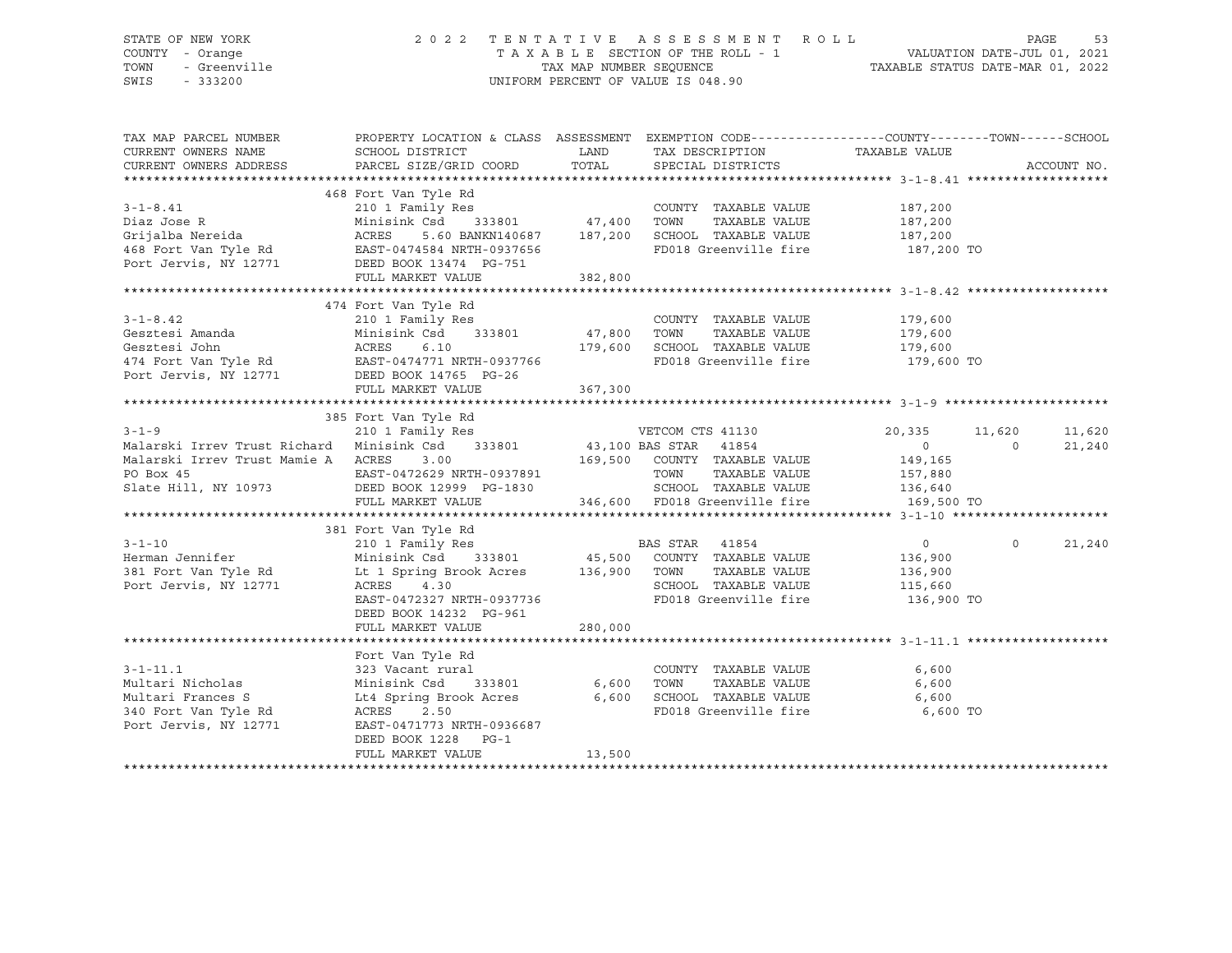### STATE OF NEW YORK 2 0 2 2 T E N T A T I V E A S S E S S M E N T R O L L PAGE 54 COUNTY - Orange T A X A B L E SECTION OF THE ROLL - 1 VALUATION DATE-JUL 01, 2021 TOWN - Greenville TAX MAP NUMBER SEQUENCE TAXABLE STATUS DATE-MAR 01, 2022 SWIS - 333200 UNIFORM PERCENT OF VALUE IS 048.90

| TAX MAP PARCEL NUMBER<br>CURRENT OWNERS NAME | SCHOOL DISTRICT                                                                                                           | LAND                   | TAX DESCRIPTION                             | PROPERTY LOCATION & CLASS ASSESSMENT EXEMPTION CODE----------------COUNTY-------TOWN-----SCHOOL<br>TAXABLE VALUE |             |
|----------------------------------------------|---------------------------------------------------------------------------------------------------------------------------|------------------------|---------------------------------------------|------------------------------------------------------------------------------------------------------------------|-------------|
| CURRENT OWNERS ADDRESS                       | PARCEL SIZE/GRID COORD                                                                                                    | TOTAL                  | SPECIAL DISTRICTS                           |                                                                                                                  | ACCOUNT NO. |
|                                              |                                                                                                                           |                        |                                             |                                                                                                                  |             |
|                                              | 6 Pine Tree Ln                                                                                                            |                        |                                             | $\frac{137,600}{137}$                                                                                            |             |
| $3 - 1 - 11.21$                              | Res<br>333801 42,900<br>210 1 Family Res                                                                                  |                        | COUNTY TAXABLE VALUE                        |                                                                                                                  |             |
| Kolodziejski Brandon T                       | Minisink Csd                                                                                                              |                        | TOWN<br>TAXABLE VALUE                       |                                                                                                                  |             |
| Kolodziejski Stefanie N                      | ACRES<br>EAST-0<br>3.00 BANKC061197 137,600                                                                               |                        | SCHOOL TAXABLE VALUE                        | 137,600                                                                                                          |             |
| 6 Pine Tree Ln                               | EAST-0471842 NRTH-0937075                                                                                                 |                        | FD018 Greenville fire                       | 137,600 TO                                                                                                       |             |
| Port Jervis, NY 12771 DEED BOOK 14227 PG-540 |                                                                                                                           |                        |                                             |                                                                                                                  |             |
|                                              | FULL MARKET VALUE                                                                                                         | 281,400                |                                             |                                                                                                                  |             |
|                                              |                                                                                                                           |                        |                                             |                                                                                                                  |             |
|                                              | 10 Pine Tree Ln                                                                                                           |                        |                                             |                                                                                                                  |             |
| $3 - 1 - 11.22$                              | 210 1 Family Res                                                                                                          |                        | COUNTY TAXABLE VALUE                        | 127,900                                                                                                          |             |
| Biondi Daniel R                              | 333801 42,900                                                                                                             |                        | TOWN<br>TAXABLE VALUE                       | 127,900                                                                                                          |             |
| Biondi Nicole                                | 3.00 BANKC130715 127,900                                                                                                  |                        | SCHOOL TAXABLE VALUE                        | 127,900                                                                                                          |             |
| 10 Pine Tree Ln                              | Minisink Csd 333801<br>ACRES 3.00 BANKC130715<br>EAST-0472041 NRTH-0937302                                                |                        | FD018 Greenville fire                       | 127,900 TO                                                                                                       |             |
| Port Jeris, NY 12771 DEED BOOK 13943 PG-891  |                                                                                                                           |                        |                                             |                                                                                                                  |             |
|                                              | FULL MARKET VALUE                                                                                                         | 261,600                |                                             |                                                                                                                  |             |
|                                              |                                                                                                                           |                        |                                             |                                                                                                                  |             |
|                                              | 335 Fort Van Tyle Rd                                                                                                      |                        |                                             |                                                                                                                  |             |
| $3 - 1 - 11.3$                               |                                                                                                                           |                        |                                             | $\Omega$<br>$\overline{0}$                                                                                       | 21,240      |
| Huggins Greggory                             |                                                                                                                           |                        |                                             | 117,800                                                                                                          |             |
| Huqqins Kelly                                | 210 1 Family Res<br>Minisink Csd 333801 40,700 COUNTY TAXABLE VALUE<br>Lt 5 Spring Brook Acres 117,800 TOWN TAXABLE VALUE |                        |                                             | 117,800                                                                                                          |             |
| 335 Fort Van Tyle Rd                         | 2.60 BANKN140687<br>ACRES                                                                                                 |                        | SCHOOL TAXABLE VALUE 96,560                 |                                                                                                                  |             |
| Port Jervis, NY 12771                        | EAST-0471668 NRTH-0936492                                                                                                 |                        | FD018 Greenville fire                       | 117,800 TO                                                                                                       |             |
|                                              | DEED BOOK 5599 PG-166                                                                                                     |                        |                                             |                                                                                                                  |             |
|                                              | FULL MARKET VALUE                                                                                                         | 240,900                |                                             |                                                                                                                  |             |
|                                              |                                                                                                                           |                        |                                             |                                                                                                                  |             |
|                                              |                                                                                                                           |                        | 95 PCT OF VALUE USED FOR EXEMPTION PURPOSES |                                                                                                                  |             |
| $3 - 1 - 11.4$                               | 82 Springbrook Rd 95 PCT 210 1 Family Res                                                                                 |                        | VETWAR CTS 41120                            | 6,972<br>10,289                                                                                                  | 6,972       |
| Torres Christopher E                         | Minisink Csd                                                                                                              | 333801 35,800 BAS STAR | 41854                                       | $\circ$<br>$\Omega$                                                                                              | 21,240      |
| 82 Springbrook Rd                            | Lt 21, Spring Brook Acres 92,300 SOLAR EX C 49500                                                                         |                        |                                             | 20,100<br>20,100                                                                                                 | 20,100      |
| Port Jervis, NY 12771                        | ACRES<br>1.70 BANKC170030                                                                                                 |                        | COUNTY TAXABLE VALUE                        | 61,911                                                                                                           |             |
|                                              | EAST-0471794 NRTH-0937440                                                                                                 |                        | TOWN<br>TAXABLE VALUE                       | 65,228                                                                                                           |             |
|                                              | DEED BOOK 13036 PG-279                                                                                                    |                        |                                             |                                                                                                                  |             |
|                                              | FULL MARKET VALUE                                                                                                         |                        |                                             |                                                                                                                  |             |
|                                              |                                                                                                                           |                        |                                             |                                                                                                                  |             |
|                                              | 377 Fort Van Tyle Rd                                                                                                      |                        |                                             |                                                                                                                  |             |
| $3 - 1 - 11.5$                               | 210 1 Family Res                                                                                                          |                        | COUNTY TAXABLE VALUE                        | 141,100                                                                                                          |             |
| Baisley Derek                                | 333801 43,700<br>Minisink Csd                                                                                             |                        | TAXABLE VALUE<br>TOWN                       | 141,100                                                                                                          |             |
| 377 Fort Van Tyle Rd                         | Lt 2 Spring Brook Acres 141,100                                                                                           |                        | SCHOOL TAXABLE VALUE 141,100                |                                                                                                                  |             |
| Port Jervis, NY 12771                        | ACRES<br>3.10 BANKC140330                                                                                                 |                        | FD018 Greenville fire                       | 141,100 TO                                                                                                       |             |
|                                              | EAST-0472106 NRTH-0937575                                                                                                 |                        |                                             |                                                                                                                  |             |
|                                              | DEED BOOK 14725 PG-1859                                                                                                   |                        |                                             |                                                                                                                  |             |
|                                              | FULL MARKET VALUE                                                                                                         | 288,500                |                                             |                                                                                                                  |             |
|                                              |                                                                                                                           |                        |                                             |                                                                                                                  |             |
|                                              |                                                                                                                           |                        |                                             |                                                                                                                  |             |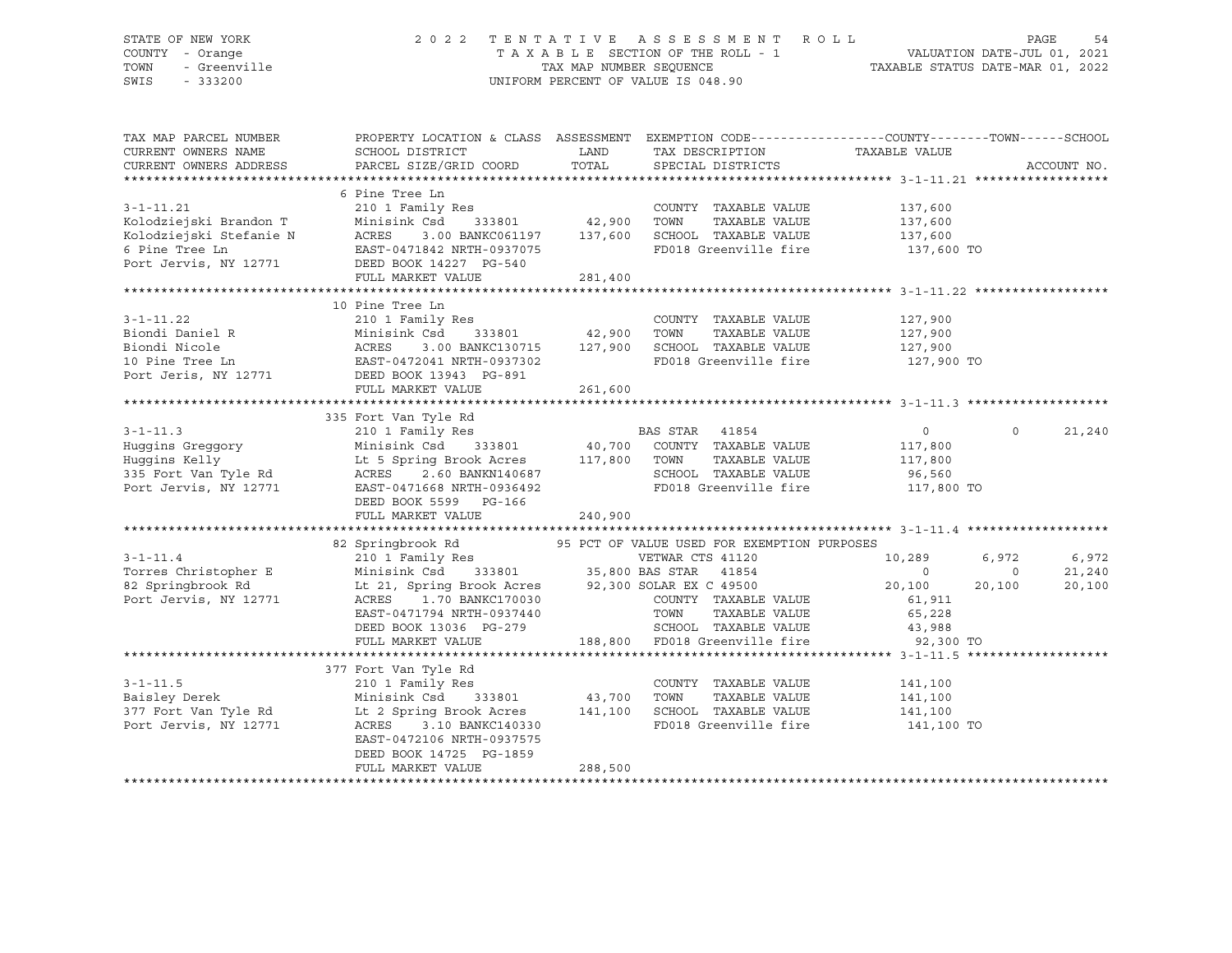| STATE OF NEW YORK<br>COUNTY - Orange | 2 0 2 2                                    | TENTATIVE                        | ROLL<br>A S S E S S M E N T<br>TAXABLE SECTION OF THE ROLL - 1                                   |                           |          | PAGE<br>55<br>VALUATION DATE-JUL 01, 2021 |
|--------------------------------------|--------------------------------------------|----------------------------------|--------------------------------------------------------------------------------------------------|---------------------------|----------|-------------------------------------------|
| - Greenville<br>TOWN                 | TAX MAP NUMBER SEQUENCE                    | TAXABLE STATUS DATE-MAR 01, 2022 |                                                                                                  |                           |          |                                           |
| SWIS<br>$-333200$                    |                                            |                                  | UNIFORM PERCENT OF VALUE IS 048.90                                                               |                           |          |                                           |
|                                      |                                            |                                  |                                                                                                  |                           |          |                                           |
| TAX MAP PARCEL NUMBER                |                                            |                                  | PROPERTY LOCATION & CLASS ASSESSMENT EXEMPTION CODE----------------COUNTY-------TOWN------SCHOOL |                           |          |                                           |
| CURRENT OWNERS NAME                  | SCHOOL DISTRICT                            | LAND                             | TAX DESCRIPTION                                                                                  | TAXABLE VALUE             |          |                                           |
| CURRENT OWNERS ADDRESS               | PARCEL SIZE/GRID COORD                     | TOTAL                            | SPECIAL DISTRICTS                                                                                |                           |          | ACCOUNT NO.                               |
|                                      |                                            |                                  |                                                                                                  |                           |          |                                           |
|                                      | 88 Springbrook Rd                          |                                  |                                                                                                  |                           |          |                                           |
| $3 - 1 - 12$                         | 210 1 Family Res                           |                                  | COUNTY TAXABLE VALUE                                                                             | 155,200                   |          |                                           |
| Rivera Luis E                        | Minisink Csd<br>333801                     | 46,500                           | TOWN<br>TAXABLE VALUE                                                                            | 155,200                   |          |                                           |
| 88 Springbrook Rd                    | Lt 22 Spring Brook Acres                   | 155,200                          | SCHOOL TAXABLE VALUE                                                                             | 155,200                   |          |                                           |
| Port Jervis, NY 12771                | 4.80 BANKC030217<br>ACRES                  |                                  | FD018 Greenville fire                                                                            | 155,200 TO                |          |                                           |
|                                      | EAST-0471947 NRTH-0937755                  |                                  |                                                                                                  |                           |          |                                           |
|                                      | DEED BOOK 12541 PG-1216                    |                                  |                                                                                                  |                           |          |                                           |
|                                      | FULL MARKET VALUE                          | 317,400                          |                                                                                                  |                           |          |                                           |
|                                      |                                            | ************                     |                                                                                                  |                           |          |                                           |
|                                      | 94 Springbrook Rd                          |                                  |                                                                                                  |                           |          |                                           |
| $3 - 1 - 13$                         | 210 1 Family Res                           |                                  | BAS STAR<br>41854                                                                                | $\mathsf{O}$              | $\Omega$ | 21,240                                    |
| Sparkman Charmane                    | Minisink Csd<br>333801                     | 47,300                           | COUNTY TAXABLE VALUE                                                                             | 159,800                   |          |                                           |
| 94 Springbrook Rd                    | Lt 23 Spring Brook Acres                   | 159,800                          | TOWN<br>TAXABLE VALUE                                                                            | 159,800                   |          |                                           |
| Port Jervis, NY 12771                | 5.50<br>ACRES                              |                                  | SCHOOL TAXABLE VALUE                                                                             | 138,560                   |          |                                           |
|                                      | EAST-0471805 NRTH-0937857                  |                                  | FD018 Greenville fire                                                                            | 159,800 TO                |          |                                           |
|                                      | DEED BOOK 11694 PG-1120                    |                                  |                                                                                                  |                           |          |                                           |
|                                      | FULL MARKET VALUE                          | 326,800                          |                                                                                                  |                           |          |                                           |
|                                      |                                            |                                  |                                                                                                  | ********** 3-1-14 ******* |          |                                           |
|                                      | 96 Springbrook Rd                          |                                  |                                                                                                  |                           |          |                                           |
| $3 - 1 - 14$                         | 210 1 Family Res                           |                                  | VETCOM CTS 41130                                                                                 | 20,335                    | 11,620   | 11,620                                    |
| McGrath David Owen                   | Minisink Csd<br>333801                     |                                  | 47,300 SOLAR EX C 49500                                                                          | 18,400                    | 18,400   | 18,400                                    |
| Wright Vicki L                       | Lt 24 Spring Brook Acres                   | 219,600                          | COUNTY TAXABLE VALUE                                                                             | 180,865                   |          |                                           |
| 96 Springbrook Rd                    | ACRES<br>5.90                              |                                  | TOWN<br>TAXABLE VALUE                                                                            | 189,580                   |          |                                           |
| Port Jervis, NY 12771                | EAST-0471702 NRTH-0937979                  |                                  | SCHOOL TAXABLE VALUE                                                                             | 189,580                   |          |                                           |
|                                      | DEED BOOK 13745 PG-57                      |                                  | FD018 Greenville fire                                                                            | 219,600 TO                |          |                                           |
|                                      | FULL MARKET VALUE                          | 449,100                          |                                                                                                  |                           |          |                                           |
|                                      |                                            |                                  |                                                                                                  |                           |          |                                           |
|                                      | 108 Springbrook Rd                         |                                  |                                                                                                  |                           |          |                                           |
| $3 - 1 - 15$                         | 240 Rural res                              |                                  | COUNTY TAXABLE VALUE                                                                             | 100,000                   |          |                                           |
| Zambrzycki Greg                      | Minisink Csd<br>333801                     | 52,900                           | TOWN<br>TAXABLE VALUE                                                                            | 100,000                   |          |                                           |
| Zambrzycki Renata                    | Lts $25$ $26 + 27$ Spring Bro              | 100,000                          | SCHOOL TAXABLE VALUE                                                                             | 100,000                   |          |                                           |
| 59-33 57th Rd                        | ACRES 20.00                                |                                  | FD018 Greenville fire                                                                            | 100,000 TO                |          |                                           |
| Maspeth, NY 11378                    | EAST-0471528 NRTH-0938416                  |                                  |                                                                                                  |                           |          |                                           |
|                                      | DEED BOOK 11763 PG-1468                    |                                  |                                                                                                  |                           |          |                                           |
|                                      | FULL MARKET VALUE                          | 204,500                          |                                                                                                  |                           |          |                                           |
|                                      |                                            |                                  |                                                                                                  |                           |          |                                           |
|                                      | 126 Springbrook Rd                         |                                  |                                                                                                  |                           | $\Omega$ |                                           |
| $3 - 1 - 16.1$                       | 210 1 Family Res<br>Minisink Csd<br>333801 | 38,500                           | BAS STAR<br>41854<br>COUNTY TAXABLE VALUE                                                        | $\circ$<br>187,200        |          | 21,240                                    |
| Ringus Aaron<br>Ringus Brandy        | Soutar Map 796-06 Lt28                     | 187,200                          | TOWN<br>TAXABLE VALUE                                                                            | 187,200                   |          |                                           |
| 126 Springbrook Rd                   | Partial on house                           |                                  | SCHOOL TAXABLE VALUE                                                                             | 165,960                   |          |                                           |
| Port Jervis, NY 12771                | ACRES<br>2.20 BANKC080370                  |                                  | FD018 Greenville fire                                                                            | 187,200 TO                |          |                                           |
|                                      | EAST-0470936 NRTH-0938258                  |                                  |                                                                                                  |                           |          |                                           |
|                                      | DEED BOOK 12461 PG-1083                    |                                  |                                                                                                  |                           |          |                                           |
|                                      | FULL MARKET VALUE                          | 382,800                          |                                                                                                  |                           |          |                                           |
| **************************           |                                            |                                  |                                                                                                  |                           |          |                                           |
|                                      |                                            |                                  |                                                                                                  |                           |          |                                           |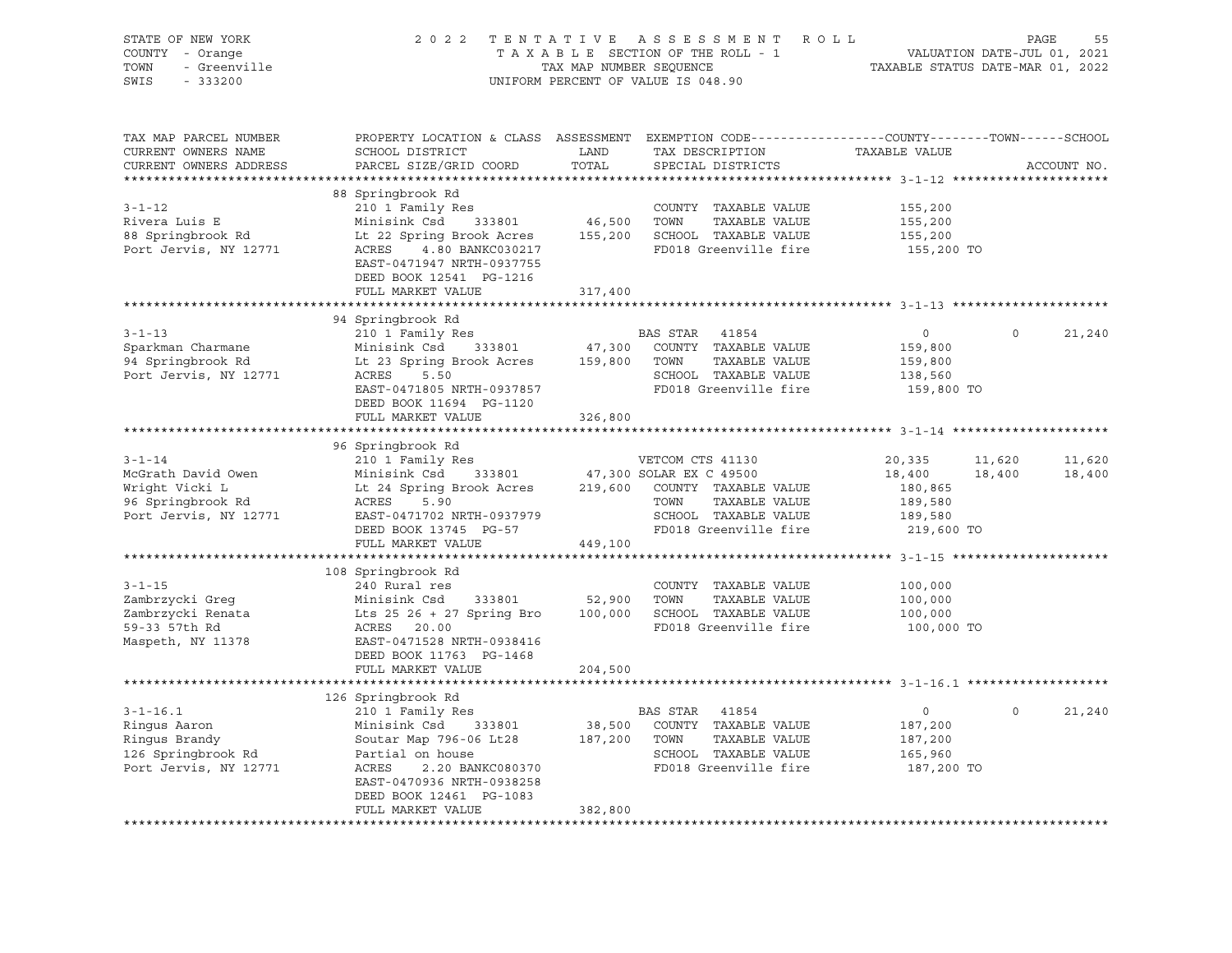| 2022                                                                                                                                                                   |                                                                                                                            | ASSESSMENT ROLL                                                                                                     |                                                                                                                           | PAGE<br>56                                                                                                                                                                                     |
|------------------------------------------------------------------------------------------------------------------------------------------------------------------------|----------------------------------------------------------------------------------------------------------------------------|---------------------------------------------------------------------------------------------------------------------|---------------------------------------------------------------------------------------------------------------------------|------------------------------------------------------------------------------------------------------------------------------------------------------------------------------------------------|
| SCHOOL DISTRICT<br>PARCEL SIZE/GRID COORD                                                                                                                              | LAND<br>TOTAL                                                                                                              | TAX DESCRIPTION<br>SPECIAL DISTRICTS                                                                                |                                                                                                                           | ACCOUNT NO.                                                                                                                                                                                    |
|                                                                                                                                                                        |                                                                                                                            |                                                                                                                     |                                                                                                                           |                                                                                                                                                                                                |
| 210 1 Family Res<br>Minisink Csd<br>333801                                                                                                                             | 43,200                                                                                                                     | BAS STAR 41854<br>COUNTY TAXABLE VALUE                                                                              | $\circ$<br>$\Omega$<br>204,200                                                                                            | 21,240                                                                                                                                                                                         |
| ACRES<br>6.60<br>EAST-0471092 NRTH-0938641                                                                                                                             |                                                                                                                            | SCHOOL TAXABLE VALUE<br>FD018 Greenville fire                                                                       | 182,960<br>204,200 TO                                                                                                     |                                                                                                                                                                                                |
| FULL MARKET VALUE                                                                                                                                                      | 417,600                                                                                                                    |                                                                                                                     |                                                                                                                           |                                                                                                                                                                                                |
|                                                                                                                                                                        |                                                                                                                            |                                                                                                                     |                                                                                                                           |                                                                                                                                                                                                |
| Springbrook Rd<br>322 Rural vac>10<br>Minisink Csd<br>333801<br>Map 1917 Lots 30 & 31<br>ACRES 14.30 BANKN140687                                                       | 47,400<br>47,400                                                                                                           | COUNTY TAXABLE VALUE<br>TOWN<br>TAXABLE VALUE<br>SCHOOL TAXABLE VALUE<br>FD018 Greenville fire                      | 47,400<br>47,400<br>47,400<br>47,400 TO                                                                                   |                                                                                                                                                                                                |
| DEED BOOK 14674 PG-589<br>FULL MARKET VALUE                                                                                                                            | 96,900                                                                                                                     |                                                                                                                     |                                                                                                                           |                                                                                                                                                                                                |
| 156 Springbrook Rd                                                                                                                                                     |                                                                                                                            |                                                                                                                     |                                                                                                                           |                                                                                                                                                                                                |
| 210 1 Family Res<br>Minisink Csd<br>333801<br>Map 1917 Lot 32<br>ACRES<br>6.90 BANKN140687<br>EAST-0470565 NRTH-0938887<br>DEED BOOK 14674 PG-589<br>FULL MARKET VALUE | 48,400<br>98,200<br>200,800                                                                                                | COUNTY TAXABLE VALUE<br>TOWN<br>TAXABLE VALUE<br>SCHOOL TAXABLE VALUE<br>FD018 Greenville fire                      | 98,200<br>98,200<br>98,200<br>98,200 TO                                                                                   |                                                                                                                                                                                                |
|                                                                                                                                                                        |                                                                                                                            |                                                                                                                     |                                                                                                                           |                                                                                                                                                                                                |
| 210 1 Family Res<br>Minisink Csd<br>333801<br>ACRES<br>2.20<br>EAST-0469513 NRTH-0939371<br>DEED BOOK 4046<br>PG-335                                                   | 38,500<br>110,600                                                                                                          | BAS STAR<br>41854<br>COUNTY TAXABLE VALUE<br>TOWN<br>TAXABLE VALUE<br>SCHOOL TAXABLE VALUE<br>FD018 Greenville fire | $\overline{0}$<br>$\Omega$<br>110,600<br>110,600<br>89,360<br>110,600 TO                                                  | 21,240                                                                                                                                                                                         |
| FULL MARKET VALUE                                                                                                                                                      | 226,200                                                                                                                    |                                                                                                                     |                                                                                                                           |                                                                                                                                                                                                |
| 166 Springbrook Rd                                                                                                                                                     |                                                                                                                            |                                                                                                                     |                                                                                                                           |                                                                                                                                                                                                |
| 210 1 Family Res<br>Minisink Csd<br>333801<br>ACRES<br>2.60<br>EAST-0470234 NRTH-0938682<br>DEED BOOK 15153 PG-1982<br>FULL MARKET VALUE                               | 40,700<br>165,000<br>337,400                                                                                               | COUNTY TAXABLE VALUE<br>TOWN<br>TAXABLE VALUE<br>SCHOOL TAXABLE VALUE<br>FD018 Greenville fire                      | 165,000<br>165,000<br>165,000<br>165,000 TO                                                                               |                                                                                                                                                                                                |
|                                                                                                                                                                        | 134 Springbrook Rd<br>Soutar Map 796-06 Lt29<br>DEED BOOK 12242 PG-1572<br>EAST-0470897 NRTH-0938934<br>217 Springbrook Rd | TENTATIVE<br>204,200                                                                                                | TAXABLE SECTION OF THE ROLL - 1<br>TAX MAP NUMBER SEOUENCE<br>UNIFORM PERCENT OF VALUE IS 048.90<br>TOWN<br>TAXABLE VALUE | VALUATION DATE-JUL 01, 2021<br>TAXABLE STATUS DATE-MAR 01, 2022<br>PROPERTY LOCATION & CLASS ASSESSMENT EXEMPTION CODE----------------COUNTY-------TOWN-----SCHOOL<br>TAXABLE VALUE<br>204,200 |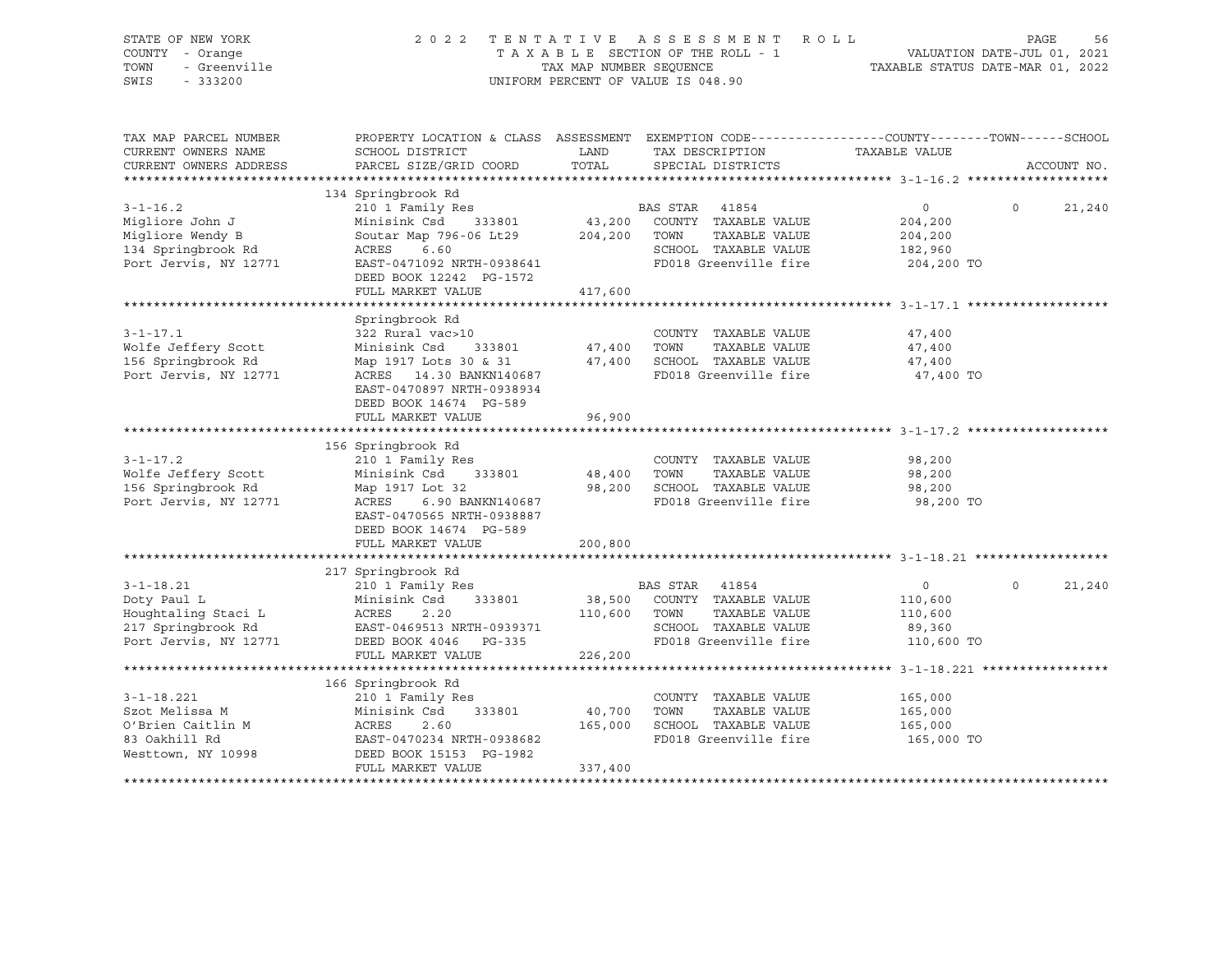| STATE OF NEW YORK<br>COUNTY - Orange<br>- Orange<br>- Greenville<br>TOWN<br>$-333200$<br>SWIS      |                                                                                                                                             |                    | 2022 TENTATIVE ASSESSMENT ROLL<br>TAXABLE SECTION OF THE ROLL - 1<br>TAXABLE SECTION OF THE ROLL - 1<br>TAXABLE STATUS DATE-MAR 01, 2022<br>UNIFORM PERCENT OF VALUE IS 048.90 |                                                               | PAGE<br>57  |
|----------------------------------------------------------------------------------------------------|---------------------------------------------------------------------------------------------------------------------------------------------|--------------------|--------------------------------------------------------------------------------------------------------------------------------------------------------------------------------|---------------------------------------------------------------|-------------|
| TAX MAP PARCEL NUMBER<br>CURRENT OWNERS NAME<br>CURRENT OWNERS ADDRESS<br>************************ | PROPERTY LOCATION & CLASS ASSESSMENT EXEMPTION CODE---------------COUNTY-------TOWN-----SCHOOL<br>SCHOOL DISTRICT<br>PARCEL SIZE/GRID COORD | LAND<br>TOTAL      | TAX DESCRIPTION<br>SPECIAL DISTRICTS                                                                                                                                           | TAXABLE VALUE                                                 | ACCOUNT NO. |
|                                                                                                    | Equity Estates Ct                                                                                                                           |                    |                                                                                                                                                                                |                                                               |             |
| $3 - 1 - 19.11$                                                                                    | 692 Road/str/hwy                                                                                                                            |                    | COUNTY TAXABLE VALUE                                                                                                                                                           | 800                                                           |             |
| Service Paul M                                                                                     | Minisink Csd<br>333801                                                                                                                      |                    | TAXABLE VALUE                                                                                                                                                                  | 800                                                           |             |
| PO Box 135                                                                                         | Proposed Road                                                                                                                               |                    | 800 SCHOOL TAXABLE VALUE                                                                                                                                                       | 800                                                           |             |
| Port Jervis, NY 12771                                                                              | ACRES<br>2.80<br>EAST-0468552 NRTH-0940039<br>DEED BOOK 12448 PG-619                                                                        |                    | FD018 Greenville fire                                                                                                                                                          | 800 TO                                                        |             |
|                                                                                                    | FULL MARKET VALUE                                                                                                                           | 1,600              |                                                                                                                                                                                |                                                               |             |
|                                                                                                    |                                                                                                                                             |                    |                                                                                                                                                                                | ********************************* 3-1-19.12 ***************** |             |
|                                                                                                    | Equity Estates Ct                                                                                                                           |                    |                                                                                                                                                                                |                                                               |             |
| $3 - 1 - 19.12$                                                                                    | 314 Rural vac<10                                                                                                                            |                    | COUNTY TAXABLE VALUE                                                                                                                                                           | 32,900                                                        |             |
| Service Keith                                                                                      | Minisink Csd 333801 32,900 TOWN TAXABLE VALUE<br>Lt1 Demarris Sub Map 9581 32,900 SCHOOL TAXABLE VALUE<br>ACRES 4.00                        |                    |                                                                                                                                                                                | 32,900                                                        |             |
| Service Audra                                                                                      |                                                                                                                                             |                    |                                                                                                                                                                                | 32,900                                                        |             |
| 46 Equity Estates Ct<br>Port Jervis, NY 12771                                                      | EAST-0468702 NRTH-0940049                                                                                                                   |                    | FD018 Greenville fire                                                                                                                                                          | 32,900 TO                                                     |             |
|                                                                                                    | DEED BOOK 15144 PG-1556                                                                                                                     |                    |                                                                                                                                                                                |                                                               |             |
|                                                                                                    | FULL MARKET VALUE                                                                                                                           | 67,300             |                                                                                                                                                                                |                                                               |             |
|                                                                                                    |                                                                                                                                             |                    |                                                                                                                                                                                |                                                               |             |
|                                                                                                    | 68 Equity Estates Ct                                                                                                                        |                    |                                                                                                                                                                                |                                                               |             |
| $3 - 1 - 19.13$                                                                                    | 240 Rural res                                                                                                                               |                    | COUNTY TAXABLE VALUE                                                                                                                                                           | 311,700                                                       |             |
| Service Paul M                                                                                     | Minisink Csd<br>333801                                                                                                                      | 57,400 TOWN        | TAXABLE VALUE                                                                                                                                                                  | 311,700                                                       |             |
| PO Box 135                                                                                         | Lt2 Demarris Sub Map 9581                                                                                                                   |                    | 311,700 SCHOOL TAXABLE VALUE                                                                                                                                                   | 311,700                                                       |             |
| Port Jervis, NY 12771                                                                              | ACRES 13.90<br>EAST-0468083 NRTH-0939728<br>DEED BOOK 12448 PG-619                                                                          |                    | FD018 Greenville fire                                                                                                                                                          | 311,700 TO                                                    |             |
|                                                                                                    | FULL MARKET VALUE                                                                                                                           | 637,400            |                                                                                                                                                                                |                                                               |             |
|                                                                                                    | 46-54 Equity Estates Ct                                                                                                                     |                    |                                                                                                                                                                                |                                                               |             |
| $3 - 1 - 19.14$                                                                                    | 240 Rural res                                                                                                                               |                    | COUNTY TAXABLE VALUE                                                                                                                                                           | 434,500                                                       |             |
| Service Keith                                                                                      | Minisink Csd                                                                                                                                | 333801 88,900 TOWN | TAXABLE VALUE                                                                                                                                                                  | 434,500                                                       |             |
| Service Audra                                                                                      | Pt Lt3 Demarris Sub 9581 434,500 SCHOOL TAXABLE VALUE                                                                                       |                    |                                                                                                                                                                                | 434,500                                                       |             |
| PO Box 107                                                                                         | Part In Town of Mt Hope                                                                                                                     |                    | FD018 Greenville fire                                                                                                                                                          | 434,500 TO                                                    |             |
| Port Jervis, NY 12771                                                                              | ACRES 60.10                                                                                                                                 |                    |                                                                                                                                                                                |                                                               |             |
|                                                                                                    | EAST-0467224 NRTH-0940630                                                                                                                   |                    |                                                                                                                                                                                |                                                               |             |
|                                                                                                    | DEED BOOK 12418 PG-1589                                                                                                                     |                    |                                                                                                                                                                                |                                                               |             |
|                                                                                                    | FULL MARKET VALUE                                                                                                                           | 888,500            |                                                                                                                                                                                |                                                               |             |
|                                                                                                    |                                                                                                                                             |                    |                                                                                                                                                                                |                                                               |             |
| $3 - 1 - 19.211$                                                                                   | 241 Springbrook Rd<br>210 1 Family Res                                                                                                      |                    | ENH STAR 41834                                                                                                                                                                 | $\overline{0}$<br>$\circ$                                     | 53,020      |
| Mazzella Liv Trust Silverio & Minisink Csd 333801                                                  |                                                                                                                                             |                    | 35,200 SOLAR EX C 49500                                                                                                                                                        | 12,000<br>12,000                                              | 12,000      |
| 241 Springbrook Rd Lt1 Rivera Map 32-11 172,300 COUNTY TAXABLE VALUE                               |                                                                                                                                             |                    |                                                                                                                                                                                | 160,300                                                       |             |
| Port Jervis, NY 12771                                                                              | Trustee Andrew                                                                                                                              |                    | TOWN<br>TAXABLE VALUE                                                                                                                                                          | 160,300                                                       |             |
|                                                                                                    | ACRES<br>2.50                                                                                                                               |                    | SCHOOL TAXABLE VALUE                                                                                                                                                           | 107,280                                                       |             |
|                                                                                                    | EAST-0469153 NRTH-0939762                                                                                                                   |                    | FD018 Greenville fire                                                                                                                                                          | 172,300 TO                                                    |             |
|                                                                                                    | DEED BOOK 14476 PG-323                                                                                                                      |                    |                                                                                                                                                                                |                                                               |             |
|                                                                                                    | FULL MARKET VALUE                                                                                                                           | 352,400            |                                                                                                                                                                                |                                                               |             |
|                                                                                                    |                                                                                                                                             |                    |                                                                                                                                                                                |                                                               |             |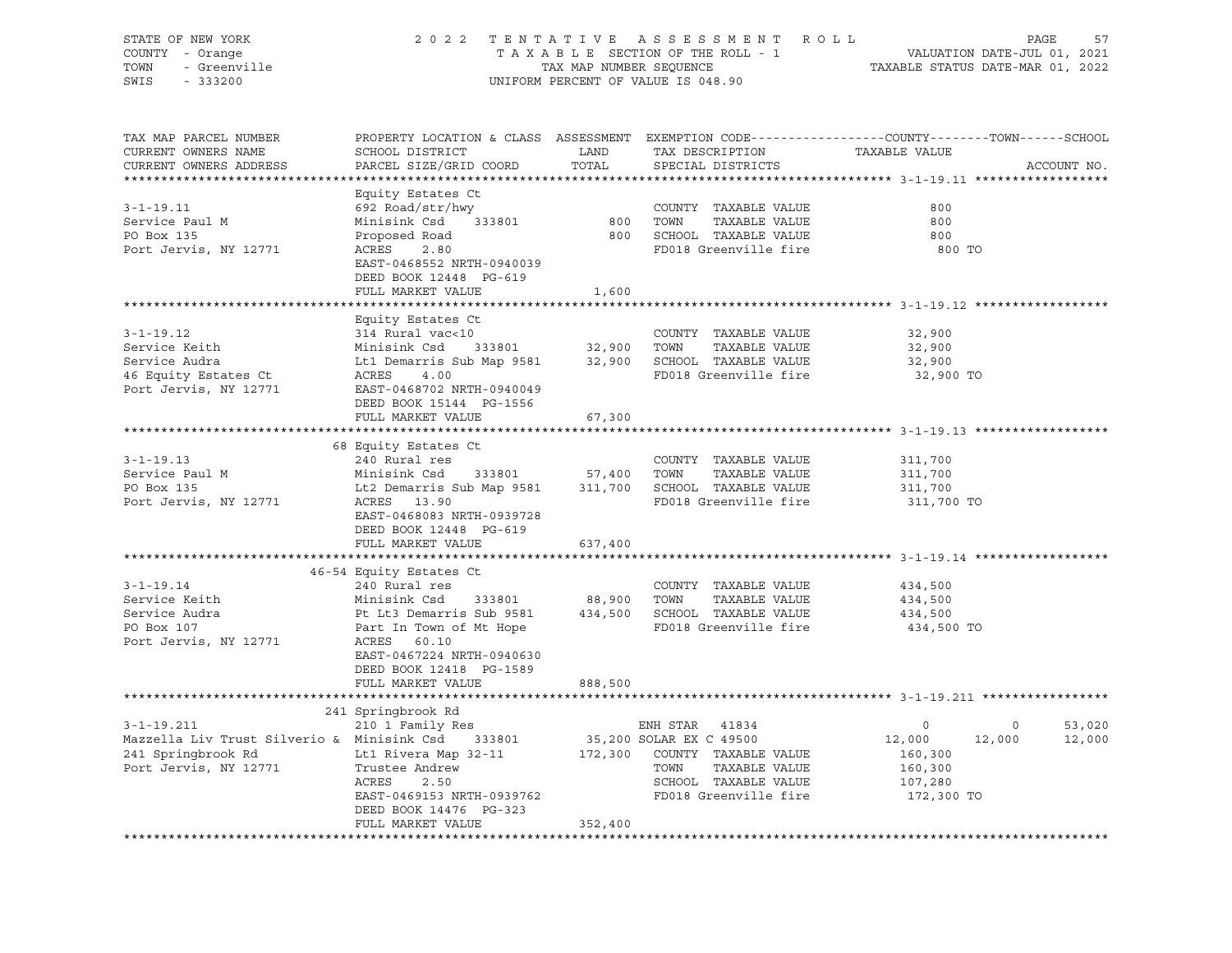| SIAIL UI NLW IUKN<br>$Y - 0$ and $Y - 202$<br>$Y - 0$ ange<br>$-$ Greenville<br>$- 333200$<br>COUNTY - Orange<br>TOWN<br>SWIS                                                                                                                     | TAXABLE SECTION OF THE ROLL - 1<br>TAXABLE SECTION OF THE ROLL - 1<br>TAXABLE STATUS DATE-JUL 01, 2021<br>UNIFORM PERCENT OF VALUE IS 048.90                                              |               |                                                                                                  |                                                 |        |                                      |
|---------------------------------------------------------------------------------------------------------------------------------------------------------------------------------------------------------------------------------------------------|-------------------------------------------------------------------------------------------------------------------------------------------------------------------------------------------|---------------|--------------------------------------------------------------------------------------------------|-------------------------------------------------|--------|--------------------------------------|
| TAX MAP PARCEL NUMBER<br>CURRENT OWNERS NAME<br>CURRENT OWNERS ADDRESS                                                                                                                                                                            | PROPERTY LOCATION & CLASS ASSESSMENT EXEMPTION CODE---------------COUNTY-------TOWN-----SCHOOL<br>SCHOOL DISTRICT<br>PARCEL SIZE/GRID COORD                                               | LAND<br>TOTAL |                                                                                                  |                                                 |        | ACCOUNT NO.                          |
|                                                                                                                                                                                                                                                   | 1364 Mountain Rd                                                                                                                                                                          |               |                                                                                                  |                                                 |        |                                      |
| $3 - 1 - 19.212$<br>Kurz David F Jr<br>1364 Mountain Rd<br>Port Jervis, NY 12771                                                                                                                                                                  | 64 Mountain Rd<br>210 1 Family Res<br>Minisink Csd<br>333801<br>55,200 VETDIS CTS 41130<br>189,000 BAS STAR<br>41854<br>50LAR EX C 49500<br>50LAR EX C 49500<br>EAST-0469080 NRTH-0939599 |               | COUNTY TAXABLE VALUE<br>TOWN TAXABLE VALUE<br>TOWN TAXABLE VALUE<br>386,500 SCHOOL TAXABLE VALUE | $20,335$ 11,620<br>40,670<br>114,995<br>141,140 | 23,240 | 11,620<br>23,240<br>21,240<br>13,000 |
|                                                                                                                                                                                                                                                   | FULL MARKET VALUE                                                                                                                                                                         |               |                                                                                                  | ---,---<br>119,900                              |        |                                      |
|                                                                                                                                                                                                                                                   |                                                                                                                                                                                           |               | FD018 Greenville fire 189,000 TO                                                                 |                                                 |        |                                      |
|                                                                                                                                                                                                                                                   |                                                                                                                                                                                           |               |                                                                                                  |                                                 |        |                                      |
| 3-1-20.21<br>Chrisensen Brian Minisink Csd 333801 42,900 TOWN TAXABLE VALUE<br>Christensen Carol Lt1 Tauss Sub Map 9624 156,100 SCHOOL TAXABLE VALUE<br>310 Beverly Rd Apt 4E ACRES 3.00 BANKN140687 FD018 Greenville fire<br>Brooklyn            | 1323 Mountain Rd<br>DEED BOOK 14295 PG-88                                                                                                                                                 |               |                                                                                                  | 156,100<br>156,100<br>156,100<br>156,100 TO     |        |                                      |
|                                                                                                                                                                                                                                                   | FULL MARKET VALUE                                                                                                                                                                         | 319,200       |                                                                                                  |                                                 |        |                                      |
|                                                                                                                                                                                                                                                   |                                                                                                                                                                                           |               |                                                                                                  |                                                 |        |                                      |
|                                                                                                                                                                                                                                                   | 1308 Mountain Rd                                                                                                                                                                          |               |                                                                                                  |                                                 |        |                                      |
| $3 - 1 - 21$<br>Fusco III Liv Trust Alfred A Minisink Csd 333801 34,100 TOWN<br>Alfred A III & Fiona A Trustee ACRES<br>233 E Main St                       EAST-0468794 NRTH-0938773               FD018 Greenville fire<br>Middletown, NY 10940 | 312 Vac w/imprv<br>1.40<br>DEED BOOK 14487 PG-1518                                                                                                                                        |               | COUNTY TAXABLE VALUE<br>TAXABLE VALUE<br>36,100 SCHOOL TAXABLE VALUE                             | 36,100<br>36,100<br>36,100<br>36,100 TO         |        |                                      |
|                                                                                                                                                                                                                                                   | FULL MARKET VALUE                                                                                                                                                                         | 73,800        |                                                                                                  |                                                 |        |                                      |
| $3 - 1 - 23.11$<br>Janiak Gary T<br>8 Floyd Bennett Dr<br>8 Floyd Bennett Dr<br>1 LT1 Janiak Map 56-22<br>251,700 SCHOOL TAXABLE VALUE<br>Sound Beach, NY 11789                                                                                   | 1260 Mountain Rd<br>210 1 Family Res<br>Minisink Csd 333801 50,800 TOWN<br>ACRES<br>9.30<br>EAST-0468009 NRTH-0937668<br>DEED BOOK 1901 PG-00313                                          |               | COUNTY TAXABLE VALUE<br>FD018 Greenville fire                                                    | 251,700<br>251,700<br>251,700<br>251,700 TO     |        |                                      |
|                                                                                                                                                                                                                                                   | FULL MARKET VALUE                                                                                                                                                                         | 514,700       |                                                                                                  |                                                 |        |                                      |
|                                                                                                                                                                                                                                                   |                                                                                                                                                                                           |               |                                                                                                  |                                                 |        |                                      |
| $3 - 1 - 23.12$<br>Janiak Gary T<br>8 Floyd Bennett Dr<br>Sound Beach, NY 11789                                                                                                                                                                   | Mullock Rd<br>322 Rural vac>10<br>LT2 Janiak Map 56-22<br>ACRES   50.10<br>ACRES 50.10<br>EAST-0468760 NRTH-0937455<br>DEED BOOK 1901 PG-00313                                            |               | COUNTY TAXABLE VALUE<br>TAXABLE VALUE<br>67,000 SCHOOL TAXABLE VALUE<br>FD018 Greenville fire    | 67,000<br>67,000<br>67,000<br>67,000 TO         |        |                                      |
|                                                                                                                                                                                                                                                   | FULL MARKET VALUE                                                                                                                                                                         | 137,000       |                                                                                                  |                                                 |        |                                      |

\*\*\*\*\*\*\*\*\*\*\*\*\*\*\*\*\*\*\*\*\*\*\*\*\*\*\*\*\*\*\*\*\*\*\*\*\*\*\*\*\*\*\*\*\*\*\*\*\*\*\*\*\*\*\*\*\*\*\*\*\*\*\*\*\*\*\*\*\*\*\*\*\*\*\*\*\*\*\*\*\*\*\*\*\*\*\*\*\*\*\*\*\*\*\*\*\*\*\*\*\*\*\*\*\*\*\*\*\*\*\*\*\*\*\*\*\*\*\*\*\*\*\*\*\*\*\*\*\*\*\*\*

# STATE OF NEW YORK 2 0 2 2 T E N T A T I V E A S S E S S M E N T R O L L PAGE 58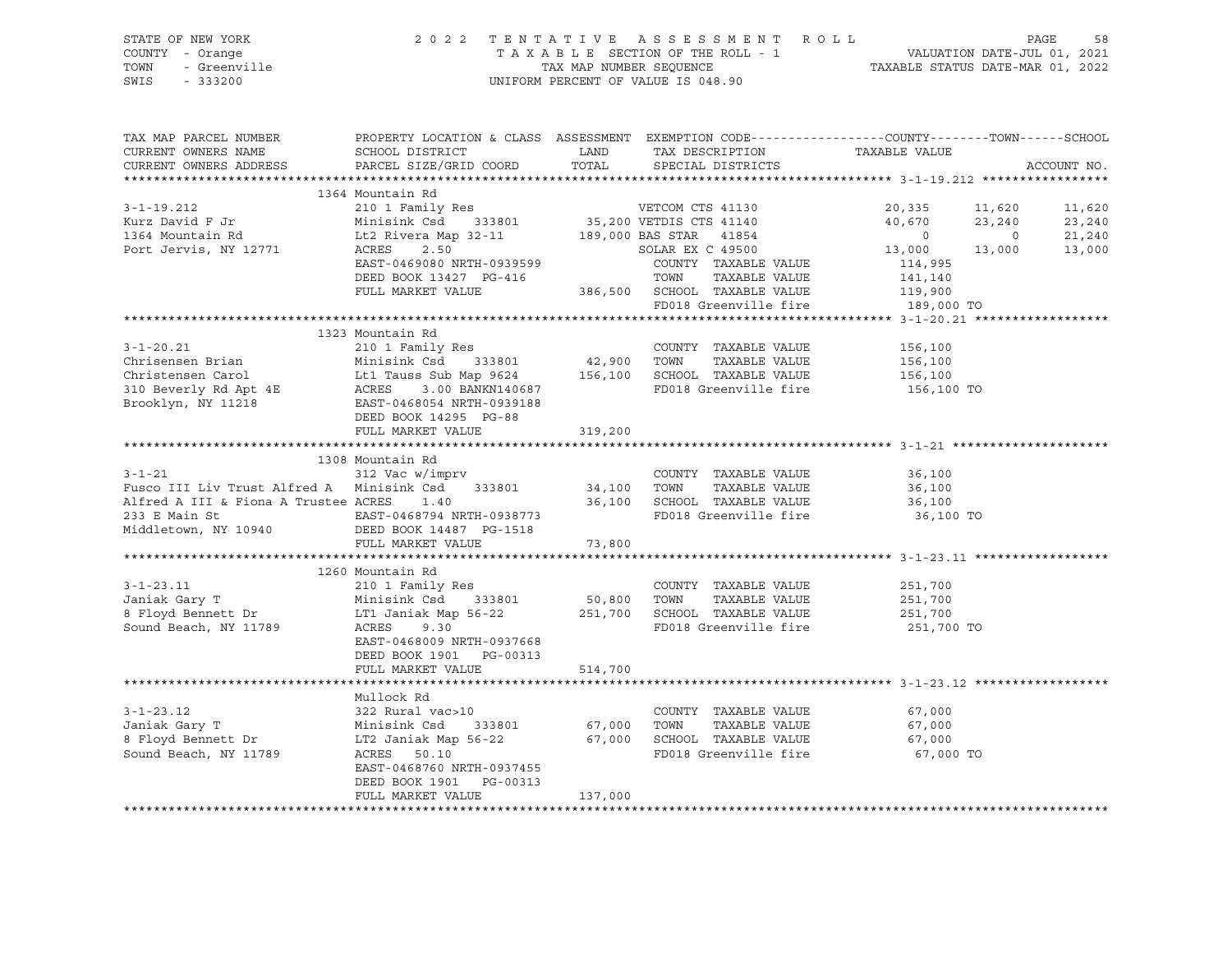### STATE OF NEW YORK 2 0 2 2 T E N T A T I V E A S S E S S M E N T R O L L PAGE 59 COUNTY - Orange T A X A B L E SECTION OF THE ROLL - 1 VALUATION DATE-JUL 01, 2021 TOWN - Greenville TAX MAP NUMBER SEQUENCE TAXABLE STATUS DATE-MAR 01, 2022 SWIS - 333200 UNIFORM PERCENT OF VALUE IS 048.90

| TAX MAP PARCEL NUMBER<br>CURRENT OWNERS NAME<br>CURRENT OWNERS ADDRESS                                                                                                                                                   | PROPERTY LOCATION & CLASS ASSESSMENT EXEMPTION CODE----------------COUNTY-------TOWN-----SCHOOL<br>SCHOOL DISTRICT<br>PARCEL SIZE/GRID COORD                                              | LAND<br>TOTAL                | TAX DESCRIPTION<br>SPECIAL DISTRICTS                                                                                | TAXABLE VALUE                                                |          | ACCOUNT NO. |
|--------------------------------------------------------------------------------------------------------------------------------------------------------------------------------------------------------------------------|-------------------------------------------------------------------------------------------------------------------------------------------------------------------------------------------|------------------------------|---------------------------------------------------------------------------------------------------------------------|--------------------------------------------------------------|----------|-------------|
| ***********************                                                                                                                                                                                                  |                                                                                                                                                                                           |                              |                                                                                                                     |                                                              |          |             |
| $3 - 1 - 23.221$<br>Varcoe Walter<br>Varcoe Joann<br>77 Waywayup Ln                                                                                                                                                      | 77 Waywayup Ln<br>240 Rural res<br>Minisink Csd<br>333801<br>ACRES 13.00<br>EAST-0466344 NRTH-0938903<br>FULL MARKET VALUE                                                                | 48,200<br>181,200<br>370,600 | BAS STAR 41854<br>COUNTY TAXABLE VALUE<br>TOWN<br>TAXABLE VALUE<br>SCHOOL TAXABLE VALUE<br>FD018 Greenville fire    | $\circ$<br>181,200<br>181,200<br>159,960<br>181,200 TO       | $\Omega$ | 21,240      |
|                                                                                                                                                                                                                          |                                                                                                                                                                                           |                              |                                                                                                                     |                                                              |          |             |
| $3 - 1 - 23.231$<br>Chan Zhig<br>Chan Doris<br>Chan Doris<br>205,000<br>80 Centre Dr<br>Manhasset, NY 11030<br>205,000<br>DEED BOOK 13619<br>PG-1105                                                                     | 1 Waywayup Ln<br>210 1 Family Res<br>FULL MARKET VALUE                                                                                                                                    | 205,000 TOWN<br>419,200      | SOLAR EX C 49500<br>42,700 COUNTY TAXABLE VALUE<br>TAXABLE VALUE<br>SCHOOL TAXABLE VALUE<br>FD018 Greenville fire   | 24,700<br>180,300<br>180,300<br>180,300<br>205,000 TO        | 24,700   | 24,700      |
|                                                                                                                                                                                                                          |                                                                                                                                                                                           |                              |                                                                                                                     |                                                              |          |             |
| $3 - 1 - 23.232$<br>Fusco Irrec Trust Patricia A Minisink Csd<br>Patricia A & Alfred A Trustees ACRES<br>19 Waywayup Ln<br>$\sim$<br>Port Jervis, NY 12771                                                               | 19 Waywayup Ln<br>210 1 Family Res<br>333801<br>3.50<br>EAST-0467311 NRTH-0937876<br>DEED BOOK 13180 PG-1342                                                                              | 45,500<br>163,000            | COUNTY TAXABLE VALUE<br>TOWN<br>TAXABLE VALUE<br>SCHOOL TAXABLE VALUE<br>FD018 Greenville fire                      | 163,000<br>163,000<br>163,000<br>163,000 TO                  |          |             |
|                                                                                                                                                                                                                          | FULL MARKET VALUE                                                                                                                                                                         | 333,300                      |                                                                                                                     |                                                              |          |             |
|                                                                                                                                                                                                                          | Waywayup Ln                                                                                                                                                                               |                              |                                                                                                                     |                                                              |          |             |
| $3 - 1 - 23.41$<br>Fusco Irrec Trust Patricia A Minisink Csd<br>Patricia A & Alfred A Trustees ACRES<br>19 Waywayup Ln<br>Port Jervis, NY 12771                                                                          | 314 Rural vac<10<br>333801<br>1.30<br>EAST-0467144 NRTH-0938093<br>DEED BOOK 13180 PG-1342<br>FULL MARKET VALUE                                                                           | 2,600<br>2,600<br>5,300      | COUNTY TAXABLE VALUE<br>TAXABLE VALUE<br>TOWN<br>SCHOOL TAXABLE VALUE<br>FD018 Greenville fire                      | 2,600<br>2,600<br>2,600<br>2,600 TO                          |          |             |
|                                                                                                                                                                                                                          |                                                                                                                                                                                           |                              |                                                                                                                     |                                                              |          |             |
| $3 - 1 - 25.2$<br>3-1-25.2 210 1 Family Res<br>Szymanski Family Protect Trust Minisink Csd 333801 37,800<br>Hoda Szymanski/D Lake Trustees Szymanski & Petrakis Map<br>149 Springbrook Rd ACRES<br>Port Jervis, NY 12771 | 149 Springbrook Rd<br>210 1 Family Res<br>4.48<br>EAST-0470348 NRTH-0937982<br>DEED BOOK 14623 PG-185<br>FULL MARKET VALUE                                                                | 99,900<br>204,300            | ENH STAR<br>41834<br>COUNTY TAXABLE VALUE<br>TOWN<br>TAXABLE VALUE<br>SCHOOL TAXABLE VALUE<br>FD018 Greenville fire | $0 \qquad \qquad$<br>99,900<br>99,900<br>46,880<br>99,900 TO | $\Omega$ | 53,020      |
|                                                                                                                                                                                                                          |                                                                                                                                                                                           |                              |                                                                                                                     |                                                              |          |             |
| $3 - 1 - 27.2$<br>Petrakis Brendan<br>43 Surrey Rd<br>Chester, NY 10918                                                                                                                                                  | 121 Springbrook Rd<br>314 Rural vac<10<br>Minisink Csd<br>333801<br>Szymanski & Petrakis Map<br>ACRES<br>4.00<br>EAST-0470671 NRTH-0937793<br>DEED BOOK 14393 PG-751<br>FULL MARKET VALUE | 29,100<br>59,500             | COUNTY TAXABLE VALUE<br>TOWN<br>TAXABLE VALUE<br>29,100 SCHOOL TAXABLE VALUE<br>FD018 Greenville fire               | 29,100<br>29,100<br>29,100<br>29,100 TO                      |          |             |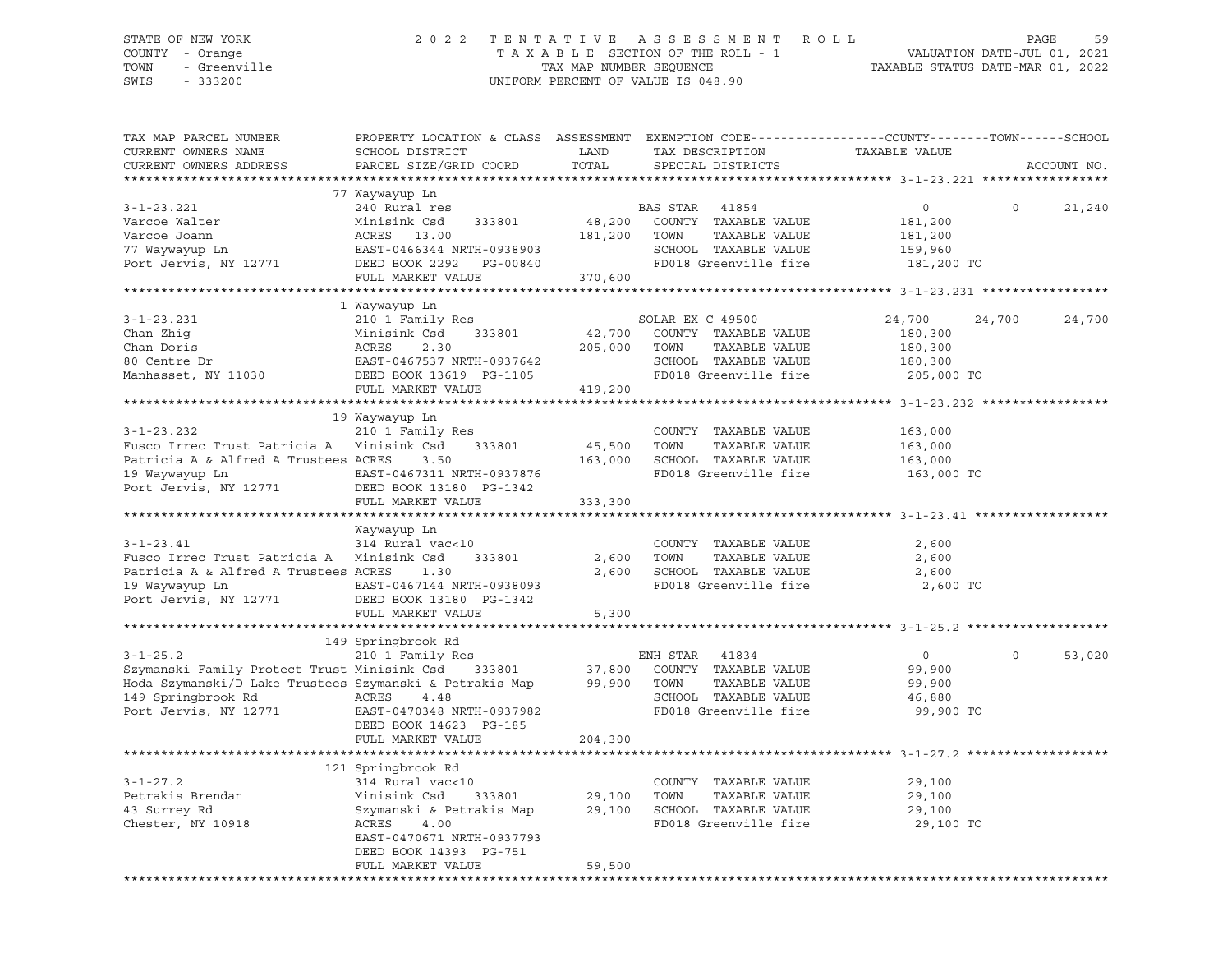| STATE OF NEW YORK<br>COUNTY - Orange<br>- Greenville<br>TOWN<br>SWIS<br>$-333200$                        | 2 0 2 2<br>TENTATIVE ASSESSMENT ROLL<br>TAXABLE SECTION OF THE ROLL - 1<br>TAX MAP NUMBER SEQUENCE<br>UNIFORM PERCENT OF VALUE IS 048.90                                                                                   |                                   |                                                                                                                                                                                                    | PAGE<br>VALUATION DATE-JUL 01, 2021<br>TAXABLE STATUS DATE-MAR 01, 2022 |                   |                  |
|----------------------------------------------------------------------------------------------------------|----------------------------------------------------------------------------------------------------------------------------------------------------------------------------------------------------------------------------|-----------------------------------|----------------------------------------------------------------------------------------------------------------------------------------------------------------------------------------------------|-------------------------------------------------------------------------|-------------------|------------------|
| TAX MAP PARCEL NUMBER<br>CURRENT OWNERS NAME<br>CURRENT OWNERS ADDRESS<br>************************       | PROPERTY LOCATION & CLASS ASSESSMENT EXEMPTION CODE----------------COUNTY-------TOWN-----SCHOOL<br>SCHOOL DISTRICT<br>PARCEL SIZE/GRID COORD                                                                               | LAND<br>TOTAL                     | TAX DESCRIPTION<br>SPECIAL DISTRICTS                                                                                                                                                               | TAXABLE VALUE                                                           |                   | ACCOUNT NO.      |
| $3 - 1 - 28$<br>Lichwick Daniel<br>117 Springbrook Rd<br>Port Jervis, NY 12771                           | 117 Springbrook Rd<br>210 1 Family Res<br>Minisink Csd 333801<br>Lt 15 Spring Brook Acres<br>Partial on addition<br>3.80 BANKC080496<br>ACRES<br>EAST-0470740 NRTH-0937489<br>DEED BOOK 12581 PG-1468<br>FULL MARKET VALUE | 36,800<br>143,400 TOWN<br>293,300 | BAS STAR<br>41854<br>COUNTY TAXABLE VALUE<br>TAXABLE VALUE<br>SCHOOL TAXABLE VALUE<br>FD018 Greenville fire                                                                                        | $\circ$<br>143,400<br>143,400<br>122,160<br>143,400 TO                  | $\Omega$          | 21,240           |
|                                                                                                          |                                                                                                                                                                                                                            |                                   |                                                                                                                                                                                                    |                                                                         |                   |                  |
| $3 - 1 - 29$<br>Natalizio Dominick J Jr<br>Natalizio Mary<br>103 Springbrook Rd<br>Port Jervis, NY 12771 | Springbrook Rd<br>314 Rural vac<10<br>Minisink Csd<br>333801<br>Lt 14 Spring Brook Acres<br>ACRES 4.30<br>EAST-0470712 NRTH-0937241                                                                                        |                                   | COUNTY TAXABLE VALUE<br>19,300 TOWN TAXABLE VALUE<br>19,300 SCHOOL TAXABLE VALUE<br>FD018 Greenville fire                                                                                          | 19,300<br>19,300<br>19,300<br>19,300 TO                                 |                   |                  |
|                                                                                                          | DEED BOOK 2160 PG-01077<br>FULL MARKET VALUE                                                                                                                                                                               | 39,500                            |                                                                                                                                                                                                    |                                                                         |                   |                  |
|                                                                                                          |                                                                                                                                                                                                                            |                                   |                                                                                                                                                                                                    |                                                                         |                   |                  |
| $3 - 1 - 30$<br>Natalizio Dominick J Jr<br>Natalizio Mary<br>103 Springbrook Rd<br>Port Jervis, NY 12771 | 103 Springbrook Rd<br>210 1 Family Res<br>Minisink Csd 333801<br>Lt 13 Spring Brook Acres<br>Partial On Addition<br>ACRES<br>5.00<br>EAST-0470744 NRTH-0937077<br>DEED BOOK 2160 PG-01077                                  |                                   | BAS STAR 41854<br>36,500 COUNTY TAXABLE VALUE<br>140,600 TOWN<br>TAXABLE VALUE<br>SCHOOL TAXABLE VALUE<br>FD018 Greenville fire                                                                    | $\overline{0}$<br>140,600<br>140,600<br>119,360<br>140,600 TO           | $\circ$           | 21,240           |
|                                                                                                          | FULL MARKET VALUE                                                                                                                                                                                                          | 287,500                           |                                                                                                                                                                                                    |                                                                         |                   |                  |
| $3 - 1 - 31.1$<br>Pavek Gary V<br>Pavek Eugenia S<br>91 Springbrook Rd<br>Port Jervis, NY 12771          | 91 Springbrook Rd<br>210 1 Family Res<br>Minisink Csd 333801<br>Lt 11 Spring Brook Acres<br>ACRES<br>2.70<br>EAST-0471060 NRTH-0937096<br>DEED BOOK 2373 PG-00346<br>FULL MARKET VALUE                                     | 280,600                           | COUNTY TAXABLE VALUE<br>41,300 TOWN<br>TAXABLE VALUE<br>137,200 SCHOOL TAXABLE VALUE<br>FD018 Greenville fire                                                                                      | 137,200<br>137,200<br>137,200<br>137,200 TO                             |                   |                  |
|                                                                                                          |                                                                                                                                                                                                                            |                                   |                                                                                                                                                                                                    |                                                                         |                   |                  |
| $3 - 1 - 31.2$<br>Carlisle William<br>Carlisle Sylvia<br>97 Springbrook Rd<br>Port Jervis, NY 12771      | 97 Springbrook Rd<br>210 1 Family Res<br>Minisink Csd 333801<br>Lt 12 Spring Brook Acres<br>ACRES<br>2.70<br>EAST-0470962 NRTH-0937158<br>DEED BOOK 2194 PG-00577                                                          |                                   | 94 PCT OF VALUE USED FOR EXEMPTION PURPOSES<br>VETCOM CTS 41130<br>41,300 BAS STAR 41854<br>174,900 COUNTY TAXABLE VALUE<br>TOWN<br>TAXABLE VALUE<br>SCHOOL TAXABLE VALUE<br>FD018 Greenville fire | 20,335<br>$\overline{0}$<br>154,565<br>163,280<br>142,040<br>174,900 TO | 11,620<br>$\circ$ | 11,620<br>21,240 |
|                                                                                                          | FULL MARKET VALUE                                                                                                                                                                                                          | 357,700                           |                                                                                                                                                                                                    |                                                                         |                   |                  |
|                                                                                                          |                                                                                                                                                                                                                            |                                   |                                                                                                                                                                                                    |                                                                         |                   |                  |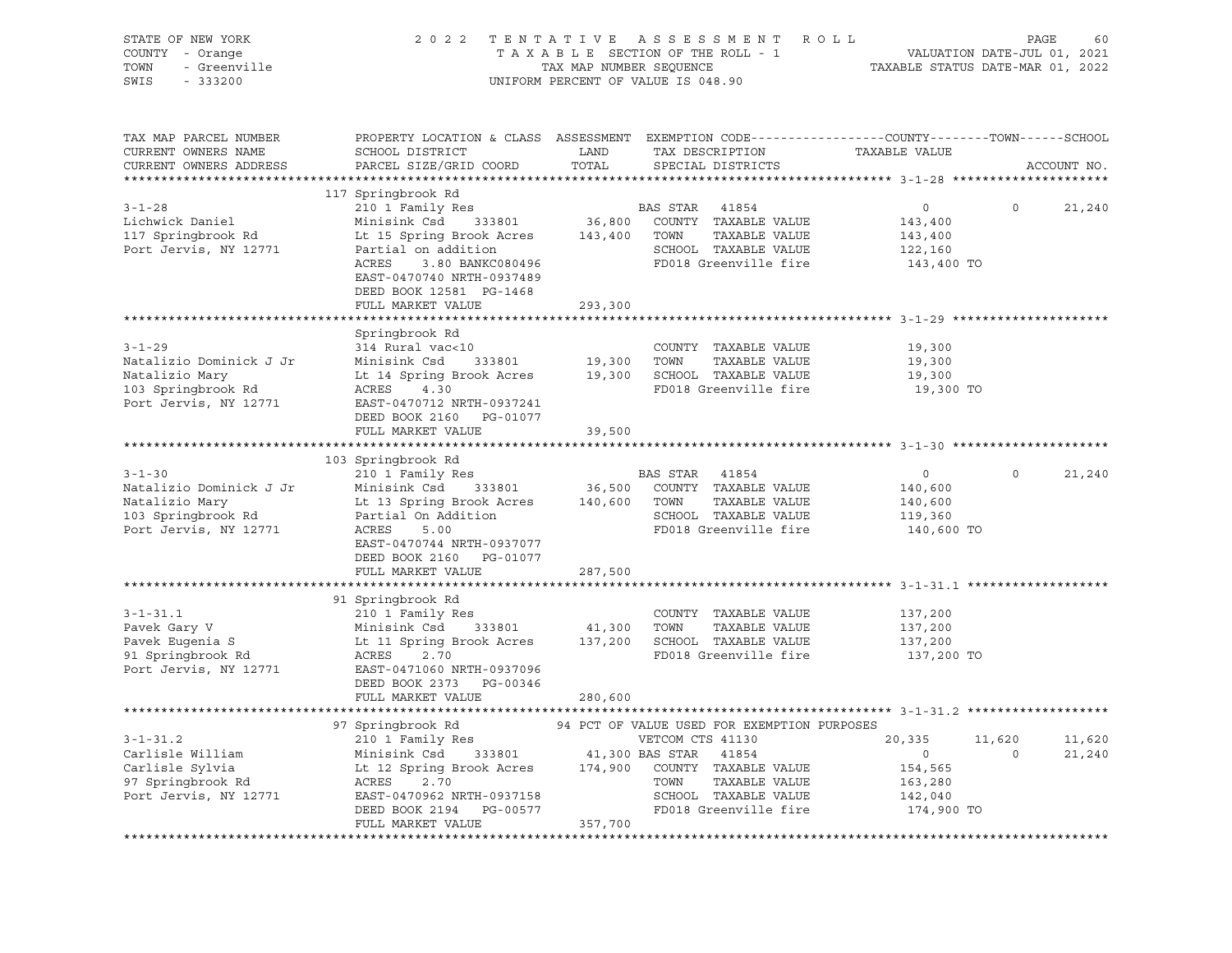| STATE OF NEW YORK<br>COUNTY - Orange<br>TOWN<br>- Greenville<br>SWIS<br>$-333200$                     |                                                                                                                                                                                                                                 |                              | 2022 TENTATIVE ASSESSMENT ROLL<br>TAXABLE SECTION OF THE ROLL - 1<br>TAXABLE SECTION OF THE ROLL - 1<br>TAXABLE STATUS DATE-MAR 01, 2022<br>UNIFORM PERCENT OF VALUE IS 048.90 |                                                               | PAGE<br>61         |
|-------------------------------------------------------------------------------------------------------|---------------------------------------------------------------------------------------------------------------------------------------------------------------------------------------------------------------------------------|------------------------------|--------------------------------------------------------------------------------------------------------------------------------------------------------------------------------|---------------------------------------------------------------|--------------------|
| TAX MAP PARCEL NUMBER<br>CURRENT OWNERS NAME<br>CURRENT OWNERS ADDRESS                                | PROPERTY LOCATION & CLASS ASSESSMENT EXEMPTION CODE----------------COUNTY-------TOWN------SCHOOL<br>SCHOOL DISTRICT<br>PARCEL SIZE/GRID COORD                                                                                   | LAND<br>TOTAL                | TAX DESCRIPTION TAXABLE VALUE<br>SPECIAL DISTRICTS                                                                                                                             |                                                               | ACCOUNT NO.        |
| $3 - 1 - 32$<br>Klein Thomas<br>Klein Susan L<br>89 Springbrook Rd<br>Port Jervis, NY 12771           | 89 Springbrook Rd<br>210 1 Family Res<br>333801 38,500<br>Minisink Csd<br>Lt 10 Spring Brook Acres 185,900<br>ACRES 2.20<br>EAST-0471248 NRTH-0937088                                                                           |                              | COUNTY TAXABLE VALUE<br>TOWN<br>TAXABLE VALUE<br>SCHOOL TAXABLE VALUE<br>FD018 Greenville fire                                                                                 | 185,900<br>185,900<br>185,900<br>185,900 TO                   |                    |
|                                                                                                       | DEED BOOK 2078 PG-00461<br>FULL MARKET VALUE                                                                                                                                                                                    | 380,200                      |                                                                                                                                                                                |                                                               |                    |
| $3 - 1 - 33$<br>Klein Thomas<br>Klein Susan L<br>89 Springbrook Rd<br>Port Jervis, NY 12771           | Springbrook Rd<br>314 Rural vac<10<br>Minisink Csd<br>333801<br>Lt 9 Spring Brook Acres<br>ACRES 1.30<br>EAST-0471405 NRTH-0937051<br>DEED BOOK 14894 PG-1981                                                                   | 26,600<br>26,600             | COUNTY TAXABLE VALUE<br>TOWN<br>TAXABLE VALUE<br>SCHOOL TAXABLE VALUE<br>FD018 Greenville fire                                                                                 | 26,600<br>26,600<br>26,600<br>26,600 TO                       |                    |
|                                                                                                       | FULL MARKET VALUE                                                                                                                                                                                                               | 54,400                       |                                                                                                                                                                                |                                                               |                    |
| $3 - 1 - 34$<br>Klein Thomas<br>Klein Susan L<br>89 Springbrook Rd<br>Port Jervis, NY 12771           | Springbrook Rd<br>314 Rural vac<10<br>Minisink Csd 333801<br>Lt 8 Spring Brook Acres<br>ACRES 9.00<br>EAST-0471215 NRTH-0936787<br>DEED BOOK 14894 PG-1981                                                                      | 333801 43,300<br>43,300      | COUNTY TAXABLE VALUE<br>TOWN<br>TAXABLE VALUE<br>SCHOOL TAXABLE VALUE<br>FD018 Greenville fire                                                                                 | 43,300<br>43,300<br>43,300<br>43,300 TO                       |                    |
|                                                                                                       | FULL MARKET VALUE                                                                                                                                                                                                               | 88,500                       |                                                                                                                                                                                |                                                               |                    |
| $3 - 1 - 35$<br>Himm Philip J Jr<br>323 Fort Van Tyle Rd<br>Port Jervis, NY 12771                     | 323 Fort Van Tyle Rd<br>210 1 Family Res<br>333801<br>Minisink Csd<br>Lt 6 Spring Brook Acres<br>ACRES 3.00 BANKC130715<br>EAST-0471431 NRTH-0936432<br>DEED BOOK 12646 PG-1686<br>FULL MARKET VALUE                            | 42,900<br>153,900<br>314,700 | BAS STAR 41854<br>COUNTY TAXABLE VALUE<br>TAXABLE VALUE<br>TOWN<br>SCHOOL TAXABLE VALUE<br>FD018 Greenville fire                                                               | $\overline{0}$<br>153,900<br>153,900<br>132,660<br>153,900 TO | $\Omega$<br>21,240 |
|                                                                                                       |                                                                                                                                                                                                                                 |                              |                                                                                                                                                                                |                                                               |                    |
| $3 - 1 - 36$<br>Leake Lawrence J<br>Haelen Elizabeth<br>315 Fort Van Tyle Rd<br>Port Jervis, NY 12771 | 315 Fort Van Tyle Rd<br>210 1 Family Res<br>Minisink Csd<br>333801<br>Le Journal 333801<br>Le 7 Spring Brook Acres<br>ACRES<br>ACRES 2.60 BANKC170030<br>EAST-0471258 NRTH-0936243<br>DEED BOOK 4595 PG-41<br>FULL MARKET VALUE | 39,200<br>142,300<br>291,000 | ENH STAR 41834<br>COUNTY TAXABLE VALUE<br>TOWN<br>TAXABLE VALUE<br>SCHOOL TAXABLE VALUE<br>FD018 Greenville fire                                                               | $\overline{0}$<br>142,300<br>142,300<br>89,280<br>142,300 TO  | $\Omega$<br>53,020 |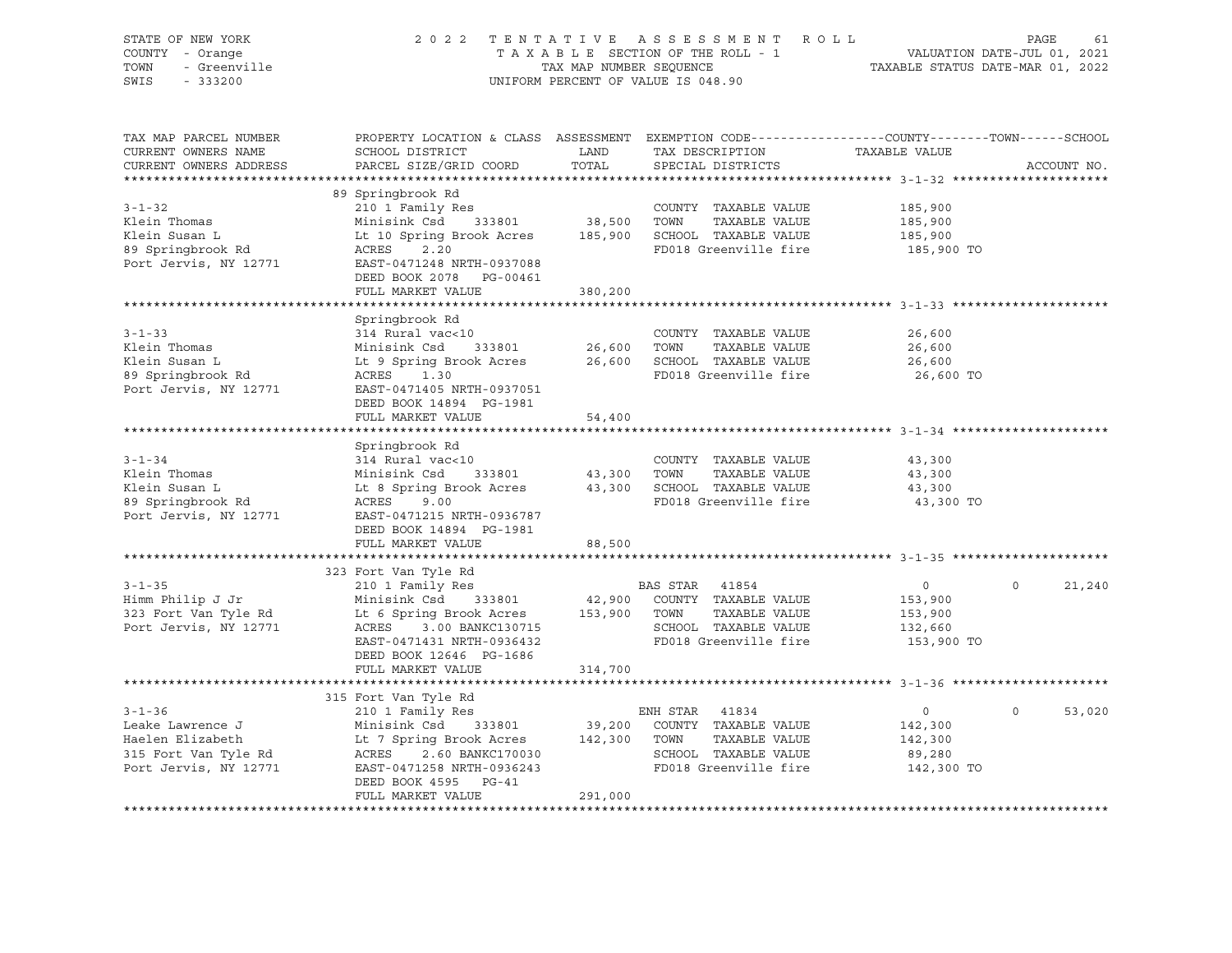| STATE OF NEW YORK<br>COUNTY<br>- Orange<br>- Greenville<br>TOWN<br>SWIS<br>$-333200$ |                 |                                      | 2022 TENTATIVE ASSESSMENT ROLL<br>TAXABLE SECTION OF THE ROLL - 1<br>TAX MAP NUMBER SEQUENCE<br>UNIFORM PERCENT OF VALUE IS 048.90 |                                                              | 62<br>PAGE<br>VALUATION DATE-JUL 01, 2021<br>TAXABLE STATUS DATE-MAR 01, 2022 |
|--------------------------------------------------------------------------------------|-----------------|--------------------------------------|------------------------------------------------------------------------------------------------------------------------------------|--------------------------------------------------------------|-------------------------------------------------------------------------------|
| TAX MAP PARCEL NUMBER                                                                |                 | PROPERTY LOCATION & CLASS ASSESSMENT |                                                                                                                                    | EXEMPTION CODE-----------------COUNTY-------TOWN------SCHOOL |                                                                               |
| CURRENT OWNERS NAME<br>CURRENT OWNERS ADDRESS                                        | SCHOOL DISTRICT | LAND<br>PARCEL SIZE/GRID COORD TOTAL | TAX DESCRIPTION<br>SPECIAL DISTRICTS                                                                                               | TAXABLE VALUE                                                | ACCOUNT NO.                                                                   |
|                                                                                      | 576 Mullock Rd  |                                      |                                                                                                                                    |                                                              |                                                                               |

| $3 - 1 - 37.12$ | 220 2 Family Res<br>COLASTER UNIVERSIDE VALUE<br>Goldstein Hazel Line Minisink Csd 333801 38,500 COUNTY TAXABLE VALUE<br>S76 Mullock Rd ACRES 2.20 20 SCHOOL TAXABLE VALUE<br>Port Jervis, NY 12771 EAST-0472405 NRTH-0935631 FD018 Greenville fire<br>DEED BOOK 2232    PG-00007 |         | SOLAR EX C 49500<br>TAXABLE VALUE<br>SCHOOL TAXABLE VALUE<br>FD018 Greenville fire | 22,000 22,000<br>170,500<br>170,500<br>170,500<br>192,500 TO | 22,000             |
|-----------------|-----------------------------------------------------------------------------------------------------------------------------------------------------------------------------------------------------------------------------------------------------------------------------------|---------|------------------------------------------------------------------------------------|--------------------------------------------------------------|--------------------|
|                 | 393,700<br>FULL MARKET VALUE                                                                                                                                                                                                                                                      |         |                                                                                    |                                                              |                    |
|                 |                                                                                                                                                                                                                                                                                   |         |                                                                                    |                                                              |                    |
|                 | 590 Mullock Rd                                                                                                                                                                                                                                                                    |         |                                                                                    |                                                              |                    |
|                 |                                                                                                                                                                                                                                                                                   |         | COUNTY TAXABLE VALUE                                                               | 112,700                                                      |                    |
|                 |                                                                                                                                                                                                                                                                                   |         | TAXABLE VALUE 112,700                                                              |                                                              |                    |
|                 |                                                                                                                                                                                                                                                                                   |         |                                                                                    |                                                              |                    |
|                 |                                                                                                                                                                                                                                                                                   |         | FD018 Greenville fire 112,700 TO                                                   |                                                              |                    |
|                 | C/O Marluu Costumes<br>Communication in the ACRES<br>Section in the COM CHOOL TAXABLE VALUE<br>FD018 Greenville fire<br>Port Jervis, NY 12771<br>EAST-0472045 NRTH-0935526<br>FD018 Greenville fire<br>FD018 Greenville fire<br>112,700                                           |         |                                                                                    |                                                              |                    |
|                 | DEED BOOK 2188 PG-00904                                                                                                                                                                                                                                                           |         |                                                                                    |                                                              |                    |
|                 | FULL MARKET VALUE 230,500                                                                                                                                                                                                                                                         |         |                                                                                    |                                                              |                    |
|                 |                                                                                                                                                                                                                                                                                   |         |                                                                                    |                                                              |                    |
|                 | 334 Fort Van Tyle Rd                                                                                                                                                                                                                                                              |         |                                                                                    |                                                              |                    |
|                 |                                                                                                                                                                                                                                                                                   |         |                                                                                    |                                                              |                    |
|                 |                                                                                                                                                                                                                                                                                   |         |                                                                                    |                                                              |                    |
|                 |                                                                                                                                                                                                                                                                                   |         |                                                                                    |                                                              |                    |
|                 | 3-1-38.1 210 1 Family Res<br>Sellers Kerry Minisink Csd 333801 31,900 TOWN TAXABLE VALUE 138,400<br>Sellers Teresa acres 1.00 BANKC080496 138,400 SCHOOL TAXABLE VALUE 138,400<br>334 Fort Van Tyle Rd EAST-0471994 NRTH-0936219 FD0                                              |         |                                                                                    |                                                              |                    |
|                 |                                                                                                                                                                                                                                                                                   |         |                                                                                    |                                                              |                    |
|                 | FULL MARKET VALUE<br>283,000                                                                                                                                                                                                                                                      |         |                                                                                    |                                                              |                    |
|                 |                                                                                                                                                                                                                                                                                   |         |                                                                                    |                                                              |                    |
|                 | 330 Fort Van Tyle Rd                                                                                                                                                                                                                                                              |         |                                                                                    |                                                              |                    |
| $3 - 1 - 38.2$  | 210 1 Family Res                                                                                                                                                                                                                                                                  |         | BAS STAR 41854                                                                     | $\overline{0}$                                               | $\Omega$<br>21,240 |
|                 | Cooney James J                       Minisink Csd    333801           31,900   COUNTY TAXABLE VALUE                  129,500                                                                                                                                                      |         |                                                                                    |                                                              |                    |
|                 | Cooney Daniela M (ACRES 1.00 BANKC030614 129,500 TOWN                                                                                                                                                                                                                             |         | TAXABLE VALUE 129,500                                                              |                                                              |                    |
|                 | 330 Fort Van Tyle Rd<br>Port Jervis, NY 12771 DEED BOOK 5351 PG-259                                                                                                                                                                                                               |         | SCHOOL TAXABLE VALUE 108,260                                                       |                                                              |                    |
|                 |                                                                                                                                                                                                                                                                                   |         | FD018 Greenville fire 129,500 TO                                                   |                                                              |                    |
|                 | FULL MARKET VALUE                                                                                                                                                                                                                                                                 | 264,800 |                                                                                    |                                                              |                    |
|                 |                                                                                                                                                                                                                                                                                   |         |                                                                                    |                                                              |                    |
|                 | 340 Fort Van Tyle Rd                                                                                                                                                                                                                                                              |         |                                                                                    |                                                              |                    |
| $3 - 1 - 38.3$  | 210 1 Family Res                                                                                                                                                                                                                                                                  |         | BAS STAR 41854                                                                     | $\overline{0}$                                               | 21,240<br>$\Omega$ |
|                 |                                                                                                                                                                                                                                                                                   |         |                                                                                    | 125,600                                                      |                    |
|                 |                                                                                                                                                                                                                                                                                   |         |                                                                                    | 125,600<br>104,360                                           |                    |
|                 | Multari Nicholas Minisink Csd 333801 35,200 COUNTY TAXABLE VALUE<br>Multari Frances ACRES 1.60 125,600 TOWN TAXABLE VALUE<br>340 Fort Van Tyle Rd EAST-0472074 NRTH-0936341 SCHOOL TAXABLE VALUE<br>Port Jervis, NY 12771 DEED BOOK                                               |         |                                                                                    |                                                              |                    |
|                 |                                                                                                                                                                                                                                                                                   |         | FD018 Greenville fire 125,600 TO                                                   |                                                              |                    |
|                 | FULL MARKET VALUE                                                                                                                                                                                                                                                                 | 256,900 |                                                                                    |                                                              |                    |
|                 |                                                                                                                                                                                                                                                                                   |         |                                                                                    |                                                              |                    |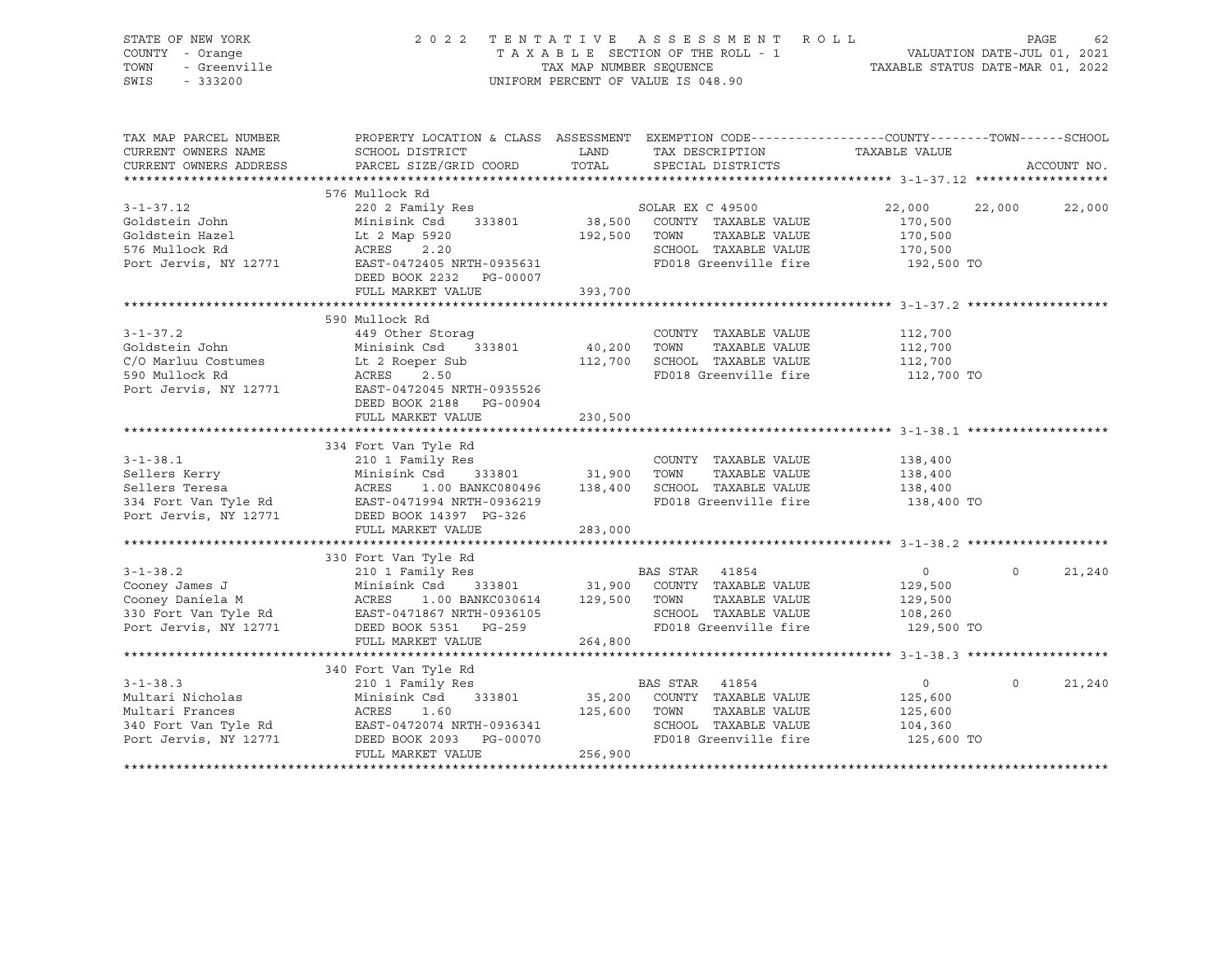### STATE OF NEW YORK 2 0 2 2 T E N T A T I V E A S S E S S M E N T R O L L PAGE 63 COUNTY - Orange T A X A B L E SECTION OF THE ROLL - 1 VALUATION DATE-JUL 01, 2021 TOWN - Greenville TAX MAP NUMBER SEQUENCE TAXABLE STATUS DATE-MAR 01, 2022 SWIS - 333200 UNIFORM PERCENT OF VALUE IS 048.90

| TAX MAP PARCEL NUMBER<br>CURRENT OWNERS NAME<br>CURRENT OWNERS ADDRESS                                                                                                                                                                                             | PROPERTY LOCATION & CLASS ASSESSMENT EXEMPTION CODE----------------COUNTY-------TOWN------SCHOOL<br>SCHOOL DISTRICT<br>PARCEL SIZE/GRID COORD | <b>LAND</b><br>TOTAL | TAX DESCRIPTION<br>SPECIAL DISTRICTS                             | TAXABLE VALUE                                   | ACCOUNT NO.          |        |
|--------------------------------------------------------------------------------------------------------------------------------------------------------------------------------------------------------------------------------------------------------------------|-----------------------------------------------------------------------------------------------------------------------------------------------|----------------------|------------------------------------------------------------------|-------------------------------------------------|----------------------|--------|
|                                                                                                                                                                                                                                                                    |                                                                                                                                               |                      |                                                                  |                                                 |                      |        |
|                                                                                                                                                                                                                                                                    | 12 Springbrook Rd 95 PCT OF VALUE USED FOR EXEMPTION PURPOSES                                                                                 |                      |                                                                  |                                                 | 20,335 11,620 11,620 |        |
| 3-1-39.1<br>210 1 Family Res<br>Barnes Carol M<br>Minisink Csd 333801<br>20,335 11<br>20,335 11<br>20,335 11<br>20,335 11<br>20,335 11<br>20,335 11<br>20,335 11<br>20,335 11<br>20,335 11<br>20,335 11<br>20,335 11<br>20,335 11<br>20,335 11<br>20,335 11<br>20, |                                                                                                                                               |                      |                                                                  | $\begin{array}{ccc} & & 0 & \hline \end{array}$ |                      | 21,240 |
|                                                                                                                                                                                                                                                                    |                                                                                                                                               |                      |                                                                  |                                                 |                      |        |
|                                                                                                                                                                                                                                                                    |                                                                                                                                               |                      |                                                                  |                                                 |                      |        |
|                                                                                                                                                                                                                                                                    |                                                                                                                                               |                      |                                                                  |                                                 |                      |        |
|                                                                                                                                                                                                                                                                    | 20 Springbrook Rd                                                                                                                             |                      |                                                                  |                                                 |                      |        |
|                                                                                                                                                                                                                                                                    |                                                                                                                                               |                      | COUNTY TAXABLE VALUE                                             | 189,200                                         |                      |        |
|                                                                                                                                                                                                                                                                    |                                                                                                                                               |                      | TAXABLE VALUE                                                    | 189,200                                         |                      |        |
|                                                                                                                                                                                                                                                                    |                                                                                                                                               |                      | 2.00 BANKC080370 189,200 SCHOOL TAXABLE VALUE 189,200            |                                                 |                      |        |
|                                                                                                                                                                                                                                                                    |                                                                                                                                               |                      | FD018 Greenville fire 189,200 TO                                 |                                                 |                      |        |
| 3-1-39.21 210 1 Family Res<br>White William T III Minisink Csd 333801 37,400 TOWN<br>White Melinda ACRES 2.00 BANKC080370 189,200 SCHOOL<br>20 Springbrook Rd EAST-0472714 NRTH-0936135 FD018<br>Port Jervis, NY 12771 DEED BOOK 14471                             | FULL MARKET VALUE                                                                                                                             | 386,900              |                                                                  |                                                 |                      |        |
|                                                                                                                                                                                                                                                                    |                                                                                                                                               |                      |                                                                  |                                                 |                      |        |
|                                                                                                                                                                                                                                                                    |                                                                                                                                               |                      |                                                                  |                                                 |                      |        |
|                                                                                                                                                                                                                                                                    |                                                                                                                                               |                      |                                                                  | $\overline{0}$                                  | $\circ$              | 21,240 |
|                                                                                                                                                                                                                                                                    |                                                                                                                                               |                      |                                                                  | 191,000                                         |                      |        |
|                                                                                                                                                                                                                                                                    |                                                                                                                                               |                      | TAXABLE VALUE                                                    | 191,000                                         |                      |        |
|                                                                                                                                                                                                                                                                    |                                                                                                                                               |                      |                                                                  |                                                 |                      |        |
|                                                                                                                                                                                                                                                                    |                                                                                                                                               |                      | SCHOOL TAXABLE VALUE 169,760<br>FD018 Greenville fire 191,000 TO |                                                 |                      |        |
|                                                                                                                                                                                                                                                                    | FULL MARKET VALUE                                                                                                                             | 390,600              |                                                                  |                                                 |                      |        |
|                                                                                                                                                                                                                                                                    |                                                                                                                                               |                      |                                                                  |                                                 |                      |        |
|                                                                                                                                                                                                                                                                    | 362 Fort Van Tyle Rd                                                                                                                          |                      |                                                                  |                                                 |                      |        |
|                                                                                                                                                                                                                                                                    |                                                                                                                                               |                      | COUNTY TAXABLE VALUE                                             | 151,400                                         |                      |        |
|                                                                                                                                                                                                                                                                    |                                                                                                                                               |                      |                                                                  |                                                 |                      |        |
|                                                                                                                                                                                                                                                                    |                                                                                                                                               |                      |                                                                  |                                                 |                      |        |
| Port Jervis, NY 12771                                                                                                                                                                                                                                              | ACRES 1.30                                                                                                                                    |                      | FD018 Greenville fire 151,400 TO                                 |                                                 |                      |        |
|                                                                                                                                                                                                                                                                    | EAST-0472418 NRTH-0936841                                                                                                                     |                      |                                                                  |                                                 |                      |        |
|                                                                                                                                                                                                                                                                    | DEED BOOK 11605 PG-1531                                                                                                                       |                      |                                                                  |                                                 |                      |        |
|                                                                                                                                                                                                                                                                    | FULL MARKET VALUE                                                                                                                             | 309,600              |                                                                  |                                                 |                      |        |
|                                                                                                                                                                                                                                                                    |                                                                                                                                               |                      |                                                                  |                                                 |                      |        |
|                                                                                                                                                                                                                                                                    | 368 Fort Van Tyle Rd<br>210 1 Family Res<br>210 1 Family Res<br>210 1 Family Res                                                              |                      |                                                                  |                                                 |                      |        |
| $3 - 1 - 39.25$                                                                                                                                                                                                                                                    | 210 1 Family Res                                                                                                                              |                      | VETWAR CTS 41120                                                 | 12,201                                          | 6,972                | 6,972  |
| Muller Robert F                                                                                                                                                                                                                                                    | 333801 34,300 ENH STAR<br>Minisink Csd                                                                                                        |                      | 41834                                                            | $\overline{0}$                                  | $\Omega$             | 53,020 |
|                                                                                                                                                                                                                                                                    |                                                                                                                                               |                      |                                                                  | 99,299                                          |                      |        |
|                                                                                                                                                                                                                                                                    |                                                                                                                                               |                      |                                                                  | 104,528                                         |                      |        |
| Port Jervis, NY 12771                                                                                                                                                                                                                                              | EAST-0472457 NRTH-0937110                                                                                                                     |                      | SCHOOL TAXABLE VALUE 51,508                                      |                                                 |                      |        |
|                                                                                                                                                                                                                                                                    | DEED BOOK 1953 PG-00959                                                                                                                       |                      | FD018 Greenville fire 111,500 TO                                 |                                                 |                      |        |
|                                                                                                                                                                                                                                                                    | FULL MARKET VALUE                                                                                                                             | 228,000              |                                                                  |                                                 |                      |        |
|                                                                                                                                                                                                                                                                    |                                                                                                                                               |                      |                                                                  |                                                 |                      |        |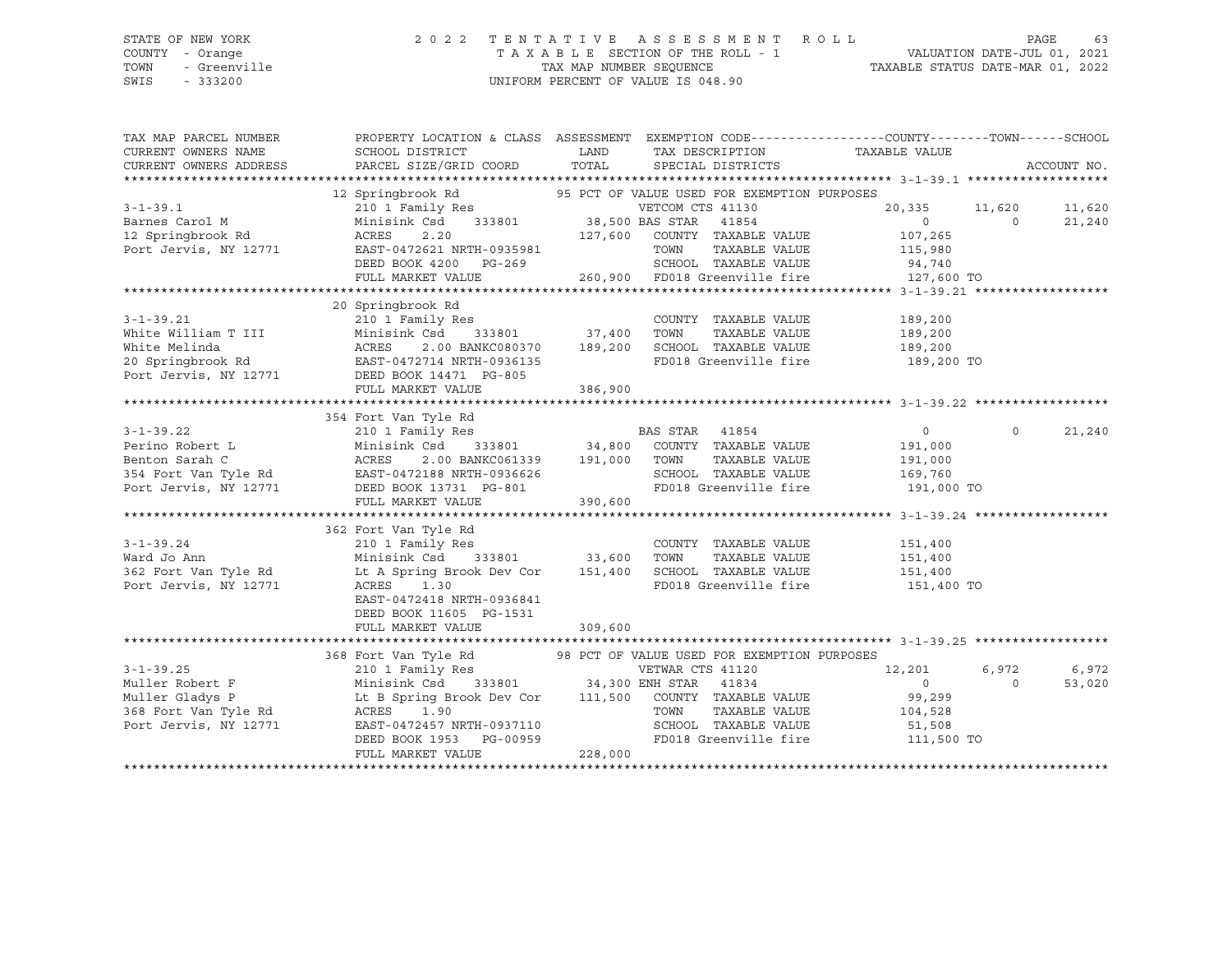### STATE OF NEW YORK 2 0 2 2 T E N T A T I V E A S S E S S M E N T R O L L PAGE 64 COUNTY - Orange T A X A B L E SECTION OF THE ROLL - 1 VALUATION DATE-JUL 01, 2021 TOWN - Greenville TAX MAP NUMBER SEQUENCE TAXABLE STATUS DATE-MAR 01, 2022 SWIS - 333200 UNIFORM PERCENT OF VALUE IS 048.90

| TAX MAP PARCEL NUMBER<br>CURRENT OWNERS NAME<br>CURRENT OWNERS ADDRESS                                 | PROPERTY LOCATION & CLASS ASSESSMENT EXEMPTION CODE---------------COUNTY-------TOWN-----SCHOOL<br>SCHOOL DISTRICT<br>PARCEL SIZE/GRID COORD                                                                                                                                                                                                                                       | LAND                | TAX DESCRIPTION TAXABLE VALUE<br>TOTAL SPECIAL DISTRICTS                                                       |                                  | ACCOUNT NO.       |
|--------------------------------------------------------------------------------------------------------|-----------------------------------------------------------------------------------------------------------------------------------------------------------------------------------------------------------------------------------------------------------------------------------------------------------------------------------------------------------------------------------|---------------------|----------------------------------------------------------------------------------------------------------------|----------------------------------|-------------------|
| $3 - 1 - 40.1$<br>Faline Matthew Scott                                                                 | 407 Fort Van Tyle Rd<br>210 1 Family Res COUNTY<br>Minisink Csd 333801 43,700 TOWN<br>Faline Christina Marie<br>407 Fort Van Tyle Rd<br>2007 Fort Van Tyle Rd<br>2007 Een BAST-0472956 NRTH-0937942<br>2007 DEED BOOK 12691 PG-347<br>FULL MARKET VALUE                                                                                                                           | 150, 300<br>307,400 | COUNTY TAXABLE VALUE<br>TAXABLE VALUE<br>SCHOOL TAXABLE VALUE 150,300<br>FD018 Greenville fire 150,300 TO      | 150,300<br>150,300               |                   |
|                                                                                                        |                                                                                                                                                                                                                                                                                                                                                                                   |                     |                                                                                                                |                                  |                   |
| $3 - 1 - 40.2$                                                                                         | 420 Fort Van Tyle Rd<br>240 Rural res<br>3-1-40.2<br>Convery Joseph Minisink Csd 333801 51,400<br>Convery Jeannette ACRES 11.60 BANKC170030 275,000<br>420 Fort Van Tyle Rd EAST-0472956 NRTH-0937942<br>Port Jervis, NY 12771 DEED BOOK 11292 PG-536<br>Minisink Csd 333801 51,400 TOWN<br>FULL MARKET VALUE                                                                     | 562,400             | COUNTY TAXABLE VALUE<br>TAXABLE VALUE 275,000<br>SCHOOL TAXABLE VALUE 275,000<br>FD018 Greenville fire 275,000 | 275,000<br>275,000 TO            |                   |
|                                                                                                        |                                                                                                                                                                                                                                                                                                                                                                                   |                     |                                                                                                                |                                  |                   |
| Port Jervis, NY 12771                                                                                  | 462 Fort Van Tyle Rd<br>210 1 Family Res<br>Cavazzini Linda M Minisink Csd 333801 35,800 COUNTY TAXABLE VALUE 110,600<br>462 Fort Van Tyle Rd Lt 1 Wilson Sub Map 4667 110,600 TOWN TAXABLE VALUE 110,600<br>39,360 SCHOOL TAXABLE VAL<br>ACRES<br>1.70<br>EAST-0474256 NRTH-0937845<br>DEED BOOK 4874 PG-137<br>FULL MARKET VALUE                                                | 226,200             | SCHOOL TAXABLE VALUE 69,360<br>FD018 Greenville fire 110,600 TO                                                | $\overline{0}$                   | $\circ$<br>21,240 |
|                                                                                                        |                                                                                                                                                                                                                                                                                                                                                                                   |                     |                                                                                                                |                                  |                   |
|                                                                                                        | 452 Fort Van Tyle Rd<br>210 1 Family Res<br>210 1 Family Res<br>210 1 Family Res<br>210 1 Family Res<br>210 1 Family Res<br>210 1 Family Res<br>210 1 Family Res<br>210 35,200 SOLAR EX C 49500<br>22,000<br>22,000<br>22,000<br>22,000<br>23,000<br>23,00<br>Port Jervis, NY 12771 EAST-0474106 NRTH-0937760<br>ROOK 13015 PG-836<br>DEED BOOK 13015 PG-836<br>FULL MARKET VALUE | 296,500             | SCHOOL TAXABLE VALUE 111,760<br>FD018 Greenville fire 145,000 TO                                               |                                  | 21,240<br>12,000  |
|                                                                                                        |                                                                                                                                                                                                                                                                                                                                                                                   |                     |                                                                                                                |                                  |                   |
| $3 - 1 - 41.23$<br>Windy Hollow Hunt Inc Minisink Csd<br>430 Fort Van Tyle Rd<br>Port Jervis, NY 12771 | 430 Fort Van Tyle Rd<br>240 Rural res<br>333801 59,200 TOWN<br>Lt 3 Wilson Sub Map 4667 192,100 SCHOOL TAXABLE VALUE 192,100<br>ACRES 24.70<br>EAST-0473876 NRTH-0937441<br>DEED BOOK 2114 PG-00797<br>FULL MARKET VALUE                                                                                                                                                          | 392,800             | COUNTY TAXABLE VALUE<br>TAXABLE VALUE<br>FD018 Greenville fire                                                 | 192,100<br>192,100<br>192,100 TO |                   |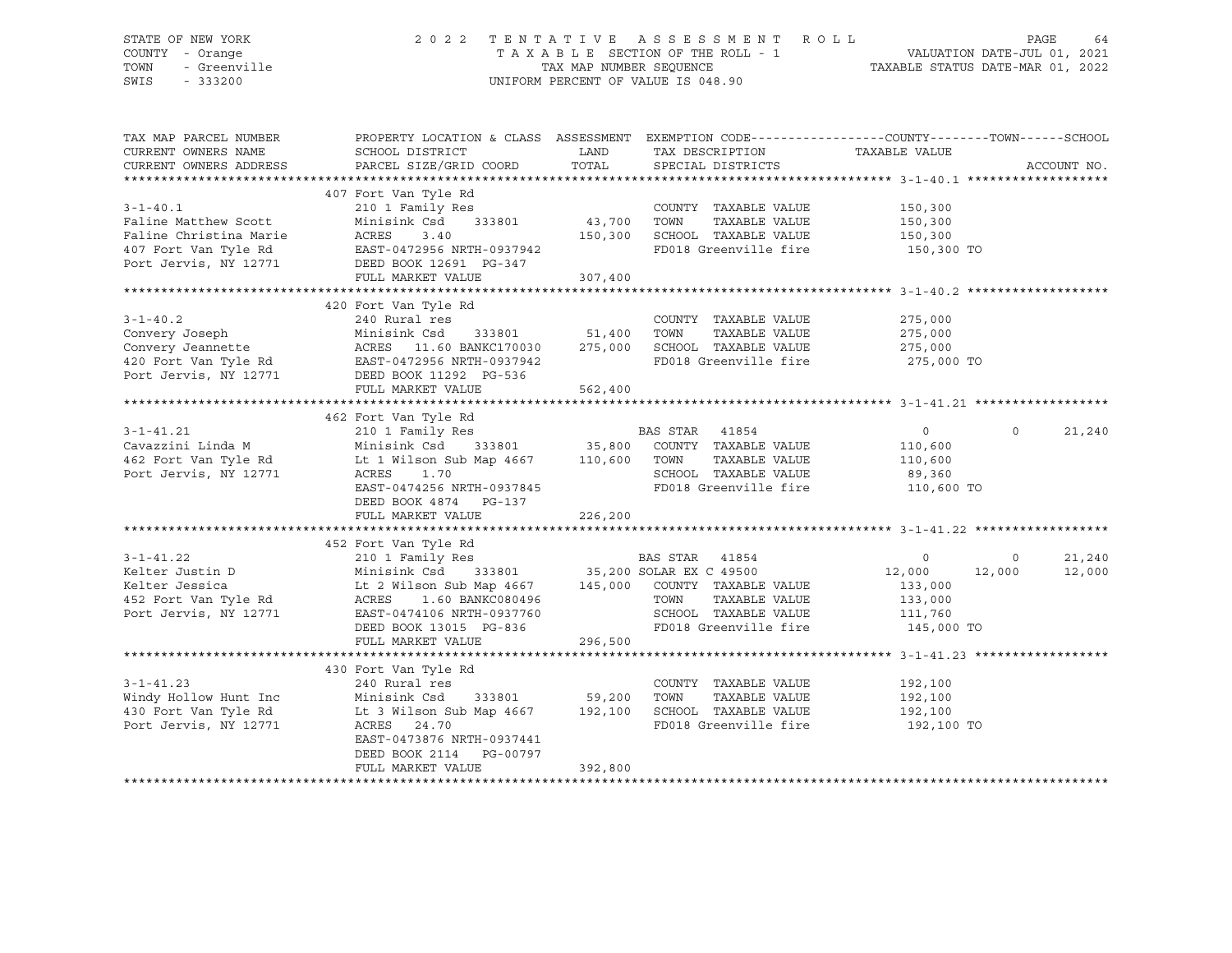SWIS - 333200 UNIFORM PERCENT OF VALUE IS 048.90

## STATE OF NEW YORK 2 0 2 2 T E N T A T I V E A S S E S S M E N T R O L L PAGE 65 COUNTY - Orange T A X A B L E SECTION OF THE ROLL - 1 VALUATION DATE-JUL 01, 2021 TOWN - Greenville TAX MAP NUMBER SEQUENCE TAXABLE STATUS DATE-MAR 01, 2022

| TAX MAP PARCEL NUMBER<br>CURRENT OWNERS NAME<br>CURRENT OWNERS ADDRESS | PROPERTY LOCATION & CLASS ASSESSMENT EXEMPTION CODE----------------COUNTY-------TOWN------SCHOOL<br>SCHOOL DISTRICT<br>PARCEL SIZE/GRID COORD | LAND<br>TOTAL | TAX DESCRIPTION<br>SPECIAL DISTRICTS                                                | TAXABLE VALUE  |                | ACCOUNT NO. |
|------------------------------------------------------------------------|-----------------------------------------------------------------------------------------------------------------------------------------------|---------------|-------------------------------------------------------------------------------------|----------------|----------------|-------------|
|                                                                        |                                                                                                                                               |               |                                                                                     |                |                |             |
|                                                                        | 515 Eatontown Rd                                                                                                                              |               |                                                                                     |                |                |             |
| $3 - 1 - 42$                                                           | 210 1 Family Res                                                                                                                              |               | BAS STAR 41854                                                                      | $\circ$        | $\overline{0}$ | 21,240      |
| Iannuzzi Gene L Jr                                                     | Minisink Csd                                                                                                                                  |               | Csd 333801 37,400 SOLAR EX C 49500<br>1.90 BANKC080496 129,600 COUNTY TAXABLE VALUE | 13,600         | 13,600         | 13,600      |
| Iannuzzi Kaitlyn                                                       | ACRES                                                                                                                                         |               |                                                                                     | 116,000        |                |             |
| 515 Eatontown Rd                                                       | EAST-0474823 NRTH-0938062                                                                                                                     |               | TOWN<br>TAXABLE VALUE                                                               | 116,000        |                |             |
| Port Jervis, NY 12771 DEED BOOK 13774 PG-1482                          |                                                                                                                                               |               | SCHOOL TAXABLE VALUE                                                                | 94,760         |                |             |
|                                                                        | FULL MARKET VALUE                                                                                                                             |               | 265,000 FD018 Greenville fire 129,600 TO                                            |                |                |             |
|                                                                        |                                                                                                                                               |               |                                                                                     |                |                |             |
|                                                                        | 505 Eatontown Rd                                                                                                                              |               |                                                                                     |                |                |             |
| $3 - 1 - 43$                                                           | 210 1 Family Res                                                                                                                              |               | BAS STAR<br>41854                                                                   | $\overline{0}$ | $\Omega$       | 21,240      |
| Wierzbicki-Mc Mickle Cherie                                            | Minisink Csd 333801 37,400 COUNTY TAXABLE VALUE                                                                                               |               |                                                                                     | 142,200        |                |             |
|                                                                        | 2.10 BANKB060049 142,200 TOWN                                                                                                                 |               | TAXABLE VALUE                                                                       | 142,200        |                |             |
|                                                                        |                                                                                                                                               |               | SCHOOL TAXABLE VALUE                                                                | 120,960        |                |             |
|                                                                        |                                                                                                                                               |               | FD018 Greenville fire                                                               | 142,200 TO     |                |             |
|                                                                        | FULL MARKET VALUE                                                                                                                             | 290,800       |                                                                                     |                |                |             |
|                                                                        |                                                                                                                                               |               |                                                                                     |                |                |             |
|                                                                        | 489 Eatontown Rd                                                                                                                              |               |                                                                                     |                |                |             |
| $3 - 1 - 44.1$                                                         | 210 1 Family Res                                                                                                                              |               | COUNTY TAXABLE VALUE                                                                | 128,800        |                |             |
| Dominquez Felix                                                        | Minisink Csd<br>333801                                                                                                                        | 41,300        | TAXABLE VALUE<br>TOWN                                                               | 128,800        |                |             |
| Dominquez Elsa                                                         | Lt 1 Angus Sub Map 8093 128,800                                                                                                               |               | SCHOOL TAXABLE VALUE                                                                | 128,800        |                |             |
| 204 Longstreet Ave                                                     | ACRES<br>2.70 BANKC050590                                                                                                                     |               | FD018 Greenville fire 128,800 TO                                                    |                |                |             |
| Bronx, NY 10465                                                        | EAST-0475206 NRTH-0937677                                                                                                                     |               |                                                                                     |                |                |             |
|                                                                        | DEED BOOK 13742 PG-1254                                                                                                                       |               |                                                                                     |                |                |             |
|                                                                        | FULL MARKET VALUE                                                                                                                             | 263,400       |                                                                                     |                |                |             |
|                                                                        |                                                                                                                                               |               |                                                                                     |                |                |             |
|                                                                        | 485 Eatontown Rd                                                                                                                              |               |                                                                                     |                |                |             |
| $3 - 1 - 44.2$                                                         | 210 1 Family Res                                                                                                                              |               | BAS STAR 41854                                                                      | $\circ$        | $\Omega$       | 21,240      |
| Grove Jeffrey M                                                        | Minisink Csd 333801 36,900                                                                                                                    |               | COUNTY TAXABLE VALUE                                                                | 162,200        |                |             |
| 485 Eatontown Rd                                                       | Lt 2 Angus Sub Map 8093 162,200                                                                                                               |               | TOWN<br>TAXABLE VALUE                                                               | 162,200        |                |             |
| Port Jervis, NY 12771                                                  | ACRES 1.90 BANKC080370                                                                                                                        |               | SCHOOL TAXABLE VALUE                                                                | 140,960        |                |             |
|                                                                        | EAST-0475384 NRTH-0937517                                                                                                                     |               | FD018 Greenville fire 162,200 TO                                                    |                |                |             |
|                                                                        | DEED BOOK 14883 PG-970                                                                                                                        |               |                                                                                     |                |                |             |
|                                                                        | FULL MARKET VALUE                                                                                                                             | 331,700       |                                                                                     |                |                |             |
|                                                                        |                                                                                                                                               |               |                                                                                     |                |                |             |
|                                                                        | 469 Eatontown Rd                                                                                                                              |               |                                                                                     |                |                |             |
| $3 - 1 - 45$                                                           | 210 1 Family Res                                                                                                                              |               | COUNTY TAXABLE VALUE                                                                | 176,700        |                |             |
| Atkeson Nakesha                                                        | Minisink Csd 333801 36,900<br>ACRES 1.90 BANKC080355 176,700                                                                                  |               | TOWN<br>TAXABLE VALUE                                                               | 176,700        |                |             |
| 469 Eatontown Rd                                                       |                                                                                                                                               |               | SCHOOL TAXABLE VALUE                                                                | 176,700        |                |             |
| Port Jervis, NY 12771                                                  | EAST-0475462 NRTH-0937358                                                                                                                     |               | FD018 Greenville fire 176,700 TO                                                    |                |                |             |
|                                                                        | DEED BOOK 15039 PG-266                                                                                                                        |               |                                                                                     |                |                |             |
|                                                                        | FULL MARKET VALUE                                                                                                                             | 361,400       |                                                                                     |                |                |             |
|                                                                        |                                                                                                                                               |               |                                                                                     |                |                |             |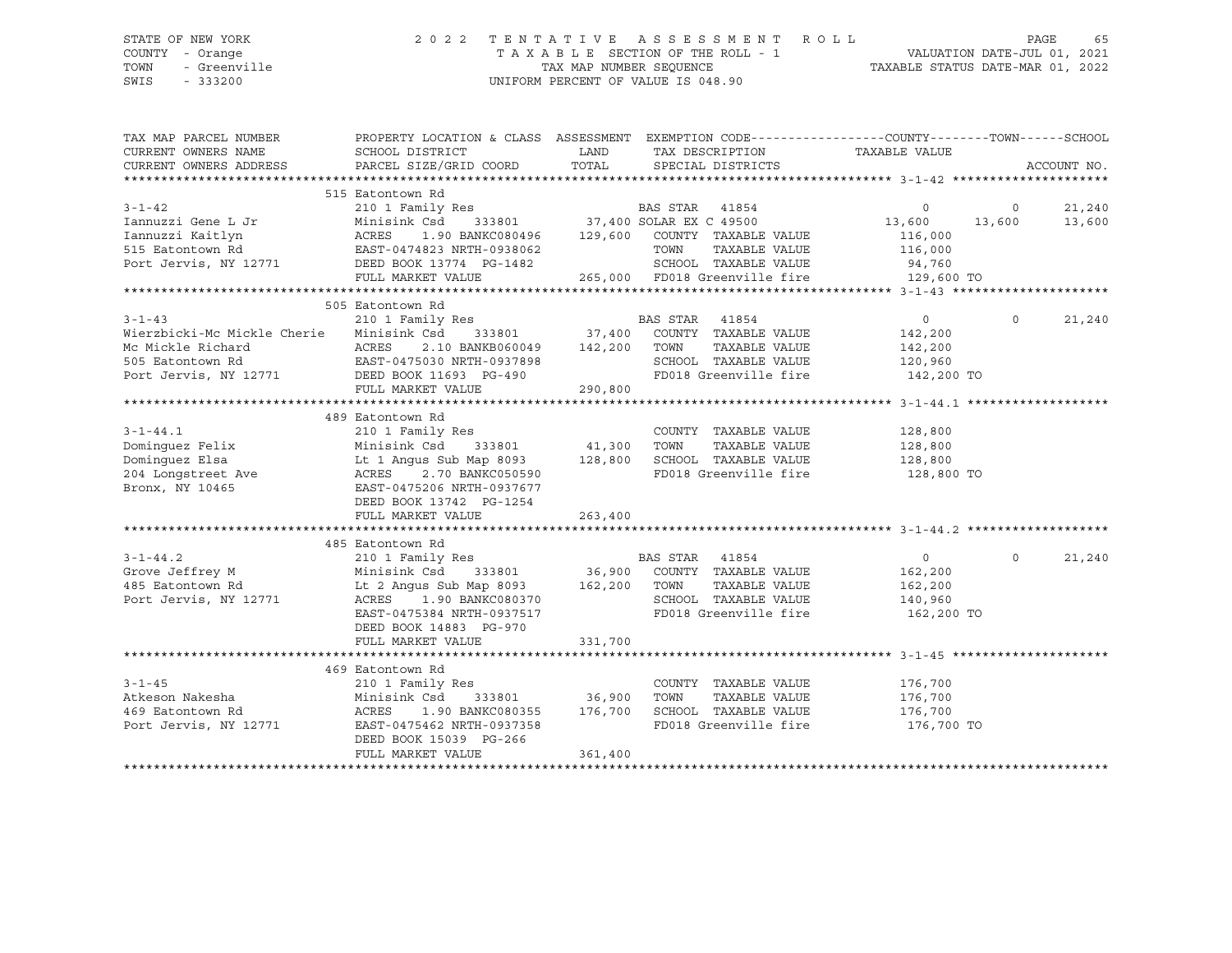| STATE OF NEW YORK<br>COUNTY - Orange<br>OF NEW YORK<br>TOWN<br>SWIS<br>$-333200$ |                                                                                                                                                                                                                                                    |             | TENTATIVE ASSESSMENT ROLL PAGE 66<br>TAXABLE SECTION OF THE ROLL - 1 VALUATION DATE-JUL 01, 2021<br>TAX MAP NUMBER SEQUENCE TAXABLE STATUS DATE-MAR 01, 2022<br>2022 TENTATIVE ASSESSMENT ROLL<br>UNIFORM PERCENT OF VALUE IS 048.90 |                               |                  |
|----------------------------------------------------------------------------------|----------------------------------------------------------------------------------------------------------------------------------------------------------------------------------------------------------------------------------------------------|-------------|--------------------------------------------------------------------------------------------------------------------------------------------------------------------------------------------------------------------------------------|-------------------------------|------------------|
| TAX MAP PARCEL NUMBER<br>CURRENT OWNERS NAME                                     | SCHOOL DISTRICT<br>PARCEL SIZE/GRID COORD                                                                                                                                                                                                          | <b>LAND</b> | PROPERTY LOCATION & CLASS ASSESSMENT EXEMPTION CODE----------------COUNTY-------TOWN------SCHOOL<br>TAX DESCRIPTION                                                                                                                  | TAXABLE VALUE                 |                  |
| CURRENT OWNERS ADDRESS                                                           |                                                                                                                                                                                                                                                    | TOTAL       | SPECIAL DISTRICTS                                                                                                                                                                                                                    |                               | ACCOUNT NO.      |
|                                                                                  | 441 Eatontown Rd                                                                                                                                                                                                                                   |             |                                                                                                                                                                                                                                      |                               |                  |
| $3 - 1 - 46$                                                                     | 120 Field crops                                                                                                                                                                                                                                    |             | AGDISTRICT 41720                                                                                                                                                                                                                     | 44,401                        | 44,401 44,401    |
| Humble Acres LLC                                                                 | Minisink Csd 333801 123,400 COUNTY TAXABLE VALUE                                                                                                                                                                                                   |             |                                                                                                                                                                                                                                      |                               |                  |
| 47 James Dr                                                                      | ACRES 104.50<br>ACRES 104.50<br>EAST-04350                                                                                                                                                                                                         |             | TAXABLE VALUE                                                                                                                                                                                                                        | 130,299<br>130,299            |                  |
| Ringwood, NJ 07456                                                               |                                                                                                                                                                                                                                                    |             | SCHOOL TAXABLE VALUE                                                                                                                                                                                                                 | 130,299                       |                  |
|                                                                                  |                                                                                                                                                                                                                                                    |             | FD018 Greenville fire                                                                                                                                                                                                                | 130,299 TO                    |                  |
| MAY BE SUBJECT TO PAYMENT<br>UNDER AGDIST LAW TIL 2026                           | ACRES 104.50 174,700 TOWN TAXABLE VALUE<br>EAST-0475248 NRTH-0936181 SCHOOL TAXABLE VALUE<br>DEED BOOK 15134 PG-994 FD018 Greenville fi<br>FULL MARKET VALUE 357,300 44,401 EX                                                                     |             |                                                                                                                                                                                                                                      |                               |                  |
|                                                                                  |                                                                                                                                                                                                                                                    |             |                                                                                                                                                                                                                                      |                               |                  |
|                                                                                  | 499 Mullock Rd                                                                                                                                                                                                                                     |             |                                                                                                                                                                                                                                      |                               |                  |
| $3 - 1 - 47.1$                                                                   | 210 1 Family Res                                                                                                                                                                                                                                   |             | COUNTY TAXABLE VALUE 142,500                                                                                                                                                                                                         |                               |                  |
|                                                                                  | Minisink Csd 333801 42,400 TOWN                                                                                                                                                                                                                    |             | TAXABLE VALUE                                                                                                                                                                                                                        | 142,500                       |                  |
|                                                                                  | Syracuse Kelly Anne Minisink Csd 333801<br>499 Mullock Rd ACRES 2.90 BANKC130201<br>Port Jervis, NY 12771 EAST-0474341 NRTH-0935128                                                                                                                |             | 2.90 BANKC130201 142,500 SCHOOL TAXABLE VALUE                                                                                                                                                                                        | 142,500                       |                  |
|                                                                                  |                                                                                                                                                                                                                                                    |             | FD018 Greenville fire                                                                                                                                                                                                                | 142,500 TO                    |                  |
|                                                                                  | DEED BOOK 12539 PG-334                                                                                                                                                                                                                             |             |                                                                                                                                                                                                                                      |                               |                  |
|                                                                                  | FULL MARKET VALUE                                                                                                                                                                                                                                  | 291,400     |                                                                                                                                                                                                                                      |                               |                  |
|                                                                                  | 469 Mullock Rd                                                                                                                                                                                                                                     |             |                                                                                                                                                                                                                                      |                               |                  |
| $3 - 1 - 47.21$                                                                  | 210 1 Family Res                                                                                                                                                                                                                                   |             | VETCOM CTS 41130                                                                                                                                                                                                                     | 20,335                        | 11,620<br>11,620 |
|                                                                                  | 3-1-47.21 210 1 Family Res<br>Kowalczik Brian Minisink Csd 333801 34,100 COUNTY TAXABLE VALUE<br>Kowalczik Kathy ACRES 1.40 BANKC180281 159,600 TOWN TAXABLE VALUE<br>469 Mullock Rd EAST-0474941 NRTH-0935076 SCHOOL TAXABLE VALUE<br>            |             |                                                                                                                                                                                                                                      | 139,265                       |                  |
|                                                                                  |                                                                                                                                                                                                                                                    |             |                                                                                                                                                                                                                                      | 147,980                       |                  |
|                                                                                  |                                                                                                                                                                                                                                                    |             |                                                                                                                                                                                                                                      |                               |                  |
|                                                                                  |                                                                                                                                                                                                                                                    |             | SCHOOL TAXABLE VALUE 147,980<br>FD018 Greenville fire 159,600 TO                                                                                                                                                                     |                               |                  |
|                                                                                  | FULL MARKET VALUE 326,400                                                                                                                                                                                                                          |             |                                                                                                                                                                                                                                      |                               |                  |
|                                                                                  |                                                                                                                                                                                                                                                    |             |                                                                                                                                                                                                                                      |                               |                  |
|                                                                                  | 477 Mullock Rd                                                                                                                                                                                                                                     |             |                                                                                                                                                                                                                                      |                               |                  |
| $3 - 1 - 47.22$                                                                  | 210 1 Family Res                                                                                                                                                                                                                                   |             | COUNTY TAXABLE VALUE                                                                                                                                                                                                                 |                               |                  |
|                                                                                  |                                                                                                                                                                                                                                                    |             | TAXABLE VALUE                                                                                                                                                                                                                        |                               |                  |
|                                                                                  |                                                                                                                                                                                                                                                    |             | 139,000 SCHOOL TAXABLE VALUE                                                                                                                                                                                                         | 139,000<br>139,000<br>139,000 |                  |
|                                                                                  |                                                                                                                                                                                                                                                    |             | FD018 Greenville fire 139,000 TO                                                                                                                                                                                                     |                               |                  |
|                                                                                  | 3-1-47.22<br>Devaprasad Sunder<br>Devaprasad Padmini<br>Devaprasad Padmini<br>139,000 SCHOOL<br>139,000 SCHOOL<br>139,000 SCHOOL<br>139,000 SCHOOL<br>139,000 SCHOOL<br>139,000 SCHOOL<br>FD018 Grad Port Jervis, NY 12771 EAST-0474861 NRTH-09351 |             |                                                                                                                                                                                                                                      |                               |                  |
|                                                                                  | DEED BOOK 2978 PG-00200                                                                                                                                                                                                                            |             |                                                                                                                                                                                                                                      |                               |                  |
|                                                                                  | FULL MARKET VALUE                                                                                                                                                                                                                                  | 284,300     |                                                                                                                                                                                                                                      |                               |                  |
|                                                                                  |                                                                                                                                                                                                                                                    |             |                                                                                                                                                                                                                                      |                               |                  |
|                                                                                  | 507 Mullock Rd                                                                                                                                                                                                                                     |             |                                                                                                                                                                                                                                      |                               |                  |
|                                                                                  |                                                                                                                                                                                                                                                    |             |                                                                                                                                                                                                                                      | 197,500                       |                  |
|                                                                                  |                                                                                                                                                                                                                                                    |             |                                                                                                                                                                                                                                      | 197,500                       |                  |
|                                                                                  |                                                                                                                                                                                                                                                    |             |                                                                                                                                                                                                                                      | 197,500                       |                  |
|                                                                                  |                                                                                                                                                                                                                                                    |             | FD018 Greenville fire                                                                                                                                                                                                                | 197,500 TO                    |                  |
|                                                                                  | 3-1-47.323<br>Figueroa Miguel 210 1 Family Res<br>Figueroa Miguel Minisink Csd 333801 38,500 TOWN TAXABLE VALUE<br>Suarez-Figueroa Judith ACRES 2.20 BANKC190321 197,500 SCHOOL TAXABLE VALUE<br>507 Mullock Rd EAST-0474061 NRTH-0935             |             |                                                                                                                                                                                                                                      |                               |                  |
|                                                                                  | FULL MARKET VALUE                                                                                                                                                                                                                                  | 403,900     |                                                                                                                                                                                                                                      |                               |                  |
|                                                                                  |                                                                                                                                                                                                                                                    |             |                                                                                                                                                                                                                                      |                               |                  |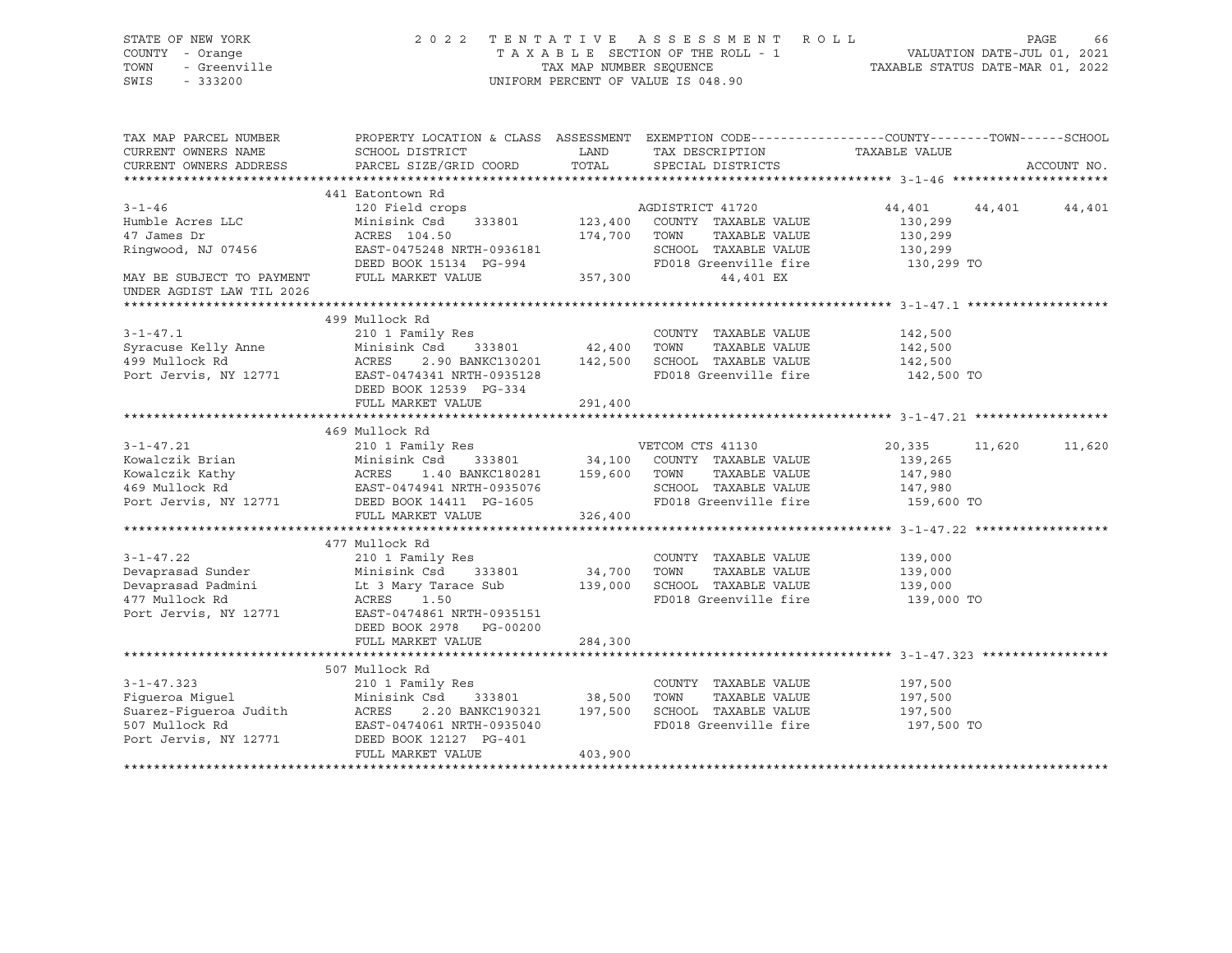| STATE OF NEW YORK<br>COUNTY - Orange<br>- Greenville<br>TOWN<br>SWIS<br>$-333200$                                                                       |                                                                                                                                                                                                                                                        |                         | 2022 TENTATIVE ASSESSMENT ROLL<br>T A X A B L E SECTION OF THE ROLL - 1<br>T A X A B L E SECTION OF THE ROLL - 1<br>TAX MAP NUMBER SEQUENCE TAXABLE STATUS DATE-MAR 01, 2022<br>UNIFORM PERCENT OF VALUE IS 048.90 |                                                               | PAGE     | 67          |
|---------------------------------------------------------------------------------------------------------------------------------------------------------|--------------------------------------------------------------------------------------------------------------------------------------------------------------------------------------------------------------------------------------------------------|-------------------------|--------------------------------------------------------------------------------------------------------------------------------------------------------------------------------------------------------------------|---------------------------------------------------------------|----------|-------------|
| TAX MAP PARCEL NUMBER<br>CURRENT OWNERS NAME<br>CURRENT OWNERS ADDRESS<br>********************                                                          | PROPERTY LOCATION & CLASS ASSESSMENT EXEMPTION CODE----------------COUNTY-------TOWN------SCHOOL<br>SCHOOL DISTRICT<br>PARCEL SIZE/GRID COORD                                                                                                          | LAND<br>TOTAL           | TAX DESCRIPTION<br>SPECIAL DISTRICTS                                                                                                                                                                               | TAXABLE VALUE                                                 |          | ACCOUNT NO. |
| $3 - 1 - 47.325$<br>Carlucci Real Property LLC<br>516 Mullock Rd<br>Port Jervis, NY 12771                                                               | 516 Mullock Rd<br>633 Aged - home<br>333801 45,100 TOWN<br>Minisink Csd<br>Lt3 Mary Tarace Sub Amend 340,000 SCHOOL TAXABLE VALUE<br>Partial on addition<br>ACRES<br>4.10<br>EAST-0473809 NRTH-0936024<br>DEED BOOK 13929 PG-1349<br>FULL MARKET VALUE | 695,300                 | COUNTY TAXABLE VALUE<br>TAXABLE VALUE<br>FD018 Greenville fire                                                                                                                                                     | 340,000<br>340,000<br>340,000<br>340,000 TO                   |          |             |
|                                                                                                                                                         |                                                                                                                                                                                                                                                        |                         |                                                                                                                                                                                                                    |                                                               |          |             |
| $3 - 1 - 47.326$<br>Zahaykevich Andrew                                                                                                                  | 510 Mullock Rd<br>220 2 Family Res                                                                                                                                                                                                                     |                         | BAS STAR 41854                                                                                                                                                                                                     | $\overline{0}$<br>202,000                                     | $\circ$  | 21,240      |
| Zahaykevich Darcey<br>510 Mullock Rd<br>Port Jervis, NY 12771                                                                                           | Minisin<br>Lt2 Mary Tarace<br>ACRES 4.00<br>EAST-0474089 NRTH-0936130<br>PEED BOOK 12285 PG-499<br>PEED BOOK 12285 PG-499<br>Lt2 Mary Tarace Sub Amend                                                                                                 | 413,100                 | 202,000 TOWN<br>TAXABLE VALUE<br>SCHOOL TAXABLE VALUE<br>SCHOOD Innumers<br>FD018 Greenville fire                                                                                                                  | 202,000<br>180,760<br>202,000 TO                              |          |             |
|                                                                                                                                                         |                                                                                                                                                                                                                                                        |                         |                                                                                                                                                                                                                    |                                                               |          |             |
| $3 - 1 - 47.327$<br>Quin Timothy J<br>Quin Linda S<br>500 Mullock Rd<br>Port Jervis, NY 12771                                                           | 500 Mullock Rd<br>210 1 Family Res<br>Minisink Csd 333801<br>Lt 1 Mary Tarace Sub<br>ACRES 4.00<br>EAST-0474279 NRTH-0936025<br>DEED BOOK 4096 PG-222                                                                                                  | 216,400 TOWN            | BAS STAR 41854<br>44,900 COUNTY TAXABLE VALUE<br>TAXABLE VALUE<br>SCHOOL TAXABLE VALUE<br>SCHOOL TAXABLE VALUE<br>FD018 Greenville fire                                                                            | $\overline{0}$<br>216,400<br>216,400<br>195,160<br>216,400 TO | $\Omega$ | 21,240      |
|                                                                                                                                                         | FULL MARKET VALUE                                                                                                                                                                                                                                      | 442,500                 |                                                                                                                                                                                                                    |                                                               |          |             |
|                                                                                                                                                         |                                                                                                                                                                                                                                                        |                         |                                                                                                                                                                                                                    |                                                               |          |             |
| $3 - 1 - 47.331$<br>Adamis-Irish Giannoula K Minisink Csd 333801<br>529 Mullock Pd (30 RCPFS) 20 BANKC061339<br>529 Mullock Rd<br>Port Jervis, NY 12771 | 529 Mullock Rd<br>210 1 Family Res<br>ACRES 6.70 BANKC061339 163,100 SCHOOL TAXABLE VALUE<br>EAST-0473316 NRTH-0935083<br>DEED BOOK 14951 PG-1757                                                                                                      | 48,300 TOWN             | COUNTY TAXABLE VALUE<br>TAXABLE VALUE<br>FD018 Greenville fire                                                                                                                                                     | 163,100<br>163,100<br>163,100<br>163,100 TO                   |          |             |
|                                                                                                                                                         | FULL MARKET VALUE                                                                                                                                                                                                                                      | 333,500                 |                                                                                                                                                                                                                    |                                                               |          |             |
|                                                                                                                                                         | 489 Mullock Rd                                                                                                                                                                                                                                         |                         |                                                                                                                                                                                                                    |                                                               |          |             |
| $3 - 1 - 48$<br>Frahme Michael E<br>Frahme Catherine M<br>489 Mullock Rd<br>Port Jervis, NY 12771                                                       | 210 1 Family Res<br>Minisink Csd 33380<br>Lt 1 Mary Tarace Sub<br>333801<br>ACRES 1.50<br>EAST-0474522 NRTH-0935101<br>DEED BOOK 4846 PG-117<br>FULL MARKET VALUE                                                                                      | 143,000 TOWN<br>292,400 | BAS STAR 41854<br>34,700 COUNTY TAXABLE VALUE<br>TAXABLE VALUE<br>SCHOOL TAXABLE VALUE<br>FD018 Greenville fire                                                                                                    | $\overline{0}$<br>143,000<br>143,000<br>121,760<br>143,000 TO | $\Omega$ | 21,240      |
|                                                                                                                                                         |                                                                                                                                                                                                                                                        |                         |                                                                                                                                                                                                                    |                                                               |          |             |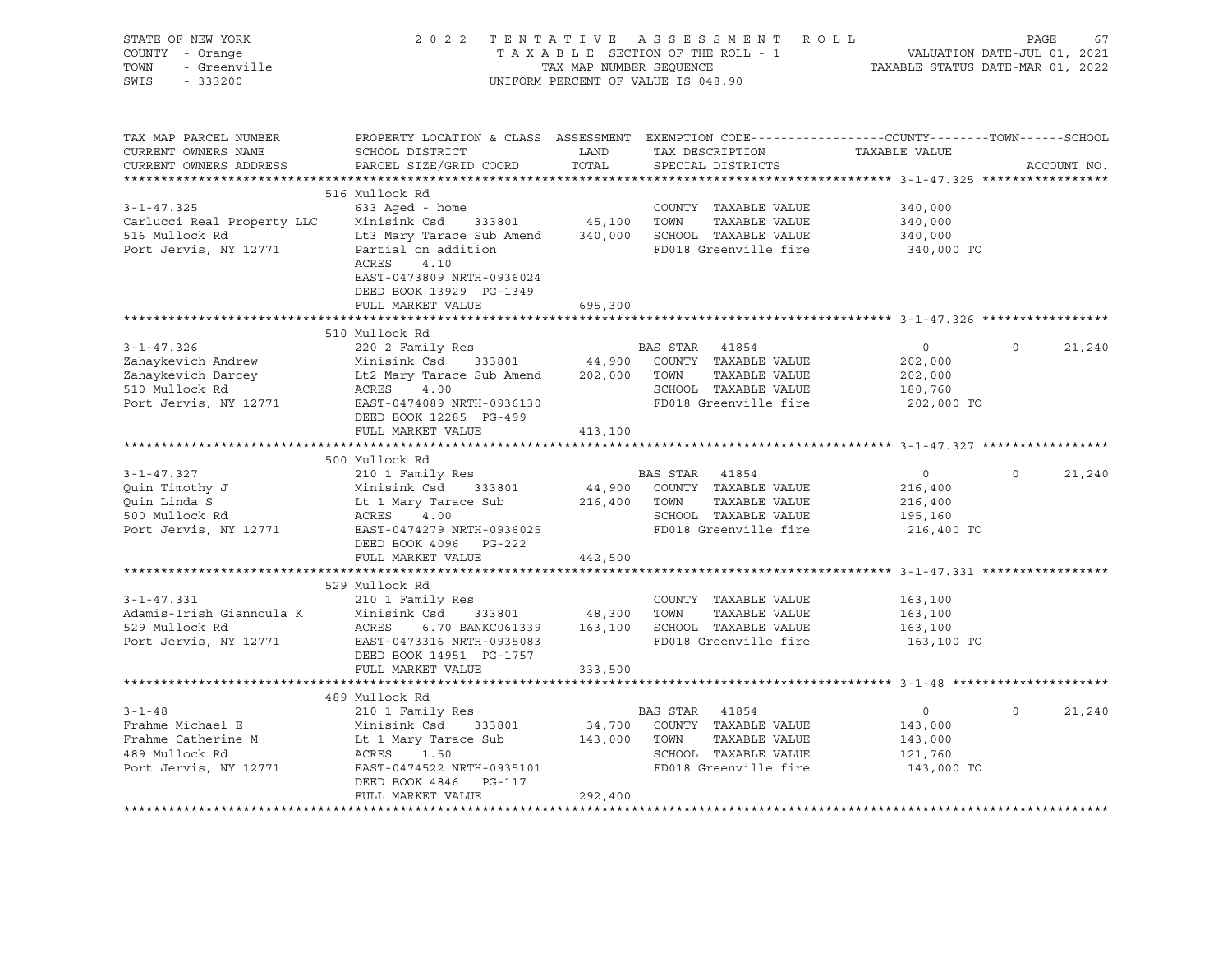| STATE OF NEW YORK<br>OF NEW YORK<br>- Orange<br>- Greenville<br>- Coope<br>COUNTY - Orange<br>TOWN<br>SWIS |                                                                                                                                                                              |                         | $\begin{tabular}{lllllllllllllllll} \hline 2&0&2&2&\text{T} & \text{E} & \text{N} & \text{T} & \text{A} & \text{T} & \text{A} & \text{E} & \text{S} & \text{E} & \text{S} & \text{E} & \text{S} & \text{E} & \text{S} & \text{E} & \text{E} & \text{E} & \text{E} & \text{E} & \text{E} & \text{E} & \text{E} & \text{E} & \text{E} & \text{E} & \text{E} & \text{E} & \text{E} & \text{E} & \text{E} & \text{E} & \text{$ |                       |                |             |
|------------------------------------------------------------------------------------------------------------|------------------------------------------------------------------------------------------------------------------------------------------------------------------------------|-------------------------|----------------------------------------------------------------------------------------------------------------------------------------------------------------------------------------------------------------------------------------------------------------------------------------------------------------------------------------------------------------------------------------------------------------------------|-----------------------|----------------|-------------|
| TAX MAP PARCEL NUMBER<br>CURRENT OWNERS NAME<br>CURRENT OWNERS ADDRESS                                     | PROPERTY LOCATION & CLASS ASSESSMENT EXEMPTION CODE----------------COUNTY-------TOWN------SCHOOL<br>SCHOOL DISTRICT<br>PARCEL SIZE/GRID COORD                                | <b>LAND</b><br>TOTAL    | TAX DESCRIPTION TAXABLE VALUE<br>SPECIAL DISTRICTS                                                                                                                                                                                                                                                                                                                                                                         |                       |                | ACCOUNT NO. |
|                                                                                                            | 483 Mullock Rd                                                                                                                                                               |                         |                                                                                                                                                                                                                                                                                                                                                                                                                            |                       |                |             |
| $3 - 1 - 49$                                                                                               | 210 1 Family Res                                                                                                                                                             |                         | COUNTY TAXABLE VALUE 125,000                                                                                                                                                                                                                                                                                                                                                                                               |                       |                |             |
| Dudzinski Pawel A                                                                                          | Minisink Csd 333801                                                                                                                                                          | $34,700$ TOWN           | TAXABLE VALUE                                                                                                                                                                                                                                                                                                                                                                                                              | 125,000               |                |             |
| 483 Mullock Rd                                                                                             | Lt 2 Mary Tarace Sub                                                                                                                                                         |                         | 125,000 SCHOOL TAXABLE VALUE                                                                                                                                                                                                                                                                                                                                                                                               | 125,000               |                |             |
| Port Jervis, NY 12771                                                                                      | ACRES 1.50<br>EAST-0474670 NRTH-0935116<br>DEED BOOK 14244 PG-840                                                                                                            |                         | FD018 Greenville fire 125,000 TO                                                                                                                                                                                                                                                                                                                                                                                           |                       |                |             |
|                                                                                                            | FULL MARKET VALUE                                                                                                                                                            | 255,600                 |                                                                                                                                                                                                                                                                                                                                                                                                                            |                       |                |             |
|                                                                                                            |                                                                                                                                                                              |                         |                                                                                                                                                                                                                                                                                                                                                                                                                            |                       |                |             |
|                                                                                                            | 463 Mullock Rd                                                                                                                                                               |                         |                                                                                                                                                                                                                                                                                                                                                                                                                            |                       |                |             |
| 3-1-50<br>Watt Natalie                                                                                     | 210 1 Family Res                                                                                                                                                             |                         | BAS STAR 41854                                                                                                                                                                                                                                                                                                                                                                                                             | $\overline{0}$        | $\circ$        | 21,240      |
|                                                                                                            | Watt Natalie<br>463 Mullock Rd<br>2011 12771 2008 11:5 Mary Tarace Sub<br>2012 130<br>2012 2013 1.30                                                                         |                         | 33,600 COUNTY TAXABLE VALUE                                                                                                                                                                                                                                                                                                                                                                                                | 131,500               |                |             |
|                                                                                                            |                                                                                                                                                                              | 131,500 TOWN            | TAXABLE VALUE<br>SCHOOL TAXABLE VALUE                                                                                                                                                                                                                                                                                                                                                                                      | 131,500               |                |             |
|                                                                                                            | ACRES 1.30 SCHOOL TAXABLE VALUE<br>EAST-0475139 NRTH-0935102 FD018 Greenville fire                                                                                           |                         |                                                                                                                                                                                                                                                                                                                                                                                                                            | 110,260<br>131,500 TO |                |             |
|                                                                                                            | DEED BOOK 11577 PG-1725                                                                                                                                                      |                         |                                                                                                                                                                                                                                                                                                                                                                                                                            |                       |                |             |
|                                                                                                            | FULL MARKET VALUE                                                                                                                                                            | 268,900                 |                                                                                                                                                                                                                                                                                                                                                                                                                            |                       |                |             |
|                                                                                                            |                                                                                                                                                                              |                         |                                                                                                                                                                                                                                                                                                                                                                                                                            |                       |                |             |
|                                                                                                            | 459 Mullock Rd                                                                                                                                                               |                         |                                                                                                                                                                                                                                                                                                                                                                                                                            |                       |                |             |
| $3 - 1 - 51$                                                                                               | 210 1 Family Res                                                                                                                                                             |                         | COUNTY TAXABLE VALUE                                                                                                                                                                                                                                                                                                                                                                                                       | 142,900               |                |             |
|                                                                                                            |                                                                                                                                                                              | 33,000 TOWN             | TAXABLE VALUE                                                                                                                                                                                                                                                                                                                                                                                                              | 142,900               |                |             |
|                                                                                                            |                                                                                                                                                                              |                         | 142,900 SCHOOL TAXABLE VALUE                                                                                                                                                                                                                                                                                                                                                                                               | 142,900               |                |             |
|                                                                                                            | Valley Reserved Andrzej Minisink Csd 333801<br>Wrobel Alena Lt 6 Mary Tarace Sub<br>459 Mullock Rd ACRES 1.20 BANKC070290<br>Port Jervis, NY 12771 EAST-0475258 NRTH-0935128 |                         | FD018 Greenville fire                                                                                                                                                                                                                                                                                                                                                                                                      | 142,900 TO            |                |             |
|                                                                                                            |                                                                                                                                                                              |                         |                                                                                                                                                                                                                                                                                                                                                                                                                            |                       |                |             |
|                                                                                                            | DEED BOOK 11584 PG-756                                                                                                                                                       |                         |                                                                                                                                                                                                                                                                                                                                                                                                                            |                       |                |             |
|                                                                                                            | FULL MARKET VALUE                                                                                                                                                            | 292,200<br>************ |                                                                                                                                                                                                                                                                                                                                                                                                                            |                       |                |             |
|                                                                                                            | 453 Mullock Rd                                                                                                                                                               |                         |                                                                                                                                                                                                                                                                                                                                                                                                                            |                       |                |             |
| $3 - 1 - 52$                                                                                               | 210 1 Family Res                                                                                                                                                             |                         | VETWAR CTS 41120                                                                                                                                                                                                                                                                                                                                                                                                           | 12,201                | 6,972          | 6,972       |
| Shostak Richard L                                                                                          |                                                                                                                                                                              |                         |                                                                                                                                                                                                                                                                                                                                                                                                                            | $\overline{0}$        | $\overline{0}$ | 21,240      |
| Shostak Kathleen D                                                                                         |                                                                                                                                                                              |                         | 33,000 BAS STAR 41854<br>107,100 COUNTY TAXABLE VALUE                                                                                                                                                                                                                                                                                                                                                                      | 94,899                |                |             |
| 453 Mullock Rd                                                                                             |                                                                                                                                                                              |                         | TOWN<br>TAXABLE VALUE                                                                                                                                                                                                                                                                                                                                                                                                      | 100,128               |                |             |
| Port Jervis, NY 12771                                                                                      | EAST-0475434 NRTH-0935140                                                                                                                                                    |                         | SCHOOL TAXABLE VALUE                                                                                                                                                                                                                                                                                                                                                                                                       | 78,888                |                |             |
|                                                                                                            | DEED BOOK 2024 PG-00672                                                                                                                                                      |                         | FD018 Greenville fire                                                                                                                                                                                                                                                                                                                                                                                                      | 107,100 TO            |                |             |
|                                                                                                            | FULL MARKET VALUE                                                                                                                                                            | 219,000                 |                                                                                                                                                                                                                                                                                                                                                                                                                            |                       |                |             |
|                                                                                                            |                                                                                                                                                                              |                         |                                                                                                                                                                                                                                                                                                                                                                                                                            |                       |                |             |
|                                                                                                            | 449 Mullock Rd                                                                                                                                                               |                         |                                                                                                                                                                                                                                                                                                                                                                                                                            |                       |                |             |
| $3 - 1 - 53$                                                                                               |                                                                                                                                                                              |                         |                                                                                                                                                                                                                                                                                                                                                                                                                            | 20,335                | 11,620         | 11,620      |
| Mabra Leon Jr<br>PO Box 209                                                                                |                                                                                                                                                                              |                         |                                                                                                                                                                                                                                                                                                                                                                                                                            | $\sim$ 0<br>116,465   | $\overline{0}$ | 21,240      |
| Port Jervis, NY 12771                                                                                      | VETCOM CTS 41130<br>Minisink Csd 333801 31,900 BAS STAR 41854<br>Lt 8 Mary Tarace Sub 136,800 COUNTY TAXABLE VALUE<br>FRNT 130.00 DPTH 349.00                                |                         |                                                                                                                                                                                                                                                                                                                                                                                                                            | 125,180               |                |             |
|                                                                                                            | FRNT 130.00 DPTH 349.00<br>BANKC140330                                                                                                                                       |                         |                                                                                                                                                                                                                                                                                                                                                                                                                            | 103,940               |                |             |
|                                                                                                            | EAST-0475536 NRTH-0935163                                                                                                                                                    |                         | SCHOOL TAXABLE VALUE<br>SCHOOL TAXABLE VALUE<br>FD018 Greenwood<br>FD018 Greenville fire 136,800 TO                                                                                                                                                                                                                                                                                                                        |                       |                |             |
|                                                                                                            | DEED BOOK 12427 PG-1070                                                                                                                                                      |                         |                                                                                                                                                                                                                                                                                                                                                                                                                            |                       |                |             |
|                                                                                                            | FULL MARKET VALUE                                                                                                                                                            | 279,800                 |                                                                                                                                                                                                                                                                                                                                                                                                                            |                       |                |             |
|                                                                                                            |                                                                                                                                                                              |                         |                                                                                                                                                                                                                                                                                                                                                                                                                            |                       |                |             |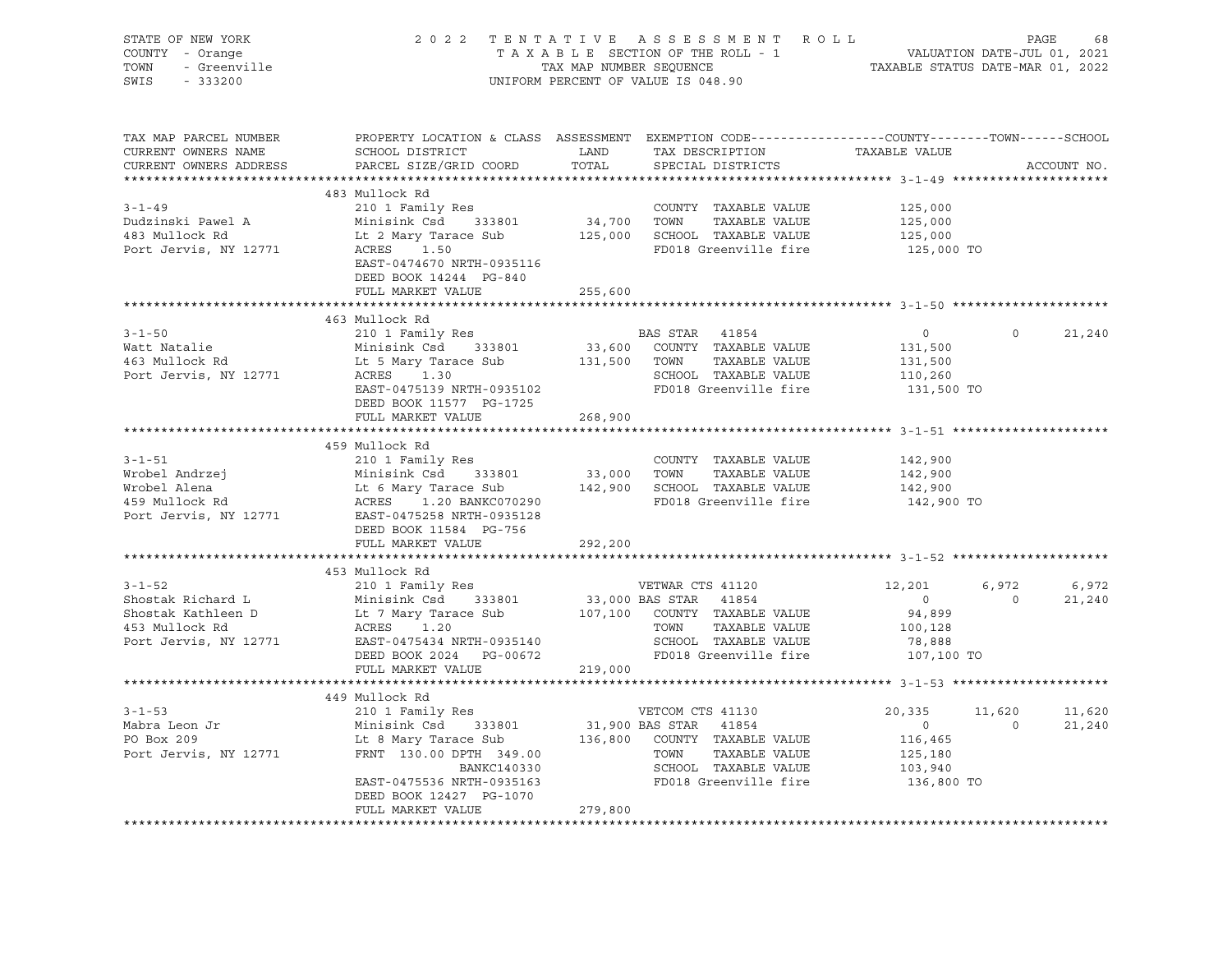| STATE OF NEW YORK<br>- Orange<br>COUNTY<br>- Greenville<br>TOWN<br>SWIS<br>$-333200$ | 2022 TENTATIVE                                                                                                                                                            | TAX MAP NUMBER SEOUENCE | ASSESSMENT ROLL<br>T A X A B L E SECTION OF THE ROLL - 1 WALUATION DATE-JUL 01, 2021<br>UNIFORM PERCENT OF VALUE IS 048.90 | TAXABLE STATUS DATE-MAR 01, 2022 | PAGE    | 69          |
|--------------------------------------------------------------------------------------|---------------------------------------------------------------------------------------------------------------------------------------------------------------------------|-------------------------|----------------------------------------------------------------------------------------------------------------------------|----------------------------------|---------|-------------|
| TAX MAP PARCEL NUMBER<br>CURRENT OWNERS NAME                                         | PROPERTY LOCATION & CLASS ASSESSMENT EXEMPTION CODE---------------COUNTY-------TOWN------SCHOOL<br>SCHOOL DISTRICT<br>CURRENT OWNERS ADDRESS PARCEL SIZE/GRID COORD TOTAL | LAND                    | TAX DESCRIPTION TAXABLE VALUE<br>SPECIAL DISTRICTS                                                                         |                                  |         | ACCOUNT NO. |
|                                                                                      | 443 Mullock Rd                                                                                                                                                            |                         |                                                                                                                            |                                  |         |             |
| $3 - 1 - 54$                                                                         | 210 1 Family Res                                                                                                                                                          |                         | VETCOM CTS 41130                                                                                                           | 20,335 11,620                    |         | 11,620      |
| Strout Stephen Paul                                                                  | Minisink Csd 333801 34,700                                                                                                                                                |                         | COUNTY TAXABLE VALUE                                                                                                       | 160,565                          |         |             |
| Strout Tracee                                                                        | Lt 9 Mary Tarace Sub 180,900                                                                                                                                              |                         | TOWN<br>TAXABLE VALUE                                                                                                      | 169,280                          |         |             |
| 443 Mullock Rd                                                                       | ACRES<br>1.50 BANKC160113                                                                                                                                                 |                         | SCHOOL TAXABLE VALUE                                                                                                       | 169,280                          |         |             |
| Port Jervis, NY 12771                                                                | EAST-0475694 NRTH-0935170                                                                                                                                                 |                         | FD018 Greenville fire                                                                                                      | 180,900 TO                       |         |             |
|                                                                                      | DEED BOOK 14592 PG-201                                                                                                                                                    |                         |                                                                                                                            |                                  |         |             |
|                                                                                      | FULL MARKET VALUE                                                                                                                                                         | 369,900                 |                                                                                                                            |                                  |         |             |
|                                                                                      |                                                                                                                                                                           |                         |                                                                                                                            |                                  |         |             |
|                                                                                      | 433 Mullock Rd                                                                                                                                                            |                         |                                                                                                                            |                                  |         |             |
| $3 - 1 - 55$                                                                         | 210 1 Family Res                                                                                                                                                          |                         | ENH STAR<br>41834                                                                                                          | $\circ$                          | $\circ$ | 53,020      |
| Sposato Ross M                                                                       | Minisink Csd 333801 43,500                                                                                                                                                |                         | COUNTY TAXABLE VALUE                                                                                                       | 160,000                          |         |             |
| 433 Mullock Rd                                                                       | Lt 10 Mary Tarace Sub                                                                                                                                                     | 160,000                 | TOWN<br>TAXABLE VALUE                                                                                                      | 160,000                          |         |             |
| Port Jervis, NY 12771                                                                | ACRES 3.30                                                                                                                                                                |                         | TAXABLE VALUE<br>SCHOOL                                                                                                    | 106,980                          |         |             |
|                                                                                      | EAST-0476054 NRTH-0935194                                                                                                                                                 |                         | FD018 Greenville fire                                                                                                      | 160,000 TO                       |         |             |
|                                                                                      | DEED BOOK 13940 PG-784                                                                                                                                                    |                         |                                                                                                                            |                                  |         |             |
|                                                                                      | FULL MARKET VALUE                                                                                                                                                         | 327,200                 |                                                                                                                            |                                  |         |             |

|                                                      | 375 Eatontown Rd               |         |      |                                  |            |
|------------------------------------------------------|--------------------------------|---------|------|----------------------------------|------------|
| $3 - 1 - 56$                                         | 210 1 Family Res               |         |      | COUNTY TAXABLE VALUE             | 143,200    |
| Durland Timothy M                                    | Minisink Csd 333801 32,700     |         | TOWN | TAXABLE VALUE                    | 143,200    |
| Durland Katie E                                      | Lt 11 Mary Tarace Sub 143,200  |         |      | SCHOOL TAXABLE VALUE             | 143,200    |
| <b>ACRES</b><br>375 Eatontown Rd                     | 3.60 BANKC061197               |         |      | FD018 Greenville fire            | 143,200 TO |
| Port Jervis, NY 12771 EAST-0476408 NRTH-0935253      |                                |         |      |                                  |            |
|                                                      | DEED BOOK 14013 PG-46          |         |      |                                  |            |
|                                                      | FULL MARKET VALUE              | 292,800 |      |                                  |            |
|                                                      |                                |         |      |                                  |            |
|                                                      | 564 Mullock Rd                 |         |      |                                  |            |
| $3 - 1 - 57$                                         | 210 1 Family Res               |         |      | COUNTY TAXABLE VALUE             | 144,000    |
| Cay Justin K                                         | Minisink Csd 333801 33,600     |         | TOWN | TAXABLE VALUE                    | 144,000    |
| Delgado Alina G                                      | Pt Lt4 Mary Tarace Sub 144,000 |         |      | SCHOOL TAXABLE VALUE             | 144,000    |
| 564 Mullock Rd                                       | Amended                        |         |      | FD018 Greenville fire 144,000 TO |            |
| Port Jervis, NY 12771                                | ACRES 1.30 BANKC080370         |         |      |                                  |            |
|                                                      | EAST-0472760 NRTH-0935737      |         |      |                                  |            |
|                                                      | DEED BOOK 14499 PG-783         |         |      |                                  |            |
|                                                      | FULL MARKET VALUE              | 294,500 |      |                                  |            |
|                                                      |                                |         |      |                                  |            |
|                                                      | Eatontown Rd                   |         |      |                                  |            |
| $3 - 1 - 58$                                         | 314 Rural vac<10               |         |      | COUNTY TAXABLE VALUE             | 3,500      |
| Hosking Michael J & Donald Minisink Csd 333801 3,500 |                                |         | TOWN | TAXABLE VALUE                    | 3,500      |
| Hosking Lester E Jr& Thomas M Pt Lt 3 Hossan Sub     |                                | 3,500   |      | SCHOOL TAXABLE VALUE             | 3,500      |
| 169 Kohler Rd                                        | Part In Town Of Mt Hope        |         |      | FD018 Greenville fire            | 3,500 TO   |
| Middletown, NY 10940                                 | 7.00<br>ACRES                  |         |      |                                  |            |
|                                                      | EAST-0474018 NRTH-0941744      |         |      |                                  |            |
|                                                      | DEED BOOK 13078 PG-1839        |         |      |                                  |            |
|                                                      | FULL MARKET VALUE              | 7,200   |      |                                  |            |
|                                                      |                                |         |      |                                  |            |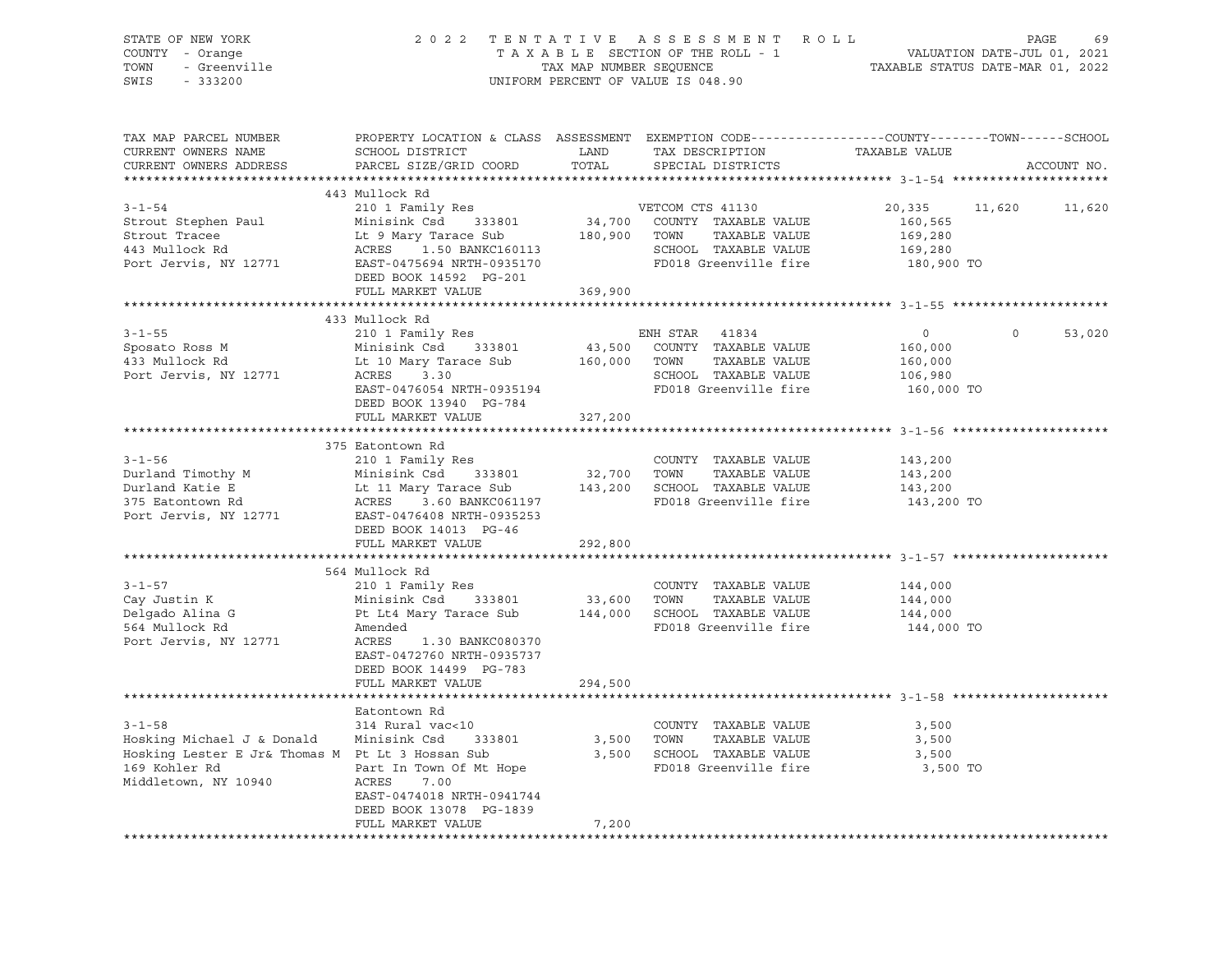| STATE OF NEW YORK<br>Ur NEW IORA<br>I - Orange<br>- Greenville<br>COUNTY - Orange<br>TOWN<br>SWIS - 333200 |                                                                                                                                                                                                           |             | UNIFORM PERCENT OF VALUE IS 048.90                      |                               |                             |
|------------------------------------------------------------------------------------------------------------|-----------------------------------------------------------------------------------------------------------------------------------------------------------------------------------------------------------|-------------|---------------------------------------------------------|-------------------------------|-----------------------------|
| TAX MAP PARCEL NUMBER<br>CURRENT OWNERS NAME<br>CURRENT OWNERS ADDRESS                                     | PROPERTY LOCATION & CLASS ASSESSMENT EXEMPTION CODE---------------COUNTY-------TOWN-----SCHOOL<br>SCHOOL DISTRICT<br>PARCEL SIZE/GRID COORD                                                               | TOTAL       | LAND TAX DESCRIPTION TAXABLE VALUE<br>SPECIAL DISTRICTS |                               | ACCOUNT NO.                 |
|                                                                                                            | 25 Hossanna Ln                                                                                                                                                                                            |             |                                                         |                               |                             |
| $3 - 1 - 59.1$                                                                                             | 210 1 Family Res                                                                                                                                                                                          |             | ENH STAR 41834                                          | $\overline{0}$                | $\overline{0}$<br>53,020    |
| Hossann George J Jr                                                                                        | ENH STAR 41834<br>Minisink Csd 333801 33,500 SOLAR EX C 49500<br>Ptlt1 Hossann Submp 54-93 153,300 COUNTY TAXABLE VALUE<br>Part In Town Of Mt Hope TOWN TAXABLE VALUE<br>ACRES 1.30                       |             |                                                         | 20,100                        | 20,100<br>20,100            |
| Hossann Mary                                                                                               |                                                                                                                                                                                                           |             |                                                         | 133,200                       |                             |
| 25 Hossanna Ln                                                                                             |                                                                                                                                                                                                           |             |                                                         | 133,200                       |                             |
| Port Jervis, NY 12771                                                                                      | ACRES<br>1.30                                                                                                                                                                                             |             | SCHOOL TAXABLE VALUE                                    | 80,180                        |                             |
|                                                                                                            | EAST-0473483 NRTH-0941733                                                                                                                                                                                 |             | FD018 Greenville fire                                   | 153,300 TO                    |                             |
|                                                                                                            | DEED BOOK 4274 PG-350<br>FULL MARKET VALUE                                                                                                                                                                | 313,500     |                                                         |                               |                             |
|                                                                                                            |                                                                                                                                                                                                           |             |                                                         |                               |                             |
|                                                                                                            | 16 Hossanna Ln                                                                                                                                                                                            |             |                                                         |                               |                             |
| $3 - 1 - 59.2$                                                                                             |                                                                                                                                                                                                           |             |                                                         | $\overline{0}$                | $0 \qquad \qquad$<br>21,240 |
| Hossann Martin D                                                                                           |                                                                                                                                                                                                           |             |                                                         |                               |                             |
|                                                                                                            |                                                                                                                                                                                                           |             |                                                         | 166,700<br>166,700<br>145,460 |                             |
| Albudani Carrie A<br>16 Hossanna Ln<br>Port I                                                              |                                                                                                                                                                                                           |             |                                                         |                               |                             |
| Port Jervis, NY 12771                                                                                      | Minisink Csd 333801 42,400 COUNIT IMANDED VIEWS<br>Lt2 Hossann Sub Map 54-93 166,700 TOWN TAXABLE VALUE<br>ACRES 2.90 BANKN140687 SCHOOL TAXABLE VALUE<br>EAST-0473359 NRTH-0941503 FD018 Greenville fire |             |                                                         | 166,700 TO                    |                             |
|                                                                                                            |                                                                                                                                                                                                           | 340,900     |                                                         |                               |                             |
|                                                                                                            | FULL MARKET VALUE                                                                                                                                                                                         |             |                                                         |                               |                             |
|                                                                                                            | Hossanna Ln                                                                                                                                                                                               |             |                                                         |                               |                             |
| $3 - 1 - 59.3$                                                                                             |                                                                                                                                                                                                           |             | COUNTY TAXABLE VALUE                                    | 13,400                        |                             |
| Hossann George J Jr                                                                                        |                                                                                                                                                                                                           |             |                                                         | 13,400                        |                             |
|                                                                                                            |                                                                                                                                                                                                           |             |                                                         | 13,400                        |                             |
| Hossann Mary<br>25 Hossanna Ln                                                                             | 314 Rural vac<10<br>Minisink Csd 333801 13,400 TOWN TAXABLE VALUE<br>Lt3 Hossann Sub Map 54-93 13,400 SCHOOL TAXABLE VALUE<br>ACRES 4.90 13,400 SCHOOL TAXABLE VALUE                                      |             | FD018 Greenville fire                                   | 13,400 TO                     |                             |
| Port Jervis, NY 12771                                                                                      | EAST-0473729 NRTH-0941519                                                                                                                                                                                 |             |                                                         |                               |                             |
|                                                                                                            | DEED BOOK 2089 PG-00501                                                                                                                                                                                   |             |                                                         |                               |                             |
|                                                                                                            | FULL MARKET VALUE                                                                                                                                                                                         | 27,400      |                                                         |                               |                             |
|                                                                                                            | 656 Eatontown Rd                                                                                                                                                                                          |             |                                                         |                               |                             |
| $3 - 1 - 60$                                                                                               |                                                                                                                                                                                                           |             | COUNTY TAXABLE VALUE                                    | 90,600                        |                             |
| Fiedler Keith W                                                                                            |                                                                                                                                                                                                           |             |                                                         | 90,600                        |                             |
| 656 Eatontown Rd                                                                                           |                                                                                                                                                                                                           |             |                                                         | 90,600                        |                             |
| Port Jervis, NY 12771                                                                                      | Lt 1 Hossan Subdivision 90,600 SCHOOL TAXABLE VALUE<br>ACRES 2.50 BANKC080370 FD018 Greenville fire                                                                                                       |             | FD018 Greenville fire                                   | 90,600 TO                     |                             |
|                                                                                                            | EAST-0473339 NRTH-0941233                                                                                                                                                                                 |             |                                                         |                               |                             |
|                                                                                                            | DEED BOOK 12680 PG-211                                                                                                                                                                                    |             |                                                         |                               |                             |
|                                                                                                            | FULL MARKET VALUE                                                                                                                                                                                         | 185,300     |                                                         |                               |                             |
|                                                                                                            |                                                                                                                                                                                                           |             |                                                         |                               |                             |
|                                                                                                            |                                                                                                                                                                                                           |             | COUNTY TAXABLE VALUE                                    | 110,100                       |                             |
|                                                                                                            |                                                                                                                                                                                                           | 38,500 TOWN | TAXABLE VALUE                                           | 110,100                       |                             |
|                                                                                                            |                                                                                                                                                                                                           |             | 110,100 SCHOOL TAXABLE VALUE                            | 110,100                       |                             |
|                                                                                                            | 3-1-61<br>Hossann George J Jr Minisink Come<br>Minisink Come<br>ACRES 2.20<br>EAST-0473132 NRTH-0940878<br>Prep BOOK 5067 PG-277                                                                          |             | FD018 Greenville fire                                   | 110,100 TO                    |                             |
|                                                                                                            |                                                                                                                                                                                                           |             |                                                         |                               |                             |
|                                                                                                            | FULL MARKET VALUE                                                                                                                                                                                         | 225,200     |                                                         |                               |                             |
|                                                                                                            |                                                                                                                                                                                                           |             |                                                         |                               |                             |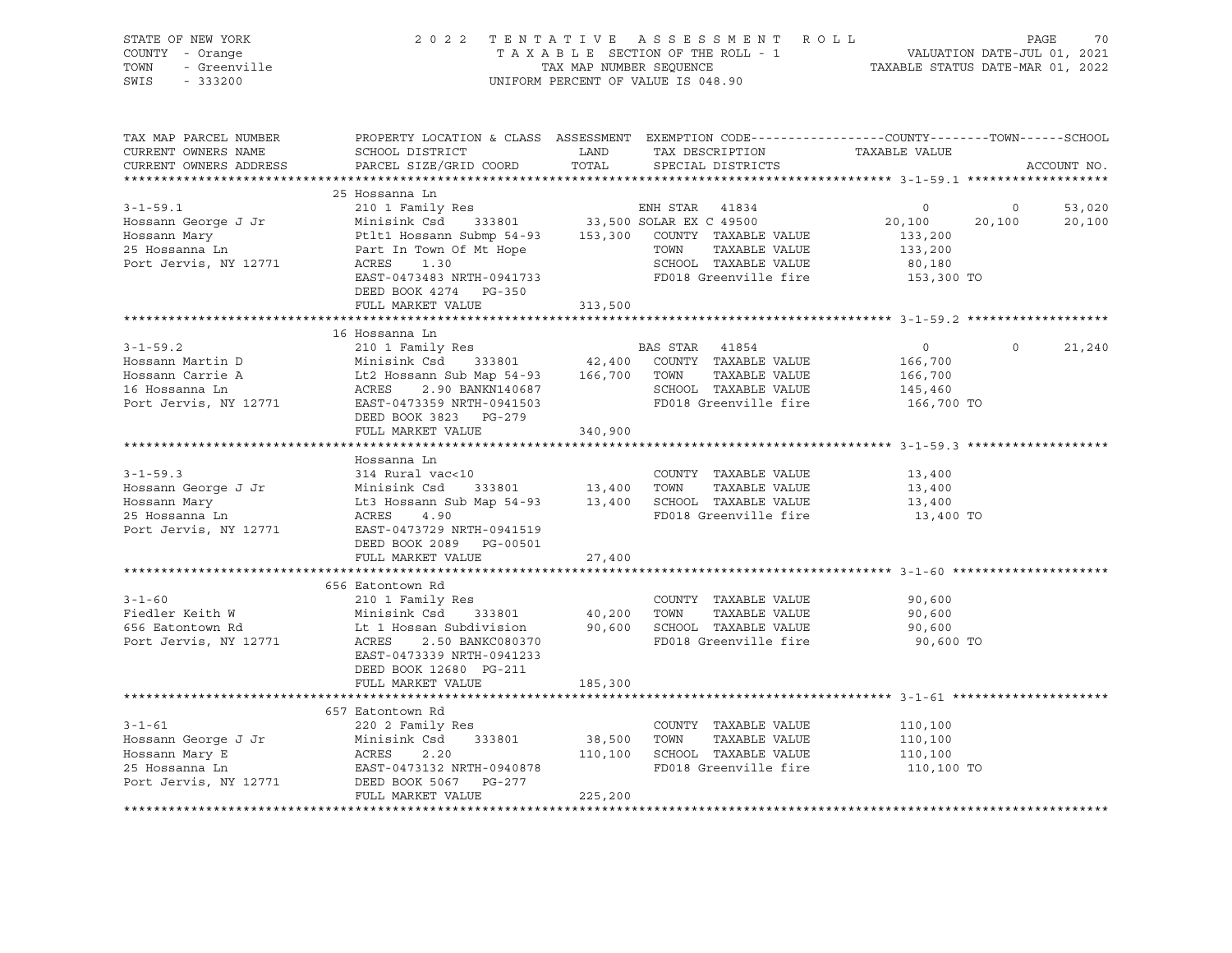#### STATE OF NEW YORK 2 0 2 2 T E N T A T I V E A S S E S S M E N T R O L L PAGE 71 COUNTY - Orange T A X A B L E SECTION OF THE ROLL - 1 VALUATION DATE-JUL 01, 2021 TOWN - Greenville TAX MAP NUMBER SEQUENCE TAXABLE STATUS DATE-MAR 01, 2022<br>TAXABLE STATUS DATE-MAR 01, 2022 UNIFORM PERCENT OF VALUE IS 048.90

TAX MAP PARCEL NUMBER PROPERTY LOCATION & CLASS ASSESSMENT EXEMPTION CODE------------------COUNTY--------TOWN------SCHOOL CURRENT OWNERS NAME SCHOOL DISTRICT LAND TAX DESCRIPTION TAXABLE VALUE CURRENT OWNERS ADDRESS PARCEL SIZE/GRID COORD TOTAL SPECIAL DISTRICTS ACCOUNT NO. \*\*\*\*\*\*\*\*\*\*\*\*\*\*\*\*\*\*\*\*\*\*\*\*\*\*\*\*\*\*\*\*\*\*\*\*\*\*\*\*\*\*\*\*\*\*\*\*\*\*\*\*\*\*\*\*\*\*\*\*\*\*\*\*\*\*\*\*\*\*\*\*\*\*\*\*\*\*\*\*\*\*\*\*\*\*\*\*\*\*\*\*\*\*\*\*\*\*\*\*\*\*\* 3-1-62 \*\*\*\*\*\*\*\*\*\*\*\*\*\*\*\*\*\*\*\*\* 661 Eatontown Rd 3-1-62 270 Mfg housing COUNTY TAXABLE VALUE 50,300 Davis Raymond C Minisink Csd 333801 35,800 TOWN TAXABLE VALUE 50,300 661 Eatontown Rd ACRES 1.70 50,300 SCHOOL TAXABLE VALUE 50,300 Port Jervis, NY 12771 EAST-0472930 NRTH-0940952 FD018 Greenville fire 50,300 TO DEED BOOK 13340 PG-178 FULL MARKET VALUE 102,900 \*\*\*\*\*\*\*\*\*\*\*\*\*\*\*\*\*\*\*\*\*\*\*\*\*\*\*\*\*\*\*\*\*\*\*\*\*\*\*\*\*\*\*\*\*\*\*\*\*\*\*\*\*\*\*\*\*\*\*\*\*\*\*\*\*\*\*\*\*\*\*\*\*\*\*\*\*\*\*\*\*\*\*\*\*\*\*\*\*\*\*\*\*\*\*\*\*\*\*\*\*\*\* 3-1-63.1 \*\*\*\*\*\*\*\*\*\*\*\*\*\*\*\*\*\*\* 548 Mullock Rd 3-1-63.1 210 1 Family Res COUNTY TAXABLE VALUE 189,600 Connolly Sean V Minisink Csd 333801 36,900 TOWN TAXABLE VALUE 189,600 Connolly Kelly A Lt 1 DeCastro Map 8621 189,600 SCHOOL TAXABLE VALUE 189,600 548 Mullock Rd ACRES 1.90 FD018 Greenville fire 189,600 TO Port Jervis, NY 12771 EAST-0472920 NRTH-0935747 DEED BOOK 14127 PG-1421 FULL MARKET VALUE 387,700 \*\*\*\*\*\*\*\*\*\*\*\*\*\*\*\*\*\*\*\*\*\*\*\*\*\*\*\*\*\*\*\*\*\*\*\*\*\*\*\*\*\*\*\*\*\*\*\*\*\*\*\*\*\*\*\*\*\*\*\*\*\*\*\*\*\*\*\*\*\*\*\*\*\*\*\*\*\*\*\*\*\*\*\*\*\*\*\*\*\*\*\*\*\*\*\*\*\*\*\*\*\*\* 3-1-64.1 \*\*\*\*\*\*\*\*\*\*\*\*\*\*\*\*\*\*\* 11 Tommy Ln 3-1-64.1 210 1 Family Res COUNTY TAXABLE VALUE 249,900 DeCastro Alfredo Minisink Csd 333801 42,900 TOWN TAXABLE VALUE 249,900 DeCastro Leonora B Lt 2 DeCastro Map 8621 249,900 SCHOOL TAXABLE VALUE 249,900 11 Tommy Ln ACRES 3.00 FD018 Greenville fire 249,900 TO Port Jervis, NY 12771 EAST-0473069 NRTH-0935998 DEED BOOK 6193 PG-209 FULL MARKET VALUE 511,000 \*\*\*\*\*\*\*\*\*\*\*\*\*\*\*\*\*\*\*\*\*\*\*\*\*\*\*\*\*\*\*\*\*\*\*\*\*\*\*\*\*\*\*\*\*\*\*\*\*\*\*\*\*\*\*\*\*\*\*\*\*\*\*\*\*\*\*\*\*\*\*\*\*\*\*\*\*\*\*\*\*\*\*\*\*\*\*\*\*\*\*\*\*\*\*\*\*\*\*\*\*\*\* 3-1-66 \*\*\*\*\*\*\*\*\*\*\*\*\*\*\*\*\*\*\*\*\* 23 Tommy Ln 3-1-66 210 1 Family Res BAS STAR 41854 0 0 21,240 Beaudette Edward D Minisink Csd 333801 35,200 COUNTY TAXABLE VALUE 165,000 Beaudette Susan I Lt 3 Tarace Sub Map 5196 165,000 TOWN TAXABLE VALUE 165,000 23 Tommy Ln ACRES 1.60 BANKC230070 SCHOOL TAXABLE VALUE 143,760 PD018 Greenville fire 165,000 TO DEED BOOK 5562 PG-231 FULL MARKET VALUE 337,400 \*\*\*\*\*\*\*\*\*\*\*\*\*\*\*\*\*\*\*\*\*\*\*\*\*\*\*\*\*\*\*\*\*\*\*\*\*\*\*\*\*\*\*\*\*\*\*\*\*\*\*\*\*\*\*\*\*\*\*\*\*\*\*\*\*\*\*\*\*\*\*\*\*\*\*\*\*\*\*\*\*\*\*\*\*\*\*\*\*\*\*\*\*\*\*\*\*\*\*\*\*\*\* 3-1-67 \*\*\*\*\*\*\*\*\*\*\*\*\*\*\*\*\*\*\*\*\* 29 Tommy Ln 3-1-67 210 1 Family Res BAS STAR 41854 0 0 21,240 Murphy Douglas Minisink Csd 333801 40,200 COUNTY TAXABLE VALUE 140,200 Murphy Susan Lt 4 Tarace Sub Map 6279 140,200 TOWN TAXABLE VALUE 140,200 29 Tommy Ln Acres 2.50 Map 6279 140,200 TOWN TAXABLE VALUE 140,200<br>29 Tommy Ln ACRES 2.50 SCHOOL TAXABLE VALUE 118,960 Port Jervis, NY 12771 EAST-0473363 NRTH-0936458 FD018 Greenville fire 140,200 TO DEED BOOK 5357 PG-250 FULL MARKET VALUE 286,700 \*\*\*\*\*\*\*\*\*\*\*\*\*\*\*\*\*\*\*\*\*\*\*\*\*\*\*\*\*\*\*\*\*\*\*\*\*\*\*\*\*\*\*\*\*\*\*\*\*\*\*\*\*\*\*\*\*\*\*\*\*\*\*\*\*\*\*\*\*\*\*\*\*\*\*\*\*\*\*\*\*\*\*\*\*\*\*\*\*\*\*\*\*\*\*\*\*\*\*\*\*\*\*\*\*\*\*\*\*\*\*\*\*\*\*\*\*\*\*\*\*\*\*\*\*\*\*\*\*\*\*\*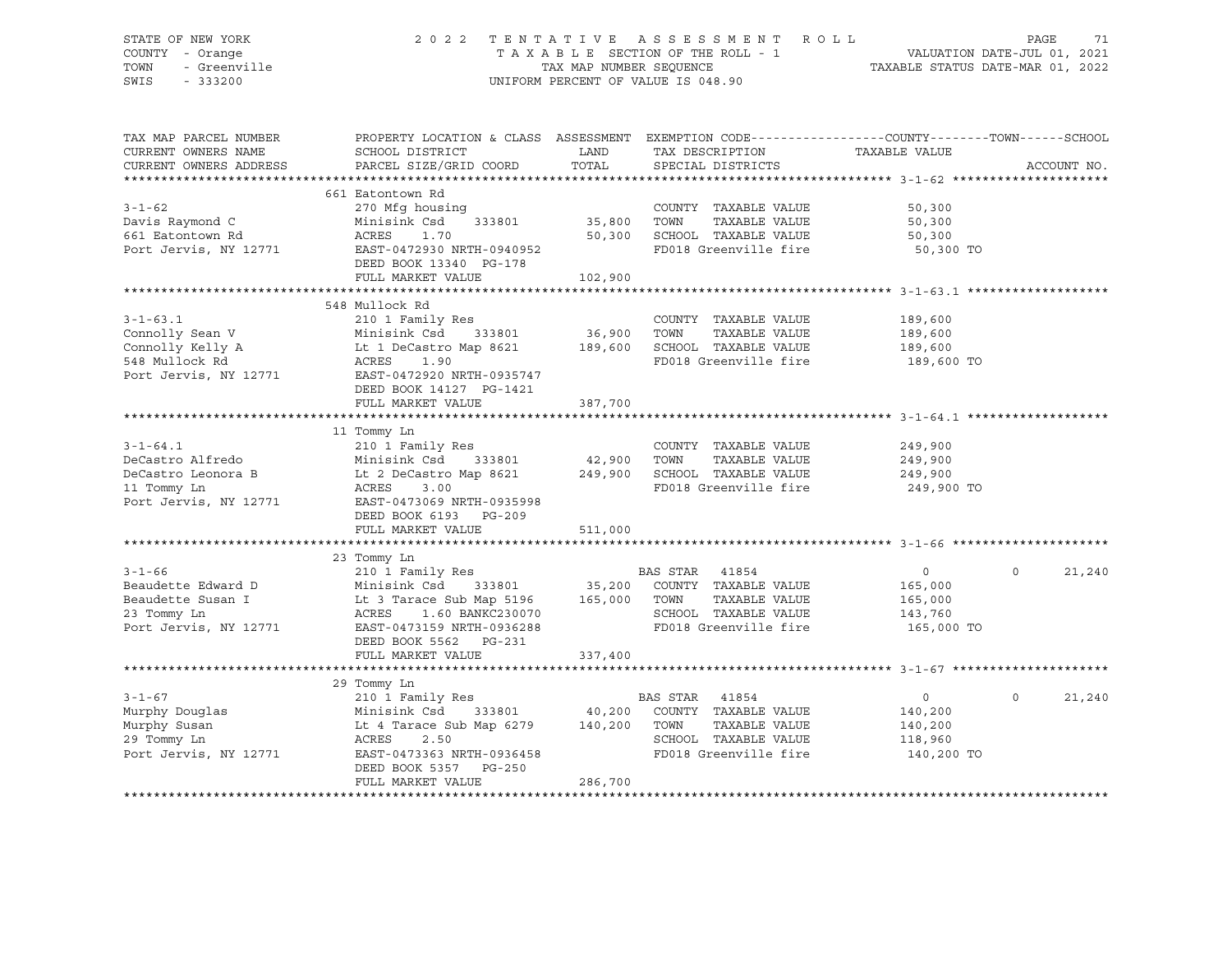### STATE OF NEW YORK 2 0 2 2 T E N T A T I V E A S S E S S M E N T R O L L PAGE 72 COUNTY - Orange T A X A B L E SECTION OF THE ROLL - 1 VALUATION DATE-JUL 01, 2021 TOWN - Greenville TAX MAP NUMBER SEQUENCE TAXABLE STATUS DATE-MAR 01, 2022<br>TAXABLE STATUS DATE-MAR 01, 2022 UNIFORM PERCENT OF VALUE IS 048.90

TAX MAP PARCEL NUMBER PROPERTY LOCATION & CLASS ASSESSMENT EXEMPTION CODE----------------COUNTY-------TOWN-----SCHOOL CURRENT OWNERS NAME SCHOOL DISTRICT LAND TAX DESCRIPTION TAXABLE VALUE CURRENT OWNERS ADDRESS PARCEL SIZE/GRID COORD TOTAL SPECIAL DISTRICTS ACCOUNT NO. \*\*\*\*\*\*\*\*\*\*\*\*\*\*\*\*\*\*\*\*\*\*\*\*\*\*\*\*\*\*\*\*\*\*\*\*\*\*\*\*\*\*\*\*\*\*\*\*\*\*\*\*\*\*\*\*\*\*\*\*\*\*\*\*\*\*\*\*\*\*\*\*\*\*\*\*\*\*\*\*\*\*\*\*\*\*\*\*\*\*\*\*\*\*\*\*\*\*\*\*\*\*\* 3-1-68.1 \*\*\*\*\*\*\*\*\*\*\*\*\*\*\*\*\*\*\* Mullock Rd 3-1-68.1 314 Rural vac<10 COUNTY TAXABLE VALUE 4,400 Zahaykevich Andrew Minisink Csd 333801 4,400 TOWN TAXABLE VALUE 4,400 Zahaykevich Darcey ACRES 4.00 4,400 SCHOOL TAXABLE VALUE 4,400 510 Mullock Rd EAST-0474193 NRTH-0936600 FD018 Greenville fire 4,400 TO Port Jervis, NY 12771 DEED BOOK 12285 PG-495 FULL MARKET VALUE 9,000 \*\*\*\*\*\*\*\*\*\*\*\*\*\*\*\*\*\*\*\*\*\*\*\*\*\*\*\*\*\*\*\*\*\*\*\*\*\*\*\*\*\*\*\*\*\*\*\*\*\*\*\*\*\*\*\*\*\*\*\*\*\*\*\*\*\*\*\*\*\*\*\*\*\*\*\*\*\*\*\*\*\*\*\*\*\*\*\*\*\*\*\*\*\*\*\*\*\*\*\*\*\*\* 3-1-68.22 \*\*\*\*\*\*\*\*\*\*\*\*\*\*\*\*\*\* Tommy Ln 3-1-68.22 322 Rural vac>10 COUNTY TAXABLE VALUE 20,000 Murphy Douglas Minisink Csd 333801 20,000 TOWN TAXABLE VALUE 20,000 Murphy Susan Lt 6 Tarace Sub 6279 20,000 SCHOOL TAXABLE VALUE 20,000 29 Tommy Ln ACRES 10.20 FD018 Greenville fire 20,000 TO Port Jervis, NY 12771 EAST-0473758 NRTH-0936844 DEED BOOK 5357 PG-250 FULL MARKET VALUE 40,900 \*\*\*\*\*\*\*\*\*\*\*\*\*\*\*\*\*\*\*\*\*\*\*\*\*\*\*\*\*\*\*\*\*\*\*\*\*\*\*\*\*\*\*\*\*\*\*\*\*\*\*\*\*\*\*\*\*\*\*\*\*\*\*\*\*\*\*\*\*\*\*\*\*\*\*\*\*\*\*\*\*\*\*\*\*\*\*\*\*\*\*\*\*\*\*\*\*\*\*\*\*\*\* 3-1-69 \*\*\*\*\*\*\*\*\*\*\*\*\*\*\*\*\*\*\*\*\* Tommy Ln 3-1-69 692 Road/str/hwy COUNTY TAXABLE VALUE 0 Fulton Darrin S Minisink Csd 333801 0 TOWN TAXABLE VALUE 0 167 Ridgebury Rd Tommy Lane Proposed 0 SCHOOL TAXABLE VALUE 0 New Hampton, NY 10958 ACRES 1.10 FD018 Greenville fire 0 TO EAST-0473269 NRTH-0935943 DEED BOOK 14142 PG-1332 FULL MARKET VALUE 0 \*\*\*\*\*\*\*\*\*\*\*\*\*\*\*\*\*\*\*\*\*\*\*\*\*\*\*\*\*\*\*\*\*\*\*\*\*\*\*\*\*\*\*\*\*\*\*\*\*\*\*\*\*\*\*\*\*\*\*\*\*\*\*\*\*\*\*\*\*\*\*\*\*\*\*\*\*\*\*\*\*\*\*\*\*\*\*\*\*\*\*\*\*\*\*\*\*\*\*\*\*\*\* 3-1-70.1 \*\*\*\*\*\*\*\*\*\*\*\*\*\*\*\*\*\*\* 802 Eatontown Rd 3-1-70.1 312 Vac w/imprv COUNTY TAXABLE VALUE 39,600 Valuable Ideal Properties LLC Minisink Csd 333801 30,400 TOWN TAXABLE VALUE 39,600 PO Box 222 Pt Lt1 Wilson Map 85-16 39,600 SCHOOL TAXABLE VALUE 39,600 New Hampton, NY 10958 Part In Town Mount Hope FD018 Greenville fire 39,600 TO ACRES 2.02 EAST-0470052 NRTH-0941432 DEED BOOK 13708 PG-1443 FULL MARKET VALUE 81,000 \*\*\*\*\*\*\*\*\*\*\*\*\*\*\*\*\*\*\*\*\*\*\*\*\*\*\*\*\*\*\*\*\*\*\*\*\*\*\*\*\*\*\*\*\*\*\*\*\*\*\*\*\*\*\*\*\*\*\*\*\*\*\*\*\*\*\*\*\*\*\*\*\*\*\*\*\*\*\*\*\*\*\*\*\*\*\*\*\*\*\*\*\*\*\*\*\*\*\*\*\*\*\* 3-1-70.2 \*\*\*\*\*\*\*\*\*\*\*\*\*\*\*\*\*\*\* 772 Eatontown Rd 3-1-70.2 210 1 Family Res BAS STAR 41854 0 0 21,240 Hoolan Brendan J Minisink Csd 333801 42,900 COUNTY TAXABLE VALUE 176,600 Hoolan Kathryn S Lt2 Caplicki Map 748-04 176,600 TOWN TAXABLE VALUE 176,600 772 Eatontown Rd Part In Town Mount Hope SCHOOL TAXABLE VALUE 155,360 Port In Town Mount Hope (1990) Acres 1990 March 176,600 March 176,600 March 176,600 March 176,600 March 1990 M<br>Port Jervis, NY 12771 (1990) ACRES 1990 MARKC030217 (1990) FD018 Greenville fire 176,600 TO EAST-0470490 NRTH-0941390 DEED BOOK 11927 PG-94 FULL MARKET VALUE 361,100 \*\*\*\*\*\*\*\*\*\*\*\*\*\*\*\*\*\*\*\*\*\*\*\*\*\*\*\*\*\*\*\*\*\*\*\*\*\*\*\*\*\*\*\*\*\*\*\*\*\*\*\*\*\*\*\*\*\*\*\*\*\*\*\*\*\*\*\*\*\*\*\*\*\*\*\*\*\*\*\*\*\*\*\*\*\*\*\*\*\*\*\*\*\*\*\*\*\*\*\*\*\*\*\*\*\*\*\*\*\*\*\*\*\*\*\*\*\*\*\*\*\*\*\*\*\*\*\*\*\*\*\*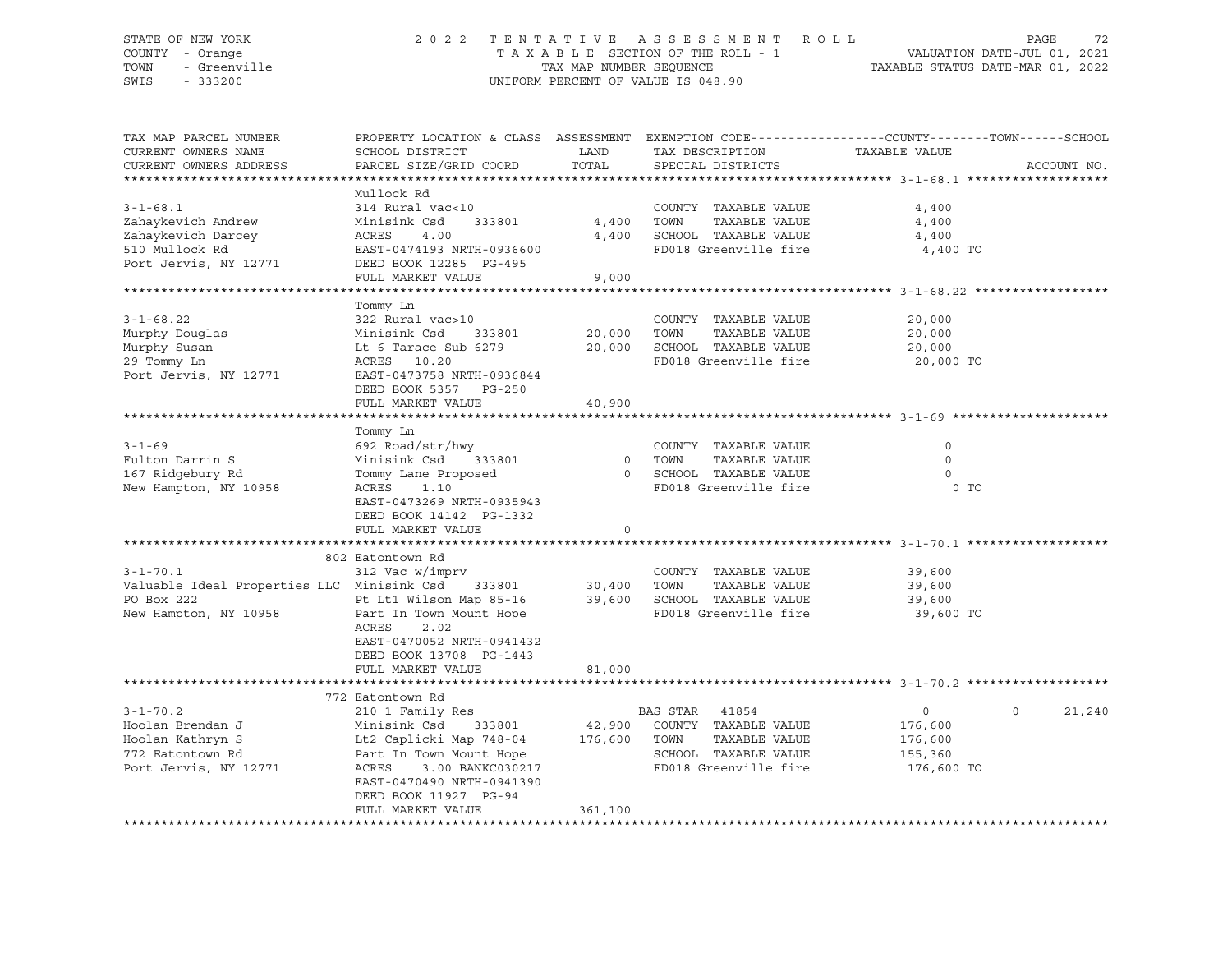| STATE OF NEW YORK<br>COUNTY - Orange<br>TOWN<br>- Greenville<br>SWIS<br>$-333200$                                                       |                                                                                                                                                                                                                                                                                                        |                      | 2022 TENTATIVE ASSESSMENT ROLL<br>UNIFORM PERCENT OF VALUE IS 048.90                    | TAXABLE SECTION OF THE ROLL - 1<br>TAXABLE SECTION OF THE ROLL - 1<br>TAXABLE STATUS DATE-MAR 01, 2022 | PAGE<br>73  |
|-----------------------------------------------------------------------------------------------------------------------------------------|--------------------------------------------------------------------------------------------------------------------------------------------------------------------------------------------------------------------------------------------------------------------------------------------------------|----------------------|-----------------------------------------------------------------------------------------|--------------------------------------------------------------------------------------------------------|-------------|
| TAX MAP PARCEL NUMBER<br>CURRENT OWNERS NAME<br>CURRENT OWNERS ADDRESS                                                                  | PROPERTY LOCATION & CLASS ASSESSMENT EXEMPTION CODE---------------COUNTY-------TOWN-----SCHOOL<br>SCHOOL DISTRICT<br>PARCEL SIZE/GRID COORD                                                                                                                                                            | <b>LAND</b><br>TOTAL | TAX DESCRIPTION TAXABLE VALUE<br>SPECIAL DISTRICTS                                      |                                                                                                        | ACCOUNT NO. |
| $3 - 1 - 71$<br>Timpone Daniel<br>Timpone Elizabeth<br>143 Herrick Ave<br>Teaneck, NJ 07666                                             | Eatontown Rd<br>314 Rural vac<10<br>Minisink Csd 333801 30,400 TOWN TAXABLE VALUE<br>Lt 1 Timpone Sub Map 4550 30,400 SCHOOL TAXABLE VALUE<br>ACRES 2.00 RD018 Greenwills fine<br>EAST-0471099 NRTH-0941374<br>DEED BOOK 3429 PG-277<br>FULL MARKET VALUE                                              | 62,200               | COUNTY TAXABLE VALUE<br>FD018 Greenville fire                                           | 30,400<br>30,400<br>30,400<br>30,400 TO                                                                |             |
|                                                                                                                                         |                                                                                                                                                                                                                                                                                                        |                      |                                                                                         |                                                                                                        |             |
| $3 - 1 - 72$<br>Hosking Kenneth R Jr<br>Hosking Catherine<br>736 Eatontown Rd<br>Port Jervis, NY 12771 EAST-0471319 NRTH-0941374        | 736 Eatontown Rd<br>210 1 Family Res<br>$333801$ $37,400$<br>Minisink Csd<br>Lt 2 Timpone Sub Map 4550 155,200 TOWN TAXABLE VALUE<br>ACRES 2.00<br>DEED BOOK 12558 PG-1145                                                                                                                             |                      | BAS STAR 41854<br>COUNTY TAXABLE VALUE<br>SCHOOL TAXABLE VALUE<br>FD018 Greenville fire | $\overline{0}$<br>$\bigcirc$<br>155,200<br>155,200<br>133,960<br>155,200 TO                            | 21,240      |
|                                                                                                                                         | FULL MARKET VALUE                                                                                                                                                                                                                                                                                      | 317,400              |                                                                                         |                                                                                                        |             |
| $3 - 1 - 73$<br>Ward Mark W<br>ward <i>nain</i> "<br>Ward Kristal M<br>730 Eatontown Rd<br>Port Jervis, NY 12771                        | 730 Eatontown Rd<br>210 1 Family Res<br>Minisink Csd 333801 37,400 TOWN TAXABLE VALUE<br>Lt 3 Timpone Sub Map 4550 150,300 SCHOOL TAXABLE VALUE<br>ACRES 2.00 BANKC020837 FD018 Greenwills fire<br>EAST-0471549 NRTH-0941369<br>DEED BOOK 14936 PG-974                                                 |                      | COUNTY TAXABLE VALUE<br>FD018 Greenville fire                                           | 150,300<br>150,300<br>150,300<br>150,300 TO                                                            |             |
|                                                                                                                                         | FULL MARKET VALUE                                                                                                                                                                                                                                                                                      | 307,400              |                                                                                         |                                                                                                        |             |
| $3 - 1 - 74$<br>Colon Lisandra M<br>Martinez Riquelmi<br>696 Eatontown Rd<br>Port Jervis, NY 12771                                      | 696 Eatontown Rd<br>210 1 Family Res<br>Minisink Csd 333801 37,400 TOWN TAXABLE VALUE<br>Lt 6 Timpone Sub Map 4550 152,200 SCHOOL TAXABLE VALUE<br>ACRES 2.00 BANKC030217 FD018 Greenville fire<br>ACRES 2.00 BANKC030217<br>EAST-0472175 NRTH-0941436<br>DEED BOOK 14831 PG-1398<br>FULL MARKET VALUE | 311,200              | COUNTY TAXABLE VALUE                                                                    | 152,200<br>152,200<br>152,200<br>152,200 TO                                                            |             |
|                                                                                                                                         |                                                                                                                                                                                                                                                                                                        |                      |                                                                                         |                                                                                                        |             |
| $3 - 1 - 75$<br>Ocampo Aristizabal Juan C<br>Ocampo Correa Karen<br>692 Eatontown Rd<br>Port Jervis, NY 12771 EAST-0472359 NRTH-0941466 | 692 Eatontown Rd<br>210 1 Family Res<br>Minisink Csd 333801 37,400 TOWN TAXABLE VALUE<br>Lt 7 Timpone Sub Map 4550 153,500 SCHOOL TAXABLE VALUE<br>ACRES 2.00<br>DEED BOOK 15096 PG-675<br>FULL MARKET VALUE                                                                                           | 313,900              | COUNTY TAXABLE VALUE<br>FD018 Greenville fire                                           | 153,500<br>153,500<br>153,500<br>153,500 TO                                                            |             |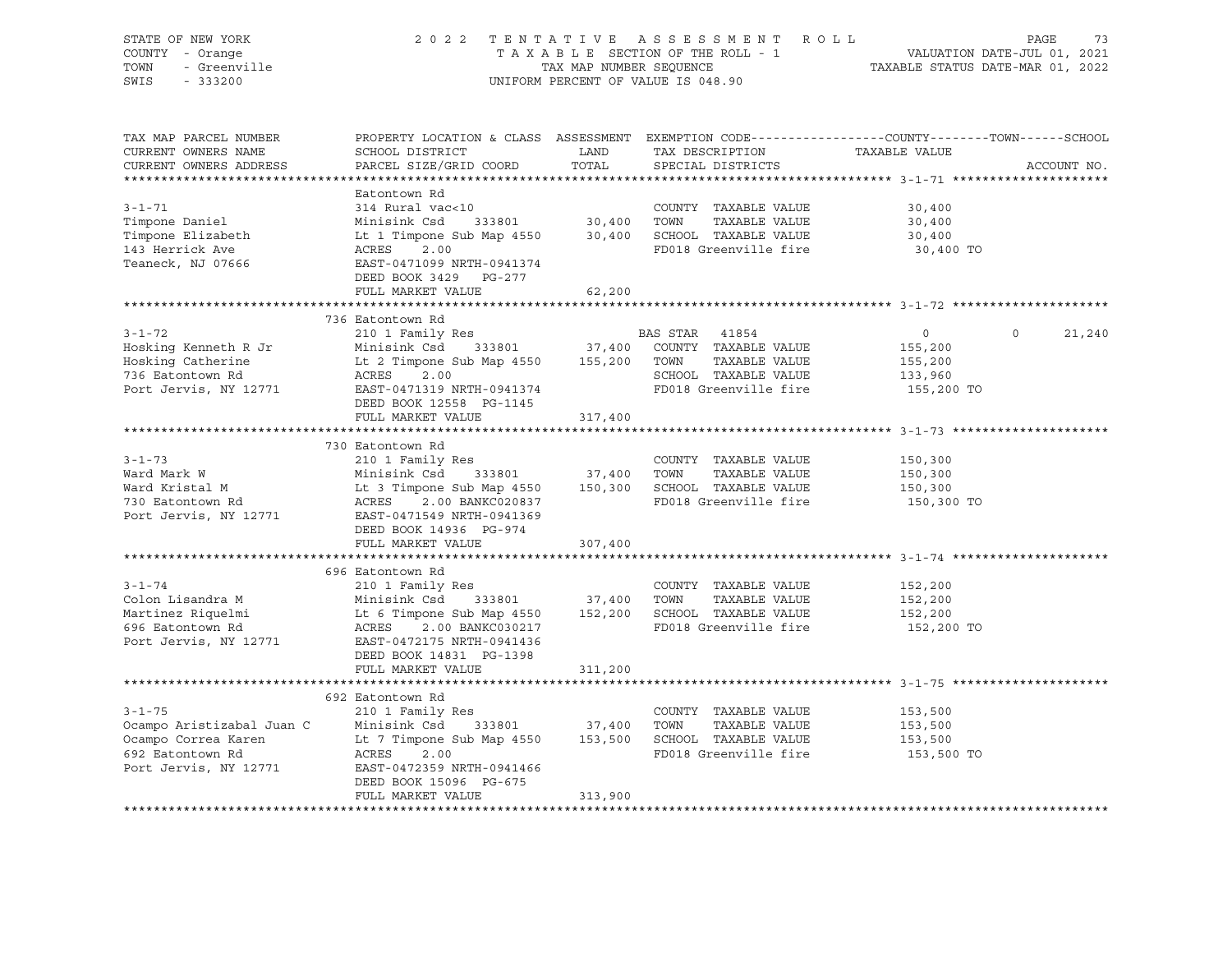| STATE OF NEW YORK<br>COUNTY - Orange<br>TOWN<br>- Greenville<br>SWIS<br>$-333200$                        |                                                                                                                                                                                                            | TAX MAP NUMBER SEQUENCE      | 2022 TENTATIVE ASSESSMENT ROLL<br>TAXABLE SECTION OF THE ROLL - 1<br>UNIFORM PERCENT OF VALUE IS 048.90             | VALUATION DATE-JUL 01, 2021<br>TAXABLE STATUS DATE-MAR 01, 2022 | PAGE<br>74         |
|----------------------------------------------------------------------------------------------------------|------------------------------------------------------------------------------------------------------------------------------------------------------------------------------------------------------------|------------------------------|---------------------------------------------------------------------------------------------------------------------|-----------------------------------------------------------------|--------------------|
| TAX MAP PARCEL NUMBER<br>CURRENT OWNERS NAME<br>CURRENT OWNERS ADDRESS                                   | PROPERTY LOCATION & CLASS ASSESSMENT EXEMPTION CODE----------------COUNTY-------TOWN-----SCHOOL<br>SCHOOL DISTRICT<br>PARCEL SIZE/GRID COORD                                                               | LAND<br>TOTAL                | TAX DESCRIPTION<br>SPECIAL DISTRICTS                                                                                | TAXABLE VALUE                                                   | ACCOUNT NO.        |
| $3 - 1 - 76$<br>Snell Thomas<br>Snell Diane<br>697 Eatontown Rd<br>Port Jervis, NY 12771                 | 697 Eatontown Rd<br>210 1 Family Res<br>Minisink Csd<br>333801<br>Lt 10 Timpone Sub 4550<br>2.50<br>ACRES<br>EAST-0472460 NRTH-0941021<br>DEED BOOK 13931 PG-698<br>FULL MARKET VALUE                      | 40,200<br>326,600            | COUNTY TAXABLE VALUE<br>TOWN<br>TAXABLE VALUE<br>159,700 SCHOOL TAXABLE VALUE<br>FD018 Greenville fire              | 159,700<br>159,700<br>159,700<br>159,700 TO                     |                    |
|                                                                                                          |                                                                                                                                                                                                            |                              |                                                                                                                     |                                                                 |                    |
| $3 - 1 - 77.22$<br>Ricco Vincent A<br>Ricco Marc A<br>6 Neskell Dr<br>Basking Ridge, NJ 07920            | 735 Eatontown Rd<br>210 1 Family Res<br>Minisink Csd<br>333801<br>Fellenzer Lot Line Map 23<br>ACRES 54.00<br>EAST-0472337 NRTH-0939648<br>DEED BOOK 12789 PG-1162                                         | 81,500                       | COUNTY TAXABLE VALUE<br>TOWN<br>TAXABLE VALUE<br>133,100 SCHOOL TAXABLE VALUE<br>FD018 Greenville fire              | 133,100<br>133,100<br>133,100<br>133,100 TO                     |                    |
|                                                                                                          | FULL MARKET VALUE                                                                                                                                                                                          | 272,200                      |                                                                                                                     |                                                                 |                    |
|                                                                                                          |                                                                                                                                                                                                            |                              |                                                                                                                     |                                                                 |                    |
| $3 - 1 - 78$<br>Romanyschyn Joseph Jr<br>Romanyschyn Joan K<br>741 Eatontown Rd<br>Port Jervis, NY 12771 | 741 Eatontown Rd<br>220 2 Family Res<br>Minisink Csd<br>333801<br>Lt 14 Timpone Sub 4554<br>ACRES<br>8.50<br>EAST-0471160 NRTH-0940659<br>DEED BOOK 2503 PG-00145<br>FULL MARKET VALUE                     | 49,700<br>225,400<br>460,900 | BAS STAR<br>41854<br>COUNTY TAXABLE VALUE<br>TOWN<br>TAXABLE VALUE<br>SCHOOL TAXABLE VALUE<br>FD018 Greenville fire | $\circ$<br>225,400<br>225,400<br>204,160<br>225,400 TO          | $\Omega$<br>21,240 |
|                                                                                                          |                                                                                                                                                                                                            |                              |                                                                                                                     |                                                                 |                    |
| $3 - 1 - 79$<br>Geiger Kevin W<br>Geiger Marie<br>749 Eatontown Rd<br>Port Jervis, NY 12771              | 749 Eatontown Rd<br>240 Rural res<br>Minisink Csd<br>333801<br>Lt 15 Timpone Sub 4554<br>ACRES 11.70<br>EAST-0470860 NRTH-0940673<br>DEED BOOK 5799 PG-270<br>FULL MARKET VALUE                            | 52,300<br>150,900<br>308,600 | ENH STAR 41834<br>COUNTY TAXABLE VALUE<br>TOWN<br>TAXABLE VALUE<br>SCHOOL TAXABLE VALUE<br>FD018 Greenville fire    | $\circ$<br>150,900<br>150,900<br>97,880<br>150,900 TO           | $\Omega$<br>53,020 |
|                                                                                                          |                                                                                                                                                                                                            |                              |                                                                                                                     |                                                                 |                    |
| $3 - 1 - 80$<br>Cable Thomas C<br>Reidel Jody L<br>765 Eatontown Rd<br>Port Jervis, NY 12771             | 765 Eatontown Rd<br>210 1 Family Res<br>Minisink Csd<br>333801<br>Lt 16 Timpone Sub 4554<br>Sec 1<br>ACRES<br>9.30 BANKC030614<br>EAST-0470496 NRTH-0940662<br>DEED BOOK 13283 PG-955<br>FULL MARKET VALUE | 48,900<br>480,400            | COUNTY TAXABLE VALUE<br>TOWN<br>TAXABLE VALUE<br>234,900 SCHOOL TAXABLE VALUE<br>FD018 Greenville fire              | 234,900<br>234,900<br>234,900<br>234,900 TO                     |                    |
|                                                                                                          |                                                                                                                                                                                                            |                              |                                                                                                                     |                                                                 |                    |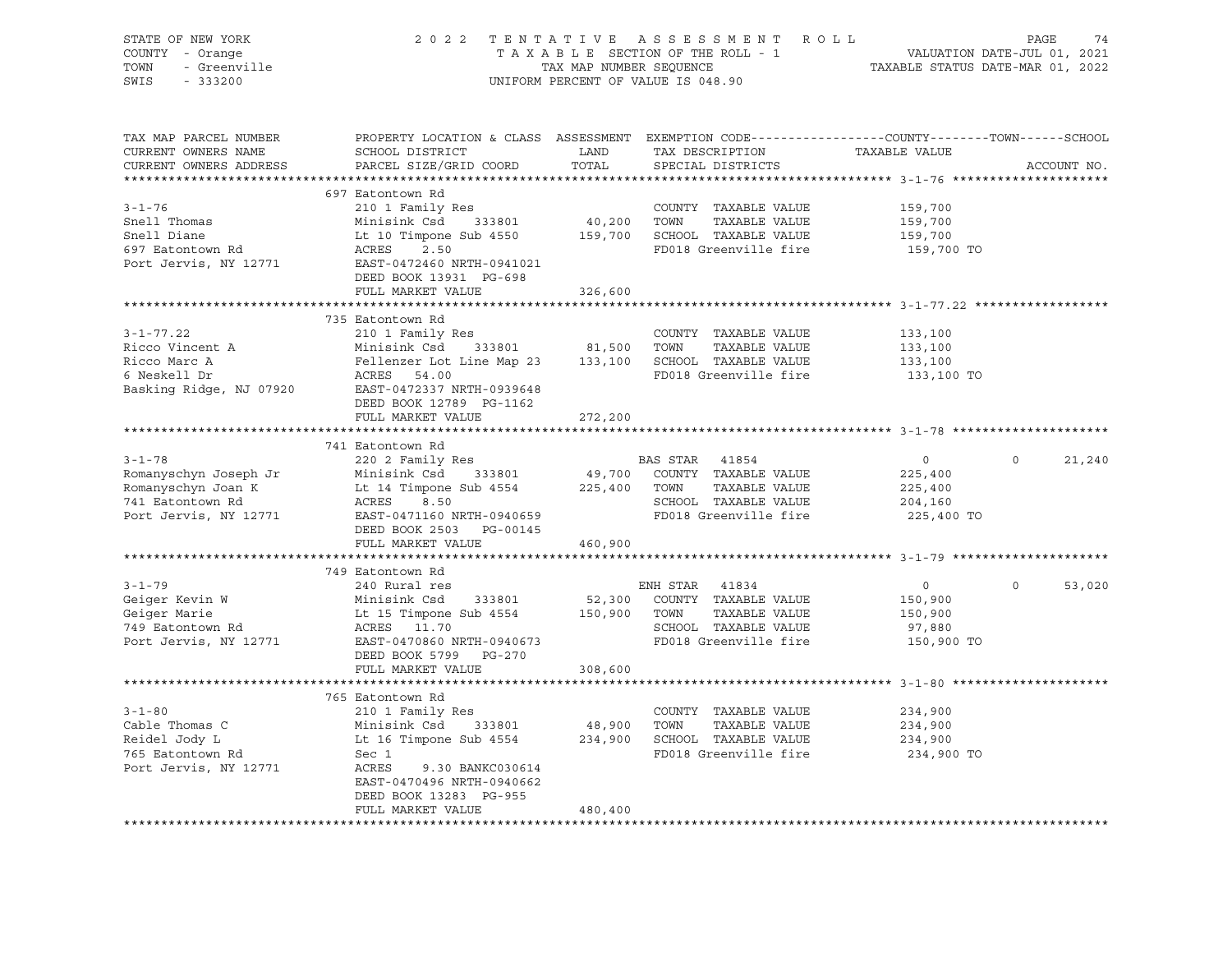| STATE OF NEW YORK<br>COUNTY - Orange<br>OF NEW TO<br>- Orange<br>- Greenville |                                                                                                                                                                                                                                                                               |         | 2022 TENTATIVE ASSESSMENT ROLL PAGE 75<br>TAXABLE SECTION OF THE ROLL - 1 VALUATION DATE-JUL 01, 2021<br>TAX MAP NUMBER SEQUENCE TAXABLE STATUS DATE-MAR 01, 2022<br>UNIFORM PERCENT OF VALUE IS 048.90 |                    |                |             |
|-------------------------------------------------------------------------------|-------------------------------------------------------------------------------------------------------------------------------------------------------------------------------------------------------------------------------------------------------------------------------|---------|---------------------------------------------------------------------------------------------------------------------------------------------------------------------------------------------------------|--------------------|----------------|-------------|
| TOWN                                                                          |                                                                                                                                                                                                                                                                               |         |                                                                                                                                                                                                         |                    |                |             |
| SWIS                                                                          |                                                                                                                                                                                                                                                                               |         |                                                                                                                                                                                                         |                    |                |             |
|                                                                               |                                                                                                                                                                                                                                                                               |         |                                                                                                                                                                                                         |                    |                |             |
| TAX MAP PARCEL NUMBER                                                         | PROPERTY LOCATION & CLASS ASSESSMENT EXEMPTION CODE----------------COUNTY-------TOWN------SCHOOL                                                                                                                                                                              |         |                                                                                                                                                                                                         |                    |                |             |
| CURRENT OWNERS NAME                                                           |                                                                                                                                                                                                                                                                               |         |                                                                                                                                                                                                         |                    |                |             |
| CURRENT OWNERS ADDRESS                                                        |                                                                                                                                                                                                                                                                               |         |                                                                                                                                                                                                         |                    |                | ACCOUNT NO. |
|                                                                               |                                                                                                                                                                                                                                                                               |         |                                                                                                                                                                                                         |                    |                |             |
|                                                                               | 777 Eatontown Rd                                                                                                                                                                                                                                                              |         |                                                                                                                                                                                                         |                    |                |             |
|                                                                               |                                                                                                                                                                                                                                                                               |         |                                                                                                                                                                                                         | $\overline{0}$ 0   |                | 21,240      |
|                                                                               |                                                                                                                                                                                                                                                                               |         |                                                                                                                                                                                                         |                    |                |             |
|                                                                               | 3-1-81<br>Joyce Thomas A 210 1 Family Res<br>Joyce Anne Marie Lt 17 Timpone Sub 4550<br>The Sand COUNTY TAXABLE VALUE 164,700<br>TAXABLE VALUE 164,700<br>TAXABLE VALUE 164,700<br>TAXABLE VALUE 164,700<br>TAXABLE VALUE 164,700<br>TAXABLE                                  |         |                                                                                                                                                                                                         |                    |                |             |
|                                                                               |                                                                                                                                                                                                                                                                               |         |                                                                                                                                                                                                         |                    |                |             |
|                                                                               | DEED BOOK 11448 PG-94                                                                                                                                                                                                                                                         |         |                                                                                                                                                                                                         |                    |                |             |
|                                                                               | FULL MARKET VALUE                                                                                                                                                                                                                                                             | 336,800 |                                                                                                                                                                                                         |                    |                |             |
|                                                                               |                                                                                                                                                                                                                                                                               |         |                                                                                                                                                                                                         |                    |                |             |
|                                                                               | 799 Eatontown Rd                                                                                                                                                                                                                                                              |         |                                                                                                                                                                                                         |                    |                |             |
|                                                                               |                                                                                                                                                                                                                                                                               |         |                                                                                                                                                                                                         | 186,400            |                |             |
|                                                                               |                                                                                                                                                                                                                                                                               |         |                                                                                                                                                                                                         | 186,400            |                |             |
|                                                                               |                                                                                                                                                                                                                                                                               |         |                                                                                                                                                                                                         | 186,400            |                |             |
|                                                                               | 3-1-82<br>Hauber Frank E<br>Minisink Csd 333801<br>799 Eatontown Rd Lt 18 Timpone Sub 4550<br>799 Eatontown Rd Lt 18 Timpone Sub 4550<br>799 Eatontown Rd Lt 18 Timpone Sub 4550<br>799 Eatontown Rd Lt 18 Timpone Sub 4550<br>799 Eatontown                                  |         |                                                                                                                                                                                                         | 186,400 TO         |                |             |
|                                                                               | EAST-0469790 NRTH-0940936                                                                                                                                                                                                                                                     |         |                                                                                                                                                                                                         |                    |                |             |
|                                                                               | DEED BOOK 14749 PG-292                                                                                                                                                                                                                                                        |         |                                                                                                                                                                                                         |                    |                |             |
|                                                                               | FULL MARKET VALUE                                                                                                                                                                                                                                                             | 381,200 |                                                                                                                                                                                                         |                    |                |             |
|                                                                               |                                                                                                                                                                                                                                                                               |         |                                                                                                                                                                                                         |                    |                |             |
|                                                                               |                                                                                                                                                                                                                                                                               |         |                                                                                                                                                                                                         |                    |                |             |
|                                                                               | 30 Tara Ter                                                                                                                                                                                                                                                                   |         |                                                                                                                                                                                                         |                    |                |             |
|                                                                               |                                                                                                                                                                                                                                                                               |         |                                                                                                                                                                                                         |                    | $\overline{0}$ | 21,240      |
|                                                                               |                                                                                                                                                                                                                                                                               |         |                                                                                                                                                                                                         |                    |                |             |
|                                                                               |                                                                                                                                                                                                                                                                               |         |                                                                                                                                                                                                         |                    |                |             |
|                                                                               |                                                                                                                                                                                                                                                                               |         |                                                                                                                                                                                                         |                    |                |             |
|                                                                               | 30 Tara Ter<br>210 1 Family Res<br>210 1 Family Res<br>210 1 Family Res<br>210 1 Family Res<br>210 1 Family Res<br>210 1 Family Res<br>210 1 Family Res<br>37,400 COUNTY TAXABLE VALUE<br>37,400 COUNTY TAXABLE VALUE<br>23,600<br>230 Tara Ter<br>2.0                        |         |                                                                                                                                                                                                         |                    |                |             |
|                                                                               | DEED BOOK 5180 PG-289<br>FULL MARKET VALUE                                                                                                                                                                                                                                    |         |                                                                                                                                                                                                         |                    |                |             |
|                                                                               |                                                                                                                                                                                                                                                                               | 312,100 |                                                                                                                                                                                                         |                    |                |             |
|                                                                               | 19 Tara Ter                                                                                                                                                                                                                                                                   |         |                                                                                                                                                                                                         |                    |                |             |
| $3 - 1 - 83.2$                                                                |                                                                                                                                                                                                                                                                               |         | COUNTY TAXABLE VALUE                                                                                                                                                                                    | 174,000            |                |             |
|                                                                               | 210 1 Family Res                                                                                                                                                                                                                                                              |         |                                                                                                                                                                                                         |                    |                |             |
|                                                                               |                                                                                                                                                                                                                                                                               |         |                                                                                                                                                                                                         | 174,000<br>174,000 |                |             |
|                                                                               |                                                                                                                                                                                                                                                                               |         | FD018 Greenville fire                                                                                                                                                                                   | 174,000 TO         |                |             |
|                                                                               | 3-1-83.2 210 1 Family Res<br>Burton Raymond Minisink Csd 333801 34,100 TOWN TAXABLE VALUE<br>Burton Kristina Lt 6 Orangerock Sub 174,000 SCHOOL TAXABLE VALUE<br>19 Tara Ter (ACRES 1.40 BANKC061339 FD018 Greenville fire<br>Port Jervis, NY 12771 EAST-0472588 NRTH-0936657 |         |                                                                                                                                                                                                         |                    |                |             |
|                                                                               | DEED BOOK 14273 PG-242                                                                                                                                                                                                                                                        |         |                                                                                                                                                                                                         |                    |                |             |
|                                                                               | FULL MARKET VALUE                                                                                                                                                                                                                                                             | 355,800 |                                                                                                                                                                                                         |                    |                |             |
|                                                                               |                                                                                                                                                                                                                                                                               |         |                                                                                                                                                                                                         |                    |                |             |
|                                                                               | 11 Tara Ter                                                                                                                                                                                                                                                                   |         |                                                                                                                                                                                                         |                    |                |             |
| $3 - 1 - 83.3$                                                                | 210 1 Family Res                                                                                                                                                                                                                                                              |         | SOLAR EX C 49500                                                                                                                                                                                        | 10,300             | 10,300         | 10,300      |
|                                                                               |                                                                                                                                                                                                                                                                               |         |                                                                                                                                                                                                         |                    |                |             |
|                                                                               |                                                                                                                                                                                                                                                                               |         |                                                                                                                                                                                                         |                    |                |             |
|                                                                               |                                                                                                                                                                                                                                                                               |         |                                                                                                                                                                                                         |                    |                |             |
|                                                                               | 3-1-83.3<br>Randall Christopher Minisink Csd 333801 42,400 COUNTY TAXABLE VALUE<br>Randall Jennifer Lt 7 Orangerock Sub 142,300 TOWN TAXABLE VALUE 132,000<br>11 Tara Ter ACRES 2.90 BANKC061339 SCHOOL TAXABLE VALUE 132,000<br>Port                                         |         |                                                                                                                                                                                                         |                    |                |             |
|                                                                               | DEED BOOK 14563 PG-1982<br>FULL MARKET VALUE                                                                                                                                                                                                                                  | 291,000 |                                                                                                                                                                                                         |                    |                |             |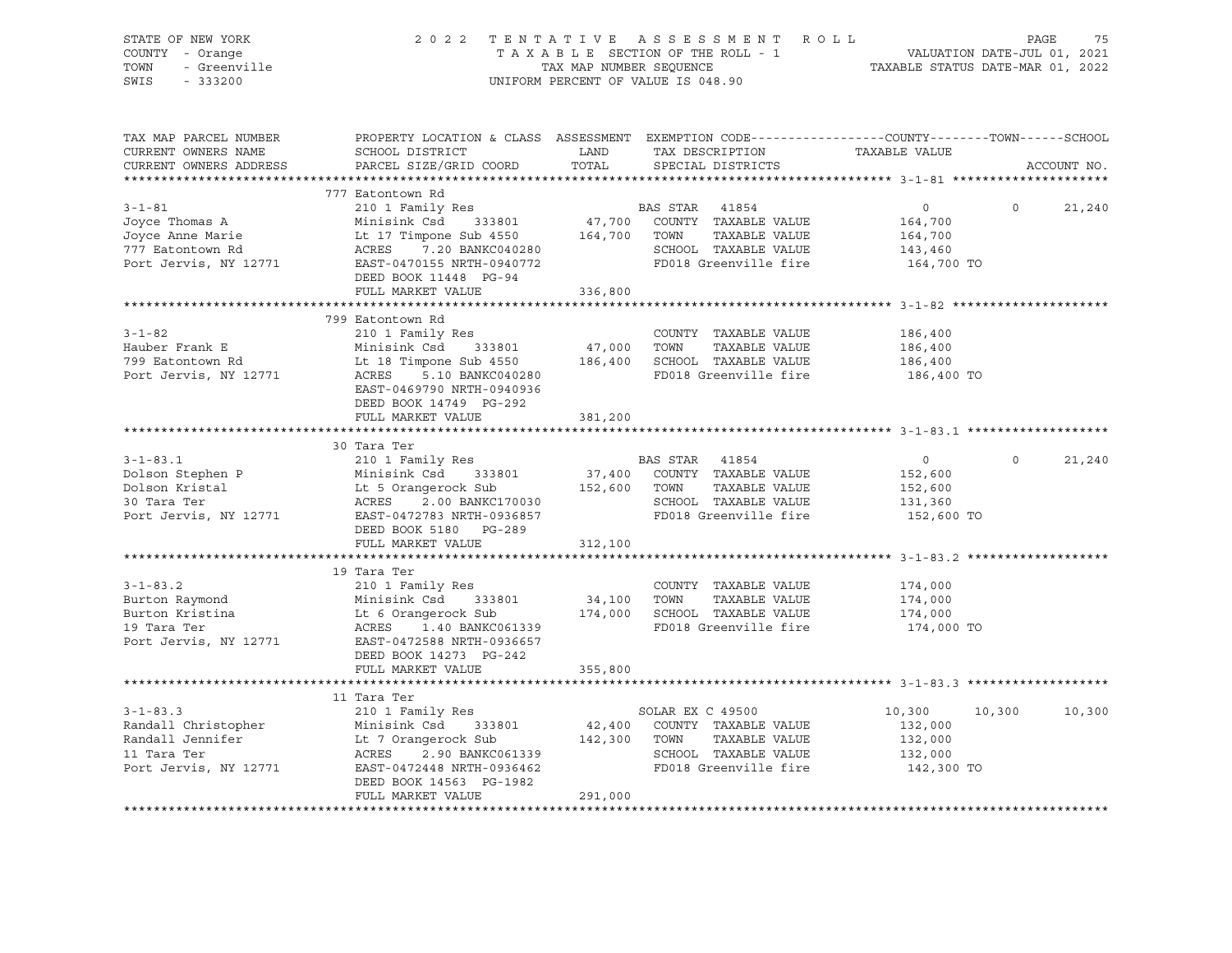| STATE OF NEW YORK<br>COUNTY - Orange<br>- Greenville<br>TOWN<br>SWIS<br>$-333200$ |                                                                                                                                                                 | 2022 TENTATIVE ASSESSMENT ROLL<br>TAXABLE SECTION OF THE ROLL - 1 VALUATION DATE-JUL 01, 2021<br>TAX MAP NUMBER SEQUENCE TAXABLE STATUS DATE-MAR 01, 2022<br>UNIFORM PERCENT OF VALUE IS 048.90                                                                |                                                        | 76<br>PAGE       |
|-----------------------------------------------------------------------------------|-----------------------------------------------------------------------------------------------------------------------------------------------------------------|----------------------------------------------------------------------------------------------------------------------------------------------------------------------------------------------------------------------------------------------------------------|--------------------------------------------------------|------------------|
| CURRENT OWNERS NAME                                                               | SCHOOL DISTRICT                                                                                                                                                 | TAX MAP PARCEL NUMBER THE PROPERTY LOCATION & CLASS ASSESSMENT EXEMPTION CODE--------------COUNTY-------TOWN------SCHOOL<br><b>EXAMPLE TO A LAND</b><br>TAX DESCRIPTION TAXABLE VALUE<br>CURRENT OWNERS ADDRESS BARCEL SIZE/GRID COORD TOTAL SPECIAL DISTRICTS |                                                        | ACCOUNT NO.      |
|                                                                                   |                                                                                                                                                                 | 28 Tara Ter<br>94 PCT OF VALUE USED FOR EXEMPTION PURPOSES                                                                                                                                                                                                     |                                                        |                  |
|                                                                                   | Port Jervis, NY 12771 EAST-0472993 NRTH-0936873<br>DEED BOOK 2452 PG-00059<br>FULL MARKET VALUE                                                                 | 3-1-84 VETCOM CTS 41130<br>McLaughlin Patrick Minisink Csd 333801 39,600 ENH STAR 41834<br>ACLAUGHLIN MINISING Minisink Csd 333801 39,600 ENH STAR 41834<br>SCHOOL TAXABLE VALUE 73,560<br>FD018 Greenville fire 138,200 TO<br>282,600                         | 20,335 11,620                                          | 11,620<br>53,020 |
| 26 Tara Ter<br>Port Jervis, NY 12771                                              | 26 Tara Ter<br>Lt 3 Orange Rock Sec I Mp 122,100 TOWN<br>ACRES<br>2.10 BANKC080370<br>EAST-0473143 NRTH-0936743<br>DEED BOOK 13656 PG-1051<br>FULL MARKET VALUE | TAXABLE VALUE 122,100<br>SCHOOL TAXABLE VALUE<br>FD018 Greenville fire 122,100 TO<br>249,700                                                                                                                                                                   | $\overline{0}$<br>$\overline{0}$<br>122,100<br>100,860 | 21,240           |
| 24 Tara Ter                                                                       | 24 Tara Ter<br>Lt 2 Orange Rock Sec I Mp 157,200 TOWN                                                                                                           | TAXABLE VALUE<br>Port Jervis. NY 12771            ACRES     1.90                                SCHOOL   TAXABLE VALUE                                                                                                                                         | $\circ$<br>157,200<br>135,960                          | 21,240           |

 EAST-0473078 NRTH-0936503 FD018 Greenville fire 157,200 TO DEED BOOK 12406 PG-1287 FULL MARKET VALUE 321,500 \*\*\*\*\*\*\*\*\*\*\*\*\*\*\*\*\*\*\*\*\*\*\*\*\*\*\*\*\*\*\*\*\*\*\*\*\*\*\*\*\*\*\*\*\*\*\*\*\*\*\*\*\*\*\*\*\*\*\*\*\*\*\*\*\*\*\*\*\*\*\*\*\*\*\*\*\*\*\*\*\*\*\*\*\*\*\*\*\*\*\*\*\*\*\*\*\*\*\*\*\*\*\* 3-1-87 \*\*\*\*\*\*\*\*\*\*\*\*\*\*\*\*\*\*\*\*\* 10 Tara Ter 3-1-87 210 1 Family Res BAS STAR 41854 0 0 21,240 Clark Bruce A Minisink Csd 333801 36,900 COUNTY TAXABLE VALUE 110,400 10 Tara Ter 10 Tara Ter 110,400 Lt 1 Orange Rock Sec I Mp 110,400 TOWN TAXABLE VALUE 110,400<br>Port Jervis, NY 12771 200 ACRES 1.90 BANK0210090 2CHOOL TAXABLE VALUE 189.160 Port Jervis, NY 12771 ACRES 1.90 BANK0210090 SCHOOL TAXABLE VALUE 89,160 EAST-0472609 NRTH-0936272 FD018 Greenville fire 110,400 TO DEED BOOK 12989 PG-1929 FULL MARKET VALUE 225,800 \*\*\*\*\*\*\*\*\*\*\*\*\*\*\*\*\*\*\*\*\*\*\*\*\*\*\*\*\*\*\*\*\*\*\*\*\*\*\*\*\*\*\*\*\*\*\*\*\*\*\*\*\*\*\*\*\*\*\*\*\*\*\*\*\*\*\*\*\*\*\*\*\*\*\*\*\*\*\*\*\*\*\*\*\*\*\*\*\*\*\*\*\*\*\*\*\*\*\*\*\*\*\* 3-1-90 \*\*\*\*\*\*\*\*\*\*\*\*\*\*\*\*\*\*\*\*\* Eatontown Rd 3-1-90 323 Vacant rural COUNTY TAXABLE VALUE 100 Lee Sin Hye Minisink Csd 333801 100 TOWN TAXABLE VALUE 100 1532 Mountain Rd Part In Town Of Mt Hope 100 SCHOOL TAXABLE VALUE 100 Middletown, NY 10963 Map 717-04 Map 717-04 FD018 Greenville fire 100 TO FRNT 73.00 DPTH 13.00 EAST-0471359 NRTH-0941634 DEED BOOK 14808 PG-182 FULL MARKET VALUE 200 \*\*\*\*\*\*\*\*\*\*\*\*\*\*\*\*\*\*\*\*\*\*\*\*\*\*\*\*\*\*\*\*\*\*\*\*\*\*\*\*\*\*\*\*\*\*\*\*\*\*\*\*\*\*\*\*\*\*\*\*\*\*\*\*\*\*\*\*\*\*\*\*\*\*\*\*\*\*\*\*\*\*\*\*\*\*\*\*\*\*\*\*\*\*\*\*\*\*\*\*\*\*\*\*\*\*\*\*\*\*\*\*\*\*\*\*\*\*\*\*\*\*\*\*\*\*\*\*\*\*\*\*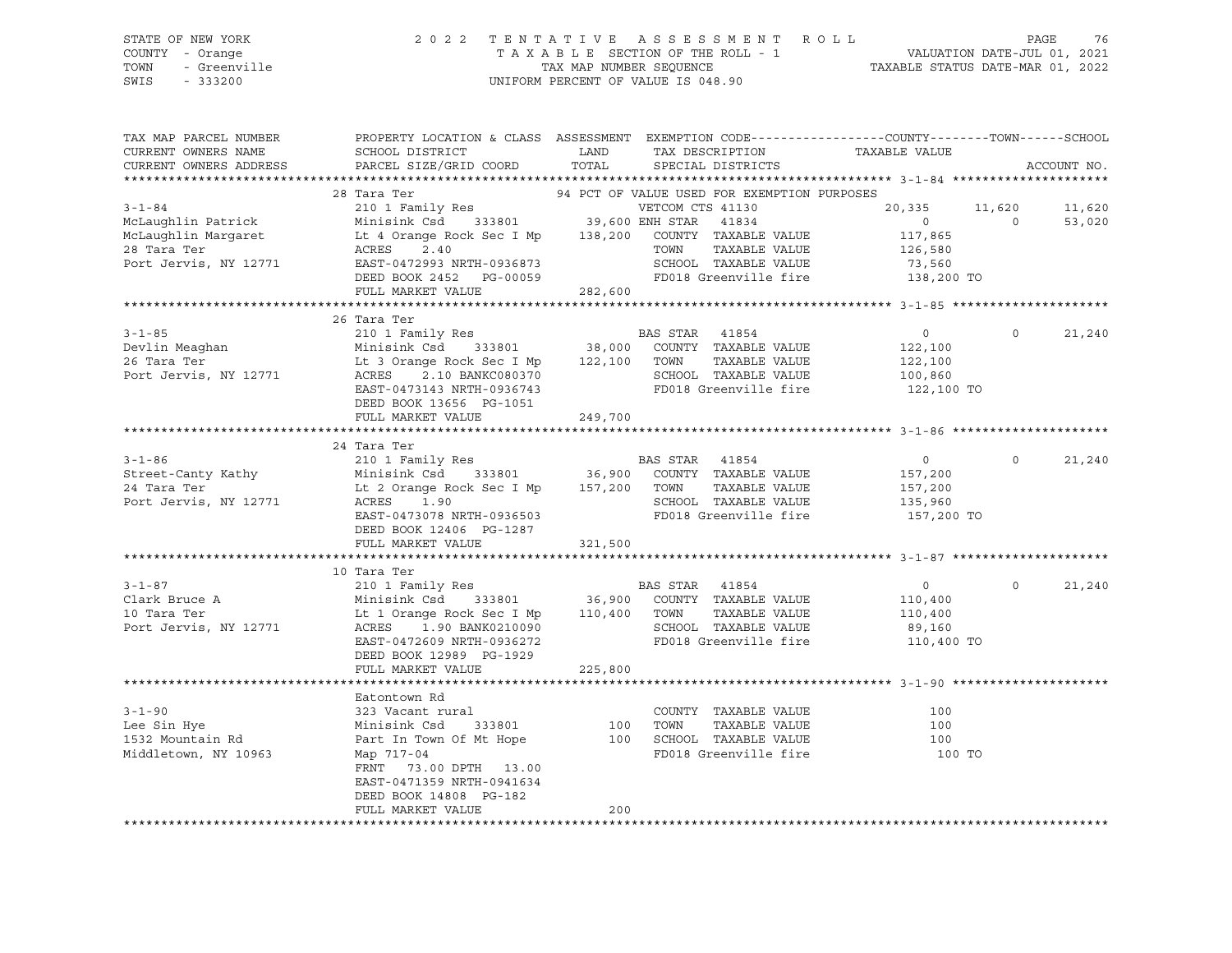| STATE OF NEW YORK<br>COUNTY - Orange<br>TOWN<br>- Greenville<br>SWIS<br>$-333200$                                                                                  |                                                                                                                                                                                                                               | TAX MAP NUMBER SEQUENCE     | 2022 TENTATIVE ASSESSMENT ROLL<br>T A X A B L E SECTION OF THE ROLL - 1<br>UNIFORM PERCENT OF VALUE IS 048.90                                                     | TAXABLE STATUS DATE-MAR 01, 2022                                                |                                   | PAGE<br>77<br>VALUATION DATE-JUL 01, 2021 |
|--------------------------------------------------------------------------------------------------------------------------------------------------------------------|-------------------------------------------------------------------------------------------------------------------------------------------------------------------------------------------------------------------------------|-----------------------------|-------------------------------------------------------------------------------------------------------------------------------------------------------------------|---------------------------------------------------------------------------------|-----------------------------------|-------------------------------------------|
| TAX MAP PARCEL NUMBER<br>CURRENT OWNERS NAME<br>CURRENT OWNERS ADDRESS                                                                                             | PROPERTY LOCATION & CLASS ASSESSMENT EXEMPTION CODE----------------COUNTY-------TOWN------SCHOOL<br>SCHOOL DISTRICT<br>PARCEL SIZE/GRID COORD                                                                                 | LAND<br>TOTAL               | TAX DESCRIPTION<br>SPECIAL DISTRICTS                                                                                                                              | TAXABLE VALUE                                                                   |                                   | ACCOUNT NO.                               |
| $3 - 1 - 91.1$<br>St Nicholas Romanian<br>Orthodox Church<br>45-03 48th Ave<br>Woodside, NY 11377                                                                  | Eatontown Rd<br>323 Vacant rural<br>Minisink Csd<br>333801<br>Lt 2 Timpone Sub 5424<br>Pt Tn Mt Hope 19-1-9.132<br>FRNT 61.00 DPTH 463.00<br>EAST-0472498 NRTH-0941731<br>DEED BOOK 5705 PG-71<br>FULL MARKET VALUE           | 500 TOWN<br>1,000           | COUNTY TAXABLE VALUE<br>TAXABLE VALUE<br>500 SCHOOL TAXABLE VALUE<br>FD018 Greenville fire                                                                        | 500<br>500<br>500<br>500 TO                                                     |                                   |                                           |
|                                                                                                                                                                    |                                                                                                                                                                                                                               |                             |                                                                                                                                                                   |                                                                                 |                                   |                                           |
| $3 - 1 - 92.2$<br>Koenig Joseph R<br>Koenig Laura E<br>180 Springbrook Rd<br>Port Jervis, NY 12771                                                                 | 180 Springbrook Rd<br>210 1 Family Res<br>Minisink Csd 333801 47,100 VETDIS CTS 41140<br>Koenig & Tramposch Map 171,500 ENH STAR 41834<br>$775 - 07$<br>ACRES<br>5.30<br>EAST-0470285 NRTH-0939152<br>DEED BOOK 2398 PG-00045 |                             | 91 PCT OF VALUE USED FOR EXEMPTION PURPOSES<br>VETCOM CTS 41130<br>COUNTY TAXABLE VALUE<br>TOWN<br>TAXABLE VALUE<br>SCHOOL TAXABLE VALUE<br>FD018 Greenville fire | 20,335<br>7,803<br>$\overline{0}$<br>143,362<br>152,077<br>99,057<br>171,500 TO | 11,620<br>7,803<br>$\overline{0}$ | 11,620<br>7,803<br>53,020                 |
|                                                                                                                                                                    | FULL MARKET VALUE                                                                                                                                                                                                             | 350,700                     |                                                                                                                                                                   |                                                                                 |                                   |                                           |
| $3 - 1 - 93.1$<br>Talty Kevin<br>Talty Catherine<br>69 Gilbert St<br>Monroe, NY 10950                                                                              | Mountain Rd<br>322 Rural vac>10<br>333801<br>Minisink Csd<br>Pt Lt1 Koenig Sub 9255<br>Part In Town Of Mt Hope<br>ACRES 14.20<br>EAST-0468316 NRTH-0940738<br>DEED BOOK 3144 PG-160<br>FULL MARKET VALUE                      | 45,300 TOWN<br>92,600       | COUNTY TAXABLE VALUE<br>TAXABLE VALUE<br>45,300 SCHOOL TAXABLE VALUE<br>FD018 Greenville fire                                                                     | 45,300<br>45,300<br>45,300<br>45,300 TO                                         |                                   |                                           |
|                                                                                                                                                                    |                                                                                                                                                                                                                               |                             |                                                                                                                                                                   |                                                                                 |                                   |                                           |
| $3 - 1 - 93.2$<br>Fusco III Living Trust Alfred Minisink Csd<br>223 East Main St<br>Middletown, NY 10940<br>MAY BE SUBJECT TO PAYMENT<br>UNDER RPTL480A UNTIL 2031 | Mountain Rd<br>314 Rural vac<10<br>333801<br>Pt Lt2 Koenig Sub 9255<br>Part In Town Of Mt Hope<br>ACRES 11.90<br>EAST-0468640 NRTH-0941079<br>DEED BOOK 14507 PG-379<br>FULL MARKET VALUE                                     | 50,200<br>50,200<br>102,700 | FORESTLAND 47460<br>COUNTY TAXABLE VALUE<br>TOWN<br>TAXABLE VALUE<br>SCHOOL TAXABLE VALUE<br>FD018 Greenville fire                                                | 10,603<br>39,597<br>39,597<br>39,597<br>50,200 TO                               | 10,603                            | 10,603                                    |
|                                                                                                                                                                    |                                                                                                                                                                                                                               |                             |                                                                                                                                                                   |                                                                                 |                                   |                                           |
|                                                                                                                                                                    | 1381 Mountain Rd                                                                                                                                                                                                              |                             |                                                                                                                                                                   |                                                                                 |                                   |                                           |
| $3 - 1 - 93.3$<br>Fusco III Living Trust Alfred Minisink Csd<br>233 East Main St<br>Middletown, NY 10940<br>MAY BE SUBJECT TO PAYMENT                              | 314 Rural vac<10<br>333801<br>Pt Lt3 Koenig Sub 9255<br>Part In Town of Mt Hope<br>ACRES<br>5.40<br>EAST-0469149 NRTH-0941320                                                                                                 | 28,400<br>28,400            | FORESTLAND 47460<br>COUNTY TAXABLE VALUE<br>TOWN<br>TAXABLE VALUE<br>SCHOOL TAXABLE VALUE<br>FD018 Greenville fire                                                | 21,120<br>7,280<br>7,280<br>7,280<br>28,400 TO                                  | 21,120                            | 21,120                                    |
| UNDER RPTL480A UNTIL 2031                                                                                                                                          | DEED BOOK 14507 PG-383<br>FULL MARKET VALUE                                                                                                                                                                                   | 58,100                      |                                                                                                                                                                   |                                                                                 |                                   |                                           |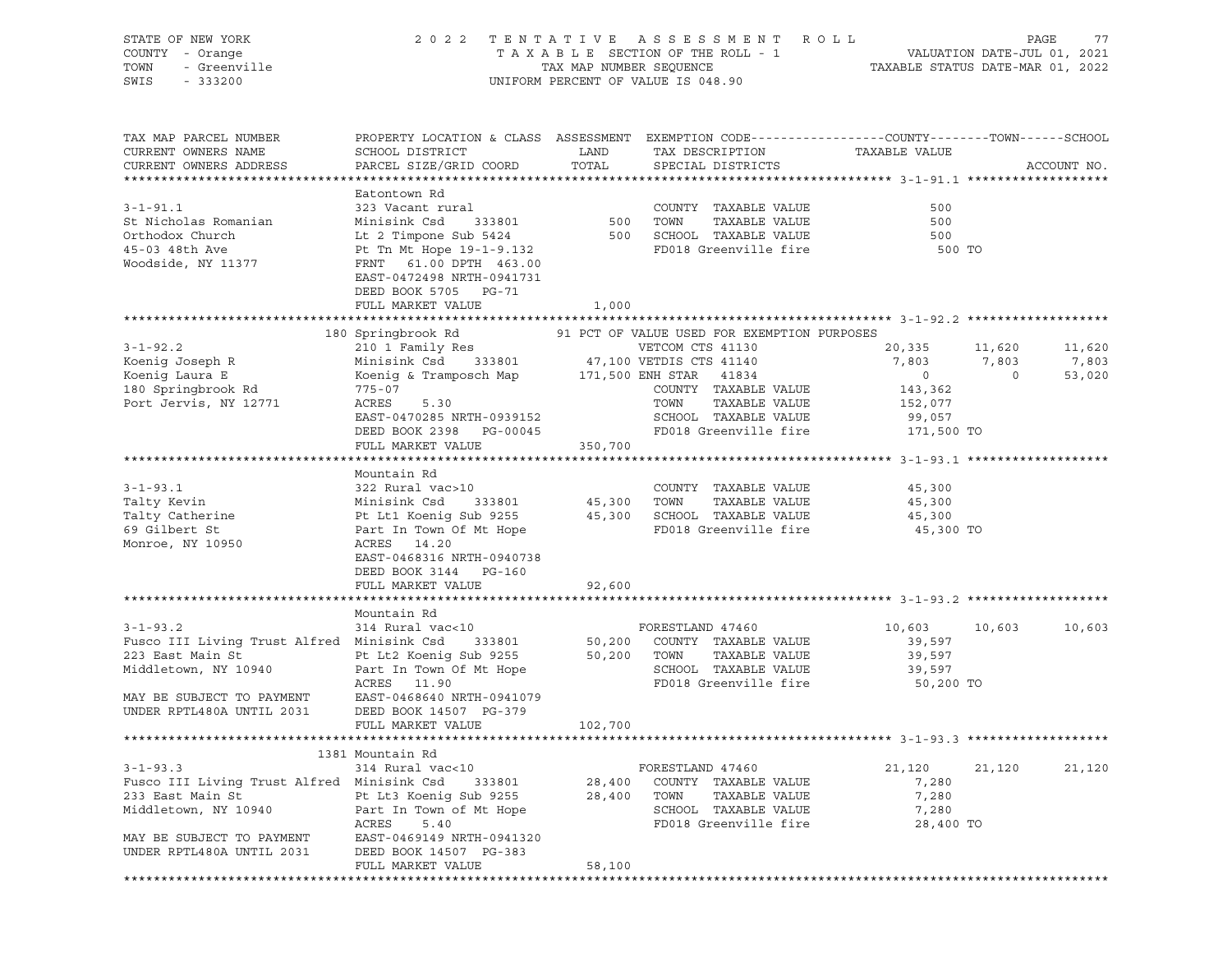| OF NEW YORK<br>Y - Orange<br>- Greenville<br>STATE OF NEW YORK<br>COUNTY - Orange<br>TOWN<br>SWIS - 333200                                                                                                                                                     |                                                                                                                                                                                                                                      |         | UNIFORM PERCENT OF VALUE IS 048.90   | 2022 TENTATIVE ASSESSMENT ROLL PAGE 78<br>TAXABLE SECTION OF THE ROLL - 1 VALUATION DATE-JUL 01, 2021<br>TAX MAP NUMBER SEQUENCE TAXABLE STATUS DATE-MAR 01, 2022 |
|----------------------------------------------------------------------------------------------------------------------------------------------------------------------------------------------------------------------------------------------------------------|--------------------------------------------------------------------------------------------------------------------------------------------------------------------------------------------------------------------------------------|---------|--------------------------------------|-------------------------------------------------------------------------------------------------------------------------------------------------------------------|
| TAX MAP PARCEL NUMBER<br>CURRENT OWNERS NAME<br>CURRENT OWNERS ADDRESS                                                                                                                                                                                         | SCHOOL DISTRICT LAND<br>PARCEL SIZE/GRID COORD TOTAL                                                                                                                                                                                 | TOTAL   | TAX DESCRIPTION<br>SPECIAL DISTRICTS | PROPERTY LOCATION & CLASS ASSESSMENT EXEMPTION CODE----------------COUNTY-------TOWN------SCHOOL<br>TAXABLE VALUE<br>ACCOUNT NO.                                  |
|                                                                                                                                                                                                                                                                | 1399 Mountain Rd                                                                                                                                                                                                                     |         |                                      |                                                                                                                                                                   |
|                                                                                                                                                                                                                                                                |                                                                                                                                                                                                                                      |         | COUNTY TAXABLE VALUE                 | 148,600                                                                                                                                                           |
| 3-1-93.4 COUNTY TAXABLE VALUE<br>Fusco Irrevoc Trust Patricia A Minisink Csd 333801 45,500 TOWN TAXABLE VALUE                                                                                                                                                  |                                                                                                                                                                                                                                      |         |                                      | 148,600                                                                                                                                                           |
|                                                                                                                                                                                                                                                                |                                                                                                                                                                                                                                      |         |                                      | 148,600                                                                                                                                                           |
| 19 Waywayup Ln<br>Port Jervis, NY 12771 19 ACRES 4.30<br>Port Jervis, NY 12771 2002 ACRES 4.30                                                                                                                                                                 | EAST-0469195 NRTH-0940795<br>DEED BOOK 14611 PG-1444                                                                                                                                                                                 |         | FD018 Greenville fire 148,600 TO     |                                                                                                                                                                   |
|                                                                                                                                                                                                                                                                | FULL MARKET VALUE                                                                                                                                                                                                                    | 303,900 |                                      |                                                                                                                                                                   |
|                                                                                                                                                                                                                                                                |                                                                                                                                                                                                                                      |         |                                      |                                                                                                                                                                   |
| $3 - 1 - 93.51$                                                                                                                                                                                                                                                | 236 Springbrook Rd<br>210 1 Family Res                                                                                                                                                                                               |         | SOLAR EX C 49500                     | 17,800<br>17,800<br>17,800                                                                                                                                        |
| Vleck Charles                                                                                                                                                                                                                                                  | And the south that the south that the south of the south that the south that the south that the south that the<br>It is the same south that the south the south that the south the south that the south that the south that the<br>I |         |                                      | 162,500                                                                                                                                                           |
| 236 Springbrook Rd                                                                                                                                                                                                                                             |                                                                                                                                                                                                                                      |         |                                      | 162,500                                                                                                                                                           |
| Port Jervis, NY 12771                                                                                                                                                                                                                                          |                                                                                                                                                                                                                                      |         |                                      | 162,500                                                                                                                                                           |
|                                                                                                                                                                                                                                                                | Map 775-07<br>ACRES 3.20 BANKC190294 FD018 Greenville fire<br>EAST-0469219 NRTH-0940182<br>DEED BOOK 14796 PG-291                                                                                                                    |         |                                      | 180,300 TO                                                                                                                                                        |
|                                                                                                                                                                                                                                                                | FULL MARKET VALUE                                                                                                                                                                                                                    | 368,700 |                                      |                                                                                                                                                                   |
|                                                                                                                                                                                                                                                                | 1408 Mountain Rd                                                                                                                                                                                                                     |         |                                      |                                                                                                                                                                   |
| 3-1-93.52<br>Iannuzzi Vincent J<br>Xern Lindsay A<br>Xern Lindsay A<br>Xern Lindsay A<br>Xern Lindsay A<br>Xern Lindsay A<br>Map 775-07<br>Map 775-07<br>Map 775-07<br>Map 775-07<br>Map 775-07<br>Map 775-07<br>Map 775-07<br>Map 775-07<br>Map 775-07<br>Map |                                                                                                                                                                                                                                      |         |                                      | 169,100                                                                                                                                                           |
|                                                                                                                                                                                                                                                                |                                                                                                                                                                                                                                      |         |                                      |                                                                                                                                                                   |
|                                                                                                                                                                                                                                                                |                                                                                                                                                                                                                                      |         |                                      | 169,100<br>169,100                                                                                                                                                |
|                                                                                                                                                                                                                                                                |                                                                                                                                                                                                                                      |         |                                      | 169,100 TO                                                                                                                                                        |
| Port Jervis, NY 12771                                                                                                                                                                                                                                          | ACRES 4.80 BANKC080496<br>EAST-0469504 NRTH-0940596<br>DEED BOOK 13252 PG-705<br>FULL MARKET VALUE                                                                                                                                   | 345,800 |                                      |                                                                                                                                                                   |
|                                                                                                                                                                                                                                                                |                                                                                                                                                                                                                                      |         |                                      |                                                                                                                                                                   |
|                                                                                                                                                                                                                                                                | 224 Springbrook Rd                                                                                                                                                                                                                   |         |                                      |                                                                                                                                                                   |
|                                                                                                                                                                                                                                                                |                                                                                                                                                                                                                                      |         |                                      | 37,700                                                                                                                                                            |
|                                                                                                                                                                                                                                                                |                                                                                                                                                                                                                                      |         |                                      | 37,700                                                                                                                                                            |
|                                                                                                                                                                                                                                                                |                                                                                                                                                                                                                                      |         |                                      | 37,700                                                                                                                                                            |
| 3-1-93.531<br>Xoenig Matthew J<br>Xoenig Matthew J<br>Minisink Csd 333801 37,700 TOWN TAXABLE VALUE<br>180 Springbrook Rd Lt 1 Koenig Map 192-15 37,700 SCHOOL TAXABLE VALUE<br>Port Jervis, NY 12771 ACRES 9.00 PD018 Greenville fire                         | EAST-0469668 NRTH-0940125<br>DEED BOOK 14044 PG-658                                                                                                                                                                                  |         |                                      | 37,700 TO                                                                                                                                                         |
|                                                                                                                                                                                                                                                                | FULL MARKET VALUE                                                                                                                                                                                                                    | 77,100  |                                      |                                                                                                                                                                   |
|                                                                                                                                                                                                                                                                |                                                                                                                                                                                                                                      |         |                                      |                                                                                                                                                                   |
|                                                                                                                                                                                                                                                                | 214 Springbrook Rd                                                                                                                                                                                                                   |         |                                      |                                                                                                                                                                   |
|                                                                                                                                                                                                                                                                |                                                                                                                                                                                                                                      |         |                                      | 37,700                                                                                                                                                            |
|                                                                                                                                                                                                                                                                |                                                                                                                                                                                                                                      |         |                                      | 37,700                                                                                                                                                            |
|                                                                                                                                                                                                                                                                |                                                                                                                                                                                                                                      |         |                                      | 37,700                                                                                                                                                            |
|                                                                                                                                                                                                                                                                | EAST-0469986 NRTH-0939852<br>DEED BOOK 14044 PG-662                                                                                                                                                                                  |         | FD018 Greenville fire 37,700 TO      |                                                                                                                                                                   |
|                                                                                                                                                                                                                                                                | FULL MARKET VALUE                                                                                                                                                                                                                    | 77,100  |                                      |                                                                                                                                                                   |
|                                                                                                                                                                                                                                                                |                                                                                                                                                                                                                                      |         |                                      |                                                                                                                                                                   |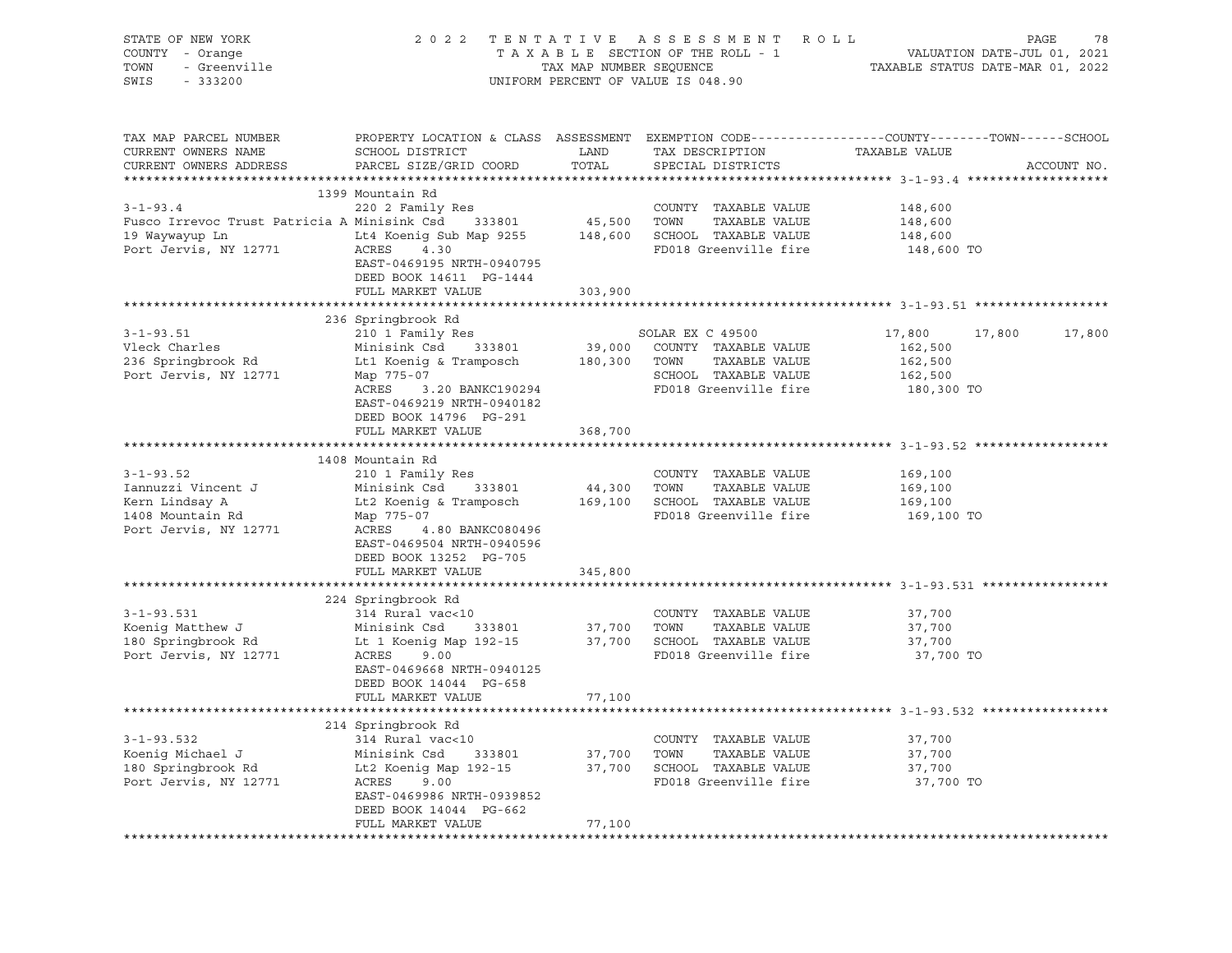| STATE OF NEW YORK<br>COUNTY - Orange | 2 0 2 2                                                                                          | TENTATIVE               | A S S E S S M E N T R O L L<br>TAXABLE SECTION OF THE ROLL - 1       | VALUATION DATE-JUL 01, 2021      | PAGE<br>79         |
|--------------------------------------|--------------------------------------------------------------------------------------------------|-------------------------|----------------------------------------------------------------------|----------------------------------|--------------------|
| TOWN<br>- Greenville                 |                                                                                                  | TAX MAP NUMBER SEQUENCE |                                                                      | TAXABLE STATUS DATE-MAR 01, 2022 |                    |
| SWIS<br>$-333200$                    |                                                                                                  |                         | UNIFORM PERCENT OF VALUE IS 048.90                                   |                                  |                    |
|                                      |                                                                                                  |                         |                                                                      |                                  |                    |
| TAX MAP PARCEL NUMBER                | PROPERTY LOCATION & CLASS ASSESSMENT EXEMPTION CODE----------------COUNTY-------TOWN------SCHOOL |                         |                                                                      |                                  |                    |
| CURRENT OWNERS NAME                  | SCHOOL DISTRICT                                                                                  | LAND                    | TAX DESCRIPTION                                                      | TAXABLE VALUE                    |                    |
| CURRENT OWNERS ADDRESS               | PARCEL SIZE/GRID COORD                                                                           | TOTAL                   | SPECIAL DISTRICTS                                                    |                                  | ACCOUNT NO.        |
|                                      |                                                                                                  |                         |                                                                      |                                  |                    |
|                                      | 200 Springbrook Rd                                                                               |                         |                                                                      |                                  |                    |
| $3 - 1 - 93.54$                      | 240 Rural res                                                                                    |                         | BAS STAR 41854                                                       | $\circ$                          | $\Omega$<br>21,240 |
| Koenig Andrew J                      | Minisink Csd 333801                                                                              |                         | 48,700 COUNTY TAXABLE VALUE                                          | 198,500                          |                    |
| Koenig Angela                        | Lt4 Koenig & Tramposch                                                                           | 198,500 TOWN            | TAXABLE VALUE                                                        | 198,500                          |                    |
| 200 Springbrook Rd                   | Map 775-07                                                                                       |                         | SCHOOL TAXABLE VALUE                                                 | 177,260                          |                    |
| Port Jervis, NY 12771                | ACRES 10.40                                                                                      |                         | FD018 Greenville fire                                                | 198,500 TO                       |                    |
|                                      | EAST-0470431 NRTH-0939600                                                                        |                         |                                                                      |                                  |                    |
|                                      | DEED BOOK 12588 PG-761                                                                           |                         |                                                                      |                                  |                    |
|                                      | FULL MARKET VALUE                                                                                | 405,900                 |                                                                      |                                  |                    |
|                                      |                                                                                                  |                         |                                                                      |                                  |                    |
|                                      | Springbrook Rd                                                                                   |                         |                                                                      |                                  |                    |
| $3 - 1 - 93.55$                      | 322 Rural vac>10                                                                                 |                         | COUNTY TAXABLE VALUE                                                 | 62,200                           |                    |
| Hoffmann Teresa                      | Minisink Csd 333801                                                                              |                         | 62,200    TOWN     TAXABLE VALUE<br>62,200    SCHOOL   TAXABLE VALUE | 62,200                           |                    |
| 121 Dawn Dr                          | Lt5 Koenig & Tramposch                                                                           |                         |                                                                      | 62,200                           |                    |
| Westtown, NY 10998                   | Map 775-07                                                                                       |                         | FD018 Greenville fire                                                | 62,200 TO                        |                    |
|                                      | ACRES 29.40                                                                                      |                         |                                                                      |                                  |                    |
|                                      | EAST-0469683 NRTH-0938371                                                                        |                         |                                                                      |                                  |                    |
|                                      | DEED BOOK 13116 PG-1054                                                                          |                         |                                                                      |                                  |                    |
|                                      | FULL MARKET VALUE                                                                                | 127,200                 |                                                                      |                                  |                    |
|                                      | 718 Eatontown Rd                                                                                 |                         |                                                                      |                                  |                    |
| $3 - 1 - 94$                         | 210 1 Family Res                                                                                 |                         | COUNTY TAXABLE VALUE                                                 | 171,800                          |                    |
| Jao Hui-Lin                          |                                                                                                  |                         | TOWN<br>TAXABLE VALUE                                                | 171,800                          |                    |
| Huang Mei-Chih                       | Minisink Csd 333801 38,500<br>Lt 4 Timpone Sub Map 7455 171,800                                  |                         | 171,800 SCHOOL TAXABLE VALUE                                         | 171,800                          |                    |
| 718 Eatontown Rd                     | ACRES 2.20                                                                                       |                         | FD018 Greenville fire                                                | 171,800 TO                       |                    |
| Port Jervis, NY 12771                | EAST-0471754 NRTH-0941365                                                                        |                         |                                                                      |                                  |                    |
|                                      | DEED BOOK 14262 PG-1704                                                                          |                         |                                                                      |                                  |                    |
|                                      | FULL MARKET VALUE                                                                                | 351,300                 |                                                                      |                                  |                    |
|                                      |                                                                                                  |                         |                                                                      |                                  |                    |
|                                      | Eatontown Rd                                                                                     |                         |                                                                      |                                  |                    |
| $3 - 1 - 95$                         | 314 Rural vac<10                                                                                 |                         | COUNTY TAXABLE VALUE                                                 | 30,400                           |                    |
| Chang Feng-Ching                     | Minisink Csd 333801                                                                              | 30,400 TOWN             | TAXABLE VALUE                                                        | 30,400                           |                    |
| 242 Concord Ln                       | Lt 5 Timpone Sub Map 7455 30,400 SCHOOL TAXABLE VALUE                                            |                         |                                                                      | 30,400                           |                    |
| Middletown, NY 10940                 | 2.00<br>ACRES                                                                                    |                         | FD018 Greenville fire                                                | 30,400 TO                        |                    |
|                                      | EAST-0471954 NRTH-0941370                                                                        |                         |                                                                      |                                  |                    |
|                                      | DEED BOOK 13620 PG-466                                                                           |                         |                                                                      |                                  |                    |
|                                      | FULL MARKET VALUE                                                                                | 62,200                  |                                                                      |                                  |                    |
|                                      |                                                                                                  |                         |                                                                      |                                  |                    |
|                                      | 701 Eatontown Rd                                                                                 |                         |                                                                      |                                  |                    |
| $3 - 1 - 96$                         | 210 1 Family Res                                                                                 |                         | BAS STAR<br>41854                                                    | $\overline{0}$                   | $\circ$<br>21,240  |
| Ulrich Francis P                     | Minisink Csd      333801                                                                         |                         | 39,600 COUNTY TAXABLE VALUE                                          | 147,800                          |                    |
| Ulrich Sandra L                      | Lt 11 Timpone Sub 7455                                                                           | 147,800 TOWN            | TAXABLE VALUE                                                        | 147,800                          |                    |
| 701 Eatontown Rd                     | ACRES<br>2.40                                                                                    |                         | SCHOOL TAXABLE VALUE                                                 | 126,560                          |                    |
| Port Jervis, NY 12771                | EAST-0472245 NRTH-0940881                                                                        |                         | FD018 Greenville fire                                                | 147,800 TO                       |                    |
|                                      | DEED BOOK 4864<br>PG-173<br>FULL MARKET VALUE                                                    | 302,200                 |                                                                      |                                  |                    |
|                                      |                                                                                                  |                         |                                                                      |                                  |                    |
|                                      |                                                                                                  |                         |                                                                      |                                  |                    |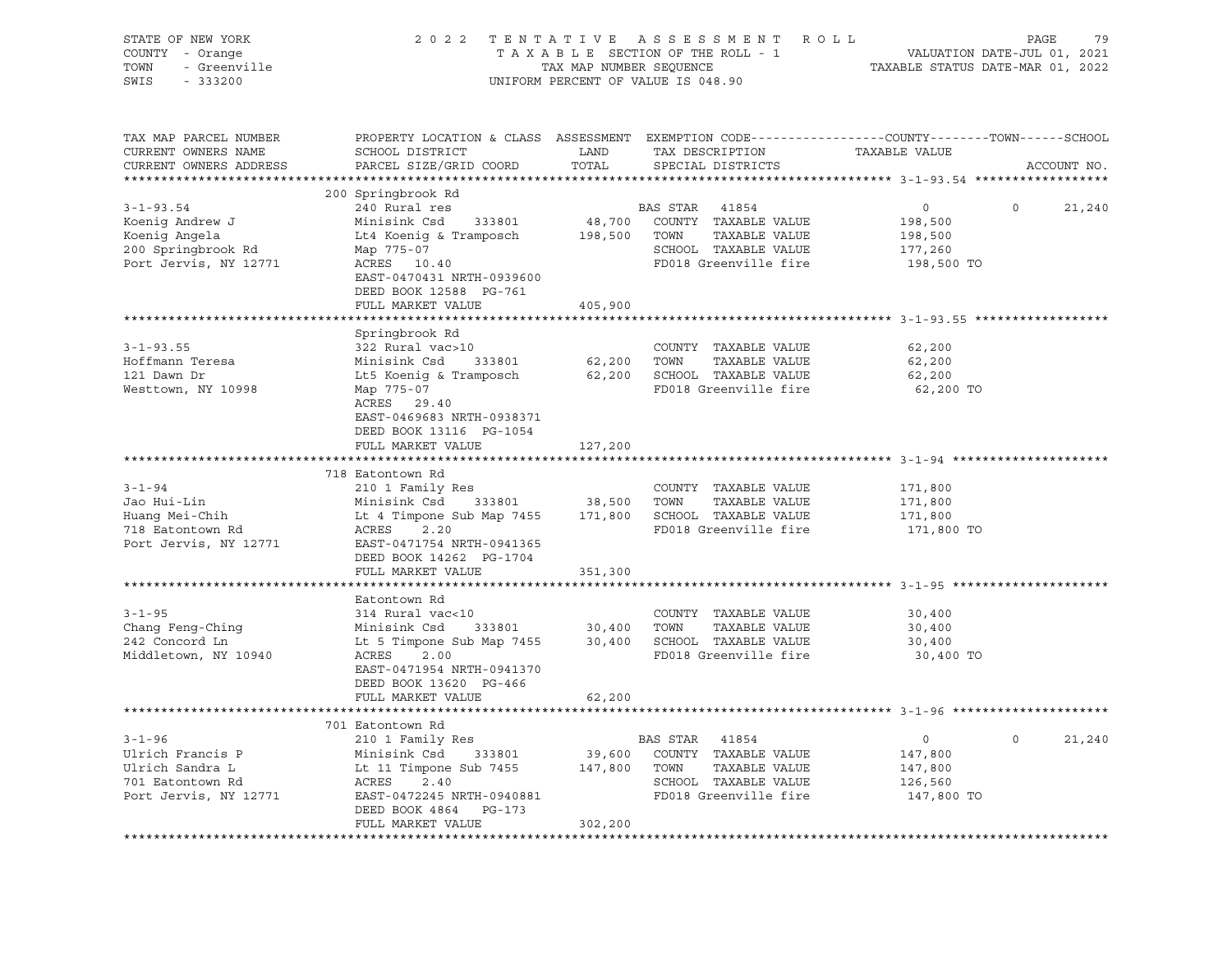| STATE OF NEW YORK                                                                                                                                                                                                                                   |                                                                                                                                            |         |                |                       |                                                                                                                                                                                                         |                   |             |
|-----------------------------------------------------------------------------------------------------------------------------------------------------------------------------------------------------------------------------------------------------|--------------------------------------------------------------------------------------------------------------------------------------------|---------|----------------|-----------------------|---------------------------------------------------------------------------------------------------------------------------------------------------------------------------------------------------------|-------------------|-------------|
| COUNTY - Orange                                                                                                                                                                                                                                     |                                                                                                                                            |         |                |                       |                                                                                                                                                                                                         |                   |             |
| TOWN                                                                                                                                                                                                                                                |                                                                                                                                            |         |                |                       |                                                                                                                                                                                                         |                   |             |
| OF NEW TOOL<br>- Orange<br>- Greenville<br>SWIS                                                                                                                                                                                                     |                                                                                                                                            |         |                |                       | 2022 TENTATIVE ASSESSMENT ROLL PAGE 80<br>TAXABLE SECTION OF THE ROLL - 1 VALUATION DATE-JUL 01, 2021<br>TAX MAP NUMBER SEQUENCE TAXABLE STATUS DATE-MAR 01, 2022<br>UNIFORM PERCENT OF VALUE IS 048.90 |                   |             |
|                                                                                                                                                                                                                                                     |                                                                                                                                            |         |                |                       |                                                                                                                                                                                                         |                   |             |
|                                                                                                                                                                                                                                                     |                                                                                                                                            |         |                |                       |                                                                                                                                                                                                         |                   |             |
|                                                                                                                                                                                                                                                     |                                                                                                                                            |         |                |                       |                                                                                                                                                                                                         |                   |             |
| TAX MAP PARCEL NUMBER                                                                                                                                                                                                                               | PROPERTY LOCATION & CLASS ASSESSMENT EXEMPTION CODE---------------COUNTY-------TOWN-----SCHOOL                                             |         |                |                       |                                                                                                                                                                                                         |                   |             |
| CURRENT OWNERS NAME                                                                                                                                                                                                                                 | SCHOOL DISTRICT                                                                                                                            | LAND    |                |                       | TAX DESCRIPTION TAXABLE VALUE                                                                                                                                                                           |                   |             |
| CURRENT OWNERS ADDRESS                                                                                                                                                                                                                              | PARCEL SIZE/GRID COORD                                                                                                                     | TOTAL   |                | SPECIAL DISTRICTS     |                                                                                                                                                                                                         |                   | ACCOUNT NO. |
|                                                                                                                                                                                                                                                     |                                                                                                                                            |         |                |                       |                                                                                                                                                                                                         |                   |             |
| 117 Eatontown Rd 2017 EAST-0472030 NRTH-0940700<br>2018 EAST-0472030 NRTH-0940700<br>2018 EAST-0472030 NRTH-0940700<br>2018 EAST-0472030 NRTH-0940700<br>2018 EAST-0472030 NRTH-0940700<br>2018 Greenville fire<br>2018 Greenville Fire<br>2        |                                                                                                                                            |         |                |                       |                                                                                                                                                                                                         |                   |             |
|                                                                                                                                                                                                                                                     |                                                                                                                                            |         |                |                       | 12,201                                                                                                                                                                                                  | 6,972             | 6,972       |
|                                                                                                                                                                                                                                                     |                                                                                                                                            |         |                |                       | $\overline{0}$                                                                                                                                                                                          | $0 \qquad \qquad$ | 53,020      |
|                                                                                                                                                                                                                                                     |                                                                                                                                            |         |                |                       |                                                                                                                                                                                                         |                   |             |
|                                                                                                                                                                                                                                                     |                                                                                                                                            |         |                |                       | 155,699                                                                                                                                                                                                 |                   |             |
|                                                                                                                                                                                                                                                     |                                                                                                                                            |         |                |                       | 160,928                                                                                                                                                                                                 |                   |             |
|                                                                                                                                                                                                                                                     |                                                                                                                                            |         |                |                       | 107,908                                                                                                                                                                                                 |                   |             |
|                                                                                                                                                                                                                                                     |                                                                                                                                            |         |                |                       | 167,900 TO                                                                                                                                                                                              |                   |             |
|                                                                                                                                                                                                                                                     | FULL MARKET VALUE                                                                                                                          | 343,400 |                |                       |                                                                                                                                                                                                         |                   |             |
|                                                                                                                                                                                                                                                     |                                                                                                                                            |         |                |                       |                                                                                                                                                                                                         |                   |             |
|                                                                                                                                                                                                                                                     | 725 Eatontown Rd                                                                                                                           |         |                |                       |                                                                                                                                                                                                         |                   |             |
|                                                                                                                                                                                                                                                     |                                                                                                                                            |         |                |                       | $0 \qquad \qquad$                                                                                                                                                                                       | $\circ$           | 21,240      |
|                                                                                                                                                                                                                                                     |                                                                                                                                            |         |                |                       | 181,500                                                                                                                                                                                                 |                   |             |
|                                                                                                                                                                                                                                                     |                                                                                                                                            |         |                |                       | 181,500                                                                                                                                                                                                 |                   |             |
|                                                                                                                                                                                                                                                     |                                                                                                                                            |         |                | SCHOOL TAXABLE VALUE  | 160,260<br>181,500 TO                                                                                                                                                                                   |                   |             |
|                                                                                                                                                                                                                                                     |                                                                                                                                            |         |                | FD018 Greenville fire |                                                                                                                                                                                                         |                   |             |
|                                                                                                                                                                                                                                                     | DEED BOOK 14564 PG-1183                                                                                                                    |         |                |                       |                                                                                                                                                                                                         |                   |             |
|                                                                                                                                                                                                                                                     | FULL MARKET VALUE                                                                                                                          | 371,200 |                |                       |                                                                                                                                                                                                         |                   |             |
|                                                                                                                                                                                                                                                     |                                                                                                                                            |         |                |                       |                                                                                                                                                                                                         |                   |             |
|                                                                                                                                                                                                                                                     | 604 & 608 Mullock Rd                                                                                                                       |         |                |                       |                                                                                                                                                                                                         |                   |             |
| $3 - 1 - 99$                                                                                                                                                                                                                                        | 280 Res Multiple                                                                                                                           |         |                | COUNTY TAXABLE VALUE  |                                                                                                                                                                                                         |                   |             |
|                                                                                                                                                                                                                                                     |                                                                                                                                            |         |                |                       | 195,500<br>195,500                                                                                                                                                                                      |                   |             |
| Stevens William C Minisink Csd 33801 56,900 TOWN TAXABLE VALUE 195,500<br>Liggio-Stevens Bonita Lt 1 Roeper Sub Map 7711 195,500 SCHOOL TAXABLE VALUE 195,500<br>195,500 SCHOOL TAXABLE VALUE 195,500                                               |                                                                                                                                            |         |                |                       |                                                                                                                                                                                                         |                   |             |
|                                                                                                                                                                                                                                                     |                                                                                                                                            |         |                | FD018 Greenville fire | 195,500 TO                                                                                                                                                                                              |                   |             |
|                                                                                                                                                                                                                                                     |                                                                                                                                            |         |                |                       |                                                                                                                                                                                                         |                   |             |
|                                                                                                                                                                                                                                                     |                                                                                                                                            |         |                |                       |                                                                                                                                                                                                         |                   |             |
| out Mullock Rd<br>Port Jervis, NY 12771<br>DEED BOOK 3612 PC-280                                                                                                                                                                                    |                                                                                                                                            |         |                |                       |                                                                                                                                                                                                         |                   |             |
|                                                                                                                                                                                                                                                     | FULL MARKET VALUE                                                                                                                          | 399,800 |                |                       |                                                                                                                                                                                                         |                   |             |
|                                                                                                                                                                                                                                                     |                                                                                                                                            |         |                |                       |                                                                                                                                                                                                         |                   |             |
|                                                                                                                                                                                                                                                     | 25 Springbrook Rd                                                                                                                          |         |                |                       |                                                                                                                                                                                                         |                   |             |
| $3 - 1 - 100$                                                                                                                                                                                                                                       | 210 1 Family Res                                                                                                                           |         | BAS STAR 41854 |                       | $\overline{0}$                                                                                                                                                                                          | $\Omega$          | 21,240      |
|                                                                                                                                                                                                                                                     |                                                                                                                                            |         |                |                       | 212,100                                                                                                                                                                                                 |                   |             |
|                                                                                                                                                                                                                                                     |                                                                                                                                            |         |                |                       | 212,100                                                                                                                                                                                                 |                   |             |
| Doherty Janet B<br>Doherty Patrice P<br>25 Springbrook Rd<br>25 Springbrook Rd<br>26 Springbrook Rd<br>26 Springbrook Rd<br>26 Springbrook Rd<br>26 Springbrook Rd<br>26 Springbrook Rd<br>26 Springbrook Rd<br>26 Springbrook Rd<br>26 Springbrook |                                                                                                                                            |         |                |                       | 190,860                                                                                                                                                                                                 |                   |             |
|                                                                                                                                                                                                                                                     |                                                                                                                                            |         |                |                       | FD018 Greenville fire 212,100 TO                                                                                                                                                                        |                   |             |
|                                                                                                                                                                                                                                                     | DEED BOOK 5654 PG-239                                                                                                                      |         |                |                       |                                                                                                                                                                                                         |                   |             |
|                                                                                                                                                                                                                                                     | FULL MARKET VALUE                                                                                                                          | 433,700 |                |                       |                                                                                                                                                                                                         |                   |             |
|                                                                                                                                                                                                                                                     |                                                                                                                                            |         |                |                       |                                                                                                                                                                                                         |                   |             |
|                                                                                                                                                                                                                                                     | 527 Mullock Rd                                                                                                                             |         |                |                       |                                                                                                                                                                                                         |                   |             |
| $3 - 1 - 101$                                                                                                                                                                                                                                       | 210 1 Family Res                                                                                                                           |         | BAS STAR 41854 |                       | $\overline{0}$                                                                                                                                                                                          | $\Omega$          | 21,240      |
| Murphy Edward A                                                                                                                                                                                                                                     | Minisink Csd 333801 40,700 COUNTY TAXABLE VALUE<br>Lt1 Murphy Sub Map 222-96 158,000 TOWN TAXABLE VALUE<br>ACRES 2.60 SCHOOL TAXABLE VALUE |         |                |                       | 158,000                                                                                                                                                                                                 |                   |             |
| Murphy Dianne I                                                                                                                                                                                                                                     |                                                                                                                                            |         |                |                       | 158,000                                                                                                                                                                                                 |                   |             |
| 527 Mullock Rd                                                                                                                                                                                                                                      |                                                                                                                                            |         |                | SCHOOL TAXABLE VALUE  | 136,760                                                                                                                                                                                                 |                   |             |
|                                                                                                                                                                                                                                                     | EAST-0473682 NRTH-0935652                                                                                                                  |         |                | FD018 Greenville fire | 158,000 TO                                                                                                                                                                                              |                   |             |
| Port Jervis, NY 12771                                                                                                                                                                                                                               |                                                                                                                                            |         |                |                       |                                                                                                                                                                                                         |                   |             |
|                                                                                                                                                                                                                                                     | DEED BOOK 4492 PG-29                                                                                                                       |         |                |                       |                                                                                                                                                                                                         |                   |             |
|                                                                                                                                                                                                                                                     | FULL MARKET VALUE                                                                                                                          | 323,100 |                |                       |                                                                                                                                                                                                         |                   |             |

\*\*\*\*\*\*\*\*\*\*\*\*\*\*\*\*\*\*\*\*\*\*\*\*\*\*\*\*\*\*\*\*\*\*\*\*\*\*\*\*\*\*\*\*\*\*\*\*\*\*\*\*\*\*\*\*\*\*\*\*\*\*\*\*\*\*\*\*\*\*\*\*\*\*\*\*\*\*\*\*\*\*\*\*\*\*\*\*\*\*\*\*\*\*\*\*\*\*\*\*\*\*\*\*\*\*\*\*\*\*\*\*\*\*\*\*\*\*\*\*\*\*\*\*\*\*\*\*\*\*\*\*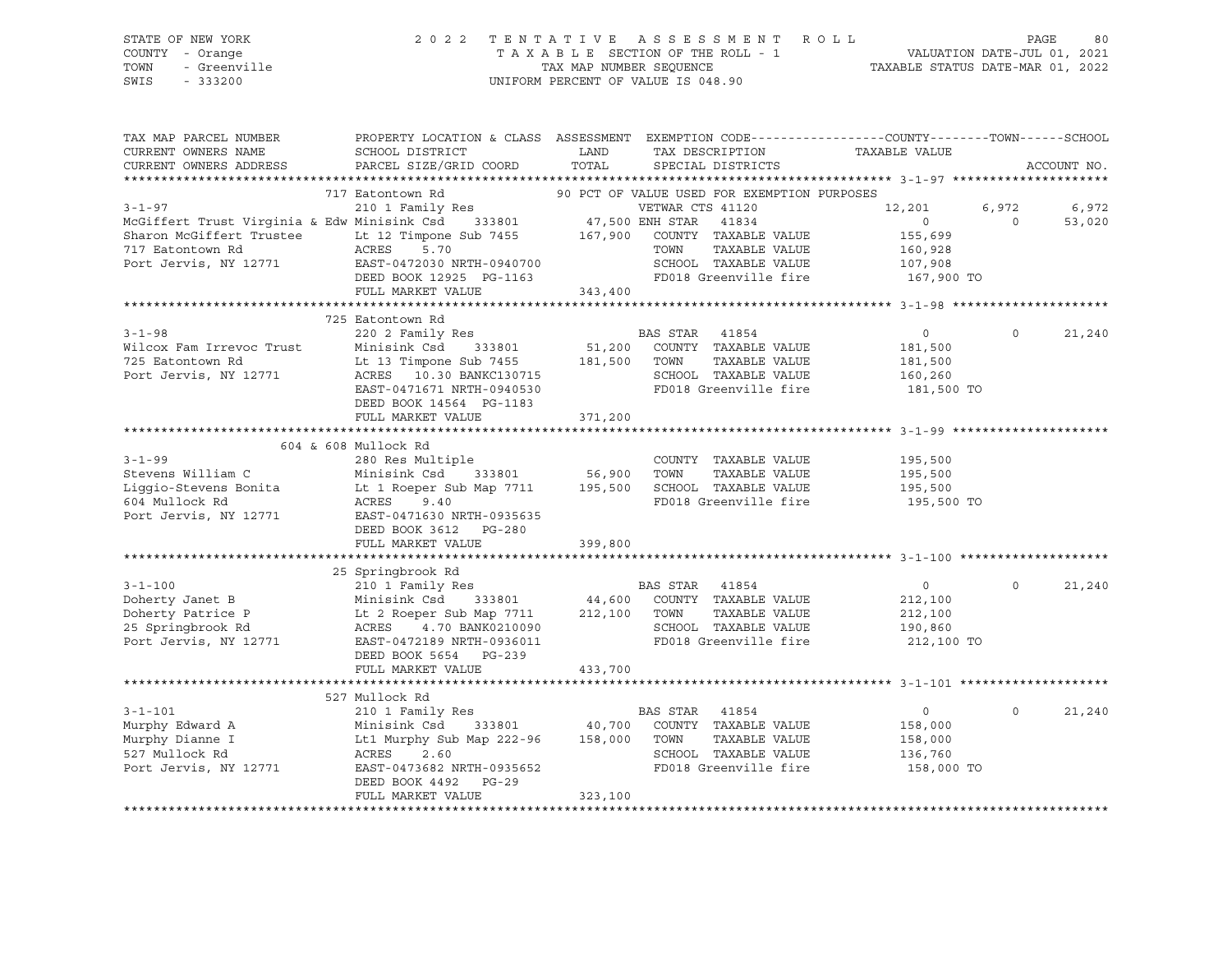| STATE OF NEW YORK<br>COUNTY - Orange<br>- Orange<br>- Greenville<br>- 333200<br>TOWN<br>SWIS<br>$-333200$ |                                                                                                                                                                               |                  | 2022 TENTATIVE ASSESSMENT ROLL<br>TAXABLE SECTION OF THE ROLL - 1<br>TAXABLE SECTION OF THE ROLL - 1<br>TAXABLE STATUS DATE-MAR 01, 2022<br>UNIFORM PERCENT OF VALUE IS 048.90 |                                                              | PAGE     | 81          |
|-----------------------------------------------------------------------------------------------------------|-------------------------------------------------------------------------------------------------------------------------------------------------------------------------------|------------------|--------------------------------------------------------------------------------------------------------------------------------------------------------------------------------|--------------------------------------------------------------|----------|-------------|
| TAX MAP PARCEL NUMBER<br>CURRENT OWNERS NAME<br>CURRENT OWNERS ADDRESS                                    | SCHOOL DISTRICT<br>PARCEL SIZE/GRID COORD                                                                                                                                     | LAND<br>TOTAL    | PROPERTY LOCATION & CLASS ASSESSMENT EXEMPTION CODE----------------COUNTY-------TOWN------SCHOOL<br>TAX DESCRIPTION<br>SPECIAL DISTRICTS                                       | TAXABLE VALUE                                                |          | ACCOUNT NO. |
|                                                                                                           |                                                                                                                                                                               |                  |                                                                                                                                                                                |                                                              |          |             |
| $3 - 1 - 102$<br>Reed Brian K<br>Reed Victoria<br>513 Mullock Rd<br>Port Jervis, NY 12771                 | 513 Mullock Rd<br>210 1 Family Res<br>Minisink Csd 333801 38,500 COUNTY TAXABLE VALUE<br>Lt2 Murphy Sub Map 222-96 147,700 TOWN<br>ACRES<br>2.20<br>EAST-0473873 NRTH-0935028 |                  | BAS STAR 41854<br>TAXABLE VALUE<br>SCHOOL TAXABLE VALUE<br>FD018 Greenville fire                                                                                               | $\circ$<br>147,700<br>147,700<br>126,460<br>147,700 TO       | $\Omega$ | 21,240      |
|                                                                                                           | DEED BOOK 4496 PG-32                                                                                                                                                          |                  |                                                                                                                                                                                |                                                              |          |             |
|                                                                                                           | FULL MARKET VALUE                                                                                                                                                             | 302,000          |                                                                                                                                                                                |                                                              |          |             |
|                                                                                                           |                                                                                                                                                                               |                  |                                                                                                                                                                                |                                                              |          |             |
| $3 - 1 - 103$<br>D Angelo Salvatore<br>D Angelo Florence                                                  | 1281 Mountain Rd<br>220 2 Family Res<br>333801<br>Minisink Csd<br>ACRES<br>1.10                                                                                               |                  | BAS STAR 41854<br>32,500 COUNTY TAXABLE VALUE<br>TAXABLE VALUE<br>147,300 TOWN                                                                                                 | $\overline{0}$<br>147,300<br>147,300                         | $\Omega$ | 21,240      |
| 1281 Mountain Rd<br>Port Jervis, NY 12771                                                                 | EAST-0467761 NRTH-0938086<br>DEED BOOK 4567 PG-187<br>FULL MARKET VALUE                                                                                                       | 301,200          | SCHOOL TAXABLE VALUE<br>FD018 Greenville fire                                                                                                                                  | 126,060<br>147,300 TO                                        |          |             |
|                                                                                                           |                                                                                                                                                                               |                  |                                                                                                                                                                                |                                                              |          |             |
| $3 - 1 - 104$<br>Lin Zhu Guan<br>Zou Xiu Ling<br>60 Hammond St                                            | Mountain Rd<br>314 Rural vac<10<br>Minisink Csd<br>333801<br>Minisi<br>ACRES<br>6.20<br>EAST-0467575 NRTH-0938367                                                             | 40,900<br>40,900 | COUNTY TAXABLE VALUE<br>TOWN<br>TAXABLE VALUE<br>SCHOOL TAXABLE VALUE<br>FD018 Greenville fire                                                                                 | 40,900<br>40,900<br>40,900<br>40,900 TO                      |          |             |
| Port Jervis, NY 12771                                                                                     | DEED BOOK 15068 PG-1664                                                                                                                                                       |                  |                                                                                                                                                                                |                                                              |          |             |
|                                                                                                           | FULL MARKET VALUE                                                                                                                                                             | 83,600           |                                                                                                                                                                                |                                                              |          |             |
|                                                                                                           | 1340 Mountain Rd                                                                                                                                                              |                  |                                                                                                                                                                                |                                                              |          |             |
| $3 - 1 - 105$<br>Quellmalz Kim C<br>1340 Mountain Rd<br>Port Jervis, NY 12771                             | 210 1 Family Res<br>Minisink Csd<br>333801<br>Lt1 Kalena Map 104-05<br>5.70<br>ACRES<br>EAST-0468814 NRTH-0939228<br>DEED BOOK 11869 PG-984                                   | 120,000 TOWN     | BAS STAR 41854<br>47,500 COUNTY TAXABLE VALUE<br>TAXABLE VALUE<br>SCHOOL TAXABLE VALUE<br>FD018 Greenville fire                                                                | $\overline{0}$<br>120,000<br>120,000<br>98,760<br>120,000 TO | $\Omega$ | 21,240      |
|                                                                                                           | FULL MARKET VALUE                                                                                                                                                             | 245,400          |                                                                                                                                                                                |                                                              |          |             |
|                                                                                                           |                                                                                                                                                                               |                  |                                                                                                                                                                                |                                                              |          |             |
|                                                                                                           | 1342 Mountain Rd                                                                                                                                                              |                  |                                                                                                                                                                                |                                                              |          |             |
| $3 - 1 - 106$<br>Banca Richard J<br>52 Reiss Rd<br>Middletown, NY 10940                                   | 210 1 Family Res<br>Minisink Csd<br>333801<br>Lt2 Kalena Map 104-05<br>ACRES<br>2.20<br>EAST-0468792 NRTH-0939445<br>DEED BOOK 12532 PG-1497                                  | 38,500           | COUNTY TAXABLE VALUE<br>TOWN<br>TAXABLE VALUE<br>217,200 SCHOOL TAXABLE VALUE<br>FD018 Greenville fire                                                                         | 217,200<br>217,200<br>217,200<br>217,200 TO                  |          |             |
|                                                                                                           | FULL MARKET VALUE                                                                                                                                                             | 444,200          |                                                                                                                                                                                |                                                              |          |             |

\*\*\*\*\*\*\*\*\*\*\*\*\*\*\*\*\*\*\*\*\*\*\*\*\*\*\*\*\*\*\*\*\*\*\*\*\*\*\*\*\*\*\*\*\*\*\*\*\*\*\*\*\*\*\*\*\*\*\*\*\*\*\*\*\*\*\*\*\*\*\*\*\*\*\*\*\*\*\*\*\*\*\*\*\*\*\*\*\*\*\*\*\*\*\*\*\*\*\*\*\*\*\*\*\*\*\*\*\*\*\*\*\*\*\*\*\*\*\*\*\*\*\*\*\*\*\*\*\*\*\*\*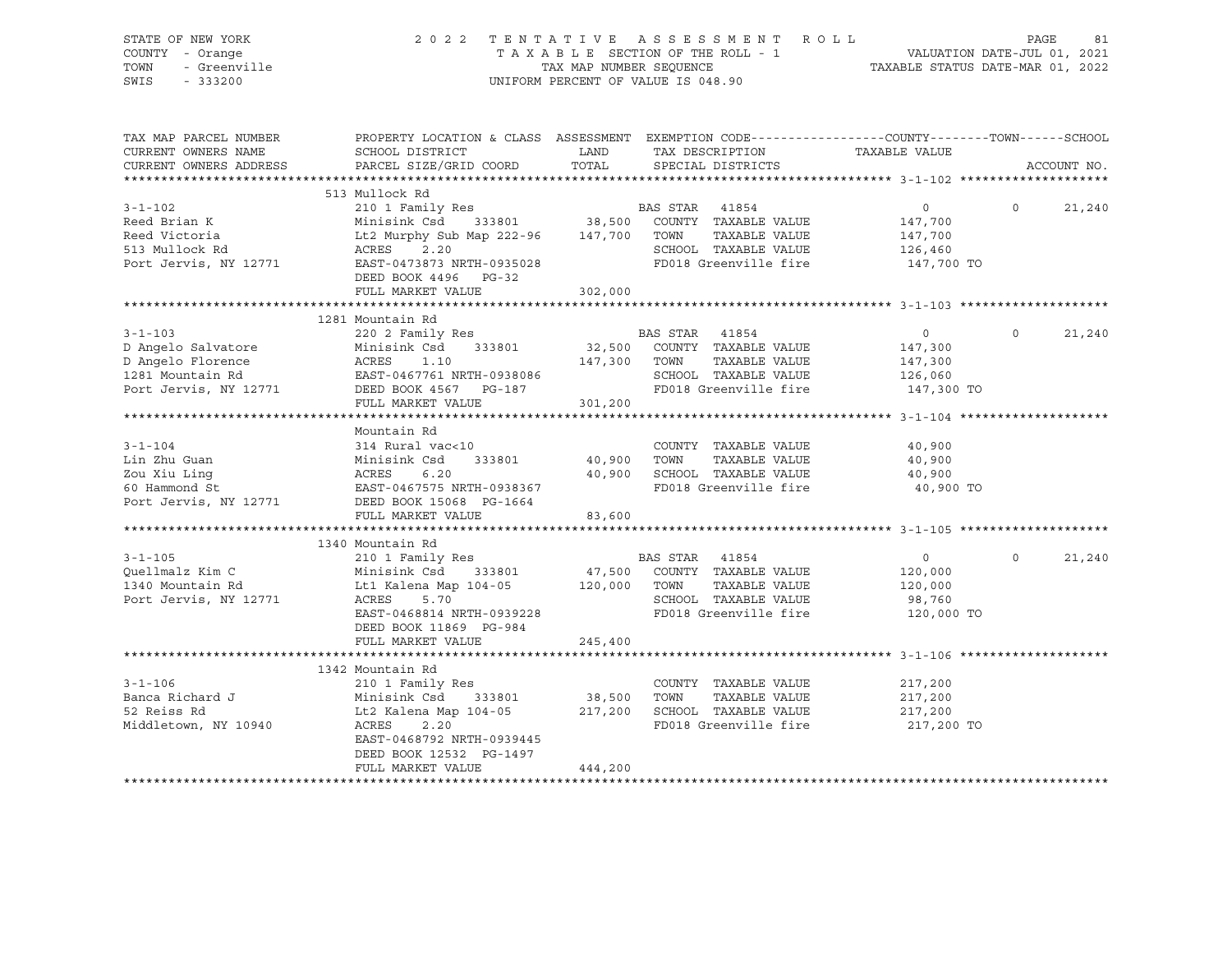| STATE OF NEW YORK<br>COUNTY - Orange<br>- Greenville<br>TOWN<br>SWIS<br>$-333200$ |                                                                                                                     | TAX MAP NUMBER SEQUENCE | 2022 TENTATIVE ASSESSMENT ROLL<br>TAXABLE SECTION OF THE ROLL - 1<br>UNIFORM PERCENT OF VALUE IS 048.90 | VALUATION DATE-JUL 01, 2021<br>TAXABLE STATUS DATE-MAR 01, 2022 |         | PAGE<br>82       |
|-----------------------------------------------------------------------------------|---------------------------------------------------------------------------------------------------------------------|-------------------------|---------------------------------------------------------------------------------------------------------|-----------------------------------------------------------------|---------|------------------|
| TAX MAP PARCEL NUMBER<br>CURRENT OWNERS NAME                                      | PROPERTY LOCATION & CLASS ASSESSMENT EXEMPTION CODE----------------COUNTY-------TOWN------SCHOOL<br>SCHOOL DISTRICT | LAND                    | TAX DESCRIPTION                                                                                         | TAXABLE VALUE                                                   |         |                  |
| CURRENT OWNERS ADDRESS                                                            | PARCEL SIZE/GRID COORD                                                                                              | TOTAL                   | SPECIAL DISTRICTS                                                                                       |                                                                 |         | ACCOUNT NO.      |
|                                                                                   |                                                                                                                     |                         |                                                                                                         |                                                                 |         |                  |
|                                                                                   | 1344 Mountain Rd                                                                                                    |                         |                                                                                                         |                                                                 |         |                  |
| $3 - 1 - 107$                                                                     | 210 1 Family Res                                                                                                    |                         | SOLAR EX C 49500                                                                                        | 20,100                                                          | 20,100  | 20,100           |
| Dicenzo Christopher J                                                             | Minisink Csd<br>333801                                                                                              |                         | 39,100 COUNTY TAXABLE VALUE                                                                             | 226,800                                                         |         |                  |
| Rahimzadeh Priscilla                                                              | Lt3 Kalena Map 104-05                                                                                               |                         | TAXABLE VALUE<br>246,900 TOWN                                                                           | 226,800                                                         |         |                  |
| 1344 Mountain Rd                                                                  | ACRES<br>2.30 BANKC110038                                                                                           |                         | SCHOOL TAXABLE VALUE                                                                                    | 226,800                                                         |         |                  |
| Port Jervis, NY 12771                                                             | EAST-0468942 NRTH-0939549                                                                                           |                         | FD018 Greenville fire                                                                                   | 246,900 TO                                                      |         |                  |
|                                                                                   | DEED BOOK 14946 PG-1173                                                                                             |                         |                                                                                                         |                                                                 |         |                  |
|                                                                                   | FULL MARKET VALUE                                                                                                   | 504,900                 |                                                                                                         |                                                                 |         |                  |
|                                                                                   |                                                                                                                     |                         |                                                                                                         |                                                                 |         |                  |
|                                                                                   | Mountain Rd                                                                                                         |                         |                                                                                                         |                                                                 |         |                  |
| $3 - 1 - 108$                                                                     | 322 Rural vac>10                                                                                                    |                         | COUNTY TAXABLE VALUE                                                                                    | 41,600                                                          |         |                  |
| Fusco Unlimited LLC                                                               | Minisink Csd<br>333801                                                                                              | 41,600 TOWN             | TAXABLE VALUE                                                                                           | 41,600                                                          |         |                  |
| 233 Main St                                                                       | Fusco Map 822-06 Lt1                                                                                                |                         | 41,600 SCHOOL TAXABLE VALUE                                                                             | 41,600                                                          |         |                  |
| Middletown, NY 10940                                                              | ACRES 10.90                                                                                                         |                         | FD018 Greenville fire                                                                                   | 41,600 TO                                                       |         |                  |
|                                                                                   | EAST-0468964 NRTH-0938560                                                                                           |                         |                                                                                                         |                                                                 |         |                  |
|                                                                                   | DEED BOOK 11936 PG-54<br>FULL MARKET VALUE                                                                          |                         |                                                                                                         |                                                                 |         |                  |
|                                                                                   |                                                                                                                     | 85,100                  |                                                                                                         |                                                                 |         |                  |
|                                                                                   | Mountain Rd                                                                                                         |                         |                                                                                                         |                                                                 |         |                  |
| $3 - 1 - 109$                                                                     | 314 Rural vac<10                                                                                                    |                         | COUNTY TAXABLE VALUE                                                                                    | 34,500                                                          |         |                  |
| Fusco Unlimited LLC                                                               | 333801 34,500 TOWN<br>Minisink Csd                                                                                  |                         | TAXABLE VALUE                                                                                           | 34,500                                                          |         |                  |
| 233 Main St                                                                       | Fusco Map 822-06 Lt2                                                                                                |                         | 34,500 SCHOOL TAXABLE VALUE                                                                             | 34,500                                                          |         |                  |
| Middletown, NY 10940                                                              | ACRES<br>3.20                                                                                                       |                         | FD018 Greenville fire                                                                                   | 34,500 TO                                                       |         |                  |
|                                                                                   | EAST-0468577 NRTH-0938857                                                                                           |                         |                                                                                                         |                                                                 |         |                  |
|                                                                                   | DEED BOOK 11936 PG-54                                                                                               |                         |                                                                                                         |                                                                 |         |                  |
|                                                                                   | FULL MARKET VALUE                                                                                                   | 70,600                  |                                                                                                         |                                                                 |         |                  |
|                                                                                   |                                                                                                                     |                         |                                                                                                         |                                                                 |         |                  |
|                                                                                   | Mountain Rd                                                                                                         |                         |                                                                                                         |                                                                 |         |                  |
| $3 - 1 - 110$                                                                     | 314 Rural vac<10                                                                                                    |                         | COUNTY TAXABLE VALUE                                                                                    | 34,000                                                          |         |                  |
| Fusco Unlimited LLC                                                               | Minisink Csd<br>333801                                                                                              | 34,000 TOWN             | TAXABLE VALUE                                                                                           | 34,000                                                          |         |                  |
| 233 Main St                                                                       | Fusco Map 822-06 Lt3                                                                                                |                         | 34,000 SCHOOL TAXABLE VALUE                                                                             | 34,000                                                          |         |                  |
| Middletown, NY 10940                                                              | ACRES<br>3.10                                                                                                       |                         | FD018 Greenville fire                                                                                   | 34,000 TO                                                       |         |                  |
|                                                                                   | EAST-0468655 NRTH-0939032                                                                                           |                         |                                                                                                         |                                                                 |         |                  |
|                                                                                   | DEED BOOK 11936 PG-54                                                                                               |                         |                                                                                                         |                                                                 |         |                  |
|                                                                                   | FULL MARKET VALUE                                                                                                   | 69,500                  |                                                                                                         |                                                                 |         |                  |
|                                                                                   |                                                                                                                     |                         |                                                                                                         |                                                                 |         |                  |
| $3 - 1 - 111$                                                                     | 536 Mullock Rd                                                                                                      |                         | BAS STAR 41854                                                                                          | $\circ$                                                         | $\circ$ |                  |
| Elwood Thomas E                                                                   | 210 1 Family Res<br>Minisink Csd<br>333801                                                                          |                         | 39,600 SOLAR EX C 49500                                                                                 | 19,100                                                          | 19,100  | 21,240<br>19,100 |
| Elwood Kirsten                                                                    | Lt1 Boutsis Map 42-08                                                                                               |                         | 190,100 COUNTY TAXABLE VALUE                                                                            | 171,000                                                         |         |                  |
| 536 Mullock Rd                                                                    | 2.40 BANKN140687<br>ACRES                                                                                           |                         | TOWN<br>TAXABLE VALUE                                                                                   | 171,000                                                         |         |                  |
|                                                                                   |                                                                                                                     |                         |                                                                                                         |                                                                 |         |                  |

DEED BOOK 13697 PG-1316<br>FULL MARKET VALUE 388,800 \*\*\*\*\*\*\*\*\*\*\*\*\*\*\*\*\*\*\*\*\*\*\*\*\*\*\*\*\*\*\*\*\*\*\*\*\*\*\*\*\*\*\*\*\*\*\*\*\*\*\*\*\*\*\*\*\*\*\*\*\*\*\*\*\*\*\*\*\*\*\*\*\*\*\*\*\*\*\*\*\*\*\*\*\*\*\*\*\*\*\*\*\*\*\*\*\*\*\*\*\*\*\*\*\*\*\*\*\*\*\*\*\*\*\*\*\*\*\*\*\*\*\*\*\*\*\*\*\*\*\*\*

Port Jervis, NY 12771 EAST-0473338 NRTH-0935861 SCHOOL TAXABLE VALUE 149,760 DEED BOOK 13697 PG-1316 FD018 Greenville fire 190,100 TO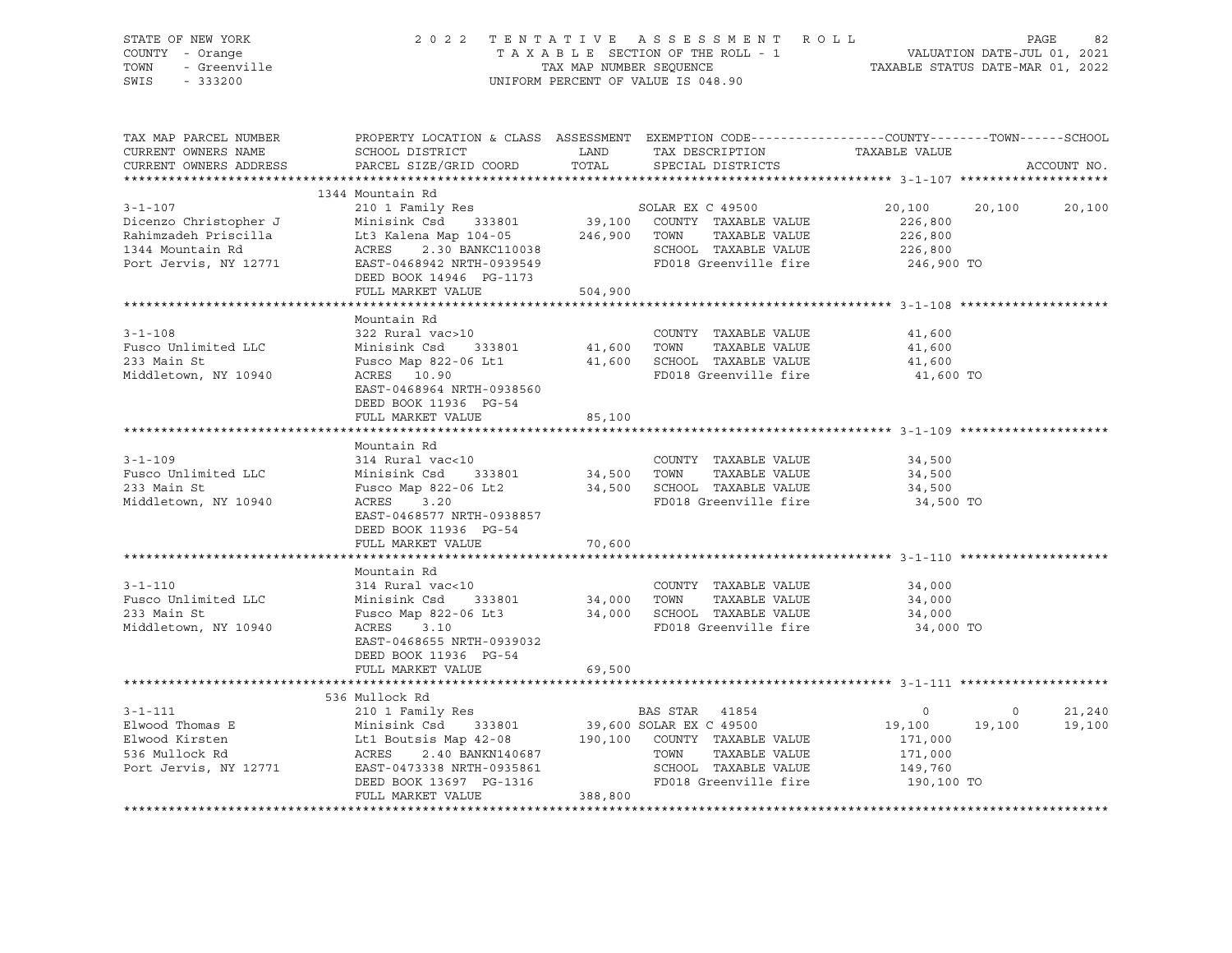| STATE OF NEW YORK<br>COUNTY - Orange<br>OF NEW YORK<br>I - Orange<br>- Greenville<br>- Creas<br>TOWN<br>SWIS                            | 2022 TENTATIVE ASSESSMENT ROLL<br>TAXABLE SECTION OF THE ROLL - 1<br>TAX MAP NUMBER SEQUENCE<br>TAXABLE STATUS DATE-MAR 01, 2022<br>UNIFORM PERCENT OF VALUE IS 048.90                                                                                                                                                                 |         |                                                                                                           | PAGE<br>83                                                    |                             |  |
|-----------------------------------------------------------------------------------------------------------------------------------------|----------------------------------------------------------------------------------------------------------------------------------------------------------------------------------------------------------------------------------------------------------------------------------------------------------------------------------------|---------|-----------------------------------------------------------------------------------------------------------|---------------------------------------------------------------|-----------------------------|--|
| TAX MAP PARCEL NUMBER<br>CURRENT OWNERS NAME<br>CURRENT OWNERS ADDRESS                                                                  | PROPERTY LOCATION & CLASS ASSESSMENT EXEMPTION CODE-----------------COUNTY-------TOWN------SCHOOL<br>SCHOOL DISTRICT LAND<br>PARCEL SIZE/GRID COORD TOTAL                                                                                                                                                                              |         | TAX DESCRIPTION TAXABLE VALUE<br>SPECIAL DISTRICTS                                                        |                                                               | ACCOUNT NO.                 |  |
|                                                                                                                                         | 530 Mullock Rd                                                                                                                                                                                                                                                                                                                         |         |                                                                                                           |                                                               |                             |  |
| $3 - 1 - 112$<br>Besaw Karyn L<br>Besaw Karyn L<br>Besaw Jan P & Stephan R<br>530 Mullock Pd<br>530 Mullock Rd<br>Port Jervis, NY 12771 | <br>210 1 Family Res<br>Minisink Csd 333801<br>Exercise of the Countries of the MINISIAN CONTRABLE VALUE<br>All 3 joint tenants in contract the SCHOOL TAXABLE VALUE<br>ACRES 5.50 BANK0210090 FD018 Greenville fire<br>All 3 JOINT Lenancs In CO<br>ACRES 5.50 BANK0210090<br>EAST-0473756 NRTH-0936329<br>DEED BOOK 13488 PG-595     |         | BAS STAR 41854<br>45,300 COUNTY TAXABLE VALUE                                                             | $\overline{0}$<br>170,200<br>170,200<br>148,960<br>170,200 TO | $\circ$<br>21,240           |  |
|                                                                                                                                         | FULL MARKET VALUE                                                                                                                                                                                                                                                                                                                      | 348,100 |                                                                                                           |                                                               |                             |  |
| $3 - 1 - 113$                                                                                                                           | 528 Mullock Rd<br>210 1 Family Res<br>3-1-113<br>Straub Patricia A Minisink Csd 333801 39,600 TOWN TAXABLE VALUE<br>528 Mullock Rd Lt3 Boutsis Map 42-08 217,300 SCHOOL TAXABLE VALUE<br>Port Jervis, NY 12771 ACRES 2.10 BANKC030614 FD018 Greenville fire<br>EAST-0473620 NRTH-0935810<br>DEED BOOK 14426 PG-26<br>FULL MARKET VALUE | 444,400 | COUNTY TAXABLE VALUE                                                                                      | 217,300<br>217,300<br>217,300<br>217,300 TO                   |                             |  |
|                                                                                                                                         | 647 Eatontown Rd                                                                                                                                                                                                                                                                                                                       |         |                                                                                                           |                                                               |                             |  |
|                                                                                                                                         | 3-1-114.2<br>Country TAXABLE VALUE<br>Confalone Philip A<br>Confalone Carol A<br>Tellenzer Lot Line Map 23<br>4 Arrowsmith Dr<br>ACRES 43.20<br>Philip ACRES 43.20<br>Philip ACRES 43.20<br>Philip ACRES 43.20<br>Philip ACRES 43.20<br>Philip FD018<br>DEED BOOK 14054 PG-1656                                                        |         | COUNTY TAXABLE VALUE 217,500<br>FD018 Greenville fire 217,500 TO                                          | 217,500<br>217,500                                            |                             |  |
|                                                                                                                                         | FULL MARKET VALUE                                                                                                                                                                                                                                                                                                                      | 444,800 |                                                                                                           |                                                               |                             |  |
|                                                                                                                                         | 545 Mullock Rd<br>3-1-115<br>Filie Robert P<br>Filie Robert P<br>Minisink Csd 333801 38,000 COUNTY TAXABLE VALUE<br>Filie Linda L<br>141,000 TOWN TAXABLE VALUE<br>545 Mullock Rd<br>2.10<br>Port Jervis, NY 12771 EAST-0473118 NRTH-0935318<br>EAST-0473118 NRTH-<br>DEED BOOK 2024 PG-01033                                          |         |                                                                                                           | $\overline{0}$<br>141,000<br>141,000<br>119,760<br>141,000 TO | $0 \qquad \qquad$<br>21,240 |  |
|                                                                                                                                         | FULL MARKET VALUE                                                                                                                                                                                                                                                                                                                      | 288,300 |                                                                                                           |                                                               |                             |  |
|                                                                                                                                         |                                                                                                                                                                                                                                                                                                                                        |         |                                                                                                           |                                                               |                             |  |
|                                                                                                                                         | 19 Morgan Way<br>3-1-116 210 1 Family Res COUNTY<br>Filie Robert P Minisink Csd 333801 37,400 TOWN<br>Filie Linda L Lt2 Filie Map 289-14 174,800 SCHOOL<br>545 Mullock Rd ACRES 2.00 FD018 G1<br>Port Jervis, NY 12771 EAST-0473024 NRTH-0934992<br>DEED BOOK 2024 PG-01033<br>FULL MARKET VALUE                                       | 357,500 | COUNTY TAXABLE VALUE<br>TAXABLE VALUE<br>174,800 SCHOOL TAXABLE VALUE<br>FD018 Greenville fire 174,800 TO | 174,800<br>174,800<br>174,800                                 |                             |  |
|                                                                                                                                         |                                                                                                                                                                                                                                                                                                                                        |         |                                                                                                           |                                                               |                             |  |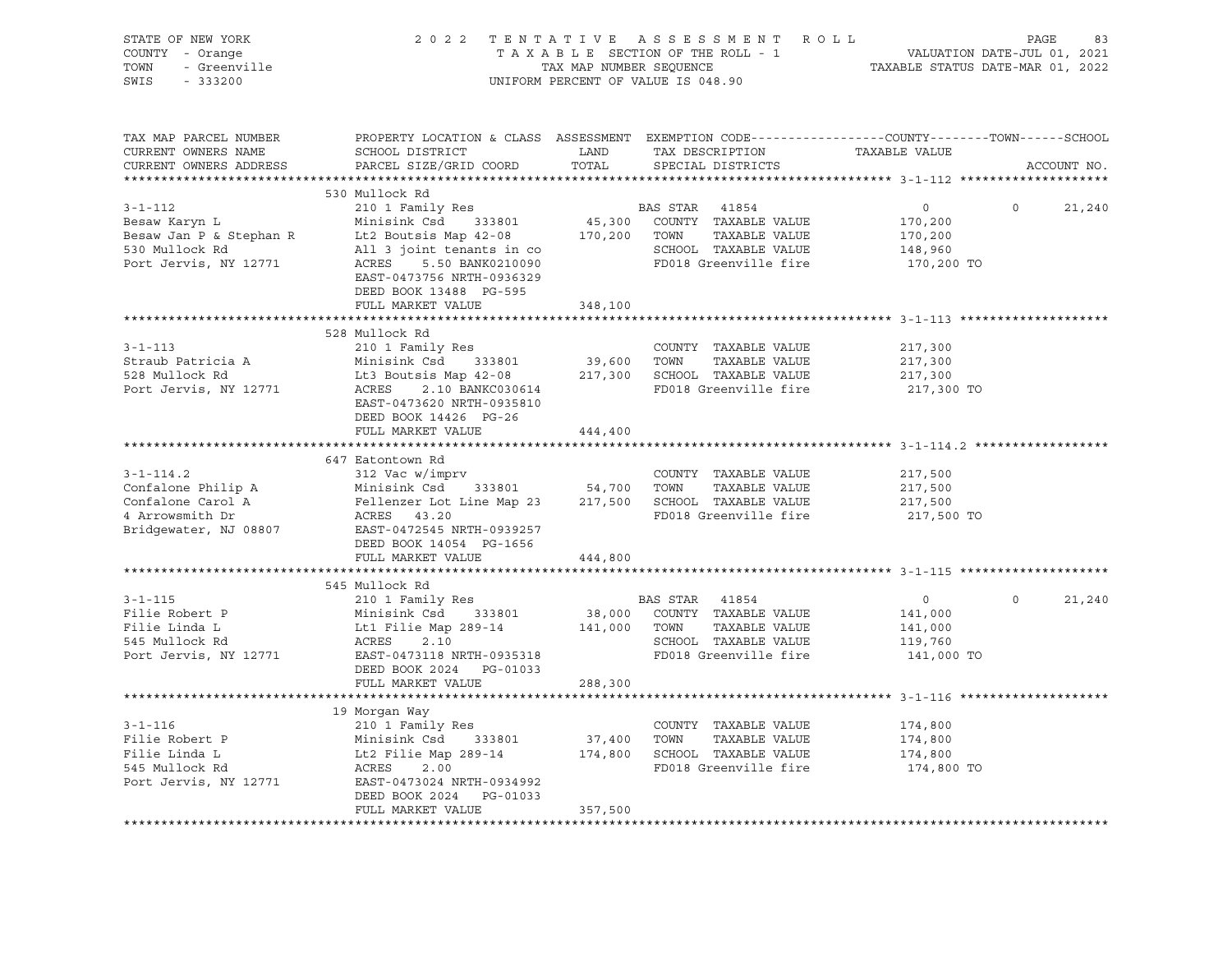| STATE OF NEW YORK<br>OF NEW YORK<br>I - Orange<br>- Greenville<br>COUNTY - Orange<br>TOWN<br>SWIS - 333200                                                                                                                                                                                                                                                                                                               |                                                                                                                                             |         | 2022 TENTATIVE ASSESSMENT ROLL PAGE 84<br>TAXABLE SECTION OF THE ROLL - 1 VALUATION DATE-JUL 01, 2021<br>TAX MAP NUMBER SEQUENCE TAXABLE STATUS DATE-MAR 01, 2022<br>UNIFORM PERCENT OF VALUE IS 048.90 |                                                                                                                                                                                                                                                                                                                                    |                |             |
|--------------------------------------------------------------------------------------------------------------------------------------------------------------------------------------------------------------------------------------------------------------------------------------------------------------------------------------------------------------------------------------------------------------------------|---------------------------------------------------------------------------------------------------------------------------------------------|---------|---------------------------------------------------------------------------------------------------------------------------------------------------------------------------------------------------------|------------------------------------------------------------------------------------------------------------------------------------------------------------------------------------------------------------------------------------------------------------------------------------------------------------------------------------|----------------|-------------|
| TAX MAP PARCEL NUMBER<br>CURRENT OWNERS NAME<br>CURRENT OWNERS ADDRESS                                                                                                                                                                                                                                                                                                                                                   | PROPERTY LOCATION & CLASS ASSESSMENT EXEMPTION CODE---------------COUNTY-------TOWN-----SCHOOL<br>SCHOOL DISTRICT<br>PARCEL SIZE/GRID COORD |         | LAND TAX DESCRIPTION TAXABLE VALUE COORD TOTAL SPECIAL DISTRICTS                                                                                                                                        |                                                                                                                                                                                                                                                                                                                                    |                | ACCOUNT NO. |
|                                                                                                                                                                                                                                                                                                                                                                                                                          | 571 Mullock Rd                                                                                                                              |         |                                                                                                                                                                                                         |                                                                                                                                                                                                                                                                                                                                    |                |             |
|                                                                                                                                                                                                                                                                                                                                                                                                                          |                                                                                                                                             |         |                                                                                                                                                                                                         | 231,900                                                                                                                                                                                                                                                                                                                            |                |             |
|                                                                                                                                                                                                                                                                                                                                                                                                                          |                                                                                                                                             |         |                                                                                                                                                                                                         |                                                                                                                                                                                                                                                                                                                                    |                |             |
|                                                                                                                                                                                                                                                                                                                                                                                                                          |                                                                                                                                             |         |                                                                                                                                                                                                         | 231,900<br>231,900                                                                                                                                                                                                                                                                                                                 |                |             |
| 3-2-1.122<br>Tava Courtney<br>Tava Courtney<br>Tava Cynthia<br>Tava Cynthia<br>Tava Cynthia<br>It 1 Tava Map 158-11<br>S71 Mullock Rd<br>ACRES<br>Port Jervis, NY 12771<br>Example 158-11<br>Example 158-11<br>231,900<br>EXABLE VALUE<br>231,900<br>ED018 G                                                                                                                                                             | DEED BOOK 3127 PG-302                                                                                                                       |         |                                                                                                                                                                                                         | 231,900 TO                                                                                                                                                                                                                                                                                                                         |                |             |
|                                                                                                                                                                                                                                                                                                                                                                                                                          | FULL MARKET VALUE                                                                                                                           | 474,200 |                                                                                                                                                                                                         |                                                                                                                                                                                                                                                                                                                                    |                |             |
|                                                                                                                                                                                                                                                                                                                                                                                                                          |                                                                                                                                             |         |                                                                                                                                                                                                         |                                                                                                                                                                                                                                                                                                                                    |                |             |
| 3-2-1.222<br>Tava Corey<br>Tava Corey<br>Tava Corey<br>Minisink Csd 333801<br>S71 Mullock Rd Lt 2 Tava Map 158-11<br>Port Jervis, NY 12771<br>ACRES 2.20<br>Tava Map 158-11<br>Port Jervis, NY 12771<br>ACRES 2.20<br>Tava Corey<br>PD018 Greenville f                                                                                                                                                                   |                                                                                                                                             |         |                                                                                                                                                                                                         |                                                                                                                                                                                                                                                                                                                                    |                |             |
|                                                                                                                                                                                                                                                                                                                                                                                                                          |                                                                                                                                             |         |                                                                                                                                                                                                         |                                                                                                                                                                                                                                                                                                                                    |                |             |
|                                                                                                                                                                                                                                                                                                                                                                                                                          | EAST-0472780 NRTH-0935182<br>DEED BOOK 13135 PG-1346                                                                                        |         |                                                                                                                                                                                                         | 246,000 TO                                                                                                                                                                                                                                                                                                                         |                |             |
|                                                                                                                                                                                                                                                                                                                                                                                                                          | FULL MARKET VALUE                                                                                                                           | 503,100 |                                                                                                                                                                                                         |                                                                                                                                                                                                                                                                                                                                    |                |             |
|                                                                                                                                                                                                                                                                                                                                                                                                                          |                                                                                                                                             |         |                                                                                                                                                                                                         |                                                                                                                                                                                                                                                                                                                                    |                |             |
| $3 - 2 - 1.3$                                                                                                                                                                                                                                                                                                                                                                                                            | Mullock Rd<br>323 Vacant rural                                                                                                              |         | COUNTY TAXABLE VALUE                                                                                                                                                                                    | 1,400                                                                                                                                                                                                                                                                                                                              |                |             |
|                                                                                                                                                                                                                                                                                                                                                                                                                          |                                                                                                                                             |         |                                                                                                                                                                                                         | 1,400                                                                                                                                                                                                                                                                                                                              |                |             |
|                                                                                                                                                                                                                                                                                                                                                                                                                          |                                                                                                                                             |         |                                                                                                                                                                                                         | 1,400                                                                                                                                                                                                                                                                                                                              |                |             |
|                                                                                                                                                                                                                                                                                                                                                                                                                          |                                                                                                                                             |         | 1,400 TOWN TAXABLE VALUE<br>1,400 SCHOOL TAXABLE VALUE<br>FD018 Greenville fire<br>FD018 Greenville fire                                                                                                | 1,400 TO                                                                                                                                                                                                                                                                                                                           |                |             |
| 3-2-1.3<br>Tava Courtney<br>Tava Cynthia<br>Tava Cynthia<br>571 Mullock Rd<br>Port Jervis, NY 12771<br>Ram Port Sam Port Sam Port Sam Port Sam Port Sam Port Sam Port Sam Port Sam Port Sam Port Sam Port Sam Port S<br>Port Sam Port Port S                                                                                                                                                                             | DEED BOOK 3127 PG-302<br>FULL MARKET VALUE                                                                                                  | 2,900   |                                                                                                                                                                                                         |                                                                                                                                                                                                                                                                                                                                    |                |             |
|                                                                                                                                                                                                                                                                                                                                                                                                                          |                                                                                                                                             |         |                                                                                                                                                                                                         |                                                                                                                                                                                                                                                                                                                                    |                |             |
| $\begin{tabular}{lllllllllllllllllll} \hline 3-2-2 & 210 & 1 Family Res & \textbf{BAS STAR} & 41854 & 0 \\ \textbf{Dawson Joseph} & \textbf{Minisink Csd} & 333801 & 46,900 SOLAR EX C 49500 & 22,000 & 22 \\ \textbf{Dawson Madeline} & \text{Lt 2 Roger Sub Map 9329} & 274,100 & \textbf{COUNTY TAXABLE VALUE} & 252,100 \\ \textbf{15 Fox Run Ln} & \textbf{ACRES} & 5.00 BANKC170030 & \textbf{TCWN} & \textbf{TAX$ | 15 Fox Run Ln                                                                                                                               |         |                                                                                                                                                                                                         |                                                                                                                                                                                                                                                                                                                                    |                |             |
|                                                                                                                                                                                                                                                                                                                                                                                                                          |                                                                                                                                             |         |                                                                                                                                                                                                         |                                                                                                                                                                                                                                                                                                                                    | $\overline{0}$ | 21,240      |
|                                                                                                                                                                                                                                                                                                                                                                                                                          |                                                                                                                                             |         |                                                                                                                                                                                                         | 22,000 22,000                                                                                                                                                                                                                                                                                                                      |                | 22,000      |
|                                                                                                                                                                                                                                                                                                                                                                                                                          |                                                                                                                                             |         |                                                                                                                                                                                                         |                                                                                                                                                                                                                                                                                                                                    |                |             |
|                                                                                                                                                                                                                                                                                                                                                                                                                          |                                                                                                                                             |         |                                                                                                                                                                                                         |                                                                                                                                                                                                                                                                                                                                    |                |             |
|                                                                                                                                                                                                                                                                                                                                                                                                                          |                                                                                                                                             |         |                                                                                                                                                                                                         |                                                                                                                                                                                                                                                                                                                                    |                |             |
|                                                                                                                                                                                                                                                                                                                                                                                                                          |                                                                                                                                             |         |                                                                                                                                                                                                         |                                                                                                                                                                                                                                                                                                                                    |                |             |
|                                                                                                                                                                                                                                                                                                                                                                                                                          | FULL MARKET VALUE 560,500                                                                                                                   |         |                                                                                                                                                                                                         |                                                                                                                                                                                                                                                                                                                                    |                |             |
|                                                                                                                                                                                                                                                                                                                                                                                                                          | 29 Fox Run Ln                                                                                                                               |         |                                                                                                                                                                                                         |                                                                                                                                                                                                                                                                                                                                    |                |             |
| $3 - 2 - 3$                                                                                                                                                                                                                                                                                                                                                                                                              | 210 1 Family Res                                                                                                                            |         | BAS STAR 41854                                                                                                                                                                                          | $\overline{0}$ and $\overline{0}$ and $\overline{0}$ and $\overline{0}$ and $\overline{0}$ and $\overline{0}$ and $\overline{0}$ and $\overline{0}$ and $\overline{0}$ and $\overline{0}$ and $\overline{0}$ and $\overline{0}$ and $\overline{0}$ and $\overline{0}$ and $\overline{0}$ and $\overline{0}$ and $\overline{0}$ and | $\overline{0}$ | 21,240      |
|                                                                                                                                                                                                                                                                                                                                                                                                                          |                                                                                                                                             |         |                                                                                                                                                                                                         |                                                                                                                                                                                                                                                                                                                                    |                |             |
|                                                                                                                                                                                                                                                                                                                                                                                                                          |                                                                                                                                             |         |                                                                                                                                                                                                         |                                                                                                                                                                                                                                                                                                                                    |                |             |
|                                                                                                                                                                                                                                                                                                                                                                                                                          |                                                                                                                                             |         |                                                                                                                                                                                                         |                                                                                                                                                                                                                                                                                                                                    |                |             |
|                                                                                                                                                                                                                                                                                                                                                                                                                          |                                                                                                                                             |         |                                                                                                                                                                                                         |                                                                                                                                                                                                                                                                                                                                    |                |             |
|                                                                                                                                                                                                                                                                                                                                                                                                                          | DEED BOOK 4008 PG-331                                                                                                                       |         |                                                                                                                                                                                                         |                                                                                                                                                                                                                                                                                                                                    |                |             |
|                                                                                                                                                                                                                                                                                                                                                                                                                          | FULL MARKET VALUE                                                                                                                           | 452,100 |                                                                                                                                                                                                         |                                                                                                                                                                                                                                                                                                                                    |                |             |
|                                                                                                                                                                                                                                                                                                                                                                                                                          |                                                                                                                                             |         |                                                                                                                                                                                                         |                                                                                                                                                                                                                                                                                                                                    |                |             |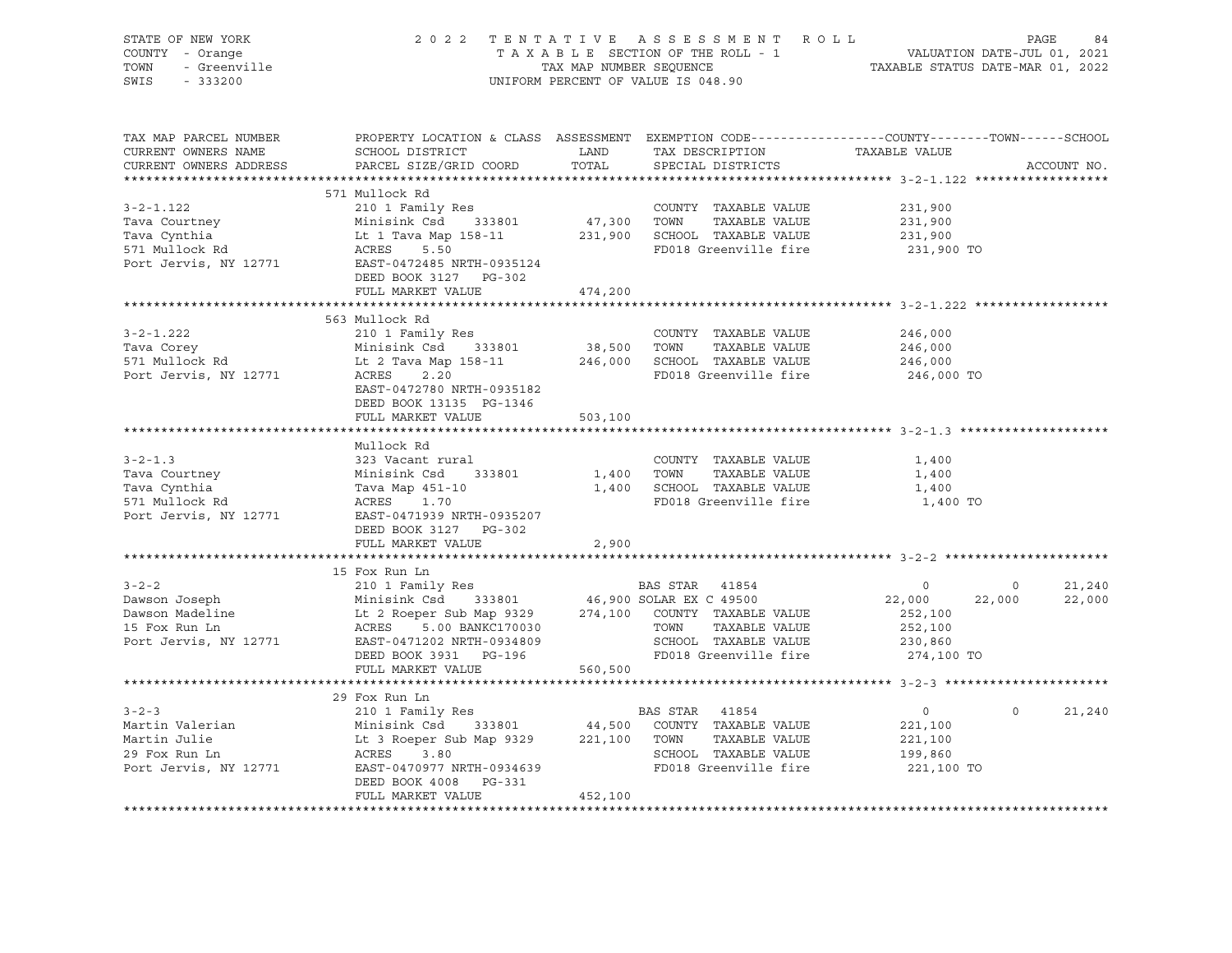| STATE OF NEW YORK<br>y<br>- Orange<br>- Greenville<br>COUNTY - Orange<br>TOWN<br>SWIS<br>$-333200$                                                                                                                                                                                |                                                                                                                                                                                                       |                      | TENTATIVE ASSESSMENT ROLL PAGE 85<br>TAXABLE SECTION OF THE ROLL - 1 VALUATION DATE-JUL 01, 2021<br>TAX MAP NUMBER SEQUENCE TAXABLE STATUS DATE-MAR 01, 2022<br>2022 TENTATIVE ASSESSMENT ROLL<br>UNIFORM PERCENT OF VALUE IS 048.90 |                                                               |          |             |
|-----------------------------------------------------------------------------------------------------------------------------------------------------------------------------------------------------------------------------------------------------------------------------------|-------------------------------------------------------------------------------------------------------------------------------------------------------------------------------------------------------|----------------------|--------------------------------------------------------------------------------------------------------------------------------------------------------------------------------------------------------------------------------------|---------------------------------------------------------------|----------|-------------|
| TAX MAP PARCEL NUMBER<br>CURRENT OWNERS NAME<br>CURRENT OWNERS ADDRESS                                                                                                                                                                                                            | PROPERTY LOCATION & CLASS ASSESSMENT EXEMPTION CODE----------------COUNTY-------TOWN------SCHOOL<br>SCHOOL DISTRICT<br>PARCEL SIZE/GRID COORD                                                         | <b>LAND</b><br>TOTAL | TAX DESCRIPTION TAXABLE VALUE<br>SPECIAL DISTRICTS                                                                                                                                                                                   |                                                               |          | ACCOUNT NO. |
| $3 - 2 - 4$<br>Lake Gary J<br>Lake Debra A<br>ות השום והוא ביז עם SCHOOL TAXABLE VALUE<br>Port Jervis, NY 12771 EAST-0471813 NRTH-0934360 FD018 Greenville fire<br>המרכז המרכז המרכז היא המרכז המרכז המרכז המרכז המרכז המרכז המרכז המרכז המרכז המרכז המרכז המרכז המרכז המרכז המרכ | 40 Fox Run Ln<br>EAS STAR 41854<br>Minisink Csd 333801 47,600 COUNTY TAXABLE VALUE<br>Lt 4 Roeper Sub Map 9329 204,000 TOWN TAXABLE VALUE<br>ACRES 5.80<br>DEED BOOK 3567 PG-224<br>FULL MARKET VALUE | 417,200              |                                                                                                                                                                                                                                      | $\overline{0}$<br>204,000<br>204,000<br>182,760<br>204,000 TO | $\Omega$ | 21,240      |
|                                                                                                                                                                                                                                                                                   |                                                                                                                                                                                                       |                      |                                                                                                                                                                                                                                      |                                                               |          |             |
| $3 - 2 - 5$<br>Stevens William C<br>Liggio-Stevens Bonita<br>Liggio-Stevens Bonita<br>Liggio-Stevens Bonita<br>Liggio-Stevens Bonita<br>Liggio-Stevens Bonita<br>Liggio-Stevens Bonita<br>604 Mullock Rd<br>Port Jervis, NY 12771                                                 | Mullock Rd<br>314 Rural vac<10<br>ACRES 2.40<br>EAST-0471596 NRTH-0935110<br>DEED BOOK 3612 PG-280                                                                                                    |                      | COUNTY TAXABLE VALUE<br>333801 11,800 TOWN TAXABLE VALUE<br>15 Map 9329 11,800 SCHOOL TAXABLE VALUE<br>TAXABLE VALUE<br>FD018 Greenville fire                                                                                        | 11,800<br>11,800<br>11,800<br>11,800 TO                       |          |             |
|                                                                                                                                                                                                                                                                                   | FULL MARKET VALUE                                                                                                                                                                                     | 24,100               |                                                                                                                                                                                                                                      |                                                               |          |             |
|                                                                                                                                                                                                                                                                                   |                                                                                                                                                                                                       |                      |                                                                                                                                                                                                                                      |                                                               |          |             |
| $3 - 2 - 6$<br>Lake Gary J & Debra<br>Martin Valerian & Julie Map 9329<br>Dawson Joseph & Madeline FRNT 110.00 DPTH 898.00<br>40 Fox Run Ln EAST-0471961 NRTH-0934926<br>Port Jervis, NY 12771                                                                                    | Fox Run Ln<br>692 Road/str/hwy<br>$\frac{352 \text{ head}}{233801}$<br>-- -<br>DEED BOOK 13183 PG-1402                                                                                                |                      | COUNTY TAXABLE VALUE<br>400 TOWN<br>TAXABLE VALUE<br>400 SCHOOL TAXABLE VALUE<br>FD018 Greenville fire                                                                                                                               | 400<br>400<br>400<br>400 TO                                   |          |             |
|                                                                                                                                                                                                                                                                                   | FULL MARKET VALUE                                                                                                                                                                                     | 800                  |                                                                                                                                                                                                                                      |                                                               |          |             |
|                                                                                                                                                                                                                                                                                   |                                                                                                                                                                                                       |                      |                                                                                                                                                                                                                                      |                                                               |          |             |
| $3 - 3 - 1$<br>Phillips Carroll A III (1994)<br>Phillips Brenda J (1994)<br>Minisink Csd 333801 (1996)<br>219,600 COUNTY TAXABLE VALUE<br>219,600 TOWN TAXABLE VALUE<br>219,600 TOWN TAXABLE VALUE<br>219,600 TOWN TAXABLE VALUE<br>219,600 TOWN TAXABLE VA                       | 485 Grahamtown Rd<br>210 1 Family Res<br>DEED BOOK 5602 PG-223                                                                                                                                        |                      | BAS STAR 41854                                                                                                                                                                                                                       | $\overline{0}$<br>219,600<br>219,600<br>198,360<br>219,600 TO | $\Omega$ | 21,240      |
|                                                                                                                                                                                                                                                                                   | FULL MARKET VALUE                                                                                                                                                                                     | 449,100              |                                                                                                                                                                                                                                      |                                                               |          |             |
|                                                                                                                                                                                                                                                                                   |                                                                                                                                                                                                       |                      |                                                                                                                                                                                                                                      |                                                               |          |             |
| $3 - 3 - 2$<br>S-S-2<br>Giles Georgene G Minisink Csd<br>463 Grahamtown Rd Lt 2 Map 6065<br>Middletown, NY 10940 ACRES 6.50                                                                                                                                                       | 463 Grahamtown Rd<br>210 1 Family Res<br>EAST-0474811 NRTH-0940136<br>DEED BOOK 4234 PG-114<br>FULL MARKET VALUE                                                                                      | 312,500              | COUNTY TAXABLE VALUE<br>333801 49,000 TOWN TAXABLE VALUE<br>152,800 SCHOOL TAXABLE VALUE<br>FD018 Greenville fire 152,800 TO                                                                                                         | 152,800<br>152,800<br>152,800                                 |          |             |
|                                                                                                                                                                                                                                                                                   |                                                                                                                                                                                                       |                      |                                                                                                                                                                                                                                      |                                                               |          |             |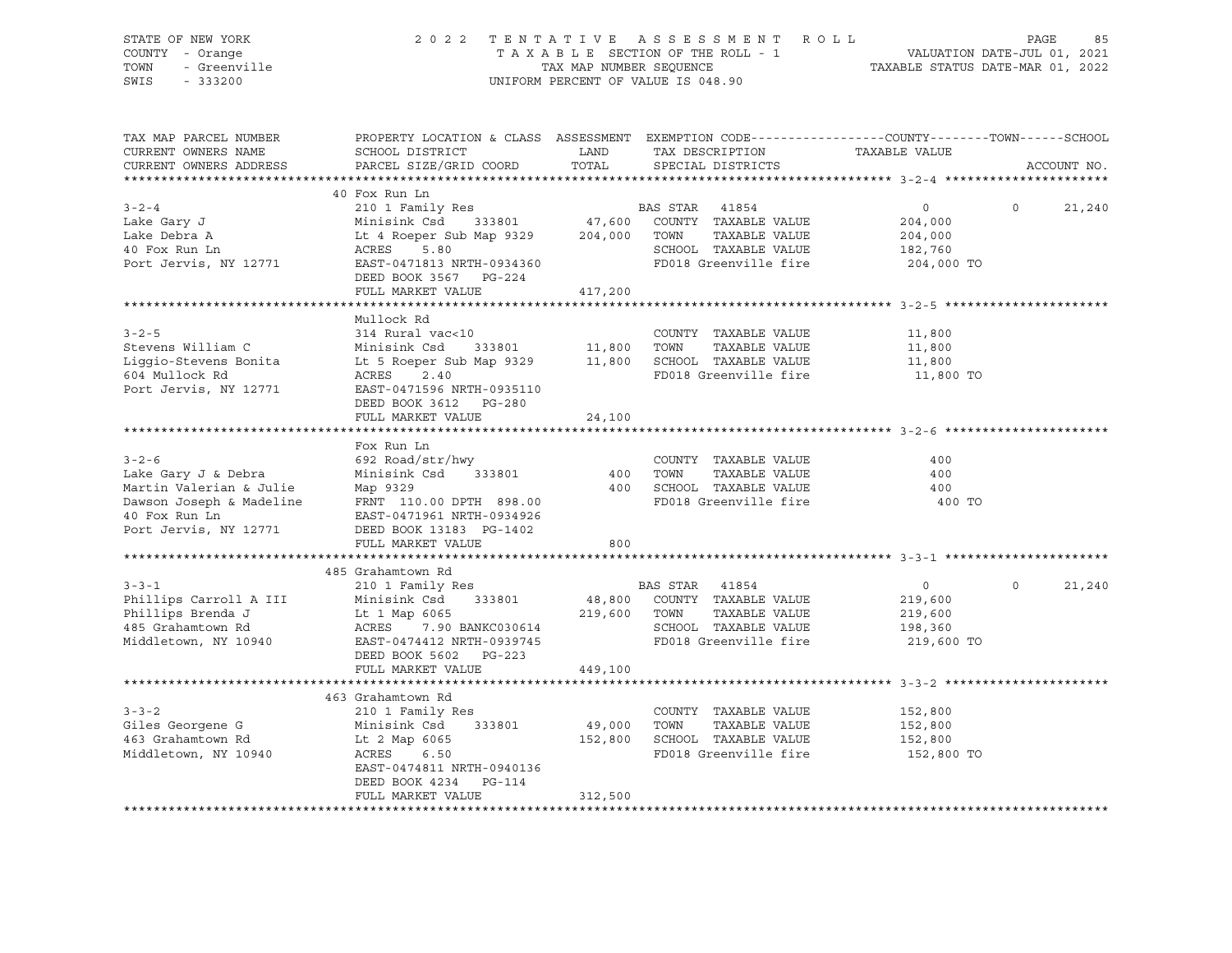| STATE OF NEW YORK<br>COUNTY - Orange<br>- Crange<br>- Greenville<br>TOWN<br>SWIS<br>$-333200$                                     |                                                                                                                                                                                                                                                                        | TAX MAP NUMBER SEQUENCE | 2022 TENTATIVE ASSESSMENT ROLL<br>TAXABLE SECTION OF THE ROLL - 1<br>UNIFORM PERCENT OF VALUE IS 048.90         | VALUATION DATE-JUL 01, 2021<br>TAXABLE STATUS DATE-MAR 01, 2022 | PAGE     | 86          |
|-----------------------------------------------------------------------------------------------------------------------------------|------------------------------------------------------------------------------------------------------------------------------------------------------------------------------------------------------------------------------------------------------------------------|-------------------------|-----------------------------------------------------------------------------------------------------------------|-----------------------------------------------------------------|----------|-------------|
| TAX MAP PARCEL NUMBER<br>CURRENT OWNERS NAME<br>CURRENT OWNERS ADDRESS                                                            | PROPERTY LOCATION & CLASS ASSESSMENT EXEMPTION CODE---------------COUNTY-------TOWN------SCHOOL<br>SCHOOL DISTRICT<br>PARCEL SIZE/GRID COORD                                                                                                                           | LAND<br>TOTAL           | TAX DESCRIPTION<br>SPECIAL DISTRICTS                                                                            | TAXABLE VALUE                                                   |          | ACCOUNT NO. |
| $3 - 3 - 3$<br>Kola Tommy<br>170-49 Cedarcroft Rd Apt 1K Lt 3 Map 6065<br>Jamaica, NY 11432                                       | 453 Grahamtown Rd<br>210 1 Family Res<br>333801<br>Minisink Csd<br>ACRES 6.30 BANKC030015<br>EAST-0475081 NRTH-0940166<br>DEED BOOK 14872 PG-1979<br>FULL MARKET VALUE                                                                                                 | 379,800                 | COUNTY TAXABLE VALUE<br>47,800 TOWN TAXABLE VALUE<br>185,700 SCHOOL TAXABLE VALUE<br>FD018 Greenville fire      | 185,700<br>185,700<br>185,700<br>185,700 TO                     |          |             |
|                                                                                                                                   |                                                                                                                                                                                                                                                                        |                         |                                                                                                                 |                                                                 |          |             |
| $3 - 3 - 4$<br>Roberto Christian C<br>Roberto Andrea V<br>443 Grahamtown Rd<br>Middletown, NY 10940 EAST-0475358 NRTH-0940325     | 443 Grahamtown Rd<br>210 1 Family Res<br>Minisink Csd 333801<br>Minisium Code<br>It 4 Map 6065 240, 100<br>ACRES 6.80 BANKC170030 240, 100<br>DEED BOOK 5055 PG-43                                                                                                     | 246,100 TOWN            | BAS STAR 41854<br>44,500 COUNTY TAXABLE VALUE<br>TAXABLE VALUE<br>SCHOOL TAXABLE VALUE<br>FD018 Greenville fire | $\overline{0}$<br>246,100<br>246,100<br>224,860<br>246,100 TO   | $\Omega$ | 21,240      |
|                                                                                                                                   | FULL MARKET VALUE                                                                                                                                                                                                                                                      | 503,300                 |                                                                                                                 |                                                                 |          |             |
|                                                                                                                                   |                                                                                                                                                                                                                                                                        |                         |                                                                                                                 |                                                                 |          |             |
| $3 - 3 - 5$<br>Aceto John<br>27 Benneywater Rd<br>Port Jervis, NY 12771<br>MAY BE SUBJECT TO PAYMENT<br>UNDER AGDIST LAW TIL 2026 | 27 Benneywater Rd<br>240 Rural res<br>Minisink Csd 333801 75,400 COUNTY TAXABLE VALUE<br>Lt1 Rotolo Sub 292-03 307,300 TOWN TAXABLE VALUE<br>ACRES 28.90<br>EAST-0474955 NRTH-0939179<br>DEED BOOK 14132 PG-178<br>DEED BOOK 14132 PG-178<br>FULL MARKET VALUE         | 628,400                 | AGDISTRICT 41720<br>TAXABLE VALUE<br>21,092 EX                                                                  | 21,092<br>286,208<br>286,208<br>286,208<br>286,208 TO           | 21,092   | 21,092      |
|                                                                                                                                   |                                                                                                                                                                                                                                                                        |                         |                                                                                                                 |                                                                 |          |             |
| $3 - 3 - 6$<br>Prezioso Paul J<br>Dwornik Elizabeth M<br>17 Benneywater Rd<br>Port Jervis, NY 12771 EAST-0475293 NRTH-0938681     | 17 Benneywater Rd<br>210 1 Family Res<br>VOUNTY TAXABLE VALUE<br>Minisink Csd 333801 42,400 TOWN TAXABLE VALUE<br>Lt2 Rotolo Sub 292-03 249,300 SCHOOL TAXABLE VALUE<br>ACRES 2.90 BANKC030230<br>ACRES 2.90 BANKC030230<br>DEED BOOK 14246 PG-21                      |                         | COUNTY TAXABLE VALUE<br>FD018 Greenville fire                                                                   | 249,300<br>249,300<br>249,300<br>249,300 TO                     |          |             |
|                                                                                                                                   | FULL MARKET VALUE                                                                                                                                                                                                                                                      | 509,800                 |                                                                                                                 |                                                                 |          |             |
| $3 - 3 - 7$<br>Mc Dermott Kimberly N<br>Mc Dermott Todd<br>11 Benneywater Rd<br>Port Jervis, NY 12771 EAST-0475055 NRTH-0938573   | 11 Benneywater Rd<br>210 1 Family Res<br>Minisink Csd 333801 41,300 TOWN TAXABLE VALUE<br>Lt3 Rotolo Sub 292-03 211,400 SCHOOL TAXABLE VALUE<br>ACRES 2.70 BANKC190321 FD018 Greenville fire<br>ACRES 2.70 BANKC190321<br>DEED BOOK 11898 PG-1510<br>FULL MARKET VALUE | 432,300                 | COUNTY TAXABLE VALUE<br>TAXABLE VALUE<br>FD018 Greenville fire                                                  | 211,400<br>211,400<br>211,400<br>211,400 TO                     |          |             |
|                                                                                                                                   |                                                                                                                                                                                                                                                                        |                         |                                                                                                                 |                                                                 |          |             |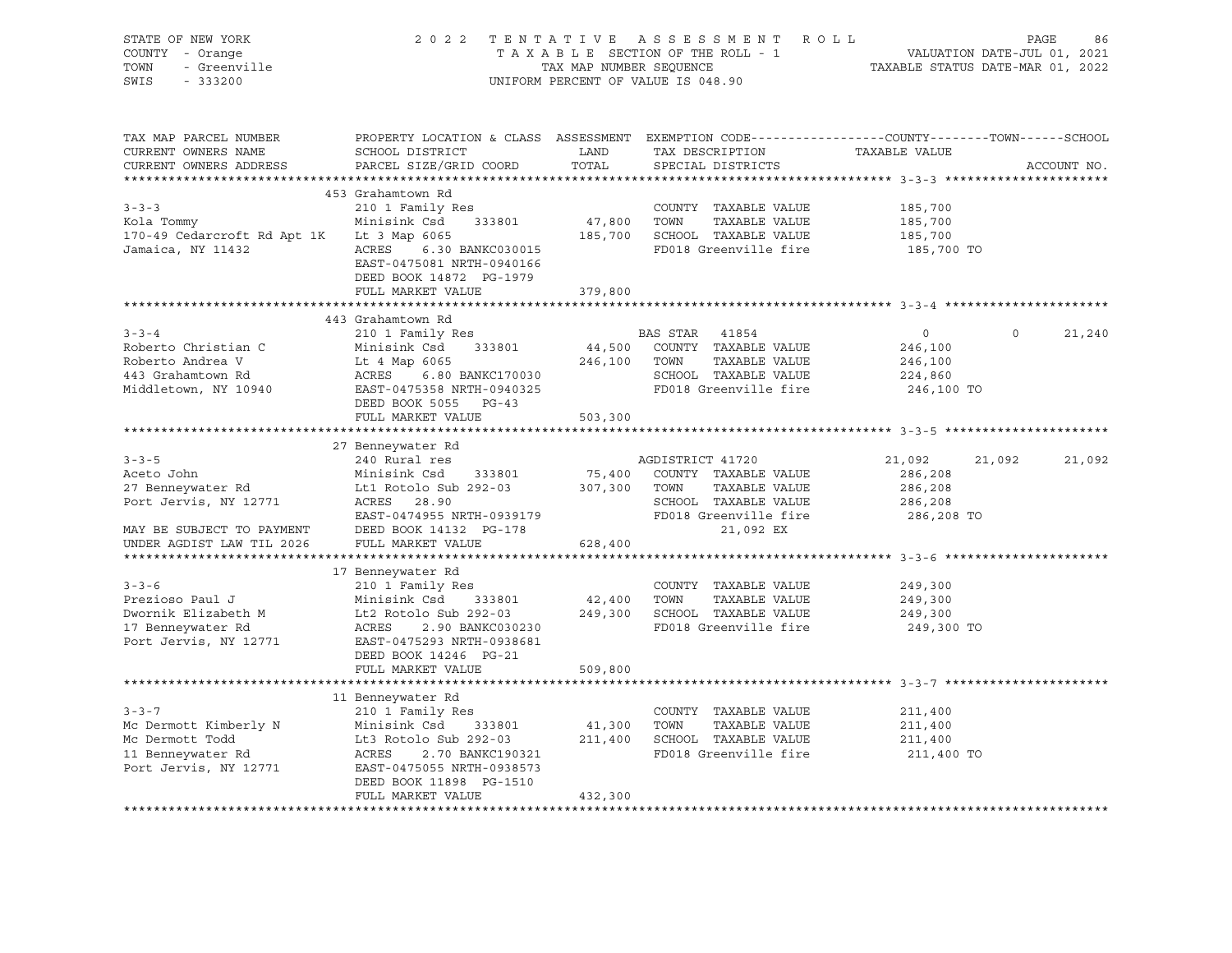| STATE OF NEW YORK<br>COUNTY - Orange<br>- Greenville<br>TOWN<br>SWIS<br>$-333200$                     |                                                                                                                                    |                        | 2022 TENTATIVE ASSESSMENT ROLL<br>UNIFORM PERCENT OF VALUE IS 048.90                           | PAGE<br>87<br>T A X A B L E SECTION OF THE ROLL - 1<br>T A X A B L E SECTION OF THE ROLL - 1<br>TAX MAP NUMBER SEQUENCE TAXABLE STATUS DATE-MAR 01, 2022 |
|-------------------------------------------------------------------------------------------------------|------------------------------------------------------------------------------------------------------------------------------------|------------------------|------------------------------------------------------------------------------------------------|----------------------------------------------------------------------------------------------------------------------------------------------------------|
| TAX MAP PARCEL NUMBER<br>CURRENT OWNERS NAME<br>CURRENT OWNERS ADDRESS                                | SCHOOL DISTRICT<br>PARCEL SIZE/GRID COORD                                                                                          | LAND<br>TOTAL          | TAX DESCRIPTION<br>SPECIAL DISTRICTS                                                           | PROPERTY LOCATION & CLASS ASSESSMENT EXEMPTION CODE---------------COUNTY-------TOWN-----SCHOOL<br>TAXABLE VALUE<br>ACCOUNT NO.                           |
|                                                                                                       |                                                                                                                                    |                        |                                                                                                |                                                                                                                                                          |
| $3 - 3 - 8$<br>Shepherd Christian J<br>Shepherd Laurel J<br>3 Benneywater Rd<br>Port Jervis, NY 12771 | 3 Benneywater Rd<br>210 1 Family Res<br>Minisink Csd 333801<br>Lt4 Rotolo Sub 292-03<br>ACRES<br>2.50<br>EAST-0474868 NRTH-0938444 | 40,200 TOWN            | COUNTY TAXABLE VALUE<br>TAXABLE VALUE<br>230,900 SCHOOL TAXABLE VALUE<br>FD018 Greenville fire | 230,900<br>230,900<br>230,900<br>230,900 TO                                                                                                              |
|                                                                                                       | DEED BOOK 12305 PG-361                                                                                                             |                        |                                                                                                |                                                                                                                                                          |
|                                                                                                       | FULL MARKET VALUE<br>***********************                                                                                       | 472,200<br>*********** |                                                                                                | .******************************* 4-1-1 ********                                                                                                          |
| $4 - 1 - 1$<br>Pavlick Edward                                                                         | Mountain Rd<br>322 Rural vac>10<br>Minisink Csd<br>333801                                                                          | 13,100                 | COUNTY TAXABLE VALUE<br>TAXABLE VALUE<br>TOWN                                                  | 13,100<br>13,100                                                                                                                                         |
| Stempert Robert & James<br>C/O Scott C Barton<br>Reyer Gary                                           | ACRES 26.10<br>EAST-0463903 NRTH-0939565<br>DEED BOOK 4496 PG-209                                                                  | 13,100                 | SCHOOL TAXABLE VALUE<br>FD018 Greenville fire                                                  | 13,100<br>13,100 TO                                                                                                                                      |
| 6 Bennett St<br>Port Jervis, NY 12771                                                                 | FULL MARKET VALUE                                                                                                                  | 26,800                 |                                                                                                |                                                                                                                                                          |
|                                                                                                       | Mountain Rd                                                                                                                        |                        |                                                                                                |                                                                                                                                                          |
| $4 - 1 - 2$                                                                                           | 260 Seasonal res                                                                                                                   |                        | COUNTY TAXABLE VALUE                                                                           | 35,000                                                                                                                                                   |
| New Mutual Inc                                                                                        | Minisink Csd<br>ACRES 16.00<br>PRET 2161105.1<br>Minisink Csd<br>333801                                                            | 20,600                 | TOWN<br>TAXABLE VALUE                                                                          | 35,000                                                                                                                                                   |
| C/O Scott C Barton                                                                                    |                                                                                                                                    |                        | 35,000 SCHOOL TAXABLE VALUE                                                                    | 35,000                                                                                                                                                   |
| 6 Bennett St                                                                                          | EAST-0464495 NRTH-0939304                                                                                                          |                        | FD018 Greenville fire                                                                          | 35,000 TO                                                                                                                                                |
| Port Jervis, NY 12771                                                                                 | DEED BOOK 3323 PG-272                                                                                                              |                        |                                                                                                |                                                                                                                                                          |
|                                                                                                       | FULL MARKET VALUE                                                                                                                  | 71,600                 |                                                                                                |                                                                                                                                                          |
|                                                                                                       |                                                                                                                                    |                        |                                                                                                |                                                                                                                                                          |
|                                                                                                       | 1228 Mountain Rd                                                                                                                   |                        |                                                                                                |                                                                                                                                                          |
| $4 - 1 - 3.11$<br>Colavito Carol                                                                      | 210 1 Family Res                                                                                                                   |                        | COUNTY TAXABLE VALUE<br>TAXABLE VALUE                                                          | 116,500                                                                                                                                                  |
| Colavito Ronald                                                                                       | Minisink Csd 333801<br>ACRES 1.10<br>EAST-0467548 NRTH-0936780                                                                     | 32,500 TOWN            | 116,500 SCHOOL TAXABLE VALUE                                                                   | 116,500<br>116,500                                                                                                                                       |
| 123 Congress Rd                                                                                       |                                                                                                                                    |                        | FD018 Greenville fire                                                                          | 116,500 TO                                                                                                                                               |
| Milford, PA 18337                                                                                     | DEED BOOK 2029 PG-00838                                                                                                            |                        |                                                                                                |                                                                                                                                                          |
|                                                                                                       | FULL MARKET VALUE                                                                                                                  | 238,200                |                                                                                                |                                                                                                                                                          |
|                                                                                                       |                                                                                                                                    |                        | *********************************** 4-1-3.121                                                  |                                                                                                                                                          |
|                                                                                                       | 744 Mullock Rd                                                                                                                     |                        |                                                                                                |                                                                                                                                                          |
| $4 - 1 - 3.121$                                                                                       | 210 1 Family Res                                                                                                                   |                        | COUNTY TAXABLE VALUE                                                                           | 190,900                                                                                                                                                  |
| 4-1-3.121<br>Damon Stephen H                                                                          | Minisink Csd 333801                                                                                                                | 33,600 TOWN            | TAXABLE VALUE                                                                                  | 190,900                                                                                                                                                  |
|                                                                                                       | Lt 3 Chaparral Land Dev 190,900 SCHOOL TAXABLE VALUE                                                                               |                        |                                                                                                | 190,900                                                                                                                                                  |
| Port Jervis, NY 12771                                                                                 | ACRES 1.30 BANKC220065<br>EAST-0468409 NRTH-0936234<br>DEED BOOK 14052 PG-484                                                      |                        | FD018 Greenville fire                                                                          | 190,900 TO                                                                                                                                               |
|                                                                                                       | FULL MARKET VALUE                                                                                                                  | 390,400                |                                                                                                |                                                                                                                                                          |
|                                                                                                       |                                                                                                                                    |                        |                                                                                                |                                                                                                                                                          |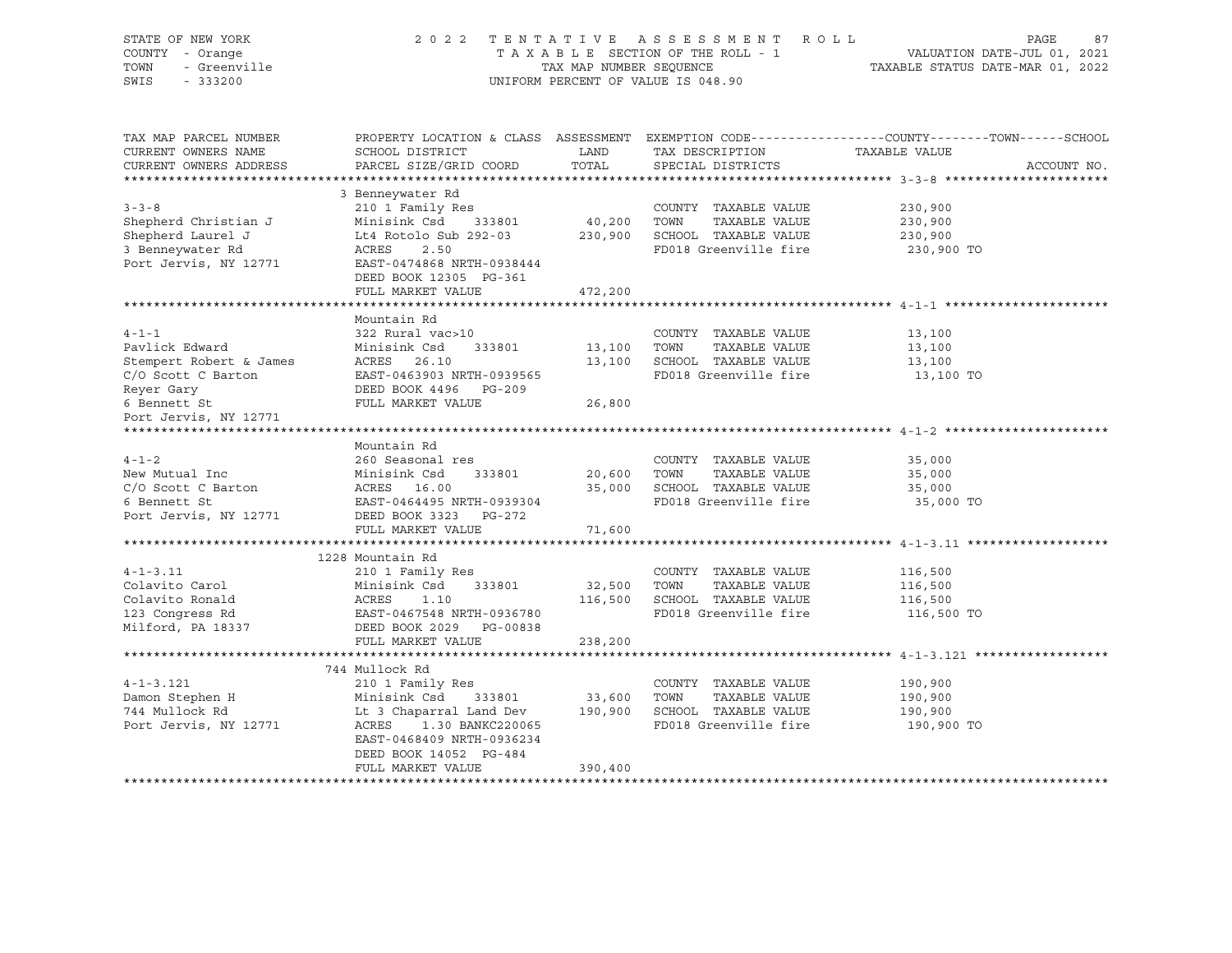| STATE OF NEW YORK<br>COUNTY - Orange         |                                                                                                                                                                                                                                       |              | 2022 TENTATIVE ASSESSMENT ROLL     | PAGE<br>88                                                                                       |
|----------------------------------------------|---------------------------------------------------------------------------------------------------------------------------------------------------------------------------------------------------------------------------------------|--------------|------------------------------------|--------------------------------------------------------------------------------------------------|
| - Orange<br>- Greenville<br>- 222200<br>TOWN |                                                                                                                                                                                                                                       |              |                                    |                                                                                                  |
| SWIS<br>$-333200$                            |                                                                                                                                                                                                                                       |              | UNIFORM PERCENT OF VALUE IS 048.90 |                                                                                                  |
|                                              |                                                                                                                                                                                                                                       |              |                                    |                                                                                                  |
|                                              |                                                                                                                                                                                                                                       |              |                                    |                                                                                                  |
| TAX MAP PARCEL NUMBER                        |                                                                                                                                                                                                                                       |              |                                    | PROPERTY LOCATION & CLASS ASSESSMENT EXEMPTION CODE----------------COUNTY-------TOWN------SCHOOL |
| CURRENT OWNERS NAME                          | SCHOOL DISTRICT                                                                                                                                                                                                                       | <b>LAND</b>  | TAX DESCRIPTION TAXABLE VALUE      |                                                                                                  |
| CURRENT OWNERS ADDRESS                       | PARCEL SIZE/GRID COORD                                                                                                                                                                                                                | TOTAL        | SPECIAL DISTRICTS                  | ACCOUNT NO.                                                                                      |
|                                              |                                                                                                                                                                                                                                       |              |                                    |                                                                                                  |
|                                              | 750 Mullock Rd                                                                                                                                                                                                                        |              |                                    |                                                                                                  |
| $4 - 1 - 3.122$                              | 210 1 Family Res                                                                                                                                                                                                                      |              | COUNTY TAXABLE VALUE               | 209,700                                                                                          |
| Roach O'Harold                               |                                                                                                                                                                                                                                       |              |                                    | 209,700                                                                                          |
| Roach Tracy M                                |                                                                                                                                                                                                                                       |              |                                    | 209,700                                                                                          |
| 750 Mullock Rd                               |                                                                                                                                                                                                                                       |              | FD018 Greenville fire 209,700 TO   |                                                                                                  |
| Port Jervis, NY 12771                        | Minisink Csd 333801 47,700 TOWN TAXABLE VALUE<br>Lt 2 Chaparral Land Dev 209,700 SCHOOL TAXABLE VALUE<br>ACRES 6.00 BANKC190321 FD018 Greenville fire<br>EAST-0467934 NRTH-0936553                                                    |              |                                    |                                                                                                  |
|                                              | DEED BOOK 14087 PG-1776                                                                                                                                                                                                               |              |                                    |                                                                                                  |
|                                              | FULL MARKET VALUE                                                                                                                                                                                                                     | 428,800      |                                    |                                                                                                  |
|                                              |                                                                                                                                                                                                                                       |              |                                    |                                                                                                  |
|                                              | 1230 Mountain Rd                                                                                                                                                                                                                      |              |                                    |                                                                                                  |
| $4 - 1 - 3$ . 124                            | 210 1 Family Res                                                                                                                                                                                                                      |              | COUNTY TAXABLE VALUE               | 180,100                                                                                          |
|                                              |                                                                                                                                                                                                                                       |              |                                    | 180,100                                                                                          |
|                                              |                                                                                                                                                                                                                                       |              |                                    | 180, 100                                                                                         |
|                                              |                                                                                                                                                                                                                                       |              | FD018 Greenville fire              | 180,100 TO                                                                                       |
|                                              | Buotte Nicholas<br>Buotte Marie Marie 180,100 FOWN TAXABLE VALUE<br>1890 Nountain Rd ACRES 1.50 BANKC140330<br>230 Mountain Rd ACRES 1.50 BANKC140330<br>230 Mountain Rd ACRES 1.50 BANKC140330<br>251-0467626 NRTH-0937072           |              |                                    |                                                                                                  |
|                                              | DEED BOOK 14916 PG-952                                                                                                                                                                                                                |              |                                    |                                                                                                  |
|                                              | FULL MARKET VALUE                                                                                                                                                                                                                     | 368,300      |                                    |                                                                                                  |
|                                              |                                                                                                                                                                                                                                       |              |                                    |                                                                                                  |
|                                              | 738 Mullock Rd                                                                                                                                                                                                                        |              |                                    |                                                                                                  |
| $4 - 1 - 3.125$                              | 210 1 Family Res                                                                                                                                                                                                                      |              | COUNTY TAXABLE VALUE               | 212,500                                                                                          |
| Brink Michael J                              |                                                                                                                                                                                                                                       |              |                                    | 212,500                                                                                          |
| Brink Marissa                                |                                                                                                                                                                                                                                       |              |                                    | 212,500                                                                                          |
| 738 Mullock Rd                               | 210 1 Family Res<br>Minisink Csd 333801 35,800 TOWN TAXABLE VALUE<br>Lt 4 Chaparral Land Dev 212,500 SCHOOL TAXABLE VALUE<br>ACRES 1.70 FD018 Greenville fire                                                                         |              | FD018 Greenville fire              | 212,500 TO                                                                                       |
| Port Jervis, NY 12771                        | EAST-0468639 NRTH-0936294                                                                                                                                                                                                             |              |                                    |                                                                                                  |
|                                              | DEED BOOK 14053 PG-807                                                                                                                                                                                                                |              |                                    |                                                                                                  |
|                                              | FULL MARKET VALUE                                                                                                                                                                                                                     | 434,600      |                                    |                                                                                                  |
|                                              |                                                                                                                                                                                                                                       |              |                                    |                                                                                                  |
|                                              | 1245 Mountain Rd                                                                                                                                                                                                                      |              |                                    |                                                                                                  |
|                                              |                                                                                                                                                                                                                                       |              |                                    | 120,200                                                                                          |
|                                              |                                                                                                                                                                                                                                       |              |                                    | 120,200<br>120,200                                                                               |
|                                              |                                                                                                                                                                                                                                       |              |                                    |                                                                                                  |
|                                              |                                                                                                                                                                                                                                       |              | FD018 Greenville fire              | 120,200 TO                                                                                       |
|                                              | 4-1-4.1<br>Curry Gregory Minisink Csd 333801 30,300 TOWN TAXABLE VALUE<br>Mensch Barbara FRNT 195.00 DPTH 204.00 120,200 SCHOOL TAXABLE VALUE<br>Mensch Barbara FRNT 195.00 DPTH 204.00 120,200 SCHOOL TAXABLE VALUE<br>1253 Mountain |              |                                    |                                                                                                  |
|                                              | FULL MARKET VALUE                                                                                                                                                                                                                     | 245,800      |                                    |                                                                                                  |
|                                              |                                                                                                                                                                                                                                       |              |                                    |                                                                                                  |
|                                              | 1253 Mountain Rd                                                                                                                                                                                                                      |              |                                    |                                                                                                  |
| $4 - 1 - 4$ . 2                              | 210 1 Family Res                                                                                                                                                                                                                      |              | <b>BAS STAR</b> 41854              | $\Omega$<br>$\overline{0}$<br>21,240                                                             |
|                                              |                                                                                                                                                                                                                                       |              | 48,100 COUNTY TAXABLE VALUE        | 145,800                                                                                          |
|                                              |                                                                                                                                                                                                                                       | 145,800 TOWN | TAXABLE VALUE                      | 145,800                                                                                          |
|                                              | Curry Gregory S<br>1253 Mountain Rd<br>Port Jervis, NY 12771 EAST-0467182 NRTH-0937416<br>EAST-0467182 NRTH-0937416<br>DEED BOOK 12320 PG-1852                                                                                        |              | SCHOOL TAXABLE VALUE               | 124,560                                                                                          |
|                                              |                                                                                                                                                                                                                                       |              | FD018 Greenville fire              | 145,800 TO                                                                                       |
|                                              | FULL MARKET VALUE                                                                                                                                                                                                                     | 298,200      |                                    |                                                                                                  |
|                                              |                                                                                                                                                                                                                                       |              |                                    |                                                                                                  |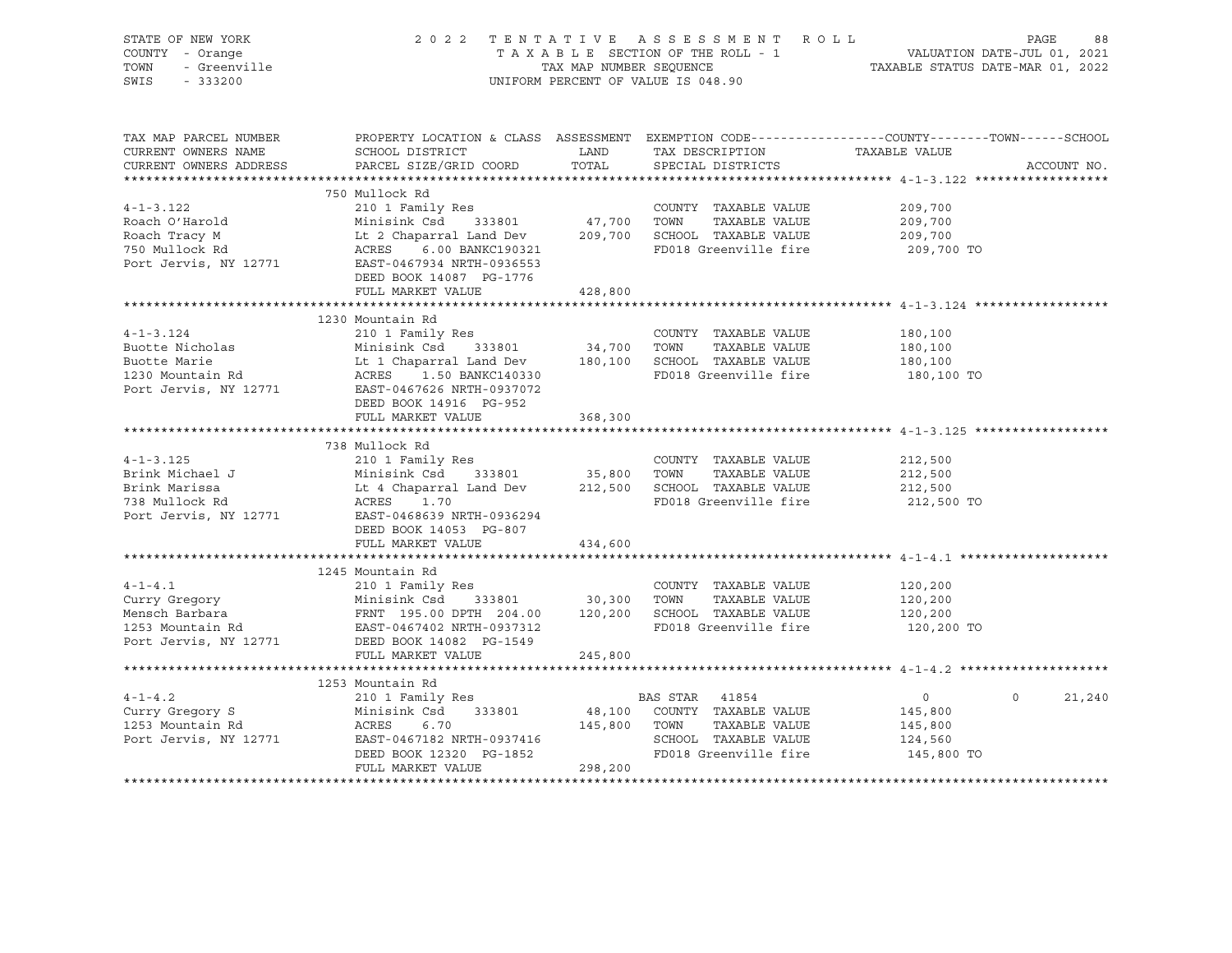# STATE OF NEW YORK 2 0 2 2 T E N T A T I V E A S S E S S M E N T R O L L PAGE 89 COUNTY - Orange T A X A B L E SECTION OF THE ROLL - 1 VALUATION DATE-JUL 01, 2021 TOWN - Greenville TAX MAP NUMBER SEQUENCE TAXABLE STATUS DATE-MAR 01, 2022 SWIS - 333200 UNIFORM PERCENT OF VALUE IS 048.90

| TAX MAP PARCEL NUMBER<br>PROPERTY LOCATION & CLASS ASSESSMENT EXEMPTION CODE---------------COUNTY-------TOWN-----SCHOOL<br>CURRENT OWNERS NAME<br>CURRENT OWNERS ADDRESS<br>ACCOUNT NO.<br>745 Mullock Rd<br>210 1 Family Res<br>185 Grange Road LLC Minisink Csd 333801 20,800 TOWN TAXABLE VALUE 67,200<br>7 Mill Pond Rd FRNT 81.00 DPTH 333.30 67,200 SCHOOL TAXABLE VALUE 67,200<br>0tisville, NY 10963 EAST-0468391 NRTH-0935917 FD018 Gree<br>FD018 Greenville fire 67,200 TO<br>DEED BOOK 14395 PG-1584<br>FULL MARKET VALUE<br>137,400<br>729 Mullock Rd<br>COUNTY TAXABLE VALUE<br>TOWN     TAXABLE VALUE<br>212,400<br>212,400<br>212,400 SCHOOL TAXABLE VALUE 212,400<br>FD018 Greenville fire<br>212,400 TO<br>FULL MARKET VALUE<br>434,400<br>694 Mullock Rd<br>$\overline{0}$<br>$\Omega$<br>21,240<br>DEED BOOK 11504 PG-883<br>163,600<br>FULL MARKET VALUE<br>640 Mullock Rd<br>640 Mullock Rd<br>210 1 Family Res<br>Edwards Edward A Minisink Csd 333801 38,000 COUNTY TAXABLE VALUE<br>640 Mullock Rd Lt 1 Belcher Sub 7904 112,400 TOWN TAXABLE VALUE 112,400<br>Port Jervis, NY 12771 ACRES 2.10 BANKC110038 SCHO<br>$\Omega$<br>21,240<br>FD018 Greenville fire 112,400 TO<br>EAST-0470922 NRTH-0935748<br>DEED BOOK 13784 PG-965<br>229,900<br>FULL MARKET VALUE<br>626 Mullock Rd                 85 PCT OF VALUE USED FOR EXEMPTION PURPOSES<br>$4-1-8.12$ 210 1 Family Res AGED 41800<br>Ruth Belcher Frank Prot Trust Minisink Csd 333801 47,600 ENH STAR 41834<br>27,183<br>27,183<br>27,183<br>$\overline{0}$<br>$\sim$ 0<br>53,020<br>Ruth Frank/Mar Knecht Trustees Lt 2 Belcher Sub 7904 106,600 COUNTY TAXABLE VALUE 79,417<br>EAST-04/1133 MARR VIELE<br>DEED BOOK 14622 PG-1713<br>""'' MADKET VALUE 218,000<br>FD018 Greenville fire 106,600 TO |  |  |  |  |
|---------------------------------------------------------------------------------------------------------------------------------------------------------------------------------------------------------------------------------------------------------------------------------------------------------------------------------------------------------------------------------------------------------------------------------------------------------------------------------------------------------------------------------------------------------------------------------------------------------------------------------------------------------------------------------------------------------------------------------------------------------------------------------------------------------------------------------------------------------------------------------------------------------------------------------------------------------------------------------------------------------------------------------------------------------------------------------------------------------------------------------------------------------------------------------------------------------------------------------------------------------------------------------------------------------------------------------------------------------------------------------------------------------------------------------------------------------------------------------------------------------------------------------------------------------------------------------------------------------------------------------------------------------------------------------------------------------------------------------------------------------------------------------------|--|--|--|--|
|                                                                                                                                                                                                                                                                                                                                                                                                                                                                                                                                                                                                                                                                                                                                                                                                                                                                                                                                                                                                                                                                                                                                                                                                                                                                                                                                                                                                                                                                                                                                                                                                                                                                                                                                                                                       |  |  |  |  |
|                                                                                                                                                                                                                                                                                                                                                                                                                                                                                                                                                                                                                                                                                                                                                                                                                                                                                                                                                                                                                                                                                                                                                                                                                                                                                                                                                                                                                                                                                                                                                                                                                                                                                                                                                                                       |  |  |  |  |
|                                                                                                                                                                                                                                                                                                                                                                                                                                                                                                                                                                                                                                                                                                                                                                                                                                                                                                                                                                                                                                                                                                                                                                                                                                                                                                                                                                                                                                                                                                                                                                                                                                                                                                                                                                                       |  |  |  |  |
|                                                                                                                                                                                                                                                                                                                                                                                                                                                                                                                                                                                                                                                                                                                                                                                                                                                                                                                                                                                                                                                                                                                                                                                                                                                                                                                                                                                                                                                                                                                                                                                                                                                                                                                                                                                       |  |  |  |  |
|                                                                                                                                                                                                                                                                                                                                                                                                                                                                                                                                                                                                                                                                                                                                                                                                                                                                                                                                                                                                                                                                                                                                                                                                                                                                                                                                                                                                                                                                                                                                                                                                                                                                                                                                                                                       |  |  |  |  |
|                                                                                                                                                                                                                                                                                                                                                                                                                                                                                                                                                                                                                                                                                                                                                                                                                                                                                                                                                                                                                                                                                                                                                                                                                                                                                                                                                                                                                                                                                                                                                                                                                                                                                                                                                                                       |  |  |  |  |
|                                                                                                                                                                                                                                                                                                                                                                                                                                                                                                                                                                                                                                                                                                                                                                                                                                                                                                                                                                                                                                                                                                                                                                                                                                                                                                                                                                                                                                                                                                                                                                                                                                                                                                                                                                                       |  |  |  |  |
|                                                                                                                                                                                                                                                                                                                                                                                                                                                                                                                                                                                                                                                                                                                                                                                                                                                                                                                                                                                                                                                                                                                                                                                                                                                                                                                                                                                                                                                                                                                                                                                                                                                                                                                                                                                       |  |  |  |  |
|                                                                                                                                                                                                                                                                                                                                                                                                                                                                                                                                                                                                                                                                                                                                                                                                                                                                                                                                                                                                                                                                                                                                                                                                                                                                                                                                                                                                                                                                                                                                                                                                                                                                                                                                                                                       |  |  |  |  |
|                                                                                                                                                                                                                                                                                                                                                                                                                                                                                                                                                                                                                                                                                                                                                                                                                                                                                                                                                                                                                                                                                                                                                                                                                                                                                                                                                                                                                                                                                                                                                                                                                                                                                                                                                                                       |  |  |  |  |
|                                                                                                                                                                                                                                                                                                                                                                                                                                                                                                                                                                                                                                                                                                                                                                                                                                                                                                                                                                                                                                                                                                                                                                                                                                                                                                                                                                                                                                                                                                                                                                                                                                                                                                                                                                                       |  |  |  |  |
|                                                                                                                                                                                                                                                                                                                                                                                                                                                                                                                                                                                                                                                                                                                                                                                                                                                                                                                                                                                                                                                                                                                                                                                                                                                                                                                                                                                                                                                                                                                                                                                                                                                                                                                                                                                       |  |  |  |  |
|                                                                                                                                                                                                                                                                                                                                                                                                                                                                                                                                                                                                                                                                                                                                                                                                                                                                                                                                                                                                                                                                                                                                                                                                                                                                                                                                                                                                                                                                                                                                                                                                                                                                                                                                                                                       |  |  |  |  |
|                                                                                                                                                                                                                                                                                                                                                                                                                                                                                                                                                                                                                                                                                                                                                                                                                                                                                                                                                                                                                                                                                                                                                                                                                                                                                                                                                                                                                                                                                                                                                                                                                                                                                                                                                                                       |  |  |  |  |
|                                                                                                                                                                                                                                                                                                                                                                                                                                                                                                                                                                                                                                                                                                                                                                                                                                                                                                                                                                                                                                                                                                                                                                                                                                                                                                                                                                                                                                                                                                                                                                                                                                                                                                                                                                                       |  |  |  |  |
|                                                                                                                                                                                                                                                                                                                                                                                                                                                                                                                                                                                                                                                                                                                                                                                                                                                                                                                                                                                                                                                                                                                                                                                                                                                                                                                                                                                                                                                                                                                                                                                                                                                                                                                                                                                       |  |  |  |  |
|                                                                                                                                                                                                                                                                                                                                                                                                                                                                                                                                                                                                                                                                                                                                                                                                                                                                                                                                                                                                                                                                                                                                                                                                                                                                                                                                                                                                                                                                                                                                                                                                                                                                                                                                                                                       |  |  |  |  |
|                                                                                                                                                                                                                                                                                                                                                                                                                                                                                                                                                                                                                                                                                                                                                                                                                                                                                                                                                                                                                                                                                                                                                                                                                                                                                                                                                                                                                                                                                                                                                                                                                                                                                                                                                                                       |  |  |  |  |
|                                                                                                                                                                                                                                                                                                                                                                                                                                                                                                                                                                                                                                                                                                                                                                                                                                                                                                                                                                                                                                                                                                                                                                                                                                                                                                                                                                                                                                                                                                                                                                                                                                                                                                                                                                                       |  |  |  |  |
|                                                                                                                                                                                                                                                                                                                                                                                                                                                                                                                                                                                                                                                                                                                                                                                                                                                                                                                                                                                                                                                                                                                                                                                                                                                                                                                                                                                                                                                                                                                                                                                                                                                                                                                                                                                       |  |  |  |  |
|                                                                                                                                                                                                                                                                                                                                                                                                                                                                                                                                                                                                                                                                                                                                                                                                                                                                                                                                                                                                                                                                                                                                                                                                                                                                                                                                                                                                                                                                                                                                                                                                                                                                                                                                                                                       |  |  |  |  |
|                                                                                                                                                                                                                                                                                                                                                                                                                                                                                                                                                                                                                                                                                                                                                                                                                                                                                                                                                                                                                                                                                                                                                                                                                                                                                                                                                                                                                                                                                                                                                                                                                                                                                                                                                                                       |  |  |  |  |
|                                                                                                                                                                                                                                                                                                                                                                                                                                                                                                                                                                                                                                                                                                                                                                                                                                                                                                                                                                                                                                                                                                                                                                                                                                                                                                                                                                                                                                                                                                                                                                                                                                                                                                                                                                                       |  |  |  |  |
|                                                                                                                                                                                                                                                                                                                                                                                                                                                                                                                                                                                                                                                                                                                                                                                                                                                                                                                                                                                                                                                                                                                                                                                                                                                                                                                                                                                                                                                                                                                                                                                                                                                                                                                                                                                       |  |  |  |  |
|                                                                                                                                                                                                                                                                                                                                                                                                                                                                                                                                                                                                                                                                                                                                                                                                                                                                                                                                                                                                                                                                                                                                                                                                                                                                                                                                                                                                                                                                                                                                                                                                                                                                                                                                                                                       |  |  |  |  |
|                                                                                                                                                                                                                                                                                                                                                                                                                                                                                                                                                                                                                                                                                                                                                                                                                                                                                                                                                                                                                                                                                                                                                                                                                                                                                                                                                                                                                                                                                                                                                                                                                                                                                                                                                                                       |  |  |  |  |
|                                                                                                                                                                                                                                                                                                                                                                                                                                                                                                                                                                                                                                                                                                                                                                                                                                                                                                                                                                                                                                                                                                                                                                                                                                                                                                                                                                                                                                                                                                                                                                                                                                                                                                                                                                                       |  |  |  |  |
|                                                                                                                                                                                                                                                                                                                                                                                                                                                                                                                                                                                                                                                                                                                                                                                                                                                                                                                                                                                                                                                                                                                                                                                                                                                                                                                                                                                                                                                                                                                                                                                                                                                                                                                                                                                       |  |  |  |  |
|                                                                                                                                                                                                                                                                                                                                                                                                                                                                                                                                                                                                                                                                                                                                                                                                                                                                                                                                                                                                                                                                                                                                                                                                                                                                                                                                                                                                                                                                                                                                                                                                                                                                                                                                                                                       |  |  |  |  |
|                                                                                                                                                                                                                                                                                                                                                                                                                                                                                                                                                                                                                                                                                                                                                                                                                                                                                                                                                                                                                                                                                                                                                                                                                                                                                                                                                                                                                                                                                                                                                                                                                                                                                                                                                                                       |  |  |  |  |
|                                                                                                                                                                                                                                                                                                                                                                                                                                                                                                                                                                                                                                                                                                                                                                                                                                                                                                                                                                                                                                                                                                                                                                                                                                                                                                                                                                                                                                                                                                                                                                                                                                                                                                                                                                                       |  |  |  |  |
|                                                                                                                                                                                                                                                                                                                                                                                                                                                                                                                                                                                                                                                                                                                                                                                                                                                                                                                                                                                                                                                                                                                                                                                                                                                                                                                                                                                                                                                                                                                                                                                                                                                                                                                                                                                       |  |  |  |  |
|                                                                                                                                                                                                                                                                                                                                                                                                                                                                                                                                                                                                                                                                                                                                                                                                                                                                                                                                                                                                                                                                                                                                                                                                                                                                                                                                                                                                                                                                                                                                                                                                                                                                                                                                                                                       |  |  |  |  |
|                                                                                                                                                                                                                                                                                                                                                                                                                                                                                                                                                                                                                                                                                                                                                                                                                                                                                                                                                                                                                                                                                                                                                                                                                                                                                                                                                                                                                                                                                                                                                                                                                                                                                                                                                                                       |  |  |  |  |
|                                                                                                                                                                                                                                                                                                                                                                                                                                                                                                                                                                                                                                                                                                                                                                                                                                                                                                                                                                                                                                                                                                                                                                                                                                                                                                                                                                                                                                                                                                                                                                                                                                                                                                                                                                                       |  |  |  |  |
|                                                                                                                                                                                                                                                                                                                                                                                                                                                                                                                                                                                                                                                                                                                                                                                                                                                                                                                                                                                                                                                                                                                                                                                                                                                                                                                                                                                                                                                                                                                                                                                                                                                                                                                                                                                       |  |  |  |  |
|                                                                                                                                                                                                                                                                                                                                                                                                                                                                                                                                                                                                                                                                                                                                                                                                                                                                                                                                                                                                                                                                                                                                                                                                                                                                                                                                                                                                                                                                                                                                                                                                                                                                                                                                                                                       |  |  |  |  |
|                                                                                                                                                                                                                                                                                                                                                                                                                                                                                                                                                                                                                                                                                                                                                                                                                                                                                                                                                                                                                                                                                                                                                                                                                                                                                                                                                                                                                                                                                                                                                                                                                                                                                                                                                                                       |  |  |  |  |
|                                                                                                                                                                                                                                                                                                                                                                                                                                                                                                                                                                                                                                                                                                                                                                                                                                                                                                                                                                                                                                                                                                                                                                                                                                                                                                                                                                                                                                                                                                                                                                                                                                                                                                                                                                                       |  |  |  |  |
|                                                                                                                                                                                                                                                                                                                                                                                                                                                                                                                                                                                                                                                                                                                                                                                                                                                                                                                                                                                                                                                                                                                                                                                                                                                                                                                                                                                                                                                                                                                                                                                                                                                                                                                                                                                       |  |  |  |  |
|                                                                                                                                                                                                                                                                                                                                                                                                                                                                                                                                                                                                                                                                                                                                                                                                                                                                                                                                                                                                                                                                                                                                                                                                                                                                                                                                                                                                                                                                                                                                                                                                                                                                                                                                                                                       |  |  |  |  |
|                                                                                                                                                                                                                                                                                                                                                                                                                                                                                                                                                                                                                                                                                                                                                                                                                                                                                                                                                                                                                                                                                                                                                                                                                                                                                                                                                                                                                                                                                                                                                                                                                                                                                                                                                                                       |  |  |  |  |
|                                                                                                                                                                                                                                                                                                                                                                                                                                                                                                                                                                                                                                                                                                                                                                                                                                                                                                                                                                                                                                                                                                                                                                                                                                                                                                                                                                                                                                                                                                                                                                                                                                                                                                                                                                                       |  |  |  |  |
|                                                                                                                                                                                                                                                                                                                                                                                                                                                                                                                                                                                                                                                                                                                                                                                                                                                                                                                                                                                                                                                                                                                                                                                                                                                                                                                                                                                                                                                                                                                                                                                                                                                                                                                                                                                       |  |  |  |  |
|                                                                                                                                                                                                                                                                                                                                                                                                                                                                                                                                                                                                                                                                                                                                                                                                                                                                                                                                                                                                                                                                                                                                                                                                                                                                                                                                                                                                                                                                                                                                                                                                                                                                                                                                                                                       |  |  |  |  |
|                                                                                                                                                                                                                                                                                                                                                                                                                                                                                                                                                                                                                                                                                                                                                                                                                                                                                                                                                                                                                                                                                                                                                                                                                                                                                                                                                                                                                                                                                                                                                                                                                                                                                                                                                                                       |  |  |  |  |
|                                                                                                                                                                                                                                                                                                                                                                                                                                                                                                                                                                                                                                                                                                                                                                                                                                                                                                                                                                                                                                                                                                                                                                                                                                                                                                                                                                                                                                                                                                                                                                                                                                                                                                                                                                                       |  |  |  |  |
|                                                                                                                                                                                                                                                                                                                                                                                                                                                                                                                                                                                                                                                                                                                                                                                                                                                                                                                                                                                                                                                                                                                                                                                                                                                                                                                                                                                                                                                                                                                                                                                                                                                                                                                                                                                       |  |  |  |  |
|                                                                                                                                                                                                                                                                                                                                                                                                                                                                                                                                                                                                                                                                                                                                                                                                                                                                                                                                                                                                                                                                                                                                                                                                                                                                                                                                                                                                                                                                                                                                                                                                                                                                                                                                                                                       |  |  |  |  |
|                                                                                                                                                                                                                                                                                                                                                                                                                                                                                                                                                                                                                                                                                                                                                                                                                                                                                                                                                                                                                                                                                                                                                                                                                                                                                                                                                                                                                                                                                                                                                                                                                                                                                                                                                                                       |  |  |  |  |
|                                                                                                                                                                                                                                                                                                                                                                                                                                                                                                                                                                                                                                                                                                                                                                                                                                                                                                                                                                                                                                                                                                                                                                                                                                                                                                                                                                                                                                                                                                                                                                                                                                                                                                                                                                                       |  |  |  |  |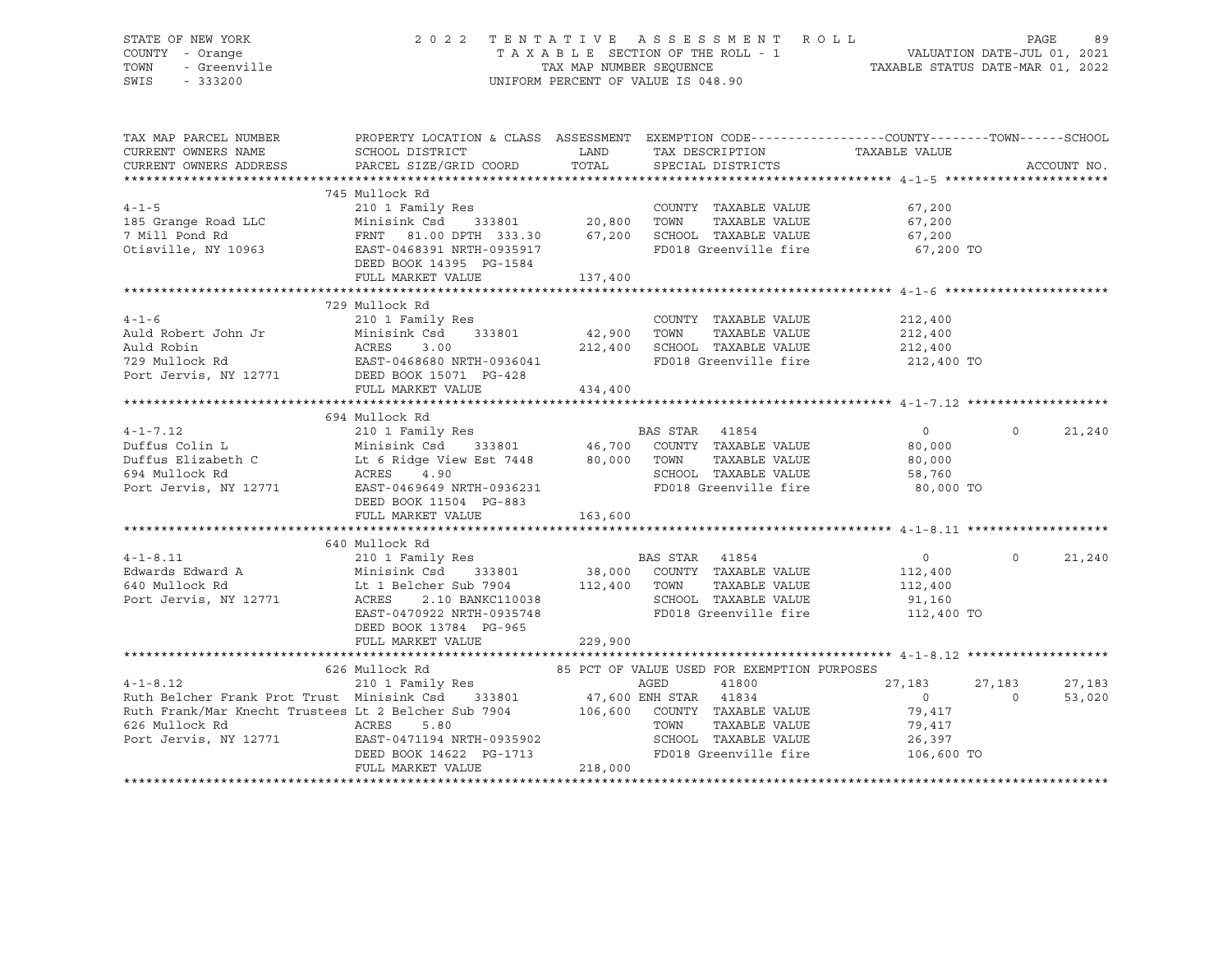# STATE OF NEW YORK 2 0 2 2 T E N T A T I V E A S S E S S M E N T R O L L PAGE 90 COUNTY - Orange T A X A B L E SECTION OF THE ROLL - 1 VALUATION DATE-JUL 01, 2021 TOWN - Greenville TAX MAP NUMBER SEQUENCE TAXABLE STATUS DATE-MAR 01, 2022 SWIS - 333200 UNIFORM PERCENT OF VALUE IS 048.90

| TAX MAP PARCEL NUMBER<br>CURRENT OWNERS NAME | SCHOOL DISTRICT                                                                                                                                                                                                             | PROPERTY LOCATION & CLASS ASSESSMENT EXEMPTION CODE----------------COUNTY-------TOWN------SCHOOL                                                                                                                                                       | TAXABLE VALUE                                                                   |                             |  |
|----------------------------------------------|-----------------------------------------------------------------------------------------------------------------------------------------------------------------------------------------------------------------------------|--------------------------------------------------------------------------------------------------------------------------------------------------------------------------------------------------------------------------------------------------------|---------------------------------------------------------------------------------|-----------------------------|--|
| CURRENT OWNERS ADDRESS                       | PARCEL SIZE/GRID COORD                                                                                                                                                                                                      | LAND         TAX DESCRIPTION<br>TOTAL        SPECIAL DISTRICTS                                                                                                                                                                                         |                                                                                 | ACCOUNT NO.                 |  |
|                                              |                                                                                                                                                                                                                             |                                                                                                                                                                                                                                                        |                                                                                 |                             |  |
|                                              | 287 Fort Van Tyle Rd                                                                                                                                                                                                        |                                                                                                                                                                                                                                                        |                                                                                 |                             |  |
| $4 - 1 - 9$                                  |                                                                                                                                                                                                                             |                                                                                                                                                                                                                                                        |                                                                                 | $0 \qquad \qquad$<br>21,240 |  |
|                                              |                                                                                                                                                                                                                             |                                                                                                                                                                                                                                                        |                                                                                 |                             |  |
|                                              |                                                                                                                                                                                                                             |                                                                                                                                                                                                                                                        |                                                                                 |                             |  |
|                                              |                                                                                                                                                                                                                             |                                                                                                                                                                                                                                                        |                                                                                 |                             |  |
|                                              |                                                                                                                                                                                                                             | Struk Steven Minisink Csd 333801 36,300 COUNTY TAXABLE VALUE 138,100<br>Struk Christine ACRES 1.70 138,100 TOWN TAXABLE VALUE 138,100<br>287 Fort Van Tyle Rd EAST-0470868 NRTH-0935498 SCHOOL TAXABLE VALUE 116,860<br>Port Jervis,                   |                                                                                 |                             |  |
|                                              | FULL MARKET VALUE                                                                                                                                                                                                           | 282,400                                                                                                                                                                                                                                                |                                                                                 |                             |  |
|                                              |                                                                                                                                                                                                                             | 4-1-10.1<br>4-1-10.1<br>Hoffman Juvid L Minisink Csd 333801<br>257 Fort Van Tyle Rd Minisink Csd 333801 35,200 BAS STAR 41854 0<br>257 Fort Van Tyle Rd ACRES 1.60 BANKC170030 178,400 SOLAR EX C 49500 18,900<br>257 Fort Van Tyle R                  |                                                                                 |                             |  |
|                                              |                                                                                                                                                                                                                             |                                                                                                                                                                                                                                                        |                                                                                 |                             |  |
|                                              |                                                                                                                                                                                                                             |                                                                                                                                                                                                                                                        | 12,201 6,972                                                                    | 6,972                       |  |
|                                              |                                                                                                                                                                                                                             |                                                                                                                                                                                                                                                        | $\begin{matrix} & & & 0 & & & 0 \ & 18\,,900 & & & 18\,,900 & & & \end{matrix}$ | 21,240                      |  |
|                                              |                                                                                                                                                                                                                             |                                                                                                                                                                                                                                                        |                                                                                 | 18,900                      |  |
|                                              |                                                                                                                                                                                                                             |                                                                                                                                                                                                                                                        |                                                                                 |                             |  |
|                                              |                                                                                                                                                                                                                             |                                                                                                                                                                                                                                                        |                                                                                 |                             |  |
|                                              |                                                                                                                                                                                                                             |                                                                                                                                                                                                                                                        |                                                                                 |                             |  |
|                                              |                                                                                                                                                                                                                             |                                                                                                                                                                                                                                                        | FD018 Greenville fire 178,400 TO                                                |                             |  |
|                                              |                                                                                                                                                                                                                             |                                                                                                                                                                                                                                                        |                                                                                 |                             |  |
|                                              | 267 Fort Van Tyle Rd<br>And the Hoffman Betty John States (1990)<br>Hoffman Betty John States (1990)<br>Hoffman Darren (1990)<br>267 Fort Van Tyle Rd (1991)<br>267 Fort Van Tyle Rd (1991)<br>288.00 Port Jervis, NY 12771 |                                                                                                                                                                                                                                                        |                                                                                 |                             |  |
|                                              |                                                                                                                                                                                                                             |                                                                                                                                                                                                                                                        | $\overline{0}$                                                                  | $\circ$<br>21,240           |  |
|                                              |                                                                                                                                                                                                                             |                                                                                                                                                                                                                                                        | 103,900                                                                         |                             |  |
|                                              |                                                                                                                                                                                                                             | TAXABLE VALUE                                                                                                                                                                                                                                          | 103,900                                                                         |                             |  |
|                                              |                                                                                                                                                                                                                             |                                                                                                                                                                                                                                                        |                                                                                 |                             |  |
|                                              |                                                                                                                                                                                                                             | Fort van Tyle Rd<br>210 1 Family Res<br>Minisink Csd 333801 29,900 COUNTY TAXABLE VALUE<br>Lt 1 Hoffman Sub<br>FRNT 184.00 DPTH 288.00 3CHOOL TAXABLE VALUE<br>BANKC030614 FD018 Greenville fire                                                       |                                                                                 |                             |  |
|                                              | EAST-0470639 NRTH-0935242                                                                                                                                                                                                   |                                                                                                                                                                                                                                                        |                                                                                 |                             |  |
|                                              | DEED BOOK 11384 PG-1802                                                                                                                                                                                                     |                                                                                                                                                                                                                                                        |                                                                                 |                             |  |
|                                              | FULL MARKET VALUE                                                                                                                                                                                                           | 212,500                                                                                                                                                                                                                                                |                                                                                 |                             |  |
|                                              |                                                                                                                                                                                                                             |                                                                                                                                                                                                                                                        |                                                                                 |                             |  |
|                                              | 641 Mullock Rd                                                                                                                                                                                                              |                                                                                                                                                                                                                                                        |                                                                                 |                             |  |
|                                              |                                                                                                                                                                                                                             |                                                                                                                                                                                                                                                        |                                                                                 | $\Omega$<br>21,240          |  |
|                                              |                                                                                                                                                                                                                             |                                                                                                                                                                                                                                                        |                                                                                 |                             |  |
|                                              |                                                                                                                                                                                                                             |                                                                                                                                                                                                                                                        |                                                                                 |                             |  |
|                                              |                                                                                                                                                                                                                             |                                                                                                                                                                                                                                                        |                                                                                 |                             |  |
|                                              |                                                                                                                                                                                                                             | 4-1-10.4 0<br>310 1 Family Res<br>210 1 Family Res<br>210 1 Family Res<br>210 1 Family Res<br>210 1 Family Res<br>210 1 Family Res<br>34,700 COUNTY TAXABLE VALUE<br>34,700 COUNTY TAXABLE VALUE<br>2 Hoffman Sub Map 4285<br>2 Hoffman Sub Map 42     | 114,500 TO                                                                      |                             |  |
|                                              | DEED BOOK 2293 PG-00915                                                                                                                                                                                                     |                                                                                                                                                                                                                                                        |                                                                                 |                             |  |
|                                              | FULL MARKET VALUE                                                                                                                                                                                                           | 234,200                                                                                                                                                                                                                                                |                                                                                 |                             |  |
|                                              |                                                                                                                                                                                                                             |                                                                                                                                                                                                                                                        |                                                                                 |                             |  |
|                                              |                                                                                                                                                                                                                             |                                                                                                                                                                                                                                                        |                                                                                 |                             |  |
|                                              |                                                                                                                                                                                                                             |                                                                                                                                                                                                                                                        |                                                                                 |                             |  |
|                                              |                                                                                                                                                                                                                             |                                                                                                                                                                                                                                                        |                                                                                 |                             |  |
|                                              |                                                                                                                                                                                                                             |                                                                                                                                                                                                                                                        |                                                                                 |                             |  |
|                                              |                                                                                                                                                                                                                             | 4-1-10.5<br>Wackowski Jason D<br>Minisink Csd 333801<br>Minisink Csd 333801<br>129,100<br>Port Jervis, NY 12771<br>ACRES 1.60 BANKC080370<br>TD018 Greenwille fire<br>FD018 Greenwille fire<br>FD018 Greenwille fire<br>TAXABLE VALUE<br>129,100<br>12 | FD018 Greenville fire 129,100 TO                                                |                             |  |
|                                              | EAST-0470459 NRTH-0935473                                                                                                                                                                                                   |                                                                                                                                                                                                                                                        |                                                                                 |                             |  |
|                                              | DEED BOOK 13873 PG-967                                                                                                                                                                                                      |                                                                                                                                                                                                                                                        |                                                                                 |                             |  |
|                                              | FULL MARKET VALUE                                                                                                                                                                                                           | 264,000                                                                                                                                                                                                                                                |                                                                                 |                             |  |
|                                              |                                                                                                                                                                                                                             |                                                                                                                                                                                                                                                        |                                                                                 |                             |  |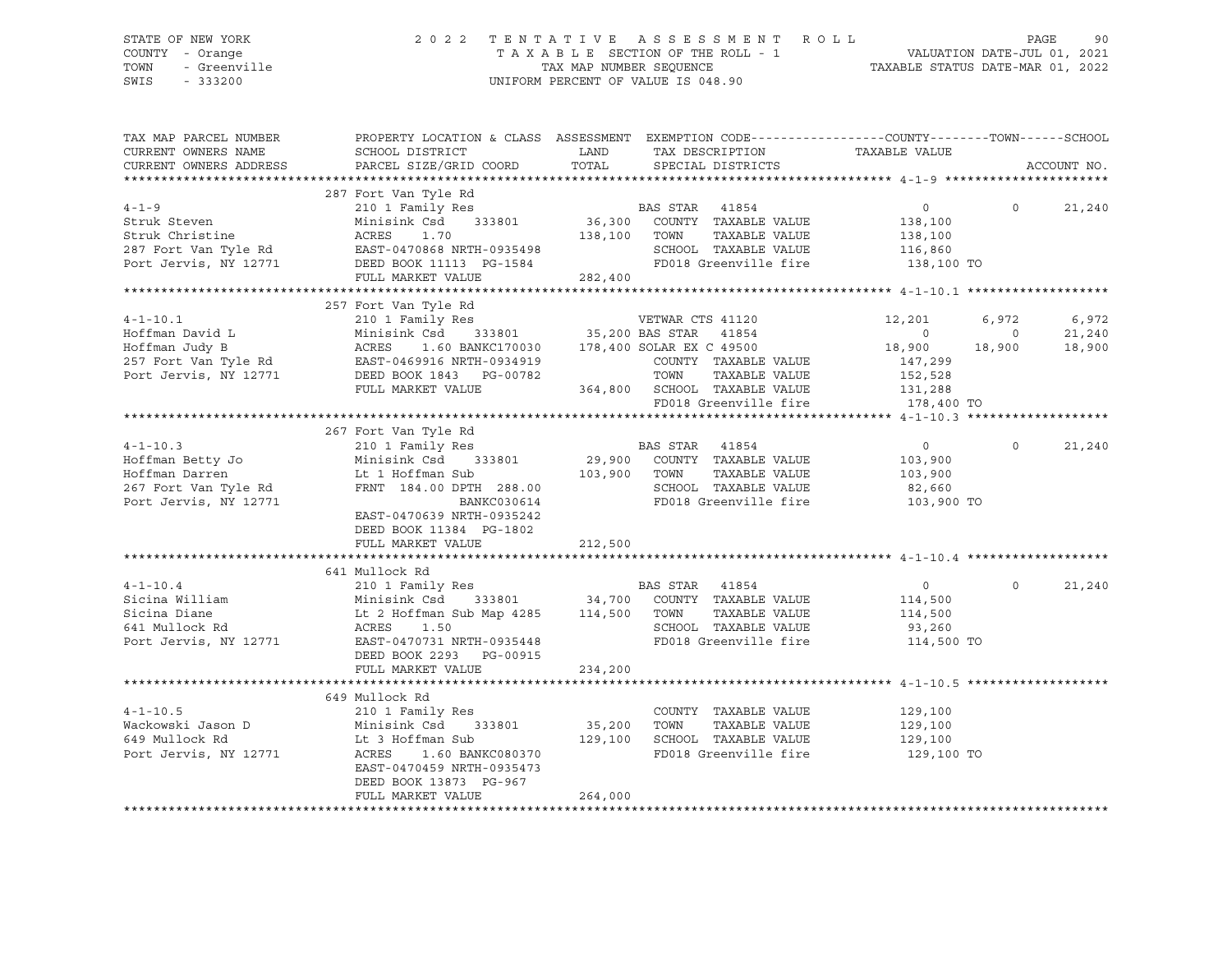# STATE OF NEW YORK 2 0 2 2 T E N T A T I V E A S S E S S M E N T R O L L PAGE 91 COUNTY - Orange T A X A B L E SECTION OF THE ROLL - 1 VALUATION DATE-JUL 01, 2021 TOWN - Greenville TAX MAP NUMBER SEQUENCE TAXABLE STATUS DATE-MAR 01, 2022 SWIS - 333200 UNIFORM PERCENT OF VALUE IS 048.90

| TAX MAP PARCEL NUMBER<br>CURRENT OWNERS NAME<br>CURRENT OWNERS ADDRESS                                                                                                                             | PROPERTY LOCATION & CLASS ASSESSMENT EXEMPTION CODE---------------COUNTY-------TOWN-----SCHOOL<br>SCHOOL DISTRICT<br>PARCEL SIZE/GRID COORD                                                                                                                                         | LAND<br>TOTAL                | TAX DESCRIPTION TAXABLE VALUE<br>SPECIAL DISTRICTS                                                                                          |                                                         | ACCOUNT NO. |
|----------------------------------------------------------------------------------------------------------------------------------------------------------------------------------------------------|-------------------------------------------------------------------------------------------------------------------------------------------------------------------------------------------------------------------------------------------------------------------------------------|------------------------------|---------------------------------------------------------------------------------------------------------------------------------------------|---------------------------------------------------------|-------------|
| $4 - 1 - 10.71$<br>Carini Samantha<br>Carini Samantha<br>226 Fort Van Tyle Rd<br>Port Jervis, NY 12771                                                                                             | 226 Fort Van Tyle Rd<br>210 1 Family Res<br>Minisink Csd 333801 47,000<br>ACRES 5.50 BANKC170030 202,300<br>EAST-0469768 NRTH-0934436<br>DEED BOOK 14675 PG-1062<br>FULL MARKET VALUE                                                                                               | 413,700                      | COUNTY TAXABLE VALUE<br>TOWN<br>TAXABLE VALUE<br>SCHOOL TAXABLE VALUE<br>FD018 Greenville fire 202,300 TO                                   | 202,300<br>202,300<br>202,300                           |             |
| $4 - 1 - 10.72$<br>Carini Samantha<br>226 Fort Van Tyle Rd<br>Port Jervis, NY 12771                                                                                                                | Fort Van Tyle Rd<br>314 Rural vac<10 133801 10,500 TOWNTY TAXABLE VALUE<br>Minisink Csd 133801 10,500 TOWN TAXABLE VALUE<br>ACRES 5.70 BANKC170030 10,500 SCHOOL TAXABLE VALUE<br>EAST-0470152 NRTH-0934677<br>DEED BOOK 14675 PG-1062<br>FULL MARKET VALUE                         | 82,800                       | FD018 Greenville fire 40,500 TO                                                                                                             | 40,500<br>40,500<br>40,500                              |             |
| $4 - 1 - 11.122$<br>Whelan Brendan J<br>Whelan Theresa M<br>PO Box 153<br>Slate Hill, NY 10973                                                                                                     | 52 Fox Fire Estates Dr<br>240 Rural res<br>Minisink Csd       333801              86,200    COUNTY   TAXABLE VALUE<br>Parcel B Miller&Sons & Wh       232,400    TOWN     TAXABLE VALUE<br>ACRES 43.40<br>EAST-0469129 NRTH-0931325<br>DEED BOOK 13371 PG-1295<br>FULL MARKET VALUE | 475,300                      | BAS STAR 41854<br>SCHOOL TAXABLE VALUE 211,160<br>FD018 Greenville fire                                                                     | $\circ$<br>$\Omega$<br>232,400<br>232,400<br>232,400 TO | 21,240      |
|                                                                                                                                                                                                    |                                                                                                                                                                                                                                                                                     |                              |                                                                                                                                             |                                                         |             |
| $4 - 1 - 12.11$<br>Poppe Wesley W Minisink Csd 333801<br>Demetrops Jaclyn ACRES 3.70 BANKC030230<br>171 Fort Van Tyle Rd EAST-0468481 NRTH-0934051<br>Port Jervis, NY 12771 DEED BOOK 14832 PG-767 | 171 Fort Van Tyle Rd<br>210 1 Family Res<br>3.70 BANKC030230 149,400 TOWN<br>FULL MARKET VALUE                                                                                                                                                                                      | 305,500                      | SOLAR EX C 49500<br>333801 44,300 COUNTY TAXABLE VALUE<br>TAXABLE VALUE<br>SCHOOL TAXABLE VALUE 130,100<br>FD018 Greenville fire 149,400 TO | 19,300<br>19,300<br>130,100<br>130,100                  | 19,300      |
|                                                                                                                                                                                                    |                                                                                                                                                                                                                                                                                     |                              |                                                                                                                                             |                                                         |             |
| $4 - 1 - 12.12$<br>Tobias Paul<br>Tobias Patricia<br>2650 Paddle Wheel Dr EAST-0467932 NRTH-0934068<br>Nashville, TN 37214 DEED BOOK 12898 PG-828                                                  | 155 Fort Van Tyle Rd<br>240 Rural res<br>Minisink Csd 333801<br>Minisink Csd<br>ACRES 22.20<br>FULL MARKET VALUE                                                                                                                                                                    | 56,200<br>143,200<br>292,800 | COUNTY TAXABLE VALUE 143,200<br>TOWN<br>SCHOOL TAXABLE VALUE<br>FD018 Greenville fire 143,200 TO                                            | TAXABLE VALUE 143,200<br>143,200                        |             |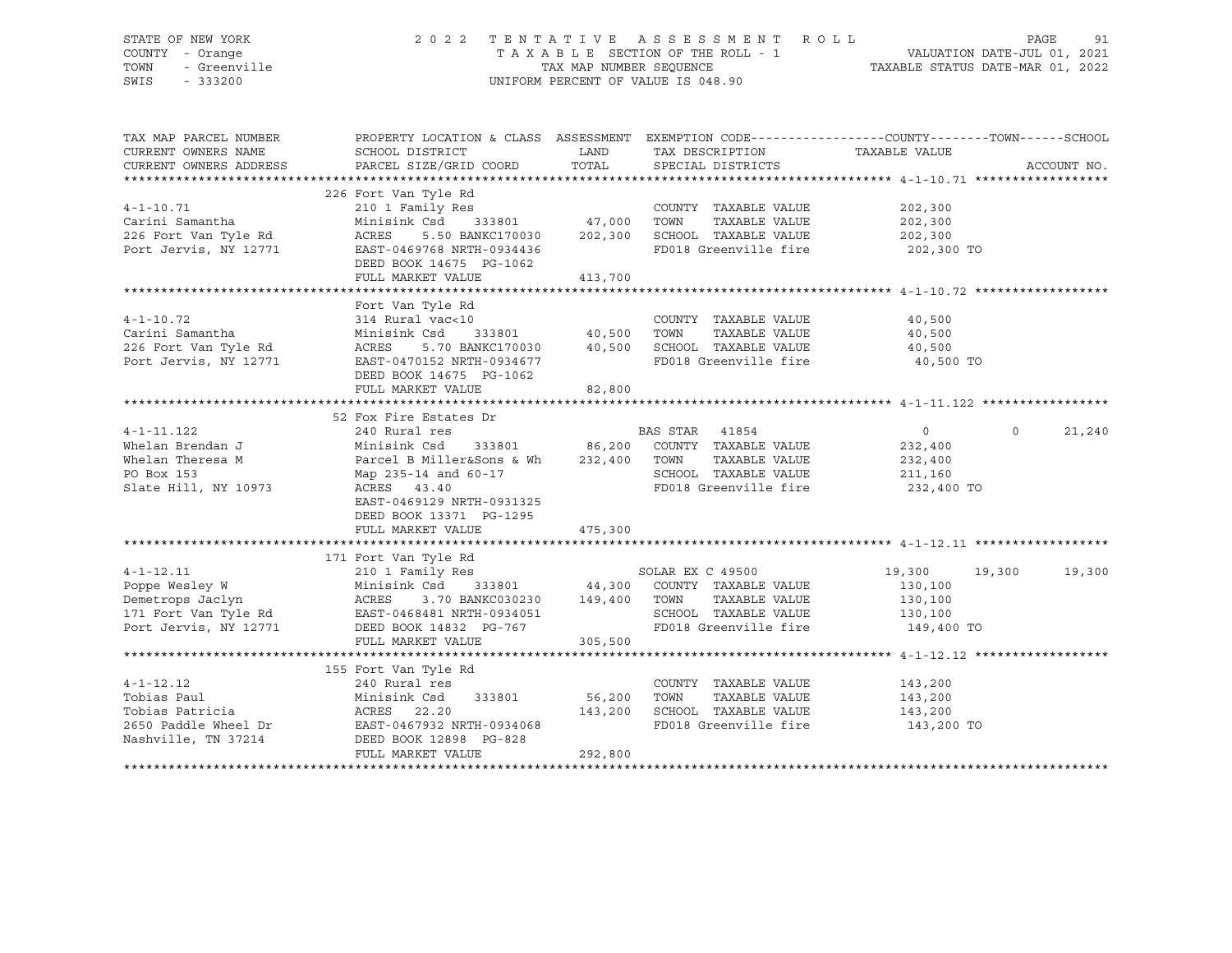| SWIS | STATE OF NEW YORK<br>COUNTY - Orange<br>TOWN - Greenville<br>$-333200$ |                                                                                                  | 2022 TENTATIVE ASSESSMENT ROLL<br>TAXABLE SECTION OF THE ROLL - 1<br>TAX MAP NUMBER SEOUENCE<br>UNIFORM PERCENT OF VALUE IS 048.90 |  | VALUATION DATE-JUL 01, 2021<br>TAXABLE STATUS DATE-MAR 01, 2022 | PAGE | -92 |
|------|------------------------------------------------------------------------|--------------------------------------------------------------------------------------------------|------------------------------------------------------------------------------------------------------------------------------------|--|-----------------------------------------------------------------|------|-----|
|      | TAX MAP PARCEL NUMBER                                                  | PROPERTY LOCATION & CLASS ASSESSMENT EXEMPTION CODE----------------COUNTY-------TOWN------SCHOOL |                                                                                                                                    |  |                                                                 |      |     |

| CURRENT OWNERS NAME                                                                                                                                                                                                                    | SCHOOL DISTRICT                                                                                                    | LAND    | TAX DESCRIPTION                               | TAXABLE VALUE       |                    |
|----------------------------------------------------------------------------------------------------------------------------------------------------------------------------------------------------------------------------------------|--------------------------------------------------------------------------------------------------------------------|---------|-----------------------------------------------|---------------------|--------------------|
| CURRENT OWNERS ADDRESS                                                                                                                                                                                                                 | PARCEL SIZE/GRID COORD                                                                                             | TOTAL   | SPECIAL DISTRICTS                             |                     | ACCOUNT NO.        |
|                                                                                                                                                                                                                                        |                                                                                                                    |         |                                               |                     |                    |
|                                                                                                                                                                                                                                        | Fort Van Tyle Rd                                                                                                   |         |                                               |                     |                    |
| $4 - 1 - 12.2$                                                                                                                                                                                                                         | 314 Rural vac<10<br>Minisink Csd 333801 200 TOWN TAXABLE VALUE<br>FRNT 160.00 DPTH 100.00 200 SCHOOL TAXABLE VALUE |         |                                               | 200                 |                    |
| Sztyndor Richard J                                                                                                                                                                                                                     |                                                                                                                    |         |                                               | 200                 |                    |
| Sztyndor Carol S                                                                                                                                                                                                                       |                                                                                                                    |         |                                               | 200                 |                    |
| 203 Fort Van Tyle Rd                                                                                                                                                                                                                   | BANKC030614                                                                                                        |         | FD018 Greenville fire                         | 200 TO              |                    |
| Port Jervis, NY 12771                                                                                                                                                                                                                  | EAST-0469170 NRTH-0934354                                                                                          |         |                                               |                     |                    |
|                                                                                                                                                                                                                                        | DEED BOOK 3995 PG-103                                                                                              |         |                                               |                     |                    |
|                                                                                                                                                                                                                                        | FULL MARKET VALUE                                                                                                  | 400     |                                               |                     |                    |
|                                                                                                                                                                                                                                        |                                                                                                                    |         |                                               |                     |                    |
|                                                                                                                                                                                                                                        | Fort Van Tyle Rd                                                                                                   |         |                                               |                     |                    |
| $4 - 1 - 13$                                                                                                                                                                                                                           | 314 Rural vac<10                                                                                                   |         | COUNTY TAXABLE VALUE                          | 38,200              |                    |
| Tobias Paul                                                                                                                                                                                                                            | Minisink Csd 333801 38,200                                                                                         |         | TOWN<br>TAXABLE VALUE                         | 38,200              |                    |
|                                                                                                                                                                                                                                        |                                                                                                                    | 38,200  | SCHOOL TAXABLE VALUE                          | 38,200              |                    |
|                                                                                                                                                                                                                                        |                                                                                                                    |         | FD018 Greenville fire                         | $38,200$ TO         |                    |
|                                                                                                                                                                                                                                        |                                                                                                                    |         |                                               |                     |                    |
|                                                                                                                                                                                                                                        | FULL MARKET VALUE                                                                                                  | 78,100  |                                               |                     |                    |
|                                                                                                                                                                                                                                        |                                                                                                                    |         |                                               |                     |                    |
|                                                                                                                                                                                                                                        |                                                                                                                    |         |                                               |                     |                    |
|                                                                                                                                                                                                                                        | 148 Fort Van Tyle Rd                                                                                               |         |                                               |                     |                    |
| $4 - 1 - 14$<br>Picciano Arthur S Minisink Csd 333801 89,000 TOWN TAXABLE VALUE                                                                                                                                                        | 240 Rural res                                                                                                      |         | COUNTY TAXABLE VALUE                          | 361,600<br>361,600  |                    |
|                                                                                                                                                                                                                                        |                                                                                                                    |         |                                               |                     |                    |
|                                                                                                                                                                                                                                        |                                                                                                                    |         | 361,600 SCHOOL TAXABLE VALUE 361,600          |                     |                    |
|                                                                                                                                                                                                                                        |                                                                                                                    |         | FD018 Greenville fire                         | 361,600 TO          |                    |
|                                                                                                                                                                                                                                        |                                                                                                                    |         |                                               |                     |                    |
|                                                                                                                                                                                                                                        | FULL MARKET VALUE                                                                                                  | 739,500 |                                               |                     |                    |
|                                                                                                                                                                                                                                        |                                                                                                                    |         |                                               |                     |                    |
|                                                                                                                                                                                                                                        | 66 Fort Van Tyle Rd                                                                                                |         |                                               |                     |                    |
|                                                                                                                                                                                                                                        |                                                                                                                    |         |                                               | 12,201<br>6,972     | 6,972              |
|                                                                                                                                                                                                                                        |                                                                                                                    |         |                                               | $\overline{0}$      | 21,240<br>$\Omega$ |
|                                                                                                                                                                                                                                        |                                                                                                                    |         |                                               | 181,999             |                    |
|                                                                                                                                                                                                                                        |                                                                                                                    |         |                                               | 187,228             |                    |
| 4-1-15.11 240 Rural res<br>Ciliento James Minisink Csd 333801 57,700 BAS STAR 41854<br>Ciliento Marion Lt1 Cilento Map 252-20 194,200 COUNTY TAXABLE VALUE<br>Fort Van Tyle Rd ACRES 18.50 TOWN TAXABLE VALUE<br>Port Jervis, NY 12771 |                                                                                                                    |         |                                               | 165,988             |                    |
|                                                                                                                                                                                                                                        | DEED BOOK 2219 PG-00039                                                                                            |         | FD018 Greenville fire 194,200 TO              |                     |                    |
|                                                                                                                                                                                                                                        | FULL MARKET VALUE                                                                                                  | 397,100 |                                               |                     |                    |
|                                                                                                                                                                                                                                        |                                                                                                                    |         |                                               |                     |                    |
|                                                                                                                                                                                                                                        | Fort Van Tyle Rd                                                                                                   |         |                                               |                     |                    |
| $4 - 1 - 15.12$                                                                                                                                                                                                                        | 314 Rural vac<10                                                                                                   |         | COUNTY TAXABLE VALUE                          | 31,000              |                    |
| Ciliento James                                                                                                                                                                                                                         | Minisink Csd<br>333801 31,000                                                                                      |         | TOWN<br>TAXABLE VALUE                         | 31,000              |                    |
| Ciliento Marion                                                                                                                                                                                                                        | 11,000 Lt2 Cilento Map 252-20 31,000<br>ACRES 2 10                                                                 |         | SCHOOL TAXABLE VALUE<br>FD018 Greenville fire | 31,000<br>31,000 TO |                    |
| 66 Fort Van Tyle Rd                                                                                                                                                                                                                    |                                                                                                                    |         |                                               |                     |                    |
| Port Jervis, NY 12771                                                                                                                                                                                                                  | EAST-0467710 NRTH-0931806                                                                                          |         |                                               |                     |                    |
|                                                                                                                                                                                                                                        | DEED BOOK 2219 PG-00039                                                                                            |         |                                               |                     |                    |
|                                                                                                                                                                                                                                        | FULL MARKET VALUE                                                                                                  | 63,400  |                                               |                     |                    |
|                                                                                                                                                                                                                                        |                                                                                                                    |         |                                               |                     |                    |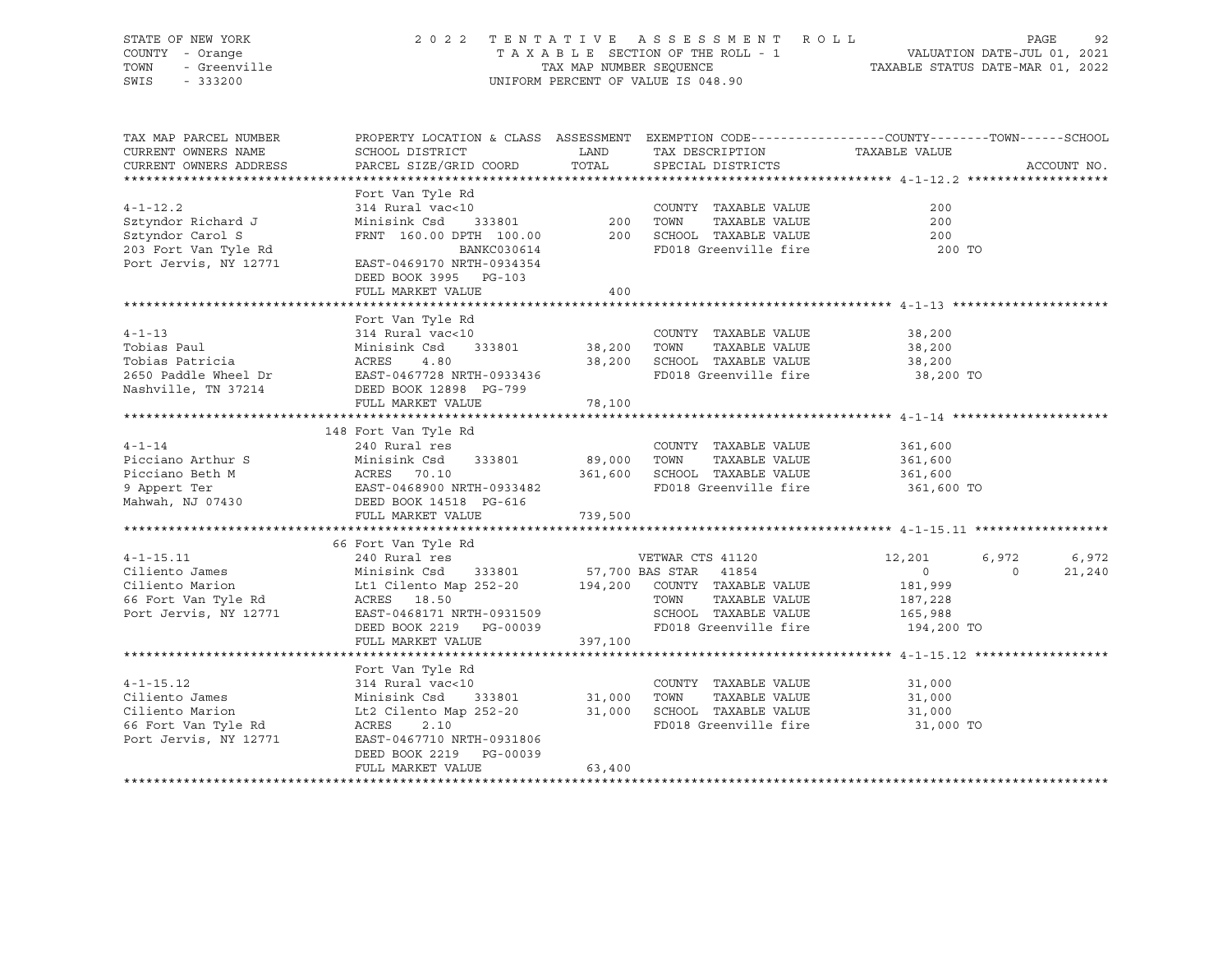| COUNTY - Orange                              |                                                                                                                                                                                                                                                             |                       | 2022 TENTATIVE ASSESSMENT ROLL     |                            | PAGE<br>93               |
|----------------------------------------------|-------------------------------------------------------------------------------------------------------------------------------------------------------------------------------------------------------------------------------------------------------------|-----------------------|------------------------------------|----------------------------|--------------------------|
| - Greenville<br>TOWN                         |                                                                                                                                                                                                                                                             |                       |                                    |                            |                          |
| SWIS<br>$-333200$                            |                                                                                                                                                                                                                                                             |                       | UNIFORM PERCENT OF VALUE IS 048.90 |                            |                          |
|                                              |                                                                                                                                                                                                                                                             |                       |                                    |                            |                          |
|                                              |                                                                                                                                                                                                                                                             |                       |                                    |                            |                          |
| TAX MAP PARCEL NUMBER                        | PROPERTY LOCATION & CLASS ASSESSMENT EXEMPTION CODE----------------COUNTY-------TOWN-----SCHOOL                                                                                                                                                             |                       |                                    |                            |                          |
| CURRENT OWNERS NAME                          |                                                                                                                                                                                                                                                             |                       | TAX DESCRIPTION                    | TAXABLE VALUE              |                          |
| CURRENT OWNERS ADDRESS                       |                                                                                                                                                                                                                                                             |                       | SPECIAL DISTRICTS                  |                            | ACCOUNT NO.              |
|                                              |                                                                                                                                                                                                                                                             |                       |                                    |                            |                          |
|                                              | 80 Fort Van Tyle Rd                                                                                                                                                                                                                                         |                       |                                    |                            |                          |
| $4 - 1 - 15.13$                              | 314 Rural vac<10                                                                                                                                                                                                                                            |                       | COUNTY TAXABLE VALUE               | 31,000                     |                          |
| Hansen Ross A                                | Minisink Csd 333801                                                                                                                                                                                                                                         | COUNTY<br>31,000 TOWN | TAXABLE VALUE                      | 31,000                     |                          |
| Hansen Kristen                               |                                                                                                                                                                                                                                                             |                       |                                    | 31,000                     |                          |
| PO Box 209                                   |                                                                                                                                                                                                                                                             |                       |                                    | 31,000 TO                  |                          |
| Johnson, NY 11093                            | MINISINK CSQ 333801 31,000 TOWN TAXABLE VALUE<br>Lt3 Cilento Map 252-20 31,000 SCHOOL TAXABLE VALUE<br>ACRES 2.10 FD018 Greenville fire<br>EAST-0467757 NRTH-0931970                                                                                        |                       |                                    |                            |                          |
|                                              | DEED BOOK 14999 PG-667                                                                                                                                                                                                                                      |                       |                                    |                            |                          |
|                                              | FULL MARKET VALUE                                                                                                                                                                                                                                           | 63,400                |                                    |                            |                          |
|                                              |                                                                                                                                                                                                                                                             |                       |                                    |                            |                          |
|                                              | 88 Fort Van Tyle Rd                                                                                                                                                                                                                                         |                       |                                    |                            |                          |
| $4 - 1 - 15.14$                              | $210$ 1 Family Res                                                                                                                                                                                                                                          |                       | COUNTY TAXABLE VALUE               | 176,500                    |                          |
| Whelan Brendan J                             | Minisink Csd 333801                                                                                                                                                                                                                                         | 38,000 TOWN           | TAXABLE VALUE                      | 176,500                    |                          |
| Whelan Theresa M                             |                                                                                                                                                                                                                                                             |                       |                                    | 176,500                    |                          |
| 52 Foxfire Estates Rd                        | ACRES<br>2.10                                                                                                                                                                                                                                               |                       | FD018 Greenville fire              | 176,500 TO                 |                          |
| Middletown, NY 10940                         | EAST-0467795 NRTH-0932138                                                                                                                                                                                                                                   |                       |                                    |                            |                          |
|                                              | DEED BOOK 14976 PG-1413                                                                                                                                                                                                                                     |                       |                                    |                            |                          |
|                                              | FULL MARKET VALUE                                                                                                                                                                                                                                           | 360,900               |                                    |                            |                          |
|                                              |                                                                                                                                                                                                                                                             |                       |                                    |                            |                          |
|                                              | 1106 Greenville Tpke                                                                                                                                                                                                                                        |                       |                                    |                            |                          |
| $4 - 1 - 16.12$                              |                                                                                                                                                                                                                                                             |                       |                                    | $\overline{0}$             | $\overline{0}$<br>21,240 |
|                                              |                                                                                                                                                                                                                                                             |                       |                                    | 231,500                    |                          |
| Biro Andrew                                  |                                                                                                                                                                                                                                                             |                       |                                    |                            |                          |
| Biro Shari                                   |                                                                                                                                                                                                                                                             |                       | TAXABLE VALUE                      |                            |                          |
|                                              |                                                                                                                                                                                                                                                             |                       | SCHOOL TAXABLE VALUE               | 231,500<br>210,260         |                          |
| 1106 Greenville Tpke                         | Minisink Csd 333801 36,000 COUNTY TAXABLE VALUE<br>Lt 2 Masset Sub Map 9347 231,500 TOWN TAXABLE VALUE<br>ACRES 2.90 SCHOOL TAXABLE VALUE<br>EAST-0470380 NRTH-0929657                                                                                      |                       | FD018 Greenville fire              | 231,500 TO                 |                          |
| Middletown, NY 10940                         | DEED BOOK 3265 PG-156                                                                                                                                                                                                                                       |                       |                                    |                            |                          |
|                                              | FULL MARKET VALUE                                                                                                                                                                                                                                           | 473,400               |                                    |                            |                          |
|                                              |                                                                                                                                                                                                                                                             |                       |                                    |                            |                          |
|                                              | 1088 Greenville Tpke                                                                                                                                                                                                                                        |                       |                                    |                            |                          |
| $4 - 1 - 16.13$                              | 210 1 Family Res                                                                                                                                                                                                                                            |                       | COUNTY TAXABLE VALUE               | 220,200                    |                          |
| Muller Michael R                             |                                                                                                                                                                                                                                                             |                       |                                    |                            |                          |
| Biro Mackenzie                               |                                                                                                                                                                                                                                                             |                       |                                    | 220,200<br>220,200         |                          |
|                                              | ACRES<br>9.70                                                                                                                                                                                                                                               |                       | FD018 Greenville fire              | 220,200 TO                 |                          |
| 1088 Greenville Tpke<br>Middletown, NY 10940 | EAST-0470383 NRTH-0930059                                                                                                                                                                                                                                   |                       |                                    |                            |                          |
|                                              | DEED BOOK 14337 PG-347                                                                                                                                                                                                                                      |                       |                                    |                            |                          |
|                                              | FULL MARKET VALUE                                                                                                                                                                                                                                           | 450,300               |                                    |                            |                          |
|                                              |                                                                                                                                                                                                                                                             |                       |                                    |                            |                          |
|                                              |                                                                                                                                                                                                                                                             |                       |                                    |                            |                          |
|                                              | 1043 Greenville Tpke                                                                                                                                                                                                                                        |                       |                                    | $\overline{0}$<br>$\Omega$ | 21,240                   |
|                                              |                                                                                                                                                                                                                                                             |                       |                                    |                            |                          |
|                                              |                                                                                                                                                                                                                                                             |                       |                                    | 163,200<br>163,200         |                          |
|                                              |                                                                                                                                                                                                                                                             |                       |                                    | 141,960                    |                          |
|                                              |                                                                                                                                                                                                                                                             |                       | FD018 Greenville fire              | 163,200 TO                 |                          |
|                                              |                                                                                                                                                                                                                                                             |                       |                                    |                            |                          |
|                                              | BAS STAR 41854<br>Roque Miguel Lt1 Mc Lewin Sub Map 9583 41,800 COUNTY TAXABLE VALUE<br>1043 Greenville Tpke ACRES 2.80 BANKC080496 SCHOOL TAXABLE VALUE<br>Middletown, NY 10940 EAST-0471680 NRTH-0930255 FD018 Greenville five<br>DE<br>FULL MARKET VALUE | 333,700               |                                    |                            |                          |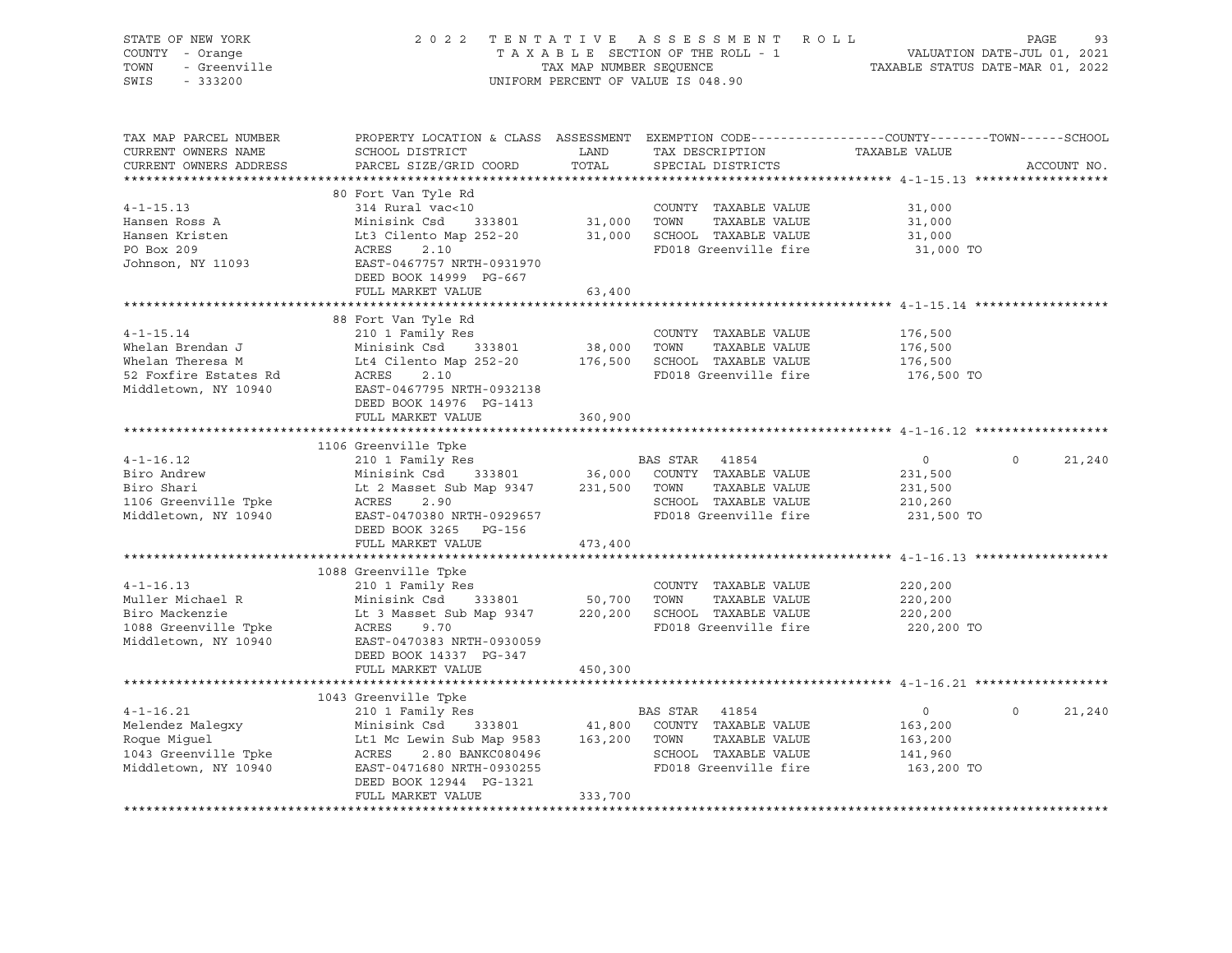| STATE OF NEW YORK<br>COUNTY - Orange<br>TOWN<br>- Greenville<br>SWIS<br>$-333200$ | 2 0 2 2                                                                                                            | TENTATIVE | ASSESSMENT ROLL<br>T A X A B L E SECTION OF THE ROLL - 1<br>T A X A B L E SECTION OF THE ROLL - 1<br>TAXABLE STATUS DATE-MAR 01, 2022<br>UNIFORM PERCENT OF VALUE IS 048.90 |                   | PAGE     | 94          |
|-----------------------------------------------------------------------------------|--------------------------------------------------------------------------------------------------------------------|-----------|-----------------------------------------------------------------------------------------------------------------------------------------------------------------------------|-------------------|----------|-------------|
| TAX MAP PARCEL NUMBER<br>CURRENT OWNERS NAME                                      | PROPERTY LOCATION & CLASS ASSESSMENT EXEMPTION CODE----------------COUNTY-------TOWN-----SCHOOL<br>SCHOOL DISTRICT |           | LAND TAX DESCRIPTION                                                                                                                                                        | TAXABLE VALUE     |          |             |
| CURRENT OWNERS ADDRESS                                                            | PARCEL SIZE/GRID COORD                                                                                             | TOTAL     | SPECIAL DISTRICTS                                                                                                                                                           |                   |          | ACCOUNT NO. |
|                                                                                   | 1055 Greenville Tpke                                                                                               |           |                                                                                                                                                                             |                   |          |             |
| $4 - 1 - 16.22$                                                                   | 210 1 Family Res                                                                                                   |           | BAS STAR 41854                                                                                                                                                              | $\circ$           | $\Omega$ | 21,240      |
| Villegas Elena                                                                    | Minisink Csd 333801                                                                                                | 31,600    | COUNTY TAXABLE VALUE                                                                                                                                                        | 161,200           |          |             |
| Gerson Andrew                                                                     | Lt2 Mc Lewin Sub Map 9583                                                                                          | 161,200   | TOWN<br>TAXABLE VALUE                                                                                                                                                       | 161,200           |          |             |
| 1055 Greenville Tpke                                                              | ACRES<br>2.80                                                                                                      |           | SCHOOL TAXABLE VALUE                                                                                                                                                        | 139,960           |          |             |
| Middletown, NY 10940                                                              | EAST-0471561 NRTH-0930105                                                                                          |           | FD018 Greenville fire                                                                                                                                                       | 161,200 TO        |          |             |
|                                                                                   | DEED BOOK 13061 PG-1823                                                                                            |           |                                                                                                                                                                             |                   |          |             |
|                                                                                   | FULL MARKET VALUE                                                                                                  | 329,700   |                                                                                                                                                                             |                   |          |             |
|                                                                                   | 1071 Greenville Tpke                                                                                               |           |                                                                                                                                                                             |                   |          |             |
| $4 - 1 - 16.23$                                                                   | 210 1 Family Res                                                                                                   |           | COUNTY TAXABLE VALUE                                                                                                                                                        | 199,800           |          |             |
| Cruz Kalani                                                                       | Minisink Csd 333801                                                                                                | 41,100    | TOWN<br>TAXABLE VALUE                                                                                                                                                       | 199,800           |          |             |
| Arocho Cruz Yesenia                                                               | Lt3 Mc Lewin Sub Map 9583                                                                                          | 199,800   | SCHOOL TAXABLE VALUE                                                                                                                                                        | 199,800           |          |             |
| 1071 Greenville Tpke                                                              | ACRES<br>8.20                                                                                                      |           | FD018 Greenville fire                                                                                                                                                       | 199,800 TO        |          |             |
| Middletown, NY 10940                                                              | EAST-0471361 NRTH-0929845                                                                                          |           |                                                                                                                                                                             |                   |          |             |
|                                                                                   | DEED BOOK 11925 PG-1486                                                                                            |           |                                                                                                                                                                             |                   |          |             |
|                                                                                   | FULL MARKET VALUE                                                                                                  | 408,600   |                                                                                                                                                                             |                   |          |             |
|                                                                                   |                                                                                                                    |           |                                                                                                                                                                             |                   |          |             |
| $4 - 1 - 17$                                                                      | 1101 Greenville Tpke<br>210 1 Family Res                                                                           |           |                                                                                                                                                                             | $0 \qquad \qquad$ | $\Omega$ | 21,240      |
| Archiere Joseph A                                                                 | Minisink Csd 333801                                                                                                | 28,700    | BAS STAR 41854<br>COUNTY TAXABLE VALUE                                                                                                                                      | 69,400            |          |             |
| Archiere Patricia A                                                               | 2.20 BANKC080370 69,400<br>ACRES                                                                                   |           | TOWN<br>TAXABLE VALUE                                                                                                                                                       | 69,400            |          |             |
| 1101 Greenville Tpke                                                              | EAST-0470918 NRTH-0929414                                                                                          |           | SCHOOL TAXABLE VALUE                                                                                                                                                        | 48,160            |          |             |
| Middletown, NY 10940                                                              | DEED BOOK 3440 PG-254                                                                                              |           | FD018 Greenville fire                                                                                                                                                       | 69,400 TO         |          |             |
|                                                                                   | FULL MARKET VALUE                                                                                                  | 141,900   |                                                                                                                                                                             |                   |          |             |
|                                                                                   |                                                                                                                    |           |                                                                                                                                                                             |                   |          |             |
|                                                                                   | 1117 Greenville Tpke                                                                                               |           |                                                                                                                                                                             |                   |          |             |
| $4 - 1 - 18$                                                                      | 210 1 Family Res                                                                                                   |           | COUNTY TAXABLE VALUE                                                                                                                                                        | 79,000            |          |             |
| Barber Brittany N                                                                 | Minisink Csd<br>333801                                                                                             | 32,400    | TAXABLE VALUE<br>TOWN                                                                                                                                                       | 79,000            |          |             |
| 1117 Greenville Tpke                                                              | 3.30 BANKC080496<br>ACRES                                                                                          | 79,000    | SCHOOL TAXABLE VALUE                                                                                                                                                        | 79,000            |          |             |
| Middletown, NY 10940                                                              | EAST-0470687 NRTH-0929199<br>DEED BOOK 13761 PG-1708                                                               |           | FD018 Greenville fire                                                                                                                                                       | 79,000 TO         |          |             |
|                                                                                   | FULL MARKET VALUE                                                                                                  | 161,600   |                                                                                                                                                                             |                   |          |             |
|                                                                                   |                                                                                                                    |           |                                                                                                                                                                             |                   |          |             |
|                                                                                   | 1135 Greenville Tpke                                                                                               |           |                                                                                                                                                                             |                   |          |             |
| $4 - 1 - 19.11$                                                                   | $210$ 1 Family Res                                                                                                 |           | ENH STAR 41834                                                                                                                                                              | $\overline{0}$    | $\circ$  | 53,020      |
| Bonney Marc Guardian of Brian Minisink Csd 333801                                 |                                                                                                                    | 25,500    | COUNTY TAXABLE VALUE                                                                                                                                                        | 89,100            |          |             |
| C/O Martha Bronner                                                                | Life Est Martha Bronner                                                                                            | 89,100    | TOWN<br>TAXABLE VALUE                                                                                                                                                       | 89,100            |          |             |
| 1135 Greenville Tpke                                                              | ACRES<br>1.00                                                                                                      |           | SCHOOL TAXABLE VALUE                                                                                                                                                        | 36,080            |          |             |
| Middletown, NY 10940                                                              | EAST-0470263 NRTH-0928803                                                                                          |           | FD018 Greenville fire                                                                                                                                                       | 89,100 TO         |          |             |
|                                                                                   | DEED BOOK 6010 PG-110<br>FULL MARKET VALUE                                                                         |           |                                                                                                                                                                             |                   |          |             |
|                                                                                   |                                                                                                                    | 182,200   |                                                                                                                                                                             |                   |          |             |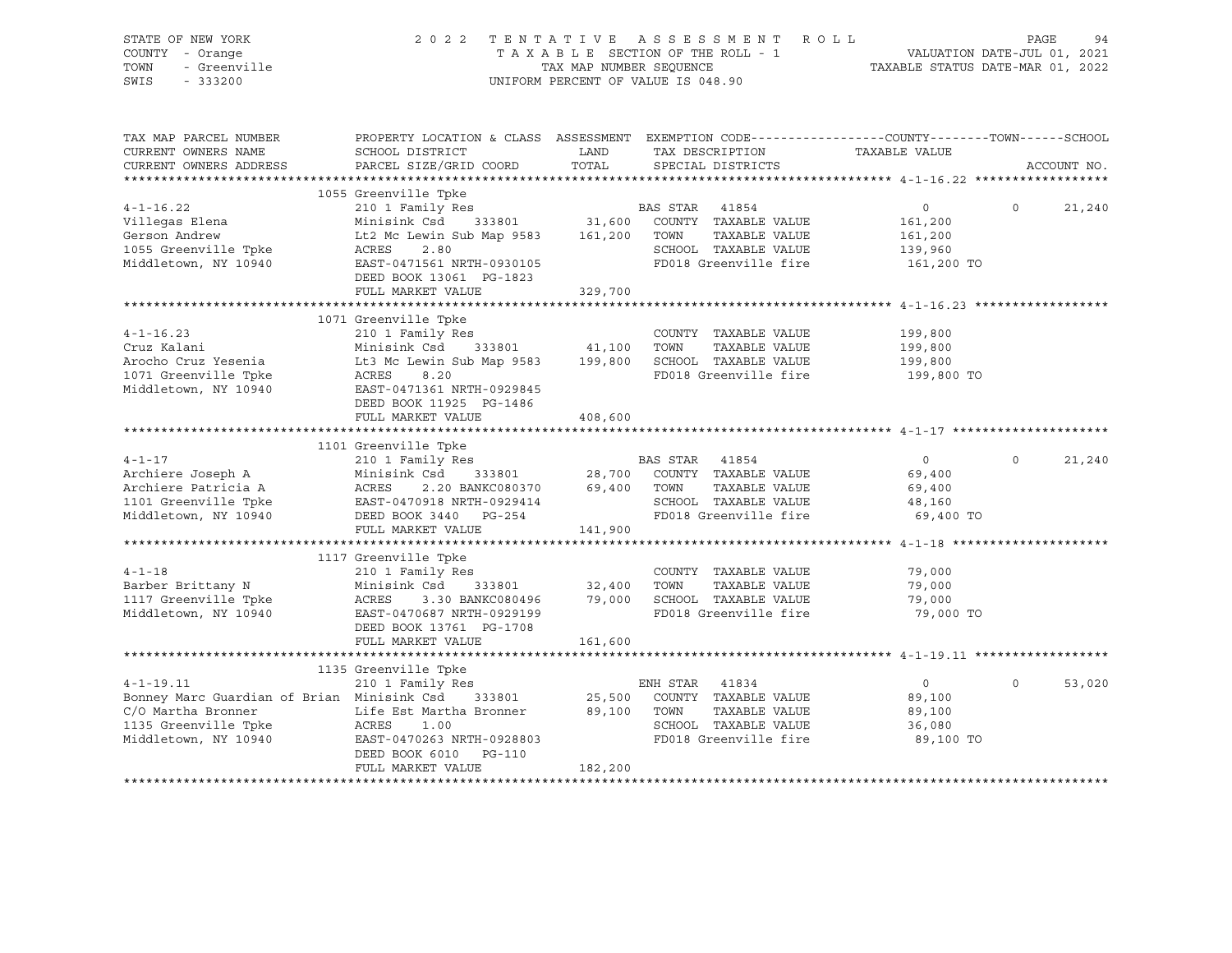## STATE OF NEW YORK 2 0 2 2 T E N T A T I V E A S S E S S M E N T R O L L PAGE 95 COUNTY - Orange T A X A B L E SECTION OF THE ROLL - 1 VALUATION DATE-JUL 01, 2021 TOWN - Greenville TAX MAP NUMBER SEQUENCE TAXABLE STATUS DATE-MAR 01, 2022<br>TAXABLE STATUS DATE-MAR 01, 2022<br>SWIS - 333200 UNIFORM PERCENT OF VALUE IS 048.90

TAX MAP PARCEL NUMBER PROPERTY LOCATION & CLASS ASSESSMENT EXEMPTION CODE------------------COUNTY--------TOWN------SCHOOL CURRENT OWNERS NAME SCHOOL DISTRICT TAXIBLE LAND TAXIBESCRIPTION TAXABLE VALUE CURRENT OWNERS ADDRESS PARCEL SIZE/GRID COORD TOTAL SPECIAL DISTRICTS ACCOUNT NO. \*\*\*\*\*\*\*\*\*\*\*\*\*\*\*\*\*\*\*\*\*\*\*\*\*\*\*\*\*\*\*\*\*\*\*\*\*\*\*\*\*\*\*\*\*\*\*\*\*\*\*\*\*\*\*\*\*\*\*\*\*\*\*\*\*\*\*\*\*\*\*\*\*\*\*\*\*\*\*\*\*\*\*\*\*\*\*\*\*\*\*\*\*\*\*\*\*\*\*\*\*\*\* 4-1-19.12 \*\*\*\*\*\*\*\*\*\*\*\*\*\*\*\*\*\* Greenville Tpke 4-1-19.12 314 Rural vac<10 COUNTY TAXABLE VALUE 300 Bonney Marc Minisink Csd 333801 300 TOWN TAXABLE VALUE 300 Bonney M Guardian of Brian ACRES 1.00 300 SCHOOL TAXABLE VALUE 300 1135 Greenville Tpke EAST-0470463 NRTH-0928988 FD018 Greenville fire 300 TO Middletown, NY 10940 DEED BOOK 13642 PG-748 FULL MARKET VALUE 600 \*\*\*\*\*\*\*\*\*\*\*\*\*\*\*\*\*\*\*\*\*\*\*\*\*\*\*\*\*\*\*\*\*\*\*\*\*\*\*\*\*\*\*\*\*\*\*\*\*\*\*\*\*\*\*\*\*\*\*\*\*\*\*\*\*\*\*\*\*\*\*\*\*\*\*\*\*\*\*\*\*\*\*\*\*\*\*\*\*\*\*\*\*\*\*\*\*\*\*\*\*\*\* 4-1-19.21 \*\*\*\*\*\*\*\*\*\*\*\*\*\*\*\*\*\* 1190 Greenville Tpke 4-1-19.21 220 2 Family Res COUNTY TAXABLE VALUE 190,600 Nathanson Arthur I Minisink Csd 333801 43,100 TOWN TAXABLE VALUE 190,600 342 South Plank Rd ACRES 3.10 190,600 SCHOOL TAXABLE VALUE 190,600 US DOWN: ISSUE IN THE SOLUTION OF THE SOLUTION OF THE SOLUTION OF THE SOLUTION OF THE SEAST-0469277 NRTH-0927887<br>Westtown, NY 10998 TO BAST-0469277 NRTH-0927887 DEED BOOK 11406 PG-324 FULL MARKET VALUE 389,800 \*\*\*\*\*\*\*\*\*\*\*\*\*\*\*\*\*\*\*\*\*\*\*\*\*\*\*\*\*\*\*\*\*\*\*\*\*\*\*\*\*\*\*\*\*\*\*\*\*\*\*\*\*\*\*\*\*\*\*\*\*\*\*\*\*\*\*\*\*\*\*\*\*\*\*\*\*\*\*\*\*\*\*\*\*\*\*\*\*\*\*\*\*\*\*\*\*\*\*\*\*\*\* 4-1-21.2 \*\*\*\*\*\*\*\*\*\*\*\*\*\*\*\*\*\*\* 225 Bedell Dr 4-1-21.2 210 1 Family Res COUNTY TAXABLE VALUE 124,500 KHT Estate LLC Minisink Csd 333801 31,300 TOWN TAXABLE VALUE 124,500 2 Dorothy Dr FRNT 95.00 DPTH 420.00 124,500 SCHOOL TAXABLE VALUE 124,500 Monroe, NY 10950 BANKC180381 FD018 Greenville fire 124,500 TO EAST-0467794 NRTH-0929100 DEED BOOK 14327 PG-1767 FULL MARKET VALUE 254,600 \*\*\*\*\*\*\*\*\*\*\*\*\*\*\*\*\*\*\*\*\*\*\*\*\*\*\*\*\*\*\*\*\*\*\*\*\*\*\*\*\*\*\*\*\*\*\*\*\*\*\*\*\*\*\*\*\*\*\*\*\*\*\*\*\*\*\*\*\*\*\*\*\*\*\*\*\*\*\*\*\*\*\*\*\*\*\*\*\*\*\*\*\*\*\*\*\*\*\*\*\*\*\* 4-1-21.41 \*\*\*\*\*\*\*\*\*\*\*\*\*\*\*\*\*\* 229 Bedell Dr 4-1-21.41 210 1 Family Res BAS STAR 41854 0 0 21,240 Fitzgerald William G Minisink Csd 333801 31,400 COUNTY TAXABLE VALUE 133,800 Fitzgerald Mary Ann FRNT 89.00 DPTH 488.00 133,800 TOWN TAXABLE VALUE 133,800 229 Bedell Dr BANK N SCHOOL TAXABLE VALUE 112,560 Port Jervis, NY 12771 EAST-0467906 NRTH-0928991 SCHOOL TAXABLE VALUE 112,560<br>Port Jervis, NY 12771 EAST-0467906 NRTH-0928991 FD018 Greenville fire 133,800 TO DEED BOOK 11223 PG-997 FULL MARKET VALUE 273,600 \*\*\*\*\*\*\*\*\*\*\*\*\*\*\*\*\*\*\*\*\*\*\*\*\*\*\*\*\*\*\*\*\*\*\*\*\*\*\*\*\*\*\*\*\*\*\*\*\*\*\*\*\*\*\*\*\*\*\*\*\*\*\*\*\*\*\*\*\*\*\*\*\*\*\*\*\*\*\*\*\*\*\*\*\*\*\*\*\*\*\*\*\*\*\*\*\*\*\*\*\*\*\* 4-1-22.2 \*\*\*\*\*\*\*\*\*\*\*\*\*\*\*\*\*\*\* 221 Bedell Dr 4-1-22.2 210 1 Family Res COUNTY TAXABLE VALUE 172,200 Illanovsky Clarinda Minisink Csd 333801 34,000 TOWN TAXABLE VALUE 172,200 Illanovsky John FRNT 176.00 DPTH 409.00 172,200 SCHOOL TAXABLE VALUE 172,200 221 Bedell Dr BANKC160013 FD018 Greenville fire 172,200 TO Port Jervis, NY 12771 EAST-0467961 NRTH-0929149 DEED BOOK 14689 PG-1418 FULL MARKET VALUE 352,100 \*\*\*\*\*\*\*\*\*\*\*\*\*\*\*\*\*\*\*\*\*\*\*\*\*\*\*\*\*\*\*\*\*\*\*\*\*\*\*\*\*\*\*\*\*\*\*\*\*\*\*\*\*\*\*\*\*\*\*\*\*\*\*\*\*\*\*\*\*\*\*\*\*\*\*\*\*\*\*\*\*\*\*\*\*\*\*\*\*\*\*\*\*\*\*\*\*\*\*\*\*\*\*\*\*\*\*\*\*\*\*\*\*\*\*\*\*\*\*\*\*\*\*\*\*\*\*\*\*\*\*\*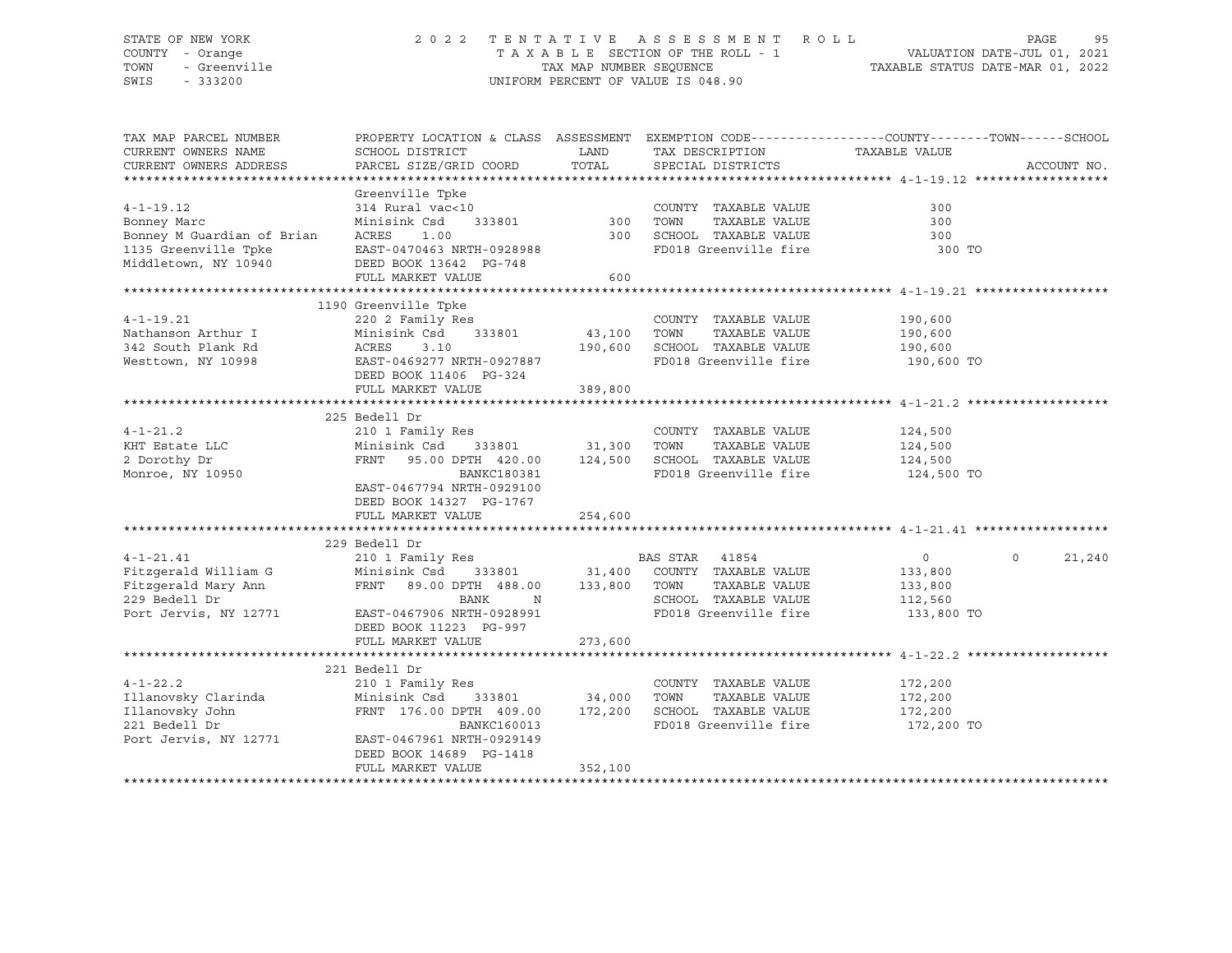| VALUATION DATE-JUL 01, 2021<br>TAXABLE STATUS DATE-MAR 01, 2022<br>COUNTY - Orange<br>TAXABLE SECTION OF THE ROLL - 1<br>- Greenville<br>TOWN<br>TAX MAP NUMBER SEQUENCE<br>UNIFORM PERCENT OF VALUE IS 048.90<br>SWIS<br>$-333200$<br>PROPERTY LOCATION & CLASS ASSESSMENT EXEMPTION CODE---------------COUNTY-------TOWN-----SCHOOL<br>TAX MAP PARCEL NUMBER<br>TAX DESCRIPTION<br>CURRENT OWNERS NAME<br>SCHOOL DISTRICT<br>LAND<br>TAXABLE VALUE<br>PARCEL SIZE/GRID COORD TOTAL<br>CURRENT OWNERS ADDRESS<br>SPECIAL DISTRICTS<br>ACCOUNT NO.<br>213 Bedell Dr<br>$4 - 1 - 23.1$<br>$\overline{0}$<br>$\overline{0}$<br>21,240<br>161,300<br>Goetz Patrick W Minisink Csd 333801 47,100 COUNTY<br>Taveras Rosangelas A Lt 1 Morrissey Farm 7306 161,300 TOWN<br>TAXABLE VALUE<br>161,300<br>213 Bedell Dr<br>ACRES<br>140,060<br>Port Jervis, NY 12771<br>161,300 TO<br>DEED BOOK 4393 PG-157<br>FULL MARKET VALUE<br>329,900<br>210 1 Family Res<br>210 1 Family Res<br>Minisink Csd 333801 48,800 COUNTY TAXABLE VALUE<br>Lt 3 Morrissey Farm 7306 207,900 TOWN TAXABLE VALUE<br>ACRES 7.80 301 SCHOOL TAYABLE VALUE<br>$4 - 1 - 23.3$<br>21,240<br>$\overline{0}$<br>$\overline{0}$<br>207,900<br>Ebbert John W<br>Kim Mison<br>193 Bedell Dr<br>207,900<br>186,660<br>Port Jervis, NY 12771<br>207,900 TO<br>DEED BOOK 11237 PG-233<br>FULL MARKET VALUE<br>425,200<br>$\begin{tabular}{lllllllllll} \multicolumn{3}{c}{\mbox{4--1--23.4}} & \multicolumn{3}{c}{\mbox{179} Bedell Dr} & \multicolumn{3}{c}{\mbox{BAS STR}} & \multicolumn{3}{c}{\mbox{41854}} \\ \multicolumn{3}{c}{\mbox{Vidal Rick J}} & \multicolumn{3}{c}{\mbox{Minisink Csd}} & \multicolumn{3}{c}{\mbox{333801}} & \multicolumn{3}{c}{\mbox{49,900} C}\nonTNT TAXABLE VALUE \\ \multicolumn{3}{c}{\mbox{Vidal Jacqueline E}} & \multicolumn{3}{c}{\mbox$<br>21,240<br>$\overline{0}$<br>$\overline{0}$<br>278,600<br>278,600<br>257,360<br>278,600 TO<br>DEED BOOK 4164 PG-290<br>FULL MARKET VALUE<br>569,700<br>177 Bedell Dr<br>$\Omega$<br>21,240<br>$\overline{0}$<br>119,700<br>119,700<br>ACRES 2.40 BANKC080370 SCHOOL TAXABLE VALUE<br>Port Jervis, NY 12771 EAST-0467668 NRTH-0930359 FD018 Greenville fire<br>DOCK 4790 DO DO DO 125<br>98,460<br>119,700 TO<br>DEED BOOK 4789 PG-316<br>FULL MARKET VALUE<br>244,800<br>142 Bedell Dr<br>VETWAR CTS 41120<br>$4 - 1 - 23.6$<br>12,201<br>6,972<br>6,972<br>210 1 Family Res<br>Minisink Csd 333801 38,100 COUNTY TAXABLE VALUE<br>Lt 1 Morrissey Farm 7305 126,300 TOWN TAXABLE VALUE<br>ACRES 6.00 SCHOOL TAXABLE VALUE<br>Terbush William<br>114,099<br>Burigo Mary<br>DO Boy 416<br>119,328<br>DEED BOOK 3897 PG-14<br>FULL MARKET VALUE<br>258,300 | STATE OF NEW YORK | 2022 TENTATIVE ASSESSMENT ROLL | PAGE<br>96 |
|---------------------------------------------------------------------------------------------------------------------------------------------------------------------------------------------------------------------------------------------------------------------------------------------------------------------------------------------------------------------------------------------------------------------------------------------------------------------------------------------------------------------------------------------------------------------------------------------------------------------------------------------------------------------------------------------------------------------------------------------------------------------------------------------------------------------------------------------------------------------------------------------------------------------------------------------------------------------------------------------------------------------------------------------------------------------------------------------------------------------------------------------------------------------------------------------------------------------------------------------------------------------------------------------------------------------------------------------------------------------------------------------------------------------------------------------------------------------------------------------------------------------------------------------------------------------------------------------------------------------------------------------------------------------------------------------------------------------------------------------------------------------------------------------------------------------------------------------------------------------------------------------------------------------------------------------------------------------------------------------------------------------------------------------------------------------------------------------------------------------------------------------------------------------------------------------------------------------------------------------------------------------------------------------------------------------------------------------------------------------------------------------------------------------------------------------------------------------------------------------------------------------------------------------------------------------------------------------------------------------------------------------------------------------------------------------------|-------------------|--------------------------------|------------|
|                                                                                                                                                                                                                                                                                                                                                                                                                                                                                                                                                                                                                                                                                                                                                                                                                                                                                                                                                                                                                                                                                                                                                                                                                                                                                                                                                                                                                                                                                                                                                                                                                                                                                                                                                                                                                                                                                                                                                                                                                                                                                                                                                                                                                                                                                                                                                                                                                                                                                                                                                                                                                                                                                                   |                   |                                |            |
|                                                                                                                                                                                                                                                                                                                                                                                                                                                                                                                                                                                                                                                                                                                                                                                                                                                                                                                                                                                                                                                                                                                                                                                                                                                                                                                                                                                                                                                                                                                                                                                                                                                                                                                                                                                                                                                                                                                                                                                                                                                                                                                                                                                                                                                                                                                                                                                                                                                                                                                                                                                                                                                                                                   |                   |                                |            |
|                                                                                                                                                                                                                                                                                                                                                                                                                                                                                                                                                                                                                                                                                                                                                                                                                                                                                                                                                                                                                                                                                                                                                                                                                                                                                                                                                                                                                                                                                                                                                                                                                                                                                                                                                                                                                                                                                                                                                                                                                                                                                                                                                                                                                                                                                                                                                                                                                                                                                                                                                                                                                                                                                                   |                   |                                |            |
|                                                                                                                                                                                                                                                                                                                                                                                                                                                                                                                                                                                                                                                                                                                                                                                                                                                                                                                                                                                                                                                                                                                                                                                                                                                                                                                                                                                                                                                                                                                                                                                                                                                                                                                                                                                                                                                                                                                                                                                                                                                                                                                                                                                                                                                                                                                                                                                                                                                                                                                                                                                                                                                                                                   |                   |                                |            |
|                                                                                                                                                                                                                                                                                                                                                                                                                                                                                                                                                                                                                                                                                                                                                                                                                                                                                                                                                                                                                                                                                                                                                                                                                                                                                                                                                                                                                                                                                                                                                                                                                                                                                                                                                                                                                                                                                                                                                                                                                                                                                                                                                                                                                                                                                                                                                                                                                                                                                                                                                                                                                                                                                                   |                   |                                |            |
|                                                                                                                                                                                                                                                                                                                                                                                                                                                                                                                                                                                                                                                                                                                                                                                                                                                                                                                                                                                                                                                                                                                                                                                                                                                                                                                                                                                                                                                                                                                                                                                                                                                                                                                                                                                                                                                                                                                                                                                                                                                                                                                                                                                                                                                                                                                                                                                                                                                                                                                                                                                                                                                                                                   |                   |                                |            |
|                                                                                                                                                                                                                                                                                                                                                                                                                                                                                                                                                                                                                                                                                                                                                                                                                                                                                                                                                                                                                                                                                                                                                                                                                                                                                                                                                                                                                                                                                                                                                                                                                                                                                                                                                                                                                                                                                                                                                                                                                                                                                                                                                                                                                                                                                                                                                                                                                                                                                                                                                                                                                                                                                                   |                   |                                |            |
|                                                                                                                                                                                                                                                                                                                                                                                                                                                                                                                                                                                                                                                                                                                                                                                                                                                                                                                                                                                                                                                                                                                                                                                                                                                                                                                                                                                                                                                                                                                                                                                                                                                                                                                                                                                                                                                                                                                                                                                                                                                                                                                                                                                                                                                                                                                                                                                                                                                                                                                                                                                                                                                                                                   |                   |                                |            |
|                                                                                                                                                                                                                                                                                                                                                                                                                                                                                                                                                                                                                                                                                                                                                                                                                                                                                                                                                                                                                                                                                                                                                                                                                                                                                                                                                                                                                                                                                                                                                                                                                                                                                                                                                                                                                                                                                                                                                                                                                                                                                                                                                                                                                                                                                                                                                                                                                                                                                                                                                                                                                                                                                                   |                   |                                |            |
|                                                                                                                                                                                                                                                                                                                                                                                                                                                                                                                                                                                                                                                                                                                                                                                                                                                                                                                                                                                                                                                                                                                                                                                                                                                                                                                                                                                                                                                                                                                                                                                                                                                                                                                                                                                                                                                                                                                                                                                                                                                                                                                                                                                                                                                                                                                                                                                                                                                                                                                                                                                                                                                                                                   |                   |                                |            |
|                                                                                                                                                                                                                                                                                                                                                                                                                                                                                                                                                                                                                                                                                                                                                                                                                                                                                                                                                                                                                                                                                                                                                                                                                                                                                                                                                                                                                                                                                                                                                                                                                                                                                                                                                                                                                                                                                                                                                                                                                                                                                                                                                                                                                                                                                                                                                                                                                                                                                                                                                                                                                                                                                                   |                   |                                |            |
|                                                                                                                                                                                                                                                                                                                                                                                                                                                                                                                                                                                                                                                                                                                                                                                                                                                                                                                                                                                                                                                                                                                                                                                                                                                                                                                                                                                                                                                                                                                                                                                                                                                                                                                                                                                                                                                                                                                                                                                                                                                                                                                                                                                                                                                                                                                                                                                                                                                                                                                                                                                                                                                                                                   |                   |                                |            |
|                                                                                                                                                                                                                                                                                                                                                                                                                                                                                                                                                                                                                                                                                                                                                                                                                                                                                                                                                                                                                                                                                                                                                                                                                                                                                                                                                                                                                                                                                                                                                                                                                                                                                                                                                                                                                                                                                                                                                                                                                                                                                                                                                                                                                                                                                                                                                                                                                                                                                                                                                                                                                                                                                                   |                   |                                |            |
|                                                                                                                                                                                                                                                                                                                                                                                                                                                                                                                                                                                                                                                                                                                                                                                                                                                                                                                                                                                                                                                                                                                                                                                                                                                                                                                                                                                                                                                                                                                                                                                                                                                                                                                                                                                                                                                                                                                                                                                                                                                                                                                                                                                                                                                                                                                                                                                                                                                                                                                                                                                                                                                                                                   |                   |                                |            |
|                                                                                                                                                                                                                                                                                                                                                                                                                                                                                                                                                                                                                                                                                                                                                                                                                                                                                                                                                                                                                                                                                                                                                                                                                                                                                                                                                                                                                                                                                                                                                                                                                                                                                                                                                                                                                                                                                                                                                                                                                                                                                                                                                                                                                                                                                                                                                                                                                                                                                                                                                                                                                                                                                                   |                   |                                |            |
|                                                                                                                                                                                                                                                                                                                                                                                                                                                                                                                                                                                                                                                                                                                                                                                                                                                                                                                                                                                                                                                                                                                                                                                                                                                                                                                                                                                                                                                                                                                                                                                                                                                                                                                                                                                                                                                                                                                                                                                                                                                                                                                                                                                                                                                                                                                                                                                                                                                                                                                                                                                                                                                                                                   |                   |                                |            |
|                                                                                                                                                                                                                                                                                                                                                                                                                                                                                                                                                                                                                                                                                                                                                                                                                                                                                                                                                                                                                                                                                                                                                                                                                                                                                                                                                                                                                                                                                                                                                                                                                                                                                                                                                                                                                                                                                                                                                                                                                                                                                                                                                                                                                                                                                                                                                                                                                                                                                                                                                                                                                                                                                                   |                   |                                |            |
|                                                                                                                                                                                                                                                                                                                                                                                                                                                                                                                                                                                                                                                                                                                                                                                                                                                                                                                                                                                                                                                                                                                                                                                                                                                                                                                                                                                                                                                                                                                                                                                                                                                                                                                                                                                                                                                                                                                                                                                                                                                                                                                                                                                                                                                                                                                                                                                                                                                                                                                                                                                                                                                                                                   |                   |                                |            |
|                                                                                                                                                                                                                                                                                                                                                                                                                                                                                                                                                                                                                                                                                                                                                                                                                                                                                                                                                                                                                                                                                                                                                                                                                                                                                                                                                                                                                                                                                                                                                                                                                                                                                                                                                                                                                                                                                                                                                                                                                                                                                                                                                                                                                                                                                                                                                                                                                                                                                                                                                                                                                                                                                                   |                   |                                |            |
|                                                                                                                                                                                                                                                                                                                                                                                                                                                                                                                                                                                                                                                                                                                                                                                                                                                                                                                                                                                                                                                                                                                                                                                                                                                                                                                                                                                                                                                                                                                                                                                                                                                                                                                                                                                                                                                                                                                                                                                                                                                                                                                                                                                                                                                                                                                                                                                                                                                                                                                                                                                                                                                                                                   |                   |                                |            |
|                                                                                                                                                                                                                                                                                                                                                                                                                                                                                                                                                                                                                                                                                                                                                                                                                                                                                                                                                                                                                                                                                                                                                                                                                                                                                                                                                                                                                                                                                                                                                                                                                                                                                                                                                                                                                                                                                                                                                                                                                                                                                                                                                                                                                                                                                                                                                                                                                                                                                                                                                                                                                                                                                                   |                   |                                |            |
|                                                                                                                                                                                                                                                                                                                                                                                                                                                                                                                                                                                                                                                                                                                                                                                                                                                                                                                                                                                                                                                                                                                                                                                                                                                                                                                                                                                                                                                                                                                                                                                                                                                                                                                                                                                                                                                                                                                                                                                                                                                                                                                                                                                                                                                                                                                                                                                                                                                                                                                                                                                                                                                                                                   |                   |                                |            |
|                                                                                                                                                                                                                                                                                                                                                                                                                                                                                                                                                                                                                                                                                                                                                                                                                                                                                                                                                                                                                                                                                                                                                                                                                                                                                                                                                                                                                                                                                                                                                                                                                                                                                                                                                                                                                                                                                                                                                                                                                                                                                                                                                                                                                                                                                                                                                                                                                                                                                                                                                                                                                                                                                                   |                   |                                |            |
|                                                                                                                                                                                                                                                                                                                                                                                                                                                                                                                                                                                                                                                                                                                                                                                                                                                                                                                                                                                                                                                                                                                                                                                                                                                                                                                                                                                                                                                                                                                                                                                                                                                                                                                                                                                                                                                                                                                                                                                                                                                                                                                                                                                                                                                                                                                                                                                                                                                                                                                                                                                                                                                                                                   |                   |                                |            |
|                                                                                                                                                                                                                                                                                                                                                                                                                                                                                                                                                                                                                                                                                                                                                                                                                                                                                                                                                                                                                                                                                                                                                                                                                                                                                                                                                                                                                                                                                                                                                                                                                                                                                                                                                                                                                                                                                                                                                                                                                                                                                                                                                                                                                                                                                                                                                                                                                                                                                                                                                                                                                                                                                                   |                   |                                |            |
|                                                                                                                                                                                                                                                                                                                                                                                                                                                                                                                                                                                                                                                                                                                                                                                                                                                                                                                                                                                                                                                                                                                                                                                                                                                                                                                                                                                                                                                                                                                                                                                                                                                                                                                                                                                                                                                                                                                                                                                                                                                                                                                                                                                                                                                                                                                                                                                                                                                                                                                                                                                                                                                                                                   |                   |                                |            |
|                                                                                                                                                                                                                                                                                                                                                                                                                                                                                                                                                                                                                                                                                                                                                                                                                                                                                                                                                                                                                                                                                                                                                                                                                                                                                                                                                                                                                                                                                                                                                                                                                                                                                                                                                                                                                                                                                                                                                                                                                                                                                                                                                                                                                                                                                                                                                                                                                                                                                                                                                                                                                                                                                                   |                   |                                |            |
|                                                                                                                                                                                                                                                                                                                                                                                                                                                                                                                                                                                                                                                                                                                                                                                                                                                                                                                                                                                                                                                                                                                                                                                                                                                                                                                                                                                                                                                                                                                                                                                                                                                                                                                                                                                                                                                                                                                                                                                                                                                                                                                                                                                                                                                                                                                                                                                                                                                                                                                                                                                                                                                                                                   |                   |                                |            |
|                                                                                                                                                                                                                                                                                                                                                                                                                                                                                                                                                                                                                                                                                                                                                                                                                                                                                                                                                                                                                                                                                                                                                                                                                                                                                                                                                                                                                                                                                                                                                                                                                                                                                                                                                                                                                                                                                                                                                                                                                                                                                                                                                                                                                                                                                                                                                                                                                                                                                                                                                                                                                                                                                                   |                   |                                |            |
|                                                                                                                                                                                                                                                                                                                                                                                                                                                                                                                                                                                                                                                                                                                                                                                                                                                                                                                                                                                                                                                                                                                                                                                                                                                                                                                                                                                                                                                                                                                                                                                                                                                                                                                                                                                                                                                                                                                                                                                                                                                                                                                                                                                                                                                                                                                                                                                                                                                                                                                                                                                                                                                                                                   |                   |                                |            |
|                                                                                                                                                                                                                                                                                                                                                                                                                                                                                                                                                                                                                                                                                                                                                                                                                                                                                                                                                                                                                                                                                                                                                                                                                                                                                                                                                                                                                                                                                                                                                                                                                                                                                                                                                                                                                                                                                                                                                                                                                                                                                                                                                                                                                                                                                                                                                                                                                                                                                                                                                                                                                                                                                                   |                   |                                |            |
|                                                                                                                                                                                                                                                                                                                                                                                                                                                                                                                                                                                                                                                                                                                                                                                                                                                                                                                                                                                                                                                                                                                                                                                                                                                                                                                                                                                                                                                                                                                                                                                                                                                                                                                                                                                                                                                                                                                                                                                                                                                                                                                                                                                                                                                                                                                                                                                                                                                                                                                                                                                                                                                                                                   |                   |                                |            |
|                                                                                                                                                                                                                                                                                                                                                                                                                                                                                                                                                                                                                                                                                                                                                                                                                                                                                                                                                                                                                                                                                                                                                                                                                                                                                                                                                                                                                                                                                                                                                                                                                                                                                                                                                                                                                                                                                                                                                                                                                                                                                                                                                                                                                                                                                                                                                                                                                                                                                                                                                                                                                                                                                                   |                   |                                |            |
|                                                                                                                                                                                                                                                                                                                                                                                                                                                                                                                                                                                                                                                                                                                                                                                                                                                                                                                                                                                                                                                                                                                                                                                                                                                                                                                                                                                                                                                                                                                                                                                                                                                                                                                                                                                                                                                                                                                                                                                                                                                                                                                                                                                                                                                                                                                                                                                                                                                                                                                                                                                                                                                                                                   |                   |                                |            |
|                                                                                                                                                                                                                                                                                                                                                                                                                                                                                                                                                                                                                                                                                                                                                                                                                                                                                                                                                                                                                                                                                                                                                                                                                                                                                                                                                                                                                                                                                                                                                                                                                                                                                                                                                                                                                                                                                                                                                                                                                                                                                                                                                                                                                                                                                                                                                                                                                                                                                                                                                                                                                                                                                                   |                   |                                |            |
|                                                                                                                                                                                                                                                                                                                                                                                                                                                                                                                                                                                                                                                                                                                                                                                                                                                                                                                                                                                                                                                                                                                                                                                                                                                                                                                                                                                                                                                                                                                                                                                                                                                                                                                                                                                                                                                                                                                                                                                                                                                                                                                                                                                                                                                                                                                                                                                                                                                                                                                                                                                                                                                                                                   |                   |                                |            |
|                                                                                                                                                                                                                                                                                                                                                                                                                                                                                                                                                                                                                                                                                                                                                                                                                                                                                                                                                                                                                                                                                                                                                                                                                                                                                                                                                                                                                                                                                                                                                                                                                                                                                                                                                                                                                                                                                                                                                                                                                                                                                                                                                                                                                                                                                                                                                                                                                                                                                                                                                                                                                                                                                                   |                   |                                |            |
|                                                                                                                                                                                                                                                                                                                                                                                                                                                                                                                                                                                                                                                                                                                                                                                                                                                                                                                                                                                                                                                                                                                                                                                                                                                                                                                                                                                                                                                                                                                                                                                                                                                                                                                                                                                                                                                                                                                                                                                                                                                                                                                                                                                                                                                                                                                                                                                                                                                                                                                                                                                                                                                                                                   |                   |                                |            |
|                                                                                                                                                                                                                                                                                                                                                                                                                                                                                                                                                                                                                                                                                                                                                                                                                                                                                                                                                                                                                                                                                                                                                                                                                                                                                                                                                                                                                                                                                                                                                                                                                                                                                                                                                                                                                                                                                                                                                                                                                                                                                                                                                                                                                                                                                                                                                                                                                                                                                                                                                                                                                                                                                                   |                   |                                |            |
|                                                                                                                                                                                                                                                                                                                                                                                                                                                                                                                                                                                                                                                                                                                                                                                                                                                                                                                                                                                                                                                                                                                                                                                                                                                                                                                                                                                                                                                                                                                                                                                                                                                                                                                                                                                                                                                                                                                                                                                                                                                                                                                                                                                                                                                                                                                                                                                                                                                                                                                                                                                                                                                                                                   |                   |                                |            |
|                                                                                                                                                                                                                                                                                                                                                                                                                                                                                                                                                                                                                                                                                                                                                                                                                                                                                                                                                                                                                                                                                                                                                                                                                                                                                                                                                                                                                                                                                                                                                                                                                                                                                                                                                                                                                                                                                                                                                                                                                                                                                                                                                                                                                                                                                                                                                                                                                                                                                                                                                                                                                                                                                                   |                   |                                |            |
|                                                                                                                                                                                                                                                                                                                                                                                                                                                                                                                                                                                                                                                                                                                                                                                                                                                                                                                                                                                                                                                                                                                                                                                                                                                                                                                                                                                                                                                                                                                                                                                                                                                                                                                                                                                                                                                                                                                                                                                                                                                                                                                                                                                                                                                                                                                                                                                                                                                                                                                                                                                                                                                                                                   |                   |                                |            |
|                                                                                                                                                                                                                                                                                                                                                                                                                                                                                                                                                                                                                                                                                                                                                                                                                                                                                                                                                                                                                                                                                                                                                                                                                                                                                                                                                                                                                                                                                                                                                                                                                                                                                                                                                                                                                                                                                                                                                                                                                                                                                                                                                                                                                                                                                                                                                                                                                                                                                                                                                                                                                                                                                                   |                   |                                |            |
|                                                                                                                                                                                                                                                                                                                                                                                                                                                                                                                                                                                                                                                                                                                                                                                                                                                                                                                                                                                                                                                                                                                                                                                                                                                                                                                                                                                                                                                                                                                                                                                                                                                                                                                                                                                                                                                                                                                                                                                                                                                                                                                                                                                                                                                                                                                                                                                                                                                                                                                                                                                                                                                                                                   |                   |                                |            |
|                                                                                                                                                                                                                                                                                                                                                                                                                                                                                                                                                                                                                                                                                                                                                                                                                                                                                                                                                                                                                                                                                                                                                                                                                                                                                                                                                                                                                                                                                                                                                                                                                                                                                                                                                                                                                                                                                                                                                                                                                                                                                                                                                                                                                                                                                                                                                                                                                                                                                                                                                                                                                                                                                                   |                   |                                |            |
|                                                                                                                                                                                                                                                                                                                                                                                                                                                                                                                                                                                                                                                                                                                                                                                                                                                                                                                                                                                                                                                                                                                                                                                                                                                                                                                                                                                                                                                                                                                                                                                                                                                                                                                                                                                                                                                                                                                                                                                                                                                                                                                                                                                                                                                                                                                                                                                                                                                                                                                                                                                                                                                                                                   |                   |                                |            |
|                                                                                                                                                                                                                                                                                                                                                                                                                                                                                                                                                                                                                                                                                                                                                                                                                                                                                                                                                                                                                                                                                                                                                                                                                                                                                                                                                                                                                                                                                                                                                                                                                                                                                                                                                                                                                                                                                                                                                                                                                                                                                                                                                                                                                                                                                                                                                                                                                                                                                                                                                                                                                                                                                                   |                   |                                |            |
|                                                                                                                                                                                                                                                                                                                                                                                                                                                                                                                                                                                                                                                                                                                                                                                                                                                                                                                                                                                                                                                                                                                                                                                                                                                                                                                                                                                                                                                                                                                                                                                                                                                                                                                                                                                                                                                                                                                                                                                                                                                                                                                                                                                                                                                                                                                                                                                                                                                                                                                                                                                                                                                                                                   |                   |                                |            |
|                                                                                                                                                                                                                                                                                                                                                                                                                                                                                                                                                                                                                                                                                                                                                                                                                                                                                                                                                                                                                                                                                                                                                                                                                                                                                                                                                                                                                                                                                                                                                                                                                                                                                                                                                                                                                                                                                                                                                                                                                                                                                                                                                                                                                                                                                                                                                                                                                                                                                                                                                                                                                                                                                                   |                   |                                |            |
|                                                                                                                                                                                                                                                                                                                                                                                                                                                                                                                                                                                                                                                                                                                                                                                                                                                                                                                                                                                                                                                                                                                                                                                                                                                                                                                                                                                                                                                                                                                                                                                                                                                                                                                                                                                                                                                                                                                                                                                                                                                                                                                                                                                                                                                                                                                                                                                                                                                                                                                                                                                                                                                                                                   |                   |                                |            |
|                                                                                                                                                                                                                                                                                                                                                                                                                                                                                                                                                                                                                                                                                                                                                                                                                                                                                                                                                                                                                                                                                                                                                                                                                                                                                                                                                                                                                                                                                                                                                                                                                                                                                                                                                                                                                                                                                                                                                                                                                                                                                                                                                                                                                                                                                                                                                                                                                                                                                                                                                                                                                                                                                                   |                   |                                |            |
|                                                                                                                                                                                                                                                                                                                                                                                                                                                                                                                                                                                                                                                                                                                                                                                                                                                                                                                                                                                                                                                                                                                                                                                                                                                                                                                                                                                                                                                                                                                                                                                                                                                                                                                                                                                                                                                                                                                                                                                                                                                                                                                                                                                                                                                                                                                                                                                                                                                                                                                                                                                                                                                                                                   |                   |                                |            |
|                                                                                                                                                                                                                                                                                                                                                                                                                                                                                                                                                                                                                                                                                                                                                                                                                                                                                                                                                                                                                                                                                                                                                                                                                                                                                                                                                                                                                                                                                                                                                                                                                                                                                                                                                                                                                                                                                                                                                                                                                                                                                                                                                                                                                                                                                                                                                                                                                                                                                                                                                                                                                                                                                                   |                   |                                |            |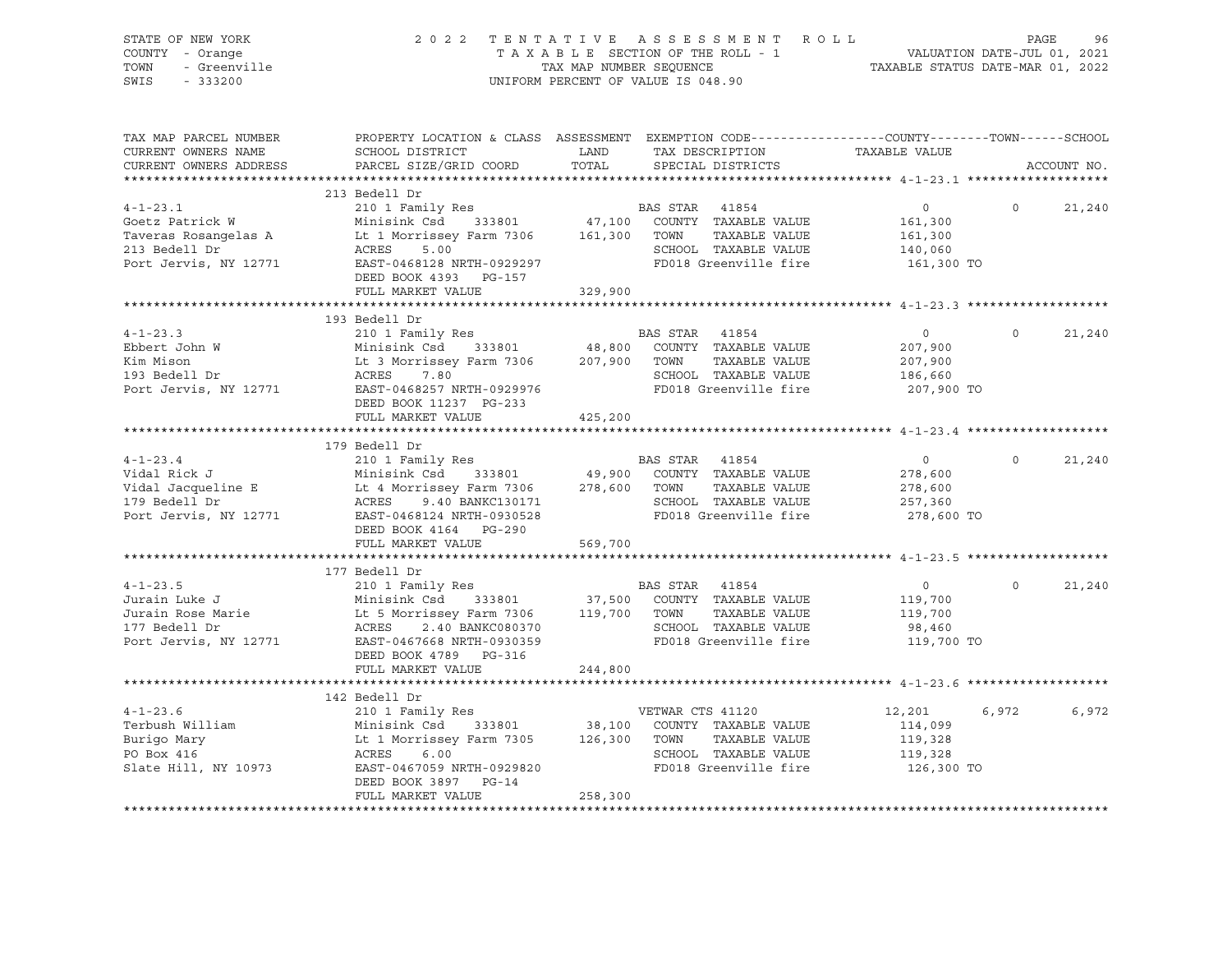| STATE OF NEW YORK<br>COUNTY - Orange<br>TOWN<br>- Greenville<br>SWIS<br>$-333200$              |                                                                                                                                                                                                            |                                            | 2022 TENTATIVE ASSESSMENT ROLL<br>UNIFORM PERCENT OF VALUE IS 048.90                                                   | $\begin{array}{cccccccccccccc} \text{I}' & \text{E} & \text{N} & \text{T} & \text{A} & \text{T} & \text{A} & \text{B} & \text{A} & \text{B} & \text{B} & \text{B} & \text{C} & \text{C} & \text{A} & \text{B} & \text{C} & \text{A} & \text{C} & \text{A} & \text{C} & \text{A} & \text{C} & \text{A} & \text{C} & \text{A} & \text{C} & \text{A} & \text{D} & \text{A} & \text{D} & \text{A} & \text{D} & \text{A} & \text{D} & \text$ | PAGE<br>97    |
|------------------------------------------------------------------------------------------------|------------------------------------------------------------------------------------------------------------------------------------------------------------------------------------------------------------|--------------------------------------------|------------------------------------------------------------------------------------------------------------------------|-----------------------------------------------------------------------------------------------------------------------------------------------------------------------------------------------------------------------------------------------------------------------------------------------------------------------------------------------------------------------------------------------------------------------------------------|---------------|
| TAX MAP PARCEL NUMBER<br>CURRENT OWNERS NAME<br>CURRENT OWNERS ADDRESS                         | SCHOOL DISTRICT<br>PARCEL SIZE/GRID COORD                                                                                                                                                                  | <b>EXAMPLE THE STATE OF STATE</b><br>TOTAL | TAX DESCRIPTION TAXABLE VALUE<br>SPECIAL DISTRICTS                                                                     | PROPERTY LOCATION & CLASS ASSESSMENT EXEMPTION CODE----------------COUNTY-------TOWN-----SCHOOL                                                                                                                                                                                                                                                                                                                                         | ACCOUNT NO.   |
| $4 - 1 - 23.7$<br>Weeden Bryce E<br>Weeden Deborah L<br>^^^ Podell Dr<br>Port Jervis, NY 12771 | 212 Bedell Dr<br>210 1 Family Res<br>Minisink Csd 333801 45,000<br>Minisink Csd 333801 45,000<br>Lt 2 Morrissey Farm 7305 131,300<br>ACRES<br>5.80<br>EAST-0467630 NRTH-0929798<br>DEED BOOK 2777 PG-00275 |                                            | ENH STAR 41834<br>COUNTY TAXABLE VALUE<br>TOWN<br>TAXABLE VALUE<br>SCHOOL TAXABLE VALUE<br>FD018 Greenville fire       | $\circ$<br>$\Omega$<br>131,300<br>131,300<br>78,280<br>131,300 TO                                                                                                                                                                                                                                                                                                                                                                       | 53,020        |
|                                                                                                | FULL MARKET VALUE                                                                                                                                                                                          | 268,500                                    |                                                                                                                        |                                                                                                                                                                                                                                                                                                                                                                                                                                         |               |
| $4 - 1 - 23.8$<br>Gonzalez Alex<br>224 Bedell Dr<br>Port Jervis, NY 12771                      | 224 Bedell Dr<br>210 1 Family Res<br>Minisink Csd 333801 44,500<br>Lt 3 Morrissey Farm 7305 151,000<br>ACRES 5.00 BANKC061339<br>EAST-0467474 NRTH-0929409<br>DEED BOOK 14234 PG-362                       |                                            | COUNTY TAXABLE VALUE<br>TOWN<br>TAXABLE VALUE<br>SCHOOL TAXABLE VALUE<br>FD018 Greenville fire                         | 151,000<br>151,000<br>151,000<br>151,000 TO                                                                                                                                                                                                                                                                                                                                                                                             |               |
|                                                                                                | FULL MARKET VALUE                                                                                                                                                                                          | 308,800                                    |                                                                                                                        |                                                                                                                                                                                                                                                                                                                                                                                                                                         |               |
| $4 - 1 - 24$<br>Juncaj Gjon                                                                    | 54 Fort Van Tyle Rd<br>210 1 Family Res<br>333801                                                                                                                                                          | 50,000                                     | COUNTY TAXABLE VALUE<br>TOWN<br>TAXABLE VALUE                                                                          | 115,400<br>115,400                                                                                                                                                                                                                                                                                                                                                                                                                      |               |
| Port Jervis, NY 12771                                                                          | Minisink Csd<br>ACRES 8.80<br>Vuksanaj Lena<br>Vuksanaj Lena<br>54 Fort Van Tyle Rd<br>EAST-0467558 NRTH-0931163<br>DEED BOOK 5878 PG-110<br>FULL MARKET VALUE                                             | 115,400<br>236,000                         | SCHOOL TAXABLE VALUE<br>FD018 Greenville fire                                                                          | 115,400<br>115,400 TO                                                                                                                                                                                                                                                                                                                                                                                                                   |               |
|                                                                                                |                                                                                                                                                                                                            |                                            |                                                                                                                        |                                                                                                                                                                                                                                                                                                                                                                                                                                         |               |
| $4 - 1 - 25.1$                                                                                 | 99 Schoolhouse Rd<br>210 1 Family Res<br>99 SChoolnouse Rd<br>Port Jervis, NY 12771 DEED BOOK 13986 PG-542<br>FULL MARKET VALUE                                                                            | 201,200<br>411,500                         | SOLAR EX C 49500<br>42,400 COUNTY TAXABLE VALUE<br>TOWN TAXABLE VALUE<br>SCHOOL TAXABLE VALUE<br>FD018 Greenville fire | 16,300<br>184,900<br>184,900<br>184,900<br>201,200 TO                                                                                                                                                                                                                                                                                                                                                                                   | 16,300 16,300 |
| $4 - 1 - 25.2$<br>Takatsch Julie G<br>67 Schoolhouse Rd<br>Port Jervis, NY 12771               | 67 Schoolhouse Rd<br>210 1 Family Res<br>333801 44,200<br>Minisink Csa<br>ACRES 3.70 BANKC030614 144,100<br>DEED BOOK 13620 PG-474<br>FULL MARKET VALUE                                                    | 294,700                                    | COUNTY TAXABLE VALUE<br>TOWN<br>TAXABLE VALUE<br>SCHOOL TAXABLE VALUE<br>FD018 Greenville fire                         | 144,100<br>144,100<br>144,100<br>144,100 TO                                                                                                                                                                                                                                                                                                                                                                                             |               |
|                                                                                                |                                                                                                                                                                                                            |                                            |                                                                                                                        |                                                                                                                                                                                                                                                                                                                                                                                                                                         |               |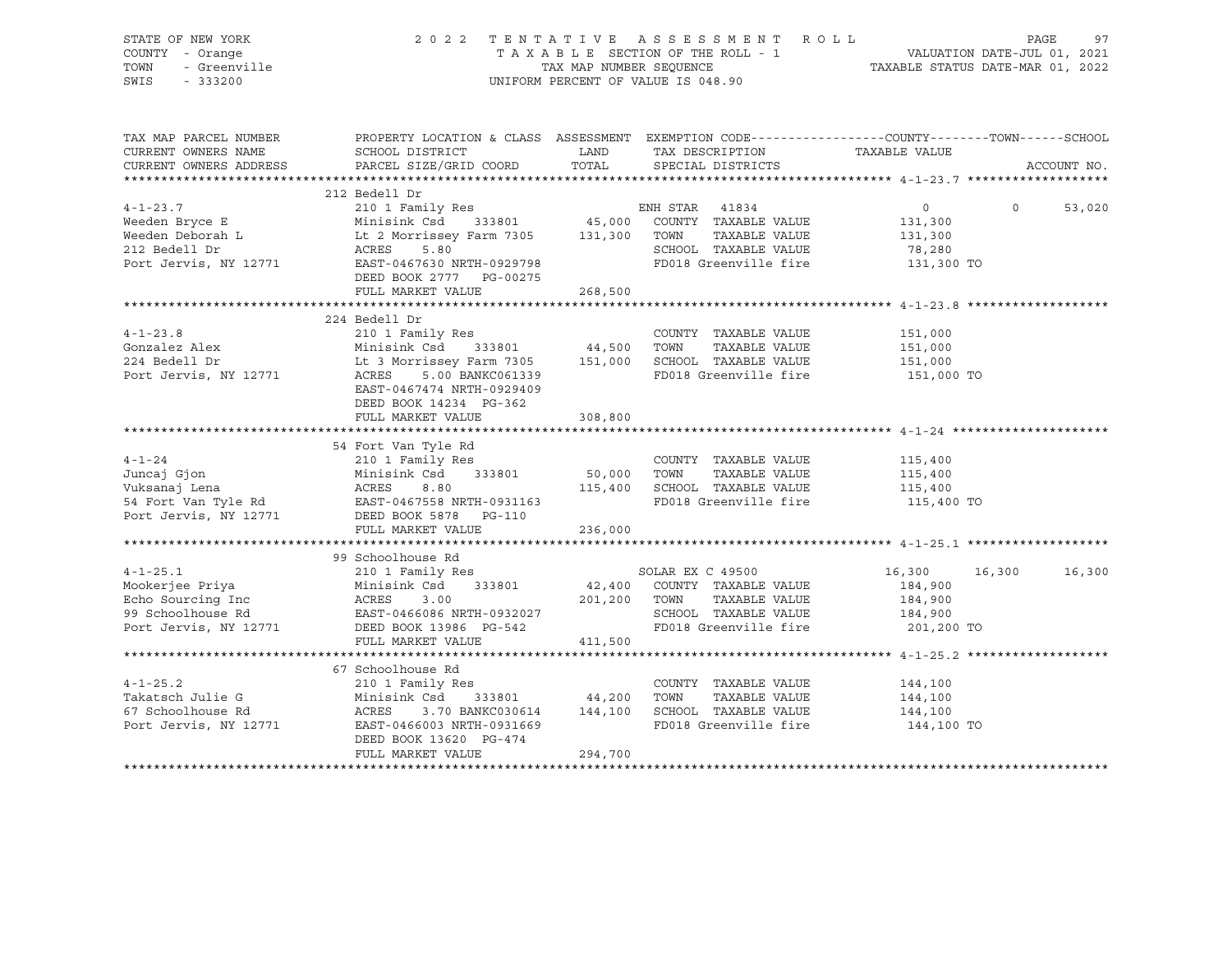# STATE OF NEW YORK 2 0 2 2 T E N T A T I V E A S S E S S M E N T R O L L PAGE 98 COUNTY - Orange T A X A B L E SECTION OF THE ROLL - 1 VALUATION DATE-JUL 01, 2021 TOWN - Greenville TAX MAP NUMBER SEQUENCE TAXABLE STATUS DATE-MAR 01, 2022 SWIS - 333200 UNIFORM PERCENT OF VALUE IS 048.90

| TAX MAP PARCEL NUMBER<br>CURRENT OWNERS NAME<br>CURRENT OWNERS ADDRESS                                                                                                                              | PROPERTY LOCATION & CLASS ASSESSMENT EXEMPTION CODE----------------COUNTY-------TOWN------SCHOOL<br>SCHOOL DISTRICT<br>PARCEL SIZE/GRID COORD | LAND                     | TAX DESCRIPTION TAXABLE VALUE<br>TOTAL SPECIAL DISTRICTS                                                                   |                                                                       | ACCOUNT NO.                          |
|-----------------------------------------------------------------------------------------------------------------------------------------------------------------------------------------------------|-----------------------------------------------------------------------------------------------------------------------------------------------|--------------------------|----------------------------------------------------------------------------------------------------------------------------|-----------------------------------------------------------------------|--------------------------------------|
| $4 - 1 - 26.1$<br>Hustins Renee<br>C/O J Faulkerson<br>TRNT 320.00 DPTH 268.00 46,100<br>119 Schoolhouse Rd EAST-0465855 NRTH-0932489<br>Port Jervis, NY 12771 DEED BOOK 13479 PG-1959              | 119 Schoolhouse Rd<br>210 1 Family Res<br>Res<br>333801 20,600<br>Minisink Csd<br>FULL MARKET VALUE                                           | 94,300                   | COUNTY TAXABLE VALUE<br>TAXABLE VALUE<br>TOWN<br>SCHOOL TAXABLE VALUE<br>FD018 Greenville fire 46,100 TO                   | 46,100<br>46,100<br>46,100                                            |                                      |
|                                                                                                                                                                                                     |                                                                                                                                               |                          |                                                                                                                            |                                                                       |                                      |
| $4 - 1 - 26.21$<br>Exapr Thomas C Minisink Csd 333801 35,000 ENH STAR 41834<br>111 Schoolhouse Rd ACRES 1.20 153,300 COUNTY TAXABLE<br>Port Jervis, NY 12771 EAST-0465924 NRTH-0932307 TOWN TAXABLE | 107 & 111 Schoolhouse Rd 25 PCT OF VALUE USED FOR EXEMPTION PURPOSES<br>280 Res Multiple<br>DEED BOOK 14521 PG-1927<br>FULL MARKET VALUE      |                          | VETWAR CTS 41120<br>153,300 COUNTY TAXABLE VALUE<br>TAXABLE VALUE<br>SCHOOL TAXABLE VALUE<br>313,500 FD018 Greenville fire | 5,749<br>$\overline{0}$<br>147,551<br>147,551<br>94,531<br>153,300 TO | 5,749<br>5,749<br>$\Omega$<br>53,020 |
|                                                                                                                                                                                                     |                                                                                                                                               |                          |                                                                                                                            |                                                                       |                                      |
| $4 - 1 - 26.221$<br>Higby Philip<br>Higby Stella M                                                                                                                                                  | Schoolhouse Rd<br>FULL MARKET VALUE                                                                                                           | 400                      | FD018 Greenville fire                                                                                                      | 200<br>200<br>200<br>200 TO                                           |                                      |
|                                                                                                                                                                                                     |                                                                                                                                               |                          |                                                                                                                            |                                                                       |                                      |
| $4 - 1 - 26.224$<br>Sheehan Dean<br>1120 Mountain Rd<br>Port Jervis, NY 12771 EAST-0466298 NRTH-0934435                                                                                             | 1120 Mountain Rd<br>210 1 Family Res<br>Minisink Csd<br>ACRES 1.00 BANKC220055 183,300<br>DEED BOOK 14910 PG-418<br>FULL MARKET VALUE         | 333801 31,000<br>374,800 | COUNTY TAXABLE VALUE<br>TOWN<br>TAXABLE VALUE<br>SCHOOL TAXABLE VALUE<br>FD018 Greenville fire                             | 183,300<br>183,300<br>183,300<br>183,300 TO                           |                                      |
|                                                                                                                                                                                                     |                                                                                                                                               |                          |                                                                                                                            |                                                                       |                                      |
| $4 - 1 - 26.3$<br>Guagenti Lee C<br>Guagenti Carly L ACRES<br>131 Schoolhouse Rd<br>Port Jervis, NY 12771 DEED BOOK 12905 PG-1857                                                                   | 131 Schoolhouse Rd<br>Res<br>333801 29,700<br>210 1 Family Res<br>Minisink Csd<br>1.50 BANKC130699 123,700<br>FULL MARKET VALUE               | 253,000                  | COUNTY TAXABLE VALUE<br>TOWN<br>TAXABLE VALUE<br>SCHOOL TAXABLE VALUE 123,700<br>FD018 Greenville fire 123,700 TO          | 123,700<br>123,700                                                    |                                      |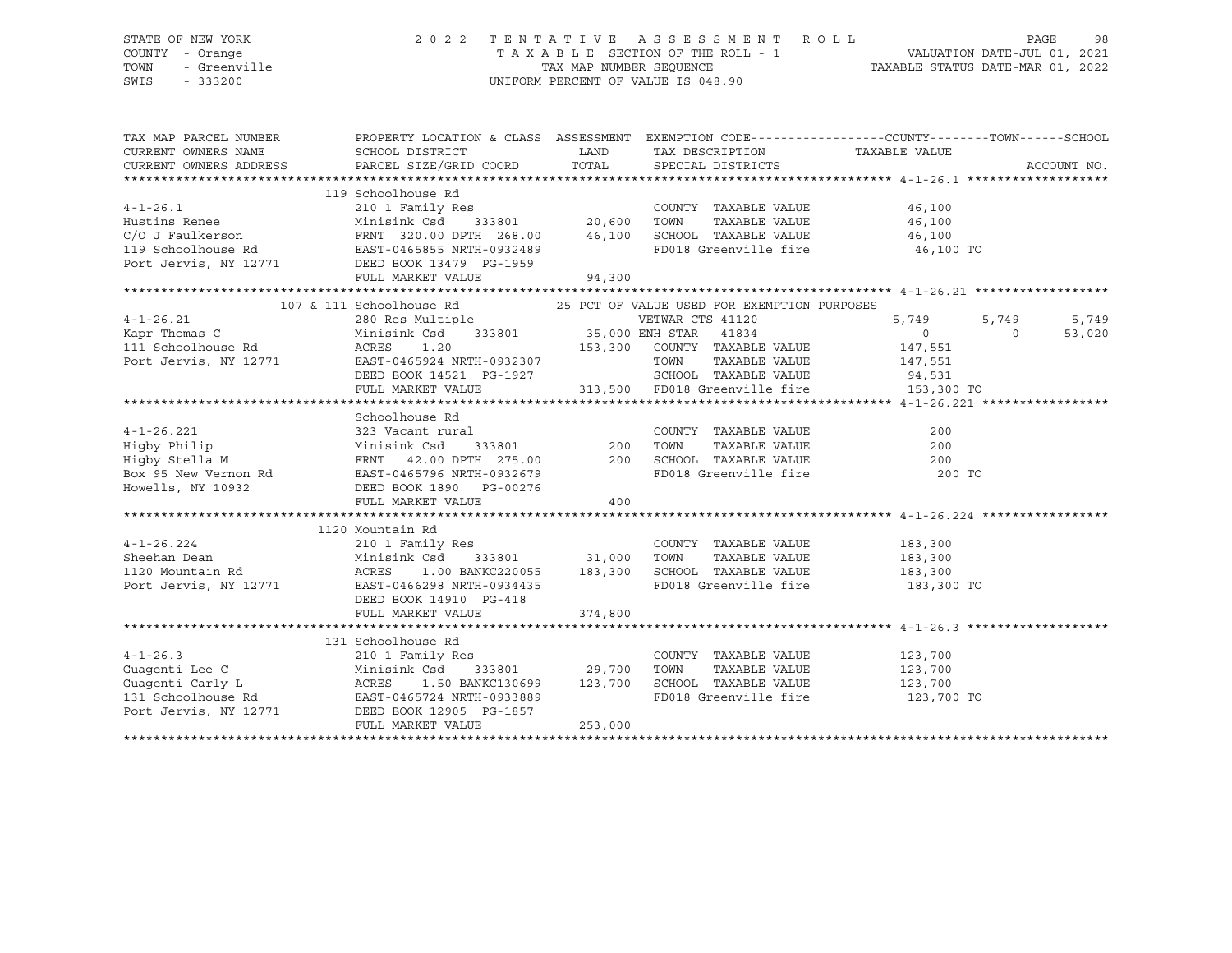# STATE OF NEW YORK 2 0 2 2 T E N T A T I V E A S S E S S M E N T R O L L PAGE 99 COUNTY - Orange T A X A B L E SECTION OF THE ROLL - 1 VALUATION DATE-JUL 01, 2021 TOWN - Greenville TAX MAP NUMBER SEQUENCE TAXABLE STATUS DATE-MAR 01, 2022 SWIS - 333200 UNIFORM PERCENT OF VALUE IS 048.90

| TAX MAP PARCEL NUMBER              | PROPERTY LOCATION & CLASS ASSESSMENT EXEMPTION CODE---------------COUNTY-------TOWN------SCHOOL |             |                                                                       |                    |          |             |
|------------------------------------|-------------------------------------------------------------------------------------------------|-------------|-----------------------------------------------------------------------|--------------------|----------|-------------|
| CURRENT OWNERS NAME                | SCHOOL DISTRICT                                                                                 | LAND        | TAX DESCRIPTION                                                       | TAXABLE VALUE      |          |             |
| CURRENT OWNERS ADDRESS             | PARCEL SIZE/GRID COORD                                                                          | TOTAL       | SPECIAL DISTRICTS                                                     |                    |          | ACCOUNT NO. |
|                                    |                                                                                                 |             |                                                                       |                    |          |             |
|                                    | 38 Fort Van Tyle Rd 595 PCT OF VALUE USED FOR EXEMPTION PURPOSES                                |             |                                                                       |                    |          |             |
| $4 - 1 - 27.1$                     |                                                                                                 |             | VETWAR CTS 41120                                                      | 12,201             | 6,972    | 6,972       |
| Faulkerson Gail M                  | Minisink Csd                                                                                    |             | 41854                                                                 | $\overline{0}$     | $\Omega$ | 21,240      |
|                                    |                                                                                                 |             |                                                                       | 121,099            |          |             |
|                                    |                                                                                                 |             |                                                                       | 126,328            |          |             |
|                                    |                                                                                                 |             | SCHOOL TAXABLE VALUE 105,088                                          |                    |          |             |
|                                    | FULL MARKET VALUE $272,600$ FD018 Greenville fire $133,300$ TO                                  |             |                                                                       |                    |          |             |
|                                    |                                                                                                 |             |                                                                       |                    |          |             |
|                                    | 1032 Mountain Rd                                                                                |             |                                                                       |                    |          |             |
| $4-1-27.231$<br>Staley Shateisha L | 210 1 Family Res                                                                                |             | COUNTY TAXABLE VALUE                                                  | 207,200            |          |             |
|                                    | 333801 53,700<br>Minisink Csd                                                                   |             | TOWN<br>TAXABLE VALUE                                                 | 207,200            |          |             |
|                                    | Lt 1 Viterise Inc Sub                                                                           | 207,200     | SCHOOL TAXABLE VALUE                                                  | 207,200            |          |             |
| Port Jervis, NY 12771              | ACRES 13.60 BANKC061339                                                                         |             | FD018 Greenville fire                                                 | 207,200 TO         |          |             |
|                                    | EAST-0465588 NRTH-0931929                                                                       |             |                                                                       |                    |          |             |
|                                    | DEED BOOK 15000 PG-863                                                                          |             |                                                                       |                    |          |             |
|                                    | FULL MARKET VALUE                                                                               | 423,700     |                                                                       |                    |          |             |
|                                    |                                                                                                 |             |                                                                       |                    |          |             |
|                                    | Mountain Rd                                                                                     |             |                                                                       |                    |          |             |
| $4 - 1 - 27.233$                   | 322 Rural vac>10                                                                                |             | COUNTY TAXABLE VALUE                                                  | 45,800             |          |             |
| Viterise Anthony P                 | 322 Rurai vac<br>Minisink Csd                                                                   |             | TAXABLE VALUE                                                         | 45,800             |          |             |
| C/O Peter Sterling                 |                                                                                                 |             |                                                                       |                    |          |             |
| 11 Rae Burn Ct                     | Lt 3 Viterise Sub<br>ACRES 12.30<br>ACRES 12.30                                                 |             | 45,800 SCHOOL TAXABLE VALUE 45,800<br>FD018 Greenville fire 35,800 TO |                    |          |             |
| Babylon Village, NY 11702          | EAST-0465160 NRTH-0931008                                                                       |             |                                                                       |                    |          |             |
|                                    | DEED BOOK 2099 PG-00772                                                                         |             |                                                                       |                    |          |             |
|                                    | FULL MARKET VALUE                                                                               | 93,700      |                                                                       |                    |          |             |
|                                    |                                                                                                 |             |                                                                       |                    |          |             |
|                                    | Mountain Rd                                                                                     |             |                                                                       |                    |          |             |
| $4 - 1 - 28$                       | 323 Vacant rural                                                                                |             | COUNTY TAXABLE VALUE 15,600                                           |                    |          |             |
| Pantel Ray S                       | Minisink Csd<br>333801                                                                          | 15,600 TOWN | TAXABLE VALUE                                                         | 15,600             |          |             |
| 71-73 Wisner Ave                   | ACRES 32.60                                                                                     | 15,600      | SCHOOL TAXABLE VALUE                                                  | 15,600             |          |             |
| Middletown, NY 10940               | EAST-0463576 NRTH-0937326                                                                       |             | FD018 Greenville fire 15,600 TO                                       |                    |          |             |
|                                    | DEED BOOK 12652 PG-1157                                                                         |             |                                                                       |                    |          |             |
|                                    | FULL MARKET VALUE                                                                               | 31,900      |                                                                       |                    |          |             |
|                                    |                                                                                                 |             |                                                                       |                    |          |             |
|                                    | 1159 Mountain Rd                                                                                |             |                                                                       |                    |          |             |
| $4 - 1 - 29.11$                    | 210 1 Family Res                                                                                |             | COUNTY TAXABLE VALUE                                                  |                    |          |             |
| RSP Realty Holding LLC             | 333801 41,300 TOWN<br>Minisink Csd                                                              |             | TAXABLE VALUE                                                         | 139,600<br>139,600 |          |             |
| 71-73 Wisner Ave                   | Lt1 Joynes Map 287-09 139,600                                                                   |             | SCHOOL TAXABLE VALUE 139,600                                          |                    |          |             |
| Middletown, NY 10940               | ACRES<br>2.70                                                                                   |             | FD018 Greenville fire                                                 | 139,600 TO         |          |             |
|                                    | EAST-0466369 NRTH-0935382                                                                       |             |                                                                       |                    |          |             |
|                                    | DEED BOOK 13093 PG-1744                                                                         |             |                                                                       |                    |          |             |
|                                    | FULL MARKET VALUE                                                                               | 285,500     |                                                                       |                    |          |             |
|                                    |                                                                                                 |             |                                                                       |                    |          |             |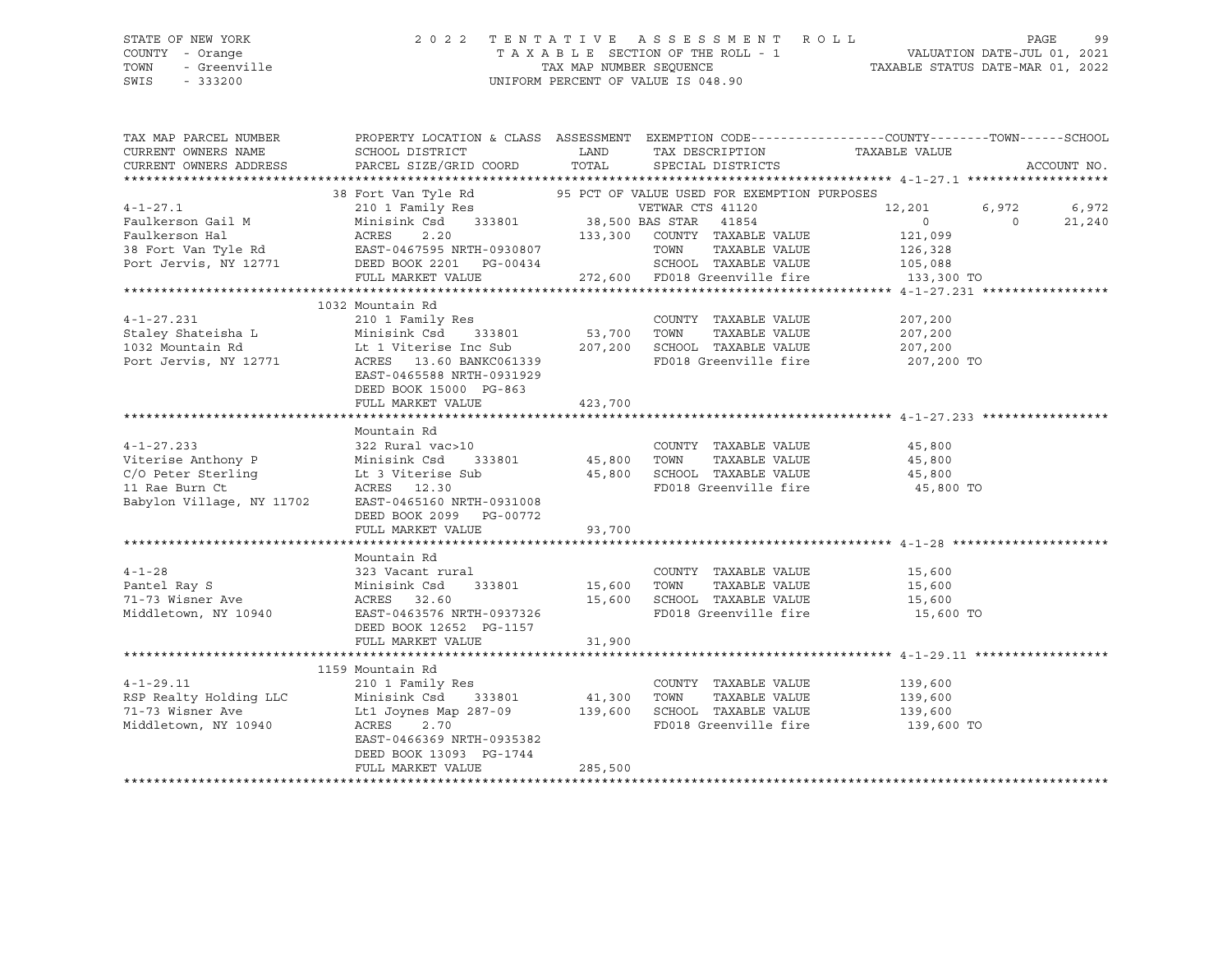| STATE OF NEW YORK<br>COUNTY - Orange<br>TOWN<br>- Greenville<br>SWIS<br>$-333200$ |                                                                                                          | TAX MAP NUMBER SEQUENCE | 2022 TENTATIVE ASSESSMENT ROLL<br>TAXABLE SECTION OF THE ROLL - 1<br>UNIFORM PERCENT OF VALUE IS 048.90 | PAGE<br>VALUATION DATE-JUL 01, 2021<br>TAXABLE STATUS DATE-MAR 01, 2022                        | 100    |
|-----------------------------------------------------------------------------------|----------------------------------------------------------------------------------------------------------|-------------------------|---------------------------------------------------------------------------------------------------------|------------------------------------------------------------------------------------------------|--------|
|                                                                                   |                                                                                                          |                         |                                                                                                         |                                                                                                |        |
| TAX MAP PARCEL NUMBER                                                             |                                                                                                          |                         |                                                                                                         | PROPERTY LOCATION & CLASS ASSESSMENT EXEMPTION CODE---------------COUNTY-------TOWN-----SCHOOL |        |
| CURRENT OWNERS NAME                                                               | SCHOOL DISTRICT                                                                                          | LAND                    | TAX DESCRIPTION                                                                                         | TAXABLE VALUE                                                                                  |        |
| CURRENT OWNERS ADDRESS                                                            | PARCEL SIZE/GRID COORD                                                                                   | TOTAL                   | SPECIAL DISTRICTS                                                                                       | ACCOUNT NO.                                                                                    |        |
|                                                                                   | Mountain Rd                                                                                              |                         |                                                                                                         |                                                                                                |        |
| $4 - 1 - 29.12$                                                                   | 314 Rural vac<10                                                                                         |                         | COUNTY TAXABLE VALUE                                                                                    | 30,700                                                                                         |        |
| Pantel Ray S                                                                      | Minisink Csd<br>333801                                                                                   | 30,700 TOWN             | TAXABLE VALUE                                                                                           | 30,700                                                                                         |        |
| 71-73 Wisner Ave                                                                  | Lt2 Joynes Map 287-09                                                                                    |                         | 30,700 SCHOOL TAXABLE VALUE                                                                             | 30,700                                                                                         |        |
| Middletowen, NY 10940                                                             | ACRES<br>3.10                                                                                            |                         | FD018 Greenville fire                                                                                   | 30,700 TO                                                                                      |        |
|                                                                                   | EAST-0466463 NRTH-0935583                                                                                |                         |                                                                                                         |                                                                                                |        |
|                                                                                   | DEED BOOK 13093 PG-1747                                                                                  |                         |                                                                                                         |                                                                                                |        |
|                                                                                   | FULL MARKET VALUE                                                                                        | 62,800                  |                                                                                                         |                                                                                                |        |
|                                                                                   |                                                                                                          |                         |                                                                                                         |                                                                                                |        |
|                                                                                   | 1160 Mountain Rd                                                                                         |                         |                                                                                                         |                                                                                                |        |
| $4 - 1 - 29.13$                                                                   | 210 1 Family Res                                                                                         |                         | COUNTY TAXABLE VALUE                                                                                    | 199,300                                                                                        |        |
| Ubiles Michael<br>Ubiles Samaria                                                  | Minisink Csd 333801                                                                                      |                         | 39,900   TOWN    TAXABLE VALUE<br>199,300   SCHOOL  TAXABLE VALUE                                       | 199,300<br>199,300                                                                             |        |
| 1160 Mountain Rd                                                                  | Minisink Csd     333801<br>Lt3 Joynes Map 287-09<br>ACRES     3.40 BANKC140100<br>ACRES 3.40 BANKC140100 |                         | FD018 Greenville fire                                                                                   | 199,300 TO                                                                                     |        |
| Port Jervis, NY 12771                                                             | EAST-0466792 NRTH-0935069                                                                                |                         |                                                                                                         |                                                                                                |        |
|                                                                                   | DEED BOOK 14881 PG-786                                                                                   |                         |                                                                                                         |                                                                                                |        |
|                                                                                   | FULL MARKET VALUE                                                                                        | 407,600                 |                                                                                                         |                                                                                                |        |
|                                                                                   |                                                                                                          |                         |                                                                                                         |                                                                                                |        |
|                                                                                   | 1170 Mountain Rd                                                                                         |                         |                                                                                                         |                                                                                                |        |
| $4 - 1 - 29.14$                                                                   | 240 Rural res                                                                                            |                         | COUNTY TAXABLE VALUE                                                                                    | 172,600                                                                                        |        |
| Maurice Daniel                                                                    |                                                                                                          | 50,100 TOWN             | TAXABLE VALUE                                                                                           | 172,600                                                                                        |        |
| Maurice Sarah<br>1170 Mountain Rd                                                 |                                                                                                          |                         | 172,600 SCHOOL TAXABLE VALUE<br>FD018 Greenville fire                                                   | 172,600<br>172,600 TO                                                                          |        |
| Port Jervis, NY 12771                                                             | Minisink Csa<br>Lt4 Joynes Map 287-09<br>ACRES 15.80<br>--- 2457384 NRTH-0934947                         |                         |                                                                                                         |                                                                                                |        |
|                                                                                   | DEED BOOK 14107 PG-1806                                                                                  |                         |                                                                                                         |                                                                                                |        |
|                                                                                   | FULL MARKET VALUE                                                                                        | 353,000                 |                                                                                                         |                                                                                                |        |
|                                                                                   |                                                                                                          |                         |                                                                                                         |                                                                                                |        |
|                                                                                   | 68 Hawks Ln                                                                                              |                         |                                                                                                         |                                                                                                |        |
| $4 - 1 - 29.222$                                                                  | 210 1 Family Res                                                                                         |                         | COUNTY TAXABLE VALUE                                                                                    | 219,400                                                                                        |        |
| Nelson Scott                                                                      | Minisink Csd 333801 49,400 TOWN TAXABLE VALUE<br>ACRES 7.50 BANK0210090 219,400 SCHOOL TAXABLE VALUE     |                         |                                                                                                         | 219,400                                                                                        |        |
| Nelson Michelle                                                                   |                                                                                                          |                         |                                                                                                         | 219,400                                                                                        |        |
| 68 Hawks Ln                                                                       | EAST-0465686 NRTH-0935368                                                                                |                         | FD018 Greenville fire                                                                                   | 219,400 TO                                                                                     |        |
| Port Jervis, NY 12771                                                             | DEED BOOK 11372 PG-1061<br>FULL MARKET VALUE                                                             | 448,700                 |                                                                                                         |                                                                                                |        |
|                                                                                   |                                                                                                          |                         |                                                                                                         |                                                                                                |        |
|                                                                                   | 67 Hawks Ln                                                                                              |                         |                                                                                                         |                                                                                                |        |
| $4 - 1 - 29.223$                                                                  | 210 1 Family Res                                                                                         |                         | BAS STAR 41854                                                                                          | $\circ$<br>$\Omega$                                                                            | 21,240 |
| Brigham Anna Jean                                                                 | Minisink Csd 333801                                                                                      |                         | 43,000 COUNTY TAXABLE VALUE                                                                             | 194,400                                                                                        |        |
| 67 Hawks Ln                                                                       | ACRES<br>2.90                                                                                            | 194,400 TOWN            | TAXABLE VALUE                                                                                           | 194,400                                                                                        |        |
| Port Jervis, NY 12771                                                             | ACRES 2.50<br>EAST-0465342 NRTH-0935328                                                                  |                         | SCHOOL TAXABLE VALUE                                                                                    | 173,160                                                                                        |        |
|                                                                                   | DEED BOOK 2434 PG-00068                                                                                  |                         | FD018 Greenville fire                                                                                   | 194,400 TO                                                                                     |        |
|                                                                                   | FULL MARKET VALUE                                                                                        | 397,500                 |                                                                                                         |                                                                                                |        |
|                                                                                   |                                                                                                          |                         |                                                                                                         |                                                                                                |        |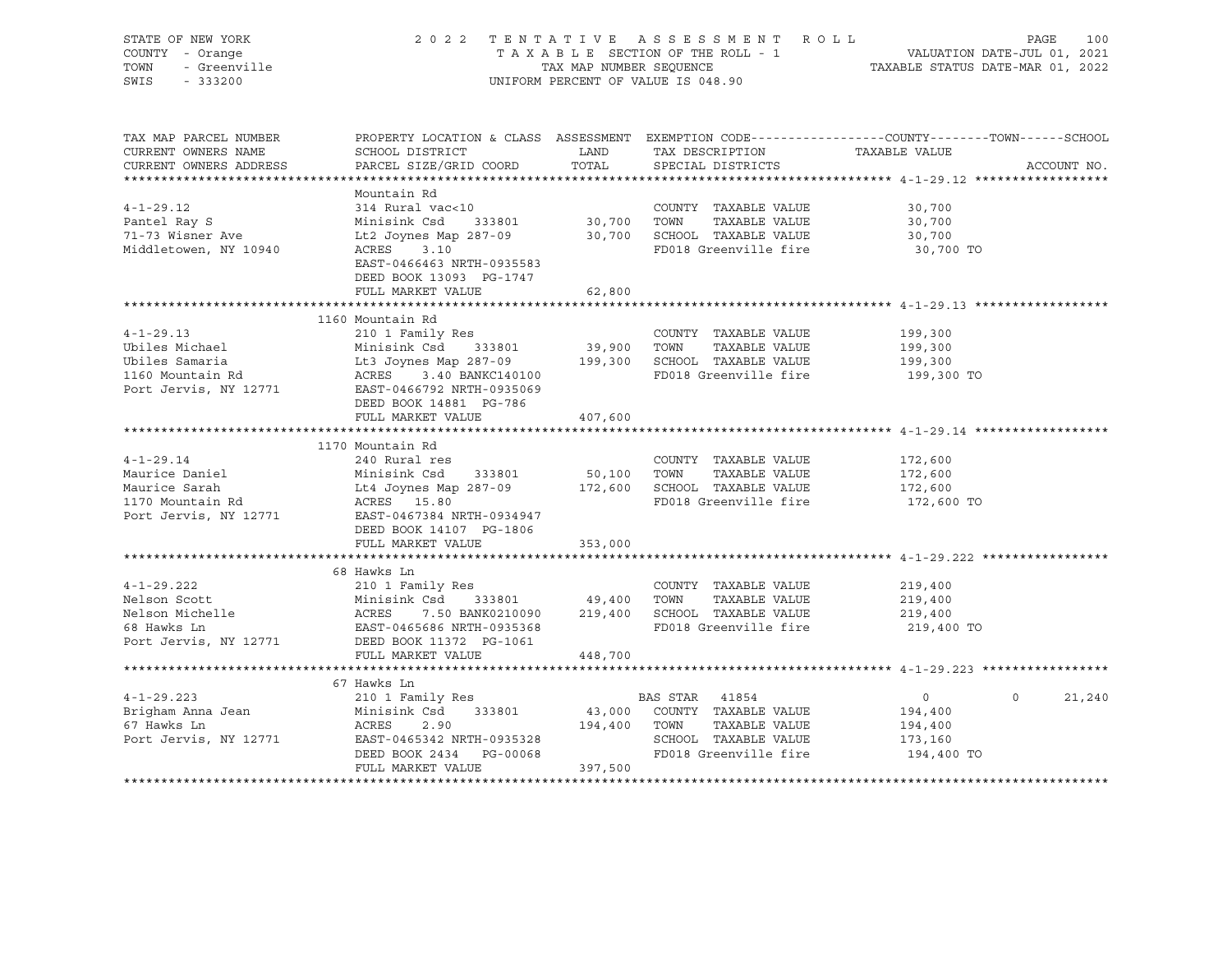# STATE OF NEW YORK 2 0 2 2 T E N T A T I V E A S S E S S M E N T R O L L PAGE 101 COUNTY - Orange T A X A B L E SECTION OF THE ROLL - 1 VALUATION DATE-JUL 01, 2021 TOWN - Greenville TAX MAP NUMBER SEQUENCE TAXABLE STATUS DATE-MAR 01, 2022 SWIS - 333200 UNIFORM PERCENT OF VALUE IS 048.90

| TAX MAP PARCEL NUMBER                   |                                                                                                                                                                                 |              |                                                               | PROPERTY LOCATION & CLASS ASSESSMENT EXEMPTION CODE----------------COUNTY-------TOWN------SCHOOL             |             |
|-----------------------------------------|---------------------------------------------------------------------------------------------------------------------------------------------------------------------------------|--------------|---------------------------------------------------------------|--------------------------------------------------------------------------------------------------------------|-------------|
| CURRENT OWNERS NAME                     | SCHOOL DISTRICT                                                                                                                                                                 | LAND         | TAX DESCRIPTION                                               | TAXABLE VALUE                                                                                                |             |
| CURRENT OWNERS ADDRESS                  | PARCEL SIZE/GRID COORD                                                                                                                                                          | TOTAL        | SPECIAL DISTRICTS                                             |                                                                                                              | ACCOUNT NO. |
|                                         |                                                                                                                                                                                 |              |                                                               |                                                                                                              |             |
|                                         | Mountain Rd                                                                                                                                                                     |              |                                                               |                                                                                                              |             |
| $4 - 1 - 29.224$                        | nomination:<br>312 Vac w/imprv<br>Minisink Csd 333801 43,100 TOWN                                                                                                               |              | COUNTY TAXABLE VALUE                                          | 99,400<br>99,400                                                                                             |             |
| Waqner Contracting LLC                  |                                                                                                                                                                                 |              | TAXABLE VALUE                                                 |                                                                                                              |             |
| 79 Mitchell Ln                          | ACRES 3.10 99,400 SCHOOL TAXABLE VALUE<br>EAST-0466302 NRTH-0935118 FD018 Greenville fire                                                                                       |              |                                                               | 99,400                                                                                                       |             |
| Westtown, NY 10998                      |                                                                                                                                                                                 |              |                                                               | 99,400 TO                                                                                                    |             |
|                                         | DEED BOOK 15032 PG-744                                                                                                                                                          |              |                                                               |                                                                                                              |             |
|                                         | FULL MARKET VALUE                                                                                                                                                               | 203,300      |                                                               |                                                                                                              |             |
|                                         | 37 Hawks Ln                                                                                                                                                                     |              | 91 PCT OF VALUE USED FOR EXEMPTION PURPOSES                   |                                                                                                              |             |
| $4 - 1 - 29.225$                        |                                                                                                                                                                                 |              |                                                               |                                                                                                              |             |
|                                         |                                                                                                                                                                                 |              |                                                               |                                                                                                              | 11,620      |
| Klopchin Raymond C<br>37 Hawks Ln       |                                                                                                                                                                                 |              |                                                               | 210 1 Family Res<br>Minisink Csd 333801 50,700 VETDIS CTS 41140 12,722 12,722<br>12,722 12,722 12,722 12,722 | 12,722      |
| Port Jervis, NY 12771                   |                                                                                                                                                                                 |              | COUNTY TAXABLE VALUE 106,743                                  |                                                                                                              | 53,020      |
|                                         | EAST-0466002 NRTH-0934854                                                                                                                                                       |              |                                                               |                                                                                                              |             |
|                                         |                                                                                                                                                                                 |              |                                                               | 115,458<br>62,438                                                                                            |             |
|                                         |                                                                                                                                                                                 |              | FD018 Greenville fire 139,800 TO                              |                                                                                                              |             |
|                                         |                                                                                                                                                                                 |              |                                                               |                                                                                                              |             |
|                                         | 43 Panorama Ln                                                                                                                                                                  |              |                                                               |                                                                                                              |             |
|                                         |                                                                                                                                                                                 |              | COUNTY TAXABLE VALUE                                          | 235,800                                                                                                      |             |
|                                         |                                                                                                                                                                                 |              | TAXABLE VALUE                                                 | 235,800                                                                                                      |             |
|                                         |                                                                                                                                                                                 |              |                                                               |                                                                                                              |             |
|                                         | 4-1-29.226 210 1 Family Res COUNT<br>Lambert Joseph Minisink Csd 333801 51,000 TOWN<br>43 Panorama Ln Lt 1 Rudofsky Sub 235,800 SCHOC<br>Port Jervis, NY 12771 ACRES 9.80 PD018 |              | 235,800 SCHOOL TAXABLE VALUE 235,800<br>FD018 Greenville fire | 235,800 TO                                                                                                   |             |
|                                         | EAST-0465490 NRTH-0936183                                                                                                                                                       |              |                                                               |                                                                                                              |             |
|                                         | DEED BOOK 3026 PG-318                                                                                                                                                           |              |                                                               |                                                                                                              |             |
|                                         | FULL MARKET VALUE                                                                                                                                                               | 482,200      |                                                               |                                                                                                              |             |
|                                         |                                                                                                                                                                                 |              |                                                               |                                                                                                              |             |
|                                         | 25 Panorama Ln                                                                                                                                                                  |              |                                                               |                                                                                                              |             |
| $4 - 1 - 29.227$                        | 240 Rural res                                                                                                                                                                   |              | ENH STAR 41834                                                | $\overline{0}$<br>$\Omega$                                                                                   | 53,020      |
|                                         |                                                                                                                                                                                 |              | 51,300 COUNTY TAXABLE VALUE                                   | 196,800                                                                                                      |             |
| Schwake Werner<br>Schwake Antje         |                                                                                                                                                                                 |              | TAXABLE VALUE                                                 | 196,800                                                                                                      |             |
|                                         |                                                                                                                                                                                 |              | SCHOOL TAXABLE VALUE                                          | 143,780                                                                                                      |             |
| 25 Panorama Ln<br>Port Jervis, NY 12771 | Minisink Csd 333801 51,300 COUNTY<br>Lt 2 Rudofsky Sub 196,800 TOWN<br>ACRES 10.10 SCHOOI<br>EAST-0465550 NRTH-0935818 FD018                                                    |              | FD018 Greenville fire                                         | 196,800 TO                                                                                                   |             |
|                                         | DEED BOOK 13922 PG-26                                                                                                                                                           |              |                                                               |                                                                                                              |             |
|                                         | FULL MARKET VALUE                                                                                                                                                               | 402,500      |                                                               |                                                                                                              |             |
|                                         |                                                                                                                                                                                 |              |                                                               |                                                                                                              |             |
|                                         | 1217 Mountain Rd                                                                                                                                                                |              |                                                               |                                                                                                              |             |
| $4 - 1 - 30.1$                          | 210 1 Family Res                                                                                                                                                                |              | SOLAR EX C 49500                                              | 19,500 19,500                                                                                                | 19,500      |
| Xu Zhene                                | Minisink Csd<br>333801                                                                                                                                                          |              | 43,900 COUNTY TAXABLE VALUE                                   | 175,400                                                                                                      |             |
| 1217 Mountain Rd                        | ACRES<br>3.50                                                                                                                                                                   | 194,900 TOWN | TAXABLE VALUE                                                 | 175,400                                                                                                      |             |
| Port Jervis, NY 12771                   |                                                                                                                                                                                 |              | SCHOOL TAXABLE VALUE                                          | 175,400                                                                                                      |             |
|                                         | EAST-0466971 NRTH-0936716<br>DEED BOOK 14493 PG-786                                                                                                                             |              | FD018 Greenville fire 194,900 TO                              |                                                                                                              |             |
|                                         | FULL MARKET VALUE                                                                                                                                                               | 398,600      |                                                               |                                                                                                              |             |
|                                         |                                                                                                                                                                                 |              |                                                               |                                                                                                              |             |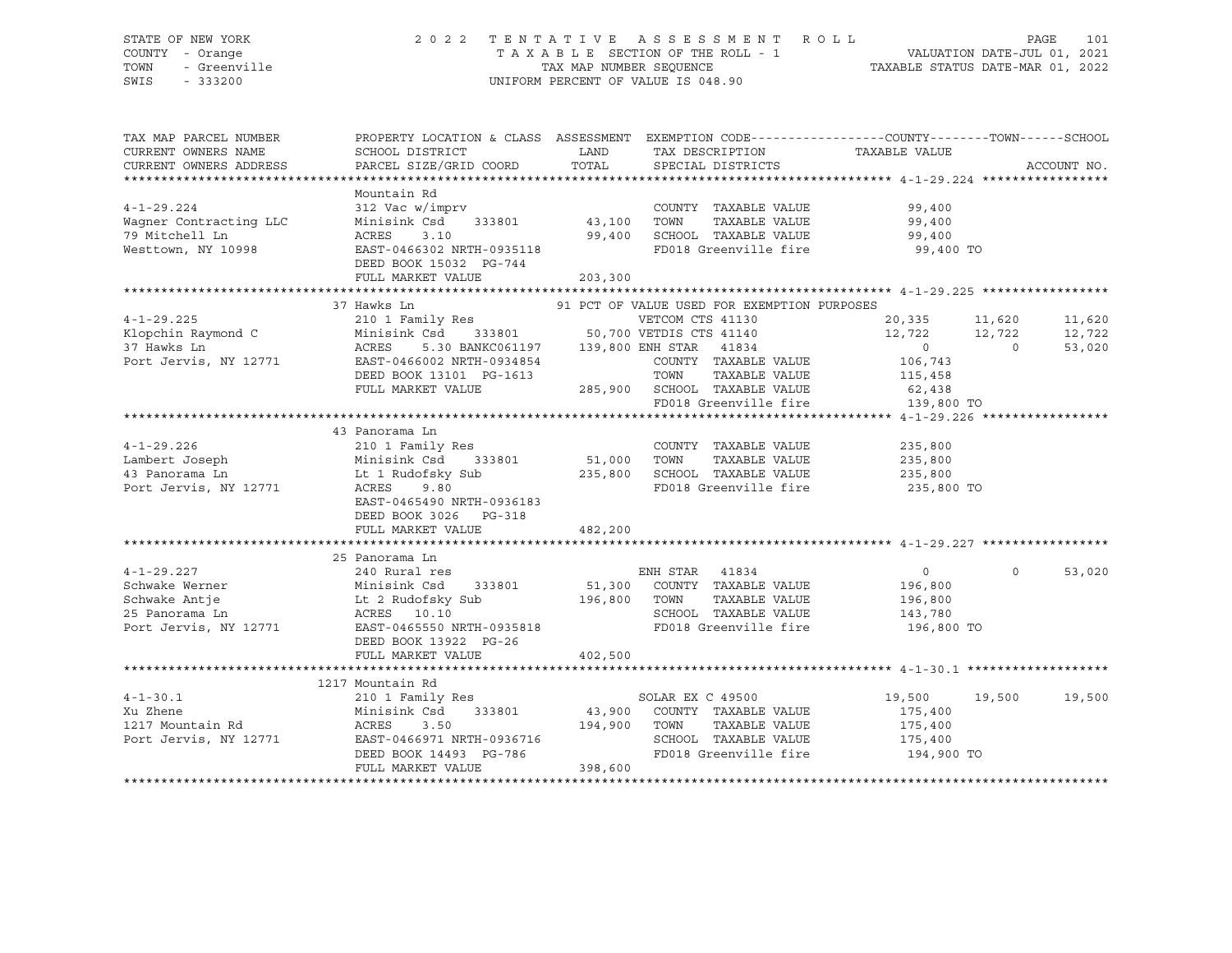# STATE OF NEW YORK 2 0 2 2 T E N T A T I V E A S S E S S M E N T R O L L PAGE 102 COUNTY - Orange T A X A B L E SECTION OF THE ROLL - 1 VALUATION DATE-JUL 01, 2021 TOWN - Greenville TAX MAP NUMBER SEQUENCE TAXABLE STATUS DATE-MAR 01, 2022 SWIS - 333200 UNIFORM PERCENT OF VALUE IS 048.90

| TAX MAP PARCEL NUMBER                                         | PROPERTY LOCATION & CLASS ASSESSMENT EXEMPTION CODE----------------COUNTY-------TOWN-----SCHOOL |              |                                                                       |                |          |             |
|---------------------------------------------------------------|-------------------------------------------------------------------------------------------------|--------------|-----------------------------------------------------------------------|----------------|----------|-------------|
| CURRENT OWNERS NAME                                           | SCHOOL DISTRICT                                                                                 | LAND         | TAX DESCRIPTION                                                       | TAXABLE VALUE  |          |             |
| CURRENT OWNERS ADDRESS                                        | PARCEL SIZE/GRID COORD                                                                          | TOTAL        | SPECIAL DISTRICTS                                                     |                |          | ACCOUNT NO. |
|                                                               |                                                                                                 |              |                                                                       |                |          |             |
|                                                               | Shinhollow Rd                                                                                   |              |                                                                       |                |          |             |
| $4 - 1 - 31$                                                  | 323 Vacant rural                                                                                |              | COUNTY TAXABLE VALUE                                                  | 400            |          |             |
| United Sportsmans Hunting Club Minisink Csd                   | 333801                                                                                          | 400          | TAXABLE VALUE<br>TOWN                                                 | 400            |          |             |
| Attn: Steve Andreazza             FRNT   830.00 DPTH   129.00 |                                                                                                 | 400          | SCHOOL TAXABLE VALUE                                                  | 400            |          |             |
| 160 Beechwood Ave                                             | EAST-0463245 NRTH-0938989                                                                       |              | FD018 Greenville fire                                                 | 400 TO         |          |             |
| Bogota, NJ 07603                                              | DEED BOOK 1889    PG-01136                                                                      |              |                                                                       |                |          |             |
|                                                               | FULL MARKET VALUE                                                                               | 800          |                                                                       |                |          |             |
|                                                               |                                                                                                 |              |                                                                       |                |          |             |
|                                                               | 53 Fort Van Tyle Rd                                                                             |              |                                                                       |                |          |             |
| $4 - 1 - 33$                                                  | 210 1 Family Res                                                                                |              | COUNTY TAXABLE VALUE                                                  | 244,800        |          |             |
| Archibald Tod                                                 | Minisink Csd 333801                                                                             | 43,500 TOWN  | TAXABLE VALUE                                                         | 244,800        |          |             |
| 53 Fort Van Tyle Rd                                           | Lt2 Mountain View Est                                                                           |              | 244,800 SCHOOL TAXABLE VALUE                                          | 244,800        |          |             |
| Port Jervis, NY 12771                                         | Map 5312                                                                                        |              | FD018 Greenville fire                                                 | 244,800 TO     |          |             |
|                                                               | ACRES<br>3.30 BANKC030230                                                                       |              |                                                                       |                |          |             |
|                                                               | EAST-0466998 NRTH-0931496                                                                       |              |                                                                       |                |          |             |
|                                                               | DEED BOOK 14780 PG-86                                                                           |              |                                                                       |                |          |             |
|                                                               | FULL MARKET VALUE                                                                               | 500,600      |                                                                       |                |          |             |
|                                                               |                                                                                                 |              |                                                                       |                |          |             |
|                                                               | 43 Fort Van Tyle Rd                                                                             |              |                                                                       |                |          |             |
| $4 - 1 - 34$                                                  | 210 1 Family Res                                                                                |              | BAS STAR 41854                                                        | $\overline{0}$ | $\Omega$ | 21,240      |
| Biggs Brian S                                                 | Minisink Csd 333801                                                                             |              | 43,900 COUNTY TAXABLE VALUE                                           | 198,500        |          |             |
| Biggs Michelle                                                | Lt 3 Mountain View Est                                                                          | 198,500 TOWN | TAXABLE VALUE                                                         | 198,500        |          |             |
| 43 Fort Van Tyle Rd                                           | Map 5312                                                                                        |              | SCHOOL TAXABLE VALUE                                                  | 177,260        |          |             |
| Port Jervis, NY 12771                                         | ACRES 3.50 BANKC080370                                                                          |              | FD018 Greenville fire                                                 | 198,500 TO     |          |             |
|                                                               | EAST-0466949 NRTH-0931271                                                                       |              |                                                                       |                |          |             |
|                                                               | DEED BOOK 11903 PG-636                                                                          |              |                                                                       |                |          |             |
|                                                               | FULL MARKET VALUE                                                                               | 405,900      |                                                                       |                |          |             |
|                                                               |                                                                                                 |              |                                                                       |                |          |             |
|                                                               | 33 Fort Van Tyle Rd                                                                             |              |                                                                       |                |          |             |
| $4 - 1 - 35$                                                  | 210 1 Family Res                                                                                |              | BAS STAR 41854                                                        | $\overline{0}$ | $\Omega$ | 21,240      |
| Brown William F Jr                                            | Minisink Csd 333801                                                                             |              | 42,900 COUNTY TAXABLE VALUE                                           | 145,700        |          |             |
| Brown Elizabeth E                                             | Lt 4 Mountain View Est 145,700 TOWN                                                             |              | TAXABLE VALUE                                                         | 145,700        |          |             |
| 33 Fort Van Tyle Rd                                           | Map 5312                                                                                        |              | SCHOOL TAXABLE VALUE                                                  | 124,460        |          |             |
| Port Jervis, NY 12771                                         | ACRES<br>3.00 BANKC190321                                                                       |              | FD018 Greenville fire                                                 | 145,700 TO     |          |             |
|                                                               | EAST-0466894 NRTH-0931071                                                                       |              |                                                                       |                |          |             |
|                                                               | DEED BOOK 2595 PG-00099                                                                         |              |                                                                       |                |          |             |
|                                                               | FULL MARKET VALUE                                                                               | 298,000      |                                                                       |                |          |             |
|                                                               |                                                                                                 |              |                                                                       |                |          |             |
|                                                               | 25 Fort Van Tyle Rd                                                                             |              |                                                                       |                |          |             |
| $4 - 1 - 36$                                                  | 210 1 Family Res                                                                                |              | COUNTY TAXABLE VALUE                                                  | 155,000        |          |             |
| Plotzker Edward D                                             | Minisink Csd<br>333801                                                                          |              | 38,000    TOWN     TAXABLE VALUE<br>155,000    SCHOOL   TAXABLE VALUE | 155,000        |          |             |
| Plotzker Judith I                                             | Lt 5 Mountain View Est                                                                          |              |                                                                       | 155,000        |          |             |
| 25 Fort Van Tyle Rd                                           | Map 5312                                                                                        |              | FD018 Greenville fire 155,000 TO                                      |                |          |             |
| Port Jervis, NY 12771                                         | ACRES<br>2.10 BANKC190288                                                                       |              |                                                                       |                |          |             |
|                                                               | EAST-0466905 NRTH-0930841                                                                       |              |                                                                       |                |          |             |
|                                                               | DEED BOOK 13304 PG-1095                                                                         |              |                                                                       |                |          |             |
|                                                               | FULL MARKET VALUE                                                                               | 317,000      |                                                                       |                |          |             |
|                                                               |                                                                                                 |              |                                                                       |                |          |             |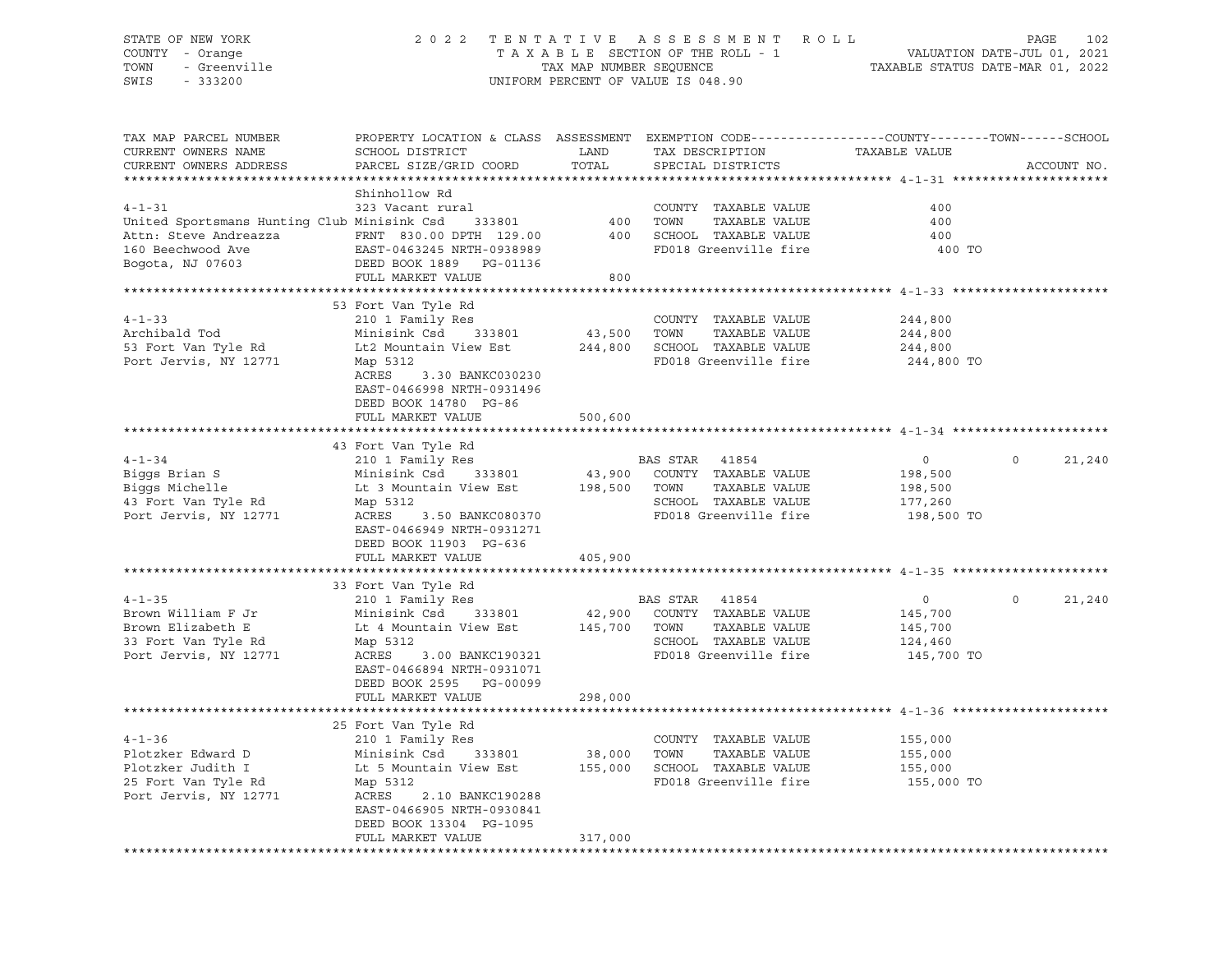| STATE OF NEW YORK<br>COUNTY - Orange<br>- Greenville<br>TOWN<br>SWIS<br>$-333200$              | 2 0 2 2                                                                                                                                                                                                              | TAX MAP NUMBER SEQUENCE      | TENTATIVE ASSESSMENT<br>R O L L<br>TAXABLE SECTION OF THE ROLL - 1<br>UNIFORM PERCENT OF VALUE IS 048.90                | VALUATION DATE-JUL 01, 2021<br>TAXABLE STATUS DATE-MAR 01, 2022 |         | 103<br>PAGE |
|------------------------------------------------------------------------------------------------|----------------------------------------------------------------------------------------------------------------------------------------------------------------------------------------------------------------------|------------------------------|-------------------------------------------------------------------------------------------------------------------------|-----------------------------------------------------------------|---------|-------------|
| TAX MAP PARCEL NUMBER<br>CURRENT OWNERS NAME<br>CURRENT OWNERS ADDRESS                         | PROPERTY LOCATION & CLASS ASSESSMENT EXEMPTION CODE----------------COUNTY-------TOWN------SCHOOL<br>SCHOOL DISTRICT<br>PARCEL SIZE/GRID COORD                                                                        | LAND<br>TOTAL                | TAX DESCRIPTION<br>SPECIAL DISTRICTS                                                                                    | TAXABLE VALUE                                                   |         | ACCOUNT NO. |
| $4 - 1 - 37$<br>Sobiek Frank<br>Sheren Lynne<br>17 Fort Van Tyle Rd<br>Port Jervis, NY 12771   | 17 Fort Van Tyle Rd<br>210 1 Family Res<br>333801<br>Minisink Csd<br>Lt 6 Mountain View Est<br>Map 7049<br>ACRES<br>2.30<br>EAST-0466875 NRTH-0930641<br>DEED BOOK 3954 PG-14<br>FULL MARKET VALUE                   | 169,500 TOWN<br>346,600      | BAS STAR<br>41854<br>39,100 COUNTY TAXABLE VALUE<br>TAXABLE VALUE<br>SCHOOL TAXABLE VALUE<br>FD018 Greenville fire      | $\circ$<br>169,500<br>169,500<br>148,260<br>169,500 TO          | $\circ$ | 21,240      |
| $4 - 1 - 38$<br>Earl Raymond<br>Earl Kathleen<br>4 Schoolhouse Rd<br>Port Jervis, NY 12771     | 4 Schoolhouse Rd<br>210 1 Family Res<br>Minisink Csd<br>333801<br>Lt 7 Mountain View Est<br>Map 5312<br>ACRES<br>2.10 BANKC170030<br>EAST-0466921 NRTH-0930291<br>DEED BOOK 2284 PG-00113<br>FULL MARKET VALUE       | 37,500<br>144,200<br>294,900 | BAS STAR<br>41854<br>COUNTY TAXABLE VALUE<br>TAXABLE VALUE<br>TOWN<br>SCHOOL TAXABLE VALUE<br>FD018 Greenville fire     | $\circ$<br>144,200<br>144,200<br>122,960<br>144,200 TO          | $\circ$ | 21,240      |
| $4 - 1 - 39$<br>Ryan Martin T<br>Ryan Wendy L<br>18 Schoolhouse Rd<br>Port Jervis, NY 12771    | 18 Schoolhouse Rd<br>210 1 Family Res<br>333801<br>Minisink Csd<br>Lt 8 Mountain View Est<br>Map 5312<br>ACRES<br>2.30<br>EAST-0466585 NRTH-0930491<br>DEED BOOK 4112 PG-45<br>FULL MARKET VALUE                     | 149,600<br>305,900           | BAS STAR 41854<br>38,600 COUNTY TAXABLE VALUE<br>TAXABLE VALUE<br>TOWN<br>SCHOOL TAXABLE VALUE<br>FD018 Greenville fire | $\circ$<br>149,600<br>149,600<br>128,360<br>149,600 TO          | $\circ$ | 21,240      |
|                                                                                                |                                                                                                                                                                                                                      |                              |                                                                                                                         |                                                                 |         |             |
| $4 - 1 - 40$<br>Finan John T<br>Finan Carol M<br>42 Schoolhouse Rd<br>Port Jervis, NY 12771    | 42 Schoolhouse Rd<br>210 1 Family Res<br>Minisink Csd<br>333801<br>Lt 9 Mountain View Est<br>Map 5312<br>ACRES<br>6.30 BANKC040280<br>EAST-0466435 NRTH-0930875<br>DEED BOOK 4764<br>$PG - 335$<br>FULL MARKET VALUE | 47,800<br>209,000<br>427,400 | BAS STAR<br>41854<br>COUNTY TAXABLE VALUE<br>TOWN<br>TAXABLE VALUE<br>SCHOOL TAXABLE VALUE<br>FD018 Greenville fire     | $\circ$<br>209,000<br>209,000<br>187,760<br>209,000 TO          | $\circ$ | 21,240      |
|                                                                                                |                                                                                                                                                                                                                      |                              |                                                                                                                         |                                                                 |         |             |
| $4 - 1 - 41$<br>Smith David E<br>Smith Carolyn J<br>74 Schoolhouse Rd<br>Port Jervis, NY 12771 | 74 Schoolhouse Rd<br>210 1 Family Res<br>Minisink Csd<br>333801<br>Lt 10 Mountain View Est<br>Map 5312<br>ACRES<br>3.50 BANKC080370<br>EAST-0466349 NRTH-0931330<br>DEED BOOK 11531 PG-1429<br>FULL MARKET VALUE     | 43,900<br>164,300<br>336,000 | BAS STAR<br>41854<br>COUNTY TAXABLE VALUE<br>TOWN<br>TAXABLE VALUE<br>SCHOOL TAXABLE VALUE<br>FD018 Greenville fire     | 0<br>164,300<br>164,300<br>143,060<br>164,300 TO                | $\circ$ | 21,240      |
|                                                                                                |                                                                                                                                                                                                                      |                              |                                                                                                                         |                                                                 |         |             |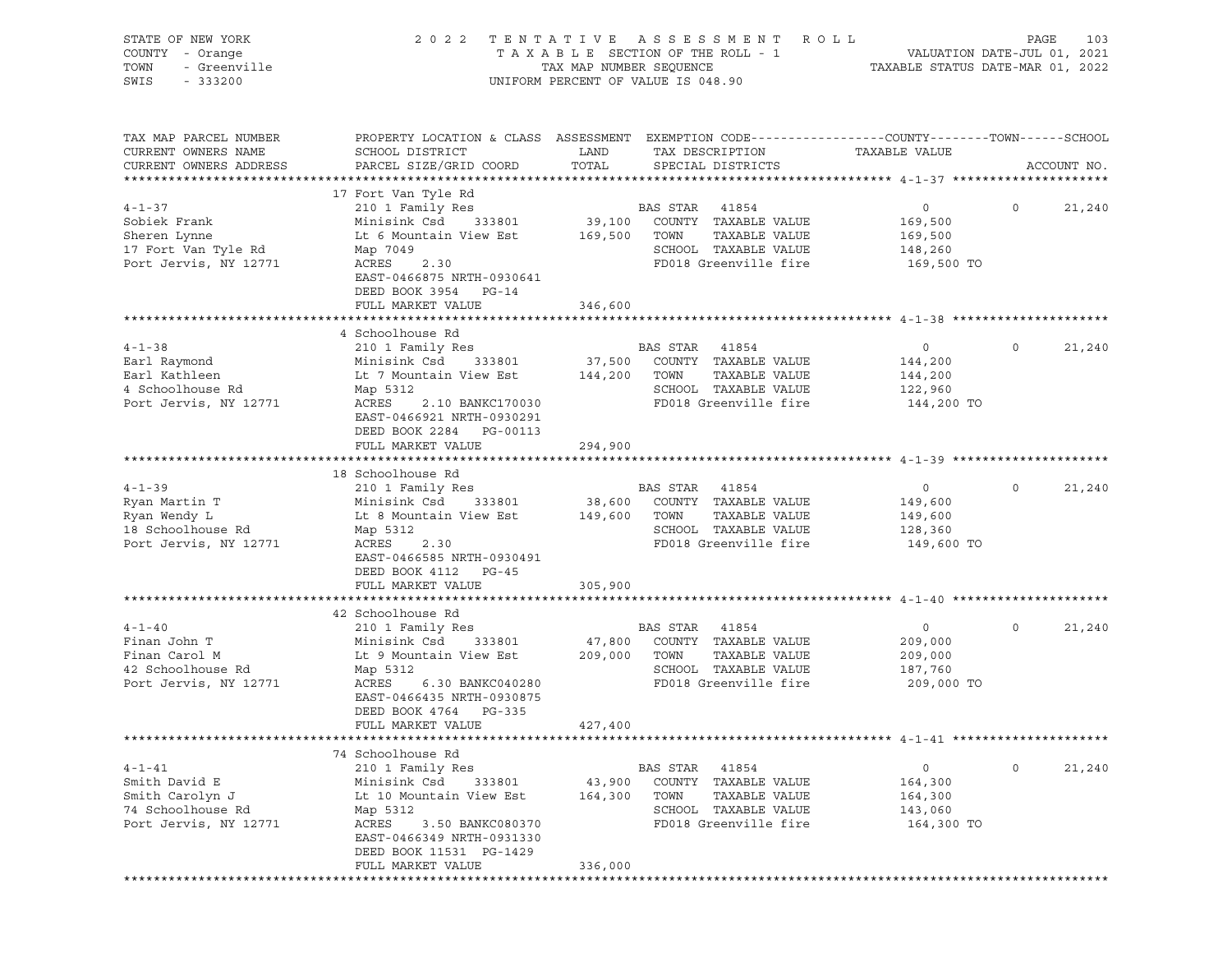| STATE OF NEW YORK<br>COUNTY - Orange<br>TOWN<br>- Greenville<br>SWIS<br>$-333200$                         | 2 0 2 2                                                                                                                                                                                                | TENTATIVE ASSESSMENT<br>TAXABLE SECTION OF THE ROLL - 1<br>TAX MAP NUMBER SEQUENCE<br>UNIFORM PERCENT OF VALUE IS 048.90                                                        | R O L L<br>TAXABLE STATUS DATE-MAR 01, 2022                                         | 104<br>PAGE<br>VALUATION DATE-JUL 01, 2021    |
|-----------------------------------------------------------------------------------------------------------|--------------------------------------------------------------------------------------------------------------------------------------------------------------------------------------------------------|---------------------------------------------------------------------------------------------------------------------------------------------------------------------------------|-------------------------------------------------------------------------------------|-----------------------------------------------|
| TAX MAP PARCEL NUMBER<br>CURRENT OWNERS NAME<br>CURRENT OWNERS ADDRESS                                    | SCHOOL DISTRICT<br>PARCEL SIZE/GRID COORD                                                                                                                                                              | PROPERTY LOCATION & CLASS ASSESSMENT EXEMPTION CODE---------------COUNTY-------TOWN-----SCHOOL<br>LAND<br>TAX DESCRIPTION<br>TOTAL<br>SPECIAL DISTRICTS                         | TAXABLE VALUE                                                                       | ACCOUNT NO.                                   |
|                                                                                                           |                                                                                                                                                                                                        |                                                                                                                                                                                 |                                                                                     |                                               |
| $4 - 1 - 42$<br>Wierl William<br>Wierl Diana<br>80 Schoolhouse Rd<br>Port Jervis, NY 12771                | 80 Schoolhouse Rd<br>210 1 Family Res<br>333801<br>Minisink Csd<br>Lt 11 Mountain View Est<br>Map 5312<br>ACRES<br>3.10<br>EAST-0466458 NRTH-0931630<br>DEED BOOK 2268<br>PG-00873                     | BAS STAR<br>41854<br>43,100 COUNTY TAXABLE VALUE<br>149,800 TOWN<br>TAXABLE VALUE<br>SCHOOL TAXABLE VALUE<br>FD018 Greenville fire                                              | $\circ$<br>149,800<br>149,800<br>128,560<br>149,800 TO                              | $\circ$<br>21,240                             |
|                                                                                                           | FULL MARKET VALUE                                                                                                                                                                                      | 306,300                                                                                                                                                                         |                                                                                     |                                               |
| $4 - 1 - 43.1$<br>Washalski Erika<br>Washalski Raymond<br>90 Schoolhouse Rd<br>Port Jervis, NY 12771      | 90 Schoolhouse Rd<br>210 1 Family Res<br>Minisink Csd<br>333801<br>Lt 1 Washalski Map 391-10<br>ACRES<br>2.00<br>EAST-0466348 NRTH-0932022<br>DEED BOOK 2283 PG-00487<br>FULL MARKET VALUE             | VETWAR CTS 41120<br>37,400 VETDIS CTS 41140<br>160,900 ENH STAR 41834<br>COUNTY TAXABLE VALUE<br>TOWN<br>TAXABLE VALUE<br>SCHOOL TAXABLE VALUE<br>329,000 FD018 Greenville fire | 12,201<br>32,180<br>23,240<br>$\circ$<br>116,519<br>130,688<br>77,668<br>160,900 TO | 6,972<br>6,972<br>23,240<br>53,020<br>$\circ$ |
|                                                                                                           |                                                                                                                                                                                                        |                                                                                                                                                                                 |                                                                                     |                                               |
| $4 - 1 - 43.2$<br>Washalski Peter R<br>Washalski Gretchen C<br>88 Schoolhouse Rd<br>Port Jervis, NY 12771 | 88 Schoolhouse Rd<br>210 1 Family Res<br>Minisink Csd<br>333801<br>Lt 2 Washalski Map 391-10<br>ACRES<br>2.00 BANKC190321<br>EAST-0466584 NRTH-0931867<br>DEED BOOK 13144 PG-1139<br>FULL MARKET VALUE | VETWAR CTS 41120<br>37,400 BAS STAR<br>41854<br>169,500 COUNTY TAXABLE VALUE<br>TOWN<br>TAXABLE VALUE<br>SCHOOL TAXABLE VALUE<br>FD018 Greenville fire<br>346,600               | 12,201<br>$\mathsf{O}$<br>157,299<br>162,528<br>141,288<br>169,500 TO               | 6,972<br>6,972<br>$\circ$<br>21,240           |
|                                                                                                           | 102 Schoolhouse Rd                                                                                                                                                                                     |                                                                                                                                                                                 |                                                                                     |                                               |
| $4 - 1 - 44$<br>Cole Linda<br>102 Schoolhouse Rd<br>Port Jervis, NY 12771                                 | 210 1 Family Res<br>333801<br>Minisink Csd<br>Lt 13 Mountain View Est<br>Map 5312<br>ACRES<br>4.30 BANKC030217<br>EAST-0466322 NRTH-0932370<br>DEED BOOK 13258 PG-1905                                 | BAS STAR<br>41854<br>39,700 COUNTY TAXABLE VALUE<br>190,900 TOWN<br>TAXABLE VALUE<br>SCHOOL TAXABLE VALUE<br>FD018 Greenville fire                                              | 0<br>190,900<br>190,900<br>169,660<br>190,900 TO                                    | $\circ$<br>21,240                             |
|                                                                                                           | FULL MARKET VALUE                                                                                                                                                                                      | 390,400                                                                                                                                                                         |                                                                                     |                                               |
| $4 - 1 - 45$<br>Vitale Anthony Jr<br>Vitale Kimberly J<br>59 Fort Van Tyle Rd<br>Port Jervis, NY 12771    | 59 Fort Van Tyle Rd<br>210 1 Family Res<br>Minisink Csd<br>333801<br>Lt 1 Mountain View Est<br>Map 5312<br>ACRES<br>3.80 BANKC030614<br>EAST-0467073 NRTH-0931731<br>DEED BOOK 3674<br>PG-173          | BAS STAR<br>41854<br>44,500<br>COUNTY<br>TAXABLE VALUE<br>233,600<br>TOWN<br>TAXABLE VALUE<br>SCHOOL<br>TAXABLE VALUE<br>FD018 Greenville fire                                  | 0<br>233,600<br>233,600<br>212,360<br>233,600 TO                                    | $\circ$<br>21,240                             |
|                                                                                                           | FULL MARKET VALUE                                                                                                                                                                                      | 477,700                                                                                                                                                                         |                                                                                     |                                               |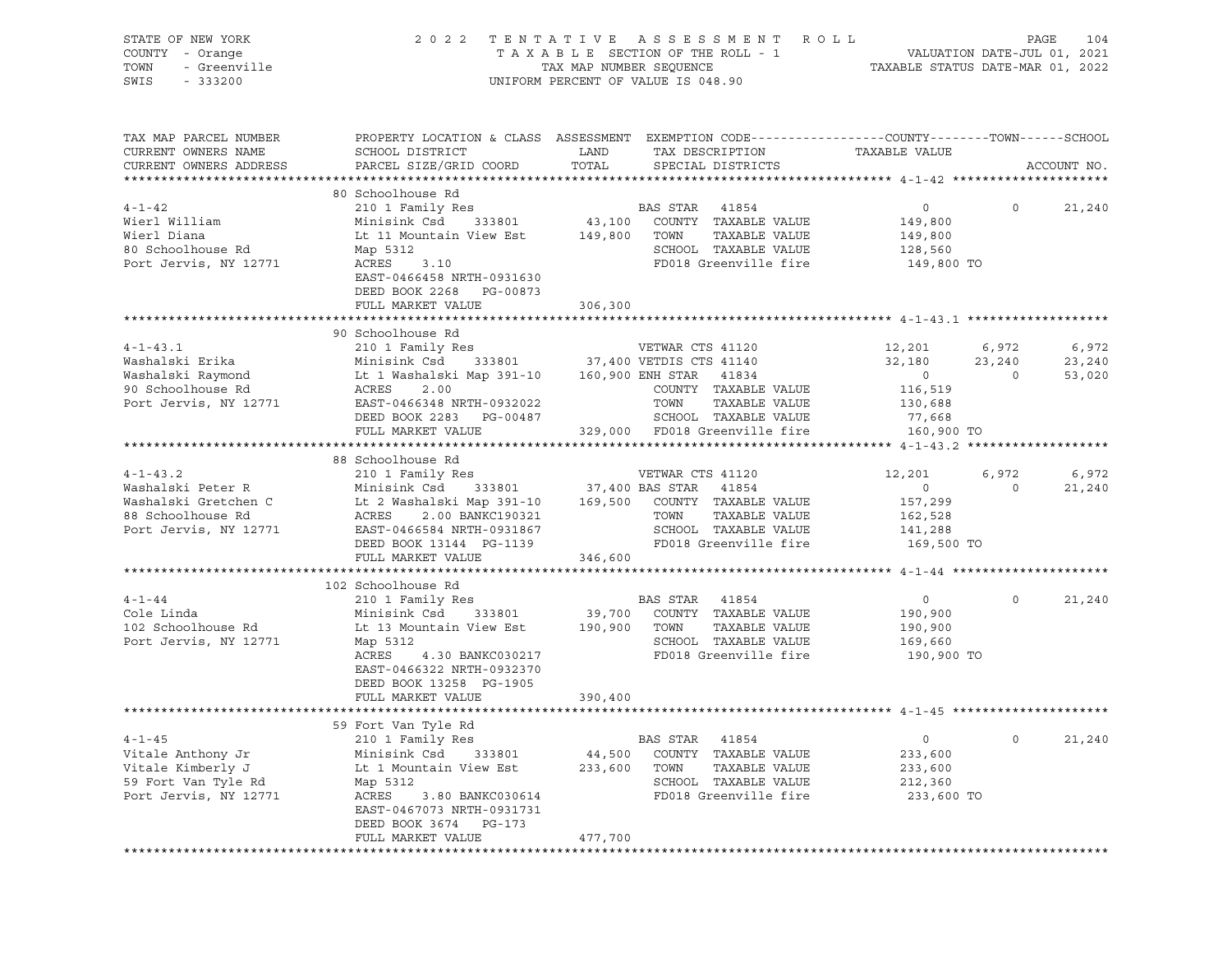# STATE OF NEW YORK 2 0 2 2 T E N T A T I V E A S S E S S M E N T R O L L PAGE 105 COUNTY - Orange T A X A B L E SECTION OF THE ROLL - 1 VALUATION DATE-JUL 01, 2021 TOWN - Greenville TAX MAP NUMBER SEQUENCE TAXABLE STATUS DATE-MAR 01, 2022 SWIS - 333200 UNIFORM PERCENT OF VALUE IS 048.90

| TAX MAP PARCEL NUMBER<br>CURRENT OWNERS NAME                                    | PROPERTY LOCATION & CLASS ASSESSMENT EXEMPTION CODE---------------COUNTY-------TOWN------SCHOOL<br>SCHOOL DISTRICT                                                                                                                                           | LAND                              | TAX DESCRIPTION                                                                                                              | TAXABLE VALUE                                                 |          |             |
|---------------------------------------------------------------------------------|--------------------------------------------------------------------------------------------------------------------------------------------------------------------------------------------------------------------------------------------------------------|-----------------------------------|------------------------------------------------------------------------------------------------------------------------------|---------------------------------------------------------------|----------|-------------|
| CURRENT OWNERS ADDRESS                                                          | PARCEL SIZE/GRID COORD                                                                                                                                                                                                                                       | TOTAL                             | SPECIAL DISTRICTS                                                                                                            |                                                               |          | ACCOUNT NO. |
|                                                                                 |                                                                                                                                                                                                                                                              |                                   |                                                                                                                              |                                                               |          |             |
| $4 - 1 - 46.1$<br>Smith Dwight<br>1036 Mountain Rd                              | 1036 Mountain Rd<br>210 1 Family Res WETCOM CTS 41130<br>Minisink Csd<br>ACRES                                                                                                                                                                               |                                   | TAXABLE VALUE<br>SCHOOL TAXABLE VALUE                                                                                        | 20,335 11,620 11,620<br>136,065<br>144,780<br>144,780         |          |             |
|                                                                                 | Port Jervis, NY 12771 EAST-0465587 NRTH-0932453 SCHOOL TAXABLE VALUE<br>DEED BOOK 14403 PG-1195 FD018 Greenville fire<br>FULL MARKET VALUE                                                                                                                   | 319,800                           |                                                                                                                              | 156,400 TO                                                    |          |             |
|                                                                                 |                                                                                                                                                                                                                                                              |                                   |                                                                                                                              |                                                               |          |             |
|                                                                                 | 122 Schoolhouse Rd                                                                                                                                                                                                                                           |                                   |                                                                                                                              |                                                               |          |             |
| $4 - 1 - 46.21$                                                                 | Morgan George III Minisink Csd 333801 39,500 COUNTY<br>Garcia-Morgan Maureen A Lt 1 Perry Map 155-94 153,700 TOWN<br>122 Schoolhouse Rd ACRES 3.10 BANKC061155 SCHOOL<br>Port Jervis, NY 12771 EAST-0466111 NRTH-0932624 FD018 Gr<br>DEED BOOK 11033 PG-1710 |                                   | TAXABLE VALUE<br>SCHOOL TAXABLE VALUE 132,460<br>FD018 Greenville fire                                                       | $\overline{0}$<br>153,700<br>153,700<br>153,700 TO            | $\Omega$ | 21,240      |
|                                                                                 | FULL MARKET VALUE                                                                                                                                                                                                                                            | 314,300                           |                                                                                                                              |                                                               |          |             |
|                                                                                 |                                                                                                                                                                                                                                                              |                                   |                                                                                                                              |                                                               |          |             |
| $4 - 1 - 46.22$<br>Port Jervis, NY 12771                                        | 144 Schoolhouse Rd<br>210 1 Family Res<br>Klare Richard E Minisink Csd 333801<br>144 Schoolhouse Rd Lt 2 Perry Map 155-94<br>ACRES 3.20<br>EAST-0466031 NRTH-0932954<br>DEED BOOK 4210 PG-238<br>FULL MARKET VALUE                                           | 294,700                           | BAS STAR 41854<br>38,300 COUNTY TAXABLE VALUE<br>144,100 TOWN TAXABLE VALUE<br>SCHOOL TAXABLE VALUE<br>FD018 Greenville fire | $\overline{0}$<br>144,100<br>144,100<br>122,860<br>144,100 TO | $\circ$  | 21,240      |
|                                                                                 | 1084 Mountain Rd                                                                                                                                                                                                                                             |                                   |                                                                                                                              |                                                               |          |             |
| PO Box 405<br>Slate Hill, NY 10973                                              | 4-1-46.23 ENH STA<br>Fairweather Gary and Minisink Csd 333801 39,900 COUNT:<br>Fairweather Beth Lt 3 Perry Map 155-94 158,200 TOWN<br>PO Box 405<br>ACRES 4.40<br>EAST-0466115 NRTH-0933554<br>DEED BOOK 4233 PG-196<br>FULL MARKET VALUE                    | 323,500                           | TAXABLE VALUE<br>SCHOOL TAXABLE VALUE<br>FD018 Greenville fire                                                               | $\overline{0}$<br>158,200<br>158,200<br>105,180<br>158,200 TO | $\Omega$ | 53,020      |
|                                                                                 |                                                                                                                                                                                                                                                              |                                   |                                                                                                                              |                                                               |          |             |
| $4 - 1 - 46.24$<br>Reynolds Andrew<br>1094 Mountain Rd<br>Port Jervis, NY 12771 | 1094 Mountain Rd<br>210 1 Family Res<br>Minisink Csd 333801<br>Lt 4 Perry Map 155-94<br>LE Joan Sangiorgi<br>ACRES<br>7.10 BANKC030217<br>EAST-0466265 NRTH-0933555<br>DEED BOOK 14927 PG-475<br>FULL MARKET VALUE                                           | 39,500 TOWN<br>181,100<br>370,300 | COUNTY TAXABLE VALUE<br>TAXABLE VALUE<br>SCHOOL TAXABLE VALUE<br>FD018 Greenville fire                                       | 181,100<br>181,100<br>181,100<br>181,100 TO                   |          |             |
|                                                                                 |                                                                                                                                                                                                                                                              |                                   |                                                                                                                              |                                                               |          |             |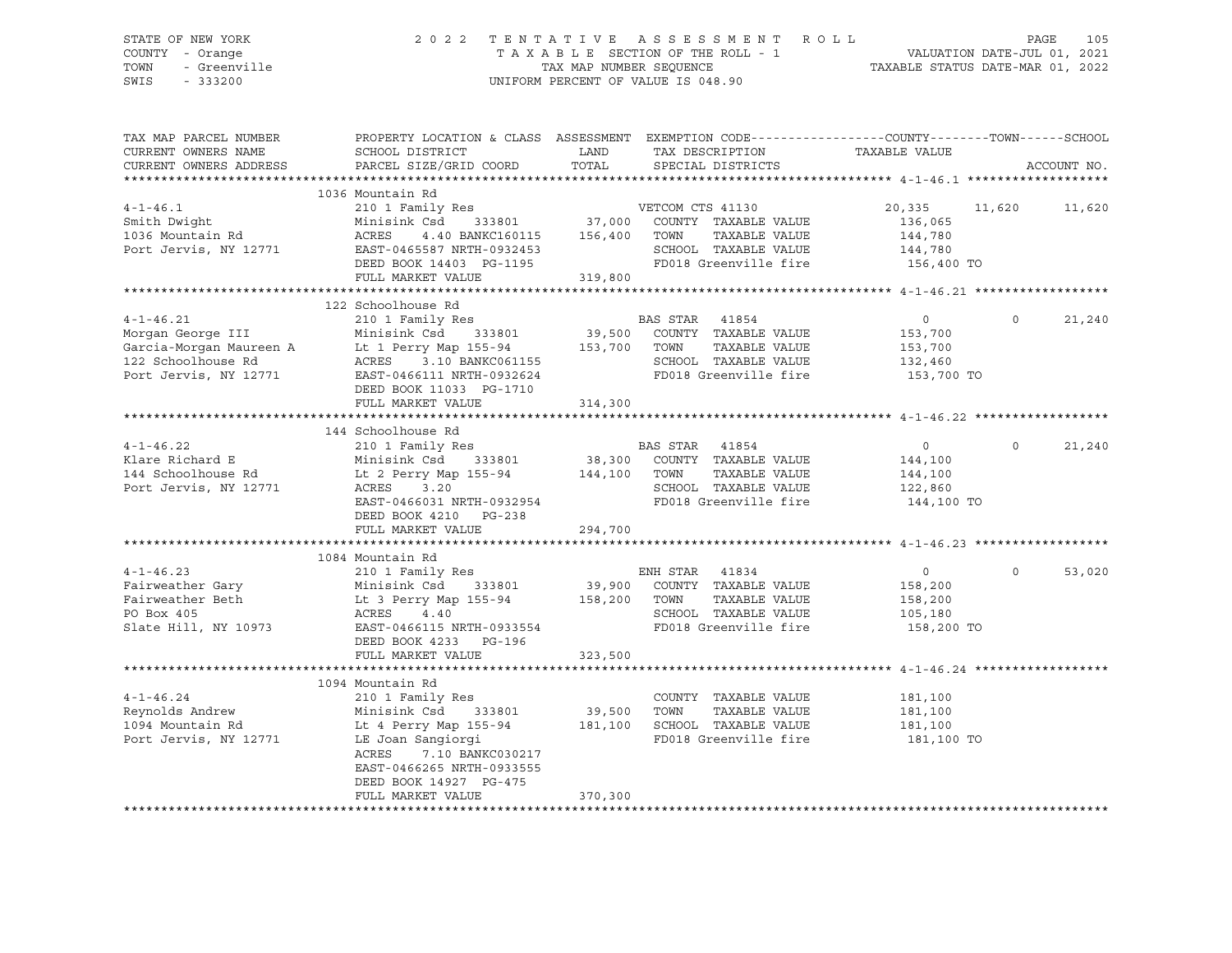| STATE OF NEW YORK<br>COUNTY<br>- Orange<br>- Greenville<br>TOWN<br>SWIS<br>$-333200$ |                                                              | 2022 TENTATIVE ASSESSMENT ROLL<br>TAXABLE SECTION OF THE ROLL - 1 VALUATION DATE-JUL 01, 2021<br>TAX MAP NUMBER SEQUENCE TAXABLE STATUS DATE-MAR 01, 2022<br>UNIFORM PERCENT OF VALUE IS 048.90 |                       | PAGE<br>106          |
|--------------------------------------------------------------------------------------|--------------------------------------------------------------|-------------------------------------------------------------------------------------------------------------------------------------------------------------------------------------------------|-----------------------|----------------------|
| TAX MAP PARCEL NUMBER PROPERTY LOCATION & CLASS ASSESSMENT                           |                                                              | EXEMPTION CODE-----------------COUNTY-------TOWN------SCHOOL                                                                                                                                    |                       |                      |
| CURRENT OWNERS NAME SCHOOL DISTRICT LAND                                             |                                                              | TAX DESCRIPTION TAXABLE VALUE                                                                                                                                                                   |                       |                      |
| CURRENT OWNERS ADDRESS PARCEL SIZE/GRID COORD TOTAL SPECIAL DISTRICTS                |                                                              |                                                                                                                                                                                                 |                       | ACCOUNT NO.          |
|                                                                                      |                                                              |                                                                                                                                                                                                 |                       |                      |
|                                                                                      | 1110 Mountain Rd 65 PCT OF VALUE USED FOR EXEMPTION PURPOSES |                                                                                                                                                                                                 |                       |                      |
| $4 - 1 - 46.25$                                                                      | 210 1 Family Res                                             | VETCOM CTS 41130                                                                                                                                                                                |                       | 20,335 11,620 11,620 |
| Cadwell Paul D Minisink Csd 333801 49,200 VETDIS CTS 41140                           |                                                              |                                                                                                                                                                                                 | 40,670                | 23,240<br>23,240     |
| 1110 Mountain Rd Lt 5 Perry Map 155-94 220,500 COUNTY TAXABLE VALUE 159,495          |                                                              |                                                                                                                                                                                                 |                       |                      |
| Port Jervis, NY 12771 ACRES 15.30                                                    |                                                              | TOWN                                                                                                                                                                                            | TAXABLE VALUE 185,640 |                      |
|                                                                                      | EAST-0466589 NRTH-0933980                                    | SCHOOL TAXABLE VALUE 185,640                                                                                                                                                                    |                       |                      |
|                                                                                      | DEED BOOK 14533 PG-774                                       | FD018 Greenville fire 220,500 TO                                                                                                                                                                |                       |                      |
|                                                                                      | FULL MARKET VALUE 450,900                                    |                                                                                                                                                                                                 |                       |                      |
|                                                                                      |                                                              |                                                                                                                                                                                                 |                       |                      |
|                                                                                      | Mountain Rd                                                  |                                                                                                                                                                                                 |                       |                      |
| $4 - 1 - 46.261$                                                                     | 322 Rural vac>10                                             | COUNTY TAXABLE VALUE                                                                                                                                                                            | 127,800               |                      |
| Mountainvista Inc 50 Minisink Csd 333801 127,800                                     |                                                              | TOWN<br>TAXABLE VALUE                                                                                                                                                                           | 127,800               |                      |
| 30 North St                                                                          | Lt1 Higby & Perry Map 95- 127,800                            | SCHOOL TAXABLE VALUE                                                                                                                                                                            | 127,800               |                      |
| Middletown, NY 10940                                                                 | ACRES 35.30                                                  | FD018 Greenville fire 127,800 TO                                                                                                                                                                |                       |                      |
|                                                                                      | EAST-0464922 NRTH-0933380                                    |                                                                                                                                                                                                 |                       |                      |

\*\*\*\*\*\*\*\*\*\*\*\*\*\*\*\*\*\*\*\*\*\*\*\*\*\*\*\*\*\*\*\*\*\*\*\*\*\*\*\*\*\*\*\*\*\*\*\*\*\*\*\*\*\*\*\*\*\*\*\*\*\*\*\*\*\*\*\*\*\*\*\*\*\*\*\*\*\*\*\*\*\*\*\*\*\*\*\*\*\*\*\*\*\*\*\*\*\*\*\*\*\*\* 4-1-46.262 \*\*\*\*\*\*\*\*\*\*\*\*\*\*\*\*\*

 1095 Mountain Rd 4-1-46.262 312 Vac w/imprv COUNTY TAXABLE VALUE 91,500 Perry Leah M Minisink Csd 333801 85,500 TOWN TAXABLE VALUE 91,500 661 Mountain Rd Lt2 Higby & Perry Map 95- 91,500 SCHOOL TAXABLE VALUE 91,500 Port Jervis, NY 12771 ACRES 35.30 FD018 Greenville fire 91,500 TO EAST-0465376 NRTH-0934337 DEED BOOK 14583 PG-595 FULL MARKET VALUE 187,100 \*\*\*\*\*\*\*\*\*\*\*\*\*\*\*\*\*\*\*\*\*\*\*\*\*\*\*\*\*\*\*\*\*\*\*\*\*\*\*\*\*\*\*\*\*\*\*\*\*\*\*\*\*\*\*\*\*\*\*\*\*\*\*\*\*\*\*\*\*\*\*\*\*\*\*\*\*\*\*\*\*\*\*\*\*\*\*\*\*\*\*\*\*\*\*\*\*\*\*\*\*\*\* 4-1-47 \*\*\*\*\*\*\*\*\*\*\*\*\*\*\*\*\*\*\*\*\* 203 Fort Van Tyle Rd 4-1-47 210 1 Family Res BAS STAR 41854 0 0 21,240 Sztyndor Richard J Minisink Csd 333801 43,300 COUNTY TAXABLE VALUE 135,200 Sztyndor Carol S Lt 4B1 Hoffman Sub 7286 135,200 TOWN TAXABLE VALUE 135,200 203 Fort Van Tyle Rd ACRES 3.20 BANKC030614 SCHOOL TAXABLE VALUE 113,960 Port Jervis, NY 12771 EAST-0469397 NRTH-0934645 FD018 Greenville fire 135,200 TO DEED BOOK 3995 PG-103 FULL MARKET VALUE 276,500 \*\*\*\*\*\*\*\*\*\*\*\*\*\*\*\*\*\*\*\*\*\*\*\*\*\*\*\*\*\*\*\*\*\*\*\*\*\*\*\*\*\*\*\*\*\*\*\*\*\*\*\*\*\*\*\*\*\*\*\*\*\*\*\*\*\*\*\*\*\*\*\*\*\*\*\*\*\*\*\*\*\*\*\*\*\*\*\*\*\*\*\*\*\*\*\*\*\*\*\*\*\*\* 4-1-48.1 \*\*\*\*\*\*\*\*\*\*\*\*\*\*\*\*\*\*\* 225 Fort Van Tyle Rd 4-1-48.1 210 1 Family Res BAS STAR 41854 0 0 21,240 Hedberg Keith Minisink Csd 333801 46,800 COUNTY TAXABLE VALUE 153,900 225 Fort Van Tyle Rd Lt1 Hoffman Map 629-08 153,900 TOWN TAXABLE VALUE 153,900 Port Jervis, NY 12771 ACRES 6.00 SCHOOL TAXABLE VALUE 132,660

PRIOR OWNER ON 3/01/2022 DEED BOOK 15181 PG-1225

Mountainvista Inc FULL MARKET VALUE 261,400

DEED BOOK 14280 PG-1060

FULL MARKET VALUE 314,700 \*\*\*\*\*\*\*\*\*\*\*\*\*\*\*\*\*\*\*\*\*\*\*\*\*\*\*\*\*\*\*\*\*\*\*\*\*\*\*\*\*\*\*\*\*\*\*\*\*\*\*\*\*\*\*\*\*\*\*\*\*\*\*\*\*\*\*\*\*\*\*\*\*\*\*\*\*\*\*\*\*\*\*\*\*\*\*\*\*\*\*\*\*\*\*\*\*\*\*\*\*\*\*\*\*\*\*\*\*\*\*\*\*\*\*\*\*\*\*\*\*\*\*\*\*\*\*\*\*\*\*\*

EAST-0469827 NRTH-0934983 FD018 Greenville fire 153,900 TO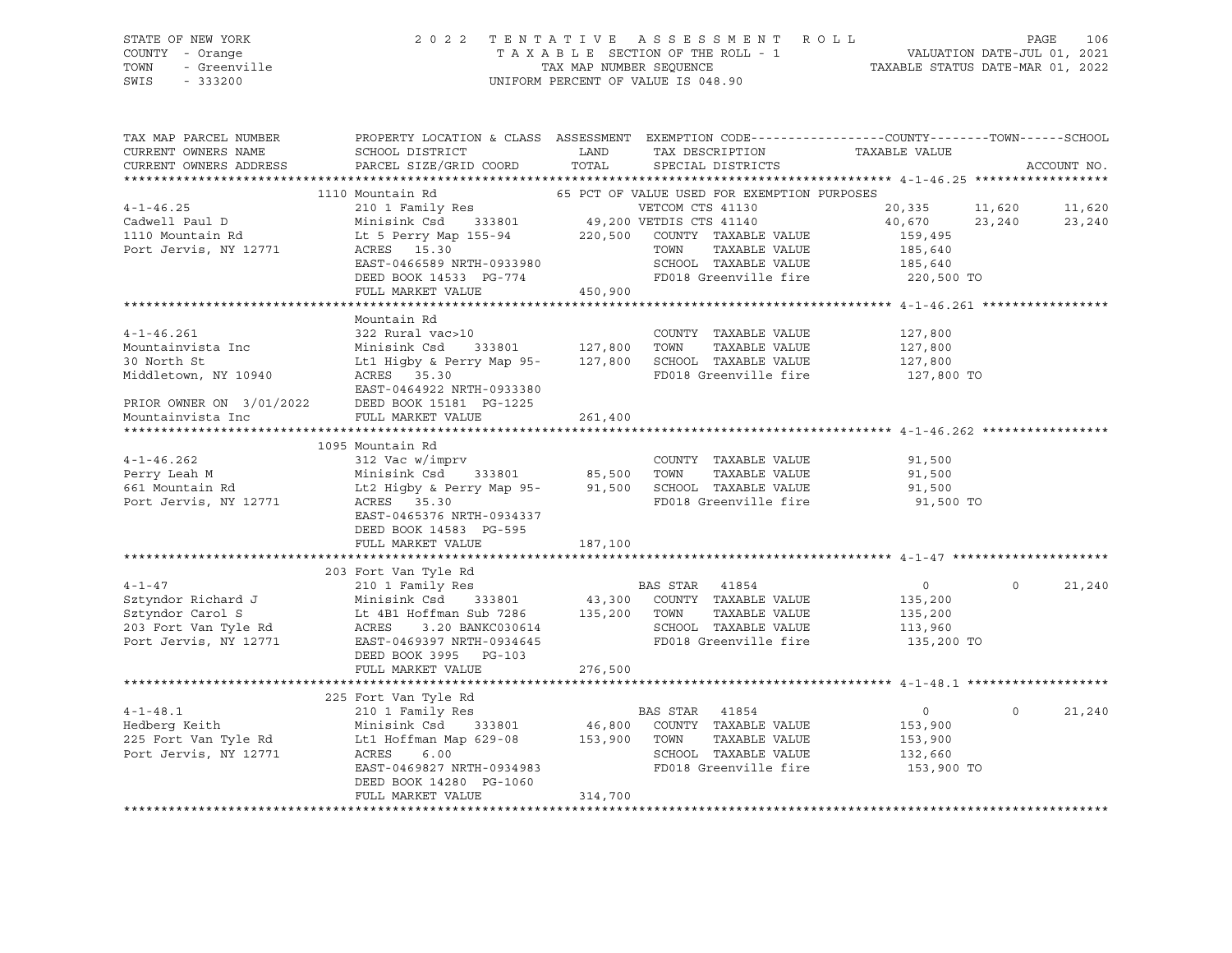| STATE OF NEW YORK<br>OF NEW YORK<br>Y - Orange<br>- Greenville<br>222200<br>COUNTY - Orange<br>TOWN<br>SWIS | PAGE 107 7 2 2 3 TENTATIVE ASSESSMENT ROLL PAGE 107<br>TAXABLE SECTION OF THE ROLL - 1 VALUATION DATE-JUL 01, 2021<br>TAX MAP NUMBER SEQUENCE TAXABLE STATUS DATE-MAR 01, 2022                                                                                                                                   |         | TAX MAP NUMBER SEQUENCE<br>UNIFORM PERCENT OF VALUE IS 048.90          |                                                                         |                                         |
|-------------------------------------------------------------------------------------------------------------|------------------------------------------------------------------------------------------------------------------------------------------------------------------------------------------------------------------------------------------------------------------------------------------------------------------|---------|------------------------------------------------------------------------|-------------------------------------------------------------------------|-----------------------------------------|
| CURRENT OWNERS NAME<br>CURRENT OWNERS ADDRESS                                                               | TAX MAP PARCEL NUMBER THE PROPERTY LOCATION & CLASS ASSESSMENT EXEMPTION CODE--------------COUNTY--------TOWN------SCHOOL<br>SCHOOL DISTRICT LAND<br>PARCEL SIZE/GRID COORD                                                                                                                                      | TOTAL   | TAX DESCRIPTION TAXABLE VALUE SPECIAL DISTRICTS                        |                                                                         | ACCOUNT NO.                             |
|                                                                                                             |                                                                                                                                                                                                                                                                                                                  |         |                                                                        |                                                                         |                                         |
|                                                                                                             | 249 Fort Van Tyle Rd                                                                                                                                                                                                                                                                                             |         |                                                                        |                                                                         |                                         |
| $4 - 1 - 48.2$<br>Schleich Deanna M<br>249 Fort Van Tyle Rd<br>Port Jervis, NY 12771                        | 249 Fort Van Tyle Kd<br>210 1 Family Res<br>Minisink Csd<br>333801 39,100 COUNTY TAXABLE VALUE<br>171,800<br>171,800<br>171,800<br>2012 171,800<br>2013 171,800<br>2013 6CHOOL TAXABLE VALUE<br>2013 GCHOOL TAXABLE VALUE<br>2013 6CHOOL TAXABLE VAL<br>DEED BOOK 12811 PG-557<br>FULL MARKET VALUE              | 351,300 |                                                                        |                                                                         | $\Omega$<br>21,240                      |
|                                                                                                             |                                                                                                                                                                                                                                                                                                                  |         |                                                                        |                                                                         |                                         |
| $4 - 1 - 50$<br>Vicaretti Robert J Sr<br>Port Jervis, NY 12771                                              | Mountain Rd<br>322 Rural vac>10<br>Minisink Csd 333801<br>EAST-0461145 NRTH-0936130<br>DEED BOOK 12652 PG-1053                                                                                                                                                                                                   |         | COUNTY TAXABLE VALUE<br>9,100 TOWN TAXABLE VALUE                       | 9,100<br>9,100<br>9,100<br>9,100 TO                                     |                                         |
|                                                                                                             | FULL MARKET VALUE                                                                                                                                                                                                                                                                                                | 18,600  |                                                                        |                                                                         |                                         |
|                                                                                                             |                                                                                                                                                                                                                                                                                                                  |         |                                                                        |                                                                         |                                         |
|                                                                                                             | 714 Mullock Rd                                                                                                                                                                                                                                                                                                   |         |                                                                        |                                                                         |                                         |
| $4 - 1 - 51$<br>Calabrese Michael<br>714 Mullock Rd<br>Port Jervis, NY 12771 Map 7448                       | 240 Rural res<br>EXECUTE BAS SIAR 41654<br>Minisink Csd 333801 53,200 COUNTY TAXABLE VALUE<br>Lt 1 Ridgeview Est Sec 1 167,300 TOWN TAXABLE VALUE<br>Map 7448<br>ACRES 12.80 BANKC080496<br>EAST-0469558 NRTH-0936771<br>DEED BOOK 13629 PG-935                                                                  |         | <b>BAS STAR</b> 41854<br>SCHOOL TAXABLE VALUE<br>FD018 Greenville fire | $\overline{0}$<br>167,300<br>167,300<br>146,060<br>167,300 TO           | 21,240<br>$\Omega$                      |
|                                                                                                             | FULL MARKET VALUE                                                                                                                                                                                                                                                                                                | 342,100 |                                                                        |                                                                         |                                         |
|                                                                                                             |                                                                                                                                                                                                                                                                                                                  |         |                                                                        |                                                                         |                                         |
| $4 - 1 - 52$<br>Armstead Sean<br>676 Mullock Rd<br>Port Jervis, NY 12771                                    | 676 Mullock Rd<br>240 Rural res<br>COUNTY TAXABLE VALUE<br>Minisink Csd 333801 52,000 TOWN TAXABLE VALUE<br>Lt 2 Ridgeview Fet Sec 1 1 150 000 1000 1000<br>Lt 2 Ridgeview Est Sec 1 170,900 SCHOOL TAXABLE VALUE<br>Map 7448<br>ACRES 11.30 BANKC061339<br>EAST-0469979 NRTH-0936487<br>DEED BOOK 14105 PG-1702 |         | COUNTY TAXABLE VALUE<br>FD018 Greenville fire                          | 170,900<br>170,900<br>170,900<br>170,900 TO                             |                                         |
|                                                                                                             | FULL MARKET VALUE                                                                                                                                                                                                                                                                                                | 349,500 |                                                                        |                                                                         |                                         |
|                                                                                                             |                                                                                                                                                                                                                                                                                                                  |         | 92 PCT OF VALUE USED FOR EXEMPTION PURPOSES                            |                                                                         |                                         |
|                                                                                                             | 664 Mullock Rd<br>4-1-53.1 000glas T<br>Heinsman Douglas T<br>Heinsman Elaine V<br>Eliant Csd 333801 48,100 BAS STAR 41254<br>Heinsman Elaine V<br>54 Mullock Rd<br>664 Mullock Rd<br>2011 EAST-0470314 NRTH-0936222<br>Port Jervis, NY 12771 EAST-0470314 NRTH-                                                 |         |                                                                        | 12,201<br>$\overline{0}$<br>180,299<br>185,528<br>164,288<br>192,500 TO | 6,972 6,972<br>$\overline{0}$<br>21,240 |
|                                                                                                             | FULL MARKET VALUE                                                                                                                                                                                                                                                                                                | 393,700 |                                                                        |                                                                         |                                         |
|                                                                                                             |                                                                                                                                                                                                                                                                                                                  |         |                                                                        |                                                                         |                                         |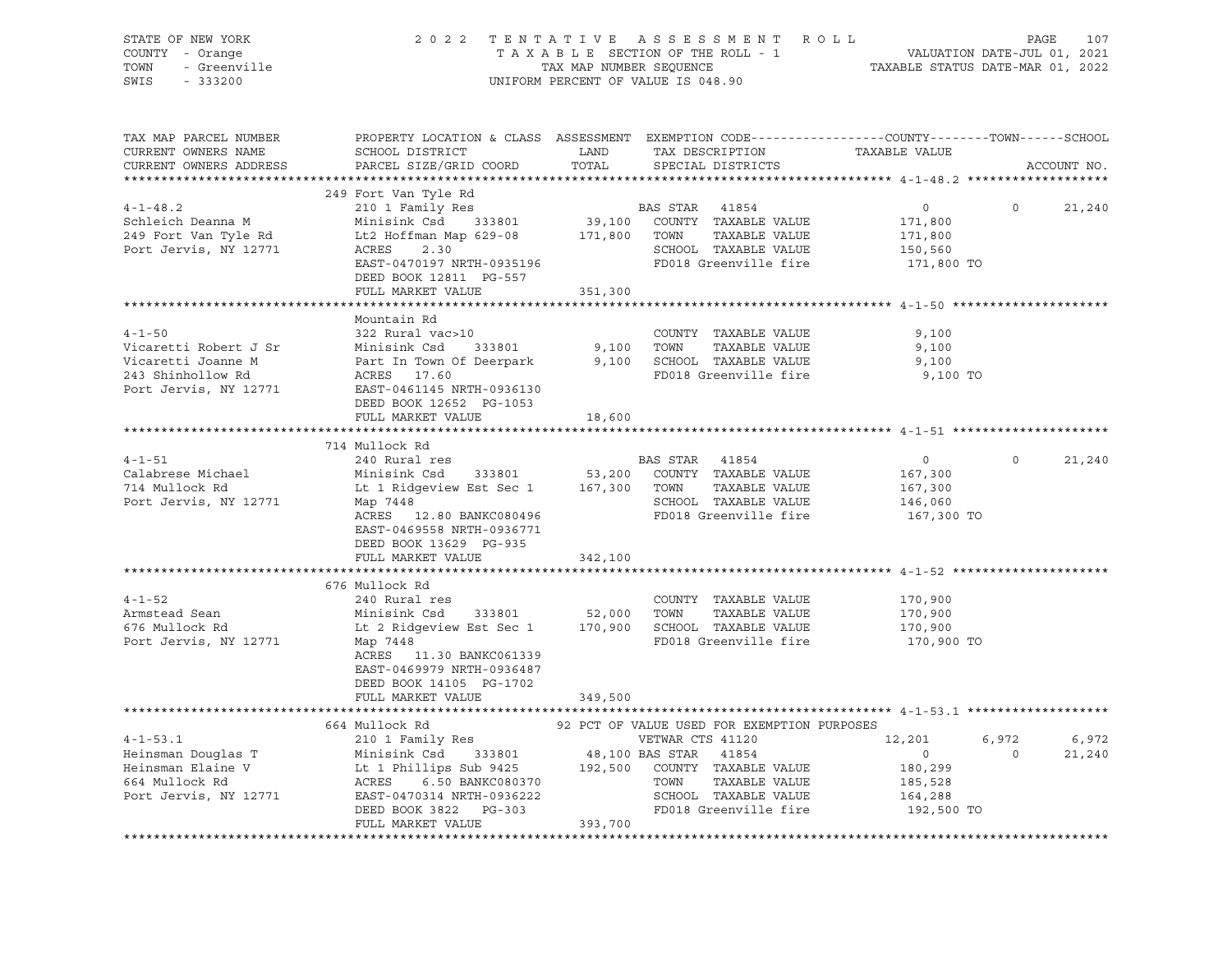| STATE OF NEW YORK                       |                                                                                                      |                         | 2022 TENTATIVE ASSESSMENT ROLL                |                                                                 |                | PAGE<br>108 |
|-----------------------------------------|------------------------------------------------------------------------------------------------------|-------------------------|-----------------------------------------------|-----------------------------------------------------------------|----------------|-------------|
| COUNTY - Orange<br>TOWN<br>- Greenville |                                                                                                      | TAX MAP NUMBER SEQUENCE | TAXABLE SECTION OF THE ROLL - 1               | VALUATION DATE-JUL 01, 2021<br>TAXABLE STATUS DATE-MAR 01, 2022 |                |             |
| SWIS - 333200                           |                                                                                                      |                         | UNIFORM PERCENT OF VALUE IS 048.90            |                                                                 |                |             |
|                                         |                                                                                                      |                         |                                               |                                                                 |                |             |
| TAX MAP PARCEL NUMBER                   | PROPERTY LOCATION & CLASS ASSESSMENT EXEMPTION CODE---------------COUNTY-------TOWN------SCHOOL      |                         |                                               |                                                                 |                |             |
| CURRENT OWNERS NAME                     | SCHOOL DISTRICT                                                                                      | LAND                    | TAX DESCRIPTION                               | TAXABLE VALUE                                                   |                |             |
| CURRENT OWNERS ADDRESS                  | PARCEL SIZE/GRID COORD TOTAL                                                                         |                         | SPECIAL DISTRICTS                             |                                                                 |                | ACCOUNT NO. |
|                                         | 662 Mullock Rd                                                                                       |                         |                                               |                                                                 |                |             |
| $4 - 1 - 53.2$                          | 210 1 Family Res WETCOM CTS 41130                                                                    |                         |                                               | 20,335 11,620 11,620                                            |                |             |
| Durante Louis A                         |                                                                                                      |                         |                                               | 151,165                                                         |                |             |
| 662 Mullock Rd                          | Minisink Csd 333801 36,300 COUNTY TAXABLE VALUE<br>Lt 2 Phillips Sub 9425 171,500 TOWN TAXABLE VALUE |                         |                                               | 159,880                                                         |                |             |
| Port Jervis, NY 12771                   | Lt 2 Phillips public 2<br>ACRES 1.80 BANKC020837                                                     |                         | SCHOOL TAXABLE VALUE                          | 159,880                                                         |                |             |
|                                         | EAST-0470320 NRTH-0935932                                                                            |                         | FD018 Greenville fire                         | 171,500 TO                                                      |                |             |
|                                         | DEED BOOK 14588 PG-1262                                                                              |                         |                                               |                                                                 |                |             |
|                                         | FULL MARKET VALUE                                                                                    | 350,700                 |                                               |                                                                 |                |             |
|                                         |                                                                                                      |                         |                                               |                                                                 |                |             |
|                                         | 650 Mullock Rd                                                                                       |                         |                                               |                                                                 |                |             |
| $4 - 1 - 54$                            | 210 1 Family Res                                                                                     |                         |                                               | $\overline{0}$                                                  | $\circ$        | 21,240      |
| Doane Matthew                           |                                                                                                      |                         |                                               | 188,000                                                         |                |             |
| Doane Maureen Burchl                    | Lt 4 Ridgeview Est Sec 1 188,000 TOWN                                                                |                         | TAXABLE VALUE<br>SCHOOL TAXABLE VALUE         | 188,000                                                         |                |             |
| 650 Mullock Rd<br>Port Jervis, NY 12771 | Map 7448<br>ACRES<br>6.00 BANKC030614                                                                |                         | FD018 Greenville fire 188,000 TO              | 166,760                                                         |                |             |
|                                         | EAST-0470599 NRTH-0936023                                                                            |                         |                                               |                                                                 |                |             |
|                                         | DEED BOOK 13661 PG-1256                                                                              |                         |                                               |                                                                 |                |             |
|                                         | FULL MARKET VALUE                                                                                    | 384,500                 |                                               |                                                                 |                |             |
|                                         |                                                                                                      |                         |                                               |                                                                 |                |             |
|                                         | 713 Mullock Rd                                                                                       |                         |                                               |                                                                 |                |             |
| $4 - 1 - 56$                            | 210 1 Family Res                                                                                     |                         | BAS STAR 41854                                | $\overline{0}$                                                  | $\overline{0}$ | 21,240      |
| Gowans Donald C                         |                                                                                                      |                         |                                               | 19,000                                                          | 19,000         | 19,000      |
| Gowans Karen S                          | Lt 1 Ridgeview Est Sec 2 180,900 COUNTY TAXABLE VALUE                                                |                         |                                               | 161,900                                                         |                |             |
| 713 Mullock Rd                          | Map 7505                                                                                             |                         | TOWN<br>TAXABLE VALUE                         | 161,900                                                         |                |             |
| Port Jervis, NY 12771                   | ACRES<br>5.00 BANKC190321                                                                            |                         | SCHOOL TAXABLE VALUE                          | 140,660                                                         |                |             |
|                                         | EAST-0468910 NRTH-0935835                                                                            |                         | FD018 Greenville fire                         | 180,900 TO                                                      |                |             |
|                                         | DEED BOOK 5823 PG-135<br>FULL MARKET VALUE                                                           | 369,900                 |                                               |                                                                 |                |             |
|                                         |                                                                                                      |                         |                                               |                                                                 |                |             |
|                                         | 695 Mullock Rd                                                                                       |                         |                                               |                                                                 |                |             |
| $4 - 1 - 57$                            |                                                                                                      |                         |                                               | $\overline{0}$                                                  | $\circ$        | 21,240      |
| Smith Robert D                          | 210 1 Family Res<br>Minisink Csd 333801 44,300 COUNTY TAXABLE VALUE                                  |                         |                                               | 187,400                                                         |                |             |
| Smith Bonnie M                          | Lt 2 Ridgeview Est Sec 2 187,400 TOWN                                                                |                         | TAXABLE VALUE                                 | 187,400                                                         |                |             |
| 695 Mullock Rd                          | Map 7505                                                                                             |                         | SCHOOL TAXABLE VALUE                          | 166,160                                                         |                |             |
| Port Jervis, NY 12771                   | ACRES<br>4.20                                                                                        |                         | FD018 Greenville fire 187,400 TO              |                                                                 |                |             |
|                                         | EAST-0469210 NRTH-0935717                                                                            |                         |                                               |                                                                 |                |             |
|                                         | DEED BOOK 2489 PG-00201                                                                              |                         |                                               |                                                                 |                |             |
|                                         | FULL MARKET VALUE                                                                                    | 383,200                 |                                               |                                                                 |                |             |
|                                         |                                                                                                      |                         |                                               |                                                                 |                |             |
|                                         | 687 Mullock Rd                                                                                       |                         |                                               | 204,300                                                         |                |             |
| $4 - 1 - 58$<br>Colabella Patrick R     | 210 1 Family Res<br>Minisink Csd<br>333801                                                           | 40,200                  | COUNTY TAXABLE VALUE<br>TOWN<br>TAXABLE VALUE | 204,300                                                         |                |             |
| Colabella Donna M                       | Lt 3 Ridgeview Est Sec 2                                                                             | 204,300                 | SCHOOL TAXABLE VALUE                          | 204,300                                                         |                |             |
| 687 Mullock Rd                          | Map 7505                                                                                             |                         | FD018 Greenville fire                         | 204,300 TO                                                      |                |             |
| Port Jervis, NY 12771                   | ACRES<br>5.00                                                                                        |                         |                                               |                                                                 |                |             |
|                                         | EAST-0469495 NRTH-0935596                                                                            |                         |                                               |                                                                 |                |             |
|                                         | DEED BOOK 3641<br>$PG-6$                                                                             |                         |                                               |                                                                 |                |             |
|                                         | FULL MARKET VALUE                                                                                    | 417,800                 |                                               |                                                                 |                |             |
|                                         | **************************                                                                           |                         |                                               |                                                                 |                |             |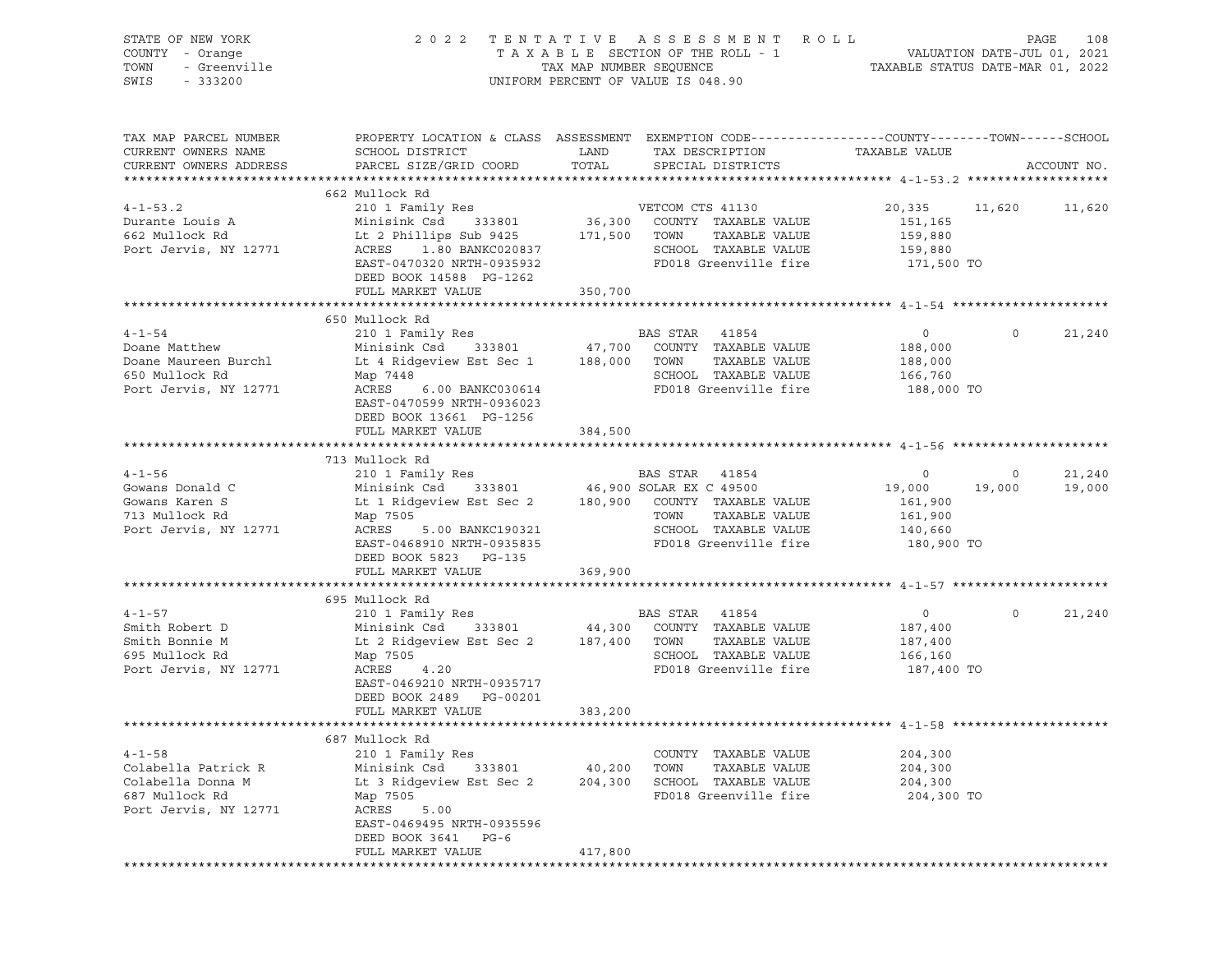| STATE OF NEW YORK<br>COUNTY - Orange<br>- Greenville<br>TOWN<br>SWIS<br>$-333200$              | 2 0 2 2                                                                                                                                                                                 | TENTATIVE<br>TAX MAP NUMBER SEQUENCE | A S S E S S M E N T<br>TAXABLE SECTION OF THE ROLL - 1<br>UNIFORM PERCENT OF VALUE IS 048.90                                                   | R O L L<br>TAXABLE STATUS DATE-MAR 01, 2022                | VALUATION DATE-JUL 01, 2021 | 109<br>PAGE      |
|------------------------------------------------------------------------------------------------|-----------------------------------------------------------------------------------------------------------------------------------------------------------------------------------------|--------------------------------------|------------------------------------------------------------------------------------------------------------------------------------------------|------------------------------------------------------------|-----------------------------|------------------|
| TAX MAP PARCEL NUMBER<br>CURRENT OWNERS NAME<br>CURRENT OWNERS ADDRESS                         | PROPERTY LOCATION & CLASS ASSESSMENT<br>SCHOOL DISTRICT<br>PARCEL SIZE/GRID COORD                                                                                                       | LAND<br>TOTAL                        | EXEMPTION CODE-----------------COUNTY-------TOWN------SCHOOL<br>TAX DESCRIPTION<br>SPECIAL DISTRICTS                                           | TAXABLE VALUE                                              |                             | ACCOUNT NO.      |
|                                                                                                | 12 Ridgeview Ln                                                                                                                                                                         |                                      |                                                                                                                                                |                                                            |                             |                  |
| $4 - 1 - 59$                                                                                   | 210 1 Family Res                                                                                                                                                                        |                                      | VETWAR CTS 41120                                                                                                                               | 12,201                                                     | 6,972                       | 6,972            |
| Schwartz Fam Prot Trust Albert Minisink Csd<br>12 Ridgeview Ln<br>Port Jervis, NY 12771        | 333801<br>Lt 4 Ridgeview Est Sec 2<br>Map 7505<br>ACRES<br>3.20<br>EAST-0469062 NRTH-0934570<br>DEED BOOK 14941 PG-798                                                                  | 169,400                              | 43,300 ENH STAR<br>41834<br>COUNTY TAXABLE VALUE<br>TAXABLE VALUE<br>TOWN<br>SCHOOL TAXABLE VALUE<br>FD018 Greenville fire                     | $\circ$<br>157,199<br>162,428<br>109,408<br>169,400 TO     | 0                           | 53,020           |
|                                                                                                | FULL MARKET VALUE                                                                                                                                                                       | 346,400                              |                                                                                                                                                |                                                            |                             |                  |
| $4 - 1 - 60$<br>Levine Roanne<br>Levine Michael H<br>32 Ridgeview Ln<br>Port Jervis, NY 12771  | 32 Ridgeview Ln<br>210 1 Family Res<br>Minisink Csd<br>333801<br>Lt 5 Ridgeview Est Sec 2<br>Map 7505<br>ACRES<br>5.20<br>EAST-0469087 NRTH-0934910<br>DEED BOOK 13805 PG-1383          | 46,300<br>215,800                    | COUNTY TAXABLE VALUE<br>TAXABLE VALUE<br>TOWN<br>SCHOOL TAXABLE VALUE<br>FD018 Greenville fire                                                 | 215,800<br>215,800<br>215,800<br>215,800 TO                |                             |                  |
|                                                                                                | FULL MARKET VALUE                                                                                                                                                                       | 441,300                              |                                                                                                                                                |                                                            |                             |                  |
|                                                                                                |                                                                                                                                                                                         |                                      |                                                                                                                                                |                                                            |                             |                  |
| $4 - 1 - 61$<br>Lagreca Joseph R<br>Lagreca Eileen<br>42 Ridgeview Ln<br>Port Jervis, NY 12771 | 42 Ridgeview Ln<br>210 1 Family Res<br>Minisink Csd<br>333801<br>Lt 6 Ridgeview Est Sec 2<br>Map 7505<br>ACRES<br>2.30 BANKN140687<br>EAST-0469082 NRTH-0935246<br>DEED BOOK 4553 PG-72 | 192,600                              | BAS STAR<br>41854<br>35,400 SOLAR EX C 49500<br>COUNTY TAXABLE VALUE<br>TAXABLE VALUE<br>TOWN<br>SCHOOL TAXABLE VALUE<br>FD018 Greenville fire | 0<br>10,600<br>182,000<br>182,000<br>160,760<br>192,600 TO | $\circ$<br>10,600           | 21,240<br>10,600 |
|                                                                                                | FULL MARKET VALUE                                                                                                                                                                       | 393,900                              |                                                                                                                                                |                                                            |                             |                  |
| $4 - 1 - 62$                                                                                   | 44 Ridgeview Ln<br>210 1 Family Res                                                                                                                                                     |                                      | BAS STAR<br>41854                                                                                                                              | $\circ$                                                    | $\mathbf 0$                 | 21,240           |
| Klein Jere E<br>Klein Linda S<br>44 Ridgeview Ln<br>Port Jervis, NY 12771                      | Minisink Csd<br>333801<br>Lt 7 Ridgeview Est Sec 2<br>Map 7505<br>ACRES<br>6.90<br>EAST-0468531 NRTH-0935464<br>DEED BOOK 2984<br>PG-00239<br>FULL MARKET VALUE                         | 47,300<br>226,000<br>462,200         | COUNTY TAXABLE VALUE<br>TOWN<br>TAXABLE VALUE<br>SCHOOL TAXABLE VALUE<br>FD018 Greenville fire                                                 | 226,000<br>226,000<br>204,760<br>226,000 TO                |                             |                  |
|                                                                                                |                                                                                                                                                                                         |                                      |                                                                                                                                                |                                                            |                             |                  |
| $4 - 1 - 63$<br>Struk Michael<br>287 Fort Van Tyle Rd<br>Port Jervis, NY 12771                 | 33 Ridgeview Ln<br>240 Rural res<br>Minisink Csd<br>333801<br>Lt 8 Ridgeview Est Sec 2<br>Map 7505<br>ACRES 11.20<br>EAST-0468317 NRTH-0935026                                          | 41,200<br>215,000                    | COUNTY TAXABLE VALUE<br>TOWN<br>TAXABLE VALUE<br>SCHOOL TAXABLE VALUE<br>FD018 Greenville fire                                                 | 215,000<br>215,000<br>215,000<br>215,000 TO                |                             |                  |
|                                                                                                | DEED BOOK 14728 PG-1594<br>FULL MARKET VALUE                                                                                                                                            | 439,700                              |                                                                                                                                                |                                                            |                             |                  |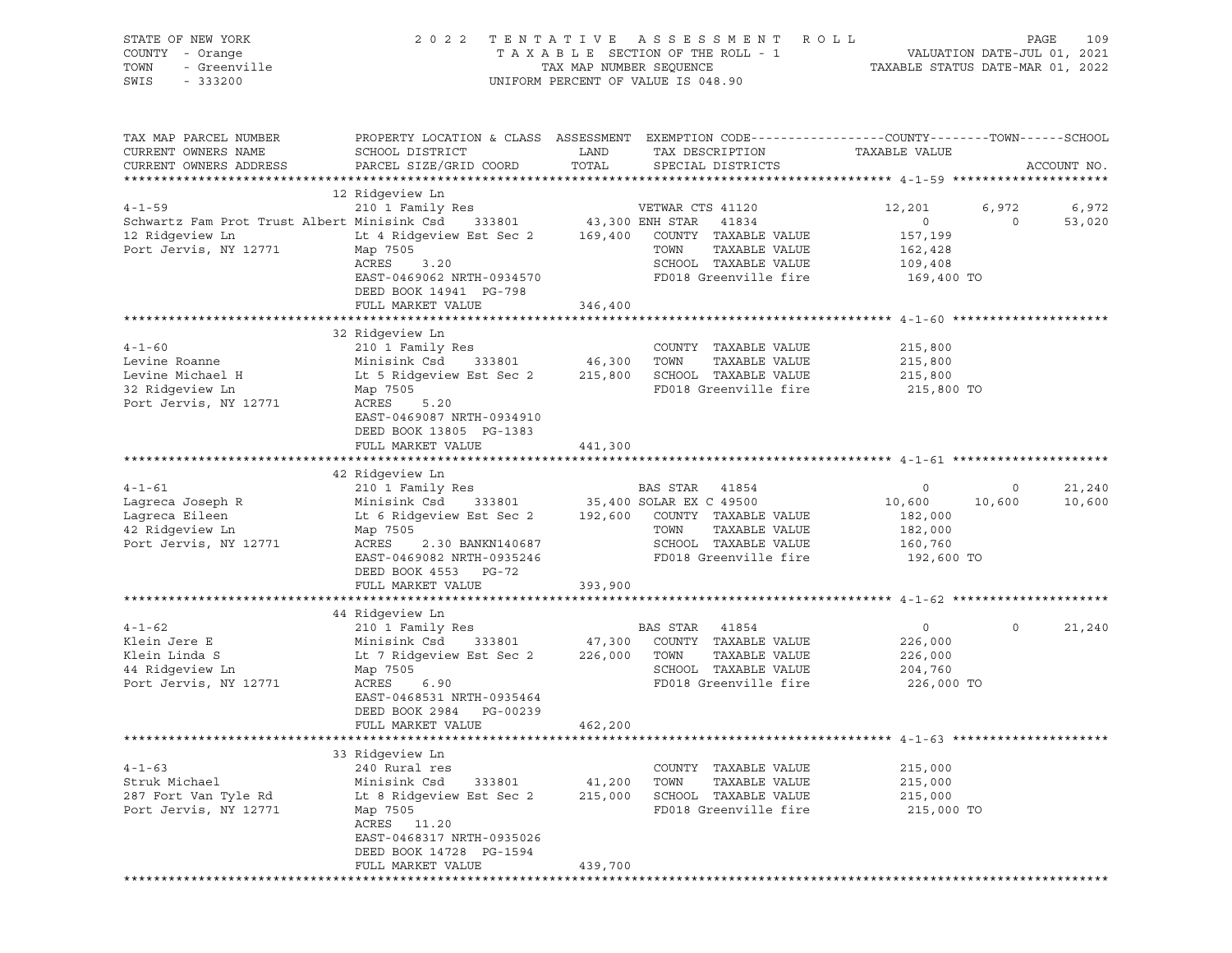| STATE OF NEW YORK<br>COUNTY - Orange<br>- Greenville<br>TOWN<br>SWIS<br>$-333200$                                                                                       |                                                                                                                                                                                                                                                                                                                                           | TAX MAP NUMBER SEQUENCE                          | 2022 TENTATIVE ASSESSMENT ROLL<br>TAXABLE SECTION OF THE ROLL - 1<br>UNIFORM PERCENT OF VALUE IS 048.90                                                      | TAXABLE STATUS DATE-MAR 01, 2022                                             | PAGE<br>110<br>VALUATION DATE-JUL 01, 2021 |
|-------------------------------------------------------------------------------------------------------------------------------------------------------------------------|-------------------------------------------------------------------------------------------------------------------------------------------------------------------------------------------------------------------------------------------------------------------------------------------------------------------------------------------|--------------------------------------------------|--------------------------------------------------------------------------------------------------------------------------------------------------------------|------------------------------------------------------------------------------|--------------------------------------------|
| TAX MAP PARCEL NUMBER<br>CURRENT OWNERS NAME<br>CURRENT OWNERS ADDRESS                                                                                                  | PROPERTY LOCATION & CLASS ASSESSMENT EXEMPTION CODE---------------COUNTY-------TOWN-----SCHOOL<br>SCHOOL DISTRICT<br>PARCEL SIZE/GRID COORD                                                                                                                                                                                               | LAND<br>TOTAL                                    | TAX DESCRIPTION<br>SPECIAL DISTRICTS                                                                                                                         | TAXABLE VALUE                                                                | ACCOUNT NO.                                |
|                                                                                                                                                                         | 19 Ridgeview Ln                                                                                                                                                                                                                                                                                                                           |                                                  |                                                                                                                                                              |                                                                              |                                            |
| $4 - 1 - 64$<br>Sit Robert K<br>19 Ridgeview Ln<br>Port Jervis, NY 12771                                                                                                | 210 1 Family Res<br>Minisink Csd 333801<br>Lt 9 Ridgeview Est Sec 2<br>Map 7505<br>ACRES<br>5.20<br>EAST-0468542 NRTH-0934639<br>DEED BOOK 4866 PG-177                                                                                                                                                                                    | 239,700                                          | BAS STAR<br>41854<br>46,500 COUNTY TAXABLE VALUE<br>TOWN<br>TAXABLE VALUE<br>SCHOOL TAXABLE VALUE<br>FD018 Greenville fire                                   | $\circ$<br>239,700<br>239,700<br>218,460<br>239,700 TO                       | $\circ$<br>21,240                          |
|                                                                                                                                                                         | FULL MARKET VALUE                                                                                                                                                                                                                                                                                                                         | 490,200                                          |                                                                                                                                                              |                                                                              |                                            |
| $4 - 1 - 65$<br>Mc Laughlin Jill C<br>McLaughlin Edward M<br>7 Ridgeview Ln<br>Port Jervis, NY 12771<br>$4 - 1 - 66.1$<br>Beebe Gary<br>Beebe Suzanne<br>677 Mullock Rd | 7 Ridgeview Ln<br>210 1 Family Res<br>Minisink Csd<br>333801<br>Lt 10 Ridgeview Est Sec 2<br>Map 7505<br>ACRES 1.90<br>EAST-0468813 NRTH-0934335<br>DEED BOOK 13313 PG-1962<br>FULL MARKET VALUE<br>**********************************<br>677 Mullock Rd<br>210 1 Family Res<br>Minisink Csd<br>333801<br>Lt1 Beebe Map $656-08$<br>ACRES | 36,900 TOWN<br>429,400<br>38,000<br>150,000 TOWN | COUNTY TAXABLE VALUE<br>TAXABLE VALUE<br>210,000 SCHOOL TAXABLE VALUE<br>FD018 Greenville fire<br>BAS STAR<br>41854<br>COUNTY TAXABLE VALUE<br>TAXABLE VALUE | 210,000<br>210,000<br>210,000<br>210,000 TO<br>$\circ$<br>150,000<br>150,000 | $\Omega$<br>21,240                         |
| Port Jervis, NY 12771                                                                                                                                                   | 2.10<br>EAST-0469811 NRTH-0935592<br>DEED BOOK 2509 PG-00309<br>FULL MARKET VALUE                                                                                                                                                                                                                                                         | 306,700                                          | SCHOOL TAXABLE VALUE<br>FD018 Greenville fire                                                                                                                | 128,760<br>150,000 TO                                                        |                                            |
|                                                                                                                                                                         | 665 Mullock Rd                                                                                                                                                                                                                                                                                                                            |                                                  |                                                                                                                                                              |                                                                              |                                            |
| $4 - 1 - 66.2$<br>Brucato Robert<br>15 Annies Way<br>Otisville, NY 10963                                                                                                | 220 2 Family Res<br>Minisink Csd 333801<br>Lt2 Beebe Map 656-08<br>3.40<br>ACRES<br>EAST-0469725 NRTH-0935304<br>DEED BOOK 12990 PG-994                                                                                                                                                                                                   | 43,700 TOWN                                      | COUNTY TAXABLE VALUE<br>TAXABLE VALUE<br>211,400 SCHOOL TAXABLE VALUE<br>FD018 Greenville fire                                                               | 211,400<br>211,400<br>211,400<br>211,400 TO                                  |                                            |
|                                                                                                                                                                         | FULL MARKET VALUE                                                                                                                                                                                                                                                                                                                         | 432,300                                          |                                                                                                                                                              |                                                                              |                                            |
|                                                                                                                                                                         | 661 Mullock Rd                                                                                                                                                                                                                                                                                                                            |                                                  |                                                                                                                                                              |                                                                              |                                            |
| $4 - 1 - 67$<br>Zamot Edward Lee Jr<br>661 Mullock Rd<br>Port Jervis, NY 12771                                                                                          | 210 1 Family Res<br>Minisink Csd<br>333801<br>Lt 4A2 Beebe Sub 7539<br>ACRES<br>2.10 BANKC140330<br>EAST-0470140 NRTH-0935502<br>DEED BOOK 12970 PG-794<br>FULL MARKET VALUE                                                                                                                                                              | 137,800 TOWN<br>281,800                          | VETWAR CTS 41120<br>38,000 COUNTY TAXABLE VALUE<br>TAXABLE VALUE<br>SCHOOL TAXABLE VALUE<br>FD018 Greenville fire                                            | 12,201<br>6,972<br>125,599<br>130,828<br>130,828<br>137,800 TO               | 6,972                                      |
|                                                                                                                                                                         | **************************************                                                                                                                                                                                                                                                                                                    |                                                  |                                                                                                                                                              |                                                                              |                                            |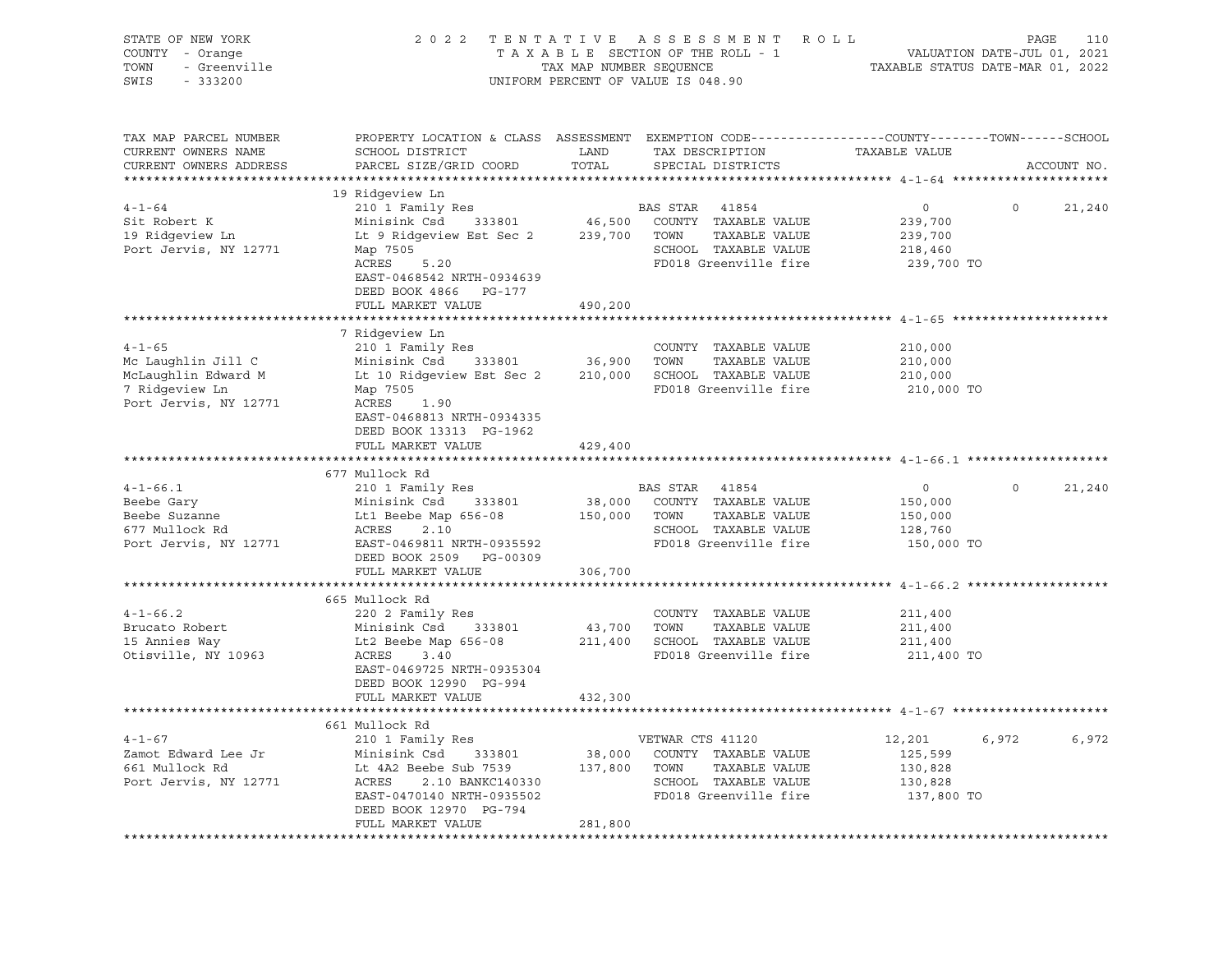# STATE OF NEW YORK 2 0 2 2 T E N T A T I V E A S S E S S M E N T R O L L PAGE 111 COUNTY - Orange T A X A B L E SECTION OF THE ROLL - 1 VALUATION DATE-JUL 01, 2021 TOWN - Greenville TAX MAP NUMBER SEQUENCE TAXABLE STATUS DATE-MAR 01, 2022 SWIS - 333200 UNIFORM PERCENT OF VALUE IS 048.90

| TAX MAP PARCEL NUMBER<br>CURRENT OWNERS NAME<br>CURRENT OWNERS ADDRESS                                                  | PROPERTY LOCATION & CLASS ASSESSMENT EXEMPTION CODE---------------COUNTY-------TOWN------SCHOOL<br>SCHOOL DISTRICT<br>PARCEL SIZE/GRID COORD                                                                                                                        | LAND<br>TOTAL                 | TAX DESCRIPTION<br>SPECIAL DISTRICTS                                                                                                                                                                    | TAXABLE VALUE                                                | ACCOUNT NO.                           |
|-------------------------------------------------------------------------------------------------------------------------|---------------------------------------------------------------------------------------------------------------------------------------------------------------------------------------------------------------------------------------------------------------------|-------------------------------|---------------------------------------------------------------------------------------------------------------------------------------------------------------------------------------------------------|--------------------------------------------------------------|---------------------------------------|
|                                                                                                                         |                                                                                                                                                                                                                                                                     |                               |                                                                                                                                                                                                         |                                                              |                                       |
| $4 - 1 - 68$                                                                                                            | 271 Fort Van Tyle Rd<br>210 1 Family Res                                                                                                                                                                                                                            |                               | BAS STAR 41854                                                                                                                                                                                          | 0<br>146,500<br>146,500                                      | $\Omega$<br>21,240                    |
|                                                                                                                         | Handler Sylvia M<br>Carroll William J<br>271 Fort Van Tyle Rd<br>271 Fort Van Tyle Rd<br>271 Fort Van Tyle Rd<br>271 Exast-0470887 NRTH-0935262<br>271 Exast-0470887 NRTH-0935262<br>271 Exast-0470887 NRTH-0935262<br>271 ED018 Greenville fi<br>FULL MARKET VALUE | 299,600                       | SCHOOL TAXABLE VALUE 125,260<br>FD018 Greenville fire                                                                                                                                                   | 146,500 TO                                                   |                                       |
|                                                                                                                         |                                                                                                                                                                                                                                                                     |                               |                                                                                                                                                                                                         |                                                              |                                       |
| $4 - 1 - 69$<br>Herkenham Liv Trust Diane<br>James J Herkenham Trustee<br>278 Fort Van Tyle Rd<br>Port Jervis, NY 12771 | 278 Fort Van Tyle Rd<br>Lt 1 Ruscher Sub 7903 128,200 TOWN<br>ACRES<br>3.70<br>EAST-0471271 NRTH-0934964<br>DEED BOOK 15053 PG-1561<br>FULL MARKET VALUE                                                                                                            | 262,200                       | TAXABLE VALUE<br>SCHOOL TAXABLE VALUE<br>FD018 Greenville fire                                                                                                                                          | $\overline{0}$<br>128,200<br>128,200<br>75,180<br>128,200 TO | $\Omega$<br>53,020                    |
|                                                                                                                         |                                                                                                                                                                                                                                                                     |                               |                                                                                                                                                                                                         |                                                              |                                       |
| $4 - 1 - 70$<br>Tenquerian Haroutioun<br>63-19 Booth St<br>Rego Park, NY 11374                                          | 266 Fort Van Tyle Rd<br>312 Vac w/imprv<br>Minisink Csd<br>Lt 2 Ruscher Sub 7903 112,000 SCHOOL TAXABLE VALUE 112,000<br>ACRES<br>55.90<br>EAST-0470805 NRTH-0933969<br>DEED BOOK 12740 PG-768<br>FULL MARKET VALUE                                                 | 333801 73,500 TOWN<br>229,000 | COUNTY TAXABLE VALUE<br>TAXABLE VALUE<br>FD018 Greenville fire                                                                                                                                          | 112,000<br>112,000<br>112,000 TO                             |                                       |
|                                                                                                                         |                                                                                                                                                                                                                                                                     |                               |                                                                                                                                                                                                         |                                                              |                                       |
|                                                                                                                         | 1216 Mountain Rd<br>220 2 Family Res<br>Port Jervis, NY 12771 DEED BOOK 6126 PG-136<br>FULL MARKET VALUE                                                                                                                                                            | 341,700                       | BAS STAR 41854<br>Csd 333801 48,500 COUNTY TAXABLE VALUE<br>7.00 BANKC080370 167,100 TOWN TAXABLE VALUE<br>SCHOOL TAXABLE VALUE 145,860<br>FD018 Greenville fire                                        | $\overline{0}$<br>167,100<br>167,100<br>167,100 TO           | $\Omega$<br>21,240                    |
|                                                                                                                         |                                                                                                                                                                                                                                                                     |                               |                                                                                                                                                                                                         |                                                              |                                       |
| $4 - 1 - 72.1$<br>Maher Ricardo<br>Maher Donna                                                                          | 1205 Mountain Rd<br>220 2 Family Res<br>333801<br>Minisink Csd<br>ACRES<br>3.10<br>1205 Mountain Rd Apt $1\&2$<br>Port Jervis, NY 12771 DEED BOOK 3836 PG-73<br>FULL MARKET VALUE                                                                                   |                               | VETCOM CTS 41130<br>43,100 ENH STAR 41834<br>168,800 COUNTY TAXABLE VALUE<br>TOWN<br>TAXABLE VALUE<br>SCHOOL TAXABLE VALUE 104,160<br>FD018 Greenville fire 168,800 TO<br>345,200 FD018 Greenville fire | 20,335<br>$\overline{0}$<br>148,465<br>157,180               | 11,620<br>11,620<br>53,020<br>$\circ$ |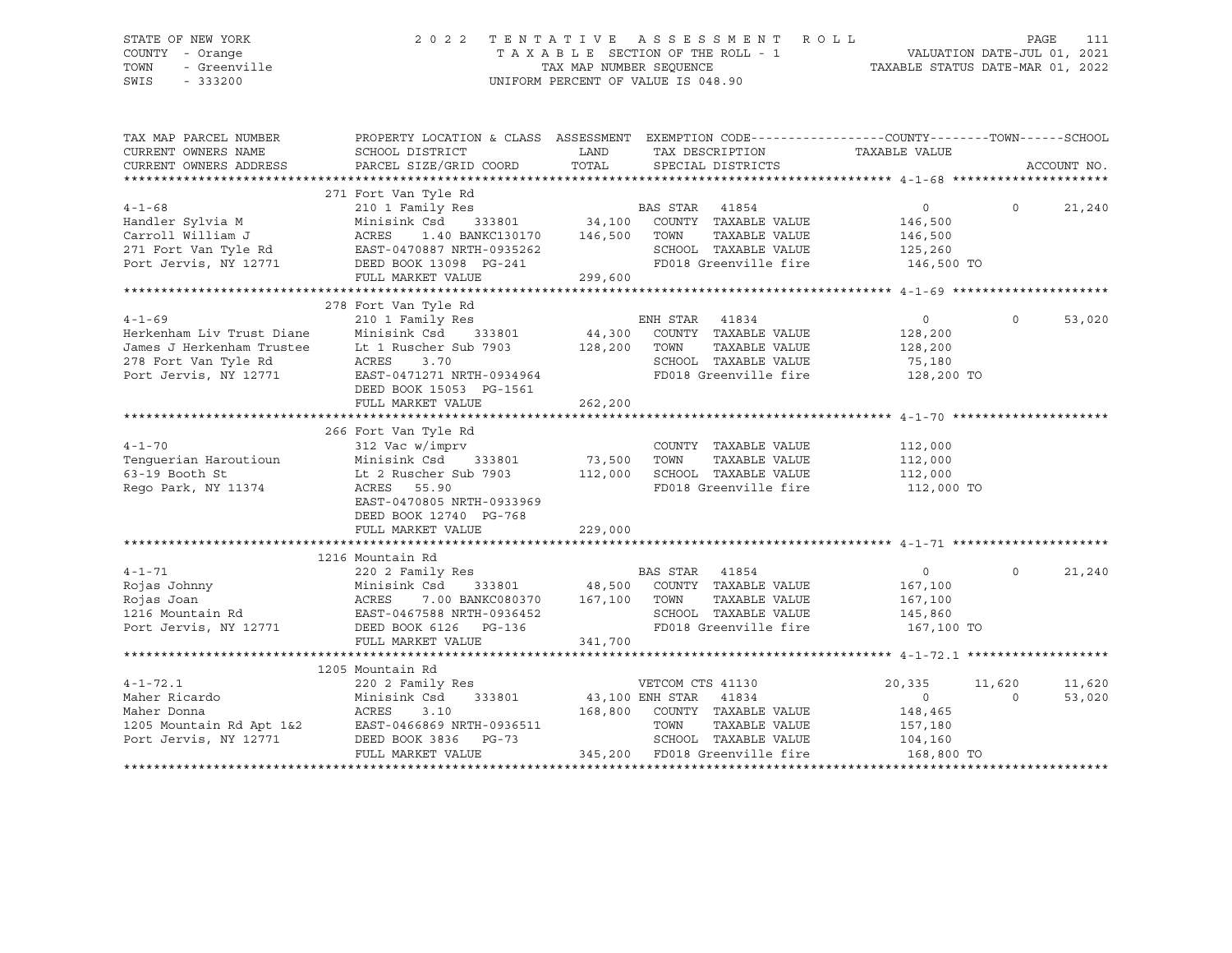| STATE OF NEW YORK<br>COUNTY - Orange<br>TOWN<br>- Greenville<br>SWIS<br>$-333200$                             |                                                                                                                                                                                                    | 2022 TENTATIVE ASSESSMENT ROLL<br>TAXABLE SECTION OF THE ROLL - 1<br>TAX MAP NUMBER SEQUENCE<br>UNIFORM PERCENT OF VALUE IS 048.90                       | PAGE<br>112<br>VALUATION DATE-JUL 01, 2021<br>TAXABLE STATUS DATE-MAR 01, 2022 |
|---------------------------------------------------------------------------------------------------------------|----------------------------------------------------------------------------------------------------------------------------------------------------------------------------------------------------|----------------------------------------------------------------------------------------------------------------------------------------------------------|--------------------------------------------------------------------------------|
| TAX MAP PARCEL NUMBER<br>CURRENT OWNERS NAME<br>CURRENT OWNERS ADDRESS                                        | SCHOOL DISTRICT<br>PARCEL SIZE/GRID COORD                                                                                                                                                          | PROPERTY LOCATION & CLASS ASSESSMENT EXEMPTION CODE----------------COUNTY-------TOWN-----SCHOOL<br>LAND<br>TAX DESCRIPTION<br>TOTAL<br>SPECIAL DISTRICTS | TAXABLE VALUE<br>ACCOUNT NO.                                                   |
|                                                                                                               | 1177 Mountain Rd                                                                                                                                                                                   |                                                                                                                                                          |                                                                                |
| $4 - 1 - 72.21$<br>Pantel Ray S<br>1177 Mountain Rd<br>Port Jervis, NY 12771                                  | 240 Rural res<br>Minisink Csd<br>333801<br>Lt1 Longview Properties<br>Submap 249-93<br>ACRES 136.60<br>EAST-0465533 NRTH-0937220<br>DEED BOOK 3988 PG-62                                           | VETWAR CTS 41120<br>117,500<br>COUNTY TAXABLE VALUE<br>TAXABLE VALUE<br>438,400<br>TOWN<br>SCHOOL TAXABLE VALUE<br>FD018 Greenville fire                 | 12,201<br>6,972<br>6,972<br>426,199<br>431,428<br>431,428<br>438,400 TO        |
|                                                                                                               | FULL MARKET VALUE                                                                                                                                                                                  | 896,500                                                                                                                                                  |                                                                                |
| $4 - 1 - 72.22$<br>RSP Realty Holding LLC<br>C/O Ray S Pantel Inc<br>71-73 Wisner Ave<br>Middletown, NY 10940 | 1201 Mountain Rd<br>411 Apartment<br>333801<br>Minisink Csd<br>Lt2 Longview Properties<br>Submap 249-93<br>ACRES 10.50<br>EAST-0466459 NRTH-0936330<br>DEED BOOK 13994 PG-301<br>FULL MARKET VALUE | COUNTY TAXABLE VALUE<br>50,700<br>TOWN<br>TAXABLE VALUE<br>SCHOOL TAXABLE VALUE<br>185,200<br>FD018 Greenville fire<br>378,700                           | 185,200<br>185,200<br>185,200<br>185,200 TO                                    |
|                                                                                                               |                                                                                                                                                                                                    |                                                                                                                                                          |                                                                                |
| $4 - 1 - 73$<br>Fitzgerald Frank A<br>Fitzgerald Irene N<br>12 Fort Van Tyle Rd<br>Port Jervis, NY 12771      | 12 Fort Van Tyle Rd<br>210 1 Family Res<br>333801<br>Minisink Csd<br>Lt 1 Pittari Sub 7989<br>ACRES<br>2.90<br>EAST-0467255 NRTH-0930272<br>DEED BOOK 4294 PG-170                                  | BAS STAR 41854<br>39,500 COUNTY TAXABLE VALUE<br>169,900 TOWN<br>TAXABLE VALUE<br>SCHOOL TAXABLE VALUE<br>FD018 Greenville fire                          | $\circ$<br>21,240<br>$\circ$<br>169,900<br>169,900<br>148,660<br>169,900 TO    |
|                                                                                                               | FULL MARKET VALUE                                                                                                                                                                                  | 347,400                                                                                                                                                  |                                                                                |
| $4 - 1 - 74$<br>Kowalczyk Gregory<br>Kowalczyk Antoinette<br>22 Fort Van Tyle Rd<br>Port Jervis, NY 12771     | 22 Fort Van Tyle Rd<br>210 1 Family Res<br>Minisink Csd 333801<br>Lt 2 Pittari Sub 7989<br>ACRES<br>3.60<br>EAST-0467405 NRTH-0930633<br>DEED BOOK 5570 PG-291                                     | BAS STAR 41854<br>44,100 COUNTY TAXABLE VALUE<br>188,800 TOWN<br>TAXABLE VALUE<br>SCHOOL TAXABLE VALUE<br>FD018 Greenville fire                          | $\circ$<br>21,240<br>$\circ$<br>188,800<br>188,800<br>167,560<br>188,800 TO    |
|                                                                                                               | FULL MARKET VALUE                                                                                                                                                                                  | 386,100                                                                                                                                                  |                                                                                |
|                                                                                                               |                                                                                                                                                                                                    |                                                                                                                                                          |                                                                                |
| $4 - 1 - 75.1$<br>Blumenberg Eric<br>Blumenberg Stephanie<br>1190 Mountain Rd<br>Port Jervis, NY 12771        | 1190 Mountain Rd<br>210 1 Family Res<br>Minisink Csd<br>333801<br>Lt 1 Schwartz Map<br>$182 - 03$<br>ACRES<br>2.50 BANKC130170<br>EAST-0467120 NRTH-0935862<br>DEED BOOK 12940 PG-1225             | BAS STAR<br>41854<br>40,200<br>COUNTY<br>TAXABLE VALUE<br>TOWN<br>TAXABLE VALUE<br>142,500<br>SCHOOL<br>TAXABLE VALUE<br>FD018 Greenville fire           | $\mathsf{O}$<br>0<br>21,240<br>142,500<br>142,500<br>121,260<br>142,500 TO     |
|                                                                                                               | FULL MARKET VALUE                                                                                                                                                                                  | 291,400                                                                                                                                                  |                                                                                |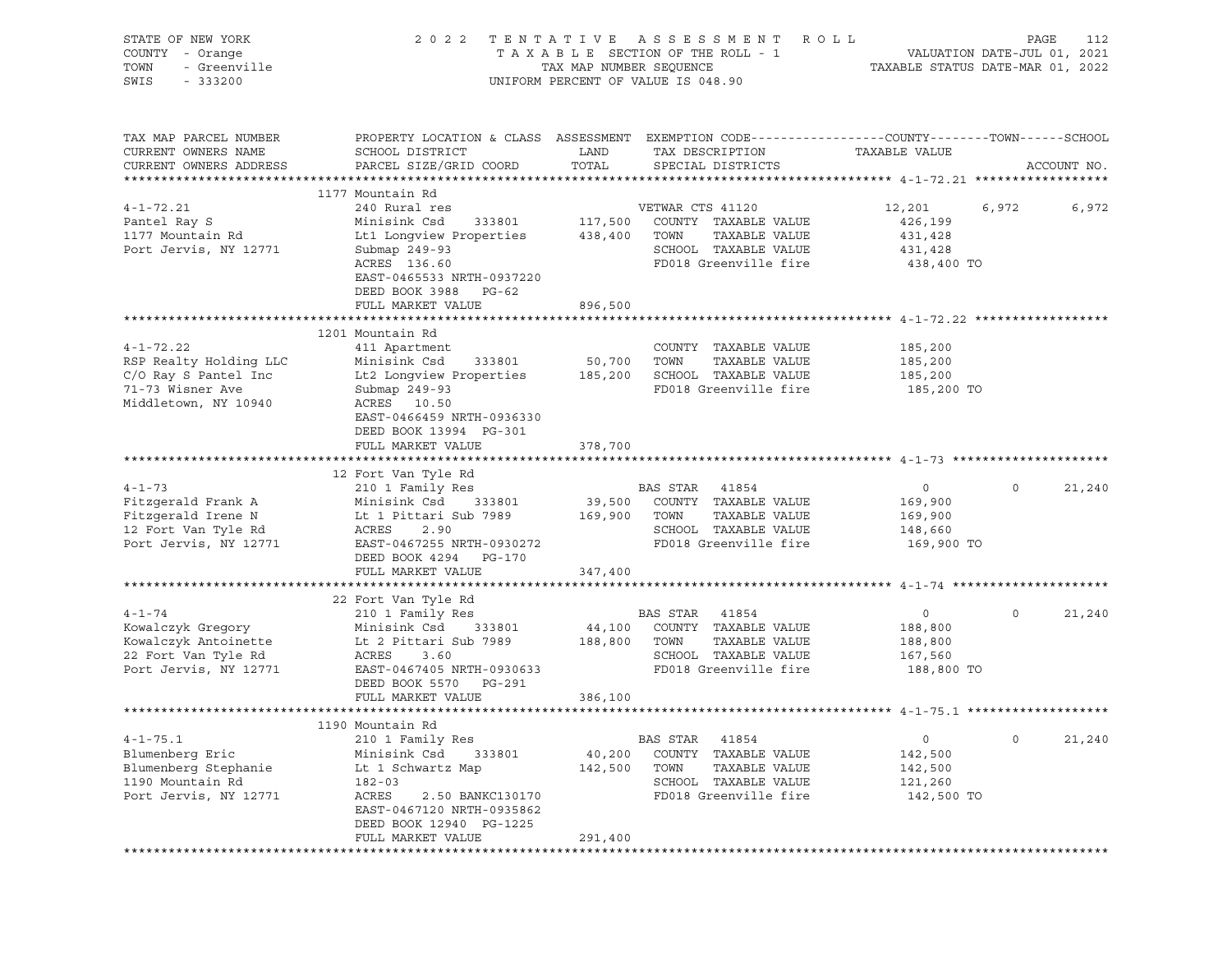| STATE OF NEW YORK<br>COUNTY - Orange<br>TOWN<br>SWIS - 333200                                                                                                                                                                                              |                                                      |         | OF NEW YORK<br>Y - Orange 2022 TENTATIVE ASSESSMENT ROLL<br>TAXABLE SECTION OF THE ROLL - 1<br>TAXMAP NUMBER SEQUENCE<br>TAXABLE STATUS DATE-MAR 01, 2022<br>- 333200<br>UNIFORM PERCENT OF VALUE IS 048.90 |                                        |                             |
|------------------------------------------------------------------------------------------------------------------------------------------------------------------------------------------------------------------------------------------------------------|------------------------------------------------------|---------|-------------------------------------------------------------------------------------------------------------------------------------------------------------------------------------------------------------|----------------------------------------|-----------------------------|
| TAX MAP PARCEL NUMBER<br>CURRENT OWNERS NAME<br>CURRENT OWNERS ADDRESS                                                                                                                                                                                     |                                                      |         | PROPERTY LOCATION & CLASS ASSESSMENT EXEMPTION CODE---------------COUNTY-------TOWN-----SCHOOL                                                                                                              | TAXABLE VALUE                          | ACCOUNT NO.                 |
|                                                                                                                                                                                                                                                            | 1174 Mountain Rd                                     |         |                                                                                                                                                                                                             |                                        |                             |
| 4-1-75.2<br>Dumond Eric 210 1 Family Res BAS STAR 41854<br>Dumond Eric Minisink Csd 333801 46,900 SOLAR EX C 49500<br>Dumond Cara Lt 1 Schwartz Map 239,300 COUNTY TAXABLE VALUE<br>174 Mountain Rd 182-03 TOWN TAXABLE VALUE<br>Port Je                   |                                                      |         |                                                                                                                                                                                                             | $\overline{0}$                         |                             |
|                                                                                                                                                                                                                                                            |                                                      |         |                                                                                                                                                                                                             | $\begin{array}{c}0\\16,300\end{array}$ | $0$ 21,240<br>16,300 16,300 |
|                                                                                                                                                                                                                                                            |                                                      |         |                                                                                                                                                                                                             | 223,000                                |                             |
|                                                                                                                                                                                                                                                            |                                                      |         |                                                                                                                                                                                                             |                                        |                             |
|                                                                                                                                                                                                                                                            |                                                      |         |                                                                                                                                                                                                             |                                        |                             |
|                                                                                                                                                                                                                                                            | EAST-0467146 NRTH-0935516<br>DEED BOOK 11958 PG-518  |         |                                                                                                                                                                                                             |                                        |                             |
|                                                                                                                                                                                                                                                            | FULL MARKET VALUE 489,400                            |         |                                                                                                                                                                                                             |                                        |                             |
|                                                                                                                                                                                                                                                            | 1204 Mountain Rd                                     |         |                                                                                                                                                                                                             |                                        |                             |
| $4 - 1 - 76$                                                                                                                                                                                                                                               | 210 1 Family Res                                     |         | COUNTY TAXABLE VALUE                                                                                                                                                                                        | 158,600                                |                             |
|                                                                                                                                                                                                                                                            |                                                      |         |                                                                                                                                                                                                             | 158,600                                |                             |
|                                                                                                                                                                                                                                                            |                                                      |         |                                                                                                                                                                                                             | 158,600                                |                             |
| Port Jervis, NY 12771 8114 & 8310                                                                                                                                                                                                                          |                                                      |         | FD018 Greenville fire 158,600 TO                                                                                                                                                                            |                                        |                             |
|                                                                                                                                                                                                                                                            | 310<br>3.10<br>ACRES<br>EAST-0476263 NRTH-0936128    |         |                                                                                                                                                                                                             |                                        |                             |
|                                                                                                                                                                                                                                                            | DEED BOOK 14910 PG-75<br>FULL MARKET VALUE           | 324,300 |                                                                                                                                                                                                             |                                        |                             |
|                                                                                                                                                                                                                                                            |                                                      |         |                                                                                                                                                                                                             |                                        |                             |
|                                                                                                                                                                                                                                                            | 755 Mullock Rd                                       |         |                                                                                                                                                                                                             |                                        |                             |
|                                                                                                                                                                                                                                                            |                                                      |         |                                                                                                                                                                                                             |                                        |                             |
|                                                                                                                                                                                                                                                            |                                                      |         |                                                                                                                                                                                                             |                                        |                             |
|                                                                                                                                                                                                                                                            |                                                      |         |                                                                                                                                                                                                             | 350,000<br>350,000<br>350,000          |                             |
| Port Jervis, NY 12771                                                                                                                                                                                                                                      | 8114 & 8310<br>ACRES 13.20                           |         | FD018 Greenville fire                                                                                                                                                                                       | 350,000 TO                             |                             |
|                                                                                                                                                                                                                                                            | EAST-0467846 NRTH-0935638<br>DEED BOOK 14480 PG-1977 |         |                                                                                                                                                                                                             |                                        |                             |
|                                                                                                                                                                                                                                                            | FULL MARKET VALUE                                    | 715,700 |                                                                                                                                                                                                             |                                        |                             |
|                                                                                                                                                                                                                                                            | Mullock Rd                                           |         |                                                                                                                                                                                                             |                                        |                             |
| $4 - 1 - 79$                                                                                                                                                                                                                                               | 314 Rural vac<10                                     |         | COUNTY TAXABLE VALUE                                                                                                                                                                                        | 5,500                                  |                             |
|                                                                                                                                                                                                                                                            |                                                      |         | 5,500 TOWN TAXABLE VALUE                                                                                                                                                                                    | 5,500                                  |                             |
|                                                                                                                                                                                                                                                            |                                                      |         | 5,500 SCHOOL TAXABLE VALUE                                                                                                                                                                                  | 5,500                                  |                             |
| 4-1-79<br>Stevens William C<br>Liggio Bonita<br>East 1.00<br>604 Mulluck Rd<br>Port Jervis, NY 12771<br>2771<br>2771<br>278D DEBSD BOOK 3612<br>285T-0471441 NRTH-0935220<br>285D BOOK 3612<br>285T-0471441 NRTH-0935220<br>285D BOOK 3612<br>2771<br>2771 |                                                      |         | FD018 Greenville fire                                                                                                                                                                                       | 5,500 TO                               |                             |
|                                                                                                                                                                                                                                                            |                                                      |         |                                                                                                                                                                                                             |                                        |                             |
|                                                                                                                                                                                                                                                            | FULL MARKET VALUE                                    | 11,200  |                                                                                                                                                                                                             |                                        |                             |
|                                                                                                                                                                                                                                                            |                                                      |         |                                                                                                                                                                                                             |                                        |                             |
|                                                                                                                                                                                                                                                            | 7 Schoolhouse Rd                                     |         |                                                                                                                                                                                                             |                                        |                             |
|                                                                                                                                                                                                                                                            |                                                      |         |                                                                                                                                                                                                             | 193,900<br>193,900                     |                             |
|                                                                                                                                                                                                                                                            |                                                      |         |                                                                                                                                                                                                             |                                        |                             |
|                                                                                                                                                                                                                                                            |                                                      |         |                                                                                                                                                                                                             | 193,900                                |                             |
| 4-1-80 210 1 Family Res<br>Murphy Scott R Minisink Csd 333801 42,900 TOWN TAXABLE VALUE<br>Lynch Sandra Lt1 Viterise Sub Map 9532 193,900 SCHOOL TAXABLE VALUE<br>7 Schoolhouse Rd ACRES 3.00 FD018 Greenville fire<br>Port Jervis, NY                     |                                                      |         | FD018 Greenville fire 193,900 TO                                                                                                                                                                            |                                        |                             |
|                                                                                                                                                                                                                                                            | DEED BOOK 15003 PG-1488                              |         |                                                                                                                                                                                                             |                                        |                             |
|                                                                                                                                                                                                                                                            | FULL MARKET VALUE                                    | 396,500 |                                                                                                                                                                                                             |                                        |                             |
|                                                                                                                                                                                                                                                            |                                                      |         |                                                                                                                                                                                                             |                                        |                             |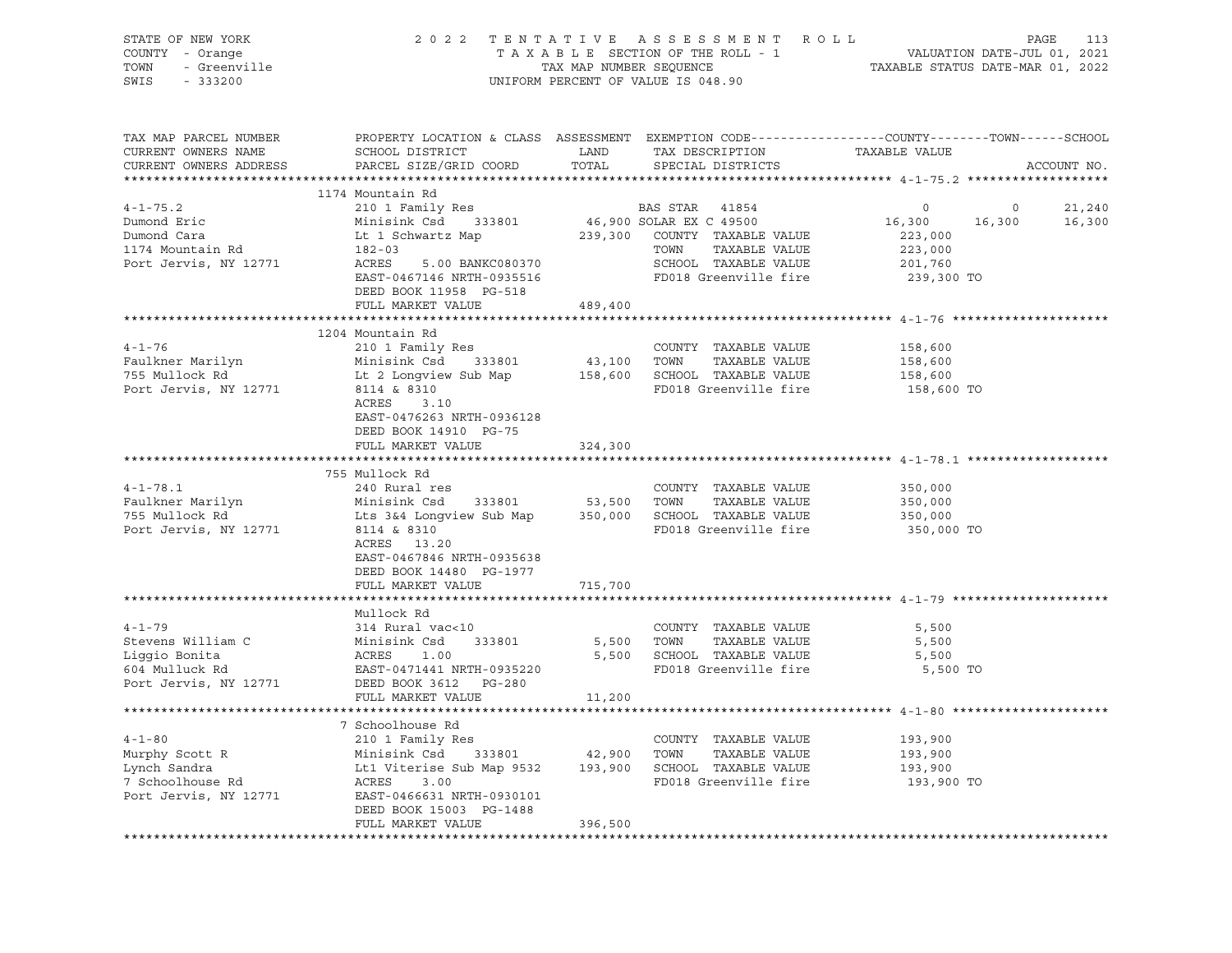| STATE OF NEW YORK<br>COUNTY - Orange<br>OF NEW TODAY<br>- Orange<br>- Greenville<br>TOWN | 2022 TENTATIVE ASSESSMENT ROLL                                                                                                                                                                                                                     |         | TAXABLE SECTION OF THE ROLL - 1<br>TAX MAP NUMBER SEQUENCE TAXABLE STATUS DATE-MAR 01, 2022<br>UNIFORM PERCENT OF VALUE IS 048.90 |                       | PAGE<br>114   |
|------------------------------------------------------------------------------------------|----------------------------------------------------------------------------------------------------------------------------------------------------------------------------------------------------------------------------------------------------|---------|-----------------------------------------------------------------------------------------------------------------------------------|-----------------------|---------------|
| SWIS                                                                                     |                                                                                                                                                                                                                                                    |         |                                                                                                                                   |                       |               |
| TAX MAP PARCEL NUMBER<br>CURRENT OWNERS NAME<br>CURRENT OWNERS ADDRESS                   | PROPERTY LOCATION & CLASS ASSESSMENT EXEMPTION CODE----------------COUNTY-------TOWN------SCHOOL                                                                                                                                                   |         |                                                                                                                                   | TAXABLE VALUE         | ACCOUNT NO.   |
|                                                                                          |                                                                                                                                                                                                                                                    |         |                                                                                                                                   |                       |               |
| $4 - 1 - 81$                                                                             | 29 Schoolhouse Rd                                                                                                                                                                                                                                  |         |                                                                                                                                   |                       |               |
| Mattila James M Jr                                                                       | 210 1 Family Res<br>210 1 Family Res<br>Minisink Csd 333801 42,400 TOWN TAXABLE VALUE                                                                                                                                                              |         | COUNTY TAXABLE VALUE 141,500                                                                                                      | 141,500               |               |
| 29 Schoolhouse Rd                                                                        |                                                                                                                                                                                                                                                    |         |                                                                                                                                   |                       |               |
| Port Jervis, NY 12771                                                                    | Minisink Csd 333801 42,400 TOWN TAXABLE VALUE<br>Lt2 Viterise Sub Map 9532 141,500 SCHOOL TAXABLE VALUE<br>ACRES 2.90 BANKC160113 FD018 Greenville fire<br>EAST-0466521 NRTH-0930360<br>DEED BOOK 13446 PG-1283                                    |         |                                                                                                                                   | 141,500<br>141,500 TO |               |
|                                                                                          | FULL MARKET VALUE                                                                                                                                                                                                                                  | 289,400 |                                                                                                                                   |                       |               |
|                                                                                          |                                                                                                                                                                                                                                                    |         |                                                                                                                                   |                       |               |
|                                                                                          | 41 Schoolhouse Rd<br>41 Schoolhouse Rd<br>41 Schoolhouse Rd<br>41 Schoolhouse Rd<br>41 Schoolhouse Rd<br>41 Schoolhouse Rd<br>41 Schoolhouse Rd<br>42 2.50 BANKC190321<br>49,900 TOWN TAXABLE VALUE<br>49,900 TOWN TAXABLE VALUE<br>49,900 TOWN TA |         |                                                                                                                                   |                       | $0 \t 21,240$ |
|                                                                                          |                                                                                                                                                                                                                                                    |         |                                                                                                                                   | $\overline{0}$        |               |
|                                                                                          |                                                                                                                                                                                                                                                    |         |                                                                                                                                   | 149,900<br>149,900    |               |
|                                                                                          |                                                                                                                                                                                                                                                    |         |                                                                                                                                   | 128,660               |               |
|                                                                                          |                                                                                                                                                                                                                                                    |         |                                                                                                                                   | 149,900 TO            |               |
|                                                                                          | DEED BOOK 4437 PG-104                                                                                                                                                                                                                              |         |                                                                                                                                   |                       |               |
|                                                                                          | FULL MARKET VALUE                                                                                                                                                                                                                                  | 306,500 |                                                                                                                                   |                       |               |
|                                                                                          |                                                                                                                                                                                                                                                    |         |                                                                                                                                   |                       |               |
| $4 - 1 - 83$                                                                             | 57 Schoolhouse Rd<br>7 Schoolhouse Rd<br>210 1 Family Res                                                                                                                                                                                          |         |                                                                                                                                   |                       |               |
|                                                                                          |                                                                                                                                                                                                                                                    |         | COUNTY TAXABLE VALUE                                                                                                              | 247,700               |               |
|                                                                                          | Conklin-Duffy Dolores<br>Thin Sink Csd 333801<br>Society 1999 1247,700<br>SCHOOL TAXABLE VALUE<br>247,700<br>247,700<br>247,700                                                                                                                    |         |                                                                                                                                   |                       |               |
| Port Jervis, NY 12771                                                                    | ACRES 15.70                                                                                                                                                                                                                                        |         | FD018 Greenville fire                                                                                                             | 247,700 TO            |               |
|                                                                                          | EAST-0465550 NRTH-0930869                                                                                                                                                                                                                          |         |                                                                                                                                   |                       |               |
|                                                                                          | DEED BOOK 14705 PG-248                                                                                                                                                                                                                             |         |                                                                                                                                   |                       |               |
|                                                                                          | FULL MARKET VALUE                                                                                                                                                                                                                                  | 506,500 |                                                                                                                                   |                       |               |
|                                                                                          |                                                                                                                                                                                                                                                    |         |                                                                                                                                   |                       |               |
|                                                                                          |                                                                                                                                                                                                                                                    |         |                                                                                                                                   |                       |               |
| $4 - 1 - 84$                                                                             |                                                                                                                                                                                                                                                    |         |                                                                                                                                   | 122,900               |               |
| DeRosia Jamie L<br>5 Oriole Way                                                          |                                                                                                                                                                                                                                                    |         |                                                                                                                                   | 122,900<br>122,900    |               |
| Port Jervis, NY 12771                                                                    | 210 1 Family Res<br>Minisink Csd 333801 38,000 TOWN TAXABLE VALUE<br>Lt 1 Burwasser Sub 10002 122,900 SCHOOL TAXABLE VALUE<br>ACRES 2.10 BANKC080496 RD018 CHOOL TAXABLE VALUE                                                                     |         | FD018 Greenville fire                                                                                                             | 122,900 TO            |               |
|                                                                                          | EAST-0468152 NRTH-0929639                                                                                                                                                                                                                          |         |                                                                                                                                   |                       |               |
|                                                                                          | DEED BOOK 14471 PG-344                                                                                                                                                                                                                             |         |                                                                                                                                   |                       |               |
|                                                                                          | FULL MARKET VALUE                                                                                                                                                                                                                                  | 251,300 |                                                                                                                                   |                       |               |
|                                                                                          |                                                                                                                                                                                                                                                    |         |                                                                                                                                   |                       |               |
|                                                                                          | 15 Oriole Way                                                                                                                                                                                                                                      |         |                                                                                                                                   |                       |               |
|                                                                                          |                                                                                                                                                                                                                                                    |         |                                                                                                                                   | 162,600               |               |
|                                                                                          |                                                                                                                                                                                                                                                    |         | TAXABLE VALUE 162,600<br>TAXABLE VALUE 162,600                                                                                    |                       |               |
|                                                                                          |                                                                                                                                                                                                                                                    |         | FD018 Greenville fire 162,600 TO                                                                                                  |                       |               |
|                                                                                          | Port Jervis, NY 12771 EAST-0468692 NRTH-0929480                                                                                                                                                                                                    |         |                                                                                                                                   |                       |               |
|                                                                                          | DEED BOOK 13208 PG-1438                                                                                                                                                                                                                            |         |                                                                                                                                   |                       |               |
|                                                                                          | FULL MARKET VALUE                                                                                                                                                                                                                                  | 332,500 |                                                                                                                                   |                       |               |
|                                                                                          |                                                                                                                                                                                                                                                    |         |                                                                                                                                   |                       |               |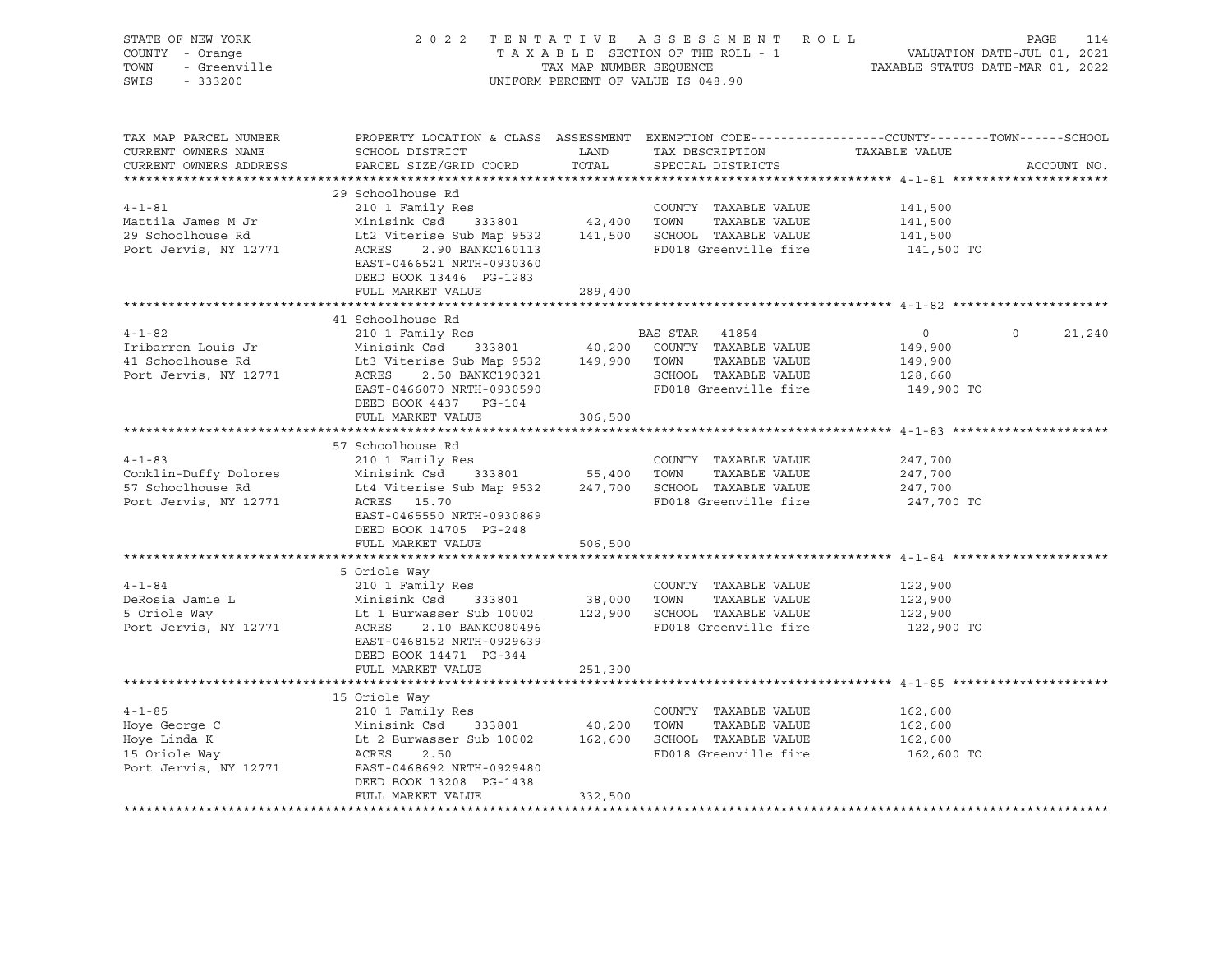| STATE OF NEW YORK<br>COUNTY - Orange<br>TOWN - Greenville<br>222200    | 2022 TENTATIVE ASSESSMENT ROLL                                              |               | UNIFORM PERCENT OF VALUE IS 048.90                        | PAGE<br>115<br>TAXABLE SECTION OF THE ROLL - 1 VALUATION DATE-JUL 01, 2021<br>TAX MAP NUMBER SEQUENCE TAXABLE STATUS DATE-MAR 01, 2022 |  |  |
|------------------------------------------------------------------------|-----------------------------------------------------------------------------|---------------|-----------------------------------------------------------|----------------------------------------------------------------------------------------------------------------------------------------|--|--|
| TAX MAP PARCEL NUMBER<br>CURRENT OWNERS NAME<br>CURRENT OWNERS ADDRESS | SCHOOL DISTRICT<br>PARCEL SIZE/GRID COORD                                   | LAND<br>TOTAL | TAX DESCRIPTION<br>SPECIAL DISTRICTS                      | PROPERTY LOCATION & CLASS ASSESSMENT EXEMPTION CODE---------------COUNTY-------TOWN-----SCHOOL<br>TAXABLE VALUE<br>ACCOUNT NO.         |  |  |
|                                                                        |                                                                             |               |                                                           |                                                                                                                                        |  |  |
|                                                                        | 33 Oriole Way                                                               |               |                                                           |                                                                                                                                        |  |  |
| $4 - 1 - 86$                                                           | 210 1 Family Res                                                            |               | BAS STAR 41854                                            | $\circ$<br>$\circ$<br>21,240                                                                                                           |  |  |
| Powley Edwin S<br>33 Oriole Way                                        | Minisink Csd 333801                                                         |               | 44,300 COUNTY TAXABLE VALUE                               | 152,600                                                                                                                                |  |  |
| Port Jervis, NY 12771                                                  | Lt 3 Burwasser Sub 10002<br>ACRES 3.70 BANKC030217                          |               | 152,600 TOWN TAXABLE VALUE<br>SCHOOL TAXABLE VALUE        | 152,600<br>131,360                                                                                                                     |  |  |
|                                                                        | EAST-0468152 NRTH-0929639<br>DEED BOOK 11972 PG-316                         |               | FD018 Greenville fire                                     | 152,600 TO                                                                                                                             |  |  |
|                                                                        | FULL MARKET VALUE                                                           | 312,100       |                                                           |                                                                                                                                        |  |  |
|                                                                        |                                                                             |               |                                                           |                                                                                                                                        |  |  |
| $4 - 1 - 87.22$                                                        | 1235 Mountain Rd<br>240 Rural res                                           |               | COUNTY TAXABLE VALUE                                      | 475,300                                                                                                                                |  |  |
|                                                                        |                                                                             |               |                                                           | 475,300                                                                                                                                |  |  |
|                                                                        |                                                                             |               |                                                           | 475,300                                                                                                                                |  |  |
|                                                                        |                                                                             |               |                                                           | 475,300 TO                                                                                                                             |  |  |
| Port Jervis, NY 12771                                                  | EAST-0466093 NRTH-0938287                                                   |               |                                                           |                                                                                                                                        |  |  |
|                                                                        | DEED BOOK 13388 PG-1816                                                     |               |                                                           |                                                                                                                                        |  |  |
|                                                                        | FULL MARKET VALUE                                                           | 972,000       |                                                           |                                                                                                                                        |  |  |
|                                                                        |                                                                             |               |                                                           |                                                                                                                                        |  |  |
|                                                                        | Mountain Rd                                                                 |               |                                                           |                                                                                                                                        |  |  |
| $4 - 1 - 88.22$<br>Miller Gary R Sr                                    | 314 Rural vac<10                                                            |               | COUNTY TAXABLE VALUE<br>34,000 TOWN TAXABLE VALUE         | 34,000<br>34,000                                                                                                                       |  |  |
| Miller Jamie A                                                         | 314 Ruial Vaccio<br>Minisink Csd 333801<br>Lt 2B Miller Map 15-12           |               | 34,000 SCHOOL TAXABLE VALUE                               | 34,000                                                                                                                                 |  |  |
| 1235 Mountain Rd                                                       | ACRES 3.30                                                                  |               | FD018 Greenville fire                                     | 34,000 TO                                                                                                                              |  |  |
| Port Jervis, NY 12771                                                  | EAST-0467131 NRTH-0937147<br>DEED BOOK 13388 PG-1812                        |               |                                                           |                                                                                                                                        |  |  |
|                                                                        | FULL MARKET VALUE                                                           | 69,500        |                                                           |                                                                                                                                        |  |  |
|                                                                        |                                                                             |               |                                                           |                                                                                                                                        |  |  |
| $4 - 1 - 90.1$                                                         | 1052 Greenville Tpke<br>210 1 Family Res                                    |               | COUNTY TAXABLE VALUE                                      | 198,600                                                                                                                                |  |  |
| Hilario Carmen                                                         | Minisink Csd 333801                                                         | 39,600 TOWN   | TAXABLE VALUE                                             | 198,600                                                                                                                                |  |  |
| 762 Samuel Chase Ln                                                    | Lt 1 Fox Fire Sub Map                                                       |               | 198,600 SCHOOL TAXABLE VALUE                              | 198,600                                                                                                                                |  |  |
| Melbourne, FL 32904                                                    | $184 - 02$                                                                  |               | FD018 Greenville fire                                     | 198,600 TO                                                                                                                             |  |  |
|                                                                        | ACRES 2.40 BANKC030217<br>EAST-0471310 NRTH-0930559<br>DEED BOOK 13159 PG-7 | 406,100       |                                                           |                                                                                                                                        |  |  |
|                                                                        | FULL MARKET VALUE                                                           |               |                                                           |                                                                                                                                        |  |  |
|                                                                        | 16 Fox Fire Estates Dr                                                      |               |                                                           |                                                                                                                                        |  |  |
| $4 - 1 - 90.2$                                                         | 210 1 Family Res                                                            |               | COUNTY TAXABLE VALUE                                      | 189,500                                                                                                                                |  |  |
|                                                                        |                                                                             |               |                                                           | 189,500                                                                                                                                |  |  |
|                                                                        |                                                                             |               | 40,700 TOWN TAXABLE VALUE<br>189,500 SCHOOL TAXABLE VALUE | 189,500                                                                                                                                |  |  |
| Middletown, NY 10940                                                   | 184-02                                                                      |               | FD018 Greenville fire                                     | 189,500 TO                                                                                                                             |  |  |
|                                                                        | ACRES 2.60                                                                  |               |                                                           |                                                                                                                                        |  |  |
|                                                                        | EAST-0471112 NRTH-0930385                                                   |               |                                                           |                                                                                                                                        |  |  |
|                                                                        | DEED BOOK 14126 PG-19<br>FULL MARKET VALUE                                  | 387,500       |                                                           |                                                                                                                                        |  |  |
|                                                                        |                                                                             |               |                                                           |                                                                                                                                        |  |  |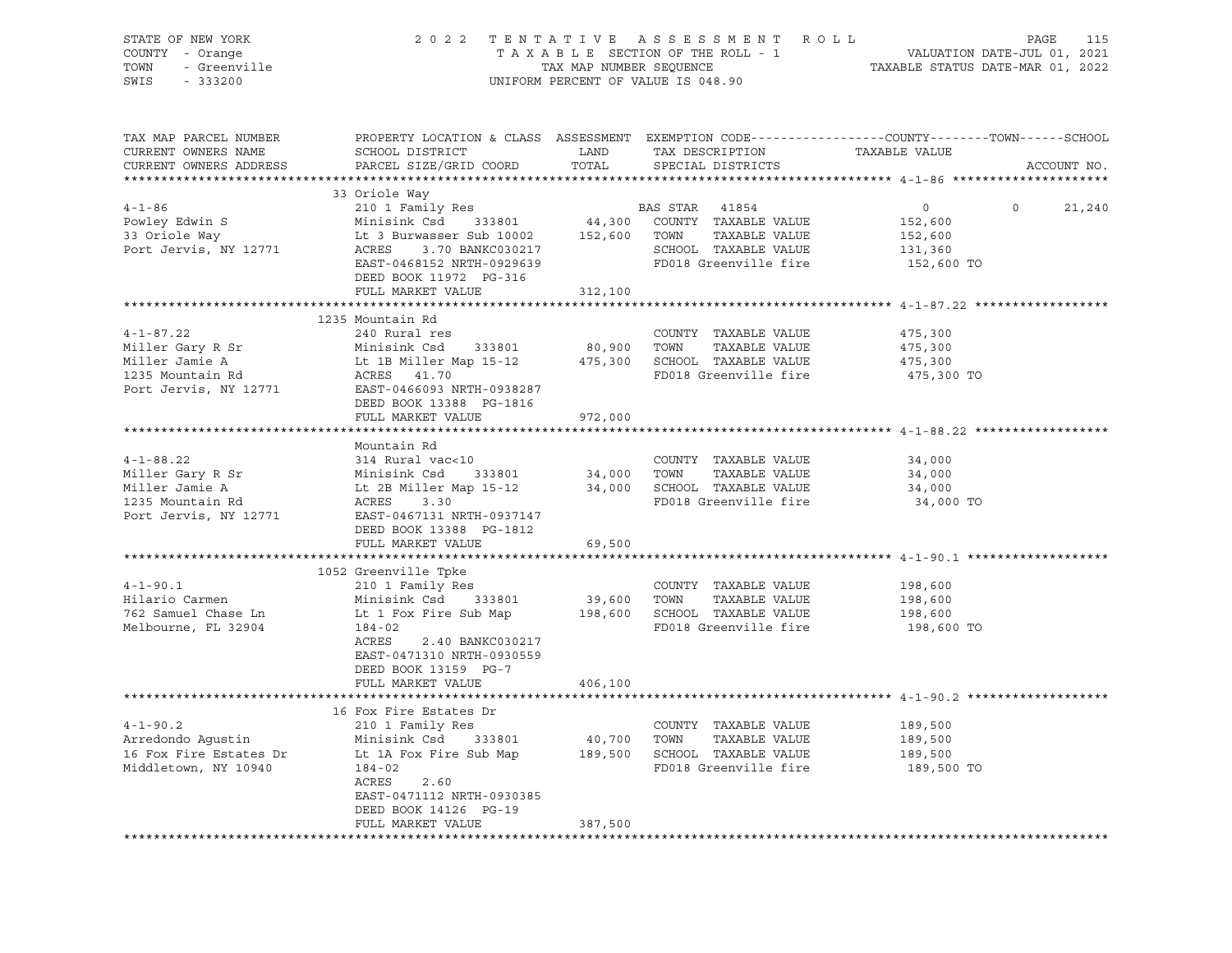| STATE OF NEW YORK<br>COUNTY - Orange<br>TOWN<br>- Greenville<br>SWIS<br>$-333200$                         |                                                                                                                                                                                                                                                        | 2022 TENTATIVE ASSESSMENT ROLL<br>UNIFORM PERCENT OF VALUE IS 048.90                                                                                            | PAGE<br>116<br>T A X A B L E SECTION OF THE ROLL - 1 VALUATION DATE-JUL 01, 2021 TAX MAP NUMBER SEQUENCE - 1 TAXABLE STATUS DATE-MAR 01, 2022 |
|-----------------------------------------------------------------------------------------------------------|--------------------------------------------------------------------------------------------------------------------------------------------------------------------------------------------------------------------------------------------------------|-----------------------------------------------------------------------------------------------------------------------------------------------------------------|-----------------------------------------------------------------------------------------------------------------------------------------------|
| TAX MAP PARCEL NUMBER<br>CURRENT OWNERS NAME<br>CURRENT OWNERS ADDRESS                                    | SCHOOL DISTRICT<br>PARCEL SIZE/GRID COORD                                                                                                                                                                                                              | LAND<br>TAX DESCRIPTION<br>TOTAL<br>SPECIAL DISTRICTS                                                                                                           | PROPERTY LOCATION & CLASS ASSESSMENT EXEMPTION CODE---------------COUNTY-------TOWN-----SCHOOL<br>TAXABLE VALUE<br>ACCOUNT NO.                |
| $4 - 1 - 91.1$<br>Pauls Scott<br>Vance-Pauls Jacquelynn<br>26 Fox Fire Estates Dr<br>Middletown, NY 10940 | 26 Fox Fire Estates Dr<br>210 1 Family Res<br>Minisink Csd 333801<br>189-99<br>ACRES<br>2.60 BANKC030440<br>EAST-0470934 NRTH-0930729<br>DEED BOOK 11169 PG-985<br>FULL MARKET VALUE                                                                   | BAS STAR 41854<br>45,000 COUNTY TAXABLE VALUE<br>Pt Lt2-A Masset Sub Map 186,800 TOWN TAXABLE VALUE<br>SCHOOL TAXABLE VALUE<br>FD018 Greenville fire<br>382,000 | $\overline{0}$<br>$\Omega$<br>21,240<br>186,800<br>186,800<br>165,560<br>186,800 TO                                                           |
| $4 - 1 - 91.2$<br>Wilcox Jaqueline M<br>Wilcox Robert<br>44 Fox Fire Estates Dr<br>Middletown, NY 10940   | 44 Fox Fire Estates Dr<br>210 1 Family Res<br>Minisink Csd 333801<br>189-99<br>ACRES<br>2.10 BANKC160013<br>EAST-0470719 NRTH-0931053<br>DEED BOOK 14283 PG-1649<br>FULL MARKET VALUE                                                                  | COUNTY TAXABLE VALUE<br>45,000 TOWN<br>TAXABLE VALUE<br>Pt Lt2-B Masset Sub Map 203,100 SCHOOL TAXABLE VALUE<br>FD018 Greenville fire<br>415,300                | 203,100<br>203,100<br>203,100<br>203,100 TO                                                                                                   |
| $4 - 1 - 92.1$<br>Paglia Enrico<br>Paglia Caroline<br>48 Fox Fire Estates Dr<br>Middletown, NY 10940      | 48 Fox Fire Estates Dr<br>210 1 Family Res<br>Minisink Csd 333801<br>Lt3 Fox Fire Est Map 245- 266,300 TOWN<br>SCHOOL<br>92 & Pt Lt2b Masset Map<br>189-99<br>ACRES<br>5.40<br>EAST-0470136 NRTH-0931457<br>DEED BOOK 5235 PG-323<br>FULL MARKET VALUE | BAS STAR 41854<br>333801 47,100 COUNTY TAXABLE VALUE<br>TAXABLE VALUE<br>SCHOOL TAXABLE VALUE<br>FD018 Greenville fire<br>544,600                               | $\Omega$<br>$\overline{0}$<br>21,240<br>266,300<br>266,300<br>245,060<br>266,300 TO                                                           |
| $4 - 1 - 93$<br>Roeber Andrew<br>Roeber Jeanette<br>62 Fox Fire Estates Dr<br>Middletown, NY 10940        | 56 Fox Fire Estates Dr<br>314 Rural vac<10<br>Minisink Csd 333801<br>Lt 4 Fox Fire Est Map<br>$245 - 92$<br>ACRES<br>5.30<br>EAST-0469984 NRTH-0931167<br>DEED BOOK 15127 PG-358<br>FULL MARKET VALUE                                                  | COUNTY TAXABLE VALUE<br>40,200 TOWN TAXABLE VALUE<br>40,200 SCHOOL TAXABLE VALUE<br>FD018 Greenville fire<br>82,200<br>******************************           | 40,200<br>40,200<br>40,200<br>40,200 TO                                                                                                       |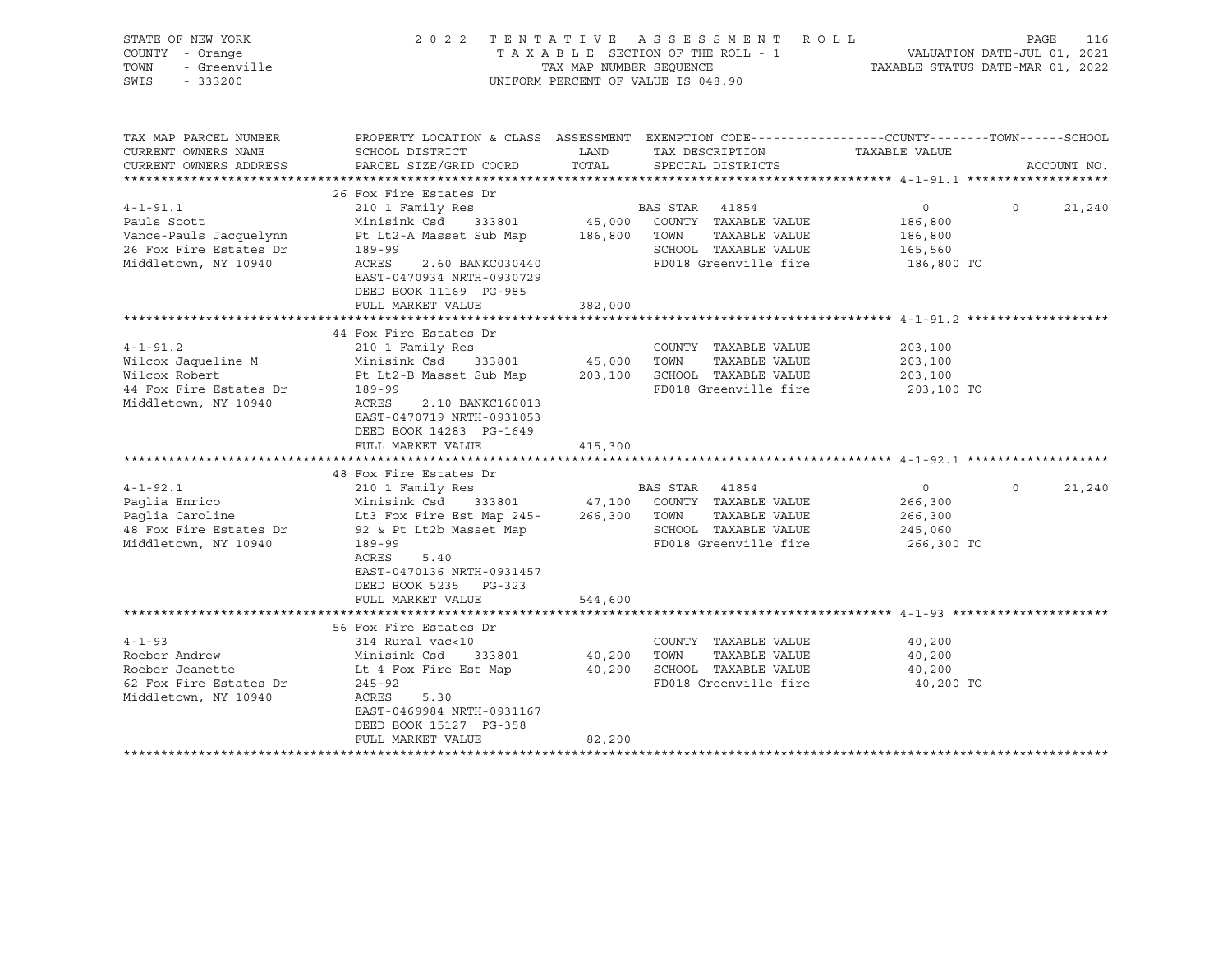| STATE OF NEW YORK<br>COUNTY - Orange<br>TOWN<br>- Greenville<br>SWIS<br>$-333200$                                    | 2022 TENTATIVE ASSESSMENT                                                                                                                                                                        | TAXABLE SECTION OF THE ROLL - 1<br>TAX MAP NUMBER SEOUENCE<br>UNIFORM PERCENT OF VALUE IS 048.90 |                        | ROLL ROLL                                                                                              | VALUATION DATE-JUL 01, 2021<br>TAXABLE STATUS DATE-MAR 01, 2022 | PAGE     | 117         |
|----------------------------------------------------------------------------------------------------------------------|--------------------------------------------------------------------------------------------------------------------------------------------------------------------------------------------------|--------------------------------------------------------------------------------------------------|------------------------|--------------------------------------------------------------------------------------------------------|-----------------------------------------------------------------|----------|-------------|
| TAX MAP PARCEL NUMBER<br>CURRENT OWNERS NAME<br>CURRENT OWNERS ADDRESS                                               | PROPERTY LOCATION & CLASS ASSESSMENT EXEMPTION CODE----------------COUNTY-------TOWN------SCHOOL<br>SCHOOL DISTRICT<br>PARCEL SIZE/GRID COORD                                                    | LAND<br>TOTAL                                                                                    |                        | TAX DESCRIPTION<br>SPECIAL DISTRICTS                                                                   | TAXABLE VALUE                                                   |          | ACCOUNT NO. |
|                                                                                                                      |                                                                                                                                                                                                  |                                                                                                  |                        |                                                                                                        |                                                                 |          |             |
| $4 - 1 - 94$<br>Roeber Liv Trust Andrew/Jeanne Minisink Csd 333801<br>62 Fox Fire Estates Dr<br>Middletown, NY 10940 | 62 Fox Fire Estates Dr<br>210 1 Family Res<br>Lt 5 Fox Fire Est Map<br>$245 - 92$<br>Life Estate for both<br>ACRES<br>5.60<br>EAST-0469694 NRTH-0930962                                          | 47,400<br>207,200                                                                                | BAS STAR 41854<br>TOWN | COUNTY TAXABLE VALUE<br>TAXABLE VALUE<br>SCHOOL TAXABLE VALUE<br>FD018 Greenville fire                 | $\circ$<br>207,200<br>207,200<br>185,960<br>207,200 TO          | $\circ$  | 21,240      |
|                                                                                                                      | DEED BOOK 14851 PG-32<br>FULL MARKET VALUE                                                                                                                                                       | 423,700                                                                                          |                        |                                                                                                        |                                                                 |          |             |
|                                                                                                                      | 72 Fox Fire Estates Dr                                                                                                                                                                           |                                                                                                  |                        |                                                                                                        |                                                                 |          |             |
| $4 - 1 - 95$<br>Puglisi Anthony<br>Puglisi Maria<br>72 Fox Fire Estates Dr<br>Middletown, NY 10940                   | 210 1 Family Res<br>Minisink Csd 333801<br>Lt 6 Fox Fire Est Map<br>$245 - 92$<br>ACRES<br>5.20<br>EAST-0469708 NRTH-0931642<br>DEED BOOK 4085<br>PG-108<br>FULL MARKET VALUE                    | 47,100<br>227,200 TOWN<br>464,600                                                                | BAS STAR 41854         | COUNTY TAXABLE VALUE<br>TAXABLE VALUE<br>SCHOOL TAXABLE VALUE<br>FD018 Greenville fire                 | $\circ$<br>227,200<br>227,200<br>205,960<br>227,200 TO          | $\circ$  | 21,240      |
|                                                                                                                      |                                                                                                                                                                                                  |                                                                                                  |                        |                                                                                                        |                                                                 |          |             |
| $4 - 1 - 96$<br>Squitieri Alfonso J<br>Squitieri Christine M<br>76 Fox Fire Estates Dr<br>Middletown, NY 10940       | 76 Fox Fire Estates Dr<br>210 1 Family Res<br>Minisink Csd      333801<br>Lt 7 Fox Fire Est Map<br>$245 - 92$<br>ACRES<br>2.50 BANK0230050<br>EAST-0469954 NRTH-0931332<br>DEED BOOK 4903 PG-282 | 224,700 TOWN                                                                                     | BAS STAR               | 41854<br>40,200 COUNTY TAXABLE VALUE<br>TAXABLE VALUE<br>SCHOOL TAXABLE VALUE<br>FD018 Greenville fire | $\overline{0}$<br>224,700<br>224,700<br>203,460<br>224,700 TO   | $\Omega$ | 21,240      |
|                                                                                                                      | FULL MARKET VALUE                                                                                                                                                                                | 459,500                                                                                          |                        |                                                                                                        |                                                                 |          |             |
|                                                                                                                      | 59 Fox Fire Estates Dr                                                                                                                                                                           |                                                                                                  |                        |                                                                                                        |                                                                 |          |             |
| $4 - 1 - 97$<br>Mitchell Michael<br>59 Fox Fire Estates Dr<br>Middletown, NY 10940                                   | 210 1 Family Res<br>Minisink Csd 333801<br>Lt 8 Fox Fire Est Map<br>$245 - 92$<br>ACRES<br>2.30<br>EAST-0470318 NRTH-0931613<br>DEED BOOK 14860 PG-1793<br>FULL MARKET VALUE                     | 215,600 TOWN<br>440,900                                                                          | BAS STAR 41854         | 39,100 COUNTY TAXABLE VALUE<br>TAXABLE VALUE<br>SCHOOL TAXABLE VALUE<br>FD018 Greenville fire          | $\overline{0}$<br>215,600<br>215,600<br>194,360<br>215,600 TO   | $\Omega$ | 21,240      |
|                                                                                                                      |                                                                                                                                                                                                  |                                                                                                  |                        |                                                                                                        |                                                                 |          |             |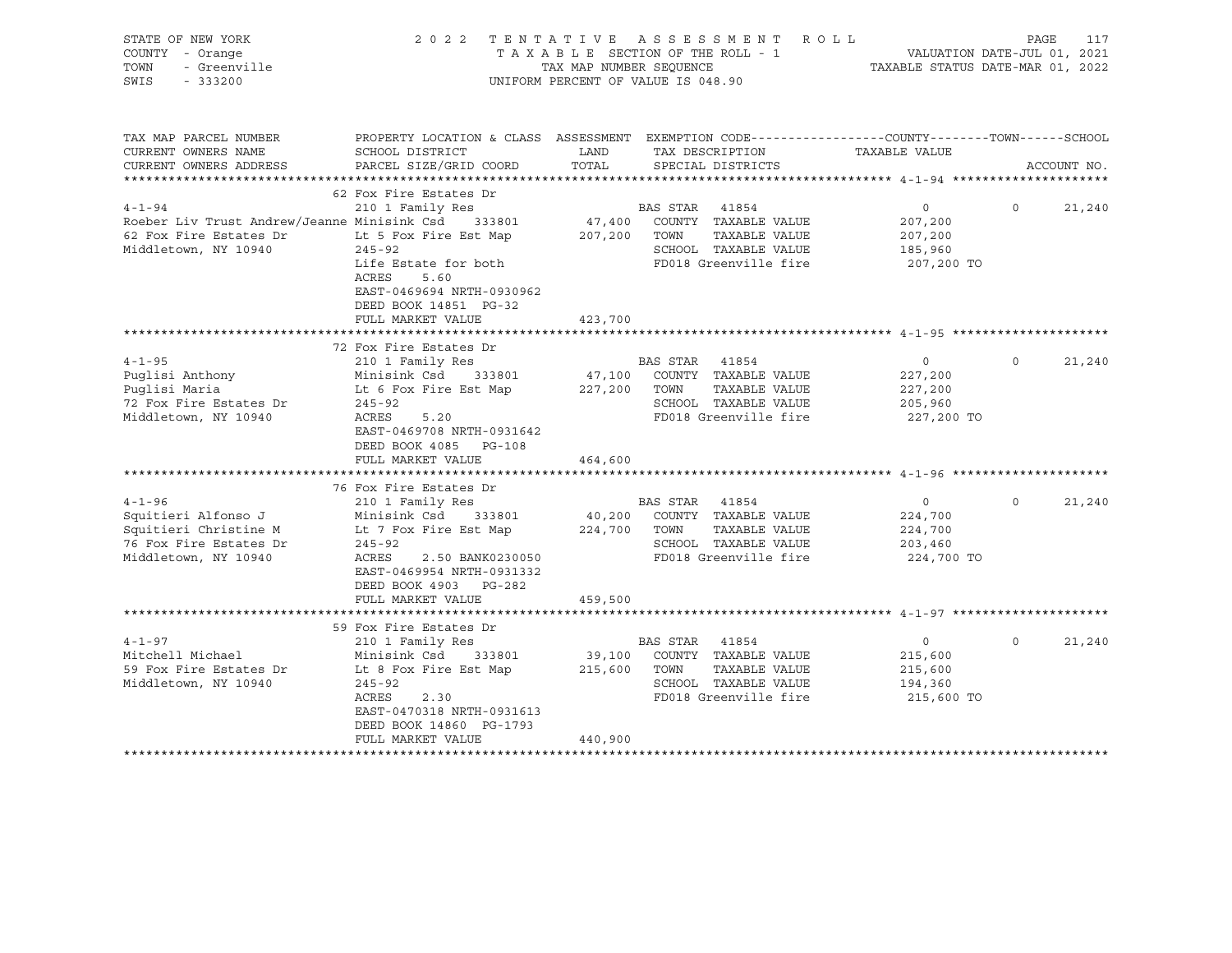| STATE OF NEW YORK<br>OF NEW YORK<br>! - Orange<br>- Greenville<br><br>COUNTY - Orange<br>TOWN<br>SWIS                                                                                                                                                         |                                                                                                                                                                                                                     |                   | 2022 TENTATIVE ASSESSMENT ROLL<br>TAXABLE SECTION OF THE ROLL - 1<br>TAXABLE STATUS DATE-JUL 01, 2021<br>TAXABLE STATUS DATE-MAR 01, 2022<br>UNIFORM PERCENT OF VALUE IS 048.90 |                                                               | PAGE<br>118                         |
|---------------------------------------------------------------------------------------------------------------------------------------------------------------------------------------------------------------------------------------------------------------|---------------------------------------------------------------------------------------------------------------------------------------------------------------------------------------------------------------------|-------------------|---------------------------------------------------------------------------------------------------------------------------------------------------------------------------------|---------------------------------------------------------------|-------------------------------------|
| TAX MAP PARCEL NUMBER<br>CURRENT OWNERS NAME<br>CURRENT OWNERS ADDRESS                                                                                                                                                                                        | PROPERTY LOCATION & CLASS ASSESSMENT EXEMPTION CODE-----------------COUNTY-------TOWN------SCHOOL<br>SCHOOL DISTRICT<br>PARCEL SIZE/GRID COORD TOTAL                                                                | LAND              | TAX DESCRIPTION<br>SPECIAL DISTRICTS                                                                                                                                            | TAXABLE VALUE                                                 | ACCOUNT NO.                         |
| $4 - 1 - 98$<br>Mottola John J<br>Mottola Judith<br>39 Fox Fire Estates Dr 245-92<br>Middletown, NY 10940                                                                                                                                                     | 39 Fox Fire Estates Dr<br>210 1 Family Res<br>Minisink Csd 333801 41,800 COUNTY TAXABLE VALUE<br>Lt 9 Fox Fire Est Map<br>2.80 BANK L<br>ACRES<br>EAST-0470553 NRTH-0931778<br>DEED BOOK 4147 PG-303                |                   | <b>BAS STAR</b> 41854<br>180,300 TOWN TAXABLE VALUE<br>SCHOOL TAXABLE VALUE<br>FD018 Greenville fire                                                                            | $\overline{0}$<br>180,300<br>180,300<br>159,060<br>180,300 TO | $\overline{0}$<br>21,240            |
| $4 - 1 - 99$<br>Pitt Andrew<br>74 Fox Fire Estates Dr<br>Middletown, NY 10940                                                                                                                                                                                 | FULL MARKET VALUE<br>74 Fox Fire Estates Dr<br>240 Rural res<br>Lt 10 Fox Fire Est Map 200,000 SCHOOL TAXABLE VALUE<br>$245 - 92$<br>ACRES 12.90 BANKC210009<br>EAST-0469384 NRTH-0931271<br>DEED BOOK 14967 PG-417 | 368,700           | COUNTY TAXABLE VALUE<br>TAXABLE VALUE<br>FD018 Greenville fire                                                                                                                  | 200,000<br>200,000<br>200,000<br>200,000 TO                   |                                     |
| $4 - 1 - 100$<br>Kwon Family Revoc Liv Trust Minisink Csd 333801 41,000 TOWN<br>1112 Greenville Tpke<br>Middletown, NY 10940                                                                                                                                  | FULL MARKET VALUE<br>1112 Greenville Tpke<br>210 1 Family Res<br>Lt 11 Fox Fire Est Map<br>$245 - 92$<br>ACRES<br>5.60<br>EAST-0470055 NRTH-0930567<br>DEED BOOK 14443 PG-1116                                      | 409,000           | COUNTY TAXABLE VALUE<br>TAXABLE VALUE<br>190,400 SCHOOL TAXABLE VALUE<br>FD018 Greenville fire                                                                                  | 190,400<br>190,400<br>190,400<br>190,400 TO                   |                                     |
|                                                                                                                                                                                                                                                               | FULL MARKET VALUE                                                                                                                                                                                                   | 389,400           |                                                                                                                                                                                 |                                                               |                                     |
| 4-1-101.1 210 1 Family Res<br>Murphy Kyle Minisink Csd 333801 43,900 BAS STAR 41854<br>Murphy Elisabeth Lt4 Masset Sub Map 183-02 227,800 COUNTY TAXABLE VALUE<br>17 Fox Fire Estates Dr ACRES 3.50<br>Middletown, NY 10940 PMAT PATE<br>Middletown, NY 10940 | EAST-0470605 NRTH-0930319<br>DEED BOOK 11180 PG-225<br>FULL MARKET VALUE<br>FULL MARKET VALUE                                                                                                                       | 465,800           | SCHOOL TAXABLE VALUE 199,588<br>FD018 Greenville fire 227,800 TO                                                                                                                | 12,201<br>$\overline{0}$<br>215,599<br>220,828                | 6,972<br>6,972<br>$\circ$<br>21,240 |
|                                                                                                                                                                                                                                                               |                                                                                                                                                                                                                     |                   |                                                                                                                                                                                 |                                                               |                                     |
| $4 - 1 - 101.2$<br>Jablonski Charles<br>Jablonski Kimberly<br>15 Fox Fire Estates Dr<br>Middletown, NY 10940                                                                                                                                                  | 15 Fox Fire Estates Dr<br>210 1 Family Res<br>Minisink Csd<br>333801<br>Lt4a Masset Sub Map<br>$183 - 02$<br>ACRES<br>2.30<br>EAST-0470904 NRTH-0930084<br>DEED BOOK 11095 PG-622                                   | 39,100<br>200,100 | COUNTY TAXABLE VALUE<br>TAXABLE VALUE<br>TOWN<br>SCHOOL TAXABLE VALUE<br>FD018 Greenville fire                                                                                  | 200,100<br>200,100<br>200,100<br>200,100 TO                   |                                     |
|                                                                                                                                                                                                                                                               | FULL MARKET VALUE                                                                                                                                                                                                   | 409,200           |                                                                                                                                                                                 |                                                               |                                     |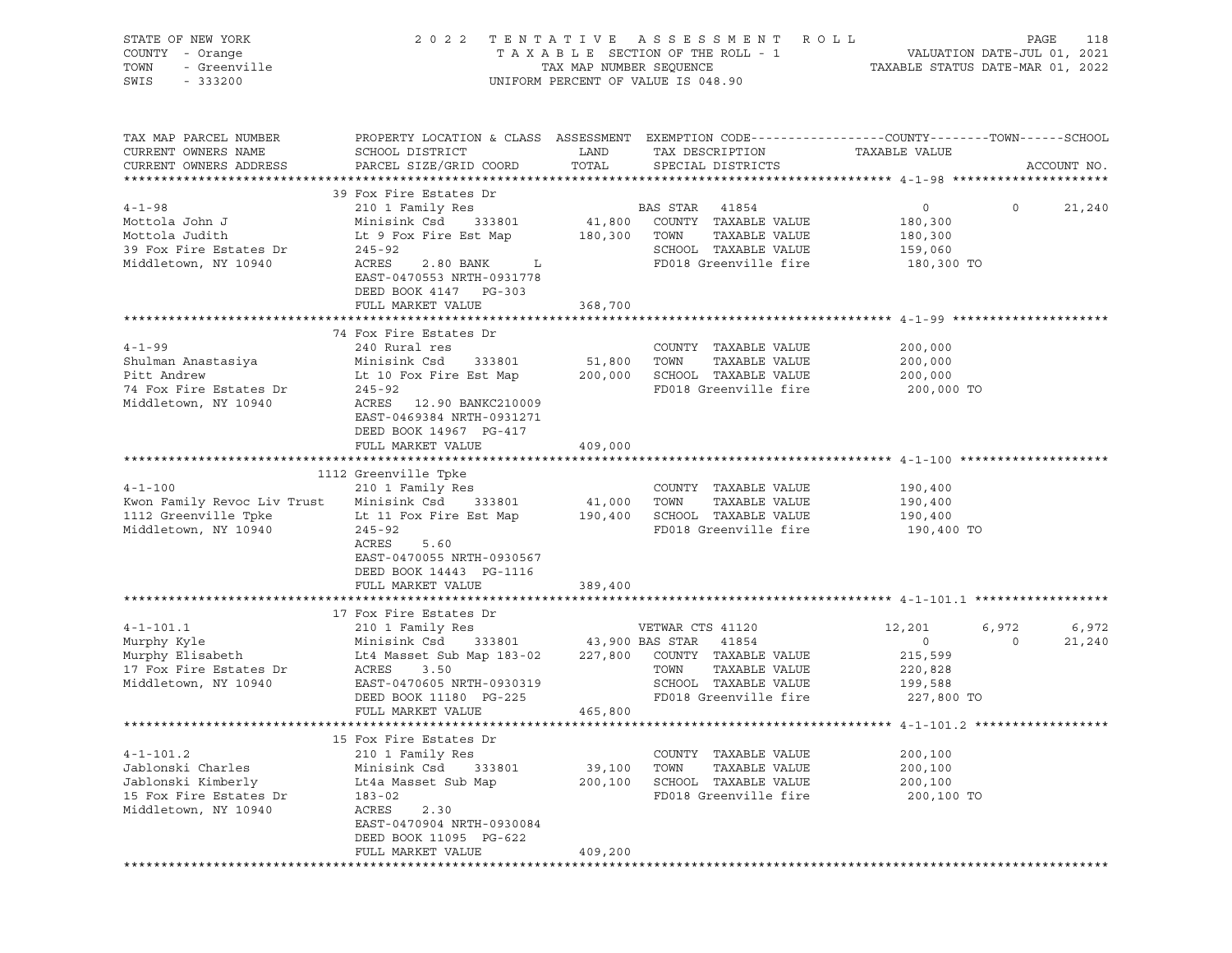# STATE OF NEW YORK 2 0 2 2 T E N T A T I V E A S S E S S M E N T R O L L PAGE 119 COUNTY - Orange T A X A B L E SECTION OF THE ROLL - 1 VALUATION DATE-JUL 01, 2021 TOWN - Greenville TAX MAP NUMBER SEQUENCE TAXABLE STATUS DATE-MAR 01, 2022 SWIS - 333200 UNIFORM PERCENT OF VALUE IS 048.90

| TAX MAP PARCEL NUMBER                        | PROPERTY LOCATION & CLASS ASSESSMENT EXEMPTION CODE---------------COUNTY-------TOWN------SCHOOL |                           |                  |                              |                                  |          |             |
|----------------------------------------------|-------------------------------------------------------------------------------------------------|---------------------------|------------------|------------------------------|----------------------------------|----------|-------------|
| CURRENT OWNERS NAME                          | SCHOOL DISTRICT                                                                                 | LAND                      |                  | TAX DESCRIPTION              | TAXABLE VALUE                    |          |             |
| CURRENT OWNERS ADDRESS                       | PARCEL SIZE/GRID COORD                                                                          | TOTAL                     |                  | SPECIAL DISTRICTS            |                                  |          | ACCOUNT NO. |
|                                              |                                                                                                 |                           |                  |                              |                                  |          |             |
|                                              | 1138 Mountain Rd                                                                                |                           |                  |                              |                                  |          |             |
| $4 - 1 - 102$                                | 240 Rural res                                                                                   |                           |                  | COUNTY TAXABLE VALUE         | 245,500                          |          |             |
| Bryceland Christopher                        | Minisink Csd<br>333801                                                                          | 47,000                    | TOWN             | TAXABLE VALUE                | 245,500                          |          |             |
| Bryceland Laurie J                           |                                                                                                 | 245,500                   |                  | SCHOOL TAXABLE VALUE         | 245,500                          |          |             |
| 1138 Mountain Rd                             | ACRES 14.20 BANKC080370<br>EAST-0466878 NRTH-0934489                                            |                           |                  | FD018 Greenville fire        | 245,500 TO                       |          |             |
| Port Jervis, NY 12771 DEED BOOK 13850 PG-890 |                                                                                                 |                           |                  |                              |                                  |          |             |
|                                              | FULL MARKET VALUE                                                                               | 502,000                   |                  |                              |                                  |          |             |
|                                              |                                                                                                 |                           |                  |                              |                                  |          |             |
|                                              | 748 Mullock Rd                                                                                  |                           |                  |                              |                                  |          |             |
| $4 - 1 - 103$                                | 210 1 Family Res                                                                                |                           | CW 15 VET/ 41160 |                              | 6,972                            | 5,229    | 6,972       |
| Wiley John E Jr                              | Minisink Csd 333801                                                                             | $45,400$ ENH STAR $41834$ |                  |                              | $\overline{0}$                   | $\Omega$ | 53,020      |
| Wiley Mary Alice                             | Partial on remodel                                                                              |                           |                  | 131,700 COUNTY TAXABLE VALUE | 124,728                          |          |             |
| 748 Mullock Rd                               | 9.60<br>EAST-0468257 NRTH-0936753<br>DEED BOOK 1930 53                                          |                           | TOWN             | TAXABLE VALUE                | 126,471                          |          |             |
| Port Jervis, NY 12771                        |                                                                                                 |                           |                  | SCHOOL TAXABLE VALUE         | 71,708                           |          |             |
|                                              | DEED BOOK 1929    PG-00058                                                                      |                           |                  |                              | FD018 Greenville fire 131,700 TO |          |             |
|                                              | FULL MARKET VALUE                                                                               | 269,300                   |                  |                              |                                  |          |             |
|                                              |                                                                                                 |                           |                  |                              |                                  |          |             |
|                                              | 1126 Greenville Tpke                                                                            |                           |                  |                              |                                  |          |             |
| $4 - 1 - 104$                                | 210 1 Family Res                                                                                |                           | BAS STAR 41854   |                              | $\overline{0}$                   | $\Omega$ | 21,240      |
| Meurer Christopher                           | Minisink Csd 333801                                                                             |                           |                  | 38,000 COUNTY TAXABLE VALUE  | 259,000                          |          |             |
| Meurer Nannette                              | Miller & Sons Inc Sub 259,000 TOWN                                                              |                           |                  | TAXABLE VALUE                | 259,000                          |          |             |
| 1126 Greenville Tpke                         | Map 52-02 Lot 1                                                                                 |                           |                  | SCHOOL TAXABLE VALUE         | 237,760                          |          |             |
| Middletown, NY 10940                         | ACRES 2.10                                                                                      |                           |                  | FD018 Greenville fire        | 259,000 TO                       |          |             |
|                                              | EAST-0470099 NRTH-0929247                                                                       |                           |                  |                              |                                  |          |             |
|                                              | DEED BOOK 11351 PG-247                                                                          |                           |                  |                              |                                  |          |             |
|                                              | FULL MARKET VALUE                                                                               | 529,700                   |                  |                              |                                  |          |             |
|                                              |                                                                                                 |                           |                  |                              |                                  |          |             |
|                                              | 1136 Greenville Tpke                                                                            |                           |                  |                              |                                  |          |             |
| $4 - 1 - 105$                                | 210 1 Family Res                                                                                |                           | BAS STAR 41854   |                              | $\circ$                          | $\circ$  | 21,240      |
| Rojas Carlos                                 | Minisink Csd 333801                                                                             |                           |                  | 38,000 COUNTY TAXABLE VALUE  | 221,200                          |          |             |
| 1136 Greenville Tpke                         | Miller & Sons Inc Sub                                                                           | 221,200 TOWN              |                  | TAXABLE VALUE                |                                  |          |             |
| Middletown, NY 10940                         | Map 52-02 Lot 2                                                                                 |                           |                  | SCHOOL TAXABLE VALUE         | 221,200<br>199,960               |          |             |
|                                              |                                                                                                 |                           |                  |                              |                                  |          |             |
|                                              | 2.10 BANKC180381<br>ACRES                                                                       |                           |                  | FD018 Greenville fire        | 221,200 TO                       |          |             |
|                                              | EAST-0469958 NRTH-0928985                                                                       |                           |                  |                              |                                  |          |             |
|                                              | DEED BOOK 11088 PG-764                                                                          |                           |                  |                              |                                  |          |             |
|                                              | FULL MARKET VALUE                                                                               | 452,400                   |                  |                              |                                  |          |             |
|                                              |                                                                                                 |                           |                  |                              |                                  |          |             |
|                                              | Greenville Tpke                                                                                 |                           |                  |                              |                                  |          |             |
| $4 - 1 - 106.22$                             | 323 Vacant rural                                                                                |                           |                  | COUNTY TAXABLE VALUE         | 61,700                           |          |             |
| Murray James V                               | Minisink Csd 333801 61,700 TOWN                                                                 |                           |                  | TAXABLE VALUE                | 61,700                           |          |             |
| Micheo Michelle M                            | Parcel A Miller&Sons & Wh 61,700 SCHOOL TAXABLE VALUE                                           |                           |                  |                              | 61,700                           |          |             |
| 1010 Greenville Tpke                         | Map 235-14 and 60-17                                                                            |                           |                  | FD018 Greenville fire        | 61,700 TO                        |          |             |
| Middletown, NY 10940                         | ACRES 39.80                                                                                     |                           |                  |                              |                                  |          |             |
|                                              | EAST-0469168 NRTH-0929259                                                                       |                           |                  |                              |                                  |          |             |
|                                              | DEED BOOK 15034 PG-442                                                                          |                           |                  |                              |                                  |          |             |
|                                              | FULL MARKET VALUE                                                                               | 126,200                   |                  |                              |                                  |          |             |
|                                              |                                                                                                 |                           |                  |                              |                                  |          |             |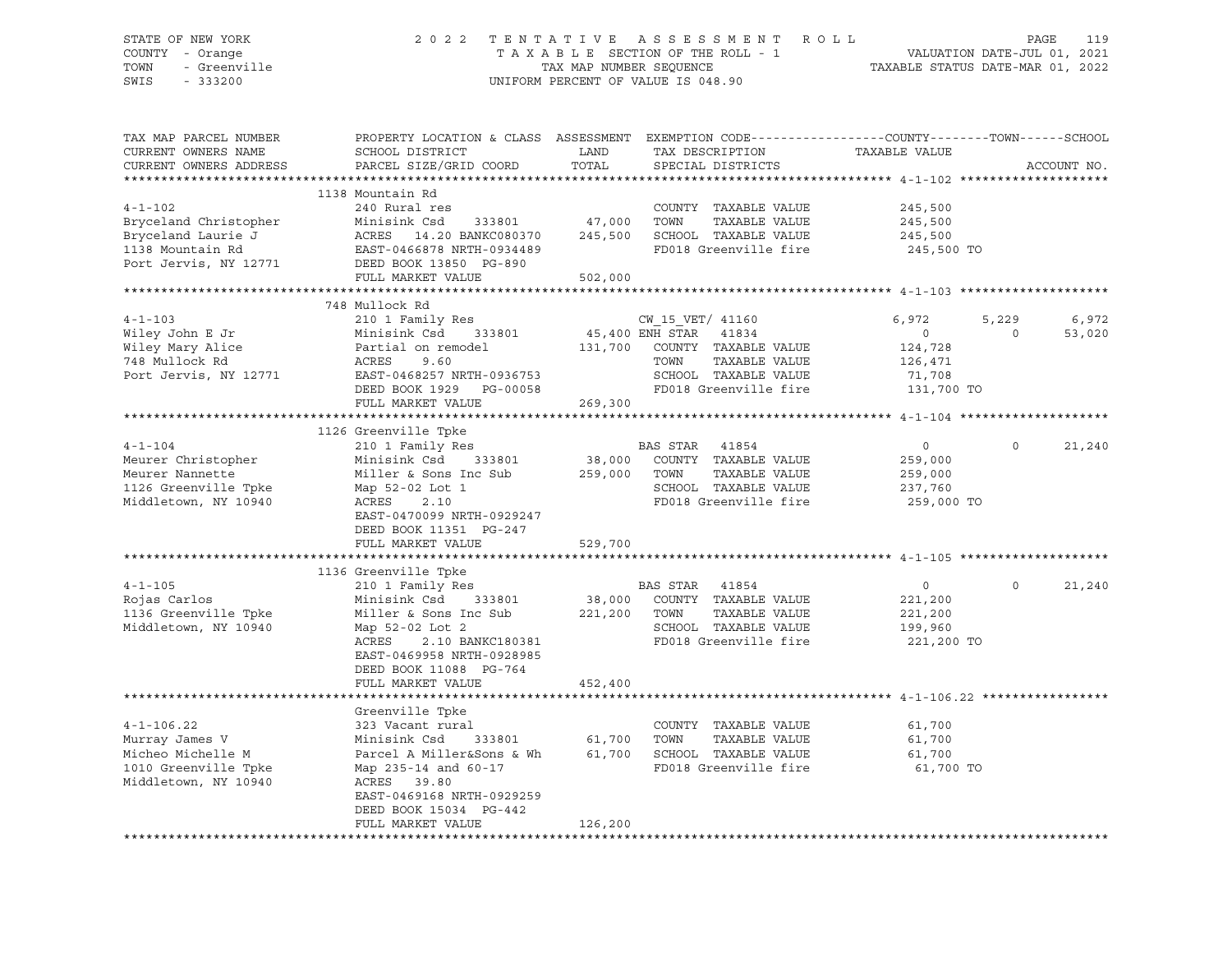| STATE OF NEW YORK<br>STATE OF NEW IVAN<br>COUNTY - Orange<br>TOWN - Greenville                                                                                                                                                                                 |                                                                                         |         | 2022 TENTATIVE ASSESSMENT ROLL PAGE 120<br>TAXABLE SECTION OF THE ROLL - 1 VALUATION DATE-JUL 01, 2021<br>TAX MAP NUMBER SEQUENCE TAXABLE STATUS DATE-MAR 01, 2022<br>UNIFORM PERCENT OF VALUE IS 048.90 |                          |                |                  |
|----------------------------------------------------------------------------------------------------------------------------------------------------------------------------------------------------------------------------------------------------------------|-----------------------------------------------------------------------------------------|---------|----------------------------------------------------------------------------------------------------------------------------------------------------------------------------------------------------------|--------------------------|----------------|------------------|
| TAX MAP PARCEL NUMBER<br>CURRENT OWNERS NAME<br>CURRENT OWNERS ADDRESS                                                                                                                                                                                         | SCHOOL DISTRICT<br>PARCEL SIZE/GRID COORD TOTAL SPECIAL DISTRICTS                       |         | PROPERTY LOCATION & CLASS ASSESSMENT EXEMPTION CODE----------------COUNTY-------TOWN------SCHOOL<br>LAND TAX DESCRIPTION TAXABLE VALUE                                                                   |                          |                | ACCOUNT NO.      |
| 94 Fort Van Tyle Rd<br>Porgit Alan R Minisink Csd 333801 38,500 COUNTY TAXABLE VALUE<br>Forgit Katherine Lt1 Boynton Map 825-04 218,300 TOWN TAXABLE VALUE<br>94 Fort Van Tyle Rd ACRES 2.0 BANKC130170 SCHOOL TAXABLE VALUE<br>Port J                         | 94 Fort Van Tyle Rd                                                                     |         |                                                                                                                                                                                                          | 19,000 19,000 19,000     |                |                  |
|                                                                                                                                                                                                                                                                | DEED BOOK 14948 PG-1666<br>FULL MARKET VALUE 446,400                                    |         |                                                                                                                                                                                                          |                          |                |                  |
|                                                                                                                                                                                                                                                                |                                                                                         |         |                                                                                                                                                                                                          |                          |                |                  |
|                                                                                                                                                                                                                                                                |                                                                                         |         |                                                                                                                                                                                                          | 12,201 6,972             | $\overline{0}$ | 6,972<br>53,020  |
|                                                                                                                                                                                                                                                                |                                                                                         |         |                                                                                                                                                                                                          |                          |                |                  |
|                                                                                                                                                                                                                                                                |                                                                                         |         |                                                                                                                                                                                                          |                          |                |                  |
| 112 Fort Van Tyle Rd<br>210 1 Family Res<br>210 1 Family Res<br>216 1 2011 Minisink Csd<br>216 333801<br>216,300 COUNTY TAXABLE VALUE<br>203,800<br>203,800<br>203,800<br>203,800<br>203,800<br>203,800<br>203,800<br>203,800<br>203,800<br>203,800<br>203,800 | DEED BOOK 14859 PG-1720                                                                 |         |                                                                                                                                                                                                          | 12,500 12,500 12,500     |                |                  |
|                                                                                                                                                                                                                                                                | FULL MARKET VALUE                                                                       | 442,300 |                                                                                                                                                                                                          |                          |                |                  |
| 4-1-110 210 1 Family Res<br>Urena Jose Minisink Csd 333801 58,100 TOWN TAXABLE VALUE<br>Castillo Bilersa Lt4 Boynton Map 825-04 233,600 SCHOOL TAXABLE VALUE<br>118 Fort Van Tyle Rd ACRES 21.10 BANKC190615 FD018 Greenville fire<br>                         | 118 Fort Van Tyle Rd<br>210 1 Family Res<br>DEED BOOK 12109 PG-663<br>FULL MARKET VALUE | 477,700 | TAXABLE VALUE<br>TAXABLE VALUE 233,600<br>TAXABLE VALUE 233,600<br>FD018 Greenville fire 233,600 TO                                                                                                      | 233,600                  |                |                  |
|                                                                                                                                                                                                                                                                |                                                                                         |         |                                                                                                                                                                                                          |                          |                |                  |
| 4-1-111<br>Sherman Robert 210 1 Family Res ENH STAR 41834 0<br>Sherman Susan Map 679-06 Lt1 169,500 SOLAR EX C 49500 12<br>169,500 COUNTY TAXABLE VALUE 157,000<br>2104 Mountain Rd ACRES 6.60 TOWN TAXABLE VALUE 157,000<br>Port Jervi                        | 1004 Mountain Rd<br>FULL MARKET VALUE                                                   | 346,600 |                                                                                                                                                                                                          | 12,500 12,500<br>157,000 | $\sim$ 0       | 53,020<br>12,500 |
|                                                                                                                                                                                                                                                                |                                                                                         |         |                                                                                                                                                                                                          |                          |                |                  |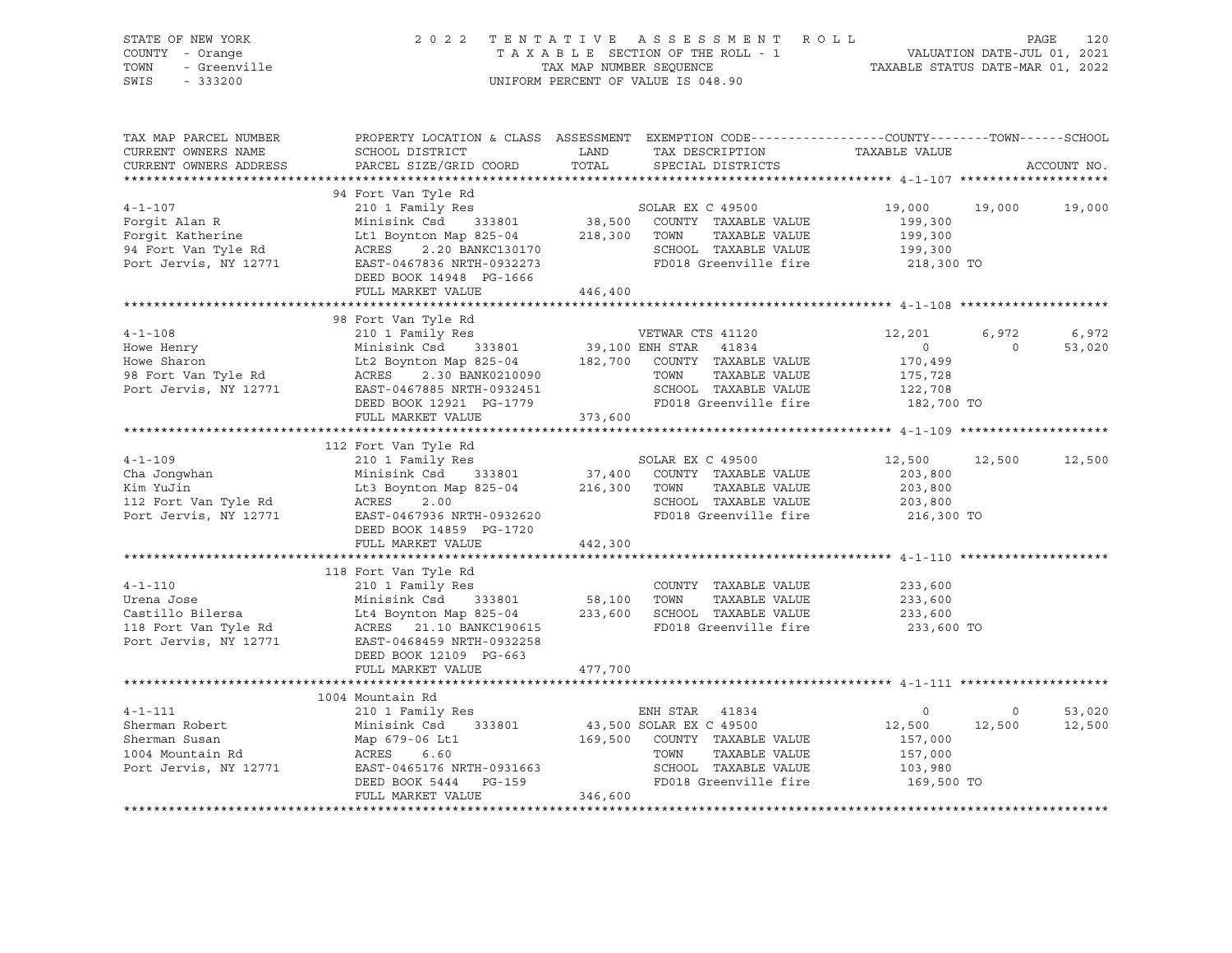| STATE OF NEW YORK<br>STATE OF NEW YORK<br>COUNTY - Orange<br>TOWN - Greenville<br>SWIS - 333200 | 2022 TENTATIVE ASSESSMENT ROLL<br>TAXABLE SECTION OF THE ROLL - 1 VALUATION DATE-JUL 01, 2021<br>TAX ABLE SECTION OF THE ROLL - 1 VALUATION DATE-JUL 01, 2021<br>TAXABLE STATUS DATE-MAR 01, 2022                                                                                                                                                                                                                                                              |         | UNIFORM PERCENT OF VALUE IS 048.90                               |                                             |                   |             |
|-------------------------------------------------------------------------------------------------|----------------------------------------------------------------------------------------------------------------------------------------------------------------------------------------------------------------------------------------------------------------------------------------------------------------------------------------------------------------------------------------------------------------------------------------------------------------|---------|------------------------------------------------------------------|---------------------------------------------|-------------------|-------------|
| TAX MAP PARCEL NUMBER<br>CURRENT OWNERS NAME                                                    | PROPERTY LOCATION & CLASS ASSESSMENT EXEMPTION CODE-----------------COUNTY-------TOWN------SCHOOL<br>SCHOOL DISTRICT                        LAND         TAX DESCRIPTION                   TAXABLE VALUE<br>CURRENT OWNERS ADDRESS PARCEL SIZE/GRID COORD TOTAL SPECIAL DISTRICTS                                                                                                                                                                              |         |                                                                  |                                             |                   | ACCOUNT NO. |
|                                                                                                 |                                                                                                                                                                                                                                                                                                                                                                                                                                                                |         |                                                                  |                                             |                   |             |
|                                                                                                 | 1002 Mountain Rd<br>4-1-112<br>Weissinger Paul Jr 210 1 Family Res<br>Weissinger Dawn M Map 679-06 Lt2<br>1004 Mountain Rd ACRES 3.20<br>200 ROUNTY TAXABLE VALUE 189,900<br>200 POWN TAXABLE VALUE 189,900<br>200 RAXABLE VALUE 189,900<br>200 SCHOOL TAXABLE V<br>DEED BOOK 12246 PG-1524                                                                                                                                                                    |         | SCHOOL TAXABLE VALUE 168,660<br>FD018 Greenville fire 189,900 TO | $\overline{0}$                              | $0 \qquad \qquad$ | 21,240      |
|                                                                                                 | FULL MARKET VALUE                                                                                                                                                                                                                                                                                                                                                                                                                                              | 388,300 |                                                                  |                                             |                   |             |
|                                                                                                 |                                                                                                                                                                                                                                                                                                                                                                                                                                                                |         |                                                                  |                                             |                   |             |
|                                                                                                 | 77 Fort Van Tyle Rd<br>$\begin{tabular}{lcccc} 4-1-113 & 77 Fort Van Type Rd & 20,335 & 11 \\ 210 1 Family Res & 36,800 VETDIS CTS 41130 & 20,335 & 11 \\ 210 1 Family Res & 36,800 VETDIS CTS 41140 & 40,670 & 23 \\ 333801 & 36,800 VETDIS CTS 41140 & 40,670 & 23 \\ 37 Fort Van Type Rd & 26,740 & 26,740 \\ 77 Fort Van Type Rd & 206,740 & 206,740 \\ 8000 K1$                                                                                           |         |                                                                  | 20,335 11,620 11,620<br>40,670 23,240       |                   | 23,240      |
|                                                                                                 | FULL MARKET VALUE                                                                                                                                                                                                                                                                                                                                                                                                                                              | 494,100 |                                                                  |                                             |                   |             |
|                                                                                                 |                                                                                                                                                                                                                                                                                                                                                                                                                                                                |         |                                                                  |                                             |                   |             |
|                                                                                                 | $\begin{tabular}{lllllllllll} \multicolumn{3}{c }{\textbf{a}} & \multicolumn{3}{c }{\textbf{a}} & \multicolumn{3}{c }{\textbf{a}} & \multicolumn{3}{c }{\textbf{a}} & \multicolumn{3}{c }{\textbf{a}} & \multicolumn{3}{c }{\textbf{a}} & \multicolumn{3}{c }{\textbf{a}} & \multicolumn{3}{c }{\textbf{a}} & \multicolumn{3}{c }{\textbf{a}} & \multicolumn{3}{c }{\textbf{a}} & \multicolumn{3}{c }{\textbf{a}} & \multicolumn{3}{c }{\textbf{a}} & \multic$ |         |                                                                  | 195,100 TO                                  |                   |             |
|                                                                                                 | FULL MARKET VALUE                                                                                                                                                                                                                                                                                                                                                                                                                                              | 399,000 |                                                                  |                                             |                   |             |
|                                                                                                 | EAST-0467128 NRTH-0932868<br>DEED BOOK 13924 PG-617                                                                                                                                                                                                                                                                                                                                                                                                            |         | FD018 Greenville fire                                            | 403,600<br>403,600<br>403,600<br>403,600 TO |                   |             |
|                                                                                                 | FULL MARKET VALUE                                                                                                                                                                                                                                                                                                                                                                                                                                              | 825,400 |                                                                  |                                             |                   |             |
|                                                                                                 |                                                                                                                                                                                                                                                                                                                                                                                                                                                                |         |                                                                  |                                             |                   |             |
|                                                                                                 | 355 Eatontown Rd<br>5-1-1 210 1 Family Res<br>Share Douglas T<br>Share Rachel C<br>Share Rachel C<br>355 Eatontown Rd<br>255 Eatontown Rd<br>26.00 BANKC030230 233,000 SCHOOL TAXABLE VALUE<br>255 Eatontown Rd<br>26.00 BANKC030230 233,000 SCHOOL TAXABLE VALUE<br><br>FULL MARKET VALUE                                                                                                                                                                     | 476,500 | FD018 Greenville fire 233,000 TO                                 | 233,000<br>TAXABLE VALUE 233,000<br>233,000 |                   |             |
|                                                                                                 |                                                                                                                                                                                                                                                                                                                                                                                                                                                                |         |                                                                  |                                             |                   |             |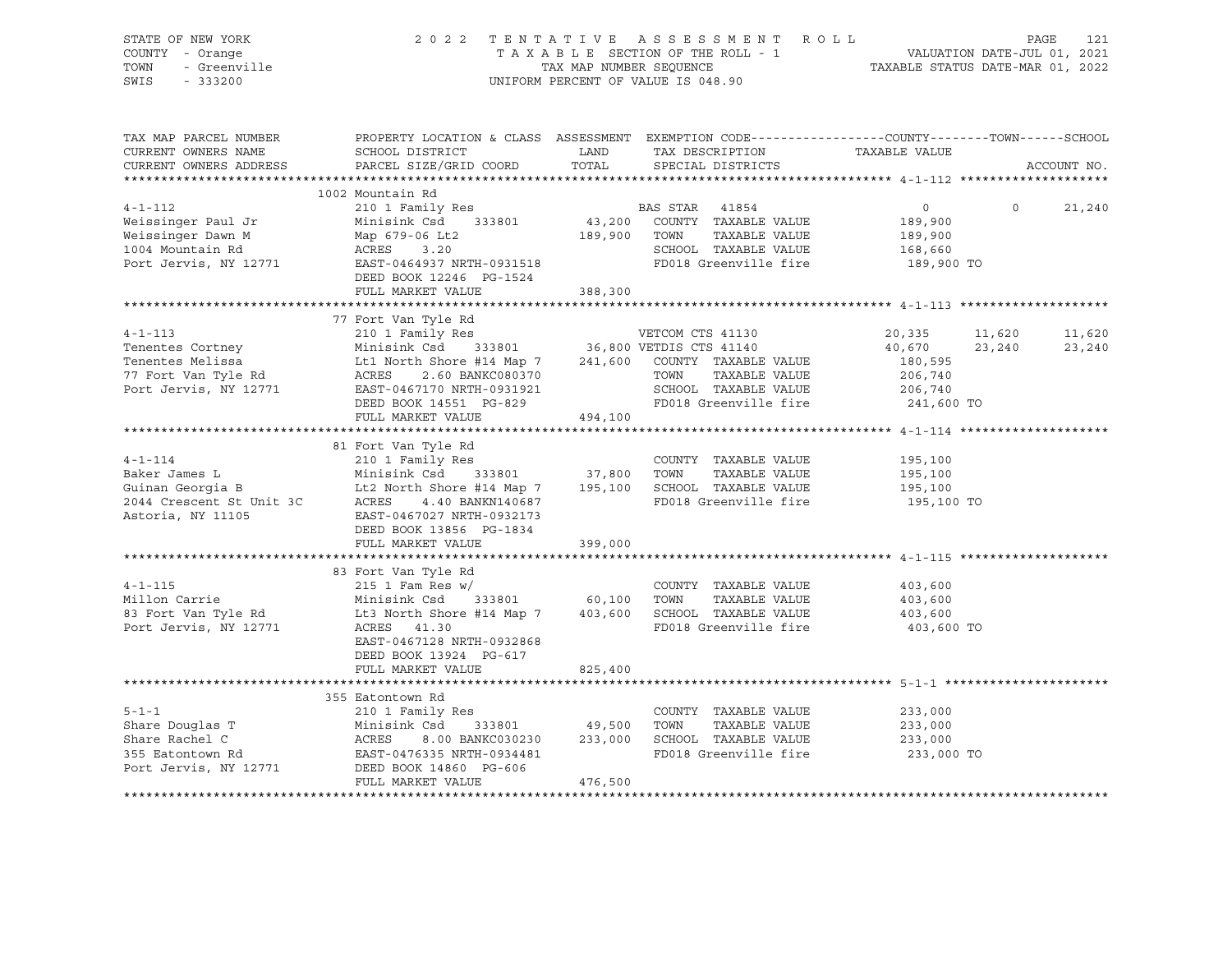# STATE OF NEW YORK 2 0 2 2 T E N T A T I V E A S S E S S M E N T R O L L PAGE 122 COUNTY - Orange T A X A B L E SECTION OF THE ROLL - 1 VALUATION DATE-JUL 01, 2021 TOWN - Greenville TAX MAP NUMBER SEQUENCE TAXABLE STATUS DATE-MAR 01, 2022 SWIS - 333200 UNIFORM PERCENT OF VALUE IS 048.90

| TAX MAP PARCEL NUMBER<br>CURRENT OWNERS NAME<br>CURRENT OWNERS ADDRESS                                        | PROPERTY LOCATION & CLASS ASSESSMENT EXEMPTION CODE----------------COUNTY-------TOWN-----SCHOOL<br>SCHOOL DISTRICT<br>PARCEL SIZE/GRID COORD                                                                                                                  | LAND<br>TOTAL           | TAX DESCRIPTION<br>SPECIAL DISTRICTS                                                                                                   | TAXABLE VALUE                                                 | ACCOUNT NO.        |
|---------------------------------------------------------------------------------------------------------------|---------------------------------------------------------------------------------------------------------------------------------------------------------------------------------------------------------------------------------------------------------------|-------------------------|----------------------------------------------------------------------------------------------------------------------------------------|---------------------------------------------------------------|--------------------|
| $5 - 1 - 3.1$<br>Murray James V<br>1010 Greenville Tpke<br>Middletown, NY 10940                               | 1010 Greenville Tpke<br>210 1 Family Res<br>Minisink Csd<br>5.30 BANKC030275 137,900 TOWN<br>ACRES<br>EAST-0471893 NRTH-0931617<br>DEED BOOK 13725 PG-531<br>FULL MARKET VALUE                                                                                | 282,000                 | s<br>BAS STAR 41854<br>333801 46,700 COUNTY TAXABLE VALUE<br>TAXABLE VALUE<br>SCHOOL TAXABLE VALUE<br>FD018 Greenville fire 137,900 TO | $\overline{0}$<br>137,900<br>137,900<br>116,660               | $\Omega$<br>21,240 |
| $5 - 1 - 3.211$<br>Rafferty Marion<br>1031 Greenville Tpke<br>Middletown, NY 10940                            | 1031 Greenville Tpke<br>210 1 Family Res BP<br>Minisink Csd 333801 38,800<br>Lt2 Hawkins Sub Map 2950 164,900 TOWN<br>ACRES<br>6.70<br>EAST-0472142 NRTH-0930699<br>DEED BOOK 13350 PG-165<br>FULL MARKET VALUE                                               | 337,200                 | BAS STAR 41854<br>COUNTY TAXABLE VALUE<br>TAXABLE VALUE<br>SCHOOL TAXABLE VALUE<br>FD018 Greenville fire                               | $\circ$<br>164,900<br>164,900<br>143,660<br>164,900 TO        | 21,240<br>$\Omega$ |
| $5 - 1 - 3.212$<br>122 Grusz Rd<br>Westtown, NY 10998                                                         | 1035 Greenville Tpke<br>312 Vac w/imprv<br>Mountain View Home Bldrs Inc Minisink Csd 333801 47,200 TOWN<br>Lt1 Hawkins Sub Map 2950 111,700 SCHOOL TAXABLE VALUE<br>ACRES<br>5.30<br>EAST-0469845 NRTH-0930477<br>DEED BOOK 15084 PG-299<br>FULL MARKET VALUE | 228,400                 | COUNTY TAXABLE VALUE<br>TAXABLE VALUE<br>FD018 Greenville fire                                                                         | 111,700<br>111,700<br>111,700<br>111,700 TO                   |                    |
| $5 - 1 - 3.214$<br>Buckley Michael C<br>Buckley Sara M<br>971 Greenville Tpke<br>Middletown, NY 10940         | 971 Greenville Tpke<br>210 1 Family Res<br>Minisink Csd 333801<br>Lot 1 Hawkins Sub<br>ACRES 5.60 BANKC080496<br>EAST-0473228 NRTH-0931683<br>DEED BOOK 13720 PG-1202<br>FULL MARKET VALUE                                                                    | 129,900 TOWN<br>265,600 | BAS STAR 41854<br>38,300 COUNTY TAXABLE VALUE<br>TAXABLE VALUE<br>SCHOOL TAXABLE VALUE<br>FD018 Greenville fire                        | $\overline{0}$<br>129,900<br>129,900<br>108,660<br>129,900 TO | 21,240<br>$\Omega$ |
| $5 - 1 - 3.221$<br>S-1 S.L.<br>Caputo Matthew<br>Caputo Sarah<br>1036 Greenville Tpke<br>Middletown, NY 10940 | 1036 Greenville Tpke<br>210 1 Family Res<br>Minisink Csd 333801 45,100 COUNTY TAXABLE VALUE<br>Lt1 Ritter Assoc Map 4567 135,000 TOWN<br>ACRES 4.80 BANKC030614<br>EAST-0471334 NRTH-0930890<br>DEED BOOK 12684 PG-577<br>FULL MARKET VALUE                   | 276,100                 | BAS STAR 41854<br>TAXABLE VALUE<br>SCHOOL TAXABLE VALUE<br>FD018 Greenville fire                                                       | $\circ$<br>135,000<br>135,000<br>113,760<br>135,000 TO        | $\Omega$<br>21,240 |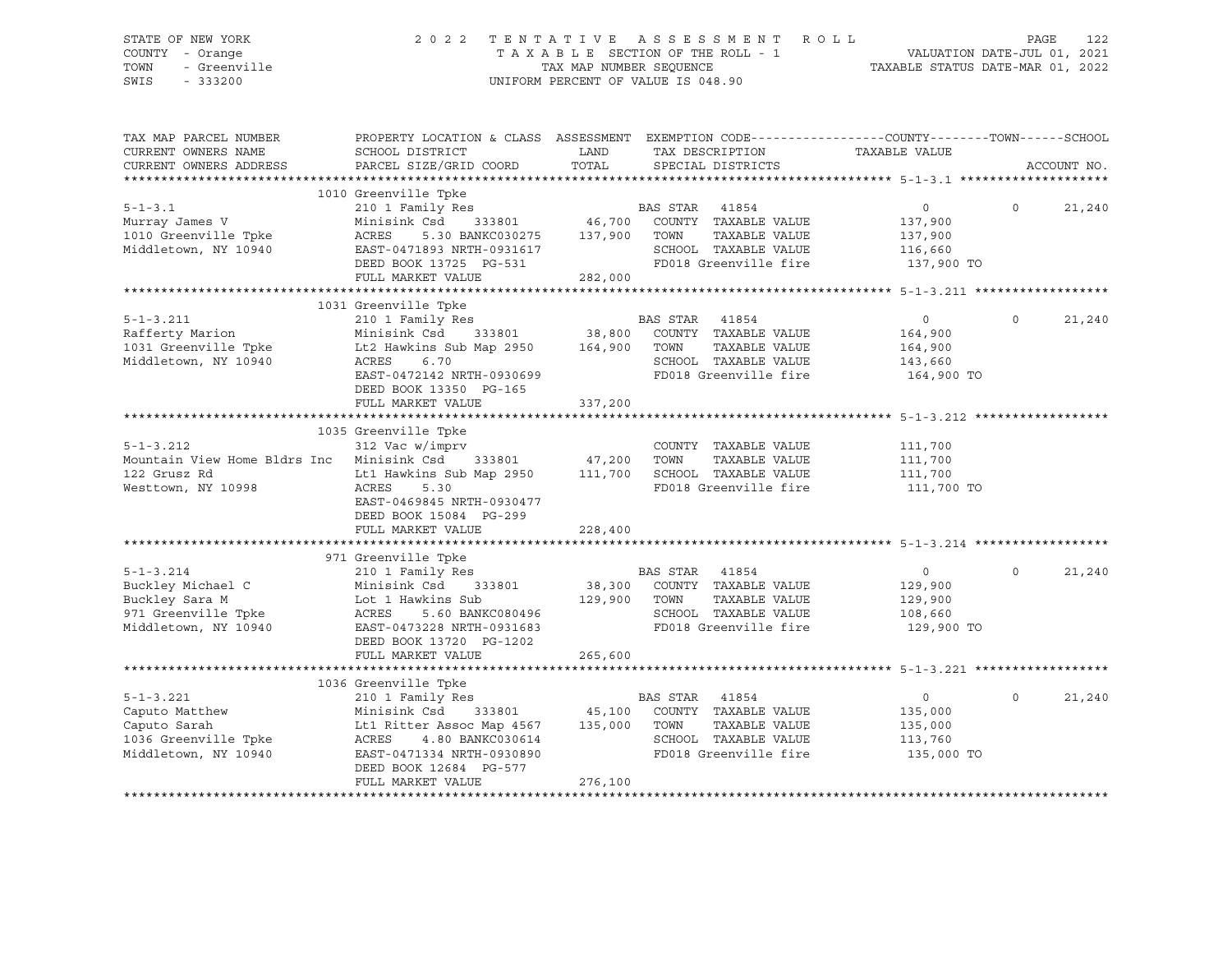| STATE OF NEW YORK<br>COUNTY - Orange<br>TOWN<br>- Greenville<br>SWIS<br>$-333200$                          | 2 0 2 2                                                                                                                                                                                                                                                                             | TAXABLE SECTION OF THE ROLL - 1<br>TAX MAP NUMBER SEQUENCE<br>UNIFORM PERCENT OF VALUE IS 048.90 |                                  | TENTATIVE ASSESSMENT ROLL                                                                      | VALUATION DATE-JUL 01, 2021<br>TAXABLE STATUS DATE-MAR 01, 2022            |                                   | PAGE<br>123               |
|------------------------------------------------------------------------------------------------------------|-------------------------------------------------------------------------------------------------------------------------------------------------------------------------------------------------------------------------------------------------------------------------------------|--------------------------------------------------------------------------------------------------|----------------------------------|------------------------------------------------------------------------------------------------|----------------------------------------------------------------------------|-----------------------------------|---------------------------|
| TAX MAP PARCEL NUMBER<br>CURRENT OWNERS NAME<br>CURRENT OWNERS ADDRESS                                     | PROPERTY LOCATION & CLASS ASSESSMENT EXEMPTION CODE----------------COUNTY-------TOWN-----SCHOOL<br>SCHOOL DISTRICT<br>PARCEL SIZE/GRID COORD                                                                                                                                        | LAND                                                                                             |                                  | TAX DESCRIPTION<br>TOTAL SPECIAL DISTRICTS                                                     | TAXABLE VALUE                                                              |                                   | ACCOUNT NO.               |
|                                                                                                            | 1030 Greenville Tpke                                                                                                                                                                                                                                                                |                                                                                                  |                                  |                                                                                                |                                                                            |                                   |                           |
| $5 - 1 - 3.222$<br>Polanco Franklyn E<br>Polanco Stephanie<br>1030 Greenville Tpke<br>Middletown, NY 10940 | 210 1 Family Res<br>Minisink Csd 333801 42,400 COUNTY TAXABLE VALUE<br>Lt2 Ritter Assoc Map 4567 135,800 TOWN TAXABLE VALUE<br>ACRES 2.90 BANKC030230 2000 COUNTY TAXABLE VALUE<br>ACRES 2.90 BANKC030230<br>EAST-0471449 NRTH-0931065<br>DEED BOOK 5326 PG-32<br>FULL MARKET VALUE | <b>BAS STAR 41854</b><br>277,700                                                                 |                                  | SCHOOL TAXABLE VALUE<br>FD018 Greenville fire                                                  | $\overline{0}$<br>135,800<br>135,800<br>114,560<br>135,800 TO              | $\Omega$                          | 21,240                    |
|                                                                                                            |                                                                                                                                                                                                                                                                                     |                                                                                                  |                                  |                                                                                                |                                                                            |                                   |                           |
| $5 - 1 - 3.223$<br>Mauro Vincent<br>1024 Greenville Tpke<br>Middletown, NY 10940                           | 1024 Greenville Tpke<br>210 1 Family Res<br>333801 47,600 TOWN<br>Minisink Csd<br>Lt3 Ritter Assoc Map 4567 138,000 SCHOOL TAXABLE VALUE<br>ACRES 6.20 BANKN140687 FD018 Greenville fire<br>EAST-0471559 NRTH-0931280<br>DEED BOOK 14588 PG-1978                                    |                                                                                                  |                                  | COUNTY TAXABLE VALUE<br>TAXABLE VALUE<br>FD018 Greenville fire                                 | 138,000<br>138,000<br>138,000<br>138,000 TO                                |                                   |                           |
|                                                                                                            | FULL MARKET VALUE                                                                                                                                                                                                                                                                   | 282,200                                                                                          |                                  |                                                                                                |                                                                            |                                   |                           |
|                                                                                                            |                                                                                                                                                                                                                                                                                     |                                                                                                  |                                  |                                                                                                |                                                                            |                                   |                           |
|                                                                                                            | 980 Greenville Tpke                                                                                                                                                                                                                                                                 |                                                                                                  |                                  |                                                                                                |                                                                            |                                   |                           |
| $5 - 1 - 3.224$<br>Chen Albert<br>Chen Nai-Fen<br>980 Greenville Tpke<br>Middletown, NY 10940              | 240 Rural res<br>Minisink Csd 333801<br>EAST-0471302 NRTH-0932000<br>DEED BOOK 2218 PG-00260                                                                                                                                                                                        |                                                                                                  | BAS STAR 41854                   | 99,700 COUNTY TAXABLE VALUE<br>TAXABLE VALUE<br>SCHOOL TAXABLE VALUE<br>FD018 Greenville fire  | $\overline{0}$<br>374,000<br>374,000<br>352,760<br>374,000 TO              | $\Omega$                          | 21,240                    |
|                                                                                                            | FULL MARKET VALUE                                                                                                                                                                                                                                                                   | 764,800                                                                                          |                                  |                                                                                                |                                                                            |                                   |                           |
| $5 - 1 - 3.23$<br>Miracles of Humanity Foundatio Minisink Csd<br>13922 Birchwood Ave<br>Rosemont, MI 55068 | Greenville Tpke<br>323 Vacant rural<br>333801<br>ACRES<br>8.80<br>EAST-0472764 NRTH-0930094<br>DEED BOOK 14679 PG-194<br>FULL MARKET VALUE                                                                                                                                          | 5,300                                                                                            | 2,600 TOWN                       | COUNTY TAXABLE VALUE<br>TAXABLE VALUE<br>2,600 SCHOOL TAXABLE VALUE<br>FD018 Greenville fire   | 2,600<br>2,600<br>2,600<br>2,600 TO                                        |                                   |                           |
|                                                                                                            |                                                                                                                                                                                                                                                                                     |                                                                                                  |                                  |                                                                                                |                                                                            |                                   |                           |
|                                                                                                            | 761 Greenville Tpke                                                                                                                                                                                                                                                                 |                                                                                                  |                                  |                                                                                                |                                                                            |                                   |                           |
| $5 - 1 - 4.1$<br>Bloss Joseph R<br>761 Greenville Tpke<br>Middletown, NY 10940                             | Greenville Tpke<br>210 1 Family Res<br>210 1 City Res<br>233,600 BAS STAR 41854<br>1.50 BANKC170030<br>ACRES<br>EAST-0477618 NRTH-0933742<br>DEED BOOK 5619 PG-317<br>FULL MARKET VALUE                                                                                             |                                                                                                  | 160,100 SOLAR EX C 49500<br>TOWN | COUNTY TAXABLE VALUE<br>TAXABLE VALUE<br>327,400 SCHOOL TAXABLE VALUE<br>FD018 Greenville fire | 12,201<br>$\circ$<br>17,800<br>130,099<br>135,328<br>114,088<br>160,100 TO | 6,972<br>$\overline{0}$<br>17,800 | 6,972<br>21,240<br>17,800 |
|                                                                                                            |                                                                                                                                                                                                                                                                                     |                                                                                                  |                                  |                                                                                                |                                                                            |                                   |                           |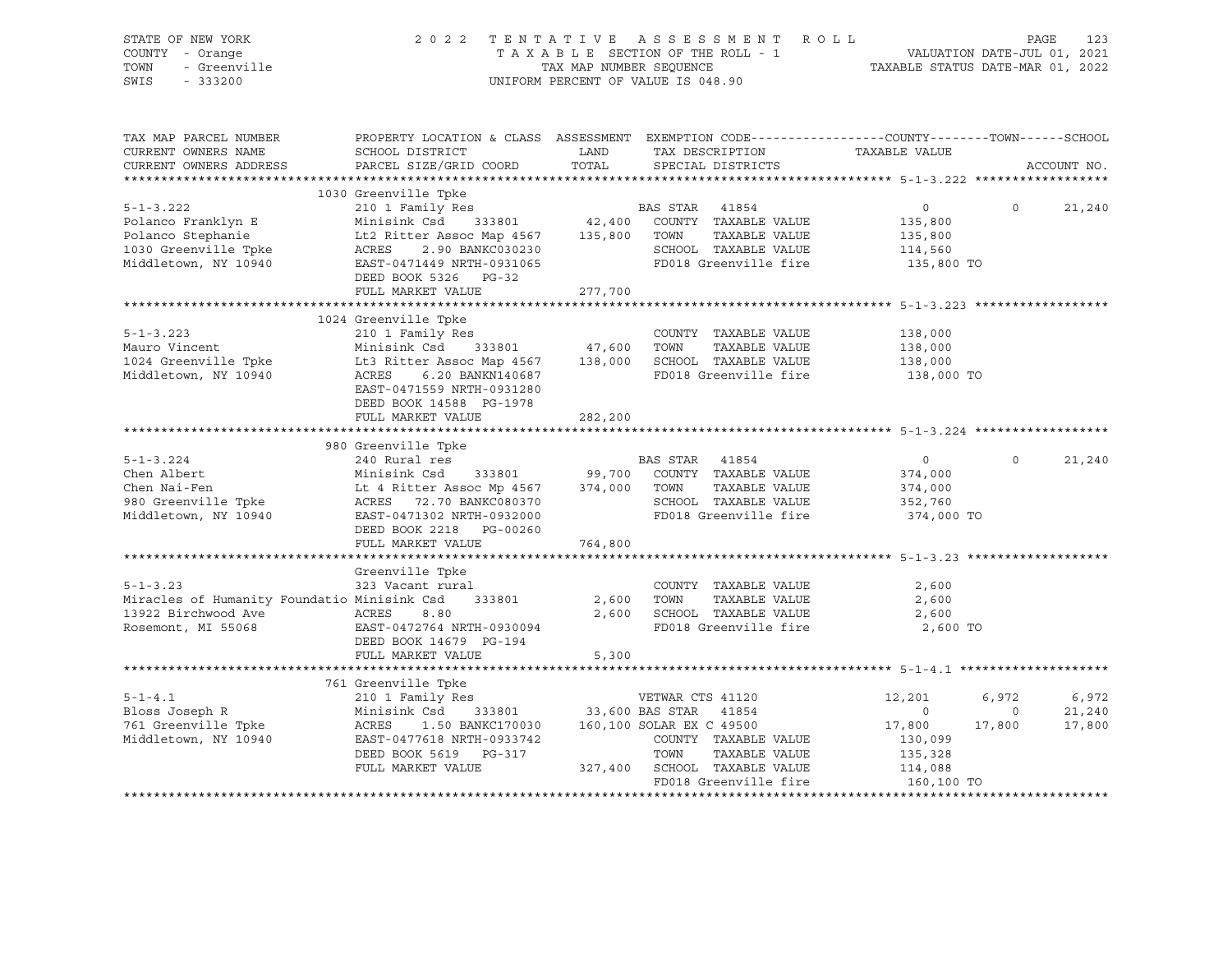| STATE OF NEW YORK<br>COUNTY - Orange<br>- Greenville<br>TOWN<br>SWIS<br>$-333200$                          |                                                                                                                                                                                          | TAX MAP NUMBER SEQUENCE | 2022 TENTATIVE ASSESSMENT ROLL<br>TAXABLE SECTION OF THE ROLL - 1<br>UNIFORM PERCENT OF VALUE IS 048.90                      | VALUATION DATE-JUL 01, 2021<br>TAXABLE STATUS DATE-MAR 01, 2022 |                   | PAGE<br>124      |
|------------------------------------------------------------------------------------------------------------|------------------------------------------------------------------------------------------------------------------------------------------------------------------------------------------|-------------------------|------------------------------------------------------------------------------------------------------------------------------|-----------------------------------------------------------------|-------------------|------------------|
| TAX MAP PARCEL NUMBER<br>CURRENT OWNERS NAME<br>CURRENT OWNERS ADDRESS                                     | PROPERTY LOCATION & CLASS ASSESSMENT EXEMPTION CODE----------------COUNTY-------TOWN------SCHOOL<br>SCHOOL DISTRICT<br>PARCEL SIZE/GRID COORD                                            | LAND<br>TOTAL           | TAX DESCRIPTION TAXABLE VALUE<br>SPECIAL DISTRICTS                                                                           |                                                                 |                   | ACCOUNT NO.      |
|                                                                                                            | 298 Eatontown Rd                                                                                                                                                                         |                         |                                                                                                                              |                                                                 |                   |                  |
| $5 - 1 - 4.21$<br>Vivaldo Angel<br>Vivaldo Rocio P<br>298 Eatontown Rd<br>Middletown, NY 10940             | 220 2 Family Res<br>333801 41,700 TOWN<br>Minisink Csd<br>Lt1 Paglia Sub 232-05<br>ACRES 5.60<br>EAST-0477108 NRTH-0933213                                                               |                         | COUNTY TAXABLE VALUE<br>TAXABLE VALUE<br>200,500 SCHOOL TAXABLE VALUE<br>FD018 Greenville fire                               | 200,500<br>200,500<br>200,500<br>200,500 TO                     |                   |                  |
|                                                                                                            | DEED BOOK 12173 PG-583<br>FULL MARKET VALUE                                                                                                                                              | 410,000                 |                                                                                                                              |                                                                 |                   |                  |
|                                                                                                            |                                                                                                                                                                                          |                         |                                                                                                                              |                                                                 |                   |                  |
|                                                                                                            | 775 Greenville Tpke                                                                                                                                                                      |                         |                                                                                                                              |                                                                 |                   |                  |
| $5 - 1 - 4.22$<br>Quinn Robert G<br>Quinn Jaime A<br>775 Greenville Tpke<br>Middletown, NY 10940           | 210 1 Family Res<br>Minisink Csd 333801<br>Lt2 Paglia Sub 232-05 231,100 COUNTY TAXABLE VALUE<br>ACRES 2.80 BANKC130780<br>EAST-0477332 NRTH-0933439                                     |                         | BAS STAR 41854<br>41,800 SOLAR EX C 49500<br>TOWN<br>TAXABLE VALUE<br>SCHOOL TAXABLE VALUE                                   | $\circ$<br>19,000<br>212,100<br>212,100<br>190,860              | $\circ$<br>19,000 | 21,240<br>19,000 |
|                                                                                                            | DEED BOOK 12450 PG-655                                                                                                                                                                   |                         | FD018 Greenville fire                                                                                                        | 231,100 TO                                                      |                   |                  |
|                                                                                                            | FULL MARKET VALUE                                                                                                                                                                        | 472,600                 |                                                                                                                              |                                                                 |                   |                  |
|                                                                                                            |                                                                                                                                                                                          |                         |                                                                                                                              |                                                                 |                   |                  |
| $5 - 1 - 4.23$<br>Paglia Daniella<br>PO Box 352<br>Blooming Grove, NY 10914                                | Greenville Tpke<br>314 Rural vac<10<br>Minisink Csd 333801<br>Lt3 Paglia Sub 232-05 33,700 SCHOOL TAXABLE VALUE<br>2.60<br>ACRES<br>EAST-0477487 NRTH-0933593<br>DEED BOOK 13621 PG-1131 | 33,700 TOWN             | COUNTY TAXABLE VALUE<br>TAXABLE VALUE<br>FD018 Greenville fire                                                               | 33,700<br>33,700<br>33,700<br>33,700 TO                         |                   |                  |
|                                                                                                            | FULL MARKET VALUE                                                                                                                                                                        | 68,900                  |                                                                                                                              |                                                                 |                   |                  |
|                                                                                                            |                                                                                                                                                                                          |                         |                                                                                                                              |                                                                 |                   |                  |
|                                                                                                            | 180 Eatontown Rd                                                                                                                                                                         |                         |                                                                                                                              |                                                                 |                   |                  |
| $5 - 1 - 5.1$<br>Snyder James<br>Snyder JoAnn<br>180 Eatontown Rd<br>Middletown, NY 10940                  | 240 Rural res<br>Minisink Csd<br>333801<br>MINISINK CSG<br>ACRES 14.00<br>12011<br>EAST-0478724 NRTH-0931372<br>DEED POOK 14223 PG-435<br>DEED BOOK 14223 PG-435<br>FULL MARKET VALUE    | 159,300 TOWN<br>325,800 | VETWAR CTS 41120<br>54,100 COUNTY TAXABLE VALUE<br>TAXABLE VALUE<br>SCHOOL TAXABLE VALUE<br>FD018 Greenville fire 159,300 TO | 12,201<br>147,099<br>152,328<br>152,328                         | 6,972             | 6,972            |
|                                                                                                            |                                                                                                                                                                                          |                         |                                                                                                                              |                                                                 |                   |                  |
| $5 - 1 - 5.221$<br>Marcolina Rosemary L<br>Marcolina Douglas A<br>186 Eatontown Rd<br>Middletown, NY 10940 | 194 Eatontown Rd<br>210 1 Family Res<br>333801<br>Minisink Csd<br>Lot 1 Lewis Sub<br>ACRES<br>3.20<br>EAST-0477777 NRTH-0930987<br>DEED BOOK 5955 PG-316                                 | 43,300 TOWN             | COUNTY TAXABLE VALUE<br>TAXABLE VALUE<br>131,400 SCHOOL TAXABLE VALUE<br>FD018 Greenville fire                               | 131,400<br>131,400<br>131,400<br>131,400 TO                     |                   |                  |
|                                                                                                            | FULL MARKET VALUE                                                                                                                                                                        | 268,700                 |                                                                                                                              |                                                                 |                   |                  |
|                                                                                                            |                                                                                                                                                                                          |                         |                                                                                                                              |                                                                 |                   |                  |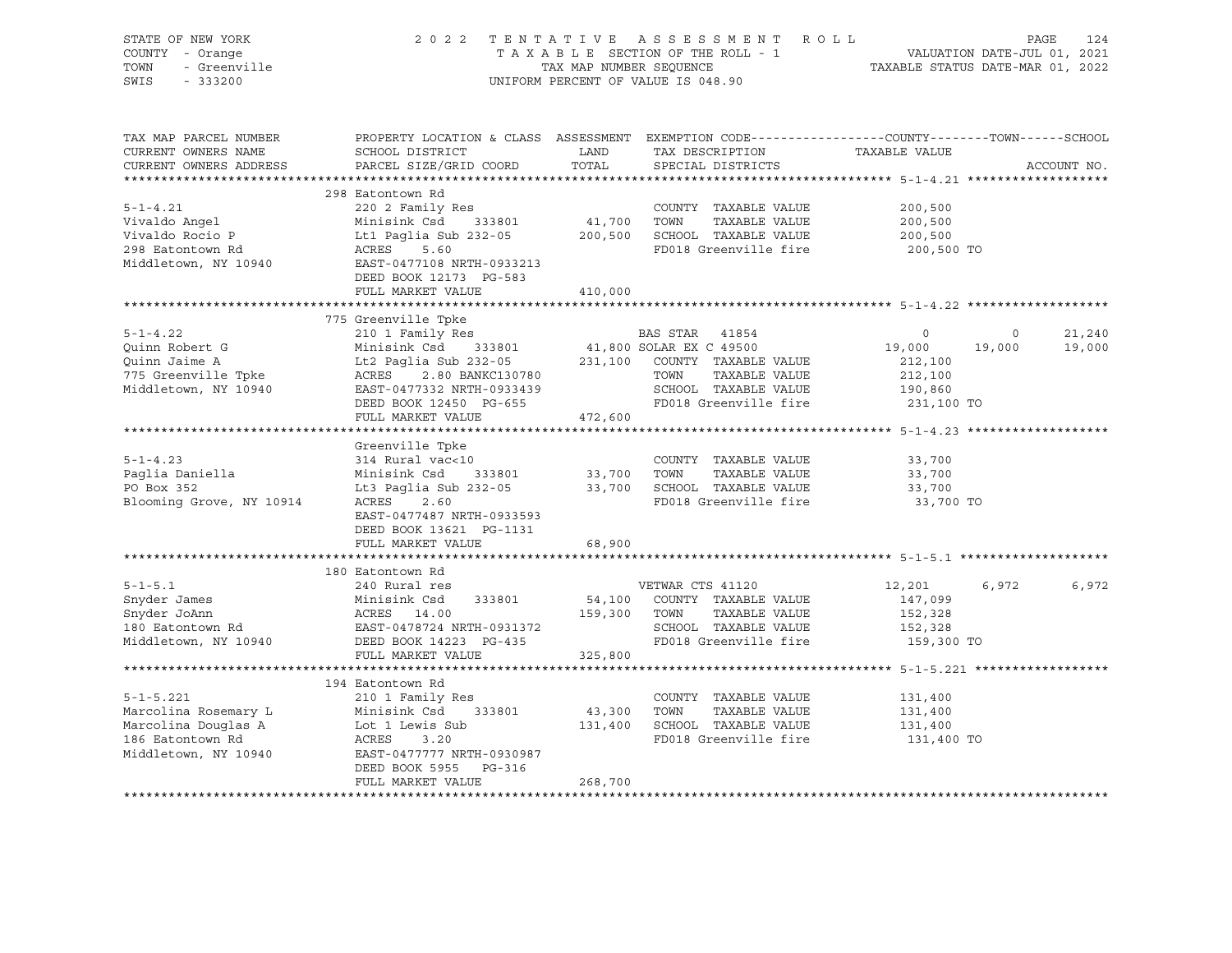| STATE OF NEW YORK<br>Criman Form<br>7 - Orange<br>- Greenville<br>COUNTY - Orange<br>TOWN<br>SWIS<br>$-333200$                                                                                                                                                                                                                              |                                                                                                                                                                                       |         | 2022 TENTATIVE ASSESSMENT ROLL PAGE 125<br>TAXABLE SECTION OF THE ROLL - 1<br>TAX MAP NUMBER SEQUENCE TAXABLE STATUS DATE-MAR 01, 2021<br>TAXABLE STATUS DATE-MAR 01, 2022<br>UNIFORM PERCENT OF VALUE IS 048.90                                                                                                                                                                                                                                                                                                                    |                                                               |                |             |
|---------------------------------------------------------------------------------------------------------------------------------------------------------------------------------------------------------------------------------------------------------------------------------------------------------------------------------------------|---------------------------------------------------------------------------------------------------------------------------------------------------------------------------------------|---------|-------------------------------------------------------------------------------------------------------------------------------------------------------------------------------------------------------------------------------------------------------------------------------------------------------------------------------------------------------------------------------------------------------------------------------------------------------------------------------------------------------------------------------------|---------------------------------------------------------------|----------------|-------------|
| TAX MAP PARCEL NUMBER<br>CURRENT OWNERS NAME<br>CURRENT OWNERS ADDRESS                                                                                                                                                                                                                                                                      | PROPERTY LOCATION & CLASS ASSESSMENT EXEMPTION CODE----------------COUNTY-------TOWN------SCHOOL<br>SCHOOL DISTRICT<br>PARCEL SIZE/GRID COORD                                         |         | LAND TAX DESCRIPTION TAXABLE VALUE<br>TOTAI. SPECIAL DISTRICTS TOTAI.                                                                                                                                                                                                                                                                                                                                                                                                                                                               |                                                               |                | ACCOUNT NO. |
|                                                                                                                                                                                                                                                                                                                                             | 186 Eatontown Rd                                                                                                                                                                      |         |                                                                                                                                                                                                                                                                                                                                                                                                                                                                                                                                     |                                                               |                |             |
| $5 - 1 - 5.222$<br>Marcolina Douglas A<br>Marcolina Rosemary<br>186 Eatontown Rd<br>Middletown, NY 10940                                                                                                                                                                                                                                    | 210 1 Family Res<br>Minisink Csd<br>333801<br>ramily R<br>Minisink Csd<br>Lt 2 Lewis Sub<br>ACRES 2.70<br>EAST<br>EAST-0478016 NRTH-0931073<br>DEED BOOK 2083 PG-00631                | 146,100 | BAS STAR 41854<br>39,300 COUNTY TAXABLE VALUE<br>TAXABLE VALUE<br>TOWN<br>SCHOOL TAXABLE VALUE<br>FD018 Greenville fire                                                                                                                                                                                                                                                                                                                                                                                                             | $\overline{0}$<br>146,100<br>146,100<br>124,860<br>146,100 TO | $\overline{0}$ | 21,240      |
|                                                                                                                                                                                                                                                                                                                                             | FULL MARKET VALUE                                                                                                                                                                     | 298,800 |                                                                                                                                                                                                                                                                                                                                                                                                                                                                                                                                     |                                                               |                |             |
|                                                                                                                                                                                                                                                                                                                                             |                                                                                                                                                                                       |         |                                                                                                                                                                                                                                                                                                                                                                                                                                                                                                                                     |                                                               |                |             |
| $5 - 1 - 5.31$<br>Hardoon Craiq<br>Hardoon Michelle<br>246 Eatontown Rd<br>Middletown, NY 10940                                                                                                                                                                                                                                             | 246 Eatontown Rd<br>210 1 Family Res<br>Minisink Csd 333801<br>Lt 1 Sub Map 9825<br>ACRES 2.90<br>ACRES<br>2.90<br>ACRES 2.90<br>EAST-0477157 NRTH-0931941<br>DEED BOOK 15178 PG-1485 | 36,000  | COUNTY TAXABLE VALUE<br>TOWN<br>TAXABLE VALUE<br>164,500 SCHOOL TAXABLE VALUE<br>FD018 Greenville fire                                                                                                                                                                                                                                                                                                                                                                                                                              | 164,500<br>164,500<br>164,500<br>164,500 TO                   |                |             |
| PRIOR OWNER ON 3/01/2022 FULL MARKET VALUE                                                                                                                                                                                                                                                                                                  |                                                                                                                                                                                       | 336,400 |                                                                                                                                                                                                                                                                                                                                                                                                                                                                                                                                     |                                                               |                |             |
| Hardoon Craiq                                                                                                                                                                                                                                                                                                                               |                                                                                                                                                                                       |         |                                                                                                                                                                                                                                                                                                                                                                                                                                                                                                                                     |                                                               |                |             |
|                                                                                                                                                                                                                                                                                                                                             |                                                                                                                                                                                       |         |                                                                                                                                                                                                                                                                                                                                                                                                                                                                                                                                     |                                                               |                |             |
|                                                                                                                                                                                                                                                                                                                                             | 23 & 24 Camellia Ln                                                                                                                                                                   |         | 51 PCT OF VALUE USED FOR EXEMPTION PURPOSES                                                                                                                                                                                                                                                                                                                                                                                                                                                                                         |                                                               |                |             |
|                                                                                                                                                                                                                                                                                                                                             |                                                                                                                                                                                       |         |                                                                                                                                                                                                                                                                                                                                                                                                                                                                                                                                     | 6,972 5,229                                                   |                | 6,972       |
|                                                                                                                                                                                                                                                                                                                                             |                                                                                                                                                                                       |         |                                                                                                                                                                                                                                                                                                                                                                                                                                                                                                                                     | $28,794$<br>21,988                                            | 28,794         | 28,794      |
|                                                                                                                                                                                                                                                                                                                                             |                                                                                                                                                                                       |         |                                                                                                                                                                                                                                                                                                                                                                                                                                                                                                                                     |                                                               | 22,250         | 21,988      |
| 5-1-5.32<br>Francis Hugh Minisink Csd 333801 72,700 AG PRIVATE 41730<br>24 Camellia Ln Lt 2 Lewis Sub Map 9825 301,100 AGED 41800<br>24 Minisink Csd 333801 72,700 AG PRIVATE 41730<br>24 Minisink Csd 333801 72,700 AG PRIVATE 41730<br><br>MAY BE SUBJECT TO PAYMENT DEED BOOK 4862 PG-131<br>UNDER AGDIST LAW TIL 2029 FULL MARKET VALUE | EAST-0477887 NRTH-0932012                                                                                                                                                             |         | $\begin{array}{c}\n 2.1300 \\  \text{ENH} \quad \text{STAR} \quad 41834 \\  \text{G2} \quad \text{G2} \quad \text{G2} \quad \text{G2} \quad \text{G2} \quad \text{G2} \quad \text{G2} \quad \text{G2} \quad \text{G2} \quad \text{G2} \quad \text{G2} \quad \text{G2} \quad \text{G2} \quad \text{G2} \quad \text{G2} \quad \text{G2} \quad \text{G2} \quad \text{G2} \quad \text{G2} \quad \text{G2} \quad \text{G2} \quad \text{G2} \quad \text{G2$<br>COUNTY TAXABLE VALUE<br>TOWN TAXABLE VALUE<br>615,700 SCHOOL TAXABLE VALUE | $\overline{0}$<br>243,346<br>244,827<br>190,326               | $\sim$ 0       | 53,020      |
|                                                                                                                                                                                                                                                                                                                                             |                                                                                                                                                                                       |         | FD018 Greenville fire<br>28,794 EX                                                                                                                                                                                                                                                                                                                                                                                                                                                                                                  | 272,306 TO                                                    |                |             |
|                                                                                                                                                                                                                                                                                                                                             |                                                                                                                                                                                       |         |                                                                                                                                                                                                                                                                                                                                                                                                                                                                                                                                     |                                                               |                |             |
| $5 - 1 - 5.4$                                                                                                                                                                                                                                                                                                                               | $278\,$ Eatontown Rd $$\sf 97$ PCT OF VALUE USED FOR EXEMPTION PURPOSES $$\sf 210$$ 1 Family Res $$\sf VETWAR}$ CTS $41120$                                                           |         |                                                                                                                                                                                                                                                                                                                                                                                                                                                                                                                                     | 12,201                                                        | 6,972          | 6,972       |
| Perez Liv Trust Louis J & Hild Minisink Csd 333801 34,900 ENH STAR 41834                                                                                                                                                                                                                                                                    |                                                                                                                                                                                       |         |                                                                                                                                                                                                                                                                                                                                                                                                                                                                                                                                     | $\overline{0}$                                                | $\overline{0}$ | 53,020      |
| 278 Eatontown Rd ACRES                                                                                                                                                                                                                                                                                                                      | 3.20                                                                                                                                                                                  |         | 115,200 COUNTY TAXABLE VALUE                                                                                                                                                                                                                                                                                                                                                                                                                                                                                                        | 102,999                                                       |                |             |
| Middletown, NY 10940                                                                                                                                                                                                                                                                                                                        | EAST-0477708 NRTH-0933268 TOWN TAXABLE VALUE<br>DEED BOOK 14558 PG-1763 SCHOOL TAXABLE VALUE<br>FULL MARKET VALUE 235,600 FD018 Greenville fire                                       |         | TAXABLE VALUE                                                                                                                                                                                                                                                                                                                                                                                                                                                                                                                       | 108,228                                                       |                |             |
|                                                                                                                                                                                                                                                                                                                                             |                                                                                                                                                                                       |         |                                                                                                                                                                                                                                                                                                                                                                                                                                                                                                                                     | 55,208                                                        |                |             |
|                                                                                                                                                                                                                                                                                                                                             |                                                                                                                                                                                       |         |                                                                                                                                                                                                                                                                                                                                                                                                                                                                                                                                     | 115,200 TO                                                    |                |             |
|                                                                                                                                                                                                                                                                                                                                             |                                                                                                                                                                                       |         |                                                                                                                                                                                                                                                                                                                                                                                                                                                                                                                                     |                                                               |                |             |
| $5 - 1 - 8$                                                                                                                                                                                                                                                                                                                                 | 164 Eatontown Rd                                                                                                                                                                      |         |                                                                                                                                                                                                                                                                                                                                                                                                                                                                                                                                     |                                                               |                |             |
| Delorenzo Samantha                                                                                                                                                                                                                                                                                                                          | Eatontown ku<br>210 1 Family Res<br>Minisink Csd 333801 - 200 200                                                                                                                     |         | COUNTY TAXABLE VALUE<br>TOWN<br>TAXABLE VALUE                                                                                                                                                                                                                                                                                                                                                                                                                                                                                       | 88,300<br>88,300                                              |                |             |
| 164 Eatontown Rd                                                                                                                                                                                                                                                                                                                            | ACRES<br>1.00                                                                                                                                                                         |         | SCHOOL TAXABLE VALUE                                                                                                                                                                                                                                                                                                                                                                                                                                                                                                                | 88,300                                                        |                |             |
| Middletown, NY 10940                                                                                                                                                                                                                                                                                                                        | ACRES       1.00<br>EAST-0478284  NRTH-0930590                                                                                                                                        | 88,300  | FD018 Greenville fire                                                                                                                                                                                                                                                                                                                                                                                                                                                                                                               | 88,300 TO                                                     |                |             |
|                                                                                                                                                                                                                                                                                                                                             | DEED BOOK 15145 PG-992                                                                                                                                                                |         |                                                                                                                                                                                                                                                                                                                                                                                                                                                                                                                                     |                                                               |                |             |
|                                                                                                                                                                                                                                                                                                                                             | FULL MARKET VALUE                                                                                                                                                                     | 180,600 |                                                                                                                                                                                                                                                                                                                                                                                                                                                                                                                                     |                                                               |                |             |
|                                                                                                                                                                                                                                                                                                                                             |                                                                                                                                                                                       |         |                                                                                                                                                                                                                                                                                                                                                                                                                                                                                                                                     |                                                               |                |             |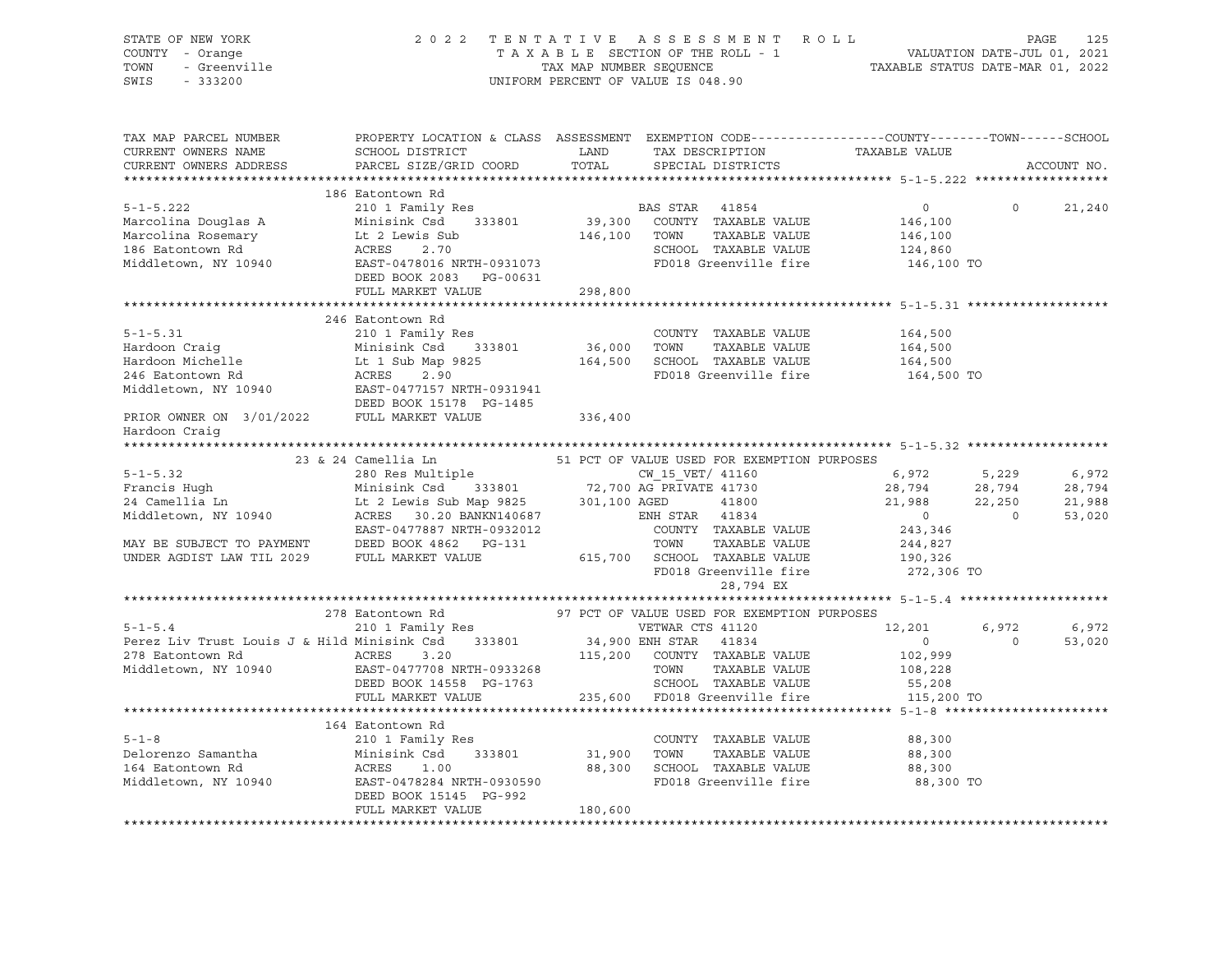# STATE OF NEW YORK 2 0 2 2 T E N T A T I V E A S S E S S M E N T R O L L PAGE 126 COUNTY - Orange T A X A B L E SECTION OF THE ROLL - 1 VALUATION DATE-JUL 01, 2021 TOWN - Greenville TAX MAP NUMBER SEQUENCE TAXABLE STATUS DATE-MAR 01, 2022 SWIS - 333200 UNIFORM PERCENT OF VALUE IS 048.90

| TAX MAP PARCEL NUMBER  | PROPERTY LOCATION & CLASS ASSESSMENT EXEMPTION CODE----------------COUNTY-------TOWN------SCHOOL                         |               |                                                                        |               |         |             |
|------------------------|--------------------------------------------------------------------------------------------------------------------------|---------------|------------------------------------------------------------------------|---------------|---------|-------------|
| CURRENT OWNERS NAME    | SCHOOL DISTRICT                                                                                                          | LAND          | TAX DESCRIPTION                                                        | TAXABLE VALUE |         |             |
| CURRENT OWNERS ADDRESS | PARCEL SIZE/GRID COORD                                                                                                   | TOTAL         | SPECIAL DISTRICTS                                                      |               |         | ACCOUNT NO. |
|                        |                                                                                                                          |               |                                                                        |               |         |             |
|                        | 59 Mulford Rd                                                                                                            |               |                                                                        |               |         |             |
| $5 - 1 - 9.1$          | 280 Res Multiple                                                                                                         |               | COUNTY TAXABLE VALUE                                                   | 116,200       |         |             |
| Pierrel Christian      | Minisink Csd                                                                                                             |               | TOWN<br>TAXABLE VALUE                                                  | 116,200       |         |             |
| PO Box 248             | ACRES<br>1.90                                                                                                            | 116,200       | SCHOOL TAXABLE VALUE                                                   | 116,200       |         |             |
| Slate Hill, NY 10973   | EAST-0480759 NRTH-0930331                                                                                                |               | FD018 Greenville fire                                                  | 116,200 TO    |         |             |
|                        | DEED BOOK 3276 PG-96                                                                                                     |               |                                                                        |               |         |             |
|                        | FULL MARKET VALUE                                                                                                        | 237,600       |                                                                        |               |         |             |
|                        |                                                                                                                          |               |                                                                        |               |         |             |
|                        | 140 Eatontown Rd                                                                                                         |               |                                                                        |               |         |             |
| $5 - 1 - 10.1$         | 160 Berry/others                                                                                                         |               | FARM BLDG 41700                                                        | 308,100       | 308,100 | 308,100     |
| Finding Home Farms LLC | Minisink Csd                                                                                                             |               | 333801 123,300 AG PRIVATE 41730                                        | 59,487 59,487 |         | 59,487      |
| 140 Eatontown Rd       | Lt 1 Cassano/sub Map 7157 431,400 COUNTY TAXABLE VALUE                                                                   |               |                                                                        | 63,813        |         |             |
| Middletown, NY 10940   | ACRES 54.40                                                                                                              |               | TOWN<br>TAXABLE VALUE                                                  | 63,813        |         |             |
|                        | EAST-0479409 NRTH-0930460 SCHOOL TAXABLE VALUE<br>MAY BE SUBJECT TO PAYMENT DEED BOOK 13979 PG-503 FD018 Greenville fire |               |                                                                        | 63,813        |         |             |
|                        |                                                                                                                          |               |                                                                        | 371,913 TO    |         |             |
|                        | UNDER AGDIST LAW TIL 2029 FULL MARKET VALUE 882,200                                                                      |               | 59,487 EX                                                              |               |         |             |
|                        |                                                                                                                          |               |                                                                        |               |         |             |
|                        | 1 Mulford Rd                                                                                                             |               |                                                                        |               |         |             |
| $5 - 1 - 10.2$         | 210 1 Family Res<br>210 1 Family<br>Minisink Csd                                                                         |               | Res BAS STAR 41854<br>333801 37,400 SOLAR EX C 49500<br>BAS STAR 41854 | $\circ$       | $\circ$ | 21,240      |
| Canazon Joseph         |                                                                                                                          |               |                                                                        | 8,000         | 8,000   | 8,000       |
|                        |                                                                                                                          |               |                                                                        | 141,300       |         |             |
|                        | ACRES                                                                                                                    |               | TAXABLE VALUE                                                          | 141,300       |         |             |
| Middletown, NY 10940   | EAST-0479631 NRTH-0929543                                                                                                |               | SCHOOL TAXABLE VALUE 120,060                                           |               |         |             |
|                        | DEED BOOK 2392    PG-00322                                                                                               |               | FD018 Greenville fire                                                  | 149,300 TO    |         |             |
|                        | FULL MARKET VALUE                                                                                                        | 305,300       |                                                                        |               |         |             |
|                        |                                                                                                                          |               |                                                                        |               |         |             |
|                        | 291 Eatontown Rd                                                                                                         |               |                                                                        |               |         |             |
| $5 - 1 - 11$           | 210 1 Family Res                                                                                                         |               | COUNTY TAXABLE VALUE                                                   | 110,300       |         |             |
| Doty John A            | Minisink Csd 333801 26,900 TOWN                                                                                          |               | TAXABLE VALUE                                                          | 110,300       |         |             |
| 291 Eatontown Rd       | FRNT 150.00 DPTH 185.00 110,300                                                                                          |               | SCHOOL TAXABLE VALUE                                                   | 110,300       |         |             |
| Middletown, NY 10940   | <b>BANKC050590</b>                                                                                                       |               | FD018 Greenville fire 110,300 TO                                       |               |         |             |
|                        | EAST-0476835 NRTH-0933075                                                                                                |               |                                                                        |               |         |             |
|                        | DEED BOOK 5296 PG-140                                                                                                    |               |                                                                        |               |         |             |
|                        | FULL MARKET VALUE                                                                                                        | 225,600       |                                                                        |               |         |             |
|                        |                                                                                                                          |               |                                                                        |               |         |             |
|                        | 279 Eatontown Rd                                                                                                         |               |                                                                        |               |         |             |
| $5 - 1 - 12$           | 210 1 Family Res                                                                                                         |               | COUNTY TAXABLE VALUE                                                   | 149,500       |         |             |
| Rissler Preston        | Minisink Csd 333801<br>ACRES 2.70 BANKC191006<br>EAST-0476703 NRTH-0932766                                               | 333801 34,900 | TOWN<br>TAXABLE VALUE                                                  | 149,500       |         |             |
| Rissler Jessica        | 2.70 BANKC191006 149,500                                                                                                 |               | SCHOOL TAXABLE VALUE                                                   | 149,500       |         |             |
| 279 Eatontown Rd       |                                                                                                                          |               | FD018 Greenville fire 149,500 TO                                       |               |         |             |
| Middletown, NY 10940   | DEED BOOK 14362 PG-117                                                                                                   |               |                                                                        |               |         |             |
|                        | FULL MARKET VALUE                                                                                                        | 305,700       |                                                                        |               |         |             |
|                        |                                                                                                                          |               |                                                                        |               |         |             |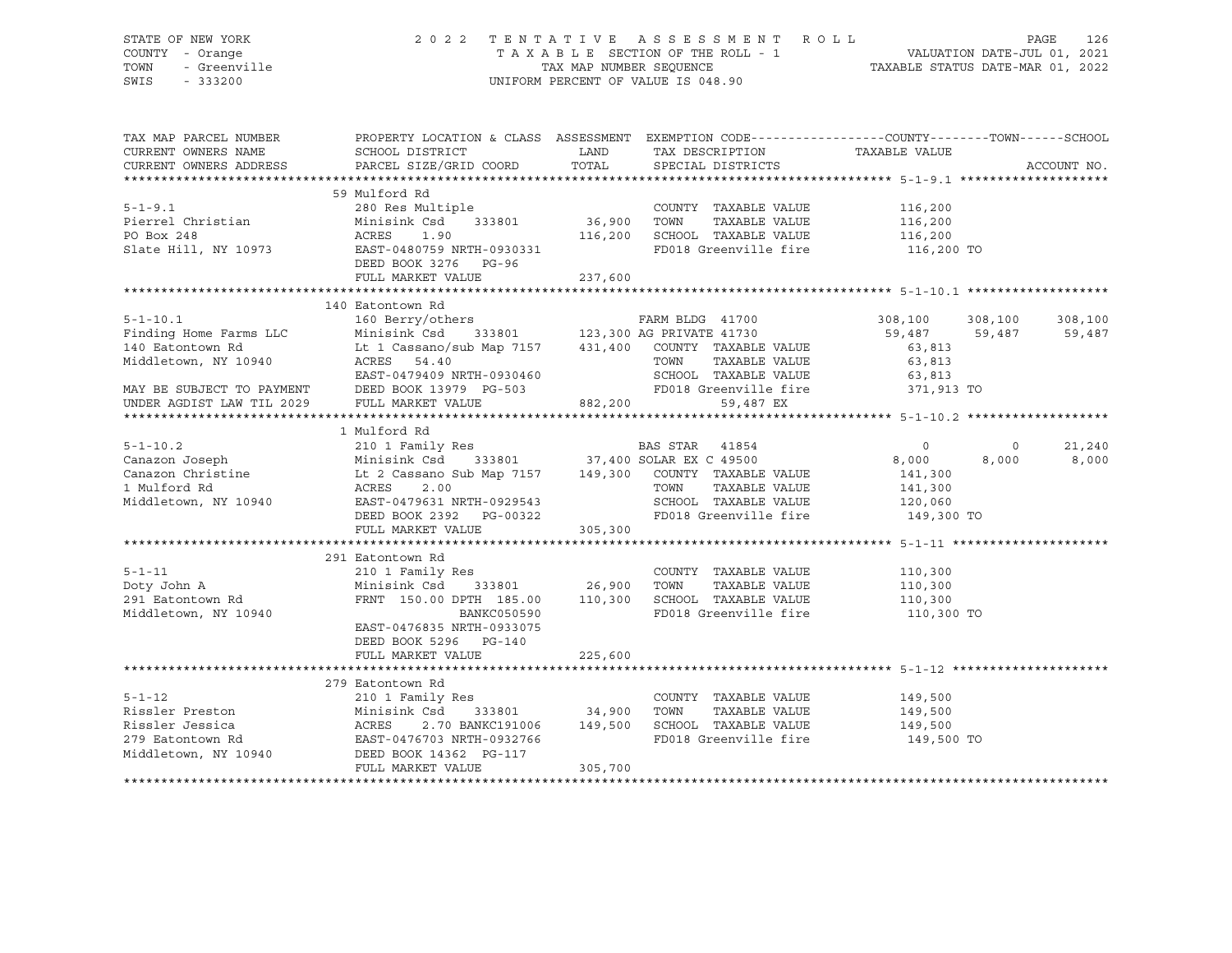# STATE OF NEW YORK 2 0 2 2 T E N T A T I V E A S S E S S M E N T R O L L PAGE 127 COUNTY - Orange T A X A B L E SECTION OF THE ROLL - 1 VALUATION DATE-JUL 01, 2021 TOWN - Greenville TAX MAP NUMBER SEQUENCE TAXABLE STATUS DATE-MAR 01, 2022 SWIS - 333200 UNIFORM PERCENT OF VALUE IS 048.90

| TAX MAP PARCEL NUMBER  |                                                                                                                                                                                                                                                               |                                                                                                                      | PROPERTY LOCATION & CLASS ASSESSMENT EXEMPTION CODE----------------COUNTY-------TOWN------SCHOOL |
|------------------------|---------------------------------------------------------------------------------------------------------------------------------------------------------------------------------------------------------------------------------------------------------------|----------------------------------------------------------------------------------------------------------------------|--------------------------------------------------------------------------------------------------|
| CURRENT OWNERS NAME    | SCHOOL DISTRICT                                                                                                                                                                                                                                               | <b>EXAMPLE TO A LAND THE EXAMPLE TO A LAND</b><br>TAX DESCRIPTION                                                    | TAXABLE VALUE                                                                                    |
| CURRENT OWNERS ADDRESS | PARCEL SIZE/GRID COORD                                                                                                                                                                                                                                        | TOTAL SPECIAL DISTRICTS                                                                                              | ACCOUNT NO.                                                                                      |
|                        |                                                                                                                                                                                                                                                               |                                                                                                                      |                                                                                                  |
|                        | 303 Eatontown Rd                                                                                                                                                                                                                                              |                                                                                                                      |                                                                                                  |
| $5 - 1 - 13.11$        |                                                                                                                                                                                                                                                               | 210 1 Family Res<br>Minisink Csd 333801 24,000 ENH STAR 41834<br>FRNT 140.00 DPTH 190.40 97,100 COUNTY TAXABLE VALUE | 11,620<br>20,335 11,620                                                                          |
| Cristello Judith       |                                                                                                                                                                                                                                                               |                                                                                                                      | $\begin{array}{c} 0 \\ 76,765 \end{array}$<br>$\Omega$<br>53,020                                 |
| PO Box 218             |                                                                                                                                                                                                                                                               |                                                                                                                      |                                                                                                  |
| Slate Hill, NY 10973   | EAST-0476739 NRTH-0933330                                                                                                                                                                                                                                     | TOWN<br>TAXABLE VALUE                                                                                                | 85,480                                                                                           |
|                        | DEED BOOK 14602 PG-1541                                                                                                                                                                                                                                       | 11 SCHOOL TAXABLE VALUE 32,460<br>198,600 FD018 Greenville fire 97,100 TO                                            |                                                                                                  |
|                        | FULL MARKET VALUE                                                                                                                                                                                                                                             |                                                                                                                      |                                                                                                  |
|                        |                                                                                                                                                                                                                                                               |                                                                                                                      |                                                                                                  |
|                        | 829 Greenville Tpke                                                                                                                                                                                                                                           |                                                                                                                      |                                                                                                  |
| $5 - 1 - 13.121$       | 210 1 Family Res                                                                                                                                                                                                                                              | ENH STAR 41834                                                                                                       | 53,020<br>$\overline{0}$<br>$\Omega$                                                             |
| Sherman Willard L Sr   |                                                                                                                                                                                                                                                               |                                                                                                                      | 117,700                                                                                          |
| 829 Greenville Tpke    | Lt 1 Viacave Sub 5715 117,700 TOWN                                                                                                                                                                                                                            | TAXABLE VALUE                                                                                                        | 117,700                                                                                          |
| Middletown, NY 10940   | ACRES<br>4.60                                                                                                                                                                                                                                                 | SCHOOL TAXABLE VALUE                                                                                                 | 64,680                                                                                           |
|                        | EAST-0476300 NRTH-0933024                                                                                                                                                                                                                                     | FD018 Greenville fire 117,700 TO                                                                                     |                                                                                                  |
|                        | DEED BOOK 3695 PG-128                                                                                                                                                                                                                                         |                                                                                                                      |                                                                                                  |
|                        | FULL MARKET VALUE                                                                                                                                                                                                                                             | 240,700                                                                                                              |                                                                                                  |
|                        |                                                                                                                                                                                                                                                               |                                                                                                                      |                                                                                                  |
|                        | 297 Eatontown Rd                                                                                                                                                                                                                                              |                                                                                                                      |                                                                                                  |
| $5 - 1 - 13.2$         | 210 1 Family Res                                                                                                                                                                                                                                              | VETWAR CTS 41120                                                                                                     | 6,972<br>12,201<br>6,972                                                                         |
| Gulla Anthony J        | Minisink Csd                                                                                                                                                                                                                                                  | $333801$ 23,000 BAS STAR 41854                                                                                       | $\overline{0}$<br>21,240<br>$\Omega$                                                             |
| Gulla Betty J          |                                                                                                                                                                                                                                                               |                                                                                                                      | 91,899                                                                                           |
| 297 Eatontown Rd       |                                                                                                                                                                                                                                                               |                                                                                                                      | 97,128                                                                                           |
|                        | Middletown, NY 10940 DEED BOOK 1954 PG-00616                                                                                                                                                                                                                  | SCHOOL TAXABLE VALUE                                                                                                 | 75,888                                                                                           |
|                        | FULL MARKET VALUE                                                                                                                                                                                                                                             | 212,900 FD018 Greenville fire 104,100 TO                                                                             |                                                                                                  |
|                        |                                                                                                                                                                                                                                                               |                                                                                                                      |                                                                                                  |
|                        | 251 Eatontown Rd                                                                                                                                                                                                                                              |                                                                                                                      |                                                                                                  |
| $5 - 1 - 13.31$        | 210 1 Family Res                                                                                                                                                                                                                                              | <b>BAS STAR 41854</b>                                                                                                | $\overline{0}$<br>$\Omega$<br>21,240                                                             |
|                        |                                                                                                                                                                                                                                                               | 333801 28,800 COUNTY TAXABLE VALUE                                                                                   | 133,500                                                                                          |
|                        | Cavender Jack F<br>Cavender Teresa J<br>$\begin{array}{ccc}\n & & \text{ACRES} & 1.60 \text{ BANACUSUS} \\ \hline\n & \text{CAVender} & \text{PPA} & & \text{EAST-0476737 NRTH-0932000} \\  & \text{EAST-0476737 NRTH-0932000} & & \text{DG-22}\n\end{array}$ | 1.60 BANKC030614 133,500 TOWN<br>TAXABLE VALUE                                                                       | 133,500                                                                                          |
|                        |                                                                                                                                                                                                                                                               | SCHOOL TAXABLE VALUE                                                                                                 | 112,260                                                                                          |
|                        | Middletown, NY 10940 DEED BOOK 4323 PG-22                                                                                                                                                                                                                     | FD018 Greenville fire                                                                                                | 133,500 TO                                                                                       |
|                        | FULL MARKET VALUE                                                                                                                                                                                                                                             | 273,000                                                                                                              |                                                                                                  |
|                        |                                                                                                                                                                                                                                                               |                                                                                                                      |                                                                                                  |
|                        | 247 Eatontown Rd                                                                                                                                                                                                                                              |                                                                                                                      |                                                                                                  |
| $5 - 1 - 13.32$        | 210 1 Family Res                                                                                                                                                                                                                                              | BAS STAR<br>41854                                                                                                    | 21,240<br>$\overline{0}$<br>$\circ$                                                              |
| Gallagher Kevin P      |                                                                                                                                                                                                                                                               | Minisink Csd 333801 32,500 COUNTY TAXABLE VALUE                                                                      | 131,100                                                                                          |
| Gallagher Kathryn A    | ACRES 1.10 BANKC170030 131,100 TOWN                                                                                                                                                                                                                           | TAXABLE VALUE                                                                                                        | 131,100                                                                                          |
| 247 Eatontown Rd       | EAST-0476807 NRTH-0931885                                                                                                                                                                                                                                     | SCHOOL TAXABLE VALUE                                                                                                 | 109,860                                                                                          |
| Middletown, NY 10940   | DEED BOOK 5474 PG-118                                                                                                                                                                                                                                         | FD018 Greenville fire                                                                                                | 131,100 TO                                                                                       |
|                        | FULL MARKET VALUE                                                                                                                                                                                                                                             | 268,100                                                                                                              |                                                                                                  |
|                        |                                                                                                                                                                                                                                                               |                                                                                                                      |                                                                                                  |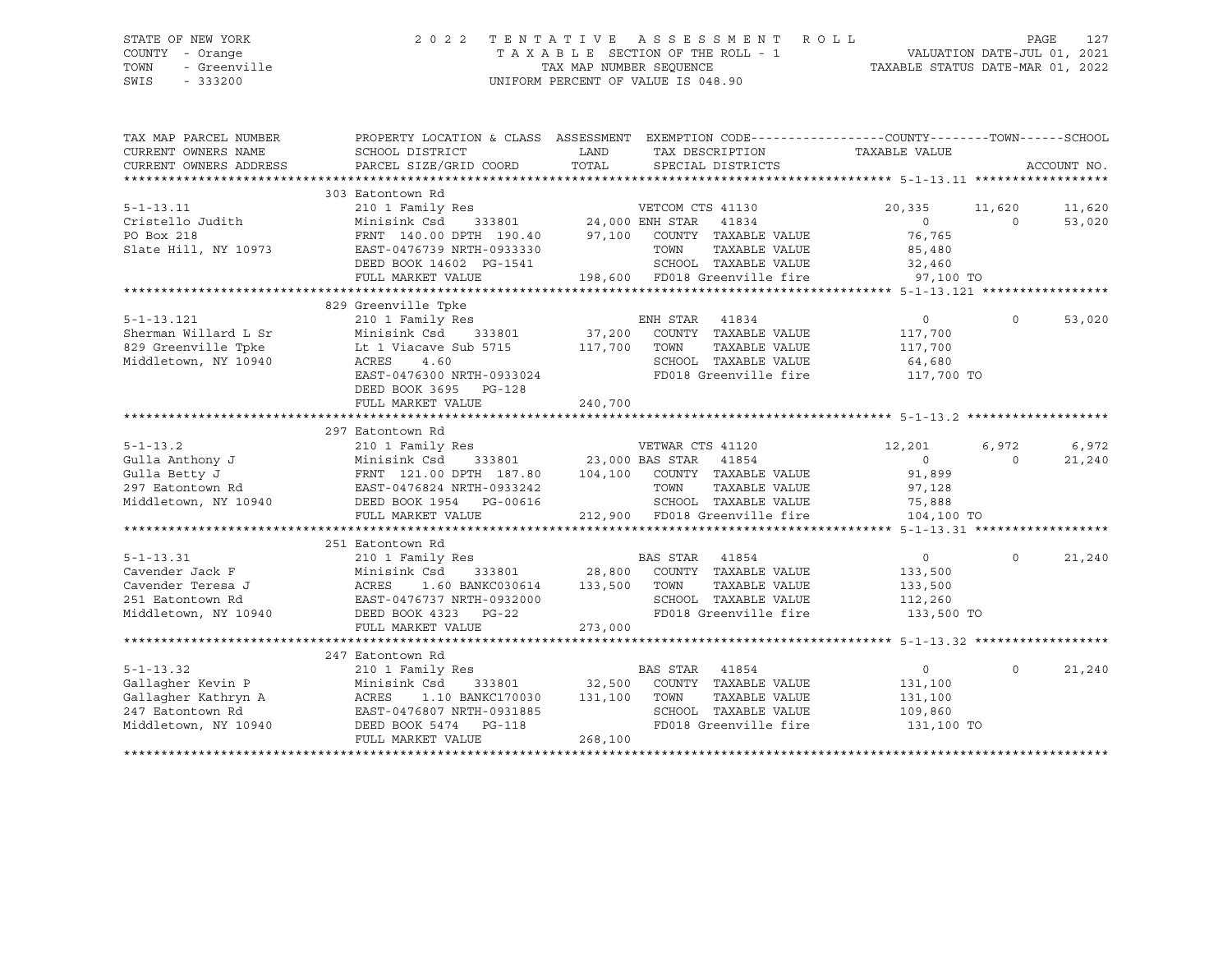# STATE OF NEW YORK 2 0 2 2 T E N T A T I V E A S S E S S M E N T R O L L PAGE 128 COUNTY - Orange T A X A B L E SECTION OF THE ROLL - 1 VALUATION DATE-JUL 01, 2021 TOWN - Greenville TAX MAP NUMBER SEQUENCE TAXABLE STATUS DATE-MAR 01, 2022 SWIS - 333200 UNIFORM PERCENT OF VALUE IS 048.90

| TAX MAP PARCEL NUMBER<br>CURRENT OWNERS NAME<br>CURRENT OWNERS ADDRESS | SCHOOL DISTRICT<br>PARCEL SIZE/GRID COORD | LAND<br>TOTAL | TAX DESCRIPTION<br>SPECIAL DISTRICTS        | PROPERTY LOCATION & CLASS ASSESSMENT EXEMPTION CODE---------------COUNTY-------TOWN------SCHOOL<br>TAXABLE VALUE | ACCOUNT NO. |
|------------------------------------------------------------------------|-------------------------------------------|---------------|---------------------------------------------|------------------------------------------------------------------------------------------------------------------|-------------|
|                                                                        |                                           |               |                                             |                                                                                                                  |             |
| $5 - 1 - 13.33$                                                        | 241 Eatontown Rd<br>210 1 Family Res      |               | BAS STAR<br>41854                           | $\circ$<br>$\Omega$                                                                                              | 21,240      |
| Raap Kenneth L                                                         | Minisink Csd<br>333801                    | 31,900        | COUNTY TAXABLE VALUE                        | 119,300                                                                                                          |             |
| Raap Melissa A                                                         | ACRES<br>1.00                             | 119,300       | TAXABLE VALUE<br>TOWN                       | 119,300                                                                                                          |             |
| 241 Eatontown Rd                                                       | EAST-0476872 NRTH-0931760                 |               | SCHOOL TAXABLE VALUE                        | 98,060                                                                                                           |             |
| Middletown, NY 10940                                                   | DEED BOOK 5621 PG-65                      |               | FD018 Greenville fire                       | 119,300 TO                                                                                                       |             |
|                                                                        | FULL MARKET VALUE                         | 244,000       |                                             |                                                                                                                  |             |
|                                                                        |                                           |               |                                             |                                                                                                                  |             |
|                                                                        | 233 Eatontown Rd                          |               |                                             |                                                                                                                  |             |
| $5 - 1 - 14$                                                           | 210 1 Family Res                          |               | COUNTY TAXABLE VALUE                        | 131,100                                                                                                          |             |
| Reid John                                                              | Minisink Csd                              | 333801 36,900 | TOWN<br>TAXABLE VALUE                       | 131,100                                                                                                          |             |
| 233 Eatontown Rd                                                       | 1.90 BANKC220055 131,100<br>ACRES         |               | SCHOOL TAXABLE VALUE                        | 131,100                                                                                                          |             |
| Middletown, NY 10940                                                   | EAST-0476814 NRTH-0931725                 |               | FD018 Greenville fire                       | 131,100 TO                                                                                                       |             |
|                                                                        | DEED BOOK 15051 PG-427                    |               |                                             |                                                                                                                  |             |
|                                                                        | FULL MARKET VALUE                         | 268,100       |                                             |                                                                                                                  |             |
|                                                                        |                                           |               |                                             |                                                                                                                  |             |
|                                                                        | 899 Greenville Tpke                       |               | 94 PCT OF VALUE USED FOR EXEMPTION PURPOSES |                                                                                                                  |             |
| $5 - 1 - 15.11$                                                        | 210 1 Family Res                          |               | VETCOM CTS 41130                            | 20,335<br>11,620                                                                                                 | 11,620      |
| Decker Patricia                                                        | Minisink Csd                              |               |                                             | $\Omega$<br>$\Omega$                                                                                             | 21,240      |
| PO Box 447                                                             | 5.40<br>ACRES                             |               | 118,100 COUNTY TAXABLE VALUE                | 97,765                                                                                                           |             |
| Slate Hill, NY 10973                                                   | EAST-0474741 NRTH-0932236                 |               | TOWN<br>TAXABLE VALUE                       | 106,480                                                                                                          |             |
|                                                                        | DEED BOOK 12725 PG-437                    |               | SCHOOL TAXABLE VALUE                        | 85,240                                                                                                           |             |
|                                                                        | FULL MARKET VALUE                         |               | 241,500 FD018 Greenville fire 118,100 TO    |                                                                                                                  |             |
|                                                                        |                                           |               |                                             |                                                                                                                  |             |
|                                                                        | 889 Greenville Tpke                       |               |                                             |                                                                                                                  |             |
| $5 - 1 - 15.12$                                                        | 210 1 Family Res                          |               | COUNTY TAXABLE VALUE                        | 143,500                                                                                                          |             |
| Decker Jessica Marie                                                   | Minisink Csd 333801                       | 38,300 TOWN   | TAXABLE VALUE                               | 143,500                                                                                                          |             |
| 889 Greenville Tpke                                                    | Lt 2 Map 5133                             | 143,500       | SCHOOL TAXABLE VALUE                        | 143,500                                                                                                          |             |
| Middletown, NY 10940                                                   | ACRES<br>5.40 BANKC040280                 |               | FD018 Greenville fire                       | 143,500 TO                                                                                                       |             |
|                                                                        | EAST-0474986 NRTH-0932352                 |               |                                             |                                                                                                                  |             |
|                                                                        | DEED BOOK 15045 PG-1425                   |               |                                             |                                                                                                                  |             |
|                                                                        | FULL MARKET VALUE                         | 293,500       |                                             |                                                                                                                  |             |
|                                                                        |                                           |               |                                             |                                                                                                                  |             |
|                                                                        | 881 Greenville Tpke                       |               |                                             |                                                                                                                  |             |
| $5 - 1 - 15.13$                                                        | 210 1 Family Res                          |               | BAS STAR<br>41854                           | $\Omega$<br>$\circ$                                                                                              | 21,240      |
| Legrow Edward                                                          | Minisink Csd 333801                       |               | 38,300 COUNTY TAXABLE VALUE                 | 136,900                                                                                                          |             |
| Legrow Dawn                                                            | ACRES<br>5.40 BANKC160013                 | 136,900       | TOWN<br>TAXABLE VALUE                       | 136,900                                                                                                          |             |
| 881 Greenville Tpke                                                    | EAST-0475176 NRTH-0932487                 |               | SCHOOL TAXABLE VALUE                        | 115,660                                                                                                          |             |
| Middletown, NY 10940                                                   | DEED BOOK 12101 PG-1682                   |               | FD018 Greenville fire                       | 136,900 TO                                                                                                       |             |
|                                                                        | FULL MARKET VALUE                         | 280,000       |                                             |                                                                                                                  |             |
|                                                                        |                                           |               |                                             |                                                                                                                  |             |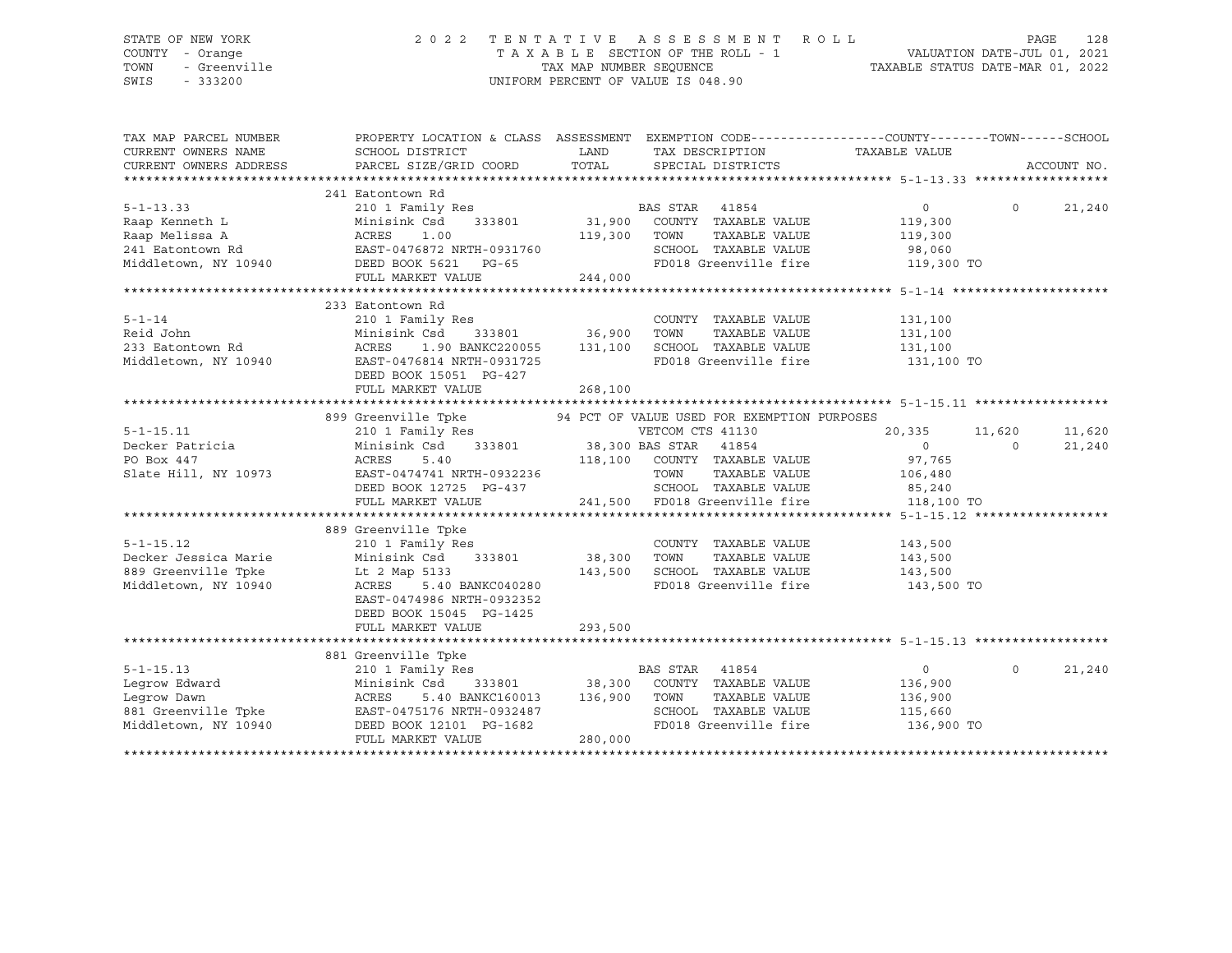# STATE OF NEW YORK 2 0 2 2 T E N T A T I V E A S S E S S M E N T R O L L PAGE 129 COUNTY - Orange T A X A B L E SECTION OF THE ROLL - 1 VALUATION DATE-JUL 01, 2021 TOWN - Greenville TAX MAP NUMBER SEQUENCE TAXABLE STATUS DATE-MAR 01, 2022 SWIS - 333200 UNIFORM PERCENT OF VALUE IS 048.90

| TAX MAP PARCEL NUMBER<br>CURRENT OWNERS NAME<br>CURRENT OWNERS ADDRESS | PROPERTY LOCATION & CLASS ASSESSMENT EXEMPTION CODE---------------COUNTY-------TOWN------SCHOOL<br>SCHOOL DISTRICT<br>PARCEL SIZE/GRID COORD | LAND<br>TOTAL | TAX DESCRIPTION<br>SPECIAL DISTRICTS | TAXABLE VALUE  | ACCOUNT NO.        |
|------------------------------------------------------------------------|----------------------------------------------------------------------------------------------------------------------------------------------|---------------|--------------------------------------|----------------|--------------------|
|                                                                        |                                                                                                                                              |               |                                      |                |                    |
|                                                                        | 871 Greenville Tpke                                                                                                                          |               |                                      |                |                    |
| $5 - 1 - 15.14$                                                        | 210 1 Family Res                                                                                                                             |               | BAS STAR 41854                       | $\circ$        | $\Omega$<br>21,240 |
| Rivera Louis A                                                         |                                                                                                                                              |               |                                      | 139,600        |                    |
| Rivera Jeanine M                                                       |                                                                                                                                              |               | TAXABLE VALUE                        | 139,600        |                    |
| 871 Greenville Tpke EAST-0475336 NRTH-0932637                          |                                                                                                                                              |               | SCHOOL TAXABLE VALUE                 | 118,360        |                    |
| Middletown, NY 10940                                                   | DEED BOOK 5598 PG-107                                                                                                                        |               | FD018 Greenville fire                | 139,600 TO     |                    |
|                                                                        | FULL MARKET VALUE                                                                                                                            | 285,500       |                                      |                |                    |
|                                                                        |                                                                                                                                              |               |                                      |                |                    |
|                                                                        | 896 Greenville Tpke                                                                                                                          |               |                                      |                |                    |
| $5 - 1 - 15.211$                                                       | 210 1 Family Res                                                                                                                             |               | COUNTY TAXABLE VALUE                 | 196,100        |                    |
| Grainger Michael                                                       | Minisink Csd 333801                                                                                                                          | 32,000        | TOWN<br>TAXABLE VALUE                | 196,100        |                    |
| Grainger Lisa E                                                        | Lot 1 Seqda Sub                                                                                                                              | 196,100       | SCHOOL TAXABLE VALUE                 | 196,100        |                    |
| 896 Greenville Tpke                                                    | ACRES 1.20 BANK L                                                                                                                            |               | FD018 Greenville fire 196,100 TO     |                |                    |
| Middletown, NY 10940                                                   | EAST-0474395 NRTH-0932873                                                                                                                    |               |                                      |                |                    |
|                                                                        | DEED BOOK 5394 PG-327                                                                                                                        |               |                                      |                |                    |
|                                                                        | FULL MARKET VALUE                                                                                                                            | 401,000       |                                      |                |                    |
|                                                                        |                                                                                                                                              |               |                                      |                |                    |
|                                                                        | 888 Greenville Tpke                                                                                                                          |               |                                      |                |                    |
| $5 - 1 - 15.212$                                                       | 210 1 Family Res                                                                                                                             |               | COUNTY TAXABLE VALUE                 | 141,500        |                    |
| Troia Roberto                                                          | Minisink Csd<br>333801                                                                                                                       | 33,600        | TOWN<br>TAXABLE VALUE                | 141,500        |                    |
| Troia Amanda                                                           | Lot 2 Seqda Sub                                                                                                                              | 141,500       | SCHOOL TAXABLE VALUE                 | 141,500        |                    |
| 888 Greenville Tpke                                                    | ACRES 1.30 BANKC180381                                                                                                                       |               | FD018 Greenville fire                | 141,500 TO     |                    |
| Middletown, NY 10940                                                   | EAST-0474410 NRTH-0932991                                                                                                                    |               |                                      |                |                    |
|                                                                        | DEED BOOK 14722 PG-1499                                                                                                                      |               |                                      |                |                    |
|                                                                        | FULL MARKET VALUE                                                                                                                            | 289,400       |                                      |                |                    |
|                                                                        |                                                                                                                                              |               |                                      |                |                    |
|                                                                        | 880 Greenville Tpke                                                                                                                          |               |                                      |                |                    |
| $5 - 1 - 15.22$                                                        | 210 1 Family Res                                                                                                                             |               | COUNTY TAXABLE VALUE                 | 112,600        |                    |
| Jackson Lisa Ann                                                       | Minisink Csd<br>333801                                                                                                                       | 40,700        | TOWN<br>TAXABLE VALUE                | 112,600        |                    |
| Seqda Steven T                                                         | ACRES<br>2.50 BANK<br>$\mathbf{L}$                                                                                                           | 112,600       | SCHOOL TAXABLE VALUE                 | 112,600        |                    |
| 880 Greenville Tpke EAST-0474554 NRTH-0932874                          |                                                                                                                                              |               | FD018 Greenville fire                | 112,600 TO     |                    |
| Middletown, NY 10940                                                   | DEED BOOK 11101 PG-997                                                                                                                       |               |                                      |                |                    |
|                                                                        | FULL MARKET VALUE                                                                                                                            | 230,300       |                                      |                |                    |
|                                                                        |                                                                                                                                              |               |                                      |                |                    |
|                                                                        | 99 Eatontown Rd                                                                                                                              |               |                                      |                |                    |
| $5 - 1 - 15.3$                                                         | 210 1 Family Res                                                                                                                             |               | BAS STAR<br>41854                    | $\overline{0}$ | $\circ$<br>21,240  |
| Wilson Liv Trust Garry M<br>Garry M Wilson Trustee                     | 333801<br>Minisink Csd                                                                                                                       |               | 31,500 COUNTY TAXABLE VALUE          | 130,300        |                    |
|                                                                        | ACRES<br>1.00                                                                                                                                | 130,300 TOWN  | TAXABLE VALUE                        | 130,300        |                    |
| 99 Eatontown Rd                                                        | EAST-0479337 NRTH-0929386                                                                                                                    |               | SCHOOL TAXABLE VALUE                 | 109,060        |                    |
| Middletown, NY 10940                                                   | DEED BOOK 14437 PG-1374                                                                                                                      |               | FD018 Greenville fire                | 130,300 TO     |                    |
|                                                                        | FULL MARKET VALUE                                                                                                                            | 266,500       |                                      |                |                    |
|                                                                        |                                                                                                                                              |               |                                      |                |                    |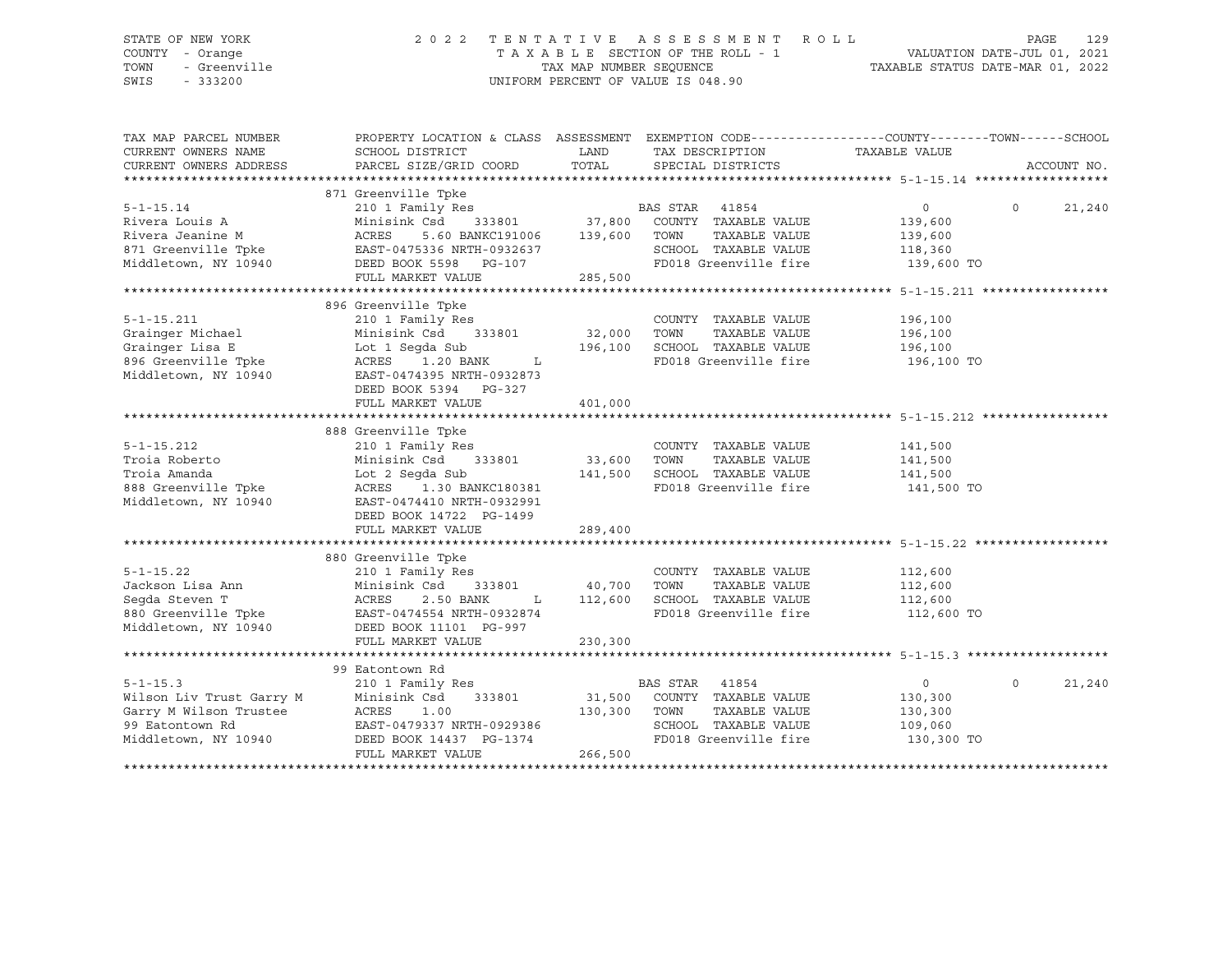# STATE OF NEW YORK 2 0 2 2 T E N T A T I V E A S S E S S M E N T R O L L PAGE 130 COUNTY - Orange T A X A B L E SECTION OF THE ROLL - 1 VALUATION DATE-JUL 01, 2021 TOWN - Greenville TAX MAP NUMBER SEQUENCE TAXABLE STATUS DATE-MAR 01, 2022 SWIS - 333200 UNIFORM PERCENT OF VALUE IS 048.90

| TAX MAP PARCEL NUMBER<br>CURRENT OWNERS NAME<br>CURRENT OWNERS ADDRESS                                                                                                                                                                                                                                                                                                                                         | PROPERTY LOCATION & CLASS ASSESSMENT EXEMPTION CODE----------------COUNTY-------TOWN------SCHOOL<br>SCHOOL DISTRICT<br>PARCEL SIZE/GRID COORD                                                                                                                              | <b>EXAMPLE DESCRIPTION OF STREET AND STREET AND STREET AND STREET AND STREET AND STREET AND STREET AND STREET AND</b><br>TOTAL | TAX DESCRIPTION<br>SPECIAL DISTRICTS                                                               | TAXABLE VALUE                   |                | ACCOUNT NO.      |
|----------------------------------------------------------------------------------------------------------------------------------------------------------------------------------------------------------------------------------------------------------------------------------------------------------------------------------------------------------------------------------------------------------------|----------------------------------------------------------------------------------------------------------------------------------------------------------------------------------------------------------------------------------------------------------------------------|--------------------------------------------------------------------------------------------------------------------------------|----------------------------------------------------------------------------------------------------|---------------------------------|----------------|------------------|
|                                                                                                                                                                                                                                                                                                                                                                                                                |                                                                                                                                                                                                                                                                            |                                                                                                                                |                                                                                                    |                                 |                |                  |
| 34 & 38 Hereford H1<br>5-1-16 110 Livestock AGDISTRICT 41720<br>Schleich Liv Trust Arthur Jame Minisink Csd 333801 158,900 ENH STAR 41834<br>38 Hereford H1 (ACRES 152.00 (COUNTY TAXABLE VALUE 321,203<br>Port Jervis, NY 12771 (EAST-0476459 NRTH-0927865 TOWN TAXABLE VALUE 321,203<br>DEED BOOK 12991 PG-607 (SCHOOL TAXABLE VALUE 268,183<br>TRANS CHOOL TAXABLE VALUE 268,1<br>UNDER AGDIST LAW TIL 2026 | 34 & 38 Hereford Hl                                                                                                                                                                                                                                                        |                                                                                                                                | 26,797 EX                                                                                          | 26,797 26,797<br>$\overline{0}$ | $\overline{0}$ | 26,797<br>53,020 |
| 1 Marc Craig Blvd<br>21 Marc Craig Blvd<br>216 Mfg hsing pk<br>216 Minisink Csd 333801 605,800 TOWN TAXABLE VALUE<br>21880,000 1880,000 1880,000 1880,000 1880,000 1880,000 1880,000 1880,000 EAST-0479121 NRTH-0926634<br>22 EAST-04791                                                                                                                                                                       | 1 Marc Craig Blvd<br>DEED BOOK 12333 PG-697<br>FULL MARKET VALUE 3844,600                                                                                                                                                                                                  |                                                                                                                                |                                                                                                    |                                 |                |                  |
|                                                                                                                                                                                                                                                                                                                                                                                                                | US Hwy 6                                                                                                                                                                                                                                                                   |                                                                                                                                |                                                                                                    | 35,900 TO                       |                |                  |
| $5 - 1 - 19$<br>Estep Paul F<br>122 Castle High Rd<br>Middletown, NY 10940                                                                                                                                                                                                                                                                                                                                     | Co Hwy 70 & Castle High<br>astle High<br><10<br>333801 200<br>314 Rural vac<10<br>Minisink Csd<br>Pt Lt 2A Jc Smith Found<br>Map 192-93<br>Part In Town Of Wawayanda<br>FRNT 93.00 DPTH 90.00<br>EAST-0480770 NRTH-0927548<br>DEED BOOK 12770 PG-1203<br>FULL MARKET VALUE | 400                                                                                                                            | COUNTY TAXABLE VALUE<br>TOWN<br>TAXABLE VALUE<br>200 SCHOOL TAXABLE VALUE<br>FD018 Greenville fire | 200<br>200<br>200<br>200 TO     |                |                  |
| 5-1-21<br>Castle High Group LLC<br>Harriman, NY 10928                                                                                                                                                                                                                                                                                                                                                          | Stern Scenic Dr<br>416 Mfg hsing pk<br>Minisink Csd 333801 43,800<br>ACRES 15.30 43,800<br>EAST-0480220 NRTH-0927069<br>DEED BOOK 12333 PG-697<br>FULL MARKET VALUE                                                                                                        | 89,600                                                                                                                         | COUNTY TAXABLE VALUE<br>TOWN<br>SCHOOL TAXABLE VALUE 43,800<br>FD018 Greenville fire 43,800 TO     | 43,800<br>TAXABLE VALUE 43,800  |                |                  |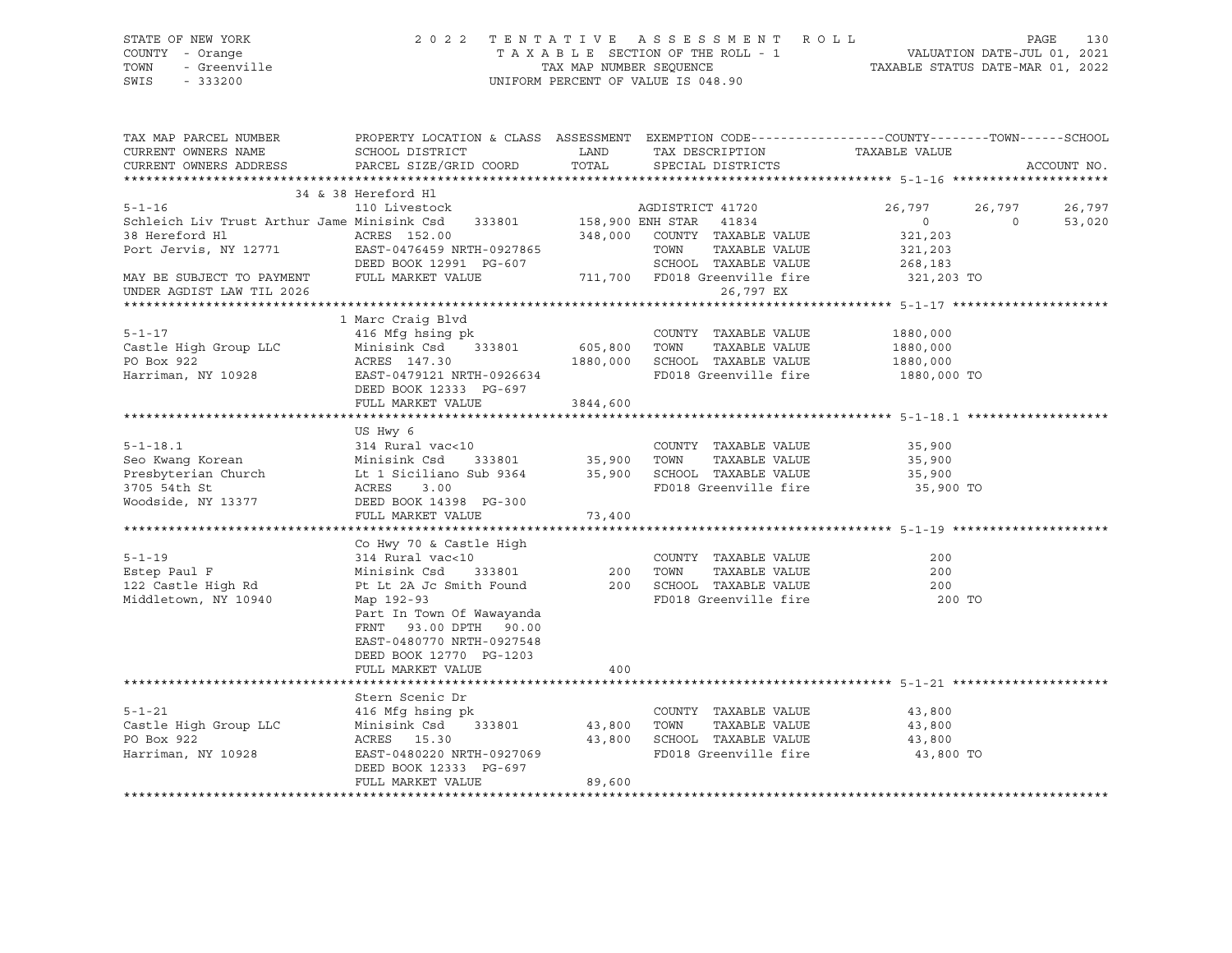# STATE OF NEW YORK 2 0 2 2 T E N T A T I V E A S S E S S M E N T R O L L PAGE 131 COUNTY - Orange T A X A B L E SECTION OF THE ROLL - 1 VALUATION DATE-JUL 01, 2021 TOWN - Greenville TAX MAP NUMBER SEQUENCE TAXABLE STATUS DATE-MAR 01, 2022 SWIS - 333200 UNIFORM PERCENT OF VALUE IS 048.90

| TAX MAP PARCEL NUMBER<br>CURRENT OWNERS NAME<br>CURRENT OWNERS ADDRESS                                | PROPERTY LOCATION & CLASS ASSESSMENT EXEMPTION CODE----------------COUNTY-------TOWN------SCHOOL<br>SCHOOL DISTRICT<br>PARCEL SIZE/GRID COORD                                                                                                                                                                                                                                                                                                                                  | TOTAL   | LAND TAX DESCRIPTION<br>SPECIAL DISTRICTS                                                                                  | TAXABLE VALUE                                                          | ACCOUNT NO.                          |
|-------------------------------------------------------------------------------------------------------|--------------------------------------------------------------------------------------------------------------------------------------------------------------------------------------------------------------------------------------------------------------------------------------------------------------------------------------------------------------------------------------------------------------------------------------------------------------------------------|---------|----------------------------------------------------------------------------------------------------------------------------|------------------------------------------------------------------------|--------------------------------------|
|                                                                                                       |                                                                                                                                                                                                                                                                                                                                                                                                                                                                                |         |                                                                                                                            |                                                                        |                                      |
| $5 - 1 - 22$<br>Vucetaj Rexhep<br>Vucetaj Linda<br>1675 US Hwy 6                                      | 1675 US Hwy 6<br>240 Rural res<br>Minisink Csd 333801 50,700 COUNTY TAXABLE VALUE<br>$\begin{tabular}{lcccc} \multicolumn{2}{c}{ACRES} & 10.00 & 87,300 & TOWN \\ \multicolumn{2}{c}{EAST-0479659 NRTH-0926939} & S7,300 & TOWN \\ DEED BOOK 5308 & PG-180 & FD018 G1 \\ \multicolumn{2}{c}{FULL MARKET VALUE} & 178,500 \\ \end{tabular}$<br>Middletown, NY 10940 DEED BOOK 5308 PG-180                                                                                       |         | BAS STAR 41854<br>TOWN      TAXABLE VALUE<br>SCHOOL   TAXABLE VALUE<br>FD018 Greenville fire 87,300 TO                     | $\begin{array}{ccc} 0 & & 0 \end{array}$<br>87,300<br>87,300<br>66,060 | 21,240                               |
|                                                                                                       |                                                                                                                                                                                                                                                                                                                                                                                                                                                                                |         |                                                                                                                            |                                                                        |                                      |
|                                                                                                       |                                                                                                                                                                                                                                                                                                                                                                                                                                                                                |         |                                                                                                                            |                                                                        |                                      |
|                                                                                                       | FULL MARKET VALUE                                                                                                                                                                                                                                                                                                                                                                                                                                                              | 292,400 | TAXABLE VALUE                                                                                                              | $\overline{0}$<br>143,000<br>143,000                                   | 21,240<br>$\Omega$                   |
|                                                                                                       |                                                                                                                                                                                                                                                                                                                                                                                                                                                                                |         |                                                                                                                            |                                                                        |                                      |
|                                                                                                       | Marando Domenico<br>Marando Domenico<br>Marando Marina 19973<br>Marando Marina 19973<br>Marando Marina 19973<br>Marando Marina 19973<br>Marando Marina 19973<br>Marando Marina 19973<br>Marando Marina 19973<br>Marando Marina 19973<br>Marando Ma<br>DEED BOOK 5098 PG-173                                                                                                                                                                                                    |         | FD018 Greenville fire 38,000 TO                                                                                            |                                                                        |                                      |
|                                                                                                       | 283 Toad Pasture Rd                                                                                                                                                                                                                                                                                                                                                                                                                                                            |         |                                                                                                                            |                                                                        |                                      |
| $5 - 1 - 24.2$<br>O Gorman Dennis<br>O Gorman Dympna A<br>283 Toad Pasture Rd<br>Middletown, NY 10940 | 210 1 Family Res<br>Minisink Csd 333801 33,000 COUNTY TAXABLE VALUE<br>Part In Town Of Minisink 85,400 TOWN TAXABLE VALUE<br>FRNT 70.00 DPTH 252.00<br>BANKC190615<br>EAST-0480605 NRTH-0925013<br>DEED BOOK 3287 PG-251<br>FULL MARKET VALUE                                                                                                                                                                                                                                  | 174,600 | TAXABLE VALUE<br>SCHOOL TAXABLE VALUE<br>FD018 Greenville fire                                                             | $\overline{0}$<br>85,400<br>85,400<br>64,160<br>85,400 TO              | $\circ$<br>21,240                    |
|                                                                                                       |                                                                                                                                                                                                                                                                                                                                                                                                                                                                                |         |                                                                                                                            |                                                                        |                                      |
| $5 - 1 - 24.3$<br>Jones Patti J                                                                       | 281 Toad Pasture Rd<br>210 1 Family Res<br>Minisink Csd<br>$\begin{tabular}{l c c c c c} \hline \texttt{FRNT} & 142.00 & \texttt{DPTH} & 252.00 & 97,600 & \texttt{COUNTY} & \texttt{TAXABLE VALUE} \\ \hline \texttt{EAST-0480480 NRTH-0924933} & \texttt{TOWN} & \texttt{TAXABLE VALUE} \\ \hline \texttt{DEED BOOK 2146} & \texttt{PG-00742} & \texttt{SCHOOL} & \texttt{TAXABLE VALUE} \end{tabular}$<br>Middletown, NY 10940 DEED BOOK 2146 PG-00742<br>FULL MARKET VALUE |         | VETWAR CTS 41120<br>333801 29,800 ENH STAR 41834<br>TAXABLE VALUE<br>SCHOOL TAXABLE VALUE<br>199,600 FD018 Greenville fire | 12,201<br>$\overline{0}$<br>85,399<br>90,628<br>37,608<br>97,600 TO    | 6,972<br>6,972<br>$\Omega$<br>53,020 |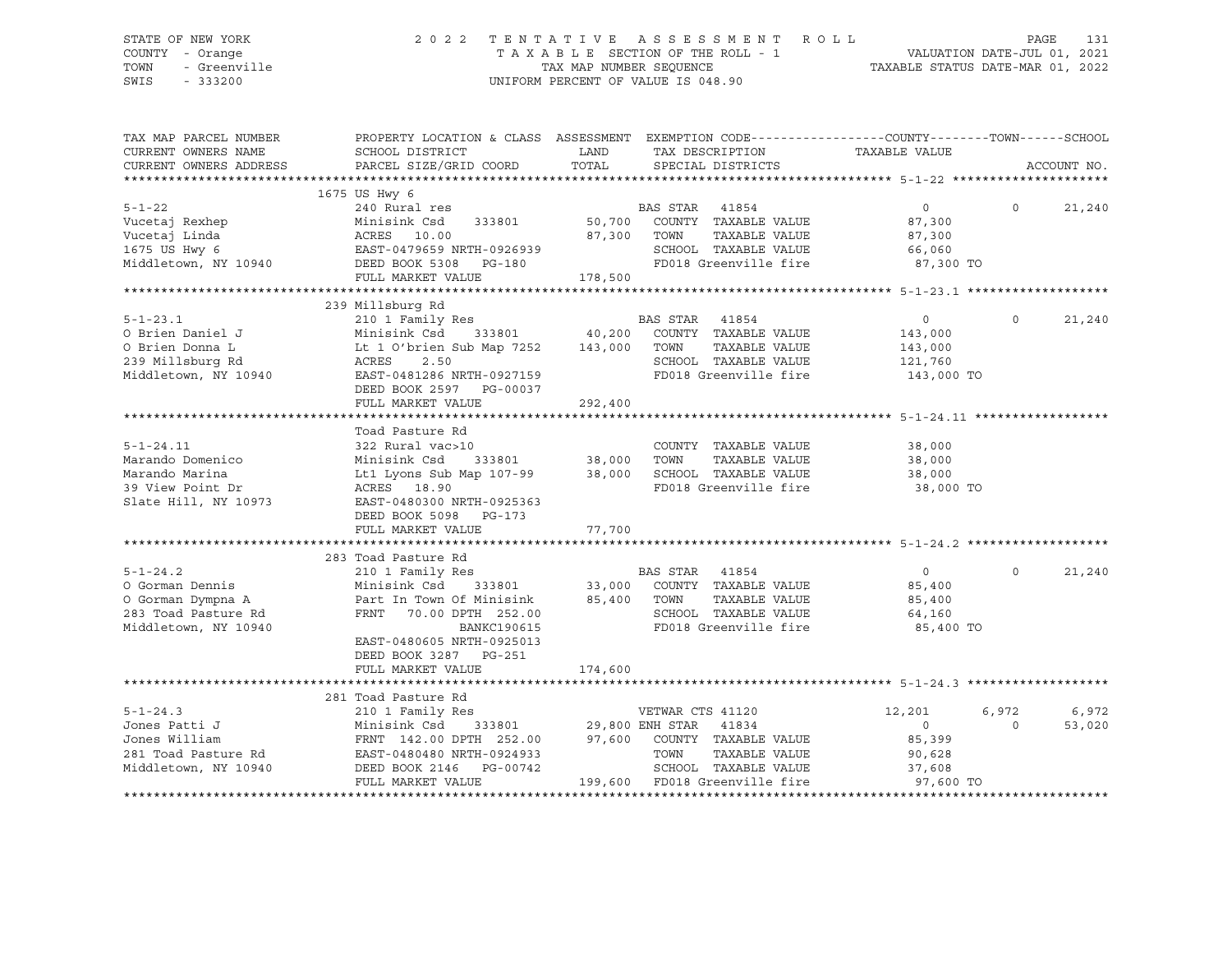| STATE OF NEW YORK<br>COUNTY - Orange<br>- Greenville<br>TOWN<br>SWIS<br>$-333200$ | 2 0 2 2<br>TENTATIVE ASSESSMENT ROLL<br>TAXABLE SECTION OF THE ROLL - 1<br>TAX MAP NUMBER SEQUENCE<br>UNIFORM PERCENT OF VALUE IS 048.90     |               |                                       |                   | PAGE<br>132<br>VALUATION DATE-JUL 01, 2021<br>TAXABLE STATUS DATE-MAR 01, 2022 |  |  |
|-----------------------------------------------------------------------------------|----------------------------------------------------------------------------------------------------------------------------------------------|---------------|---------------------------------------|-------------------|--------------------------------------------------------------------------------|--|--|
| TAX MAP PARCEL NUMBER<br>CURRENT OWNERS NAME<br>CURRENT OWNERS ADDRESS            | PROPERTY LOCATION & CLASS ASSESSMENT EXEMPTION CODE----------------COUNTY-------TOWN-----SCHOOL<br>SCHOOL DISTRICT<br>PARCEL SIZE/GRID COORD | LAND<br>TOTAL | TAX DESCRIPTION<br>SPECIAL DISTRICTS  | TAXABLE VALUE     | ACCOUNT NO.                                                                    |  |  |
|                                                                                   | Toad Pasture Rd                                                                                                                              |               |                                       |                   |                                                                                |  |  |
| $5 - 1 - 25.1$                                                                    | 322 Rural vac>10                                                                                                                             |               | COUNTY TAXABLE VALUE                  | 33,500            |                                                                                |  |  |
| Marando Domenico                                                                  | Minisink Csd<br>333801                                                                                                                       | 33,500 TOWN   | TAXABLE VALUE                         | 33,500            |                                                                                |  |  |
| Marando Marina                                                                    | Lt2 Lyons & Parcel Lyons                                                                                                                     |               | 33,500 SCHOOL TAXABLE VALUE           | 33,500            |                                                                                |  |  |
| 39 View Point Dr<br>Slate Hill, NY 10973                                          | Sub Map 107-99<br>ACRES 34.40<br>EAST-0479040 NRTH-0925401                                                                                   |               | FD018 Greenville fire                 | 33,500 TO         |                                                                                |  |  |
|                                                                                   | DEED BOOK 5098 PG-177                                                                                                                        |               |                                       |                   |                                                                                |  |  |
|                                                                                   | FULL MARKET VALUE                                                                                                                            | 68,500        |                                       |                   |                                                                                |  |  |
|                                                                                   |                                                                                                                                              |               |                                       |                   |                                                                                |  |  |
| $5 - 1 - 26.1$                                                                    | Toad Pasture Rd<br>314 Rural vac<10                                                                                                          |               | COUNTY TAXABLE VALUE                  |                   |                                                                                |  |  |
| O Gorman Dennis                                                                   | Minisink Csd<br>333801                                                                                                                       |               | 7,700 TOWN<br>TAXABLE VALUE           | 7,700<br>7,700    |                                                                                |  |  |
| O Gorman Dympna                                                                   | Pt Lt1 Freda Sub Map 8745                                                                                                                    |               | 7,700 SCHOOL TAXABLE VALUE            | 7,700             |                                                                                |  |  |
| 283 Toad Pasture Rd                                                               | ACRES<br>1.40                                                                                                                                |               | FD018 Greenville fire                 | 7,700 TO          |                                                                                |  |  |
| Middletown, NY 10940                                                              | EAST-0480780 NRTH-0925128                                                                                                                    |               |                                       |                   |                                                                                |  |  |
|                                                                                   | DEED BOOK 6150 PG-131                                                                                                                        |               |                                       |                   |                                                                                |  |  |
|                                                                                   | FULL MARKET VALUE                                                                                                                            | 15,700        |                                       |                   |                                                                                |  |  |
|                                                                                   | Toad Pasture Rd                                                                                                                              |               |                                       |                   |                                                                                |  |  |
| $5 - 1 - 26.2$                                                                    | 314 Rural vac<10                                                                                                                             |               | COUNTY TAXABLE VALUE                  | 5,300             |                                                                                |  |  |
| O Gorman Dennis                                                                   | Minisink Csd<br>333801                                                                                                                       |               | 5,300 TOWN<br>TAXABLE VALUE           | 5,300             |                                                                                |  |  |
| O Gorman Dympna                                                                   | Pt Lt2 Freda Sub Map 8745                                                                                                                    |               | 5,300 SCHOOL TAXABLE VALUE            | 5,300             |                                                                                |  |  |
| 283 Toad Pasture Rd<br>Middletown, NY 10940                                       | FRNT 190.00 DPTH 269.00<br>EAST-0480994 NRTH-0925344                                                                                         |               | FD018 Greenville fire                 | 5,300 TO          |                                                                                |  |  |
|                                                                                   | DEED BOOK 6150 PG-131                                                                                                                        |               |                                       |                   |                                                                                |  |  |
|                                                                                   | FULL MARKET VALUE                                                                                                                            | 10,800        |                                       |                   |                                                                                |  |  |
|                                                                                   |                                                                                                                                              |               |                                       |                   |                                                                                |  |  |
|                                                                                   | 995 Greenville Tpke                                                                                                                          |               |                                       |                   |                                                                                |  |  |
| $5 - 1 - 27$                                                                      | 240 Rural res                                                                                                                                |               | ENH STAR 41834                        | $\overline{0}$    | $\Omega$<br>53,020                                                             |  |  |
| Labuda Jeffrey                                                                    | Minisink Csd<br>333801                                                                                                                       | 40,200        | COUNTY TAXABLE VALUE                  | 130,800           |                                                                                |  |  |
| Labuda Judith<br>995 Greenville Tpke                                              | Lt 1 Kadee Land Map 4795<br>ACRES 12.30                                                                                                      | 130,800 TOWN  | TAXABLE VALUE<br>SCHOOL TAXABLE VALUE | 130,800<br>77,780 |                                                                                |  |  |
| Middletown, NY 10940                                                              | EAST-0472404 NRTH-0931127                                                                                                                    |               | FD018 Greenville fire                 | 130,800 TO        |                                                                                |  |  |
|                                                                                   | DEED BOOK 2206 PG-00442                                                                                                                      |               |                                       |                   |                                                                                |  |  |
|                                                                                   | FULL MARKET VALUE                                                                                                                            | 267,500       |                                       |                   |                                                                                |  |  |
|                                                                                   |                                                                                                                                              |               |                                       |                   |                                                                                |  |  |
| $5 - 1 - 28$                                                                      | 987 Greenville Tpke<br>210 1 Family Res                                                                                                      |               | BAS STAR 41854                        | $\overline{0}$    | $\Omega$<br>21,240                                                             |  |  |
| Babcock Mcarthur                                                                  | Minisink Csd<br>333801                                                                                                                       |               | 34,800 COUNTY TAXABLE VALUE           | 104,600           |                                                                                |  |  |
| Babcock Carol                                                                     | Lt 2 Kadee Land Map 4795                                                                                                                     | 104,600 TOWN  | TAXABLE VALUE                         | 104,600           |                                                                                |  |  |
| 987 Greenville Tpke                                                               | ACRES<br>4.10                                                                                                                                |               | SCHOOL TAXABLE VALUE                  | 83,360            |                                                                                |  |  |
| Middletown, NY 10940                                                              | EAST-0472404 NRTH-0931127                                                                                                                    |               | FD018 Greenville fire                 | 104,600 TO        |                                                                                |  |  |
|                                                                                   | DEED BOOK 2217 PG-00256                                                                                                                      |               |                                       |                   |                                                                                |  |  |
|                                                                                   | FULL MARKET VALUE                                                                                                                            | 213,900       |                                       |                   |                                                                                |  |  |
|                                                                                   |                                                                                                                                              |               |                                       |                   |                                                                                |  |  |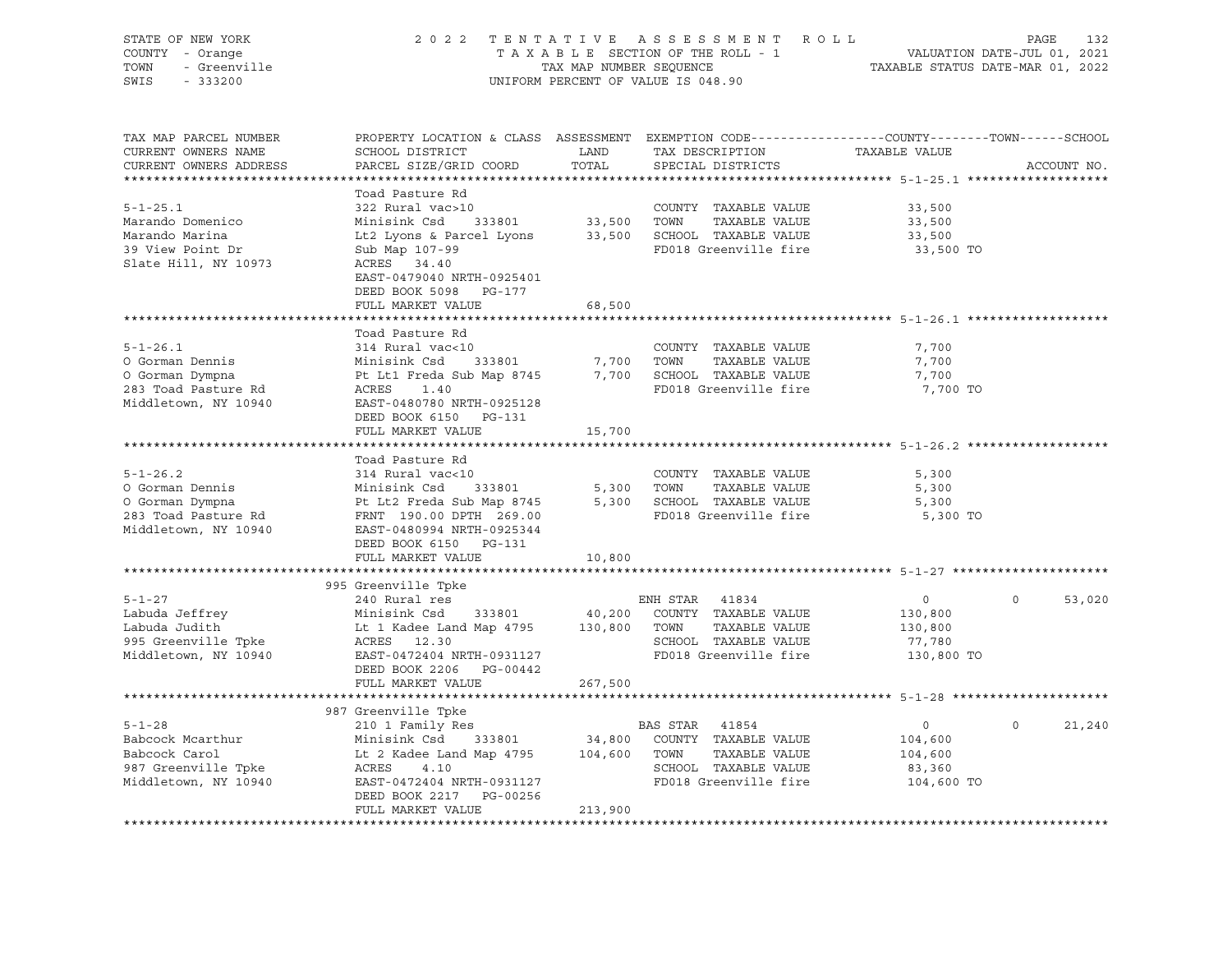| STATE OF NEW YORK<br>COUNTY - Orange<br>- Greenville<br>- Greenville<br>TOWN<br>SWIS<br>$-333200$      |                                                                                                                                                                                                |               | 2022 TENTATIVE ASSESSMENT ROLL<br>TAXABLE SECTION OF THE ROLL - 1<br>TAXABLE SECTION OF THE ROLL - 1<br>TAXABLE STATUS DATE-MAR 01, 2022<br>UNIFORM PERCENT OF VALUE IS 048.90 |                                                                         | PAGE                     | 133              |
|--------------------------------------------------------------------------------------------------------|------------------------------------------------------------------------------------------------------------------------------------------------------------------------------------------------|---------------|--------------------------------------------------------------------------------------------------------------------------------------------------------------------------------|-------------------------------------------------------------------------|--------------------------|------------------|
| TAX MAP PARCEL NUMBER<br>CURRENT OWNERS NAME<br>CURRENT OWNERS ADDRESS                                 | PROPERTY LOCATION & CLASS ASSESSMENT EXEMPTION CODE----------------COUNTY-------TOWN------SCHOOL<br>SCHOOL DISTRICT<br>PARCEL SIZE/GRID COORD                                                  | LAND<br>TOTAL | TAX DESCRIPTION TAXABLE VALUE<br>SPECIAL DISTRICTS                                                                                                                             |                                                                         |                          | ACCOUNT NO.      |
| $5 - 1 - 29$                                                                                           | 981 Greenville Tpke<br>210 1 Family Res                                                                                                                                                        |               | SOLAR EX C 49500                                                                                                                                                               | 11,900                                                                  | 11,900                   | 11,900           |
| Budinich David<br>Budinich Hope<br>981 Greenville Tpke<br>Middletown, NY 10940                         | Minisink Csd 333801<br>Lt 3 Kadee Land Map 4795 150,400<br>ACRES 4.00 BANKC160013<br>EAST-0472818 NRTH-0931513<br>DEED BOOK 14633 PG-1762                                                      |               | 36,800 COUNTY TAXABLE VALUE<br>TOWN TAXABLE VALUE<br>SCHOOL TAXABLE VALUE<br>FD018 Greenville fire                                                                             | 138,500<br>138,500<br>138,500<br>150,400 TO                             |                          |                  |
|                                                                                                        | FULL MARKET VALUE                                                                                                                                                                              | 307,600       |                                                                                                                                                                                |                                                                         |                          |                  |
| $5 - 1 - 30$<br>Strecker Jeffrey A<br>Strecker Arleen F<br>973 Greenville Tpke<br>Middletown, NY 10940 | 973 Greenville Tpke<br>210 1 $Family$ Res<br>Minisink Csd 333801 40,600<br>Lt 4 Kadee Land Map 4795 153,900<br>ACRES<br>3.90<br>EAST-0472968 NRTH-0931608<br>DEED BOOK 14700 PG-793            |               | ******************************** 5-1-30 **********************<br>COUNTY TAXABLE VALUE<br>TOWN<br>TAXABLE VALUE<br>SCHOOL TAXABLE VALUE<br>FD018 Greenville fire               | 153,900<br>153,900<br>153,900<br>153,900 TO                             |                          |                  |
|                                                                                                        | FULL MARKET VALUE                                                                                                                                                                              | 314,700       |                                                                                                                                                                                |                                                                         |                          |                  |
|                                                                                                        | 197 Eatontown Rd                                                                                                                                                                               |               |                                                                                                                                                                                |                                                                         |                          |                  |
| $5 - 1 - 32$<br>Malkan Paul J<br>Malkan Kathryn<br>197 Eatontown Rd<br>Middletown, NY 10940            | 210 1 Family Res<br>Minisink Csd<br>333801<br>Let 8 Rainbow Estates 2<br>ACRES 5.10 BANK0210090<br>ACRES 5.10 BANK0210090<br>EAST-0477274 NRTH-0930626<br>DEED BOOK 11723 PG-330               | 167,600       | BAS STAR 41854<br>47,000 COUNTY TAXABLE VALUE<br>TOWN<br>TAXABLE VALUE<br>SCHOOL TAXABLE VALUE<br>FD018 Greenville fire                                                        | 0<br>167,600<br>167,600<br>146,360<br>167,600 TO                        | $\circ$                  | 21,240           |
|                                                                                                        | FULL MARKET VALUE                                                                                                                                                                              | 342,700       |                                                                                                                                                                                |                                                                         |                          |                  |
|                                                                                                        | 185 Eatontown Rd                                                                                                                                                                               |               |                                                                                                                                                                                |                                                                         |                          |                  |
| $5 - 1 - 33$<br>Stack Gregg & Elizabeth<br>Stack Barbara M<br>185 Eatontown Rd<br>Middletown, NY 10940 | 210 1 Family Res<br>Minisink Csd 333801<br>Lt 7 Rainbow Estates 2<br>LE Barbara M Stack<br>ACRES 5.20 BANKC191006<br>EAST-0477495 NRTH-0930432<br>DEED BOOK 12564 PG-1364<br>FULL MARKET VALUE | 422,900       | VETCOM CTS 41130<br>47,100 ENH STAR 41834<br>206,800 COUNTY TAXABLE VALUE<br>TAXABLE VALUE<br>TOWN<br>SCHOOL TAXABLE VALUE<br>FD018 Greenville fire                            | 20,335<br>$\overline{0}$<br>186,465<br>195,180<br>142,160<br>206,800 TO | 11,620<br>$\overline{0}$ | 11,620<br>53,020 |
|                                                                                                        |                                                                                                                                                                                                |               | ********************************* 5-1-34 *********************                                                                                                                 |                                                                         |                          |                  |
| $5 - 1 - 34$<br>Castelli C A<br>Cati Ada<br>45 Pyramid Way<br>North II<br>North Haledon, NJ 07508      | Eatontown Rd<br>314 Rural vac<10<br>Minisink Csd 333801<br>Lt 6 Rainbow Estates 2 40,100<br>ACRES<br>5.20<br>EAST-0477725 NRTH-0930242<br>DEED BOOK 2303 PG-00326                              | 40,100        | COUNTY TAXABLE VALUE<br>TOWN<br>TAXABLE VALUE<br>SCHOOL TAXABLE VALUE<br>FD018 Greenville fire                                                                                 | 40,100<br>40,100<br>40,100<br>40,100 TO                                 |                          |                  |
|                                                                                                        | FULL MARKET VALUE                                                                                                                                                                              | 82,000        |                                                                                                                                                                                |                                                                         |                          |                  |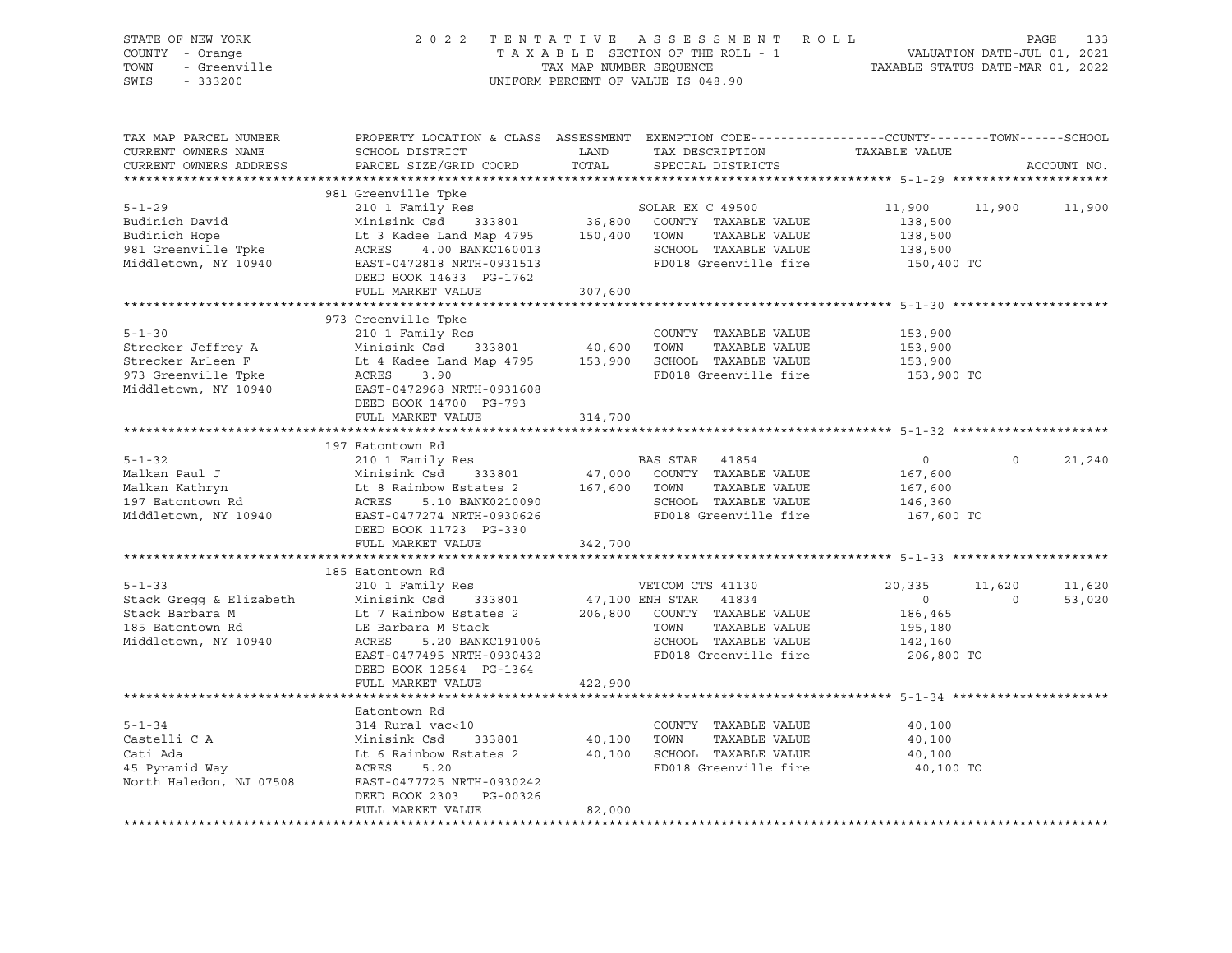| STATE OF NEW YORK<br>rent mande<br>1 - Orange<br>- Greenville<br>COUNTY - Orange<br>TOWN<br>SWIS<br>$-333200$                                                                                                                                                              |                                                                                                                                                                    |                               | 2022 TENTATIVE ASSESSMENT ROLL<br>UNIFORM PERCENT OF VALUE IS 048.90                                                                                                 | TENTATIVE ASSESSMENT ROLL PAGE 134<br>TAXABLE SECTION OF THE ROLL - 1 VALUATION DATE-JUL 01, 2021<br>TAX MAP NUMBER SEQUENCE TAXABLE STATUS DATE-MAR 01, 2022 |                  |
|----------------------------------------------------------------------------------------------------------------------------------------------------------------------------------------------------------------------------------------------------------------------------|--------------------------------------------------------------------------------------------------------------------------------------------------------------------|-------------------------------|----------------------------------------------------------------------------------------------------------------------------------------------------------------------|---------------------------------------------------------------------------------------------------------------------------------------------------------------|------------------|
| TAX MAP PARCEL NUMBER<br>CURRENT OWNERS NAME<br>CURRENT OWNERS ADDRESS                                                                                                                                                                                                     | SCHOOL DISTRICT<br>PARCEL SIZE/GRID COORD                                                                                                                          | LAND<br>TOTAL                 | TAX DESCRIPTION TAXABLE VALUE<br>SPECIAL DISTRICTS                                                                                                                   | PROPERTY LOCATION & CLASS ASSESSMENT EXEMPTION CODE---------------COUNTY-------TOWN-----SCHOOL                                                                | ACCOUNT NO.      |
| Middletown, NY 10940                                                                                                                                                                                                                                                       | FULL MARKET VALUE 399,800                                                                                                                                          |                               |                                                                                                                                                                      | 11,620<br>20,335<br>$\overline{0}$<br>$\overline{0}$<br>175,165<br>183,880<br>162,640<br>195,500 TO                                                           | 11,620<br>21,240 |
| $5 - 1 - 36$<br>Seokwang Korean Presbyterian Minisink Csd<br>Church<br>127 Catontown Rd<br>127 Catontown Rd<br>127 Catontown Rd<br>10940<br>2007 - 20178231 NRTH-0929848<br>2007 - 2018<br>2007 - 2018<br>2018                                                             | 36 Eatontown Rd<br>314 Rural vac<10                                                                                                                                |                               | COUNTY TAXABLE VALUE<br>333801 40,700 TOWN TAXABLE VALUE<br>Estates 2 40,700 SCHOOL TAXABLE VALUE<br>FD018 Greenville fire<br>TAXABLE VALUE<br>FD018 Greenville fire | 40,700<br>40,700<br>40,700<br>40,700 TO                                                                                                                       |                  |
| $5 - 1 - 38$                                                                                                                                                                                                                                                               | DEED BOOK 14952 PG-1403<br>FULL MARKET VALUE<br>Eatontown Rd                                                                                                       | 83,200                        |                                                                                                                                                                      |                                                                                                                                                               |                  |
| Choi Goshen<br>127 Eatontown Rd<br>Middletown, NY 10940                                                                                                                                                                                                                    | 323 Vacant rural<br>323 Vacant rural<br>Minisink Csd     333801<br>Lt 2 Rainbow Estates 2<br>ACRES<br>6.60<br>EAST-0479017 NRTH-0929365<br>DEED BOOK 13524 PG-1864 |                               | COUNTY TAXABLE VALUE<br>333801 13,800 TOWN TAXABLE VALUE<br>tates 2 13,800 SCHOOL TAXABLE VALUE<br>TAXABLE VALUE<br>FD018 Greenville fire                            | 13,800<br>13,800<br>13,800<br>13,800 TO                                                                                                                       |                  |
|                                                                                                                                                                                                                                                                            | FULL MARKET VALUE                                                                                                                                                  | 28,200                        |                                                                                                                                                                      |                                                                                                                                                               |                  |
| $5 - 1 - 39.1$<br>Hudson Valley Rlty Assoc LLC Minisink Csd<br>64 Beverly Rd<br>Chester, NY 10918                                                                                                                                                                          | Eatontown Rd<br>322 Rural vac>10<br>Lts 9&10 Rainbow Est 5370 83,000 SCHOOL TAXABLE VALUE<br>ACRES 137.30<br>EAST-0475759 NRTH-0930863<br>DEED BOOK 11638 PG-1915  | 333801 83,000 TOWN            | COUNTY TAXABLE VALUE<br>TAXABLE VALUE<br>FD018 Greenville fire                                                                                                       | 83,000<br>83,000<br>83,000<br>83,000 TO                                                                                                                       |                  |
|                                                                                                                                                                                                                                                                            | FULL MARKET VALUE                                                                                                                                                  | 169,700                       |                                                                                                                                                                      |                                                                                                                                                               |                  |
| Contract Management Control Control Control Control Control Control Control Control Control Control Control Control Control Control Control Control Control Control Control Control Control Control Control Control Control Co<br>127 Eatontown Rd<br>Middletown, NY 10940 | Eatontown Rd<br>EAST-0477537 NRTH-0929197<br>DEED BOOK 5071 PG-304<br>FULL MARKET VALUE                                                                            | 333801 50,300 TOWN<br>102,900 | COUNTY TAXABLE VALUE<br>TAXABLE VALUE<br>50,300 SCHOOL TAXABLE VALUE<br>FD018 Greenville fire                                                                        | 50,300<br>50,300<br>50,300<br>50,300 TO                                                                                                                       |                  |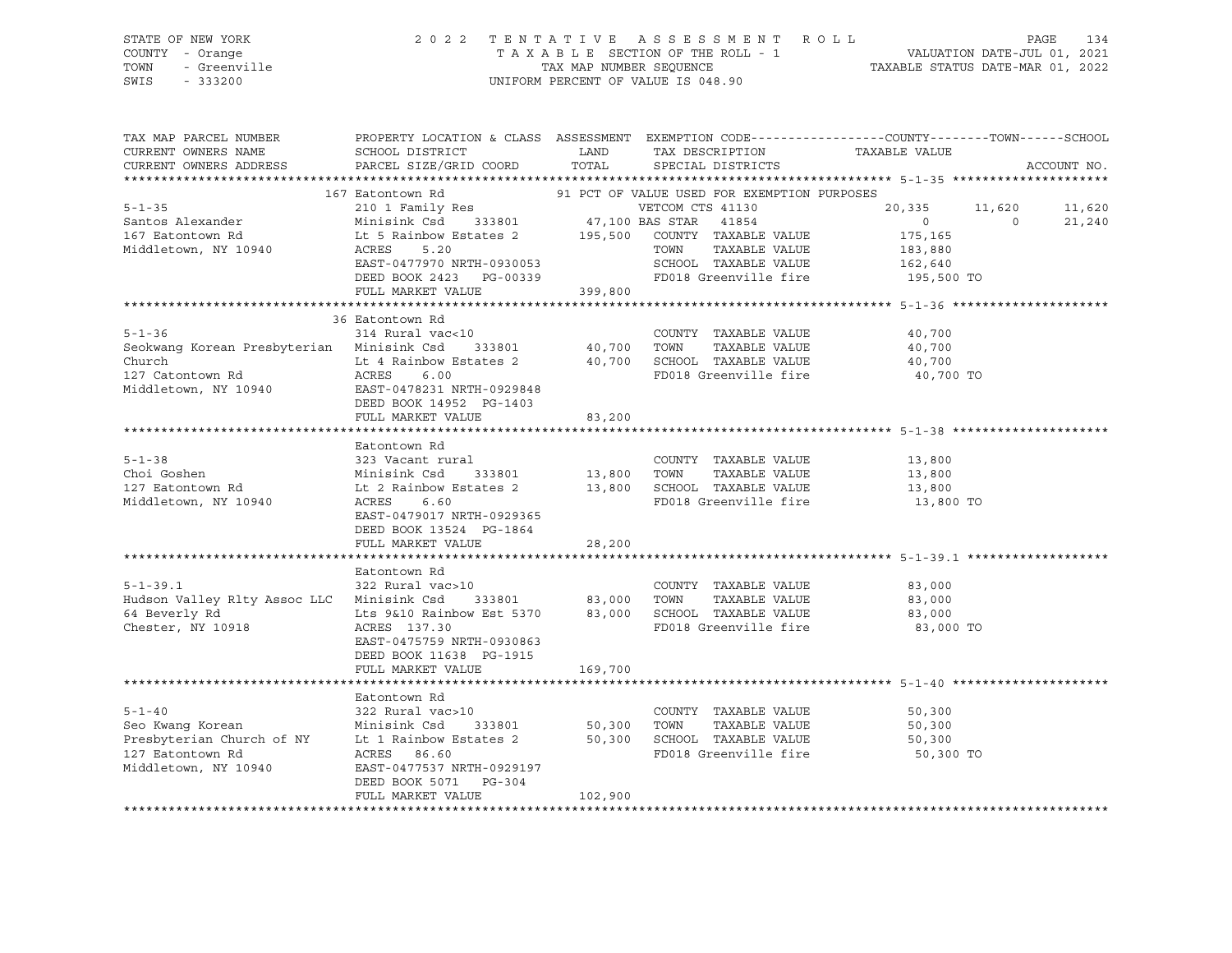| STATE OF NEW YORK<br>COUNTY - Orange<br>- Greenville<br>- Greenville<br>TOWN<br>SWIS<br>$-333200$ |                                                                                                                                                 |         | 2022 TENTATIVE ASSESSMENT ROLL<br>UNIFORM PERCENT OF VALUE IS 048.90 | T A X A B L E SECTION OF THE ROLL - 1 THE ROLL - 1 VALUATION DATE-JUL 01, 2021<br>TAX MAP NUMBER SEQUENCE TAXABLE STATUS DATE-MAR 01, 2022 | PAGE<br>135   |
|---------------------------------------------------------------------------------------------------|-------------------------------------------------------------------------------------------------------------------------------------------------|---------|----------------------------------------------------------------------|--------------------------------------------------------------------------------------------------------------------------------------------|---------------|
| TAX MAP PARCEL NUMBER<br>CURRENT OWNERS NAME<br>CURRENT OWNERS ADDRESS                            | SCHOOL DISTRICT<br>PARCEL SIZE/GRID COORD                                                                                                       |         |                                                                      | PROPERTY LOCATION & CLASS ASSESSMENT EXEMPTION CODE----------------COUNTY-------TOWN-----SCHOOL                                            | ACCOUNT NO.   |
|                                                                                                   |                                                                                                                                                 |         |                                                                      |                                                                                                                                            |               |
|                                                                                                   | 227 Millsburg Rd                                                                                                                                |         |                                                                      |                                                                                                                                            |               |
| $5 - 1 - 41$                                                                                      | 210 1 Family Res                                                                                                                                |         | BAS STAR 41854                                                       | $0 \qquad \qquad$<br>$\circ$                                                                                                               | 21,240        |
| Tomaszewski Patricia A                                                                            | Minisink Csd 333801                                                                                                                             |         | 35,800 COUNTY TAXABLE VALUE                                          | 137,200                                                                                                                                    |               |
| 227 Millsburg Rd                                                                                  | Lt 1 O'brien Sub Map 8092 137,200 TOWN TAXABLE VALUE                                                                                            |         |                                                                      | 137,200                                                                                                                                    |               |
| Middletown, NY 10940                                                                              | ACRES<br>1.70                                                                                                                                   |         | SCHOOL TAXABLE VALUE                                                 | 115,960                                                                                                                                    |               |
|                                                                                                   | EAST-0481543 NRTH-0926720                                                                                                                       |         | FD018 Greenville fire                                                | 137,200 TO                                                                                                                                 |               |
|                                                                                                   | DEED BOOK 2735 PG-00052                                                                                                                         |         |                                                                      |                                                                                                                                            |               |
|                                                                                                   | FULL MARKET VALUE                                                                                                                               | 280,600 |                                                                      |                                                                                                                                            |               |
|                                                                                                   | Millsburg Rd                                                                                                                                    |         |                                                                      |                                                                                                                                            |               |
| $5 - 1 - 42.1$                                                                                    | 120 Field crops                                                                                                                                 |         | COUNTY TAXABLE VALUE                                                 | 23,700                                                                                                                                     |               |
| O Brien Daniel J                                                                                  |                                                                                                                                                 |         |                                                                      | 23,700                                                                                                                                     |               |
| Tomaszewski Patricia A                                                                            | Minisink Csd 333801 23,700 TOWN TAXABLE VALUE<br>Lt1 Obrien Sub Map 221-95 23,700 SCHOOL TAXABLE VALUE                                          |         |                                                                      | 23,700                                                                                                                                     |               |
| 239 Millsburg Rd                                                                                  | ACRES 14.20                                                                                                                                     |         | FD018 Greenville fire                                                | 23,700 TO                                                                                                                                  |               |
| Middletown, NY 10940                                                                              | EAST-0478953 NRTH-0926275                                                                                                                       |         |                                                                      |                                                                                                                                            |               |
|                                                                                                   | DEED BOOK 4362 PG-292                                                                                                                           |         |                                                                      |                                                                                                                                            |               |
| MAY BE SUBJECT TO PAYMENT                                                                         | FULL MARKET VALUE                                                                                                                               | 48,500  |                                                                      |                                                                                                                                            |               |
| UNDER AGDIST LAW TIL 2023                                                                         |                                                                                                                                                 |         |                                                                      |                                                                                                                                            |               |
|                                                                                                   |                                                                                                                                                 |         |                                                                      |                                                                                                                                            |               |
|                                                                                                   | Millsburg Rd                                                                                                                                    |         |                                                                      |                                                                                                                                            |               |
| $5 - 1 - 42.2$                                                                                    | 120 Field crops                                                                                                                                 |         | AGDISTRICT 41720                                                     | 19,545                                                                                                                                     | 19,545 19,545 |
| O Dell Ronald L Jr                                                                                | Minisink Csd 333801 21,500 COUNTY TAXABLE VALUE<br>Lt2 Obrien Sub Map 221-95 21,500 TOWN TAXABLE VALUE                                          |         |                                                                      | 1,955                                                                                                                                      |               |
| O Dell Barbara L                                                                                  |                                                                                                                                                 |         |                                                                      | 1,955                                                                                                                                      |               |
| 218 Millsburg Rd                                                                                  | ACRES 16.70                                                                                                                                     |         | SCHOOL TAXABLE VALUE                                                 | 1,955                                                                                                                                      |               |
| Middletown, NY 10940                                                                              | EAST-0479428 NRTH-0926041                                                                                                                       |         | FD018 Greenville fire                                                | 1,955 TO                                                                                                                                   |               |
|                                                                                                   | DEED BOOK 4962 PG-228                                                                                                                           |         | 19,545 EX                                                            |                                                                                                                                            |               |
| MAY BE SUBJECT TO PAYMENT                                                                         | FULL MARKET VALUE                                                                                                                               | 44,000  |                                                                      |                                                                                                                                            |               |
| UNDER AGDIST LAW TIL 2026                                                                         |                                                                                                                                                 |         |                                                                      |                                                                                                                                            |               |
|                                                                                                   |                                                                                                                                                 |         |                                                                      |                                                                                                                                            |               |
|                                                                                                   | Mulford Rd                                                                                                                                      |         |                                                                      |                                                                                                                                            |               |
| $5 - 1 - 43$<br>Loqan Simon B                                                                     | 322 Rural vac>10                                                                                                                                |         | COUNTY TAXABLE VALUE                                                 | 75,800<br>75,800                                                                                                                           |               |
| Logan Leila B                                                                                     | Minisink Csd 333801 75,800 TOWN TAXABLE VALUE<br>Lt 1 Mulford Sub Map 8130 75,800 SCHOOL TAXABLE VALUE                                          |         |                                                                      | 75,800                                                                                                                                     |               |
| 127 Mulford Rd                                                                                    | ACRES 49.90                                                                                                                                     |         | FD018 Greenville fire                                                | 75,800 TO                                                                                                                                  |               |
| Middletown, NY 10940                                                                              | EAST-0480323 NRTH-0931217                                                                                                                       |         |                                                                      |                                                                                                                                            |               |
|                                                                                                   | DEED BOOK 5317 PG-321                                                                                                                           |         |                                                                      |                                                                                                                                            |               |
|                                                                                                   | FULL MARKET VALUE                                                                                                                               | 155,000 |                                                                      |                                                                                                                                            |               |
|                                                                                                   |                                                                                                                                                 |         |                                                                      |                                                                                                                                            |               |
|                                                                                                   | 81 Mulford Rd                                                                                                                                   |         |                                                                      |                                                                                                                                            |               |
| $5 - 1 - 44$                                                                                      | 210 1 Family Res                                                                                                                                |         | COUNTY TAXABLE VALUE                                                 | 273,000                                                                                                                                    |               |
| Smith Lester C                                                                                    | X10 I Family Res COONIT TAXABLE VALUE<br>Minisink Csd 333801 41,100 TOWN TAXABLE VALUE<br>Lt2 Mulford Sub Map 8130 273,000 SCHOOL TAXABLE VALUE |         |                                                                      | 273,000                                                                                                                                    |               |
| Smith Karen C                                                                                     |                                                                                                                                                 |         |                                                                      | 273,000                                                                                                                                    |               |
| 81 Mulford Rd                                                                                     | ACRES<br>5.20                                                                                                                                   |         | FD018 Greenville fire                                                | 273,000 TO                                                                                                                                 |               |
| Middletown, NY 10940                                                                              | EAST-0481069 NRTH-0930759                                                                                                                       |         |                                                                      |                                                                                                                                            |               |
|                                                                                                   | DEED BOOK 13972 PG-1211                                                                                                                         |         |                                                                      |                                                                                                                                            |               |
|                                                                                                   | FULL MARKET VALUE                                                                                                                               | 558,300 |                                                                      |                                                                                                                                            |               |
|                                                                                                   |                                                                                                                                                 |         |                                                                      |                                                                                                                                            |               |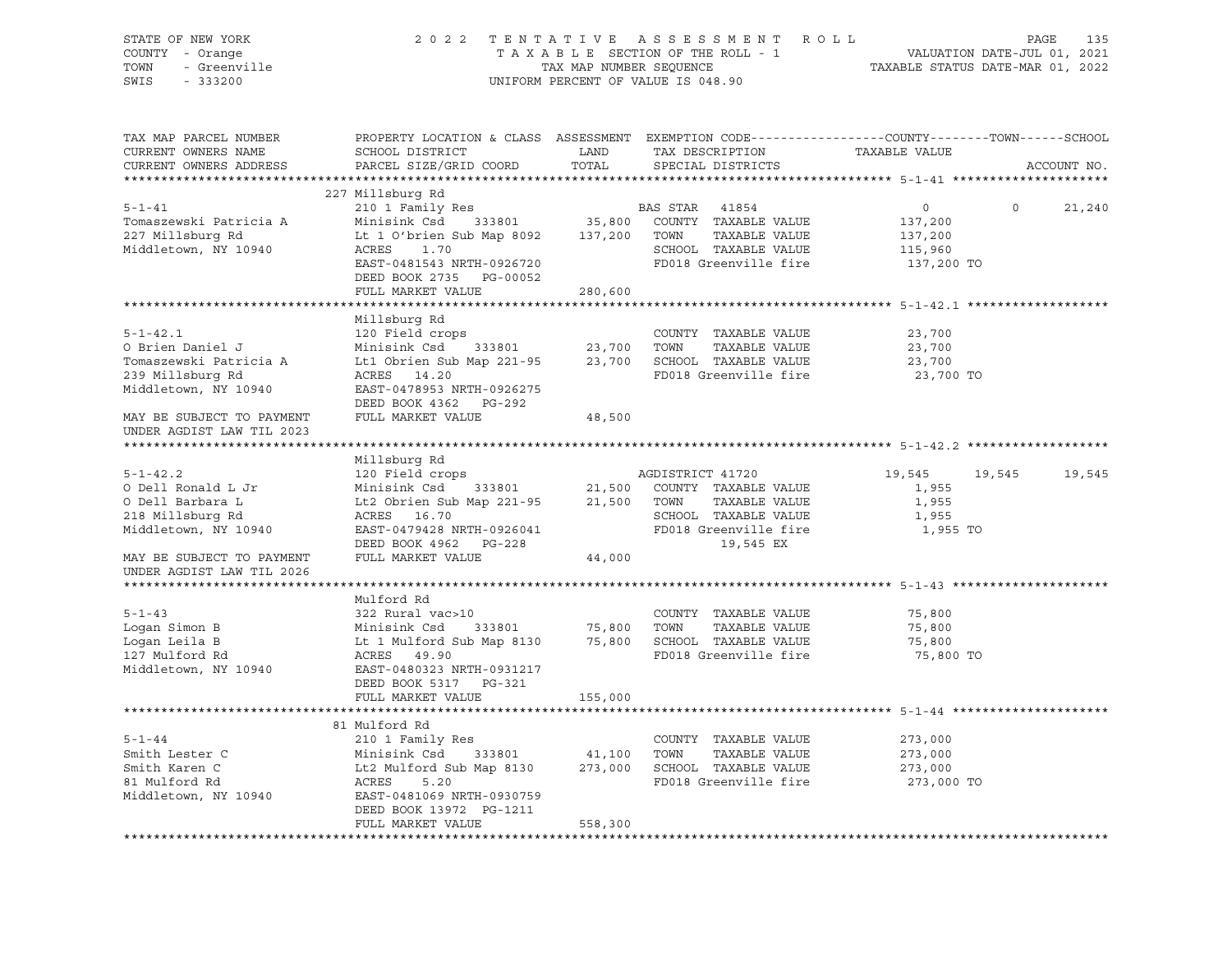| STATE OF NEW YORK<br>COUNTY - Orange<br>TOWN<br>- Greenville<br>SWIS<br>$-333200$ |                                                                                             |                    | 2022 TENTATIVE ASSESSMENT ROLL<br>UNIFORM PERCENT OF VALUE IS 048.90 | PAGE<br>T A X A B L E SECTION OF THE ROLL - 1 VALUATION DATE-JUL 01, 2021<br>TAX MAP NUMBER SEQUENCE TAXABLE STATUS DATE-MAR 01, 2022 | 136 |
|-----------------------------------------------------------------------------------|---------------------------------------------------------------------------------------------|--------------------|----------------------------------------------------------------------|---------------------------------------------------------------------------------------------------------------------------------------|-----|
| TAX MAP PARCEL NUMBER<br>CURRENT OWNERS NAME<br>CURRENT OWNERS ADDRESS            | SCHOOL DISTRICT<br>PARCEL SIZE/GRID COORD                                                   | LAND<br>TOTAL      | TAX DESCRIPTION<br>SPECIAL DISTRICTS                                 | PROPERTY LOCATION & CLASS ASSESSMENT EXEMPTION CODE----------------COUNTY-------TOWN------SCHOOL<br>TAXABLE VALUE<br>ACCOUNT NO.      |     |
|                                                                                   | 95 Mulford Rd                                                                               |                    |                                                                      |                                                                                                                                       |     |
| $5 - 1 - 45$                                                                      | 210 1 Family Res                                                                            |                    | COUNTY TAXABLE VALUE                                                 | 222,300                                                                                                                               |     |
| Kievit Ryan                                                                       | Minisink Csd                                                                                | 333801 48,400 TOWN | TAXABLE VALUE                                                        | 222,300                                                                                                                               |     |
| 95 Mulford Rd                                                                     | Lt3 Mulford Sub Map 8130                                                                    |                    | 222,300 SCHOOL TAXABLE VALUE                                         | 222,300                                                                                                                               |     |
| Middletown, NY 10940                                                              | ACRES<br>6.90<br>EAST-0481368 NRTH-0931034<br>DEED BOOK 14036 PG-732                        |                    | FD018 Greenville fire                                                | 222,300 TO                                                                                                                            |     |
|                                                                                   | FULL MARKET VALUE                                                                           | 454,600            |                                                                      |                                                                                                                                       |     |
|                                                                                   |                                                                                             |                    |                                                                      |                                                                                                                                       |     |
|                                                                                   | 847 Greenville Tpke                                                                         |                    |                                                                      |                                                                                                                                       |     |
| $5 - 1 - 46$                                                                      | 240 Rural res                                                                               |                    | COUNTY TAXABLE VALUE                                                 | 186,800                                                                                                                               |     |
| Donkor Maxwell                                                                    | Minisink Csd 333801 46,500 TOWN                                                             |                    | TAXABLE VALUE                                                        | 186,800                                                                                                                               |     |
| Donkor Alicja                                                                     | Lt1 Greenville Est Phase 186,800 SCHOOL TAXABLE VALUE                                       |                    |                                                                      | 186,800                                                                                                                               |     |
| 847 Greenville Tpke<br>Middletown, NY 10940                                       | Map 10359<br>ACRES 13.10 BANKC030217<br>EAST-0475705 NRTH-0932866<br>DEED BOOK 11359 PG-849 |                    | FD018 Greenville fire                                                | 186,800 TO                                                                                                                            |     |
|                                                                                   | FULL MARKET VALUE                                                                           | 382,000            |                                                                      |                                                                                                                                       |     |
|                                                                                   |                                                                                             |                    |                                                                      |                                                                                                                                       |     |
|                                                                                   | 335 Eatontown Rd                                                                            |                    |                                                                      |                                                                                                                                       |     |
| $5 - 1 - 47$                                                                      | 210 1 Family Res                                                                            |                    | BAS STAR 41854                                                       | $\circ$<br>$\circ$<br>21,240                                                                                                          |     |
| Casey Arthur A                                                                    | Minisink Csd                                                                                |                    | 333801 41,800 COUNTY TAXABLE VALUE                                   | 206,600                                                                                                                               |     |
| Casey Victoria L                                                                  | Lt2 Greenville Est Phase 206,600 TOWN                                                       |                    | TAXABLE VALUE                                                        | 206,600                                                                                                                               |     |
| 335 Eatontown Rd                                                                  | Map 10359                                                                                   |                    | SCHOOL TAXABLE VALUE                                                 | 185,360                                                                                                                               |     |
| Port Jervis, NY 12771                                                             | ACRES<br>2.80<br>EAST-0476633 NRTH-0934110<br>DEED BOOK 3669 PG-233                         |                    | FD018 Greenville fire                                                | 206,600 TO                                                                                                                            |     |
|                                                                                   | FULL MARKET VALUE                                                                           | 422,500            |                                                                      |                                                                                                                                       |     |
|                                                                                   | 315 Eatontown Rd                                                                            |                    |                                                                      |                                                                                                                                       |     |
| $5 - 1 - 48$                                                                      | 220 2 Family Res                                                                            |                    | COUNTY TAXABLE VALUE                                                 | 254,200                                                                                                                               |     |
| Fratto Michael R                                                                  | 333801<br>Minisink Csd                                                                      |                    | 41,300 TOWN<br>TAXABLE VALUE                                         | 254,200                                                                                                                               |     |
| Fratto Danielle C                                                                 | Lt3 Greenville Est Phase                                                                    |                    | 254,200 SCHOOL TAXABLE VALUE                                         | 254,200                                                                                                                               |     |
| 315 Eatontown Rd<br>Port Jervis, NY 12771                                         | Map 10359<br>ACRES<br>2.70 BANKC080370                                                      |                    | FD018 Greenville fire                                                | 254,200 TO                                                                                                                            |     |
|                                                                                   | EAST-0476663 NRTH-0933685<br>DEED BOOK 4437 PG-34                                           |                    |                                                                      |                                                                                                                                       |     |
|                                                                                   | FULL MARKET VALUE                                                                           | 519,800            |                                                                      | ********************************* 5-1-49 *********************                                                                        |     |
|                                                                                   | 812 Greenville Tpke                                                                         |                    |                                                                      |                                                                                                                                       |     |
| $5 - 1 - 49$                                                                      | $215$ 1 Fam Res w/                                                                          |                    | COUNTY<br>TAXABLE VALUE                                              | 214,500                                                                                                                               |     |
| Layton-Delacruz Melissa                                                           | Minisink Csd<br>333801                                                                      | 45,300             | TOWN<br>TAXABLE VALUE                                                | 214,500                                                                                                                               |     |
| 812 Greenville Tpke                                                               | Lt4 Greenville Est Phase                                                                    | 214,500            | SCHOOL TAXABLE VALUE                                                 | 214,500                                                                                                                               |     |
| Middletown, NY 10940                                                              | Map 10359<br>Mother-in-suite                                                                |                    | FD018 Greenville fire                                                | 214,500 TO                                                                                                                            |     |
|                                                                                   | ACRES<br>4.20 BANK<br>L<br>EAST-0476314 NRTH-0933594<br>DEED BOOK 12662 PG-954              |                    |                                                                      |                                                                                                                                       |     |
|                                                                                   | FULL MARKET VALUE                                                                           | 438,700            |                                                                      |                                                                                                                                       |     |
|                                                                                   |                                                                                             |                    |                                                                      |                                                                                                                                       |     |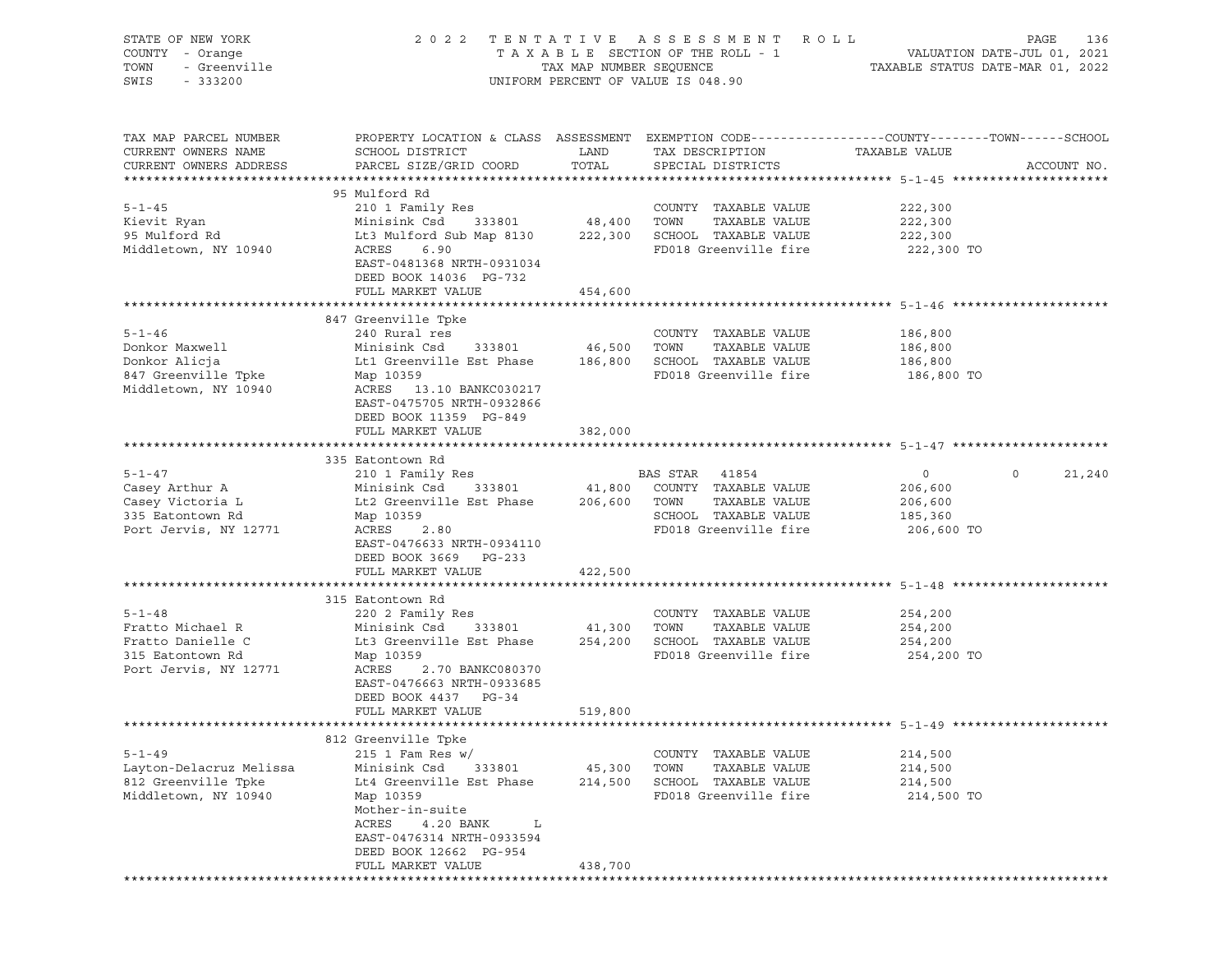| STATE OF NEW YORK<br>COUNTY - Orange<br>r - Orange<br>- Greenville<br>- 333200<br>TOWN<br>SWIS<br>$-333200$ |                                                                                                                                                                                                                                                                                                                         |                              | 2022 TENTATIVE ASSESSMENT ROLL<br>UNIFORM PERCENT OF VALUE IS 048.90                           | PAGE<br>137                                                                                                    |
|-------------------------------------------------------------------------------------------------------------|-------------------------------------------------------------------------------------------------------------------------------------------------------------------------------------------------------------------------------------------------------------------------------------------------------------------------|------------------------------|------------------------------------------------------------------------------------------------|----------------------------------------------------------------------------------------------------------------|
| TAX MAP PARCEL NUMBER<br>CURRENT OWNERS NAME<br>CURRENT OWNERS ADDRESS                                      | SCHOOL DISTRICT<br>PARCEL SIZE/GRID COORD                                                                                                                                                                                                                                                                               | LAND<br>TOTAL                | TAX DESCRIPTION TAXABLE VALUE<br>SPECIAL DISTRICTS                                             | PROPERTY LOCATION & CLASS ASSESSMENT EXEMPTION CODE----------------COUNTY-------TOWN-----SCHOOL<br>ACCOUNT NO. |
| $5 - 1 - 50$<br>Lu Yi Che<br>Chen Wei Chen<br>838 Greenville Tpke<br>Middletown, NY 10940                   | 838 Greenville Tpke<br>210 1 Family Res<br>Minisink Csd 333801 49,200 TOWN<br>Lt5 Greenville Est Phase 249,500 SCHOOL TAXABLE VALUE 249,500<br>Map 10359<br>ACRES<br>7.90<br>EAST-0475799 NRTH-0933543<br>DEED BOOK 15049 PG-1799<br>FULL MARKET VALUE                                                                  | 510,200                      | COUNTY TAXABLE VALUE<br>TAXABLE VALUE<br>FD018 Greenville fire                                 | 249,500<br>249,500<br>249,500 TO                                                                               |
|                                                                                                             |                                                                                                                                                                                                                                                                                                                         |                              |                                                                                                |                                                                                                                |
| $5 - 1 - 51$<br>Borello John<br>Pister Stefanie<br>846 Greenville Tpke<br>Middletown, NY 10940              | 846 Greenville Tpke<br>Map 10359<br>ACRES<br>5.50 BANKC030383<br>EAST-0475309 NRTH-0933517<br>DEED BOOK 14411 PG-1264                                                                                                                                                                                                   |                              | COUNTY TAXABLE VALUE<br>TAXABLE VALUE<br>FD018 Greenville fire                                 | 205,200<br>205,200<br>205,200 TO                                                                               |
|                                                                                                             | FULL MARKET VALUE                                                                                                                                                                                                                                                                                                       | 419,600                      |                                                                                                |                                                                                                                |
|                                                                                                             |                                                                                                                                                                                                                                                                                                                         |                              |                                                                                                |                                                                                                                |
| Middletown, NY 10940                                                                                        | 870 Greenville Tpke<br>5-1-52.11              220 2 Family Res             BAS STAR   41854<br>Schwartz Joseph P         Minisink Csd   333801      50,500   COUNTY TAXABLE VALUE<br>Map 10359 & Map 100-96<br>LT1 Em Sub Map 245-20<br>ACRES<br>8.20 BANKC030217<br>EAST-0474632 NRTH-0933714<br>DEED BOOK 4426 PG-148 |                              | SCHOOL TAXABLE VALUE<br>FD018 Greenville fire<br>FD018 Greenville fire 241,800 TO              | $\overline{0}$<br>21,240<br>$\circ$<br>241,800<br>241,800<br>220,560                                           |
|                                                                                                             | FULL MARKET VALUE                                                                                                                                                                                                                                                                                                       | 494,500                      |                                                                                                |                                                                                                                |
| $5 - 1 - 52.12$<br>Emanuele Nicholas<br>Emanuele Jennifer<br>870 Greenville Tpke<br>Middletown, NY 10940    | Greenville Tpke<br>210 1 Family Res<br>210 1 Family Res<br>Minisink Csd 333801 45,100 TOWN TAXABLE VALUE<br>LT2 EM Sub Map 245-20 195,700 SCHOOL TAXABLE VALUE<br>ACRES 4.00 FD018 Greenville fire<br>EAST-0475023 NRTH-0933493<br>DEED BOOK 14856 PG-1372                                                              |                              | COUNTY TAXABLE VALUE<br>TAXABLE VALUE<br>FD018 Greenville fire 195,700 TO                      | 195,700<br>195,700<br>195,700                                                                                  |
|                                                                                                             | FULL MARKET VALUE                                                                                                                                                                                                                                                                                                       | 400,200                      |                                                                                                |                                                                                                                |
| $5 - 1 - 53$<br>Correa Yajida<br>951 Greenville Tpke<br>Middletown, NY 10940                                | 951 Greenville Tpke<br>210 1 Family Res<br>Minisink Csd<br>333801<br>Lt8 Greenville Est Phase<br>Map 10359<br>ACRES<br>5.00 BANKC061197<br>EAST-0473342 NRTH-0931869<br>DEED BOOK 14842 PG-1650<br>FULL MARKET VALUE                                                                                                    | 38,000<br>165,000<br>337,400 | COUNTY TAXABLE VALUE<br>TAXABLE VALUE<br>TOWN<br>SCHOOL TAXABLE VALUE<br>FD018 Greenville fire | 165,000<br>165,000<br>165,000<br>165,000 TO                                                                    |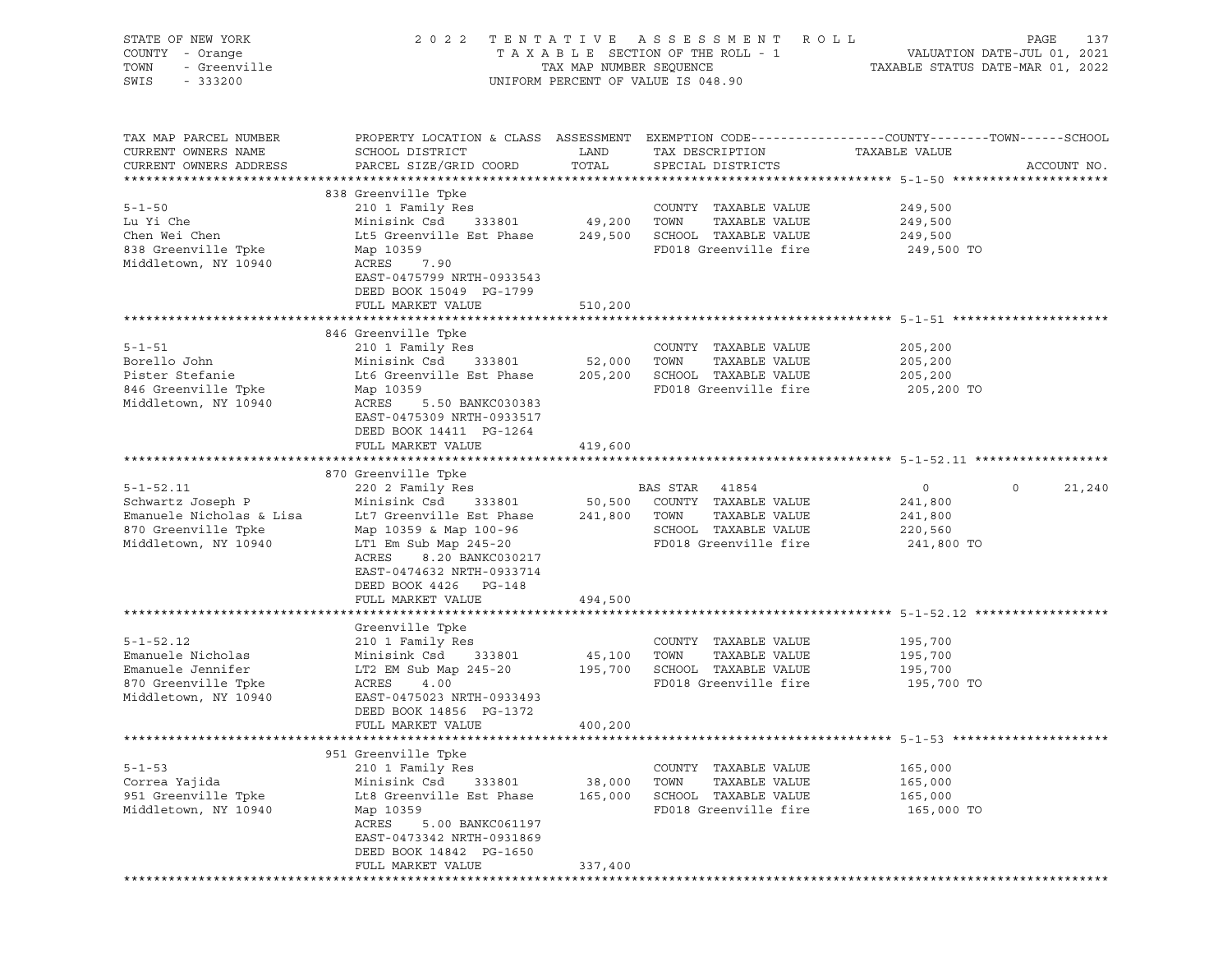| STATE OF NEW YORK<br>COUNTY - Orange<br>Y - Orange<br>- Greenville<br>- 333200<br>TOWN<br>SWIS - 333200 |                                                                                                                                                                                                                                                                                      |         | 2022 TENTATIVE ASSESSMENT ROLL<br>T A X A B L E SECTION OF THE ROLL - 1<br>TA X A B L E SECTION OF THE ROLL - 1<br>TAXABLE STATUS DATE-MAR 01, 2022<br>UNIFORM PERCENT OF VALUE IS 048.90 |                                                                                 | PAGE<br>138                                           |
|---------------------------------------------------------------------------------------------------------|--------------------------------------------------------------------------------------------------------------------------------------------------------------------------------------------------------------------------------------------------------------------------------------|---------|-------------------------------------------------------------------------------------------------------------------------------------------------------------------------------------------|---------------------------------------------------------------------------------|-------------------------------------------------------|
| TAX MAP PARCEL NUMBER<br>CURRENT OWNERS NAME<br>CURRENT OWNERS ADDRESS                                  | PROPERTY LOCATION & CLASS ASSESSMENT EXEMPTION CODE----------------COUNTY-------TOWN-----SCHOOL<br>SCHOOL DISTRICT<br>PARCEL SIZE/GRID COORD TOTAL                                                                                                                                   | LAND    | TAX DESCRIPTION TAXABLE VALUE<br>SPECIAL DISTRICTS                                                                                                                                        |                                                                                 | ACCOUNT NO.                                           |
| $5 - 1 - 54$<br>Romero Joseph R<br>Romero Nancy J<br>939 Greenville Tpke<br>Middletown, NY 10940        | 939 Greenville Tpke<br>210 1 Family Res<br>XIO I Fallily Res<br>Minisink Csd 333801 38,200 TOWN TAXABLE VALUE<br>Lt9 Greenville Est Phase 153,100 SCHOOL TAXABLE VALUE<br>Map 10359<br>ACRES 5.10<br>EAST-0473569 NRTH-0932007<br>DEED BOOK 14039 PG-648<br>FULL MARKET VALUE        | 313,100 | COUNTY TAXABLE VALUE<br>FD018 Greenville fire                                                                                                                                             | 153,100<br>153,100<br>153,100<br>153,100 TO                                     |                                                       |
|                                                                                                         |                                                                                                                                                                                                                                                                                      |         |                                                                                                                                                                                           |                                                                                 |                                                       |
| $5 - 1 - 55$<br>Covais Paul<br>Covais Stacy<br>937 Greenville Tpk<br>Middletown, NY 10940               | 937 Greenville Tpke<br>Lt10 Greenville Est Phase 180,200 TOWN TAXABLE VALUE<br>Map 10359<br>ACRES<br>5.30 BANKN140687<br>EAST-0473852 NRTH-0932039<br>DEED BOOK 4705 PG-90                                                                                                           |         | SCHOOL TAXABLE VALUE<br>FD018 Greenville fire 180,200 TO                                                                                                                                  | $\overline{0}$<br>180,200<br>180,200<br>158,960                                 | 21,240<br>$\circ$                                     |
|                                                                                                         | FULL MARKET VALUE                                                                                                                                                                                                                                                                    | 368,500 |                                                                                                                                                                                           |                                                                                 |                                                       |
| $5 - 1 - 56$<br>Zitzmann David G<br>Zitzmann Nancy A<br>915 Greenville Tpke<br>Middletown, NY 10940     | 915 Greenville Tpke<br>210 1 Family Res<br>210 1 Family Res<br>Minisink Csd 333801 39,900 COUNTY TAXABLE VALUE<br>Lt11 Greenville Est Phase 208,700 TOWN TAXABLE VALUE<br>Map 10359<br>ACRES<br>5.80 BANKC170030<br>EAST-0474097 NRTH-0932130<br>DEED BOOK 5377 PG-117               |         | BAS STAR 41854<br>SCHOOL TAXABLE VALUE<br>FD018 Greenville fire 208,700 TO                                                                                                                | $\overline{0}$<br>208,700<br>208,700<br>187,460                                 | 21,240<br>$\circ$                                     |
|                                                                                                         | FULL MARKET VALUE                                                                                                                                                                                                                                                                    | 426,800 |                                                                                                                                                                                           |                                                                                 |                                                       |
| $5 - 1 - 57$<br>Calco Construction LLC<br>280 Dolson Ave<br>Middletown, NY 10940                        | Greenville Tpke<br>314 Rural vac<10<br>$314 \text{ Rural vac} < 10$ $314 \text{ Rural vac} < 10$ $32,100$ $70WN$<br>Lt12 Greenville Est Phase 32,100 SCHOOL TAXABLE VALUE<br>Map 10359<br>ACRES<br>5.40<br>EAST-0474371 NRTH-0932271<br>DEED BOOK 12622 PG-1534<br>FULL MARKET VALUE | 65,600  | COUNTY TAXABLE VALUE<br>TAXABLE VALUE<br>FD018 Greenville fire                                                                                                                            | 32,100<br>32,100<br>32,100<br>32,100 TO                                         |                                                       |
|                                                                                                         |                                                                                                                                                                                                                                                                                      |         |                                                                                                                                                                                           |                                                                                 |                                                       |
| $5 - 1 - 58$<br>DeMarco Peter Jr<br>924 Greenville Tpke<br>Middletown, NY 10940                         | 924 Greenville Tpke<br>210 1 Family Res<br>Minisink Csd<br>333801<br>Lt13 Greenville Est Phase<br>Map 10359<br>ACRES<br>2.00<br>EAST-0473801 NRTH-0932704<br>DEED BOOK 14029 PG-357<br>FULL MARKET VALUE                                                                             | 349,100 | CW 15 VET/ 41160<br>35,900 CW DISBLD 41170<br>170,700 BAS STAR 41854<br>COUNTY TAXABLE VALUE<br>TOWN<br>TAXABLE VALUE<br>SCHOOL TAXABLE VALUE<br>FD018 Greenville fire                    | 6,972<br>8,535<br>$\overline{0}$<br>155,193<br>156,936<br>133,953<br>170,700 TO | 5,229<br>6,972<br>8,535<br>8,535<br>$\circ$<br>21,240 |
|                                                                                                         |                                                                                                                                                                                                                                                                                      |         |                                                                                                                                                                                           |                                                                                 |                                                       |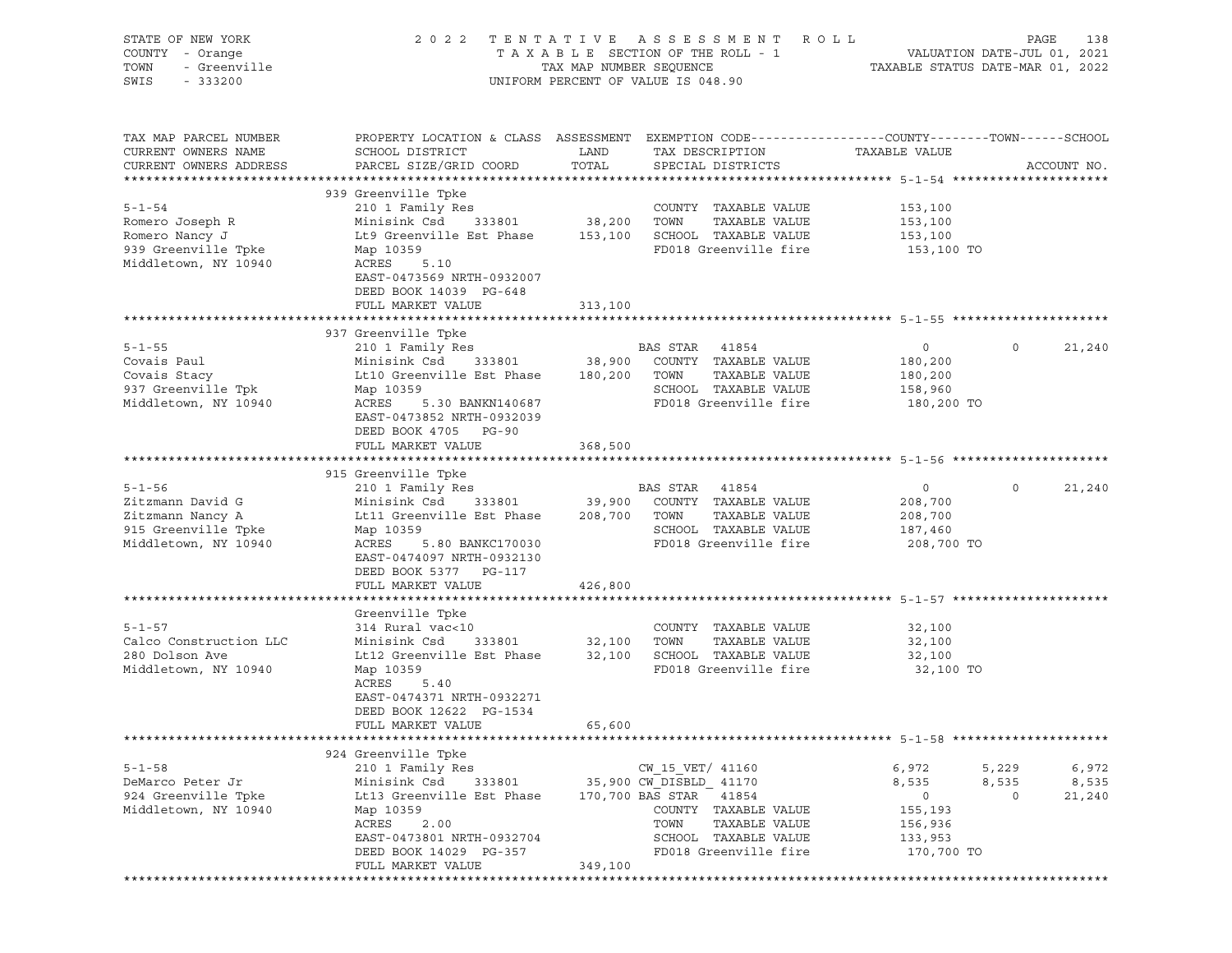| STATE OF NEW YORK<br>COUNTY - Orange<br>TOWN<br>- Greenville<br>SWIS<br>$-333200$ | 2 0 2 2                                                                                                           | TENTATIVE<br>TAX MAP NUMBER SEQUENCE | ASSESSMENT<br>R O L L<br>TAXABLE SECTION OF THE ROLL - 1<br>UNIFORM PERCENT OF VALUE IS 048.90 | VALUATION DATE-JUL 01, 2021<br>TAXABLE STATUS DATE-MAR 01, 2022 | PAGE    | 139         |
|-----------------------------------------------------------------------------------|-------------------------------------------------------------------------------------------------------------------|--------------------------------------|------------------------------------------------------------------------------------------------|-----------------------------------------------------------------|---------|-------------|
| TAX MAP PARCEL NUMBER<br>CURRENT OWNERS NAME                                      | PROPERTY LOCATION & CLASS ASSESSMENT EXEMPTION CODE---------------COUNTY-------TOWN-----SCHOOL<br>SCHOOL DISTRICT | LAND                                 | TAX DESCRIPTION                                                                                | TAXABLE VALUE                                                   |         |             |
| CURRENT OWNERS ADDRESS                                                            | PARCEL SIZE/GRID COORD                                                                                            | TOTAL                                | SPECIAL DISTRICTS                                                                              |                                                                 |         | ACCOUNT NO. |
|                                                                                   | 12 Stagecoach Dr                                                                                                  |                                      |                                                                                                |                                                                 |         |             |
| $5 - 1 - 59.2$                                                                    | 210 1 Family Res                                                                                                  |                                      | BAS STAR 41854                                                                                 | $\circ$                                                         | $\circ$ | 21,240      |
| Buckley Lawrence J                                                                | 333801<br>Minisink Csd                                                                                            | 39,100                               | COUNTY TAXABLE VALUE                                                                           | 219,800                                                         |         |             |
| Buckley Doreen M                                                                  | Lt14A Buckley & Vetrano                                                                                           | 219,800 TOWN                         | TAXABLE VALUE                                                                                  | 219,800                                                         |         |             |
| 12 Stagecoach Dr                                                                  | Map 214-08                                                                                                        |                                      | SCHOOL TAXABLE VALUE                                                                           | 198,560                                                         |         |             |
| Middletown, NY 10940                                                              | ACRES<br>2.30 BANK0210090<br>EAST-0473508 NRTH-0932604<br>DEED BOOK 12658 PG-82                                   |                                      | FD018 Greenville fire                                                                          | 219,800 TO                                                      |         |             |
|                                                                                   | FULL MARKET VALUE                                                                                                 | 449,500                              |                                                                                                |                                                                 |         |             |
|                                                                                   |                                                                                                                   |                                      |                                                                                                |                                                                 |         |             |
| $5 - 1 - 60$                                                                      | 7 Stagecoach Dr<br>210 1 Family Res                                                                               |                                      | BAS STAR<br>41854                                                                              | $\circ$                                                         | $\circ$ | 21,240      |
| Doubrava Peter J                                                                  | Minisink Csd<br>333801                                                                                            | 40,200                               | COUNTY TAXABLE VALUE                                                                           | 153,200                                                         |         |             |
| Doubrava Jennifer L                                                               | Lt15 Greenville Est Phase                                                                                         | 153,200                              | TOWN<br>TAXABLE VALUE                                                                          | 153,200                                                         |         |             |
| 7 Stagecoach Dr                                                                   | Map 10359                                                                                                         |                                      | SCHOOL TAXABLE VALUE                                                                           | 131,960                                                         |         |             |
| Middletown, NY 10940                                                              | ACRES<br>2.50                                                                                                     |                                      | FD018 Greenville fire                                                                          | 153,200 TO                                                      |         |             |
|                                                                                   | EAST-0473176 NRTH-0932429<br>DEED BOOK 4423 PG-177                                                                |                                      |                                                                                                |                                                                 |         |             |
|                                                                                   | FULL MARKET VALUE                                                                                                 | 313,300                              |                                                                                                |                                                                 |         |             |
|                                                                                   | 960 Greenville Tpke                                                                                               |                                      |                                                                                                |                                                                 |         |             |
| $5 - 1 - 61$                                                                      | 210 1 Family Res                                                                                                  |                                      | COUNTY TAXABLE VALUE                                                                           | 155,200                                                         |         |             |
| O Brien Francis X                                                                 | Minisink Csd<br>333801                                                                                            | 39,600                               | TOWN<br>TAXABLE VALUE                                                                          | 155,200                                                         |         |             |
| O Brien Kelly M                                                                   | Lt16 Greenville Est Phase                                                                                         |                                      | 155,200 SCHOOL TAXABLE VALUE                                                                   | 155,200                                                         |         |             |
| 960 Greenville Tpke                                                               | Map 10359                                                                                                         |                                      | FD018 Greenville fire                                                                          | 155,200 TO                                                      |         |             |
| Middletown, NY 10940                                                              | ACRES<br>2.40                                                                                                     |                                      |                                                                                                |                                                                 |         |             |
|                                                                                   | EAST-0472796 NRTH-0932318                                                                                         |                                      |                                                                                                |                                                                 |         |             |
|                                                                                   | DEED BOOK 15037 PG-1243                                                                                           |                                      |                                                                                                |                                                                 |         |             |
|                                                                                   | FULL MARKET VALUE                                                                                                 | 317,400                              |                                                                                                |                                                                 |         |             |
|                                                                                   | 369 Eatontown Rd                                                                                                  |                                      |                                                                                                |                                                                 |         |             |
| $5 - 1 - 62.23$                                                                   | 240 Rural res                                                                                                     |                                      | BAS STAR<br>41854                                                                              | 0                                                               | $\circ$ | 21,240      |
| Jankowiak James                                                                   | Minisink Csd<br>333801                                                                                            | 59,300                               | COUNTY TAXABLE VALUE                                                                           | 235,000                                                         |         |             |
| Jankowiak Debra                                                                   | Lt 17 Greenville Est                                                                                              | 235,000                              | TOWN<br>TAXABLE VALUE                                                                          | 235,000                                                         |         |             |
| 369 Eatontown Rd                                                                  | Phase 2 Map 306-97                                                                                                |                                      | SCHOOL TAXABLE VALUE                                                                           | 213,760                                                         |         |             |
| Port Jervis, NY 12771                                                             | ACRES<br>11.70                                                                                                    |                                      | FD018 Greenville fire                                                                          | 235,000 TO                                                      |         |             |
|                                                                                   | EAST-0476281 NRTH-0934799                                                                                         |                                      |                                                                                                |                                                                 |         |             |
|                                                                                   | DEED BOOK 13445 PG-605                                                                                            | 480,600                              |                                                                                                |                                                                 |         |             |
|                                                                                   | FULL MARKET VALUE                                                                                                 |                                      |                                                                                                |                                                                 |         |             |
|                                                                                   | 19 Stagecoach Dr                                                                                                  |                                      |                                                                                                |                                                                 |         |             |
| $5 - 1 - 64$                                                                      | 210 1 Family Res                                                                                                  |                                      | COUNTY<br>TAXABLE VALUE                                                                        | 167,300                                                         |         |             |
| Crawford Jordan & James                                                           | Minisink Csd<br>333801                                                                                            | 47,000                               | TOWN<br>TAXABLE VALUE                                                                          | 167,300                                                         |         |             |
| Dugan-Crawford Brittney                                                           | Lt 1 Greenville Est                                                                                               | 167,300                              | SCHOOL<br>TAXABLE VALUE                                                                        | 167,300                                                         |         |             |
| 19 Stagecoach Dr                                                                  | Phase 3 Map 157-97                                                                                                |                                      | FD018 Greenville fire                                                                          | 167,300 TO                                                      |         |             |
| Middletown, NY 10940                                                              | ACRES<br>2.60 BANKC130170                                                                                         |                                      |                                                                                                |                                                                 |         |             |
|                                                                                   | EAST-0472984 NRTH-0932608                                                                                         |                                      |                                                                                                |                                                                 |         |             |
|                                                                                   | DEED BOOK 13990 PG-1757<br>FULL MARKET VALUE                                                                      | 342,100                              |                                                                                                |                                                                 |         |             |
|                                                                                   |                                                                                                                   |                                      |                                                                                                |                                                                 |         |             |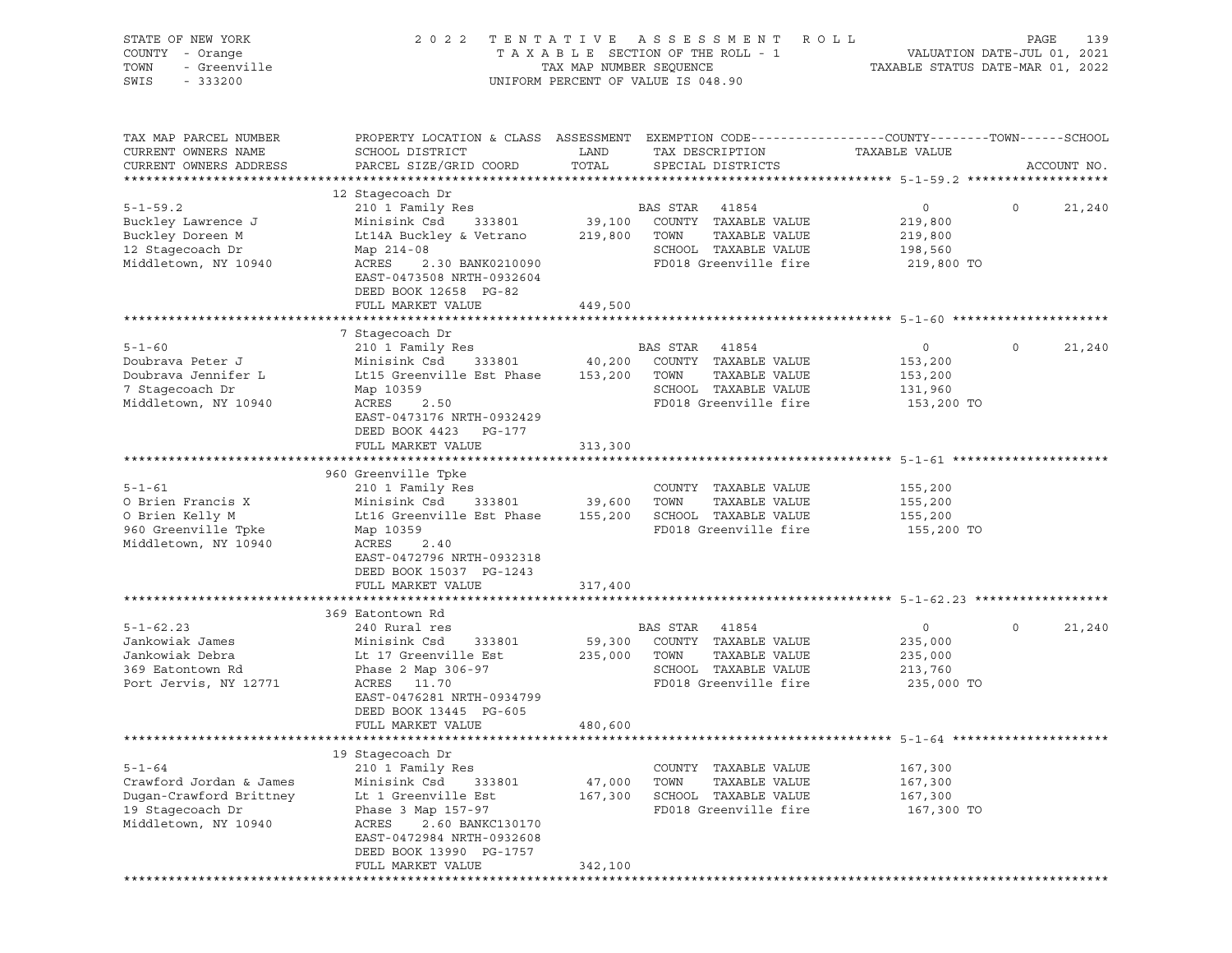| STATE OF NEW YORK<br>COUNTY - Orange<br>TOWN<br>- Greenville<br>SWIS<br>$-333200$ | 2022 TENTATIVE                                                                                                     | TAX MAP NUMBER SEQUENCE | ASSESSMENT<br>R O L L<br>TAXABLE SECTION OF THE ROLL - 1<br>UNIFORM PERCENT OF VALUE IS 048.90 |               | PAGE<br>140<br>VALUATION DATE-JUL 01, 2021<br>TAXABLE STATUS DATE-MAR 01, 2022 |
|-----------------------------------------------------------------------------------|--------------------------------------------------------------------------------------------------------------------|-------------------------|------------------------------------------------------------------------------------------------|---------------|--------------------------------------------------------------------------------|
| TAX MAP PARCEL NUMBER<br>CURRENT OWNERS NAME                                      | PROPERTY LOCATION & CLASS ASSESSMENT EXEMPTION CODE----------------COUNTY-------TOWN-----SCHOOL<br>SCHOOL DISTRICT | LAND                    | TAX DESCRIPTION                                                                                | TAXABLE VALUE |                                                                                |
| CURRENT OWNERS ADDRESS                                                            | PARCEL SIZE/GRID COORD                                                                                             | TOTAL                   | SPECIAL DISTRICTS                                                                              |               | ACCOUNT NO.                                                                    |
|                                                                                   | 23 Stagecoach Dr                                                                                                   |                         |                                                                                                |               |                                                                                |
| $5 - 1 - 65$                                                                      | 210 1 Family Res                                                                                                   |                         | BAS STAR 41854                                                                                 | $\circ$       | $\circ$<br>21,240                                                              |
| Vance Margaret                                                                    | Minisink Csd<br>333801                                                                                             | 47,200                  | COUNTY TAXABLE VALUE                                                                           | 263,000       |                                                                                |
| 23 Stagecoach Dr                                                                  | Lt 2 Greenville Est                                                                                                | 263,000                 | TOWN<br>TAXABLE VALUE                                                                          | 263,000       |                                                                                |
| Middletown, NY 10940                                                              | Phase 3 Map 157-97                                                                                                 |                         | SCHOOL TAXABLE VALUE                                                                           | 241,760       |                                                                                |
|                                                                                   | ACRES<br>5.30<br>EAST-0472671 NRTH-0932707<br>DEED BOOK 13674 PG-521                                               |                         | FD018 Greenville fire                                                                          | 263,000 TO    |                                                                                |
|                                                                                   | FULL MARKET VALUE                                                                                                  | 537,800                 |                                                                                                |               |                                                                                |
|                                                                                   |                                                                                                                    |                         |                                                                                                |               |                                                                                |
| $5 - 1 - 66$                                                                      | 31 Stagecoach Dr<br>210 1 Family Res                                                                               |                         | BAS STAR 41854                                                                                 | $\circ$       | $\circ$<br>21,240                                                              |
| Ganuncio Thomas J                                                                 | Minisink Csd<br>333801                                                                                             | 44,700                  | COUNTY TAXABLE VALUE                                                                           | 168,000       |                                                                                |
| Ganuncio Jennifer J                                                               | Lt 3 Greenville Est                                                                                                | 168,000                 | TOWN<br>TAXABLE VALUE                                                                          | 168,000       |                                                                                |
| 31 Stagecoach Dr                                                                  | Phase 3 Map 157-97                                                                                                 |                         | SCHOOL TAXABLE VALUE                                                                           | 146,760       |                                                                                |
| Middletown, NY 10940                                                              | ACRES<br>3.90 BANKC080370<br>EAST-0472680 NRTH-0932982<br>DEED BOOK 4748 PG-248                                    |                         | FD018 Greenville fire                                                                          | 168,000 TO    |                                                                                |
|                                                                                   | FULL MARKET VALUE                                                                                                  | 343,600                 |                                                                                                |               |                                                                                |
|                                                                                   | 35 Stagecoach Dr                                                                                                   |                         |                                                                                                |               |                                                                                |
| $5 - 1 - 67$                                                                      | 210 1 Family Res                                                                                                   |                         | COUNTY TAXABLE VALUE                                                                           | 257,900       |                                                                                |
| Putnam Dana E                                                                     | Minisink Csd<br>333801                                                                                             | 46,000                  | TOWN<br>TAXABLE VALUE                                                                          | 257,900       |                                                                                |
| Putnam Laura M                                                                    | Lt 4 Greenville Est                                                                                                |                         | 257,900 SCHOOL TAXABLE VALUE                                                                   | 257,900       |                                                                                |
| 35 Stagecoach Dr                                                                  | Phase 3 Map 157-97                                                                                                 |                         | FD018 Greenville fire                                                                          | 257,900 TO    |                                                                                |
| Middletown, NY 10940                                                              | ACRES<br>2.50                                                                                                      |                         |                                                                                                |               |                                                                                |
|                                                                                   | EAST-0472840 NRTH-0933227                                                                                          |                         |                                                                                                |               |                                                                                |
|                                                                                   | DEED BOOK 5335 PG-162<br>FULL MARKET VALUE                                                                         | 527,400                 |                                                                                                |               |                                                                                |
|                                                                                   |                                                                                                                    |                         |                                                                                                |               |                                                                                |
|                                                                                   | 47 Stagecoach Dr                                                                                                   |                         |                                                                                                |               |                                                                                |
| $5 - 1 - 68$                                                                      | 210 1 Family Res                                                                                                   |                         | COUNTY TAXABLE VALUE                                                                           | 177,400       |                                                                                |
| Anton Michael                                                                     | Minisink Csd<br>333801                                                                                             | 37,400                  | TOWN<br>TAXABLE VALUE                                                                          | 177,400       |                                                                                |
| Anton Katrinia May                                                                | Lt 5 Greenville Est                                                                                                | 177,400                 | SCHOOL TAXABLE VALUE                                                                           | 177,400       |                                                                                |
| 47 Stagecoach Dr                                                                  | Phase 3 Map 157-97                                                                                                 |                         | FD018 Greenville fire                                                                          | 177,400 TO    |                                                                                |
| Middletown, NY 10940                                                              | ACRES<br>2.00 BANKC080370                                                                                          |                         |                                                                                                |               |                                                                                |
|                                                                                   | EAST-0473024 NRTH-0933428<br>DEED BOOK 13576 PG-843                                                                |                         |                                                                                                |               |                                                                                |
|                                                                                   | FULL MARKET VALUE                                                                                                  | 362,800                 |                                                                                                |               |                                                                                |
|                                                                                   |                                                                                                                    |                         |                                                                                                |               |                                                                                |
|                                                                                   | 57 Stagecoach Dr                                                                                                   |                         |                                                                                                |               |                                                                                |
| $5 - 1 - 69$                                                                      | 210 1 Family Res                                                                                                   |                         | COUNTY TAXABLE VALUE                                                                           | 236,100       |                                                                                |
| Carosella Shannon                                                                 | Minisink Csd<br>333801                                                                                             | 42,700                  | TOWN<br>TAXABLE VALUE                                                                          | 236,100       |                                                                                |
| 57 Stagecoach Dr                                                                  | Lt 6 Greenville Est                                                                                                | 236,100                 | SCHOOL TAXABLE VALUE<br>FD018 Greenville fire                                                  | 236,100       |                                                                                |
| Middletown, NY 10940                                                              | Phase 3 Map 157-97<br>ACRES<br>2.00 BANKC020440                                                                    |                         |                                                                                                | 236,100 TO    |                                                                                |
|                                                                                   | EAST-0473189 NRTH-0933608                                                                                          |                         |                                                                                                |               |                                                                                |
|                                                                                   | DEED BOOK 14865 PG-1325                                                                                            |                         |                                                                                                |               |                                                                                |
|                                                                                   | FULL MARKET VALUE                                                                                                  | 482,800                 |                                                                                                |               |                                                                                |
|                                                                                   |                                                                                                                    |                         |                                                                                                |               |                                                                                |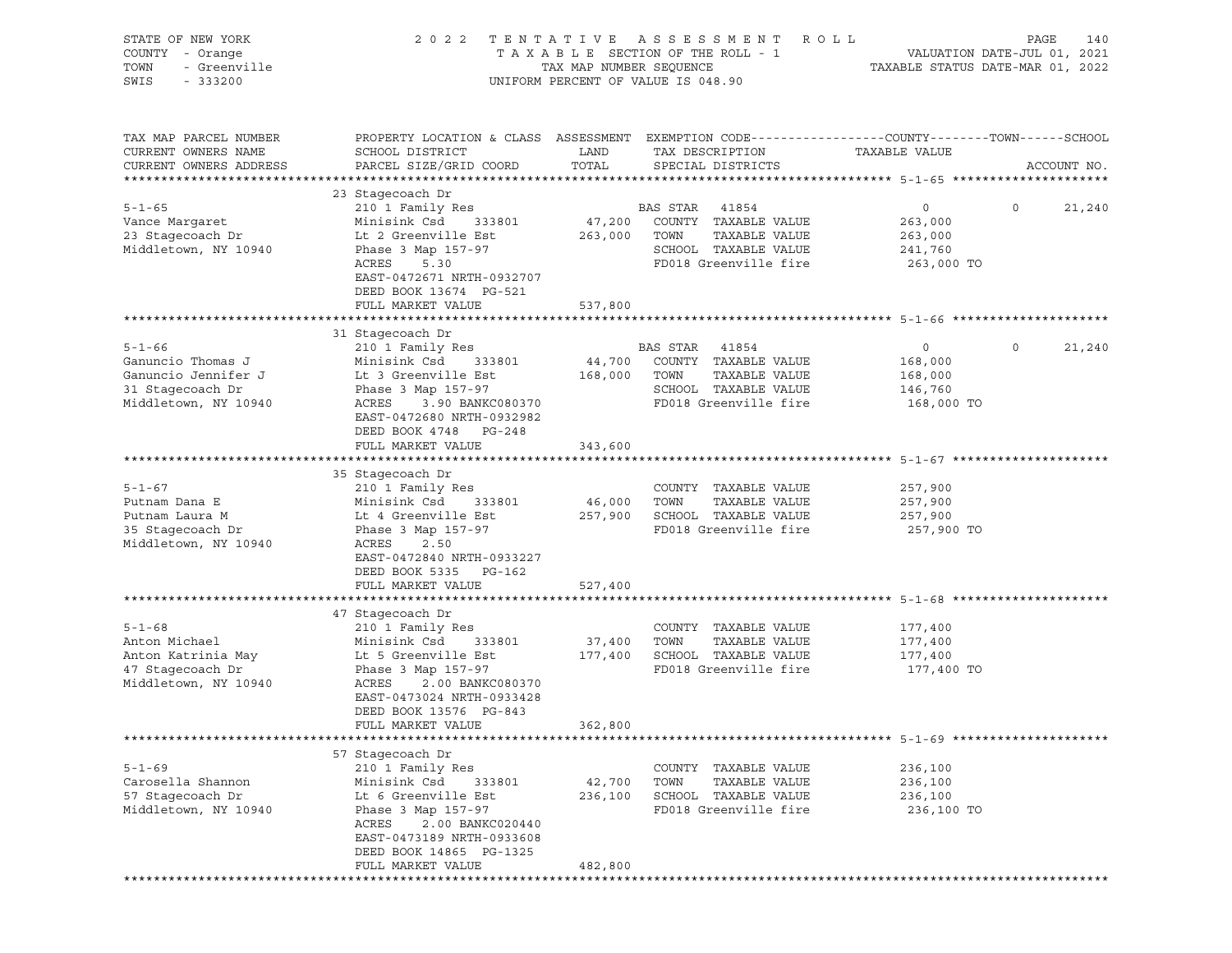| STATE OF NEW YORK<br>COUNTY - Orange<br>- Greenville<br>TOWN<br>SWIS<br>$-333200$ | 2022 TENTATIVE ASSESSMENT ROLL<br>TAXABLE SECTION OF THE ROLL - 1<br>TAX MAP NUMBER SEQUENCE<br>UNIFORM PERCENT OF VALUE IS 048.90 |              |                                           | VALUATION DATE-JUL 01, 2021<br>TAXABLE STATUS DATE-MAR 01, 2022 |          | PAGE<br>141      |
|-----------------------------------------------------------------------------------|------------------------------------------------------------------------------------------------------------------------------------|--------------|-------------------------------------------|-----------------------------------------------------------------|----------|------------------|
| TAX MAP PARCEL NUMBER<br>CURRENT OWNERS NAME                                      | PROPERTY LOCATION & CLASS ASSESSMENT EXEMPTION CODE---------------COUNTY-------TOWN-----SCHOOL<br>SCHOOL DISTRICT                  | LAND         | TAX DESCRIPTION                           | TAXABLE VALUE                                                   |          |                  |
| CURRENT OWNERS ADDRESS                                                            | PARCEL SIZE/GRID COORD                                                                                                             | TOTAL        | SPECIAL DISTRICTS                         |                                                                 |          | ACCOUNT NO.      |
|                                                                                   | 67 Stagecoach Dr                                                                                                                   |              |                                           |                                                                 |          |                  |
| $5 - 1 - 70$                                                                      | 210 1 Family Res                                                                                                                   |              | BAS STAR 41854                            | $\overline{0}$                                                  | $\Omega$ | 21,240           |
| Olsen Jerry D                                                                     | Minisink Csd<br>333801                                                                                                             |              | 42,700 COUNTY TAXABLE VALUE               | 178,700                                                         |          |                  |
| Olsen Linda                                                                       | Lt 7 Greenville Est                                                                                                                | 178,700 TOWN | TAXABLE VALUE                             | 178,700                                                         |          |                  |
| 67 Stagecoach Dr                                                                  | Phase 3 Map 157-97                                                                                                                 |              | SCHOOL TAXABLE VALUE                      | 157,460                                                         |          |                  |
| Middletown, NY 10940                                                              | ACRES<br>2.00<br>EAST-0473303 NRTH-0933828<br>DEED BOOK 5221 PG-188                                                                |              | FD018 Greenville fire                     | 178,700 TO                                                      |          |                  |
|                                                                                   | FULL MARKET VALUE                                                                                                                  | 365,400      |                                           |                                                                 |          |                  |
|                                                                                   |                                                                                                                                    |              |                                           |                                                                 |          |                  |
| $5 - 1 - 71$                                                                      | 9 Fawn Ct<br>210 1 Family Res                                                                                                      |              | BAS STAR 41854                            | $\circ$                                                         | $\circ$  | 21,240           |
| O Sullivan Matthew                                                                | Minisink Csd<br>333801                                                                                                             | 55,000       | COUNTY TAXABLE VALUE                      | 192,800                                                         |          |                  |
| O Sullivan Michele                                                                | Lt 8 Greenville Est                                                                                                                | 192,800 TOWN | TAXABLE VALUE                             | 192,800                                                         |          |                  |
| 9 Fawn Ct                                                                         | Phase 3 Map 157-97                                                                                                                 |              | SCHOOL TAXABLE VALUE                      | 171,560                                                         |          |                  |
| Middletown, NY 10940                                                              | ACRES<br>2.20 BANKC130170<br>EAST-0473838 NRTH-0933804<br>DEED BOOK 13560 PG-1606                                                  |              | FD018 Greenville fire                     | 192,800 TO                                                      |          |                  |
|                                                                                   | FULL MARKET VALUE                                                                                                                  | 394,300      |                                           |                                                                 |          |                  |
|                                                                                   |                                                                                                                                    |              |                                           |                                                                 |          |                  |
| $5 - 1 - 72$                                                                      | 30 Fawn Ct                                                                                                                         |              |                                           |                                                                 | $\circ$  |                  |
| Carey Brian G                                                                     | 210 1 Family Res<br>Minisink Csd<br>333801                                                                                         |              | BAS STAR 41854<br>55,000 SOLAR EX C 49500 | $\circ$<br>18,800 18,800                                        |          | 21,240<br>18,800 |
| Carey Kathleen M                                                                  | Lt 9 Greenville Est                                                                                                                |              | 269,100 COUNTY TAXABLE VALUE              | 250,300                                                         |          |                  |
| 30 Fawn Ct                                                                        | Phase 3 Map 157-97                                                                                                                 |              | TOWN<br>TAXABLE VALUE                     | 250,300                                                         |          |                  |
| Middletown, NY 10940                                                              | ACRES<br>2.00                                                                                                                      |              | SCHOOL TAXABLE VALUE                      | 229,060                                                         |          |                  |
|                                                                                   | EAST-0474094 NRTH-0933540<br>DEED BOOK 4933 PG-44                                                                                  |              | FD018 Greenville fire                     | 269,100 TO                                                      |          |                  |
|                                                                                   | FULL MARKET VALUE                                                                                                                  | 550,300      |                                           |                                                                 |          |                  |
|                                                                                   | 26 Fawn Ct                                                                                                                         |              |                                           |                                                                 |          |                  |
| $5 - 1 - 73$                                                                      | 210 1 Family Res                                                                                                                   |              | COUNTY TAXABLE VALUE                      | 296,200                                                         |          |                  |
| Rosenberg Stuart D                                                                | Minisink Csd<br>333801                                                                                                             | 44,300       | TOWN<br>TAXABLE VALUE                     | 296,200                                                         |          |                  |
| Rosenberg Sharon                                                                  | Lt 10 Greenville Est                                                                                                               | 296,200      | SCHOOL TAXABLE VALUE                      | 296,200                                                         |          |                  |
| 26 Fawn Ct                                                                        | Phase 3 Map 157-97                                                                                                                 |              | FD018 Greenville fire                     | 296,200 TO                                                      |          |                  |
| Middletown, NY 10940                                                              | ACRES<br>3.70<br>EAST-0474269 NRTH-0933270                                                                                         |              |                                           |                                                                 |          |                  |
|                                                                                   | DEED BOOK 6011 PG-209                                                                                                              |              |                                           |                                                                 |          |                  |
|                                                                                   | FULL MARKET VALUE                                                                                                                  | 605,700      |                                           |                                                                 |          |                  |
|                                                                                   | 16 Fawn Ct                                                                                                                         |              |                                           |                                                                 |          |                  |
| $5 - 1 - 74$                                                                      | 210 1 Family Res                                                                                                                   |              | COUNTY TAXABLE VALUE                      | 172,000                                                         |          |                  |
| Festa Joseph                                                                      | Minisink Csd<br>333801                                                                                                             | 37,400       | TOWN<br>TAXABLE VALUE                     | 172,000                                                         |          |                  |
| 16 Fawn Ct                                                                        | Lt 11 Greenville Est                                                                                                               | 172,000      | SCHOOL TAXABLE VALUE                      | 172,000                                                         |          |                  |
| Middletown, NY 10940                                                              | Phase 3 Map 157-97                                                                                                                 |              | FD018 Greenville fire                     | 172,000 TO                                                      |          |                  |
|                                                                                   | ACRES<br>2.00                                                                                                                      |              |                                           |                                                                 |          |                  |
|                                                                                   | EAST-0473794 NRTH-0933369                                                                                                          |              |                                           |                                                                 |          |                  |
|                                                                                   | DEED BOOK 14667 PG-318                                                                                                             |              |                                           |                                                                 |          |                  |
|                                                                                   | FULL MARKET VALUE                                                                                                                  | 351,700      |                                           |                                                                 |          |                  |
|                                                                                   |                                                                                                                                    |              |                                           |                                                                 |          |                  |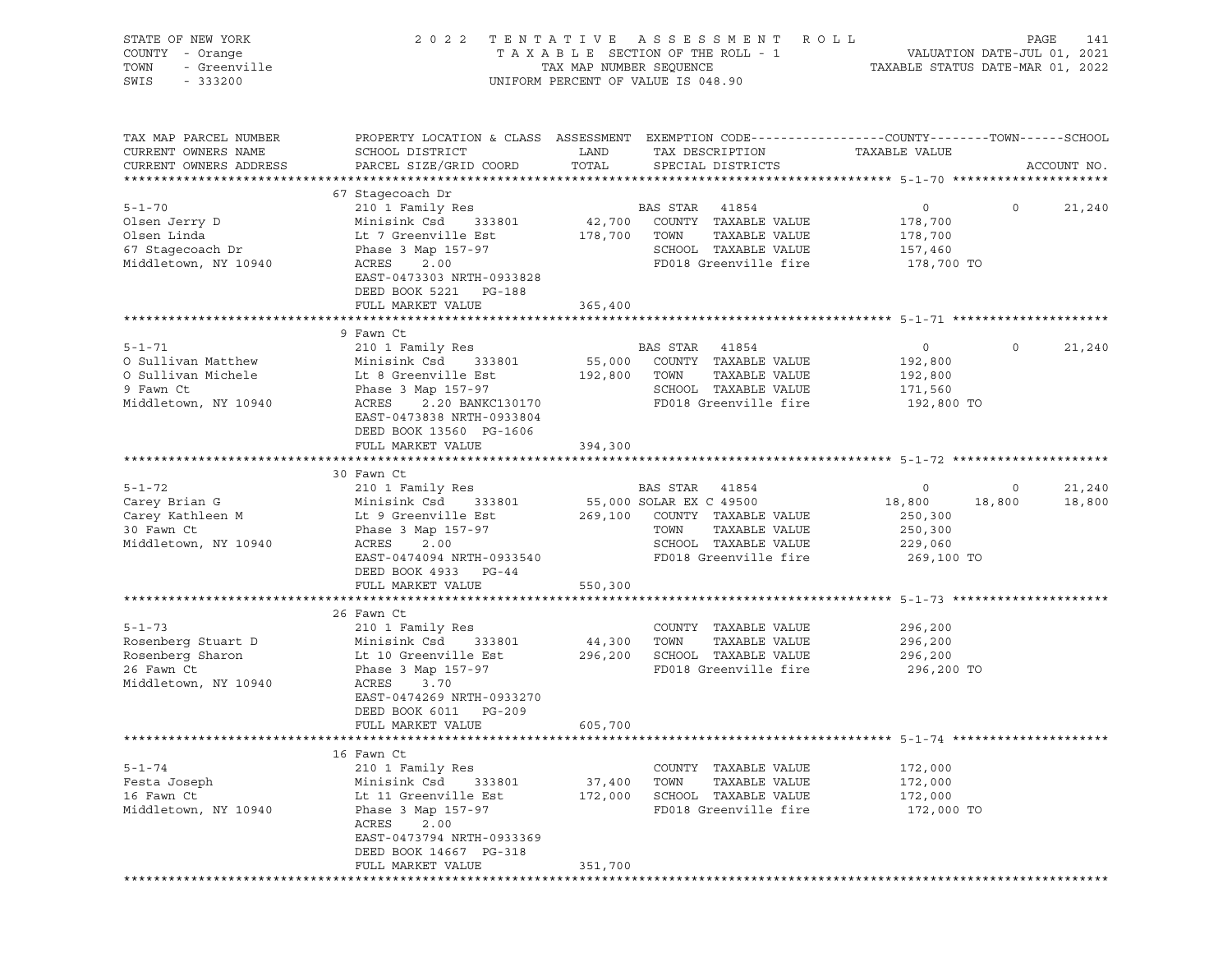| STATE OF NEW YORK<br>COUNTY - Orange<br>- Greenville<br>TOWN<br>SWIS<br>$-333200$ | 2022 TENTATIVE                                                                                                     | TAX MAP NUMBER SEQUENCE | A S S E S S M E N T<br>R O L L<br>TAXABLE SECTION OF THE ROLL - 1<br>UNIFORM PERCENT OF VALUE IS 048.90 | TAXABLE STATUS DATE-MAR 01, 2022 | VALUATION DATE-JUL 01, 2021 | PAGE<br>142 |
|-----------------------------------------------------------------------------------|--------------------------------------------------------------------------------------------------------------------|-------------------------|---------------------------------------------------------------------------------------------------------|----------------------------------|-----------------------------|-------------|
| TAX MAP PARCEL NUMBER<br>CURRENT OWNERS NAME                                      | PROPERTY LOCATION & CLASS ASSESSMENT EXEMPTION CODE----------------COUNTY-------TOWN-----SCHOOL<br>SCHOOL DISTRICT | LAND                    | TAX DESCRIPTION                                                                                         | TAXABLE VALUE                    |                             |             |
| CURRENT OWNERS ADDRESS                                                            | PARCEL SIZE/GRID COORD                                                                                             | TOTAL                   | SPECIAL DISTRICTS                                                                                       |                                  |                             | ACCOUNT NO. |
|                                                                                   | 10 Fawn Ct                                                                                                         |                         |                                                                                                         |                                  |                             |             |
| $5 - 1 - 75$                                                                      | 210 1 Family Res                                                                                                   |                         | BAS STAR 41854                                                                                          | $\overline{0}$                   | $\circ$                     | 21,240      |
| Lanfrit Eddie V                                                                   | Minisink Csd<br>333801                                                                                             | 36,900                  | COUNTY TAXABLE VALUE                                                                                    | 229,500                          |                             |             |
| Lanfrit Carol C                                                                   | Lt 12 Greenville Est                                                                                               | 229,500                 | TOWN<br>TAXABLE VALUE                                                                                   | 229,500                          |                             |             |
| 10 Fawn Ct                                                                        | Phase 3 Map 157-97                                                                                                 |                         | SCHOOL TAXABLE VALUE                                                                                    | 208,260                          |                             |             |
| Middletown, NY 10940                                                              | ACRES<br>1.90<br>EAST-0473679 NRTH-0933499<br>DEED BOOK 4790 PG-267                                                |                         | FD018 Greenville fire                                                                                   | 229,500 TO                       |                             |             |
|                                                                                   | FULL MARKET VALUE                                                                                                  | 469,300                 |                                                                                                         |                                  |                             |             |
|                                                                                   |                                                                                                                    |                         |                                                                                                         |                                  |                             |             |
| $5 - 1 - 76$                                                                      | 54 Stagecoach Dr<br>210 1 Family Res                                                                               |                         | VETCOM CTS 41130                                                                                        | 20,335                           | 11,620                      | 11,620      |
| Naimoli Justin Matthew                                                            | Minisink Csd<br>333801                                                                                             |                         | 44,300 BAS STAR 41854                                                                                   | $\overline{0}$                   | $\circ$                     | 21,240      |
| Naimoli Kristen A                                                                 | Lt 13 Greenville Est                                                                                               | 191,800                 | COUNTY TAXABLE VALUE                                                                                    | 171,465                          |                             |             |
| 54 Stagecoach Dr                                                                  | Phase 3 Map 157-97                                                                                                 |                         | TOWN<br>TAXABLE VALUE                                                                                   | 180,180                          |                             |             |
| Middletown, NY 10940                                                              | ACRES<br>3.70 BANKC080370                                                                                          |                         | SCHOOL TAXABLE VALUE                                                                                    | 158,940                          |                             |             |
|                                                                                   | EAST-0473590 NRTH-0933219<br>DEED BOOK 13170 PG-298                                                                |                         | FD018 Greenville fire                                                                                   | 191,800 TO                       |                             |             |
|                                                                                   | FULL MARKET VALUE                                                                                                  | 392,200                 |                                                                                                         |                                  |                             |             |
|                                                                                   |                                                                                                                    |                         |                                                                                                         |                                  |                             |             |
|                                                                                   | 46 Stagecoach Dr                                                                                                   |                         |                                                                                                         |                                  |                             |             |
| $5 - 1 - 77$                                                                      | 210 1 Family Res                                                                                                   |                         | COUNTY TAXABLE VALUE                                                                                    | 220,200                          |                             |             |
| Ferguson Timothy P                                                                | Minisink Csd<br>333801                                                                                             | 53,500                  | TOWN<br>TAXABLE VALUE                                                                                   | 220,200                          |                             |             |
| Ferguson Andrea                                                                   | Lt 14 Greenville Est                                                                                               |                         | 220,200 SCHOOL TAXABLE VALUE                                                                            | 220,200                          |                             |             |
| 46 Stagecoach Dr<br>Middletown, NY 10940                                          | Phase 3 Map 157-97<br>ACRES<br>3.70                                                                                |                         | FD018 Greenville fire                                                                                   | 220,200 TO                       |                             |             |
|                                                                                   | EAST-0473440 NRTH-0933039                                                                                          |                         |                                                                                                         |                                  |                             |             |
|                                                                                   | DEED BOOK 5436 PG-95<br>FULL MARKET VALUE                                                                          | 450,300                 |                                                                                                         |                                  |                             |             |
|                                                                                   |                                                                                                                    |                         |                                                                                                         |                                  |                             |             |
|                                                                                   | 32 Stagecoach Dr                                                                                                   |                         |                                                                                                         |                                  |                             |             |
| $5 - 1 - 78.2$                                                                    | 210 1 Family Res                                                                                                   |                         | BAS STAR 41854                                                                                          | $\circ$                          | $\circ$                     | 21,240      |
| Vetrano Vincent                                                                   | Minisink Csd<br>333801                                                                                             | 40,200                  | COUNTY TAXABLE VALUE                                                                                    | 241,600                          |                             |             |
| Vetrano Joann                                                                     | Lt15A Buckley & Vetrano                                                                                            | 241,600                 | TOWN<br>TAXABLE VALUE                                                                                   | 241,600                          |                             |             |
| 32 Stagecoach Dr                                                                  | Map 214-08                                                                                                         |                         | SCHOOL TAXABLE VALUE                                                                                    | 220,360                          |                             |             |
| Middletown, NY 10940                                                              | ACRES<br>2.50                                                                                                      |                         | FD018 Greenville fire                                                                                   | 241,600 TO                       |                             |             |
|                                                                                   | EAST-0473221 NRTH-0932915<br>DEED BOOK 12184 PG-572                                                                |                         |                                                                                                         |                                  |                             |             |
|                                                                                   | FULL MARKET VALUE                                                                                                  | 494,100                 |                                                                                                         |                                  |                             |             |
|                                                                                   |                                                                                                                    |                         |                                                                                                         |                                  |                             |             |
|                                                                                   | 912 Greenville Tpke                                                                                                |                         |                                                                                                         |                                  |                             |             |
| $5 - 1 - 79$                                                                      | 210 1 Family Res                                                                                                   |                         | COUNTY TAXABLE VALUE                                                                                    | 166,600                          |                             |             |
| Reilly James                                                                      | Minisink Csd<br>333801                                                                                             | 45,700                  | TOWN<br>TAXABLE VALUE                                                                                   | 166,600                          |                             |             |
| Reilly Evelyn                                                                     | Lt 16 Greenville Est                                                                                               | 166,600                 | SCHOOL TAXABLE VALUE                                                                                    | 166,600                          |                             |             |
| 912 Greenville Tpke                                                               | Phase 2 Map 306-97                                                                                                 |                         | FD018 Greenville fire                                                                                   | 166,600 TO                       |                             |             |
| Middletown, NY 10940                                                              | ACRES<br>4.40 BANKC030614<br>EAST-0474040 NRTH-0932880                                                             |                         |                                                                                                         |                                  |                             |             |
|                                                                                   | DEED BOOK 12101 PG-508                                                                                             |                         |                                                                                                         |                                  |                             |             |
|                                                                                   | FULL MARKET VALUE                                                                                                  | 340,700                 |                                                                                                         |                                  |                             |             |
|                                                                                   |                                                                                                                    |                         |                                                                                                         |                                  |                             |             |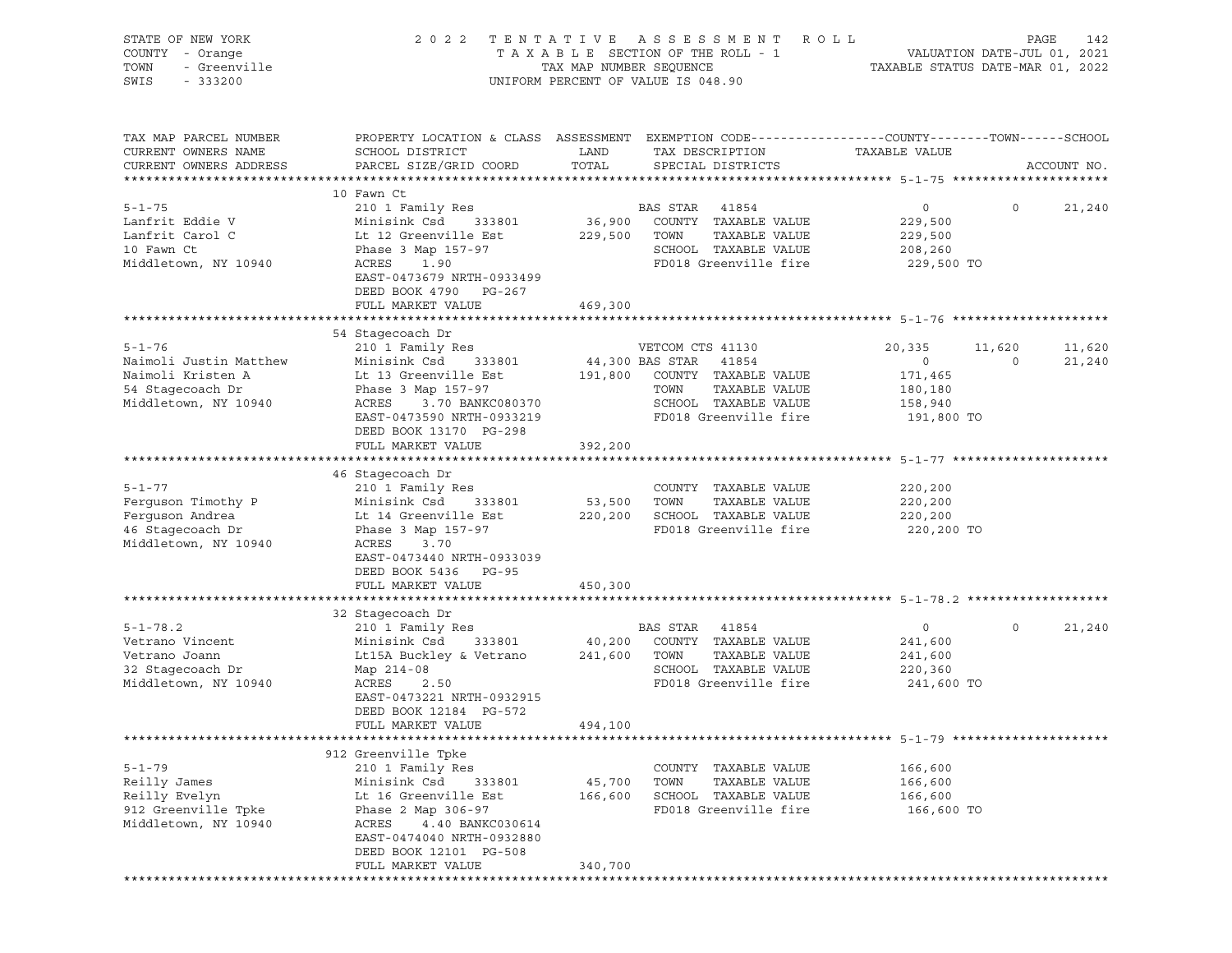| STATE OF NEW YORK                          |                                                       |                    | 2022 TENTATIVE ASSESSMENT ROLL     | PAGE<br>143                                                                                     |
|--------------------------------------------|-------------------------------------------------------|--------------------|------------------------------------|-------------------------------------------------------------------------------------------------|
| COUNTY - Orange                            |                                                       |                    | TAXABLE SECTION OF THE ROLL - 1    | VALUATION DATE-JUL 01, 2021<br>TAXABLE STATUS DATE-MAR 01, 2022                                 |
| - Greenville<br>TOWN                       | TAX MAP NUMBER SEQUENCE                               |                    |                                    |                                                                                                 |
| SWIS<br>$-333200$                          |                                                       |                    | UNIFORM PERCENT OF VALUE IS 048.90 |                                                                                                 |
|                                            |                                                       |                    |                                    |                                                                                                 |
|                                            |                                                       |                    |                                    |                                                                                                 |
| TAX MAP PARCEL NUMBER                      |                                                       |                    |                                    | PROPERTY LOCATION & CLASS ASSESSMENT EXEMPTION CODE----------------COUNTY-------TOWN-----SCHOOL |
| CURRENT OWNERS NAME                        | SCHOOL DISTRICT                                       | LAND               | TAX DESCRIPTION                    | TAXABLE VALUE                                                                                   |
| CURRENT OWNERS ADDRESS                     | PARCEL SIZE/GRID COORD                                | TOTAL              | SPECIAL DISTRICTS                  | ACCOUNT NO.                                                                                     |
|                                            |                                                       |                    |                                    |                                                                                                 |
|                                            | 2 White Horse Rd                                      |                    |                                    |                                                                                                 |
| $5 - 1 - 80$                               | 210 1 Family Res                                      |                    | COUNTY TAXABLE VALUE               | 306,000                                                                                         |
|                                            |                                                       |                    |                                    |                                                                                                 |
| Day James S III                            | Minisink Csd                                          | 333801 54,000 TOWN | TAXABLE VALUE                      | 306,000                                                                                         |
| 2 White Horse Rd                           | Lt 1 Vidal Sub Map 123-01                             |                    | 306,000 SCHOOL TAXABLE VALUE       | 306,000                                                                                         |
| Middletown, NY 10940                       | ACRES 12.70                                           |                    | FD018 Greenville fire              | 306,000 TO                                                                                      |
|                                            | EAST-0473586 NRTH-0934488                             |                    |                                    |                                                                                                 |
|                                            | DEED BOOK 13595 PG-719                                |                    |                                    |                                                                                                 |
|                                            | FULL MARKET VALUE                                     | 625,800            |                                    |                                                                                                 |
|                                            |                                                       |                    |                                    |                                                                                                 |
|                                            | Stagecoach Dr                                         |                    |                                    |                                                                                                 |
| $5 - 1 - 81.1$                             | 314 Rural vac<10                                      |                    | COUNTY TAXABLE VALUE               | 37,500                                                                                          |
| Day James S III                            | Minisink Csd<br>333801                                | 37,500 TOWN        | TAXABLE VALUE                      | 37,500                                                                                          |
| Day Cheryl L                               | Lt1 Hudson Valley Realty 37,500 SCHOOL TAXABLE VALUE  |                    |                                    | 37,500                                                                                          |
| 2 White Horse Rd                           | Holdings LLC Map 137-05                               |                    | FD018 Greenville fire              | 37,500 TO                                                                                       |
| Middletown, NY 10940                       | ACRES<br>3.80                                         |                    |                                    |                                                                                                 |
|                                            | EAST-0474009 NRTH-0934602                             |                    |                                    |                                                                                                 |
|                                            | DEED BOOK 14044 PG-1786                               |                    |                                    |                                                                                                 |
|                                            | FULL MARKET VALUE                                     | 76,700             |                                    |                                                                                                 |
|                                            |                                                       |                    |                                    |                                                                                                 |
|                                            |                                                       |                    |                                    |                                                                                                 |
|                                            | 114 Stagecoach Dr                                     |                    |                                    |                                                                                                 |
| $5 - 1 - 81.2$                             | 240 Rural res                                         |                    | COUNTY TAXABLE VALUE               | 280,000                                                                                         |
| Djelusa Dusevic Irrevoc Trust Minisink Csd | 333801                                                | 65,900 TOWN        | TAXABLE VALUE                      | 280,000                                                                                         |
| C/O Kola R Dusevic Trustee                 | Lt2 Hudson Valley Realty 280,000 SCHOOL TAXABLE VALUE |                    |                                    | 280,000                                                                                         |
| 311 South Plank Rd                         | Holdings LLC Map 137-05                               |                    | FD018 Greenville fire              | 280,000 TO                                                                                      |
| Westtown, NY 10998                         | ACRES 22.00                                           |                    |                                    |                                                                                                 |
|                                            | EAST-0475010 NRTH-0934671                             |                    |                                    |                                                                                                 |
|                                            | DEED BOOK 14818 PG-1919                               |                    |                                    |                                                                                                 |
|                                            | FULL MARKET VALUE                                     | 572,600            |                                    |                                                                                                 |
| ******************************             |                                                       |                    |                                    |                                                                                                 |
|                                            | Stagecoach Dr                                         |                    |                                    |                                                                                                 |
| $5 - 1 - 81.3$                             | 314 Rural vac<10                                      |                    | COUNTY TAXABLE VALUE               | 39,900                                                                                          |
| Brookside Realty Mngt LLC                  | Minisink Csd<br>333801                                | 39,900 TOWN        | TAXABLE VALUE                      | 39,900                                                                                          |
| PO Box 524                                 | Lt3 Hudson Valley Realty 39,900 SCHOOL TAXABLE VALUE  |                    |                                    | 39,900                                                                                          |
| Pine Island, NY 10969                      | Holdings LLC Map 137-05                               |                    | FD018 Greenville fire              | 39,900 TO                                                                                       |
|                                            | ACRES<br>5.00                                         |                    |                                    |                                                                                                 |
|                                            | EAST-0474639 NRTH-0934240                             |                    |                                    |                                                                                                 |
|                                            | DEED BOOK 12974 PG-1992                               |                    |                                    |                                                                                                 |
|                                            | FULL MARKET VALUE                                     |                    |                                    |                                                                                                 |
|                                            |                                                       | 81,600             |                                    |                                                                                                 |
|                                            |                                                       |                    |                                    |                                                                                                 |
|                                            | Stagecoach Dr                                         |                    |                                    |                                                                                                 |
| $5 - 1 - 81.4$                             | 314 Rural vac<10                                      |                    | COUNTY TAXABLE VALUE               | 33,700                                                                                          |
| Day James S III                            | Minisink Csd<br>333801                                | 33,700             | TOWN<br>TAXABLE VALUE              | 33,700                                                                                          |
| Day Cheryl L                               | Lt4 Hudson Valley Realty                              | 33,700             | SCHOOL TAXABLE VALUE               | 33,700                                                                                          |
| 2 White Horse Rd                           | Holdings LLC Map 137-05                               |                    | FD018 Greenville fire              | 33,700 TO                                                                                       |
| Middletown, NY 10940                       | ACRES<br>2.60                                         |                    |                                    |                                                                                                 |
|                                            | EAST-0474290 NRTH-0934024                             |                    |                                    |                                                                                                 |
|                                            | DEED BOOK 14264 PG-55                                 |                    |                                    |                                                                                                 |
|                                            | FULL MARKET VALUE                                     | 68,900             |                                    |                                                                                                 |
|                                            |                                                       |                    |                                    |                                                                                                 |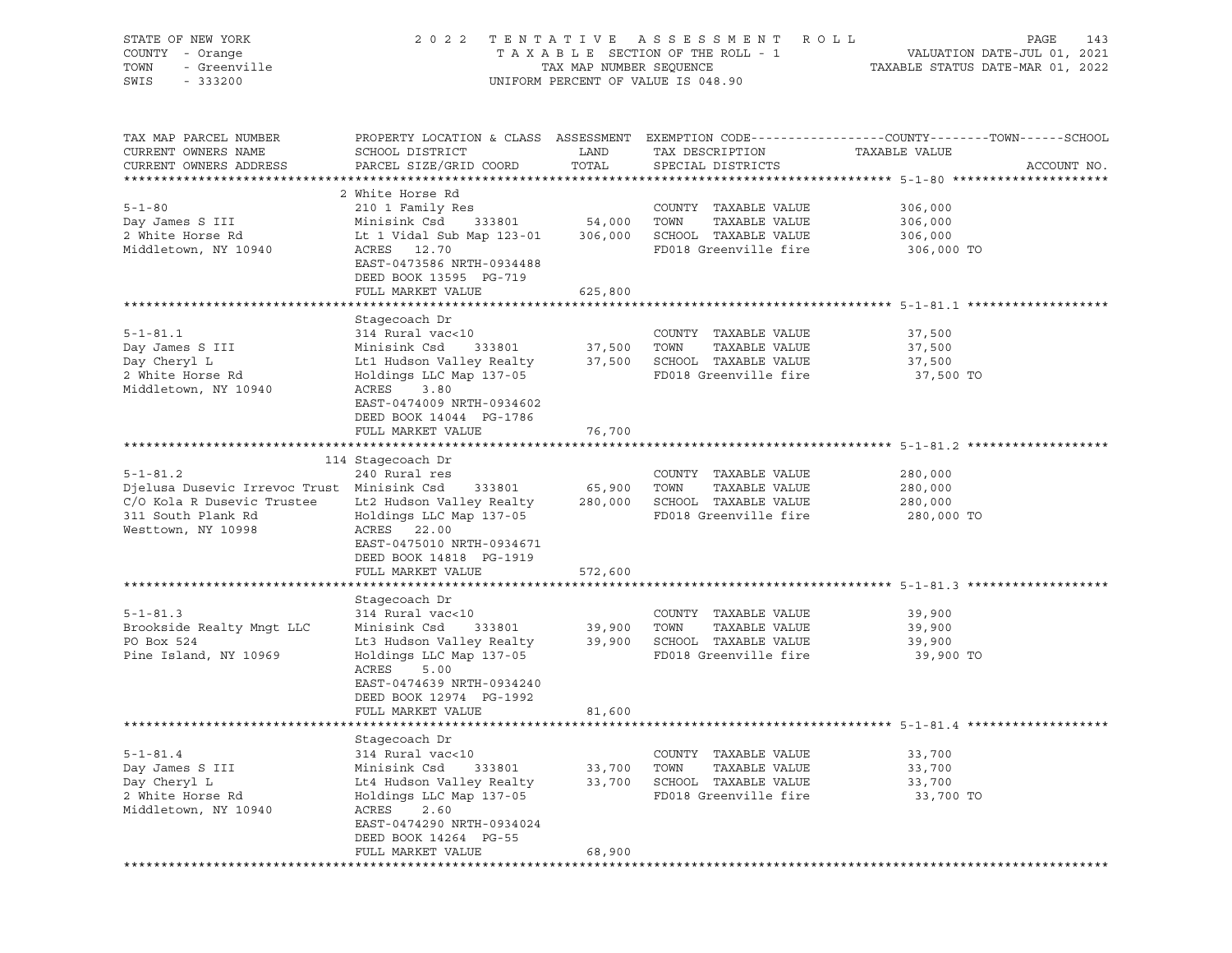| STATE OF NEW YORK<br>COUNTY - Orange<br>- Greenville<br>TOWN<br>SWIS<br>$-333200$ |                                                                                                                                              |               | 2022 TENTATIVE ASSESSMENT ROLL<br>T A X A B L E SECTION OF THE ROLL - 1<br>T A X A B L E SECTION OF THE ROLL - 1<br>TAXABLE STATUS DATE-MAR 01, 2022<br>UNIFORM PERCENT OF VALUE IS 048.90 |                                                  | PAGE<br>144        |
|-----------------------------------------------------------------------------------|----------------------------------------------------------------------------------------------------------------------------------------------|---------------|--------------------------------------------------------------------------------------------------------------------------------------------------------------------------------------------|--------------------------------------------------|--------------------|
| TAX MAP PARCEL NUMBER<br>CURRENT OWNERS NAME<br>CURRENT OWNERS ADDRESS            | PROPERTY LOCATION & CLASS ASSESSMENT EXEMPTION CODE---------------COUNTY-------TOWN------SCHOOL<br>SCHOOL DISTRICT<br>PARCEL SIZE/GRID COORD | LAND<br>TOTAL | TAX DESCRIPTION<br>SPECIAL DISTRICTS                                                                                                                                                       | TAXABLE VALUE                                    | ACCOUNT NO.        |
|                                                                                   | 88 Stagecoach Dr                                                                                                                             |               |                                                                                                                                                                                            |                                                  |                    |
| $5 - 1 - 81.5$                                                                    | 210 1 Family Res                                                                                                                             |               | COUNTY TAXABLE VALUE                                                                                                                                                                       | 202,800                                          |                    |
| Dagele Robert Jr                                                                  | Minisink Csd<br>333801                                                                                                                       | 40,700 TOWN   | TAXABLE VALUE                                                                                                                                                                              | 202,800                                          |                    |
| 21 Lippert Dr                                                                     | Lt5 Hudson Valley Realty                                                                                                                     |               | 202,800 SCHOOL TAXABLE VALUE                                                                                                                                                               | 202,800                                          |                    |
| New Hampton, NY 10958                                                             | Holdings LLC Map 137-05<br>ACRES<br>2.60<br>EAST-0474077 NRTH-0933906<br>DEED BOOK 14243 PG-1637                                             |               | FD018 Greenville fire                                                                                                                                                                      | 202,800 TO                                       |                    |
|                                                                                   | FULL MARKET VALUE                                                                                                                            | 414,700       |                                                                                                                                                                                            |                                                  |                    |
|                                                                                   | ********************                                                                                                                         | ************* |                                                                                                                                                                                            | ***************************** 5-1-81.6 ********* |                    |
|                                                                                   | Stagecoach Dr                                                                                                                                |               |                                                                                                                                                                                            |                                                  |                    |
| $5 - 1 - 81.6$                                                                    | 692 Road/str/hwy                                                                                                                             |               | COUNTY TAXABLE VALUE                                                                                                                                                                       | 400                                              |                    |
| Brookside Realty Mngt LLC                                                         | Minisink Csd<br>333801                                                                                                                       | 400           | TOWN<br>TAXABLE VALUE                                                                                                                                                                      | 400                                              |                    |
| PO Box 524                                                                        | Prop Rd Hudson Valley Rea                                                                                                                    |               | 400 SCHOOL TAXABLE VALUE                                                                                                                                                                   | 400                                              |                    |
| Pine Island, NY 10969                                                             | Holdings LLC Map 137-05<br>ACRES 1.30<br>EAST-0474053 NRTH-0934269<br>DEED BOOK 12974 PG-1980                                                |               | FD018 Greenville fire                                                                                                                                                                      | 400 TO                                           |                    |
|                                                                                   | FULL MARKET VALUE                                                                                                                            | 800           |                                                                                                                                                                                            |                                                  |                    |
|                                                                                   |                                                                                                                                              |               |                                                                                                                                                                                            |                                                  |                    |
|                                                                                   | 842 Greenville Tpke                                                                                                                          |               |                                                                                                                                                                                            |                                                  |                    |
| $5 - 1 - 82$                                                                      | 240 Rural res                                                                                                                                |               | COUNTY TAXABLE VALUE                                                                                                                                                                       | 269,500                                          |                    |
| Mac Dougall James                                                                 | Minisink Csd                                                                                                                                 | 333801 62,000 | TOWN<br>TAXABLE VALUE                                                                                                                                                                      | 269,500                                          |                    |
| Degenshein Britta                                                                 | Lt 3 Vidal Sub Map 123-01                                                                                                                    |               | 269,500 SCHOOL TAXABLE VALUE                                                                                                                                                               | 269,500                                          |                    |
| 842 Greenville Tpke                                                               | ACRES 15.10                                                                                                                                  |               | FD018 Greenville fire                                                                                                                                                                      | 269,500 TO                                       |                    |
| Middletown, NY 10940                                                              | EAST-0475657 NRTH-0934153<br>DEED BOOK 12406 PG-526                                                                                          |               |                                                                                                                                                                                            |                                                  |                    |
|                                                                                   | FULL MARKET VALUE                                                                                                                            | 551,100       |                                                                                                                                                                                            |                                                  |                    |
|                                                                                   |                                                                                                                                              |               |                                                                                                                                                                                            |                                                  |                    |
|                                                                                   | 170 Eatontown Rd                                                                                                                             |               |                                                                                                                                                                                            |                                                  |                    |
| $5 - 1 - 83$                                                                      | 210 1 Family Res                                                                                                                             |               | BAS STAR 41854                                                                                                                                                                             | $\overline{0}$                                   | $\Omega$<br>21,240 |
| Young Bryan K                                                                     | Minisink Csd<br>333801                                                                                                                       | 34,700        | COUNTY TAXABLE VALUE                                                                                                                                                                       | 106,200                                          |                    |
|                                                                                   | 1.50 BANKC061197<br>ACRES                                                                                                                    | 106,200       | TAXABLE VALUE<br>TOWN                                                                                                                                                                      | 106,200                                          |                    |
| roung Melissa L<br>170 Eatontown Rd<br>Middlets                                   | EAST-0478250 NRTH-0930660                                                                                                                    |               | SCHOOL TAXABLE VALUE                                                                                                                                                                       | 84,960                                           |                    |
| Middletown, NY 10940                                                              | DEED BOOK 13066 PG-1892                                                                                                                      |               | FD018 Greenville fire                                                                                                                                                                      | 106,200 TO                                       |                    |
|                                                                                   | FULL MARKET VALUE                                                                                                                            | 217,200       |                                                                                                                                                                                            |                                                  |                    |
|                                                                                   |                                                                                                                                              |               |                                                                                                                                                                                            |                                                  |                    |
| $5 - 1 - 84$                                                                      | Eatontown Rd<br>314 Rural vac<10                                                                                                             |               | COUNTY TAXABLE VALUE                                                                                                                                                                       | 4,000                                            |                    |
| Young Bryan K                                                                     | Minisink Csd<br>333801                                                                                                                       | 4,000         | TOWN<br>TAXABLE VALUE                                                                                                                                                                      | 4,000                                            |                    |
| Young Melissa L                                                                   | FRNT 197.00 DPTH 148.00                                                                                                                      |               | 4,000 SCHOOL TAXABLE VALUE                                                                                                                                                                 | 4,000                                            |                    |
| 170 Eatontown Rd                                                                  | BANKC061197                                                                                                                                  |               | FD018 Greenville fire                                                                                                                                                                      | 4,000 TO                                         |                    |
| Middletown, NY 10940                                                              | EAST-0478424 NRTH-0930609                                                                                                                    |               |                                                                                                                                                                                            |                                                  |                    |
|                                                                                   | DEED BOOK 13066 PG-1892                                                                                                                      |               |                                                                                                                                                                                            |                                                  |                    |
|                                                                                   | FULL MARKET VALUE                                                                                                                            | 8,200         |                                                                                                                                                                                            |                                                  |                    |
|                                                                                   |                                                                                                                                              |               |                                                                                                                                                                                            |                                                  |                    |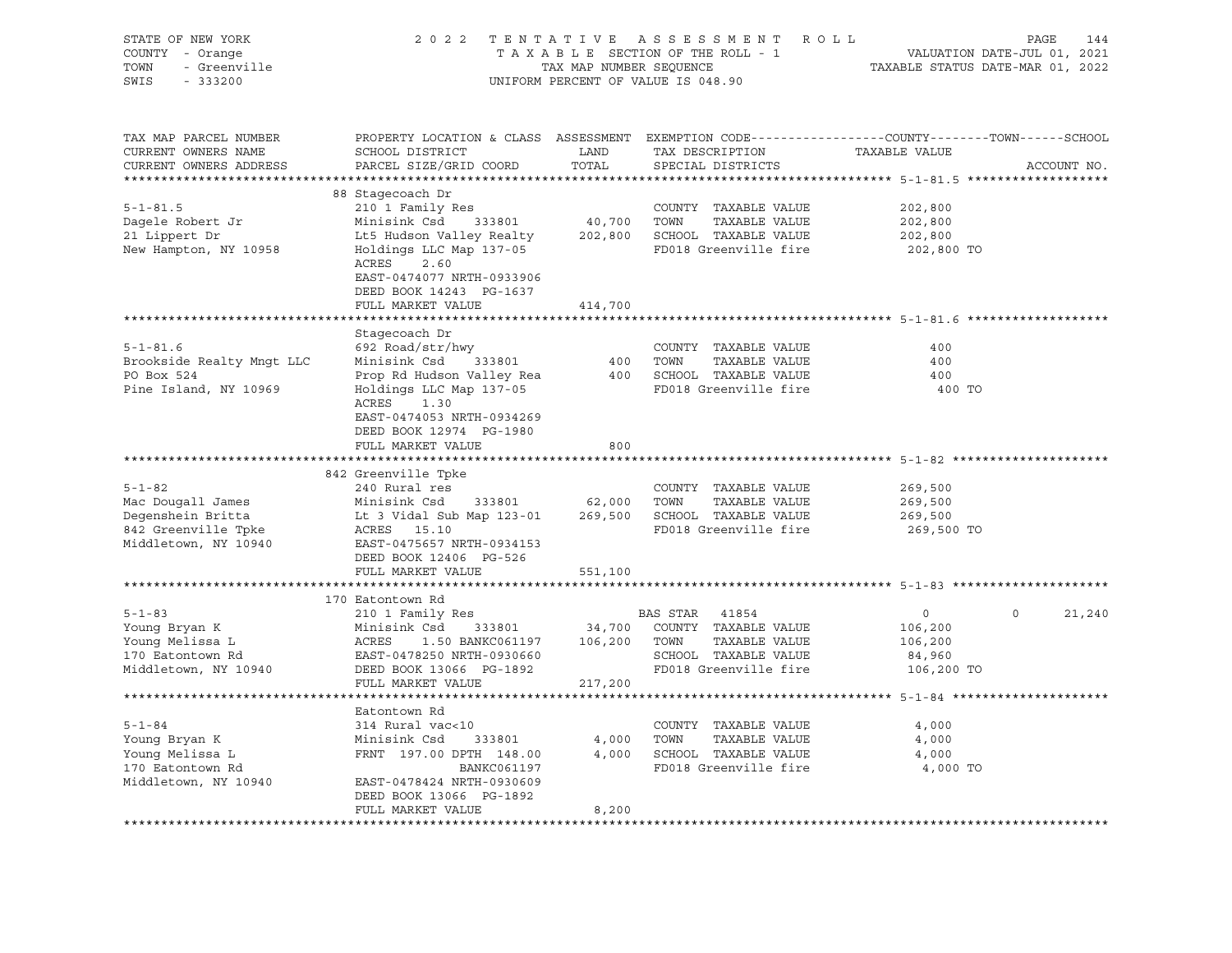| STATE OF NEW YORK<br>COUNTY - Orange<br>U.<br>' - Orange<br>- Greenville<br>TOWN |                                                                                                                   | TAX MAP NUMBER SEQUENCE | 2022 TENTATIVE ASSESSMENT ROLL<br>TAXABLE SECTION OF THE ROLL - 1 | VALUATION DATE-JUL 01, 2021<br>TAXABLE STATUS DATE-MAR 01, 2022 | PAGE<br>145        |
|----------------------------------------------------------------------------------|-------------------------------------------------------------------------------------------------------------------|-------------------------|-------------------------------------------------------------------|-----------------------------------------------------------------|--------------------|
| SWIS<br>$-333200$                                                                |                                                                                                                   |                         | UNIFORM PERCENT OF VALUE IS 048.90                                |                                                                 |                    |
| TAX MAP PARCEL NUMBER<br>CURRENT OWNERS NAME                                     | PROPERTY LOCATION & CLASS ASSESSMENT EXEMPTION CODE---------------COUNTY-------TOWN-----SCHOOL<br>SCHOOL DISTRICT | LAND                    | TAX DESCRIPTION                                                   | TAXABLE VALUE                                                   |                    |
| CURRENT OWNERS ADDRESS                                                           | PARCEL SIZE/GRID COORD                                                                                            | TOTAL                   | SPECIAL DISTRICTS                                                 |                                                                 | ACCOUNT NO.        |
|                                                                                  |                                                                                                                   |                         |                                                                   |                                                                 |                    |
| $5 - 1 - 85$                                                                     | 27 Haven Ln                                                                                                       |                         | COUNTY TAXABLE VALUE                                              | 199,000                                                         |                    |
| Ruiz Hector                                                                      | 210 1 Family Res<br>Minisink Csd 333801                                                                           | 41,300 TOWN             | TAXABLE VALUE                                                     | 199,000                                                         |                    |
| Ruiz Patrina                                                                     | Map 937-06 Lt1                                                                                                    |                         | 199,000 SCHOOL TAXABLE VALUE                                      | 199,000                                                         |                    |
| 27 Haven Ln                                                                      | ACRES 2.70 BANKC050590                                                                                            |                         | FD018 Greenville fire                                             | 199,000 TO                                                      |                    |
| Middletown, NY 10940                                                             | EAST-0478074 NRTH-0931328<br>DEED BOOK 13857 PG-1364                                                              |                         |                                                                   |                                                                 |                    |
|                                                                                  | FULL MARKET VALUE                                                                                                 | 407,000                 |                                                                   |                                                                 |                    |
|                                                                                  |                                                                                                                   |                         |                                                                   |                                                                 |                    |
|                                                                                  | 31 Haven Ln                                                                                                       |                         |                                                                   |                                                                 |                    |
| $5 - 1 - 86$                                                                     | 210 1 Family Res                                                                                                  |                         | COUNTY TAXABLE VALUE                                              | 206,000                                                         |                    |
| Clavier Carl H                                                                   | Minisink Csd 333801<br>Map 937-06 Lt2                                                                             | 41,800 TOWN             | TAXABLE VALUE                                                     | 206,000                                                         |                    |
| Clavier Marion B<br>31 Haven Ln                                                  | ACRES 2.80 BANKC220055                                                                                            |                         | 206,000 SCHOOL TAXABLE VALUE<br>FD018 Greenville fire             | 206,000<br>206,000 TO                                           |                    |
| Middletown, NY 10940                                                             | EAST-0478281 NRTH-0931545                                                                                         |                         |                                                                   |                                                                 |                    |
|                                                                                  | DEED BOOK 15003 PG-1797                                                                                           |                         |                                                                   |                                                                 |                    |
|                                                                                  | FULL MARKET VALUE                                                                                                 | 421,300                 |                                                                   |                                                                 |                    |
|                                                                                  |                                                                                                                   |                         |                                                                   |                                                                 |                    |
|                                                                                  | Haven Ln                                                                                                          |                         |                                                                   |                                                                 |                    |
| $5 - 1 - 87$                                                                     | 314 Rural vac<10                                                                                                  |                         | COUNTY TAXABLE VALUE                                              | 32,100                                                          |                    |
| DeMatteo Nick                                                                    | Minisink Csd 333801                                                                                               |                         | 32,100 TOWN<br>TAXABLE VALUE                                      | 32,100                                                          |                    |
| 22 Kerr Ln                                                                       | Map 937-06 Lt3<br>ACRES 2.30                                                                                      |                         | 32,100 SCHOOL TAXABLE VALUE                                       | 32,100                                                          |                    |
| Southfields, NY 10975                                                            | EAST-0478549 NRTH-0931747<br>DEED BOOK 13035 PG-561                                                               |                         | FD018 Greenville fire                                             | 32,100 TO                                                       |                    |
|                                                                                  | FULL MARKET VALUE                                                                                                 | 65,600                  |                                                                   |                                                                 |                    |
|                                                                                  |                                                                                                                   |                         |                                                                   |                                                                 |                    |
|                                                                                  | 38 Morgan Way                                                                                                     |                         |                                                                   |                                                                 |                    |
| $5 - 2 - 1$                                                                      | 210 1 Family Res                                                                                                  |                         | BAS STAR 41854                                                    | $0 \qquad \qquad$                                               | $\Omega$<br>21,240 |
| Gross Steven                                                                     | Minisink Csd      333801<br>Lt1 Eagle Wood Estates                                                                |                         | 46,100 COUNTY TAXABLE VALUE                                       | 210,900                                                         |                    |
| Gross Valerie                                                                    |                                                                                                                   | 210,900 TOWN            | TAXABLE VALUE                                                     | 210,900                                                         |                    |
| 38 Morgan Way<br>Port Jervis, NY 12771                                           | Map 597-03<br>ACRES<br>2.10 BANKC230070                                                                           |                         | SCHOOL TAXABLE VALUE<br>FD018 Greenville fire                     | 189,660<br>210,900 TO                                           |                    |
|                                                                                  | EAST-0472580 NRTH-0934711                                                                                         |                         |                                                                   |                                                                 |                    |
|                                                                                  | DEED BOOK 12383 PG-1729                                                                                           |                         |                                                                   |                                                                 |                    |
|                                                                                  | FULL MARKET VALUE                                                                                                 | 431,300                 |                                                                   |                                                                 |                    |
|                                                                                  |                                                                                                                   |                         |                                                                   |                                                                 |                    |
|                                                                                  | 46 Morgan Way                                                                                                     |                         |                                                                   |                                                                 |                    |
| $5 - 2 - 2$                                                                      | 210 1 Family Res                                                                                                  |                         | COUNTY TAXABLE VALUE                                              | 208,800                                                         |                    |
| Mahmud Syed Abid                                                                 |                                                                                                                   |                         | TAXABLE VALUE                                                     | 208,800                                                         |                    |
| Shah Shazia                                                                      |                                                                                                                   |                         | 208,800 SCHOOL TAXABLE VALUE                                      | 208,800                                                         |                    |
| 46 Morgan Way                                                                    | 597-03                                                                                                            |                         | FD018 Greenville fire                                             | 208,800 TO                                                      |                    |
| Port Jervis, NY 12771                                                            | ACRES<br>2.00<br>EAST-0472391 NRTH-0934412                                                                        |                         |                                                                   |                                                                 |                    |
|                                                                                  | DEED BOOK 12278 PG-343                                                                                            |                         |                                                                   |                                                                 |                    |
|                                                                                  | FULL MARKET VALUE                                                                                                 | 427,000                 |                                                                   |                                                                 |                    |
|                                                                                  |                                                                                                                   |                         |                                                                   |                                                                 |                    |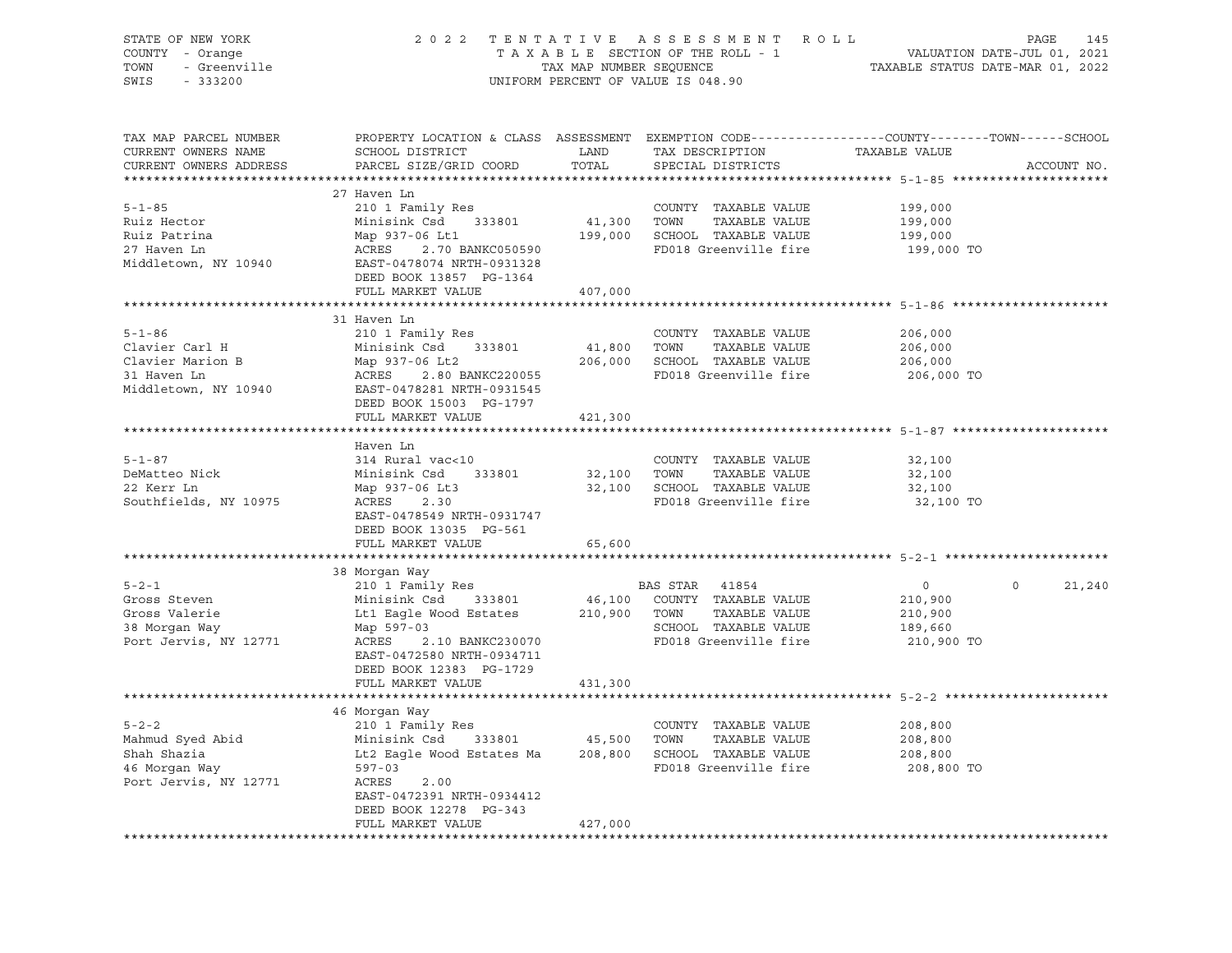| STATE OF NEW YORK<br>COUNTY - Orange<br>TOWN<br>- Greenville<br>SWIS<br>$-333200$ |                                                                                                        | TAX MAP NUMBER SEQUENCE | 2022 TENTATIVE ASSESSMENT<br>ROLL<br>TAXABLE SECTION OF THE ROLL - 1<br>UNIFORM PERCENT OF VALUE IS 048.90 | PAGE<br>146<br>VALUATION DATE-JUL 01, 2021<br>TAXABLE STATUS DATE-MAR 01, 2022                                  |
|-----------------------------------------------------------------------------------|--------------------------------------------------------------------------------------------------------|-------------------------|------------------------------------------------------------------------------------------------------------|-----------------------------------------------------------------------------------------------------------------|
| TAX MAP PARCEL NUMBER<br>CURRENT OWNERS NAME                                      | SCHOOL DISTRICT                                                                                        | LAND                    | TAX DESCRIPTION                                                                                            | PROPERTY LOCATION & CLASS ASSESSMENT EXEMPTION CODE---------------COUNTY-------TOWN-----SCHOOL<br>TAXABLE VALUE |
| CURRENT OWNERS ADDRESS                                                            | PARCEL SIZE/GRID COORD                                                                                 | TOTAL                   | SPECIAL DISTRICTS                                                                                          | ACCOUNT NO.                                                                                                     |
|                                                                                   |                                                                                                        |                         |                                                                                                            |                                                                                                                 |
|                                                                                   | 54 Morqan Way                                                                                          |                         |                                                                                                            |                                                                                                                 |
| $5 - 2 - 3$                                                                       | 210 1 Family Res                                                                                       |                         | BAS STAR 41854                                                                                             | $0 \qquad \qquad$<br>$\Omega$<br>21,240                                                                         |
| Pinelli Scott                                                                     | Minisink Csd 333801 46,100 COUNTY TAXABLE VALUE                                                        |                         |                                                                                                            | 263,300                                                                                                         |
| Marciano Valarie                                                                  | Lt3 Eagle Wood Estates Ma                                                                              |                         | 263,300 TOWN<br>TAXABLE VALUE                                                                              | 263,300                                                                                                         |
| 54 Morgan Way                                                                     | $597 - 03$<br>ACRES                                                                                    |                         | SCHOOL TAXABLE VALUE<br>FD018 Greenville fire                                                              | 242,060                                                                                                         |
| Port Jervis, NY 12771                                                             | 2.10<br>EAST-0472291 NRTH-0934194                                                                      |                         |                                                                                                            | 263,300 TO                                                                                                      |
|                                                                                   | DEED BOOK 12054 PG-1161                                                                                |                         |                                                                                                            |                                                                                                                 |
|                                                                                   | FULL MARKET VALUE                                                                                      | 538,400                 |                                                                                                            |                                                                                                                 |
|                                                                                   | 70 Morgan Way                                                                                          |                         |                                                                                                            |                                                                                                                 |
| $5 - 2 - 4$                                                                       | 210 1 Family Res                                                                                       |                         | COUNTY TAXABLE VALUE                                                                                       | 231,000                                                                                                         |
| Singh Karan B                                                                     | Minisink Csd<br>333801                                                                                 | 46,100 TOWN             | TAXABLE VALUE                                                                                              | 231,000                                                                                                         |
| Singh Nandanie                                                                    | Lt4 Eagle Wood Estates Ma                                                                              |                         | 231,000 SCHOOL TAXABLE VALUE                                                                               | 231,000                                                                                                         |
| 70 Morgan Way                                                                     | $597 - 03$                                                                                             |                         | FD018 Greenville fire                                                                                      | 231,000 TO                                                                                                      |
| Port Jervis, NY 12771                                                             | ACRES<br>2.10 BANKC170030<br>EAST-0472147 NRTH-0934031<br>DEED BOOK 12094 PG-1560                      |                         |                                                                                                            |                                                                                                                 |
|                                                                                   | FULL MARKET VALUE                                                                                      | 472,400                 |                                                                                                            |                                                                                                                 |
|                                                                                   | 80 Morgan Way                                                                                          |                         |                                                                                                            |                                                                                                                 |
| $5 - 2 - 5$                                                                       | 210 1 Family Res                                                                                       |                         | COUNTY TAXABLE VALUE                                                                                       | 286,100                                                                                                         |
| Durkin Padraic                                                                    | 333801 45,500<br>Minisink Csd                                                                          |                         | TOWN<br>TAXABLE VALUE                                                                                      | 286,100                                                                                                         |
| 80 Morgan Way                                                                     | Lt5 Eagle Wood Estates Ma                                                                              |                         | 286,100 SCHOOL TAXABLE VALUE                                                                               | 286,100                                                                                                         |
| Port Jervis, NY 12771                                                             | $597 - 03$<br>ACRES<br>2.00 BANKC140100<br>EAST-0472001 NRTH-0933877<br>DEED BOOK 14528 PG-750         |                         | FD018 Greenville fire                                                                                      | 286,100 TO                                                                                                      |
|                                                                                   | FULL MARKET VALUE                                                                                      | 585,100                 |                                                                                                            |                                                                                                                 |
|                                                                                   |                                                                                                        |                         |                                                                                                            |                                                                                                                 |
| $5 - 2 - 6$                                                                       | 88 Morgan Way<br>210 1 Family Res                                                                      |                         | COUNTY TAXABLE VALUE                                                                                       | 224,100                                                                                                         |
| MacKenzie Gregory                                                                 | Minisink Csd 333801                                                                                    | 45,500 TOWN             | TAXABLE VALUE                                                                                              | 224,100                                                                                                         |
| 88 Morgan Way                                                                     | Lt6 Eagle Wood Estates Ma                                                                              |                         | 224,100 SCHOOL TAXABLE VALUE                                                                               | 224,100                                                                                                         |
| Port Jervis, NY 12771                                                             | $597 - 03$                                                                                             |                         | FD018 Greenville fire                                                                                      | 224,100 TO                                                                                                      |
|                                                                                   | ACRES<br>2.00 BANKN140687<br>EAST-0471852 NRTH-0933752<br>DEED BOOK 13038 PG-1282<br>FULL MARKET VALUE | 458,300                 |                                                                                                            |                                                                                                                 |
|                                                                                   |                                                                                                        |                         |                                                                                                            |                                                                                                                 |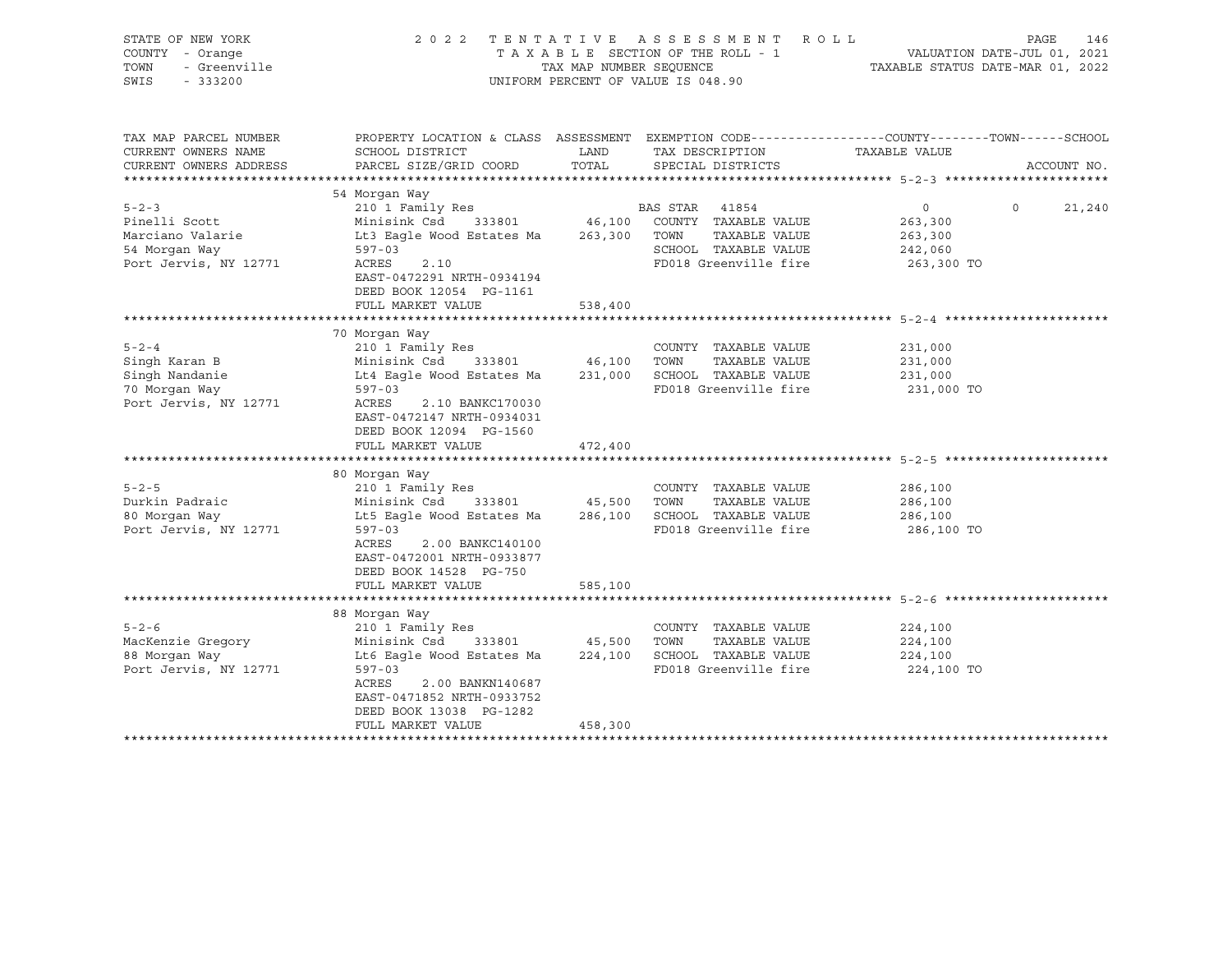| STATE OF NEW YORK<br>COUNTY - Orange<br>Cur Nam 10000<br>- Greenville<br>- 333200<br>TOWN<br>SWIS |                                                                                                                                                              |               | 2022 TENTATIVE ASSESSMENT ROLL<br>UNIFORM PERCENT OF VALUE IS 048.90 |                                                        | PAGE<br>147              |
|---------------------------------------------------------------------------------------------------|--------------------------------------------------------------------------------------------------------------------------------------------------------------|---------------|----------------------------------------------------------------------|--------------------------------------------------------|--------------------------|
| TAX MAP PARCEL NUMBER<br>CURRENT OWNERS NAME<br>CURRENT OWNERS ADDRESS                            | PROPERTY LOCATION & CLASS ASSESSMENT EXEMPTION CODE----------------COUNTY-------TOWN------SCHOOL<br>SCHOOL DISTRICT<br><b>LAND</b><br>PARCEL SIZE/GRID COORD | TOTAL         | TAX DESCRIPTION<br>SPECIAL DISTRICTS                                 | TAXABLE VALUE                                          | ACCOUNT NO.              |
|                                                                                                   |                                                                                                                                                              |               |                                                                      |                                                        |                          |
|                                                                                                   | 92 Morgan Way                                                                                                                                                |               |                                                                      |                                                        |                          |
| $5 - 2 - 7$                                                                                       |                                                                                                                                                              |               |                                                                      | 6,972                                                  | 5,229<br>6,972           |
| Madden Jeffrey                                                                                    |                                                                                                                                                              |               |                                                                      | $\overline{0}$<br>228,928                              | $\overline{0}$<br>21,240 |
| 92 Morgan Way<br>Port Jervis, NY 12771                                                            | Lt7 Eagle Wood Estates Ma      235,900   COUNTY  TAXABLE VALUE<br>597-03                                                                                     |               | TOWN<br>TAXABLE VALUE                                                |                                                        |                          |
|                                                                                                   | ACRES<br>2.80                                                                                                                                                |               | SCHOOL TAXABLE VALUE                                                 | 230,671<br>207,688                                     |                          |
|                                                                                                   | EAST-0471688 NRTH-0933631                                                                                                                                    |               | FD018 Greenville fire 235,900 TO                                     |                                                        |                          |
|                                                                                                   | DEED BOOK 12431 PG-18                                                                                                                                        |               |                                                                      |                                                        |                          |
|                                                                                                   | FULL MARKET VALUE                                                                                                                                            | 482,400       |                                                                      |                                                        |                          |
|                                                                                                   |                                                                                                                                                              |               |                                                                      |                                                        |                          |
| $5 - 2 - 8$                                                                                       | 98 Morgan Way<br>210 1 Family Res                                                                                                                            |               | BAS STAR 41854                                                       | $\overline{0}$                                         | $\circ$<br>21,240        |
| Depasquale Dennis & Antoinette Minisink Csd 333801 58,500 COUNTY TAXABLE VALUE                    |                                                                                                                                                              |               |                                                                      |                                                        |                          |
| Bostock Trust Raymond N & Dori Lt8 Eagle Wood Estates Ma 228,700 TOWN                             |                                                                                                                                                              |               | TAXABLE VALUE                                                        | 228,700<br>228,700                                     |                          |
|                                                                                                   |                                                                                                                                                              |               | SCHOOL TAXABLE VALUE                                                 | 207,460                                                |                          |
| 98 Morgan Way 597-03<br>Port Jervis, NY 12771 Bostoc<br>Port Jervis, NY 12771                     | Bostock Trustees of LT                                                                                                                                       |               | FD018 Greenville fire                                                | 228,700 TO                                             |                          |
|                                                                                                   | ACRES<br>6.40 BANKC170030<br>EAST-0471472 NRTH-0933449<br>DEED BOOK 12197 PG-1687                                                                            |               |                                                                      |                                                        |                          |
|                                                                                                   | FULL MARKET VALUE                                                                                                                                            | 467,700       |                                                                      |                                                        |                          |
|                                                                                                   |                                                                                                                                                              |               |                                                                      |                                                        |                          |
| $5 - 2 - 9$                                                                                       | 89 Morgan Way                                                                                                                                                |               | COUNTY TAXABLE VALUE                                                 | 290,200                                                |                          |
| Glenn John A                                                                                      |                                                                                                                                                              |               | TAXABLE VALUE                                                        | 290,200                                                |                          |
| Glenn Susan                                                                                       | Lt9 Eagle Wood Estates Ma 290,200 SCHOOL TAXABLE VALUE 290,200                                                                                               |               |                                                                      |                                                        |                          |
| sich susan<br>89 Morgan Way                                                                       | $597 - 03$                                                                                                                                                   |               | FD018 Greenville fire                                                | 290,200 TO                                             |                          |
| Port Jervis, NY 12771                                                                             | ACRES<br>6.70 BANKC030230<br>EAST-0472066 NRTH-0933077<br>DEED BOOK 14736 PG-1650                                                                            |               |                                                                      |                                                        |                          |
|                                                                                                   | FULL MARKET VALUE                                                                                                                                            | 593,500       |                                                                      |                                                        |                          |
|                                                                                                   |                                                                                                                                                              |               |                                                                      |                                                        |                          |
| $5 - 2 - 10$                                                                                      | 83 Morgan Way                                                                                                                                                |               | COUNTY TAXABLE VALUE                                                 |                                                        |                          |
| Abreu Emilia                                                                                      |                                                                                                                                                              |               | TAXABLE VALUE                                                        | 248,900<br>248,900                                     |                          |
| 83 Morgan Way                                                                                     | Lt10 Eagle Wood Estates M 248,900 SCHOOL TAXABLE VALUE 248,900                                                                                               |               |                                                                      |                                                        |                          |
| Port Jervis, NY 12771                                                                             | $597 - 03$                                                                                                                                                   |               | FD018 Greenville fire                                                | 248,900 TO                                             |                          |
|                                                                                                   | ACRES<br>3.60                                                                                                                                                |               |                                                                      |                                                        |                          |
|                                                                                                   | EAST-0472306 NRTH-0933350                                                                                                                                    |               |                                                                      |                                                        |                          |
|                                                                                                   | DEED BOOK 14520 PG-1811                                                                                                                                      |               |                                                                      |                                                        |                          |
|                                                                                                   | FULL MARKET VALUE                                                                                                                                            | 509,000       |                                                                      | ************************ 5-2-11 ********************** |                          |
|                                                                                                   | 75 Morgan Way                                                                                                                                                |               |                                                                      |                                                        |                          |
| $5 - 2 - 11$                                                                                      | 210 1 Family Res                                                                                                                                             |               | COUNTY TAXABLE VALUE                                                 | 215,000                                                |                          |
| Martin Charles                                                                                    | Minisink Csd<br>333801                                                                                                                                       | 52,300        | TOWN<br>TAXABLE VALUE                                                | 215,000                                                |                          |
| Martin Ceci                                                                                       | Lt11 Eagle Wood Estates M                                                                                                                                    | 215,000       | SCHOOL TAXABLE VALUE                                                 | 215,000                                                |                          |
| 75 Morgan Way                                                                                     | $597 - 03$                                                                                                                                                   |               | FD018 Greenville fire                                                | 215,000 TO                                             |                          |
| Port Jervis, NY 12771                                                                             | ACRES<br>3.60<br>EAST-0472483 NRTH-0933350<br>DEED BOOK 12025 PG-917                                                                                         |               |                                                                      |                                                        |                          |
|                                                                                                   | FULL MARKET VALUE                                                                                                                                            | 439,700       |                                                                      |                                                        |                          |
|                                                                                                   | ***********************                                                                                                                                      | ************* |                                                                      |                                                        |                          |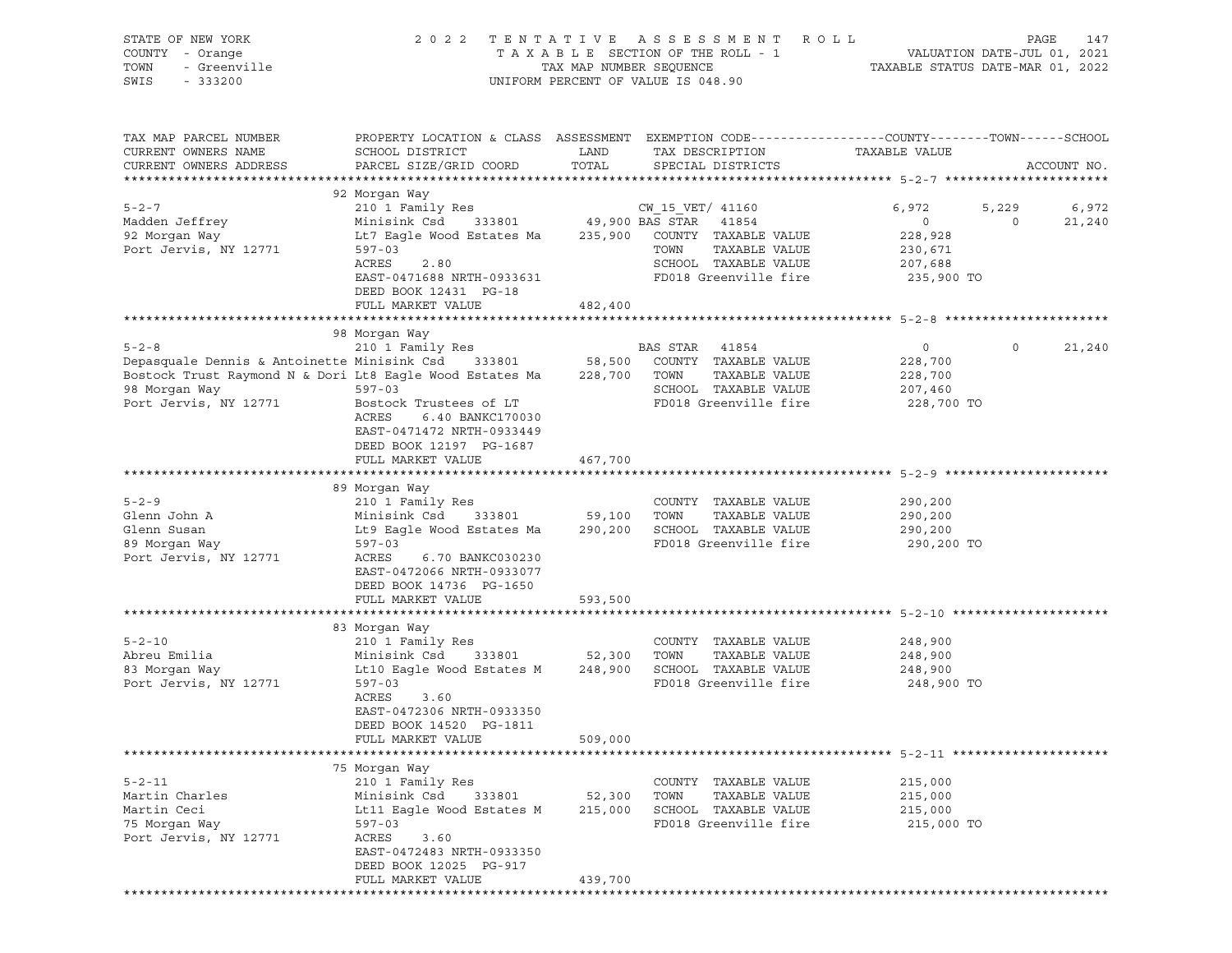| STATE OF NEW YORK<br>COUNTY - Orange<br>TOWN<br>- Greenville<br>SWIS<br>$-333200$                |                                                                                                                                                                                                                                                         |                       | 2022 TENTATIVE ASSESSMENT ROLL<br>TAXABLE SECTION OF THE ROLL - 1<br>TAXABLE SECTION OF THE ROLL - 1<br>TAXABLE STATUS DATE-MAR 01, 2022<br>UNIFORM PERCENT OF VALUE IS 048.90 |                                                                      | PAGE<br>148                                                        |
|--------------------------------------------------------------------------------------------------|---------------------------------------------------------------------------------------------------------------------------------------------------------------------------------------------------------------------------------------------------------|-----------------------|--------------------------------------------------------------------------------------------------------------------------------------------------------------------------------|----------------------------------------------------------------------|--------------------------------------------------------------------|
| TAX MAP PARCEL NUMBER<br>CURRENT OWNERS NAME<br>CURRENT OWNERS ADDRESS                           | PROPERTY LOCATION & CLASS ASSESSMENT EXEMPTION CODE----------------COUNTY-------TOWN-----SCHOOL<br>SCHOOL DISTRICT<br>PARCEL SIZE/GRID COORD                                                                                                            | LAND<br>TOTAL         | TAX DESCRIPTION<br>SPECIAL DISTRICTS                                                                                                                                           | TAXABLE VALUE                                                        | ACCOUNT NO.                                                        |
|                                                                                                  |                                                                                                                                                                                                                                                         |                       |                                                                                                                                                                                |                                                                      |                                                                    |
| $5 - 2 - 12$<br>Frawley James K<br>Frawley Tara L<br>28 White Horse Rd<br>Middletown, NY 10940   | 28 White Horse Rd<br>210 1 Family Res<br>Minisink Csd 333801<br>Lt12 Eagle Wood Estates M 208,700 SCHOOL TAXABLE VALUE<br>597-03<br>ACRES<br>6.50<br>EAST-0472723 NRTH-0933815                                                                          |                       | COUNTY TAXABLE VALUE<br>51,800 TOWN TAXABLE VALUE<br>FD018 Greenville fire                                                                                                     | 208,700<br>208,700<br>208,700<br>208,700 TO                          |                                                                    |
|                                                                                                  | DEED BOOK 14392 PG-1789                                                                                                                                                                                                                                 |                       |                                                                                                                                                                                |                                                                      |                                                                    |
|                                                                                                  | FULL MARKET VALUE                                                                                                                                                                                                                                       | 426,800               |                                                                                                                                                                                |                                                                      |                                                                    |
|                                                                                                  |                                                                                                                                                                                                                                                         |                       |                                                                                                                                                                                |                                                                      |                                                                    |
| $5 - 2 - 13$<br>Gelardi Carl C<br>Gelardi Arielle M<br>24 White Horse Rd<br>Middletown, NY 10940 | 24 White Horse Rd<br>210 1 Family Res<br>Minisink Csd 333801 51,000 COUNTY TAXABLE VALUE<br>Lt13 Eagle Wood Estates M 201,100 TOWN TAXABLE VALUE<br>$597 - 03$<br>ACRES<br>6.20 BANKN140687                                                             |                       | BAS STAR 41854<br>SCHOOL TAXABLE VALUE<br>FD018 Greenville fire                                                                                                                | $\overline{0}$<br>201,100<br>201,100<br>179,860<br>201,100 TO        | $\mathsf{O}$<br>21,240                                             |
|                                                                                                  | EAST-0472922 NRTH-0934167<br>DEED BOOK 11967 PG-573<br>FULL MARKET VALUE                                                                                                                                                                                | 411,200               |                                                                                                                                                                                |                                                                      |                                                                    |
|                                                                                                  | 20 White Horse Rd                                                                                                                                                                                                                                       |                       |                                                                                                                                                                                |                                                                      |                                                                    |
| $5 - 2 - 14$<br>Middletown, NY 10940-8718                                                        | 210 1 Family Res<br>Minisink Csd 333801 55,000 COUNTY TAXABLE VALUE<br>Yildiz Sezin Munisink Csd 333801 55,000 COUNTY<br>20 White Horse Rd 597-03<br>Middletown NV 10011 597-03<br>ACRES<br>4.80<br>EAST-0473079 NRTH-0934424<br>DEED BOOK 13012 PG-770 |                       | BAS STAR 41854<br>TAXABLE VALUE<br>SCHOOL TAXABLE VALUE<br>FD018 Greenville fire<br>FD018 Greenville fire                                                                      | $\overline{0}$<br>195,100<br>195,100<br>173,860<br>195,100 TO        | $\Omega$<br>21,240                                                 |
|                                                                                                  | FULL MARKET VALUE                                                                                                                                                                                                                                       | 399,000               |                                                                                                                                                                                |                                                                      |                                                                    |
|                                                                                                  |                                                                                                                                                                                                                                                         |                       |                                                                                                                                                                                |                                                                      |                                                                    |
|                                                                                                  | 931 Mountain Rd                                                                                                                                                                                                                                         |                       | 69 PCT OF VALUE USED FOR EXEMPTION PURPOSES                                                                                                                                    |                                                                      |                                                                    |
| $6 - 1 - 1.1$<br>King Fred<br>PO Box 1119<br>Port Jervis, NY 12771                               | 240 Rural res<br>Minisink Csd 333801 164,800 AGED<br>ACRES 176.60<br>EAST-0461783 NRTH-0932631<br>DEED BOOK 5662 PG-249<br>PEED BOOK 5662 PG-249 829,000 SCHOOL TAXABLE VALUE<br>FIILL MARKET VALUE 329,000 SCHOOL TAXABLE VALUE                        |                       | VETCOM CTS 41130<br>41800<br>405,400 ENH STAR 41834<br>COUNTY TAXABLE VALUE                                                                                                    | 20,335<br>129,696<br>$\overline{0}$<br>255,369<br>259,727<br>206,707 | 11,620<br>11,620<br>134,053<br>134,053<br>53,020<br>$\overline{0}$ |
|                                                                                                  |                                                                                                                                                                                                                                                         |                       | FD018 Greenville fire                                                                                                                                                          | 405,400 TO                                                           |                                                                    |
|                                                                                                  |                                                                                                                                                                                                                                                         |                       |                                                                                                                                                                                |                                                                      |                                                                    |
| $6 - 1 - 1.2$<br>Mead Joseph S Jr<br>64 Logtown Rd<br>Port Jervis, NY 12771                      | Mountain Rd<br>314 Rural vac<10<br>Minisink Csd 333801<br>ACRES<br>2.90<br>EAST-0464340 NRTH-0930413<br>DEED BOOK 14743 PG-593<br>FULL MARKET VALUE                                                                                                     | 35,400 TOWN<br>72,400 | COUNTY TAXABLE VALUE<br>TAXABLE VALUE<br>35,400 SCHOOL TAXABLE VALUE<br>FD018 Greenville fire                                                                                  | 35,400<br>35,400<br>35,400<br>35,400 TO                              |                                                                    |
|                                                                                                  |                                                                                                                                                                                                                                                         |                       |                                                                                                                                                                                |                                                                      |                                                                    |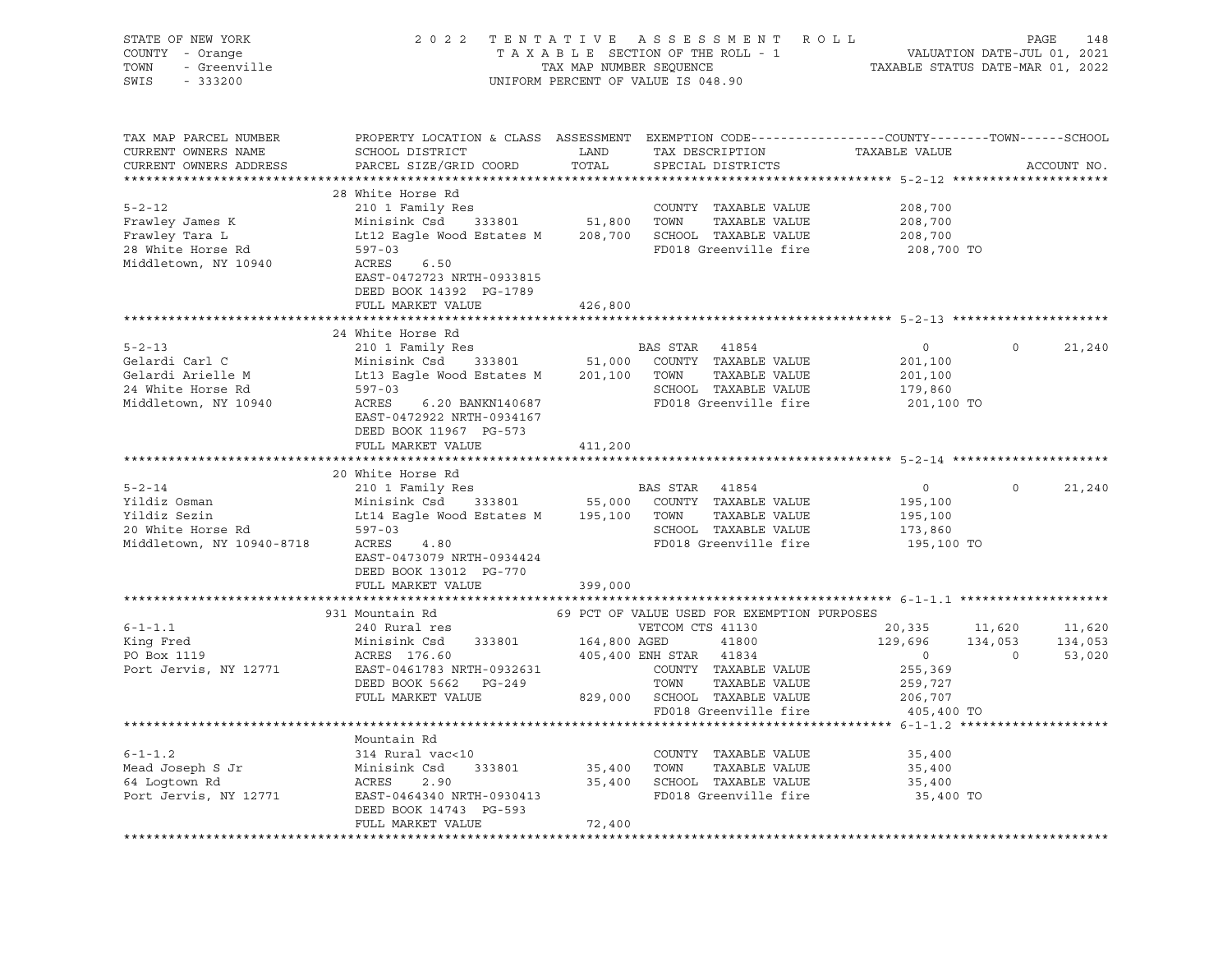SWIS - 333200 UNIFORM PERCENT OF VALUE IS 048.90

# STATE OF NEW YORK 2 0 2 2 T E N T A T I V E A S S E S S M E N T R O L L PAGE 149 COUNTY - Orange T A X A B L E SECTION OF THE ROLL - 1 VALUATION DATE-JUL 01, 2021 TOWN - Greenville TAX MAP NUMBER SEQUENCE TAXABLE STATUS DATE-MAR 01, 2022

| TAX MAP PARCEL NUMBER<br>CURRENT OWNERS NAME<br>CURRENT OWNERS ADDRESS                                                                                                                                                                                                   | PROPERTY LOCATION & CLASS ASSESSMENT EXEMPTION CODE---------------COUNTY-------TOWN-----SCHOOL<br>SCHOOL DISTRICT<br>PARCEL SIZE/GRID COORD TOTAL SPECIAL DISTRICTS |         | LAND TAX DESCRIPTION TAXABLE VALUE |                       |          | ACCOUNT NO. |
|--------------------------------------------------------------------------------------------------------------------------------------------------------------------------------------------------------------------------------------------------------------------------|---------------------------------------------------------------------------------------------------------------------------------------------------------------------|---------|------------------------------------|-----------------------|----------|-------------|
|                                                                                                                                                                                                                                                                          |                                                                                                                                                                     |         |                                    |                       |          |             |
|                                                                                                                                                                                                                                                                          | 967 Mountain Rd                                                                                                                                                     |         |                                    |                       |          |             |
|                                                                                                                                                                                                                                                                          |                                                                                                                                                                     |         |                                    |                       |          | 21,240      |
|                                                                                                                                                                                                                                                                          |                                                                                                                                                                     |         |                                    |                       |          | 25,100      |
|                                                                                                                                                                                                                                                                          |                                                                                                                                                                     |         |                                    |                       |          |             |
|                                                                                                                                                                                                                                                                          |                                                                                                                                                                     |         |                                    |                       |          |             |
|                                                                                                                                                                                                                                                                          |                                                                                                                                                                     |         |                                    |                       |          |             |
|                                                                                                                                                                                                                                                                          |                                                                                                                                                                     |         |                                    |                       |          |             |
|                                                                                                                                                                                                                                                                          |                                                                                                                                                                     |         |                                    |                       |          |             |
| 963 Mountain Rd<br>210 1 Family Res<br>210 1 Family Res<br>212,100<br>212,100<br>212,100<br>212,100<br>212,100<br>212,100<br>212,100<br>212,100<br>212,100<br>212,100<br>212,100<br>212,100<br>212,100<br>212,100<br>212,100<br>212,100<br>212,100<br>212,100<br>212,100 | 963 Mountain Rd                                                                                                                                                     |         |                                    |                       |          |             |
|                                                                                                                                                                                                                                                                          |                                                                                                                                                                     |         |                                    | $0 \t 0 \t 21,240$    |          |             |
|                                                                                                                                                                                                                                                                          |                                                                                                                                                                     |         |                                    |                       |          |             |
|                                                                                                                                                                                                                                                                          |                                                                                                                                                                     |         |                                    |                       |          |             |
|                                                                                                                                                                                                                                                                          |                                                                                                                                                                     |         |                                    |                       |          |             |
|                                                                                                                                                                                                                                                                          |                                                                                                                                                                     |         |                                    |                       |          |             |
|                                                                                                                                                                                                                                                                          | FULL MARKET VALUE 433,700                                                                                                                                           |         |                                    |                       |          |             |
|                                                                                                                                                                                                                                                                          |                                                                                                                                                                     |         |                                    |                       |          |             |
|                                                                                                                                                                                                                                                                          | 954 Mountain Rd                                                                                                                                                     |         |                                    |                       |          |             |
|                                                                                                                                                                                                                                                                          |                                                                                                                                                                     |         |                                    | $\overline{0}$        | $\circ$  | 53,020      |
|                                                                                                                                                                                                                                                                          |                                                                                                                                                                     |         |                                    | 160,300               |          |             |
| $C/O$ Joseph S & Joan Mead B Life Estate Joseph S & Jo $160,300$ TOWN                                                                                                                                                                                                    |                                                                                                                                                                     |         |                                    | TAXABLE VALUE 160,300 |          |             |
|                                                                                                                                                                                                                                                                          |                                                                                                                                                                     |         |                                    |                       |          |             |
|                                                                                                                                                                                                                                                                          |                                                                                                                                                                     |         |                                    |                       |          |             |
|                                                                                                                                                                                                                                                                          | DEED BOOK 14742 PG-1100                                                                                                                                             |         |                                    |                       |          |             |
|                                                                                                                                                                                                                                                                          | FULL MARKET VALUE                                                                                                                                                   | 327,800 |                                    |                       |          |             |
|                                                                                                                                                                                                                                                                          |                                                                                                                                                                     |         |                                    |                       |          |             |
|                                                                                                                                                                                                                                                                          |                                                                                                                                                                     |         |                                    |                       |          |             |
|                                                                                                                                                                                                                                                                          |                                                                                                                                                                     |         |                                    | $\overline{0}$        | $\Omega$ | 21,240      |
|                                                                                                                                                                                                                                                                          |                                                                                                                                                                     |         |                                    |                       |          |             |
|                                                                                                                                                                                                                                                                          |                                                                                                                                                                     |         |                                    |                       |          |             |
|                                                                                                                                                                                                                                                                          |                                                                                                                                                                     |         |                                    |                       |          |             |
| 962 Mountain Rd<br>962 Mountain Rd<br>962 Mountain Rd<br>962 Mountain Rd<br>962 Mountain Rd<br>962 Mountain Rd<br>962 Mountain Rd<br>962 Mountain Rd<br>962 Mountain Rd<br>962 Mountain Rd<br>962 Mountain Rd<br>962 Mountain Rd<br>962 Mo                               |                                                                                                                                                                     |         |                                    |                       |          |             |
|                                                                                                                                                                                                                                                                          | FULL MARKET VALUE                                                                                                                                                   | 271,000 |                                    |                       |          |             |
|                                                                                                                                                                                                                                                                          |                                                                                                                                                                     |         |                                    |                       |          |             |
|                                                                                                                                                                                                                                                                          | Mountain Rd                                                                                                                                                         |         |                                    |                       |          |             |
|                                                                                                                                                                                                                                                                          |                                                                                                                                                                     |         | COUNTY TAXABLE VALUE 5,500         |                       |          |             |
|                                                                                                                                                                                                                                                                          |                                                                                                                                                                     |         |                                    |                       |          |             |
|                                                                                                                                                                                                                                                                          |                                                                                                                                                                     |         |                                    |                       |          |             |
| 6-1-4.22 COUNTY<br>Mead Joseph S Jr 314 Rural vac<10 COUNTY<br>64 Lotown Rd ACRES 1.00 5,500 SCHOOL<br>Port Jervis, NY 12771 EAST-0464625 NRTH-0930687 FD018 Gr                                                                                                          |                                                                                                                                                                     |         | FD018 Greenville fire 5,500 TO     |                       |          |             |
|                                                                                                                                                                                                                                                                          | DEED BOOK 14743 PG-603                                                                                                                                              |         |                                    |                       |          |             |
|                                                                                                                                                                                                                                                                          | FULL MARKET VALUE                                                                                                                                                   | 11,200  |                                    |                       |          |             |
|                                                                                                                                                                                                                                                                          |                                                                                                                                                                     |         |                                    |                       |          |             |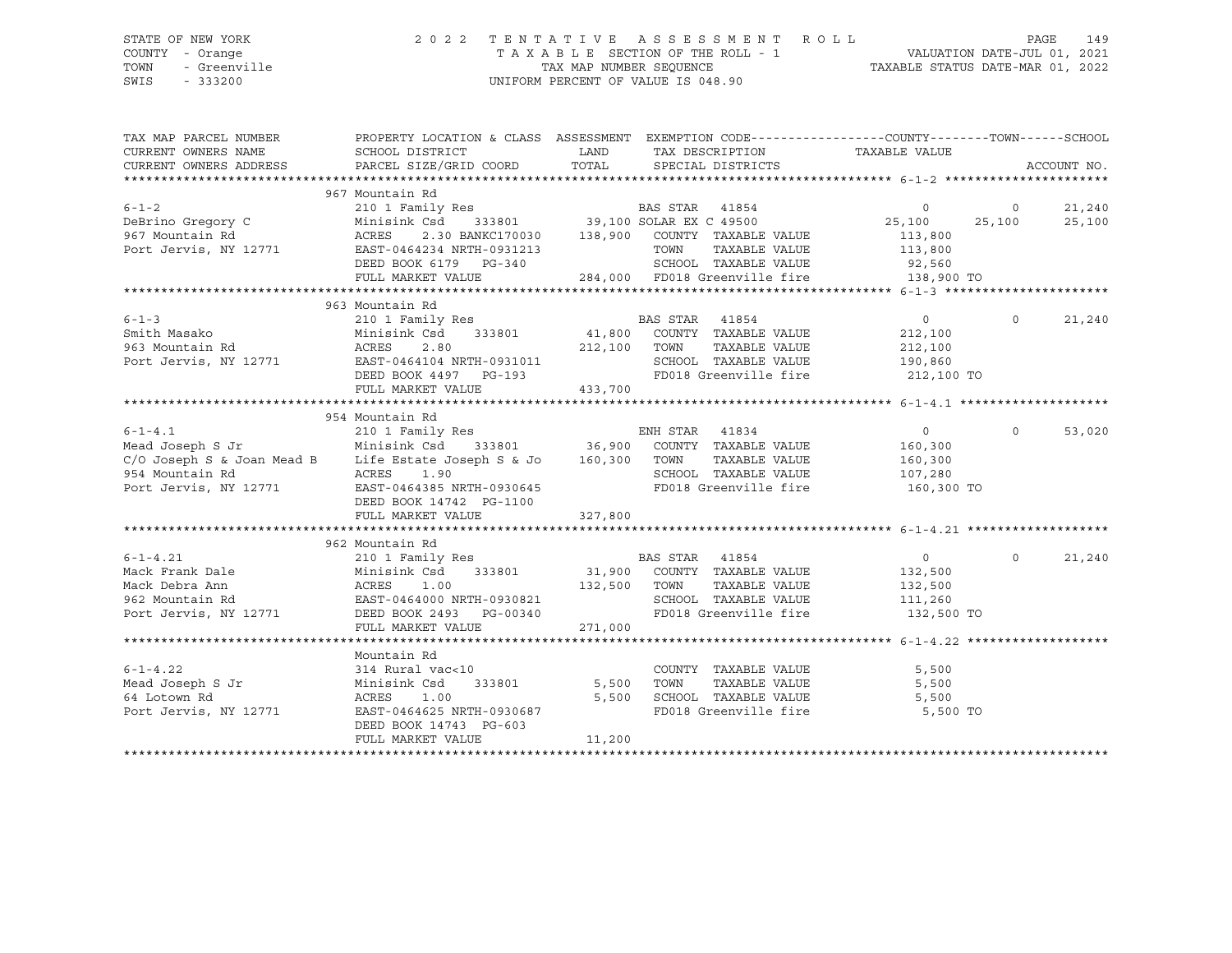SWIS - 333200 UNIFORM PERCENT OF VALUE IS 048.90

## STATE OF NEW YORK 2 0 2 2 T E N T A T I V E A S S E S S M E N T R O L L PAGE 150 COUNTY - Orange T A X A B L E SECTION OF THE ROLL - 1 VALUATION DATE-JUL 01, 2021 TOWN - Greenville TAX MAP NUMBER SEQUENCE TAXABLE STATUS DATE-MAR 01, 2022

| TAX MAP PARCEL NUMBER<br>CURRENT OWNERS NAME<br>CURRENT OWNERS ADDRESS                                                                                                | PROPERTY LOCATION & CLASS ASSESSMENT EXEMPTION CODE----------------COUNTY-------TOWN-----SCHOOL<br>SCHOOL DISTRICT<br>PARCEL SIZE/GRID COORD                                                                                                                                                                   | LAND<br>TOTAL | TAX DESCRIPTION<br>SPECIAL DISTRICTS                                                                                               | TAXABLE VALUE                                                         | ACCOUNT NO.                             |
|-----------------------------------------------------------------------------------------------------------------------------------------------------------------------|----------------------------------------------------------------------------------------------------------------------------------------------------------------------------------------------------------------------------------------------------------------------------------------------------------------|---------------|------------------------------------------------------------------------------------------------------------------------------------|-----------------------------------------------------------------------|-----------------------------------------|
|                                                                                                                                                                       |                                                                                                                                                                                                                                                                                                                |               |                                                                                                                                    |                                                                       |                                         |
| $6 - 1 - 4.3$                                                                                                                                                         | 970 Mountain Rd<br>210 1 Family Res<br>Laird Irrevoc Trust Eileen A Minisink Csd 333801 40,700 ENH STAR 41834<br>Eileen A Laird Trustee (EACRES 2.60 119,000<br>970 Mountain Rd (EAST-0464630 NRTH-0930997<br>Port Jervis, NY 12771 (DEED BOOK 14447 PG-874<br>FULL MARKET VALUE 243,400 FD018 Greenville fire |               | VETERANS 41101<br>119,000 COUNTY TAXABLE VALUE<br>TOWN<br>TAXABLE VALUE<br>SCHOOL TAXABLE VALUE                                    | 5,000<br>$\overline{0}$<br>114,000<br>114,000<br>65,980<br>119,000 TO | 5,000<br>$\Omega$<br>$\Omega$<br>53,020 |
|                                                                                                                                                                       |                                                                                                                                                                                                                                                                                                                |               |                                                                                                                                    |                                                                       |                                         |
| $6 - 1 - 5$<br>Pascoe Deborah A<br>Pascoe Robert J Jr Minisink Csd 333801<br>951 Mountain Rd EAST-0464009 NRTH-0930808<br>Port Jervis, NY 12771 DEED BOOK 3537 PG-143 | 951 Mountain Rd<br>210 1 Family Res                                                                                                                                                                                                                                                                            |               | BAS STAR<br>41854<br>38,000 COUNTY TAXABLE VALUE<br>TAXABLE VALUE<br>119,500 TOWN<br>SCHOOL TAXABLE VALUE<br>FD018 Greenville fire | $0 \qquad \qquad$<br>119,500<br>119,500<br>98,260<br>119,500 TO       | $\Omega$<br>21,240                      |
|                                                                                                                                                                       | FULL MARKET VALUE                                                                                                                                                                                                                                                                                              | 244,400       |                                                                                                                                    |                                                                       |                                         |
| $6 - 1 - 6$<br>OConnor Amy<br>OConnor Jordan Cooney Tara<br>943 Mountain Rd<br>Port Jervis, NY 12771                                                                  | 943 Mountain Rd<br>210 1 Family Res<br>333801 36,300 TOWN<br>Minisink Csd<br>ACRES<br>1.80 BANKC030015<br>EAST-0463962 NRTH-0930607<br>DEED BOOK 14286 PG-461                                                                                                                                                  | 235,300       | COUNTY TAXABLE VALUE<br>TAXABLE VALUE<br>SCHOOL TAXABLE VALUE<br>FD018 Greenville fire                                             | 235,300<br>235,300<br>235,300<br>235,300 TO                           |                                         |
|                                                                                                                                                                       | FULL MARKET VALUE                                                                                                                                                                                                                                                                                              | 481,200       |                                                                                                                                    |                                                                       |                                         |
| $6 - 1 - 7$<br>Spano Joseph Andrew<br>PO Box 3136<br>Port Jervis, NY 12771 EAST-0463882 NRTH-0930000                                                                  | Mountain Rd<br>312 Vac w/imprv<br>Minisink Csd 333801 2,900 TOWN<br>DEED BOOK 1796 PG-00980<br>FULL MARKET VALUE                                                                                                                                                                                               | 9,200         | COUNTY TAXABLE VALUE<br>TAXABLE VALUE<br>4,500 SCHOOL TAXABLE VALUE<br>FD018 Greenville fire                                       | 4,500<br>4,500<br>4,500<br>4,500 TO                                   |                                         |
|                                                                                                                                                                       |                                                                                                                                                                                                                                                                                                                |               |                                                                                                                                    |                                                                       |                                         |
| $6 - 1 - 8.1$<br>Melendez Michelle M<br>Costa-Vera Jessica J<br>908 Mountain Rd<br>Pot Jervis, NY 12771                                                               | 908 Mountain Rd<br>210 1 Family Res<br>Minisink Csd 333801 41,300<br>Lt1 Bedell Est Map 821-04<br>ACRES<br>2.70 BANKC080370<br>EAST-0463877 NRTH-0929503<br>DEED BOOK 14527 PG-22                                                                                                                              |               | COUNTY TAXABLE VALUE<br>TAXABLE VALUE<br>TOWN<br>200,000 SCHOOL TAXABLE VALUE<br>FD018 Greenville fire                             | 200,000<br>200,000<br>200,000<br>200,000 TO                           |                                         |
|                                                                                                                                                                       | FULL MARKET VALUE                                                                                                                                                                                                                                                                                              | 409,000       |                                                                                                                                    |                                                                       |                                         |
| $6 - 1 - 8.2$<br>Mechkour Soufiane<br>910 Mountain Rd<br>Port Jervis, NY 12771                                                                                        | 910 Mountain Rd<br>210 1 Family Res<br>Minisink Csd 333801 40,700<br>Lt2 Bedell Est Map 821-04<br>ACRES 2.60<br>EAST-0464019 NRTH-0929794<br>DEED BOOK 14976 PG-659<br>FULL MARKET VALUE                                                                                                                       | 405,700       | COUNTY TAXABLE VALUE<br>TOWN<br>TAXABLE VALUE<br>198,400 SCHOOL TAXABLE VALUE<br>FD018 Greenville fire                             | 198,400<br>198,400<br>198,400<br>198,400 TO                           |                                         |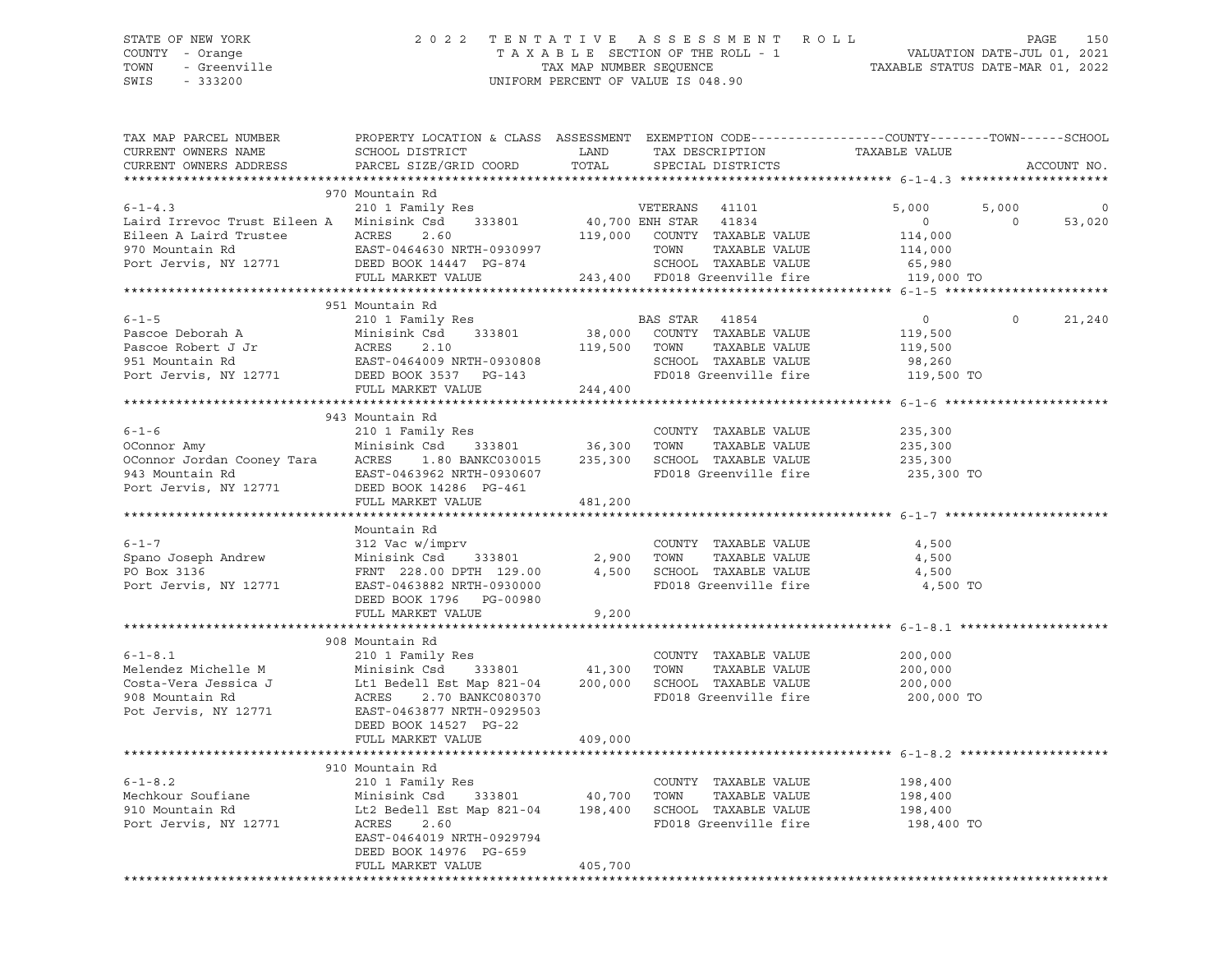| STATE OF NEW YORK<br>STATE OF NEW 10000<br>COUNTY - Orange<br>TOWN - Greenville<br>SWIS - 333200                                                                                                                                                                                     |                                                                                                                                                     |         | UNIFORM PERCENT OF VALUE IS 048.90            | 2022 TENTATIVE ASSESSMENT ROLL PAGE 151<br>TAXABLE SECTION OF THE ROLL - 1 VALUATION DATE-JUL 01, 2021<br>TAX MAP NUMBER SEQUENCE TAXABLE STATUS DATE-MAR 01, 2022 |
|--------------------------------------------------------------------------------------------------------------------------------------------------------------------------------------------------------------------------------------------------------------------------------------|-----------------------------------------------------------------------------------------------------------------------------------------------------|---------|-----------------------------------------------|--------------------------------------------------------------------------------------------------------------------------------------------------------------------|
| TAX MAP PARCEL NUMBER<br>CURRENT OWNERS NAME<br>CURRENT OWNERS ADDRESS                                                                                                                                                                                                               | ${\tt SCHOOL\ DISTRICT} \hspace{20mm} {\tt LAND} \hspace{20mm} {\tt TAX\ DESCRIPTION} \hspace{20mm} {\tt TAXABLE\ VALUE}$<br>PARCEL SIZE/GRID COORD | TOTAL   | SPECIAL DISTRICTS                             | PROPERTY LOCATION & CLASS ASSESSMENT EXEMPTION CODE---------------COUNTY-------TOWN-----SCHOOL<br>ACCOUNT NO.                                                      |
| 6-1-8.31 314 Rural vac<10<br>Horizon Gardens Inc Minisink Csd 333801 29,500 TOWN TAXABLE VALUE<br>28 Van Buren Dr Unit 301 Lt3A Regal Est Map 36-08 29,500 SCHOOL TAXABLE VALUE<br>29,500 SCHOOL TAXABLE VALUE<br>29,500 SCHOOL TAXABL                                               | Bedell Dr<br>EAST-0464169 NRTH-0929461<br>DEED BOOK 14630 PG-1735<br>FULL MARKET VALUE                                                              | 60,300  |                                               | 29,500<br>29,500<br>29,500<br>29,500 TO                                                                                                                            |
|                                                                                                                                                                                                                                                                                      |                                                                                                                                                     |         |                                               |                                                                                                                                                                    |
| $6 - 1 - 8.32$<br>6-1-8.32<br>Horizon Gardens Inc Minisink Csd 333801 27,800 TOWN TAXABLE VALUE<br>28 Van Buren Dr Unit 301 Lt3B Regal Est Map 36-08 27,800 SCHOOL TAXABLE VALUE<br>28 Van Buren Dr Unit 301 Lt3B Regal Est Map 36-08 27,800 SCHOOL TA                               | Bedell Dr<br>314 Rural vac<10<br>EAST-0464353 NRTH-0929748<br>DEED BOOK 14630 PG-1735                                                               |         | COUNTY TAXABLE VALUE<br>FD018 Greenville fire | 27,800<br>27,800<br>27,800<br>27,800 TO                                                                                                                            |
|                                                                                                                                                                                                                                                                                      | FULL MARKET VALUE                                                                                                                                   | 56,900  |                                               |                                                                                                                                                                    |
|                                                                                                                                                                                                                                                                                      |                                                                                                                                                     |         |                                               |                                                                                                                                                                    |
| $6 - 1 - 8.33$<br>Horizon Gardens Inc<br>28 Van Buren Dr Unit 301 Lt3C Regal Est Map 36-08 35,800 SCHOOL TAXABLE VALUE<br>Monroe NY 10950 ACRES 7 20<br>Monroe, NY 10950                                                                                                             | Bedell Dr<br>314 Rural vac<10<br>ACRES 7.20<br>EAST-0464654 NRTH-0930029<br>DEED BOOK 14630 PG-1735                                                 |         | COUNTY TAXABLE VALUE<br>FD018 Greenville fire | 35,800<br>35,800<br>35,800<br>35,800 TO                                                                                                                            |
|                                                                                                                                                                                                                                                                                      | FULL MARKET VALUE                                                                                                                                   | 73,200  |                                               |                                                                                                                                                                    |
|                                                                                                                                                                                                                                                                                      | Mountain Rd                                                                                                                                         |         |                                               |                                                                                                                                                                    |
| $6 - 1 - 8.34$<br>Figure 12.1 and the main of the contract of the contract of the contract of the contract of the contract of the contract of the contract of the contract of the contract of the Monroe NY 10950 across 2.90 across 2.90 contra<br>Monroe, NY 10950                 | 314 Rural vac<10<br>ACRES 2.90<br>EAST-0464135 NRTH-0930073<br>DEED BOOK 14630 PG-1735                                                              |         | COUNTY TAXABLE VALUE<br>FD018 Greenville fire | 29,500<br>29,500<br>29,500<br>29,500 TO                                                                                                                            |
|                                                                                                                                                                                                                                                                                      | FULL MARKET VALUE                                                                                                                                   | 60,300  |                                               |                                                                                                                                                                    |
| $6 - 1 - 8.4$<br>Santiago Eric<br>Santiago Claire M<br>Santiago Claire M<br>Santiago Claire M<br>Santiago Claire M<br>Lt4 Bedell Est Map 821-04<br>200,100 SCHOOL TAXABLE VALUE<br>FD018 Greenville fire<br>FD018 Greenville fire<br>Port Jervis, NY 12771 EAST-0464326 NRTH-0929044 | 36 Bedell Dr<br>210 1 Family Res<br>DEED BOOK 11937 PG-1227<br>FULL MARKET VALUE                                                                    | 409,200 | COUNTY TAXABLE VALUE<br>FD018 Greenville fire | 200,100<br>200,100<br>200,100<br>200,100 TO                                                                                                                        |
|                                                                                                                                                                                                                                                                                      |                                                                                                                                                     |         |                                               |                                                                                                                                                                    |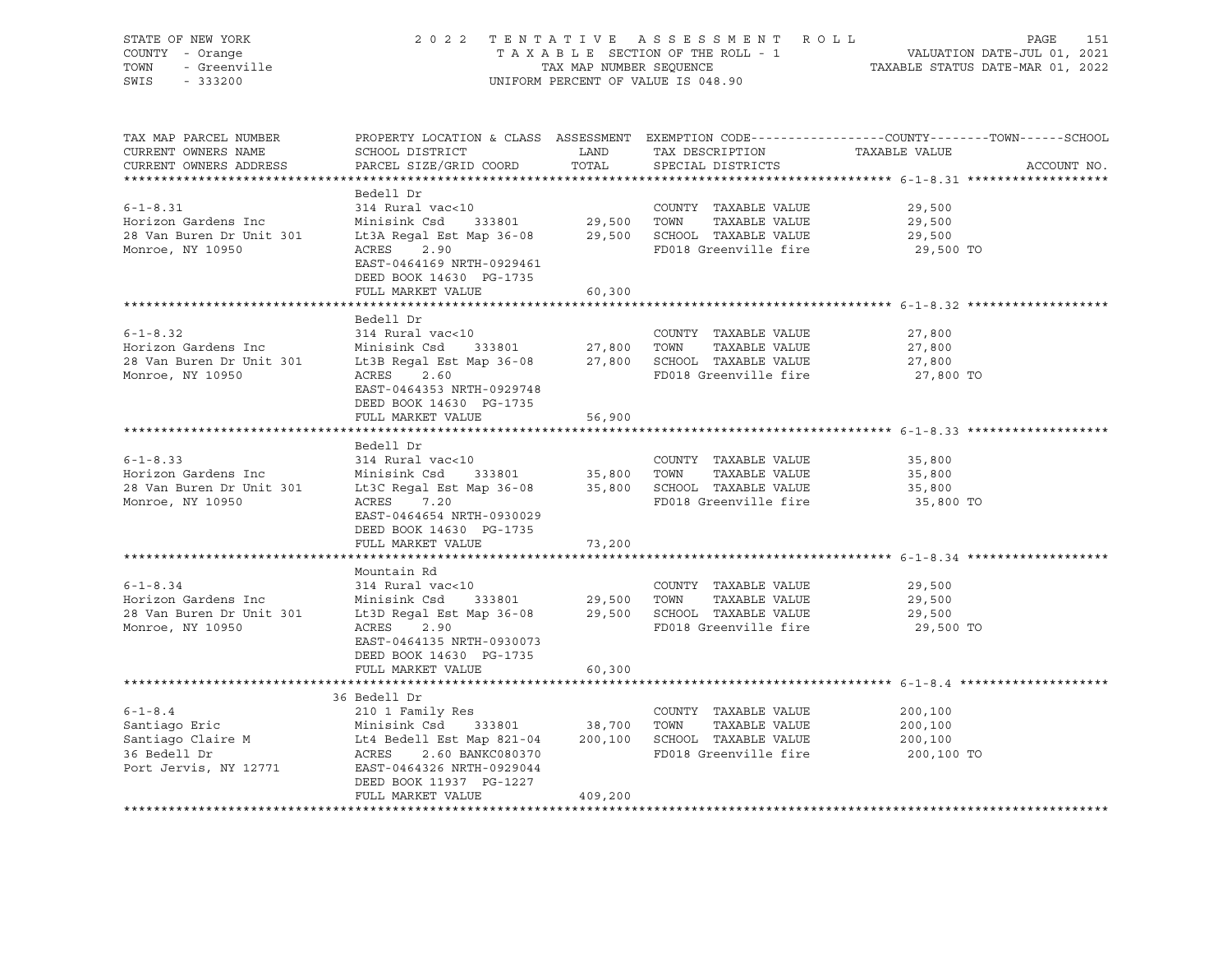| STATE OF NEW YORK<br>COUNTY - Orange<br>TOWN<br>- Greenville<br>SWIS<br>$-333200$                                |                                                                                                                                                                                                                                                                                                                                                                                                                                                                                                                                                            | 2022 TENTATIVE ASSESSMENT ROLL<br>TAXABLE SECTION OF THE ROLL - 1<br>TAX MAP NUMBER SEQUENCE<br>UNIFORM PERCENT OF VALUE IS 048.90 |                                                                                                                              |                                                              | PAGE<br>152<br>1 VALUATION DATE-JUL 01, 2021<br>TAXABLE STATUS DATE-MAR 01, 2022 |             |  |
|------------------------------------------------------------------------------------------------------------------|------------------------------------------------------------------------------------------------------------------------------------------------------------------------------------------------------------------------------------------------------------------------------------------------------------------------------------------------------------------------------------------------------------------------------------------------------------------------------------------------------------------------------------------------------------|------------------------------------------------------------------------------------------------------------------------------------|------------------------------------------------------------------------------------------------------------------------------|--------------------------------------------------------------|----------------------------------------------------------------------------------|-------------|--|
| TAX MAP PARCEL NUMBER<br>CURRENT OWNERS NAME<br>CURRENT OWNERS ADDRESS                                           | PROPERTY LOCATION & CLASS ASSESSMENT EXEMPTION CODE---------------COUNTY-------TOWN-----SCHOOL<br>SCHOOL DISTRICT<br>PARCEL SIZE/GRID COORD                                                                                                                                                                                                                                                                                                                                                                                                                | LAND<br>TOTAL                                                                                                                      | TAX DESCRIPTION<br>SPECIAL DISTRICTS                                                                                         | TAXABLE VALUE                                                |                                                                                  | ACCOUNT NO. |  |
|                                                                                                                  |                                                                                                                                                                                                                                                                                                                                                                                                                                                                                                                                                            |                                                                                                                                    |                                                                                                                              |                                                              |                                                                                  |             |  |
| $6 - 1 - 8.5$<br>Elam Charles T<br>Elam Alicia T<br>52 Bedell Dr<br>Port Jervis, NY 12771                        | 52 Bedell Dr<br>210 1 Family Res<br>COUNTY TAXABLE VALUE<br>Minisink Csd 333801 40,700 TOWN TAXABLE VALUE<br>Lt5 Bedell Est Map 821-04 199,400 SCHOOL TAXABLE VALUE<br>ACRES 2.60 BANKC080496<br>EAST-0464540 NRTH-0929253<br>DEED BOOK 14878 PG-661                                                                                                                                                                                                                                                                                                       |                                                                                                                                    | FD018 Greenville fire                                                                                                        | 199,400<br>199,400<br>199,400<br>199,400 TO                  |                                                                                  |             |  |
|                                                                                                                  | FULL MARKET VALUE                                                                                                                                                                                                                                                                                                                                                                                                                                                                                                                                          | 407,800                                                                                                                            |                                                                                                                              |                                                              |                                                                                  |             |  |
|                                                                                                                  |                                                                                                                                                                                                                                                                                                                                                                                                                                                                                                                                                            |                                                                                                                                    |                                                                                                                              |                                                              |                                                                                  |             |  |
| $6 - 1 - 9$<br>Decker Carl Jr<br>Decker Joyce<br>89 Bedell Dr<br>Port Jervis, NY 12771 DEED BOOK 1728 PG-00191   | 89 Bedell Dr<br>210 1 Family Res<br>Minisink Csd 333801<br>ACRES 1.00<br>EAST-0465566 NRTH-0929892<br>FULL MARKET VALUE                                                                                                                                                                                                                                                                                                                                                                                                                                    | 230,300                                                                                                                            | ENH STAR 41834<br>31,900 COUNTY TAXABLE VALUE<br>112,600 TOWN TAXABLE VALUE<br>SCHOOL TAXABLE VALUE<br>FD018 Greenville fire | $\overline{0}$<br>112,600<br>112,600<br>59,580<br>112,600 TO | $\circ$                                                                          | 53,020      |  |
|                                                                                                                  |                                                                                                                                                                                                                                                                                                                                                                                                                                                                                                                                                            |                                                                                                                                    |                                                                                                                              |                                                              |                                                                                  |             |  |
| $6 - 1 - 10.1$<br>Costic Paul J<br>122 Bedell Dr<br>Port Jervis, NY 12771                                        | 122 Bedell Dr<br>$\begin{tabular}{lllllllllll} \multicolumn{2}{c}{\textbf{minup Res}} & \multicolumn{2}{c}{\textbf{loss}} & \multicolumn{2}{c}{\textbf{N}} & \multicolumn{2}{c}{\textbf{N}} & \multicolumn{2}{c}{\textbf{N}} & \multicolumn{2}{c}{\textbf{N}} & \multicolumn{2}{c}{\textbf{N}} & \multicolumn{2}{c}{\textbf{N}} & \multicolumn{2}{c}{\textbf{N}} & \multicolumn{2}{c}{\textbf{N}} & \multicolumn{2}{c}{\textbf{N}} & \multicolumn{2}{c}{\textbf{N}} & \multicolumn{2}{c}{\textbf{$<br>EAST-0466395 NRTH-0929598<br>DEED BOOK 1795 PG-00949 | 41,300 TOWN                                                                                                                        | COUNTY TAXABLE VALUE<br>TAXABLE VALUE<br>112,900 SCHOOL TAXABLE VALUE<br>FD018 Greenville fire                               | 112,900<br>112,900<br>112,900<br>112,900 TO                  |                                                                                  |             |  |
|                                                                                                                  | FULL MARKET VALUE                                                                                                                                                                                                                                                                                                                                                                                                                                                                                                                                          | 230,900                                                                                                                            |                                                                                                                              |                                                              |                                                                                  |             |  |
| $6 - 1 - 10.2$<br>Osqood Carlton L<br>Osqood Mildred C<br>PO Box 34<br>Goshen, NY 10924                          | Bedell Dr<br>314 Rural vac<10<br>333801<br>Minisink Csd<br>ACRES<br>2.40<br>EAST-0466237 NRTH-0929366<br>DEED BOOK 1795 PG-00951<br>FULL MARKET VALUE                                                                                                                                                                                                                                                                                                                                                                                                      | 11,800 TOWN<br>24,100                                                                                                              | COUNTY TAXABLE VALUE<br>TAXABLE VALUE<br>11,800 SCHOOL TAXABLE VALUE<br>FD018 Greenville fire                                | 11,800<br>11,800<br>11,800<br>11,800 TO                      |                                                                                  |             |  |
|                                                                                                                  |                                                                                                                                                                                                                                                                                                                                                                                                                                                                                                                                                            |                                                                                                                                    |                                                                                                                              |                                                              |                                                                                  |             |  |
| $6 - 1 - 10.32$<br>Costic Paul J<br>Frey Thomas F Jr<br>Mildred Osqood<br>122 Bedell Dr<br>Port Jervis, NY 12771 | Bedell Dr<br>322 Rural vac>10<br>Minisink Csd 333801<br>1/3 interest each<br>ACRES 44.40<br>EAST-0465303 NRTH-0929223<br>DEED BOOK 14521 PG-1213<br>FULL MARKET VALUE                                                                                                                                                                                                                                                                                                                                                                                      | 114,500                                                                                                                            | COUNTY TAXABLE VALUE 56,000<br>56,000 TOWN<br>TAXABLE VALUE<br>56,000 SCHOOL TAXABLE VALUE<br>FD018 Greenville fire          | 56,000<br>56,000<br>56,000 TO                                |                                                                                  |             |  |
|                                                                                                                  |                                                                                                                                                                                                                                                                                                                                                                                                                                                                                                                                                            |                                                                                                                                    |                                                                                                                              |                                                              |                                                                                  |             |  |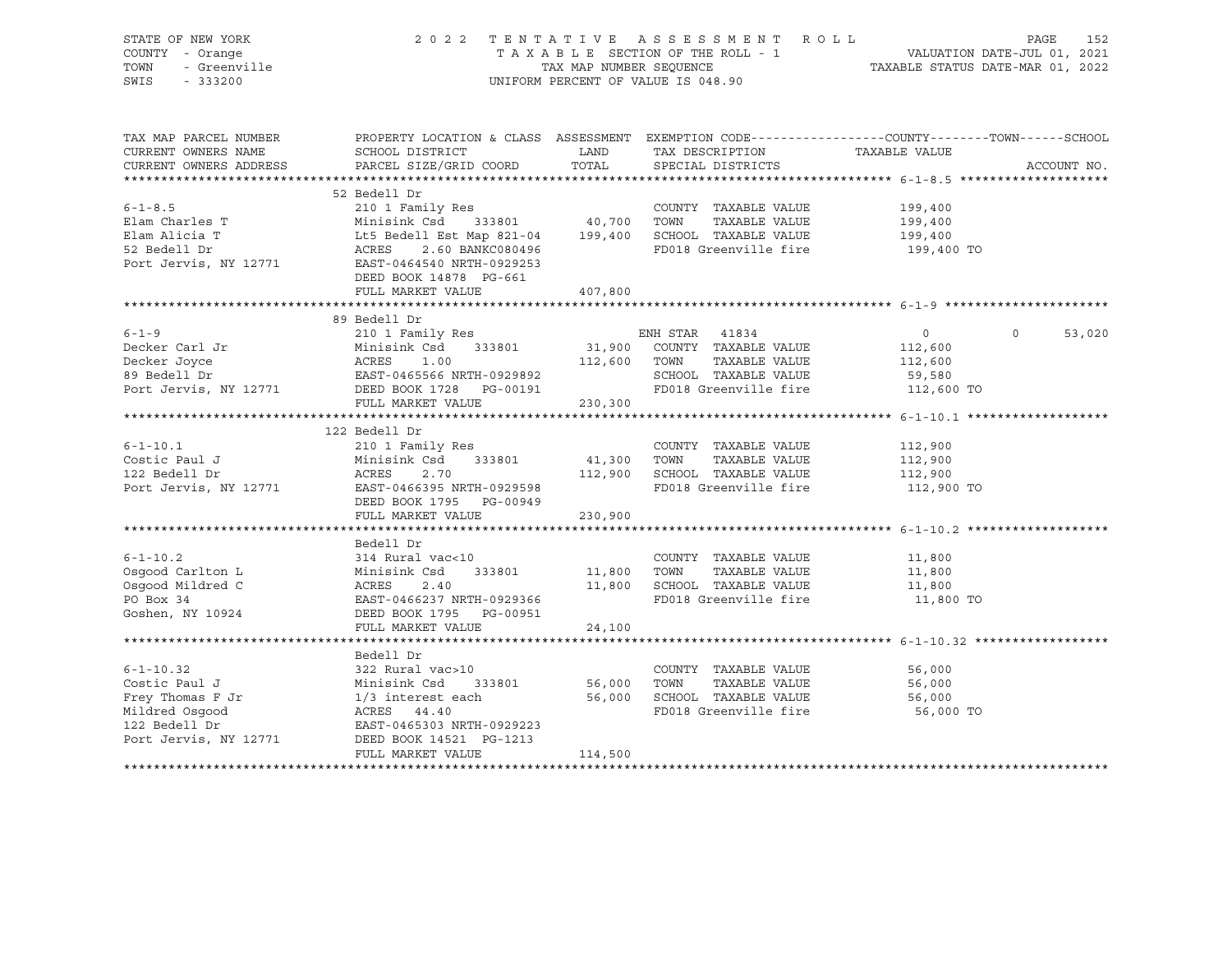### STATE OF NEW YORK 2 0 2 2 T E N T A T I V E A S S E S S M E N T R O L L PAGE 153 COUNTY - Orange T A X A B L E SECTION OF THE ROLL - 1 VALUATION DATE-JUL 01, 2021 TOWN - Greenville TAX MAP NUMBER SEQUENCE TAXABLE STATUS DATE-MAR 01, 2022 SWIS - 333200 UNIFORM PERCENT OF VALUE IS 048.90

| TAX MAP PARCEL NUMBER  | PROPERTY LOCATION & CLASS ASSESSMENT EXEMPTION CODE---------------COUNTY-------TOWN------SCHOOL                                                                                                                                              |              |                                                                                                                     |                      |                   |
|------------------------|----------------------------------------------------------------------------------------------------------------------------------------------------------------------------------------------------------------------------------------------|--------------|---------------------------------------------------------------------------------------------------------------------|----------------------|-------------------|
| CURRENT OWNERS NAME    | SCHOOL DISTRICT                                                                                                                                                                                                                              |              | LAND TAX DESCRIPTION                                                                                                | TAXABLE VALUE        |                   |
| CURRENT OWNERS ADDRESS | PARCEL SIZE/GRID COORD                                                                                                                                                                                                                       |              | TOTAL SPECIAL DISTRICTS                                                                                             |                      | ACCOUNT NO.       |
|                        |                                                                                                                                                                                                                                              |              |                                                                                                                     |                      |                   |
|                        | Bedell Dr                                                                                                                                                                                                                                    |              |                                                                                                                     |                      |                   |
| $6 - 1 - 10.33$        | 314 Rural vac<10                                                                                                                                                                                                                             |              | COUNTY TAXABLE VALUE                                                                                                | 26,000               |                   |
| Osgood Carlton L       | Minisink Csd                                                                                                                                                                                                                                 |              | TOWN TAXABLE VALUE<br>SCHOOL TAXABLE VALUE                                                                          | 26,000               |                   |
| Osgood Mildred C       | 1.20<br>ACRES                                                                                                                                                                                                                                | 26,000       |                                                                                                                     | 26,000               |                   |
| PO Box 34              | EAST-0465973 NRTH-0929404                                                                                                                                                                                                                    |              | FD018 Greenville fire 26,000 TO                                                                                     |                      |                   |
| Goshen, NY 10924       | DEED BOOK 1982 PG-468                                                                                                                                                                                                                        |              |                                                                                                                     |                      |                   |
|                        | FULL MARKET VALUE                                                                                                                                                                                                                            | 53,200       |                                                                                                                     |                      |                   |
|                        | Bedell Dr                                                                                                                                                                                                                                    |              |                                                                                                                     |                      |                   |
| $6 - 1 - 10.34$        | 322 Rural vac>10                                                                                                                                                                                                                             |              | COUNTY TAXABLE VALUE 19,700                                                                                         |                      |                   |
|                        |                                                                                                                                                                                                                                              |              |                                                                                                                     |                      |                   |
|                        |                                                                                                                                                                                                                                              |              |                                                                                                                     | TAXABLE VALUE 19,700 |                   |
|                        | Costic Paul J<br>Frey Thomas F Jr Minisink Csd 333801 19,700 TOWN<br>Minisink Csd 333801 19,700 TOWN<br>Mildred Osgood<br>122 Bedell Dr EAST-0466673 NRTH-0929106<br>Port Jervis, NY 12771 DEED BOOK 14521 PG-1213<br>PUIS DEED DR PHIT MA   |              | 19,700 SCHOOL TAXABLE VALUE 19,700<br>FD018 Greenville fire 19,700 TO                                               |                      |                   |
|                        |                                                                                                                                                                                                                                              |              |                                                                                                                     |                      |                   |
|                        |                                                                                                                                                                                                                                              |              |                                                                                                                     |                      |                   |
|                        | FULL MARKET VALUE                                                                                                                                                                                                                            | 40,300       |                                                                                                                     |                      |                   |
|                        |                                                                                                                                                                                                                                              |              |                                                                                                                     |                      |                   |
|                        | Interstate 84                                                                                                                                                                                                                                |              |                                                                                                                     |                      |                   |
|                        |                                                                                                                                                                                                                                              |              | COUNTY TAXABLE VALUE                                                                                                | 300                  |                   |
|                        | 333801 300                                                                                                                                                                                                                                   |              | TOWN<br>TAXABLE VALUE                                                                                               | 300                  |                   |
|                        |                                                                                                                                                                                                                                              |              |                                                                                                                     | 300                  |                   |
|                        |                                                                                                                                                                                                                                              |              | 300 SCHOOL TAXABLE VALUE<br>FD018 Greenville fire                                                                   | 300 TO               |                   |
|                        | 6-1-10.35<br>Costic John 323 Vacant rural<br>Costic Francis<br>Costic Francis<br>22 Bedell Dr EAST-0465696 NRTH-0927819<br>Port Jervis, NY 12771 DEED BOOK 751 PG-00045<br>THE MOOK 751 PG-00045                                             |              |                                                                                                                     |                      |                   |
|                        | FULL MARKET VALUE                                                                                                                                                                                                                            | 600          |                                                                                                                     |                      |                   |
|                        |                                                                                                                                                                                                                                              |              |                                                                                                                     |                      |                   |
|                        | 134 Bedell Dr                                                                                                                                                                                                                                |              |                                                                                                                     |                      |                   |
|                        |                                                                                                                                                                                                                                              |              |                                                                                                                     |                      | 21,240            |
|                        |                                                                                                                                                                                                                                              |              |                                                                                                                     |                      | 15,000            |
|                        | 9-1-11<br>Puller Kyle Minisink Csd 333801<br>Puller Margaret ACRES 1.70<br>2001 Family Res 133801<br>2011 Family Res 135,800 SOLAR EX C 49500<br>35,800 SOLAR EX C 49500<br>25,800 SOLAR EX C 49500<br>25,800 SOLAR EX C 49500<br>25,800 SOL |              |                                                                                                                     |                      |                   |
|                        |                                                                                                                                                                                                                                              |              |                                                                                                                     |                      |                   |
|                        |                                                                                                                                                                                                                                              |              | 9929751 TOWN TAXABLE VALUE 118,000<br>3-308 SCHOOL TAXABLE VALUE 96,760<br>272,000 FD018 Greenville fire 133,000 TO |                      |                   |
|                        | FULL MARKET VALUE                                                                                                                                                                                                                            |              |                                                                                                                     |                      |                   |
|                        |                                                                                                                                                                                                                                              |              |                                                                                                                     |                      |                   |
|                        | 1246 Greenville Tpke                                                                                                                                                                                                                         |              |                                                                                                                     |                      |                   |
|                        |                                                                                                                                                                                                                                              |              |                                                                                                                     | $\overline{0}$       | 21,240<br>$\circ$ |
|                        |                                                                                                                                                                                                                                              |              |                                                                                                                     | 130,600              |                   |
|                        |                                                                                                                                                                                                                                              | 130,600 TOWN | TAXABLE VALUE                                                                                                       | 130,600              |                   |
|                        |                                                                                                                                                                                                                                              |              | SCHOOL TAXABLE VALUE 109,360                                                                                        |                      |                   |
|                        |                                                                                                                                                                                                                                              |              | FD018 Greenville fire                                                                                               | 130,600 TO           |                   |
|                        | FULL MARKET VALUE                                                                                                                                                                                                                            | 267,100      |                                                                                                                     |                      |                   |
|                        |                                                                                                                                                                                                                                              |              |                                                                                                                     |                      |                   |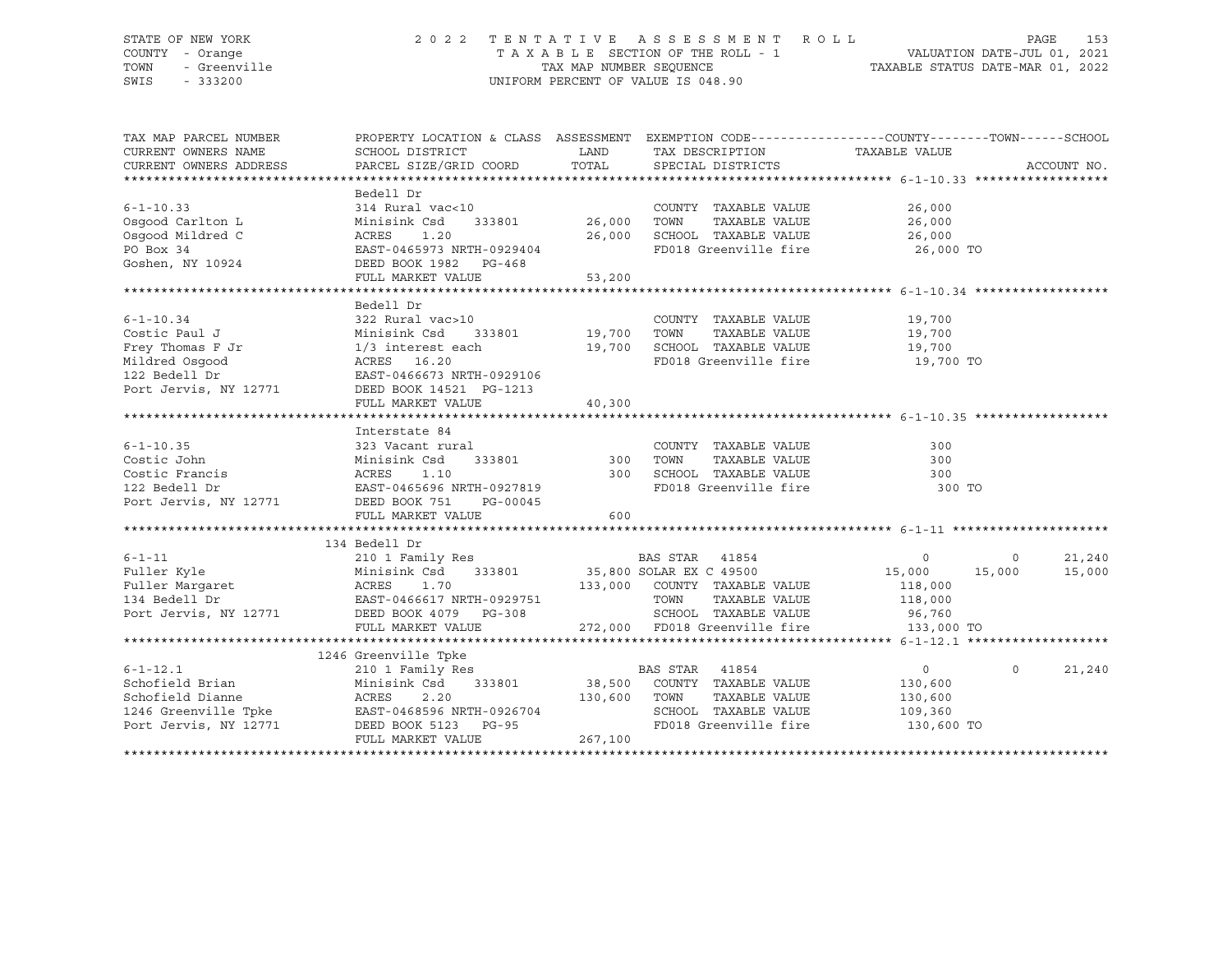| TOWN<br>SWIS | STATE OF NEW YORK<br>COUNTY - Orange<br>- Greenville<br>$-333200$ |                                                         |      | 2022 TENTATIVE ASSESSMENT ROLL<br>TAXABLE SECTION OF THE ROLL - 1<br>TAX MAP NUMBER SEOUENCE<br>UNIFORM PERCENT OF VALUE IS 048.90 | VALUATION DATE-JUL 01, 2021<br>TAXABLE STATUS DATE-MAR 01, 2022 | PAGE | 154 |
|--------------|-------------------------------------------------------------------|---------------------------------------------------------|------|------------------------------------------------------------------------------------------------------------------------------------|-----------------------------------------------------------------|------|-----|
|              | TAX MAP PARCEL NUMBER<br>CURRENT OWNERS NAME                      | PROPERTY LOCATION & CLASS ASSESSMENT<br>SCHOOL DISTRICT | LAND | EXEMPTION CODE-----------------COUNTY--------TOWN------SCHOOL<br>TAX DESCRIPTION                                                   | TAXABLE VALUE                                                   |      |     |

| CURRENT OWNERS ADDRESS                                                                                                                                                                                                                                     | PARCEL SIZE/GRID COORD                              | TOTAL         |                | SPECIAL DISTRICTS                  |                                  |          | ACCOUNT NO. |
|------------------------------------------------------------------------------------------------------------------------------------------------------------------------------------------------------------------------------------------------------------|-----------------------------------------------------|---------------|----------------|------------------------------------|----------------------------------|----------|-------------|
|                                                                                                                                                                                                                                                            |                                                     |               |                |                                    |                                  |          |             |
|                                                                                                                                                                                                                                                            | 130 Woods Rd                                        |               |                |                                    |                                  |          |             |
| $6 - 1 - 12.211$                                                                                                                                                                                                                                           | 210 1 Family Res                                    |               | BAS STAR 41854 |                                    | $\overline{0}$                   | $\Omega$ | 21,240      |
| Ferola Michael Minisink Csd 333801<br>Ferola Diane Lt 1 Hawkins Sub<br>130 Woods Rd ACRES 5.40<br>Port Jervis, NY 12771 EAST-0468627 NRTH-0927095                                                                                                          |                                                     |               |                | 333801 47,200 COUNTY TAXABLE VALUE | 175,400                          |          |             |
|                                                                                                                                                                                                                                                            |                                                     | 175,400 TOWN  |                | TAXABLE VALUE                      | 175,400                          |          |             |
|                                                                                                                                                                                                                                                            |                                                     |               |                | SCHOOL TAXABLE VALUE 154,160       |                                  |          |             |
|                                                                                                                                                                                                                                                            |                                                     |               |                | FD018 Greenville fire              | 175,400 TO                       |          |             |
|                                                                                                                                                                                                                                                            | DEED BOOK 3475 PG-134                               |               |                |                                    |                                  |          |             |
|                                                                                                                                                                                                                                                            | FULL MARKET VALUE                                   | 358,700       |                |                                    |                                  |          |             |
|                                                                                                                                                                                                                                                            |                                                     |               |                |                                    |                                  |          |             |
|                                                                                                                                                                                                                                                            | 232 Bedell Dr                                       |               |                |                                    |                                  |          |             |
| $6 - 1 - 12.222$                                                                                                                                                                                                                                           | 210 1 Family Res                                    |               |                | COUNTY TAXABLE VALUE               |                                  |          |             |
|                                                                                                                                                                                                                                                            |                                                     | $31,900$ TOWN |                | TAXABLE VALUE                      | 140,900<br>140,900               |          |             |
| Mann Robert<br>Mann Erica (ACRES 1.00<br>232 Bedell Dr (BAST-0467491 NRTH-0928982<br>Port Jervis, NY 12771 (BEED BOOK 14934 PG-1866                                                                                                                        |                                                     |               |                | 140,900 SCHOOL TAXABLE VALUE       |                                  |          |             |
|                                                                                                                                                                                                                                                            |                                                     |               |                | FD018 Greenville fire              | 140,900<br>140,900 TO            |          |             |
|                                                                                                                                                                                                                                                            |                                                     |               |                |                                    |                                  |          |             |
|                                                                                                                                                                                                                                                            | FULL MARKET VALUE                                   | 288,100       |                |                                    |                                  |          |             |
|                                                                                                                                                                                                                                                            |                                                     |               |                |                                    |                                  |          |             |
|                                                                                                                                                                                                                                                            | 137 Woods Rd                                        |               |                |                                    |                                  |          |             |
| $6 - 1 - 13$                                                                                                                                                                                                                                               | 240 Rural res                                       |               | BAS STAR 41854 |                                    | $\overline{0}$                   | $\Omega$ | 21,240      |
| Delia Lisa                                                                                                                                                                                                                                                 | Minisink Csd 333801                                 |               |                | 73,700 COUNTY TAXABLE VALUE        | 251,600                          |          |             |
|                                                                                                                                                                                                                                                            |                                                     |               | 251,600 TOWN   | TAXABLE VALUE                      |                                  |          |             |
| 20137 Woods Rd<br>Port Jervis, NY 12771 EAST-0467780 NRTH-0927192<br>Port Jervis, NY 12771 PORT BOOK 13341 PG-1080                                                                                                                                         |                                                     |               |                | SCHOOL TAXABLE VALUE 230,360       | 251,600                          |          |             |
|                                                                                                                                                                                                                                                            |                                                     |               |                |                                    |                                  |          |             |
|                                                                                                                                                                                                                                                            | DEED BOOK 13341 PG-1080                             | 514,500       |                | FD018 Greenville fire              | 251,600 TO                       |          |             |
|                                                                                                                                                                                                                                                            | FULL MARKET VALUE                                   |               |                |                                    |                                  |          |             |
|                                                                                                                                                                                                                                                            |                                                     |               |                |                                    |                                  |          |             |
|                                                                                                                                                                                                                                                            | 1258 Greenville Tpke                                |               |                |                                    |                                  |          |             |
|                                                                                                                                                                                                                                                            |                                                     |               |                | COUNTY TAXABLE VALUE               | 108,900                          |          |             |
|                                                                                                                                                                                                                                                            |                                                     |               |                | TAXABLE VALUE                      | 108,900<br>108,900               |          |             |
| 6-1-14 210 1 Family Res COUNT<br>Chi Xinlei Minisink Csd 333801 31,900 TOWN<br>Liu Gary Hao Xian ACRES 0.95 108,900 SCHOO<br>1258 Greenville Tpke EAST-0468348 NRTH-0926320 FD018<br>Port Jervis, NY 12771 DEED BOOK 14579 PG-948                          |                                                     |               |                | 108,900 SCHOOL TAXABLE VALUE       |                                  |          |             |
|                                                                                                                                                                                                                                                            |                                                     |               |                |                                    | FD018 Greenville fire 108,900 TO |          |             |
|                                                                                                                                                                                                                                                            |                                                     |               |                |                                    |                                  |          |             |
|                                                                                                                                                                                                                                                            | FULL MARKET VALUE                                   | 222,700       |                |                                    |                                  |          |             |
|                                                                                                                                                                                                                                                            |                                                     |               |                |                                    |                                  |          |             |
| 1991 - 210 1 Family Res<br>210 1 Family Res<br>210 1 Family Res<br>210 1 Family Res<br>210 333801<br>216 Greenville Tpke<br>216 Greenville Tpke<br>216 ACRES<br>216 Greenville Tpke<br>216 ACRES<br>216 ACRES<br>216 ACRES<br>216 ACRES<br>216 ACRES<br>21 |                                                     |               |                |                                    |                                  |          |             |
|                                                                                                                                                                                                                                                            |                                                     |               |                |                                    | $\overline{0}$                   | $\circ$  | 21,240      |
|                                                                                                                                                                                                                                                            |                                                     |               |                |                                    | 121,600                          |          |             |
|                                                                                                                                                                                                                                                            |                                                     |               |                |                                    | 121,600                          |          |             |
|                                                                                                                                                                                                                                                            | EAST-0467758 NRTH-0926079<br>DEED BOOK 13388 PG-521 |               |                | SCHOOL TAXABLE VALUE               | 100,360                          |          |             |
|                                                                                                                                                                                                                                                            |                                                     |               |                |                                    | FD018 Greenville fire 121,600 TO |          |             |
|                                                                                                                                                                                                                                                            | FULL MARKET VALUE                                   | 248,700       |                |                                    |                                  |          |             |
|                                                                                                                                                                                                                                                            |                                                     |               |                |                                    |                                  |          |             |
|                                                                                                                                                                                                                                                            | 1266 Greenville Tpke                                |               |                |                                    |                                  |          |             |
| $6 - 1 - 16.1$                                                                                                                                                                                                                                             | 210 1 Family Res                                    |               |                | COUNTY TAXABLE VALUE               | 184,100                          |          |             |
| 6-1-16.1 210 1 Family Res<br>Jackson Richard L Minisink Csd 333801 47,600 TOWN TAXABLE VALUE 184,100<br>Bennett-Jackson Arlene T Lt 1 Draple Sub 5716 184,100 SCHOOL TAXABLE VALUE 184,100<br>184,100 SCHOOL TAXABLE VALUE 184,100<br>                     |                                                     |               |                |                                    |                                  |          |             |
|                                                                                                                                                                                                                                                            |                                                     |               |                |                                    |                                  |          |             |
|                                                                                                                                                                                                                                                            |                                                     |               |                |                                    | 184,100 TO                       |          |             |
|                                                                                                                                                                                                                                                            |                                                     |               |                |                                    |                                  |          |             |
|                                                                                                                                                                                                                                                            | DEED BOOK 14332 PG-846                              |               |                |                                    |                                  |          |             |
|                                                                                                                                                                                                                                                            | FULL MARKET VALUE                                   | 376,500       |                |                                    |                                  |          |             |

\*\*\*\*\*\*\*\*\*\*\*\*\*\*\*\*\*\*\*\*\*\*\*\*\*\*\*\*\*\*\*\*\*\*\*\*\*\*\*\*\*\*\*\*\*\*\*\*\*\*\*\*\*\*\*\*\*\*\*\*\*\*\*\*\*\*\*\*\*\*\*\*\*\*\*\*\*\*\*\*\*\*\*\*\*\*\*\*\*\*\*\*\*\*\*\*\*\*\*\*\*\*\*\*\*\*\*\*\*\*\*\*\*\*\*\*\*\*\*\*\*\*\*\*\*\*\*\*\*\*\*\*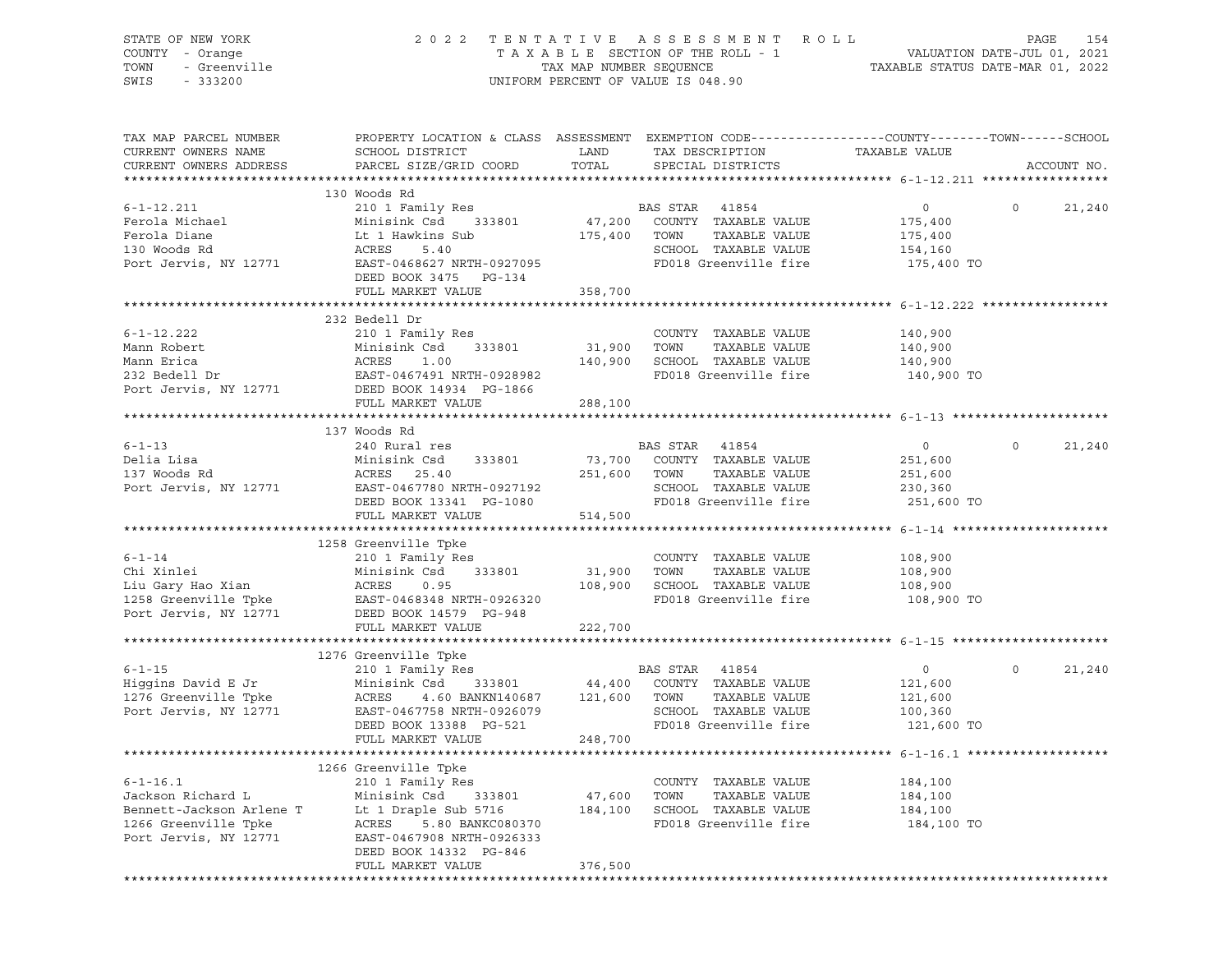| STATE OF NEW YORK<br>COUNTY - Orange<br>or<br>- Orange<br>- Greenville<br>TOWN<br>SWIS - 333200 | 2022 TENTATIVE ASSESSMENT ROLL PAGE 155<br>TAXABLE SECTION OF THE ROLL - 1 VALUATION DATE-JUL 01, 2021<br>TAX MAP NUMBER SEQUENCE TAXABLE STATUS DATE-MAR 01, 2022<br>UNIFORM PERCENT OF VALUE IS 048.90 |         |                                                                        |                                                                                                  |  |
|-------------------------------------------------------------------------------------------------|----------------------------------------------------------------------------------------------------------------------------------------------------------------------------------------------------------|---------|------------------------------------------------------------------------|--------------------------------------------------------------------------------------------------|--|
| TAX MAP PARCEL NUMBER<br>CURRENT OWNERS NAME                                                    | SCHOOL DISTRICT                                                                                                                                                                                          |         | LAND TAX DESCRIPTION TAXABLE VALUE                                     | PROPERTY LOCATION & CLASS ASSESSMENT EXEMPTION CODE----------------COUNTY-------TOWN------SCHOOL |  |
| CURRENT OWNERS ADDRESS                                                                          | PARCEL SIZE/GRID COORD                                                                                                                                                                                   | TOTAL   | SPECIAL DISTRICTS                                                      | ACCOUNT NO.                                                                                      |  |
|                                                                                                 | 1294 Greenville Tpke                                                                                                                                                                                     |         |                                                                        |                                                                                                  |  |
| $6 - 1 - 16.2$                                                                                  | 210 1 Family Res                                                                                                                                                                                         |         | COUNTY TAXABLE VALUE                                                   | 278,800                                                                                          |  |
|                                                                                                 |                                                                                                                                                                                                          |         |                                                                        | 278,800                                                                                          |  |
|                                                                                                 |                                                                                                                                                                                                          |         |                                                                        | 278,800                                                                                          |  |
|                                                                                                 |                                                                                                                                                                                                          |         |                                                                        | 278,800 TO                                                                                       |  |
| Port Jervis, NY 12771                                                                           |                                                                                                                                                                                                          |         |                                                                        |                                                                                                  |  |
|                                                                                                 | DEED BOOK 14520 PG-1838                                                                                                                                                                                  |         |                                                                        |                                                                                                  |  |
|                                                                                                 | FULL MARKET VALUE                                                                                                                                                                                        | 570,100 |                                                                        |                                                                                                  |  |
|                                                                                                 |                                                                                                                                                                                                          |         |                                                                        |                                                                                                  |  |
| $6 - 1 - 16.31$                                                                                 | 30 Sunset Dr<br>210 1 Family Res                                                                                                                                                                         |         | COUNTY TAXABLE VALUE                                                   | 199,000                                                                                          |  |
|                                                                                                 |                                                                                                                                                                                                          |         | TAXABLE VALUE                                                          |                                                                                                  |  |
|                                                                                                 |                                                                                                                                                                                                          |         | 41,700    TOWN      TAXABLE VALUE<br>199,000    SCHOOL   TAXABLE VALUE | 199,000<br>199,000                                                                               |  |
|                                                                                                 |                                                                                                                                                                                                          |         | FD018 Greenville fire                                                  | 199,000 TO                                                                                       |  |
|                                                                                                 | Saint-Fleur Alla<br>Saint-Fleur Gerald<br>30 Sunset Dr<br>20 Sunset Dr<br>20 Sunset Dr<br>20 ACRES<br>21 -0467353 NRTH-0926312<br>21 -0467353 NRTH-0926312                                               |         |                                                                        |                                                                                                  |  |
|                                                                                                 | DEED BOOK 14883 PG-1519                                                                                                                                                                                  |         |                                                                        |                                                                                                  |  |
|                                                                                                 | FULL MARKET VALUE                                                                                                                                                                                        | 407,000 |                                                                        |                                                                                                  |  |
|                                                                                                 |                                                                                                                                                                                                          |         |                                                                        |                                                                                                  |  |
|                                                                                                 | Greenville Tpke<br>323 Vacant rural                                                                                                                                                                      |         |                                                                        |                                                                                                  |  |
| $6 - 1 - 17$                                                                                    | Minisink Csd 333801                                                                                                                                                                                      |         | COUNTY TAXABLE VALUE<br>4,800 TOWN TAXABLE VALUE                       | 4,800<br>4,800                                                                                   |  |
| Normandia Irene & Robert<br>C/O Roberta Ward                                                    | ACRES 10.00                                                                                                                                                                                              |         | 4,800 SCHOOL TAXABLE VALUE                                             | 4,800                                                                                            |  |
| 47 Keith Cir                                                                                    | EAST-0465963 NRTH-0926447                                                                                                                                                                                |         | FD018 Greenville fire                                                  | 4,800 TO                                                                                         |  |
| Killingworth, CT 06419                                                                          | DEED BOOK 1470 PG-00410                                                                                                                                                                                  |         |                                                                        |                                                                                                  |  |
|                                                                                                 | FULL MARKET VALUE                                                                                                                                                                                        | 9,800   |                                                                        |                                                                                                  |  |
|                                                                                                 |                                                                                                                                                                                                          |         |                                                                        |                                                                                                  |  |
|                                                                                                 | Greenville Tpke                                                                                                                                                                                          |         |                                                                        |                                                                                                  |  |
| $6 - 1 - 18$                                                                                    | 314 Rural vac<10                                                                                                                                                                                         |         | COUNTY TAXABLE VALUE                                                   | 27,200                                                                                           |  |
| Melendez Melissa M                                                                              | Minisink Csd 333801                                                                                                                                                                                      |         | 27,200 TOWN<br>TAXABLE VALUE                                           | 27,200                                                                                           |  |
| Hamm Mamsa A                                                                                    |                                                                                                                                                                                                          |         | 27,200 SCHOOL TAXABLE VALUE                                            | 27,200                                                                                           |  |
| 56 Sunset Dr                                                                                    | EAST-0466304 NRTH-0926074                                                                                                                                                                                |         | FD018 Greenville fire                                                  | 27,200 TO                                                                                        |  |
| Port Jervis, NY 12771                                                                           | DEED BOOK 14673 PG-1744<br>FULL MARKET VALUE                                                                                                                                                             | 55,600  |                                                                        |                                                                                                  |  |
|                                                                                                 |                                                                                                                                                                                                          |         |                                                                        |                                                                                                  |  |
|                                                                                                 | 1322 Greenville Tpke                                                                                                                                                                                     |         |                                                                        |                                                                                                  |  |
| $6 - 1 - 19.11$                                                                                 | SECONVILLE IPRE<br>220 2 Family Res                                                                                                                                                                      |         | COUNTY TAXABLE VALUE 196,800                                           |                                                                                                  |  |
|                                                                                                 |                                                                                                                                                                                                          |         |                                                                        | 196,800                                                                                          |  |
|                                                                                                 |                                                                                                                                                                                                          |         |                                                                        | 196,800                                                                                          |  |
| 59 Sherwood Ave<br>Haldeon, NJ 07508                                                            | Supry William Minisink Csd 333801 39,100 TOWN TAXABLE VALUE<br>Morales Jorge Lt 1 Desocio Sub Map 8712 196,800 SCHOOL TAXABLE VALUE<br>59 Sherwood Ave ACRES 2.30 BANKC061197 FD018 Greenville fire      |         |                                                                        | 196,800 TO                                                                                       |  |
|                                                                                                 | EAST-0467254 NRTH-0925202                                                                                                                                                                                |         |                                                                        |                                                                                                  |  |
|                                                                                                 | DEED BOOK 14420 PG-1843                                                                                                                                                                                  |         |                                                                        |                                                                                                  |  |
|                                                                                                 | FULL MARKET VALUE                                                                                                                                                                                        | 402,500 |                                                                        |                                                                                                  |  |
|                                                                                                 |                                                                                                                                                                                                          |         |                                                                        |                                                                                                  |  |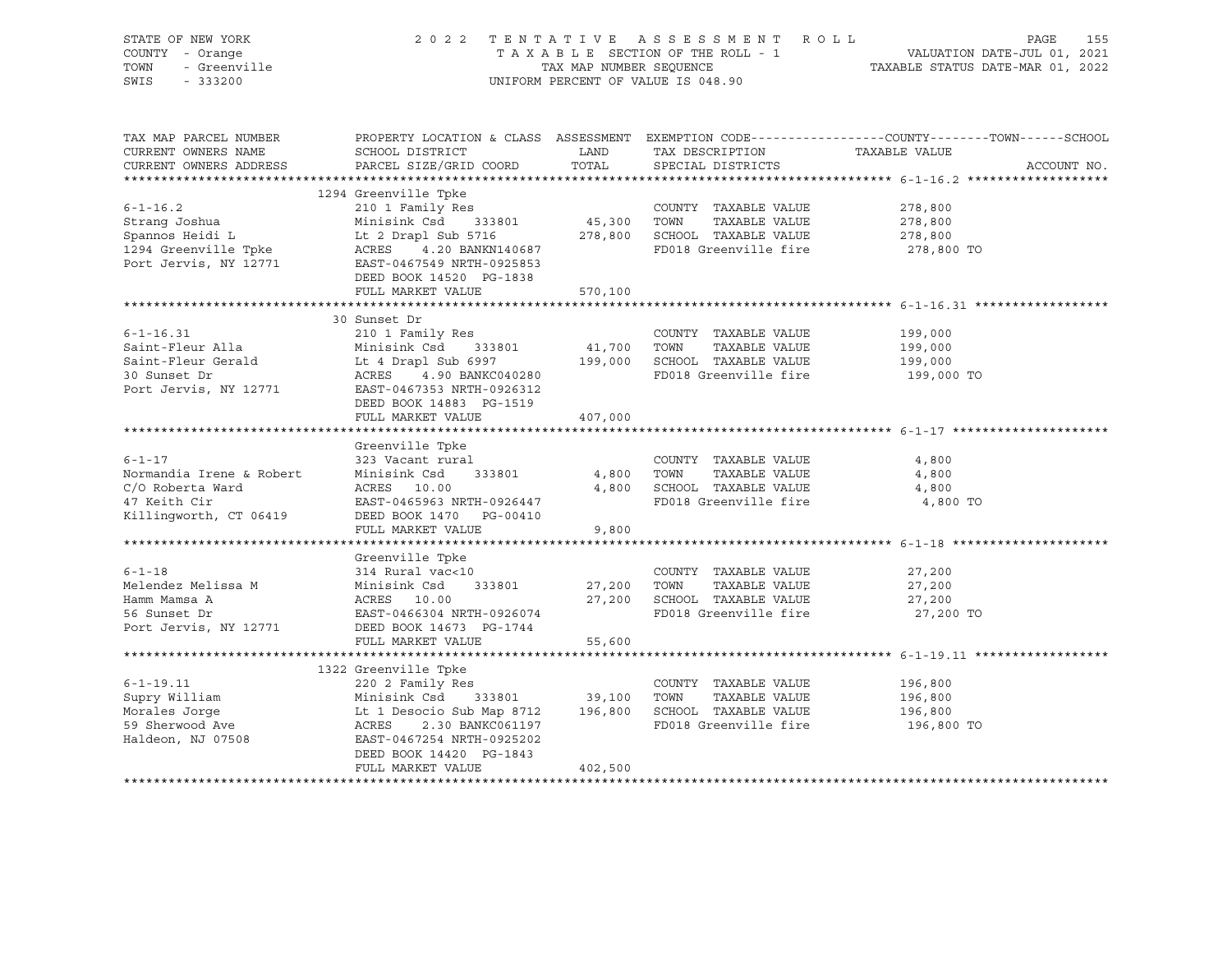| STATE OF NEW YORK<br>OF NEW YORK<br>! - Orange<br>- Greenville<br>- Channo<br>COUNTY - Orange<br>TOWN<br>SWIS - 333200                                                                                                                                   | 2022 TENTATIVE ASSESSMENT ROLL PAGE 156<br>TAXABLE SECTION OF THE ROLL - 1 VALUATION DATE-JUL 01, 2021<br>TAX MAP NUMBER SEQUENCE TAXABLE STATUS DATE-MAR 01, 2022<br>UNIFORM PERCENT OF VALUE IS 048.90 |                      |                                                                                        |                         |         |             |
|----------------------------------------------------------------------------------------------------------------------------------------------------------------------------------------------------------------------------------------------------------|----------------------------------------------------------------------------------------------------------------------------------------------------------------------------------------------------------|----------------------|----------------------------------------------------------------------------------------|-------------------------|---------|-------------|
| TAX MAP PARCEL NUMBER<br>CURRENT OWNERS NAME<br>CURRENT OWNERS ADDRESS                                                                                                                                                                                   | PROPERTY LOCATION & CLASS ASSESSMENT EXEMPTION CODE----------------COUNTY-------TOWN------SCHOOL<br>SCHOOL DISTRICT<br>PARCEL SIZE/GRID COORD                                                            | <b>LAND</b><br>TOTAL | TAX DESCRIPTION<br>SERCIAL DISTRICTS<br>SPECIAL DISTRICTS                              |                         |         | ACCOUNT NO. |
|                                                                                                                                                                                                                                                          | 1310 Greenville Tpke                                                                                                                                                                                     |                      |                                                                                        |                         |         |             |
|                                                                                                                                                                                                                                                          |                                                                                                                                                                                                          |                      |                                                                                        |                         |         |             |
|                                                                                                                                                                                                                                                          |                                                                                                                                                                                                          |                      |                                                                                        |                         |         |             |
|                                                                                                                                                                                                                                                          |                                                                                                                                                                                                          |                      |                                                                                        |                         |         |             |
| 38,500 TOWNTY TAXABLE VALUE<br>COUNTY TAXABLE VALUE<br>210,500 210,500 Minisink Csd 333801 38,500 TOWN TAXABLE VALUE<br>210,500 210,500 Paul Jennifer C Lt 2 Desocio Sub Map 8712 210,500 SCHOOL TAXABLE VALUE<br>210,500 210,500 POTT                   |                                                                                                                                                                                                          |                      |                                                                                        |                         |         |             |
|                                                                                                                                                                                                                                                          |                                                                                                                                                                                                          |                      |                                                                                        |                         |         |             |
|                                                                                                                                                                                                                                                          | DEED BOOK 5746 PG-197                                                                                                                                                                                    |                      |                                                                                        |                         |         |             |
|                                                                                                                                                                                                                                                          | FULL MARKET VALUE                                                                                                                                                                                        | 430,500              |                                                                                        |                         |         |             |
|                                                                                                                                                                                                                                                          | 1350 Greenville Tpke                                                                                                                                                                                     |                      |                                                                                        |                         |         |             |
| 1350 Greenville Tpke<br>210 1 Family Res<br>210 1 Family Res<br>210 1 Family Res<br>210 1 Family Res<br>210 1 Family Res<br>210 1 Family Res<br>210 1 Family Res<br>210 200 COUNTY TAXABLE VALUE<br>2192,800<br>2192,800<br>2192,800<br>2192,800<br>2192 |                                                                                                                                                                                                          |                      |                                                                                        |                         | $\circ$ | 21,240      |
|                                                                                                                                                                                                                                                          |                                                                                                                                                                                                          |                      |                                                                                        |                         |         |             |
|                                                                                                                                                                                                                                                          |                                                                                                                                                                                                          |                      |                                                                                        |                         |         |             |
|                                                                                                                                                                                                                                                          |                                                                                                                                                                                                          |                      |                                                                                        |                         |         |             |
|                                                                                                                                                                                                                                                          |                                                                                                                                                                                                          |                      |                                                                                        | 192,800 TO              |         |             |
|                                                                                                                                                                                                                                                          | DEED BOOK 12389 PG-1015                                                                                                                                                                                  |                      |                                                                                        |                         |         |             |
|                                                                                                                                                                                                                                                          | FULL MARKET VALUE                                                                                                                                                                                        | 394,300              |                                                                                        |                         |         |             |
|                                                                                                                                                                                                                                                          |                                                                                                                                                                                                          |                      |                                                                                        |                         |         |             |
|                                                                                                                                                                                                                                                          | 1334 Greenville Tpke                                                                                                                                                                                     |                      |                                                                                        | 12,201                  | 6,972   | 6,972       |
|                                                                                                                                                                                                                                                          |                                                                                                                                                                                                          |                      |                                                                                        | 13, 155 13, 155 13, 155 |         |             |
|                                                                                                                                                                                                                                                          |                                                                                                                                                                                                          |                      |                                                                                        | 237,744                 |         |             |
|                                                                                                                                                                                                                                                          |                                                                                                                                                                                                          |                      |                                                                                        | 242,973                 |         |             |
|                                                                                                                                                                                                                                                          |                                                                                                                                                                                                          |                      |                                                                                        | 242,973<br>263,100 TO   |         |             |
| 1334 Greenville Tpke<br>Eli Yoshua Minisink Csd 333801 60,900 VETWAR CTS 41120<br>Eli Jessica Lt 2 Gulla Sub Map 8995 263,100 COUNTY TAXABLE VALUE<br>1334 Greenville Tpke ACRES 22.50 BANKC190321 TOWN TAXABLE VALUE<br>Port Jervis,                    |                                                                                                                                                                                                          |                      |                                                                                        |                         |         |             |
|                                                                                                                                                                                                                                                          | FULL MARKET VALUE                                                                                                                                                                                        | 538,000              |                                                                                        |                         |         |             |
|                                                                                                                                                                                                                                                          |                                                                                                                                                                                                          |                      |                                                                                        |                         |         |             |
| $6 - 1 - 19.3$                                                                                                                                                                                                                                           | 1360 Greenville Tpke<br>240 Rural res                                                                                                                                                                    |                      | ENH STAR 41834                                                                         | $\overline{0}$          | $\circ$ | 53,020      |
|                                                                                                                                                                                                                                                          |                                                                                                                                                                                                          |                      |                                                                                        |                         |         |             |
|                                                                                                                                                                                                                                                          |                                                                                                                                                                                                          |                      | TAXABLE VALUE                                                                          | 166,200<br>166,200      |         |             |
|                                                                                                                                                                                                                                                          |                                                                                                                                                                                                          |                      |                                                                                        | 113,180                 |         |             |
| Winstedt Fredrick J<br>Winstedt Juanita R Lt 3 Westman Sub 7636 53,700 COUNTY TAXABLE VALUE<br>1360 Greenville Tpke ACRES 13.60 SCHOOL TAXABLE VALUE<br>Port Jervis, NY 12771 EAT-0465936 NRTH-0924790 FD018 Greenville fire<br>2007 T                   |                                                                                                                                                                                                          |                      | FD018 Greenville fire 166,200 TO                                                       |                         |         |             |
|                                                                                                                                                                                                                                                          | DEED BOOK 2548 PG-00240                                                                                                                                                                                  |                      |                                                                                        |                         |         |             |
|                                                                                                                                                                                                                                                          | FULL MARKET VALUE                                                                                                                                                                                        | 339,900              |                                                                                        |                         |         |             |
|                                                                                                                                                                                                                                                          |                                                                                                                                                                                                          |                      |                                                                                        |                         |         |             |
|                                                                                                                                                                                                                                                          |                                                                                                                                                                                                          |                      |                                                                                        |                         |         | 6,972       |
|                                                                                                                                                                                                                                                          |                                                                                                                                                                                                          |                      |                                                                                        |                         |         | 11,808      |
|                                                                                                                                                                                                                                                          |                                                                                                                                                                                                          |                      |                                                                                        |                         |         | 29,790      |
| 1368 Greenville The ackus Edward Minisink Csd 333801 and Minisiph and Minisiph Content of Minisiph Content of Minisiph Content of Minisiph Content of Minisiph Content of Minisiph Content of Minisiph Content of Minisiph Con                           |                                                                                                                                                                                                          |                      | VETWAR CTS 41120<br>VETDIS CTS 41140<br>AGED 41800<br>AGED 41800<br>ENH STAR 41834 0 0 |                         |         | 53,020      |
|                                                                                                                                                                                                                                                          |                                                                                                                                                                                                          |                      |                                                                                        | 70,770                  |         |             |
|                                                                                                                                                                                                                                                          |                                                                                                                                                                                                          |                      |                                                                                        | 74,430                  |         |             |
|                                                                                                                                                                                                                                                          |                                                                                                                                                                                                          |                      | SCHOOL TAXABLE VALUE                                                                   | 21,410                  |         |             |
|                                                                                                                                                                                                                                                          |                                                                                                                                                                                                          |                      | FD018 Greenville fire                                                                  | 123,000 TO              |         |             |
|                                                                                                                                                                                                                                                          |                                                                                                                                                                                                          |                      |                                                                                        |                         |         |             |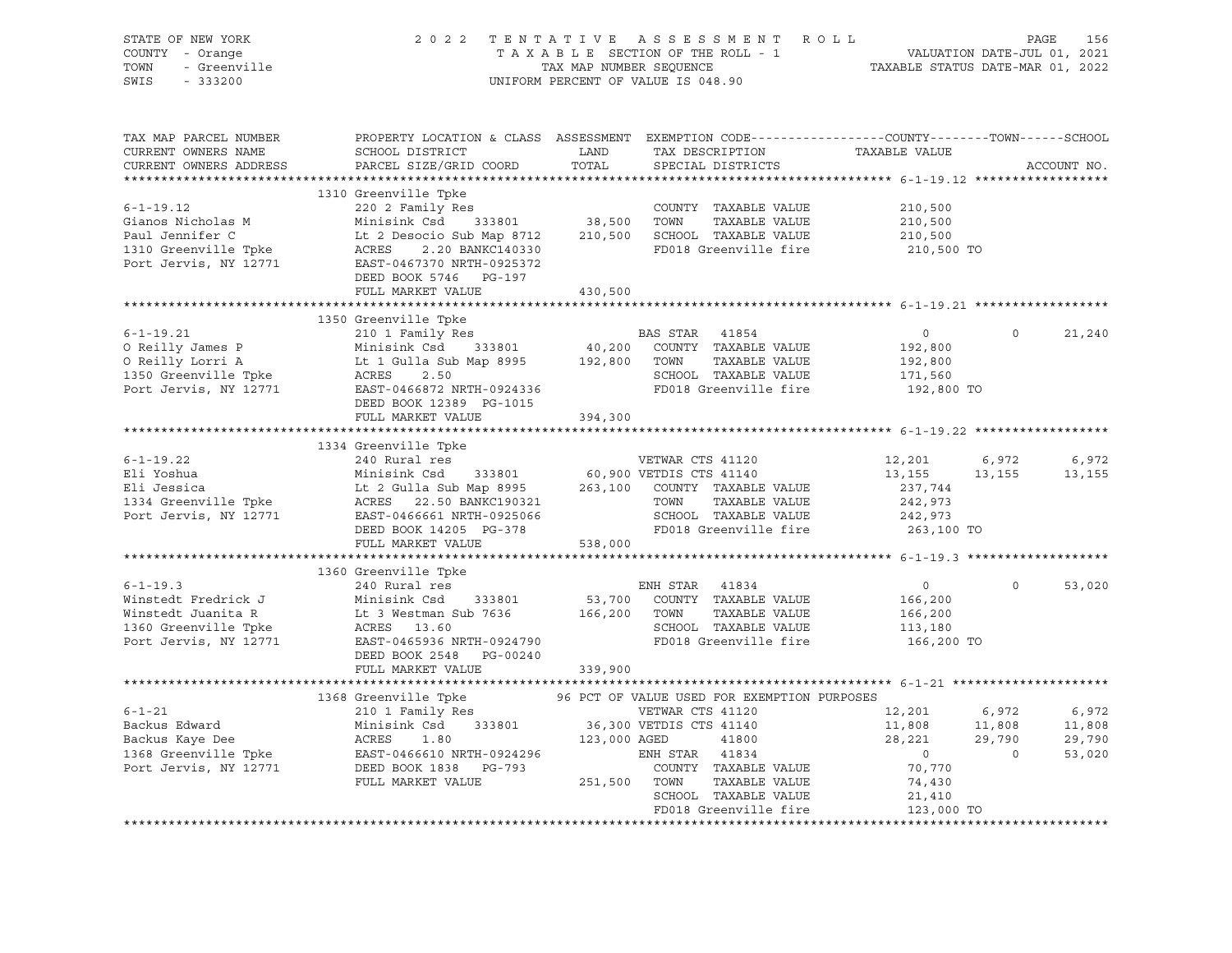### STATE OF NEW YORK 2 0 2 2 T E N T A T I V E A S S E S S M E N T R O L L PAGE 157 COUNTY - Orange T A X A B L E SECTION OF THE ROLL - 1 VALUATION DATE-JUL 01, 2021 TOWN - Greenville TAX MAP NUMBER SEQUENCE TAXABLE STATUS DATE-MAR 01, 2022 SWIS - 333200 UNIFORM PERCENT OF VALUE IS 048.90

| TAX MAP PARCEL NUMBER<br>CURRENT OWNERS NAME<br>CURRENT OWNERS ADDRESS                                                          | PROPERTY LOCATION & CLASS ASSESSMENT EXEMPTION CODE---------------COUNTY-------TOWN------SCHOOL<br>SCHOOL DISTRICT<br>PARCEL SIZE/GRID COORD                                                                                                                                    | LAND<br>TOTAL           | TAX DESCRIPTION<br>SPECIAL DISTRICTS                                                                     | TAXABLE VALUE                           | ACCOUNT NO. |
|---------------------------------------------------------------------------------------------------------------------------------|---------------------------------------------------------------------------------------------------------------------------------------------------------------------------------------------------------------------------------------------------------------------------------|-------------------------|----------------------------------------------------------------------------------------------------------|-----------------------------------------|-------------|
|                                                                                                                                 |                                                                                                                                                                                                                                                                                 |                         |                                                                                                          |                                         |             |
| $6 - 1 - 22$<br>Barlotta Bridgette C<br>1 AnnLynn Ct<br>Port Jervis, NY 12771                                                   | Greenville Tpke<br>312 Vac w/imprv<br>Minisink Csd 333801 38,900<br>ACRES<br>4.50<br>EAST-0466588 NRTH-0924188<br>DEED BOOK 14457 PG-1080<br>FULL MARKET VALUE                                                                                                                  | 42,400<br>86,700        | COUNTY TAXABLE VALUE<br>TOWN<br>TAXABLE VALUE<br>SCHOOL TAXABLE VALUE<br>FD018 Greenville fire 42,400 TO | 42,400<br>42,400<br>42,400              |             |
|                                                                                                                                 |                                                                                                                                                                                                                                                                                 |                         |                                                                                                          |                                         |             |
| $6 - 1 - 23$<br>Winstedt Frederick J Sr<br>Winstedt Juanita<br>1360 Greenville Tpke<br>Port Jervis, NY 12771                    | Greenville Tpke<br>323 Vacant rural<br>333801<br>Minisink Csd<br>ACRES 10.40<br>EAST-0465624 NRTH-0925337<br>DEED BOOK 11930 PG-155<br>FULL MARKET VALUE                                                                                                                        | 4,800<br>4,800<br>9,800 | COUNTY TAXABLE VALUE<br>TOWN<br>TAXABLE VALUE<br>SCHOOL TAXABLE VALUE<br>FD018 Greenville fire           | 4,800<br>4,800<br>4,800<br>4,800 TO     |             |
|                                                                                                                                 |                                                                                                                                                                                                                                                                                 |                         |                                                                                                          |                                         |             |
| $6 - 1 - 24.1$<br>Porto Resources LLC<br>C/O Joseph Porto<br>10-05 Church Rd<br>Broad Channel, NY 11693                         | Greenville Tpke<br>ACRES 85.30<br>EAST-0464739 NRTH-0926372<br>DEED BOOK 12448 PG-1616<br>FULL MARKET VALUE                                                                                                                                                                     | 25,600<br>52,400        | COUNTY TAXABLE VALUE<br>TOWN     TAXABLE VALUE<br>SCHOOL TAXABLE VALUE<br>FD018 Greenville fire          | 25,600<br>25,600<br>25,600<br>25,600 TO |             |
|                                                                                                                                 | Interstate 84                                                                                                                                                                                                                                                                   |                         |                                                                                                          |                                         |             |
| $6 - 1 - 24.2$<br>Porto Resources LLC<br>C/O Joseph Porto<br>10-05 Church Rd<br>Broad Channel, NY 11693 DEED BOOK 12448 PG-1620 | 323 Vacant rural<br>333801 12,600<br>Minisink Csd<br>ACRES    40.50<br>FULL MARKET VALUE                                                                                                                                                                                        | 12,600<br>25,800        | COUNTY TAXABLE VALUE<br>TAXABLE VALUE<br>TOWN<br>SCHOOL TAXABLE VALUE<br>FD018 Greenville fire 12,600 TO | 12,600<br>12,600<br>12,600              |             |
|                                                                                                                                 |                                                                                                                                                                                                                                                                                 |                         |                                                                                                          |                                         |             |
| $6 - 1 - 25.1$<br>Warne Joseph R<br>Warne Rachel M<br>65 Bedell Dr<br>Port Jervis, NY 12771                                     | 65 Bedell Dr<br>210 1 Family Res<br>Minisink Csd     333801           40,700   COUNTY TAXABLE VALUE<br>Lt1 Mayhook & Damiani Sub     176,700   TOWN     TAXABLE VALUE<br>3.40 BANKC160013<br>ACRES<br>EAST-0465181 NRTH-0930243<br>DEED BOOK 14045 PG-1573<br>FULL MARKET VALUE | 361,400                 | SOLAR EX C 49500<br>SCHOOL TAXABLE VALUE 156,800<br>FD018 Greenville fire 176,700 TO                     | 19,900<br>19,900<br>156,800<br>156,800  | 19,900      |
|                                                                                                                                 |                                                                                                                                                                                                                                                                                 |                         |                                                                                                          |                                         |             |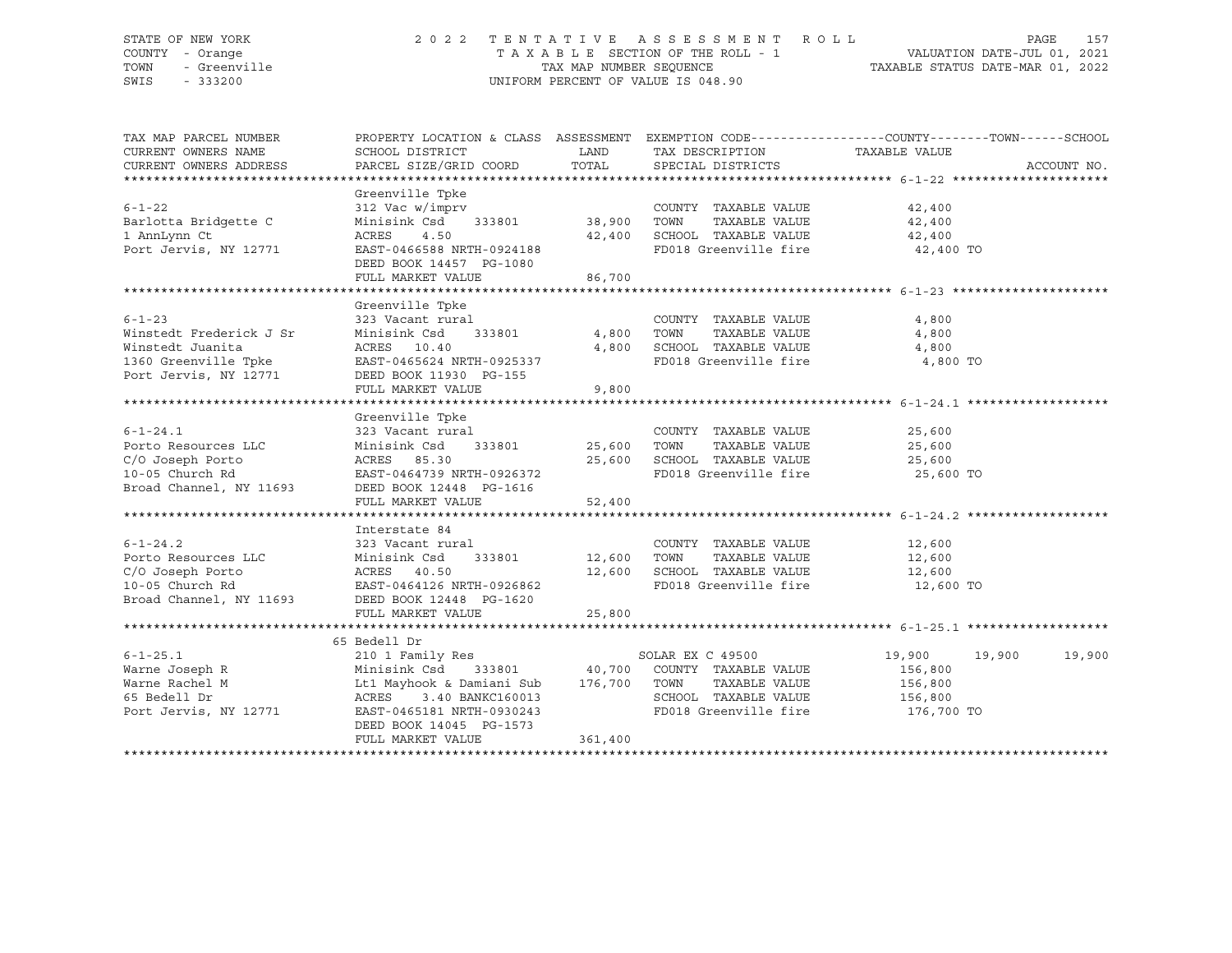| STATE OF NEW YORK<br>COUNTY - Orange<br>TOWN<br>- Greenville<br>SWIS<br>$-333200$                                                       | 2022 TENTATIVE ASSESSMENT ROLL                                                                                                             |         | UNIFORM PERCENT OF VALUE IS 048.90 |                             | TENTATIVE ASSESSMENT NOLLE<br>TAXABLE SECTION OF THE ROLL - 1<br>TAXABLE STATUS DATE-MAR 01, 2022<br>TAXABLE STATUS DATE-MAR 01, 2022 | PAGE     | 158         |
|-----------------------------------------------------------------------------------------------------------------------------------------|--------------------------------------------------------------------------------------------------------------------------------------------|---------|------------------------------------|-----------------------------|---------------------------------------------------------------------------------------------------------------------------------------|----------|-------------|
| TAX MAP PARCEL NUMBER                                                                                                                   | PROPERTY LOCATION & CLASS ASSESSMENT EXEMPTION CODE----------------COUNTY-------TOWN------SCHOOL                                           |         |                                    |                             |                                                                                                                                       |          |             |
| CURRENT OWNERS NAME                                                                                                                     | SCHOOL DISTRICT                                                                                                                            | LAND    |                                    |                             | TAX DESCRIPTION TAXABLE VALUE                                                                                                         |          |             |
| CURRENT OWNERS ADDRESS                                                                                                                  | PARCEL SIZE/GRID COORD                                                                                                                     | TOTAL   |                                    | SPECIAL DISTRICTS           |                                                                                                                                       |          | ACCOUNT NO. |
|                                                                                                                                         | 75 Bedell Dr                                                                                                                               |         |                                    |                             |                                                                                                                                       |          |             |
| $6 - 1 - 25.2$                                                                                                                          | 210 1 Family Res                                                                                                                           |         | BAS STAR 41854                     |                             | $0 \qquad \qquad$                                                                                                                     | $\Omega$ | 21,240      |
| Sisbarro Dennis M                                                                                                                       | Minisink Csd 333801 42,900 COUNTY TAXABLE VALUE<br>Lt2 Mayhook & Damiani Sub 149,100 TOWN TAXABLE VALUE<br>ACRES 3.00 SCHOOL TAXABLE VALUE |         |                                    |                             | 149,100                                                                                                                               |          |             |
| Sisbarro Rosemary                                                                                                                       |                                                                                                                                            |         |                                    |                             | 149,100                                                                                                                               |          |             |
| 75 Bedell Dr                                                                                                                            |                                                                                                                                            |         |                                    |                             | 127,860                                                                                                                               |          |             |
| Port Jervis, NY 12771                                                                                                                   | EAST-0465321 NRTH-0930158<br>DEED BOOK 2686 PG-00066                                                                                       |         |                                    | FD018 Greenville fire       | 149,100 TO                                                                                                                            |          |             |
|                                                                                                                                         | FULL MARKET VALUE                                                                                                                          | 304,900 |                                    |                             |                                                                                                                                       |          |             |
|                                                                                                                                         |                                                                                                                                            |         |                                    |                             |                                                                                                                                       |          |             |
|                                                                                                                                         | 81 Bedell Dr                                                                                                                               |         |                                    |                             | 0                                                                                                                                     |          |             |
| $6 - 1 - 25.3$<br>Dowden Jean-Pierre J                                                                                                  | 210 1 Family Res                                                                                                                           |         | BAS STAR 41854                     |                             | 133,800                                                                                                                               | $\circ$  | 21,240      |
| Abrazado Gloria P                                                                                                                       | Minisink Csd 333801 40,700 COUNTY TAXABLE VALUE<br>Lt3 Mayhook & Damiani Sub 133,800 TOWN TAXABLE VALUE<br>ACRES 2.60                      |         |                                    |                             | 133,800                                                                                                                               |          |             |
| 81 Bedell Dr                                                                                                                            | ACRES 2.60                                                                                                                                 |         |                                    | SCHOOL TAXABLE VALUE        | 112,560                                                                                                                               |          |             |
| Port Jervis, NY 12771                                                                                                                   | EAST-0465451 NRTH-0930118                                                                                                                  |         |                                    | FD018 Greenville fire       | 133,800 TO                                                                                                                            |          |             |
|                                                                                                                                         | DEED BOOK 3212 PG-91                                                                                                                       |         |                                    |                             |                                                                                                                                       |          |             |
|                                                                                                                                         | FULL MARKET VALUE                                                                                                                          | 273,600 |                                    |                             |                                                                                                                                       |          |             |
|                                                                                                                                         | 881 Mountain Rd                                                                                                                            |         |                                    |                             |                                                                                                                                       |          |             |
| $6 - 1 - 26.1$                                                                                                                          | 230 3 Family Res                                                                                                                           |         |                                    | COUNTY TAXABLE VALUE        | 153,300                                                                                                                               |          |             |
| Ardler Edmund E                                                                                                                         |                                                                                                                                            |         |                                    |                             | 153,300                                                                                                                               |          |             |
| 881 Mountain Rd                                                                                                                         | Minisink Csd     333801            42,400   TOWN     TAXABLE VALUE<br>Lt 1 Ardler Sub Map 6400       153,300   SCHOOL  TAXABLE VALUE       |         |                                    |                             | 153,300                                                                                                                               |          |             |
| Port Jervis, NY 12771                                                                                                                   | 2.90<br>ACRES                                                                                                                              |         |                                    | FD018 Greenville fire       | 153,300 TO                                                                                                                            |          |             |
|                                                                                                                                         | EAST-0463248 NRTH-0929334<br>DEED BOOK 12730 PG-333                                                                                        |         |                                    |                             |                                                                                                                                       |          |             |
|                                                                                                                                         | FULL MARKET VALUE                                                                                                                          | 313,500 |                                    |                             |                                                                                                                                       |          |             |
|                                                                                                                                         |                                                                                                                                            |         |                                    |                             |                                                                                                                                       |          |             |
|                                                                                                                                         | 889 Mountain Rd                                                                                                                            |         |                                    |                             |                                                                                                                                       |          |             |
| $6 - 1 - 26.2$                                                                                                                          | 210 1 Family Res                                                                                                                           |         | BAS STAR 41854                     |                             | $\overline{0}$                                                                                                                        | $\circ$  | 21,240      |
| Cortright Mark Minisink Csd 333801 40,700 COUNTY TAXABLE VALUE<br>Cortright Eileen Lot 2 Ardler Sub Map 6400 134,200 TOWN TAXABLE VALUE |                                                                                                                                            |         |                                    |                             | 134,200                                                                                                                               |          |             |
|                                                                                                                                         |                                                                                                                                            |         |                                    |                             | 134,200                                                                                                                               |          |             |
| 889 Mountain Rd                                                                                                                         | ACRES<br>2.60                                                                                                                              |         |                                    | SCHOOL TAXABLE VALUE        | 112,960                                                                                                                               |          |             |
| Port Jervis, NY 12771                                                                                                                   | EAST-0463388 NRTH-0929584                                                                                                                  |         |                                    | FD018 Greenville fire       | 134,200 TO                                                                                                                            |          |             |
|                                                                                                                                         | DEED BOOK 2281 PG-00871                                                                                                                    |         |                                    |                             |                                                                                                                                       |          |             |
|                                                                                                                                         | FULL MARKET VALUE<br>***************************                                                                                           | 274,400 |                                    |                             |                                                                                                                                       |          |             |
|                                                                                                                                         | 1 Bedell Dr                                                                                                                                |         |                                    |                             |                                                                                                                                       |          |             |
| $6 - 1 - 26.3$                                                                                                                          | 312 Vac w/imprv                                                                                                                            |         |                                    | COUNTY TAXABLE VALUE        | 43,000                                                                                                                                |          |             |
|                                                                                                                                         | Minisink Csd 333801                                                                                                                        | 28,800  | TOWN                               | TAXABLE VALUE               | 43,000                                                                                                                                |          |             |
| Ardler Catherine<br>864 Mountain Rd                                                                                                     | ACRES<br>1.70                                                                                                                              |         |                                    | 43,000 SCHOOL TAXABLE VALUE | 43,000                                                                                                                                |          |             |
| Port Jervis, NY 12771                                                                                                                   | EAST-0463685 NRTH-0929260                                                                                                                  |         |                                    | FD018 Greenville fire       | 43,000 TO                                                                                                                             |          |             |
|                                                                                                                                         | DEED BOOK 2164 PG-00463                                                                                                                    |         |                                    |                             |                                                                                                                                       |          |             |
|                                                                                                                                         | FULL MARKET VALUE                                                                                                                          | 87,900  |                                    |                             |                                                                                                                                       |          |             |
|                                                                                                                                         |                                                                                                                                            |         |                                    |                             |                                                                                                                                       |          |             |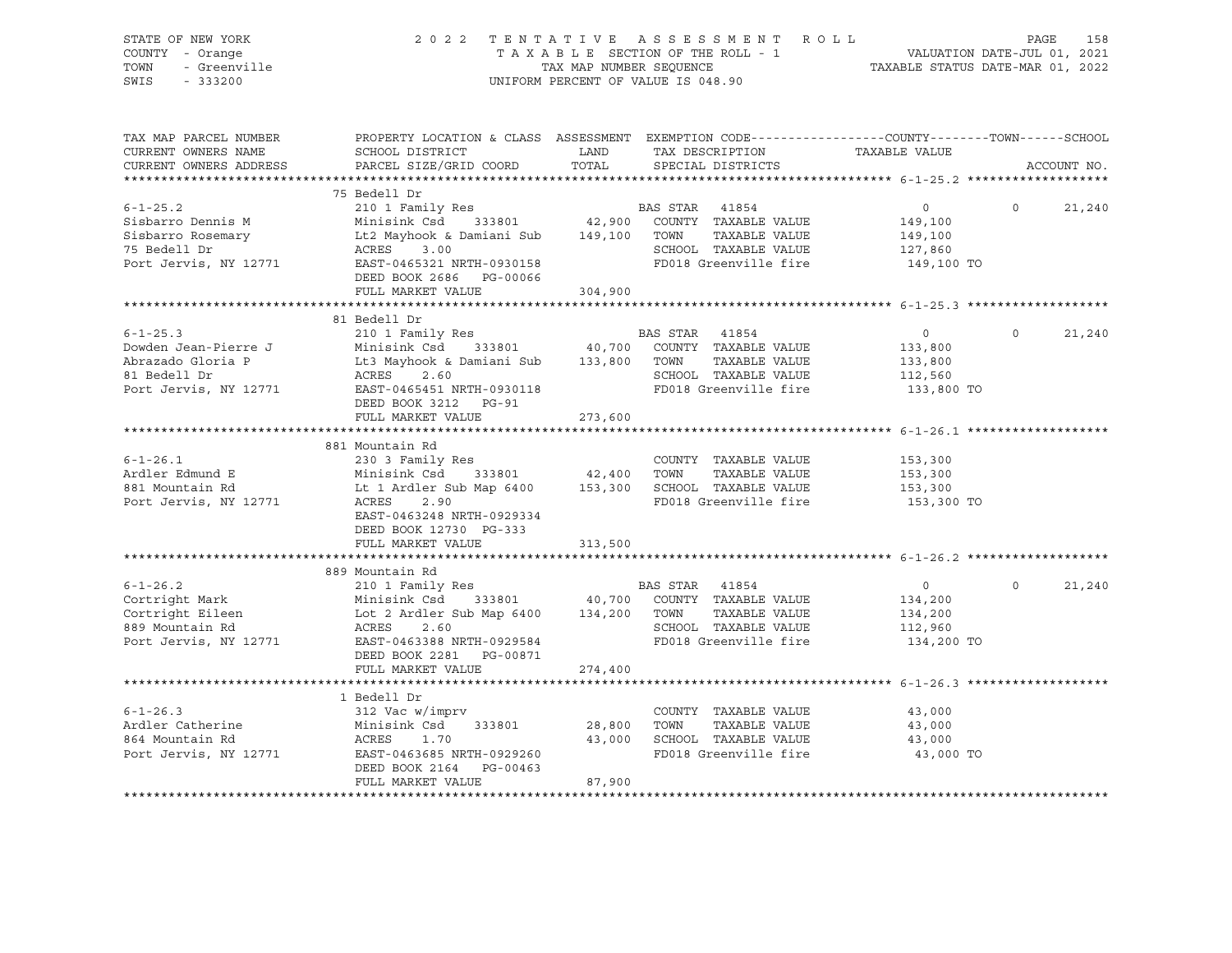| STATE OF NEW YORK<br>COUNTY - Orange<br>TOWN<br>- Greenville<br>SWIS<br>$-333200$                                                                                                                                                 |                                                                                                  |             | 2022 TENTATIVE ASSESSMENT ROLL<br>UNIFORM PERCENT OF VALUE IS 048.90                   |                           | PAGE           | 159         |
|-----------------------------------------------------------------------------------------------------------------------------------------------------------------------------------------------------------------------------------|--------------------------------------------------------------------------------------------------|-------------|----------------------------------------------------------------------------------------|---------------------------|----------------|-------------|
|                                                                                                                                                                                                                                   |                                                                                                  |             |                                                                                        |                           |                |             |
| TAX MAP PARCEL NUMBER                                                                                                                                                                                                             | PROPERTY LOCATION & CLASS ASSESSMENT EXEMPTION CODE----------------COUNTY-------TOWN------SCHOOL |             |                                                                                        |                           |                |             |
| CURRENT OWNERS NAME                                                                                                                                                                                                               | SCHOOL DISTRICT                                                                                  | <b>LAND</b> | TAX DESCRIPTION TAXABLE VALUE                                                          |                           |                |             |
| CURRENT OWNERS ADDRESS                                                                                                                                                                                                            | PARCEL SIZE/GRID COORD                                                                           | TOTAL       | SPECIAL DISTRICTS                                                                      |                           |                | ACCOUNT NO. |
|                                                                                                                                                                                                                                   | 873 Mountain Rd                                                                                  |             |                                                                                        |                           |                |             |
| $6 - 1 - 27$                                                                                                                                                                                                                      | 210 1 Family Res                                                                                 |             | COUNTY TAXABLE VALUE                                                                   | 107,900                   |                |             |
| Budd Properties LLC                                                                                                                                                                                                               | Minisink Csd 333801                                                                              | 33,000 TOWN | TAXABLE VALUE                                                                          | 107,900                   |                |             |
| 192 Toad Pasture Rd                                                                                                                                                                                                               | ACRES 1.10                                                                                       |             | 107,900 SCHOOL TAXABLE VALUE                                                           | 107,900                   |                |             |
| Middletown, NY 10940                                                                                                                                                                                                              | EAST-0463196 NRTH-0929098                                                                        |             | FD018 Greenville fire 107,900 TO                                                       |                           |                |             |
|                                                                                                                                                                                                                                   | DEED BOOK 15153 PG-1866                                                                          |             |                                                                                        |                           |                |             |
| PRIOR OWNER ON 3/01/2022 FULL MARKET VALUE<br>Budd Properties LLC                                                                                                                                                                 |                                                                                                  | 220,700     |                                                                                        |                           |                |             |
|                                                                                                                                                                                                                                   |                                                                                                  |             |                                                                                        |                           |                |             |
|                                                                                                                                                                                                                                   | 820 Mountain Rd                                                                                  |             |                                                                                        |                           |                |             |
| $6 - 1 - 29$                                                                                                                                                                                                                      | 210 1 Family Res                                                                                 |             | VETWAR CTS 41120                                                                       | 12,201                    | 6,972          | 6,972       |
|                                                                                                                                                                                                                                   |                                                                                                  |             |                                                                                        | $\overline{0}$<br>131,799 | $\overline{0}$ | 21,240      |
|                                                                                                                                                                                                                                   |                                                                                                  |             |                                                                                        | 137,028                   |                |             |
|                                                                                                                                                                                                                                   |                                                                                                  |             |                                                                                        |                           |                |             |
| USING The East of the Minisiph CSA CONTROLLER CONTROLLER Family Trust Karen&Raul Minisink CsA 333801 45,700 BAS STAR 41854<br>Thomas & Elliott Ufret Trustee ACRES 4.40<br>S20 Mountain Rd EAST-0462625 NRTH-0927567 TOWN TAXABLE |                                                                                                  |             | TOWN TAAADDE VADUE<br>SCHOOL TAXABLE VALUE 115,788<br>EDALA Greenville fire 144,000 TO |                           |                |             |
|                                                                                                                                                                                                                                   |                                                                                                  |             |                                                                                        |                           |                |             |
|                                                                                                                                                                                                                                   | 809 Mountain Rd                                                                                  |             |                                                                                        |                           |                |             |
| $6 - 1 - 30$                                                                                                                                                                                                                      | 210 1 Family Res                                                                                 |             | BAS STAR 41854                                                                         | $\overline{0}$            | $\Omega$       | 21,240      |
| Stevens Richard W                                                                                                                                                                                                                 |                                                                                                  |             |                                                                                        | 91,100                    |                |             |
| Stevens Laura A                                                                                                                                                                                                                   |                                                                                                  |             |                                                                                        | 91,100                    |                |             |
| 809 Mountain Rd                                                                                                                                                                                                                   | BANKC061222                                                                                      |             | SCHOOL TAXABLE VALUE                                                                   | 69,860                    |                |             |
| Port Jervis, NY 12771                                                                                                                                                                                                             | EAST-0462195 NRTH-0927719<br>DEED BOOK 3995 PG-19                                                |             | FD018 Greenville fire                                                                  | 91,100 TO                 |                |             |
|                                                                                                                                                                                                                                   | FULL MARKET VALUE                                                                                | 186,300     |                                                                                        |                           |                |             |
|                                                                                                                                                                                                                                   |                                                                                                  |             |                                                                                        |                           |                |             |
|                                                                                                                                                                                                                                   | 777 Mountain Rd                                                                                  |             |                                                                                        |                           |                |             |
| $6 - 1 - 31$                                                                                                                                                                                                                      | 210 1 Family Res                                                                                 |             | COUNTY TAXABLE VALUE                                                                   | 59,200                    |                |             |
|                                                                                                                                                                                                                                   |                                                                                                  | 34,100 TOWN | TAXABLE VALUE                                                                          | 59,200                    |                |             |
| Weissinger Ronald J Sr Minisink Csd 333801<br>Weissinger Joann MCRES 1.40<br>49 Schoolhouse Rd EAST-0461727 NRTH-0927058                                                                                                          |                                                                                                  |             | 59,200 SCHOOL TAXABLE VALUE                                                            | 59,200                    |                |             |
|                                                                                                                                                                                                                                   |                                                                                                  |             | FD018 Greenville fire                                                                  | 59,200 TO                 |                |             |
| Middletown, NY 10940                                                                                                                                                                                                              | DEED BOOK 11366 PG-565                                                                           |             |                                                                                        |                           |                |             |
|                                                                                                                                                                                                                                   | FULL MARKET VALUE                                                                                | 121,100     |                                                                                        |                           |                |             |
|                                                                                                                                                                                                                                   | 769 Mountain Rd                                                                                  |             |                                                                                        |                           |                |             |
| $6 - 1 - 32$                                                                                                                                                                                                                      | 210 1 Family Res                                                                                 |             | COUNTY TAXABLE VALUE                                                                   | 117,400                   |                |             |
| Williams Kenneth Jr                                                                                                                                                                                                               | Minisink Csd 333801 22,100 TOWN                                                                  |             | TAXABLE VALUE                                                                          | 117,400                   |                |             |
| Williams Wendy S                                                                                                                                                                                                                  | FRNT 103.00 DPTH 230.00 117,400 SCHOOL TAXABLE VALUE                                             |             |                                                                                        | 117,400                   |                |             |
| 769 Mountain Rd                                                                                                                                                                                                                   | BANKC030614                                                                                      |             | FD018 Greenville fire                                                                  | 117,400 TO                |                |             |
| Port Jervis, NY 12771                                                                                                                                                                                                             | EAST-0461599 NRTH-0926944                                                                        |             |                                                                                        |                           |                |             |
|                                                                                                                                                                                                                                   | DEED BOOK 13831 PG-172                                                                           |             |                                                                                        |                           |                |             |
|                                                                                                                                                                                                                                   | FULL MARKET VALUE                                                                                | 240,100     |                                                                                        |                           |                |             |
|                                                                                                                                                                                                                                   |                                                                                                  |             |                                                                                        |                           |                |             |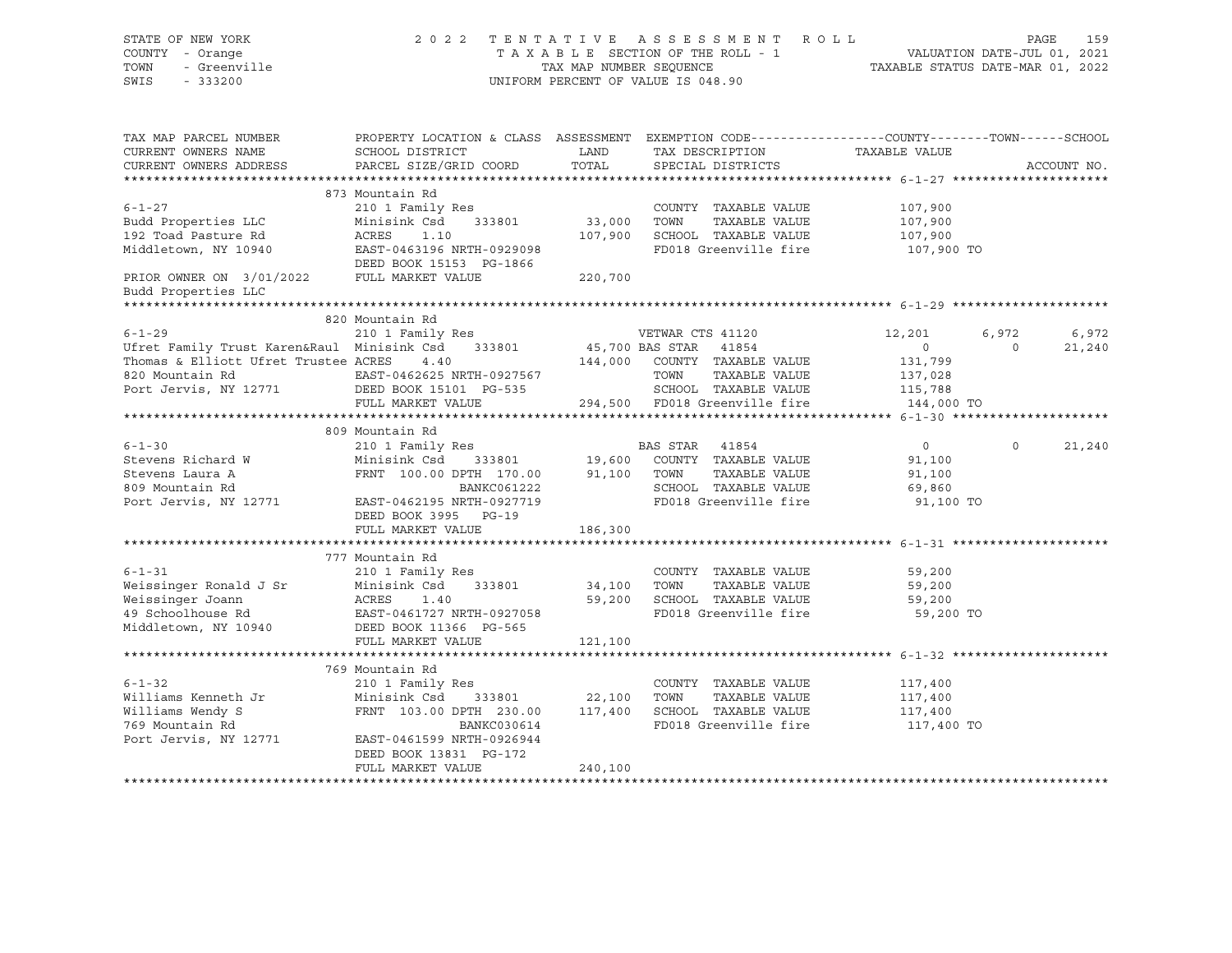# STATE OF NEW YORK 2 0 2 2 T E N T A T I V E A S S E S S M E N T R O L L PAGE 160 COUNTY - Orange T A X A B L E SECTION OF THE ROLL - 1 VALUATION OF THE ROLL - 1 VALUATION DATE:<br>TOWN - Greenville County of the SECULATION DATE-JUL 1 TOWN - Greenville TAX ON TAX MAP NUMBER SEQUENCE TAXABLE STATUS DATE-MAR 01, 2022<br>TAXABLE STATUS DATE-MAR 01, 2022 UNIFORM PERCENT OF VALUE IS 048.90

TAX MAP PARCEL NUMBER PROPERTY LOCATION & CLASS ASSESSMENT EXEMPTION CODE------------------COUNTY--------TOWN------SCHOOL CURRENT OWNERS NAME SCHOOL DISTRICT TAX DAND TAX DESCRIPTION TAXABLE VALUE CURRENT OWNERS ADDRESS PARCEL SIZE/GRID COORD TOTAL SPECIAL DISTRICTS ACCOUNT NO. \*\*\*\*\*\*\*\*\*\*\*\*\*\*\*\*\*\*\*\*\*\*\*\*\*\*\*\*\*\*\*\*\*\*\*\*\*\*\*\*\*\*\*\*\*\*\*\*\*\*\*\*\*\*\*\*\*\*\*\*\*\*\*\*\*\*\*\*\*\*\*\*\*\*\*\*\*\*\*\*\*\*\*\*\*\*\*\*\*\*\*\*\*\*\*\*\*\*\*\*\*\*\* 6-1-33 \*\*\*\*\*\*\*\*\*\*\*\*\*\*\*\*\*\*\*\*\* 763 Mountain Rd 6-1-33 210 1 Family Res COUNTY TAXABLE VALUE 83,100 Raja Sriparna Minisink Csd 333801 20,800 TOWN TAXABLE VALUE 83,100 80 Union Corners Rd FRNT 100.00 DPTH 225.00 83,100 SCHOOL TAXABLE VALUE 83,100 Warwick, NY 10990 EAST-0461545 NRTH-0926857 FD018 Greenville fire 83,100 TO DEED BOOK 13858 PG-467 FULL MARKET VALUE 169,900 \*\*\*\*\*\*\*\*\*\*\*\*\*\*\*\*\*\*\*\*\*\*\*\*\*\*\*\*\*\*\*\*\*\*\*\*\*\*\*\*\*\*\*\*\*\*\*\*\*\*\*\*\*\*\*\*\*\*\*\*\*\*\*\*\*\*\*\*\*\*\*\*\*\*\*\*\*\*\*\*\*\*\*\*\*\*\*\*\*\*\*\*\*\*\*\*\*\*\*\*\*\*\* 6-1-34.1 \*\*\*\*\*\*\*\*\*\*\*\*\*\*\*\*\*\*\* 823 Mountain Rd 6-1-34.1 240 Rural res COUNTY TAXABLE VALUE 335,300 Mikite Andras Minisink Csd 333801 100,200 TOWN TAXABLE VALUE 335,300 Lt 1 Kosuga Sub 6593 335,300 SCHOOL TAXABLE VALUE North Bergen, NJ 07047 ACRES 92.90 FD018 Greenville fire 335,300 TO EAST-0461045 NRTH-0929417 PRIOR OWNER ON 3/01/2022 DEED BOOK 15184 PG-1967 Mikite Andras FULL MARKET VALUE 685,700 \*\*\*\*\*\*\*\*\*\*\*\*\*\*\*\*\*\*\*\*\*\*\*\*\*\*\*\*\*\*\*\*\*\*\*\*\*\*\*\*\*\*\*\*\*\*\*\*\*\*\*\*\*\*\*\*\*\*\*\*\*\*\*\*\*\*\*\*\*\*\*\*\*\*\*\*\*\*\*\*\*\*\*\*\*\*\*\*\*\*\*\*\*\*\*\*\*\*\*\*\*\*\* 6-1-34.21 \*\*\*\*\*\*\*\*\*\*\*\*\*\*\*\*\*\* 811 Mountain Rd 6-1-34.21 240 Rural res BAS STAR 41854 0 0 21,240 Listwon Michael Leon Minisink Csd 333801 78,700 COUNTY TAXABLE VALUE 202,400 811 Mountain Rd Lt 1 Kosuga Sub 7000 202,400 TOWN TAXABLE VALUE 202,400 Port Jervis, NY 12771 ACRES 12.70 SCHOOL TAXABLE VALUE 181,160 EAST-0461781 NRTH-0928126 FD018 Greenville fire 202,400 TO DEED BOOK 12572 PG-355 FULL MARKET VALUE 413,900 \*\*\*\*\*\*\*\*\*\*\*\*\*\*\*\*\*\*\*\*\*\*\*\*\*\*\*\*\*\*\*\*\*\*\*\*\*\*\*\*\*\*\*\*\*\*\*\*\*\*\*\*\*\*\*\*\*\*\*\*\*\*\*\*\*\*\*\*\*\*\*\*\*\*\*\*\*\*\*\*\*\*\*\*\*\*\*\*\*\*\*\*\*\*\*\*\*\*\*\*\*\*\* 6-1-34.23 \*\*\*\*\*\*\*\*\*\*\*\*\*\*\*\*\*\* 783 Mountain Rd 6-1-34.23 240 Rural res COUNTY TAXABLE VALUE 274,100 Johnson Robert Minisink Csd 333801 55,100 TOWN TAXABLE VALUE 274,100 Johnson Nydia Lt 3 Kosuga Sub 7000 274,100 SCHOOL TAXABLE VALUE 274,100 783 Mountain Rd ACRES 14.50 BANKC191006 FD018 Greenville fire 274,100 TO EAST-0461155 NRTH-0927337 DEED BOOK 13621 PG-1298 FULL MARKET VALUE 560,500 \*\*\*\*\*\*\*\*\*\*\*\*\*\*\*\*\*\*\*\*\*\*\*\*\*\*\*\*\*\*\*\*\*\*\*\*\*\*\*\*\*\*\*\*\*\*\*\*\*\*\*\*\*\*\*\*\*\*\*\*\*\*\*\*\*\*\*\*\*\*\*\*\*\*\*\*\*\*\*\*\*\*\*\*\*\*\*\*\*\*\*\*\*\*\*\*\*\*\*\*\*\*\* 6-1-34.24 \*\*\*\*\*\*\*\*\*\*\*\*\*\*\*\*\*\* 751 Mountain Rd 6-1-34.24 322 Rural vac>10 COUNTY TAXABLE VALUE 53,500 751 Mountain Road LLC Minisink Csd 333801 53,500 TOWN TAXABLE VALUE 53,500 400 38th St Ste 406 Lt 4 Kosuga Sub 7000 53,500 SCHOOL TAXABLE VALUE 53,500 Union City, NJ 07087 ACRES 21.30 FD018 Greenville fire 53,500 TO EAST-0460488 NRTH-0926970 DEED BOOK 14848 PG-1789 FULL MARKET VALUE 109,400 \*\*\*\*\*\*\*\*\*\*\*\*\*\*\*\*\*\*\*\*\*\*\*\*\*\*\*\*\*\*\*\*\*\*\*\*\*\*\*\*\*\*\*\*\*\*\*\*\*\*\*\*\*\*\*\*\*\*\*\*\*\*\*\*\*\*\*\*\*\*\*\*\*\*\*\*\*\*\*\*\*\*\*\*\*\*\*\*\*\*\*\*\*\*\*\*\*\*\*\*\*\*\*\*\*\*\*\*\*\*\*\*\*\*\*\*\*\*\*\*\*\*\*\*\*\*\*\*\*\*\*\*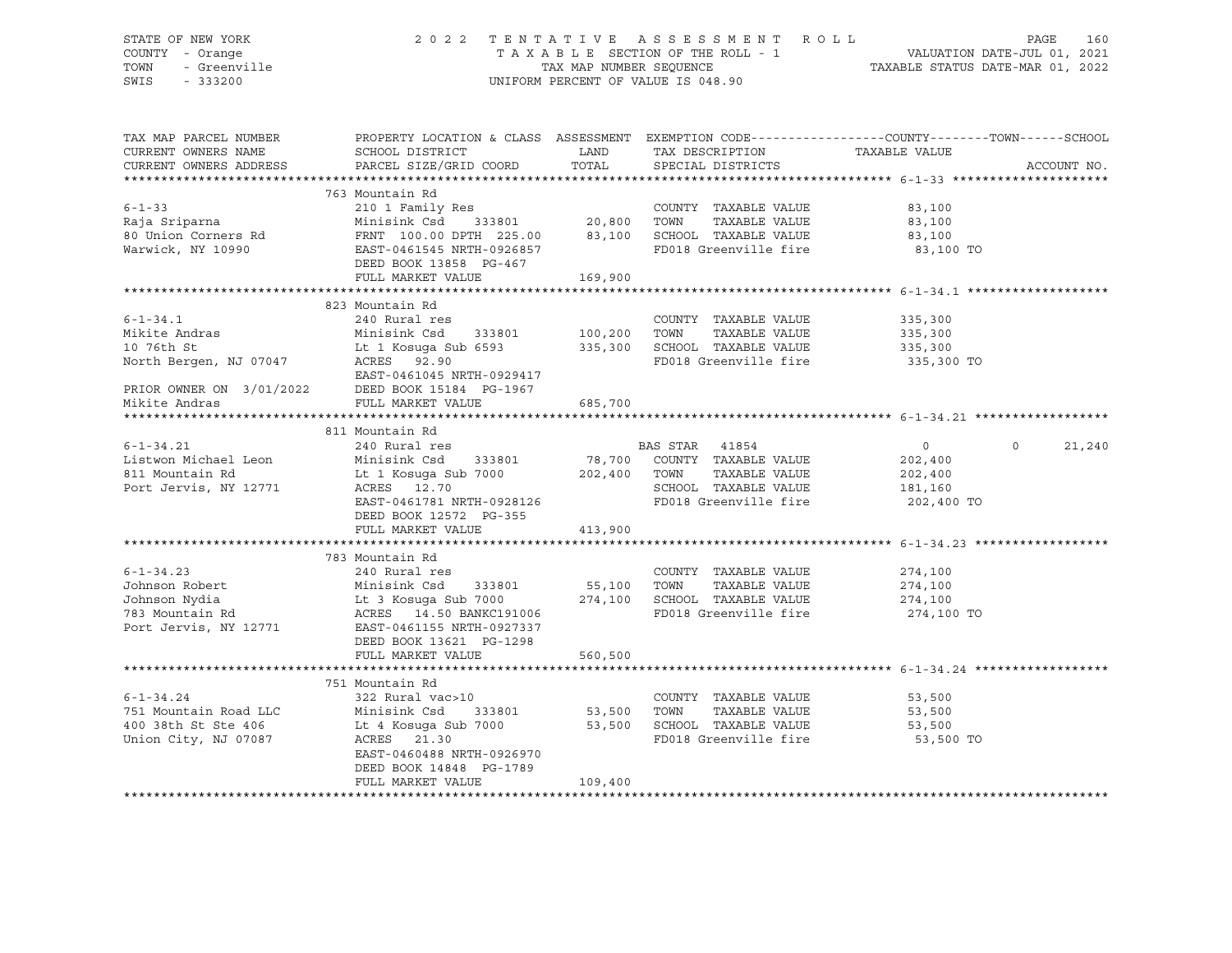| TAX MAP PARCEL NUMBER PROPERTY LOCATION & CLASS ASSESSMENT EXEMPTION CODE---------------COUNTY-------TOWN------SCHOOL<br>CURRENT OWNERS NAME<br>CURRENT OWNERS ADDRESS PARCEL SIZE/GRID COORD TOTAL SPECIAL DISTRICTS                        | SCHOOL DISTRICT                       LAND        TAX DESCRIPTION                 TAXABLE VALUE                                                                    |         |            |                             | ACCOUNT NO. |
|----------------------------------------------------------------------------------------------------------------------------------------------------------------------------------------------------------------------------------------------|--------------------------------------------------------------------------------------------------------------------------------------------------------------------|---------|------------|-----------------------------|-------------|
|                                                                                                                                                                                                                                              |                                                                                                                                                                    |         |            |                             |             |
| 6-1-34.25<br>Mege Bernice and Sale Rural res<br>Mege Bernice Minisink Csd 333801<br>Exerce Minisink Csd 333801<br>Exerce 2 Lakeside Dr Lt 5 Kosuga Sub 7000<br>Port Jervis, NY 12771 ACRES 49.30<br>Port Jervis, NY 12771 ACRES 49.30<br>Por | 62 Lakeside Dr<br>240 Rural res<br>EXERES 49.30<br>EAST-0460306 NRTH-0928018 SCHOOL TAXABLE VALUE 171,528<br>DEED BOOK 5834 PG-99 FD018 Greenville fire 178,500 TO |         | 12,201     | $6,972$ $6,972$<br>0 53,020 |             |
|                                                                                                                                                                                                                                              | FULL MARKET VALUE 365,000                                                                                                                                          |         |            |                             |             |
|                                                                                                                                                                                                                                              |                                                                                                                                                                    |         |            |                             |             |
|                                                                                                                                                                                                                                              | 11 Rebel Ln                                                                                                                                                        |         |            |                             |             |
|                                                                                                                                                                                                                                              | FULL MARKET VALUE                                                                                                                                                  | 388,500 |            |                             |             |
|                                                                                                                                                                                                                                              |                                                                                                                                                                    |         |            |                             |             |
|                                                                                                                                                                                                                                              |                                                                                                                                                                    |         |            |                             |             |
| 6-1-36<br>Spano Joseph A Minisink Csd 333801<br>Spano Gloria V ACRES 65.50<br>PO Box 3136<br>Port Jervis, NY 12771 DEED BOOK 3538 PG-292<br>FUIL MADVET VALUE PO BOR SCHOOL TAXABLE VALUE 507,800<br>PO BOR ST-0461855 NRTH-0931423<br>P     |                                                                                                                                                                    |         | 507,800 TO |                             |             |
|                                                                                                                                                                                                                                              | FULL MARKET VALUE 1038,400                                                                                                                                         |         |            |                             |             |
|                                                                                                                                                                                                                                              |                                                                                                                                                                    |         |            |                             |             |
|                                                                                                                                                                                                                                              | 242 Bedell Dr                                                                                                                                                      |         |            |                             |             |
|                                                                                                                                                                                                                                              |                                                                                                                                                                    |         |            |                             |             |
| 250 Bedell Dr<br>6-1-41.2 210 1 Family Res<br>Griffin Avis M Minisink Csd 333801 45,600 TOWN TAXABLE VALUE 200,700<br>250 Bedell Dr Lt2 D'amico Sub 242-01 200,700 SCHOOL TAXABLE VALUE 200,700<br>Port Jervis, NY 12771 ACRES 7.40 BA       | DEED BOOK 11838 PG-1697<br>FULL MARKET VALUE                                                                                                                       | 410,400 | 200,700 TO |                             |             |
|                                                                                                                                                                                                                                              |                                                                                                                                                                    |         |            |                             |             |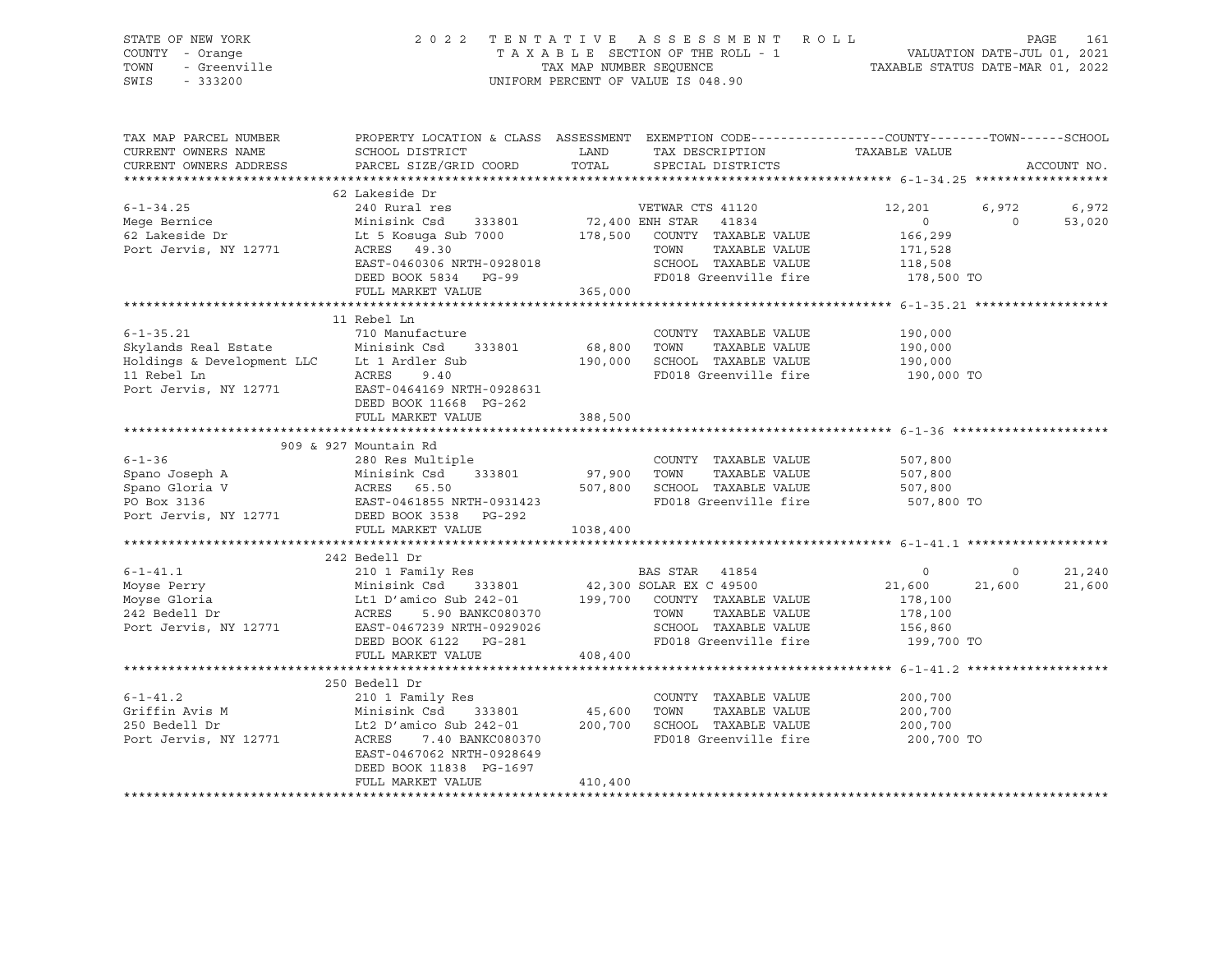### STATE OF NEW YORK 2 0 2 2 T E N T A T I V E A S S E S S M E N T R O L L PAGE 162 COUNTY - Orange T A X A B L E SECTION OF THE ROLL - 1 VALUATION DATE-JUL 01, 2021 TOWN - Greenville TAX MAP NUMBER SEQUENCE TAXABLE STATUS DATE-MAR 01, 2022 SWIS - 333200 UNIFORM PERCENT OF VALUE IS 048.90

| TAX MAP PARCEL NUMBER     |                                                      |             | PROPERTY LOCATION & CLASS ASSESSMENT EXEMPTION CODE---------------COUNTY-------TOWN------SCHOOL |                |                    |
|---------------------------|------------------------------------------------------|-------------|-------------------------------------------------------------------------------------------------|----------------|--------------------|
| CURRENT OWNERS NAME       | SCHOOL DISTRICT                                      | LAND        | TAX DESCRIPTION                                                                                 | TAXABLE VALUE  |                    |
| CURRENT OWNERS ADDRESS    | PARCEL SIZE/GRID COORD                               | TOTAL       | SPECIAL DISTRICTS                                                                               |                | ACCOUNT NO.        |
|                           |                                                      |             |                                                                                                 |                |                    |
|                           | 235 Bedell Dr                                        |             |                                                                                                 |                |                    |
| $6 - 1 - 42.2$            | 210 1 Family Res                                     |             | COUNTY TAXABLE VALUE 165,700                                                                    |                |                    |
| Sugalski Jeffrey          | Minisink Csd<br>333801                               | 44,400      | TOWN<br>TAXABLE VALUE                                                                           | 165,700        |                    |
| 235 Bedell Dr             | 3.70<br>ACRES                                        |             | 165,700 SCHOOL TAXABLE VALUE                                                                    | 165,700        |                    |
| Port Jervis, NY 12771     | EAST-0467883 NRTH-0928728<br>DEED BOOK 13250 PG-1729 |             | FD018 Greenville fire 165,700 TO                                                                |                |                    |
|                           | FULL MARKET VALUE                                    | 338,900     |                                                                                                 |                |                    |
|                           |                                                      |             |                                                                                                 |                |                    |
|                           | Mountain Rd                                          |             |                                                                                                 |                |                    |
| $6 - 1 - 43$              | 314 Rural vac<10                                     |             | COUNTY TAXABLE VALUE                                                                            | 30,000         |                    |
| Park Chong Ho             | Minisink Csd<br>333801                               | 30,000      | TAXABLE VALUE<br>TOWN                                                                           | 30,000         |                    |
| 149 Rivendell Ct          | Lt 1 Adams Sub Map 8580                              |             | 30,000 SCHOOL TAXABLE VALUE                                                                     | 30,000         |                    |
| Melville, NY 11747        | 2.40<br>ACRES<br>EAST-0461876 NRTH-0927667           |             | FD018 Greenville fire                                                                           | 30,000 TO      |                    |
|                           | DEED BOOK 3205 PG-148                                |             |                                                                                                 |                |                    |
|                           | FULL MARKET VALUE                                    | 61,400      |                                                                                                 |                |                    |
|                           |                                                      |             |                                                                                                 |                |                    |
|                           | 805 Mountain Rd                                      |             |                                                                                                 |                |                    |
| $6 - 1 - 44$              | 240 Rural res                                        |             | COUNTY TAXABLE VALUE                                                                            | 202,700        |                    |
| Botbyl Casey              | Minisink Csd<br>333801                               | 54,100 TOWN | TAXABLE VALUE<br>202,700 SCHOOL TAXABLE VALUE                                                   | 202,700        |                    |
| Spolar Elya               | Lt 2 Adams Sub Map 8580                              |             |                                                                                                 | 202,700        |                    |
| 805 Mountain Rd           | ACRES 13.30 BANKN140687                              |             | FD018 Greenville fire                                                                           | 202,700 TO     |                    |
| Port Jervis, NY 12771     | EAST-0461466 NRTH-0927736                            |             |                                                                                                 |                |                    |
|                           | DEED BOOK 14365 PG-1447                              |             |                                                                                                 |                |                    |
|                           | FULL MARKET VALUE                                    | 414,500     |                                                                                                 |                |                    |
|                           |                                                      |             |                                                                                                 |                |                    |
|                           | 852 Mountain Rd                                      |             |                                                                                                 |                |                    |
| $6 - 1 - 45$              | 240 Rural res                                        |             | BAS STAR 41854                                                                                  | $\overline{0}$ | $\Omega$<br>21,240 |
| Ardler Patricia           | Minisink Csd 333801                                  |             | 52,000 COUNTY TAXABLE VALUE                                                                     | 231,500        |                    |
| 852 Mountain Rd           | Lt 1 Ardler Sub Map 9946 231,500 TOWN                |             | TAXABLE VALUE                                                                                   | 231,500        |                    |
| Port Jervis, NY 12771     | ACRES 11.30                                          |             | SCHOOL TAXABLE VALUE                                                                            | 210,260        |                    |
|                           | EAST-0463345 NRTH-0928169                            |             | FD018 Greenville fire                                                                           | 231,500 TO     |                    |
|                           | DEED BOOK 4205 PG-241                                |             |                                                                                                 |                |                    |
|                           | FULL MARKET VALUE                                    | 473,400     |                                                                                                 |                |                    |
|                           |                                                      |             |                                                                                                 |                |                    |
|                           | 864 Mountain Rd                                      |             |                                                                                                 |                |                    |
| $6 - 1 - 46$              | 210 1 Family Res                                     |             | ENH STAR 41834                                                                                  | $\overline{0}$ | $\Omega$<br>53,020 |
| Avery Mary-Catherine Eliz | Minisink Csd<br>333801                               | 43,500      | COUNTY TAXABLE VALUE                                                                            | 219,300        |                    |
| C/O Catherine Ardler      | Lt 2 Ardler Sub Map 9946                             | 219,300     | TOWN<br>TAXABLE VALUE                                                                           | 219,300        |                    |
| 864 Mountain Rd           | LE Catherine Ardler                                  |             | SCHOOL TAXABLE VALUE                                                                            | 166,280        |                    |
| Port Jervis, NY 12771     | ACRES<br>3.30                                        |             | FD018 Greenville fire                                                                           | 219,300 TO     |                    |
|                           | EAST-0463234 NRTH-0928699                            |             |                                                                                                 |                |                    |
|                           | DEED BOOK 12818 PG-17                                |             |                                                                                                 |                |                    |
|                           | FULL MARKET VALUE                                    | 448,500     |                                                                                                 |                |                    |
|                           |                                                      |             |                                                                                                 |                |                    |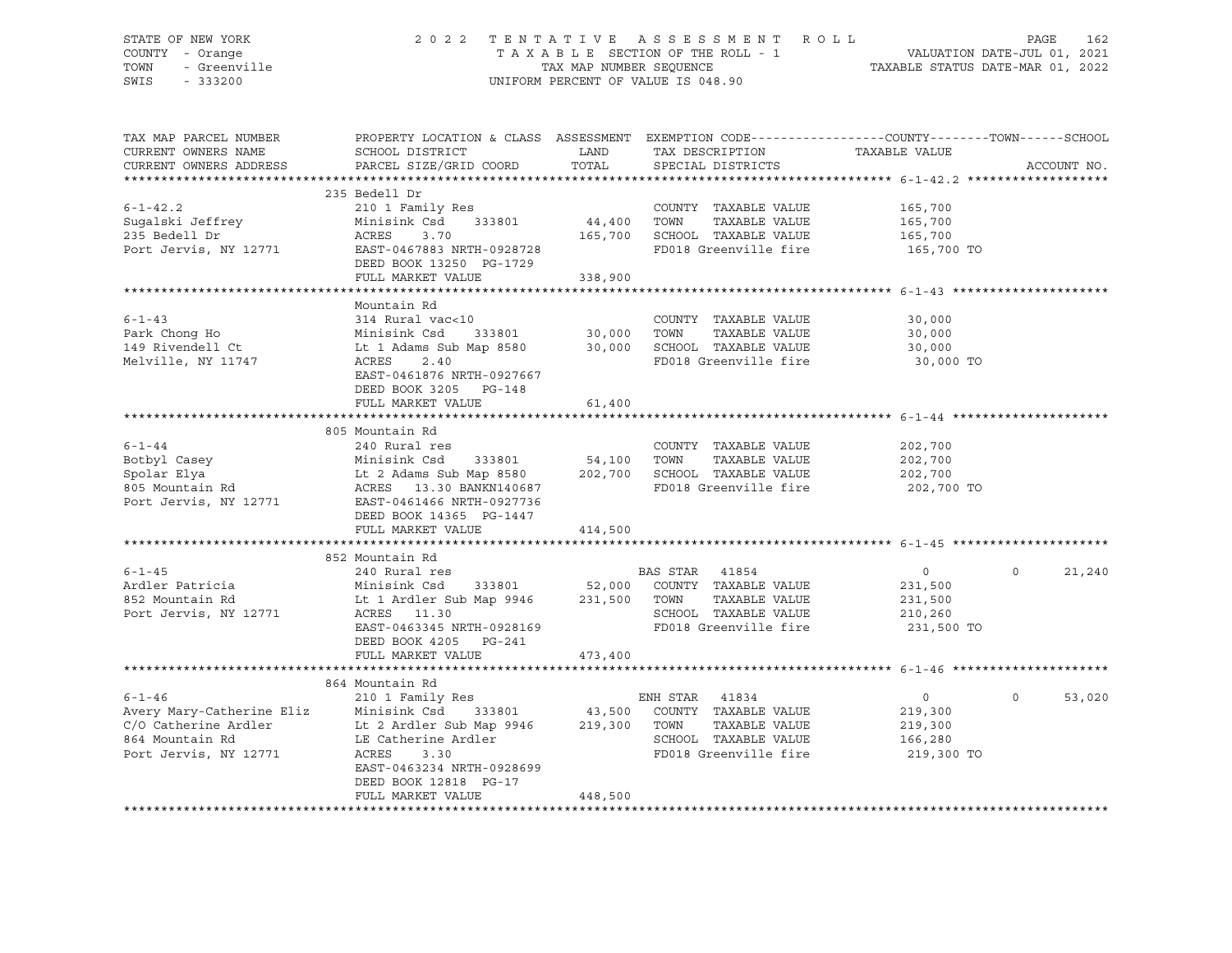| STATE OF NEW YORK<br>STATE OF NEW YORK<br>COUNTY - Orange<br>TOWN - Greenville                                                                                                                                                                                                                                                                                |                                                                                                                                                                                                                                                                                                                                                                                    |         | TENTATIVE ASSESSMENT ROLL<br>TAXABLE SECTION OF THE ROLL - 1 VALUATION DATE-JUL 01, 2021<br>TAX MAP NUMBER SEQUENCE TAXABLE STATUS DATE-MAR 01, 2022<br>2022 TENTATIVE ASSESSMENT ROLL<br>UNIFORM PERCENT OF VALUE IS 048.90 |                                         |                      |
|---------------------------------------------------------------------------------------------------------------------------------------------------------------------------------------------------------------------------------------------------------------------------------------------------------------------------------------------------------------|------------------------------------------------------------------------------------------------------------------------------------------------------------------------------------------------------------------------------------------------------------------------------------------------------------------------------------------------------------------------------------|---------|------------------------------------------------------------------------------------------------------------------------------------------------------------------------------------------------------------------------------|-----------------------------------------|----------------------|
| TAX MAP PARCEL NUMBER<br>CURRENT OWNERS NAME<br>CURRENT OWNERS ADDRESS                                                                                                                                                                                                                                                                                        | PROPERTY LOCATION & CLASS ASSESSMENT EXEMPTION CODE---------------COUNTY-------TOWN-----SCHOOL<br>EXECUTE IN THE SERVER THE TRANSFER OF THE TRANSPORT OF THE VALUE SCHOOL DISTRICT MANUS AND TRANSPORT TRANSPORT TRANSPORT TRANSPORT OF THE TRANSPORT OF THE TRANSPORT OF THE TRANSPORT OF THE TRANSPORT OF THE TRANSPORT OF THE<br>PARCEL SIZE/GRID COORD TOTAL SPECIAL DISTRICTS |         |                                                                                                                                                                                                                              |                                         | ACCOUNT NO.          |
| $6 - 1 - 47$<br>Barrios Luis A<br>22 Rebel Ln<br>Port Jervis, NY 12771                                                                                                                                                                                                                                                                                        | 22 Rebel Ln<br>210 1 Family Res<br>210 1 Family Res 242, 300<br>Minisink Csd 333801 42, 300 TOWN TAXABLE VALUE 242, 500<br>Lt 3 Ardler Sub Map 9946 242, 500 SCHOOL TAXABLE VALUE 242, 500<br>ACRES 5.50 BANKN140687 FD018 Greenville fire 242, 500<br>EAST-0463594 NRTH-0928510<br>DEED BOOK 14884 PG-168<br>FULL MARKET VALUE 495,900                                            |         | COUNTY TAXABLE VALUE<br>FD018 Greenville fire 242,500 TO                                                                                                                                                                     | 242,500                                 |                      |
|                                                                                                                                                                                                                                                                                                                                                               |                                                                                                                                                                                                                                                                                                                                                                                    |         |                                                                                                                                                                                                                              |                                         |                      |
| 51 Nebel and Country TAXABLE VALUE<br>Meola James<br>Minisink Csd 333801<br>20,335 11<br>Minisink Csd 333801<br>20,335 11<br>Minisink Csd 333801<br>20,335 11<br>20,335 11<br>20,335 11<br>20,335 11<br>20,335 11<br>20,335 11<br>20,335 11<br>20,335 11<br>                                                                                                  | 31 Rebel Ln<br>DEED BOOK 14128 PG-1931                                                                                                                                                                                                                                                                                                                                             |         |                                                                                                                                                                                                                              |                                         | 20,335 11,620 11,620 |
|                                                                                                                                                                                                                                                                                                                                                               | FULL MARKET VALUE 300,200                                                                                                                                                                                                                                                                                                                                                          |         |                                                                                                                                                                                                                              |                                         |                      |
| $6 - 1 - 49$<br>6-1-49<br>Ardler Catherine Minisink Csd 333801 6,200 TOWN TAXABLE VALUE<br>864 Mountain Rd Map 9946 12,700 SCHOOL TAXABLE VALUE<br>Port Jervis, NY 12771 ACRES 3.20 FD018 Greenville fire                                                                                                                                                     | Mountain Rd<br>312 Vac w/imprv<br>EAST-0463464 NRTH-0928980<br>DEED BOOK 15134 PG-310                                                                                                                                                                                                                                                                                              |         | COUNTY TAXABLE VALUE                                                                                                                                                                                                         | 12,700<br>12,700<br>12,700<br>12,700 TO |                      |
|                                                                                                                                                                                                                                                                                                                                                               | FULL MARKET VALUE                                                                                                                                                                                                                                                                                                                                                                  | 26,000  |                                                                                                                                                                                                                              |                                         |                      |
|                                                                                                                                                                                                                                                                                                                                                               |                                                                                                                                                                                                                                                                                                                                                                                    |         |                                                                                                                                                                                                                              |                                         |                      |
| EXECUINTY TAXABLE VALUE<br>Budd Properties LLC Minisink Csd 333801 36,900 TOWN TAXABLE VALUE 183,600<br>192 Toad Pasture Rd Lt 1 Kosuga Sub Map 10245 183,600 SCHOOL TAXABLE VALUE 183,600<br>Middletown, NY 10940 ACRES 1.90 FD018<br>EAST-0462920 NRTH-0928112<br>PRIOR OWNER ON 3/01/2022 DEED BOOK 15153 PG-1885<br>Budd Properties LLC FULL MARKET VALUE | 840 Mountain Rd<br>FULL MARKET VALUE                                                                                                                                                                                                                                                                                                                                               | 375,500 | FD018 Greenville fire 183,600 TO                                                                                                                                                                                             |                                         |                      |
| *********************                                                                                                                                                                                                                                                                                                                                         |                                                                                                                                                                                                                                                                                                                                                                                    |         |                                                                                                                                                                                                                              |                                         |                      |
| $6 - 1 - 52$<br>6-1-52 210 1 Family Res 88 STAR 41854 0<br>Gutzeit Ethan Minisink Csd 333801 36,900 COUNTY TAXABLE VALUE 125,000<br>34 Mountain Rd ACRES 1.90 SCHOOL TAXABLE VALUE 125,000<br>Port Jervis, NY 12771 EART-0462811 NRTH-0927963 FD018                                                                                                           | 834 Mountain Rd<br>210 1 Family Res<br>DEED BOOK 11981 PG-585<br>FULL MARKET VALUE                                                                                                                                                                                                                                                                                                 | 255,600 | <b>BAS STAR</b> 41854                                                                                                                                                                                                        | $\overline{0}$                          | $0 \t 21,240$        |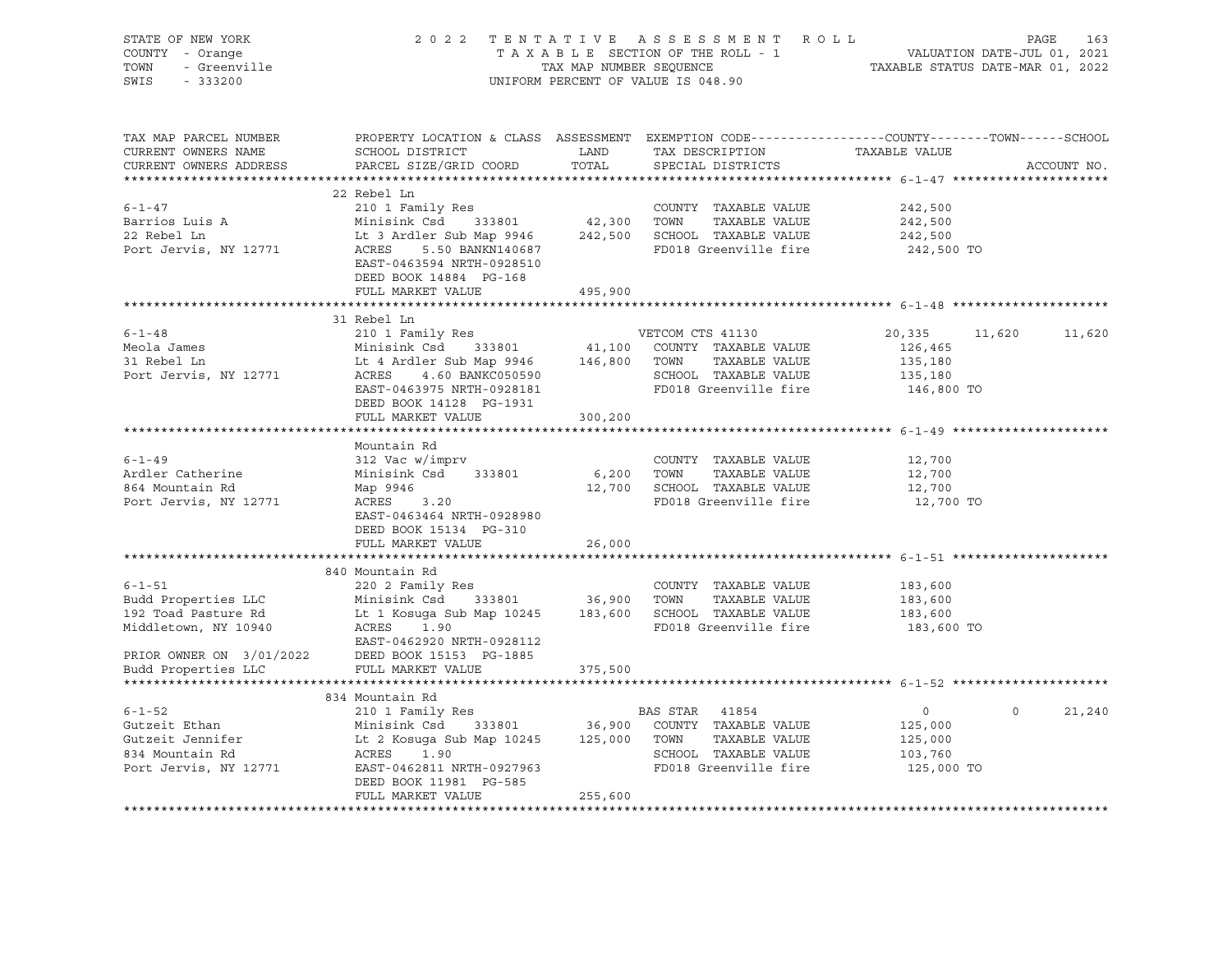| STATE OF NEW YORK<br>STATE OF NEW YORK<br>COUNTY - Orange<br>TOWN - Greenville                                                                                                                                                                               | 2022 TENTATIVE ASSESSMENT ROLL PAGE 164<br>TAXABLE SECTION OF THE ROLL - 1 VALUATION DATE-JUL 01, 2021<br>TAX MAP NUMBER SEQUENCE TAXABLE STATUS DATE-MAR 01, 2022                                        |         | UNIFORM PERCENT OF VALUE IS 048.90                                                                                  |                       |                    |
|--------------------------------------------------------------------------------------------------------------------------------------------------------------------------------------------------------------------------------------------------------------|-----------------------------------------------------------------------------------------------------------------------------------------------------------------------------------------------------------|---------|---------------------------------------------------------------------------------------------------------------------|-----------------------|--------------------|
| TAX MAP PARCEL NUMBER<br>CURRENT OWNERS NAME<br>CURRENT OWNERS ADDRESS                                                                                                                                                                                       | PROPERTY LOCATION & CLASS ASSESSMENT EXEMPTION CODE----------------COUNTY-------TOWN------SCHOOL<br>PARCEL SIZE/GRID COORD                                                                                |         | TOTAL SPECIAL DISTRICTS                                                                                             |                       | ACCOUNT NO.        |
|                                                                                                                                                                                                                                                              | 826 Mountain Rd                                                                                                                                                                                           |         |                                                                                                                     |                       |                    |
| $6 - 1 - 53$<br>Wieboldt William<br>826 Mountain Rd<br>Port Jervis, NY 12771                                                                                                                                                                                 | COUNTY TAXABLE VALUE 157,400<br>Minisink Csd 333801 37,400 TOWN TAXABLE VALUE 157,400<br>Lt 3 Kosuga Sub Map 10245 157,400 SCHOOL TAXABLE VALUE 157,400<br>ACRES 2.00 RD018 Greenwills fire<br>ACRES 2.00 |         |                                                                                                                     | 157,400 TO            |                    |
|                                                                                                                                                                                                                                                              | EAST-0462706 NRTH-0927928<br>DEED BOOK 13599 PG-1016<br>FULL MARKET VALUE                                                                                                                                 | 321,900 |                                                                                                                     |                       |                    |
|                                                                                                                                                                                                                                                              |                                                                                                                                                                                                           |         | ******************************** 6-1-54 *********************                                                       |                       |                    |
| $6 - 1 - 54$<br>1997 - 1997 - 1998 - 1999 - 1999 - 1999 - 1999 - 1999 - 1999 - 1999 - 1999 - 1999 - 1999 - 1999 - 1999 - 1999 - 1999 - 1999 - 1999 - 1999 - 1999 - 1999 - 1999 - 1999 - 1999 - 1999 - 1999 - 1999 - 1999 - 1999 - 1999 - 1999                | Mountain Rd<br>322 Rural vac>10<br>EAST-0462698 NRTH-0926940                                                                                                                                              |         | COUNTY TAXABLE VALUE<br>FD018 Greenville fire 210,000 TO                                                            | 210,000               |                    |
|                                                                                                                                                                                                                                                              | DEED BOOK 14433 PG-257<br>FULL MARKET VALUE                                                                                                                                                               | 429,400 |                                                                                                                     |                       |                    |
|                                                                                                                                                                                                                                                              |                                                                                                                                                                                                           |         |                                                                                                                     |                       |                    |
| $6 - 1 - 55$<br>Melendez Victor M<br>Minisink Csd 333801 54,900 TOWN TAXABLE VALUE 325,800<br>Maldonado Gloria E Lt2 Drapala Sub Map 10441 325,800 SCHOOL TAXABLE VALUE 325,800<br>Melendez Melissa M ACRES 38.60 BANKC061197 FD018 Greenville fire          | 56 Sunset Dr<br>240 Rural res                                                                                                                                                                             |         | COUNTY TAXABLE VALUE                                                                                                | 325,800<br>325,800 TO |                    |
|                                                                                                                                                                                                                                                              | FULL MARKET VALUE                                                                                                                                                                                         | 666,300 |                                                                                                                     |                       |                    |
|                                                                                                                                                                                                                                                              |                                                                                                                                                                                                           |         |                                                                                                                     |                       |                    |
| 912 Sunser Bin Homain Restricts and Minisink Csd 33801 and 40,700 COUNTY TAXABLE VALUE 141,800<br>912 Sunset Drapala Bernetta A Lt1 Drapala Sub Map 10441 141,800 TOWN TAXABLE VALUE 141,800<br>98,780 Port Jervis, NY 12771 EAST-                           | 42 Sunset Dr<br>DEED BOOK 3551 PG-58<br>FULL MARKET VALUE                                                                                                                                                 | 290,000 |                                                                                                                     |                       | $\Omega$<br>53,020 |
|                                                                                                                                                                                                                                                              |                                                                                                                                                                                                           |         |                                                                                                                     |                       |                    |
| $6 - 1 - 57$<br>Frey Robert T & Sonya<br>Frey Robert T & Sonya<br>Frey Pauline C Lt2 Frey Submap 73-93<br>33,900 TOWN TAXABLE VALUE<br>Frey Pauline C Lt2 Frey Submap 73-93<br>393 Main St ACRES 5.00<br>45,000 SCHOOL TAXABLE VALUE<br>FD018 Greenville fir | 114 Bedell Dr<br>312 Vac w/imprv<br>DEED BOOK 3914 PG-193<br>FULL MARKET VALUE                                                                                                                            | 92,000  | COUNTY TAXABLE VALUE<br>TOWN TAXABLE VALUE 45,000<br>SCHOOL TAXABLE VALUE 45,000<br>FD018 Greenville fire 45,000 TO | 45,000                |                    |
|                                                                                                                                                                                                                                                              |                                                                                                                                                                                                           |         |                                                                                                                     |                       |                    |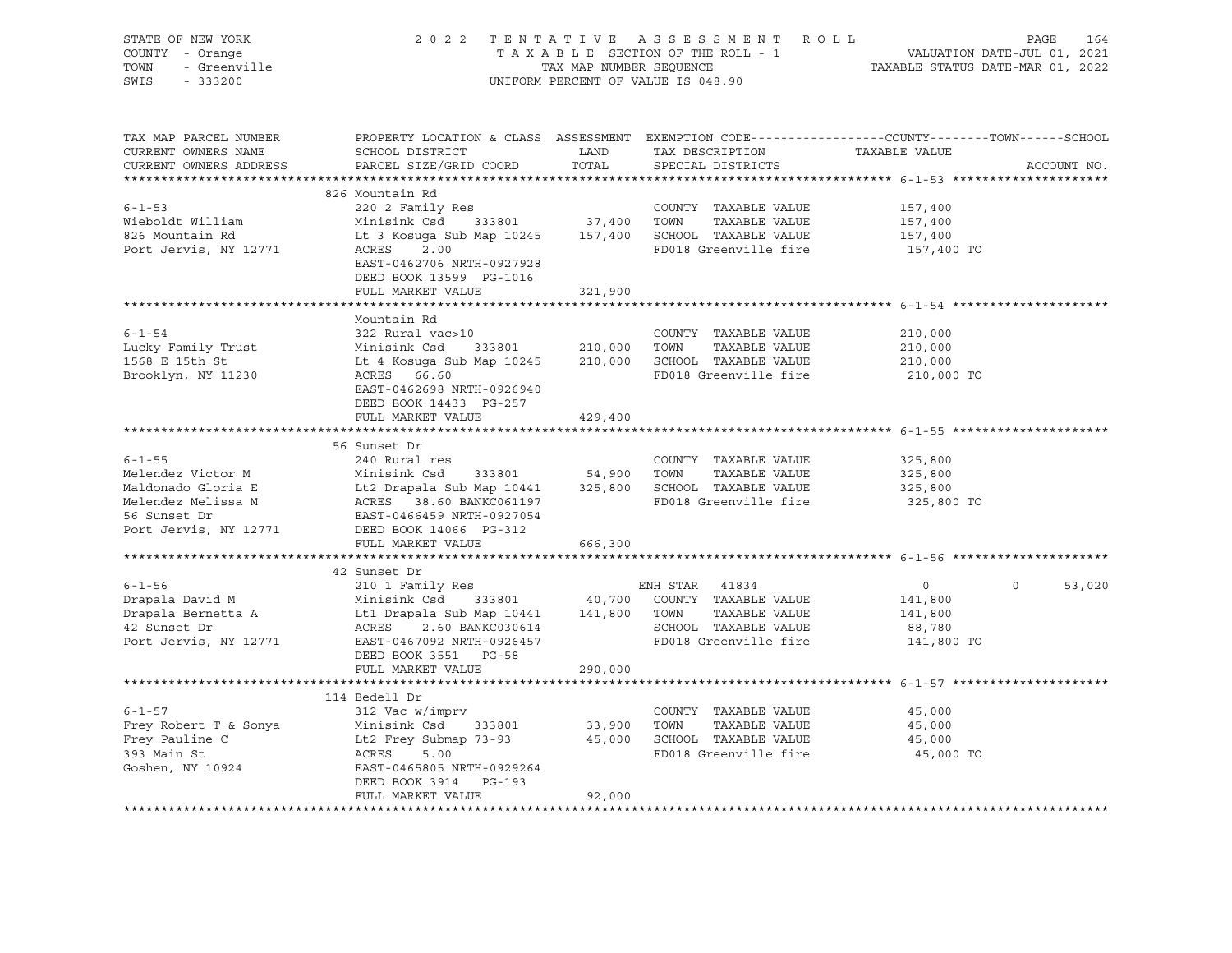| STATE OF NEW YORK<br>COUNTY - Orange<br>TOWN<br>SWIS                                                                   | 2022 TENTATIVE ASSESSMENT ROLL PAGE 165<br>TAXABLE SECTION OF THE ROLL - 1 VALUATION DATE-JUL 01, 2021<br>TAX MAP NUMBER SEQUENCE TAXABLE STATUS DATE-MAR 01, 2022<br>OF NEW YORK<br>I - Orange<br>- Greenville<br>- Casse<br>UNIFORM PERCENT OF VALUE IS 048.90 |               |                                                           |                                                     |                   |  |  |  |
|------------------------------------------------------------------------------------------------------------------------|------------------------------------------------------------------------------------------------------------------------------------------------------------------------------------------------------------------------------------------------------------------|---------------|-----------------------------------------------------------|-----------------------------------------------------|-------------------|--|--|--|
| TAX MAP PARCEL NUMBER<br>CURRENT OWNERS NAME<br>CURRENT OWNERS ADDRESS                                                 | PROPERTY LOCATION & CLASS ASSESSMENT EXEMPTION CODE----------------COUNTY-------TOWN------SCHOOL<br>SCHOOL DISTRICT<br>PARCEL SIZE/GRID COORD                                                                                                                    | LAND<br>TOTAL | TAX DESCRIPTION<br>SPECIAL DISTRICTS                      | TAXABLE VALUE                                       | ACCOUNT NO.       |  |  |  |
|                                                                                                                        |                                                                                                                                                                                                                                                                  |               |                                                           |                                                     |                   |  |  |  |
| $6 - 1 - 58$                                                                                                           | Bedell Dr                                                                                                                                                                                                                                                        |               | COUNTY TAXABLE VALUE                                      | 31,200                                              |                   |  |  |  |
| Griffin Diane & Wesley                                                                                                 | 312 Vac w/imprv<br>Minisink Csd 333801 31,000 TOWN                                                                                                                                                                                                               |               | TAXABLE VALUE                                             | 31,200                                              |                   |  |  |  |
| Frey Pauline C                                                                                                         | Minising Code<br>Lt1 Frey Submap 73-93                                                                                                                                                                                                                           |               | 31,200 SCHOOL TAXABLE VALUE                               | 31,200                                              |                   |  |  |  |
| 272 Scotchtown Rd                                                                                                      | ACRES 6.00                                                                                                                                                                                                                                                       |               | FD018 Greenville fire                                     | 31,200 TO                                           |                   |  |  |  |
| Goshen, NY 10924                                                                                                       | EAST-0465895 NRTH-0928759<br>DEED BOOK 3914 PG-188                                                                                                                                                                                                               |               |                                                           |                                                     |                   |  |  |  |
|                                                                                                                        | FULL MARKET VALUE                                                                                                                                                                                                                                                | 63,800        |                                                           |                                                     |                   |  |  |  |
|                                                                                                                        |                                                                                                                                                                                                                                                                  | ************  |                                                           | ************************ 6-1-59 ******************* |                   |  |  |  |
| $6 - 1 - 59$                                                                                                           | 160 Woods Rd                                                                                                                                                                                                                                                     |               |                                                           |                                                     |                   |  |  |  |
| Keppler Robert B                                                                                                       | 210 1 Family Res                                                                                                                                                                                                                                                 |               | COUNTY TAXABLE VALUE                                      | 187,100<br>187,100                                  |                   |  |  |  |
|                                                                                                                        | Minisink Csd 333801 42,800 TOWN TAXABLE VALUE<br>Lt 2 Sisilli & Califano 187,100 SCHOOL TAXABLE VALUE                                                                                                                                                            |               |                                                           | 187,100                                             |                   |  |  |  |
| Keppler Jenna<br>160 Woods Rd                                                                                          | Sub Map 199-93                                                                                                                                                                                                                                                   |               | FD018 Greenville fire                                     | 187,100 TO                                          |                   |  |  |  |
| Port Jervis, NY 12771                                                                                                  | ACRES 6.90                                                                                                                                                                                                                                                       |               |                                                           |                                                     |                   |  |  |  |
|                                                                                                                        | EAST-0468226 NRTH-0927671                                                                                                                                                                                                                                        |               |                                                           |                                                     |                   |  |  |  |
|                                                                                                                        | DEED BOOK 14452 PG-971                                                                                                                                                                                                                                           |               |                                                           |                                                     |                   |  |  |  |
|                                                                                                                        | FULL MARKET VALUE                                                                                                                                                                                                                                                | 382,600       |                                                           |                                                     |                   |  |  |  |
|                                                                                                                        |                                                                                                                                                                                                                                                                  |               |                                                           |                                                     |                   |  |  |  |
|                                                                                                                        | 148 Woods Rd                                                                                                                                                                                                                                                     |               |                                                           |                                                     |                   |  |  |  |
| $6 - 1 - 60$                                                                                                           | 210 1 Family Res                                                                                                                                                                                                                                                 |               | COUNTY TAXABLE VALUE                                      | 134,200                                             |                   |  |  |  |
| Perugini Laura                                                                                                         | Minisink Csd 333801 42,900 TOWN TAXABLE VALUE<br>Lt 1 Sisilli & Califano 134,200 SCHOOL TAXABLE VALUE                                                                                                                                                            |               |                                                           | 134,200                                             |                   |  |  |  |
| Ianuzzi Nicholas<br>148 Woods Rd                                                                                       |                                                                                                                                                                                                                                                                  |               |                                                           | 134,200                                             |                   |  |  |  |
|                                                                                                                        | Sub Map 199-93                                                                                                                                                                                                                                                   |               | FD018 Greenville fire                                     | 134,200 TO                                          |                   |  |  |  |
| Port Jervis, NY 12771                                                                                                  | ACRES 3.00 BANKC031871<br>EAST-0468428 NRTH-0927397                                                                                                                                                                                                              |               |                                                           |                                                     |                   |  |  |  |
|                                                                                                                        | DEED BOOK 14248 PG-1304                                                                                                                                                                                                                                          |               |                                                           |                                                     |                   |  |  |  |
|                                                                                                                        | FULL MARKET VALUE                                                                                                                                                                                                                                                | 274,400       |                                                           |                                                     |                   |  |  |  |
|                                                                                                                        |                                                                                                                                                                                                                                                                  |               |                                                           |                                                     |                   |  |  |  |
|                                                                                                                        | 12 Elfwood Path Ln                                                                                                                                                                                                                                               |               |                                                           |                                                     |                   |  |  |  |
| $6 - 1 - 61$                                                                                                           | 210 1 Family Res<br>Minisink Csd 333801 37,400 COUNTY TAXABLE VALUE<br>Lt1 Mercaldo Submp 243-93 220,700 TOWN TAXABLE VALUE<br>ACRES 2.00 SCHOOL TAXABLE VALUE                                                                                                   |               |                                                           | $\overline{0}$                                      | $\circ$<br>21,240 |  |  |  |
|                                                                                                                        |                                                                                                                                                                                                                                                                  |               |                                                           | 220,700                                             |                   |  |  |  |
| Gonska David<br>Gonska Linda<br>12 Elfwood Path Ln                                                                     |                                                                                                                                                                                                                                                                  |               |                                                           | 220,700                                             |                   |  |  |  |
|                                                                                                                        |                                                                                                                                                                                                                                                                  |               | SCHOOL TAXABLE VALUE<br>SCHOOL TAXABLE VALUE<br>EDO10 CHI | 199,460                                             |                   |  |  |  |
| Port Jervis, NY 12771                                                                                                  | EAST-0467625 NRTH-0925533                                                                                                                                                                                                                                        |               | FD018 Greenville fire                                     | 220,700 TO                                          |                   |  |  |  |
|                                                                                                                        | DEED BOOK 4079 PG-194                                                                                                                                                                                                                                            |               |                                                           |                                                     |                   |  |  |  |
|                                                                                                                        | FULL MARKET VALUE                                                                                                                                                                                                                                                | 451,300       |                                                           |                                                     |                   |  |  |  |
|                                                                                                                        |                                                                                                                                                                                                                                                                  |               |                                                           |                                                     |                   |  |  |  |
|                                                                                                                        | 38 Elfwood Path Ln                                                                                                                                                                                                                                               |               |                                                           |                                                     |                   |  |  |  |
| $6 - 1 - 62$                                                                                                           | 240 Rural res                                                                                                                                                                                                                                                    |               | COUNTY TAXABLE VALUE                                      | 221,700                                             |                   |  |  |  |
| Germano Elaine<br>Geib Carol George Contract Contract Contract Contract Contract Contract Contract Contract Contract C | Minisink Csd 333801 53,100 TOWN TAXABLE VALUE<br>Lt2 Mercaldo Submp 243-93 221,700 SCHOOL TAXABLE VALUE<br>ACRES 12.70 BANKC190321 FD018 Greenville fire                                                                                                         |               |                                                           | 221,700                                             |                   |  |  |  |
| 38 Elfwood Path Ln                                                                                                     |                                                                                                                                                                                                                                                                  |               | FD018 Greenville fire 221,700 TO                          | 221,700                                             |                   |  |  |  |
| Port Jervis, NY 12771                                                                                                  | EAST-0466961 NRTH-0925764                                                                                                                                                                                                                                        |               |                                                           |                                                     |                   |  |  |  |
|                                                                                                                        | DEED BOOK 14365 PG-1465                                                                                                                                                                                                                                          |               |                                                           |                                                     |                   |  |  |  |
|                                                                                                                        | FULL MARKET VALUE                                                                                                                                                                                                                                                | 453,400       |                                                           |                                                     |                   |  |  |  |
|                                                                                                                        |                                                                                                                                                                                                                                                                  |               |                                                           |                                                     |                   |  |  |  |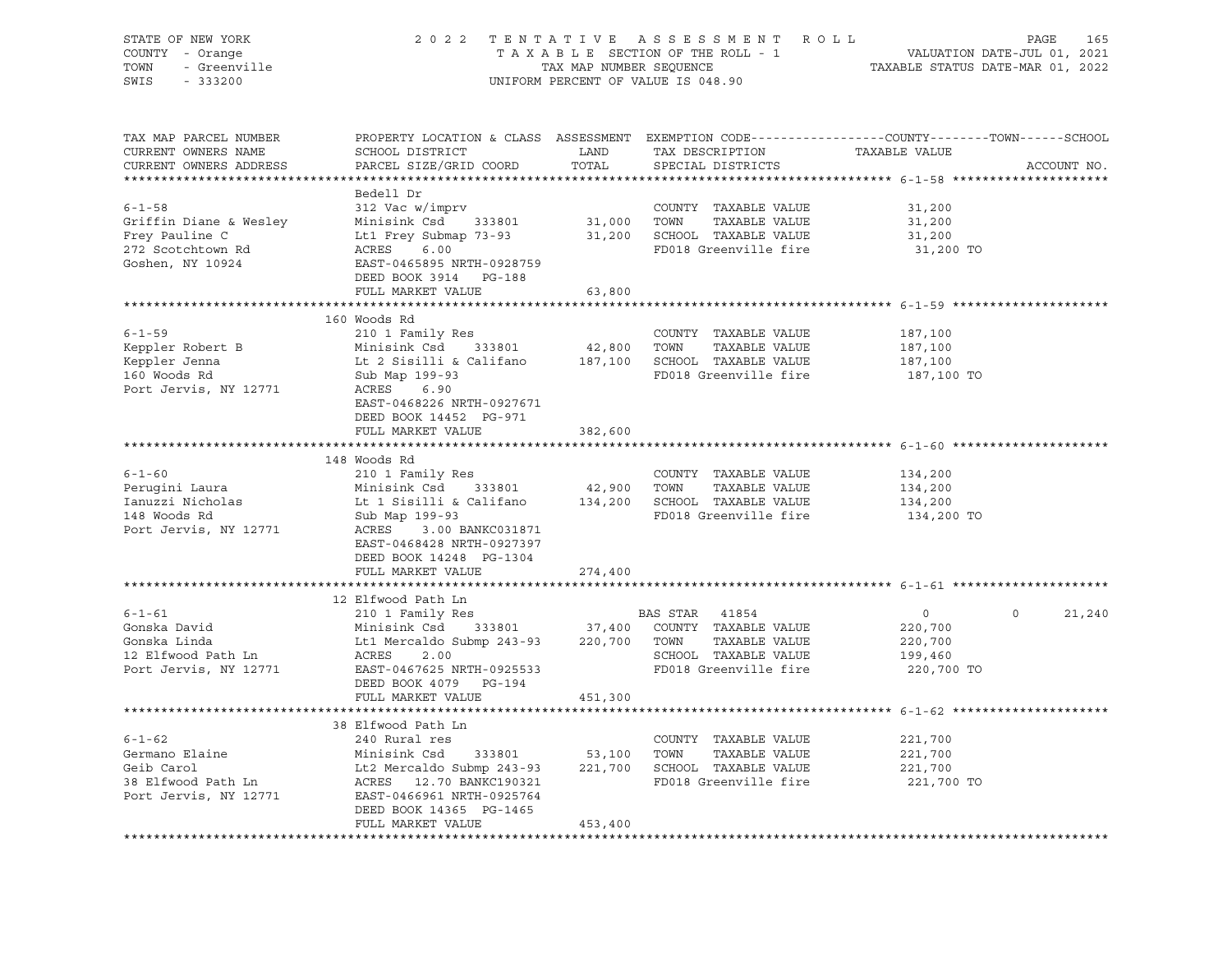| STATE OF NEW YORK<br>COUNTY - Orange<br>TOWN - Greenville<br>SWIS - 333200                                                                                                                                                           |                                                                                                      |         | 2022 TENTATIVE ASSESSMENT ROLL<br>TAXABLE SECTION OF THE ROLL - 1 VALUATION DATE-JUL 01, 2021<br>TAX MAP NUMBER SEQUENCE TAXABLE STATUS DATE-MAR 01, 2022<br>UNIFORM PERCENT OF VALUE IS 048.90 |                    |             |
|--------------------------------------------------------------------------------------------------------------------------------------------------------------------------------------------------------------------------------------|------------------------------------------------------------------------------------------------------|---------|-------------------------------------------------------------------------------------------------------------------------------------------------------------------------------------------------|--------------------|-------------|
| TAX MAP PARCEL NUMBER<br>CURRENT OWNERS NAME<br>CURRENT OWNERS ADDRESS                                                                                                                                                               | PROPERTY LOCATION & CLASS ASSESSMENT EXEMPTION CODE----------------COUNTY-------TOWN------SCHOOL     |         |                                                                                                                                                                                                 | TAXABLE VALUE      | ACCOUNT NO. |
|                                                                                                                                                                                                                                      |                                                                                                      |         |                                                                                                                                                                                                 |                    |             |
| $6 - 1 - 64.1$                                                                                                                                                                                                                       | 56 Eagle Crest Rd<br>210 1 Family Res                                                                |         |                                                                                                                                                                                                 |                    |             |
|                                                                                                                                                                                                                                      |                                                                                                      |         | COUNTY TAXABLE VALUE<br>67,000 TOWN TAXABLE VALUE<br>COUNTY TAXABLE VALUE 314,700                                                                                                               | 314,700            |             |
|                                                                                                                                                                                                                                      |                                                                                                      |         | 314,700 SCHOOL TAXABLE VALUE                                                                                                                                                                    | 314,700            |             |
|                                                                                                                                                                                                                                      |                                                                                                      |         | FD018 Greenville fire 314,700 TO                                                                                                                                                                |                    |             |
|                                                                                                                                                                                                                                      | ACRES 3.20                                                                                           |         |                                                                                                                                                                                                 |                    |             |
|                                                                                                                                                                                                                                      | EAST-0462861 NRTH-0929648                                                                            |         |                                                                                                                                                                                                 |                    |             |
|                                                                                                                                                                                                                                      | DEED BOOK 14142 PG-39                                                                                |         |                                                                                                                                                                                                 |                    |             |
|                                                                                                                                                                                                                                      | FULL MARKET VALUE                                                                                    | 643,600 |                                                                                                                                                                                                 |                    |             |
|                                                                                                                                                                                                                                      |                                                                                                      |         |                                                                                                                                                                                                 |                    |             |
|                                                                                                                                                                                                                                      | Eagle Crest Rd                                                                                       |         |                                                                                                                                                                                                 |                    |             |
| $6 - 1 - 64.2$                                                                                                                                                                                                                       | 314 Rural vac<10                                                                                     |         | COUNTY TAXABLE VALUE                                                                                                                                                                            | 60,000             |             |
| $Quallest Gary\n20 \text{ Poy } 2001$                                                                                                                                                                                                |                                                                                                      |         |                                                                                                                                                                                                 | 60,000             |             |
|                                                                                                                                                                                                                                      |                                                                                                      |         | 60,000 TOWN TAXABLE VALUE<br>60,000 SCHOOL TAXABLE VALUE<br>FD018 Greenville fire                                                                                                               | 60,000             |             |
| Middletown, NY 10940                                                                                                                                                                                                                 |                                                                                                      |         |                                                                                                                                                                                                 | 60,000 TO          |             |
|                                                                                                                                                                                                                                      | Minisink Csd<br>Lt 1-2 Greenville<br>Hills Sub Map 117-00<br>ACRES 3.60<br>EAST-0462885 NRTH-0929240 |         |                                                                                                                                                                                                 |                    |             |
|                                                                                                                                                                                                                                      | DEED BOOK 11874 PG-1238                                                                              |         |                                                                                                                                                                                                 |                    |             |
|                                                                                                                                                                                                                                      | FULL MARKET VALUE                                                                                    | 122,700 |                                                                                                                                                                                                 |                    |             |
|                                                                                                                                                                                                                                      |                                                                                                      |         |                                                                                                                                                                                                 |                    |             |
|                                                                                                                                                                                                                                      | 74 Eagle Crest Rd                                                                                    |         |                                                                                                                                                                                                 |                    |             |
| $6-1-65$<br>210 1 Family Res<br>210 1 Family Res<br>210 1 Family Res<br>210 200 200MTY TAXABLE VALUE<br>200 200MTY TAXABLE VALUE                                                                                                     |                                                                                                      |         |                                                                                                                                                                                                 | 28,200<br>28,200   | 28,200      |
|                                                                                                                                                                                                                                      |                                                                                                      |         |                                                                                                                                                                                                 | 280,400            |             |
|                                                                                                                                                                                                                                      |                                                                                                      |         |                                                                                                                                                                                                 | 280,400            |             |
|                                                                                                                                                                                                                                      |                                                                                                      |         |                                                                                                                                                                                                 | 280,400            |             |
| Jennifer & Edward Trustees<br>74 Eagle Crest Rd 2 ACRES 5.20 5000 TOWN 7AXABLE VALUE<br>74 Eagle Crest Rd 2 ACRES 5.20 5000 SCHOOL TAXABLE VALUE<br>74 Eagle Crest Rd 2 ACRES 5.20 50018 50018 5001<br>FD018 Greenville fire 8       |                                                                                                      |         | FD018 Greenville fire 308,600 TO                                                                                                                                                                |                    |             |
|                                                                                                                                                                                                                                      | DEED BOOK 15059 PG-1782                                                                              |         |                                                                                                                                                                                                 |                    |             |
|                                                                                                                                                                                                                                      | FULL MARKET VALUE                                                                                    | 631,100 |                                                                                                                                                                                                 |                    |             |
|                                                                                                                                                                                                                                      |                                                                                                      |         |                                                                                                                                                                                                 |                    |             |
|                                                                                                                                                                                                                                      | 98 Eagle Crest Rd                                                                                    |         |                                                                                                                                                                                                 |                    |             |
|                                                                                                                                                                                                                                      |                                                                                                      |         |                                                                                                                                                                                                 | 368,300            |             |
| 6-1-66 210 1 Family Res COUNTY TAXABLE VALUE<br>Demara Ronald Minisink Csd 333801 65,000 TOWN TAXABLE VALUE<br>98 Eagle Crest Rd Lt 3 Aebi Map 302-97 368,300 SCHOOL TAXABLE VALUE<br>Port Jervis, NY 12771 ACRES 5.40 FD018 Greenvi |                                                                                                      |         |                                                                                                                                                                                                 | 368,300<br>368,300 |             |
|                                                                                                                                                                                                                                      |                                                                                                      |         |                                                                                                                                                                                                 | 368,300 TO         |             |
|                                                                                                                                                                                                                                      | EAST-0462177 NRTH-0929897                                                                            |         |                                                                                                                                                                                                 |                    |             |
|                                                                                                                                                                                                                                      | DEED BOOK 13722 PG-1542                                                                              |         |                                                                                                                                                                                                 |                    |             |
|                                                                                                                                                                                                                                      | FULL MARKET VALUE                                                                                    | 753,200 |                                                                                                                                                                                                 |                    |             |
|                                                                                                                                                                                                                                      |                                                                                                      |         |                                                                                                                                                                                                 |                    |             |
|                                                                                                                                                                                                                                      | 120 Eagle Crest Rd                                                                                   |         |                                                                                                                                                                                                 |                    |             |
| 0-1-0/<br>Silverman Stuart Minisink Csd 333801 72,000 TOWN TAXABLE VALUE<br>Silverman Elizabeth Lt 4 Aebi Map 302-97 287,500 SCHOOL TAXABLE VALUE 287,500<br>120 Eagle Crest Rd ACRES 5.20 BANKN140687 FD018 Greenville fire 287,500 |                                                                                                      |         |                                                                                                                                                                                                 |                    |             |
|                                                                                                                                                                                                                                      |                                                                                                      |         |                                                                                                                                                                                                 |                    |             |
|                                                                                                                                                                                                                                      |                                                                                                      |         |                                                                                                                                                                                                 |                    |             |
|                                                                                                                                                                                                                                      |                                                                                                      |         |                                                                                                                                                                                                 |                    |             |
|                                                                                                                                                                                                                                      |                                                                                                      |         |                                                                                                                                                                                                 |                    |             |
|                                                                                                                                                                                                                                      | DEED BOOK 14920 PG-381                                                                               |         |                                                                                                                                                                                                 |                    |             |
|                                                                                                                                                                                                                                      | FULL MARKET VALUE                                                                                    | 587,900 |                                                                                                                                                                                                 |                    |             |
|                                                                                                                                                                                                                                      |                                                                                                      |         |                                                                                                                                                                                                 |                    |             |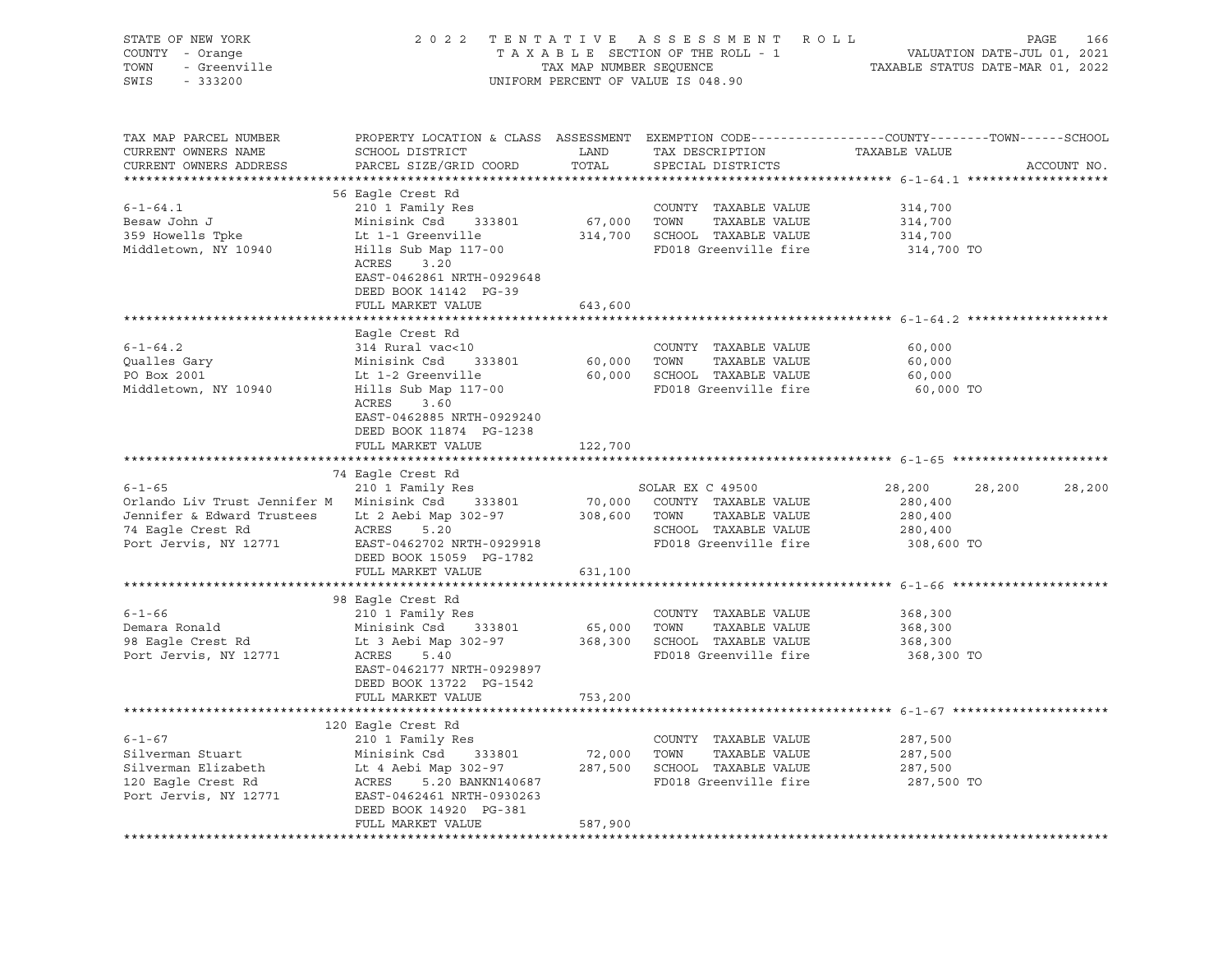| STATE OF NEW YORK<br>COUNTY - Orange<br>/ - Orange<br>- Greenville<br>- 333200<br>TOWN<br>SWIS<br>$-333200$ | 2 0 2 2                                                                                                                                                                                                                                                                                                                                                                              |               | TENTATIVE ASSESSMENT ROLL<br>UNIFORM PERCENT OF VALUE IS 048.90 |                    | PAGE    | 167         |
|-------------------------------------------------------------------------------------------------------------|--------------------------------------------------------------------------------------------------------------------------------------------------------------------------------------------------------------------------------------------------------------------------------------------------------------------------------------------------------------------------------------|---------------|-----------------------------------------------------------------|--------------------|---------|-------------|
| TAX MAP PARCEL NUMBER<br>CURRENT OWNERS NAME<br>CURRENT OWNERS ADDRESS                                      | PROPERTY LOCATION & CLASS ASSESSMENT EXEMPTION CODE---------------COUNTY-------TOWN------SCHOOL<br>SCHOOL DISTRICT<br>PARCEL SIZE/GRID COORD                                                                                                                                                                                                                                         | LAND<br>TOTAL | TAX DESCRIPTION<br>SPECIAL DISTRICTS                            | TAXABLE VALUE      |         | ACCOUNT NO. |
|                                                                                                             |                                                                                                                                                                                                                                                                                                                                                                                      |               |                                                                 |                    |         |             |
|                                                                                                             | 124 Eagle Crest Rd                                                                                                                                                                                                                                                                                                                                                                   |               |                                                                 |                    |         |             |
| $6 - 1 - 68.1$<br>Millon Andrew                                                                             | 240 Rural res<br>Minisink Csd 333801                                                                                                                                                                                                                                                                                                                                                 |               | COUNTY TAXABLE VALUE<br>92,000 TOWN TAXABLE VALUE               | 317,800<br>317,800 |         |             |
| 124 Eagle Crest Rd                                                                                          | Lt5-1 Greenville Hills 317,800 SCHOOL TAXABLE VALUE                                                                                                                                                                                                                                                                                                                                  |               |                                                                 | 317,800            |         |             |
| Port Jervis, NY 12771                                                                                       | Sub Phase 3 Map 265-00<br>ACRES 37.80<br>EAST-0460869 NRTH-0931399<br>DEED BOOK 13174 PG-95                                                                                                                                                                                                                                                                                          |               | FD018 Greenville fire                                           | 317,800 TO         |         |             |
|                                                                                                             | FULL MARKET VALUE                                                                                                                                                                                                                                                                                                                                                                    | 649,900       |                                                                 |                    |         |             |
|                                                                                                             | 126 Eagle Crest Rd                                                                                                                                                                                                                                                                                                                                                                   |               |                                                                 |                    |         |             |
| $6 - 1 - 68.2$                                                                                              | 210 1 Family Res                                                                                                                                                                                                                                                                                                                                                                     |               | COUNTY TAXABLE VALUE                                            | 303,500            |         |             |
| Buchheit Danielle                                                                                           | Minisink Csd 333801                                                                                                                                                                                                                                                                                                                                                                  |               | TAXABLE VALUE                                                   | 303,500            |         |             |
| 126 Eagle Crest Rd                                                                                          | Lt5-2 Greenville Hills 303,500 SCHOOL TAXABLE VALUE                                                                                                                                                                                                                                                                                                                                  |               |                                                                 | 303,500            |         |             |
| Port Jervis, NY 12771                                                                                       | Sub Phase 3 Map 265-00<br>ACRES<br>6.30<br>EAST-0461633 NRTH-0930549<br>DEED BOOK 11984 PG-1251                                                                                                                                                                                                                                                                                      |               | FD018 Greenville fire                                           | 303,500 TO         |         |             |
|                                                                                                             | FULL MARKET VALUE                                                                                                                                                                                                                                                                                                                                                                    | 620,700       |                                                                 |                    |         |             |
|                                                                                                             | 105 Eagle Crest Rd                                                                                                                                                                                                                                                                                                                                                                   |               |                                                                 |                    |         |             |
| $6 - 1 - 68.3$                                                                                              | 210 1 Family Res                                                                                                                                                                                                                                                                                                                                                                     |               | COUNTY TAXABLE VALUE                                            | 294,500            |         |             |
| Brachfeld Jared                                                                                             | $\overline{M}$ $\overline{M}$ $\overline{M}$ $\overline{M}$ $\overline{M}$ $\overline{M}$ $\overline{M}$ $\overline{M}$ $\overline{M}$ $\overline{M}$ $\overline{M}$ $\overline{M}$ $\overline{M}$ $\overline{M}$ $\overline{M}$ $\overline{M}$ $\overline{M}$ $\overline{M}$ $\overline{M}$ $\overline{M}$ $\overline{M}$ $\overline{M}$ $\overline{M}$ $\overline{M}$ $\overline{$ | 72,000 TOWN   | TAXABLE VALUE                                                   | 294,500            |         |             |
| 105 Eagle Crest Rd                                                                                          | Lt5-3 Greenville Hills 394,500 SCHOOL TAXABLE VALUE                                                                                                                                                                                                                                                                                                                                  |               |                                                                 | 294,500            |         |             |
| Port Jervis, NY 12771                                                                                       | Sub Phase 3 Map 265-00<br>5.90<br>ACRES<br>EAST-0461425 NRTH-0930303<br>DEED BOOK 15115 PG-1278<br>FULL MARKET VALUE                                                                                                                                                                                                                                                                 | 602,200       | FD018 Greenville fire                                           | 294,500 TO         |         |             |
|                                                                                                             |                                                                                                                                                                                                                                                                                                                                                                                      |               |                                                                 |                    |         |             |
|                                                                                                             | 99 Eagle Crest Rd                                                                                                                                                                                                                                                                                                                                                                    |               |                                                                 |                    |         |             |
| $6 - 1 - 69$                                                                                                | 240 Rural res                                                                                                                                                                                                                                                                                                                                                                        |               | VETWAR CTS 41120                                                | 12,201             | 6,972   | 6,972       |
| Finn Brian                                                                                                  | Minisink Csd 333801                                                                                                                                                                                                                                                                                                                                                                  |               | 85,000 COUNTY TAXABLE VALUE                                     | 287,799            |         |             |
|                                                                                                             |                                                                                                                                                                                                                                                                                                                                                                                      |               |                                                                 | 293,028            |         |             |
| Port Jervis, NY 12771                                                                                       | EAST-0462635 NRTH-0930643                                                                                                                                                                                                                                                                                                                                                            |               | SCHOOL TAXABLE VALUE<br>FD018 Greenville fire 300,000 TO        | 293,028            |         |             |
|                                                                                                             | DEED BOOK 14452 PG-228                                                                                                                                                                                                                                                                                                                                                               |               |                                                                 |                    |         |             |
|                                                                                                             | FULL MARKET VALUE                                                                                                                                                                                                                                                                                                                                                                    | 613,500       |                                                                 |                    |         |             |
|                                                                                                             |                                                                                                                                                                                                                                                                                                                                                                                      |               |                                                                 |                    |         |             |
|                                                                                                             | 97 Eagle Crest Rd                                                                                                                                                                                                                                                                                                                                                                    |               |                                                                 |                    |         |             |
| $6 - 1 - 70$                                                                                                | 210 1 Family Res                                                                                                                                                                                                                                                                                                                                                                     |               | VETWAR CTS 41120                                                | 12,201             | 6,972   | 6,972       |
| Schwartz Jack H                                                                                             | Minisink Csd<br>333801                                                                                                                                                                                                                                                                                                                                                               |               | 72,000 BAS STAR<br>41854                                        | $\circ$            | $\circ$ | 21,240      |
| 97 Eagle Crest Rd                                                                                           | Lt 11 Aebi Map 302-97                                                                                                                                                                                                                                                                                                                                                                | 276,000       | COUNTY<br>TAXABLE VALUE                                         | 263,799            |         |             |
| Port Jervis, NY 12771                                                                                       | ACRES<br>5.40                                                                                                                                                                                                                                                                                                                                                                        |               | TOWN<br>TAXABLE VALUE<br>SCHOOL TAXABLE VALUE                   | 269,028<br>247,788 |         |             |
|                                                                                                             | EAST-0461442 NRTH-0929671<br>DEED BOOK 5397<br>PG-28                                                                                                                                                                                                                                                                                                                                 |               | FD018 Greenville fire                                           | 276,000 TO         |         |             |
|                                                                                                             | FULL MARKET VALUE                                                                                                                                                                                                                                                                                                                                                                    | 564,400       |                                                                 |                    |         |             |
|                                                                                                             | *********************                                                                                                                                                                                                                                                                                                                                                                | ***********   |                                                                 |                    |         |             |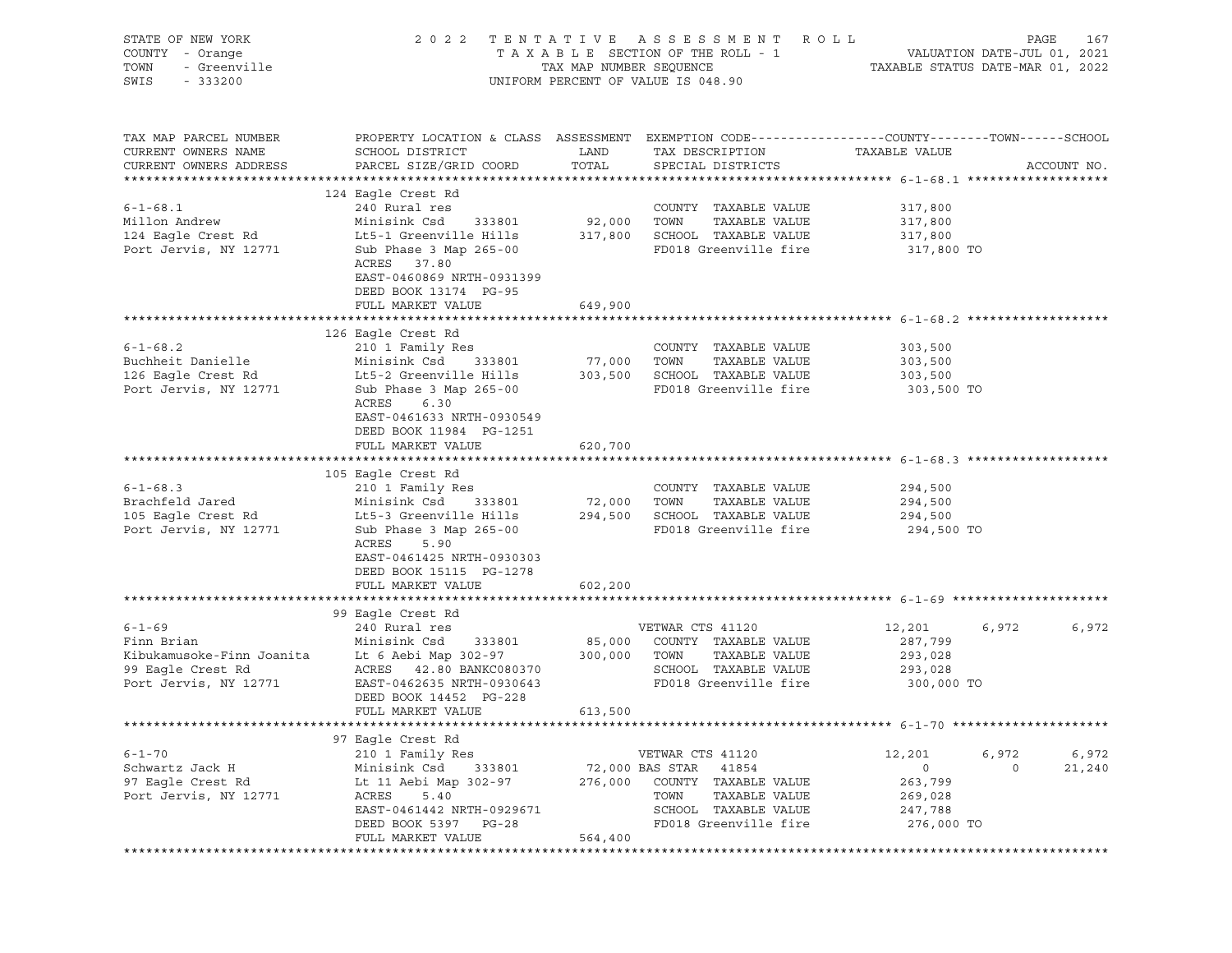| OF NEW YORK<br>I - Orange<br>- Greenville |                                                                                                       |                                                                                     |                                                                                                       | PAGE                                                                                                                                                                                                                                                                                                                                                                                                                                                                                                                                                                                                                                                                                                                                                                                                                                                                                                                                                                                                                                                 | 168                                                                                                                                                                                                                                                                                                                                                                                                                                                                                                                                                                                                                                                                                                                                                                                                                                                                                                                                                                                    |
|-------------------------------------------|-------------------------------------------------------------------------------------------------------|-------------------------------------------------------------------------------------|-------------------------------------------------------------------------------------------------------|------------------------------------------------------------------------------------------------------------------------------------------------------------------------------------------------------------------------------------------------------------------------------------------------------------------------------------------------------------------------------------------------------------------------------------------------------------------------------------------------------------------------------------------------------------------------------------------------------------------------------------------------------------------------------------------------------------------------------------------------------------------------------------------------------------------------------------------------------------------------------------------------------------------------------------------------------------------------------------------------------------------------------------------------------|----------------------------------------------------------------------------------------------------------------------------------------------------------------------------------------------------------------------------------------------------------------------------------------------------------------------------------------------------------------------------------------------------------------------------------------------------------------------------------------------------------------------------------------------------------------------------------------------------------------------------------------------------------------------------------------------------------------------------------------------------------------------------------------------------------------------------------------------------------------------------------------------------------------------------------------------------------------------------------------|
| TAX MAP PARCEL NUMBER<br>SCHOOL DISTRICT  |                                                                                                       | SPECIAL DISTRICTS                                                                   |                                                                                                       |                                                                                                                                                                                                                                                                                                                                                                                                                                                                                                                                                                                                                                                                                                                                                                                                                                                                                                                                                                                                                                                      | ACCOUNT NO.                                                                                                                                                                                                                                                                                                                                                                                                                                                                                                                                                                                                                                                                                                                                                                                                                                                                                                                                                                            |
| 91 Eagle Crest Rd<br>FULL MARKET VALUE    |                                                                                                       |                                                                                     |                                                                                                       | 21,800 21,800                                                                                                                                                                                                                                                                                                                                                                                                                                                                                                                                                                                                                                                                                                                                                                                                                                                                                                                                                                                                                                        |                                                                                                                                                                                                                                                                                                                                                                                                                                                                                                                                                                                                                                                                                                                                                                                                                                                                                                                                                                                        |
|                                           |                                                                                                       |                                                                                     |                                                                                                       |                                                                                                                                                                                                                                                                                                                                                                                                                                                                                                                                                                                                                                                                                                                                                                                                                                                                                                                                                                                                                                                      |                                                                                                                                                                                                                                                                                                                                                                                                                                                                                                                                                                                                                                                                                                                                                                                                                                                                                                                                                                                        |
| 77 Eagle Crest Rd<br>210 1 Family Res     |                                                                                                       | COUNTY TAXABLE VALUE                                                                | 270,000<br>270,000<br>270,000                                                                         |                                                                                                                                                                                                                                                                                                                                                                                                                                                                                                                                                                                                                                                                                                                                                                                                                                                                                                                                                                                                                                                      |                                                                                                                                                                                                                                                                                                                                                                                                                                                                                                                                                                                                                                                                                                                                                                                                                                                                                                                                                                                        |
|                                           |                                                                                                       |                                                                                     |                                                                                                       |                                                                                                                                                                                                                                                                                                                                                                                                                                                                                                                                                                                                                                                                                                                                                                                                                                                                                                                                                                                                                                                      |                                                                                                                                                                                                                                                                                                                                                                                                                                                                                                                                                                                                                                                                                                                                                                                                                                                                                                                                                                                        |
|                                           |                                                                                                       |                                                                                     |                                                                                                       |                                                                                                                                                                                                                                                                                                                                                                                                                                                                                                                                                                                                                                                                                                                                                                                                                                                                                                                                                                                                                                                      |                                                                                                                                                                                                                                                                                                                                                                                                                                                                                                                                                                                                                                                                                                                                                                                                                                                                                                                                                                                        |
| 71 Eagle Crest Rd                         |                                                                                                       |                                                                                     |                                                                                                       | 20,000 20,000                                                                                                                                                                                                                                                                                                                                                                                                                                                                                                                                                                                                                                                                                                                                                                                                                                                                                                                                                                                                                                        | 6,972                                                                                                                                                                                                                                                                                                                                                                                                                                                                                                                                                                                                                                                                                                                                                                                                                                                                                                                                                                                  |
|                                           |                                                                                                       |                                                                                     |                                                                                                       |                                                                                                                                                                                                                                                                                                                                                                                                                                                                                                                                                                                                                                                                                                                                                                                                                                                                                                                                                                                                                                                      |                                                                                                                                                                                                                                                                                                                                                                                                                                                                                                                                                                                                                                                                                                                                                                                                                                                                                                                                                                                        |
| DEED BOOK 13977 PG-647                    |                                                                                                       |                                                                                     | 220,000                                                                                               |                                                                                                                                                                                                                                                                                                                                                                                                                                                                                                                                                                                                                                                                                                                                                                                                                                                                                                                                                                                                                                                      |                                                                                                                                                                                                                                                                                                                                                                                                                                                                                                                                                                                                                                                                                                                                                                                                                                                                                                                                                                                        |
|                                           |                                                                                                       |                                                                                     |                                                                                                       |                                                                                                                                                                                                                                                                                                                                                                                                                                                                                                                                                                                                                                                                                                                                                                                                                                                                                                                                                                                                                                                      |                                                                                                                                                                                                                                                                                                                                                                                                                                                                                                                                                                                                                                                                                                                                                                                                                                                                                                                                                                                        |
|                                           |                                                                                                       |                                                                                     |                                                                                                       |                                                                                                                                                                                                                                                                                                                                                                                                                                                                                                                                                                                                                                                                                                                                                                                                                                                                                                                                                                                                                                                      |                                                                                                                                                                                                                                                                                                                                                                                                                                                                                                                                                                                                                                                                                                                                                                                                                                                                                                                                                                                        |
| 210 1 Family Res<br>FULL MARKET VALUE     | 414,500                                                                                               |                                                                                     | 19,400                                                                                                | 19,400 19,400                                                                                                                                                                                                                                                                                                                                                                                                                                                                                                                                                                                                                                                                                                                                                                                                                                                                                                                                                                                                                                        |                                                                                                                                                                                                                                                                                                                                                                                                                                                                                                                                                                                                                                                                                                                                                                                                                                                                                                                                                                                        |
|                                           | DEED BOOK 11311 PG-223<br>FULL MARKET VALUE<br>45 Eagle Crest Rd<br>FULL MARKET VALUE<br>198 Woods Rd | DEED BOOK 13717 PG-1532<br>774,600<br>552,100<br>449,900<br>DEED BOOK 14654 PG-1011 | UNIFORM PERCENT OF VALUE IS 048.90<br><b>LAND</b><br>PARCEL SIZE/GRID COORD TOTAL<br>SOLAR EX C 49500 | 2022 TENTATIVE ASSESSMENT ROLL<br>TAX DESCRIPTION TAXABLE VALUE<br>Fimognari Melissa Minisink Csd 333801 67,000 TOWN TAXABLE VALUE<br>77 Eagle Crest Rd Lt 8 Aebi Map 302-97 270,000 SCHOOL TAXABLE VALUE<br>Port Jervis, NY 12771 ACRES 5.00<br>EAST-0462193 NRTH-0929207<br>FD018 Greenville fire<br>FD018 Greenville fire<br>$\begin{tabular}{lllllllllllll} \multicolumn{3}{l}{{\small 6-1-73}} & & & & & & & & \\ \multicolumn{3}{l}{{\small 6-1-73}} & & & & & & & & \\ & & & & & & & & & & & \\ \multicolumn{3}{l}{{\small 6-1-73}} & & & & & & & & \\ \multicolumn{3}{l}{{\small 6-1-73}} & & & & & & & & \\ \multicolumn{3}{l}{{\small 6-1-73}} & & & & & & & & \\ \multicolumn{3}{l}{{\small 6-1-73}} & & & & & & & & \\ \multicolumn{3}{l}{{\small 6-1-73}}$<br>6-1-74<br>Deyoung Jodi 210 1 Family Res<br>Deyoung Nathanael M<br>16 Minisink Csd 333801<br>16 Minisink Csd 333801<br>16 Minisink Csd 333801<br>16 Minisink Csd 333801<br>16 Minisink Csd 333801<br>220,000 SCHOOL TAXABLE VALUE<br>220,000 SCHO<br>FD018 Greenville fire | TAXABLE SECTION OF THE ROLL - 1<br>TAXABLE SECTION OF THE ROLL - 1<br>TAXABLE STATUS DATE-MAR 01, 2022<br>PROPERTY LOCATION & CLASS ASSESSMENT EXEMPTION CODE-----------------COUNTY-------TOWN------SCHOOL<br>91 Eagle Crest Rd<br>Purman Living Trust Jaimee<br>Furman Living Trust Jaimee<br>Minisink Csd<br>Minisink Csd<br>333801<br>57,000 COUNTY TAXABLE VALUE<br>357,000<br>91 Eagle Crest Rd<br>Port Jervis, NY 12771<br>EAST-0461843 NRTH-0929446<br>Port<br>270,000 TO<br>VETWAR CTS 41120<br>COLAR EX C 49500<br>COUNTY TAXABLE VALUE<br>TOWN TAXABLE VALUE<br>TOWN TAXABLE VALUE<br>COUNTY TAXABLE VALUE<br>223,028<br>SCHOOL TAXABLE VALUE<br>223,028<br>FD018 Greenville fire<br>250,000 TO<br>220,000<br>220,000<br>220,000 TO<br>6-1-75 210 1 Family Res SOLAR EX C 49500 19<br>Babcock David W Jr Minisink Csd 333801 42,000 COUNTY TAXABLE VALUE 183,300<br>Babcock Melissa Lt 4 Hawkins Sub 202,700 TOWN TAXABLE VALUE 183,300<br>198 Woods Rd ACRES 9.90 BANKC080 |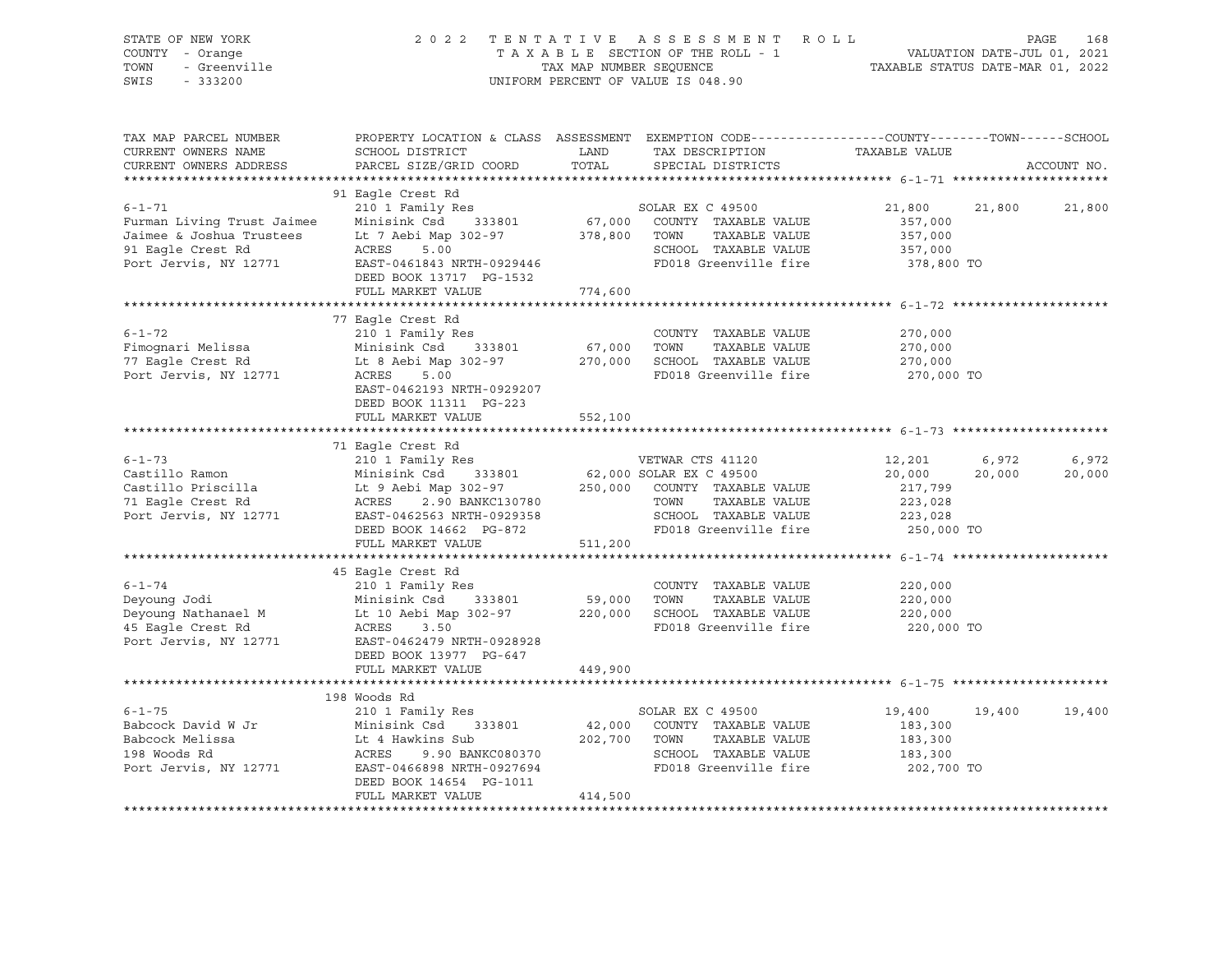### STATE OF NEW YORK 2 0 2 2 T E N T A T I V E A S S E S S M E N T R O L L PAGE 169 COUNTY - Orange T A X A B L E SECTION OF THE ROLL - 1 VALUATION DATE-JUL 01, 2021 TOWN - Greenville TAX MAP NUMBER SEQUENCE TAXABLE STATUS DATE-MAR 01, 2022 SWIS - 333200 UNIFORM PERCENT OF VALUE IS 048.90

| TAX MAP PARCEL NUMBER<br>CURRENT OWNERS NAME<br>CURRENT OWNERS ADDRESS                                                               | PROPERTY LOCATION & CLASS ASSESSMENT<br>SCHOOL DISTRICT<br>PARCEL SIZE/GRID COORD                                        | LAND<br>TOTAL                       | TAX DESCRIPTION<br>SPECIAL DISTRICTS                  | EXEMPTION CODE-----------------COUNTY-------TOWN------SCHOOL<br>TAXABLE VALUE | ACCOUNT NO.        |
|--------------------------------------------------------------------------------------------------------------------------------------|--------------------------------------------------------------------------------------------------------------------------|-------------------------------------|-------------------------------------------------------|-------------------------------------------------------------------------------|--------------------|
|                                                                                                                                      |                                                                                                                          |                                     |                                                       |                                                                               |                    |
| $6 - 1 - 76$                                                                                                                         | 182 Woods Rd<br>210 1 Family Res<br>Minisink Csd 333801 32,000                                                           |                                     | COUNTY TAXABLE VALUE                                  | 174,000<br>174,000                                                            |                    |
| Rivera Jose                                                                                                                          |                                                                                                                          |                                     | TOWN<br>TAXABLE VALUE                                 |                                                                               |                    |
|                                                                                                                                      | 3.40 BANKC190321 174,000                                                                                                 |                                     | SCHOOL TAXABLE VALUE 174,000                          |                                                                               |                    |
|                                                                                                                                      |                                                                                                                          |                                     | FD018 Greenville fire                                 | 174,000 TO                                                                    |                    |
| Saez-Rivera Irene MacRES 3.40 BANKC190321<br>182 Woods Rd EAST-0467811 NRTH-0927849<br>Port Jervis, NY 12771 DEED BOOK 15117 PG-1227 |                                                                                                                          |                                     |                                                       |                                                                               |                    |
|                                                                                                                                      | FULL MARKET VALUE                                                                                                        | 355,800                             |                                                       |                                                                               |                    |
|                                                                                                                                      |                                                                                                                          |                                     |                                                       |                                                                               |                    |
|                                                                                                                                      | 741-745 Mountain Rd                                                                                                      |                                     |                                                       |                                                                               |                    |
| $6 - 1 - 77$                                                                                                                         | 240 Rural res                                                                                                            |                                     | BAS STAR<br>41854                                     | $\circ$                                                                       | $\Omega$<br>21,240 |
| LeBlanc David                                                                                                                        | Minisink Csd<br>333801                                                                                                   |                                     | COUNTY TAXABLE VALUE                                  | 197,500                                                                       |                    |
| 741 Mountain Rd                                                                                                                      | Map 537-06 Lt1                                                                                                           | 61,800    COUNTY<br>197,500    TOWN | TAXABLE VALUE                                         | 197,500                                                                       |                    |
| Port Jervis, NY 12771                                                                                                                | Map 537-06 DLL<br>ACRES 6.80 BANKC170030                                                                                 |                                     |                                                       |                                                                               |                    |
|                                                                                                                                      | EAST-0460847 NRTH-0926278                                                                                                |                                     | SCHOOL TAXABLE VALUE 176,260<br>FD018 Greenville fire | 197,500 TO                                                                    |                    |
|                                                                                                                                      |                                                                                                                          |                                     |                                                       |                                                                               |                    |
|                                                                                                                                      | DEED BOOK 11367 PG-561                                                                                                   |                                     |                                                       |                                                                               |                    |
|                                                                                                                                      | FULL MARKET VALUE                                                                                                        | 403,900                             |                                                       |                                                                               |                    |
|                                                                                                                                      |                                                                                                                          |                                     |                                                       |                                                                               |                    |
|                                                                                                                                      | Mountain Rd                                                                                                              |                                     |                                                       |                                                                               |                    |
| $6 - 1 - 78$                                                                                                                         | 312 Vac w/imprv                                                                                                          |                                     | COUNTY TAXABLE VALUE                                  | 164,300                                                                       |                    |
| White William T III                                                                                                                  | Minisink Csd 333801                                                                                                      | COUNT<br>45,300 TOWN<br>164,300     | TAXABLE VALUE                                         | 164,300                                                                       |                    |
| 20 Springbrook Rd                                                                                                                    | Map 537-06 Lt2                                                                                                           | 164,300                             | SCHOOL TAXABLE VALUE                                  | 164,300                                                                       |                    |
| Port Jervis, NY 12771                                                                                                                | ACRES 4.10                                                                                                               |                                     | FD018 Greenville fire 164,300 TO                      |                                                                               |                    |
|                                                                                                                                      | EAST-0460959 NRTH-0926589                                                                                                |                                     |                                                       |                                                                               |                    |
|                                                                                                                                      | DEED BOOK 14653 PG-1936                                                                                                  |                                     |                                                       |                                                                               |                    |
|                                                                                                                                      | FULL MARKET VALUE                                                                                                        | 336,000                             |                                                       |                                                                               |                    |
|                                                                                                                                      |                                                                                                                          |                                     |                                                       |                                                                               |                    |
|                                                                                                                                      | 1208 Greenville Tpke                                                                                                     |                                     |                                                       |                                                                               |                    |
| $6 - 1 - 79$                                                                                                                         | 220 2 Family Res                                                                                                         |                                     | COUNTY TAXABLE VALUE                                  | 157,000                                                                       |                    |
| Altamura Eugene<br><u>Altamura</u> Ann                                                                                               |                                                                                                                          |                                     | TOWN<br>TAXABLE VALUE                                 | 157,000                                                                       |                    |
| Altamura Ann                                                                                                                         | Minisink Csd 333801 45,500<br>Lt1 Altamura Map 51-11 157,000                                                             |                                     | SCHOOL TAXABLE VALUE                                  | 157,000                                                                       |                    |
| 1206 Greenville Tpke<br>Paut January 19771                                                                                           | ACRES 4.80 BANKC191006                                                                                                   |                                     | FD018 Greenville fire 157,000 TO                      |                                                                               |                    |
| Port Jervis, NY 12771                                                                                                                | EAST-0468751 NRTH-0927581                                                                                                |                                     |                                                       |                                                                               |                    |
|                                                                                                                                      | DEED BOOK 3526 PG-158                                                                                                    |                                     |                                                       |                                                                               |                    |
|                                                                                                                                      | FULL MARKET VALUE                                                                                                        | 321,100                             |                                                       |                                                                               |                    |
|                                                                                                                                      |                                                                                                                          |                                     |                                                       |                                                                               |                    |
|                                                                                                                                      | 1206 Greenville Tpke                                                                                                     |                                     |                                                       |                                                                               |                    |
| $6 - 1 - 80$                                                                                                                         |                                                                                                                          |                                     |                                                       | 6,972<br>5,229                                                                | 6,972              |
|                                                                                                                                      | 210 1 Family Res<br>Minisink Csd 333801 33,600 COUNTY TAXABLE VALUE<br>Lt2 Altamura Map 51-11 197,800 TOWN TAXABLE VALUE |                                     |                                                       | 190,828                                                                       |                    |
| Altamura Eugene<br>Altamura Ann<br>Altamura Ann                                                                                      |                                                                                                                          |                                     | TAXABLE VALUE                                         | 192,571                                                                       |                    |
| 1206 Greenville Tpke                                                                                                                 | ACRES<br>2.30                                                                                                            |                                     |                                                       |                                                                               |                    |
| Port Jervis, NY 12771                                                                                                                | EAST-0468952 NRTH-0927688                                                                                                |                                     | SCHOOL TAXABLE VALUE<br>FD018 Greenville fire         | 190,828<br>197,800 TO                                                         |                    |
|                                                                                                                                      |                                                                                                                          |                                     |                                                       |                                                                               |                    |
|                                                                                                                                      | DEED BOOK 3526 PG-158                                                                                                    | 404,500                             |                                                       |                                                                               |                    |
|                                                                                                                                      | FULL MARKET VALUE                                                                                                        |                                     |                                                       |                                                                               |                    |
|                                                                                                                                      |                                                                                                                          |                                     |                                                       |                                                                               |                    |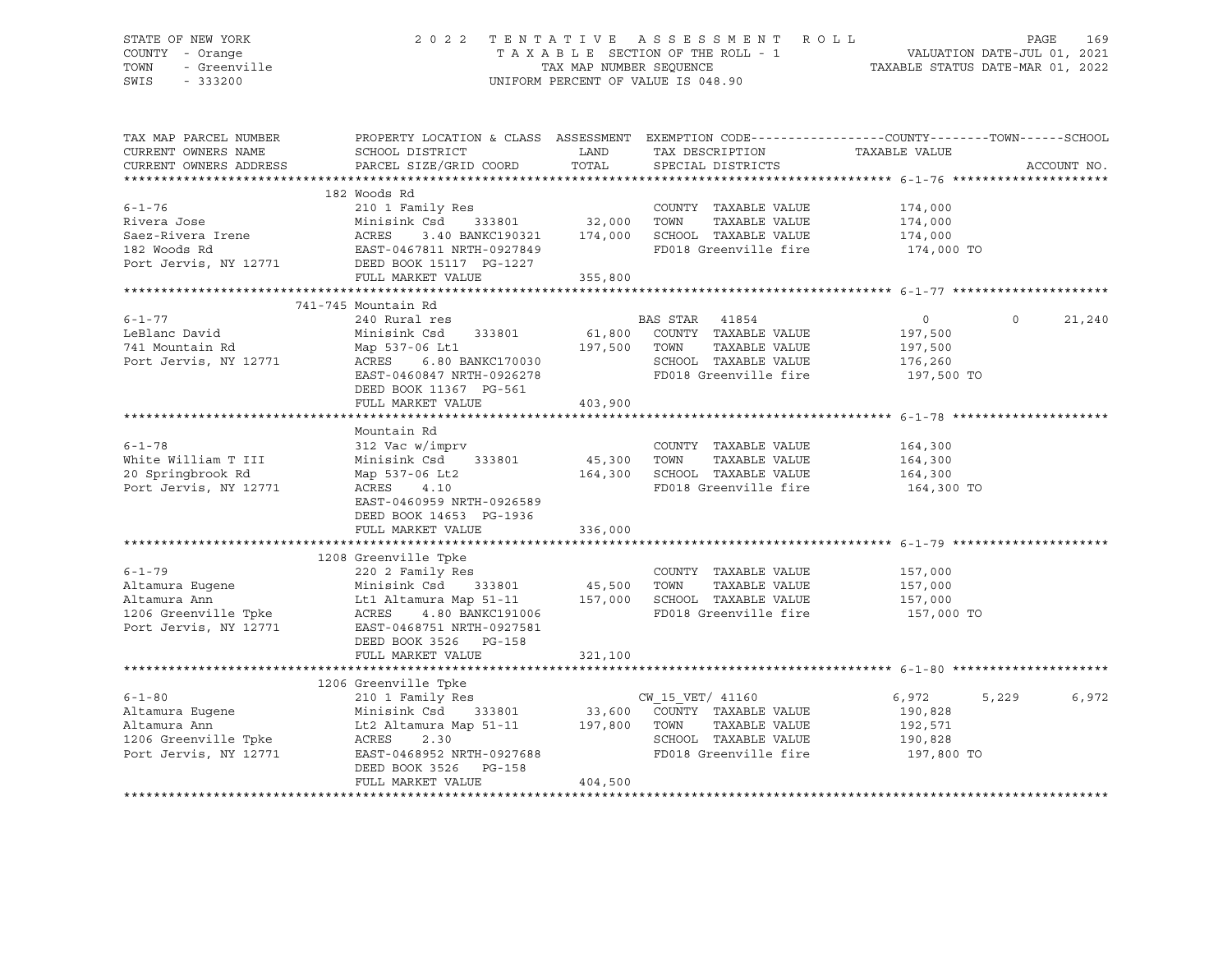| STATE OF NEW YORK                       | 2 0 2 2                                                                                         |                         | TENTATIVE ASSESSMENT<br>TAXABLE SECTION OF THE ROLL - 1 | R O L L        | 170<br>PAGE                                                     |
|-----------------------------------------|-------------------------------------------------------------------------------------------------|-------------------------|---------------------------------------------------------|----------------|-----------------------------------------------------------------|
| COUNTY - Orange<br>TOWN<br>- Greenville |                                                                                                 | TAX MAP NUMBER SEQUENCE |                                                         |                | VALUATION DATE-JUL 01, 2021<br>TAXABLE STATUS DATE-MAR 01, 2022 |
| SWIS<br>$-333200$                       |                                                                                                 |                         | UNIFORM PERCENT OF VALUE IS 048.90                      |                |                                                                 |
|                                         |                                                                                                 |                         |                                                         |                |                                                                 |
|                                         |                                                                                                 |                         |                                                         |                |                                                                 |
| TAX MAP PARCEL NUMBER                   | PROPERTY LOCATION & CLASS ASSESSMENT EXEMPTION CODE----------------COUNTY-------TOWN-----SCHOOL |                         |                                                         |                |                                                                 |
| CURRENT OWNERS NAME                     | SCHOOL DISTRICT                                                                                 | LAND                    | TAX DESCRIPTION                                         | TAXABLE VALUE  |                                                                 |
| CURRENT OWNERS ADDRESS                  | PARCEL SIZE/GRID COORD                                                                          | TOTAL                   | SPECIAL DISTRICTS                                       |                | ACCOUNT NO.                                                     |
|                                         |                                                                                                 |                         |                                                         |                |                                                                 |
|                                         | Greenville Tpke                                                                                 |                         |                                                         |                |                                                                 |
| $6 - 1 - 81$                            | 314 Rural vac<10                                                                                |                         | COUNTY TAXABLE VALUE                                    | 26,600         |                                                                 |
| Altamura Eugene                         | Minisink Csd<br>333801                                                                          | 26,600                  | TOWN<br>TAXABLE VALUE                                   | 26,600         |                                                                 |
| Altamura Ann                            | Lt3 Altamura Map 51-11                                                                          |                         | 26,600 SCHOOL TAXABLE VALUE                             | 26,600         |                                                                 |
| 1206 Greenville Tpke                    | ACRES<br>2.30                                                                                   |                         | FD018 Greenville fire                                   | 26,600 TO      |                                                                 |
| Port Jervis, NY 12771                   | EAST-0469044 NRTH-0927798                                                                       |                         |                                                         |                |                                                                 |
|                                         | DEED BOOK 3526 PG-158                                                                           |                         |                                                         |                |                                                                 |
|                                         | FULL MARKET VALUE                                                                               | 54,400                  |                                                         |                |                                                                 |
|                                         |                                                                                                 |                         |                                                         |                |                                                                 |
|                                         | 49 Deer Crossing                                                                                |                         |                                                         |                |                                                                 |
| $7 - 1 - 1.11$                          | 210 1 Family Res                                                                                |                         | COUNTY TAXABLE VALUE                                    | 225,800        |                                                                 |
| Bauer Paul M                            | Minisink Csd<br>333801                                                                          | 46,700                  | TOWN<br>TAXABLE VALUE                                   | 225,800        |                                                                 |
| Bauer Vivian                            | Lt 1 Stonegate Est-Duffy                                                                        | 225,800                 | SCHOOL TAXABLE VALUE                                    | 225,800        |                                                                 |
| 49 Deer Crossing                        | Map 7538                                                                                        |                         | FD018 Greenville fire                                   | 225,800 TO     |                                                                 |
| Port Jervis, NY 12771                   | ACRES<br>6.00 BANKC080370                                                                       |                         |                                                         |                |                                                                 |
|                                         | EAST-0473917 NRTH-0926535                                                                       |                         |                                                         |                |                                                                 |
|                                         | DEED BOOK 11424 PG-947                                                                          |                         |                                                         |                |                                                                 |
|                                         | FULL MARKET VALUE                                                                               | 461,800                 |                                                         |                |                                                                 |
|                                         |                                                                                                 |                         |                                                         |                |                                                                 |
|                                         | 65 Deer Crossing                                                                                |                         | 91 PCT OF VALUE USED FOR EXEMPTION PURPOSES             |                |                                                                 |
| $7 - 1 - 1.12$                          | 210 1 Family Res                                                                                |                         | VETCOM CTS 41130                                        | 20,335         | 11,620<br>11,620                                                |
| Haggerty Patricia                       | Minisink Csd                                                                                    | 333801 48,300 ENH STAR  | 41834                                                   | $\overline{0}$ | 53,020<br>$\circ$                                               |
| Haggerty John                           | Lt 2 Stonegate Est-Duffy                                                                        |                         | 189,800 COUNTY TAXABLE VALUE                            | 169,465        |                                                                 |
| 65 Deer Crossing                        | Map 7538                                                                                        |                         | TOWN<br>TAXABLE VALUE                                   | 178,180        |                                                                 |
| Port Jervis, NY 12771                   | ACRES<br>8.00                                                                                   |                         | SCHOOL TAXABLE VALUE                                    | 125,160        |                                                                 |
|                                         | EAST-0473577 NRTH-0926912                                                                       |                         | FD018 Greenville fire                                   | 189,800 TO     |                                                                 |
|                                         | DEED BOOK 2526 PG-00042                                                                         |                         |                                                         |                |                                                                 |
|                                         | FULL MARKET VALUE                                                                               | 388,100                 |                                                         |                |                                                                 |
|                                         | 105 Deer Crossing                                                                               |                         |                                                         |                |                                                                 |
| $7 - 1 - 1.13$                          | 210 1 Family Res                                                                                |                         | BAS STAR<br>41854                                       | $\circ$        | 21,240<br>$\circ$                                               |
| Hovorka Joseph J                        | 333801<br>Minisink Csd                                                                          | 48,600                  | COUNTY TAXABLE VALUE                                    | 178,700        |                                                                 |
| Ribbs Suzanne                           | Lt 3 Stonegate Est-Duffy                                                                        | 178,700                 | TOWN<br>TAXABLE VALUE                                   | 178,700        |                                                                 |
| 105 Deer Crossing                       | Map 7538                                                                                        |                         | SCHOOL TAXABLE VALUE                                    | 157,460        |                                                                 |
| Port Jervis, NY 12771                   | ACRES<br>8.40 BANKN140687                                                                       |                         | FD018 Greenville fire                                   | 178,700 TO     |                                                                 |
|                                         | EAST-0473176 NRTH-0927293                                                                       |                         |                                                         |                |                                                                 |
|                                         | DEED BOOK 12322 PG-334                                                                          |                         |                                                         |                |                                                                 |
|                                         | FULL MARKET VALUE                                                                               | 365,400                 |                                                         |                |                                                                 |
|                                         |                                                                                                 |                         |                                                         |                |                                                                 |
|                                         | 113 Deer Crossing                                                                               |                         |                                                         |                |                                                                 |
| $7 - 1 - 1.14$                          | 240 Rural res                                                                                   |                         | BAS STAR<br>41854                                       | $\circ$        | 0<br>21,240                                                     |
| Natalizio Curt J                        | Minisink Csd<br>333801                                                                          | 44,400                  | COUNTY<br>TAXABLE VALUE                                 | 184,100        |                                                                 |
| Beam Erin L                             | Lt 4 Stonegate Est-Duffy                                                                        | 184,100                 | TOWN<br>TAXABLE VALUE                                   | 184,100        |                                                                 |
| 113 Deer Crossing                       | Map 7538                                                                                        |                         | SCHOOL TAXABLE VALUE                                    | 162,860        |                                                                 |
| Port Jervis, NY 12771                   | Partial on pole barn                                                                            |                         | FD018 Greenville fire                                   | 184,100 TO     |                                                                 |
|                                         | ACRES<br>21.90 BANKC220055                                                                      |                         |                                                         |                |                                                                 |
|                                         | EAST-0472495 NRTH-0927842                                                                       |                         |                                                         |                |                                                                 |
|                                         | DEED BOOK 13630 PG-1082                                                                         |                         |                                                         |                |                                                                 |
|                                         | FULL MARKET VALUE                                                                               | 376,500                 |                                                         |                |                                                                 |
|                                         |                                                                                                 |                         |                                                         |                |                                                                 |
|                                         |                                                                                                 |                         |                                                         |                |                                                                 |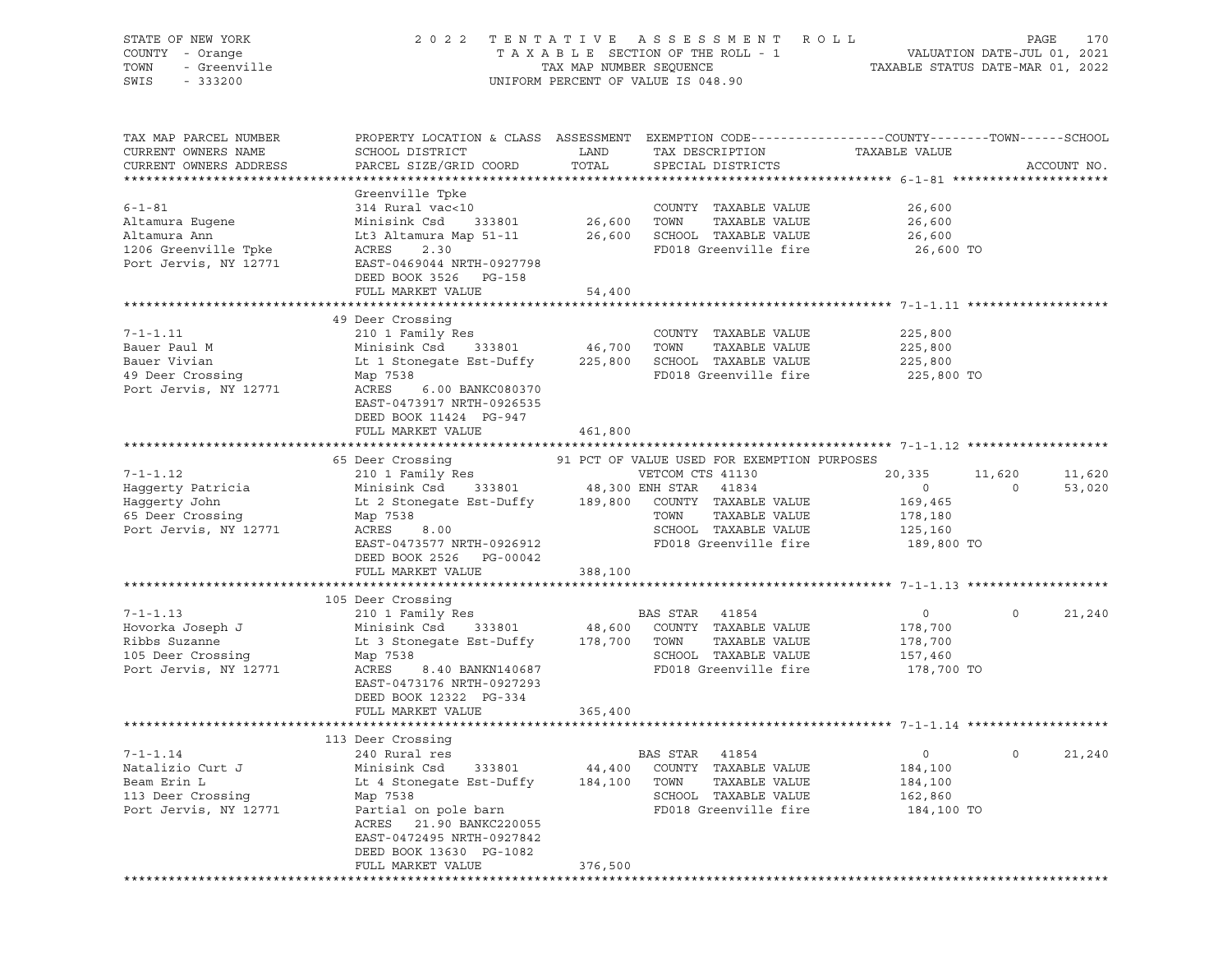| STATE OF NEW YORK<br>COUNTY - Orange<br>OF NEW YORK<br>- Orange<br>- Greenville<br>- Conna<br>TOWN<br>SWIS - 333200 | 2022 TENTATIVE ASSESSMENT ROLL                                                                                                                                                                                                                                                                       |         | TAXABLE SECTION OF THE ROLL - 1 VALUATION DATE-JUL 01, 2021<br>TAX MAP NUMBER SEQUENCE TAXABLE STATUS DATE-MAR 01, 2022<br>UNIFORM PERCENT OF VALUE IS 048.90 |                                                               | PAGE     | 171         |
|---------------------------------------------------------------------------------------------------------------------|------------------------------------------------------------------------------------------------------------------------------------------------------------------------------------------------------------------------------------------------------------------------------------------------------|---------|---------------------------------------------------------------------------------------------------------------------------------------------------------------|---------------------------------------------------------------|----------|-------------|
| TAX MAP PARCEL NUMBER<br>CURRENT OWNERS NAME<br>CURRENT OWNERS ADDRESS                                              | PROPERTY LOCATION & CLASS ASSESSMENT EXEMPTION CODE---------------COUNTY-------TOWN-----SCHOOL<br>SCHOOL DISTRICT<br>PARCEL SIZE/GRID COORD                                                                                                                                                          | TOTAL   | LAND TAX DESCRIPTION TAXABLE VALUE<br>SPECIAL DISTRICTS                                                                                                       |                                                               |          | ACCOUNT NO. |
|                                                                                                                     |                                                                                                                                                                                                                                                                                                      |         |                                                                                                                                                               |                                                               |          |             |
|                                                                                                                     | 1489 US Hwy 6                                                                                                                                                                                                                                                                                        |         |                                                                                                                                                               |                                                               |          |             |
| 7-1-2.2<br>Sink Allen                                                                                               | 7-1-2.2<br>Sink Allen 210 1 Family Res COUNTY TAXABLE VALUE 88,400<br>Sink Susan L<br>Sink Map 766-18<br>Sink Map 766-18<br>Sink Map 766-18<br>Sink Map 766-18<br>Sink Map 766-18<br>Sink Map 766-18<br>B8,400<br>FRNT 185.50 DPTH 135.10<br>PO18 Gr                                                 |         |                                                                                                                                                               |                                                               |          |             |
|                                                                                                                     | DEED BOOK 14423 PG-165<br>FULL MARKET VALUE                                                                                                                                                                                                                                                          | 180,800 |                                                                                                                                                               |                                                               |          |             |
|                                                                                                                     |                                                                                                                                                                                                                                                                                                      |         |                                                                                                                                                               |                                                               |          |             |
|                                                                                                                     | 1483 US Hwy 6                                                                                                                                                                                                                                                                                        |         |                                                                                                                                                               |                                                               |          |             |
|                                                                                                                     |                                                                                                                                                                                                                                                                                                      |         |                                                                                                                                                               | 121,800<br>121,800<br>121,800<br>121,800 TO                   |          |             |
|                                                                                                                     |                                                                                                                                                                                                                                                                                                      |         |                                                                                                                                                               |                                                               |          |             |
|                                                                                                                     | FULL MARKET VALUE                                                                                                                                                                                                                                                                                    | 249,100 |                                                                                                                                                               |                                                               |          |             |
|                                                                                                                     |                                                                                                                                                                                                                                                                                                      |         |                                                                                                                                                               |                                                               |          |             |
|                                                                                                                     |                                                                                                                                                                                                                                                                                                      |         | TAXABLE VALUE<br>FD018 Greenville fire                                                                                                                        | 39,100<br>39,100<br>39,100<br>39,100 TO                       |          |             |
|                                                                                                                     |                                                                                                                                                                                                                                                                                                      |         |                                                                                                                                                               |                                                               |          |             |
|                                                                                                                     | 6 Mi Bar Ln<br>7-1-4.21 (210 1 Family Res BAS STAR 41854<br>Morse David J Minisink Csd 333801 40,300 COUNTY TAXABLE VALUE<br>Ewanciw-Morse Cynthia Lt1 Ewanciw Sub Map 10024 159,000 TOWN TAXABLE VALUE<br>6 Mi Bar Ln ACRES 3.20 SCHOOL TAXABLE VA<br>DEED BOOK 4072    PG-221<br>FULL MARKET VALUE | 325,200 |                                                                                                                                                               | $\overline{0}$<br>159,000<br>159,000<br>137,760<br>159,000 TO | $\circ$  | 21,240      |
|                                                                                                                     |                                                                                                                                                                                                                                                                                                      |         |                                                                                                                                                               |                                                               |          |             |
| 16 Mi Bar Ln<br>Port Jervis, NY 12771                                                                               | 16 Mi Bar Ln<br>1-1-4.22<br>210 1 Family Res<br>Ewanciw Peter Joseph Minisink Csd 333801 41,100 COUNTY TAXABLE VALUE<br>Ewanciw Marie Christine Lt2 Ewanciw Sub Map 10024 154,700 TOWN TAXABLE VALUE<br>16 Mi Bar Ln acres 4 10<br>ACRES 4.10<br>DEED BOOK 3373 PG-223<br>FULL MARKET VALUE          | 316,400 |                                                                                                                                                               | $\overline{0}$<br>154,700<br>154,700                          | $\Omega$ | 21,240      |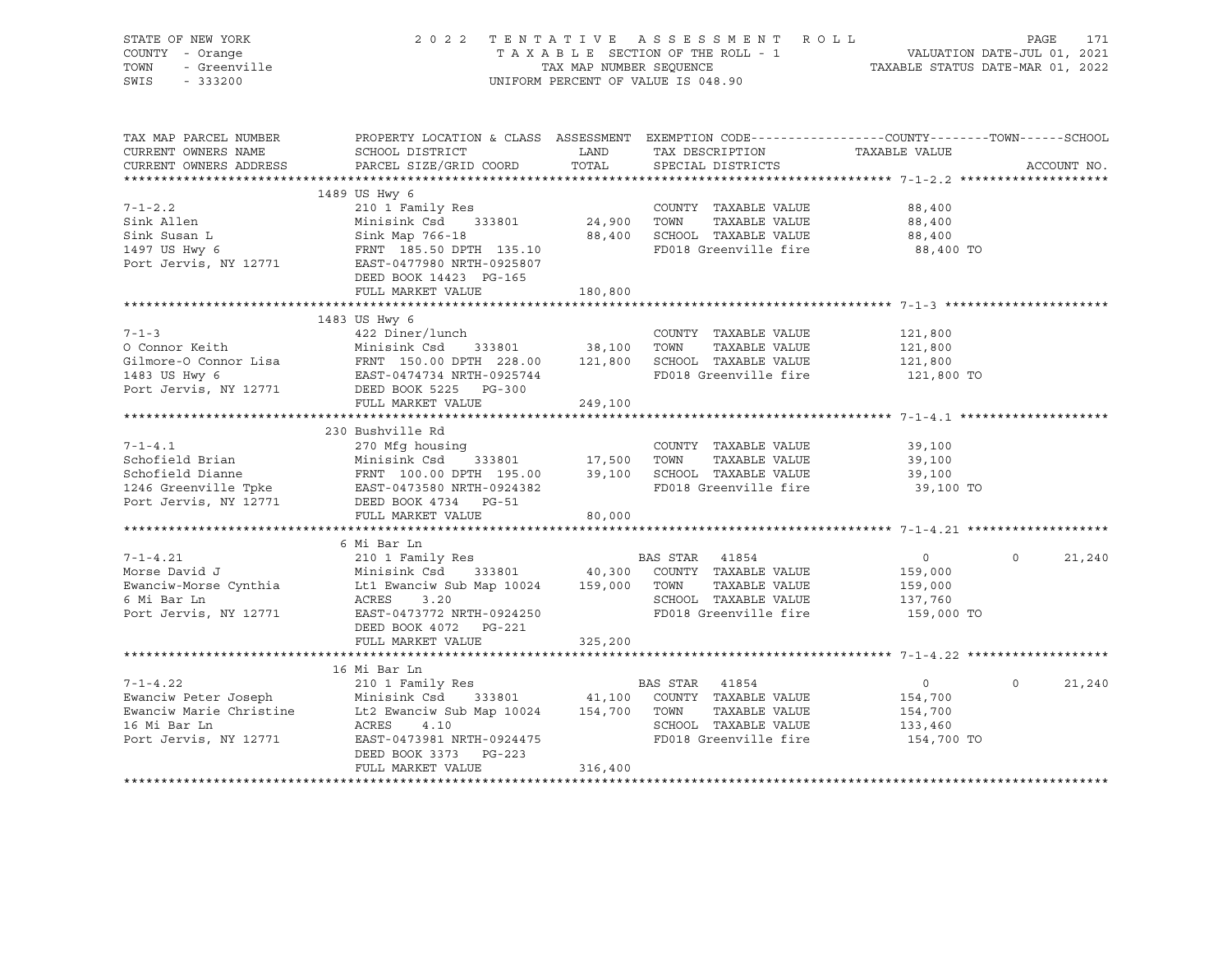| STATE OF NEW YORK<br>COUNTY - Orange<br>TOWN<br>- Greenville<br>SWIS<br>$-333200$                                                                                                                                                                                                                                                                                                                                                         | 2022 TENTATIVE ASSESSMENT ROLL                                                                                                                                                        |         | TAXABLE SECTION OF THE ROLL - 1<br>TAXABLE SECTION OF THE ROLL - 1<br>TAXABLE STATUS DATE-MAR 01, 2022<br>UNIFORM PERCENT OF VALUE IS 048.90 |                                       | PAGE           | 172         |
|-------------------------------------------------------------------------------------------------------------------------------------------------------------------------------------------------------------------------------------------------------------------------------------------------------------------------------------------------------------------------------------------------------------------------------------------|---------------------------------------------------------------------------------------------------------------------------------------------------------------------------------------|---------|----------------------------------------------------------------------------------------------------------------------------------------------|---------------------------------------|----------------|-------------|
| TAX MAP PARCEL NUMBER<br>CURRENT OWNERS NAME<br>CURRENT OWNERS ADDRESS                                                                                                                                                                                                                                                                                                                                                                    | PROPERTY LOCATION & CLASS ASSESSMENT EXEMPTION CODE---------------COUNTY-------TOWN------SCHOOL<br>SCHOOL DISTRICT<br>PARCEL SIZE/GRID COORD                                          |         | TOTAL SPECIAL DISTRICTS                                                                                                                      |                                       |                | ACCOUNT NO. |
|                                                                                                                                                                                                                                                                                                                                                                                                                                           |                                                                                                                                                                                       |         |                                                                                                                                              |                                       |                |             |
| $\begin{tabular}{lllllllllllllllllllll} \hline\text{7-1-4.23} & 36 \text{ M1}\text{ Bar}\text{ in} \\ \text{Ewanciw Mark E} & \text{Minisink Csd} & 333801 & 48,400 & \text{COUTY} & \text{TAXABLE VALUE} \\ \text{Ewanciw Martin} & \text{Lt3 & \text{Wanisink Csd} & 333801 & 48,400 & \text{COUTY} & \text{TAXABLE VALUE} \\ \text{36 Mi Bar In} & \text{ACES} & 7.40\text{ BANKC191006} & \text{SCHOLI TAXABLE VALUE} & \text{RALUE}$ | 36 Mi Bar Ln                                                                                                                                                                          |         |                                                                                                                                              |                                       |                |             |
|                                                                                                                                                                                                                                                                                                                                                                                                                                           |                                                                                                                                                                                       |         |                                                                                                                                              | $\overline{0}$                        | $\bigcirc$     | 21,240      |
|                                                                                                                                                                                                                                                                                                                                                                                                                                           |                                                                                                                                                                                       |         |                                                                                                                                              | 148,400<br>148,400                    |                |             |
|                                                                                                                                                                                                                                                                                                                                                                                                                                           |                                                                                                                                                                                       |         |                                                                                                                                              | 127,160                               |                |             |
|                                                                                                                                                                                                                                                                                                                                                                                                                                           |                                                                                                                                                                                       |         | FD018 Greenville fire                                                                                                                        | 148,400 TO                            |                |             |
|                                                                                                                                                                                                                                                                                                                                                                                                                                           | DEED BOOK 4439 PG-304                                                                                                                                                                 |         |                                                                                                                                              |                                       |                |             |
|                                                                                                                                                                                                                                                                                                                                                                                                                                           | FULL MARKET VALUE                                                                                                                                                                     | 303,500 |                                                                                                                                              |                                       |                |             |
|                                                                                                                                                                                                                                                                                                                                                                                                                                           |                                                                                                                                                                                       |         |                                                                                                                                              |                                       |                |             |
|                                                                                                                                                                                                                                                                                                                                                                                                                                           | 1462 US Hwy 6                                                                                                                                                                         |         |                                                                                                                                              |                                       |                |             |
| The computer of the computer of the computer of the computer of the computer of the computer of the computer of the computer of the computer of the computer of the computer of the computer of the computer of the computer o                                                                                                                                                                                                            |                                                                                                                                                                                       |         |                                                                                                                                              | $\overline{0}$                        | $\overline{0}$ | 21,240      |
|                                                                                                                                                                                                                                                                                                                                                                                                                                           |                                                                                                                                                                                       |         |                                                                                                                                              | 184,200                               |                |             |
|                                                                                                                                                                                                                                                                                                                                                                                                                                           |                                                                                                                                                                                       |         |                                                                                                                                              | 184,200                               |                |             |
|                                                                                                                                                                                                                                                                                                                                                                                                                                           |                                                                                                                                                                                       |         | SCHOOL TAXABLE VALUE                                                                                                                         | 162,960                               |                |             |
|                                                                                                                                                                                                                                                                                                                                                                                                                                           |                                                                                                                                                                                       |         | FD018 Greenville fire                                                                                                                        | 184,200 TO                            |                |             |
|                                                                                                                                                                                                                                                                                                                                                                                                                                           | DEED BOOK 4491 PG-193                                                                                                                                                                 |         |                                                                                                                                              |                                       |                |             |
|                                                                                                                                                                                                                                                                                                                                                                                                                                           | FULL MARKET VALUE                                                                                                                                                                     | 376,700 |                                                                                                                                              |                                       |                |             |
|                                                                                                                                                                                                                                                                                                                                                                                                                                           |                                                                                                                                                                                       |         |                                                                                                                                              |                                       |                |             |
|                                                                                                                                                                                                                                                                                                                                                                                                                                           | US Hwy 6                                                                                                                                                                              |         |                                                                                                                                              |                                       |                |             |
|                                                                                                                                                                                                                                                                                                                                                                                                                                           |                                                                                                                                                                                       |         |                                                                                                                                              | 19,130 19,130<br>4,770                |                | 19,130      |
|                                                                                                                                                                                                                                                                                                                                                                                                                                           |                                                                                                                                                                                       |         |                                                                                                                                              | 4,770                                 |                |             |
|                                                                                                                                                                                                                                                                                                                                                                                                                                           |                                                                                                                                                                                       |         |                                                                                                                                              | 4,770                                 |                |             |
| 7-1-4.25<br>Ewanciw Revocable Trust<br>C/O Barbara Ewanciw<br>C/O Barbara Ewanciw<br>C/O Barbara Ewanciw<br>Lt5 Ewanciw Sub Map 10024<br>Lt5 Ewanciw Sub Map 10024<br>Lt5 Ewanciw Sub Map 10024<br>23,900 COUNTY TAXABLE VALUE<br>23,900 COUNTY                                                                                                                                                                                           |                                                                                                                                                                                       |         | SCHOOL TAXABLE VALUE<br>FD018 Greenville fire                                                                                                | 4,770 TO                              |                |             |
|                                                                                                                                                                                                                                                                                                                                                                                                                                           | EAST-0473643 NRTH-0924920                                                                                                                                                             |         | 19,130 EX                                                                                                                                    |                                       |                |             |
|                                                                                                                                                                                                                                                                                                                                                                                                                                           |                                                                                                                                                                                       |         |                                                                                                                                              |                                       |                |             |
| MAY BE SUBJECT TO PAYMENT DEED BOOK 14968 PG-1116<br>UNDER AGDIST LAW TIL 2026 FULL MARKET VALUE                                                                                                                                                                                                                                                                                                                                          |                                                                                                                                                                                       | 48,900  |                                                                                                                                              |                                       |                |             |
|                                                                                                                                                                                                                                                                                                                                                                                                                                           |                                                                                                                                                                                       |         |                                                                                                                                              |                                       |                |             |
|                                                                                                                                                                                                                                                                                                                                                                                                                                           | 1421 US Hwy 6                                                                                                                                                                         |         | 49 PCT OF VALUE USED FOR EXEMPTION PURPOSES                                                                                                  |                                       |                |             |
| $7 - 1 - 4.26$                                                                                                                                                                                                                                                                                                                                                                                                                            | 112 Dairy farm                                                                                                                                                                        |         | VETCOM CTS 41130                                                                                                                             |                                       |                | 11,620      |
| Ewanciw Revocable Trust                                                                                                                                                                                                                                                                                                                                                                                                                   |                                                                                                                                                                                       |         |                                                                                                                                              | 20,335 11,620<br>78,457 78,457<br>0 0 |                | 78,457      |
| C/O Barbara Ewanciw                                                                                                                                                                                                                                                                                                                                                                                                                       | Minisink Csd 333801 137,000 AGDISTRICT 41720<br>Lt6 Ewanciw Sub Map 10024 249,900 BAS STAR 41854<br>Life Estate Barbara Ewanc COUNTY TAXABLE VALUE<br>ACRES 129.00 TOWN TAXABLE VALUE |         |                                                                                                                                              |                                       |                | 21,240      |
| 1421 US Hwy 6                                                                                                                                                                                                                                                                                                                                                                                                                             |                                                                                                                                                                                       |         |                                                                                                                                              | 151,108                               |                |             |
| Port Jervis, NY 12771                                                                                                                                                                                                                                                                                                                                                                                                                     |                                                                                                                                                                                       |         |                                                                                                                                              | 159,823                               |                |             |
|                                                                                                                                                                                                                                                                                                                                                                                                                                           | EAST-0472408 NRTH-0926307                                                                                                                                                             |         | SCHOOL TAXABLE VALUE<br>FD018 Greenville fire                                                                                                | 138,583                               |                |             |
| MAY BE SUBJECT TO PAYMENT<br>UNDER AGDIST LAW TIL 2026                                                                                                                                                                                                                                                                                                                                                                                    | DEED BOOK 14968 PG-1116                                                                                                                                                               |         |                                                                                                                                              | 171,443 TO                            |                |             |
|                                                                                                                                                                                                                                                                                                                                                                                                                                           | FULL MARKET VALUE                                                                                                                                                                     |         | 511,000 78,457 EX                                                                                                                            |                                       |                |             |
|                                                                                                                                                                                                                                                                                                                                                                                                                                           |                                                                                                                                                                                       |         |                                                                                                                                              |                                       |                |             |
|                                                                                                                                                                                                                                                                                                                                                                                                                                           |                                                                                                                                                                                       |         | VETCOM CTS 41130                                                                                                                             |                                       |                |             |
|                                                                                                                                                                                                                                                                                                                                                                                                                                           |                                                                                                                                                                                       |         |                                                                                                                                              | 20,335 11,620 11,620<br>40,670        | 23,240         | 23,240      |
|                                                                                                                                                                                                                                                                                                                                                                                                                                           | 1.20 BANKC130170   157,400   COUNTY   TAXABLE VALUE                                                                                                                                   |         |                                                                                                                                              | 96,395                                |                |             |
|                                                                                                                                                                                                                                                                                                                                                                                                                                           |                                                                                                                                                                                       |         | TAXABLE VALUE                                                                                                                                | 122,540                               |                |             |
|                                                                                                                                                                                                                                                                                                                                                                                                                                           |                                                                                                                                                                                       |         | SCHOOL TAXABLE VALUE                                                                                                                         | 122,540                               |                |             |
|                                                                                                                                                                                                                                                                                                                                                                                                                                           | FULL MARKET VALUE                                                                                                                                                                     |         | 321,900 FD018 Greenville fire                                                                                                                | 157,400 TO                            |                |             |
|                                                                                                                                                                                                                                                                                                                                                                                                                                           |                                                                                                                                                                                       |         |                                                                                                                                              |                                       |                |             |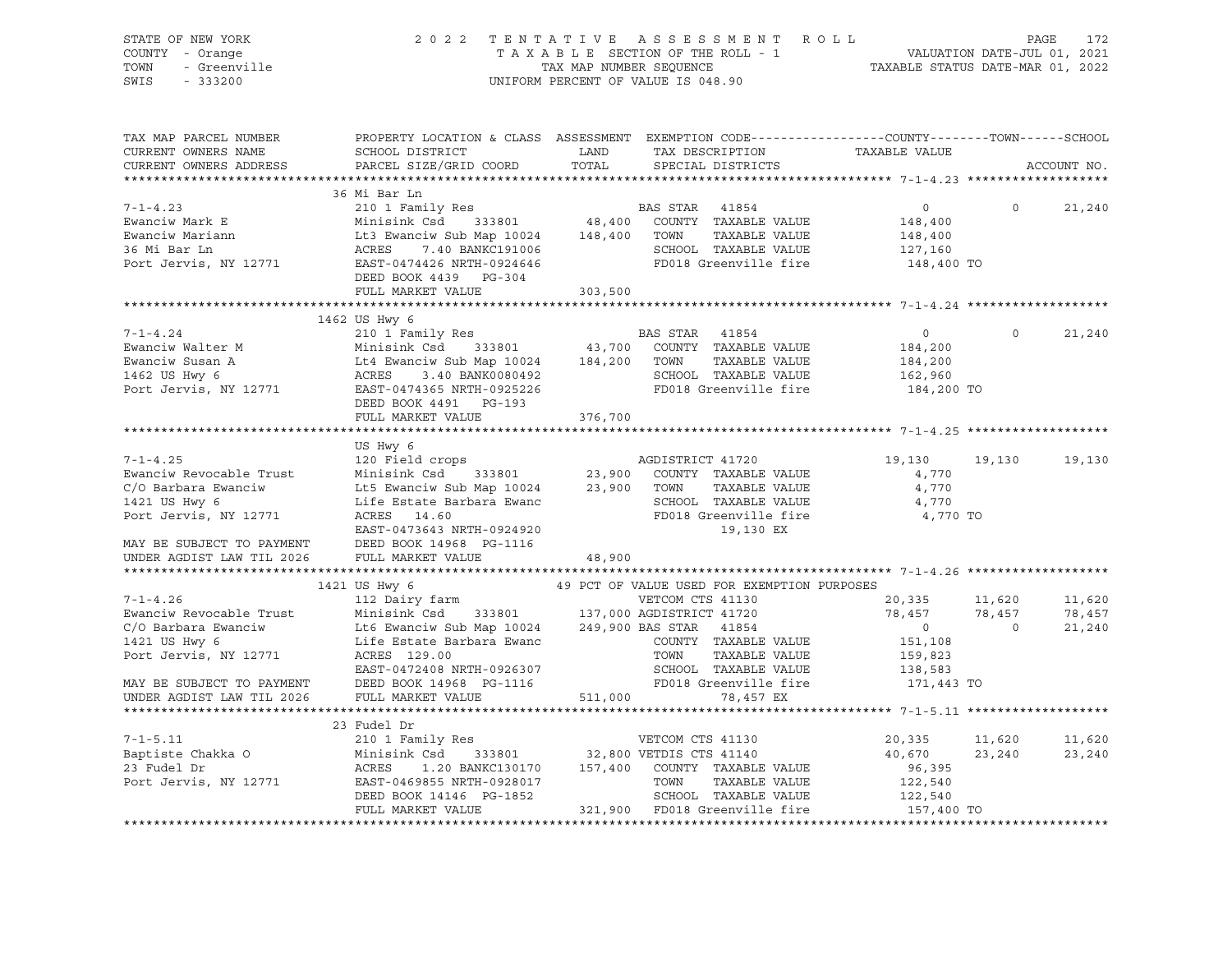SWIS - 333200 UNIFORM PERCENT OF VALUE IS 048.90

### STATE OF NEW YORK 2 0 2 2 T E N T A T I V E A S S E S S M E N T R O L L PAGE 173 COUNTY - Orange T A X A B L E SECTION OF THE ROLL - 1 VALUATION DATE-JUL 01, 2021 TOWN - Greenville TAX MAP NUMBER SEQUENCE TAXABLE STATUS DATE-MAR 01, 2022

| TAX MAP PARCEL NUMBER<br>CURRENT OWNERS NAME<br>CURRENT OWNERS ADDRESS                                  | PROPERTY LOCATION & CLASS ASSESSMENT<br>SCHOOL DISTRICT<br>PARCEL SIZE/GRID COORD                                                                                      | LAND<br>TOTAL                | EXEMPTION CODE-----------------COUNTY--------TOWN------SCHOOL<br>TAX DESCRIPTION<br>SPECIAL DISTRICTS                                            | TAXABLE VALUE                                                  |                    | ACCOUNT NO.      |
|---------------------------------------------------------------------------------------------------------|------------------------------------------------------------------------------------------------------------------------------------------------------------------------|------------------------------|--------------------------------------------------------------------------------------------------------------------------------------------------|----------------------------------------------------------------|--------------------|------------------|
|                                                                                                         |                                                                                                                                                                        |                              |                                                                                                                                                  |                                                                |                    |                  |
| $7 - 1 - 5.12$<br>Turbak Sophie<br>26 Fudel Dr<br>Port Jervis, NY 12771                                 | 26 Fudel Dr<br>210 1 Family Res<br>Minisink Csd<br>333801<br>ACRES<br>3.40<br>EAST-0470125 NRTH-0927838<br>DEED BOOK 11024 PG-720<br>FULL MARKET VALUE                 | 104,900                      | AGED<br>41800<br>43,600 ENH STAR 41834<br>COUNTY TAXABLE VALUE<br>TOWN<br>TAXABLE VALUE<br>SCHOOL TAXABLE VALUE<br>214,500 FD018 Greenville fire | 52,450<br>$\circ$<br>52,450<br>52,450<br>$\circ$<br>104,900 TO | 52,450<br>$\Omega$ | 52,450<br>52,450 |
|                                                                                                         | 8 Fudel Dr                                                                                                                                                             |                              |                                                                                                                                                  |                                                                |                    |                  |
| $7 - 1 - 5.2$<br>Lozza Lisa A<br>Lozza Justin P<br>8 Fudel Dr<br>Port Jervis, NY 12771                  | 210 1 Family Res<br>Minisink Csd<br>333801<br>ACRES<br>4.00 BANKC230070<br>EAST-0469482 NRTH-0927328<br>DEED BOOK 13872 PG-1334<br>FULL MARKET VALUE                   | 44,900<br>194,500<br>397,800 | BAS STAR<br>41854<br>COUNTY TAXABLE VALUE<br>TOWN<br>TAXABLE VALUE<br>SCHOOL TAXABLE VALUE<br>FD018 Greenville fire                              | $\circ$<br>194,500<br>194,500<br>173,260<br>194,500 TO         | $\circ$            | 21,240           |
|                                                                                                         |                                                                                                                                                                        |                              |                                                                                                                                                  |                                                                |                    |                  |
| $7 - 1 - 5.311$<br>Ruscher Matthew<br>Ruscher Kalyn<br>41 Tap Stone Ln<br>Port Jervis, NY 12771         | 41 Tap Stone Ln<br>210 1 Family Res<br>Minisink Csd<br>333801<br>1.50 BANKC170030<br>ACRES<br>EAST-0469732 NRTH-0926922<br>DEED BOOK 14948 PG-553<br>FULL MARKET VALUE | 34,700<br>140,400<br>287,100 | COUNTY TAXABLE VALUE<br>TOWN<br>TAXABLE VALUE<br>SCHOOL TAXABLE VALUE<br>FD018 Greenville fire                                                   | 140,400<br>140,400<br>140,400<br>140,400 TO                    |                    |                  |
|                                                                                                         |                                                                                                                                                                        |                              |                                                                                                                                                  |                                                                |                    |                  |
| $7 - 1 - 5.312$<br>Poe Alan F<br>Poe Frances L<br>45 Tap Stone Ln<br>Port Jervis, NY 12771              | 45 Tap Stone Ln<br>210 1 Family Res<br>333801<br>Minisink Csd<br>ACRES<br>1.60<br>EAST-0469867 NRTH-0927017<br>DEED BOOK 2030 PG-00693<br>FULL MARKET VALUE            | 35,200<br>137,600<br>281,400 | ENH STAR 41834<br>COUNTY TAXABLE VALUE<br>TOWN<br>TAXABLE VALUE<br>SCHOOL TAXABLE VALUE<br>FD018 Greenville fire                                 | $\circ$<br>137,600<br>137,600<br>84,580<br>137,600 TO          | $\Omega$           | 53,020           |
|                                                                                                         |                                                                                                                                                                        |                              |                                                                                                                                                  |                                                                |                    |                  |
| $7 - 1 - 5.313$<br>Bernhardsen Karl<br>Bernhardsen Patricia<br>53 Tap Stone Ln<br>Port Jervis, NY 12771 | 53 Tap Stone Ln<br>210 1 Family Res<br>Minisink Csd<br>333801<br>ACRES<br>1.40<br>EAST-0469977 NRTH-0927092<br>DEED BOOK 5565 PG-191<br>FULL MARKET VALUE              | 34,100<br>133,600<br>273,200 | BAS STAR<br>41854<br>COUNTY TAXABLE VALUE<br>TAXABLE VALUE<br>TOWN<br>SCHOOL TAXABLE VALUE<br>FD018 Greenville fire                              | $\circ$<br>133,600<br>133,600<br>112,360<br>133,600 TO         | $\Omega$           | 21,240           |
|                                                                                                         |                                                                                                                                                                        |                              |                                                                                                                                                  |                                                                |                    |                  |
| $7 - 1 - 5.314$<br>Roeders Hope Properties LLC<br>361 Finchville Tpke<br>Otisville, NY 10963            | 12 Fudel Dr<br>210 1 Family Res<br>Minisink Csd<br>333801<br>ACRES<br>2.30<br>EAST-0469836 NRTH-0927507<br>DEED BOOK 13944 PG-512<br>FULL MARKET VALUE                 | 39,100<br>141,100<br>288,500 | COUNTY TAXABLE VALUE<br>TAXABLE VALUE<br>TOWN<br>SCHOOL TAXABLE VALUE<br>FD018 Greenville fire                                                   | 141,100<br>141,100<br>141,100<br>141,100 TO                    |                    |                  |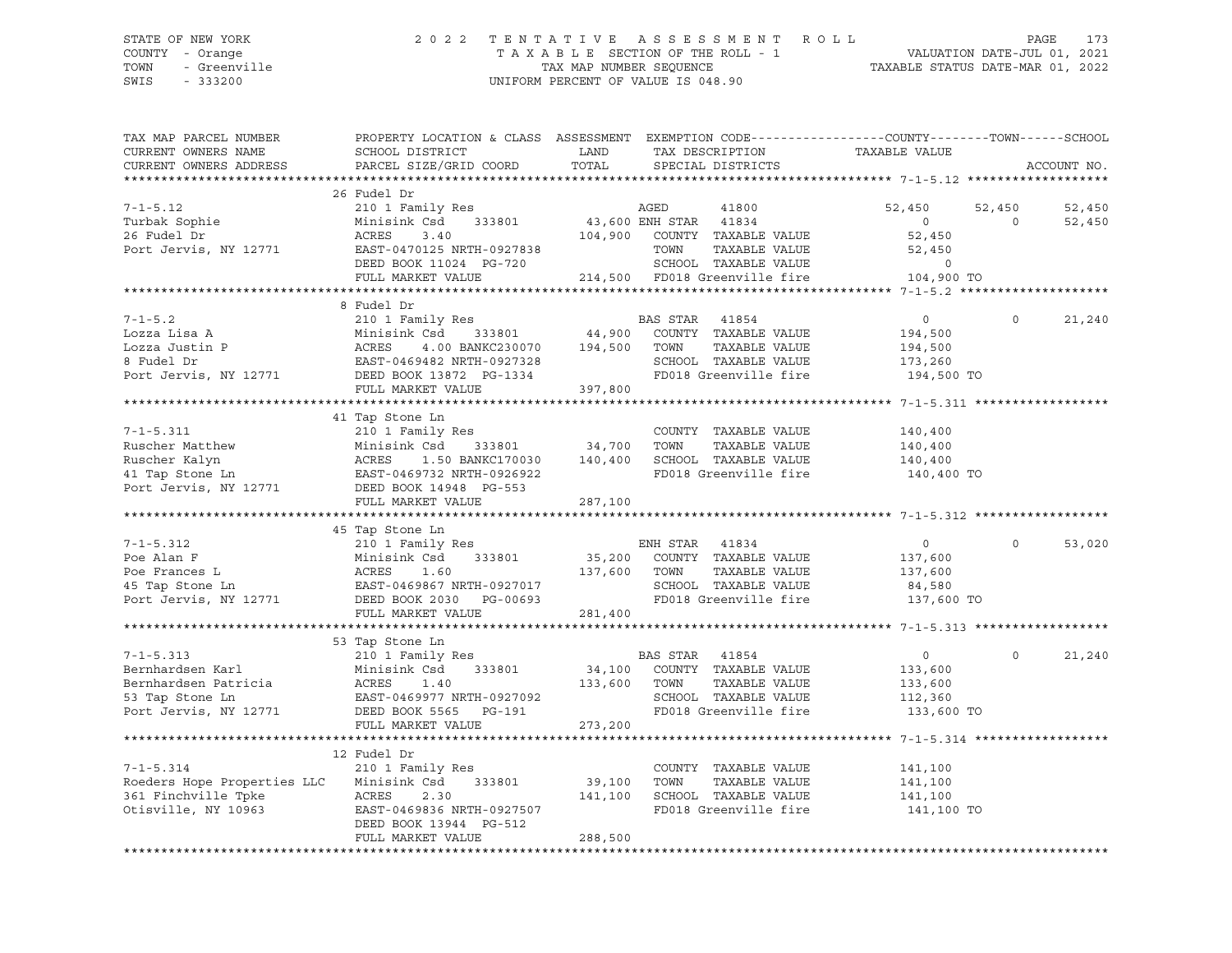| STATE OF NEW YORK<br><i>I -</i> Orange<br>- Greenville<br>- 333200<br>COUNTY - Orange<br>TOWN<br>SWIS                                                                                                                                                                                             |                                                                                                                                                                                                                                                                         |         | 2022 TENTATIVE ASSESSMENT ROLL<br>TAXABLE SECTION OF THE ROLL - 1<br>TAXABLE SECTION OF THE ROLL - 1<br>TAXABLE STATUS DATE-MAR 01, 2022<br>UNIFORM PERCENT OF VALUE IS 048.90                                                               |                                                                                   |                        | PAGE<br>174               |
|---------------------------------------------------------------------------------------------------------------------------------------------------------------------------------------------------------------------------------------------------------------------------------------------------|-------------------------------------------------------------------------------------------------------------------------------------------------------------------------------------------------------------------------------------------------------------------------|---------|----------------------------------------------------------------------------------------------------------------------------------------------------------------------------------------------------------------------------------------------|-----------------------------------------------------------------------------------|------------------------|---------------------------|
| TAX MAP PARCEL NUMBER<br>CURRENT OWNERS NAME<br>CURRENT OWNERS ADDRESS                                                                                                                                                                                                                            | PROPERTY LOCATION & CLASS ASSESSMENT EXEMPTION CODE----------------COUNTY-------TOWN------SCHOOL<br>SCHOOL DISTRICT<br><b>EXAMPLE SERVICE SERVICE SERVICE SERVICE SERVICE SERVICE SERVICE SERVICE SERVICE SERVICE SERVICE SERVICE SERVICE</b><br>PARCEL SIZE/GRID COORD | TOTAL   | TAX DESCRIPTION<br>SPECIAL DISTRICTS                                                                                                                                                                                                         | TAXABLE VALUE                                                                     |                        | ACCOUNT NO.               |
|                                                                                                                                                                                                                                                                                                   |                                                                                                                                                                                                                                                                         |         |                                                                                                                                                                                                                                              |                                                                                   |                        |                           |
| $7 - 1 - 5.321$<br>Fournier Theodore A Jr<br>Fournier Christine L<br>Fournier Christine L<br>210 1998<br>210 1998<br>210 1998<br>210 1998<br>210 1998<br>210 1998<br>210 333801<br>233801<br>39,600 COUNTY TAXABLE VALUE<br>2340<br>210 1998<br>210 1998<br>2240<br>227243<br>2240<br>            | 59 Tap Stone Ln<br>210 1 Family Res                                                                                                                                                                                                                                     |         | BAS STAR 41854                                                                                                                                                                                                                               | $\overline{0}$<br>154,700<br>154,700<br>133,460                                   | $\Omega$               | 21,240                    |
|                                                                                                                                                                                                                                                                                                   | DEED BOOK 4086 PG-144<br>FULL MARKET VALUE                                                                                                                                                                                                                              | 316,400 | FD018 Greenville fire 154,700 TO                                                                                                                                                                                                             |                                                                                   |                        |                           |
|                                                                                                                                                                                                                                                                                                   |                                                                                                                                                                                                                                                                         |         |                                                                                                                                                                                                                                              |                                                                                   |                        |                           |
| $7 - 1 - 5.323$<br>Mc Nichol Francis<br>Mc Nichol Kelly Anne<br>Mc Nichol Kelly Anne<br>2400 NE 55th St Apt 42B<br>2400 NE 55th St Apt 42B<br>2400 NE 55th St Apt 42B<br>2400 NE 55th St Apt 42B<br>2400 NE 55th St Apt 42B<br>2400 NE 55th St Apt 42B<br>2400 NE 4                               | 38 Fudel Dr<br>210 1 Family Res<br>DEED BOOK 5591 PG-9                                                                                                                                                                                                                  |         | COUNTY TAXABLE VALUE<br>TAXABLE VALUE<br>174,100 SCHOOL TAXABLE VALUE<br>FD018 Greenville fire 174,100 TO                                                                                                                                    | 174,100<br>174,100<br>174,100                                                     |                        |                           |
|                                                                                                                                                                                                                                                                                                   | FULL MARKET VALUE                                                                                                                                                                                                                                                       | 356,000 |                                                                                                                                                                                                                                              |                                                                                   |                        |                           |
|                                                                                                                                                                                                                                                                                                   | 13 Fudel Dr                                                                                                                                                                                                                                                             |         |                                                                                                                                                                                                                                              |                                                                                   |                        |                           |
| $7 - 1 - 5.4$<br>Port Jervis, NY 12771 DEED BOOK 13070 PG-681                                                                                                                                                                                                                                     | Fudel Dr<br>210 1 Family Res<br>Minisink Csd 333801 27,500 COUNTY TAXABLE VALUE<br>ACRES 1.10 BANKN140687 78,800 TOWN TAXABLE VALUE<br>EAST-0469665 NRTH-0927777 SCHOOL TAXABLE VALUE<br>PERDIS Greenville fire<br>PERDIS Greenville fire                               |         | TAXABLE VALUE<br>FD018 Greenville fire                                                                                                                                                                                                       | $\overline{0}$<br>78,800<br>78,800<br>57,560<br>57,560<br>78,800 TO               | $\Omega$               | 21,240                    |
|                                                                                                                                                                                                                                                                                                   | FULL MARKET VALUE                                                                                                                                                                                                                                                       | 161,100 |                                                                                                                                                                                                                                              |                                                                                   |                        |                           |
| $7 - 1 - 6$<br>Schrammel Michael Matthew Minisink Csd 333801 32,500<br>1227 Greenville Tpke ACRES 2.60 154,800<br>Port Jervis, NY 12771 EAST-0468941 NRTH-0926752                                                                                                                                 | 1227 Greenville Tpke<br>210 1 Family Res<br>DEED BOOK 15164 PG-688<br>FULL MARKET VALUE                                                                                                                                                                                 | 316,600 | COUNTY TAXABLE VALUE<br>$333801 \qquad \qquad 32,500 \qquad \qquad {\small TOWN} \qquad {\small TAXABLE\,\,\,} \label{eq:333801}$ $154,800 \qquad {\small SCH OOL} \qquad {\small TAXABLE\,\,\,} \label{eq:333801}$<br>FD018 Greenville fire | 154,800<br>154,800<br>154,800<br>154,800 TO                                       |                        |                           |
|                                                                                                                                                                                                                                                                                                   |                                                                                                                                                                                                                                                                         |         |                                                                                                                                                                                                                                              |                                                                                   |                        |                           |
| $7 - 1 - 7.21$<br>LaTourette Protection Trust Minisink Csd<br>Earour Course to Markets (2.90 and 202,700 BAS STAK 41854<br>George & Carol Trustees (2.90 and 202,700 BAS STAK 41854<br>106 Woods Rd EAST-0469253 NRTH-0926306 (2000 COUNTY TAXABLE VALUE<br>Port Jervis, NY 12771 bEED BOOK 13791 | 106 Woods Rd<br>210 1 Family Res<br>333801                                                                                                                                                                                                                              |         | VETWAR CTS 41120<br>40,800 VETDIS CTS 41140<br>202,700 BAS STAR 41854<br>COUNTY TAXABLE VALUE<br>TAXABLE VALUE                                                                                                                               | 12,201<br>20,270<br>$\overline{0}$<br>170,229<br>175,458<br>154,218<br>202,700 TO | 6,972<br>$20,270$<br>0 | 6,972<br>20,270<br>21,240 |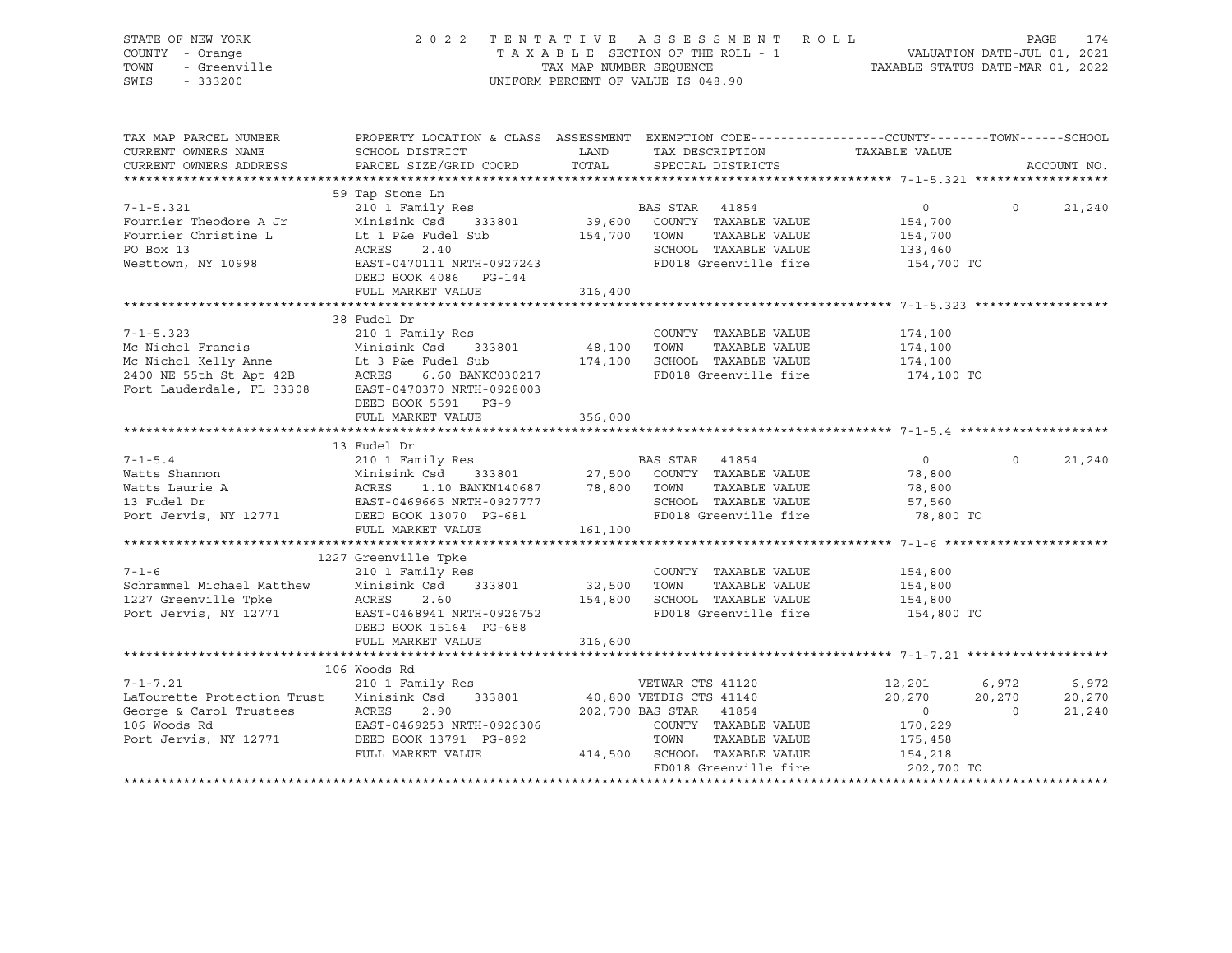### STATE OF NEW YORK 2 0 2 2 T E N T A T I V E A S S E S S M E N T R O L L PAGE 175 COUNTY - Orange T A X A B L E SECTION OF THE ROLL - 1 VALUATION DATE-JUL 01, 2021 TOWN - Greenville TAX MAP NUMBER SEQUENCE TAXABLE STATUS DATE-MAR 01, 2022 SWIS - 333200 UNIFORM PERCENT OF VALUE IS 048.90

| TAX MAP PARCEL NUMBER                         | PROPERTY LOCATION & CLASS ASSESSMENT EXEMPTION CODE----------------COUNTY-------TOWN------SCHOOL                           |                    |                                      |                            |             |
|-----------------------------------------------|----------------------------------------------------------------------------------------------------------------------------|--------------------|--------------------------------------|----------------------------|-------------|
| CURRENT OWNERS NAME<br>CURRENT OWNERS ADDRESS | SCHOOL DISTRICT<br>PARCEL SIZE/GRID COORD                                                                                  | LAND<br>TOTAL      | TAX DESCRIPTION<br>SPECIAL DISTRICTS | TAXABLE VALUE              | ACCOUNT NO. |
|                                               |                                                                                                                            |                    |                                      |                            |             |
|                                               | Tap Stone Ln                                                                                                               |                    |                                      |                            |             |
| 7-1-7.221                                     | 314 Rural vac<10                                                                                                           |                    | COUNTY TAXABLE VALUE                 | 25,100                     |             |
| LaTourette Raymond                            | Minisink Csd                                                                                                               | 333801 25,100 TOWN | TAXABLE VALUE                        | 25,100                     |             |
| 106 Woods Rd                                  | ACRES<br>1.50                                                                                                              |                    | 25,100 SCHOOL TAXABLE VALUE          | 25,100                     |             |
| Port Jervis, NY 12771                         | EAST-0469268 NRTH-0926556                                                                                                  |                    | FD018 Greenville fire                | 25,100 TO                  |             |
|                                               | DEED BOOK 12353 PG-627                                                                                                     |                    |                                      |                            |             |
|                                               | FULL MARKET VALUE                                                                                                          | 51,300             |                                      |                            |             |
|                                               |                                                                                                                            |                    |                                      |                            |             |
|                                               | 30 Woods Rd                                                                                                                |                    |                                      |                            |             |
| $7 - 1 - 8.1$                                 | 210 1 Family Res                                                                                                           |                    | COUNTY TAXABLE VALUE                 | 74,000                     |             |
|                                               | 333801 36,900                                                                                                              |                    | TOWN<br>TAXABLE VALUE                | 74,000                     |             |
|                                               |                                                                                                                            | 74,000             | SCHOOL TAXABLE VALUE                 | 74,000                     |             |
|                                               | Sycamore Valley Realty LLC Minisink Csd 333801<br>46 Morgan Way Lt 1 Johansen Sub 5761<br>Port Jervis, NY 12771 ACRES 2.10 |                    | FD018 Greenville fire                | 74,000 TO                  |             |
|                                               | EAST-0470230 NRTH-0925368                                                                                                  |                    |                                      |                            |             |
|                                               | DEED BOOK 14814 PG-1879                                                                                                    |                    |                                      |                            |             |
|                                               | FULL MARKET VALUE                                                                                                          | 151,300            |                                      |                            |             |
|                                               |                                                                                                                            |                    |                                      |                            |             |
|                                               | 24 Woods Rd                                                                                                                |                    |                                      |                            |             |
|                                               |                                                                                                                            |                    |                                      | $\overline{0}$<br>$\circ$  | 21,240      |
|                                               |                                                                                                                            |                    |                                      | 115,900                    |             |
| Ramos Tracy                                   | Lt 2 Johansen Sub 5761 115,900 TOWN<br>ACRES 7.80 BANKC080370 SCHOC                                                        |                    | TAXABLE VALUE                        | 115,900                    |             |
| 24 Woods Rd                                   |                                                                                                                            |                    | SCHOOL TAXABLE VALUE                 | 94,660                     |             |
| Port Jervis, NY 12771                         | EAST-0470525 NRTH-0925368                                                                                                  |                    | FD018 Greenville fire                | 115,900 TO                 |             |
|                                               | DEED BOOK 6227 PG-339                                                                                                      |                    |                                      |                            |             |
|                                               | FULL MARKET VALUE                                                                                                          | 237,000            |                                      |                            |             |
|                                               |                                                                                                                            |                    |                                      |                            |             |
| $7 - 1 - 9$                                   | 1389 US Hwy 6<br>270 Mfg housing                                                                                           |                    | COUNTY TAXABLE VALUE                 | 18,500                     |             |
| Schofield Richard A                           | Minisink Csd 333801 14,100 TOWN                                                                                            |                    | TAXABLE VALUE                        | 18,500                     |             |
| 1389 US Hwy 6                                 | FRNT 126.00 DPTH 200.00                                                                                                    |                    | 18,500 SCHOOL TAXABLE VALUE          | 18,500                     |             |
| Port Jervis, NY 12771                         | BANK<br>$-L$                                                                                                               |                    | FD018 Greenville fire                | 18,500 TO                  |             |
|                                               | EAST-0472550 NRTH-0924969                                                                                                  |                    |                                      |                            |             |
|                                               | DEED BOOK 4469 PG-342                                                                                                      |                    |                                      |                            |             |
|                                               | FULL MARKET VALUE                                                                                                          | 37,800             |                                      |                            |             |
|                                               |                                                                                                                            |                    |                                      |                            |             |
|                                               | 1381 US Hwy 6                                                                                                              |                    |                                      |                            |             |
| $7 - 1 - 10.1$                                | 210 1 Family Res                                                                                                           |                    | ENH STAR 41834                       | $\overline{0}$<br>$\Omega$ | 53,020      |
| Butterfield Christopher S                     | Minisink Csd                                                                                                               |                    | 333801 19,100 COUNTY TAXABLE VALUE   | 98,300                     |             |
| 1381 US Hwy 6                                 | FRNT 112.00 DPTH 180.00 98,300 TOWN                                                                                        |                    | TAXABLE VALUE                        | 98,300                     |             |
| Port Jervis, NY 12771                         | EAST-0472273 NRTH-0924963                                                                                                  |                    | SCHOOL TAXABLE VALUE                 | 45,280                     |             |
|                                               | DEED BOOK 14530 PG-383                                                                                                     |                    | FD018 Greenville fire                | 98,300 TO                  |             |
|                                               | FULL MARKET VALUE                                                                                                          | 201,000            |                                      |                            |             |
|                                               |                                                                                                                            |                    |                                      |                            |             |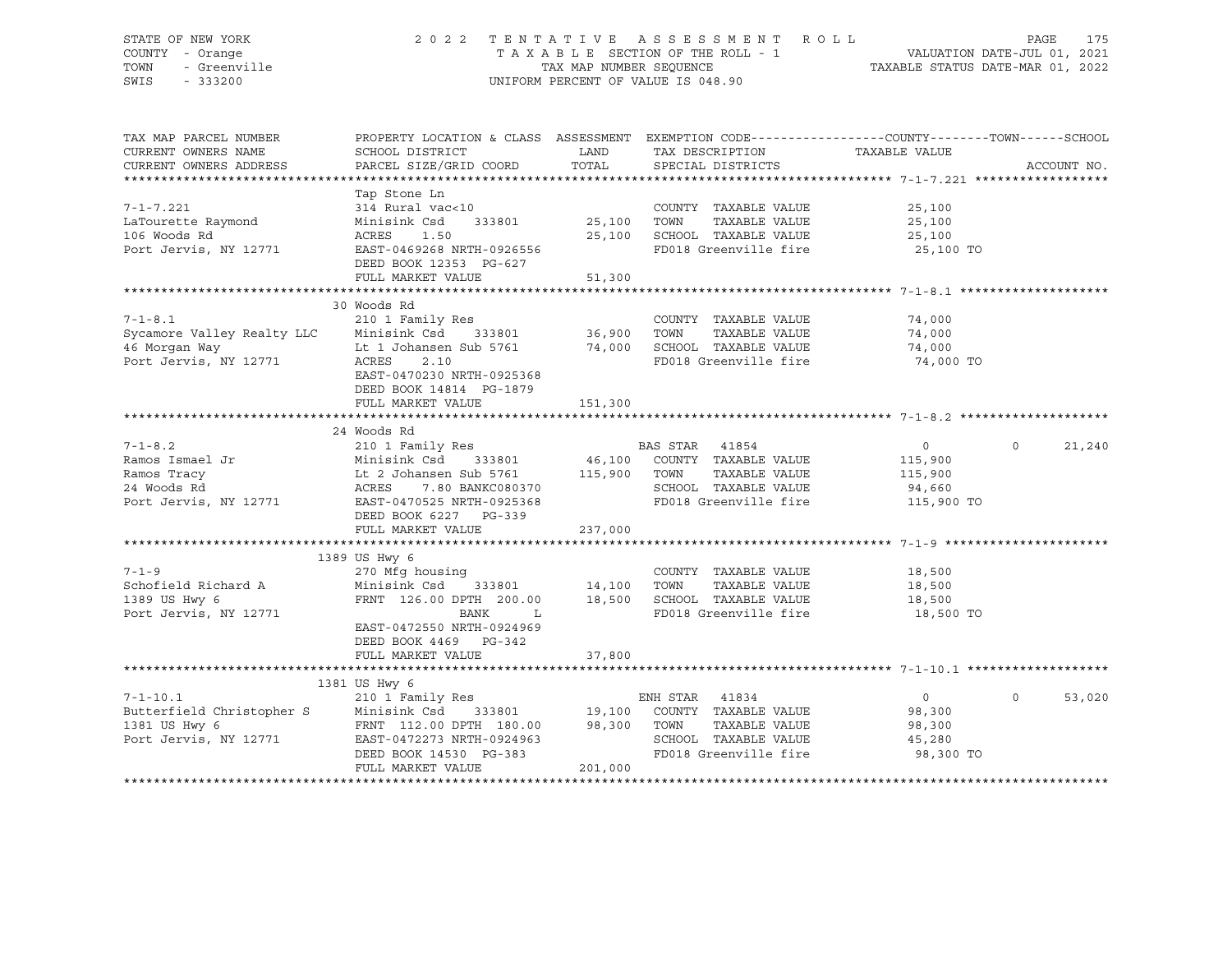### STATE OF NEW YORK 2 0 2 2 T E N T A T I V E A S S E S S M E N T R O L L PAGE 176 COUNTY - Orange T A X A B L E SECTION OF THE ROLL - 1 VALUATION DATE-JUL 01, 2021 TOWN - Greenville TAX MAP NUMBER SEQUENCE TAXABLE STATUS DATE-MAR 01, 2022 SWIS - 333200 UNIFORM PERCENT OF VALUE IS 048.90

| TAX MAP PARCEL NUMBER<br>CURRENT OWNERS NAME<br>CURRENT OWNERS ADDRESS                             | SCHOOL DISTRICT<br>PARCEL SIZE/GRID COORD                                                                                                                                                                                                                                  | LAND<br>TOTAL           | TAX DESCRIPTION<br>SPECIAL DISTRICTS                                                                  | PROPERTY LOCATION & CLASS ASSESSMENT EXEMPTION CODE----------------COUNTY-------TOWN-----SCHOOL<br>TAXABLE VALUE | ACCOUNT NO.      |
|----------------------------------------------------------------------------------------------------|----------------------------------------------------------------------------------------------------------------------------------------------------------------------------------------------------------------------------------------------------------------------------|-------------------------|-------------------------------------------------------------------------------------------------------|------------------------------------------------------------------------------------------------------------------|------------------|
|                                                                                                    |                                                                                                                                                                                                                                                                            |                         |                                                                                                       |                                                                                                                  |                  |
| $7 - 1 - 10.211$<br>Kuka Richard J<br>Radocne Michaelene<br>1375 US Hwy 6<br>Port Jervis, NY 12771 | 1375 US Hwy 6<br>Minisink<br>ne<br>ACRES 1.60 BANKC170000<br>EAST-0472116 NRTH-0924942<br>PEED BOOK 3252 PG-155<br>FILL MARKET VALUE<br>FILL MARKET VALUE<br>1.60 BANKC170030                                                                                              | 122,200 TOWN<br>249,900 | TAXABLE VALUE<br>SCHOOL TAXABLE VALUE<br>FD018 Greenville fire                                        | $\circ$<br>$\Omega$<br>122,200<br>122,200<br>100,960<br>122,200 TO                                               | 21,240           |
|                                                                                                    |                                                                                                                                                                                                                                                                            |                         |                                                                                                       |                                                                                                                  |                  |
| $7 - 1 - 10.212$<br>Fakharzadeh Frederick<br>Etal<br>647 Churchill Rd<br>Teaneck, NJ 07666         | US Hwy 6<br>322 Rural vac>10<br>333801<br>Minisink Csd<br>ACRES 39.50<br>EAST-0471428 NRTH-0925079<br>DEED BOOK 2272 PG-00698<br>FULL MARKET VALUE                                                                                                                         | 67,300<br>137,600       | COUNTY TAXABLE VALUE<br>TAXABLE VALUE<br>TOWN<br>67,300 SCHOOL TAXABLE VALUE<br>FD018 Greenville fire | 67,300<br>67,300<br>67,300<br>67,300 TO                                                                          |                  |
|                                                                                                    |                                                                                                                                                                                                                                                                            |                         |                                                                                                       |                                                                                                                  |                  |
| $7 - 1 - 10.22$                                                                                    | US Hwy 6<br>323 Vacant rural<br>Etal  Minisink Csd 333801<br>ERNT 155.00 DPTH 180.00<br>FRNT 155.00 DPTH 180.00<br>Teaneck, NJ 07666<br>DEED BOOK 2272                                                                                                                     | 3,400<br>7,000          | COUNTY TAXABLE VALUE<br>TOWN<br>TAXABLE VALUE<br>3,400 SCHOOL TAXABLE VALUE<br>FD018 Greenville fire  | 3,400<br>3,400<br>3,400<br>3,400 TO                                                                              |                  |
|                                                                                                    |                                                                                                                                                                                                                                                                            |                         |                                                                                                       |                                                                                                                  |                  |
| $7 - 1 - 11$<br>Port Jervis, NY 12771                                                              | 1307 US Hwy 6<br>220 2 Family Res<br>333801 49,100 TOWN<br>EAST-0470534 NRTH-0924747<br>DEED BOOK 14884 PG-84<br>FULL MARKET VALUE                                                                                                                                         | 291,200                 | COUNTY TAXABLE VALUE<br>TAXABLE VALUE<br>142,400 SCHOOL TAXABLE VALUE<br>FD018 Greenville fire        | 142,400<br>142,400<br>142,400<br>142,400 TO                                                                      |                  |
|                                                                                                    | 1273 US Hwy 6                                                                                                                                                                                                                                                              |                         |                                                                                                       |                                                                                                                  |                  |
| $7 - 1 - 12$                                                                                       | 210 1 Family Res<br>Minisink Csd 333801 45,300 BAS STAR 41854<br>ACRES 5.30 BANKC170030 179,600 COUNTY TAXABLE VALUE<br>Torrado Eric P<br>Torrado Tara M<br>Torrado Tara M<br>273 Us Hwy 6<br>273 Us Hwy 6<br>274 EAST-0469927 NRTH-0924656<br>274 DEED BOOK 12813 PG-1767 |                         | VETCOM CTS 41130<br>TAXABLE VALUE<br>TOWN<br>SCHOOL TAXABLE VALUE                                     | 20,335<br>11,620<br>$\overline{0}$<br>$\Omega$<br>159,265<br>167,980<br>146,740                                  | 11,620<br>21,240 |
|                                                                                                    | FULL MARKET VALUE                                                                                                                                                                                                                                                          |                         | 367,300 FD018 Greenville fire                                                                         | 179,600 TO                                                                                                       |                  |
| $7 - 1 - 13.1$<br>Pasquini Hun Hee<br>110 Owens Rd                                                 | 1265 US Hwy 6<br>230 3 Family Res<br>Minisink Csd<br>333801<br>ACRES<br>1.10                                                                                                                                                                                               | 32,500 TOWN<br>145,000  | COUNTY TAXABLE VALUE<br>TAXABLE VALUE<br>SCHOOL TAXABLE VALUE                                         | 145,000<br>145,000<br>145,000                                                                                    |                  |
| Goshen, NY 10924                                                                                   | EAST-0469487 NRTH-0924182<br>DEED BOOK 13329 PG-637<br>FULL MARKET VALUE                                                                                                                                                                                                   | 296,500                 | FD018 Greenville fire                                                                                 | 145,000 TO                                                                                                       |                  |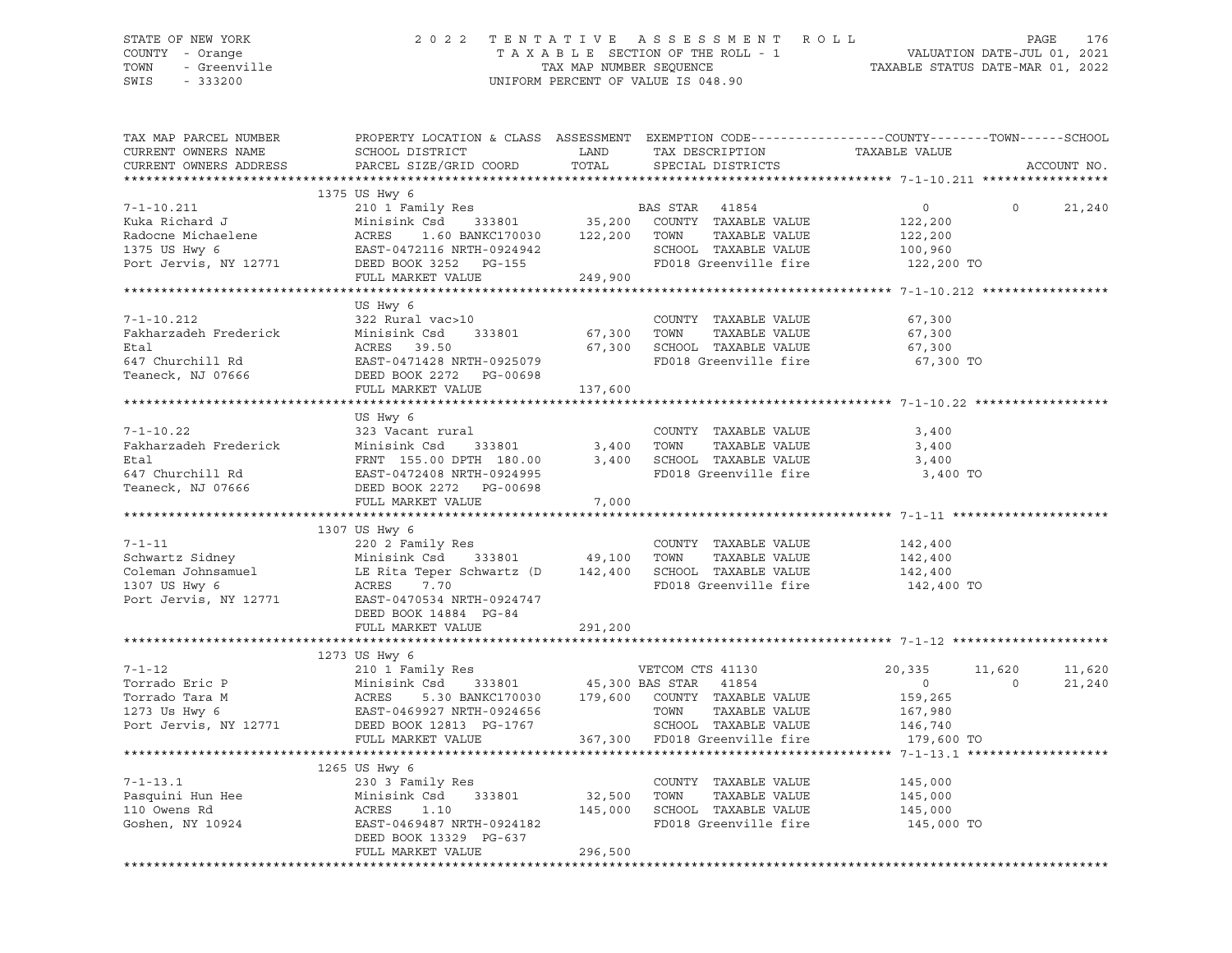### STATE OF NEW YORK 2 0 2 2 T E N T A T I V E A S S E S S M E N T R O L L PAGE 177 COUNTY - Orange T A X A B L E SECTION OF THE ROLL - 1 VALUATION DATE-JUL 01, 2021 TOWN - Greenville TAX MAP NUMBER SEQUENCE TAXABLE STATUS DATE-MAR 01, 2022 SWIS - 333200 UNIFORM PERCENT OF VALUE IS 048.90

| TAX MAP PARCEL NUMBER<br>CURRENT OWNERS NAME<br>CURRENT OWNERS ADDRESS                                       | PROPERTY LOCATION & CLASS ASSESSMENT EXEMPTION CODE----------------COUNTY-------TOWN------SCHOOL<br>SCHOOL DISTRICT<br>PARCEL SIZE/GRID COORD                                   | LAND<br>TOTAL            | TAX DESCRIPTION<br>SPECIAL DISTRICTS                                                                            | TAXABLE VALUE                                                 | ACCOUNT NO.        |
|--------------------------------------------------------------------------------------------------------------|---------------------------------------------------------------------------------------------------------------------------------------------------------------------------------|--------------------------|-----------------------------------------------------------------------------------------------------------------|---------------------------------------------------------------|--------------------|
|                                                                                                              |                                                                                                                                                                                 |                          |                                                                                                                 |                                                               |                    |
| $7 - 1 - 13.2$<br>Torrado Eric<br>Torrado Tara<br>1273 Us Hwy 6                                              | 1269 US Hwy 6<br>210 1 Family Res<br>Minisink Csd 333801<br>ACRES<br>2.50<br>EAST-0469627 NRTH-0924287                                                                          | 39,600<br>90,600         | COUNTY TAXABLE VALUE<br>TOWN<br>TAXABLE VALUE<br>SCHOOL TAXABLE VALUE<br>FD018 Greenville fire                  | 90,600<br>90,600<br>90,600<br>90,600 TO                       |                    |
| Port Jervis, NY 12771                                                                                        | DEED BOOK 14135 PG-604<br>FULL MARKET VALUE                                                                                                                                     | 185,300                  |                                                                                                                 |                                                               |                    |
|                                                                                                              |                                                                                                                                                                                 |                          |                                                                                                                 |                                                               |                    |
|                                                                                                              | 33 Woods Rd                                                                                                                                                                     |                          |                                                                                                                 |                                                               |                    |
| $7 - 1 - 14.1$<br>James Harold Jr<br><sup>33 Moods</sup> Rd<br>Port Jervis, NY 12771                         | 210 1 Family Res<br>Minisink Csd 333801 45,000 TOWN<br>ACRES 4.30 BANKC140330 175,500 SCHOOL<br>EAST-0469862 NRTH-0925027 FD018 G:<br>DEED BOOK 5616 PG-158                     |                          | COUNTY TAXABLE VALUE<br>TAXABLE VALUE<br>4.30 BANKC140330 175,500 SCHOOL TAXABLE VALUE<br>FD018 Greenville fire | 175,500<br>175,500<br>175,500<br>175,500 TO                   |                    |
|                                                                                                              | FULL MARKET VALUE                                                                                                                                                               | 358,900                  |                                                                                                                 |                                                               |                    |
|                                                                                                              |                                                                                                                                                                                 |                          |                                                                                                                 |                                                               |                    |
| $7 - 1 - 14.2$<br>Carpenter Charles<br>Carpenter Lori Anne<br>53 Woods Rd<br>Port Jervis, NY 12771<br>DEED B | 53 Woods Rd<br>220 2 Family Res<br>Minisink Csd<br>333801<br>4.30<br>EAST-0469675 NRTH-0925209<br>EAST-0469675 NRTH-0925209<br>DEED BOOK 6030 PG-152                            | 182,800 TOWN             | BAS STAR 41854<br>45,200 COUNTY TAXABLE VALUE<br>TAXABLE VALUE<br>SCHOOL TAXABLE VALUE<br>FD018 Greenville fire | $\overline{0}$<br>182,800<br>182,800<br>161,560<br>182,800 TO | $\Omega$<br>21,240 |
|                                                                                                              | FULL MARKET VALUE                                                                                                                                                               | 373,800                  |                                                                                                                 |                                                               |                    |
|                                                                                                              |                                                                                                                                                                                 |                          |                                                                                                                 |                                                               |                    |
| $7 - 1 - 15$<br>Zawrotny Walter<br>Zawrotny Thomas<br>27 Prospect Ave<br>Glen Cove, NY 11542                 | Woods Rd<br>323 Vacant rural<br>333801<br>Minisink Csd<br>ACRES<br>4.20<br>EAST-0469502 NRTH-0925493<br>DEED BOOK 2174    PG-00903<br>FULL MARKET VALUE                         | 6,500<br>6,500<br>13,300 | COUNTY TAXABLE VALUE<br>TOWN<br>TAXABLE VALUE<br>SCHOOL TAXABLE VALUE<br>FD018 Greenville fire                  | 6,500<br>6,500<br>6,500<br>6,500 TO                           |                    |
|                                                                                                              |                                                                                                                                                                                 |                          |                                                                                                                 |                                                               |                    |
| $7 - 1 - 16$<br>7-1-16<br>Beyman Lewis<br>Beyman Betty Anne<br>85 Woods Rd<br>85 Woods Rd<br>BAST-0          | 85 Woods Rd<br>210 1 Family Res<br>Minisink Csd 333801                                                                                                                          |                          | BAS STAR 41854<br>43,100 COUNTY TAXABLE VALUE                                                                   | $\overline{0}$<br>89,200<br>89,200<br>67,960                  | $\Omega$<br>21,240 |
| Port Jervis, NY 12771                                                                                        | FULL MARKET VALUE                                                                                                                                                               | 182,400                  | FD018 Greenville fire                                                                                           | 89,200 TO                                                     |                    |
|                                                                                                              |                                                                                                                                                                                 |                          |                                                                                                                 |                                                               |                    |
|                                                                                                              | 93 Woods Rd                                                                                                                                                                     |                          |                                                                                                                 |                                                               |                    |
| $7 - 1 - 17$<br>Pratti Robert<br>Pratti Christina<br>93 Woods Rd<br>Port Jervis, NY 12771                    | 210 1 Family Res<br>Minisink Csd 333801 39,100 COUNTY TAXABLE VALUE<br>Partial On Addition 161,600 TOWN TAXABLE VALUE<br>2.30 BANKC130170<br>ACRES<br>EAST-0468964 NRTH-0926070 |                          | BAS STAR 41854<br>SCHOOL TAXABLE VALUE<br>FD018 Greenville fire                                                 | $\circ$<br>161,600<br>161,600<br>140,360<br>161,600 TO        | $\circ$<br>21,240  |
|                                                                                                              | DEED BOOK 3874 PG-7<br>FULL MARKET VALUE                                                                                                                                        | 330,500                  |                                                                                                                 |                                                               |                    |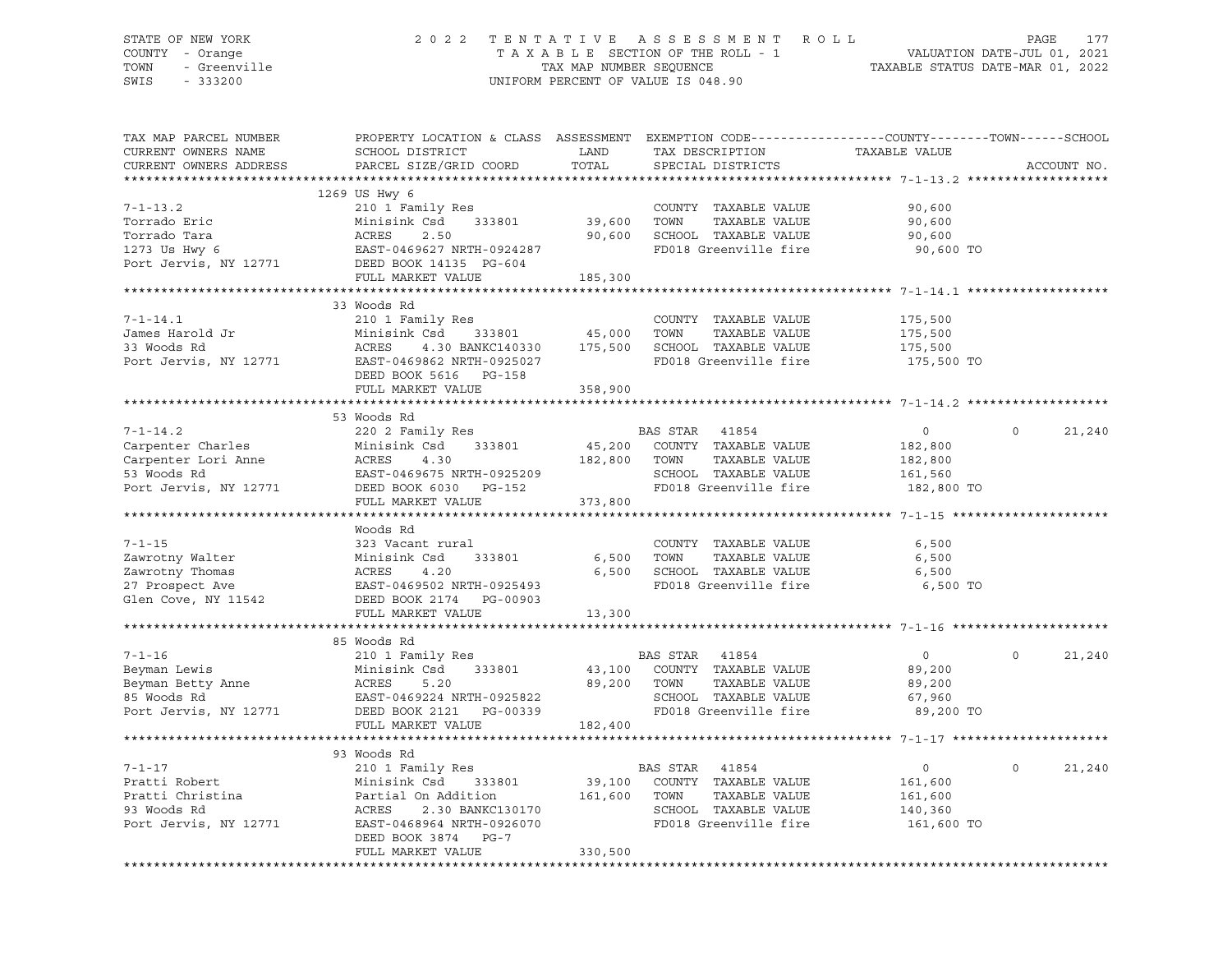#### STATE OF NEW YORK 2 0 2 2 T E N T A T I V E A S S E S S M E N T R O L L PAGE 178 COUNTY - Orange T A X A B L E SECTION OF THE ROLL - 1 VALUATION DATE-JUL 01, 2021 TOWN - Greenville TAX MAP NUMBER SEQUENCE TAXABLE STATUS DATE-MAR 01, 2022<br>TAXABLE STATUS DATE-MAR 01, 2022 UNIFORM PERCENT OF VALUE IS 048.90

TAX MAP PARCEL NUMBER PROPERTY LOCATION & CLASS ASSESSMENT EXEMPTION CODE------------------COUNTY--------TOWN------SCHOOL CURRENT OWNERS NAME SCHOOL DISTRICT SAND TAX DESCRIPTION TAXABLE VALUE CURRENT OWNERS ADDRESS PARCEL SIZE/GRID COORD TOTAL SPECIAL DISTRICTS ACCOUNT NO. \*\*\*\*\*\*\*\*\*\*\*\*\*\*\*\*\*\*\*\*\*\*\*\*\*\*\*\*\*\*\*\*\*\*\*\*\*\*\*\*\*\*\*\*\*\*\*\*\*\*\*\*\*\*\*\*\*\*\*\*\*\*\*\*\*\*\*\*\*\*\*\*\*\*\*\*\*\*\*\*\*\*\*\*\*\*\*\*\*\*\*\*\*\*\*\*\*\*\*\*\*\*\* 7-1-18 \*\*\*\*\*\*\*\*\*\*\*\*\*\*\*\*\*\*\*\*\* 1247 Greenville Tpke 7-1-18 210 1 Family Res COUNTY TAXABLE VALUE 141,200 US Bank National Assoc Minisink Csd 333801 42,400 TOWN TAXABLE VALUE 141,200 Trustee for Truman 2016 SC6 ACRES 2.50 141,200 SCHOOL TAXABLE VALUE 141,200 60 Livingston Ave EAST-0468796 NRTH-0926326 FD018 Greenville fire 141,200 TO St Paul, MN 55107 DEED BOOK 14650 PG-698 FULL MARKET VALUE 288,800 \*\*\*\*\*\*\*\*\*\*\*\*\*\*\*\*\*\*\*\*\*\*\*\*\*\*\*\*\*\*\*\*\*\*\*\*\*\*\*\*\*\*\*\*\*\*\*\*\*\*\*\*\*\*\*\*\*\*\*\*\*\*\*\*\*\*\*\*\*\*\*\*\*\*\*\*\*\*\*\*\*\*\*\*\*\*\*\*\*\*\*\*\*\*\*\*\*\*\*\*\*\*\* 7-1-19 \*\*\*\*\*\*\*\*\*\*\*\*\*\*\*\*\*\*\*\*\* Greenville Tpke 7-1-19 314 Rural vac<10 COUNTY TAXABLE VALUE 38,300 COUNTY OF ORANGE Minisink Csd 333801 38,300 TOWN TAXABLE VALUE 38,300 255 Main St ACRES 4.20 38,300 SCHOOL TAXABLE VALUE 38,300 Goshen, NY 10924 EAST-0468673 NRTH-0925978 FD018 Greenville fire 38,300 TO DEED BOOK 15041 PG-1780 FULL MARKET VALUE 78,300 \*\*\*\*\*\*\*\*\*\*\*\*\*\*\*\*\*\*\*\*\*\*\*\*\*\*\*\*\*\*\*\*\*\*\*\*\*\*\*\*\*\*\*\*\*\*\*\*\*\*\*\*\*\*\*\*\*\*\*\*\*\*\*\*\*\*\*\*\*\*\*\*\*\*\*\*\*\*\*\*\*\*\*\*\*\*\*\*\*\*\*\*\*\*\*\*\*\*\*\*\*\*\* 7-1-20 \*\*\*\*\*\*\*\*\*\*\*\*\*\*\*\*\*\*\*\*\* 1267 Greenville Tpke 7-1-20 210 1 Family Res COUNTY TAXABLE VALUE 189,100 Chertok Nathaniel Minisink Csd 333801 42,300 TOWN TAXABLE VALUE 189,100 Chertok Janeal Patricia ACRES 3.40 BANKC030385 189,100 SCHOOL TAXABLE VALUE 189,100 1267 Greenville Tpke EAST-0468470 NRTH-0925755 FD018 Greenville fire 189,100 TO Port Jervis, NY 12771 DEED BOOK 14521 PG-496 FULL MARKET VALUE 386,700 \*\*\*\*\*\*\*\*\*\*\*\*\*\*\*\*\*\*\*\*\*\*\*\*\*\*\*\*\*\*\*\*\*\*\*\*\*\*\*\*\*\*\*\*\*\*\*\*\*\*\*\*\*\*\*\*\*\*\*\*\*\*\*\*\*\*\*\*\*\*\*\*\*\*\*\*\*\*\*\*\*\*\*\*\*\*\*\*\*\*\*\*\*\*\*\*\*\*\*\*\*\*\* 7-1-21 \*\*\*\*\*\*\*\*\*\*\*\*\*\*\*\*\*\*\*\*\* 1281 Greenville Tpke 7-1-21 240 Rural res BAS STAR 41854 0 0 21,240 Mayes Thomas M Minisink Csd 333801 53,600 SOLAR EX C 49500 18,700 18,700 18,700 Mayes Sara J ACRES 13.80 BANKC230070 150,200 COUNTY TAXABLE VALUE 131,500 1281 Greenville Tpke EAST-0468727 NRTH-0925322 TOWN TAXABLE VALUE 131,500 Port Jervis, NY 12771 DEED BOOK 5344 PG-319 SCHOOL TAXABLE VALUE 110,260 FULL MARKET VALUE 307,200 FD018 Greenville fire 150,200 TO \*\*\*\*\*\*\*\*\*\*\*\*\*\*\*\*\*\*\*\*\*\*\*\*\*\*\*\*\*\*\*\*\*\*\*\*\*\*\*\*\*\*\*\*\*\*\*\*\*\*\*\*\*\*\*\*\*\*\*\*\*\*\*\*\*\*\*\*\*\*\*\*\*\*\*\*\*\*\*\*\*\*\*\*\*\*\*\*\*\*\*\*\*\*\*\*\*\*\*\*\*\*\* 7-1-22.1 \*\*\*\*\*\*\*\*\*\*\*\*\*\*\*\*\*\*\* 1295 Greenville Tpke 7-1-22.1 210 1 Family Res BAS STAR 41854 0 0 21,240 Ferstand Stuart Minisink Csd 333801 32,500 COUNTY TAXABLE VALUE 131,800 Ferstand Piangchai ACRES 1.10 BANKC061339 131,800 TOWN TAXABLE VALUE 131,800 1295 Greenville Tpke EAST-0468005 NRTH-0925349 SCHOOL TAXABLE VALUE 110,560 Port Jervis, NY 12771 DEED BOOK 11201 PG-862 FD018 Greenville fire 131,800 TO FULL MARKET VALUE 269,500 \*\*\*\*\*\*\*\*\*\*\*\*\*\*\*\*\*\*\*\*\*\*\*\*\*\*\*\*\*\*\*\*\*\*\*\*\*\*\*\*\*\*\*\*\*\*\*\*\*\*\*\*\*\*\*\*\*\*\*\*\*\*\*\*\*\*\*\*\*\*\*\*\*\*\*\*\*\*\*\*\*\*\*\*\*\*\*\*\*\*\*\*\*\*\*\*\*\*\*\*\*\*\* 7-1-22.2 \*\*\*\*\*\*\*\*\*\*\*\*\*\*\*\*\*\*\* Greenville Tpke 7-1-22.2 314 Rural vac<10 COUNTY TAXABLE VALUE 39,900 Lawrence Michael Minisink Csd 333801 39,900 TOWN TAXABLE VALUE 39,900 3333 NE 34th St Apt 1508 ACRES 5.00 39,900 SCHOOL TAXABLE VALUE 39,900 Fort Lauderdale, FL 33308 EAST-0468363 NRTH-0925081 FD018 Greenville fire 39,900 TO DEED BOOK 3055 PG-183 FULL MARKET VALUE 81,600 \*\*\*\*\*\*\*\*\*\*\*\*\*\*\*\*\*\*\*\*\*\*\*\*\*\*\*\*\*\*\*\*\*\*\*\*\*\*\*\*\*\*\*\*\*\*\*\*\*\*\*\*\*\*\*\*\*\*\*\*\*\*\*\*\*\*\*\*\*\*\*\*\*\*\*\*\*\*\*\*\*\*\*\*\*\*\*\*\*\*\*\*\*\*\*\*\*\*\*\*\*\*\*\*\*\*\*\*\*\*\*\*\*\*\*\*\*\*\*\*\*\*\*\*\*\*\*\*\*\*\*\*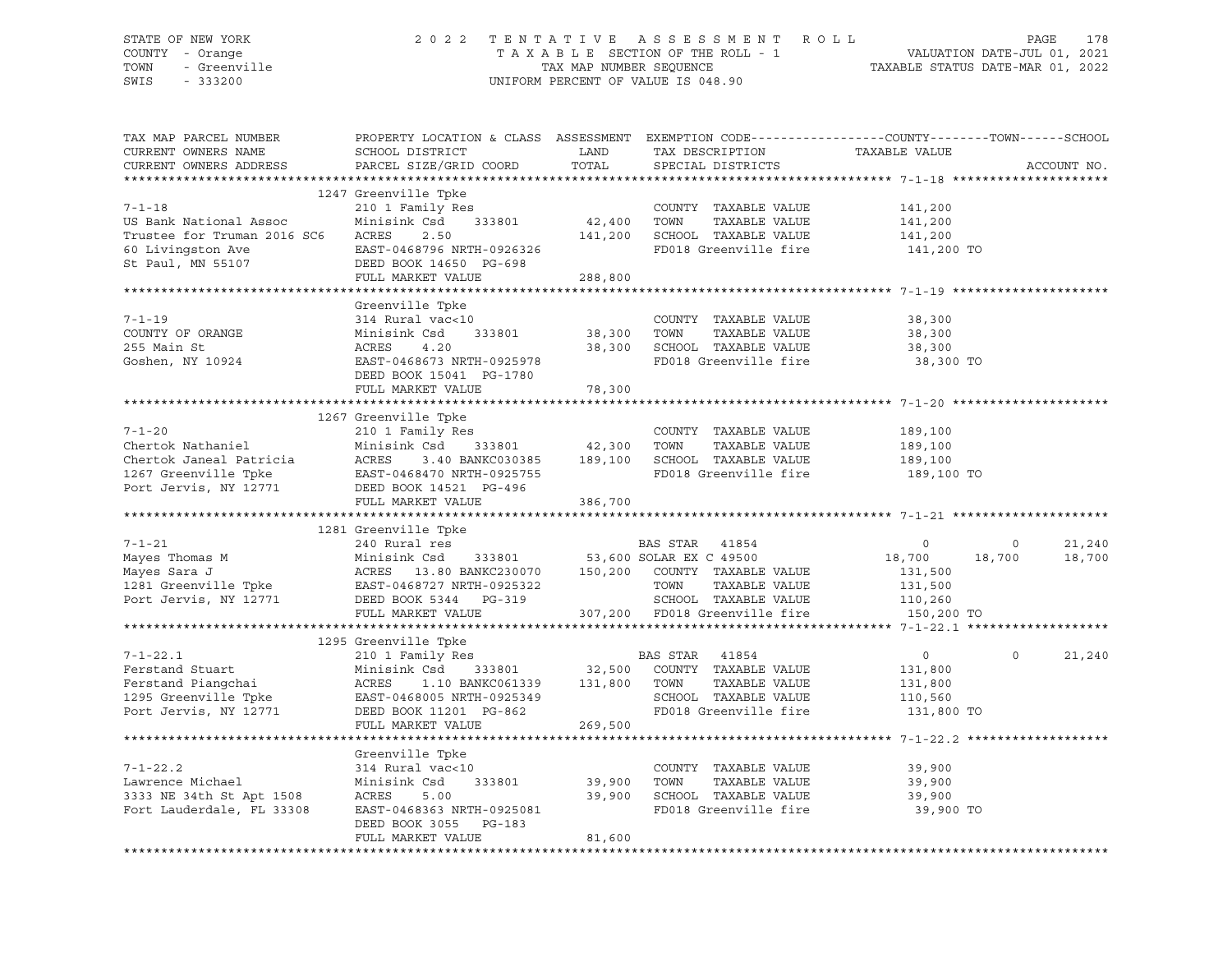| STATE OF NEW YORK<br>COUNTY - Orange<br><i>Y</i> - Orange<br>- Greenville<br>- 333200<br>TOWN<br>SWIS - 333200 |                                                                                                                                                                                                                                                                                                                                                                       |                              | 2022 TENTATIVE ASSESSMENT ROLL<br>UNIFORM PERCENT OF VALUE IS 048.90                           | TAXABLE SECTION OF THE ROLL - 1<br>TAXABLE STATUS DATE-JUL 01, 2021<br>TAXABLE STATUS DATE-MAR 01, 2022 | PAGE<br>179 |
|----------------------------------------------------------------------------------------------------------------|-----------------------------------------------------------------------------------------------------------------------------------------------------------------------------------------------------------------------------------------------------------------------------------------------------------------------------------------------------------------------|------------------------------|------------------------------------------------------------------------------------------------|---------------------------------------------------------------------------------------------------------|-------------|
| TAX MAP PARCEL NUMBER<br>CURRENT OWNERS NAME<br>CURRENT OWNERS ADDRESS                                         | PROPERTY LOCATION & CLASS ASSESSMENT EXEMPTION CODE----------------COUNTY-------TOWN------SCHOOL                                                                                                                                                                                                                                                                      |                              | TAX DESCRIPTION                                                                                | TAXABLE VALUE                                                                                           | ACCOUNT NO. |
|                                                                                                                | 1299 Greenville Tpke                                                                                                                                                                                                                                                                                                                                                  |                              |                                                                                                |                                                                                                         |             |
| $7 - 1 - 23.1$<br>Molnar Christopher                                                                           | Molnar Marie 12,100 Ltd Equity Homes of NY 212,100 SCHOOL TAXABLE VALUE 212,100 212,100<br>1299 Greenville Tpke Map 204-14 FD018 Greenville fire 212,100<br>Port Jervis, NY 12771 ACRES 6.10 BANKC040280<br>EAST-0468164 NRTH-0925025<br>DEED BOOK 14578 PG-725                                                                                                       |                              | COUNTY TAXABLE VALUE                                                                           | 212,100<br>212,100<br>212,100 TO                                                                        |             |
|                                                                                                                | FULL MARKET VALUE                                                                                                                                                                                                                                                                                                                                                     | 433,700                      |                                                                                                |                                                                                                         |             |
| $7 - 1 - 23.2$<br>Melvin Robert                                                                                | 1311 Greenville Tpke<br>210 1 Family Res<br>Minisink Csd 333801 44,300 TOWN TAXABLE VALUE 194,400<br>194,400 Lt2 Equity Homes of NY 194,400 SCHOOL TAXABLE VALUE 194,400<br>Map 204-14 FD018 Greenville fire 194.400                                                                                                                                                  |                              |                                                                                                |                                                                                                         |             |
| Melvin Kayla<br>1553 Greenville Tpke<br>Port Jervis, NY 12771                                                  | ACRES 3.70 BANKC030614<br>EAST-0467988 NRTH-0924908<br>DEED BOOK 14968 PG-1846                                                                                                                                                                                                                                                                                        |                              |                                                                                                | 194,400 TO                                                                                              |             |
|                                                                                                                | FULL MARKET VALUE                                                                                                                                                                                                                                                                                                                                                     | 397,500                      |                                                                                                |                                                                                                         |             |
|                                                                                                                | 1313 Greenville Tpke                                                                                                                                                                                                                                                                                                                                                  |                              |                                                                                                |                                                                                                         |             |
| $7 - 1 - 23.3$                                                                                                 | 210 1 Family Res                                                                                                                                                                                                                                                                                                                                                      |                              |                                                                                                |                                                                                                         |             |
|                                                                                                                | V-1-23.3 COUNTINUM AND AND AND TO A COUNTRY AND MORE SERVICE OF A MINISING CSC 333801 AND MORE TOWN A MARGARET<br>More Daniel Minisink Csc 333801 44,300 TOWN                                                                                                                                                                                                         |                              | COUNTY TAXABLE VALUE 197,800<br>TOWN TAXABLE VALUE 197,800                                     |                                                                                                         |             |
| Port Jervis, NY 12771                                                                                          | 1313 Greenville Tpke Lt3 Equity Homes of NY 197,800 SCHOOL TAXABLE VALUE 197,800<br>Map 204-14<br>ACRES 3.74 BANKC170030<br>EAST-0467842 NRTH-0924761<br>DEED BOOK 13921 PG-192                                                                                                                                                                                       |                              | FD018 Greenville fire                                                                          | 197,800 TO                                                                                              |             |
|                                                                                                                | FULL MARKET VALUE                                                                                                                                                                                                                                                                                                                                                     | 404,500                      |                                                                                                |                                                                                                         |             |
|                                                                                                                | 1323 Greenville Tpke                                                                                                                                                                                                                                                                                                                                                  |                              |                                                                                                |                                                                                                         |             |
| Port Jervis, NY 12771                                                                                          | 210 1 Family Res<br>210 1 Family Res<br>Minisink Csd 333801 44,700 COUNTY TAXABLE VALUE<br>V-1-23.4 210 1 Family Res<br>Hill Jose Minisink Csd 333801 44,700 COUNTY<br>Hill Shavonne Lt4 Equity Homes of NY 205,100 TOWN<br>1323 Greenville Tpke Map 204-14 SCHOOL<br>ACRES 3.90<br>EAST-0467679 NRTH-0924621<br>DEED BOOK 13949 PG-1308<br>FULL MARKET VALUE 419,400 |                              | VETCOM CTS 41130<br>SCHOOL TAXABLE VALUE<br>FD018 Greenville fire 205,100 TO                   | 20,335 11,620<br>184,765<br>TAXABLE VALUE 193,480<br>TAXABLE VALUE 193,480                              | 11,620      |
|                                                                                                                |                                                                                                                                                                                                                                                                                                                                                                       |                              |                                                                                                |                                                                                                         |             |
|                                                                                                                | 1339 Greenville Tpke                                                                                                                                                                                                                                                                                                                                                  |                              |                                                                                                |                                                                                                         |             |
| $7 - 1 - 23.5$<br>Alpi Anthony W<br>Alpi Bernadette F<br>1339 Greenville Tpke<br>Port Jervis, NY 12771         | 210 1 Family Res<br>Minisink Csd<br>333801<br>Lt5 Equity Homes of NY<br>Map 204-14<br>ACRES<br>2.70 BANKC180281<br>EAST-0467480 NRTH-0924479<br>DEED BOOK 14049 PG-1398<br>FULL MARKET VALUE                                                                                                                                                                          | 41,300<br>189,600<br>387,700 | COUNTY TAXABLE VALUE<br>TOWN<br>TAXABLE VALUE<br>SCHOOL TAXABLE VALUE<br>FD018 Greenville fire | 189,600<br>189,600<br>189,600<br>189,600 TO                                                             |             |
|                                                                                                                |                                                                                                                                                                                                                                                                                                                                                                       |                              |                                                                                                |                                                                                                         |             |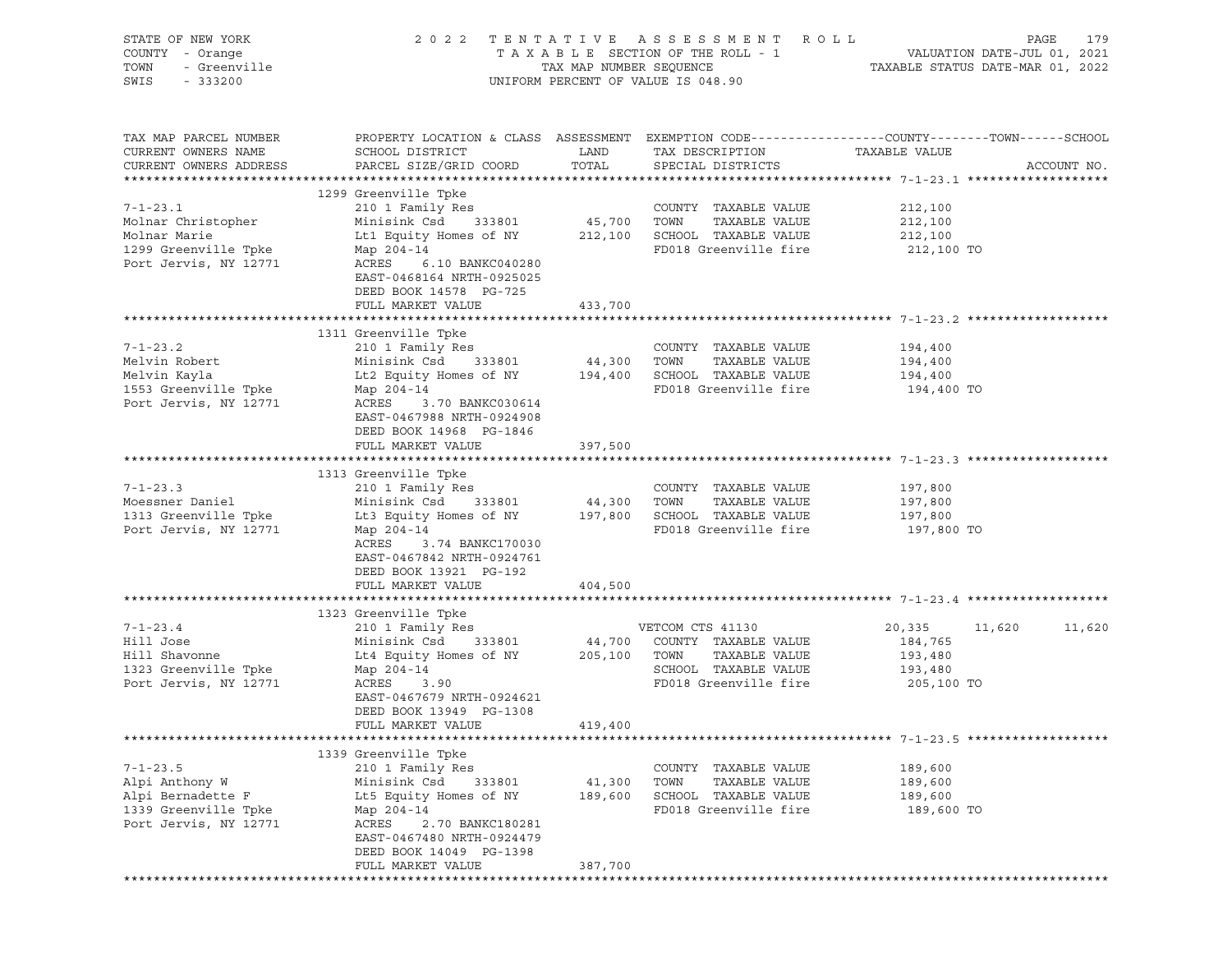### STATE OF NEW YORK 2 0 2 2 T E N T A T I V E A S S E S S M E N T R O L L PAGE 180 COUNTY - Orange T A X A B L E SECTION OF THE ROLL - 1 VALUATION DATE-JUL 01, 2021 TOWN - Greenville TAX MAP NUMBER SEQUENCE TAXABLE STATUS DATE-MAR 01, 2022 SWIS - 333200 UNIFORM PERCENT OF VALUE IS 048.90

| TAX MAP PARCEL NUMBER<br>CURRENT OWNERS NAME<br>CURRENT OWNERS ADDRESS | PROPERTY LOCATION & CLASS ASSESSMENT EXEMPTION CODE----------------COUNTY-------TOWN-----SCHOOL<br>SCHOOL DISTRICT<br>PARCEL SIZE/GRID COORD                            | LAND<br>TOTAL  | TAX DESCRIPTION<br>SPECIAL DISTRICTS                                    | TAXABLE VALUE                   |                | ACCOUNT NO.       |
|------------------------------------------------------------------------|-------------------------------------------------------------------------------------------------------------------------------------------------------------------------|----------------|-------------------------------------------------------------------------|---------------------------------|----------------|-------------------|
|                                                                        |                                                                                                                                                                         |                |                                                                         |                                 |                |                   |
| $7 - 1 - 24$                                                           | 1343 Greenville Tpke                                                                                                                                                    |                |                                                                         | $\overline{0}$                  | $\Omega$       | 21,240            |
| Young Robert W                                                         | Voung Dawn A<br>132,100<br>1343 Greenville Tpke<br>Port Jervis, NY 12771<br>DEED BOOK 12378 PG-501                                                                      | L 132,100 TOWN | TAXABLE VALUE<br>SCHOOL TAXABLE VALUE                                   | 132,100<br>132,100<br>110,860   |                |                   |
|                                                                        | FULL MARKET VALUE                                                                                                                                                       | 270,100        | FD018 Greenville fire 132,100 TO                                        |                                 |                |                   |
|                                                                        |                                                                                                                                                                         |                |                                                                         |                                 |                |                   |
|                                                                        | 1261 US Hwy 6                                                                                                                                                           |                |                                                                         |                                 |                |                   |
|                                                                        |                                                                                                                                                                         |                |                                                                         | 12,201<br>1,743                 | 6,972<br>1,743 | 6,972<br>$\Omega$ |
|                                                                        | 210 1 Family Res<br>Decker George E Minisink Csd 333801 37,400 FIRE/AMBCT 41691<br>Decker Rose M Lt A Decker Map 822-05 135,400 ENH STAR 41834<br>1261 US Hwy 6<br>2.00 |                |                                                                         | $\overline{0}$<br>121,456       | $\bigcirc$     | 53,020            |
| Port Jervis, NY 12771                                                  | EAST-0469347 NRTH-0924173<br>DEED BOOK 11931 PG-1927<br>FULL MARKET VALUE                                                                                               |                | TOWN<br>SCHOOL TAXABLE VALUE<br>276,900 FD018 Greenville fire 33,657 TO | TAXABLE VALUE 126,685<br>75,408 |                |                   |
|                                                                        |                                                                                                                                                                         |                | 1,743 EX                                                                |                                 |                |                   |
|                                                                        |                                                                                                                                                                         |                |                                                                         |                                 |                |                   |
|                                                                        | 1203 US Hwy 6                                                                                                                                                           |                |                                                                         |                                 |                |                   |
| $7 - 1 - 25.212$                                                       | 210 1 Family Res                                                                                                                                                        |                | ENH STAR 41834                                                          | $\overline{0}$                  | $\Omega$       | 53,020            |
| The Library<br>Decker Elaine M<br>1203 US Hwy 6                        | Minisink Csd                                                                                                                                                            | 141,000 TOWN   | 333801 42,400 COUNTY TAXABLE VALUE<br>TAXABLE VALUE                     | 141,000                         |                |                   |
|                                                                        | Decker Map 299-11<br>ACRES 2.90<br>2.90<br>ACRES                                                                                                                        |                | SCHOOL TAXABLE VALUE 87,980                                             | 141,000                         |                |                   |
| Port Jervis, NY 12771                                                  | ACRES 2.90<br>EAST-0467977 NRTH-0923958<br>DEED BOOK 2127 PG-00543<br>FULL MARKET VALUE                                                                                 | 288,300        | FD018 Greenville fire 141,000 TO                                        |                                 |                |                   |
|                                                                        |                                                                                                                                                                         |                |                                                                         |                                 |                |                   |
| $7 - 1 - 26$                                                           | 1219 US Hwy 6                                                                                                                                                           |                |                                                                         | $\overline{0}$                  | $\Omega$       | 21,240            |
| Heter Nancy L                                                          | 210 1 Family Res<br>Minisink Csd 333801 39,100 COUNTY TAXABLE VALUE<br>ACRES 2.30 129,300 TOWN TAXABLE VALUE<br>EAST-0468389 NRTH-0923892 SCHOOL TAXABLE VALUE          |                |                                                                         | 129,300                         |                |                   |
|                                                                        |                                                                                                                                                                         |                |                                                                         | 129,300                         |                |                   |
| 1219 US Hwy 6<br>Port Jervis, NY 12771                                 |                                                                                                                                                                         |                |                                                                         | 108,060                         |                |                   |
|                                                                        | DEED BOOK 13527 PG-1398<br>FULL MARKET VALUE                                                                                                                            | 264,400        | FD018 Greenville fire 129,300 TO                                        |                                 |                |                   |
|                                                                        |                                                                                                                                                                         |                |                                                                         |                                 |                |                   |
|                                                                        | US Hwy 6                                                                                                                                                                |                |                                                                         |                                 |                |                   |
| $7 - 1 - 27.21$                                                        | 314 Rural vac<10                                                                                                                                                        |                | COUNTY TAXABLE VALUE                                                    | 41,300                          |                |                   |
| Stone Stephen                                                          | Minisink Csd 333801<br>ACRES 6.70<br>EAST-0475350 NRTH-0925300                                                                                                          | 333801 41,300  | TOWN<br>TAXABLE VALUE                                                   | 41,300                          |                |                   |
| Stone Betty Jo                                                         |                                                                                                                                                                         | 41,300         | SCHOOL TAXABLE VALUE 41,300<br>FD018 Greenville fire 41,300 TO          |                                 |                |                   |
| 1486 US Hwy 6                                                          | Port Jervis, NY 12771 DEED BOOK 14511 PG-901<br>FULL MARKET VALUE                                                                                                       | 84,500         |                                                                         |                                 |                |                   |
|                                                                        |                                                                                                                                                                         |                |                                                                         |                                 |                |                   |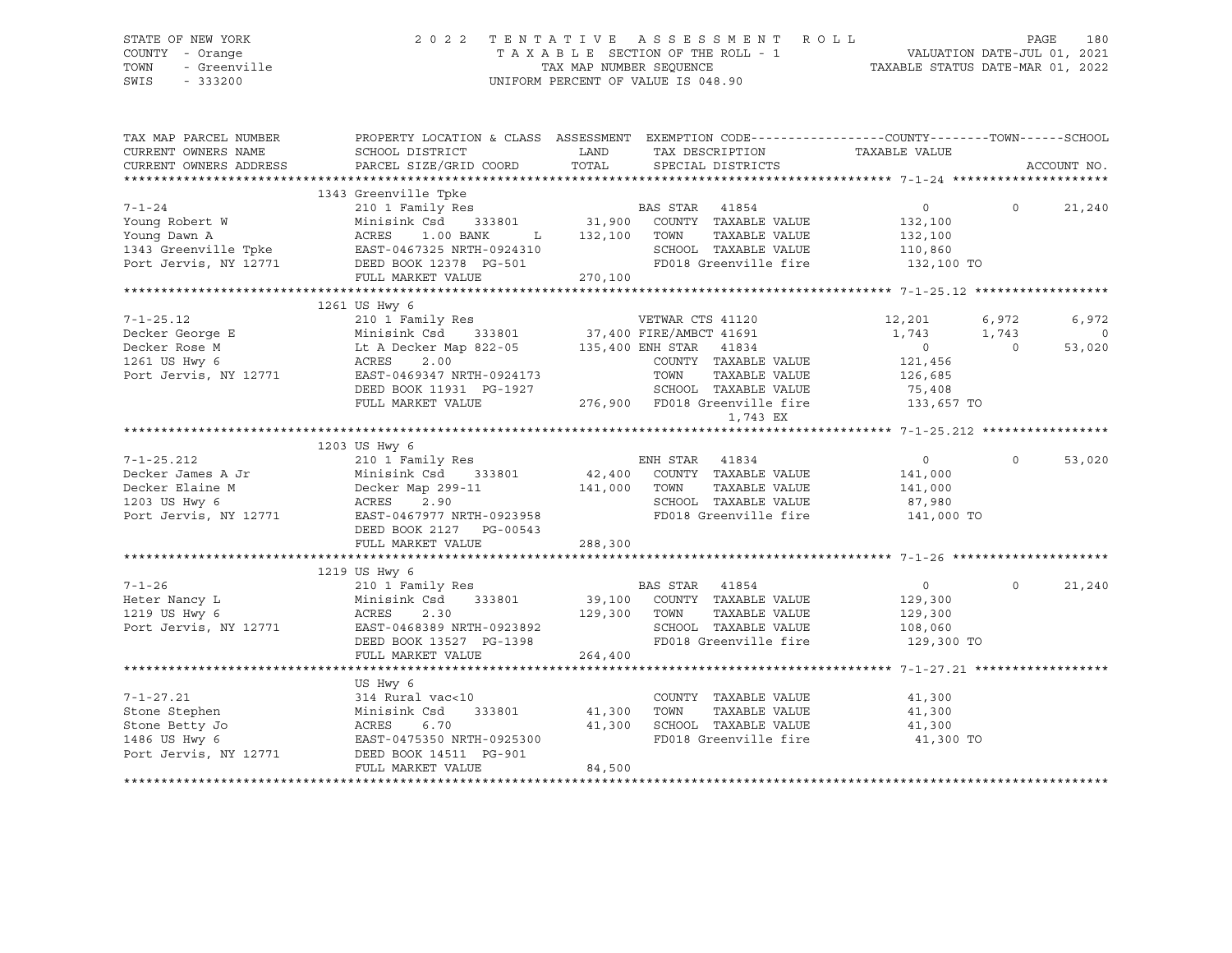| STATE OF NEW YORK<br>JF NEW YORK<br>- Orange<br>- Greenville<br>- Creation<br>COUNTY - Orange<br>TOWN<br>SWIS                                                                                                                                           | 2022                                                 |                      | TENTATIVE ASSESSMENT ROLL<br>TAXABLE SECTION OF THE ROLL - 1<br>TAXABLE SECTION OF THE ROLL - 1<br>TAXABLE STATUS DATE-MAR 01, 2022<br>UNIFORM PERCENT OF VALUE IS 048.90 |                       | PAGE     | 181         |
|---------------------------------------------------------------------------------------------------------------------------------------------------------------------------------------------------------------------------------------------------------|------------------------------------------------------|----------------------|---------------------------------------------------------------------------------------------------------------------------------------------------------------------------|-----------------------|----------|-------------|
| TAX MAP PARCEL NUMBER THE PROPERTY LOCATION & CLASS ASSESSMENT EXEMPTION CODE--------------COUNTY-------TOWN------SCHOOL<br>CURRENT OWNERS NAME<br>CURRENT OWNERS ADDRESS                                                                               | SCHOOL DISTRICT<br>PARCEL SIZE/GRID COORD            | <b>LAND</b><br>TOTAL | TAX DESCRIPTION<br>SPECIAL DISTRICTS                                                                                                                                      | TAXABLE VALUE         |          | ACCOUNT NO. |
|                                                                                                                                                                                                                                                         |                                                      |                      |                                                                                                                                                                           |                       |          |             |
|                                                                                                                                                                                                                                                         | 1497 US Hwy 6                                        |                      |                                                                                                                                                                           |                       |          |             |
| $7 - 1 - 27.222$                                                                                                                                                                                                                                        | 210 1 Family Res                                     |                      | BAS STAR 41854                                                                                                                                                            | $\overline{0}$        | $\Omega$ | 21,240      |
| Sink Allen O                                                                                                                                                                                                                                            | Minisink Csd 333801                                  |                      | 39,100 COUNTY TAXABLE VALUE                                                                                                                                               | 132,600               |          |             |
| Sink Susan L                                                                                                                                                                                                                                            | MINISING CSC 333801<br>Sink Map 766-18<br>ACRES 2.30 | 132,600 TOWN         | TAXABLE VALUE                                                                                                                                                             | 132,600               |          |             |
| 1497 US Hwy 6<br>Port Jervis, NY 12771                                                                                                                                                                                                                  | EAST-0475221 NRTH-0925911                            |                      | SCHOOL TAXABLE VALUE<br>FD018 Greenville fire                                                                                                                             | 111,360<br>132,600 TO |          |             |
|                                                                                                                                                                                                                                                         | DEED BOOK 14423 PG-169                               |                      |                                                                                                                                                                           |                       |          |             |
|                                                                                                                                                                                                                                                         | FULL MARKET VALUE                                    | 271,200              |                                                                                                                                                                           |                       |          |             |
|                                                                                                                                                                                                                                                         |                                                      |                      |                                                                                                                                                                           |                       |          |             |
|                                                                                                                                                                                                                                                         | 1486 US Hwy 6                                        |                      |                                                                                                                                                                           |                       |          |             |
| $7 - 1 - 28$                                                                                                                                                                                                                                            | 210 1 Family Res                                     |                      | BAS STAR 41854                                                                                                                                                            | $\overline{0}$        | $\circ$  | 21,240      |
|                                                                                                                                                                                                                                                         |                                                      |                      |                                                                                                                                                                           | 85,200                |          |             |
|                                                                                                                                                                                                                                                         |                                                      |                      |                                                                                                                                                                           | 85,200                |          |             |
| Stone Stephen<br>Stone Betty Jo<br>Stone Betty Jo<br>Stone Betty Jo<br>TAXABLE VALUE<br>TAXABLE VALUE<br>TAXABLE VALUE<br>TAXABLE VALUE<br>TAXABLE VALUE<br>TAXABLE VALUE<br>TAXABLE VALUE<br>TAXABLE VALUE<br>POTT Jets BOOK 5211 PG-75<br>TOM TAXABLE |                                                      |                      | SCHOOL TAXABLE VALUE                                                                                                                                                      | 63,960                |          |             |
|                                                                                                                                                                                                                                                         | FULL MARKET VALUE                                    | 174,200              | FD018 Greenville fire                                                                                                                                                     | 85,200 TO             |          |             |
|                                                                                                                                                                                                                                                         |                                                      |                      |                                                                                                                                                                           |                       |          |             |
|                                                                                                                                                                                                                                                         | 1476 US Hwy 6                                        |                      |                                                                                                                                                                           |                       |          |             |
| $7 - 1 - 29$                                                                                                                                                                                                                                            | 210 1 Family Res                                     |                      | BAS STAR 41854                                                                                                                                                            | $\overline{0}$        | $\Omega$ | 21,240      |
|                                                                                                                                                                                                                                                         |                                                      |                      | COUNTY TAXABLE VALUE                                                                                                                                                      | 170,900               |          |             |
|                                                                                                                                                                                                                                                         |                                                      |                      | TAXABLE VALUE<br>TOWN                                                                                                                                                     | 170,900               |          |             |
| Samuels David S<br>Samuels Jae Minisink Csd 333801 47,000<br>1476 US Hwy 6 EAST-0474741 NRTH-0925202<br>Port Jervis, NY 12771 DEED BOOK 11653 PG-1388                                                                                                   |                                                      |                      | SCHOOL TAXABLE VALUE                                                                                                                                                      | 149,660               |          |             |
|                                                                                                                                                                                                                                                         |                                                      |                      | FD018 Greenville fire                                                                                                                                                     | 170,900 TO            |          |             |
|                                                                                                                                                                                                                                                         | FULL MARKET VALUE                                    | 349,500              |                                                                                                                                                                           |                       |          |             |
|                                                                                                                                                                                                                                                         | 1414 US Hwy 6                                        |                      |                                                                                                                                                                           |                       |          |             |
| $7 - 1 - 30.2$                                                                                                                                                                                                                                          | 210 1 Family Res                                     |                      | COUNTY TAXABLE VALUE                                                                                                                                                      | 85,800                |          |             |
| Foote Brian                                                                                                                                                                                                                                             | Minisink Csd 333801                                  | 12,600               | TAXABLE VALUE<br>TOWN                                                                                                                                                     | 85,800                |          |             |
| Foote Melissa                                                                                                                                                                                                                                           | Sub Map 10024                                        | 85,800               | SCHOOL TAXABLE VALUE                                                                                                                                                      | 85,800                |          |             |
| 1414 Us Hwy 6                                                                                                                                                                                                                                           |                                                      |                      |                                                                                                                                                                           |                       |          |             |
| Port Jervis, NY 12771                                                                                                                                                                                                                                   | FRNT 85.00 DPTH 200.40                               |                      | FD018 Greenville fire                                                                                                                                                     | 85,800 TO             |          |             |
|                                                                                                                                                                                                                                                         | BANKN140687                                          |                      |                                                                                                                                                                           |                       |          |             |
|                                                                                                                                                                                                                                                         | EAST-0473159 NRTH-0924969                            |                      |                                                                                                                                                                           |                       |          |             |
|                                                                                                                                                                                                                                                         | DEED BOOK 14073 PG-945                               |                      |                                                                                                                                                                           |                       |          |             |
|                                                                                                                                                                                                                                                         | FULL MARKET VALUE                                    | 175,500              |                                                                                                                                                                           |                       |          |             |
|                                                                                                                                                                                                                                                         |                                                      | ******************   |                                                                                                                                                                           |                       |          |             |
|                                                                                                                                                                                                                                                         | 1410 US Hwy 6                                        |                      |                                                                                                                                                                           |                       |          |             |
| $7 - 1 - 31$                                                                                                                                                                                                                                            | 210 1 Family Res                                     |                      | COUNTY TAXABLE VALUE                                                                                                                                                      | 135,700               |          |             |
| Misiti John A<br>Misiti Janeen M                                                                                                                                                                                                                        |                                                      |                      | TOWN<br>TAXABLE VALUE<br>SCHOOL TAXABLE VALUE                                                                                                                             | 135,700<br>135,700    |          |             |
| 1410 US Hwy 6                                                                                                                                                                                                                                           | Minisink Csd 333801 34,700<br>ACRES 1.50 135,700     |                      | FD018 Greenville fire                                                                                                                                                     | 135,700 TO            |          |             |
| M<br>Port Jervis, NY 12771                                                                                                                                                                                                                              | EAST-0473037 NRTH-0924870                            |                      |                                                                                                                                                                           |                       |          |             |
|                                                                                                                                                                                                                                                         | EAST-0473037 NAMEL<br>DEED BOOK 14009 PG-278         | 277,500              |                                                                                                                                                                           |                       |          |             |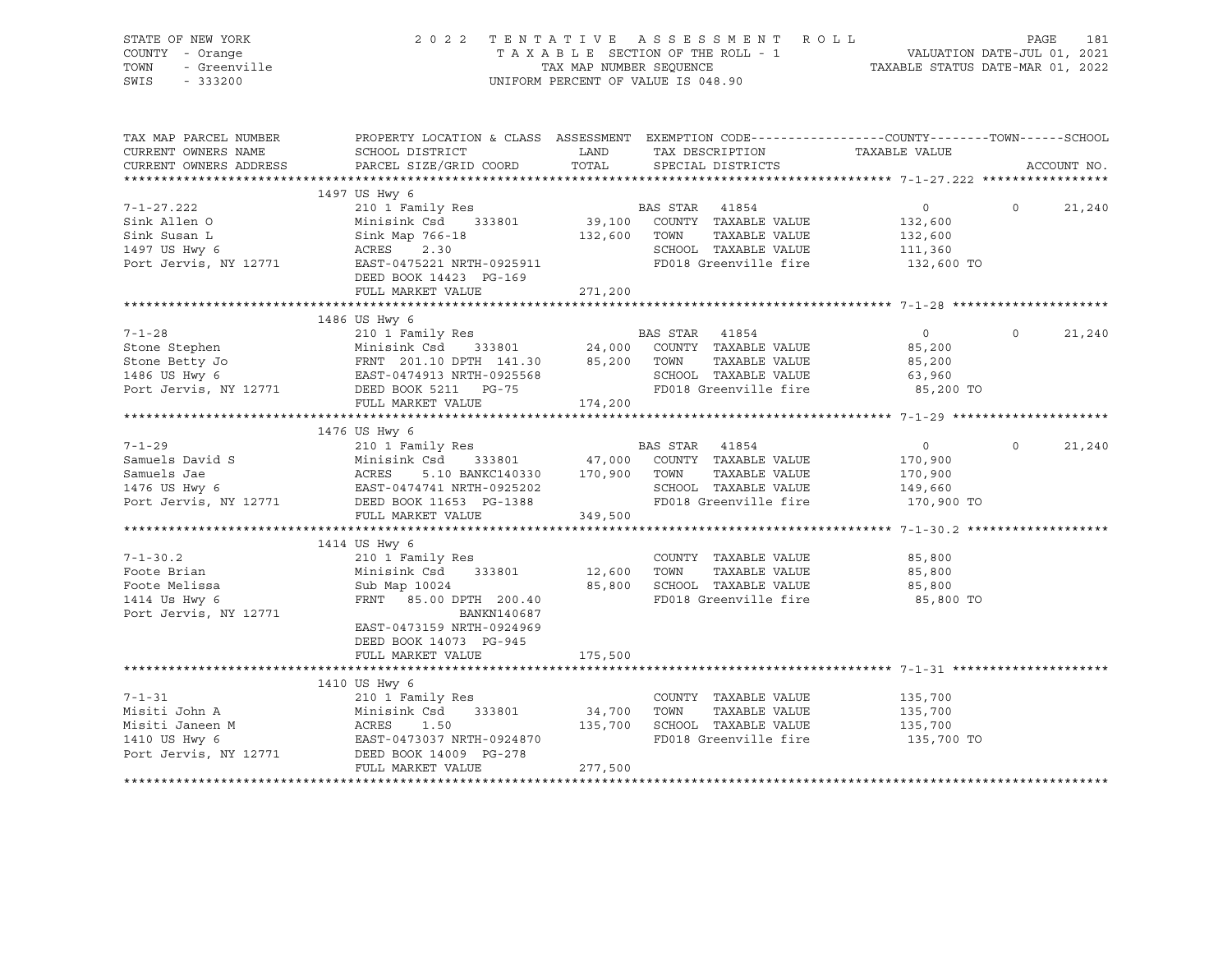## STATE OF NEW YORK 2 0 2 2 T E N T A T I V E A S S E S S M E N T R O L L PAGE 182 COUNTY - Orange T A X A B L E SECTION OF THE ROLL - 1 VALUATION DATE-JUL 01, 2021 TOWN - Greenville TAX MAP NUMBER SEQUENCE TAXABLE STATUS DATE-MAR 01, 2022 SWIS - 333200 UNIFORM PERCENT OF VALUE IS 048.90

| TAX MAP PARCEL NUMBER<br>CURRENT OWNERS NAME<br>CURRENT OWNERS ADDRESS                                                                                                                                                                                                                                                                                                                                                                                                                                         | PROPERTY LOCATION & CLASS ASSESSMENT EXEMPTION CODE----------------COUNTY-------TOWN------SCHOOL<br>SCHOOL DISTRICT<br>PARCEL SIZE/GRID COORD |         | LAND TAX DESCRIPTION TAXABLE VALUE<br>TOTAL SPECIAL DISTRICTS |                       |          | ACCOUNT NO. |
|----------------------------------------------------------------------------------------------------------------------------------------------------------------------------------------------------------------------------------------------------------------------------------------------------------------------------------------------------------------------------------------------------------------------------------------------------------------------------------------------------------------|-----------------------------------------------------------------------------------------------------------------------------------------------|---------|---------------------------------------------------------------|-----------------------|----------|-------------|
|                                                                                                                                                                                                                                                                                                                                                                                                                                                                                                                |                                                                                                                                               |         |                                                               |                       |          |             |
|                                                                                                                                                                                                                                                                                                                                                                                                                                                                                                                | 252 Bushville Rd                                                                                                                              |         |                                                               |                       |          |             |
| 7-1-32<br>20,335<br>20,335<br>20,335<br>20,335<br>20,335<br>20,335<br>20,335<br>20,335<br>20,335<br>20,335<br>20,335<br>20,335<br>20,335<br>20,335<br>20,335<br>20,335<br>20,335<br>20,335<br>20,335<br>20,335<br>20,880<br>20,880<br>20,880<br>20,880<br>20,885<br>20,885<br>20,885                                                                                                                                                                                                                           |                                                                                                                                               |         |                                                               | 20,335 11,620         |          | 11,620      |
|                                                                                                                                                                                                                                                                                                                                                                                                                                                                                                                |                                                                                                                                               |         |                                                               |                       | $\Omega$ | 53,020      |
|                                                                                                                                                                                                                                                                                                                                                                                                                                                                                                                |                                                                                                                                               |         |                                                               |                       |          |             |
|                                                                                                                                                                                                                                                                                                                                                                                                                                                                                                                |                                                                                                                                               |         |                                                               |                       |          |             |
|                                                                                                                                                                                                                                                                                                                                                                                                                                                                                                                |                                                                                                                                               |         |                                                               |                       |          |             |
|                                                                                                                                                                                                                                                                                                                                                                                                                                                                                                                | FULL MARKET VALUE                                                                                                                             |         | 304,700 FD018 Greenville fire 149,000 TO                      |                       |          |             |
|                                                                                                                                                                                                                                                                                                                                                                                                                                                                                                                |                                                                                                                                               |         |                                                               |                       |          |             |
|                                                                                                                                                                                                                                                                                                                                                                                                                                                                                                                | 220 Bushville Rd                                                                                                                              |         |                                                               |                       |          |             |
| $7 - 1 - 33$                                                                                                                                                                                                                                                                                                                                                                                                                                                                                                   |                                                                                                                                               |         |                                                               | $\overline{0}$        | $\circ$  | 21,240      |
| Andrews Michael E                                                                                                                                                                                                                                                                                                                                                                                                                                                                                              |                                                                                                                                               |         |                                                               | 80,700                |          |             |
| 220 Bushville Rd<br>Port Jervis, NY 12771                                                                                                                                                                                                                                                                                                                                                                                                                                                                      | FRNT 195.00 DPTH 188.00 80,700 TOWN                                                                                                           |         | TAXABLE VALUE                                                 | 80,700                |          |             |
|                                                                                                                                                                                                                                                                                                                                                                                                                                                                                                                | EAST-0473670 NRTH-0924027                                                                                                                     |         | SCHOOL TAXABLE VALUE                                          | 59,460                |          |             |
|                                                                                                                                                                                                                                                                                                                                                                                                                                                                                                                | DEED BOOK 4843 PG-176                                                                                                                         |         | FD018 Greenville fire 80,700 TO                               |                       |          |             |
|                                                                                                                                                                                                                                                                                                                                                                                                                                                                                                                | FULL MARKET VALUE                                                                                                                             | 165,000 |                                                               |                       |          |             |
|                                                                                                                                                                                                                                                                                                                                                                                                                                                                                                                |                                                                                                                                               |         |                                                               |                       |          |             |
|                                                                                                                                                                                                                                                                                                                                                                                                                                                                                                                |                                                                                                                                               |         |                                                               |                       |          |             |
|                                                                                                                                                                                                                                                                                                                                                                                                                                                                                                                |                                                                                                                                               |         | COUNTY TAXABLE VALUE 256,700                                  |                       |          |             |
|                                                                                                                                                                                                                                                                                                                                                                                                                                                                                                                |                                                                                                                                               |         |                                                               | TAXABLE VALUE 256,700 |          |             |
|                                                                                                                                                                                                                                                                                                                                                                                                                                                                                                                |                                                                                                                                               |         | FD018 Greenville fire 256,700 TO                              | 256,700               |          |             |
| $\begin{tabular}{lllllllllll} \multicolumn{3}{c}{\begin{tabular}{l} \multicolumn{3}{c}{\begin{tabular}{l} \multicolumn{3}{c}{\begin{tabular}{l} \multicolumn{3}{c}{\begin{tabular}{l} \multicolumn{3}{c}{\begin{tabular}{l} \multicolumn{3}{c}{\begin{tabular}{l} \multicolumn{3}{c}{\begin{tabular}{l} \multicolumn{3}{c}{\begin{tabular}{l} \multicolumn{3}{c}{\begin{tabular}{l} \multicolumn{3}{c}{\begin{tabular}{l} \multicolumn{3}{c}{\begin{tabular}{l} \multicolumn{3}{c}{\begin{tabular}{l} \multic$ |                                                                                                                                               |         |                                                               |                       |          |             |
|                                                                                                                                                                                                                                                                                                                                                                                                                                                                                                                |                                                                                                                                               |         |                                                               |                       |          |             |
|                                                                                                                                                                                                                                                                                                                                                                                                                                                                                                                |                                                                                                                                               |         |                                                               |                       |          |             |
|                                                                                                                                                                                                                                                                                                                                                                                                                                                                                                                | FULL MARKET VALUE                                                                                                                             | 524,900 |                                                               |                       |          |             |
|                                                                                                                                                                                                                                                                                                                                                                                                                                                                                                                |                                                                                                                                               |         |                                                               |                       |          |             |
|                                                                                                                                                                                                                                                                                                                                                                                                                                                                                                                |                                                                                                                                               |         |                                                               |                       | $\Omega$ | 21,240      |
|                                                                                                                                                                                                                                                                                                                                                                                                                                                                                                                |                                                                                                                                               |         |                                                               |                       |          |             |
|                                                                                                                                                                                                                                                                                                                                                                                                                                                                                                                |                                                                                                                                               |         |                                                               |                       |          |             |
|                                                                                                                                                                                                                                                                                                                                                                                                                                                                                                                |                                                                                                                                               |         |                                                               |                       |          |             |
| Westtown, NY 10998 EAST-0476128 NRTH-0923321                                                                                                                                                                                                                                                                                                                                                                                                                                                                   |                                                                                                                                               |         | FD018 Greenville fire 229,900 TO                              |                       |          |             |
|                                                                                                                                                                                                                                                                                                                                                                                                                                                                                                                | DEED BOOK 13269 PG-299                                                                                                                        |         |                                                               |                       |          |             |
|                                                                                                                                                                                                                                                                                                                                                                                                                                                                                                                | FULL MARKET VALUE                                                                                                                             | 470,100 |                                                               |                       |          |             |
|                                                                                                                                                                                                                                                                                                                                                                                                                                                                                                                |                                                                                                                                               |         |                                                               |                       |          |             |
|                                                                                                                                                                                                                                                                                                                                                                                                                                                                                                                | 73 Toad Pasture Rd                                                                                                                            |         |                                                               |                       |          |             |
| $7 - 1 - 34.13$                                                                                                                                                                                                                                                                                                                                                                                                                                                                                                | 240 Rural res                                                                                                                                 |         | COUNTY TAXABLE VALUE                                          | 282,700               |          |             |
| Ketchell Thomas M                                                                                                                                                                                                                                                                                                                                                                                                                                                                                              | Minisink Csd 333801 60,400 TOWN                                                                                                               |         | TAXABLE VALUE                                                 | 282,700               |          |             |
| 73 Toad Pasture Rd                                                                                                                                                                                                                                                                                                                                                                                                                                                                                             | Lt3 TCT Corp Map 189-03 282,700 SCHOOL TAXABLE VALUE 282,700                                                                                  |         |                                                               |                       |          |             |
| Westtown, NY 10998                                                                                                                                                                                                                                                                                                                                                                                                                                                                                             | ACRES 10.90                                                                                                                                   |         | FD018 Greenville fire                                         | 282,700 TO            |          |             |
|                                                                                                                                                                                                                                                                                                                                                                                                                                                                                                                | EAST-0475800 NRTH-0923521                                                                                                                     |         |                                                               |                       |          |             |
|                                                                                                                                                                                                                                                                                                                                                                                                                                                                                                                | DEED BOOK 14237 PG-920                                                                                                                        |         |                                                               |                       |          |             |
|                                                                                                                                                                                                                                                                                                                                                                                                                                                                                                                | FULL MARKET VALUE                                                                                                                             | 578,100 |                                                               |                       |          |             |
|                                                                                                                                                                                                                                                                                                                                                                                                                                                                                                                |                                                                                                                                               |         |                                                               |                       |          |             |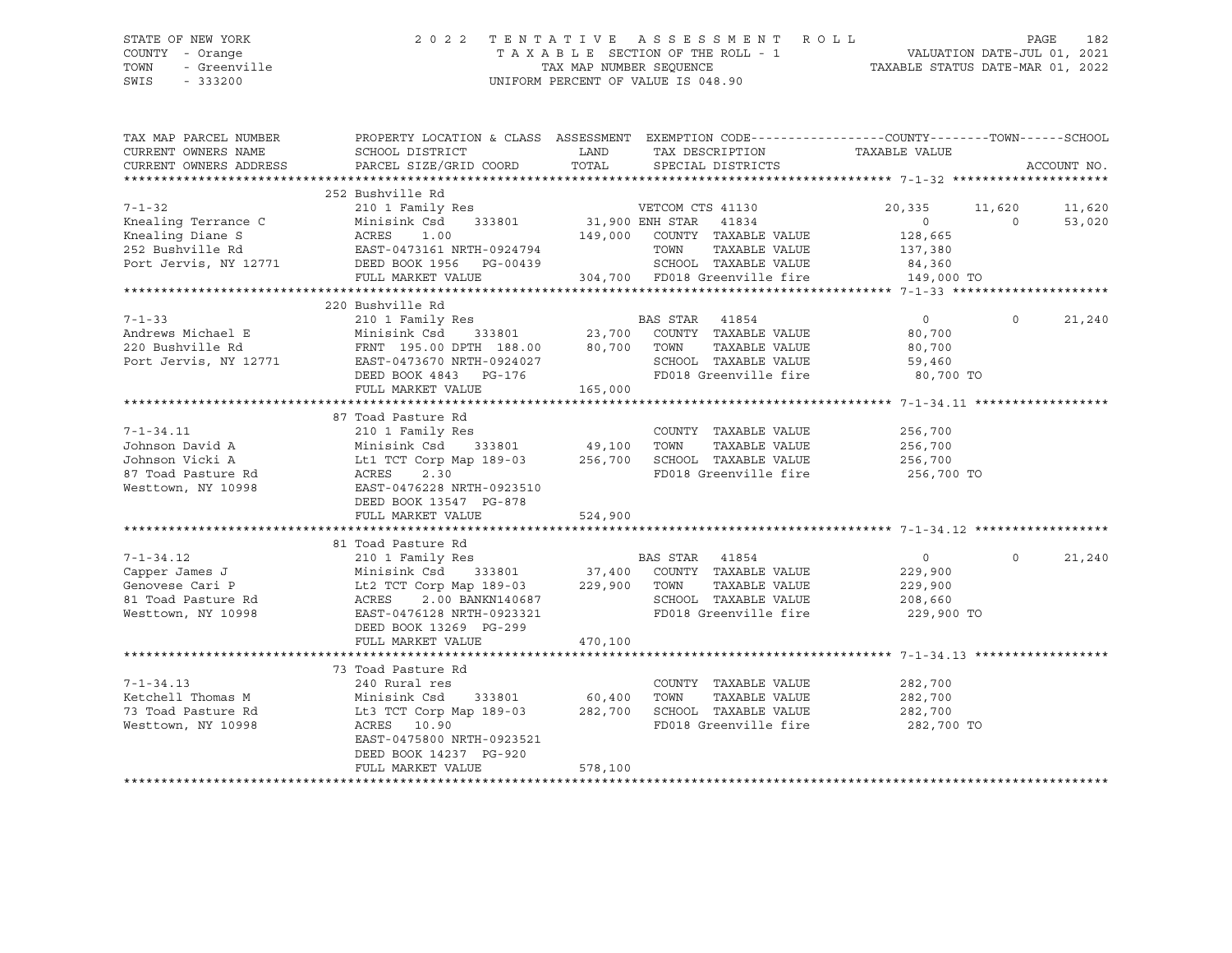## STATE OF NEW YORK 2 0 2 2 T E N T A T I V E A S S E S S M E N T R O L L PAGE 183 COUNTY - Orange T A X A B L E SECTION OF THE ROLL - 1 VALUATION DATE-JUL 01, 2021 TOWN - Greenville TAX MAP NUMBER SEQUENCE TAXABLE STATUS DATE-MAR 01, 2022 SWIS - 333200 UNIFORM PERCENT OF VALUE IS 048.90

| TAX MAP PARCEL NUMBER<br>CURRENT OWNERS NAME<br>CURRENT OWNERS ADDRESS                                                                                                                                                               | PROPERTY LOCATION & CLASS ASSESSMENT EXEMPTION CODE---------------COUNTY-------TOWN------SCHOOL<br>SCHOOL DISTRICT<br>PARCEL SIZE/GRID COORD | LAND TAX DESCRIPTION | TOTAL SPECIAL DISTRICTS | TAXABLE VALUE                                                    |          | ACCOUNT NO. |
|--------------------------------------------------------------------------------------------------------------------------------------------------------------------------------------------------------------------------------------|----------------------------------------------------------------------------------------------------------------------------------------------|----------------------|-------------------------|------------------------------------------------------------------|----------|-------------|
|                                                                                                                                                                                                                                      |                                                                                                                                              |                      |                         |                                                                  |          |             |
|                                                                                                                                                                                                                                      |                                                                                                                                              |                      |                         |                                                                  |          |             |
|                                                                                                                                                                                                                                      |                                                                                                                                              |                      |                         | $\overline{0}$                                                   | $\Omega$ | 21,240      |
|                                                                                                                                                                                                                                      |                                                                                                                                              |                      |                         | 143,200                                                          |          |             |
|                                                                                                                                                                                                                                      |                                                                                                                                              |                      |                         | TAXABLE VALUE 143,200                                            |          |             |
|                                                                                                                                                                                                                                      |                                                                                                                                              |                      |                         |                                                                  |          |             |
|                                                                                                                                                                                                                                      |                                                                                                                                              |                      |                         | SCHOOL TAXABLE VALUE 121,960<br>FD018 Greenville fire 143,200 TO |          |             |
|                                                                                                                                                                                                                                      |                                                                                                                                              |                      |                         |                                                                  |          |             |
|                                                                                                                                                                                                                                      |                                                                                                                                              |                      |                         |                                                                  |          |             |
|                                                                                                                                                                                                                                      | 162 Toad Pasture Rd                                                                                                                          |                      |                         |                                                                  |          |             |
|                                                                                                                                                                                                                                      |                                                                                                                                              |                      |                         |                                                                  | $\circ$  | 21,240      |
|                                                                                                                                                                                                                                      |                                                                                                                                              |                      |                         |                                                                  |          |             |
|                                                                                                                                                                                                                                      |                                                                                                                                              |                      |                         |                                                                  |          |             |
|                                                                                                                                                                                                                                      |                                                                                                                                              |                      |                         |                                                                  |          |             |
|                                                                                                                                                                                                                                      |                                                                                                                                              |                      |                         |                                                                  |          |             |
|                                                                                                                                                                                                                                      | FULL MARKET VALUE                                                                                                                            | 252,600              |                         |                                                                  |          |             |
|                                                                                                                                                                                                                                      |                                                                                                                                              |                      |                         |                                                                  |          |             |
|                                                                                                                                                                                                                                      | 101 Toad Pasture Rd                                                                                                                          |                      |                         |                                                                  |          |             |
|                                                                                                                                                                                                                                      |                                                                                                                                              |                      |                         | $\overline{0}$                                                   | $\Omega$ | 53,020      |
|                                                                                                                                                                                                                                      |                                                                                                                                              |                      |                         | 131,400                                                          |          |             |
|                                                                                                                                                                                                                                      |                                                                                                                                              | 131,400 TOWN         | TAXABLE VALUE           | 131,400                                                          |          |             |
|                                                                                                                                                                                                                                      |                                                                                                                                              |                      |                         |                                                                  |          |             |
| Alane A Wood Trustee ACRES 13.20 131,400<br>101 Toad Pasture Rd EAST-0476593 NRTH-0924002<br>Westtown, NY 10998 DEED BOOK 14496 PG-618<br>FULL MARKET VALUE 268,700                                                                  |                                                                                                                                              |                      |                         | SCHOOL TAXABLE VALUE 78,380<br>FD018 Greenville fire 131,400 TO  |          |             |
|                                                                                                                                                                                                                                      | FULL MARKET VALUE                                                                                                                            | 268,700              |                         |                                                                  |          |             |
|                                                                                                                                                                                                                                      |                                                                                                                                              |                      |                         |                                                                  |          |             |
|                                                                                                                                                                                                                                      | 124 Toad Pasture Rd                                                                                                                          |                      |                         |                                                                  |          |             |
|                                                                                                                                                                                                                                      |                                                                                                                                              |                      |                         | $\overline{0}$                                                   | $\Omega$ | 21,240      |
|                                                                                                                                                                                                                                      |                                                                                                                                              |                      |                         | 123,100                                                          |          |             |
|                                                                                                                                                                                                                                      |                                                                                                                                              |                      |                         | TAXABLE VALUE 123,100                                            |          |             |
|                                                                                                                                                                                                                                      |                                                                                                                                              |                      |                         | SCHOOL TAXABLE VALUE 101,860<br>FD018 Greenville fire 123,100    |          |             |
| 7-1-35.1 210 1 Family Res<br>Vineis Frank Michael Minisink Csd 333801 41,300 COUNTY TAXABLE VALUE<br>Vineis Ruth M Lt1 Vineis Sub Map 8713 123,100 TOWN TAXABLE VALUE<br>124 Toad Pasture Rd ACRES 2.70 BANKC030614 SCHOOL TAXABLE V |                                                                                                                                              |                      |                         | 123,100 TO                                                       |          |             |
|                                                                                                                                                                                                                                      | DEED BOOK 14392 PG-907                                                                                                                       |                      |                         |                                                                  |          |             |
|                                                                                                                                                                                                                                      | FULL MARKET VALUE                                                                                                                            | 251,700              |                         |                                                                  |          |             |
|                                                                                                                                                                                                                                      |                                                                                                                                              |                      |                         |                                                                  |          |             |
|                                                                                                                                                                                                                                      | 132 Toad Pasture Rd                                                                                                                          |                      |                         |                                                                  |          |             |
| $7 - 1 - 35.2$                                                                                                                                                                                                                       | 210 1 Family Res                                                                                                                             |                      |                         | COUNTY TAXABLE VALUE 188,000                                     |          |             |
| Minisink Csd<br>Melillo Mark                                                                                                                                                                                                         | 333801 39,600 TOWN                                                                                                                           |                      |                         | TAXABLE VALUE 188,000                                            |          |             |
|                                                                                                                                                                                                                                      |                                                                                                                                              |                      |                         |                                                                  |          |             |
| Westtown, NY 10998                                                                                                                                                                                                                   | ACRES<br>2.40                                                                                                                                |                      | FD018 Greenville fire   | 188,000 TO                                                       |          |             |
|                                                                                                                                                                                                                                      | EAST-0477433 NRTH-0923770                                                                                                                    |                      |                         |                                                                  |          |             |
|                                                                                                                                                                                                                                      | DEED BOOK 15114 PG-1179                                                                                                                      |                      |                         |                                                                  |          |             |
|                                                                                                                                                                                                                                      | FULL MARKET VALUE                                                                                                                            | 384,500              |                         |                                                                  |          |             |
|                                                                                                                                                                                                                                      |                                                                                                                                              |                      |                         |                                                                  |          |             |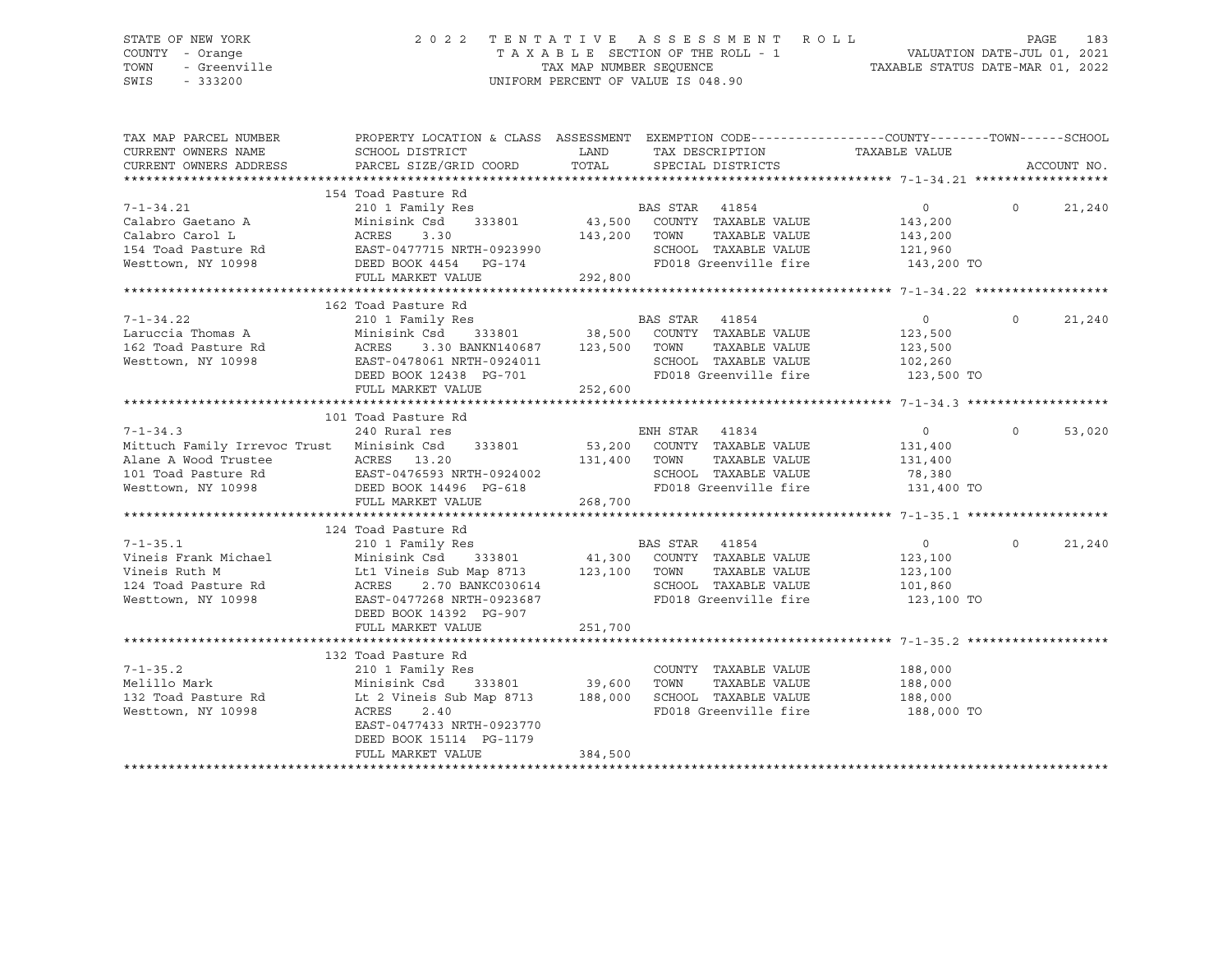| STATE OF NEW YORK<br>COUNTY - Orange<br>TOWN<br>- Greenville<br>SWIS<br>$-333200$                                                                                                                             | 2022 TENTATIVE ASSESSMENT ROLL                                                                                                                                                                                                                        | TAX MAP NUMBER SEQUENCE<br>UNIFORM PERCENT OF VALUE IS 048.90 |                                                   | TAXABLE SECTION OF THE ROLL - 1                                                                                                               | 184<br>PAGE<br>VALUATION DATE-JUL 01, 2021<br>TAXABLE STATUS DATE-MAR 01, 2022 |                          |                  |
|---------------------------------------------------------------------------------------------------------------------------------------------------------------------------------------------------------------|-------------------------------------------------------------------------------------------------------------------------------------------------------------------------------------------------------------------------------------------------------|---------------------------------------------------------------|---------------------------------------------------|-----------------------------------------------------------------------------------------------------------------------------------------------|--------------------------------------------------------------------------------|--------------------------|------------------|
| TAX MAP PARCEL NUMBER<br>CURRENT OWNERS NAME<br>CURRENT OWNERS ADDRESS                                                                                                                                        | PROPERTY LOCATION & CLASS ASSESSMENT EXEMPTION CODE---------------COUNTY-------TOWN-----SCHOOL<br>SCHOOL DISTRICT<br>PARCEL SIZE/GRID COORD                                                                                                           | LAND<br>TOTAL                                                 |                                                   | TAX DESCRIPTION<br>SPECIAL DISTRICTS                                                                                                          | TAXABLE VALUE                                                                  |                          | ACCOUNT NO.      |
|                                                                                                                                                                                                               | 142 Toad Pasture Rd                                                                                                                                                                                                                                   |                                                               |                                                   |                                                                                                                                               |                                                                                |                          |                  |
| $7 - 1 - 35.3$<br>Kimiecik Donna<br>Boffemmyer Nicholas<br>142 Toad Pasture Rd<br>Westtown, NY 10998                                                                                                          | BAS STAR 41854<br>Minisink Csd 333801 39,100 COUNTY TAXABLE VALUE<br>Lt 3 Vineis Sub Map 8713 162,900 TOWN TAXABLE VALUE<br>ACRES 2.30 BANKC130171 SCHOOL TAXABLE VALUE<br>EAST-0477592 NEWSLE COOL SCHOOL TAXABLE VALUE<br>EAST-0477597 NRTH-0923862 |                                                               |                                                   | FD018 Greenville fire                                                                                                                         | $\overline{0}$<br>162,900<br>162,900<br>141,660<br>162,900 TO                  | $\circ$                  | 21,240           |
|                                                                                                                                                                                                               | DEED BOOK 11187 PG-592                                                                                                                                                                                                                                |                                                               |                                                   |                                                                                                                                               |                                                                                |                          |                  |
|                                                                                                                                                                                                               | FULL MARKET VALUE<br>259 Toad Pasture Rd                                                                                                                                                                                                              | 333,100                                                       |                                                   |                                                                                                                                               |                                                                                |                          |                  |
| $7 - 1 - 36.1$<br>Harvey Irrevoc Trust Estate Ro Minisink Csd<br>259 Toad Pasture Rd<br>Middletown, NY 10940                                                                                                  | 210 1 Family Res<br>333801<br>ACRES<br>1.00<br>EAST-0480116 NRTH-0924576<br>DEED BOOK 14962 PG-1626                                                                                                                                                   | 31,900 TOWN                                                   |                                                   | COUNTY TAXABLE VALUE<br>TAXABLE VALUE<br>121,800 SCHOOL TAXABLE VALUE<br>FD018 Greenville fire                                                | 121,800<br>121,800<br>121,800<br>121,800 TO                                    |                          |                  |
|                                                                                                                                                                                                               | FULL MARKET VALUE                                                                                                                                                                                                                                     | 249,100                                                       |                                                   |                                                                                                                                               |                                                                                |                          |                  |
|                                                                                                                                                                                                               |                                                                                                                                                                                                                                                       |                                                               |                                                   |                                                                                                                                               |                                                                                |                          |                  |
| $7 - 1 - 36.211$<br>Budd Richard Jr<br>McCombs Janell E<br>192 Toad Pasture Rd<br>Middletown, NY 10940                                                                                                        | 192 Toad Pasture Rd<br>210 1 Family Res<br>Minisink Csd 333801<br>Lt 1 Adams Sub<br>ACRES 7.90 BANACUSUS<br>EAST-0478632 NRTH-0923944<br>EAST-0478632 NRTH-0923944<br>DEED BOOK 14812 PG-211<br>FULL MARKET VALUE                                     | 49,200 TOWN<br>311,000                                        |                                                   | COUNTY TAXABLE VALUE<br>TAXABLE VALUE<br>152,100 SCHOOL TAXABLE VALUE<br>FD018 Greenville fire                                                | 152,100<br>152,100<br>152,100<br>152,100 TO                                    |                          |                  |
|                                                                                                                                                                                                               |                                                                                                                                                                                                                                                       |                                                               |                                                   |                                                                                                                                               |                                                                                |                          |                  |
| $7 - 1 - 36.212$<br>Schaffer Irrevoc Trust Allen & Minisink Csd 333801<br>Allen H & Dawn M Trustees Lt 2 Adams Sub<br>173 Tood Dagture Pd undivided 1/2 interest<br>172 Toad Pasture Rd<br>Westtown, NY 10998 | 172 Toad Pasture Rd<br>210 1 Family Res<br>undivided 1/2 interest<br>ACRES<br>4.10<br>EAST-0478360 NRTH-0924044<br>DEED BOOK 14367 PG-641                                                                                                             |                                                               | VETCOM CTS 41130<br>45,100 BAS STAR 41854<br>TOWN | 93 PCT OF VALUE USED FOR EXEMPTION PURPOSES<br>203,800 COUNTY TAXABLE VALUE<br>TAXABLE VALUE<br>SCHOOL TAXABLE VALUE<br>FD018 Greenville fire | 20,335<br>$\overline{0}$<br>183,465<br>192,180<br>170,940<br>203,800 TO        | 11,620<br>$\overline{0}$ | 11,620<br>21,240 |
|                                                                                                                                                                                                               | FULL MARKET VALUE                                                                                                                                                                                                                                     | 416,800                                                       |                                                   |                                                                                                                                               |                                                                                |                          |                  |
|                                                                                                                                                                                                               |                                                                                                                                                                                                                                                       |                                                               |                                                   |                                                                                                                                               |                                                                                |                          |                  |
| $7 - 1 - 36.3$<br>Ryan Neil R Jr<br>Allan Melissa J<br>247 Toad Pasture Rd<br>Middletown, NY 10940                                                                                                            | 247 Toad Pasture Rd<br>210 1 Family Res<br>Minisink Csd<br>ACRES<br>1.00 BANKC030383 137,500 TOWN<br>ACRES 1.00 211.1.1.<br>EAST-0479843 NRTH-0924388<br>DEED BOOK 13808 PG-299<br>FULL MARKET VALUE                                                  | 281,200                                                       | BAS STAR                                          | 41854<br>333801 31,900 COUNTY TAXABLE VALUE<br>TAXABLE VALUE<br>SCHOOL TAXABLE VALUE<br>FD018 Greenville fire                                 | $0 \qquad \qquad$<br>137,500<br>137,500<br>116,260<br>137,500 TO               | $\Omega$                 | 21,240           |
|                                                                                                                                                                                                               |                                                                                                                                                                                                                                                       |                                                               |                                                   |                                                                                                                                               |                                                                                |                          |                  |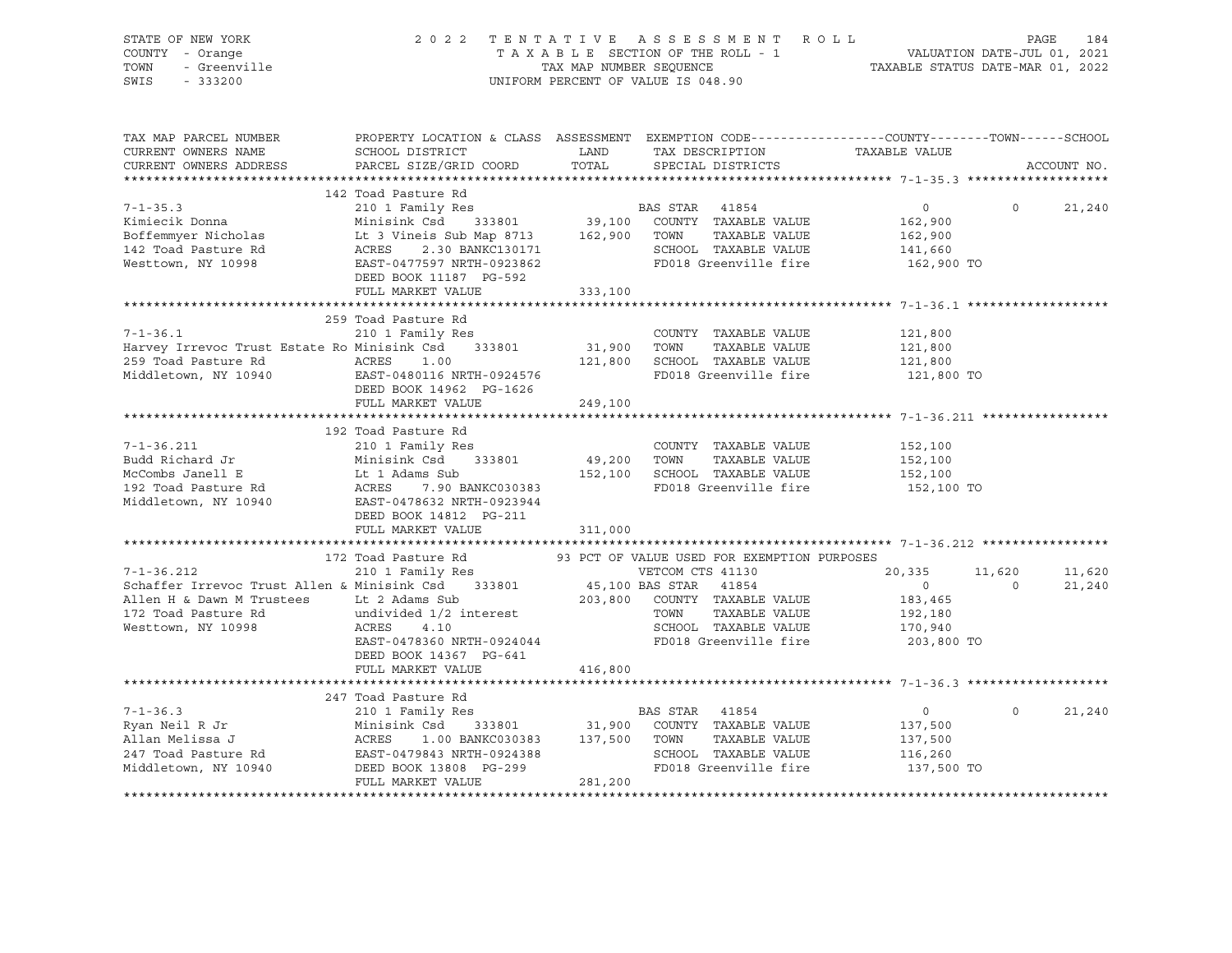## STATE OF NEW YORK 2 0 2 2 T E N T A T I V E A S S E S S M E N T R O L L PAGE 185 COUNTY - Orange T A X A B L E SECTION OF THE ROLL - 1 VALUATION DATE-JUL 01, 2021 TOWN - Greenville TAX MAP NUMBER SEQUENCE TAXABLE STATUS DATE-MAR 01, 2022 SWIS - 333200 UNIFORM PERCENT OF VALUE IS 048.90

| TAX MAP PARCEL NUMBER<br>CURRENT OWNERS NAME<br>CURRENT OWNERS ADDRESS                             | SCHOOL DISTRICT<br>PARCEL SIZE/GRID COORD                                                                                                                                                                                 | PROPERTY LOCATION & CLASS ASSESSMENT EXEMPTION CODE---------------COUNTY-------TOWN-----SCHOOL<br>LAND<br>TAX DESCRIPTION<br>TOTAL<br>SPECIAL DISTRICTS                                                                                                                                                               | TAXABLE VALUE<br>ACCOUNT NO.                                                        |
|----------------------------------------------------------------------------------------------------|---------------------------------------------------------------------------------------------------------------------------------------------------------------------------------------------------------------------------|-----------------------------------------------------------------------------------------------------------------------------------------------------------------------------------------------------------------------------------------------------------------------------------------------------------------------|-------------------------------------------------------------------------------------|
| $7 - 1 - 36.4$<br>Cross Jason<br>Cross Denise                                                      | 253 Toad Pasture Rd<br>210 1 Family Res<br>ACRES 1.00 BANKC190321 107,200 TOWN<br>FULL MARKET VALUE                                                                                                                       | <b>BAS STAR</b> 41854<br>Minisink Csd 333801 31,900 COUNTY TAXABLE VALUE<br>TAXABLE VALUE<br>253 Toad Pasture Rd<br>253 Toad Pasture Rd<br>253 Toad Pasture Rd<br>253 Toad Pasture Rd<br>253 Toad Pasture Rd<br>253 Toad Pasture Rd<br>253 Toad Pasture Rd<br>254 ED 200 IN RD 200 IN SCHOOL<br>267,200 TO<br>219,200 | $\Omega$<br>21,240<br>$\overline{0}$<br>107,200<br>107,200                          |
| $7 - 1 - 36.5$<br>Labianca Emanuele<br>267 Toad Pasture Rd<br>Middletown, NY 10940                 | 267 Toad Pasture Rd<br>ACRES<br>EAST-0480228 NRTH-0924676<br>DEED BOOK 14308 PG-439<br>FULL MARKET VALUE                                                                                                                  | 0.82 BANKC080370 118,500 TOWN<br>TAXABLE VALUE<br>SCHOOL TAXABLE VALUE 107,900<br>FD018 Greenville fire 118,500 TO<br>242,300                                                                                                                                                                                         | 10,600 10,600<br>10,600<br>107,900<br>107,900                                       |
| $7 - 1 - 37.21$<br>Donohue Michael<br>Donohue Melinda<br>175 Toad Pasture Rd<br>Westtown, NY 10998 | 175 Toad Pasture Rd<br>210 1 Family Res<br>Minisink Csd<br>333801<br>Lt1 GJS Const Corp<br>Map 117-05<br>ACRES 7.40<br>EAST-0478354 NRTH-0924722<br>DEED BOOK 12128 PG-370<br>FULL MARKET VALUE                           | BAS STAR 41854<br>48,800 COUNTY TAXABLE VALUE<br>218,300 TOWN<br>TAXABLE VALUE<br>SCHOOL TAXABLE VALUE<br>FD018 Greenville fire<br>446,400                                                                                                                                                                            | $\overline{0}$<br>$\circ$<br>21,240<br>218,300<br>218,300<br>197,060<br>218,300 TO  |
| $7 - 1 - 37.22$<br>Licari Mark<br>199 Toad Pasture Rd<br>Middletown, NY 10940                      | 199 Toad Pasture Rd<br>210 1 Family Res<br>Minisink Csd 333801<br>Lt2 GJS Const Corp 209,500 TOWN<br>Map 117-05<br>4.00 BANKC030614<br>ACRES<br>EAST-0478856 NRTH-0924453<br>DEED BOOK 13184 PG-1396<br>FULL MARKET VALUE | BAS STAR 41854<br>44,900 COUNTY TAXABLE VALUE<br>TAXABLE VALUE<br>SCHOOL TAXABLE VALUE<br>FD018 Greenville fire<br>428,400                                                                                                                                                                                            | $\overline{0}$<br>$\Omega$<br>21,240<br>209,500<br>209,500<br>188,260<br>209,500 TO |
| $7 - 1 - 48.1$<br>Hansen Robert R<br>Hansen Barbara L<br>12 Toad Pasture Rd<br>Westtown, NY 10998  | 12 Toad Pasture Rd<br>210 1 Family Res<br>Minisink Csd 333801<br>ACRES 1.70 108,800 TOWN<br>EAST-0475715 NRTH-0921647 SCHOOL<br>TIME DOOK 20170 PG-00160 FD018 G:<br>FULL MARKET VALUE                                    | <b>BAS STAR</b> 41854<br>Minisink Csd 333801 35,800 COUNTY TAXABLE VALUE<br>TAXABLE VALUE<br>SCHOOL TAXABLE VALUE<br>FD018 Greenville fire 108,800 TO<br>222,500                                                                                                                                                      | $\Omega$<br>$\overline{0}$<br>21,240<br>108,800<br>108,800<br>87,560                |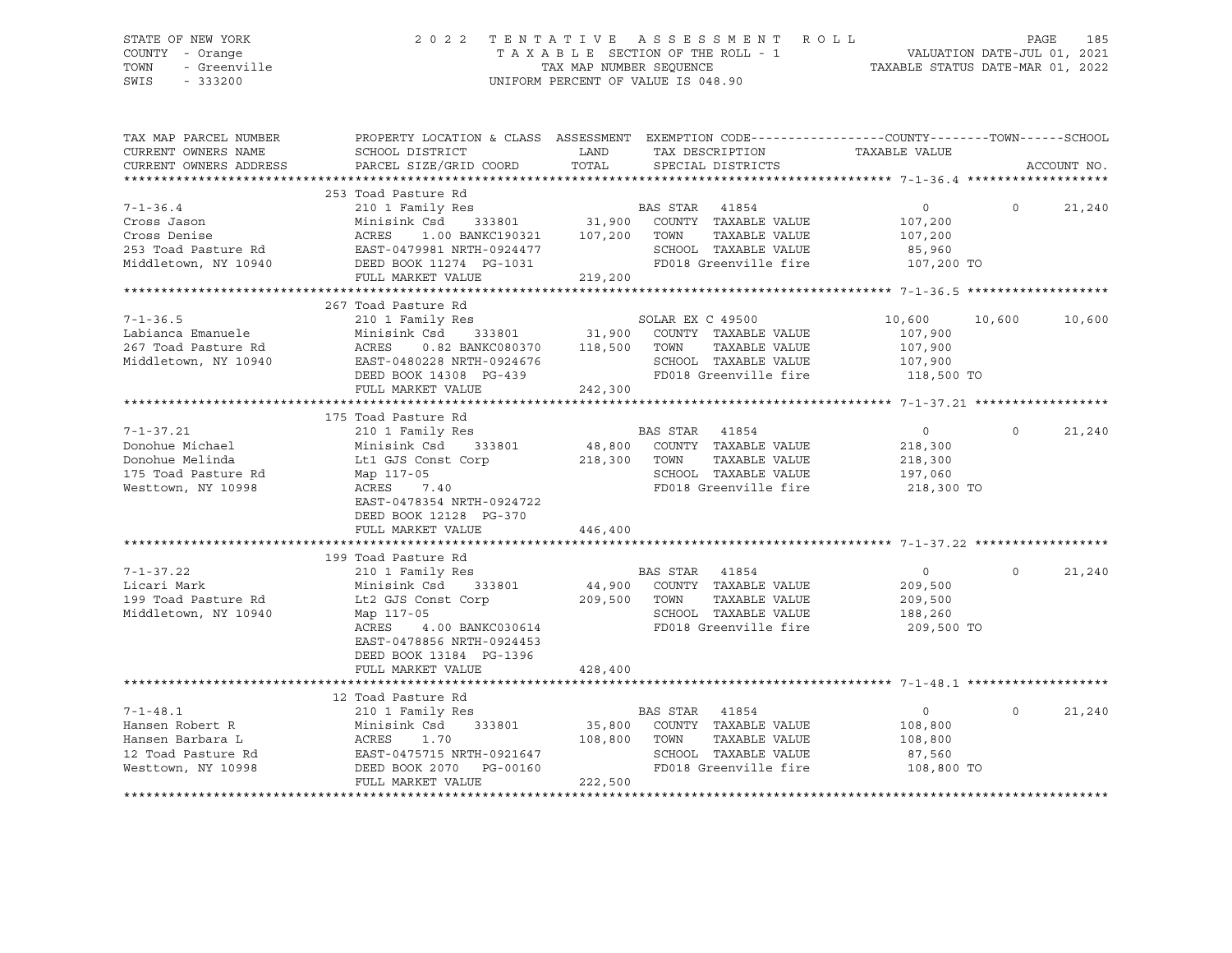| STATE OF NEW YORK<br>COUNTY - Orange<br>TOWN<br>- Greenville<br>SWIS<br>$-333200$ | 2022 TENTATIVE ASSESSMENT ROLL                                                                                                               | TAXABLE SECTION OF THE ROLL - 1<br>TAX MAP NUMBER SEQUENCE<br>UNIFORM PERCENT OF VALUE IS 048.90 |                |                                              | VALUATION DATE-JUL 01, 2021<br>TAXABLE STATUS DATE-MAR 01, 2022 | PAGE     | 186         |
|-----------------------------------------------------------------------------------|----------------------------------------------------------------------------------------------------------------------------------------------|--------------------------------------------------------------------------------------------------|----------------|----------------------------------------------|-----------------------------------------------------------------|----------|-------------|
| TAX MAP PARCEL NUMBER<br>CURRENT OWNERS NAME<br>CURRENT OWNERS ADDRESS            | PROPERTY LOCATION & CLASS ASSESSMENT EXEMPTION CODE----------------COUNTY-------TOWN-----SCHOOL<br>SCHOOL DISTRICT<br>PARCEL SIZE/GRID COORD | LAND<br>TOTAL                                                                                    |                | TAX DESCRIPTION<br>SPECIAL DISTRICTS         | TAXABLE VALUE                                                   |          | ACCOUNT NO. |
|                                                                                   | 30 Bushville Rd                                                                                                                              |                                                                                                  |                |                                              |                                                                 |          |             |
| $7 - 1 - 48.222$                                                                  | 240 Rural res                                                                                                                                |                                                                                                  | BAS STAR       | 41854                                        | $\circ$                                                         | $\circ$  | 21,240      |
| Gayler James C III                                                                | Minisink Csd<br>333801                                                                                                                       | 85,800                                                                                           |                | COUNTY TAXABLE VALUE                         | 190,000                                                         |          |             |
| Gayler Patrice A                                                                  | Part In Town Of Minisink                                                                                                                     | 190,000 TOWN                                                                                     |                | TAXABLE VALUE                                | 190,000                                                         |          |             |
| 30 Bushville Rd                                                                   | ACRES 53.60                                                                                                                                  |                                                                                                  |                | SCHOOL TAXABLE VALUE                         | 168,760                                                         |          |             |
| Westtown, NY 10998                                                                | EAST-0476280 NRTH-0920960<br>DEED BOOK 2120 PG-00302                                                                                         |                                                                                                  |                | FD018 Greenville fire                        | 190,000 TO                                                      |          |             |
|                                                                                   | FULL MARKET VALUE                                                                                                                            | 388,500                                                                                          |                |                                              |                                                                 |          |             |
|                                                                                   |                                                                                                                                              |                                                                                                  |                |                                              |                                                                 |          |             |
|                                                                                   | 123 Rackett Rd                                                                                                                               |                                                                                                  |                |                                              |                                                                 |          |             |
| $7 - 1 - 48.31$<br>Garcia Daniel                                                  | 210 1 Family Res<br>Minisink Csd                                                                                                             |                                                                                                  | BAS STAR 41854 |                                              | $\circ$                                                         | $\Omega$ | 21,240      |
| Garcia Kerry                                                                      | 333801<br>Part In Town Of Minisink 129,900 TOWN                                                                                              |                                                                                                  |                | 45,700 COUNTY TAXABLE VALUE<br>TAXABLE VALUE | 129,900<br>129,900                                              |          |             |
| 123 Racketts Rd                                                                   | ACRES<br>4.40 BANKC040280                                                                                                                    |                                                                                                  |                | SCHOOL TAXABLE VALUE                         | 108,660                                                         |          |             |
| Westtown, NY 10998                                                                | EAST-0475265 NRTH-0919343                                                                                                                    |                                                                                                  |                | FD018 Greenville fire                        | 129,900 TO                                                      |          |             |
|                                                                                   | DEED BOOK 11891 PG-321                                                                                                                       |                                                                                                  |                |                                              |                                                                 |          |             |
|                                                                                   | FULL MARKET VALUE                                                                                                                            | 265,600                                                                                          |                |                                              |                                                                 |          |             |
|                                                                                   |                                                                                                                                              |                                                                                                  |                |                                              |                                                                 |          |             |
|                                                                                   | Bushville Rd                                                                                                                                 |                                                                                                  |                |                                              |                                                                 |          |             |
| $7 - 1 - 48.32$                                                                   | 322 Rural vac>10                                                                                                                             |                                                                                                  |                | COUNTY TAXABLE VALUE                         | 34,600                                                          |          |             |
| Potter Marshall                                                                   | Minisink Csd<br>333801                                                                                                                       | 34,600 TOWN                                                                                      |                | TAXABLE VALUE                                | 34,600                                                          |          |             |
| Potter Danielle                                                                   | Part In Town Of Minisink                                                                                                                     |                                                                                                  |                | 34,600 SCHOOL TAXABLE VALUE                  | 34,600                                                          |          |             |
| 145 Racketts Rd                                                                   | ACRES<br>7.10                                                                                                                                |                                                                                                  |                | FD018 Greenville fire                        | 34,600 TO                                                       |          |             |
| Westtown, NY 10998                                                                | EAST-0475726 NRTH-0919782                                                                                                                    |                                                                                                  |                |                                              |                                                                 |          |             |
|                                                                                   | DEED BOOK 14329 PG-1882                                                                                                                      |                                                                                                  |                |                                              |                                                                 |          |             |
|                                                                                   | FULL MARKET VALUE                                                                                                                            | 70,800                                                                                           |                |                                              |                                                                 |          |             |
|                                                                                   |                                                                                                                                              |                                                                                                  |                |                                              |                                                                 |          |             |
|                                                                                   | 74 Bushville Rd                                                                                                                              |                                                                                                  |                |                                              |                                                                 |          |             |
| $7 - 1 - 48.41$                                                                   | 210 1 Family Res                                                                                                                             |                                                                                                  | ENH STAR 41834 |                                              | $\overline{0}$                                                  | $\Omega$ | 53,020      |
| Loughman-Wright Protect Trust Minisink Csd                                        | 333801                                                                                                                                       |                                                                                                  |                | 31,900 COUNTY TAXABLE VALUE                  | 140,800                                                         |          |             |
| Charlene Loughman-Wright &                                                        | LE Charlene Loughman-Wrig                                                                                                                    | 140,800 TOWN                                                                                     |                | TAXABLE VALUE                                | 140,800                                                         |          |             |
| Crisseda Besson Trustees                                                          | ACRES<br>1.00                                                                                                                                |                                                                                                  |                | SCHOOL TAXABLE VALUE                         | 87,780                                                          |          |             |
| 74 Bushville Rd                                                                   | EAST-0475431 NRTH-0921283                                                                                                                    |                                                                                                  |                | FD018 Greenville fire                        | 140,800 TO                                                      |          |             |
| Westtown, NY 10998                                                                | DEED BOOK 14506 PG-913                                                                                                                       |                                                                                                  |                |                                              |                                                                 |          |             |
|                                                                                   | FULL MARKET VALUE                                                                                                                            | 287,900                                                                                          |                |                                              |                                                                 |          |             |
|                                                                                   | 6 Toad Pasture Rd                                                                                                                            |                                                                                                  |                |                                              |                                                                 |          |             |
| $7 - 1 - 48.42$                                                                   | 210 1 Family Res                                                                                                                             |                                                                                                  | BAS STAR       | 41854                                        | $\circ$                                                         | $\Omega$ | 21,240      |
| Mc Keon Richard A                                                                 | Minisink Csd<br>333801                                                                                                                       | 31,900                                                                                           |                | COUNTY TAXABLE VALUE                         | 132,000                                                         |          |             |
| Mc Keon Patricia A                                                                | ACRES<br>1.00                                                                                                                                | 132,000                                                                                          | TOWN           | TAXABLE VALUE                                | 132,000                                                         |          |             |
| 6 Toad Pasture Rd                                                                 | EAST-0475487 NRTH-0921410                                                                                                                    |                                                                                                  |                | SCHOOL TAXABLE VALUE                         | 110,760                                                         |          |             |
| Westtown, NY 10998                                                                | DEED BOOK 3430<br>PG-94                                                                                                                      |                                                                                                  |                | FD018 Greenville fire                        | 132,000 TO                                                      |          |             |
|                                                                                   | FULL MARKET VALUE                                                                                                                            | 269,900                                                                                          |                |                                              |                                                                 |          |             |
|                                                                                   |                                                                                                                                              |                                                                                                  |                |                                              |                                                                 |          |             |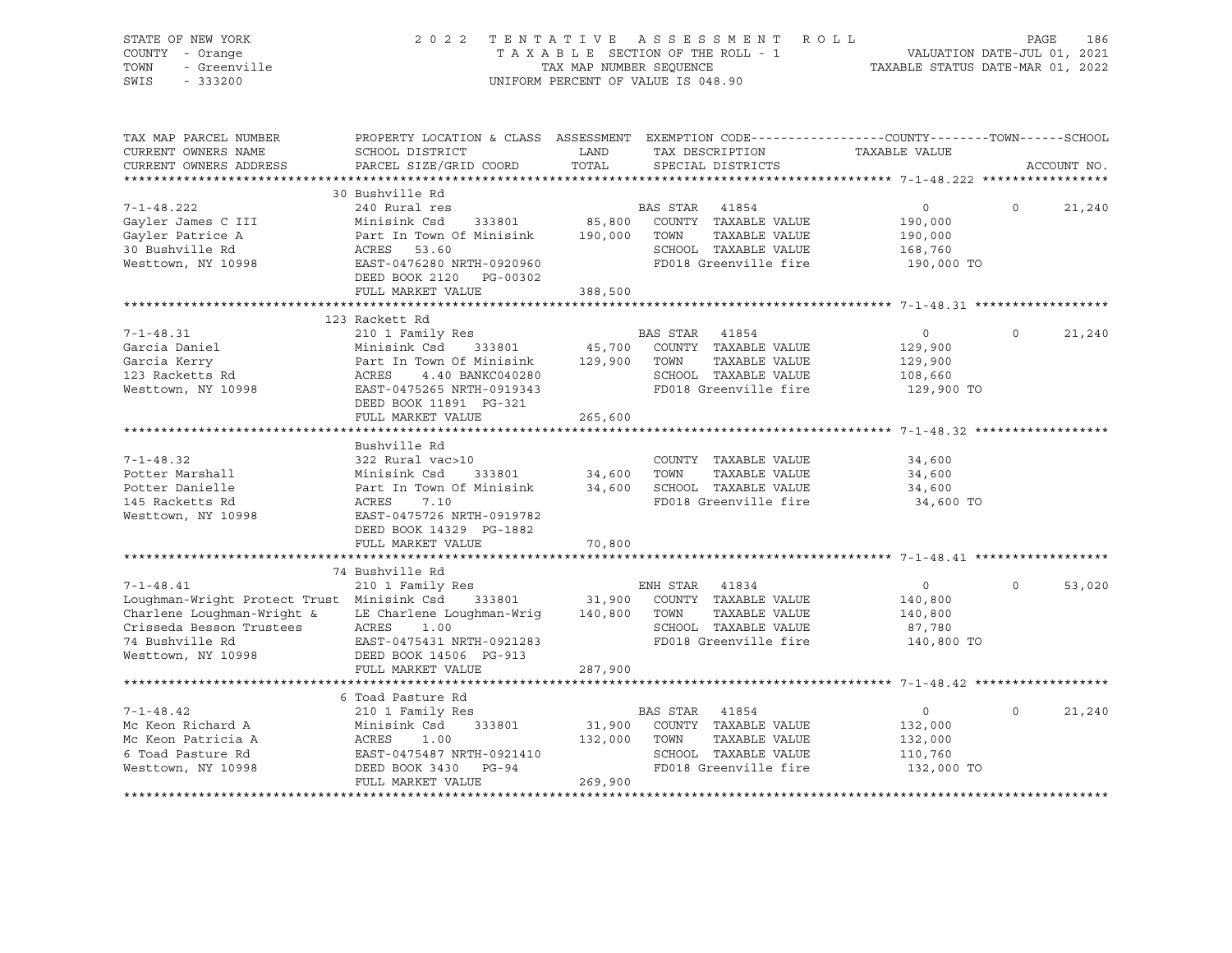## STATE OF NEW YORK 2 0 2 2 T E N T A T I V E A S S E S S M E N T R O L L PAGE 187 COUNTY - Orange T A X A B L E SECTION OF THE ROLL - 1 VALUATION DATE-JUL 01, 2021 TOWN - Greenville TAX MAP NUMBER SEQUENCE TAXABLE STATUS DATE-MAR 01, 2022 SWIS - 333200 UNIFORM PERCENT OF VALUE IS 048.90

| TAX MAP PARCEL NUMBER<br>CURRENT OWNERS NAME | PROPERTY LOCATION & CLASS ASSESSMENT EXEMPTION CODE---------------COUNTY-------TOWN-----SCHOOL<br>SCHOOL DISTRICT                                                                                                                                                                                                                                                                                                                                                                      |         | LAND TAX DESCRIPTION TAXABLE VALUE                                                             |         |                                 |             |
|----------------------------------------------|----------------------------------------------------------------------------------------------------------------------------------------------------------------------------------------------------------------------------------------------------------------------------------------------------------------------------------------------------------------------------------------------------------------------------------------------------------------------------------------|---------|------------------------------------------------------------------------------------------------|---------|---------------------------------|-------------|
| CURRENT OWNERS ADDRESS                       | PARCEL SIZE/GRID COORD                                                                                                                                                                                                                                                                                                                                                                                                                                                                 |         | TOTAL SPECIAL DISTRICTS                                                                        |         |                                 | ACCOUNT NO. |
|                                              |                                                                                                                                                                                                                                                                                                                                                                                                                                                                                        |         |                                                                                                |         |                                 |             |
|                                              | Bushville Rd                                                                                                                                                                                                                                                                                                                                                                                                                                                                           |         | COUNTY TAXABLE VALUE                                                                           | 1,200   |                                 |             |
|                                              |                                                                                                                                                                                                                                                                                                                                                                                                                                                                                        |         | TOWN      TAXABLE VALUE<br>SCHOOL   TAXABLE VALUE<br>TOWN                                      | 1,200   |                                 |             |
|                                              |                                                                                                                                                                                                                                                                                                                                                                                                                                                                                        |         |                                                                                                | 1,200   |                                 |             |
|                                              | 314 Rural vac<10<br>Schofield Barbara R LT Minisink Csd 333801 1,200<br>Barbara & Roland Trustees FRNT 48.00 DPTH 191.00 1,200<br>235 Bushville Rd EAST-0473217 NRTH-0924284<br>Port Jervis, NY 12771 DEED BOOK 5243 PG-173<br>FULL MAPK                                                                                                                                                                                                                                               |         | FD018 Greenville fire 1,200 TO                                                                 |         |                                 |             |
|                                              |                                                                                                                                                                                                                                                                                                                                                                                                                                                                                        |         |                                                                                                |         |                                 |             |
|                                              | 235 Bushville Rd                                                                                                                                                                                                                                                                                                                                                                                                                                                                       |         |                                                                                                |         |                                 |             |
|                                              | $\begin{array}{cccccccc} 7-1-49.2 & 235 \text{ Bushville Rd} & 2101 \text{ Family Res} & 218 & 218 & 2101 \text{ Family Res} & 6,972 & 5,229 & 6,972 \text{ 5,1201} & 6,972 & 5,229 & 6,972 \text{ 5,22101} & 6,972 & 5,229 & 6,972 \text{ 5,2321} & 6,972 & 5,229 & 6,972 \text{ 5,2401} & 21,900 \text{ BAS } \text{STAR} & 333801 & $                                                                                                                                               |         |                                                                                                |         |                                 |             |
|                                              |                                                                                                                                                                                                                                                                                                                                                                                                                                                                                        |         |                                                                                                |         |                                 |             |
|                                              |                                                                                                                                                                                                                                                                                                                                                                                                                                                                                        |         |                                                                                                |         |                                 |             |
|                                              |                                                                                                                                                                                                                                                                                                                                                                                                                                                                                        |         |                                                                                                |         |                                 |             |
|                                              |                                                                                                                                                                                                                                                                                                                                                                                                                                                                                        |         |                                                                                                |         |                                 |             |
|                                              |                                                                                                                                                                                                                                                                                                                                                                                                                                                                                        |         |                                                                                                |         |                                 |             |
|                                              |                                                                                                                                                                                                                                                                                                                                                                                                                                                                                        |         |                                                                                                |         |                                 |             |
|                                              | 231 Bushville Rd                                                                                                                                                                                                                                                                                                                                                                                                                                                                       |         |                                                                                                |         |                                 |             |
|                                              |                                                                                                                                                                                                                                                                                                                                                                                                                                                                                        |         |                                                                                                |         |                                 | 11,620      |
|                                              |                                                                                                                                                                                                                                                                                                                                                                                                                                                                                        |         |                                                                                                |         |                                 | 23,240      |
|                                              |                                                                                                                                                                                                                                                                                                                                                                                                                                                                                        |         |                                                                                                |         |                                 | 21,240      |
|                                              |                                                                                                                                                                                                                                                                                                                                                                                                                                                                                        |         |                                                                                                |         |                                 |             |
|                                              |                                                                                                                                                                                                                                                                                                                                                                                                                                                                                        |         |                                                                                                |         |                                 |             |
|                                              |                                                                                                                                                                                                                                                                                                                                                                                                                                                                                        |         |                                                                                                |         |                                 |             |
|                                              | $\begin{tabular}{lllllllllllll} \hline \text{7-1-50} & \text{251 BUNVITE A} \\ \hline \text{Brown Gordon J Jr} & \text{2101 Family Res} & \text{VETCOM CTS 41130} & \text{20,335} & \text{11,620} \\ \text{Brown Kathleen E} & \text{Minsink Csd} & \text{333801} & \text{31,900 VETDIS CTS 41140} & \text{40,670} & \text{23,240} \\ \text{Brown Kathleen E} & \text{ACRES} & \text{1.00} & \text{122,500 BAS STAR 4185$                                                              |         |                                                                                                |         |                                 |             |
|                                              |                                                                                                                                                                                                                                                                                                                                                                                                                                                                                        |         |                                                                                                |         |                                 |             |
|                                              | $\begin{tabular}{lllllllllllllllllllllll} \begin{tabular}{lcccc} \multicolumn{4}{c}{} & \multicolumn{4}{c}{} & \multicolumn{4}{c}{} & \multicolumn{4}{c}{} & \multicolumn{4}{c}{} & \multicolumn{4}{c}{} & \multicolumn{4}{c}{} & \multicolumn{4}{c}{} & \multicolumn{4}{c}{} & \multicolumn{4}{c}{} & \multicolumn{4}{c}{} & \multicolumn{4}{c}{} & \multicolumn{4}{c}{} & \multicolumn{4}{c}{} & \multicolumn{4}{c}{} & \multicolumn{4}{c}{} & \multicolumn{4}{c}{} & \multicolumn{$ |         |                                                                                                |         |                                 |             |
|                                              |                                                                                                                                                                                                                                                                                                                                                                                                                                                                                        |         |                                                                                                |         | $\begin{matrix}0&0\end{matrix}$ | 21,240      |
|                                              |                                                                                                                                                                                                                                                                                                                                                                                                                                                                                        |         |                                                                                                | 155,100 |                                 |             |
|                                              |                                                                                                                                                                                                                                                                                                                                                                                                                                                                                        |         | TOWN TAXABLE VALUE 155,100<br>SCHOOL TAXABLE VALUE 133,860<br>FD018 Greenville fire 155,100 TO |         |                                 |             |
|                                              |                                                                                                                                                                                                                                                                                                                                                                                                                                                                                        |         |                                                                                                |         |                                 |             |
|                                              |                                                                                                                                                                                                                                                                                                                                                                                                                                                                                        |         |                                                                                                |         |                                 |             |
|                                              |                                                                                                                                                                                                                                                                                                                                                                                                                                                                                        |         |                                                                                                |         |                                 |             |
|                                              |                                                                                                                                                                                                                                                                                                                                                                                                                                                                                        |         |                                                                                                |         |                                 |             |
|                                              | US Hwy 6 & Bushville Rd                                                                                                                                                                                                                                                                                                                                                                                                                                                                |         |                                                                                                |         |                                 |             |
|                                              |                                                                                                                                                                                                                                                                                                                                                                                                                                                                                        |         | COUNTY TAXABLE VALUE 107,500                                                                   |         |                                 |             |
|                                              |                                                                                                                                                                                                                                                                                                                                                                                                                                                                                        |         |                                                                                                |         |                                 |             |
|                                              |                                                                                                                                                                                                                                                                                                                                                                                                                                                                                        | 107,500 |                                                                                                |         |                                 |             |
|                                              |                                                                                                                                                                                                                                                                                                                                                                                                                                                                                        |         | FD018 Greenville fire 107,500 TO                                                               |         |                                 |             |
|                                              |                                                                                                                                                                                                                                                                                                                                                                                                                                                                                        |         |                                                                                                |         |                                 |             |
|                                              | Fini Mario (107,500)<br>Fini Frank (107,500)<br>So Park Hill Terr (108)<br>The EAST-0472124 NRTH-0923718<br>Tonkers, NY 10705 (DEED BOOK 2129 PG-00169)<br>FULL MARKET WATHER (108)                                                                                                                                                                                                                                                                                                    |         |                                                                                                |         |                                 |             |
|                                              |                                                                                                                                                                                                                                                                                                                                                                                                                                                                                        |         |                                                                                                |         |                                 |             |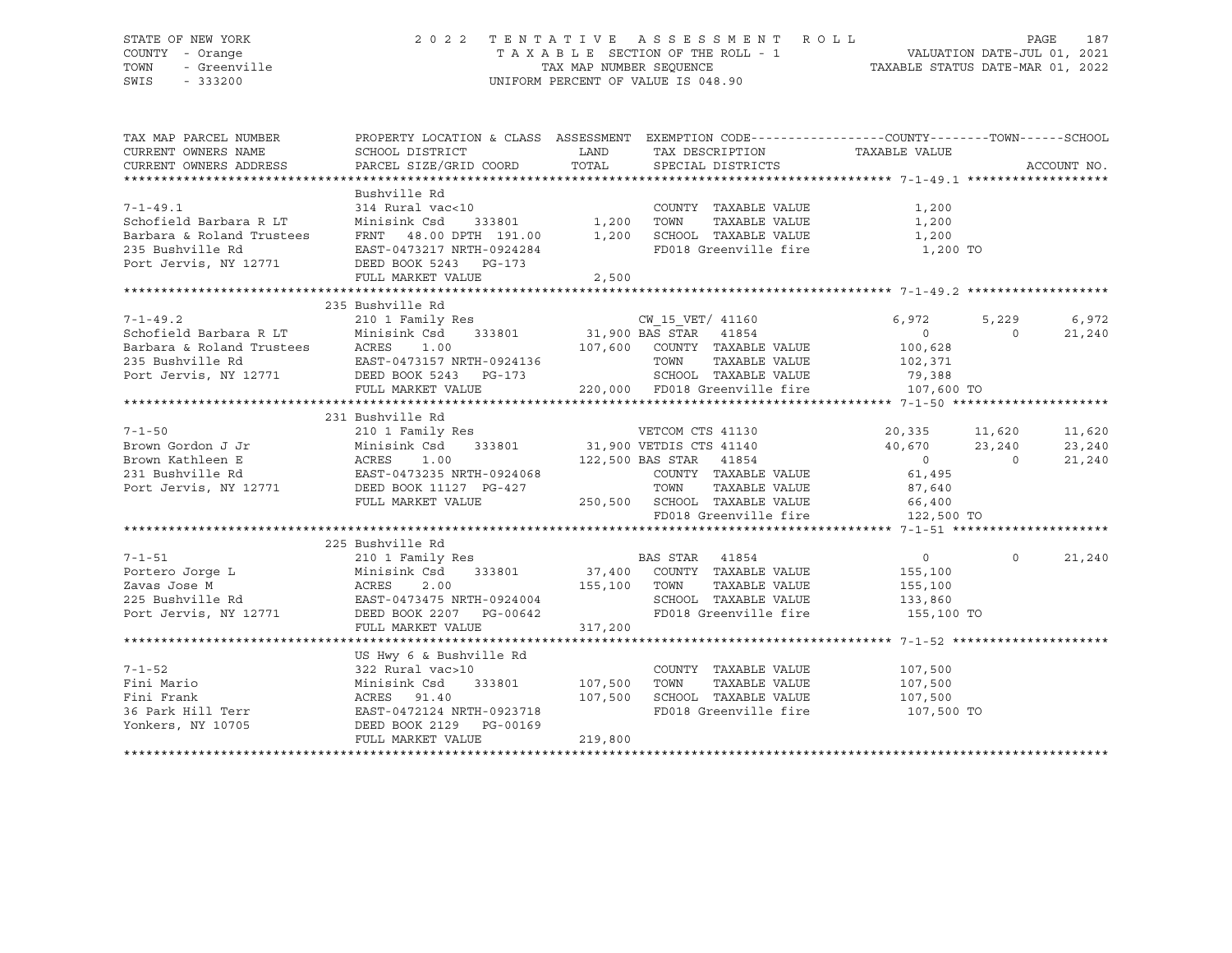| STATE OF NEW YORK<br>COUNTY - Orange<br>- Greenville<br>- 333200<br>TOWN<br>SWIS<br>$-333200$        | 2022 TENTATIVE ASSESSMENT ROLL                                                                                                                                                                                                               |                              | UNIFORM PERCENT OF VALUE IS 048.90                                                                    |               |                                                               | PAGE     | 188         |
|------------------------------------------------------------------------------------------------------|----------------------------------------------------------------------------------------------------------------------------------------------------------------------------------------------------------------------------------------------|------------------------------|-------------------------------------------------------------------------------------------------------|---------------|---------------------------------------------------------------|----------|-------------|
| TAX MAP PARCEL NUMBER<br>CURRENT OWNERS NAME<br>CURRENT OWNERS ADDRESS                               | PROPERTY LOCATION & CLASS ASSESSMENT EXEMPTION CODE---------------COUNTY-------TOWN-----SCHOOL<br>SCHOOL DISTRICT<br>PARCEL SIZE/GRID COORD                                                                                                  | LAND<br>TOTAL                | TAX DESCRIPTION<br>SPECIAL DISTRICTS                                                                  |               | TAXABLE VALUE                                                 |          | ACCOUNT NO. |
| $7 - 1 - 54.13$<br>Hall Lawrence<br>37 Monahan Rd<br>Port Jervis, NY 12771                           | 37 Monahan Rd<br>210 1 Family Res<br>Minisink Csd<br>Phase I Map 170-98 Lt 3 156,100 TOWN<br>Greenville Farms<br>ACRES<br>2.30<br>EAST-0470469 NRTH-0923270<br>DEED BOOK 5047 PG-93<br>FULL MARKET VALUE                                     | 319,200                      | BAS STAR 41854<br>333801 39,000 COUNTY TAXABLE VALUE<br>SCHOOL TAXABLE VALUE<br>FD018 Greenville fire | TAXABLE VALUE | $\overline{0}$<br>156,100<br>156,100<br>134,860<br>156,100 TO | $\circ$  | 21,240      |
|                                                                                                      |                                                                                                                                                                                                                                              |                              |                                                                                                       |               |                                                               |          |             |
| $7 - 1 - 54.14$<br>Popstein David C<br>Popstein Victoria A<br>41 Monahan Rd<br>Port Jervis, NY 12771 | 41 Monahan Rd<br>210 1 Family Res<br>Minisink Csd 333801 38,500 COUNTY TAXABLE VALUE<br>Phase I Map 170-98 Lt 4 182,900 TOWN<br>Greenville Farms<br>ACRES<br>2.20<br>EAST-0470394 NRTH-0923053<br>DEED BOOK 11217 PG-81<br>FULL MARKET VALUE | 374,000                      | BAS STAR 41854<br>SCHOOL TAXABLE VALUE<br>FD018 Greenville fire                                       | TAXABLE VALUE | $\overline{0}$<br>182,900<br>182,900<br>161,660<br>182,900 TO | $\circ$  | 21,240      |
|                                                                                                      |                                                                                                                                                                                                                                              |                              |                                                                                                       |               |                                                               |          |             |
| $7 - 1 - 54.15$<br>Bennett Jacqueline M<br>49 Monahan Rd<br>Port Jervis, NY 12771                    | 49 Monahan Rd<br>210 1 Family Res<br>Minisink Csd<br>Phase I Map 170-98 Lt 5<br>Greenville Farms<br>ACRES<br>2.10 BANK L<br>EAST-0470280 NRTH-0922900<br>DEED BOOK 5092 PG-236<br>FULL MARKET VALUE                                          | 132,600 TOWN<br>271,200      | BAS STAR 41854<br>333801 37,900 COUNTY TAXABLE VALUE<br>SCHOOL TAXABLE VALUE<br>FD018 Greenville fire | TAXABLE VALUE | $\overline{0}$<br>132,600<br>132,600<br>111,360<br>132,600 TO | $\Omega$ | 21,240      |
|                                                                                                      | 75 Monahan Rd                                                                                                                                                                                                                                |                              |                                                                                                       |               |                                                               |          |             |
| $7 - 1 - 54.17$<br>Fairchild Danielle<br>75 Monahan Rd<br>Port Jervis, NY 12771                      | 240 Rural res<br>Minisink Csd 333801<br>Phase I Map 170-98 Lt 7<br>Greenville Farms<br>ACRES 30.90 BANKC030614<br>EAST-0470851 NRTH-0922040<br>DEED BOOK 14549 PG-947<br>FULL MARKET VALUE                                                   | 291,400 TOWN<br>595,900      | SOLAR EX C 49500<br>62,000 COUNTY TAXABLE VALUE<br>SCHOOL TAXABLE VALUE<br>FD018 Greenville fire      | TAXABLE VALUE | 19,400<br>272,000<br>272,000<br>272,000<br>291,400 TO         | 19,400   | 19,400      |
|                                                                                                      |                                                                                                                                                                                                                                              |                              |                                                                                                       |               |                                                               |          |             |
| $7 - 1 - 54.21$<br>Kennedy Mark A<br>1285 US Hwy 6<br>Port Jervis, NY 12771                          | 1285 US Hwy 6<br>210 1 Family Res<br>Minisink Csd<br>333801<br>ACRES<br>2.00<br>EAST-0470067 NRTH-0924318<br>DEED BOOK 13841 PG-1270<br>FULL MARKET VALUE                                                                                    | 36,000<br>125,000<br>255,600 | COUNTY TAXABLE VALUE<br>TOWN<br>SCHOOL TAXABLE VALUE<br>FD018 Greenville fire                         | TAXABLE VALUE | 125,000<br>125,000<br>125,000<br>125,000 TO                   |          |             |
|                                                                                                      |                                                                                                                                                                                                                                              |                              |                                                                                                       |               |                                                               |          |             |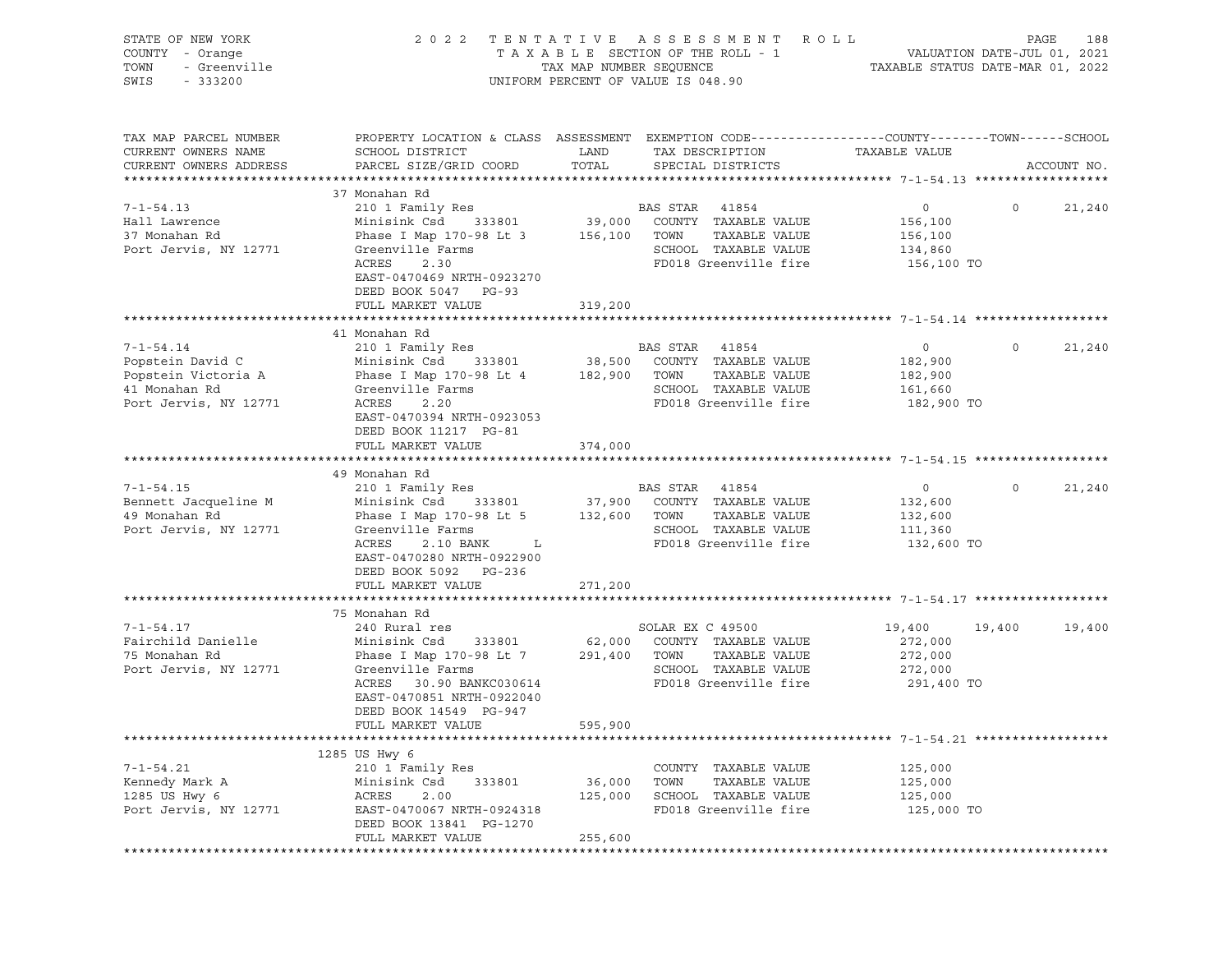## STATE OF NEW YORK 2 0 2 2 T E N T A T I V E A S S E S S M E N T R O L L PAGE 189 COUNTY - Orange T A X A B L E SECTION OF THE ROLL - 1 VALUATION DATE-JUL 01, 2021 TOWN - Greenville TAX MAP NUMBER SEQUENCE TAXABLE STATUS DATE-MAR 01, 2022 SWIS - 333200 UNIFORM PERCENT OF VALUE IS 048.90

| TAX MAP PARCEL NUMBER<br>CURRENT OWNERS NAME<br>CURRENT OWNERS ADDRESS                                                                | PROPERTY LOCATION & CLASS ASSESSMENT EXEMPTION CODE----------------COUNTY-------TOWN------SCHOOL<br>SCHOOL DISTRICT<br>PARCEL SIZE/GRID COORD                                                                                                          | LAND<br>TOTAL               | TAX DESCRIPTION TAXABLE VALUE<br>SPECIAL DISTRICTS                                                                              |                                                                   | ACCOUNT NO. |
|---------------------------------------------------------------------------------------------------------------------------------------|--------------------------------------------------------------------------------------------------------------------------------------------------------------------------------------------------------------------------------------------------------|-----------------------------|---------------------------------------------------------------------------------------------------------------------------------|-------------------------------------------------------------------|-------------|
| $7 - 1 - 54.22$<br>Smith Charles H<br>Smith Pearl K<br>1299 US Hwy 6<br>Port Jervis, NY 12771                                         | 1299 US Hwy 6<br>270 Mfg housing<br>Minisink Csd<br>333801<br>ACRES<br>1.60<br>EAST-0470132 NRTH-0924314<br>DEED BOOK 11391 PG-1844<br>FULL MARKET VALUE                                                                                               | 35,200<br>53,500<br>109,400 | COUNTY TAXABLE VALUE<br>TAXABLE VALUE<br>TOWN<br>SCHOOL TAXABLE VALUE<br>FD018 Greenville fire                                  | 53,500<br>53,500<br>53,500<br>53,500 TO                           |             |
| $7 - 1 - 55.11$<br>Rodriguez Molina Kevin J<br>110 Bushville Rd<br>Westtown, NY 10998                                                 | 110 Bushville Rd<br>220 2 Family Res<br>Minisink Csd 333801<br>Lt 1 Hanak Sub Map 8911 177,000<br>ACRES<br>2.50 BANKC160013<br>EAST-0474959 NRTH-0922594<br>DEED BOOK 14681 PG-1976<br>FULL MARKET VALUE                                               | 40,200<br>362,000           | COUNTY TAXABLE VALUE<br>TOWN<br>TAXABLE VALUE<br>SCHOOL TAXABLE VALUE<br>FD018 Greenville fire 177,000 TO                       | 177,000<br>177,000<br>177,000                                     |             |
| $7 - 1 - 55.12$<br>Hanak Robert<br>PO Box 152<br>Westtown, NY 10998                                                                   | 132 Bushville Rd<br>240 Rural res<br>333801 52,000 TOWN<br>Minisink Csd<br>Hughes Robin D Lt 2 Hanak Sub Map 8911 175,200 SCHOOL TAXABLE VALUE<br>ACRES 14.30 BANKC020537<br>EAST-0474959 NRTH-0922594<br>DEED BOOK 2414 PG-00192<br>FULL MARKET VALUE | 358,300                     | COUNTY TAXABLE VALUE<br>TAXABLE VALUE<br>FD018 Greenville fire                                                                  | 175,200<br>175,200<br>175,200<br>175,200 TO                       |             |
|                                                                                                                                       |                                                                                                                                                                                                                                                        |                             |                                                                                                                                 |                                                                   |             |
| $7 - 1 - 55.3$<br>Schadt Philip<br>Schadt Brenda A<br>164 Bushville Rd<br>Westtown, NY 10998                                          | 164 Bushville Rd<br>210 1 Family Res<br>Minisink Csd<br>333801<br>ACRES<br>1.00<br>EAST-0473765 NRTH-0923062<br>DEED BOOK 3047 PG-4<br>FULL MARKET VALUE                                                                                               | 101,100<br>206,700          | BAS STAR 41854<br>31,900 COUNTY TAXABLE VALUE<br>TOWN<br>TAXABLE VALUE<br>SCHOOL TAXABLE VALUE<br>FD018 Greenville fire         | $\Omega$<br>$\circ$<br>101,100<br>101,100<br>79,860<br>101,100 TO | 21,240      |
|                                                                                                                                       |                                                                                                                                                                                                                                                        |                             |                                                                                                                                 |                                                                   |             |
| $7 - 1 - 55.4$<br>Stevens Irrevocable Trust<br>C/O Rosemary Stevens<br>C/O Rosemary Stevens<br>163 Bushville Rd<br>Westtown, NY 10998 | Bushville Rd<br>314 Rural vac<10<br>333801<br>Minisink Csd<br>ACRES<br>1.00<br>EAST-0473498 NRTH-0922662<br>DEED BOOK 12677 PG-1129<br>FULL MARKET VALUE                                                                                               | 5,300<br>5,300<br>10,800    | COUNTY TAXABLE VALUE<br>TOWN<br>TAXABLE VALUE<br>TOWN       TAXABLE  VALUE<br>SCHOOL    TAXABLE  VALUE<br>FD018 Greenville fire | 5,300<br>5,300<br>5,300<br>5,300 TO                               |             |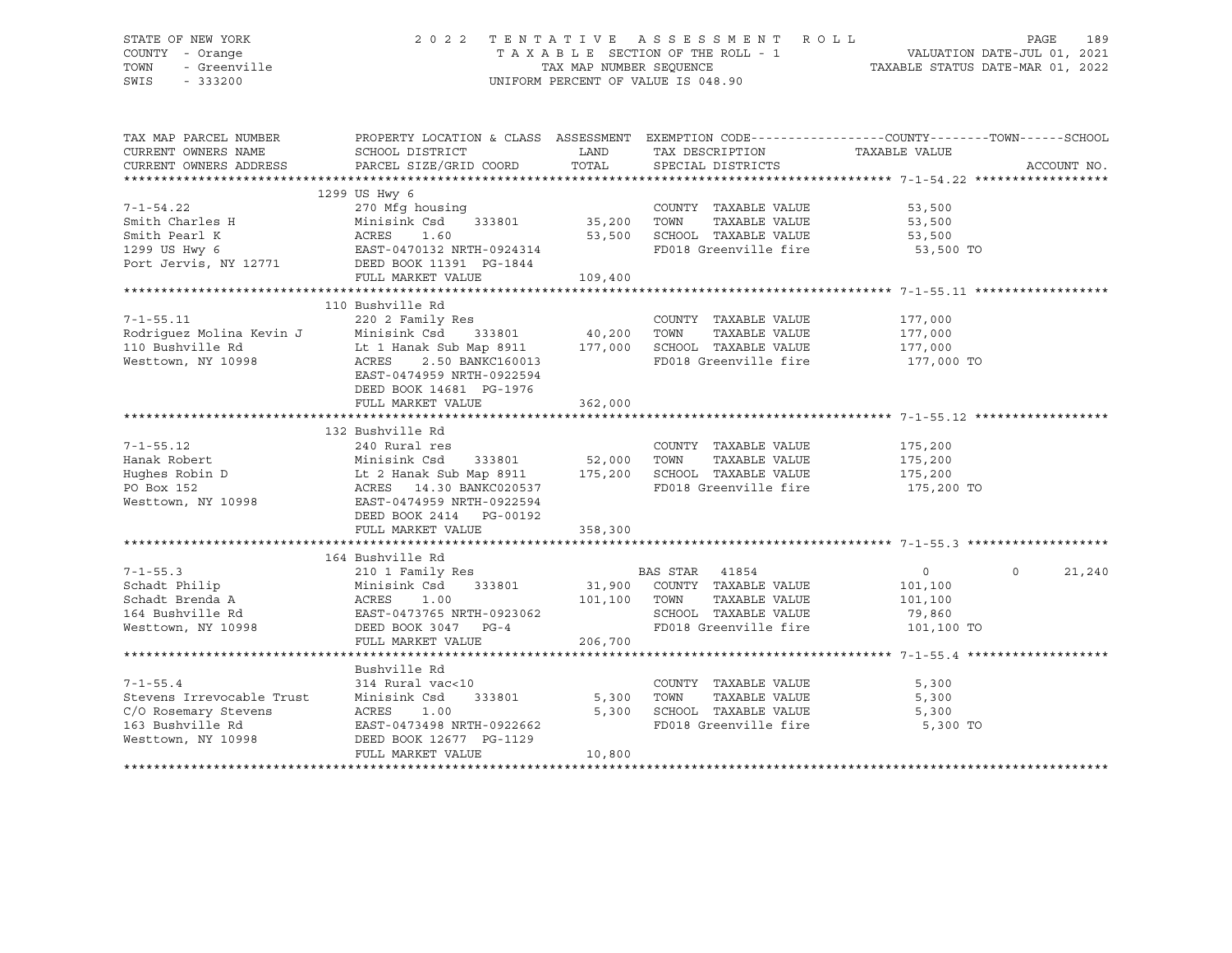| STATE OF NEW YORK<br>COUNTY - Orange<br>TOWN<br>- Greenville<br>SWIS<br>$-333200$ |                                                                                                                                             |               | 2022 TENTATIVE ASSESSMENT ROLL<br>T A X A B L E SECTION OF THE ROLL - 1<br>T A X A B L E SECTION OF THE ROLL - 1<br>TAXABLE STATUS DATE-MAR 01, 2022<br>UNIFORM PERCENT OF VALUE IS 048.90 |                       |          | PAGE<br>190 |
|-----------------------------------------------------------------------------------|---------------------------------------------------------------------------------------------------------------------------------------------|---------------|--------------------------------------------------------------------------------------------------------------------------------------------------------------------------------------------|-----------------------|----------|-------------|
| TAX MAP PARCEL NUMBER<br>CURRENT OWNERS NAME<br>CURRENT OWNERS ADDRESS            | PROPERTY LOCATION & CLASS ASSESSMENT EXEMPTION CODE---------------COUNTY-------TOWN-----SCHOOL<br>SCHOOL DISTRICT<br>PARCEL SIZE/GRID COORD | LAND<br>TOTAL | TAX DESCRIPTION<br>SPECIAL DISTRICTS                                                                                                                                                       | TAXABLE VALUE         |          | ACCOUNT NO. |
|                                                                                   |                                                                                                                                             |               |                                                                                                                                                                                            |                       |          |             |
|                                                                                   | 168 Bushville Rd                                                                                                                            |               |                                                                                                                                                                                            |                       |          |             |
| $7 - 1 - 55.5$                                                                    | 210 1 Family Res                                                                                                                            |               | ENH STAR 41834                                                                                                                                                                             | $\circ$               | $\Omega$ | 53,020      |
| Langlitz Fam Irrev Liv Trust Minisink Csd 333801                                  |                                                                                                                                             | 29,900        | COUNTY TAXABLE VALUE                                                                                                                                                                       | 131,900               |          |             |
| Ellis E III & John Trustees                                                       | LE Ellis E & Janette E                                                                                                                      | 131,900       | TOWN<br>TAXABLE VALUE                                                                                                                                                                      | 131,900               |          |             |
| 168 Bushville Rd                                                                  | ACRES<br>1.00                                                                                                                               |               | SCHOOL TAXABLE VALUE                                                                                                                                                                       | 78,880                |          |             |
| Westtown, NY 10998                                                                | EAST-0473886 NRTH-0923204                                                                                                                   |               | FD018 Greenville fire                                                                                                                                                                      | 131,900 TO            |          |             |
|                                                                                   | DEED BOOK 15117 PG-1458                                                                                                                     |               |                                                                                                                                                                                            |                       |          |             |
|                                                                                   | FULL MARKET VALUE                                                                                                                           | 269,700       |                                                                                                                                                                                            |                       |          |             |
|                                                                                   | 145 Bushville Rd                                                                                                                            |               |                                                                                                                                                                                            |                       |          |             |
| $7 - 1 - 55.62$                                                                   | 240 Rural res                                                                                                                               |               | FARM BLDG 41700                                                                                                                                                                            | 24,000                | 24,000   | 24,000      |
| Cruz Steve                                                                        | Minisink Csd<br>333801                                                                                                                      |               | 114,400 AGDISTRICT 41720                                                                                                                                                                   | 11,859                | 11,859   | 11,859      |
| Burnett Helen M                                                                   | ACRES 106.80                                                                                                                                |               | 197,300 FORESTLAND 47460                                                                                                                                                                   | 30,480                | 30,480   | 30,480      |
| 76 Columbus Ave                                                                   | EAST-0473351 NRTH-0921944                                                                                                                   |               | COUNTY TAXABLE VALUE                                                                                                                                                                       | 130,961               |          |             |
| Closter, NJ 07624                                                                 | DEED BOOK 13353 PG-1219                                                                                                                     |               | TOWN<br>TAXABLE VALUE                                                                                                                                                                      | 130,961               |          |             |
|                                                                                   | FULL MARKET VALUE                                                                                                                           |               | 403,500 SCHOOL TAXABLE VALUE                                                                                                                                                               | 130,961               |          |             |
| MAY BE SUBJECT TO PAYMENT                                                         |                                                                                                                                             |               | FD018 Greenville fire                                                                                                                                                                      | 185,441 TO            |          |             |
| UNDER RPTL480A UNTIL 2031                                                         |                                                                                                                                             |               | 11,859 EX                                                                                                                                                                                  |                       |          |             |
|                                                                                   |                                                                                                                                             |               |                                                                                                                                                                                            |                       |          |             |
| $7 - 1 - 55.7$                                                                    | 160 Bushville Rd<br>220 2 Family Res                                                                                                        |               | BAS STAR 41854                                                                                                                                                                             | $\circ$               | $\Omega$ | 21,240      |
| Moore Eugene J & Paula                                                            | Minisink Csd<br>333801                                                                                                                      | 31,900        | COUNTY TAXABLE VALUE                                                                                                                                                                       | 158,300               |          |             |
| Moore Edward & Linda M                                                            | ACRES<br>1.00                                                                                                                               | 158,300       | TOWN<br>TAXABLE VALUE                                                                                                                                                                      | 158,300               |          |             |
| 160 Bushville Rd                                                                  | EAST-0473927 NRTH-0922867                                                                                                                   |               | SCHOOL TAXABLE VALUE                                                                                                                                                                       | 137,060               |          |             |
| Westtown, NY 10998                                                                | DEED BOOK 4975 PG-22                                                                                                                        |               | FD018 Greenville fire                                                                                                                                                                      | 158,300 TO            |          |             |
|                                                                                   | FULL MARKET VALUE                                                                                                                           | 323,700       |                                                                                                                                                                                            |                       |          |             |
|                                                                                   |                                                                                                                                             |               |                                                                                                                                                                                            |                       |          |             |
|                                                                                   | 171 Bushville Rd                                                                                                                            |               |                                                                                                                                                                                            |                       |          |             |
| $7 - 1 - 56$                                                                      | 210 1 Family Res                                                                                                                            |               | BAS STAR 41854                                                                                                                                                                             | $\overline{0}$        | $\Omega$ | 21,240      |
| Nocco Abeline G                                                                   | Minisink Csd<br>333801                                                                                                                      | 31,900        | COUNTY TAXABLE VALUE                                                                                                                                                                       | 140,000               |          |             |
| Nocco Daniel P                                                                    | ACRES 1.00 BANKC131113                                                                                                                      | 140,000       | TOWN<br>TAXABLE VALUE<br>SCHOOL TAXABLE VALUE                                                                                                                                              | 140,000               |          |             |
| 171 Bushville Rd<br>Westtown, NY 10998                                            | EAST-0473522 NRTH-0922943<br>DEED BOOK 5399 PG-339                                                                                          |               | FD018 Greenville fire                                                                                                                                                                      | 118,760<br>140,000 TO |          |             |
|                                                                                   | FULL MARKET VALUE                                                                                                                           | 286,300       |                                                                                                                                                                                            |                       |          |             |
|                                                                                   | *****************************                                                                                                               |               |                                                                                                                                                                                            |                       |          |             |
|                                                                                   | 163 Bushville Rd                                                                                                                            |               |                                                                                                                                                                                            |                       |          |             |
| $7 - 1 - 57$                                                                      | 210 1 Family Res                                                                                                                            |               | ENH STAR 41834                                                                                                                                                                             | $\overline{0}$        | $\Omega$ | 53,020      |
| Stevens Irrevocable Trust<br>C/O Rosemary Stevens<br>163 Bushville Rd             | Minisink Csd<br>333801                                                                                                                      | 31,900        | COUNTY TAXABLE VALUE                                                                                                                                                                       | 109,700               |          |             |
|                                                                                   | ACRES<br>1.00                                                                                                                               | 109,700       | TOWN<br>TAXABLE VALUE                                                                                                                                                                      | 109,700               |          |             |
|                                                                                   | EAST-0473660 NRTH-0922787                                                                                                                   |               | SCHOOL TAXABLE VALUE                                                                                                                                                                       | 56,680                |          |             |
| Westtown, NY 10998                                                                | DEED BOOK 12677 PG-1129                                                                                                                     |               | FD018 Greenville fire                                                                                                                                                                      | 109,700 TO            |          |             |
|                                                                                   | FULL MARKET VALUE                                                                                                                           | 224,300       |                                                                                                                                                                                            |                       |          |             |
|                                                                                   |                                                                                                                                             |               |                                                                                                                                                                                            |                       |          |             |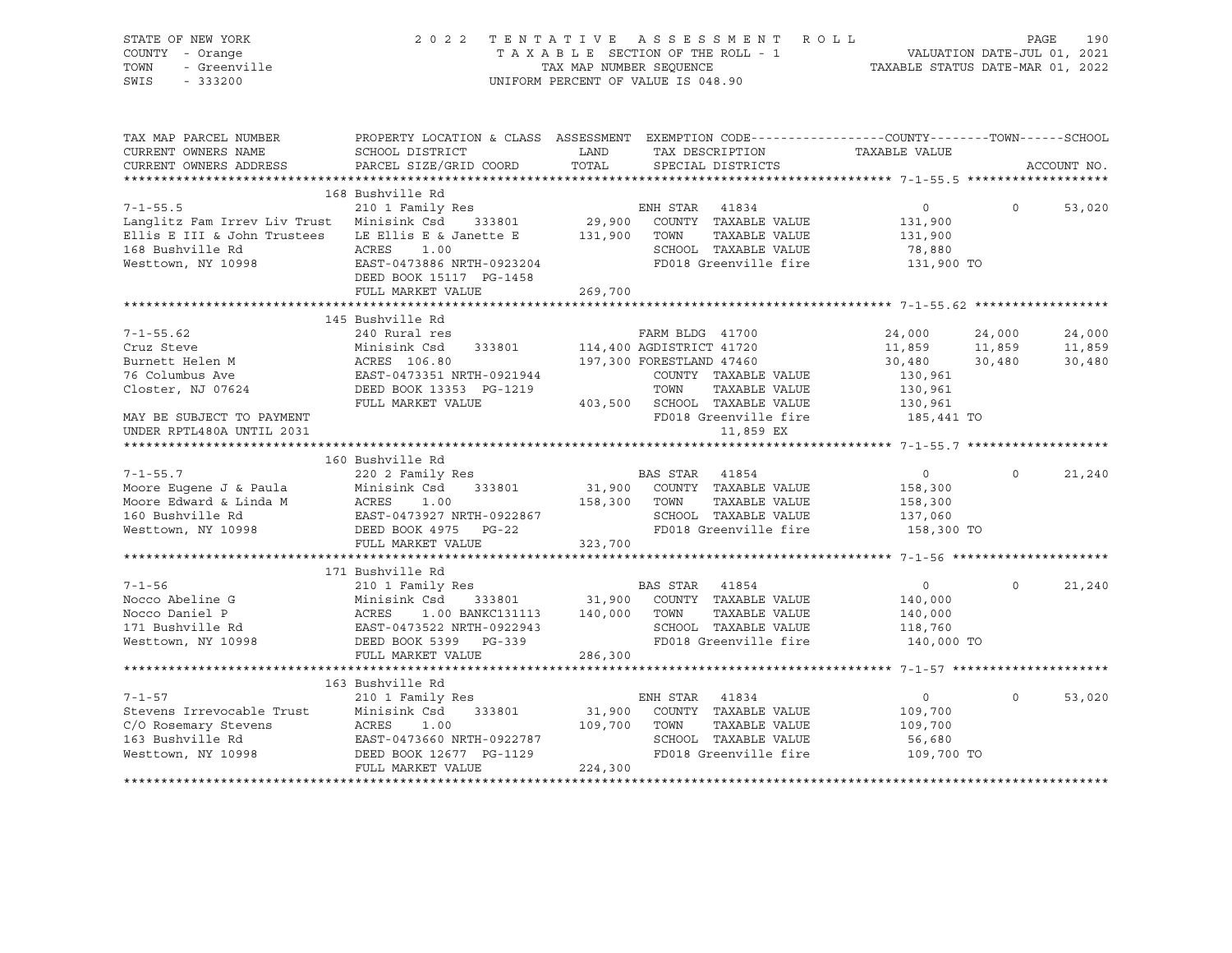## STATE OF NEW YORK 2 0 2 2 T E N T A T I V E A S S E S S M E N T R O L L PAGE 191 COUNTY - Orange T A X A B L E SECTION OF THE ROLL - 1 VALUATION DATE-JUL 01, 2021 TOWN - Greenville TAX MAP NUMBER SEQUENCE TAXABLE STATUS DATE-MAR 01, 2022 SWIS - 333200 UNIFORM PERCENT OF VALUE IS 048.90

| TAX MAP PARCEL NUMBER<br>CURRENT OWNERS NAME<br>CURRENT OWNERS ADDRESS | PROPERTY LOCATION & CLASS ASSESSMENT EXEMPTION CODE----------------COUNTY-------TOWN-----SCHOOL<br>SCHOOL DISTRICT<br>PARCEL SIZE/GRID COORD | LAND<br>TOTAL | TAX DESCRIPTION<br>SPECIAL DISTRICTS        | TAXABLE VALUE  |              | ACCOUNT NO. |
|------------------------------------------------------------------------|----------------------------------------------------------------------------------------------------------------------------------------------|---------------|---------------------------------------------|----------------|--------------|-------------|
|                                                                        |                                                                                                                                              |               |                                             |                |              |             |
|                                                                        | 82 Bushville Rd                                                                                                                              |               |                                             |                |              |             |
| $7 - 1 - 58.1$                                                         | 210 1 Family Res                                                                                                                             |               | COUNTY TAXABLE VALUE                        | 120,500        |              |             |
| Ford Joseph W III                                                      | Minisink Csd<br>333801                                                                                                                       | 40,700        | TOWN<br>TAXABLE VALUE                       | 120,500        |              |             |
| Guerette Laura                                                         | 2.60 BANKC190321                                                                                                                             | 120,500       | SCHOOL TAXABLE VALUE                        | 120,500        |              |             |
| 82 Bushville Rd                                                        | ACRES 2.60 BANKC190321<br>EAST-0475393 NRTH-0921676                                                                                          |               | FD018 Greenville fire                       | 120,500 TO     |              |             |
| Westtown, NY 10998                                                     | DEED BOOK 13924 PG-207                                                                                                                       |               |                                             |                |              |             |
|                                                                        | FULL MARKET VALUE                                                                                                                            | 246,400       |                                             |                |              |             |
|                                                                        |                                                                                                                                              |               |                                             |                |              |             |
|                                                                        | 59 Toad Pasture Rd                                                                                                                           |               |                                             |                |              |             |
| $7 - 1 - 58.2$                                                         | 210 1 Family Res                                                                                                                             |               | COUNTY TAXABLE VALUE                        | 82,600         |              |             |
| Castaldo Richard J Jr                                                  | Minisink Csd<br>333801                                                                                                                       | 29,700        | TOWN<br>TAXABLE VALUE                       | 82,600         |              |             |
| 51 Toad Pasture Rd                                                     | ACRES<br>2.00                                                                                                                                | 82,600        | SCHOOL TAXABLE VALUE                        | 82,600         |              |             |
| Westtown, NY 10998                                                     | EAST-0475799 NRTH-0922899                                                                                                                    |               | FD018 Greenville fire                       | 82,600 TO      |              |             |
|                                                                        | DEED BOOK 14343 PG-1710                                                                                                                      |               |                                             |                |              |             |
|                                                                        | FULL MARKET VALUE                                                                                                                            | 168,900       |                                             |                |              |             |
|                                                                        |                                                                                                                                              |               |                                             |                |              |             |
|                                                                        | 42 Toad Pasture Rd                                                                                                                           |               |                                             |                |              |             |
| $7 - 1 - 58.31$                                                        | 210 1 Family Res                                                                                                                             |               | BAS STAR 41854                              | $\circ$        | $\Omega$     | 21,240      |
| Pietraszka Russell A                                                   | Minisink Csd                                                                                                                                 |               | es<br>333801 31,900 COUNTY TAXABLE VALUE    | 132,500        |              |             |
| Pietraszka Kristel L                                                   |                                                                                                                                              |               | TAXABLE VALUE                               | 132,500        |              |             |
| 42 Toad Pasture Rd                                                     |                                                                                                                                              |               | SCHOOL TAXABLE VALUE                        | 111,260        |              |             |
| Westtown, NY 10998                                                     | ACRES 1.00 BANKC061197 132,500 TOWN<br>EAST-0475861 NRTH-0922192 SCHOOL<br>DEED BOOK 4520 PG-217 FD018 G                                     |               | FD018 Greenville fire 132,500 TO            |                |              |             |
|                                                                        | FULL MARKET VALUE                                                                                                                            | 271,000       |                                             |                |              |             |
|                                                                        |                                                                                                                                              |               |                                             |                |              |             |
|                                                                        | 30 Toad Pasture Rd                                                                                                                           |               |                                             |                |              |             |
| $7 - 1 - 58.32$                                                        | 210 1 Family Res                                                                                                                             |               | COUNTY TAXABLE VALUE                        | 151,000        |              |             |
| Thiessen Jason                                                         | 333801<br>Minisink Csd                                                                                                                       | 36,900        | TOWN<br>TAXABLE VALUE                       | 151,000        |              |             |
| Thiessen Alexandra                                                     | ACRES<br>1.90                                                                                                                                | 151,000       | SCHOOL TAXABLE VALUE                        | 151,000        |              |             |
| 30 Toad Pasture Rd                                                     | EAST-0475746 NRTH-0922010                                                                                                                    |               | FD018 Greenville fire                       | 151,000 TO     |              |             |
| Westtown, NY 10998                                                     | DEED BOOK 14947 PG-1407                                                                                                                      |               |                                             |                |              |             |
|                                                                        | FULL MARKET VALUE                                                                                                                            | 308,800       |                                             |                |              |             |
|                                                                        |                                                                                                                                              |               |                                             |                |              |             |
|                                                                        | 11 Watauqa Ln                                                                                                                                |               |                                             |                |              |             |
| $7 - 1 - 58.41$                                                        |                                                                                                                                              |               |                                             | 12,201         | 6,972        | 6,972       |
| Hujus James R Jr                                                       | 210 1 Family Res<br>Minisink Csd 333801                                                                                                      |               | VETWAR CTS 41120<br>31,900 VETDIS CTS 41140 | 9,710          | 9,710        | 9,710       |
| Hujus Amy R                                                            | 1.00 BANKC080370                                                                                                                             |               | 194,200 COUNTY TAXABLE VALUE                | 172,289        |              |             |
| 11 Watauga Ln                                                          |                                                                                                                                              |               | TOWN<br>TAXABLE VALUE                       | 177,518        |              |             |
| Westtown, NY 10998                                                     | DEED BOOK 12258 PG-435                                                                                                                       |               | SCHOOL TAXABLE VALUE                        | 177,518        |              |             |
|                                                                        | FULL MARKET VALUE                                                                                                                            |               | 397,100 FD018 Greenville fire               | 194,200 TO     |              |             |
|                                                                        |                                                                                                                                              |               |                                             |                |              |             |
|                                                                        | 51 Toad Pasture Rd                                                                                                                           |               |                                             |                |              |             |
| $7 - 1 - 58.5$                                                         | 240 Rural res                                                                                                                                |               | ENH STAR 41834                              | $\overline{0}$ | $\mathsf{O}$ | 53,020      |
| Castaldo Richard J Jr                                                  | 333801                                                                                                                                       | 52,900        | COUNTY TAXABLE VALUE                        | 242,700        |              |             |
| Castaldo Francina                                                      | Jr Minisink Csd<br>ACRES 12.50<br>EAST-0475389 1<br>DEED BOOK 2558                                                                           | 242,700       | TOWN<br>TAXABLE VALUE                       | 242,700        |              |             |
| 51 Toad Pasture Rd                                                     | EAST-0475389 NRTH-0922353<br>בספר פחים ה-DG-00258                                                                                            |               | SCHOOL TAXABLE VALUE                        | 189,680        |              |             |
| Westtown, NY 10998                                                     | DEED BOOK 2558 PG-00258                                                                                                                      |               | FD018 Greenville fire                       | 242,700 TO     |              |             |
|                                                                        | FULL MARKET VALUE                                                                                                                            | 496,300       |                                             |                |              |             |
|                                                                        |                                                                                                                                              |               |                                             |                |              |             |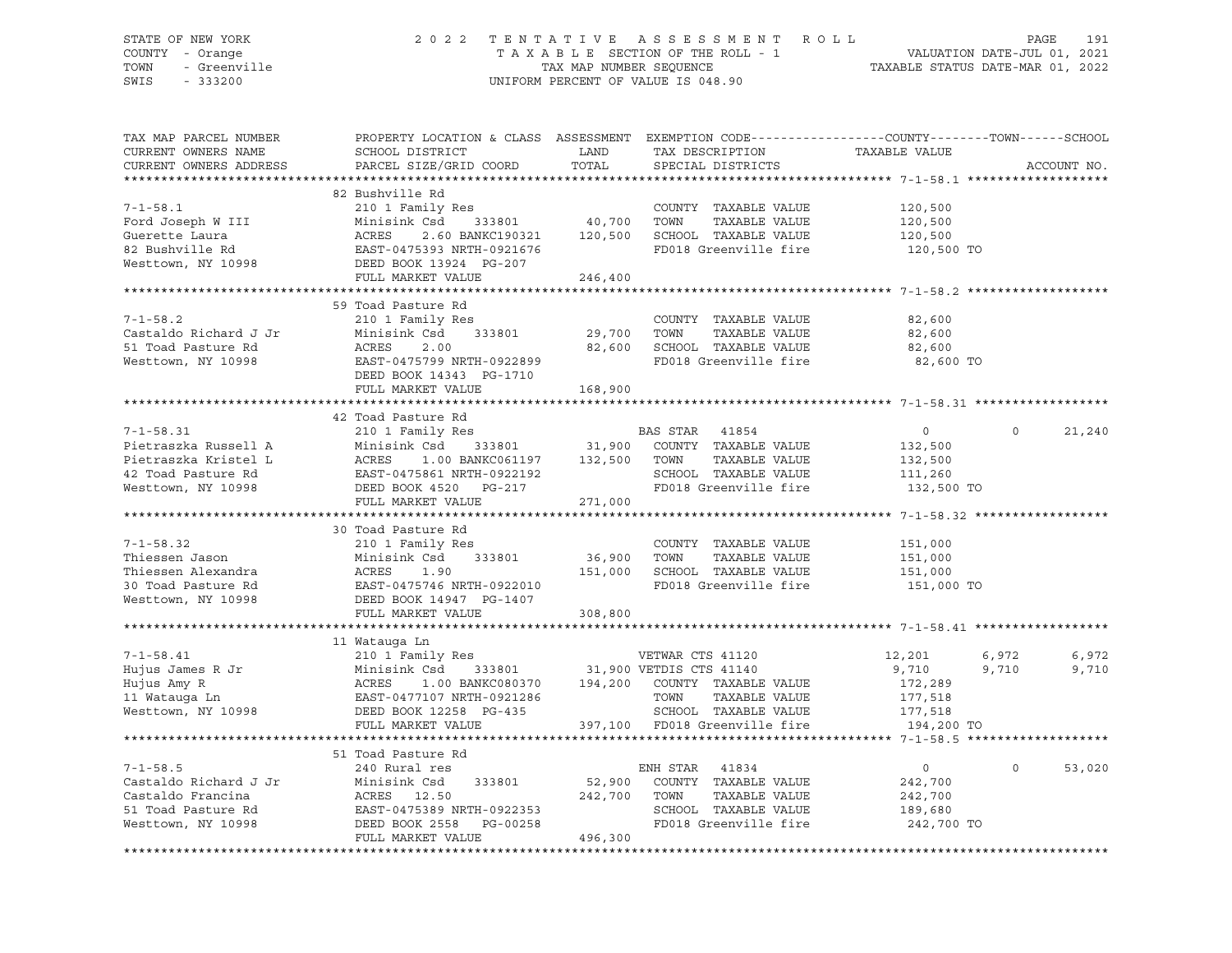## STATE OF NEW YORK 2 0 2 2 T E N T A T I V E A S S E S S M E N T R O L L PAGE 192 COUNTY - Orange T A X A B L E SECTION OF THE ROLL - 1 VALUATION DATE-JUL 01, 2021 TOWN - Greenville TAX MAP NUMBER SEQUENCE TAXABLE STATUS DATE-MAR 01, 2022 SWIS - 333200 UNIFORM PERCENT OF VALUE IS 048.90

| TAX MAP PARCEL NUMBER<br>CURRENT OWNERS NAME<br>CURRENT OWNERS ADDRESS                         | PROPERTY LOCATION & CLASS ASSESSMENT EXEMPTION CODE----------------COUNTY-------TOWN-----SCHOOL<br>SCHOOL DISTRICT<br>PARCEL SIZE/GRID COORD                                              | LAND<br>TOTAL                | TAX DESCRIPTION<br>SPECIAL DISTRICTS                                                                                | TAXABLE VALUE                                                   | ACCOUNT NO.        |
|------------------------------------------------------------------------------------------------|-------------------------------------------------------------------------------------------------------------------------------------------------------------------------------------------|------------------------------|---------------------------------------------------------------------------------------------------------------------|-----------------------------------------------------------------|--------------------|
|                                                                                                |                                                                                                                                                                                           |                              |                                                                                                                     |                                                                 |                    |
| $7 - 1 - 59$<br>Nicoletti Joseph E<br>Keller Jackie A<br>33 Bushville Rd<br>Westtown, NY 10998 | 33 Bushville Rd<br>210 1 Family Res<br>Minisink Csd<br>333801<br>ACRES<br>1.00<br>EAST-0475596 NRTH-0920341<br>DEED BOOK 4666 PG-38<br>FULL MARKET VALUE                                  | 31,900<br>112,300<br>229,700 | COUNTY TAXABLE VALUE<br>TOWN<br>TAXABLE VALUE<br>SCHOOL TAXABLE VALUE<br>FD018 Greenville fire                      | 112,300<br>112,300<br>112,300<br>112,300 TO                     |                    |
|                                                                                                |                                                                                                                                                                                           |                              |                                                                                                                     |                                                                 |                    |
|                                                                                                | 13 Rowley Way                                                                                                                                                                             |                              |                                                                                                                     |                                                                 |                    |
| $7 - 1 - 60.1$<br>Ferquson Brian C<br>Ferguson Celine<br>13 Rowley Way<br>Westtown, NY 10998   | 210 1 Family Res<br>Minisink Csd<br>333801<br>Lt1 Rainbow Homes Inc Map<br>8443<br>ACRES<br>3.00 BANKC030217<br>EAST-0475344 NRTH-0920508<br>DEED BOOK 12241 PG-751                       | 41,900<br>239,200            | BAS STAR 41854<br>COUNTY TAXABLE VALUE<br>TOWN<br>TAXABLE VALUE<br>SCHOOL TAXABLE VALUE<br>FD018 Greenville fire    | $\circ$<br>239,200<br>239,200<br>217,960<br>239,200 TO          | $\Omega$<br>21,240 |
|                                                                                                | FULL MARKET VALUE                                                                                                                                                                         | 489,200                      |                                                                                                                     |                                                                 |                    |
|                                                                                                |                                                                                                                                                                                           |                              |                                                                                                                     |                                                                 |                    |
|                                                                                                | 25 Bushville Rd                                                                                                                                                                           |                              |                                                                                                                     |                                                                 |                    |
| $7 - 1 - 60.2$<br>Marchione Richard<br>25 Bushville Rd<br>Westtown, NY 10998                   | 210 1 Family Res<br>Minisink Csd<br>333801<br>Lt2 Rainbow Homes Inc Map<br>8443<br>ACRES<br>3.70 BANKC030217<br>EAST-0475515 NRTH-0920178<br>DEED BOOK 11284 PG-1979<br>FULL MARKET VALUE | 44,300<br>103,500<br>211,700 | BAS STAR<br>41854<br>COUNTY TAXABLE VALUE<br>TAXABLE VALUE<br>TOWN<br>SCHOOL TAXABLE VALUE<br>FD018 Greenville fire | $\circ$<br>103,500<br>103,500<br>82,260<br>103,500 TO           | $\circ$<br>21,240  |
|                                                                                                |                                                                                                                                                                                           |                              |                                                                                                                     |                                                                 |                    |
| $7 - 1 - 60.3$<br>Suarez Nicole<br>Suarez Steven<br>27 Rowley Way<br>Westtown, NY 10998        | 27 Rowley Way<br>210 1 Family Res<br>Minisink Csd 333801<br>Lt3 Rainbow Homes Inc Map<br>8443<br>ACRES<br>2.80<br>EAST-0475215 NRTH-0920148                                               | 41,800 TOWN                  | COUNTY TAXABLE VALUE<br>TAXABLE VALUE<br>228,250 SCHOOL TAXABLE VALUE<br>FD018 Greenville fire                      | 228,250<br>228,250<br>228,250<br>228,250 TO                     |                    |
|                                                                                                | DEED BOOK 13928 PG-1708                                                                                                                                                                   |                              |                                                                                                                     |                                                                 |                    |
|                                                                                                | FULL MARKET VALUE                                                                                                                                                                         | 466,800                      |                                                                                                                     |                                                                 |                    |
|                                                                                                | 42 Rowley Way                                                                                                                                                                             |                              |                                                                                                                     |                                                                 |                    |
| $7 - 1 - 60.4$<br>Adami Peter J<br>Mooney Eileen C<br>42 Rowley Way<br>Westtown, NY 10998      | 210 1 Family Res<br>Minisink Csd<br>333801<br>Lt4 Rainbow Homes Inc Map<br>8443<br>ACRES<br>3.60<br>EAST-0475085 NRTH-0919938<br>DEED BOOK 15110 PG-1258<br>FULL MARKET VALUE             | 44,100<br>252,000<br>515,300 | SOLAR EX C 49500<br>COUNTY TAXABLE VALUE<br>TAXABLE VALUE<br>TOWN<br>SCHOOL TAXABLE VALUE<br>FD018 Greenville fire  | 19,500<br>19,500<br>232,500<br>232,500<br>232,500<br>252,000 TO | 19,500             |
|                                                                                                |                                                                                                                                                                                           |                              |                                                                                                                     |                                                                 |                    |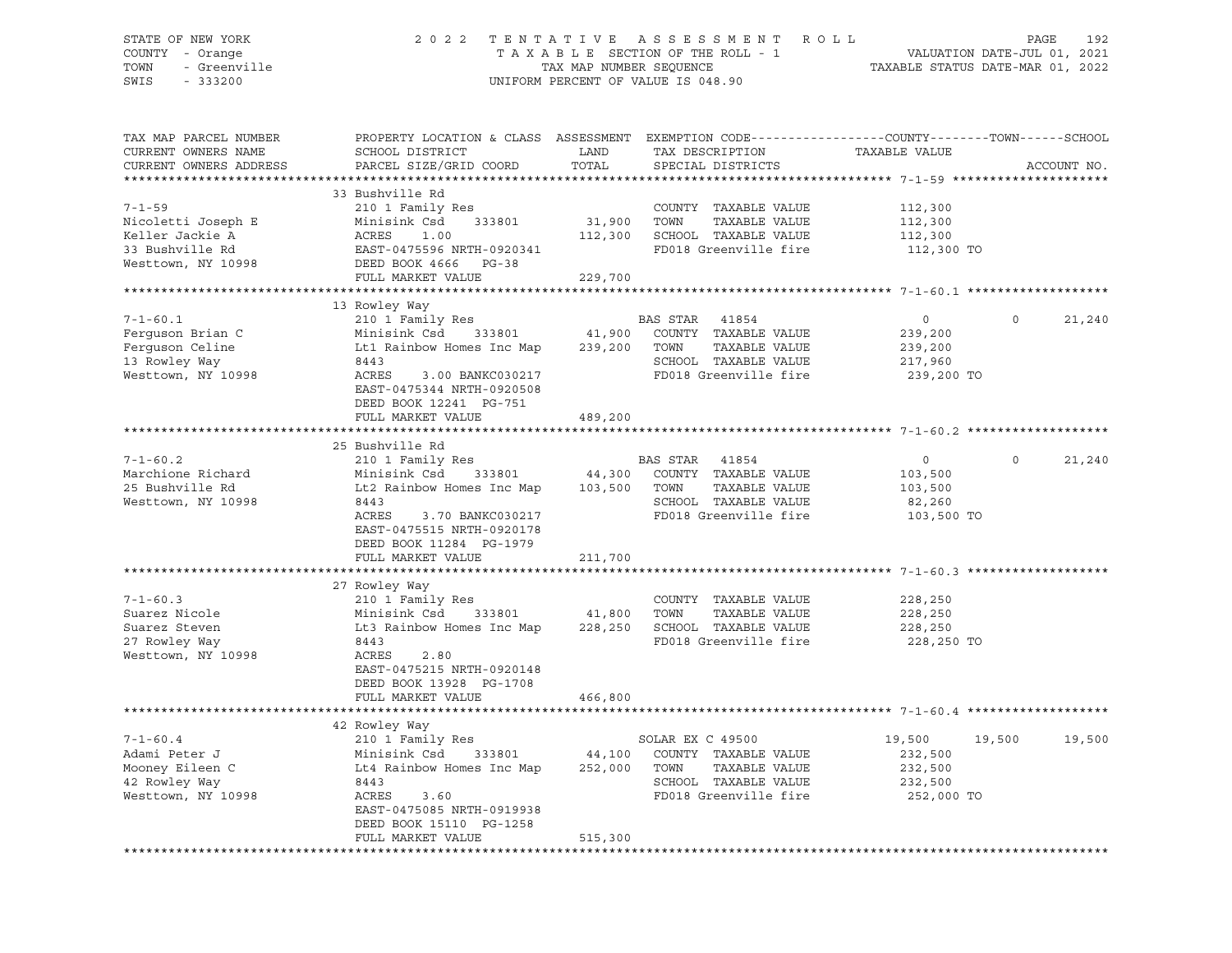SWIS - 333200 UNIFORM PERCENT OF VALUE IS 048.90

# STATE OF NEW YORK 2 0 2 2 T E N T A T I V E A S S E S S M E N T R O L L PAGE 193 COUNTY - Orange T A X A B L E SECTION OF THE ROLL - 1 VALUATION DATE-JUL 01, 2021 TOWN - Greenville TAX MAP NUMBER SEQUENCE TAXABLE STATUS DATE-MAR 01, 2022

| 38 Rowley Way<br>210 1 Family Res<br>Minisink Csd 333801 47,300 VETDIS CTS 41140<br>$7 - 1 - 60.5$<br>20,335<br>11,620<br>11,620<br>Schiavo John Joseph<br>13,720<br>13,720<br>13,720<br>Lt5 Rainbow Homes Inc Map 274,400<br>38 Rowley Way<br>COUNTY TAXABLE VALUE<br>240,345<br>Westtown, NY 10998<br>TOWN<br>TAXABLE VALUE<br>249,060<br>8443<br>249,060<br>SCHOOL TAXABLE VALUE<br>ACRES<br>5.50 BANKC030217<br>FD018 Greenville fire 274,400 TO<br>EAST-0474865 NRTH-0919747<br>DEED BOOK 15061 PG-582<br>561,100<br>FULL MARKET VALUE<br>Banach Ln<br>$7 - 1 - 61$<br>322 Rural vac>10<br>COUNTY TAXABLE VALUE<br>57,100<br>Bace Environmental Corp<br>333801<br>57,100 TOWN<br>TAXABLE VALUE<br>Minisink Csd<br>57,100<br>57,100<br>PO Box 2447<br>ACRES<br>55.60<br>SCHOOL TAXABLE VALUE<br>57,100<br>FD018 Greenville fire<br>Middletown, NY 10940<br>EAST-0474249 NRTH-0919806<br>57,100 TO<br>DEED BOOK 13425 PG-1220<br>FULL MARKET VALUE<br>116,800<br>34 Caity Ln<br>$7 - 1 - 62.1$<br>270 Mfg housing<br>ENH STAR 41834<br>$\circ$<br>38,700<br>$\circ$<br>333801 29,400<br>Banach Helen J<br>Minisink Csd<br>COUNTY TAXABLE VALUE<br>38,700<br>34 Caity Ln<br>FRNT 200.00 DPTH 242.00 38,700<br>TOWN<br>TAXABLE VALUE<br>38,700<br>SCHOOL TAXABLE VALUE<br>Port Jervis, NY 12771<br>EAST-0473366 NRTH-0919724<br>$\circ$<br>FD018 Greenville fire<br>DEED BOOK 13720 PG-960<br>38,700 TO<br>FULL MARKET VALUE<br>79,100<br>Caity Ln<br>$7 - 1 - 62.21$<br>314 Rural vac<10<br>COUNTY TAXABLE VALUE<br>3,600<br>Banach Helen J<br>Minisink Csd<br>333801<br>3,600<br>TOWN<br>TAXABLE VALUE<br>3,600<br>34 Caity Ln<br>1.30<br>3,600<br>SCHOOL TAXABLE VALUE<br>ACRES<br>3,600<br>Port Jervis, NY 12771<br>FD018 Greenville fire<br>EAST-0473570 NRTH-0919920<br>3,600 TO<br>DEED BOOK 13720 PG-968<br>FULL MARKET VALUE<br>7,400<br>55 Caity Ln<br>$7 - 1 - 62.221$<br>210 1 Family Res<br>COUNTY TAXABLE VALUE<br>86,200<br>35,400<br>Pascoe Kelly Banach<br>Minisink Csd<br>333801<br>TOWN<br>TAXABLE VALUE<br>86,200<br>Life Estate Anna Banach 86,200<br>Pascoe Dylan T & Dean H<br>SCHOOL TAXABLE VALUE<br>86,200<br>55 Caity Ln<br>ACRES<br>FD018 Greenville fire<br>2.00<br>86,200 TO<br>Port Jervis, NY 12771<br>EAST-0473140 NRTH-0920004<br>DEED BOOK 14327 PG-1903<br>176,300<br>FULL MARKET VALUE | TAX MAP PARCEL NUMBER<br>CURRENT OWNERS NAME<br>CURRENT OWNERS ADDRESS | PROPERTY LOCATION & CLASS ASSESSMENT EXEMPTION CODE----------------COUNTY-------TOWN------SCHOOL<br>SCHOOL DISTRICT<br>PARCEL SIZE/GRID COORD | LAND<br>TOTAL | TAX DESCRIPTION<br>SPECIAL DISTRICTS | TAXABLE VALUE | ACCOUNT NO. |
|------------------------------------------------------------------------------------------------------------------------------------------------------------------------------------------------------------------------------------------------------------------------------------------------------------------------------------------------------------------------------------------------------------------------------------------------------------------------------------------------------------------------------------------------------------------------------------------------------------------------------------------------------------------------------------------------------------------------------------------------------------------------------------------------------------------------------------------------------------------------------------------------------------------------------------------------------------------------------------------------------------------------------------------------------------------------------------------------------------------------------------------------------------------------------------------------------------------------------------------------------------------------------------------------------------------------------------------------------------------------------------------------------------------------------------------------------------------------------------------------------------------------------------------------------------------------------------------------------------------------------------------------------------------------------------------------------------------------------------------------------------------------------------------------------------------------------------------------------------------------------------------------------------------------------------------------------------------------------------------------------------------------------------------------------------------------------------------------------------------------------------------------------------------------------------------------------------------------------------------------------------------------------------------------------------------------------|------------------------------------------------------------------------|-----------------------------------------------------------------------------------------------------------------------------------------------|---------------|--------------------------------------|---------------|-------------|
|                                                                                                                                                                                                                                                                                                                                                                                                                                                                                                                                                                                                                                                                                                                                                                                                                                                                                                                                                                                                                                                                                                                                                                                                                                                                                                                                                                                                                                                                                                                                                                                                                                                                                                                                                                                                                                                                                                                                                                                                                                                                                                                                                                                                                                                                                                                              |                                                                        |                                                                                                                                               |               |                                      |               |             |
|                                                                                                                                                                                                                                                                                                                                                                                                                                                                                                                                                                                                                                                                                                                                                                                                                                                                                                                                                                                                                                                                                                                                                                                                                                                                                                                                                                                                                                                                                                                                                                                                                                                                                                                                                                                                                                                                                                                                                                                                                                                                                                                                                                                                                                                                                                                              |                                                                        |                                                                                                                                               |               |                                      |               |             |
|                                                                                                                                                                                                                                                                                                                                                                                                                                                                                                                                                                                                                                                                                                                                                                                                                                                                                                                                                                                                                                                                                                                                                                                                                                                                                                                                                                                                                                                                                                                                                                                                                                                                                                                                                                                                                                                                                                                                                                                                                                                                                                                                                                                                                                                                                                                              |                                                                        |                                                                                                                                               |               |                                      |               |             |
|                                                                                                                                                                                                                                                                                                                                                                                                                                                                                                                                                                                                                                                                                                                                                                                                                                                                                                                                                                                                                                                                                                                                                                                                                                                                                                                                                                                                                                                                                                                                                                                                                                                                                                                                                                                                                                                                                                                                                                                                                                                                                                                                                                                                                                                                                                                              |                                                                        |                                                                                                                                               |               |                                      |               |             |
|                                                                                                                                                                                                                                                                                                                                                                                                                                                                                                                                                                                                                                                                                                                                                                                                                                                                                                                                                                                                                                                                                                                                                                                                                                                                                                                                                                                                                                                                                                                                                                                                                                                                                                                                                                                                                                                                                                                                                                                                                                                                                                                                                                                                                                                                                                                              |                                                                        |                                                                                                                                               |               |                                      |               |             |
|                                                                                                                                                                                                                                                                                                                                                                                                                                                                                                                                                                                                                                                                                                                                                                                                                                                                                                                                                                                                                                                                                                                                                                                                                                                                                                                                                                                                                                                                                                                                                                                                                                                                                                                                                                                                                                                                                                                                                                                                                                                                                                                                                                                                                                                                                                                              |                                                                        |                                                                                                                                               |               |                                      |               |             |
|                                                                                                                                                                                                                                                                                                                                                                                                                                                                                                                                                                                                                                                                                                                                                                                                                                                                                                                                                                                                                                                                                                                                                                                                                                                                                                                                                                                                                                                                                                                                                                                                                                                                                                                                                                                                                                                                                                                                                                                                                                                                                                                                                                                                                                                                                                                              |                                                                        |                                                                                                                                               |               |                                      |               |             |
|                                                                                                                                                                                                                                                                                                                                                                                                                                                                                                                                                                                                                                                                                                                                                                                                                                                                                                                                                                                                                                                                                                                                                                                                                                                                                                                                                                                                                                                                                                                                                                                                                                                                                                                                                                                                                                                                                                                                                                                                                                                                                                                                                                                                                                                                                                                              |                                                                        |                                                                                                                                               |               |                                      |               |             |
|                                                                                                                                                                                                                                                                                                                                                                                                                                                                                                                                                                                                                                                                                                                                                                                                                                                                                                                                                                                                                                                                                                                                                                                                                                                                                                                                                                                                                                                                                                                                                                                                                                                                                                                                                                                                                                                                                                                                                                                                                                                                                                                                                                                                                                                                                                                              |                                                                        |                                                                                                                                               |               |                                      |               |             |
|                                                                                                                                                                                                                                                                                                                                                                                                                                                                                                                                                                                                                                                                                                                                                                                                                                                                                                                                                                                                                                                                                                                                                                                                                                                                                                                                                                                                                                                                                                                                                                                                                                                                                                                                                                                                                                                                                                                                                                                                                                                                                                                                                                                                                                                                                                                              |                                                                        |                                                                                                                                               |               |                                      |               |             |
|                                                                                                                                                                                                                                                                                                                                                                                                                                                                                                                                                                                                                                                                                                                                                                                                                                                                                                                                                                                                                                                                                                                                                                                                                                                                                                                                                                                                                                                                                                                                                                                                                                                                                                                                                                                                                                                                                                                                                                                                                                                                                                                                                                                                                                                                                                                              |                                                                        |                                                                                                                                               |               |                                      |               |             |
|                                                                                                                                                                                                                                                                                                                                                                                                                                                                                                                                                                                                                                                                                                                                                                                                                                                                                                                                                                                                                                                                                                                                                                                                                                                                                                                                                                                                                                                                                                                                                                                                                                                                                                                                                                                                                                                                                                                                                                                                                                                                                                                                                                                                                                                                                                                              |                                                                        |                                                                                                                                               |               |                                      |               |             |
|                                                                                                                                                                                                                                                                                                                                                                                                                                                                                                                                                                                                                                                                                                                                                                                                                                                                                                                                                                                                                                                                                                                                                                                                                                                                                                                                                                                                                                                                                                                                                                                                                                                                                                                                                                                                                                                                                                                                                                                                                                                                                                                                                                                                                                                                                                                              |                                                                        |                                                                                                                                               |               |                                      |               |             |
|                                                                                                                                                                                                                                                                                                                                                                                                                                                                                                                                                                                                                                                                                                                                                                                                                                                                                                                                                                                                                                                                                                                                                                                                                                                                                                                                                                                                                                                                                                                                                                                                                                                                                                                                                                                                                                                                                                                                                                                                                                                                                                                                                                                                                                                                                                                              |                                                                        |                                                                                                                                               |               |                                      |               |             |
|                                                                                                                                                                                                                                                                                                                                                                                                                                                                                                                                                                                                                                                                                                                                                                                                                                                                                                                                                                                                                                                                                                                                                                                                                                                                                                                                                                                                                                                                                                                                                                                                                                                                                                                                                                                                                                                                                                                                                                                                                                                                                                                                                                                                                                                                                                                              |                                                                        |                                                                                                                                               |               |                                      |               |             |
|                                                                                                                                                                                                                                                                                                                                                                                                                                                                                                                                                                                                                                                                                                                                                                                                                                                                                                                                                                                                                                                                                                                                                                                                                                                                                                                                                                                                                                                                                                                                                                                                                                                                                                                                                                                                                                                                                                                                                                                                                                                                                                                                                                                                                                                                                                                              |                                                                        |                                                                                                                                               |               |                                      |               |             |
|                                                                                                                                                                                                                                                                                                                                                                                                                                                                                                                                                                                                                                                                                                                                                                                                                                                                                                                                                                                                                                                                                                                                                                                                                                                                                                                                                                                                                                                                                                                                                                                                                                                                                                                                                                                                                                                                                                                                                                                                                                                                                                                                                                                                                                                                                                                              |                                                                        |                                                                                                                                               |               |                                      |               |             |
|                                                                                                                                                                                                                                                                                                                                                                                                                                                                                                                                                                                                                                                                                                                                                                                                                                                                                                                                                                                                                                                                                                                                                                                                                                                                                                                                                                                                                                                                                                                                                                                                                                                                                                                                                                                                                                                                                                                                                                                                                                                                                                                                                                                                                                                                                                                              |                                                                        |                                                                                                                                               |               |                                      |               |             |
|                                                                                                                                                                                                                                                                                                                                                                                                                                                                                                                                                                                                                                                                                                                                                                                                                                                                                                                                                                                                                                                                                                                                                                                                                                                                                                                                                                                                                                                                                                                                                                                                                                                                                                                                                                                                                                                                                                                                                                                                                                                                                                                                                                                                                                                                                                                              |                                                                        |                                                                                                                                               |               |                                      |               |             |
|                                                                                                                                                                                                                                                                                                                                                                                                                                                                                                                                                                                                                                                                                                                                                                                                                                                                                                                                                                                                                                                                                                                                                                                                                                                                                                                                                                                                                                                                                                                                                                                                                                                                                                                                                                                                                                                                                                                                                                                                                                                                                                                                                                                                                                                                                                                              |                                                                        |                                                                                                                                               |               |                                      |               |             |
|                                                                                                                                                                                                                                                                                                                                                                                                                                                                                                                                                                                                                                                                                                                                                                                                                                                                                                                                                                                                                                                                                                                                                                                                                                                                                                                                                                                                                                                                                                                                                                                                                                                                                                                                                                                                                                                                                                                                                                                                                                                                                                                                                                                                                                                                                                                              |                                                                        |                                                                                                                                               |               |                                      |               |             |
|                                                                                                                                                                                                                                                                                                                                                                                                                                                                                                                                                                                                                                                                                                                                                                                                                                                                                                                                                                                                                                                                                                                                                                                                                                                                                                                                                                                                                                                                                                                                                                                                                                                                                                                                                                                                                                                                                                                                                                                                                                                                                                                                                                                                                                                                                                                              |                                                                        |                                                                                                                                               |               |                                      |               |             |
|                                                                                                                                                                                                                                                                                                                                                                                                                                                                                                                                                                                                                                                                                                                                                                                                                                                                                                                                                                                                                                                                                                                                                                                                                                                                                                                                                                                                                                                                                                                                                                                                                                                                                                                                                                                                                                                                                                                                                                                                                                                                                                                                                                                                                                                                                                                              |                                                                        |                                                                                                                                               |               |                                      |               |             |
|                                                                                                                                                                                                                                                                                                                                                                                                                                                                                                                                                                                                                                                                                                                                                                                                                                                                                                                                                                                                                                                                                                                                                                                                                                                                                                                                                                                                                                                                                                                                                                                                                                                                                                                                                                                                                                                                                                                                                                                                                                                                                                                                                                                                                                                                                                                              |                                                                        |                                                                                                                                               |               |                                      |               |             |
|                                                                                                                                                                                                                                                                                                                                                                                                                                                                                                                                                                                                                                                                                                                                                                                                                                                                                                                                                                                                                                                                                                                                                                                                                                                                                                                                                                                                                                                                                                                                                                                                                                                                                                                                                                                                                                                                                                                                                                                                                                                                                                                                                                                                                                                                                                                              |                                                                        |                                                                                                                                               |               |                                      |               |             |
|                                                                                                                                                                                                                                                                                                                                                                                                                                                                                                                                                                                                                                                                                                                                                                                                                                                                                                                                                                                                                                                                                                                                                                                                                                                                                                                                                                                                                                                                                                                                                                                                                                                                                                                                                                                                                                                                                                                                                                                                                                                                                                                                                                                                                                                                                                                              |                                                                        |                                                                                                                                               |               |                                      |               |             |
|                                                                                                                                                                                                                                                                                                                                                                                                                                                                                                                                                                                                                                                                                                                                                                                                                                                                                                                                                                                                                                                                                                                                                                                                                                                                                                                                                                                                                                                                                                                                                                                                                                                                                                                                                                                                                                                                                                                                                                                                                                                                                                                                                                                                                                                                                                                              |                                                                        |                                                                                                                                               |               |                                      |               |             |
|                                                                                                                                                                                                                                                                                                                                                                                                                                                                                                                                                                                                                                                                                                                                                                                                                                                                                                                                                                                                                                                                                                                                                                                                                                                                                                                                                                                                                                                                                                                                                                                                                                                                                                                                                                                                                                                                                                                                                                                                                                                                                                                                                                                                                                                                                                                              |                                                                        |                                                                                                                                               |               |                                      |               |             |
|                                                                                                                                                                                                                                                                                                                                                                                                                                                                                                                                                                                                                                                                                                                                                                                                                                                                                                                                                                                                                                                                                                                                                                                                                                                                                                                                                                                                                                                                                                                                                                                                                                                                                                                                                                                                                                                                                                                                                                                                                                                                                                                                                                                                                                                                                                                              |                                                                        |                                                                                                                                               |               |                                      |               |             |
|                                                                                                                                                                                                                                                                                                                                                                                                                                                                                                                                                                                                                                                                                                                                                                                                                                                                                                                                                                                                                                                                                                                                                                                                                                                                                                                                                                                                                                                                                                                                                                                                                                                                                                                                                                                                                                                                                                                                                                                                                                                                                                                                                                                                                                                                                                                              |                                                                        |                                                                                                                                               |               |                                      |               |             |
|                                                                                                                                                                                                                                                                                                                                                                                                                                                                                                                                                                                                                                                                                                                                                                                                                                                                                                                                                                                                                                                                                                                                                                                                                                                                                                                                                                                                                                                                                                                                                                                                                                                                                                                                                                                                                                                                                                                                                                                                                                                                                                                                                                                                                                                                                                                              |                                                                        |                                                                                                                                               |               |                                      |               |             |
|                                                                                                                                                                                                                                                                                                                                                                                                                                                                                                                                                                                                                                                                                                                                                                                                                                                                                                                                                                                                                                                                                                                                                                                                                                                                                                                                                                                                                                                                                                                                                                                                                                                                                                                                                                                                                                                                                                                                                                                                                                                                                                                                                                                                                                                                                                                              |                                                                        |                                                                                                                                               |               |                                      |               |             |
|                                                                                                                                                                                                                                                                                                                                                                                                                                                                                                                                                                                                                                                                                                                                                                                                                                                                                                                                                                                                                                                                                                                                                                                                                                                                                                                                                                                                                                                                                                                                                                                                                                                                                                                                                                                                                                                                                                                                                                                                                                                                                                                                                                                                                                                                                                                              |                                                                        |                                                                                                                                               |               |                                      |               |             |
|                                                                                                                                                                                                                                                                                                                                                                                                                                                                                                                                                                                                                                                                                                                                                                                                                                                                                                                                                                                                                                                                                                                                                                                                                                                                                                                                                                                                                                                                                                                                                                                                                                                                                                                                                                                                                                                                                                                                                                                                                                                                                                                                                                                                                                                                                                                              |                                                                        |                                                                                                                                               |               |                                      |               |             |
|                                                                                                                                                                                                                                                                                                                                                                                                                                                                                                                                                                                                                                                                                                                                                                                                                                                                                                                                                                                                                                                                                                                                                                                                                                                                                                                                                                                                                                                                                                                                                                                                                                                                                                                                                                                                                                                                                                                                                                                                                                                                                                                                                                                                                                                                                                                              |                                                                        |                                                                                                                                               |               |                                      |               |             |
|                                                                                                                                                                                                                                                                                                                                                                                                                                                                                                                                                                                                                                                                                                                                                                                                                                                                                                                                                                                                                                                                                                                                                                                                                                                                                                                                                                                                                                                                                                                                                                                                                                                                                                                                                                                                                                                                                                                                                                                                                                                                                                                                                                                                                                                                                                                              |                                                                        |                                                                                                                                               |               |                                      |               |             |
|                                                                                                                                                                                                                                                                                                                                                                                                                                                                                                                                                                                                                                                                                                                                                                                                                                                                                                                                                                                                                                                                                                                                                                                                                                                                                                                                                                                                                                                                                                                                                                                                                                                                                                                                                                                                                                                                                                                                                                                                                                                                                                                                                                                                                                                                                                                              |                                                                        |                                                                                                                                               |               |                                      |               |             |
|                                                                                                                                                                                                                                                                                                                                                                                                                                                                                                                                                                                                                                                                                                                                                                                                                                                                                                                                                                                                                                                                                                                                                                                                                                                                                                                                                                                                                                                                                                                                                                                                                                                                                                                                                                                                                                                                                                                                                                                                                                                                                                                                                                                                                                                                                                                              |                                                                        |                                                                                                                                               |               |                                      |               |             |
|                                                                                                                                                                                                                                                                                                                                                                                                                                                                                                                                                                                                                                                                                                                                                                                                                                                                                                                                                                                                                                                                                                                                                                                                                                                                                                                                                                                                                                                                                                                                                                                                                                                                                                                                                                                                                                                                                                                                                                                                                                                                                                                                                                                                                                                                                                                              |                                                                        |                                                                                                                                               |               |                                      |               |             |
|                                                                                                                                                                                                                                                                                                                                                                                                                                                                                                                                                                                                                                                                                                                                                                                                                                                                                                                                                                                                                                                                                                                                                                                                                                                                                                                                                                                                                                                                                                                                                                                                                                                                                                                                                                                                                                                                                                                                                                                                                                                                                                                                                                                                                                                                                                                              |                                                                        |                                                                                                                                               |               |                                      |               |             |
|                                                                                                                                                                                                                                                                                                                                                                                                                                                                                                                                                                                                                                                                                                                                                                                                                                                                                                                                                                                                                                                                                                                                                                                                                                                                                                                                                                                                                                                                                                                                                                                                                                                                                                                                                                                                                                                                                                                                                                                                                                                                                                                                                                                                                                                                                                                              |                                                                        |                                                                                                                                               |               |                                      |               |             |
|                                                                                                                                                                                                                                                                                                                                                                                                                                                                                                                                                                                                                                                                                                                                                                                                                                                                                                                                                                                                                                                                                                                                                                                                                                                                                                                                                                                                                                                                                                                                                                                                                                                                                                                                                                                                                                                                                                                                                                                                                                                                                                                                                                                                                                                                                                                              |                                                                        |                                                                                                                                               |               |                                      |               |             |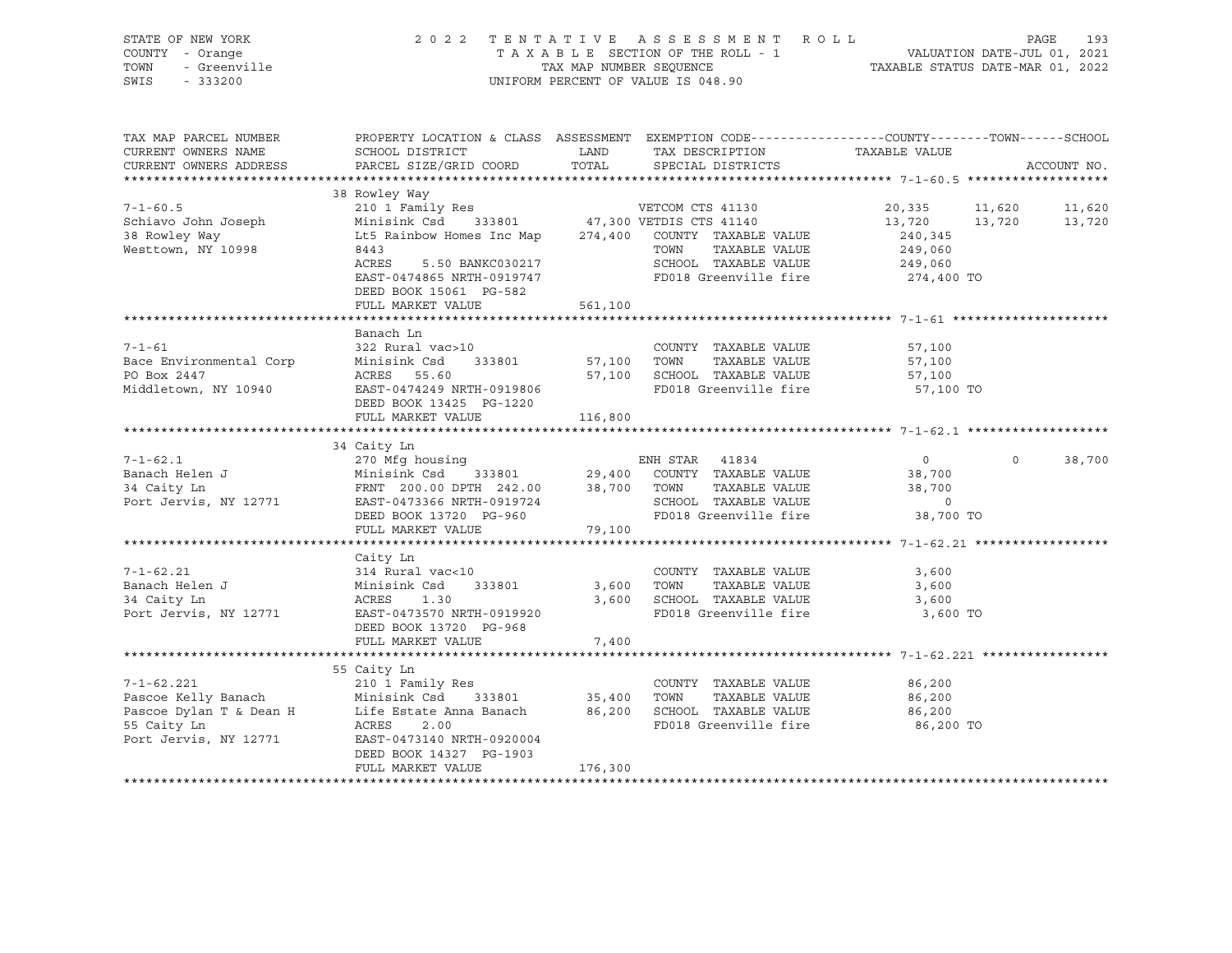## STATE OF NEW YORK 2 0 2 2 T E N T A T I V E A S S E S S M E N T R O L L PAGE 194 COUNTY - Orange T A X A B L E SECTION OF THE ROLL - 1 VALUATION DATE-JUL 01, 2021 TOWN - Greenville TAX MAP NUMBER SEQUENCE TAXABLE STATUS DATE-MAR 01, 2022 SWIS - 333200 UNIFORM PERCENT OF VALUE IS 048.90

| PARCEL SIZE/GRID COORD<br>TOTAL<br>CURRENT OWNERS ADDRESS<br>SPECIAL DISTRICTS<br>ACCOUNT NO.<br>Caity Ln<br>$7 - 1 - 62.222$<br>323 Vacant rural<br>COUNTY TAXABLE VALUE<br>13,500<br>TAXABLE VALUE<br>Pascoe Kelly Banach<br>13,500<br>TOWN<br>Minisink Csd<br>333801<br>13,500<br>Pascoe Dylan T & Dean H<br>13,500<br>SCHOOL TAXABLE VALUE<br>ACRES 22.20<br>13,500<br>FD018 Greenville fire<br>55 Caity Ln<br>EAST-0473274 NRTH-0920389<br>13,500 TO<br>Port Jervis, NY 12771<br>DEED BOOK 14327 PG-1903<br>FULL MARKET VALUE<br>27,600<br>94 Rackett Rd<br>$7 - 1 - 63$<br>210 1 Family Res<br>BAS STAR 41854<br>$\overline{0}$<br>$\Omega$<br>21,240<br>$36,500$ COUNTY TAXABLE VALUE<br>333801<br>Federowski Jennifer<br>Minisink Csd<br>176,900<br>7.50 BANK0170008 176,900 TOWN<br>ACRES 7.50 BANK0170008<br>EAST-0474589 NRTH-0918701<br>Federowski Michael<br>TAXABLE VALUE<br>176,900<br>SCHOOL TAXABLE VALUE<br>94 Rackett Rd<br>155,660<br>FD018 Greenville fire<br>Westtown, NY 10998<br>DEED BOOK 6047 PG-157<br>176,900 TO<br>FULL MARKET VALUE<br>361,800<br>Interstate 84<br>$7 - 1 - 65$<br>COUNTY TAXABLE VALUE<br>7,400<br>323 Vacant rural<br>Mueller Herbert C<br>Minisink Csd<br>333801<br>7,400 TOWN<br>TAXABLE VALUE<br>7,400<br>ATHISTIK CBC 955601<br>ACRES 24.60<br>EAST-0471960 NRTH-0929088<br>7,400 SCHOOL TAXABLE VALUE<br>Seaman Stephen M<br>7,400<br>FD018 Greenville fire<br>Patricia A<br>7,400 TO<br>194 High Meadows Rd CDEED BOOK 2560 PG-00155<br>Walden, NY 12586<br>FULL MARKET VALUE<br>15,100<br>Toad Pasture Rd<br>$7 - 1 - 66.22$<br>COUNTY TAXABLE VALUE<br>323 Vacant rural<br>3,800<br>TOWN<br>TAXABLE VALUE<br>Cook Peter<br>Minisink Csd<br>333801<br>3,800<br>3,800<br>Cook Colleen<br>3,800<br>SCHOOL TAXABLE VALUE<br>3,800<br>ACRES<br>4.80<br>FD018 Greenville fire<br>623 Fearrington Post<br>EAST-0478663 NRTH-0923339<br>3,800 TO<br>Pittsboro, NC 27312<br>DEED BOOK 3842 PG-271<br>FULL MARKET VALUE<br>7,800<br>Toad Pasture Rd<br>$7 - 1 - 66.3$<br>323 Vacant rural<br>COUNTY TAXABLE VALUE<br>1,100<br>absure<br>323 Vacant ru<br>Minisink Csd<br>ACRES<br>T<br>Deletto Alexander<br>1,100 TOWN<br>TAXABLE VALUE<br>1,100<br>333801<br>Deletto Agnieszka<br>1,100 SCHOOL TAXABLE VALUE<br>ACRES 1.40 BANKC020440<br>1,100<br>FD018 Greenville fire<br>28 Gertrude Dr<br>EAST-0478833 NRTH-0923655<br>1,100 TO<br>Middletown, NY 10940<br>DEED BOOK 14643 PG-1205<br>FULL MARKET VALUE<br>2,200<br>Toad Pasture Rd<br>$7 - 1 - 66.41$<br>323 Vacant rural<br>COUNTY TAXABLE VALUE<br>100<br>Haak Morgan A<br>Minisink Csd<br>333801<br>100<br>TOWN<br>TAXABLE VALUE<br>100<br>12 Gertrude Dr<br>Also in T/Minisink<br>100 SCHOOL TAXABLE VALUE<br>100<br>Middletown, NY 10940<br>ACRES<br>FD018 Greenville fire<br>0.40<br>100 TO<br>EAST-0479424 NRTH-0923971<br>DEED BOOK 13998 PG-1425<br>200<br>FULL MARKET VALUE | TAX MAP PARCEL NUMBER<br>CURRENT OWNERS NAME | PROPERTY LOCATION & CLASS ASSESSMENT EXEMPTION CODE---------------COUNTY-------TOWN------SCHOOL<br>SCHOOL DISTRICT | LAND | TAX DESCRIPTION | TAXABLE VALUE |  |
|-------------------------------------------------------------------------------------------------------------------------------------------------------------------------------------------------------------------------------------------------------------------------------------------------------------------------------------------------------------------------------------------------------------------------------------------------------------------------------------------------------------------------------------------------------------------------------------------------------------------------------------------------------------------------------------------------------------------------------------------------------------------------------------------------------------------------------------------------------------------------------------------------------------------------------------------------------------------------------------------------------------------------------------------------------------------------------------------------------------------------------------------------------------------------------------------------------------------------------------------------------------------------------------------------------------------------------------------------------------------------------------------------------------------------------------------------------------------------------------------------------------------------------------------------------------------------------------------------------------------------------------------------------------------------------------------------------------------------------------------------------------------------------------------------------------------------------------------------------------------------------------------------------------------------------------------------------------------------------------------------------------------------------------------------------------------------------------------------------------------------------------------------------------------------------------------------------------------------------------------------------------------------------------------------------------------------------------------------------------------------------------------------------------------------------------------------------------------------------------------------------------------------------------------------------------------------------------------------------------------------------------------------------------------------------------------------------------------------------------------------------------------------------------------------------------------------------------------------------------------------------------------|----------------------------------------------|--------------------------------------------------------------------------------------------------------------------|------|-----------------|---------------|--|
|                                                                                                                                                                                                                                                                                                                                                                                                                                                                                                                                                                                                                                                                                                                                                                                                                                                                                                                                                                                                                                                                                                                                                                                                                                                                                                                                                                                                                                                                                                                                                                                                                                                                                                                                                                                                                                                                                                                                                                                                                                                                                                                                                                                                                                                                                                                                                                                                                                                                                                                                                                                                                                                                                                                                                                                                                                                                                           |                                              |                                                                                                                    |      |                 |               |  |
|                                                                                                                                                                                                                                                                                                                                                                                                                                                                                                                                                                                                                                                                                                                                                                                                                                                                                                                                                                                                                                                                                                                                                                                                                                                                                                                                                                                                                                                                                                                                                                                                                                                                                                                                                                                                                                                                                                                                                                                                                                                                                                                                                                                                                                                                                                                                                                                                                                                                                                                                                                                                                                                                                                                                                                                                                                                                                           |                                              |                                                                                                                    |      |                 |               |  |
|                                                                                                                                                                                                                                                                                                                                                                                                                                                                                                                                                                                                                                                                                                                                                                                                                                                                                                                                                                                                                                                                                                                                                                                                                                                                                                                                                                                                                                                                                                                                                                                                                                                                                                                                                                                                                                                                                                                                                                                                                                                                                                                                                                                                                                                                                                                                                                                                                                                                                                                                                                                                                                                                                                                                                                                                                                                                                           |                                              |                                                                                                                    |      |                 |               |  |
|                                                                                                                                                                                                                                                                                                                                                                                                                                                                                                                                                                                                                                                                                                                                                                                                                                                                                                                                                                                                                                                                                                                                                                                                                                                                                                                                                                                                                                                                                                                                                                                                                                                                                                                                                                                                                                                                                                                                                                                                                                                                                                                                                                                                                                                                                                                                                                                                                                                                                                                                                                                                                                                                                                                                                                                                                                                                                           |                                              |                                                                                                                    |      |                 |               |  |
|                                                                                                                                                                                                                                                                                                                                                                                                                                                                                                                                                                                                                                                                                                                                                                                                                                                                                                                                                                                                                                                                                                                                                                                                                                                                                                                                                                                                                                                                                                                                                                                                                                                                                                                                                                                                                                                                                                                                                                                                                                                                                                                                                                                                                                                                                                                                                                                                                                                                                                                                                                                                                                                                                                                                                                                                                                                                                           |                                              |                                                                                                                    |      |                 |               |  |
|                                                                                                                                                                                                                                                                                                                                                                                                                                                                                                                                                                                                                                                                                                                                                                                                                                                                                                                                                                                                                                                                                                                                                                                                                                                                                                                                                                                                                                                                                                                                                                                                                                                                                                                                                                                                                                                                                                                                                                                                                                                                                                                                                                                                                                                                                                                                                                                                                                                                                                                                                                                                                                                                                                                                                                                                                                                                                           |                                              |                                                                                                                    |      |                 |               |  |
|                                                                                                                                                                                                                                                                                                                                                                                                                                                                                                                                                                                                                                                                                                                                                                                                                                                                                                                                                                                                                                                                                                                                                                                                                                                                                                                                                                                                                                                                                                                                                                                                                                                                                                                                                                                                                                                                                                                                                                                                                                                                                                                                                                                                                                                                                                                                                                                                                                                                                                                                                                                                                                                                                                                                                                                                                                                                                           |                                              |                                                                                                                    |      |                 |               |  |
|                                                                                                                                                                                                                                                                                                                                                                                                                                                                                                                                                                                                                                                                                                                                                                                                                                                                                                                                                                                                                                                                                                                                                                                                                                                                                                                                                                                                                                                                                                                                                                                                                                                                                                                                                                                                                                                                                                                                                                                                                                                                                                                                                                                                                                                                                                                                                                                                                                                                                                                                                                                                                                                                                                                                                                                                                                                                                           |                                              |                                                                                                                    |      |                 |               |  |
|                                                                                                                                                                                                                                                                                                                                                                                                                                                                                                                                                                                                                                                                                                                                                                                                                                                                                                                                                                                                                                                                                                                                                                                                                                                                                                                                                                                                                                                                                                                                                                                                                                                                                                                                                                                                                                                                                                                                                                                                                                                                                                                                                                                                                                                                                                                                                                                                                                                                                                                                                                                                                                                                                                                                                                                                                                                                                           |                                              |                                                                                                                    |      |                 |               |  |
|                                                                                                                                                                                                                                                                                                                                                                                                                                                                                                                                                                                                                                                                                                                                                                                                                                                                                                                                                                                                                                                                                                                                                                                                                                                                                                                                                                                                                                                                                                                                                                                                                                                                                                                                                                                                                                                                                                                                                                                                                                                                                                                                                                                                                                                                                                                                                                                                                                                                                                                                                                                                                                                                                                                                                                                                                                                                                           |                                              |                                                                                                                    |      |                 |               |  |
|                                                                                                                                                                                                                                                                                                                                                                                                                                                                                                                                                                                                                                                                                                                                                                                                                                                                                                                                                                                                                                                                                                                                                                                                                                                                                                                                                                                                                                                                                                                                                                                                                                                                                                                                                                                                                                                                                                                                                                                                                                                                                                                                                                                                                                                                                                                                                                                                                                                                                                                                                                                                                                                                                                                                                                                                                                                                                           |                                              |                                                                                                                    |      |                 |               |  |
|                                                                                                                                                                                                                                                                                                                                                                                                                                                                                                                                                                                                                                                                                                                                                                                                                                                                                                                                                                                                                                                                                                                                                                                                                                                                                                                                                                                                                                                                                                                                                                                                                                                                                                                                                                                                                                                                                                                                                                                                                                                                                                                                                                                                                                                                                                                                                                                                                                                                                                                                                                                                                                                                                                                                                                                                                                                                                           |                                              |                                                                                                                    |      |                 |               |  |
|                                                                                                                                                                                                                                                                                                                                                                                                                                                                                                                                                                                                                                                                                                                                                                                                                                                                                                                                                                                                                                                                                                                                                                                                                                                                                                                                                                                                                                                                                                                                                                                                                                                                                                                                                                                                                                                                                                                                                                                                                                                                                                                                                                                                                                                                                                                                                                                                                                                                                                                                                                                                                                                                                                                                                                                                                                                                                           |                                              |                                                                                                                    |      |                 |               |  |
|                                                                                                                                                                                                                                                                                                                                                                                                                                                                                                                                                                                                                                                                                                                                                                                                                                                                                                                                                                                                                                                                                                                                                                                                                                                                                                                                                                                                                                                                                                                                                                                                                                                                                                                                                                                                                                                                                                                                                                                                                                                                                                                                                                                                                                                                                                                                                                                                                                                                                                                                                                                                                                                                                                                                                                                                                                                                                           |                                              |                                                                                                                    |      |                 |               |  |
|                                                                                                                                                                                                                                                                                                                                                                                                                                                                                                                                                                                                                                                                                                                                                                                                                                                                                                                                                                                                                                                                                                                                                                                                                                                                                                                                                                                                                                                                                                                                                                                                                                                                                                                                                                                                                                                                                                                                                                                                                                                                                                                                                                                                                                                                                                                                                                                                                                                                                                                                                                                                                                                                                                                                                                                                                                                                                           |                                              |                                                                                                                    |      |                 |               |  |
|                                                                                                                                                                                                                                                                                                                                                                                                                                                                                                                                                                                                                                                                                                                                                                                                                                                                                                                                                                                                                                                                                                                                                                                                                                                                                                                                                                                                                                                                                                                                                                                                                                                                                                                                                                                                                                                                                                                                                                                                                                                                                                                                                                                                                                                                                                                                                                                                                                                                                                                                                                                                                                                                                                                                                                                                                                                                                           |                                              |                                                                                                                    |      |                 |               |  |
|                                                                                                                                                                                                                                                                                                                                                                                                                                                                                                                                                                                                                                                                                                                                                                                                                                                                                                                                                                                                                                                                                                                                                                                                                                                                                                                                                                                                                                                                                                                                                                                                                                                                                                                                                                                                                                                                                                                                                                                                                                                                                                                                                                                                                                                                                                                                                                                                                                                                                                                                                                                                                                                                                                                                                                                                                                                                                           |                                              |                                                                                                                    |      |                 |               |  |
|                                                                                                                                                                                                                                                                                                                                                                                                                                                                                                                                                                                                                                                                                                                                                                                                                                                                                                                                                                                                                                                                                                                                                                                                                                                                                                                                                                                                                                                                                                                                                                                                                                                                                                                                                                                                                                                                                                                                                                                                                                                                                                                                                                                                                                                                                                                                                                                                                                                                                                                                                                                                                                                                                                                                                                                                                                                                                           |                                              |                                                                                                                    |      |                 |               |  |
|                                                                                                                                                                                                                                                                                                                                                                                                                                                                                                                                                                                                                                                                                                                                                                                                                                                                                                                                                                                                                                                                                                                                                                                                                                                                                                                                                                                                                                                                                                                                                                                                                                                                                                                                                                                                                                                                                                                                                                                                                                                                                                                                                                                                                                                                                                                                                                                                                                                                                                                                                                                                                                                                                                                                                                                                                                                                                           |                                              |                                                                                                                    |      |                 |               |  |
|                                                                                                                                                                                                                                                                                                                                                                                                                                                                                                                                                                                                                                                                                                                                                                                                                                                                                                                                                                                                                                                                                                                                                                                                                                                                                                                                                                                                                                                                                                                                                                                                                                                                                                                                                                                                                                                                                                                                                                                                                                                                                                                                                                                                                                                                                                                                                                                                                                                                                                                                                                                                                                                                                                                                                                                                                                                                                           |                                              |                                                                                                                    |      |                 |               |  |
|                                                                                                                                                                                                                                                                                                                                                                                                                                                                                                                                                                                                                                                                                                                                                                                                                                                                                                                                                                                                                                                                                                                                                                                                                                                                                                                                                                                                                                                                                                                                                                                                                                                                                                                                                                                                                                                                                                                                                                                                                                                                                                                                                                                                                                                                                                                                                                                                                                                                                                                                                                                                                                                                                                                                                                                                                                                                                           |                                              |                                                                                                                    |      |                 |               |  |
|                                                                                                                                                                                                                                                                                                                                                                                                                                                                                                                                                                                                                                                                                                                                                                                                                                                                                                                                                                                                                                                                                                                                                                                                                                                                                                                                                                                                                                                                                                                                                                                                                                                                                                                                                                                                                                                                                                                                                                                                                                                                                                                                                                                                                                                                                                                                                                                                                                                                                                                                                                                                                                                                                                                                                                                                                                                                                           |                                              |                                                                                                                    |      |                 |               |  |
|                                                                                                                                                                                                                                                                                                                                                                                                                                                                                                                                                                                                                                                                                                                                                                                                                                                                                                                                                                                                                                                                                                                                                                                                                                                                                                                                                                                                                                                                                                                                                                                                                                                                                                                                                                                                                                                                                                                                                                                                                                                                                                                                                                                                                                                                                                                                                                                                                                                                                                                                                                                                                                                                                                                                                                                                                                                                                           |                                              |                                                                                                                    |      |                 |               |  |
|                                                                                                                                                                                                                                                                                                                                                                                                                                                                                                                                                                                                                                                                                                                                                                                                                                                                                                                                                                                                                                                                                                                                                                                                                                                                                                                                                                                                                                                                                                                                                                                                                                                                                                                                                                                                                                                                                                                                                                                                                                                                                                                                                                                                                                                                                                                                                                                                                                                                                                                                                                                                                                                                                                                                                                                                                                                                                           |                                              |                                                                                                                    |      |                 |               |  |
|                                                                                                                                                                                                                                                                                                                                                                                                                                                                                                                                                                                                                                                                                                                                                                                                                                                                                                                                                                                                                                                                                                                                                                                                                                                                                                                                                                                                                                                                                                                                                                                                                                                                                                                                                                                                                                                                                                                                                                                                                                                                                                                                                                                                                                                                                                                                                                                                                                                                                                                                                                                                                                                                                                                                                                                                                                                                                           |                                              |                                                                                                                    |      |                 |               |  |
|                                                                                                                                                                                                                                                                                                                                                                                                                                                                                                                                                                                                                                                                                                                                                                                                                                                                                                                                                                                                                                                                                                                                                                                                                                                                                                                                                                                                                                                                                                                                                                                                                                                                                                                                                                                                                                                                                                                                                                                                                                                                                                                                                                                                                                                                                                                                                                                                                                                                                                                                                                                                                                                                                                                                                                                                                                                                                           |                                              |                                                                                                                    |      |                 |               |  |
|                                                                                                                                                                                                                                                                                                                                                                                                                                                                                                                                                                                                                                                                                                                                                                                                                                                                                                                                                                                                                                                                                                                                                                                                                                                                                                                                                                                                                                                                                                                                                                                                                                                                                                                                                                                                                                                                                                                                                                                                                                                                                                                                                                                                                                                                                                                                                                                                                                                                                                                                                                                                                                                                                                                                                                                                                                                                                           |                                              |                                                                                                                    |      |                 |               |  |
|                                                                                                                                                                                                                                                                                                                                                                                                                                                                                                                                                                                                                                                                                                                                                                                                                                                                                                                                                                                                                                                                                                                                                                                                                                                                                                                                                                                                                                                                                                                                                                                                                                                                                                                                                                                                                                                                                                                                                                                                                                                                                                                                                                                                                                                                                                                                                                                                                                                                                                                                                                                                                                                                                                                                                                                                                                                                                           |                                              |                                                                                                                    |      |                 |               |  |
|                                                                                                                                                                                                                                                                                                                                                                                                                                                                                                                                                                                                                                                                                                                                                                                                                                                                                                                                                                                                                                                                                                                                                                                                                                                                                                                                                                                                                                                                                                                                                                                                                                                                                                                                                                                                                                                                                                                                                                                                                                                                                                                                                                                                                                                                                                                                                                                                                                                                                                                                                                                                                                                                                                                                                                                                                                                                                           |                                              |                                                                                                                    |      |                 |               |  |
|                                                                                                                                                                                                                                                                                                                                                                                                                                                                                                                                                                                                                                                                                                                                                                                                                                                                                                                                                                                                                                                                                                                                                                                                                                                                                                                                                                                                                                                                                                                                                                                                                                                                                                                                                                                                                                                                                                                                                                                                                                                                                                                                                                                                                                                                                                                                                                                                                                                                                                                                                                                                                                                                                                                                                                                                                                                                                           |                                              |                                                                                                                    |      |                 |               |  |
|                                                                                                                                                                                                                                                                                                                                                                                                                                                                                                                                                                                                                                                                                                                                                                                                                                                                                                                                                                                                                                                                                                                                                                                                                                                                                                                                                                                                                                                                                                                                                                                                                                                                                                                                                                                                                                                                                                                                                                                                                                                                                                                                                                                                                                                                                                                                                                                                                                                                                                                                                                                                                                                                                                                                                                                                                                                                                           |                                              |                                                                                                                    |      |                 |               |  |
|                                                                                                                                                                                                                                                                                                                                                                                                                                                                                                                                                                                                                                                                                                                                                                                                                                                                                                                                                                                                                                                                                                                                                                                                                                                                                                                                                                                                                                                                                                                                                                                                                                                                                                                                                                                                                                                                                                                                                                                                                                                                                                                                                                                                                                                                                                                                                                                                                                                                                                                                                                                                                                                                                                                                                                                                                                                                                           |                                              |                                                                                                                    |      |                 |               |  |
|                                                                                                                                                                                                                                                                                                                                                                                                                                                                                                                                                                                                                                                                                                                                                                                                                                                                                                                                                                                                                                                                                                                                                                                                                                                                                                                                                                                                                                                                                                                                                                                                                                                                                                                                                                                                                                                                                                                                                                                                                                                                                                                                                                                                                                                                                                                                                                                                                                                                                                                                                                                                                                                                                                                                                                                                                                                                                           |                                              |                                                                                                                    |      |                 |               |  |
|                                                                                                                                                                                                                                                                                                                                                                                                                                                                                                                                                                                                                                                                                                                                                                                                                                                                                                                                                                                                                                                                                                                                                                                                                                                                                                                                                                                                                                                                                                                                                                                                                                                                                                                                                                                                                                                                                                                                                                                                                                                                                                                                                                                                                                                                                                                                                                                                                                                                                                                                                                                                                                                                                                                                                                                                                                                                                           |                                              |                                                                                                                    |      |                 |               |  |
|                                                                                                                                                                                                                                                                                                                                                                                                                                                                                                                                                                                                                                                                                                                                                                                                                                                                                                                                                                                                                                                                                                                                                                                                                                                                                                                                                                                                                                                                                                                                                                                                                                                                                                                                                                                                                                                                                                                                                                                                                                                                                                                                                                                                                                                                                                                                                                                                                                                                                                                                                                                                                                                                                                                                                                                                                                                                                           |                                              |                                                                                                                    |      |                 |               |  |
|                                                                                                                                                                                                                                                                                                                                                                                                                                                                                                                                                                                                                                                                                                                                                                                                                                                                                                                                                                                                                                                                                                                                                                                                                                                                                                                                                                                                                                                                                                                                                                                                                                                                                                                                                                                                                                                                                                                                                                                                                                                                                                                                                                                                                                                                                                                                                                                                                                                                                                                                                                                                                                                                                                                                                                                                                                                                                           |                                              |                                                                                                                    |      |                 |               |  |
|                                                                                                                                                                                                                                                                                                                                                                                                                                                                                                                                                                                                                                                                                                                                                                                                                                                                                                                                                                                                                                                                                                                                                                                                                                                                                                                                                                                                                                                                                                                                                                                                                                                                                                                                                                                                                                                                                                                                                                                                                                                                                                                                                                                                                                                                                                                                                                                                                                                                                                                                                                                                                                                                                                                                                                                                                                                                                           |                                              |                                                                                                                    |      |                 |               |  |
|                                                                                                                                                                                                                                                                                                                                                                                                                                                                                                                                                                                                                                                                                                                                                                                                                                                                                                                                                                                                                                                                                                                                                                                                                                                                                                                                                                                                                                                                                                                                                                                                                                                                                                                                                                                                                                                                                                                                                                                                                                                                                                                                                                                                                                                                                                                                                                                                                                                                                                                                                                                                                                                                                                                                                                                                                                                                                           |                                              |                                                                                                                    |      |                 |               |  |
|                                                                                                                                                                                                                                                                                                                                                                                                                                                                                                                                                                                                                                                                                                                                                                                                                                                                                                                                                                                                                                                                                                                                                                                                                                                                                                                                                                                                                                                                                                                                                                                                                                                                                                                                                                                                                                                                                                                                                                                                                                                                                                                                                                                                                                                                                                                                                                                                                                                                                                                                                                                                                                                                                                                                                                                                                                                                                           |                                              |                                                                                                                    |      |                 |               |  |
|                                                                                                                                                                                                                                                                                                                                                                                                                                                                                                                                                                                                                                                                                                                                                                                                                                                                                                                                                                                                                                                                                                                                                                                                                                                                                                                                                                                                                                                                                                                                                                                                                                                                                                                                                                                                                                                                                                                                                                                                                                                                                                                                                                                                                                                                                                                                                                                                                                                                                                                                                                                                                                                                                                                                                                                                                                                                                           |                                              |                                                                                                                    |      |                 |               |  |
|                                                                                                                                                                                                                                                                                                                                                                                                                                                                                                                                                                                                                                                                                                                                                                                                                                                                                                                                                                                                                                                                                                                                                                                                                                                                                                                                                                                                                                                                                                                                                                                                                                                                                                                                                                                                                                                                                                                                                                                                                                                                                                                                                                                                                                                                                                                                                                                                                                                                                                                                                                                                                                                                                                                                                                                                                                                                                           |                                              |                                                                                                                    |      |                 |               |  |
|                                                                                                                                                                                                                                                                                                                                                                                                                                                                                                                                                                                                                                                                                                                                                                                                                                                                                                                                                                                                                                                                                                                                                                                                                                                                                                                                                                                                                                                                                                                                                                                                                                                                                                                                                                                                                                                                                                                                                                                                                                                                                                                                                                                                                                                                                                                                                                                                                                                                                                                                                                                                                                                                                                                                                                                                                                                                                           |                                              |                                                                                                                    |      |                 |               |  |
|                                                                                                                                                                                                                                                                                                                                                                                                                                                                                                                                                                                                                                                                                                                                                                                                                                                                                                                                                                                                                                                                                                                                                                                                                                                                                                                                                                                                                                                                                                                                                                                                                                                                                                                                                                                                                                                                                                                                                                                                                                                                                                                                                                                                                                                                                                                                                                                                                                                                                                                                                                                                                                                                                                                                                                                                                                                                                           |                                              |                                                                                                                    |      |                 |               |  |
|                                                                                                                                                                                                                                                                                                                                                                                                                                                                                                                                                                                                                                                                                                                                                                                                                                                                                                                                                                                                                                                                                                                                                                                                                                                                                                                                                                                                                                                                                                                                                                                                                                                                                                                                                                                                                                                                                                                                                                                                                                                                                                                                                                                                                                                                                                                                                                                                                                                                                                                                                                                                                                                                                                                                                                                                                                                                                           |                                              |                                                                                                                    |      |                 |               |  |
|                                                                                                                                                                                                                                                                                                                                                                                                                                                                                                                                                                                                                                                                                                                                                                                                                                                                                                                                                                                                                                                                                                                                                                                                                                                                                                                                                                                                                                                                                                                                                                                                                                                                                                                                                                                                                                                                                                                                                                                                                                                                                                                                                                                                                                                                                                                                                                                                                                                                                                                                                                                                                                                                                                                                                                                                                                                                                           |                                              |                                                                                                                    |      |                 |               |  |
|                                                                                                                                                                                                                                                                                                                                                                                                                                                                                                                                                                                                                                                                                                                                                                                                                                                                                                                                                                                                                                                                                                                                                                                                                                                                                                                                                                                                                                                                                                                                                                                                                                                                                                                                                                                                                                                                                                                                                                                                                                                                                                                                                                                                                                                                                                                                                                                                                                                                                                                                                                                                                                                                                                                                                                                                                                                                                           |                                              |                                                                                                                    |      |                 |               |  |
|                                                                                                                                                                                                                                                                                                                                                                                                                                                                                                                                                                                                                                                                                                                                                                                                                                                                                                                                                                                                                                                                                                                                                                                                                                                                                                                                                                                                                                                                                                                                                                                                                                                                                                                                                                                                                                                                                                                                                                                                                                                                                                                                                                                                                                                                                                                                                                                                                                                                                                                                                                                                                                                                                                                                                                                                                                                                                           |                                              |                                                                                                                    |      |                 |               |  |
|                                                                                                                                                                                                                                                                                                                                                                                                                                                                                                                                                                                                                                                                                                                                                                                                                                                                                                                                                                                                                                                                                                                                                                                                                                                                                                                                                                                                                                                                                                                                                                                                                                                                                                                                                                                                                                                                                                                                                                                                                                                                                                                                                                                                                                                                                                                                                                                                                                                                                                                                                                                                                                                                                                                                                                                                                                                                                           |                                              |                                                                                                                    |      |                 |               |  |
|                                                                                                                                                                                                                                                                                                                                                                                                                                                                                                                                                                                                                                                                                                                                                                                                                                                                                                                                                                                                                                                                                                                                                                                                                                                                                                                                                                                                                                                                                                                                                                                                                                                                                                                                                                                                                                                                                                                                                                                                                                                                                                                                                                                                                                                                                                                                                                                                                                                                                                                                                                                                                                                                                                                                                                                                                                                                                           |                                              |                                                                                                                    |      |                 |               |  |
|                                                                                                                                                                                                                                                                                                                                                                                                                                                                                                                                                                                                                                                                                                                                                                                                                                                                                                                                                                                                                                                                                                                                                                                                                                                                                                                                                                                                                                                                                                                                                                                                                                                                                                                                                                                                                                                                                                                                                                                                                                                                                                                                                                                                                                                                                                                                                                                                                                                                                                                                                                                                                                                                                                                                                                                                                                                                                           |                                              |                                                                                                                    |      |                 |               |  |
|                                                                                                                                                                                                                                                                                                                                                                                                                                                                                                                                                                                                                                                                                                                                                                                                                                                                                                                                                                                                                                                                                                                                                                                                                                                                                                                                                                                                                                                                                                                                                                                                                                                                                                                                                                                                                                                                                                                                                                                                                                                                                                                                                                                                                                                                                                                                                                                                                                                                                                                                                                                                                                                                                                                                                                                                                                                                                           |                                              |                                                                                                                    |      |                 |               |  |
|                                                                                                                                                                                                                                                                                                                                                                                                                                                                                                                                                                                                                                                                                                                                                                                                                                                                                                                                                                                                                                                                                                                                                                                                                                                                                                                                                                                                                                                                                                                                                                                                                                                                                                                                                                                                                                                                                                                                                                                                                                                                                                                                                                                                                                                                                                                                                                                                                                                                                                                                                                                                                                                                                                                                                                                                                                                                                           |                                              |                                                                                                                    |      |                 |               |  |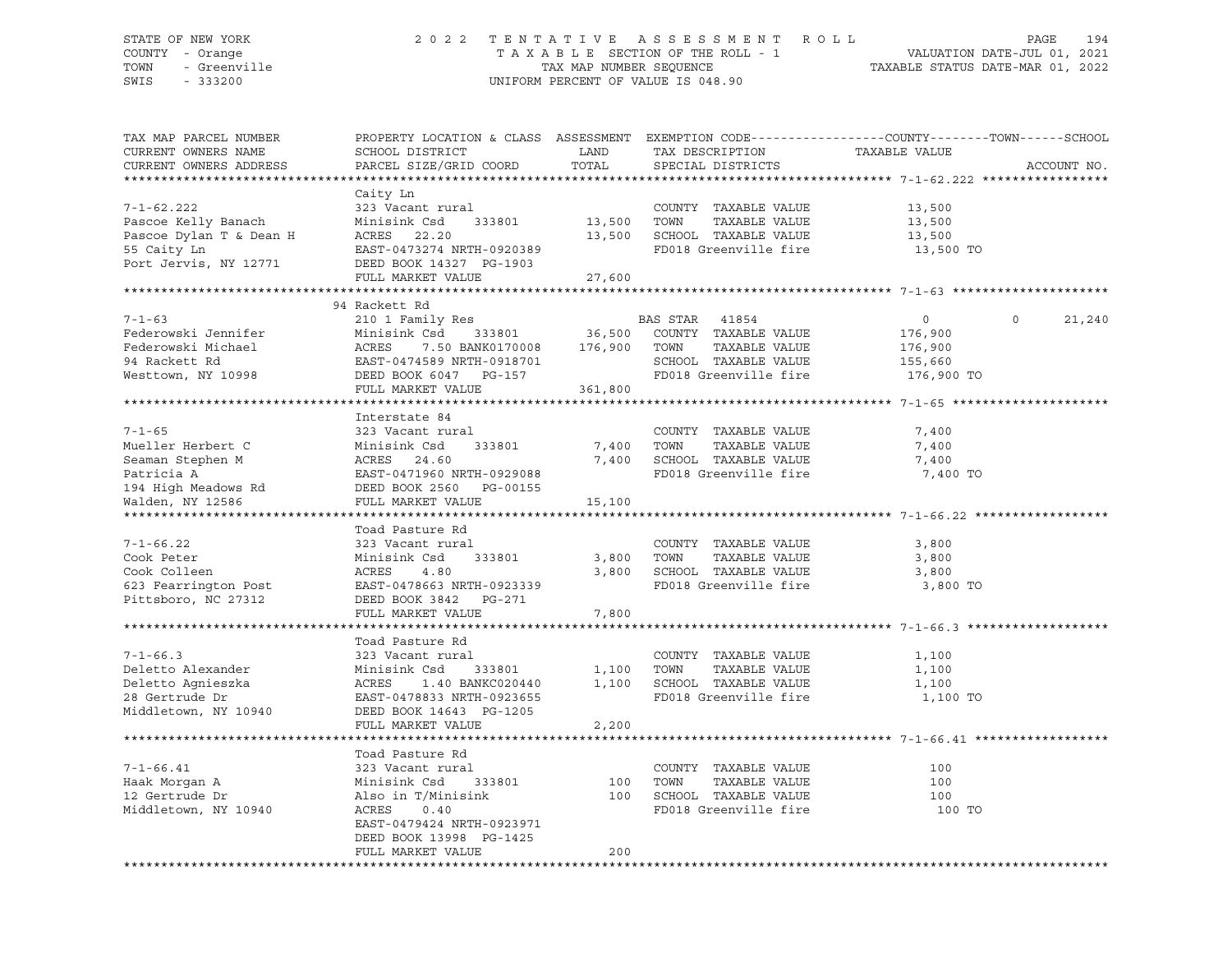## STATE OF NEW YORK 2 0 2 2 T E N T A T I V E A S S E S S M E N T R O L L PAGE 195 COUNTY - Orange T A X A B L E SECTION OF THE ROLL - 1 VALUATION DATE-JUL 01, 2021 TOWN - Greenville TAX MAP NUMBER SEQUENCE TAXABLE STATUS DATE-MAR 01, 2022 SWIS - 333200 UNIFORM PERCENT OF VALUE IS 048.90

| TAX MAP PARCEL NUMBER<br>CURRENT OWNERS NAME<br>CURRENT OWNERS ADDRESS                                                                | PROPERTY LOCATION & CLASS ASSESSMENT<br>SCHOOL DISTRICT<br>PARCEL SIZE/GRID COORD                                                                                                          | LAND<br>TOTAL                | EXEMPTION CODE-----------------COUNTY-------TOWN------SCHOOL<br>TAX DESCRIPTION<br>SPECIAL DISTRICTS                    | TAXABLE VALUE                                          | ACCOUNT NO.           |
|---------------------------------------------------------------------------------------------------------------------------------------|--------------------------------------------------------------------------------------------------------------------------------------------------------------------------------------------|------------------------------|-------------------------------------------------------------------------------------------------------------------------|--------------------------------------------------------|-----------------------|
|                                                                                                                                       |                                                                                                                                                                                            |                              |                                                                                                                         |                                                        |                       |
| $7 - 1 - 66.42$<br>McGuinness Scott F<br>Dermatteosian Michele C<br>218 Toad Pasture Rd<br>Middletown, NY 10940                       | 218 Toad Pasture Rd<br>210 1 Family Res<br>Minisink Csd<br>333801<br>ACRES<br>3.60 BANKC080370<br>EAST-0479172 NRTH-0923917<br>DEED BOOK 14898 PG-1711<br>FULL MARKET VALUE                | 44,200<br>188,100<br>384,700 | COUNTY TAXABLE VALUE<br>TOWN<br>TAXABLE VALUE<br>SCHOOL TAXABLE VALUE<br>FD018 Greenville fire                          | 188,100<br>188,100<br>188,100<br>188,100 TO            |                       |
|                                                                                                                                       |                                                                                                                                                                                            |                              |                                                                                                                         |                                                        |                       |
| $7 - 1 - 67.2$<br>O Connell Karol Ann<br>849 Mclean Ave<br>Yonkers, NY 10704                                                          | Toad Pasture Rd<br>314 Rural vac<10<br>333801<br>Minisink Csd<br>ACRES<br>3.90<br>EAST-0478425 NRTH-0922967<br>DEED BOOK 4994 PG-172<br>FULL MARKET VALUE                                  | 3,900<br>3,900<br>8,000      | COUNTY TAXABLE VALUE<br>TOWN<br>TAXABLE VALUE<br>SCHOOL TAXABLE VALUE<br>FD018 Greenville fire                          | 3,900<br>3,900<br>3,900<br>3,900 TO                    |                       |
|                                                                                                                                       |                                                                                                                                                                                            |                              |                                                                                                                         |                                                        |                       |
| $7 - 1 - 68$<br>Budd Family Irrevoc Liv Trust Minisink Csd<br>C/O Richard & Mary-Jo Budd<br>123 Toad Pasture Rd<br>Westtown, NY 10998 | 123 Toad Pasture Rd<br>210 1 Family Res<br>333801<br>Lt 1 Beattie Sub<br>Richard & Mary-Jo LE<br>ACRES<br>1.80<br>EAST-0477017 NRTH-0924011<br>DEED BOOK 14345 PG-699<br>FULL MARKET VALUE | 155,800<br>318,600           | BAS STAR 41854<br>36,300 COUNTY TAXABLE VALUE<br>TAXABLE VALUE<br>TOWN<br>SCHOOL TAXABLE VALUE<br>FD018 Greenville fire | $\circ$<br>155,800<br>155,800<br>134,560<br>155,800 TO | $\Omega$<br>21,240    |
|                                                                                                                                       |                                                                                                                                                                                            |                              |                                                                                                                         |                                                        |                       |
| $7 - 1 - 69$<br>Scolza Robert<br>Scolza Bonnie<br>145 Toad Pasture Rd<br>Westtown, NY 10998                                           | 145 Toad Pasture Rd<br>210 1 Family Res<br>Minisink Csd<br>333801<br>Lt 2 Beattie Sub<br>ACRES<br>1.80<br>EAST-0477302 NRTH-0924212<br>DEED BOOK 15184 PG-1142                             | 36,300<br>150,400            | ENH STAR 41834<br>COUNTY TAXABLE VALUE<br>TOWN<br>TAXABLE VALUE<br>SCHOOL TAXABLE VALUE<br>FD018 Greenville fire        | $\circ$<br>150,400<br>150,400<br>97,380<br>150,400 TO  | $\mathbf 0$<br>53,020 |
| PRIOR OWNER ON 3/01/2022                                                                                                              | FULL MARKET VALUE                                                                                                                                                                          | 307,600                      |                                                                                                                         |                                                        |                       |
| Scolza Bonnie                                                                                                                         |                                                                                                                                                                                            |                              |                                                                                                                         |                                                        |                       |
|                                                                                                                                       |                                                                                                                                                                                            |                              |                                                                                                                         |                                                        |                       |
| $7 - 1 - 70$<br>Scolza Robert<br>Scolza Bonnie<br>145 Toad Pasture Rd<br>Westtown, NY 10998                                           | Toad Pasture Rd<br>314 Rural vac<10<br>Minisink Csd<br>333801<br>Lt 3 Beattie Sub<br>ACRES<br>5.50<br>EAST-0477096 NRTH-0924541<br>DEED BOOK 15184 PG-1142                                 | 38,100<br>38,100             | COUNTY TAXABLE VALUE<br>TOWN<br>TAXABLE VALUE<br>SCHOOL TAXABLE VALUE<br>FD018 Greenville fire                          | 38,100<br>38,100<br>38,100<br>38,100 TO                |                       |
| PRIOR OWNER ON 3/01/2022<br>Scolza Robert<br>****************                                                                         | FULL MARKET VALUE                                                                                                                                                                          | 77,900                       |                                                                                                                         |                                                        |                       |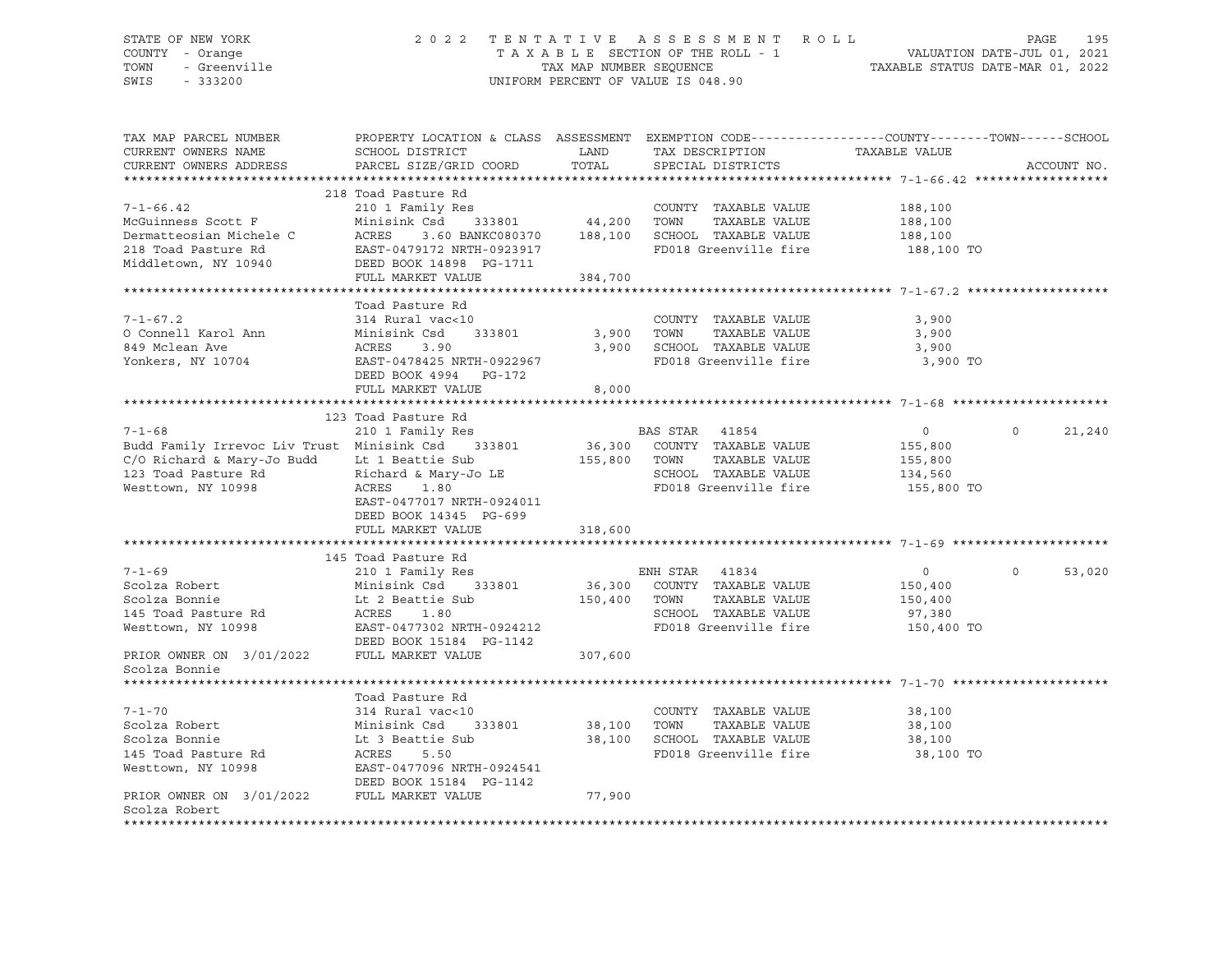| COUNTY<br>TOWN<br>SWIS | STATE OF NEW YORK<br>- Orange<br>- Greenville<br>$-333200$ |                                                         | TAX MAP NUMBER SEOUENCE | 2022 TENTATIVE ASSESSMENT ROLL<br>T A X A B L E SECTION OF THE ROLL - 1<br>UNIFORM PERCENT OF VALUE IS 048.90 | VALUATION DATE-JUL 01, 2021<br>TAXABLE STATUS DATE-MAR 01, 2022 | PAGE | 196 |
|------------------------|------------------------------------------------------------|---------------------------------------------------------|-------------------------|---------------------------------------------------------------------------------------------------------------|-----------------------------------------------------------------|------|-----|
|                        | TAX MAP PARCEL NUMBER<br>CURRENT OWNERS NAME               | PROPERTY LOCATION & CLASS ASSESSMENT<br>SCHOOL DISTRICT | LAND                    | EXEMPTION CODE-----------------COUNTY--------TOWN------SCHOOL<br>TAX DESCRIPTION                              | TAXABLE VALUE                                                   |      |     |

| CURRENT OWNERS ADDRESS     | PARCEL SIZE/GRID COORD    | TOTAL       | SPECIAL DISTRICTS            | ACCOUNT NO.                                     |
|----------------------------|---------------------------|-------------|------------------------------|-------------------------------------------------|
|                            | ************************  |             |                              | ***************** 7-1-71.1 ******************** |
|                            | Toad Pasture Rd           |             |                              |                                                 |
| $7 - 1 - 71.1$             | 314 Rural vac<10          |             | COUNTY TAXABLE VALUE         | 36,100                                          |
| CN Direct Construction Inc | Minisink Csd<br>333801    | 36,100 TOWN | TAXABLE VALUE                | 36,100                                          |
| 227 Phillipsburg Rd        | LT1 Homestead Map 375-21  |             | 36,100 SCHOOL TAXABLE VALUE  | 36,100                                          |
| Goshen, NY 10924           | ACRES<br>3.40             |             | FD018 Greenville fire        | 36,100 TO                                       |
|                            | EAST-0477438 NRTH-0924641 |             |                              |                                                 |
|                            | DEED BOOK 15106 PG-1104   |             |                              |                                                 |
|                            | FULL MARKET VALUE         | 73,800      |                              |                                                 |
|                            |                           |             |                              |                                                 |
|                            | Toad Pasture Rd           |             |                              |                                                 |
| $7 - 1 - 71.2$             | 314 Rural vac<10          |             | COUNTY TAXABLE VALUE         | 36,500                                          |
| CN Direct Construction Inc | 333801<br>Minisink Csd    | 36,500      | TOWN<br>TAXABLE VALUE        | 36,500                                          |
| 227 Phillipsburg Rd        | LT2 Homestead Map 375-21  |             | 36,500 SCHOOL TAXABLE VALUE  | 36,500                                          |
|                            |                           |             |                              |                                                 |
| Goshen, NY 10924           | 3.60<br>ACRES             |             | FD018 Greenville fire        | 36,500 TO                                       |
|                            | EAST-0477614 NRTH-0924673 |             |                              |                                                 |
|                            | DEED BOOK 15106 PG-1104   |             |                              |                                                 |
|                            | FULL MARKET VALUE         | 74,600      |                              |                                                 |
|                            |                           |             |                              |                                                 |
|                            | Toad Pasture Rd           |             |                              |                                                 |
| $7 - 1 - 71.3$             | 322 Rural vac>10          |             | COUNTY TAXABLE VALUE         | 45,500                                          |
| CN Direct Construction Inc | Minisink Csd<br>333801    | 45,500      | TOWN<br>TAXABLE VALUE        | 45,500                                          |
| 227 Phillipsburg Rd        | LT3 Homestead Map 375-21  |             | 45,500 SCHOOL TAXABLE VALUE  | 45,500                                          |
| Goshen, NY 10924           | ACRES 12.20               |             | FD018 Greenville fire        | 45,500 TO                                       |
|                            | EAST-0477850 NRTH-0924943 |             |                              |                                                 |
|                            | DEED BOOK 15106 PG-1104   |             |                              |                                                 |
|                            | FULL MARKET VALUE         | 93,000      |                              |                                                 |
|                            |                           |             |                              |                                                 |
|                            | 239 Toad Pasture Rd       |             |                              |                                                 |
| $7 - 1 - 73$               | 210 1 Family Res          |             | COUNTY TAXABLE VALUE         | 188,100                                         |
| Simpson Davina L           | 333801<br>Minisink Csd    | 37,400      | TOWN<br>TAXABLE VALUE        | 188,100                                         |
| 239 Toad Pasture Rd        | Lt1 Straub Sub Map 8540 & |             | 188,100 SCHOOL TAXABLE VALUE | 188,100                                         |
| Middletown, NY 10940       | Map 98-92 Revised Bearing |             | FD018 Greenville fire        | 188,100 TO                                      |
|                            | ACRES<br>2.00 BANKC061197 |             |                              |                                                 |
|                            | EAST-0479576 NRTH-0924386 |             |                              |                                                 |
|                            | DEED BOOK 14618 PG-176    |             |                              |                                                 |
|                            |                           |             |                              |                                                 |
|                            | FULL MARKET VALUE         | 384,700     |                              |                                                 |
|                            |                           |             |                              |                                                 |
|                            | 225 Toad Pasture Rd       |             |                              |                                                 |
| $7 - 1 - 74$               | 210 1 Family Res          |             | COUNTY TAXABLE VALUE         | 222,000                                         |
| Aldana Joseph M            | Minisink Csd<br>333801    | 37,400      | TAXABLE VALUE<br>TOWN        | 222,000                                         |
| Aldana Ambar D             | Lt2 Straub Sub Map 8540 & | 222,000     | SCHOOL TAXABLE VALUE         | 222,000                                         |
| 225 Toad Pasture Rd        | Map98-92 Revised Bearings |             | FD018 Greenville fire        | 222,000 TO                                      |
| Middletown, NY 10940       | ACRES<br>2.00 BANKC190321 |             |                              |                                                 |
|                            | EAST-0479371 NRTH-0924306 |             |                              |                                                 |
|                            | DEED BOOK 14673 PG-1748   |             |                              |                                                 |
|                            | FULL MARKET VALUE         | 454,000     |                              |                                                 |
|                            |                           |             |                              |                                                 |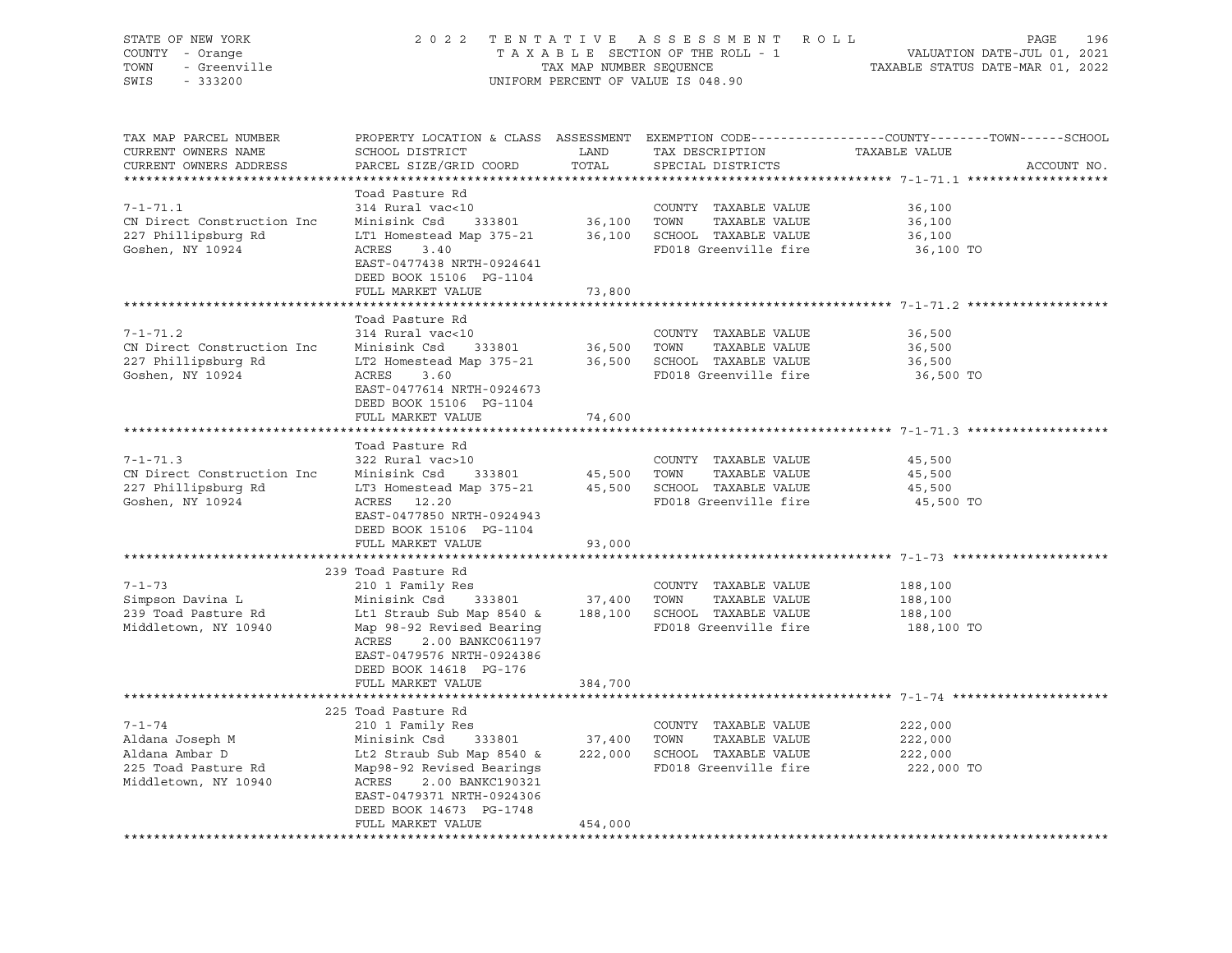|                 | STATE OF NEW YORK |                                    | 2022 TENTATIVE ASSESSMENT ROLL  |                                  |  | PAGE 197 |
|-----------------|-------------------|------------------------------------|---------------------------------|----------------------------------|--|----------|
| COUNTY - Orange |                   |                                    | TAXABLE SECTION OF THE ROLL - 1 | VALUATION DATE-JUL 01, 2021      |  |          |
|                 | TOWN - Greenville | TAX MAP NUMBER SEOUENCE            |                                 | TAXABLE STATUS DATE-MAR 01, 2022 |  |          |
| SWIS - 333200   |                   | UNIFORM PERCENT OF VALUE IS 048.90 |                                 |                                  |  |          |
|                 |                   |                                    |                                 |                                  |  |          |
|                 |                   |                                    |                                 |                                  |  |          |

| TAX MAP PARCEL NUMBER<br>CURRENT OWNERS NAME | PROPERTY LOCATION & CLASS ASSESSMENT EXEMPTION CODE----------------COUNTY-------TOWN------SCHOOL<br>SCHOOL DISTRICT                                                                                                                      | LAND     | TAX DESCRIPTION                             | TAXABLE VALUE        |                |             |
|----------------------------------------------|------------------------------------------------------------------------------------------------------------------------------------------------------------------------------------------------------------------------------------------|----------|---------------------------------------------|----------------------|----------------|-------------|
| CURRENT OWNERS ADDRESS                       | PARCEL SIZE/GRID COORD                                                                                                                                                                                                                   | TOTAL    | SPECIAL DISTRICTS                           |                      |                | ACCOUNT NO. |
|                                              |                                                                                                                                                                                                                                          |          |                                             |                      |                |             |
|                                              | 19 Oak Ct                                                                                                                                                                                                                                |          | 96 PCT OF VALUE USED FOR EXEMPTION PURPOSES |                      |                |             |
| $7 - 1 - 75$                                 |                                                                                                                                                                                                                                          |          |                                             | 20,335 11,620        |                | 11,620      |
| Diraffaele Alan                              |                                                                                                                                                                                                                                          |          |                                             | 22,637 22,637        |                | 22,637      |
| 19 Oak Ct                                    | Lt3 Straub Sub Map 8540 & 157,200 ENH STAR 41834                                                                                                                                                                                         |          |                                             | $\sim$ 0             | $\overline{0}$ | 53,020      |
| Middletown, NY 10940                         | Map98-92 Revised Bearings                                                                                                                                                                                                                |          | COUNTY TAXABLE VALUE                        | 114,228              |                |             |
|                                              | ACRES<br>2.10                                                                                                                                                                                                                            |          | TOWN<br>TAXABLE VALUE                       | 122,943              |                |             |
|                                              | EAST-0479241 NRTH-0924580                                                                                                                                                                                                                |          | SCHOOL TAXABLE VALUE                        |                      |                |             |
|                                              | DEED BOOK 3705 PG-35                                                                                                                                                                                                                     |          | سەسە يوماممىلەر FD018 Greenville fire       | 69,923<br>157,200 TO |                |             |
|                                              | FULL MARKET VALUE                                                                                                                                                                                                                        | 321,500  |                                             |                      |                |             |
|                                              |                                                                                                                                                                                                                                          |          |                                             |                      |                |             |
|                                              | 18 Oak Ct                                                                                                                                                                                                                                |          |                                             |                      |                |             |
| $7 - 1 - 76$                                 |                                                                                                                                                                                                                                          |          | COUNTY TAXABLE VALUE                        | 142,800              |                |             |
|                                              |                                                                                                                                                                                                                                          |          | TAXABLE VALUE                               | 142,800              |                |             |
| LeBlanc Patricia                             |                                                                                                                                                                                                                                          |          |                                             | 142,800              |                |             |
| Port Jervis, NY 12771                        | & Map 98-92 Revised                                                                                                                                                                                                                      |          |                                             | 142,800 TO           |                |             |
|                                              | ACRES 2.60                                                                                                                                                                                                                               |          |                                             |                      |                |             |
|                                              | EAST-0479405 NRTH-0924896                                                                                                                                                                                                                |          |                                             |                      |                |             |
|                                              | DEED BOOK 12791 PG-1775                                                                                                                                                                                                                  |          |                                             |                      |                |             |
|                                              | FULL MARKET VALUE                                                                                                                                                                                                                        | 292,000  |                                             |                      |                |             |
|                                              |                                                                                                                                                                                                                                          |          |                                             |                      |                |             |
|                                              | 16 Oak Ct                                                                                                                                                                                                                                |          |                                             |                      |                |             |
| $7 - 1 - 77$                                 |                                                                                                                                                                                                                                          |          |                                             | 186,800              |                |             |
| Dadiako Claudine Pajotte                     |                                                                                                                                                                                                                                          |          |                                             | 186,800<br>186,800   |                |             |
| 16 Oak Ct                                    |                                                                                                                                                                                                                                          |          |                                             |                      |                |             |
| Middletown, NY 10940                         | COUNTY TAXABLE VALUE<br>Minisink Csd 333801 47,500 TOWN TAXABLE VALUE<br>Lt 5 Straub Sub Map 8540 186,800 SCHOOL TAXABLE VALUE<br>& Map 98-92 Revised                                                                                    |          | FD018 Greenville fire 186,800 TO            |                      |                |             |
|                                              | ACRES 5.70 BANK0130715                                                                                                                                                                                                                   |          |                                             |                      |                |             |
|                                              | EAST-0479780 NRTH-0924906                                                                                                                                                                                                                |          |                                             |                      |                |             |
|                                              | DEED BOOK 14896 PG-1931                                                                                                                                                                                                                  |          |                                             |                      |                |             |
|                                              | FULL MARKET VALUE 382,000                                                                                                                                                                                                                |          |                                             |                      |                |             |
|                                              |                                                                                                                                                                                                                                          |          |                                             |                      |                |             |
|                                              | Oak Ct                                                                                                                                                                                                                                   |          |                                             |                      |                |             |
| $7 - 1 - 78$                                 | 692 Road/str/hwy<br>Minisink Csd  333801                                                                                                                                                                                                 |          | COUNTY TAXABLE VALUE                        | 200                  |                |             |
| LeBlanc Patricia                             |                                                                                                                                                                                                                                          | 200 TOWN | TAXABLE VALUE                               | 200                  |                |             |
| 18 Oak Ct                                    | Map 8540<br>FRNT  52.00 DPTH 442.00                                                                                                                                                                                                      |          | 200 IVWA ----<br>200 SCHOOL TAXABLE VALUE   | 200                  |                |             |
| Middletown, NY 10940                         |                                                                                                                                                                                                                                          |          | FD018 Greenville fire                       | 200 TO               |                |             |
|                                              | EAST-0479546 NRTH-0924696                                                                                                                                                                                                                |          |                                             |                      |                |             |
|                                              | DEED BOOK 12791 PG-1775                                                                                                                                                                                                                  |          |                                             |                      |                |             |
|                                              | FULL MARKET VALUE                                                                                                                                                                                                                        | 400      |                                             |                      |                |             |
|                                              |                                                                                                                                                                                                                                          |          |                                             |                      |                |             |
|                                              |                                                                                                                                                                                                                                          |          |                                             |                      |                |             |
|                                              |                                                                                                                                                                                                                                          |          |                                             |                      |                |             |
|                                              |                                                                                                                                                                                                                                          |          |                                             |                      |                |             |
|                                              | 7-1-79.11 210 1 Family Res<br>Reed Corey Minisink Csd 333801 46,000 TOWNY TAXABLE VALUE<br>Reed Elizabeth It1 Nicodemus Map 751-08 162,600 SCHOOL TAXABLE VALUE<br>162,600 IOWN TAXABLE VALUE<br>162,600 IOWN TAXABLE VALUE<br>162,600 I |          |                                             |                      |                |             |
|                                              |                                                                                                                                                                                                                                          |          |                                             |                      |                |             |
|                                              |                                                                                                                                                                                                                                          |          |                                             |                      |                |             |
|                                              | DEED BOOK 14246 PG-1912                                                                                                                                                                                                                  |          |                                             |                      |                |             |
|                                              | FULL MARKET VALUE                                                                                                                                                                                                                        | 332,500  |                                             |                      |                |             |
|                                              |                                                                                                                                                                                                                                          |          |                                             |                      |                |             |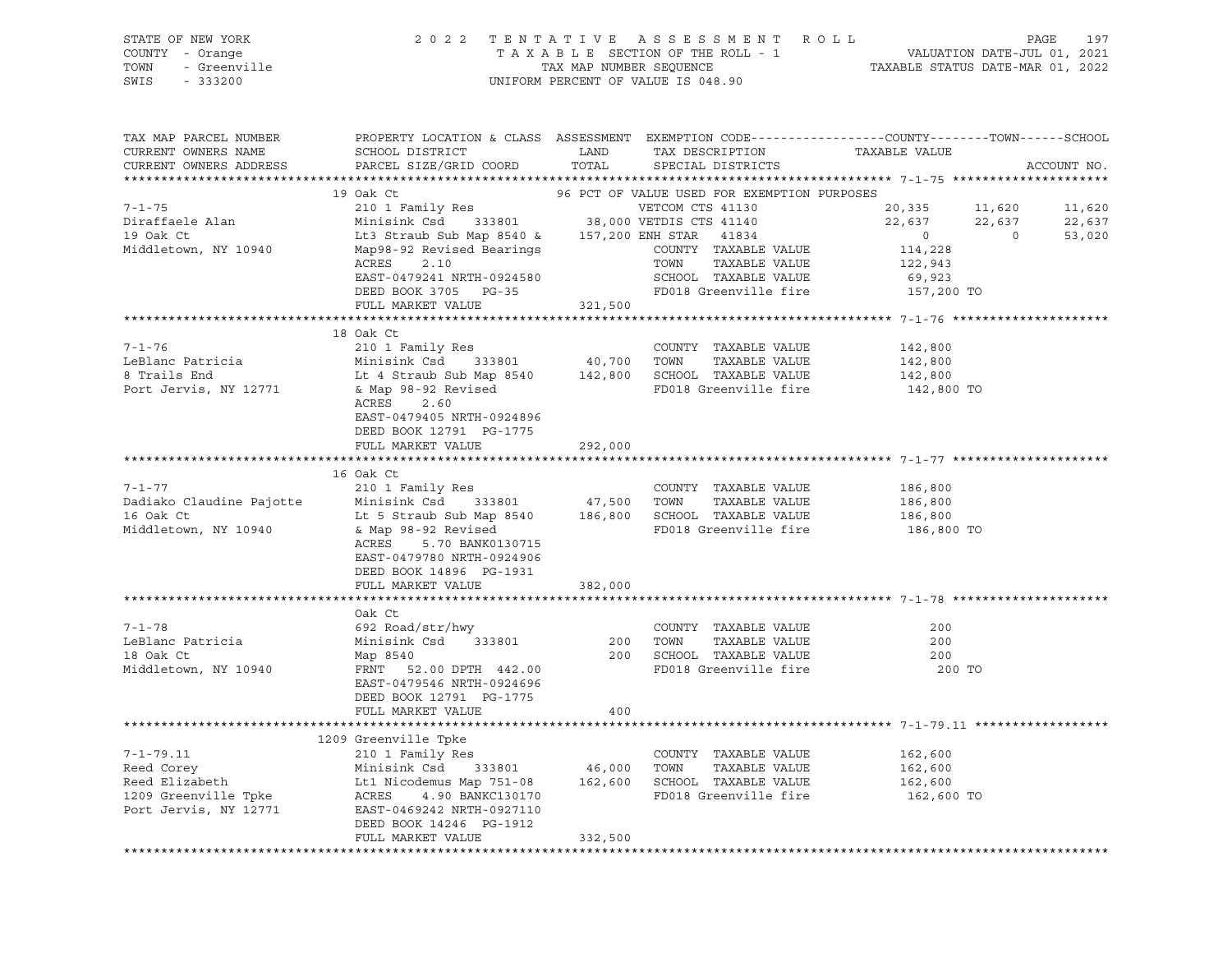| STATE OF NEW YORK<br>COUNTY - Orange<br>TOWN<br>SWIS                                                                                                                                                                                                                                                                                                                                                                       | OF NEW YORK A SO 2 2 TENTATIVE ASSESSMENT ROLL PAGE 198<br>Y - Orange TAXABLE SECTION OF THE ROLL - 1 VALUATION DATE-JUL 01, 2021<br>TAXABLE SECTION OF THE ROLL - 1 VALUATION DATE-JUL 01, 2021<br>TAXABLE STATUS DATE-MAR 01, 2022                                             |         |                                                                                                                    |                                                                      |                          |                             |
|----------------------------------------------------------------------------------------------------------------------------------------------------------------------------------------------------------------------------------------------------------------------------------------------------------------------------------------------------------------------------------------------------------------------------|----------------------------------------------------------------------------------------------------------------------------------------------------------------------------------------------------------------------------------------------------------------------------------|---------|--------------------------------------------------------------------------------------------------------------------|----------------------------------------------------------------------|--------------------------|-----------------------------|
| TAX MAP PARCEL NUMBER THE PROPERTY LOCATION & CLASS ASSESSMENT EXEMPTION CODE---------------COUNTY--------TOWN------SCHOOL<br>CURRENT OWNERS NAME<br>CURRENT OWNERS ADDRESS                                                                                                                                                                                                                                                | SCHOOL DISTRICT LAND<br>PARCEL SIZE/GRID COORD                                                                                                                                                                                                                                   | TOTAL   | TAX DESCRIPTION<br>SPECIAL DISTRICTS                                                                               | TAXABLE VALUE                                                        |                          | ACCOUNT NO.                 |
|                                                                                                                                                                                                                                                                                                                                                                                                                            | 33 Tap Stone Ln<br>DEED BOOK 14598 PG-1440<br>FULL MARKET VALUE                                                                                                                                                                                                                  | 357,100 | TAXABLE VALUE<br>FD018 Greenville fire                                                                             | 174,600<br>174,600<br>174,600<br>174,600 TO                          |                          |                             |
| $7 - 1 - 79.13$<br>Caballero Yesenia Tapia (1997) --> 1999 Minisink Csd (1998) 33801 (28,400 TOWN TAXABLE VALUE 99 Millpond Rd (1996)<br>1999 Millpond Rd (19963-3106 (1997) 11:3 Nicodemus Map 751-08 (28,400 SCHOOL TAXABLE VALUE (1997) 2.50 (199                                                                                                                                                                       | Tap Stone Ln<br>314 Rural vac<10<br>EAST-0469475 NRTH-0926701<br>DEED BOOK 13902 PG-1349                                                                                                                                                                                         |         | COUNTY TAXABLE VALUE                                                                                               | 28,400<br>28,400<br>28,400<br>28,400 TO                              |                          |                             |
|                                                                                                                                                                                                                                                                                                                                                                                                                            | FULL MARKET VALUE                                                                                                                                                                                                                                                                | 58,100  |                                                                                                                    |                                                                      |                          |                             |
| $7 - 1 - 80$<br>Rose Robert<br>34 Tap Stone Ln<br>Port Jervis, NY 12771                                                                                                                                                                                                                                                                                                                                                    | 34 Tap Stone Ln<br>210 1 Family Res<br>Minisink Csd 333801 44,400 ENH STAR 41834<br>Ruggiero & Singer Sub Map 168,800 COUNTY TAXABLE VALUE<br>9428<br>9428<br>5.00<br>ACRES<br>EAST-0469888 NRTH-0926392<br>DEED BOOK 3457 PG-237                                                |         | 84 PCT OF VALUE USED FOR EXEMPTION PURPOSES<br>TOWN TAXABLE VALUE<br>SCHOOL TAXABLE VALUE<br>FD018 Greenville fire | 70,896<br>$\overline{0}$<br>97,904<br>97,904<br>44,884<br>168,800 TO | 70,896<br>$\overline{0}$ | 70,896<br>53,020            |
|                                                                                                                                                                                                                                                                                                                                                                                                                            | FULL MARKET VALUE                                                                                                                                                                                                                                                                | 345,200 |                                                                                                                    |                                                                      |                          |                             |
| $7 - 1 - 81$<br>Chi Xuedong<br>Chi Xuedong<br>Shu Mingwei<br>4 Tap Stone Ln<br>Port Jervis, NY 12771                                                                                                                                                                                                                                                                                                                       | 4 Tap Stone Ln<br>240 Nural res<br>240 Rural res<br>Minisink Csd 333801 50,300 SOLAR EX C 49500<br>Lt2 Ruggiero & Singer Map 212,200 COUNTY TAXABLE VALUE<br>2428<br>9428<br>ACRES 22.40 BANKC190615<br>EAST-0469829 NRTH-0925957<br>DEED BOOK 12404 PG-222<br>FULL MARKET VALUE | 433,900 | TOWN TAXABLE VALUE 193,300<br>SCHOOL TAXABLE VALUE 172,060<br>FD018 Greenville fire 212,200 TO                     | $\begin{smallmatrix}&&&0\18,900\193,300\end{smallmatrix}$            |                          | $0$ 21,240<br>18,900 18,900 |
|                                                                                                                                                                                                                                                                                                                                                                                                                            |                                                                                                                                                                                                                                                                                  |         |                                                                                                                    |                                                                      |                          |                             |
| $\begin{tabular}{lllllllllll} \hline\text{7--1-82} & \text{2--2--1} & \text{2--314 Rural vac<10} & \text{COUNITY} & \text{TAABLE VALUE} & \text{3--314 Rural vac<10} & \text{2--314 Rural vac<10} & \text{2--314 Rural vac<10} & \text{2--314 Rural vac<10} & \text{2--314 Rural vac<10} & \text{2--314 Rural vac<10} & \text{2--314 Rural vac<10} & \text{2--314 Rural vac<10} & \text{2--314 Rural vac<10} & \text{2--3$ | Bushville Rd<br>DEED BOOK 13908 PG-999<br>FULL MARKET VALUE                                                                                                                                                                                                                      |         |                                                                                                                    |                                                                      |                          |                             |
|                                                                                                                                                                                                                                                                                                                                                                                                                            |                                                                                                                                                                                                                                                                                  | 62,200  |                                                                                                                    |                                                                      |                          |                             |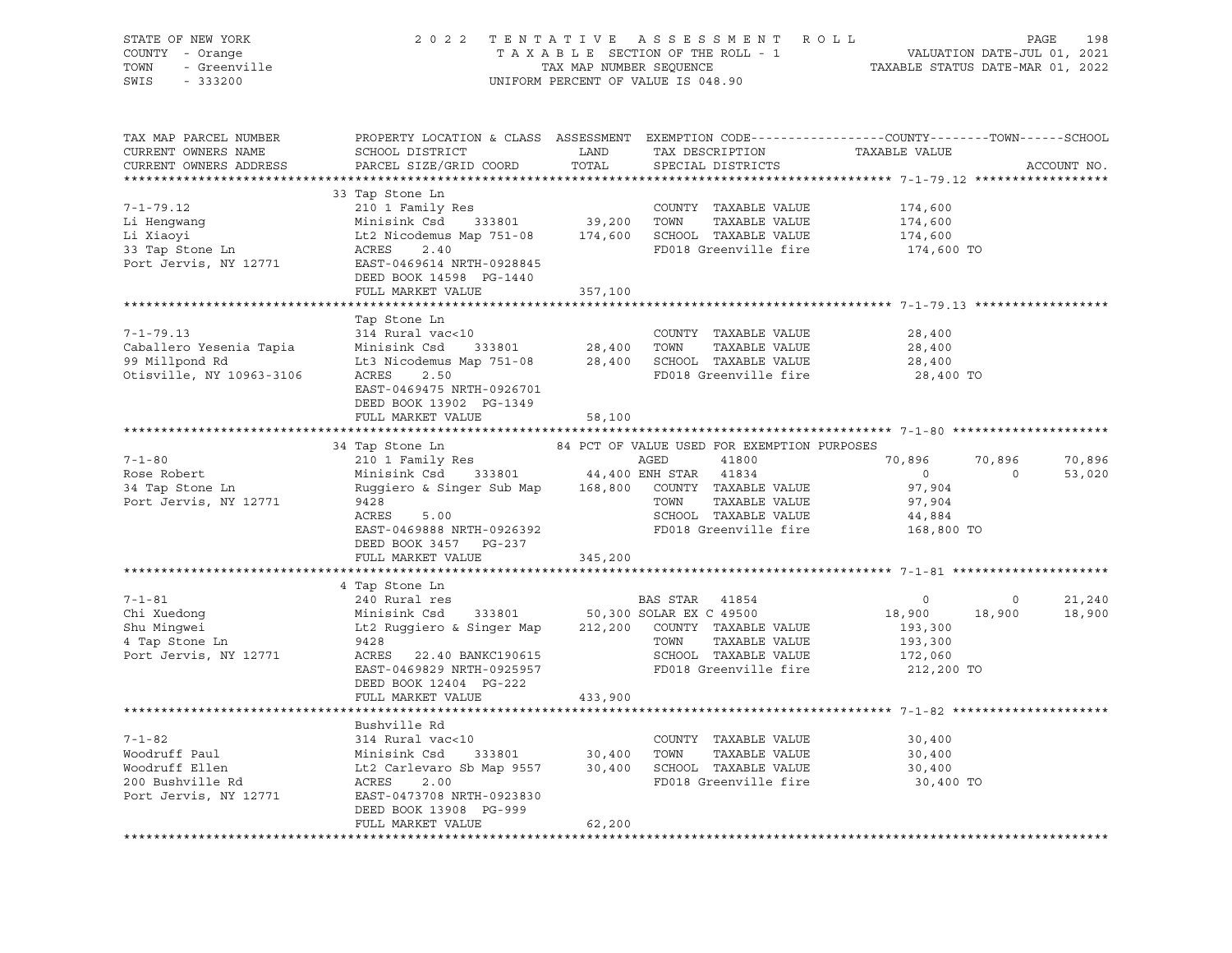| STATE OF NEW YORK<br>COUNTY - Orange<br>- Orange<br>- Greenville<br>TOWN<br>SWIS<br>$-333200$ |                                                                                                                                                            |                       | 2022 TENTATIVE ASSESSMENT ROLL<br>TAXABLE SECTION OF THE ROLL - 1<br>TAXABLE SECTION OF THE ROLL - 1<br>TAXABLE STATUS DATE-JUL 01, 2021<br>TAXABLE STATUS DATE-MAR 01, 2022<br>UNIFORM PERCENT OF VALUE IS 048.90 |                                  | PAGE<br>199 |
|-----------------------------------------------------------------------------------------------|------------------------------------------------------------------------------------------------------------------------------------------------------------|-----------------------|--------------------------------------------------------------------------------------------------------------------------------------------------------------------------------------------------------------------|----------------------------------|-------------|
| TAX MAP PARCEL NUMBER<br>CURRENT OWNERS NAME<br>CURRENT OWNERS ADDRESS                        | PROPERTY LOCATION & CLASS ASSESSMENT EXEMPTION CODE---------------COUNTY-------TOWN-----SCHOOL<br>SCHOOL DISTRICT<br>PARCEL SIZE/GRID COORD TOTAL          | <b>LAND</b>           | TAX DESCRIPTION<br>SPECIAL DISTRICTS                                                                                                                                                                               | TAXABLE VALUE                    | ACCOUNT NO. |
|                                                                                               | 200 Bushville Rd                                                                                                                                           |                       |                                                                                                                                                                                                                    |                                  |             |
| $7 - 1 - 83$                                                                                  |                                                                                                                                                            |                       | COUNTY TAXABLE VALUE 161,800                                                                                                                                                                                       |                                  |             |
| Woodruff Paul                                                                                 | 210 1 Family Res<br>Minisink Csd 333801 36,900 TOWN TAXABLE VALUE                                                                                          |                       |                                                                                                                                                                                                                    | 161,800                          |             |
| Woodruff Ellen                                                                                | Lt1 Carlevaro Sb Map 9557 161,800 SCHOOL TAXABLE VALUE                                                                                                     |                       |                                                                                                                                                                                                                    | 161,800                          |             |
| 200 Bushville Rd                                                                              | ACRES<br>1.90                                                                                                                                              |                       | FD018 Greenville fire                                                                                                                                                                                              | 161,800 TO                       |             |
| Port Jervis, NY 12771                                                                         | EAST-0473533 NRTH-0923519                                                                                                                                  |                       |                                                                                                                                                                                                                    |                                  |             |
|                                                                                               | DEED BOOK 13908 PG-999                                                                                                                                     |                       |                                                                                                                                                                                                                    |                                  |             |
|                                                                                               | FULL MARKET VALUE                                                                                                                                          | 330,900               |                                                                                                                                                                                                                    |                                  |             |
|                                                                                               |                                                                                                                                                            |                       |                                                                                                                                                                                                                    |                                  |             |
| 7-1-84                                                                                        | US Hwy 6<br>322 Rural vac>10                                                                                                                               |                       | COUNTY TAXABLE VALUE                                                                                                                                                                                               | 41,900                           |             |
| Hansen Scott                                                                                  |                                                                                                                                                            | COONII<br>41,900 TOWN | TAXABLE VALUE                                                                                                                                                                                                      | 41,900                           |             |
| 9 Annabelle Ln                                                                                | Minisink Csd 333801<br>Pt Lt5 Stonegate Est-                                                                                                               |                       | 41,900 SCHOOL TAXABLE VALUE                                                                                                                                                                                        | 41,900                           |             |
| Warwick, NY 10990                                                                             | Duffy Map 7538                                                                                                                                             |                       | FD018 Greenville fire                                                                                                                                                                                              | 41,900 TO                        |             |
|                                                                                               | ACRES 62.30                                                                                                                                                |                       |                                                                                                                                                                                                                    |                                  |             |
|                                                                                               | EAST-0473976 NRTH-0927530                                                                                                                                  |                       |                                                                                                                                                                                                                    |                                  |             |
|                                                                                               | DEED BOOK 13316 PG-1838                                                                                                                                    |                       |                                                                                                                                                                                                                    |                                  |             |
|                                                                                               | FULL MARKET VALUE                                                                                                                                          | 85,700                |                                                                                                                                                                                                                    |                                  |             |
|                                                                                               |                                                                                                                                                            |                       |                                                                                                                                                                                                                    |                                  |             |
| $7 - 1 - 85$                                                                                  | 1485 US Hwy 6<br>240 Rural res                                                                                                                             |                       | AGDISTRICT 41720                                                                                                                                                                                                   | 8,121<br>8,121                   | 8,121       |
| O Connor Lisa                                                                                 | Minisink Csd 333801                                                                                                                                        |                       | 62,900 BAS STAR 41854                                                                                                                                                                                              | $\overline{0}$<br>$\overline{0}$ | 21,240      |
|                                                                                               |                                                                                                                                                            |                       | 150,700 COUNTY TAXABLE VALUE                                                                                                                                                                                       | 142,579                          |             |
|                                                                                               |                                                                                                                                                            |                       | TOWN<br>TAXABLE VALUE                                                                                                                                                                                              | 142,579                          |             |
|                                                                                               | ACRES 26.20 BANKC030217                                                                                                                                    |                       |                                                                                                                                                                                                                    | 121,339                          |             |
| MAY BE SUBJECT TO PAYMENT<br>UNDER AGDIST LAW TIL 2026                                        | DEED BOOK 11060 PG-1736                                                                                                                                    |                       | SCHOOL TAXABLE VALUE<br>SCHOOL TAXABLE VALUE<br>FD018 Greenville fire                                                                                                                                              | 142,579 TO                       |             |
| UNDER AGDIST LAW TIL 2026                                                                     | FULL MARKET VALUE                                                                                                                                          | 308,200               | 8,121 EX                                                                                                                                                                                                           |                                  |             |
|                                                                                               |                                                                                                                                                            |                       |                                                                                                                                                                                                                    |                                  |             |
|                                                                                               | 67 Tap Stone Ln                                                                                                                                            |                       |                                                                                                                                                                                                                    |                                  |             |
| $7 - 1 - 86$<br>Liboy Eric                                                                    | 210 1 Family Res<br>Minisink Csd 333801 38,500 TOWN                                                                                                        |                       | COUNTY TAXABLE VALUE                                                                                                                                                                                               | 127,300                          |             |
| 67 Tap Stone Ln                                                                               | Lt1 Jordan Sub Map 197-95 127,300 SCHOOL TAXABLE VALUE                                                                                                     |                       | TAXABLE VALUE                                                                                                                                                                                                      | 127,300<br>127,300               |             |
| Port Jervis, NY 12771                                                                         | ACRES<br>2.20                                                                                                                                              |                       | FD018 Greenville fire                                                                                                                                                                                              | 127,300 TO                       |             |
|                                                                                               | EAST-0470266 NRTH-0927368                                                                                                                                  |                       |                                                                                                                                                                                                                    |                                  |             |
|                                                                                               | DEED BOOK 4980 PG-272                                                                                                                                      |                       |                                                                                                                                                                                                                    |                                  |             |
|                                                                                               | FULL MARKET VALUE                                                                                                                                          | 260,300               |                                                                                                                                                                                                                    |                                  |             |
|                                                                                               |                                                                                                                                                            |                       |                                                                                                                                                                                                                    |                                  |             |
|                                                                                               | Tap Stone Ln                                                                                                                                               |                       |                                                                                                                                                                                                                    |                                  |             |
| $7 - 1 - 87$                                                                                  | 314 Rural vac<10                                                                                                                                           |                       | COUNTY TAXABLE VALUE                                                                                                                                                                                               | 30,100                           |             |
| Liboy Eric<br>Liboy ETIC<br>305 E 24Th St Apt 14y<br>20010 - 20010                            | Minisink Csd<br>Minisink Csd 333801 30,100 TOWN TAXABLE VALUE<br>Lt2 Jordan Sub Map 197-95 30,100 SCHOOL TAXABLE VALUE<br>ACRES 2.10 RD018 Greenville fire |                       | TAXABLE VALUE                                                                                                                                                                                                      | 30,100                           |             |
|                                                                                               |                                                                                                                                                            |                       |                                                                                                                                                                                                                    | 30,100                           |             |
| New York, NY 10010                                                                            | ACRES 2.10                                                                                                                                                 |                       | FD018 Greenville fire                                                                                                                                                                                              | 30,100 TO                        |             |
|                                                                                               | EAST-0470396 NRTH-0927523<br>DEED BOOK 4980 PG-291                                                                                                         |                       |                                                                                                                                                                                                                    |                                  |             |
|                                                                                               | FULL MARKET VALUE                                                                                                                                          | 61,600                |                                                                                                                                                                                                                    |                                  |             |
|                                                                                               |                                                                                                                                                            |                       |                                                                                                                                                                                                                    |                                  |             |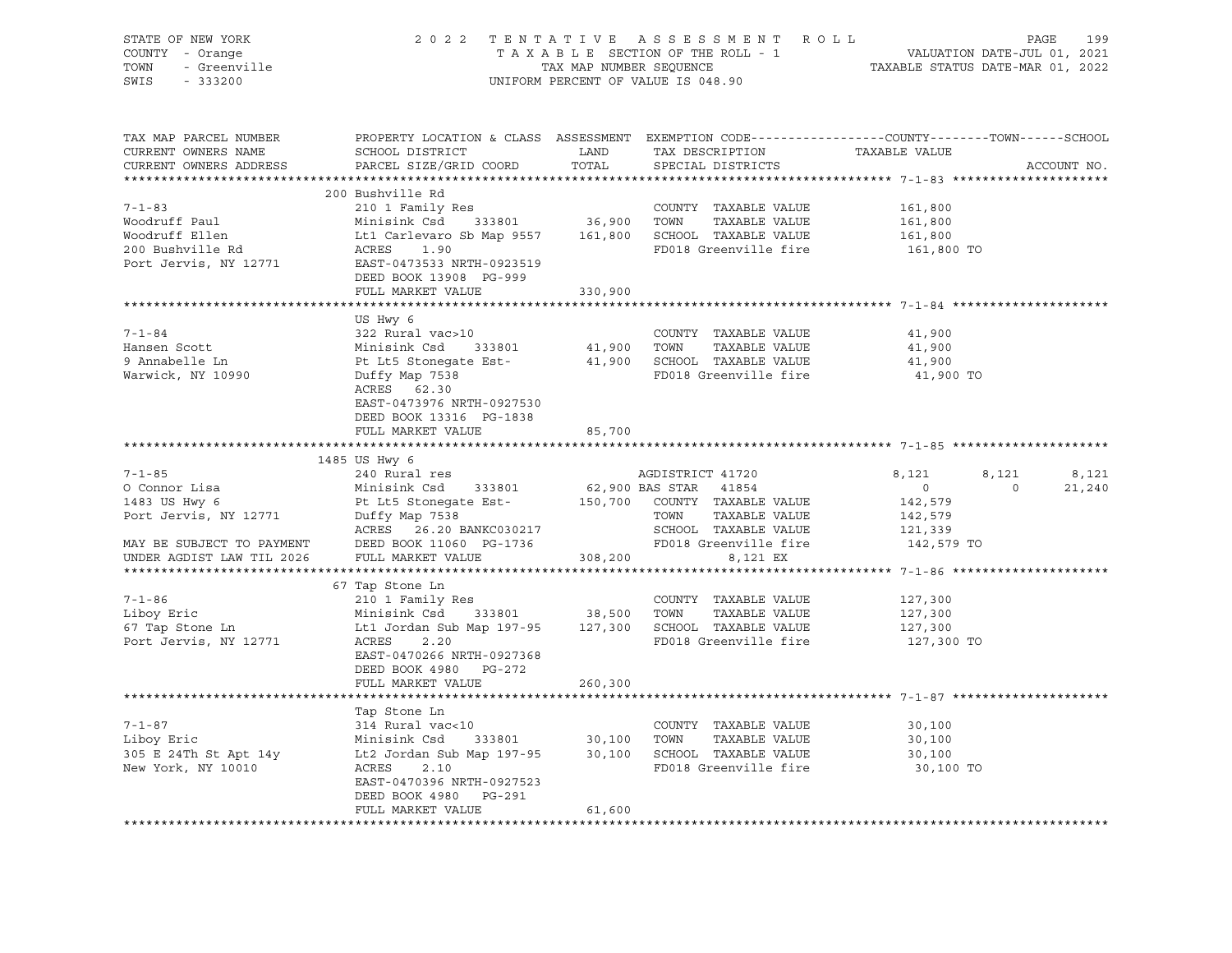| STATE OF NEW YORK<br>COUNTY - Orange<br>TOWN<br>- Greenville<br>SWIS<br>$-333200$ |                                                                                                                     | TAX MAP NUMBER SEQUENCE | 2022 TENTATIVE ASSESSMENT ROLL<br>TAXABLE SECTION OF THE ROLL - 1<br>UNIFORM PERCENT OF VALUE IS 048.90 | TAXABLE STATUS DATE-MAR 01, 2022 | PAGE<br>VALUATION DATE-JUL 01, 2021 | 200         |
|-----------------------------------------------------------------------------------|---------------------------------------------------------------------------------------------------------------------|-------------------------|---------------------------------------------------------------------------------------------------------|----------------------------------|-------------------------------------|-------------|
|                                                                                   |                                                                                                                     |                         |                                                                                                         |                                  |                                     |             |
| TAX MAP PARCEL NUMBER<br>CURRENT OWNERS NAME                                      | PROPERTY LOCATION & CLASS ASSESSMENT EXEMPTION CODE----------------COUNTY-------TOWN------SCHOOL<br>SCHOOL DISTRICT | LAND                    | TAX DESCRIPTION                                                                                         | TAXABLE VALUE                    |                                     |             |
| CURRENT OWNERS ADDRESS                                                            | PARCEL SIZE/GRID COORD                                                                                              | TOTAL                   | SPECIAL DISTRICTS                                                                                       |                                  |                                     | ACCOUNT NO. |
|                                                                                   | Tap Stone Ln                                                                                                        |                         |                                                                                                         |                                  |                                     |             |
| $7 - 1 - 88$                                                                      | 323 Vacant rural                                                                                                    |                         | COUNTY TAXABLE VALUE                                                                                    | 29,700                           |                                     |             |
| Seaman Stephen M Jr                                                               | 333801<br>Minisink Csd                                                                                              | 29,700                  | TOWN<br>TAXABLE VALUE                                                                                   | 29,700                           |                                     |             |
| Seaman Patricia A                                                                 | Lt 1 Mueller & Seaman Sub                                                                                           | 29,700                  | SCHOOL TAXABLE VALUE                                                                                    | 29,700                           |                                     |             |
| Mueller Herb                                                                      | Map 76-96                                                                                                           |                         | FD018 Greenville fire                                                                                   | 29,700 TO                        |                                     |             |
| 194 High Meadows Rd                                                               | ACRES 41.30                                                                                                         |                         |                                                                                                         |                                  |                                     |             |
| Walden, NY 12586                                                                  | EAST-0471041 NRTH-0927619                                                                                           |                         |                                                                                                         |                                  |                                     |             |
|                                                                                   | DEED BOOK 2560 PG-00148<br>FULL MARKET VALUE                                                                        | 60,700                  |                                                                                                         |                                  |                                     |             |
|                                                                                   |                                                                                                                     |                         |                                                                                                         |                                  |                                     |             |
|                                                                                   | 84 Tap Stone Ln                                                                                                     |                         |                                                                                                         |                                  |                                     |             |
| $7 - 1 - 89$                                                                      | 210 1 Family Res                                                                                                    |                         | BAS STAR 41854                                                                                          | 0                                | 0                                   | 21,240      |
| Seaman Liv Trust Stephen/Patri Minisink Csd                                       | 333801                                                                                                              |                         | 47,000 SOLAR EX C 49500                                                                                 | 20,200                           | 20,200                              | 20,200      |
| Victoria Fischer, Trustee                                                         | Lt 2 Mueller & Seaman Sub                                                                                           | 212,800                 | COUNTY TAXABLE VALUE                                                                                    | 192,600                          |                                     |             |
| 84 Tap Stone Ln                                                                   | Map 76-96                                                                                                           |                         | TAXABLE VALUE<br>TOWN                                                                                   | 192,600                          |                                     |             |
| Port Jervis, NY 12771                                                             | ACRES<br>5.10 BANK0070280<br>EAST-0470806 NRTH-0927479                                                              |                         | SCHOOL TAXABLE VALUE                                                                                    | 171,360                          |                                     |             |
|                                                                                   | DEED BOOK 15002 PG-1596                                                                                             |                         | FD018 Greenville fire                                                                                   | 212,800 TO                       |                                     |             |
|                                                                                   | FULL MARKET VALUE                                                                                                   | 435,200                 |                                                                                                         |                                  |                                     |             |
|                                                                                   |                                                                                                                     |                         |                                                                                                         |                                  |                                     |             |
|                                                                                   | 1246 US Hwy 6                                                                                                       |                         |                                                                                                         |                                  |                                     |             |
| $7 - 1 - 90$                                                                      | 210 1 Family Res                                                                                                    |                         | BAS STAR 41854                                                                                          | $\overline{0}$                   | $\Omega$                            | 21,240      |
| Alston Peter                                                                      | 333801<br>Minisink Csd                                                                                              | 48,500                  | COUNTY TAXABLE VALUE                                                                                    | 137,000                          |                                     |             |
| Alston Denise                                                                     | Phase Ii Map 215-98 Lt 5 137,000 TOWN                                                                               |                         | TAXABLE VALUE                                                                                           | 137,000                          |                                     |             |
| 1246 US Hwy 6<br>Port Jervis, NY 12771                                            | Greenville Farms<br>ACRES<br>5.80 BANKC030614                                                                       |                         | SCHOOL TAXABLE VALUE<br>FD018 Greenville fire                                                           | 115,760<br>137,000 TO            |                                     |             |
|                                                                                   | EAST-0469129 NRTH-0923311                                                                                           |                         |                                                                                                         |                                  |                                     |             |
|                                                                                   | DEED BOOK 11983 PG-578                                                                                              |                         |                                                                                                         |                                  |                                     |             |
|                                                                                   | FULL MARKET VALUE                                                                                                   | 280,200                 |                                                                                                         |                                  |                                     |             |
|                                                                                   |                                                                                                                     |                         |                                                                                                         |                                  |                                     |             |
|                                                                                   | 1250 US Hwy 6                                                                                                       |                         |                                                                                                         |                                  |                                     |             |
| $7 - 1 - 91$<br>Montepara Arturo                                                  | 210 1 Family Res                                                                                                    |                         | COUNTY TAXABLE VALUE<br>TOWN<br>TAXABLE VALUE                                                           | 157,000                          |                                     |             |
| Montepara Ilona A                                                                 | Minisink Csd 333801<br>Phase Ii Map 215-98 Lt 4                                                                     | 42,900<br>157,000       | SCHOOL TAXABLE VALUE                                                                                    | 157,000<br>157,000               |                                     |             |
| 9-09 Canger Pl                                                                    | Greenville Farms                                                                                                    |                         | FD018 Greenville fire                                                                                   | 157,000 TO                       |                                     |             |
| Fair Lawn, NJ 07410                                                               | ACRES<br>3.00                                                                                                       |                         |                                                                                                         |                                  |                                     |             |
|                                                                                   | EAST-0469209 NRTH-0923516                                                                                           |                         |                                                                                                         |                                  |                                     |             |
|                                                                                   | DEED BOOK 13566 PG-189                                                                                              |                         |                                                                                                         |                                  |                                     |             |
|                                                                                   | FULL MARKET VALUE                                                                                                   | 321,100                 |                                                                                                         |                                  |                                     |             |
|                                                                                   | 1262 US Hwy 6                                                                                                       |                         |                                                                                                         |                                  |                                     |             |
| $7 - 1 - 92$                                                                      | 210 1 Family Res                                                                                                    |                         | ENH STAR<br>41834                                                                                       | $\circ$                          | $\circ$                             | 53,020      |
| Luzi Louis                                                                        | Minisink Csd<br>333801                                                                                              | 41,200                  | COUNTY TAXABLE VALUE                                                                                    | 199,600                          |                                     |             |
| Luzi Donna                                                                        | Phase Ii Map 215-98 Lt 3                                                                                            | 199,600                 | TOWN<br>TAXABLE VALUE                                                                                   | 199,600                          |                                     |             |
| 1262 US Hwy 6                                                                     | Greenville Farms                                                                                                    |                         | SCHOOL TAXABLE VALUE                                                                                    | 146,580                          |                                     |             |
| Port Jervis, NY 12771                                                             | ACRES<br>2.70 BANKC080370                                                                                           |                         | FD018 Greenville fire                                                                                   | 199,600 TO                       |                                     |             |
|                                                                                   | EAST-0469468 NRTH-0923627                                                                                           |                         |                                                                                                         |                                  |                                     |             |
|                                                                                   | DEED BOOK 5150 PG-163<br>FULL MARKET VALUE                                                                          | 408,200                 |                                                                                                         |                                  |                                     |             |
|                                                                                   |                                                                                                                     |                         |                                                                                                         |                                  |                                     |             |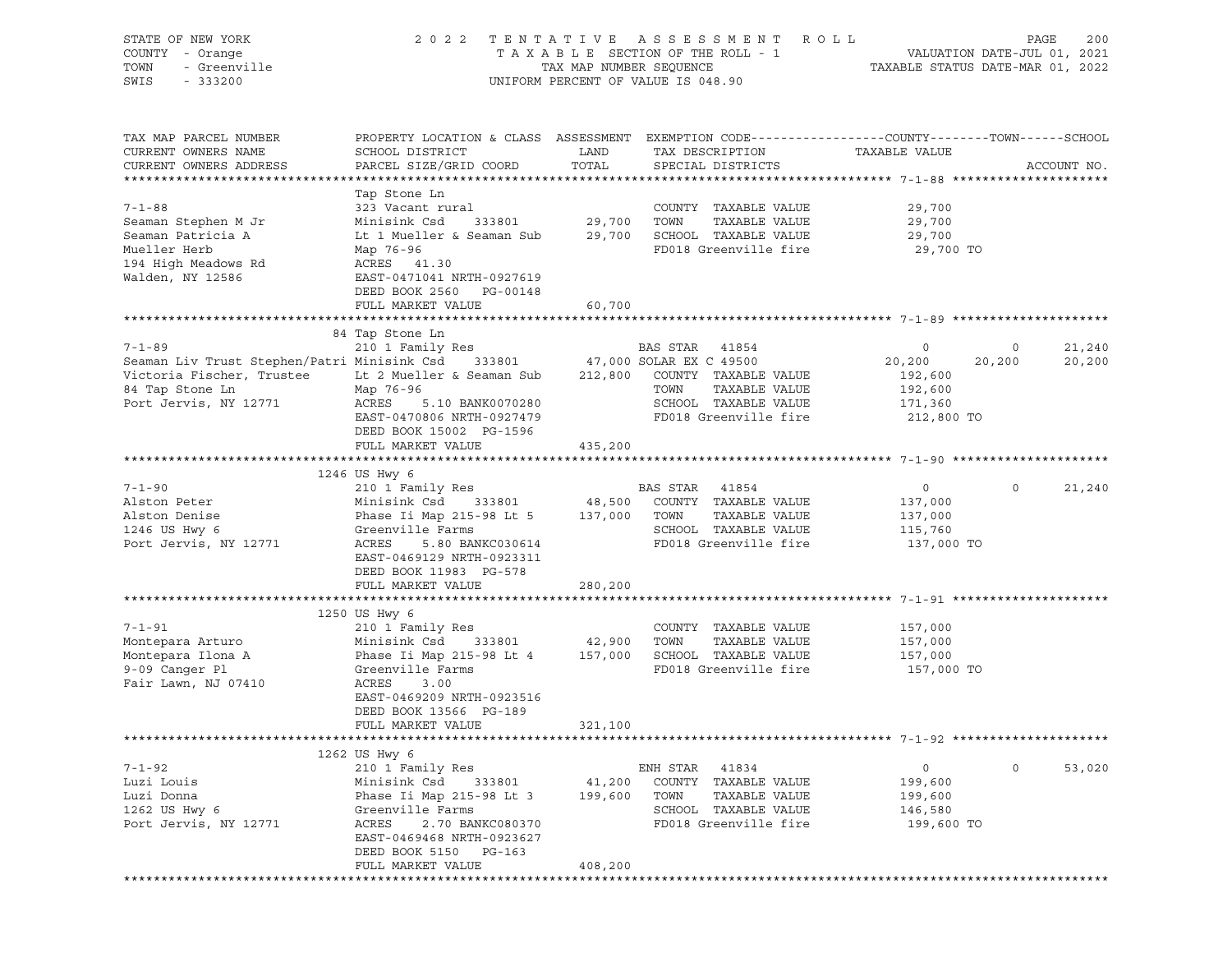| STATE OF NEW YORK<br>COUNTY - Orange<br>- Grange<br>- Greenville<br>TOWN<br>SWIS<br>$-333200$           | 2 0 2 2                                                                                                                                                                                                                                   |                          | TENTATIVE ASSESSMENT ROLL<br>UNIFORM PERCENT OF VALUE IS 048.90                                | PAGE                                                                                                             | 201         |
|---------------------------------------------------------------------------------------------------------|-------------------------------------------------------------------------------------------------------------------------------------------------------------------------------------------------------------------------------------------|--------------------------|------------------------------------------------------------------------------------------------|------------------------------------------------------------------------------------------------------------------|-------------|
| TAX MAP PARCEL NUMBER<br>CURRENT OWNERS NAME<br>CURRENT OWNERS ADDRESS                                  | SCHOOL DISTRICT<br>PARCEL SIZE/GRID COORD TOTAL                                                                                                                                                                                           | <b>EXAMPLE TO A LAND</b> | TAX DESCRIPTION<br>SPECIAL DISTRICTS                                                           | PROPERTY LOCATION & CLASS ASSESSMENT EXEMPTION CODE---------------COUNTY-------TOWN------SCHOOL<br>TAXABLE VALUE | ACCOUNT NO. |
|                                                                                                         | 1264 US Hwy 6                                                                                                                                                                                                                             |                          |                                                                                                |                                                                                                                  |             |
| $7 - 1 - 93$<br>Maqistro Joseph<br>Magistro Sara<br>1264 US Hwy 6<br>Port Jervis, NY 12771              | 210 1 Family Res<br>Minisink Csd 333801 39,000 TOWN<br>Phase Ii Map 215-98 Lt 2 $122,400$ SCHOOL TAXABLE VALUE<br>Greenville Farms<br>ACRES<br>2.30<br>EAST-0469648 NRTH-0923727                                                          |                          | COUNTY TAXABLE VALUE<br>TAXABLE VALUE<br>FD018 Greenville fire                                 | 122,400<br>122,400<br>122,400<br>122,400 TO                                                                      |             |
|                                                                                                         | DEED BOOK 15148 PG-749                                                                                                                                                                                                                    |                          |                                                                                                |                                                                                                                  |             |
|                                                                                                         | FULL MARKET VALUE                                                                                                                                                                                                                         | 250,300                  |                                                                                                |                                                                                                                  |             |
|                                                                                                         |                                                                                                                                                                                                                                           |                          |                                                                                                |                                                                                                                  |             |
| $7 - 1 - 94$<br>Moreira Jairo W<br>1292 US Hwy 6<br>Port Jervis, NY 12771                               | 1292 US Hwy 6<br>210 1 Family Res<br>Phase Ii Map 215-98 Lt 1 225,500 SCHOOL TAXABLE VALUE<br>Greenville Farms<br>ACRES<br>5.90<br>EAST-0469959 NRTH-0925887                                                                              |                          | COUNTY TAXABLE VALUE<br>TAXABLE VALUE<br>FD018 Greenville fire                                 | 225,500<br>225,500<br>225,500<br>225,500 TO                                                                      |             |
|                                                                                                         | DEED BOOK 15150 PG-603                                                                                                                                                                                                                    |                          |                                                                                                |                                                                                                                  |             |
|                                                                                                         | FULL MARKET VALUE                                                                                                                                                                                                                         | 461,100                  |                                                                                                |                                                                                                                  |             |
|                                                                                                         | 32 Monahan Rd                                                                                                                                                                                                                             |                          |                                                                                                |                                                                                                                  |             |
| $7 - 1 - 95$                                                                                            | 210 1 Family Res                                                                                                                                                                                                                          |                          | COUNTY TAXABLE VALUE                                                                           | 149,200                                                                                                          |             |
| Ellis Robert J                                                                                          | Minisink Csd 333801 42,900 TOWN                                                                                                                                                                                                           |                          | TAXABLE VALUE                                                                                  | 149,200                                                                                                          |             |
| Ellis Melissa A<br>32 Monahan Rd<br>Port Jervis, NY 12771                                               | Phase Ii Map 215-98 Lt 6 149,200 SCHOOL TAXABLE VALUE<br>Greenville Farms<br>ACRES<br>4.60 BANKC170030<br>EAST-0470064 NRTH-0923548                                                                                                       |                          | FD018 Greenville fire                                                                          | 149,200<br>149,200 TO                                                                                            |             |
|                                                                                                         | DEED BOOK 5124 PG-4                                                                                                                                                                                                                       |                          |                                                                                                |                                                                                                                  |             |
|                                                                                                         | FULL MARKET VALUE                                                                                                                                                                                                                         | 305,100                  |                                                                                                |                                                                                                                  |             |
|                                                                                                         | 58 Monahan Rd                                                                                                                                                                                                                             |                          |                                                                                                |                                                                                                                  |             |
| $7 - 1 - 96$<br>Mejia Robert<br>Mejia Melissa<br>58 Monahan Rd<br>Port Jervis, NY 12771                 | 210 1 Family Res<br>Minisink Csd 333801 51,900 COUNTY TAXABLE VALUE<br>Phase Ii Map 215-98 Lt 7 153,700 TOWN<br>Greenville Farms<br>ACRES<br>8.30 BANKC030614<br>EAST-0469604 NRTH-0923122<br>DEED BOOK 11477 PG-827<br>FULL MARKET VALUE | 314,300                  | BAS STAR 41854<br>TAXABLE VALUE<br>SCHOOL TAXABLE VALUE<br>FD018 Greenville fire 153,700 TO    | $\overline{0}$<br>$\circ$<br>153,700<br>153,700<br>132,460                                                       | 21,240      |
|                                                                                                         |                                                                                                                                                                                                                                           |                          |                                                                                                |                                                                                                                  |             |
|                                                                                                         | 27 Monahan Rd                                                                                                                                                                                                                             |                          |                                                                                                |                                                                                                                  |             |
| $7 - 1 - 97$<br>Rivera Antonio Jr<br>McClain-Rivera Rosalyn L<br>27 Monahan Rd<br>Port Jervis, NY 12771 | 210 1 Family Res<br>Minisink Csd<br>333801<br>Lot 2 Greenville Farms<br>Sub Map 18-99 Lot 2<br>ACRES<br>2.00<br>EAST-0470486 NRTH-0923486<br>DEED BOOK 15087 PG-1619                                                                      | 37,400<br>167,000        | COUNTY TAXABLE VALUE<br>TAXABLE VALUE<br>TOWN<br>SCHOOL TAXABLE VALUE<br>FD018 Greenville fire | 167,000<br>167,000<br>167,000<br>167,000 TO                                                                      |             |
|                                                                                                         | FULL MARKET VALUE                                                                                                                                                                                                                         | 341,500                  |                                                                                                |                                                                                                                  |             |
|                                                                                                         |                                                                                                                                                                                                                                           |                          |                                                                                                |                                                                                                                  |             |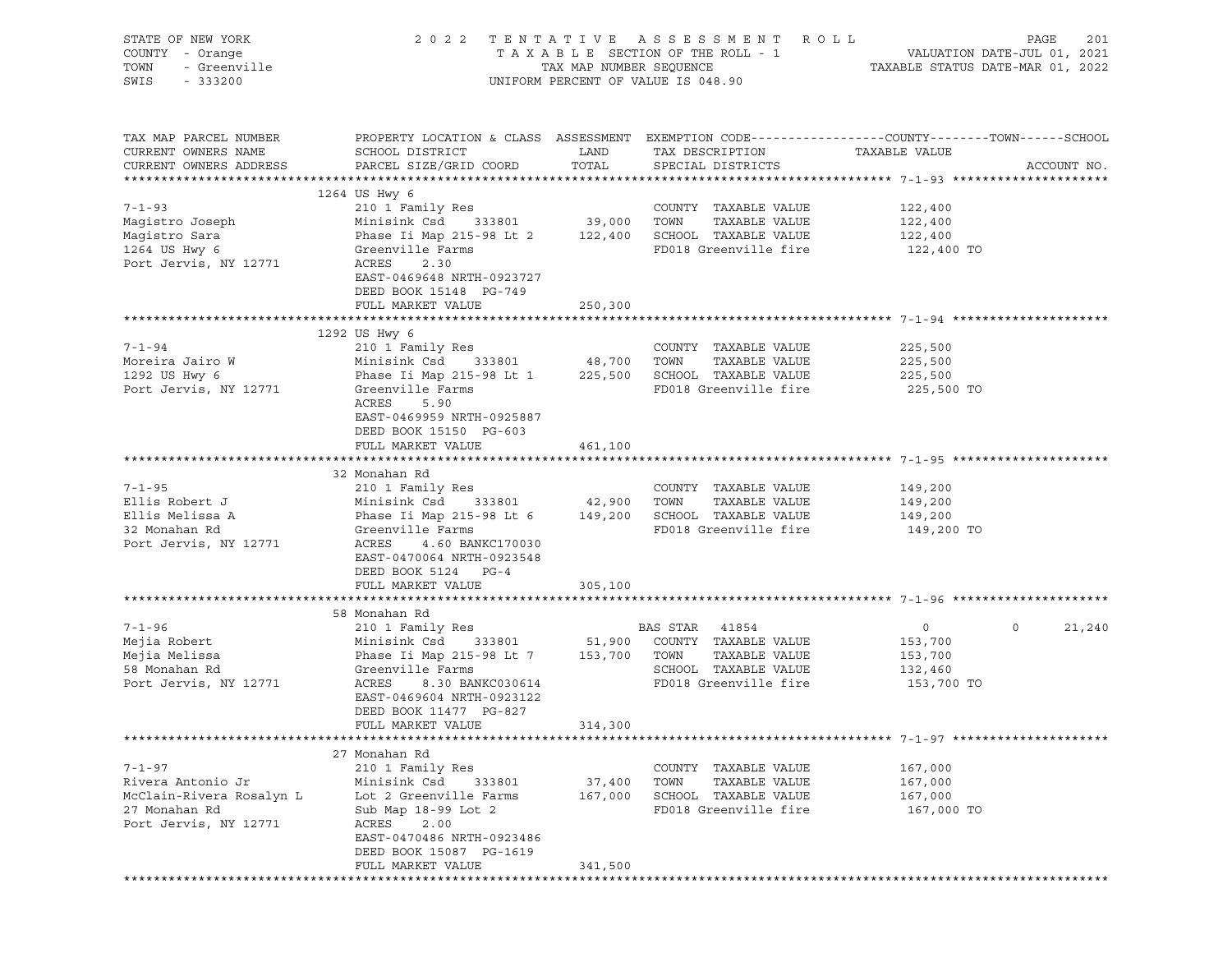| PROPERTY LOCATION & CLASS ASSESSMENT EXEMPTION CODE---------------COUNTY-------TOWN-----SCHOOL<br>TAX MAP PARCEL NUMBER<br>CURRENT OWNERS NAME<br>SCHOOL DISTRICT<br>LAND<br>TAX DESCRIPTION<br>TAXABLE VALUE<br>PARCEL SIZE/GRID COORD<br>TOTAL<br>CURRENT OWNERS ADDRESS<br>SPECIAL DISTRICTS<br>ACCOUNT NO.<br>19 Monahan Rd<br>$7 - 1 - 98$<br>240 Rural res<br>COUNTY TAXABLE VALUE<br>157,000<br>Doolittle Paul III<br>45,800 TOWN<br>TAXABLE VALUE<br>Minisink Csd<br>333801<br>157,000<br>19 Monahan Rd<br>157,000 SCHOOL TAXABLE VALUE<br>Lot 2 Greenville Farms<br>157,000<br>Port Jervis, NY 12771<br>Sub Map 18-99 Lot 1<br>FD018 Greenville fire<br>157,000 TO<br>ACRES 26.20<br>EAST-0471163 NRTH-0922691<br>DEED BOOK 15126 PG-1116<br>FULL MARKET VALUE<br>321,100<br>Bushville Rd<br>$7 - 1 - 99$<br>314 Rural vac<10<br>COUNTY TAXABLE VALUE<br>31,000<br>Freda June M<br>Minisink Csd<br>333801<br>31,000 TOWN<br>TAXABLE VALUE<br>31,000<br>31,000 SCHOOL TAXABLE VALUE<br>31,000<br>5002 V St NW<br>Lt1 Freda Map 75-05<br>Washington DC, NY 20007-1550 ACRES 2.10<br>FD018 Greenville fire<br>31,000 TO<br>EAST-0474798 NRTH-0921733<br>DEED BOOK 12525 PG-1556<br>FULL MARKET VALUE<br>63,400<br>Bushville Rd<br>$7 - 1 - 100.2$<br>322 Rural vac>10<br>COUNTY TAXABLE VALUE<br>39,000<br>Minisink Csd      333801<br>Map 76-15 Freda, Cardner<br>ACRES      9.50<br>39,000 TOWN<br>Hujus James Jr<br>TAXABLE VALUE<br>39,000<br>39,000 SCHOOL TAXABLE VALUE<br>Hujus Amy<br>39,000<br>11 Watauga Ln<br>FD018 Greenville fire<br>39,000 TO<br>Westtown, NY 10998<br>EAST-0474777 NRTH-0921382<br>DEED BOOK 13904 PG-1446<br>FULL MARKET VALUE<br>79,800<br>1227 US Hwy 6<br>$7 - 1 - 102.2$<br>322 Rural vac>10<br>COUNTY TAXABLE VALUE<br>62,000<br>Heter Nancy L<br>Minisink Csd 333801<br>62,000 TOWN<br>TAXABLE VALUE<br>62,000<br>1219 US Hwy 6<br>Decker Map 299-11<br>62,000 SCHOOL TAXABLE VALUE<br>62,000<br>FD018 Greenville fire<br>Port Jervis, NY 12771<br>ACRES 33.10<br>62,000 TO<br>EAST-0468832 NRTH-0924343<br>DEED BOOK 13814 PG-1957<br>FULL MARKET VALUE<br>126,800<br>Bushville Rd<br>$7 - 1 - 103$<br>120 Field crops<br>AGDISTRICT 41720<br>63,828<br>63,828<br>63,828<br>Minisink Csd 333801<br>75,000<br>COUNTY TAXABLE VALUE<br>Moore Jr Eugene J & Paula<br>136,472<br>Moore Edward & Linda M<br>Lt1 Moore Map 788-07<br>200,300<br>TOWN<br>TAXABLE VALUE<br>136,472<br>SCHOOL TAXABLE VALUE<br>160 Bushville Rd<br>ACRES 20.80<br>136,472<br>FD018 Greenville fire<br>Westtown, NY 10998<br>EAST-0474216 NRTH-0923257<br>136,472 TO<br>DEED BOOK 6042 PG-181<br>63,828 EX<br>FULL MARKET VALUE<br>409,600<br>MAY BE SUBJECT TO PAYMENT<br>UNDER AGDIST LAW TIL 2026 | STATE OF NEW YORK<br>COUNTY - Orange<br>TOWN<br>- Greenville<br>SWIS<br>$-333200$ |                        | TAX MAP NUMBER SEQUENCE | 2022 TENTATIVE ASSESSMENT ROLL<br>TAXABLE SECTION OF THE ROLL - 1<br>UNIFORM PERCENT OF VALUE IS 048.90 | VALUATION DATE-JUL 01, 2021<br>TAXABLE STATUS DATE-MAR 01, 2022 | 202<br>PAGE |
|-------------------------------------------------------------------------------------------------------------------------------------------------------------------------------------------------------------------------------------------------------------------------------------------------------------------------------------------------------------------------------------------------------------------------------------------------------------------------------------------------------------------------------------------------------------------------------------------------------------------------------------------------------------------------------------------------------------------------------------------------------------------------------------------------------------------------------------------------------------------------------------------------------------------------------------------------------------------------------------------------------------------------------------------------------------------------------------------------------------------------------------------------------------------------------------------------------------------------------------------------------------------------------------------------------------------------------------------------------------------------------------------------------------------------------------------------------------------------------------------------------------------------------------------------------------------------------------------------------------------------------------------------------------------------------------------------------------------------------------------------------------------------------------------------------------------------------------------------------------------------------------------------------------------------------------------------------------------------------------------------------------------------------------------------------------------------------------------------------------------------------------------------------------------------------------------------------------------------------------------------------------------------------------------------------------------------------------------------------------------------------------------------------------------------------------------------------------------------------------------------------------------------------------------------------------------------------------------------------------------------------------------------------------------------------------------------------------------------|-----------------------------------------------------------------------------------|------------------------|-------------------------|---------------------------------------------------------------------------------------------------------|-----------------------------------------------------------------|-------------|
|                                                                                                                                                                                                                                                                                                                                                                                                                                                                                                                                                                                                                                                                                                                                                                                                                                                                                                                                                                                                                                                                                                                                                                                                                                                                                                                                                                                                                                                                                                                                                                                                                                                                                                                                                                                                                                                                                                                                                                                                                                                                                                                                                                                                                                                                                                                                                                                                                                                                                                                                                                                                                                                                                                                         |                                                                                   |                        |                         |                                                                                                         |                                                                 |             |
|                                                                                                                                                                                                                                                                                                                                                                                                                                                                                                                                                                                                                                                                                                                                                                                                                                                                                                                                                                                                                                                                                                                                                                                                                                                                                                                                                                                                                                                                                                                                                                                                                                                                                                                                                                                                                                                                                                                                                                                                                                                                                                                                                                                                                                                                                                                                                                                                                                                                                                                                                                                                                                                                                                                         |                                                                                   |                        |                         |                                                                                                         |                                                                 |             |
|                                                                                                                                                                                                                                                                                                                                                                                                                                                                                                                                                                                                                                                                                                                                                                                                                                                                                                                                                                                                                                                                                                                                                                                                                                                                                                                                                                                                                                                                                                                                                                                                                                                                                                                                                                                                                                                                                                                                                                                                                                                                                                                                                                                                                                                                                                                                                                                                                                                                                                                                                                                                                                                                                                                         |                                                                                   |                        |                         |                                                                                                         |                                                                 |             |
|                                                                                                                                                                                                                                                                                                                                                                                                                                                                                                                                                                                                                                                                                                                                                                                                                                                                                                                                                                                                                                                                                                                                                                                                                                                                                                                                                                                                                                                                                                                                                                                                                                                                                                                                                                                                                                                                                                                                                                                                                                                                                                                                                                                                                                                                                                                                                                                                                                                                                                                                                                                                                                                                                                                         |                                                                                   |                        |                         |                                                                                                         |                                                                 |             |
|                                                                                                                                                                                                                                                                                                                                                                                                                                                                                                                                                                                                                                                                                                                                                                                                                                                                                                                                                                                                                                                                                                                                                                                                                                                                                                                                                                                                                                                                                                                                                                                                                                                                                                                                                                                                                                                                                                                                                                                                                                                                                                                                                                                                                                                                                                                                                                                                                                                                                                                                                                                                                                                                                                                         |                                                                                   |                        |                         |                                                                                                         |                                                                 |             |
|                                                                                                                                                                                                                                                                                                                                                                                                                                                                                                                                                                                                                                                                                                                                                                                                                                                                                                                                                                                                                                                                                                                                                                                                                                                                                                                                                                                                                                                                                                                                                                                                                                                                                                                                                                                                                                                                                                                                                                                                                                                                                                                                                                                                                                                                                                                                                                                                                                                                                                                                                                                                                                                                                                                         |                                                                                   |                        |                         |                                                                                                         |                                                                 |             |
|                                                                                                                                                                                                                                                                                                                                                                                                                                                                                                                                                                                                                                                                                                                                                                                                                                                                                                                                                                                                                                                                                                                                                                                                                                                                                                                                                                                                                                                                                                                                                                                                                                                                                                                                                                                                                                                                                                                                                                                                                                                                                                                                                                                                                                                                                                                                                                                                                                                                                                                                                                                                                                                                                                                         |                                                                                   |                        |                         |                                                                                                         |                                                                 |             |
|                                                                                                                                                                                                                                                                                                                                                                                                                                                                                                                                                                                                                                                                                                                                                                                                                                                                                                                                                                                                                                                                                                                                                                                                                                                                                                                                                                                                                                                                                                                                                                                                                                                                                                                                                                                                                                                                                                                                                                                                                                                                                                                                                                                                                                                                                                                                                                                                                                                                                                                                                                                                                                                                                                                         |                                                                                   |                        |                         |                                                                                                         |                                                                 |             |
|                                                                                                                                                                                                                                                                                                                                                                                                                                                                                                                                                                                                                                                                                                                                                                                                                                                                                                                                                                                                                                                                                                                                                                                                                                                                                                                                                                                                                                                                                                                                                                                                                                                                                                                                                                                                                                                                                                                                                                                                                                                                                                                                                                                                                                                                                                                                                                                                                                                                                                                                                                                                                                                                                                                         |                                                                                   |                        |                         |                                                                                                         |                                                                 |             |
|                                                                                                                                                                                                                                                                                                                                                                                                                                                                                                                                                                                                                                                                                                                                                                                                                                                                                                                                                                                                                                                                                                                                                                                                                                                                                                                                                                                                                                                                                                                                                                                                                                                                                                                                                                                                                                                                                                                                                                                                                                                                                                                                                                                                                                                                                                                                                                                                                                                                                                                                                                                                                                                                                                                         |                                                                                   |                        |                         |                                                                                                         |                                                                 |             |
|                                                                                                                                                                                                                                                                                                                                                                                                                                                                                                                                                                                                                                                                                                                                                                                                                                                                                                                                                                                                                                                                                                                                                                                                                                                                                                                                                                                                                                                                                                                                                                                                                                                                                                                                                                                                                                                                                                                                                                                                                                                                                                                                                                                                                                                                                                                                                                                                                                                                                                                                                                                                                                                                                                                         |                                                                                   |                        |                         |                                                                                                         |                                                                 |             |
|                                                                                                                                                                                                                                                                                                                                                                                                                                                                                                                                                                                                                                                                                                                                                                                                                                                                                                                                                                                                                                                                                                                                                                                                                                                                                                                                                                                                                                                                                                                                                                                                                                                                                                                                                                                                                                                                                                                                                                                                                                                                                                                                                                                                                                                                                                                                                                                                                                                                                                                                                                                                                                                                                                                         |                                                                                   |                        |                         |                                                                                                         |                                                                 |             |
|                                                                                                                                                                                                                                                                                                                                                                                                                                                                                                                                                                                                                                                                                                                                                                                                                                                                                                                                                                                                                                                                                                                                                                                                                                                                                                                                                                                                                                                                                                                                                                                                                                                                                                                                                                                                                                                                                                                                                                                                                                                                                                                                                                                                                                                                                                                                                                                                                                                                                                                                                                                                                                                                                                                         |                                                                                   |                        |                         |                                                                                                         |                                                                 |             |
|                                                                                                                                                                                                                                                                                                                                                                                                                                                                                                                                                                                                                                                                                                                                                                                                                                                                                                                                                                                                                                                                                                                                                                                                                                                                                                                                                                                                                                                                                                                                                                                                                                                                                                                                                                                                                                                                                                                                                                                                                                                                                                                                                                                                                                                                                                                                                                                                                                                                                                                                                                                                                                                                                                                         |                                                                                   |                        |                         |                                                                                                         |                                                                 |             |
|                                                                                                                                                                                                                                                                                                                                                                                                                                                                                                                                                                                                                                                                                                                                                                                                                                                                                                                                                                                                                                                                                                                                                                                                                                                                                                                                                                                                                                                                                                                                                                                                                                                                                                                                                                                                                                                                                                                                                                                                                                                                                                                                                                                                                                                                                                                                                                                                                                                                                                                                                                                                                                                                                                                         |                                                                                   |                        |                         |                                                                                                         |                                                                 |             |
|                                                                                                                                                                                                                                                                                                                                                                                                                                                                                                                                                                                                                                                                                                                                                                                                                                                                                                                                                                                                                                                                                                                                                                                                                                                                                                                                                                                                                                                                                                                                                                                                                                                                                                                                                                                                                                                                                                                                                                                                                                                                                                                                                                                                                                                                                                                                                                                                                                                                                                                                                                                                                                                                                                                         |                                                                                   |                        |                         |                                                                                                         |                                                                 |             |
|                                                                                                                                                                                                                                                                                                                                                                                                                                                                                                                                                                                                                                                                                                                                                                                                                                                                                                                                                                                                                                                                                                                                                                                                                                                                                                                                                                                                                                                                                                                                                                                                                                                                                                                                                                                                                                                                                                                                                                                                                                                                                                                                                                                                                                                                                                                                                                                                                                                                                                                                                                                                                                                                                                                         |                                                                                   |                        |                         |                                                                                                         |                                                                 |             |
|                                                                                                                                                                                                                                                                                                                                                                                                                                                                                                                                                                                                                                                                                                                                                                                                                                                                                                                                                                                                                                                                                                                                                                                                                                                                                                                                                                                                                                                                                                                                                                                                                                                                                                                                                                                                                                                                                                                                                                                                                                                                                                                                                                                                                                                                                                                                                                                                                                                                                                                                                                                                                                                                                                                         |                                                                                   |                        |                         |                                                                                                         |                                                                 |             |
|                                                                                                                                                                                                                                                                                                                                                                                                                                                                                                                                                                                                                                                                                                                                                                                                                                                                                                                                                                                                                                                                                                                                                                                                                                                                                                                                                                                                                                                                                                                                                                                                                                                                                                                                                                                                                                                                                                                                                                                                                                                                                                                                                                                                                                                                                                                                                                                                                                                                                                                                                                                                                                                                                                                         |                                                                                   |                        |                         |                                                                                                         |                                                                 |             |
|                                                                                                                                                                                                                                                                                                                                                                                                                                                                                                                                                                                                                                                                                                                                                                                                                                                                                                                                                                                                                                                                                                                                                                                                                                                                                                                                                                                                                                                                                                                                                                                                                                                                                                                                                                                                                                                                                                                                                                                                                                                                                                                                                                                                                                                                                                                                                                                                                                                                                                                                                                                                                                                                                                                         |                                                                                   |                        |                         |                                                                                                         |                                                                 |             |
|                                                                                                                                                                                                                                                                                                                                                                                                                                                                                                                                                                                                                                                                                                                                                                                                                                                                                                                                                                                                                                                                                                                                                                                                                                                                                                                                                                                                                                                                                                                                                                                                                                                                                                                                                                                                                                                                                                                                                                                                                                                                                                                                                                                                                                                                                                                                                                                                                                                                                                                                                                                                                                                                                                                         |                                                                                   |                        |                         |                                                                                                         |                                                                 |             |
|                                                                                                                                                                                                                                                                                                                                                                                                                                                                                                                                                                                                                                                                                                                                                                                                                                                                                                                                                                                                                                                                                                                                                                                                                                                                                                                                                                                                                                                                                                                                                                                                                                                                                                                                                                                                                                                                                                                                                                                                                                                                                                                                                                                                                                                                                                                                                                                                                                                                                                                                                                                                                                                                                                                         |                                                                                   |                        |                         |                                                                                                         |                                                                 |             |
|                                                                                                                                                                                                                                                                                                                                                                                                                                                                                                                                                                                                                                                                                                                                                                                                                                                                                                                                                                                                                                                                                                                                                                                                                                                                                                                                                                                                                                                                                                                                                                                                                                                                                                                                                                                                                                                                                                                                                                                                                                                                                                                                                                                                                                                                                                                                                                                                                                                                                                                                                                                                                                                                                                                         |                                                                                   |                        |                         |                                                                                                         |                                                                 |             |
|                                                                                                                                                                                                                                                                                                                                                                                                                                                                                                                                                                                                                                                                                                                                                                                                                                                                                                                                                                                                                                                                                                                                                                                                                                                                                                                                                                                                                                                                                                                                                                                                                                                                                                                                                                                                                                                                                                                                                                                                                                                                                                                                                                                                                                                                                                                                                                                                                                                                                                                                                                                                                                                                                                                         |                                                                                   |                        |                         |                                                                                                         |                                                                 |             |
|                                                                                                                                                                                                                                                                                                                                                                                                                                                                                                                                                                                                                                                                                                                                                                                                                                                                                                                                                                                                                                                                                                                                                                                                                                                                                                                                                                                                                                                                                                                                                                                                                                                                                                                                                                                                                                                                                                                                                                                                                                                                                                                                                                                                                                                                                                                                                                                                                                                                                                                                                                                                                                                                                                                         |                                                                                   |                        |                         |                                                                                                         |                                                                 |             |
|                                                                                                                                                                                                                                                                                                                                                                                                                                                                                                                                                                                                                                                                                                                                                                                                                                                                                                                                                                                                                                                                                                                                                                                                                                                                                                                                                                                                                                                                                                                                                                                                                                                                                                                                                                                                                                                                                                                                                                                                                                                                                                                                                                                                                                                                                                                                                                                                                                                                                                                                                                                                                                                                                                                         |                                                                                   |                        |                         |                                                                                                         |                                                                 |             |
|                                                                                                                                                                                                                                                                                                                                                                                                                                                                                                                                                                                                                                                                                                                                                                                                                                                                                                                                                                                                                                                                                                                                                                                                                                                                                                                                                                                                                                                                                                                                                                                                                                                                                                                                                                                                                                                                                                                                                                                                                                                                                                                                                                                                                                                                                                                                                                                                                                                                                                                                                                                                                                                                                                                         |                                                                                   |                        |                         |                                                                                                         |                                                                 |             |
|                                                                                                                                                                                                                                                                                                                                                                                                                                                                                                                                                                                                                                                                                                                                                                                                                                                                                                                                                                                                                                                                                                                                                                                                                                                                                                                                                                                                                                                                                                                                                                                                                                                                                                                                                                                                                                                                                                                                                                                                                                                                                                                                                                                                                                                                                                                                                                                                                                                                                                                                                                                                                                                                                                                         |                                                                                   |                        |                         |                                                                                                         |                                                                 |             |
|                                                                                                                                                                                                                                                                                                                                                                                                                                                                                                                                                                                                                                                                                                                                                                                                                                                                                                                                                                                                                                                                                                                                                                                                                                                                                                                                                                                                                                                                                                                                                                                                                                                                                                                                                                                                                                                                                                                                                                                                                                                                                                                                                                                                                                                                                                                                                                                                                                                                                                                                                                                                                                                                                                                         |                                                                                   |                        |                         |                                                                                                         |                                                                 |             |
|                                                                                                                                                                                                                                                                                                                                                                                                                                                                                                                                                                                                                                                                                                                                                                                                                                                                                                                                                                                                                                                                                                                                                                                                                                                                                                                                                                                                                                                                                                                                                                                                                                                                                                                                                                                                                                                                                                                                                                                                                                                                                                                                                                                                                                                                                                                                                                                                                                                                                                                                                                                                                                                                                                                         |                                                                                   |                        |                         |                                                                                                         |                                                                 |             |
|                                                                                                                                                                                                                                                                                                                                                                                                                                                                                                                                                                                                                                                                                                                                                                                                                                                                                                                                                                                                                                                                                                                                                                                                                                                                                                                                                                                                                                                                                                                                                                                                                                                                                                                                                                                                                                                                                                                                                                                                                                                                                                                                                                                                                                                                                                                                                                                                                                                                                                                                                                                                                                                                                                                         |                                                                                   |                        |                         |                                                                                                         |                                                                 |             |
|                                                                                                                                                                                                                                                                                                                                                                                                                                                                                                                                                                                                                                                                                                                                                                                                                                                                                                                                                                                                                                                                                                                                                                                                                                                                                                                                                                                                                                                                                                                                                                                                                                                                                                                                                                                                                                                                                                                                                                                                                                                                                                                                                                                                                                                                                                                                                                                                                                                                                                                                                                                                                                                                                                                         |                                                                                   |                        |                         |                                                                                                         |                                                                 |             |
|                                                                                                                                                                                                                                                                                                                                                                                                                                                                                                                                                                                                                                                                                                                                                                                                                                                                                                                                                                                                                                                                                                                                                                                                                                                                                                                                                                                                                                                                                                                                                                                                                                                                                                                                                                                                                                                                                                                                                                                                                                                                                                                                                                                                                                                                                                                                                                                                                                                                                                                                                                                                                                                                                                                         |                                                                                   |                        |                         |                                                                                                         |                                                                 |             |
|                                                                                                                                                                                                                                                                                                                                                                                                                                                                                                                                                                                                                                                                                                                                                                                                                                                                                                                                                                                                                                                                                                                                                                                                                                                                                                                                                                                                                                                                                                                                                                                                                                                                                                                                                                                                                                                                                                                                                                                                                                                                                                                                                                                                                                                                                                                                                                                                                                                                                                                                                                                                                                                                                                                         |                                                                                   | ********************** |                         |                                                                                                         |                                                                 |             |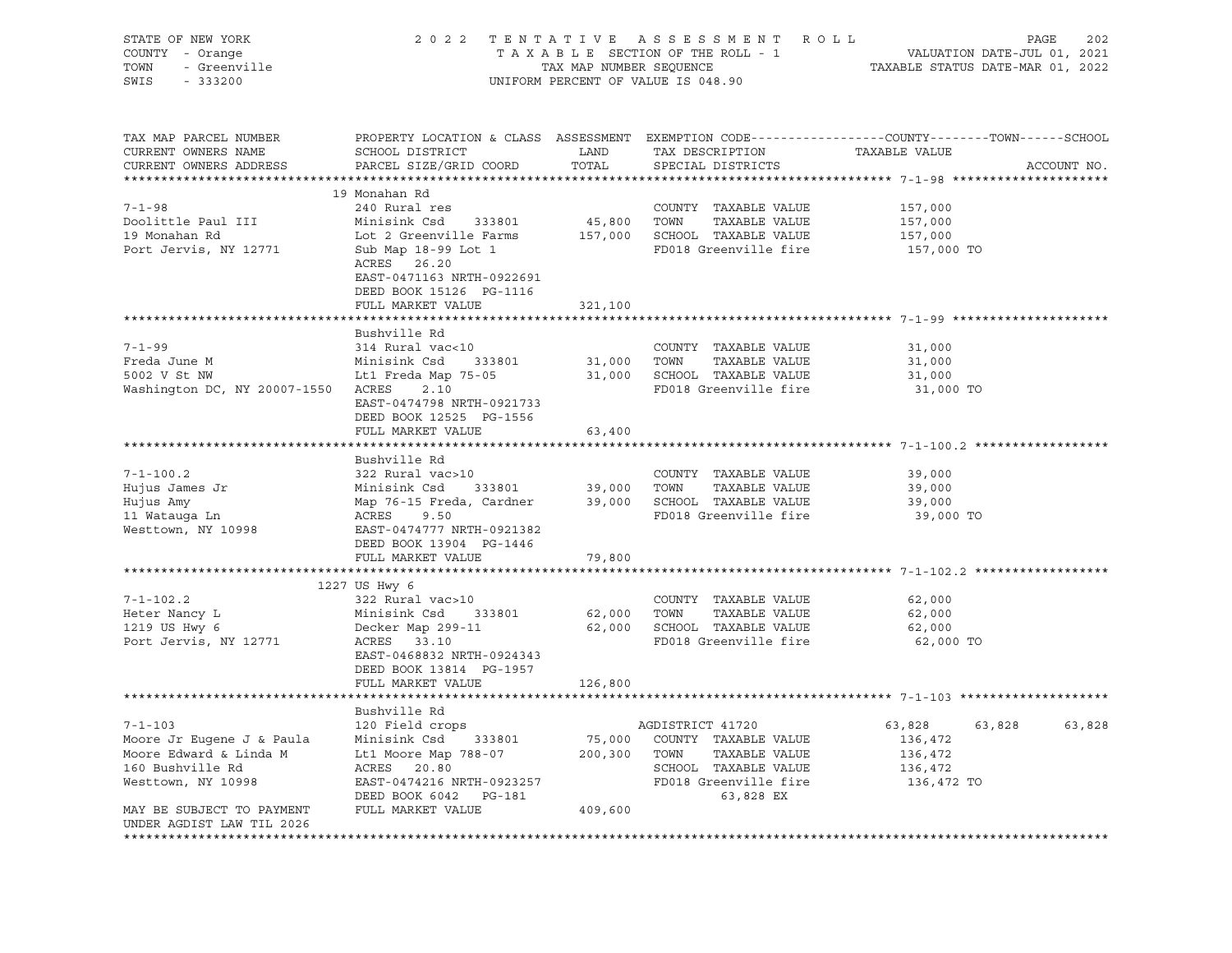| STATE OF NEW YORK<br>COUNTY - Orange<br>TOWN<br>- Greenville | 2 0 2 2                                                | TAX MAP NUMBER SEQUENCE | TENTATIVE ASSESSMENT<br>R O L L<br>TAXABLE SECTION OF THE ROLL - 1                              | VALUATION DATE-JUL 01, 2021<br>TAXABLE STATUS DATE-MAR 01, 2022 | 203<br>PAGE            |
|--------------------------------------------------------------|--------------------------------------------------------|-------------------------|-------------------------------------------------------------------------------------------------|-----------------------------------------------------------------|------------------------|
| SWIS<br>$-333200$                                            |                                                        |                         | UNIFORM PERCENT OF VALUE IS 048.90                                                              |                                                                 |                        |
| TAX MAP PARCEL NUMBER                                        |                                                        |                         | PROPERTY LOCATION & CLASS ASSESSMENT EXEMPTION CODE----------------COUNTY-------TOWN-----SCHOOL |                                                                 |                        |
| CURRENT OWNERS NAME                                          | SCHOOL DISTRICT                                        | LAND                    | TAX DESCRIPTION                                                                                 | TAXABLE VALUE                                                   |                        |
| CURRENT OWNERS ADDRESS                                       | PARCEL SIZE/GRID COORD                                 | TOTAL                   | SPECIAL DISTRICTS                                                                               |                                                                 | ACCOUNT NO.            |
|                                                              | Bushville Rd                                           |                         |                                                                                                 |                                                                 |                        |
| $7 - 1 - 104$                                                | 314 Rural vac<10                                       |                         | AGDISTRICT 41720                                                                                | 31,677<br>31,677                                                | 31,677                 |
| Moore Jr Eugene J & Paula                                    | Minisink Csd<br>333801                                 |                         | 32,600 COUNTY TAXABLE VALUE                                                                     | 923                                                             |                        |
| Moore Edward & Linda M                                       | Lt2 Moore Map 788-07                                   | 32,600 TOWN             | TAXABLE VALUE                                                                                   | 923                                                             |                        |
| 160 Bushville Rd                                             | ACRES<br>2.40                                          |                         | SCHOOL TAXABLE VALUE                                                                            | 923                                                             |                        |
| Westtown, NY 10998                                           | EAST-0474242 NRTH-0921642                              |                         | FD018 Greenville fire                                                                           | 923 TO                                                          |                        |
|                                                              | DEED BOOK 6042 PG-181                                  |                         | 31,677 EX                                                                                       |                                                                 |                        |
| MAY BE SUBJECT TO PAYMENT<br>UNDER AGDIST LAW TIL 2026       | FULL MARKET VALUE                                      | 66,700                  |                                                                                                 |                                                                 |                        |
|                                                              |                                                        |                         |                                                                                                 |                                                                 |                        |
| $7 - 1 - 105$                                                | Bushville Rd<br>314 Rural vac<10                       |                         |                                                                                                 |                                                                 |                        |
| Moore Jr Eugene J & Paula                                    | Minisink Csd<br>333801                                 | 39,200                  | AGDISTRICT 41720<br>COUNTY TAXABLE VALUE                                                        | 38,263<br>38,263<br>937                                         | 38,263                 |
| Moore Edward & Linda M                                       | Lt3 Moore Map 788-07                                   | 39,200                  | TOWN<br>TAXABLE VALUE                                                                           | 937                                                             |                        |
| 160 Bushville Rd                                             | ACRES<br>4.50                                          |                         | SCHOOL TAXABLE VALUE                                                                            | 937                                                             |                        |
| Westtown, NY 10998                                           | EAST-0474570 NRTH-0922777                              |                         | FD018 Greenville fire                                                                           | 937 TO                                                          |                        |
|                                                              | DEED BOOK 6042 PG-181                                  |                         | 38,263 EX                                                                                       |                                                                 |                        |
| MAY BE SUBJECT TO PAYMENT<br>UNDER AGDIST LAW TIL 2026       | FULL MARKET VALUE                                      | 80,200                  |                                                                                                 |                                                                 |                        |
|                                                              |                                                        |                         |                                                                                                 |                                                                 |                        |
|                                                              | 67 Bushville Rd                                        |                         |                                                                                                 |                                                                 |                        |
| $7 - 1 - 106.2$                                              | 210 1 Family Res                                       |                         | BAS STAR<br>41854                                                                               | $\circ$                                                         | 21,240<br>$\circ$      |
| Derkacz Todd M                                               | 333801<br>Minisink Csd                                 | 32,500                  | COUNTY TAXABLE VALUE                                                                            | 134,000                                                         |                        |
| Marquez Marisa A                                             | Lt2A Equity Homes & Derka                              | 134,000 TOWN            | TAXABLE VALUE                                                                                   | 134,000                                                         |                        |
| 67 Bushville Rd                                              | Marquez Map 153-14                                     |                         | SCHOOL TAXABLE VALUE                                                                            | 112,760                                                         |                        |
| Westtown, NY 10998                                           | ACRES<br>1.10 BANKC080496<br>EAST-0475228 NRTH-0921229 |                         | FD018 Greenville fire                                                                           | 134,000 TO                                                      |                        |
|                                                              | DEED BOOK 13778 PG-1825                                |                         |                                                                                                 |                                                                 |                        |
|                                                              | FULL MARKET VALUE                                      | 274,000                 |                                                                                                 |                                                                 |                        |
|                                                              | 49 Bushville Rd                                        |                         |                                                                                                 |                                                                 |                        |
| $7 - 1 - 107$                                                | 210 1 Family Res                                       |                         | COUNTY TAXABLE VALUE                                                                            | 211,700                                                         |                        |
| Keppler Lauren E                                             | Minisink Csd<br>333801                                 | 45,700                  | TOWN<br>TAXABLE VALUE                                                                           | 211,700                                                         |                        |
| Keppler Matthew K                                            | Lt1A Equity Homes & Derka                              | 211,700                 | SCHOOL TAXABLE VALUE                                                                            | 211,700                                                         |                        |
| 49 Bushville Rd                                              | Marquez Map 153-14                                     |                         | FD018 Greenville fire                                                                           | 211,700 TO                                                      |                        |
| Westtown, NY 10998                                           | ACRES<br>4.40 BANKC080370                              |                         |                                                                                                 |                                                                 |                        |
|                                                              | EAST-0475166 NRTH-0920919                              |                         |                                                                                                 |                                                                 |                        |
|                                                              | DEED BOOK 14279 PG-568                                 |                         |                                                                                                 |                                                                 |                        |
|                                                              | FULL MARKET VALUE                                      | 432,900                 |                                                                                                 |                                                                 |                        |
|                                                              |                                                        |                         |                                                                                                 |                                                                 |                        |
|                                                              | 21 Watauga Ln                                          |                         |                                                                                                 |                                                                 |                        |
| $7 - 1 - 108$                                                | 210 1 Family Res                                       |                         | <b>BAS STAR</b><br>41854                                                                        | 0                                                               | $\mathsf{O}$<br>21,240 |
| Freda David A                                                | Minisink Csd<br>333801                                 | 34,100                  | COUNTY<br>TAXABLE VALUE                                                                         | 200,400                                                         |                        |
| Cardner Angela                                               | Map 76-15 Freda, Cardner                               | 200,400                 | TOWN<br>TAXABLE VALUE                                                                           | 200,400                                                         |                        |
| 21 Watauga Ln                                                | ACRES<br>1.40 BANKC080370                              |                         | SCHOOL TAXABLE VALUE                                                                            | 179,160                                                         |                        |
| Westtown, NY 10998                                           | EAST-0474808 NRTH-0921018                              |                         | FD018 Greenville fire                                                                           | 200,400 TO                                                      |                        |
|                                                              | DEED BOOK 12534 PG-245                                 |                         |                                                                                                 |                                                                 |                        |
|                                                              | FULL MARKET VALUE                                      | 409,800                 |                                                                                                 |                                                                 |                        |
|                                                              |                                                        |                         |                                                                                                 |                                                                 |                        |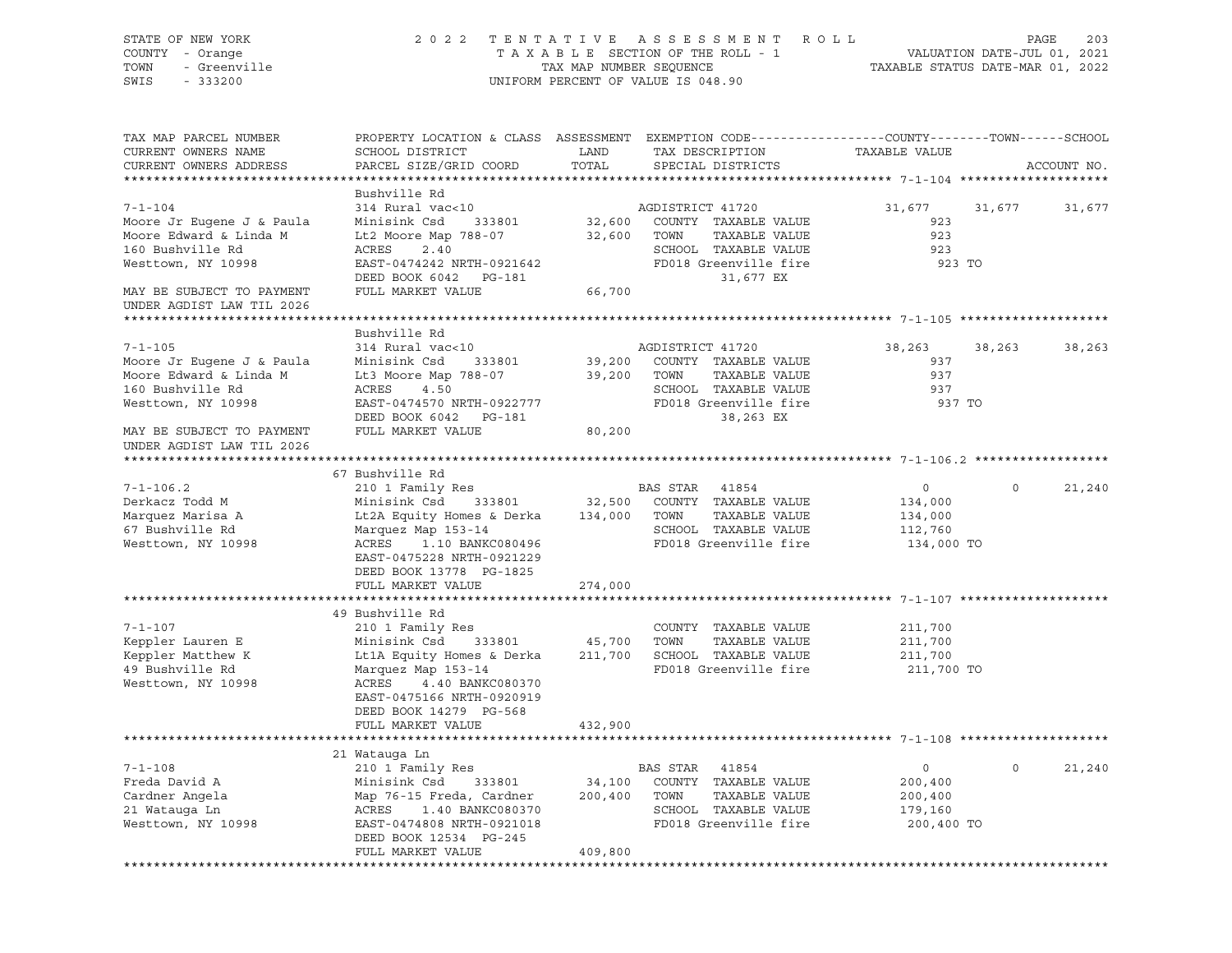| STATE OF NEW YORK<br>COUNTY - Orange<br>- Greenville<br>TOWN<br>SWIS<br>$-333200$                                        | 2 0 2 2                                                                                                                                                                                                                              | TENTATIVE<br>TAX MAP NUMBER SEQUENCE | A S S E S S M E N T<br>TAXABLE SECTION OF THE ROLL - 1<br>UNIFORM PERCENT OF VALUE IS 048.90                            | R O L L<br>VALUATION DATE-JUL 01, 2021<br>TAXABLE STATUS DATE-MAR 01, 2022 |              | 204<br>PAGE |
|--------------------------------------------------------------------------------------------------------------------------|--------------------------------------------------------------------------------------------------------------------------------------------------------------------------------------------------------------------------------------|--------------------------------------|-------------------------------------------------------------------------------------------------------------------------|----------------------------------------------------------------------------|--------------|-------------|
| TAX MAP PARCEL NUMBER<br>CURRENT OWNERS NAME<br>CURRENT OWNERS ADDRESS                                                   | PROPERTY LOCATION & CLASS ASSESSMENT EXEMPTION CODE---------------COUNTY-------TOWN-----SCHOOL<br>SCHOOL DISTRICT<br>PARCEL SIZE/GRID COORD                                                                                          | LAND<br>TOTAL                        | TAX DESCRIPTION<br>SPECIAL DISTRICTS                                                                                    | TAXABLE VALUE                                                              |              | ACCOUNT NO. |
| $7 - 2 - 1$<br>Schaaff Thomas K<br>Schaaff Gianna Maria<br>55 Monahan Rd<br>Port Jervis, NY 12771                        | 55 Monahan Rd<br>210 1 Family Res<br>Minisink Csd<br>333801<br>Lt1 Schaaff Map 45-03<br>ACRES<br>2.50<br>EAST-0470142 NRTH-0922788<br>DEED BOOK 13748 PG-552<br>FULL MARKET VALUE                                                    | 40,200<br>173,100<br>354,000         | COUNTY TAXABLE VALUE<br>TOWN<br>TAXABLE VALUE<br>SCHOOL TAXABLE VALUE<br>FD018 Greenville fire                          | 173,100<br>173,100<br>173,100<br>173,100 TO                                |              |             |
|                                                                                                                          |                                                                                                                                                                                                                                      |                                      |                                                                                                                         |                                                                            |              |             |
| $7 - 2 - 2$<br>Kraengel Paul C<br>Kraengel Laura<br>67 Monahan Rd<br>Port Jervis, NY 12771                               | 67 Monahan Rd<br>210 1 Family Res<br>Minisink Csd<br>333801<br>Lt2 Schaaff Map 45-03<br>ACRES<br>2.50 BANKC080370<br>EAST-0469976 NRTH-0922653<br>DEED BOOK 11414 PG-1794<br>FULL MARKET VALUE                                       | 40,200<br>186,000<br>380,400         | BAS STAR<br>41854<br>COUNTY TAXABLE VALUE<br>TOWN<br>TAXABLE VALUE<br>SCHOOL TAXABLE VALUE<br>FD018 Greenville fire     | $\circ$<br>186,000<br>186,000<br>164,760<br>186,000 TO                     | $\circ$      | 21,240      |
|                                                                                                                          |                                                                                                                                                                                                                                      |                                      |                                                                                                                         |                                                                            |              |             |
| $7 - 3 - 1$<br>Liber Irrevocable Trust<br>Travis M Falli Trustee<br>116 Toad Pasture Rd<br>Westtown, NY 10998            | 116 Toad Pasture Rd<br>240 Rural res<br>Minisink Csd<br>333801<br>Lt1 All Points Const 231-<br>LE Peter & Suzanna Falli<br>ACRES 17.20 BANKC130170<br>EAST-0477770 NRTH-0923282<br>DEED BOOK 14463 PG-914                            | 56,700<br>275,000                    | BAS STAR 41854<br>COUNTY TAXABLE VALUE<br>TOWN<br>TAXABLE VALUE<br>SCHOOL TAXABLE VALUE<br>FD018 Greenville fire        | $\circ$<br>275,000<br>275,000<br>253,760<br>275,000 TO                     | $\mathbf 0$  | 21,240      |
|                                                                                                                          | FULL MARKET VALUE                                                                                                                                                                                                                    | 562,400                              |                                                                                                                         |                                                                            |              |             |
| $7 - 3 - 2$<br>O Brien Timothy M<br>O Brien Kelly R<br>112 Toad Pasture Rd<br>Westtown, NY 10998                         | 112 Toad Pasture Rd<br>210 1 Family Res<br>333801<br>Minisink Csd<br>Lt2 All Points Const<br>Map 231-04<br>ACRES<br>5.00 BANKN140687<br>EAST-0477194 NRTH-0923240<br>DEED BOOK 13684 PG-1036                                         | 249,900                              | BAS STAR 41854<br>46,900 COUNTY TAXABLE VALUE<br>TOWN<br>TAXABLE VALUE<br>SCHOOL TAXABLE VALUE<br>FD018 Greenville fire | $\circ$<br>249,900<br>249,900<br>228,660<br>249,900 TO                     | $\mathsf{O}$ | 21,240      |
|                                                                                                                          | FULL MARKET VALUE                                                                                                                                                                                                                    | 511,000                              |                                                                                                                         |                                                                            |              |             |
| $7 - 3 - 3$<br>Carollo Irrevoc Trust James J<br>Cronin Irrevoc Trust Mary C<br>100 Toad Pasture Rd<br>Westtown, NY 10998 | 100 Toad Pasture Rd<br>210 1 Family Res<br>Minisink Csd<br>333801<br>Lt3 All Points Const Mp 2<br>James 1/2 int dated 9/7/1<br>Mary $1/2$ int dated $9/7/10$<br>ACRES<br>5.00<br>EAST-0477059 NRTH-0923088<br>DEED BOOK 13086 PG-533 | 46,900<br>261,300                    | VETWAR CTS 41120<br>COUNTY TAXABLE VALUE<br>TAXABLE VALUE<br>TOWN<br>SCHOOL TAXABLE VALUE<br>FD018 Greenville fire      | 12,201<br>249,099<br>254,328<br>254,328<br>261,300 TO                      | 6,972        | 6,972       |
|                                                                                                                          | FULL MARKET VALUE                                                                                                                                                                                                                    | 534,400                              |                                                                                                                         |                                                                            |              |             |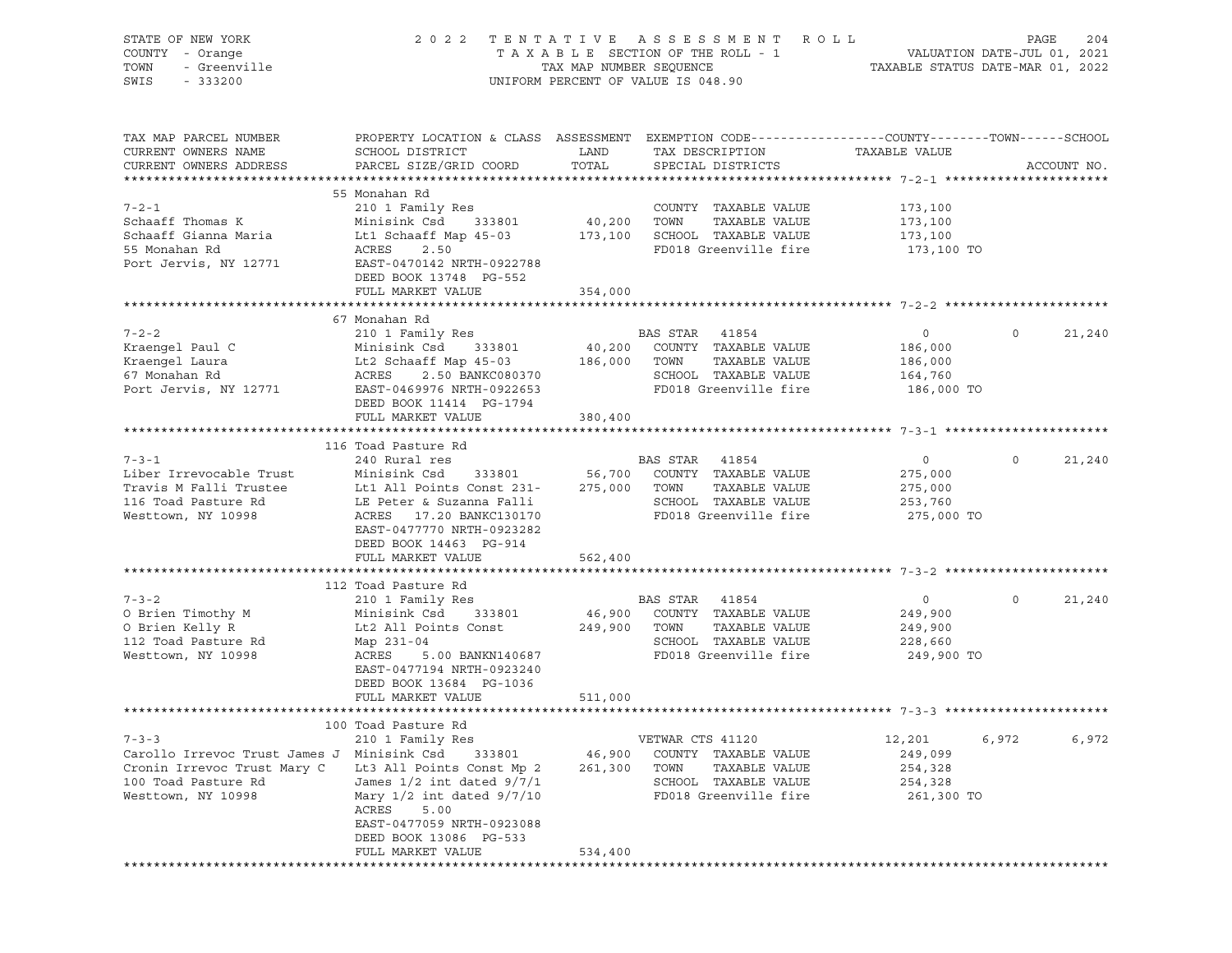## STATE OF NEW YORK 2 0 2 2 T E N T A T I V E A S S E S S M E N T R O L L PAGE 205 COUNTY - Orange T A X A B L E SECTION OF THE ROLL - 1 VALUATION DATE-JUL 01, 2021 TOWN - Greenville TAX MAP NUMBER SEQUENCE TAXABLE STATUS DATE-MAR 01, 2022 SWIS - 333200 UNIFORM PERCENT OF VALUE IS 048.90

| TAX MAP PARCEL NUMBER<br>CURRENT OWNERS NAME | PROPERTY LOCATION & CLASS ASSESSMENT EXEMPTION CODE----------------COUNTY-------TOWN------SCHOOL<br>SCHOOL DISTRICT | LAND        | TAX DESCRIPTION              | TAXABLE VALUE  |                |             |
|----------------------------------------------|---------------------------------------------------------------------------------------------------------------------|-------------|------------------------------|----------------|----------------|-------------|
| CURRENT OWNERS ADDRESS                       | PARCEL SIZE/GRID COORD                                                                                              | TOTAL       | SPECIAL DISTRICTS            |                |                | ACCOUNT NO. |
| ***************************                  |                                                                                                                     |             |                              |                |                |             |
|                                              | 90 Toad Pasture Rd                                                                                                  |             |                              |                |                |             |
| $7 - 3 - 4$                                  | 210 1 Family Res                                                                                                    |             | VETCOM CTS 41130             | 20,335         | 11,620         | 11,620      |
| Higgins James Lyle                           | Minisink Csd 333801                                                                                                 |             | 39,200 VETDIS CTS 41140      | 34,590         | 23,240         | 23,240      |
| Higgins June E                               | Lt4 All Points Const                                                                                                |             | 230,600 BAS STAR 41854       | $\overline{0}$ | $\overline{0}$ | 21,240      |
| 90 Toad Pasture Rd                           | Map 231-04                                                                                                          |             | COUNTY TAXABLE VALUE         | 175,675        |                |             |
| Westtown, NY 10998                           | ACRES<br>2.30 BANKC040280                                                                                           |             | TOWN TAXABLE VALUE           | 195,740        |                |             |
|                                              | EAST-0476689 NRTH-0923130                                                                                           |             | SCHOOL TAXABLE VALUE         | 174,500        |                |             |
|                                              | DEED BOOK 13394 PG-861                                                                                              |             | FD018 Greenville fire        | 230,600 TO     |                |             |
|                                              | FULL MARKET VALUE                                                                                                   | 471,600     |                              |                |                |             |
|                                              | ******************************                                                                                      |             |                              |                |                |             |
|                                              | 86 Toad Pasture Rd                                                                                                  |             |                              |                |                |             |
| $7 - 3 - 5$                                  | 210 1 Family Res                                                                                                    |             | BAS STAR 41854               | $\circ$        | $\Omega$       | 21,240      |
| Rogers Kevin                                 | Minisink Csd 333801                                                                                                 |             | 39,900 COUNTY TAXABLE VALUE  | 159,200        |                |             |
| Rogers Jamie                                 | Lt5 All Points Const                                                                                                |             | 159,200 TOWN TAXABLE VALUE   | 159,200        |                |             |
| 86 Toad Pasture Rd                           | Map 231-04                                                                                                          |             | SCHOOL TAXABLE VALUE         | 137,960        |                |             |
| Westtown, NY 10998                           | ACRES<br>2.30 BANKC080370                                                                                           |             | FD018 Greenville fire        | 159,200 TO     |                |             |
|                                              | EAST-0476533 NRTH-0922994                                                                                           |             |                              |                |                |             |
|                                              | DEED BOOK 12700 PG-1445                                                                                             |             |                              |                |                |             |
|                                              | FULL MARKET VALUE                                                                                                   | 325,600     |                              |                |                |             |
|                                              |                                                                                                                     |             |                              |                |                |             |
|                                              | 74 Toad Pasture Rd                                                                                                  |             |                              |                |                |             |
| $7 - 3 - 6$                                  | 210 1 Family Res                                                                                                    |             | COUNTY TAXABLE VALUE         | 230,900        |                |             |
| Paul Althea                                  | Minisink Csd 333801                                                                                                 | 39,200 TOWN | TAXABLE VALUE                | 230,900        |                |             |
| 74 Toad Pasture Rd                           | Lt6 All Points Const                                                                                                |             | 230,900 SCHOOL TAXABLE VALUE | 230,900        |                |             |
| Westtown, NY 10998                           | Map 231-04                                                                                                          |             | FD018 Greenville fire        | 230,900 TO     |                |             |
|                                              | ACRES<br>2.30 BANKC030217                                                                                           |             |                              |                |                |             |
|                                              | EAST-0476397 NRTH-0922854                                                                                           |             |                              |                |                |             |
|                                              | DEED BOOK 13549 PG-1163                                                                                             |             |                              |                |                |             |
|                                              | FULL MARKET VALUE                                                                                                   | 472,200     |                              |                |                |             |
|                                              |                                                                                                                     |             |                              |                |                |             |
|                                              | 70 Toad Pasture Rd                                                                                                  |             |                              |                |                |             |
| $7 - 3 - 7$                                  | 210 1 Family Res                                                                                                    |             | BAS STAR 41854               | $\circ$        | $\circ$        | 21,240      |
| Kessler Michael                              | Minisink Csd 333801                                                                                                 |             | 39,900 COUNTY TAXABLE VALUE  | 204,000        |                |             |
| Mavrovic Dolores                             | Lt7 All Points Const 204,000 TOWN TAXABLE VALUE                                                                     |             |                              | 204,000        |                |             |
| 70 Toad Pasture Rd                           | Map 231-04                                                                                                          |             | SCHOOL TAXABLE VALUE         | 182,760        |                |             |
| Westtown, NY 10998                           | ACRES 2.30                                                                                                          |             | FD018 Greenville fire        | 204,000 TO     |                |             |
|                                              | EAST-0476286 NRTH-0922689                                                                                           |             |                              |                |                |             |
|                                              | DEED BOOK 11941 PG-1839                                                                                             |             |                              |                |                |             |
|                                              | FULL MARKET VALUE                                                                                                   | 417,200     |                              |                |                |             |
|                                              |                                                                                                                     |             |                              |                |                |             |
|                                              | Toad Pasture Rd                                                                                                     |             |                              |                |                |             |
| $7 - 3 - 8$                                  | 322 Rural vac>10                                                                                                    |             | COUNTY TAXABLE VALUE         | 88,900         |                |             |
| Kessler Michael                              | Minisink Csd<br>333801                                                                                              | 88,900 TOWN | TAXABLE VALUE                | 88,900         |                |             |
| 70 Toad Pasture Rd                           | Pt Lt8 All Points Const                                                                                             |             | 88,900 SCHOOL TAXABLE VALUE  | 88,900         |                |             |
| Westtown, NY 10998                           | Map 231-04                                                                                                          |             | FD018 Greenville fire        | 88,900 TO      |                |             |
|                                              | ACRES 61.20                                                                                                         |             |                              |                |                |             |
|                                              | EAST-0477258 NRTH-0922196                                                                                           |             |                              |                |                |             |
|                                              | DEED BOOK 11941 PG-1870                                                                                             |             |                              |                |                |             |
|                                              | FULL MARKET VALUE                                                                                                   | 181,800     |                              |                |                |             |
|                                              |                                                                                                                     |             |                              |                |                |             |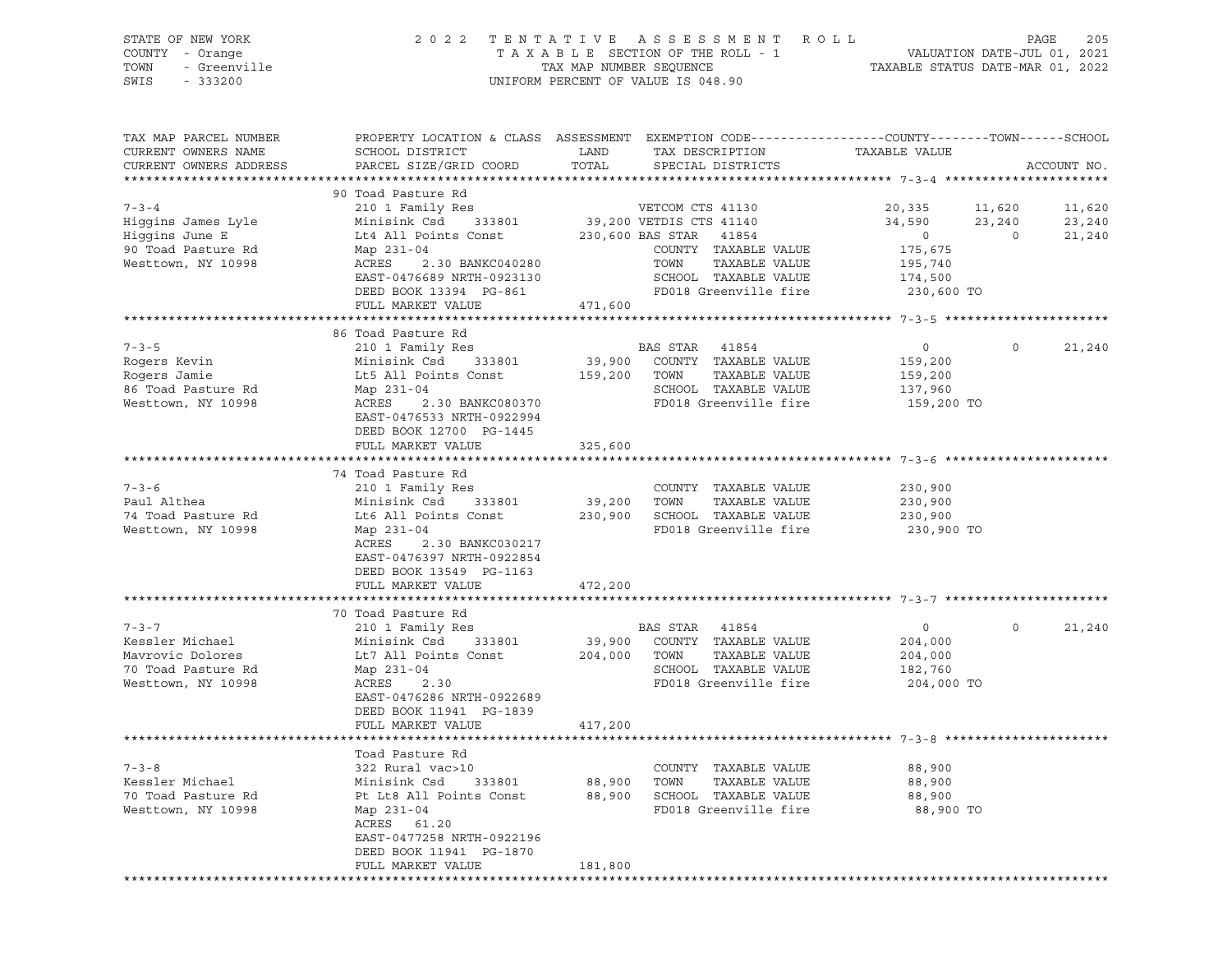#### STATE OF NEW YORK 2 0 2 2 T E N T A T I V E A S S E S S M E N T R O L L PAGE 206 COUNTY - Orange T A X A B L E SECTION OF THE ROLL - 1 VALUATION DATE-JUL 01, 2021 TOWN - Greenville TAX MAP NUMBER SEQUENCE TAXABLE STATUS DATE-MAR 01, 2022<br>TAXABLE STATUS DATE-MAR 01, 2022<br>SWIS - 333200 UNIFORM PERCENT OF VALUE IS 048.90

TAX MAP PARCEL NUMBER PROPERTY LOCATION & CLASS ASSESSMENT EXEMPTION CODE------------------COUNTY--------TOWN------SCHOOL CURRENT OWNERS NAME SCHOOL DISTRICT TAX DESCRIPTION TAXABLE VALUE CURRENT OWNERS ADDRESS PARCEL SIZE/GRID COORD TOTAL SPECIAL DISTRICTS ACCOUNT NO. \*\*\*\*\*\*\*\*\*\*\*\*\*\*\*\*\*\*\*\*\*\*\*\*\*\*\*\*\*\*\*\*\*\*\*\*\*\*\*\*\*\*\*\*\*\*\*\*\*\*\*\*\*\*\*\*\*\*\*\*\*\*\*\*\*\*\*\*\*\*\*\*\*\*\*\*\*\*\*\*\*\*\*\*\*\*\*\*\*\*\*\*\*\*\*\*\*\*\*\*\*\*\* 8-1-1.1 \*\*\*\*\*\*\*\*\*\*\*\*\*\*\*\*\*\*\*\*

|                       | Lookout Dr                    |         |                       |            |
|-----------------------|-------------------------------|---------|-----------------------|------------|
| $8 - 1 - 1.1$         | 314 Rural vac<10              |         | COUNTY TAXABLE VALUE  | 33,600     |
| Stack Mervi Helena    | Minisink Csd<br>333801        | 33,600  | TOWN<br>TAXABLE VALUE | 33,600     |
| PO Box 703            | 7.30<br>ACRES                 | 33,600  | SCHOOL TAXABLE VALUE  | 33,600     |
| Howells, NY 10932     | EAST-0459783 NRTH-0925805     |         | FD018 Greenville fire | 33,600 TO  |
|                       | DEED BOOK 12248 PG-76         |         |                       |            |
|                       | FULL MARKET VALUE             | 68,700  |                       |            |
|                       |                               |         |                       |            |
|                       | 44 Lookout Dr                 |         |                       |            |
| $8 - 1 - 1.2$         | 240 Rural res                 |         | COUNTY TAXABLE VALUE  | 403,400    |
| Doolittle Joshua      | Minisink Csd 333801           | 55,100  | TOWN<br>TAXABLE VALUE | 403,400    |
| 44 Lookout Dr         | ACRES 16.70                   | 403,400 | SCHOOL TAXABLE VALUE  | 403,400    |
| Port Jervis, NY 12771 | EAST-0460081 NRTH-0926149     |         | FD018 Greenville fire | 403,400 TO |
|                       | DEED BOOK 15144 PG-1672       |         |                       |            |
|                       | FULL MARKET VALUE             | 824,900 |                       |            |
|                       |                               |         |                       |            |
|                       | Raymond Dr                    |         |                       |            |
| $8 - 1 - 2.1$         | 311 Res vac land              |         | COUNTY TAXABLE VALUE  | 700        |
| Stritmater Michael    | 333801<br>Minisink Csd        | 700     | TOWN<br>TAXABLE VALUE | 700        |
| Stritmater Susan      | FRNT 75.00 DPTH 125.00        | 700     | SCHOOL TAXABLE VALUE  | 700        |
| 47 Raymond Dr         | EAST-0457493 NRTH-0926938     |         | FD018 Greenville fire | 700 TO     |
| Port Jervis, NY 12771 | DEED BOOK 3498 PG-97          |         |                       |            |
|                       | FULL MARKET VALUE             | 1,400   |                       |            |
|                       |                               |         |                       |            |
|                       | 660 US Hwy 6                  |         |                       |            |
| $8 - 1 - 3$           | 210 1 Family Res              |         | COUNTY TAXABLE VALUE  | 68,000     |
| OandC Realty Inc      | 333801 18,700<br>Minisink Csd |         | TOWN<br>TAXABLE VALUE | 68,000     |
| 660 US Hwy 6          | FRNT 334.30 DPTH 122.80       | 68,000  | SCHOOL TAXABLE VALUE  | 68,000     |
| Port Jervis, NY 12771 | EAST-0456427 NRTH-0926054     |         | FD018 Greenville fire | 68,000 TO  |
|                       | DEED BOOK 15101 PG-1692       |         |                       |            |
|                       | FULL MARKET VALUE             | 139,100 |                       |            |
|                       |                               |         |                       |            |
|                       | US Hwy 6                      |         |                       |            |
| $8 - 1 - 4.21$        | 314 Rural vac<10              |         | COUNTY TAXABLE VALUE  | 24,000     |
| Karvellas Steven J    | 333801<br>Minisink Csd        | 24,000  | TOWN<br>TAXABLE VALUE | 24,000     |
| 96 Team USA Way       | Lt 1 Falcon Ridge Est Map     | 24,000  | SCHOOL TAXABLE VALUE  | 24,000     |
| Port Jervis, NY 12771 | 9509                          |         | FD018 Greenville fire | 24,000 TO  |
|                       | ACRES<br>2.40                 |         |                       |            |
|                       | EAST-0455299 NRTH-0926556     |         |                       |            |
|                       | DEED BOOK 5783 PG-326         |         |                       |            |
|                       | FULL MARKET VALUE             | 49,100  |                       |            |
|                       |                               |         |                       |            |
|                       |                               |         |                       |            |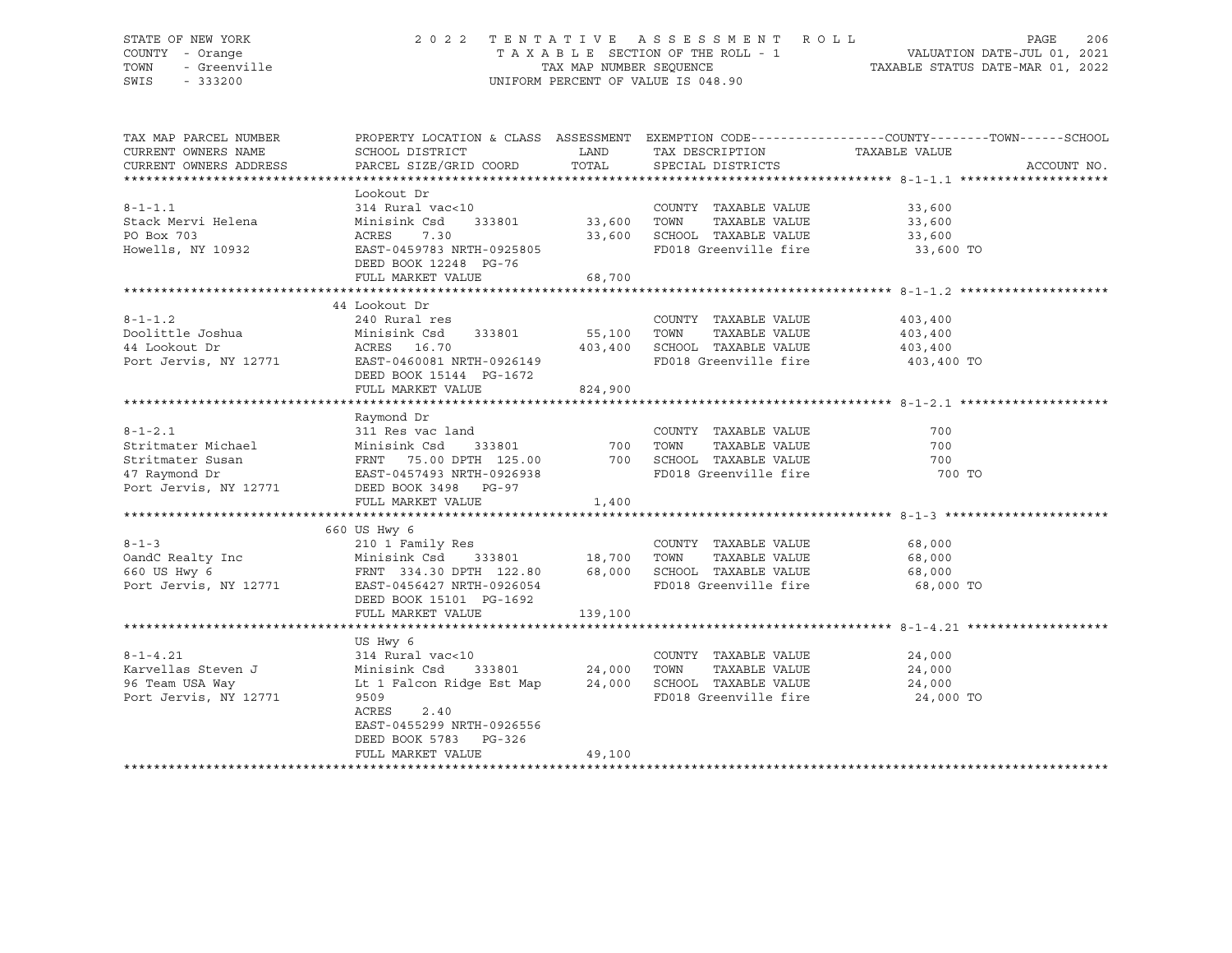| STATE OF NEW YORK<br>COUNTY - Orange<br>TOWN<br>- Greenville | 2 0 2 2                                                                                          | TAX MAP NUMBER SEQUENCE | TENTATIVE ASSESSMENT<br>R O L L<br>TAXABLE SECTION OF THE ROLL - 1 |                                  | 207<br>PAGE<br>VALUATION DATE-JUL 01, 2021 |
|--------------------------------------------------------------|--------------------------------------------------------------------------------------------------|-------------------------|--------------------------------------------------------------------|----------------------------------|--------------------------------------------|
| SWIS<br>$-333200$                                            |                                                                                                  |                         | UNIFORM PERCENT OF VALUE IS 048.90                                 | TAXABLE STATUS DATE-MAR 01, 2022 |                                            |
| TAX MAP PARCEL NUMBER                                        | PROPERTY LOCATION & CLASS ASSESSMENT EXEMPTION CODE----------------COUNTY-------TOWN------SCHOOL |                         |                                                                    |                                  |                                            |
| CURRENT OWNERS NAME                                          | SCHOOL DISTRICT                                                                                  | LAND                    | TAX DESCRIPTION                                                    | TAXABLE VALUE                    |                                            |
| CURRENT OWNERS ADDRESS                                       | PARCEL SIZE/GRID COORD                                                                           | TOTAL                   | SPECIAL DISTRICTS                                                  |                                  | ACCOUNT NO.                                |
|                                                              | US Hwy 6                                                                                         |                         |                                                                    |                                  |                                            |
| $8 - 1 - 4.22$                                               | 314 Rural vac<10                                                                                 |                         | COUNTY TAXABLE VALUE                                               | 12,000                           |                                            |
| Karvellas Steven J                                           | Minisink Csd<br>333801                                                                           | 12,000 TOWN             | TAXABLE VALUE                                                      | 12,000                           |                                            |
| 96 Team USA Way                                              | Lt 2 Falcon Ridge Est Map                                                                        |                         | 12,000 SCHOOL TAXABLE VALUE                                        | 12,000                           |                                            |
| Port Jervis, NY 12771                                        | 9509<br>ACRES<br>2.40                                                                            |                         | FD018 Greenville fire                                              | 12,000 TO                        |                                            |
|                                                              | EAST-0455302 NRTH-0926826<br>DEED BOOK 5783 PG-326                                               |                         |                                                                    |                                  |                                            |
|                                                              | FULL MARKET VALUE                                                                                | 24,500                  |                                                                    |                                  |                                            |
|                                                              |                                                                                                  |                         |                                                                    |                                  |                                            |
|                                                              | US Hwy 6                                                                                         |                         |                                                                    |                                  |                                            |
| $8 - 1 - 4.23$<br>Karvellas Steven J                         | 314 Rural vac<10<br>Minisink Csd<br>333801                                                       | 12,000                  | COUNTY TAXABLE VALUE<br>TOWN<br>TAXABLE VALUE                      | 12,000                           |                                            |
| 96 Team USA Way                                              | Lt 3 Falcon Ridge Est Map                                                                        |                         | 12,000 SCHOOL TAXABLE VALUE                                        | 12,000<br>12,000                 |                                            |
| Port Jervis, NY 12771                                        | 9509                                                                                             |                         | FD018 Greenville fire                                              | 12,000 TO                        |                                            |
|                                                              | ACRES<br>2.40<br>EAST-0454996 NRTH-0926997<br>DEED BOOK 5783 PG-326                              |                         |                                                                    |                                  |                                            |
|                                                              | FULL MARKET VALUE                                                                                | 24,500                  |                                                                    |                                  |                                            |
|                                                              |                                                                                                  |                         |                                                                    |                                  |                                            |
| $8 - 1 - 4.24$                                               | US Hwy 6<br>314 Rural vac<10                                                                     |                         | COUNTY TAXABLE VALUE                                               | 17,000                           |                                            |
| Karvellas Steven J                                           | Minisink Csd<br>333801                                                                           | 17,000 TOWN             | TAXABLE VALUE                                                      | 17,000                           |                                            |
| 96 Team USA Way                                              | Lt 4 Falcon Ridge Est Map                                                                        |                         | 17,000 SCHOOL TAXABLE VALUE                                        | 17,000                           |                                            |
| Port Jervis, NY 12771                                        | 9509                                                                                             |                         | FD018 Greenville fire                                              | 17,000 TO                        |                                            |
|                                                              | ACRES<br>5.60                                                                                    |                         |                                                                    |                                  |                                            |
|                                                              | EAST-0454672 NRTH-0927071                                                                        |                         |                                                                    |                                  |                                            |
|                                                              | DEED BOOK 5783 PG-326<br>FULL MARKET VALUE                                                       | 34,800                  |                                                                    |                                  |                                            |
|                                                              |                                                                                                  |                         |                                                                    |                                  |                                            |
|                                                              | US Hwy 6                                                                                         |                         |                                                                    |                                  |                                            |
| $8 - 1 - 4.25$                                               | 314 Rural vac<10                                                                                 |                         | COUNTY TAXABLE VALUE                                               | 17,000                           |                                            |
| Karvellas Steven J                                           | Minisink Csd<br>333801                                                                           | 17,000                  | TOWN<br>TAXABLE VALUE                                              | 17,000                           |                                            |
| 96 Team USA Way                                              | Lt 5 Falco Ridge Est Map                                                                         |                         | 17,000 SCHOOL TAXABLE VALUE                                        | 17,000                           |                                            |
| Port Jervis, NY 12771                                        | 9509<br>ACRES                                                                                    |                         | FD018 Greenville fire                                              | 17,000 TO                        |                                            |
|                                                              | 5.80<br>EAST-0454587 NRTH-0926699                                                                |                         |                                                                    |                                  |                                            |
|                                                              | DEED BOOK 5783<br>PG-326                                                                         |                         |                                                                    |                                  |                                            |
|                                                              | FULL MARKET VALUE                                                                                | 34,800                  |                                                                    |                                  |                                            |
|                                                              |                                                                                                  |                         |                                                                    |                                  |                                            |
|                                                              | US Hwy 6                                                                                         |                         |                                                                    |                                  |                                            |
| $8 - 1 - 4.26$<br>Karvellas Steven J                         | 314 Rural vac<10<br>333801                                                                       |                         | COUNTY TAXABLE VALUE                                               | 15,000                           |                                            |
| 96 Team USA Way                                              | Minisink Csd<br>Lt 6 Falcon Ridge Est Map                                                        | 15,000<br>15,000        | TOWN<br>TAXABLE VALUE<br>SCHOOL TAXABLE VALUE                      | 15,000<br>15,000                 |                                            |
| Port Jervis, NY 12771                                        | 9509                                                                                             |                         | FD018 Greenville fire                                              | 15,000 TO                        |                                            |
|                                                              | ACRES<br>3.00                                                                                    |                         |                                                                    |                                  |                                            |
|                                                              | EAST-0454867 NRTH-0926467                                                                        |                         |                                                                    |                                  |                                            |
|                                                              | DEED BOOK 5783<br>PG-326                                                                         |                         |                                                                    |                                  |                                            |
|                                                              | FULL MARKET VALUE                                                                                | 30,700                  |                                                                    |                                  |                                            |
|                                                              |                                                                                                  |                         |                                                                    |                                  |                                            |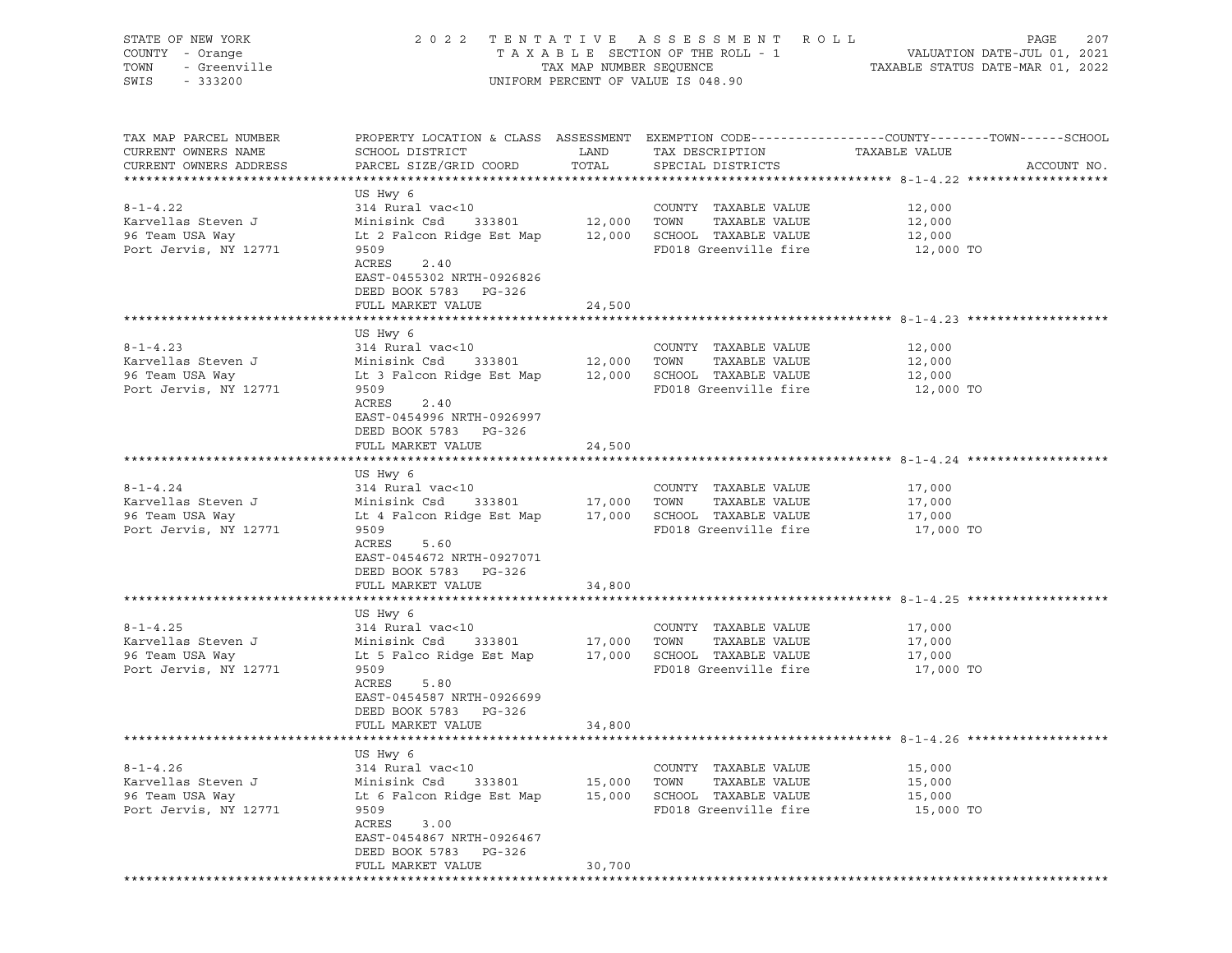| STATE OF NEW YORK                                          |                                                                                                                                                                         |                                    |                                           |                                             |                               |                   |             |
|------------------------------------------------------------|-------------------------------------------------------------------------------------------------------------------------------------------------------------------------|------------------------------------|-------------------------------------------|---------------------------------------------|-------------------------------|-------------------|-------------|
| COUNTY - Orange                                            | PAGE 208 7 ENTATIVE ASSESSMENT ROLL PAGE 208<br>TAXABLE SECTION OF THE ROLL - 1 VALUATION DATE-JUL 01, 2021<br>TAX MAP NUMBER SEQUENCE TAXABLE STATUS DATE-MAR 01, 2022 |                                    |                                           |                                             |                               |                   |             |
| TOWN                                                       |                                                                                                                                                                         |                                    |                                           |                                             |                               |                   |             |
| OF NEW TOWN<br>Y - Orange<br>- Greenville<br>20000<br>SWIS |                                                                                                                                                                         | UNIFORM PERCENT OF VALUE IS 048.90 |                                           |                                             |                               |                   |             |
|                                                            |                                                                                                                                                                         |                                    |                                           |                                             |                               |                   |             |
|                                                            |                                                                                                                                                                         |                                    |                                           |                                             |                               |                   |             |
|                                                            |                                                                                                                                                                         |                                    |                                           |                                             |                               |                   |             |
| TAX MAP PARCEL NUMBER                                      | PROPERTY LOCATION & CLASS ASSESSMENT EXEMPTION CODE---------------COUNTY-------TOWN------SCHOOL                                                                         |                                    |                                           |                                             |                               |                   |             |
| CURRENT OWNERS NAME                                        | SCHOOL DISTRICT                                                                                                                                                         | LAND                               |                                           |                                             | TAX DESCRIPTION TAXABLE VALUE |                   |             |
| CURRENT OWNERS ADDRESS                                     | PARCEL SIZE/GRID COORD                                                                                                                                                  | TOTAL                              |                                           | SPECIAL DISTRICTS                           |                               |                   | ACCOUNT NO. |
|                                                            |                                                                                                                                                                         |                                    |                                           |                                             |                               |                   |             |
|                                                            | US Hwy 6                                                                                                                                                                |                                    |                                           |                                             |                               |                   |             |
| $8 - 1 - 4.27$                                             |                                                                                                                                                                         |                                    |                                           |                                             | 25,400                        |                   |             |
| Karvellas Steven J                                         |                                                                                                                                                                         |                                    |                                           |                                             | 25,400                        |                   |             |
| 96 Team USA Way                                            | Pt Lt7 Falcon Ridge Est 25,400 SCHOOL TAXABLE VALUE                                                                                                                     |                                    |                                           |                                             | 25,400                        |                   |             |
| Port Jervis, NY 12771                                      | 9509                                                                                                                                                                    |                                    |                                           | FD018 Greenville fire                       | 25,400 TO                     |                   |             |
|                                                            | Part In Town Of Deerpark                                                                                                                                                |                                    |                                           |                                             |                               |                   |             |
|                                                            | ACRES 25.60                                                                                                                                                             |                                    |                                           |                                             |                               |                   |             |
|                                                            | EAST-0454150 NRTH-0927270                                                                                                                                               |                                    |                                           |                                             |                               |                   |             |
|                                                            | DEED BOOK 5783 PG-326                                                                                                                                                   |                                    |                                           |                                             |                               |                   |             |
|                                                            | FULL MARKET VALUE                                                                                                                                                       | 51,900                             |                                           |                                             |                               |                   |             |
|                                                            |                                                                                                                                                                         |                                    |                                           |                                             |                               |                   |             |
|                                                            | US Hwy 6                                                                                                                                                                |                                    |                                           |                                             |                               |                   |             |
| $8 - 1 - 4.28$                                             | 692 Road/str/hwy                                                                                                                                                        |                                    |                                           | COUNTY TAXABLE VALUE                        | 400                           |                   |             |
| Karvellas Steven J                                         |                                                                                                                                                                         |                                    |                                           |                                             | 400                           |                   |             |
| 96 Team USA Way                                            | Minisink Csd 333801 400 TOWN TAXABLE VALUE<br>Proposed Rd Map 9509 400 SCROOL TAXABLE VALUE                                                                             |                                    |                                           |                                             | 400                           |                   |             |
| Port Jervis, NY 12771                                      | ACRES 1.40                                                                                                                                                              |                                    |                                           | FD018 Greenville fire                       | 400 TO                        |                   |             |
|                                                            | EAST-0455357 NRTH-0926704                                                                                                                                               |                                    |                                           |                                             |                               |                   |             |
|                                                            | DEED BOOK 5783 PG-326                                                                                                                                                   |                                    |                                           |                                             |                               |                   |             |
|                                                            | FULL MARKET VALUE                                                                                                                                                       | 800                                |                                           |                                             |                               |                   |             |
|                                                            |                                                                                                                                                                         |                                    |                                           |                                             |                               |                   |             |
|                                                            | 612 US Hwy 6                                                                                                                                                            |                                    |                                           |                                             |                               |                   |             |
|                                                            |                                                                                                                                                                         |                                    |                                           | COUNTY TAXABLE VALUE                        | 146,000                       |                   |             |
|                                                            |                                                                                                                                                                         |                                    |                                           |                                             | 146,000                       |                   |             |
|                                                            |                                                                                                                                                                         |                                    |                                           |                                             | 146,000                       |                   |             |
| Port Jervis, NY 12771                                      | <b>ACRES</b><br>3.40 BANKC080496                                                                                                                                        |                                    |                                           | FD018 Greenville fire                       | 146,000 TO                    |                   |             |
|                                                            | EAST-0455340 NRTH-0926099                                                                                                                                               |                                    |                                           |                                             |                               |                   |             |
|                                                            | DEED BOOK 14064 PG-1630                                                                                                                                                 |                                    |                                           |                                             |                               |                   |             |
|                                                            |                                                                                                                                                                         |                                    |                                           |                                             |                               |                   |             |
|                                                            | FULL MARKET VALUE                                                                                                                                                       | 298,600                            |                                           |                                             |                               |                   |             |
|                                                            |                                                                                                                                                                         |                                    |                                           |                                             |                               |                   |             |
|                                                            | 55 Firehouse Rd<br>210 1 Family Res                                                                                                                                     |                                    |                                           |                                             |                               |                   |             |
| $8 - 1 - 7$                                                |                                                                                                                                                                         |                                    | BAS STAR 41854                            |                                             | $\overline{0}$                | $0 \qquad \qquad$ | 21,240      |
| Sullivan Vicki Lynn                                        | Minisink Csd 333801                                                                                                                                                     |                                    |                                           | 25,300 COUNTY TAXABLE VALUE                 | 146,200                       |                   |             |
| Sullivan James R<br>55 Firehouse Rd                        | FRNT 203.00 DPTH 285.00 146,200 TOWN TAXABLE VALUE<br>BANKC061339 SCHOOL TAXABLE VALUE<br>EAST-0460282 NRTH-0925185 FD018 Greenville fire                               |                                    |                                           |                                             | 146,200                       |                   |             |
|                                                            |                                                                                                                                                                         |                                    |                                           |                                             | 124,960                       |                   |             |
| Port Jervis, NY 12771                                      |                                                                                                                                                                         |                                    |                                           |                                             | 146,200 TO                    |                   |             |
|                                                            | DEED BOOK 12664 PG-501                                                                                                                                                  |                                    |                                           |                                             |                               |                   |             |
|                                                            | FULL MARKET VALUE                                                                                                                                                       | 299,000                            |                                           |                                             |                               |                   |             |
|                                                            |                                                                                                                                                                         |                                    |                                           |                                             |                               |                   |             |
|                                                            | 43 Firehouse Rd                                                                                                                                                         |                                    |                                           | 99 PCT OF VALUE USED FOR EXEMPTION PURPOSES |                               |                   |             |
| $8 - 1 - 8.2$                                              | 210 1 Family Res                                                                                                                                                        |                                    | VETWAR CTS 41120<br>29,400 ENH STAR 41834 | VETWAR CTS 41120                            | 12,201                        |                   | 6,972 6,972 |
|                                                            |                                                                                                                                                                         |                                    |                                           |                                             | $\overline{0}$                | $0 \t 53,020$     |             |
|                                                            |                                                                                                                                                                         |                                    |                                           |                                             | 81,099                        |                   |             |
| Walker William R<br>Walker Anna P<br>43 Firehouse Rd       |                                                                                                                                                                         |                                    |                                           |                                             | 86,328                        |                   |             |
| Port Jervis, NY 12771                                      |                                                                                                                                                                         |                                    |                                           |                                             | 33,308                        |                   |             |
|                                                            |                                                                                                                                                                         |                                    |                                           |                                             | 93,300 TO                     |                   |             |
|                                                            |                                                                                                                                                                         |                                    |                                           |                                             |                               |                   |             |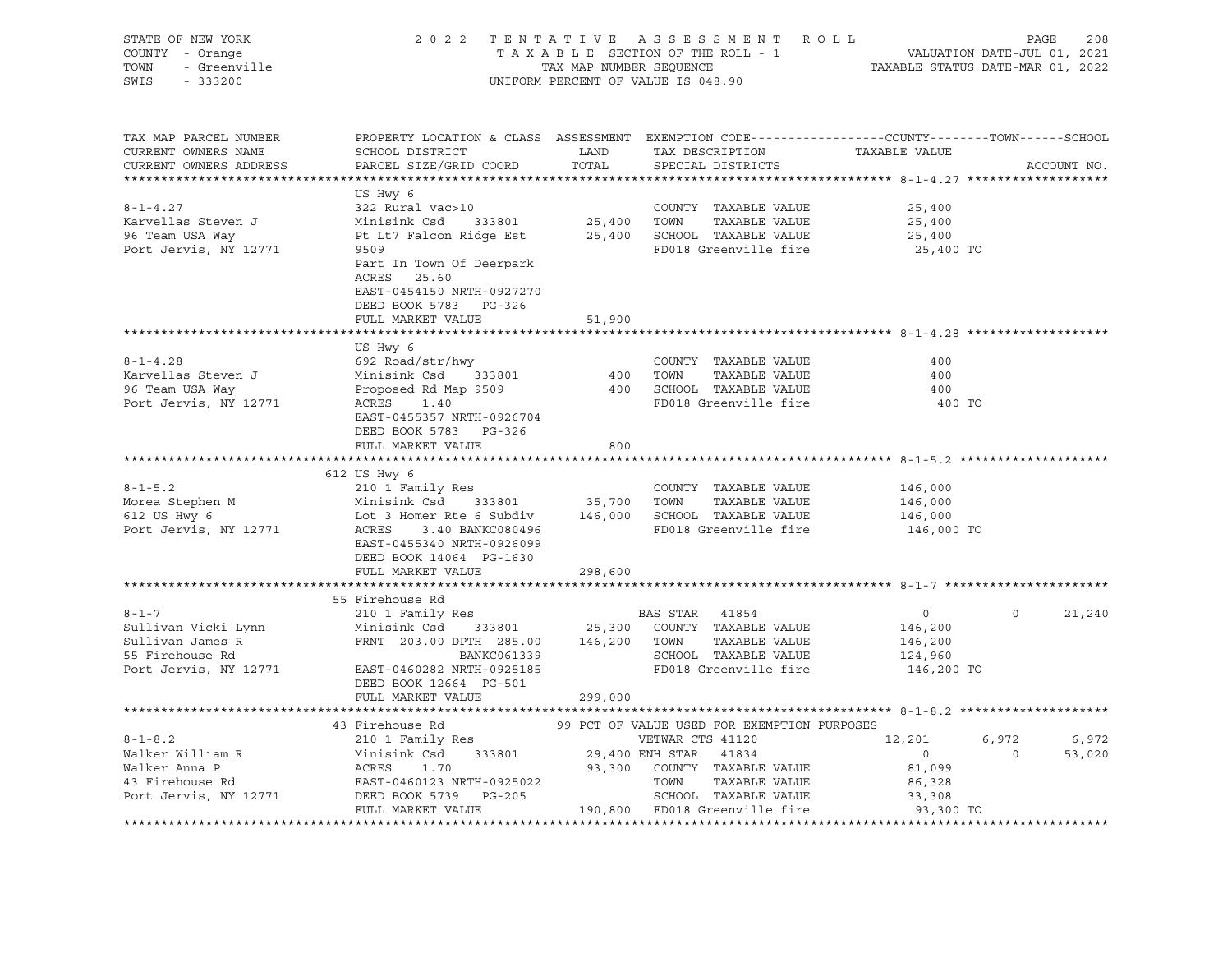| STATE OF NEW YORK<br>COUNTY - Orange<br>TOWN<br>- Greenville<br>SWIS<br>$-333200$                    | 2 0 2 2                                                                                                                                                                                               | TAX MAP NUMBER SEQUENCE             | TENTATIVE ASSESSMENT ROLL<br>TAXABLE SECTION OF THE ROLL - 1<br>UNIFORM PERCENT OF VALUE IS 048.90                              | PAGE<br>VALUATION DATE-JUL 01, 2021<br>TAXABLE STATUS DATE-MAR 01, 2022                                         | 209         |
|------------------------------------------------------------------------------------------------------|-------------------------------------------------------------------------------------------------------------------------------------------------------------------------------------------------------|-------------------------------------|---------------------------------------------------------------------------------------------------------------------------------|-----------------------------------------------------------------------------------------------------------------|-------------|
| TAX MAP PARCEL NUMBER<br>CURRENT OWNERS NAME<br>CURRENT OWNERS ADDRESS                               | SCHOOL DISTRICT<br>PARCEL SIZE/GRID COORD                                                                                                                                                             | LAND<br>TOTAL                       | TAX DESCRIPTION<br>SPECIAL DISTRICTS                                                                                            | PROPERTY LOCATION & CLASS ASSESSMENT EXEMPTION CODE---------------COUNTY-------TOWN-----SCHOOL<br>TAXABLE VALUE | ACCOUNT NO. |
|                                                                                                      | 31 Firehouse Rd                                                                                                                                                                                       |                                     |                                                                                                                                 |                                                                                                                 |             |
| $8 - 1 - 9$<br>Ehrqott Lisa<br>31 Firehouse Rd<br>Port Jervis, NY 12771                              | 210 1 Family Res<br>Minisink Csd<br>333801<br>FRNT 48.00 DPTH 192.00<br>BANK<br>$-L$<br>EAST-0459995 NRTH-0924754<br>DEED BOOK 4523 PG-240                                                            | 4,700                               | COUNTY TAXABLE VALUE<br>TOWN<br>TAXABLE VALUE<br>72,300 SCHOOL TAXABLE VALUE<br>FD018 Greenville fire                           | 72,300<br>72,300<br>72,300<br>72,300 TO                                                                         |             |
|                                                                                                      | FULL MARKET VALUE                                                                                                                                                                                     | 147,900                             |                                                                                                                                 |                                                                                                                 |             |
|                                                                                                      |                                                                                                                                                                                                       |                                     |                                                                                                                                 |                                                                                                                 |             |
| $8 - 1 - 10$<br>Mansueto Redento A<br>Mansueto Lucille A<br>25 Firehouse Rd<br>Port Jervis, NY 12771 | 25 Firehouse Rd<br>210 1 Family Res<br>Minisink Csd<br>FRNT 85.00 DPTH 170.00 86,400 SCHOOL TAXABLE VALUE<br>FRNT 85.00 21.11<br>EAST-0459974 NRTH-0924655<br>Case 2000 PG-00132<br>FULL MARKET VALUE | 333801 13,300<br>176,700            | COUNTY TAXABLE VALUE<br>TOWN<br>TAXABLE VALUE<br>FD018 Greenville fire                                                          | 86,400<br>86,400<br>86,400<br>86,400 TO                                                                         |             |
|                                                                                                      |                                                                                                                                                                                                       |                                     |                                                                                                                                 |                                                                                                                 |             |
| $8 - 1 - 11$<br>Mortenson Thomas P<br>Mortenson Janice<br>21 Firehouse Rd<br>Port Jervis, NY 12771   | 21 Firehouse Rd<br>210 1 Family Res<br>Minisink Csd<br>333801<br>Minisi<br>ACRES<br>FASE<br>4.00<br>EAST-0459734 NRTH-0924715<br>DEED BOOK 2103 PG-00330<br>FULL MARKET VALUE                         | 209,400                             | ENH STAR 41834<br>38,500 COUNTY TAXABLE VALUE<br>102,400 TOWN<br>TAXABLE VALUE<br>SCHOOL TAXABLE VALUE<br>FD018 Greenville fire | $\Omega$<br>$\overline{0}$<br>102,400<br>102,400<br>49,380<br>102,400 TO                                        | 53,020      |
|                                                                                                      |                                                                                                                                                                                                       |                                     |                                                                                                                                 |                                                                                                                 |             |
| $8 - 1 - 12$<br>Gowans David R<br>50 Firehouse Rd<br>Port Jervis, NY 12771                           | 50 Firehouse Rd<br>210 1 Family Res<br>Minisink Csd<br>ACRES<br>1.60 BANKC190288<br>EAST-0460546 NRTH-0925043<br>DEED BOOK 13683 PG-1023<br>FULL MARKET VALUE                                         | 333801 28,800<br>170,400<br>348,500 | COUNTY TAXABLE VALUE<br>TOWN<br>TAXABLE VALUE<br>SCHOOL TAXABLE VALUE<br>FD018 Greenville fire                                  | 170,400<br>170,400<br>170,400<br>170,400 TO                                                                     |             |
|                                                                                                      |                                                                                                                                                                                                       |                                     |                                                                                                                                 |                                                                                                                 |             |
| $8 - 1 - 13.1$<br>Jixiang Props LLC<br>461 Guymard Tpke<br>Middletown, NY 10940                      | 34 Firehouse Rd<br>210 1 Family Res<br>Minisink Csd<br>333801<br>FRNT 125.00 DPTH 175.00<br>EAST-0460250 NRTH-0924641<br>DEED BOOK 14318 PG-1613<br>FULL MARKET VALUE                                 | 20,800<br>116,500<br>238,200        | COUNTY TAXABLE VALUE<br>TAXABLE VALUE<br>TOWN<br>SCHOOL TAXABLE VALUE<br>FD018 Greenville fire                                  | 116,500<br>116,500<br>116,500<br>116,500 TO                                                                     |             |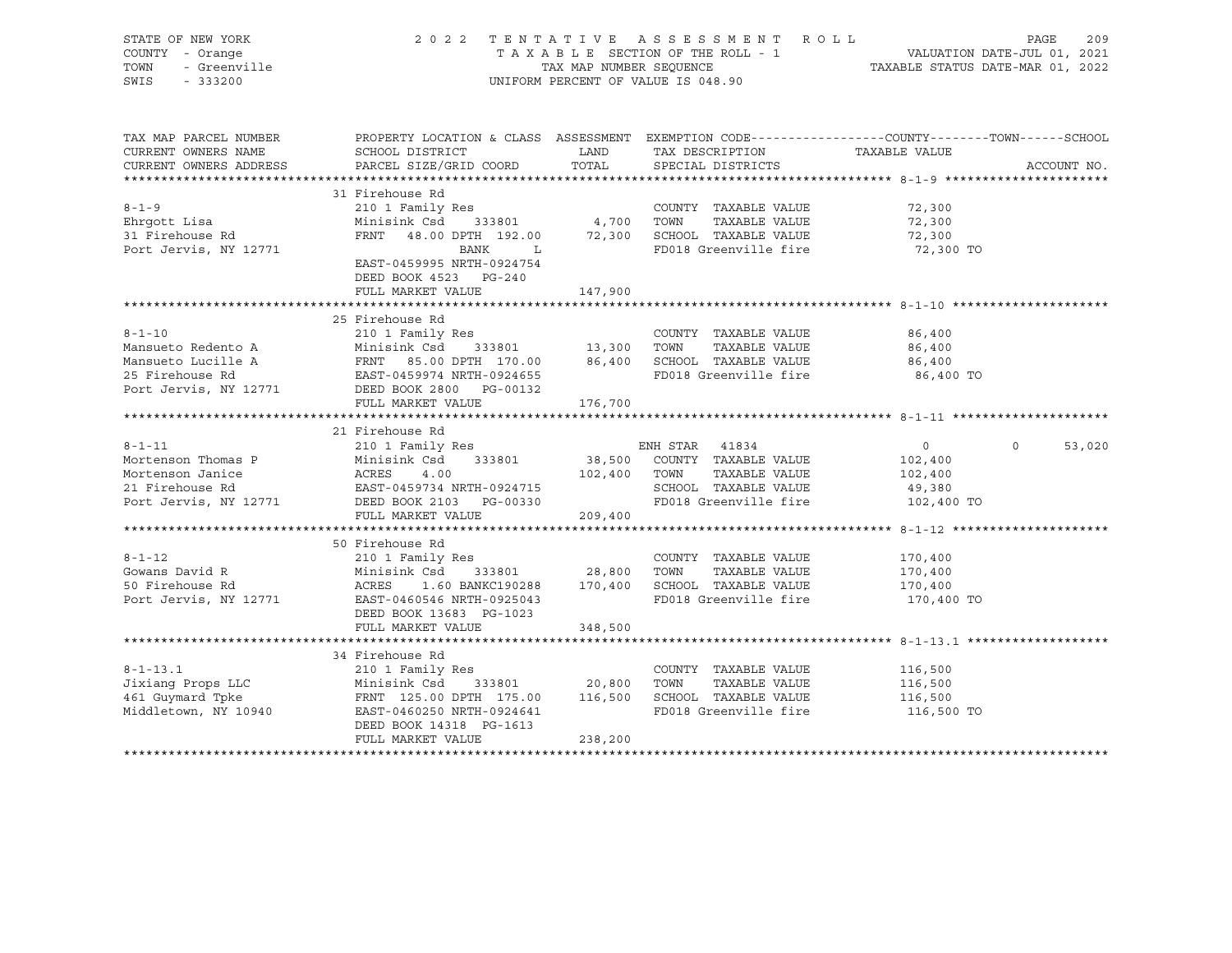## STATE OF NEW YORK 2 0 2 2 T E N T A T I V E A S S E S S M E N T R O L L PAGE 210 COUNTY - Orange T A X A B L E SECTION OF THE ROLL - 1 VALUATION DATE-JUL 01, 2021 TRIE OF NEW YORK A SERISM ENGLE THE NOT A SUBSERIES OF NEW YORK PAGE 210<br>
TAX A B L E SECTION OF THE ROLL - 1 WALUATION DATE-JUL 01, 2021<br>
TOWN - Greenville TAX MAP NUMBER SEQUENCE TAXABLE STATUS DATE-MAR 01, 2022<br>
SWIS - UNIFORM PERCENT OF VALUE IS 048.90

TAX MAP PARCEL NUMBER PROPERTY LOCATION & CLASS ASSESSMENT EXEMPTION CODE------------------COUNTY--------TOWN------SCHOOL CURRENT OWNERS NAME SCHOOL DISTRICT LAND TAX DESCRIPTION TAXABLE VALUE CURRENT OWNERS ADDRESS PARCEL SIZE/GRID COORD TOTAL SPECIAL DISTRICTS ACCOUNT NO. \*\*\*\*\*\*\*\*\*\*\*\*\*\*\*\*\*\*\*\*\*\*\*\*\*\*\*\*\*\*\*\*\*\*\*\*\*\*\*\*\*\*\*\*\*\*\*\*\*\*\*\*\*\*\*\*\*\*\*\*\*\*\*\*\*\*\*\*\*\*\*\*\*\*\*\*\*\*\*\*\*\*\*\*\*\*\*\*\*\*\*\*\*\*\*\*\*\*\*\*\*\*\* 8-1-14 \*\*\*\*\*\*\*\*\*\*\*\*\*\*\*\*\*\*\*\*\* 26 Firehouse Rd 8-1-14 210 1 Family Res CW\_15\_VET/ 41160 6,972 5,229 6,972 Elston George Minisink Csd 333801 22,700 ENH STAR 41834 0 0 53,020 Elston Patricia FRNT 150.00 DPTH 165.00 93,500 COUNTY TAXABLE VALUE 86,528 26 Firehouse Rd EAST-0460208 NRTH-0924621 TOWN TAXABLE VALUE 88,271 Port Jervis, NY 12771 DEED BOOK 1660 PG-00685 SCHOOL TAXABLE VALUE 33,508 FULL MARKET VALUE 191,200 FD018 Greenville fire 93,500 TO \*\*\*\*\*\*\*\*\*\*\*\*\*\*\*\*\*\*\*\*\*\*\*\*\*\*\*\*\*\*\*\*\*\*\*\*\*\*\*\*\*\*\*\*\*\*\*\*\*\*\*\*\*\*\*\*\*\*\*\*\*\*\*\*\*\*\*\*\*\*\*\*\*\*\*\*\*\*\*\*\*\*\*\*\*\*\*\*\*\*\*\*\*\*\*\*\*\*\*\*\*\*\* 8-1-15.1 \*\*\*\*\*\*\*\*\*\*\*\*\*\*\*\*\*\*\* 1 & 3 Oban Ln 8-1-15.1 281 Multiple res COUNTY TAXABLE VALUE 131,600 Hayes Martin J Minisink Csd 333801 10,500 TOWN TAXABLE VALUE 131,600 1 Oban Ln FRNT 82.00 DPTH 175.00 131,600 SCHOOL TAXABLE VALUE 131,600 Port Jervis, NY 12771 EAST-0460178 NRTH-0924484 FD018 Greenville fire 131,600 TO DEED BOOK 15124 PG-609 FULL MARKET VALUE 269,100 \*\*\*\*\*\*\*\*\*\*\*\*\*\*\*\*\*\*\*\*\*\*\*\*\*\*\*\*\*\*\*\*\*\*\*\*\*\*\*\*\*\*\*\*\*\*\*\*\*\*\*\*\*\*\*\*\*\*\*\*\*\*\*\*\*\*\*\*\*\*\*\*\*\*\*\*\*\*\*\*\*\*\*\*\*\*\*\*\*\*\*\*\*\*\*\*\*\*\*\*\*\*\* 8-1-16 \*\*\*\*\*\*\*\*\*\*\*\*\*\*\*\*\*\*\*\*\* Firehouse Rd 8-1-16 314 Rural vac<10 COUNTY TAXABLE VALUE 500 Elston George W Minisink Csd 333801 500 TOWN TAXABLE VALUE 500 26 Firehouse Rd FRNT 98.00 DPTH 165.00 500 SCHOOL TAXABLE VALUE 500 Port Jervis, NY 12771 EAST-0460101 NRTH-0924522 FD018 Greenville fire 500 TO DEED BOOK 2973 PG-00156 FULL MARKET VALUE 1,000 \*\*\*\*\*\*\*\*\*\*\*\*\*\*\*\*\*\*\*\*\*\*\*\*\*\*\*\*\*\*\*\*\*\*\*\*\*\*\*\*\*\*\*\*\*\*\*\*\*\*\*\*\*\*\*\*\*\*\*\*\*\*\*\*\*\*\*\*\*\*\*\*\*\*\*\*\*\*\*\*\*\*\*\*\*\*\*\*\*\*\*\*\*\*\*\*\*\*\*\*\*\*\* 8-1-18 \*\*\*\*\*\*\*\*\*\*\*\*\*\*\*\*\*\*\*\*\* 10 Firehouse Rd 8-1-18 323 Vacant rural COUNTY TAXABLE VALUE 2,000 Perry Leah M Perry Roger A Minisink Csd 333801 2,000 TOWN TAXABLE VALUE 2,000 Perry Donald L Steinberg Debra ACRES 1.00 2,000 SCHOOL TAXABLE VALUE 2,000 661 Mountain Rd EAST-0460338 NRTH-0924423 FD018 Greenville fire 2,000 TO Port Jervis, NY 12771 DEED BOOK 13931 PG-1281 FULL MARKET VALUE 4,100 \*\*\*\*\*\*\*\*\*\*\*\*\*\*\*\*\*\*\*\*\*\*\*\*\*\*\*\*\*\*\*\*\*\*\*\*\*\*\*\*\*\*\*\*\*\*\*\*\*\*\*\*\*\*\*\*\*\*\*\*\*\*\*\*\*\*\*\*\*\*\*\*\*\*\*\*\*\*\*\*\*\*\*\*\*\*\*\*\*\*\*\*\*\*\*\*\*\*\*\*\*\*\* 8-1-19 \*\*\*\*\*\*\*\*\*\*\*\*\*\*\*\*\*\*\*\*\* 661 Mountain Rd 8-1-19 210 1 Family Res COUNTY TAXABLE VALUE 112,200 Perry Leah M Minisink Csd 333801 26,900 TOWN TAXABLE VALUE 112,200 324 Founders Ridge Rd FRNT 272.50 DPTH 182.70 112,200 SCHOOL TAXABLE VALUE 112,200 Columbia, SC 29229-7104 EAST-0460563 NRTH-0924462 FD018 Greenville fire 112,200 TO DEED BOOK 14040 PG-477 FULL MARKET VALUE 229,400 \*\*\*\*\*\*\*\*\*\*\*\*\*\*\*\*\*\*\*\*\*\*\*\*\*\*\*\*\*\*\*\*\*\*\*\*\*\*\*\*\*\*\*\*\*\*\*\*\*\*\*\*\*\*\*\*\*\*\*\*\*\*\*\*\*\*\*\*\*\*\*\*\*\*\*\*\*\*\*\*\*\*\*\*\*\*\*\*\*\*\*\*\*\*\*\*\*\*\*\*\*\*\* 8-1-20.2 \*\*\*\*\*\*\*\*\*\*\*\*\*\*\*\*\*\*\* Mountain Rd 8-1-20.2 323 Vacant rural COUNTY TAXABLE VALUE 4,200 Ashraf Mubeen Minisink Csd 333801 4,200 TOWN TAXABLE VALUE 4,200 855 US Hwy 6 FRNT 214.70 DPTH 200.90 4,200 SCHOOL TAXABLE VALUE 4,200 Port Jervis, NY 12771 EAST-0460566 NRTH-0924265 FD018 Greenville fire 4,200 TO DEED BOOK 13720 PG-583 FULL MARKET VALUE 8,600 \*\*\*\*\*\*\*\*\*\*\*\*\*\*\*\*\*\*\*\*\*\*\*\*\*\*\*\*\*\*\*\*\*\*\*\*\*\*\*\*\*\*\*\*\*\*\*\*\*\*\*\*\*\*\*\*\*\*\*\*\*\*\*\*\*\*\*\*\*\*\*\*\*\*\*\*\*\*\*\*\*\*\*\*\*\*\*\*\*\*\*\*\*\*\*\*\*\*\*\*\*\*\*\*\*\*\*\*\*\*\*\*\*\*\*\*\*\*\*\*\*\*\*\*\*\*\*\*\*\*\*\*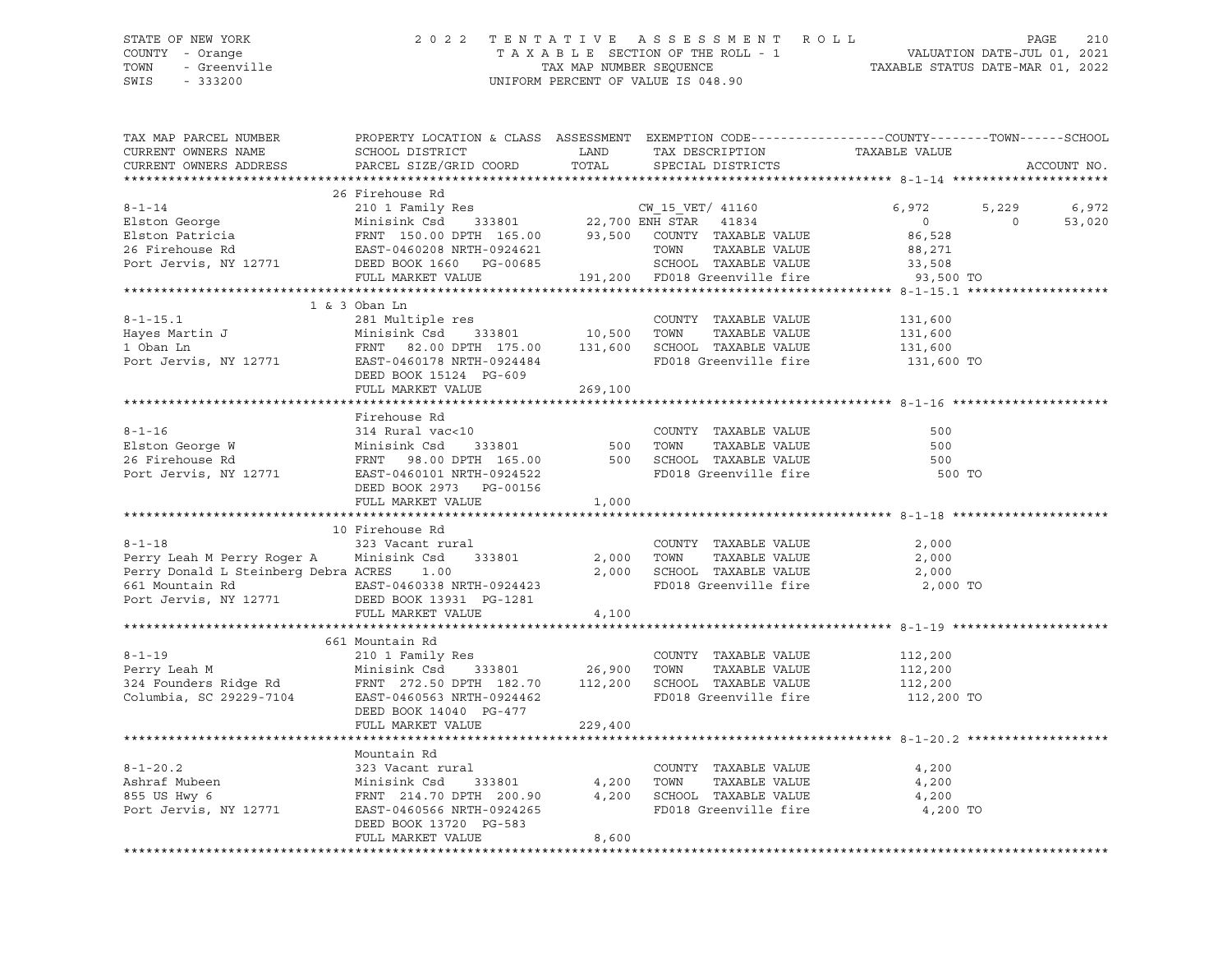| STATE OF NEW YORK<br>COUNTY - Orange<br>TOWN<br>- Greenville<br>SWIS<br>$-333200$ |                                                                                                                                              | TAX MAP NUMBER SEQUENCE | 2022 TENTATIVE ASSESSMENT ROLL<br>TAXABLE SECTION OF THE ROLL - 1<br>UNIFORM PERCENT OF VALUE IS 048.90 | PAGE 211<br>VALUATION DATE-JUL 01, 2021<br>TAXABLE STATUS DATE 100 10000 |                    |
|-----------------------------------------------------------------------------------|----------------------------------------------------------------------------------------------------------------------------------------------|-------------------------|---------------------------------------------------------------------------------------------------------|--------------------------------------------------------------------------|--------------------|
| TAX MAP PARCEL NUMBER<br>CURRENT OWNERS NAME<br>CURRENT OWNERS ADDRESS            | PROPERTY LOCATION & CLASS ASSESSMENT EXEMPTION CODE---------------COUNTY-------TOWN------SCHOOL<br>SCHOOL DISTRICT<br>PARCEL SIZE/GRID COORD | LAND<br>TOTAL           | TAX DESCRIPTION<br>SPECIAL DISTRICTS                                                                    | TAXABLE VALUE                                                            | ACCOUNT NO.        |
|                                                                                   |                                                                                                                                              |                         |                                                                                                         |                                                                          |                    |
|                                                                                   | 8 Firehouse Rd                                                                                                                               |                         |                                                                                                         |                                                                          |                    |
| $8 - 1 - 21.2$                                                                    | 210 1 Family Res                                                                                                                             |                         | COUNTY TAXABLE VALUE                                                                                    | 89,300                                                                   |                    |
| King Robert P Jr                                                                  | Minisink Csd<br>333801                                                                                                                       | 21,000                  | TOWN<br>TAXABLE VALUE                                                                                   | 89,300                                                                   |                    |
| Reynolds Danna M                                                                  | Life Estate To Frances W                                                                                                                     |                         | 89,300 SCHOOL TAXABLE VALUE                                                                             | 89,300                                                                   |                    |
| 8 Firehouse Rd                                                                    | FRNT 121.40 DPTH 131.00                                                                                                                      |                         | FD018 Greenville fire                                                                                   | 89,300 TO                                                                |                    |
| Port Jervis, NY 12771                                                             | BANKN140687<br>EAST-0460441 NRTH-0924319                                                                                                     |                         |                                                                                                         |                                                                          |                    |
|                                                                                   | DEED BOOK 13712 PG-1498                                                                                                                      |                         |                                                                                                         |                                                                          |                    |
|                                                                                   | FULL MARKET VALUE                                                                                                                            | 182,600                 |                                                                                                         |                                                                          |                    |
|                                                                                   |                                                                                                                                              |                         |                                                                                                         |                                                                          |                    |
| $8 - 1 - 22$                                                                      | 855 US Hwy 6<br>484 1 use sm bld                                                                                                             |                         | COUNTY TAXABLE VALUE                                                                                    | 150,000                                                                  |                    |
| Ashraf Mubeen                                                                     |                                                                                                                                              |                         |                                                                                                         | 150,000                                                                  |                    |
| 855 US Hwy 6                                                                      | Minisink Csd 333801 23,000 TOWN TAXABLE VALUE<br>FRNT 145.80 DPTH 59.30 150,000 SCHOOL TAXABLE VALUE                                         |                         |                                                                                                         | 150,000                                                                  |                    |
| Port Jervis, NY 12771                                                             | EAST-0460487 NRTH-0924175                                                                                                                    |                         | FD018 Greenville fire                                                                                   | 150,000 TO                                                               |                    |
|                                                                                   | DEED BOOK 13515 PG-823                                                                                                                       |                         |                                                                                                         |                                                                          |                    |
|                                                                                   | FULL MARKET VALUE                                                                                                                            | 306,700                 |                                                                                                         |                                                                          |                    |
|                                                                                   |                                                                                                                                              |                         |                                                                                                         |                                                                          |                    |
|                                                                                   | 873 US Hwy 6                                                                                                                                 |                         |                                                                                                         |                                                                          |                    |
| $8 - 1 - 23.1$                                                                    | 270 Mfg housing                                                                                                                              |                         | ENH STAR 41834                                                                                          | $\overline{0}$                                                           | $\Omega$<br>53,020 |
| Walker Ronald D                                                                   | Minisink Csd<br>333801                                                                                                                       |                         | 36,900 COUNTY TAXABLE VALUE                                                                             | 89,100                                                                   |                    |
| 873 US Hwy 6                                                                      | ACRES<br>1.90                                                                                                                                |                         | 89,100 TOWN<br>TAXABLE VALUE                                                                            | 89,100                                                                   |                    |
| Port Jervis, NY 12771                                                             | EAST-0461158 NRTH-0924115                                                                                                                    |                         | SCHOOL TAXABLE VALUE                                                                                    | 36,080                                                                   |                    |
|                                                                                   | DEED BOOK 11711 PG-1171                                                                                                                      |                         | FD018 Greenville fire                                                                                   | 89,100 TO                                                                |                    |
|                                                                                   | FULL MARKET VALUE                                                                                                                            | 182,200                 |                                                                                                         |                                                                          |                    |
|                                                                                   |                                                                                                                                              |                         |                                                                                                         |                                                                          |                    |
|                                                                                   | 652 Mountain Rd                                                                                                                              |                         |                                                                                                         |                                                                          |                    |
| $8 - 1 - 23.2$                                                                    | 210 1 Family Res                                                                                                                             |                         | COUNTY TAXABLE VALUE<br>TOWN<br>TAXABLE VALUE                                                           | 108,900                                                                  |                    |
| Hufcut Christopher J<br>Walker-Hufcut Dinah L                                     | Minisink Csd 333801<br>ACRES<br>4.30 BANKC030614                                                                                             | 43,800                  | 108,900 SCHOOL TAXABLE VALUE                                                                            | 108,900<br>108,900                                                       |                    |
| 652 Mountain Rd                                                                   | EAST-0460953 NRTH-0924265                                                                                                                    |                         | FD018 Greenville fire                                                                                   | 108,900 TO                                                               |                    |
| Port Jervis, NY 12771                                                             | DEED BOOK 11329 PG-93                                                                                                                        |                         |                                                                                                         |                                                                          |                    |
|                                                                                   | FULL MARKET VALUE                                                                                                                            | 222,700                 |                                                                                                         |                                                                          |                    |
|                                                                                   |                                                                                                                                              |                         |                                                                                                         |                                                                          |                    |
|                                                                                   | Mountain Rd                                                                                                                                  |                         |                                                                                                         |                                                                          |                    |
| $8 - 1 - 24$                                                                      | 323 Vacant rural                                                                                                                             |                         | COUNTY TAXABLE VALUE                                                                                    | 6,400                                                                    |                    |
| Hufcut Christopher J                                                              | Minisink Csd<br>333801                                                                                                                       | 6,400                   | TOWN<br>TAXABLE VALUE                                                                                   | 6,400                                                                    |                    |
| Walker-Hufcut Dinah L                                                             | ACRES 14.00                                                                                                                                  | 6,400                   | SCHOOL TAXABLE VALUE                                                                                    | 6,400                                                                    |                    |
| 652 Mountain Rd                                                                   | EAST-0461257 NRTH-0924653                                                                                                                    |                         | FD018 Greenville fire                                                                                   | 6,400 TO                                                                 |                    |
| Port Jervis, NY 12771                                                             | DEED BOOK 14615 PG-1178                                                                                                                      |                         |                                                                                                         |                                                                          |                    |
|                                                                                   | FULL MARKET VALUE                                                                                                                            | 13,100                  |                                                                                                         |                                                                          |                    |
|                                                                                   |                                                                                                                                              |                         |                                                                                                         |                                                                          |                    |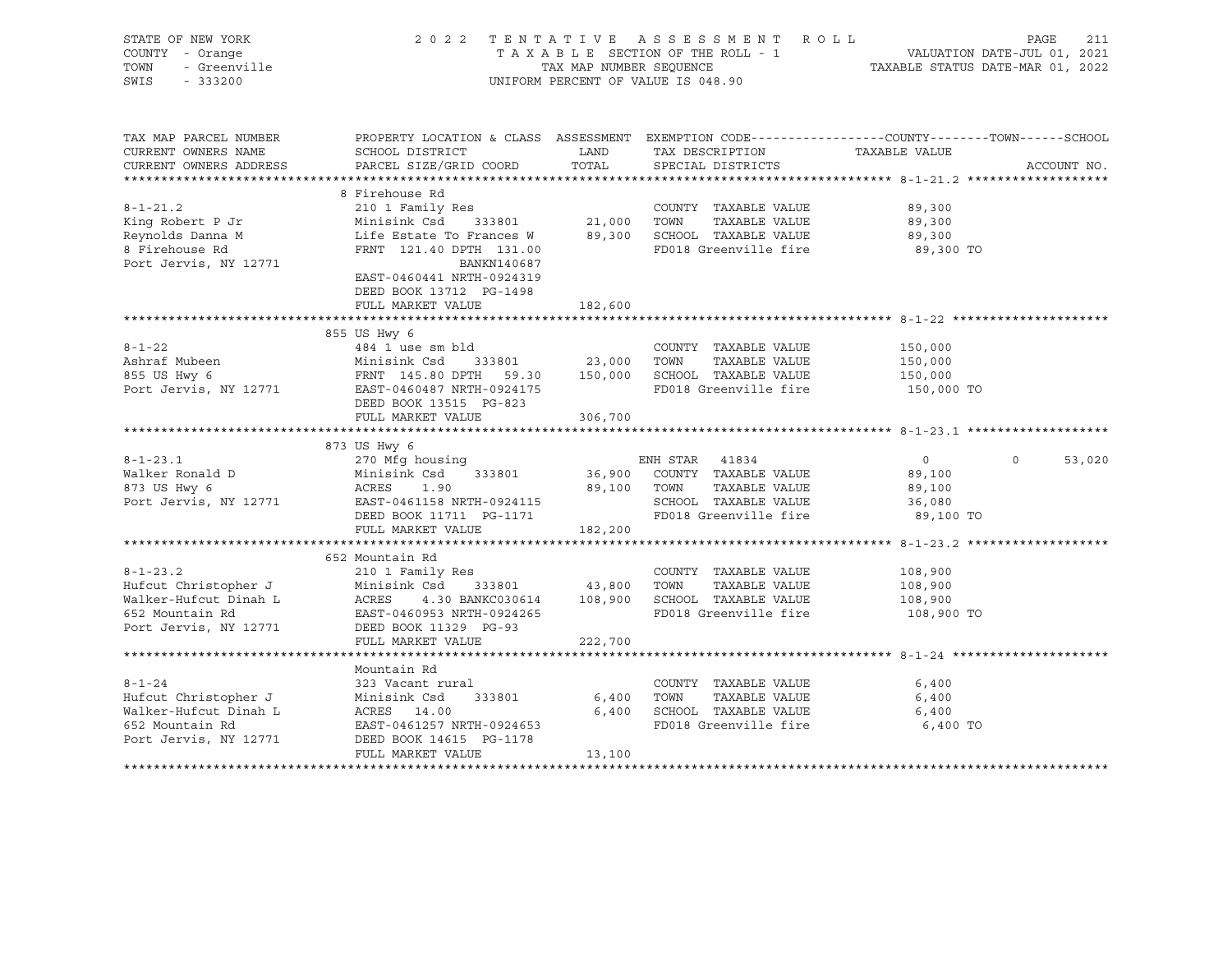## STATE OF NEW YORK 2 0 2 2 T E N T A T I V E A S S E S S M E N T R O L L PAGE 212 COUNTY - Orange T A X A B L E SECTION OF THE ROLL - 1 VALUATION DATE-JUL 01, 2021 TOWN - Greenville TAX MAP NUMBER SEQUENCE TAXABLE STATUS DATE-MAR 01, 2022 SWIS - 333200 UNIFORM PERCENT OF VALUE IS 048.90

| TAX MAP PARCEL NUMBER<br>CURRENT OWNERS NAME<br>CURRENT OWNERS ADDRESS | PROPERTY LOCATION & CLASS ASSESSMENT EXEMPTION CODE---------------COUNTY-------TOWN------SCHOOL<br>SCHOOL DISTRICT<br>PARCEL SIZE/GRID COORD | LAND<br>TOTAL      | TAX DESCRIPTION TAXABLE VALUE<br>SPECIAL DISTRICTS    |                            | ACCOUNT NO. |
|------------------------------------------------------------------------|----------------------------------------------------------------------------------------------------------------------------------------------|--------------------|-------------------------------------------------------|----------------------------|-------------|
|                                                                        |                                                                                                                                              |                    |                                                       |                            |             |
|                                                                        | Interstate 84                                                                                                                                |                    |                                                       |                            |             |
| $8 - 1 - 25$                                                           | 323 Vacant rural                                                                                                                             |                    | COUNTY TAXABLE VALUE                                  | 4,200                      |             |
| Hufcut Christopher J                                                   | 333801 4,200<br>Minisink Csd                                                                                                                 |                    | TOWN<br>TAXABLE VALUE                                 | 4,200                      |             |
| Walker-Hufcut Dinah L                                                  |                                                                                                                                              | 4,200              | SCHOOL TAXABLE VALUE                                  | 4,200                      |             |
| 652 Mountain Rd                                                        | ACRES 13.90<br>EAST-0462210 NRTH-0924520                                                                                                     |                    | FD018 Greenville fire                                 | 4,200 TO                   |             |
| Port Jervis, NY 12771 DEED BOOK 14615 PG-1178                          |                                                                                                                                              |                    |                                                       |                            |             |
|                                                                        | FULL MARKET VALUE                                                                                                                            | 8,600              |                                                       |                            |             |
|                                                                        |                                                                                                                                              |                    |                                                       |                            |             |
| 889 & 891 US Hwy 6                                                     |                                                                                                                                              |                    |                                                       |                            |             |
| $8 - 1 - 26$                                                           | 470 Misc service                                                                                                                             |                    | COUNTY TAXABLE VALUE                                  | 549,700                    |             |
| Platt Gerald                                                           | Minisink Csd                                                                                                                                 | 333801 75,200 TOWN | TAXABLE VALUE 549,700                                 |                            |             |
|                                                                        |                                                                                                                                              | 549,700            | SCHOOL TAXABLE VALUE 549,700                          |                            |             |
|                                                                        |                                                                                                                                              |                    | FD018 Greenville fire                                 | 549,700 TO                 |             |
|                                                                        | DEED BOOK 13766 PG-1091<br>FULL MARKET VALUE                                                                                                 | 1124, 100          |                                                       |                            |             |
|                                                                        |                                                                                                                                              |                    |                                                       |                            |             |
|                                                                        | US Hwy 6                                                                                                                                     |                    |                                                       |                            |             |
|                                                                        | 314 Rural vac<10                                                                                                                             |                    | COUNTY TAXABLE VALUE                                  | 19,600                     |             |
|                                                                        | Minisink Csd                                                                                                                                 |                    | TOWN<br>TAXABLE VALUE                                 | 19,600                     |             |
|                                                                        | ACRES<br>1.00                                                                                                                                | 19,600             | SCHOOL TAXABLE VALUE 19,600                           |                            |             |
|                                                                        | EAST-0461940 NRTH-0923883                                                                                                                    |                    | FD018 Greenville fire                                 | 19,600 TO                  |             |
|                                                                        | DEED BOOK 13766 PG-1091                                                                                                                      |                    |                                                       |                            |             |
|                                                                        | FULL MARKET VALUE                                                                                                                            | 40,100             |                                                       |                            |             |
|                                                                        |                                                                                                                                              |                    |                                                       |                            |             |
|                                                                        | 947 US Hwy 6                                                                                                                                 |                    |                                                       |                            |             |
| $8 - 1 - 28.1$                                                         | 240 Rural res                                                                                                                                |                    | BAS STAR 41854                                        | $\overline{0}$<br>$\Omega$ | 21,240      |
|                                                                        | Minisink Csd 333801 46,400 COUNTY TAXABLE VALUE                                                                                              |                    |                                                       | 139,500                    |             |
|                                                                        |                                                                                                                                              | 139,500 TOWN       | TAXABLE VALUE                                         | 139,500                    |             |
|                                                                        |                                                                                                                                              |                    | SCHOOL TAXABLE VALUE 118,260<br>FD018 Greenville fire | 139,500 TO                 |             |
| Port Jervis, NY 12771 DEED BOOK 1887 PG-00572                          | FULL MARKET VALUE                                                                                                                            | 285,300            |                                                       |                            |             |
|                                                                        |                                                                                                                                              |                    |                                                       |                            |             |
|                                                                        | 1458 Greenville Tpke                                                                                                                         |                    |                                                       |                            |             |
| $8 - 1 - 30.1$                                                         | 240 Rural res                                                                                                                                |                    | COUNTY TAXABLE VALUE                                  | 294,500                    |             |
| Trong Trung T Dinh Le Linh A Minisink Csd                              | 333801 68,000                                                                                                                                |                    | TOWN<br>TAXABLE VALUE                                 | 294,500                    |             |
|                                                                        | Lt1 Pullo Map 699-04 294,500                                                                                                                 |                    | SCHOOL TAXABLE VALUE                                  | 294,500                    |             |
| NGuyen Dat P Tran Anh Q<br>1458 Greenville Tpke                        | ACRES 35.80 BANKC080370                                                                                                                      |                    | FD018 Greenville fire                                 | 294,500 TO                 |             |
| Port Jervis, NY 12771 EAST-0464309 NRTH-0923371                        |                                                                                                                                              |                    |                                                       |                            |             |
|                                                                        | DEED BOOK 14933 PG-766                                                                                                                       |                    |                                                       |                            |             |
|                                                                        | FULL MARKET VALUE                                                                                                                            | 602,200            |                                                       |                            |             |
|                                                                        |                                                                                                                                              |                    |                                                       |                            |             |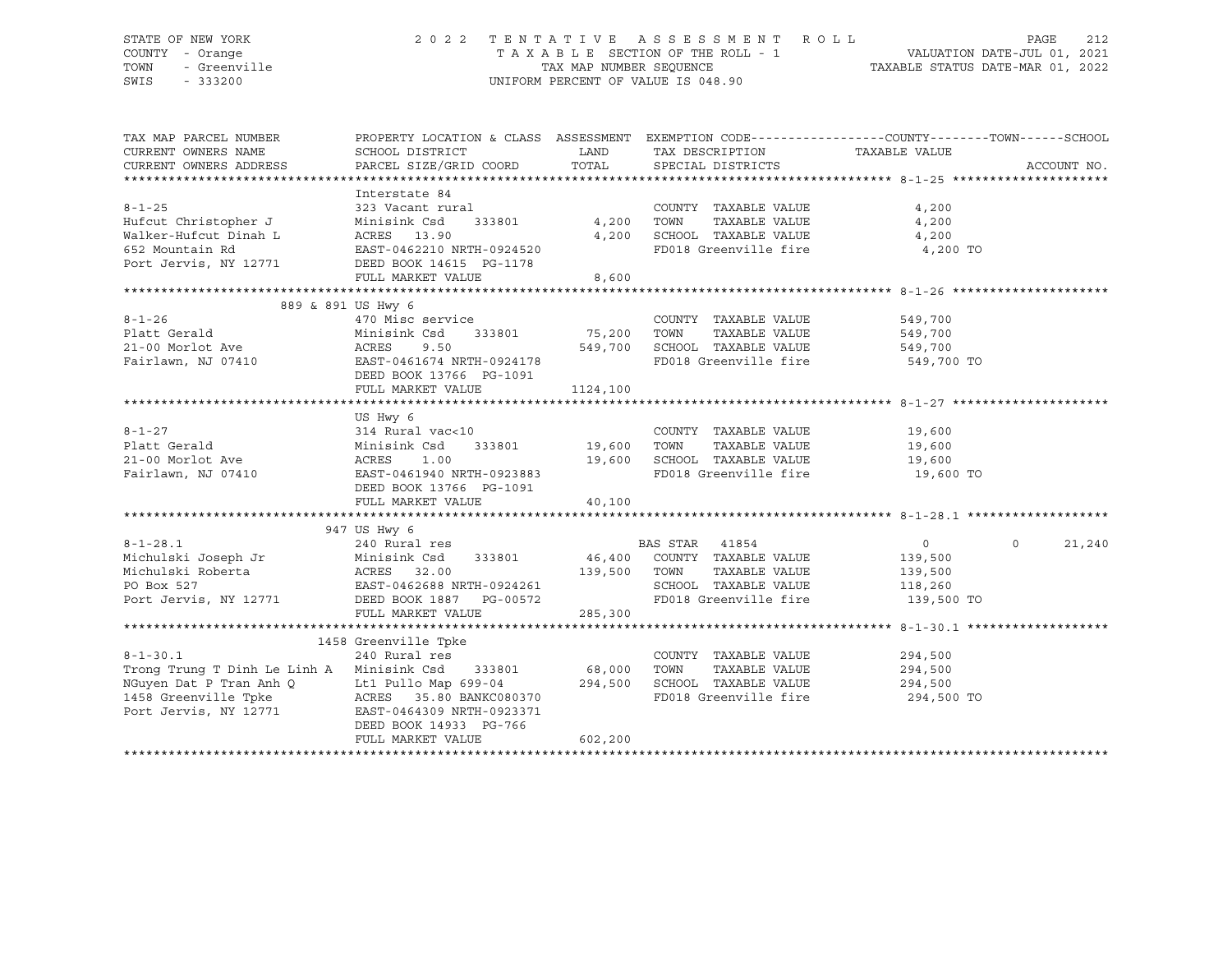| STATE OF NEW YORK<br>COUNTY - Orange<br>Or New 100<br>- Orange<br>- Greenville<br>TOWN<br>SWIS                                                                                                                                       |                                                                                                                                                                                                                                                                        |         | 2022 TENTATIVE ASSESSMENT ROLL<br>T A X A B L E SECTION OF THE ROLL - 1 VALUATION DATE-JUL 01, 2021<br>TAX MAP NUMBER SEQUENCE TAXABLE STATUS DATE-MAR 01, 2022<br>UNIFORM PERCENT OF VALUE IS 048.90 |                                                               |                | 213<br>PAGE                |
|--------------------------------------------------------------------------------------------------------------------------------------------------------------------------------------------------------------------------------------|------------------------------------------------------------------------------------------------------------------------------------------------------------------------------------------------------------------------------------------------------------------------|---------|-------------------------------------------------------------------------------------------------------------------------------------------------------------------------------------------------------|---------------------------------------------------------------|----------------|----------------------------|
| TAX MAP PARCEL NUMBER<br>CURRENT OWNERS NAME<br>CURRENT OWNERS ADDRESS                                                                                                                                                               | PROPERTY LOCATION & CLASS ASSESSMENT EXEMPTION CODE----------------COUNTY-------TOWN------SCHOOL                                                                                                                                                                       |         |                                                                                                                                                                                                       |                                                               |                | ACCOUNT NO.                |
|                                                                                                                                                                                                                                      | 1452 Greenville Tpke                                                                                                                                                                                                                                                   |         |                                                                                                                                                                                                       |                                                               |                |                            |
| $8 - 1 - 30.2$                                                                                                                                                                                                                       | Masseria John Minisink Csd 333801 45,500 COUNTY<br>Masseria Jennifer Lt2 Pullo Map 699-04 271,900 TOWN<br>1452 Greenville Tpke ACRES 5.20 SCHOOL<br>Port Jervis, NY 12771 EAST-0465027 NRTH-0922849 FD018 G1<br>DEED BOOK 12378 PG-1082                                |         | TAXABLE VALUE                                                                                                                                                                                         | 271,900<br>271,900<br>250,660<br>271,900 TO                   |                | 21,240                     |
|                                                                                                                                                                                                                                      | FULL MARKET VALUE                                                                                                                                                                                                                                                      | 556,000 |                                                                                                                                                                                                       |                                                               |                |                            |
|                                                                                                                                                                                                                                      | 1442 Greenville Tpke<br>210 1 Family Res<br>Poggio Michael V Minismik Csd 333801<br>Poggio Susan A Lt3 Dullo Map 699-04<br>257,300 TOWN TAXABLE VALUE<br>257,300 TOWN TAXABLE VALUE<br>257,300 TOWN TAXABLE VALUE<br>257,300 TOWN TAXABLE VA<br>DEED BOOK 11804 PG-459 |         |                                                                                                                                                                                                       | $\overline{0}$<br>257,300<br>257,300<br>236,060<br>257,300 TO | $\overline{0}$ | 21,240                     |
|                                                                                                                                                                                                                                      | FULL MARKET VALUE                                                                                                                                                                                                                                                      | 526,200 |                                                                                                                                                                                                       |                                                               |                |                            |
|                                                                                                                                                                                                                                      |                                                                                                                                                                                                                                                                        |         |                                                                                                                                                                                                       |                                                               |                |                            |
| Port Jervis, NY 12771                                                                                                                                                                                                                | ACRES 7.60<br>ACRES 7.60<br>EAST-0465385 NRTH-0923142<br>FD018 Greenville fire<br>DEED BOOK 11646 PG-1621<br>FULL MARKET VALUE 432,300                                                                                                                                 |         |                                                                                                                                                                                                       | $\overline{0}$<br>211,400<br>211,400<br>190,160<br>211,400 TO | $\Omega$       | 21,240                     |
|                                                                                                                                                                                                                                      |                                                                                                                                                                                                                                                                        |         |                                                                                                                                                                                                       |                                                               |                |                            |
| 1414 Greenville The Minisink Csd 33801 (17,700 VETCOM CTS 41130 20,335 11<br>1414 Greenville The Winters (17,700 VETDIS CTS 41140 29,445 23<br>1414 Greenville The LtS Pullo Map 699-04 218,100 SOLAR EX C 49500 21,800 21<br>1414 G |                                                                                                                                                                                                                                                                        |         |                                                                                                                                                                                                       | 20,335 11,620<br>29,445 23,240<br>21,800 21,800               |                | 11,620<br>23,240<br>21,800 |
|                                                                                                                                                                                                                                      |                                                                                                                                                                                                                                                                        |         |                                                                                                                                                                                                       |                                                               |                |                            |
| $8 - 1 - 30.6$<br>GG Nanuet LLC<br>One Shinev Ct<br>Monroe, NY 10950                                                                                                                                                                 | Greenville Tpke<br>322 Rural vac>10<br>Minisink Csd 333801 73,300 TOWN TAXABLE VALUE<br>Lt6 Pullo Map 699-04 73,300 SCHOOL TAXABLE VALUE<br>ACRES 53.70 FD018 Greenville fire<br>EAST-0465295 NRTH-0924290<br>DEED BOOK 11811 PG-111<br>FULL MARKET VALUE              | 149,900 | COUNTY TAXABLE VALUE<br>FD018 Greenville fire                                                                                                                                                         | 73,300<br>73,300<br>73,300<br>73,300 TO                       |                |                            |
|                                                                                                                                                                                                                                      |                                                                                                                                                                                                                                                                        |         |                                                                                                                                                                                                       |                                                               |                |                            |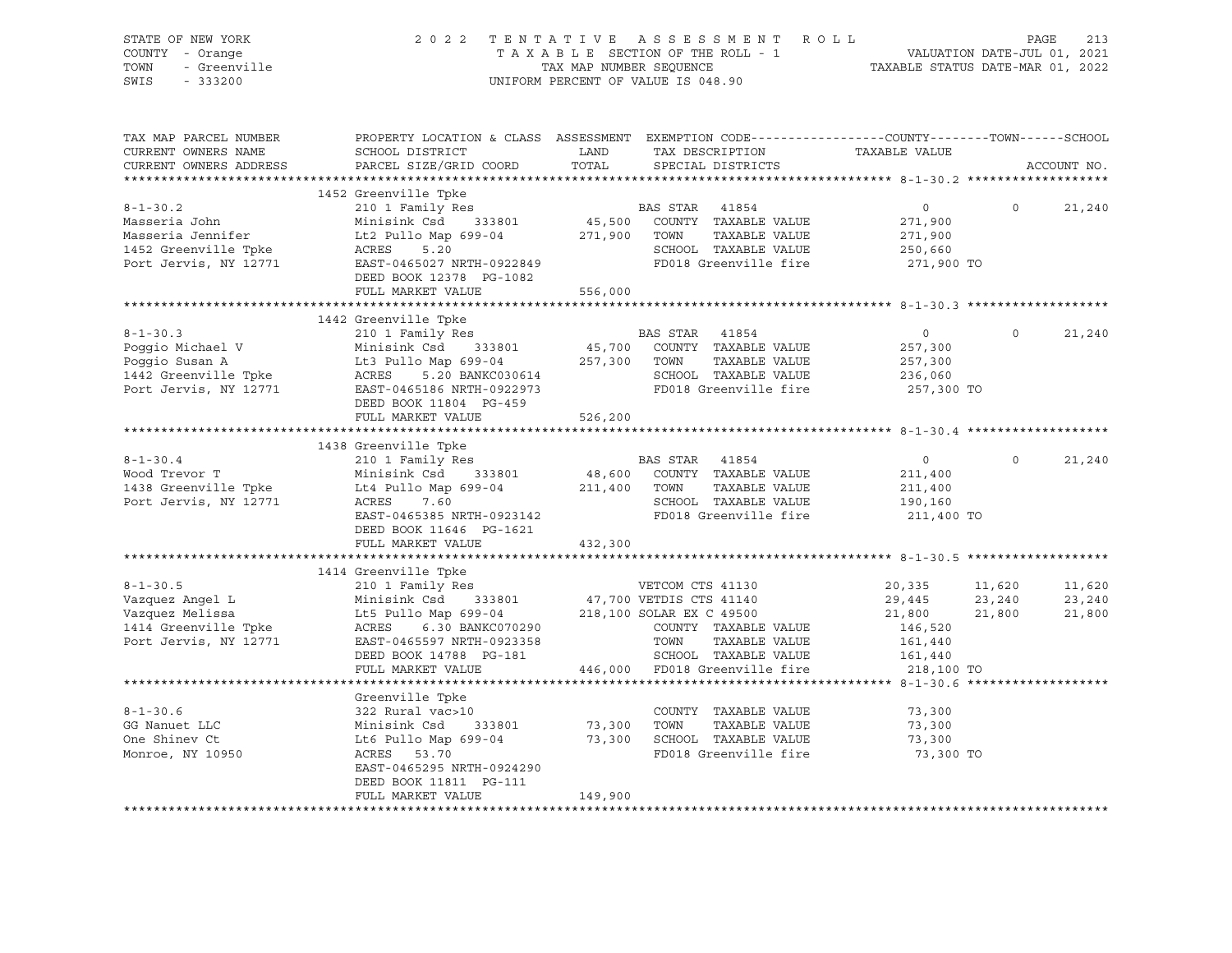#### STATE OF NEW YORK 2 0 2 2 T E N T A T I V E A S S E S S M E N T R O L L PAGE 214 COUNTY - Orange T A X A B L E SECTION OF THE ROLL - 1 VALUATION DATE-JUL 01, 2021 TOWN - Greenville TAX MAP NUMBER SEQUENCE TAXABLE STATUS DATE-MAR 01, 2022<br>TAXABLE STATUS DATE-MAR 01, 2022<br>SWIS - 333200 UNIFORM PERCENT OF VALUE IS 048.90

TAX MAP PARCEL NUMBER PROPERTY LOCATION & CLASS ASSESSMENT EXEMPTION CODE------------------COUNTY--------TOWN------SCHOOL CURRENT OWNERS NAME SCHOOL DISTRICT LAND TAX DESCRIPTION TAXABLE VALUE CURRENT OWNERS ADDRESS PARCEL SIZE/GRID COORD TOTAL SPECIAL DISTRICTS ACCOUNT NO. \*\*\*\*\*\*\*\*\*\*\*\*\*\*\*\*\*\*\*\*\*\*\*\*\*\*\*\*\*\*\*\*\*\*\*\*\*\*\*\*\*\*\*\*\*\*\*\*\*\*\*\*\*\*\*\*\*\*\*\*\*\*\*\*\*\*\*\*\*\*\*\*\*\*\*\*\*\*\*\*\*\*\*\*\*\*\*\*\*\*\*\*\*\*\*\*\*\*\*\*\*\*\* 8-1-32 \*\*\*\*\*\*\*\*\*\*\*\*\*\*\*\*\*\*\*\*\* 1382 Greenville Tpke 8-1-32 270 Mfg housing VETWAR CTS 41120 6,885 6,885 6,885 Kays William H Minisink Csd 333801 33,000 VETDIS CTS 41140 9,180 9,180 9,180 Kays Kathleen M ACRES 1.20 45,900 ENH STAR 41834 0 0 29,835 1382 Greenville Tpke EAST-0466420 NRTH-0923871 COUNTY TAXABLE VALUE 29,835 Port Jervis, NY 12771 DEED BOOK 13522 PG-1904 TOWN TAXABLE VALUE 29,835 FULL MARKET VALUE 93,900 SCHOOL TAXABLE VALUE 0 FD018 Greenville fire 315,900 TO 45,900 TO \*\*\*\*\*\*\*\*\*\*\*\*\*\*\*\*\*\*\*\*\*\*\*\*\*\*\*\*\*\*\*\*\*\*\*\*\*\*\*\*\*\*\*\*\*\*\*\*\*\*\*\*\*\*\*\*\*\*\*\*\*\*\*\*\*\*\*\*\*\*\*\*\*\*\*\*\*\*\*\*\*\*\*\*\*\*\*\*\*\*\*\*\*\*\*\*\*\*\*\*\*\*\* 8-1-33 \*\*\*\*\*\*\*\*\*\*\*\*\*\*\*\*\*\*\*\*\* 1388 Greenville Tpke 8-1-33 220 2 Family Res COUNTY TAXABLE VALUE 116,200 Watson Stephen G Minisink Csd 333801 33,000 TOWN TAXABLE VALUE 116,200 Watson Lisa M ACRES 1.20 BANKC140330 116,200 SCHOOL TAXABLE VALUE 116,200 1388 Greenville Tpke EAST-0466262 NRTH-0923825 FD018 Greenville fire 116,200 TO Port Jervis, NY 12771 DEED BOOK 12906 PG-715 FULL MARKET VALUE 237,600 \*\*\*\*\*\*\*\*\*\*\*\*\*\*\*\*\*\*\*\*\*\*\*\*\*\*\*\*\*\*\*\*\*\*\*\*\*\*\*\*\*\*\*\*\*\*\*\*\*\*\*\*\*\*\*\*\*\*\*\*\*\*\*\*\*\*\*\*\*\*\*\*\*\*\*\*\*\*\*\*\*\*\*\*\*\*\*\*\*\*\*\*\*\*\*\*\*\*\*\*\*\*\* 8-1-34.1 \*\*\*\*\*\*\*\*\*\*\*\*\*\*\*\*\*\*\* 1470 Greenville Tpke<br>8-1-34.1 210 1 Family Res 8-1-34.1 210 1 Family Res COUNTY TAXABLE VALUE 123,600 Gould Kevin J Minisink Csd 333801 41,800 TOWN TAXABLE VALUE 123,600 1470 Greenville Tpke Lt2 Lewis Map 112-08 123,600 SCHOOL TAXABLE VALUE 123,600 Port Jervis, NY 12771 ACRES 2.80 BANKC030614 FD018 Greenville fire 123,600 TO EAST-0464814 NRTH-0922542 DEED BOOK 12661 PG-4 FULL MARKET VALUE 252,800 \*\*\*\*\*\*\*\*\*\*\*\*\*\*\*\*\*\*\*\*\*\*\*\*\*\*\*\*\*\*\*\*\*\*\*\*\*\*\*\*\*\*\*\*\*\*\*\*\*\*\*\*\*\*\*\*\*\*\*\*\*\*\*\*\*\*\*\*\*\*\*\*\*\*\*\*\*\*\*\*\*\*\*\*\*\*\*\*\*\*\*\*\*\*\*\*\*\*\*\*\*\*\* 8-1-34.2 \*\*\*\*\*\*\*\*\*\*\*\*\*\*\*\*\*\*\* 1472 Greenville Tpke 8-1-34.2 210 1 Family Res BAS STAR 41854 0 0 21,240 Pahucki Kevin M Minisink Csd 333801 40,700 COUNTY TAXABLE VALUE 143,100 Pahucki Stacie B Lt1 Lewis Map 112-08 143,100 TOWN TAXABLE VALUE 143,100 1472 Greenville Tpke ACRES 2.60 BANKC230184 SCHOOL TAXABLE VALUE 121,860 Port Jervis, NY 12771 EAST-0464622 NRTH-0922417 FD018 Greenville fire 143,100 TO DEED BOOK 12747 PG-1201 FULL MARKET VALUE 292,600 \*\*\*\*\*\*\*\*\*\*\*\*\*\*\*\*\*\*\*\*\*\*\*\*\*\*\*\*\*\*\*\*\*\*\*\*\*\*\*\*\*\*\*\*\*\*\*\*\*\*\*\*\*\*\*\*\*\*\*\*\*\*\*\*\*\*\*\*\*\*\*\*\*\*\*\*\*\*\*\*\*\*\*\*\*\*\*\*\*\*\*\*\*\*\*\*\*\*\*\*\*\*\* 8-1-35 \*\*\*\*\*\*\*\*\*\*\*\*\*\*\*\*\*\*\*\*\* US Hwy 6 8-1-35 330 Vacant comm COUNTY TAXABLE VALUE 33,600 Gould Deonna Minisink Csd 333801 33,600 TOWN TAXABLE VALUE 33,600 PO Box 157 ACRES 1.40 33,600 SCHOOL TAXABLE VALUE 33,600 Slate Hill, NY 10973 EAST-0464004 NRTH-0922514 FD018 Greenville fire 33,600 TO DEED BOOK 14094 PG-1972 FULL MARKET VALUE 68,700 \*\*\*\*\*\*\*\*\*\*\*\*\*\*\*\*\*\*\*\*\*\*\*\*\*\*\*\*\*\*\*\*\*\*\*\*\*\*\*\*\*\*\*\*\*\*\*\*\*\*\*\*\*\*\*\*\*\*\*\*\*\*\*\*\*\*\*\*\*\*\*\*\*\*\*\*\*\*\*\*\*\*\*\*\*\*\*\*\*\*\*\*\*\*\*\*\*\*\*\*\*\*\*\*\*\*\*\*\*\*\*\*\*\*\*\*\*\*\*\*\*\*\*\*\*\*\*\*\*\*\*\*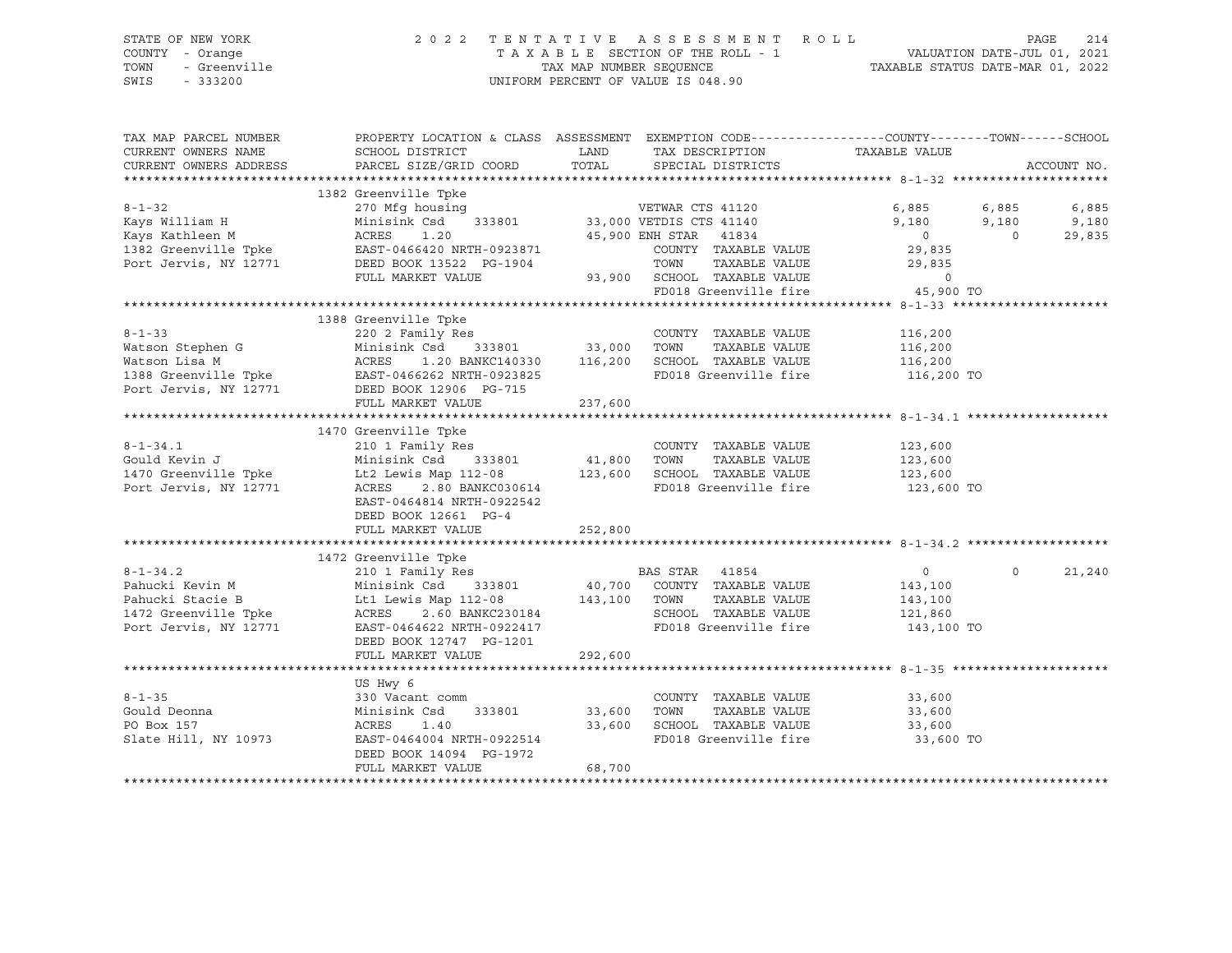## STATE OF NEW YORK 2 0 2 2 T E N T A T I V E A S S E S S M E N T R O L L PAGE 215 COUNTY - Orange T A X A B L E SECTION OF THE ROLL - 1 VALUATION DATE-JUL 01, 2021 TOWN - Greenville TAX MAP NUMBER SEQUENCE TAXABLE STATUS DATE-MAR 01, 2022 SWIS - 333200 UNIFORM PERCENT OF VALUE IS 048.90

| TAX MAP PARCEL NUMBER<br>CURRENT OWNERS NAME<br>CURRENT OWNERS ADDRESS                  | PROPERTY LOCATION & CLASS ASSESSMENT EXEMPTION CODE----------------COUNTY-------TOWN------SCHOOL<br>SCHOOL DISTRICT<br>PARCEL SIZE/GRID COORD                                                                                                                                                           | LAND<br>TOTAL               | TAX DESCRIPTION<br>SPECIAL DISTRICTS                                                                            | TAXABLE VALUE                                                | ACCOUNT NO.        |
|-----------------------------------------------------------------------------------------|---------------------------------------------------------------------------------------------------------------------------------------------------------------------------------------------------------------------------------------------------------------------------------------------------------|-----------------------------|-----------------------------------------------------------------------------------------------------------------|--------------------------------------------------------------|--------------------|
|                                                                                         |                                                                                                                                                                                                                                                                                                         |                             |                                                                                                                 |                                                              |                    |
| $8 - 1 - 38.1$<br>Greenmount Associates<br>C/O Wolpert Associates<br>Melville, NY 11747 | US Hwy 6 & Interstate 84<br>323 Vacant rural<br>Minisink Csd 333801<br>ACRES 79.40<br>1 Huntington Quadrangle, 3N05 EAST-0458351 NRTH-0924136<br>DEED BOOK 3756 PG-7                                                                                                                                    | COUNTY<br>84,900       TOWN | COUNTY TAXABLE VALUE<br>TAXABLE VALUE<br>84,900 SCHOOL TAXABLE VALUE<br>FD018 Greenville fire                   | 84,900<br>84,900<br>84,900<br>84,900 TO                      |                    |
|                                                                                         | FULL MARKET VALUE                                                                                                                                                                                                                                                                                       | 173,600                     |                                                                                                                 |                                                              |                    |
|                                                                                         |                                                                                                                                                                                                                                                                                                         |                             |                                                                                                                 |                                                              |                    |
| $8 - 1 - 38.2$                                                                          | Old Mountain Rd<br>312 Vac w/imprv<br>Hansen Christopher Minisink Csd 333801 3,200 TOWN TAXABLE VALUE<br>583 Old Mountain Rd FRNT 253.00 DPTH 117.00 5,400 SCHOOL TAXABLE VALUE<br>Port Jervis, NY 12771 EAST-0459230 NRTH-0923701 FD018 Greenville fire<br>DEED BOOK 3359 PG-90                        |                             | COUNTY TAXABLE VALUE<br>FD018 Greenville fire                                                                   | 5,400<br>5,400<br>5,400<br>5,400 TO                          |                    |
|                                                                                         | FULL MARKET VALUE                                                                                                                                                                                                                                                                                       | 11,000                      |                                                                                                                 |                                                              |                    |
|                                                                                         |                                                                                                                                                                                                                                                                                                         |                             |                                                                                                                 |                                                              |                    |
| $8 - 1 - 39.11$                                                                         | 605 Old Mountain Rd<br>312 Vac w/imprv<br>Mills David<br>Minisink Csd 333801 7,100 TOWN TAXABLE VALUE<br>Minisink Csd 333801 7,100 TOWN TAXABLE VALUE<br>FRNT 126.00 DPTH 95.00 16,100 SCHOOL TAXABLE VALUE<br>FO18 Greenville fire<br>Port Jervis, NY 12771 DEED BOOK 4660 PG-103<br>FULL MARKET VALUE | 32,900                      | COUNTY TAXABLE VALUE                                                                                            | 16,100<br>16,100<br>16,100<br>16,100 TO                      |                    |
|                                                                                         |                                                                                                                                                                                                                                                                                                         |                             |                                                                                                                 |                                                              |                    |
| $8-1-39.12$<br>Mills David J                                                            | Old Mountain Rd<br>314 Rural vac<10<br>Mills David J<br>Minisink Csd 333801<br>Minisink Csd 333801<br>Minisink Csd 333801<br>Minisink Csd 333801<br>Minisink Csd 333801<br>Minisink Csd 333801<br>DEED BOOK 13880 PG-1073                                                                               | 7,200 TOWN                  | COUNTY TAXABLE VALUE<br>TAXABLE VALUE<br>7,200 SCHOOL TAXABLE VALUE<br>FD018 Greenville fire                    | 7,200<br>7,200<br>7,200<br>7,200 TO                          |                    |
|                                                                                         | FULL MARKET VALUE                                                                                                                                                                                                                                                                                       | 14,700                      |                                                                                                                 |                                                              |                    |
|                                                                                         |                                                                                                                                                                                                                                                                                                         |                             |                                                                                                                 |                                                              |                    |
| $8 - 1 - 39.2$<br>Port Jervis, NY 12771                                                 | 603 Old Mountain Rd<br>210 1 Family Res<br>Minisink Csd 333801<br>8-1-39.2<br>Mills David J<br>Minisink Csd 333801<br>Minisink Csd 333801<br>Minisink Csd 333801<br>Minisink Csd 333801<br>Minisink Csd 333801<br>EAST-0459507 NRTH-0923895<br>DEED BOOK 13880 PG-1073<br>FULL MARKET VALUE             | 119,400 TOWN<br>244,200     | BAS STAR 41854<br>34,100 COUNTY TAXABLE VALUE<br>TAXABLE VALUE<br>SCHOOL TAXABLE VALUE<br>FD018 Greenville fire | $\overline{0}$<br>119,400<br>119,400<br>98,160<br>119,400 TO | 21,240<br>$\Omega$ |
|                                                                                         |                                                                                                                                                                                                                                                                                                         |                             |                                                                                                                 |                                                              |                    |
|                                                                                         | 583 Old Mountain Rd<br>Examples 11 Ramily Res<br>Hansen Christopher D<br>583 Old Mountain Rd<br>70 Ramily Res<br>710 Rort Jervis, NY 12771<br>828T-0459336 NRTH-0923635<br>1.10 1.10<br>EAST-0459336 NRTH-0923635<br>DEED BOOK 3062 PG-56 FD018 Gr<br>FULL MARKET VALUE                                 |                             | BAS STAR 41854<br>32,500 COUNTY TAXABLE VALUE<br>TAXABLE VALUE<br>SCHOOL TAXABLE VALUE<br>FD018 Greenville fire | $\overline{0}$<br>81,500<br>81,500<br>60,260<br>81,500 TO    | $\Omega$<br>21,240 |
|                                                                                         |                                                                                                                                                                                                                                                                                                         |                             |                                                                                                                 |                                                              |                    |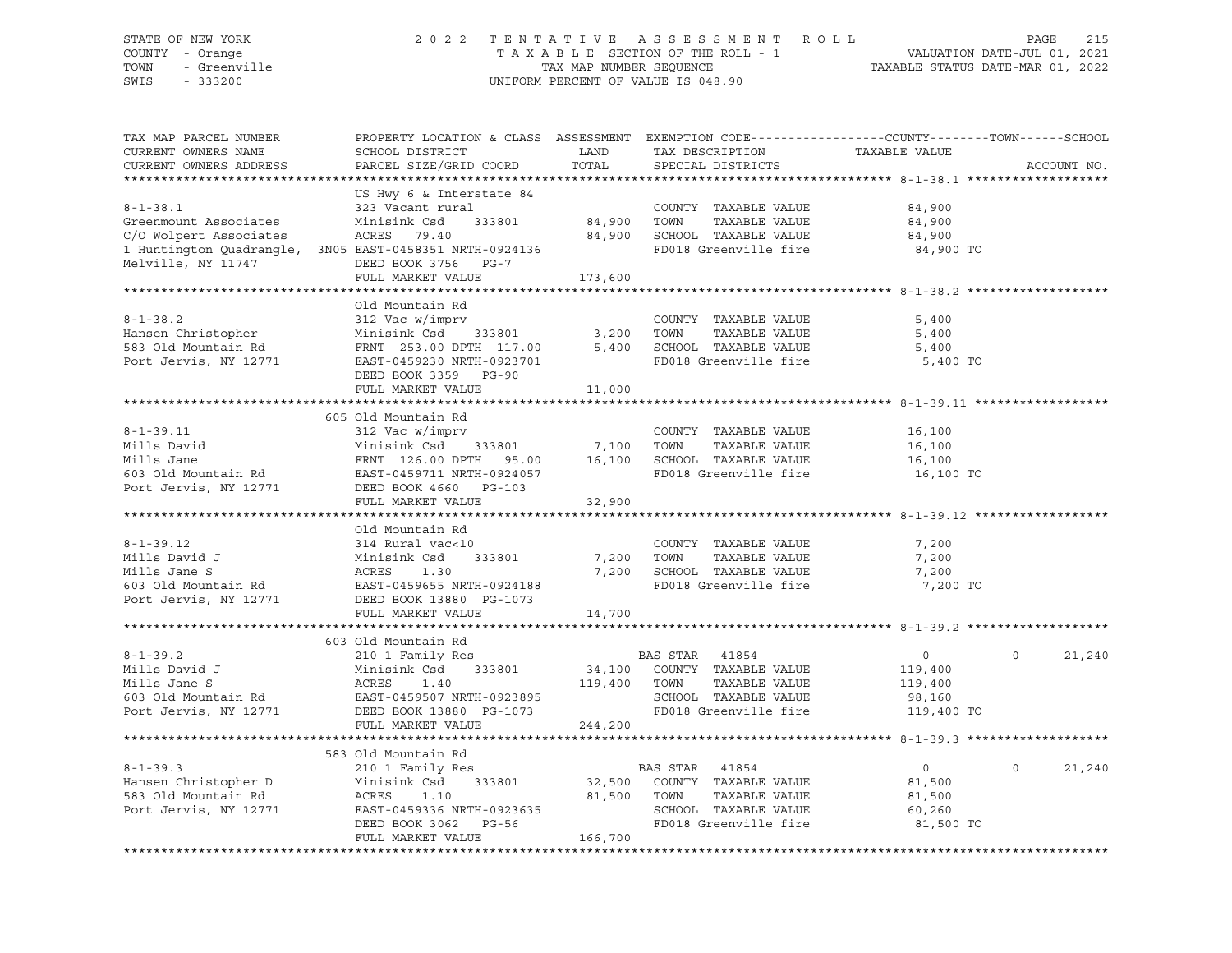| STATE OF NEW YORK                | 2 0 2 2                                                                                          |                         | TENTATIVE ASSESSMENT ROLL          |                                                                 | PAGE     | 216         |
|----------------------------------|--------------------------------------------------------------------------------------------------|-------------------------|------------------------------------|-----------------------------------------------------------------|----------|-------------|
| COUNTY - Orange                  |                                                                                                  |                         | TAXABLE SECTION OF THE ROLL - 1    | VALUATION DATE-JUL 01, 2021<br>TAXABLE STATUS DATE-MAR 01, 2022 |          |             |
| - Greenville<br>TOWN             |                                                                                                  | TAX MAP NUMBER SEOUENCE |                                    |                                                                 |          |             |
| SWIS<br>$-333200$                |                                                                                                  |                         | UNIFORM PERCENT OF VALUE IS 048.90 |                                                                 |          |             |
|                                  |                                                                                                  |                         |                                    |                                                                 |          |             |
|                                  |                                                                                                  |                         |                                    |                                                                 |          |             |
| TAX MAP PARCEL NUMBER            | PROPERTY LOCATION & CLASS ASSESSMENT EXEMPTION CODE----------------COUNTY-------TOWN------SCHOOL |                         |                                    |                                                                 |          |             |
| CURRENT OWNERS NAME              | SCHOOL DISTRICT                                                                                  | LAND                    | TAX DESCRIPTION                    | TAXABLE VALUE                                                   |          |             |
| CURRENT OWNERS ADDRESS           | PARCEL SIZE/GRID COORD                                                                           | TOTAL                   | SPECIAL DISTRICTS                  |                                                                 |          | ACCOUNT NO. |
|                                  |                                                                                                  |                         |                                    |                                                                 |          |             |
|                                  | 581 Old Mountain Rd                                                                              |                         |                                    |                                                                 |          |             |
| $8 - 1 - 40$                     | 210 1 Family Res                                                                                 |                         | COUNTY TAXABLE VALUE               | 130,600                                                         |          |             |
| Stewart Ursula D                 | Minisink Csd<br>333801                                                                           | 32,500 TOWN             | TAXABLE VALUE                      | 130,600                                                         |          |             |
| Stewart Janet & Louis            | $1/3$ interest each                                                                              |                         | 130,600 SCHOOL TAXABLE VALUE       | 130,600                                                         |          |             |
| PO Box 622                       | ACRES<br>1.10                                                                                    |                         | FD018 Greenville fire              | 130,600 TO                                                      |          |             |
| Port Jervis, NY 12771            | EAST-0459258 NRTH-0923574                                                                        |                         |                                    |                                                                 |          |             |
|                                  | DEED BOOK 12459 PG-1896                                                                          |                         |                                    |                                                                 |          |             |
|                                  | FULL MARKET VALUE                                                                                | 267,100                 |                                    |                                                                 |          |             |
|                                  |                                                                                                  |                         |                                    |                                                                 |          |             |
|                                  | 569 Old Mountain Rd                                                                              |                         |                                    |                                                                 |          |             |
| $8 - 1 - 41.1$                   | 210 1 Family Res                                                                                 |                         | BAS STAR 41854                     | $\overline{0}$                                                  | $\circ$  | 21,240      |
| Collazo Jeanette                 |                                                                                                  |                         |                                    | 135,000                                                         |          |             |
| Torres Obdulio                   |                                                                                                  |                         | TAXABLE VALUE                      | 135,000                                                         |          |             |
|                                  | EAST-0458980 NRTH-0923456                                                                        |                         | SCHOOL TAXABLE VALUE               | 113,760                                                         |          |             |
|                                  | 569 Old Mountain Rd<br>Port Jervis, NY 12771 DEED BOOK 12614 PG-210                              |                         | FD018 Greenville fire 135,000 TO   |                                                                 |          |             |
|                                  | FULL MARKET VALUE                                                                                | 276,100                 |                                    |                                                                 |          |             |
|                                  |                                                                                                  |                         |                                    |                                                                 |          |             |
|                                  | 2 & 8 Compound Ln                                                                                |                         |                                    |                                                                 |          |             |
| $8 - 1 - 41.21$                  | 280 Res Multiple                                                                                 |                         | COUNTY TAXABLE VALUE               | 141,100                                                         |          |             |
|                                  | Minisink Csd<br>$333801$ $42,200$                                                                |                         | TOWN<br>TAXABLE VALUE              | 141,100                                                         |          |             |
| Puglisi Anthony<br>Puglisi Maria | Lt 1 Greene Sub Map 6365 141,100 SCHOOL TAXABLE VALUE                                            |                         |                                    | 141,100                                                         |          |             |
| 72 Foxfire Estates Rd            | ACRES<br>1.60                                                                                    |                         | FD018 Greenville fire              | 141,100 TO                                                      |          |             |
| Middletown, NY 10940             | EAST-0458775 NRTH-0923106                                                                        |                         |                                    |                                                                 |          |             |
|                                  | DEED BOOK 14572 PG-548                                                                           |                         |                                    |                                                                 |          |             |
|                                  | FULL MARKET VALUE                                                                                | 288,500                 |                                    |                                                                 |          |             |
|                                  |                                                                                                  |                         |                                    |                                                                 |          |             |
|                                  | 16 Compound Ln                                                                                   |                         |                                    |                                                                 |          |             |
| $8 - 1 - 41.22$                  |                                                                                                  |                         | COUNTY TAXABLE VALUE               | 95,300                                                          |          |             |
| Puglisi Paul                     | 210 1 Family Res<br>Minisink Csd     333801                                                      | 34,700 TOWN             | TAXABLE VALUE                      | 95,300                                                          |          |             |
| 16 Compound Ln                   |                                                                                                  |                         | 95,300 SCHOOL TAXABLE VALUE        | 95,300                                                          |          |             |
| Port Jervis, NY 12771            | 1.50 BANKC030217<br>ACRES                                                                        |                         | FD018 Greenville fire              | 95,300 TO                                                       |          |             |
|                                  | EAST-0458925 NRTH-0923276                                                                        |                         |                                    |                                                                 |          |             |
|                                  | DEED BOOK 14572 PG-526                                                                           |                         |                                    |                                                                 |          |             |
|                                  | FULL MARKET VALUE                                                                                | 194,900                 |                                    |                                                                 |          |             |
|                                  |                                                                                                  |                         |                                    |                                                                 |          |             |
|                                  | 15 Skytop Dr                                                                                     |                         |                                    |                                                                 |          |             |
| $8 - 1 - 43$                     | 210 1 Family Res                                                                                 |                         | BAS STAR 41854                     | $\overline{0}$                                                  | $\Omega$ | 21,240      |
| Murphy Ryan                      | 333801 38,500<br>Minisink Csd                                                                    |                         | COUNTY TAXABLE VALUE               | 151,600                                                         |          |             |
| Cordaro Christina                | Minisi<br>ACRES<br>2.20 BANKC170030 151,600                                                      |                         | TOWN<br>TAXABLE VALUE              | 151,600                                                         |          |             |
| 15 Skytop Dr                     | EAST-0458030 NRTH-0922517                                                                        |                         | SCHOOL TAXABLE VALUE               | 130,360                                                         |          |             |
| Port Jervis, NY 12771            | DEED BOOK 13180 PG-1421                                                                          |                         | FD018 Greenville fire              | 151,600 TO                                                      |          |             |
|                                  | FULL MARKET VALUE                                                                                | 310,000                 |                                    |                                                                 |          |             |
|                                  |                                                                                                  |                         |                                    |                                                                 |          |             |
|                                  |                                                                                                  |                         |                                    |                                                                 |          |             |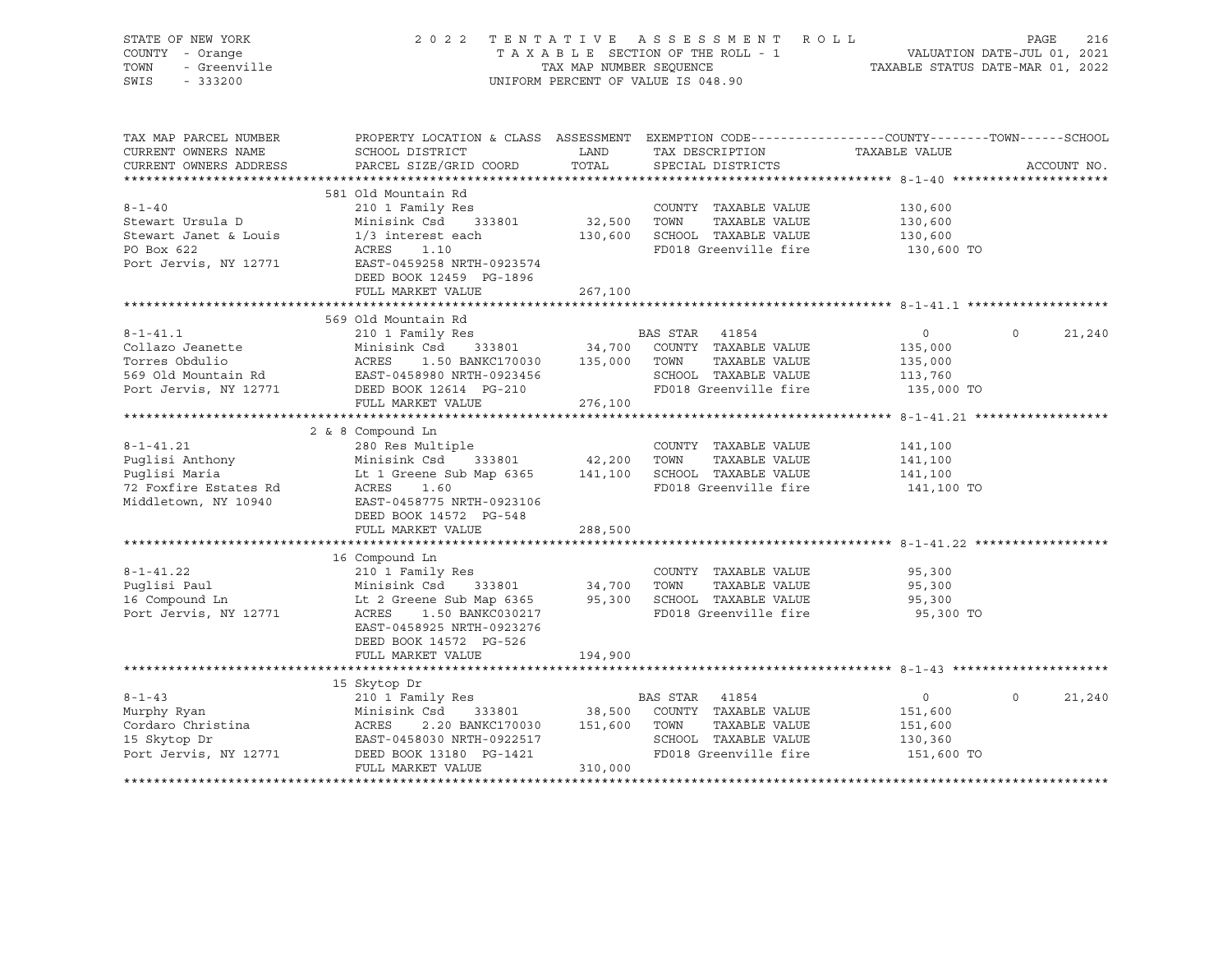### STATE OF NEW YORK 2 0 2 2 T E N T A T I V E A S S E S S M E N T R O L L PAGE 217 COUNTY - Orange T A X A B L E SECTION OF THE ROLL - 1 VALUATION DATE-JUL 01, 2021 TOWN - Greenville TAX MAP NUMBER SEQUENCE TAXABLE STATUS DATE-MAR 01, 2022 SWIS - 333200 UNIFORM PERCENT OF VALUE IS 048.90

| TAX MAP PARCEL NUMBER<br>CURRENT OWNERS NAME<br>CURRENT OWNERS ADDRESS                                                            | PROPERTY LOCATION & CLASS ASSESSMENT EXEMPTION CODE----------------COUNTY-------TOWN------SCHOOL<br>SCHOOL DISTRICT<br>PARCEL SIZE/GRID COORD                    | LAND<br>TOTAL     | TAX DESCRIPTION<br>SPECIAL DISTRICTS                                                                                                    | TAXABLE VALUE                                                 |                   | ACCOUNT NO.      |
|-----------------------------------------------------------------------------------------------------------------------------------|------------------------------------------------------------------------------------------------------------------------------------------------------------------|-------------------|-----------------------------------------------------------------------------------------------------------------------------------------|---------------------------------------------------------------|-------------------|------------------|
| *************************                                                                                                         |                                                                                                                                                                  |                   |                                                                                                                                         |                                                               |                   |                  |
| $8 - 1 - 44.1$<br>Edwards Brandon S<br>8 Skytop Dr<br>Port Jervis, NY 12771                                                       | 8 Skytop Dr<br>210 1 Family Res<br>Minisink Csd 333801<br>ACRES<br>3.90 BANKC130715<br>EAST-0457967 NRTH-0922861<br>DEED BOOK 13433 PG-1428<br>FULL MARKET VALUE | 268,300           | BAS STAR    41854<br>44,700    COUNTY   TAXABLE VALUE<br>131,200 TOWN<br>TAXABLE VALUE<br>SCHOOL TAXABLE VALUE<br>FD018 Greenville fire | $\overline{0}$<br>131,200<br>131,200<br>109,960<br>131,200 TO | $\circ$           | 21,240           |
|                                                                                                                                   |                                                                                                                                                                  |                   |                                                                                                                                         |                                                               |                   |                  |
| $8 - 1 - 44.2$<br>Valley View Properties Inc<br>9 Valley View Ln<br>Port Jervis, NY 12771                                         | Old Mountain Rd<br>314 Rural vac<10<br>Minisink Csd<br>333801<br>ACRES<br>8.70<br>EAST-0457744 NRTH-0922384<br>DEED BOOK 14399 PG-1048                           | 35,000 TOWN       | COUNTY TAXABLE VALUE<br>TAXABLE VALUE<br>35,000 SCHOOL TAXABLE VALUE<br>FD018 Greenville fire                                           | 35,000<br>35,000<br>35,000<br>35,000 TO                       |                   |                  |
|                                                                                                                                   | FULL MARKET VALUE                                                                                                                                                | 71,600            |                                                                                                                                         |                                                               |                   |                  |
|                                                                                                                                   |                                                                                                                                                                  |                   |                                                                                                                                         |                                                               |                   |                  |
| $8 - 1 - 45$<br>Law Michael                                                                                                       | 491 Old Mountain Rd<br>240 Rural res<br>Minisink Csd<br>333801                                                                                                   |                   | 91 PCT OF VALUE USED FOR EXEMPTION PURPOSES<br>VETCOM CTS 41130                                                                         | 20,335 11,620<br>217,465                                      |                   | 11,620           |
| 491 Old Mountain Rd<br>Port Issued<br>Port Jervis, NY 12771                                                                       | ACRES 11.30<br>EAST-0457165 NRTH-0922383<br>DEED BOOK 4693 PG-21<br>FULL MARKET VALUE                                                                            | 486,300           | 57,200   COUNTY  TAXABLE VALUE<br>237,800   TOWN     TAXABLE VALUE<br>SCHOOL TAXABLE VALUE<br>FD018 Greenville fire 237,800 TO          | 226,180<br>226,180                                            |                   |                  |
|                                                                                                                                   |                                                                                                                                                                  |                   |                                                                                                                                         |                                                               |                   |                  |
|                                                                                                                                   | 9 Valley View Ln                                                                                                                                                 |                   |                                                                                                                                         |                                                               |                   |                  |
| $8 - 1 - 46$<br>Rabsey William Alfred<br>Rabsey Allison Marie<br>9 Valley View Ln<br>Port Jervis, NY 12771                        | 240 Rural res<br>Minisink Csd<br>ACRES 10.00<br>Minisink Csd<br>333801<br>EAST-0456964 NRTH-0922225<br>DEED BOOK 4966 PG-109                                     |                   | BAS STAR 41854<br>56,100 SOLAR EX C 49500<br>258,900 COUNTY TAXABLE VALUE<br>TOWN<br>TAXABLE VALUE<br>SCHOOL TAXABLE VALUE              | $\circ$<br>18,400<br>240,500<br>240,500<br>219,260            | $\circ$<br>18,400 | 21,240<br>18,400 |
|                                                                                                                                   | FULL MARKET VALUE                                                                                                                                                |                   | 529,400 FD018 Greenville fire                                                                                                           | 258,900 TO                                                    |                   |                  |
|                                                                                                                                   | 568 & 570 Old Mountain Rd                                                                                                                                        |                   |                                                                                                                                         |                                                               |                   |                  |
| $8 - 1 - 48$<br>Cramer Allen E<br>Cramer Judith A<br>Cramer Judich A Partia<br>570 Old Mountain Rd ACRES<br>Port Jervis, NY 12771 | 210 1 Family Res<br>333801<br>Minisink Csd<br>Partial on addition<br>4.90<br>EAST-0458400 NRTH-0921596<br>DEED BOOK 2358 PG-00170                                | 146,300 TOWN      | ENH STAR 41834<br>46,700 COUNTY TAXABLE VALUE<br>TAXABLE VALUE<br>SCHOOL TAXABLE VALUE<br>FD018 Greenville fire                         | $\overline{0}$<br>146,300<br>146,300<br>93,280<br>146,300 TO  | $\Omega$          | 53,020           |
|                                                                                                                                   | FULL MARKET VALUE                                                                                                                                                | 299,200           |                                                                                                                                         |                                                               |                   |                  |
|                                                                                                                                   |                                                                                                                                                                  |                   |                                                                                                                                         |                                                               |                   |                  |
| $8 - 1 - 49.2$<br>Finch Caroljean<br>1056 Canada Hollow Rd<br>Andes, NY 13731                                                     | 498 Old Mountain Rd<br>210 1 Family Res<br>Minisink Csd<br>333801<br>ACRES<br>6.10<br>EAST-0458519 NRTH-0921738                                                  | 42,800<br>252,000 | COUNTY TAXABLE VALUE<br>TOWN<br>TAXABLE VALUE<br>SCHOOL TAXABLE VALUE<br>FD018 Greenville fire                                          | 252,000<br>252,000<br>252,000<br>252,000 TO                   |                   |                  |
|                                                                                                                                   | DEED BOOK 14336 PG-1512<br>FULL MARKET VALUE                                                                                                                     | 515,300           |                                                                                                                                         |                                                               |                   |                  |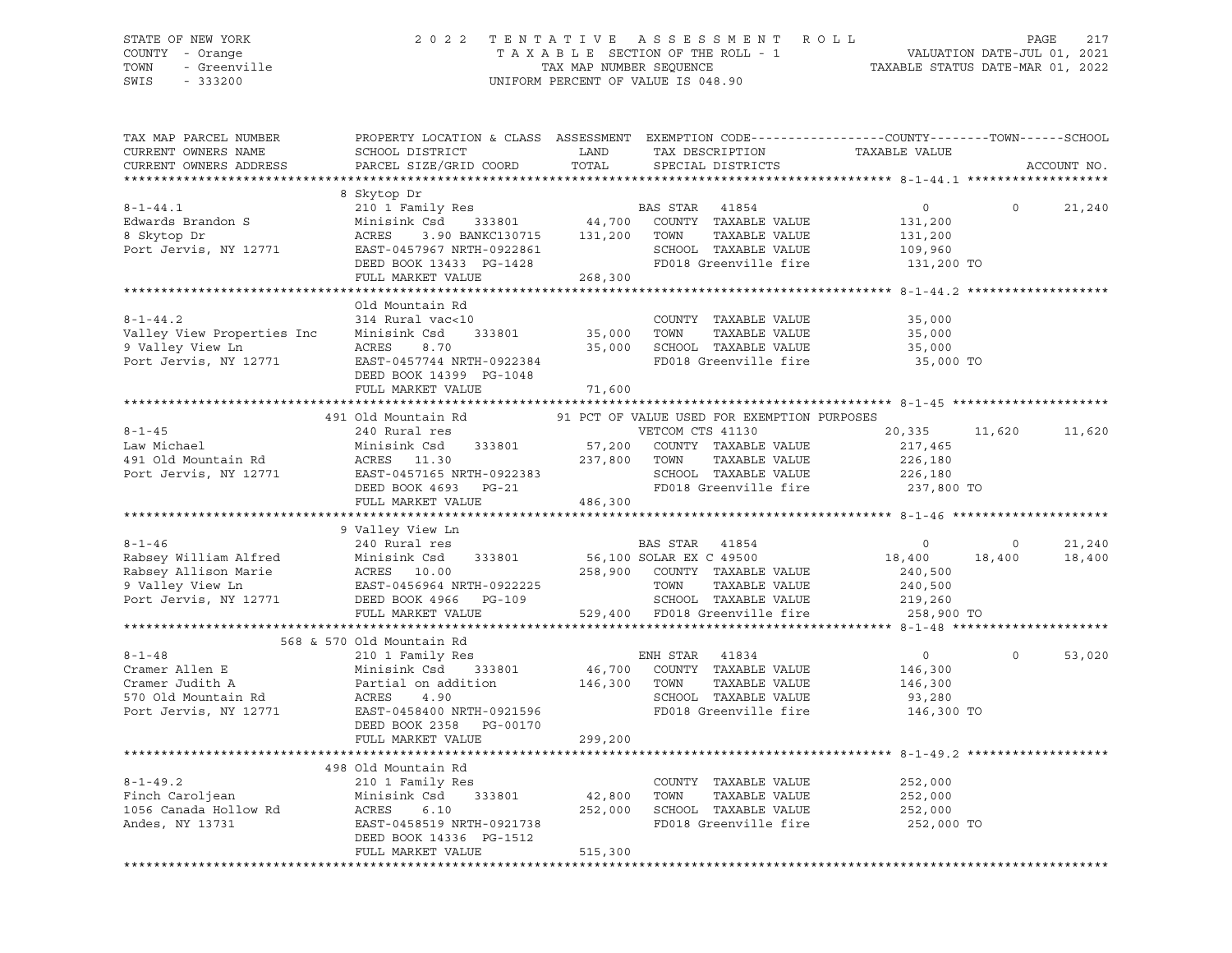| STATE OF NEW YORK<br>COUNTY - Orange<br>TOWN<br>- Greenville<br>SWIS<br>$-333200$ | 2 0 2 2                                                                                                                                                                                                                                 | TAX MAP NUMBER SEQUENCE | TENTATIVE ASSESSMENT ROLL<br>TAXABLE SECTION OF THE ROLL - 1<br>UNIFORM PERCENT OF VALUE IS 048.90 | LL - 1<br>VALUATION DATE-JUL 01, 2021<br>TAXABLE STATUS DATE-MAR 01, 2022 |          | 218<br>PAGE |
|-----------------------------------------------------------------------------------|-----------------------------------------------------------------------------------------------------------------------------------------------------------------------------------------------------------------------------------------|-------------------------|----------------------------------------------------------------------------------------------------|---------------------------------------------------------------------------|----------|-------------|
| TAX MAP PARCEL NUMBER<br>CURRENT OWNERS NAME                                      | PROPERTY LOCATION & CLASS ASSESSMENT EXEMPTION CODE-----------------COUNTY-------TOWN------SCHOOL<br>SCHOOL DISTRICT<br><b>EXAMPLE TO A LAND</b>                                                                                        |                         | TAX DESCRIPTION                                                                                    | TAXABLE VALUE                                                             |          |             |
| CURRENT OWNERS ADDRESS                                                            | PARCEL SIZE/GRID COORD                                                                                                                                                                                                                  | TOTAL                   | SPECIAL DISTRICTS                                                                                  |                                                                           |          | ACCOUNT NO. |
|                                                                                   |                                                                                                                                                                                                                                         |                         |                                                                                                    |                                                                           |          |             |
|                                                                                   | 520 Old Mountain Rd                                                                                                                                                                                                                     |                         |                                                                                                    |                                                                           |          |             |
| $8 - 1 - 50.1$                                                                    | 210 1 Family Res                                                                                                                                                                                                                        |                         | BAS STAR 41854                                                                                     | $\overline{0}$                                                            | $\Omega$ | 21,240      |
|                                                                                   |                                                                                                                                                                                                                                         |                         | 40,200 COUNTY TAXABLE VALUE                                                                        | 111,300                                                                   |          |             |
|                                                                                   | Robertson Craig D Minisink Csd 333801 40,200 COUNTY<br>Robertson Gena P Lt 1 Roda Sub Map 9414 111,300 TOWN<br>520 Old Mountain Rd ACRES 9.10 SCHOOL                                                                                    |                         | TAXABLE VALUE                                                                                      | 111,300                                                                   |          |             |
|                                                                                   | 520 Old Mountain Rd<br>Port Jervis, NY 12771<br>EAST-0458910 NRTH-0921715                                                                                                                                                               |                         | SCHOOL TAXABLE VALUE<br>FD018 Greenville fire 111,300 TO                                           | 90,060                                                                    |          |             |
|                                                                                   | DEED BOOK 4305 PG-99                                                                                                                                                                                                                    |                         |                                                                                                    |                                                                           |          |             |
|                                                                                   | FULL MARKET VALUE                                                                                                                                                                                                                       | 227,600                 |                                                                                                    |                                                                           |          |             |
|                                                                                   |                                                                                                                                                                                                                                         |                         |                                                                                                    |                                                                           |          |             |
|                                                                                   | 512 Old Mountain Rd                                                                                                                                                                                                                     |                         |                                                                                                    |                                                                           |          |             |
| $8 - 1 - 50.2$                                                                    | 210 1 Family Res                                                                                                                                                                                                                        |                         | BAS STAR 41854<br>35,200 COUNTY TAXABLE VALUE                                                      | $\overline{0}$                                                            | $\circ$  | 21,240      |
|                                                                                   |                                                                                                                                                                                                                                         |                         |                                                                                                    | 178,900                                                                   |          |             |
|                                                                                   | 8-1-50.2<br>Roosa Jeffrey Minisink Csd 333801 35,200 COUNTY TAXABLE VALUE<br>Roosa Lynn Lt 2 Roda Sub Map 9414 178,900 TOWN TAXABLE VALUE<br>512 Old Mountain Rd ACRES 2.50 SCHOOL TAXABLE VALUE                                        |                         |                                                                                                    | 178,900<br>157,660                                                        |          |             |
| Port Jervis, NY 12771                                                             |                                                                                                                                                                                                                                         |                         | SCHOOL TAXABLE VALUE                                                                               | 178,900 TO                                                                |          |             |
|                                                                                   | DEED BOOK 3976 PG-152                                                                                                                                                                                                                   |                         |                                                                                                    |                                                                           |          |             |
|                                                                                   | FULL MARKET VALUE                                                                                                                                                                                                                       | 365,800                 |                                                                                                    |                                                                           |          |             |
|                                                                                   |                                                                                                                                                                                                                                         |                         |                                                                                                    |                                                                           |          |             |
|                                                                                   | 522 Old Mountain Rd                                                                                                                                                                                                                     |                         |                                                                                                    |                                                                           |          |             |
| $8 - 1 - 51$                                                                      |                                                                                                                                                                                                                                         |                         |                                                                                                    | 20,335 11,620<br>40,670 23,240                                            |          | 11,620      |
|                                                                                   |                                                                                                                                                                                                                                         |                         |                                                                                                    |                                                                           |          | 23,240      |
|                                                                                   |                                                                                                                                                                                                                                         |                         |                                                                                                    | 145,795                                                                   |          |             |
|                                                                                   |                                                                                                                                                                                                                                         |                         |                                                                                                    | 171,940<br>171,940                                                        |          |             |
|                                                                                   | FULL MARKET VALUE                                                                                                                                                                                                                       |                         | 422,900 FD018 Greenville fire                                                                      | 206,800 TO                                                                |          |             |
|                                                                                   |                                                                                                                                                                                                                                         |                         |                                                                                                    |                                                                           |          |             |
|                                                                                   | 530 Old Mountain Rd                                                                                                                                                                                                                     |                         |                                                                                                    |                                                                           |          |             |
| $8 - 1 - 52$                                                                      | 210 1 Family Res                                                                                                                                                                                                                        |                         | BAS STAR 41854                                                                                     | $\overline{0}$                                                            | $\Omega$ | 21,240      |
| Xuereb Joseph                                                                     |                                                                                                                                                                                                                                         |                         | 42,700 COUNTY TAXABLE VALUE                                                                        | 154,600                                                                   |          |             |
| Xuereb Annuniata                                                                  | Minisink Csd 333801<br>ACRES 8.50<br>EAST-0459063 NRTH-0922418                                                                                                                                                                          | 154,600 TOWN            | TAXABLE VALUE                                                                                      | 154,600                                                                   |          |             |
| 530 Old Mountain Rd                                                               |                                                                                                                                                                                                                                         |                         | SCHOOL TAXABLE VALUE                                                                               | 133,360                                                                   |          |             |
| Port Jervis, NY 12771                                                             | DEED BOOK 11310 PG-1469                                                                                                                                                                                                                 |                         | FD018 Greenville fire                                                                              | 154,600 TO                                                                |          |             |
|                                                                                   | FULL MARKET VALUE                                                                                                                                                                                                                       | 316,200                 |                                                                                                    |                                                                           |          |             |
|                                                                                   | Old Mountain Rd                                                                                                                                                                                                                         |                         |                                                                                                    |                                                                           |          |             |
| $8 - 1 - 53$                                                                      | 312 Vac w/imprv                                                                                                                                                                                                                         |                         | COUNTY TAXABLE VALUE                                                                               | 34,700                                                                    |          |             |
|                                                                                   | Ciekurs Johanna Minisink Csd 333801 33,800 TOWN TAXABLE VALUE<br>Ciekurs Osvalds ACRES 6.10 34,700 SCHOOL TAXABLE VALUE<br>C/O Maris Bibelnieks Esq EAST-0459206 NRTH-0922613 FD018 Greenville fire<br>20 Vesey St Ste 1210 DEED BOOK 1 |                         |                                                                                                    |                                                                           |          |             |
|                                                                                   |                                                                                                                                                                                                                                         |                         |                                                                                                    | 34,700<br>34,700                                                          |          |             |
|                                                                                   |                                                                                                                                                                                                                                         |                         | FD018 Greenville fire                                                                              | 34,700 TO                                                                 |          |             |
|                                                                                   |                                                                                                                                                                                                                                         |                         |                                                                                                    |                                                                           |          |             |
| New York, NY 10007                                                                |                                                                                                                                                                                                                                         | 71,000                  |                                                                                                    |                                                                           |          |             |
|                                                                                   |                                                                                                                                                                                                                                         |                         |                                                                                                    |                                                                           |          |             |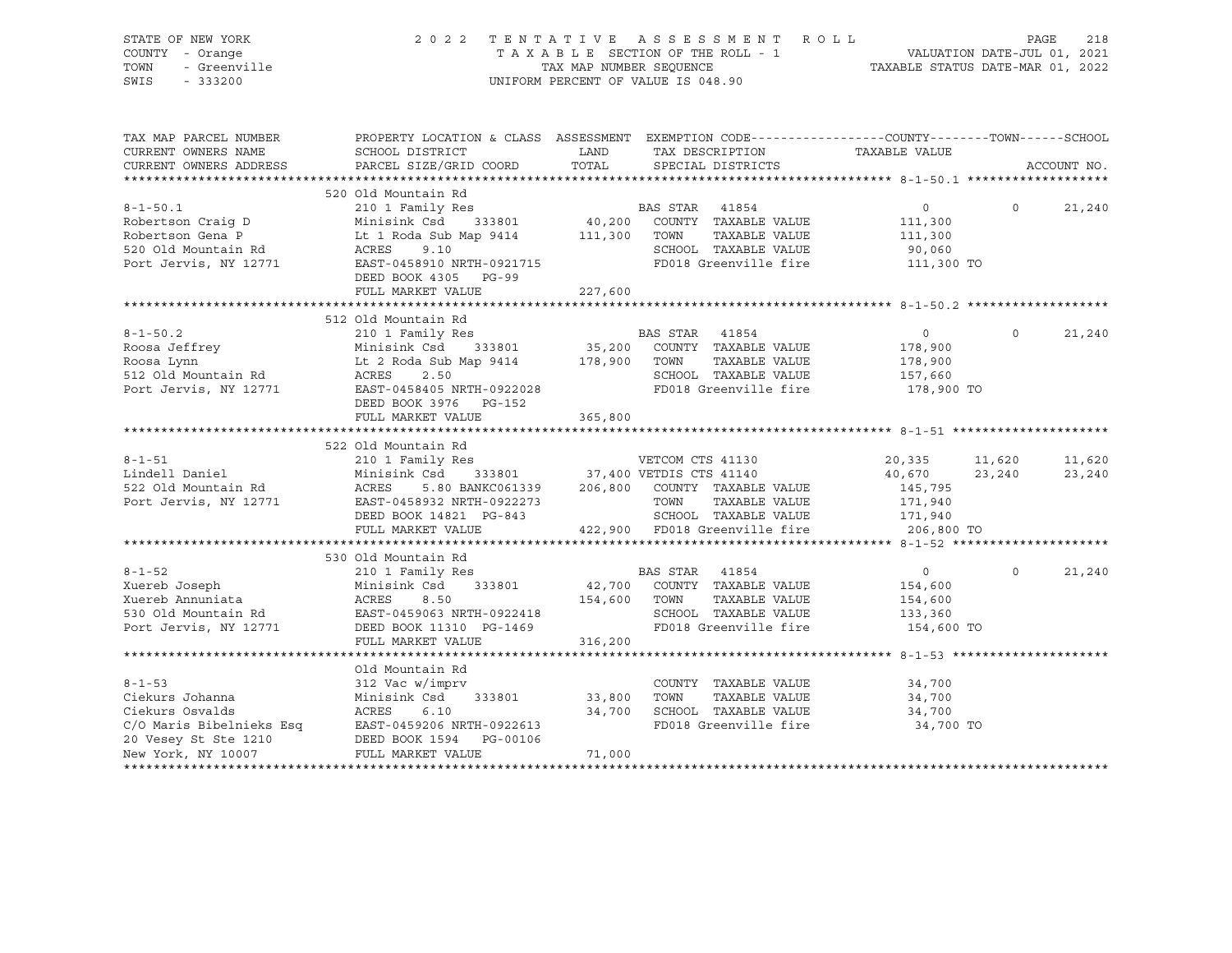| STATE OF NEW YORK<br>COUNTY - Orange<br>TOWN<br>- Greenville<br>SWIS<br>$-333200$       |                                                                                                                                                                                                  | TAX MAP NUMBER SEQUENCE       | 2022 TENTATIVE ASSESSMENT ROLL<br>TAXABLE SECTION OF THE ROLL - 1<br>UNIFORM PERCENT OF VALUE IS 048.90                         | VALUATION DATE-JUL 01, 2021<br>TAXABLE STATUS DATE-MAR 01, 2022        |          | PAGE<br>219      |
|-----------------------------------------------------------------------------------------|--------------------------------------------------------------------------------------------------------------------------------------------------------------------------------------------------|-------------------------------|---------------------------------------------------------------------------------------------------------------------------------|------------------------------------------------------------------------|----------|------------------|
| TAX MAP PARCEL NUMBER<br>CURRENT OWNERS NAME<br>CURRENT OWNERS ADDRESS                  | PROPERTY LOCATION & CLASS ASSESSMENT EXEMPTION CODE----------------COUNTY-------TOWN------SCHOOL<br>SCHOOL DISTRICT<br>PARCEL SIZE/GRID COORD                                                    | TOTAL                         | LAND TAX DESCRIPTION<br>SPECIAL DISTRICTS                                                                                       | TAXABLE VALUE                                                          |          | ACCOUNT NO.      |
|                                                                                         |                                                                                                                                                                                                  |                               |                                                                                                                                 |                                                                        |          |                  |
| $8 - 1 - 54$<br>Johnson David W<br>548 Old Mountain Rd<br>Port Jervis, NY 12771         | 548 Old Mountain Rd<br>210 1 Family Res<br>Minisink Csd<br>333801<br>Partial On Addition<br>ACRES<br>5.80 BANKN140687<br>EAST-0459344 NRTH-0922745<br>DEED BOOK 13026 PG-568                     | 35,800                        | COUNTY TAXABLE VALUE<br>TOWN<br>TAXABLE VALUE<br>111,300 SCHOOL TAXABLE VALUE<br>FD018 Greenville fire                          | 111,300<br>111,300<br>111,300<br>111,300 TO                            |          |                  |
|                                                                                         | FULL MARKET VALUE                                                                                                                                                                                | 227,600                       |                                                                                                                                 |                                                                        |          |                  |
| $8 - 1 - 55$<br>Marriott Marvin<br>556 Old Mountain Rd<br>Port Jervis, NY 12771         | 556 Old Mountain Rd<br>210 1 Family Res<br>Minisink Csd<br>ACRES 4.80 BANKC190321 214,500 SCHOOL TAXABLE VALUE<br>EAST-0459445 NRTH-0922872<br>DEED BOOK 12264 PG-217<br>FULL MARKET VALUE       | 333801 46,500 TOWN<br>438,700 | COUNTY TAXABLE VALUE<br>TAXABLE VALUE<br>FD018 Greenville fire                                                                  | 214,500<br>214,500<br>214,500<br>214,500 TO                            |          |                  |
|                                                                                         |                                                                                                                                                                                                  |                               |                                                                                                                                 |                                                                        |          |                  |
| $8 - 1 - 56$<br>Atkin Donald L<br>562 Old Mountain Rd<br>Port Jervis, NY 12771          | 562 Old Mountain Rd<br>210 1 Family Res<br>210 1 Family Res<br>Minisink Csd 333801 46,500 VETDIS CTS 41140<br>ACRES<br>EAST-0459562 NRTH-0923009<br>DEED BOOK 13883 PG-1812<br>FULL MARKET VALUE |                               | 4.80 BANKC170030 205,300 COUNTY TAXABLE VALUE<br>TOWN<br>TAXABLE VALUE<br>SCHOOL TAXABLE VALUE<br>419,800 FD018 Greenville fire | 20,335 11,620<br>40,670<br>144,295<br>170,440<br>170,440<br>205,300 TO | 23,240   | 11,620<br>23,240 |
|                                                                                         | 576 Old Mountain Rd                                                                                                                                                                              |                               |                                                                                                                                 |                                                                        |          |                  |
| $8 - 1 - 57$<br>Wickham Thomas<br>Wickham Lynda<br>Port Jervis, NY 12771                | 210 1 Family Res<br>Minisink Csd 333801<br>ACRES<br>6.80<br>576 Old Mountain Rd EAST-0459692 NRTH-0923146<br>DEED BOOK 14901 PG-63<br>FULL MARKET VALUE                                          | 150,900                       | BAS STAR 41854<br>48,400 COUNTY TAXABLE VALUE<br>TOWN<br>TAXABLE VALUE<br>SCHOOL TAXABLE VALUE<br>FD018 Greenville fire         | $\circ$<br>150,900<br>150,900<br>129,660<br>150,900 TO                 | $\Omega$ | 21,240           |
|                                                                                         |                                                                                                                                                                                                  | 308,600                       |                                                                                                                                 |                                                                        |          |                  |
| $8 - 1 - 58$<br>Iwaszk Mark<br>Iwaszk Susan<br>240 Mountain Rd<br>Port Jervis, NY 12771 | 610 Old Mountain Rd<br>314 Rural vac<10<br>Minisink Csd<br>333801<br>ACRES<br>5.30<br>EAST-0459679 NRTH-0923686<br>DEED BOOK 11241 PG-915<br>FULL MARKET VALUE                                   | 47,100<br>96,300              | COUNTY TAXABLE VALUE<br>TAXABLE VALUE<br>TOWN<br>47,100 SCHOOL TAXABLE VALUE<br>FD018 Greenville fire                           | 47,100<br>47,100<br>47,100<br>47,100 TO                                |          |                  |
|                                                                                         |                                                                                                                                                                                                  |                               |                                                                                                                                 |                                                                        |          |                  |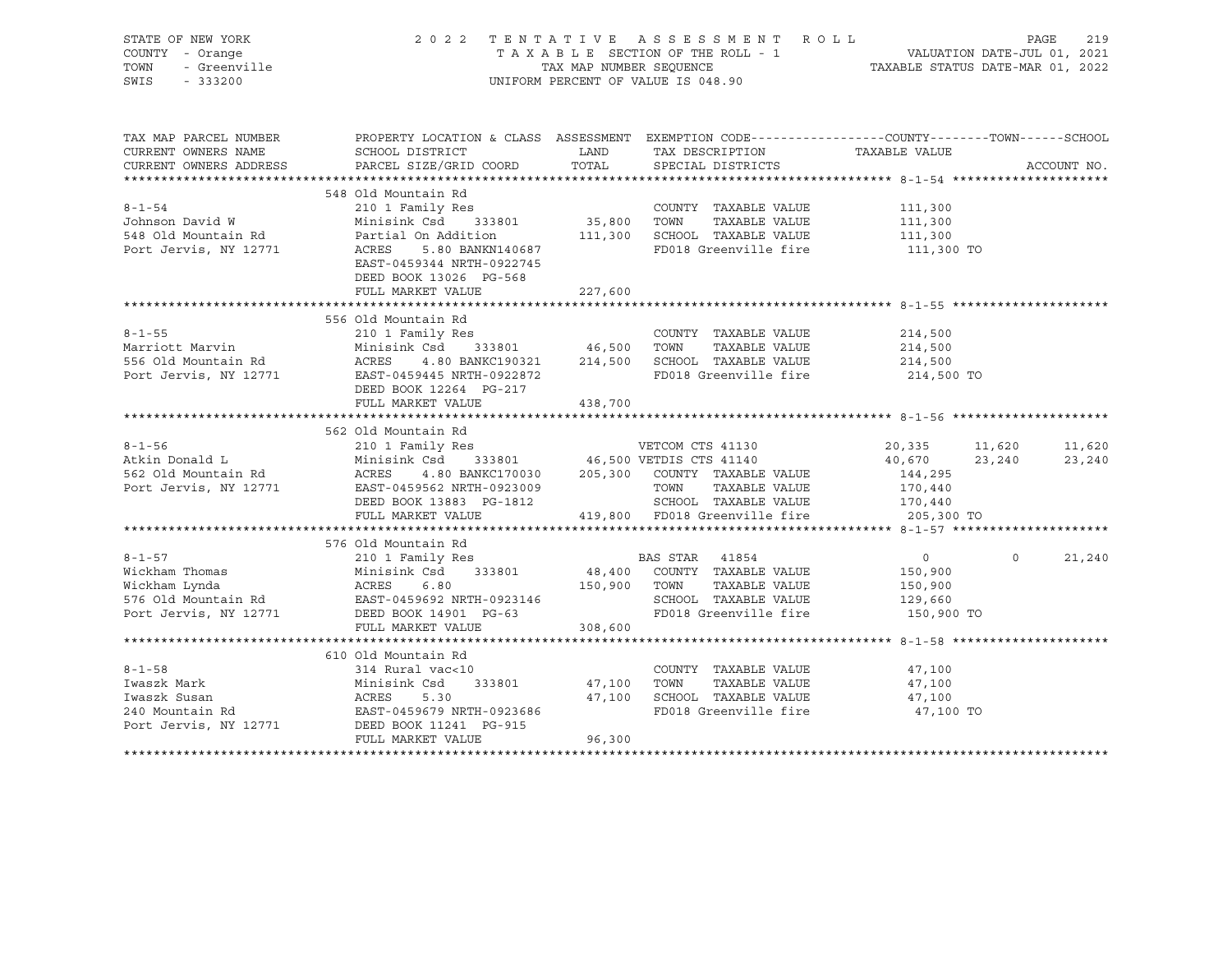SWIS - 333200 UNIFORM PERCENT OF VALUE IS 048.90

## STATE OF NEW YORK 2 0 2 2 T E N T A T I V E A S S E S S M E N T R O L L PAGE 220 COUNTY - Orange T A X A B L E SECTION OF THE ROLL - 1 VALUATION DATE-JUL 01, 2021 TOWN - Greenville TAX MAP NUMBER SEQUENCE TAXABLE STATUS DATE-MAR 01, 2022

| TAX MAP PARCEL NUMBER<br>CURRENT OWNERS NAME<br>CURRENT OWNERS ADDRESS                                                                                                                | SCHOOL DISTRICT<br>PARCEL SIZE/GRID COORD                                                                                                                                 | LAND<br>TOTAL                | TAX DESCRIPTION<br>SPECIAL DISTRICTS                                                                            | PROPERTY LOCATION & CLASS ASSESSMENT EXEMPTION CODE----------------COUNTY-------TOWN-----SCHOOL<br>TAXABLE VALUE | ACCOUNT NO. |
|---------------------------------------------------------------------------------------------------------------------------------------------------------------------------------------|---------------------------------------------------------------------------------------------------------------------------------------------------------------------------|------------------------------|-----------------------------------------------------------------------------------------------------------------|------------------------------------------------------------------------------------------------------------------|-------------|
|                                                                                                                                                                                       |                                                                                                                                                                           |                              |                                                                                                                 |                                                                                                                  |             |
| $8 - 1 - 59.1$<br>8-1-59.1<br>Anderson George J<br>Anderson Tina M<br>Port Jervis, NY 12771                                                                                           | 1&7 Emmanuel Ln<br>210 1 Family Res<br>Minisink Csd 333801<br>ACRES 3.40<br>EAST-0460181 NRTH-0923208<br>DEED BOOK 3929 PG-1<br>FULL MARKET VALUE                         | 135,600 TOWN<br>277,300      | BAS STAR 41854<br>43,700 COUNTY TAXABLE VALUE<br>TAXABLE VALUE<br>SCHOOL TAXABLE VALUE<br>FD018 Greenville fire | $\overline{0}$<br>$\Omega$<br>135,600<br>135,600<br>114,360<br>135,600 TO                                        | 21,240      |
|                                                                                                                                                                                       |                                                                                                                                                                           |                              |                                                                                                                 |                                                                                                                  |             |
| $8 - 1 - 59.2$<br>Gondal Brothers LLC Minisink Csd<br>855 US Hwy 6<br>Port Jervis, NY 12771                                                                                           | US Hwy 6 & Mountain Rd<br>330 Vacant comm<br>333801<br>ACRES 11.50<br>EAST-0460065 NRTH-0923600<br>DEED BOOK 14971 PG-1375                                                | 64,100<br>64,100             | COUNTY TAXABLE VALUE<br>TOWN<br>TAXABLE VALUE<br>SCHOOL TAXABLE VALUE<br>FD018 Greenville fire                  | 64,100<br>64,100<br>64,100<br>64,100 TO                                                                          |             |
|                                                                                                                                                                                       | FULL MARKET VALUE 131,100                                                                                                                                                 |                              |                                                                                                                 |                                                                                                                  |             |
|                                                                                                                                                                                       |                                                                                                                                                                           |                              |                                                                                                                 |                                                                                                                  |             |
| $8 - 1 - 61.1$<br>Li Xiaodan<br>2hang Yang Minisink Csd 333801<br>2hang Yang ACRES 2.30<br>603 Mountain Rd EAST-0460279 NRTH-0922985<br>Port Jervis, NY 12771 DEED BOOK 15026 PG-1346 | 603 Mountain Rd<br>210 1 Family Res<br>FULL MARKET VALUE                                                                                                                  | 38,500 TOWN<br>466,300       | COUNTY TAXABLE VALUE<br>TAXABLE VALUE<br>2.30 228,000 SCHOOL TAXABLE VALUE<br>FD018 Greenville fire             | 228,000<br>228,000<br>228,000<br>228,000 TO                                                                      |             |
|                                                                                                                                                                                       |                                                                                                                                                                           |                              |                                                                                                                 |                                                                                                                  |             |
| $8 - 1 - 61.21$<br>Goktan Irina<br>581 Mountain Rd<br>Port Jervis, NY 12771                                                                                                           | 581 Mountain Rd<br>210 1 Family Res<br>333801<br>Minisink Csd<br>2.00<br>ACRES<br>EAST-0460316 NRTH-0922619<br>DEED BOOK 14806 PG-1169                                    |                              | COUNTY TAXABLE VALUE<br>37,400 TOWN TAXABLE VALUE<br>107,500 SCHOOL TAXABLE VALUE<br>FD018 Greenville fire      | 107,500<br>107,500<br>107,500<br>107,500 TO                                                                      |             |
|                                                                                                                                                                                       | FULL MARKET VALUE                                                                                                                                                         | 219,800                      |                                                                                                                 |                                                                                                                  |             |
|                                                                                                                                                                                       |                                                                                                                                                                           |                              |                                                                                                                 |                                                                                                                  |             |
| $8 - 1 - 61.22$<br>Louis Earl<br>Louis Dian<br>100115 Dian<br>595 Mountain Rd<br>Port Jervis, NY 12771                                                                                | 595 Mountain Rd<br>FRNT 150.10 DPTH 441.70 180,100 SCHOOL TAXABLE VALUE<br>EAST-0460351 NRTH-0922864 FD018 Greenville fire<br>DEED BOOK 15094 PG-299<br>FULL MARKET VALUE | 368,300                      | COUNTY TAXABLE VALUE<br>TAXABLE VALUE                                                                           | 180,100<br>180,100<br>180,100<br>180,100 TO                                                                      |             |
|                                                                                                                                                                                       |                                                                                                                                                                           |                              |                                                                                                                 |                                                                                                                  |             |
| $8 - 1 - 62$<br>Conklin William<br>571 Mountain Rd<br>Port Jervis, NY 12771                                                                                                           | 571 Mountain Rd<br>210 1 Family Res<br>333801<br>Minisink Csd<br>ACRES<br>2.40<br>EAST-0460170 NRTH-0922432<br>DEED BOOK 14511 PG-475<br>FULL MARKET VALUE                | 39,600<br>172,900<br>353,600 | COUNTY TAXABLE VALUE<br>TAXABLE VALUE<br>TOWN<br>SCHOOL TAXABLE VALUE<br>FD018 Greenville fire                  | 172,900<br>172,900<br>172,900<br>172,900 TO                                                                      |             |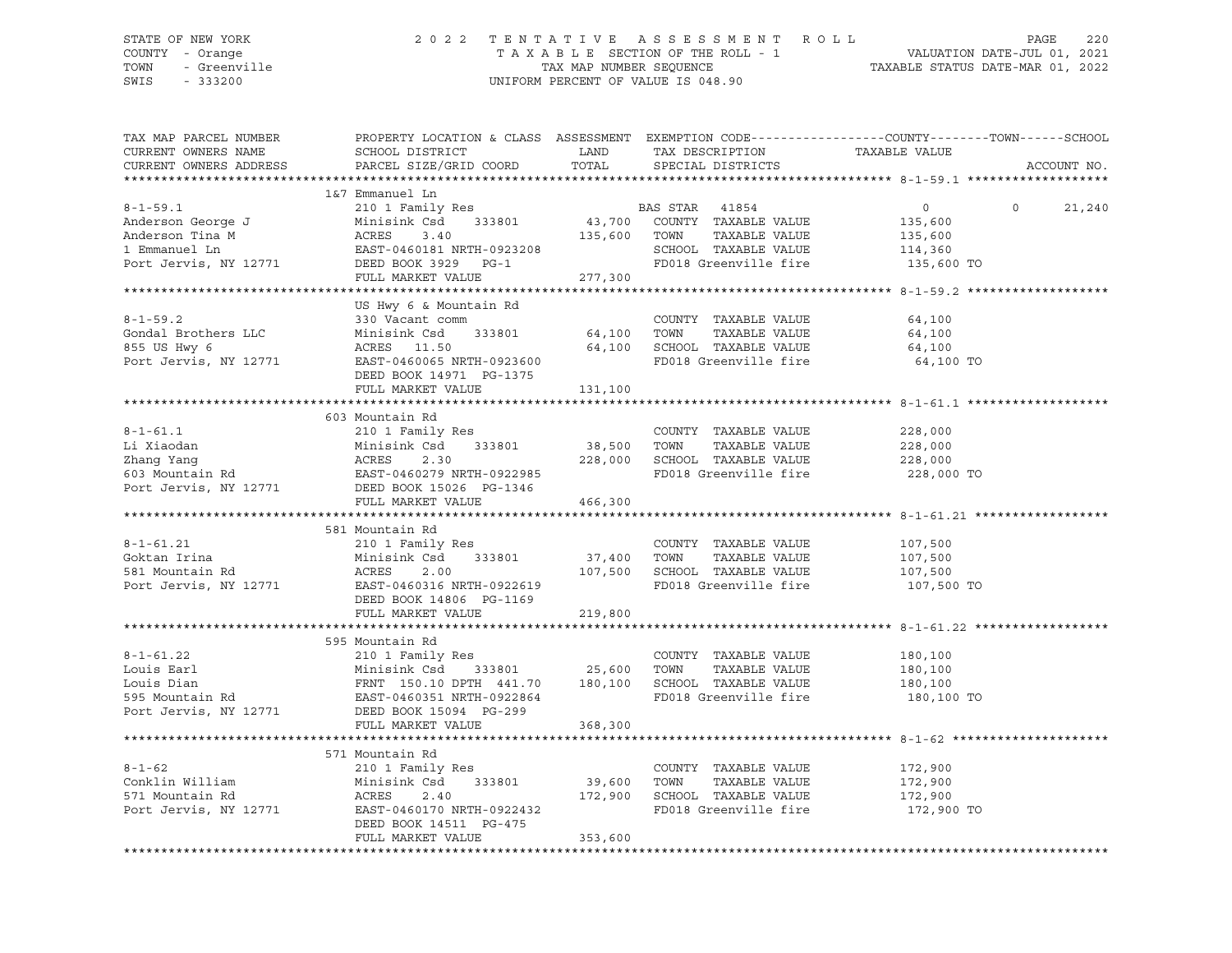| STATE OF NEW YORK<br>OF NEW YORK<br>- Orange<br>- Greenville<br>- 333200<br>COUNTY - Orange<br>TOWN<br>SWIS                                                                                                                                          |                        |         | 2022 TENTATIVE ASSESSMENT ROLL<br>TAXABLE SECTION OF THE ROLL - 1<br>TAXABLE SECTION OF THE ROLL - 1<br>TAXABLE STATUS DATE-JUL 01, 2021<br>TAXABLE STATUS DATE-MAR 01, 2022<br>UNIFORM PERCENT OF VALUE IS 048.90 |                     |                         | PAGE<br>221 |
|------------------------------------------------------------------------------------------------------------------------------------------------------------------------------------------------------------------------------------------------------|------------------------|---------|--------------------------------------------------------------------------------------------------------------------------------------------------------------------------------------------------------------------|---------------------|-------------------------|-------------|
| TAX MAP PARCEL NUMBER     PROPERTY LOCATION & CLASS ASSESSMENT EXEMPTION CODE---------------COUNTY-------TOWN------SCHOOL<br>CURRENT OWNERS NAME     SCHOOL DISTRICT       LAND   TAX DESCRIPTION     TAXARLE VALUE                                  |                        |         | LAND TAX DESCRIPTION<br>COORD TOTAL SPECIAL DISTRICTS                                                                                                                                                              |                     |                         | ACCOUNT NO. |
|                                                                                                                                                                                                                                                      |                        |         |                                                                                                                                                                                                                    |                     |                         |             |
|                                                                                                                                                                                                                                                      | 563 & 565 Mountain Rd  |         |                                                                                                                                                                                                                    |                     |                         |             |
| $8 - 1 - 63$                                                                                                                                                                                                                                         | 280 Res Multiple       |         | COUNTY TAXABLE VALUE                                                                                                                                                                                               | 174,800             |                         |             |
|                                                                                                                                                                                                                                                      |                        |         |                                                                                                                                                                                                                    | 174,800             |                         |             |
|                                                                                                                                                                                                                                                      |                        |         |                                                                                                                                                                                                                    | 174,800             |                         |             |
|                                                                                                                                                                                                                                                      |                        |         |                                                                                                                                                                                                                    | 174,800 TO          |                         |             |
| Nowak Brian C<br>Nowak Keith A<br>30 Stony Ford Rd<br>2.10<br>2.10<br>2.10<br>2.10<br>2.174,800 SCHOOL TAXABLE VALUE<br>2.174,800 SCHOOL TAXABLE VALUE<br>2.174,800 SCHOOL TAXABLE VALUE<br>2.174,800 SCHOOL TAXABLE VALUE<br>2.175,800 FD018 Greenv | FULL MARKET VALUE      | 357,500 |                                                                                                                                                                                                                    |                     |                         |             |
|                                                                                                                                                                                                                                                      |                        |         |                                                                                                                                                                                                                    |                     |                         |             |
|                                                                                                                                                                                                                                                      | Mountain Rd            |         |                                                                                                                                                                                                                    |                     |                         |             |
|                                                                                                                                                                                                                                                      |                        |         |                                                                                                                                                                                                                    | 16,667 16,667       |                         | 16,667      |
|                                                                                                                                                                                                                                                      |                        |         |                                                                                                                                                                                                                    | 4,833               |                         |             |
|                                                                                                                                                                                                                                                      |                        |         |                                                                                                                                                                                                                    | 4,833               |                         |             |
|                                                                                                                                                                                                                                                      |                        |         |                                                                                                                                                                                                                    | 4,833               |                         |             |
|                                                                                                                                                                                                                                                      |                        |         |                                                                                                                                                                                                                    | 4,833 TO            |                         |             |
| Mountain Rd<br>Mountain Rd<br>21,500 COUNTY TAXABLE VALUE<br>C/O Ronald Soudant<br>CO Ronald Soudant<br>LE Ronald G & Joanne Soud<br>LE Ronald G & Joanne Soud<br>21,500 COUNTY TAXABLE VALUE<br>21,500 TOWN TAXABLE VALUE<br>21,500 TOWN TAXABL     |                        |         |                                                                                                                                                                                                                    |                     |                         |             |
| MAY BE SUBJECT TO PAYMENT<br>INDER AGDIST LAW TIL 2026<br>UNDER AGDIST LAW TIL 2026                                                                                                                                                                  |                        |         |                                                                                                                                                                                                                    |                     |                         |             |
|                                                                                                                                                                                                                                                      |                        |         |                                                                                                                                                                                                                    |                     |                         |             |
|                                                                                                                                                                                                                                                      | US Hwy 6 & Mountain Rd |         |                                                                                                                                                                                                                    |                     |                         |             |
|                                                                                                                                                                                                                                                      |                        |         | COUNTY TAXABLE VALUE 55,200                                                                                                                                                                                        |                     |                         |             |
|                                                                                                                                                                                                                                                      |                        |         |                                                                                                                                                                                                                    | 55,200              |                         |             |
|                                                                                                                                                                                                                                                      |                        |         |                                                                                                                                                                                                                    | 55,200<br>55,200 TO |                         |             |
| 8-1-65<br>Examples Steven<br>Minisink Csd 333801<br>96 Team USA Way ACRES 4.70<br>Port Jervis, NY 12771<br>EXAMPLE VALUE<br>Port Jervis, NY 12771<br>EXAMPLE PORT AGAILS NRTH-0923809<br>NEW PORT AGAILS NRTH-0923809<br>NEW PORT AGAILS NRTH-09     |                        |         |                                                                                                                                                                                                                    |                     |                         |             |
|                                                                                                                                                                                                                                                      |                        |         |                                                                                                                                                                                                                    |                     |                         |             |
|                                                                                                                                                                                                                                                      | FULL MARKET VALUE      | 112,900 |                                                                                                                                                                                                                    |                     |                         |             |
|                                                                                                                                                                                                                                                      |                        |         |                                                                                                                                                                                                                    |                     |                         |             |
|                                                                                                                                                                                                                                                      |                        |         |                                                                                                                                                                                                                    |                     |                         |             |
|                                                                                                                                                                                                                                                      |                        |         |                                                                                                                                                                                                                    |                     | 6,972 6,972<br>0 53,020 |             |
|                                                                                                                                                                                                                                                      |                        |         |                                                                                                                                                                                                                    | 32,000 32,000       |                         | 32,000      |
|                                                                                                                                                                                                                                                      |                        |         |                                                                                                                                                                                                                    |                     |                         |             |
|                                                                                                                                                                                                                                                      |                        |         |                                                                                                                                                                                                                    |                     |                         |             |
|                                                                                                                                                                                                                                                      |                        |         |                                                                                                                                                                                                                    |                     |                         |             |
|                                                                                                                                                                                                                                                      |                        |         |                                                                                                                                                                                                                    |                     |                         |             |
|                                                                                                                                                                                                                                                      | 936 US Hwy 6           |         |                                                                                                                                                                                                                    |                     |                         |             |
|                                                                                                                                                                                                                                                      |                        |         |                                                                                                                                                                                                                    |                     | $\circ$                 | 21,240      |
|                                                                                                                                                                                                                                                      |                        |         |                                                                                                                                                                                                                    |                     |                         |             |
|                                                                                                                                                                                                                                                      |                        |         |                                                                                                                                                                                                                    |                     |                         |             |
|                                                                                                                                                                                                                                                      |                        |         |                                                                                                                                                                                                                    |                     |                         |             |
| 8-1-67<br>Juncaj Susanne 210 1 Family Res<br>33801 Minisink Csd 333801 39,900 COUNTY TAXABLE VALUE 184,300<br>936 US Hwy 6 ACRES 3.70 BANKC030217 184,300 TOWN TAXABLE VALUE 184,300<br>Port Jervis, NY 12771 EAST-0462439 NRTH-092309               |                        |         | SCHOOL TAXABLE VALUE 163,060<br>FD018 Greenville fire 184,300 TO                                                                                                                                                   |                     |                         |             |
|                                                                                                                                                                                                                                                      | FULL MARKET VALUE      | 376,900 |                                                                                                                                                                                                                    |                     |                         |             |
|                                                                                                                                                                                                                                                      |                        |         |                                                                                                                                                                                                                    |                     |                         |             |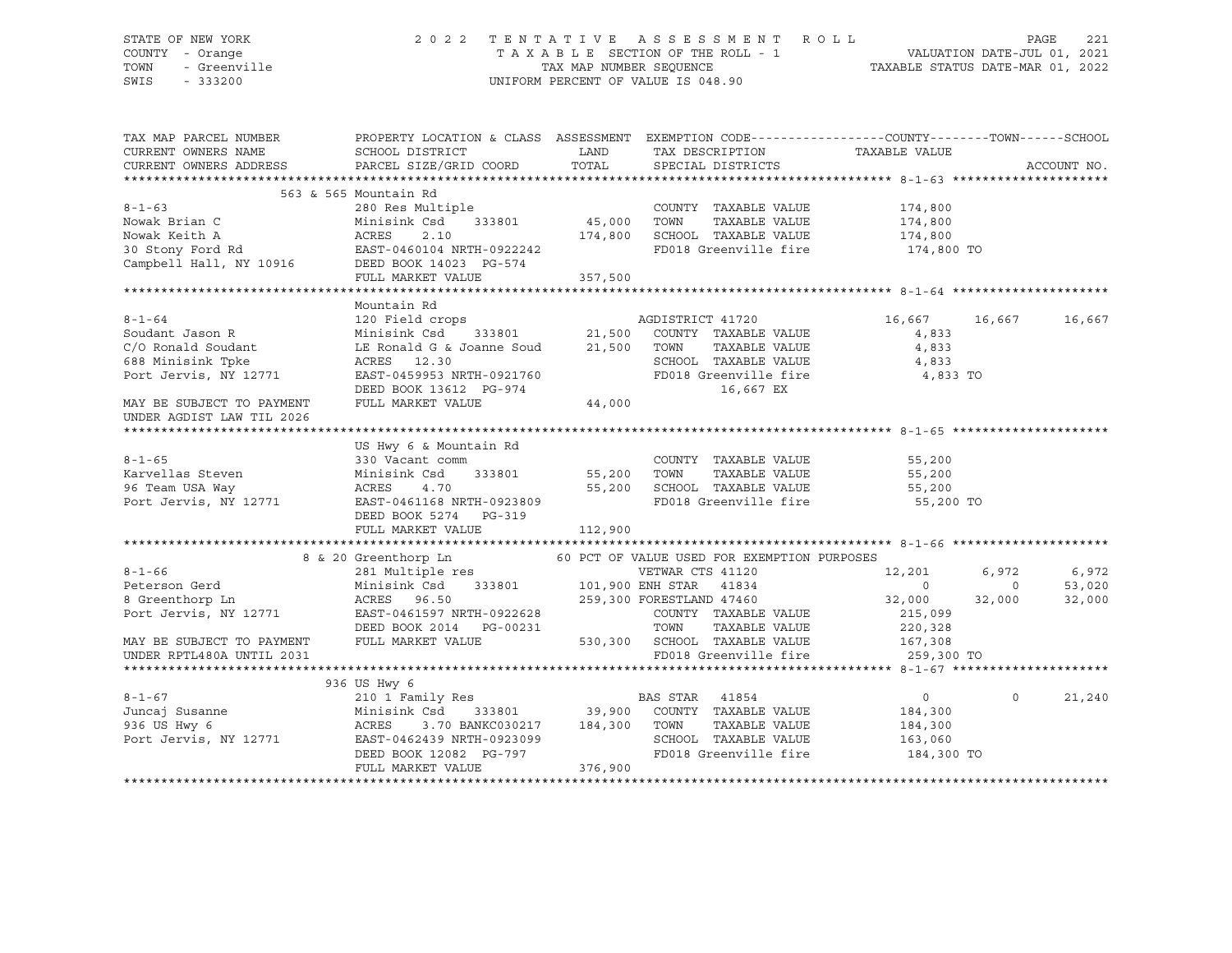### STATE OF NEW YORK 2 0 2 2 T E N T A T I V E A S S E S S M E N T R O L L PAGE 222 COUNTY - Orange T A X A B L E SECTION OF THE ROLL - 1 VALUATION DATE-JUL 01, 2021 TOWN - Greenville TAX MAP NUMBER SEQUENCE TAXABLE STATUS DATE-MAR 01, 2022 SWIS - 333200 UNIFORM PERCENT OF VALUE IS 048.90

| TAX MAP PARCEL NUMBER<br>CURRENT OWNERS NAME<br>CURRENT OWNERS ADDRESS                      | SCHOOL DISTRICT<br>PARCEL SIZE/GRID COORD                                                                                                                       | LAND<br>TOTAL          | TAX DESCRIPTION<br>SPECIAL DISTRICTS                                                                         | PROPERTY LOCATION & CLASS ASSESSMENT EXEMPTION CODE---------------COUNTY-------TOWN------SCHOOL<br>TAXABLE VALUE<br>ACCOUNT NO. |
|---------------------------------------------------------------------------------------------|-----------------------------------------------------------------------------------------------------------------------------------------------------------------|------------------------|--------------------------------------------------------------------------------------------------------------|---------------------------------------------------------------------------------------------------------------------------------|
| ***********************                                                                     |                                                                                                                                                                 |                        |                                                                                                              |                                                                                                                                 |
| $8 - 1 - 68.1$<br>Zubikowski David<br>200 Hardscrabble Rd<br>Port Jervis, NY 12771          | US Hwy 6<br>330 Vacant comm<br>Minisink Csd<br>333801<br>ACRES<br>1.20<br>EAST-0462695 NRTH-0922924<br>DEED BOOK 13131 PG-179<br>FULL MARKET VALUE              | 22,000 TOWN<br>45,000  | COUNTY TAXABLE VALUE<br>TAXABLE VALUE<br>22,000 SCHOOL TAXABLE VALUE<br>FD018 Greenville fire                | 22,000<br>22,000<br>22,000<br>22,000 TO                                                                                         |
|                                                                                             |                                                                                                                                                                 |                        |                                                                                                              |                                                                                                                                 |
| $8 - 1 - 68.2$<br>Zubikowski David<br>200 Hardscrabble Rd<br>Port Jervis, NY 12771          | US Hwy 6<br>330 Vacant comm<br>Minisink Csd<br>333801<br>ACRES<br>2.30<br>EAST-0462996 NRTH-0922644<br>DEED BOOK 13131 PG-179                                   |                        | COUNTY TAXABLE VALUE<br>22,300 TOWN<br>TAXABLE VALUE<br>22,300 SCHOOL TAXABLE VALUE<br>FD018 Greenville fire | 22,300<br>22,300<br>22,300<br>22,300 TO                                                                                         |
|                                                                                             | FULL MARKET VALUE                                                                                                                                               | 45,600                 |                                                                                                              |                                                                                                                                 |
|                                                                                             |                                                                                                                                                                 |                        |                                                                                                              |                                                                                                                                 |
| $8 - 1 - 69$<br>Kastrati Sevdai<br>Dedushi Qazim<br>1230 Avenue Y E 9                       | 980 US Hwy 6<br>421 Restaurant<br>Minisink Csd 333801<br>Greenville Inn<br>ACRES 3.50<br>Brooklyn, NY 11255 EAST-0463303 NRTH-0922425<br>DEED BOOK 14972 PG-954 | 41,200 TOWN            | COUNTY TAXABLE VALUE<br>TAXABLE VALUE<br>194,500 SCHOOL TAXABLE VALUE<br>FD018 Greenville fire               | 194,500<br>194,500<br>194,500<br>194,500 TO                                                                                     |
|                                                                                             | FULL MARKET VALUE                                                                                                                                               | 397,800                |                                                                                                              |                                                                                                                                 |
|                                                                                             |                                                                                                                                                                 |                        |                                                                                                              |                                                                                                                                 |
| $8 - 1 - 70.2$<br>Three Bears Mountain LLC<br>PO Box 61<br>Westtown, NY 10998               | US Hwy 6<br>330 Vacant comm<br>Minisink Csd<br>333801<br>ACRES<br>4.00<br>EAST-0463476 NRTH-0922082<br>DEED BOOK 14637 PG-46<br>FULL MARKET VALUE               | 8,900 TOWN<br>18,200   | COUNTY TAXABLE VALUE<br>TAXABLE VALUE<br>8,900 SCHOOL TAXABLE VALUE<br>FD018 Greenville fire                 | 8,900<br>8,900<br>8,900<br>8,900 TO                                                                                             |
|                                                                                             |                                                                                                                                                                 |                        |                                                                                                              |                                                                                                                                 |
| $8 - 1 - 71$<br>Three Bears Mountain LLC<br>PO Box 61<br>Westtown, NY 10998                 | 1510 Greenville Tpke<br>220 2 Family Res<br>Minisink Csd 333801<br>ACRES<br>1.00<br>EAST-0463987 NRTH-0922026<br>DEED BOOK 14355 PG-1359<br>FULL MARKET VALUE   | 31,900 TOWN<br>200,000 | COUNTY TAXABLE VALUE<br>TAXABLE VALUE<br>97,800 SCHOOL TAXABLE VALUE<br>FD018 Greenville fire                | 97,800<br>97,800<br>97,800<br>97,800 TO                                                                                         |
|                                                                                             | US Hwy 6                                                                                                                                                        |                        |                                                                                                              |                                                                                                                                 |
| $8 - 1 - 72.21$<br>Three Bears Mountain LLC Minisink Csd<br>PO Box 61<br>Westtown, NY 10998 | 330 Vacant comm<br>333801<br>ACRES<br>1.20<br>EAST-0463768 NRTH-0922071<br>DEED BOOK 14637 PG-46<br>FULL MARKET VALUE                                           | 25,000<br>51,100       | COUNTY TAXABLE VALUE<br>TOWN<br>TAXABLE VALUE<br>25,000 SCHOOL TAXABLE VALUE<br>FD018 Greenville fire        | 25,000<br>25,000<br>25,000<br>25,000 TO                                                                                         |
|                                                                                             |                                                                                                                                                                 |                        |                                                                                                              |                                                                                                                                 |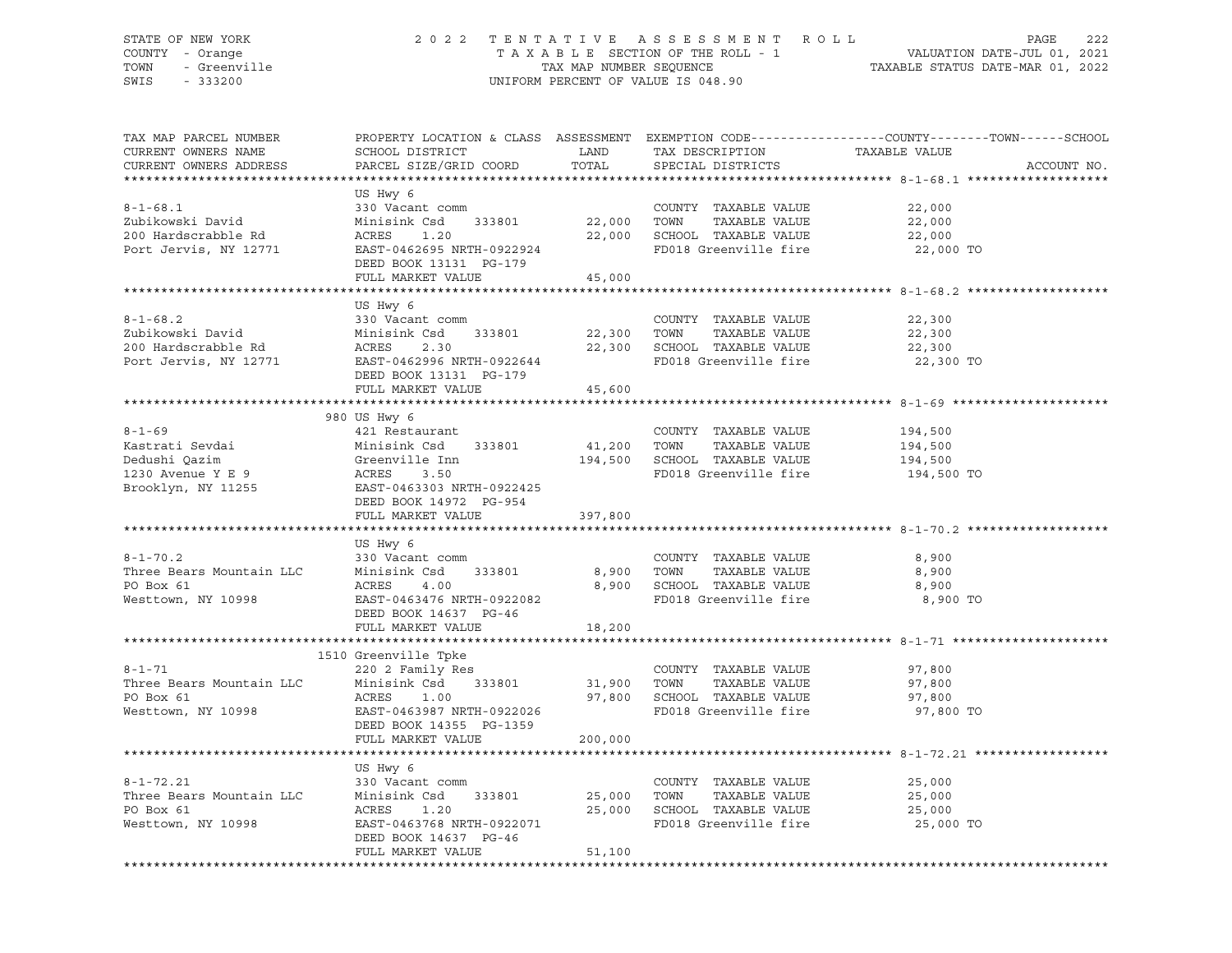| STATE OF NEW YORK<br>COUNTY - Orange<br>TOWN<br>- Greenville<br>SWIS<br>$-333200$                                                                                                                                                    |                                                                                                                                                                                                                  | TAX MAP NUMBER SEQUENCE            | 2022 TENTATIVE ASSESSMENT ROLL<br>TAXABLE SECTION OF THE ROLL - 1<br>UNIFORM PERCENT OF VALUE IS 048.90 | 1<br>1202 VALUATION DATE-JUL 01, 2021<br>TAXABLE STATUS DATE-MAR 01, 2022 | PAGE        | 223    |
|--------------------------------------------------------------------------------------------------------------------------------------------------------------------------------------------------------------------------------------|------------------------------------------------------------------------------------------------------------------------------------------------------------------------------------------------------------------|------------------------------------|---------------------------------------------------------------------------------------------------------|---------------------------------------------------------------------------|-------------|--------|
| TAX MAP PARCEL NUMBER<br>CURRENT OWNERS NAME                                                                                                                                                                                         | PROPERTY LOCATION & CLASS ASSESSMENT EXEMPTION CODE-----------------COUNTY-------TOWN------SCHOOL<br>SCHOOL DISTRICT                                                                                             | LAND                               | TAX DESCRIPTION                                                                                         | TAXABLE VALUE                                                             |             |        |
| CURRENT OWNERS ADDRESS                                                                                                                                                                                                               | PARCEL SIZE/GRID COORD                                                                                                                                                                                           | TOTAL                              | SPECIAL DISTRICTS                                                                                       |                                                                           | ACCOUNT NO. |        |
|                                                                                                                                                                                                                                      | 1518 Greenville Tpke                                                                                                                                                                                             |                                    |                                                                                                         |                                                                           |             |        |
| $8 - 1 - 73.2$                                                                                                                                                                                                                       | 312 Vac w/imprv                                                                                                                                                                                                  |                                    | COUNTY TAXABLE VALUE                                                                                    | 39,700                                                                    |             |        |
|                                                                                                                                                                                                                                      |                                                                                                                                                                                                                  |                                    | TAXABLE VALUE                                                                                           | 39,700                                                                    |             |        |
| Three Bears Mountain LLC<br>DO Bay 61<br>PO Box 61                                                                                                                                                                                   |                                                                                                                                                                                                                  | 22,700    TOWN<br>39,700    SCHOOL | 39,700 SCHOOL TAXABLE VALUE                                                                             | 39,700                                                                    |             |        |
| Westtown, NY 10998                                                                                                                                                                                                                   | Partial On Garage<br>Partial On Garage<br>FRNT - 212 00 BBC<br>FRNT 212.00 DPTH 185.00<br>EAST-0463893 NRTH-0921919<br>DEED BOOK 14637 PG-46                                                                     |                                    | FD018 Greenville fire                                                                                   | 39,700 TO                                                                 |             |        |
|                                                                                                                                                                                                                                      | FULL MARKET VALUE                                                                                                                                                                                                | 81,200                             |                                                                                                         |                                                                           |             |        |
|                                                                                                                                                                                                                                      |                                                                                                                                                                                                                  |                                    |                                                                                                         |                                                                           |             |        |
|                                                                                                                                                                                                                                      | 1526 Greenville Tpke<br>210 1 Family Res                                                                                                                                                                         |                                    |                                                                                                         | $\overline{0}$                                                            | $\Omega$    | 21,240 |
|                                                                                                                                                                                                                                      |                                                                                                                                                                                                                  |                                    | BAS STAR 41854<br>38,000 COUNTY TAXABLE VALUE                                                           | 89,700                                                                    |             |        |
|                                                                                                                                                                                                                                      |                                                                                                                                                                                                                  |                                    | 89,700 TOWN<br>TAXABLE VALUE                                                                            | 89,700                                                                    |             |        |
|                                                                                                                                                                                                                                      |                                                                                                                                                                                                                  |                                    | SCHOOL TAXABLE VALUE                                                                                    | 68,460                                                                    |             |        |
|                                                                                                                                                                                                                                      | DEED BOOK 11099 PG-1562                                                                                                                                                                                          |                                    | FD018 Greenville fire                                                                                   | 89,700 TO                                                                 |             |        |
|                                                                                                                                                                                                                                      | FULL MARKET VALUE                                                                                                                                                                                                | 183,400                            |                                                                                                         |                                                                           |             |        |
|                                                                                                                                                                                                                                      |                                                                                                                                                                                                                  |                                    |                                                                                                         |                                                                           |             |        |
|                                                                                                                                                                                                                                      | 1552 Greenville Tpke                                                                                                                                                                                             |                                    |                                                                                                         |                                                                           |             |        |
| $8 - 1 - 75$                                                                                                                                                                                                                         | 210 1 Family Res                                                                                                                                                                                                 |                                    | BAS STAR 41854                                                                                          | $\overline{0}$                                                            | $\circ$     | 21,240 |
| Clark Charles W                                                                                                                                                                                                                      | $\begin{array}{lllllllll} \text{Minisink Cs} & 333801 & 27,800 & \text{COUNTY} & \text{TAXABLE VALUE} \\ \text{FRNT} & 150.00 & \text{DPTH} & 210.00 & 155,600 & \text{TOWN} & \text{TAXABLE VALUE} \end{array}$ |                                    |                                                                                                         | 155,600                                                                   |             |        |
| 1552 Greenville Tpke                                                                                                                                                                                                                 |                                                                                                                                                                                                                  |                                    |                                                                                                         | 155,600                                                                   |             |        |
| Port Jervis, NY 12771                                                                                                                                                                                                                | BANKC030217                                                                                                                                                                                                      |                                    | SCHOOL TAXABLE VALUE                                                                                    | 134,360                                                                   |             |        |
|                                                                                                                                                                                                                                      | EAST-0463122 NRTH-0921580                                                                                                                                                                                        |                                    | FD018 Greenville fire                                                                                   | 155,600 TO                                                                |             |        |
|                                                                                                                                                                                                                                      | DEED BOOK 5638 PG-13<br>FULL MARKET VALUE                                                                                                                                                                        | 318,200                            |                                                                                                         |                                                                           |             |        |
|                                                                                                                                                                                                                                      |                                                                                                                                                                                                                  |                                    |                                                                                                         |                                                                           |             |        |
|                                                                                                                                                                                                                                      | 1538 Greenville Tpke                                                                                                                                                                                             |                                    |                                                                                                         |                                                                           |             |        |
| $8 - 1 - 76$                                                                                                                                                                                                                         | 210 1 Family Res                                                                                                                                                                                                 |                                    | COUNTY TAXABLE VALUE                                                                                    | 173,800                                                                   |             |        |
|                                                                                                                                                                                                                                      |                                                                                                                                                                                                                  |                                    |                                                                                                         | 173,800                                                                   |             |        |
|                                                                                                                                                                                                                                      |                                                                                                                                                                                                                  |                                    |                                                                                                         | 173,800                                                                   |             |        |
|                                                                                                                                                                                                                                      |                                                                                                                                                                                                                  |                                    |                                                                                                         | 173,800 TO                                                                |             |        |
| 8-1-76 210 1 Family Res COUNTY TAXABLE VALUE<br>Grandolfo Emily R Minisink Csd 333801 50,900 TOWN TAXABLE VALUE<br>Worden Justin ACRES 30.20 BANKN140687 173,800 SCHOOL TAXABLE VALUE<br>1538 Greenville Tpke EAST-0462681 NRTH-0921 |                                                                                                                                                                                                                  |                                    |                                                                                                         |                                                                           |             |        |
|                                                                                                                                                                                                                                      | FULL MARKET VALUE                                                                                                                                                                                                | 355,400                            |                                                                                                         |                                                                           |             |        |
|                                                                                                                                                                                                                                      |                                                                                                                                                                                                                  |                                    |                                                                                                         |                                                                           |             |        |
|                                                                                                                                                                                                                                      | Greenville Tpke                                                                                                                                                                                                  |                                    |                                                                                                         |                                                                           |             |        |
| $8 - 1 - 77$                                                                                                                                                                                                                         | 314 Rural vac<10                                                                                                                                                                                                 |                                    | COUNTY TAXABLE VALUE                                                                                    | 28,000                                                                    |             |        |
| Soudant Jason                                                                                                                                                                                                                        | Minisink Csd<br>333801                                                                                                                                                                                           | 28,000                             | TOWN<br>TAXABLE VALUE                                                                                   | 28,000                                                                    |             |        |
| Soudant Laura                                                                                                                                                                                                                        | ACRES<br>6.00                                                                                                                                                                                                    |                                    | 28,000 SCHOOL TAXABLE VALUE                                                                             | 28,000                                                                    |             |        |
| 1684 Greenville Tpke<br>Dort Jornia NV 19771<br>Port Jervis, NY 12771                                                                                                                                                                | EAST-0461696 NRTH-0921360<br>DEED BOOK 14649 PG-319                                                                                                                                                              |                                    | FD018 Greenville fire                                                                                   | 28,000 TO                                                                 |             |        |
|                                                                                                                                                                                                                                      | FULL MARKET VALUE                                                                                                                                                                                                | 57,300                             |                                                                                                         |                                                                           |             |        |
|                                                                                                                                                                                                                                      |                                                                                                                                                                                                                  |                                    |                                                                                                         |                                                                           |             |        |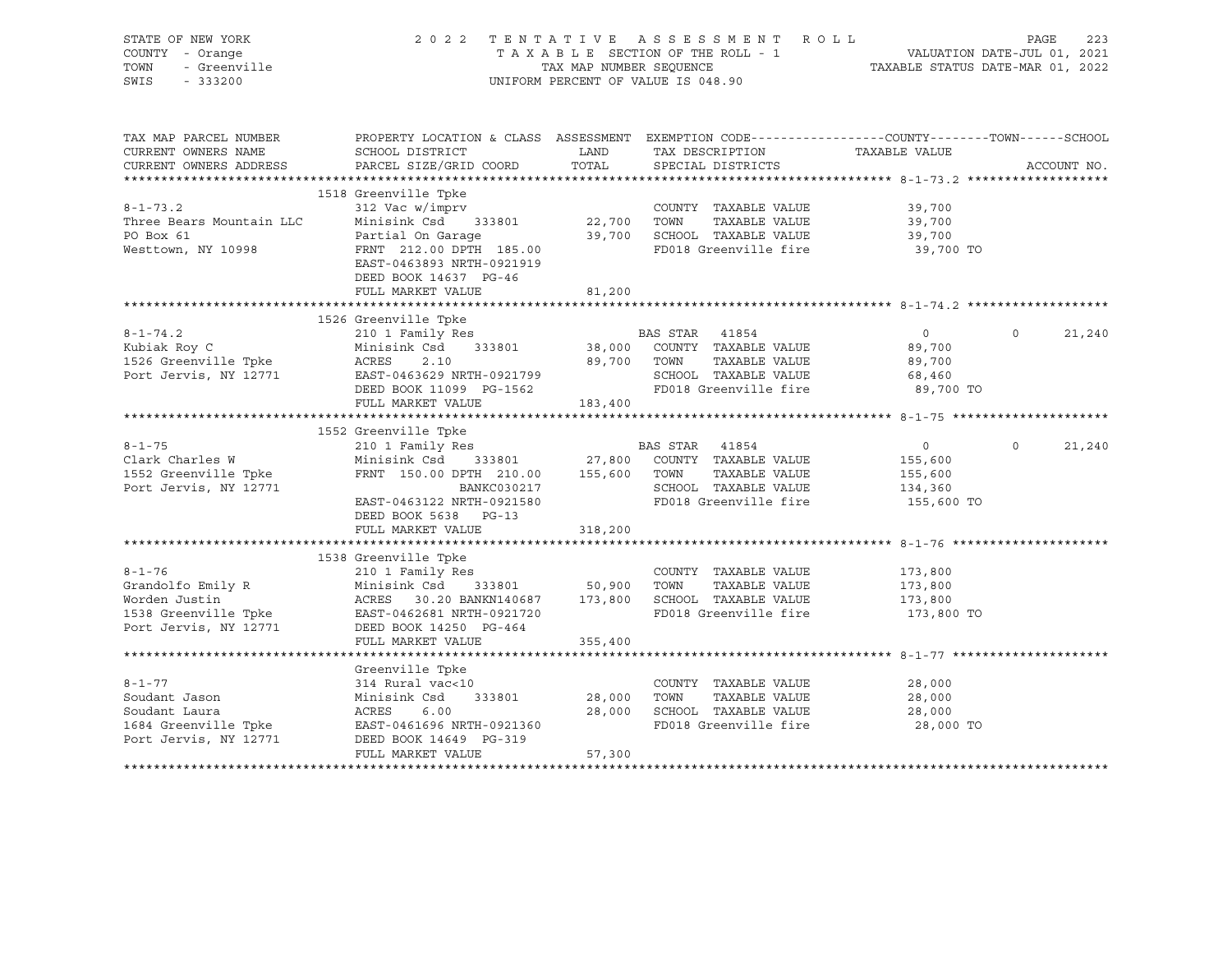### STATE OF NEW YORK 2 0 2 2 T E N T A T I V E A S S E S S M E N T R O L L PAGE 224 COUNTY - Orange T A X A B L E SECTION OF THE ROLL - 1 VALUATION DATE-JUL 01, 2021 TOWN - Greenville TAX MAP NUMBER SEQUENCE TAXABLE STATUS DATE-MAR 01, 2022 SWIS - 333200 UNIFORM PERCENT OF VALUE IS 048.90

| TAX MAP PARCEL NUMBER                                                                                                                                                                                                                      | PROPERTY LOCATION & CLASS ASSESSMENT EXEMPTION CODE----------------COUNTY-------TOWN------SCHOOL                                                                                                                                            |         |                      |               |                    |        |
|--------------------------------------------------------------------------------------------------------------------------------------------------------------------------------------------------------------------------------------------|---------------------------------------------------------------------------------------------------------------------------------------------------------------------------------------------------------------------------------------------|---------|----------------------|---------------|--------------------|--------|
| CURRENT OWNERS NAME                                                                                                                                                                                                                        | SCHOOL DISTRICT                                                                                                                                                                                                                             |         | LAND TAX DESCRIPTION | TAXABLE VALUE |                    |        |
| CURRENT OWNERS ADDRESS                                                                                                                                                                                                                     | PARCEL SIZE/GRID COORD TOTAL SPECIAL DISTRICTS                                                                                                                                                                                              |         |                      |               | ACCOUNT NO.        |        |
|                                                                                                                                                                                                                                            |                                                                                                                                                                                                                                             |         |                      |               |                    |        |
|                                                                                                                                                                                                                                            |                                                                                                                                                                                                                                             |         |                      |               |                    |        |
| $8 - 1 - 78$                                                                                                                                                                                                                               |                                                                                                                                                                                                                                             |         |                      |               | $0 \t 0 \t 21,240$ |        |
|                                                                                                                                                                                                                                            |                                                                                                                                                                                                                                             |         |                      |               |                    |        |
|                                                                                                                                                                                                                                            |                                                                                                                                                                                                                                             |         |                      |               |                    |        |
|                                                                                                                                                                                                                                            |                                                                                                                                                                                                                                             |         |                      |               |                    |        |
|                                                                                                                                                                                                                                            |                                                                                                                                                                                                                                             |         |                      |               |                    |        |
|                                                                                                                                                                                                                                            |                                                                                                                                                                                                                                             |         |                      |               |                    |        |
| XAMIN'S CONSULTER THE SAME CONSULTER TO THE THE RELATION OF THE MINISTER DESCRIPTION ON THE MINIST CONSULTER TO A THANG THE PARKET VALUE TO THE TO THE TO THE THE TO THE TO THE TO THE TO THE TO THE TO THE TO THE TO THE TO T             |                                                                                                                                                                                                                                             |         |                      |               |                    |        |
|                                                                                                                                                                                                                                            |                                                                                                                                                                                                                                             |         |                      |               |                    |        |
|                                                                                                                                                                                                                                            |                                                                                                                                                                                                                                             |         |                      |               | 5,229              | 6,972  |
|                                                                                                                                                                                                                                            |                                                                                                                                                                                                                                             |         |                      |               | $\overline{0}$     | 21,240 |
|                                                                                                                                                                                                                                            |                                                                                                                                                                                                                                             |         |                      |               |                    |        |
|                                                                                                                                                                                                                                            |                                                                                                                                                                                                                                             |         |                      |               |                    |        |
|                                                                                                                                                                                                                                            |                                                                                                                                                                                                                                             |         |                      |               |                    |        |
|                                                                                                                                                                                                                                            |                                                                                                                                                                                                                                             |         |                      |               |                    |        |
|                                                                                                                                                                                                                                            |                                                                                                                                                                                                                                             |         |                      |               |                    |        |
|                                                                                                                                                                                                                                            |                                                                                                                                                                                                                                             |         |                      |               |                    |        |
| $8 - 1 - 80$                                                                                                                                                                                                                               |                                                                                                                                                                                                                                             |         |                      |               |                    | 6,880  |
| Soudant Jason R                                                                                                                                                                                                                            |                                                                                                                                                                                                                                             |         |                      |               |                    |        |
| 1684 Greenville Tpke                                                                                                                                                                                                                       |                                                                                                                                                                                                                                             |         |                      |               |                    |        |
| Port Jervis, NY 12771                                                                                                                                                                                                                      |                                                                                                                                                                                                                                             |         |                      |               |                    |        |
|                                                                                                                                                                                                                                            |                                                                                                                                                                                                                                             |         |                      |               |                    |        |
| MAY BE SUBJECT TO PAYMENT                                                                                                                                                                                                                  | 9123 Vacant rural<br>323 Vacant rural<br>323 Vacant rural<br>323 Vacant rural<br>333801 13,000 COUNTY TAXABLE VALUE 6,120<br>42 ACRES 3.00 13,000 TOWN TAXABLE VALUE 6,120<br>42 EAST-0461171 NRTH-0921117 SCHOOL TAXABLE VALUE 6,120<br>52 |         |                      |               |                    |        |
| UNDER AGDIST LAW TIL 2026                                                                                                                                                                                                                  |                                                                                                                                                                                                                                             |         |                      |               |                    |        |
|                                                                                                                                                                                                                                            |                                                                                                                                                                                                                                             |         |                      |               |                    |        |
| 9-1-82<br>Michulski John B Minisink Csd 333801<br>Michulski John B Minisink Csd 333801<br>Michulski James A Cemetery Lot Map 8428<br>967 Us Hwy 6 FRNT 128.00 DPTH 115.00<br>TOO SCHOOL TAXABLE VALUE<br>967 Us Hwy 6 FRNT 128.00 DPTH 115 |                                                                                                                                                                                                                                             |         |                      |               |                    |        |
|                                                                                                                                                                                                                                            |                                                                                                                                                                                                                                             |         |                      |               |                    |        |
|                                                                                                                                                                                                                                            |                                                                                                                                                                                                                                             |         |                      |               |                    |        |
|                                                                                                                                                                                                                                            |                                                                                                                                                                                                                                             |         |                      |               |                    |        |
|                                                                                                                                                                                                                                            |                                                                                                                                                                                                                                             |         |                      |               |                    |        |
| Port Jervis, NY 12771                                                                                                                                                                                                                      | EAST-0464582 NRTH-0922202                                                                                                                                                                                                                   |         |                      |               |                    |        |
|                                                                                                                                                                                                                                            | DEED BOOK 1994 PG-165                                                                                                                                                                                                                       |         |                      |               |                    |        |
|                                                                                                                                                                                                                                            | FULL MARKET VALUE                                                                                                                                                                                                                           | 200     |                      |               |                    |        |
|                                                                                                                                                                                                                                            |                                                                                                                                                                                                                                             |         |                      |               |                    |        |
|                                                                                                                                                                                                                                            | 1496 Greenville Tpke                                                                                                                                                                                                                        |         |                      |               |                    |        |
|                                                                                                                                                                                                                                            |                                                                                                                                                                                                                                             |         |                      |               |                    |        |
|                                                                                                                                                                                                                                            |                                                                                                                                                                                                                                             |         |                      |               |                    |        |
|                                                                                                                                                                                                                                            |                                                                                                                                                                                                                                             |         |                      |               |                    |        |
|                                                                                                                                                                                                                                            |                                                                                                                                                                                                                                             |         |                      | 124,200 TO    |                    |        |
|                                                                                                                                                                                                                                            |                                                                                                                                                                                                                                             |         |                      |               |                    |        |
|                                                                                                                                                                                                                                            | DEED BOOK 15040 PG-1734                                                                                                                                                                                                                     |         |                      |               |                    |        |
|                                                                                                                                                                                                                                            | FULL MARKET VALUE                                                                                                                                                                                                                           | 254,000 |                      |               |                    |        |
|                                                                                                                                                                                                                                            |                                                                                                                                                                                                                                             |         |                      |               |                    |        |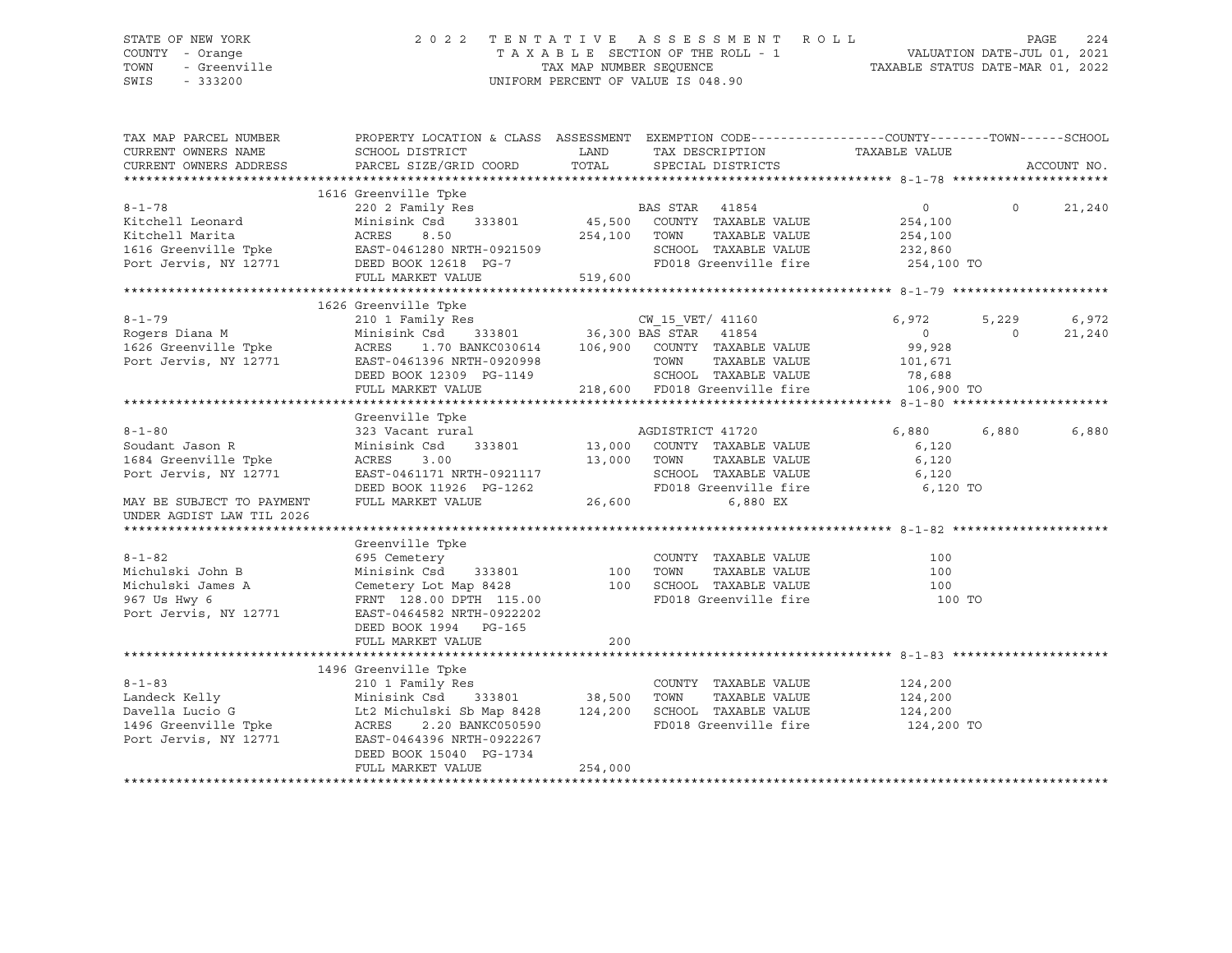| STATE OF NEW YORK<br>COUNTY - Orange<br><i>I -</i> Orange<br>- Greenville<br>- 333200<br>TOWN<br>SWIS - 333200 |                                                                                                                                                                                                                                                        |         | 2022 TENTATIVE ASSESSMENT ROLL<br>T A X A B L E SECTION OF THE ROLL - 1 VALUATION DATE-JUL 01, 2021<br>TAX MAP NUMBER SEQUENCE TAXABLE STATUS DATE-MAR 01, 2022<br>UNIFORM PERCENT OF VALUE IS 048.90 |                                         | PAGE<br>225                 |
|----------------------------------------------------------------------------------------------------------------|--------------------------------------------------------------------------------------------------------------------------------------------------------------------------------------------------------------------------------------------------------|---------|-------------------------------------------------------------------------------------------------------------------------------------------------------------------------------------------------------|-----------------------------------------|-----------------------------|
| TAX MAP PARCEL NUMBER<br>CURRENT OWNERS NAME<br>CURRENT OWNERS ADDRESS                                         | PROPERTY LOCATION & CLASS ASSESSMENT EXEMPTION CODE-----------------COUNTY-------TOWN------SCHOOL<br>SCHOOL DISTRICT<br>PARCEL SIZE/GRID COORD                                                                                                         | TOTAL   | LAND TAX DESCRIPTION TAXABLE VALUE<br>SPECIAL DISTRICTS                                                                                                                                               |                                         | ACCOUNT NO.                 |
|                                                                                                                | 967 US Hwy 6                                                                                                                                                                                                                                           |         |                                                                                                                                                                                                       |                                         |                             |
|                                                                                                                | DEED BOOK 1994 PG-00165                                                                                                                                                                                                                                |         |                                                                                                                                                                                                       |                                         |                             |
|                                                                                                                | FULL MARKET VALUE                                                                                                                                                                                                                                      | 154,800 |                                                                                                                                                                                                       |                                         |                             |
|                                                                                                                |                                                                                                                                                                                                                                                        |         |                                                                                                                                                                                                       |                                         |                             |
|                                                                                                                | 508 Old Mountain Rd                                                                                                                                                                                                                                    |         |                                                                                                                                                                                                       |                                         |                             |
|                                                                                                                | 8-1-85<br>Walsh Kevin J<br>Walsh Kevin J<br>Walsh Mary E<br>Minisink Csd 333801<br>Minisink Csd 333801<br>Lts 1 2 Madrigal Map 6076<br>170,500 COUNTY TAXABLE VALUE<br>TOWN TAXABLE VALUE<br>TOWN TAXABLE VALUE<br>TOWN TAXABLE VALUE<br>154,000<br>15 |         |                                                                                                                                                                                                       | 16,500 16,500                           | 21,240<br>$\circ$<br>16,500 |
|                                                                                                                | FULL MARKET VALUE                                                                                                                                                                                                                                      | 348,700 |                                                                                                                                                                                                       |                                         |                             |
|                                                                                                                |                                                                                                                                                                                                                                                        |         |                                                                                                                                                                                                       |                                         |                             |
|                                                                                                                | US Hwy 6<br>DEED BOOK 13266 PG-1164                                                                                                                                                                                                                    |         |                                                                                                                                                                                                       |                                         |                             |
| Vienna, VA 22182                                                                                               | FULL MARKET VALUE                                                                                                                                                                                                                                      | 73,600  |                                                                                                                                                                                                       |                                         |                             |
|                                                                                                                |                                                                                                                                                                                                                                                        |         |                                                                                                                                                                                                       |                                         |                             |
| $8 - 1 - 87$<br>Pallone Debra<br>Pallone Depra<br>35 Firehouse Rd<br>Port Jervis, NY 12771                     | 35 Firehouse Rd<br>DEED BOOK 13947 PG-1571                                                                                                                                                                                                             |         | COUNTY TAXABLE VALUE<br>FD018 Greenville fire                                                                                                                                                         | 89,900<br>89,900<br>89,900<br>89,900 TO |                             |
|                                                                                                                | FULL MARKET VALUE                                                                                                                                                                                                                                      | 183,800 |                                                                                                                                                                                                       |                                         |                             |
|                                                                                                                | 19 Ash St                                                                                                                                                                                                                                              |         |                                                                                                                                                                                                       |                                         |                             |
|                                                                                                                | DEED BOOK 3399 PG-172<br>FULL MARKET VALUE                                                                                                                                                                                                             | 251,100 |                                                                                                                                                                                                       | $\overline{0}$<br>122,800<br>122,800    | $\Omega$<br>21,240          |
|                                                                                                                |                                                                                                                                                                                                                                                        |         |                                                                                                                                                                                                       |                                         |                             |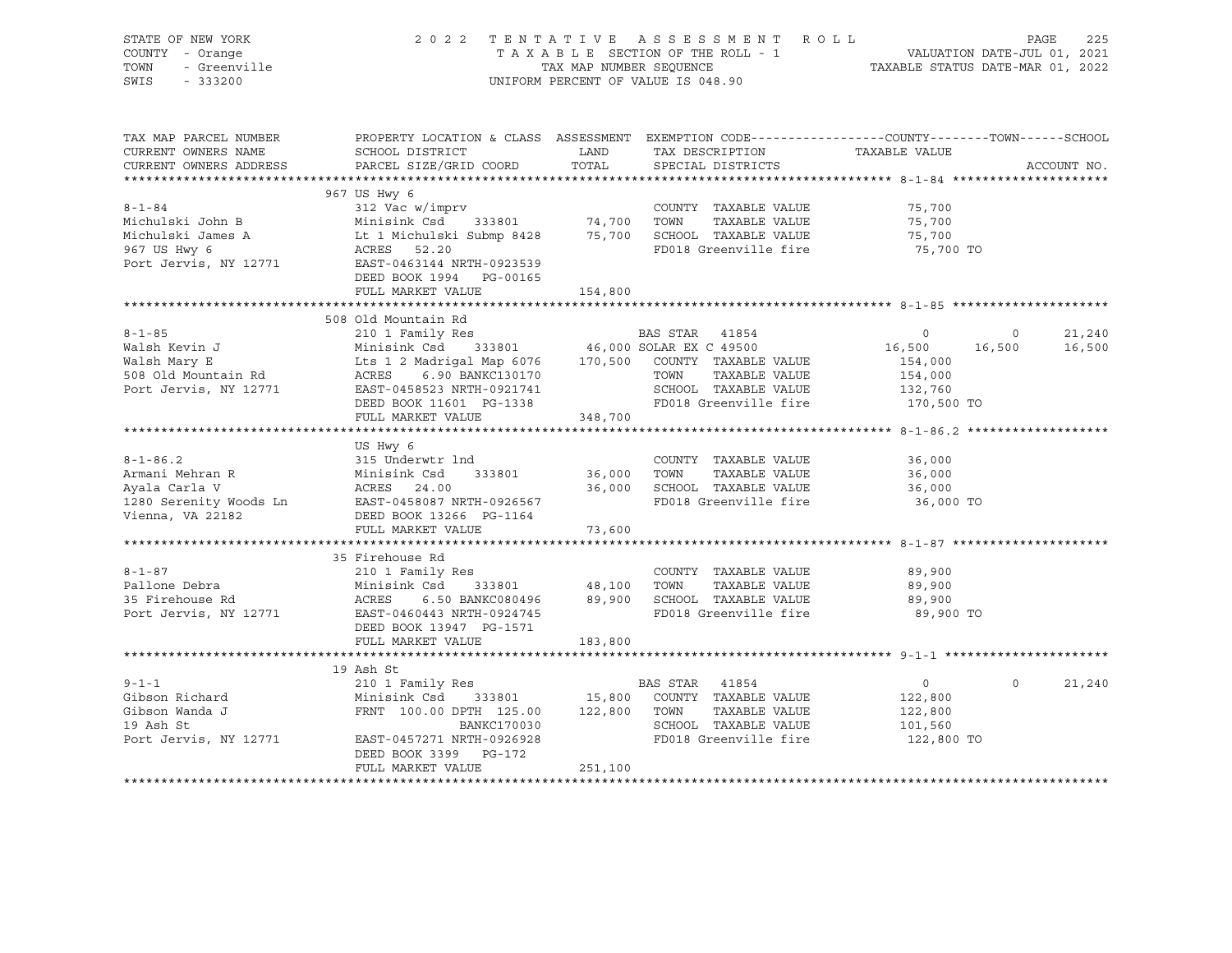### STATE OF NEW YORK 2 0 2 2 T E N T A T I V E A S S E S S M E N T R O L L PAGE 226 COUNTY - Orange T A X A B L E SECTION OF THE ROLL - 1 VALUATION DATE-JUL 01, 2021 TOWN - Greenville TAX MAP NUMBER SEQUENCE TAXABLE STATUS DATE-MAR 01, 2022 SWIS - 333200 UNIFORM PERCENT OF VALUE IS 048.90

| TAX MAP PARCEL NUMBER<br>CURRENT OWNERS NAME<br>CURRENT OWNERS ADDRESS | PROPERTY LOCATION & CLASS ASSESSMENT<br>SCHOOL DISTRICT<br>PARCEL SIZE/GRID COORD | LAND<br>TOTAL | EXEMPTION CODE-----------------COUNTY--------TOWN------SCHOOL<br>TAX DESCRIPTION<br>SPECIAL DISTRICTS | TAXABLE VALUE  | ACCOUNT NO.        |
|------------------------------------------------------------------------|-----------------------------------------------------------------------------------|---------------|-------------------------------------------------------------------------------------------------------|----------------|--------------------|
|                                                                        |                                                                                   |               |                                                                                                       |                |                    |
|                                                                        | Ash St                                                                            |               |                                                                                                       |                |                    |
| $9 - 1 - 2$                                                            | 311 Res vac land                                                                  |               | COUNTY TAXABLE VALUE                                                                                  | 1,200          |                    |
| Gibson Richard                                                         | Minisink Csd<br>333801                                                            | 1,200         | TOWN<br>TAXABLE VALUE                                                                                 | 1,200          |                    |
| Gibson Wanda J                                                         | FRNT 116.00 DPTH 150.00                                                           | 1,200         | SCHOOL TAXABLE VALUE                                                                                  | 1,200          |                    |
|                                                                        |                                                                                   |               | FD018 Greenville fire                                                                                 |                |                    |
| 19 Ash St                                                              | EAST-0457176 NRTH-0926861                                                         |               |                                                                                                       | 1,200 TO       |                    |
| Port Jervis, NY 12771                                                  | DEED BOOK 3399 PG-172                                                             |               |                                                                                                       |                |                    |
|                                                                        | FULL MARKET VALUE                                                                 | 2,500         |                                                                                                       |                |                    |
|                                                                        |                                                                                   |               |                                                                                                       |                |                    |
| $9 - 2 - 1$                                                            | 25 Ash St                                                                         |               |                                                                                                       |                | $\Omega$           |
|                                                                        | 210 1 Family Res<br>333801 15,800                                                 |               | BAS STAR 41854                                                                                        | $\circ$        | 21,240             |
| Jordan John H Jr                                                       | Minisink Csd                                                                      |               | COUNTY TAXABLE VALUE                                                                                  | 99,200         |                    |
| Valentino Cecelia A                                                    | FRNT 100.00 DPTH 125.00                                                           | 99,200        | TAXABLE VALUE<br>TOWN                                                                                 | 99,200         |                    |
| 25 Ash St                                                              | EAST-0457380 NRTH-0927015                                                         |               | SCHOOL TAXABLE VALUE                                                                                  | 77,960         |                    |
| Port Jervis, NY 12771                                                  | DEED BOOK 3694 PG-97                                                              |               | FD018 Greenville fire                                                                                 | 99,200 TO      |                    |
|                                                                        | FULL MARKET VALUE                                                                 | 202,900       |                                                                                                       |                |                    |
|                                                                        |                                                                                   |               |                                                                                                       |                |                    |
|                                                                        | 47 Raymond Dr                                                                     |               |                                                                                                       |                |                    |
| $9 - 3 - 1$                                                            | 210 1 Family Res                                                                  |               | BAS STAR<br>41854                                                                                     | $\overline{0}$ | $\Omega$<br>21,240 |
| Stritmater Michael                                                     | 333801<br>Minisink Csd                                                            |               | 11,900 COUNTY TAXABLE VALUE                                                                           | 69,100         |                    |
| Stritmater Susan                                                       | Partial On Addition                                                               | 69,100        | TOWN<br>TAXABLE VALUE                                                                                 | 69,100         |                    |
| 47 Raymond Dr                                                          | 60.00 DPTH 125.00<br>FRNT                                                         |               | SCHOOL TAXABLE VALUE                                                                                  | 47,860         |                    |
| Port Jervis, NY 12771                                                  | EAST-0457600 NRTH-0926835                                                         |               | FD018 Greenville fire                                                                                 | 69,100 TO      |                    |
|                                                                        | DEED BOOK 3498<br>PG-97                                                           |               |                                                                                                       |                |                    |
|                                                                        | FULL MARKET VALUE                                                                 | 141,300       |                                                                                                       |                |                    |
|                                                                        |                                                                                   |               |                                                                                                       |                |                    |
|                                                                        | 55 Raymond Dr                                                                     |               |                                                                                                       |                |                    |
| $9 - 3 - 2.1$                                                          | 210 1 Family Res                                                                  |               | BAS STAR 41854                                                                                        | 0              | $\Omega$<br>21,240 |
| Conklin Daniel C                                                       | Minisink Csd                                                                      | 333801 19,700 | COUNTY TAXABLE VALUE                                                                                  | 101,100        |                    |
| Harget Dianna L                                                        | FRNT 200.00 DPTH 125.00 101,100                                                   |               | TOWN<br>TAXABLE VALUE                                                                                 | 101,100        |                    |
| 55 Raymond Dr                                                          | BANK0210090                                                                       |               | SCHOOL TAXABLE VALUE                                                                                  | 79,860         |                    |
| Port Jervis, NY 12771                                                  | EAST-0457855 NRTH-0926933                                                         |               | FD018 Greenville fire                                                                                 | 101,100 TO     |                    |
|                                                                        | DEED BOOK 13444 PG-712                                                            |               |                                                                                                       |                |                    |
|                                                                        | FULL MARKET VALUE                                                                 | 206,700       |                                                                                                       |                |                    |
|                                                                        |                                                                                   |               |                                                                                                       |                |                    |
|                                                                        | 51 Raymond Dr                                                                     |               |                                                                                                       |                |                    |
| $9 - 3 - 3$                                                            | 210 1 Family Res                                                                  |               | BAS STAR 41854                                                                                        | $\overline{0}$ | 21,240<br>$\circ$  |
| Echevarria John                                                        | Minisink Csd<br>333801                                                            | 18,100        | COUNTY TAXABLE VALUE                                                                                  | 108,700        |                    |
| Echevarria Gerbany                                                     | FRNT 120.00 DPTH 125.00                                                           | 108,700       | TOWN<br>TAXABLE VALUE                                                                                 | 108,700        |                    |
| 51 Raymond Dr                                                          | BANKC080370                                                                       |               | SCHOOL TAXABLE VALUE                                                                                  | 87,460         |                    |
| Port Jervis, NY 12771                                                  | EAST-0457690 NRTH-0926877                                                         |               | FD018 Greenville fire                                                                                 | 108,700 TO     |                    |
|                                                                        | DEED BOOK 5576 PG-181                                                             |               |                                                                                                       |                |                    |
|                                                                        | FULL MARKET VALUE                                                                 | 222,300       |                                                                                                       |                |                    |
|                                                                        |                                                                                   |               |                                                                                                       |                |                    |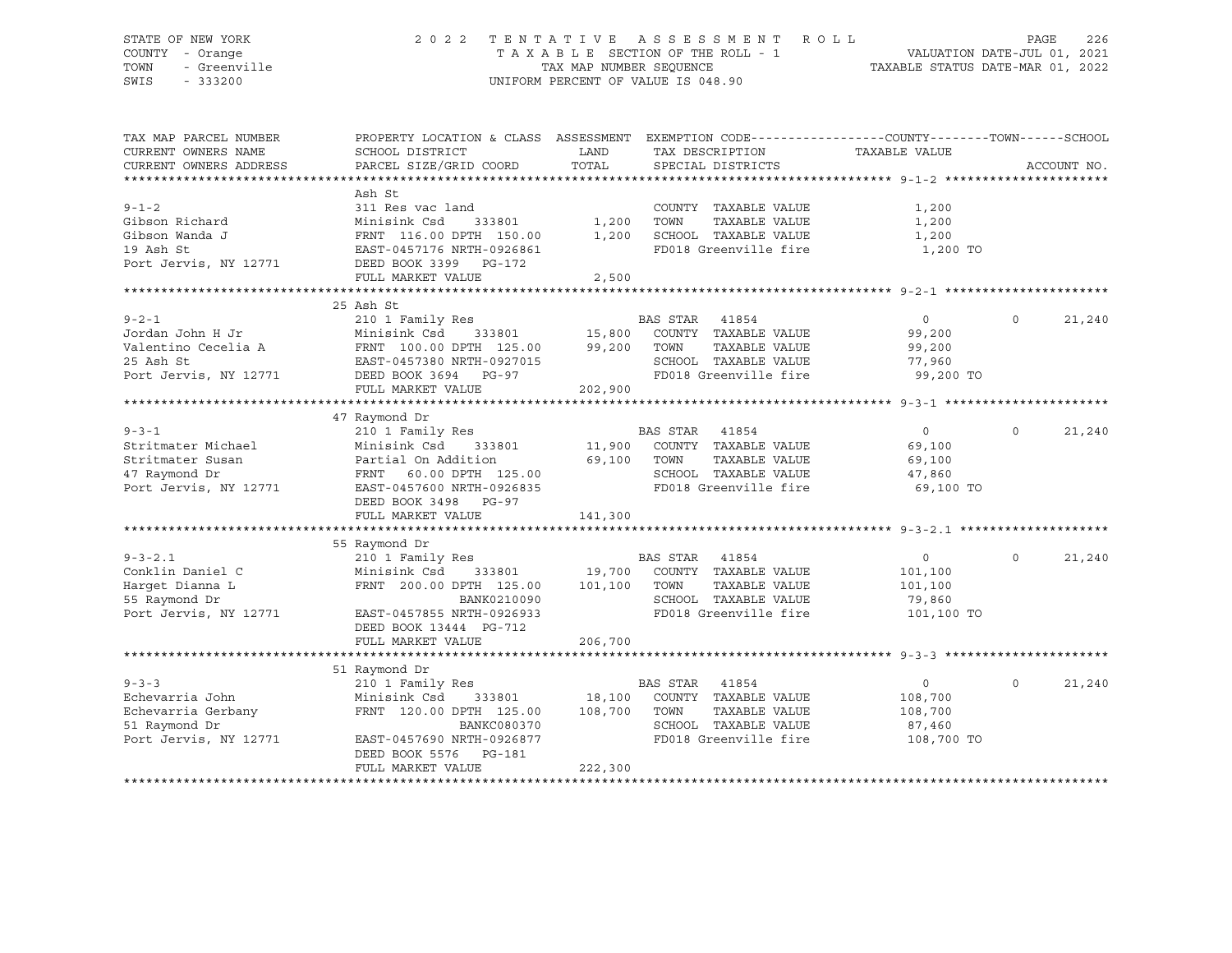| - Greenville<br>- 333200                                                                |                                                                          |                                                                                                                                                                                                                                                       |                                                               |                                                                                                                                                                                                                                                                                                                                                                                                                                                                                                                                                                                                                                                                                                                                                                                                                                                                                                                                                                                                                                                                                                                                                                                                                                                                                                                                                                                                                                                                                                                        |
|-----------------------------------------------------------------------------------------|--------------------------------------------------------------------------|-------------------------------------------------------------------------------------------------------------------------------------------------------------------------------------------------------------------------------------------------------|---------------------------------------------------------------|------------------------------------------------------------------------------------------------------------------------------------------------------------------------------------------------------------------------------------------------------------------------------------------------------------------------------------------------------------------------------------------------------------------------------------------------------------------------------------------------------------------------------------------------------------------------------------------------------------------------------------------------------------------------------------------------------------------------------------------------------------------------------------------------------------------------------------------------------------------------------------------------------------------------------------------------------------------------------------------------------------------------------------------------------------------------------------------------------------------------------------------------------------------------------------------------------------------------------------------------------------------------------------------------------------------------------------------------------------------------------------------------------------------------------------------------------------------------------------------------------------------------|
| SCHOOL DISTRICT<br>PARCEL SIZE/GRID COORD                                               |                                                                          | SPECIAL DISTRICTS                                                                                                                                                                                                                                     | TAXABLE VALUE                                                 | ACCOUNT NO.                                                                                                                                                                                                                                                                                                                                                                                                                                                                                                                                                                                                                                                                                                                                                                                                                                                                                                                                                                                                                                                                                                                                                                                                                                                                                                                                                                                                                                                                                                            |
| Ash St<br>DEED BOOK 5576 PG-181                                                         |                                                                          |                                                                                                                                                                                                                                                       | 15,200<br>15,200<br>15,200<br>15,200 TO                       |                                                                                                                                                                                                                                                                                                                                                                                                                                                                                                                                                                                                                                                                                                                                                                                                                                                                                                                                                                                                                                                                                                                                                                                                                                                                                                                                                                                                                                                                                                                        |
|                                                                                         |                                                                          |                                                                                                                                                                                                                                                       |                                                               |                                                                                                                                                                                                                                                                                                                                                                                                                                                                                                                                                                                                                                                                                                                                                                                                                                                                                                                                                                                                                                                                                                                                                                                                                                                                                                                                                                                                                                                                                                                        |
| 16 Ash St<br>DEED BOOK 11927 PG-1389                                                    |                                                                          |                                                                                                                                                                                                                                                       | $\overline{0}$<br>147,700<br>147,700<br>126,460<br>147,700 TO | $\circ$<br>21,240                                                                                                                                                                                                                                                                                                                                                                                                                                                                                                                                                                                                                                                                                                                                                                                                                                                                                                                                                                                                                                                                                                                                                                                                                                                                                                                                                                                                                                                                                                      |
|                                                                                         |                                                                          |                                                                                                                                                                                                                                                       |                                                               |                                                                                                                                                                                                                                                                                                                                                                                                                                                                                                                                                                                                                                                                                                                                                                                                                                                                                                                                                                                                                                                                                                                                                                                                                                                                                                                                                                                                                                                                                                                        |
|                                                                                         |                                                                          |                                                                                                                                                                                                                                                       |                                                               |                                                                                                                                                                                                                                                                                                                                                                                                                                                                                                                                                                                                                                                                                                                                                                                                                                                                                                                                                                                                                                                                                                                                                                                                                                                                                                                                                                                                                                                                                                                        |
| DEED BOOK 12170 PG-1640                                                                 |                                                                          |                                                                                                                                                                                                                                                       | $\sim$ 0<br>133,500<br>133,500<br>112,260                     | $\circ$<br>21,240                                                                                                                                                                                                                                                                                                                                                                                                                                                                                                                                                                                                                                                                                                                                                                                                                                                                                                                                                                                                                                                                                                                                                                                                                                                                                                                                                                                                                                                                                                      |
|                                                                                         |                                                                          |                                                                                                                                                                                                                                                       |                                                               |                                                                                                                                                                                                                                                                                                                                                                                                                                                                                                                                                                                                                                                                                                                                                                                                                                                                                                                                                                                                                                                                                                                                                                                                                                                                                                                                                                                                                                                                                                                        |
| 9 Raymond Dr<br>210 1 Family Res<br>EAST-0456829 NRTH-0926230<br>DEED BOOK 12600 PG-777 |                                                                          |                                                                                                                                                                                                                                                       | 86,100<br>86,100<br>86,100<br>86,100 TO                       |                                                                                                                                                                                                                                                                                                                                                                                                                                                                                                                                                                                                                                                                                                                                                                                                                                                                                                                                                                                                                                                                                                                                                                                                                                                                                                                                                                                                                                                                                                                        |
| FULL MARKET VALUE                                                                       | 176,100                                                                  |                                                                                                                                                                                                                                                       |                                                               |                                                                                                                                                                                                                                                                                                                                                                                                                                                                                                                                                                                                                                                                                                                                                                                                                                                                                                                                                                                                                                                                                                                                                                                                                                                                                                                                                                                                                                                                                                                        |
| 11 Raymond Dr<br>FULL MARKET VALUE                                                      | 258,500                                                                  |                                                                                                                                                                                                                                                       | 126,400<br>126,400<br>126,400                                 |                                                                                                                                                                                                                                                                                                                                                                                                                                                                                                                                                                                                                                                                                                                                                                                                                                                                                                                                                                                                                                                                                                                                                                                                                                                                                                                                                                                                                                                                                                                        |
|                                                                                         | FULL MARKET VALUE<br>FULL MARKET VALUE<br>18 Ash St<br>FULL MARKET VALUE | Port Jervis, NY 12771 EAST-0457636 NRTH-0926995<br>31,100<br>302,000<br><b>BANKC080370</b><br>Port Jervis, NY 12771 EAST-0457319 NRTH-0926939<br>273,000<br>BANKN140687<br>Port Jervis, NY 12771 EAST-0456882 NRTH-0926282<br>DEED BOOK 13410 PG-1289 | LAND<br>TOTAL                                                 | 2022 TENTATIVE ASSESSMENT ROLL<br>TAXABLE SECTION OF THE ROLL - 1 VALUATION DATE-JUL 01, 2021<br>TAX MAP NUMBER SEQUENCE TAXABLE STATUS DATE-MAR 01, 2022<br>UNIFORM PERCENT OF VALUE IS 048.90<br>PROPERTY LOCATION & CLASS ASSESSMENT EXEMPTION CODE---------------COUNTY-------TOWN-----SCHOOL<br>TAX DESCRIPTION<br>2000 COUNTY TAXABLE VALUE<br>212 Vac w/imprv<br>Minisink Csd 333801 1,400 TOWN TAXABLE VALUE<br>FRNT 120.00 DPTH 182.00 15,200 SCHOOL TAXABLE VALUE<br>BANKC080370 FD018 Greenville fire<br>FD018 Greenville fire<br>16 Ash St $\begin{tabular}{lcccc} 16 Ash St & & & & & & & & \mbox{\sc And\sc{10}} & I Family Res & & & & & \mbox{\sc And\sc{10}} & I Family Res & & & & \mbox{\sc And\sc{10}} & 333801 & & 20,800 & \mbox{\sc CountTY} & TAXABLE VALUE & & \\ \mbox{\sc FRNT} & 116.40 DPTH & 125.00 & 147,700 & \mbox{\sc TOWN} & TAXABLE VALUE & \\ & & & & \mbox{\sc BANKC030614} & & & \mbox{\sc CHOOL} & TAXABLE VALUE & \\ \hline \end{tabular}$<br>SCHOOL TAXABLE VALUE<br>FD018 Greenville fire<br>SCHOOL TAXABLE VALUE 112,260<br>FD018 Greenville fire 133,500 TO<br>210 1 Family Res<br>Minisink Csd 333801 14,600 TOWN TAXABLE VALUE<br>FRNT 65.00 DPTH 145.00 86,100 SCHOOL TAXABLE VALUE<br>FD018 Greenville fire<br>9-4-5<br>210 1 Family Res<br>210 1 Family Res<br>210 1 Family Res<br>210 1 Family Res<br>210 1 Family Res<br>2133801<br>214,200 TOWN TAXABLE VALUE<br>216,400 SCHOOL TAXABLE VALUE<br>216,400 SCHOOL TAXABLE VALUE<br>FD018 Greenville fire 126,400 TO |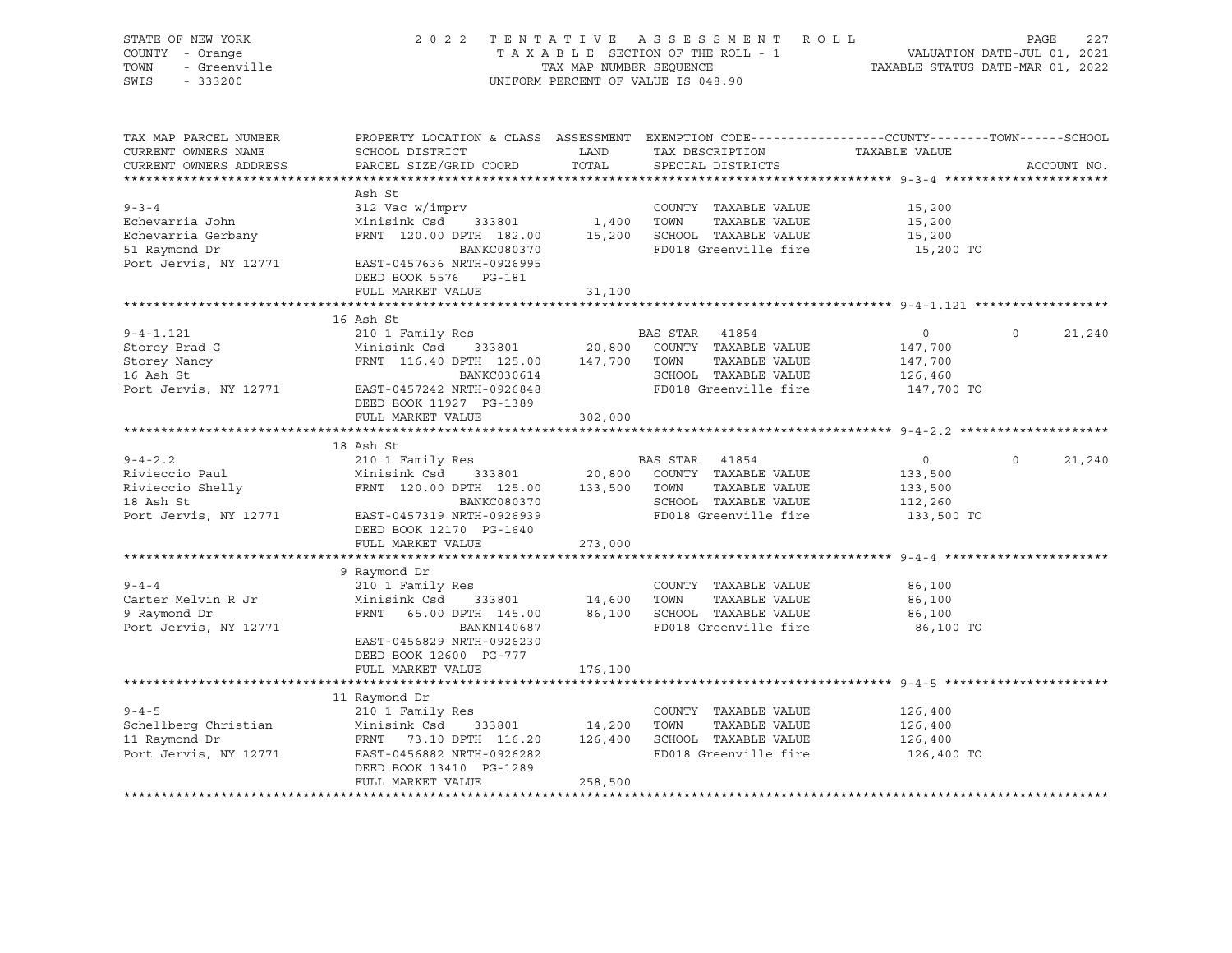### STATE OF NEW YORK 2 0 2 2 T E N T A T I V E A S S E S S M E N T R O L L PAGE 228 COUNTY - Orange T A X A B L E SECTION OF THE ROLL - 1 VALUATION DATE-JUL 01, 2021 TOWN - Greenville TAX MAP NUMBER SEQUENCE TAXABLE STATUS DATE-MAR 01, 2022 SWIS - 333200 UNIFORM PERCENT OF VALUE IS 048.90

| TAX MAP PARCEL NUMBER  | PROPERTY LOCATION & CLASS ASSESSMENT EXEMPTION CODE----------------COUNTY-------TOWN------SCHOOL |               |                                 |               |             |
|------------------------|--------------------------------------------------------------------------------------------------|---------------|---------------------------------|---------------|-------------|
| CURRENT OWNERS NAME    | SCHOOL DISTRICT                                                                                  | LAND          | TAX DESCRIPTION                 | TAXABLE VALUE |             |
| CURRENT OWNERS ADDRESS | PARCEL SIZE/GRID COORD                                                                           | TOTAL         | SPECIAL DISTRICTS               |               | ACCOUNT NO. |
|                        |                                                                                                  |               |                                 |               |             |
|                        | Raymond Dr                                                                                       |               |                                 |               |             |
| $9 - 4 - 6.1$          | 312 Vac w/imprv                                                                                  |               | COUNTY TAXABLE VALUE            | 1,800         |             |
| Haugland Bridget       | 333801<br>Minisink Csd                                                                           | 500           | TOWN<br>TAXABLE VALUE           | 1,800         |             |
| Schellberg Christian   | FRNT 60.40 DPTH 125.00 1,800                                                                     |               | SCHOOL TAXABLE VALUE            | 1,800         |             |
| 11 Raymond Dr          | EAST-0457037 NRTH-0926370                                                                        |               | FD018 Greenville fire           | 1,800 TO      |             |
| Port Jervis, NY 12771  | DEED BOOK 14590 PG-1500                                                                          |               |                                 |               |             |
|                        | FULL MARKET VALUE                                                                                | 3,700         |                                 |               |             |
|                        |                                                                                                  |               |                                 |               |             |
|                        | 15 Raymond Dr                                                                                    |               |                                 |               |             |
| $9 - 4 - 6.2$          | 210 1 Family Res                                                                                 |               | COUNTY TAXABLE VALUE            | 69,900        |             |
| Haugland Bridget       | Minisink Csd                                                                                     | 333801 14,600 | TOWN<br>TAXABLE VALUE           | 69,900        |             |
| Schellberg Christian   | Lake access                                                                                      | 69,900        | SCHOOL TAXABLE VALUE            | 69,900        |             |
| 11 Raymond Dr          | FRNT 85.10 DPTH 120.00                                                                           |               | FD018 Greenville fire 69,900 TO |               |             |
| Port Jervis, NY 12771  | EAST-0456949 NRTH-0926355                                                                        |               |                                 |               |             |
|                        | DEED BOOK 14590 PG-1500                                                                          |               |                                 |               |             |
|                        | FULL MARKET VALUE                                                                                | 142,900       |                                 |               |             |
|                        |                                                                                                  |               |                                 |               |             |
|                        | 23 Raymond Dr                                                                                    |               |                                 |               |             |
| $9 - 4 - 8.2$          | 210 1 Family Res                                                                                 |               | COUNTY TAXABLE VALUE            | 125,600       |             |
| Theodore Daqobert      | Minisink Csd 333801                                                                              | 20,800        | TOWN<br>TAXABLE VALUE           | 125,600       |             |
| Innocent Angy          | Lake rights                                                                                      | 125,600       | SCHOOL TAXABLE VALUE            | 125,600       |             |
| 23 Raymond Dr          | FRNT 120.00 DPTH 125.00                                                                          |               | FD018 Greenville fire           | 125,600 TO    |             |
| Port Jervis, NY 12771  | BANKC061339                                                                                      |               |                                 |               |             |
|                        | EAST-0457097 NRTH-0926510                                                                        |               |                                 |               |             |
|                        | DEED BOOK 14292 PG-1185                                                                          |               |                                 |               |             |
|                        | FULL MARKET VALUE                                                                                | 256,900       |                                 |               |             |
|                        |                                                                                                  |               |                                 |               |             |
|                        | 25 Raymond Dr                                                                                    |               |                                 |               |             |
| $9 - 4 - 9$            | 260 Seasonal res                                                                                 |               | COUNTY TAXABLE VALUE            | 40,500        |             |
| Karovic Peter          | Minisink Csd                                                                                     | 333801 11,900 | TOWN<br>TAXABLE VALUE           | 40,500        |             |
| PO Box 617             | FRNT 60.00 DPTH 125.00                                                                           | 40,500        | SCHOOL TAXABLE VALUE            | 40,500        |             |
| Port Jervis, NY 12771  | EAST-0457180 NRTH-0926479                                                                        |               | FD018 Greenville fire           | 40,500 TO     |             |
|                        | DEED BOOK 6078 PG-53                                                                             |               |                                 |               |             |
|                        | FULL MARKET VALUE                                                                                | 82,800        |                                 |               |             |
|                        |                                                                                                  |               |                                 |               |             |
|                        | 29 Raymond Dr                                                                                    |               |                                 |               |             |
| $9 - 4 - 10$           | 260 Seasonal res                                                                                 |               | COUNTY TAXABLE VALUE            | 36,100        |             |
| Ramirez Michelle J     |                                                                                                  |               | TOWN<br>TAXABLE VALUE           | 36,100        |             |
| Ramiez David           | Minisink Csd 333801 7,700<br>FRNT 50.00 DPTH 100.00 36,100                                       |               | SCHOOL TAXABLE VALUE            | 36,100        |             |
| 37 Edinburgh Rd        | EAST-0457239 NRTH-0926489                                                                        |               | FD018 Greenville fire           | 36,100 TO     |             |
| Middletown, NY 10941   | DEED BOOK 14617 PG-1675                                                                          |               |                                 |               |             |
|                        | FULL MARKET VALUE                                                                                | 73,800        |                                 |               |             |
|                        |                                                                                                  |               |                                 |               |             |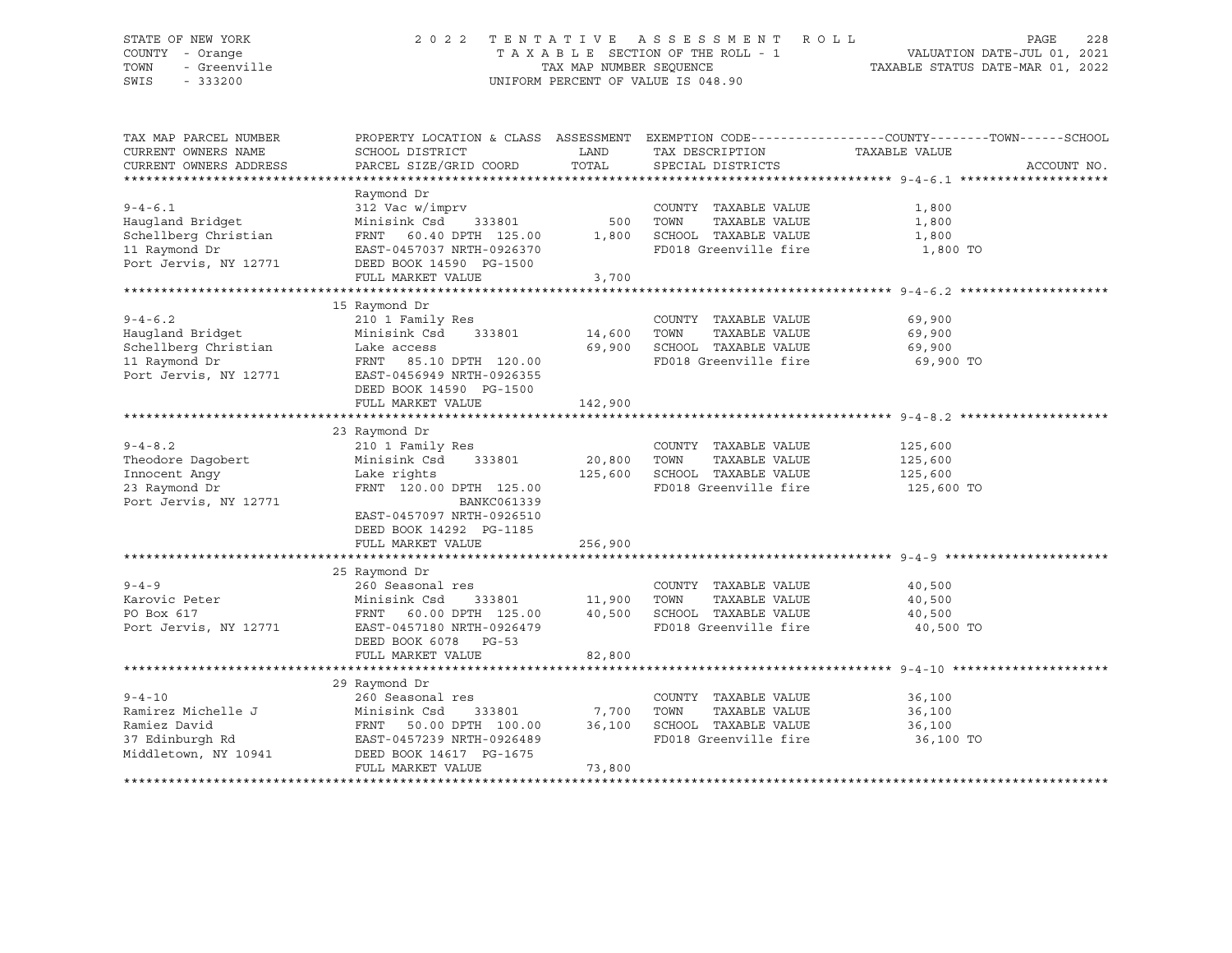### STATE OF NEW YORK 2 0 2 2 T E N T A T I V E A S S E S S M E N T R O L L PAGE 229 COUNTY - Orange T A X A B L E SECTION OF THE ROLL - 1 VALUATION DATE-JUL 01, 2021 TOWN - Greenville TAX MAP NUMBER SEQUENCE TAXABLE STATUS DATE-MAR 01, 2022 SWIS - 333200 UNIFORM PERCENT OF VALUE IS 048.90

| TAX MAP PARCEL NUMBER<br>CURRENT OWNERS NAME<br>CURRENT OWNERS ADDRESS                                         | PROPERTY LOCATION & CLASS ASSESSMENT EXEMPTION CODE----------------COUNTY-------TOWN------SCHOOL<br>SCHOOL DISTRICT<br>PARCEL SIZE/GRID COORD                                                                                                                                                                                                    | LAND<br>TOTAL     | TAX DESCRIPTION<br>SPECIAL DISTRICTS                                                                        | TAXABLE VALUE                                                         | ACCOUNT NO.                                            |
|----------------------------------------------------------------------------------------------------------------|--------------------------------------------------------------------------------------------------------------------------------------------------------------------------------------------------------------------------------------------------------------------------------------------------------------------------------------------------|-------------------|-------------------------------------------------------------------------------------------------------------|-----------------------------------------------------------------------|--------------------------------------------------------|
| $9 - 4 - 11.2$<br>Smith Alan R<br>Smith Susan M<br>31 Raymond Dr<br>Port Jervis, NY 12771 DEED BOOK 12062 PG-8 | 31 Raymond Dr<br>Raymond Dr<br>210 1 Family Res<br>Minisink Csd 333801 14,000 COUNTY TAXABLE VALUE<br>2000 COUNTY TAXABLE VALUE<br>Minisink Csd 333801 14,000 COOLINERAT 70.00 DPTH 125.00 73,000 TOWN<br>FRNT 70.00 DPTH 125.00 73,000 TOWN<br>EAST-0457238 NRTH-0926531 SCHOOL<br>DEED BOOK 12062 PG-8 FD018 C<br>FINT.I. MARKET VALUE 149,300 |                   | TAXABLE VALUE<br>TOWN        TAXABLE  VALUE<br>SCHOOL    TAXABLE  VALUE<br>FD018 Greenville fire 73,000 TO  | $\overline{0}$<br>73,000<br>73,000<br>51,760                          | $\Omega$<br>21,240                                     |
| $9 - 4 - 12.2$<br>Gisonti Vincent M<br>37 Raymond Dr<br>Port Jervis, NY 12771                                  | Raymond Dr<br>311 Res vac land<br>Minisink Csd 333801 1,000 TOWN<br>LE Frank & Torborg Gisont 1,000 SCHOC<br>FRNT 110.00 DPTH 125.00<br>EAST-0457301 NRTH-0926585<br>DEED BOOK 13283 PG-19<br>FULL MARKET VALUE                                                                                                                                  | 2,000             | COUNTY TAXABLE VALUE<br>TAXABLE VALUE<br>SCHOOL TAXABLE VALUE 1,000<br>FD018 Greenville fire                | 1,000<br>1,000<br>1,000 TO                                            |                                                        |
|                                                                                                                | 37 Raymond Dr<br>DEED BOOK 13283 PG-19<br>FULL MARKET VALUE                                                                                                                                                                                                                                                                                      |                   | TOWN TAXABLE VALUE<br>TOWN TAXABLE VALUE<br>SCHOOL TAXABLE VALUE<br>131,300 FD018 Greenville fire 64,200 TO | 16,050 11,620<br>22,470<br>$\begin{array}{c} 0 \\ 25,680 \end{array}$ | 11,620<br>22,470<br>22,470<br>$\overline{0}$<br>30,110 |
| $9 - 4 - 14$<br>Gibson Karen<br>39 Raymond Dr<br>Port Jervis, NY 12771                                         | 39 Raymond Dr<br>COUNT 7 COUNT 210 1 Family Res<br>Minisink Csd 333801 11,900 TOWN<br>FRNT 60.00 DPTH 125.00 64,200<br>BANKC190321<br>EAST-0457420 NRTH-0926689<br>DEED BOOK 14267 PG-883<br>FULL MARKET VALUE                                                                                                                                   | 131,300           | COUNTY TAXABLE VALUE<br>TAXABLE VALUE<br>SCHOOL TAXABLE VALUE 64,200<br>FD018 Greenville fire 64,200 TO     | 64,200<br>64,200                                                      |                                                        |
| $9 - 4 - 15$<br>Sierra Edwin<br>43 Raymond Dr<br>Port Jervis, NY 12771                                         | 43 Raymond Dr<br>210 1 Family Res<br>Minisink Csd 333801 11,900<br>FRNT 60.00 DPTH 125.00<br>BANKC140330<br>EAST-0457470 NRTH-0926725<br>DEED BOOK 13182 PG-17<br>FULL MARKET VALUE                                                                                                                                                              | 53,100<br>108,600 | COUNTY TAXABLE VALUE<br>TAXABLE VALUE<br>TOWN<br>SCHOOL TAXABLE VALUE<br>FD018 Greenville fire 53,100 TO    | 53,100<br>53,100<br>53,100                                            |                                                        |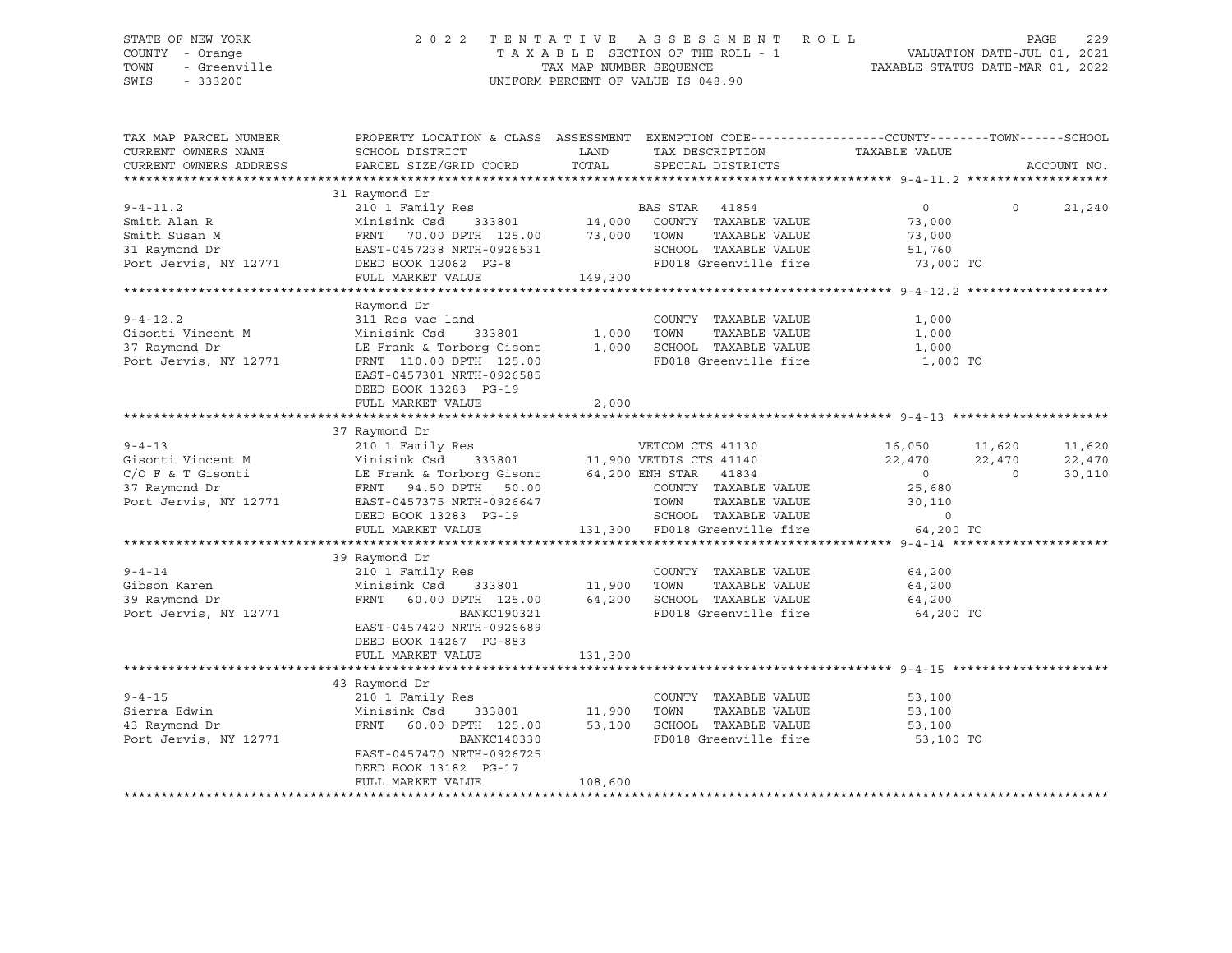### STATE OF NEW YORK 2 0 2 2 T E N T A T I V E A S S E S S M E N T R O L L PAGE 230 COUNTY - Orange T A X A B L E SECTION OF THE ROLL - 1 VALUATION DATE-JUL 01, 2021 TOWN - Greenville TAX MAP NUMBER SEQUENCE TAXABLE STATUS DATE-MAR 01, 2022 SWIS - 333200 UNIFORM PERCENT OF VALUE IS 048.90

| TAX MAP PARCEL NUMBER<br>CURRENT OWNERS NAME<br>CURRENT OWNERS ADDRESS<br>********************** | PROPERTY LOCATION & CLASS ASSESSMENT EXEMPTION CODE----------------COUNTY-------TOWN-----SCHOOL<br>SCHOOL DISTRICT<br>PARCEL SIZE/GRID COORD                                      | LAND<br>TOTAL              | TAX DESCRIPTION<br>SPECIAL DISTRICTS                                                                                                                                             | TAXABLE VALUE                                                               |                          | ACCOUNT NO.      |
|--------------------------------------------------------------------------------------------------|-----------------------------------------------------------------------------------------------------------------------------------------------------------------------------------|----------------------------|----------------------------------------------------------------------------------------------------------------------------------------------------------------------------------|-----------------------------------------------------------------------------|--------------------------|------------------|
| $9 - 4 - 16$<br>Triple Me Holdings Inc<br>125 Upper Rd<br>Middletown, NY 10940                   | Raymond Dr<br>311 Res vac land<br>Minisink Csd<br>333801<br>ACRES<br>2.50<br>EAST-0458218 NRTH-0926748<br>DEED BOOK 14032 PG-898<br>FULL MARKET VALUE                             | 10,000<br>10,000<br>20,500 | COUNTY TAXABLE VALUE<br>TOWN<br>TAXABLE VALUE<br>SCHOOL TAXABLE VALUE<br>FD018 Greenville fire                                                                                   | 10,000<br>10,000<br>10,000<br>10,000 TO                                     |                          |                  |
| $9 - 4 - 17$<br>Triple Me Holdings Inc<br>125 Upper Rd<br>Middletown, NY 10940                   | Raymond Dr<br>311 Res vac land<br>Minisink Csd<br>FRNT 103.00 DPTH 220.00<br>EAST-0458531 NRTH-0926801<br>DEED BOOK 14032 PG-898<br>FULL MARKET VALUE                             | 333801 9,000<br>18,400     | COUNTY TAXABLE VALUE<br>TOWN<br>TAXABLE VALUE<br>$9,000$ SCHOOL TAXABLE VALUE<br>FD018 Greenville fire                                                                           | 9,000<br>9,000<br>9,000<br>9,000 TO                                         |                          |                  |
|                                                                                                  |                                                                                                                                                                                   |                            |                                                                                                                                                                                  |                                                                             |                          |                  |
| $9 - 4 - 18$<br>Walsh Katherine A<br>46 Raymond Dr<br>Port Jervis, NY 12771                      | 46 Raymond Dr<br>210 1 Family Res<br>FRNT 75.00 DPTH 194.00 65,100 TOWN<br>)PTH 123.1.<br>BANKC080370<br>EAST-0457674 NRTH-0926617<br>DEED BOOK 12448 PG-284<br>FULL MARKET VALUE | 133,100                    | BAS STAR 41854<br>TAXABLE VALUE<br>SCHOOL TAXABLE VALUE<br>FD018 Greenville fire                                                                                                 | $\overline{0}$<br>65,100<br>65,100<br>43,860<br>65,100 TO                   | $\circ$                  | 21,240           |
|                                                                                                  |                                                                                                                                                                                   |                            |                                                                                                                                                                                  |                                                                             |                          |                  |
| $9 - 4 - 19$<br>Mitchell Laurie<br>Bronx, NY 10461-1535                                          | 42 Raymond Dr<br>210 1 Family Res<br>Minisink Csd 333801 26,500 TOWN<br>DEED BOOK 4815 PG-251<br>FULL MARKET VALUE                                                                |                            | COUNTY TAXABLE VALUE<br>TAXABLE VALUE<br>FD018 Greenville fire                                                                                                                   | 75,600<br>75,600<br>75,600<br>75,600 TO                                     |                          |                  |
|                                                                                                  |                                                                                                                                                                                   | 154,600                    |                                                                                                                                                                                  |                                                                             |                          |                  |
| $9 - 4 - 20$<br>Vidal Annette<br>34 Raymond Dr<br>Port Jervis, NY 12771                          | 34 Raymond Dr<br>210 1 Family Res - WTRFNT<br>Minisink Csd<br>333801<br>ACRES<br>1.30<br>EAST-0457466 NRTH-0926445<br>DEED BOOK 5249 PG-65<br>FULL MARKET VALUE                   |                            | AGED<br>41800<br>30,400 ENH STAR 41834<br>96,500 COUNTY TAXABLE VALUE<br>TOWN TAXABLE VALUE<br>SCHOOL TAXABLE VALUE<br>-65 SCHOOL TAXABLE VALUE<br>197,300 FD018 Greenville fire | 48,250<br>$\overline{0}$<br>48,250<br>48,250<br>$\overline{0}$<br>96,500 TO | 48,250<br>$\overline{0}$ | 48,250<br>48,250 |
|                                                                                                  |                                                                                                                                                                                   |                            |                                                                                                                                                                                  |                                                                             |                          |                  |
| $9 - 4 - 21$<br>Ferrazzara Stephen<br>Botbyl Mary Joan<br>28 Raymond Dr<br>Port Jervis, NY 12771 | 28 Raymond Dr<br>210 1 Family Res<br>333801<br>Minisink Csd<br>Lakefront<br>FRNT 100.00 DPTH 198.00<br>EAST-0457323 NRTH-0926315<br>DEED BOOK 14187 PG-898<br>FULL MARKET VALUE   | 26,500 TOWN<br>329,900     | COUNTY TAXABLE VALUE<br>TAXABLE VALUE<br>161,300 SCHOOL TAXABLE VALUE<br>FD018 Greenville fire                                                                                   | 161,300<br>161,300<br>161,300<br>161,300 TO                                 |                          |                  |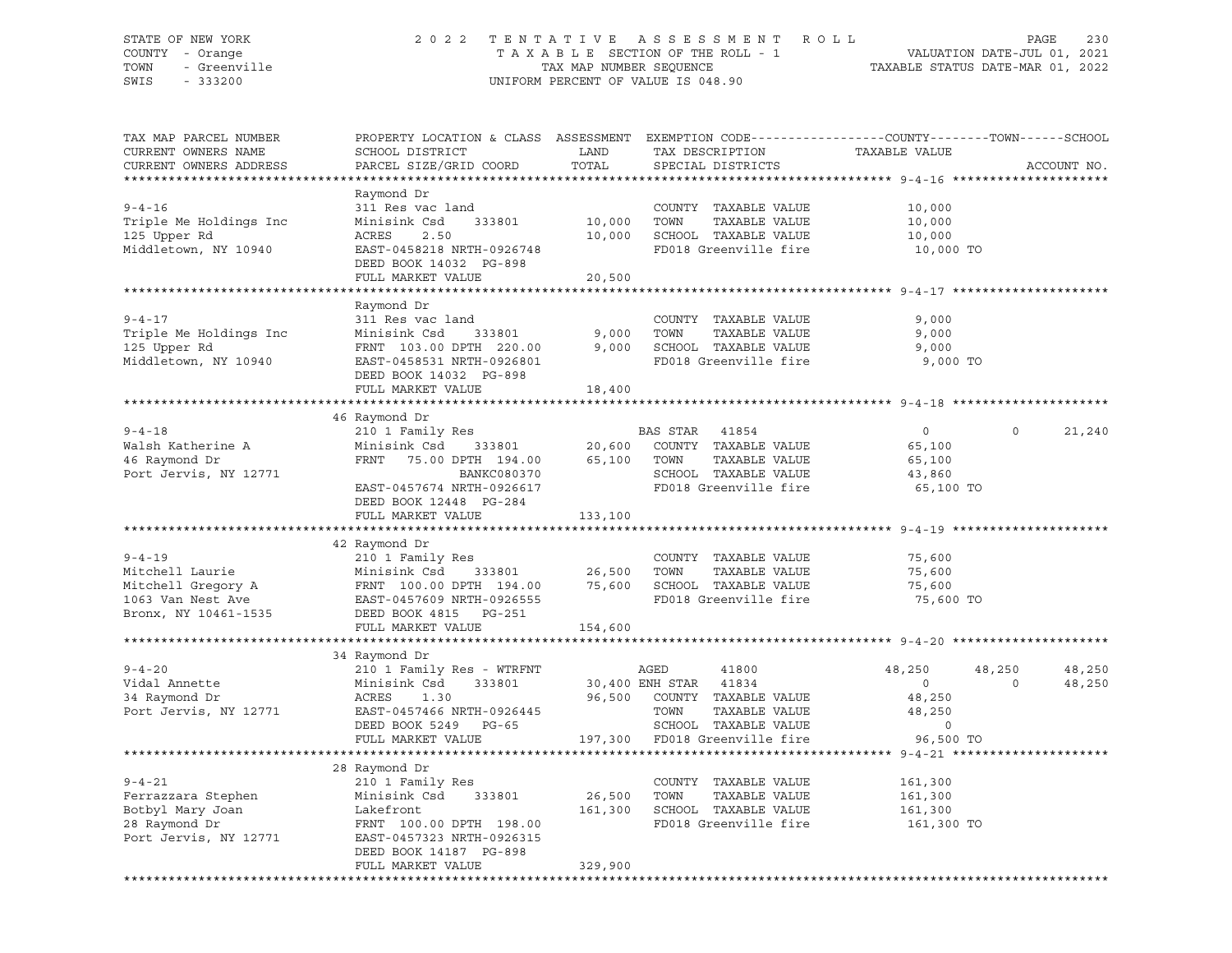### STATE OF NEW YORK 2 0 2 2 T E N T A T I V E A S S E S S M E N T R O L L PAGE 231 COUNTY - Orange T A X A B L E SECTION OF THE ROLL - 1 VALUATION DATE-JUL 01, 2021 TOWN - Greenville TAX MAP NUMBER SEQUENCE TAXABLE STATUS DATE-MAR 01, 2022 SWIS - 333200 UNIFORM PERCENT OF VALUE IS 048.90

| TAX MAP PARCEL NUMBER<br>CURRENT OWNERS NAME<br>CURRENT OWNERS ADDRESS | SCHOOL DISTRICT<br>PARCEL SIZE/GRID COORD |                    | LAND TAX DESCRIPTION<br>TOTAL SPECIAL DISTRICTS                                                           | PROPERTY LOCATION & CLASS ASSESSMENT EXEMPTION CODE----------------COUNTY-------TOWN-----SCHOOL<br>TAXABLE VALUE<br>ACCOUNT NO. |
|------------------------------------------------------------------------|-------------------------------------------|--------------------|-----------------------------------------------------------------------------------------------------------|---------------------------------------------------------------------------------------------------------------------------------|
|                                                                        |                                           |                    |                                                                                                           |                                                                                                                                 |
|                                                                        | 24 Raymond Dr                             |                    |                                                                                                           |                                                                                                                                 |
| $9 - 4 - 22$                                                           |                                           |                    | COUNTY TAXABLE VALUE                                                                                      | 53,600                                                                                                                          |
| Ledek Robert R                                                         |                                           |                    | TAXABLE VALUE                                                                                             | 53,600                                                                                                                          |
| Ledek Theresa E                                                        |                                           |                    | SCHOOL TAXABLE VALUE                                                                                      | 53,600                                                                                                                          |
|                                                                        |                                           |                    | FD018 Greenville fire 53,600 TO                                                                           |                                                                                                                                 |
|                                                                        |                                           |                    |                                                                                                           |                                                                                                                                 |
|                                                                        | FULL MARKET VALUE                         | 109,600            |                                                                                                           |                                                                                                                                 |
|                                                                        |                                           |                    |                                                                                                           |                                                                                                                                 |
|                                                                        | 20 Raymond Dr                             |                    |                                                                                                           |                                                                                                                                 |
| $9 - 4 - 23$                                                           | 210 1 Family Res                          |                    | COUNTY TAXABLE VALUE                                                                                      | 101,500                                                                                                                         |
| Vidal Rick J                                                           | Minisink Csd 333801 23,300 TOWN           |                    | TAXABLE VALUE                                                                                             | 101,500                                                                                                                         |
| Vidal Jacqueline Makefront                                             |                                           |                    |                                                                                                           |                                                                                                                                 |
| 179 Bedell Dr                                                          | FRNT 100.00 DPTH 199.00                   |                    | 101,500 SCHOOL TAXABLE VALUE 101,500<br>FD018 Greenville fire 101,500<br>FD018 Greenville fire 101,500 TO |                                                                                                                                 |
| Port Jervis, NY 12771                                                  | EAST-0457169 NRTH-0926191                 |                    |                                                                                                           |                                                                                                                                 |
|                                                                        | DEED BOOK 15006 PG-20                     |                    |                                                                                                           |                                                                                                                                 |
|                                                                        | FULL MARKET VALUE                         | 207,600            |                                                                                                           |                                                                                                                                 |
|                                                                        |                                           |                    |                                                                                                           |                                                                                                                                 |
|                                                                        | Raymond Dr                                |                    |                                                                                                           |                                                                                                                                 |
| $9 - 4 - 24$                                                           | 311 Res vac land                          |                    | COUNTY TAXABLE VALUE                                                                                      | 7,600                                                                                                                           |
| Lopez Ann Marie                                                        | Minisink Csd                              | 333801 7,600 TOWN  | TAXABLE VALUE                                                                                             | 7,600                                                                                                                           |
|                                                                        |                                           |                    |                                                                                                           | 7,600                                                                                                                           |
|                                                                        |                                           |                    |                                                                                                           | 7,600 TO                                                                                                                        |
| South Chatham, MA 02659                                                | DEED BOOK 1825 PG-00885                   |                    |                                                                                                           |                                                                                                                                 |
|                                                                        | FULL MARKET VALUE                         | 15,500             |                                                                                                           |                                                                                                                                 |
|                                                                        |                                           |                    |                                                                                                           |                                                                                                                                 |
| $9 - 4 - 25$                                                           | 2 Raymond Dr<br>210 1 Family Res          |                    | COUNTY TAXABLE VALUE                                                                                      | 120,200                                                                                                                         |
| Thomas Pamela A                                                        | Minisink Csd                              | 333801 23,500 TOWN | TAXABLE VALUE                                                                                             | 120,200                                                                                                                         |
| 47 Clymer St                                                           | ACRES<br>1.50                             | 120,200            | SCHOOL TAXABLE VALUE                                                                                      | 120,200                                                                                                                         |
| Auburn, NY 13021                                                       | EAST-0456742 NRTH-0926092                 |                    | FD018 Greenville fire                                                                                     | 120,200 TO                                                                                                                      |
|                                                                        | DEED BOOK 14449 PG-657                    |                    |                                                                                                           |                                                                                                                                 |
|                                                                        | FULL MARKET VALUE                         | 245,800            |                                                                                                           |                                                                                                                                 |
|                                                                        |                                           |                    |                                                                                                           |                                                                                                                                 |
|                                                                        | US Hwy 6 & Hathorn Blvd                   |                    |                                                                                                           |                                                                                                                                 |
| $9 - 4 - 26$                                                           | 311 Res vac land                          |                    | COUNTY TAXABLE VALUE                                                                                      | 18,200                                                                                                                          |
| Armani Mehran                                                          | Minisink Csd<br>333801 18,200 TOWN        |                    | TAXABLE VALUE                                                                                             | 18,200                                                                                                                          |
| Ayala Carla                                                            | Reserved Park                             |                    | 18,200 SCHOOL TAXABLE VALUE                                                                               | 18,200                                                                                                                          |
| 1280 Serenity Woods Ln                                                 | ACRES<br>2.10                             |                    | FD018 Greenville fire                                                                                     | 18,200 TO                                                                                                                       |
| Vienna, VA 22182                                                       | EAST-0457210 NRTH-0925851                 |                    |                                                                                                           |                                                                                                                                 |
|                                                                        | DEED BOOK 13752 PG-1525                   |                    |                                                                                                           |                                                                                                                                 |
|                                                                        | FULL MARKET VALUE                         | 37,200             |                                                                                                           |                                                                                                                                 |
|                                                                        |                                           |                    |                                                                                                           |                                                                                                                                 |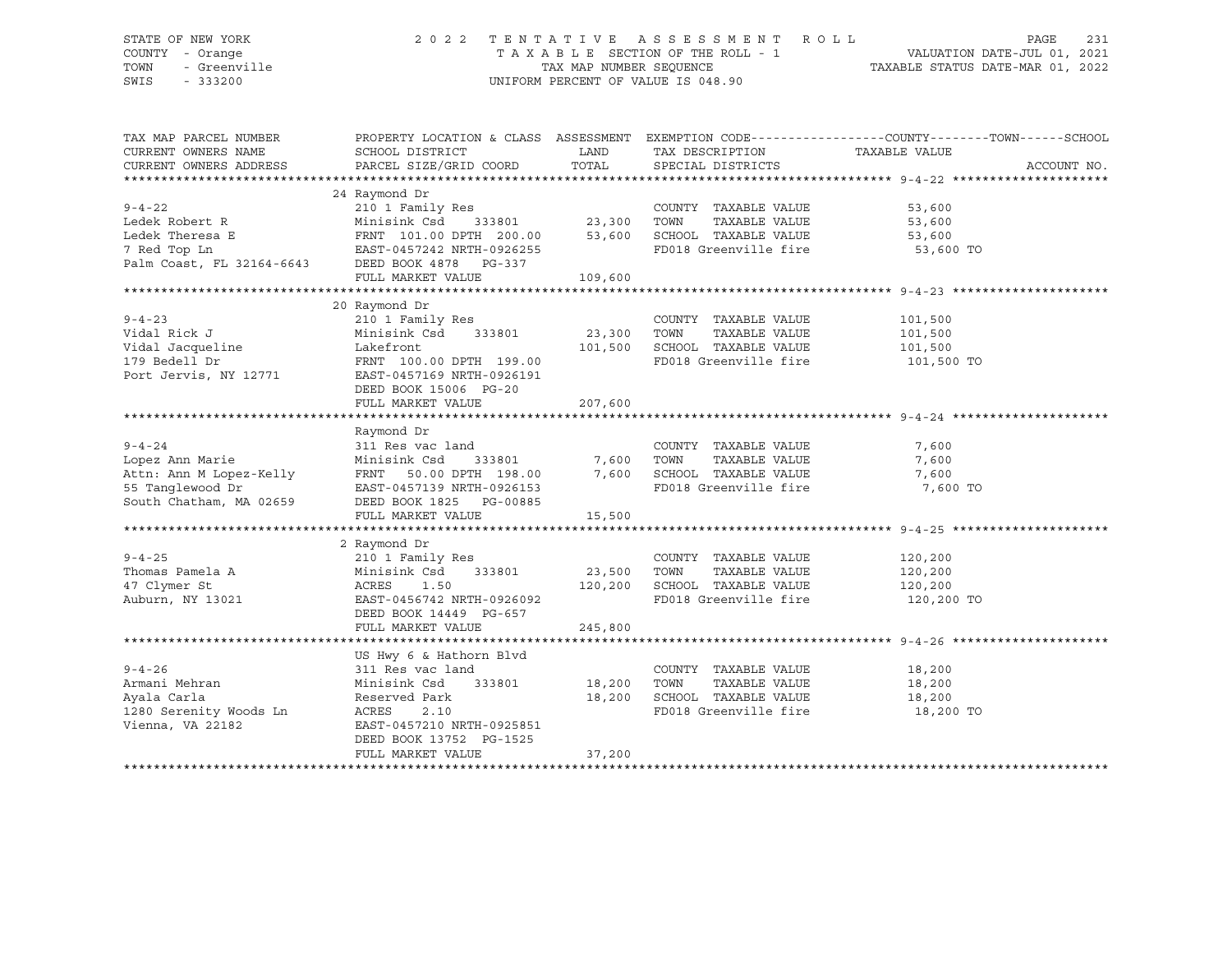| STATE OF NEW YORK<br>COUNTY - Orange<br>TOWN<br>- Greenville<br>SWIS<br>$-333200$                                   |                                                                                                                                                                                     |                 | 2022 TENTATIVE ASSESSMENT ROLL<br>UNIFORM PERCENT OF VALUE IS 048.90                                       | PAGE<br>232<br>T A X A B L E SECTION OF THE ROLL - 1 VALUATION DATE-JUL 01, 2021<br>TAX MAP NUMBER SEQUENCE TAXABLE STATUS DATE-MAR 01, 2022 |
|---------------------------------------------------------------------------------------------------------------------|-------------------------------------------------------------------------------------------------------------------------------------------------------------------------------------|-----------------|------------------------------------------------------------------------------------------------------------|----------------------------------------------------------------------------------------------------------------------------------------------|
| TAX MAP PARCEL NUMBER<br>CURRENT OWNERS NAME<br>CURRENT OWNERS ADDRESS                                              | SCHOOL DISTRICT<br>PARCEL SIZE/GRID COORD                                                                                                                                           | LAND<br>TOTAL   | TAX DESCRIPTION<br>SPECIAL DISTRICTS                                                                       | PROPERTY LOCATION & CLASS ASSESSMENT EXEMPTION CODE----------------COUNTY-------TOWN------SCHOOL<br>TAXABLE VALUE<br>ACCOUNT NO.             |
| $9 - 4 - 27.1$<br>Baazov Anna Kim & Rafael<br>Botier Julia & Michael<br>62 Hathorn Blvd<br>Port Jervis, NY 12771    | Hathorn Blvd<br>311 Res vac land<br>Minisink Csd<br>Lucy Ditirro Life Estate<br>FRNT 25.00 DPTH 138.50<br>EAST-0457536 NRTH-0925749                                                 | 333801 200 TOWN | COUNTY TAXABLE VALUE<br>TAXABLE VALUE<br>200 SCHOOL TAXABLE VALUE<br>FD018 Greenville fire                 | 200<br>200<br>200<br>при последници по 200 то                                                                                                |
|                                                                                                                     | DEED BOOK 14588 PG-1923<br>FULL MARKET VALUE                                                                                                                                        | 400             |                                                                                                            |                                                                                                                                              |
|                                                                                                                     |                                                                                                                                                                                     |                 |                                                                                                            |                                                                                                                                              |
| $9 - 4 - 27.2$<br>Town of Greenville Fire Dist Minisink Csd 333801<br>1495 Greenville Tpke<br>Port Jervis, NY 12771 | Hathorn Blvd<br>314 Rural vac<10<br>Beach<br>FRNT 118.00 DPTH 150.00<br>EAST-0457477 NRTH-0925727<br>DEED BOOK 14501 PG-1848                                                        |                 | COUNTY TAXABLE VALUE<br>5,000 TOWN<br>TAXABLE VALUE<br>5,000 SCHOOL TAXABLE VALUE<br>FD018 Greenville fire | 5,000<br>5,000<br>5,000<br>5,000 TO                                                                                                          |
|                                                                                                                     | FULL MARKET VALUE                                                                                                                                                                   | 10,200          |                                                                                                            |                                                                                                                                              |
|                                                                                                                     | 62 Hathorn Blvd                                                                                                                                                                     |                 |                                                                                                            |                                                                                                                                              |
| $9 - 4 - 28$<br>Baazov Anna Kim & Refael<br>Botier Julia & Michael<br>62 Hathorn Blvd<br>Port Jervis, NY 12771      | 210 1 Family Res<br>Minisink Csd 333801 28,600 TOWN<br>Blk E Lt1+ Parcel Lake<br>50% each husband & wife<br>Lakefront<br>FRNT<br>50.00 DPTH 138.00                                  |                 | COUNTY TAXABLE VALUE<br>TAXABLE VALUE<br>153,100 SCHOOL TAXABLE VALUE<br>FD018 Greenville fire             | 153,100<br>153,100<br>153,100<br>153,100 TO                                                                                                  |
|                                                                                                                     | EAST-0457573 NRTH-0925760<br>DEED BOOK 14588 PG-1923<br>FULL MARKET VALUE                                                                                                           | 313,100         |                                                                                                            |                                                                                                                                              |
|                                                                                                                     | 58 Hathorn Blvd                                                                                                                                                                     |                 |                                                                                                            |                                                                                                                                              |
| $9 - 4 - 29$<br>Hathorn Blvd Assoc LLC<br>45 Hathorn Blvd<br>Port Jervis, NY 12771                                  | 220 2 Family Res<br>Minisink Csd 333801 17,600 TOWN<br>Blk E Lts 2 3 4 5 + 6 Lak $81,700$ SCHOOL TAXABLE VALUE<br>Lakefront<br>FRNT 125.00 DPTH 138.00<br>EAST-0457652 NRTH-0925793 |                 | COUNTY TAXABLE VALUE<br>TAXABLE VALUE<br>FD018 Greenville fire                                             | 81,700<br>81,700<br>81,700<br>81,700 TO                                                                                                      |
|                                                                                                                     | DEED BOOK 14985 PG-763                                                                                                                                                              |                 |                                                                                                            |                                                                                                                                              |
|                                                                                                                     | FULL MARKET VALUE                                                                                                                                                                   | 167,100         |                                                                                                            |                                                                                                                                              |
|                                                                                                                     | 54 Hathorn Blvd                                                                                                                                                                     |                 |                                                                                                            |                                                                                                                                              |
| $9 - 4 - 30$                                                                                                        | 210 1 Family Res                                                                                                                                                                    |                 | BAS STAR<br>41854                                                                                          | 0<br>$\circ$<br>21,240                                                                                                                       |
| Belcher Robert T                                                                                                    | Minisink Csd<br>333801                                                                                                                                                              | 15,800          | COUNTY<br>TAXABLE VALUE                                                                                    | 57,400                                                                                                                                       |
| Belcher Felice                                                                                                      | Blk E Lts 7 8 9 + 10 Lake                                                                                                                                                           | 57,400          | TAXABLE VALUE<br>TOWN                                                                                      | 57,400                                                                                                                                       |
| 54 Hathorn Blvd                                                                                                     | FRNT 100.00 DPTH 123.00                                                                                                                                                             |                 | SCHOOL TAXABLE VALUE                                                                                       | 36,160                                                                                                                                       |
| Port Jervis, NY 12771                                                                                               | EAST-0457761 NRTH-0925841<br>DEED BOOK 2264<br>PG-00357                                                                                                                             |                 | FD018 Greenville fire                                                                                      | 57,400 TO                                                                                                                                    |
|                                                                                                                     | FULL MARKET VALUE                                                                                                                                                                   | 117,400         |                                                                                                            |                                                                                                                                              |
|                                                                                                                     |                                                                                                                                                                                     |                 |                                                                                                            |                                                                                                                                              |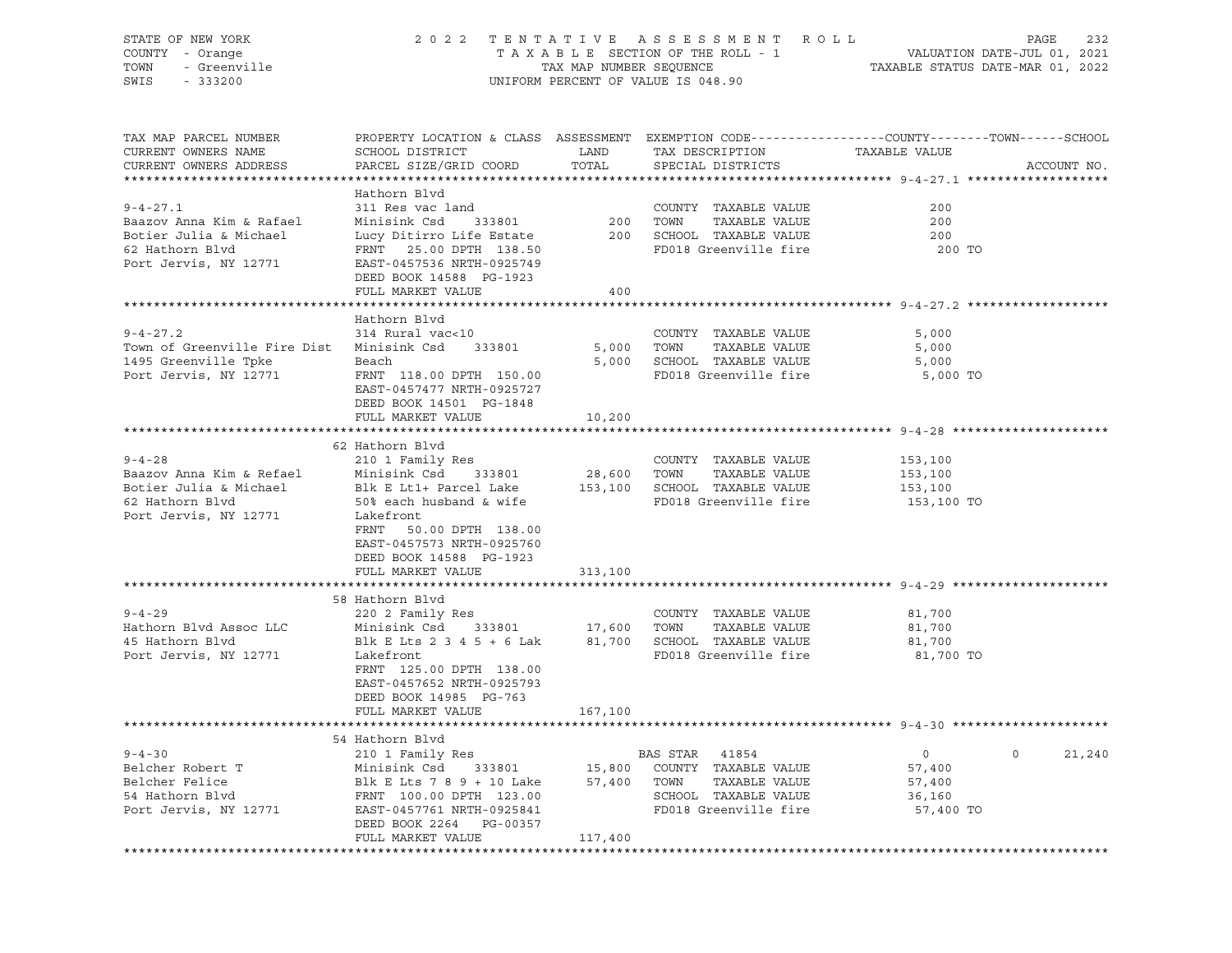| STATE OF NEW YORK<br>COUNTY - Orange<br>- Orange<br>- Greenville<br>- 222200<br>TOWN<br>SWIS<br>$-333200$ |                                                                                                  | TAX MAP NUMBER SEQUENCE | 2022 TENTATIVE ASSESSMENT ROLL<br>TAXABLE SECTION OF THE ROLL - 1<br>UNIFORM PERCENT OF VALUE IS 048.90 | VALUATION DATE-JUL 01, 2021<br>TAXABLE STATUS DATE-MAR 01, 2022 | PAGE<br>233            |
|-----------------------------------------------------------------------------------------------------------|--------------------------------------------------------------------------------------------------|-------------------------|---------------------------------------------------------------------------------------------------------|-----------------------------------------------------------------|------------------------|
|                                                                                                           |                                                                                                  |                         |                                                                                                         |                                                                 |                        |
| TAX MAP PARCEL NUMBER                                                                                     | PROPERTY LOCATION & CLASS ASSESSMENT EXEMPTION CODE----------------COUNTY-------TOWN------SCHOOL |                         |                                                                                                         |                                                                 |                        |
| CURRENT OWNERS NAME                                                                                       | SCHOOL DISTRICT                                                                                  | LAND                    | TAX DESCRIPTION                                                                                         | TAXABLE VALUE                                                   |                        |
| CURRENT OWNERS ADDRESS                                                                                    | PARCEL SIZE/GRID COORD                                                                           | TOTAL                   | SPECIAL DISTRICTS                                                                                       |                                                                 | ACCOUNT NO.            |
|                                                                                                           |                                                                                                  |                         |                                                                                                         |                                                                 |                        |
|                                                                                                           | 50 Hathorn Blvd                                                                                  |                         |                                                                                                         |                                                                 |                        |
| $9 - 4 - 31$<br>Hathorn Blvd Assoc LLC                                                                    | 210 1 Family Res                                                                                 |                         | COUNTY TAXABLE VALUE<br>12,600 TOWN<br>TAXABLE VALUE                                                    | 62,600                                                          |                        |
| 45 Hathorn Blvd                                                                                           | Minisink Csd 333801<br>Blk E Lts 11 12 + 13 Lake                                                 |                         | 62,600 SCHOOL TAXABLE VALUE                                                                             | 62,600<br>62,600                                                |                        |
| Port Jervis, NY 12771                                                                                     | FRNT 75.00 DPTH 104.00                                                                           |                         | FD018 Greenville fire                                                                                   | 62,600 TO                                                       |                        |
|                                                                                                           | EAST-0457842 NRTH-0925871                                                                        |                         |                                                                                                         |                                                                 |                        |
|                                                                                                           | DEED BOOK 14985 PG-776                                                                           |                         |                                                                                                         |                                                                 |                        |
|                                                                                                           | FULL MARKET VALUE                                                                                | 128,000                 |                                                                                                         |                                                                 |                        |
|                                                                                                           | **********************                                                                           | ***********             |                                                                                                         | ************************ 9-4-32 ******************              |                        |
|                                                                                                           | 48 Hathorn Blvd                                                                                  |                         |                                                                                                         |                                                                 |                        |
| $9 - 4 - 32$                                                                                              | 210 1 Family Res - WTRFNT                                                                        |                         | BAS STAR 41854                                                                                          | $\overline{0}$                                                  | $\mathsf{O}$<br>21,240 |
| Geddes Grant Maxwell                                                                                      | Minisink Csd 333801                                                                              |                         | 14,400 COUNTY TAXABLE VALUE                                                                             | 72,000                                                          |                        |
| 48 Hathorn Blvd                                                                                           | Blk E Lts 14 15 16 + 17 L                                                                        |                         | 72,000 TOWN<br>TAXABLE VALUE                                                                            | 72,000                                                          |                        |
| Port Jervis, NY 12771                                                                                     | FRNT 100.00 DPTH 101.00                                                                          |                         | SCHOOL TAXABLE VALUE                                                                                    | 50,760                                                          |                        |
|                                                                                                           | EAST-0457932 NRTH-0925897                                                                        |                         | FD018 Greenville fire                                                                                   | 72,000 TO                                                       |                        |
|                                                                                                           | DEED BOOK 13539 PG-1415                                                                          |                         |                                                                                                         |                                                                 |                        |
|                                                                                                           | FULL MARKET VALUE                                                                                | 147,200                 |                                                                                                         |                                                                 |                        |
|                                                                                                           | 44 Hathorn Blvd                                                                                  |                         |                                                                                                         |                                                                 |                        |
| $9 - 4 - 33$                                                                                              | 210 1 Family Res                                                                                 |                         | COUNTY TAXABLE VALUE                                                                                    | 127,600                                                         |                        |
| Stathis John                                                                                              | Minisink Csd 333801                                                                              | 12,600 TOWN             | TAXABLE VALUE                                                                                           | 127,600                                                         |                        |
| Stathis Kathryn                                                                                           | Blk E Lts 18 19 20 + 21 L $127,600$ SCHOOL TAXABLE VALUE                                         |                         |                                                                                                         | 127,600                                                         |                        |
| 44 Hathorn Blvd                                                                                           | FRNT 100.00 DPTH 84.00                                                                           |                         | FD018 Greenville fire                                                                                   | 127,600 TO                                                      |                        |
| Port Jervis, NY 12771                                                                                     | EAST-0458032 NRTH-0925916                                                                        |                         |                                                                                                         |                                                                 |                        |
|                                                                                                           | DEED BOOK 11105 PG-74                                                                            |                         |                                                                                                         |                                                                 |                        |
|                                                                                                           | FULL MARKET VALUE                                                                                | 260,900                 |                                                                                                         |                                                                 |                        |
|                                                                                                           |                                                                                                  |                         |                                                                                                         |                                                                 |                        |
|                                                                                                           | 40 Hathorn Blvd                                                                                  |                         |                                                                                                         |                                                                 |                        |
| $9 - 4 - 34$                                                                                              | 260 Seasonal res                                                                                 |                         | COUNTY TAXABLE VALUE                                                                                    | 45,200                                                          |                        |
| Tamas Estate Anna                                                                                         | 333801<br>Minisink Csd                                                                           | 7,900 TOWN              | TAXABLE VALUE                                                                                           | 45,200                                                          |                        |
| C/O David Dienes                                                                                          | Blk E Lts 22 + 23 Lake Ha                                                                        |                         | 45,200 SCHOOL TAXABLE VALUE                                                                             | 45,200                                                          |                        |
| 40 Hathorn Blvd                                                                                           | Partial on garage                                                                                |                         | FD018 Greenville fire                                                                                   | 45,200 TO                                                       |                        |
| Port Jervis, NY 12771                                                                                     | FRNT 50.00 DPTH 102.00                                                                           |                         |                                                                                                         |                                                                 |                        |
|                                                                                                           | EAST-0458102 NRTH-0925948                                                                        |                         |                                                                                                         |                                                                 |                        |
|                                                                                                           | DEED BOOK 6037 PG-85                                                                             |                         |                                                                                                         |                                                                 |                        |
|                                                                                                           | FULL MARKET VALUE<br>**********************************                                          | 92,400                  |                                                                                                         |                                                                 |                        |
|                                                                                                           | 38 Hathorn Blvd                                                                                  |                         |                                                                                                         |                                                                 |                        |
| $9 - 4 - 35$                                                                                              | 210 1 Family Res - WTRFNT                                                                        |                         | BAS STAR 41854                                                                                          | $\circ$                                                         | $\Omega$<br>21,240     |
| Demoya Ramos                                                                                              | Minisink Csd 333801 16,400 COUNTY TAXABLE VALUE                                                  |                         |                                                                                                         | 123,000                                                         |                        |
| Aguallo Jesusita E                                                                                        | Blk E Lts 24 25 26 27 + 2                                                                        |                         | 123,000 TOWN<br>TAXABLE VALUE                                                                           | 123,000                                                         |                        |
| 38 Hathorn Blvd                                                                                           | Partial on pool                                                                                  |                         | SCHOOL TAXABLE VALUE                                                                                    | 101,760                                                         |                        |
| Port Jervis, NY 12771                                                                                     | FRNT 125.00 DPTH 120.00                                                                          |                         | FD018 Greenville fire                                                                                   | 123,000 TO                                                      |                        |
|                                                                                                           | EAST-0458183 NRTH-0925972                                                                        |                         |                                                                                                         |                                                                 |                        |
|                                                                                                           | DEED BOOK 4215 PG-251                                                                            |                         |                                                                                                         |                                                                 |                        |
|                                                                                                           | FULL MARKET VALUE                                                                                | 251,500                 |                                                                                                         |                                                                 |                        |
|                                                                                                           |                                                                                                  |                         |                                                                                                         |                                                                 |                        |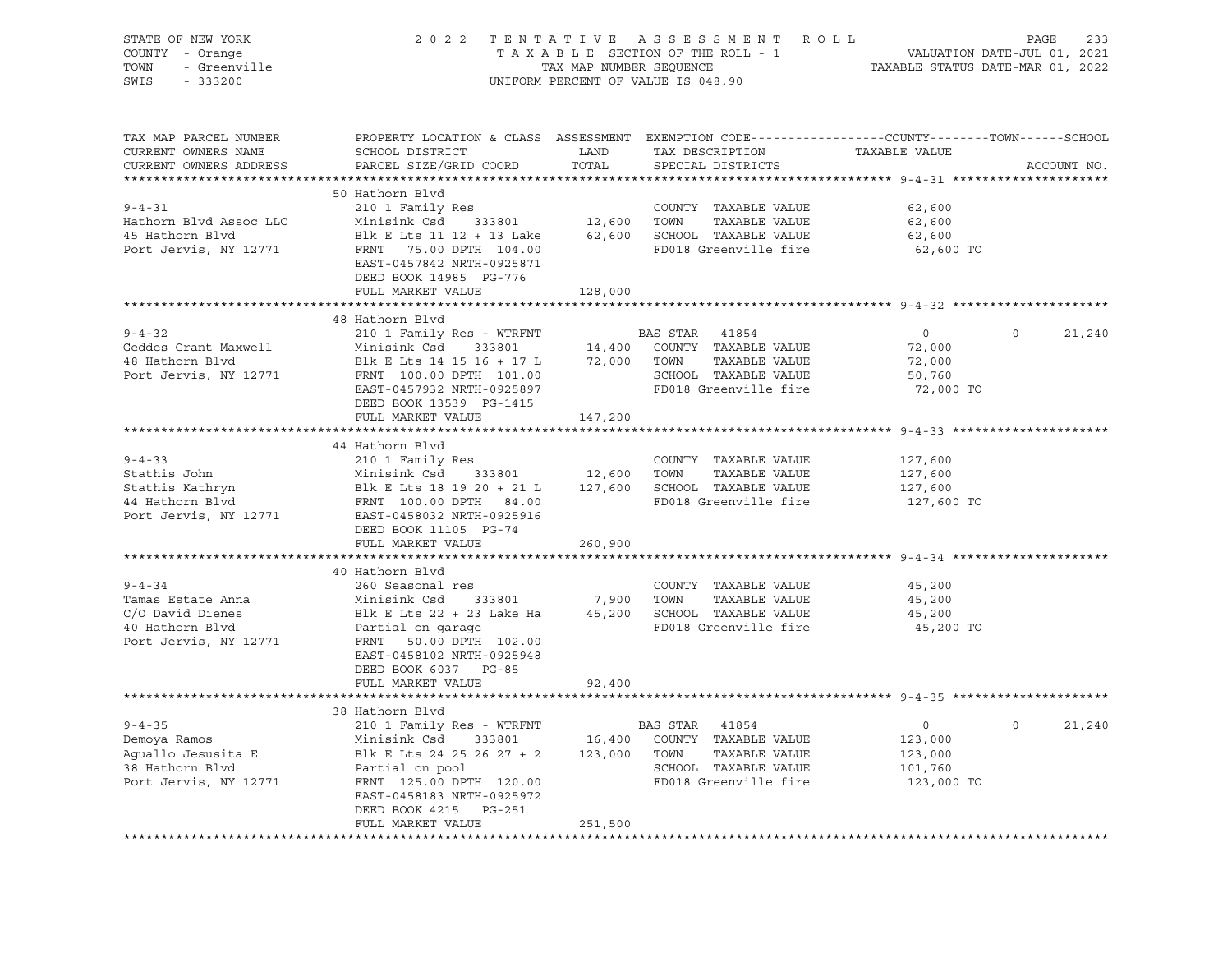| PROPERTY LOCATION & CLASS ASSESSMENT EXEMPTION CODE----------------COUNTY-------TOWN------SCHOOL<br>TAX MAP PARCEL NUMBER<br>TAX DESCRIPTION<br>CURRENT OWNERS NAME<br>LAND<br>SCHOOL DISTRICT<br>TAXABLE VALUE<br>CURRENT OWNERS ADDRESS<br>PARCEL SIZE/GRID COORD<br>TOTAL<br>SPECIAL DISTRICTS<br>ACCOUNT NO.<br>34 Hathorn Blvd<br>210 1 Family Res<br>$9 - 4 - 36$<br>COUNTY TAXABLE VALUE<br>70,100<br>Example and Minisink Csd 33801 14,800 TOWN TAXABLE VALUE<br>4 Dartmouth St Apt 23 Blk E Lts 29 30 + 31 Lake 70,100 SCHOOL TAXABLE VALUE<br>Forest Hills, NY 11375 FRNT 75.00 DPTH 155.00 FOR FD018 Greenville fire<br>70,100<br>70,100<br>FD018 Greenville fire<br>70,100 TO<br>EAST-0458282 NRTH-0926005<br>DEED BOOK 13908 PG-1538<br>FULL MARKET VALUE<br>143,400<br>28 Hathorn Blvd<br>210 1 Family Res<br>ENH STAR 41834<br>20,800 COUNTY TAXABLE VALUE<br>$9 - 4 - 38$<br>$\Omega$<br>53,020<br>$\overline{0}$<br>Minisink Csd 333801<br>Lisberg Sharon I<br>120,900<br>28 Hathorn Blvd<br>MINISING CSU CONSUMING THE MARGE OF THE PARABLE VALUE<br>Partial on addition and SCHOOL TAXABLE VALUE<br>Partial on addition and SCHOOL TAXABLE VALUE<br>120,900<br>Port Jervis, NY 12771<br>SCHOOL TAXABLE VALUE<br>FD018 Greenville fire<br>67,880<br>FRNT 180.00 DPTH 268.00<br>120,900 TO<br>EAST-0458419 NRTH-0926004<br>DEED BOOK 4755 PG-238<br>FULL MARKET VALUE<br>247,200 |
|---------------------------------------------------------------------------------------------------------------------------------------------------------------------------------------------------------------------------------------------------------------------------------------------------------------------------------------------------------------------------------------------------------------------------------------------------------------------------------------------------------------------------------------------------------------------------------------------------------------------------------------------------------------------------------------------------------------------------------------------------------------------------------------------------------------------------------------------------------------------------------------------------------------------------------------------------------------------------------------------------------------------------------------------------------------------------------------------------------------------------------------------------------------------------------------------------------------------------------------------------------------------------------------------------------------------------------------------------------------------------------------------------|
|                                                                                                                                                                                                                                                                                                                                                                                                                                                                                                                                                                                                                                                                                                                                                                                                                                                                                                                                                                                                                                                                                                                                                                                                                                                                                                                                                                                                   |
|                                                                                                                                                                                                                                                                                                                                                                                                                                                                                                                                                                                                                                                                                                                                                                                                                                                                                                                                                                                                                                                                                                                                                                                                                                                                                                                                                                                                   |
|                                                                                                                                                                                                                                                                                                                                                                                                                                                                                                                                                                                                                                                                                                                                                                                                                                                                                                                                                                                                                                                                                                                                                                                                                                                                                                                                                                                                   |
|                                                                                                                                                                                                                                                                                                                                                                                                                                                                                                                                                                                                                                                                                                                                                                                                                                                                                                                                                                                                                                                                                                                                                                                                                                                                                                                                                                                                   |
|                                                                                                                                                                                                                                                                                                                                                                                                                                                                                                                                                                                                                                                                                                                                                                                                                                                                                                                                                                                                                                                                                                                                                                                                                                                                                                                                                                                                   |
|                                                                                                                                                                                                                                                                                                                                                                                                                                                                                                                                                                                                                                                                                                                                                                                                                                                                                                                                                                                                                                                                                                                                                                                                                                                                                                                                                                                                   |
|                                                                                                                                                                                                                                                                                                                                                                                                                                                                                                                                                                                                                                                                                                                                                                                                                                                                                                                                                                                                                                                                                                                                                                                                                                                                                                                                                                                                   |
|                                                                                                                                                                                                                                                                                                                                                                                                                                                                                                                                                                                                                                                                                                                                                                                                                                                                                                                                                                                                                                                                                                                                                                                                                                                                                                                                                                                                   |
|                                                                                                                                                                                                                                                                                                                                                                                                                                                                                                                                                                                                                                                                                                                                                                                                                                                                                                                                                                                                                                                                                                                                                                                                                                                                                                                                                                                                   |
|                                                                                                                                                                                                                                                                                                                                                                                                                                                                                                                                                                                                                                                                                                                                                                                                                                                                                                                                                                                                                                                                                                                                                                                                                                                                                                                                                                                                   |
|                                                                                                                                                                                                                                                                                                                                                                                                                                                                                                                                                                                                                                                                                                                                                                                                                                                                                                                                                                                                                                                                                                                                                                                                                                                                                                                                                                                                   |
|                                                                                                                                                                                                                                                                                                                                                                                                                                                                                                                                                                                                                                                                                                                                                                                                                                                                                                                                                                                                                                                                                                                                                                                                                                                                                                                                                                                                   |
|                                                                                                                                                                                                                                                                                                                                                                                                                                                                                                                                                                                                                                                                                                                                                                                                                                                                                                                                                                                                                                                                                                                                                                                                                                                                                                                                                                                                   |
|                                                                                                                                                                                                                                                                                                                                                                                                                                                                                                                                                                                                                                                                                                                                                                                                                                                                                                                                                                                                                                                                                                                                                                                                                                                                                                                                                                                                   |
|                                                                                                                                                                                                                                                                                                                                                                                                                                                                                                                                                                                                                                                                                                                                                                                                                                                                                                                                                                                                                                                                                                                                                                                                                                                                                                                                                                                                   |
|                                                                                                                                                                                                                                                                                                                                                                                                                                                                                                                                                                                                                                                                                                                                                                                                                                                                                                                                                                                                                                                                                                                                                                                                                                                                                                                                                                                                   |
|                                                                                                                                                                                                                                                                                                                                                                                                                                                                                                                                                                                                                                                                                                                                                                                                                                                                                                                                                                                                                                                                                                                                                                                                                                                                                                                                                                                                   |
| 1 Lakeside Dr                                                                                                                                                                                                                                                                                                                                                                                                                                                                                                                                                                                                                                                                                                                                                                                                                                                                                                                                                                                                                                                                                                                                                                                                                                                                                                                                                                                     |
| $9 - 4 - 39.1$<br>210 1 Family Res<br>COUNTY TAXABLE VALUE<br>116,000                                                                                                                                                                                                                                                                                                                                                                                                                                                                                                                                                                                                                                                                                                                                                                                                                                                                                                                                                                                                                                                                                                                                                                                                                                                                                                                             |
| Minisink Csd 333801 21,500 TOWN<br>Schroeder Pamela-Jo<br>TAXABLE VALUE<br>116,000                                                                                                                                                                                                                                                                                                                                                                                                                                                                                                                                                                                                                                                                                                                                                                                                                                                                                                                                                                                                                                                                                                                                                                                                                                                                                                                |
| C/O Carmela LaRosa Rosselli Lts 38 Thru 43 Blk E Lake 116,000 SCHOOL TAXABLE VALUE<br>116,000                                                                                                                                                                                                                                                                                                                                                                                                                                                                                                                                                                                                                                                                                                                                                                                                                                                                                                                                                                                                                                                                                                                                                                                                                                                                                                     |
| FD018 Greenville fire<br>PO Box 222<br>Hathorn Corp Map 1213&Par<br>116,000 TO                                                                                                                                                                                                                                                                                                                                                                                                                                                                                                                                                                                                                                                                                                                                                                                                                                                                                                                                                                                                                                                                                                                                                                                                                                                                                                                    |
| LE Carmela LaRosa Rossell<br>Okahumpka, FL 34762                                                                                                                                                                                                                                                                                                                                                                                                                                                                                                                                                                                                                                                                                                                                                                                                                                                                                                                                                                                                                                                                                                                                                                                                                                                                                                                                                  |
| ACRES<br>1.10                                                                                                                                                                                                                                                                                                                                                                                                                                                                                                                                                                                                                                                                                                                                                                                                                                                                                                                                                                                                                                                                                                                                                                                                                                                                                                                                                                                     |
| EAST-0458529 NRTH-0926042<br>DEED BOOK 12971 PG-1169                                                                                                                                                                                                                                                                                                                                                                                                                                                                                                                                                                                                                                                                                                                                                                                                                                                                                                                                                                                                                                                                                                                                                                                                                                                                                                                                              |
|                                                                                                                                                                                                                                                                                                                                                                                                                                                                                                                                                                                                                                                                                                                                                                                                                                                                                                                                                                                                                                                                                                                                                                                                                                                                                                                                                                                                   |
|                                                                                                                                                                                                                                                                                                                                                                                                                                                                                                                                                                                                                                                                                                                                                                                                                                                                                                                                                                                                                                                                                                                                                                                                                                                                                                                                                                                                   |
| FULL MARKET VALUE<br>237,200                                                                                                                                                                                                                                                                                                                                                                                                                                                                                                                                                                                                                                                                                                                                                                                                                                                                                                                                                                                                                                                                                                                                                                                                                                                                                                                                                                      |
|                                                                                                                                                                                                                                                                                                                                                                                                                                                                                                                                                                                                                                                                                                                                                                                                                                                                                                                                                                                                                                                                                                                                                                                                                                                                                                                                                                                                   |
| Lakeside Dr<br>$9 - 4 - 40$<br>300                                                                                                                                                                                                                                                                                                                                                                                                                                                                                                                                                                                                                                                                                                                                                                                                                                                                                                                                                                                                                                                                                                                                                                                                                                                                                                                                                                |
| 311 Res vac land - WTRFNT<br>COUNTY TAXABLE VALUE<br>Schroeder Pamela-Jo<br>TAXABLE VALUE<br>300                                                                                                                                                                                                                                                                                                                                                                                                                                                                                                                                                                                                                                                                                                                                                                                                                                                                                                                                                                                                                                                                                                                                                                                                                                                                                                  |
| 300 TOWN<br>Minisink Csd 333801<br>PO Box 222<br>ACRES<br>1.00<br>300                                                                                                                                                                                                                                                                                                                                                                                                                                                                                                                                                                                                                                                                                                                                                                                                                                                                                                                                                                                                                                                                                                                                                                                                                                                                                                                             |
| 300 SCHOOL TAXABLE VALUE<br>FD018 Greenville fire<br>Okahumpka, FL 34762<br>EAST-0459022 NRTH-0926374<br>300 TO                                                                                                                                                                                                                                                                                                                                                                                                                                                                                                                                                                                                                                                                                                                                                                                                                                                                                                                                                                                                                                                                                                                                                                                                                                                                                   |
| DEED BOOK 12971 PG-1169                                                                                                                                                                                                                                                                                                                                                                                                                                                                                                                                                                                                                                                                                                                                                                                                                                                                                                                                                                                                                                                                                                                                                                                                                                                                                                                                                                           |
| FULL MARKET VALUE<br>600                                                                                                                                                                                                                                                                                                                                                                                                                                                                                                                                                                                                                                                                                                                                                                                                                                                                                                                                                                                                                                                                                                                                                                                                                                                                                                                                                                          |
|                                                                                                                                                                                                                                                                                                                                                                                                                                                                                                                                                                                                                                                                                                                                                                                                                                                                                                                                                                                                                                                                                                                                                                                                                                                                                                                                                                                                   |
| Ash St                                                                                                                                                                                                                                                                                                                                                                                                                                                                                                                                                                                                                                                                                                                                                                                                                                                                                                                                                                                                                                                                                                                                                                                                                                                                                                                                                                                            |
| 311 Res vac land<br>$9 - 4 - 41$<br>COUNTY TAXABLE VALUE<br>500                                                                                                                                                                                                                                                                                                                                                                                                                                                                                                                                                                                                                                                                                                                                                                                                                                                                                                                                                                                                                                                                                                                                                                                                                                                                                                                                   |
| Conklin Freddy<br>500 TOWN<br>TAXABLE VALUE<br>500                                                                                                                                                                                                                                                                                                                                                                                                                                                                                                                                                                                                                                                                                                                                                                                                                                                                                                                                                                                                                                                                                                                                                                                                                                                                                                                                                |
| Minisink Csd 333801<br>FRNT 50.00 DPTH 150.00<br>500 SCHOOL TAXABLE VALUE<br>500                                                                                                                                                                                                                                                                                                                                                                                                                                                                                                                                                                                                                                                                                                                                                                                                                                                                                                                                                                                                                                                                                                                                                                                                                                                                                                                  |
| Conklin Bonnie J<br>8 Ash St<br>FD018 Greenville fire<br>EAST-0457160 NRTH-0926571<br>500 TO                                                                                                                                                                                                                                                                                                                                                                                                                                                                                                                                                                                                                                                                                                                                                                                                                                                                                                                                                                                                                                                                                                                                                                                                                                                                                                      |
| Port Jervis, NY 12771<br>DEED BOOK 14947 PG-549<br>1,000<br>FULL MARKET VALUE                                                                                                                                                                                                                                                                                                                                                                                                                                                                                                                                                                                                                                                                                                                                                                                                                                                                                                                                                                                                                                                                                                                                                                                                                                                                                                                     |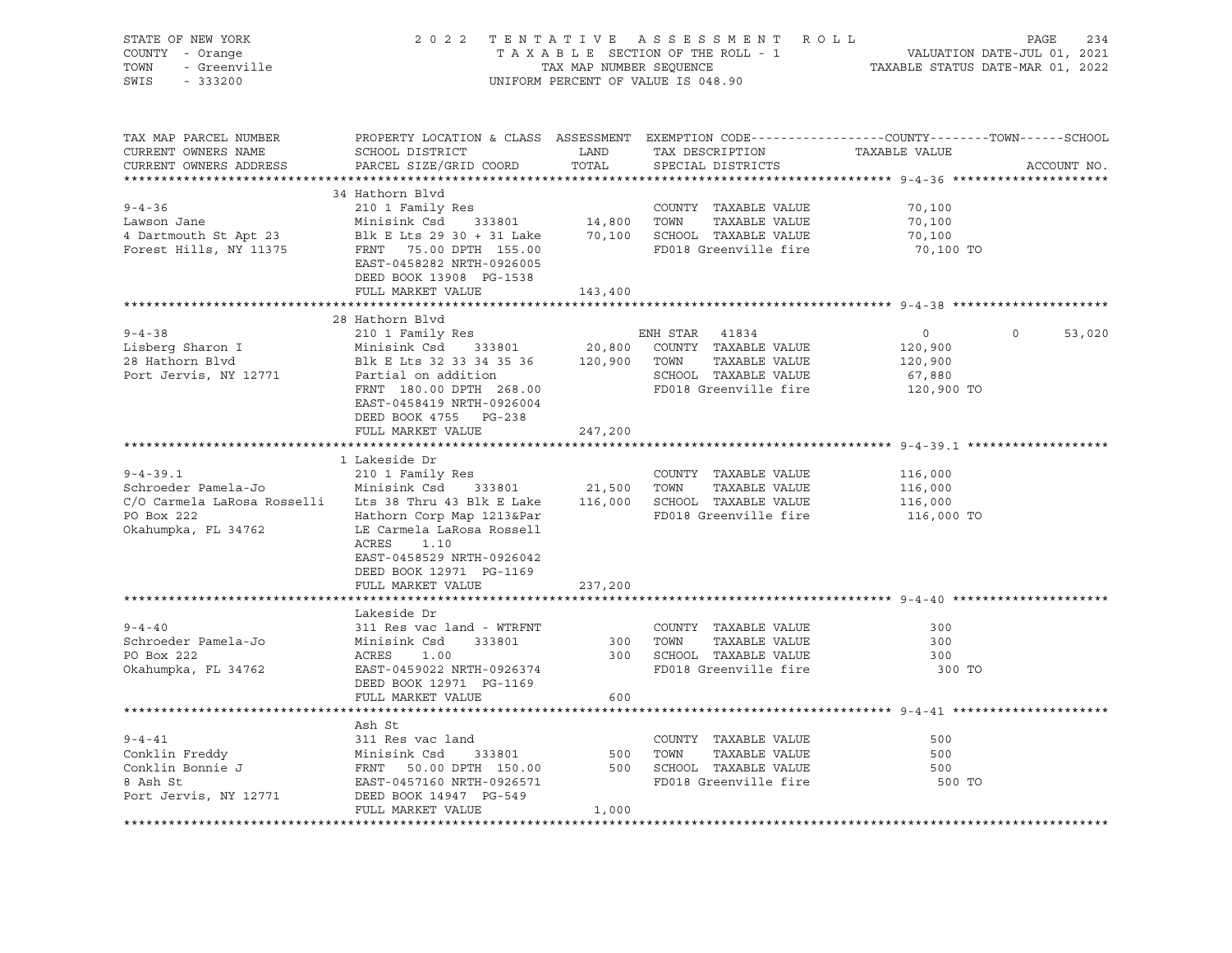STATE OF NEW YORK 2 0 2 2 T E N T A T I V E A S S E S S M E N T R O L L PAGE 235 SWIS - 333200 UNIFORM PERCENT OF VALUE IS 048.90

# COUNTY - Orange T A X A B L E SECTION OF THE ROLL - 1 VALUATION DATE-JUL 01, 2021 TOWN - Greenville TAX MAP NUMBER SEQUENCE TAXABLE STATUS DATE-MAR 01, 2022

| TAX MAP PARCEL NUMBER<br>CURRENT OWNERS NAME<br>CURRENT OWNERS ADDRESS                                                                                             | PROPERTY LOCATION & CLASS ASSESSMENT EXEMPTION CODE----------------COUNTY-------TOWN------SCHOOL<br>SCHOOL DISTRICT<br>PARCEL SIZE/GRID COORD                                                               | LAND<br>TOTAL | TAX DESCRIPTION TAXABLE VALUE<br>SPECIAL DISTRICTS                                                       |                                  |                          | ACCOUNT NO.      |
|--------------------------------------------------------------------------------------------------------------------------------------------------------------------|-------------------------------------------------------------------------------------------------------------------------------------------------------------------------------------------------------------|---------------|----------------------------------------------------------------------------------------------------------|----------------------------------|--------------------------|------------------|
|                                                                                                                                                                    |                                                                                                                                                                                                             |               |                                                                                                          |                                  |                          |                  |
| 9-4-42.2<br>Conklin Freddy (210 1 Family Res )<br>Conklin Bonnie J (24.00 DPTH 125.00 130,500 COUNTY TAXABLE VALUE (24.00 DPTH 125.00 130,500 COUNTY TAXABLE VALUE | 8 Ash St                                                                                                                                                                                                    |               |                                                                                                          | $\overline{0}$<br>18,500         | $\overline{0}$<br>18,500 | 21,240<br>18,500 |
| 8 Ash St<br>Port Jervis, NY 12771 EAST-0457162 NRTH-0926759<br>DEED BOOK 13672 PG-281                                                                              | FULL MARKET VALUE                                                                                                                                                                                           | 266,900       | SCHOOL TAXABLE VALUE 90,760<br>FD018 Greenville fire 130,500 TO                                          | 112,000<br>TAXABLE VALUE 112,000 |                          |                  |
|                                                                                                                                                                    |                                                                                                                                                                                                             |               |                                                                                                          |                                  |                          |                  |
| $9 - 4 - 43$<br>J-4-43<br>Miller Christopher<br>Malden NV 10506<br>Walden, NY 12586                                                                                | 50 Raymond Dr<br>210 1 Family Res<br>FRNT 170.00 DPTH 187.00 123,000<br>BANKC130170<br>EAST-0457754 NRTH-0926684<br>DEED BOOK 5161 PG-343<br>FULL MARKET VALUE                                              | 251,500       | COUNTY TAXABLE VALUE<br>TAXABLE VALUE<br>SCHOOL TAXABLE VALUE 123,000<br>FD018 Greenville fire           | 123,000<br>123,000<br>123,000 TO |                          |                  |
|                                                                                                                                                                    |                                                                                                                                                                                                             |               |                                                                                                          |                                  |                          |                  |
| $9 - 4 - 44$<br>Conklin Daniel C<br>Harget Dianna L<br>55 Raymond Dr<br>Port Jervis, NY 12771 DEED BOOK 13444 PG-712                                               | Raymond Dr<br>311 Res vac land<br>Minisink Csd 333801 6,400 TOWN TAXABLE VALUE<br>FRNT 50.00 DPTH 125.00 6,400 SCHOOL TAXABLE VALUE<br>EAST-0457843 NRTH-0926723 FD018 Greenville fire<br>FULL MARKET VALUE | 13,100        | COUNTY TAXABLE VALUE<br>TAXABLE VALUE<br>FD018 Greenville fire 6,400 TO                                  | 6,400<br>6,400<br>6,400          |                          |                  |
|                                                                                                                                                                    |                                                                                                                                                                                                             |               |                                                                                                          |                                  |                          |                  |
| $9 - 5 - 1$<br>Milford, PA 18337                                                                                                                                   | 664 US Hwy 6<br>210 1 Family Res<br>Minisink Csd 333801 7,700<br>EAST-0456420 NRTH-0925974<br>DEED BOOK 14349 PG-724                                                                                        | 54,700        | COUNTY TAXABLE VALUE<br>TAXABLE VALUE<br>TOWN<br>SCHOOL TAXABLE VALUE<br>FD018 Greenville fire 54,700 TO | 54,700<br>54,700<br>54,700       |                          |                  |
|                                                                                                                                                                    | FULL MARKET VALUE                                                                                                                                                                                           | 111,900       |                                                                                                          |                                  |                          |                  |
|                                                                                                                                                                    |                                                                                                                                                                                                             |               |                                                                                                          |                                  |                          |                  |
| $9 - 5 - 2$<br>Externer Scott<br>241 Foster Hill Rd<br>241 Foster Hill Rd<br>25.00 DPTH 150.00 17,600<br>Milford, PA 18337                                         | US Hwy 6<br>314 Rural vac<10<br>EAST-0456490 NRTH-0925931<br>DEED BOOK 14786 PG-1508<br>FULL MARKET VALUE                                                                                                   | 36,000        | COUNTY TAXABLE VALUE 17,600<br>FD018 Greenville fire 17,600 TO                                           |                                  |                          |                  |
|                                                                                                                                                                    |                                                                                                                                                                                                             |               |                                                                                                          |                                  |                          |                  |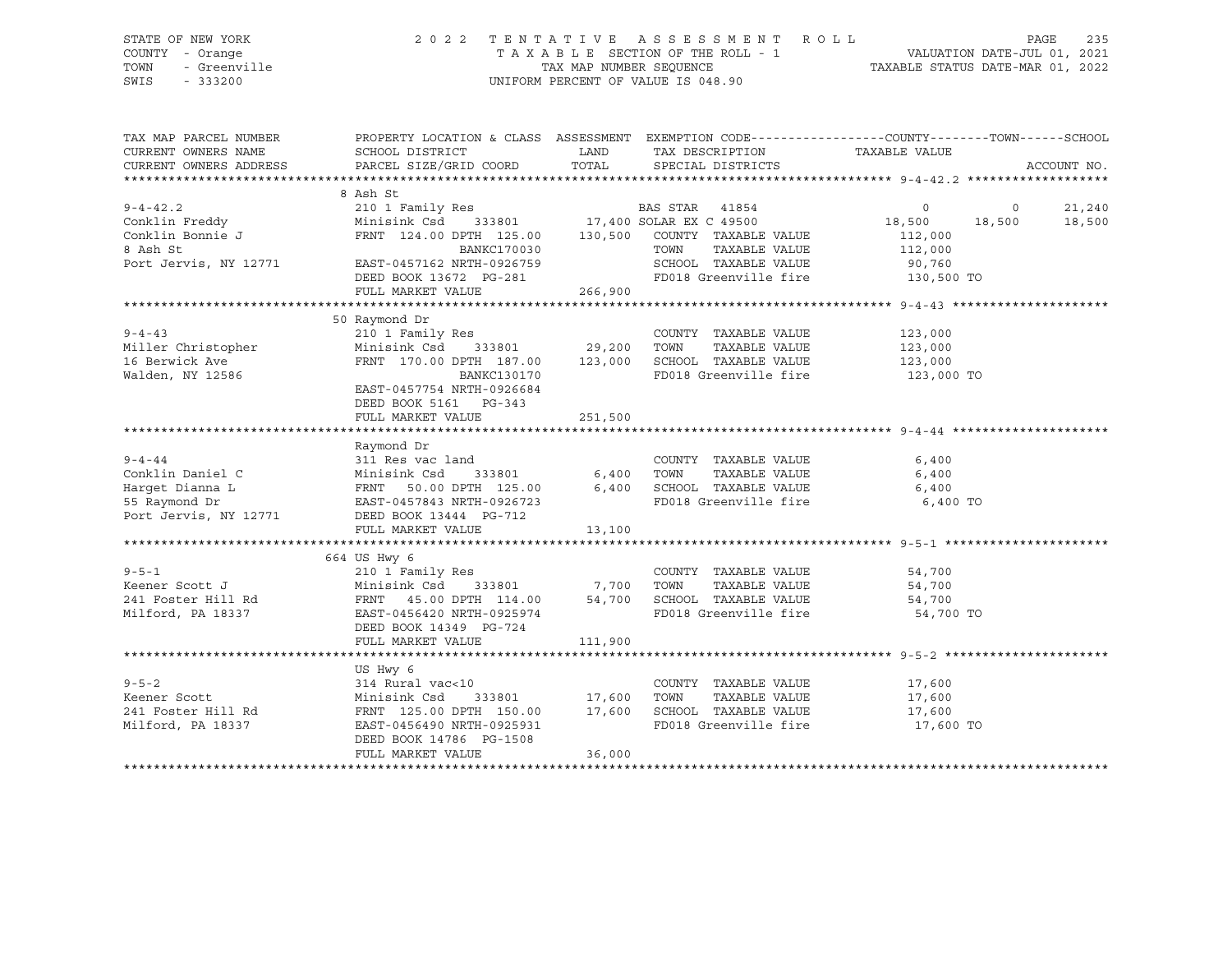### STATE OF NEW YORK 2 0 2 2 T E N T A T I V E A S S E S S M E N T R O L L PAGE 236 COUNTY - Orange T A X A B L E SECTION OF THE ROLL - 1 VALUATION DATE-JUL 01, 2021 TOWN - Greenville TAX MAP NUMBER SEQUENCE TAXABLE STATUS DATE-MAR 01, 2022 SWIS - 333200 UNIFORM PERCENT OF VALUE IS 048.90

| TAX MAP PARCEL NUMBER<br>CURRENT OWNERS NAME                                                                                                                                                                                                           | PROPERTY LOCATION & CLASS ASSESSMENT EXEMPTION CODE----------------COUNTY-------TOWN------SCHOOL<br>SCHOOL DISTRICT                                                                       | <b>Example 12 TEAMPLE 12 TEAMPLE</b> | TAX DESCRIPTION                 | TAXABLE VALUE      |          |             |
|--------------------------------------------------------------------------------------------------------------------------------------------------------------------------------------------------------------------------------------------------------|-------------------------------------------------------------------------------------------------------------------------------------------------------------------------------------------|--------------------------------------|---------------------------------|--------------------|----------|-------------|
| CURRENT OWNERS ADDRESS                                                                                                                                                                                                                                 | PARCEL SIZE/GRID COORD TOTAL SPECIAL DISTRICTS                                                                                                                                            |                                      |                                 |                    |          | ACCOUNT NO. |
|                                                                                                                                                                                                                                                        | 670 US Hwy 6                                                                                                                                                                              |                                      |                                 |                    |          |             |
| $9 - 5 - 3$                                                                                                                                                                                                                                            |                                                                                                                                                                                           |                                      |                                 |                    | $\Omega$ | 21,240      |
| Bradford Clark                                                                                                                                                                                                                                         |                                                                                                                                                                                           |                                      |                                 |                    |          |             |
| 670 US Hwy 6                                                                                                                                                                                                                                           | ACRES 1.00                                                                                                                                                                                | 96,600 TOWN                          | TAXABLE VALUE                   | 96,600             |          |             |
| Port Jervis, NY 12771                                                                                                                                                                                                                                  |                                                                                                                                                                                           |                                      | SCHOOL TAXABLE VALUE            | 75,360             |          |             |
|                                                                                                                                                                                                                                                        | EAST-0456628 NRTH-0925847<br>DEED BOOK 4363 PG-228                                                                                                                                        |                                      | FD018 Greenville fire           | 96,600 TO          |          |             |
|                                                                                                                                                                                                                                                        | FULL MARKET VALUE 197,500                                                                                                                                                                 |                                      |                                 |                    |          |             |
|                                                                                                                                                                                                                                                        |                                                                                                                                                                                           |                                      |                                 |                    |          |             |
|                                                                                                                                                                                                                                                        | US Hwy 6                                                                                                                                                                                  |                                      |                                 |                    |          |             |
|                                                                                                                                                                                                                                                        |                                                                                                                                                                                           |                                      |                                 | 300                |          |             |
|                                                                                                                                                                                                                                                        |                                                                                                                                                                                           |                                      |                                 | 300                |          |             |
|                                                                                                                                                                                                                                                        |                                                                                                                                                                                           |                                      |                                 | 300                |          |             |
|                                                                                                                                                                                                                                                        |                                                                                                                                                                                           |                                      |                                 | 300 TO             |          |             |
|                                                                                                                                                                                                                                                        |                                                                                                                                                                                           |                                      |                                 |                    |          |             |
| 9-0-4<br>Walker William V Minisink Csd 333801 300 TOWN TAXABLE VALUE<br>Attn: Sharon Huber FRNT 112.00 DPTH 347.00<br>PO Box 504<br>Pine Bush, NY 12566-0540 DEED BOOK 2934 PG-00271<br>FIILI. MADVET VALUE<br>FIILI. MADVET VALUE                     | FULL MARKET VALUE 600                                                                                                                                                                     |                                      |                                 |                    |          |             |
|                                                                                                                                                                                                                                                        |                                                                                                                                                                                           |                                      |                                 |                    |          |             |
|                                                                                                                                                                                                                                                        | 680 US Hwy 6                                                                                                                                                                              |                                      |                                 |                    |          |             |
|                                                                                                                                                                                                                                                        |                                                                                                                                                                                           |                                      |                                 | 94,600             |          |             |
|                                                                                                                                                                                                                                                        |                                                                                                                                                                                           |                                      |                                 |                    |          |             |
|                                                                                                                                                                                                                                                        |                                                                                                                                                                                           |                                      |                                 | 94,600<br>94,600   |          |             |
|                                                                                                                                                                                                                                                        |                                                                                                                                                                                           |                                      |                                 | 94,600 TO          |          |             |
|                                                                                                                                                                                                                                                        |                                                                                                                                                                                           |                                      |                                 |                    |          |             |
| 9-5-5<br>COUNTY TAXABLE VALUE<br>Gomez Mari $E$<br>Gomez William E<br>FRNT 151.00 DPTH 183.00<br>FRNT 151.00 DPTH 183.00<br>94,600<br>SCHOOL TAXABLE VALUE<br>FRNT 151.00 DPTH 183.00<br>94,600<br>SCHOOL TAXABLE VALUE<br>FRNT 151.00 DPTH 183.00<br> | FULL MARKET VALUE                                                                                                                                                                         | 193,500                              |                                 |                    |          |             |
|                                                                                                                                                                                                                                                        |                                                                                                                                                                                           |                                      |                                 |                    |          |             |
|                                                                                                                                                                                                                                                        | 684 US Hwy 6                                                                                                                                                                              |                                      |                                 |                    |          |             |
|                                                                                                                                                                                                                                                        |                                                                                                                                                                                           |                                      |                                 | 61,600             |          |             |
|                                                                                                                                                                                                                                                        |                                                                                                                                                                                           |                                      | TAXABLE VALUE                   | 61,600             |          |             |
|                                                                                                                                                                                                                                                        |                                                                                                                                                                                           |                                      |                                 | 61,600             |          |             |
| 9-5-6 210 1 Family Res<br>Norman Scott 210 1 Family Res<br>18,700 TOWN TAXABLE VALUE<br>192.00 5CHOOL TAXABLE VALUE<br>Sparrowbush, NY 12780 EAST-0456910 NRTH-0925747 FD018 Greenville fire<br>FRNT 126.00 DPTH 192.00 61,600 SCHOOL TA               |                                                                                                                                                                                           |                                      | FD018 Greenville fire 61,600 TO |                    |          |             |
|                                                                                                                                                                                                                                                        | DEED BOOK 15053 PG-1520                                                                                                                                                                   |                                      |                                 |                    |          |             |
|                                                                                                                                                                                                                                                        | FULL MARKET VALUE 126,000                                                                                                                                                                 |                                      |                                 |                    |          |             |
|                                                                                                                                                                                                                                                        |                                                                                                                                                                                           |                                      |                                 |                    |          |             |
|                                                                                                                                                                                                                                                        | US Hwy 6                                                                                                                                                                                  |                                      |                                 |                    |          |             |
| $9 - 5 - 7$                                                                                                                                                                                                                                            |                                                                                                                                                                                           |                                      |                                 | 100                |          |             |
| Vidal Rick J                                                                                                                                                                                                                                           |                                                                                                                                                                                           |                                      |                                 | 100                |          |             |
| 179 Bedell Dr<br>179 Bedell Dr<br>Port Jervis, NY 12771                                                                                                                                                                                                | 314 Rural vac<10 COUNTY TAXABLE VALUE<br>Minisink Csd 333801 100 TOWN TAXABLE VALUE<br>FRNT 20.00 DPTH 193.00 100 SCHOOL TAXABLE VALUE<br>EAST-0456968 NRTH-0925727 FD018 Greenville fire |                                      |                                 | 100                |          |             |
|                                                                                                                                                                                                                                                        |                                                                                                                                                                                           |                                      |                                 | 100 TO             |          |             |
|                                                                                                                                                                                                                                                        | DEED BOOK 13694 PG-378                                                                                                                                                                    |                                      |                                 |                    |          |             |
|                                                                                                                                                                                                                                                        | FULL MARKET VALUE                                                                                                                                                                         | 200                                  |                                 |                    |          |             |
|                                                                                                                                                                                                                                                        |                                                                                                                                                                                           |                                      |                                 |                    |          |             |
|                                                                                                                                                                                                                                                        | 688 US Hwy 6                                                                                                                                                                              |                                      |                                 |                    |          |             |
| $9 - 5 - 8$                                                                                                                                                                                                                                            | 210 1 Family Res                                                                                                                                                                          |                                      | COUNTY TAXABLE VALUE            | 147,300            |          |             |
|                                                                                                                                                                                                                                                        |                                                                                                                                                                                           |                                      | TAXABLE VALUE                   | 147,300<br>147,300 |          |             |
| Saad Omar Salah<br>688 US Hwy 6<br>Port Jervis, NY 12771                                                                                                                                                                                               |                                                                                                                                                                                           |                                      |                                 |                    |          |             |
|                                                                                                                                                                                                                                                        | BANKN140687                                                                                                                                                                               |                                      | FD018 Greenville fire           | 147,300 TO         |          |             |
|                                                                                                                                                                                                                                                        | EAST-0456998 NRTH-0925712                                                                                                                                                                 |                                      |                                 |                    |          |             |
|                                                                                                                                                                                                                                                        | DEED BOOK 14954 PG-1094                                                                                                                                                                   |                                      |                                 |                    |          |             |
|                                                                                                                                                                                                                                                        | FULL MARKET VALUE                                                                                                                                                                         | 301, 200                             |                                 |                    |          |             |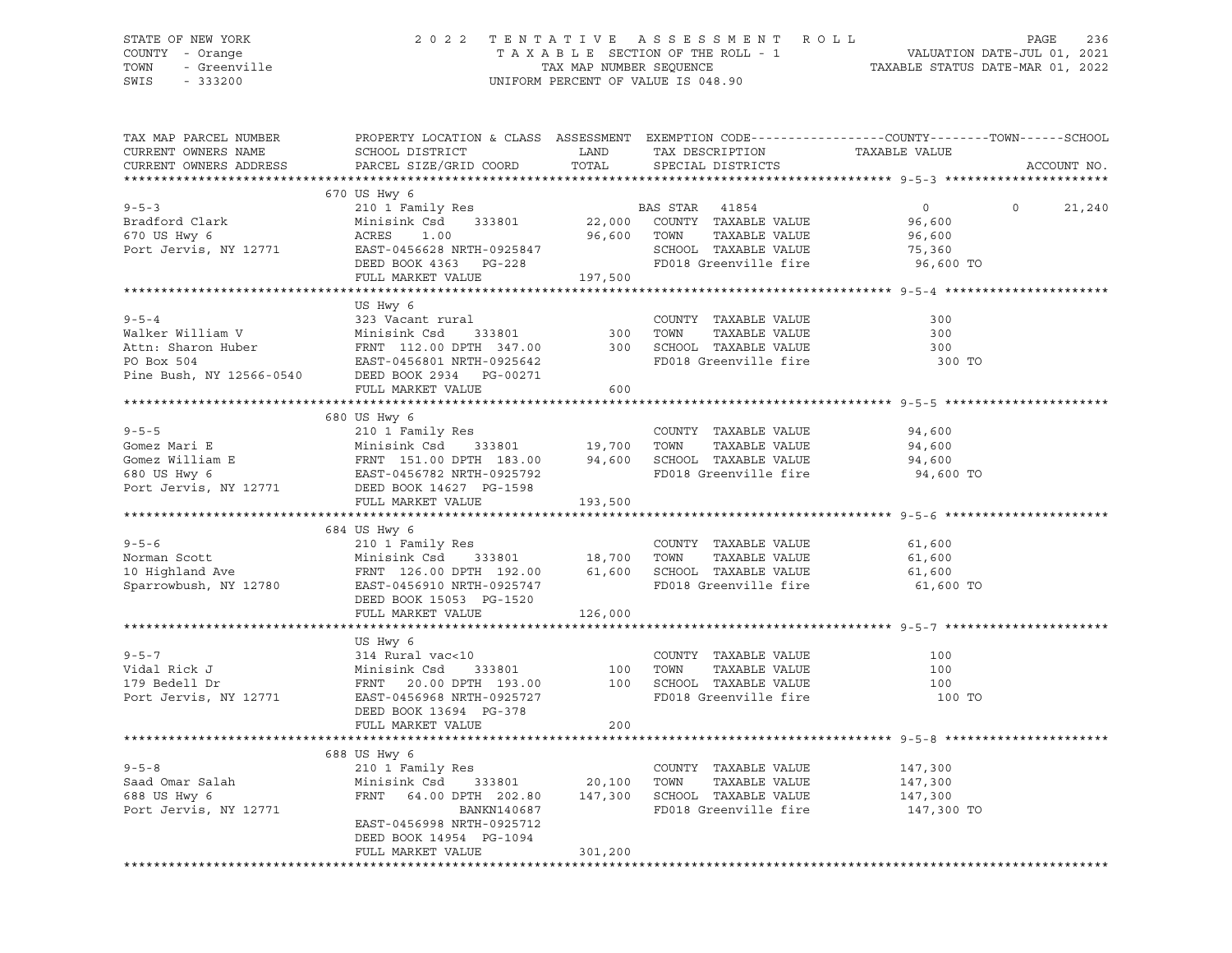### STATE OF NEW YORK 2 0 2 2 T E N T A T I V E A S S E S S M E N T R O L L PAGE 237 COUNTY - Orange T A X A B L E SECTION OF THE ROLL - 1 VALUATION DATE-JUL 01, 2021 TOWN - Greenville TAX MAP NUMBER SEQUENCE TAXABLE STATUS DATE-MAR 01, 2022 SWIS - 333200 UNIFORM PERCENT OF VALUE IS 048.90

| TAX MAP PARCEL NUMBER<br>CURRENT OWNERS NAME<br>CURRENT OWNERS ADDRESS                                     | SCHOOL DISTRICT<br>PARCEL SIZE/GRID COORD                                                                                                                                                                                | LAND<br>TOTAL  | TAX DESCRIPTION<br>SPECIAL DISTRICTS                                                                                       | PROPERTY LOCATION & CLASS ASSESSMENT EXEMPTION CODE----------------COUNTY-------TOWN------SCHOOL<br>TAXABLE VALUE<br>ACCOUNT NO. |  |
|------------------------------------------------------------------------------------------------------------|--------------------------------------------------------------------------------------------------------------------------------------------------------------------------------------------------------------------------|----------------|----------------------------------------------------------------------------------------------------------------------------|----------------------------------------------------------------------------------------------------------------------------------|--|
|                                                                                                            |                                                                                                                                                                                                                          |                |                                                                                                                            |                                                                                                                                  |  |
| $9 - 5 - 9$<br>Kisnemeth Sandor<br>7 Greenbriar Rd<br>Port Jervis, NY 12771                                | US Hwy 6<br>314 Rural vac<10<br>Minisink Csd 333801 10,800 TOWN<br>FRNT 84.00 DPTH 208.00 10,800 SCHOOL TAXABLE VALUE<br>EAST-0457050 NRTH-0925675<br>DEED BOOK 2598 PG-00300<br>FULL MARKET VALUE                       | 22,100         | COUNTY TAXABLE VALUE 10,800<br>TAXABLE VALUE<br>FD018 Greenville fire                                                      | 10,800<br>10,800<br>10,800 TO                                                                                                    |  |
|                                                                                                            |                                                                                                                                                                                                                          |                |                                                                                                                            |                                                                                                                                  |  |
|                                                                                                            | 698 US Hwy 6                                                                                                                                                                                                             |                |                                                                                                                            |                                                                                                                                  |  |
| $9 - 5 - 10$<br>Sullivan Angela<br>698 US Hwy 6<br>Port Jervis, NY 12771                                   | 210 1 Family Res<br>Minisink Csd 333801 17,400 TOWN<br>FRNT $120.00$ DPTH $208.10$ 90,100 SCHOOL TAXABLE VALUE<br>BANKC050590<br>EAST-0457119 NRTH-0925618<br>DEED BOOK 14134 PG-968                                     |                | COUNTY TAXABLE VALUE<br>TAXABLE VALUE<br>FD018 Greenville fire                                                             | 90,100<br>90,100<br>90,100<br>90,100 TO                                                                                          |  |
|                                                                                                            | FULL MARKET VALUE                                                                                                                                                                                                        | 184,300        |                                                                                                                            |                                                                                                                                  |  |
|                                                                                                            |                                                                                                                                                                                                                          |                |                                                                                                                            |                                                                                                                                  |  |
| $9 - 5 - 11$<br>Morgan Tyrone<br>Morgan Vanessa<br>$\overline{a}$<br>700 US Hwy 6<br>Port Jervis, NY 12771 | 700 US Hwy 6<br>210 1 Family Res<br>210 1 Family Res (COUNT)<br>Minisink Csd 333801 16,200 TOWN<br>FRNT 68.50 DPTH 86.00 76,800 SCHOO:<br>EAST-0457191 NRTH-0925573 FD018<br>DEED BOOK 14284 PG-895<br>FULL MARKET VALUE | 157,100        | COUNTY TAXABLE VALUE<br>TAXABLE VALUE<br>76,800 SCHOOL TAXABLE VALUE<br>FD018 Greenville fire                              | 76,800<br>76,800<br>76,800<br>76,800 TO                                                                                          |  |
|                                                                                                            |                                                                                                                                                                                                                          |                |                                                                                                                            |                                                                                                                                  |  |
| $9 - 6 - 1$<br>Acevedo Blanca<br>Santana Alexandra M<br>29 Randall Plz<br>Port Jervis, NY 12771            | Randall Plz & Hathorn B<br>311 Res vac land<br>Minisink Csd<br>333801<br>Acevedo 75% Santana 25%<br>FRNT 160.00 DPTH 150.00<br>BANKC061197<br>EAST-0457622 NRTH-0925565<br>DEED BOOK 13100 PG-1165                       | 1,200<br>1,200 | COUNTY TAXABLE VALUE<br>TOWN<br>TAXABLE VALUE<br>SCHOOL TAXABLE VALUE<br>FD018 Greenville fire                             | 1,200<br>1,200<br>1,200<br>1,200 TO                                                                                              |  |
|                                                                                                            | FULL MARKET VALUE                                                                                                                                                                                                        | 2,500          |                                                                                                                            |                                                                                                                                  |  |
|                                                                                                            |                                                                                                                                                                                                                          |                |                                                                                                                            |                                                                                                                                  |  |
| $9 - 6 - 2$<br>Acevedo Blanca<br>Santana Alexandra M<br>29 Randall Plz<br>Port Jervis, NY 12771            | 29 Randall Plz<br>210 1 Family Res<br>Minisink Csd<br>Blk A Lts $1 + 2$ Lake Hath<br>Acevedo 75% Santana 25%<br>FRNT<br>50.00 DPTH 150.00<br>BANKC061197<br>EAST-0457703 NRTH-0925529                                    |                | COUNTY TAXABLE VALUE<br>333801 11,900 TOWN TAXABLE VALUE<br>Lake Hath 54,700 SCHOOL TAXABLE VALUE<br>FD018 Greenville fire | 54,700<br>54,700<br>54,700<br>54,700 TO                                                                                          |  |
|                                                                                                            | DEED BOOK 13100 PG-1165<br>FULL MARKET VALUE                                                                                                                                                                             | 111,900        |                                                                                                                            |                                                                                                                                  |  |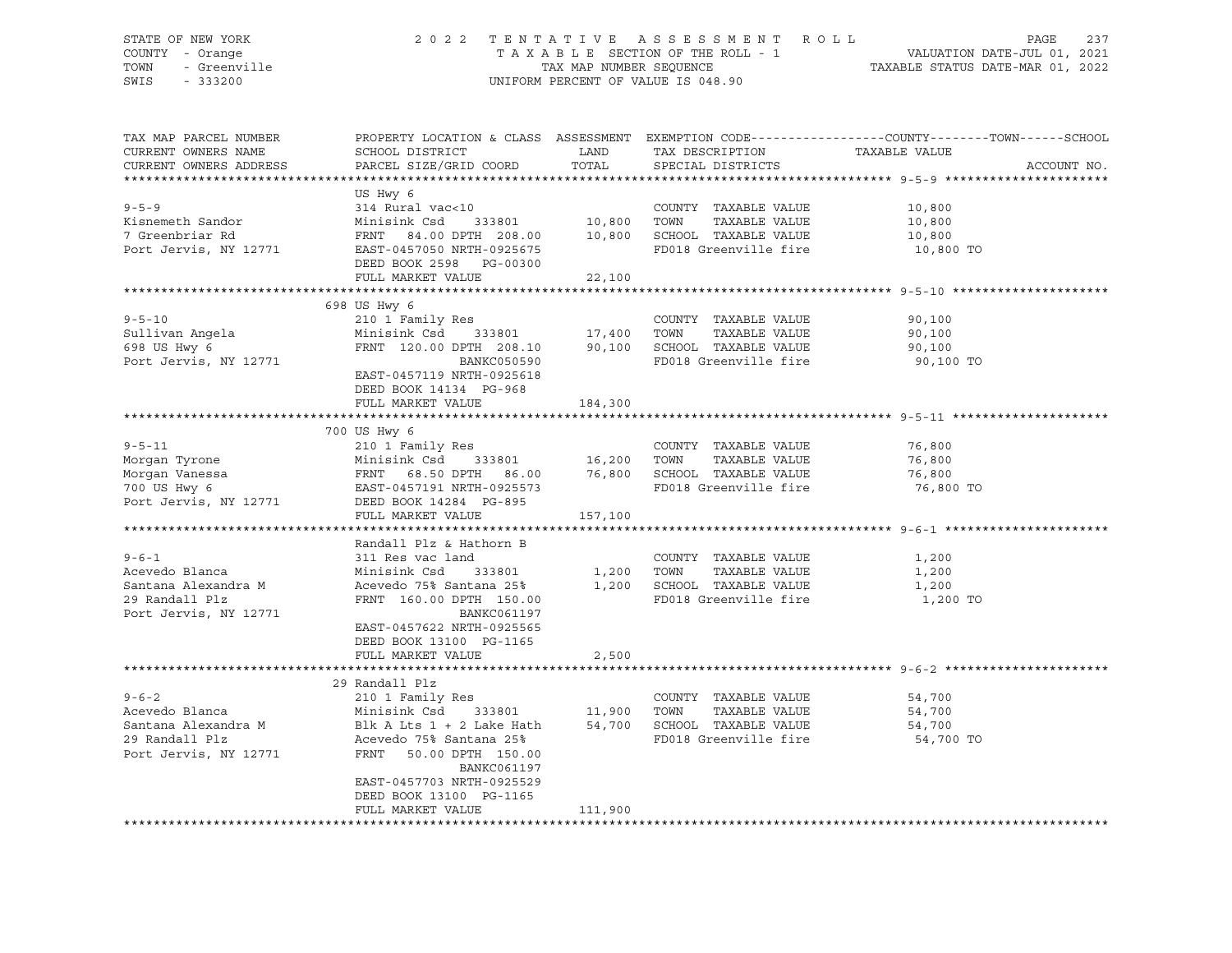| STATE OF NEW YORK<br>COUNTY - Orange<br>TOWN<br>- Greenville<br>SWIS<br>$-333200$ |                                                                                                                                                                                                                                                     | TAX MAP NUMBER SEQUENCE       | 2022 TENTATIVE ASSESSMENT ROLL<br>TAXABLE SECTION OF THE ROLL - 1<br>UNIFORM PERCENT OF VALUE IS 048.90         | TAXABLE STATUS DATE-MAR 01, 2022                          | PAGE<br>238<br>VALUATION DATE-JUL 01, 2021 |
|-----------------------------------------------------------------------------------|-----------------------------------------------------------------------------------------------------------------------------------------------------------------------------------------------------------------------------------------------------|-------------------------------|-----------------------------------------------------------------------------------------------------------------|-----------------------------------------------------------|--------------------------------------------|
| TAX MAP PARCEL NUMBER<br>CURRENT OWNERS NAME<br>CURRENT OWNERS ADDRESS            | PROPERTY LOCATION & CLASS ASSESSMENT EXEMPTION CODE----------------COUNTY-------TOWN------SCHOOL<br>SCHOOL DISTRICT<br>PARCEL SIZE/GRID COORD                                                                                                       | LAND<br>TOTAL                 | TAX DESCRIPTION<br>SPECIAL DISTRICTS                                                                            | TAXABLE VALUE                                             | ACCOUNT NO.                                |
| $9 - 6 - 3$<br>Sanfelici Mauro<br>23 Randall Plz<br>Port Jervis, NY 12771         | 23 Randall Plz<br>210 1 Family Res<br>Minisink Csd<br>Blk A Lts $3$ 4 5 + 6 Lake<br>Lake rights<br>Life Estate Ada<br>FRNT 100.00 DPTH 150.00<br>EAST-0457775 NRTH-0925510<br>DEED BOOK 14802 PG-331<br>FULL MARKET VALUE                           | 333801 16,800 TOWN<br>116,800 | COUNTY TAXABLE VALUE<br>TAXABLE VALUE<br>57,100 SCHOOL TAXABLE VALUE<br>FD018 Greenville fire                   | 57,100<br>57,100<br>57,100<br>57,100 TO                   |                                            |
|                                                                                   |                                                                                                                                                                                                                                                     |                               |                                                                                                                 |                                                           |                                            |
| $9 - 6 - 4$<br>Loder Rosemarie<br>21 Randall Plz<br>Port Jervis, NY 12771         | 725 US Hwy 6<br>210 1 Family Res<br>Minisink Csd<br>333801<br>Blk A Lts 7 + 8 Lake Hath<br>FRNT 50.00 DPTH 150.00<br>EAST-0457847 NRTH-0925492<br>DEED BOOK 11723 PG-909<br>FULL MARKET VALUE                                                       | 72,000 TOWN<br>147,200        | BAS STAR 41854<br>11,900 COUNTY TAXABLE VALUE<br>TAXABLE VALUE<br>SCHOOL TAXABLE VALUE<br>FD018 Greenville fire | $\overline{0}$<br>72,000<br>72,000<br>50,760<br>72,000 TO | $\circ$<br>21,240                          |
|                                                                                   |                                                                                                                                                                                                                                                     |                               |                                                                                                                 |                                                           |                                            |
| $9 - 6 - 5$<br>Partridge Richard<br>67 Hudson St<br>Chester, NY 10918             | 19 Randall Plz<br>210 1 Family Res<br>Minisink Csd 333801 11,900 TOWN TAXABLE VALUE<br>Blk A Lts 9 + 10 Lake Hat 46,300 SCHOOL TAXABLE VALUE<br>FRNT 50.00 DPTH 150.00<br>EAST-0457893 NRTH-0925474<br>DEED BOOK 14698 PG-1141<br>FULL MARKET VALUE | 94,700                        | COUNTY TAXABLE VALUE<br>FD018 Greenville fire                                                                   | 46,300<br>46,300<br>46,300<br>46,300 TO                   |                                            |
|                                                                                   |                                                                                                                                                                                                                                                     |                               |                                                                                                                 |                                                           |                                            |
| $9 - 6 - 6$<br>Stubaus Eric P<br>493 Ridgebury Rd<br>Slate Hill, NY 10973         | 17 Randall Plz<br>210 1 Family Res<br>Minisink Csd 333801<br>Blk A Lts 11 12 + 13 Lake<br>FRNT 75.00 DPTH 150.00<br>EAST-0457955 NRTH-0925466<br>DEED BOOK 12946 PG-379                                                                             |                               | COUNTY TAXABLE VALUE<br>15,200 TOWN<br>TAXABLE VALUE<br>71,800 SCHOOL TAXABLE VALUE<br>FD018 Greenville fire    | 71,800<br>71,800<br>71,800<br>71,800 TO                   |                                            |
|                                                                                   | FULL MARKET VALUE                                                                                                                                                                                                                                   | 146,800                       |                                                                                                                 |                                                           |                                            |
| $9 - 6 - 7$<br>Finch Carol Jean                                                   | 13 Randall Plz<br>210 1 Family Res<br>Minisink Csd<br>333801                                                                                                                                                                                        | 11,900                        | COUNTY TAXABLE VALUE<br>TOWN<br>TAXABLE VALUE                                                                   | 58,500<br>58,500                                          |                                            |
| 1056 Canada Hollow Rd<br>Andes, NY 13731                                          | Blk A Lts 14 + 15 Lake Ha<br>Lake access<br>FRNT<br>50.00 DPTH 150.00<br>EAST-0458013 NRTH-0925436<br>DEED BOOK 14577 PG-1277                                                                                                                       | 58,500                        | SCHOOL<br>TAXABLE VALUE<br>FD018 Greenville fire                                                                | 58,500<br>58,500 TO                                       |                                            |
|                                                                                   | FULL MARKET VALUE                                                                                                                                                                                                                                   | 119,600                       |                                                                                                                 |                                                           |                                            |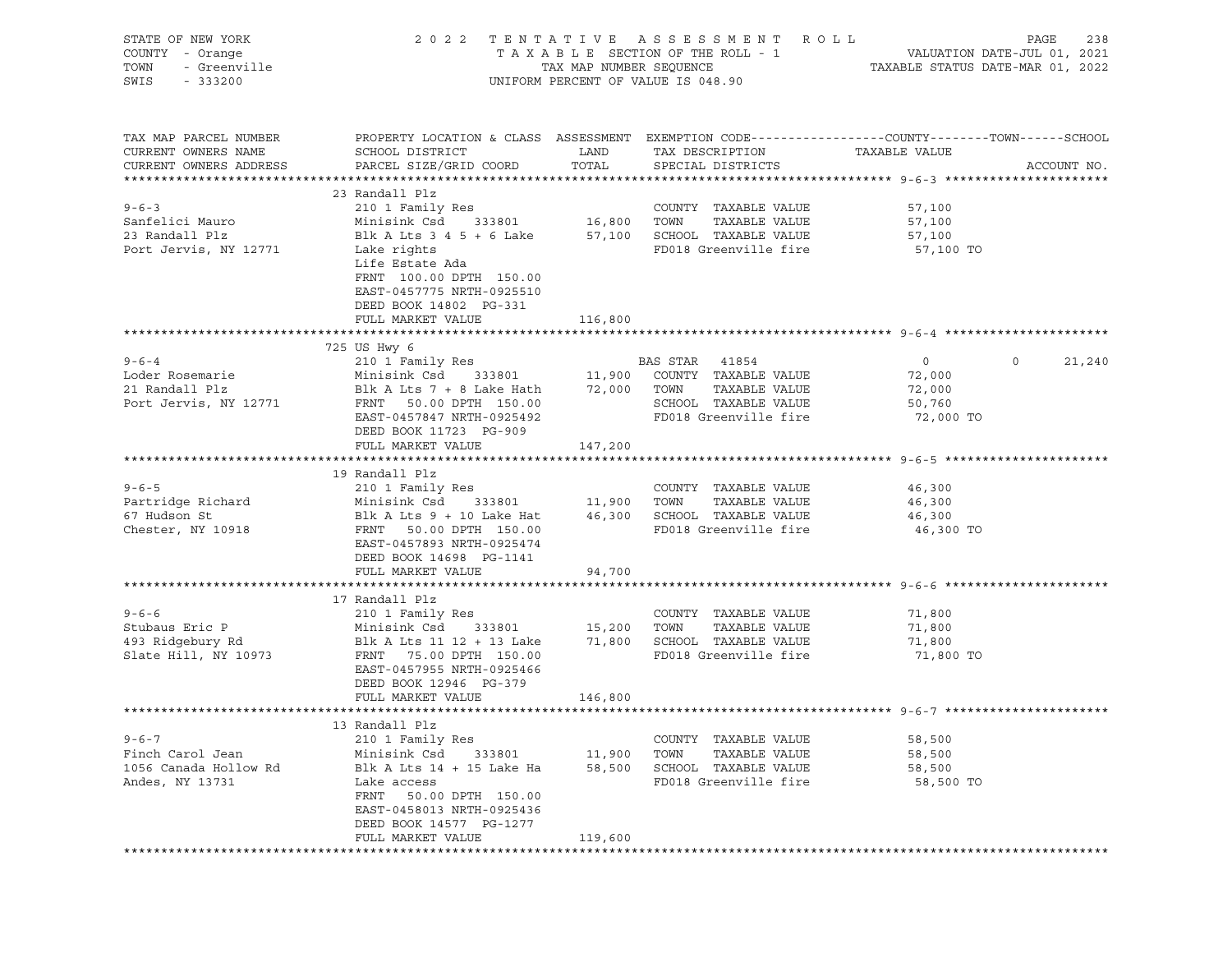| STATE OF NEW YORK<br>COUNTY - Orange<br>- Greenville<br>TOWN<br>SWIS<br>$-333200$ | 2 0 2 2                                                                                                             | TAX MAP NUMBER SEQUENCE | TENTATIVE ASSESSMENT<br>R O L L<br>TAXABLE SECTION OF THE ROLL - 1<br>UNIFORM PERCENT OF VALUE IS 048.90 | TAXABLE STATUS DATE-MAR 01, 2022 | PAGE<br>239<br>VALUATION DATE-JUL 01, 2021 |
|-----------------------------------------------------------------------------------|---------------------------------------------------------------------------------------------------------------------|-------------------------|----------------------------------------------------------------------------------------------------------|----------------------------------|--------------------------------------------|
|                                                                                   |                                                                                                                     |                         |                                                                                                          |                                  |                                            |
| TAX MAP PARCEL NUMBER<br>CURRENT OWNERS NAME                                      | PROPERTY LOCATION & CLASS ASSESSMENT EXEMPTION CODE----------------COUNTY-------TOWN------SCHOOL<br>SCHOOL DISTRICT | LAND                    | TAX DESCRIPTION                                                                                          | TAXABLE VALUE                    |                                            |
| CURRENT OWNERS ADDRESS                                                            | PARCEL SIZE/GRID COORD                                                                                              | TOTAL                   | SPECIAL DISTRICTS                                                                                        |                                  | ACCOUNT NO.                                |
|                                                                                   |                                                                                                                     |                         |                                                                                                          |                                  |                                            |
|                                                                                   | 11 Randall Plz                                                                                                      |                         |                                                                                                          |                                  |                                            |
| $9 - 6 - 8$                                                                       | 210 1 Family Res<br>Minisink Csd 333801                                                                             |                         | COUNTY TAXABLE VALUE<br>TOWN                                                                             | 94,600                           |                                            |
| Ilaqorre Andres T<br>De Ilagorre Enriqueta                                        | Blk A Lts 16 17 18 &                                                                                                | 16,400                  | TAXABLE VALUE<br>94,600 SCHOOL TAXABLE VALUE                                                             | 94,600<br>94,600                 |                                            |
| 11 Randall Plz                                                                    | Pt Lt 19                                                                                                            |                         | FD018 Greenville fire                                                                                    | 94,600 TO                        |                                            |
| Port Jervis, NY 12771                                                             | FRNT 94.00 DPTH 150.00<br>BANKC080355                                                                               |                         |                                                                                                          |                                  |                                            |
|                                                                                   | EAST-0458089 NRTH-0925414<br>DEED BOOK 14697 PG-1309                                                                |                         |                                                                                                          |                                  |                                            |
|                                                                                   | FULL MARKET VALUE                                                                                                   | 193,500                 |                                                                                                          |                                  |                                            |
|                                                                                   |                                                                                                                     |                         |                                                                                                          |                                  |                                            |
|                                                                                   | 9 Randall Plz                                                                                                       |                         |                                                                                                          |                                  |                                            |
| $9 - 6 - 9$                                                                       | 210 1 Family Res                                                                                                    |                         | COUNTY TAXABLE VALUE                                                                                     | 58,600                           |                                            |
| Defilippo Louellen C                                                              | Minisink Csd 333801                                                                                                 | 13,300 TOWN             | TAXABLE VALUE                                                                                            | 58,600                           |                                            |
| 6 Academy Ave                                                                     | Blk A Lt 20 + 21 Pt Lt 19                                                                                           |                         | 58,600 SCHOOL TAXABLE VALUE                                                                              | 58,600                           |                                            |
| Sparrowbush, NY 12780                                                             | FRNT 56.00 DPTH 150.00                                                                                              |                         | FD018 Greenville fire                                                                                    | 58,600 TO                        |                                            |
|                                                                                   | EAST-0458156 NRTH-0925398                                                                                           |                         |                                                                                                          |                                  |                                            |
|                                                                                   | DEED BOOK 2570 PG-00016                                                                                             |                         |                                                                                                          |                                  |                                            |
|                                                                                   | FULL MARKET VALUE                                                                                                   | 119,800                 |                                                                                                          |                                  |                                            |
|                                                                                   | 7 Randall Plz                                                                                                       |                         |                                                                                                          |                                  |                                            |
| $9 - 6 - 10$                                                                      | 210 1 Family Res                                                                                                    |                         | COUNTY TAXABLE VALUE                                                                                     | 46,000                           |                                            |
| Mgondal Holdings LLC                                                              | Minisink Csd 333801                                                                                                 |                         | TOWN<br>TAXABLE VALUE                                                                                    | 46,000                           |                                            |
| 855 State Route 6                                                                 | Blk A Lts 22 + 23 Lake Ha                                                                                           | $11,900$<br>$46,00$     | 46,000 SCHOOL TAXABLE VALUE                                                                              | 46,000                           |                                            |
| Port Jervis, NY 12771                                                             | FRNT 50.00 DPTH 150.00                                                                                              |                         | FD018 Greenville fire                                                                                    | 46,000 TO                        |                                            |
|                                                                                   | EAST-0458209 NRTH-0925385                                                                                           |                         |                                                                                                          |                                  |                                            |
|                                                                                   | DEED BOOK 14097 PG-1079                                                                                             |                         |                                                                                                          |                                  |                                            |
|                                                                                   | FULL MARKET VALUE                                                                                                   | 94,100                  |                                                                                                          |                                  |                                            |
|                                                                                   | 5 Randall Plz                                                                                                       |                         |                                                                                                          |                                  |                                            |
| $9 - 6 - 11$                                                                      | 210 1 Family Res                                                                                                    |                         | BAS STAR 41854                                                                                           | $\overline{0}$                   | 21,240<br>$\circ$                          |
| Pagan Luis                                                                        | Minisink Csd 333801                                                                                                 |                         | 15,200 COUNTY TAXABLE VALUE                                                                              | 69,600                           |                                            |
| Pagen Carmen                                                                      | Blk A Lts 24 25 + 26 Lake                                                                                           | 69,600 TOWN             | TAXABLE VALUE                                                                                            | 69,600                           |                                            |
| 5 Randall Plz                                                                     | FRNT 75.00 DPTH 150.00                                                                                              |                         | SCHOOL TAXABLE VALUE                                                                                     | 48,360                           |                                            |
| Port Jervis, NY 12771                                                             | BANKC080370                                                                                                         |                         | FD018 Greenville fire                                                                                    | 69,600 TO                        |                                            |
|                                                                                   | EAST-0458266 NRTH-0925370                                                                                           |                         |                                                                                                          |                                  |                                            |
|                                                                                   | DEED BOOK 12572 PG-275                                                                                              |                         |                                                                                                          |                                  |                                            |
|                                                                                   | FULL MARKET VALUE                                                                                                   | 142,300                 |                                                                                                          |                                  |                                            |
|                                                                                   |                                                                                                                     |                         |                                                                                                          |                                  |                                            |
| $9 - 6 - 12$                                                                      | 3-5 Hathorn Blvd                                                                                                    |                         |                                                                                                          | 73,700                           |                                            |
| Mgondal Holdings LLC                                                              | 210 1 Family Res<br>Minisink Csd<br>333801                                                                          | 18,000                  | COUNTY TAXABLE VALUE<br>TAXABLE VALUE<br>TOWN                                                            | 73,700                           |                                            |
| 855 US Hwy 6                                                                      | Blk A Lts 27 28 29 Lake H                                                                                           | 73,700                  | SCHOOL TAXABLE VALUE                                                                                     | 73,700                           |                                            |
| Port Jervis, NY 12771                                                             | FRNT 103.00 DPTH<br>95.00                                                                                           |                         | FD018 Greenville fire                                                                                    | 73,700 TO                        |                                            |
|                                                                                   | EAST-0458344 NRTH-0925353                                                                                           |                         |                                                                                                          |                                  |                                            |
|                                                                                   | DEED BOOK 14477 PG-509                                                                                              |                         |                                                                                                          |                                  |                                            |
|                                                                                   | FULL MARKET VALUE                                                                                                   | 150,700                 |                                                                                                          |                                  |                                            |
|                                                                                   |                                                                                                                     |                         |                                                                                                          |                                  |                                            |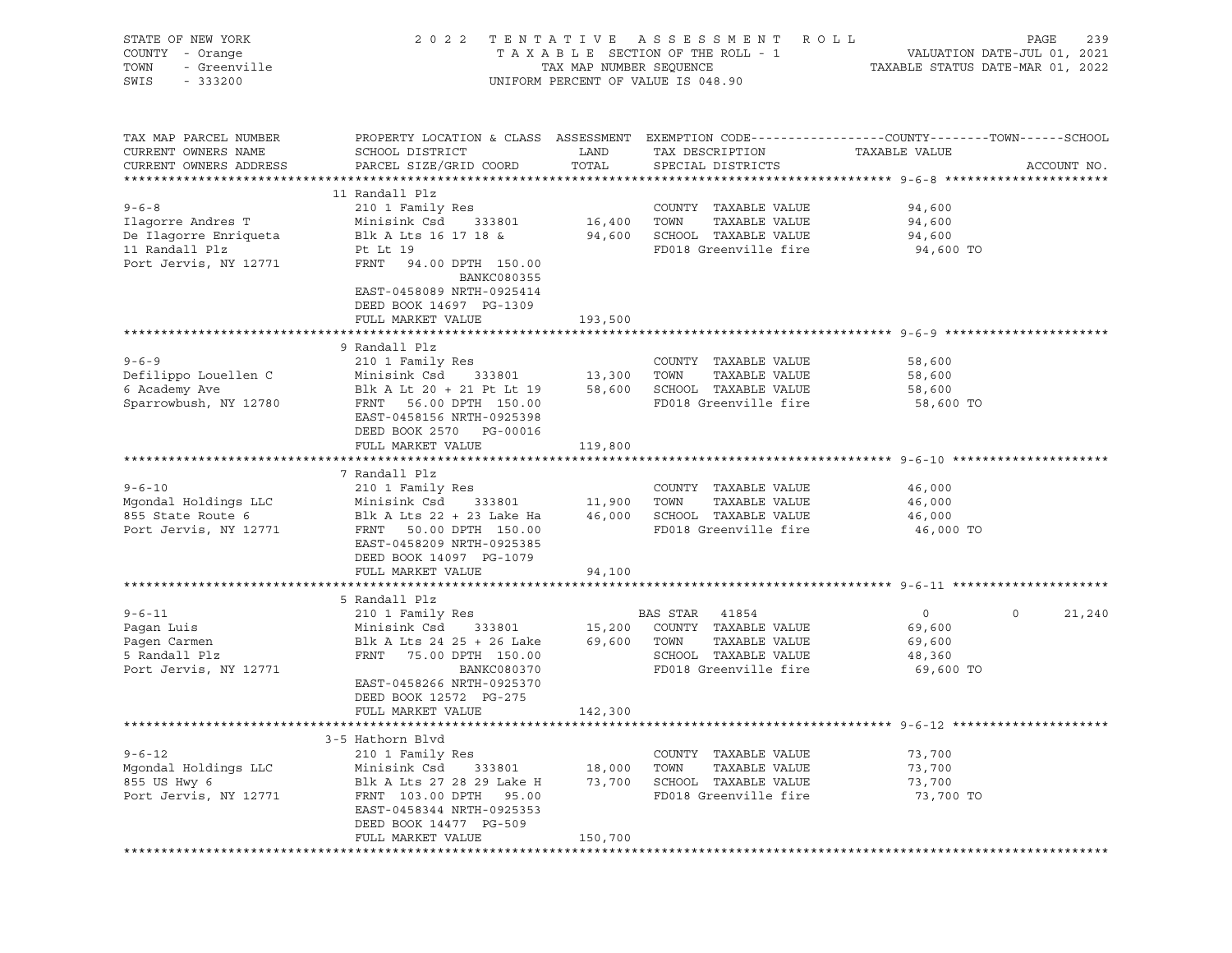| PROPERTY LOCATION & CLASS ASSESSMENT EXEMPTION CODE----------------COUNTY-------TOWN------SCHOOL<br>TAX MAP PARCEL NUMBER<br>TAX DESCRIPTION TAXABLE VALUE<br>CURRENT OWNERS NAME<br>LAND<br>SCHOOL DISTRICT<br>PARCEL SIZE/GRID COORD<br>TOTAL<br>CURRENT OWNERS ADDRESS<br>SPECIAL DISTRICTS<br>28 Randall Plz<br>210 1 Family Res<br>210 1 Family Res<br>Minisink Csd 333801 19,600 TOWN<br>$9 - 7 - 1$<br>COUNTY TAXABLE VALUE<br>59,400<br>Talmadge Estate Charlotte<br>TAXABLE VALUE<br>59,400<br>Attn: Constance Kawalec Blk D Lts 1 2 3 + 4 Lake 59,400 SCHOOL TAXABLE VALUE<br>59,400<br>28 Randall Plz<br>FD018 Greenville fire<br>FRNT 196.00 DPTH 148.00<br>59,400 TO<br>Port Jervis, NY 12771<br>EAST-0457820 NRTH-0925678<br>DEED BOOK 1024 PG-00352<br>FULL MARKET VALUE<br>121,500<br>49 Hathorn Blvd<br>210 1 Family Res<br>$9 - 7 - 2$<br>BAS STAR 41854<br>$\overline{0}$<br>$\Omega$<br>Johnson Russell P<br>Minisink Csd 333801 12,600 COUNTY TAXABLE VALUE<br>Johnson Valeria Santos Blk D Lts 5 + 6 Lake Hath 77,200 TOWN TAXABLE VALUE<br>77,200<br>TAXABLE VALUE<br>77,200<br>49 Hathorn Blvd<br>FRNT 58.00 DPTH 150.00<br>SCHOOL TAXABLE VALUE<br>FD018 Greenville fire<br>55,960<br>Port Jervis, NY 12771 EAST-0457893 NRTH-0925698<br>77,200 TO<br>DEED BOOK 12141 PG-889<br>157,900<br>FULL MARKET VALUE<br>22 Randall Plz<br>210 1 Family Res<br>$9 - 7 - 3.1$<br>COUNTY TAXABLE VALUE<br>69,000<br>Sycamore Valley Realty LLC Minisink Csd 333801 11,200 TOWN TAXABLE VALUE<br>46 Morgan Way Blk D Lts 7 + 8 Lake Hath 69,000 SCHOOL TAXABLE VALUE<br>Port Jervis, NY 12771 FRNT 42.00 DPTH 150.00 FD018 Greenville fire<br>69,000<br>69,000<br>69,000 TO<br>EAST-0457940 NRTH-0925710<br>DEED BOOK 14814 PG-1841<br>FULL MARKET VALUE<br>141,100<br>Hathorn Blvd<br>$9 - 7 - 3.2$<br>311 Res vac land<br>COUNTY TAXABLE VALUE<br>500<br>Minisink Csd 333801<br>Blk D Lts 9 + 10 Lake Hat<br>Sycamore Valley Realty LLC<br>500    TOWN      TAXABLE VALUE<br>500    SCHOOL   TAXABLE VALUE<br>500<br>500<br>46 Morgan Way<br>FD018 Greenville fire<br>Port Jervis, NY 12771<br>FRNT 50.00 DPTH 150.00<br>500 TO<br>EAST-0457986 NRTH-0925727<br>DEED BOOK 14814 PG-1841<br>FULL MARKET VALUE<br>1,000<br>Hathorn Blvd<br>$9 - 7 - 4$<br>311 Res vac land<br>COUNTY TAXABLE VALUE<br>500<br>Sycamore Valley Realty LLC<br>333801<br>500<br>TOWN<br>TAXABLE VALUE<br>500<br>Minisink Csd<br>46 Morgan Way<br>500 SCHOOL TAXABLE VALUE<br>500<br>Blk D Lts 11 + 12 Lake Ha<br>Port Jervis, NY 12771<br>FD018 Greenville fire<br>500 TO<br>FRNT 50.00 DPTH 150.00<br>EAST-0458031 NRTH-0925745<br>DEED BOOK 14814 PG-1841<br>FULL MARKET VALUE | STATE OF NEW YORK<br>COUNTY - Orange<br>- Orange<br>- Greenville<br>- 222000<br>TOWN<br>SWIS<br>$-333200$ | TAX MAP NUMBER SEQUENCE | 2022 TENTATIVE ASSESSMENT ROLL<br>TAXABLE SECTION OF THE ROLL - 1<br>UNIFORM PERCENT OF VALUE IS 048.90 | VALUATION DATE-JUL 01, 2021<br>TAXABLE STATUS DATE-MAR 01, 2022 | PAGE<br>240 |
|---------------------------------------------------------------------------------------------------------------------------------------------------------------------------------------------------------------------------------------------------------------------------------------------------------------------------------------------------------------------------------------------------------------------------------------------------------------------------------------------------------------------------------------------------------------------------------------------------------------------------------------------------------------------------------------------------------------------------------------------------------------------------------------------------------------------------------------------------------------------------------------------------------------------------------------------------------------------------------------------------------------------------------------------------------------------------------------------------------------------------------------------------------------------------------------------------------------------------------------------------------------------------------------------------------------------------------------------------------------------------------------------------------------------------------------------------------------------------------------------------------------------------------------------------------------------------------------------------------------------------------------------------------------------------------------------------------------------------------------------------------------------------------------------------------------------------------------------------------------------------------------------------------------------------------------------------------------------------------------------------------------------------------------------------------------------------------------------------------------------------------------------------------------------------------------------------------------------------------------------------------------------------------------------------------------------------------------------------------------------------------------------------------------------------------------------------------------------------------------------------------------------------------------------------------------------------------------------------------------------------------------------------------------------------|-----------------------------------------------------------------------------------------------------------|-------------------------|---------------------------------------------------------------------------------------------------------|-----------------------------------------------------------------|-------------|
|                                                                                                                                                                                                                                                                                                                                                                                                                                                                                                                                                                                                                                                                                                                                                                                                                                                                                                                                                                                                                                                                                                                                                                                                                                                                                                                                                                                                                                                                                                                                                                                                                                                                                                                                                                                                                                                                                                                                                                                                                                                                                                                                                                                                                                                                                                                                                                                                                                                                                                                                                                                                                                                                           |                                                                                                           |                         |                                                                                                         |                                                                 | ACCOUNT NO. |
|                                                                                                                                                                                                                                                                                                                                                                                                                                                                                                                                                                                                                                                                                                                                                                                                                                                                                                                                                                                                                                                                                                                                                                                                                                                                                                                                                                                                                                                                                                                                                                                                                                                                                                                                                                                                                                                                                                                                                                                                                                                                                                                                                                                                                                                                                                                                                                                                                                                                                                                                                                                                                                                                           |                                                                                                           |                         |                                                                                                         |                                                                 |             |
|                                                                                                                                                                                                                                                                                                                                                                                                                                                                                                                                                                                                                                                                                                                                                                                                                                                                                                                                                                                                                                                                                                                                                                                                                                                                                                                                                                                                                                                                                                                                                                                                                                                                                                                                                                                                                                                                                                                                                                                                                                                                                                                                                                                                                                                                                                                                                                                                                                                                                                                                                                                                                                                                           |                                                                                                           |                         |                                                                                                         |                                                                 |             |
|                                                                                                                                                                                                                                                                                                                                                                                                                                                                                                                                                                                                                                                                                                                                                                                                                                                                                                                                                                                                                                                                                                                                                                                                                                                                                                                                                                                                                                                                                                                                                                                                                                                                                                                                                                                                                                                                                                                                                                                                                                                                                                                                                                                                                                                                                                                                                                                                                                                                                                                                                                                                                                                                           |                                                                                                           |                         |                                                                                                         |                                                                 | 21,240      |
|                                                                                                                                                                                                                                                                                                                                                                                                                                                                                                                                                                                                                                                                                                                                                                                                                                                                                                                                                                                                                                                                                                                                                                                                                                                                                                                                                                                                                                                                                                                                                                                                                                                                                                                                                                                                                                                                                                                                                                                                                                                                                                                                                                                                                                                                                                                                                                                                                                                                                                                                                                                                                                                                           |                                                                                                           |                         |                                                                                                         |                                                                 |             |
|                                                                                                                                                                                                                                                                                                                                                                                                                                                                                                                                                                                                                                                                                                                                                                                                                                                                                                                                                                                                                                                                                                                                                                                                                                                                                                                                                                                                                                                                                                                                                                                                                                                                                                                                                                                                                                                                                                                                                                                                                                                                                                                                                                                                                                                                                                                                                                                                                                                                                                                                                                                                                                                                           |                                                                                                           |                         |                                                                                                         |                                                                 |             |
|                                                                                                                                                                                                                                                                                                                                                                                                                                                                                                                                                                                                                                                                                                                                                                                                                                                                                                                                                                                                                                                                                                                                                                                                                                                                                                                                                                                                                                                                                                                                                                                                                                                                                                                                                                                                                                                                                                                                                                                                                                                                                                                                                                                                                                                                                                                                                                                                                                                                                                                                                                                                                                                                           |                                                                                                           |                         |                                                                                                         |                                                                 |             |
|                                                                                                                                                                                                                                                                                                                                                                                                                                                                                                                                                                                                                                                                                                                                                                                                                                                                                                                                                                                                                                                                                                                                                                                                                                                                                                                                                                                                                                                                                                                                                                                                                                                                                                                                                                                                                                                                                                                                                                                                                                                                                                                                                                                                                                                                                                                                                                                                                                                                                                                                                                                                                                                                           |                                                                                                           |                         |                                                                                                         |                                                                 |             |
|                                                                                                                                                                                                                                                                                                                                                                                                                                                                                                                                                                                                                                                                                                                                                                                                                                                                                                                                                                                                                                                                                                                                                                                                                                                                                                                                                                                                                                                                                                                                                                                                                                                                                                                                                                                                                                                                                                                                                                                                                                                                                                                                                                                                                                                                                                                                                                                                                                                                                                                                                                                                                                                                           |                                                                                                           |                         |                                                                                                         |                                                                 |             |
|                                                                                                                                                                                                                                                                                                                                                                                                                                                                                                                                                                                                                                                                                                                                                                                                                                                                                                                                                                                                                                                                                                                                                                                                                                                                                                                                                                                                                                                                                                                                                                                                                                                                                                                                                                                                                                                                                                                                                                                                                                                                                                                                                                                                                                                                                                                                                                                                                                                                                                                                                                                                                                                                           |                                                                                                           | 1,000                   |                                                                                                         |                                                                 |             |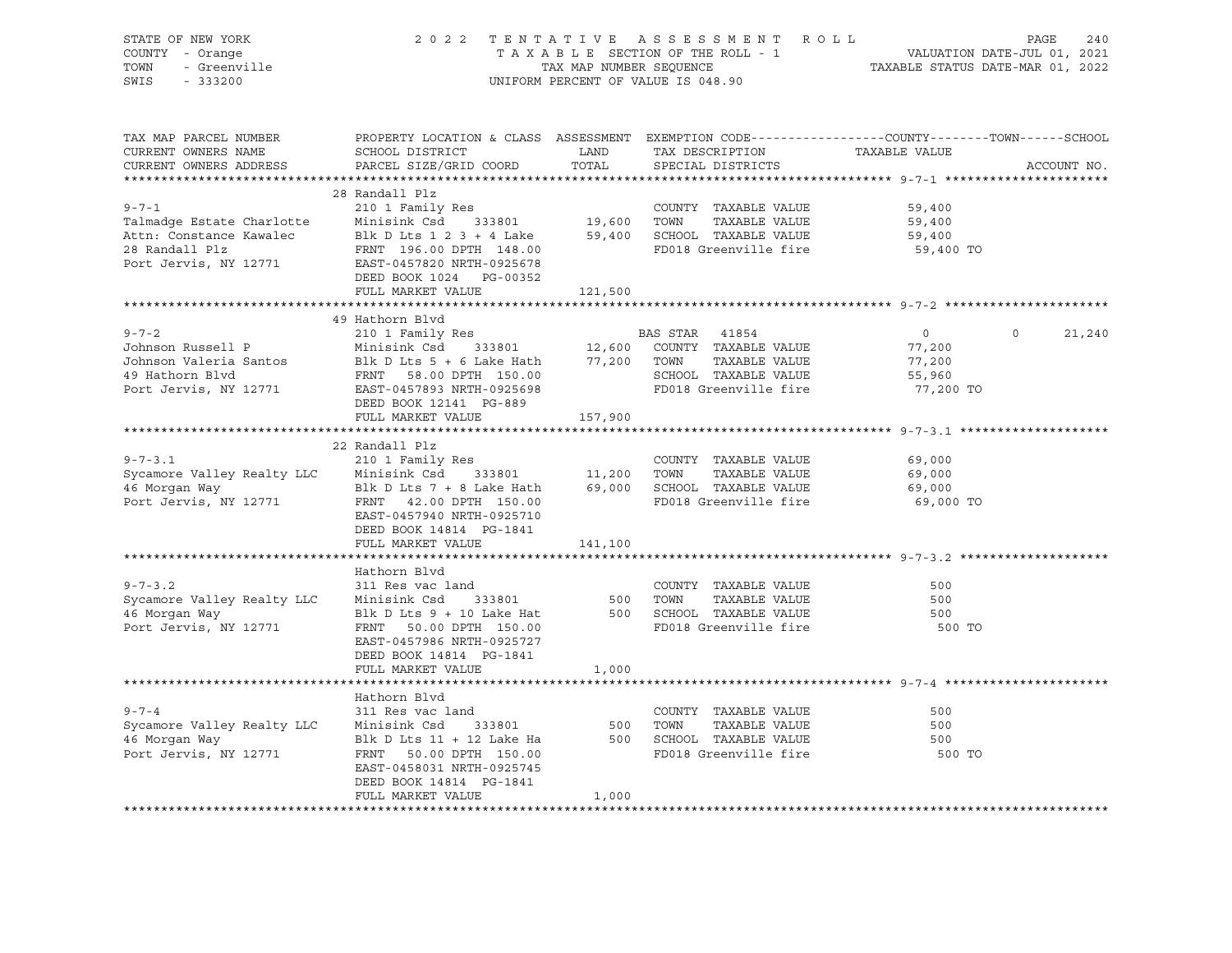| OF NEW YORK<br>Y - Orange<br>- Greenville<br>-------<br>STATE OF NEW YORK<br>COUNTY - Orange<br>TOWN<br>SWIS - 333200                                                                                            |                                                                                                                    |         | 2022 TENTATIVE ASSESSMENT ROLL PAGE 241<br>TAXABLE SECTION OF THE ROLL - 1 VALUATION DATE-JUL 01, 2021<br>TAX MAP NUMBER SEQUENCE TAXABLE STATUS DATE-MAR 01, 2022<br>UNIFORM PERCENT OF VALUE IS 048.90 |                |                   |
|------------------------------------------------------------------------------------------------------------------------------------------------------------------------------------------------------------------|--------------------------------------------------------------------------------------------------------------------|---------|----------------------------------------------------------------------------------------------------------------------------------------------------------------------------------------------------------|----------------|-------------------|
| TAX MAP PARCEL NUMBER<br>CURRENT OWNERS NAME<br>CURRENT OWNERS ADDRESS                                                                                                                                           | PROPERTY LOCATION & CLASS ASSESSMENT EXEMPTION CODE----------------COUNTY-------TOWN------SCHOOL                   |         |                                                                                                                                                                                                          | TAXABLE VALUE  | ACCOUNT NO.       |
|                                                                                                                                                                                                                  | 45 Hathorn Blvd                                                                                                    |         |                                                                                                                                                                                                          |                |                   |
| $9 - 7 - 5$                                                                                                                                                                                                      | 210 1 Family Res                                                                                                   |         |                                                                                                                                                                                                          |                |                   |
| Hathorn Blvd Assoc LLC                                                                                                                                                                                           | 210 I Family Res<br>Minisink Csd 333801 17,000 TOWN TAXABLE VALUE                                                  |         | COUNTY TAXABLE VALUE 103,500<br>TOWN TAXABLE VALUE 103,500<br>SCHOOL TAXABLE VALUE 103,500                                                                                                               |                |                   |
| 45 Hathorn Blvd                                                                                                                                                                                                  | Blk D Lts 13 14 15 + 16 L $103,500$ SCHOOL TAXABLE VALUE                                                           |         |                                                                                                                                                                                                          |                |                   |
| Port Jervis, NY 12771 FRNT 100.00 DPTH 150.00 FD018 Greenville fire 103,500 TO                                                                                                                                   | EAST-0458108 NRTH-0925757<br>DEED BOOK 14985 PG-732                                                                |         |                                                                                                                                                                                                          |                |                   |
|                                                                                                                                                                                                                  | FULL MARKET VALUE                                                                                                  | 211,700 |                                                                                                                                                                                                          |                |                   |
|                                                                                                                                                                                                                  | 37 Hathorn Blvd                                                                                                    |         |                                                                                                                                                                                                          |                |                   |
| $9 - 7 - 6.21$                                                                                                                                                                                                   | 210 1 Family Res                                                                                                   |         | <b>BAS STAR</b> 41854                                                                                                                                                                                    | $\overline{0}$ | $\circ$<br>21,240 |
| McGonigle Christine A                                                                                                                                                                                            | Minisink Csd 333801 16,800 COUNTY TAXABLE VALUE<br>Lts 17 To 20 Lk Hathorn 85,000 TOWN TAXABLE VALUE               |         |                                                                                                                                                                                                          | 85,000         |                   |
| 37 Hathorn Blvd                                                                                                                                                                                                  |                                                                                                                    |         |                                                                                                                                                                                                          | 85,000         |                   |
| Port Jervis, NY 12771                                                                                                                                                                                            | 1213                                                                                                               |         | SCHOOL TAXABLE VALUE                                                                                                                                                                                     | 63,760         |                   |
|                                                                                                                                                                                                                  | FRNT 100.00 DPTH 150.00                                                                                            |         | FD018 Greenville fire                                                                                                                                                                                    | 85,000 TO      |                   |
|                                                                                                                                                                                                                  | EAST-0458190 NRTH-0925815                                                                                          |         |                                                                                                                                                                                                          |                |                   |
|                                                                                                                                                                                                                  | DEED BOOK 12442 PG-1171                                                                                            |         |                                                                                                                                                                                                          |                |                   |
|                                                                                                                                                                                                                  | FULL MARKET VALUE                                                                                                  | 173,800 |                                                                                                                                                                                                          |                |                   |
|                                                                                                                                                                                                                  | 35 Hathorn Blvd                                                                                                    |         |                                                                                                                                                                                                          |                |                   |
| $9 - 7 - 7$                                                                                                                                                                                                      | 210 1 Family Res                                                                                                   |         | COUNTY TAXABLE VALUE                                                                                                                                                                                     | 77,200         |                   |
|                                                                                                                                                                                                                  |                                                                                                                    |         |                                                                                                                                                                                                          | 77,200         |                   |
|                                                                                                                                                                                                                  |                                                                                                                    |         |                                                                                                                                                                                                          | 77,200         |                   |
| Pellegrino Monica Minisink Csd 333801 11,900 TOWN TAXABLE VALUE<br>35 Hathorn Blvd Blk D Lts 21 + 22 Lake Ha 77,200 SCHOOL TAXABLE VALUE<br>Port Jervis, NY 12771 FRNT 50.00 DPTH 150.00 FD018 Greenville fire   |                                                                                                                    |         |                                                                                                                                                                                                          | 77,200 TO      |                   |
|                                                                                                                                                                                                                  | EAST-0458273 NRTH-0925819                                                                                          |         |                                                                                                                                                                                                          |                |                   |
|                                                                                                                                                                                                                  | DEED BOOK 15099 PG-369                                                                                             |         |                                                                                                                                                                                                          |                |                   |
|                                                                                                                                                                                                                  | FULL MARKET VALUE                                                                                                  | 157,900 |                                                                                                                                                                                                          |                |                   |
|                                                                                                                                                                                                                  | 31 Hathorn Blvd                                                                                                    |         |                                                                                                                                                                                                          |                |                   |
|                                                                                                                                                                                                                  |                                                                                                                    |         | COUNTY TAXABLE VALUE                                                                                                                                                                                     | 73,800         |                   |
|                                                                                                                                                                                                                  |                                                                                                                    |         |                                                                                                                                                                                                          | 73,800         |                   |
| 9-7-8.11 210 1 Family Res<br>American Dream Consultation Minisink Csd 333801 16,800 TOWN TAXABLE VALUE<br>103 W Pine Ln Blk D Lts 23-26 Lk Hathor 73,800 SCHOOL TAXABLE VALUE<br>Greentown, PA 18426 1ake rights |                                                                                                                    |         |                                                                                                                                                                                                          | 73,800         |                   |
|                                                                                                                                                                                                                  |                                                                                                                    |         | FD018 Greenville fire                                                                                                                                                                                    | 73,800 TO      |                   |
|                                                                                                                                                                                                                  | FRNT 220.00 DPTH 144.00                                                                                            |         |                                                                                                                                                                                                          |                |                   |
|                                                                                                                                                                                                                  | EAST-0458356 NRTH-0925834                                                                                          |         |                                                                                                                                                                                                          |                |                   |
|                                                                                                                                                                                                                  | DEED BOOK 15059 PG-631<br>FULL MARKET VALUE                                                                        | 150,900 |                                                                                                                                                                                                          |                |                   |
|                                                                                                                                                                                                                  |                                                                                                                    |         |                                                                                                                                                                                                          |                |                   |
|                                                                                                                                                                                                                  | Randall Plz                                                                                                        |         |                                                                                                                                                                                                          |                |                   |
| $9 - 8 - 1$                                                                                                                                                                                                      | 311 Res vac land                                                                                                   |         | COUNTY TAXABLE VALUE                                                                                                                                                                                     | 600            |                   |
| Sycamore Valley Realty LLC                                                                                                                                                                                       | Minisink Csd 333801 600 TOWN TAXABLE VALUE                                                                         |         |                                                                                                                                                                                                          | 600            |                   |
| 46 Morgan Way<br>Port Jervis, NY 12771                                                                                                                                                                           | Blk B Lts 1 + 2 Lake Hath 600 SCHOOL TAXABLE VALUE 600 600<br>FRNT 163.00 DPTH 108.00 FD018 Greenville fire 600 TO |         |                                                                                                                                                                                                          |                |                   |
|                                                                                                                                                                                                                  |                                                                                                                    |         |                                                                                                                                                                                                          |                |                   |
|                                                                                                                                                                                                                  | EAST-0458023 NRTH-0925599<br>DEED BOOK 14814 PG-1841                                                               |         |                                                                                                                                                                                                          |                |                   |
|                                                                                                                                                                                                                  | FULL MARKET VALUE                                                                                                  | 1,200   |                                                                                                                                                                                                          |                |                   |
|                                                                                                                                                                                                                  |                                                                                                                    |         |                                                                                                                                                                                                          |                |                   |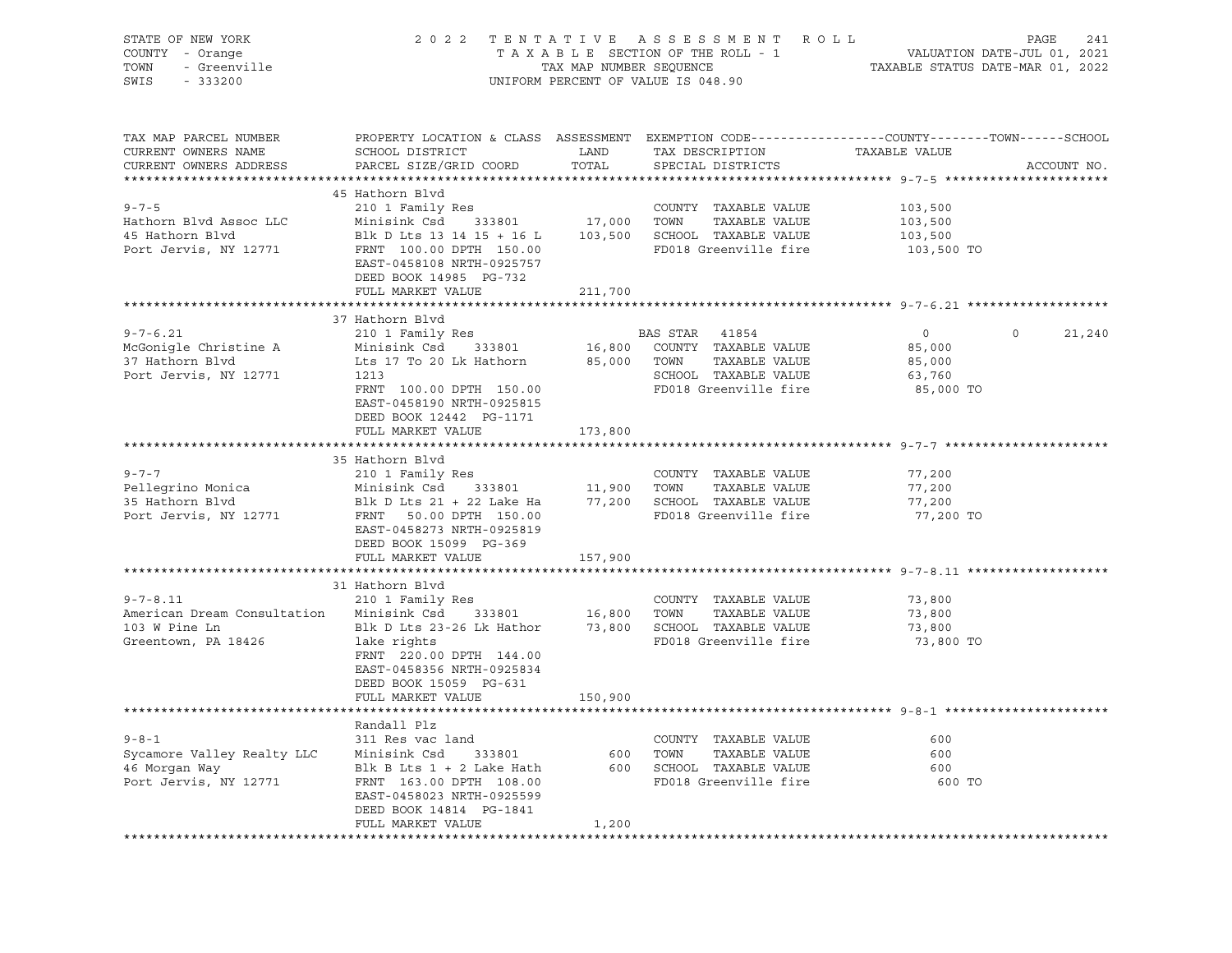| STATE OF NEW YORK<br>COUNTY - Orange                                                           | 2 0 2 2                                                                                                                                                                                                                       |                             | TENTATIVE ASSESSMENT<br>TAXABLE SECTION OF THE ROLL - 1                                                          | R O L L                                            | PAGE<br>242<br>VALUATION DATE-JUL 01, 2021 |
|------------------------------------------------------------------------------------------------|-------------------------------------------------------------------------------------------------------------------------------------------------------------------------------------------------------------------------------|-----------------------------|------------------------------------------------------------------------------------------------------------------|----------------------------------------------------|--------------------------------------------|
| - Greenville<br>TOWN<br>SWIS<br>$-333200$                                                      |                                                                                                                                                                                                                               | TAX MAP NUMBER SEQUENCE     | UNIFORM PERCENT OF VALUE IS 048.90                                                                               |                                                    | TAXABLE STATUS DATE-MAR 01, 2022           |
| TAX MAP PARCEL NUMBER<br>CURRENT OWNERS NAME<br>CURRENT OWNERS ADDRESS                         | PROPERTY LOCATION & CLASS ASSESSMENT EXEMPTION CODE----------------COUNTY-------TOWN------SCHOOL<br>SCHOOL DISTRICT<br>PARCEL SIZE/GRID COORD                                                                                 | LAND<br>TOTAL               | TAX DESCRIPTION<br>SPECIAL DISTRICTS                                                                             | TAXABLE VALUE                                      | ACCOUNT NO.                                |
| $9 - 8 - 2$<br>Flood Christopher D<br>Flood Brittany<br>8 Randall Plz<br>Port Jervis, NY 12771 | 8 Randall Plz<br>210 1 Family Res<br>Minisink Csd<br>333801<br>Blk B Lts 3 4 5 6 7 + 8 L<br>Lake rights<br>FRNT 150.00 DPTH 200.00<br>BANKN140687<br>EAST-0458172 NRTH-0925584<br>DEED BOOK 14642 PG-270<br>FULL MARKET VALUE | 19,400<br>196,500           | COUNTY TAXABLE VALUE<br>TOWN<br>TAXABLE VALUE<br>96,100 SCHOOL TAXABLE VALUE<br>FD018 Greenville fire            | 96,100<br>96,100<br>96,100<br>96,100 TO            |                                            |
|                                                                                                |                                                                                                                                                                                                                               |                             |                                                                                                                  |                                                    |                                            |
| $9 - 10 - 1$<br>DePaola Michael J<br>DePaola Donna<br>4 Randall Plz<br>Port Jervis, NY 12771   | 4 Randall Plz<br>210 1 Family Res<br>Minisink Csd<br>333801<br>Lts $1 \t2 \t3 + 4$ Blk C Lake<br>FRNT 100.00 DPTH 150.00<br>BANKC130015<br>EAST-0458348 NRTH-0925513<br>DEED BOOK 13301 PG-1369                               | 16,600<br>98,900            | BAS STAR 41854<br>COUNTY TAXABLE VALUE<br>TOWN<br>TAXABLE VALUE<br>SCHOOL TAXABLE VALUE<br>FD018 Greenville fire | $\circ$<br>98,900<br>98,900<br>77,660<br>98,900 TO | $\circ$<br>21,240                          |
|                                                                                                | FULL MARKET VALUE                                                                                                                                                                                                             | 202,200                     |                                                                                                                  |                                                    |                                            |
| $9 - 10 - 2$<br>Maize Flomo F<br>6 Randall Plz<br>Port Jervis, NY 12771                        | Randall Plz<br>311 Res vac land<br>Minisink Csd<br>333801<br>Blk C Lts 5 6 + 7 Lake Ha<br>FRNT 75.00 DPTH 150.00<br>EAST-0458363 NRTH-0925600<br>DEED BOOK 5429 PG-72                                                         | 6,000<br>6,000              | COUNTY TAXABLE VALUE<br>TOWN<br>TAXABLE VALUE<br>SCHOOL TAXABLE VALUE<br>FD018 Greenville fire                   | 6,000<br>6,000<br>6,000<br>6,000 TO                |                                            |
|                                                                                                | FULL MARKET VALUE                                                                                                                                                                                                             | 12,300                      |                                                                                                                  |                                                    |                                            |
| $9 - 10 - 3$<br>Maize Flomo F<br>C/O Claire Murphy<br>183 Rex Layne Dr<br>Central, UT 84722    | 6 Randall Plz<br>260 Seasonal res<br>Minisink Csd<br>333801<br>Blk C Lts 8 9 10 11 Lake<br>FRNT 129.00 DPTH 127.00<br>EAST-0458394 NRTH-0925681<br>DEED BOOK 5264 PG-144<br>FULL MARKET VALUE                                 | 16,600<br>50,200<br>102,700 | COUNTY TAXABLE VALUE<br>TOWN<br>TAXABLE VALUE<br>SCHOOL TAXABLE VALUE<br>FD018 Greenville fire                   | 50,200<br>50,200<br>50,200<br>50,200 TO            |                                            |
|                                                                                                |                                                                                                                                                                                                                               |                             |                                                                                                                  |                                                    |                                            |
| $9 - 11 - 1.2$<br>Ward Robert J<br>Ward Deborah<br>12 Hathorn Blvd<br>Port Jervis, NY 12771    | 12 Hathorn Blvd<br>210 1 Family Res<br>Minisink Csd<br>333801<br>Blk F Lts 1,2,3&4 Lake<br>Hathorn Map 1213<br>FRNT 100.00 DPTH 150.00<br>BANKC190130<br>EAST-0458522 NRTH-0925454<br>DEED BOOK 2233<br>PG-00850              | 15,500<br>76,500            | COUNTY TAXABLE VALUE<br>TOWN<br>TAXABLE VALUE<br>SCHOOL TAXABLE VALUE<br>FD018 Greenville fire                   | 76,500<br>76,500<br>76,500<br>76,500 TO            |                                            |
|                                                                                                | FULL MARKET VALUE                                                                                                                                                                                                             | 156,400                     |                                                                                                                  |                                                    |                                            |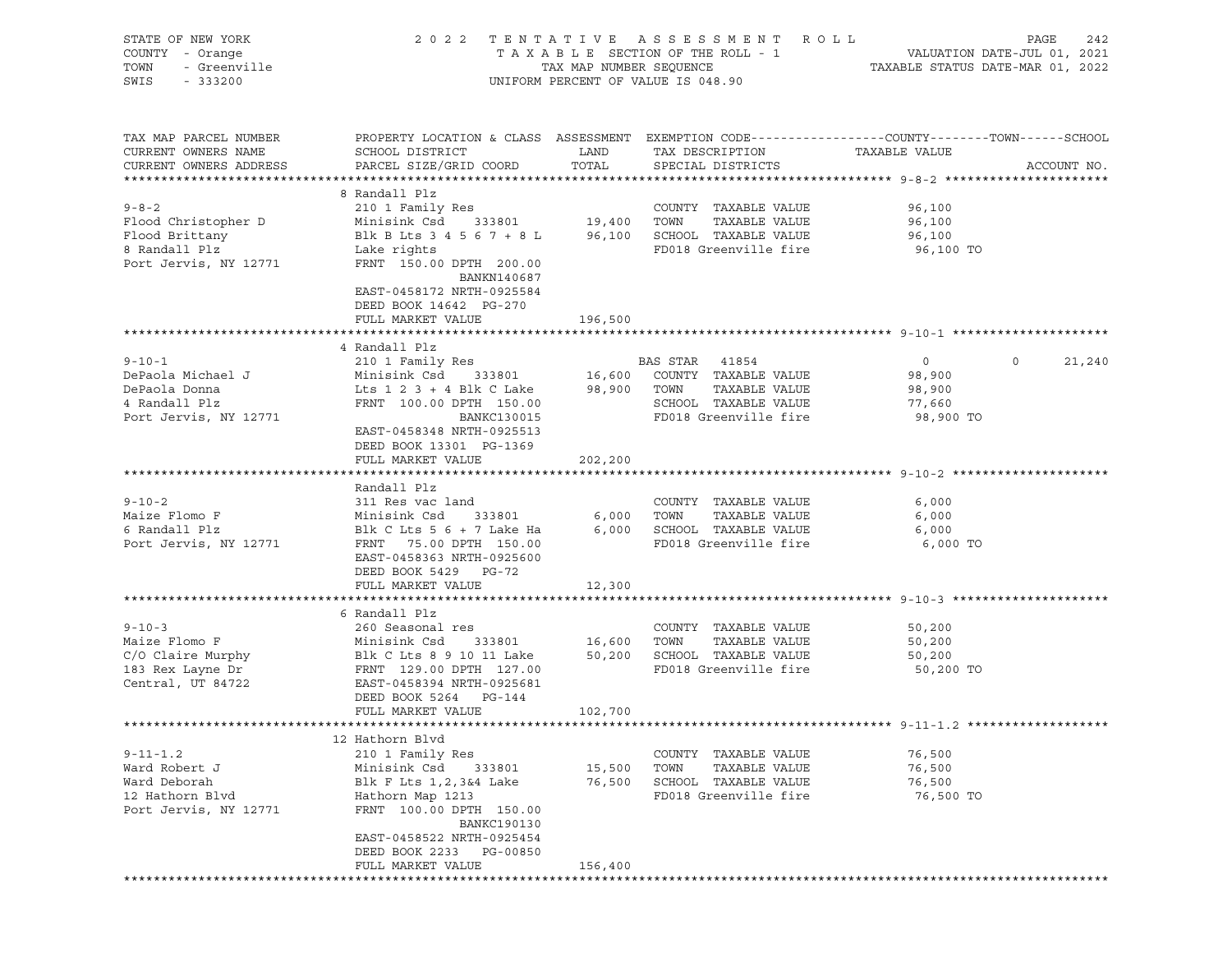| STATE OF NEW YORK<br>COUNTY - Orange<br>TOWN<br>- Greenville<br>SWIS<br>$-333200$ | 2 0 2 2                                     | TAX MAP NUMBER SEQUENCE | TENTATIVE ASSESSMENT ROLL<br>TAXABLE SECTION OF THE ROLL - 1<br>UNIFORM PERCENT OF VALUE IS 048.90                  | VALUATION DATE-JUL 01, 2021<br>TAXABLE STATUS DATE-MAR 01, 2022 | PAGE<br>243        |
|-----------------------------------------------------------------------------------|---------------------------------------------|-------------------------|---------------------------------------------------------------------------------------------------------------------|-----------------------------------------------------------------|--------------------|
|                                                                                   |                                             |                         |                                                                                                                     |                                                                 |                    |
| TAX MAP PARCEL NUMBER<br>CURRENT OWNERS NAME                                      | SCHOOL DISTRICT                             | LAND                    | PROPERTY LOCATION & CLASS ASSESSMENT EXEMPTION CODE----------------COUNTY-------TOWN------SCHOOL<br>TAX DESCRIPTION | TAXABLE VALUE                                                   |                    |
| CURRENT OWNERS ADDRESS                                                            | PARCEL SIZE/GRID COORD                      | TOTAL                   | SPECIAL DISTRICTS                                                                                                   |                                                                 | ACCOUNT NO.        |
|                                                                                   |                                             |                         |                                                                                                                     |                                                                 |                    |
|                                                                                   | 16 Hathorn Blvd                             |                         |                                                                                                                     |                                                                 |                    |
| $9 - 11 - 3$                                                                      | 210 1 Family Res                            |                         | BAS STAR 41854                                                                                                      | $\circ$                                                         | $\circ$<br>21,240  |
| Tate Paul R                                                                       | Minisink Csd 333801                         |                         | 15,200 COUNTY TAXABLE VALUE                                                                                         | 71,000                                                          |                    |
| Tate Cheryl A                                                                     | Blk F Lts $5$ $6$ + 7 Lake Ha $71,000$ TOWN |                         | TAXABLE VALUE                                                                                                       | 71,000                                                          |                    |
| 1dee eneryr A<br>16 Hathorn Blvd                                                  | FRNT 75.00 DPTH 150.00                      |                         | SCHOOL TAXABLE VALUE                                                                                                | 49,760                                                          |                    |
| Port Jervis, NY 12771                                                             | BANKC190321                                 |                         | FD018 Greenville fire                                                                                               | 71,000 TO                                                       |                    |
|                                                                                   | EAST-0458560 NRTH-0925536                   |                         |                                                                                                                     |                                                                 |                    |
|                                                                                   | DEED BOOK 5988 PG-77                        |                         |                                                                                                                     |                                                                 |                    |
|                                                                                   | FULL MARKET VALUE                           | 145,200                 |                                                                                                                     |                                                                 |                    |
|                                                                                   |                                             |                         |                                                                                                                     |                                                                 |                    |
|                                                                                   | Hathorn Blvd                                |                         |                                                                                                                     |                                                                 |                    |
| $9 - 11 - 4$                                                                      | 311 Res vac land                            |                         | COUNTY TAXABLE VALUE                                                                                                | 600                                                             |                    |
| Tate Paul R                                                                       | Minisink Csd 333801                         | 600                     | TAXABLE VALUE<br>TOWN                                                                                               | 600                                                             |                    |
| Tate Cheryl A                                                                     | Blk F Lt 8 + 9 Lake Harho                   |                         | 600 SCHOOL TAXABLE VALUE                                                                                            | 600                                                             |                    |
| 16 Hathorn Blvd                                                                   | FRNT 65.00 DPTH 187.00                      |                         | FD018 Greenville fire                                                                                               | 600 TO                                                          |                    |
| Port Jervis, NY 12771                                                             | EAST-0458577 NRTH-0925604                   |                         |                                                                                                                     |                                                                 |                    |
|                                                                                   | DEED BOOK 5988 PG-77                        |                         |                                                                                                                     |                                                                 |                    |
|                                                                                   | FULL MARKET VALUE                           | 1,200                   |                                                                                                                     |                                                                 |                    |
|                                                                                   | **************************                  |                         |                                                                                                                     |                                                                 |                    |
|                                                                                   | Gardner Dr                                  |                         |                                                                                                                     |                                                                 |                    |
| $9 - 12 - 1$                                                                      | 311 Res vac land                            |                         | COUNTY TAXABLE VALUE                                                                                                | 12,000                                                          |                    |
| Waterman Deidre                                                                   | Minisink Csd<br>333801                      | 12,000                  | TOWN<br>TAXABLE VALUE                                                                                               | 12,000                                                          |                    |
| PO Box 644                                                                        | Blk F Lts 10 11 12 13 14                    |                         | 12,000 SCHOOL TAXABLE VALUE                                                                                         | 12,000                                                          |                    |
| Port Jervis, NY 12771                                                             | FRNT 175.00 DPTH 150.00                     |                         | FD018 Greenville fire                                                                                               | 12,000 TO                                                       |                    |
|                                                                                   | EAST-0458605 NRTH-0925740                   |                         |                                                                                                                     |                                                                 |                    |
|                                                                                   | DEED BOOK 13542 PG-319                      |                         |                                                                                                                     |                                                                 |                    |
|                                                                                   | FULL MARKET VALUE                           | 24,500                  |                                                                                                                     |                                                                 |                    |
|                                                                                   |                                             |                         |                                                                                                                     |                                                                 |                    |
| $9 - 12 - 2$                                                                      | 1 Gardner Dr                                |                         | COUNTY TAXABLE VALUE                                                                                                | 59,100                                                          |                    |
|                                                                                   | 210 1 Family Res<br>Minisink Csd 333801     |                         | TAXABLE VALUE<br>TOWN                                                                                               |                                                                 |                    |
| Bernuy Lis Carol<br>783 East St Apt 3                                             | Blk F Lts 16 17 18 19 + 2                   | 17,400                  | 59,100 SCHOOL TAXABLE VALUE                                                                                         | 59,100<br>59,100                                                |                    |
| New Britain, CT 06051                                                             | FRNT 122.00 DPTH 152.00                     |                         | FD018 Greenville fire                                                                                               | 59,100 TO                                                       |                    |
|                                                                                   | EAST-0458666 NRTH-0925853                   |                         |                                                                                                                     |                                                                 |                    |
|                                                                                   | DEED BOOK 15013 PG-1600                     |                         |                                                                                                                     |                                                                 |                    |
|                                                                                   | FULL MARKET VALUE                           | 120,900                 |                                                                                                                     |                                                                 |                    |
|                                                                                   |                                             |                         |                                                                                                                     |                                                                 |                    |
|                                                                                   | 3 Gardner Dr                                |                         |                                                                                                                     |                                                                 |                    |
| $9 - 12 - 3$                                                                      | 210 1 Family Res                            |                         | ENH STAR 41834                                                                                                      | $\overline{0}$                                                  | $\Omega$<br>53,020 |
| Morris Christine D                                                                | 333801 16,400<br>Minisink Csd               |                         | COUNTY TAXABLE VALUE                                                                                                | 80,000                                                          |                    |
| 3 Gardner Dr                                                                      | Blk F Lts 21 22 23 + 24 L                   | 80,000 TOWN             | TAXABLE VALUE                                                                                                       | 80,000                                                          |                    |
| Port Jervis, NY 12771                                                             | FRNT 105.00 DPTH 152.00                     |                         | SCHOOL TAXABLE VALUE                                                                                                | 26,980                                                          |                    |
|                                                                                   | EAST-0458730 NRTH-0925924                   |                         | FD018 Greenville fire                                                                                               | 80,000 TO                                                       |                    |
|                                                                                   | DEED BOOK 11313 PG-846                      |                         |                                                                                                                     |                                                                 |                    |
|                                                                                   | FULL MARKET VALUE                           | 163,600                 |                                                                                                                     |                                                                 |                    |
|                                                                                   |                                             |                         |                                                                                                                     |                                                                 |                    |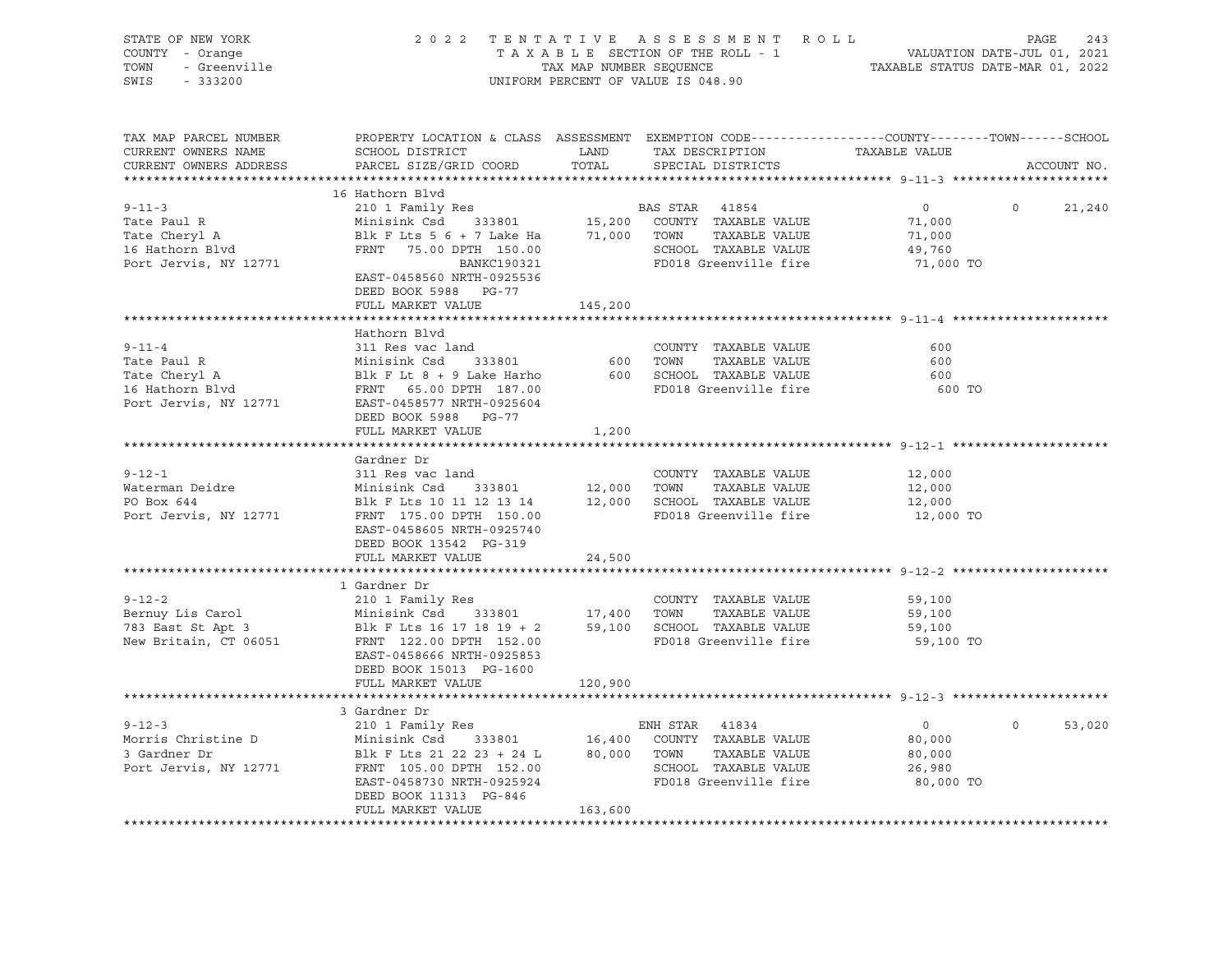| STATE OF NEW YORK<br>COUNTY - Orange<br>TOWN<br>- Greenville<br>SWIS<br>$-333200$ |                                                                                                                                                                     |                  | 2022 TENTATIVE ASSESSMENT ROLL<br>T A X A B L E SECTION OF THE ROLL - 1 VALUATION DATE-JUL 01, 2021<br>TAX MAP NUMBER SEQUENCE TAXABLE STATUS DATE-MAR 01, 2022<br>UNIFORM PERCENT OF VALUE IS 048.90 |                                                              | PAGE<br>244       |
|-----------------------------------------------------------------------------------|---------------------------------------------------------------------------------------------------------------------------------------------------------------------|------------------|-------------------------------------------------------------------------------------------------------------------------------------------------------------------------------------------------------|--------------------------------------------------------------|-------------------|
| TAX MAP PARCEL NUMBER<br>CURRENT OWNERS NAME<br>CURRENT OWNERS ADDRESS            | PROPERTY LOCATION & CLASS ASSESSMENT EXEMPTION CODE----------------COUNTY-------TOWN------SCHOOL<br>SCHOOL DISTRICT<br>PARCEL SIZE/GRID COORD                       | LAND<br>TOTAL    | TAX DESCRIPTION<br>SPECIAL DISTRICTS                                                                                                                                                                  | TAXABLE VALUE                                                | ACCOUNT NO.       |
| $9 - 12 - 5.1$<br>Morris Christine D<br>3 Gardner Dr<br>Port Jervis, NY 12771     | 7 Gardner Dr<br>210 1 Family Res<br>Minisink Csd<br>333801<br>Blk F Lts 25 Thru 31<br>Lake Hathorn Map 1213<br>FRNT 187.00 DPTH 150.00<br>EAST-0458857 NRTH-0926016 | 20,100 TOWN      | COUNTY TAXABLE VALUE<br>TAXABLE VALUE<br>80,000 SCHOOL TAXABLE VALUE<br>FD018 Greenville fire                                                                                                         | 80,000<br>80,000<br>80,000<br>80,000 TO                      |                   |
|                                                                                   | DEED BOOK 5255 PG-201<br>FULL MARKET VALUE                                                                                                                          | 163,600          |                                                                                                                                                                                                       |                                                              |                   |
|                                                                                   | 13 Gardner Dr                                                                                                                                                       |                  |                                                                                                                                                                                                       |                                                              |                   |
| $9 - 12 - 6$<br>Morris Joel B<br>13 Gardner Dr<br>Port Jervis, NY 12771           | 210 1 Family Res<br>Minisink Csd 333801<br>Blk F Lt 32 33 + 34 Lake 72,900<br>FRNT 75.00 DPTH 150.00<br>EAST-0458948 NRTH-0926068                                   |                  | ENH STAR 41834<br>15,200 COUNTY TAXABLE VALUE<br>TAXABLE VALUE<br>TOWN<br>SCHOOL TAXABLE VALUE<br>FD018 Greenville fire                                                                               | $0 \qquad \qquad$<br>72,900<br>72,900<br>19,880<br>72,900 TO | $\circ$<br>53,020 |
|                                                                                   | DEED BOOK 12615 PG-1348<br>FULL MARKET VALUE                                                                                                                        | 149,100          |                                                                                                                                                                                                       |                                                              |                   |
|                                                                                   | 28 Lakeside Dr                                                                                                                                                      |                  |                                                                                                                                                                                                       |                                                              |                   |
| $9 - 12 - 7$<br>Otten Kenneth W<br>28 Lakeside Dr<br>Port Jervis, NY 12771        | 210 1 Family Res<br>Minisink Csd 333801 15,800<br>Blkf Lt 35 36 + 37 Lake H<br>FRNT 85.00 DPTH 150.00<br>EAST-0459007 NRTH-0926114                                  |                  | COUNTY TAXABLE VALUE<br>TAXABLE VALUE<br>TOWN<br>54,300 SCHOOL TAXABLE VALUE<br>FD018 Greenville fire                                                                                                 | 54,300<br>54,300<br>54,300<br>54,300 TO                      |                   |
|                                                                                   | DEED BOOK 15106 PG-64<br>FULL MARKET VALUE                                                                                                                          | 111,000          |                                                                                                                                                                                                       |                                                              |                   |
|                                                                                   |                                                                                                                                                                     |                  |                                                                                                                                                                                                       |                                                              |                   |
| $9 - 12 - 8$<br>Garcia Manuela<br>30 Lakeside Dr<br>Port Jervis, NY 12771         | 30 Lakeside Dr<br>210 1 Family Res<br>Minisink Csd<br>Blk F Lts 38 39 40 Lake H 96,100 TOWN<br>FRNT 75.00 DPTH 150.00<br>BANKC030217<br>EAST-0459075 NRTH-0926167   |                  | ENH STAR 41834<br>333801 16,200 COUNTY TAXABLE VALUE<br>TAXABLE VALUE<br>SCHOOL TAXABLE VALUE<br>FD018 Greenville fire                                                                                | $\overline{0}$<br>96,100<br>96,100<br>43,080<br>96,100 TO    | $\circ$<br>53,020 |
|                                                                                   | DEED BOOK 11672 PG-1413<br>FULL MARKET VALUE                                                                                                                        | 196,500          |                                                                                                                                                                                                       |                                                              |                   |
|                                                                                   | 23 Gardner Dr                                                                                                                                                       |                  |                                                                                                                                                                                                       |                                                              |                   |
| $9 - 12 - 10.2$<br>Weissman Kim<br>75 High Ave<br>Nyack, NY 10960-2603            | 311 Res vac land<br>Minisink Csd<br>333801<br>Blk F Lts 41-44<br>Lake Hathorn<br>FRNT 137.40 DPTH 150.00<br>EAST-0459121 NRTH-0926577<br>DEED BOOK 12156 PG-1020    | 19,900<br>19,900 | COUNTY TAXABLE VALUE<br>TOWN<br>TAXABLE VALUE<br>SCHOOL TAXABLE VALUE<br>FD018 Greenville fire                                                                                                        | 19,900<br>19,900<br>19,900<br>19,900 TO                      |                   |
|                                                                                   | FULL MARKET VALUE                                                                                                                                                   | 40,700           |                                                                                                                                                                                                       |                                                              |                   |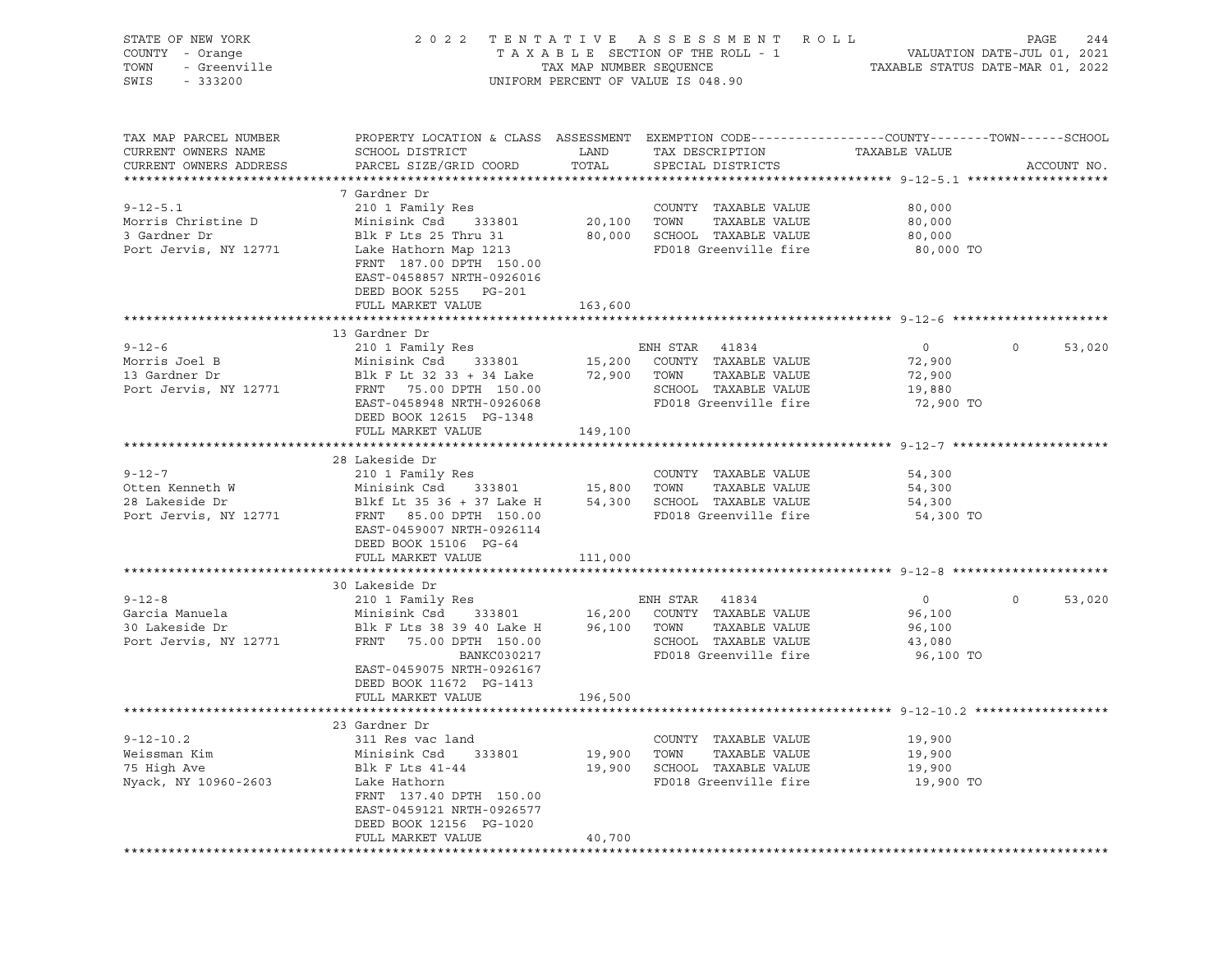| STATE OF NEW YORK<br>COUNTY - Orange<br>Y - Orange<br>- Greenville<br>- 333200<br>TOWN<br>SWIS<br>$-333200$ |                                                                                                                                                                                                                                                                                                                            |                 | 2022 TENTATIVE ASSESSMENT ROLL<br>TAXABLE SECTION OF THE ROLL - 1 VALUATION DATE-JUL 01, 2021<br>TAX MAP NUMBER SEQUENCE TAXABLE STATUS DATE-MAR 01, 2022<br>UNIFORM PERCENT OF VALUE IS 048.90 |                                         | PAGE<br>245                 |
|-------------------------------------------------------------------------------------------------------------|----------------------------------------------------------------------------------------------------------------------------------------------------------------------------------------------------------------------------------------------------------------------------------------------------------------------------|-----------------|-------------------------------------------------------------------------------------------------------------------------------------------------------------------------------------------------|-----------------------------------------|-----------------------------|
| TAX MAP PARCEL NUMBER<br>CURRENT OWNERS NAME<br>CURRENT OWNERS ADDRESS                                      | PROPERTY LOCATION & CLASS ASSESSMENT EXEMPTION CODE---------------COUNTY-------TOWN-----SCHOOL<br>SCHOOL DISTRICT<br>PARCEL SIZE/GRID COORD TOTAL                                                                                                                                                                          | LAND            | TAX DESCRIPTION TAXABLE VALUE<br>SPECIAL DISTRICTS                                                                                                                                              |                                         | ACCOUNT NO.                 |
|                                                                                                             | 38 Lakeside Dr                                                                                                                                                                                                                                                                                                             |                 |                                                                                                                                                                                                 |                                         |                             |
| $9 - 12 - 11$                                                                                               | EAST-0459155 NRTH-0926690<br>DEED BOOK 15121 PG-65                                                                                                                                                                                                                                                                         |                 |                                                                                                                                                                                                 | 175,400<br>175,400<br>175,400 TO        |                             |
|                                                                                                             | FULL MARKET VALUE                                                                                                                                                                                                                                                                                                          | 358,700         |                                                                                                                                                                                                 |                                         |                             |
|                                                                                                             |                                                                                                                                                                                                                                                                                                                            |                 |                                                                                                                                                                                                 |                                         |                             |
| $9 - 12 - 13.2$<br>Nicoletti Carlo<br>40 Lakeside Dr<br>Port Jervis, NY 12771                               | 40 Lakeside Dr<br>Blk F Lts 49 50 51 52&53 115,000 SCHOOL TAXABLE VALUE 115,000<br>Lake Hathorn<br>FRNT 121.00 DPTH 181.00<br>EAST-0459212 NRTH-0926502<br>DEED BOOK 14373 PG-1993                                                                                                                                         |                 | COUNTY TAXABLE VALUE 115,000<br>TOWN TAXABLE VALUE 115,000<br>FD018 Greenville fire                                                                                                             | 115,000 TO                              |                             |
|                                                                                                             | FULL MARKET VALUE                                                                                                                                                                                                                                                                                                          | 235,200         |                                                                                                                                                                                                 |                                         |                             |
|                                                                                                             |                                                                                                                                                                                                                                                                                                                            |                 |                                                                                                                                                                                                 |                                         |                             |
|                                                                                                             | 44 Lakeside Dr                                                                                                                                                                                                                                                                                                             |                 |                                                                                                                                                                                                 |                                         |                             |
|                                                                                                             |                                                                                                                                                                                                                                                                                                                            |                 |                                                                                                                                                                                                 |                                         |                             |
|                                                                                                             | 9-12-14 210 1 Family Res COUNTY TAXABLE VALUE 49,400<br>Live Your Best Realty LLC Minisink Csd 333801 15,000 TOWN TAXABLE VALUE 49,400<br>28 Travis Ln Blk F Lts 54 55 Pt Lt 56 49,400 SCHOOL TAXABLE VALUE 49,400<br>Newburgh, NY 1<br>EAST-0459198 NRTH-0926578<br>DEED BOOK 15041 PG-1376<br>FULL MARKET VALUE 101,000  |                 |                                                                                                                                                                                                 | 49,400 TO                               |                             |
|                                                                                                             |                                                                                                                                                                                                                                                                                                                            |                 |                                                                                                                                                                                                 |                                         |                             |
|                                                                                                             |                                                                                                                                                                                                                                                                                                                            |                 |                                                                                                                                                                                                 |                                         |                             |
|                                                                                                             | 9-12-15<br>9-12-15<br>Bello Dante Jr<br>210 1 Family Res<br>210 1 Family Res<br>210 1 Family Res<br>210 1 Family Res<br>210 1 Family Res<br>210 1 Family Res<br>210 1 Family Res<br>213,300 COUNTY TAXABLE VALUE<br>23,600<br>213,300 COUNTY TAXABLE<br>BANKN140687<br>EAST-0459199 NRTH-0926631<br>DEED BOOK 13133 PG-247 |                 | SCHOOL TAXABLE VALUE 47,360<br>FROM TAXABLE VALUE 47,360<br>FROM Greenville fire 68,600 TO                                                                                                      |                                         | $0 \qquad \qquad$<br>21,240 |
|                                                                                                             | FULL MARKET VALUE                                                                                                                                                                                                                                                                                                          | 140,300         |                                                                                                                                                                                                 |                                         |                             |
|                                                                                                             |                                                                                                                                                                                                                                                                                                                            |                 |                                                                                                                                                                                                 |                                         |                             |
| $9 - 12 - 16$<br>Martinez Tonya<br>50 Lakeside Dr<br>Port Jervis, NY 12771                                  | 50 Lakeside Dr<br>210 1 Family Res<br>Minisink Csd<br>333801<br>Blk F Lt 59 + 60 Lake Hat<br>Lake access<br>FRNT<br>50.00 DPTH 188.00<br><b>BANKC080370</b><br>EAST-0459204 NRTH-0926665<br>DEED BOOK 14562 PG-326                                                                                                         | 9,800<br>79,200 | COUNTY TAXABLE VALUE<br>TAXABLE VALUE<br>TOWN<br>SCHOOL TAXABLE VALUE<br>FD018 Greenville fire                                                                                                  | 79,200<br>79,200<br>79,200<br>79,200 TO |                             |
|                                                                                                             | FULL MARKET VALUE                                                                                                                                                                                                                                                                                                          | 162,000         |                                                                                                                                                                                                 |                                         |                             |
|                                                                                                             |                                                                                                                                                                                                                                                                                                                            |                 |                                                                                                                                                                                                 |                                         |                             |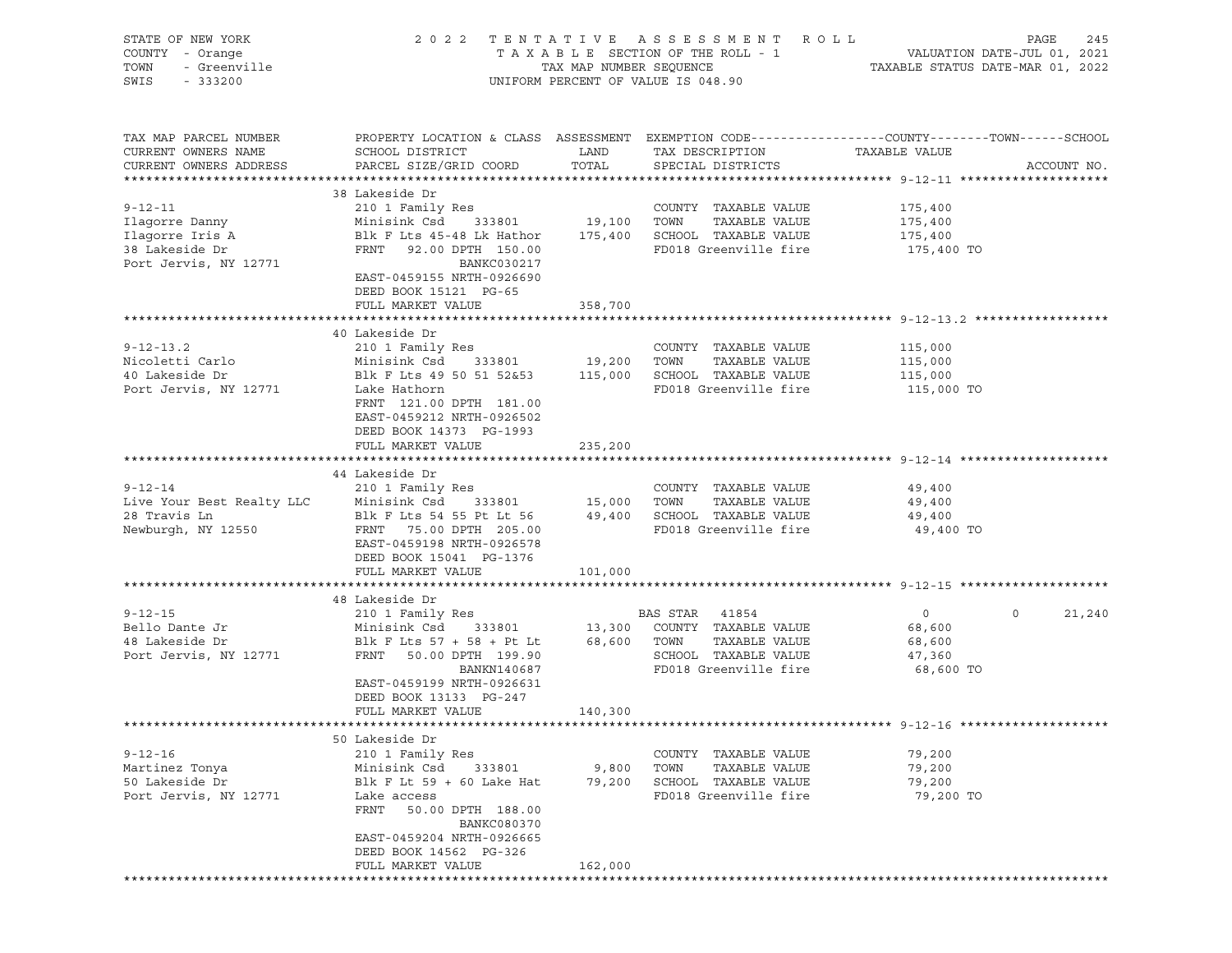| STATE OF NEW YORK<br>COUNTY - Orange<br>- Greenville<br>TOWN<br>SWIS<br>$-333200$                          | 2 0 2 2                                                                                                                                                                                                                                                                                       | TAX MAP NUMBER SEQUENCE | TENTATIVE ASSESSMENT ROLL<br>T A X A B L E SECTION OF THE ROLL - 1<br>UNIFORM PERCENT OF VALUE IS 048.90                | VALUATION DATE-JUL 01, 2021<br>TAXABLE STATUS DATE-MAR 01, 2022          | PAGE                              | 246                       |
|------------------------------------------------------------------------------------------------------------|-----------------------------------------------------------------------------------------------------------------------------------------------------------------------------------------------------------------------------------------------------------------------------------------------|-------------------------|-------------------------------------------------------------------------------------------------------------------------|--------------------------------------------------------------------------|-----------------------------------|---------------------------|
| TAX MAP PARCEL NUMBER<br>CURRENT OWNERS NAME<br>CURRENT OWNERS ADDRESS<br>************************         | PROPERTY LOCATION & CLASS ASSESSMENT EXEMPTION CODE---------------COUNTY-------TOWN-----SCHOOL<br>SCHOOL DISTRICT<br>PARCEL SIZE/GRID COORD                                                                                                                                                   | LAND<br>TOTAL           | TAX DESCRIPTION<br>SPECIAL DISTRICTS                                                                                    | TAXABLE VALUE                                                            |                                   | ACCOUNT NO.               |
| $9 - 12 - 17$<br>Somerville Kathryn<br>Somerville Brett & Derek<br>54 Lakeside Dr<br>Port Jervis, NY 12771 | 54 Lakeside Dr<br>210 1 Family Res<br>Minisink Csd 333801 14,200<br>Blk F Lts 61 62 + 63 Lake<br>Joint Tenants<br>FRNT 75.00 DPTH 182.40<br>EAST-0459228 NRTH-0926711<br>DEED BOOK 13260 PG-1454<br>FULL MARKET VALUE                                                                         | 141,700                 | BAS STAR 41854<br>COUNTY TAXABLE VALUE<br>69,300 TOWN<br>TAXABLE VALUE<br>SCHOOL TAXABLE VALUE<br>FD018 Greenville fire | $\overline{0}$<br>69,300<br>69,300<br>48,060<br>69,300 TO                | $\Omega$                          | 21,240                    |
|                                                                                                            |                                                                                                                                                                                                                                                                                               |                         |                                                                                                                         |                                                                          |                                   |                           |
| $9 - 12 - 18$<br>Port Jervis, NY 12771 EAST-0459253 NRTH-0926751                                           | Lakeside Dr<br>311 Res vac land<br>DEED BOOK 14260 PG-268                                                                                                                                                                                                                                     |                         | COUNTY TAXABLE VALUE<br>5,100 TOWN<br>TAXABLE VALUE<br>5,100 SCHOOL TAXABLE VALUE<br>FD018 Greenville fire              | 5,100<br>5,100<br>5,100<br>5,100 TO                                      |                                   |                           |
|                                                                                                            | FULL MARKET VALUE                                                                                                                                                                                                                                                                             | 10,400                  |                                                                                                                         |                                                                          |                                   |                           |
|                                                                                                            |                                                                                                                                                                                                                                                                                               |                         |                                                                                                                         |                                                                          |                                   |                           |
| $9 - 13 - 1$<br>Stuart Elizabeth A<br>Stuart Robert A<br>PO Box 3<br>Port Jervis, NY 12771                 | 6 Lookout Dr<br>210 1 Family Res<br>Minisink Csd 333801 19,800 AGEN 181834<br>Blk J Lts 1A 2 3 4 5 + 6 77,700 ENH STAR 41834<br>FRNT 322.00 DPTH 150.00 COUNTY TAXABLE VALUE<br>EAST-0458909 NRTH-0925870 TOWN TAXABLE VALUE<br>DRED BOOK 4665 PG-210 SCHOOL TAXABLE VALUE                    | 19,800 AGED             | VETWAR CTS 41120                                                                                                        | 11,655<br>19,814<br>$\overline{0}$<br>46,231<br>49,510<br>$\overline{0}$ | 6,972<br>21,218<br>$\overline{0}$ | 6,972<br>21,218<br>49,510 |
|                                                                                                            | FULL MARKET VALUE                                                                                                                                                                                                                                                                             |                         | 158,900 FD018 Greenville fire                                                                                           | 77,700 TO                                                                |                                   |                           |
| $9 - 13 - 2$<br>Abrams William<br>Abrams Lajla<br>25 Lookout Dr<br>Port Jervis, NY 12771                   | *****************************<br>25 Lookout Dr<br>Blk J Lts 7<15 Lake Hatho<br>Lake Rights<br>ACRES<br>1.10<br>EAST-0459087 NRTH-0925942<br>DEED BOOK 14482 PG-1890                                                                                                                           |                         | COUNTY TAXABLE VALUE<br>TAXABLE VALUE<br>90,100 SCHOOL TAXABLE VALUE<br>FD018 Greenville fire                           | 90,100<br>90,100<br>90,100<br>90,100 TO                                  |                                   |                           |
|                                                                                                            | FULL MARKET VALUE                                                                                                                                                                                                                                                                             | 184,300                 |                                                                                                                         |                                                                          |                                   |                           |
|                                                                                                            |                                                                                                                                                                                                                                                                                               |                         |                                                                                                                         |                                                                          |                                   |                           |
| $9 - 13 - 3$<br>Forgacs Paulette A<br>Forgacs Rafael<br>22 Gardner Dr<br>Port Jervis, NY 12771             | 22 Gardner Dr<br>210 1 Family Res<br>210 1 Family Res<br>Minisink Csd 333801 20,900 COUNTY TAXABLE VALUE<br>Blk J Lts 16<21 Lake Hath 107,800 TOWN TAXABLE VALUE<br>FRNT 150.00 DPTH 195.00 SCHOOL TAXABLE VALUE<br>EAST-0459280 NRTH-0926096 FD018 Greenville fire<br>DEED BOOK 12701 PG-460 |                         | BAS STAR 41854                                                                                                          | $0 \qquad \qquad$<br>107,800<br>107,800<br>86,560<br>107,800 TO          | $\circ$                           | 21,240                    |
|                                                                                                            | FULL MARKET VALUE                                                                                                                                                                                                                                                                             | 220,500                 |                                                                                                                         |                                                                          |                                   |                           |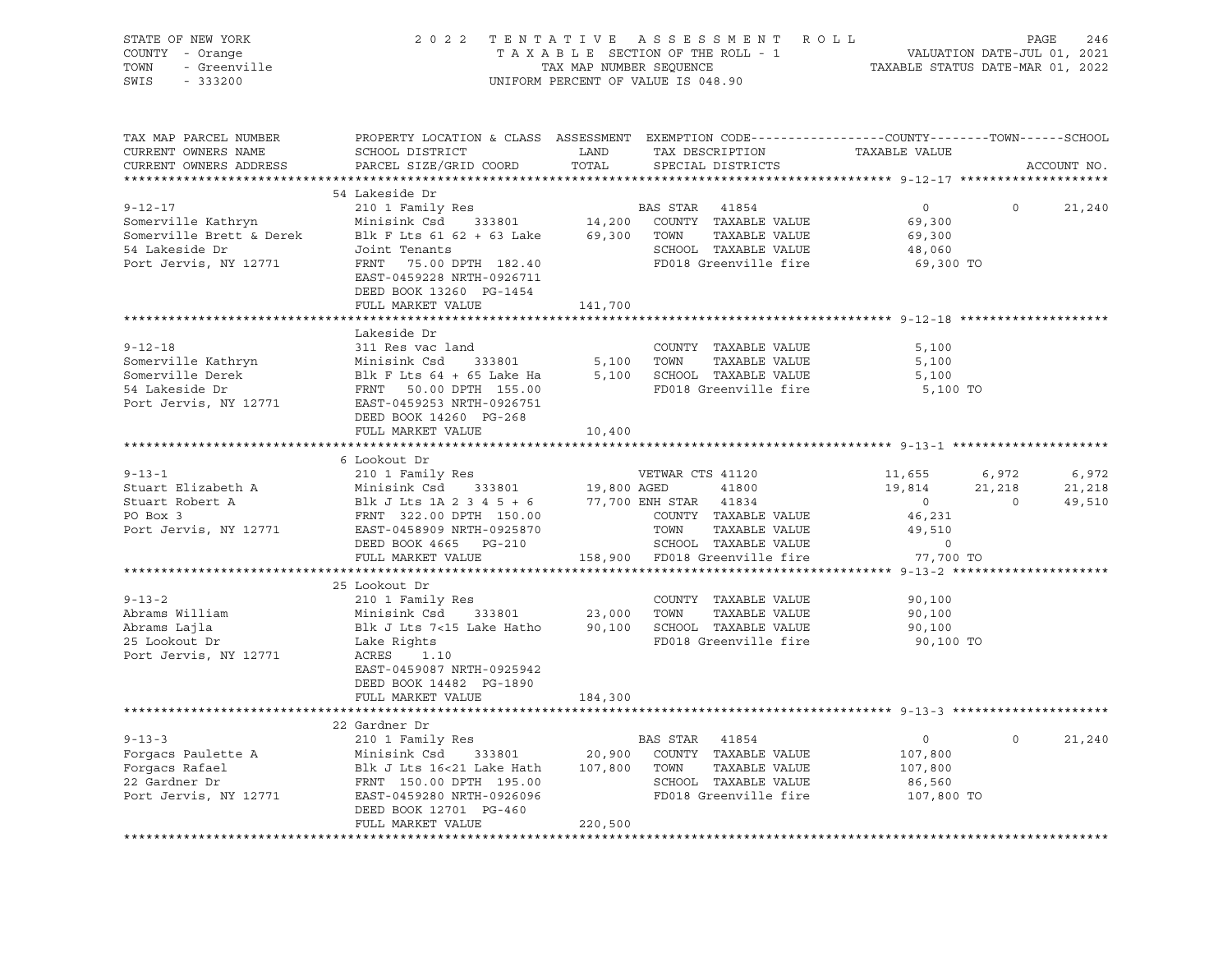| STATE OF NEW YORK<br>COUNTY - Orange<br>TOWN<br>- Greenville<br>SWIS<br>$-333200$ | 2 0 2 2                                                                                                                | TAX MAP NUMBER SEQUENCE | TENTATIVE ASSESSMENT<br>R O L L<br>TAXABLE SECTION OF THE ROLL - 1<br>UNIFORM PERCENT OF VALUE IS 048.90 | TAXABLE STATUS DATE-MAR 01, 2022 | PAGE<br>247<br>VALUATION DATE-JUL 01, 2021 |
|-----------------------------------------------------------------------------------|------------------------------------------------------------------------------------------------------------------------|-------------------------|----------------------------------------------------------------------------------------------------------|----------------------------------|--------------------------------------------|
| TAX MAP PARCEL NUMBER<br>CURRENT OWNERS NAME                                      | PROPERTY LOCATION & CLASS ASSESSMENT EXEMPTION CODE----------------COUNTY-------TOWN------SCHOOL<br>SCHOOL DISTRICT    | LAND                    | TAX DESCRIPTION                                                                                          | TAXABLE VALUE                    |                                            |
| CURRENT OWNERS ADDRESS                                                            | PARCEL SIZE/GRID COORD                                                                                                 | TOTAL                   | SPECIAL DISTRICTS                                                                                        |                                  | ACCOUNT NO.                                |
|                                                                                   | Gardner Dr                                                                                                             |                         |                                                                                                          |                                  |                                            |
| $9 - 13 - 4.2$                                                                    | 311 Res vac land                                                                                                       |                         | COUNTY TAXABLE VALUE                                                                                     | 23,400                           |                                            |
| 751 Mountain Road LLC                                                             | Minisink Csd<br>333801                                                                                                 | 23,400 TOWN             | TAXABLE VALUE                                                                                            | 23,400                           |                                            |
| 400 38th St Ste 406                                                               | Blk J Lts 22-34 + 39-55 +                                                                                              |                         | 23,400 SCHOOL TAXABLE VALUE                                                                              | 23,400                           |                                            |
| Union City, NJ 07087                                                              | $62-67$ + Pt Lt $56-61$ + Lta<br>ACRES<br>4.70<br>EAST-0459200 NRTH-0926350<br>DEED BOOK 14848 PG-1789                 |                         | FD018 Greenville fire                                                                                    | 23,400 TO                        |                                            |
|                                                                                   | FULL MARKET VALUE                                                                                                      | 47,900                  |                                                                                                          |                                  |                                            |
|                                                                                   |                                                                                                                        |                         |                                                                                                          |                                  |                                            |
|                                                                                   | Gardner Dr<br>311 Res vac land                                                                                         |                         |                                                                                                          |                                  |                                            |
| $9 - 13 - 5$<br>Allah Aswan Saad                                                  | Minisink Csd<br>333801                                                                                                 | 11,600                  | COUNTY TAXABLE VALUE<br>TOWN<br>TAXABLE VALUE                                                            | 11,600<br>11,600                 |                                            |
| 153 Orchard St                                                                    | Blk J Lts 35 36 37 + 38 L                                                                                              |                         | 11,600 SCHOOL TAXABLE VALUE                                                                              | 11,600                           |                                            |
| Newburgh, NY 12550                                                                | FRNT 175.00 DPTH 255.00<br>EAST-0459414 NRTH-0926572<br>DEED BOOK 14894 PG-286                                         |                         | FD018 Greenville fire                                                                                    | 11,600 TO                        |                                            |
|                                                                                   | FULL MARKET VALUE                                                                                                      | 23,700                  |                                                                                                          |                                  |                                            |
|                                                                                   | 1 Walker Rd                                                                                                            |                         |                                                                                                          |                                  |                                            |
| $9 - 15 - 1$                                                                      | 210 1 Family Res                                                                                                       |                         | COUNTY TAXABLE VALUE                                                                                     | 45,000                           |                                            |
| Blue Leslie R                                                                     | Minisink Csd<br>333801                                                                                                 | 14,900 TOWN             | TAXABLE VALUE                                                                                            | 45,000                           |                                            |
| 1 Walker Rd                                                                       | Blk H Lt 1A Lake Hathorn                                                                                               |                         | 45,000 SCHOOL TAXABLE VALUE                                                                              | 45,000                           |                                            |
| Port Jervis, NY 12771                                                             | Deeded Lake rights<br>FRNT<br>68.00 DPTH 130.00<br>BANKC020440<br>EAST-0459018 NRTH-0925776<br>DEED BOOK 14582 PG-1089 |                         | FD018 Greenville fire                                                                                    | 45,000 TO                        |                                            |
|                                                                                   | FULL MARKET VALUE                                                                                                      | 92,000                  |                                                                                                          |                                  |                                            |
|                                                                                   |                                                                                                                        |                         |                                                                                                          |                                  |                                            |
|                                                                                   | 5 Walker Rd                                                                                                            |                         |                                                                                                          |                                  |                                            |
| $9 - 15 - 2$<br>Judd James                                                        | 210 1 Family Res<br>Minisink Csd<br>333801                                                                             | 16,000                  | BAS STAR<br>41854<br>COUNTY TAXABLE VALUE                                                                | $\circ$<br>71,700                | $\circ$<br>21,240                          |
| 5 Walker Rd                                                                       | Blk H, Lts 2, 2A, 3, 4, Lake                                                                                           | 71,700                  | TOWN<br>TAXABLE VALUE                                                                                    | 71,700                           |                                            |
| Port Jervis, NY 12771                                                             | FRNT 100.00 DPTH 150.00                                                                                                |                         | SCHOOL TAXABLE VALUE                                                                                     | 50,460                           |                                            |
|                                                                                   | BANKF060049                                                                                                            |                         | FD018 Greenville fire                                                                                    | 71,700 TO                        |                                            |
|                                                                                   | EAST-0459136 NRTH-0926073<br>DEED BOOK 11895 PG-1432                                                                   |                         |                                                                                                          |                                  |                                            |
|                                                                                   | FULL MARKET VALUE                                                                                                      | 146,600                 |                                                                                                          |                                  |                                            |
|                                                                                   | 11 Walker Rd                                                                                                           |                         |                                                                                                          |                                  |                                            |
| $9 - 15 - 3$                                                                      | 210 1 Family Res                                                                                                       |                         | COUNTY TAXABLE VALUE                                                                                     | 56,000                           |                                            |
| Carrero Arelis                                                                    | Minisink Csd<br>333801                                                                                                 | 20,000                  | TOWN<br>TAXABLE VALUE                                                                                    | 56,000                           |                                            |
| 242 W 232nd St Fl ground                                                          | Blk H Lts 5 6 7 8 9 10 +                                                                                               | 56,000                  | SCHOOL TAXABLE VALUE                                                                                     | 56,000                           |                                            |
| Bronx, NY 10463                                                                   | FRNT 175.00 DPTH 150.00<br>EAST-0459188 NRTH-0925656<br>DEED BOOK 14437 PG-670                                         |                         | FD018 Greenville fire                                                                                    | 56,000 TO                        |                                            |
|                                                                                   | FULL MARKET VALUE                                                                                                      | 114,500                 |                                                                                                          |                                  |                                            |
|                                                                                   |                                                                                                                        |                         |                                                                                                          |                                  |                                            |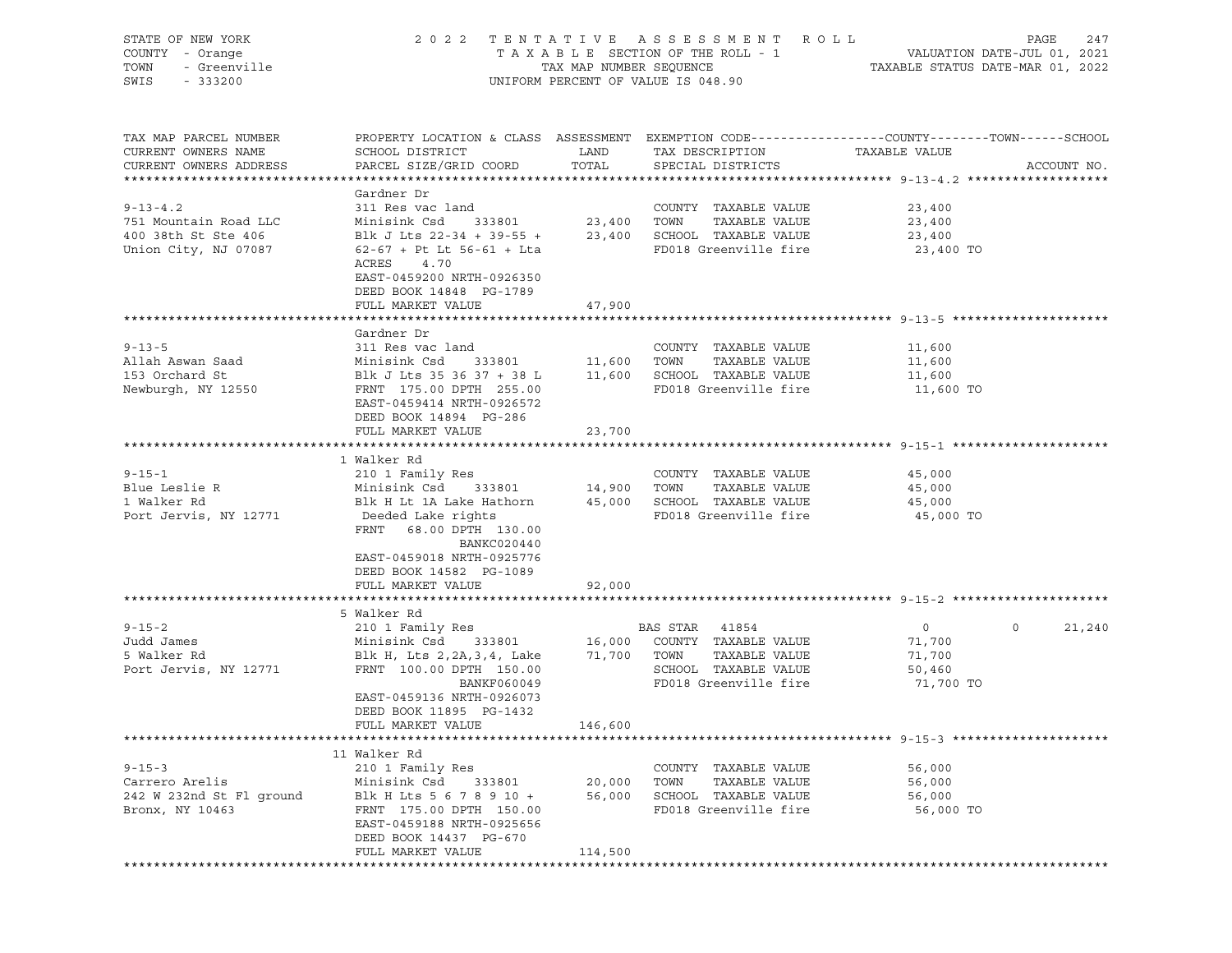| STATE OF NEW YORK<br><sup>7</sup> - Orange<br>- Greenville<br>COUNTY - Orange<br>TOWN<br>SWIS<br>$-333200$                                                                                                                                                                                                                                                       | 2022 TENTATIVE ASSESSMENT ROLL PAGE 248<br>TAXABLE SECTION OF THE ROLL - 1 VALUATION DATE-JUL 01, 2021<br>TAX MAP NUMBER SEQUENCE TAXABLE STATUS DATE-MAR 01, 2022                                              |         | UNIFORM PERCENT OF VALUE IS 048.90                                                                                                                   |                                            |             |
|------------------------------------------------------------------------------------------------------------------------------------------------------------------------------------------------------------------------------------------------------------------------------------------------------------------------------------------------------------------|-----------------------------------------------------------------------------------------------------------------------------------------------------------------------------------------------------------------|---------|------------------------------------------------------------------------------------------------------------------------------------------------------|--------------------------------------------|-------------|
| TAX MAP PARCEL NUMBER<br>CURRENT OWNERS NAME<br>CURRENT OWNERS ADDRESS                                                                                                                                                                                                                                                                                           | SCHOOL DISTRICT LAND<br>PARCEL SIZE/GRID COORD                                                                                                                                                                  | TOTAL   | PROPERTY LOCATION & CLASS ASSESSMENT EXEMPTION CODE---------------COUNTY-------TOWN-----SCHOOL<br>TAX DESCRIPTION TAXABLE VALUE<br>SPECIAL DISTRICTS |                                            | ACCOUNT NO. |
|                                                                                                                                                                                                                                                                                                                                                                  | 15 Walker Rd                                                                                                                                                                                                    |         |                                                                                                                                                      |                                            |             |
| $9 - 15 - 4$                                                                                                                                                                                                                                                                                                                                                     |                                                                                                                                                                                                                 |         |                                                                                                                                                      | $\overline{0}$<br>$\overline{0}$           | 21,240      |
| Patterson Bryan                                                                                                                                                                                                                                                                                                                                                  |                                                                                                                                                                                                                 |         |                                                                                                                                                      | 68,400                                     |             |
| Patterson Donna<br>15 Walker Rd                                                                                                                                                                                                                                                                                                                                  |                                                                                                                                                                                                                 |         |                                                                                                                                                      | 68,400                                     |             |
|                                                                                                                                                                                                                                                                                                                                                                  | 210 1 Family Res<br>Minisink Csd 333801 17,400 COUNTY TAXABLE VALUE<br>Blk H, Lts 12%13,14,15, L 68,400 TOWN TAXABLE VALUE<br>FRNT 123.00 DPTH 150.00 SCHOOL TAXABLE VALUE<br>BANKC190321 FD018 Greenville fire |         |                                                                                                                                                      | 47,160                                     |             |
| Port Jervis, NY 12771                                                                                                                                                                                                                                                                                                                                            | EAST-0459299 NRTH-0925573<br>DEED BOOK 6241 PG-76                                                                                                                                                               |         |                                                                                                                                                      | 68,400 TO                                  |             |
|                                                                                                                                                                                                                                                                                                                                                                  | FULL MARKET VALUE                                                                                                                                                                                               | 139,900 |                                                                                                                                                      |                                            |             |
|                                                                                                                                                                                                                                                                                                                                                                  | 36 Lookout Dr                                                                                                                                                                                                   |         |                                                                                                                                                      |                                            |             |
| $9 - 15 - 5$                                                                                                                                                                                                                                                                                                                                                     | 210 1 Family Res                                                                                                                                                                                                |         | COUNTY TAXABLE VALUE                                                                                                                                 | 63,000                                     |             |
| Rosado Oton                                                                                                                                                                                                                                                                                                                                                      |                                                                                                                                                                                                                 |         |                                                                                                                                                      | 63,000                                     |             |
| 36 Lookout Dr                                                                                                                                                                                                                                                                                                                                                    |                                                                                                                                                                                                                 |         |                                                                                                                                                      | 63,000                                     |             |
| Port Jervis, NY 12771                                                                                                                                                                                                                                                                                                                                            | COUNTY TAXABLE VALUE<br>Minisink Csd 333801 18,500 TOWN TAXABLE VALUE<br>Blk H Lts 20 21 22 23 + 2 63,000 SCHOOL TAXABLE VALUE<br>FRNT 110.00 DPTH 153.00 FD018 Greenville fire<br>BANKC030230                  |         | FD018 Greenville fire                                                                                                                                | 63,000 TO                                  |             |
|                                                                                                                                                                                                                                                                                                                                                                  | EAST-0459367 NRTH-0925708<br>DEED BOOK 14770 PG-508                                                                                                                                                             |         |                                                                                                                                                      |                                            |             |
|                                                                                                                                                                                                                                                                                                                                                                  | FULL MARKET VALUE                                                                                                                                                                                               | 128,800 |                                                                                                                                                      |                                            |             |
|                                                                                                                                                                                                                                                                                                                                                                  |                                                                                                                                                                                                                 |         |                                                                                                                                                      |                                            |             |
|                                                                                                                                                                                                                                                                                                                                                                  | 32 Lookout Dr                                                                                                                                                                                                   |         |                                                                                                                                                      |                                            |             |
| $9 - 15 - 6$                                                                                                                                                                                                                                                                                                                                                     | 210 1 Family Res                                                                                                                                                                                                |         | COUNTY TAXABLE VALUE                                                                                                                                 | 36,400                                     |             |
|                                                                                                                                                                                                                                                                                                                                                                  |                                                                                                                                                                                                                 |         |                                                                                                                                                      | 36,400                                     |             |
|                                                                                                                                                                                                                                                                                                                                                                  |                                                                                                                                                                                                                 |         | FD018 Greenville fire                                                                                                                                | 36,400                                     |             |
|                                                                                                                                                                                                                                                                                                                                                                  | EAST-0459293 NRTH-0925773                                                                                                                                                                                       |         |                                                                                                                                                      | 36,400 TO                                  |             |
|                                                                                                                                                                                                                                                                                                                                                                  | DEED BOOK 11568 PG-741                                                                                                                                                                                          |         |                                                                                                                                                      |                                            |             |
|                                                                                                                                                                                                                                                                                                                                                                  | FULL MARKET VALUE                                                                                                                                                                                               | 74,400  |                                                                                                                                                      |                                            |             |
|                                                                                                                                                                                                                                                                                                                                                                  |                                                                                                                                                                                                                 |         |                                                                                                                                                      |                                            |             |
|                                                                                                                                                                                                                                                                                                                                                                  | 5 Green Briar Rd                                                                                                                                                                                                |         |                                                                                                                                                      |                                            |             |
| $9 - 16 - 1$                                                                                                                                                                                                                                                                                                                                                     | 210 1 Family Res                                                                                                                                                                                                |         | COUNTY TAXABLE VALUE                                                                                                                                 | 70,700                                     |             |
| Brooks Jonathan B                                                                                                                                                                                                                                                                                                                                                |                                                                                                                                                                                                                 |         |                                                                                                                                                      | 70,700                                     |             |
| 340 York St                                                                                                                                                                                                                                                                                                                                                      |                                                                                                                                                                                                                 |         |                                                                                                                                                      | 70,700                                     |             |
| Stratford, CT 06615                                                                                                                                                                                                                                                                                                                                              | Minisink Csd 333801 18,400 TOWN TAXABLE VALUE<br>Blk G Lts 1 thru 5 & 6L 70,700 SCHOOL TAXABLE VALUE<br>FRNT 154.00 DPTH 131.00 FD018 Greenville fire                                                           |         |                                                                                                                                                      | 70,700 TO                                  |             |
|                                                                                                                                                                                                                                                                                                                                                                  | EAST-0458891 NRTH-0925697                                                                                                                                                                                       |         |                                                                                                                                                      |                                            |             |
|                                                                                                                                                                                                                                                                                                                                                                  | DEED BOOK 13977 PG-54                                                                                                                                                                                           |         |                                                                                                                                                      |                                            |             |
|                                                                                                                                                                                                                                                                                                                                                                  | FULL MARKET VALUE                                                                                                                                                                                               | 144,600 |                                                                                                                                                      |                                            |             |
|                                                                                                                                                                                                                                                                                                                                                                  |                                                                                                                                                                                                                 |         |                                                                                                                                                      |                                            |             |
|                                                                                                                                                                                                                                                                                                                                                                  | 7 Green Briar Rd                                                                                                                                                                                                |         |                                                                                                                                                      |                                            |             |
|                                                                                                                                                                                                                                                                                                                                                                  |                                                                                                                                                                                                                 |         |                                                                                                                                                      | 25,100<br>25,100                           | 25,100      |
| $\begin{tabular}{lllllllllllllllllllll} \hline 9-16-2 & 210 & 1 Family Res & AGED & 41000 \\ Kisnement\; Sandor & Minisink\;Csd & 333801 & 11,200\;ENH\;STAR & 41834 \\ Kisnement\; Magdolna & BL\;G\;Lts\;7 + 8\;Lake\;Hath & 50,200\;COUTY\; TAXABLE\;VALU E \\ 7\;Green\;Briar\;Rd & FRNT & 50.00\;DPTH & 147.50 & TOWN & TAXABLE\;VALU E \\ 8-16-16-16-16-1$ |                                                                                                                                                                                                                 |         |                                                                                                                                                      | $\overline{0}$<br>$\overline{0}$<br>25,100 | 25,100      |
|                                                                                                                                                                                                                                                                                                                                                                  |                                                                                                                                                                                                                 |         |                                                                                                                                                      | 25,100                                     |             |
|                                                                                                                                                                                                                                                                                                                                                                  |                                                                                                                                                                                                                 |         | TAXABLE VALUE                                                                                                                                        | $\overline{0}$                             |             |
|                                                                                                                                                                                                                                                                                                                                                                  |                                                                                                                                                                                                                 |         | FD018 Greenville fire                                                                                                                                | 50,200 TO                                  |             |
|                                                                                                                                                                                                                                                                                                                                                                  | FULL MARKET VALUE                                                                                                                                                                                               | 102,700 |                                                                                                                                                      |                                            |             |
|                                                                                                                                                                                                                                                                                                                                                                  |                                                                                                                                                                                                                 |         |                                                                                                                                                      |                                            |             |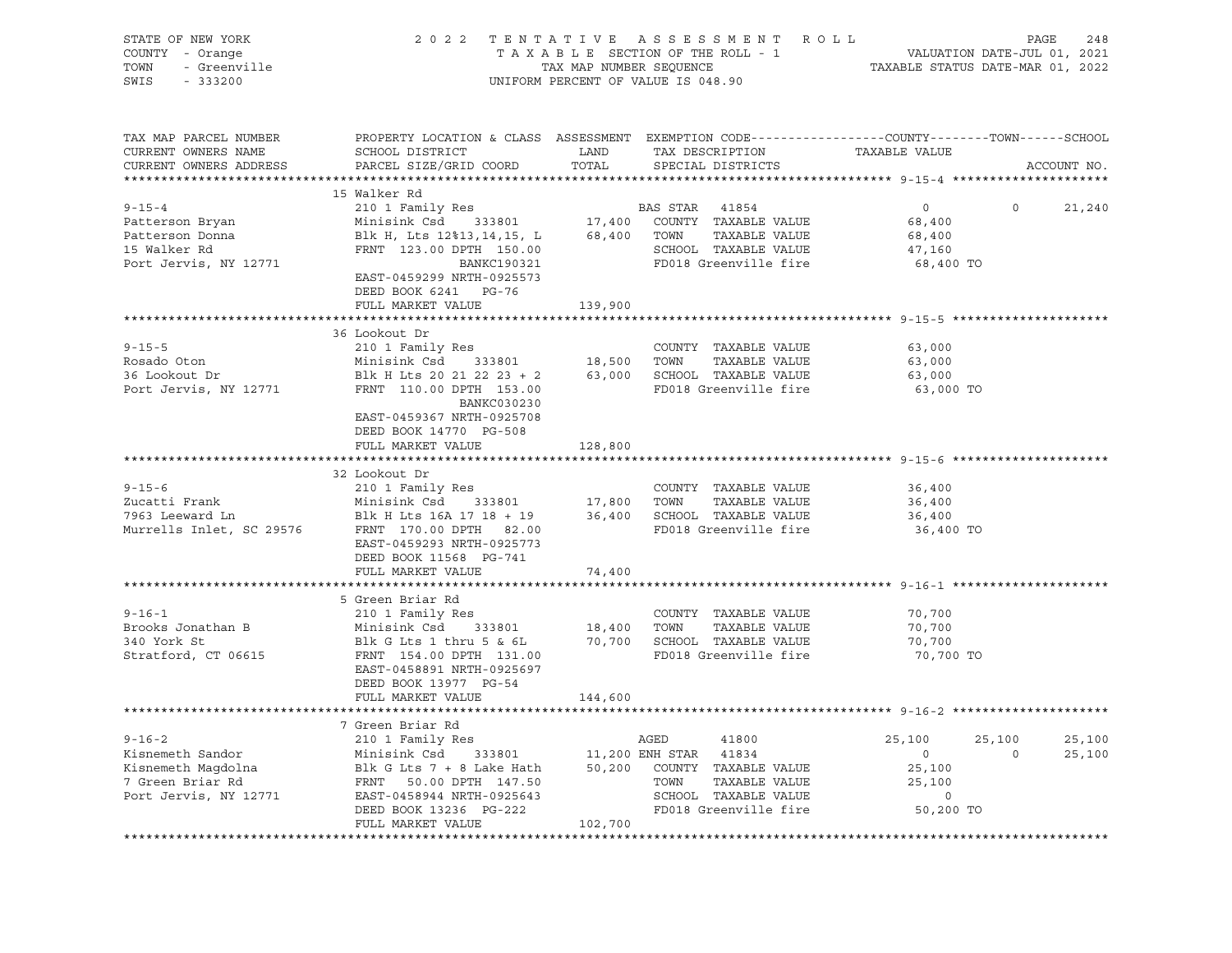| STATE OF NEW YORK        | 2 0 2 2                                                                                          | TENTATIVE               | A S S E S S M E N T<br>R O L L       |                                  | PAGE<br>249                 |
|--------------------------|--------------------------------------------------------------------------------------------------|-------------------------|--------------------------------------|----------------------------------|-----------------------------|
| COUNTY - Orange          |                                                                                                  |                         | TAXABLE SECTION OF THE ROLL - 1      |                                  | VALUATION DATE-JUL 01, 2021 |
| - Greenville<br>TOWN     |                                                                                                  | TAX MAP NUMBER SEQUENCE |                                      | TAXABLE STATUS DATE-MAR 01, 2022 |                             |
| SWIS<br>$-333200$        |                                                                                                  |                         | UNIFORM PERCENT OF VALUE IS 048.90   |                                  |                             |
|                          |                                                                                                  |                         |                                      |                                  |                             |
| TAX MAP PARCEL NUMBER    | PROPERTY LOCATION & CLASS ASSESSMENT EXEMPTION CODE----------------COUNTY-------TOWN------SCHOOL |                         |                                      |                                  |                             |
| CURRENT OWNERS NAME      | SCHOOL DISTRICT                                                                                  | LAND                    | TAX DESCRIPTION                      | TAXABLE VALUE                    |                             |
| CURRENT OWNERS ADDRESS   | PARCEL SIZE/GRID COORD                                                                           | TOTAL                   | SPECIAL DISTRICTS                    |                                  | ACCOUNT NO.                 |
|                          |                                                                                                  |                         |                                      |                                  |                             |
|                          | 9 Green Briar Rd                                                                                 |                         |                                      |                                  |                             |
| $9 - 16 - 3$             | 260 Seasonal res                                                                                 |                         | BAS STAR 41854                       | $\overline{0}$                   | $\Omega$<br>21,240          |
| McDonald Vicky           | Minisink Csd                                                                                     |                         | 333801 $16,200$ COUNTY TAXABLE VALUE | 53,000                           |                             |
| 9 Green Briar Rd         | Blk G Lts 9 10 11 + 12 La                                                                        |                         | 53,000 TOWN<br>TAXABLE VALUE         | 53,000                           |                             |
| Port Jervis, NY 12771    | FRNT 98.00 DPTH 150.00                                                                           |                         | SCHOOL TAXABLE VALUE                 | 31,760                           |                             |
|                          | EAST-0458988 NRTH-0925595                                                                        |                         | FD018 Greenville fire                | 53,000 TO                        |                             |
|                          | DEED BOOK 13654 PG-459                                                                           |                         |                                      |                                  |                             |
|                          | FULL MARKET VALUE                                                                                | 108,400                 |                                      |                                  |                             |
|                          |                                                                                                  |                         |                                      |                                  |                             |
|                          | 10 Walker Rd                                                                                     |                         |                                      |                                  |                             |
| $9 - 16 - 4$             | 210 1 Family Res                                                                                 |                         | COUNTY TAXABLE VALUE                 | 66,000                           |                             |
| Reynolds Lori            | Minisink Csd 333801                                                                              | 16,600                  | TAXABLE VALUE<br>TOWN                | 66,000                           |                             |
| C/O Virginia Labolt      | Blk G Lts 13 14 15 + 16 L                                                                        | 66,000                  | SCHOOL TAXABLE VALUE                 | 66,000                           |                             |
| 10 Walker Rd             | LE Virginia Labolt                                                                               |                         | FD018 Greenville fire                | 66,000 TO                        |                             |
| Port Jervis, NY 12771    | FRNT 92.00 DPTH 150.00<br>BANKC030614                                                            |                         |                                      |                                  |                             |
|                          | EAST-0459062 NRTH-0925529                                                                        |                         |                                      |                                  |                             |
|                          | DEED BOOK 14236 PG-1755                                                                          |                         |                                      |                                  |                             |
|                          | FULL MARKET VALUE                                                                                | 135,000                 |                                      |                                  |                             |
|                          |                                                                                                  |                         |                                      |                                  |                             |
|                          | Walker Rd                                                                                        |                         |                                      |                                  |                             |
| $9 - 16 - 5$             | 312 Vac w/imprv                                                                                  |                         | COUNTY TAXABLE VALUE                 | 6,100                            |                             |
| Celestin Jacques P       | Minisink Csd<br>333801                                                                           | 5,600                   | TOWN<br>TAXABLE VALUE                | 6,100                            |                             |
| Celestin Michelle Levant | Blk G Lts 17 + 18 Lake Ha                                                                        |                         | 6,100 SCHOOL TAXABLE VALUE           | 6,100                            |                             |
| 16 Walker Rd             | FRNT 50.00 DPTH 140.00                                                                           |                         | FD018 Greenville fire                | 6,100 TO                         |                             |
| Port Jervis, NY 12771    | EAST-0459123 NRTH-0925488                                                                        |                         |                                      |                                  |                             |
|                          | DEED BOOK 14780 PG-393                                                                           |                         |                                      |                                  |                             |
|                          | FULL MARKET VALUE                                                                                | 12,500                  |                                      |                                  |                             |
|                          |                                                                                                  |                         |                                      |                                  |                             |
| $9 - 16 - 6$             | 16 Walker Rd                                                                                     |                         |                                      |                                  | $\circ$                     |
|                          | 210 1 Family Res                                                                                 |                         | BAS STAR 41854                       | $0 \qquad \qquad$                | 21,240                      |
| Celestin Jacques P       | Minisink Csd 333801                                                                              |                         | 16,500 COUNTY TAXABLE VALUE          | 67,800                           |                             |
| Celestin Michelle Levant | Blk G Lts 19 20 21 + 22 L                                                                        | 67,800                  | TOWN<br>TAXABLE VALUE                | 67,800                           |                             |
| 16 Walker Rd             | FRNT 116.50 DPTH 112.90                                                                          |                         | SCHOOL TAXABLE VALUE                 | 46,560                           |                             |
| Port Jervis, NY 12771    | BANKC080370                                                                                      |                         | FD018 Greenville fire                | 67,800 TO                        |                             |
|                          | EAST-0459262 NRTH-0925787                                                                        |                         |                                      |                                  |                             |
|                          | DEED BOOK 14780 PG-393                                                                           |                         |                                      |                                  |                             |
|                          | FULL MARKET VALUE                                                                                | 138,700                 |                                      |                                  |                             |
|                          |                                                                                                  |                         |                                      |                                  |                             |
|                          | 4 Green Briar Rd                                                                                 |                         |                                      |                                  |                             |
| $9 - 17 - 1$             | 210 1 Family Res                                                                                 |                         | COUNTY TAXABLE VALUE                 | 96,400                           |                             |
| Moore Kim S              | Minisink Csd<br>333801                                                                           | 17,000                  | TAXABLE VALUE<br>TOWN                | 96,400                           |                             |
| 4 Green Briar Rd         | Blk K Lts 27 28 29 + 30 L                                                                        | 96,400                  | SCHOOL TAXABLE VALUE                 | 96,400                           |                             |
| Port Jervis, NY 12771    | Lake rights                                                                                      |                         | FD018 Greenville fire                | 96,400 TO                        |                             |
|                          | FRNT<br>94.00 DPTH 153.40                                                                        |                         |                                      |                                  |                             |
|                          | BANKC040280                                                                                      |                         |                                      |                                  |                             |
|                          | EAST-0458744 NRTH-0925568                                                                        |                         |                                      |                                  |                             |
|                          | DEED BOOK 14396 PG-111                                                                           |                         |                                      |                                  |                             |
|                          | FULL MARKET VALUE                                                                                | 197,100                 |                                      |                                  |                             |
|                          |                                                                                                  |                         |                                      |                                  |                             |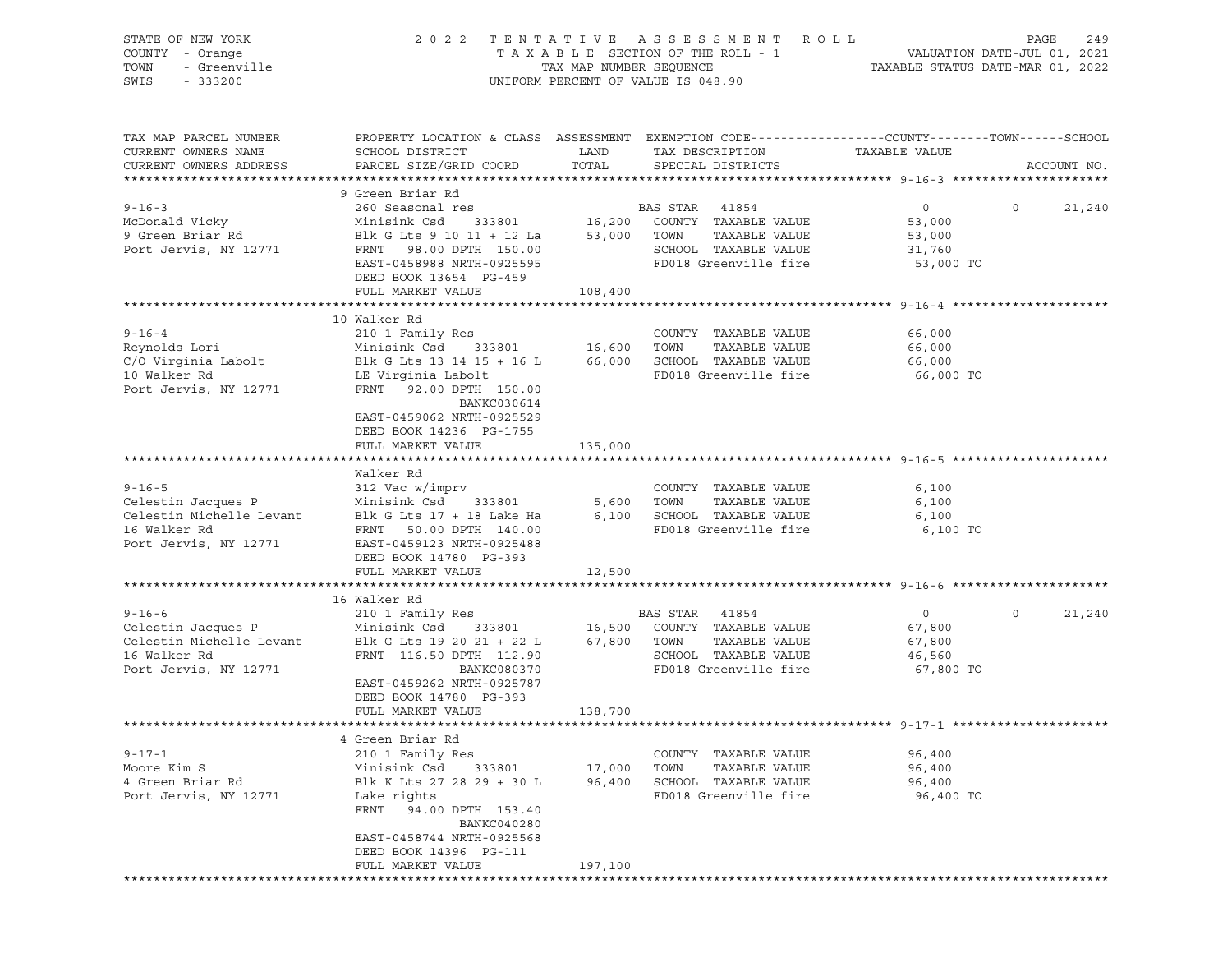| STATE OF NEW YORK      | 2 0 2 2                   | TENTATIVE               | ROLL<br>ASSESSMENT                 | 250<br>PAGE                                                                                     |
|------------------------|---------------------------|-------------------------|------------------------------------|-------------------------------------------------------------------------------------------------|
| COUNTY - Orange        |                           |                         | TAXABLE SECTION OF THE ROLL - 1    | VALUATION DATE-JUL 01, 2021                                                                     |
| - Greenville<br>TOWN   |                           | TAX MAP NUMBER SEQUENCE |                                    | TAXABLE STATUS DATE-MAR 01, 2022                                                                |
| SWIS<br>$-333200$      |                           |                         | UNIFORM PERCENT OF VALUE IS 048.90 |                                                                                                 |
|                        |                           |                         |                                    |                                                                                                 |
| TAX MAP PARCEL NUMBER  |                           |                         |                                    | PROPERTY LOCATION & CLASS ASSESSMENT EXEMPTION CODE----------------COUNTY-------TOWN-----SCHOOL |
| CURRENT OWNERS NAME    | SCHOOL DISTRICT           | LAND                    | TAX DESCRIPTION                    | TAXABLE VALUE                                                                                   |
| CURRENT OWNERS ADDRESS | PARCEL SIZE/GRID COORD    | TOTAL                   | SPECIAL DISTRICTS                  | ACCOUNT NO.                                                                                     |
|                        |                           |                         |                                    |                                                                                                 |
|                        | 6 Green Briar Rd          |                         |                                    |                                                                                                 |
| $9 - 17 - 2$           | 210 1 Family Res          |                         | COUNTY TAXABLE VALUE               | 57,200                                                                                          |
| Morgiewicz Lawrence E  | Minisink Csd<br>333801    | 12,600                  | TAXABLE VALUE<br>TOWN              | 57,200                                                                                          |
| Morgiewicz Arlene L    | Blk K, Lts 31 & 32, Lake  | 57,200                  | SCHOOL TAXABLE VALUE               | 57,200                                                                                          |
| 16 Green Briar Rd      | FRNT 55.00 DPTH 150.00    |                         | FD018 Greenville fire              | 57,200 TO                                                                                       |
| Port Jervis, NY 12771  | EAST-0458814 NRTH-0925547 |                         |                                    |                                                                                                 |
|                        | DEED BOOK 14501 PG-717    |                         |                                    |                                                                                                 |
|                        | FULL MARKET VALUE         | 117,000                 |                                    |                                                                                                 |
|                        |                           |                         |                                    | ********************************* 9-17-3 ********************                                   |
|                        | Green Briar Rd            |                         |                                    |                                                                                                 |
| $9 - 17 - 3$           | 311 Res vac land          |                         | COUNTY TAXABLE VALUE               | 600                                                                                             |
| Morgiewicz Lawrence E  | Minisink Csd<br>333801    | 600                     | TAXABLE VALUE<br>TOWN              | 600                                                                                             |
| Morgiewicz Arlene L    | Blk K, Lts 33,34,35, Lake | 600                     | SCHOOL TAXABLE VALUE               | 600                                                                                             |
| 16 Green Briar Rd      | FRNT 80.00 DPTH 130.00    |                         | FD018 Greenville fire              | 600 TO                                                                                          |
| Port Jervis, NY 12771  | EAST-0458874 NRTH-0925527 |                         |                                    |                                                                                                 |
|                        | DEED BOOK 14501 PG-717    |                         |                                    |                                                                                                 |
|                        | FULL MARKET VALUE         |                         |                                    |                                                                                                 |
|                        |                           | 1,200                   |                                    | ********************* 9-17-4 *******                                                            |
|                        |                           |                         |                                    |                                                                                                 |
|                        | Green Briar Rd            |                         |                                    |                                                                                                 |
| $9 - 17 - 4$           | 311 Res vac land          |                         | COUNTY TAXABLE VALUE               | 3,500                                                                                           |
| Morgiewicz Arlene      | Minisink Csd<br>333801    | 3,500                   | TOWN<br>TAXABLE VALUE              | 3,500                                                                                           |
| Morgiewicz Larry       | Blk K, Lts 36 & 37, Lake  | 3,500                   | SCHOOL TAXABLE VALUE               | 3,500                                                                                           |
| 16 Green Briar Rd      | FRNT 56.00 DPTH 111.00    |                         | FD018 Greenville fire              | 3,500 TO                                                                                        |
| Port Jervis, NY 12771  | EAST-0458925 NRTH-0925483 |                         |                                    |                                                                                                 |
|                        | DEED BOOK 11919 PG-1424   |                         |                                    |                                                                                                 |
|                        | FULL MARKET VALUE         | 7,200                   |                                    |                                                                                                 |
|                        |                           |                         |                                    |                                                                                                 |
|                        | Green Briar Rd            |                         |                                    |                                                                                                 |
| $9 - 17 - 5$           | 311 Res vac land          |                         | COUNTY TAXABLE VALUE               | 400                                                                                             |
| Morgiewicz Arlene      | Minisink Csd<br>333801    | 400                     | TOWN<br>TAXABLE VALUE              | 400                                                                                             |
| Morgiewicz Larry       | Blk K Lt 38A Lake Hathorn |                         | 400 SCHOOL TAXABLE VALUE           | 400                                                                                             |
| 16 Green Briar Rd      | FRNT 101.00 DPTH 143.00   |                         | FD018 Greenville fire              | 400 TO                                                                                          |
| Port Jervis, NY 12771  | EAST-0458980 NRTH-0925455 |                         |                                    |                                                                                                 |
|                        | DEED BOOK 11919 PG-1424   |                         |                                    |                                                                                                 |
|                        | FULL MARKET VALUE         | 800                     |                                    |                                                                                                 |
|                        |                           |                         |                                    |                                                                                                 |
|                        | 2 Green Briar Rd          |                         |                                    |                                                                                                 |
| $9 - 18 - 2$           | 210 1 Family Res          |                         | COUNTY TAXABLE VALUE               | 69,800                                                                                          |
| Vasquez-Diaz Luis      | Minisink Csd<br>333801    | 19,900                  | TOWN<br>TAXABLE VALUE              | 69,800                                                                                          |
| 2 Green Briar Rd       | Blk K Lts 1-7             |                         | 69,800 SCHOOL TAXABLE VALUE        | 69,800                                                                                          |
| Port Jervis, NY 12771  | FRNT 175.00 DPTH 164.00   |                         | FD018 Greenville fire              | 69,800 TO                                                                                       |
|                        | <b>BANKC070290</b>        |                         |                                    |                                                                                                 |
|                        | EAST-0458713 NRTH-0925402 |                         |                                    |                                                                                                 |
|                        | DEED BOOK 14946 PG-1867   |                         |                                    |                                                                                                 |
|                        | FULL MARKET VALUE         | 142,700                 |                                    |                                                                                                 |
|                        |                           |                         |                                    |                                                                                                 |
|                        |                           |                         |                                    |                                                                                                 |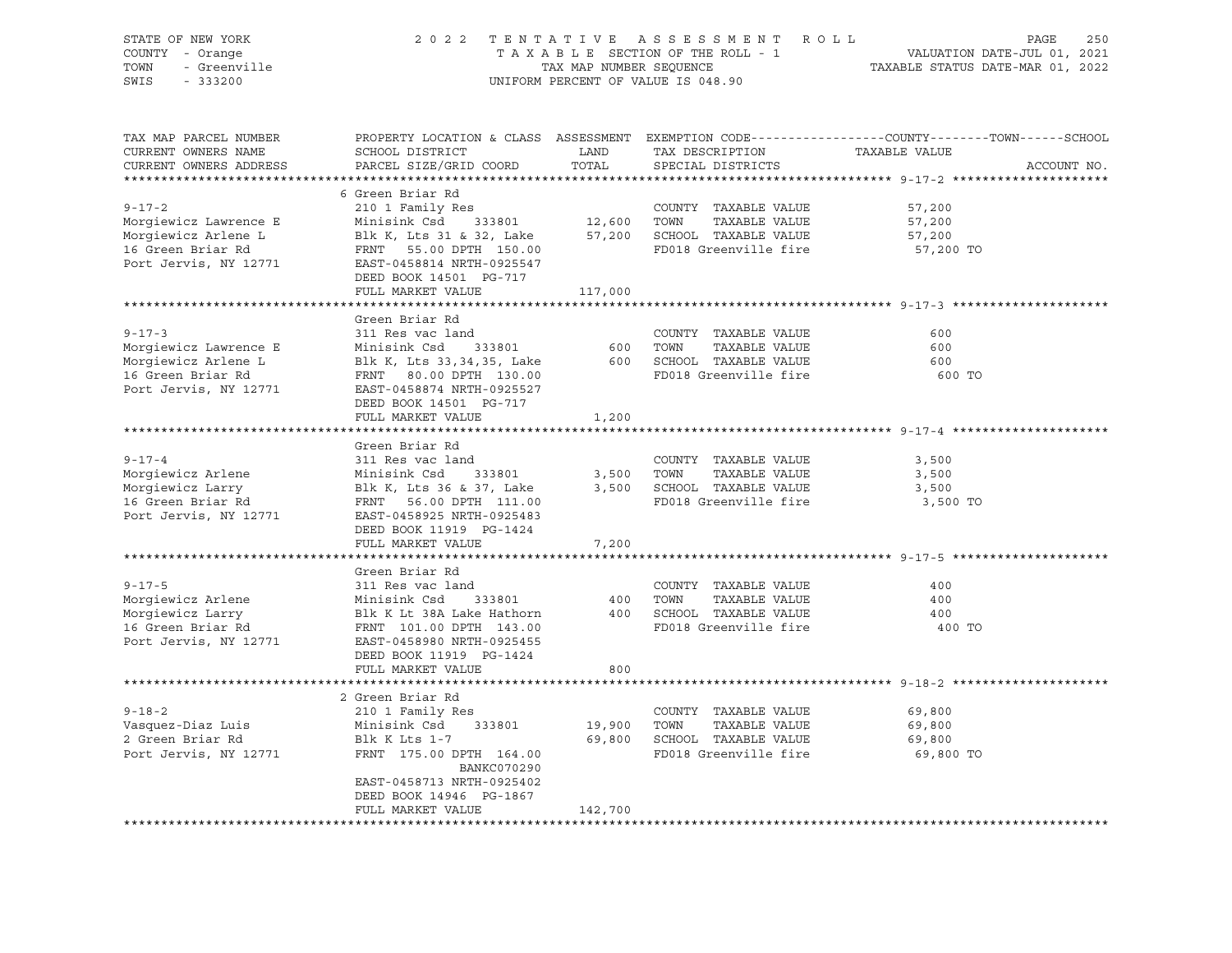### STATE OF NEW YORK 2 0 2 2 T E N T A T I V E A S S E S S M E N T R O L L PAGE 251 COUNTY - Orange T A X A B L E SECTION OF THE ROLL - 1 VALUATION DATE-JUL 01, 2021 TOWN - Greenville TAX MAP NUMBER SEQUENCE TAXABLE STATUS DATE-MAR 01, 2022 SWIS - 333200 UNIFORM PERCENT OF VALUE IS 048.90

| TAX MAP PARCEL NUMBER  |                            |         | PROPERTY LOCATION & CLASS ASSESSMENT EXEMPTION CODE----------------COUNTY-------TOWN------SCHOOL |                |                   |
|------------------------|----------------------------|---------|--------------------------------------------------------------------------------------------------|----------------|-------------------|
| CURRENT OWNERS NAME    | SCHOOL DISTRICT            | LAND    | TAX DESCRIPTION                                                                                  | TAXABLE VALUE  |                   |
| CURRENT OWNERS ADDRESS | PARCEL SIZE/GRID COORD     | TOTAL   | SPECIAL DISTRICTS                                                                                |                | ACCOUNT NO.       |
|                        |                            |         |                                                                                                  |                |                   |
|                        | 773 US Hwy 6               |         |                                                                                                  |                |                   |
| $9 - 18 - 3.2$         | 210 1 Family Res           |         | COUNTY TAXABLE VALUE                                                                             | 91,700         |                   |
| Kaczkowski Trust       | Minisink Csd<br>333801     | 17,000  | TOWN<br>TAXABLE VALUE                                                                            | 91,700         |                   |
| C/O Helen Bull         | ACRES<br>1.50              | 91,700  | SCHOOL TAXABLE VALUE                                                                             | 91,700         |                   |
| 645 Alden Way          | EAST-0459004 NRTH-0925567  |         | FD018 Greenville fire                                                                            | 91,700 TO      |                   |
| Roseville, CA 95678    | DEED BOOK 4899 PG-277      |         |                                                                                                  |                |                   |
|                        | FULL MARKET VALUE          | 187,500 |                                                                                                  |                |                   |
|                        |                            |         |                                                                                                  |                |                   |
|                        | Green Briar Rd             |         |                                                                                                  |                |                   |
| $9 - 18 - 4.1$         | 311 Res vac land           |         | COUNTY TAXABLE VALUE                                                                             | 600            |                   |
| Vasquez-Diaz Luis      | Minisink Csd<br>333801     | 600     | TOWN<br>TAXABLE VALUE                                                                            | 600            |                   |
| 2 Green Briar Rd       | Lts 8,9,10, Blk K, Lake Ha |         | 600 SCHOOL TAXABLE VALUE                                                                         | 600            |                   |
| Port Jervis, NY 12771  | FRNT 75.00 DPTH 123.00     |         | FD018 Greenville fire                                                                            | 600 TO         |                   |
|                        | EAST-0458836 NRTH-0925365  |         |                                                                                                  |                |                   |
|                        | DEED BOOK 14946 PG-1867    |         |                                                                                                  |                |                   |
|                        | FULL MARKET VALUE          | 1,200   |                                                                                                  |                |                   |
|                        |                            |         |                                                                                                  |                |                   |
|                        | Green Briar Rd             |         |                                                                                                  |                |                   |
| $9 - 18 - 4.2$         | 311 Res vac land           |         | COUNTY TAXABLE VALUE                                                                             | 7,200          |                   |
| Morgiewicz Arlene      | Minisink Csd<br>333801     | 7,200   | TOWN<br>TAXABLE VALUE                                                                            | 7,200          |                   |
| Morgiewicz Lawrence    | Blk K, Lts 11,12, 13, Lak  |         | 7,200 SCHOOL TAXABLE VALUE                                                                       | 7,200          |                   |
| 16 Green Briar Rd      | FRNT 92.00 DPTH 102.00     |         | FD018 Greenville fire                                                                            | 7,200 TO       |                   |
| Port Jervis, NY 12771  | EAST-0458909 NRTH-0925338  |         |                                                                                                  |                |                   |
|                        | DEED BOOK 13428 PG-1962    |         |                                                                                                  |                |                   |
|                        | FULL MARKET VALUE          | 14,700  |                                                                                                  |                |                   |
|                        |                            |         |                                                                                                  |                |                   |
|                        | 16 Green Briar Rd          |         |                                                                                                  |                |                   |
| $9 - 18 - 5$           | 210 1 Family Res           |         | BAS STAR<br>41854                                                                                | $\overline{0}$ | $\circ$<br>21,240 |
| Morgiewicz Lawrence    | Minisink Csd<br>333801     |         | 15,000 COUNTY TAXABLE VALUE                                                                      | 91,900         |                   |
| Morgiewicz Arlene      | Blk K Lts 14A 15 16 + 17   | 91,900  | TOWN<br>TAXABLE VALUE                                                                            | 91,900         |                   |
| 16 Green Briar Rd      | FRNT 95.00 DPTH 100.00     |         | SCHOOL TAXABLE VALUE                                                                             | 70,660         |                   |
| Port Jervis, NY 12771  | EAST-0459064 NRTH-0925334  |         | FD018 Greenville fire                                                                            | 91,900 TO      |                   |
|                        | DEED BOOK 5280 PG-207      |         |                                                                                                  |                |                   |
|                        | FULL MARKET VALUE          | 187,900 |                                                                                                  |                |                   |
|                        |                            |         |                                                                                                  |                |                   |
|                        | 28 Green Briar Rd          |         |                                                                                                  |                |                   |
| $9 - 18 - 7.12$        |                            |         |                                                                                                  |                | $\Omega$          |
|                        | 210 1 Family Res           |         | ENH STAR 41834                                                                                   | $\overline{0}$ | 53,020            |
| Reynolds Jonathan      | Minisink Csd<br>333801     | 22,000  | COUNTY TAXABLE VALUE                                                                             | 99,500         |                   |
| Reynolds Lori A        | Blk K Lts 18 Thru 26 Lk    | 99,500  | TOWN<br>TAXABLE VALUE                                                                            | 99,500         |                   |
| 28 Green Briar Rd      | Hathorn                    |         | SCHOOL TAXABLE VALUE                                                                             | 46,480         |                   |
| Port Jervis, NY 12771  | ACRES<br>1.00              |         | FD018 Greenville fire                                                                            | 99,500 TO      |                   |
|                        | EAST-0459360 NRTH-0925638  |         |                                                                                                  |                |                   |
|                        | DEED BOOK 12111 PG-1481    |         |                                                                                                  |                |                   |
|                        | FULL MARKET VALUE          | 203,500 |                                                                                                  |                |                   |
|                        |                            |         |                                                                                                  |                |                   |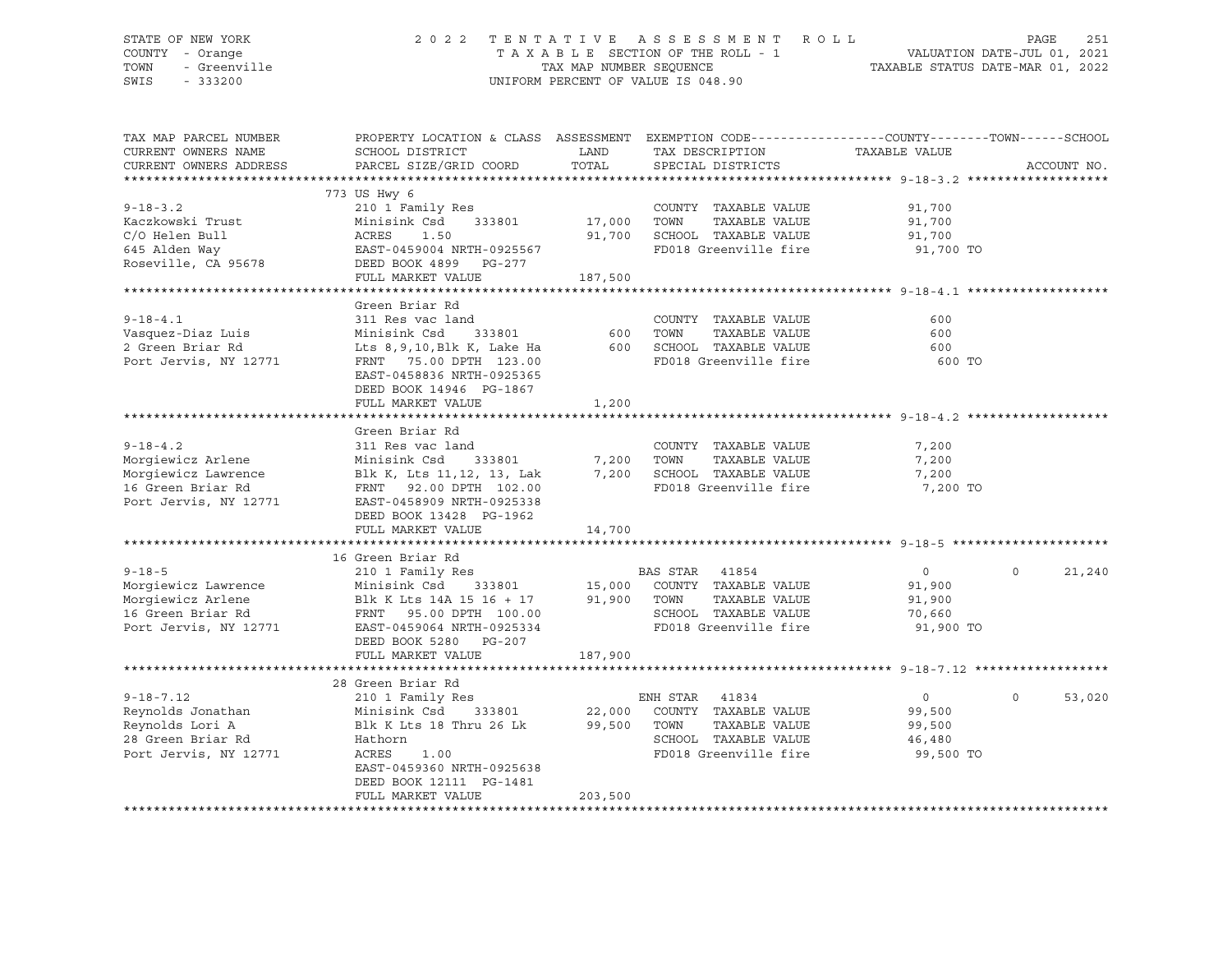### STATE OF NEW YORK 2 0 2 2 T E N T A T I V E A S S E S S M E N T R O L L PAGE 252 COUNTY - Orange T A X A B L E SECTION OF THE ROLL - 1 VALUATION DATE-JUL 01, 2021 TOWN - Greenville TAX MAP NUMBER SEQUENCE TAXABLE STATUS DATE-MAR 01, 2022 SWIS - 333200 UNIFORM PERCENT OF VALUE IS 048.90

| TAX DESCRIPTION TAXABLE VALUE<br>PARCEL SIZE/GRID COORD TOTAL SPECIAL DISTRICTS<br>CURRENT OWNERS ADDRESS                                                               | ACCOUNT NO. |
|-------------------------------------------------------------------------------------------------------------------------------------------------------------------------|-------------|
| Interstate 84                                                                                                                                                           |             |
| $9 - 18 - 9$<br>311 Res vac land<br>COUNTY TAXABLE VALUE<br>200                                                                                                         |             |
| 333801 200<br>Reynolds Jonathan<br>TAXABLE VALUE<br>TOWN<br>200<br>Minisink Csd                                                                                         |             |
| Reynolds Lori<br>SCHOOL TAXABLE VALUE<br>200                                                                                                                            |             |
| FRNT 252.00 DPTH 208.50 200<br>28 Green Briar Rd<br>FD018 Greenville fire<br>EAST-0459421 NRTH-0925225<br>200 TO                                                        |             |
| Port Jervis, NY 12771<br>DEED BOOK 13864 PG-1520                                                                                                                        |             |
| FULL MARKET VALUE<br>400                                                                                                                                                |             |
|                                                                                                                                                                         |             |
| Reynolds Peak (Private)                                                                                                                                                 |             |
| $9 - 18 - 10$<br>323 Vacant rural<br>COUNTY TAXABLE VALUE<br>200                                                                                                        |             |
| Minisink Csd<br>200                                                                                                                                                     |             |
| ral<br>333801 200<br>PTH 200<br>Reynolds Jonathan<br>Reynolds Lori A<br>TOWN       TAXABLE  VALUE<br>SCHOOL    TAXABLE  VALUE<br>FRNT 150.00 DPTH<br>200                |             |
| 28 Green Briar Rd<br>FD018 Greenville fire 200 TO<br>ACRES 30.00                                                                                                        |             |
| Port Jervis, NY 12771 EAST-0459318 NRTH-0925764                                                                                                                         |             |
| 400<br>FULL MARKET VALUE                                                                                                                                                |             |
|                                                                                                                                                                         |             |
| 1 Ash St                                                                                                                                                                |             |
| 210 1 Family Res<br>210 1 Family Res<br>Minisink Csd      333801                 16,800   COUNTY   TAXABLE VALUE<br>$\overline{0}$<br>$9 - 19 - 1$<br>$0 \qquad \qquad$ | 21,240      |
| Ferdinandsen Jon<br>82,300                                                                                                                                              |             |
| FRNT 100.00 DPTH 150.00 82,300 TOWN<br>TAXABLE VALUE<br>1 Ash St<br>82,300                                                                                              |             |
| SCHOOL TAXABLE VALUE 61,060<br>FD018 Greenville fire 62,300 TO<br>Port Jervis, NY 12771                                                                                 |             |
| BANKC190321<br>EAST-0456915 NRTH-0926674                                                                                                                                |             |
| DEED BOOK 15015 PG-1577                                                                                                                                                 |             |
|                                                                                                                                                                         |             |
|                                                                                                                                                                         |             |
| 1-16 Trails End                                                                                                                                                         |             |
| COUNTY TAXABLE VALUE<br>380,400                                                                                                                                         |             |
| TAXABLE VALUE<br>380,400                                                                                                                                                |             |
| SCHOOL TAXABLE VALUE 380,400                                                                                                                                            |             |
| Middletown, NY 10940 EAST-0466328 NRTH-0923087<br>FD018 Greenville fire 380,400 TO                                                                                      |             |
| DEED BOOK 13510 PG-574                                                                                                                                                  |             |
| 777,900<br>FULL MARKET VALUE                                                                                                                                            |             |
|                                                                                                                                                                         |             |
| 1399 Greenville Tpke                                                                                                                                                    |             |
| 210 1 Family Res<br>BAS STAR 41854<br>$10 - 1 - 1.211$<br>$\overline{0}$<br>$\circ$                                                                                     | 21,240      |
| LeBlanc David M Jr Minisink Csd 333801<br>LeBlanc Kim Minisink Csd 333801<br>1399 Greenville Tpke DEED BOOK 12785 PG-1243<br>333801 35,800 COUNTY TAXABLE VALUE 128,600 |             |
| 128,600 TOWN<br>TAXABLE VALUE<br>128,600                                                                                                                                |             |
| SCHOOL TAXABLE VALUE<br>107,360<br>Port Jervis, NY 12771<br>263,000 FD018 Greenville fire<br>FULL MARKET VALUE<br>128,600 TO                                            |             |
|                                                                                                                                                                         |             |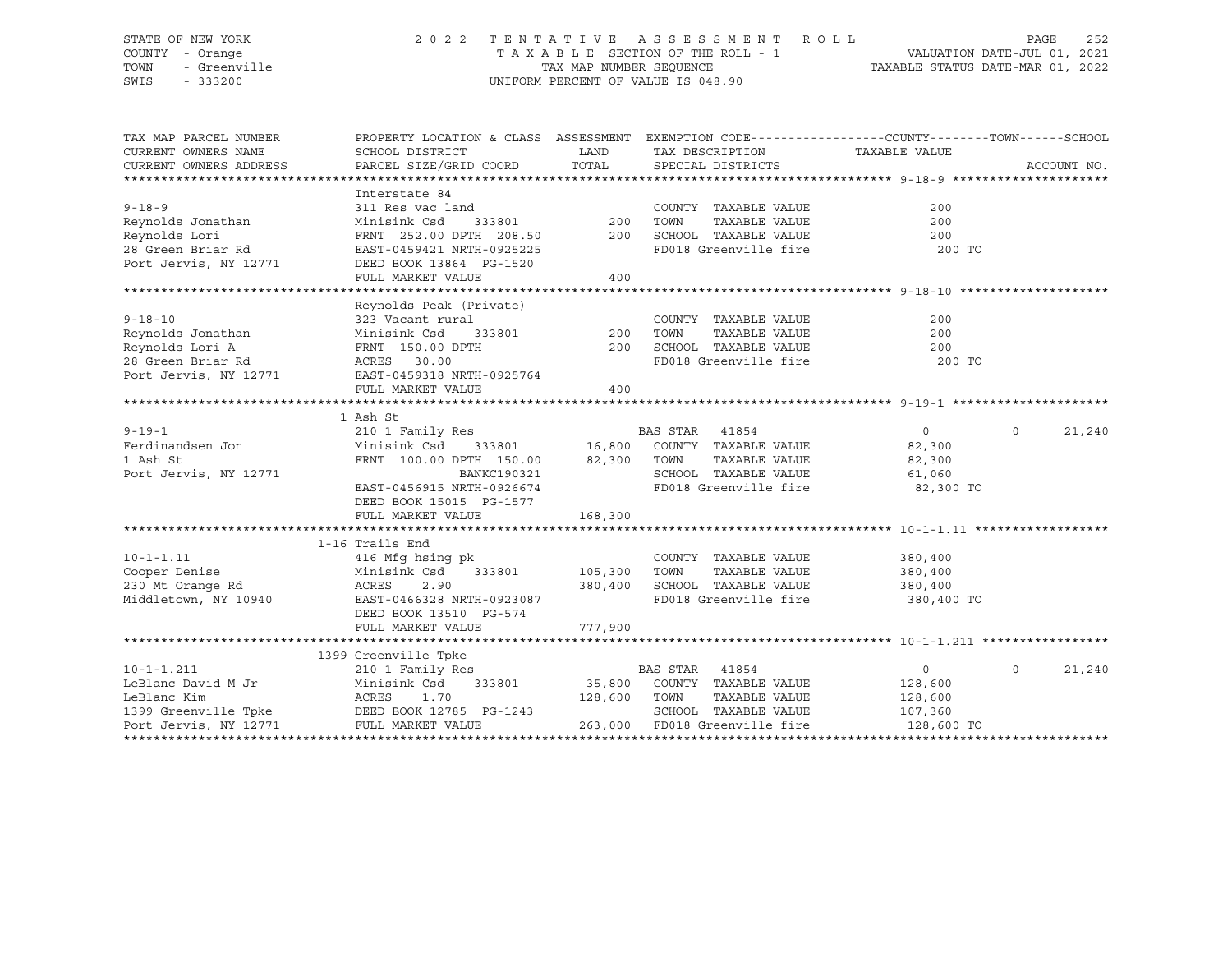### STATE OF NEW YORK 2 0 2 2 T E N T A T I V E A S S E S S M E N T R O L L PAGE 253 COUNTY - Orange T A X A B L E SECTION OF THE ROLL - 1 VALUATION DATE-JUL 01, 2021 TOWN - Greenville TAX MAP NUMBER SEQUENCE TAXABLE STATUS DATE-MAR 01, 2022 SWIS - 333200 UNIFORM PERCENT OF VALUE IS 048.90

| TAX MAP PARCEL NUMBER<br>CURRENT OWNERS NAME<br>CURRENT OWNERS ADDRESS                                        | PROPERTY LOCATION & CLASS ASSESSMENT EXEMPTION CODE----------------COUNTY-------TOWN------SCHOOL<br>SCHOOL DISTRICT<br>PARCEL SIZE/GRID COORD                                                                                                                             | LAND<br>TOTAL               | TAX DESCRIPTION<br>SPECIAL DISTRICTS                                                                                                                           | TAXABLE VALUE                                                    |             | ACCOUNT NO.      |
|---------------------------------------------------------------------------------------------------------------|---------------------------------------------------------------------------------------------------------------------------------------------------------------------------------------------------------------------------------------------------------------------------|-----------------------------|----------------------------------------------------------------------------------------------------------------------------------------------------------------|------------------------------------------------------------------|-------------|------------------|
|                                                                                                               |                                                                                                                                                                                                                                                                           |                             |                                                                                                                                                                |                                                                  |             |                  |
| $10 - 1 - 1.212$                                                                                              | 1387 Greenville Tpke<br>210 1 Family Res<br>Neidnig Matthew Minisink Csd 333801 36,900<br>Augustine-Neidnig Maureen ACRES 1.90 BANKC080370 208,400<br>1387 Greenville Tpke EAST-0466559 NRTH-0923478<br>Port Jervis, NY 12771 DEED BOOK 12130 PG-817<br>FULL MARKET VALUE | 208,400                     | Res BAS STAR 41854<br>333801 36,900 SOLAR EX C 49500<br>COUNTY TAXABLE VALUE<br>TOWN<br>TAXABLE VALUE<br>SCHOOL TAXABLE VALUE<br>426,200 FD018 Greenville fire | $\circ$<br>10,900<br>197,500<br>197,500<br>176,260<br>208,400 TO | 0<br>10,900 | 21,240<br>10,900 |
|                                                                                                               |                                                                                                                                                                                                                                                                           |                             |                                                                                                                                                                |                                                                  |             |                  |
| $10 - 1 - 1.221$<br>Horoshak Eric<br>Mermelstein Howard<br>1170 US Hwy 6<br>Port Jervis, NY 12771             | 1170 US Hwy 6<br>240 Rural res<br>Minisink Csd 333801<br>ACRES 14.80 BANKC061339<br>EAST-0467939 NRTH-0923234<br>DEED BOOK 14117 PG-48                                                                                                                                    | 50,900<br>226,000           | COUNTY TAXABLE VALUE<br>TAXABLE VALUE<br>TOWN<br>SCHOOL TAXABLE VALUE<br>FD018 Greenville fire                                                                 | 226,000<br>226,000<br>226,000<br>226,000 TO                      |             |                  |
|                                                                                                               | FULL MARKET VALUE                                                                                                                                                                                                                                                         | 462,200                     |                                                                                                                                                                |                                                                  |             |                  |
| $10 - 1 - 1.222$                                                                                              | 1160 US Hwy 6<br>240 Rural res                                                                                                                                                                                                                                            |                             | COUNTY TAXABLE VALUE                                                                                                                                           | 234,200                                                          |             |                  |
| Faison Antoine E<br>1160 US Hwy 6<br>Port Jervis, NY 12771                                                    | 210 Adrian 105<br>Minisink Csd 333801 59,100<br>ACRES 23.40 BANKC050590 234,200<br>EAST-0467321 NRTH-0922620<br>DEED BOOK 14270 PG-396                                                                                                                                    |                             | TOWN<br>TAXABLE VALUE<br>234,200 SCHOOL TAXABLE VALUE<br>FD018 Greenville fire                                                                                 | 234,200<br>234,200<br>234,200 TO                                 |             |                  |
|                                                                                                               | FULL MARKET VALUE                                                                                                                                                                                                                                                         | 478,900                     |                                                                                                                                                                |                                                                  |             |                  |
|                                                                                                               |                                                                                                                                                                                                                                                                           |                             |                                                                                                                                                                |                                                                  |             |                  |
| $10 - 1 - 1.223$                                                                                              | 1167 US Hwy 6<br>210 1 Family Res                                                                                                                                                                                                                                         |                             | VETCOM CTS 41130                                                                                                                                               | 20,335                                                           | 11,620      | 11,620           |
| Gehring Brett                                                                                                 | 333801<br>Minisink Csd                                                                                                                                                                                                                                                    |                             | 47,100 BAS STAR 41854                                                                                                                                          | $\overline{0}$                                                   | $\circ$     | 21,240           |
| 1167 US Hwy 6                                                                                                 | ACRES<br>4.90                                                                                                                                                                                                                                                             |                             | 181,000 SOLAR EX C 49500                                                                                                                                       | 11,100                                                           | 11,100      | 11,100           |
| Port Jervis, NY 12771                                                                                         | EAST-0467249 NRTH-0923567<br>DEED BOOK 12530 PG-185<br>FULL MARKET VALUE                                                                                                                                                                                                  |                             | COUNTY TAXABLE VALUE<br>TOWN<br>TAXABLE VALUE<br>370,100 SCHOOL TAXABLE VALUE<br>FD018 Greenville fire                                                         | 149,565<br>158,280<br>$\frac{137,040}{181,000}$<br>181,000 TO    |             |                  |
|                                                                                                               |                                                                                                                                                                                                                                                                           |                             |                                                                                                                                                                |                                                                  |             |                  |
|                                                                                                               | 1189 US Hwy 6                                                                                                                                                                                                                                                             |                             |                                                                                                                                                                |                                                                  |             |                  |
| $10 - 1 - 1.24$<br>Gannon Jesse A<br>Gannon Jesse A<br>Asadi Lauryn E<br>10 Ridge Ave<br>Middletown, NY 10940 | 210 1 Family Res<br>333801 42,400 TOWN<br>Minisium - 2000<br>ACRES 2.60 BANKCUPII 2.<br>EAST-0467658 NRTH-0923825<br>2000 BOOK 14385 PG-1460<br>2.60 BANKC061197 277,400<br>FULL MARKET VALUE                                                                             | 567,300                     | COUNTY TAXABLE VALUE<br>TAXABLE VALUE<br>SCHOOL TAXABLE VALUE<br>FD018 Greenville fire                                                                         | 277,400<br>277,400<br>277,400<br>277,400 TO                      |             |                  |
|                                                                                                               |                                                                                                                                                                                                                                                                           |                             |                                                                                                                                                                |                                                                  |             |                  |
| $10 - 1 - 2.1$<br>Jockey Holler LLC<br>335 State Route 94 S<br>Warwick, NY 10990-3336                         | 126 Monahan Rd<br>210 1 Family Res<br>333801<br>Minisink Csd<br>Lt 1 Monahan Sub<br>ACRES<br>1.80<br>EAST-0468446 NRTH-0922160<br>DEED BOOK 5824<br>$PG-63$<br>FULL MARKET VALUE                                                                                          | 36,300<br>86,700<br>177,300 | COUNTY TAXABLE VALUE<br>TOWN<br>TAXABLE VALUE<br>SCHOOL TAXABLE VALUE<br>FD018 Greenville fire                                                                 | 86,700<br>86,700<br>86,700<br>86,700 TO                          |             |                  |
|                                                                                                               |                                                                                                                                                                                                                                                                           |                             |                                                                                                                                                                |                                                                  |             |                  |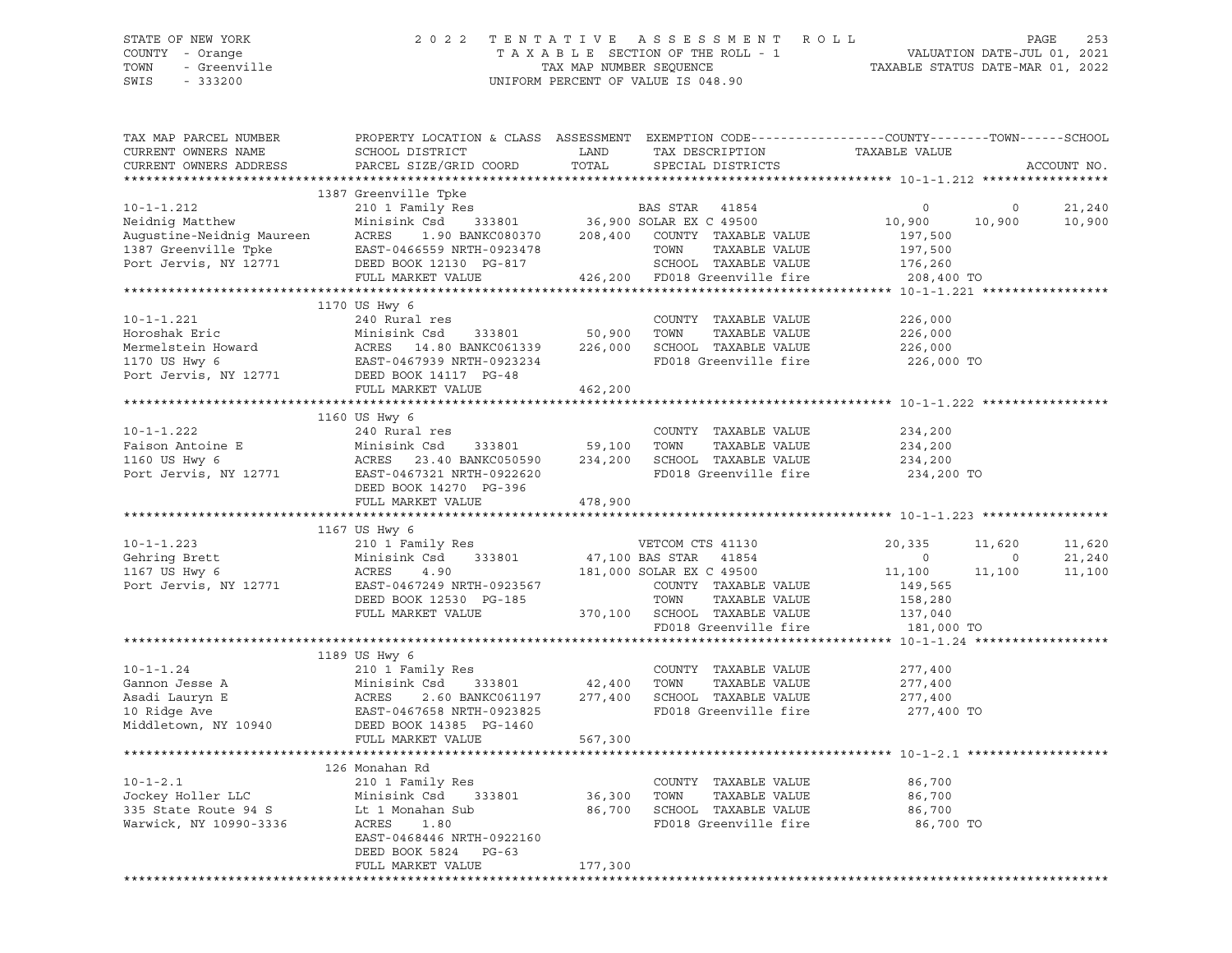| STATE OF NEW YORK                                                                                                                                                                                                                                              |                                                                                                |         | 2022 TENTATIVE ASSESSMENT ROLL                                                                                                 |                    | 254<br>PAGE        |
|----------------------------------------------------------------------------------------------------------------------------------------------------------------------------------------------------------------------------------------------------------------|------------------------------------------------------------------------------------------------|---------|--------------------------------------------------------------------------------------------------------------------------------|--------------------|--------------------|
| COUNTY - Orange<br>- Orange<br>- Greenville                                                                                                                                                                                                                    |                                                                                                |         | T A X A B L E SECTION OF THE ROLL - 1 VALUATION DATE-JUL 01, 2021<br>TAX MAP NUMBER SEQUENCE  TAXABLE STATUS DATE-MAR 01, 2022 |                    |                    |
| TOWN                                                                                                                                                                                                                                                           |                                                                                                |         |                                                                                                                                |                    |                    |
| SWIS                                                                                                                                                                                                                                                           |                                                                                                |         | UNIFORM PERCENT OF VALUE IS 048.90                                                                                             |                    |                    |
|                                                                                                                                                                                                                                                                |                                                                                                |         |                                                                                                                                |                    |                    |
|                                                                                                                                                                                                                                                                |                                                                                                |         |                                                                                                                                |                    |                    |
|                                                                                                                                                                                                                                                                |                                                                                                |         |                                                                                                                                |                    |                    |
| TAX MAP PARCEL NUMBER                                                                                                                                                                                                                                          | PROPERTY LOCATION & CLASS ASSESSMENT EXEMPTION CODE---------------COUNTY-------TOWN-----SCHOOL |         |                                                                                                                                |                    |                    |
| CURRENT OWNERS NAME                                                                                                                                                                                                                                            |                                                                                                |         |                                                                                                                                | TAXABLE VALUE      |                    |
| CURRENT OWNERS ADDRESS                                                                                                                                                                                                                                         |                                                                                                |         |                                                                                                                                |                    | ACCOUNT NO.        |
|                                                                                                                                                                                                                                                                |                                                                                                |         |                                                                                                                                |                    |                    |
|                                                                                                                                                                                                                                                                | Monahan Rd                                                                                     |         |                                                                                                                                |                    |                    |
|                                                                                                                                                                                                                                                                |                                                                                                |         | COUNTY TAXABLE VALUE                                                                                                           | 29,300             |                    |
| 10-1-2.2 314 Rural vac<10 COUNTY<br>Jacobs Family Protection Trust Minisink Csd 333801 29,300 TOWN                                                                                                                                                             |                                                                                                |         | TAXABLE VALUE                                                                                                                  | 29,300             |                    |
|                                                                                                                                                                                                                                                                |                                                                                                |         |                                                                                                                                | 29,300             |                    |
| William Jr & Eileen Trustees Lt 2 Monahan Sub 29,300 SCHOOL TAXABLE VALUE                                                                                                                                                                                      |                                                                                                |         |                                                                                                                                |                    |                    |
| 104 Monahan Rd<br>Port Jervis, NY 12771<br>EAST-0468711 NRTH-0922345                                                                                                                                                                                           |                                                                                                |         | FD018 Greenville fire                                                                                                          | 29,300 TO          |                    |
|                                                                                                                                                                                                                                                                |                                                                                                |         |                                                                                                                                |                    |                    |
|                                                                                                                                                                                                                                                                | DEED BOOK 14293 PG-1472                                                                        |         |                                                                                                                                |                    |                    |
|                                                                                                                                                                                                                                                                | FULL MARKET VALUE                                                                              | 59,900  |                                                                                                                                |                    |                    |
|                                                                                                                                                                                                                                                                |                                                                                                |         |                                                                                                                                |                    |                    |
|                                                                                                                                                                                                                                                                | 104 Monahan Rd                                                                                 |         |                                                                                                                                |                    |                    |
| $10 - 1 - 2.3$                                                                                                                                                                                                                                                 | 210 1 Family Res                                                                               |         | BAS STAR 41854                                                                                                                 | $\overline{0}$     | $\Omega$<br>21,240 |
|                                                                                                                                                                                                                                                                |                                                                                                |         |                                                                                                                                | 126,300            |                    |
| and DAD STAR 41854<br>William Jr & Eileen Trustees Lt 3 Monahan Sub 126,900 COUNTY TAXABLE VALUE<br>Nilliam Jr & Eileen Trustees Lt 3 Monahan Sub 126,300 TOWN TAXABLE VALUE<br>104 Monahan Rd 1 ACRES 1 90                                                    |                                                                                                |         |                                                                                                                                | 126,300            |                    |
|                                                                                                                                                                                                                                                                |                                                                                                |         |                                                                                                                                | 105,060            |                    |
| 104 Monahan Rd<br>Port Jervis, NY 12771 EAST-04                                                                                                                                                                                                                |                                                                                                |         | FD018 Greenville fire                                                                                                          | 126,300 TO         |                    |
|                                                                                                                                                                                                                                                                | EAST-0468911 NRTH-0922516                                                                      |         |                                                                                                                                |                    |                    |
|                                                                                                                                                                                                                                                                | DEED BOOK 14293 PG-1472                                                                        |         |                                                                                                                                |                    |                    |
|                                                                                                                                                                                                                                                                | FULL MARKET VALUE                                                                              | 258,300 |                                                                                                                                |                    |                    |
|                                                                                                                                                                                                                                                                |                                                                                                |         |                                                                                                                                |                    |                    |
|                                                                                                                                                                                                                                                                | 2754 Co Rte 1                                                                                  |         |                                                                                                                                |                    |                    |
| $10 - 1 - 3$                                                                                                                                                                                                                                                   | 210 1 Family Res                                                                               |         | COUNTY TAXABLE VALUE                                                                                                           | 111,500            |                    |
|                                                                                                                                                                                                                                                                | 333801                                                                                         |         |                                                                                                                                |                    |                    |
| Vanhassel Emily<br>2754 Co Rte 1 1 Minisink Csd<br>2754 Co Rte 1 2 ACRES 1.00                                                                                                                                                                                  | <b>ACRES</b>                                                                                   |         | 31,900 TOWN TAXABLE VALUE<br>111,500 SCHOOL TAXABLE VALUE                                                                      | 111,500<br>111,500 |                    |
| Port Jervis, NY 12771                                                                                                                                                                                                                                          | EAST-0467952 NRTH-0920432                                                                      |         | FD018 Greenville fire                                                                                                          | 111,500 TO         |                    |
|                                                                                                                                                                                                                                                                | DEED BOOK 14678 PG-372                                                                         |         |                                                                                                                                |                    |                    |
|                                                                                                                                                                                                                                                                | FULL MARKET VALUE                                                                              | 228,000 |                                                                                                                                |                    |                    |
|                                                                                                                                                                                                                                                                |                                                                                                |         |                                                                                                                                |                    |                    |
|                                                                                                                                                                                                                                                                | 2654 Co Rte 1                                                                                  |         |                                                                                                                                |                    |                    |
| 10-1-4<br>Fino Anthony M<br>210 1 Family Res<br>2654 Co Rte 1<br>2654 Co Rte 1<br>2654 Co Rte 1<br>2654 Co Rte 1<br>2654 Co Rte 1<br>2654 Co Rte 1<br>2654 Co Rte 1<br>2654 Co Rte 1<br>267-0470309 NRTH-0919631<br>28,900<br>28,900<br>28,900<br>28,900<br>28 |                                                                                                |         |                                                                                                                                | 119,100            |                    |
|                                                                                                                                                                                                                                                                |                                                                                                |         |                                                                                                                                |                    |                    |
|                                                                                                                                                                                                                                                                |                                                                                                |         |                                                                                                                                | 119,100            |                    |
|                                                                                                                                                                                                                                                                |                                                                                                |         |                                                                                                                                | 119,100            |                    |
|                                                                                                                                                                                                                                                                |                                                                                                |         |                                                                                                                                | 119,100 TO         |                    |
|                                                                                                                                                                                                                                                                | DEED BOOK 15179 PG-1206                                                                        |         |                                                                                                                                |                    |                    |
| PRIOR OWNER ON 3/01/2022 FULL MARKET VALUE                                                                                                                                                                                                                     |                                                                                                | 243,600 |                                                                                                                                |                    |                    |
| Fino Anthony M                                                                                                                                                                                                                                                 |                                                                                                |         |                                                                                                                                |                    |                    |
|                                                                                                                                                                                                                                                                |                                                                                                |         |                                                                                                                                |                    |                    |
|                                                                                                                                                                                                                                                                | 2630 Co Rte 1                                                                                  |         |                                                                                                                                |                    |                    |
| $10 - 1 - 5.1$                                                                                                                                                                                                                                                 | 180 Special farm                                                                               |         | AGDISTRICT 41720                                                                                                               | 38,416             | 38,416<br>38,416   |
|                                                                                                                                                                                                                                                                |                                                                                                |         |                                                                                                                                | 21,100             | 21,100<br>21,100   |
|                                                                                                                                                                                                                                                                |                                                                                                |         |                                                                                                                                | 269,984            |                    |
| Stewart Keith Downie Minisink Csd 333801 107,200 SOLAR EX C 49500<br>Bacarella Flavia 12/07 #39030 Conservation 329,500 COUNTY TAXABLE VALUE<br>PO Box 297 Easement for 80.50 acres TOWN TAXABLE VALUE<br>Westtown, NY 10998 ACRES 8                           |                                                                                                |         |                                                                                                                                | 269,984            |                    |
|                                                                                                                                                                                                                                                                |                                                                                                |         |                                                                                                                                |                    |                    |
|                                                                                                                                                                                                                                                                |                                                                                                |         |                                                                                                                                | 269,984            |                    |
|                                                                                                                                                                                                                                                                |                                                                                                |         | FD018 Greenville fire                                                                                                          | 291,084 TO         |                    |
|                                                                                                                                                                                                                                                                |                                                                                                |         |                                                                                                                                |                    |                    |
| UNDER AGDIST LAW TIL 2026                                                                                                                                                                                                                                      | FULL MARKET VALUE                                                                              | 673,800 |                                                                                                                                |                    |                    |
|                                                                                                                                                                                                                                                                |                                                                                                |         |                                                                                                                                |                    |                    |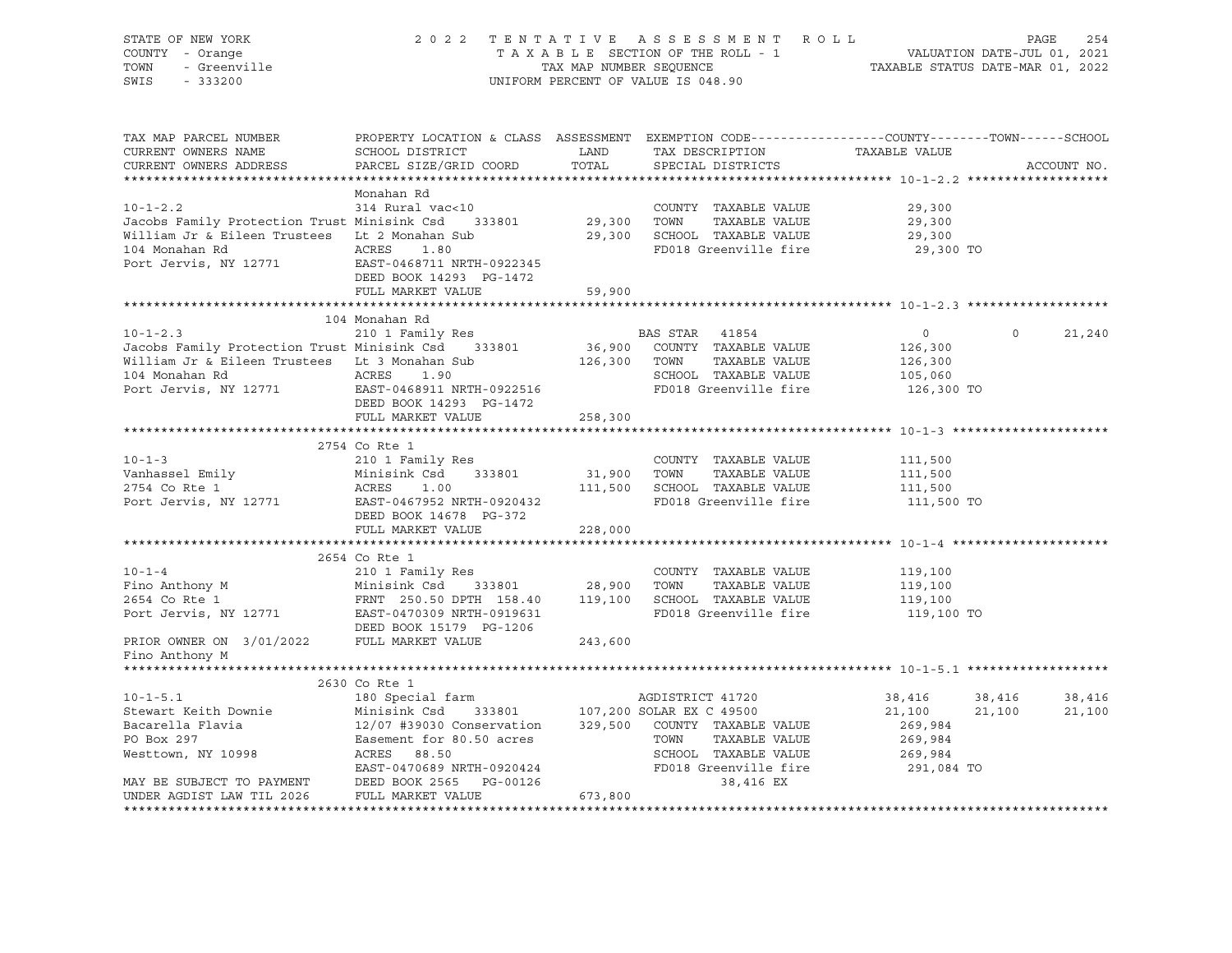| STATE OF NEW YORK<br>COUNTY - Orange<br>TOWN<br>- Greenville<br>$-333200$<br>SWIS                                       | 2 0 2 2                                                                                                                                                | TAX MAP NUMBER SEQUENCE | TENTATIVE ASSESSMENT ROLL<br>TAXABLE SECTION OF THE ROLL - 1<br>UNIFORM PERCENT OF VALUE IS 048.90               | VALUATION DATE-JUL 01, 2021<br>TAXABLE STATUS DATE-MAR 01, 2022 | PAGE     | 255         |
|-------------------------------------------------------------------------------------------------------------------------|--------------------------------------------------------------------------------------------------------------------------------------------------------|-------------------------|------------------------------------------------------------------------------------------------------------------|-----------------------------------------------------------------|----------|-------------|
| TAX MAP PARCEL NUMBER<br>CURRENT OWNERS NAME<br>CURRENT OWNERS ADDRESS                                                  | PROPERTY LOCATION & CLASS ASSESSMENT EXEMPTION CODE---------------COUNTY-------TOWN------SCHOOL<br>SCHOOL DISTRICT<br>PARCEL SIZE/GRID COORD           | LAND<br>TOTAL           | TAX DESCRIPTION TAXABLE VALUE<br>SPECIAL DISTRICTS                                                               |                                                                 |          | ACCOUNT NO. |
|                                                                                                                         | 2643 Co Rte 1                                                                                                                                          |                         |                                                                                                                  |                                                                 |          |             |
| $10 - 1 - 5.21$                                                                                                         | 210 1 Family Res                                                                                                                                       |                         | BAS STAR 41854                                                                                                   | $\overline{0}$                                                  | $\Omega$ | 21,240      |
| Martens Irrev Trust Barbara K Minisink Csd 333801<br>Barbara & Scott Trustees<br>2643 Co Rte 1<br>Port Jervis, NY 12771 | Lt1 Esselman Map 198-02<br>ACRES<br>2.00<br>EAST-0470376 NRTH-0918844<br>DEED BOOK 13451 PG-219                                                        | 44,400<br>156,600       | COUNTY TAXABLE VALUE<br>TAXABLE VALUE<br>TOWN<br>SCHOOL TAXABLE VALUE<br>FD018 Greenville fire                   | 156,600<br>156,600<br>135,360<br>156,600 TO                     |          |             |
|                                                                                                                         | FULL MARKET VALUE                                                                                                                                      | 320,200                 |                                                                                                                  |                                                                 |          |             |
|                                                                                                                         |                                                                                                                                                        |                         |                                                                                                                  |                                                                 |          |             |
|                                                                                                                         | 2645 Co Rte 1                                                                                                                                          |                         |                                                                                                                  |                                                                 |          |             |
| $10 - 1 - 5.22$<br>Esselman Stephen<br>Esselman Alice<br>PO Box 240<br>Westtown, NY 10998                               | 210 1 Family Res<br>Minisink Csd 333801<br>Lt2 Esselman Map 198-02<br>ACRES 29.80 BANKC190251<br>EAST-0470502 BANKC190251<br>EAST-0470503 NRTH-0919289 | 62,400<br>206,800       | BAS STAR 41854<br>COUNTY TAXABLE VALUE<br>TOWN<br>TAXABLE VALUE<br>SCHOOL TAXABLE VALUE<br>FD018 Greenville fire | $\overline{0}$<br>206,800<br>206,800<br>185,560<br>206,800 TO   | $\Omega$ | 21,240      |
|                                                                                                                         | DEED BOOK 11270 PG-671                                                                                                                                 |                         |                                                                                                                  |                                                                 |          |             |
|                                                                                                                         | FULL MARKET VALUE                                                                                                                                      | 422,900                 |                                                                                                                  |                                                                 |          |             |
|                                                                                                                         | 2613 Co Rte 1                                                                                                                                          |                         |                                                                                                                  |                                                                 |          |             |
| $10 - 1 - 6.1$                                                                                                          | 210 1 Family Res                                                                                                                                       |                         | BAS STAR 41854                                                                                                   | $\circ$                                                         | $\Omega$ | 21,240      |
| Wieboldt Donald Edward                                                                                                  | Minisink Csd 333801                                                                                                                                    | 30,700                  | COUNTY TAXABLE VALUE                                                                                             | 126,000                                                         |          |             |
| Wieboldt Joanne                                                                                                         | ACRES<br>1.00                                                                                                                                          | 126,000                 | TAXABLE VALUE<br>TOWN                                                                                            | 126,000                                                         |          |             |
| 2613 County Route 1                                                                                                     | EAST-0471155 NRTH-0919098                                                                                                                              |                         | SCHOOL TAXABLE VALUE                                                                                             | 104,760                                                         |          |             |
| Port Jervis, NY 12771                                                                                                   | DEED BOOK 2534 PG-00122                                                                                                                                |                         | FD018 Greenville fire                                                                                            | 126,000 TO                                                      |          |             |
|                                                                                                                         | FULL MARKET VALUE                                                                                                                                      | 257,700                 |                                                                                                                  |                                                                 |          |             |
|                                                                                                                         |                                                                                                                                                        |                         |                                                                                                                  |                                                                 |          |             |
|                                                                                                                         | 2620 Co Rte 1                                                                                                                                          |                         |                                                                                                                  |                                                                 |          |             |
| $10 - 1 - 6.21$                                                                                                         | 210 1 Family Res                                                                                                                                       |                         | BAS STAR 41854                                                                                                   | $\overline{0}$                                                  | $\circ$  | 21,240      |
| Rothschild Ramiah                                                                                                       | Minisink Csd 333801                                                                                                                                    | 35,200                  | COUNTY TAXABLE VALUE                                                                                             | 120,000                                                         |          |             |
| Rothschild Jill M                                                                                                       | Lt1 Rutherford Submap                                                                                                                                  | 120,000                 | TAXABLE VALUE<br>TOWN                                                                                            | 120,000                                                         |          |             |
| 2620 Co Rte 1                                                                                                           | $156 - 93$                                                                                                                                             |                         | SCHOOL TAXABLE VALUE                                                                                             | 98,760                                                          |          |             |
| Port Jervis, NY 12771                                                                                                   | ACRES<br>1.60 BANK0060049<br>EAST-0471181 NRTH-0919390<br>DEED BOOK 12378 PG-667<br>FULL MARKET VALUE                                                  |                         | FD018 Greenville fire                                                                                            | 120,000 TO                                                      |          |             |
|                                                                                                                         |                                                                                                                                                        | 245,400                 |                                                                                                                  |                                                                 |          |             |
|                                                                                                                         | 14 Whispering Pines Ln                                                                                                                                 |                         |                                                                                                                  |                                                                 |          |             |
| $10 - 1 - 6.22$                                                                                                         | 210 1 Family Res                                                                                                                                       |                         | BAS STAR 41854                                                                                                   | $\overline{0}$                                                  | $\circ$  | 21,240      |
| Cutone Salvatore                                                                                                        | Minisink Csd 333801                                                                                                                                    | 36,300                  | COUNTY TAXABLE VALUE                                                                                             | 153,800                                                         |          |             |
| Tania Rojas                                                                                                             | Lt2 Rutherford Submap                                                                                                                                  | 153,800                 | TOWN<br>TAXABLE VALUE                                                                                            | 153,800                                                         |          |             |
| PO Box 81                                                                                                               | 156-93                                                                                                                                                 |                         | SCHOOL TAXABLE VALUE                                                                                             | 132,560                                                         |          |             |
| Westtown, NY 10998                                                                                                      | ACRES<br>1.80 BANK0210090<br>EAST-0471326 NRTH-0919540<br>DEED BOOK 5430 PG-26                                                                         |                         | FD018 Greenville fire                                                                                            | 153,800 TO                                                      |          |             |
|                                                                                                                         | FULL MARKET VALUE                                                                                                                                      | 314,500                 |                                                                                                                  |                                                                 |          |             |
|                                                                                                                         |                                                                                                                                                        |                         |                                                                                                                  |                                                                 |          |             |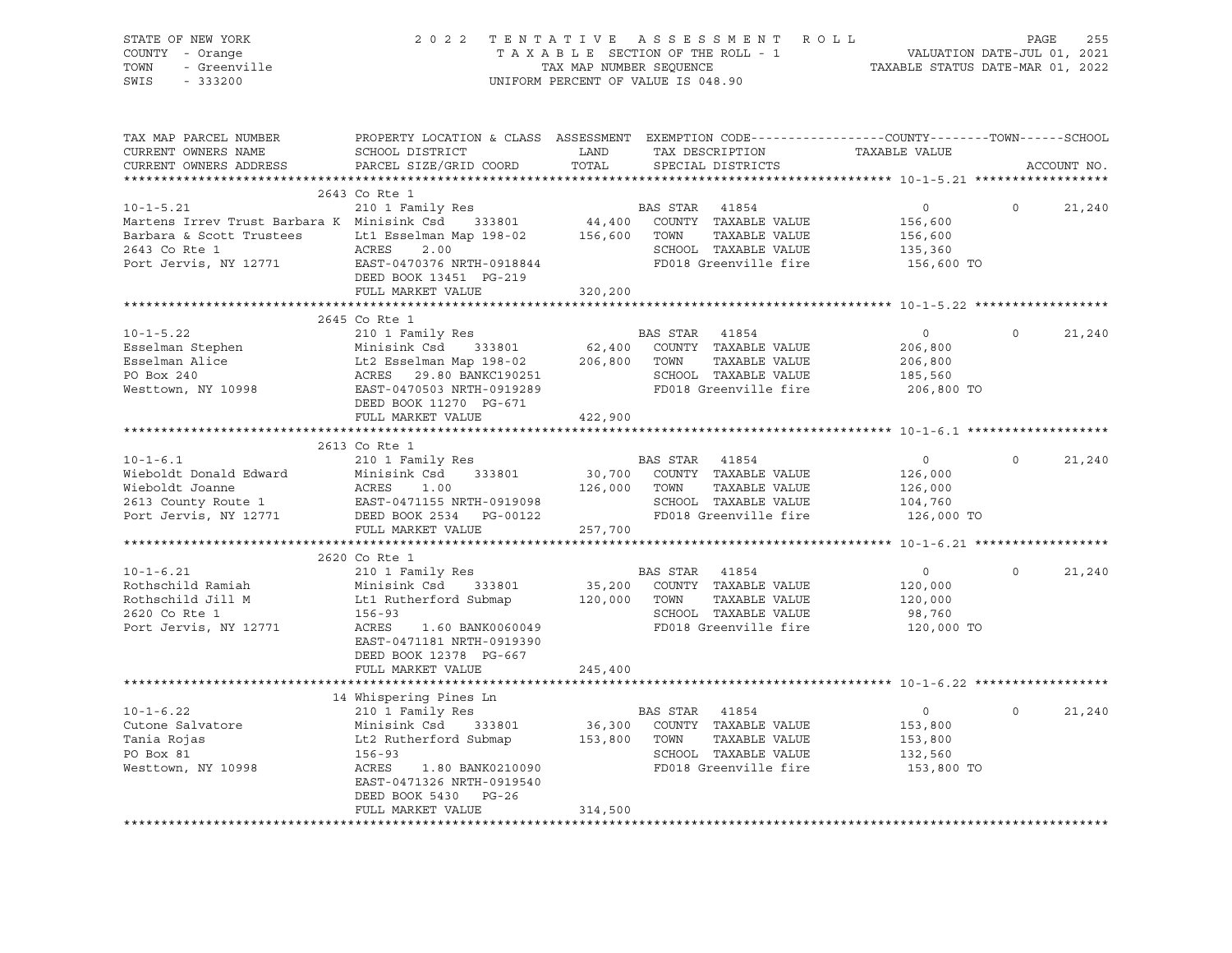| STATE OF NEW YORK<br>COUNTY - Orange<br>Y - Orange<br>- Greenville<br>TOWN<br>SWIS<br>$-333200$                                                                                                                                                            |                                                                                                                                                                                                                                                                                                                                                                                                                                                   |         | UNIFORM PERCENT OF VALUE IS 048.90                                                                                                 | $\begin{tabular}{lllllllllllll} \hline 2&0&2&2&\text{T} &\text{E} &\text{N} &\text{T} &\text{T} &\text{A} &\text{E} &\text{A} &\text{E} &\text{B} &\text{E} &\text{E} &\text{S} &\text{E} &\text{S} &\text{E} &\text{S} &\text{S} &\text{M} &\text{E} &\text{N} &\text{T} &\text{A} &\text{A} &\text{B} &\text{L} &\text{E} &\text{SECTION} &\text{O} &\text{T} &\text{E} &\text{R} &\text{O}$ |          |             |
|------------------------------------------------------------------------------------------------------------------------------------------------------------------------------------------------------------------------------------------------------------|---------------------------------------------------------------------------------------------------------------------------------------------------------------------------------------------------------------------------------------------------------------------------------------------------------------------------------------------------------------------------------------------------------------------------------------------------|---------|------------------------------------------------------------------------------------------------------------------------------------|------------------------------------------------------------------------------------------------------------------------------------------------------------------------------------------------------------------------------------------------------------------------------------------------------------------------------------------------------------------------------------------------|----------|-------------|
| TAX MAP PARCEL NUMBER<br>CURRENT OWNERS NAME<br>CURRENT OWNERS ADDRESS                                                                                                                                                                                     | PROPERTY LOCATION & CLASS ASSESSMENT EXEMPTION CODE---------------COUNTY-------TOWN-----SCHOOL<br>SCHOOL DISTRICT<br>PARCEL SIZE/GRID COORD                                                                                                                                                                                                                                                                                                       | TOTAL   | LAND TAX DESCRIPTION TAXABLE VALUE<br>SPECIAL DISTRICTS                                                                            |                                                                                                                                                                                                                                                                                                                                                                                                |          | ACCOUNT NO. |
| **********************                                                                                                                                                                                                                                     |                                                                                                                                                                                                                                                                                                                                                                                                                                                   |         |                                                                                                                                    |                                                                                                                                                                                                                                                                                                                                                                                                |          |             |
| 210 1 Family Res<br>Caiazza Frederick M<br>Caiazza Kirre A<br>22 Whispering Pines Ln<br>22 Whispering Pines Ln<br>22 Whispering Pines Ln<br>22 Whispering Pines Ln<br>22 Whispering Pines Ln<br>23 Nort Jervis, NY 12771<br>23 ACRES<br>23 BANKC08         | 22 Whispering Pines Ln<br>EAST-0471541 NRTH-0919756                                                                                                                                                                                                                                                                                                                                                                                               |         |                                                                                                                                    | $\overline{0}$<br>188,100<br>188,100<br>SCHOOL TAXABLE VALUE 166,860<br>FD018 Greenville fire 188,100 TO                                                                                                                                                                                                                                                                                       | $\Omega$ | 21,240      |
|                                                                                                                                                                                                                                                            | DEED BOOK 5530 PG-13                                                                                                                                                                                                                                                                                                                                                                                                                              |         |                                                                                                                                    |                                                                                                                                                                                                                                                                                                                                                                                                |          |             |
|                                                                                                                                                                                                                                                            | FULL MARKET VALUE                                                                                                                                                                                                                                                                                                                                                                                                                                 | 384,700 |                                                                                                                                    |                                                                                                                                                                                                                                                                                                                                                                                                |          |             |
|                                                                                                                                                                                                                                                            | 52 Whispering Pines Ln                                                                                                                                                                                                                                                                                                                                                                                                                            |         |                                                                                                                                    |                                                                                                                                                                                                                                                                                                                                                                                                |          |             |
| 10-1-6.24<br>BAS STAR 41854<br>BAS STAR 41854<br>BAS STAR 41854<br>BAS STAR 41854<br>BAS STAR 41854<br>BAS STAR 41854<br>BAS STAR 41854<br>BAS STAR 41854<br>BAS STAR 41854<br>BAS STAR 41854<br>BAS STAR 41854<br>BAS STAR 41854<br>BAS STAR 41854<br>BAS | EAST-0471850 NRTH-0920241<br>DEED BOOK 5355 PG-332                                                                                                                                                                                                                                                                                                                                                                                                |         |                                                                                                                                    | $\overline{0}$<br>197,300<br>197,300<br>176,060<br>197,300 TO                                                                                                                                                                                                                                                                                                                                  | $\circ$  | 21,240      |
|                                                                                                                                                                                                                                                            | FULL MARKET VALUE                                                                                                                                                                                                                                                                                                                                                                                                                                 | 403,500 |                                                                                                                                    |                                                                                                                                                                                                                                                                                                                                                                                                |          |             |
|                                                                                                                                                                                                                                                            |                                                                                                                                                                                                                                                                                                                                                                                                                                                   |         |                                                                                                                                    |                                                                                                                                                                                                                                                                                                                                                                                                |          |             |
| $10 - 1 - 6.25$<br>Rte 1 Greenville Holdings LLC Minisink Csd 333801<br>43 4th St<br>Godeffroy, NY 12729                                                                                                                                                   | Co Rte 1<br>314 Rural vac<10<br>$\begin{array}{ccccccccc}\n\text{5} & \text{Minisink} & \text{Csd} & 333801 & & 11,000 & \text{TOWN} & \text{TAAADLE} & \text{VAAIDE} \\ \text{Cokt 1 Map 156-93} & & & & 11,000 & \text{SCHOOL} & \text{TAXABLE VALUE} \\ \text{ACRES} & & 1.90 & & & & 11,000 & \text{SCHOOL} & \text{TAXABLE VALUE} \\ \end{array}$<br>ACRES 1.80<br>EAST-0470922 NRTH-0919190<br>DEED BOOK 12996 PG-1922<br>FULL MARKET VALUE | 22,500  | COUNTY TAXABLE VALUE<br>FD018 Greenville fire                                                                                      | 11,000<br>11,000<br>11,000<br>11,000 TO                                                                                                                                                                                                                                                                                                                                                        |          |             |
|                                                                                                                                                                                                                                                            |                                                                                                                                                                                                                                                                                                                                                                                                                                                   |         |                                                                                                                                    |                                                                                                                                                                                                                                                                                                                                                                                                |          |             |
| 10-1-7<br>Colgan Jeffery A<br>Colgan Nancy<br>31 Bann Blvd<br>Port Jervis, NY 12771<br>Port Jervis, NY 12771<br>Port Jervis, NY 12771<br>Port Sextern State Port International Professor<br>Port Jervis, NY 12771<br>Port State Port Internation           | 31 Bann Blvd<br>FULL MARKET VALUE                                                                                                                                                                                                                                                                                                                                                                                                                 | 202,000 | <b>BAS STAR</b> 41854<br>31,900 COUNTY TAXABLE VALUE<br>98,800 TOWN TAXABLE VALUE<br>SCHOOL TAXABLE VALUE<br>FD018 Greenville fire | $\overline{0}$<br>98,800<br>98,800<br>77,560<br>98,800 TO                                                                                                                                                                                                                                                                                                                                      | $\Omega$ | 21,240      |
|                                                                                                                                                                                                                                                            |                                                                                                                                                                                                                                                                                                                                                                                                                                                   |         |                                                                                                                                    |                                                                                                                                                                                                                                                                                                                                                                                                |          |             |
| Douglas H & Michelle Trustees FRNT 200.00 DPTH 200.00 158,200 SCHOOL TAXABLE VALUE<br>25 Bann Blvd EAST-0471630 NRTH-0919435<br>Port Jervis, NY 12771 DEED BOOK 13849 PG-931                                                                               | 25 Bann Blvd<br>FULL MARKET VALUE                                                                                                                                                                                                                                                                                                                                                                                                                 | 323,500 | FD018 Greenville fire                                                                                                              | 158,200<br>158,200<br>158,200<br>158,200 TO                                                                                                                                                                                                                                                                                                                                                    |          |             |
|                                                                                                                                                                                                                                                            |                                                                                                                                                                                                                                                                                                                                                                                                                                                   |         |                                                                                                                                    |                                                                                                                                                                                                                                                                                                                                                                                                |          |             |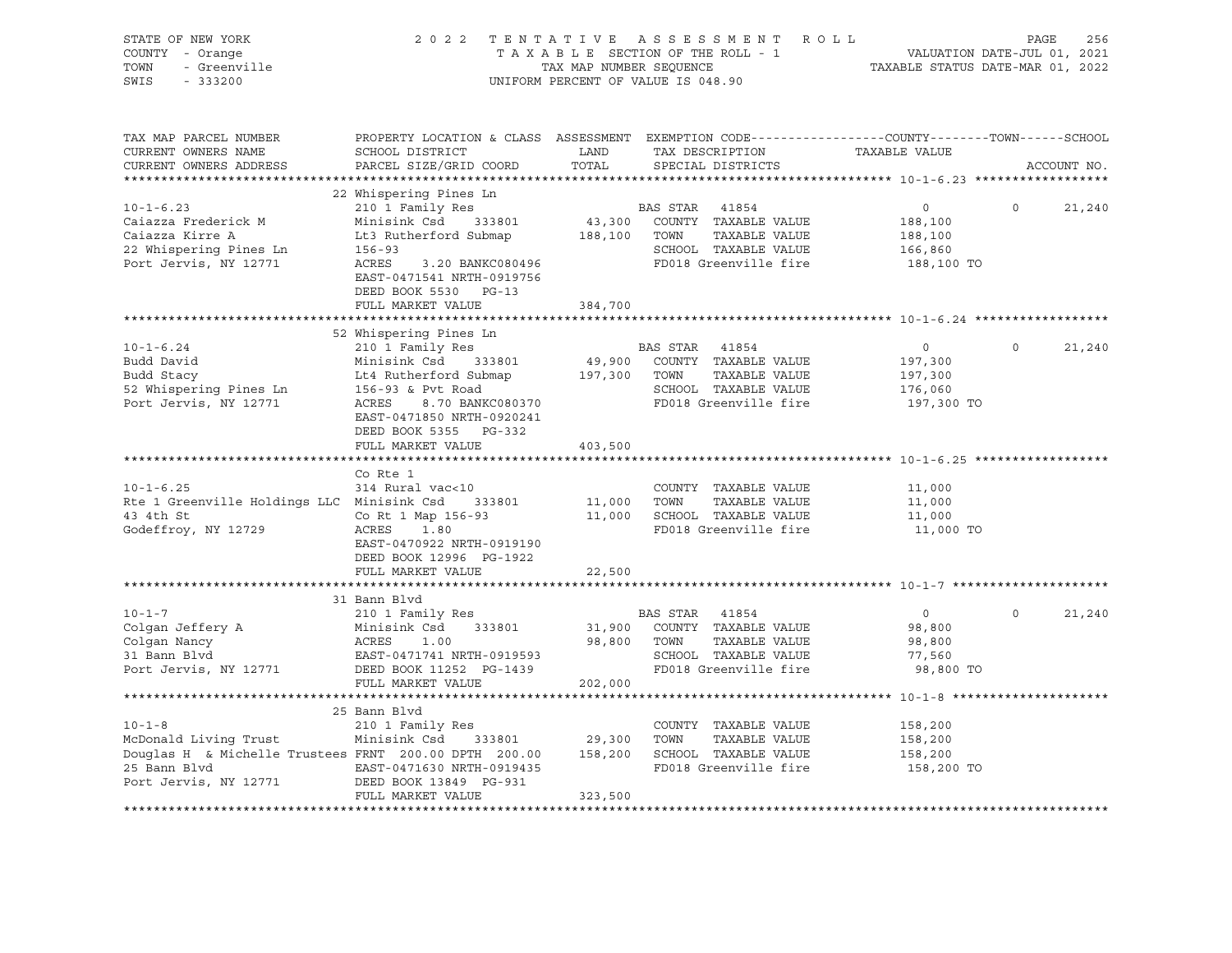| STATE OF NEW YORK<br>COUNTY - Orange<br>TOWN<br>- Greenville<br>SWIS<br>$-333200$ | 2 0 2 2                                                                                                                                                               | TAX MAP NUMBER SEQUENCE | TENTATIVE ASSESSMENT ROLL<br>TAXABLE SECTION OF THE ROLL - 1<br>UNIFORM PERCENT OF VALUE IS 048.90 | VALUATION DATE-JUL 01, 2021<br>TAXABLE STATUS DATE-MAR 01, 2022 |          | PAGE<br>257 |
|-----------------------------------------------------------------------------------|-----------------------------------------------------------------------------------------------------------------------------------------------------------------------|-------------------------|----------------------------------------------------------------------------------------------------|-----------------------------------------------------------------|----------|-------------|
| TAX MAP PARCEL NUMBER<br>CURRENT OWNERS NAME<br>CURRENT OWNERS ADDRESS            | PROPERTY LOCATION & CLASS ASSESSMENT EXEMPTION CODE----------------COUNTY-------TOWN------SCHOOL<br>SCHOOL DISTRICT<br>PARCEL SIZE/GRID COORD                         | LAND<br>TOTAL           | TAX DESCRIPTION<br>SPECIAL DISTRICTS                                                               | TAXABLE VALUE                                                   |          | ACCOUNT NO. |
|                                                                                   |                                                                                                                                                                       |                         |                                                                                                    |                                                                 |          |             |
|                                                                                   | 2608 Co Rte 1                                                                                                                                                         |                         |                                                                                                    |                                                                 |          |             |
| $10 - 1 - 9$                                                                      | 210 1 Family Res                                                                                                                                                      |                         | COUNTY TAXABLE VALUE                                                                               | 147,100                                                         |          |             |
|                                                                                   |                                                                                                                                                                       |                         | TOWN<br>TAXABLE VALUE                                                                              | 147,100                                                         |          |             |
|                                                                                   |                                                                                                                                                                       |                         | SCHOOL TAXABLE VALUE<br>FD018 Greenville fire                                                      | 147,100                                                         |          |             |
|                                                                                   | Nekvapil Edward J<br>Nekvapil Toni Ann (ACRES 1.00 BANK0230051 147,100<br>2608 County Route 1 (BAST-0471508 NRTH-0919306 Port Jervis, NY 12771 (BEED BOOK 5304 PG-112 |                         |                                                                                                    | 147,100 TO                                                      |          |             |
|                                                                                   | FULL MARKET VALUE                                                                                                                                                     | 300,800                 |                                                                                                    |                                                                 |          |             |
|                                                                                   |                                                                                                                                                                       |                         |                                                                                                    |                                                                 |          |             |
|                                                                                   | 2594 Co Rte 1                                                                                                                                                         |                         |                                                                                                    |                                                                 |          |             |
| $10 - 1 - 10$                                                                     | 210 1 Family Res                                                                                                                                                      |                         | SOLAR EX C 49500                                                                                   | 9,500                                                           | 9,500    | 9,500       |
| Martijn Daniel Elias                                                              | Minisink Csd 333801                                                                                                                                                   |                         | 31,300 COUNTY TAXABLE VALUE                                                                        | 119,800                                                         |          |             |
| Martin Ronit Gabrielle                                                            | Loan No 96105665                                                                                                                                                      | 129,300                 | TOWN<br>TAXABLE VALUE                                                                              | 119,800                                                         |          |             |
| Minch Linda                                                                       | FRNT 212.40 DPTH 236.20                                                                                                                                               |                         | SCHOOL TAXABLE VALUE                                                                               | 119,800                                                         |          |             |
| 2594 Co Rte 1                                                                     | BANKC130170                                                                                                                                                           |                         | FD018 Greenville fire                                                                              | 129,300 TO                                                      |          |             |
| Port Jervis, NY 12771 EAST-0471728 NRTH-0919085                                   |                                                                                                                                                                       |                         |                                                                                                    |                                                                 |          |             |
|                                                                                   | DEED BOOK 14589 PG-117<br>FULL MARKET VALUE                                                                                                                           | 264,400                 |                                                                                                    |                                                                 |          |             |
|                                                                                   |                                                                                                                                                                       |                         |                                                                                                    |                                                                 |          |             |
|                                                                                   | 26 Bann Blvd                                                                                                                                                          |                         |                                                                                                    |                                                                 |          |             |
| $10 - 1 - 11$                                                                     | 210 1 Family Res                                                                                                                                                      |                         | AGED<br>41800                                                                                      | 35,350                                                          | 35,350   | 35,350      |
| Mark Norma C                                                                      | Minisink Csd                                                                                                                                                          |                         | 333801 30,900 ENH STAR 41834                                                                       | $\circ$                                                         | $\Omega$ | 53,020      |
| 26 Bann Blvd                                                                      | FRNT 200.00 DPTH 200.00 141,400 COUNTY TAXABLE VALUE                                                                                                                  |                         |                                                                                                    | 106,050                                                         |          |             |
| Port Jervis, NY 12771                                                             | BANKN140687                                                                                                                                                           |                         | TOWN<br>TAXABLE VALUE                                                                              | 106,050                                                         |          |             |
|                                                                                   | EAST-0471868 NRTH-0919350                                                                                                                                             |                         | SCHOOL TAXABLE VALUE                                                                               | 53,030                                                          |          |             |
|                                                                                   | DEED BOOK 12691 PG-1038                                                                                                                                               |                         | FD018 Greenville fire                                                                              | 141,400 TO                                                      |          |             |
|                                                                                   | FULL MARKET VALUE                                                                                                                                                     | 289,200                 |                                                                                                    |                                                                 |          |             |
|                                                                                   |                                                                                                                                                                       |                         |                                                                                                    |                                                                 |          |             |
| $10 - 1 - 12.2$                                                                   | 2588 Co Rte 1<br>210 1 Family Res                                                                                                                                     |                         | COUNTY TAXABLE VALUE                                                                               | 130,700                                                         |          |             |
| Williams Magalis                                                                  | Minisink Csd 333801                                                                                                                                                   | 22,700                  | TOWN<br>TAXABLE VALUE                                                                              | 130,700                                                         |          |             |
| 2588 Co Rte 1                                                                     | Map 129-02                                                                                                                                                            | 130,700                 | SCHOOL TAXABLE VALUE                                                                               | 130,700                                                         |          |             |
| Port Jervis, NY 12771                                                             | FRNT 112.00 DPTH 249.00<br>BANKC050590                                                                                                                                |                         | FD018 Greenville fire                                                                              | 130,700 TO                                                      |          |             |
|                                                                                   | EAST-0471839 NRTH-0919139                                                                                                                                             |                         |                                                                                                    |                                                                 |          |             |
|                                                                                   | DEED BOOK 14948 PG-1119                                                                                                                                               |                         |                                                                                                    |                                                                 |          |             |
|                                                                                   | FULL MARKET VALUE                                                                                                                                                     | 267,300                 |                                                                                                    |                                                                 |          |             |
|                                                                                   |                                                                                                                                                                       |                         |                                                                                                    |                                                                 |          |             |
| $10 - 1 - 13.1$                                                                   | 36 Bann Blvd<br>210 1 Family Res                                                                                                                                      |                         | BAS STAR 41854                                                                                     | $\overline{0}$                                                  | $\circ$  | 21,240      |
|                                                                                   |                                                                                                                                                                       |                         | 30,900 COUNTY TAXABLE VALUE                                                                        | 160,000                                                         |          |             |
|                                                                                   |                                                                                                                                                                       |                         | TOWN<br>TAXABLE VALUE                                                                              | 160,000                                                         |          |             |
| Esposito David<br>Esposito Lori<br>36 Bann Blvd<br>36 Bann Blvd                   | Minisink Csd      333801            30,900<br>FRNT   200.00 DPTH   200.00       160,000<br>EAST-0471973 NRTH-0919397                                                  |                         | SCHOOL TAXABLE VALUE                                                                               | 138,760                                                         |          |             |
| Port Jervis, NY 12771                                                             | DEED BOOK 11324 PG-508                                                                                                                                                |                         | FD018 Greenville fire                                                                              | 160,000 TO                                                      |          |             |
|                                                                                   | FULL MARKET VALUE                                                                                                                                                     | 327,200                 |                                                                                                    |                                                                 |          |             |
|                                                                                   |                                                                                                                                                                       |                         |                                                                                                    |                                                                 |          |             |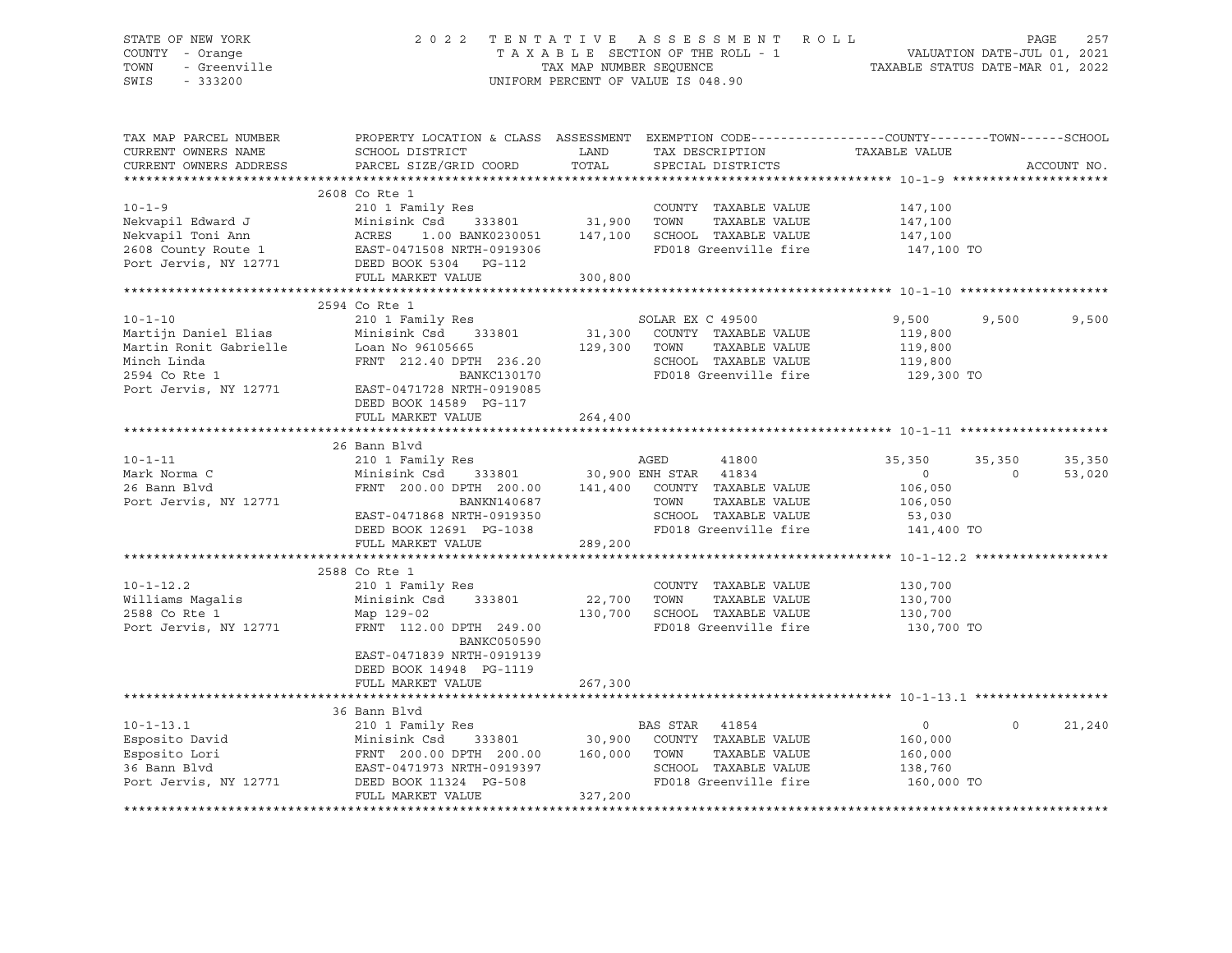| STATE OF NEW YORK<br>COUNTY - Orange<br>TOWN<br>- Greenville<br>SWIS<br>$-333200$ | 2022 TENTATIVE ASSESSMENT ROLL                                                                                                                                | TAX MAP NUMBER SEQUENCE<br>UNIFORM PERCENT OF VALUE IS 048.90 |                          | TAXABLE SECTION OF THE ROLL - 1                                | VALUATION DATE-JUL 01, 2021<br>TAXABLE STATUS DATE-MAR 01, 2022 |                    | PAGE<br>258      |
|-----------------------------------------------------------------------------------|---------------------------------------------------------------------------------------------------------------------------------------------------------------|---------------------------------------------------------------|--------------------------|----------------------------------------------------------------|-----------------------------------------------------------------|--------------------|------------------|
| TAX MAP PARCEL NUMBER<br>CURRENT OWNERS NAME<br>CURRENT OWNERS ADDRESS            | PROPERTY LOCATION & CLASS ASSESSMENT EXEMPTION CODE----------------COUNTY-------TOWN------SCHOOL<br>SCHOOL DISTRICT<br>PARCEL SIZE/GRID COORD                 | LAND<br>TOTAL                                                 |                          | SPECIAL DISTRICTS                                              | TAX DESCRIPTION TAXABLE VALUE                                   |                    | ACCOUNT NO.      |
|                                                                                   |                                                                                                                                                               |                                                               |                          |                                                                |                                                                 |                    |                  |
| $10 - 1 - 13.23$<br>Morisi Johnpeter<br>35 Rackett Rd<br>Port Jervis, NY 12771    | 35 Rackett Rd<br>210 1 Family Res<br>333801 38,500 BAS STAR<br>Minisink Csd<br>Lt 3 Ryan Sub Map 7732<br>ACRES 2.20                                           |                                                               | VETCOM CTS 41130<br>TOWN | 41854<br>211,100 COUNTY TAXABLE VALUE<br>TAXABLE VALUE         | 20,335<br>$\Omega$<br>190,765<br>199,480                        | 11,620<br>$\Omega$ | 11,620<br>21,240 |
|                                                                                   | EAST-0473377 NRTH-0919179<br>DEED BOOK 12476 PG-1337<br>FULL MARKET VALUE                                                                                     | 431,700                                                       |                          | SCHOOL TAXABLE VALUE<br>FD018 Greenville fire                  | 178,240<br>211,100 TO                                           |                    |                  |
|                                                                                   |                                                                                                                                                               |                                                               |                          |                                                                |                                                                 |                    |                  |
| $10 - 1 - 13.24$<br>Helmke Ian-James A                                            | 9 Caity Ln<br>210 1 Family Res                                                                                                                                |                                                               | BAS STAR 41854           | COUNTY TAXABLE VALUE                                           | $\overline{0}$<br>185,000                                       | $\mathsf{O}$       | 21,240           |
| Pawlowski Lori L<br>9 Caity Ln<br>Port Jervis, NY 12771                           | Minisink Csd 333801 42,400 COUNTY<br>Lt 4 Ryan Sub Map 7732 185,000 TOWN<br>2.90 BANKC170030<br>ACRES<br>EAST-0473562 NRTH-0919255<br>DEED BOOK 11299 PG-1026 |                                                               |                          | TAXABLE VALUE<br>SCHOOL TAXABLE VALUE<br>FD018 Greenville fire | 185,000<br>163,760<br>185,000 TO                                |                    |                  |
|                                                                                   | FULL MARKET VALUE                                                                                                                                             | 378,300                                                       |                          |                                                                |                                                                 |                    |                  |
|                                                                                   | 41 Bann Blyd                                                                                                                                                  |                                                               |                          |                                                                |                                                                 |                    |                  |
| $10 - 1 - 13.3$                                                                   | 210 1 Family Res                                                                                                                                              |                                                               | BAS STAR 41854           |                                                                | $\overline{0}$                                                  | $\mathbf 0$        | 21,240           |
| Murtaugh Brian<br>Murtaugh Jaclyn                                                 | Minisink Csd 333801<br>50% each                                                                                                                               | 118,800 TOWN                                                  |                          | 31,400 COUNTY TAXABLE VALUE<br>TAXABLE VALUE                   | 118,800<br>118,800                                              |                    |                  |
| 41 Bann Blvd                                                                      | FRNT 175.00 DPTH 225.00                                                                                                                                       |                                                               |                          | SCHOOL TAXABLE VALUE                                           | 97,560                                                          |                    |                  |
| Port Jervis, NY 12771                                                             | BANKC070290<br>EAST-0471859 NRTH-0919671                                                                                                                      |                                                               |                          | FD018 Greenville fire                                          | 118,800 TO                                                      |                    |                  |
|                                                                                   | DEED BOOK 14738 PG-1064<br>FULL MARKET VALUE                                                                                                                  | 242,900                                                       |                          |                                                                |                                                                 |                    |                  |
|                                                                                   |                                                                                                                                                               |                                                               |                          |                                                                |                                                                 |                    |                  |
|                                                                                   | Co Rte 1                                                                                                                                                      |                                                               |                          |                                                                |                                                                 |                    |                  |
| $10 - 1 - 13.41$                                                                  | 692 Road/str/hwy                                                                                                                                              |                                                               |                          | COUNTY TAXABLE VALUE                                           | 100                                                             |                    |                  |
| McDonald Living Trust                                                             | 333801<br>Minisink Csd                                                                                                                                        | 100                                                           | TOWN                     | TAXABLE VALUE                                                  | 100                                                             |                    |                  |
| Douglas H & Michelle Trustees FRNT 25.50 DPTH 445.00<br>25 Bann Blvd              | EAST-0471452 NRTH-0919321                                                                                                                                     |                                                               |                          | 100 SCHOOL TAXABLE VALUE<br>FD018 Greenville fire              | 100<br>100 TO                                                   |                    |                  |
| Port Jervis, NY 12771                                                             | DEED BOOK 13849 PG-931                                                                                                                                        |                                                               |                          |                                                                |                                                                 |                    |                  |
|                                                                                   | FULL MARKET VALUE                                                                                                                                             | 200                                                           |                          |                                                                |                                                                 |                    |                  |
|                                                                                   | Co Rte 1                                                                                                                                                      |                                                               |                          |                                                                |                                                                 |                    |                  |
| $10 - 1 - 13.42$                                                                  | 692 Road/str/hwy                                                                                                                                              |                                                               |                          | COUNTY TAXABLE VALUE                                           | 100                                                             |                    |                  |
| Quinn Bruce E                                                                     | Minisink Csd 333801                                                                                                                                           | 100                                                           | TOWN                     | TAXABLE VALUE                                                  | 100                                                             |                    |                  |
| Quinn Bruce E<br>248 Guymard Tpke                                                 | Minisink Csd      333801<br>FRNT    25.10 DPTH   300.00                                                                                                       | 100                                                           |                          | SCHOOL TAXABLE VALUE                                           | 100                                                             |                    |                  |
| Godeffroy, NY 12729                                                               | EAST-0471242 NRTH-0919070<br>DEED BOOK 14448 PG-1084                                                                                                          |                                                               |                          | FD018 Greenville fire                                          | 100 TO                                                          |                    |                  |
|                                                                                   | FULL MARKET VALUE                                                                                                                                             | 200                                                           |                          |                                                                |                                                                 |                    |                  |
|                                                                                   |                                                                                                                                                               |                                                               |                          |                                                                |                                                                 |                    |                  |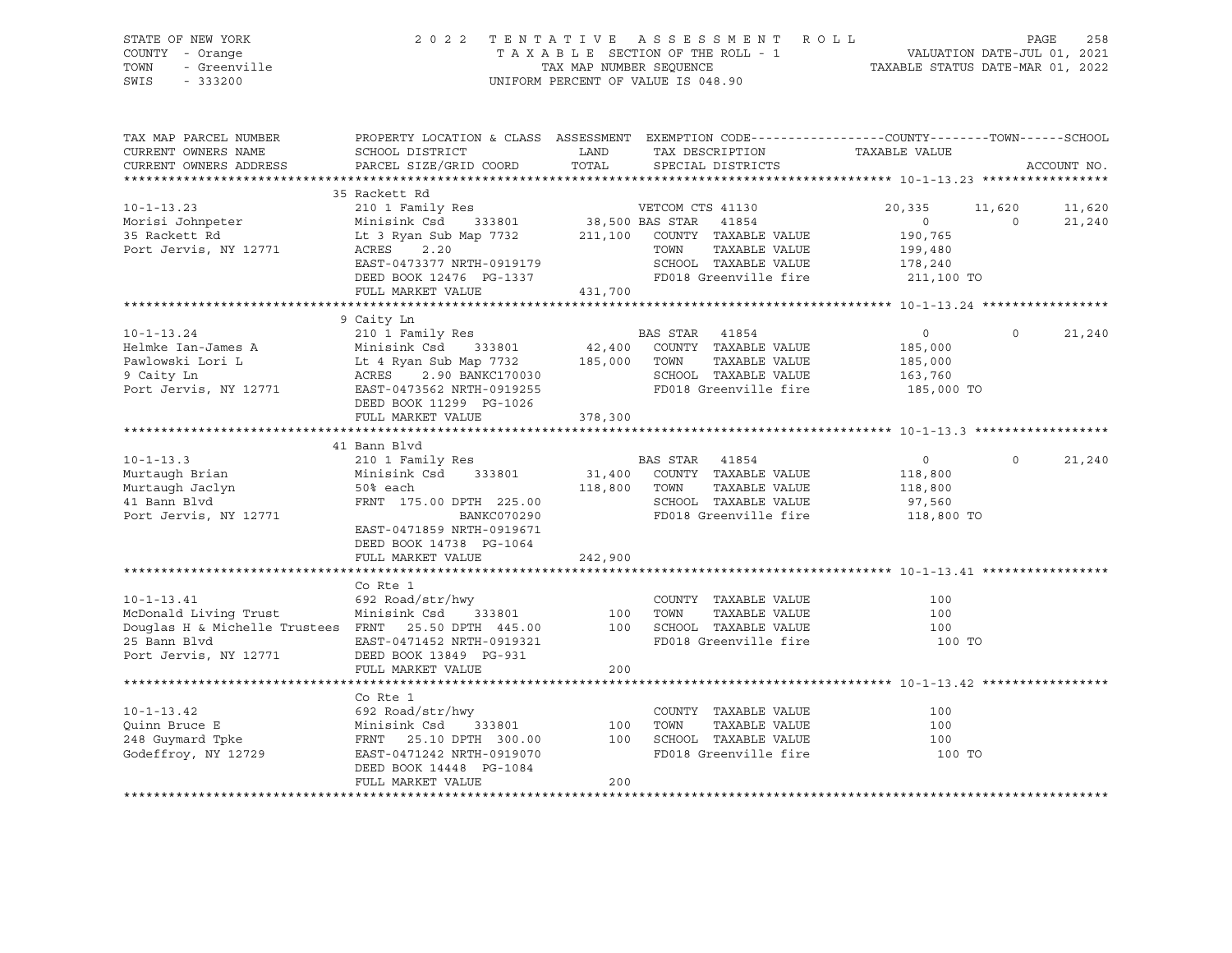### STATE OF NEW YORK 2 0 2 2 T E N T A T I V E A S S E S S M E N T R O L L PAGE 259 COUNTY - Orange T A X A B L E SECTION OF THE ROLL - 1 VALUATION DATE-JUL 01, 2021 TOWN - Greenville TAX MAP NUMBER SEQUENCE TAXABLE STATUS DATE-MAR 01, 2022 SWIS - 333200 UNIFORM PERCENT OF VALUE IS 048.90

| TAX MAP PARCEL NUMBER                               | PROPERTY LOCATION & CLASS ASSESSMENT EXEMPTION CODE---------------COUNTY-------TOWN-----SCHOOL                                                                                                                                        |         |                                                                  |                       |          |             |
|-----------------------------------------------------|---------------------------------------------------------------------------------------------------------------------------------------------------------------------------------------------------------------------------------------|---------|------------------------------------------------------------------|-----------------------|----------|-------------|
| CURRENT OWNERS NAME                                 | SCHOOL DISTRICT                                                                                                                                                                                                                       |         | LAND TAX DESCRIPTION                                             | TAXABLE VALUE         |          |             |
| CURRENT OWNERS ADDRESS                              | PARCEL SIZE/GRID COORD                                                                                                                                                                                                                |         | TOTAL SPECIAL DISTRICTS                                          |                       |          | ACCOUNT NO. |
|                                                     |                                                                                                                                                                                                                                       |         |                                                                  |                       |          |             |
|                                                     |                                                                                                                                                                                                                                       |         |                                                                  |                       |          |             |
|                                                     |                                                                                                                                                                                                                                       |         |                                                                  | $\overline{0}$        | $\Omega$ | 21,240      |
|                                                     |                                                                                                                                                                                                                                       |         |                                                                  | 155,400               |          |             |
|                                                     |                                                                                                                                                                                                                                       |         |                                                                  | TAXABLE VALUE 155,400 |          |             |
|                                                     |                                                                                                                                                                                                                                       |         | SCHOOL TAXABLE VALUE 134,160<br>FD018 Greenville fire 155,400 TO |                       |          |             |
|                                                     |                                                                                                                                                                                                                                       |         |                                                                  |                       |          |             |
|                                                     | FULL MARKET VALUE 317,800                                                                                                                                                                                                             |         |                                                                  |                       |          |             |
|                                                     |                                                                                                                                                                                                                                       |         |                                                                  |                       |          |             |
|                                                     | 2589 Co Rte 1                                                                                                                                                                                                                         |         |                                                                  |                       |          |             |
|                                                     |                                                                                                                                                                                                                                       |         |                                                                  | 26,200 26,200         |          | 26,200      |
|                                                     |                                                                                                                                                                                                                                       |         |                                                                  |                       |          |             |
|                                                     |                                                                                                                                                                                                                                       |         |                                                                  |                       |          |             |
|                                                     |                                                                                                                                                                                                                                       |         |                                                                  |                       |          |             |
|                                                     | 10-1-13.6 2599 2003<br>Coram William H Jr 210 1 Family Res 2003<br>Minisink Csd 333801 43,500 COUNTY TAXABLE VALUE 197,400<br>Gilmore Laura L ACRES 3.30 BANKC190615 223,600 TOWN TAXABLE VALUE 197,400<br>2589 Co Rte 1 EAST-0471712 |         |                                                                  |                       |          |             |
|                                                     | FULL MARKET VALUE                                                                                                                                                                                                                     | 457,300 |                                                                  |                       |          |             |
|                                                     |                                                                                                                                                                                                                                       |         |                                                                  |                       |          |             |
|                                                     | 44 Bann Blvd                                                                                                                                                                                                                          |         |                                                                  |                       |          |             |
| $10 - 1 - 13.7$<br>Velazquez Alan<br>Velazquez Alan |                                                                                                                                                                                                                                       |         | COUNTY TAXABLE VALUE                                             | 148,000               |          |             |
|                                                     |                                                                                                                                                                                                                                       |         | TAXABLE VALUE                                                    | 148,000               |          |             |
|                                                     |                                                                                                                                                                                                                                       |         |                                                                  |                       |          |             |
|                                                     | BANKC030230                                                                                                                                                                                                                           |         | FD018 Greenville fire                                            | 148,000 TO            |          |             |
|                                                     |                                                                                                                                                                                                                                       |         |                                                                  |                       |          |             |
|                                                     | DEED BOOK 14829 PG-839                                                                                                                                                                                                                |         |                                                                  |                       |          |             |
|                                                     | FULL MARKET VALUE                                                                                                                                                                                                                     | 302,700 |                                                                  |                       |          |             |
|                                                     |                                                                                                                                                                                                                                       |         |                                                                  |                       |          |             |
|                                                     | Co Rte 1                                                                                                                                                                                                                              |         |                                                                  |                       |          |             |
| $10 - 1 - 14.1$                                     | 314 Rural vac<10                                                                                                                                                                                                                      |         | COUNTY TAXABLE VALUE                                             | 500                   |          |             |
| Potter Kristen N                                    | 333801 500<br>Minisink Csd                                                                                                                                                                                                            |         | TOWN<br>TAXABLE VALUE                                            | 500                   |          |             |
| 8 Sand Ln                                           | FRNT 25.00 DPTH 160.00 500 SCHOOL TAXABLE VALUE<br>BANKC080496 FD018 Greenville fire                                                                                                                                                  |         |                                                                  | 500                   |          |             |
| Westtown, NY 10998                                  | BANKC080496                                                                                                                                                                                                                           |         | CONCORT THAABLE VALUE<br>FD018 Greenville fire                   | 500 TO                |          |             |
|                                                     | EAST-0472357 NRTH-0918747                                                                                                                                                                                                             |         |                                                                  |                       |          |             |
|                                                     | DEED BOOK 14180 PG-1721                                                                                                                                                                                                               |         |                                                                  |                       |          |             |
|                                                     | FULL MARKET VALUE                                                                                                                                                                                                                     | 1,000   |                                                                  |                       |          |             |
|                                                     |                                                                                                                                                                                                                                       |         |                                                                  |                       |          |             |
|                                                     | 23 Rackett Rd                                                                                                                                                                                                                         |         |                                                                  |                       |          |             |
| $10 - 1 - 14.21$                                    | 210 1 Family Res                                                                                                                                                                                                                      |         | BAS STAR 41854                                                   | $\overline{0}$        | $\Omega$ | 21,240      |
| Brawner Loreen                                      | Minisink Csd 333801 45,300 COUNTY TAXABLE VALUE<br>ACRES 4.20 BANKC030217 169,900 TOWN TAXABLE VALUE<br>EAST-0473022 NRTH-0919029 SCHOOL TAXABLE VALUE<br>DEED BOOK 4631 PG-248 FD018 Greenville fire                                 |         |                                                                  | 169,900               |          |             |
| Michelitch Chad                                     |                                                                                                                                                                                                                                       |         |                                                                  | 169,900               |          |             |
| 23 Rackett Rd                                       |                                                                                                                                                                                                                                       |         | SCHOOL TAXABLE VALUE 148,660                                     |                       |          |             |
|                                                     | Port Jervis, NY 12771 DEED BOOK 4631 PG-248                                                                                                                                                                                           |         | FD018 Greenville fire 169,900 TO                                 |                       |          |             |
|                                                     | FULL MARKET VALUE                                                                                                                                                                                                                     | 347,400 |                                                                  |                       |          |             |
|                                                     |                                                                                                                                                                                                                                       |         |                                                                  |                       |          |             |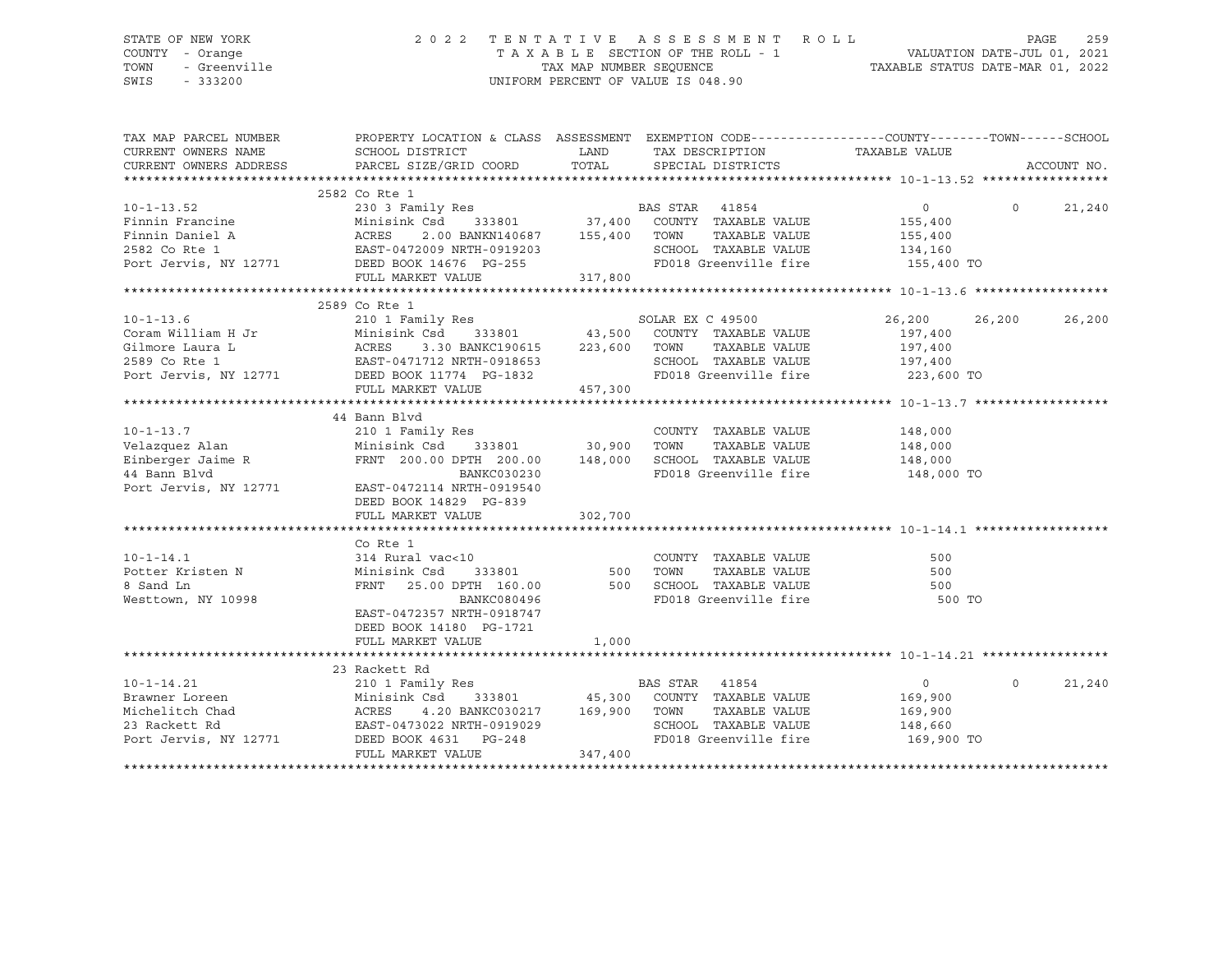### STATE OF NEW YORK 2 0 2 2 T E N T A T I V E A S S E S S M E N T R O L L PAGE 260 COUNTY - Orange T A X A B L E SECTION OF THE ROLL - 1 VALUATION DATE-JUL 01, 2021 TOWN - Greenville TAX MAP NUMBER SEQUENCE TAXABLE STATUS DATE-MAR 01, 2022 SWIS - 333200 UNIFORM PERCENT OF VALUE IS 048.90

| TAX MAP PARCEL NUMBER<br>CURRENT OWNERS NAME | SCHOOL DISTRICT                                                                                                                                                                                                                                             | LAND    | TAX DESCRIPTION                             | PROPERTY LOCATION & CLASS ASSESSMENT EXEMPTION CODE---------------COUNTY-------TOWN------SCHOOL<br>TAXABLE VALUE |             |
|----------------------------------------------|-------------------------------------------------------------------------------------------------------------------------------------------------------------------------------------------------------------------------------------------------------------|---------|---------------------------------------------|------------------------------------------------------------------------------------------------------------------|-------------|
| CURRENT OWNERS ADDRESS                       | PARCEL SIZE/GRID COORD                                                                                                                                                                                                                                      | TOTAL   | SPECIAL DISTRICTS                           |                                                                                                                  | ACCOUNT NO. |
|                                              |                                                                                                                                                                                                                                                             |         |                                             |                                                                                                                  |             |
|                                              | 18 Rackett Rd                                                                                                                                                                                                                                               |         |                                             |                                                                                                                  |             |
| $10 - 1 - 14.22$                             |                                                                                                                                                                                                                                                             |         | COUNTY TAXABLE VALUE                        | 170,000                                                                                                          |             |
| Potter Kristen N<br>8 Sand Ln                | Minisi<br>ACRES                                                                                                                                                                                                                                             |         | TAXABLE VALUE                               | 170,000                                                                                                          |             |
| 8 Sand Ln                                    | 6.00 BANKC080496 170,000                                                                                                                                                                                                                                    |         | SCHOOL TAXABLE VALUE 170,000                |                                                                                                                  |             |
| Westtown, NY 10998                           | EAST-0473163 NRTH-0918639                                                                                                                                                                                                                                   |         | FD018 Greenville fire 170,000 TO            |                                                                                                                  |             |
|                                              | DEED BOOK 14180 PG-1721                                                                                                                                                                                                                                     |         |                                             |                                                                                                                  |             |
|                                              | FULL MARKET VALUE                                                                                                                                                                                                                                           | 347,600 |                                             |                                                                                                                  |             |
|                                              |                                                                                                                                                                                                                                                             |         |                                             |                                                                                                                  |             |
|                                              | 34 Rackett Rd                                                                                                                                                                                                                                               |         |                                             |                                                                                                                  |             |
|                                              |                                                                                                                                                                                                                                                             |         |                                             | $\overline{0}$<br>$\circ$                                                                                        | 21,240      |
|                                              |                                                                                                                                                                                                                                                             |         |                                             | 141,800                                                                                                          |             |
|                                              |                                                                                                                                                                                                                                                             |         | TAXABLE VALUE                               | 141,800                                                                                                          |             |
|                                              |                                                                                                                                                                                                                                                             |         | SCHOOL TAXABLE VALUE                        | 120,560                                                                                                          |             |
|                                              |                                                                                                                                                                                                                                                             |         | FD018 Greenville fire                       | 141,800 TO                                                                                                       |             |
|                                              | DEED BOOK 14180 PG-1743                                                                                                                                                                                                                                     |         |                                             |                                                                                                                  |             |
|                                              | FULL MARKET VALUE                                                                                                                                                                                                                                           | 290,000 |                                             |                                                                                                                  |             |
|                                              |                                                                                                                                                                                                                                                             |         |                                             |                                                                                                                  |             |
|                                              | 42 Rackett Rd                                                                                                                                                                                                                                               |         | 81 PCT OF VALUE USED FOR EXEMPTION PURPOSES |                                                                                                                  |             |
| $10 - 1 - 15.2$                              | 240 Rural res                                                                                                                                                                                                                                               |         | AGED<br>41800                               | 20,655<br>20,655                                                                                                 | 20,655      |
| Stokes Madeline                              | Minisink Csd 333801 56,700 ENH STAR 41834                                                                                                                                                                                                                   |         |                                             | $\overline{0}$<br>$\Omega$                                                                                       | 53,020      |
|                                              | 42 Rackett Rd                     Lt 2 Downs Sub Map 8096       127,500   COUNTY TAXABLE VALUE<br>Port Jervis, NY 12771         ACRES   17.20 BANKN140687                 TOWN     TAXABLE VALUE                                                            |         |                                             | 106,845                                                                                                          |             |
|                                              |                                                                                                                                                                                                                                                             |         |                                             | 106,845                                                                                                          |             |
|                                              | EAST-0473690 NRTH-0918300                                                                                                                                                                                                                                   |         | SCHOOL TAXABLE VALUE 53,825                 |                                                                                                                  |             |
|                                              | DEED BOOK 11310 PG-939                                                                                                                                                                                                                                      |         | FD018 Greenville fire 127,500 TO            |                                                                                                                  |             |
|                                              | FULL MARKET VALUE                                                                                                                                                                                                                                           | 260,700 |                                             |                                                                                                                  |             |
|                                              |                                                                                                                                                                                                                                                             |         |                                             |                                                                                                                  |             |
|                                              | 2498 Co Rte 1                                                                                                                                                                                                                                               |         |                                             |                                                                                                                  |             |
| $10 - 1 - 16$                                | 210 1 Family Res                                                                                                                                                                                                                                            |         | ENH STAR 41834                              | $\overline{0}$<br>$\Omega$                                                                                       | 53,020      |
|                                              |                                                                                                                                                                                                                                                             |         |                                             | 102,800                                                                                                          |             |
|                                              |                                                                                                                                                                                                                                                             |         |                                             | 102,800                                                                                                          |             |
|                                              | Uhrig Robert<br>Uhrig Doris J<br>27,500 COUNTY TAXABLE VALUE<br>2498 Co Rte 1<br>2498 Co Rte 1<br>2498 Co Rte 1<br>2498 Co Rte 1<br>2498 Co Rte 1<br>2498 Co Rte 1<br>2498 Co Rte 1<br>2498 Co Rte 1<br>2498 Co Rte 1<br>2498 Co Rte 1<br>2498 Co Rte 1<br> |         | SCHOOL TAXABLE VALUE 49,780                 |                                                                                                                  |             |
|                                              |                                                                                                                                                                                                                                                             |         | FD018 Greenville fire 102,800 TO            |                                                                                                                  |             |
|                                              | FULL MARKET VALUE                                                                                                                                                                                                                                           | 210,200 |                                             |                                                                                                                  |             |
|                                              |                                                                                                                                                                                                                                                             |         |                                             |                                                                                                                  |             |
|                                              | 2494 Co Rte 1                                                                                                                                                                                                                                               |         |                                             |                                                                                                                  |             |
| $10 - 1 - 17$                                | 210 1 Family Res                                                                                                                                                                                                                                            |         | COUNTY TAXABLE VALUE 111,400                |                                                                                                                  |             |
|                                              |                                                                                                                                                                                                                                                             | 37,400  | TOWN<br>TAXABLE VALUE                       |                                                                                                                  |             |
|                                              |                                                                                                                                                                                                                                                             | 111,400 | SCHOOL TAXABLE VALUE                        | 111,400<br>111,400                                                                                               |             |
|                                              |                                                                                                                                                                                                                                                             |         | FD018 Greenville fire 111,400 TO            |                                                                                                                  |             |
|                                              |                                                                                                                                                                                                                                                             |         |                                             |                                                                                                                  |             |
|                                              | Uhrig Robert N<br>Uhrig Doris J<br>2498 County Route 1<br>Westtown, NY 10998<br>2498 Cunty Route 1<br>2498 Cunty Route 1<br>2498 Cunty Route 1<br>2498 DEED BOOK 4668<br>259 DEED BOOK 4668<br>279 PULL MARKET VALUE<br>FULL MARKET VALUE                   | 227,800 |                                             |                                                                                                                  |             |
|                                              |                                                                                                                                                                                                                                                             |         |                                             |                                                                                                                  |             |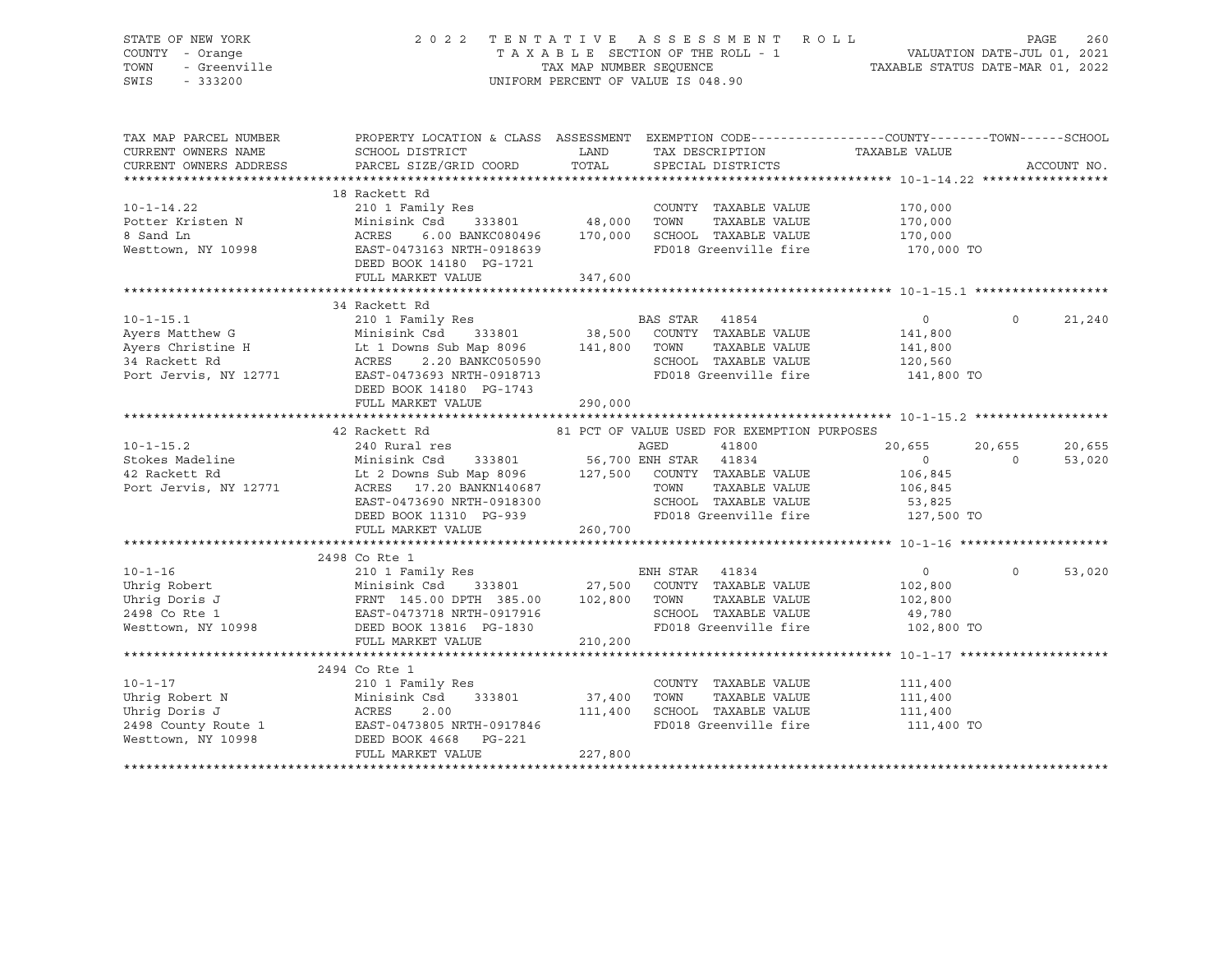### STATE OF NEW YORK 2 0 2 2 T E N T A T I V E A S S E S S M E N T R O L L PAGE 261 COUNTY - Orange T A X A B L E SECTION OF THE ROLL - 1 VALUATION DATE-JUL 01, 2021 TOWN - Greenville TAX MAP NUMBER SEQUENCE TAXABLE STATUS DATE-MAR 01, 2022 SWIS - 333200 UNIFORM PERCENT OF VALUE IS 048.90

| TAX MAP PARCEL NUMBER                                                                                                                                                                                                                                                                                                                                                                                                                                                               | PROPERTY LOCATION & CLASS ASSESSMENT EXEMPTION CODE---------------COUNTY-------TOWN------SCHOOL |        |                                  |                       |                                                          |
|-------------------------------------------------------------------------------------------------------------------------------------------------------------------------------------------------------------------------------------------------------------------------------------------------------------------------------------------------------------------------------------------------------------------------------------------------------------------------------------|-------------------------------------------------------------------------------------------------|--------|----------------------------------|-----------------------|----------------------------------------------------------|
| CURRENT OWNERS NAME                                                                                                                                                                                                                                                                                                                                                                                                                                                                 | SCHOOL DISTRICT                                                                                 |        | LAND TAX DESCRIPTION             | TAXABLE VALUE         |                                                          |
| CURRENT OWNERS ADDRESS                                                                                                                                                                                                                                                                                                                                                                                                                                                              | PARCEL SIZE/GRID COORD TOTAL SPECIAL DISTRICTS                                                  |        |                                  |                       | ACCOUNT NO.                                              |
|                                                                                                                                                                                                                                                                                                                                                                                                                                                                                     |                                                                                                 |        |                                  |                       |                                                          |
|                                                                                                                                                                                                                                                                                                                                                                                                                                                                                     | 2486 Co Rte 1                                                                                   |        |                                  |                       |                                                          |
|                                                                                                                                                                                                                                                                                                                                                                                                                                                                                     |                                                                                                 |        |                                  |                       | $20,335$ $11,620$ $11,620$<br>$40,670$ $23,240$ $23,240$ |
|                                                                                                                                                                                                                                                                                                                                                                                                                                                                                     |                                                                                                 |        |                                  |                       |                                                          |
| 2486 County Route 1 2486 County Route 1 2486 County Route 1 2486 County Route 1 2486 County Route 1 2486 County Route 1 2486 COUNTY TAXABLE VALUE                                                                                                                                                                                                                                                                                                                                   |                                                                                                 |        |                                  | $\overline{0}$        | $\overline{0}$<br>53,020                                 |
|                                                                                                                                                                                                                                                                                                                                                                                                                                                                                     |                                                                                                 |        |                                  | 184,695               |                                                          |
|                                                                                                                                                                                                                                                                                                                                                                                                                                                                                     |                                                                                                 |        |                                  | TAXABLE VALUE 210,840 |                                                          |
|                                                                                                                                                                                                                                                                                                                                                                                                                                                                                     | FULL MARKET VALUE 502,500 SCHOOL TAXABLE VALUE 157,820<br>FD018 Greenville fire 245,700 TO      |        |                                  |                       |                                                          |
|                                                                                                                                                                                                                                                                                                                                                                                                                                                                                     |                                                                                                 |        |                                  |                       |                                                          |
| $\begin{tabular}{lllllllllll} $\text{\sc l}=1$ & $\text{\sc l}=1$ & $\text{\sc l}=1$ & $\text{\sc l}=1$ & $\text{\sc l}=1$ & $\text{\sc l}=1$ & $\text{\sc l}=1$ & $\text{\sc l}=1$ & $\text{\sc l}=1$ & $\text{\sc l}=1$ & $\text{\sc l}=1$ & $\text{\sc l}=1$ & $\text{\sc l}=1$ & $\text{\sc l}=1$ & $\text{\sc l}=1$ & $\text{\sc l}=1$ & $\text{\sc l}=1$ & $\text{\sc l}=1$ & $\text{\sc l}=1$ & $\text{\sc l}=1$ & $\text{\sc l}=1$ & $\text{\sc l}=1$ & $\text{\sc l}=1$ &$ |                                                                                                 |        |                                  |                       |                                                          |
|                                                                                                                                                                                                                                                                                                                                                                                                                                                                                     |                                                                                                 |        |                                  |                       |                                                          |
|                                                                                                                                                                                                                                                                                                                                                                                                                                                                                     |                                                                                                 |        |                                  |                       |                                                          |
|                                                                                                                                                                                                                                                                                                                                                                                                                                                                                     |                                                                                                 |        |                                  |                       |                                                          |
|                                                                                                                                                                                                                                                                                                                                                                                                                                                                                     |                                                                                                 |        |                                  |                       |                                                          |
|                                                                                                                                                                                                                                                                                                                                                                                                                                                                                     |                                                                                                 |        | FD018 Greenville fire 161,100 TO |                       |                                                          |
|                                                                                                                                                                                                                                                                                                                                                                                                                                                                                     |                                                                                                 |        |                                  |                       |                                                          |
|                                                                                                                                                                                                                                                                                                                                                                                                                                                                                     |                                                                                                 |        |                                  |                       |                                                          |
|                                                                                                                                                                                                                                                                                                                                                                                                                                                                                     |                                                                                                 |        |                                  |                       |                                                          |
| 10-1-20<br>Ehlermann Fred Minisink Csd 333801 COUNTY TAXABLE VALUE<br>2486 Co Rte 1 ACRES 2.70 30,300 SCHOOL TAXABLE VALUE 30,300<br>Westtown, NY 10998 EAST-0473995 NRTH-0917687 FD018 Greenville fire 30,300 TO<br>DEED BOOK 13464 P                                                                                                                                                                                                                                              |                                                                                                 |        |                                  |                       |                                                          |
|                                                                                                                                                                                                                                                                                                                                                                                                                                                                                     |                                                                                                 |        |                                  |                       |                                                          |
|                                                                                                                                                                                                                                                                                                                                                                                                                                                                                     |                                                                                                 |        |                                  |                       |                                                          |
|                                                                                                                                                                                                                                                                                                                                                                                                                                                                                     |                                                                                                 |        |                                  |                       |                                                          |
|                                                                                                                                                                                                                                                                                                                                                                                                                                                                                     |                                                                                                 |        |                                  |                       |                                                          |
|                                                                                                                                                                                                                                                                                                                                                                                                                                                                                     |                                                                                                 |        |                                  |                       |                                                          |
|                                                                                                                                                                                                                                                                                                                                                                                                                                                                                     | FULL MARKET VALUE                                                                               | 62,000 |                                  |                       |                                                          |
|                                                                                                                                                                                                                                                                                                                                                                                                                                                                                     |                                                                                                 |        |                                  |                       |                                                          |
| 10-1-21<br>20 Field crops<br>20 Field crops<br>20 Field crops<br>20 Field crops<br>20 Minisink Csd<br>333801<br>20 Field 333801<br>20 Field Crops<br>20 16,200 COUNTY TAXABLE VALUE<br>20 TOWN TAXABLE VALUE<br>20 Paramus, NJ 07652<br>20 ACRES<br>2.80                                                                                                                                                                                                                            |                                                                                                 |        |                                  |                       |                                                          |
|                                                                                                                                                                                                                                                                                                                                                                                                                                                                                     |                                                                                                 |        |                                  | 14,388 14,388         | 14,388                                                   |
|                                                                                                                                                                                                                                                                                                                                                                                                                                                                                     |                                                                                                 |        |                                  | 1,812                 |                                                          |
|                                                                                                                                                                                                                                                                                                                                                                                                                                                                                     |                                                                                                 |        |                                  | 1,812                 |                                                          |
|                                                                                                                                                                                                                                                                                                                                                                                                                                                                                     |                                                                                                 |        | SCHOOL TAXABLE VALUE 1,812       |                       |                                                          |
|                                                                                                                                                                                                                                                                                                                                                                                                                                                                                     |                                                                                                 |        |                                  |                       |                                                          |
| MAY BE SUBJECT TO PAYMENT DEED BOOK 12167 PG-326                                                                                                                                                                                                                                                                                                                                                                                                                                    | EAST-0473352 NRTH-0917098 FD018 Greenville fire 1,812 TO<br>DEED BOOK 12167 PG-326 14,388 EX    |        |                                  |                       |                                                          |
| UNDER AGDIST LAW TIL 2026                                                                                                                                                                                                                                                                                                                                                                                                                                                           |                                                                                                 |        |                                  |                       |                                                          |
|                                                                                                                                                                                                                                                                                                                                                                                                                                                                                     | FULL MARKET VALUE 33,100                                                                        |        |                                  |                       |                                                          |
|                                                                                                                                                                                                                                                                                                                                                                                                                                                                                     |                                                                                                 |        |                                  |                       |                                                          |
|                                                                                                                                                                                                                                                                                                                                                                                                                                                                                     | 2501 Co Rte 1                                                                                   |        |                                  |                       |                                                          |
|                                                                                                                                                                                                                                                                                                                                                                                                                                                                                     |                                                                                                 |        | COUNTY TAXABLE VALUE             | 229,000<br>229,000    |                                                          |
| 10-1-22<br>Plores Christina B<br>2001 Commissink Csd 333801<br>2501 Commission and 229,000 SCHOOL<br>279,000 SCHOOL<br>229,000 SCHOOL<br>229,000 SCHOOL<br>229,000 SCHOOL<br>229,000 SCHOOL<br>229,000 SCHOOL<br>229,000 SCHOOL<br>229,000 SCHOOL<br>2                                                                                                                                                                                                                              |                                                                                                 |        | TAXABLE VALUE                    |                       |                                                          |
|                                                                                                                                                                                                                                                                                                                                                                                                                                                                                     |                                                                                                 |        |                                  |                       |                                                          |
|                                                                                                                                                                                                                                                                                                                                                                                                                                                                                     |                                                                                                 |        | FD018 Greenville fire            | 229,000 TO            |                                                          |
|                                                                                                                                                                                                                                                                                                                                                                                                                                                                                     |                                                                                                 |        |                                  |                       |                                                          |
| PRIOR OWNER ON $3/01/2022$ FULL MARKET VALUE 468,300                                                                                                                                                                                                                                                                                                                                                                                                                                |                                                                                                 |        |                                  |                       |                                                          |
| Flores Christina B                                                                                                                                                                                                                                                                                                                                                                                                                                                                  |                                                                                                 |        |                                  |                       |                                                          |
|                                                                                                                                                                                                                                                                                                                                                                                                                                                                                     |                                                                                                 |        |                                  |                       |                                                          |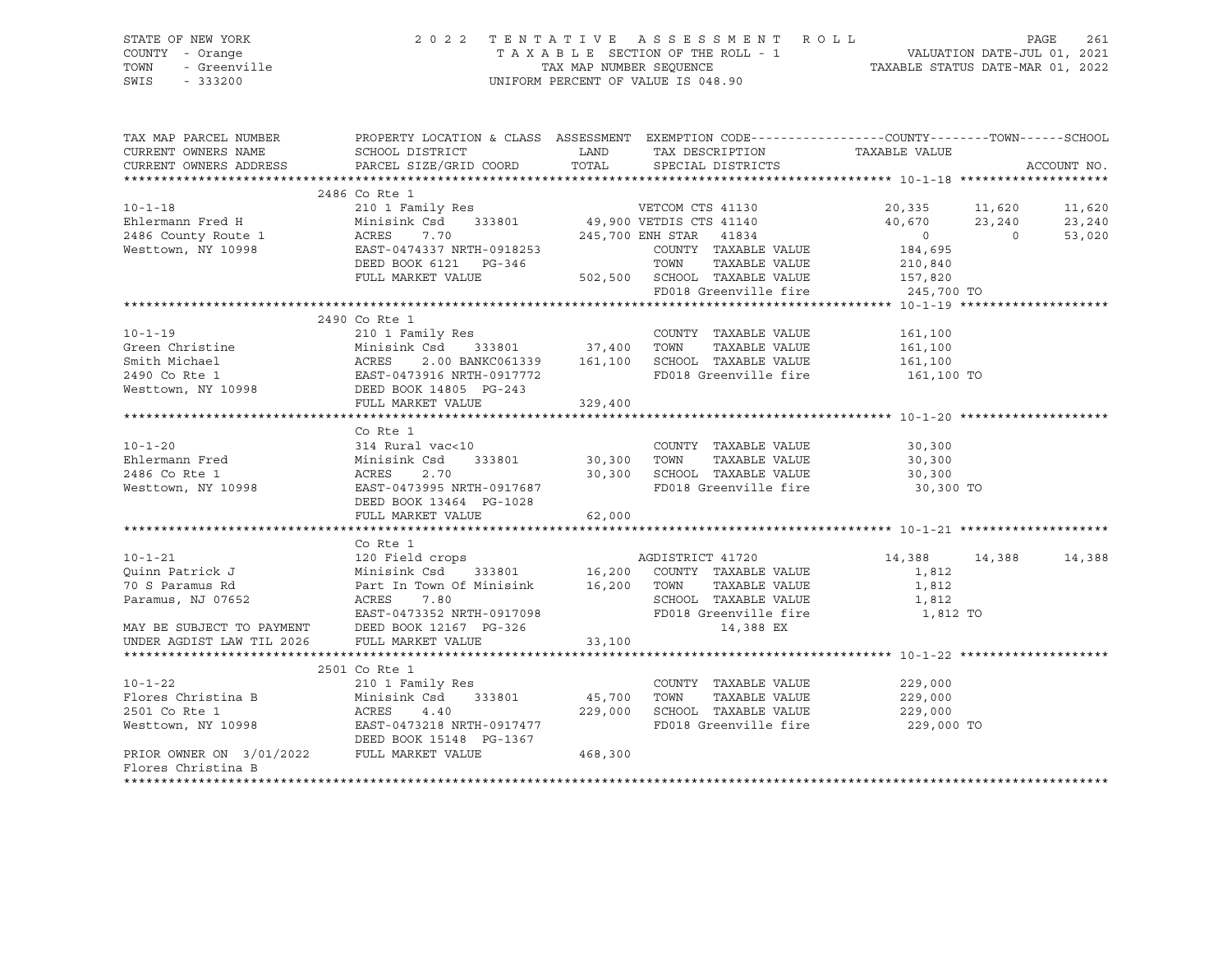#### STATE OF NEW YORK 2 0 2 2 T E N T A T I V E A S S E S S M E N T R O L L PAGE 262 COUNTY - Orange T A X A B L E SECTION OF THE ROLL - 1 VALUATION DATE-JUL 01, 2021 TOWN - Greenville TAX MAP NUMBER SEQUENCE TAX THE TAXABLE STATUS DATE-MAR 01, 2022<br>TOWN - Greenville TAX MAP NUMBER SEQUENCE TAXABLE STATUS DATE-MAR 01, 2022<br>SWIS - 333200 UNIFORM PERCENT OF VALUE IS 048.90

| TAX MAP PARCEL NUMBER<br>CURRENT OWNERS NAME | PROPERTY LOCATION & CLASS ASSESSMENT EXEMPTION CODE----------------COUNTY-------TOWN-----SCHOOL<br>SCHOOL DISTRICT                            | LAND         | TAX DESCRIPTION                                   | TAXABLE VALUE |                    |
|----------------------------------------------|-----------------------------------------------------------------------------------------------------------------------------------------------|--------------|---------------------------------------------------|---------------|--------------------|
| CURRENT OWNERS ADDRESS                       | PARCEL SIZE/GRID COORD                                                                                                                        | TOTAL        | SPECIAL DISTRICTS                                 |               | ACCOUNT NO.        |
|                                              |                                                                                                                                               |              |                                                   |               |                    |
|                                              | 2 & 3 & 6 Herbert Dr                                                                                                                          |              |                                                   |               |                    |
| $10 - 1 - 23$                                | 280 Res Multiple                                                                                                                              |              | BAS STAR 41854                                    | $\circ$       | $\Omega$<br>21,240 |
| Herbert William P                            | Minisink Csd 333801                                                                                                                           |              | 27,900 COUNTY TAXABLE VALUE                       | 132,000       |                    |
| 6 Herbert Dr                                 | ACRES<br>3.00                                                                                                                                 | 132,000 TOWN | TAXABLE VALUE                                     | 132,000       |                    |
| Westtown, NY 10998                           | EAST-0473025 NRTH-0917625                                                                                                                     |              | SCHOOL TAXABLE VALUE                              | 110,760       |                    |
|                                              | DEED BOOK 3729 PG-29                                                                                                                          |              | FD018 Greenville fire                             | 132,000 TO    |                    |
|                                              | FULL MARKET VALUE                                                                                                                             | 269,900      |                                                   |               |                    |
|                                              |                                                                                                                                               |              |                                                   |               |                    |
|                                              | 7&11&19 Willow Lake Dr                                                                                                                        |              |                                                   |               |                    |
| $10 - 1 - 25$                                | 280 Res Multiple                                                                                                                              |              | COUNTY TAXABLE VALUE                              | 243,400       |                    |
| Nelson Trust Edna M                          |                                                                                                                                               | 63,900 TOWN  | TAXABLE VALUE                                     | 243,400       |                    |
| PO Box 369                                   | Minisink Csd 333801<br>ACRES 20.00<br>EAST-0472479 NRTH-0918140                                                                               |              | 243,400 SCHOOL TAXABLE VALUE                      |               |                    |
|                                              |                                                                                                                                               |              | FD018 Greenville fire                             | 243,400       |                    |
| Westtown, NY 10998                           |                                                                                                                                               |              |                                                   | 243,400 TO    |                    |
|                                              | DEED BOOK 12520 PG-1650                                                                                                                       |              |                                                   |               |                    |
|                                              | FULL MARKET VALUE                                                                                                                             | 497,800      |                                                   |               |                    |
|                                              |                                                                                                                                               |              |                                                   |               |                    |
|                                              | Co Rte 1                                                                                                                                      |              |                                                   |               |                    |
|                                              |                                                                                                                                               |              | COUNTY TAXABLE VALUE                              | 8,000         |                    |
|                                              |                                                                                                                                               | 8,000        | TOWN<br>TAXABLE VALUE                             | 8,000         |                    |
|                                              |                                                                                                                                               | 8,000        | SCHOOL TAXABLE VALUE                              | 8,000         |                    |
|                                              |                                                                                                                                               |              | FD018 Greenville fire                             | 8,000 TO      |                    |
|                                              | DEED BOOK 14873 PG-628                                                                                                                        |              |                                                   |               |                    |
|                                              | FULL MARKET VALUE                                                                                                                             | 16,400       |                                                   |               |                    |
|                                              |                                                                                                                                               |              |                                                   |               |                    |
|                                              | 2581 Co Rte 1                                                                                                                                 |              |                                                   |               |                    |
| $10 - 1 - 27$                                | 210 1 Family Res                                                                                                                              |              | COUNTY TAXABLE VALUE                              | 192,500       |                    |
| Shultis Jesse                                | Minisink Csd 333801 35,200 TOWN                                                                                                               |              | TAXABLE VALUE                                     | 192,500       |                    |
| 2581 Co Rte 1<br>Port Jervis, NY 12771       | Minisink Csd 333801<br>ACRES 1.60 BANKC130170<br>EAST-0471943 NRTH-0918862                                                                    |              | 1.60 BANKC130170   192,500   SCHOOL TAXABLE VALUE | 192,500       |                    |
|                                              |                                                                                                                                               |              | FD018 Greenville fire                             | 192,500 TO    |                    |
|                                              | DEED BOOK 14360 PG-1116                                                                                                                       |              |                                                   |               |                    |
|                                              | FULL MARKET VALUE                                                                                                                             | 393,700      |                                                   |               |                    |
|                                              |                                                                                                                                               |              |                                                   |               |                    |
|                                              | 2599 Co Rte 1                                                                                                                                 |              |                                                   |               |                    |
| $10 - 1 - 28.1$                              | 210 1 Family Res                                                                                                                              |              | COUNTY TAXABLE VALUE                              | 118,800       |                    |
|                                              |                                                                                                                                               |              |                                                   | 118,800       |                    |
|                                              | Wood Stephen K Minisink Csa 333801 (118,800 SCHOOL TAXABLE VALUE Machnicki Debra A FRNT 104.00 DPTH 150.00 118,800 SCHOOL TAXABLE VALUE       |              |                                                   | 118,800       |                    |
|                                              |                                                                                                                                               |              |                                                   | 118,800 TO    |                    |
|                                              | Westtown, NY 10998 EAST-0471544 NRTH-0918947                                                                                                  |              |                                                   |               |                    |
|                                              | DEED BOOK 5644 PG-332                                                                                                                         |              |                                                   |               |                    |
|                                              | FULL MARKET VALUE                                                                                                                             | 242,900      |                                                   |               |                    |
|                                              |                                                                                                                                               |              |                                                   |               |                    |
|                                              | Co Rte 1                                                                                                                                      |              |                                                   |               |                    |
| $10 - 1 - 29.1$                              | 314 Rural vac<10                                                                                                                              |              | COUNTY TAXABLE VALUE                              | 1,100         |                    |
|                                              | Wood Stephen K Minisink Csd 333801<br>Machnicki Debra A FRNT 109.00 DPTH 150.00<br>PO Box 33 BANKC190321<br>333801 1,100<br>DPTH 150.00 1,100 |              | TAXABLE VALUE<br>TOWN                             | 1,100         |                    |
|                                              |                                                                                                                                               |              | SCHOOL TAXABLE VALUE                              | 1,100         |                    |
|                                              | BANKC190321                                                                                                                                   |              | FD018 Greenville fire                             | 1,100 TO      |                    |
| Westtown, NY 10998                           | EAST-0471632 NRTH-0918916                                                                                                                     |              |                                                   |               |                    |
|                                              | DEED BOOK 5644<br>PG-332                                                                                                                      |              |                                                   |               |                    |
|                                              | FULL MARKET VALUE                                                                                                                             | 2,200        |                                                   |               |                    |
|                                              |                                                                                                                                               |              |                                                   |               |                    |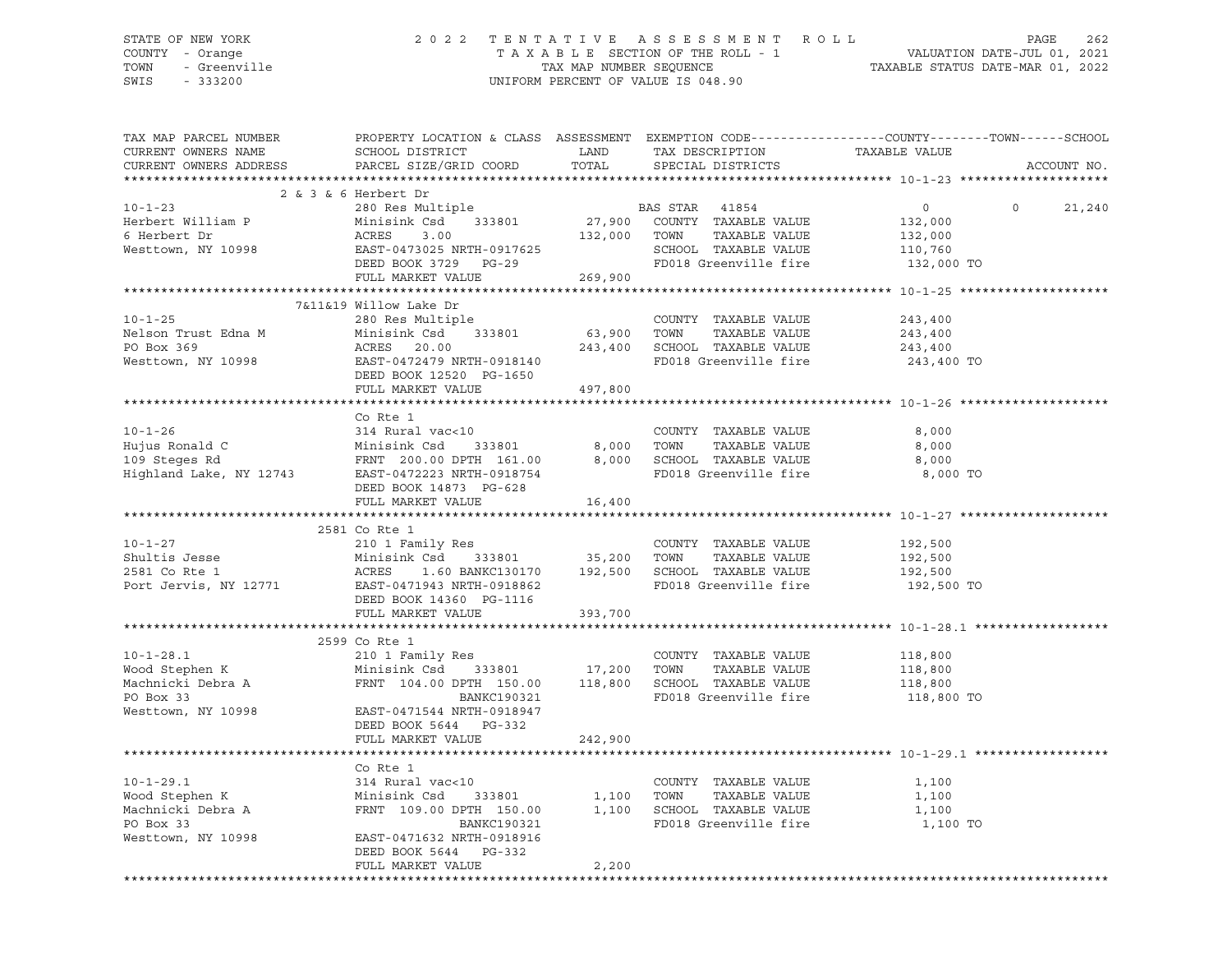| STATE OF NEW YORK<br>COUNTY - Orange<br>I - Orange<br>- Greenville<br>- יוחלי<br>TOWN<br>SWIS |                                                                                                                                                                                                                                                                                                                                                                                                                                                                                                                                                                                             |         | 2022 TENTATIVE ASSESSMENT ROLL<br>UNIFORM PERCENT OF VALUE IS 048.90 | T A X A B L E SECTION OF THE ROLL - 1 VALUATION DATE-JUL 01, 2021<br>TAX MAP NUMBER SEQUENCE TAXABLE STATUS DATE-MAR 01, 2022 | 263<br>PAGE                 |
|-----------------------------------------------------------------------------------------------|---------------------------------------------------------------------------------------------------------------------------------------------------------------------------------------------------------------------------------------------------------------------------------------------------------------------------------------------------------------------------------------------------------------------------------------------------------------------------------------------------------------------------------------------------------------------------------------------|---------|----------------------------------------------------------------------|-------------------------------------------------------------------------------------------------------------------------------|-----------------------------|
| TAX MAP PARCEL NUMBER<br>CURRENT OWNERS NAME                                                  | PROPERTY LOCATION & CLASS ASSESSMENT EXEMPTION CODE-----------------COUNTY-------TOWN------SCHOOL<br>SCHOOL DISTRICT                       LAND        TAX DESCRIPTION                  TAXABLE VALUE<br>$\verb CURRENT ~OWNERS ~\verb ADDRESS ~ \verb PARCEL ~\verb SIZE/GRID ~ \verb COORD ~ \verb TOTAL ~ \verb CORD ~ \verb CORD ~ \verb CORD ~ \verb CORD ~ \verb CORD ~ \verb CORD ~ \verb CARL ~ \verb CARL ~ \verb CARL ~ \verb CARL ~ \verb CARL ~ \verb CARL ~ \verb CARL ~ \verb CARL ~ \verb CARL ~ \verb CARL ~ \verb CARL ~ \verb CARL ~ \verb CARL ~ \verb CARL ~ \verb CAR$ |         | SPECIAL DISTRICTS                                                    |                                                                                                                               | ACCOUNT NO.                 |
|                                                                                               |                                                                                                                                                                                                                                                                                                                                                                                                                                                                                                                                                                                             |         |                                                                      |                                                                                                                               |                             |
| 10-1-30<br>Kurth Fred A<br>Kurth Brenda S<br>2603 County Route 1<br>Port Jervis, NY 12771     | 2603 Co Rte 1<br>310 1 Family Res<br>210 1 Family Res<br>Minisink Csd 333801<br>FRNT 103.00 DPTH 100.00 93,700 TOWN TAXABLE VALUE<br>21 PRNT 103.00 DANKC080370<br>22 2000 PARABLE VALUE<br>2000 PARABLE VALUE<br>2000 PARABLE VALUE<br>2000 PARABLE VALUE<br>0، دەھەلىسىم<br>25019025 - EAST-0471402<br>DEED BOOK 5571 PG-22                                                                                                                                                                                                                                                               |         | SCHOOL TAXABLE VALUE<br>FD018 Greenville fire                        | $\overline{0}$<br>93,700<br>93,700<br>72,460<br>93,700 TO                                                                     | $0 \qquad \qquad$<br>21,240 |
|                                                                                               | FULL MARKET VALUE                                                                                                                                                                                                                                                                                                                                                                                                                                                                                                                                                                           | 191,600 |                                                                      |                                                                                                                               |                             |
| $10 - 1 - 31$<br>Zucatti Denise A<br>5 Bann Blvd<br>5 Bann Blvd<br>Port Jervis, NY 12771      | 5 Bann Blvd<br>210 1 Family Res<br>BANK0210090<br>EAST-0471344 NRTH-0918946<br>DEED BOOK 11507 PG-1481<br>FULL MARKET VALUE                                                                                                                                                                                                                                                                                                                                                                                                                                                                 | 126,000 | COUNTY TAXABLE VALUE<br>FD018 Greenville fire                        | 61,600<br>61,600<br>61,600<br>61,600 TO                                                                                       |                             |
|                                                                                               |                                                                                                                                                                                                                                                                                                                                                                                                                                                                                                                                                                                             |         |                                                                      |                                                                                                                               |                             |
|                                                                                               | 6 Prospect Rd<br>10-1-32<br>Feely Caitlin E 210 1 Family Res<br>6 Prospect Rd FRNT 103.00 DPTH 100.00 99,700 SCHOOL TAXABLE VALUE<br>FOOT JETY OF THE 2018 STATE OF THE 2018 Greenville fire<br>Port Jervis, NY 12771 EAST-0471279 NRTH-09186 FD018 Gre<br>DEED BOOK 14524 PG-247                                                                                                                                                                                                                                                                                                           |         | COUNTY TAXABLE VALUE 99,700                                          | 99,700<br>99,700<br>99,700 TO                                                                                                 |                             |
|                                                                                               | FULL MARKET VALUE                                                                                                                                                                                                                                                                                                                                                                                                                                                                                                                                                                           | 203,900 |                                                                      |                                                                                                                               |                             |
|                                                                                               | 2607&2609 Co Rte 1<br>10-1-33<br>Quinn Bruce E<br>248 Guymard Tpke Minisink Csd 333801<br>248 Guymard Tpke FRNT 101.00 DPTH 250.00 76,500 SCHOOL TAXABLE VALUE<br>348 Guymard Tpke FRNT 101.00 DPTH 250.00 76,500 SCHOOL TAXABLE VALUE<br>35801 21,400 TOWN 25<br>DEED BOOK 14448 PG-1084<br>FULL MARKET VALUE                                                                                                                                                                                                                                                                              | 156,400 | COUNTY TAXABLE VALUE                                                 | 76,500<br>76,500<br>76,500<br>76,500 TO                                                                                       |                             |
|                                                                                               |                                                                                                                                                                                                                                                                                                                                                                                                                                                                                                                                                                                             |         |                                                                      |                                                                                                                               |                             |
|                                                                                               | 8 Prospect Rd<br>10-1-34 210 1 Family Res<br>Budd Michael D Minisink Csd 333801 6,300 TOWN TAXABLE VALUE<br>Budd Jane FRNT 101.00 DPTH 75.00 50,700 SCHOOL TAXABLE VALUE<br>8 Prospect Rd BANKC190294 ED018 CHOOL TAXABLE VALUE<br>Port Jervis, NY 12771 EAST-0471157 NRTH-0918936<br>DEED BOOK 14677 PG-245<br>FULL MARKET VALUE                                                                                                                                                                                                                                                           | 103,700 | COUNTY TAXABLE VALUE 50,700                                          | 50,700<br>50,700<br>50,700 TO                                                                                                 |                             |
|                                                                                               |                                                                                                                                                                                                                                                                                                                                                                                                                                                                                                                                                                                             |         |                                                                      |                                                                                                                               |                             |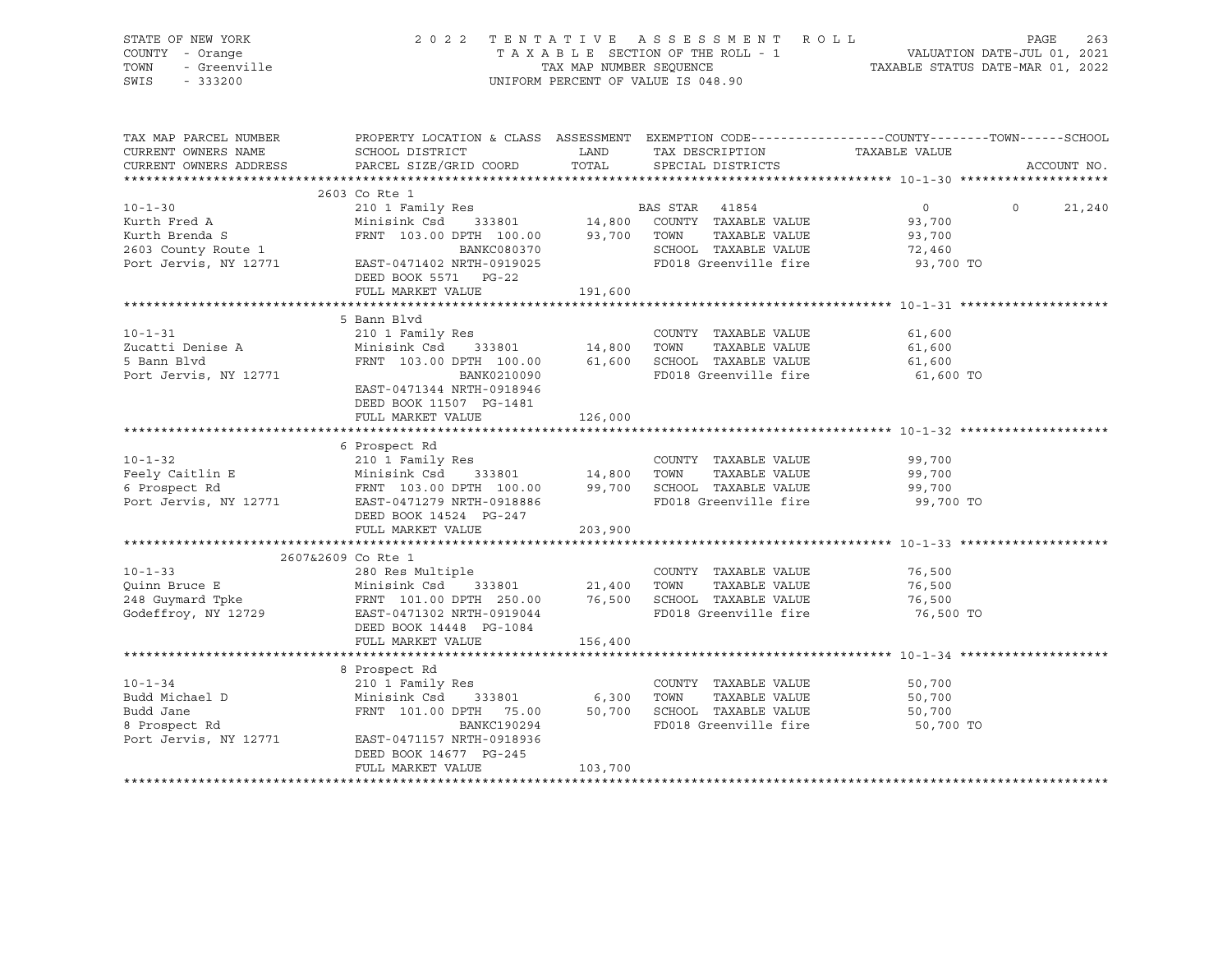| STATE OF NEW YORK<br>COUNTY - Orange<br>TOWN<br>- Greenville<br>SWIS<br>$-333200$                      |                                                                                                                                                                                                | TAX MAP NUMBER SEQUENCE          | 2022 TENTATIVE ASSESSMENT ROLL<br>TAXABLE SECTION OF THE ROLL - 1<br>UNIFORM PERCENT OF VALUE IS 048.90 | PAGE<br>1 VALUATION DATE-JUL 01, 2021<br>TAXABLE STATUS DATE-MAR 01, 2022                                       | 264         |
|--------------------------------------------------------------------------------------------------------|------------------------------------------------------------------------------------------------------------------------------------------------------------------------------------------------|----------------------------------|---------------------------------------------------------------------------------------------------------|-----------------------------------------------------------------------------------------------------------------|-------------|
| TAX MAP PARCEL NUMBER<br>CURRENT OWNERS NAME                                                           | SCHOOL DISTRICT                                                                                                                                                                                | LAND                             | TAX DESCRIPTION                                                                                         | PROPERTY LOCATION & CLASS ASSESSMENT EXEMPTION CODE---------------COUNTY-------TOWN-----SCHOOL<br>TAXABLE VALUE |             |
| CURRENT OWNERS ADDRESS                                                                                 | PARCEL SIZE/GRID COORD                                                                                                                                                                         | TOTAL                            | SPECIAL DISTRICTS                                                                                       |                                                                                                                 | ACCOUNT NO. |
|                                                                                                        | 6 Bann Blyd                                                                                                                                                                                    |                                  |                                                                                                         |                                                                                                                 |             |
| $10 - 1 - 35$<br>Utti Mary A<br>6 Bann Blvd<br>Port Jervis, NY 12771                                   | 210 1 Family Res<br>Minisink Csd 333801 17,400 TOWN<br>FRNT 75.00 DPTH 214.00 81,200 SCHOOL TAXABLE VALUE<br>BANKC190294                                                                       |                                  | COUNTY TAXABLE VALUE<br>TAXABLE VALUE<br>FD018 Greenville fire                                          | 81,200<br>81,200<br>81,200<br>81,200 TO                                                                         |             |
|                                                                                                        | EAST-0471532 NRTH-0918853<br>DEED BOOK 15082 PG-805<br>FULL MARKET VALUE                                                                                                                       | 166,100                          |                                                                                                         |                                                                                                                 |             |
|                                                                                                        |                                                                                                                                                                                                |                                  |                                                                                                         |                                                                                                                 |             |
| $10 - 1 - 36$<br>Conklin Cassandra L<br>7 Prospect Rd<br>Port Jervis, NY 12771                         | 7 Prospect Rd<br>210 1 Family Res<br>Minisink Csd 333801<br>FRNT 126.00 DPTH 85.00 70,900 SCHOOL TAXABLE VALUE<br>EAST-0471108 NRTH-0918810<br>DEED BOOK 12411 PG-4<br>FULL MARKET VALUE       | LUUNII<br>14,400 TOWN<br>145,000 | COUNTY TAXABLE VALUE<br>TAXABLE VALUE<br>FD018 Greenville fire                                          | 70,900<br>70,900<br>70,900<br>70,900 TO                                                                         |             |
|                                                                                                        |                                                                                                                                                                                                |                                  |                                                                                                         |                                                                                                                 |             |
| $10 - 1 - 37$<br>Beauchesne Richard Sr<br>Beauchesne Linda<br>11 Kohler Rd<br>Middletown, NY 10940     | Prospect Rd<br>314 Rural vac<10<br>Minisink Csd 333801 14,400 TOWN TAXABLE VALUE<br>FRNT 102.70 DPTH 108.10 14,400 SCHOOL TAXABLE VALUE<br>EAST-0471181 NRTH-0918788<br>DEED BOOK 14967 PG-286 |                                  | COUNTY TAXABLE VALUE<br>FD018 Greenville fire                                                           | 14,400<br>14,400<br>14,400<br>14,400 TO                                                                         |             |
|                                                                                                        | FULL MARKET VALUE                                                                                                                                                                              | 29,400                           |                                                                                                         |                                                                                                                 |             |
| $10 - 1 - 38$<br>Beauchesne Richard E Sr<br>Beauchesne Linda A<br>11 Kohler Rd<br>Middletown, NY 10940 | 1 Prospect Rd<br>210 1 Family Res<br>Minisink Csd<br>BANKN140687<br>EAST-0471328 NRTH-0918685<br>DEED BOOK 14990 PG-1790                                                                       |                                  | COUNTY TAXABLE VALUE<br>FD018 Greenville fire                                                           | 91,000<br>91,000<br>91,000<br>91,000 TO                                                                         |             |
|                                                                                                        | FULL MARKET VALUE                                                                                                                                                                              | 186,100                          |                                                                                                         |                                                                                                                 |             |
|                                                                                                        |                                                                                                                                                                                                |                                  |                                                                                                         |                                                                                                                 |             |
| 10-1-39<br>Beauchesne Richard E Sr<br>Beauchesne Linda A<br>11 Kohler Rd<br>Middletown, NY 10940       | Prospect Rd<br>314 Rural vac<10<br>Minisink Csd<br>333801<br>ACRES<br>1.30 BANKN140687<br>EAST-0471618 NRTH-0918471<br>DEED BOOK 14990 PG-1790<br>FULL MARKET VALUE                            | 14,700                           | COUNTY TAXABLE VALUE<br>7,200 TOWN TAXABLE VALUE<br>7,200 SCHOOL TAXABLE VALUE<br>FD018 Greenville fire | 7,200<br>7,200<br>7,200<br>7,200 TO                                                                             |             |
|                                                                                                        |                                                                                                                                                                                                |                                  |                                                                                                         |                                                                                                                 |             |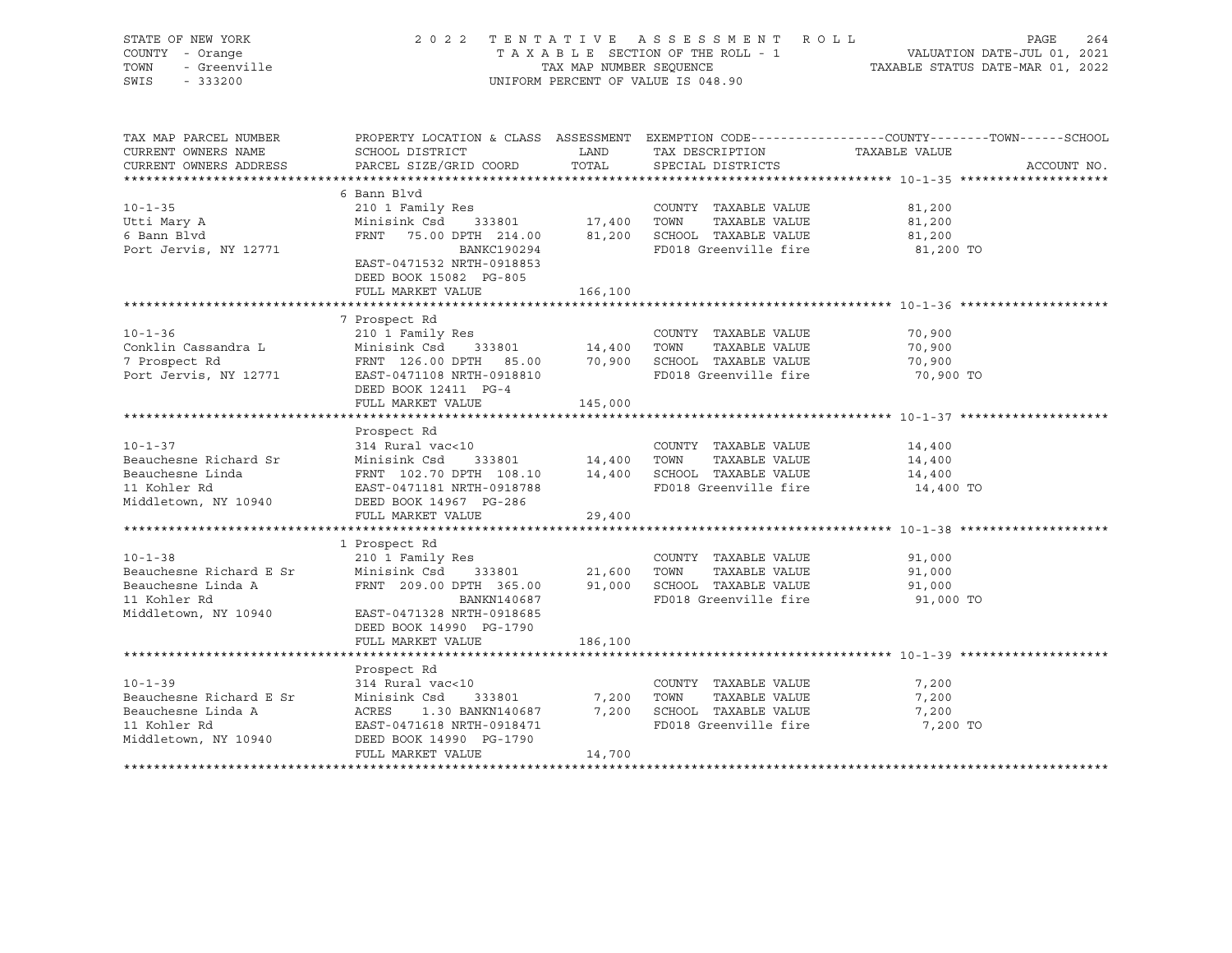| STATE OF NEW YORK<br>COUNTY - Orange<br>- Greenville<br>TOWN<br>SWIS<br>$-333200$ |                                                                                                                                               | TAX MAP NUMBER SEQUENCE | 2022 TENTATIVE ASSESSMENT ROLL<br>TAXABLE SECTION OF THE ROLL - 1<br>UNIFORM PERCENT OF VALUE IS 048.90 |                    | PAGE<br>265<br>VALUATION DATE-JUL 01, 2021<br>TAXABLE STATUS DATE-MAR 01, 2022 |
|-----------------------------------------------------------------------------------|-----------------------------------------------------------------------------------------------------------------------------------------------|-------------------------|---------------------------------------------------------------------------------------------------------|--------------------|--------------------------------------------------------------------------------|
| TAX MAP PARCEL NUMBER<br>CURRENT OWNERS NAME<br>CURRENT OWNERS ADDRESS            | PROPERTY LOCATION & CLASS ASSESSMENT EXEMPTION CODE----------------COUNTY-------TOWN------SCHOOL<br>SCHOOL DISTRICT<br>PARCEL SIZE/GRID COORD | LAND<br>TOTAL           | TAX DESCRIPTION<br>SPECIAL DISTRICTS                                                                    | TAXABLE VALUE      | ACCOUNT NO.                                                                    |
|                                                                                   | 320 Browns Rd                                                                                                                                 |                         |                                                                                                         |                    |                                                                                |
| $10 - 1 - 40.21$                                                                  | 210 1 Family Res                                                                                                                              |                         | COUNTY TAXABLE VALUE                                                                                    | 221,900            |                                                                                |
| Knecht Michael                                                                    | Minisink Csd<br>333801                                                                                                                        | 49,900                  | TOWN<br>TAXABLE VALUE                                                                                   | 221,900            |                                                                                |
| Knecht Marie                                                                      | Lt1 Slachta Map 362-07                                                                                                                        | 221,900                 | SCHOOL TAXABLE VALUE                                                                                    | 221,900            |                                                                                |
| 320 Browns Rd                                                                     | ACRES<br>8.90 BANKC220055                                                                                                                     |                         | FD018 Greenville fire                                                                                   | 221,900 TO         |                                                                                |
| Westtown, NY 10998                                                                | EAST-0468472 NRTH-0917514                                                                                                                     |                         |                                                                                                         |                    |                                                                                |
|                                                                                   | DEED BOOK 14876 PG-596<br>FULL MARKET VALUE                                                                                                   | 453,800                 |                                                                                                         |                    |                                                                                |
|                                                                                   |                                                                                                                                               |                         |                                                                                                         |                    |                                                                                |
|                                                                                   | 314 Browns Rd                                                                                                                                 |                         |                                                                                                         |                    |                                                                                |
| $10 - 1 - 40.22$                                                                  | 240 Rural res                                                                                                                                 |                         | COUNTY TAXABLE VALUE                                                                                    | 233,800            |                                                                                |
| Meyer David                                                                       | Minisink Csd<br>333801                                                                                                                        | 51,800                  | TOWN<br>TAXABLE VALUE                                                                                   | 233,800            |                                                                                |
| Meyer Toni                                                                        | Lt2 Slachta Map 362-07                                                                                                                        | 233,800                 | SCHOOL TAXABLE VALUE                                                                                    | 233,800            |                                                                                |
| 314 Browns Rd                                                                     | ACRES 11.00 BANKC040280                                                                                                                       |                         | FD018 Greenville fire                                                                                   | 233,800 TO         |                                                                                |
| Westtown, NY 10998                                                                | EAST-0468850 NRTH-0917802                                                                                                                     |                         |                                                                                                         |                    |                                                                                |
|                                                                                   | DEED BOOK 14909 PG-540                                                                                                                        |                         |                                                                                                         |                    |                                                                                |
|                                                                                   | FULL MARKET VALUE                                                                                                                             | 478,100                 |                                                                                                         |                    |                                                                                |
|                                                                                   |                                                                                                                                               |                         |                                                                                                         |                    |                                                                                |
| $10 - 1 - 40.23$                                                                  | 308 Browns Rd                                                                                                                                 |                         | COUNTY TAXABLE VALUE                                                                                    |                    |                                                                                |
| Whipland Jason P                                                                  | 240 Rural res<br>Minisink Csd<br>333801                                                                                                       | 55,700                  | TOWN<br>TAXABLE VALUE                                                                                   | 215,500<br>215,500 |                                                                                |
| Whipland Michelle L                                                               | Lt3 Slachta Map 362-07                                                                                                                        | 215,500                 | SCHOOL TAXABLE VALUE                                                                                    | 215,500            |                                                                                |
| 308 Browns Rd                                                                     | ACRES 16.00                                                                                                                                   |                         | FD018 Greenville fire                                                                                   | 215,500 TO         |                                                                                |
| Westtown, NY 10998                                                                | EAST-0469259 NRTH-0918085                                                                                                                     |                         |                                                                                                         |                    |                                                                                |
|                                                                                   | DEED BOOK 15148 PG-294                                                                                                                        |                         |                                                                                                         |                    |                                                                                |
|                                                                                   | FULL MARKET VALUE                                                                                                                             | 440,700                 |                                                                                                         |                    |                                                                                |
|                                                                                   |                                                                                                                                               |                         |                                                                                                         |                    |                                                                                |
|                                                                                   | 240 Browns Rd                                                                                                                                 |                         |                                                                                                         |                    |                                                                                |
| $10 - 1 - 40.24$                                                                  | 120 Field crops                                                                                                                               |                         | AGDISTRICT 41720                                                                                        | 49,282             | 49,282<br>49,282                                                               |
| Goodmatch LLC                                                                     | Minisink Csd<br>333801                                                                                                                        | 99,000                  | COUNTY TAXABLE VALUE                                                                                    | 149,818            |                                                                                |
| 150 Jessup Rd                                                                     | Lt4 Slachta Map 362-07                                                                                                                        | 199,100                 | TOWN<br>TAXABLE VALUE                                                                                   | 149,818            |                                                                                |
| Warwick, NY 10990                                                                 | 1/2 int Debra & Mark                                                                                                                          |                         | SCHOOL TAXABLE VALUE<br>FD018 Greenville fire                                                           | 149,818            |                                                                                |
| MAY BE SUBJECT TO PAYMENT                                                         | $1/2$ int Mary<br>ACRES 67.00                                                                                                                 |                         | 49,282 EX                                                                                               | 149,818 TO         |                                                                                |
| UNDER AGDIST LAW TIL 2026                                                         | EAST-0470714 NRTH-0917612                                                                                                                     |                         |                                                                                                         |                    |                                                                                |
|                                                                                   | DEED BOOK 13678 PG-739                                                                                                                        |                         |                                                                                                         |                    |                                                                                |
|                                                                                   | FULL MARKET VALUE                                                                                                                             | 407,200                 |                                                                                                         |                    |                                                                                |
|                                                                                   |                                                                                                                                               |                         |                                                                                                         |                    |                                                                                |
|                                                                                   | 64 & 76 Snowbird Ln                                                                                                                           |                         |                                                                                                         |                    |                                                                                |
| $10 - 1 - 41.1$                                                                   | 280 Res Multiple                                                                                                                              |                         | SOLAR EX C 49500                                                                                        | 5,000              | 5,000<br>5,000                                                                 |
| Hansen Scott                                                                      | Minisink Csd<br>333801                                                                                                                        |                         | 69,500 SOLAR EX C 49500                                                                                 | 20,500             | 20,500<br>20,500                                                               |
| Goldstone Frances                                                                 | ACRES<br>24.50 BANKC030383                                                                                                                    | 450,700                 | COUNTY TAXABLE VALUE                                                                                    | 425,200            |                                                                                |
| 205 Water St 2K                                                                   | EAST-0471871 NRTH-0917539                                                                                                                     |                         | TOWN<br>TAXABLE VALUE                                                                                   | 425,200            |                                                                                |
| Brooklyn, NY 11201                                                                | DEED BOOK 14959 PG-474                                                                                                                        |                         | SCHOOL TAXABLE VALUE                                                                                    | 425,200            |                                                                                |
|                                                                                   | FULL MARKET VALUE                                                                                                                             | 921,700                 | FD018 Greenville fire                                                                                   | 450,700 TO         |                                                                                |
| MAY BE SUBJECT TO PAYMENT<br>UNDER AGDIST LAW TIL 2026                            |                                                                                                                                               |                         |                                                                                                         |                    |                                                                                |
|                                                                                   |                                                                                                                                               |                         |                                                                                                         |                    |                                                                                |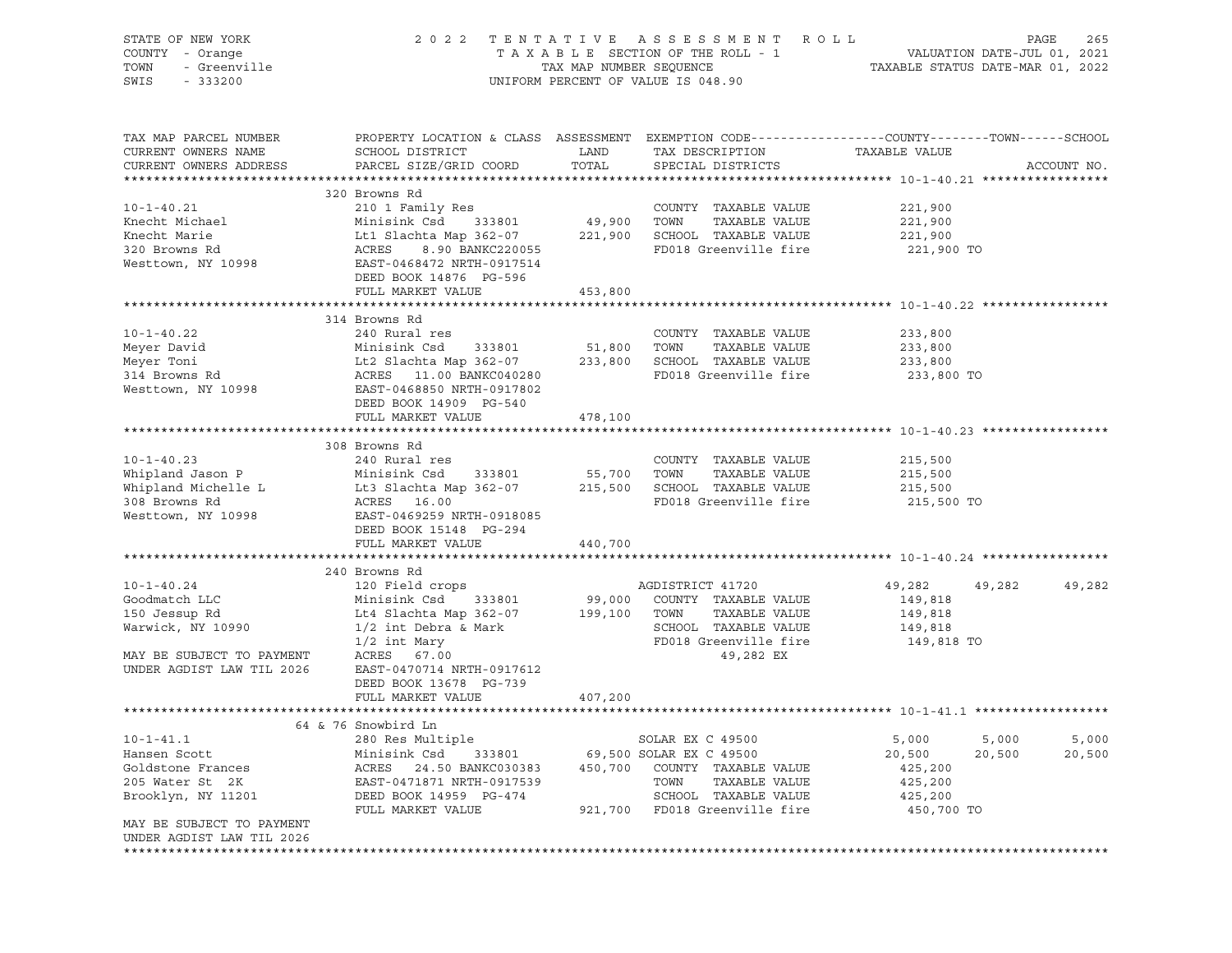## STATE OF NEW YORK 2 0 2 2 T E N T A T I V E A S S E S S M E N T R O L L PAGE 266 COUNTY - Orange T A X A B L E SECTION OF THE ROLL - 1 TOWN - Greenville TAX ON TAX MAP NUMBER SEQUENCE TAXABLE STATUS DATE-MAR 01, 2022<br>TAXABLE STATUS DATE-MAR 01, 2022 UNIFORM PERCENT OF VALUE IS 048.90

TAX MAP PARCEL NUMBER PROPERTY LOCATION & CLASS ASSESSMENT EXEMPTION CODE------------------COUNTY--------TOWN------SCHOOL CURRENT OWNERS NAME SCHOOL DISTRICT LAND TAX DESCRIPTION TAXABLE VALUE CURRENT OWNERS ADDRESS PARCEL SIZE/GRID COORD TOTAL SPECIAL DISTRICTS ACCOUNT NO. \*\*\*\*\*\*\*\*\*\*\*\*\*\*\*\*\*\*\*\*\*\*\*\*\*\*\*\*\*\*\*\*\*\*\*\*\*\*\*\*\*\*\*\*\*\*\*\*\*\*\*\*\*\*\*\*\*\*\*\*\*\*\*\*\*\*\*\*\*\*\*\*\*\*\*\*\*\*\*\*\*\*\*\*\*\*\*\*\*\*\*\*\*\*\*\*\*\*\*\*\*\*\* 10-1-42.1 \*\*\*\*\*\*\*\*\*\*\*\*\*\*\*\*\*\* 142 Browns Rd 10-1-42.1 210 1 Family Res COUNTY TAXABLE VALUE 175,000 Marrian Jason W Minisink Csd 333801 42,900 TOWN TAXABLE VALUE 175,000 142 Browns Rd ACRES 3.00 BANKC030614 175,000 SCHOOL TAXABLE VALUE 175,000 Westtown, NY 10998 **EAST-0472215 NRTH-0915791** FD018 Greenville fire 175,000 TO DEED BOOK 12942 PG-1070 FULL MARKET VALUE 357,900 \*\*\*\*\*\*\*\*\*\*\*\*\*\*\*\*\*\*\*\*\*\*\*\*\*\*\*\*\*\*\*\*\*\*\*\*\*\*\*\*\*\*\*\*\*\*\*\*\*\*\*\*\*\*\*\*\*\*\*\*\*\*\*\*\*\*\*\*\*\*\*\*\*\*\*\*\*\*\*\*\*\*\*\*\*\*\*\*\*\*\*\*\*\*\*\*\*\*\*\*\*\*\* 10-1-42.22 \*\*\*\*\*\*\*\*\*\*\*\*\*\*\*\*\* Browns Rd 10-1-42.22 105 Vac farmland COUNTY TAXABLE VALUE 44,700 Salamone Thomas Minisink Csd 333801 44,700 TOWN TAXABLE VALUE 44,700 144 Browns Rd ACRES 34.60 44,700 SCHOOL TAXABLE VALUE 44,700 Westtown, NY 10998 **EAST-0472516 NRTH-0916713** FD018 Greenville fire 44,700 TO DEED BOOK 14668 PG-1841 FULL MARKET VALUE 91,400 \*\*\*\*\*\*\*\*\*\*\*\*\*\*\*\*\*\*\*\*\*\*\*\*\*\*\*\*\*\*\*\*\*\*\*\*\*\*\*\*\*\*\*\*\*\*\*\*\*\*\*\*\*\*\*\*\*\*\*\*\*\*\*\*\*\*\*\*\*\*\*\*\*\*\*\*\*\*\*\*\*\*\*\*\*\*\*\*\*\*\*\*\*\*\*\*\*\*\*\*\*\*\* 10-1-43.12 \*\*\*\*\*\*\*\*\*\*\*\*\*\*\*\*\* 273 Browns Rd 10-1-43.12 260 Seasonal res COUNTY TAXABLE VALUE 109,700 Summit Investment Trust Minisink Csd 333801 71,200 TOWN TAXABLE VALUE 109,700 Georgia Susan W ACRES 22.70 109,700 SCHOOL TAXABLE VALUE 109,700 Susan W Georgia Trustee BAST-0469548 NRTH-0916483 FD018 Greenville fire 109,700 TO PO Box 722 DEED BOOK 14430 PG-46 Maywood, NJ 07607-0722 FULL MARKET VALUE 224,300 \*\*\*\*\*\*\*\*\*\*\*\*\*\*\*\*\*\*\*\*\*\*\*\*\*\*\*\*\*\*\*\*\*\*\*\*\*\*\*\*\*\*\*\*\*\*\*\*\*\*\*\*\*\*\*\*\*\*\*\*\*\*\*\*\*\*\*\*\*\*\*\*\*\*\*\*\*\*\*\*\*\*\*\*\*\*\*\*\*\*\*\*\*\*\*\*\*\*\*\*\*\*\* 10-1-43.21 \*\*\*\*\*\*\*\*\*\*\*\*\*\*\*\*\* 194 Browns Rd 10-1-43.21 210 1 Family Res VETWAR CTS 41120 12,201 6,972 6,972 Jonsson Shirley Minisink Csd 333801 31,900 VETDIS CTS 41140 14,580 14,580 14,580 194 Browns Rd ACRES 1.00 97,200 ENH STAR 41834 0 0 53,020 Westtown, NY 10998 EAST-0471332 NRTH-0916538 COUNTY TAXABLE VALUE 70,419 DEED BOOK 2108 PG-00152 TOWN TAXABLE VALUE 75,648 FULL MARKET VALUE 198,800 SCHOOL TAXABLE VALUE 22,628 FD018 Greenville fire 97,200 TO \*\*\*\*\*\*\*\*\*\*\*\*\*\*\*\*\*\*\*\*\*\*\*\*\*\*\*\*\*\*\*\*\*\*\*\*\*\*\*\*\*\*\*\*\*\*\*\*\*\*\*\*\*\*\*\*\*\*\*\*\*\*\*\*\*\*\*\*\*\*\*\*\*\*\*\*\*\*\*\*\*\*\*\*\*\*\*\*\*\*\*\*\*\*\*\*\*\*\*\*\*\*\* 10-1-43.3 \*\*\*\*\*\*\*\*\*\*\*\*\*\*\*\*\*\* Browns Rd 10-1-43.3 105 Vac farmland AGDISTRICT 41720 44,478 44,478 44,478 44,478<br>
105 Vac farmland AGDISTRICT 41720 44,478 44,478 44,478 44,478<br>
21,622 Quinn Patrick J Minisink Csd 333801 66,100 COUNTY TAXABLE VALUE 21,622 70 S Paramus Rd ACRES 70.50 66,100 TOWN TAXABLE VALUE 21,622 Paramus, NJ 07652 EAST-0470088 NRTH-0915841 SCHOOL TAXABLE VALUE 21,622<br>21,622 DEED BOOK 12167 PG-326 FD018 Greenville fire 21,623 DEED BOOK 12167 PG-326 FD018 Greenville fire 21,622 TO MAY BE SUBJECT TO PAYMENT FULL MARKET VALUE  $135.200$  44.478 EX UNDER AGDIST LAW TIL 2026 \*\*\*\*\*\*\*\*\*\*\*\*\*\*\*\*\*\*\*\*\*\*\*\*\*\*\*\*\*\*\*\*\*\*\*\*\*\*\*\*\*\*\*\*\*\*\*\*\*\*\*\*\*\*\*\*\*\*\*\*\*\*\*\*\*\*\*\*\*\*\*\*\*\*\*\*\*\*\*\*\*\*\*\*\*\*\*\*\*\*\*\*\*\*\*\*\*\*\*\*\*\*\*\*\*\*\*\*\*\*\*\*\*\*\*\*\*\*\*\*\*\*\*\*\*\*\*\*\*\*\*\*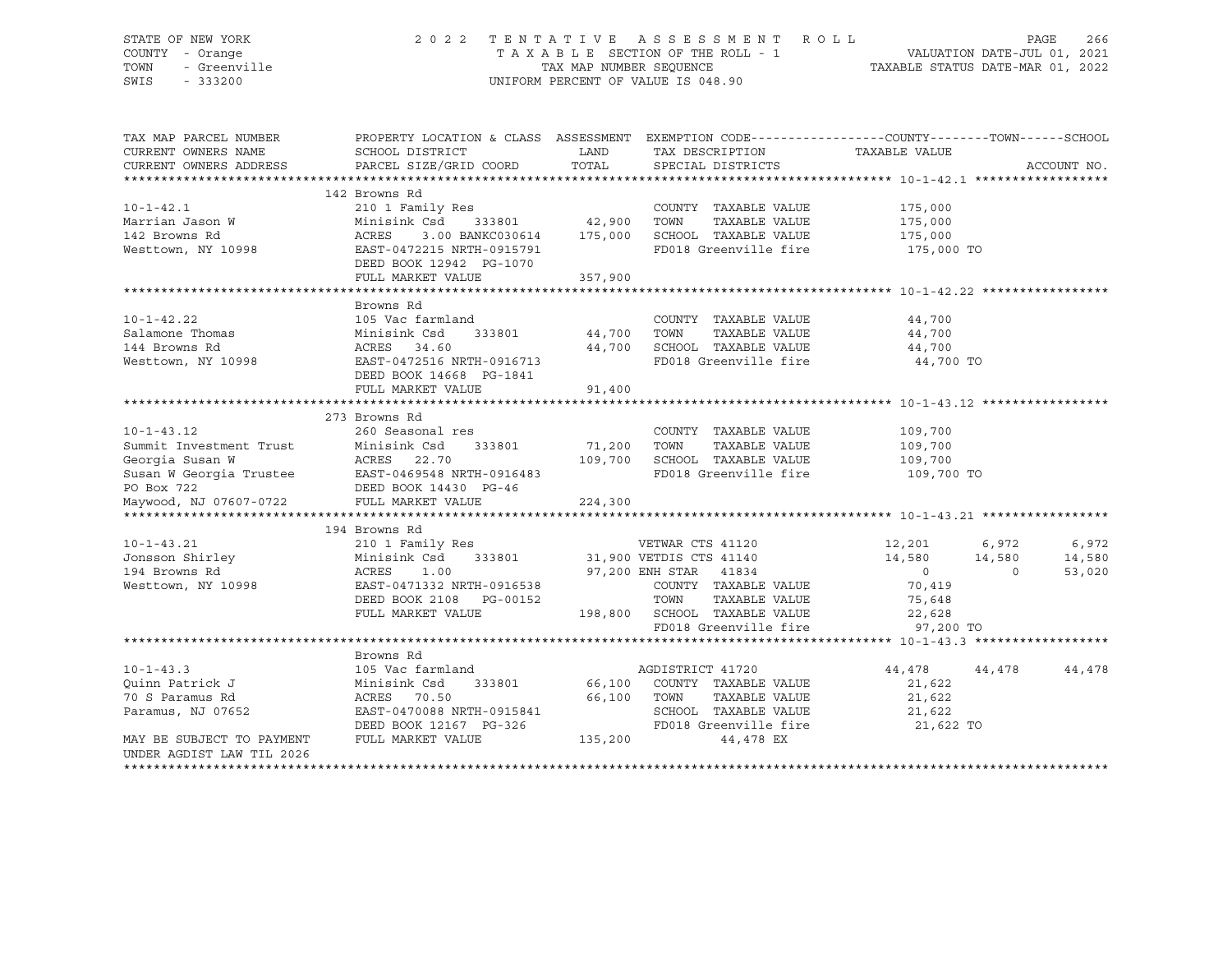STATE OF NEW YORK 2 0 2 2 T E N T A T I V E A S S E S S M E N T R O L L PAGE 267 COUNTY - Orange T A X A B L E SECTION OF THE ROLL - 1 VALUATION DATE-JUL 01, 2021 TOWN - Greenville TAX MAP NUMBER SEQUENCE TAXABLE STATUS DATE-MAR 01, 2022<br>TAXABLE STATUS DATE-MAR 01, 2022 UNIFORM PERCENT OF VALUE IS 048.90 TAX MAP PARCEL NUMBER PROPERTY LOCATION & CLASS ASSESSMENT EXEMPTION CODE-------------------COUNTY-------TOWN------SCHOOL<br>CURRENT OWNERS NAME SCHOOL DISTRICT LAND TAX DESCRIPTION CURRENT OWNERS NAME SCHOOL DISTRICT LAND TAX DESCRIPTION TAXABLE VALUE CURRENT OWNERS ADDRESS PARCEL SIZE/GRID COORD TOTAL SPECIAL DISTRICTS ACCOUNT NO. \*\*\*\*\*\*\*\*\*\*\*\*\*\*\*\*\*\*\*\*\*\*\*\*\*\*\*\*\*\*\*\*\*\*\*\*\*\*\*\*\*\*\*\*\*\*\*\*\*\*\*\*\*\*\*\*\*\*\*\*\*\*\*\*\*\*\*\*\*\*\*\*\*\*\*\*\*\*\*\*\*\*\*\*\*\*\*\*\*\*\*\*\*\*\*\*\*\*\*\*\*\*\* 10-1-43.4 \*\*\*\*\*\*\*\*\*\*\*\*\*\*\*\*\*\* 182 Browns Rd

|                                            | 182 Browns Rd                                        |         |                           |                              |                   |                    |        |
|--------------------------------------------|------------------------------------------------------|---------|---------------------------|------------------------------|-------------------|--------------------|--------|
| $10 - 1 - 43.4$                            | 210 1 Family Res                                     |         | CW 15 VET/ 41160          |                              | 6,972             | 5,229              | 6,972  |
| Schanzenbacher Peter                       | Minisink Csd<br>333801                               |         | $48,400$ BAS STAR $41854$ |                              | $\circ$           | $\Omega$           | 21,240 |
| Schanzenbacher Donna L                     | Lt 2 Brown Sub Map 7644 185,600 COUNTY TAXABLE VALUE |         |                           |                              | 178,628           |                    |        |
| 182 Browns Rd                              | ACRES 14.10                                          |         | TOWN                      | TAXABLE VALUE                | 180,371           |                    |        |
| Westtown, NY 10998                         | EAST-0471733 NRTH-0916420                            |         |                           | SCHOOL TAXABLE VALUE         | 157,388           |                    |        |
|                                            | DEED BOOK 5365 PG-189                                |         |                           | FD018 Greenville fire        | 185,600 TO        |                    |        |
|                                            | FULL MARKET VALUE                                    | 379,600 |                           |                              |                   |                    |        |
|                                            |                                                      |         |                           |                              |                   |                    |        |
|                                            | 206 Browns Rd                                        |         |                           |                              |                   |                    |        |
| $10 - 1 - 43.5$                            | 210 1 Family Res                                     |         |                           | COUNTY TAXABLE VALUE         | 140,700           |                    |        |
| Burkhardt Kathy M                          | Minisink Csd<br>333801                               | 40,700  | TOWN                      | TAXABLE VALUE                | 140,700           |                    |        |
| Hansen Stephen C                           | Lt 1 Brown Sub Map 7644 140,700                      |         |                           | SCHOOL TAXABLE VALUE         | 140,700           |                    |        |
| 206 Browns Rd                              | ACRES<br>2.60 BANKC180281                            |         |                           | FD018 Greenville fire        | 140,700 TO        |                    |        |
| Westtown, NY 10998                         | EAST-0471284 NRTH-0916859                            |         |                           |                              |                   |                    |        |
|                                            | DEED BOOK 14586 PG-381                               |         |                           |                              |                   |                    |        |
|                                            | FULL MARKET VALUE                                    | 287,700 |                           |                              |                   |                    |        |
|                                            | 367 Browns Rd                                        |         |                           |                              |                   |                    |        |
| $10 - 1 - 44.12$                           |                                                      |         | AGED                      |                              |                   |                    |        |
|                                            | 210 1 Family Res                                     |         |                           | 41800                        | 58,600<br>$\circ$ | 58,600<br>$\Omega$ | 58,600 |
| Perkowski Mary<br>Fitzgerald Carol A       | Minisink Csd<br>333801                               |         | 37,800 ENH STAR 41834     |                              |                   |                    | 53,020 |
|                                            | Fitzgerald Map 348-17                                |         | TOWN                      | 117,200 COUNTY TAXABLE VALUE | 58,600            |                    |        |
| 367 Browns Rd                              | P/O Lt3 Person Map 5289                              |         |                           | TAXABLE VALUE                | 58,600            |                    |        |
| Westtown, NY 10998                         | LE Mary Perkowski                                    |         |                           | SCHOOL TAXABLE VALUE         | 5,580             |                    |        |
|                                            | ACRES<br>3.70                                        |         |                           | FD018 Greenville fire        | 117,200 TO        |                    |        |
|                                            | EAST-0467895 NRTH-0917747                            |         |                           |                              |                   |                    |        |
|                                            | DEED BOOK 14300 PG-451                               |         |                           |                              |                   |                    |        |
|                                            | FULL MARKET VALUE                                    | 239,700 |                           |                              |                   |                    |        |
|                                            | 313 Browns Rd                                        |         |                           |                              |                   |                    |        |
| $10 - 1 - 45$                              | 240 Rural res                                        |         | BAS STAR 41854            |                              | $\circ$           | $\circ$            | 21,240 |
| Sullivan Irrevoc Trust Joan L Minisink Csd | 333801                                               | 50,700  |                           | COUNTY TAXABLE VALUE         | 148,800           |                    |        |
| Jason E Clemmons Trustee                   | Subject To Pro-Rated Tax                             | 148,800 | TOWN                      | TAXABLE VALUE                | 148,800           |                    |        |
| 313 Browns Rd                              | ACRES 10.00                                          |         |                           | SCHOOL TAXABLE VALUE         | 127,560           |                    |        |
| Westtown, NY 10998                         | EAST-0467821 NRTH-0916805                            |         |                           | FD018 Greenville fire        | 148,800 TO        |                    |        |
|                                            | DEED BOOK 14301 PG-1909                              |         |                           |                              |                   |                    |        |
|                                            | FULL MARKET VALUE                                    | 304,300 |                           |                              |                   |                    |        |
|                                            |                                                      |         |                           |                              |                   |                    |        |
|                                            | 387 Loqtown Rd                                       |         |                           |                              |                   |                    |        |
| $10 - 1 - 46.2$                            | 210 1 Family Res                                     |         |                           | COUNTY TAXABLE VALUE         | 100,200           |                    |        |
| Adams David J                              | Minisink Csd<br>333801                               | 37,400  | TOWN                      | TAXABLE VALUE                | 100,200           |                    |        |
| Adams Elizabeth A                          | Pt Lt4A Odynsky & Carson                             | 100,200 |                           | SCHOOL TAXABLE VALUE         | 100,200           |                    |        |
| 387 Loqtown Rd                             | Map 44-09                                            |         |                           | FD018 Greenville fire        | 100,200 TO        |                    |        |
| Port Jervis, NY 12771                      | 2.00 BANKC080496<br>ACRES                            |         |                           |                              |                   |                    |        |
|                                            | EAST-0466701 NRTH-0917154                            |         |                           |                              |                   |                    |        |
|                                            | DEED BOOK 14470 PG-1452                              |         |                           |                              |                   |                    |        |
|                                            | FULL MARKET VALUE                                    | 204,900 |                           |                              |                   |                    |        |
|                                            |                                                      |         |                           |                              |                   |                    |        |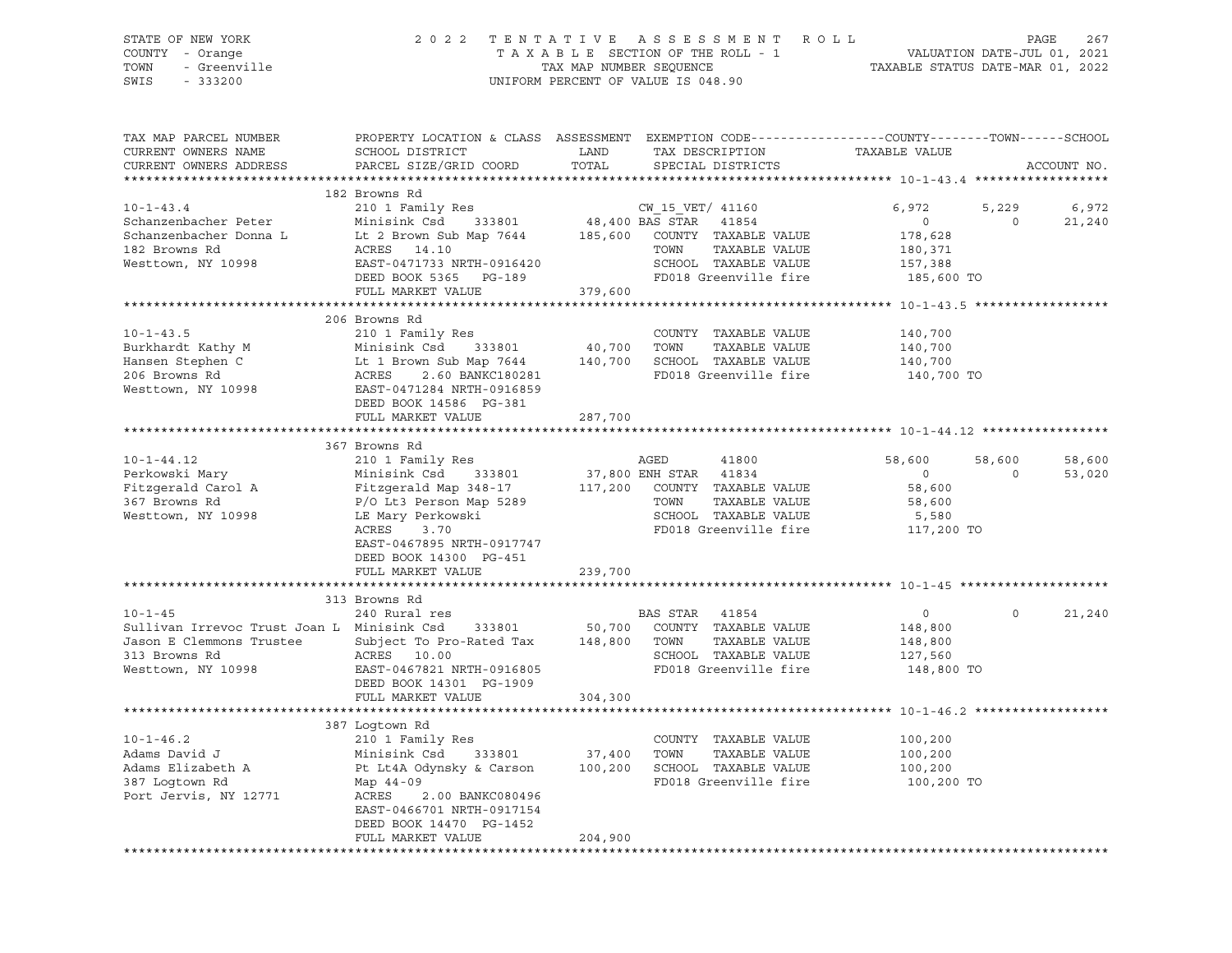### STATE OF NEW YORK 2 0 2 2 T E N T A T I V E A S S E S S M E N T R O L L PAGE 268 COUNTY - Orange T A X A B L E SECTION OF THE ROLL - 1 VALUATION DATE-JUL 01, 2021 TOWN - Greenville TAX MAP NUMBER SEQUENCE TAXABLE STATUS DATE-MAR 01, 2022 SWIS - 333200 UNIFORM PERCENT OF VALUE IS 048.90

| TAX MAP PARCEL NUMBER<br>CURRENT OWNERS NAME<br>CURRENT OWNERS ADDRESS                                                                                                     | PROPERTY LOCATION & CLASS ASSESSMENT EXEMPTION CODE---------------COUNTY-------TOWN------SCHOOL<br>SCHOOL DISTRICT<br>PARCEL SIZE/GRID COORD | LAND<br>TOTAL | TAX DESCRIPTION<br>SPECIAL DISTRICTS | TAXABLE VALUE      |          | ACCOUNT NO. |
|----------------------------------------------------------------------------------------------------------------------------------------------------------------------------|----------------------------------------------------------------------------------------------------------------------------------------------|---------------|--------------------------------------|--------------------|----------|-------------|
|                                                                                                                                                                            |                                                                                                                                              |               |                                      |                    |          |             |
|                                                                                                                                                                            | 8 Center Rd                                                                                                                                  |               |                                      |                    |          |             |
| $10 - 1 - 48.2$                                                                                                                                                            | 210 1 Family Res                                                                                                                             |               | BAS STAR 41854                       | $\Omega$           | $\Omega$ | 21,240      |
| Doller Henry                                                                                                                                                               | Minisink Csd                                                                                                                                 | 333801 37,800 | COUNTY TAXABLE VALUE                 | 192,900            |          |             |
|                                                                                                                                                                            |                                                                                                                                              | 192,900       | TAXABLE VALUE<br>TOWN                | 192,900            |          |             |
|                                                                                                                                                                            | EAST-0467547 NRTH-0919336<br>DEED BOOK 5689 PG-129                                                                                           |               | SCHOOL TAXABLE VALUE                 | 171,660            |          |             |
|                                                                                                                                                                            |                                                                                                                                              |               | FD018 Greenville fire 192,900 TO     |                    |          |             |
|                                                                                                                                                                            | FULL MARKET VALUE                                                                                                                            | 394,500       |                                      |                    |          |             |
|                                                                                                                                                                            |                                                                                                                                              |               |                                      |                    |          |             |
| $10 - 1 - 49$                                                                                                                                                              | 524 Loqtown Rd<br>210 1 Family Res                                                                                                           |               | BAS STAR 41854                       | $\overline{0}$     | $\Omega$ | 21,240      |
|                                                                                                                                                                            |                                                                                                                                              |               |                                      | 116,700            |          |             |
|                                                                                                                                                                            |                                                                                                                                              |               |                                      | 116,700            |          |             |
|                                                                                                                                                                            |                                                                                                                                              |               | SCHOOL TAXABLE VALUE                 | 95,460             |          |             |
|                                                                                                                                                                            |                                                                                                                                              |               | FD018 Greenville fire                | 116,700 TO         |          |             |
|                                                                                                                                                                            | FULL MARKET VALUE                                                                                                                            | 238,700       |                                      |                    |          |             |
|                                                                                                                                                                            |                                                                                                                                              |               |                                      |                    |          |             |
|                                                                                                                                                                            | Loqtown Rd                                                                                                                                   |               |                                      |                    |          |             |
| $10 - 1 - 50.2$                                                                                                                                                            | 314 Rural vac<10                                                                                                                             |               | COUNTY TAXABLE VALUE                 | 1,500              |          |             |
| Wieboldt Robert                                                                                                                                                            | 333801 1,500 TOWN<br>Minisink Csd                                                                                                            |               | TAXABLE VALUE                        | 1,500              |          |             |
|                                                                                                                                                                            |                                                                                                                                              |               | SCHOOL TAXABLE VALUE 1,500           |                    |          |             |
|                                                                                                                                                                            |                                                                                                                                              |               | FD018 Greenville fire                | 1,500 TO           |          |             |
|                                                                                                                                                                            |                                                                                                                                              |               |                                      |                    |          |             |
|                                                                                                                                                                            | FULL MARKET VALUE                                                                                                                            | 3,100         |                                      |                    |          |             |
|                                                                                                                                                                            |                                                                                                                                              |               |                                      |                    |          |             |
|                                                                                                                                                                            | 2743 Co Rte 1                                                                                                                                |               |                                      |                    |          |             |
| $10 - 1 - 51$                                                                                                                                                              | 210 1 Family Res                                                                                                                             |               | COUNTY TAXABLE VALUE                 | 105,300            |          |             |
|                                                                                                                                                                            |                                                                                                                                              |               | TOWN<br>TAXABLE VALUE                |                    |          |             |
|                                                                                                                                                                            |                                                                                                                                              |               | SCHOOL TAXABLE VALUE                 | 105,300<br>105,300 |          |             |
| Port Jervis, NY 12771 EAST-0468197 NRTH-0920014                                                                                                                            |                                                                                                                                              |               | FD018 Greenville fire 105,300 TO     |                    |          |             |
|                                                                                                                                                                            | DEED BOOK 14715 PG-856                                                                                                                       |               |                                      |                    |          |             |
|                                                                                                                                                                            | FULL MARKET VALUE                                                                                                                            | 215,300       |                                      |                    |          |             |
|                                                                                                                                                                            |                                                                                                                                              |               |                                      |                    |          |             |
|                                                                                                                                                                            | 2749 Co Rte 1                                                                                                                                |               |                                      |                    |          |             |
|                                                                                                                                                                            |                                                                                                                                              |               |                                      | $\overline{0}$     | $\Omega$ | 53,020      |
|                                                                                                                                                                            |                                                                                                                                              |               |                                      | 79,700             |          |             |
| Wieboldt Shirley<br>2749 County Route 1<br>PENT 145.00 DPTH 195.00<br>2749 County Route 1<br>BEST-0468030 NRTH-0920084<br>POTT Jervis, NY 12771<br>DEED BOOK 2018 PG-00848 |                                                                                                                                              |               | TOWN<br>TAXABLE VALUE                | 79,700             |          |             |
|                                                                                                                                                                            |                                                                                                                                              |               | SCHOOL TAXABLE VALUE                 | 26,680             |          |             |
|                                                                                                                                                                            |                                                                                                                                              |               | FD018 Greenville fire                | 79,700 TO          |          |             |
|                                                                                                                                                                            | FULL MARKET VALUE                                                                                                                            | 163,000       |                                      |                    |          |             |
|                                                                                                                                                                            |                                                                                                                                              |               |                                      |                    |          |             |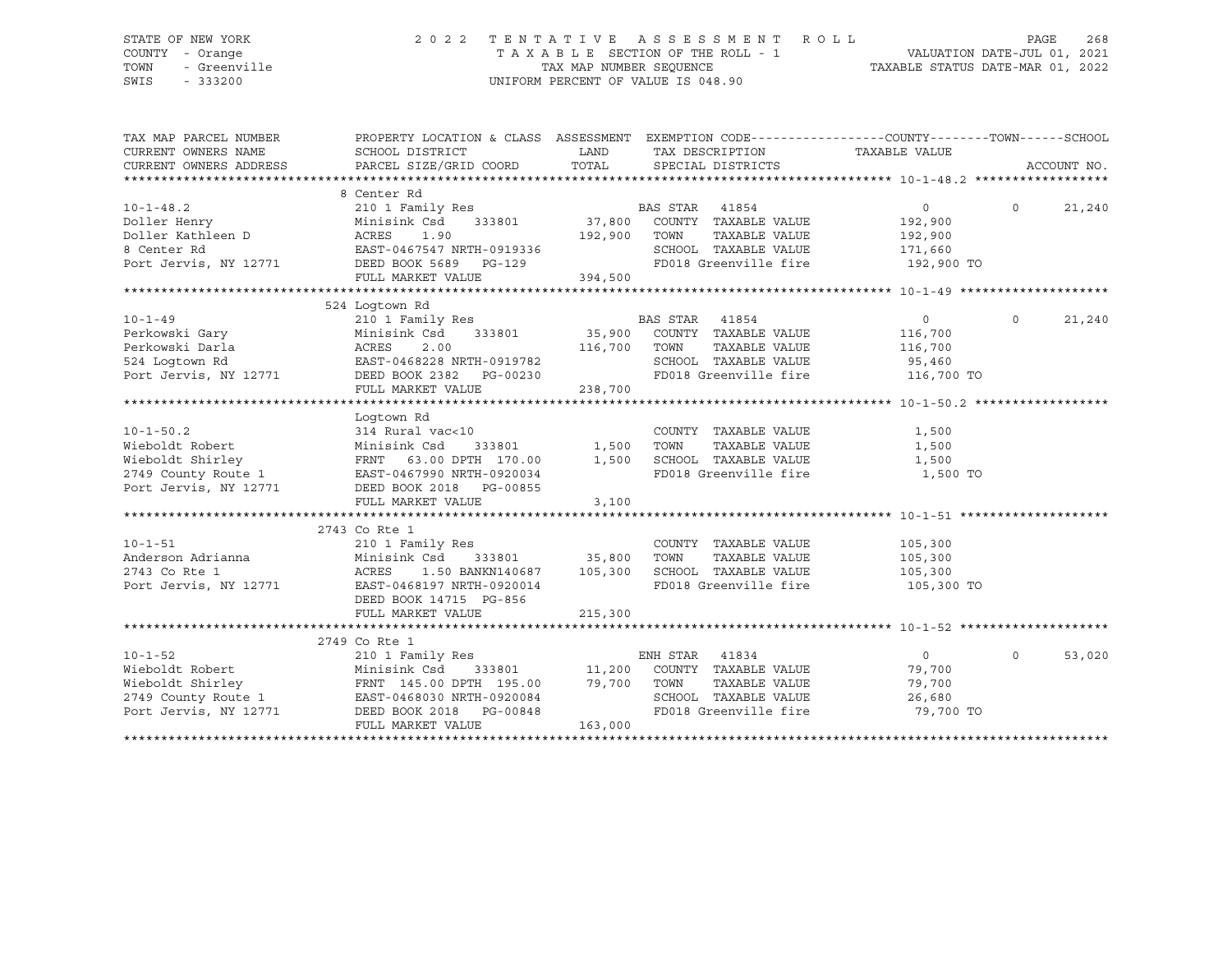|      | STATE OF NEW YORK | 2022 TENTATIVE ASSESSMENT ROLL                                 | PAGE | 269 |
|------|-------------------|----------------------------------------------------------------|------|-----|
|      | COUNTY - Orange   | VALUATION DATE-JUL 01, 2021<br>TAXABLE SECTION OF THE ROLL - 1 |      |     |
| TOWN | - Greenville      | TAXABLE STATUS DATE-MAR 01, 2022<br>TAX MAP NUMBER SEOUENCE    |      |     |
|      | SWIS - 333200     | UNIFORM PERCENT OF VALUE IS 048.90                             |      |     |

| TAX MAP PARCEL NUMBER | PROPERTY LOCATION & CLASS ASSESSMENT EXEMPTION CODE----------------COUNTY-------TOWN------SCHOOL                                                                                                                                       |             |                                                                  |                                             |                          |
|-----------------------|----------------------------------------------------------------------------------------------------------------------------------------------------------------------------------------------------------------------------------------|-------------|------------------------------------------------------------------|---------------------------------------------|--------------------------|
| CURRENT OWNERS NAME   | SCHOOL DISTRICT                                                                                                                                                                                                                        | <b>LAND</b> | TAX DESCRIPTION TAXABLE VALUE                                    |                                             |                          |
|                       | CURRENT OWNERS ADDRESS PARCEL SIZE/GRID COORD                                                                                                                                                                                          |             | TOTAL SPECIAL DISTRICTS                                          |                                             | ACCOUNT NO.              |
|                       |                                                                                                                                                                                                                                        |             |                                                                  |                                             |                          |
|                       | 2755 Co Rte 1                                                                                                                                                                                                                          |             |                                                                  |                                             |                          |
|                       |                                                                                                                                                                                                                                        |             |                                                                  | 20,335 11,620<br>40,670 23,240              | 11,620                   |
|                       |                                                                                                                                                                                                                                        |             |                                                                  |                                             | 23,240                   |
|                       |                                                                                                                                                                                                                                        |             | 41800                                                            | 13,898 26,970                               | 26,970                   |
|                       | 2755 County Route 1 FRNT 275.00 DPTH 120.00 88,800 AGED<br>Port Jervis, NY 12771 EAST-0467955 NRTH-0920144 ENH STAR                                                                                                                    |             | ENH STAR 41834                                                   | $\overline{0}$                              | $\overline{0}$<br>26,970 |
|                       | DEED BOOK 2235 PG-00457                                                                                                                                                                                                                |             | COUNTY TAXABLE VALUE 13,897                                      |                                             |                          |
|                       |                                                                                                                                                                                                                                        |             |                                                                  |                                             |                          |
|                       |                                                                                                                                                                                                                                        |             |                                                                  |                                             |                          |
|                       | FULL MARKET VALUE<br>FULL MARKET VALUE<br>0 5CHOOL TAXABLE VALUE<br>FD018 Greenville fire 38,800 TO                                                                                                                                    |             |                                                                  |                                             |                          |
|                       |                                                                                                                                                                                                                                        |             |                                                                  |                                             |                          |
|                       | 2759 Co Rte 1                                                                                                                                                                                                                          |             |                                                                  |                                             |                          |
|                       |                                                                                                                                                                                                                                        |             |                                                                  |                                             | 21,240<br>$\overline{0}$ |
|                       |                                                                                                                                                                                                                                        |             |                                                                  |                                             |                          |
|                       |                                                                                                                                                                                                                                        |             |                                                                  |                                             |                          |
|                       |                                                                                                                                                                                                                                        |             |                                                                  |                                             |                          |
|                       |                                                                                                                                                                                                                                        |             | SCHOOL TAXABLE VALUE 92,660<br>FD018 Greenville fire 113,900 TO  |                                             |                          |
|                       | FULL MARKET VALUE                                                                                                                                                                                                                      | 232,900     |                                                                  |                                             |                          |
|                       |                                                                                                                                                                                                                                        |             |                                                                  |                                             |                          |
|                       | 503 Loqtown Rd                                                                                                                                                                                                                         |             |                                                                  |                                             |                          |
|                       |                                                                                                                                                                                                                                        |             |                                                                  |                                             | 21,240<br>$\Omega$       |
|                       |                                                                                                                                                                                                                                        |             |                                                                  | $\begin{array}{c} 0 \\ 138,600 \end{array}$ |                          |
|                       |                                                                                                                                                                                                                                        |             |                                                                  | TAXABLE VALUE 138,600                       |                          |
|                       |                                                                                                                                                                                                                                        |             |                                                                  |                                             |                          |
|                       | 10-1-55.1<br>Morgan Elaine 210 1 Family Res<br>Morgan Elaine Minisink Csd 333801 37,400 COUNTY TAXABLE VALUE<br>503 Logtown Rd ACRES 2.00 BANKC220065 138,600 TOWN TAXABLE VALUE<br>Port Jervis, NY 12771 EAST-0467636 NRTH-0919605 SC |             | SCHOOL TAXABLE VALUE 117,360<br>FD018 Greenville fire 138,600 TO |                                             |                          |
|                       | FULL MARKET VALUE                                                                                                                                                                                                                      | 283,400     |                                                                  |                                             |                          |
|                       |                                                                                                                                                                                                                                        |             |                                                                  |                                             |                          |
|                       | 2673 Co Rte 1                                                                                                                                                                                                                          |             |                                                                  |                                             |                          |
|                       |                                                                                                                                                                                                                                        |             |                                                                  |                                             |                          |
|                       |                                                                                                                                                                                                                                        |             |                                                                  |                                             |                          |
|                       |                                                                                                                                                                                                                                        |             |                                                                  |                                             |                          |
|                       | 10-1-55.21<br>Burpoe James P Minisink Csd 333801<br>Burpoe Amanda M ACRES 2.50<br>2673 Co Rte 1 EAST-0469672 NRTH-0919759 Port Jervis, NY 12771 DEED BOOK 14401 PG-734<br>2679 Port Jervis, NY 12771 DEED BOOK 14401 PG-734            |             | FD018 Greenville fire 111,600 TO                                 |                                             |                          |
|                       |                                                                                                                                                                                                                                        |             |                                                                  |                                             |                          |
|                       | FULL MARKET VALUE                                                                                                                                                                                                                      | 228,200     |                                                                  |                                             |                          |
|                       |                                                                                                                                                                                                                                        |             |                                                                  |                                             |                          |
|                       | 399 Loqtown Rd                                                                                                                                                                                                                         |             |                                                                  |                                             |                          |
|                       |                                                                                                                                                                                                                                        |             |                                                                  | $\overline{0}$                              | $\Omega$<br>21,240       |
|                       |                                                                                                                                                                                                                                        |             |                                                                  | 108,800                                     |                          |
|                       |                                                                                                                                                                                                                                        |             | TAXABLE VALUE                                                    | 108,800                                     |                          |
|                       |                                                                                                                                                                                                                                        |             | SCHOOL TAXABLE VALUE                                             | 87,560                                      |                          |
|                       | 10-1-55.3 210 1 Family Res<br>Wieboldt Michael 210 1 Family Res<br>399 Logtown Rd ACRES 2.20 12571 2011 2017<br>2018 2020 2011 2017255 2.20 2011 2018 2019 2018 2019<br>2018 Greenville fire<br>2018 Greenville fire                   |             | FD018 Greenville fire                                            | 108,800 TO                                  |                          |
|                       | FULL MARKET VALUE                                                                                                                                                                                                                      | 222,500     |                                                                  |                                             |                          |
|                       |                                                                                                                                                                                                                                        |             |                                                                  |                                             |                          |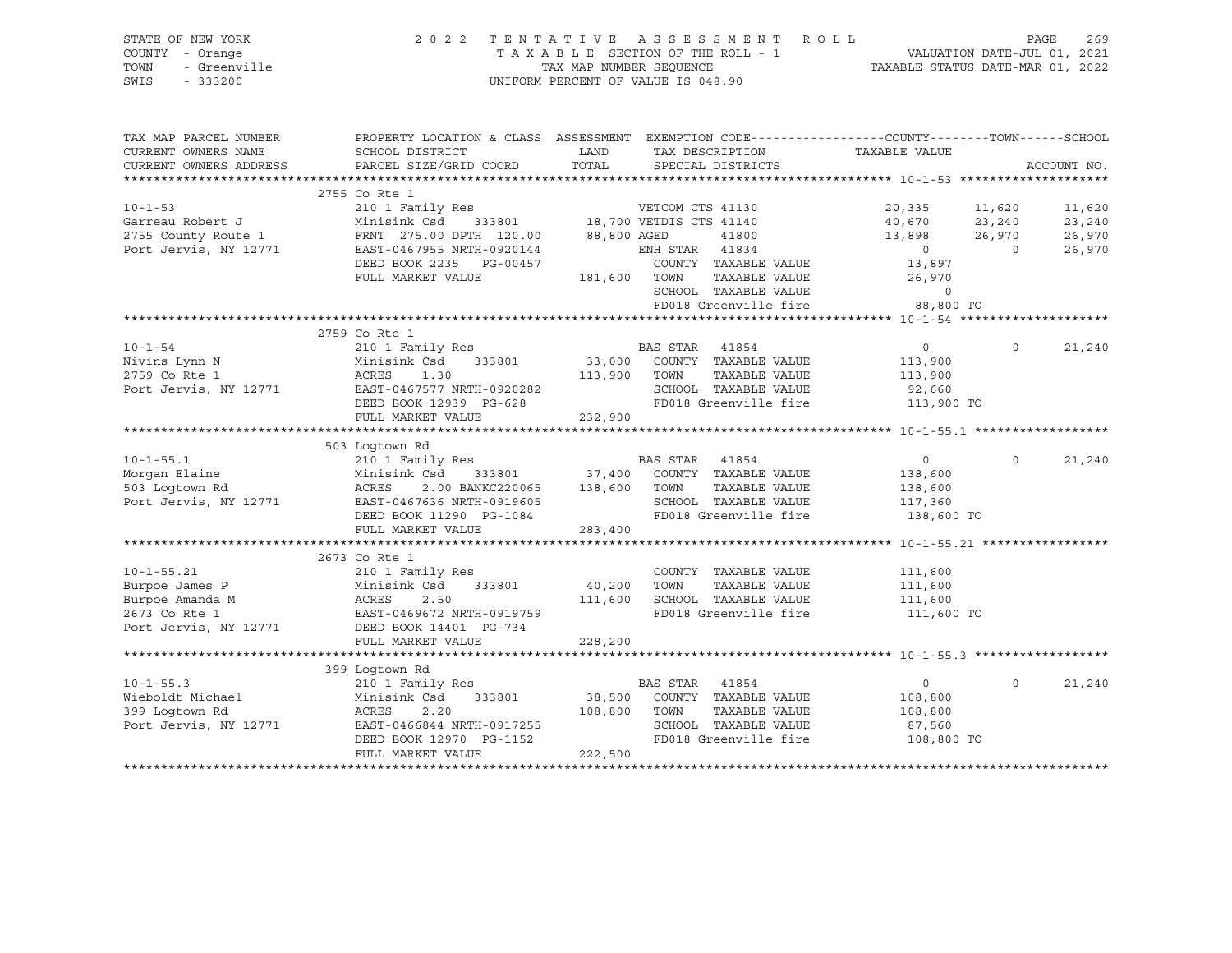SWIS - 333200 UNIFORM PERCENT OF VALUE IS 048.90

# STATE OF NEW YORK 2 0 2 2 T E N T A T I V E A S S E S S M E N T R O L L PAGE 270 COUNTY - Orange T A X A B L E SECTION OF THE ROLL - 1 VALUATION DATE-JUL 01, 2021 TOWN - Greenville TAX MAP NUMBER SEQUENCE TAXABLE STATUS DATE-MAR 01, 2022

| TAX MAP PARCEL NUMBER<br>CURRENT OWNERS NAME<br>CURRENT OWNERS ADDRESS                                                                                                                           | PROPERTY LOCATION & CLASS ASSESSMENT EXEMPTION CODE----------------COUNTY-------TOWN-----SCHOOL<br>SCHOOL DISTRICT<br>PARCEL SIZE/GRID COORD                                                           | LAND<br>TOTAL                | TAX DESCRIPTION<br>SPECIAL DISTRICTS                                                                                                                | TAXABLE VALUE                                                           | ACCOUNT NO.                           |
|--------------------------------------------------------------------------------------------------------------------------------------------------------------------------------------------------|--------------------------------------------------------------------------------------------------------------------------------------------------------------------------------------------------------|------------------------------|-----------------------------------------------------------------------------------------------------------------------------------------------------|-------------------------------------------------------------------------|---------------------------------------|
|                                                                                                                                                                                                  |                                                                                                                                                                                                        |                              |                                                                                                                                                     |                                                                         |                                       |
| $10 - 1 - 55.41$<br>McNeil Irrevoc Trust J & R<br>James & RoseMarie Trustees<br>515 Loqtown Rd<br>Port Jervis, NY 12771                                                                          | 515 Loqtown Rd<br>210 1 Family Res<br>Minisink Csd<br>333801<br>ACRES<br>2.20<br>EAST-0467933 NRTH-0919840<br>DEED BOOK 15106 PG-1547<br>FULL MARKET VALUE                                             | 123,800<br>253,200           | BAS STAR 41854<br>38,500 COUNTY TAXABLE VALUE<br>TOWN<br>TAXABLE VALUE<br>SCHOOL TAXABLE VALUE<br>FD018 Greenville fire                             | $\circ$<br>123,800<br>123,800<br>102,560<br>123,800 TO                  | $\Omega$<br>21,240                    |
|                                                                                                                                                                                                  |                                                                                                                                                                                                        |                              |                                                                                                                                                     |                                                                         |                                       |
| $10 - 1 - 55.421$<br>Coleman Kenneth<br>475 Logtown Rd<br>Port Jervis, NY 12771-9704 EAST-0467343 NRTH-0918663                                                                                   | 12 Black Bear Rdg<br>210 1 Family Res<br>Minisink Csd<br>ACRES 3.50<br>333801<br>3.50 BANK<br>N<br>DEED BOOK 4079 PG-22<br>FULL MARKET VALUE                                                           | 163,000                      | VETCOM CTS 41130<br>43,900 BAS STAR 41854<br>COUNTY TAXABLE VALUE<br>TOWN<br>TAXABLE VALUE<br>SCHOOL TAXABLE VALUE<br>333,300 FD018 Greenville fire | 20,335<br>$\overline{0}$<br>142,665<br>151,380<br>130,140<br>163,000 TO | 11,620<br>11,620<br>$\circ$<br>21,240 |
|                                                                                                                                                                                                  |                                                                                                                                                                                                        |                              |                                                                                                                                                     |                                                                         |                                       |
| $10 - 1 - 55.423$<br>Maldonado Eliott<br>Minisink Csd 333801<br>Plores Vanessa ACRES 1.00 BANKC140100<br>2685 Co Rte 1 EAST-0469479 NRTH-0919979<br>Port Jervis, NY 12771 DEED BOOK 14781 PG-896 | 2685 Co Rte 1<br>210 1 Family Res<br>FULL MARKET VALUE                                                                                                                                                 | 31,900<br>286,900            | COUNTY TAXABLE VALUE<br>TOWN<br>TAXABLE VALUE<br>1.00 BANKC140100   140,300   SCHOOL TAXABLE VALUE<br>FD018 Greenville fire                         | 140,300<br>140,300<br>140,300<br>140,300 TO                             |                                       |
|                                                                                                                                                                                                  |                                                                                                                                                                                                        |                              |                                                                                                                                                     |                                                                         |                                       |
| $10 - 1 - 55.5$<br>Cay Jason<br>415 Loqtown Rd<br>Port Jervis, NY 12771                                                                                                                          | 415 Logtown Rd<br>210 1 Family Res<br>Minisink Csd<br>2.00 BANKC190321<br>ACRES<br>EAST-0467039 NRTH-0917526<br>DEED BOOK 14859 PG-246                                                                 | 333801 44,400<br>225,200     | COUNTY TAXABLE VALUE<br>TOWN<br>TAXABLE VALUE<br>SCHOOL TAXABLE VALUE<br>FD018 Greenville fire                                                      | 225,200<br>225,200<br>225,200<br>225,200 TO                             |                                       |
|                                                                                                                                                                                                  | FULL MARKET VALUE                                                                                                                                                                                      | 460,500                      |                                                                                                                                                     |                                                                         |                                       |
| $10 - 1 - 55.6$<br>Flynn Bryce<br>Flynn Kathleen<br>423 Loqtown Rd<br>Port Jervis, NY 12771                                                                                                      | 423 Loqtown Rd<br>210 1 Family Res<br>Minisink Csd<br>333801<br>2.20 BANKC080496 139,600<br>ACRES<br>EAST-0467283 NRTH-0917733<br>DEED BOOK 14016 PG-1909<br>FULL MARKET VALUE                         | 38,500<br>285,500            | COUNTY TAXABLE VALUE<br>TOWN<br>TAXABLE VALUE<br>SCHOOL TAXABLE VALUE<br>FD018 Greenville fire                                                      | 139,600<br>139,600<br>139,600<br>139,600 TO                             |                                       |
|                                                                                                                                                                                                  | 429 Logtown Rd                                                                                                                                                                                         |                              |                                                                                                                                                     |                                                                         |                                       |
| $10 - 1 - 55.7$<br>Holyk Raymond<br>Holyk Linda<br>429 Logtown Rd<br>Port Jervis, NY 12771                                                                                                       | 210 1 Family Res<br>333801<br>∠⊥∪ 1<br>Minis.<br>ACRES<br>Minisink Csd<br>1.50<br>EAST-0467375 NRTH-0917898<br>---- ---- ---- ---- ---- ----- -----<br>DEED BOOK 2036    PG-00747<br>FULL MARKET VALUE | 34,700<br>155,700<br>318,400 | SOLAR EX C 49500<br>COUNTY TAXABLE VALUE<br>TOWN<br>TAXABLE VALUE<br>SCHOOL TAXABLE VALUE 136,000<br>FD018 Greenville fire 155,700 TO               | 19,700<br>136,000<br>136,000                                            | 19,700<br>19,700                      |
|                                                                                                                                                                                                  |                                                                                                                                                                                                        |                              |                                                                                                                                                     |                                                                         |                                       |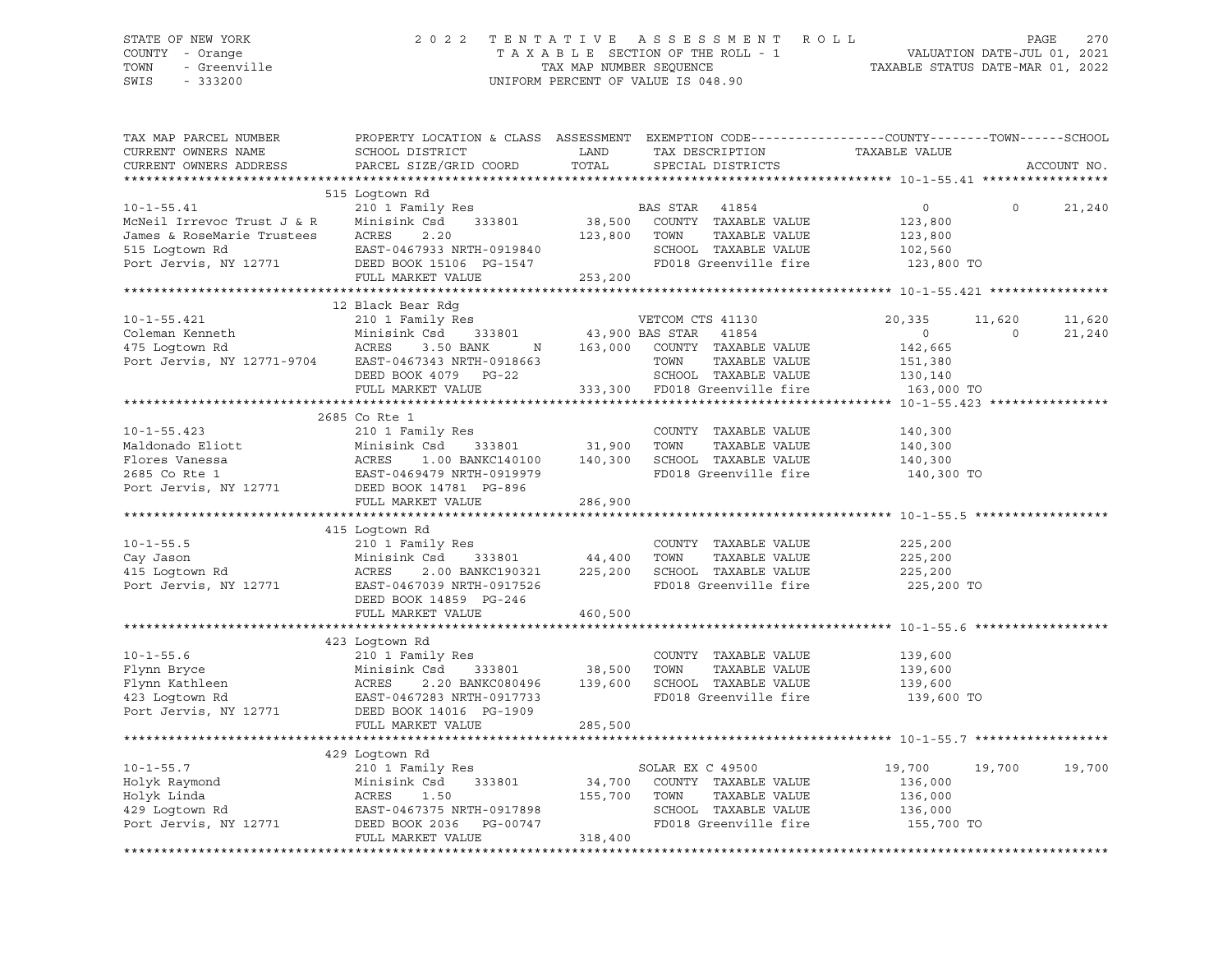| STATE OF NEW YORK<br>COUNTY - Orange<br>TOWN<br>- Greenville<br>SWIS<br>$-333200$ |                                                                                                                                             | TAX MAP NUMBER SEOUENCE | 2022 TENTATIVE ASSESSMENT ROLL<br>ו ו-1 VALUATION DATE-JUL 01, 2021<br>2021 - VALUATION DATE-JUL 01, 2021<br>2022 - 2021 הודי המוביר המשפח המצאת ה-1 התמשות TAX MAP NUMBER SEOUENCE<br>UNIFORM PERCENT OF VALUE IS 048.90 | TAXABLE STATUS DATE-MAR 01, 2022                         | PAGE     | 271         |
|-----------------------------------------------------------------------------------|---------------------------------------------------------------------------------------------------------------------------------------------|-------------------------|---------------------------------------------------------------------------------------------------------------------------------------------------------------------------------------------------------------------------|----------------------------------------------------------|----------|-------------|
| TAX MAP PARCEL NUMBER<br>CURRENT OWNERS NAME<br>CURRENT OWNERS ADDRESS            | PROPERTY LOCATION & CLASS ASSESSMENT EXEMPTION CODE---------------COUNTY-------TOWN-----SCHOOL<br>SCHOOL DISTRICT<br>PARCEL SIZE/GRID COORD | LAND<br>TOTAL           | TAX DESCRIPTION<br>SPECIAL DISTRICTS                                                                                                                                                                                      | TAXABLE VALUE                                            |          | ACCOUNT NO. |
|                                                                                   |                                                                                                                                             |                         |                                                                                                                                                                                                                           |                                                          |          |             |
|                                                                                   | 2 Kurpick Rd                                                                                                                                |                         |                                                                                                                                                                                                                           |                                                          |          |             |
| $10 - 1 - 56.1$                                                                   | 210 1 Family Res                                                                                                                            |                         | BAS STAR 41854                                                                                                                                                                                                            | $\circ$                                                  | $\Omega$ | 21,240      |
| Margaret Costic Family Trust Minisink Csd 333801                                  |                                                                                                                                             |                         | 38,500 COUNTY TAXABLE VALUE                                                                                                                                                                                               | 116,300                                                  |          |             |
| Margaret M Costic Trustee Lt 1 Costic Sub Map 7057 116,300 TOWN                   |                                                                                                                                             |                         | TAXABLE VALUE                                                                                                                                                                                                             | 116,300                                                  |          |             |
| 2 Kurpick Rd<br>Port Jervis, NY 12771                                             | ACRES<br>2.20<br>EAST-0466976 NRTH-0920779                                                                                                  |                         | SCHOOL TAXABLE VALUE<br>FD018 Greenville fire 116,300 TO                                                                                                                                                                  | 95,060                                                   |          |             |
|                                                                                   | DEED BOOK 14504 PG-802                                                                                                                      |                         |                                                                                                                                                                                                                           |                                                          |          |             |
|                                                                                   | FULL MARKET VALUE                                                                                                                           | 237,800                 |                                                                                                                                                                                                                           |                                                          |          |             |
|                                                                                   |                                                                                                                                             |                         |                                                                                                                                                                                                                           |                                                          |          |             |
|                                                                                   | 10 Kurpick Rd                                                                                                                               |                         |                                                                                                                                                                                                                           |                                                          |          |             |
| $10 - 1 - 56.2$                                                                   | 210 1 Family Res                                                                                                                            |                         | COUNTY TAXABLE VALUE                                                                                                                                                                                                      | 99,800                                                   |          |             |
| Welsh James<br>10 Kurpick Rd                                                      |                                                                                                                                             |                         | TAXABLE VALUE<br>99,800 SCHOOL TAXABLE VALUE                                                                                                                                                                              | 99,800<br>99,800                                         |          |             |
| Port Jervis, NY 12771                                                             | ACRES<br>2.40 BANKC030230                                                                                                                   |                         | FD018 Greenville fire                                                                                                                                                                                                     | 99,800 TO                                                |          |             |
|                                                                                   | EAST-0467027 NRTH-0920625                                                                                                                   |                         |                                                                                                                                                                                                                           |                                                          |          |             |
|                                                                                   | DEED BOOK 14664 PG-1055                                                                                                                     |                         |                                                                                                                                                                                                                           |                                                          |          |             |
|                                                                                   | FULL MARKET VALUE                                                                                                                           | 204,100                 |                                                                                                                                                                                                                           |                                                          |          |             |
|                                                                                   |                                                                                                                                             |                         |                                                                                                                                                                                                                           |                                                          |          |             |
| $10 - 1 - 57$                                                                     | Co Rte 1                                                                                                                                    |                         |                                                                                                                                                                                                                           |                                                          |          |             |
|                                                                                   | 322 Rural vac>10                                                                                                                            | 80,300 TOWN             | COUNTY TAXABLE VALUE<br>TAXABLE VALUE                                                                                                                                                                                     | 80,300<br>80,300                                         |          |             |
|                                                                                   |                                                                                                                                             |                         | 80,300 SCHOOL TAXABLE VALUE                                                                                                                                                                                               | 80,300                                                   |          |             |
|                                                                                   |                                                                                                                                             |                         | FD018 Greenville fire                                                                                                                                                                                                     | 80,300 TO                                                |          |             |
| Snellville, GA 30078                                                              |                                                                                                                                             |                         |                                                                                                                                                                                                                           |                                                          |          |             |
|                                                                                   | FULL MARKET VALUE                                                                                                                           | 164,200                 |                                                                                                                                                                                                                           |                                                          |          |             |
|                                                                                   |                                                                                                                                             |                         |                                                                                                                                                                                                                           |                                                          |          |             |
| $10 - 1 - 58$                                                                     | 88 Kurpick Rd<br>210 1 Family Res                                                                                                           |                         | COUNTY TAXABLE VALUE                                                                                                                                                                                                      | 53,200                                                   |          |             |
|                                                                                   | Minisink Csd 333801                                                                                                                         | 21,400 TOWN             | TAXABLE VALUE                                                                                                                                                                                                             | 53,200                                                   |          |             |
| Whyte Barbara<br>Whyte Eugene<br>88 Kurpick Rd                                    | FRNT 183.90 DPTH 150.00                                                                                                                     |                         | 53,200 SCHOOL TAXABLE VALUE                                                                                                                                                                                               | 53,200                                                   |          |             |
|                                                                                   | BANKC131113                                                                                                                                 |                         | FD018 Greenville fire                                                                                                                                                                                                     | 53,200 TO                                                |          |             |
| Port Jervis, NY 12771                                                             | EAST-0465521 NRTH-0919440                                                                                                                   |                         |                                                                                                                                                                                                                           |                                                          |          |             |
|                                                                                   | DEED BOOK 12921 PG-823                                                                                                                      |                         |                                                                                                                                                                                                                           |                                                          |          |             |
|                                                                                   | FULL MARKET VALUE<br>**********************                                                                                                 | 108,800                 |                                                                                                                                                                                                                           | ************************************ 10-1-59.1 ********* |          |             |
|                                                                                   | 23 Charles Reiss Rd                                                                                                                         |                         |                                                                                                                                                                                                                           |                                                          |          |             |
| $10 - 1 - 59.1$                                                                   | 240 Rural res                                                                                                                               |                         | ENH STAR<br>41834                                                                                                                                                                                                         | $\overline{0}$                                           | $\circ$  | 53,020      |
| Watch Albert                                                                      |                                                                                                                                             |                         | 333801 53,100 COUNTY TAXABLE VALUE                                                                                                                                                                                        | 88,300                                                   |          |             |
| Watch Emma F                                                                      | Minisink Csd<br>ACRES 12.70                                                                                                                 | 88,300                  | TOWN<br>TAXABLE VALUE                                                                                                                                                                                                     | 88,300                                                   |          |             |
|                                                                                   |                                                                                                                                             |                         | SCHOOL TAXABLE VALUE                                                                                                                                                                                                      | 35,280                                                   |          |             |
| Port Jervis, NY 12771                                                             | DEED BOOK 1779 PG-00424                                                                                                                     |                         | FD018 Greenville fire                                                                                                                                                                                                     | 88,300 TO                                                |          |             |
|                                                                                   | FULL MARKET VALUE                                                                                                                           | 180,600                 |                                                                                                                                                                                                                           |                                                          |          |             |
|                                                                                   |                                                                                                                                             |                         |                                                                                                                                                                                                                           |                                                          |          |             |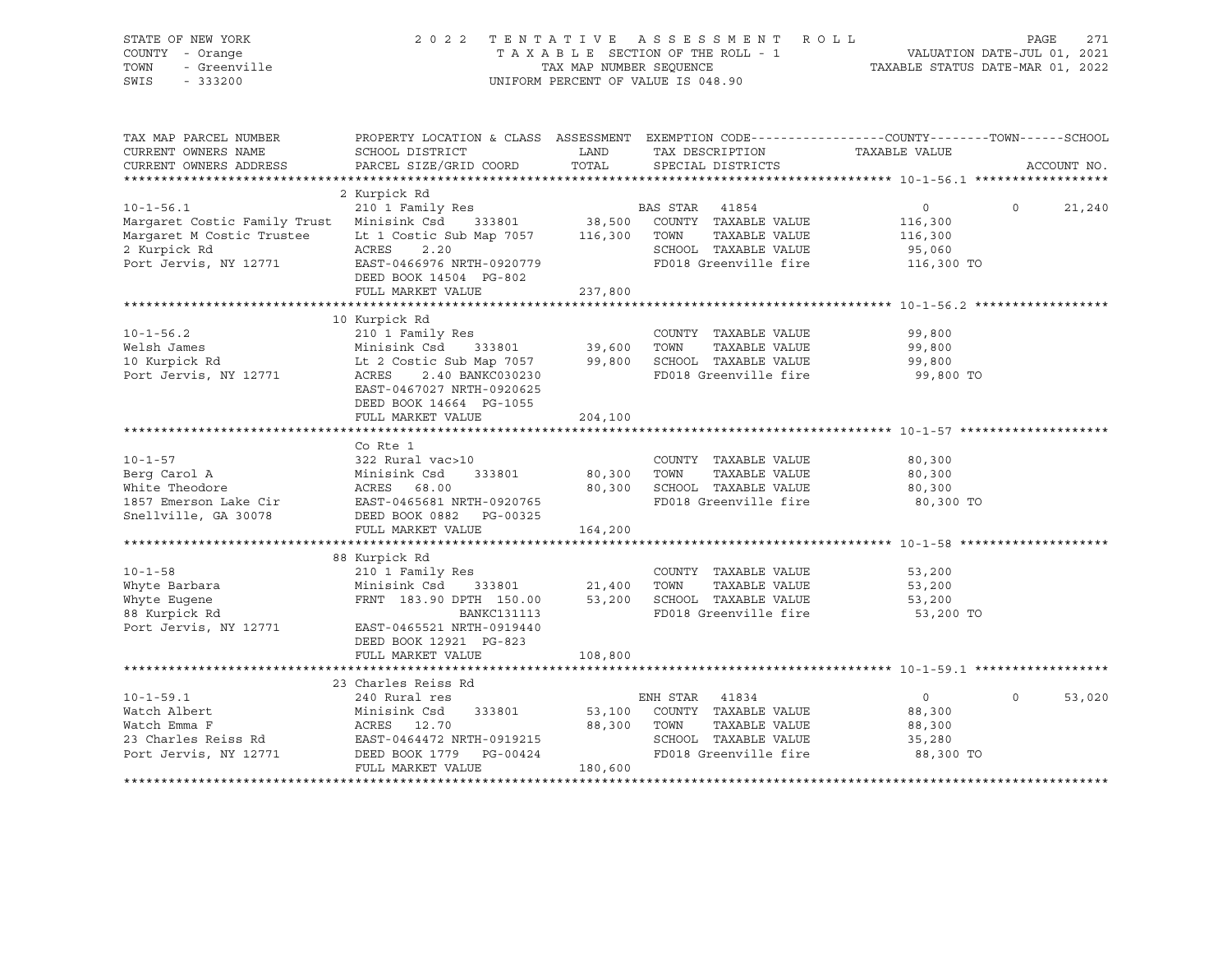### STATE OF NEW YORK 2 0 2 2 T E N T A T I V E A S S E S S M E N T R O L L PAGE 272 COUNTY - Orange T A X A B L E SECTION OF THE ROLL - 1 VALUATION DATE-JUL 01, 2021 TOWN - Greenville TAX MAP NUMBER SEQUENCE TAXABLE STATUS DATE-MAR 01, 2022 SWIS - 333200 UNIFORM PERCENT OF VALUE IS 048.90

| TAX MAP PARCEL NUMBER<br>CURRENT OWNERS NAME<br>CURRENT OWNERS ADDRESS                                                                                         | SCHOOL DISTRICT<br>PARCEL SIZE/GRID COORD                                                                                                                                                                                                | PROPERTY LOCATION & CLASS ASSESSMENT EXEMPTION CODE----------------COUNTY-------TOWN------SCHOOL<br>LAND<br>TAX DESCRIPTION<br>TOTAL<br>SPECIAL DISTRICTS                   | TAXABLE VALUE                                                                          | ACCOUNT NO.               |
|----------------------------------------------------------------------------------------------------------------------------------------------------------------|------------------------------------------------------------------------------------------------------------------------------------------------------------------------------------------------------------------------------------------|-----------------------------------------------------------------------------------------------------------------------------------------------------------------------------|----------------------------------------------------------------------------------------|---------------------------|
|                                                                                                                                                                |                                                                                                                                                                                                                                          |                                                                                                                                                                             |                                                                                        |                           |
| $10 - 1 - 59.2$<br>Kirkpatrick Elka<br>Box 598<br>Hewitt, NJ 07421                                                                                             | Charles Reiss Rd<br>314 Rural vac<10<br>Minisink Csd<br>ACRES<br>5.00<br>EAST-0464116 NRTH-0919414<br>DEED BOOK 2148 PG-00179<br>FULL MARKET VALUE                                                                                       | COUNTY TAXABLE VALUE 39,900<br>333801 39,900<br>TOWN<br>39,900 SCHOOL TAXABLE VALUE<br>FD018 Greenville fire 39,900 TO<br>81,600                                            | TAXABLE VALUE 39,900<br>39,900                                                         |                           |
|                                                                                                                                                                | 48 Charles Reiss Rd                                                                                                                                                                                                                      |                                                                                                                                                                             |                                                                                        |                           |
| $10 - 1 - 60.1$<br>Harford Robert J                                                                                                                            | 210 1 Family Res<br>Minisink Csd<br>Harford Jeanne L<br>48 Charles Reiss Rd<br>2.40 EAST-0464191 NRTH-0920047<br>2.40 EAST-0464191 NRTH-0920047<br>2.40 EAST-0464191 NRTH-0920047<br>2.40 EAST-0464191 NRTH-0920047<br>FULL MARKET VALUE | COUNTY TAXABLE VALUE<br>TOWN<br>TAXABLE VALUE<br>383,000 SCHOOL TAXABLE VALUE 107,708<br>FD018 Greenville fire 187,300 TO                                                   | 12,201<br>6,972<br>$\overline{0}$<br>$\circ$<br>19,600<br>19,600<br>155,499<br>160,728 | 6,972<br>53,020<br>19,600 |
|                                                                                                                                                                | 1657 Greenville Tpke                                                                                                                                                                                                                     |                                                                                                                                                                             |                                                                                        |                           |
| $10 - 1 - 61$<br>Soudant Jason R<br>C/O Ronald Soudant<br>688 Minisink Tpke<br>Port Jervis, NY 12771<br>MAY BE SUBJECT TO PAYMENT<br>UNDER AGDIST LAW TIL 2026 | 112 Dairy farm<br>LE Ronald G & Joanne Soud 169,900 TOWN<br>ACRES 40.10<br>EAST-0461637 NRTH-0920405<br>DEED BOOK 13612 PG-974<br>FULL MARKET VALUE                                                                                      | AGDISTRICT 41720<br>Minisink Csd 333801 80,600 COUNTY TAXABLE VALUE<br>TAXABLE VALUE<br>SCHOOL TAXABLE VALUE<br>FD018 Greenville fire 132,276 TO<br>37,624 EX<br>347,400    | 37,624 37,624<br>132,276<br>132,276<br>132,276                                         | 37,624                    |
|                                                                                                                                                                |                                                                                                                                                                                                                                          |                                                                                                                                                                             |                                                                                        |                           |
| $10 - 1 - 62$<br>Miedema Barbara<br>68 Charles Reiss Rd<br>Port Jervis, NY 12771<br>MAY BE SUBJECT TO PAYMENT<br>UNDER AGDIST LAW TIL 2026                     | Charles Reiss Rd & Grn<br>120 Field crops<br>Minisink Csd<br>ACRES 14.90<br>EAST-0462678 NRTH-0920645<br>DEED BOOK 5053 PG-339<br>FULL MARKET VALUE                                                                                      | AGDISTRICT 41720<br>333801 42,000 COUNTY TAXABLE VALUE<br>42,000 TOWN<br>TAXABLE VALUE<br>SCHOOL TAXABLE VALUE<br>FD018 Greenville fire<br>85,900<br>37,313 EX              | 37, 313 37, 313<br>4,687<br>4,687<br>4,687<br>4,687 TO                                 | 37,313                    |
|                                                                                                                                                                |                                                                                                                                                                                                                                          |                                                                                                                                                                             |                                                                                        |                           |
| $10 - 1 - 63$<br>Barry Thomas J<br>Port Jervis, NY 12771                                                                                                       | 133 Charles Reiss Rd<br>210 1 Family Res<br>Minisink Csd<br>DEED BOOK 12939 PG-1394<br>FULL MARKET VALUE                                                                                                                                 | BAS STAR 41854<br>333801 37,600<br>COUNTY TAXABLE VALUE<br>2.50 BANKC130170    109,000    TOWN<br>TAXABLE VALUE<br>SCHOOL TAXABLE VALUE<br>FD018 Greenville fire<br>222,900 | $0 \qquad \qquad$<br>$\Omega$<br>109,000<br>109,000<br>87,760<br>109,000 TO            | 21,240                    |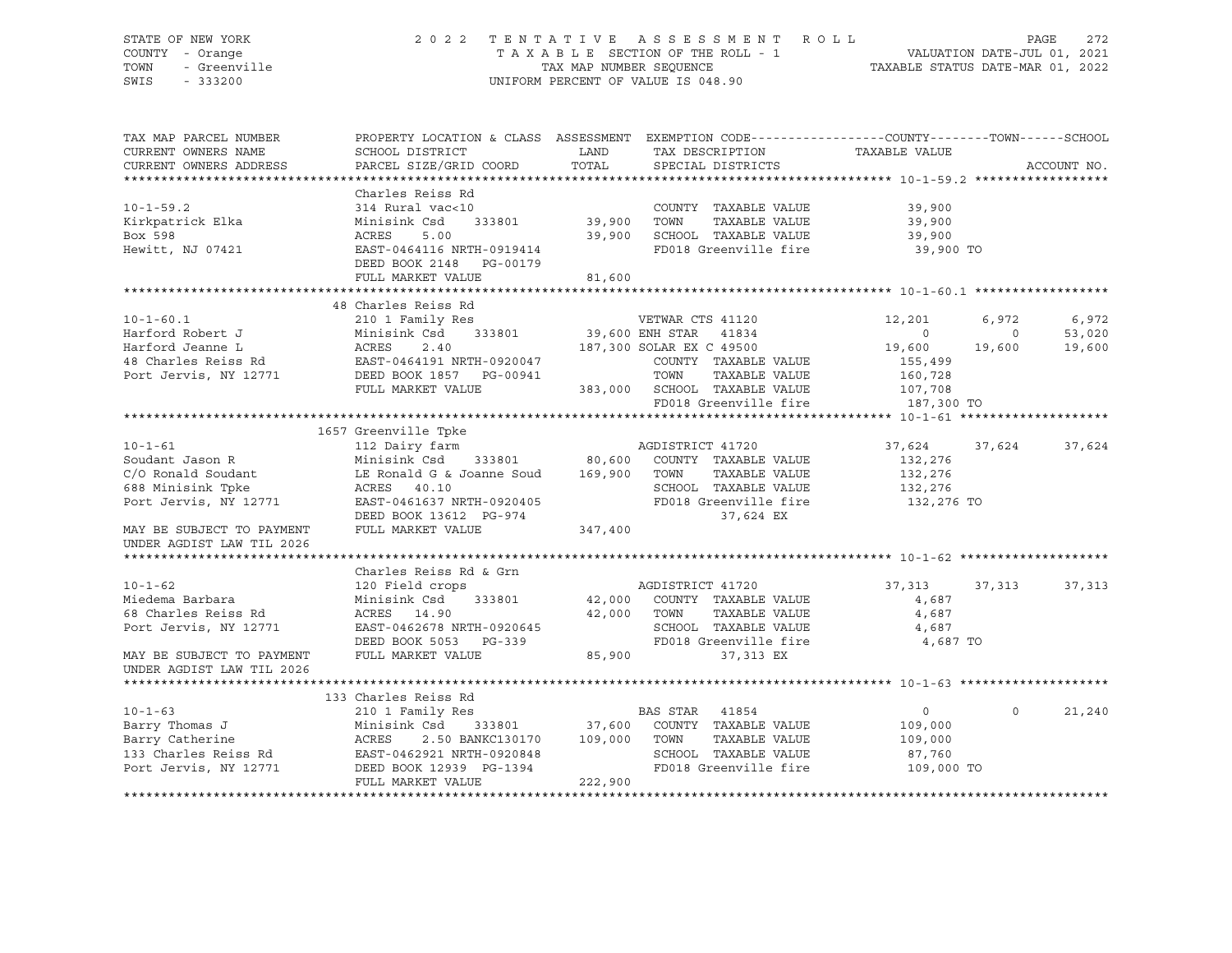### STATE OF NEW YORK 2 0 2 2 T E N T A T I V E A S S E S S M E N T R O L L PAGE 273 COUNTY - Orange T A X A B L E SECTION OF THE ROLL - 1 VALUATION DATE-JUL 01, 2021 TOWN - Greenville TAX MAP NUMBER SEQUENCE TAXABLE STATUS DATE-MAR 01, 2022 SWIS - 333200 UNIFORM PERCENT OF VALUE IS 048.90

| TAX MAP PARCEL NUMBER<br>CURRENT OWNERS NAME<br>CURRENT OWNERS ADDRESS                             | PROPERTY LOCATION & CLASS ASSESSMENT EXEMPTION CODE----------------COUNTY-------TOWN-----SCHOOL<br>SCHOOL DISTRICT<br>PARCEL SIZE/GRID COORD                                                                                                            | LAND<br>TOTAL      | TAX DESCRIPTION<br>SPECIAL DISTRICTS                                                                                                                                                                                                                    | TAXABLE VALUE                                                 |          | ACCOUNT NO. |
|----------------------------------------------------------------------------------------------------|---------------------------------------------------------------------------------------------------------------------------------------------------------------------------------------------------------------------------------------------------------|--------------------|---------------------------------------------------------------------------------------------------------------------------------------------------------------------------------------------------------------------------------------------------------|---------------------------------------------------------------|----------|-------------|
|                                                                                                    |                                                                                                                                                                                                                                                         |                    |                                                                                                                                                                                                                                                         |                                                               |          |             |
| $10 - 1 - 64$<br>Cox Steven<br>122 Charles Reiss Rd<br>Port Jervis, NY 12771                       | 122 Charles Reiss Rd<br>210 1 Family Res<br>Minisink Csd<br>333801<br>ACRES<br>2.00<br>EAST-0463456 NRTH-0920787<br>DEED BOOK 4359 PG-50<br>FULL MARKET VALUE                                                                                           | 150,000<br>306,700 | BAS STAR 41854<br>37,400 COUNTY TAXABLE VALUE<br>TOWN<br>TAXABLE VALUE<br>SCHOOL TAXABLE VALUE<br>FD018 Greenville fire                                                                                                                                 | $\overline{0}$<br>150,000<br>150,000<br>128,760<br>150,000 TO | $\Omega$ | 21,240      |
|                                                                                                    |                                                                                                                                                                                                                                                         |                    |                                                                                                                                                                                                                                                         |                                                               |          |             |
| $10 - 1 - 65$<br>Jensen Scott A<br>Jensen Scott A<br>130 Charles Reiss Rd<br>Port Jervis, NY 12771 | 130 Charles Reiss Rd<br>210 1 Family Res<br>Minisink Csd<br>ACRES<br>EAST-0463275 NRTH-0920906<br>DEED BOOK 14052 PG-1434                                                                                                                               |                    | COUNTY TAXABLE VALUE<br>$\begin{array}{cccccc} \texttt{csd} & & 333801 & & 38,500 & \texttt{TOWN} & & \texttt{TAXABLE VALUE} \\ 2.20 \texttt{ BANKC130170} & & 122,200 & \texttt{SCHOOL} & \texttt{TAXABLE VALUE} \end{array}$<br>FD018 Greenville fire | 122,200<br>122,200<br>122,200<br>122,200 TO                   |          |             |
|                                                                                                    | FULL MARKET VALUE                                                                                                                                                                                                                                       | 249,900            |                                                                                                                                                                                                                                                         |                                                               |          |             |
|                                                                                                    |                                                                                                                                                                                                                                                         |                    |                                                                                                                                                                                                                                                         |                                                               |          |             |
| $10 - 1 - 66.1$                                                                                    | 140 Charles Reiss Rd<br>210 1 Family Res                                                                                                                                                                                                                |                    | VETCOM CTS 41130                                                                                                                                                                                                                                        | 20,335                                                        | 11,620   | 11,620      |
|                                                                                                    |                                                                                                                                                                                                                                                         |                    |                                                                                                                                                                                                                                                         | $\overline{0}$                                                | $\Omega$ | 21,240      |
|                                                                                                    | Vernooy David John Minisink Csd 333801 31,900 BAS STAR 41854<br>Vernooy Joan ACRES 1.00 156,700 COUNTY TAXABLE VALUE<br>140 Charles Reiss Rd EAST-0463125 NRTH-0921024 TOWN TAXABLE VALUE<br>Port Jervis, NY 12771 DEED BOOK 2686 PG                    |                    |                                                                                                                                                                                                                                                         | 136,365                                                       |          |             |
|                                                                                                    |                                                                                                                                                                                                                                                         |                    |                                                                                                                                                                                                                                                         | 145,080                                                       |          |             |
|                                                                                                    |                                                                                                                                                                                                                                                         |                    | SCHOOL TAXABLE VALUE 123,840                                                                                                                                                                                                                            |                                                               |          |             |
|                                                                                                    | FULL MARKET VALUE                                                                                                                                                                                                                                       |                    | 320,500 FD018 Greenville fire                                                                                                                                                                                                                           | 156,700 TO                                                    |          |             |
|                                                                                                    |                                                                                                                                                                                                                                                         |                    |                                                                                                                                                                                                                                                         |                                                               |          |             |
|                                                                                                    | 1563 Greenville Tpke                                                                                                                                                                                                                                    |                    |                                                                                                                                                                                                                                                         |                                                               |          |             |
|                                                                                                    |                                                                                                                                                                                                                                                         |                    |                                                                                                                                                                                                                                                         | $\circ$                                                       | $\Omega$ | 21,240      |
|                                                                                                    |                                                                                                                                                                                                                                                         |                    |                                                                                                                                                                                                                                                         | 115,100                                                       |          |             |
|                                                                                                    |                                                                                                                                                                                                                                                         |                    | TAXABLE VALUE                                                                                                                                                                                                                                           | 115,100                                                       |          |             |
|                                                                                                    |                                                                                                                                                                                                                                                         |                    | SCHOOL TAXABLE VALUE                                                                                                                                                                                                                                    | 93,860                                                        |          |             |
|                                                                                                    |                                                                                                                                                                                                                                                         |                    | FD018 Greenville fire                                                                                                                                                                                                                                   | 115,100 TO                                                    |          |             |
|                                                                                                    | FULL MARKET VALUE 235,400                                                                                                                                                                                                                               |                    |                                                                                                                                                                                                                                                         |                                                               |          |             |
|                                                                                                    |                                                                                                                                                                                                                                                         |                    |                                                                                                                                                                                                                                                         |                                                               |          |             |
|                                                                                                    | 1553 Greenville Tpke                                                                                                                                                                                                                                    |                    |                                                                                                                                                                                                                                                         |                                                               |          |             |
| $10 - 1 - 67$                                                                                      |                                                                                                                                                                                                                                                         |                    |                                                                                                                                                                                                                                                         | $\overline{0}$                                                | $\Omega$ | 21,240      |
| Melvin Jill T                                                                                      |                                                                                                                                                                                                                                                         |                    |                                                                                                                                                                                                                                                         | 95,600                                                        |          |             |
|                                                                                                    |                                                                                                                                                                                                                                                         |                    |                                                                                                                                                                                                                                                         | 95,600                                                        |          |             |
|                                                                                                    |                                                                                                                                                                                                                                                         |                    |                                                                                                                                                                                                                                                         |                                                               |          |             |
| - ---- 1<br>1553 Greenville Tpke<br>Port Jervis, NY 12771                                          | 210 1 ram11y Res<br>Minisink Csd 333801 37,400 COUNTY TAXABLE VALUE<br>ACRES 2.00 BANKC030614 95,600 TOWN TAXABLE VALUE<br>EAST-0463283 NRTH-0921106<br>EAST-0463283 NRTH-0921106 SCHOOL TAXABLE VALUE<br>DEED BOOK 11561 PG-1707 FD018 Greenville fire |                    |                                                                                                                                                                                                                                                         | 74,360                                                        |          |             |
|                                                                                                    |                                                                                                                                                                                                                                                         | 195,500            | FD018 Greenville fire                                                                                                                                                                                                                                   | 95,600 TO                                                     |          |             |
|                                                                                                    | FULL MARKET VALUE                                                                                                                                                                                                                                       |                    |                                                                                                                                                                                                                                                         |                                                               |          |             |
|                                                                                                    |                                                                                                                                                                                                                                                         |                    |                                                                                                                                                                                                                                                         |                                                               |          |             |
|                                                                                                    | 1545 Greenville Tpke<br>210 1 Family Res                                                                                                                                                                                                                |                    |                                                                                                                                                                                                                                                         |                                                               |          |             |
| $10 - 1 - 68$                                                                                      |                                                                                                                                                                                                                                                         |                    | BAS STAR 41854                                                                                                                                                                                                                                          | $\overline{0}$                                                | $\Omega$ | 21,240      |
| Gibbs Gerald C                                                                                     | Minisink Csd 333801                                                                                                                                                                                                                                     |                    | 34,100 COUNTY TAXABLE VALUE                                                                                                                                                                                                                             | 140,100                                                       |          |             |
| Dimarsico Erica                                                                                    | FRNT 193.00 DPTH 192.00 140,100 TOWN                                                                                                                                                                                                                    |                    | TAXABLE VALUE                                                                                                                                                                                                                                           | 140,100                                                       |          |             |
| 1545 Greenville Tpke                                                                               | BANKC080496                                                                                                                                                                                                                                             |                    | SCHOOL TAXABLE VALUE                                                                                                                                                                                                                                    | 118,860                                                       |          |             |
| Port Jervis, NY 12771                                                                              | EAST-0463455 NRTH-0921393                                                                                                                                                                                                                               |                    | FD018 Greenville fire                                                                                                                                                                                                                                   | 140,100 TO                                                    |          |             |
|                                                                                                    | DEED BOOK 11879 PG-1739                                                                                                                                                                                                                                 |                    |                                                                                                                                                                                                                                                         |                                                               |          |             |
|                                                                                                    | FULL MARKET VALUE                                                                                                                                                                                                                                       | 286,500            |                                                                                                                                                                                                                                                         |                                                               |          |             |
|                                                                                                    |                                                                                                                                                                                                                                                         |                    |                                                                                                                                                                                                                                                         |                                                               |          |             |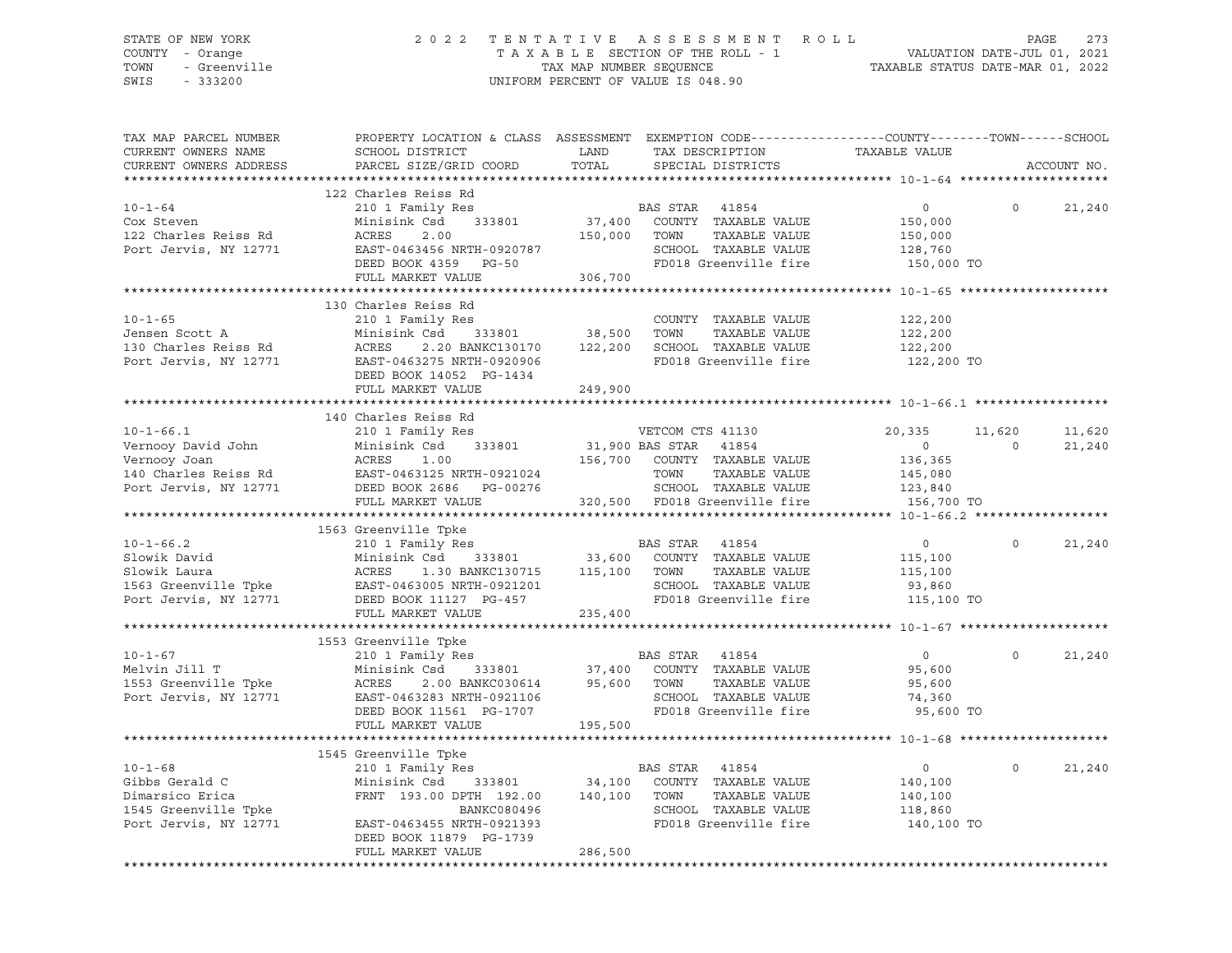### STATE OF NEW YORK 2 0 2 2 T E N T A T I V E A S S E S S M E N T R O L L PAGE 274 COUNTY - Orange T A X A B L E SECTION OF THE ROLL - 1 VALUATION DATE-JUL 01, 2021 TOWN - Greenville TAX MAP NUMBER SEQUENCE TAXABLE STATUS DATE-MAR 01, 2022 SWIS - 333200 UNIFORM PERCENT OF VALUE IS 048.90

| TAX MAP PARCEL NUMBER<br>CURRENT OWNERS NAME                                                                                                                                                                                         | PROPERTY LOCATION & CLASS ASSESSMENT EXEMPTION CODE----------------COUNTY-------TOWN------SCHOOL<br>SCHOOL DISTRICT                                            | LAND         | TAX DESCRIPTION                                                 | TAXABLE VALUE  |          |             |
|--------------------------------------------------------------------------------------------------------------------------------------------------------------------------------------------------------------------------------------|----------------------------------------------------------------------------------------------------------------------------------------------------------------|--------------|-----------------------------------------------------------------|----------------|----------|-------------|
| CURRENT OWNERS ADDRESS                                                                                                                                                                                                               | PARCEL SIZE/GRID COORD                                                                                                                                         | TOTAL        | SPECIAL DISTRICTS                                               |                |          | ACCOUNT NO. |
|                                                                                                                                                                                                                                      |                                                                                                                                                                |              |                                                                 |                |          |             |
|                                                                                                                                                                                                                                      | 1539 Greenville Tpke                                                                                                                                           |              |                                                                 |                |          |             |
| $10 - 1 - 69$                                                                                                                                                                                                                        |                                                                                                                                                                |              |                                                                 | $\overline{0}$ | $\Omega$ | 53,020      |
| Gibbs Janet S                                                                                                                                                                                                                        |                                                                                                                                                                |              |                                                                 | 140,900        |          |             |
|                                                                                                                                                                                                                                      |                                                                                                                                                                | 140,900 TOWN | TAXABLE VALUE                                                   | 140,900        |          |             |
|                                                                                                                                                                                                                                      |                                                                                                                                                                |              | SCHOOL TAXABLE VALUE 87,880<br>FD018 Greenville fire 140,900 TO |                |          |             |
| Gibbs Gerald<br>1539 Greenville Tpke<br>26. EAST-0463532 NRTH-0921258<br>26. Port Jervis, NY 12771<br>26. DEED BOOK 2104 PG-00582                                                                                                    | DEED BOOK 2104 PG-00582                                                                                                                                        |              |                                                                 |                |          |             |
|                                                                                                                                                                                                                                      | FULL MARKET VALUE                                                                                                                                              | 288,100      |                                                                 |                |          |             |
|                                                                                                                                                                                                                                      |                                                                                                                                                                |              |                                                                 |                |          |             |
|                                                                                                                                                                                                                                      | Greenville Tpke                                                                                                                                                |              |                                                                 |                |          |             |
| $10 - 1 - 70$                                                                                                                                                                                                                        | 323 Vacant rural                                                                                                                                               |              | COUNTY TAXABLE VALUE                                            | 2,800          |          |             |
| Heckel Estate Stasia                                                                                                                                                                                                                 | 333801 2,800 TOWN<br>Minisink Csd                                                                                                                              |              | TAXABLE VALUE                                                   | 2,800          |          |             |
| C/O Barbara King                                                                                                                                                                                                                     | ACRES<br>4.90                                                                                                                                                  | 2,800        | SCHOOL TAXABLE VALUE<br>FD018 Greenville fire                   | 2,800          |          |             |
|                                                                                                                                                                                                                                      |                                                                                                                                                                |              |                                                                 | 2,800 TO       |          |             |
|                                                                                                                                                                                                                                      |                                                                                                                                                                |              |                                                                 |                |          |             |
|                                                                                                                                                                                                                                      | FULL MARKET VALUE                                                                                                                                              | 5,700        |                                                                 |                |          |             |
|                                                                                                                                                                                                                                      |                                                                                                                                                                |              |                                                                 |                |          |             |
|                                                                                                                                                                                                                                      | 1537 Greenville Tpke                                                                                                                                           |              |                                                                 |                |          |             |
| $10 - 1 - 71$                                                                                                                                                                                                                        | 210 1 Family Res                                                                                                                                               |              | BAS STAR 41854                                                  | $\overline{0}$ | $\Omega$ | 21,240      |
|                                                                                                                                                                                                                                      | Minisink Csd 333801 31,900 COUNTY TAXABLE VALUE                                                                                                                |              |                                                                 | 108,000        |          |             |
|                                                                                                                                                                                                                                      | ACRES 1.20                                                                                                                                                     | 108,000 TOWN | TAXABLE VALUE                                                   | 108,000        |          |             |
| Doolittle Joshua R<br>1537 Greenville Tpke<br>Port Jervis, NY 12771                                                                                                                                                                  |                                                                                                                                                                |              | SCHOOL TAXABLE VALUE 86,760                                     |                |          |             |
|                                                                                                                                                                                                                                      | ACRES 1.2%<br>EAST-0463663 NRTH-0924487<br>DEED ROOK 13825 PG-1593                                                                                             |              | FD018 Greenville fire 108,000 TO                                |                |          |             |
|                                                                                                                                                                                                                                      | FULL MARKET VALUE                                                                                                                                              | 220,900      |                                                                 |                |          |             |
|                                                                                                                                                                                                                                      |                                                                                                                                                                |              |                                                                 |                |          |             |
|                                                                                                                                                                                                                                      | 1529 Greenville Tpke                                                                                                                                           |              |                                                                 |                |          |             |
| $10 - 1 - 72$                                                                                                                                                                                                                        | 210 1 Family Res                                                                                                                                               |              | COUNTY TAXABLE VALUE                                            | 110,900        |          |             |
| Cantiello Kelly<br>Cantiello Michael<br>1529 Greenville Toke                                                                                                                                                                         | Minisink Csd 333801 40,200 TOWN                                                                                                                                |              | TAXABLE VALUE                                                   | 110,900        |          |             |
|                                                                                                                                                                                                                                      | ACRES<br>2.50                                                                                                                                                  | 110,900      | SCHOOL TAXABLE VALUE 110,900                                    |                |          |             |
|                                                                                                                                                                                                                                      |                                                                                                                                                                |              | FD018 Greenville fire                                           | 110,900 TO     |          |             |
| 1529 Greenville Tpke EAST-0463919 NRTH-0921558<br>Port Jervis, NY 12771 DEED BOOK 15173 PG-1086                                                                                                                                      |                                                                                                                                                                |              |                                                                 |                |          |             |
|                                                                                                                                                                                                                                      | FULL MARKET VALUE                                                                                                                                              | 226,800      |                                                                 |                |          |             |
| PRIOR OWNER ON 3/01/2022                                                                                                                                                                                                             |                                                                                                                                                                |              |                                                                 |                |          |             |
| Cantiello Kelly                                                                                                                                                                                                                      |                                                                                                                                                                |              |                                                                 |                |          |             |
|                                                                                                                                                                                                                                      |                                                                                                                                                                |              |                                                                 |                |          |             |
|                                                                                                                                                                                                                                      |                                                                                                                                                                |              |                                                                 |                |          |             |
| $10 - 1 - 73$                                                                                                                                                                                                                        | 1519 Greenville Tpke                                                                                                                                           |              |                                                                 |                |          |             |
|                                                                                                                                                                                                                                      | 210 1 Family Res                                                                                                                                               |              | VETWAR CTS 41120                                                | 12,201         | 6,972    | 6,972       |
|                                                                                                                                                                                                                                      |                                                                                                                                                                |              |                                                                 | 57,450         | 60,064   | 60,064      |
|                                                                                                                                                                                                                                      |                                                                                                                                                                |              |                                                                 | $\overline{0}$ | $\circ$  | 53,020      |
| CONGRESS 2.00 Tenning Minisink Csd 333801 40,700 AGED 41800<br>Slowik David M LE Anthony J Slowik Jr 127,100 ENH STAR 41800<br>1819 Greenville Tpke ACRES 3.00 COUNTY TAXABLE<br>Port Jervis, NY 12771 EAST-0464122 NRTH-0921694 TOW |                                                                                                                                                                |              | COUNTY TAXABLE VALUE                                            | 57,449         |          |             |
|                                                                                                                                                                                                                                      |                                                                                                                                                                |              | TAXABLE VALUE                                                   | 60,064         |          |             |
|                                                                                                                                                                                                                                      |                                                                                                                                                                |              |                                                                 | 7,044          |          |             |
|                                                                                                                                                                                                                                      | EXAMPLE VALUE<br>RACRES 3.00<br>EAST-0464122 NRTH-0921694<br>DEED BOOK 13136 PG-454<br>FULL MARKET VALUE<br>FULL MARKET VALUE<br>259,900 FD018 Greenville fire |              |                                                                 | 127,100 TO     |          |             |
|                                                                                                                                                                                                                                      |                                                                                                                                                                |              |                                                                 |                |          |             |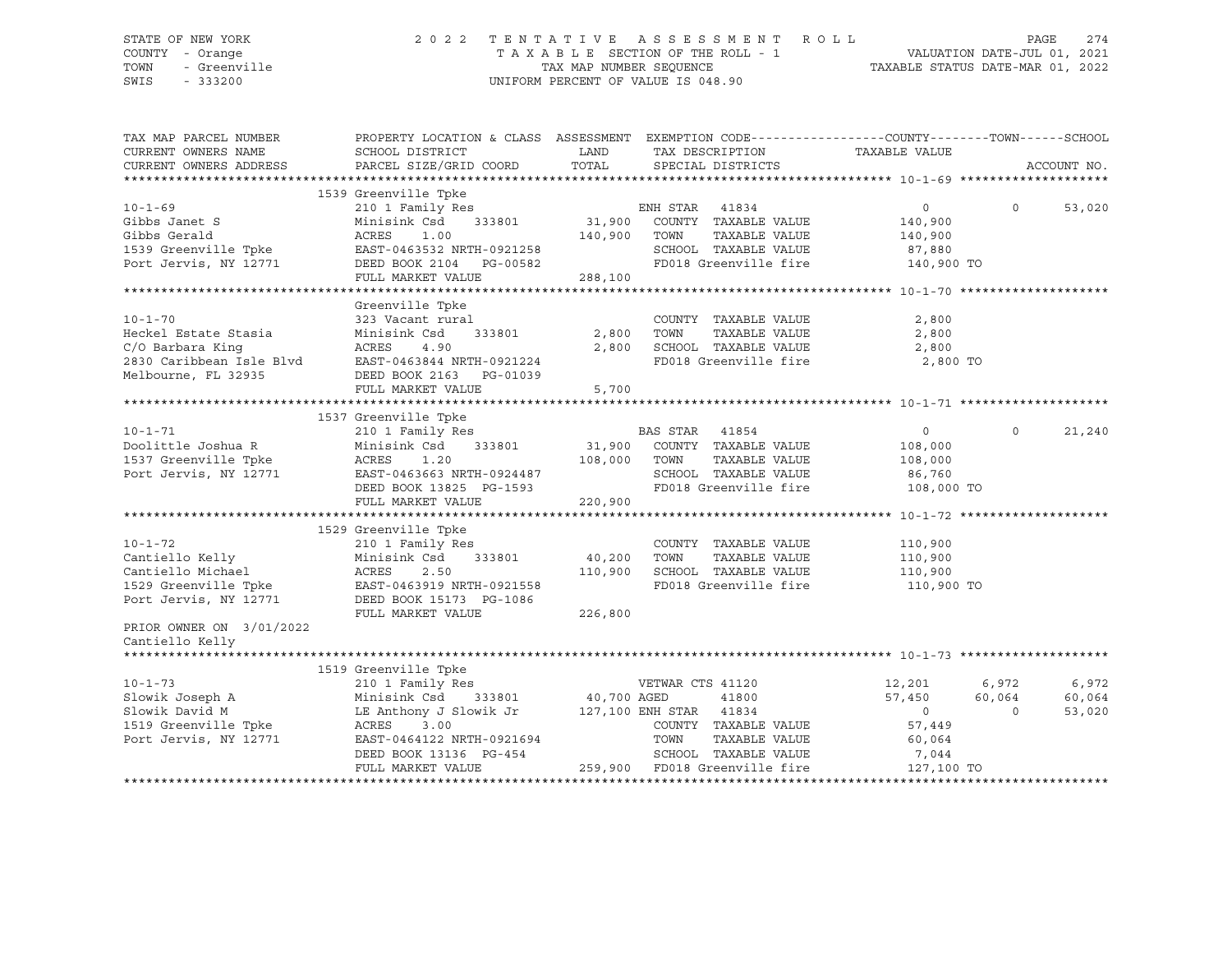### STATE OF NEW YORK 2 0 2 2 T E N T A T I V E A S S E S S M E N T R O L L PAGE 275 COUNTY - Orange T A X A B L E SECTION OF THE ROLL - 1 VALUATION DATE-JUL 01, 2021 TOWN - Greenville TAX MAP NUMBER SEQUENCE TAXABLE STATUS DATE-MAR 01, 2022 SWIS - 333200 UNIFORM PERCENT OF VALUE IS 048.90

| TAX MAP PARCEL NUMBER<br>CURRENT OWNERS NAME<br>CURRENT OWNERS ADDRESS                                                                                                                                                                     | PROPERTY LOCATION & CLASS ASSESSMENT EXEMPTION CODE---------------COUNTY-------TOWN------SCHOOL<br>SCHOOL DISTRICT<br>PARCEL SIZE/GRID COORD | LAND<br>TOTAL | TAX DESCRIPTION<br>SPECIAL DISTRICTS                                                           | TAXABLE VALUE  |                | ACCOUNT NO. |
|--------------------------------------------------------------------------------------------------------------------------------------------------------------------------------------------------------------------------------------------|----------------------------------------------------------------------------------------------------------------------------------------------|---------------|------------------------------------------------------------------------------------------------|----------------|----------------|-------------|
|                                                                                                                                                                                                                                            |                                                                                                                                              |               |                                                                                                |                |                |             |
|                                                                                                                                                                                                                                            | Greenville Tpke                                                                                                                              |               |                                                                                                |                |                |             |
| $10 - 1 - 74.2$                                                                                                                                                                                                                            | 330 Vacant comm<br>Minisink Csd 333801 5,700                                                                                                 |               | COUNTY TAXABLE VALUE                                                                           | 5,700          |                |             |
| P&B Automotive LLC                                                                                                                                                                                                                         |                                                                                                                                              |               | TOWN<br>TAXABLE VALUE                                                                          | 5,700          |                |             |
| 1034 US HWY 6                                                                                                                                                                                                                              | FRNT 79.00 DPTH 326.00                                                                                                                       |               | 5,700 SCHOOL TAXABLE VALUE                                                                     | 5,700          |                |             |
| Port Jervis, NY 12771                                                                                                                                                                                                                      | EAST-0464287 NRTH-0921802                                                                                                                    |               | FD018 Greenville fire                                                                          | 5,700 TO       |                |             |
|                                                                                                                                                                                                                                            | DEED BOOK 11005 PG-1486                                                                                                                      |               |                                                                                                |                |                |             |
|                                                                                                                                                                                                                                            | FULL MARKET VALUE                                                                                                                            | 11,700        |                                                                                                |                |                |             |
|                                                                                                                                                                                                                                            |                                                                                                                                              |               |                                                                                                |                |                |             |
| 1034&1040 US Hwy 6                                                                                                                                                                                                                         |                                                                                                                                              |               | 67 PCT OF VALUE USED FOR EXEMPTION PURPOSES                                                    |                |                |             |
| $10 - 1 - 75$                                                                                                                                                                                                                              | 483 Converted Re                                                                                                                             |               | VETWAR CTS 41120                                                                               | 12,201         | 6,972          | 6,972       |
|                                                                                                                                                                                                                                            |                                                                                                                                              |               |                                                                                                | $\overline{0}$ | $\overline{0}$ | 21,240      |
|                                                                                                                                                                                                                                            |                                                                                                                                              |               |                                                                                                | 149,799        |                |             |
|                                                                                                                                                                                                                                            |                                                                                                                                              |               |                                                                                                |                |                |             |
|                                                                                                                                                                                                                                            |                                                                                                                                              |               |                                                                                                |                |                |             |
|                                                                                                                                                                                                                                            |                                                                                                                                              |               |                                                                                                | 162,000 TO     |                |             |
|                                                                                                                                                                                                                                            |                                                                                                                                              |               |                                                                                                |                |                |             |
| P&B Automotive Luce Controller Controller Controller Controller Controller Controller Controller Controller Controller Controller Controller Controller Controller Controller Controller Controller Controller Controller Cont             | US Hwy 6                                                                                                                                     |               |                                                                                                |                |                |             |
|                                                                                                                                                                                                                                            |                                                                                                                                              |               | COUNTY TAXABLE VALUE                                                                           | 47,400         |                |             |
|                                                                                                                                                                                                                                            |                                                                                                                                              | $47,400$ TOWN | TAXABLE VALUE                                                                                  | 47,400         |                |             |
|                                                                                                                                                                                                                                            |                                                                                                                                              |               |                                                                                                | 47,400         |                |             |
|                                                                                                                                                                                                                                            |                                                                                                                                              |               | 47,400 SCHOOL TAXABLE VALUE<br>FD018 Greenville fire FD018 FD018 FD018 FD018 FD018 FD018 FD018 | 47,400 TO      |                |             |
|                                                                                                                                                                                                                                            |                                                                                                                                              |               |                                                                                                |                |                |             |
|                                                                                                                                                                                                                                            |                                                                                                                                              | 96,900        |                                                                                                |                |                |             |
|                                                                                                                                                                                                                                            |                                                                                                                                              |               |                                                                                                |                |                |             |
|                                                                                                                                                                                                                                            | 55 Breezy Ln                                                                                                                                 |               |                                                                                                |                |                |             |
| $10 - 1 - 79$                                                                                                                                                                                                                              | 210 1 Family Res                                                                                                                             |               | BAS STAR 41854                                                                                 | $\overline{0}$ | $\Omega$       | 21,240      |
|                                                                                                                                                                                                                                            | 333801                                                                                                                                       |               |                                                                                                | 145,900        |                |             |
|                                                                                                                                                                                                                                            |                                                                                                                                              |               | 43,900 COUNTY TAXABLE VALUE<br>145,900 TOWN TAXABLE VALUE                                      | 145,900        |                |             |
|                                                                                                                                                                                                                                            |                                                                                                                                              |               | SCHOOL TAXABLE VALUE<br>FD018 Greenville fire                                                  | 124,660        |                |             |
| Arkel George D Minisink Csd 333801 43,900<br>Arkel Donna M ACRES 3.50 145,900<br>55 Breezy Ln EAST-0464904 NRTH-0922040<br>Port Jervis, NY 12771 DEED BOOK 2259 PG-00758                                                                   |                                                                                                                                              |               |                                                                                                | 145,900 TO     |                |             |
|                                                                                                                                                                                                                                            | FULL MARKET VALUE                                                                                                                            | 298,400       |                                                                                                |                |                |             |
|                                                                                                                                                                                                                                            |                                                                                                                                              |               |                                                                                                |                |                |             |
| 47 Breezy Ln<br>10-1-80 210 1 Family Res<br>Potter Harvey F Minisink Csd 333801 10,800 ENH STAR 41834<br>Potter Florence M FRNT 243.00 DPTH 189.00 25,900 COUNTY TAXABLE<br>47 Breezy Ln<br>EAST-0465239 NRTH-0922108 TOWN TAXABLE<br>NERD |                                                                                                                                              |               |                                                                                                |                |                |             |
|                                                                                                                                                                                                                                            |                                                                                                                                              |               |                                                                                                | 9,065          | 9,065          | 9,065       |
|                                                                                                                                                                                                                                            |                                                                                                                                              |               |                                                                                                | $\overline{0}$ | $\Omega$       | 16,835      |
|                                                                                                                                                                                                                                            |                                                                                                                                              |               | 25,900 COUNTY TAXABLE VALUE                                                                    | 16,835         |                |             |
|                                                                                                                                                                                                                                            |                                                                                                                                              |               | TAXABLE VALUE                                                                                  | 16,835         |                |             |
|                                                                                                                                                                                                                                            |                                                                                                                                              |               | 00468 SCHOOL TAXABLE VALUE<br>53,000 FD018 Greenville fire                                     | $\circ$        |                |             |
|                                                                                                                                                                                                                                            | FULL MARKET VALUE                                                                                                                            |               |                                                                                                | 25,900 TO      |                |             |
|                                                                                                                                                                                                                                            |                                                                                                                                              |               |                                                                                                |                |                |             |
|                                                                                                                                                                                                                                            | Breezy Ln                                                                                                                                    |               |                                                                                                |                |                |             |
| Bergstrom Steven J<br>Bergstrom Joanne<br>43 Breezy Ln<br>Port Jervis. NY 19771                                                                                                                                                            | 692 Road/str/hwy                                                                                                                             |               | COUNTY TAXABLE VALUE                                                                           | 100            |                |             |
|                                                                                                                                                                                                                                            | Minisink Csd 333801                                                                                                                          | 100           | TOWN      TAXABLE VALUE<br>SCHOOL   TAXABLE VALUE                                              | 100            |                |             |
|                                                                                                                                                                                                                                            | FRNT 52.70 DPTH 455.10                                                                                                                       | 100           |                                                                                                | 100            |                |             |
|                                                                                                                                                                                                                                            | EAST-0465447 NRTH-0922109                                                                                                                    |               | FD018 Greenville fire                                                                          | 100 TO         |                |             |
| Port Jervis, NY 12771                                                                                                                                                                                                                      | DEED BOOK 14434 PG-1639                                                                                                                      |               |                                                                                                |                |                |             |
|                                                                                                                                                                                                                                            | FULL MARKET VALUE                                                                                                                            | 200           |                                                                                                |                |                |             |
|                                                                                                                                                                                                                                            |                                                                                                                                              |               |                                                                                                |                |                |             |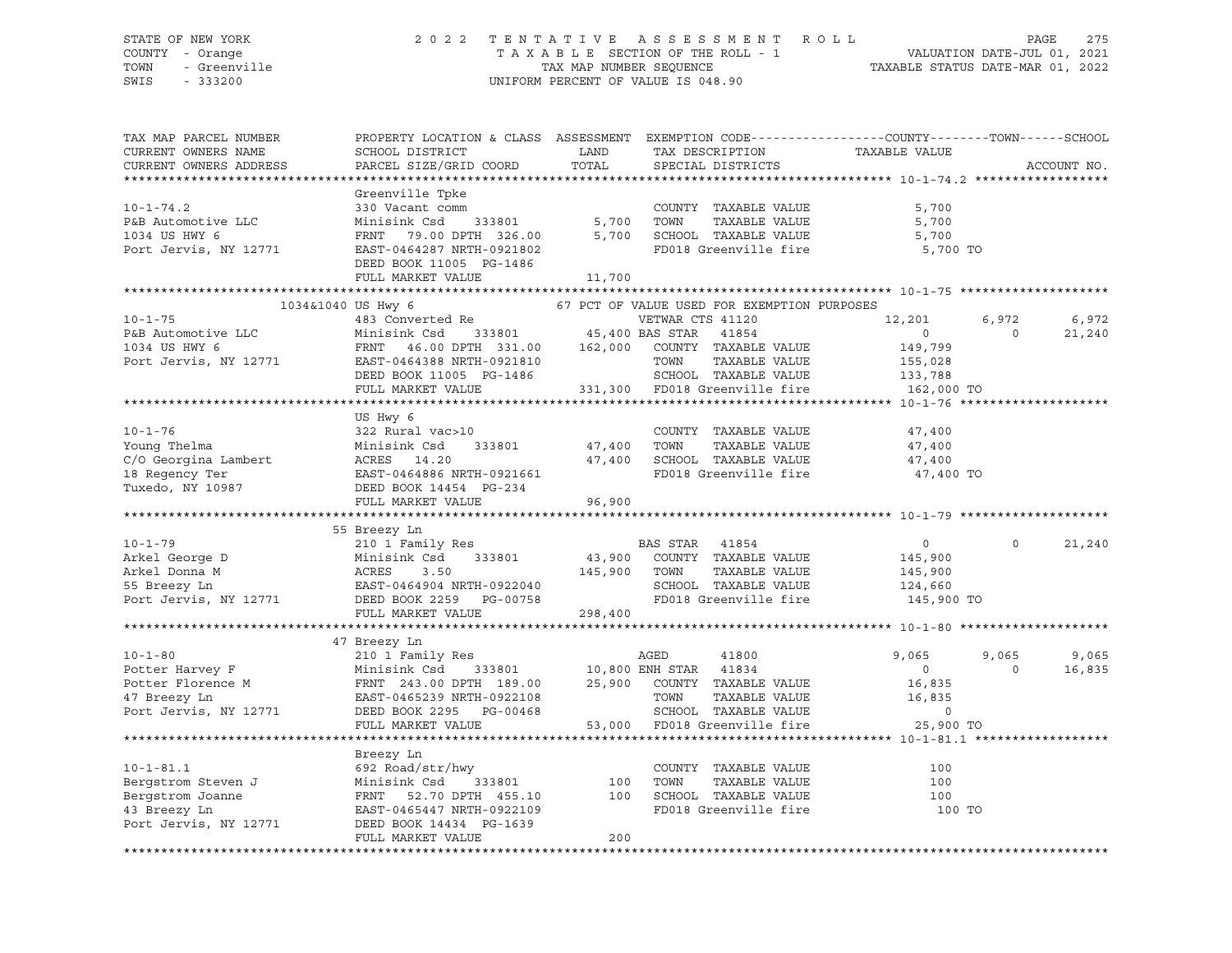| STATE OF NEW YORK<br>COUNTY - Orange<br>TOWN<br>- Greenville<br>SWIS<br>$-333200$ |                                                                                                                                                                                                                                           | TAX MAP NUMBER SEQUENCE | 2022 TENTATIVE ASSESSMENT ROLL<br>TAXABLE SECTION OF THE ROLL - 1<br>UNIFORM PERCENT OF VALUE IS 048.90 | VALUATION DATE-JUL 01, 2021<br>TAXABLE STATUS DATE-MAR 01, 2022 | PAGE<br>276           |
|-----------------------------------------------------------------------------------|-------------------------------------------------------------------------------------------------------------------------------------------------------------------------------------------------------------------------------------------|-------------------------|---------------------------------------------------------------------------------------------------------|-----------------------------------------------------------------|-----------------------|
| TAX MAP PARCEL NUMBER<br>CURRENT OWNERS NAME<br>CURRENT OWNERS ADDRESS            | PROPERTY LOCATION & CLASS ASSESSMENT EXEMPTION CODE----------------COUNTY-------TOWN------SCHOOL<br>SCHOOL DISTRICT<br>PARCEL SIZE/GRID COORD                                                                                             | LAND<br>TOTAL           | TAX DESCRIPTION<br>SPECIAL DISTRICTS                                                                    | TAXABLE VALUE                                                   | ACCOUNT NO.           |
|                                                                                   | 43 Breezy Ln                                                                                                                                                                                                                              |                         |                                                                                                         |                                                                 |                       |
| $10 - 1 - 81.2$                                                                   | 210 1 Family Res                                                                                                                                                                                                                          |                         | COUNTY TAXABLE VALUE                                                                                    | 104,600                                                         |                       |
| Bergstrom Steven J                                                                | Minisink Csd 333801                                                                                                                                                                                                                       | 25,800 TOWN             | TAXABLE VALUE                                                                                           | 104,600                                                         |                       |
| Bergstrom Joanne                                                                  | FRNT 342.50 DPTH 236.60                                                                                                                                                                                                                   |                         | 104,600 SCHOOL TAXABLE VALUE                                                                            | 104,600                                                         |                       |
| 43 Breezy Ln                                                                      | BANKC190294                                                                                                                                                                                                                               |                         | FD018 Greenville fire                                                                                   | 104,600 TO                                                      |                       |
| Port Jervis, NY 12771                                                             | EAST-0465186 NRTH-0922318                                                                                                                                                                                                                 |                         |                                                                                                         |                                                                 |                       |
|                                                                                   | DEED BOOK 14434 PG-1639                                                                                                                                                                                                                   |                         |                                                                                                         |                                                                 |                       |
|                                                                                   | FULL MARKET VALUE                                                                                                                                                                                                                         | 213,900                 |                                                                                                         |                                                                 |                       |
|                                                                                   |                                                                                                                                                                                                                                           |                         |                                                                                                         |                                                                 |                       |
|                                                                                   | 19 Breezy Ln                                                                                                                                                                                                                              |                         |                                                                                                         |                                                                 |                       |
| $10 - 1 - 82$                                                                     | 210 1 Family Res                                                                                                                                                                                                                          |                         | COUNTY TAXABLE VALUE                                                                                    | 124,500                                                         |                       |
| Johnson Keith                                                                     | $\begin{tabular}{lcccccc} \texttt{Minisink} & \texttt{Csd} & 333801 & 40,700 & \texttt{TONN} & \texttt{TAXABLE VALUE} \\ \texttt{ACRES} & 2.60 & \texttt{BANKC080370} & 124,500 & \texttt{SCHOOL} & \texttt{TAXABLE VALUE} \end{tabular}$ |                         |                                                                                                         | 124,500                                                         |                       |
| Johnson Heidi                                                                     |                                                                                                                                                                                                                                           |                         |                                                                                                         | 124,500                                                         |                       |
| 19 Breezy Ln                                                                      | EAST-0465806 NRTH-0922215                                                                                                                                                                                                                 |                         | FD018 Greenville fire                                                                                   | 124,500 TO                                                      |                       |
| Port Jervis, NY 12771                                                             | DEED BOOK 14626 PG-607                                                                                                                                                                                                                    |                         |                                                                                                         |                                                                 |                       |
|                                                                                   | FULL MARKET VALUE                                                                                                                                                                                                                         | 254,600                 |                                                                                                         |                                                                 |                       |
|                                                                                   |                                                                                                                                                                                                                                           |                         |                                                                                                         |                                                                 |                       |
|                                                                                   | 1094 U S Hwy 6                                                                                                                                                                                                                            |                         |                                                                                                         |                                                                 |                       |
| $10 - 1 - 83.1$                                                                   | 210 1 Family Res<br>Minisink Csd 333801 38,000 COUNTY TAXABLE VALUE                                                                                                                                                                       |                         | BAS STAR<br>41854                                                                                       | $\overline{0}$                                                  | $\circ$<br>21,240     |
| Ramirez Janet<br>1094 U S Hwy 6                                                   |                                                                                                                                                                                                                                           |                         | TOWN<br>TAXABLE VALUE                                                                                   | 153,000                                                         |                       |
| Port Jervis, NY 12771                                                             | Lt 1 Porter & Decker Sub 153,000<br>Map 10436                                                                                                                                                                                             |                         | SCHOOL TAXABLE VALUE                                                                                    | 153,000<br>131,760                                              |                       |
|                                                                                   | ACRES<br>2.10 BANKC130170                                                                                                                                                                                                                 |                         | FD018 Greenville fire                                                                                   | 153,000 TO                                                      |                       |
|                                                                                   | EAST-0466029 NRTH-0922025                                                                                                                                                                                                                 |                         |                                                                                                         |                                                                 |                       |
|                                                                                   | DEED BOOK 5307 PG-73                                                                                                                                                                                                                      |                         |                                                                                                         |                                                                 |                       |
|                                                                                   | FULL MARKET VALUE                                                                                                                                                                                                                         | 312,900                 |                                                                                                         |                                                                 |                       |
|                                                                                   |                                                                                                                                                                                                                                           |                         |                                                                                                         |                                                                 |                       |
|                                                                                   | 1110 US Hwy 6                                                                                                                                                                                                                             |                         |                                                                                                         |                                                                 |                       |
| $10 - 1 - 84.1$                                                                   | 210 1 Family Res                                                                                                                                                                                                                          |                         | CW 15 VET/ 41160                                                                                        | 6,972                                                           | 5,229<br>6,972        |
| Van Strander Allan P                                                              | Minisink Csd                                                                                                                                                                                                                              |                         | 333801 29,000 BAS STAR 41854                                                                            | $\overline{0}$                                                  | $\mathbf 0$<br>21,240 |
| Van Strander Mary L                                                               | Lt 1 Porter & Decker Sub 132,600 COUNTY TAXABLE VALUE                                                                                                                                                                                     |                         |                                                                                                         | 125,628                                                         |                       |
| 1110 US Hwy 6                                                                     | Map 10436                                                                                                                                                                                                                                 |                         | TOWN<br>TAXABLE VALUE                                                                                   | 127,371                                                         |                       |
| Port Jervis, NY 12771                                                             | ACRES 3.70                                                                                                                                                                                                                                |                         | SCHOOL TAXABLE VALUE                                                                                    | 104,388                                                         |                       |
|                                                                                   | EAST-0466436 NRTH-0922156                                                                                                                                                                                                                 |                         | FD018 Greenville fire                                                                                   | 132,600 TO                                                      |                       |
|                                                                                   | DEED BOOK 4721 PG-1                                                                                                                                                                                                                       |                         |                                                                                                         |                                                                 |                       |
|                                                                                   | FULL MARKET VALUE                                                                                                                                                                                                                         | 271,200                 |                                                                                                         |                                                                 |                       |
|                                                                                   | 2860 Co Rte 1                                                                                                                                                                                                                             |                         |                                                                                                         |                                                                 |                       |
| $10 - 1 - 84.2$                                                                   | 210 1 Family Res                                                                                                                                                                                                                          |                         | BAS STAR<br>41854                                                                                       | $\circ$                                                         | $\circ$<br>21,240     |
| Moy Allen T                                                                       |                                                                                                                                                                                                                                           | 43,100                  | COUNTY TAXABLE VALUE                                                                                    | 117,500                                                         |                       |
| Moy Judith L                                                                      | Minisink Csu<br>Lt 2 Porter & Decker Sub                                                                                                                                                                                                  | 117,500 TOWN            | TAXABLE VALUE                                                                                           | 117,500                                                         |                       |
| 2860 County Route 1                                                               | Map 10436                                                                                                                                                                                                                                 |                         | SCHOOL TAXABLE VALUE                                                                                    | 96,260                                                          |                       |
| Port Jervis, NY 12771                                                             | ACRES<br>3.10 BANKC020440                                                                                                                                                                                                                 |                         | FD018 Greenville fire                                                                                   | 117,500 TO                                                      |                       |
|                                                                                   | EAST-0466237 NRTH-0921840                                                                                                                                                                                                                 |                         |                                                                                                         |                                                                 |                       |
|                                                                                   | DEED BOOK 4143 PG-99                                                                                                                                                                                                                      |                         |                                                                                                         |                                                                 |                       |
|                                                                                   | FULL MARKET VALUE                                                                                                                                                                                                                         | 240,300                 |                                                                                                         |                                                                 |                       |
|                                                                                   |                                                                                                                                                                                                                                           |                         |                                                                                                         |                                                                 |                       |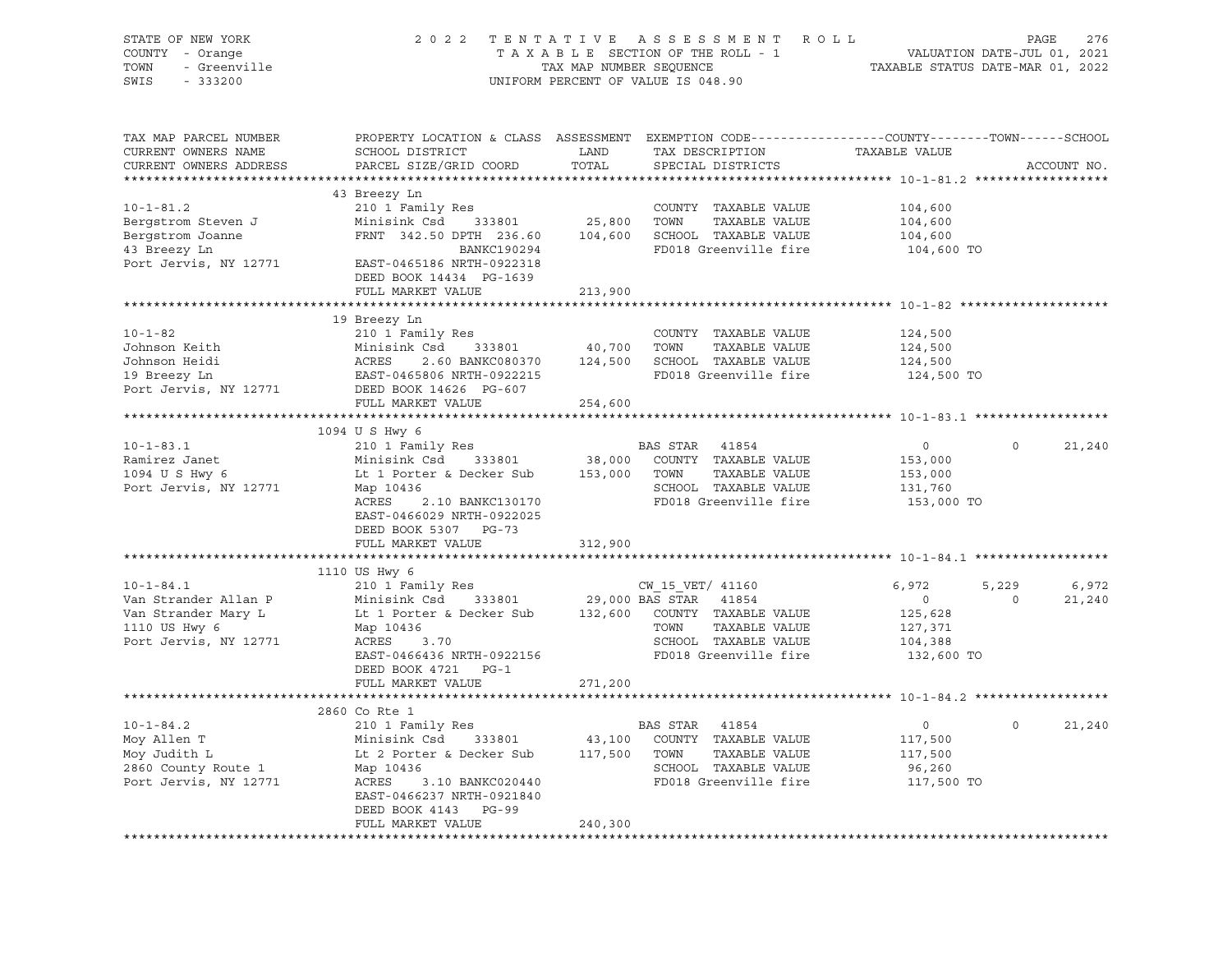### STATE OF NEW YORK 2 0 2 2 T E N T A T I V E A S S E S S M E N T R O L L PAGE 277 COUNTY - Orange T A X A B L E SECTION OF THE ROLL - 1 VALUATION DATE-JUL 01, 2021 TOWN - Greenville TAX MAP NUMBER SEQUENCE TAXABLE STATUS DATE-MAR 01, 2022 SWIS - 333200 UNIFORM PERCENT OF VALUE IS 048.90

| TAX MAP PARCEL NUMBER<br>CURRENT OWNERS NAME<br>CURRENT OWNERS ADDRESS                                                                                                                                                                                                               | PROPERTY LOCATION & CLASS ASSESSMENT EXEMPTION CODE----------------COUNTY-------TOWN------SCHOOL<br>SCHOOL DISTRICT<br>PARCEL SIZE/GRID COORD  | LAND<br>TOTAL                         | TAX DESCRIPTION<br>SPECIAL DISTRICTS                                                                                                                                                                                                                 | TAXABLE VALUE                                                | ACCOUNT NO.      |                  |
|--------------------------------------------------------------------------------------------------------------------------------------------------------------------------------------------------------------------------------------------------------------------------------------|------------------------------------------------------------------------------------------------------------------------------------------------|---------------------------------------|------------------------------------------------------------------------------------------------------------------------------------------------------------------------------------------------------------------------------------------------------|--------------------------------------------------------------|------------------|------------------|
|                                                                                                                                                                                                                                                                                      |                                                                                                                                                |                                       |                                                                                                                                                                                                                                                      |                                                              |                  |                  |
| $10 - 1 - 85$<br>Freilich Jeffrey N<br>Freilich Xenia L<br>163-34 Willets Point Blvd<br>Minisink Csd 333801<br>163-34 Willets Point Blvd<br>EAST-0466643 NRTH-0921920<br>Whitestone, NY 11357<br>PEED BOOK 11222 PG-78<br>FULL MARKET VALUE                                          | 2840 Co Rte 1<br>210 1 Family Res<br>Minisink Csd      333801<br>FULL MARKET VALUE                                                             | COUNTY<br>35,100      TOWN<br>155,000 | COUNTY TAXABLE VALUE<br>TAXABLE VALUE<br>75,800 SCHOOL TAXABLE VALUE<br>FD018 Greenville fire                                                                                                                                                        | 75,800<br>75,800<br>75,800<br>75,800 TO                      |                  |                  |
|                                                                                                                                                                                                                                                                                      |                                                                                                                                                |                                       |                                                                                                                                                                                                                                                      |                                                              |                  |                  |
| 10-1-86<br>Palacios Frank Minisink Csd 333801 45,400<br>2826 County Route 1 ACRES 5.10 132,500<br>Port Jervis, NY 12771 EAST-0466832 NRTH-0921773<br>DEED BOOK 5286 PG-227<br>WADKET VALUE 271,000                                                                                   | 2826 Co Rte 1                                                                                                                                  |                                       | ENH STAR 41834<br>$\begin{tabular}{lcccccc} 333801 & & 45,400 & \text{COUNTY} & \text{TAXABLE VALUE} \\ & & 132,500 & \text{TOWN} & \text{TAXABLE VALUE} \end{tabular}$<br>TAXABLE VALUE<br>SCHOOL TAXABLE VALUE<br>FD018 Greenville fire 132,500 TO | $\overline{0}$<br>132,500<br>132,500<br>79,480               | $\Omega$         | 53,020           |
|                                                                                                                                                                                                                                                                                      |                                                                                                                                                |                                       |                                                                                                                                                                                                                                                      |                                                              |                  |                  |
|                                                                                                                                                                                                                                                                                      |                                                                                                                                                |                                       |                                                                                                                                                                                                                                                      |                                                              |                  |                  |
| $10 - 1 - 87$                                                                                                                                                                                                                                                                        | 1130 US Hwy 6<br>210 1 Family Res                                                                                                              |                                       | VETCOM CTS 41130                                                                                                                                                                                                                                     | 20,335<br>32,460                                             | 11,620<br>23,240 | 11,620<br>23,240 |
| Van Strander Joshua Allan Minisink Csd 333801 40,700 VETDIS CTS 41140<br>1130 US Hwy 6 ACRES 3.30 BANKC050590 108,200 COUNTY TAXABLE VALUE<br>Port Jervis, NY 12771 EAST-0466719 NRTH-0922359 TOWN TAXABLE VALUE<br>DEED BOOK 13830 PG-                                              | FULL MARKET VALUE                                                                                                                              |                                       | TAXABLE VALUE<br>SCHOOL TAXABLE VALUE<br>221,300 FD018 Greenville fire 108,200 TO                                                                                                                                                                    | 55,405<br>73,340                                             |                  |                  |
|                                                                                                                                                                                                                                                                                      |                                                                                                                                                |                                       |                                                                                                                                                                                                                                                      |                                                              |                  |                  |
| 10-1-88.31 210 1 Family Res<br>Tasker William J Jr Minisink Csd 333801 26,900 COUNTY TAXABLE VALUE<br>Tasker Maureen P FRNT 120.00 DPTH 262.00 129,100 TOWN TAXABLE VALUE<br>1451 Greenville Tpke EAST-0465458 NRTH-0922369 SCHOOL T                                                 | 1451 Greenville Tpke                                                                                                                           |                                       | SCHOOL TAXABLE VALUE                                                                                                                                                                                                                                 | $\overline{0}$<br>129,100<br>129,100<br>107,860              | $\Omega$         | 21,240           |
|                                                                                                                                                                                                                                                                                      |                                                                                                                                                |                                       | FD018 Greenville fire                                                                                                                                                                                                                                | 129,100 TO                                                   |                  |                  |
|                                                                                                                                                                                                                                                                                      | FULL MARKET VALUE                                                                                                                              | 264,000                               |                                                                                                                                                                                                                                                      |                                                              |                  |                  |
| $10 - 1 - 88.4$<br>Whitehurst Kenneth<br>Minisink Csd 333801<br>Whitehurst Kathleen<br>1457 Greenville Tpke<br>Port Jervis, NY 12771<br>DEED BOOK 14819 PG-101                                                                                                                       | 1457 Greenville Tpke<br>210 1 Family Res<br>Minisink Csd 333801 34,500 TOWN<br>FULL MARKET VALUE                                               | 268,100                               | COUNTY TAXABLE VALUE<br>TAXABLE VALUE<br>1.30 BANKC160013 131,100 SCHOOL TAXABLE VALUE<br>FD018 Greenville fire                                                                                                                                      | 131,100<br>131,100<br>131,100<br>131,100 TO                  |                  |                  |
|                                                                                                                                                                                                                                                                                      |                                                                                                                                                |                                       |                                                                                                                                                                                                                                                      |                                                              |                  |                  |
| $10 - 1 - 94$<br>10-1-94<br>Gillespie Kevin D<br>Gillespie Crystal A<br>1447 Greenville Tpke<br>1447 Greenville Tpke<br>16 ACRES<br>16 ACRES<br>16 ACRES<br>16 ACRES<br>16 ACRES<br>16 ACRES<br>16 ACRES<br>16 ACRES<br>16 ACRES<br>16 ACRES<br>16 ACRES<br>16 ACRES<br>16 ACRES<br> | 1447 Greenville Tpke<br>Greenville Tpke<br>210 1 Family Res<br>ACRES   0.88 BANKC130715<br>EAST-0465598 NRTH-0922404<br>DEED BOOK 13806 PG-702 |                                       | BAS STAR 41854<br>30,500 COUNTY TAXABLE VALUE<br>119,900 TOWN TAXABLE VALUE<br>SCHOOL TAXABLE VALUE<br>FD018 Greenville fire                                                                                                                         | $\overline{0}$<br>119,900<br>119,900<br>98,660<br>119,900 TO | $\Omega$         | 21,240           |
|                                                                                                                                                                                                                                                                                      | FULL MARKET VALUE                                                                                                                              | 245,200                               |                                                                                                                                                                                                                                                      |                                                              |                  |                  |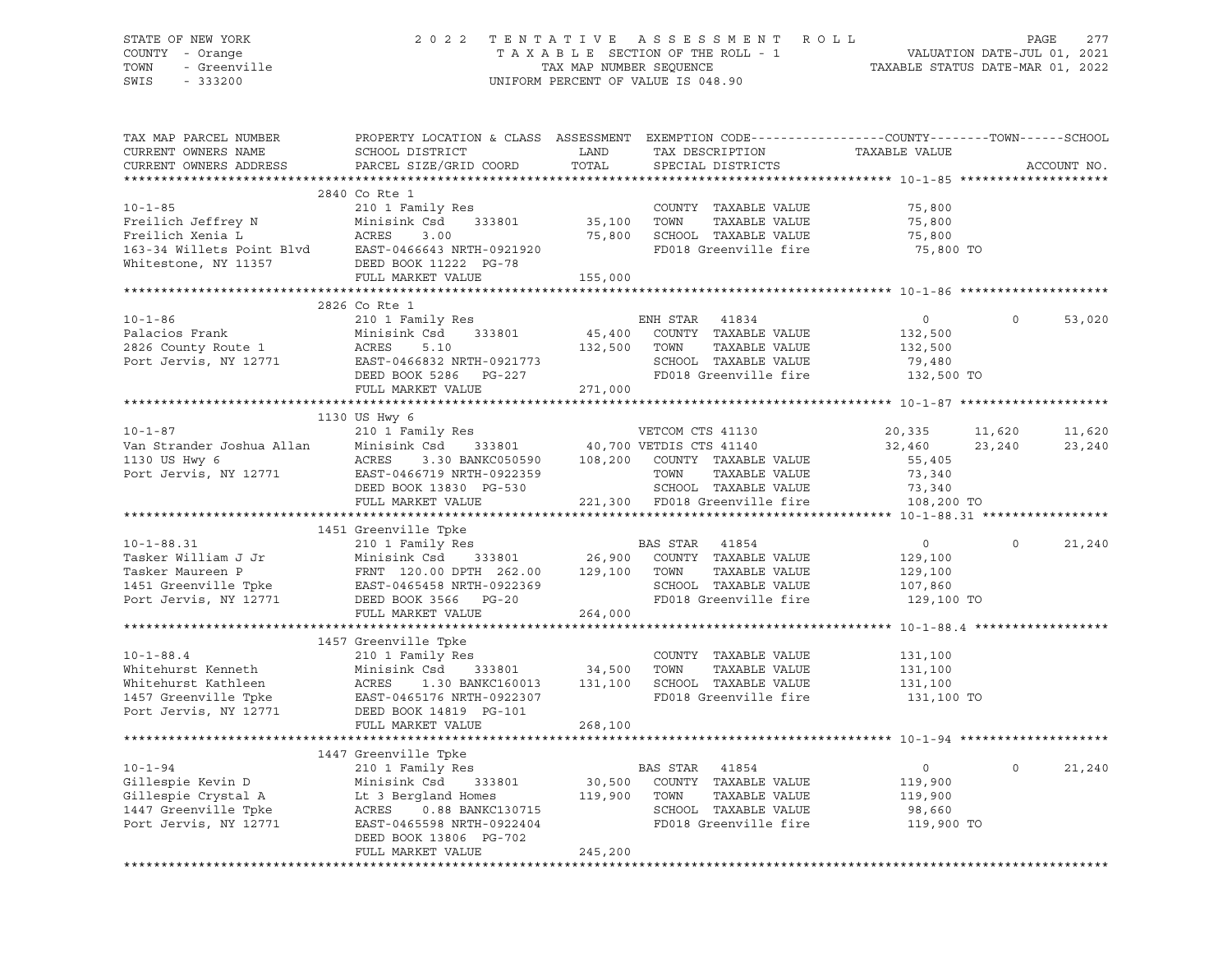| STATE OF NEW YORK<br>COUNTY - Orange<br><i>I -</i> Orange<br>- Greenville<br>- 333200<br>TOWN<br>SWIS                                                                                                                                |                                                                                                                                                                                                                                                                                 |                              | 2022 TENTATIVE ASSESSMENT ROLL<br>TAXABLE SECTION OF THE ROLL - 1 VALUATION DATE-JUL 01, 2021<br>TAX MAP NUMBER SEQUENCE TAXABLE STATUS DATE-MAR 01, 2022<br>UNIFORM PERCENT OF VALUE IS 048.90 |                                                                        | PAGE<br>278                                  |
|--------------------------------------------------------------------------------------------------------------------------------------------------------------------------------------------------------------------------------------|---------------------------------------------------------------------------------------------------------------------------------------------------------------------------------------------------------------------------------------------------------------------------------|------------------------------|-------------------------------------------------------------------------------------------------------------------------------------------------------------------------------------------------|------------------------------------------------------------------------|----------------------------------------------|
| TAX MAP PARCEL NUMBER<br>CURRENT OWNERS NAME<br>CURRENT OWNERS ADDRESS                                                                                                                                                               | PROPERTY LOCATION & CLASS ASSESSMENT EXEMPTION CODE----------------COUNTY-------TOWN------SCHOOL<br>SCHOOL DISTRICT<br>PARCEL SIZE/GRID COORD TOTAL                                                                                                                             | LAND                         | TAX DESCRIPTION TAXABLE VALUE<br>SPECIAL DISTRICTS                                                                                                                                              |                                                                        | ACCOUNT NO.                                  |
| 10-1-95 210 1 Family Res COUNTY TAXABLE VALUE 119,600<br>1441 Greenville Tpke Lt 4 Bergland Homes 119,600 SCHOOL TAXABLE VALUE 119,600<br>1441 Greenville Tpke Lt 4 Bergland Homes 119,600 SCHOOL TAXABLE VALUE 119,600<br>119,600 P | 1441 Greenville Tpke<br>BANKC130170<br>EAST-0465718 NRTH-0922459<br>DEED BOOK 14168 PG-813<br>FULL MARKET VALUE                                                                                                                                                                 | 244,600                      |                                                                                                                                                                                                 |                                                                        |                                              |
|                                                                                                                                                                                                                                      |                                                                                                                                                                                                                                                                                 |                              |                                                                                                                                                                                                 |                                                                        |                                              |
| $10 - 1 - 96$<br>Dunker Family Irrevoc Trust<br>Henry J & Marianne Dunker<br>1437 Greenville Tpke<br>1437 Greenville Tpke<br>Port Jervis, NY 12771                                                                                   | 1437 Greenville Tpke<br>210 1 Family Res<br>Minisink Csd 333801<br>Lt 5 Bergland Homes 124,100 COUNTY TAXABLE VALUE<br>Laura J McLaughlin Truste<br>FRNT 101.00 DPTH 315.00<br>EAST-0465831 NRTH-0922492                                                                        |                              | VETCOM CTS 41130<br>29,500 ENH STAR 41834<br>VETCOM CTS 41130<br>TOWN TAXABLE VALUE<br>SCHOOL TAXABLE VALUE<br>FD018 Greenville fire                                                            | 20,335<br>$\overline{0}$<br>103,765<br>112,480<br>59,460<br>124,100 TO | 11,620<br>11,620<br>$\overline{a}$<br>53,020 |
|                                                                                                                                                                                                                                      | DEED BOOK 14205 PG-663<br>FULL MARKET VALUE                                                                                                                                                                                                                                     | 253,800                      |                                                                                                                                                                                                 |                                                                        |                                              |
|                                                                                                                                                                                                                                      |                                                                                                                                                                                                                                                                                 |                              |                                                                                                                                                                                                 |                                                                        |                                              |
| $10 - 1 - 97$<br>Dunker Family Irrevoc Trust<br>Henry J & Marianne Dunker<br>1437 Greenville Tpke<br>Port Jervis, NY 12771                                                                                                           | Greenville Tpke<br>314 Rural vac<10<br>Minisink Csd 333801<br>Laura J McLaughlin Truste<br>FRNT 100.00 DPTH 353.00<br>EAST-0465966 NRTH-0922545<br>DEED BOOK 14205 PG-663                                                                                                       | 24,000 TOWN                  | COUNTY TAXABLE VALUE<br>TAXABLE VALUE<br>FD018 Greenville fire                                                                                                                                  | 24,000<br>24,000<br>24,000<br>24,000 TO                                |                                              |
|                                                                                                                                                                                                                                      | FULL MARKET VALUE                                                                                                                                                                                                                                                               | 49,100                       |                                                                                                                                                                                                 |                                                                        |                                              |
|                                                                                                                                                                                                                                      |                                                                                                                                                                                                                                                                                 |                              |                                                                                                                                                                                                 |                                                                        |                                              |
| $10 - 1 - 98$<br>Martinez Misael B<br>Martinez Mariana<br>8 Breezy Ln<br>Port Jervis, NY 12771                                                                                                                                       | 8 Breezy Ln<br>210 1 Family Res<br>Minisink Csd 333801<br>Lt 7 Bergland Homes 127,600 SCHOOL TAXABLE VALUE 127,600<br>FRNT 100.00 DPTH 383.58 FD018 Greenville fire 127,600<br>BANKC220065<br>EAST-0466066 NRTH-0922595<br>DEED BOOK 14826 PG-1081<br>FULL MARKET VALUE 260,900 | 31,200 TOWN                  | COUNTY TAXABLE VALUE<br>TAXABLE VALUE                                                                                                                                                           | 127,600<br>127,600<br>127,600 TO                                       |                                              |
|                                                                                                                                                                                                                                      |                                                                                                                                                                                                                                                                                 |                              |                                                                                                                                                                                                 |                                                                        |                                              |
|                                                                                                                                                                                                                                      | 2 Breezy Ln                                                                                                                                                                                                                                                                     |                              |                                                                                                                                                                                                 |                                                                        |                                              |
| $10 - 1 - 99$<br>Eherts Daniel E<br>Eherts Robyn N<br>2 Breezy Ln<br>Port Jervis, NY 12771                                                                                                                                           | 210 1 Family Res<br>Minisink Csd<br>333801<br>Lt 8 Bergland Homes<br>FRNT 120.00 DPTH 384.00<br><b>BANKC080370</b><br>EAST-0466176 NRTH-0922640<br>DEED BOOK 12286 PG-32<br>FULL MARKET VALUE                                                                                   | 31,900<br>115,700<br>236,600 | BAS STAR 41854<br>COUNTY TAXABLE VALUE<br>TOWN<br>TAXABLE VALUE<br>SCHOOL TAXABLE VALUE<br>FD018 Greenville fire                                                                                | 0<br>115,700<br>115,700<br>94,460<br>115,700 TO                        | $\circ$<br>21,240                            |
|                                                                                                                                                                                                                                      |                                                                                                                                                                                                                                                                                 |                              |                                                                                                                                                                                                 |                                                                        |                                              |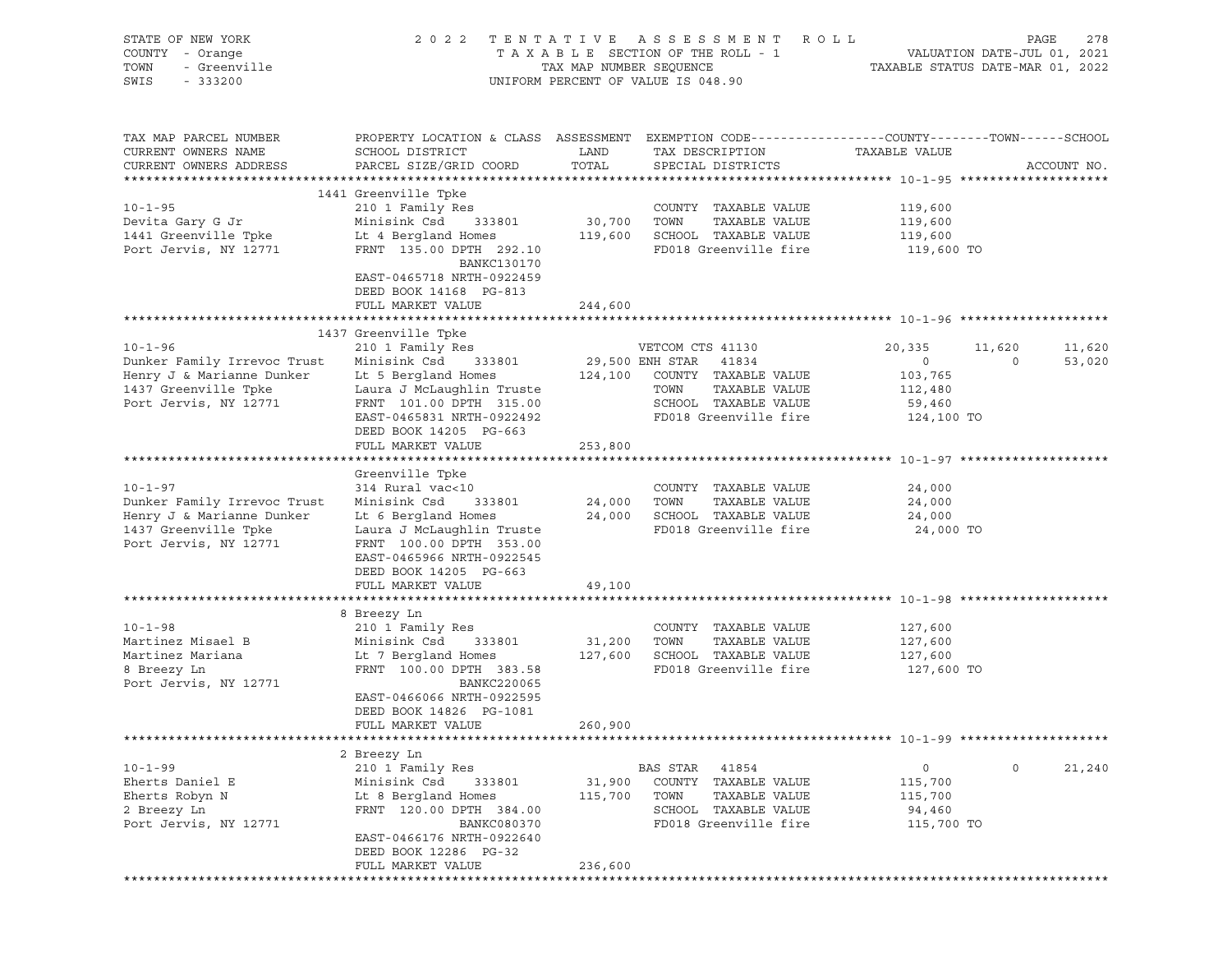| STATE OF NEW YORK<br>COUNTY - Orange<br>TOWN<br>- Greenville<br>SWIS<br>$-333200$                                                   |                                                                                                                                                                                     | TAX MAP NUMBER SEQUENCE      | 2022 TENTATIVE ASSESSMENT ROLL<br>TAXABLE SECTION OF THE ROLL - 1<br>UNIFORM PERCENT OF VALUE IS 048.90             | VALUATION DATE-JUL 01, 2021<br>TAXABLE STATUS DATE-MAR 01, 2022 | PAGE        | 279    |
|-------------------------------------------------------------------------------------------------------------------------------------|-------------------------------------------------------------------------------------------------------------------------------------------------------------------------------------|------------------------------|---------------------------------------------------------------------------------------------------------------------|-----------------------------------------------------------------|-------------|--------|
| TAX MAP PARCEL NUMBER<br>CURRENT OWNERS NAME<br>CURRENT OWNERS ADDRESS                                                              | PROPERTY LOCATION & CLASS ASSESSMENT EXEMPTION CODE----------------COUNTY-------TOWN------SCHOOL<br>SCHOOL DISTRICT<br>PARCEL SIZE/GRID COORD                                       | LAND<br>TOTAL                | TAX DESCRIPTION<br>SPECIAL DISTRICTS                                                                                | TAXABLE VALUE                                                   | ACCOUNT NO. |        |
| $10 - 1 - 100$<br>Quinones Claire<br>1123 US Hwy 6<br>Port Jervis, NY 12771                                                         | 1123 US Hwy 6<br>210 1 Family Res<br>Minisink Csd<br>333801<br>Lt 9 Bergland Homes<br>FRNT 124.00 DPTH 378.00<br>BANKC061339<br>EAST-0466290 NRTH-0922705<br>DEED BOOK 14360 PG-392 | 31,900                       | COUNTY TAXABLE VALUE<br>TOWN<br>TAXABLE VALUE<br>143,600 SCHOOL TAXABLE VALUE<br>FD018 Greenville fire              | 143,600<br>143,600<br>143,600<br>143,600 TO                     |             |        |
|                                                                                                                                     | FULL MARKET VALUE                                                                                                                                                                   | 293,700                      |                                                                                                                     |                                                                 |             |        |
| $10 - 1 - 102.2$                                                                                                                    | 532 Loqtown Rd<br>240 Rural res                                                                                                                                                     |                              | BAS STAR 41854                                                                                                      | $\overline{0}$                                                  | $\circ$     | 21,240 |
| Depolito Ernest III<br>Boyle-Grell Veronica J<br>532 Logtown Rd<br>Port Jervis, NY 12771                                            | Minisink Csd<br>333801<br>Lt 3B Mirimoni Sub<br>ACRES 10.10 BANKC030385<br>EAST-0468696 NRTH-0919545<br>DEED BOOK 4706 PG-99                                                        | 45,100<br>164,900<br>337,200 | COUNTY TAXABLE VALUE<br>TAXABLE VALUE<br>TOWN<br>SCHOOL TAXABLE VALUE<br>FD018 Greenville fire                      | 164,900<br>164,900<br>143,660<br>164,900 TO                     |             |        |
|                                                                                                                                     | FULL MARKET VALUE                                                                                                                                                                   |                              |                                                                                                                     |                                                                 |             |        |
| $10 - 1 - 102.3$<br>Winstedt Frederick<br>Winstedt Karen<br>478 Logtown Rd<br>Port Jervis, NY 12771                                 | 478 Loqtown Rd<br>240 Rural res<br>Minisink Csd<br>333801<br>Lt 3C Mirimoni Sub<br>ACRES 34.90<br>EAST-0468602 NRTH-0919010<br>DEED BOOK 6151 PG-30                                 | 43,500<br>188,600            | BAS STAR<br>41854<br>COUNTY TAXABLE VALUE<br>TOWN<br>TAXABLE VALUE<br>SCHOOL TAXABLE VALUE<br>FD018 Greenville fire | $\circ$<br>188,600<br>188,600<br>167,360<br>188,600 TO          | $\circ$     | 21,240 |
|                                                                                                                                     | FULL MARKET VALUE<br>******************************                                                                                                                                 | 385,700                      |                                                                                                                     |                                                                 |             |        |
| $10 - 1 - 102.4$<br>Abu Romi Najhia & Ziyad<br>Abu Romi Imad & Manal<br>C/O Ziyad Aburomi<br>11 Squire Dr<br>Lincoln Park, NJ 07035 | Loqtown Rd<br>322 Rural vac>10<br>Minisink Csd<br>333801<br>Lt 3D Mirimoni Sub<br>ACRES 16.70<br>EAST-0468244 NRTH-0918395<br>DEED BOOK 13508 PG-52                                 | 41,200                       | COUNTY TAXABLE VALUE<br>TOWN<br>TAXABLE VALUE<br>41,200 SCHOOL TAXABLE VALUE<br>FD018 Greenville fire               | 41,200<br>41,200<br>41,200<br>41,200 TO                         |             |        |
|                                                                                                                                     | FULL MARKET VALUE                                                                                                                                                                   | 84,300                       |                                                                                                                     |                                                                 |             |        |
|                                                                                                                                     | Co Rte 1                                                                                                                                                                            |                              | *********************************** 10-1-102.5                                                                      |                                                                 |             |        |
| $10 - 1 - 102.5$<br>Oropallo Joan<br>Oropallo Anthony<br>C/O Toni DeLesi<br>85 Dogwood Ter<br>Ramsey, NJ 07446                      | 323 Vacant rural<br>Minisink Csd<br>333801<br>ACRES<br>8.10<br>EAST-0469717 NRTH-0919287<br>DEED BOOK 2638<br>PG-00112<br>FULL MARKET VALUE                                         | 16,200<br>33,100             | COUNTY TAXABLE VALUE<br>TOWN<br>TAXABLE VALUE<br>16,200 SCHOOL TAXABLE VALUE<br>FD018 Greenville fire               | 16,200<br>16,200<br>16,200<br>16,200 TO                         |             |        |
|                                                                                                                                     |                                                                                                                                                                                     |                              |                                                                                                                     |                                                                 |             |        |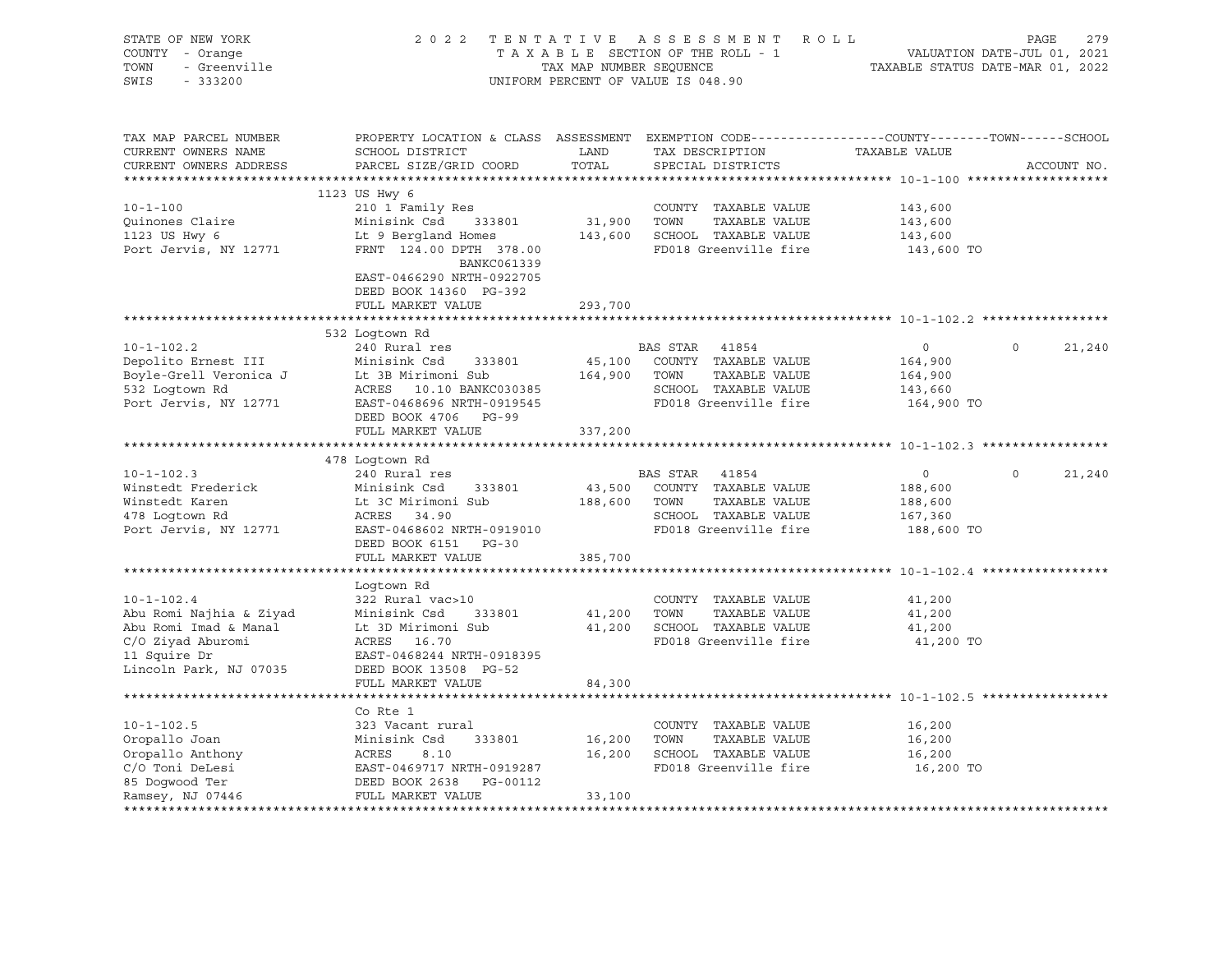| STATE OF NEW YORK                                  |                                                                                                 |                         | 2022 TENTATIVE ASSESSMENT ROLL     |                                  | PAGE<br>280                 |
|----------------------------------------------------|-------------------------------------------------------------------------------------------------|-------------------------|------------------------------------|----------------------------------|-----------------------------|
| COUNTY - Orange                                    |                                                                                                 |                         | TAXABLE SECTION OF THE ROLL - 1    |                                  | VALUATION DATE-JUL 01, 2021 |
| TOWN<br>- Greenville                               |                                                                                                 | TAX MAP NUMBER SEQUENCE |                                    | TAXABLE STATUS DATE-MAR 01, 2022 |                             |
| SWIS<br>$-333200$                                  |                                                                                                 |                         | UNIFORM PERCENT OF VALUE IS 048.90 |                                  |                             |
|                                                    |                                                                                                 |                         |                                    |                                  |                             |
|                                                    |                                                                                                 |                         |                                    |                                  |                             |
|                                                    |                                                                                                 |                         |                                    |                                  |                             |
| TAX MAP PARCEL NUMBER                              | PROPERTY LOCATION & CLASS ASSESSMENT EXEMPTION CODE----------------COUNTY-------TOWN-----SCHOOL |                         |                                    |                                  |                             |
| CURRENT OWNERS NAME                                | SCHOOL DISTRICT                                                                                 | LAND                    | TAX DESCRIPTION                    | TAXABLE VALUE                    |                             |
| CURRENT OWNERS ADDRESS                             | PARCEL SIZE/GRID COORD                                                                          | TOTAL                   | SPECIAL DISTRICTS                  |                                  | ACCOUNT NO.                 |
|                                                    |                                                                                                 |                         |                                    |                                  |                             |
|                                                    | Loqtown Rd                                                                                      |                         |                                    |                                  |                             |
| $10 - 1 - 103.12$                                  | 314 Rural vac<10                                                                                |                         | COUNTY TAXABLE VALUE               | 17,500                           |                             |
| Cilento Eugene                                     | 333801<br>Minisink Csd                                                                          | 17,500 TOWN             | TAXABLE VALUE                      | 17,500                           |                             |
| Cilento Gina                                       | Pt Lt4A Odynsky & Carson 17,500 SCHOOL TAXABLE VALUE                                            |                         |                                    | 17,500                           |                             |
|                                                    |                                                                                                 |                         |                                    |                                  |                             |
| 912 N Central Ave                                  | Map 44-09                                                                                       |                         | FD018 Greenville fire              | 17,500 TO                        |                             |
| Woodmere, NY 11598                                 | ROW to property                                                                                 |                         |                                    |                                  |                             |
|                                                    | ACRES<br>7.20                                                                                   |                         |                                    |                                  |                             |
|                                                    | EAST-0466336 NRTH-0917546                                                                       |                         |                                    |                                  |                             |
|                                                    | DEED BOOK 13815 PG-1212                                                                         |                         |                                    |                                  |                             |
|                                                    | FULL MARKET VALUE                                                                               | 35,800                  |                                    |                                  |                             |
|                                                    |                                                                                                 |                         |                                    |                                  |                             |
|                                                    | 60 Black Bear Rdq                                                                               |                         |                                    |                                  |                             |
| $10 - 1 - 103.2$                                   | 210 1 Family Res                                                                                |                         | ENH STAR 41834                     | $\overline{0}$                   | $\Omega$<br>53,020          |
| Storms Revoc Liv Trust Shirley Minisink Csd 333801 |                                                                                                 |                         | 49,900 COUNTY TAXABLE VALUE        | 162,200                          |                             |
| PO Box 140                                         | ACRES 10.00                                                                                     | 162,200 TOWN            | TAXABLE VALUE                      | 162,200                          |                             |
| Sparrowbush, NY 12780                              | EAST-0466514 NRTH-0918046                                                                       |                         | SCHOOL TAXABLE VALUE               | 109,180                          |                             |
|                                                    | DEED BOOK 14265 PG-1464                                                                         |                         | FD018 Greenville fire              | 162,200 TO                       |                             |
|                                                    | FULL MARKET VALUE                                                                               | 331,700                 |                                    |                                  |                             |
|                                                    |                                                                                                 |                         |                                    |                                  |                             |
|                                                    | 15 Center Rd                                                                                    |                         |                                    |                                  |                             |
| $10 - 1 - 103.3$                                   | 210 1 Family Res                                                                                |                         | BAS STAR 41854                     | $\overline{0}$                   | $\Omega$<br>21,240          |
| Gale Paul R                                        | Minisink Csd<br>333801                                                                          |                         | 49,700 COUNTY TAXABLE VALUE        | 192,800                          |                             |
| Gale Haroulla S                                    | ACRES                                                                                           | 192,800 TOWN            | TAXABLE VALUE                      | 192,800                          |                             |
| PO Box 303                                         |                                                                                                 |                         | SCHOOL TAXABLE VALUE               | 171,560                          |                             |
| New Hampton, NY 10958-0303 DEED BOOK 5497 PG-132   | ACRES 9.70<br>EAST-0467048 NRTH-0918802<br>Angle Dean Rook 5497 PG-132                          |                         | FD018 Greenville fire              | 192,800 TO                       |                             |
|                                                    | FULL MARKET VALUE                                                                               |                         |                                    |                                  |                             |
|                                                    |                                                                                                 | 394,300                 |                                    |                                  |                             |
|                                                    |                                                                                                 |                         |                                    |                                  |                             |
| $10 - 1 - 103.4$                                   | 437 Logtown Rd                                                                                  |                         | ENH STAR 41834                     | $\overline{0}$                   | $\Omega$<br>53,020          |
|                                                    | 240 Rural res                                                                                   |                         |                                    |                                  |                             |
| Calabrese Joseph S                                 | Minisink Csd<br>333801<br>Minisink Csd<br>ACRES    10.70                                        |                         | 51,500 COUNTY TAXABLE VALUE        | 169,900                          |                             |
| Calabrese Karen A                                  |                                                                                                 | 169,900 TOWN            | TAXABLE VALUE                      | 169,900                          |                             |
| 437 Loqtown Rd                                     | EAST-0467479 NRTH-0918213                                                                       |                         | SCHOOL TAXABLE VALUE               | 116,880                          |                             |
| Port Jervis, NY 12771                              | DEED BOOK 5629 PG-212                                                                           |                         | FD018 Greenville fire              | 169,900 TO                       |                             |
|                                                    | FULL MARKET VALUE                                                                               | 347,400                 |                                    |                                  |                             |
|                                                    |                                                                                                 |                         |                                    |                                  |                             |
|                                                    | Logtown Rd                                                                                      |                         |                                    |                                  |                             |
| $10 - 1 - 103.5$                                   | 692 Road/str/hwy                                                                                |                         | COUNTY TAXABLE VALUE               | 400                              |                             |
| Storms Revoc Liv Trust Shirley Minisink Csd 333801 |                                                                                                 | 400                     | TOWN<br>TAXABLE VALUE              | 400                              |                             |
| Cilento Eugene & Gina ACRES                        | 1.40                                                                                            |                         | 400 SCHOOL TAXABLE VALUE           | 400                              |                             |
| PO Box 140                                         | EAST-0466879 NRTH-0918022                                                                       |                         | FD018 Greenville fire              | 400 TO                           |                             |
| Sparrowbush, NY 12780                              | DEED BOOK 13815 PG-1212                                                                         |                         |                                    |                                  |                             |
|                                                    | FULL MARKET VALUE                                                                               | 800                     |                                    |                                  |                             |
|                                                    |                                                                                                 |                         |                                    |                                  |                             |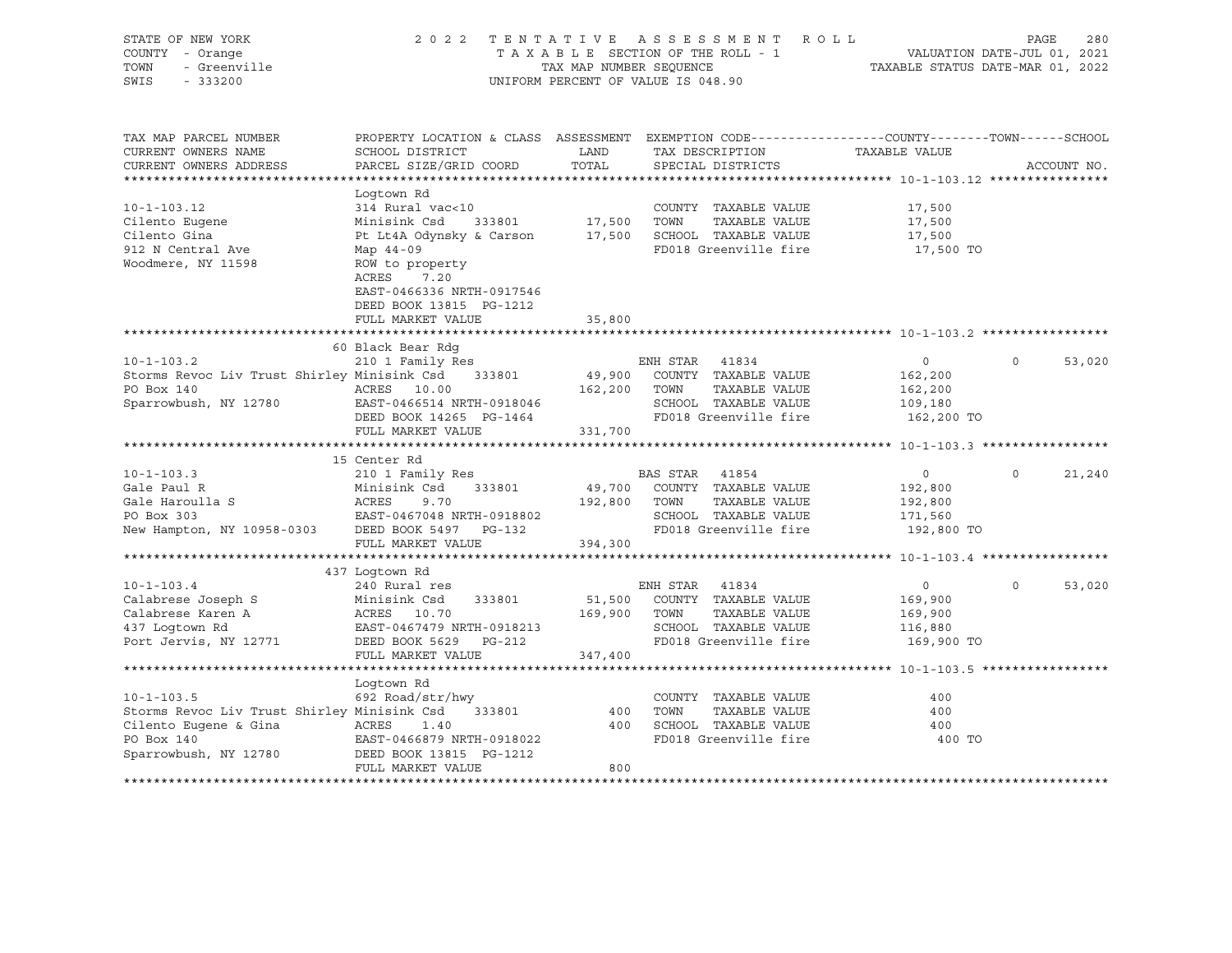| STATE OF NEW YORK<br>COUNTY - Orange<br>- Greenville<br>TOWN<br>SWIS<br>$-333200$ | 2 0 2 2<br>TENTATIVE<br>TAXABLE SECTION OF THE ROLL - 1<br>TAX MAP NUMBER SEQUENCE<br>UNIFORM PERCENT OF VALUE IS 048.90 | ROLL<br>PAGE<br>281<br>VALUATION DATE-JUL 01, 2021<br>TAXABLE STATUS DATE-MAR 01, 2022 |                                                                                                                                          |                                                                      |             |
|-----------------------------------------------------------------------------------|--------------------------------------------------------------------------------------------------------------------------|----------------------------------------------------------------------------------------|------------------------------------------------------------------------------------------------------------------------------------------|----------------------------------------------------------------------|-------------|
| TAX MAP PARCEL NUMBER<br>CURRENT OWNERS NAME<br>CURRENT OWNERS ADDRESS            | SCHOOL DISTRICT<br>PARCEL SIZE/GRID COORD                                                                                | LAND<br>TOTAL                                                                          | PROPERTY LOCATION & CLASS ASSESSMENT EXEMPTION CODE----------------COUNTY-------TOWN------SCHOOL<br>TAX DESCRIPTION<br>SPECIAL DISTRICTS | TAXABLE VALUE                                                        | ACCOUNT NO. |
|                                                                                   | 30 Kurpick Rd                                                                                                            |                                                                                        |                                                                                                                                          |                                                                      |             |
| $10 - 1 - 104.1$                                                                  | 210 1 Family Res                                                                                                         |                                                                                        | BAS STAR<br>41854                                                                                                                        | $\circ$<br>$\mathsf{O}$                                              | 21,240      |
| Murtaugh Matthew Thomas                                                           | Minisink Csd 333801                                                                                                      | 44,500                                                                                 | COUNTY TAXABLE VALUE                                                                                                                     | 138,300                                                              |             |
| Murtaugh Katherine L                                                              | Lt 1 Nagle Sub Map 8445                                                                                                  | 138,300                                                                                | TOWN<br>TAXABLE VALUE                                                                                                                    | 138,300                                                              |             |
| 30 Kurpick Rd                                                                     | ACRES<br>3.80                                                                                                            |                                                                                        | SCHOOL TAXABLE VALUE                                                                                                                     | 117,060                                                              |             |
| Port Jervis, NY 12771                                                             | EAST-0466520 NRTH-0920266                                                                                                |                                                                                        | FD018 Greenville fire                                                                                                                    | 138,300 TO                                                           |             |
|                                                                                   | DEED BOOK 12915 PG-1867                                                                                                  |                                                                                        |                                                                                                                                          |                                                                      |             |
|                                                                                   | FULL MARKET VALUE                                                                                                        | 282,800<br>**************                                                              |                                                                                                                                          | ********************************* 10-1-104.2 *****************       |             |
|                                                                                   | 20 Kurpick Rd                                                                                                            |                                                                                        |                                                                                                                                          |                                                                      |             |
| $10 - 1 - 104.2$                                                                  | 210 1 Family Res                                                                                                         |                                                                                        | COUNTY TAXABLE VALUE                                                                                                                     | 159,500                                                              |             |
| Sweikata James                                                                    | Minisink Csd<br>333801                                                                                                   | 38,500                                                                                 | TOWN<br>TAXABLE VALUE                                                                                                                    | 159,500                                                              |             |
| Sweikata Samantha                                                                 | Lt 2 Nagle Sub Map 8445                                                                                                  | 159,500                                                                                | SCHOOL TAXABLE VALUE                                                                                                                     | 159,500                                                              |             |
| 20 Kurpick Rd                                                                     | ACRES<br>2.20 BANKC130715                                                                                                |                                                                                        | FD018 Greenville fire                                                                                                                    | 159,500 TO                                                           |             |
| Port Jervis, NY 12771                                                             | EAST-0466740 NRTH-0920526                                                                                                |                                                                                        |                                                                                                                                          |                                                                      |             |
|                                                                                   | DEED BOOK 13950 PG-1174                                                                                                  |                                                                                        |                                                                                                                                          |                                                                      |             |
|                                                                                   | FULL MARKET VALUE                                                                                                        | 326,200                                                                                |                                                                                                                                          |                                                                      |             |
|                                                                                   |                                                                                                                          |                                                                                        |                                                                                                                                          | ********************** 10-1-106.11 *********                         |             |
|                                                                                   | 185 Monahan Rd                                                                                                           |                                                                                        |                                                                                                                                          |                                                                      |             |
| $10 - 1 - 106.11$                                                                 | 210 1 Family Res                                                                                                         |                                                                                        | CW 15 VET/ 41160                                                                                                                         | 6,972<br>5,229                                                       | 6,972       |
| Barcus Ronald J                                                                   | Minisink Csd<br>333801                                                                                                   |                                                                                        | 47,100 SOLAR EX C 49500                                                                                                                  | 16,500<br>16,500                                                     | 16,500      |
| Barcus Dawn M                                                                     | Lt 1 Forbes Sub Map 9528                                                                                                 | 213,900                                                                                | COUNTY TAXABLE VALUE                                                                                                                     | 190,428                                                              |             |
| 185 Monahan Rd<br>Port Jervis, NY 12771                                           | ACRES<br>5.20<br>EAST-0468189 NRTH-0920584                                                                               |                                                                                        | TOWN<br>TAXABLE VALUE<br>SCHOOL TAXABLE VALUE                                                                                            | 192,171<br>190,428                                                   |             |
|                                                                                   | DEED BOOK 12311 PG-1378                                                                                                  |                                                                                        | FD018 Greenville fire                                                                                                                    | 213,900 TO                                                           |             |
|                                                                                   | FULL MARKET VALUE                                                                                                        | 437,400                                                                                |                                                                                                                                          |                                                                      |             |
|                                                                                   |                                                                                                                          |                                                                                        |                                                                                                                                          |                                                                      |             |
|                                                                                   | 175 Monahan Rd                                                                                                           |                                                                                        |                                                                                                                                          |                                                                      |             |
| $10 - 1 - 106.12$                                                                 | 210 1 Family Res                                                                                                         |                                                                                        | COUNTY TAXABLE VALUE                                                                                                                     | 172,700                                                              |             |
| Dant Patricia J                                                                   | Minisink Csd<br>333801                                                                                                   | 45,100 TOWN                                                                            | TAXABLE VALUE                                                                                                                            | 172,700                                                              |             |
| McDougal Sean                                                                     | Lt 2 Forbes Sub Map 9528                                                                                                 |                                                                                        | 172,700 SCHOOL TAXABLE VALUE                                                                                                             | 172,700                                                              |             |
| 175 Monahan Rd                                                                    | ROW from 10-1-149                                                                                                        |                                                                                        | FD018 Greenville fire                                                                                                                    | 172,700 TO                                                           |             |
| Port Jervis, NY 12771                                                             | ACRES<br>4.10 BANKC080496                                                                                                |                                                                                        |                                                                                                                                          |                                                                      |             |
|                                                                                   | EAST-0465935 NRTH-0922800                                                                                                |                                                                                        |                                                                                                                                          |                                                                      |             |
|                                                                                   | DEED BOOK 13973 PG-1808                                                                                                  |                                                                                        |                                                                                                                                          |                                                                      |             |
|                                                                                   | FULL MARKET VALUE                                                                                                        | 353,200                                                                                |                                                                                                                                          | ************************************** 10-1-106.22 ***************** |             |
|                                                                                   | 125 Monahan Rd                                                                                                           |                                                                                        |                                                                                                                                          |                                                                      |             |
| $10 - 1 - 106.22$                                                                 | 240 Rural res                                                                                                            |                                                                                        | BAS STAR 41854                                                                                                                           | $\Omega$<br>$\circ$                                                  | 21,240      |
| Marvinney Raymond D                                                               | Minisink Csd<br>333801                                                                                                   | 52,300                                                                                 | COUNTY TAXABLE VALUE                                                                                                                     | 118,200                                                              |             |
| Marvinney Tanya                                                                   | Dykstra Map 35-21                                                                                                        | 118,200 TOWN                                                                           | TAXABLE VALUE                                                                                                                            | 118,200                                                              |             |
| 125 Monahan Rd                                                                    | ACRES 10.60                                                                                                              |                                                                                        | SCHOOL TAXABLE VALUE                                                                                                                     | 96,960                                                               |             |
| Port Jervis, NY 12771                                                             | EAST-0468703 NRTH-0921745                                                                                                |                                                                                        | FD018 Greenville fire                                                                                                                    | 118,200 TO                                                           |             |
|                                                                                   | DEED BOOK 14961 PG-1580                                                                                                  |                                                                                        |                                                                                                                                          |                                                                      |             |
|                                                                                   | FULL MARKET VALUE                                                                                                        | 241,700                                                                                |                                                                                                                                          |                                                                      |             |
|                                                                                   |                                                                                                                          |                                                                                        |                                                                                                                                          |                                                                      |             |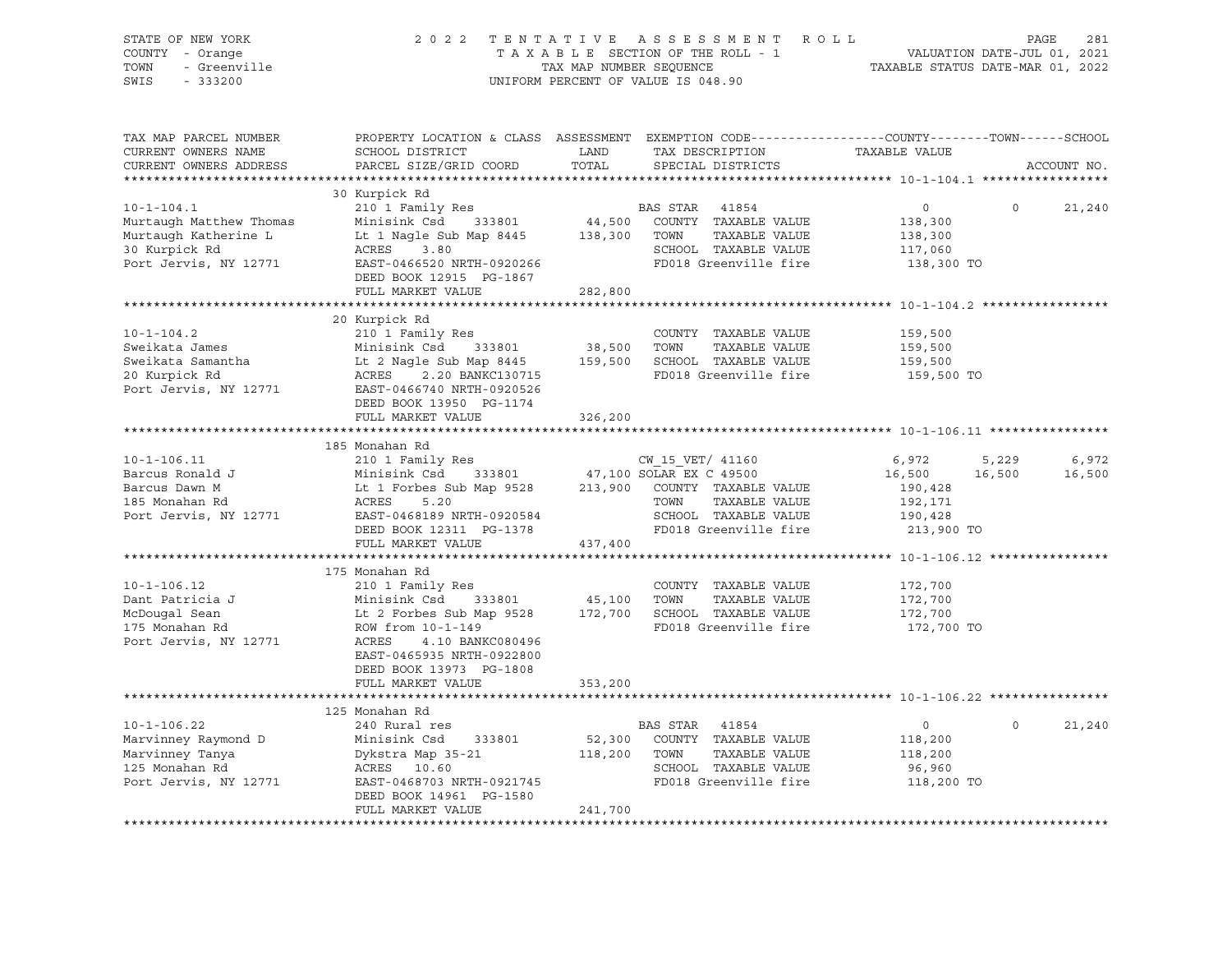| STATE OF NEW YORK<br>COUNTY - Orange<br>TOWN<br>- Greenville<br>SWIS<br>$-333200$ |                                                                                                                                              |               | 2022 TENTATIVE ASSESSMENT ROLL<br>TAXABLE SECTION OF THE ROLL - 1<br>TAXABLE SECTION OF THE ROLL - 1<br>TAXABLE STATUS DATE-MAR 01, 2022<br>UNIFORM PERCENT OF VALUE IS 048.90 |                |                | PAGE<br>282 |
|-----------------------------------------------------------------------------------|----------------------------------------------------------------------------------------------------------------------------------------------|---------------|--------------------------------------------------------------------------------------------------------------------------------------------------------------------------------|----------------|----------------|-------------|
| TAX MAP PARCEL NUMBER<br>CURRENT OWNERS NAME<br>CURRENT OWNERS ADDRESS            | PROPERTY LOCATION & CLASS ASSESSMENT EXEMPTION CODE----------------COUNTY-------TOWN-----SCHOOL<br>SCHOOL DISTRICT<br>PARCEL SIZE/GRID COORD | LAND<br>TOTAL | TAX DESCRIPTION<br>SPECIAL DISTRICTS                                                                                                                                           | TAXABLE VALUE  |                | ACCOUNT NO. |
|                                                                                   |                                                                                                                                              |               |                                                                                                                                                                                |                |                |             |
|                                                                                   | Co Rte 1                                                                                                                                     |               |                                                                                                                                                                                |                |                |             |
| $10 - 1 - 106.3$                                                                  | 322 Rural vac>10                                                                                                                             |               | COUNTY TAXABLE VALUE                                                                                                                                                           | 68,300         |                |             |
| Papaiya Narendra                                                                  | Minisink Csd 333801                                                                                                                          | 68,300        | TOWN<br>TAXABLE VALUE                                                                                                                                                          | 68,300         |                |             |
| Papaiya Kailas                                                                    | Lot 2D Mirimoni Sub                                                                                                                          |               | 68,300 SCHOOL TAXABLE VALUE                                                                                                                                                    | 68,300         |                |             |
| 485 Tappan Rd                                                                     | ACRES<br>40.50                                                                                                                               |               | FD018 Greenville fire                                                                                                                                                          | 68,300 TO      |                |             |
| Northvale, NJ 07647                                                               | EAST-0469079 NRTH-0920781                                                                                                                    |               |                                                                                                                                                                                |                |                |             |
|                                                                                   | DEED BOOK 2183 PG-00993                                                                                                                      |               |                                                                                                                                                                                |                |                |             |
|                                                                                   | FULL MARKET VALUE                                                                                                                            | 139,700       |                                                                                                                                                                                |                |                |             |
|                                                                                   | 109 Monahan Rd                                                                                                                               |               |                                                                                                                                                                                |                |                |             |
| $10 - 1 - 106.412$                                                                | 240 Rural res                                                                                                                                |               | COUNTY TAXABLE VALUE                                                                                                                                                           | 245,000        |                |             |
| Martiny Ana                                                                       | Minisink Csd 333801                                                                                                                          | 69,200        | TOWN<br>TAXABLE VALUE                                                                                                                                                          | 245,000        |                |             |
| 109 Monahan Rd                                                                    | LTs 1,2 & 3 Dykstra Map 3                                                                                                                    | 245,000       | SCHOOL TAXABLE VALUE                                                                                                                                                           | 245,000        |                |             |
| Port Jervis, NY 12771                                                             | ACRES 36.50                                                                                                                                  |               | FD018 Greenville fire                                                                                                                                                          | 245,000 TO     |                |             |
|                                                                                   | EAST-0469784 NRTH-0921884                                                                                                                    |               |                                                                                                                                                                                |                |                |             |
|                                                                                   | DEED BOOK 14961 PG-1573                                                                                                                      |               |                                                                                                                                                                                |                |                |             |
|                                                                                   | FULL MARKET VALUE                                                                                                                            | 501,000       |                                                                                                                                                                                |                |                |             |
|                                                                                   |                                                                                                                                              |               |                                                                                                                                                                                |                |                |             |
|                                                                                   | 90 Monahan Rd                                                                                                                                |               | 88 PCT OF VALUE USED FOR EXEMPTION PURPOSES                                                                                                                                    |                |                |             |
| $10 - 1 - 107.1$                                                                  | 240 Rural res                                                                                                                                |               | VETCOM CTS 41130                                                                                                                                                               | 20,335         | 11,620         | 11,620      |
| Weyant Family Irrevoc Trust                                                       | Minisink Csd 333801                                                                                                                          |               | 50,800 VETDIS CTS 41140                                                                                                                                                        | 40,670         | 23,240         | 23,240      |
| Eric & Craig Weyant Trustees Lt 1B Mirimoni Sub                                   |                                                                                                                                              |               | 182,000 ENH STAR 41834                                                                                                                                                         | $\circ$        | $\overline{0}$ | 53,020      |
| 90 Monahan Rd                                                                     | ACRES 11.70                                                                                                                                  |               | SOLAR EX C 49500                                                                                                                                                               | 20,200         | 20,200         | 20,200      |
| Port Jervis, NY 12771                                                             | EAST-0468975 NRTH-0922896                                                                                                                    |               | COUNTY TAXABLE VALUE                                                                                                                                                           | 100,795        |                |             |
|                                                                                   | DEED BOOK 14653 PG-1941                                                                                                                      |               | TOWN<br>TAXABLE VALUE                                                                                                                                                          | 126,940        |                |             |
|                                                                                   | FULL MARKET VALUE                                                                                                                            |               | 372,200 SCHOOL TAXABLE VALUE                                                                                                                                                   | 73,920         |                |             |
|                                                                                   |                                                                                                                                              |               | FD018 Greenville fire                                                                                                                                                          | 182,000 TO     |                |             |
|                                                                                   |                                                                                                                                              |               |                                                                                                                                                                                |                |                |             |
|                                                                                   | 158 Monahan Rd                                                                                                                               |               | 79 PCT OF VALUE USED FOR EXEMPTION PURPOSES                                                                                                                                    |                |                |             |
| $10 - 1 - 107.2$                                                                  | 240 Rural res                                                                                                                                |               | VETWAR CTS 41120                                                                                                                                                               | 12,201         | 6,972          | 6,972       |
| Garland Thomas E                                                                  | Minisink Csd 333801                                                                                                                          |               | 61,800 BAS STAR 41854                                                                                                                                                          | $\overline{0}$ | $\circ$        | 21,240      |
| Garland Doreen                                                                    | Lt 1C Mirimoni Sub                                                                                                                           | 141,900       | COUNTY TAXABLE VALUE                                                                                                                                                           | 129,699        |                |             |
| 158 Monahan Rd                                                                    | ACRES<br>25.50                                                                                                                               |               | TOWN<br>TAXABLE VALUE                                                                                                                                                          | 134,928        |                |             |
| Port Jervis, NY 12771                                                             | EAST-0468076 NRTH-0922284                                                                                                                    |               | SCHOOL TAXABLE VALUE                                                                                                                                                           | 113,688        |                |             |
|                                                                                   | DEED BOOK 2220 PG-00918                                                                                                                      |               | FD018 Greenville fire                                                                                                                                                          | 141,900 TO     |                |             |
|                                                                                   | FULL MARKET VALUE                                                                                                                            | 290,200       |                                                                                                                                                                                |                |                |             |
|                                                                                   |                                                                                                                                              |               | ******************************* 10-1-107.32 ****************                                                                                                                   |                |                |             |
|                                                                                   | 182 Monahan Rd                                                                                                                               |               |                                                                                                                                                                                |                |                |             |
| $10 - 1 - 107.32$                                                                 | 210 1 Family Res                                                                                                                             |               | COUNTY TAXABLE VALUE                                                                                                                                                           | 174,000        |                |             |
| Conneally Elizabeth                                                               | Minisink Csd 333801                                                                                                                          | 39,100        | TOWN<br>TAXABLE VALUE                                                                                                                                                          | 174,000        |                |             |
| 182 Monahan Rd                                                                    | Lt 2 Yu Sub Map 9045                                                                                                                         |               | 174,000 SCHOOL TAXABLE VALUE                                                                                                                                                   | 174,000        |                |             |
| Port Jervis, NY 12771                                                             | 50% interest each trust                                                                                                                      |               | FD018 Greenville fire                                                                                                                                                          | 174,000 TO     |                |             |
|                                                                                   | ACRES<br>2.30                                                                                                                                |               |                                                                                                                                                                                |                |                |             |
|                                                                                   | EAST-0467609 NRTH-0921058                                                                                                                    |               |                                                                                                                                                                                |                |                |             |
|                                                                                   | DEED BOOK 14117 PG-741                                                                                                                       |               |                                                                                                                                                                                |                |                |             |
|                                                                                   | FULL MARKET VALUE                                                                                                                            | 355,800       |                                                                                                                                                                                |                |                |             |
|                                                                                   |                                                                                                                                              |               |                                                                                                                                                                                |                |                |             |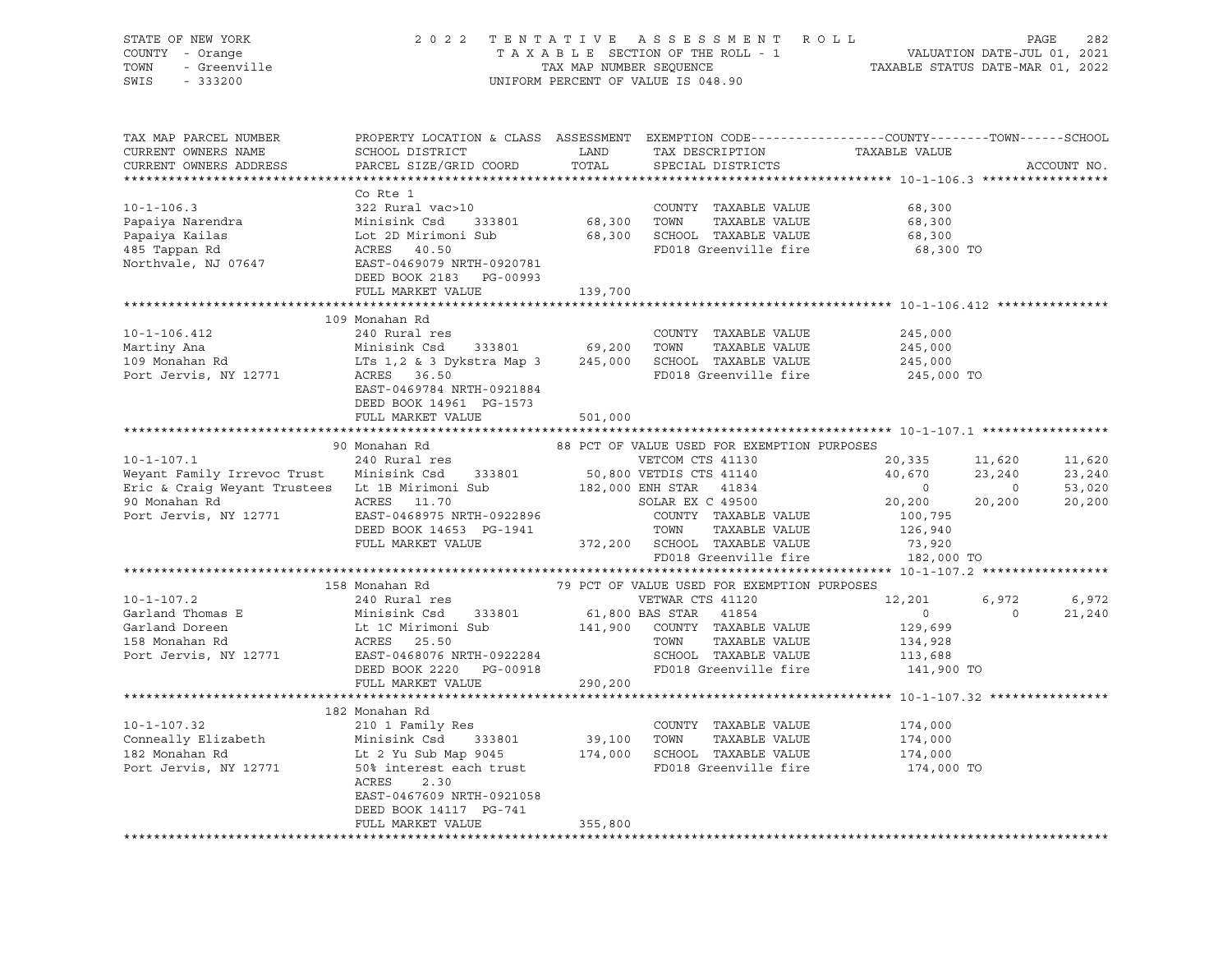| STATE OF NEW YORK<br>COUNTY - Orange<br>- Greenville<br>TOWN<br>SWIS<br>$-333200$                                                                                                                                                                 |                                                      | TAX MAP NUMBER SEOUENCE | 2022 TENTATIVE ASSESSMENT ROLL<br>TAXABLE SECTION OF THE ROLL - 1<br>UNIFORM PERCENT OF VALUE IS 048.90                                 | 1 VALUATION DATE-JUL 01, 2021<br>TAXABLE STATUS DATE-MAR 01, 2022 |         | 283<br>PAGE |
|---------------------------------------------------------------------------------------------------------------------------------------------------------------------------------------------------------------------------------------------------|------------------------------------------------------|-------------------------|-----------------------------------------------------------------------------------------------------------------------------------------|-------------------------------------------------------------------|---------|-------------|
| TAX MAP PARCEL NUMBER<br>CURRENT OWNERS NAME<br>CURRENT OWNERS ADDRESS                                                                                                                                                                            | SCHOOL DISTRICT<br>PARCEL SIZE/GRID COORD            | LAND<br>TOTAL           | PROPERTY LOCATION & CLASS ASSESSMENT EXEMPTION CODE---------------COUNTY-------TOWN------SCHOOL<br>TAX DESCRIPTION<br>SPECIAL DISTRICTS | TAXABLE VALUE                                                     |         | ACCOUNT NO. |
|                                                                                                                                                                                                                                                   | 2810 Co Rte 1                                        |                         |                                                                                                                                         |                                                                   |         |             |
| $10 - 1 - 107.41$                                                                                                                                                                                                                                 | 210 1 Family Res                                     |                         | BAS STAR 41854                                                                                                                          | $\overline{0}$                                                    | $\circ$ | 21,240      |
|                                                                                                                                                                                                                                                   | Minisink Csd 333801                                  |                         | 36,400 COUNTY TAXABLE VALUE                                                                                                             | 185,000                                                           |         |             |
|                                                                                                                                                                                                                                                   |                                                      |                         | TAXABLE VALUE                                                                                                                           | 185,000                                                           |         |             |
| Messina Joseph C<br>Messina Joy-Linda<br>2810 County Route 1 (1999) ACRES 2.10 BANKN140687 (185,000 TOWN<br>2810 County Route 1 (2018) ACRES 2.10 BANKN140687 (2018)<br>285T-0467048 NRTH-0921320 (2018) PD018                                    |                                                      |                         | SCHOOL TAXABLE VALUE                                                                                                                    | 163,760                                                           |         |             |
|                                                                                                                                                                                                                                                   |                                                      |                         | FD018 Greenville fire                                                                                                                   | 185,000 TO                                                        |         |             |
|                                                                                                                                                                                                                                                   | DEED BOOK 5150 PG-42                                 |                         |                                                                                                                                         |                                                                   |         |             |
|                                                                                                                                                                                                                                                   | FULL MARKET VALUE                                    | 378,300                 |                                                                                                                                         |                                                                   |         |             |
|                                                                                                                                                                                                                                                   |                                                      |                         |                                                                                                                                         |                                                                   |         |             |
|                                                                                                                                                                                                                                                   | 2816 Co Rte 1                                        |                         |                                                                                                                                         |                                                                   |         |             |
|                                                                                                                                                                                                                                                   |                                                      | 48,200 TOWN             | COUNTY TAXABLE VALUE                                                                                                                    | 178,000                                                           |         |             |
|                                                                                                                                                                                                                                                   | Lt2 Romano Sub Map 8149                              |                         | TAXABLE VALUE<br>178,000 SCHOOL TAXABLE VALUE                                                                                           | 178,000<br>178,000                                                |         |             |
|                                                                                                                                                                                                                                                   |                                                      |                         | FD018 Greenville fire                                                                                                                   | 178,000 TO                                                        |         |             |
|                                                                                                                                                                                                                                                   |                                                      |                         |                                                                                                                                         |                                                                   |         |             |
|                                                                                                                                                                                                                                                   |                                                      |                         |                                                                                                                                         |                                                                   |         |             |
| 10-1-107.42<br>Brody Kimberly & Sean<br>Brody Michael P<br>2 Lt2 Romano Sub Map<br>2 Lt2 Romano Sub Map<br>2 Lt2 Romano Sub Map<br>2 Lt2 Romano Sub Map<br>2 Lt2 Romano Sub Map<br>4 Lt2 Romano Sub Map<br>4 Lt2 Romano Sub Map<br>4 Lt2 Romano S |                                                      | 364,000                 |                                                                                                                                         |                                                                   |         |             |
|                                                                                                                                                                                                                                                   |                                                      |                         |                                                                                                                                         |                                                                   |         |             |
|                                                                                                                                                                                                                                                   | 49 Tri-State Farms Ln                                |                         |                                                                                                                                         |                                                                   |         |             |
| $10 - 1 - 108$                                                                                                                                                                                                                                    | 117 Horse farm                                       |                         | AGDISTRICT 41720                                                                                                                        | 15,709                                                            | 15,709  | 15,709      |
| Mundt Michael                                                                                                                                                                                                                                     | Minisink Csd<br>333801                               |                         | 18,200 COUNTY TAXABLE VALUE                                                                                                             | 16,491                                                            |         |             |
| 44 Tri-State Farms Ln                                                                                                                                                                                                                             | ACRES<br>9.70                                        | 32,200 TOWN             | TAXABLE VALUE                                                                                                                           | 16,491                                                            |         |             |
| Port Jervis, NY 12771                                                                                                                                                                                                                             | EAST-0467863 NRTH-0916199<br>DEED BOOK 2183 PG-00881 |                         | SCHOOL TAXABLE VALUE<br>FD018 Greenville fire                                                                                           | 16,491                                                            |         |             |
| MAY BE SUBJECT TO PAYMENT                                                                                                                                                                                                                         | FULL MARKET VALUE                                    | 65,800                  | 15,709 EX                                                                                                                               | 16,491 TO                                                         |         |             |
| UNDER AGDIST LAW TIL 2026                                                                                                                                                                                                                         |                                                      |                         |                                                                                                                                         |                                                                   |         |             |
|                                                                                                                                                                                                                                                   |                                                      |                         |                                                                                                                                         |                                                                   |         |             |
|                                                                                                                                                                                                                                                   | 44 Tri-State Farms Ln                                |                         |                                                                                                                                         |                                                                   |         |             |
| $10 - 1 - 109$                                                                                                                                                                                                                                    | 117 Horse farm                                       |                         | AGDISTRICT 41720                                                                                                                        | 19,753                                                            | 19,753  | 19,753      |
| Mundt Michael W                                                                                                                                                                                                                                   | Minisink Csd<br>333801                               | 25,800                  | COUNTY TAXABLE VALUE                                                                                                                    | 92,947                                                            |         |             |
| Mundt Jean                                                                                                                                                                                                                                        | ACRES 17.20                                          | 112,700                 | TOWN<br>TAXABLE VALUE                                                                                                                   | 92,947                                                            |         |             |
| 44 Tri-State Farms Ln                                                                                                                                                                                                                             | EAST-0467874 NRTH-0915650                            |                         | SCHOOL TAXABLE VALUE                                                                                                                    | 92,947                                                            |         |             |
| Port Jervis, NY 12771                                                                                                                                                                                                                             | DEED BOOK 2221 PG-00823                              |                         | FD018 Greenville fire                                                                                                                   | 92,947 TO                                                         |         |             |
|                                                                                                                                                                                                                                                   | FULL MARKET VALUE                                    | 230,500                 | 19,753 EX                                                                                                                               |                                                                   |         |             |
| MAY BE SUBJECT TO PAYMENT<br>UNDER AGDIST LAW TIL 2026                                                                                                                                                                                            |                                                      |                         |                                                                                                                                         |                                                                   |         |             |
|                                                                                                                                                                                                                                                   |                                                      |                         |                                                                                                                                         |                                                                   |         |             |
|                                                                                                                                                                                                                                                   | 368 Logtown Rd                                       |                         |                                                                                                                                         |                                                                   |         |             |
| $10 - 1 - 110.1$                                                                                                                                                                                                                                  | 210 1 Family Res                                     |                         | COUNTY TAXABLE VALUE                                                                                                                    | 148,000                                                           |         |             |
| MTC Real Estate Group LLC                                                                                                                                                                                                                         | Minisink Csd<br>333801                               | 34,700 TOWN             | TAXABLE VALUE                                                                                                                           | 148,000                                                           |         |             |
| PO Box 2394                                                                                                                                                                                                                                       | Lt A Mundt Sub 5822                                  |                         | 148,000 SCHOOL TAXABLE VALUE                                                                                                            | 148,000                                                           |         |             |
| Middletown, NY 10940                                                                                                                                                                                                                              | ACRES<br>1.50                                        |                         | FD018 Greenville fire                                                                                                                   | 148,000 TO                                                        |         |             |
|                                                                                                                                                                                                                                                   | EAST-0466772 NRTH-0916577                            |                         |                                                                                                                                         |                                                                   |         |             |
|                                                                                                                                                                                                                                                   | DEED BOOK 14541 PG-347                               |                         |                                                                                                                                         |                                                                   |         |             |
|                                                                                                                                                                                                                                                   | FULL MARKET VALUE                                    | 302,700                 |                                                                                                                                         |                                                                   |         |             |
|                                                                                                                                                                                                                                                   |                                                      |                         |                                                                                                                                         |                                                                   |         |             |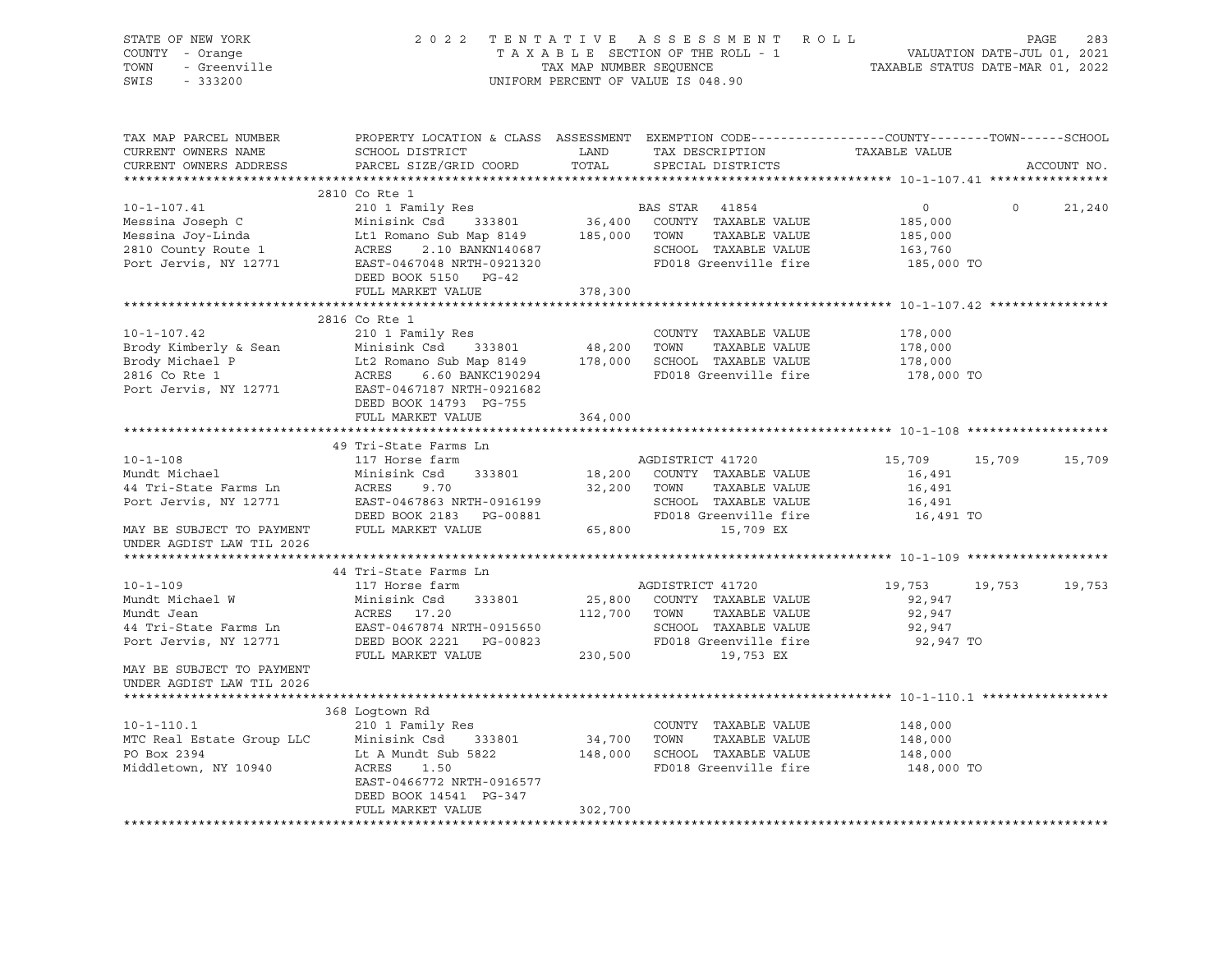| PROPERTY LOCATION & CLASS ASSESSMENT EXEMPTION CODE----------------COUNTY-------TOWN------SCHOOL<br>TAX MAP PARCEL NUMBER<br>TAX DESCRIPTION<br>CURRENT OWNERS NAME<br>SCHOOL DISTRICT<br>LAND<br>TAXABLE VALUE<br>CURRENT OWNERS ADDRESS<br>PARCEL SIZE/GRID COORD<br>TOTAL<br>SPECIAL DISTRICTS<br>ACCOUNT NO.<br>4 Tri-State Farms Ln<br>AGDISTRICT 41720<br>117 Horse farm<br>$10 - 1 - 110.2$<br>12,121 12,121 12,121<br>13,400 COUNTY TAXABLE VALUE<br>Mundt Michael<br>Minisink Csd 333801<br>20,879<br>A Tri-State Farms In The B Mundt Sub 5822 33,000 TOWN<br>Port Jervis, NY 12771 ACRES 7.10 SCHOOL<br>TAXABLE VALUE<br>20,879<br>SCHOOL TAXABLE VALUE<br>20,879<br>EAST-0467012 NRTH-0916577<br>FD018 Greenville fire<br>20,879 TO<br>MAY BE SUBJECT TO PAYMENT<br>UNDER AGDIST LAW TIL 2026<br>DEED BOOK 2238 PG-00030<br>12,121 EX<br>FULL MARKET VALUE<br>67,500<br>UNDER AGDIST LAW TIL 2026<br>297 Browns Rd<br>10-1-111<br>Hamel Steven<br>Hamel Karalyn<br>297 Browns Rd<br>Westtown, NY 10998<br>297 Browns Rd<br>297 Browns Rd<br>297 Browns Rd<br>298 BAST-0468977 NRTH-0916616<br>200 BANKC031871<br>200 BANKC031871<br>200 BANKC031871<br>200 PANKC031871<br>200<br>COUNTY TAXABLE VALUE 159,700<br>$37,400$ TOWN<br>TAXABLE VALUE<br>159,700<br>159,700 SCHOOL TAXABLE VALUE<br>159,700<br>FD018 Greenville fire 159,700 TO<br>DEED BOOK 14144 PG-801<br>FULL MARKET VALUE<br>326,600<br>303 Browns Rd<br>$10 - 1 - 112$<br>210 1 Family Res<br>BAS STAR 41854<br>$\overline{0}$<br>$\circ$<br>21,240<br>COLLECTER Minisink Csd 333801 47,400 COUNTY TAXABLE VALUE<br>Sullivan Kelly Lt 1 Map 6059 212,900 TOWN TAXABLE VALUE<br>303 Browns Rd ACRES 5.60 BANKC130715 SCHOOL TAXABLE VALUE<br>Mesttown, NY 10998 EAST-0468627 NRTH-0916435 FD<br>47,400 COUNTY TAXABLE VALUE<br>212,900<br>212,900<br>191,660<br>FD018 Greenville fire<br>212,900 TO<br>DEED BOOK 13116 PG-1538<br>FULL MARKET VALUE<br>435,400<br>****************************** 10-1-113 ********<br>Browns Rd<br>$10 - 1 - 113$<br>105 Vac farmland<br>COUNTY TAXABLE VALUE<br>37,500<br>11735 and The Market State of the State State State State State State State State State State State State State State State State State State State State State State State State State State State State State State State St<br>Boglino Irrevoc Trust Louise J Minisink Csd 333801<br>TOWN<br>TAXABLE VALUE<br>37,500<br>9 Poplar Ave<br>37,500 SCHOOL TAXABLE VALUE<br>37,500<br>Farmingdale, NY 11735<br>FD018 Greenville fire<br>37,500 TO<br>EAST-0470930 NRTH-0915155<br>DEED BOOK 14147 PG-1474<br>FULL MARKET VALUE<br>76,700<br>Browns Rd<br>$10 - 1 - 114$<br>120 Field crops<br>26,268<br>AGDISTRICT 41720<br>26,268<br>26,268<br>120 Field crops<br>Minisink Csd 333801 54,300 COUNTY<br>Lot 2 Yorston Sub 6935 71,500 TOWN<br>Part In Town Of Minisink SCHOOL<br>ACRES 50.40 FD018 G1<br>Malone Daniel S<br>54,300 COUNTY TAXABLE VALUE<br>45,232<br>Mac Blain Jennifer<br>TAXABLE VALUE<br>45,232<br>574 Ridgewood Rd<br>SCHOOL TAXABLE VALUE<br>45,232<br>FD018 Greenville fire<br>Maplewood, NJ 07040<br>45,232 TO<br>EAST-0470288 NRTH-0914574<br>26,268 EX<br>MAY BE SUBJECT TO PAYMENT DEED BOOK 5158 PG-248<br>UNDER AGDIST LAW TIL 2026<br>FULL MARKET VALUE<br>146,200 | STATE OF NEW YORK<br>7 - Orange<br>- Greenville<br>COUNTY - Orange<br>TOWN<br>SWIS<br>$-333200$ |  | 2022 TENTATIVE ASSESSMENT ROLL<br>TAXABLE SECTION OF THE ROLL - 1<br>TAXABLE SECTION OF THE ROLL - 1<br>TAXABLE STATUS DATE-MAR 01, 2022<br>UNIFORM PERCENT OF VALUE IS 048.90 | PAGE<br>284 |
|-------------------------------------------------------------------------------------------------------------------------------------------------------------------------------------------------------------------------------------------------------------------------------------------------------------------------------------------------------------------------------------------------------------------------------------------------------------------------------------------------------------------------------------------------------------------------------------------------------------------------------------------------------------------------------------------------------------------------------------------------------------------------------------------------------------------------------------------------------------------------------------------------------------------------------------------------------------------------------------------------------------------------------------------------------------------------------------------------------------------------------------------------------------------------------------------------------------------------------------------------------------------------------------------------------------------------------------------------------------------------------------------------------------------------------------------------------------------------------------------------------------------------------------------------------------------------------------------------------------------------------------------------------------------------------------------------------------------------------------------------------------------------------------------------------------------------------------------------------------------------------------------------------------------------------------------------------------------------------------------------------------------------------------------------------------------------------------------------------------------------------------------------------------------------------------------------------------------------------------------------------------------------------------------------------------------------------------------------------------------------------------------------------------------------------------------------------------------------------------------------------------------------------------------------------------------------------------------------------------------------------------------------------------------------------------------------------------------------------------------------------------------------------------------------------------------------------------------------------------------------------------------------------------------------------------------------------------------------------------------------------------------------------------------------------------------------------------------------------------------------------------------------------------------------------------------------------------------------------------------------------------------------------------|-------------------------------------------------------------------------------------------------|--|--------------------------------------------------------------------------------------------------------------------------------------------------------------------------------|-------------|
|                                                                                                                                                                                                                                                                                                                                                                                                                                                                                                                                                                                                                                                                                                                                                                                                                                                                                                                                                                                                                                                                                                                                                                                                                                                                                                                                                                                                                                                                                                                                                                                                                                                                                                                                                                                                                                                                                                                                                                                                                                                                                                                                                                                                                                                                                                                                                                                                                                                                                                                                                                                                                                                                                                                                                                                                                                                                                                                                                                                                                                                                                                                                                                                                                                                                                     |                                                                                                 |  |                                                                                                                                                                                |             |
|                                                                                                                                                                                                                                                                                                                                                                                                                                                                                                                                                                                                                                                                                                                                                                                                                                                                                                                                                                                                                                                                                                                                                                                                                                                                                                                                                                                                                                                                                                                                                                                                                                                                                                                                                                                                                                                                                                                                                                                                                                                                                                                                                                                                                                                                                                                                                                                                                                                                                                                                                                                                                                                                                                                                                                                                                                                                                                                                                                                                                                                                                                                                                                                                                                                                                     |                                                                                                 |  |                                                                                                                                                                                |             |
|                                                                                                                                                                                                                                                                                                                                                                                                                                                                                                                                                                                                                                                                                                                                                                                                                                                                                                                                                                                                                                                                                                                                                                                                                                                                                                                                                                                                                                                                                                                                                                                                                                                                                                                                                                                                                                                                                                                                                                                                                                                                                                                                                                                                                                                                                                                                                                                                                                                                                                                                                                                                                                                                                                                                                                                                                                                                                                                                                                                                                                                                                                                                                                                                                                                                                     |                                                                                                 |  |                                                                                                                                                                                |             |
|                                                                                                                                                                                                                                                                                                                                                                                                                                                                                                                                                                                                                                                                                                                                                                                                                                                                                                                                                                                                                                                                                                                                                                                                                                                                                                                                                                                                                                                                                                                                                                                                                                                                                                                                                                                                                                                                                                                                                                                                                                                                                                                                                                                                                                                                                                                                                                                                                                                                                                                                                                                                                                                                                                                                                                                                                                                                                                                                                                                                                                                                                                                                                                                                                                                                                     |                                                                                                 |  |                                                                                                                                                                                |             |
|                                                                                                                                                                                                                                                                                                                                                                                                                                                                                                                                                                                                                                                                                                                                                                                                                                                                                                                                                                                                                                                                                                                                                                                                                                                                                                                                                                                                                                                                                                                                                                                                                                                                                                                                                                                                                                                                                                                                                                                                                                                                                                                                                                                                                                                                                                                                                                                                                                                                                                                                                                                                                                                                                                                                                                                                                                                                                                                                                                                                                                                                                                                                                                                                                                                                                     |                                                                                                 |  |                                                                                                                                                                                |             |
|                                                                                                                                                                                                                                                                                                                                                                                                                                                                                                                                                                                                                                                                                                                                                                                                                                                                                                                                                                                                                                                                                                                                                                                                                                                                                                                                                                                                                                                                                                                                                                                                                                                                                                                                                                                                                                                                                                                                                                                                                                                                                                                                                                                                                                                                                                                                                                                                                                                                                                                                                                                                                                                                                                                                                                                                                                                                                                                                                                                                                                                                                                                                                                                                                                                                                     |                                                                                                 |  |                                                                                                                                                                                |             |
|                                                                                                                                                                                                                                                                                                                                                                                                                                                                                                                                                                                                                                                                                                                                                                                                                                                                                                                                                                                                                                                                                                                                                                                                                                                                                                                                                                                                                                                                                                                                                                                                                                                                                                                                                                                                                                                                                                                                                                                                                                                                                                                                                                                                                                                                                                                                                                                                                                                                                                                                                                                                                                                                                                                                                                                                                                                                                                                                                                                                                                                                                                                                                                                                                                                                                     |                                                                                                 |  |                                                                                                                                                                                |             |
|                                                                                                                                                                                                                                                                                                                                                                                                                                                                                                                                                                                                                                                                                                                                                                                                                                                                                                                                                                                                                                                                                                                                                                                                                                                                                                                                                                                                                                                                                                                                                                                                                                                                                                                                                                                                                                                                                                                                                                                                                                                                                                                                                                                                                                                                                                                                                                                                                                                                                                                                                                                                                                                                                                                                                                                                                                                                                                                                                                                                                                                                                                                                                                                                                                                                                     |                                                                                                 |  |                                                                                                                                                                                |             |
|                                                                                                                                                                                                                                                                                                                                                                                                                                                                                                                                                                                                                                                                                                                                                                                                                                                                                                                                                                                                                                                                                                                                                                                                                                                                                                                                                                                                                                                                                                                                                                                                                                                                                                                                                                                                                                                                                                                                                                                                                                                                                                                                                                                                                                                                                                                                                                                                                                                                                                                                                                                                                                                                                                                                                                                                                                                                                                                                                                                                                                                                                                                                                                                                                                                                                     |                                                                                                 |  |                                                                                                                                                                                |             |
|                                                                                                                                                                                                                                                                                                                                                                                                                                                                                                                                                                                                                                                                                                                                                                                                                                                                                                                                                                                                                                                                                                                                                                                                                                                                                                                                                                                                                                                                                                                                                                                                                                                                                                                                                                                                                                                                                                                                                                                                                                                                                                                                                                                                                                                                                                                                                                                                                                                                                                                                                                                                                                                                                                                                                                                                                                                                                                                                                                                                                                                                                                                                                                                                                                                                                     |                                                                                                 |  |                                                                                                                                                                                |             |
|                                                                                                                                                                                                                                                                                                                                                                                                                                                                                                                                                                                                                                                                                                                                                                                                                                                                                                                                                                                                                                                                                                                                                                                                                                                                                                                                                                                                                                                                                                                                                                                                                                                                                                                                                                                                                                                                                                                                                                                                                                                                                                                                                                                                                                                                                                                                                                                                                                                                                                                                                                                                                                                                                                                                                                                                                                                                                                                                                                                                                                                                                                                                                                                                                                                                                     |                                                                                                 |  |                                                                                                                                                                                |             |
|                                                                                                                                                                                                                                                                                                                                                                                                                                                                                                                                                                                                                                                                                                                                                                                                                                                                                                                                                                                                                                                                                                                                                                                                                                                                                                                                                                                                                                                                                                                                                                                                                                                                                                                                                                                                                                                                                                                                                                                                                                                                                                                                                                                                                                                                                                                                                                                                                                                                                                                                                                                                                                                                                                                                                                                                                                                                                                                                                                                                                                                                                                                                                                                                                                                                                     |                                                                                                 |  |                                                                                                                                                                                |             |
|                                                                                                                                                                                                                                                                                                                                                                                                                                                                                                                                                                                                                                                                                                                                                                                                                                                                                                                                                                                                                                                                                                                                                                                                                                                                                                                                                                                                                                                                                                                                                                                                                                                                                                                                                                                                                                                                                                                                                                                                                                                                                                                                                                                                                                                                                                                                                                                                                                                                                                                                                                                                                                                                                                                                                                                                                                                                                                                                                                                                                                                                                                                                                                                                                                                                                     |                                                                                                 |  |                                                                                                                                                                                |             |
|                                                                                                                                                                                                                                                                                                                                                                                                                                                                                                                                                                                                                                                                                                                                                                                                                                                                                                                                                                                                                                                                                                                                                                                                                                                                                                                                                                                                                                                                                                                                                                                                                                                                                                                                                                                                                                                                                                                                                                                                                                                                                                                                                                                                                                                                                                                                                                                                                                                                                                                                                                                                                                                                                                                                                                                                                                                                                                                                                                                                                                                                                                                                                                                                                                                                                     |                                                                                                 |  |                                                                                                                                                                                |             |
|                                                                                                                                                                                                                                                                                                                                                                                                                                                                                                                                                                                                                                                                                                                                                                                                                                                                                                                                                                                                                                                                                                                                                                                                                                                                                                                                                                                                                                                                                                                                                                                                                                                                                                                                                                                                                                                                                                                                                                                                                                                                                                                                                                                                                                                                                                                                                                                                                                                                                                                                                                                                                                                                                                                                                                                                                                                                                                                                                                                                                                                                                                                                                                                                                                                                                     |                                                                                                 |  |                                                                                                                                                                                |             |
|                                                                                                                                                                                                                                                                                                                                                                                                                                                                                                                                                                                                                                                                                                                                                                                                                                                                                                                                                                                                                                                                                                                                                                                                                                                                                                                                                                                                                                                                                                                                                                                                                                                                                                                                                                                                                                                                                                                                                                                                                                                                                                                                                                                                                                                                                                                                                                                                                                                                                                                                                                                                                                                                                                                                                                                                                                                                                                                                                                                                                                                                                                                                                                                                                                                                                     |                                                                                                 |  |                                                                                                                                                                                |             |
|                                                                                                                                                                                                                                                                                                                                                                                                                                                                                                                                                                                                                                                                                                                                                                                                                                                                                                                                                                                                                                                                                                                                                                                                                                                                                                                                                                                                                                                                                                                                                                                                                                                                                                                                                                                                                                                                                                                                                                                                                                                                                                                                                                                                                                                                                                                                                                                                                                                                                                                                                                                                                                                                                                                                                                                                                                                                                                                                                                                                                                                                                                                                                                                                                                                                                     |                                                                                                 |  |                                                                                                                                                                                |             |
|                                                                                                                                                                                                                                                                                                                                                                                                                                                                                                                                                                                                                                                                                                                                                                                                                                                                                                                                                                                                                                                                                                                                                                                                                                                                                                                                                                                                                                                                                                                                                                                                                                                                                                                                                                                                                                                                                                                                                                                                                                                                                                                                                                                                                                                                                                                                                                                                                                                                                                                                                                                                                                                                                                                                                                                                                                                                                                                                                                                                                                                                                                                                                                                                                                                                                     |                                                                                                 |  |                                                                                                                                                                                |             |
|                                                                                                                                                                                                                                                                                                                                                                                                                                                                                                                                                                                                                                                                                                                                                                                                                                                                                                                                                                                                                                                                                                                                                                                                                                                                                                                                                                                                                                                                                                                                                                                                                                                                                                                                                                                                                                                                                                                                                                                                                                                                                                                                                                                                                                                                                                                                                                                                                                                                                                                                                                                                                                                                                                                                                                                                                                                                                                                                                                                                                                                                                                                                                                                                                                                                                     |                                                                                                 |  |                                                                                                                                                                                |             |
|                                                                                                                                                                                                                                                                                                                                                                                                                                                                                                                                                                                                                                                                                                                                                                                                                                                                                                                                                                                                                                                                                                                                                                                                                                                                                                                                                                                                                                                                                                                                                                                                                                                                                                                                                                                                                                                                                                                                                                                                                                                                                                                                                                                                                                                                                                                                                                                                                                                                                                                                                                                                                                                                                                                                                                                                                                                                                                                                                                                                                                                                                                                                                                                                                                                                                     |                                                                                                 |  |                                                                                                                                                                                |             |
|                                                                                                                                                                                                                                                                                                                                                                                                                                                                                                                                                                                                                                                                                                                                                                                                                                                                                                                                                                                                                                                                                                                                                                                                                                                                                                                                                                                                                                                                                                                                                                                                                                                                                                                                                                                                                                                                                                                                                                                                                                                                                                                                                                                                                                                                                                                                                                                                                                                                                                                                                                                                                                                                                                                                                                                                                                                                                                                                                                                                                                                                                                                                                                                                                                                                                     |                                                                                                 |  |                                                                                                                                                                                |             |
|                                                                                                                                                                                                                                                                                                                                                                                                                                                                                                                                                                                                                                                                                                                                                                                                                                                                                                                                                                                                                                                                                                                                                                                                                                                                                                                                                                                                                                                                                                                                                                                                                                                                                                                                                                                                                                                                                                                                                                                                                                                                                                                                                                                                                                                                                                                                                                                                                                                                                                                                                                                                                                                                                                                                                                                                                                                                                                                                                                                                                                                                                                                                                                                                                                                                                     |                                                                                                 |  |                                                                                                                                                                                |             |
|                                                                                                                                                                                                                                                                                                                                                                                                                                                                                                                                                                                                                                                                                                                                                                                                                                                                                                                                                                                                                                                                                                                                                                                                                                                                                                                                                                                                                                                                                                                                                                                                                                                                                                                                                                                                                                                                                                                                                                                                                                                                                                                                                                                                                                                                                                                                                                                                                                                                                                                                                                                                                                                                                                                                                                                                                                                                                                                                                                                                                                                                                                                                                                                                                                                                                     |                                                                                                 |  |                                                                                                                                                                                |             |
|                                                                                                                                                                                                                                                                                                                                                                                                                                                                                                                                                                                                                                                                                                                                                                                                                                                                                                                                                                                                                                                                                                                                                                                                                                                                                                                                                                                                                                                                                                                                                                                                                                                                                                                                                                                                                                                                                                                                                                                                                                                                                                                                                                                                                                                                                                                                                                                                                                                                                                                                                                                                                                                                                                                                                                                                                                                                                                                                                                                                                                                                                                                                                                                                                                                                                     |                                                                                                 |  |                                                                                                                                                                                |             |
|                                                                                                                                                                                                                                                                                                                                                                                                                                                                                                                                                                                                                                                                                                                                                                                                                                                                                                                                                                                                                                                                                                                                                                                                                                                                                                                                                                                                                                                                                                                                                                                                                                                                                                                                                                                                                                                                                                                                                                                                                                                                                                                                                                                                                                                                                                                                                                                                                                                                                                                                                                                                                                                                                                                                                                                                                                                                                                                                                                                                                                                                                                                                                                                                                                                                                     |                                                                                                 |  |                                                                                                                                                                                |             |
|                                                                                                                                                                                                                                                                                                                                                                                                                                                                                                                                                                                                                                                                                                                                                                                                                                                                                                                                                                                                                                                                                                                                                                                                                                                                                                                                                                                                                                                                                                                                                                                                                                                                                                                                                                                                                                                                                                                                                                                                                                                                                                                                                                                                                                                                                                                                                                                                                                                                                                                                                                                                                                                                                                                                                                                                                                                                                                                                                                                                                                                                                                                                                                                                                                                                                     |                                                                                                 |  |                                                                                                                                                                                |             |
|                                                                                                                                                                                                                                                                                                                                                                                                                                                                                                                                                                                                                                                                                                                                                                                                                                                                                                                                                                                                                                                                                                                                                                                                                                                                                                                                                                                                                                                                                                                                                                                                                                                                                                                                                                                                                                                                                                                                                                                                                                                                                                                                                                                                                                                                                                                                                                                                                                                                                                                                                                                                                                                                                                                                                                                                                                                                                                                                                                                                                                                                                                                                                                                                                                                                                     |                                                                                                 |  |                                                                                                                                                                                |             |
|                                                                                                                                                                                                                                                                                                                                                                                                                                                                                                                                                                                                                                                                                                                                                                                                                                                                                                                                                                                                                                                                                                                                                                                                                                                                                                                                                                                                                                                                                                                                                                                                                                                                                                                                                                                                                                                                                                                                                                                                                                                                                                                                                                                                                                                                                                                                                                                                                                                                                                                                                                                                                                                                                                                                                                                                                                                                                                                                                                                                                                                                                                                                                                                                                                                                                     |                                                                                                 |  |                                                                                                                                                                                |             |
|                                                                                                                                                                                                                                                                                                                                                                                                                                                                                                                                                                                                                                                                                                                                                                                                                                                                                                                                                                                                                                                                                                                                                                                                                                                                                                                                                                                                                                                                                                                                                                                                                                                                                                                                                                                                                                                                                                                                                                                                                                                                                                                                                                                                                                                                                                                                                                                                                                                                                                                                                                                                                                                                                                                                                                                                                                                                                                                                                                                                                                                                                                                                                                                                                                                                                     |                                                                                                 |  |                                                                                                                                                                                |             |
|                                                                                                                                                                                                                                                                                                                                                                                                                                                                                                                                                                                                                                                                                                                                                                                                                                                                                                                                                                                                                                                                                                                                                                                                                                                                                                                                                                                                                                                                                                                                                                                                                                                                                                                                                                                                                                                                                                                                                                                                                                                                                                                                                                                                                                                                                                                                                                                                                                                                                                                                                                                                                                                                                                                                                                                                                                                                                                                                                                                                                                                                                                                                                                                                                                                                                     |                                                                                                 |  |                                                                                                                                                                                |             |
|                                                                                                                                                                                                                                                                                                                                                                                                                                                                                                                                                                                                                                                                                                                                                                                                                                                                                                                                                                                                                                                                                                                                                                                                                                                                                                                                                                                                                                                                                                                                                                                                                                                                                                                                                                                                                                                                                                                                                                                                                                                                                                                                                                                                                                                                                                                                                                                                                                                                                                                                                                                                                                                                                                                                                                                                                                                                                                                                                                                                                                                                                                                                                                                                                                                                                     |                                                                                                 |  |                                                                                                                                                                                |             |
|                                                                                                                                                                                                                                                                                                                                                                                                                                                                                                                                                                                                                                                                                                                                                                                                                                                                                                                                                                                                                                                                                                                                                                                                                                                                                                                                                                                                                                                                                                                                                                                                                                                                                                                                                                                                                                                                                                                                                                                                                                                                                                                                                                                                                                                                                                                                                                                                                                                                                                                                                                                                                                                                                                                                                                                                                                                                                                                                                                                                                                                                                                                                                                                                                                                                                     |                                                                                                 |  |                                                                                                                                                                                |             |
|                                                                                                                                                                                                                                                                                                                                                                                                                                                                                                                                                                                                                                                                                                                                                                                                                                                                                                                                                                                                                                                                                                                                                                                                                                                                                                                                                                                                                                                                                                                                                                                                                                                                                                                                                                                                                                                                                                                                                                                                                                                                                                                                                                                                                                                                                                                                                                                                                                                                                                                                                                                                                                                                                                                                                                                                                                                                                                                                                                                                                                                                                                                                                                                                                                                                                     |                                                                                                 |  |                                                                                                                                                                                |             |
|                                                                                                                                                                                                                                                                                                                                                                                                                                                                                                                                                                                                                                                                                                                                                                                                                                                                                                                                                                                                                                                                                                                                                                                                                                                                                                                                                                                                                                                                                                                                                                                                                                                                                                                                                                                                                                                                                                                                                                                                                                                                                                                                                                                                                                                                                                                                                                                                                                                                                                                                                                                                                                                                                                                                                                                                                                                                                                                                                                                                                                                                                                                                                                                                                                                                                     |                                                                                                 |  |                                                                                                                                                                                |             |
|                                                                                                                                                                                                                                                                                                                                                                                                                                                                                                                                                                                                                                                                                                                                                                                                                                                                                                                                                                                                                                                                                                                                                                                                                                                                                                                                                                                                                                                                                                                                                                                                                                                                                                                                                                                                                                                                                                                                                                                                                                                                                                                                                                                                                                                                                                                                                                                                                                                                                                                                                                                                                                                                                                                                                                                                                                                                                                                                                                                                                                                                                                                                                                                                                                                                                     |                                                                                                 |  |                                                                                                                                                                                |             |
|                                                                                                                                                                                                                                                                                                                                                                                                                                                                                                                                                                                                                                                                                                                                                                                                                                                                                                                                                                                                                                                                                                                                                                                                                                                                                                                                                                                                                                                                                                                                                                                                                                                                                                                                                                                                                                                                                                                                                                                                                                                                                                                                                                                                                                                                                                                                                                                                                                                                                                                                                                                                                                                                                                                                                                                                                                                                                                                                                                                                                                                                                                                                                                                                                                                                                     |                                                                                                 |  |                                                                                                                                                                                |             |
|                                                                                                                                                                                                                                                                                                                                                                                                                                                                                                                                                                                                                                                                                                                                                                                                                                                                                                                                                                                                                                                                                                                                                                                                                                                                                                                                                                                                                                                                                                                                                                                                                                                                                                                                                                                                                                                                                                                                                                                                                                                                                                                                                                                                                                                                                                                                                                                                                                                                                                                                                                                                                                                                                                                                                                                                                                                                                                                                                                                                                                                                                                                                                                                                                                                                                     |                                                                                                 |  |                                                                                                                                                                                |             |
|                                                                                                                                                                                                                                                                                                                                                                                                                                                                                                                                                                                                                                                                                                                                                                                                                                                                                                                                                                                                                                                                                                                                                                                                                                                                                                                                                                                                                                                                                                                                                                                                                                                                                                                                                                                                                                                                                                                                                                                                                                                                                                                                                                                                                                                                                                                                                                                                                                                                                                                                                                                                                                                                                                                                                                                                                                                                                                                                                                                                                                                                                                                                                                                                                                                                                     |                                                                                                 |  |                                                                                                                                                                                |             |
|                                                                                                                                                                                                                                                                                                                                                                                                                                                                                                                                                                                                                                                                                                                                                                                                                                                                                                                                                                                                                                                                                                                                                                                                                                                                                                                                                                                                                                                                                                                                                                                                                                                                                                                                                                                                                                                                                                                                                                                                                                                                                                                                                                                                                                                                                                                                                                                                                                                                                                                                                                                                                                                                                                                                                                                                                                                                                                                                                                                                                                                                                                                                                                                                                                                                                     |                                                                                                 |  |                                                                                                                                                                                |             |
|                                                                                                                                                                                                                                                                                                                                                                                                                                                                                                                                                                                                                                                                                                                                                                                                                                                                                                                                                                                                                                                                                                                                                                                                                                                                                                                                                                                                                                                                                                                                                                                                                                                                                                                                                                                                                                                                                                                                                                                                                                                                                                                                                                                                                                                                                                                                                                                                                                                                                                                                                                                                                                                                                                                                                                                                                                                                                                                                                                                                                                                                                                                                                                                                                                                                                     |                                                                                                 |  |                                                                                                                                                                                |             |
|                                                                                                                                                                                                                                                                                                                                                                                                                                                                                                                                                                                                                                                                                                                                                                                                                                                                                                                                                                                                                                                                                                                                                                                                                                                                                                                                                                                                                                                                                                                                                                                                                                                                                                                                                                                                                                                                                                                                                                                                                                                                                                                                                                                                                                                                                                                                                                                                                                                                                                                                                                                                                                                                                                                                                                                                                                                                                                                                                                                                                                                                                                                                                                                                                                                                                     |                                                                                                 |  |                                                                                                                                                                                |             |
|                                                                                                                                                                                                                                                                                                                                                                                                                                                                                                                                                                                                                                                                                                                                                                                                                                                                                                                                                                                                                                                                                                                                                                                                                                                                                                                                                                                                                                                                                                                                                                                                                                                                                                                                                                                                                                                                                                                                                                                                                                                                                                                                                                                                                                                                                                                                                                                                                                                                                                                                                                                                                                                                                                                                                                                                                                                                                                                                                                                                                                                                                                                                                                                                                                                                                     |                                                                                                 |  |                                                                                                                                                                                |             |
|                                                                                                                                                                                                                                                                                                                                                                                                                                                                                                                                                                                                                                                                                                                                                                                                                                                                                                                                                                                                                                                                                                                                                                                                                                                                                                                                                                                                                                                                                                                                                                                                                                                                                                                                                                                                                                                                                                                                                                                                                                                                                                                                                                                                                                                                                                                                                                                                                                                                                                                                                                                                                                                                                                                                                                                                                                                                                                                                                                                                                                                                                                                                                                                                                                                                                     |                                                                                                 |  |                                                                                                                                                                                |             |
|                                                                                                                                                                                                                                                                                                                                                                                                                                                                                                                                                                                                                                                                                                                                                                                                                                                                                                                                                                                                                                                                                                                                                                                                                                                                                                                                                                                                                                                                                                                                                                                                                                                                                                                                                                                                                                                                                                                                                                                                                                                                                                                                                                                                                                                                                                                                                                                                                                                                                                                                                                                                                                                                                                                                                                                                                                                                                                                                                                                                                                                                                                                                                                                                                                                                                     |                                                                                                 |  |                                                                                                                                                                                |             |
|                                                                                                                                                                                                                                                                                                                                                                                                                                                                                                                                                                                                                                                                                                                                                                                                                                                                                                                                                                                                                                                                                                                                                                                                                                                                                                                                                                                                                                                                                                                                                                                                                                                                                                                                                                                                                                                                                                                                                                                                                                                                                                                                                                                                                                                                                                                                                                                                                                                                                                                                                                                                                                                                                                                                                                                                                                                                                                                                                                                                                                                                                                                                                                                                                                                                                     |                                                                                                 |  |                                                                                                                                                                                |             |
|                                                                                                                                                                                                                                                                                                                                                                                                                                                                                                                                                                                                                                                                                                                                                                                                                                                                                                                                                                                                                                                                                                                                                                                                                                                                                                                                                                                                                                                                                                                                                                                                                                                                                                                                                                                                                                                                                                                                                                                                                                                                                                                                                                                                                                                                                                                                                                                                                                                                                                                                                                                                                                                                                                                                                                                                                                                                                                                                                                                                                                                                                                                                                                                                                                                                                     |                                                                                                 |  |                                                                                                                                                                                |             |
|                                                                                                                                                                                                                                                                                                                                                                                                                                                                                                                                                                                                                                                                                                                                                                                                                                                                                                                                                                                                                                                                                                                                                                                                                                                                                                                                                                                                                                                                                                                                                                                                                                                                                                                                                                                                                                                                                                                                                                                                                                                                                                                                                                                                                                                                                                                                                                                                                                                                                                                                                                                                                                                                                                                                                                                                                                                                                                                                                                                                                                                                                                                                                                                                                                                                                     |                                                                                                 |  |                                                                                                                                                                                |             |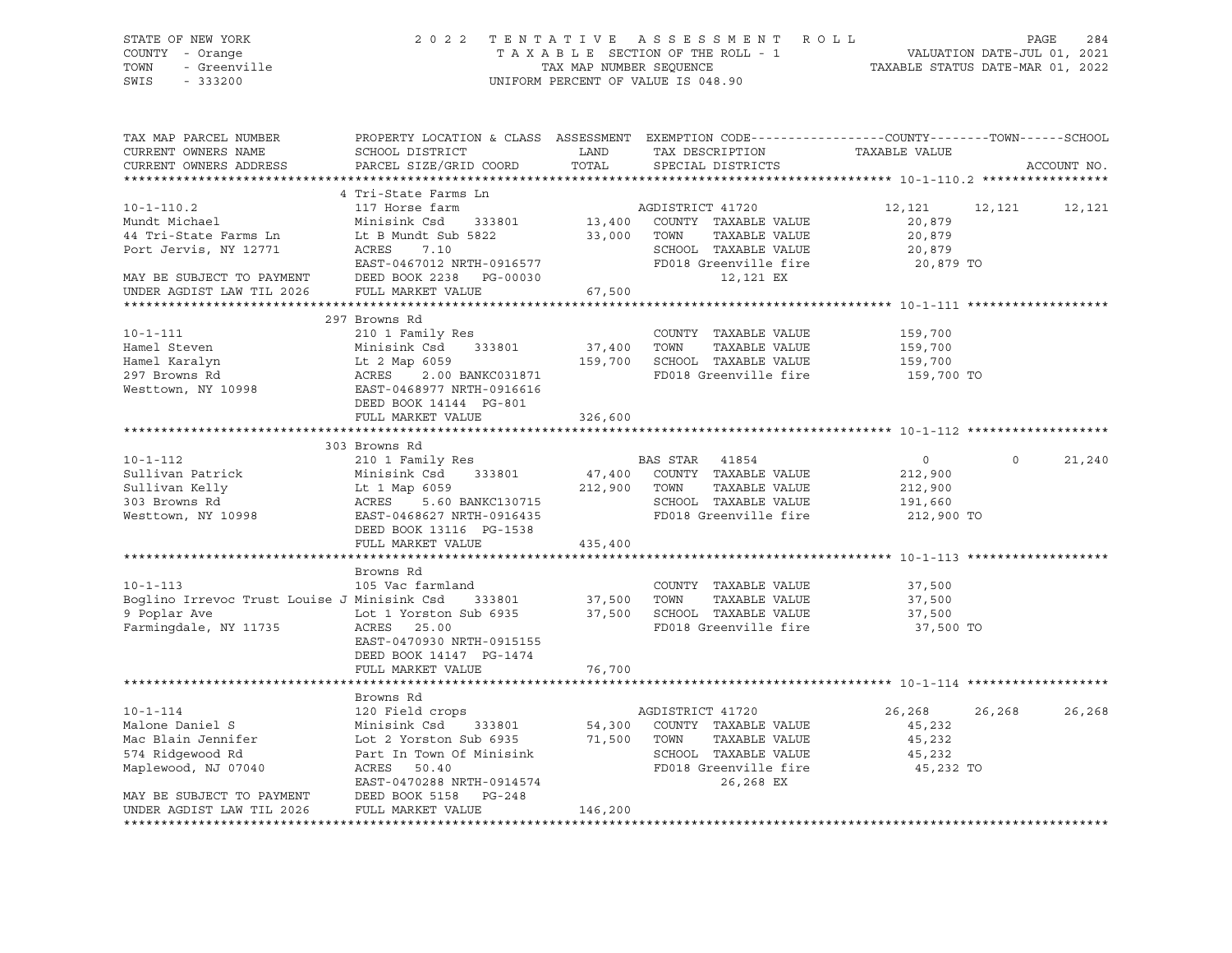| STATE OF NEW YORK<br>COUNTY - Orange<br>TOWN<br>- Greenville<br>SWIS<br>$-333200$                                                                                                 | 2 0 2 2                                                                                                                                                                    | TAX MAP NUMBER SEQUENCE | TENTATIVE ASSESSMENT ROLL<br>TAXABLE SECTION OF THE ROLL - 1<br>UNIFORM PERCENT OF VALUE IS 048.90                     | VALUATION DATE-JUL 01, 2021<br>TAXABLE STATUS DATE-MAR 01, 2022  | PAGE<br>285        |
|-----------------------------------------------------------------------------------------------------------------------------------------------------------------------------------|----------------------------------------------------------------------------------------------------------------------------------------------------------------------------|-------------------------|------------------------------------------------------------------------------------------------------------------------|------------------------------------------------------------------|--------------------|
| TAX MAP PARCEL NUMBER<br>CURRENT OWNERS NAME<br>CURRENT OWNERS ADDRESS                                                                                                            | PROPERTY LOCATION & CLASS ASSESSMENT EXEMPTION CODE---------------COUNTY-------TOWN-----SCHOOL<br>SCHOOL DISTRICT<br>PARCEL SIZE/GRID COORD                                | LAND<br>TOTAL           | TAX DESCRIPTION<br>SPECIAL DISTRICTS                                                                                   | TAXABLE VALUE                                                    | ACCOUNT NO.        |
| $10 - 1 - 115$<br>Papaiya Narendra<br>Papaiya Kailas<br>485 Tappan Rd<br>Northvale, NJ 07647                                                                                      | Logtown Rd<br>323 Vacant rural<br>Minisink Csd 333801<br>Lt 1 Papaiya Sub 7422<br>ACRES 3.40<br>EAST-0468841 NRTH-0919886<br>DEED BOOK 2183 PG-00997<br>FULL MARKET VALUE  | 63,000                  | COUNTY TAXABLE VALUE<br>30,800 TOWN TAXABLE VALUE<br>30,800 SCHOOL TAXABLE VALUE<br>FD018 Greenville fire              | 30,800<br>30,800<br>30,800<br>30,800 TO                          |                    |
|                                                                                                                                                                                   |                                                                                                                                                                            |                         |                                                                                                                        |                                                                  |                    |
| $10 - 1 - 116$<br>Papaiya Narendra<br>Papaiya Kailas<br>485 Tappan Rd<br>Northvale, NJ 07647                                                                                      | Co Rte 1<br>314 Rural vac<10<br>Minisink Csd 333801<br>Lt 2 Papaiya Sub 7422<br>ACRES 2.80<br>EAST-0469010 NRTH-0920051<br>DEED BOOK 2183 PG-00897                         | 33,800<br>33,800        | COUNTY TAXABLE VALUE<br>TOWN<br>TAXABLE VALUE<br>SCHOOL TAXABLE VALUE<br>FD018 Greenville fire                         | 33,800<br>33,800<br>33,800<br>33,800 TO                          |                    |
|                                                                                                                                                                                   | FULL MARKET VALUE                                                                                                                                                          | 69,100                  |                                                                                                                        |                                                                  |                    |
|                                                                                                                                                                                   |                                                                                                                                                                            |                         | ****************************** 10-1-117 *********                                                                      |                                                                  |                    |
| $10 - 1 - 117$<br>Papaiya Narendra<br>Papaiya Kailas<br>485 Tappan Rd<br>Northvale, NJ 07647                                                                                      | Co Rte 1<br>323 Vacant rural<br>Minisink Csd      333801<br>Lt 3 Papaiya Sub 7422<br>ACRES      5.80<br>333801<br>EAST-0469211 NRTH-0919671<br>DEED BOOK 2183 PG-00897     | 26,400<br>26,400        | COUNTY TAXABLE VALUE<br>TOWN<br>TAXABLE VALUE<br>26,400 SCHOOL TAXABLE VALUE<br>FD018 Greenville fire                  | 26,400<br>26,400<br>26,400<br>26,400 TO                          |                    |
|                                                                                                                                                                                   | FULL MARKET VALUE                                                                                                                                                          | 54,000                  |                                                                                                                        |                                                                  |                    |
| $10 - 1 - 118$<br>Papaiya Narendra<br>Papaiya Kailas<br>485 Tappan Rd<br>Northvale, NJ 07647                                                                                      | Co Rte 1<br>314 Rural vac<10<br>Minisink Csd 333801<br>Lt 4 Papaiya Sub 7422<br>ACRES 3.40<br>333801<br>ACRES 3.40<br>EAST-0469431 NRTH-0919732<br>DEED BOOK 2183 PG-00897 |                         | COUNTY TAXABLE VALUE<br>36,700    TOWN      TAXABLE VALUE<br>36,700    SCHOOL   TAXABLE VALUE<br>FD018 Greenville fire | 36,700<br>36,700<br>36,700<br>36,700 TO                          |                    |
|                                                                                                                                                                                   | FULL MARKET VALUE                                                                                                                                                          | 75,100                  |                                                                                                                        |                                                                  |                    |
|                                                                                                                                                                                   |                                                                                                                                                                            |                         |                                                                                                                        |                                                                  |                    |
| $10 - 1 - 119$<br>Fitzgerald Edward J Minisink Csd 333801 38,500 COUNTY<br>Fitzgerald Carol Ann Lt1 Perkowski Sb Map 9441 156,500 TOWN<br>414 Logtown Rd<br>Port Jervis, NY 12771 | 414 Logtown Rd<br>210 1 Family Res<br>ACRES 2.20<br>EAST-0467391 NRTH-0917348<br>DEED BOOK 3123 PG-15<br>FULL MARKET VALUE                                                 | 320,000                 | BAS STAR 41854<br>333801 38,500 COUNTY TAXABLE VALUE<br>TAXABLE VALUE<br>SCHOOL TAXABLE VALUE<br>FD018 Greenville fire | $0 \qquad \qquad$<br>156,500<br>156,500<br>135,260<br>156,500 TO | $\Omega$<br>21,240 |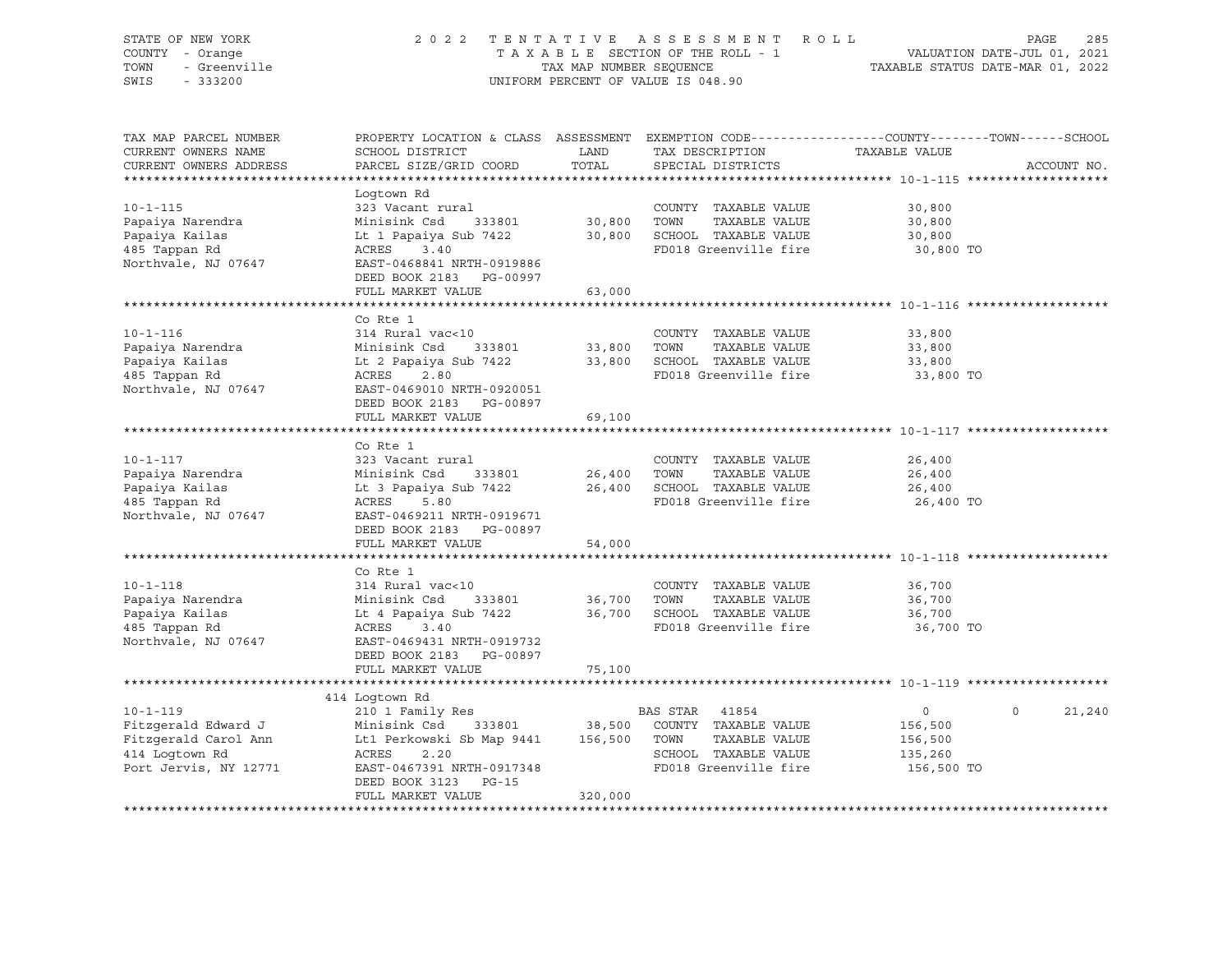| STATE OF NEW YORK | 2022 TENTATIVE ASSESSMENT ROLL     | PAGE                             | - 286 |
|-------------------|------------------------------------|----------------------------------|-------|
| COUNTY - Orange   | TAXABLE SECTION OF THE ROLL - 1    | VALUATION DATE-JUL 01, 2021      |       |
| TOWN - Greenville | TAX MAP NUMBER SEOUENCE            | TAXABLE STATUS DATE-MAR 01, 2022 |       |
| SWIS - 333200     | UNIFORM PERCENT OF VALUE IS 048.90 |                                  |       |
|                   |                                    |                                  |       |

| TAX MAP PARCEL NUMBER  |                           |         |                                       | PROPERTY LOCATION & CLASS ASSESSMENT EXEMPTION CODE----------------COUNTY-------TOWN------SCHOOL |             |
|------------------------|---------------------------|---------|---------------------------------------|--------------------------------------------------------------------------------------------------|-------------|
| CURRENT OWNERS NAME    | SCHOOL DISTRICT           | LAND    | TAX DESCRIPTION                       | TAXABLE VALUE                                                                                    |             |
| CURRENT OWNERS ADDRESS | PARCEL SIZE/GRID COORD    | TOTAL   | SPECIAL DISTRICTS                     |                                                                                                  | ACCOUNT NO. |
|                        |                           |         |                                       |                                                                                                  |             |
|                        | 432 Logtown Rd            |         |                                       |                                                                                                  |             |
| $10 - 1 - 120.1$       | 210 1 Family Res          |         | VETCOM CTS 41130                      | 20,335<br>11,620                                                                                 | 11,620      |
| Fitzgerald Daniel E    | Minisink Csd<br>333801    |         | 36,100 VETDIS CTS 41140               | 9,135<br>9,135                                                                                   | 9,135       |
| Fitzgerald Krista N    | Lt1 Fitzgerald Map 348-17 | 182,700 | COUNTY TAXABLE VALUE                  | 153,230                                                                                          |             |
| 432 Logtown Rd         | ACRES<br>2.00             |         | TOWN<br>TAXABLE VALUE                 | 161,945                                                                                          |             |
| Port Jervis, NY 12771  | EAST-0467637 NRTH-0917720 |         | SCHOOL TAXABLE VALUE                  | 161,945                                                                                          |             |
|                        | DEED BOOK 14439 PG-30     |         | FD018 Greenville fire                 | 182,700 TO                                                                                       |             |
|                        | FULL MARKET VALUE         | 373,600 |                                       |                                                                                                  |             |
|                        |                           |         |                                       |                                                                                                  |             |
|                        | 422 Logtown Rd            |         |                                       |                                                                                                  |             |
| $10 - 1 - 120.2$       | 240 Rural res             |         | COUNTY TAXABLE VALUE                  | 140,500                                                                                          |             |
| Fitzgerald Peter       | Minisink Csd<br>333801    | 45,500  | TAXABLE VALUE<br>TOWN                 | 140,500                                                                                          |             |
| Harford Lauren         | Lt2 Fitzgerald Map 348-17 | 140,500 | SCHOOL TAXABLE VALUE                  | 140,500                                                                                          |             |
| 414 Logtown Rd         | ACRES 15.90               |         | FD018 Greenville fire                 | 140,500 TO                                                                                       |             |
| Port Jervis, NY 12771  | EAST-0467820 NRTH-0917045 |         |                                       |                                                                                                  |             |
|                        | DEED BOOK 14812 PG-537    |         |                                       |                                                                                                  |             |
|                        | FULL MARKET VALUE         | 287,300 |                                       |                                                                                                  |             |
|                        |                           |         |                                       |                                                                                                  |             |
|                        | Paradise Dr               |         |                                       |                                                                                                  |             |
| $10 - 1 - 121$         | 692 Road/str/hwy          |         | COUNTY TAXABLE VALUE                  | 400                                                                                              |             |
| Perino Ingrid S        | 333801<br>Minisink Csd    | 400     | TAXABLE VALUE<br>TOWN                 | 400                                                                                              |             |
| 28 Paradise Dr         | Prop Dr 9751              | 400     | SCHOOL TAXABLE VALUE                  | 400                                                                                              |             |
| Port Jervis, NY 12771  | Subject To Agric Roll Bac |         | FD018 Greenville fire                 | 400 TO                                                                                           |             |
|                        | 1.20<br>ACRES             |         |                                       |                                                                                                  |             |
|                        | EAST-0464596 NRTH-0920097 |         |                                       |                                                                                                  |             |
|                        | DEED BOOK 3625 PG-160     |         |                                       |                                                                                                  |             |
|                        | FULL MARKET VALUE         | 800     |                                       |                                                                                                  |             |
|                        |                           |         |                                       |                                                                                                  |             |
|                        | 28 Paradise Dr            |         |                                       |                                                                                                  |             |
| $10 - 1 - 122.1$       |                           |         |                                       |                                                                                                  |             |
|                        | 210 1 Family Res          |         | COUNTY TAXABLE VALUE<br>TOWN          | 263,900                                                                                          |             |
| Skelly Nicholas        | Minisink Csd<br>333801    | 43,900  | TAXABLE VALUE<br>SCHOOL TAXABLE VALUE | 263,900                                                                                          |             |
| 28 Paradise Dr         | Paradise Dr Map 134-99    | 263,900 |                                       | 263,900                                                                                          |             |
| Port Jervis, NY 12771  | ACRES<br>3.50             |         | FD018 Greenville fire                 | 263,900 TO                                                                                       |             |
|                        | EAST-0464880 NRTH-0920560 |         |                                       |                                                                                                  |             |
|                        | DEED BOOK 15081 PG-1031   |         |                                       |                                                                                                  |             |
|                        | FULL MARKET VALUE         | 539,700 |                                       |                                                                                                  |             |
|                        |                           |         |                                       |                                                                                                  |             |
|                        | 15 Paradise Dr            |         |                                       |                                                                                                  |             |
| $10 - 1 - 123$         | 210 1 Family Res          |         | COUNTY TAXABLE VALUE                  | 187,900                                                                                          |             |
| Perino Wendy A         | Minisink Csd<br>333801    | 39,600  | TOWN<br>TAXABLE VALUE                 | 187,900                                                                                          |             |
| C/O Wendy A McGovern   | Lt 2 Miedema Sub Map 9751 | 187,900 | SCHOOL TAXABLE VALUE                  | 187,900                                                                                          |             |
| 15 Paradise Dr         | ACRES<br>2.40 BANKC130715 |         | FD018 Greenville fire                 | 187,900 TO                                                                                       |             |
| Port Jervis, NY 12771  | EAST-0464404 NRTH-0920232 |         |                                       |                                                                                                  |             |
|                        | DEED BOOK 5867 PG-272     |         |                                       |                                                                                                  |             |
|                        | FULL MARKET VALUE         | 384,300 |                                       |                                                                                                  |             |
|                        |                           |         |                                       |                                                                                                  |             |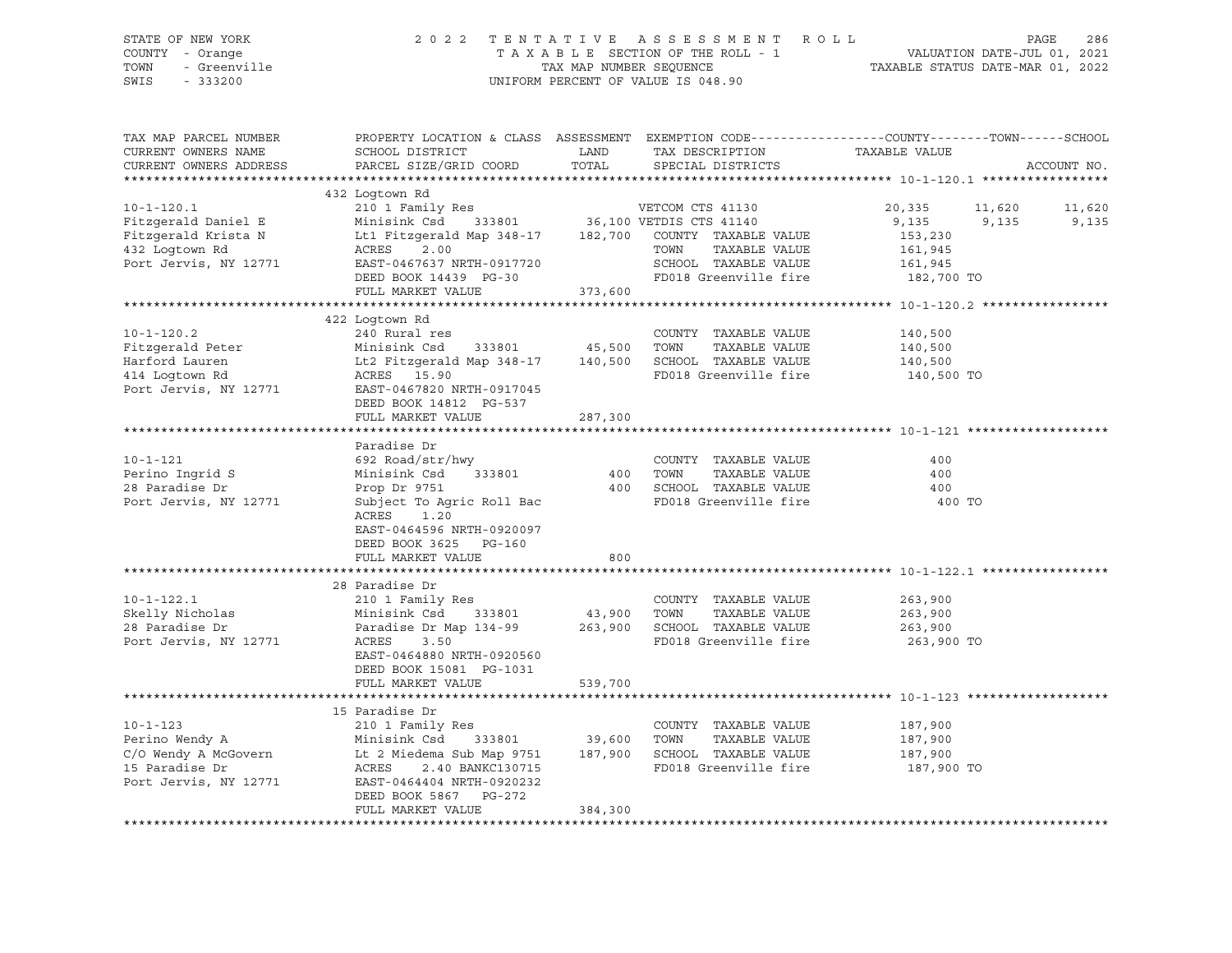| STATE OF NEW YORK<br>OF NEW YORK<br>I - Orange<br>- Greenville<br>- Conne<br>COUNTY - Orange<br>TOWN<br>SWIS - 333200                                                                                                                                  | 2022 TENTATIVE ASSESSMENT ROLL PAGE 287<br>TAXABLE SECTION OF THE ROLL - 1 VALUATION DATE-JUL 01, 2021<br>TAX MAP NUMBER SEQUENCE TAXABLE STATUS DATE-MAR 01, 2022                                                                                     |         | UNIFORM PERCENT OF VALUE IS 048.90                         |                      |                             |
|--------------------------------------------------------------------------------------------------------------------------------------------------------------------------------------------------------------------------------------------------------|--------------------------------------------------------------------------------------------------------------------------------------------------------------------------------------------------------------------------------------------------------|---------|------------------------------------------------------------|----------------------|-----------------------------|
| TAX MAP PARCEL NUMBER<br>CURRENT OWNERS NAME<br>CURRENT OWNERS ADDRESS                                                                                                                                                                                 | PROPERTY LOCATION & CLASS ASSESSMENT EXEMPTION CODE----------------COUNTY-------TOWN------SCHOOL                                                                                                                                                       |         |                                                            | TAXABLE VALUE        | ACCOUNT NO.                 |
|                                                                                                                                                                                                                                                        | 40 Charles Reiss Rd                                                                                                                                                                                                                                    |         |                                                            |                      |                             |
|                                                                                                                                                                                                                                                        |                                                                                                                                                                                                                                                        |         |                                                            |                      |                             |
|                                                                                                                                                                                                                                                        |                                                                                                                                                                                                                                                        |         |                                                            |                      |                             |
|                                                                                                                                                                                                                                                        |                                                                                                                                                                                                                                                        |         |                                                            |                      |                             |
| 10-1-124<br>210 1 Family Res<br>210 1 Family Res<br>210 1 Family Res<br>210 1 Family Res<br>210 1 Family Res<br>210 1 Family Res<br>210 1 Family Res<br>210 1 Family Res<br>210 1 Family Res<br>210 1 Family Res<br>210 210 1 Family Res<br>210 36,300 | EAST-0464337 NRTH-0919922<br>DEED BOOK 14183 PG-1038                                                                                                                                                                                                   |         |                                                            |                      |                             |
|                                                                                                                                                                                                                                                        | FULL MARKET VALUE                                                                                                                                                                                                                                      | 328,200 |                                                            |                      |                             |
|                                                                                                                                                                                                                                                        |                                                                                                                                                                                                                                                        |         |                                                            |                      |                             |
| $10 - 1 - 125.1$                                                                                                                                                                                                                                       | 27 Paradise Dr                                                                                                                                                                                                                                         |         |                                                            |                      | $\Omega$<br>21,240          |
| Edwards Danielle E                                                                                                                                                                                                                                     | 210 1 Family Res<br>210 1 Family Res<br>Minisiak Csd 333801 45,000 COUNTY TAXABLE VALUE<br>195,700<br>195,700<br>22 195,700<br>22 195,700<br>231 233801 45,000 COUNTY TAXABLE VALUE<br>295,700<br>22 195,700<br>22 195,700<br>22 195,700<br>22 195,700 |         |                                                            |                      |                             |
| 27 Paradise Dr                                                                                                                                                                                                                                         |                                                                                                                                                                                                                                                        |         |                                                            |                      |                             |
| Port Jervis, NY 12771                                                                                                                                                                                                                                  |                                                                                                                                                                                                                                                        |         |                                                            |                      |                             |
|                                                                                                                                                                                                                                                        |                                                                                                                                                                                                                                                        |         |                                                            |                      |                             |
|                                                                                                                                                                                                                                                        | DEED BOOK 13517 PG-788                                                                                                                                                                                                                                 |         |                                                            |                      |                             |
|                                                                                                                                                                                                                                                        | FULL MARKET VALUE                                                                                                                                                                                                                                      | 400,200 |                                                            |                      |                             |
|                                                                                                                                                                                                                                                        |                                                                                                                                                                                                                                                        |         |                                                            |                      |                             |
|                                                                                                                                                                                                                                                        | 68 & 72 Charles Reiss Rd                                                                                                                                                                                                                               |         |                                                            |                      |                             |
|                                                                                                                                                                                                                                                        |                                                                                                                                                                                                                                                        |         |                                                            | 22,945               | 22,945<br>22,945            |
|                                                                                                                                                                                                                                                        |                                                                                                                                                                                                                                                        |         |                                                            | $\overline{0}$       | $\overline{0}$<br>21,240    |
|                                                                                                                                                                                                                                                        |                                                                                                                                                                                                                                                        |         |                                                            | 170,955<br>170,955   |                             |
|                                                                                                                                                                                                                                                        |                                                                                                                                                                                                                                                        |         |                                                            | 149,715              |                             |
|                                                                                                                                                                                                                                                        |                                                                                                                                                                                                                                                        |         |                                                            | 170,955 TO           |                             |
| 10-1-125.2<br>Miedema James D<br>Minisink Csd 333801 73,000 BAS STAR 41854<br>Minisink Csd 333801 73,000 BAS STAR 41854<br>Minisink Csd 333801 73,000 BAS STAR 41854<br>Minisink Csd 333801 73,000 BAS STAR 41854<br>Minisink Csd 333801 7             |                                                                                                                                                                                                                                                        |         |                                                            |                      |                             |
| UNDER AGDIST LAW TIL 2026                                                                                                                                                                                                                              |                                                                                                                                                                                                                                                        |         |                                                            |                      |                             |
|                                                                                                                                                                                                                                                        |                                                                                                                                                                                                                                                        |         |                                                            |                      |                             |
|                                                                                                                                                                                                                                                        | Charles Reiss Rd                                                                                                                                                                                                                                       |         |                                                            |                      |                             |
| $10 - 1 - 126$                                                                                                                                                                                                                                         | 120 Field crops                                                                                                                                                                                                                                        |         | AGDISTRICT 41720<br>47,400 COUNTY TAXABLE VALUE            | 38,768 38,768 38,768 |                             |
| Miedema Barbara J                                                                                                                                                                                                                                      |                                                                                                                                                                                                                                                        |         |                                                            | 58,332               |                             |
| 68 Charles Reiss Rd                                                                                                                                                                                                                                    | 120 Field Crops<br>Minisink Csd 333801<br>Pt Lt 2 Miedema Sub Map<br>Pt Lt 2 Miedema Sub Map 97,100 TOWN TAXABLE VALUE                                                                                                                                 |         |                                                            | 58,332               |                             |
| Port Jervis, NY 12771                                                                                                                                                                                                                                  | 8912<br>ACRES 51.50                                                                                                                                                                                                                                    |         | SCHOOL TAXABLE VALUE<br>FD018 Greenville fire<br>38,768 EX | 58,332               |                             |
| MAY BE SUBJECT TO PAYMENT EAST-0462732 NRTH-0919503                                                                                                                                                                                                    |                                                                                                                                                                                                                                                        |         |                                                            | 58,332 TO            |                             |
| UNDER AGDIST LAW TIL 2026 DEED BOOK 5002 PG-39                                                                                                                                                                                                         |                                                                                                                                                                                                                                                        |         |                                                            |                      |                             |
|                                                                                                                                                                                                                                                        | FULL MARKET VALUE                                                                                                                                                                                                                                      | 198,600 |                                                            |                      |                             |
|                                                                                                                                                                                                                                                        |                                                                                                                                                                                                                                                        |         |                                                            |                      |                             |
|                                                                                                                                                                                                                                                        | 68 Bann Blvd                                                                                                                                                                                                                                           |         |                                                            |                      |                             |
|                                                                                                                                                                                                                                                        |                                                                                                                                                                                                                                                        |         |                                                            |                      | $0 \qquad \qquad$<br>21,240 |
| 10-1-128 <sup>210</sup> 210 1 Family Res BAS STAR 41854 0<br>Jarboe Carl Minisink Csd 333801 35,800 COUNTY TAXABLE VALUE 138,000<br>Jarboe Mary Lt 1 Ryan Sub Map 10155 138,000 TOWN TAXABLE VALUE 138,000<br>FOOL TAXABLE VALUE 138,000 1068          |                                                                                                                                                                                                                                                        |         |                                                            |                      |                             |
|                                                                                                                                                                                                                                                        |                                                                                                                                                                                                                                                        |         |                                                            |                      |                             |
|                                                                                                                                                                                                                                                        |                                                                                                                                                                                                                                                        |         |                                                            |                      |                             |
|                                                                                                                                                                                                                                                        |                                                                                                                                                                                                                                                        |         |                                                            |                      |                             |
|                                                                                                                                                                                                                                                        | DEED BOOK 4946 PG-125                                                                                                                                                                                                                                  |         |                                                            |                      |                             |
|                                                                                                                                                                                                                                                        | FULL MARKET VALUE                                                                                                                                                                                                                                      | 282,200 |                                                            |                      |                             |
|                                                                                                                                                                                                                                                        |                                                                                                                                                                                                                                                        |         |                                                            |                      |                             |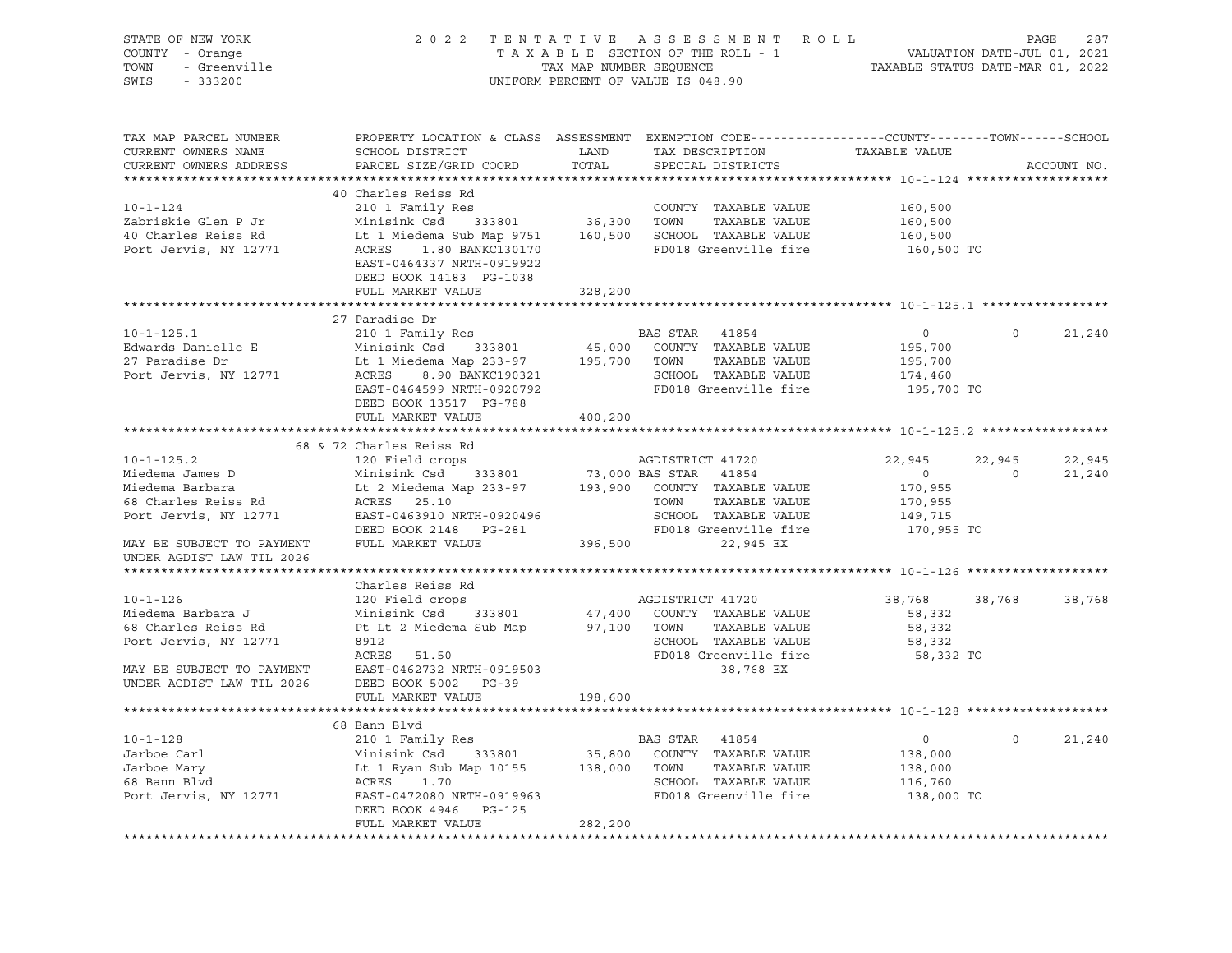| STATE OF NEW YORK<br>COUNTY - Orange          |                                                                                                                              |               | 2022 TENTATIVE ASSESSMENT ROLL<br>TAXABLE SECTION OF THE ROLL - 1 | VALUATION DATE-JUL 01, 2021         |                   | 288<br>PAGE |
|-----------------------------------------------|------------------------------------------------------------------------------------------------------------------------------|---------------|-------------------------------------------------------------------|-------------------------------------|-------------------|-------------|
| TOWN<br>- Greenville                          | TAX MAP NUMBER SEQUENCE                                                                                                      |               | TAXABLE STATUS DATE-MAR 01, 2022                                  |                                     |                   |             |
| SWIS<br>$-333200$                             |                                                                                                                              |               | UNIFORM PERCENT OF VALUE IS 048.90                                |                                     |                   |             |
| TAX MAP PARCEL NUMBER                         | PROPERTY LOCATION & CLASS ASSESSMENT EXEMPTION CODE---------------COUNTY-------TOWN-----SCHOOL                               |               |                                                                   |                                     |                   |             |
| CURRENT OWNERS NAME<br>CURRENT OWNERS ADDRESS | SCHOOL DISTRICT<br>PARCEL SIZE/GRID COORD                                                                                    | LAND<br>TOTAL | TAX DESCRIPTION<br>SPECIAL DISTRICTS                              | TAXABLE VALUE                       |                   | ACCOUNT NO. |
|                                               |                                                                                                                              |               |                                                                   |                                     |                   |             |
|                                               | 62 Bann Blvd                                                                                                                 |               |                                                                   |                                     |                   |             |
| $10 - 1 - 129$                                |                                                                                                                              |               |                                                                   | $\overline{0}$                      | $\circ$           | 21,240      |
| Samse Richard A                               | 210 1 Family Res<br>Minisink Csd      333801                                                                                 |               | BAS STAR 41854<br>41,300 COUNTY TAXABLE VALUE                     | 243,100                             |                   |             |
| 62 Bann Blvd                                  | Lt 2 Ryan Sub Map 10155                                                                                                      |               | TAXABLE VALUE<br>243,100 TOWN                                     | 243,100                             |                   |             |
| Port Jervis, NY 12771                         | 2.70<br>ACRES                                                                                                                |               | SCHOOL TAXABLE VALUE                                              | 221,860                             |                   |             |
|                                               | EAST-0472370 NRTH-0920212                                                                                                    |               | FD018 Greenville fire                                             | 243,100 TO                          |                   |             |
|                                               | DEED BOOK 4175 PG-86                                                                                                         |               |                                                                   |                                     |                   |             |
|                                               | FULL MARKET VALUE                                                                                                            | 497,100       |                                                                   |                                     |                   |             |
|                                               | 56 Bann Blyd                                                                                                                 |               |                                                                   |                                     |                   |             |
| $10 - 1 - 130$                                | 210 1 Family Res                                                                                                             |               | BAS STAR 41854                                                    | $\circ$                             | $\Omega$          | 21,240      |
| Banse Kyle                                    | Minisink Csd 333801                                                                                                          |               | 44,300 COUNTY TAXABLE VALUE                                       | 194,100                             |                   |             |
|                                               |                                                                                                                              | 194,100 TOWN  | TAXABLE VALUE                                                     | 194,100                             |                   |             |
| Banse Kristin E<br>56 Bann Blvd               |                                                                                                                              |               | SCHOOL TAXABLE VALUE                                              | 172,860                             |                   |             |
| Port Jervis, NY 12771                         | Ministra Code Corp. 194<br>Lt 3 Ryan Sub Map 10155<br>ACRES 3.70 BANK0070280<br>EAST-0472625 NRTH-0919903<br>110 110 110 121 |               | FD018 Greenville fire                                             | 194,100 TO                          |                   |             |
|                                               | DEED BOOK 5173 PG-251                                                                                                        |               |                                                                   |                                     |                   |             |
|                                               | FULL MARKET VALUE                                                                                                            | 396,900       |                                                                   |                                     |                   |             |
|                                               |                                                                                                                              |               |                                                                   |                                     |                   |             |
|                                               | 52 Bann Blvd                                                                                                                 |               |                                                                   |                                     |                   |             |
| $10 - 1 - 131$                                | 210 1 Family Res                                                                                                             |               | VETCOM CTS 41130<br>41,300 BAS STAR 41854                         | 20,335                              | 11,620<br>$\circ$ | 11,620      |
| Kronimus Steven J<br>52 Bann Blvd             | Minisink Csd 333801<br>Lt 4 Ryan Sub Map 10155                                                                               |               | 193,800 COUNTY TAXABLE VALUE                                      | $\overline{\phantom{0}}$<br>173,465 |                   | 21,240      |
| Port Jervis, NY 12771                         | ACRES<br>2.70 BANKC030614                                                                                                    |               | TOWN<br>TAXABLE VALUE                                             | 182,180                             |                   |             |
|                                               | EAST-0472384 NRTH-0920697                                                                                                    |               | SCHOOL TAXABLE VALUE                                              | 160,940                             |                   |             |
|                                               | DEED BOOK 14421 PG-1243                                                                                                      |               | FD018 Greenville fire                                             | 193,800 TO                          |                   |             |
|                                               | FULL MARKET VALUE                                                                                                            | 396,300       |                                                                   |                                     |                   |             |
|                                               |                                                                                                                              |               |                                                                   |                                     |                   |             |
|                                               | 1 Rackett Rd                                                                                                                 |               |                                                                   |                                     |                   |             |
| $10 - 1 - 132$                                | 240 Rural res                                                                                                                |               | BAS STAR 41854                                                    | $\mathbf{0}$                        | $\circ$           | 21,240      |
| Greiner Walter Jr                             |                                                                                                                              |               | 62,000 SOLAR EX C 49500                                           | 20,100                              | 20,100            | 20,100      |
| Greiner Carrie Ann<br>1 Rackett Rd            | Minisink Csd<br>Lt 5 Ryan Sub Map 10155<br>ACRES 12.10 BANIATI 10000<br>ACRES 12.10 BANKN140687                              |               | 297,100 COUNTY TAXABLE VALUE<br>TOWN<br>TAXABLE VALUE             | 277,000<br>277,000                  |                   |             |
| Port Jervis, NY 12771                         | EAST-0472841 NRTH-0919393                                                                                                    |               | SCHOOL TAXABLE VALUE                                              | 255,760                             |                   |             |
|                                               | DEED BOOK 5229 PG-80                                                                                                         |               | FD018 Greenville fire                                             | 297,100 TO                          |                   |             |
|                                               | FULL MARKET VALUE                                                                                                            | 607,600       |                                                                   |                                     |                   |             |
|                                               |                                                                                                                              |               |                                                                   |                                     |                   |             |
|                                               | Greenville Tpke                                                                                                              |               |                                                                   |                                     |                   |             |
| $10 - 1 - 133$                                | 314 Rural vac<10                                                                                                             |               | COUNTY TAXABLE VALUE                                              | 34,100                              |                   |             |
| Winstedt Frederick J                          | Minisink Csd 333801                                                                                                          | 34,100 TOWN   | TAXABLE VALUE                                                     | 34,100                              |                   |             |
| Winstedt Juanita                              | Lt 1 Winstedt Sub Map                                                                                                        |               | 34,100 SCHOOL TAXABLE VALUE                                       | 34,100                              |                   |             |
| 1360 Greenville Tpke                          | $270 - 92$                                                                                                                   |               | FD018 Greenville fire                                             | 34,100 TO                           |                   |             |
| Port Jervis, NY 12771                         | ACRES<br>3.10<br>EAST-0467273 NRTH-0924142                                                                                   |               |                                                                   |                                     |                   |             |
|                                               | DEED BOOK 12311 PG-1377                                                                                                      |               |                                                                   |                                     |                   |             |
|                                               | FULL MARKET VALUE                                                                                                            | 69,700        |                                                                   |                                     |                   |             |
|                                               |                                                                                                                              |               |                                                                   |                                     |                   |             |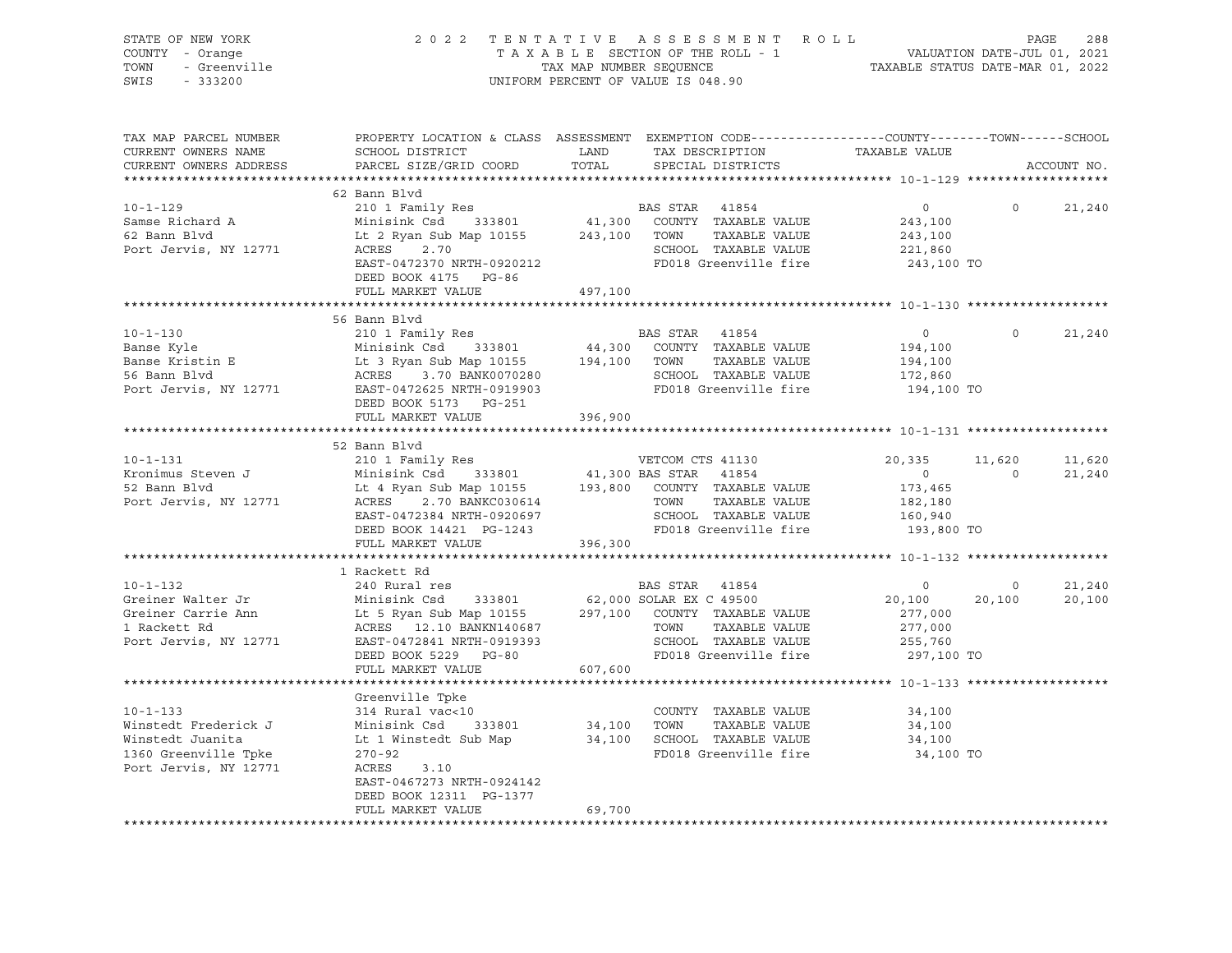| STATE OF NEW YORK<br>COUNTY - Orange<br>TOWN<br>- Urange<br>- Greenville<br>SWIS<br>$-333200$               |                                                                                                                                                                                                          |                              | 2022 TENTATIVE ASSESSMENT ROLL<br>UNIFORM PERCENT OF VALUE IS 048.90                                             | PAGE<br>289                                                                                                                     |
|-------------------------------------------------------------------------------------------------------------|----------------------------------------------------------------------------------------------------------------------------------------------------------------------------------------------------------|------------------------------|------------------------------------------------------------------------------------------------------------------|---------------------------------------------------------------------------------------------------------------------------------|
| TAX MAP PARCEL NUMBER<br>CURRENT OWNERS NAME<br>CURRENT OWNERS ADDRESS                                      | SCHOOL DISTRICT<br>PARCEL SIZE/GRID COORD                                                                                                                                                                | LAND<br>TOTAL                | TAX DESCRIPTION<br>SPECIAL DISTRICTS                                                                             | PROPERTY LOCATION & CLASS ASSESSMENT EXEMPTION CODE----------------COUNTY-------TOWN-----SCHOOL<br>TAXABLE VALUE<br>ACCOUNT NO. |
| $10 - 1 - 134$<br>Winstedt Frederick J<br>Winstedt Juanita<br>1360 Greenville Tpke<br>Port Jervis, NY 12771 | Greenville Tpke<br>312 Vac w/imprv<br>Minisink Csd<br>333801<br>Lt 2 Winstedt Sub Map<br>$270 - 92$<br>ACRES<br>5.20<br>EAST-0466994 NRTH-0923826<br>DEED BOOK 2180 PG-00703<br>FULL MARKET VALUE        | 40,100 TOWN<br>140,100       | COUNTY TAXABLE VALUE<br>TAXABLE VALUE<br>68,500 SCHOOL TAXABLE VALUE<br>FD018 Greenville fire                    | 68,500<br>68,500<br>68,500<br>68,500 TO                                                                                         |
|                                                                                                             |                                                                                                                                                                                                          |                              |                                                                                                                  |                                                                                                                                 |
| $10 - 1 - 135$<br>Natalizio John F<br>Natalizio Deborah A<br>1381 Greenville Tpke<br>Port Jervis, NY 12771  | 1381 Greenville Tpke<br>210 1 Family Res<br>Minisink Csd 333801<br>Lt 3 Winstedt Sub Map<br>$270 - 92$<br>ACRES<br>2.80<br>EAST-0466774 NRTH-0923531<br>DEED BOOK 5209 PG-201                            | 39,800<br>225,300            | BAS STAR 41854<br>COUNTY TAXABLE VALUE<br>TOWN<br>TAXABLE VALUE<br>SCHOOL TAXABLE VALUE<br>FD018 Greenville fire | $\circ$<br>$\circ$<br>21,240<br>225,300<br>225,300<br>204,060<br>225,300 TO                                                     |
|                                                                                                             | FULL MARKET VALUE                                                                                                                                                                                        | 460,700                      |                                                                                                                  |                                                                                                                                 |
| $10 - 1 - 136$<br>Winstedt Michael J<br>Winstedt Jacquelyn A<br>1139 US Hwy 6<br>Port Jervis, NY 12771      | 1139 US Hwy 6<br>210 1 Family Res<br>Minisink Csd 333801<br>Lt 4 Winstedt Sub Map<br>270-92<br>ACRES<br>2.60 BANK0230051<br>EAST-0466445 NRTH-0922831<br>DEED BOOK 11509 PG-1814                         | 38,700 TOWN                  | COUNTY TAXABLE VALUE<br>TAXABLE VALUE<br>176,800 SCHOOL TAXABLE VALUE<br>FD018 Greenville fire                   | 176,800<br>176,800<br>176,800<br>176,800 TO                                                                                     |
|                                                                                                             | FULL MARKET VALUE                                                                                                                                                                                        | 361,600                      |                                                                                                                  |                                                                                                                                 |
| $10 - 1 - 137$<br>Timko Joyce<br>1163 US Hwy 6<br>Port Jervis, NY 12771                                     | 1163 US Hwy 6<br>210 1 Family Res<br>Minisink Csd 333801<br>Lt 5 Winstedt Sub Map<br>$270 - 92$<br>ACRES<br>4.10 BANKC130170<br>EAST-0466825 NRTH-0923111<br>DEED BOOK 14947 PG-903<br>FULL MARKET VALUE | 39,100<br>176,400<br>360,700 | COUNTY TAXABLE VALUE<br>TOWN<br>TAXABLE VALUE<br>SCHOOL TAXABLE VALUE<br>FD018 Greenville fire                   | 176,400<br>176,400<br>176,400<br>176,400 TO                                                                                     |
|                                                                                                             |                                                                                                                                                                                                          |                              |                                                                                                                  |                                                                                                                                 |
| $10 - 1 - 138$<br>Werner Roxanne<br>396 Logtown Rd<br>Port Jervis, NY 12771                                 | 396 Loqtown Rd<br>210 1 Family Res<br>Minisink Csd<br>333801<br>Lt1 Turkowski Submap<br>$168 - 93$<br>ACRES<br>3.40<br>EAST-0467226 NRTH-0917098<br>DEED BOOK 4401 PG-208<br>FULL MARKET VALUE           | 43,700<br>127,800<br>261,400 | COUNTY TAXABLE VALUE<br>TOWN<br>TAXABLE VALUE<br>SCHOOL TAXABLE VALUE<br>FD018 Greenville fire                   | 127,800<br>127,800<br>127,800<br>127,800 TO                                                                                     |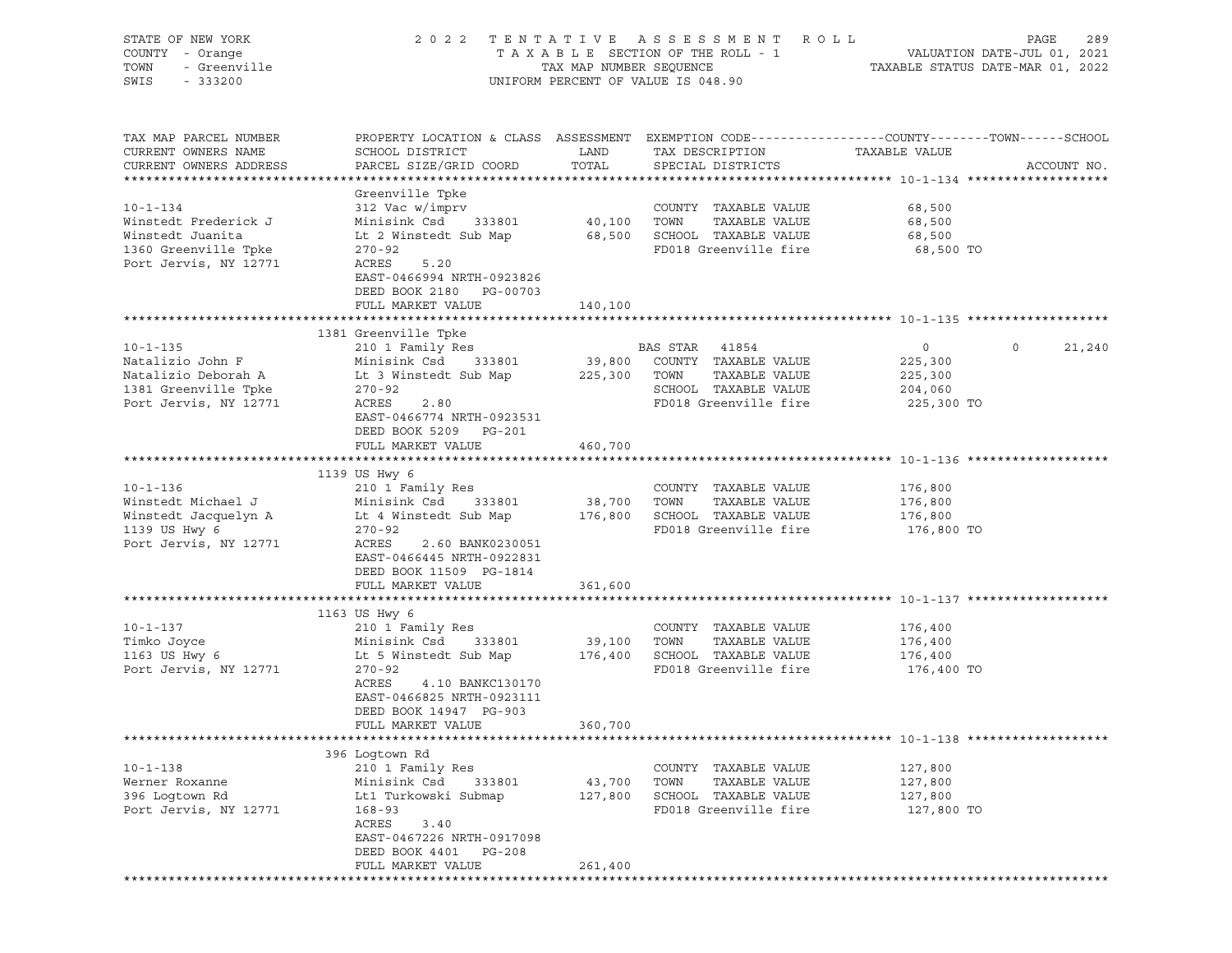| STATE OF NEW YORK 202<br>COUNTY - Orange<br>TOWN - Greenville                                                                                                                                                                                                  |                                                                                                                          |         | 2022 TENTATIVE ASSESSMENT ROLL PAGE 290<br>TAXABLE SECTION OF THE ROLL - 1 VALUATION DATE-JUL 01, 2021<br>TAX MAP NUMBER SEQUENCE TAXABLE STATUS DATE-MAR 01, 2022<br>UNIFORM PERCENT OF VALUE IS 048.90 |                |                             |
|----------------------------------------------------------------------------------------------------------------------------------------------------------------------------------------------------------------------------------------------------------------|--------------------------------------------------------------------------------------------------------------------------|---------|----------------------------------------------------------------------------------------------------------------------------------------------------------------------------------------------------------|----------------|-----------------------------|
| TAX MAP PARCEL NUMBER<br>CURRENT OWNERS NAME<br>CURRENT OWNERS ADDRESS                                                                                                                                                                                         | PROPERTY LOCATION & CLASS ASSESSMENT EXEMPTION CODE---------------COUNTY-------TOWN-----SCHOOL<br>PARCEL SIZE/GRID COORD |         |                                                                                                                                                                                                          |                | ACCOUNT NO.                 |
|                                                                                                                                                                                                                                                                | 394 Logtown Rd                                                                                                           |         |                                                                                                                                                                                                          |                |                             |
|                                                                                                                                                                                                                                                                |                                                                                                                          |         |                                                                                                                                                                                                          |                |                             |
|                                                                                                                                                                                                                                                                |                                                                                                                          |         |                                                                                                                                                                                                          |                |                             |
|                                                                                                                                                                                                                                                                |                                                                                                                          |         |                                                                                                                                                                                                          |                |                             |
| 10-1-139<br>Fisher Joseph 200,000<br>200,000 Minisink Csd 333801<br>200,000 394 Logtown Rd Lt2 Turkowski Submap<br>200,000 SCHOOL TAXABLE VALUE 200,000<br>200,000 SCHOOL TAXABLE VALUE 200,000<br>200,000 SCHOOL TAXABLE VALUE 200,000<br>2                   | ACRES 6.20 BANKC080496<br>EAST-0467267 NRTH-0916673<br>DEED BOOK 14314 PG-1291                                           |         |                                                                                                                                                                                                          | 200,000 TO     |                             |
|                                                                                                                                                                                                                                                                | FULL MARKET VALUE                                                                                                        | 409,000 |                                                                                                                                                                                                          |                |                             |
|                                                                                                                                                                                                                                                                |                                                                                                                          |         |                                                                                                                                                                                                          |                |                             |
| 10-1-140<br>Heib Chris C<br>Heib Chris C<br>Heib Bonnie S<br>12 Center Rd<br>12 Center Rd<br>12 Center Rd<br>12 Center Rd<br>12 Center Rd<br>12 Center Rd<br>12 Center Rd<br>12 Center Rd<br>12 Center Rd<br>12 Center Rd<br>12 Center Rd<br>12 Center Rd<br>1 | 42 Center Rd                                                                                                             |         |                                                                                                                                                                                                          |                | $\circ$<br>21,240           |
|                                                                                                                                                                                                                                                                |                                                                                                                          |         |                                                                                                                                                                                                          |                |                             |
|                                                                                                                                                                                                                                                                |                                                                                                                          |         |                                                                                                                                                                                                          |                |                             |
|                                                                                                                                                                                                                                                                |                                                                                                                          |         |                                                                                                                                                                                                          |                |                             |
|                                                                                                                                                                                                                                                                |                                                                                                                          |         |                                                                                                                                                                                                          |                |                             |
|                                                                                                                                                                                                                                                                | DEED BOOK 4399 PG-142                                                                                                    |         |                                                                                                                                                                                                          |                |                             |
|                                                                                                                                                                                                                                                                | FULL MARKET VALUE                                                                                                        | 662,200 |                                                                                                                                                                                                          |                |                             |
|                                                                                                                                                                                                                                                                |                                                                                                                          |         |                                                                                                                                                                                                          |                |                             |
|                                                                                                                                                                                                                                                                | 2763 Co Rte 1                                                                                                            |         |                                                                                                                                                                                                          |                |                             |
|                                                                                                                                                                                                                                                                |                                                                                                                          |         |                                                                                                                                                                                                          |                |                             |
|                                                                                                                                                                                                                                                                |                                                                                                                          |         |                                                                                                                                                                                                          |                |                             |
|                                                                                                                                                                                                                                                                |                                                                                                                          |         |                                                                                                                                                                                                          |                |                             |
| 10-1-141<br>210 1 Family Res<br>210 1 Family Res<br>210 1 Family Res<br>210 1 Family Res<br>216 164,100<br>2763 Co Rte 1<br>2763 Co Rte 1<br>2763 Co Rte 1<br>2763 Co Rte 1<br>2763 Co Rte 1<br>2763 Co Rte 1<br>2763 Co Rte 1<br>2763 Co Rte 1<br>2763 Co     |                                                                                                                          |         |                                                                                                                                                                                                          |                |                             |
|                                                                                                                                                                                                                                                                | DEED BOOK 14350 PG-1179                                                                                                  |         |                                                                                                                                                                                                          |                |                             |
|                                                                                                                                                                                                                                                                | FULL MARKET VALUE                                                                                                        | 335,600 |                                                                                                                                                                                                          |                |                             |
|                                                                                                                                                                                                                                                                |                                                                                                                          |         |                                                                                                                                                                                                          |                |                             |
|                                                                                                                                                                                                                                                                | 2769 Co Rte 1                                                                                                            |         |                                                                                                                                                                                                          |                |                             |
|                                                                                                                                                                                                                                                                |                                                                                                                          |         |                                                                                                                                                                                                          | $\overline{0}$ | $0 \qquad \qquad$<br>21,240 |
|                                                                                                                                                                                                                                                                |                                                                                                                          |         |                                                                                                                                                                                                          |                |                             |
|                                                                                                                                                                                                                                                                |                                                                                                                          |         |                                                                                                                                                                                                          |                |                             |
|                                                                                                                                                                                                                                                                |                                                                                                                          |         |                                                                                                                                                                                                          |                |                             |
| 10-1-142<br>10-1-142<br>210 1 Family Res<br>210 1 Family Res<br>210 1 Family Res<br>210 1 Family Res<br>210 1 Family Res<br>210 1 Family Res<br>2169 County Res<br>2769 County Res<br>2769 County Res<br>2769 County Res<br>2769 County Res<br>2769 Coun       |                                                                                                                          |         |                                                                                                                                                                                                          |                |                             |
|                                                                                                                                                                                                                                                                | DEED BOOK 4297 PG-264                                                                                                    |         |                                                                                                                                                                                                          |                |                             |
|                                                                                                                                                                                                                                                                | FULL MARKET VALUE 270,800                                                                                                |         |                                                                                                                                                                                                          |                |                             |
|                                                                                                                                                                                                                                                                | 511 Loqtown Rd                                                                                                           |         |                                                                                                                                                                                                          |                |                             |
|                                                                                                                                                                                                                                                                |                                                                                                                          |         |                                                                                                                                                                                                          |                |                             |
| 10-1-143<br>Harter Jeremy M<br>Minisink Csd 333801<br>Williams Crysal L<br>Minisink Csd 333801<br>Let Vidal Sub Map 152-95<br>175,400<br>Sil Logtown Rd<br>Port Jervis, NY 12771<br>EXABLE VALUE<br>210 1 Family Res<br>Minisink Csd 333801<br>175,400         |                                                                                                                          |         |                                                                                                                                                                                                          |                |                             |
|                                                                                                                                                                                                                                                                |                                                                                                                          |         |                                                                                                                                                                                                          |                |                             |
|                                                                                                                                                                                                                                                                |                                                                                                                          |         |                                                                                                                                                                                                          |                |                             |
|                                                                                                                                                                                                                                                                |                                                                                                                          |         |                                                                                                                                                                                                          |                |                             |
|                                                                                                                                                                                                                                                                | DEED BOOK 14116 PG-1072                                                                                                  |         |                                                                                                                                                                                                          |                |                             |
|                                                                                                                                                                                                                                                                | FULL MARKET VALUE                                                                                                        | 358,700 |                                                                                                                                                                                                          |                |                             |
|                                                                                                                                                                                                                                                                |                                                                                                                          |         |                                                                                                                                                                                                          |                |                             |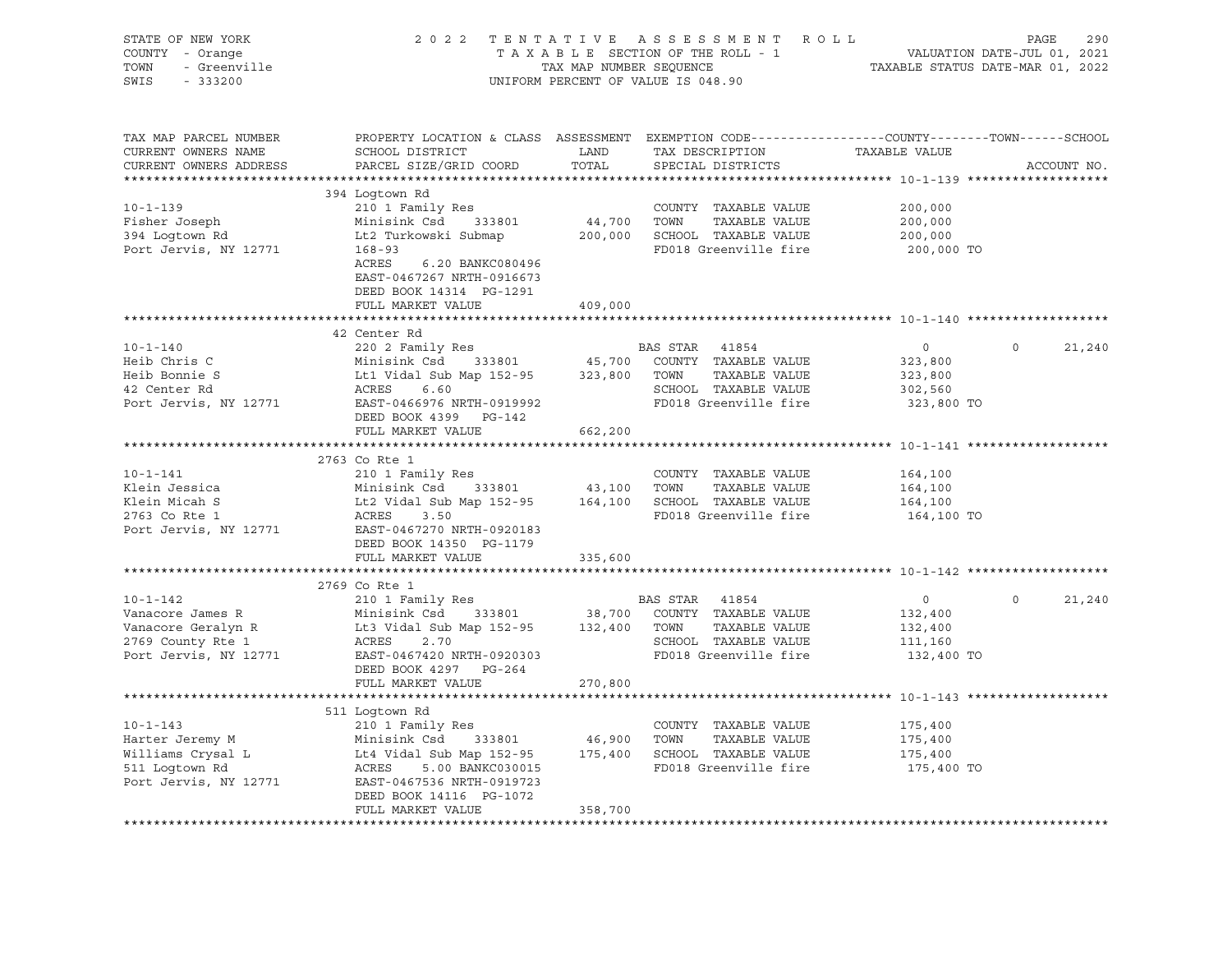| STATE OF NEW YORK<br>COUNTY - Orange<br>- Greenville<br>TOWN<br>SWIS<br>$-333200$                          |                                                                                                                                                                                                                                                                            | TAX MAP NUMBER SEQUENCE | 2022 TENTATIVE ASSESSMENT ROLL<br>TAXABLE SECTION OF THE ROLL - 1<br>UNIFORM PERCENT OF VALUE IS 048.90         | VALUATION DATE-JUL 01, 2021<br>TAXABLE STATUS DATE-MAR 01, 2022 | PAGE<br>291        |
|------------------------------------------------------------------------------------------------------------|----------------------------------------------------------------------------------------------------------------------------------------------------------------------------------------------------------------------------------------------------------------------------|-------------------------|-----------------------------------------------------------------------------------------------------------------|-----------------------------------------------------------------|--------------------|
| TAX MAP PARCEL NUMBER<br>CURRENT OWNERS NAME<br>CURRENT OWNERS ADDRESS                                     | PROPERTY LOCATION & CLASS ASSESSMENT EXEMPTION CODE---------------COUNTY-------TOWN------SCHOOL<br>SCHOOL DISTRICT<br>PARCEL SIZE/GRID COORD                                                                                                                               | LAND<br>TOTAL           | TAX DESCRIPTION<br>SPECIAL DISTRICTS                                                                            | TAXABLE VALUE                                                   | ACCOUNT NO.        |
|                                                                                                            | 30 Center Rd                                                                                                                                                                                                                                                               |                         |                                                                                                                 |                                                                 |                    |
| $10 - 1 - 144$<br>Gutierrez Eustaquio<br>Gutierrez Elizabeth<br>30 Center Rd<br>Port Jervis, NY 12771      | 210 1 Family Res<br>Minisink Csd 333801 39,600 TOWN TAXABLE VALUE<br>Lt5 Vidal Sub Map 152-95 140,400 SCHOOL TAXABLE VALUE<br>ACRES 2 40 PANFORMAGE<br>ACRES 2.40 BANK0210090<br>EAST-0467241 NRTH-0919702<br>DEED BOOK 14086 PG-1043                                      |                         | COUNTY TAXABLE VALUE<br>FD018 Greenville fire                                                                   | 140,400<br>140,400<br>140,400<br>140,400 TO                     |                    |
|                                                                                                            | FULL MARKET VALUE                                                                                                                                                                                                                                                          | 287,100                 |                                                                                                                 |                                                                 |                    |
| $10 - 1 - 145$<br>Kitsos Jonathan & Theresa<br>Kitsos John<br>26 Charles Reiss Rd<br>Port Jervis, NY 12771 | 26 Charles Reiss Rd<br>210 1 Family Res<br>Minisink Csd 333801 38,000 TOWN<br>Lt 1 Perino Map 134-99 183,700 SCHOOL TAXABLE VALUE<br>2.10 BANKC160013<br>ACRES<br>EAST-0464688 NRTH-0920113<br>DEED BOOK 13998 PG-1541                                                     |                         | COUNTY TAXABLE VALUE<br>TAXABLE VALUE<br>FD018 Greenville fire                                                  | 183,700<br>183,700<br>183,700<br>183,700 TO                     |                    |
|                                                                                                            | FULL MARKET VALUE                                                                                                                                                                                                                                                          | 375,700                 |                                                                                                                 |                                                                 |                    |
| $10 - 1 - 146$<br>Harrington Leo J<br>2 Bann Blvd<br>Port Jervis, NY 12771                                 | 2 Bann Blvd<br>210 1 Family Res<br>Minisink Csd     333801<br>Harrington Lori A (12,400 Lake rights to Willow Lak (12,400 LAXABLE VALUE)<br>2 Bann Blvd (2 ACRES 0.47) (12,400 EMOL TAXABLE VALUE)<br>ACRES<br>0.47<br>EAST-0471883 NRTH-0918792<br>DEED BOOK 14386 PG-341 | 21,800 TOWN             | COUNTY TAXABLE VALUE<br>TAXABLE VALUE<br>FD018 Greenville fire                                                  | 112,400<br>112,400<br>112,400<br>112,400 TO                     |                    |
|                                                                                                            | FULL MARKET VALUE                                                                                                                                                                                                                                                          | 229,900                 |                                                                                                                 |                                                                 |                    |
| $10 - 1 - 147$<br>Harrington Leo J<br>Harrington Lori A<br>2 Bann Blvd<br>Port Jervis, NY 12771            | Bann Blvd<br>692 Road/str/hwy<br>Minisink Csd 333801<br>ACRES<br>0.58<br>EAST-0471334 NRTH-0918801<br>DEED BOOK 14386 PG-341<br>FULL MARKET VALUE                                                                                                                          | 400                     | COUNTY TAXABLE VALUE<br>TAXABLE VALUE<br>200 TOWN<br>200 SCHOOL TAXABLE VALUE<br>FD018 Greenville fire          | 200<br>200<br>200<br>200 TO                                     |                    |
|                                                                                                            |                                                                                                                                                                                                                                                                            |                         |                                                                                                                 |                                                                 |                    |
| $10 - 1 - 148$<br>Riosa Daniel<br>Riosa Maria<br>165 Monahan Rd<br>Port Jervis, NY 12771                   | 165 Monahan Rd<br>$215$ 1 Fam Res w/<br>Minisink Csd 333801<br>Minisink Csa<br>Lt 1 Riosa Sub 265-02 166,400 TOWN<br>ACRES 2.30 BANKC030217 SCHOOL<br>CHOOL CONTROLL CONTROLS<br>EAST-0468033 NRTH-0921168<br>DEED BOOK 3918 PG-39<br>FULL MARKET VALUE                    | 340,300                 | BAS STAR 41854<br>37,400 COUNTY TAXABLE VALUE<br>TAXABLE VALUE<br>SCHOOL TAXABLE VALUE<br>FD018 Greenville fire | $\overline{0}$<br>166,400<br>166,400<br>145,160<br>166,400 TO   | $\Omega$<br>21,240 |
|                                                                                                            |                                                                                                                                                                                                                                                                            |                         |                                                                                                                 |                                                                 |                    |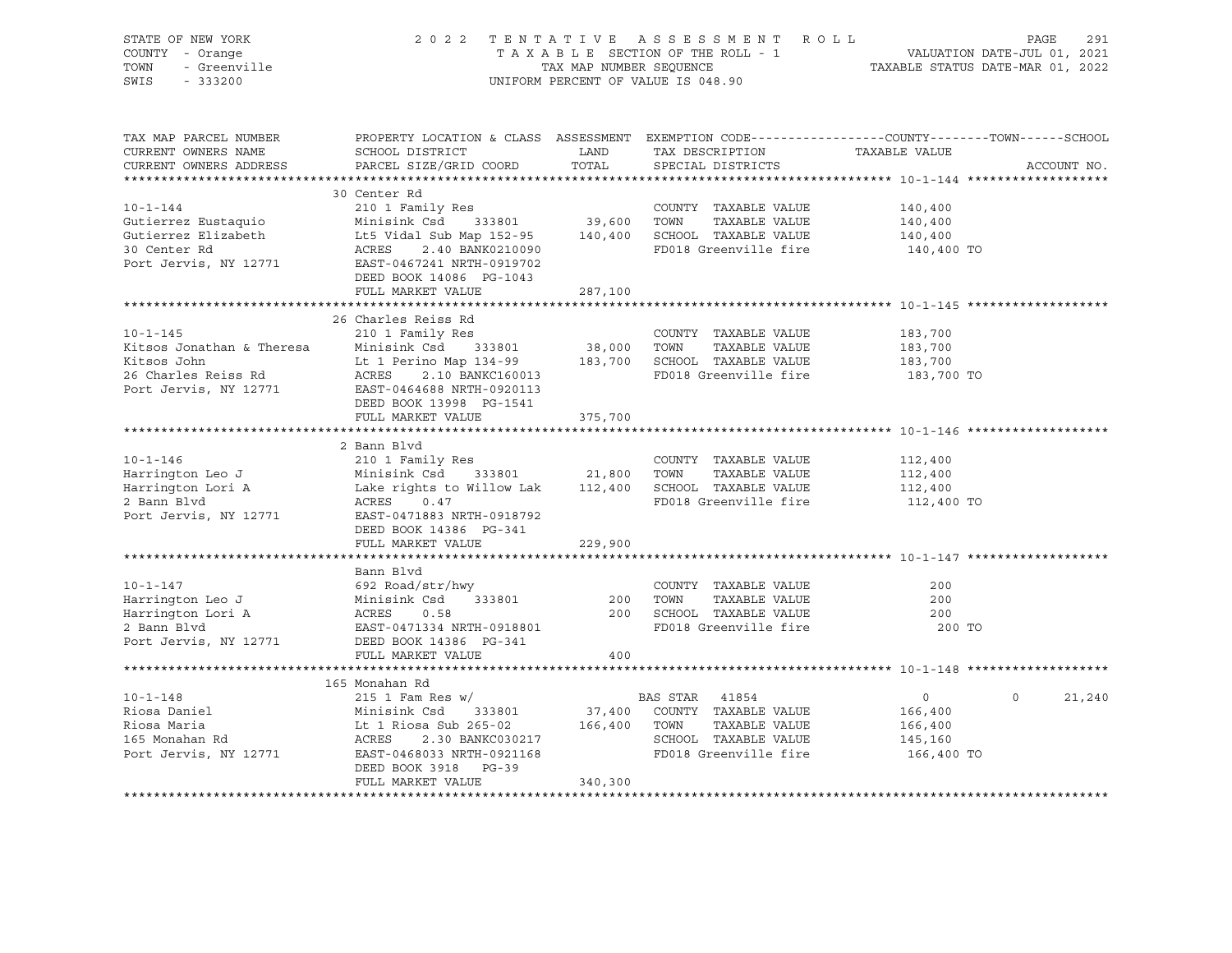| STATE OF NEW YORK<br>7 - Orange<br>- Greenville<br>COUNTY - Orange<br>TOWN<br>SWIS<br>$-333200$ |                                                                                                                                               |               | 2022 TENTATIVE ASSESSMENT ROLL<br>TAXABLE SECTION OF THE ROLL - 1<br>TAXABLE SECTION OF THE ROLL - 1<br>TAXABLE STATUS DATE-MAR 01, 2022<br>UNIFORM PERCENT OF VALUE IS 048.90 |                       | PAGE<br>292        |
|-------------------------------------------------------------------------------------------------|-----------------------------------------------------------------------------------------------------------------------------------------------|---------------|--------------------------------------------------------------------------------------------------------------------------------------------------------------------------------|-----------------------|--------------------|
| TAX MAP PARCEL NUMBER<br>CURRENT OWNERS NAME<br>CURRENT OWNERS ADDRESS                          | PROPERTY LOCATION & CLASS ASSESSMENT EXEMPTION CODE----------------COUNTY-------TOWN------SCHOOL<br>SCHOOL DISTRICT<br>PARCEL SIZE/GRID COORD | LAND<br>TOTAL | TAX DESCRIPTION<br>SPECIAL DISTRICTS                                                                                                                                           | TAXABLE VALUE         | ACCOUNT NO.        |
|                                                                                                 |                                                                                                                                               |               |                                                                                                                                                                                |                       |                    |
|                                                                                                 | 173 Monahan Rd                                                                                                                                |               |                                                                                                                                                                                |                       |                    |
| $10 - 1 - 149$                                                                                  | 210 1 Family Res                                                                                                                              |               | COUNTY TAXABLE VALUE                                                                                                                                                           | 163,100               |                    |
| Sircable Russell                                                                                | Minisink Csd 333801                                                                                                                           | 49,000 TOWN   | TAXABLE VALUE                                                                                                                                                                  | 163,100               |                    |
| Alexander Jessica<br>173 Monahan Rd                                                             | Lt 2 Riosa Sub 265-02 163,100 SCHOOL TAXABLE VALUE<br>ROW for 10-1-106.12                                                                     |               | FD018 Greenville fire                                                                                                                                                          | 163,100<br>163,100 TO |                    |
| Port Jervis, NY 12771                                                                           | ACRES 5.30 BANK0210090<br>EAST-0468297 NRTH-0921100<br>DEED BOOK 13943 PG-688                                                                 |               |                                                                                                                                                                                |                       |                    |
|                                                                                                 | FULL MARKET VALUE                                                                                                                             | 333,500       |                                                                                                                                                                                |                       |                    |
|                                                                                                 |                                                                                                                                               |               |                                                                                                                                                                                |                       |                    |
|                                                                                                 | 78 Kurpick Rd                                                                                                                                 |               |                                                                                                                                                                                |                       |                    |
| $10 - 1 - 150$                                                                                  | 210 1 Family Res                                                                                                                              |               | COUNTY TAXABLE VALUE                                                                                                                                                           | 105,000               |                    |
| Ewanciw Thomas M                                                                                | Minisink Csd 333801<br>Minisink Csd 333801 105,000 SCHOOL TAXABLE VALUE<br>Lt1 KBH Holdings Map 30-0 105,000 SCHOOL TAXABLE VALUE             |               | 40,700 TOWN TAXABLE VALUE                                                                                                                                                      | 105,000               |                    |
| 36 Mi-Bar Ln                                                                                    |                                                                                                                                               |               |                                                                                                                                                                                | 105,000               |                    |
| Port Jervis, NY 12771                                                                           | ACRES 2.60 BANKC030217<br>EAST-0465781 NRTH-0919552<br>DEED BOOK 14741 PG-50<br>FULL MARKET VALUE                                             |               | FD018 Greenville fire                                                                                                                                                          | 105,000 TO            |                    |
|                                                                                                 |                                                                                                                                               | 214,700       |                                                                                                                                                                                |                       |                    |
|                                                                                                 | 52 Kurpick Rd                                                                                                                                 |               |                                                                                                                                                                                |                       |                    |
| $10 - 1 - 151$                                                                                  | 210 1 Family Res<br>Minisink Csd 333801                                                                                                       |               | BAS STAR 41854                                                                                                                                                                 | $\overline{0}$        | $\Omega$<br>21,240 |
| Feagles Timothy                                                                                 |                                                                                                                                               |               | 41,800 COUNTY TAXABLE VALUE                                                                                                                                                    | 179,600               |                    |
| 52 Kurpick Rd                                                                                   | Lt2 KBH Holdings Map 30-0 179,600 TOWN TAXABLE VALUE                                                                                          |               |                                                                                                                                                                                | 179,600               |                    |
| Port Jervis, NY 12771                                                                           | <b>ACRES</b><br>2.80                                                                                                                          |               | SCHOOL TAXABLE VALUE                                                                                                                                                           | 158,360               |                    |
|                                                                                                 | EAST-0466013 NRTH-0919789                                                                                                                     |               | FD018 Greenville fire                                                                                                                                                          | 179,600 TO            |                    |
|                                                                                                 | DEED BOOK 12942 PG-647                                                                                                                        |               |                                                                                                                                                                                |                       |                    |
|                                                                                                 | FULL MARKET VALUE                                                                                                                             | 367,300       |                                                                                                                                                                                |                       |                    |
|                                                                                                 |                                                                                                                                               |               |                                                                                                                                                                                |                       |                    |
|                                                                                                 | 48 Kurpick Rd                                                                                                                                 |               |                                                                                                                                                                                |                       |                    |
| $10 - 1 - 152$                                                                                  | 210 1 Family Res                                                                                                                              |               | COUNTY TAXABLE VALUE                                                                                                                                                           | 172,500               |                    |
| Kronimus Laurel B                                                                               | Minisink Csd 333801                                                                                                                           |               | 41,800 TOWN TAXABLE VALUE                                                                                                                                                      | 172,500               |                    |
| 48 Kurpick Rd                                                                                   | Lt3 KBH Holdings Map 30-0 172,500 SCHOOL TAXABLE VALUE<br>ACRES 2.80 BANKC030230 FD018 Greenville fire                                        |               |                                                                                                                                                                                | 172,500               |                    |
| Port Jervis, NY 12771                                                                           | 2.80 BANKC030230<br>ACRES<br>EAST-0466224 NRTH-0920014<br>DEED BOOK 14655 PG-1816                                                             |               | FD018 Greenville fire                                                                                                                                                          | 172,500 TO            |                    |
|                                                                                                 | FULL MARKET VALUE                                                                                                                             | 352,800       |                                                                                                                                                                                |                       |                    |
|                                                                                                 |                                                                                                                                               |               |                                                                                                                                                                                |                       |                    |
|                                                                                                 | 19 Center Rd                                                                                                                                  |               | COUNTY TAXABLE VALUE                                                                                                                                                           |                       |                    |
| $10 - 1 - 153$                                                                                  | 210 1 Family Res                                                                                                                              |               |                                                                                                                                                                                | 192,800               |                    |
| Bent Nicholas<br>19 Center Rd                                                                   | Minisink Csd<br>Minisink Csd 333801 37,400 TOWN TAXABLE VALUE<br>Lt1 KBH Holdings Map 140- 192,800 SCHOOL TAXABLE VALUE                       |               |                                                                                                                                                                                | 192,800<br>192,800    |                    |
| Port Jervis, NY 12771                                                                           | ACRES 2.00                                                                                                                                    |               | FD018 Greenville fire                                                                                                                                                          | 192,800 TO            |                    |
|                                                                                                 | EAST-0466987 NRTH-0919291                                                                                                                     |               |                                                                                                                                                                                |                       |                    |
|                                                                                                 | DEED BOOK 13797 PG-482                                                                                                                        |               |                                                                                                                                                                                |                       |                    |
|                                                                                                 | FULL MARKET VALUE                                                                                                                             | 394,300       |                                                                                                                                                                                |                       |                    |
|                                                                                                 |                                                                                                                                               |               |                                                                                                                                                                                |                       |                    |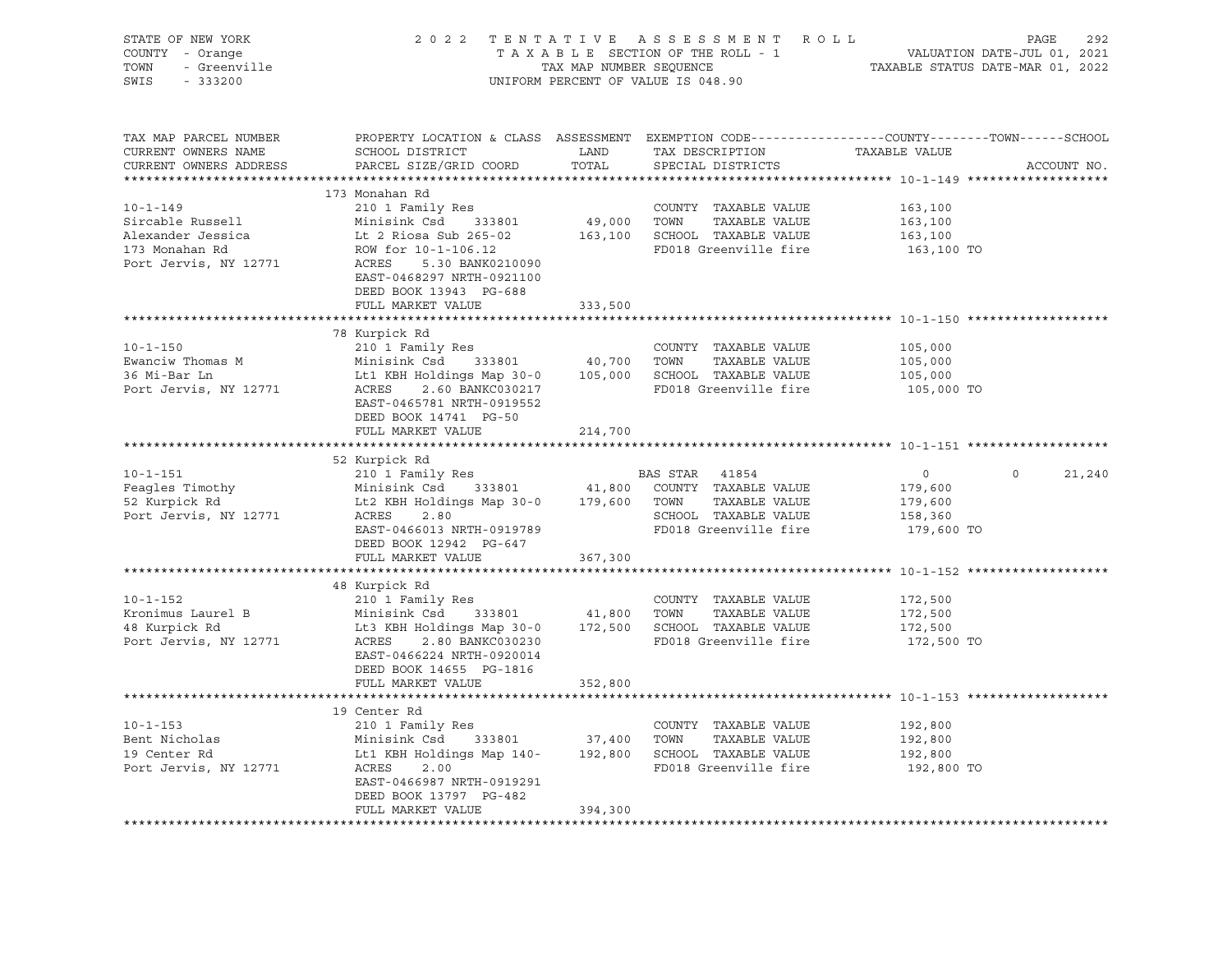| STATE OF NEW YORK<br>COUNTY - Orange<br>TOWN<br>- Greenville<br>SWIS<br>$-333200$                                                                                                                                                                                                                                     |                                                                                                                                                                                |                         | 2022 TENTATIVE ASSESSMENT ROLL<br>UNIFORM PERCENT OF VALUE IS 048.90                           | PAGE<br>293<br>T A X A B L E SECTION OF THE ROLL - 1<br>T A X A B L E SECTION OF THE ROLL - 1<br>TAXABLE STATUS DATE-MAR 01, 2022 |
|-----------------------------------------------------------------------------------------------------------------------------------------------------------------------------------------------------------------------------------------------------------------------------------------------------------------------|--------------------------------------------------------------------------------------------------------------------------------------------------------------------------------|-------------------------|------------------------------------------------------------------------------------------------|-----------------------------------------------------------------------------------------------------------------------------------|
| TAX MAP PARCEL NUMBER<br>CURRENT OWNERS NAME<br>CURRENT OWNERS ADDRESS                                                                                                                                                                                                                                                | SCHOOL DISTRICT<br>PARCEL SIZE/GRID COORD                                                                                                                                      | LAND<br>TOTAL           | TAX DESCRIPTION TAXABLE VALUE<br>SPECIAL DISTRICTS                                             | PROPERTY LOCATION & CLASS ASSESSMENT EXEMPTION CODE----------------COUNTY-------TOWN------SCHOOL<br>ACCOUNT NO.                   |
| $10 - 1 - 154$<br>KBH Holdings LLC<br>1444 Legacy Dr<br>Birmingham, AL 35242                                                                                                                                                                                                                                          | Center Rd<br>314 Rural vac<10<br>Minisink Csd<br>Lt2 KBH Holdings Map 140-30,000<br>ACRES<br>2.00<br>EAST-0466818 NRTH-0919433<br>DEED BOOK 11711 PG-1461<br>FULL MARKET VALUE | 333801 30,000<br>61,400 | COUNTY TAXABLE VALUE<br>TOWN<br>TAXABLE VALUE<br>SCHOOL TAXABLE VALUE<br>FD018 Greenville fire | 30,000<br>30,000<br>30,000<br>30,000 TO                                                                                           |
|                                                                                                                                                                                                                                                                                                                       |                                                                                                                                                                                |                         |                                                                                                |                                                                                                                                   |
| $10 - 1 - 155$<br>KBH Holdings LLC<br>1444 Legacy Dr<br>Birmingham, AL 35242                                                                                                                                                                                                                                          | Center Rd<br>314 Rural vac<10<br>Minisink Csd<br>Lt3 KBH Holdings Map 140- 44,000<br>ACRES 10.00<br>EAST-0466586 NRTH-0919108<br>DEED BOOK 11711 PG-1461                       | 333801 44,000           | COUNTY TAXABLE VALUE<br>TAXABLE VALUE<br>TOWN<br>SCHOOL TAXABLE VALUE<br>FD018 Greenville fire | 44,000<br>44,000<br>44,000<br>44,000 TO                                                                                           |
|                                                                                                                                                                                                                                                                                                                       | FULL MARKET VALUE                                                                                                                                                              | 90,000                  |                                                                                                |                                                                                                                                   |
|                                                                                                                                                                                                                                                                                                                       |                                                                                                                                                                                |                         |                                                                                                |                                                                                                                                   |
| $10 - 1 - 156$<br>Solow Liv Trust Dennis & Nancy Minisink Csd 333801 54,200<br>87 Kurpick Rd<br>Port Jervis, NY 12771                                                                                                                                                                                                 | 85-87 Kurpick Rd<br>240 Rural res<br>ACRES 10.10<br>EAST-0465280 NRTH-0919135<br>DEED BOOK 13953 PG-890                                                                        |                         | COUNTY TAXABLE VALUE<br>TOWN<br>TAXABLE VALUE<br>SCHOOL TAXABLE VALUE<br>FD018 Greenville fire | 253,800<br>253,800<br>253,800<br>253,800 TO                                                                                       |
|                                                                                                                                                                                                                                                                                                                       | FULL MARKET VALUE                                                                                                                                                              | 519,000                 |                                                                                                |                                                                                                                                   |
|                                                                                                                                                                                                                                                                                                                       |                                                                                                                                                                                |                         |                                                                                                |                                                                                                                                   |
| $10 - 1 - 157$<br>Capo-Thomas Jessica N<br>Capo-Thomas Carmichael D<br>Thomas Carmichael D<br>Capo Let Monahan Road Map 266-<br>227,000<br>160 Monahan Rd<br>ACRES<br>2.90 Capan Constant Capan 2001<br>2.90 Capan Constant Capan 2.90 Capan 2001<br>2.90 Capan 2.<br>Port Jervis, NY 12771 EAST-0467710 NRTH-0921531 | 160 Monahan Rd<br>210 1 Family Res<br>DEED BOOK 14978 PG-821<br>FULL MARKET VALUE                                                                                              | 464,200                 | COUNTY TAXABLE VALUE<br>TOWN<br>TAXABLE VALUE<br>SCHOOL TAXABLE VALUE<br>FD018 Greenville fire | 227,000<br>227,000<br>227,000<br>227,000 TO                                                                                       |
|                                                                                                                                                                                                                                                                                                                       |                                                                                                                                                                                |                         |                                                                                                |                                                                                                                                   |
| $10 - 1 - 158$<br>Milfort-Saint Louis Jerry Minisink Csd 333801 43,500<br>Milfort Janovnah Lt2 Monahan Road Map 266- 242,700<br>166 Monahan Rd ACRES 3.30 BANKC050590<br>Port Jervis, NY 12771                                                                                                                        | 166 Monahan Rd<br>210 1 Family Res<br>333801 43,500<br>ACRES 3.30 BANKC050590<br>EAST-0467483 NRTH-0921386<br>DEED BOOK 14532 PG-1769<br>FULL MARKET VALUE                     | 496,300                 | COUNTY TAXABLE VALUE<br>TAXABLE VALUE<br>TOWN<br>SCHOOL TAXABLE VALUE<br>FD018 Greenville fire | 242,700<br>242,700<br>242,700<br>242,700 TO                                                                                       |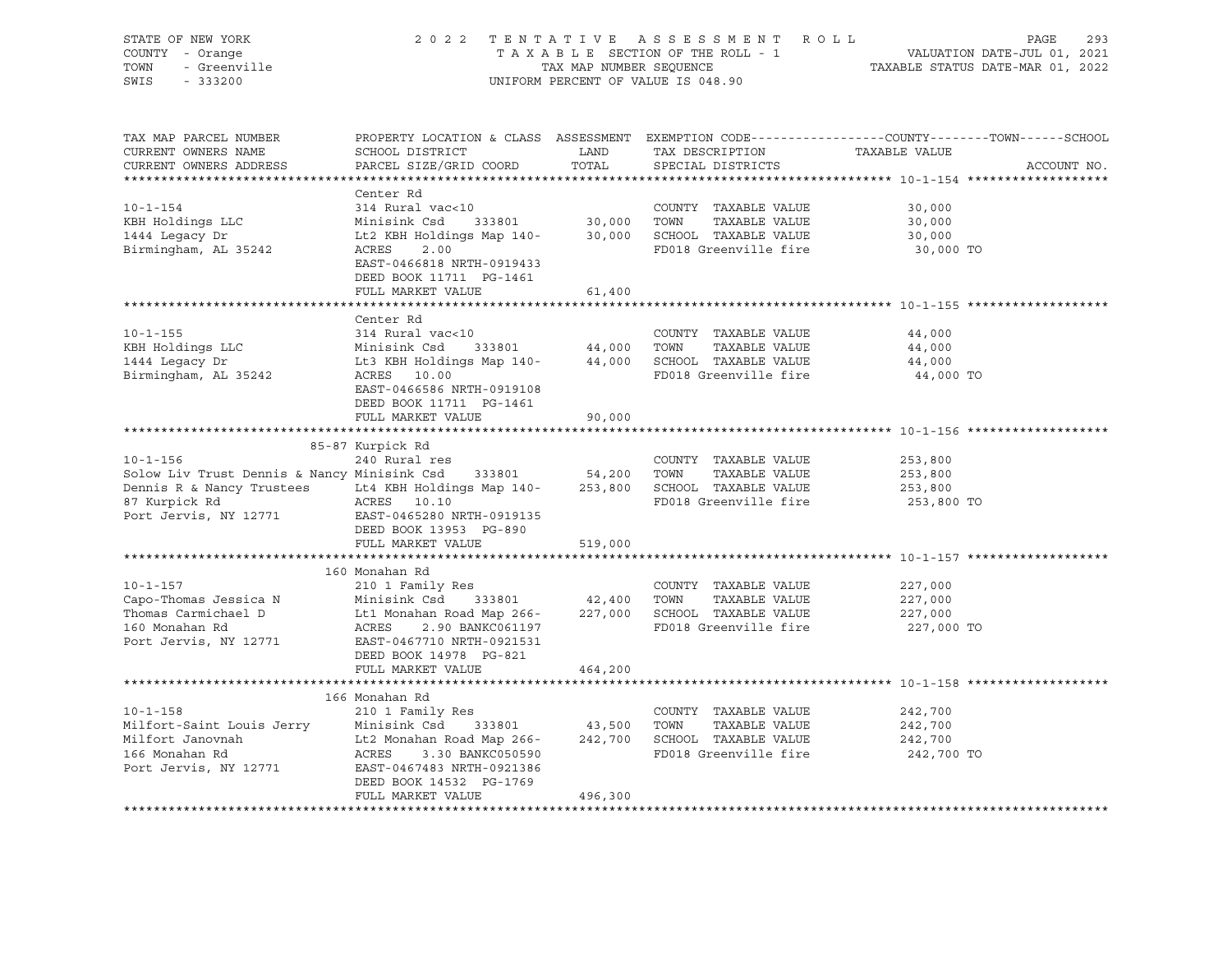| STATE OF NEW YORK<br>COUNTY - Orange<br>TOWN<br>- Greenville<br>SWIS<br>$-333200$ |                                                        | TAX MAP NUMBER SEQUENCE | 2022 TENTATIVE ASSESSMENT ROLL<br>TAXABLE SECTION OF THE ROLL - 1<br>UNIFORM PERCENT OF VALUE IS 048.90 | PAGE<br>VALUATION DATE-JUL 01, 2021<br>TAXABLE STATUS DATE-MAR 01, 2022                                          | 294 |
|-----------------------------------------------------------------------------------|--------------------------------------------------------|-------------------------|---------------------------------------------------------------------------------------------------------|------------------------------------------------------------------------------------------------------------------|-----|
| TAX MAP PARCEL NUMBER<br>CURRENT OWNERS NAME                                      | SCHOOL DISTRICT                                        | LAND                    | TAX DESCRIPTION                                                                                         | PROPERTY LOCATION & CLASS ASSESSMENT EXEMPTION CODE----------------COUNTY-------TOWN-----SCHOOL<br>TAXABLE VALUE |     |
| CURRENT OWNERS ADDRESS                                                            | PARCEL SIZE/GRID COORD                                 | TOTAL                   | SPECIAL DISTRICTS                                                                                       | ACCOUNT NO.                                                                                                      |     |
|                                                                                   |                                                        |                         |                                                                                                         |                                                                                                                  |     |
| $10 - 1 - 159$                                                                    | 190 Monahan Rd<br>210 1 Family Res                     |                         | COUNTY TAXABLE VALUE                                                                                    | 197,000                                                                                                          |     |
| Buffamante Michael R                                                              | Minisink Csd 333801                                    | 38,500 TOWN             | TAXABLE VALUE                                                                                           | 197,000                                                                                                          |     |
| Buffamante Meghan L                                                               | Lt3 Monahan Road Map 266-                              |                         | 197,000 SCHOOL TAXABLE VALUE                                                                            | 197,000                                                                                                          |     |
| 190 Monahan Rd                                                                    | ACRES<br>2.20 BANKN140687                              |                         | FD018 Greenville fire                                                                                   | 197,000 TO                                                                                                       |     |
| Port Jervis, NY 12771                                                             | EAST-0467290 NRTH-0921047                              |                         |                                                                                                         |                                                                                                                  |     |
|                                                                                   | DEED BOOK 14510 PG-720                                 |                         |                                                                                                         |                                                                                                                  |     |
|                                                                                   | FULL MARKET VALUE                                      | 402,900                 |                                                                                                         |                                                                                                                  |     |
|                                                                                   |                                                        |                         |                                                                                                         |                                                                                                                  |     |
|                                                                                   | 192 Monahan Rd                                         |                         |                                                                                                         |                                                                                                                  |     |
| $10 - 1 - 160$<br>Shovlin Joseph M                                                | 210 1 Family Res<br>Minisink Csd 333801                | 39,100 TOWN             | COUNTY TAXABLE VALUE<br>TAXABLE VALUE                                                                   | 214,900<br>214,900                                                                                               |     |
| Shovlin Megan N                                                                   | Lt4 Monahan Road Map 266- 214,900 SCHOOL TAXABLE VALUE |                         |                                                                                                         | 214,900                                                                                                          |     |
| 192 Monahan Rd                                                                    | ACRES<br>2.30 BANKC061339                              |                         | FD018 Greenville fire                                                                                   | 214,900 TO                                                                                                       |     |
| Port Jervis, NY 12771                                                             | EAST-0467169 NRTH-0920989                              |                         |                                                                                                         |                                                                                                                  |     |
|                                                                                   | DEED BOOK 14549 PG-743                                 |                         |                                                                                                         |                                                                                                                  |     |
|                                                                                   | FULL MARKET VALUE                                      | 439,500                 |                                                                                                         |                                                                                                                  |     |
|                                                                                   |                                                        |                         |                                                                                                         |                                                                                                                  |     |
|                                                                                   | 550 US Hwy 6                                           |                         |                                                                                                         |                                                                                                                  |     |
| $11 - 1 - 2.1$                                                                    | 210 1 Family Res                                       |                         | COUNTY TAXABLE VALUE                                                                                    | 89,500                                                                                                           |     |
| Triple Me Holdings Inc                                                            | Minisink Csd<br>333801                                 | 37,700 TOWN             | TAXABLE VALUE                                                                                           | 89,500                                                                                                           |     |
| 125 Upper Rd                                                                      | ACRES<br>3.40                                          |                         | 89,500 SCHOOL TAXABLE VALUE<br>FD018 Greenville fire                                                    | 89,500                                                                                                           |     |
| Middletown, NY 10940                                                              | EAST-0453592 NRTH-0925519<br>DEED BOOK 14032 PG-909    |                         |                                                                                                         | 89,500 TO                                                                                                        |     |
|                                                                                   | FULL MARKET VALUE                                      | 183,000                 |                                                                                                         |                                                                                                                  |     |
|                                                                                   |                                                        |                         |                                                                                                         |                                                                                                                  |     |
|                                                                                   | US Hwy 6                                               |                         |                                                                                                         |                                                                                                                  |     |
| $11 - 1 - 2.2$                                                                    | 322 Rural vac>10                                       |                         | COUNTY TAXABLE VALUE                                                                                    | 10,100                                                                                                           |     |
| Mandakis Scott                                                                    | Minisink Csd<br>333801                                 | 10,100                  | TOWN<br>TAXABLE VALUE                                                                                   | 10,100                                                                                                           |     |
| Mandakis Kienda                                                                   | ACRES 14.30                                            |                         | 10,100 SCHOOL TAXABLE VALUE                                                                             | 10,100                                                                                                           |     |
| 165 Bee Hollow Rd                                                                 | EAST-0453343 NRTH-0925738                              |                         | FD018 Greenville fire                                                                                   | 10,100 TO                                                                                                        |     |
| Shohola, PA 18458                                                                 | DEED BOOK 14300 PG-1682                                |                         |                                                                                                         |                                                                                                                  |     |
|                                                                                   | FULL MARKET VALUE                                      | 20,700                  |                                                                                                         |                                                                                                                  |     |
|                                                                                   |                                                        |                         |                                                                                                         |                                                                                                                  |     |
|                                                                                   | US Hwy 6                                               |                         |                                                                                                         |                                                                                                                  |     |
| $11 - 1 - 4.1$<br>Coleman George M Jr                                             | 314 Rural vac<10<br>Minisink Csd<br>333801             | 35,100                  | COUNTY TAXABLE VALUE<br>TOWN<br>TAXABLE VALUE                                                           | 35,100<br>35,100                                                                                                 |     |
| Coleman Antonia                                                                   | ACRES<br>3.60                                          | 35,100                  | SCHOOL TAXABLE VALUE                                                                                    | 35,100                                                                                                           |     |
| 635 Terrace Dr                                                                    | EAST-0452827 NRTH-0925139                              |                         | FD018 Greenville fire                                                                                   | 35,100 TO                                                                                                        |     |
| Paramus, NJ 07652                                                                 | DEED BOOK 2528 PG-00236                                |                         |                                                                                                         |                                                                                                                  |     |
|                                                                                   | FULL MARKET VALUE                                      | 71,800                  |                                                                                                         |                                                                                                                  |     |
|                                                                                   |                                                        |                         |                                                                                                         |                                                                                                                  |     |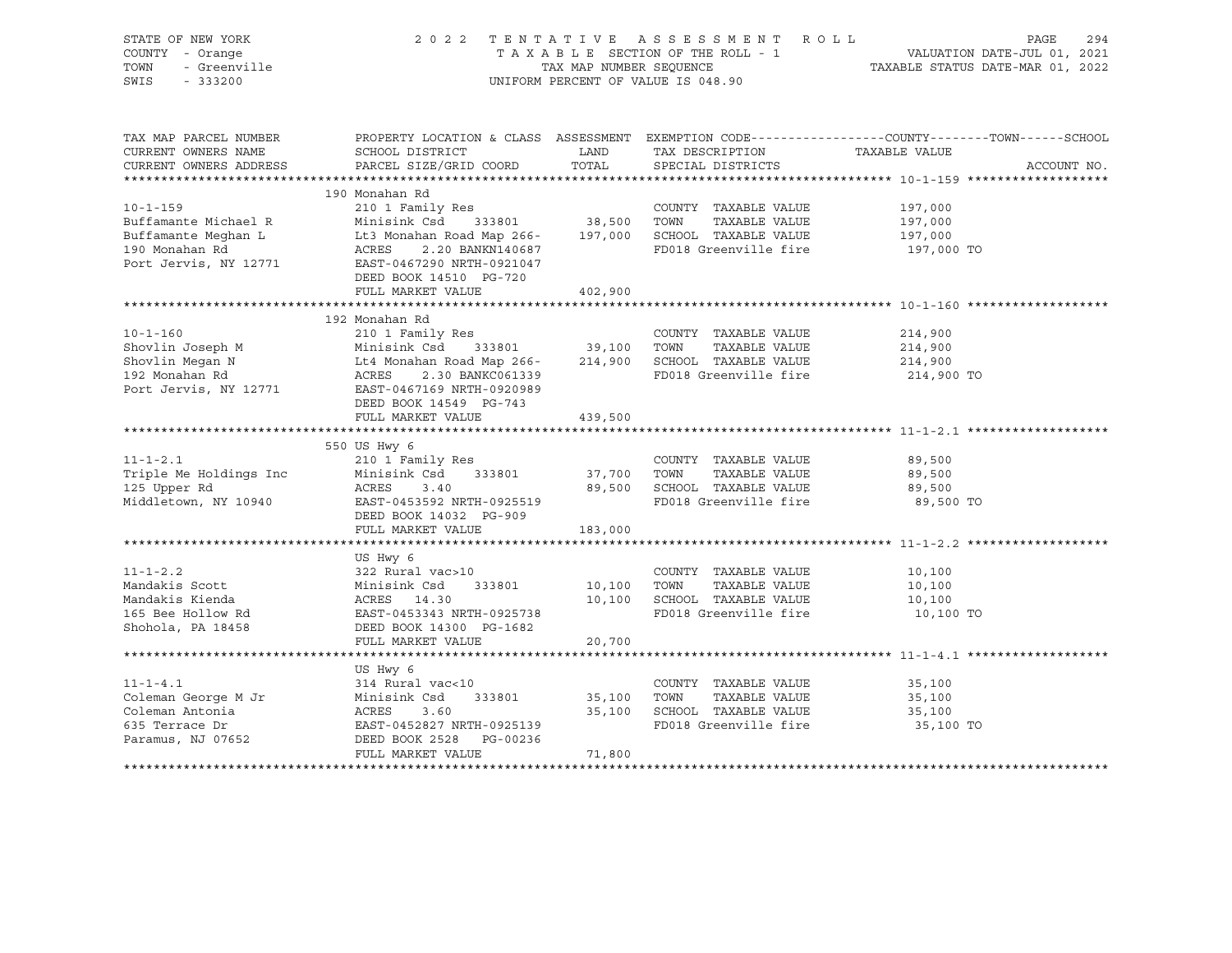### STATE OF NEW YORK 2 0 2 2 T E N T A T I V E A S S E S S M E N T R O L L PAGE 295 COUNTY - Orange T A X A B L E SECTION OF THE ROLL - 1 VALUATION DATE-JUL 01, 2021 TOWN - Greenville TAX MAP NUMBER SEQUENCE TAXABLE STATUS DATE-MAR 01, 2022 SWIS - 333200 UNIFORM PERCENT OF VALUE IS 048.90

| TAX MAP PARCEL NUMBER<br>CURRENT OWNERS NAME<br>CURRENT OWNERS ADDRESS                                                                                                                                                                                                            | PROPERTY LOCATION & CLASS ASSESSMENT EXEMPTION CODE----------------COUNTY-------TOWN------SCHOOL<br>SCHOOL DISTRICT LAND<br>PARCEL SIZE/GRID COORD                                                                                                                     | TOTAL   | TAX DESCRIPTION TAXABLE VALUE<br>SPECIAL DISTRICTS                        |                      |                          | ACCOUNT NO.      |
|-----------------------------------------------------------------------------------------------------------------------------------------------------------------------------------------------------------------------------------------------------------------------------------|------------------------------------------------------------------------------------------------------------------------------------------------------------------------------------------------------------------------------------------------------------------------|---------|---------------------------------------------------------------------------|----------------------|--------------------------|------------------|
| $11 - 1 - 4.2$<br>Gage Arthur N<br>151 Basel Rd<br>Pine Bush, NY 12566                                                                                                                                                                                                            | US Hwy 6<br>314 Rural vac<10<br>Minisink Csd 333801 35,500<br>ACRES 4.30 35,500 SCHOOL TAXABLE VALUE 35,500 5<br>EAST-0452827 NRTH-0925139 FD018 Greenville fire 35,500 TO<br>DEED BOOK 13795 PG-654                                                                   |         | COUNTY TAXABLE VALUE 35,500<br>TOWN                                       | TAXABLE VALUE 35,500 |                          |                  |
| 11-1-7.1 2223 2233101 210 1 Family Res<br>Fournier Anita Minisink Csd 333801 42,900 ENH STAR 41834 0 40,320<br>1950 Greenville Tpke Lt 1 Manning Sub Map 8295 115,200 COUNTY TAXABLE VALUE 74,880<br>Port Jervis, NY 12771 ACRES 3.0                                              | 1950 Greenville Tpke<br>Port Jervis, NY 12771<br>EAST-0453719 NRTH-0921216<br>DEED BOOK 3698 PG-112<br>FULL MARKET VALUE 235,600<br>PEED 235,600<br>PEED 235,600<br>PEER CHOOL 235,600<br>PEER CHOSE 235,600<br>PEER CHOSE 235,600<br>PEER CHOSE 235,600<br>PEER CHOSE |         |                                                                           | 40,320 40,320        |                          | 40,320<br>53,020 |
|                                                                                                                                                                                                                                                                                   |                                                                                                                                                                                                                                                                        |         |                                                                           |                      |                          | 21,240<br>18,600 |
| $11 - 1 - 7.3$<br>11-1-7.3<br>Gorton Joel E<br>Gorton Deanna<br>1968 Greenville Tpke<br>Port Jervis, NY 12771                                                                                                                                                                     | 1968 Greenville Tpke<br>ACRES 3.00 TOWN TAXABLE VALUE 105,000<br>EAST-0452949 NRTH-0921260 SCHOOL TAXABLE VALUE 83,760<br>DEED BOOK 3318 PG-92 FD018 Greenville fire 124,400<br>FULL MARKET VALUE 254,400                                                              |         | FD018 Greenville fire 124,400 TO                                          |                      | $\overline{0}$<br>19,400 | 21,240<br>19,400 |
| $11 - 1 - 7.4$<br>11-1-7.4 210 1 Family Res COUNTY<br>Mulzac Matthew J Minisink Csd 333801 42,900 TOWN<br>Dehoy Sara Lt3 Manning Sub Map 8295 165,000 SCHOOI<br>1978 Greenville Tpke ACRES 3.00 FD018<br>Port Jervis, NY 12771 EAST-0453219 NRTH-0921255<br>Port Jervis, NY 12771 | 1978 Greenville Tpke<br>210 1 Family Res<br>Lt3 Manning Sub Map 8295 165,000 SCHOOL TAXABLE VALUE 165,000<br>EAST-0453219 NRTH-0921255<br>DEED BOOK 14341 PG-407<br>FULL MARKET VALUE                                                                                  | 337,400 | COUNTY TAXABLE VALUE<br>TAXABLE VALUE<br>FD018 Greenville fire 165,000 TO | 165,000<br>165,000   |                          |                  |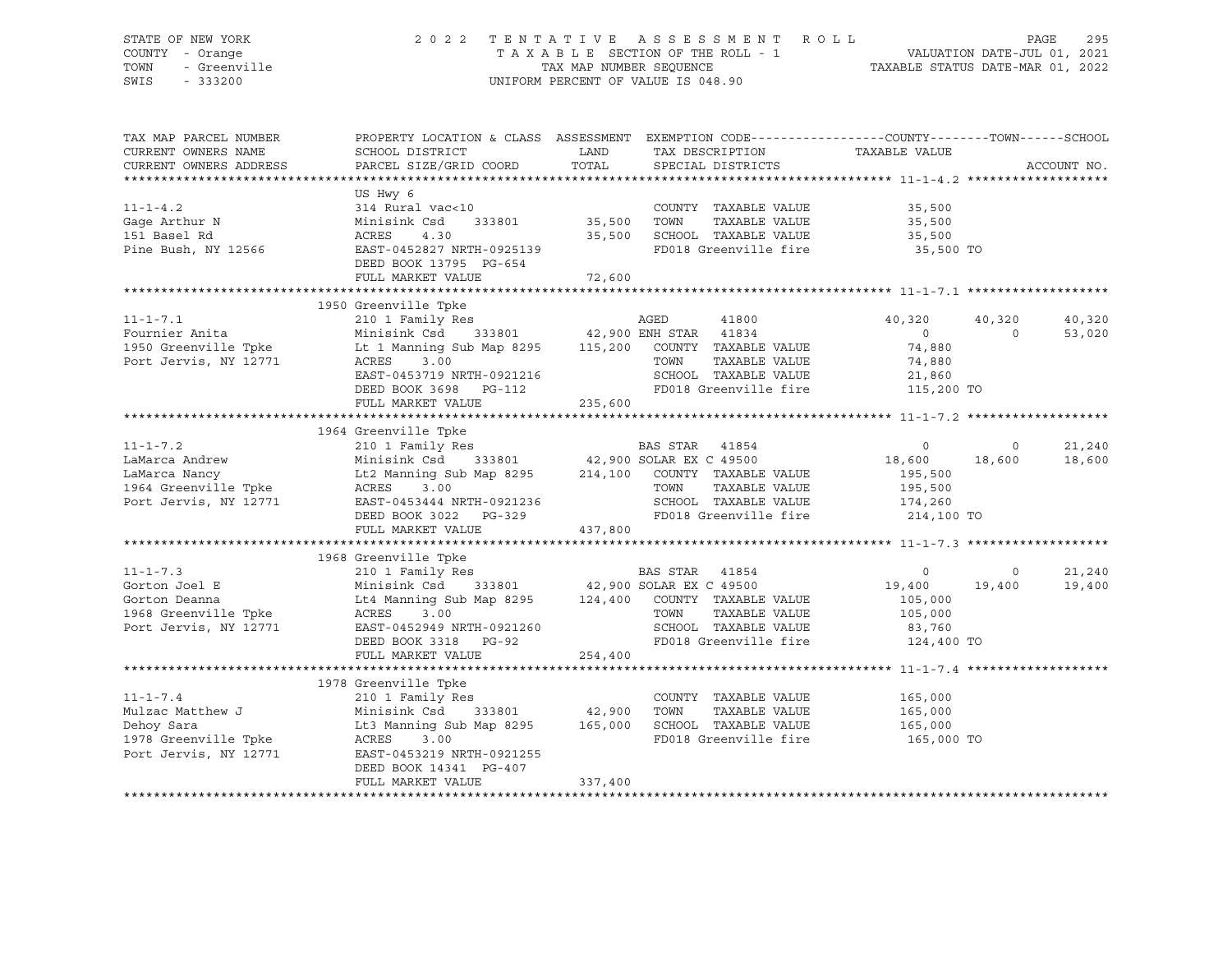#### STATE OF NEW YORK 2 0 2 2 T E N T A T I V E A S S E S S M E N T R O L L PAGE 296 COUNTY - Orange T A X A B L E SECTION OF THE ROLL - 1 VALUATION DATE-JUL 01, 2021 TOWN - Greenville TAX ON TAX MAP NUMBER SEQUENCE TAXABLE STATUS DATE-MAR 01, 2022<br>TAXABLE STATUS DATE-MAR 01, 2022 UNIFORM PERCENT OF VALUE IS 048.90

TAX MAP PARCEL NUMBER PROPERTY LOCATION & CLASS ASSESSMENT EXEMPTION CODE------------------COUNTY--------TOWN------SCHOOL CURRENT OWNERS NAME SCHOOL DISTRICT TAX DESCRIPTION TAXABLE VALUE CURRENT OWNERS ADDRESS THREE SIZE/GRID COORD TOTAL SPECIAL DISTRICTS THREE ACCOUNT NO. \*\*\*\*\*\*\*\*\*\*\*\*\*\*\*\*\*\*\*\*\*\*\*\*\*\*\*\*\*\*\*\*\*\*\*\*\*\*\*\*\*\*\*\*\*\*\*\*\*\*\*\*\*\*\*\*\*\*\*\*\*\*\*\*\*\*\*\*\*\*\*\*\*\*\*\*\*\*\*\*\*\*\*\*\*\*\*\*\*\*\*\*\*\*\*\*\*\*\*\*\*\*\* 11-1-9 \*\*\*\*\*\*\*\*\*\*\*\*\*\*\*\*\*\*\*\*\* Greenville Tpke<br>322 Rural vac>10 11-1-9 322 Rural vac>10 COUNTY TAXABLE VALUE 53,400 Greenville Realty Assoc LLC Minisink Csd 333801 53,400 TOWN TAXABLE VALUE 53,400 C/O World Properties ACRES 50.00 53,400 SCHOOL TAXABLE VALUE 53,400 51 Atlantic Ave Ste 207 EAST-0454613 NRTH-0921423 FD018 Greenville fire 53,400 TO Floral Park, NY 11001 DEED BOOK 11778 PG-249 FULL MARKET VALUE 109,200 \*\*\*\*\*\*\*\*\*\*\*\*\*\*\*\*\*\*\*\*\*\*\*\*\*\*\*\*\*\*\*\*\*\*\*\*\*\*\*\*\*\*\*\*\*\*\*\*\*\*\*\*\*\*\*\*\*\*\*\*\*\*\*\*\*\*\*\*\*\*\*\*\*\*\*\*\*\*\*\*\*\*\*\*\*\*\*\*\*\*\*\*\*\*\*\*\*\*\*\*\*\*\* 11-1-10.11 \*\*\*\*\*\*\*\*\*\*\*\*\*\*\*\*\* 477 Old Mountain Rd 11-1-10.11 210 1 Family Res BAS STAR 41854 0 0 21,240 Daly Thomas Minisink Csd 333801 40,200 COUNTY TAXABLE VALUE 162,400 Daly Noreen Lt 1 Capaci & Turcik Sub 162,400 TOWN TAXABLE VALUE 162,400<br>477 Old Mountain Rd Map 102-92 SCHOOL TAXABLE VALUE 162,400<br>141,160 477 Old Mountain Rd Map 102-92 SCHOOL TAXABLE VALUE 141,160 Port Jervis, NY 12771 ACRES 2.50 1880 POOLS Greenville fire EAST-0457243 NRTH-0921648 DEED BOOK 5298 PG-66 FULL MARKET VALUE 332,100 \*\*\*\*\*\*\*\*\*\*\*\*\*\*\*\*\*\*\*\*\*\*\*\*\*\*\*\*\*\*\*\*\*\*\*\*\*\*\*\*\*\*\*\*\*\*\*\*\*\*\*\*\*\*\*\*\*\*\*\*\*\*\*\*\*\*\*\*\*\*\*\*\*\*\*\*\*\*\*\*\*\*\*\*\*\*\*\*\*\*\*\*\*\*\*\*\*\*\*\*\*\*\* 11-1-10.12 \*\*\*\*\*\*\*\*\*\*\*\*\*\*\*\*\* 455 Old Mountain Rd 11-1-10.12 210 1 Family Res COUNTY TAXABLE VALUE 188,800 Hoey John Patrick Minisink Csd 333801 38,700 TOWN TAXABLE VALUE 188,800 455 Old Mountain Rd Lt 2 Capaci & Turcik Sub 188,800 SCHOOL TAXABLE VALUE 188,800 Port Jervis, NY 12771 Map 102-92 FD018 Greenville fire 188,800 TO ACRES 2.70 BANKC030383 EAST-0457254 NRTH-0921341 DEED BOOK 14976 PG-1538 FULL MARKET VALUE 386,100 \*\*\*\*\*\*\*\*\*\*\*\*\*\*\*\*\*\*\*\*\*\*\*\*\*\*\*\*\*\*\*\*\*\*\*\*\*\*\*\*\*\*\*\*\*\*\*\*\*\*\*\*\*\*\*\*\*\*\*\*\*\*\*\*\*\*\*\*\*\*\*\*\*\*\*\*\*\*\*\*\*\*\*\*\*\*\*\*\*\*\*\*\*\*\*\*\*\*\*\*\*\*\* 11-1-10.13 \*\*\*\*\*\*\*\*\*\*\*\*\*\*\*\*\* 26 Vista Ln 11-1-10.13 210 1 Family Res BAS STAR 41854 0 0 21,240 Witkowski Mark A Minisink Csd 333801 43,500 COUNTY TAXABLE VALUE 170,300 Ferry Tracy E Lt 3 Capaci & Turcik Sub 170,300 TOWN TAXABLE VALUE 170,300 26 Vista Ln Map 102-92 SCHOOL TAXABLE VALUE 149,060 PD018 Greenville fire 170,300 TO EAST-0457047 NRTH-0921794 DEED BOOK 4760 PG-208 FULL MARKET VALUE 348,300 \*\*\*\*\*\*\*\*\*\*\*\*\*\*\*\*\*\*\*\*\*\*\*\*\*\*\*\*\*\*\*\*\*\*\*\*\*\*\*\*\*\*\*\*\*\*\*\*\*\*\*\*\*\*\*\*\*\*\*\*\*\*\*\*\*\*\*\*\*\*\*\*\*\*\*\*\*\*\*\*\*\*\*\*\*\*\*\*\*\*\*\*\*\*\*\*\*\*\*\*\*\*\* 11-1-10.3 \*\*\*\*\*\*\*\*\*\*\*\*\*\*\*\*\*\* 53 Vista Ln 11-1-10.3 240 Rural res COUNTY TAXABLE VALUE 414,200 Dolling Michael Minisink Csd 333801 80,300 TOWN TAXABLE VALUE 414,200 Stellardo Gilles Lt 3 Gorman Sub 414,200 SCHOOL TAXABLE VALUE 414,200 364 Douglass St ACRES 52.80 FD018 Greenville fire 414,200 TO Brooklyn, NY 11217 EAST-0455526 NRTH-0922995 DEED BOOK 14702 PG-971 FULL MARKET VALUE 847,000 \*\*\*\*\*\*\*\*\*\*\*\*\*\*\*\*\*\*\*\*\*\*\*\*\*\*\*\*\*\*\*\*\*\*\*\*\*\*\*\*\*\*\*\*\*\*\*\*\*\*\*\*\*\*\*\*\*\*\*\*\*\*\*\*\*\*\*\*\*\*\*\*\*\*\*\*\*\*\*\*\*\*\*\*\*\*\*\*\*\*\*\*\*\*\*\*\*\*\*\*\*\*\*\*\*\*\*\*\*\*\*\*\*\*\*\*\*\*\*\*\*\*\*\*\*\*\*\*\*\*\*\*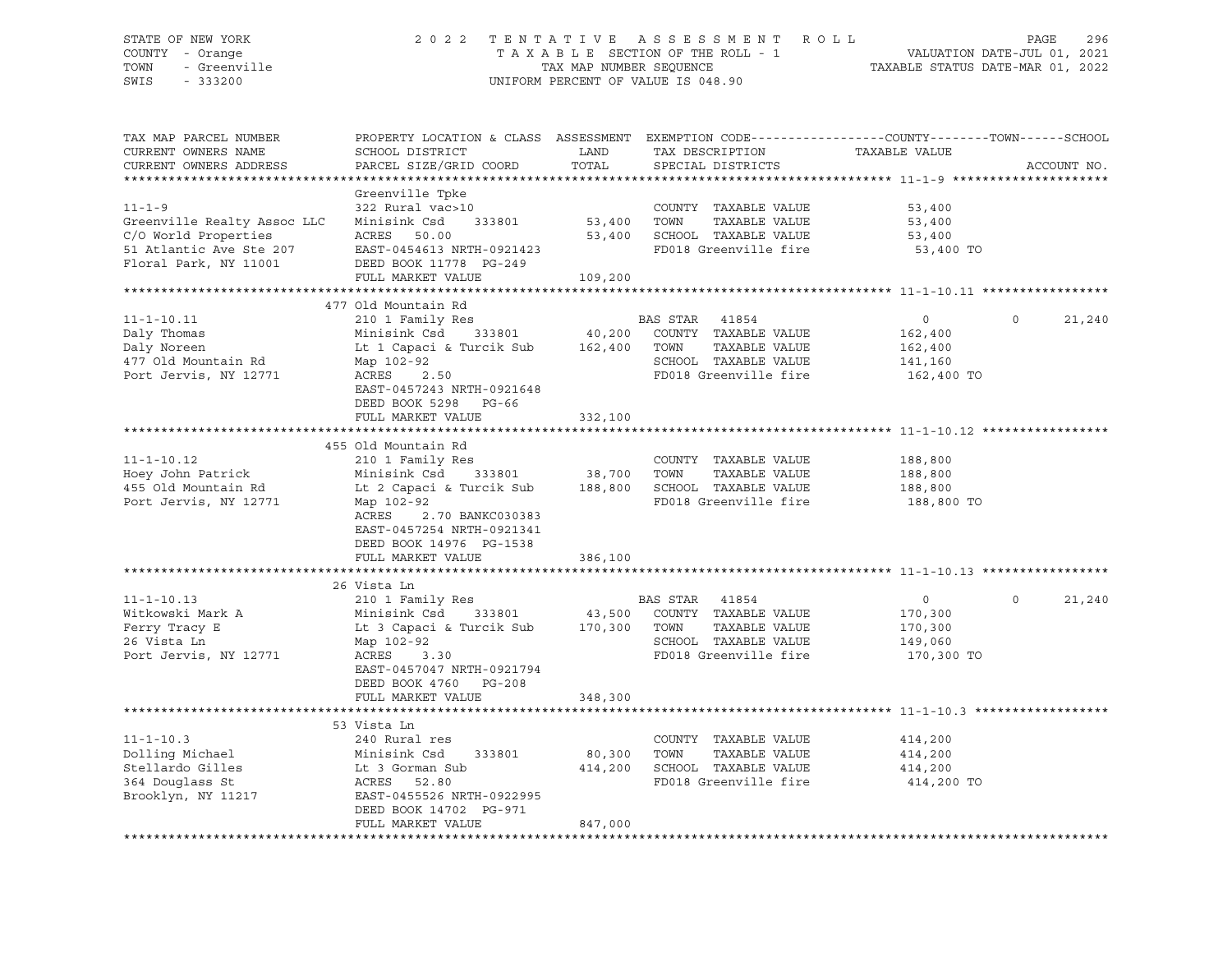| STATE OF NEW YORK<br>COUNTY - Orange<br>TOWN<br>- Greenville<br>SWIS<br>$-333200$                  |                                                                                                                                                                                                                                                                                                            |               | 2022 TENTATIVE ASSESSMENT ROLL<br>UNIFORM PERCENT OF VALUE IS 048.90                           | T A X A B L E SECTION OF THE ROLL - 1<br>T A X A B L E SECTION OF THE ROLL - 1<br>TAXABLE STATUS DATE-MAR 01, 2022 | PAGE        | 297    |
|----------------------------------------------------------------------------------------------------|------------------------------------------------------------------------------------------------------------------------------------------------------------------------------------------------------------------------------------------------------------------------------------------------------------|---------------|------------------------------------------------------------------------------------------------|--------------------------------------------------------------------------------------------------------------------|-------------|--------|
| TAX MAP PARCEL NUMBER<br>CURRENT OWNERS NAME<br>CURRENT OWNERS ADDRESS                             | PROPERTY LOCATION & CLASS ASSESSMENT EXEMPTION CODE---------------COUNTY-------TOWN-----SCHOOL<br>SCHOOL DISTRICT<br>PARCEL SIZE/GRID COORD                                                                                                                                                                | LAND<br>TOTAL | TAX DESCRIPTION<br>SPECIAL DISTRICTS                                                           | TAXABLE VALUE                                                                                                      | ACCOUNT NO. |        |
|                                                                                                    | 83 Vista Ln                                                                                                                                                                                                                                                                                                |               |                                                                                                |                                                                                                                    |             |        |
| $11 - 1 - 10.4$<br>Bunza Peter<br>Bunza Greta<br>PO Box 634<br>Port Jervis, NY 12771               | 240 Rural res<br>Minisink Csd 333801 72,200 COUNTY TAXABLE VALUE<br>Lt 4 Gorman Sub 263,900 TOWN TAXABLE VALUE<br>ACRES 51.40 BANK0210090 SCHOOL TAXABLE VALUE<br>EAST-0455212 NRTH-0922579 FD018 Greenville fire<br>DEED BOOK 2990 PG-00289                                                               |               | BAS STAR 41854<br>72,200 COUNTY TAXABLE VALUE<br>SCHOOL TAXABLE VALUE<br>FD018 Greenville fire | $0 \qquad \qquad$<br>263,900<br>263,900<br>242,660<br>263,900 TO                                                   | $\Omega$    | 21,240 |
|                                                                                                    | FULL MARKET VALUE                                                                                                                                                                                                                                                                                          | 539,700       |                                                                                                |                                                                                                                    |             |        |
|                                                                                                    | 1843 Greenville Tpke                                                                                                                                                                                                                                                                                       |               |                                                                                                |                                                                                                                    |             |        |
| 11-1-11.221                                                                                        | 210 1 Family Res<br>11-1-11.221<br>Creaves Wayne H Minisink Csd 333801 41,800 COUNTY TAXABLE VALUE<br>Creaves Lisa M ACRES 2.80 134,300 TOWN TAXABLE VALUE<br>1843 Greenville Tpke EAST-0455866 NRTH-0920045 SCHOOL TAXABLE VALUE<br>DEED BOOK 4577 PG-17                                                  |               | BAS STAR 41854                                                                                 | $\overline{0}$<br>134,300<br>134,300<br>113,060                                                                    | $\Omega$    | 21,240 |
|                                                                                                    |                                                                                                                                                                                                                                                                                                            |               |                                                                                                | 134,300 TO                                                                                                         |             |        |
|                                                                                                    | FULL MARKET VALUE                                                                                                                                                                                                                                                                                          | 274,600       |                                                                                                |                                                                                                                    |             |        |
|                                                                                                    | 442 Old Mountain Rd                                                                                                                                                                                                                                                                                        |               |                                                                                                |                                                                                                                    |             |        |
| $11 - 1 - 13.11$<br>J E P Homes LLC<br>2292 Mount Hope Rd<br>Middletown, NY 10940                  | 220 2 Family Res<br>Minisink Csd<br>Lt3 Macri Sub Map 8551<br>ACRES 2.80 BANKC000230<br>Lt3 Macri Sub Map 8551 167,300 SCHOOL TAXABLE VALUE<br>EAST-0457330 NRTH-0920703<br>DEED BOOK 13820 PG-854                                                                                                         | $36,400$ TOWN | COUNTY TAXABLE VALUE<br>TAXABLE VALUE<br>FD018 Greenville fire                                 | 167,300<br>167,300<br>167,300<br>167,300 TO                                                                        |             |        |
|                                                                                                    | FULL MARKET VALUE                                                                                                                                                                                                                                                                                          | 342,100       |                                                                                                |                                                                                                                    |             |        |
|                                                                                                    | 428 Old Mountain Rd                                                                                                                                                                                                                                                                                        |               |                                                                                                |                                                                                                                    |             |        |
| $11 - 1 - 13.12$<br>Herman John J<br>Herman John J<br>428 Old Mountain Rd<br>Port Jervis, NY 12771 | Minisink Csu (1990)<br>Lt2 Macri Sub Map 8551 (175,700 TOWN TAXABLE VALUE<br>ACRES (2.80 BANKC170030 (2000) SCHOOL TAXABLE VALUE<br>EAST-0457175 NRTH-0920468<br>DEED BOOK 14114 PG-42                                                                                                                     |               | SCHOOL TAXABLE VALUE<br>FD018 Greenville fire                                                  | $\overline{0}$<br>175,700<br>175,700<br>154,460<br>175,700 TO                                                      | $\Omega$    | 21,240 |
|                                                                                                    | FULL MARKET VALUE                                                                                                                                                                                                                                                                                          | 359,300       |                                                                                                |                                                                                                                    |             |        |
|                                                                                                    | 1810 Greenville Tpke                                                                                                                                                                                                                                                                                       |               |                                                                                                |                                                                                                                    |             |        |
| $11 - 1 - 13.13$                                                                                   | 210 1 Family Res<br>210 1 Family Res<br>Ferguson David J<br>Ferguson Victoria L<br>Ferguson Victoria L<br>Lt 1 Macri Sub Map 8551 145,800 SCHOOL TAXABLE VALUE<br>1810 Greenville Tpke ACRES 2.80 BANKN140687 FD018 Greenville fire<br>Port Jervis, NY 12771 EAST-0457066 NRTH-0<br>DEED BOOK 14978 PG-359 |               | COUNTY TAXABLE VALUE                                                                           | 145,800<br>145,800<br>145,800<br>145,800 TO                                                                        |             |        |
|                                                                                                    | FULL MARKET VALUE                                                                                                                                                                                                                                                                                          | 298,200       |                                                                                                |                                                                                                                    |             |        |
|                                                                                                    |                                                                                                                                                                                                                                                                                                            |               |                                                                                                |                                                                                                                    |             |        |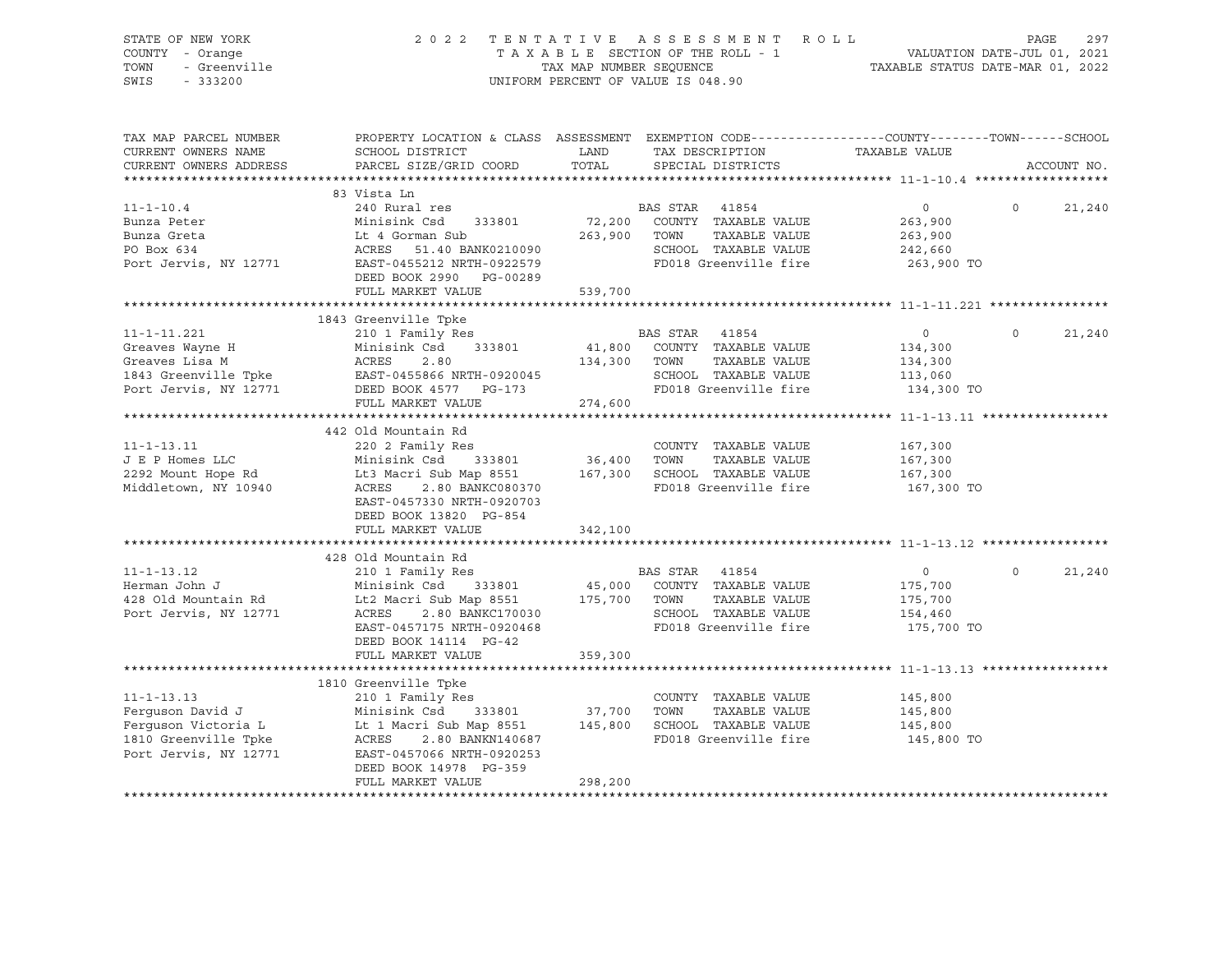### STATE OF NEW YORK 2 0 2 2 T E N T A T I V E A S S E S S M E N T R O L L PAGE 298 COUNTY - Orange T A X A B L E SECTION OF THE ROLL - 1 VALUATION DATE-JUL 01, 2021 TOWN - Greenville TAX MAP NUMBER SEQUENCE TAXABLE STATUS DATE-MAR 01, 2022 SWIS - 333200 UNIFORM PERCENT OF VALUE IS 048.90

| TAX MAP PARCEL NUMBER<br>CURRENT OWNERS NAME<br>CURRENT OWNERS ADDRESS                                     | PROPERTY LOCATION & CLASS ASSESSMENT<br>SCHOOL DISTRICT<br>PARCEL SIZE/GRID COORD                                                                                            | LAND<br>TOTAL                | EXEMPTION CODE-----------------COUNTY--------TOWN------SCHOOL<br>TAX DESCRIPTION<br>SPECIAL DISTRICTS               | TAXABLE VALUE                                                 | ACCOUNT NO.        |
|------------------------------------------------------------------------------------------------------------|------------------------------------------------------------------------------------------------------------------------------------------------------------------------------|------------------------------|---------------------------------------------------------------------------------------------------------------------|---------------------------------------------------------------|--------------------|
|                                                                                                            |                                                                                                                                                                              |                              |                                                                                                                     |                                                               |                    |
| $11 - 1 - 13.2$<br>Bhosale Rishikesh<br>Sethi Megha                                                        | 448 Old Mountain Rd<br>220 2 Family Res<br>Minisink Csd<br>333801<br>ACRES<br>4.20 BANKC040280                                                                               | 42,000<br>229,300            | COUNTY TAXABLE VALUE<br>TOWN<br>TAXABLE VALUE<br>SCHOOL TAXABLE VALUE                                               | 229,300<br>229,300<br>229,300                                 |                    |
| 448 Old Mountain Rd<br>Port Jervis, NY 12771                                                               | EAST-0457543 NRTH-0920858<br>DEED BOOK 14791 PG-1281<br>FULL MARKET VALUE                                                                                                    | 468,900                      | FD018 Greenville fire                                                                                               | 229,300 TO                                                    |                    |
|                                                                                                            |                                                                                                                                                                              |                              |                                                                                                                     |                                                               |                    |
| $11 - 1 - 14$<br>Kaczkowski Trust<br>C/O Helen M Bull<br>645 Alden Way                                     | Old Mountain Rd<br>314 Rural vac<10<br>Minisink Csd<br>333801<br>ACRES<br>5.00<br>EAST-0458158 NRTH-0921589                                                                  | 32,500<br>32,500             | COUNTY TAXABLE VALUE<br>TOWN<br>TAXABLE VALUE<br>SCHOOL TAXABLE VALUE<br>FD018 Greenville fire                      | 32,500<br>32,500<br>32,500<br>32,500 TO                       |                    |
| Roseville, CA 95678                                                                                        | DEED BOOK 4137 PG-230                                                                                                                                                        |                              |                                                                                                                     |                                                               |                    |
|                                                                                                            | FULL MARKET VALUE                                                                                                                                                            | 66,500                       |                                                                                                                     |                                                               |                    |
|                                                                                                            |                                                                                                                                                                              |                              |                                                                                                                     |                                                               |                    |
| $11 - 1 - 15.1$<br>Kaczkowski Trust<br>C/O Helen M Bull                                                    | 492 Old Mountain Rd<br>210 1 Family Res<br>Minisink Csd<br>333801<br>FRNT 65.00 DPTH 318.00 27,700 SCHOOL TAXABLE VALUE<br>EAST-0457902 NRTH-0921596 FD018 Greenville fire   | 9,600                        | COUNTY TAXABLE VALUE<br>TOWN<br>TAXABLE VALUE                                                                       | 27,700<br>27,700<br>27,700                                    |                    |
| 645 Alden Way<br>Roseville, CA 95678                                                                       | DEED BOOK 4137 PG-230<br>FULL MARKET VALUE                                                                                                                                   | 56,600                       |                                                                                                                     | 27,700 TO                                                     |                    |
|                                                                                                            |                                                                                                                                                                              |                              |                                                                                                                     |                                                               |                    |
|                                                                                                            | 480 Old Mountain Rd                                                                                                                                                          |                              |                                                                                                                     |                                                               |                    |
| $11 - 1 - 15.2$                                                                                            | 210 1 Family Res                                                                                                                                                             |                              | COUNTY TAXABLE VALUE                                                                                                | 121,800                                                       |                    |
| Corey Maria Del                                                                                            | Minisink Csd<br>333801                                                                                                                                                       | 43,400                       | TOWN<br>TAXABLE VALUE                                                                                               | 121,800                                                       |                    |
| 480 Old Mountain Rd<br>Port Jervis, NY 12771                                                               | ACRES<br>9.40<br>EAST-0458117 NRTH-0921304<br>DEED BOOK 2171 PG-00473<br>FULL MARKET VALUE                                                                                   | 121,800<br>249,100           | SCHOOL TAXABLE VALUE<br>FD018 Greenville fire                                                                       | 121,800<br>121,800 TO                                         |                    |
|                                                                                                            |                                                                                                                                                                              |                              |                                                                                                                     |                                                               |                    |
|                                                                                                            | 466 Old Mountain Rd                                                                                                                                                          |                              |                                                                                                                     |                                                               |                    |
| $11 - 1 - 15.3$<br>Flanagan Matthew A<br>Flanagan Bonnilee<br>466 Old Mountain Rd<br>Port Jervis, NY 12771 | 240 Rural res<br>Minisink Csd<br>333801<br>EAST-0457834 NRTH-0921068<br>DEED BOOK 4660 PG-320<br>FULL MARKET VALUE                                                           | 41,400<br>197,600<br>404,100 | BAS STAR<br>41854<br>COUNTY TAXABLE VALUE<br>TOWN<br>TAXABLE VALUE<br>SCHOOL TAXABLE VALUE<br>FD018 Greenville fire | $\overline{0}$<br>197,600<br>197,600<br>176,360<br>197,600 TO | $\Omega$<br>21,240 |
|                                                                                                            |                                                                                                                                                                              |                              |                                                                                                                     |                                                               |                    |
| $11 - 1 - 16.1$<br>Diaz Luis E<br>1752 Greenville Tpke<br>Port Jervis, NY 12771                            | 1752 Greenville Tpke<br>210 1 Family Res<br>Minisink Csd<br>333801<br>ACRES<br>1.50 BANKC170030<br>EAST-0458376 NRTH-0920350<br>DEED BOOK 13773 PG-1769<br>FULL MARKET VALUE | 34,700<br>159,500<br>326,200 | COUNTY TAXABLE VALUE<br>TOWN<br>TAXABLE VALUE<br>SCHOOL TAXABLE VALUE<br>FD018 Greenville fire                      | 159,500<br>159,500<br>159,500<br>159,500 TO                   |                    |
|                                                                                                            |                                                                                                                                                                              |                              |                                                                                                                     |                                                               |                    |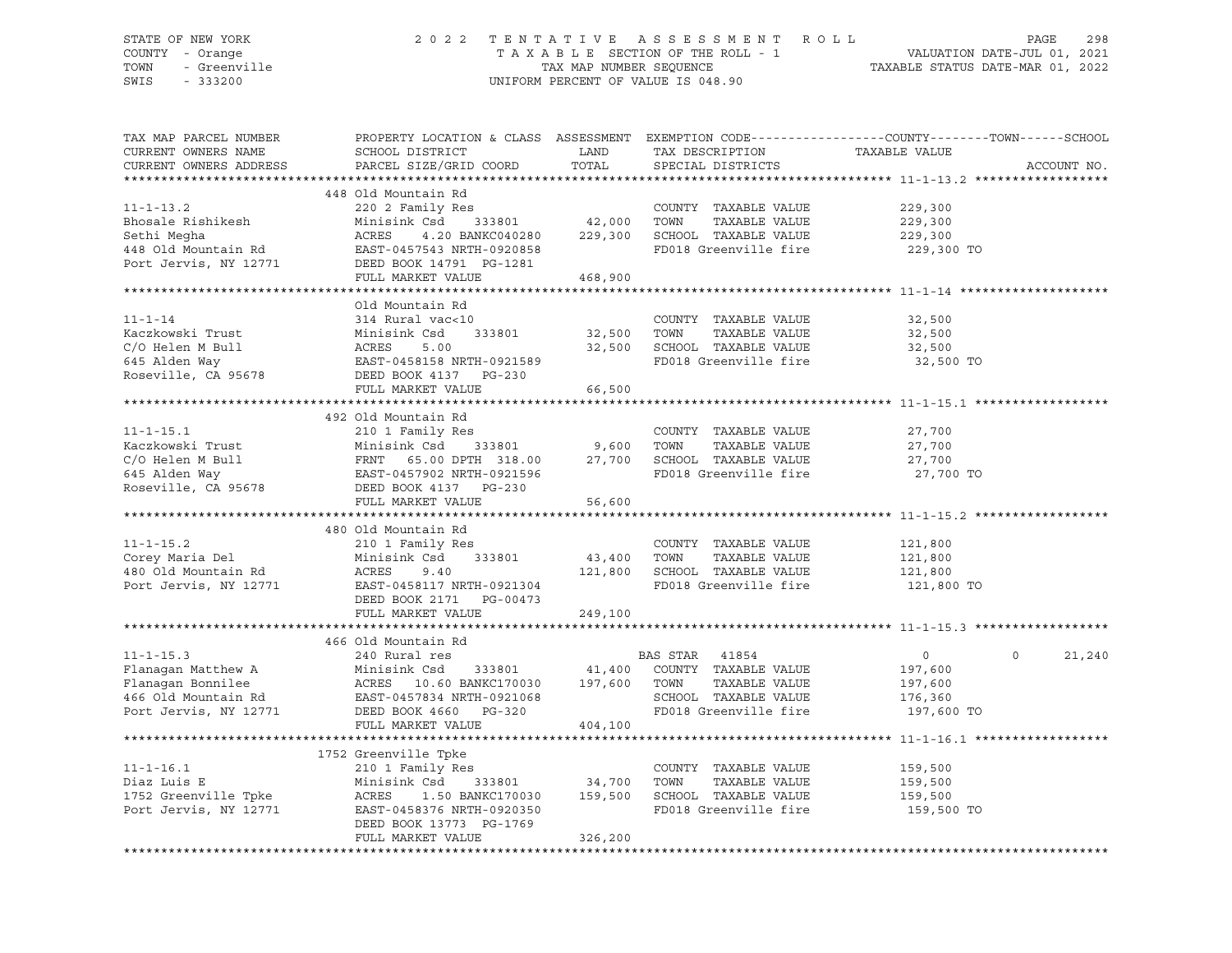| TAX MAP PARCEL NUMBER                                                                                                                                                                                                                                  | PROPERTY LOCATION & CLASS ASSESSMENT EXEMPTION CODE---------------COUNTY-------TOWN------SCHOOL |         |                | ACCOUNT NO.    |
|--------------------------------------------------------------------------------------------------------------------------------------------------------------------------------------------------------------------------------------------------------|-------------------------------------------------------------------------------------------------|---------|----------------|----------------|
|                                                                                                                                                                                                                                                        |                                                                                                 |         |                |                |
|                                                                                                                                                                                                                                                        |                                                                                                 |         |                |                |
|                                                                                                                                                                                                                                                        |                                                                                                 |         |                |                |
|                                                                                                                                                                                                                                                        |                                                                                                 |         |                |                |
|                                                                                                                                                                                                                                                        |                                                                                                 |         |                |                |
| 11-1-16.21 (a) Southern Sean Minisink Csd 333801 (a) 20,500 TOWNTY TAXABLE VALUE 20,500 Switzer Sean Minisink Csd 333801 (a) 20,500 TOWN TAXABLE VALUE 20,500 (a) 20,500 Minisink Csd 333801 (a) 20,500 TOWN TAXABLE VALUE 20,                         |                                                                                                 |         |                |                |
|                                                                                                                                                                                                                                                        |                                                                                                 |         |                |                |
|                                                                                                                                                                                                                                                        | FULL MARKET VALUE                                                                               | 41,900  |                |                |
| 11-1-16.22<br>1704 Greenville Tpke<br>210 1 Family Res<br>210 1 Family Res<br>210 1 Family Res<br>210 1 Family Res<br>210 1 Family Res<br>210 1 Family Res<br>210 1 Family Res<br>210 1 Family Res<br>210 1 Family Res<br>210 1 Family Res<br>210 1 Fa |                                                                                                 |         |                |                |
|                                                                                                                                                                                                                                                        |                                                                                                 |         |                |                |
|                                                                                                                                                                                                                                                        |                                                                                                 |         |                |                |
|                                                                                                                                                                                                                                                        |                                                                                                 |         |                |                |
|                                                                                                                                                                                                                                                        |                                                                                                 |         |                |                |
|                                                                                                                                                                                                                                                        |                                                                                                 |         |                |                |
|                                                                                                                                                                                                                                                        | DEED BOOK 14963 PG-815                                                                          |         |                |                |
|                                                                                                                                                                                                                                                        | FULL MARKET VALUE 241,900                                                                       |         |                |                |
| 11-1-16.23<br>1712 Greenville The Ministry Market (1992)<br>1712 Greenville The Market (1992)<br>1712 Greenville Type Market (1992)<br>1883T-0459260 NRTH-0920687<br>1897-0459260 NRTH-0920687<br>1897-0459260 NRTH-0920687<br>1897-0459260            |                                                                                                 |         |                |                |
|                                                                                                                                                                                                                                                        |                                                                                                 |         |                |                |
|                                                                                                                                                                                                                                                        |                                                                                                 |         |                |                |
|                                                                                                                                                                                                                                                        |                                                                                                 |         |                |                |
|                                                                                                                                                                                                                                                        |                                                                                                 |         |                |                |
|                                                                                                                                                                                                                                                        |                                                                                                 |         |                |                |
|                                                                                                                                                                                                                                                        |                                                                                                 |         |                |                |
|                                                                                                                                                                                                                                                        |                                                                                                 |         |                |                |
|                                                                                                                                                                                                                                                        |                                                                                                 |         |                |                |
|                                                                                                                                                                                                                                                        |                                                                                                 |         |                | $\overline{0}$ |
|                                                                                                                                                                                                                                                        |                                                                                                 |         |                | 21,240         |
| 11-1-16.24<br>1714 Greenville The EIRE/AMBCT 41691<br>1714 Greenville The Letting Sample 1,743<br>1743 1,743<br>1743 1,743<br>1743 1,743<br>1743 1,743<br>210 I Family Res FIRE/AMBCT 41691<br>18,257<br>1743 1,743<br>1743 1,743<br>210 I Family Re   |                                                                                                 |         |                |                |
|                                                                                                                                                                                                                                                        |                                                                                                 |         |                |                |
|                                                                                                                                                                                                                                                        |                                                                                                 |         |                |                |
|                                                                                                                                                                                                                                                        |                                                                                                 |         |                |                |
|                                                                                                                                                                                                                                                        |                                                                                                 |         |                |                |
|                                                                                                                                                                                                                                                        |                                                                                                 |         |                |                |
|                                                                                                                                                                                                                                                        |                                                                                                 |         | $\overline{0}$ | $0 \t 21,240$  |
|                                                                                                                                                                                                                                                        |                                                                                                 |         |                |                |
|                                                                                                                                                                                                                                                        |                                                                                                 |         |                |                |
|                                                                                                                                                                                                                                                        |                                                                                                 |         |                |                |
| 1740 Greenville Tpke<br>11-1-16.3 210 1 Family Res<br>210 1 Family Res<br>210 1 Family Res<br>210 1 Family Res<br>210 1 Family Res<br>210 1 Family Res<br>210 333801 32,100 COUNTY TAXABLE VALUE<br>21790 Greenville Tpke<br>2.00 20031 200 2005       |                                                                                                 |         |                |                |
|                                                                                                                                                                                                                                                        | DEED BOOK 3129 PG-214                                                                           |         |                |                |
|                                                                                                                                                                                                                                                        | FULL MARKET VALUE                                                                               | 284,700 |                |                |
|                                                                                                                                                                                                                                                        |                                                                                                 |         |                |                |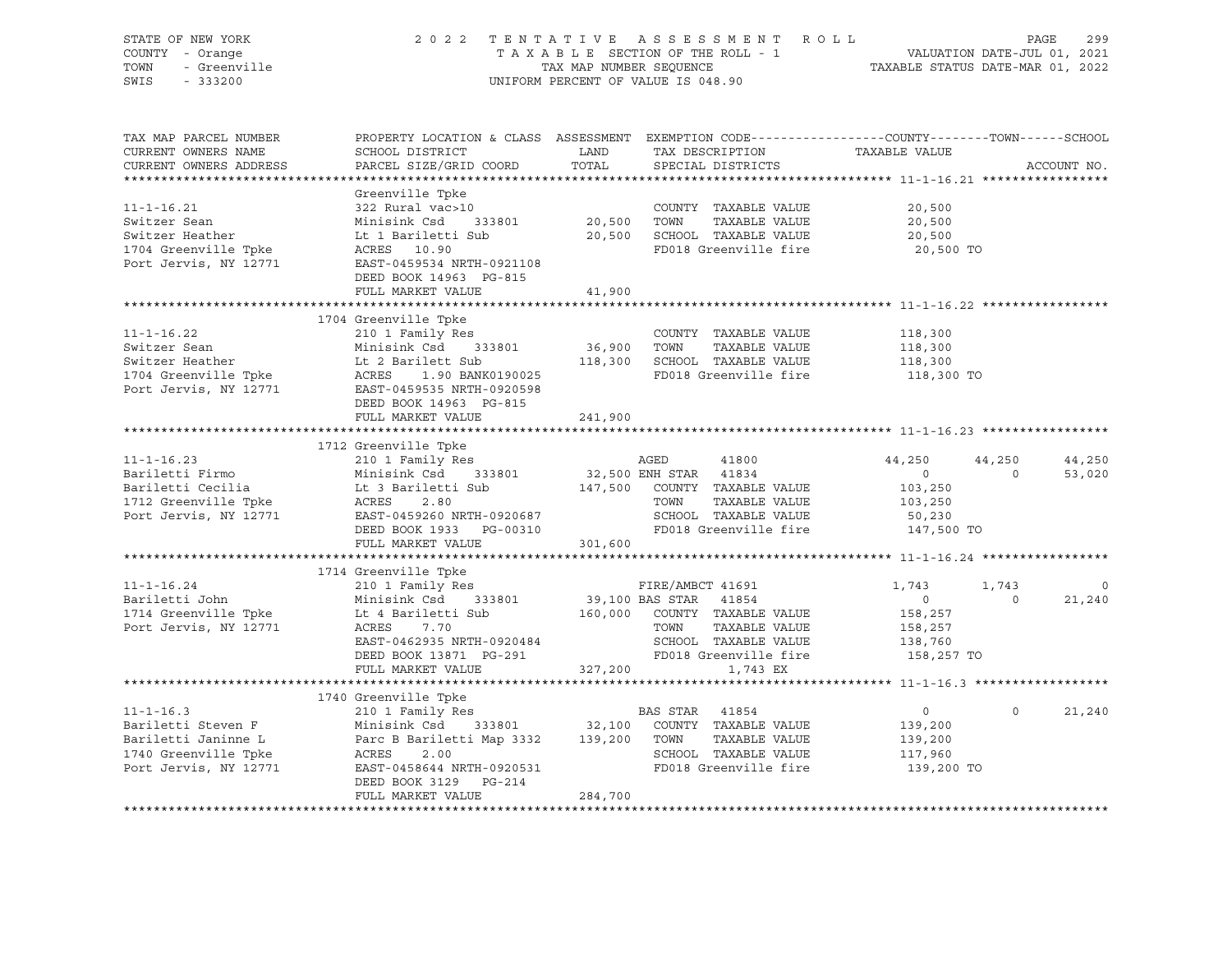| STATE OF NEW YORK<br>COUNTY - Orange<br>TOWN<br>- Greenville<br>SWIS<br>$-333200$                      |                                                                                                                                                                                 | TAX MAP NUMBER SEQUENCE | 2022 TENTATIVE ASSESSMENT ROLL<br>T A X A B L E SECTION OF THE ROLL - 1 VALUATION DATE-JUL 01, 2021<br>UNIFORM PERCENT OF VALUE IS 048.90 | TAXABLE STATUS DATE-MAR 01, 2022                              | PAGE        | 300         |
|--------------------------------------------------------------------------------------------------------|---------------------------------------------------------------------------------------------------------------------------------------------------------------------------------|-------------------------|-------------------------------------------------------------------------------------------------------------------------------------------|---------------------------------------------------------------|-------------|-------------|
| TAX MAP PARCEL NUMBER<br>CURRENT OWNERS NAME<br>CURRENT OWNERS ADDRESS                                 | PROPERTY LOCATION & CLASS ASSESSMENT EXEMPTION CODE---------------COUNTY-------TOWN-----SCHOOL<br>SCHOOL DISTRICT<br>PARCEL SIZE/GRID COORD                                     | LAND<br>TOTAL           | TAX DESCRIPTION<br>SPECIAL DISTRICTS                                                                                                      | TAXABLE VALUE                                                 |             | ACCOUNT NO. |
| $11 - 1 - 16.4$<br>Carfizzi Michael<br>Buckley Angela<br>1744 Greenville Tpke<br>Port Jervis, NY 12771 | 1744 Greenville Tpke<br>210 1 Family Res<br>Minisink Csd<br>333801<br>Parcel A Bariletti Sub<br>Map 3332<br>ACRES<br>1.90<br>EAST-0458516 NRTH-0920453<br>DEED BOOK 14565 PG-46 | 32,100                  | COUNTY TAXABLE VALUE<br>TOWN<br>TAXABLE VALUE<br>160,700 SCHOOL TAXABLE VALUE<br>FD018 Greenville fire                                    | 160,700<br>160,700<br>160,700<br>160,700 TO                   |             |             |
|                                                                                                        | FULL MARKET VALUE                                                                                                                                                               | 328,600                 |                                                                                                                                           |                                                               |             |             |
|                                                                                                        |                                                                                                                                                                                 |                         |                                                                                                                                           |                                                               |             |             |
| $11 - 1 - 17$                                                                                          | 1696 Greenville Tpke<br>210 1 Family Res                                                                                                                                        |                         | ENH STAR 41834                                                                                                                            | $\overline{0}$                                                | $\circ$     | 53,020      |
| Deutsch Maria<br>1696 Greenville Tpke<br>Port Jervis, NY 12771                                         | Minisink Csd<br>333801<br>ACRES<br>1.20 BANKC130171<br>EAST-0459856 NRTH-0920725<br>DEED BOOK 11396 PG-1264<br>FULL MARKET VALUE                                                | 94,700 TOWN<br>193,700  | 33,000 COUNTY TAXABLE VALUE<br>TAXABLE VALUE<br>SCHOOL TAXABLE VALUE<br>FD018 Greenville fire                                             | 94,700<br>94,700<br>41,680<br>94,700 TO                       |             |             |
|                                                                                                        |                                                                                                                                                                                 |                         |                                                                                                                                           |                                                               |             |             |
| $11 - 1 - 20.1$<br>Soudant Jason<br>Soudant Laura M<br>1684 Greenville Tpke<br>Port Jervis, NY 12771   | 1684 Greenville Tpke<br>210 1 Family Res<br>Minisink Csd 333801<br>FRNT 150.00 DPTH 212.00<br>EAST-0460058 NRTH-0920683<br>DEED BOOK 11988 PG-18                                | 140,100                 | BAS STAR 41854<br>30,900 COUNTY TAXABLE VALUE<br>TOWN<br>TAXABLE VALUE<br>SCHOOL TAXABLE VALUE<br>FD018 Greenville fire                   | $\overline{0}$<br>140,100<br>140,100<br>118,860<br>140,100 TO | $\mathbf 0$ | 21,240      |
|                                                                                                        | FULL MARKET VALUE                                                                                                                                                               | 286,500                 |                                                                                                                                           |                                                               |             |             |
| $11 - 1 - 20.2$                                                                                        | Greenville Tpke<br>120 Field crops                                                                                                                                              |                         | AGDISTRICT 41720                                                                                                                          | 17,003                                                        | 17,003      | 17,003      |
| Soudant Jason R<br>C/O Ronald Soudant<br>688 Minisink Tpke<br>Port Jervis, NY 12771                    | Minisink Csd<br>333801<br>LE Ronald G & Joanne Soud<br>ACRES<br>10.70<br>EAST-0460271 NRTH-0920378<br>DEED BOOK 13612 PG-974                                                    | 21,200<br>21,200        | COUNTY TAXABLE VALUE<br>TOWN<br>TAXABLE VALUE<br>SCHOOL TAXABLE VALUE<br>FD018 Greenville fire<br>17,003 EX                               | 4,197<br>4,197<br>4,197<br>4,197 TO                           |             |             |
| MAY BE SUBJECT TO PAYMENT<br>UNDER AGDIST LAW TIL 2026                                                 | FULL MARKET VALUE                                                                                                                                                               | 43,400                  |                                                                                                                                           |                                                               |             |             |
|                                                                                                        | 743 Minisink Tpke                                                                                                                                                               |                         |                                                                                                                                           |                                                               |             |             |
| 11-1-22<br>Cooper Mark A<br>23 Mt Salem Rd<br>Port Jervis, NY 12771                                    | 220 2 Family Res<br>Minisink Csd<br>333801<br>ACRES<br>3.10<br>EAST-0459710 NRTH-0919947<br>DEED BOOK 13629 PG-1816                                                             | 43,900<br>101,200       | COUNTY TAXABLE VALUE<br>TAXABLE VALUE<br>TOWN<br>SCHOOL TAXABLE VALUE<br>FD018 Greenville fire                                            | 101,200<br>101,200<br>101,200<br>101,200 TO                   |             |             |
|                                                                                                        | FULL MARKET VALUE                                                                                                                                                               | 207,000                 |                                                                                                                                           |                                                               |             |             |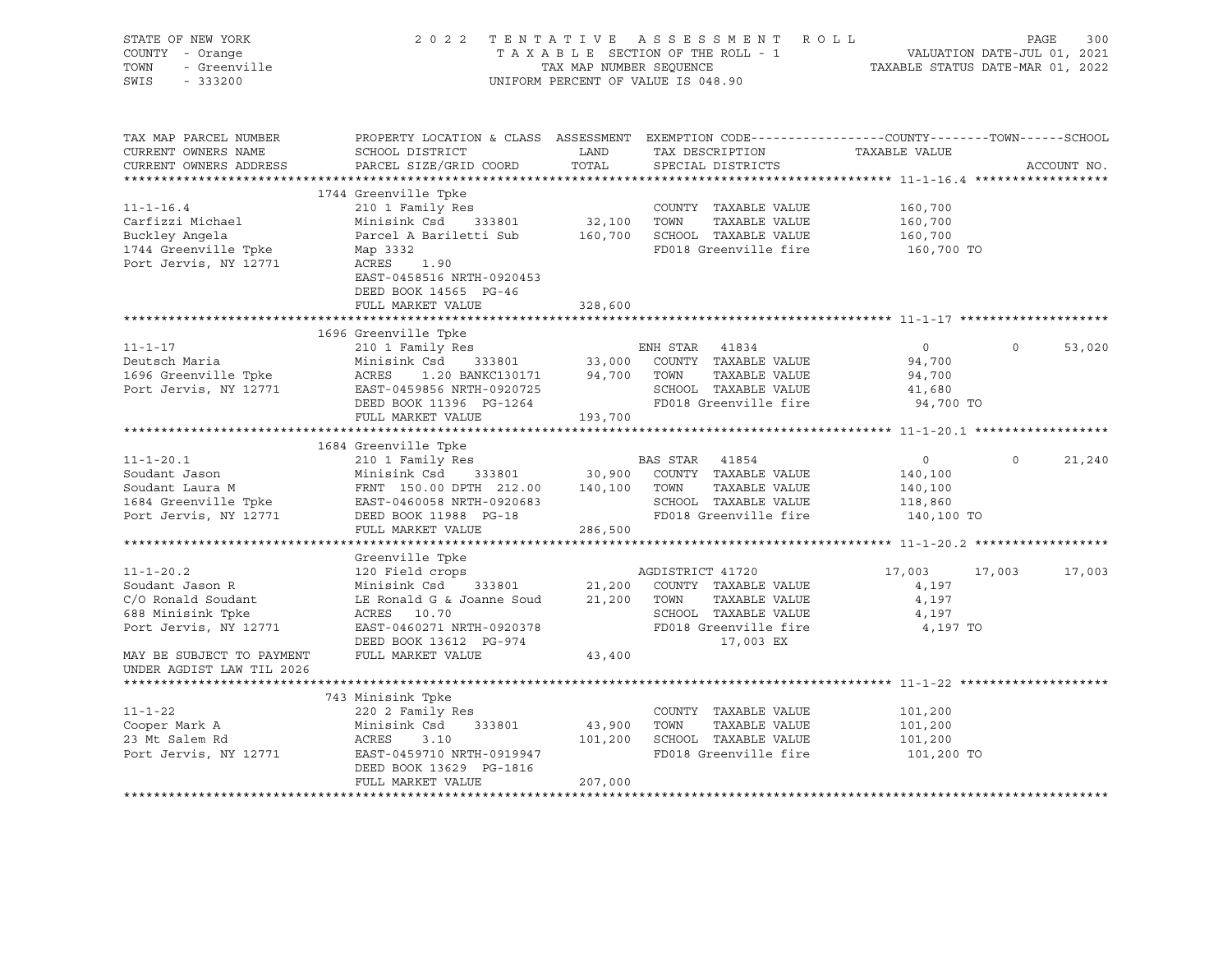| STATE OF NEW YORK<br>COUNTY - Orange<br>JF NEW YORK<br>- Orange<br>- Greenville<br>TOWN<br>SWIS |                                                                                                                                                                                                          |               | UNIFORM PERCENT OF VALUE IS 048.90                 | $\begin{tabular}{lllllllllllllll} \hline 2&0&2&2&\text{T} & \text{E} & \text{N} & \text{T} & \text{A} & \text{T} & \text{I} & \text{V} & \text{E} & \text{A} & \text{E} & \text{S} & \text{E} & \text{S} & \text{S} & \text{M} & \text{E} & \text{N} & \text{A} & \text{A} & \text{E} & \text{B} & \text{A} & \text{E} & \text{S} & \text{E} & \text{A} & \text{E} & \text{S} & \text{E} & \text{A} & \text{E} & \text{R$ |
|-------------------------------------------------------------------------------------------------|----------------------------------------------------------------------------------------------------------------------------------------------------------------------------------------------------------|---------------|----------------------------------------------------|---------------------------------------------------------------------------------------------------------------------------------------------------------------------------------------------------------------------------------------------------------------------------------------------------------------------------------------------------------------------------------------------------------------------------|
| TAX MAP PARCEL NUMBER<br>CURRENT OWNERS NAME<br>CURRENT OWNERS ADDRESS                          | SCHOOL DISTRICT<br>PARCEL SIZE/GRID COORD                                                                                                                                                                | LAND<br>TOTAL | TAX DESCRIPTION<br>SPECIAL DISTRICTS               | PROPERTY LOCATION & CLASS ASSESSMENT EXEMPTION CODE---------------COUNTY-------TOWN------SCHOOL<br>TAXABLE VALUE<br>ACCOUNT NO.                                                                                                                                                                                                                                                                                           |
|                                                                                                 | 1697 Greenville Tpke                                                                                                                                                                                     |               |                                                    |                                                                                                                                                                                                                                                                                                                                                                                                                           |
| $11 - 1 - 23$                                                                                   |                                                                                                                                                                                                          |               | COUNTY TAXABLE VALUE                               | 90,400                                                                                                                                                                                                                                                                                                                                                                                                                    |
|                                                                                                 | Hall Stanley E The Theory of TAXABLE VALUE<br>Hall Deborah J TAXABLE VALUE<br>1040 US Hwy 6 EAST-0459683 NRTH-0920412 FD018 Greenville fire                                                              |               |                                                    | 90,400                                                                                                                                                                                                                                                                                                                                                                                                                    |
|                                                                                                 |                                                                                                                                                                                                          |               |                                                    | 90,400                                                                                                                                                                                                                                                                                                                                                                                                                    |
| Port Jervis, NY 12771                                                                           | DEED BOOK 2933 PG-00098                                                                                                                                                                                  |               |                                                    | 90,400 TO                                                                                                                                                                                                                                                                                                                                                                                                                 |
|                                                                                                 | FULL MARKET VALUE                                                                                                                                                                                        | 184,900       |                                                    |                                                                                                                                                                                                                                                                                                                                                                                                                           |
|                                                                                                 |                                                                                                                                                                                                          |               |                                                    |                                                                                                                                                                                                                                                                                                                                                                                                                           |
|                                                                                                 |                                                                                                                                                                                                          |               |                                                    | 89,000                                                                                                                                                                                                                                                                                                                                                                                                                    |
|                                                                                                 |                                                                                                                                                                                                          |               | TAXABLE VALUE                                      | 89,000                                                                                                                                                                                                                                                                                                                                                                                                                    |
|                                                                                                 |                                                                                                                                                                                                          |               |                                                    | 89,000                                                                                                                                                                                                                                                                                                                                                                                                                    |
|                                                                                                 |                                                                                                                                                                                                          |               | FD018 Greenville fire                              | 89,000 TO                                                                                                                                                                                                                                                                                                                                                                                                                 |
|                                                                                                 | DEED BOOK 12450 PG-1331                                                                                                                                                                                  |               |                                                    |                                                                                                                                                                                                                                                                                                                                                                                                                           |
|                                                                                                 | FULL MARKET VALUE                                                                                                                                                                                        | 182,000       |                                                    |                                                                                                                                                                                                                                                                                                                                                                                                                           |
|                                                                                                 |                                                                                                                                                                                                          |               |                                                    |                                                                                                                                                                                                                                                                                                                                                                                                                           |
|                                                                                                 | 751 Minisink Tpke                                                                                                                                                                                        |               |                                                    |                                                                                                                                                                                                                                                                                                                                                                                                                           |
| $11 - 1 - 24.2$                                                                                 | 210 1 Family Res                                                                                                                                                                                         |               | COUNTY TAXABLE VALUE                               | 90,000                                                                                                                                                                                                                                                                                                                                                                                                                    |
| Torres Pedro Jr                                                                                 | 210 I Family Res<br>Minisink Csd 333801 11,600 TOWN                                                                                                                                                      |               | TAXABLE VALUE                                      | 90,000                                                                                                                                                                                                                                                                                                                                                                                                                    |
| Torres Sandra C                                                                                 |                                                                                                                                                                                                          |               | FRNT 83.00 DPTH 120.00 90,000 SCHOOL TAXABLE VALUE | 90,000                                                                                                                                                                                                                                                                                                                                                                                                                    |
| 751 Minisink Tpke                                                                               | BANKC130170                                                                                                                                                                                              |               | FD018 Greenville fire                              | 90,000 TO                                                                                                                                                                                                                                                                                                                                                                                                                 |
| Port Jervis, NY 12771                                                                           | EAST-0459513 NRTH-0920403                                                                                                                                                                                |               |                                                    |                                                                                                                                                                                                                                                                                                                                                                                                                           |
|                                                                                                 | DEED BOOK 14232 PG-1152                                                                                                                                                                                  |               |                                                    |                                                                                                                                                                                                                                                                                                                                                                                                                           |
|                                                                                                 | FULL MARKET VALUE                                                                                                                                                                                        | 184,000       |                                                    |                                                                                                                                                                                                                                                                                                                                                                                                                           |
|                                                                                                 |                                                                                                                                                                                                          |               |                                                    |                                                                                                                                                                                                                                                                                                                                                                                                                           |
|                                                                                                 | 1709 Greenville Tpke<br>210 1 Family Res                                                                                                                                                                 |               |                                                    |                                                                                                                                                                                                                                                                                                                                                                                                                           |
| $11 - 1 - 25$                                                                                   | $210$ 1 Family Res $\overline{C}$ COUNTY<br>Minisink Csd 333801 20,400 TOWN                                                                                                                              |               | COUNTY TAXABLE VALUE                               | 104,600                                                                                                                                                                                                                                                                                                                                                                                                                   |
| Witkowski Robert                                                                                |                                                                                                                                                                                                          |               | TAXABLE VALUE                                      | 104,600                                                                                                                                                                                                                                                                                                                                                                                                                   |
|                                                                                                 | Witkowski Antoinette<br>Witkowski Antoinette<br>TRNT 134.10 DPTH 168.00 104,600 SCHOOL TAXABLE VALUE<br>1709 Greenville Tpke<br>Port Jervis, NY 12771 DEED BOOK 1826 PG-00331<br>DEED BOOK 1826 PG-00331 |               |                                                    | 104,600<br>104,600 TO                                                                                                                                                                                                                                                                                                                                                                                                     |
|                                                                                                 |                                                                                                                                                                                                          |               |                                                    |                                                                                                                                                                                                                                                                                                                                                                                                                           |
|                                                                                                 | FULL MARKET VALUE                                                                                                                                                                                        | 213,900       |                                                    |                                                                                                                                                                                                                                                                                                                                                                                                                           |
|                                                                                                 |                                                                                                                                                                                                          |               |                                                    |                                                                                                                                                                                                                                                                                                                                                                                                                           |
|                                                                                                 | 747 Minisink Tpke                                                                                                                                                                                        |               |                                                    |                                                                                                                                                                                                                                                                                                                                                                                                                           |
| $11 - 1 - 26$                                                                                   | 210 1 Family Res                                                                                                                                                                                         |               | COUNTY TAXABLE VALUE                               | 73,200                                                                                                                                                                                                                                                                                                                                                                                                                    |
| Cooper Mark A<br>23 Mt Salem Rd                                                                 | 333801<br>Minisink Csd                                                                                                                                                                                   | 23,000        | TOWN<br>TAXABLE VALUE                              | 73,200                                                                                                                                                                                                                                                                                                                                                                                                                    |
| 23 Mt Salem Rd                                                                                  | FRNT 134.10 DPTH 173.80                                                                                                                                                                                  |               | 73,200 SCHOOL TAXABLE VALUE                        | 73,200                                                                                                                                                                                                                                                                                                                                                                                                                    |
| Port Jervis, NY 12771                                                                           | EAST-0459405 NRTH-0920215                                                                                                                                                                                |               | FD018 Greenville fire                              | 73,200 TO                                                                                                                                                                                                                                                                                                                                                                                                                 |
|                                                                                                 | DEED BOOK 13629 PG-1816                                                                                                                                                                                  |               |                                                    |                                                                                                                                                                                                                                                                                                                                                                                                                           |
|                                                                                                 | FULL MARKET VALUE                                                                                                                                                                                        | 149,700       |                                                    |                                                                                                                                                                                                                                                                                                                                                                                                                           |
|                                                                                                 |                                                                                                                                                                                                          |               |                                                    |                                                                                                                                                                                                                                                                                                                                                                                                                           |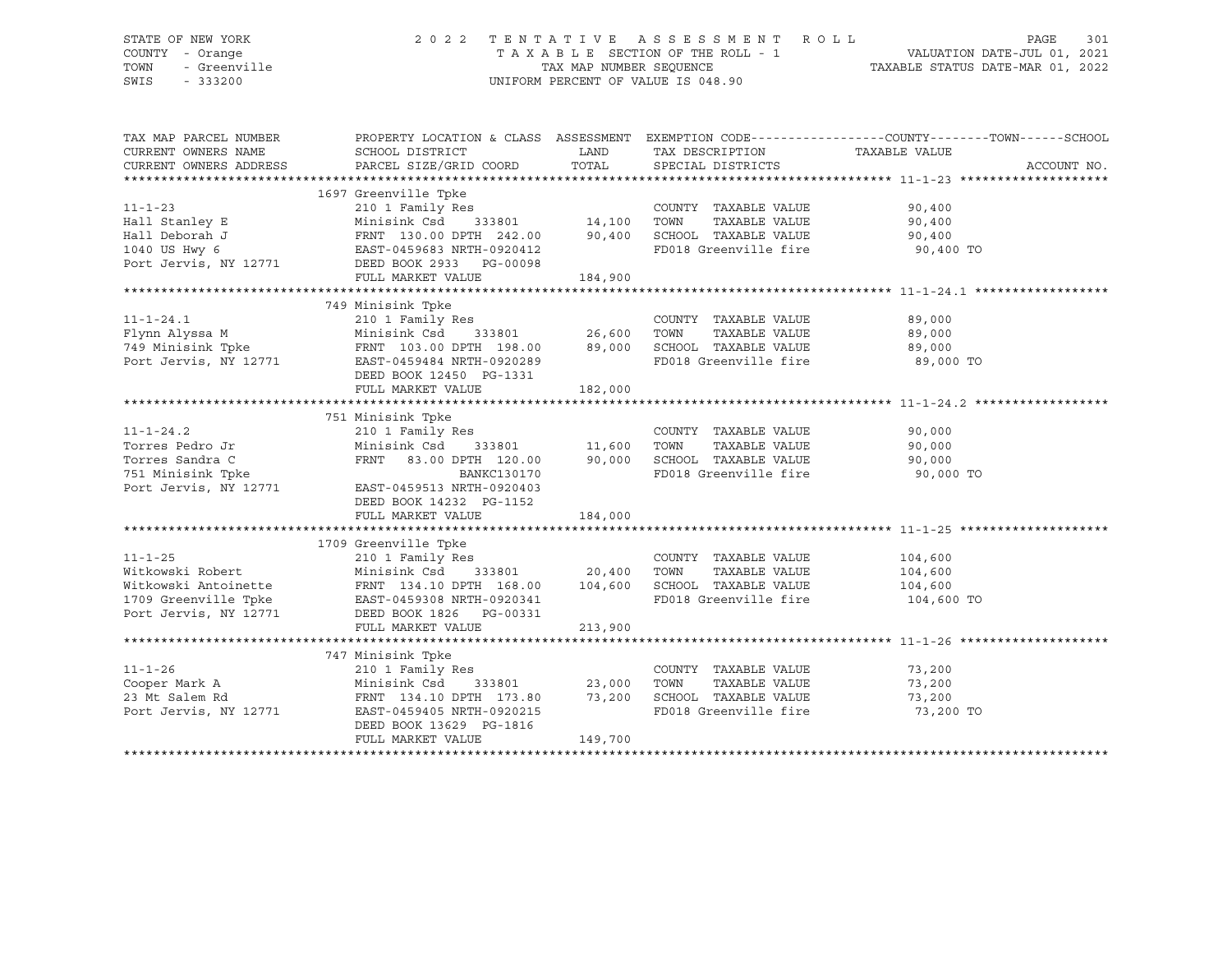### STATE OF NEW YORK 2 0 2 2 T E N T A T I V E A S S E S S M E N T R O L L PAGE 302 COUNTY - Orange T A X A B L E SECTION OF THE ROLL - 1 VALUATION DATE-JUL 01, 2021 TOWN - Greenville TAX MAP NUMBER SEQUENCE TAXABLE STATUS DATE-MAR 01, 2022 SWIS - 333200 UNIFORM PERCENT OF VALUE IS 048.90

| TAX MAP PARCEL NUMBER<br>CURRENT OWNERS NAME<br>CURRENT OWNERS ADDRESS | PROPERTY LOCATION & CLASS ASSESSMENT<br>SCHOOL DISTRICT<br>PARCEL SIZE/GRID COORD | LAND<br>TOTAL | EXEMPTION CODE-----------------COUNTY-------TOWN------SCHOOL<br>TAX DESCRIPTION<br>SPECIAL DISTRICTS | TAXABLE VALUE  | ACCOUNT NO.        |
|------------------------------------------------------------------------|-----------------------------------------------------------------------------------|---------------|------------------------------------------------------------------------------------------------------|----------------|--------------------|
|                                                                        |                                                                                   |               |                                                                                                      |                |                    |
|                                                                        | 1713 Greenville Tpke                                                              |               |                                                                                                      |                |                    |
| $11 - 1 - 27$                                                          | 210 1 Family Res                                                                  |               | ENH STAR<br>41834                                                                                    | 0              | $\Omega$<br>53,020 |
| Witkowski Eleanor                                                      | Minisink Csd                                                                      |               | 333801 21,100 COUNTY TAXABLE VALUE                                                                   | 92,500         |                    |
| 1713 Greenville Tpke                                                   | FRNT 180.00 DPTH 312.00 92,500                                                    |               | TAXABLE VALUE<br>TOWN                                                                                | 92,500         |                    |
| Port Jervis, NY 12771                                                  | EAST-0459191 NRTH-0920295                                                         |               | SCHOOL TAXABLE VALUE                                                                                 | 39,480         |                    |
|                                                                        | DEED BOOK 1587 PG-00457                                                           |               | FD018 Greenville fire                                                                                | 92,500 TO      |                    |
|                                                                        | FULL MARKET VALUE                                                                 | 189,200       |                                                                                                      |                |                    |
|                                                                        |                                                                                   |               |                                                                                                      |                |                    |
|                                                                        | 9 James Ct                                                                        |               |                                                                                                      |                |                    |
| $11 - 1 - 28.11$                                                       | 210 1 Family Res                                                                  |               | COUNTY TAXABLE VALUE                                                                                 | 176,400        |                    |
| Mege Ronald                                                            | Minisink Csd                                                                      | 333801 37,900 | TOWN<br>TAXABLE VALUE                                                                                | 176,400        |                    |
| 9 James Ct                                                             | Lt 1 Lands Of Howard Jone 176,400                                                 |               | SCHOOL TAXABLE VALUE                                                                                 | 176,400        |                    |
| Port Jervis, NY 12771                                                  | 2.20 BANKC190321<br>ACRES                                                         |               | FD018 Greenville fire                                                                                | 176,400 TO     |                    |
|                                                                        | EAST-0457560 NRTH-0920422                                                         |               |                                                                                                      |                |                    |
|                                                                        | DEED BOOK 2386 PG-00322                                                           |               |                                                                                                      |                |                    |
|                                                                        | FULL MARKET VALUE                                                                 | 360,700       |                                                                                                      |                |                    |
|                                                                        |                                                                                   |               |                                                                                                      |                |                    |
|                                                                        | 1741 Greenville Tpke                                                              |               |                                                                                                      |                |                    |
| $11 - 1 - 28.121$                                                      | 210 1 Family Res                                                                  |               | BAS STAR<br>41854                                                                                    | $\overline{0}$ | $\circ$<br>21,240  |
| Butingaro Brian                                                        | Minisink Csd 333801 53,300 COUNTY TAXABLE VALUE                                   |               |                                                                                                      | 190,600        |                    |
| 1741 Greenville Tpke                                                   | Lt 1 Wortmann Map 90-10 190,600                                                   |               | TAXABLE VALUE<br>TOWN                                                                                | 190,600        |                    |
| Port Jervis, NY 12771                                                  | ACRES 16.60 BANKC030230                                                           |               | SCHOOL TAXABLE VALUE                                                                                 | 169,360        |                    |
|                                                                        | EAST-0458611 NRTH-0919725                                                         |               | FD018 Greenville fire                                                                                | 190,600 TO     |                    |
|                                                                        | DEED BOOK 13349 PG-1992                                                           |               |                                                                                                      |                |                    |
|                                                                        | FULL MARKET VALUE                                                                 | 389,800       |                                                                                                      |                |                    |
|                                                                        |                                                                                   |               |                                                                                                      |                |                    |
|                                                                        | Greenville Tpke                                                                   |               |                                                                                                      |                |                    |
| $11 - 1 - 28.122$                                                      | 314 Rural vac<10                                                                  |               | COUNTY TAXABLE VALUE                                                                                 | 42,600         |                    |
| Kohler Brandon                                                         | Minisink Csd<br>333801                                                            | 42,600        | TAXABLE VALUE<br>TOWN                                                                                | 42,600         |                    |
| Kohler Kaitlyn                                                         | Lt 2 Wortmann Map 90-10                                                           | 42,600        | SCHOOL TAXABLE VALUE                                                                                 | 42,600         |                    |
| 286 Post Rd                                                            | ACRES<br>8.40                                                                     |               | FD018 Greenville fire                                                                                | 42,600 TO      |                    |
| Slate Hill, NY 10973                                                   | EAST-0459185 NRTH-0919898                                                         |               |                                                                                                      |                |                    |
|                                                                        | DEED BOOK 14532 PG-1588                                                           |               |                                                                                                      |                |                    |
|                                                                        | FULL MARKET VALUE                                                                 | 87,100        |                                                                                                      |                |                    |
|                                                                        |                                                                                   |               |                                                                                                      |                |                    |
|                                                                        | 1764 Greenville Tpke                                                              |               |                                                                                                      |                |                    |
| $11 - 1 - 28.13$                                                       | 210 1 Family Res                                                                  |               | SOLAR EX C 49500                                                                                     | 19,800         | 19,800<br>19,800   |
| Sharp Melvin J III                                                     | 333801<br>Minisink Csd                                                            | 44,700        | COUNTY TAXABLE VALUE                                                                                 | 126,100        |                    |
| Sharp Cynthia                                                          | ACRES<br>3.90                                                                     | 145,900       | TOWN<br>TAXABLE VALUE                                                                                | 126,100        |                    |
| 1764 Greenville Tpke                                                   | EAST-0458175 NRTH-0920291                                                         |               | SCHOOL TAXABLE VALUE                                                                                 | 126,100        |                    |
| Port Jervis, NY 12771                                                  | DEED BOOK 2263 PG-00878                                                           |               | FD018 Greenville fire                                                                                | 145,900 TO     |                    |
|                                                                        | FULL MARKET VALUE                                                                 | 298,400       |                                                                                                      |                |                    |
|                                                                        |                                                                                   |               |                                                                                                      |                |                    |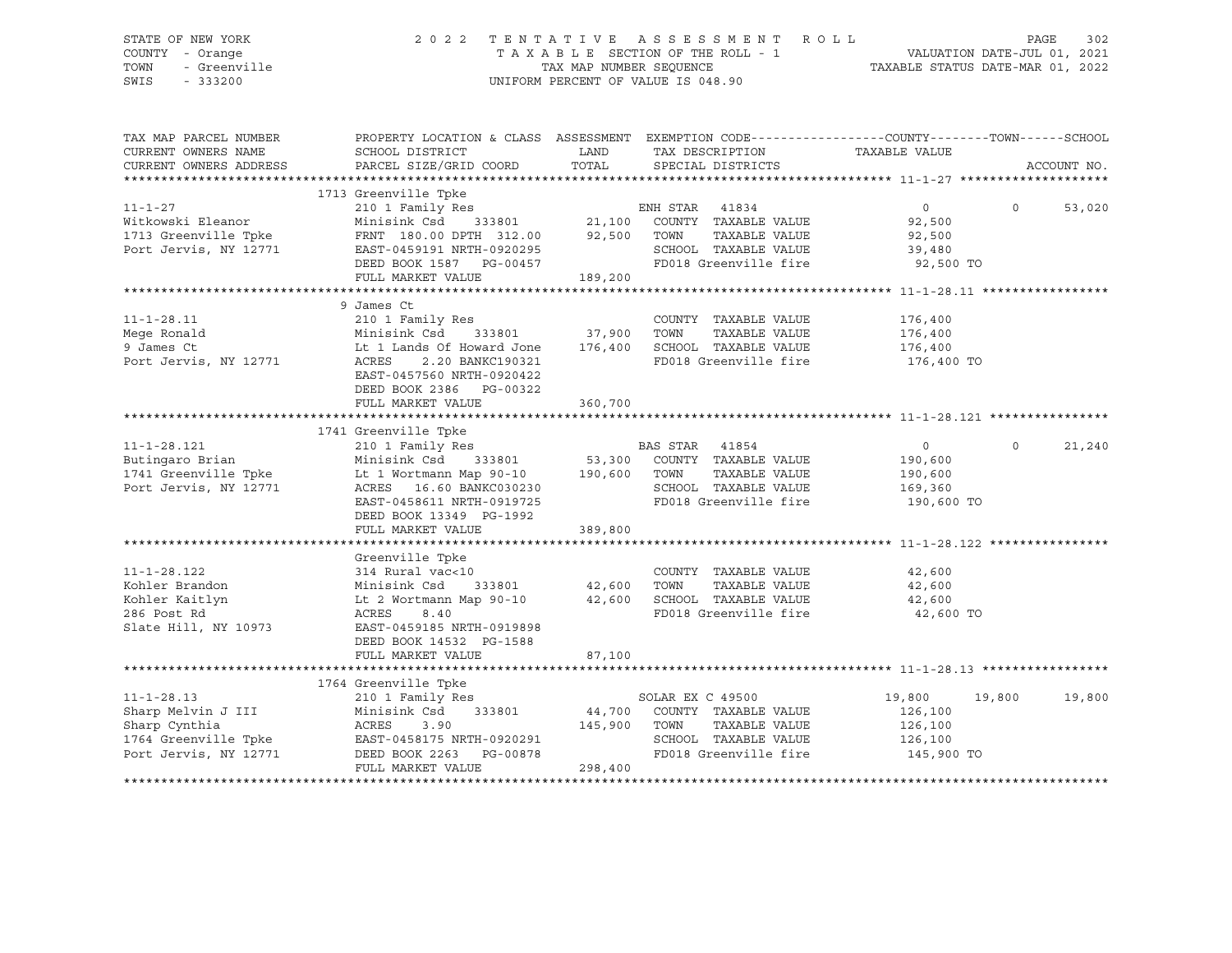| STATE OF NEW YORK<br>COUNTY - Orange<br>TOWN<br>- Greenville<br>SWIS<br>$-333200$                           | 2 0 2 2<br>TENTATIVE ASSESSMENT<br>TAXABLE SECTION OF THE ROLL - 1<br>TAX MAP NUMBER SEQUENCE<br>UNIFORM PERCENT OF VALUE IS 048.90                                                                     | R O L L<br>303<br>PAGE<br>VALUATION DATE-JUL 01, 2021<br>TAXABLE STATUS DATE-MAR 01, 2022 |                                                                                                                    |                                                        |                   |
|-------------------------------------------------------------------------------------------------------------|---------------------------------------------------------------------------------------------------------------------------------------------------------------------------------------------------------|-------------------------------------------------------------------------------------------|--------------------------------------------------------------------------------------------------------------------|--------------------------------------------------------|-------------------|
| TAX MAP PARCEL NUMBER<br>CURRENT OWNERS NAME<br>CURRENT OWNERS ADDRESS                                      | PROPERTY LOCATION & CLASS ASSESSMENT EXEMPTION CODE----------------COUNTY-------TOWN------SCHOOL<br>SCHOOL DISTRICT<br>PARCEL SIZE/GRID COORD                                                           | LAND<br>TOTAL                                                                             | TAX DESCRIPTION<br>SPECIAL DISTRICTS                                                                               | TAXABLE VALUE                                          | ACCOUNT NO.       |
| $11 - 1 - 28.14$<br>Clemmons Jonathan<br>Clemmons Joan<br>26 James Ct<br>Port Jervis, NY 12771              | 26 James Ct<br>210 1 Family Res<br>333801<br>Minisink Csd<br>Lt 2 Lands Of Howard Jame<br>ACRES<br>1.00<br>EAST-0457743 NRTH-0920715<br>DEED BOOK 5463 PG-175<br>FULL MARKET VALUE                      | 145,100 TOWN<br>296,700                                                                   | BAS STAR<br>41854<br>31,900 COUNTY TAXABLE VALUE<br>TAXABLE VALUE<br>SCHOOL TAXABLE VALUE<br>FD018 Greenville fire | $\circ$<br>145,100<br>145,100<br>123,860<br>145,100 TO | $\circ$<br>21,240 |
|                                                                                                             |                                                                                                                                                                                                         |                                                                                           |                                                                                                                    |                                                        |                   |
| $11 - 1 - 28.15$<br>Poveda George<br>Poveda Leah<br>24 James Ct<br>Port Jervis, NY 12771                    | 24 James Ct<br>210 1 Family Res<br>Minisink Csd<br>333801<br>Lt 3 Lands Of Howard Jame<br>ACRES<br>1.20 BANKC030217<br>EAST-0457862 NRTH-0920612<br>DEED BOOK 4350 PG-335<br>FULL MARKET VALUE          | 33,000<br>182,000<br>372,200                                                              | COUNTY TAXABLE VALUE<br>TOWN<br>TAXABLE VALUE<br>SCHOOL TAXABLE VALUE<br>FD018 Greenville fire                     | 182,000<br>182,000<br>182,000<br>182,000 TO            |                   |
|                                                                                                             |                                                                                                                                                                                                         |                                                                                           |                                                                                                                    |                                                        |                   |
| $11 - 1 - 28.16$<br>Useo Maureen<br>10 James Ct<br>Port Jervis, NY 12771                                    | 10 James Ct<br>210 1 Family Res<br>Minisink Csd<br>333801<br>Lt 4 Lands Of Howard Jame<br>Partial on shed<br>ACRES<br>1.00<br>EAST-0457788 NRTH-0920329<br>DEED BOOK 12472 PG-1001<br>FULL MARKET VALUE | 31,400<br>108,400 TOWN<br>221,700                                                         | BAS STAR<br>41854<br>COUNTY TAXABLE VALUE<br>TAXABLE VALUE<br>SCHOOL TAXABLE VALUE<br>FD018 Greenville fire        | 0<br>108,400<br>108,400<br>87,160<br>108,400 TO        | $\circ$<br>21,240 |
|                                                                                                             |                                                                                                                                                                                                         |                                                                                           |                                                                                                                    |                                                        |                   |
| $11 - 1 - 29.12$<br>George D Miller & Sons Inc<br>24 Sands Station Rd<br>PO Box 845<br>Middletown, NY 10940 | Mountain Rd<br>322 Rural vac>10<br>Minisink Csd<br>333801<br>Lt 2 George D Miller & So<br>Map 674-18<br>ACRES 11.80<br>EAST-0459472 NRTH-0919243<br>DEED BOOK 1707 PG-00266                             | 34,800 TOWN                                                                               | COUNTY TAXABLE VALUE<br>TAXABLE VALUE<br>34,800 SCHOOL TAXABLE VALUE<br>FD018 Greenville fire                      | 34,800<br>34,800<br>34,800<br>34,800 TO                |                   |
|                                                                                                             | FULL MARKET VALUE                                                                                                                                                                                       | 71,200                                                                                    |                                                                                                                    |                                                        |                   |
| $11 - 1 - 29.13$<br>George D Miller & Sons Inc<br>24 Sands Station Rd<br>PO Box 845<br>Middletown, NY 10940 | Mountain Rd<br>322 Rural vac>10<br>Minisink Csd<br>333801<br>Lt 3 George D Miller & So<br>Map 674-18<br>ACRES<br>49.80<br>EAST-0458715 NRTH-0917540<br>DEED BOOK 1707<br>PG-00266                       | 72,800<br>72,800                                                                          | COUNTY TAXABLE VALUE<br>TOWN<br>TAXABLE VALUE<br>SCHOOL TAXABLE VALUE<br>FD018 Greenville fire                     | 72,800<br>72,800<br>72,800<br>72,800 TO                |                   |
|                                                                                                             | FULL MARKET VALUE                                                                                                                                                                                       | 148,900                                                                                   |                                                                                                                    |                                                        |                   |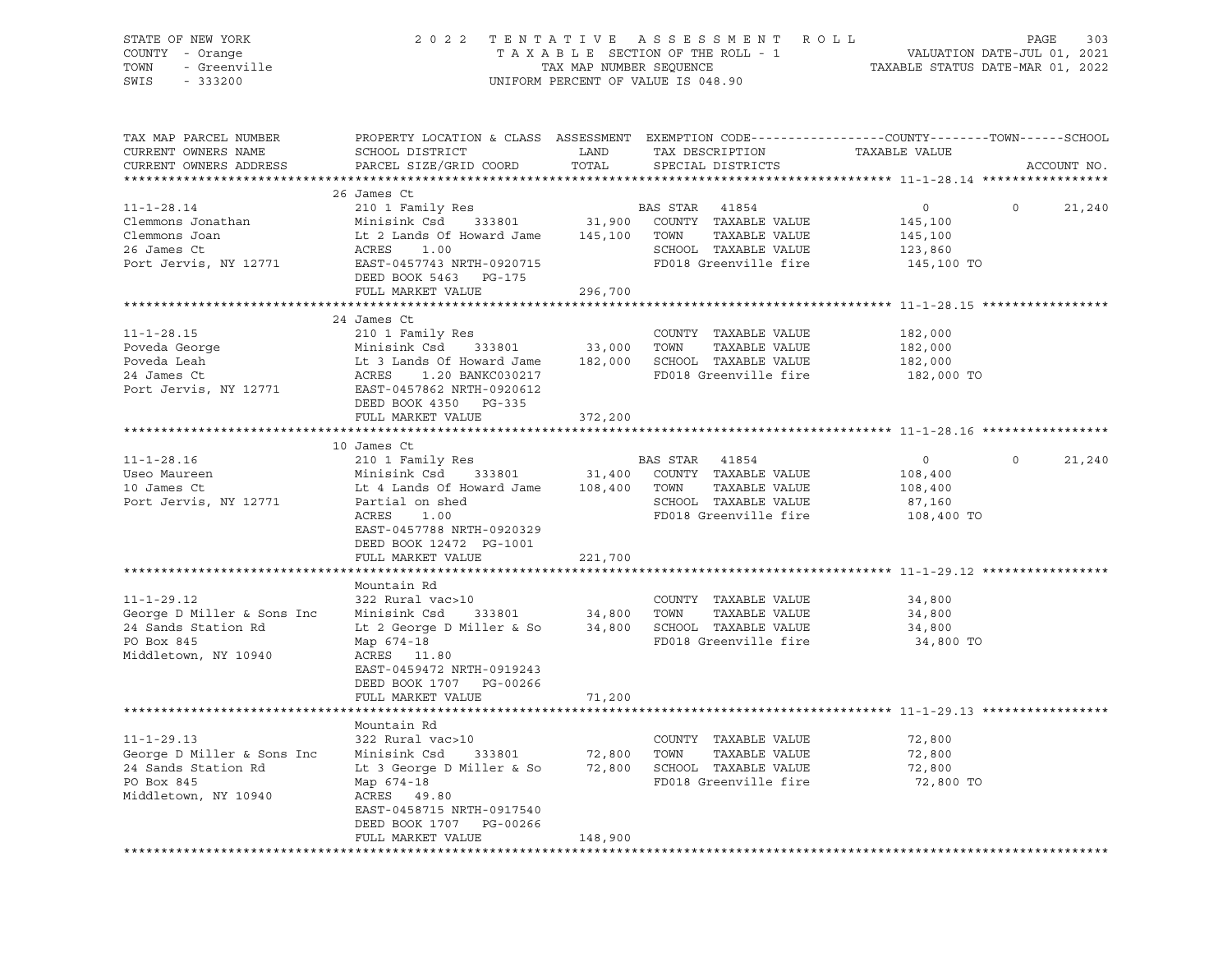| STATE OF NEW YORK<br>COUNTY - Orange<br>TOWN<br>- Greenville<br>SWIS<br>$-333200$                                        |                                                                                                                                                                                                |                                       | 2022 TENTATIVE ASSESSMENT ROLL<br>UNIFORM PERCENT OF VALUE IS 048.90                                    | PAGE<br>304<br>TENTATIVE ASSESSES PER INVIEW MALUATION DATE-JUL 01, 2021<br>TAXABLE SECTION OF THE ROLL - 1 VALUATION DATE-MAR 01, 2022 |
|--------------------------------------------------------------------------------------------------------------------------|------------------------------------------------------------------------------------------------------------------------------------------------------------------------------------------------|---------------------------------------|---------------------------------------------------------------------------------------------------------|-----------------------------------------------------------------------------------------------------------------------------------------|
| TAX MAP PARCEL NUMBER<br>CURRENT OWNERS NAME<br>CURRENT OWNERS ADDRESS                                                   | SCHOOL DISTRICT<br>PARCEL SIZE/GRID COORD                                                                                                                                                      | LAND<br>TOTAL                         | TAX DESCRIPTION<br>SPECIAL DISTRICTS                                                                    | PROPERTY LOCATION & CLASS ASSESSMENT EXEMPTION CODE---------------COUNTY-------TOWN-----SCHOOL<br>TAXABLE VALUE<br>ACCOUNT NO.          |
| $11 - 1 - 29.2$<br>Conroy Timothy P<br>339 Mountain Rd<br>Port Jervis, NY 12771                                          | 339 Mountain Rd<br>210 1 Family Res<br>Minisink Csd 333801 14,100 TOWN<br>FRNT 100.00 DPTH 150.00<br>EAST-0458770 NRTH-0916601<br>DEED BOOK 15006 PG-475<br>FULL MARKET VALUE                  | 254,200                               | COUNTY TAXABLE VALUE<br>TAXABLE VALUE<br>124,300 SCHOOL TAXABLE VALUE<br>FD018 Greenville fire          | 124,300<br>124,300<br>124,300<br>124,300 TO                                                                                             |
|                                                                                                                          |                                                                                                                                                                                                |                                       |                                                                                                         |                                                                                                                                         |
| $11 - 1 - 29.3$<br>Konikowski Estate Anthony Robt Minisink Csd 333801<br>$11 - 1 - 30.1$<br>Majosi Andrew                | 335 Mountain Rd<br>210 1 Family Res<br>DEED BOOK 5907 PG-90<br>FULL MARKET VALUE<br>1791 Greenville Tpke<br>210 1 Family Res<br>Minisink Csd<br>333801                                         | 14,100 TOWN<br>180,400<br>43,500 TOWN | COUNTY TAXABLE VALUE<br>TAXABLE VALUE<br>FD018 Greenville fire<br>COUNTY TAXABLE VALUE<br>TAXABLE VALUE | 88,200<br>88,200<br>88,200<br>88,200 TO<br>109,800<br>109,800                                                                           |
| Majosi Bozena<br>1791 Greenville Tpke<br>Port Jervis, NY 12771 DEED BOOK 14613 PG-1935                                   | ACRES<br>5.00<br>EAST-0457424 NRTH-0919852<br>FULL MARKET VALUE                                                                                                                                | 224,500                               | 109,800 SCHOOL TAXABLE VALUE<br>FD018 Greenville fire                                                   | 109,800<br>109,800 TO                                                                                                                   |
|                                                                                                                          |                                                                                                                                                                                                |                                       |                                                                                                         |                                                                                                                                         |
| $11 - 1 - 30.21$<br>Greenville NY 1 LLC<br>C/O Altus Power America Inc<br>2200 Atlantic St Ste 600<br>Stamford, CT 06902 | Mountain Rd<br>878 Solar<br>Minisink Csd 333801 311,000 COUNTY TAXABLE VALUE<br>Lt 1 George D Miller & So<br>Map 674-18<br>ACRES 49.70<br>EAST-0458292 NRTH-0919134<br>DEED BOOK 14450 PG-1398 | 1371,834 TOWN                         | SOLAR EX C 49500<br>TAXABLE VALUE<br>SCHOOL TAXABLE VALUE<br>FD018 Greenville fire                      | 1285,834<br>1285,834<br>1285,834<br>86,000<br>86,000<br>86,000<br>1371,834 TO                                                           |
|                                                                                                                          | FULL MARKET VALUE<br>406 Old Mountain Rd                                                                                                                                                       | 2805,400                              |                                                                                                         |                                                                                                                                         |
| $11 - 1 - 31.1$<br>Scalice Angela<br>406 Old Mountain Rd<br>Port Jervis, NY 12771                                        | 210 1 Family Res<br>333801 35,800 TOWN<br>Minisink Csd<br>ACRES 1.70 BANKN140687 146,600 SCHOOL TAXABLE VALUE<br>EAST-0456859 NRTH-0919954<br>DEED BOOK 13922 PG-1880<br>FULL MARKET VALUE     | 299,800                               | COUNTY TAXABLE VALUE<br>TAXABLE VALUE<br>FD018 Greenville fire                                          | 146,600<br>146,600<br>146,600<br>146,600 TO                                                                                             |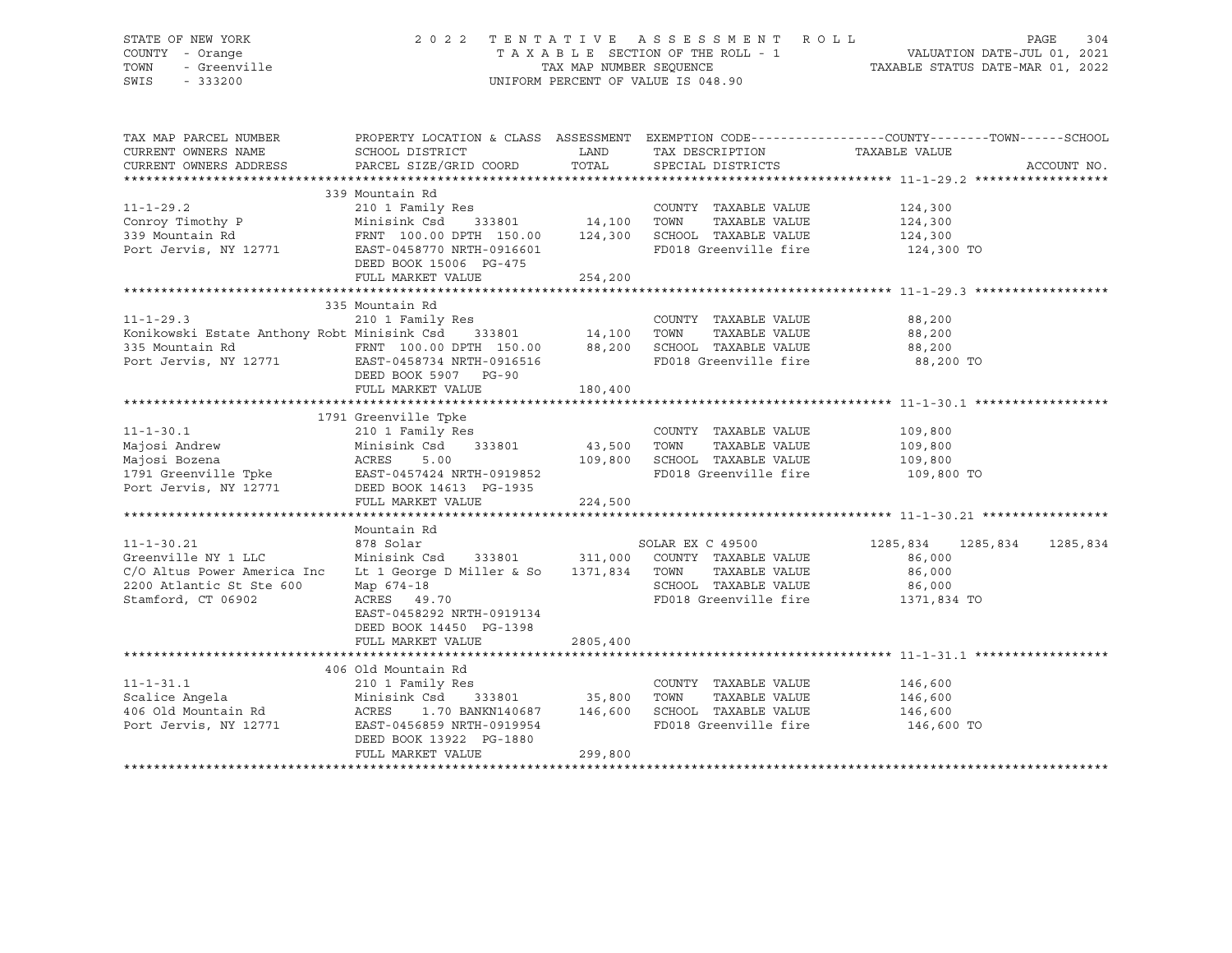### STATE OF NEW YORK 2 0 2 2 T E N T A T I V E A S S E S S M E N T R O L L PAGE 305 COUNTY - Orange T A X A B L E SECTION OF THE ROLL - 1 VALUATION DATE-JUL 01, 2021 TOWN - Greenville TAX MAP NUMBER SEQUENCE TAXABLE STATUS DATE-MAR 01, 2022 SWIS - 333200 UNIFORM PERCENT OF VALUE IS 048.90

| TAX MAP PARCEL NUMBER                       |                                                                                                                                                                                                                                      |         |                                                             | PROPERTY LOCATION & CLASS ASSESSMENT EXEMPTION CODE---------------COUNTY-------TOWN-----SCHOOL                         |             |
|---------------------------------------------|--------------------------------------------------------------------------------------------------------------------------------------------------------------------------------------------------------------------------------------|---------|-------------------------------------------------------------|------------------------------------------------------------------------------------------------------------------------|-------------|
| CURRENT OWNERS NAME                         | SCHOOL DISTRICT                                                                                                                                                                                                                      | LAND    | TAX DESCRIPTION TAXABLE VALUE                               |                                                                                                                        |             |
| CURRENT OWNERS ADDRESS                      | PARCEL SIZE/GRID COORD                                                                                                                                                                                                               | TOTAL   | SPECIAL DISTRICTS                                           |                                                                                                                        | ACCOUNT NO. |
|                                             |                                                                                                                                                                                                                                      |         |                                                             |                                                                                                                        |             |
|                                             | 11 Patchwork Ln 87 PCT OF VALUE USED FOR EXEMPTION PURPOSES                                                                                                                                                                          |         |                                                             |                                                                                                                        |             |
|                                             |                                                                                                                                                                                                                                      |         |                                                             | $\begin{array}{cccc} 20,335 & \quad & 11,620 & \quad & 11,620 \\ 25,543 & \quad & 23,240 & \quad & 23,240 \end{array}$ |             |
|                                             |                                                                                                                                                                                                                                      |         |                                                             |                                                                                                                        |             |
|                                             |                                                                                                                                                                                                                                      |         |                                                             | $\overline{0}$<br>$\overline{0}$                                                                                       | 21,240      |
|                                             |                                                                                                                                                                                                                                      |         |                                                             | 100,922                                                                                                                |             |
|                                             |                                                                                                                                                                                                                                      |         | TAXABLE VALUE                                               | 111,940                                                                                                                |             |
|                                             |                                                                                                                                                                                                                                      |         |                                                             |                                                                                                                        |             |
|                                             |                                                                                                                                                                                                                                      |         |                                                             |                                                                                                                        |             |
|                                             |                                                                                                                                                                                                                                      |         |                                                             |                                                                                                                        |             |
|                                             | 20 Patchwork Ln                                                                                                                                                                                                                      |         |                                                             |                                                                                                                        |             |
| 11-1-31.212                                 | 210 1 Family Res                                                                                                                                                                                                                     |         | COUNTY TAXABLE VALUE                                        | 190,600                                                                                                                |             |
|                                             | count)<br>333801 42,400 TOWN                                                                                                                                                                                                         |         | TAXABLE VALUE                                               | 190,600                                                                                                                |             |
|                                             |                                                                                                                                                                                                                                      |         | SCHOOL TAXABLE VALUE<br>FD018 Greenville fire               | 190,600<br>190,600 TO                                                                                                  |             |
|                                             |                                                                                                                                                                                                                                      |         |                                                             |                                                                                                                        |             |
|                                             | Marciano Mario (1992)<br>Marciano Maria (1993)<br>Minisink Csd (333801 (42,400 Marciano Maria (1994)<br>190,600 Marciano Maria (1995)<br>2.90 (1995)<br>Bronx, NY 10465 (1995)<br>EAST-0456902 NRTH-0919513                          |         |                                                             |                                                                                                                        |             |
|                                             | DEED BOOK 2800 PG-00162                                                                                                                                                                                                              |         |                                                             |                                                                                                                        |             |
|                                             | FULL MARKET VALUE                                                                                                                                                                                                                    | 389,800 |                                                             |                                                                                                                        |             |
|                                             |                                                                                                                                                                                                                                      |         |                                                             |                                                                                                                        |             |
|                                             | Old Mountain Rd                                                                                                                                                                                                                      |         |                                                             |                                                                                                                        |             |
| $11 - 1 - 31.22$                            | 314 Rural vac<10                                                                                                                                                                                                                     |         | COUNTY TAXABLE VALUE 25,500                                 |                                                                                                                        |             |
|                                             |                                                                                                                                                                                                                                      |         |                                                             |                                                                                                                        |             |
|                                             |                                                                                                                                                                                                                                      |         |                                                             |                                                                                                                        |             |
|                                             |                                                                                                                                                                                                                                      |         |                                                             | FD018 Greenville fire 25,500 TO                                                                                        |             |
|                                             | Barnard Michael A Minisink Csd 333801 25,500 TOWN TAXABLE VALUE 25,500<br>Barnard Angela M ACRES 1.10 25,500 SCHOOL TAXABLE VALUE 25,500<br>406 Old Mountain Rd EAST-0456754 NRTH-0919813 FD018 Greenville fire 25,500<br>Port Jervi |         |                                                             |                                                                                                                        |             |
|                                             | FULL MARKET VALUE                                                                                                                                                                                                                    | 52,100  |                                                             |                                                                                                                        |             |
|                                             |                                                                                                                                                                                                                                      |         |                                                             |                                                                                                                        |             |
|                                             | Old Mountain Rd                                                                                                                                                                                                                      |         |                                                             |                                                                                                                        |             |
| $11 - 1 - 32$                               | 314 Rural vac<10                                                                                                                                                                                                                     |         | COUNTY TAXABLE VALUE                                        | 23,800                                                                                                                 |             |
| Marciano Mario<br>3055 Lafayette Ave        | 333801 23,800<br>Minisink Csd                                                                                                                                                                                                        |         | TOWN<br>TOWN      TAXABLE  VALUE<br>SCHOOL   TAXABLE  VALUE | 23,800<br>23,800                                                                                                       |             |
|                                             | ACRES<br>1.70                                                                                                                                                                                                                        | 23,800  |                                                             |                                                                                                                        |             |
| Bronx, NY 10465                             | EAST-0456650 NRTH-0919672                                                                                                                                                                                                            |         |                                                             | FD018 Greenville fire 23,800 TO                                                                                        |             |
|                                             | DEED BOOK 3388 PG-169                                                                                                                                                                                                                |         |                                                             |                                                                                                                        |             |
|                                             | FULL MARKET VALUE                                                                                                                                                                                                                    | 48,700  |                                                             |                                                                                                                        |             |
|                                             |                                                                                                                                                                                                                                      |         |                                                             |                                                                                                                        |             |
|                                             | 389 Old Mountain Rd                                                                                                                                                                                                                  |         |                                                             |                                                                                                                        |             |
| $11 - 1 - 33$                               | 210 1 Family Res                                                                                                                                                                                                                     |         | COUNTY TAXABLE VALUE 177,000                                |                                                                                                                        |             |
| Weslowski Charles Jr<br>389 Old Mountain Rd | Minisink Csd 333801                                                                                                                                                                                                                  | 43,300  |                                                             |                                                                                                                        |             |
|                                             | ACRES<br>3.20<br>-------<br>EAST-0456373 NRTH-0919967                                                                                                                                                                                | 177,000 |                                                             |                                                                                                                        |             |
| Port Jervis, NY 12771                       |                                                                                                                                                                                                                                      |         |                                                             | FD018 Greenville fire 177,000 TO                                                                                       |             |
|                                             | DEED BOOK 14623 PG-390<br>FULL MARKET VALUE                                                                                                                                                                                          | 362,000 |                                                             |                                                                                                                        |             |
|                                             |                                                                                                                                                                                                                                      |         |                                                             |                                                                                                                        |             |
|                                             |                                                                                                                                                                                                                                      |         |                                                             |                                                                                                                        |             |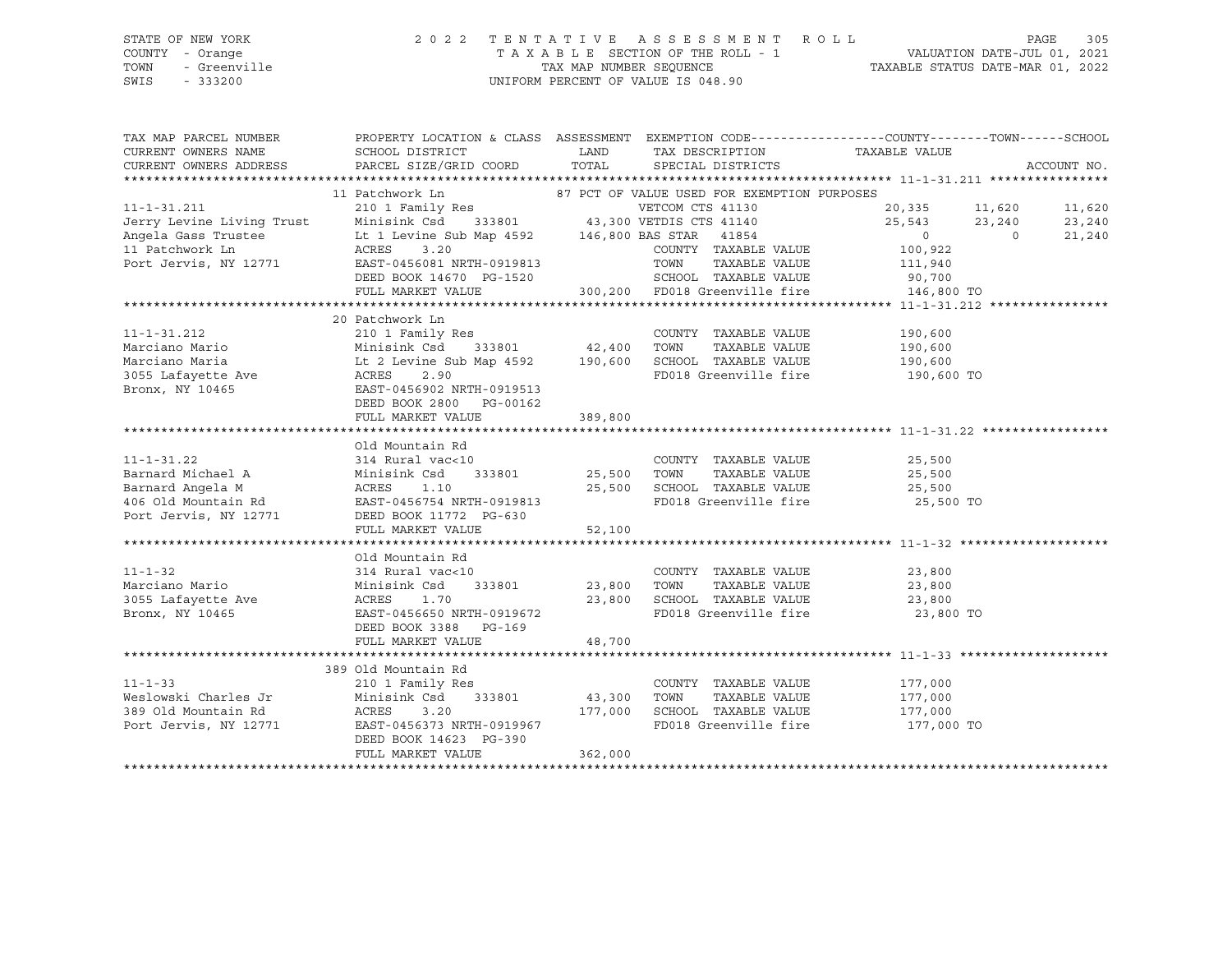| STATE OF NEW YORK<br>COUNTY - Orange<br>- Greenville<br>TOWN<br>SWIS<br>$-333200$ | 2022 TENTATIVE ASSESSMENT ROLL                                                                                                                                               | UNIFORM PERCENT OF VALUE IS 048.90 |                  |                                                                    | TAXABLE SECTION OF THE ROLL - 1<br>TAXABLE SECTION OF THE ROLL - 1<br>TAXABLE STATUS DATE-MAR 01, 2022 |                   | PAGE<br>306      |
|-----------------------------------------------------------------------------------|------------------------------------------------------------------------------------------------------------------------------------------------------------------------------|------------------------------------|------------------|--------------------------------------------------------------------|--------------------------------------------------------------------------------------------------------|-------------------|------------------|
| TAX MAP PARCEL NUMBER<br>CURRENT OWNERS NAME<br>CURRENT OWNERS ADDRESS            | PROPERTY LOCATION & CLASS ASSESSMENT EXEMPTION CODE---------------COUNTY-------TOWN-----SCHOOL<br>SCHOOL DISTRICT<br>PARCEL SIZE/GRID COORD                                  | LAND<br>TOTAL                      |                  | TAX DESCRIPTION<br>SPECIAL DISTRICTS                               | TAXABLE VALUE                                                                                          |                   | ACCOUNT NO.      |
|                                                                                   |                                                                                                                                                                              |                                    |                  |                                                                    |                                                                                                        |                   |                  |
|                                                                                   | 2047 Greenville Tpke                                                                                                                                                         |                                    |                  |                                                                    |                                                                                                        |                   |                  |
| $11 - 1 - 34.11$                                                                  | 210 1 Family Res                                                                                                                                                             |                                    |                  | COUNTY TAXABLE VALUE                                               | 120,100                                                                                                |                   |                  |
| Geidel Mathilda                                                                   | Minisink Csd 333801 27,500 TOWN                                                                                                                                              |                                    |                  | TAXABLE VALUE                                                      | 120,100<br>120,100                                                                                     |                   |                  |
| 241 Old Mountain Rd                                                               | Minisink Csa 333801 2.1.000 SCHOOL TAXABLE VALUE<br>Lt 2 Woodland Terrace Sec 120,100 SCHOOL TAXABLE VALUE                                                                   |                                    |                  |                                                                    |                                                                                                        |                   |                  |
| Port Jervis, NY 12771                                                             | FRNT 150.00 DPTH 202.00<br>EAST-0451627 NRTH-0919917<br>DEED BOOK 5943 PG-180                                                                                                |                                    |                  | FD018 Greenville fire                                              | 120,100 TO                                                                                             |                   |                  |
|                                                                                   | FULL MARKET VALUE                                                                                                                                                            | 245,600                            |                  |                                                                    |                                                                                                        |                   |                  |
|                                                                                   |                                                                                                                                                                              |                                    |                  |                                                                    |                                                                                                        |                   |                  |
|                                                                                   | 11 Nelson Dr                                                                                                                                                                 |                                    |                  |                                                                    |                                                                                                        |                   |                  |
| $11 - 1 - 34.121$                                                                 | 210 1 Family Res                                                                                                                                                             |                                    |                  | COUNTY TAXABLE VALUE                                               | 190,800                                                                                                |                   |                  |
|                                                                                   |                                                                                                                                                                              | 42,900 TOWN                        |                  | TAXABLE VALUE                                                      | 190,800                                                                                                |                   |                  |
|                                                                                   | 4.80 BANKC170030 190,800 SCHOOL TAXABLE VALUE                                                                                                                                |                                    |                  |                                                                    | 190,800                                                                                                |                   |                  |
|                                                                                   |                                                                                                                                                                              |                                    |                  | FD018 Greenville fire                                              | 190,800 TO                                                                                             |                   |                  |
| Port Jervis, NY 12771 DEED BOOK 14247 PG-1067                                     |                                                                                                                                                                              |                                    |                  |                                                                    |                                                                                                        |                   |                  |
|                                                                                   | FULL MARKET VALUE                                                                                                                                                            | 390,200                            |                  |                                                                    |                                                                                                        |                   |                  |
|                                                                                   | 50 Nelson Dr                                                                                                                                                                 |                                    |                  |                                                                    |                                                                                                        |                   |                  |
|                                                                                   |                                                                                                                                                                              |                                    | BAS STAR 41854   |                                                                    | $\overline{0}$                                                                                         | $\Omega$          | 21,240           |
|                                                                                   | 11-1-34.122<br>Maniaci Joseph 210 1 Family Res<br>Maniaci June D ACRES 4.70 225,700<br>50 Nelson Dr EAST-0453101 NRTH-0920213<br>Port Jervis, NY 12771 DEED BOOK 4878 PG-326 |                                    |                  | 43,000 COUNTY TAXABLE VALUE                                        | 225,700                                                                                                |                   |                  |
|                                                                                   |                                                                                                                                                                              | 225,700 TOWN                       |                  | TAXABLE VALUE                                                      | 225,700                                                                                                |                   |                  |
|                                                                                   |                                                                                                                                                                              |                                    |                  | SCHOOL TAXABLE VALUE                                               | 204,460                                                                                                |                   |                  |
|                                                                                   |                                                                                                                                                                              |                                    |                  | FD018 Greenville fire                                              | 225,700 TO                                                                                             |                   |                  |
|                                                                                   | FULL MARKET VALUE                                                                                                                                                            | 461,600                            |                  |                                                                    |                                                                                                        |                   |                  |
|                                                                                   |                                                                                                                                                                              |                                    |                  |                                                                    |                                                                                                        |                   |                  |
|                                                                                   | 40 Nelson Dr                                                                                                                                                                 |                                    |                  |                                                                    |                                                                                                        |                   |                  |
| $11 - 1 - 34.123$                                                                 | 210 1 Family Res                                                                                                                                                             |                                    | VETCOM CTS 41130 |                                                                    | 20,335                                                                                                 | 11,620            | 11,620           |
| Lowry John P                                                                      | Minisink Csd<br>ACRES 5.10<br>RACRES 5.10<br>333801                                                                                                                          | 52,000 BAS STAR 41854              |                  |                                                                    | $\overline{0}$                                                                                         | $\overline{0}$    | 21,240           |
| Lowry Catherine<br>40 Nelson Dr                                                   | 5.10                                                                                                                                                                         |                                    |                  | 242,800 COUNTY TAXABLE VALUE                                       | 222,465                                                                                                |                   |                  |
|                                                                                   | EAST-0452436 NRTH-0920172                                                                                                                                                    |                                    |                  | TOWN      TAXABLE VALUE<br>SCHOOL   TAXABLE VALUE<br>TAXABLE VALUE | 231,180                                                                                                |                   |                  |
| Port Jervis, NY 12771                                                             | DEED BOOK 5360 PG-100                                                                                                                                                        |                                    |                  |                                                                    | 209,940                                                                                                |                   |                  |
|                                                                                   | FULL MARKET VALUE                                                                                                                                                            |                                    |                  | 496,500 FD018 Greenville fire                                      | 242,800 TO                                                                                             |                   |                  |
|                                                                                   |                                                                                                                                                                              |                                    |                  |                                                                    |                                                                                                        |                   |                  |
|                                                                                   | 24 Nelson Dr                                                                                                                                                                 |                                    |                  |                                                                    |                                                                                                        |                   |                  |
| $11 - 1 - 34.124$<br>Bell Susan                                                   | 210 1 Family Res<br>Minisink Csd 333801                                                                                                                                      |                                    |                  | BAS STAR 41854<br>42,000 SOLAR EX C 49500                          | $\overline{0}$<br>18,700                                                                               | $\circ$<br>18,700 | 21,240<br>18,700 |
| 24 Nelson Dr                                                                      | Lot 4 Map 3252                                                                                                                                                               |                                    |                  |                                                                    | 157,400                                                                                                |                   |                  |
| Port Jervis, NY 12771                                                             |                                                                                                                                                                              |                                    |                  |                                                                    | 157,400                                                                                                |                   |                  |
|                                                                                   |                                                                                                                                                                              |                                    |                  | SCHOOL TAXABLE VALUE                                               | 136,160                                                                                                |                   |                  |
|                                                                                   | DEED BOOK 14670 PG-281                                                                                                                                                       |                                    |                  | FD018 Greenville fire                                              | 176,100 TO                                                                                             |                   |                  |
|                                                                                   | FULL MARKET VALUE                                                                                                                                                            | 360,100                            |                  |                                                                    |                                                                                                        |                   |                  |
|                                                                                   |                                                                                                                                                                              |                                    |                  |                                                                    |                                                                                                        |                   |                  |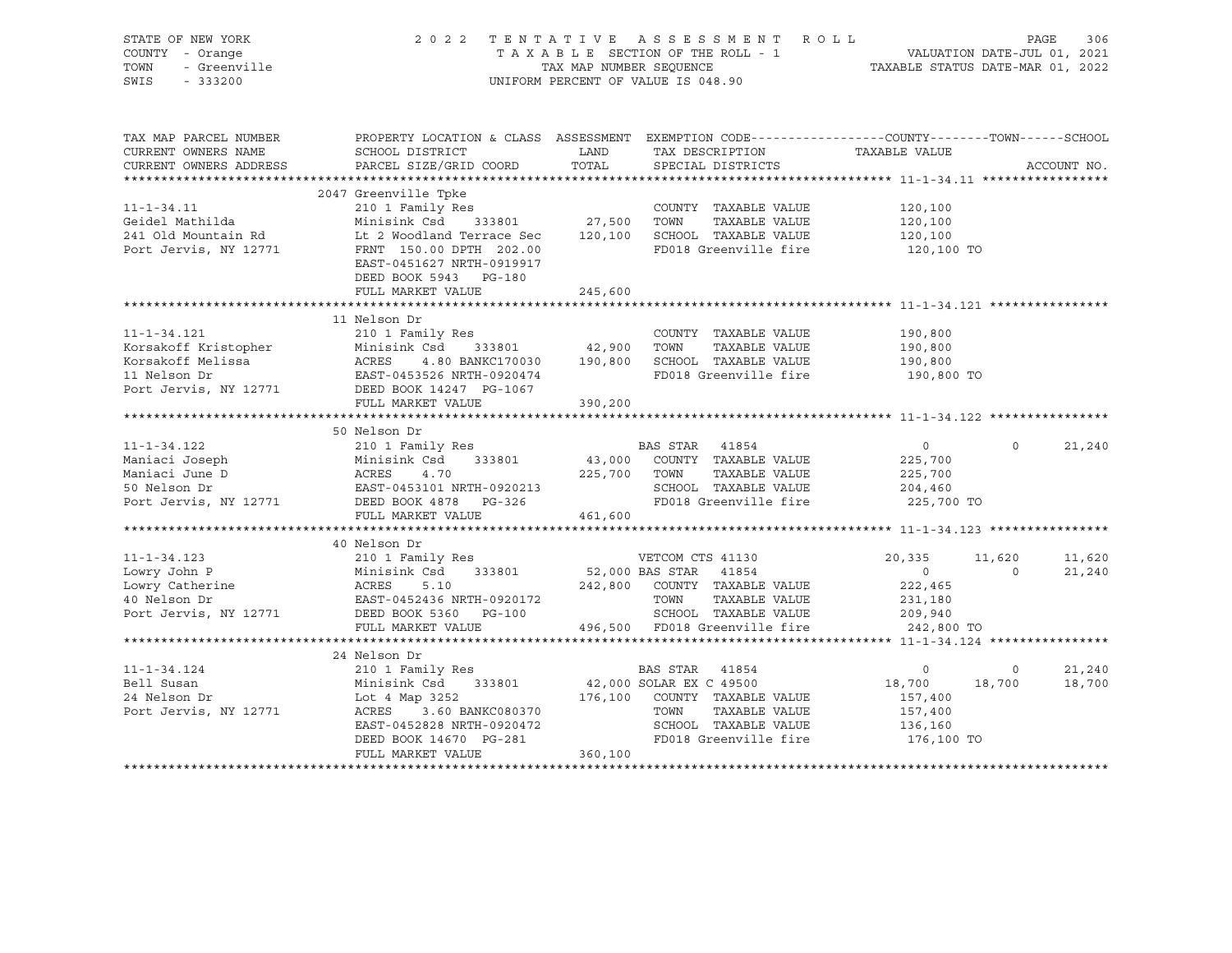| STATE OF NEW YORK<br>COUNTY - Orange<br>- Greenville<br>TOWN<br>SWIS<br>$-333200$ |                                                                                                                                              | TAX MAP NUMBER SEQUENCE | 2022 TENTATIVE ASSESSMENT ROLL<br>TAXABLE SECTION OF THE ROLL - 1<br>UNIFORM PERCENT OF VALUE IS 048.90 |                                                        | PAGE<br>307<br>VALUATION DATE-JUL 01, 2021<br>TAXABLE STATUS DATE-MAR 01, 2022 |
|-----------------------------------------------------------------------------------|----------------------------------------------------------------------------------------------------------------------------------------------|-------------------------|---------------------------------------------------------------------------------------------------------|--------------------------------------------------------|--------------------------------------------------------------------------------|
| TAX MAP PARCEL NUMBER<br>CURRENT OWNERS NAME<br>CURRENT OWNERS ADDRESS            | PROPERTY LOCATION & CLASS ASSESSMENT EXEMPTION CODE----------------COUNTY-------TOWN-----SCHOOL<br>SCHOOL DISTRICT<br>PARCEL SIZE/GRID COORD | LAND<br>TOTAL           | TAX DESCRIPTION<br>SPECIAL DISTRICTS                                                                    | TAXABLE VALUE                                          | ACCOUNT NO.                                                                    |
|                                                                                   |                                                                                                                                              |                         |                                                                                                         |                                                        |                                                                                |
|                                                                                   | Greenville Tpke                                                                                                                              |                         |                                                                                                         |                                                        |                                                                                |
| $11 - 1 - 34.125$                                                                 | 314 Rural vac<10                                                                                                                             |                         | COUNTY TAXABLE VALUE                                                                                    | 5,100                                                  |                                                                                |
| Lowry John P                                                                      | Minisink Csd<br>333801                                                                                                                       | 5,100                   | TOWN<br>TAXABLE VALUE                                                                                   | 5,100                                                  |                                                                                |
| Lowry Catherine                                                                   | Parkland                                                                                                                                     |                         | 5,100 SCHOOL TAXABLE VALUE                                                                              | 5,100                                                  |                                                                                |
| 40 Nelson Dr<br>Port Jervis, NY 12771                                             | 6.30<br>ACRES<br>EAST-0452152 NRTH-0920018                                                                                                   |                         | FD018 Greenville fire                                                                                   | 5,100 TO                                               |                                                                                |
|                                                                                   | DEED BOOK 5655 PG-35                                                                                                                         |                         |                                                                                                         |                                                        |                                                                                |
|                                                                                   | FULL MARKET VALUE                                                                                                                            | 10,400                  |                                                                                                         |                                                        |                                                                                |
|                                                                                   |                                                                                                                                              |                         |                                                                                                         |                                                        |                                                                                |
|                                                                                   | Nelson Dr                                                                                                                                    |                         |                                                                                                         |                                                        |                                                                                |
| $11 - 1 - 34.126$                                                                 | 692 Road/str/hwy                                                                                                                             |                         | COUNTY TAXABLE VALUE                                                                                    | 500                                                    |                                                                                |
| Maniaci Joseph & June D                                                           | Minisink Csd 333801                                                                                                                          | 500                     | TOWN<br>TAXABLE VALUE                                                                                   | 500                                                    |                                                                                |
| Fitzsimmons Catherine Lowry Jo ACRES                                              | 1.50                                                                                                                                         | 500                     | SCHOOL TAXABLE VALUE                                                                                    | 500                                                    |                                                                                |
| 50 Nelson Dr                                                                      | EAST-0453199 NRTH-0920525                                                                                                                    |                         | FD018 Greenville fire                                                                                   | 500 TO                                                 |                                                                                |
| Port Jervis, NY 12771                                                             | DEED BOOK 11515 PG-1733                                                                                                                      |                         |                                                                                                         |                                                        |                                                                                |
|                                                                                   | FULL MARKET VALUE                                                                                                                            | 1,000                   |                                                                                                         |                                                        |                                                                                |
|                                                                                   |                                                                                                                                              |                         |                                                                                                         |                                                        |                                                                                |
|                                                                                   | 2051 Greenville Tpke                                                                                                                         |                         |                                                                                                         |                                                        |                                                                                |
| $11 - 1 - 34.13$                                                                  | 220 2 Family Res                                                                                                                             |                         | BAS STAR 41854                                                                                          | $\circ$                                                | $\Omega$<br>21,240                                                             |
| Rodriquez Richard V<br>2051 Greenville Tpke                                       | Minisink Csd<br>333801<br>Lt 1, Woodland Terrace, S                                                                                          | 28,200<br>142,200 TOWN  | COUNTY TAXABLE VALUE<br>TAXABLE VALUE                                                                   | 142,200<br>142,200                                     |                                                                                |
| Port Jervis, NY 12771                                                             | FRNT 180.00 DPTH 201.80                                                                                                                      |                         | SCHOOL TAXABLE VALUE                                                                                    | 120,960                                                |                                                                                |
|                                                                                   | <b>BANKC170030</b>                                                                                                                           |                         | FD018 Greenville fire                                                                                   | 142,200 TO                                             |                                                                                |
|                                                                                   | EAST-0449500 NRTH-0919850                                                                                                                    |                         |                                                                                                         |                                                        |                                                                                |
|                                                                                   | DEED BOOK 14382 PG-733                                                                                                                       |                         |                                                                                                         |                                                        |                                                                                |
|                                                                                   | FULL MARKET VALUE                                                                                                                            | 290,800                 |                                                                                                         |                                                        |                                                                                |
|                                                                                   |                                                                                                                                              |                         |                                                                                                         |                                                        |                                                                                |
|                                                                                   | Greenville Tpke                                                                                                                              |                         |                                                                                                         |                                                        |                                                                                |
| $11 - 1 - 34.14$                                                                  | 314 Rural vac<10                                                                                                                             |                         | COUNTY TAXABLE VALUE                                                                                    | 19,900                                                 |                                                                                |
| Cavanaugh William J                                                               | Minisink Csd<br>333801                                                                                                                       | 19,900                  | TOWN<br>TAXABLE VALUE                                                                                   | 19,900                                                 |                                                                                |
| 158 Washburns Ln                                                                  | Lt 3 Woodland Terr Sec A                                                                                                                     | 19,900                  | SCHOOL TAXABLE VALUE                                                                                    | 19,900                                                 |                                                                                |
| Stony Point, NY 10980                                                             | FRNT 150.00 DPTH 200.00                                                                                                                      |                         | FD018 Greenville fire                                                                                   | 19,900 TO                                              |                                                                                |
|                                                                                   | EAST-0449747 NRTH-0920011                                                                                                                    |                         |                                                                                                         |                                                        |                                                                                |
|                                                                                   | DEED BOOK 2551 PG-00090                                                                                                                      |                         |                                                                                                         |                                                        |                                                                                |
|                                                                                   | FULL MARKET VALUE                                                                                                                            | 40,700                  |                                                                                                         | **************************** 11-1-34.15 ************** |                                                                                |
|                                                                                   | 2033 Greenville Tpke                                                                                                                         |                         |                                                                                                         |                                                        |                                                                                |
| $11 - 1 - 34.15$                                                                  | 210 1 Family Res                                                                                                                             |                         | VETERANS<br>41101                                                                                       | 1,600                                                  | 1,600<br>$\circ$                                                               |
| Hollywood-Sewing Coleen                                                           | Minisink Csd<br>333801                                                                                                                       | 27,800 AGED             | 41800                                                                                                   | 57,650                                                 | 57,650<br>58,450                                                               |
| Hollywood Denise & Terence                                                        | Lt 4 Woodland Terrace Sec                                                                                                                    |                         | 116,900 ENH STAR 41834                                                                                  | $\overline{0}$                                         | 53,020<br>$\Omega$                                                             |
| C/O Bernadette Hollywood                                                          | LE Bernadette Hollywood                                                                                                                      |                         | COUNTY TAXABLE VALUE                                                                                    | 57,650                                                 |                                                                                |
| 2033 Greenville Tpke                                                              | FRNT 150.00 DPTH 200.00                                                                                                                      |                         | TOWN<br>TAXABLE VALUE                                                                                   | 57,650                                                 |                                                                                |
| Port Jervis, NY 12771                                                             | EAST-0449887 NRTH-0920109                                                                                                                    |                         | SCHOOL TAXABLE VALUE                                                                                    | 5,430                                                  |                                                                                |
|                                                                                   | DEED BOOK 12793 PG-481                                                                                                                       |                         | FD018 Greenville fire                                                                                   | 116,900 TO                                             |                                                                                |
|                                                                                   | FULL MARKET VALUE                                                                                                                            | 239,100                 |                                                                                                         |                                                        |                                                                                |
|                                                                                   |                                                                                                                                              |                         |                                                                                                         |                                                        |                                                                                |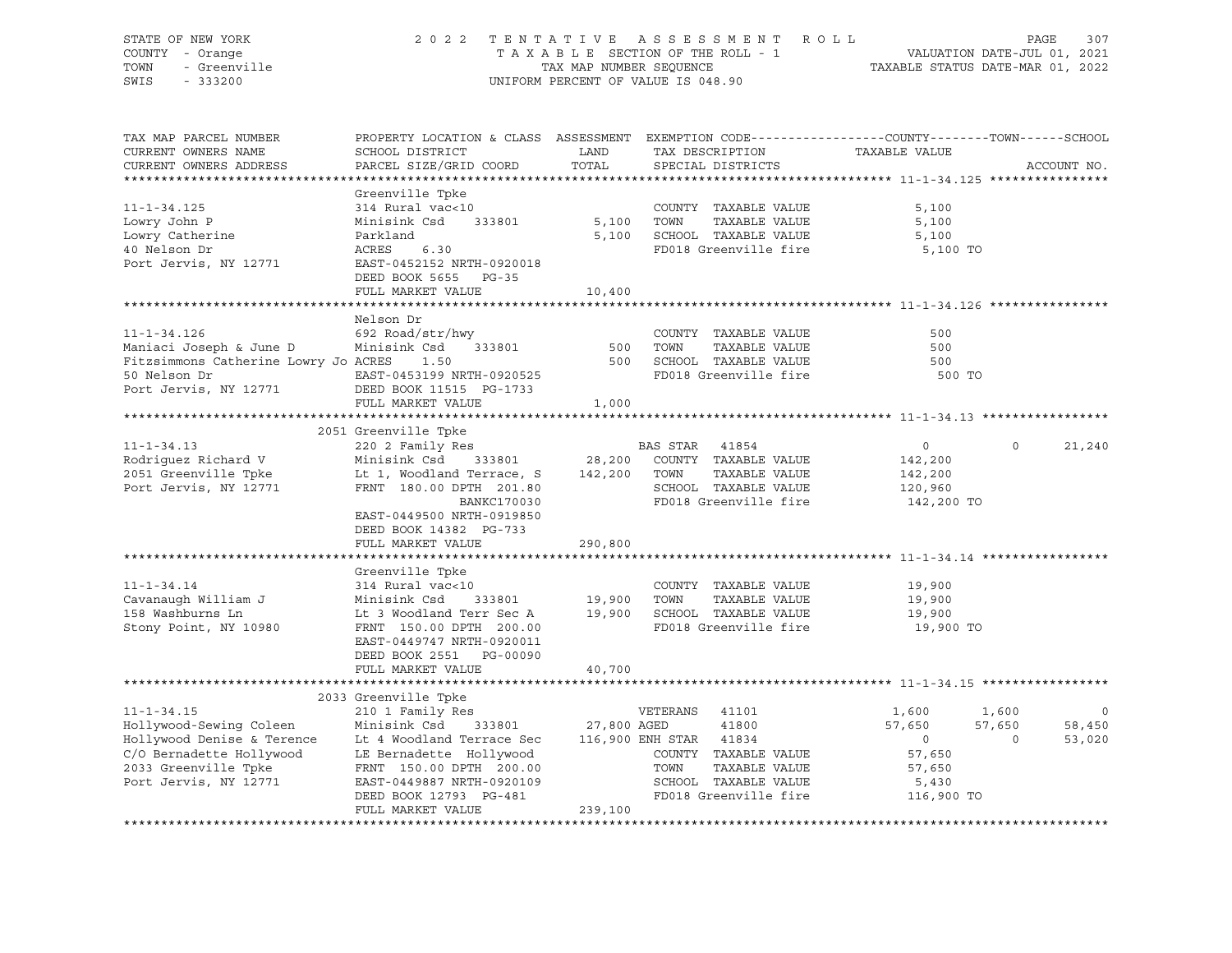| STATE OF NEW YORK<br><i>Y</i> - Orange<br>- Greenville<br>- 333200<br>COUNTY - Orange<br>TOWN<br>SWIS                                                                                                                                                    | 2022 TENTATIVE ASSESSMENT ROLL PAGE 308<br>TAXABLE SECTION OF THE ROLL - 1 VALUATION DATE-JUL 01, 2021<br>TAX MAP NUMBER SEQUENCE TAXABLE STATUS DATE-MAR 01, 2022 | UNIFORM PERCENT OF VALUE IS 048.90 |                |                                                                                                     |                                                                         |                   |             |
|----------------------------------------------------------------------------------------------------------------------------------------------------------------------------------------------------------------------------------------------------------|--------------------------------------------------------------------------------------------------------------------------------------------------------------------|------------------------------------|----------------|-----------------------------------------------------------------------------------------------------|-------------------------------------------------------------------------|-------------------|-------------|
| TAX MAP PARCEL NUMBER<br>CURRENT OWNERS NAME<br>CURRENT OWNERS ADDRESS                                                                                                                                                                                   | PROPERTY LOCATION & CLASS ASSESSMENT EXEMPTION CODE---------------COUNTY-------TOWN-----SCHOOL<br>SCHOOL DISTRICT<br>PARCEL SIZE/GRID COORD                        |                                    |                | LAND TAX DESCRIPTION<br>COORD TOTAL SPECIAL DISTRICTS                                               | TAXABLE VALUE                                                           |                   | ACCOUNT NO. |
|                                                                                                                                                                                                                                                          |                                                                                                                                                                    |                                    |                |                                                                                                     |                                                                         |                   |             |
|                                                                                                                                                                                                                                                          | 2027 Greenville Tpke                                                                                                                                               |                                    |                |                                                                                                     |                                                                         |                   |             |
| $11 - 1 - 34.16$                                                                                                                                                                                                                                         | 210 1 Family Res                                                                                                                                                   |                                    |                | COUNTY TAXABLE VALUE                                                                                | 118,900                                                                 |                   |             |
|                                                                                                                                                                                                                                                          |                                                                                                                                                                    |                                    |                |                                                                                                     | 118,900<br>118,900                                                      |                   |             |
|                                                                                                                                                                                                                                                          |                                                                                                                                                                    |                                    |                |                                                                                                     |                                                                         |                   |             |
| Iciano Bruno Edward<br>28,800 TOWN TAXABLE VALUE<br>28,7800 TOWN TAXABLE VALUE<br>28,800 TOWN TAXABLE VALUE<br>28,800 TOWN TAXABLE VALUE<br>2027 Greenville Tpke Lt 5 Woodland Terrace Sec 118,900 SCHOOL TAXABLE VALUE<br>2018 Greenville               | FRNT 150.00 DPTH 200.00                                                                                                                                            |                                    |                | FD018 Greenville fire                                                                               | 118,900 TO                                                              |                   |             |
|                                                                                                                                                                                                                                                          | EAST-0450002 NRTH-0920217                                                                                                                                          |                                    |                |                                                                                                     |                                                                         |                   |             |
|                                                                                                                                                                                                                                                          | DEED BOOK 15109 PG-1255                                                                                                                                            |                                    |                |                                                                                                     |                                                                         |                   |             |
|                                                                                                                                                                                                                                                          | FULL MARKET VALUE                                                                                                                                                  | 243,100                            |                |                                                                                                     |                                                                         |                   |             |
|                                                                                                                                                                                                                                                          |                                                                                                                                                                    |                                    |                |                                                                                                     |                                                                         |                   |             |
| 379 Old Mountain Rd 210 1 Family Res 210 1 Family Res 210 1 Family Res 210 1 Family Res 210 1 Family Res 210 1 Family Res 210 1 Family Res 210 1 Family Res 210 1 Family Res 210 1 Family Res 210 1 Family Res 210 1 Family Re                           | 379 Old Mountain Rd                                                                                                                                                |                                    |                |                                                                                                     |                                                                         |                   |             |
|                                                                                                                                                                                                                                                          |                                                                                                                                                                    |                                    |                |                                                                                                     | $\overline{0}$                                                          | $0 \qquad \qquad$ | 21,240      |
|                                                                                                                                                                                                                                                          |                                                                                                                                                                    |                                    |                |                                                                                                     |                                                                         |                   |             |
|                                                                                                                                                                                                                                                          |                                                                                                                                                                    |                                    |                |                                                                                                     |                                                                         |                   |             |
|                                                                                                                                                                                                                                                          |                                                                                                                                                                    |                                    |                |                                                                                                     |                                                                         |                   |             |
|                                                                                                                                                                                                                                                          |                                                                                                                                                                    | 373,200                            |                |                                                                                                     |                                                                         |                   |             |
|                                                                                                                                                                                                                                                          | FULL MARKET VALUE                                                                                                                                                  |                                    |                |                                                                                                     |                                                                         |                   |             |
|                                                                                                                                                                                                                                                          |                                                                                                                                                                    |                                    |                |                                                                                                     |                                                                         |                   |             |
|                                                                                                                                                                                                                                                          | 347 Old Mountain Rd                                                                                                                                                |                                    |                | 98 PCT OF VALUE USED FOR EXEMPTION PURPOSES                                                         |                                                                         |                   |             |
| $11 - 1 - 34.221$<br>Predmore Irrevoc Liv Trust                                                                                                                                                                                                          | 010 mountain Na<br>210 1 Family Res<br>Minisink Csd 333801 34,800 VETDIS CTS 41140 20,889 20,889<br>ACRES 2.00 142,100 BAS STAR 41854 0 100.876 0                  |                                    |                |                                                                                                     |                                                                         |                   | 11,620      |
| Robert C & Marilyn G Trustees ACRES                                                                                                                                                                                                                      |                                                                                                                                                                    |                                    |                |                                                                                                     |                                                                         |                   | 20,889      |
|                                                                                                                                                                                                                                                          |                                                                                                                                                                    |                                    |                |                                                                                                     |                                                                         |                   | 21,240      |
| PO Box 171<br>Mesttown, NY 10998<br>Mesttown, NY 10998<br>DEED BOOK 13667 PG-1414<br>PO PONN TAXABLE VALUE                                                                                                                                               |                                                                                                                                                                    |                                    |                | TAXABLE VALUE                                                                                       | 100,876                                                                 |                   |             |
|                                                                                                                                                                                                                                                          | FULL MARKET VALUE                                                                                                                                                  |                                    |                |                                                                                                     | 109,591                                                                 |                   |             |
|                                                                                                                                                                                                                                                          |                                                                                                                                                                    |                                    |                |                                                                                                     | 290,600 SCHOOL TAXABLE VALUE 88,351<br>FD018 Greenville fire 142,100 TO |                   |             |
|                                                                                                                                                                                                                                                          |                                                                                                                                                                    |                                    |                |                                                                                                     |                                                                         |                   |             |
|                                                                                                                                                                                                                                                          |                                                                                                                                                                    |                                    |                |                                                                                                     |                                                                         |                   |             |
|                                                                                                                                                                                                                                                          | 323 Vacant rural                                                                                                                                                   |                                    |                | COUNTY TAXABLE VALUE                                                                                | 900                                                                     |                   |             |
|                                                                                                                                                                                                                                                          |                                                                                                                                                                    |                                    | 900 TOWN       | TAXABLE VALUE                                                                                       | 900                                                                     |                   |             |
|                                                                                                                                                                                                                                                          |                                                                                                                                                                    |                                    |                | 900 SCHOOL TAXABLE VALUE                                                                            | 900                                                                     |                   |             |
| 11-1-34.222 323 Vacant rural<br>Valentine Jeremy R Minisink Csd 333801<br>Valentine Veronica M ACRES 1.90<br>The EAST-0455229 NRTH-0918993                                                                                                               |                                                                                                                                                                    |                                    |                | FD018 Greenville fire                                                                               | 900 TO                                                                  |                   |             |
| Port Jervis, NY 12771                                                                                                                                                                                                                                    |                                                                                                                                                                    |                                    |                |                                                                                                     |                                                                         |                   |             |
|                                                                                                                                                                                                                                                          | FULL MARKET VALUE                                                                                                                                                  | 1,800                              |                |                                                                                                     |                                                                         |                   |             |
|                                                                                                                                                                                                                                                          |                                                                                                                                                                    |                                    |                |                                                                                                     |                                                                         |                   |             |
|                                                                                                                                                                                                                                                          | 369 Old Mountain Rd                                                                                                                                                |                                    |                |                                                                                                     |                                                                         |                   |             |
|                                                                                                                                                                                                                                                          | 210 1 Family Res                                                                                                                                                   |                                    | ENH STAR 41834 |                                                                                                     | $\overline{0}$                                                          | $\circ$           | 53,020      |
| 11-1-34.224<br>Hirsch Noel<br>Hirsch Melissa<br>369 Old Mountain Rd<br>210 1 Family Res<br>Minisink Csd<br>210 1 Family Res<br>Minisink Csd<br>210 1 Family Res<br>210 1 Family Res<br>210 1 Family Res<br>210 1 Family Res<br>269 Old Mountain Rd<br>26 |                                                                                                                                                                    |                                    |                | $333801 \hspace{1.5cm} 53,200 \hspace{2.3cm} \textrm{COUNTY} \hspace{2.3cm} \textrm{TAXABLE VALUE}$ | 135,400                                                                 |                   |             |
|                                                                                                                                                                                                                                                          |                                                                                                                                                                    |                                    |                | TAXABLE VALUE                                                                                       | 135,400                                                                 |                   |             |
|                                                                                                                                                                                                                                                          | 135,400 COONI<br>EAST-0455781 NRTH-0919402 SCHOO.<br>DEED BOOK 3647 PG-75 FULL MARKET WATHER                                                                       |                                    |                | SCHOOL TAXABLE VALUE                                                                                | 82,380                                                                  |                   |             |
|                                                                                                                                                                                                                                                          |                                                                                                                                                                    |                                    |                |                                                                                                     | SCHOOL TAXABLE VALUE 82,380<br>FD018 Greenville fire 135,400 TO         |                   |             |
|                                                                                                                                                                                                                                                          | FULL MARKET VALUE                                                                                                                                                  | 276,900                            |                |                                                                                                     |                                                                         |                   |             |
|                                                                                                                                                                                                                                                          |                                                                                                                                                                    |                                    |                |                                                                                                     |                                                                         |                   |             |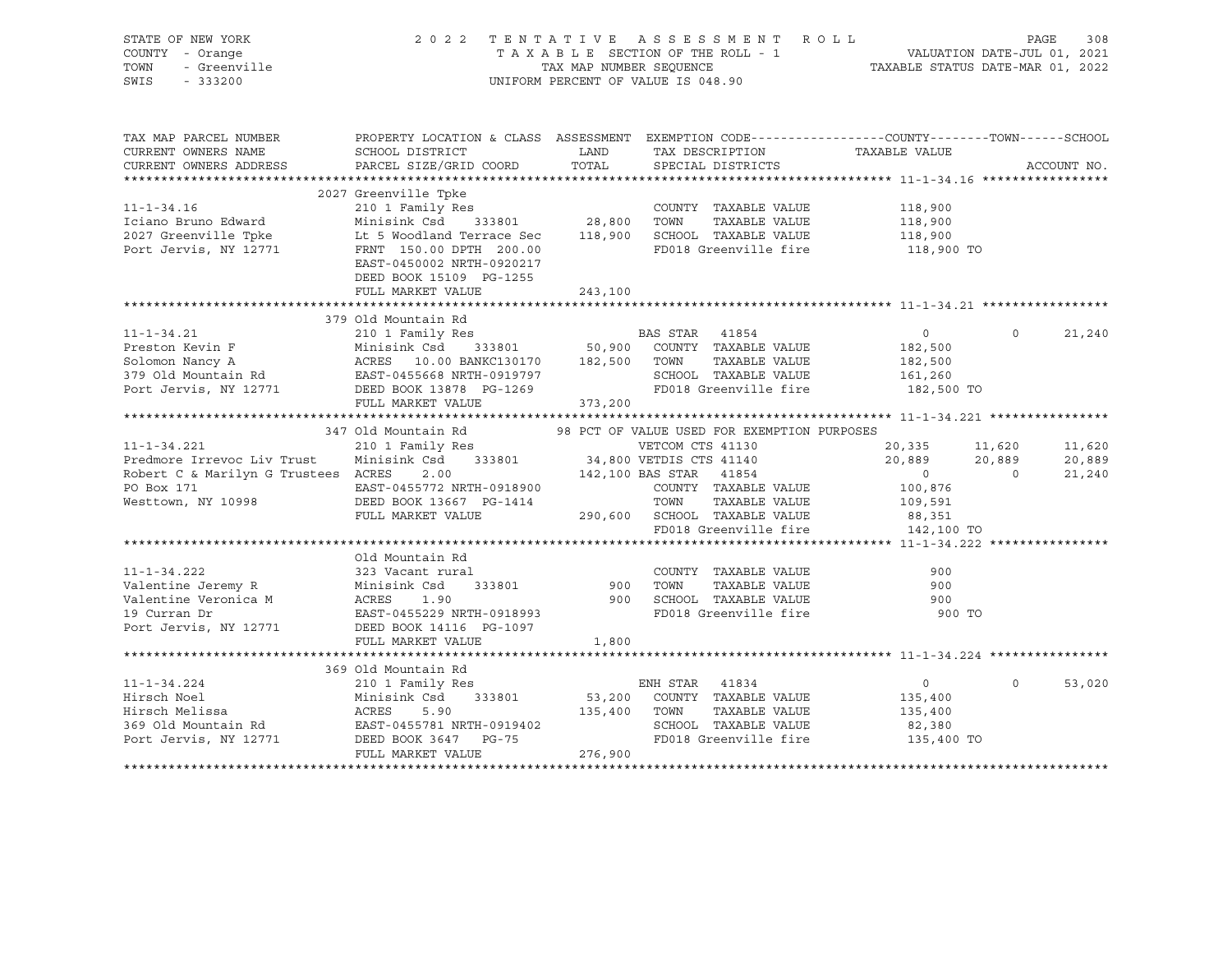### STATE OF NEW YORK 2 0 2 2 T E N T A T I V E A S S E S S M E N T R O L L PAGE 309 COUNTY - Orange T A X A B L E SECTION OF THE ROLL - 1 VALUATION DATE-JUL 01, 2021 TOWN - Greenville TAX MAP NUMBER SEQUENCE TAXABLE STATUS DATE-MAR 01, 2022 SWIS - 333200 UNIFORM PERCENT OF VALUE IS 048.90

| TAX MAP PARCEL NUMBER<br>CURRENT OWNERS NAME<br>CURRENT OWNERS ADDRESS                                                                                                                                                                 | PROPERTY LOCATION & CLASS ASSESSMENT EXEMPTION CODE----------------COUNTY-------TOWN-----SCHOOL<br>SCHOOL DISTRICT<br>PARCEL SIZE/GRID COORD | LAND<br>TOTAL         |                | SPECIAL DISTRICTS                          | TAX DESCRIPTION TAXABLE VALUE              |                | ACCOUNT NO. |
|----------------------------------------------------------------------------------------------------------------------------------------------------------------------------------------------------------------------------------------|----------------------------------------------------------------------------------------------------------------------------------------------|-----------------------|----------------|--------------------------------------------|--------------------------------------------|----------------|-------------|
|                                                                                                                                                                                                                                        | 335 Old Mountain Rd                                                                                                                          |                       |                |                                            |                                            |                |             |
|                                                                                                                                                                                                                                        |                                                                                                                                              |                       |                |                                            |                                            | $\Omega$       | 21,240      |
|                                                                                                                                                                                                                                        |                                                                                                                                              | <b>BAS STAR</b> 41854 |                |                                            |                                            |                |             |
|                                                                                                                                                                                                                                        |                                                                                                                                              |                       |                |                                            |                                            |                |             |
|                                                                                                                                                                                                                                        |                                                                                                                                              |                       |                |                                            |                                            |                |             |
|                                                                                                                                                                                                                                        |                                                                                                                                              |                       |                |                                            |                                            |                |             |
| 11-1-34.23 210 1 Family Res BAS STAK 41854<br>Ortquist Bryan Minisink Csd 333801 44,900 COUNTY TAXABLE VALUE 154,600<br>Giannoni-Ortquist Sabrina ACRES 4.00 BANKC030383 154,600 TOWN TAXABLE VALUE 154,600<br>335 Old Mountain Rd E   |                                                                                                                                              |                       |                |                                            | FD018 Greenville fire 154,600 TO           |                |             |
|                                                                                                                                                                                                                                        |                                                                                                                                              |                       |                |                                            |                                            |                |             |
|                                                                                                                                                                                                                                        | 1984 Greenville Tpke                                                                                                                         |                       |                |                                            |                                            |                |             |
|                                                                                                                                                                                                                                        |                                                                                                                                              |                       |                |                                            | $\overline{0}$                             | $\overline{0}$ |             |
|                                                                                                                                                                                                                                        |                                                                                                                                              |                       |                |                                            |                                            |                | 53,020      |
|                                                                                                                                                                                                                                        |                                                                                                                                              |                       |                |                                            | 125,900                                    |                |             |
|                                                                                                                                                                                                                                        |                                                                                                                                              |                       |                | TAXABLE VALUE                              | 125,900                                    |                |             |
|                                                                                                                                                                                                                                        |                                                                                                                                              |                       |                | SCHOOL TAXABLE VALUE                       | 72,880<br>FD018 Greenville fire 125,900 TO |                |             |
|                                                                                                                                                                                                                                        |                                                                                                                                              |                       |                |                                            |                                            |                |             |
|                                                                                                                                                                                                                                        |                                                                                                                                              |                       |                |                                            |                                            |                |             |
|                                                                                                                                                                                                                                        | 2060 Greenville Tpke                                                                                                                         |                       |                |                                            |                                            |                |             |
|                                                                                                                                                                                                                                        |                                                                                                                                              |                       |                |                                            |                                            |                |             |
| 11-1-34.32<br>$T \cdot 1 \text{ in g}$ G                                                                                                                                                                                               |                                                                                                                                              |                       |                | COUNTY TAXABLE VALUE<br>TOWN TAXABLE VALUE | 245,100<br>245,100                         |                |             |
| 11-1-34.32 210 1 Family Res<br>Sas Julius G Minisink Csd 333801 33,600 TOWN<br>Sas Dorine H ACRES 1.20 BANKC220055 245,100 SCHOOL<br>2060 Greenville Tpke EAST-0449347 NRTH-0920088 POrt Jervis, NY 12771 DEED BOOK 14339 PG-1372<br>T | 1.20 BANKC220055 245,100 SCHOOL TAXABLE VALUE 245,100                                                                                        |                       |                |                                            |                                            |                |             |
|                                                                                                                                                                                                                                        |                                                                                                                                              |                       |                |                                            | FD018 Greenville fire 245,100 TO           |                |             |
|                                                                                                                                                                                                                                        |                                                                                                                                              |                       |                |                                            |                                            |                |             |
|                                                                                                                                                                                                                                        | FULL MARKET VALUE                                                                                                                            | 501,200               |                |                                            |                                            |                |             |
|                                                                                                                                                                                                                                        |                                                                                                                                              |                       |                |                                            |                                            |                |             |
|                                                                                                                                                                                                                                        | 2036 Greenville Tpke                                                                                                                         |                       |                |                                            |                                            |                |             |
|                                                                                                                                                                                                                                        |                                                                                                                                              |                       |                |                                            | 16,300 16,300                              |                | 16,300      |
|                                                                                                                                                                                                                                        |                                                                                                                                              |                       |                |                                            | 149,600                                    |                |             |
|                                                                                                                                                                                                                                        |                                                                                                                                              |                       |                | TAXABLE VALUE                              | 149,600                                    |                |             |
| Bloomingburg, NY 12721                                                                                                                                                                                                                 | 1.90 BANKC030230                                                                                                                             |                       |                |                                            | SCHOOL TAXABLE VALUE 149,600               |                |             |
|                                                                                                                                                                                                                                        | EAST-0449601 NRTH-0920368                                                                                                                    |                       |                | FD018 Greenville fire                      | 165,900 TO                                 |                |             |
|                                                                                                                                                                                                                                        | DEED BOOK 15030 PG-36                                                                                                                        |                       |                |                                            |                                            |                |             |
|                                                                                                                                                                                                                                        | FULL MARKET VALUE                                                                                                                            | 339,300               |                |                                            |                                            |                |             |
|                                                                                                                                                                                                                                        |                                                                                                                                              |                       |                |                                            |                                            |                |             |
|                                                                                                                                                                                                                                        | 1899 Greenville Tpke                                                                                                                         |                       |                |                                            |                                            |                |             |
|                                                                                                                                                                                                                                        | 210 1 Family Res                                                                                                                             |                       | BAS STAR 41854 |                                            | $\overline{0}$                             | $\Omega$       | 21,240      |
|                                                                                                                                                                                                                                        |                                                                                                                                              |                       |                | 47,200 COUNTY TAXABLE VALUE                | 172,600                                    |                |             |
|                                                                                                                                                                                                                                        |                                                                                                                                              | 172,600 TOWN          |                | TAXABLE VALUE                              | 172,600                                    |                |             |
| Port Jervis, NY 12771                                                                                                                                                                                                                  |                                                                                                                                              |                       |                |                                            | SCHOOL TAXABLE VALUE 151,360               |                |             |
|                                                                                                                                                                                                                                        | EAST-0454989 NRTH-0920027<br>DEED BOOK 5266 PG-221                                                                                           |                       |                | FD018 Greenville fire                      | 172,600 TO                                 |                |             |
|                                                                                                                                                                                                                                        | FULL MARKET VALUE                                                                                                                            | 353,000               |                |                                            |                                            |                |             |
|                                                                                                                                                                                                                                        |                                                                                                                                              |                       |                |                                            |                                            |                |             |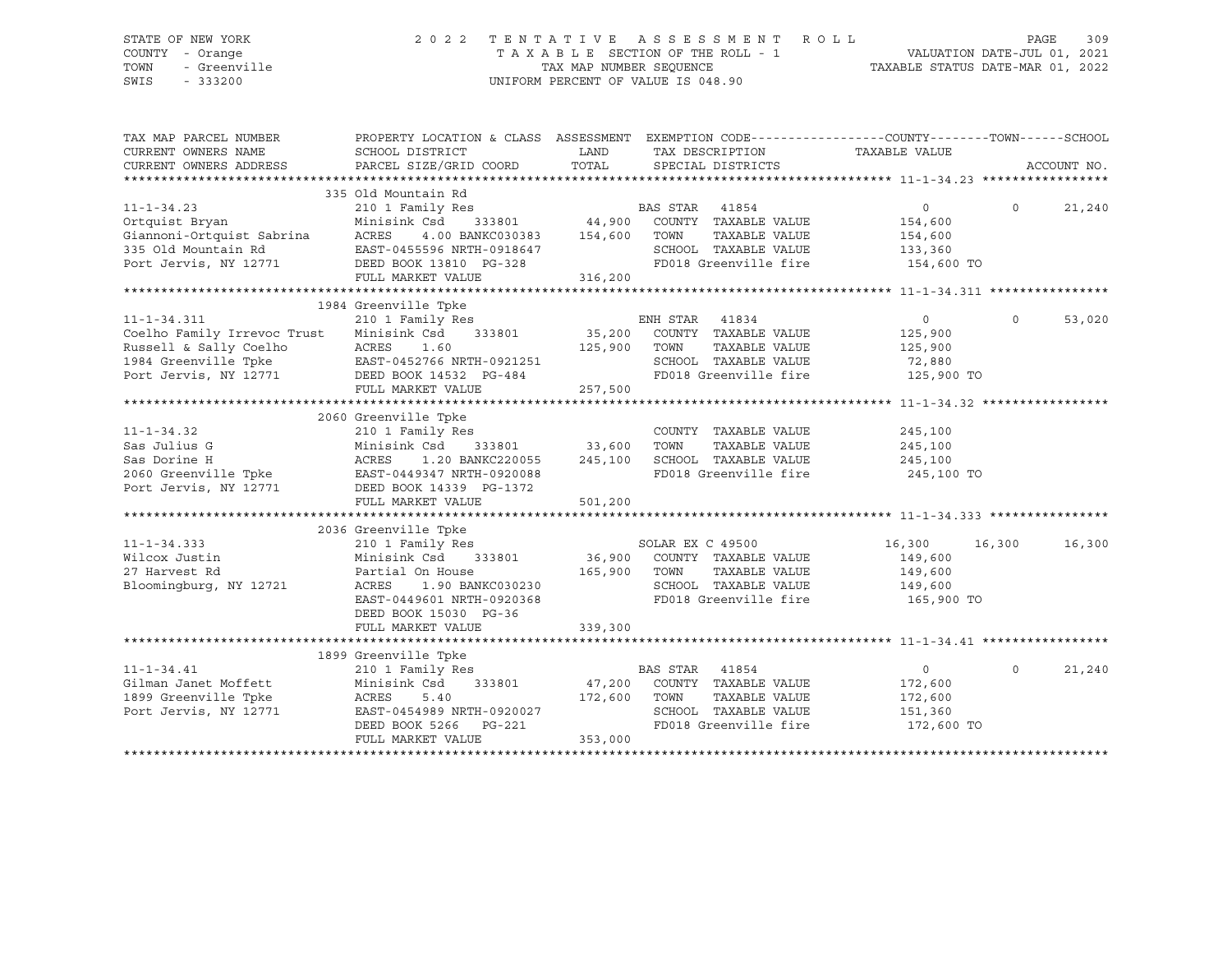| STATE OF NEW YORK<br>COUNTY - Orange<br>- Greenville<br>TOWN<br>SWIS<br>$-333200$                                                                                                                                                             | 2022 TENTATIVE ASSESSMENT ROLL<br>TAXABLE SECTION OF THE ROLL - 1<br>TAX MAP NUMBER SEQUENCE<br>UNIFORM PERCENT OF VALUE IS 048.90                   | 310<br>PAGE<br>1 VALUATION DATE-JUL 01, 2021<br>TAXABLE STATUS DATE-MAR 01, 2022 |                                                 |                |          |             |
|-----------------------------------------------------------------------------------------------------------------------------------------------------------------------------------------------------------------------------------------------|------------------------------------------------------------------------------------------------------------------------------------------------------|----------------------------------------------------------------------------------|-------------------------------------------------|----------------|----------|-------------|
| TAX MAP PARCEL NUMBER<br>CURRENT OWNERS NAME                                                                                                                                                                                                  | PROPERTY LOCATION & CLASS ASSESSMENT EXEMPTION CODE---------------COUNTY-------TOWN-----SCHOOL<br>SCHOOL DISTRICT                                    | <b>EXAMPLE TO A LAND</b>                                                         | TAX DESCRIPTION                                 | TAXABLE VALUE  |          |             |
| CURRENT OWNERS ADDRESS                                                                                                                                                                                                                        | PARCEL SIZE/GRID COORD                                                                                                                               | TOTAL                                                                            | SPECIAL DISTRICTS                               |                |          | ACCOUNT NO. |
|                                                                                                                                                                                                                                               |                                                                                                                                                      |                                                                                  |                                                 |                |          |             |
|                                                                                                                                                                                                                                               | 15 Curran Dr                                                                                                                                         |                                                                                  |                                                 |                |          |             |
| $11 - 1 - 34.421$                                                                                                                                                                                                                             | 210 1 Family Res                                                                                                                                     |                                                                                  | COUNTY TAXABLE VALUE                            | 229,600        |          |             |
| Konovalov Yuri                                                                                                                                                                                                                                | Minisink Csd 333801                                                                                                                                  | 47,400 TOWN                                                                      | TAXABLE VALUE                                   | 229,600        |          |             |
| Stroyeva Yekaterina                                                                                                                                                                                                                           | Listed On Curran Drive 229,600 SCHOOL TAXABLE VALUE                                                                                                  |                                                                                  |                                                 | 229,600        |          |             |
| 15 Curran Dr                                                                                                                                                                                                                                  | Agreement As 11-1-34.23                                                                                                                              |                                                                                  |                                                 |                |          |             |
| Port Jervis, NY 12771                                                                                                                                                                                                                         | : AS 11-1-34.23<br>5.60 BANKC040280<br>ACRES<br>EAST-0455130 NRTH-0919544<br>DEED BOOK 14439 PG-1788                                                 |                                                                                  |                                                 |                |          |             |
|                                                                                                                                                                                                                                               | FULL MARKET VALUE                                                                                                                                    | 469,500                                                                          |                                                 |                |          |             |
|                                                                                                                                                                                                                                               | Curran Dr                                                                                                                                            |                                                                                  |                                                 |                |          |             |
| $11 - 1 - 34.422$                                                                                                                                                                                                                             | 323 Vacant rural                                                                                                                                     |                                                                                  | COUNTY TAXABLE VALUE                            | 1,400          |          |             |
| Gilman Janet Moffett                                                                                                                                                                                                                          |                                                                                                                                                      |                                                                                  |                                                 | 1,400          |          |             |
| 1899 Greenville Tpke                                                                                                                                                                                                                          |                                                                                                                                                      |                                                                                  |                                                 | 1,400          |          |             |
| Port Jervis, NY 12771                                                                                                                                                                                                                         | Minisink Csd 333801 1,400 TOWN TAXABLE VALUE<br>FRNT 30.00 DPTH 566.00 1,400 SCHOOL TAXABLE VALUE<br>EAST-0455004 NRTH-0919835 FD018 Greenville fire |                                                                                  | FD018 Greenville fire                           | 1,400 TO       |          |             |
|                                                                                                                                                                                                                                               | DEED BOOK 5266 PG-221                                                                                                                                |                                                                                  |                                                 |                |          |             |
|                                                                                                                                                                                                                                               | FULL MARKET VALUE                                                                                                                                    | 2,900                                                                            |                                                 |                |          |             |
|                                                                                                                                                                                                                                               |                                                                                                                                                      |                                                                                  |                                                 |                |          |             |
|                                                                                                                                                                                                                                               | 19 Curran Dr                                                                                                                                         |                                                                                  |                                                 |                |          |             |
| $11 - 1 - 34.5$                                                                                                                                                                                                                               | 210 1 Family Res                                                                                                                                     |                                                                                  | COUNTY TAXABLE VALUE                            | 259,800        |          |             |
|                                                                                                                                                                                                                                               |                                                                                                                                                      |                                                                                  |                                                 | 259,800        |          |             |
|                                                                                                                                                                                                                                               |                                                                                                                                                      |                                                                                  |                                                 | 259,800        |          |             |
| Valentine Jeremy R<br>Valentine Veronica M<br>Valentine Veronica M<br>259,800 SCHOOL TAXABLE VALUE<br>259,800 SCHOOL TAXABLE VALUE<br>259,800 SCHOOL TAXABLE VALUE<br>259,800 SCHOOL TAXABLE VALUE<br>259,800 SCHOOL TAXABLE VALUE<br>259,800 |                                                                                                                                                      |                                                                                  |                                                 | $.00$ $MT$     |          |             |
|                                                                                                                                                                                                                                               |                                                                                                                                                      |                                                                                  | FD018 Greenville fire                           | 259,800 TO     |          |             |
|                                                                                                                                                                                                                                               | FULL MARKET VALUE                                                                                                                                    | 531,300                                                                          |                                                 |                |          |             |
|                                                                                                                                                                                                                                               | 22 Curran Dr                                                                                                                                         |                                                                                  |                                                 |                |          |             |
| $11 - 1 - 34.61$                                                                                                                                                                                                                              | 210 1 Family Res                                                                                                                                     |                                                                                  | BAS STAR 41854                                  | $\overline{0}$ | $\Omega$ | 21,240      |
|                                                                                                                                                                                                                                               | Minisink Csd 333801                                                                                                                                  |                                                                                  | 44,900 COUNTY TAXABLE VALUE                     | 171,300        |          |             |
| Bellotto 2016 Family Trust Minisi<br>Lori M Downs Trustee ACRES                                                                                                                                                                               | 4.50                                                                                                                                                 | 171,300 TOWN                                                                     | TAXABLE VALUE                                   | 171,300        |          |             |
| 22 Curran Dr                                                                                                                                                                                                                                  | EAST-0454288 NRTH-0919821                                                                                                                            |                                                                                  |                                                 | 150,060        |          |             |
| Port Jervis, NY 12771 DEED BOOK 14166 PG-1672                                                                                                                                                                                                 |                                                                                                                                                      |                                                                                  | SCHOOL TAXABLE VALUE<br>DD012 Curran dr benefit | .00 MT         |          |             |
|                                                                                                                                                                                                                                               | FULL MARKET VALUE                                                                                                                                    |                                                                                  | 350,300 FD018 Greenville fire                   | 171,300 TO     |          |             |
|                                                                                                                                                                                                                                               |                                                                                                                                                      |                                                                                  |                                                 |                |          |             |
|                                                                                                                                                                                                                                               | 359 Old Mountain Rd                                                                                                                                  |                                                                                  |                                                 |                |          |             |
| $11 - 1 - 34.7$                                                                                                                                                                                                                               | 210 1 Family Res                                                                                                                                     |                                                                                  | BAS STAR 41854                                  | $\overline{0}$ | $\Omega$ | 21,240      |
| Caruso victor<br>Foote Alinda Anne<br>250.011                                                                                                                                                                                                 | Minisink Csd 333801<br>Minisi<br>ACRES                                                                                                               |                                                                                  | 47,700 COUNTY TAXABLE VALUE                     | 163,000        |          |             |
|                                                                                                                                                                                                                                               |                                                                                                                                                      |                                                                                  | TAXABLE VALUE                                   | 163,000        |          |             |
|                                                                                                                                                                                                                                               |                                                                                                                                                      |                                                                                  | SCHOOL TAXABLE VALUE<br>FD018 Greenville fire   | 141,760        |          |             |
| Noote Alling Anne<br>359 Old Mountain Rd<br>Port Jervis, NY 12771                                                                                                                                                                             | EAST-0455637 NRTH-0919141<br>EAST-0455637 NRTH-0919141<br>DEED BOOK 2611 PG-00191<br>FULL MARKET VALUE                                               |                                                                                  |                                                 | 163,000 TO     |          |             |
|                                                                                                                                                                                                                                               | FULL MARKET VALUE                                                                                                                                    | 333,300                                                                          |                                                 |                |          |             |
|                                                                                                                                                                                                                                               |                                                                                                                                                      |                                                                                  |                                                 |                |          |             |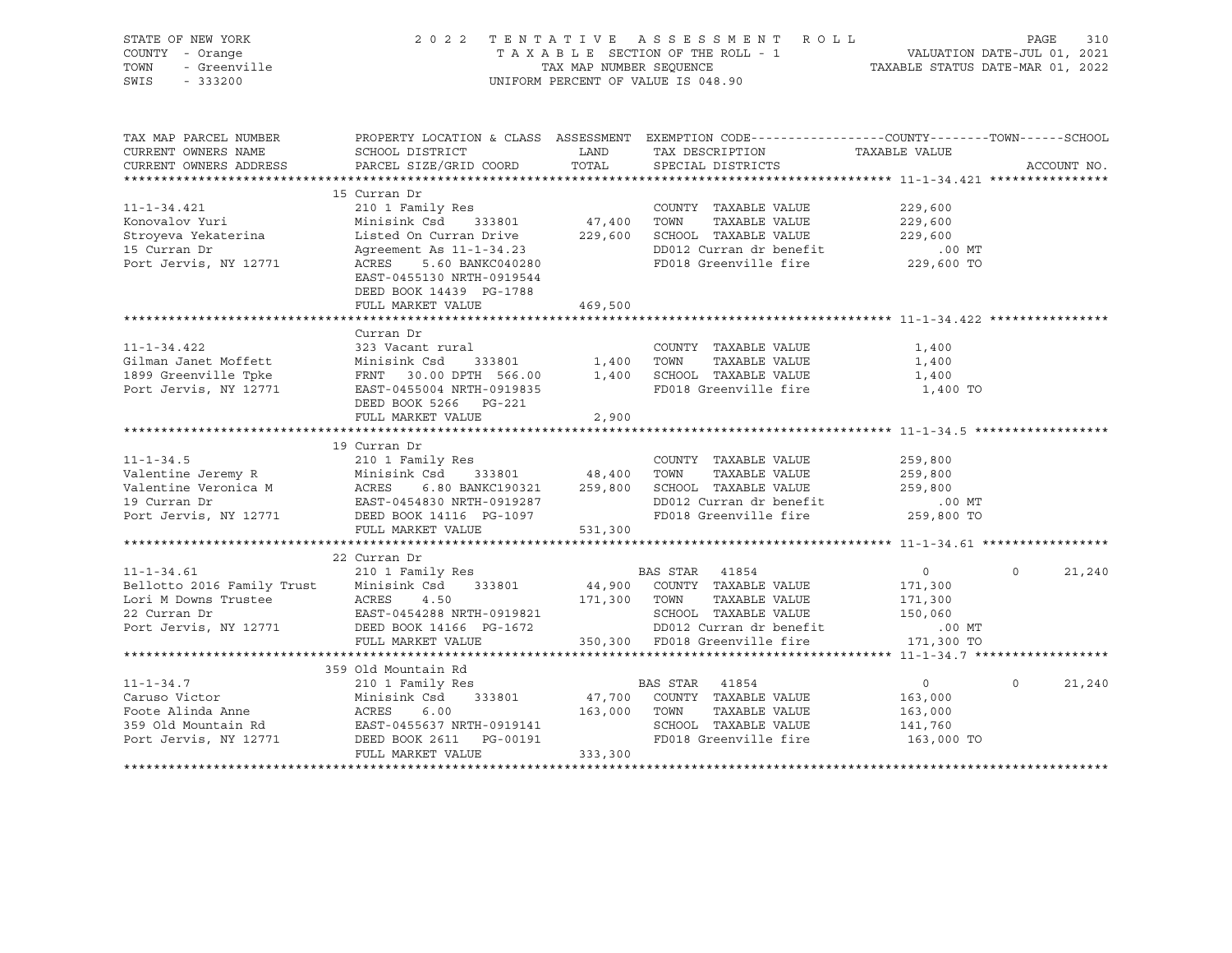SWIS - 333200 UNIFORM PERCENT OF VALUE IS 048.90

## STATE OF NEW YORK 2 0 2 2 T E N T A T I V E A S S E S S M E N T R O L L PAGE 311 COUNTY - Orange T A X A B L E SECTION OF THE ROLL - 1 VALUATION DATE-JUL 01, 2021 TOWN - Greenville TAX MAP NUMBER SEQUENCE TAXABLE STATUS DATE-MAR 01, 2022

| TAX MAP PARCEL NUMBER<br>CURRENT OWNERS NAME   | PROPERTY LOCATION & CLASS ASSESSMENT EXEMPTION CODE----------------COUNTY-------TOWN------SCHOOL<br>SCHOOL DISTRICT | LAND          | TAX DESCRIPTION                  | TAXABLE VALUE  |          |             |
|------------------------------------------------|---------------------------------------------------------------------------------------------------------------------|---------------|----------------------------------|----------------|----------|-------------|
| CURRENT OWNERS ADDRESS                         | PARCEL SIZE/GRID COORD                                                                                              | TOTAL         | SPECIAL DISTRICTS                |                |          | ACCOUNT NO. |
|                                                |                                                                                                                     |               |                                  |                |          |             |
|                                                | 343 Old Mountain Rd                                                                                                 |               |                                  |                |          |             |
| $11 - 1 - 34.8$                                | 210 1 Family Res                                                                                                    |               | SOLAR EX C 49500                 | 20,500 20,500  |          | 20,500      |
| Rand Christopher                               | Minisink Csd<br>333801                                                                                              | 34,800        | COUNTY TAXABLE VALUE             | 139,200        |          |             |
| 343 Old Mountain Rd                            | 2.00<br>ACRES                                                                                                       | 159,700 TOWN  | TAXABLE VALUE                    | 139,200        |          |             |
| Port Jervis, NY 12771                          | EAST-0455724 NRTH-0918815                                                                                           |               | SCHOOL TAXABLE VALUE             | 139,200        |          |             |
|                                                | DEED BOOK 15120 PG-998                                                                                              |               | FD018 Greenville fire 159,700 TO |                |          |             |
|                                                | FULL MARKET VALUE                                                                                                   | 326,600       |                                  |                |          |             |
|                                                |                                                                                                                     |               |                                  |                |          |             |
|                                                | 1933 Greenville Tpke                                                                                                |               |                                  |                |          |             |
| $11 - 1 - 35$                                  | 210 1 Family Res                                                                                                    |               | VETCOM CTS 41130                 | 20,335         | 11,620   | 11,620      |
| Martinez David                                 | Minisink Csd                                                                                                        |               | 333801 47,700 BAS STAR 41854     | $\overline{0}$ | $\Omega$ | 21,240      |
| Martinez Martha                                | ACRES<br>8.80 BANKC030217                                                                                           |               | 120,300 COUNTY TAXABLE VALUE     | 99,965         |          |             |
| 1933 Greenville Tpke EAST-0453914 NRTH-0920353 |                                                                                                                     |               | TOWN<br>TAXABLE VALUE            | 108,680        |          |             |
| Port Jervis, NY 12771                          | DEED BOOK 5033 PG-271                                                                                               |               | SCHOOL TAXABLE VALUE             | 87,440         |          |             |
|                                                | FULL MARKET VALUE                                                                                                   |               | 246,000 FD018 Greenville fire    | 120,300 TO     |          |             |
|                                                |                                                                                                                     |               |                                  |                |          |             |
|                                                | 307 Old Mountain Rd                                                                                                 |               |                                  |                |          |             |
| $11 - 1 - 36.11$                               | 210 1 Family Res                                                                                                    |               | BAS STAR 41854                   | $\overline{0}$ | $\Omega$ | 21,240      |
| Memmelaar Kenneth                              |                                                                                                                     |               |                                  | 193,700        |          |             |
| Memmelaar Tina                                 | Minisink Csd 333801 43,900 COUNTY TAXABLE VALUE<br>Lt 1 Herman Sub Map 9878 193,700 TOWN TAXABLE VALUE              |               | TAXABLE VALUE                    | 193,700        |          |             |
| 307 Old Mountain Rd                            | 3.50 BANKC080496<br>ACRES                                                                                           |               | SCHOOL TAXABLE VALUE             | 172,460        |          |             |
| Port Jervis, NY 12771                          | EAST-0455260 NRTH-0918039                                                                                           |               | FD018 Greenville fire            | 193,700 TO     |          |             |
|                                                | DEED BOOK 5372 PG-93                                                                                                |               |                                  |                |          |             |
|                                                | FULL MARKET VALUE                                                                                                   | 396,100       |                                  |                |          |             |
|                                                |                                                                                                                     |               |                                  |                |          |             |
|                                                | 311 Old Mountain Rd                                                                                                 |               |                                  |                |          |             |
| $11 - 1 - 36.12$                               | 210 1 Family Res                                                                                                    |               | SOLAR EX C 49500                 | 12,500         | 12,500   | 12,500      |
| Koselnak Scott W                               | Minisink Csd                                                                                                        | 333801 45,500 | COUNTY TAXABLE VALUE             | 207,600        |          |             |
| Koselnak Jeannette                             | Lt 2 Herman Sub Map 9878 220,100 TOWN                                                                               |               | TAXABLE VALUE                    | 207,600        |          |             |
| 311 Old Mountain Rd                            | ACRES<br>4.30                                                                                                       |               | SCHOOL TAXABLE VALUE             | 207,600        |          |             |
| Port Jervis, NY 12771                          | EAST-0455375 NRTH-0918185                                                                                           |               | FD018 Greenville fire 220,100 TO |                |          |             |
|                                                | DEED BOOK 12276 PG-717                                                                                              |               |                                  |                |          |             |
|                                                | FULL MARKET VALUE                                                                                                   | 450,100       |                                  |                |          |             |
|                                                |                                                                                                                     |               |                                  |                |          |             |
|                                                | 315 Old Mountain Rd                                                                                                 |               |                                  |                |          |             |
| $11 - 1 - 36.13$                               | 210 1 Family Res                                                                                                    |               | COUNTY TAXABLE VALUE             | 175,900        |          |             |
| Ewanciw John D                                 | Minisink Csd<br>333801                                                                                              | 46,100        | TOWN<br>TAXABLE VALUE            | 175,900        |          |             |
| Ewanciw Jeannine                               | Lt 3 Herman Sub Map 9878 175,900                                                                                    |               | SCHOOL TAXABLE VALUE             | 175,900        |          |             |
| 315 Old Mountain Rd                            | ACRES<br>4.60                                                                                                       |               | FD018 Greenville fire            | 175,900 TO     |          |             |
| Port Jervis, NY 12771                          | EAST-0455489 NRTH-0918440                                                                                           |               |                                  |                |          |             |
|                                                | DEED BOOK 11899 PG-67                                                                                               |               |                                  |                |          |             |
|                                                | FULL MARKET VALUE                                                                                                   | 359,700       |                                  |                |          |             |
|                                                |                                                                                                                     |               |                                  |                |          |             |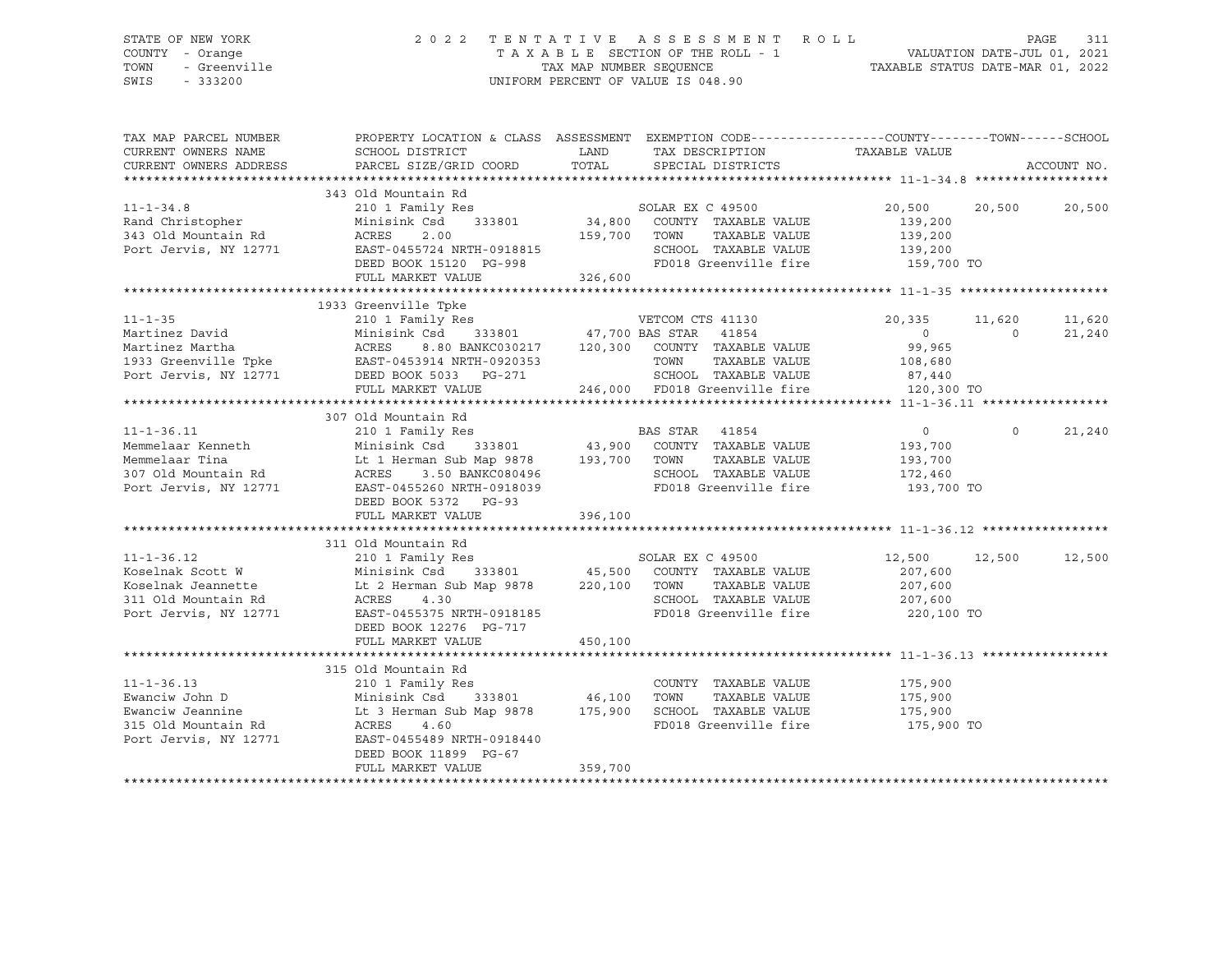| STATE OF NEW YORK<br>COUNTY - Orange<br>- Greenville<br>TOWN                                                                                                                                                                         | 2 0 2 2                                                                                                           | TAX MAP NUMBER SEQUENCE | TENTATIVE ASSESSMENT ROLL<br>TAXABLE SECTION OF THE ROLL - 1 | VALUATION DATE-JUL 01, 2021<br>TAXABLE STATUS DATE-MAR 01, 2022 |                   | 312<br>PAGE |
|--------------------------------------------------------------------------------------------------------------------------------------------------------------------------------------------------------------------------------------|-------------------------------------------------------------------------------------------------------------------|-------------------------|--------------------------------------------------------------|-----------------------------------------------------------------|-------------------|-------------|
| SWIS<br>$-333200$                                                                                                                                                                                                                    |                                                                                                                   |                         | UNIFORM PERCENT OF VALUE IS 048.90                           |                                                                 |                   |             |
| TAX MAP PARCEL NUMBER<br>CURRENT OWNERS NAME                                                                                                                                                                                         | PROPERTY LOCATION & CLASS ASSESSMENT EXEMPTION CODE---------------COUNTY-------TOWN-----SCHOOL<br>SCHOOL DISTRICT | LAND                    | TAX DESCRIPTION                                              | TAXABLE VALUE                                                   |                   |             |
| CURRENT OWNERS ADDRESS                                                                                                                                                                                                               | PARCEL SIZE/GRID COORD                                                                                            | TOTAL                   | SPECIAL DISTRICTS                                            |                                                                 |                   | ACCOUNT NO. |
|                                                                                                                                                                                                                                      | 295 & 299 Old Mountain Rd                                                                                         |                         |                                                              |                                                                 |                   |             |
| $11 - 1 - 36.14$                                                                                                                                                                                                                     | 280 Res Multiple                                                                                                  |                         | <b>BAS STAR</b> 41854                                        | $\overline{0}$                                                  | $\circ$           | 21,240      |
| Lanza Linda A                                                                                                                                                                                                                        | Minisink Csd 333801                                                                                               |                         | 52,100 COUNTY TAXABLE VALUE                                  | 225,200                                                         |                   |             |
|                                                                                                                                                                                                                                      |                                                                                                                   |                         | TAXABLE VALUE                                                | 225,200                                                         |                   |             |
| Minishik Csd 333601 32,100 COONI<br>Witkowski Stephen R Lt 4 Herman Sub Map 9878 225,200 TOWN<br>299 Old Mountain Rd ACRES 4.10 BANKC010580 SCHOO                                                                                    |                                                                                                                   |                         |                                                              | 203,960                                                         |                   |             |
| Port Jervis, NY 12771                                                                                                                                                                                                                | ACRES  4.10 BANKC010580   SCHOOL TAXABLE VALUE<br>EAST-0455186 NRTH-0917844   FD018 Greenville fire               |                         |                                                              | 225,200 TO                                                      |                   |             |
|                                                                                                                                                                                                                                      | DEED BOOK 5385 PG-323                                                                                             |                         |                                                              |                                                                 |                   |             |
|                                                                                                                                                                                                                                      | FULL MARKET VALUE                                                                                                 | 460,500                 |                                                              |                                                                 |                   |             |
|                                                                                                                                                                                                                                      |                                                                                                                   |                         |                                                              |                                                                 |                   |             |
|                                                                                                                                                                                                                                      | 45 Curran Dr                                                                                                      |                         | 84 PCT OF VALUE USED FOR EXEMPTION PURPOSES                  |                                                                 |                   |             |
| $11 - 1 - 36.22$                                                                                                                                                                                                                     | 240 Rural res                                                                                                     |                         | VETCOM CTS 41130                                             | 20,335                                                          | 11,620            | 11,620      |
|                                                                                                                                                                                                                                      |                                                                                                                   |                         |                                                              | $\overline{0}$                                                  | $\overline{0}$    | 53,020      |
|                                                                                                                                                                                                                                      |                                                                                                                   |                         | TAXABLE VALUE                                                | 169,065<br>177,780                                              |                   |             |
| Hamor John B & Alan B Minisink Csd 333801 62,700 ENN COUNTY TAXABLE VALUE<br>Hamor Kathy V & Robert H Life Estate Grace C Hamor 189,400 COUNTY TAXABLE VALUE<br>C/O Grace C Hamor MCRES 17.80 TOWN TAXABLE VALUE<br>PACTL-1454616 NR |                                                                                                                   |                         | SCHOOL TAXABLE VALUE                                         | 124,760                                                         |                   |             |
|                                                                                                                                                                                                                                      | EAST-0454616 NRTH-0918674<br>DEED BOOK 14916 55                                                                   |                         |                                                              | $.00$ MT                                                        |                   |             |
| Port Jervis, NY 12771 DEED BOOK 14810 PG-1505 287,300 FD012 Curran dr benefit<br>Port Jervis, NY 12771 DEED BOOK 14810 PG-1505 287,300 FD018 Greenville fire                                                                         |                                                                                                                   |                         |                                                              | 189,400 TO                                                      |                   |             |
|                                                                                                                                                                                                                                      |                                                                                                                   |                         |                                                              |                                                                 |                   |             |
|                                                                                                                                                                                                                                      | 261 Old Mountain Rd                                                                                               |                         |                                                              |                                                                 |                   |             |
| $11 - 1 - 37.11$                                                                                                                                                                                                                     | 210 1 Family Res                                                                                                  |                         | ENH STAR 41834                                               | $\overline{0}$                                                  | $0 \qquad \qquad$ | 53,020      |
|                                                                                                                                                                                                                                      |                                                                                                                   |                         | 42,900 COUNTY TAXABLE VALUE                                  | 134,500                                                         |                   |             |
|                                                                                                                                                                                                                                      |                                                                                                                   |                         | TAXABLE VALUE                                                | 134,500                                                         |                   |             |
| 11-1-37.11<br>Harford Wendy Minisink Csd 333801 12,000<br>C/O Karen Wieboldt LE for Karen Wieboldt 134,500 TOWN<br>2018 2019 134,500 SCHOO                                                                                           |                                                                                                                   |                         | SCHOOL TAXABLE VALUE                                         | 81,480                                                          |                   |             |
| Port Jervis, NY 12771 EAST-0454880 NRTH-0916944                                                                                                                                                                                      |                                                                                                                   |                         | FD018 Greenville fire                                        | 134,500 TO                                                      |                   |             |
|                                                                                                                                                                                                                                      | DEED BOOK 14124 PG-1106<br>FULL MARKET VALUE                                                                      | 275,100                 |                                                              |                                                                 |                   |             |
|                                                                                                                                                                                                                                      |                                                                                                                   |                         |                                                              |                                                                 |                   |             |
|                                                                                                                                                                                                                                      | 89 Curran Dr                                                                                                      |                         |                                                              |                                                                 |                   |             |
| $11 - 1 - 37.121$                                                                                                                                                                                                                    | 210 1 Family Res                                                                                                  |                         | AGDISTRICT 41720                                             | 10,444                                                          | 10,444            | 10,444      |
| Lucky Family Trust                                                                                                                                                                                                                   | Minisink Csd<br>333801                                                                                            |                         | 75,000 COUNTY TAXABLE VALUE                                  | 257,656                                                         |                   |             |
| Theodore Victor Peel Trustee Listed On Curran Drive                                                                                                                                                                                  |                                                                                                                   | 268,100 TOWN            | TAXABLE VALUE                                                | 257,656                                                         |                   |             |
| 1568 E 15th St                                                                                                                                                                                                                       | Agreement As 11-1-36.2                                                                                            |                         | SCHOOL TAXABLE VALUE                                         | 257,656                                                         |                   |             |
| Brooklyn, NY 11230                                                                                                                                                                                                                   | ACRES<br>4.50 BANKN140687                                                                                         |                         | DD012 Curran dr benefit                                      | 00 MT.<br>257,656 TO                                            |                   |             |
|                                                                                                                                                                                                                                      | EAST-0454326 NRTH-0918098                                                                                         |                         | FD018 Greenville fire                                        |                                                                 |                   |             |
| MAY BE SUBJECT TO PAYMENT                                                                                                                                                                                                            | DEED BOOK 14424 PG-955                                                                                            |                         | 10,444 EX                                                    |                                                                 |                   |             |
| UNDER AGDIST LAW TIL 2026                                                                                                                                                                                                            | FULL MARKET VALUE                                                                                                 | 548,300                 |                                                              |                                                                 |                   |             |
|                                                                                                                                                                                                                                      |                                                                                                                   |                         |                                                              |                                                                 |                   |             |
| $11 - 1 - 37.23$                                                                                                                                                                                                                     | 30 Wieboldts Ln<br>210 1 Family Res                                                                               |                         | BAS STAR<br>41854                                            | $\overline{0}$                                                  | $\circ$           | 21,240      |
| Wieboldt Richard J                                                                                                                                                                                                                   | 333801<br>Minisink Csd                                                                                            | 37,400                  | COUNTY TAXABLE VALUE                                         | 126,100                                                         |                   |             |
| White Megan                                                                                                                                                                                                                          | ACRES<br>2.00                                                                                                     | 126,100                 | TOWN<br>TAXABLE VALUE                                        | 126,100                                                         |                   |             |
| 30 Wieboldts Ln                                                                                                                                                                                                                      |                                                                                                                   |                         | SCHOOL TAXABLE VALUE                                         | 104,860                                                         |                   |             |
| Port Jervis, NY 12771                                                                                                                                                                                                                | ------<br>EAST-0456670 NRTH-0915502<br>DEED BOOK 11696 PG-1104                                                    |                         | FD018 Greenville fire                                        | 126,100 TO                                                      |                   |             |
|                                                                                                                                                                                                                                      | FULL MARKET VALUE                                                                                                 | 257,900                 |                                                              |                                                                 |                   |             |
|                                                                                                                                                                                                                                      |                                                                                                                   |                         |                                                              |                                                                 |                   |             |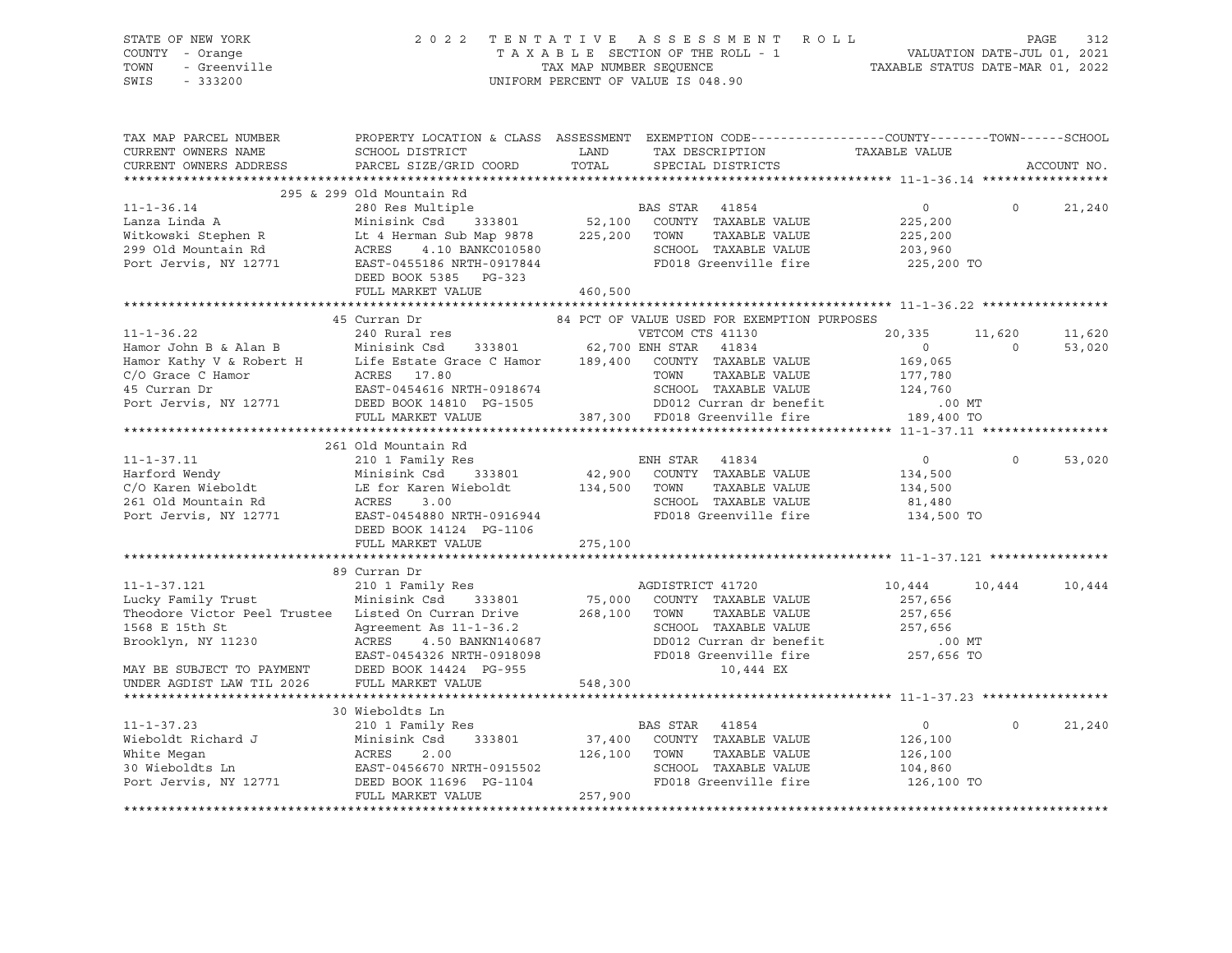### STATE OF NEW YORK 2 0 2 2 T E N T A T I V E A S S E S S M E N T R O L L PAGE 313 COUNTY - Orange T A X A B L E SECTION OF THE ROLL - 1 VALUATION DATE-JUL 01, 2021 TOWN - Greenville TAX MAP NUMBER SEQUENCE TAXABLE STATUS DATE-MAR 01, 2022 SWIS - 333200 UNIFORM PERCENT OF VALUE IS 048.90

| TAX MAP PARCEL NUMBER<br>CURRENT OWNERS NAME<br>CURRENT OWNERS ADDRESS                                                       | PROPERTY LOCATION & CLASS ASSESSMENT EXEMPTION CODE----------------COUNTY-------TOWN------SCHOOL<br>SCHOOL DISTRICT<br>PARCEL SIZE/GRID COORD                                                                     | LAND<br>TOTAL                | TAX DESCRIPTION<br>SPECIAL DISTRICTS                                                                                       | TAXABLE VALUE                                                 | ACCOUNT NO.        |
|------------------------------------------------------------------------------------------------------------------------------|-------------------------------------------------------------------------------------------------------------------------------------------------------------------------------------------------------------------|------------------------------|----------------------------------------------------------------------------------------------------------------------------|---------------------------------------------------------------|--------------------|
|                                                                                                                              |                                                                                                                                                                                                                   |                              |                                                                                                                            |                                                               |                    |
| $11 - 1 - 38.1$<br>Harford Liv Trust Jeanne D<br>Jeanne D Harford Trustee<br>291 Old Mountain Rd<br>Port Jervis, NY 12771    | 291 Old Mountain Rd<br>210 1 Family Res<br>333801<br>Minisink Csd<br>ACRES<br>2.00<br>EAST-0455211 NRTH-0917549<br>DEED BOOK 14193 PG-60<br>FULL MARKET VALUE                                                     | 37,400<br>129,900<br>265,600 | ENH STAR 41834<br>COUNTY TAXABLE VALUE<br>TOWN<br>TAXABLE VALUE<br>SCHOOL TAXABLE VALUE<br>FD018 Greenville fire           | $\circ$<br>129,900<br>129,900<br>76,880<br>129,900 TO         | $\Omega$<br>53,020 |
|                                                                                                                              |                                                                                                                                                                                                                   |                              |                                                                                                                            |                                                               |                    |
| $11 - 1 - 38.2$<br>Wieboldt Liv Trust Rennis L<br>Rennis L Wielboldt Trustee<br>283 Old Mountain Rd<br>Port Jervis, NY 12771 | 283 Old Mountain Rd<br>210 1 Family Res<br>Minisink Csd<br>333801<br>ACRES<br>1.90<br>EAST-0455222 NRTH-0917379<br>DEED BOOK 14192 PG-1654<br>FULL MARKET VALUE                                                   | 101,500<br>207,600           | ENH STAR 41834<br>36,900 COUNTY TAXABLE VALUE<br>TOWN<br>TAXABLE VALUE<br>SCHOOL TAXABLE VALUE<br>FD018 Greenville fire    | $\circ$<br>101,500<br>101,500<br>48,480<br>101,500 TO         | 53,020<br>$\Omega$ |
|                                                                                                                              |                                                                                                                                                                                                                   |                              |                                                                                                                            |                                                               |                    |
| $11 - 1 - 39.1$<br>Ryan Patrice M<br>316 Old Mountain Rd<br>Port Jervis, NY 12771                                            | 316 Old Mountain Rd<br>210 1 Family Res<br>Minisink Csd<br>333801<br>Lt 1 Dedominicis Sub<br>Map 271-92<br>ACRES<br>3.30 BANKC230070<br>EAST-0456035 NRTH-0917981<br>DEED BOOK 12100 PG-1964<br>FULL MARKET VALUE | 177,800 TOWN<br>363,600      | BAS STAR<br>41854<br>43,500 COUNTY TAXABLE VALUE<br>TAXABLE VALUE<br>SCHOOL TAXABLE VALUE<br>FD018 Greenville fire         | $\circ$<br>177,800<br>177,800<br>156,560<br>177,800 TO        | $\Omega$<br>21,240 |
|                                                                                                                              | 310 Old Mountain Rd                                                                                                                                                                                               |                              |                                                                                                                            |                                                               |                    |
| $11 - 1 - 39.2$<br>Winstedt Daniel<br>310 Old Mountain Rd<br>Port Jervis, NY 12771                                           | 240 Rural res<br>Minisink Csd<br>333801<br>Lt 2 Dedominicis Sub<br>Map 271-92<br>ACRES 39.30 BANKC190321<br>EAST-0456847 NRTH-0916918<br>DEED BOOK 5692 PG-92<br>FULL MARKET VALUE                                | 70,400<br>209,700<br>428,800 | BAS STAR<br>41854<br>COUNTY TAXABLE VALUE<br>TAXABLE VALUE<br>TOWN<br>SCHOOL TAXABLE VALUE<br>FD018 Greenville fire        | $\circ$<br>209,700<br>209,700<br>188,460<br>209,700 TO        | $\Omega$<br>21,240 |
|                                                                                                                              |                                                                                                                                                                                                                   |                              |                                                                                                                            |                                                               |                    |
| $11 - 1 - 39.3$<br>O Reilly Peter<br>O Reilly Catherine M<br>302 Old Mountain Rd<br>Port Jervis, NY 12771                    | 302 Old Mountain Rd<br>210 1 Family Res<br>Minisink Csd<br>333801<br>Lt 3 Dedominicis Sub<br>Map 271-92<br>7.10 BANKC140330<br>ACRES<br>EAST-0455796 NRTH-0917521<br>DEED BOOK 3759 PG-235<br>FULL MARKET VALUE   | 48,600<br>183,800<br>375,900 | <b>BAS STAR</b><br>41854<br>COUNTY TAXABLE VALUE<br>TOWN<br>TAXABLE VALUE<br>SCHOOL TAXABLE VALUE<br>FD018 Greenville fire | $\overline{0}$<br>183,800<br>183,800<br>162,560<br>183,800 TO | $\Omega$<br>21,240 |
|                                                                                                                              |                                                                                                                                                                                                                   |                              |                                                                                                                            |                                                               |                    |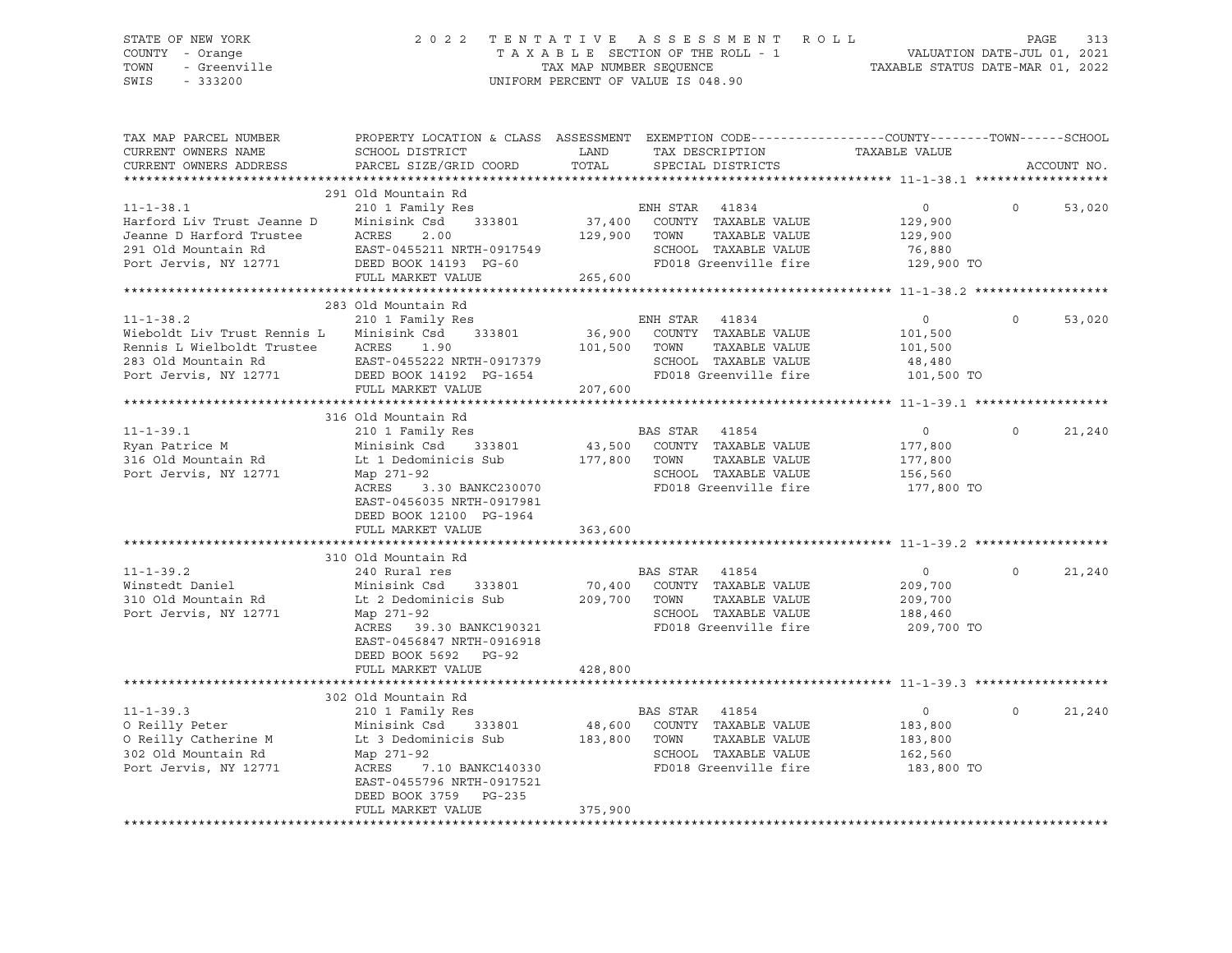| DINID OI NON IONN<br>COUNTY - Orange<br>TOWN<br>SWIS | TAXABLE SECTION OF THE ROLL - 1<br>TAX MAP NUMBER SEQUENCE TAXABLE STATUS DATE-JUL 01, 2021<br>TAXABLE STATUS DATE-MAR 01, 2022<br>- Sidnye<br>- Greenville<br>- 333200<br>UNIFORM PERCENT OF VALUE IS 048.90 |                                                                                                                                                                                                                                                       |                                                                         |               |  |
|------------------------------------------------------|---------------------------------------------------------------------------------------------------------------------------------------------------------------------------------------------------------------|-------------------------------------------------------------------------------------------------------------------------------------------------------------------------------------------------------------------------------------------------------|-------------------------------------------------------------------------|---------------|--|
| CURRENT OWNERS NAME<br>CURRENT OWNERS ADDRESS        | PARCEL SIZE/GRID COORD                                                                                                                                                                                        | TAX MAP PARCEL NUMBER THE PROPERTY LOCATION & CLASS ASSESSMENT EXEMPTION CODE--------------COUNTY--------TOWN------SCHOOL                                                                                                                             |                                                                         | ACCOUNT NO.   |  |
|                                                      | 265 Mountain Rd                                                                                                                                                                                               |                                                                                                                                                                                                                                                       |                                                                         |               |  |
|                                                      |                                                                                                                                                                                                               |                                                                                                                                                                                                                                                       | $6,972$ $6,972$<br>12,201                                               |               |  |
|                                                      |                                                                                                                                                                                                               |                                                                                                                                                                                                                                                       | $\overline{0}$<br>$\sim$ 0 $\sim$                                       | 21,240        |  |
|                                                      |                                                                                                                                                                                                               |                                                                                                                                                                                                                                                       | 155,599<br>160,828                                                      |               |  |
|                                                      |                                                                                                                                                                                                               | TOWN TAAABLE VALUE<br>SCHOOL TAXABLE VALUE 139,588<br>FD018 Greenville fire 167,800 TO                                                                                                                                                                |                                                                         |               |  |
|                                                      |                                                                                                                                                                                                               |                                                                                                                                                                                                                                                       |                                                                         |               |  |
|                                                      | FULL MARKET VALUE                                                                                                                                                                                             | 343,100                                                                                                                                                                                                                                               |                                                                         |               |  |
|                                                      |                                                                                                                                                                                                               |                                                                                                                                                                                                                                                       |                                                                         |               |  |
|                                                      | 261 Mountain Rd                                                                                                                                                                                               |                                                                                                                                                                                                                                                       |                                                                         |               |  |
|                                                      |                                                                                                                                                                                                               |                                                                                                                                                                                                                                                       |                                                                         | $0 \t 21,240$ |  |
|                                                      |                                                                                                                                                                                                               |                                                                                                                                                                                                                                                       |                                                                         |               |  |
|                                                      |                                                                                                                                                                                                               |                                                                                                                                                                                                                                                       |                                                                         |               |  |
|                                                      |                                                                                                                                                                                                               | 11-1-40.2<br>Jung Russell 210 1 Family Res<br>Minisink Csd 333801 43,700 COUNTY TAXABLE VALUE 165,200<br>261 Mountain Rd 2020 ACRES<br>261 Mountain Rd 2020 ACRES<br>261 Mountain Rd 2020 ACRES<br>261 Mountain Rd 2020 ACRES<br>261 Mountai          |                                                                         |               |  |
|                                                      | DEED BOOK 5937 PG-12                                                                                                                                                                                          |                                                                                                                                                                                                                                                       |                                                                         |               |  |
|                                                      | FULL MARKET VALUE                                                                                                                                                                                             | 337,800                                                                                                                                                                                                                                               |                                                                         |               |  |
|                                                      |                                                                                                                                                                                                               |                                                                                                                                                                                                                                                       |                                                                         |               |  |
|                                                      | 245 Mountain Rd                                                                                                                                                                                               |                                                                                                                                                                                                                                                       |                                                                         |               |  |
|                                                      |                                                                                                                                                                                                               |                                                                                                                                                                                                                                                       | $\overline{0}$                                                          | $0 \t 53,020$ |  |
|                                                      |                                                                                                                                                                                                               |                                                                                                                                                                                                                                                       | 138,900                                                                 |               |  |
|                                                      |                                                                                                                                                                                                               |                                                                                                                                                                                                                                                       | 138,900                                                                 |               |  |
|                                                      |                                                                                                                                                                                                               | 11-1-41.1<br>Van De Mark Thomas L<br>Van De Mark Rose M<br>Van De Mark Rose M<br>245 Mountain Rd<br>245 Mountain Rd<br>245 Mountain Rd<br>245 Mountain Rd<br>245 Mountain Rd<br>245 Mountain Rd<br>245 Mountain Rd<br>245 Mountain Rd<br>245 Mountain | 85,880<br>138,900 TO                                                    |               |  |
|                                                      |                                                                                                                                                                                                               |                                                                                                                                                                                                                                                       |                                                                         |               |  |
|                                                      | FULL MARKET VALUE 284,000                                                                                                                                                                                     |                                                                                                                                                                                                                                                       |                                                                         |               |  |
|                                                      | 257 Mountain Rd                                                                                                                                                                                               |                                                                                                                                                                                                                                                       |                                                                         |               |  |
|                                                      |                                                                                                                                                                                                               |                                                                                                                                                                                                                                                       | $\overline{0}$<br>$\circ$                                               | 21,240        |  |
|                                                      |                                                                                                                                                                                                               |                                                                                                                                                                                                                                                       | 175,400                                                                 |               |  |
|                                                      |                                                                                                                                                                                                               |                                                                                                                                                                                                                                                       | 175,400                                                                 |               |  |
|                                                      |                                                                                                                                                                                                               |                                                                                                                                                                                                                                                       | 154,160<br>175,400 TO                                                   |               |  |
|                                                      |                                                                                                                                                                                                               | 11-1-41.2<br>Malarski Michael 210 1 Family Res<br>Malarski Kelly ACRES 2.90 BANKC030383 175,400 COUNTY TAXABLE VALUE<br>257 Mountain Rd EAST-0457414 NRTH-0915059 5CHOOL TAXABLE VALUE<br>257 Mountain Rd EAST-0457414 NRTH-0915059 5C                |                                                                         |               |  |
|                                                      | FULL MARKET VALUE 358,700                                                                                                                                                                                     |                                                                                                                                                                                                                                                       |                                                                         |               |  |
|                                                      |                                                                                                                                                                                                               |                                                                                                                                                                                                                                                       |                                                                         |               |  |
|                                                      |                                                                                                                                                                                                               |                                                                                                                                                                                                                                                       |                                                                         |               |  |
|                                                      |                                                                                                                                                                                                               |                                                                                                                                                                                                                                                       |                                                                         |               |  |
|                                                      |                                                                                                                                                                                                               |                                                                                                                                                                                                                                                       | TAXABLE VALUE 195,900<br>TAXABLE VALUE 195,900<br>TAXABLE VALUE 195,900 |               |  |
|                                                      |                                                                                                                                                                                                               | FD018 Greenville fire 195,900 TO                                                                                                                                                                                                                      |                                                                         |               |  |
|                                                      |                                                                                                                                                                                                               | ---- COUNTY TAXABLE VALUE<br>Harget Eric J<br>Harget Eric J<br>Harget Bethany<br>2009 Greenville Tpke Map filed 11-18-1971<br>Port Jervis, NY 12771<br>FRNT 176.00 DPTH 270.00                                                                        |                                                                         |               |  |
|                                                      | EAST-0452263 NRTH-0920622                                                                                                                                                                                     |                                                                                                                                                                                                                                                       |                                                                         |               |  |
|                                                      | DEED BOOK 14180 PG-63                                                                                                                                                                                         |                                                                                                                                                                                                                                                       |                                                                         |               |  |
|                                                      | FULL MARKET VALUE                                                                                                                                                                                             | 400,600                                                                                                                                                                                                                                               |                                                                         |               |  |

\*\*\*\*\*\*\*\*\*\*\*\*\*\*\*\*\*\*\*\*\*\*\*\*\*\*\*\*\*\*\*\*\*\*\*\*\*\*\*\*\*\*\*\*\*\*\*\*\*\*\*\*\*\*\*\*\*\*\*\*\*\*\*\*\*\*\*\*\*\*\*\*\*\*\*\*\*\*\*\*\*\*\*\*\*\*\*\*\*\*\*\*\*\*\*\*\*\*\*\*\*\*\*\*\*\*\*\*\*\*\*\*\*\*\*\*\*\*\*\*\*\*\*\*\*\*\*\*\*\*\*\*

# STATE OF NEW YORK 2 0 2 2 T E N T A T I V E A S S E S S M E N T R O L L PAGE 314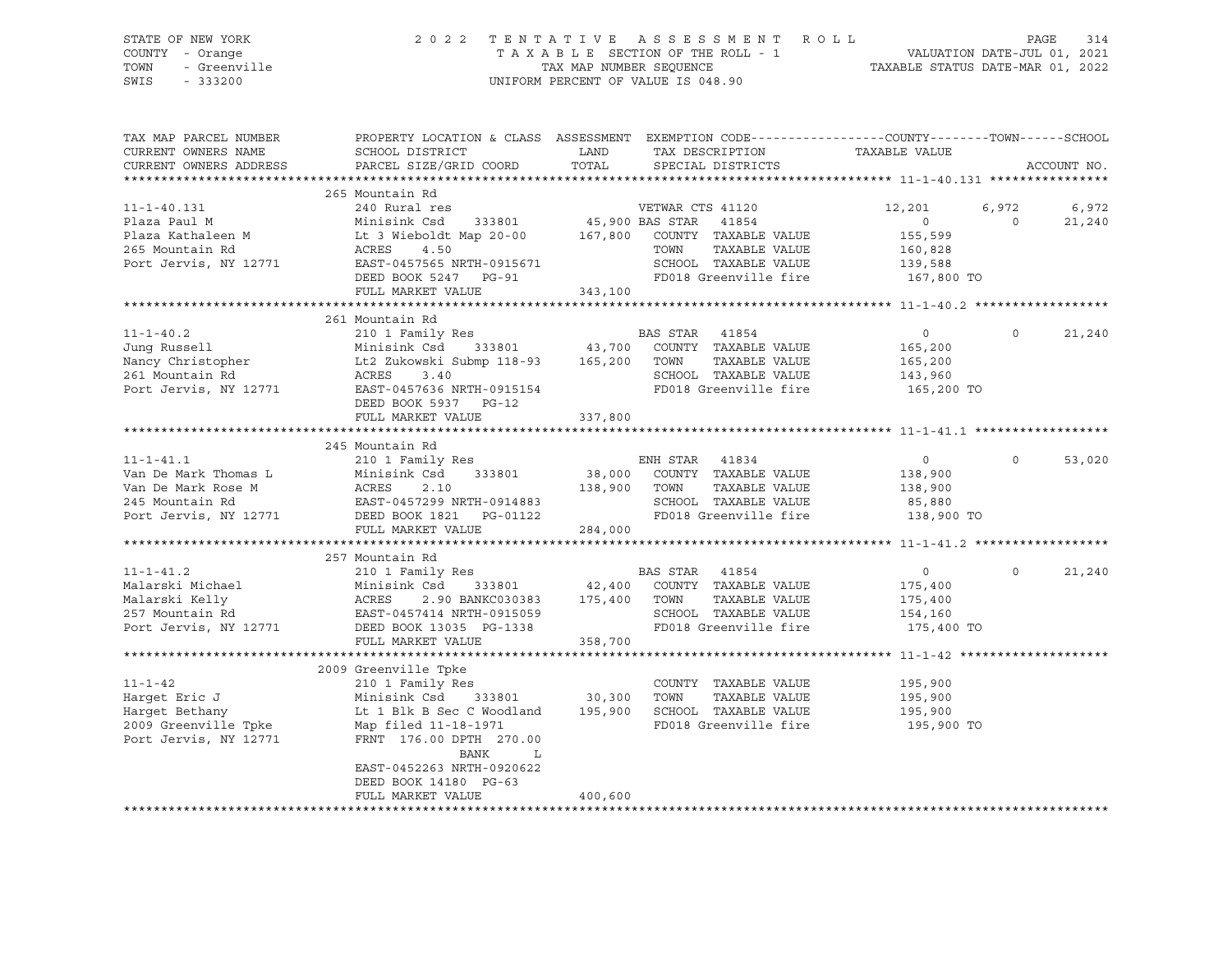|                                               | STATE OF NEW YORK 2022 TENTATIVE ASSESSMENT ROLL PAGE 315<br>COUNTY - Orange TAXABLE SECTION OF THE ROLL - 1 VALUATION DATE-JUL 01, 2021<br>TOWN - Greenville TAX MAP NUMBER SEQUENCE TAXABLE STATUS DATE-MAR 01, 2022<br>SWIS - 333                                                                                             |         |                                |                |                  |
|-----------------------------------------------|----------------------------------------------------------------------------------------------------------------------------------------------------------------------------------------------------------------------------------------------------------------------------------------------------------------------------------|---------|--------------------------------|----------------|------------------|
| CURRENT OWNERS NAME<br>CURRENT OWNERS ADDRESS | TAX MAP PARCEL NUMBER THE PROPERTY LOCATION & CLASS ASSESSMENT EXEMPTION CODE--------------COUNTY-------TOWN------SCHOOL                                                                                                                                                                                                         |         |                                |                | ACCOUNT NO.      |
|                                               | 2003 Greenville Tpke<br>2003 Greenville ipse and the same of the start of the start of the start of the start of the start of the start of the start of the start of the start of the start of the start of the start of the start of the start of the<br>DEED BOOK 2727 PG-00325<br>FULL MARKET VALUE                           | 227,200 |                                | $\Omega$       | 53,020           |
|                                               |                                                                                                                                                                                                                                                                                                                                  |         |                                |                |                  |
| $11 - 1 - 44$                                 | 1997 Greenville Tpke<br>11-1-44<br>Manak Michael J<br>Manak Kathleen<br>Manak Kathleen<br>125,500<br>Manak Kathleen<br>125,500<br>125,500<br>125,500<br>125,500<br>125,500<br>125,500<br>125,500<br>125,500<br>125,500<br>125,500<br>125,500<br>125,500<br>125,500<br>125,500<br>125,500<br>125,<br>DEED BOOK 4458 PG-137        |         |                                | $\circ$        | 21,240           |
|                                               | FULL MARKET VALUE                                                                                                                                                                                                                                                                                                                | 256,600 |                                |                |                  |
|                                               |                                                                                                                                                                                                                                                                                                                                  |         |                                |                |                  |
|                                               | 1991 Greenville Tpke<br>$[101-1-45$ 1991 Greenville Tpke<br>Miozzi Joan M<br>Minisink Csd 1 Pamily Res<br>Minisink Csd 1 29,400 VETDIS CTS 41140<br>29,400 VETDIS CTS 41140<br>29,400 VETDIS CTS 41140<br>40,670<br>40,670<br>23,240<br>23,240<br>23,240<br>23,240<br>2991 Gr                                                    |         |                                |                |                  |
|                                               |                                                                                                                                                                                                                                                                                                                                  |         |                                |                |                  |
|                                               |                                                                                                                                                                                                                                                                                                                                  |         |                                |                |                  |
|                                               | 1981 Greenville Tpke<br>1981 Greenville Tpke<br>220 2 Family Res<br>Minisink Csd 333801 30,900 SOLAR EX C 49500 10,100 10<br>1981 Greenville Tpke<br>1981 Greenville Tpke<br>1981 Greenville Tpke<br>1981 Greenville Tpke<br>1981 Greenville T<br>DEED BOOK 12903 PG-34                                                          |         | $10,100$ $10,100$<br>$175,200$ | $\overline{0}$ | 21,240<br>10,100 |
|                                               | FULL MARKET VALUE                                                                                                                                                                                                                                                                                                                | 378,900 |                                |                |                  |
|                                               | 1975 (11-1-47 210 1 Family Res COUNTY TAXABLE VALUE 118,600<br>Montes Dyana Dawn Minisink Csd 333801 26,900 TOWN TAXABLE VALUE 118,600<br>1975 Greenville Tpke Lt 6 Blk B Sec B Woodland 118,600 SCHOOL TAXABLE VALUE 118,600<br>Por<br>BANKC020440<br>EAST-0453008 NRTH-0920779<br>DEED BOOK 15039 PG-1970<br>FULL MARKET VALUE | 242,500 | 118,600 TO                     |                |                  |
|                                               |                                                                                                                                                                                                                                                                                                                                  |         |                                |                |                  |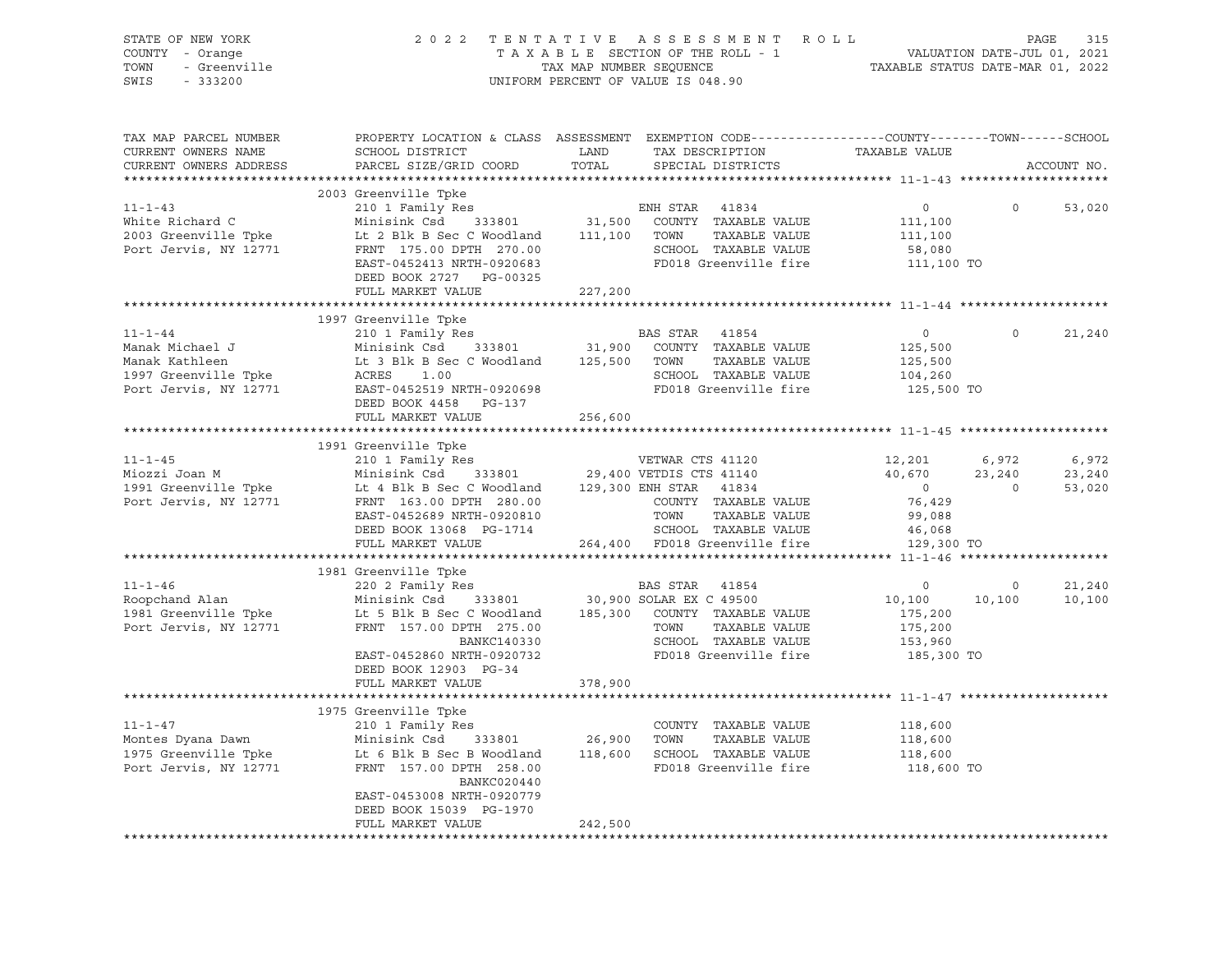| PROPERTY LOCATION & CLASS ASSESSMENT EXEMPTION CODE----------------COUNTY-------TOWN-----SCHOOL<br>TAX MAP PARCEL NUMBER<br>CURRENT OWNERS NAME<br>SCHOOL DISTRICT<br>LAND<br>TAXABLE VALUE<br>TAX DESCRIPTION<br>PARCEL SIZE/GRID COORD<br>TOTAL<br>CURRENT OWNERS ADDRESS<br>ACCOUNT NO.<br>SPECIAL DISTRICTS<br>1969 Greenville Tpke<br>$11 - 1 - 48$<br>210 1 Family Res<br>COUNTY TAXABLE VALUE<br>165,500<br>31,500 TOWN<br>Osikwemhe Malachy<br>Minisink Csd<br>333801<br>TAXABLE VALUE<br>165,500<br>1969 Greenville Tpke<br>Lt 7 Blk B Sec B Woodland 165,500 SCHOOL TAXABLE VALUE<br>165,500<br>Port Jervis, NY 12771<br>FD018 Greenville fire<br>FRNT 191.00 DPTH 253.00<br>165,500 TO<br>EAST-0453200 NRTH-0920765<br>DEED BOOK 14758 PG-1<br>FULL MARKET VALUE<br>338,400<br>1959 Greenville Tpke<br>$11 - 1 - 49$<br>210 1 Family Res<br>BAS STAR 41854<br>$\overline{0}$<br>$\circ$<br>21,240<br>31,900 COUNTY TAXABLE VALUE<br>Minisink Csd 333801<br>Brown Scott<br>126,000<br>126,000 TOWN<br>TAXABLE VALUE<br>126,000<br>Brown Erin<br>Lt 1 Blk D Sec C Woodland<br>SCHOOL TAXABLE VALUE<br>1959 Greenville Tpke<br>ACRES<br>1.00 BANKN140687<br>104,760<br>Port Jervis, NY 12771<br>FD018 Greenville fire<br>EAST-0453389 NRTH-0920802<br>126,000 TO<br>DEED BOOK 13532 PG-1803<br>FULL MARKET VALUE<br>257,700<br>1953 Greenville Tpke<br>$11 - 1 - 50$<br>210 1 Family Res<br>COUNTY TAXABLE VALUE<br>138,100<br>30,700<br>Sciandra Andrew M<br>Minisink Csd 333801<br>TOWN<br>TAXABLE VALUE<br>138,100<br>SCHOOL TAXABLE VALUE<br>1953 Greenville Tpke<br>Lt 2 Blk D Sec C Woodland<br>138,100<br>138,100<br>Port Jervis, NY 12771<br>FD018 Greenville fire<br>No permit for finish in b<br>138,100 TO<br>FRNT 150.00 DPTH 275.00<br>BANKC030614<br>EAST-0453582 NRTH-0920716<br>DEED BOOK 14485 PG-809<br>282,400<br>FULL MARKET VALUE<br>1945 Greenville Tpke<br>$11 - 1 - 51$<br>BAS STAR 41854<br>$\overline{0}$<br>$\circ$<br>21,240<br>210 1 Family Res<br>Kielczewski Christopher<br>189,100<br>Kielczewski Belinda<br>189,100<br>SCHOOL TAXABLE VALUE<br>1945 Greenville Tpke<br>FRNT 136.00 DPTH 275.00<br>167,860<br>FD018 Greenville fire<br>Port Jervis, NY 12771<br>BANKC080496<br>189,100 TO<br>EAST-0453718 NRTH-0920678<br>DEED BOOK 5643 PG-112<br>FULL MARKET VALUE<br>386,700<br>1994 Greenville Tpke<br>$11 - 1 - 52.1$<br>210 1 Family Res<br>SOLAR EX C 49500<br>20,100<br>20,100<br>20,100<br>Gordiyenko Sergey<br>Minisink Csd<br>333801<br>49,500<br>COUNTY TAXABLE VALUE<br>210,000<br>Gordiyenko Yevgeniya<br>Lt1 Leswing Map 73-05<br>230,100<br>TAXABLE VALUE<br>210,000<br>TOWN<br>1994 Greenville Tpke<br>ACRES<br>3.50 BANKC020440<br>SCHOOL TAXABLE VALUE<br>210,000<br>Port Jervis, NY 12771<br>FD018 Greenville fire<br>EAST-0452322 NRTH-0921089<br>230,100 TO<br>DEED BOOK 14271 PG-633 | STATE OF NEW YORK<br>COUNTY - Orange<br>- Greenville<br>TOWN<br>SWIS<br>$-333200$ |                   |         | 2022 TENTATIVE ASSESSMENT ROLL<br>UNIFORM PERCENT OF VALUE IS 048.90 | PAGE<br>316 |
|-----------------------------------------------------------------------------------------------------------------------------------------------------------------------------------------------------------------------------------------------------------------------------------------------------------------------------------------------------------------------------------------------------------------------------------------------------------------------------------------------------------------------------------------------------------------------------------------------------------------------------------------------------------------------------------------------------------------------------------------------------------------------------------------------------------------------------------------------------------------------------------------------------------------------------------------------------------------------------------------------------------------------------------------------------------------------------------------------------------------------------------------------------------------------------------------------------------------------------------------------------------------------------------------------------------------------------------------------------------------------------------------------------------------------------------------------------------------------------------------------------------------------------------------------------------------------------------------------------------------------------------------------------------------------------------------------------------------------------------------------------------------------------------------------------------------------------------------------------------------------------------------------------------------------------------------------------------------------------------------------------------------------------------------------------------------------------------------------------------------------------------------------------------------------------------------------------------------------------------------------------------------------------------------------------------------------------------------------------------------------------------------------------------------------------------------------------------------------------------------------------------------------------------------------------------------------------------------------------------------------------------------------------------------------------------------------------------------------------------------------------------------------------------------------------------------------------------------------------|-----------------------------------------------------------------------------------|-------------------|---------|----------------------------------------------------------------------|-------------|
|                                                                                                                                                                                                                                                                                                                                                                                                                                                                                                                                                                                                                                                                                                                                                                                                                                                                                                                                                                                                                                                                                                                                                                                                                                                                                                                                                                                                                                                                                                                                                                                                                                                                                                                                                                                                                                                                                                                                                                                                                                                                                                                                                                                                                                                                                                                                                                                                                                                                                                                                                                                                                                                                                                                                                                                                                                                     |                                                                                   |                   |         |                                                                      |             |
|                                                                                                                                                                                                                                                                                                                                                                                                                                                                                                                                                                                                                                                                                                                                                                                                                                                                                                                                                                                                                                                                                                                                                                                                                                                                                                                                                                                                                                                                                                                                                                                                                                                                                                                                                                                                                                                                                                                                                                                                                                                                                                                                                                                                                                                                                                                                                                                                                                                                                                                                                                                                                                                                                                                                                                                                                                                     |                                                                                   |                   |         |                                                                      |             |
|                                                                                                                                                                                                                                                                                                                                                                                                                                                                                                                                                                                                                                                                                                                                                                                                                                                                                                                                                                                                                                                                                                                                                                                                                                                                                                                                                                                                                                                                                                                                                                                                                                                                                                                                                                                                                                                                                                                                                                                                                                                                                                                                                                                                                                                                                                                                                                                                                                                                                                                                                                                                                                                                                                                                                                                                                                                     |                                                                                   |                   |         |                                                                      |             |
|                                                                                                                                                                                                                                                                                                                                                                                                                                                                                                                                                                                                                                                                                                                                                                                                                                                                                                                                                                                                                                                                                                                                                                                                                                                                                                                                                                                                                                                                                                                                                                                                                                                                                                                                                                                                                                                                                                                                                                                                                                                                                                                                                                                                                                                                                                                                                                                                                                                                                                                                                                                                                                                                                                                                                                                                                                                     |                                                                                   |                   |         |                                                                      |             |
|                                                                                                                                                                                                                                                                                                                                                                                                                                                                                                                                                                                                                                                                                                                                                                                                                                                                                                                                                                                                                                                                                                                                                                                                                                                                                                                                                                                                                                                                                                                                                                                                                                                                                                                                                                                                                                                                                                                                                                                                                                                                                                                                                                                                                                                                                                                                                                                                                                                                                                                                                                                                                                                                                                                                                                                                                                                     |                                                                                   |                   |         |                                                                      |             |
|                                                                                                                                                                                                                                                                                                                                                                                                                                                                                                                                                                                                                                                                                                                                                                                                                                                                                                                                                                                                                                                                                                                                                                                                                                                                                                                                                                                                                                                                                                                                                                                                                                                                                                                                                                                                                                                                                                                                                                                                                                                                                                                                                                                                                                                                                                                                                                                                                                                                                                                                                                                                                                                                                                                                                                                                                                                     |                                                                                   |                   |         |                                                                      |             |
|                                                                                                                                                                                                                                                                                                                                                                                                                                                                                                                                                                                                                                                                                                                                                                                                                                                                                                                                                                                                                                                                                                                                                                                                                                                                                                                                                                                                                                                                                                                                                                                                                                                                                                                                                                                                                                                                                                                                                                                                                                                                                                                                                                                                                                                                                                                                                                                                                                                                                                                                                                                                                                                                                                                                                                                                                                                     |                                                                                   |                   |         |                                                                      |             |
|                                                                                                                                                                                                                                                                                                                                                                                                                                                                                                                                                                                                                                                                                                                                                                                                                                                                                                                                                                                                                                                                                                                                                                                                                                                                                                                                                                                                                                                                                                                                                                                                                                                                                                                                                                                                                                                                                                                                                                                                                                                                                                                                                                                                                                                                                                                                                                                                                                                                                                                                                                                                                                                                                                                                                                                                                                                     |                                                                                   |                   |         |                                                                      |             |
|                                                                                                                                                                                                                                                                                                                                                                                                                                                                                                                                                                                                                                                                                                                                                                                                                                                                                                                                                                                                                                                                                                                                                                                                                                                                                                                                                                                                                                                                                                                                                                                                                                                                                                                                                                                                                                                                                                                                                                                                                                                                                                                                                                                                                                                                                                                                                                                                                                                                                                                                                                                                                                                                                                                                                                                                                                                     |                                                                                   |                   |         |                                                                      |             |
|                                                                                                                                                                                                                                                                                                                                                                                                                                                                                                                                                                                                                                                                                                                                                                                                                                                                                                                                                                                                                                                                                                                                                                                                                                                                                                                                                                                                                                                                                                                                                                                                                                                                                                                                                                                                                                                                                                                                                                                                                                                                                                                                                                                                                                                                                                                                                                                                                                                                                                                                                                                                                                                                                                                                                                                                                                                     |                                                                                   |                   |         |                                                                      |             |
|                                                                                                                                                                                                                                                                                                                                                                                                                                                                                                                                                                                                                                                                                                                                                                                                                                                                                                                                                                                                                                                                                                                                                                                                                                                                                                                                                                                                                                                                                                                                                                                                                                                                                                                                                                                                                                                                                                                                                                                                                                                                                                                                                                                                                                                                                                                                                                                                                                                                                                                                                                                                                                                                                                                                                                                                                                                     |                                                                                   |                   |         |                                                                      |             |
|                                                                                                                                                                                                                                                                                                                                                                                                                                                                                                                                                                                                                                                                                                                                                                                                                                                                                                                                                                                                                                                                                                                                                                                                                                                                                                                                                                                                                                                                                                                                                                                                                                                                                                                                                                                                                                                                                                                                                                                                                                                                                                                                                                                                                                                                                                                                                                                                                                                                                                                                                                                                                                                                                                                                                                                                                                                     |                                                                                   |                   |         |                                                                      |             |
|                                                                                                                                                                                                                                                                                                                                                                                                                                                                                                                                                                                                                                                                                                                                                                                                                                                                                                                                                                                                                                                                                                                                                                                                                                                                                                                                                                                                                                                                                                                                                                                                                                                                                                                                                                                                                                                                                                                                                                                                                                                                                                                                                                                                                                                                                                                                                                                                                                                                                                                                                                                                                                                                                                                                                                                                                                                     |                                                                                   |                   |         |                                                                      |             |
|                                                                                                                                                                                                                                                                                                                                                                                                                                                                                                                                                                                                                                                                                                                                                                                                                                                                                                                                                                                                                                                                                                                                                                                                                                                                                                                                                                                                                                                                                                                                                                                                                                                                                                                                                                                                                                                                                                                                                                                                                                                                                                                                                                                                                                                                                                                                                                                                                                                                                                                                                                                                                                                                                                                                                                                                                                                     |                                                                                   | FULL MARKET VALUE | 470,600 |                                                                      |             |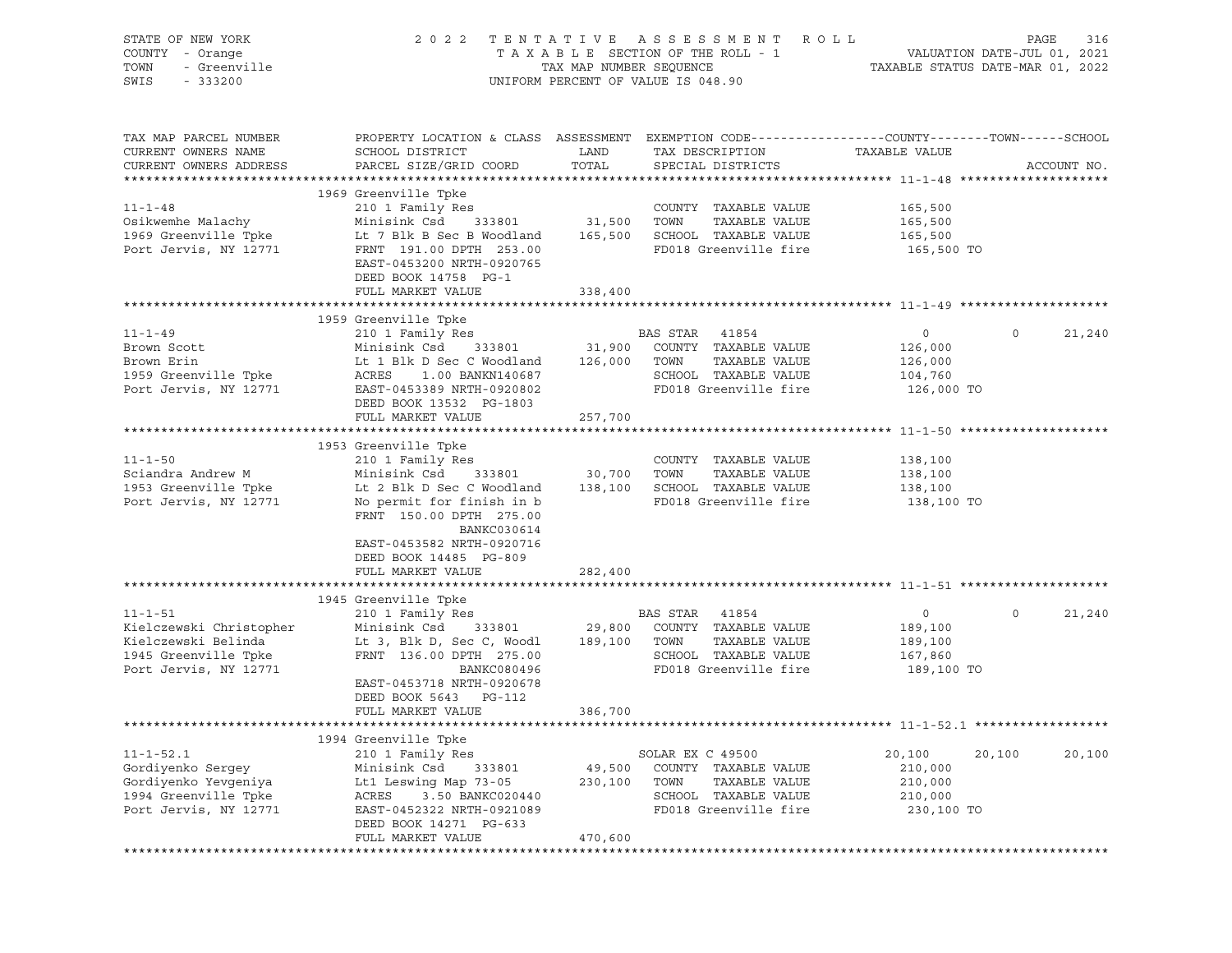| STATE OF NEW YORK<br>COUNTY - Orange<br>OF NEW YORK<br>7 - Orange<br>- Greenville<br>- Conno<br>TOWN<br>SWIS |                                                                           | 2022 TENTATIVE ASSESSMENT ROLL                                                                                                                                                                                                                               | PAGE<br>317<br>T A X A B L E SECTION OF THE ROLL - 1 VALUATION DATE-JUL 01, 2021<br>TAX MAP NUMBER SEQUENCE TAXABLE STATUS DATE-MAR 01, 2022<br>UNIFORM PERCENT OF VALUE IS 048.90 |
|--------------------------------------------------------------------------------------------------------------|---------------------------------------------------------------------------|--------------------------------------------------------------------------------------------------------------------------------------------------------------------------------------------------------------------------------------------------------------|------------------------------------------------------------------------------------------------------------------------------------------------------------------------------------|
| TAX MAP PARCEL NUMBER<br>CURRENT OWNERS NAME<br>CURRENT OWNERS ADDRESS                                       | PARCEL SIZE/GRID COORD TOTAL                                              | ${\tt SCHOOD\,\, \, {\tt DISTRTCT}} {\small\quad \, {\tt LAND}} {\small\quad \, {\tt TAX\,\, \, {\tt DESCRIPTION}} {\small\quad \, {\tt TAXABLE\,\, VALUE}}$<br>SPECIAL DISTRICTS                                                                            | PROPERTY LOCATION & CLASS ASSESSMENT EXEMPTION CODE---------------COUNTY-------TOWN-----SCHOOL<br>ACCOUNT NO.                                                                      |
|                                                                                                              |                                                                           |                                                                                                                                                                                                                                                              |                                                                                                                                                                                    |
|                                                                                                              | 1992 Greenville Tpke<br>DEED BOOK 12915 PG-1343<br>FULL MARKET VALUE      | 11-1-52.2<br>Pride Henry J Jr Minisink Csd 333801<br>Pride Sandra Lt2 Leswing Map 73-05<br>1992 Greenville Tpke ACRES 3.10 BANKC061197<br>Port Jervis, NY 12771 EASTER POPULATE DRIM COUNTY TAXABLE VALUE 205,600<br>Port Jervis, NY 127<br>420,500          | $\overline{0}$<br>$\overline{0}$<br>21,240<br>205,600 TO                                                                                                                           |
|                                                                                                              |                                                                           |                                                                                                                                                                                                                                                              |                                                                                                                                                                                    |
|                                                                                                              | 2004 Greenville Tpke                                                      | 11-1-53<br>Turnbull John D<br>2004 Greenville Tpke Minisink Csd 333801<br>2004 Greenville Tpke EAST-0452162 NRTH-0920841<br>2004 Greenville Tpke EAST-0452162 NRTH-0920841<br>2004 Greenville Tpke EAST-0452162 NRTH-0920841<br>2014 Green                   | $\circ$<br>21,240                                                                                                                                                                  |
|                                                                                                              |                                                                           |                                                                                                                                                                                                                                                              |                                                                                                                                                                                    |
|                                                                                                              | FULL MARKET VALUE                                                         | 2026 Greenville Tpke<br>2026 Greenville Tpke<br>210 1 Family Res<br>Lewis Ronald C<br>210 1 Family Res<br>2026 Greenville Tpke<br>2026 Greenville Tpke<br>2026 Greenville Tpke<br>2026 Greenville Tpke<br>2026 Greenville Tpke<br>2026 Greenville<br>265,000 | $\overline{0}$<br>53,020                                                                                                                                                           |
|                                                                                                              |                                                                           |                                                                                                                                                                                                                                                              |                                                                                                                                                                                    |
|                                                                                                              | 1898 Greenville Tpke                                                      | 11-1-55.1<br>McInerney Jordan 210 1 Family Res<br>McInerney Jordan Minishk Cale (1333801 43,100 VETDIS CTS 41130 20,335 11,620<br>McInerney Jessica Lt1 Gardianos Map 276-99 210,100 BAS STAR 41854 0<br>1898 Greenville Tpke ACRES 3.                       | 20,335 11,620<br>11,620<br>23,240<br>21,240                                                                                                                                        |
|                                                                                                              |                                                                           |                                                                                                                                                                                                                                                              |                                                                                                                                                                                    |
|                                                                                                              | 1848 Greenville Tpke<br>210 1 Family Res                                  | 11-1-57<br>Mubeen Ashraf Minisink Csd 333801 35,100 TOWN TAXABLE VALUE<br>855 US Hwy 6 Lt 3 Happy Hills Sub 205,600 SCHOOL TAXABLE VALUE<br>Port Jervis, NY 12771 ACRES 5.70 FD018 Greenville fire<br>COUNTY TAXABLE VALUE 205,600                           | 205,600<br>205,600<br>205,600 TO                                                                                                                                                   |
|                                                                                                              | EAST-0456150 NRTH-0920746<br>DEED BOOK 14364 PG-1593<br>FULL MARKET VALUE | 420,500                                                                                                                                                                                                                                                      |                                                                                                                                                                                    |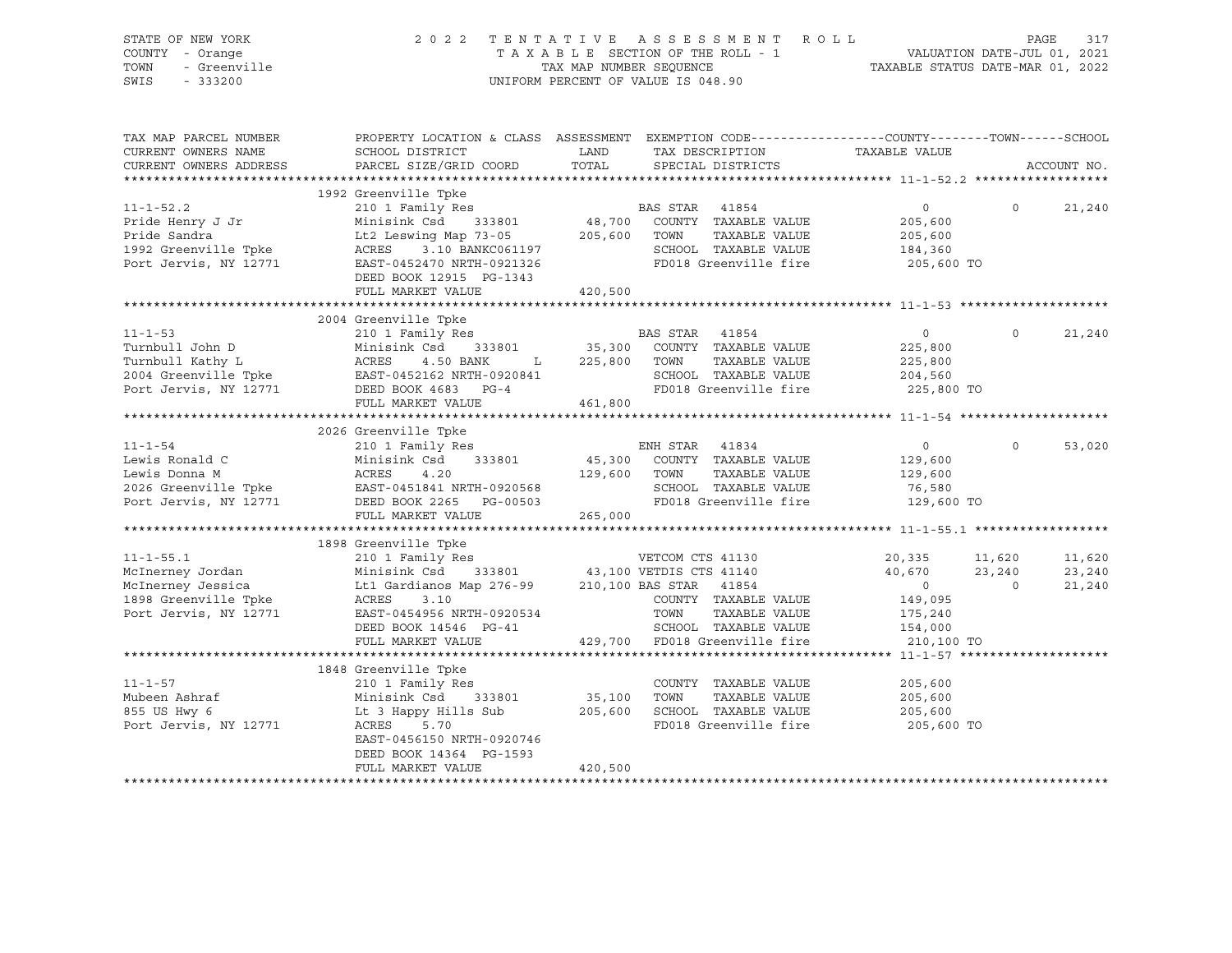| STATE OF NEW YORK<br>COUNTY - Orange<br>TOWN<br>SWIS - 333200                                                                                                                                                                                              | OF NEW YORK A SO 2 2 TENTATIVE ASSESSMENT ROLL PAGE 318<br>TAXABLE SECTION OF THE ROLL - 1 VALUATION DATE-JUL 01, 2021<br>TAXABLE SECTION OF THE ROLL - 1 VALUATION DATE-JUL 01, 2021<br>TAXABLE STATUS DATE-MAR 01, 2022<br>UNIFORM P |         | UNIFORM PERCENT OF VALUE IS 048.90                                                               |                      |         |             |
|------------------------------------------------------------------------------------------------------------------------------------------------------------------------------------------------------------------------------------------------------------|----------------------------------------------------------------------------------------------------------------------------------------------------------------------------------------------------------------------------------------|---------|--------------------------------------------------------------------------------------------------|----------------------|---------|-------------|
| TAX MAP PARCEL NUMBER<br>CURRENT OWNERS NAME<br>CURRENT OWNERS ADDRESS                                                                                                                                                                                     |                                                                                                                                                                                                                                        |         | PROPERTY LOCATION & CLASS ASSESSMENT EXEMPTION CODE----------------COUNTY-------TOWN------SCHOOL | TAXABLE VALUE        |         | ACCOUNT NO. |
|                                                                                                                                                                                                                                                            | 1844 Greenville Tpke                                                                                                                                                                                                                   |         |                                                                                                  |                      |         |             |
| $11 - 1 - 58$<br>EXERENT ALL AND MINISTRIC RAND MINISTRIC POLARIZED ACTES AND MINISTRIC SCHOOL TAXABLE VALUE UP ACTES ACTES 5.10<br>Fort Jervis, NY 12771 EAST-0456325 NRTH-0920651 DEED BOOK 13545 PG-1456 PORT ANALL POLARIZED ACTES DEED BOOK           | 210 1 Family Res                                                                                                                                                                                                                       |         | BAS STAR 41854<br>37,600 COUNTY TAXABLE VALUE                                                    | $\overline{0}$       | $\circ$ | 21,240      |
|                                                                                                                                                                                                                                                            |                                                                                                                                                                                                                                        |         |                                                                                                  | 205,400              |         |             |
|                                                                                                                                                                                                                                                            |                                                                                                                                                                                                                                        |         |                                                                                                  | 205,400              |         |             |
|                                                                                                                                                                                                                                                            |                                                                                                                                                                                                                                        |         |                                                                                                  | 184,160              |         |             |
|                                                                                                                                                                                                                                                            |                                                                                                                                                                                                                                        |         |                                                                                                  | 205,400 TO           |         |             |
|                                                                                                                                                                                                                                                            | FULL MARKET VALUE 420,000                                                                                                                                                                                                              |         |                                                                                                  |                      |         |             |
|                                                                                                                                                                                                                                                            |                                                                                                                                                                                                                                        |         |                                                                                                  |                      |         |             |
|                                                                                                                                                                                                                                                            | 431 Old Mountain Rd                                                                                                                                                                                                                    |         |                                                                                                  |                      |         |             |
|                                                                                                                                                                                                                                                            |                                                                                                                                                                                                                                        |         |                                                                                                  | 20,335 11,620        |         | 11,620      |
|                                                                                                                                                                                                                                                            |                                                                                                                                                                                                                                        |         |                                                                                                  | $40,670$ 23,240      |         | 23,240      |
|                                                                                                                                                                                                                                                            |                                                                                                                                                                                                                                        |         |                                                                                                  | 72,895               |         |             |
|                                                                                                                                                                                                                                                            |                                                                                                                                                                                                                                        |         |                                                                                                  | 99,040               |         |             |
|                                                                                                                                                                                                                                                            |                                                                                                                                                                                                                                        |         |                                                                                                  | 99,040<br>133,900 TO |         |             |
| 11-1-59<br>Clarke Shimron<br>210 10 Family Res<br>210 11 Family Res<br>210 11 Family Res<br>210 11 Family Res<br>210 11 Family Res<br>210 12 Fast<br>210 12 Fast<br>210 12 Fast<br>210 12 Fast<br>210 12 Fast<br>210 12 Fast<br>210 12 Fast<br>210 12 Fast |                                                                                                                                                                                                                                        |         |                                                                                                  |                      |         |             |
|                                                                                                                                                                                                                                                            | FULL MARKET VALUE                                                                                                                                                                                                                      | 273,800 |                                                                                                  |                      |         |             |
|                                                                                                                                                                                                                                                            | 417 Old Mountain Rd                                                                                                                                                                                                                    |         |                                                                                                  |                      |         |             |
| $11 - 1 - 60$                                                                                                                                                                                                                                              | 210 1 Family Res                                                                                                                                                                                                                       |         | COUNTY TAXABLE VALUE                                                                             | 197,900              |         |             |
|                                                                                                                                                                                                                                                            |                                                                                                                                                                                                                                        |         |                                                                                                  |                      |         |             |
|                                                                                                                                                                                                                                                            |                                                                                                                                                                                                                                        |         |                                                                                                  | 197,900<br>197,900   |         |             |
|                                                                                                                                                                                                                                                            |                                                                                                                                                                                                                                        |         | FD018 Greenville fire                                                                            | 197,900 TO           |         |             |
| Cozik Trust Christine/Anton Minisink Csd 333801 27,400 TOWN TAXABLE VALUE<br>Travis Cozik Trustee Lt 6 Happy Hills Sub 197,900 SCHOOL TAXABLE VALUE<br>417 Old Mountain Rd ACRES 2.90 PD018 Greenville fire<br>Port Jervis, NY 12771                       |                                                                                                                                                                                                                                        |         |                                                                                                  |                      |         |             |
|                                                                                                                                                                                                                                                            | DEED BOOK 14894 PG-1305                                                                                                                                                                                                                |         |                                                                                                  |                      |         |             |
|                                                                                                                                                                                                                                                            | FULL MARKET VALUE                                                                                                                                                                                                                      | 404,700 |                                                                                                  |                      |         |             |
|                                                                                                                                                                                                                                                            | 1824 Greenville Tpke                                                                                                                                                                                                                   |         |                                                                                                  |                      |         |             |
|                                                                                                                                                                                                                                                            |                                                                                                                                                                                                                                        |         |                                                                                                  |                      |         |             |
|                                                                                                                                                                                                                                                            |                                                                                                                                                                                                                                        |         |                                                                                                  |                      |         |             |
|                                                                                                                                                                                                                                                            |                                                                                                                                                                                                                                        |         |                                                                                                  |                      |         |             |
| 11-1-61<br>Segda Steven Thomas Minisink Csd 333801<br>Jackson Lisa Ann Lt 7 Happy Hills Sub 223,400<br>1824 Greenville Tpke ACRES 3.20 BANK0210090<br>Port Jervis, NY 12771 EAST-0456554 NRTH-0920284<br>TD018 Greenville fire 223,400<br>                 |                                                                                                                                                                                                                                        |         |                                                                                                  | 223,400 TO           |         |             |
|                                                                                                                                                                                                                                                            |                                                                                                                                                                                                                                        |         |                                                                                                  |                      |         |             |
|                                                                                                                                                                                                                                                            | DEED BOOK 13466 PG-1682                                                                                                                                                                                                                |         |                                                                                                  |                      |         |             |
|                                                                                                                                                                                                                                                            | FULL MARKET VALUE                                                                                                                                                                                                                      | 456,900 |                                                                                                  |                      |         |             |
|                                                                                                                                                                                                                                                            |                                                                                                                                                                                                                                        |         |                                                                                                  |                      |         |             |
| $11 - 1 - 63$                                                                                                                                                                                                                                              | Old Mountain Rd<br>322 Rural vac>10                                                                                                                                                                                                    |         | COUNTY TAXABLE VALUE                                                                             | 59,000               |         |             |
|                                                                                                                                                                                                                                                            |                                                                                                                                                                                                                                        |         |                                                                                                  |                      |         |             |
| Spiezio Irrevocable Trust<br>344 Old Mountain Rd<br>344 Old Mountain Rd                                                                                                                                                                                    |                                                                                                                                                                                                                                        |         |                                                                                                  |                      |         |             |
| Port Jervis, NY 12771                                                                                                                                                                                                                                      | 2.1 Atalie 1.1 Atas 1.1 Atas 1.1 Atas 1.1 Atas 1.1 Atas 1.1 Atas 1.1 Atas 1.1 Atas 1.1 Atas 1.1 Atas 1.1 Atas<br>1.1 Atas 1.1 Atas 1.1 Atas 1.1 Atas 1.1 Atas 1.1 Atas 1.1 Atas 1.1 Atas 1.1 Atas 1.1 Atas 1.1 Atas 1.1 Atas 1<br>     |         |                                                                                                  |                      |         |             |
|                                                                                                                                                                                                                                                            | ACRES 28.90                                                                                                                                                                                                                            |         |                                                                                                  |                      |         |             |
|                                                                                                                                                                                                                                                            | EAST-0457494 NRTH-0918864                                                                                                                                                                                                              |         |                                                                                                  |                      |         |             |
|                                                                                                                                                                                                                                                            | DEED BOOK 14390 PG-456                                                                                                                                                                                                                 |         |                                                                                                  |                      |         |             |
|                                                                                                                                                                                                                                                            | FULL MARKET VALUE                                                                                                                                                                                                                      | 120,700 |                                                                                                  |                      |         |             |
|                                                                                                                                                                                                                                                            |                                                                                                                                                                                                                                        |         |                                                                                                  |                      |         |             |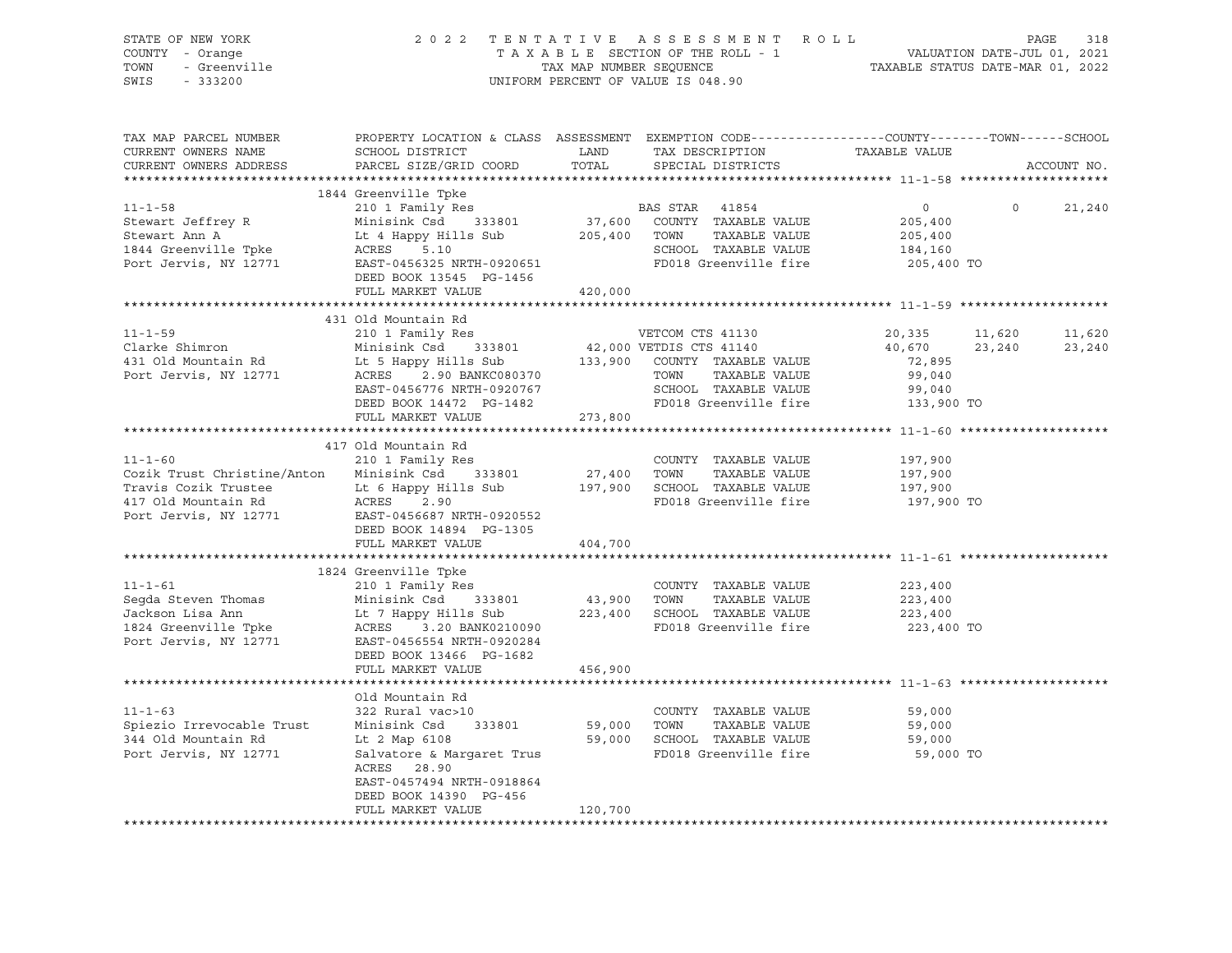| STATE OF NEW YORK<br>COUNTY - Orange<br>- - --------<br>- Greenville<br>- 333200<br>TOWN<br>SWIS<br>$-333200$ | 2 0 2 2<br>TENTATIVE ASSESSMENT ROLL<br>TAXABLE SECTION OF THE ROLL - 1<br>TAX MAP NUMBER SEQUENCE<br>UNIFORM PERCENT OF VALUE IS 048.90                                                                                                                |                       |                                                                                                                              | PAGE<br>319<br>VALUATION DATE-JUL 01, 2021<br>TAXABLE STATUS DATE-MAR 01, 2022 |                    |  |
|---------------------------------------------------------------------------------------------------------------|---------------------------------------------------------------------------------------------------------------------------------------------------------------------------------------------------------------------------------------------------------|-----------------------|------------------------------------------------------------------------------------------------------------------------------|--------------------------------------------------------------------------------|--------------------|--|
| TAX MAP PARCEL NUMBER<br>CURRENT OWNERS NAME<br>CURRENT OWNERS ADDRESS<br>***********************             | PROPERTY LOCATION & CLASS ASSESSMENT EXEMPTION CODE---------------COUNTY-------TOWN-----SCHOOL<br>SCHOOL DISTRICT<br>PARCEL SIZE/GRID COORD                                                                                                             | LAND<br>TOTAL         | TAX DESCRIPTION<br>SPECIAL DISTRICTS                                                                                         | TAXABLE VALUE                                                                  | ACCOUNT NO.        |  |
| $11 - 1 - 64.1$<br>Spiezio Salvatore<br>Spiezio Andrea L<br>358 Old Mountain Rd<br>Port Jervis, NY 12771      | 358 Old Mountain Rd<br>210 1 Family Res<br>Minisink Csd 333801<br>Minisim Com 193-96<br>Lt1 Spiezio Map 193-96<br>ACRES 4.70<br>EAST-0456449 NRTH-0918912<br>DEED BOOK 5005 PG-59<br>FULL MARKET VALUE                                                  | 350,300               | BAS STAR 41854<br>46,300 COUNTY TAXABLE VALUE<br>171,300 TOWN TAXABLE VALUE<br>SCHOOL TAXABLE VALUE<br>FD018 Greenville fire | $\circ$<br>171,300<br>171,300<br>150,060<br>171,300 TO                         | $\circ$<br>21,240  |  |
|                                                                                                               |                                                                                                                                                                                                                                                         |                       |                                                                                                                              |                                                                                |                    |  |
| $11 - 1 - 64.2$<br>Spiezio Margaret<br>346 Old Mountain Rd<br>Port Jervis, NY 12771                           | 346 Old Mountain Rd<br>210 1 Family Res<br>Minisink Csd 333801<br>Lt2 Spiezio Map 193-96 139,900 TOWN<br>ACRES 2.20<br>EAST-0456294 NRTH-0918601<br>DEED BOOK 12891 PG-22                                                                               |                       | BAS STAR 41854<br>38,500 COUNTY TAXABLE VALUE<br>TAXABLE VALUE<br>SCHOOL TAXABLE VALUE<br>FD018 Greenville fire              | $\circ$<br>139,900<br>139,900<br>118,660<br>139,900 TO                         | $\Omega$<br>21,240 |  |
|                                                                                                               | FULL MARKET VALUE                                                                                                                                                                                                                                       | 286,100               |                                                                                                                              |                                                                                |                    |  |
|                                                                                                               |                                                                                                                                                                                                                                                         |                       |                                                                                                                              |                                                                                |                    |  |
| $11 - 1 - 64.3$<br>Spiezio Irrevocable Trust<br>344 Old Mountain Rd<br>Port Jervis, NY 12771                  | 344 Old Mountain Rd<br>210 1 Family Res<br>Minisink Csd 333801<br>Lt3 Spiezio Map 193-96 144,700 SCHOOL TAXABLE VALUE<br>LE Jack & Dorothy Spiezio<br>Salvatore & Margaret Trus<br>ACRES<br>2.20<br>EAST-0456190 NRTH-0918391<br>DEED BOOK 14390 PG-452 |                       | COUNTY TAXABLE VALUE<br>38,500 TOWN TAXABLE VALUE<br>FD018 Greenville fire                                                   | 144,700<br>144,700<br>144,700<br>144,700 TO                                    |                    |  |
|                                                                                                               | FULL MARKET VALUE                                                                                                                                                                                                                                       | 295,900               |                                                                                                                              |                                                                                |                    |  |
| $11 - 1 - 64.4$<br>Spiezio Irrevocable Trust<br>344 Old Mountain Rd<br>Port Jervis, NY 12771                  | Old Mountain Rd<br>322 Rural vac>10<br>Minisink Csd 333801<br>Lt4 Spiezio Map 193-96 76,700 SCHOOL TAXABLE VALUE<br>Salvatore & Margaret Trus<br>ACRES 51.00<br>EAST-0456945 NRTH-0918213<br>DEED BOOK 14390 PG-448<br>FULL MARKET VALUE                | 156,900               | COUNTY TAXABLE VALUE<br>76,700 TOWN<br>TAXABLE VALUE<br>FD018 Greenville fire                                                | 76,700<br>76,700<br>76,700<br>76,700 TO                                        |                    |  |
|                                                                                                               |                                                                                                                                                                                                                                                         |                       |                                                                                                                              |                                                                                |                    |  |
| $11 - 1 - 65$<br>Bellotto 2016 Family Trust<br>Lori M Downs Trustee<br>22 Curran Dr<br>Port Jervis, NY 12771  | Curran Dr<br>323 Vacant rural<br>Minisink Csd 333801<br>ACRES 2.50 25,400 SCHOOL TAXABLE VALUE<br>EAST-0454541 NRTH-0920098 DD012 Curran dr benefit<br>DEED BOOK 14190 PG-862 FD018 Greenville fire<br>DEED BOOK 14190 PG-862<br>FULL MARKET VALUE      | 25,400 TOWN<br>51,900 | COUNTY TAXABLE VALUE<br>TAXABLE VALUE<br>FD018 Greenville fire                                                               | 25,400<br>25,400<br>25,400<br>.00 MT<br>25,400 TO                              |                    |  |
|                                                                                                               |                                                                                                                                                                                                                                                         |                       |                                                                                                                              |                                                                                |                    |  |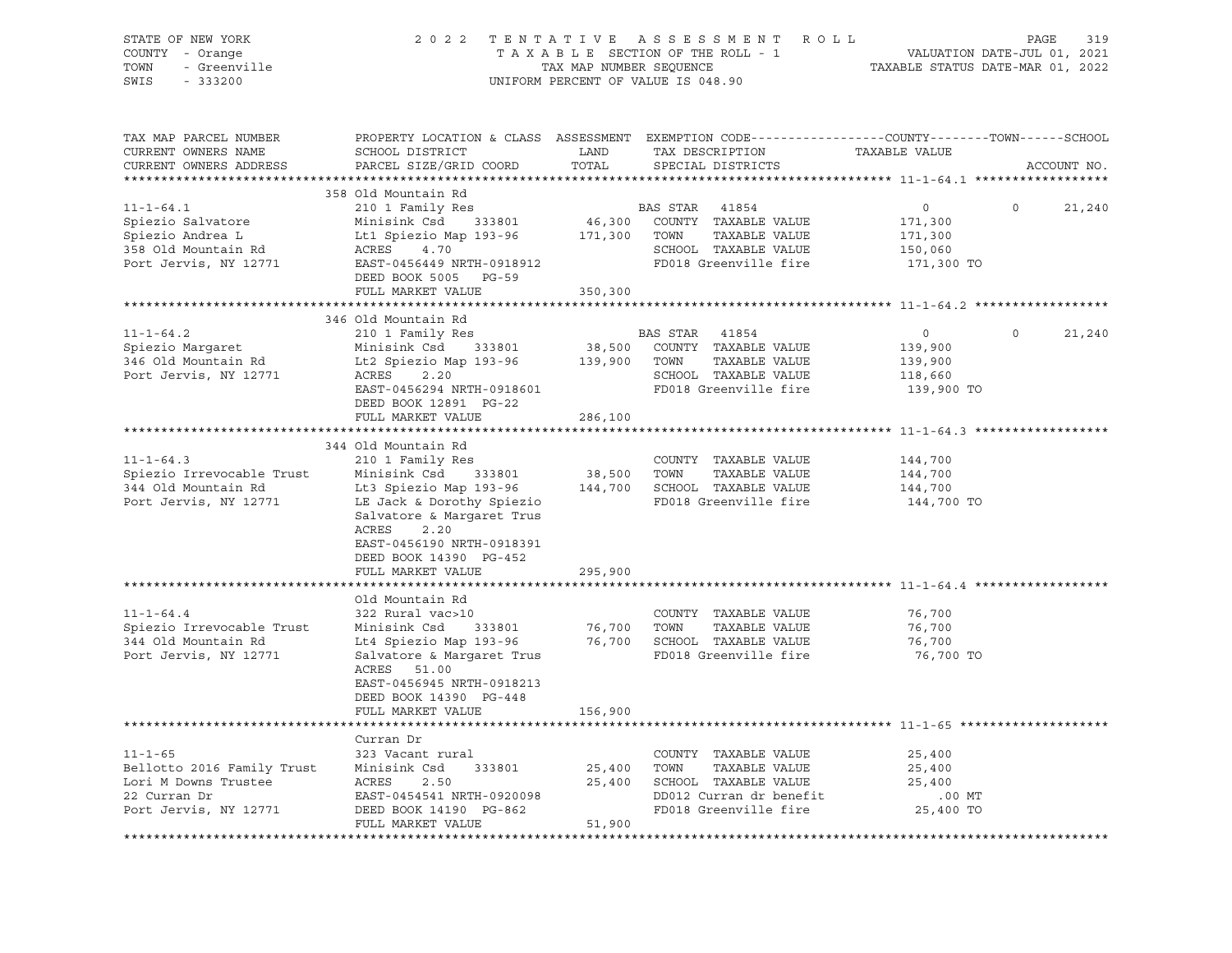### STATE OF NEW YORK 2 0 2 2 T E N T A T I V E A S S E S S M E N T R O L L PAGE 320 COUNTY - Orange T A X A B L E SECTION OF THE ROLL - 1 VALUATION DATE-JUL 01, 2021 TOWN - Greenville TAX MAP NUMBER SEQUENCE TAXABLE STATUS DATE-MAR 01, 2022 SWIS - 333200 UNIFORM PERCENT OF VALUE IS 048.90

| TAX MAP PARCEL NUMBER<br>CURRENT OWNERS NAME                                                                                                         | SCHOOL DISTRICT                                                                  | LAND          | PROPERTY LOCATION & CLASS ASSESSMENT EXEMPTION CODE----------------COUNTY-------TOWN------SCHOOL<br>TAX DESCRIPTION | TAXABLE VALUE    |                    |
|------------------------------------------------------------------------------------------------------------------------------------------------------|----------------------------------------------------------------------------------|---------------|---------------------------------------------------------------------------------------------------------------------|------------------|--------------------|
| CURRENT OWNERS ADDRESS                                                                                                                               | PARCEL SIZE/GRID COORD                                                           | TOTAL         | SPECIAL DISTRICTS                                                                                                   |                  | ACCOUNT NO.        |
|                                                                                                                                                      |                                                                                  |               |                                                                                                                     |                  |                    |
| $11 - 1 - 66$<br>Bellotto 2016 Family Trust                                                                                                          | Curran Dr<br>314 Rural vac<10<br>Minisink Csd<br>333801                          | 11,500 TOWN   | COUNTY TAXABLE VALUE<br>TAXABLE VALUE                                                                               | 11,500<br>11,500 |                    |
| Lori M Downs Trustee                                                                                                                                 | ACRES<br>2.50                                                                    |               | 11,500 SCHOOL TAXABLE VALUE                                                                                         | 11,500           |                    |
| 22 Curran Dr                                                                                                                                         | EAST-0454142 NRTH-0919747                                                        |               | DD012 Curran dr benefit                                                                                             | $.00$ MT         |                    |
| Port Jervis, NY 12771 DEED BOOK 14190 PG-862                                                                                                         |                                                                                  |               | FD018 Greenville fire 11,500 TO                                                                                     |                  |                    |
|                                                                                                                                                      | FULL MARKET VALUE                                                                | 23,500        |                                                                                                                     |                  |                    |
|                                                                                                                                                      |                                                                                  |               |                                                                                                                     |                  |                    |
|                                                                                                                                                      | 288 Old Mountain Rd                                                              |               |                                                                                                                     |                  |                    |
| $11 - 1 - 68.1$                                                                                                                                      |                                                                                  |               |                                                                                                                     | 7,326<br>7,326   | 7,326              |
| Bobb Allen                                                                                                                                           |                                                                                  |               |                                                                                                                     | 218,174          |                    |
| Bobb Diane                                                                                                                                           | Lt1 Sanz-Cardona Sub 9867 225,500 TOWN                                           |               | TAXABLE VALUE                                                                                                       | 218,174          |                    |
| 274 Old Mountain Rd                                                                                                                                  | ACRES 10.00                                                                      |               | SCHOOL TAXABLE VALUE                                                                                                | 218,174          |                    |
| Port Jervis, NY 12771 EAST-0455847 NRTH-0916896                                                                                                      |                                                                                  |               | FD018 Greenville fire                                                                                               | 218,174 TO       |                    |
|                                                                                                                                                      | DEED BOOK 4160    PG-127                                                         |               | 7,326 EX                                                                                                            |                  |                    |
| MAY BE SUBJECT TO PAYMENT<br>UNDER AGDIST LAW TIL 2029                                                                                               | FULL MARKET VALUE                                                                | 461,100       |                                                                                                                     |                  |                    |
|                                                                                                                                                      |                                                                                  |               |                                                                                                                     |                  |                    |
|                                                                                                                                                      | 107 Curran Dr                                                                    |               |                                                                                                                     |                  |                    |
| $11 - 1 - 69$                                                                                                                                        | 240 Rural res                                                                    |               | AGDISTRICT 41720                                                                                                    | 9,244<br>9,244   | 9,244              |
| Lucky Family Trust                                                                                                                                   | 333801<br>Minisink Csd                                                           | 100,000       | COUNTY TAXABLE VALUE                                                                                                | 153,256          |                    |
| Theodore Victor Peel Trustee ACRES 96.40                                                                                                             |                                                                                  | 162,500       | TOWN<br>TAXABLE VALUE                                                                                               | 153,256          |                    |
| 1568 E 15th St                                                                                                                                       |                                                                                  |               | SCHOOL TAXABLE VALUE                                                                                                | 153,256          |                    |
| Brooklyn, NY 11230                                                                                                                                   |                                                                                  |               | FD018 Greenville fire 153,256 TO                                                                                    |                  |                    |
|                                                                                                                                                      | EAST-0453283 NRTH-0919351<br>DEED BOOK 14424 PG-938<br>FULL MARKET VALUE 332,300 |               | 9,244 EX                                                                                                            |                  |                    |
| MAY BE SUBJECT TO PAYMENT<br>UNDER AGDIST LAW TIL 2026                                                                                               |                                                                                  |               |                                                                                                                     |                  |                    |
|                                                                                                                                                      |                                                                                  |               |                                                                                                                     |                  |                    |
|                                                                                                                                                      | 60 Wieboldts Ln                                                                  |               |                                                                                                                     |                  |                    |
| $11 - 1 - 70$                                                                                                                                        | 240 Rural res                                                                    |               | ENH STAR 41834                                                                                                      | $\overline{0}$   | $\Omega$<br>53,020 |
| Wieboldt Wayne Minisink Csd 333801 52,200 COUNT<br>Harford Wendy Lee&Theresa Wieboldt Life 179,700 TOWN C/O Lee & Theresa Wieboldt ACRES 11.60 SCHOC |                                                                                  |               | 333801 52,200 COUNTY TAXABLE VALUE                                                                                  | 179,700          |                    |
|                                                                                                                                                      |                                                                                  |               | TAXABLE VALUE                                                                                                       | 179,700          |                    |
|                                                                                                                                                      |                                                                                  |               | SCHOOL TAXABLE VALUE                                                                                                | 126,680          |                    |
| 60 Wieboldts Ln                                                                                                                                      |                                                                                  |               | FD018 Greenville fire                                                                                               | 179,700 TO       |                    |
| Port Jervis, NY 12771                                                                                                                                |                                                                                  |               |                                                                                                                     |                  |                    |
|                                                                                                                                                      | FULL MARKET VALUE                                                                | 367,500       |                                                                                                                     |                  |                    |
|                                                                                                                                                      |                                                                                  |               |                                                                                                                     |                  |                    |
|                                                                                                                                                      | 43 Wieboldts Ln                                                                  |               | 89 PCT OF VALUE USED FOR EXEMPTION PURPOSES                                                                         |                  |                    |
| $11 - 1 - 71$                                                                                                                                        | 210 1 Family Res                                                                 |               | VETWAR CTS 41120                                                                                                    | 12,201<br>6,972  | 6,972              |
| Wieboldt William G & Richard J Minisink Csd                                                                                                          |                                                                                  |               |                                                                                                                     | $\overline{0}$   | $\Omega$<br>21,240 |
|                                                                                                                                                      |                                                                                  |               |                                                                                                                     | 149,199          |                    |
|                                                                                                                                                      | ACRES     8.50<br>EAST-0456384 NRTH-0915857                                      |               | TAXABLE VALUE                                                                                                       | 154,428          |                    |
| Port Jervis, NY 12771                                                                                                                                |                                                                                  |               | SCHOOL TAXABLE VALUE                                                                                                | 133,188          |                    |
|                                                                                                                                                      | DEED BOOK 14182 PG-1251                                                          | 51<br>330,100 | FD018 Greenville fire 161,400 TO                                                                                    |                  |                    |
|                                                                                                                                                      | FULL MARKET VALUE                                                                |               |                                                                                                                     |                  |                    |
|                                                                                                                                                      |                                                                                  |               |                                                                                                                     |                  |                    |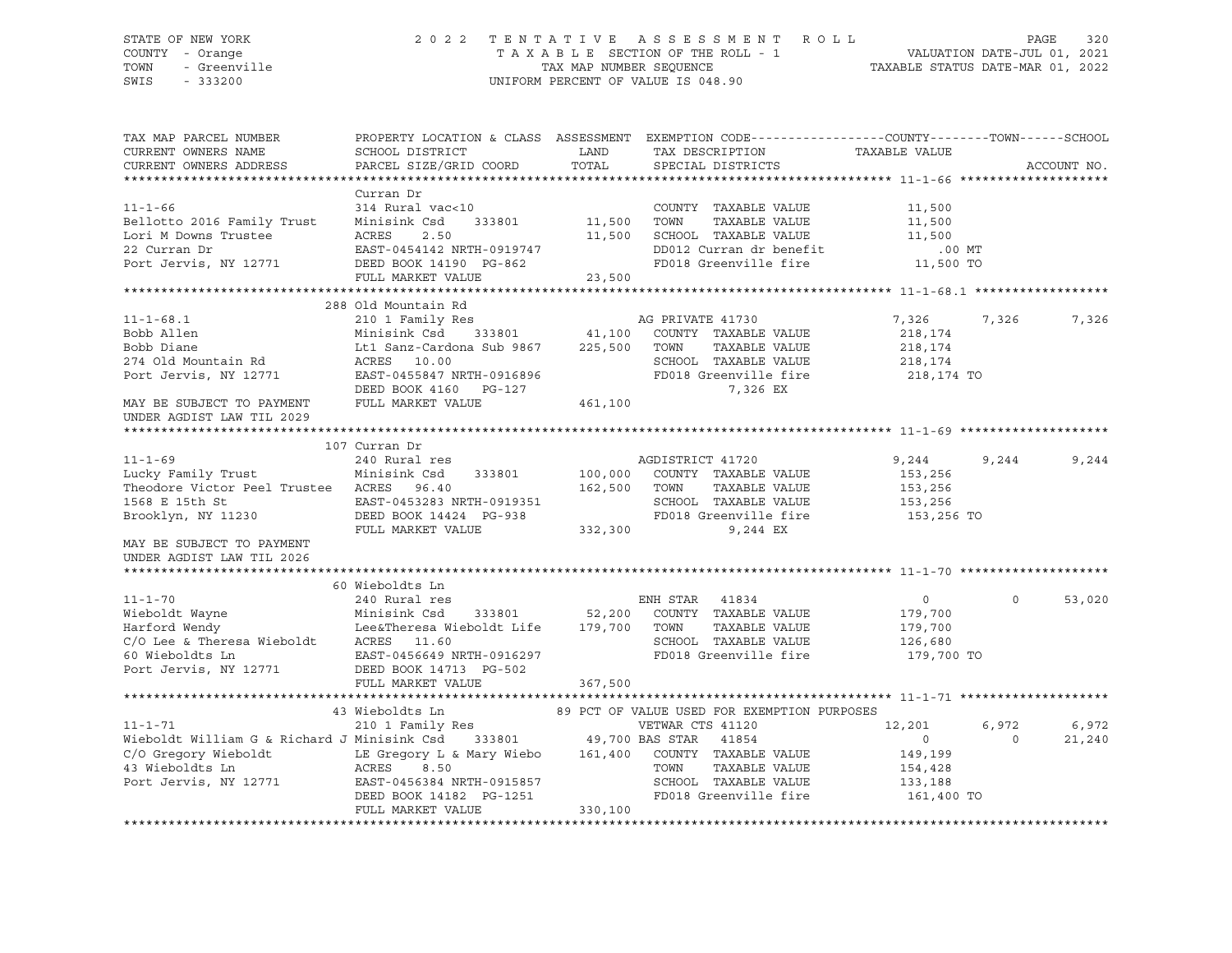| STATE OF NEW YORK<br>STATE OF NEW IONN<br>COUNTY - Orange<br>TOWN - Greenville<br>SWIS - 333200 |                                                                                         | UNIFORM PERCENT OF VALUE IS 048.90                                                                                                                                                                                                                                        | 2022 TENTATIVE ASSESSMENT ROLL PAGE 321<br>TAXABLE SECTION OF THE ROLL - 1 VALUATION DATE-JUL 01, 2021<br>TAX MAP NUMBER SEQUENCE TAXABLE STATUS DATE-MAR 01, 2022 |
|-------------------------------------------------------------------------------------------------|-----------------------------------------------------------------------------------------|---------------------------------------------------------------------------------------------------------------------------------------------------------------------------------------------------------------------------------------------------------------------------|--------------------------------------------------------------------------------------------------------------------------------------------------------------------|
| TAX MAP PARCEL NUMBER<br>CURRENT OWNERS NAME<br>CURRENT OWNERS ADDRESS                          | SCHOOL DISTRICT                                                                         | LAND TAX DESCRIPTION TAXABLE VALUE<br>PARCEL SIZE/GRID COORD TOTAL SPECIAL DISTRICTS                                                                                                                                                                                      | PROPERTY LOCATION & CLASS ASSESSMENT EXEMPTION CODE----------------COUNTY-------TOWN------SCHOOL<br>ACCOUNT NO.                                                    |
|                                                                                                 | 21 Cedar Creek Ln                                                                       |                                                                                                                                                                                                                                                                           |                                                                                                                                                                    |
|                                                                                                 |                                                                                         | 21 Cedar Creek Ln<br>24 Cedar Creek Ln<br>24 Cedar Creek Ln<br>26 Minisink Csd<br>233801 74,500 SOLAR EX C 49500 20,300 20<br>271,500 20<br>21 Cedar Creek Ln<br>217,500 Ln<br>217,500 EXES 27.40 BANKC190321 TOWN TAXABLE VALUE<br>217,500 20<br>                        | $\overline{0}$<br>21,240<br>$20,300$ $20,300$<br>$217,500$<br>20,300                                                                                               |
|                                                                                                 |                                                                                         |                                                                                                                                                                                                                                                                           |                                                                                                                                                                    |
|                                                                                                 | FULL MARKET VALUE 486,300                                                               |                                                                                                                                                                                                                                                                           |                                                                                                                                                                    |
|                                                                                                 |                                                                                         |                                                                                                                                                                                                                                                                           |                                                                                                                                                                    |
|                                                                                                 |                                                                                         |                                                                                                                                                                                                                                                                           |                                                                                                                                                                    |
|                                                                                                 |                                                                                         |                                                                                                                                                                                                                                                                           | 21,240<br>$\overline{0}$<br>$10, 100$ $10, 100$<br>$224, 300$<br>10,100                                                                                            |
|                                                                                                 |                                                                                         |                                                                                                                                                                                                                                                                           |                                                                                                                                                                    |
|                                                                                                 | FULL MARKET VALUE 479,300                                                               |                                                                                                                                                                                                                                                                           |                                                                                                                                                                    |
|                                                                                                 |                                                                                         |                                                                                                                                                                                                                                                                           |                                                                                                                                                                    |
|                                                                                                 | Vista Ln                                                                                |                                                                                                                                                                                                                                                                           |                                                                                                                                                                    |
| $11 - 1 - 74$                                                                                   | 314 Rural vac<10                                                                        | COUNTY TAXABLE VALUE                                                                                                                                                                                                                                                      | 41,700                                                                                                                                                             |
| Vuksanaj Nikoll                                                                                 |                                                                                         |                                                                                                                                                                                                                                                                           |                                                                                                                                                                    |
| 287 E Gunhill Rd<br>Bronx, NY 10467                                                             |                                                                                         | 314 Kural Vaccio<br>Minisink Csd 333801 41,700 TOWN TAXABLE VALUE 41,700<br>Lt 2 Gorman Re-Sub 41,700 SCHOOL TAXABLE VALUE 41,700<br>Map 60-03 FD018 Greenville fire 41,700 TO                                                                                            |                                                                                                                                                                    |
|                                                                                                 | ACRES 3.10<br>EAST-0456446 NRTH-0921462<br>DEED BOOK 12084 PG-1465<br>FULL MARKET VALUE | 85,300                                                                                                                                                                                                                                                                    |                                                                                                                                                                    |
|                                                                                                 |                                                                                         |                                                                                                                                                                                                                                                                           |                                                                                                                                                                    |
| $11 - 1 - 75$<br>Dushaj Anton<br>1 Vista Ln<br>Port Jervis, NY 12771 Map 60-03                  | 1 Vista Ln<br>Map 60-03<br>ACRES 8.30                                                   | 220 2 Family Res<br>Minisink Csd 333801 60,000 COUNTY TAXABLE VALUE<br>Lt 5 Gorman Re-Sub<br>Map 60-03 60,000 COUNTY TAXABLE VALUE<br>Map 60-03 6CHOOL TAXABLE VALUE<br>ACRES 8.30 FD018 Greenville fire<br>SCHOOL TAXABLE VALUE 176,260<br>FD018 Greenville fire 197,500 | 21,240<br>197,500<br>197,500                                                                                                                                       |
|                                                                                                 | EAST-0456801 NRTH-0921148<br>DEED BOOK 12271 PG-551<br>FULL MARKET VALUE                | 403,900                                                                                                                                                                                                                                                                   | 197,500 TO                                                                                                                                                         |
|                                                                                                 |                                                                                         |                                                                                                                                                                                                                                                                           |                                                                                                                                                                    |
|                                                                                                 | 1856 Greenville Tpke<br>ACRES 3.20 BANKC130170<br>EAST-0455583 NRTH-0920402             |                                                                                                                                                                                                                                                                           | 174,000 TO                                                                                                                                                         |

\*\*\*\*\*\*\*\*\*\*\*\*\*\*\*\*\*\*\*\*\*\*\*\*\*\*\*\*\*\*\*\*\*\*\*\*\*\*\*\*\*\*\*\*\*\*\*\*\*\*\*\*\*\*\*\*\*\*\*\*\*\*\*\*\*\*\*\*\*\*\*\*\*\*\*\*\*\*\*\*\*\*\*\*\*\*\*\*\*\*\*\*\*\*\*\*\*\*\*\*\*\*\*\*\*\*\*\*\*\*\*\*\*\*\*\*\*\*\*\*\*\*\*\*\*\*\*\*\*\*\*\*

DEED BOOK 12816 PG-1097

FULL MARKET VALUE 355,800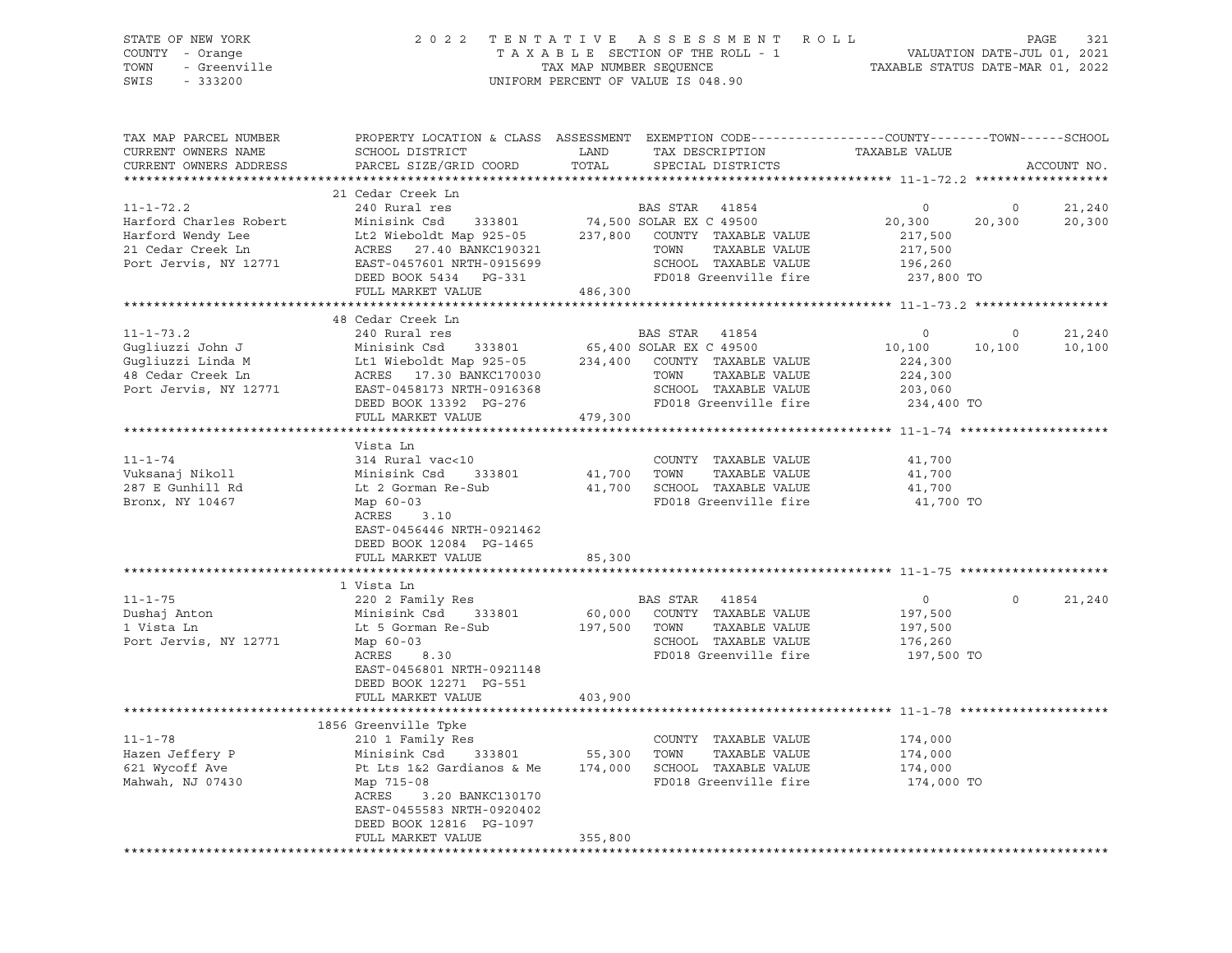| STATE OF NEW YORK<br>COUNTY - Orange<br>- Greenville<br>TOWN<br>SWIS<br>$-333200$ |                                                                                                                                               |               | 2022 TENTATIVE ASSESSMENT ROLL<br>TAXABLE SECTION OF THE ROLL - 1<br>TAXABLE SECTION OF THE ROLL - 1<br>TAXABLE STATUS DATE-MAR 01, 2022<br>UNIFORM PERCENT OF VALUE IS 048.90 |                | PAGE<br>322       |
|-----------------------------------------------------------------------------------|-----------------------------------------------------------------------------------------------------------------------------------------------|---------------|--------------------------------------------------------------------------------------------------------------------------------------------------------------------------------|----------------|-------------------|
| TAX MAP PARCEL NUMBER<br>CURRENT OWNERS NAME<br>CURRENT OWNERS ADDRESS            | PROPERTY LOCATION & CLASS ASSESSMENT EXEMPTION CODE----------------COUNTY-------TOWN------SCHOOL<br>SCHOOL DISTRICT<br>PARCEL SIZE/GRID COORD | LAND<br>TOTAL | TAX DESCRIPTION<br>SPECIAL DISTRICTS                                                                                                                                           | TAXABLE VALUE  | ACCOUNT NO.       |
|                                                                                   | 1852 Greenville Tpke                                                                                                                          |               |                                                                                                                                                                                |                |                   |
| $11 - 1 - 79$                                                                     | 210 1 Family Res                                                                                                                              |               | COUNTY TAXABLE VALUE                                                                                                                                                           | 198,500        |                   |
|                                                                                   | Minisink Csd 333801 65,200 TOWN                                                                                                               |               | TAXABLE VALUE                                                                                                                                                                  | 198,500        |                   |
| Gardianis Christopher D<br>1952 Creenville Toke<br>1852 Greenville Tpke           | Pt Lt 1&2 Gardianos & Mel                                                                                                                     |               | 198,500 SCHOOL TAXABLE VALUE                                                                                                                                                   | 198,500        |                   |
| Port Jervis, NY 12771                                                             | Map 715-08<br>ACRES 27.30<br>EAST-0455650 NRTH-0921077<br>DEED BOOK 15041 PG-1780                                                             |               | FD018 Greenville fire                                                                                                                                                          | 198,500 TO     |                   |
|                                                                                   | FULL MARKET VALUE                                                                                                                             | 405,900       |                                                                                                                                                                                |                |                   |
|                                                                                   |                                                                                                                                               | ************* |                                                                                                                                                                                |                |                   |
|                                                                                   | 643 Minisink Tpke                                                                                                                             |               |                                                                                                                                                                                |                |                   |
| $12 - 1 - 1.1$                                                                    | 210 1 Family Res                                                                                                                              |               | COUNTY TAXABLE VALUE                                                                                                                                                           | 111,900        |                   |
| Covert Sean                                                                       |                                                                                                                                               |               |                                                                                                                                                                                | 111,900        |                   |
| Sonders-Covert Patricia                                                           |                                                                                                                                               |               |                                                                                                                                                                                | 111,900        |                   |
| 643 Minisink Tpke                                                                 | EAST-0461349 NRTH-0918263                                                                                                                     |               | FD018 Greenville fire                                                                                                                                                          | 111,900 TO     |                   |
| Port Jervis, NY 12771                                                             | DEED BOOK 14936 PG-990                                                                                                                        |               |                                                                                                                                                                                |                |                   |
|                                                                                   | FULL MARKET VALUE                                                                                                                             | 228,800       |                                                                                                                                                                                |                |                   |
|                                                                                   | Minisink Tpke                                                                                                                                 |               |                                                                                                                                                                                |                |                   |
| $12 - 1 - 1.21$                                                                   | 120 Field crops                                                                                                                               |               |                                                                                                                                                                                | 33,188         | 33,188<br>33,188  |
|                                                                                   |                                                                                                                                               |               |                                                                                                                                                                                |                |                   |
|                                                                                   |                                                                                                                                               |               |                                                                                                                                                                                |                |                   |
| Soudant Jason R                                                                   | Minisink Csd 333801                                                                                                                           |               | AGDISTRICT 41720<br>42,600 COUNTY TAXABLE VALUE                                                                                                                                | 9,412          |                   |
| C/O Ronald Soudant                                                                | LE Ronald G & Joanne Soud 42,600 TOWN                                                                                                         |               | TAXABLE VALUE                                                                                                                                                                  | 9,412          |                   |
| 688 Minisink Tpke                                                                 | ACRES 32.90                                                                                                                                   |               | SCHOOL TAXABLE VALUE                                                                                                                                                           | 9,412          |                   |
| Port Jervis, NY 12771                                                             | EAST-0460641 NRTH-0918795                                                                                                                     |               | FD018 Greenville fire                                                                                                                                                          | 9,412 TO       |                   |
| MAY BE SUBJECT TO PAYMENT                                                         | DEED BOOK 13612 PG-974<br>FULL MARKET VALUE                                                                                                   | 87,100        | 33,188 EX                                                                                                                                                                      |                |                   |
| UNDER AGDIST LAW TIL 2026                                                         |                                                                                                                                               |               |                                                                                                                                                                                |                |                   |
|                                                                                   |                                                                                                                                               |               |                                                                                                                                                                                |                |                   |
|                                                                                   | 688 Minisink Tpke                                                                                                                             |               |                                                                                                                                                                                |                |                   |
| $12 - 1 - 1.22$                                                                   | 112 Dairy farm                                                                                                                                |               | AGDISTRICT 41720                                                                                                                                                               | 40,188         | 40,188<br>40,188  |
| Soudant Jason R                                                                   | Minisink Csd 333801                                                                                                                           |               | 85,500 ENH STAR 41834                                                                                                                                                          | $\overline{0}$ | 53,020<br>$\circ$ |
| C/O Ronald Soudant                                                                | LE Ronald G & Joanne Soud 194,600 COUNTY TAXABLE VALUE                                                                                        |               |                                                                                                                                                                                | 154,412        |                   |
| 688 Minisink Tpke                                                                 | ACRES 48.80                                                                                                                                   |               | TOWN<br>TAXABLE VALUE                                                                                                                                                          | 154,412        |                   |
| Port Jervis, NY 12771                                                             | EAST-0461144 NRTH-0919426                                                                                                                     |               | SCHOOL TAXABLE VALUE                                                                                                                                                           | 101,392        |                   |
|                                                                                   | DEED BOOK 13612 PG-974                                                                                                                        |               | FD018 Greenville fire                                                                                                                                                          | 154,412 TO     |                   |
| MAY BE SUBJECT TO PAYMENT                                                         | FULL MARKET VALUE 398,000                                                                                                                     |               | 40,188 EX                                                                                                                                                                      |                |                   |
| UNDER AGDIST LAW TIL 2026                                                         |                                                                                                                                               |               |                                                                                                                                                                                |                |                   |
|                                                                                   |                                                                                                                                               |               |                                                                                                                                                                                |                |                   |
|                                                                                   | 642 Minisink Tpke                                                                                                                             |               |                                                                                                                                                                                |                |                   |
| $12 - 1 - 1.3$                                                                    | 210 1 Family Res                                                                                                                              |               | COUNTY TAXABLE VALUE                                                                                                                                                           | 228,100        |                   |
| Feuer Jes                                                                         | Minisink Csd 333801                                                                                                                           | 43,500 TOWN   | TAXABLE VALUE                                                                                                                                                                  | 228,100        |                   |
|                                                                                   | ACRES<br>3.30                                                                                                                                 |               | 228,100 SCHOOL TAXABLE VALUE                                                                                                                                                   | 228,100        |                   |
| Shisler Brett<br>642 Minisink Tpke                                                | EAST-0461648 NRTH-0918534                                                                                                                     |               | FD018 Greenville fire                                                                                                                                                          | 228,100 TO     |                   |
| Port Jervis, NY 12771                                                             | DEED BOOK 15117 PG-1715<br>FULL MARKET VALUE                                                                                                  | 466,500       |                                                                                                                                                                                |                |                   |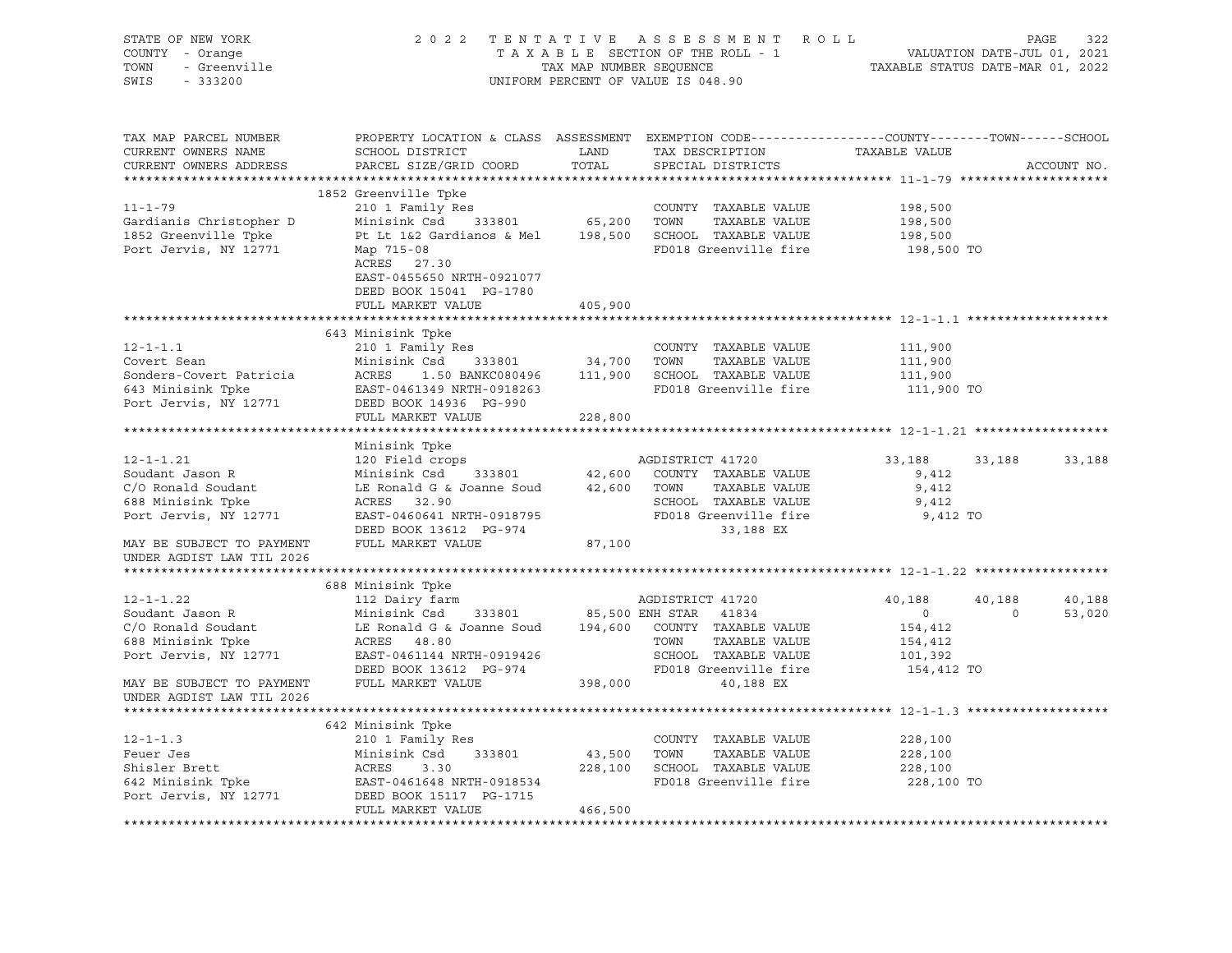| STATE OF NEW YORK<br>COUNTY - Orange<br>TOWN<br>- Greenville<br>SWIS<br>$-333200$ |                                                                                                                                              |                   | 2022 TENTATIVE ASSESSMENT ROLL<br>$\begin{tabular}{lllllll} T\ A\ X\ A\ B\ L\ E\ &\text{SECTION OF THE ROLL} \ -\ 1 \end{tabular} \label{tab:2}$<br>TAX MAP NUMBER SEQUENCE $\begin{tabular}{lllllll} \multicolumn{2}{l}{{\small\tt}}{\small\tt} & \multicolumn{2}{l}{\small\tt} & \multicolumn{2}{l}{\small\tt} & \multicolumn{2}{l}{\small\tt} & \multicolumn{2}{l}{\small\tt} & \multicolumn{2}{l}{\small\tt} & \multicolumn{2}{l}{\small\tt} & \multicolumn{2}{l}{\small\tt} & \$<br>UNIFORM PERCENT OF VALUE IS 048.90 | TAXABLE STATUS DATE-MAR 01, 2022 |          | PAGE<br>323<br>VALUATION DATE-JUL 01, 2021 |
|-----------------------------------------------------------------------------------|----------------------------------------------------------------------------------------------------------------------------------------------|-------------------|-----------------------------------------------------------------------------------------------------------------------------------------------------------------------------------------------------------------------------------------------------------------------------------------------------------------------------------------------------------------------------------------------------------------------------------------------------------------------------------------------------------------------------|----------------------------------|----------|--------------------------------------------|
| TAX MAP PARCEL NUMBER<br>CURRENT OWNERS NAME<br>CURRENT OWNERS ADDRESS            | PROPERTY LOCATION & CLASS ASSESSMENT EXEMPTION CODE---------------COUNTY-------TOWN------SCHOOL<br>SCHOOL DISTRICT<br>PARCEL SIZE/GRID COORD | LAND<br>TOTAL     | TAX DESCRIPTION<br>SPECIAL DISTRICTS                                                                                                                                                                                                                                                                                                                                                                                                                                                                                        | TAXABLE VALUE                    |          | ACCOUNT NO.                                |
|                                                                                   | 73 Rutgers Creek Rd                                                                                                                          |                   | 95 PCT OF VALUE USED FOR EXEMPTION PURPOSES                                                                                                                                                                                                                                                                                                                                                                                                                                                                                 |                                  |          |                                            |
| $12 - 1 - 2.11$                                                                   | 210 1 Family Res                                                                                                                             |                   | VETCOM CTS 41130                                                                                                                                                                                                                                                                                                                                                                                                                                                                                                            | 20,335                           | 11,620   | 11,620                                     |
| Kennedy Donald                                                                    | Minisink Csd<br>333801                                                                                                                       | 38,000 ENH STAR   | 41834                                                                                                                                                                                                                                                                                                                                                                                                                                                                                                                       | $\circ$                          | $\circ$  | 53,020                                     |
| Kennedy Christa                                                                   | Lt1 Beaver Pond Sb 1-5717 125,500                                                                                                            |                   | COUNTY TAXABLE VALUE                                                                                                                                                                                                                                                                                                                                                                                                                                                                                                        | 105,165                          |          |                                            |
| 73 Rutgers Creek Rd                                                               | ACRES<br>2.10                                                                                                                                |                   | TOWN<br>TAXABLE VALUE                                                                                                                                                                                                                                                                                                                                                                                                                                                                                                       | 113,880                          |          |                                            |
| Port Jervis, NY 12771                                                             | EAST-0462520 NRTH-0917729                                                                                                                    |                   | SCHOOL TAXABLE VALUE                                                                                                                                                                                                                                                                                                                                                                                                                                                                                                        | 60,860                           |          |                                            |
|                                                                                   | DEED BOOK 2284 PG-00163                                                                                                                      |                   | FD018 Greenville fire                                                                                                                                                                                                                                                                                                                                                                                                                                                                                                       | 125,500 TO                       |          |                                            |
|                                                                                   | FULL MARKET VALUE                                                                                                                            | 256,600           |                                                                                                                                                                                                                                                                                                                                                                                                                                                                                                                             |                                  |          |                                            |
|                                                                                   |                                                                                                                                              |                   |                                                                                                                                                                                                                                                                                                                                                                                                                                                                                                                             |                                  |          |                                            |
|                                                                                   | 97 Rutgers Creek Rd                                                                                                                          |                   |                                                                                                                                                                                                                                                                                                                                                                                                                                                                                                                             |                                  |          |                                            |
| $12 - 1 - 2.12$                                                                   | 210 1 Family Res                                                                                                                             |                   | SOLAR EX C 49500                                                                                                                                                                                                                                                                                                                                                                                                                                                                                                            | 21,800                           | 21,800   | 21,800                                     |
| Friedlander Rachel E                                                              | Minisink Csd<br>333801                                                                                                                       | 37,400            | COUNTY TAXABLE VALUE                                                                                                                                                                                                                                                                                                                                                                                                                                                                                                        | 151,000                          |          |                                            |
| Friedlander Justin A                                                              | Lt2 Beaver Pond Sb 1 5717                                                                                                                    | 172,800           | TAXABLE VALUE<br>TOWN                                                                                                                                                                                                                                                                                                                                                                                                                                                                                                       | 151,000                          |          |                                            |
| 97 Rutgers Creek Rd                                                               | ACRES<br>2.00 BANKC030383                                                                                                                    |                   | SCHOOL TAXABLE VALUE                                                                                                                                                                                                                                                                                                                                                                                                                                                                                                        | 151,000                          |          |                                            |
| Port Jervis, NY 12771                                                             | EAST-0462725 NRTH-0917984                                                                                                                    |                   | FD018 Greenville fire                                                                                                                                                                                                                                                                                                                                                                                                                                                                                                       | 172,800 TO                       |          |                                            |
|                                                                                   | DEED BOOK 13892 PG-1740                                                                                                                      |                   |                                                                                                                                                                                                                                                                                                                                                                                                                                                                                                                             |                                  |          |                                            |
|                                                                                   | FULL MARKET VALUE                                                                                                                            | 353,400           |                                                                                                                                                                                                                                                                                                                                                                                                                                                                                                                             |                                  |          |                                            |
|                                                                                   |                                                                                                                                              |                   |                                                                                                                                                                                                                                                                                                                                                                                                                                                                                                                             |                                  |          |                                            |
|                                                                                   | 105 Rutgers Creek Rd                                                                                                                         |                   |                                                                                                                                                                                                                                                                                                                                                                                                                                                                                                                             |                                  |          |                                            |
| $12 - 1 - 2.13$                                                                   | 210 1 Family Res                                                                                                                             |                   | BAS STAR<br>41854                                                                                                                                                                                                                                                                                                                                                                                                                                                                                                           | $\circ$                          | $\Omega$ | 21,240                                     |
| Haag James E<br>Haag Tambra                                                       | 333801<br>Minisink Csd                                                                                                                       | 45,100<br>160,300 | COUNTY TAXABLE VALUE<br>TAXABLE VALUE<br>TOWN                                                                                                                                                                                                                                                                                                                                                                                                                                                                               | 160,300                          |          |                                            |
| 105 Rutgers Creek Rd                                                              | Lt3 Beaver Pond Sb 1 5717<br>ACRES<br>4.10 BANKN140687                                                                                       |                   | SCHOOL TAXABLE VALUE                                                                                                                                                                                                                                                                                                                                                                                                                                                                                                        | 160,300<br>139,060               |          |                                            |
| Port Jervis, NY 12771                                                             | EAST-0462978 NRTH-0918247                                                                                                                    |                   | FD018 Greenville fire                                                                                                                                                                                                                                                                                                                                                                                                                                                                                                       | 160,300 TO                       |          |                                            |
|                                                                                   | DEED BOOK 2973 PG-00200                                                                                                                      |                   |                                                                                                                                                                                                                                                                                                                                                                                                                                                                                                                             |                                  |          |                                            |
|                                                                                   | FULL MARKET VALUE                                                                                                                            | 327,800           |                                                                                                                                                                                                                                                                                                                                                                                                                                                                                                                             |                                  |          |                                            |
|                                                                                   | *************************                                                                                                                    |                   |                                                                                                                                                                                                                                                                                                                                                                                                                                                                                                                             |                                  |          |                                            |
|                                                                                   | Rutgers Creek Rd                                                                                                                             |                   |                                                                                                                                                                                                                                                                                                                                                                                                                                                                                                                             |                                  |          |                                            |
| $12 - 1 - 2.17$                                                                   | 314 Rural vac<10                                                                                                                             |                   | COUNTY TAXABLE VALUE                                                                                                                                                                                                                                                                                                                                                                                                                                                                                                        | 2,400                            |          |                                            |
| Watch Albert                                                                      | Minisink Csd<br>333801                                                                                                                       | 2,400             | TOWN<br>TAXABLE VALUE                                                                                                                                                                                                                                                                                                                                                                                                                                                                                                       | 2,400                            |          |                                            |
| Watch Emma                                                                        | Lt7 Beaver Pond Sb 1 5717                                                                                                                    | 2,400             | SCHOOL TAXABLE VALUE                                                                                                                                                                                                                                                                                                                                                                                                                                                                                                        | 2,400                            |          |                                            |
| 23 Charles Reiss Rd                                                               | FRNT 122.00 DPTH 211.00                                                                                                                      |                   | FD018 Greenville fire                                                                                                                                                                                                                                                                                                                                                                                                                                                                                                       | 2,400 TO                         |          |                                            |
| Port Jervis, NY 12771                                                             | EAST-0464313 NRTH-0918880                                                                                                                    |                   |                                                                                                                                                                                                                                                                                                                                                                                                                                                                                                                             |                                  |          |                                            |
|                                                                                   | DEED BOOK 2468 PG-00277                                                                                                                      |                   |                                                                                                                                                                                                                                                                                                                                                                                                                                                                                                                             |                                  |          |                                            |
|                                                                                   | FULL MARKET VALUE                                                                                                                            | 4,900             |                                                                                                                                                                                                                                                                                                                                                                                                                                                                                                                             |                                  |          |                                            |
|                                                                                   |                                                                                                                                              |                   |                                                                                                                                                                                                                                                                                                                                                                                                                                                                                                                             |                                  |          |                                            |
|                                                                                   | 568 Minisink Tpke                                                                                                                            |                   |                                                                                                                                                                                                                                                                                                                                                                                                                                                                                                                             |                                  |          |                                            |
| $12 - 1 - 2.21$                                                                   | 312 Vac w/imprv                                                                                                                              |                   | COUNTY TAXABLE VALUE                                                                                                                                                                                                                                                                                                                                                                                                                                                                                                        | 177,300                          |          |                                            |
| Pipitone Philip                                                                   | Minisink Csd 333801                                                                                                                          | 43,200            | TOWN<br>TAXABLE VALUE                                                                                                                                                                                                                                                                                                                                                                                                                                                                                                       | 177,300                          |          |                                            |
| PO Box 262                                                                        | Lt1 Beaver Pond Sb 2 5718 177,300 SCHOOL TAXABLE VALUE                                                                                       |                   |                                                                                                                                                                                                                                                                                                                                                                                                                                                                                                                             | 177,300                          |          |                                            |
| Campbell Hall, NY 10916                                                           | Part on house & garage                                                                                                                       |                   | FD018 Greenville fire                                                                                                                                                                                                                                                                                                                                                                                                                                                                                                       | 177,300 TO                       |          |                                            |
|                                                                                   | ACRES<br>7.30                                                                                                                                |                   |                                                                                                                                                                                                                                                                                                                                                                                                                                                                                                                             |                                  |          |                                            |
|                                                                                   | EAST-0462927 NRTH-0916844<br>DEED BOOK 11663 PG-418                                                                                          |                   |                                                                                                                                                                                                                                                                                                                                                                                                                                                                                                                             |                                  |          |                                            |
|                                                                                   | FULL MARKET VALUE                                                                                                                            | 362,600           |                                                                                                                                                                                                                                                                                                                                                                                                                                                                                                                             |                                  |          |                                            |
|                                                                                   |                                                                                                                                              |                   |                                                                                                                                                                                                                                                                                                                                                                                                                                                                                                                             |                                  |          |                                            |
|                                                                                   |                                                                                                                                              |                   |                                                                                                                                                                                                                                                                                                                                                                                                                                                                                                                             |                                  |          |                                            |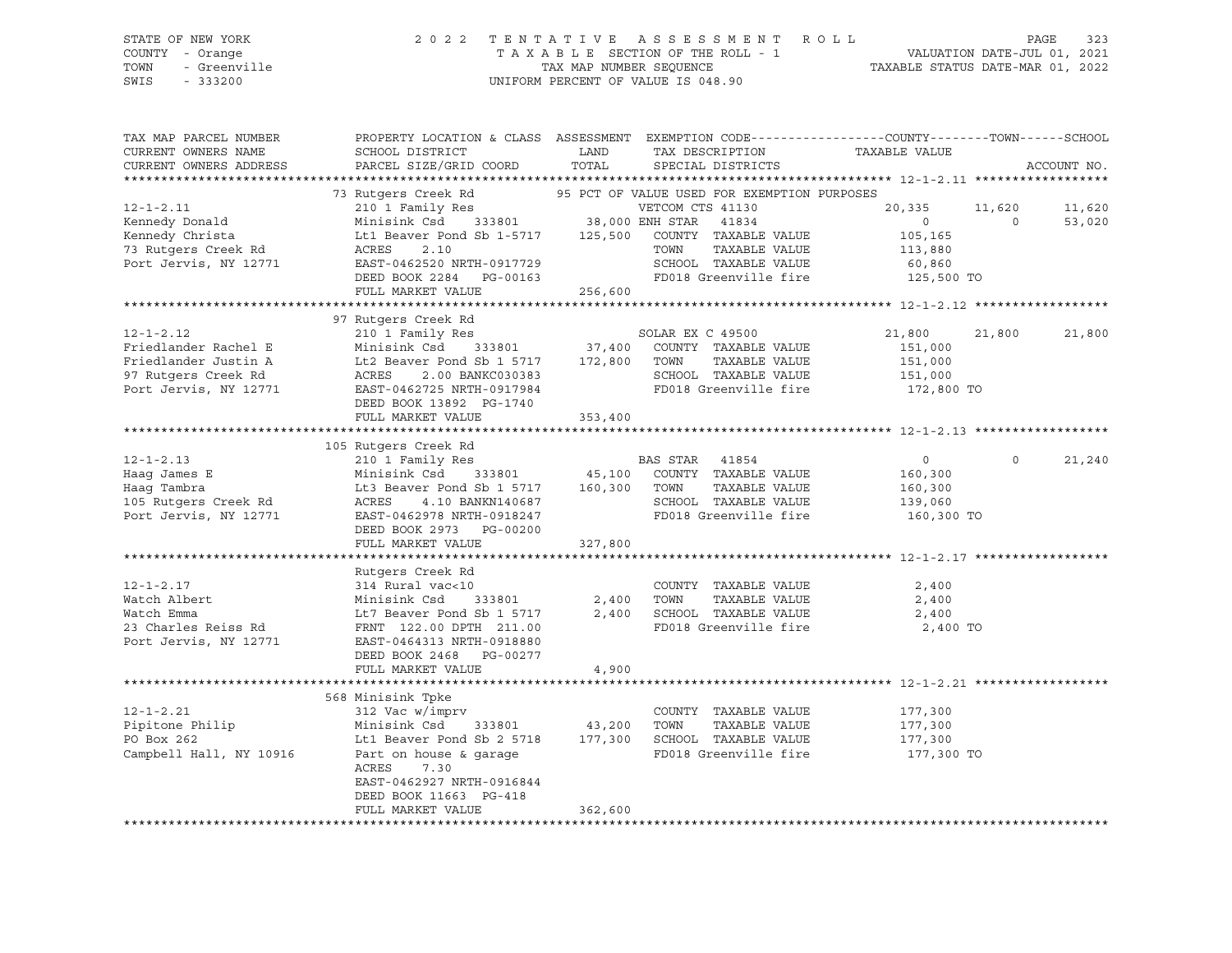| STATE OF NEW YORK<br>STATE OF NEW YORK<br>COUNTY - Orange<br>TOWN - Greenville                                                                                                                                                                                         | 2022 TENTATIVE ASSESSMENT ROLL PAGE 324<br>TAXABLE SECTION OF THE ROLL - 1 VALUATION DATE-JUL 01, 2021<br>TAXABLE STATUS DATE-MAR 01, 2022    |         | UNIFORM PERCENT OF VALUE IS 048.90                                                      |                      |                    |
|------------------------------------------------------------------------------------------------------------------------------------------------------------------------------------------------------------------------------------------------------------------------|-----------------------------------------------------------------------------------------------------------------------------------------------|---------|-----------------------------------------------------------------------------------------|----------------------|--------------------|
| TAX MAP PARCEL NUMBER<br>CURRENT OWNERS NAME<br>CURRENT OWNERS ADDRESS                                                                                                                                                                                                 | PROPERTY LOCATION & CLASS ASSESSMENT EXEMPTION CODE----------------COUNTY-------TOWN------SCHOOL<br>SCHOOL DISTRICT<br>PARCEL SIZE/GRID COORD | TOTAL   | LAND TAX DESCRIPTION TAXABLE VALUE<br>CORD TOTAL SPECIAL DISTRICTS<br>SPECIAL DISTRICTS |                      | ACCOUNT NO.        |
| 78 Rutgers Creek Rd<br>210 1 Family Res<br>Reilly Helen T<br>210 1 Family Res<br>210 1 Family Res<br>210 1 Family Res<br>210 1 Family Res<br>210 21 Family Res<br>210 21 233801<br>216 233801<br>216 25718<br>216 25718<br>2185,200<br>216 25718<br>2185,2             | 78 Rutgers Creek Rd<br>EAST-0463200 NRTH-0917035<br>DEED BOOK 11721 PG-1173<br>FULL MARKET VALUE                                              | 378,700 |                                                                                         |                      |                    |
|                                                                                                                                                                                                                                                                        |                                                                                                                                               |         |                                                                                         |                      |                    |
| 38 AAB RUIGETS CTEEK RG<br>220 2 Family Res<br>220 2 Family Res<br>231,100<br>53 Main St<br>231,100<br>53 Main St<br>231,100<br>231,100<br>231,100<br>231,100<br>231,100<br>231,100<br>231,100<br>231,100<br>231,100<br>231,100<br>231,100<br>231,100<br>231,100<br>23 | 88 A&B Rutgers Creek Rd<br>220 2 Family Res<br>EAST-0463316 NRTH-0917235                                                                      |         | FD018 Greenville fire 231,100 TO                                                        |                      |                    |
|                                                                                                                                                                                                                                                                        | DEED BOOK 14812 PG-1047                                                                                                                       |         |                                                                                         |                      |                    |
|                                                                                                                                                                                                                                                                        | FULL MARKET VALUE                                                                                                                             | 472,600 |                                                                                         |                      |                    |
|                                                                                                                                                                                                                                                                        |                                                                                                                                               |         |                                                                                         |                      |                    |
| 96 Rutgers Creek Rd<br>12-1-2.24 210 1 Family Res<br>Smith Michael Minisink Csd 333801 44,600 COUNTY TAXABLE VALUE<br>211,700 211,700<br>56 Rutgers Creek Rd<br>211,700 2011 Family Res<br>56 Rutgers Creek Rd<br>211,700 211,700 211,700<br>2                         | DEED BOOK 14912 PG-1846                                                                                                                       |         |                                                                                         | 19,700 19,700 19,700 |                    |
|                                                                                                                                                                                                                                                                        | FULL MARKET VALUE                                                                                                                             | 473,200 |                                                                                         |                      |                    |
|                                                                                                                                                                                                                                                                        |                                                                                                                                               |         |                                                                                         |                      |                    |
|                                                                                                                                                                                                                                                                        | DEED BOOK 3474 PG-66<br>FULL MARKET VALUE                                                                                                     |         | FD018 Greenville fire 198,300 TO                                                        |                      |                    |
|                                                                                                                                                                                                                                                                        |                                                                                                                                               | 405,500 |                                                                                         |                      |                    |
| 12-1-2.26 12-1-2.26 210 1 Family Res<br>Hansen Karen E Minisink Csd 333801 43,800 COUNTY TAXABLE VALUE<br>Hansen Steven L Lt6 Beaver Pond Sb 2 5718 158,000 TOWN TAXABLE VALUE 158,000<br>118 Rutgers Creek Rd ACRES 6.00 SCHOOL TAX                                   | 118 Rutgers Creek Rd<br>DEED BOOK 14481 PG-83<br>FULL MARKET VALUE                                                                            | 323,100 |                                                                                         | $\overline{0}$       | $\Omega$<br>21,240 |
|                                                                                                                                                                                                                                                                        |                                                                                                                                               |         |                                                                                         |                      |                    |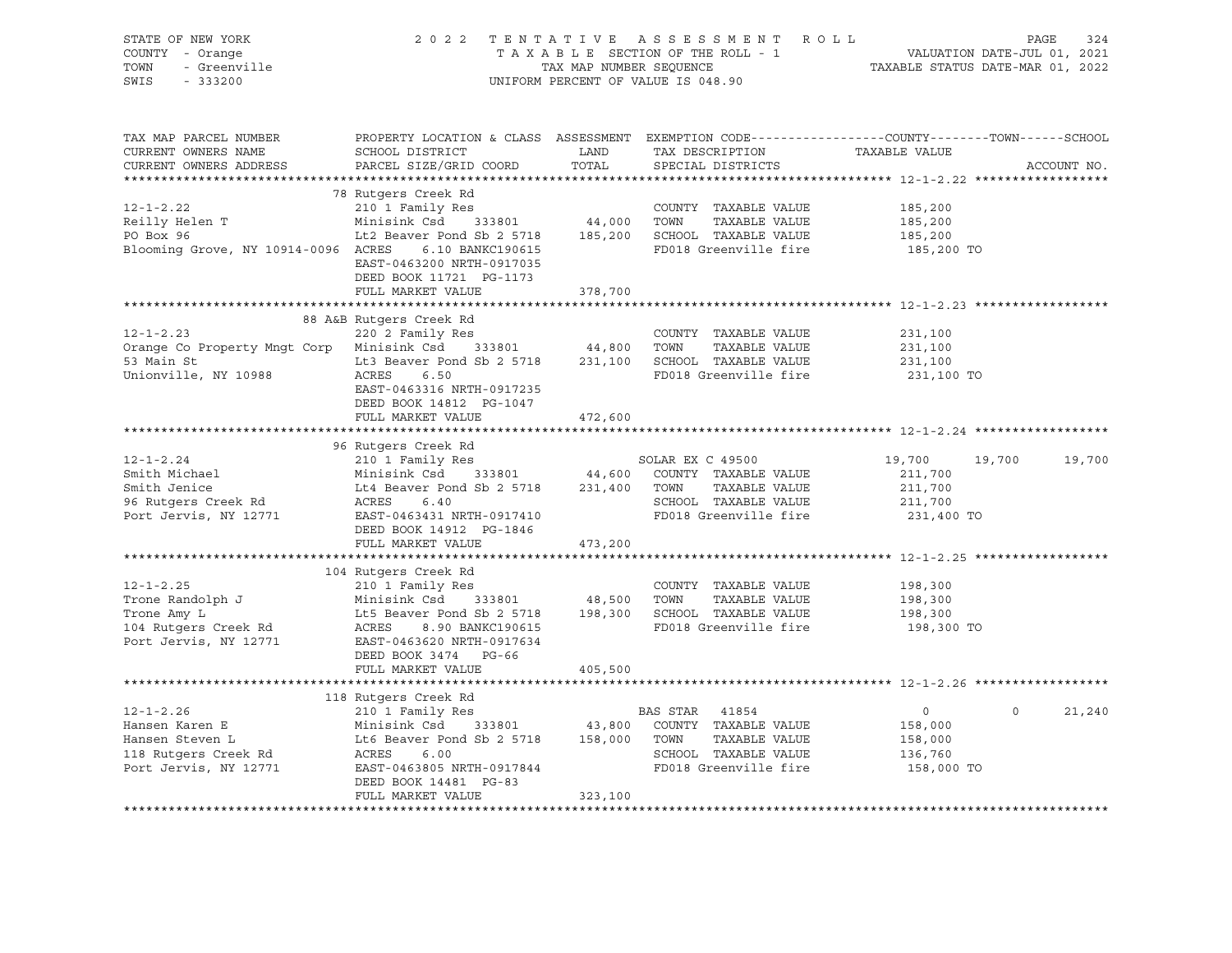| STATE OF NEW YORK<br>COUNTY - Orange<br>7 - Orange<br>- Greenville<br>TOWN<br>SWIS<br>$-333200$                                                                                                                                              |                                                                                                                                               |               | 2022 TENTATIVE ASSESSMENT ROLL<br>TAXABLE SECTION OF THE ROLL - 1<br>TAXABLE SECTION OF THE ROLL - 1<br>TAXABLE STATUS DATE-MAR 01, 2022<br>UNIFORM PERCENT OF VALUE IS 048.90 |                                                 | PAGE<br>325       |
|----------------------------------------------------------------------------------------------------------------------------------------------------------------------------------------------------------------------------------------------|-----------------------------------------------------------------------------------------------------------------------------------------------|---------------|--------------------------------------------------------------------------------------------------------------------------------------------------------------------------------|-------------------------------------------------|-------------------|
| TAX MAP PARCEL NUMBER<br>CURRENT OWNERS NAME<br>CURRENT OWNERS ADDRESS                                                                                                                                                                       | PROPERTY LOCATION & CLASS ASSESSMENT EXEMPTION CODE----------------COUNTY-------TOWN------SCHOOL<br>SCHOOL DISTRICT<br>PARCEL SIZE/GRID COORD | LAND<br>TOTAL | TAX DESCRIPTION TAXABLE VALUE<br>SPECIAL DISTRICTS                                                                                                                             |                                                 | ACCOUNT NO.       |
|                                                                                                                                                                                                                                              | 152 Rutgers Creek Rd                                                                                                                          |               |                                                                                                                                                                                |                                                 |                   |
| $12 - 1 - 2.27$                                                                                                                                                                                                                              | 210 1 Family Res                                                                                                                              |               | <b>BAS STAR 41854</b>                                                                                                                                                          | $\overline{0}$                                  | $\circ$<br>21,240 |
| Ruscher Eric William                                                                                                                                                                                                                         | Minisink Csd 333801                                                                                                                           |               | 42,000 COUNTY TAXABLE VALUE                                                                                                                                                    | 130,700                                         |                   |
| Ruscher Shirley                                                                                                                                                                                                                              | Lt7 Beaver Pond Sb 2 5718 130,700 TOWN                                                                                                        |               | TAXABLE VALUE                                                                                                                                                                  | 130,700                                         |                   |
| 152 Rutgers Creek Rd                                                                                                                                                                                                                         | ACRES<br>5.20                                                                                                                                 |               | SCHOOL TAXABLE VALUE                                                                                                                                                           | 109,460                                         |                   |
| Port Jervis, NY 12771                                                                                                                                                                                                                        | EAST-0463969 NRTH-0918376                                                                                                                     |               | FD018 Greenville fire                                                                                                                                                          | 130,700 TO                                      |                   |
|                                                                                                                                                                                                                                              | DEED BOOK 2493 PG-00258                                                                                                                       |               |                                                                                                                                                                                |                                                 |                   |
|                                                                                                                                                                                                                                              | FULL MARKET VALUE                                                                                                                             | 267,300       |                                                                                                                                                                                |                                                 |                   |
|                                                                                                                                                                                                                                              |                                                                                                                                               |               |                                                                                                                                                                                | ********************************* 12-1-3.22 *** |                   |
|                                                                                                                                                                                                                                              | Kurpick Rd                                                                                                                                    |               |                                                                                                                                                                                |                                                 |                   |
| $12 - 1 - 3.22$                                                                                                                                                                                                                              | 322 Rural vac>10                                                                                                                              |               | COUNTY TAXABLE VALUE                                                                                                                                                           | 122,300                                         |                   |
| KBH Holdings LLC                                                                                                                                                                                                                             | Minisink Csd 333801                                                                                                                           | 122,300 TOWN  | TAXABLE VALUE                                                                                                                                                                  | 122,300                                         |                   |
| 1444 Legacy Dr                                                                                                                                                                                                                               | Lt5 KBH Holdings Map 140- 122,300 SCHOOL TAXABLE VALUE                                                                                        |               |                                                                                                                                                                                | 122,300                                         |                   |
| Birmingham, AL 35242                                                                                                                                                                                                                         | ACRES 154.70                                                                                                                                  |               | FD018 Greenville fire                                                                                                                                                          | 122,300 TO                                      |                   |
|                                                                                                                                                                                                                                              | EAST-0465118 NRTH-0917538                                                                                                                     |               |                                                                                                                                                                                |                                                 |                   |
|                                                                                                                                                                                                                                              | DEED BOOK 11711 PG-1461                                                                                                                       |               |                                                                                                                                                                                |                                                 |                   |
|                                                                                                                                                                                                                                              | FULL MARKET VALUE                                                                                                                             | 250,100       |                                                                                                                                                                                |                                                 |                   |
|                                                                                                                                                                                                                                              | Minisink Tpke                                                                                                                                 |               |                                                                                                                                                                                |                                                 |                   |
| $12 - 1 - 4$                                                                                                                                                                                                                                 | 323 Vacant rural                                                                                                                              |               | COUNTY TAXABLE VALUE                                                                                                                                                           | 45,300                                          |                   |
|                                                                                                                                                                                                                                              |                                                                                                                                               | 45,300 TOWN   | TAXABLE VALUE                                                                                                                                                                  | 45,300                                          |                   |
|                                                                                                                                                                                                                                              |                                                                                                                                               |               | 45,300 SCHOOL TAXABLE VALUE                                                                                                                                                    | 45,300                                          |                   |
| 12-1-4<br>Iverson Dalny Minisink Csd 333801<br>Sether John Minisink Csd 333801<br>Acker John ACRES 13.90<br>Attn: Aldis Hagen EAST-0463519 NRTH-0916328<br>152 Ocean Ave DEED BOOK 12831 PG-595<br>Prophet Presty Point, NY 11967<br>PULL MA |                                                                                                                                               |               | FD018 Greenville fire                                                                                                                                                          | 45,300 TO                                       |                   |
|                                                                                                                                                                                                                                              |                                                                                                                                               |               |                                                                                                                                                                                |                                                 |                   |
|                                                                                                                                                                                                                                              |                                                                                                                                               | 92,600        |                                                                                                                                                                                |                                                 |                   |
|                                                                                                                                                                                                                                              |                                                                                                                                               |               |                                                                                                                                                                                |                                                 |                   |
|                                                                                                                                                                                                                                              | 496 Minisink Tpke                                                                                                                             |               |                                                                                                                                                                                |                                                 |                   |
| $12 - 1 - 5.1$                                                                                                                                                                                                                               | 210 1 Family Res                                                                                                                              |               | VETWAR CTS 41120                                                                                                                                                               | 12,201                                          | 6,972<br>6,972    |
| McLoughlin Jason                                                                                                                                                                                                                             | Minisink Csd 333801                                                                                                                           |               | 48,300 COUNTY TAXABLE VALUE                                                                                                                                                    | 158,399                                         |                   |
| McLoughlin Paula                                                                                                                                                                                                                             | Lt1 Wilkowski & Siery 170,600 TOWN                                                                                                            |               | TAXABLE VALUE                                                                                                                                                                  | 163,628                                         |                   |
| 496 Minisink Tpke                                                                                                                                                                                                                            | Sub Map 129-93                                                                                                                                |               | SCHOOL TAXABLE VALUE                                                                                                                                                           | 163,628                                         |                   |
| Port Jervis, NY 12771                                                                                                                                                                                                                        | ACRES 7.20 BANKC080496                                                                                                                        |               | SCHOOD IAAADDD<br>FD018 Greenville fire                                                                                                                                        | 170,600 TO                                      |                   |
|                                                                                                                                                                                                                                              | EAST-0464069 NRTH-0915742                                                                                                                     |               |                                                                                                                                                                                |                                                 |                   |
|                                                                                                                                                                                                                                              | DEED BOOK 13878 PG-1092                                                                                                                       |               |                                                                                                                                                                                |                                                 |                   |
|                                                                                                                                                                                                                                              | FULL MARKET VALUE                                                                                                                             | 348,900       |                                                                                                                                                                                |                                                 |                   |
|                                                                                                                                                                                                                                              |                                                                                                                                               |               |                                                                                                                                                                                |                                                 |                   |
|                                                                                                                                                                                                                                              | Minisink Tpke                                                                                                                                 |               |                                                                                                                                                                                |                                                 |                   |
| $12 - 1 - 5.2$                                                                                                                                                                                                                               | 322 Rural vac>10                                                                                                                              |               | COUNTY TAXABLE VALUE                                                                                                                                                           | 44,400                                          |                   |
| Siery Jane                                                                                                                                                                                                                                   | 333801<br>Minisink Csd                                                                                                                        | 44,400 TOWN   | TAXABLE VALUE                                                                                                                                                                  | 44,400                                          |                   |
| Siery Peter                                                                                                                                                                                                                                  | Lt2 Wilkowski & Siery                                                                                                                         |               | 44,400 SCHOOL TAXABLE VALUE                                                                                                                                                    | 44,400                                          |                   |
| 309 Mt Pleasant Ave                                                                                                                                                                                                                          | Sub Map 129-93                                                                                                                                |               | FD018 Greenville fire                                                                                                                                                          | 44,400 TO                                       |                   |
| Wallington, NJ 07057                                                                                                                                                                                                                         | ACRES 10.60<br>EAST-0464470 NRTH-0915352                                                                                                      |               |                                                                                                                                                                                |                                                 |                   |
|                                                                                                                                                                                                                                              | DEED BOOK 4453 PG-298                                                                                                                         |               |                                                                                                                                                                                |                                                 |                   |
|                                                                                                                                                                                                                                              | FULL MARKET VALUE                                                                                                                             | 90,800        |                                                                                                                                                                                |                                                 |                   |
| ******************                                                                                                                                                                                                                           |                                                                                                                                               |               |                                                                                                                                                                                |                                                 |                   |
|                                                                                                                                                                                                                                              |                                                                                                                                               |               |                                                                                                                                                                                |                                                 |                   |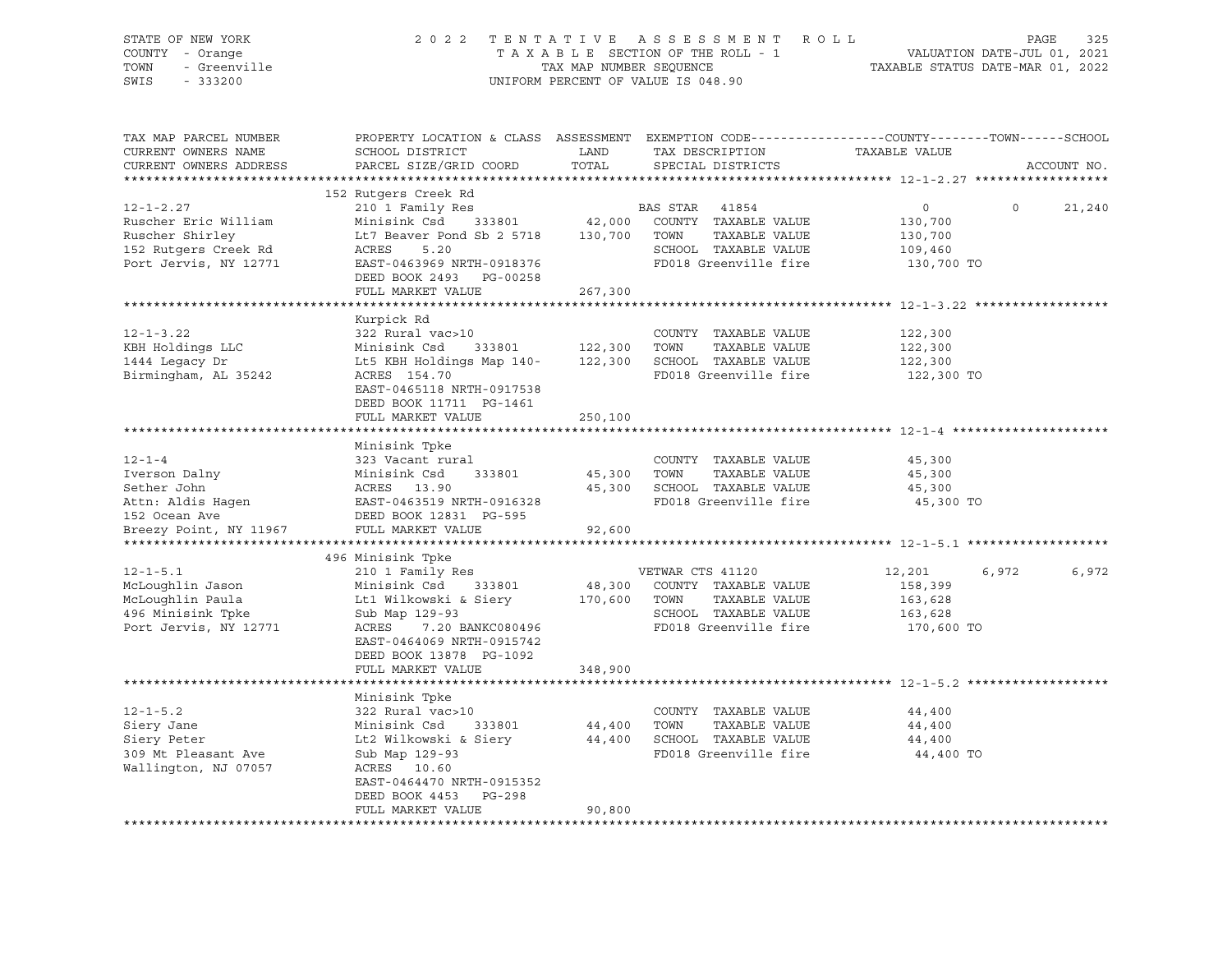| STATE OF NEW YORK<br>COUNTY - Orange<br>TOWN<br>- Greenville<br>SWIS<br>$-333200$ |                                                                                                            | TAX MAP NUMBER SEQUENCE | 2022 TENTATIVE ASSESSMENT ROLL<br>T A X A B L E SECTION OF THE ROLL - 1<br>UNIFORM PERCENT OF VALUE IS 048.90           | PAGE<br>326<br>VALUATION DATE-JUL 01, 2021<br>TAXABLE STATUS DATE-MAR 01, 2022                                                 |
|-----------------------------------------------------------------------------------|------------------------------------------------------------------------------------------------------------|-------------------------|-------------------------------------------------------------------------------------------------------------------------|--------------------------------------------------------------------------------------------------------------------------------|
| TAX MAP PARCEL NUMBER<br>CURRENT OWNERS NAME<br>CURRENT OWNERS ADDRESS            | SCHOOL DISTRICT<br>PARCEL SIZE/GRID COORD                                                                  | LAND<br>TOTAL           | TAX DESCRIPTION<br>SPECIAL DISTRICTS                                                                                    | PROPERTY LOCATION & CLASS ASSESSMENT EXEMPTION CODE---------------COUNTY-------TOWN-----SCHOOL<br>TAXABLE VALUE<br>ACCOUNT NO. |
|                                                                                   |                                                                                                            |                         |                                                                                                                         |                                                                                                                                |
|                                                                                   | 456 Minisink Tpke                                                                                          |                         |                                                                                                                         |                                                                                                                                |
| $12 - 1 - 5.3$<br>Smith Kathleen A<br>456 Minisink Tpke<br>Port Jervis, NY 12771  | 210 1 Family Res<br>Minisink Csd 333801<br>Lt3 Wilkowski & Siery<br>Sub Map 129-93<br>ACRES 3.40           | 43,700 TOWN             | COUNTY TAXABLE VALUE<br>TAXABLE VALUE<br>230,400 SCHOOL TAXABLE VALUE<br>FD018 Greenville fire                          | 230,400<br>230,400<br>230,400<br>230,400 TO                                                                                    |
|                                                                                   | EAST-0464772 NRTH-0915078<br>DEED BOOK 11567 PG-1320<br>FULL MARKET VALUE                                  | 471,200                 |                                                                                                                         |                                                                                                                                |
|                                                                                   | 444 Minisink Tpke                                                                                          |                         |                                                                                                                         |                                                                                                                                |
| $12 - 1 - 6$<br>Sakas Michele A<br>444 Minisink Tpke<br>Port Jervis, NY 12771     | 210 1 Family Res<br>Minisink Csd<br>333801<br>ACRES<br>EAST-0464826 NRTH-0914846<br>DEED BOOK 14895 PG-599 | 42,900                  | COUNTY TAXABLE VALUE<br>TOWN<br>TAXABLE VALUE<br>3.10 BANKC030614 146,000 SCHOOL TAXABLE VALUE<br>FD018 Greenville fire | 146,000<br>146,000<br>146,000<br>146,000 TO                                                                                    |
|                                                                                   | FULL MARKET VALUE                                                                                          | 298,600                 |                                                                                                                         |                                                                                                                                |
|                                                                                   |                                                                                                            |                         |                                                                                                                         |                                                                                                                                |
|                                                                                   | 269 Loqtown Rd                                                                                             |                         |                                                                                                                         |                                                                                                                                |
| $12 - 1 - 7$<br>Herbert Earl C                                                    | 210 1 Family Res<br>Minisink Csd 333801                                                                    |                         | BAS STAR 41854                                                                                                          | $\circ$<br>$\overline{0}$<br>21,240                                                                                            |
| Herbert Kimberly                                                                  | ACRES<br>1.20 BANKC160013 189,400 TOWN                                                                     |                         | 34,700 COUNTY TAXABLE VALUE<br>TAXABLE VALUE                                                                            | 189,400<br>189,400                                                                                                             |
| 269 Logtown Rd                                                                    | EAST-0465049 NRTH-0914637                                                                                  |                         | SCHOOL TAXABLE VALUE                                                                                                    | 168,160                                                                                                                        |
| Port Jervis, NY 12771                                                             | DEED BOOK 12159 PG-193                                                                                     |                         | FD018 Greenville fire                                                                                                   | 189,400 TO                                                                                                                     |
|                                                                                   | FULL MARKET VALUE                                                                                          | 387,300                 |                                                                                                                         |                                                                                                                                |
|                                                                                   |                                                                                                            |                         |                                                                                                                         |                                                                                                                                |
|                                                                                   | 281 Logtown Rd                                                                                             |                         |                                                                                                                         |                                                                                                                                |
| $12 - 1 - 8$                                                                      | 210 1 Family Res                                                                                           |                         | COUNTY TAXABLE VALUE                                                                                                    | 134,700                                                                                                                        |
| Buyl Robert                                                                       | Minisink Csd<br>333801<br>ACRES                                                                            | 38,500                  | TAXABLE VALUE<br>TOWN<br>2.00 BANKC080496   134,700   SCHOOL TAXABLE VALUE                                              | 134,700<br>134,700                                                                                                             |
| Buyl Gwendolen<br>201 Iortown Rd                                                  | EAST-0465011 NRTH-0915021                                                                                  |                         | FD018 Greenville fire                                                                                                   | 134,700 TO                                                                                                                     |
| Port Jervis, NY 12771                                                             | DEED BOOK 13797 PG-1238                                                                                    |                         |                                                                                                                         |                                                                                                                                |
|                                                                                   | FULL MARKET VALUE                                                                                          | 275,500                 |                                                                                                                         |                                                                                                                                |
|                                                                                   |                                                                                                            |                         |                                                                                                                         |                                                                                                                                |
|                                                                                   | 289 Loqtown Rd                                                                                             |                         |                                                                                                                         |                                                                                                                                |
| $12 - 1 - 9.1$<br>Silvestri Stefanie A                                            | 210 1 Family Res<br>Minisink Csd 333801                                                                    | 37,400                  | COUNTY TAXABLE VALUE<br>TOWN<br>TAXABLE VALUE                                                                           | 194,900<br>194,900                                                                                                             |
| 289 Loqtown Rd                                                                    | Lt1 Logtown Rd Map 303-12                                                                                  |                         | 194,900 SCHOOL TAXABLE VALUE                                                                                            | 194,900                                                                                                                        |
| Port Jervis, NY 12771                                                             | ACRES<br>2.00<br>EAST-0465127 NRTH-0915253<br>DEED BOOK 14665 PG-54                                        |                         | FD018 Greenville fire                                                                                                   | 194,900 TO                                                                                                                     |
|                                                                                   | FULL MARKET VALUE                                                                                          | 398,600                 |                                                                                                                         |                                                                                                                                |
|                                                                                   |                                                                                                            |                         |                                                                                                                         |                                                                                                                                |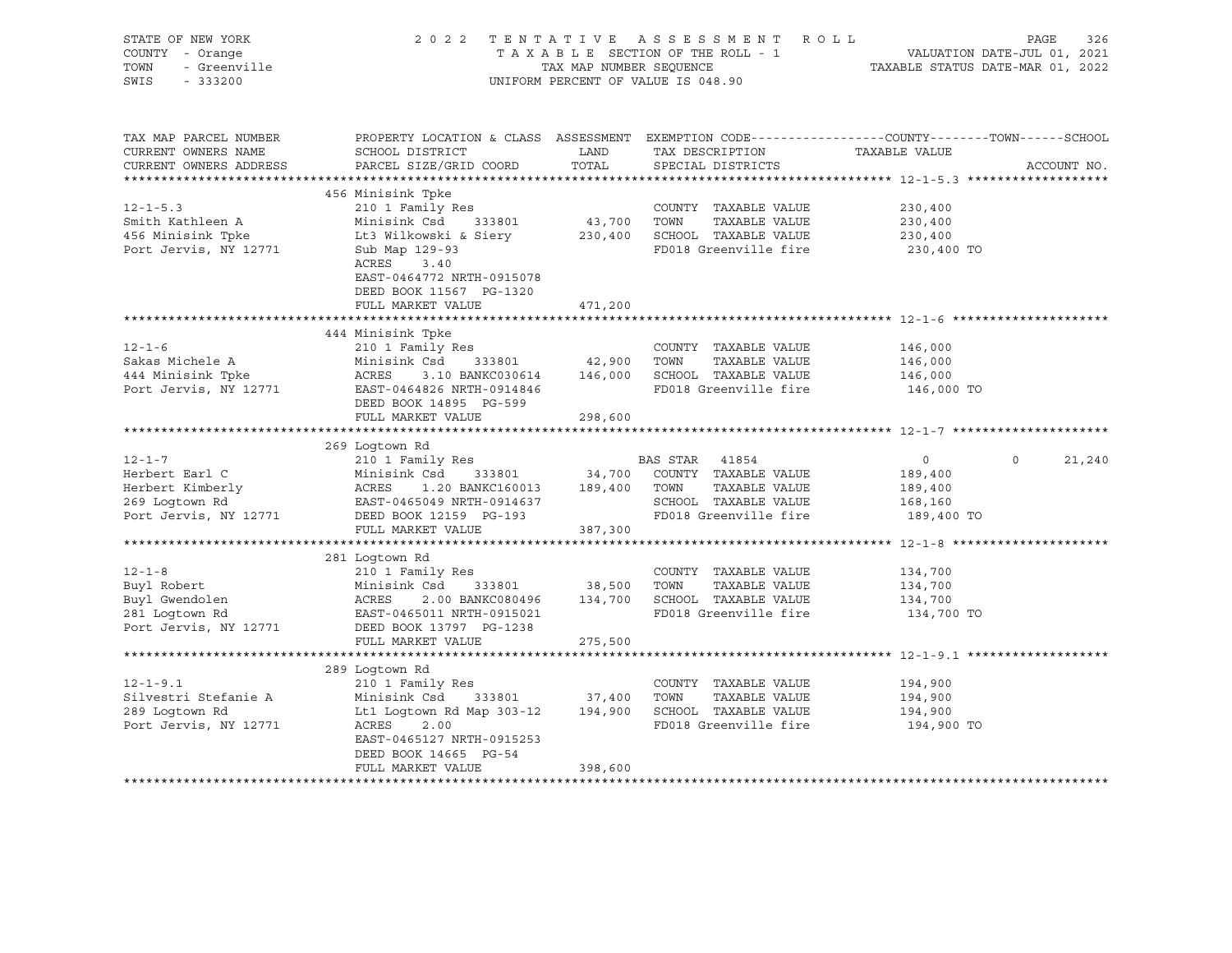SWIS - 333200 UNIFORM PERCENT OF VALUE IS 048.90

# STATE OF NEW YORK 2 0 2 2 T E N T A T I V E A S S E S S M E N T R O L L PAGE 327 COUNTY - Orange T A X A B L E SECTION OF THE ROLL - 1 VALUATION DATE-JUL 01, 2021 TOWN - Greenville TAX MAP NUMBER SEQUENCE TAXABLE STATUS DATE-MAR 01, 2022

| TAX MAP PARCEL NUMBER<br>CURRENT OWNERS NAME<br>CURRENT OWNERS ADDRESS                                                              | SCHOOL DISTRICT<br>PARCEL SIZE/GRID COORD                                                                                                                        | LAND<br>TAX DESCRIPTION<br>TOTAL<br>SPECIAL DISTRICTS                                                                                                                                                                                                            | PROPERTY LOCATION & CLASS ASSESSMENT EXEMPTION CODE----------------COUNTY-------TOWN------SCHOOL<br>TAXABLE VALUE<br>ACCOUNT NO.                |
|-------------------------------------------------------------------------------------------------------------------------------------|------------------------------------------------------------------------------------------------------------------------------------------------------------------|------------------------------------------------------------------------------------------------------------------------------------------------------------------------------------------------------------------------------------------------------------------|-------------------------------------------------------------------------------------------------------------------------------------------------|
|                                                                                                                                     |                                                                                                                                                                  |                                                                                                                                                                                                                                                                  |                                                                                                                                                 |
| $12 - 1 - 9.2$<br>Baker Cody J<br>Baker Jennifer L<br>295 Logtown Rd<br>Port Jervis, NY 12771                                       | 295 Logtown Rd<br>EAST-0465247 NRTH-0915441<br>LASI-046524/ NKTH-0915441<br>DEED BOOK 13560 PG-227<br>FULL MARKET VALUE                                          | Lt2 Logtown Rd Map 303-12 215,400 COUNTY TAXABLE VALUE<br>ACRES 2.00 BANKN140687 TOWN TAXABLE VALUE<br>440,500                                                                                                                                                   | 20,335 11,620<br>11,620<br>40,670<br>23,240<br>23,240<br>154,395<br>180,540<br>SCHOOL TAXABLE VALUE 180,540<br>FD018 Greenville fire 215,400 TO |
| $12 - 1 - 9.3$<br>Burger Jennifer<br>407 Union Valley Rd<br>Mahopac, NY 10541-3945                                                  | 305 Loqtown Rd<br>210 1 Family Res<br>Minisink Csd<br>EAST-0465394 NRTH-0915609<br>DEED BOOK 13520 PG-240<br>FULL MARKET VALUE                                   | COUNTY TAXABLE VALUE<br>333801 40,200<br>TOWN<br>Lt3 Logtown Rd Map 303-12 195,000 SCHOOL TAXABLE VALUE 195,000 195,000 TO<br>ACRES 2.50 RD018 Greenville fire 195,000 TO<br>398,800                                                                             | 195,000<br>TAXABLE VALUE 195,000                                                                                                                |
|                                                                                                                                     | 321 Logtown Rd<br>Port Jervis, NY 12771 DEED BOOK 1855 PG-00732                                                                                                  | 12-1-10<br>210 1 Family Res<br>210 1 Family Res<br>210 1 Family Res<br>210 1 Family Res<br>21 Logtown Rd<br>221 Logtown Rd<br>221 Logtown Rd<br>221 Logtown Rd<br>221 Logtown Rd<br>22,700<br>22,700<br>22,700<br>22,700<br>22,700<br>22,700<br>22,700<br>22,700 |                                                                                                                                                 |
| $12 - 1 - 11.1$<br>12-1-11.1<br>Cummiskey Edward R III<br>Cole Kristen<br>327 Logtown Rd<br>327 Loqtown Rd<br>Port Jervis, NY 12771 | 327 Loqtown Rd<br>Lt1 Land Of Lebel Mp 7126 199,300 TOWN<br>ACRES 3.00<br>EAST-0465728 NRTH-0915945<br>DEED BOOK 12469 PG-813<br>FULL MARKET VALUE               | TAXABLE VALUE<br>407,600                                                                                                                                                                                                                                         | 21,240<br>$\overline{0}$<br>$\Omega$<br>199,300<br>199,300<br>SCHOOL TAXABLE VALUE 178,060<br>FD018 Greenville fire 199,300 TO                  |
| $12 - 1 - 11.2$<br>12-1-11.2<br>Carrozza Joseph<br>Carrozza Cristina<br>337 Logtown Bd<br>337 Logtown Rd<br>Port Jervis, NY 12771   | 337 Logtown Rd<br>Lt2 Lnds Of Lebel Mp $7126$ $140,800$<br>ACRES<br>2.40 BANKC130170<br>EAST-0465958 NRTH-0916115<br>DEED BOOK 14403 PG-171<br>FULL MARKET VALUE | COUNTY TAXABLE VALUE<br>TAXABLE VALUE<br>SCHOOL TAXABLE VALUE 140,800<br>FD018 Greenville fire<br>287,900                                                                                                                                                        | 140,800<br>140,800<br>140,800 TO                                                                                                                |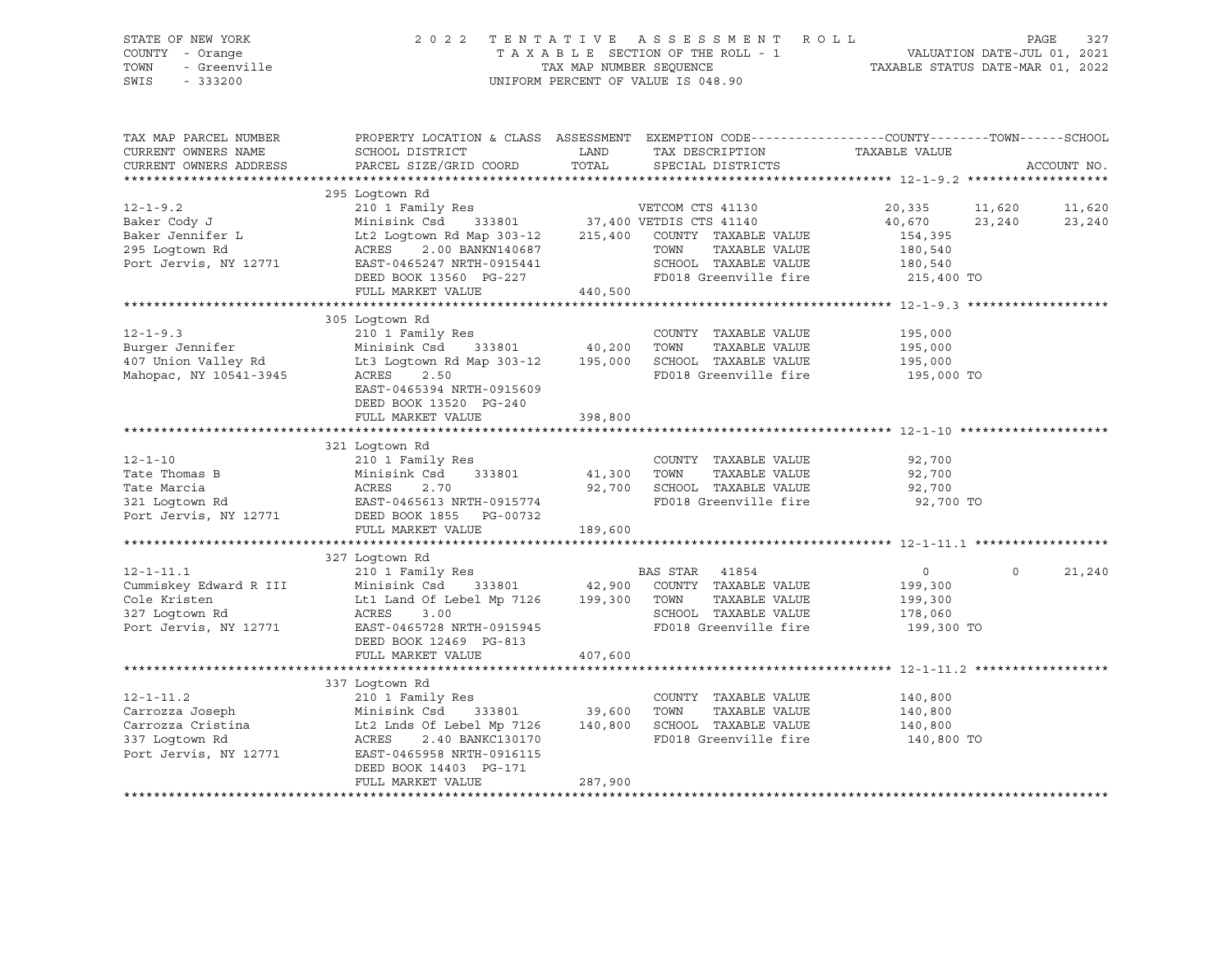STATE OF NEW YORK 2 0 2 2 T E N T A T I V E A S S E S S M E N T R O L L PAGE 328 COUNTY - Orange T A X A B L E SECTION OF THE ROLL - 1 VALUATION DATE-JUL 01, 2021 TOWN - Greenville TAX MAP NUMBER SEQUENCE TAXABLE STATUS DATE-MAR 01, 2022 SWIS - 333200 UNIFORM PERCENT OF VALUE IS 048.90

| TAX MAP PARCEL NUMBER<br>CURRENT OWNERS NAME<br>CURRENT OWNERS ADDRESS                                                         | PROPERTY LOCATION & CLASS ASSESSMENT EXEMPTION CODE----------------COUNTY-------TOWN------SCHOOL<br>SCHOOL DISTRICT<br>PARCEL SIZE/GRID COORD                                                     | LAND<br>TOTAL                       | TAX DESCRIPTION<br>SPECIAL DISTRICTS                                                                                                | TAXABLE VALUE                                                 |                   | ACCOUNT NO.     |
|--------------------------------------------------------------------------------------------------------------------------------|---------------------------------------------------------------------------------------------------------------------------------------------------------------------------------------------------|-------------------------------------|-------------------------------------------------------------------------------------------------------------------------------------|---------------------------------------------------------------|-------------------|-----------------|
| $12 - 1 - 12.1$<br>Mc Govern Jeffrey D<br>Mc Govern Holly L<br>345 Loqtown Rd<br>Port Jervis, NY 12771                         | 345 Loqtown Rd<br>210 1 Family Res<br>Minisink Csd<br>Lt1 Tate & Trautschold Sb<br>1.70<br>ACRES<br>EAST-0466003 NRTH-0916315<br>DEED BOOK 12918 PG-763<br>FULL MARKET VALUE                      | 333801 35,800 BAS STAR<br>300,600   | VETWAR CTS 41120<br>41854<br>147,000 COUNTY TAXABLE VALUE<br>TAXABLE VALUE<br>TOWN<br>SCHOOL TAXABLE VALUE<br>FD018 Greenville fire | 12,201<br>0<br>134,799<br>140,028<br>118,788<br>147,000 TO    | 6,972<br>$\Omega$ | 6,972<br>21,240 |
| $12 - 1 - 12.2$<br>Lynch Penny Lynn<br>355 Loqtown Rd<br>Port Jervis, NY 12771<br>PRIOR OWNER ON 3/01/2022<br>Lynch Penny Lynn | 355 Loqtown Rd<br>210 1 Family Res<br>Minisink Csd<br>Lt2 Tate & Trautschold Sb 146,700 TOWN<br>2.40<br>ACRES<br>EAST-0466138 NRTH-0916441<br>DEED BOOK 15175 PG-513<br>FULL MARKET VALUE         | 333801 39,600<br>300,000            | BAS STAR 41854<br>COUNTY TAXABLE VALUE<br>TAXABLE VALUE<br>SCHOOL TAXABLE VALUE<br>FD018 Greenville fire                            | $\overline{0}$<br>146,700<br>146,700<br>125,460<br>146,700 TO | $\Omega$          | 21,240          |
| $12 - 1 - 12.3$<br>Miller George<br>Miller Amy<br>68 Old Timers Rd<br>Middletown, NY 10940                                     | 365 Loqtown Rd<br>210 1 Family Res<br>Minisink Csd<br>Lt3 Tate & Trautschold Sb<br>father & daughter<br>ACRES<br>8.20<br>EAST-0466167 NRTH-0916891<br>DEED BOOK 14797 PG-496<br>FULL MARKET VALUE | 333801 49,500<br>139,000<br>284,300 | COUNTY TAXABLE VALUE<br>TOWN<br>TAXABLE VALUE<br>SCHOOL TAXABLE VALUE<br>FD018 Greenville fire                                      | 139,000<br>139,000<br>139,000<br>139,000 TO                   |                   |                 |
| $12 - 1 - 13.1$<br>Elwood William H III<br>Elwood Melissa M<br>383 Loqtown Rd<br>Port Jervis, NY 12771                         | 383 Loqtown Rd<br>210 1 Family Res<br>Minisink Csd<br>333801<br>ACRES<br>1.00 BANKN140687<br>EAST-0466625 NRTH-0916907<br>DEED BOOK 12105 PG-642<br>FULL MARKET VALUE                             | 111,400<br>227,800                  | BAS STAR<br>41854<br>31,900 COUNTY TAXABLE VALUE<br>TOWN<br>TAXABLE VALUE<br>SCHOOL TAXABLE VALUE<br>FD018 Greenville fire          | $\overline{0}$<br>111,400<br>111,400<br>90,160<br>111,400 TO  | $\Omega$          | 21,240          |
| $12 - 1 - 13.2$<br>Johnson John<br>Leal Rebecca<br>371 Loqtown Rd<br>Port Jervis, NY 12771                                     | 371 Logtown Rd<br>210 1 Family Res<br>Minisink Csd<br>333801<br>2.90 BANKN140687<br>ACRES<br>EAST-0466411 NRTH-0916831<br>DEED BOOK 2278<br>PG-00113<br>FULL MARKET VALUE                         | 42,400<br>139,000<br>284,300        | BAS STAR 41854<br>COUNTY TAXABLE VALUE<br>TOWN<br>TAXABLE VALUE<br>SCHOOL TAXABLE VALUE<br>FD018 Greenville fire                    | $\overline{0}$<br>139,000<br>139,000<br>117,760<br>139,000 TO | $\Omega$          | 21,240          |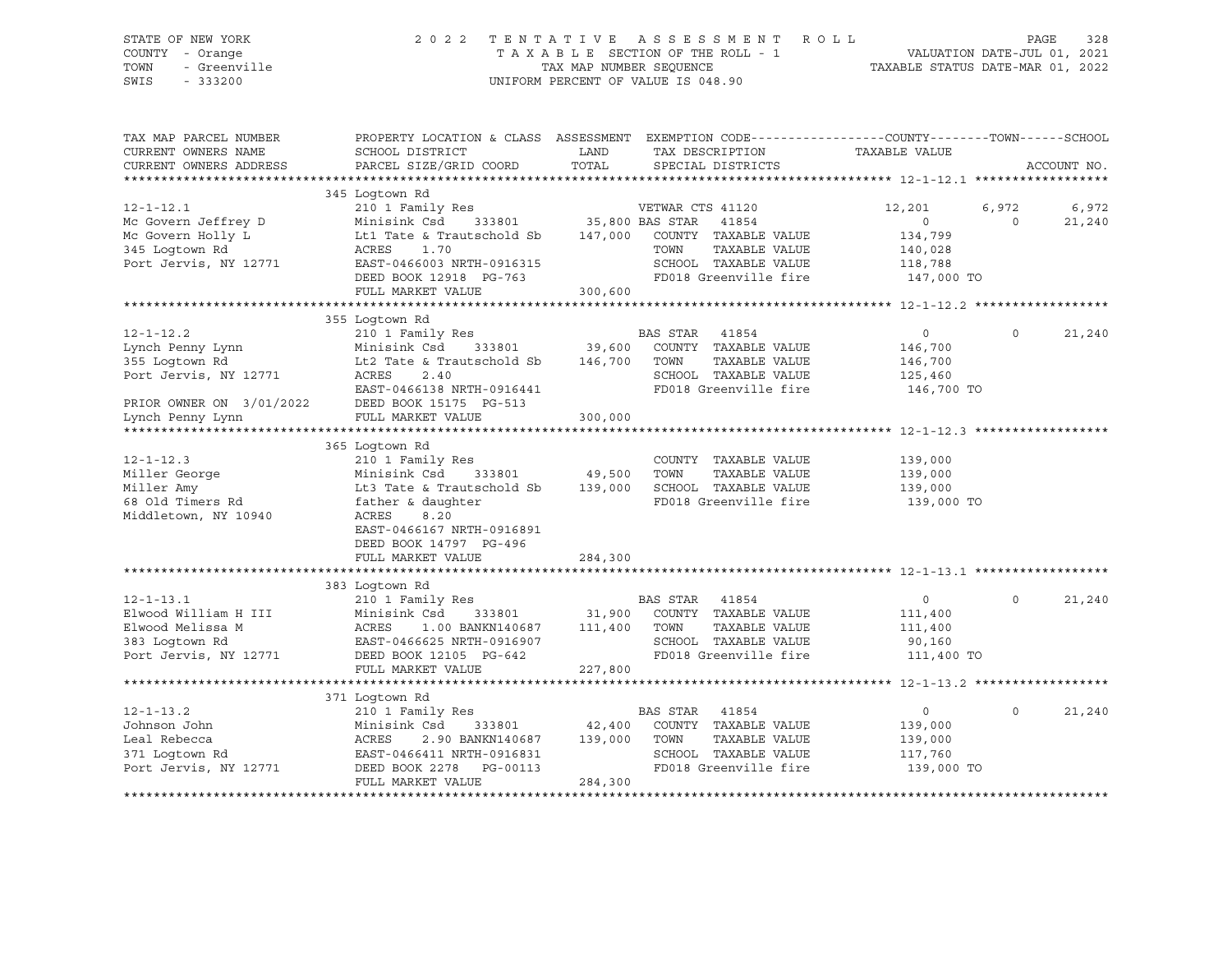#### STATE OF NEW YORK 2 0 2 2 T E N T A T I V E A S S E S S M E N T R O L L PAGE 329 COUNTY - Orange T A X A B L E SECTION OF THE ROLL - 1 VALUATION DATE-JUL 01, 2021 TOWN - Greenville TAX MAP NUMBER SEQUENCE TAXABLE STATUS DATE-MAR 01, 2022 SWIS - 333200 UNIFORM PERCENT OF VALUE IS 048.90

| TAX MAP PARCEL NUMBER  | PROPERTY LOCATION & CLASS ASSESSMENT EXEMPTION CODE----------------COUNTY-------TOWN------SCHOOL     |         |                                  |                |                |             |
|------------------------|------------------------------------------------------------------------------------------------------|---------|----------------------------------|----------------|----------------|-------------|
| CURRENT OWNERS NAME    | SCHOOL DISTRICT                                                                                      | LAND    | TAX DESCRIPTION                  | TAXABLE VALUE  |                |             |
| CURRENT OWNERS ADDRESS | PARCEL SIZE/GRID COORD                                                                               | TOTAL   | SPECIAL DISTRICTS                |                |                | ACCOUNT NO. |
|                        |                                                                                                      |         |                                  |                |                |             |
|                        | 288 Logtown Rd                                                                                       |         |                                  |                |                |             |
| $12 - 1 - 16$          | 210 1 Family Res                                                                                     |         | ENH STAR 41834                   | $\overline{0}$ | $\Omega$       | 53,020      |
| Montanye Clifford      | Minisink Csd 333801 20,800 COUNTY TAXABLE VALUE<br>FRNT 142.00 DPTH 177.00 60,100 TOWN TAXABLE VALUE |         |                                  | 60,100         |                |             |
| Montanye Carole        |                                                                                                      |         |                                  | 60,100         |                |             |
| 288 Logtown Rd         | EAST-0465406 NRTH-0914926 SCHOOL TAXABLE VALUE<br>DEED BOOK 2453 PG-00327 FD018 Greenville fire      |         | SCHOOL TAXABLE VALUE             | 7,080          |                |             |
| Port Jervis, NY 12771  |                                                                                                      |         |                                  | 60,100 TO      |                |             |
|                        | FULL MARKET VALUE                                                                                    | 122,900 |                                  |                |                |             |
|                        |                                                                                                      |         |                                  |                |                |             |
|                        | 408 Minisink Tpke                                                                                    |         |                                  |                |                |             |
| $12 - 1 - 17.12$       | 210 1 Family Res                                                                                     |         | VETWAR CTS 41120                 | 12,201         | 6,972          | 6,972       |
| Wessel Mindy           | 333801<br>Minisink Csd                                                                               |         | 31,200 ENH STAR 41834            | $\overline{0}$ | $\Omega$       | 53,020      |
| Attn: Claue Brodt Jr   | Brodt Map 258-02                                                                                     |         | 134,700 COUNTY TAXABLE VALUE     | 122,499        |                |             |
| 408 Minisink Tpke      | Liife Est Claude Brodt Jr                                                                            |         | TOWN<br>TAXABLE VALUE            | 127,728        |                |             |
| Port Jervis, NY 12771  | ACRES<br>1.90                                                                                        |         | SCHOOL TAXABLE VALUE             | 74,708         |                |             |
|                        | EAST-0465555 NRTH-0914524                                                                            |         | FD018 Greenville fire 134,700 TO |                |                |             |
|                        | DEED BOOK 11694 PG-1107                                                                              |         |                                  |                |                |             |
|                        | FULL MARKET VALUE                                                                                    | 275,500 |                                  |                |                |             |
|                        |                                                                                                      |         |                                  |                |                |             |
|                        | 262 Loqtown Rd                                                                                       |         |                                  |                |                |             |
| $12 - 1 - 17.22$       | 240 Rural res                                                                                        |         | AGED<br>41800                    | 36,295         | 36,295         | 36,295      |
| Brodt Mary Jane        | Minisink Csd 333801                                                                                  |         | 52,800 ENH STAR 41834            | $\overline{0}$ | $\overline{0}$ | 53,020      |
| 262 Loqtown Rd         | Brodt Map 258-02                                                                                     |         | 103,700 COUNTY TAXABLE VALUE     | 67,405         |                |             |
| Port Jervis, NY 12771  | ACRES 10.80                                                                                          |         | TOWN<br>TAXABLE VALUE            | 67,405         |                |             |
|                        | EAST-0465456 NRTH-0914524                                                                            |         | SCHOOL TAXABLE VALUE             | 14,385         |                |             |
|                        | DEED BOOK 11136 PG-1163                                                                              |         | FD018 Greenville fire            | 103,700 TO     |                |             |
|                        | FULL MARKET VALUE                                                                                    | 212,100 |                                  |                |                |             |
|                        |                                                                                                      |         |                                  |                |                |             |
|                        | 256 Minisink Tpke                                                                                    |         |                                  |                |                |             |
| $12 - 1 - 19.1$        | 210 1 Family Res                                                                                     |         | COUNTY TAXABLE VALUE             | 176,100        |                |             |
|                        |                                                                                                      |         |                                  | 176,100        |                |             |
|                        |                                                                                                      |         |                                  | 176,100        |                |             |
|                        |                                                                                                      |         | FD018 Greenville fire            | 176,100 TO     |                |             |
| Westtown, NY 10998     | EAST-0468132 NRTH-0911263                                                                            |         |                                  |                |                |             |
|                        | DEED BOOK 14451 PG-325                                                                               |         |                                  |                |                |             |
|                        | FULL MARKET VALUE                                                                                    | 360,100 |                                  |                |                |             |
|                        |                                                                                                      |         |                                  |                |                |             |
|                        | Rocky Bar Rd                                                                                         |         |                                  |                |                |             |
| $12 - 1 - 20$          | 323 Vacant rural                                                                                     |         | COUNTY TAXABLE VALUE             | 37,800         |                |             |
| Urban Farms Inc        | Minisink Csd 333801 37,800<br>Part T/minisink 8-1-31.11 37,800                                       |         | TOWN<br>TAXABLE VALUE            | 37,800         |                |             |
| 76 Dolson Ave          |                                                                                                      |         | 37,800 SCHOOL TAXABLE VALUE      | 37,800         |                |             |
| Middletown, NY 10940   | ACRES 47.30                                                                                          |         | FD018 Greenville fire            | 37,800 TO      |                |             |
|                        | EAST-0469133 NRTH-0912982                                                                            |         |                                  |                |                |             |
|                        | DEED BOOK 5588 PG-181                                                                                |         |                                  |                |                |             |
|                        | FULL MARKET VALUE                                                                                    | 77,300  |                                  |                |                |             |
|                        |                                                                                                      |         |                                  |                |                |             |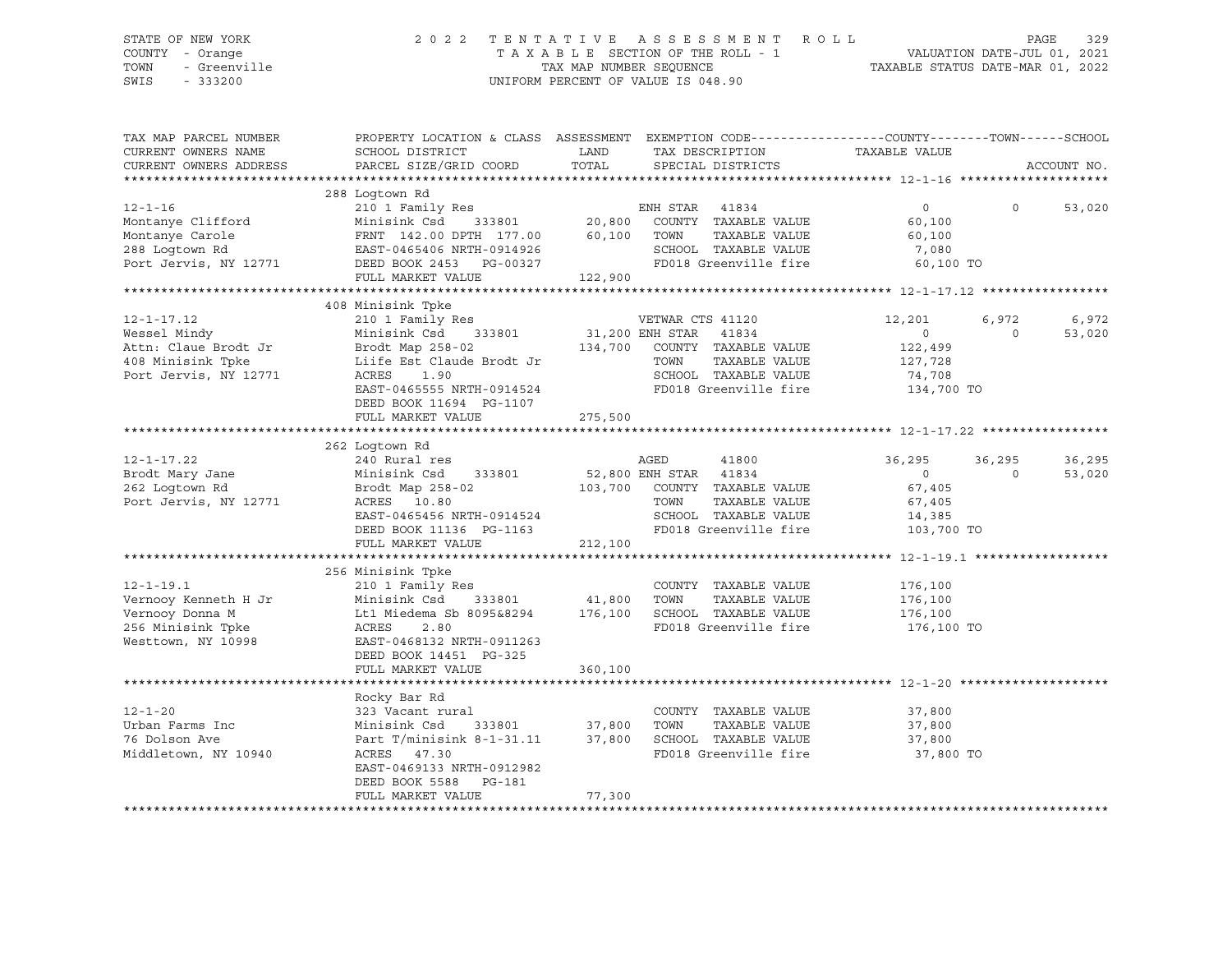| STATE OF NEW YORK<br>Y - Orange<br>- Greenville<br>COUNTY - Orange<br>TOWN<br>SWIS - 333200                                                                                                                                                        | 2022 TENTATIVE ASSESSMENT ROLL PAGE 330<br>TAXABLE SECTION OF THE ROLL - 1 VALUATION DATE-JUL 01, 2021<br>TAX MAP NUMBER SEQUENCE TAXABLE STATUS DATE-MAR 01, 2022                   |               | UNIFORM PERCENT OF VALUE IS 048.90                                                                                      |                                                           |                |               |
|----------------------------------------------------------------------------------------------------------------------------------------------------------------------------------------------------------------------------------------------------|--------------------------------------------------------------------------------------------------------------------------------------------------------------------------------------|---------------|-------------------------------------------------------------------------------------------------------------------------|-----------------------------------------------------------|----------------|---------------|
| TAX MAP PARCEL NUMBER<br>CURRENT OWNERS NAME<br>CURRENT OWNERS ADDRESS                                                                                                                                                                             | PROPERTY LOCATION & CLASS ASSESSMENT EXEMPTION CODE----------------COUNTY-------TOWN------SCHOOL<br>SCHOOL DISTRICT<br>PARCEL SIZE/GRID COORD                                        | LAND<br>TOTAL | TAX DESCRIPTION TAXABLE VALUE<br>SPECIAL DISTRICTS                                                                      |                                                           |                | ACCOUNT NO.   |
| $12 - 1 - 21.32$<br>Urban Farms Inc<br>76 Dolson Ave<br>Middletown, NY 10940                                                                                                                                                                       | Minisink Tpke<br>314 Rural vac<10<br>Part in T/Minisink<br>ACRES 2.10<br>ACRES<br>2.10<br>EAST-0468755 NRTH-0911824<br>DEED BOOK 13735 PG-509<br>FULL MARKET VALUE                   | 4,700         | COUNTY TAXABLE VALUE<br>FD018 Greenville fire                                                                           | 2,300<br>2,300<br>2,300<br>2,300 TO                       |                |               |
|                                                                                                                                                                                                                                                    |                                                                                                                                                                                      |               |                                                                                                                         |                                                           |                |               |
| 12-1-22<br>Subsequent that V<br>Subsequent that V<br>Subsequent that V<br>Minisink Csd 333801<br>Minisink Csd 333801<br>Minisink Csd 333801<br>44,400 COUNTY TAXABLE VALUE<br>TAXABLE VALUE<br>Subsequent to RASE PO,300 TOWN TAXABLE VALUE<br>Sub | 51 Apple Hill Ln                                                                                                                                                                     |               |                                                                                                                         | $\overline{0}$<br>90,300<br>90,300<br>69,060<br>90,300 TO | $\overline{0}$ | 21,240        |
|                                                                                                                                                                                                                                                    | FULL MARKET VALUE                                                                                                                                                                    | 184,700       |                                                                                                                         |                                                           |                |               |
| 12 1-23<br>Landrigan Laurence A Minisink Csd 333801 44,400 COUNTY TAXABLE VALUE<br>Landrigan Karen L Part In Town Of Minisink 91,700 TOWN TAXABLE VALUE<br>12 Apple Hill Ln ACRES 8.10 SCHOOL TAXABLE VALUE<br>Westtown, NY 10998 EAST             | 12 Apple Hill Ln<br>DEED BOOK 4324 PG-57<br>FULL MARKET VALUE                                                                                                                        | 187,500       | SCHOOL TAXABLE VALUE<br>FD018 Greenville fire                                                                           | $\overline{0}$<br>91,700<br>91,700<br>70,460<br>91,700 TO |                | $0 \t 21,240$ |
|                                                                                                                                                                                                                                                    |                                                                                                                                                                                      |               |                                                                                                                         |                                                           |                |               |
| $12 - 1 - 24$<br>Solomon Johnathan E<br>Stansfield Victoria A<br>244 Minisink Tpke<br>Westtown, NY 10998                                                                                                                                           | Minisink Tpke<br>314 Rural vac<10<br>Minisink Csd<br>Part In Town Of Minisink<br>FRNT 75.00 DPTH 155.00<br><b>BANKC180381</b><br>EAST-0468076 NRTH-0911215<br>DEED BOOK 14665 PG-342 |               | COUNTY TAXABLE VALUE<br>333801 1,500 TOWN TAXABLE VALUE<br>Minisink 1,500 SCHOOL TAXABLE VALUE<br>FD018 Greenville fire | 1,500<br>1,500<br>1,500<br>1,500 TO                       |                |               |
|                                                                                                                                                                                                                                                    | FULL MARKET VALUE                                                                                                                                                                    | 3,100         |                                                                                                                         |                                                           |                |               |
| 12-1-25<br>Ozuna Jonathan & Emely<br>Minisink Csd 333801 37,600 TOWN TAXABLE VALUE<br>Baez Luisa<br>249 Minisink Tpke<br>249 Minisink Tpke<br>249 Minisink Tpke<br>249 Minisink Tpke<br>249 Minisink Tpke<br>249 Minisink Tpke<br>249 Minisink Tpk | 249 Minisink Tpke<br>FULL MARKET VALUE                                                                                                                                               | 408,400       | FD018 Greenville fire 199,700 TO                                                                                        | 199,700<br>199,700<br>199,700                             |                |               |
|                                                                                                                                                                                                                                                    |                                                                                                                                                                                      |               |                                                                                                                         |                                                           |                |               |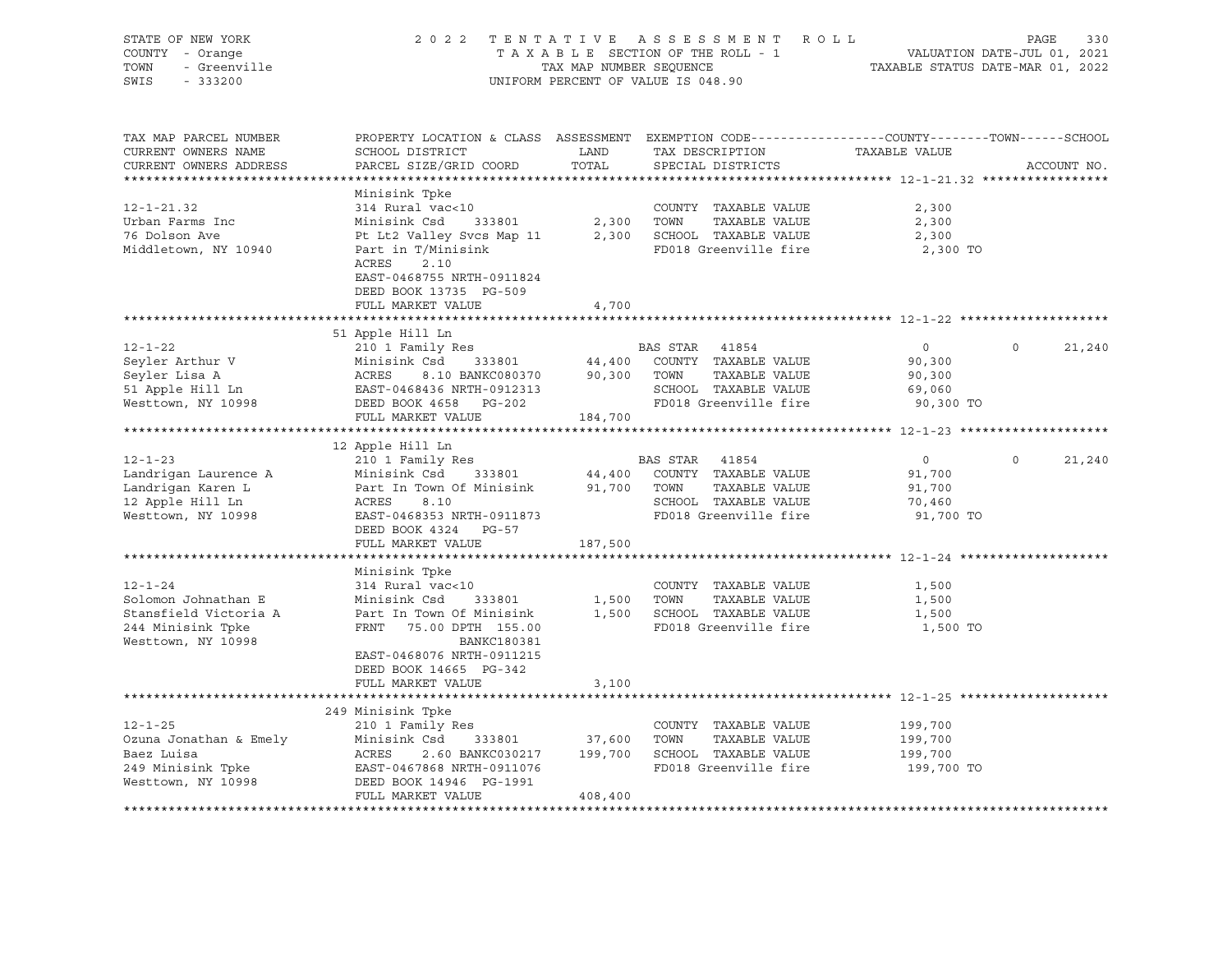| STATE OF NEW YORK<br>COUNTY - Orange<br>TOWN<br>- Greenville<br>SWIS<br>$-333200$                       |                                                                                                                                                                                      |                       | 2022 TENTATIVE ASSESSMENT ROLL<br>TAXABLE SECTION OF THE ROLL - 1<br>TAXABLE SECTION OF THE ROLL - 1<br>TAXABLE STATUS DATE-MAR 01, 2022<br>UNIFORM PERCENT OF VALUE IS 048.90 |                                                               | PAGE<br>331       |
|---------------------------------------------------------------------------------------------------------|--------------------------------------------------------------------------------------------------------------------------------------------------------------------------------------|-----------------------|--------------------------------------------------------------------------------------------------------------------------------------------------------------------------------|---------------------------------------------------------------|-------------------|
| TAX MAP PARCEL NUMBER<br>CURRENT OWNERS NAME<br>CURRENT OWNERS ADDRESS                                  | SCHOOL DISTRICT<br>PARCEL SIZE/GRID COORD                                                                                                                                            | LAND<br>TOTAL         | PROPERTY LOCATION & CLASS ASSESSMENT EXEMPTION CODE---------------COUNTY-------TOWN------SCHOOL<br>TAX DESCRIPTION<br>SPECIAL DISTRICTS                                        | TAXABLE VALUE                                                 | ACCOUNT NO.       |
| $12 - 1 - 26.11$<br>Mitchell Tara J<br>281 Minisink Tpke<br>281 Minisink Tpke<br>Port Jervis, NY 12771  | 281-283 Minisink Tpke<br>220 2 Family Res<br>Minisink Csd<br>333801 44,100<br>ACRES<br>4.00<br>EAST-0467446 NRTH-0911531<br>DEED BOOK 14239 PG-374                                   |                       | COUNTY TAXABLE VALUE<br>TOWN<br>TAXABLE VALUE<br>176,700 SCHOOL TAXABLE VALUE<br>FD018 Greenville fire                                                                         | 176,700<br>176,700<br>176,700<br>176,700 TO                   |                   |
|                                                                                                         | FULL MARKET VALUE                                                                                                                                                                    | 361,400               |                                                                                                                                                                                |                                                               |                   |
| $12 - 1 - 26.12$<br>Glatzer Yonah<br>3 McKenney Ct<br>Suffern, NY 10901                                 | 271 Minisink Tpke<br>312 Vac w/imprv<br>Minisink Csd<br>333801<br>Lt 2 Smith Sub<br>ACRES<br>3.90<br>EAST-0467657 NRTH-0911194<br>DEED BOOK 15092 PG-1882<br>FULL MARKET VALUE       | 43,200 TOWN<br>98,600 | COUNTY TAXABLE VALUE<br>TAXABLE VALUE<br>48,200 SCHOOL TAXABLE VALUE<br>FD018 Greenville fire                                                                                  | 48,200<br>48,200<br>48,200<br>48,200 TO                       |                   |
|                                                                                                         |                                                                                                                                                                                      |                       |                                                                                                                                                                                |                                                               |                   |
| $12 - 1 - 27$<br>Henderson Scot<br>Henderson Maureen<br>70 Gildea Ln<br>Westtown, NY 10998              | 70 Gildea Ln<br>210 1 Family Res<br>333801 42,900<br>Minisink Csu<br>ACRES 6.50 BANKN140687 --<br>EAST-0467164 NRTH-0911177<br>DEED BOOK 12146 PG-1164 528<br>THIT, MARKET VALUE 528 |                       | COUNTY TAXABLE VALUE<br>TOWN<br>TAXABLE VALUE<br>6.50 BANKN140687 258,200 SCHOOL TAXABLE VALUE<br>FD018 Greenville fire                                                        | 258,200<br>258,200<br>258,200<br>258,200 TO                   |                   |
|                                                                                                         |                                                                                                                                                                                      |                       |                                                                                                                                                                                |                                                               |                   |
|                                                                                                         |                                                                                                                                                                                      | 528,000               |                                                                                                                                                                                |                                                               |                   |
| $12 - 1 - 29$<br>Sickmiller Daniel F<br>Sickmiller Helen E<br>141 Mandys Rd<br>Westtown, NY 10998       | Mandys Rd<br>323 Vacant rural<br>Minisink Csd<br>333801<br>Part In Town Of Minisink<br>ACRES 43.20<br>EAST-0466663 NRTH-0910463<br>DEED BOOK 4558 PG-155                             | 34,500 TOWN           | COUNTY TAXABLE VALUE<br>TAXABLE VALUE<br>34,500 SCHOOL TAXABLE VALUE<br>FD018 Greenville fire                                                                                  | 34,500<br>34,500<br>34,500<br>34,500 TO                       |                   |
|                                                                                                         | FULL MARKET VALUE                                                                                                                                                                    | 70,600                |                                                                                                                                                                                |                                                               |                   |
|                                                                                                         |                                                                                                                                                                                      |                       |                                                                                                                                                                                |                                                               |                   |
| $12 - 1 - 30$<br>Filipowski Patricia M<br>Filipowski Barry S<br>105 Logtown Rd<br>Port Jervis, NY 12771 | 105 Loqtown Rd<br>210 1 Family Res<br>Minisink Csd<br>ACRES 1.40<br>EAST-0464661 N<br>DEED BOOK 2785<br>333801<br>ACKED 1.3<br>FULL MARKET VALUE                                     | 170,600<br>348,900    | ENH STAR 41834<br>34,100 COUNTY TAXABLE VALUE<br>TOWN<br>TAXABLE VALUE<br>SCHOOL TAXABLE VALUE<br>FD018 Greenville fire                                                        | $\overline{0}$<br>170,600<br>170,600<br>117,580<br>170,600 TO | $\circ$<br>53,020 |
|                                                                                                         |                                                                                                                                                                                      |                       |                                                                                                                                                                                |                                                               |                   |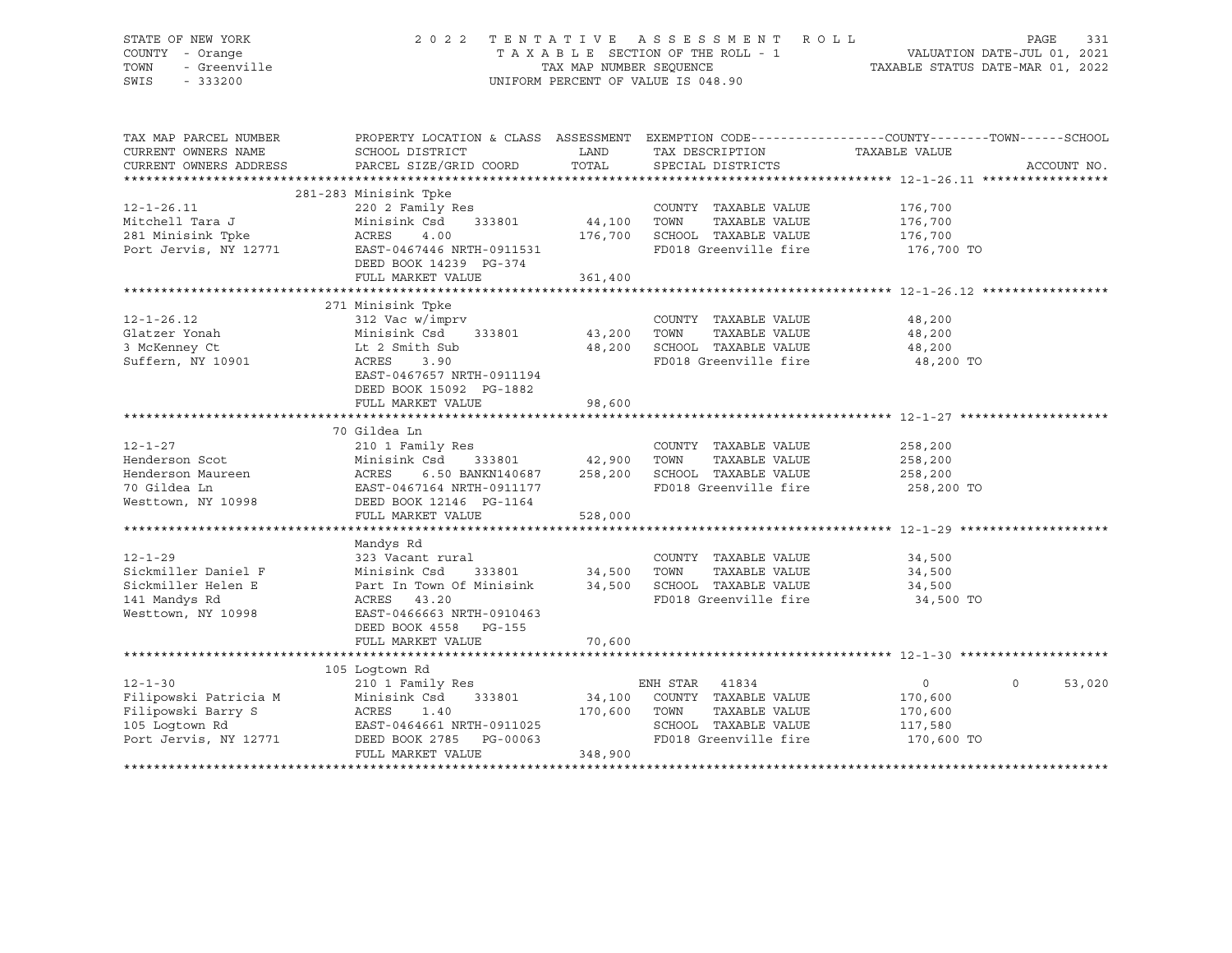#### STATE OF NEW YORK 2 0 2 2 T E N T A T I V E A S S E S S M E N T R O L L PAGE 332 COUNTY - Orange T A X A B L E SECTION OF THE ROLL - 1 VALUATION DATE-JUL 01, 2021 TOWN - Greenville TAX MAP NUMBER SEQUENCE TAXABLE STATUS DATE-MAR 01, 2022 SWIS - 333200 UNIFORM PERCENT OF VALUE IS 048.90

| TAX MAP PARCEL NUMBER<br>CURRENT OWNERS NAME<br>CURRENT OWNERS ADDRESS | PROPERTY LOCATION & CLASS ASSESSMENT EXEMPTION CODE----------------COUNTY-------TOWN------SCHOOL<br>SCHOOL DISTRICT<br>PARCEL SIZE/GRID COORD | LAND<br>TOTAL | TAX DESCRIPTION<br>SPECIAL DISTRICTS                                            | TAXABLE VALUE                   | ACCOUNT NO. |
|------------------------------------------------------------------------|-----------------------------------------------------------------------------------------------------------------------------------------------|---------------|---------------------------------------------------------------------------------|---------------------------------|-------------|
|                                                                        |                                                                                                                                               |               |                                                                                 |                                 |             |
| $12 - 1 - 32$                                                          | 303 Minisink Tpke<br>260 Seasonal res                                                                                                         |               | COUNTY TAXABLE VALUE                                                            | 65,900                          |             |
| Kuhles Marilyn                                                         | Minisink Csd                                                                                                                                  | 333801 50,200 | TAXABLE VALUE<br>TOWN                                                           | 65,900                          |             |
| David John                                                             | ACRES 12.00                                                                                                                                   | 65,900        | SCHOOL TAXABLE VALUE                                                            | 65, <sub>200</sub><br>65,900 TO |             |
| 47 Moore Rd                                                            | EAST-0466959 NRTH-0911658                                                                                                                     |               | FD018 Greenville fire                                                           |                                 |             |
| Wantage, NJ 07461                                                      | DEED BOOK 4552 PG-122                                                                                                                         |               |                                                                                 |                                 |             |
|                                                                        | FULL MARKET VALUE                                                                                                                             | 134,800       |                                                                                 |                                 |             |
|                                                                        |                                                                                                                                               |               |                                                                                 |                                 |             |
|                                                                        | 473 Minisink Tpke                                                                                                                             |               |                                                                                 |                                 |             |
| $12 - 1 - 34.1$                                                        | 210 1 Family Res                                                                                                                              |               | SOLAR EX C 49500                                                                | 21,200<br>21,200                | 21,200      |
| Brennan Mark                                                           | Minisink Csd 333801 41,800 COUNTY<br>Lt1 Logtown Est Map 544-0 268,200 TOWN                                                                   |               | COUNTY TAXABLE VALUE                                                            | 247,000                         |             |
| Brennan Darlene                                                        |                                                                                                                                               |               | TAXABLE VALUE                                                                   | 247,000                         |             |
|                                                                        | 2.80<br>ACRES                                                                                                                                 |               | SCHOOL TAXABLE VALUE<br>FRAME VALUE 247,000<br>FRAME Greenville fire 268,200 TO |                                 |             |
| 473 Minisink Tpke<br>Port Jervis, NY 12771                             | ACRES 2.80<br>EAST-0463906 NRTH-0914997                                                                                                       |               | FD018 Greenville fire                                                           |                                 |             |
|                                                                        | DEED BOOK 14455 PG-534                                                                                                                        |               |                                                                                 |                                 |             |
|                                                                        | FULL MARKET VALUE                                                                                                                             | 548,500       |                                                                                 |                                 |             |
|                                                                        |                                                                                                                                               |               |                                                                                 |                                 |             |
|                                                                        | 471 Minisink Tpke                                                                                                                             |               |                                                                                 |                                 |             |
| $12 - 1 - 34.2$                                                        | 210 1 Family Res                                                                                                                              |               | COUNTY TAXABLE VALUE                                                            | 181,000                         |             |
| Grabiec Doug E                                                         | 333801 39,100<br>Minisink Csd                                                                                                                 |               | TOWN<br>TAXABLE VALUE                                                           | 181,000                         |             |
| Grabiec Michele K                                                      | Lt2 Logtown Est Map 544-0 181,000                                                                                                             |               | SCHOOL TAXABLE VALUE                                                            | 181,000                         |             |
| 471 Minisink Tpke                                                      | ACRES<br>2.30                                                                                                                                 |               | FD018 Greenville fire 181,000 TO                                                |                                 |             |
|                                                                        |                                                                                                                                               |               |                                                                                 |                                 |             |
| Port Jervis, NY 12771                                                  | EAST-0464091 NRTH-0914828                                                                                                                     |               |                                                                                 |                                 |             |
|                                                                        | DEED BOOK 14262 PG-1934                                                                                                                       |               |                                                                                 |                                 |             |
|                                                                        | FULL MARKET VALUE                                                                                                                             | 370,100       |                                                                                 |                                 |             |
|                                                                        |                                                                                                                                               |               |                                                                                 |                                 |             |
|                                                                        | Minisink Tpke                                                                                                                                 |               |                                                                                 |                                 |             |
| $12 - 1 - 34.3$                                                        | 210 1 Family Res                                                                                                                              |               | BAS STAR 41854                                                                  | $\circ$<br>$\Omega$             | 21,240      |
| Glazer Sheindel                                                        | Minisink Csd                                                                                                                                  |               | 333801 39,100 COUNTY TAXABLE VALUE                                              | 238,500                         |             |
| Lukach Robert J                                                        | Lt3 Logtown Est Map 544-0 238,500 TOWN                                                                                                        |               | TAXABLE VALUE                                                                   | 238,500                         |             |
| 457 Minisink Tpke                                                      | ACRES<br>2.30                                                                                                                                 |               | SCHOOL TAXABLE VALUE                                                            | 217,260<br>238,500 TO           |             |
| Port Jervis, NY 12771                                                  | EAST-0464248 NRTH-0914684                                                                                                                     |               | FD018 Greenville fire                                                           |                                 |             |
|                                                                        | DEED BOOK 13045 PG-1706                                                                                                                       |               |                                                                                 |                                 |             |
|                                                                        | FULL MARKET VALUE                                                                                                                             | 487,700       |                                                                                 |                                 |             |
|                                                                        |                                                                                                                                               |               |                                                                                 |                                 |             |
|                                                                        | Minisink Tpke                                                                                                                                 |               |                                                                                 |                                 |             |
| $12 - 1 - 34.4$                                                        | 314 Rural vac<10                                                                                                                              |               | COUNTY TAXABLE VALUE                                                            | 32,100                          |             |
| Barragan Ignacio                                                       | Minisink Csd<br>333801 32,100                                                                                                                 |               | TOWN<br>TAXABLE VALUE                                                           | 32,100                          |             |
| PO Box 2203                                                            | Lt4 Logtown Est Map $544-0$ 32,100                                                                                                            |               | SCHOOL TAXABLE VALUE                                                            | 32,100                          |             |
| Middletown, NY 10940                                                   | ACRES<br>2.30                                                                                                                                 |               | FD018 Greenville fire                                                           | 32,100 TO                       |             |
|                                                                        | EAST-0464396 NRTH-0914549                                                                                                                     |               |                                                                                 |                                 |             |
|                                                                        | DEED BOOK 14998 PG-366                                                                                                                        |               |                                                                                 |                                 |             |
|                                                                        | FULL MARKET VALUE                                                                                                                             | 65,600        |                                                                                 |                                 |             |
|                                                                        |                                                                                                                                               |               |                                                                                 |                                 |             |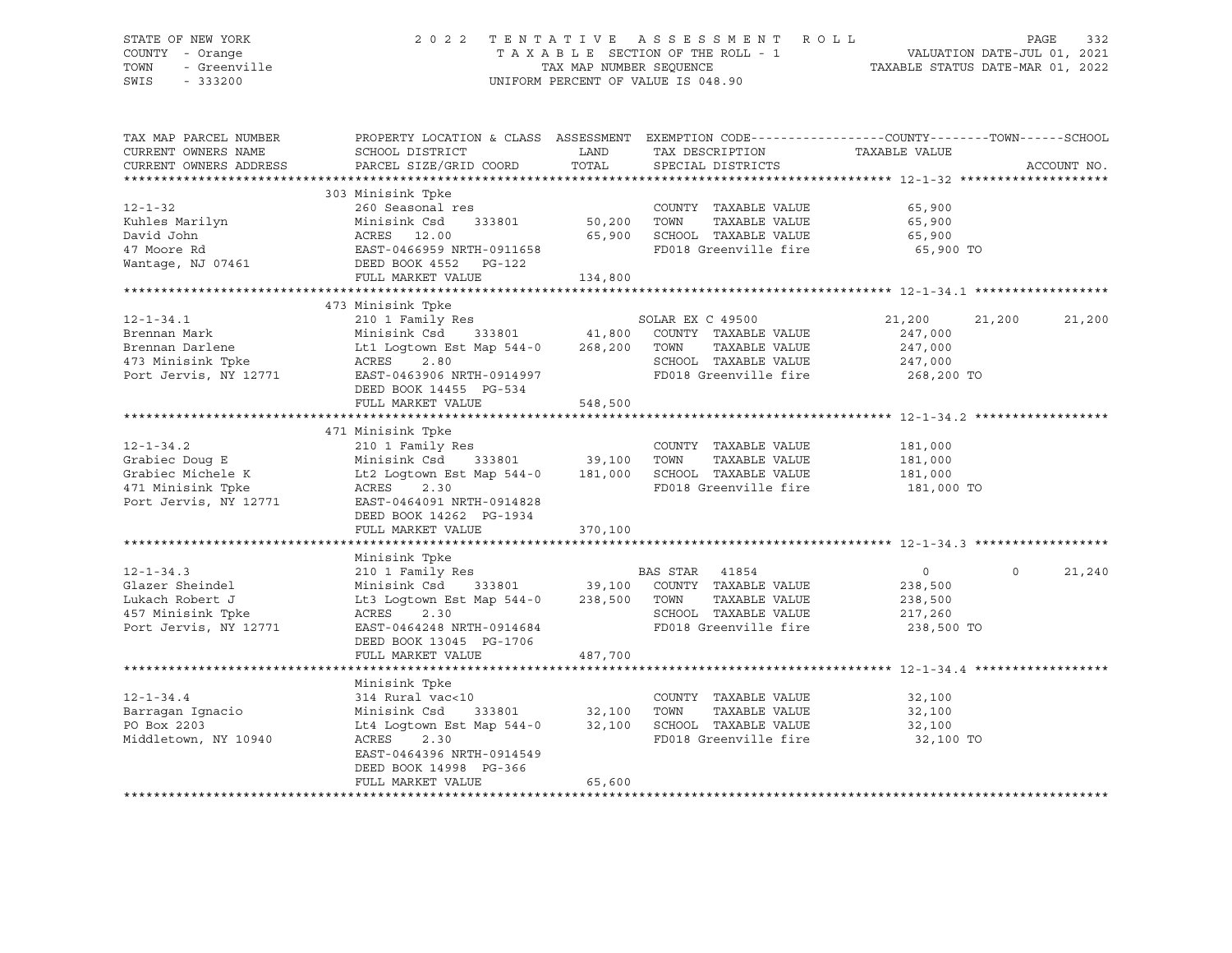| STATE OF NEW YORK<br>COUNTY - Orange<br>TOWN<br>- Greenville<br>SWIS<br>$-333200$ | 2 0 2 2                                                                                  | TAX MAP NUMBER SEQUENCE | TENTATIVE ASSESSMENT ROLL<br>TAXABLE SECTION OF THE ROLL - 1<br>UNIFORM PERCENT OF VALUE IS 048.90                                      |               | PAGE<br>333<br>VALUATION DATE-JUL 01, 2021<br>TAXABLE STATUS DATE-MAR 01, 2022 |
|-----------------------------------------------------------------------------------|------------------------------------------------------------------------------------------|-------------------------|-----------------------------------------------------------------------------------------------------------------------------------------|---------------|--------------------------------------------------------------------------------|
| TAX MAP PARCEL NUMBER<br>CURRENT OWNERS NAME<br>CURRENT OWNERS ADDRESS            | SCHOOL DISTRICT<br>PARCEL SIZE/GRID COORD                                                | LAND<br>TOTAL           | PROPERTY LOCATION & CLASS ASSESSMENT EXEMPTION CODE---------------COUNTY-------TOWN------SCHOOL<br>TAX DESCRIPTION<br>SPECIAL DISTRICTS | TAXABLE VALUE | ACCOUNT NO.                                                                    |
|                                                                                   | Minisink Tpke                                                                            |                         |                                                                                                                                         |               |                                                                                |
| $12 - 1 - 34.5$                                                                   | 120 Field crops                                                                          |                         | AGDISTRICT 41720                                                                                                                        | 36,389        | 36,389<br>36,389                                                               |
| HIS Enterprises LLC                                                               | Minisink Csd<br>333801                                                                   | 72,200                  | COUNTY TAXABLE VALUE                                                                                                                    | 35,811        |                                                                                |
| Attn: Howard Shapiro                                                              | Lt5 Logtown Est Map 544-0                                                                | 72,200                  | TOWN<br>TAXABLE VALUE                                                                                                                   | 35,811        |                                                                                |
| 199 Logtown Rd                                                                    | ACRES 37.00                                                                              |                         | SCHOOL TAXABLE VALUE                                                                                                                    | 35,811        |                                                                                |
| Port Jervis, NY 12771                                                             | EAST-0464248 NRTH-0913990                                                                |                         | FD018 Greenville fire                                                                                                                   | 35,811 TO     |                                                                                |
|                                                                                   | DEED BOOK 11709 PG-251                                                                   |                         | 36,389 EX                                                                                                                               |               |                                                                                |
| MAY BE SUBJECT TO PAYMENT                                                         | FULL MARKET VALUE                                                                        | 147,600                 |                                                                                                                                         |               |                                                                                |
| UNDER AGDIST LAW TIL 2026                                                         |                                                                                          |                         |                                                                                                                                         |               |                                                                                |
|                                                                                   | 193 Logtown Rd                                                                           |                         |                                                                                                                                         |               |                                                                                |
| $12 - 1 - 35.11$                                                                  | 210 1 Family Res                                                                         |                         | COUNTY TAXABLE VALUE                                                                                                                    | 90,800        |                                                                                |
| Shapiro Howard                                                                    | Minisink Csd<br>333801                                                                   | 37,400                  | TOWN<br>TAXABLE VALUE                                                                                                                   | 90,800        |                                                                                |
| 199 Logtown Rd                                                                    | Lt1 Shapiro W Sb Map9740                                                                 | 90,800                  | SCHOOL TAXABLE VALUE                                                                                                                    | 90,800        |                                                                                |
| Port Jervis, NY 12771                                                             | Partial On Barn Conversio                                                                |                         | FD018 Greenville fire                                                                                                                   | 90,800 TO     |                                                                                |
|                                                                                   | ACRES<br>2.00<br>EAST-0464275 NRTH-0912807<br>DEED BOOK 2547 PG-150<br>FULL MARKET VALUE | 185,700                 |                                                                                                                                         |               |                                                                                |
|                                                                                   |                                                                                          |                         |                                                                                                                                         |               |                                                                                |
|                                                                                   | 199 Logtown Rd                                                                           |                         |                                                                                                                                         |               |                                                                                |
| $12 - 1 - 35.12$                                                                  | 240 Rural res                                                                            |                         | AGDISTRICT 41720                                                                                                                        | 25,214        | 25,214<br>25,214                                                               |
| Shapiro Howard                                                                    | Minisink Csd<br>333801                                                                   | 72,200 BAS STAR         | 41854                                                                                                                                   | $\circ$       | 21,240<br>$\circ$                                                              |
| 199 Logtown Rd                                                                    | Lt2 Shapiro W Sb Map9740                                                                 |                         | 328,300 COUNTY TAXABLE VALUE                                                                                                            | 303,086       |                                                                                |
| Port Jervis, NY 12771                                                             | ACRES<br>29.60                                                                           |                         | TOWN<br>TAXABLE VALUE                                                                                                                   | 303,086       |                                                                                |
|                                                                                   | EAST-0463764 NRTH-0912956                                                                |                         | SCHOOL TAXABLE VALUE                                                                                                                    | 281,846       |                                                                                |
| MAY BE SUBJECT TO PAYMENT                                                         | DEED BOOK 2547 PG-150                                                                    |                         | FD018 Greenville fire                                                                                                                   | 303,086 TO    |                                                                                |
| UNDER AGDIST LAW TIL 2026                                                         | FULL MARKET VALUE                                                                        | 671,400                 | 25,214 EX                                                                                                                               |               |                                                                                |
|                                                                                   |                                                                                          |                         |                                                                                                                                         |               |                                                                                |
|                                                                                   | 205 Logtown Rd                                                                           |                         |                                                                                                                                         |               |                                                                                |
| $12 - 1 - 35.2$                                                                   | 210 1 Family Res                                                                         |                         | COUNTY TAXABLE VALUE                                                                                                                    | 168,800       |                                                                                |
| Ng Raymond C                                                                      | Minisink Csd<br>333801                                                                   | 40,200                  | TOWN<br>TAXABLE VALUE                                                                                                                   | 168,800       |                                                                                |
| 205 Logtown Rd<br>Port Jervis, NY 12771                                           | Lt 2 Shapiro Sub Map 8968<br>ACRES<br>2.50 BANKC020440                                   | 168,800                 | SCHOOL TAXABLE VALUE<br>FD018 Greenville fire                                                                                           | 168,800       |                                                                                |
|                                                                                   | EAST-0464404 NRTH-0913142<br>DEED BOOK 15079 PG-202                                      |                         |                                                                                                                                         | 168,800 TO    |                                                                                |
|                                                                                   | FULL MARKET VALUE                                                                        | 345,200                 |                                                                                                                                         |               |                                                                                |
|                                                                                   | Logtown Rd                                                                               |                         |                                                                                                                                         |               |                                                                                |
| $12 - 1 - 35.3$                                                                   | 312 Vac w/imprv                                                                          |                         | AGDISTRICT 41720                                                                                                                        | 20,640        | 20,640<br>20,640                                                               |
| Shapiro Howard                                                                    | Minisink Csd<br>333801                                                                   | 24,300                  | COUNTY<br>TAXABLE VALUE                                                                                                                 | 8,660         |                                                                                |
| 199 Logtown Rd                                                                    | ACRES<br>15.00                                                                           | 29,300                  | TOWN<br>TAXABLE VALUE                                                                                                                   | 8,660         |                                                                                |
| Port Jervis, NY 12771                                                             | EAST-0464745 NRTH-0912733                                                                |                         | SCHOOL<br>TAXABLE VALUE                                                                                                                 | 8,660         |                                                                                |
|                                                                                   | DEED BOOK 2547<br>PG-00150                                                               |                         | FD018 Greenville fire                                                                                                                   | 8,660 TO      |                                                                                |
| MAY BE SUBJECT TO PAYMENT<br>UNDER AGDIST LAW TIL 2026                            | FULL MARKET VALUE                                                                        | 59,900                  | 20,640 EX                                                                                                                               |               |                                                                                |
|                                                                                   |                                                                                          |                         |                                                                                                                                         |               |                                                                                |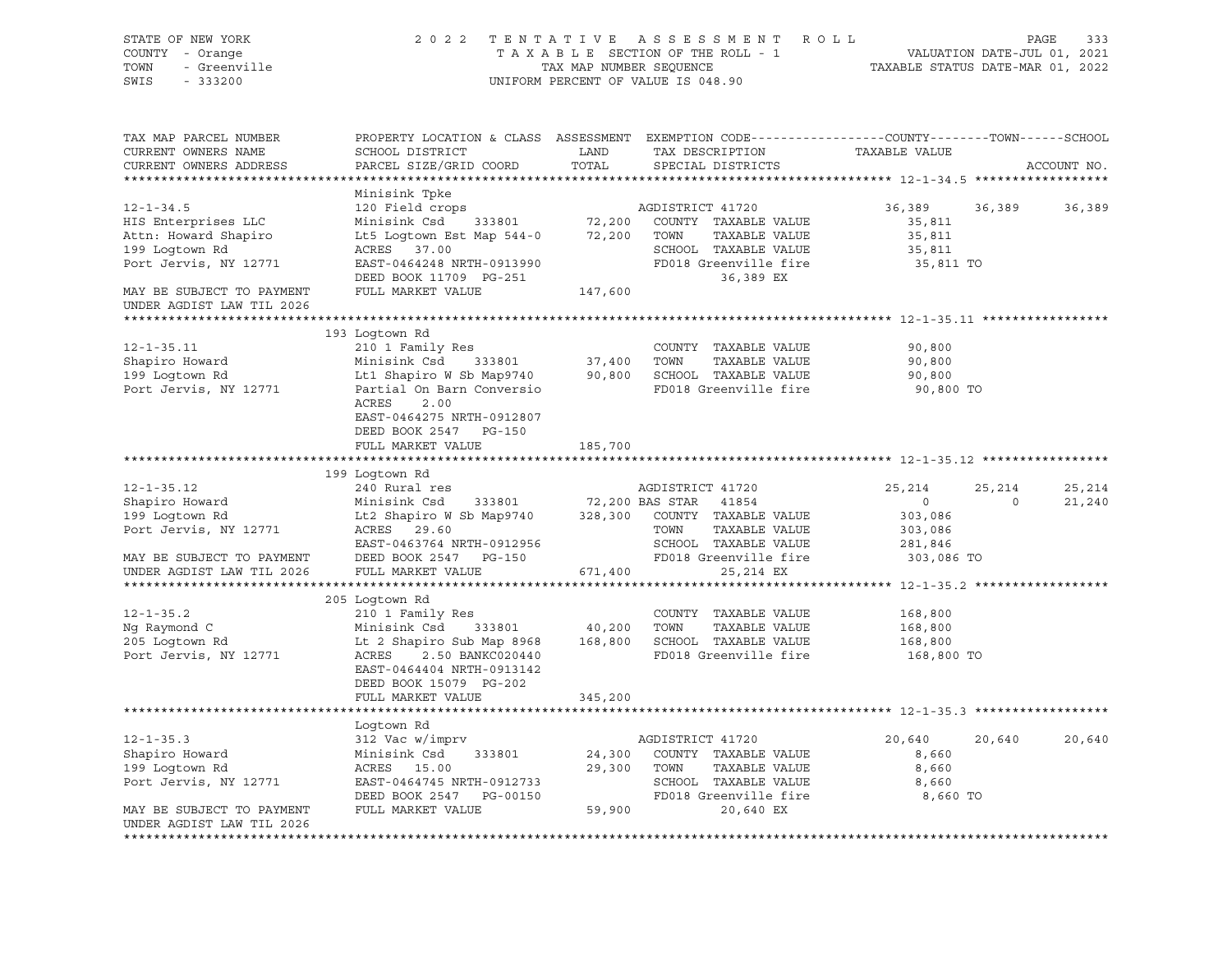| STATE OF NEW YORK<br>COUNTY - Orange<br>TOWN<br>- Greenville<br>SWIS - 333200                                                                     |                                                                                                              |         | 2022 TENTATIVE ASSESSMENT ROLL<br>TAXABLE SECTION OF THE ROLL - 1 VALUATION DATE-JUL 01, 2021<br>TAXABLE SECTION OF THE ROLL - 1 VALUATION DATE-JUL 01, 2021<br>UNIFORM PERCENT OF VALUE IS 048.90 |                      |                | PAGE<br>334 |
|---------------------------------------------------------------------------------------------------------------------------------------------------|--------------------------------------------------------------------------------------------------------------|---------|----------------------------------------------------------------------------------------------------------------------------------------------------------------------------------------------------|----------------------|----------------|-------------|
| TAX MAP PARCEL NUMBER                                                                                                                             | PROPERTY LOCATION & CLASS ASSESSMENT EXEMPTION CODE----------------COUNTY-------TOWN------SCHOOL             |         |                                                                                                                                                                                                    |                      |                |             |
| CURRENT OWNERS NAME<br>CURRENT OWNERS ADDRESS                                                                                                     | SCHOOL DISTRICT<br><b>EXAMPLE THE STATE OF STATE OF STATE</b><br>PARCEL SIZE/GRID COORD                      | TOTAL   | TAX DESCRIPTION<br>SPECIAL DISTRICTS                                                                                                                                                               | TAXABLE VALUE        |                | ACCOUNT NO. |
|                                                                                                                                                   |                                                                                                              |         |                                                                                                                                                                                                    |                      |                |             |
|                                                                                                                                                   | 3-26 Quartz Ln                                                                                               |         |                                                                                                                                                                                                    |                      |                |             |
| $12 - 1 - 36.1$                                                                                                                                   | 418 Inn/lodge                                                                                                |         | COUNTY TAXABLE VALUE                                                                                                                                                                               | 234,400              |                |             |
| Freehill Enterprises Ltd Minisink Csd 333801 78,500 TOWN TAXABLE VALUE<br>8 Tompkins Ridge Rd Ltl Peterson Map 66-05 234,400 SCHOOL TAXABLE VALUE |                                                                                                              |         |                                                                                                                                                                                                    | 234,400              |                |             |
|                                                                                                                                                   |                                                                                                              |         |                                                                                                                                                                                                    | 234,400              |                |             |
| Tomkins Cove, NY 10986-1408 ACRES 14.80                                                                                                           | EAST-0463594 NRTH-0912256<br>DEED BOOK 12110 PG-392                                                          |         | FD018 Greenville fire                                                                                                                                                                              | 234,400 TO           |                |             |
|                                                                                                                                                   | FULL MARKET VALUE                                                                                            | 479,300 |                                                                                                                                                                                                    |                      |                |             |
|                                                                                                                                                   |                                                                                                              |         |                                                                                                                                                                                                    |                      |                |             |
|                                                                                                                                                   | 1 Quartz Ln                                                                                                  |         |                                                                                                                                                                                                    |                      |                |             |
|                                                                                                                                                   |                                                                                                              |         |                                                                                                                                                                                                    | 216,000              |                |             |
|                                                                                                                                                   |                                                                                                              |         |                                                                                                                                                                                                    | 216,000<br>216,000   |                |             |
|                                                                                                                                                   |                                                                                                              |         |                                                                                                                                                                                                    | 216,000 TO           |                |             |
|                                                                                                                                                   | EAST-0463672 NRTH-0911771<br>DEED BOOK 13021 PG-1292                                                         |         |                                                                                                                                                                                                    |                      |                |             |
|                                                                                                                                                   | FULL MARKET VALUE                                                                                            | 441,700 |                                                                                                                                                                                                    |                      |                |             |
|                                                                                                                                                   | Case Rd                                                                                                      |         |                                                                                                                                                                                                    |                      |                |             |
| $12 - 1 - 37$                                                                                                                                     | 270 Mfg housing                                                                                              |         | AGDISTRICT 41720                                                                                                                                                                                   | 35,547               | 35,547         | 35,547      |
| Suffern Marc W II                                                                                                                                 | Minisink Csd 333801                                                                                          |         |                                                                                                                                                                                                    | 64,853               |                |             |
| PO Box 300                                                                                                                                        |                                                                                                              |         |                                                                                                                                                                                                    | 64,853               |                |             |
| Slate Hill, NY 10973                                                                                                                              |                                                                                                              |         |                                                                                                                                                                                                    | 64,853               |                |             |
|                                                                                                                                                   |                                                                                                              |         |                                                                                                                                                                                                    | 64,853 TO            |                |             |
| MAY BE SUBJECT TO PAYMENT                                                                                                                         | FULL MARKET VALUE 205,300 35,547 EX                                                                          |         |                                                                                                                                                                                                    |                      |                |             |
| UNDER AGDIST LAW TIL 2026                                                                                                                         |                                                                                                              |         |                                                                                                                                                                                                    |                      |                |             |
|                                                                                                                                                   |                                                                                                              |         |                                                                                                                                                                                                    |                      |                |             |
|                                                                                                                                                   | 140 Case Rd                                                                                                  |         |                                                                                                                                                                                                    |                      |                |             |
| $12 - 1 - 38$                                                                                                                                     | 240 Rural res                                                                                                |         | AGDISTRICT 41720                                                                                                                                                                                   | 51,576               | 51,576         | 51,576      |
| Suffern Marc W II                                                                                                                                 |                                                                                                              |         |                                                                                                                                                                                                    | $\overline{0}$       | $\overline{0}$ | 21,240      |
| PO Box 300                                                                                                                                        |                                                                                                              |         |                                                                                                                                                                                                    | 106,924              |                |             |
| Slate Hill, NY 10973                                                                                                                              |                                                                                                              |         |                                                                                                                                                                                                    | 106,924              |                |             |
|                                                                                                                                                   | FULL MARKET VALUE                                                                                            |         | SCHOOL TAXABLE VALUE                                                                                                                                                                               | 85,684<br>106,924 TO |                |             |
| MAY BE SUBJECT TO PAYMENT<br>UNDER AGDIST LAW TIL 2026                                                                                            |                                                                                                              |         | 324,100 FD018 Greenville fire<br>51,576 EX                                                                                                                                                         |                      |                |             |
|                                                                                                                                                   |                                                                                                              |         |                                                                                                                                                                                                    |                      |                |             |
|                                                                                                                                                   |                                                                                                              |         |                                                                                                                                                                                                    |                      |                |             |
| $12 - 1 - 39.1$                                                                                                                                   | 280 Res Multiple<br>Minisink Csd 333801 49,600 COUNTY TAXABLE VALUE<br>ACRES 8.40 167,900 TOWN TAXABLE VALUE |         |                                                                                                                                                                                                    | $\overline{0}$       | $\circ$        | 21,240      |
| Reed Sharon                                                                                                                                       |                                                                                                              |         |                                                                                                                                                                                                    | 167,900              |                |             |
|                                                                                                                                                   |                                                                                                              |         |                                                                                                                                                                                                    | 167,900              |                |             |
|                                                                                                                                                   |                                                                                                              |         | SCHOOL TAXABLE VALUE                                                                                                                                                                               | 146,660              |                |             |
|                                                                                                                                                   |                                                                                                              |         | FD018 Greenville fire                                                                                                                                                                              | 167,900 TO           |                |             |
|                                                                                                                                                   | FULL MARKET VALUE                                                                                            | 343,400 |                                                                                                                                                                                                    |                      |                |             |
|                                                                                                                                                   |                                                                                                              |         |                                                                                                                                                                                                    |                      |                |             |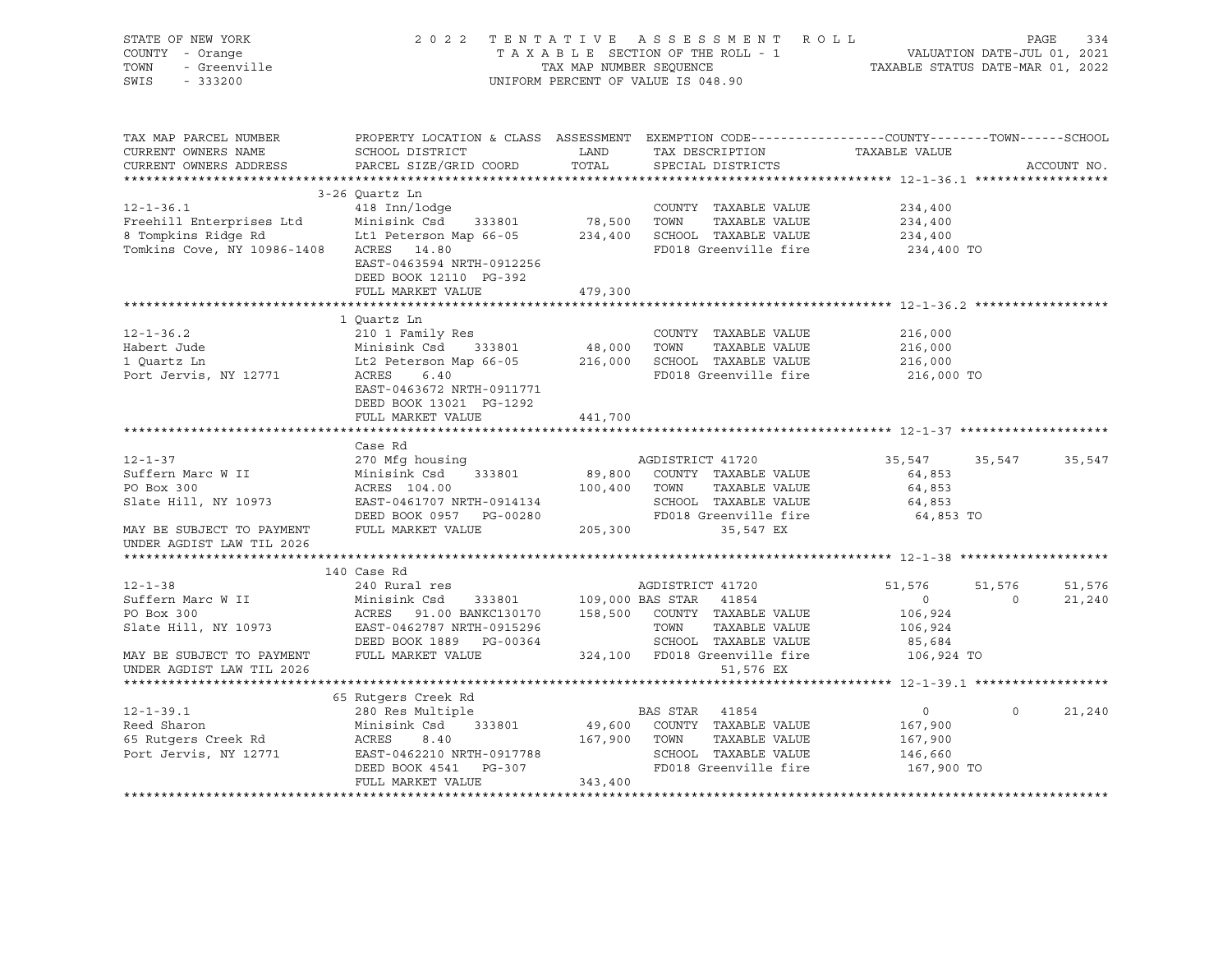| STATE OF NEW YORK<br>COUNTY - Orange<br>TOWN<br>- Greenville<br>SWIS<br>$-333200$ |                                                                                                                                                                                                                                       |              | 2022 TENTATIVE ASSESSMENT ROLL<br>UNIFORM PERCENT OF VALUE IS 048.90 |                    | PAGE<br>335        |
|-----------------------------------------------------------------------------------|---------------------------------------------------------------------------------------------------------------------------------------------------------------------------------------------------------------------------------------|--------------|----------------------------------------------------------------------|--------------------|--------------------|
| TAX MAP PARCEL NUMBER<br>CURRENT OWNERS NAME                                      | PROPERTY LOCATION & CLASS ASSESSMENT EXEMPTION CODE-----------------COUNTY-------TOWN------SCHOOL<br>SCHOOL DISTRICT                                                                                                                  | LAND         | TAX DESCRIPTION                                                      | TAXABLE VALUE      |                    |
| CURRENT OWNERS ADDRESS                                                            | PARCEL SIZE/GRID COORD                                                                                                                                                                                                                | TOTAL        | SPECIAL DISTRICTS                                                    |                    | ACCOUNT NO.        |
|                                                                                   |                                                                                                                                                                                                                                       |              |                                                                      |                    |                    |
|                                                                                   | 583-595 Minisink Tpke                                                                                                                                                                                                                 |              |                                                                      |                    |                    |
| $12 - 1 - 39.2$                                                                   | 240 Rural res                                                                                                                                                                                                                         |              | AGDISTRICT 41720                                                     | 25,689             | 25,689<br>25,689   |
|                                                                                   |                                                                                                                                                                                                                                       |              | 85,100 COUNTY TAXABLE VALUE                                          | 98,111             |                    |
|                                                                                   |                                                                                                                                                                                                                                       |              | TAXABLE VALUE                                                        | 98,111             |                    |
|                                                                                   |                                                                                                                                                                                                                                       |              | SCHOOL TAXABLE VALUE                                                 | 98,111             |                    |
|                                                                                   |                                                                                                                                                                                                                                       |              | FD018 Greenville fire                                                | 98,111 TO          |                    |
| MAY BE SUBJECT TO PAYMENT<br>UNDER AGDIST LAW TIL 2026                            | 12-1-39.2<br>Bobb Allen<br>Bobb Diane<br>274 Old Mountain Rd<br>Port Jervis, NY 12771<br>275 PORT PORT PULL MARKET VALUE<br>253,200<br>253,200<br>253,200                                                                             |              | 25,689 EX                                                            |                    |                    |
|                                                                                   | Case Rd                                                                                                                                                                                                                               |              |                                                                      |                    |                    |
| $12 - 1 - 40.1$                                                                   | 323 Vacant rural                                                                                                                                                                                                                      |              | COUNTY TAXABLE VALUE                                                 | 32,700             |                    |
|                                                                                   |                                                                                                                                                                                                                                       |              |                                                                      | 32,700             |                    |
|                                                                                   |                                                                                                                                                                                                                                       |              |                                                                      | 32,700             |                    |
|                                                                                   |                                                                                                                                                                                                                                       |              | FD018 Greenville fire                                                | 32,700 TO          |                    |
|                                                                                   | 12-1-40.1<br>Hanssen Alfred M Jr Minisink Csd 333801 32,700 TOWN TAXABLE VALUE<br>Hamilton Bonnie ACRES 9.60 32,700 SCHOOL TAXABLE VALUE<br>2004 Wallace St EAST-0459989 NRTH-0914634 FD018 Greenville fire<br>Philadelphia, PA 19130 |              |                                                                      |                    |                    |
|                                                                                   | FULL MARKET VALUE                                                                                                                                                                                                                     | 66,900       |                                                                      |                    |                    |
|                                                                                   |                                                                                                                                                                                                                                       |              |                                                                      |                    |                    |
|                                                                                   | 189 Case Rd                                                                                                                                                                                                                           |              |                                                                      |                    |                    |
| $12 - 1 - 40.21$                                                                  | 270 Mfg housing<br>333801                                                                                                                                                                                                             | 31,900 TOWN  | COUNTY TAXABLE VALUE<br>TAXABLE VALUE                                | 81,800             |                    |
|                                                                                   |                                                                                                                                                                                                                                       |              | 81,800 SCHOOL TAXABLE VALUE                                          | 81,800<br>81,800   |                    |
|                                                                                   | 270 Minisink Csd 333801<br>893 Route 302 ACRES 1.00<br>Pine Bush, NY 12566 BAST-0460016 NRTH-0915810                                                                                                                                  |              | FD018 Greenville fire                                                | 81,800 TO          |                    |
|                                                                                   | DEED BOOK 14060 PG-582                                                                                                                                                                                                                |              |                                                                      |                    |                    |
|                                                                                   | FULL MARKET VALUE                                                                                                                                                                                                                     | 167,300      |                                                                      |                    |                    |
|                                                                                   |                                                                                                                                                                                                                                       |              |                                                                      |                    |                    |
|                                                                                   | 197 Case Rd                                                                                                                                                                                                                           |              |                                                                      |                    |                    |
| $12 - 1 - 40.22$                                                                  | 210 1 Family Res                                                                                                                                                                                                                      |              | BAS STAR 41854                                                       | $\overline{0}$     | $\Omega$<br>21,240 |
| Scholten Franz P                                                                  | Minisink Csd 333801                                                                                                                                                                                                                   |              | 38,500 COUNTY TAXABLE VALUE                                          | 139,500            |                    |
| 197 Case Rd                                                                       | ACRES         2.20<br>EAST-0460057  NRTH-0915926                                                                                                                                                                                      | 139,500 TOWN | TAXABLE VALUE                                                        | 139,500            |                    |
| Port Jervis, NY 12771                                                             |                                                                                                                                                                                                                                       |              | SCHOOL TAXABLE VALUE                                                 | 118,260            |                    |
|                                                                                   | DEED BOOK 13671 PG-477                                                                                                                                                                                                                |              | FD018 Greenville fire                                                | 139,500 TO         |                    |
|                                                                                   | FULL MARKET VALUE                                                                                                                                                                                                                     | 285,300      |                                                                      |                    |                    |
|                                                                                   |                                                                                                                                                                                                                                       |              |                                                                      |                    |                    |
|                                                                                   | 228 Case Rd                                                                                                                                                                                                                           |              |                                                                      |                    |                    |
|                                                                                   | 12-1-40.23 210 1 Family Res<br>Stapleton Keith Minisink Csd 333801 50,100<br>Stapleton Cortney ACRES 9.60 174,700<br>228 Case Rd EAST-0460627 NRTH-0916723<br>Port Jervis, NY 12771 DEED BOOK 14895 PG-138                            | 50,100 TOWN  | COUNTY TAXABLE VALUE<br>TAXABLE VALUE                                | 174,700<br>174,700 |                    |
|                                                                                   |                                                                                                                                                                                                                                       |              | 174,700 SCHOOL TAXABLE VALUE                                         | 174,700            |                    |
|                                                                                   |                                                                                                                                                                                                                                       |              | FD018 Greenville fire                                                | 174,700 TO         |                    |
|                                                                                   |                                                                                                                                                                                                                                       |              |                                                                      |                    |                    |
|                                                                                   | FULL MARKET VALUE                                                                                                                                                                                                                     | 357,300      |                                                                      |                    |                    |
|                                                                                   |                                                                                                                                                                                                                                       |              |                                                                      |                    |                    |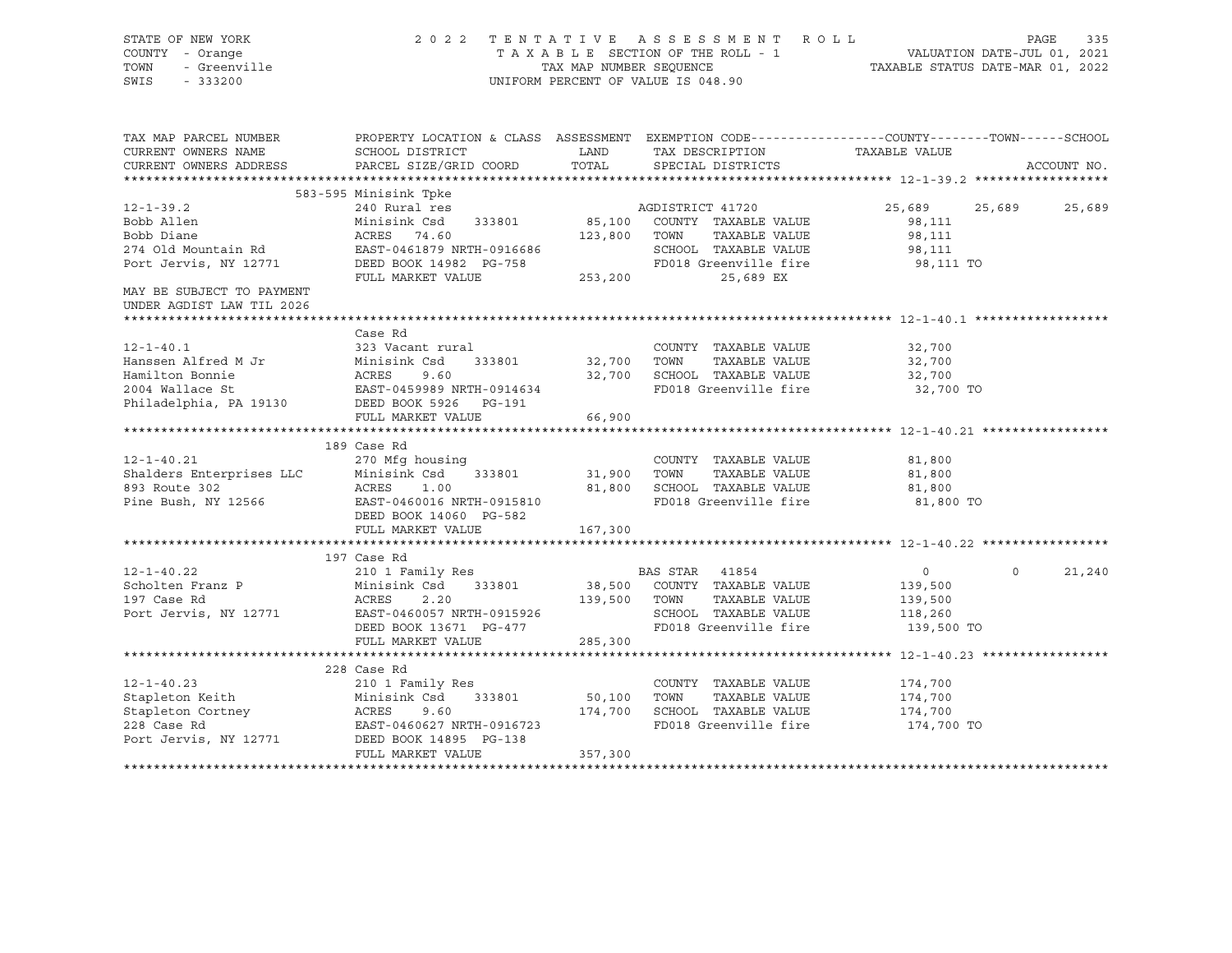| STATE OF NEW YORK<br>COUNTY - Orange<br>TOWN<br>- Greenville<br>SWIS<br>$-333200$ |                                                                                                                   | TAX MAP NUMBER SEQUENCE | 2022 TENTATIVE ASSESSMENT ROLL<br>TAXABLE SECTION OF THE ROLL - 1<br>UNIFORM PERCENT OF VALUE IS 048.90 | VALUATION DATE-JUL 01, 2021<br>TAXABLE STATUS DATE-MAR 01, 2022 | PAGE     | 336         |
|-----------------------------------------------------------------------------------|-------------------------------------------------------------------------------------------------------------------|-------------------------|---------------------------------------------------------------------------------------------------------|-----------------------------------------------------------------|----------|-------------|
| TAX MAP PARCEL NUMBER<br>CURRENT OWNERS NAME                                      | PROPERTY LOCATION & CLASS ASSESSMENT EXEMPTION CODE---------------COUNTY-------TOWN-----SCHOOL<br>SCHOOL DISTRICT | <b>LAND</b>             | TAX DESCRIPTION                                                                                         | TAXABLE VALUE                                                   |          |             |
| CURRENT OWNERS ADDRESS                                                            | PARCEL SIZE/GRID COORD                                                                                            | TOTAL                   | SPECIAL DISTRICTS                                                                                       |                                                                 |          | ACCOUNT NO. |
|                                                                                   | 203 Case Rd                                                                                                       |                         |                                                                                                         |                                                                 |          |             |
| $12 - 1 - 40.241$                                                                 | 210 1 Family Res                                                                                                  |                         | BAS STAR 41854                                                                                          | $\circ$                                                         | $\Omega$ | 21,240      |
| Romer Alane A                                                                     | Minisink Csd 333801 36,900 COUNTY TAXABLE VALUE                                                                   |                         |                                                                                                         | 145,300                                                         |          |             |
| 203 Case Rd                                                                       | Ken Risch 100% remainderm                                                                                         | 145,300 TOWN            | TAXABLE VALUE                                                                                           | 145,300                                                         |          |             |
| Port Jervis, NY 12771                                                             | Alane A Romer Life Estate                                                                                         |                         | SCHOOL TAXABLE VALUE                                                                                    | 124,060                                                         |          |             |
|                                                                                   | ACRES<br>1.90                                                                                                     |                         | FD018 Greenville fire                                                                                   | 145,300 TO                                                      |          |             |
|                                                                                   | EAST-0460119 NRTH-0916122                                                                                         |                         |                                                                                                         |                                                                 |          |             |
|                                                                                   | DEED BOOK 13706 PG-1764                                                                                           |                         |                                                                                                         |                                                                 |          |             |
|                                                                                   | FULL MARKET VALUE                                                                                                 | 297,100                 |                                                                                                         |                                                                 |          |             |
|                                                                                   |                                                                                                                   |                         |                                                                                                         |                                                                 |          |             |
|                                                                                   | 210 Case Rd                                                                                                       |                         |                                                                                                         |                                                                 |          |             |
| $12 - 1 - 40.25$                                                                  | 210 1 Family Res                                                                                                  |                         | COUNTY TAXABLE VALUE                                                                                    | 198,300                                                         |          |             |
| Pastore Matthew J<br>210 Case Rd                                                  | Minisink Csd<br>ACRES 4.20                                                                                        |                         | Csd 333801 45,300 TOWN TAXABLE VALUE<br>4.20 BANKC170030 198,300 SCHOOL TAXABLE VALUE                   | 198,300                                                         |          |             |
|                                                                                   |                                                                                                                   |                         |                                                                                                         | 198,300                                                         |          |             |
| Port Jervis, NY 12771 EAST-0460643 NRTH-0916186                                   |                                                                                                                   |                         | FD018 Greenville fire                                                                                   | 198,300 TO                                                      |          |             |
|                                                                                   | DEED BOOK 14546 PG-1950<br>FULL MARKET VALUE                                                                      | 405,500                 |                                                                                                         |                                                                 |          |             |
|                                                                                   |                                                                                                                   |                         |                                                                                                         |                                                                 |          |             |
|                                                                                   | 196 Case Rd                                                                                                       |                         |                                                                                                         |                                                                 |          |             |
| $12 - 1 - 40.26$                                                                  | 240 Rural res                                                                                                     |                         | ENH STAR 41834                                                                                          | 0                                                               | $\Omega$ | 53,020      |
| Ingram Linda Darby           Minisink Csd     333801                              |                                                                                                                   |                         | 49,600 COUNTY TAXABLE VALUE                                                                             | 147,600                                                         |          |             |
| Rev LT Trustees Ingram & Darby ACRES 11.50                                        |                                                                                                                   | 147,600 TOWN            | TAXABLE VALUE                                                                                           | 147,600                                                         |          |             |
| 196 Case Rd                                                                       | EAST-0460418 NRTH-0915348                                                                                         |                         | SCHOOL TAXABLE VALUE                                                                                    | 94,580                                                          |          |             |
| Port Jervis, NY 12771                                                             | DEED BOOK 4416 PG-1                                                                                               |                         | FD018 Greenville fire                                                                                   | 147,600 TO                                                      |          |             |
|                                                                                   | FULL MARKET VALUE                                                                                                 | 301,800                 |                                                                                                         |                                                                 |          |             |
|                                                                                   |                                                                                                                   |                         |                                                                                                         |                                                                 |          |             |
|                                                                                   | 129 Case Rd                                                                                                       |                         |                                                                                                         |                                                                 |          |             |
| $12 - 1 - 41$                                                                     | 210 1 Family Res                                                                                                  |                         | COUNTY TAXABLE VALUE                                                                                    | 85,700                                                          |          |             |
| Hanssen Alfred M Jr                                                               | Minisin<br>ACRES 1.00<br>EAST-0460123 NRTH-0914288<br>TID ROOK 5926 PG-196                                        | 31,900 TOWN             | TAXABLE VALUE                                                                                           | 85,700                                                          |          |             |
| Hamilton Bonnie                                                                   |                                                                                                                   |                         | 85,700 SCHOOL TAXABLE VALUE                                                                             | 85,700                                                          |          |             |
| 2004 Wallace St                                                                   |                                                                                                                   |                         | FD018 Greenville fire                                                                                   | 85,700 TO                                                       |          |             |
| Philadelphia, PA 19130 DEED BOOK 5926 PG-196                                      | FULL MARKET VALUE                                                                                                 |                         |                                                                                                         |                                                                 |          |             |
|                                                                                   |                                                                                                                   | 175,300                 |                                                                                                         |                                                                 |          |             |
|                                                                                   | 167 Case Rd                                                                                                       |                         |                                                                                                         |                                                                 |          |             |
| $12 - 1 - 42.1$                                                                   | 210 1 Family Res                                                                                                  |                         | COUNTY TAXABLE VALUE                                                                                    | 153,800                                                         |          |             |
| Jay Brian A                                                                       | Minisink Csd                                                                                                      |                         |                                                                                                         | 153,800                                                         |          |             |
| Jay Leslie A                                                                      |                                                                                                                   |                         |                                                                                                         | 153,800                                                         |          |             |
| 167 Case Rd                                                                       | Minisi<br>ACRES<br>EAST-0<br>EAST-0459892 NRTH-0915249                                                            |                         | FD018 Greenville fire                                                                                   | 153,800 TO                                                      |          |             |
| Port Jervis, NY 12771                                                             | DEED BOOK 14388 PG-1096                                                                                           |                         |                                                                                                         |                                                                 |          |             |
|                                                                                   | FULL MARKET VALUE                                                                                                 | 314,500                 |                                                                                                         |                                                                 |          |             |
|                                                                                   |                                                                                                                   |                         |                                                                                                         |                                                                 |          |             |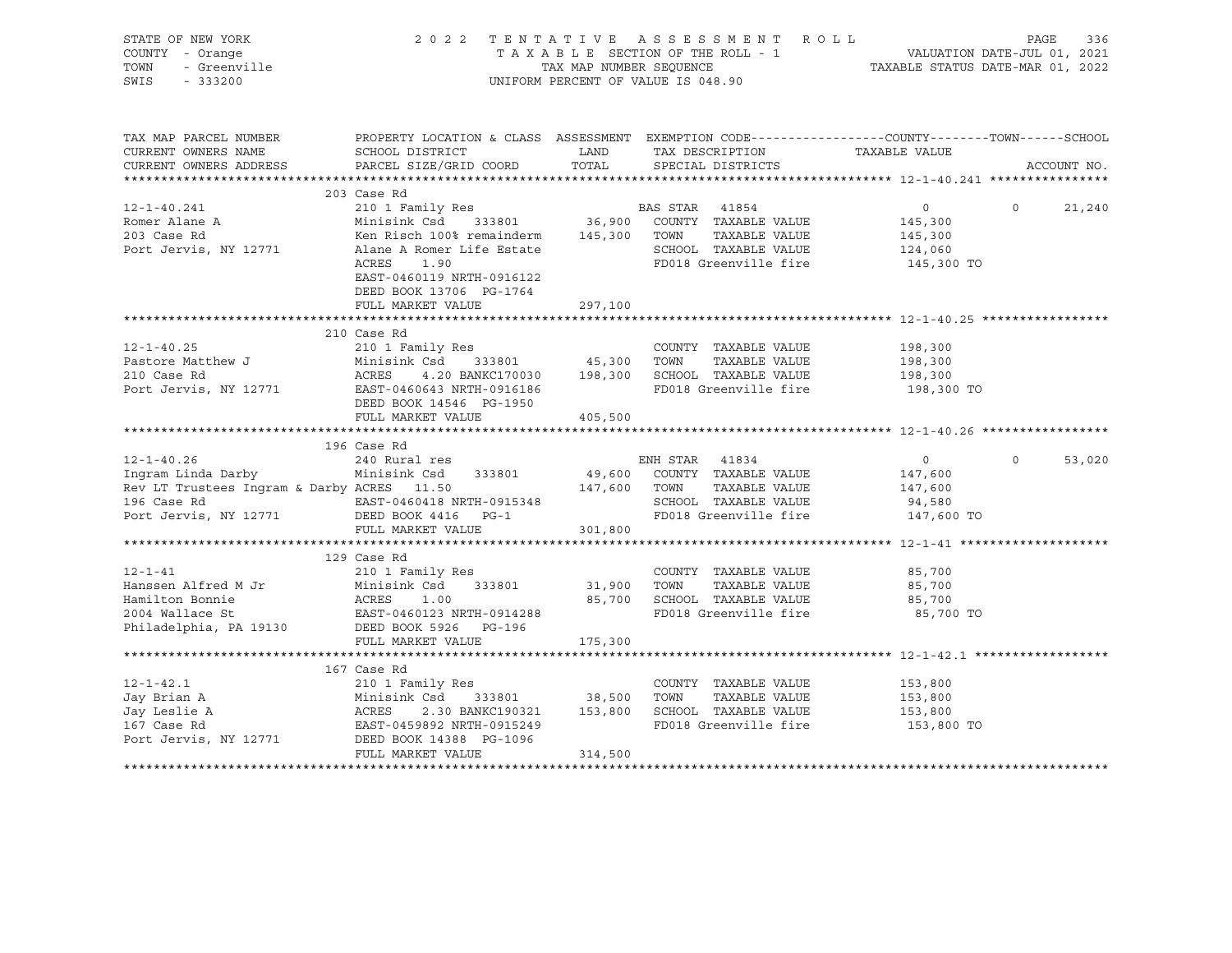#### STATE OF NEW YORK 2 0 2 2 T E N T A T I V E A S S E S S M E N T R O L L PAGE 337 COUNTY - Orange T A X A B L E SECTION OF THE ROLL - 1 VALUATION DATE-JUL 01, 2021 TOWN - Greenville TAX MAP NUMBER SEQUENCE TAXABLE STATUS DATE-MAR 01, 2022 SWIS - 333200 UNIFORM PERCENT OF VALUE IS 048.90

| TAX MAP PARCEL NUMBER<br>CURRENT OWNERS NAME<br>CURRENT OWNERS ADDRESS                                                                                                                                 | PROPERTY LOCATION & CLASS ASSESSMENT<br>SCHOOL DISTRICT<br>PARCEL SIZE/GRID COORD | LAND<br>TOTAL | TAX DESCRIPTION<br>SPECIAL DISTRICTS | EXEMPTION CODE-----------------COUNTY-------TOWN------SCHOOL<br>TAXABLE VALUE | ACCOUNT NO.       |
|--------------------------------------------------------------------------------------------------------------------------------------------------------------------------------------------------------|-----------------------------------------------------------------------------------|---------------|--------------------------------------|-------------------------------------------------------------------------------|-------------------|
|                                                                                                                                                                                                        | Case Rd                                                                           |               |                                      |                                                                               |                   |
| $12 - 1 - 42.21$                                                                                                                                                                                       | 314 Rural vac<10                                                                  |               | COUNTY TAXABLE VALUE                 | 30,400                                                                        |                   |
| Jay Brian A                                                                                                                                                                                            | Minisink Csd<br>333801                                                            | 30,400        | TOWN<br>TAXABLE VALUE                | 30,400                                                                        |                   |
| Jay Leslie A                                                                                                                                                                                           | ACRES<br>1.90                                                                     | 30,400        | SCHOOL TAXABLE VALUE                 | 30,400                                                                        |                   |
| 167 Case Rd                                                                                                                                                                                            |                                                                                   |               | FD018 Greenville fire                | 30,400 TO                                                                     |                   |
| Port Jervis, NY 12771                                                                                                                                                                                  | EAST-0459970 NRTH-0915390<br>DEED BOOK 14388 PG-1096                              |               |                                      |                                                                               |                   |
|                                                                                                                                                                                                        | FULL MARKET VALUE                                                                 | 62,200        |                                      |                                                                               |                   |
|                                                                                                                                                                                                        |                                                                                   |               |                                      |                                                                               |                   |
|                                                                                                                                                                                                        | 175 Case Rd                                                                       |               |                                      |                                                                               |                   |
| $12 - 1 - 42.22$                                                                                                                                                                                       | 210 1 Family Res                                                                  |               | COUNTY TAXABLE VALUE                 | 97,400                                                                        |                   |
| Kessler Revoc Trust Gilbert W Minisink Csd 333801                                                                                                                                                      |                                                                                   | 31,300        | TOWN<br>TAXABLE VALUE                | 97,400                                                                        |                   |
|                                                                                                                                                                                                        |                                                                                   |               |                                      | 97,400                                                                        |                   |
| 720 Greenwich St Unit 4 FRNT 229.00 DPTH 165.00 97,400 SCHOOL TAXABLE VALUE<br>New York, NY 10014 EAST-0460110 NRTH-0915437 FD018 Greenville fire                                                      |                                                                                   |               | FD018 Greenville fire                | 97,400 TO                                                                     |                   |
|                                                                                                                                                                                                        | DEED BOOK 14435 PG-1054                                                           |               |                                      |                                                                               |                   |
|                                                                                                                                                                                                        | FULL MARKET VALUE                                                                 | 199,200       |                                      |                                                                               |                   |
|                                                                                                                                                                                                        |                                                                                   |               |                                      |                                                                               |                   |
| $12 - 1 - 43.1$                                                                                                                                                                                        | 396 Mountain Rd<br>210 1 Family Res                                               |               | ENH STAR 41834                       | $\overline{0}$                                                                | $\circ$<br>53,020 |
| Forestire Anthony<br>Forestire Linda R<br>Porestire Linda R<br>Porestire Linda R<br>Porestire Linda R<br>Pores Read Port Company Read Property Profession Property<br>Profession Profession Profession |                                                                                   |               |                                      |                                                                               |                   |
|                                                                                                                                                                                                        |                                                                                   |               | 35,800 COUNTY TAXABLE VALUE          | 128,000                                                                       |                   |
|                                                                                                                                                                                                        |                                                                                   | 128,000 TOWN  | TAXABLE VALUE                        | 128,000                                                                       |                   |
|                                                                                                                                                                                                        |                                                                                   |               | SCHOOL TAXABLE VALUE                 | 74,980                                                                        |                   |
| 396 Mountain Rd<br>Port Jervis, NY 12771 DEED BOOK 2069 PG-01082                                                                                                                                       | FULL MARKET VALUE                                                                 | 261,800       | FD018 Greenville fire 128,000 TO     |                                                                               |                   |
|                                                                                                                                                                                                        |                                                                                   |               |                                      |                                                                               |                   |
|                                                                                                                                                                                                        | 314 Mountain Rd                                                                   |               |                                      |                                                                               |                   |
| $12 - 1 - 43.21$                                                                                                                                                                                       | 210 1 Family Res                                                                  |               | COUNTY TAXABLE VALUE                 | 142,700                                                                       |                   |
| Brink Joseph D                                                                                                                                                                                         | 333801 30,300<br>Minisink Csd                                                     |               | TOWN<br>TAXABLE VALUE                | 142,700                                                                       |                   |
| Brink Lorraine E                                                                                                                                                                                       | FRNT 118.00 DPTH 295.00                                                           | 142,700       | SCHOOL TAXABLE VALUE                 | 142,700                                                                       |                   |
| 314 Mountain Rd                                                                                                                                                                                        | BANKC130780                                                                       |               | FD018 Greenville fire                | 142,700 TO                                                                    |                   |
| Port Jervis, NY 12771                                                                                                                                                                                  | EAST-0458761 NRTH-0916034                                                         |               |                                      |                                                                               |                   |
|                                                                                                                                                                                                        | DEED BOOK 3999 PG-169                                                             |               |                                      |                                                                               |                   |
|                                                                                                                                                                                                        | FULL MARKET VALUE                                                                 | 291,800       |                                      |                                                                               |                   |
|                                                                                                                                                                                                        |                                                                                   |               |                                      |                                                                               |                   |
|                                                                                                                                                                                                        | 22 Victory Ln                                                                     |               |                                      |                                                                               |                   |
| $12 - 1 - 43.31$                                                                                                                                                                                       | 210 1 Family Res                                                                  |               | COUNTY TAXABLE VALUE                 | 153,700                                                                       |                   |
| Mera Lizmayda                                                                                                                                                                                          |                                                                                   | 32,400 TOWN   | TAXABLE VALUE                        | 153,700                                                                       |                   |
| Tirado Oziel                                                                                                                                                                                           |                                                                                   | 153,700       | SCHOOL TAXABLE VALUE                 | 153,700                                                                       |                   |
| 22 Victory Ln                                                                                                                                                                                          |                                                                                   |               | FD018 Greenville fire                | 153,700 TO                                                                    |                   |
| Port Jervis, NY 12771 DEED BOOK 15116 PG-1363                                                                                                                                                          | Minisink Csu<br>ACRES 2.00<br>EAST-0459748 NRTH-0917571<br>- 2007 15116 PG-1363   |               |                                      |                                                                               |                   |
|                                                                                                                                                                                                        | FULL MARKET VALUE                                                                 | 314,300       |                                      |                                                                               |                   |
|                                                                                                                                                                                                        |                                                                                   |               |                                      |                                                                               |                   |
|                                                                                                                                                                                                        | 30 Victory Ln                                                                     |               |                                      |                                                                               |                   |
| $12 - 1 - 43.32$                                                                                                                                                                                       | 210 1 Family Res                                                                  |               | COUNTY TAXABLE VALUE                 | 116,400                                                                       |                   |
| Traynor Christopher                                                                                                                                                                                    | Minisink Csd<br>333801 32,400                                                     |               | TOWN<br>TAXABLE VALUE                | 116,400                                                                       |                   |
| 30 Victory Ln                                                                                                                                                                                          | ACRES<br>2.00 BANKC191006                                                         | 116,400       | SCHOOL TAXABLE VALUE                 | 116,400                                                                       |                   |
| Port Jervis, NY 12771                                                                                                                                                                                  | EAST-0459982 NRTH-0917394                                                         |               | FD018 Greenville fire                | 116,400 TO                                                                    |                   |
|                                                                                                                                                                                                        | DEED BOOK 15003 PG-862                                                            |               |                                      |                                                                               |                   |
|                                                                                                                                                                                                        | FULL MARKET VALUE                                                                 | 238,000       |                                      |                                                                               |                   |
|                                                                                                                                                                                                        |                                                                                   |               |                                      |                                                                               |                   |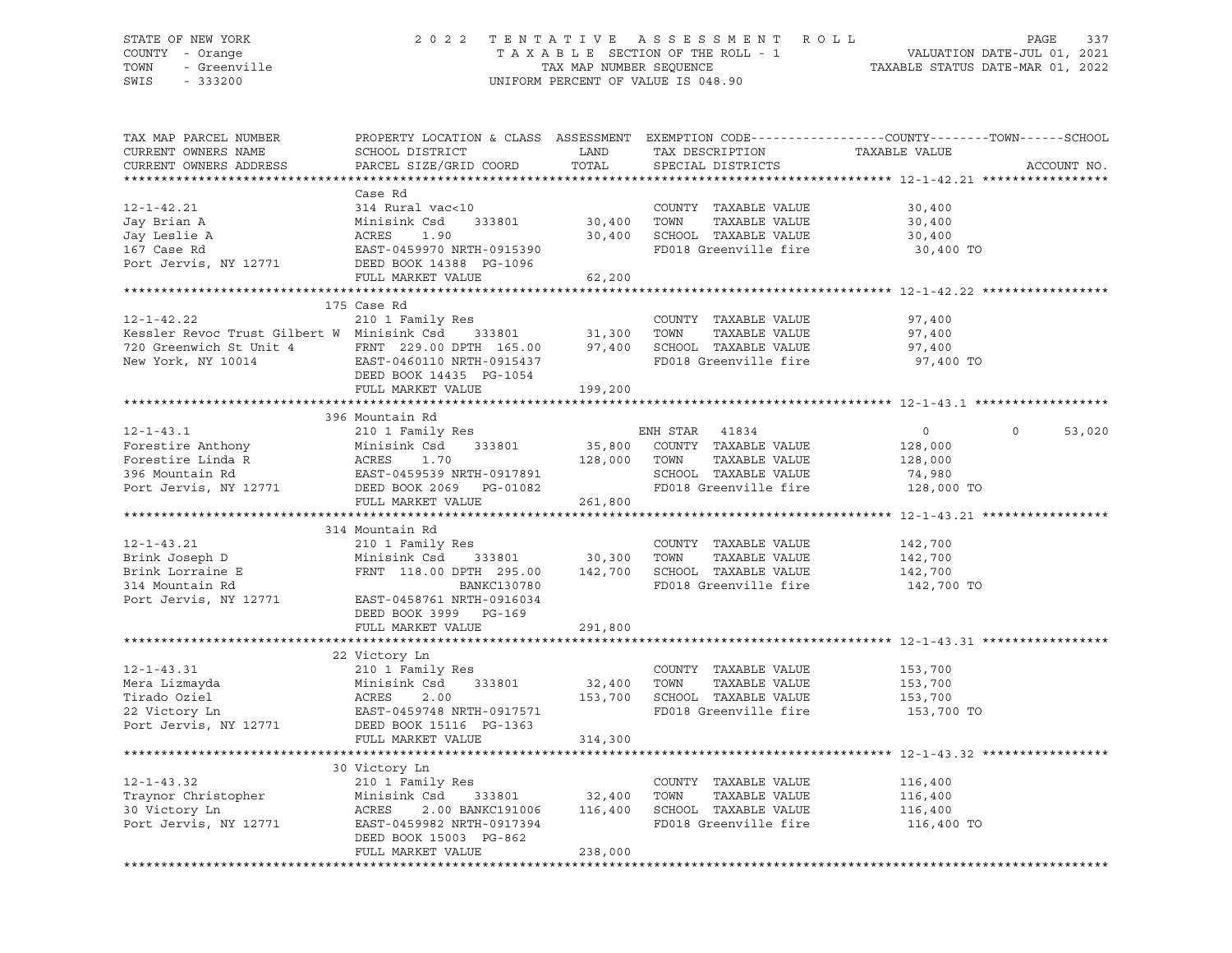| STATE OF NEW YORK<br>STATE OF NEW YORK<br>COUNTY - Orange<br>TOWN - Greenville                                                                                                                                                                                                                                                                                                                                                                                                                              |                                                                                                                                                 |         | 2022 TENTATIVE ASSESSMENT ROLL PAGE 338<br>TAXABLE SECTION OF THE ROLL - 1<br>TAXABLE SECTION OF THE ROLL - 1<br>TAXABLE STATUS DATE-MAR 01, 2022<br>UNIFORM PERCENT OF VALUE IS 048.90 |                                                              |                |             |
|-------------------------------------------------------------------------------------------------------------------------------------------------------------------------------------------------------------------------------------------------------------------------------------------------------------------------------------------------------------------------------------------------------------------------------------------------------------------------------------------------------------|-------------------------------------------------------------------------------------------------------------------------------------------------|---------|-----------------------------------------------------------------------------------------------------------------------------------------------------------------------------------------|--------------------------------------------------------------|----------------|-------------|
| TAX MAP PARCEL NUMBER<br>CURRENT OWNERS NAME<br>CURRENT OWNERS ADDRESS                                                                                                                                                                                                                                                                                                                                                                                                                                      | PROPERTY LOCATION & CLASS ASSESSMENT EXEMPTION CODE----------------COUNTY-------TOWN------SCHOOL<br>SCHOOL DISTRICT<br>PARCEL SIZE/GRID COORD   | TOTAL   | LAND TAX DESCRIPTION TAXABLE VALUE<br>SPECIAL DISTRICTS                                                                                                                                 |                                                              |                | ACCOUNT NO. |
|                                                                                                                                                                                                                                                                                                                                                                                                                                                                                                             | 306 Mountain Rd                                                                                                                                 |         |                                                                                                                                                                                         |                                                              |                |             |
| $12 - 1 - 44.1$<br>Gangi George<br>Gangi George Minisink Csd 333801 38,000 TOWN TAXABLE VALUE<br>Gangi Catherine Ltl Cabrera Map 226-03 159,300 SCHOOL TAXABLE VALUE<br>445 E 83rd St ACRES 2.10 BANKC190321 FD018 Greenville fire<br>New York, NY 10028                                                                                                                                                                                                                                                    | 210 1 Family Res<br>DEED BOOK 13927 PG-877                                                                                                      |         | COUNTY TAXABLE VALUE<br>FD018 Greenville fire 5159,300 TO                                                                                                                               | 159,300<br>159,300<br>159,300                                |                |             |
|                                                                                                                                                                                                                                                                                                                                                                                                                                                                                                             | FULL MARKET VALUE                                                                                                                               | 325,800 |                                                                                                                                                                                         |                                                              |                |             |
|                                                                                                                                                                                                                                                                                                                                                                                                                                                                                                             | 300 Mountain Rd                                                                                                                                 |         |                                                                                                                                                                                         |                                                              |                |             |
| $12 - 1 - 44.2$<br>210 1 Family Res ENH STAR 41834<br>Boyle Margaret Minisink Csd 333801 38,000 COUNTY TAXABLE VALUE<br>300 Mountain Rd Lt2 Cabrera Map 226-03 152,400 TOWN TAXABLE VALUE<br>Port Jervis, NY 12771 ACRES 2.10 SCHOOL TAXABLE VALUE                                                                                                                                                                                                                                                          | EAST-0458757 NRTH-0915622<br>DEED BOOK 11253 PG-1199                                                                                            |         | FD018 Greenville fire                                                                                                                                                                   | $\overline{0}$<br>152,400<br>152,400<br>99,380<br>152,400 TO | $\Omega$       | 53,020      |
|                                                                                                                                                                                                                                                                                                                                                                                                                                                                                                             | FULL MARKET VALUE                                                                                                                               | 311,700 |                                                                                                                                                                                         |                                                              |                |             |
|                                                                                                                                                                                                                                                                                                                                                                                                                                                                                                             |                                                                                                                                                 |         | 90 PCT OF VALUE USED FOR EXEMPTION PURPOSES                                                                                                                                             |                                                              |                |             |
|                                                                                                                                                                                                                                                                                                                                                                                                                                                                                                             |                                                                                                                                                 |         |                                                                                                                                                                                         | 12,201                                                       | 6,972          | 6,972       |
|                                                                                                                                                                                                                                                                                                                                                                                                                                                                                                             |                                                                                                                                                 |         |                                                                                                                                                                                         | $\sim$ 0                                                     | $\overline{0}$ | 21,240      |
| $\begin{tabular}{lllllllllllllll} \multicolumn{3}{c }{\begin{tabular}{l} \multicolumn{3}{c}{\begin{tabular}{l} \multicolumn{3}{c}{\begin{tabular}{l} \multicolumn{3}{c}{\begin{tabular}{l} \multicolumn{3}{c}{\begin{tabular}{l} \multicolumn{3}{c}{\begin{tabular}{l} \multicolumn{3}{c}{\begin{tabular}{l} \multicolumn{3}{c}{\begin{tabular}{l} \multicolumn{3}{c}{\begin{tabular}{c} \multicolumn{3}{c}{\begin{tabular}{c} \multicolumn{3}{c}{\begin{tabular}{c} \multicolumn{3}{c}{\begin{tabular}{c}$ | EAST-0458649 NRTH-0915425 SCHOOL TAXABLE VALUE<br>DEED BOOK 11253 PG-1203 FOD18 Greenville fire                                                 |         | FD018 Greenville fire 143,500 TO                                                                                                                                                        | 131,299<br>136,528<br>115,288                                |                |             |
|                                                                                                                                                                                                                                                                                                                                                                                                                                                                                                             | FULL MARKET VALUE                                                                                                                               | 293,500 |                                                                                                                                                                                         |                                                              |                |             |
| 12-1-44.4<br>Gangi George<br>Gangi Catherine<br>- Dard St<br>New York, NY 10028 EAST-0458538 NRTH-0915223                                                                                                                                                                                                                                                                                                                                                                                                   | Mountain Rd<br>314 Rural vac<10<br>Minisink Csd<br>Lt4 Cabrera Map 226-03<br>ACRES 2.90<br>2.90<br>DEED BOOK 13927 PG-886                       |         | COUNTY TAXABLE VALUE<br>35,400 TOWN TAXABLE VALUE<br>35,400 SCHOOL TAXABLE VALUE<br>FD018 Greenville fire                                                                               | 35,400<br>35,400<br>35,400<br>35,400 TO                      |                |             |
|                                                                                                                                                                                                                                                                                                                                                                                                                                                                                                             | FULL MARKET VALUE                                                                                                                               | 72,400  |                                                                                                                                                                                         |                                                              |                |             |
|                                                                                                                                                                                                                                                                                                                                                                                                                                                                                                             |                                                                                                                                                 |         |                                                                                                                                                                                         |                                                              |                |             |
|                                                                                                                                                                                                                                                                                                                                                                                                                                                                                                             | 366 Mountain Rd                                                                                                                                 |         |                                                                                                                                                                                         |                                                              |                |             |
| $12 - 1 - 45$<br>Cramer Brian H<br>Cramer Denise A<br>Cramer Denise A<br>366 Mountain Rd<br>Port Jervis, NY 12771                                                                                                                                                                                                                                                                                                                                                                                           | 210 1 Family Res<br>Minisink Csd 333801 43,100 TOWN<br>Minisink Csd 333801<br>ACRES 3.10<br>EAST-0459317 NRTH-0917135<br>DEED BOOK 14552 PG-130 |         | COUNTY TAXABLE VALUE<br>TAXABLE VALUE<br>101,400 SCHOOL TAXABLE VALUE<br>FD018 Greenville fire 101,400 TO                                                                               | 101,400<br>101,400<br>101,400<br>101,400                     |                |             |
|                                                                                                                                                                                                                                                                                                                                                                                                                                                                                                             | FULL MARKET VALUE                                                                                                                               | 207,400 |                                                                                                                                                                                         |                                                              |                |             |
|                                                                                                                                                                                                                                                                                                                                                                                                                                                                                                             |                                                                                                                                                 |         |                                                                                                                                                                                         |                                                              |                |             |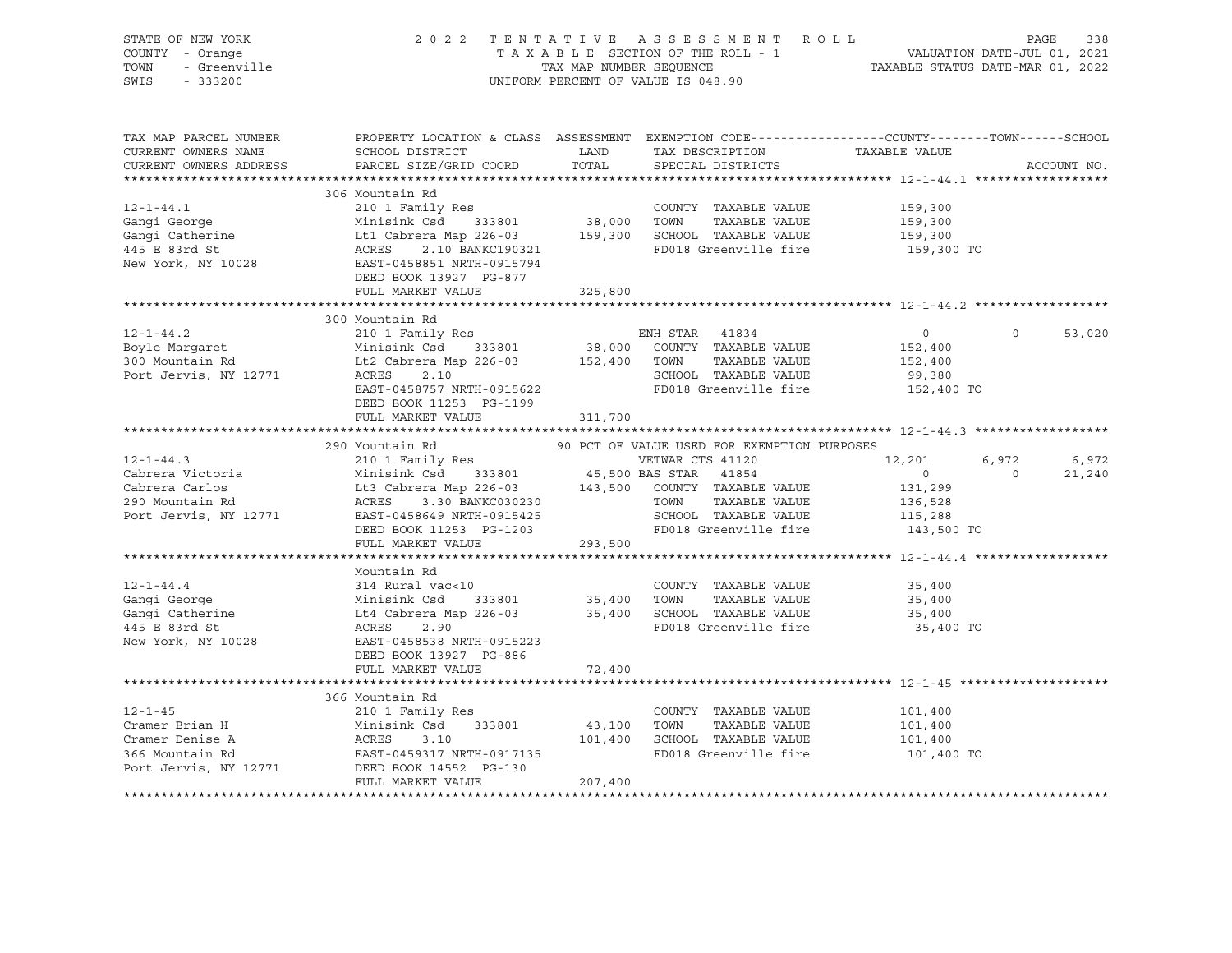#### STATE OF NEW YORK 2 0 2 2 T E N T A T I V E A S S E S S M E N T R O L L PAGE 339 COUNTY - Orange T A X A B L E SECTION OF THE ROLL - 1 VALUATION DATE-JUL 01, 2021 TOWN - Greenville TAX MAP NUMBER SEQUENCE TAXABLE STATUS DATE-MAR 01, 2022 SWIS - 333200 UNIFORM PERCENT OF VALUE IS 048.90

| TAX MAP PARCEL NUMBER<br>CURRENT OWNERS NAME<br>CURRENT OWNERS ADDRESS                                                                                                                                                                                                                                                                                                                                   | PROPERTY LOCATION & CLASS ASSESSMENT EXEMPTION CODE----------------COUNTY-------TOWN------SCHOOL<br>SCHOOL DISTRICT<br>PARCEL SIZE/GRID COORD                               | LAND<br>TOTAL | TAX DESCRIPTION<br>SPECIAL DISTRICTS                                                                   | TAXABLE VALUE                               |                | ACCOUNT NO. |
|----------------------------------------------------------------------------------------------------------------------------------------------------------------------------------------------------------------------------------------------------------------------------------------------------------------------------------------------------------------------------------------------------------|-----------------------------------------------------------------------------------------------------------------------------------------------------------------------------|---------------|--------------------------------------------------------------------------------------------------------|---------------------------------------------|----------------|-------------|
|                                                                                                                                                                                                                                                                                                                                                                                                          |                                                                                                                                                                             |               |                                                                                                        |                                             |                |             |
| $12 - 1 - 46$<br>Garrera Edward<br>Garrera Bonnie<br>100 Main St<br>Sussex, $NJ 07461$                                                                                                                                                                                                                                                                                                                   | 255 Case Rd<br>240 Rural res<br>Minisink Csd 333801 92,700<br>Minisink Csd 333801<br>ACRES 25.00<br>EAST-0460350 NRTH-0917837<br>DEED BOOK 4439 PG-292<br>FULL MARKET VALUE | 374,000       | COUNTY TAXABLE VALUE<br>TOWN<br>TAXABLE VALUE<br>182,900 SCHOOL TAXABLE VALUE<br>FD018 Greenville fire | 182,900<br>182,900<br>182,900<br>182,900 TO |                |             |
|                                                                                                                                                                                                                                                                                                                                                                                                          |                                                                                                                                                                             |               |                                                                                                        |                                             |                |             |
| $12 - 1 - 47$<br>Suffern Marc W II<br>PO Box 300<br>Slate Hill, NY 10973                                                                                                                                                                                                                                                                                                                                 | Minisink Tpke<br>314 Rural vac<10<br>914 Munisink Csd<br>Minisink Csd 333801<br>ACRES 7.70<br>EAST-0462800 NRTH-0912732<br>DEED BOOK 2145 PG-00491                          | 6,200 TOWN    | COUNTY TAXABLE VALUE<br>TAXABLE VALUE<br>6,200 SCHOOL TAXABLE VALUE<br>FD018 Greenville fire           | 6,200<br>6,200<br>6,200<br>6,200 TO         |                |             |
|                                                                                                                                                                                                                                                                                                                                                                                                          | FULL MARKET VALUE                                                                                                                                                           | 12,700        |                                                                                                        |                                             |                |             |
|                                                                                                                                                                                                                                                                                                                                                                                                          |                                                                                                                                                                             |               |                                                                                                        |                                             |                |             |
| $\begin{tabular}{lcccc} \bf 12-1-48 & \tt 721 Minisink The & \tt BAS STAR & 41854 \\ \bf{Traver Lisa} & \tt 721 Minisink Csd & 333801 & 33,000 SOLAR EX C 49500 \\ \bf{Traver Michael} & \tt ACRES & 1.20 BANKC080370 & 147,400 COUNTY TAXABLE VALUE \\ \bf 721 Minisink The & \tt EAST-0460002 NRTH-0919709 & \tt 70WN & TAXABLE VALUE \\ \bf Port Jervis, NY 12771 & DEED BOK 13056 PG-1715 & 1.201 1$ | 721 Minisink Tpke                                                                                                                                                           |               |                                                                                                        | $\overline{0}$                              | $\overline{0}$ | 21,240      |
|                                                                                                                                                                                                                                                                                                                                                                                                          |                                                                                                                                                                             |               |                                                                                                        | 19,500 19,500                               |                | 19,500      |
|                                                                                                                                                                                                                                                                                                                                                                                                          |                                                                                                                                                                             |               |                                                                                                        | 127,900                                     |                |             |
|                                                                                                                                                                                                                                                                                                                                                                                                          |                                                                                                                                                                             |               |                                                                                                        | 127,900                                     |                |             |
|                                                                                                                                                                                                                                                                                                                                                                                                          |                                                                                                                                                                             |               | SCHOOL TAXABLE VALUE                                                                                   | $127,900$<br>$106,660$                      |                |             |
|                                                                                                                                                                                                                                                                                                                                                                                                          | FULL MARKET VALUE                                                                                                                                                           |               | 301,400 FD018 Greenville fire                                                                          | 147,400 TO                                  |                |             |
|                                                                                                                                                                                                                                                                                                                                                                                                          |                                                                                                                                                                             |               |                                                                                                        |                                             |                |             |
|                                                                                                                                                                                                                                                                                                                                                                                                          | Case Rd                                                                                                                                                                     |               |                                                                                                        |                                             |                |             |
| 12-1-51 323 Vacant rural<br>Walker William V Minisink Csd 333801<br>Attn: Sharon Huber ACRES 2.00<br>PO Box 504 EAST-0459562 NRTH-0914293<br>Pine Bush, NY 12566-0540 DEED BOOK 2934 PG-00273                                                                                                                                                                                                            |                                                                                                                                                                             |               | COUNTY TAXABLE VALUE                                                                                   | 1,000                                       |                |             |
|                                                                                                                                                                                                                                                                                                                                                                                                          |                                                                                                                                                                             | 1,000 TOWN    | TAXABLE VALUE                                                                                          | 1,000                                       |                |             |
|                                                                                                                                                                                                                                                                                                                                                                                                          |                                                                                                                                                                             |               | 1,000 SCHOOL TAXABLE VALUE                                                                             | 1,000                                       |                |             |
|                                                                                                                                                                                                                                                                                                                                                                                                          |                                                                                                                                                                             |               | FD018 Greenville fire                                                                                  | 1,000 TO                                    |                |             |
|                                                                                                                                                                                                                                                                                                                                                                                                          |                                                                                                                                                                             |               |                                                                                                        |                                             |                |             |
|                                                                                                                                                                                                                                                                                                                                                                                                          | FULL MARKET VALUE                                                                                                                                                           | 2,000         |                                                                                                        |                                             |                |             |
|                                                                                                                                                                                                                                                                                                                                                                                                          |                                                                                                                                                                             |               |                                                                                                        |                                             |                |             |
|                                                                                                                                                                                                                                                                                                                                                                                                          | 17 Victory Ln                                                                                                                                                               |               |                                                                                                        |                                             |                |             |
| $12 - 1 - 54$                                                                                                                                                                                                                                                                                                                                                                                            |                                                                                                                                                                             |               | COUNTY TAXABLE VALUE                                                                                   | 130,400                                     |                |             |
| Struble Melissa                                                                                                                                                                                                                                                                                                                                                                                          | Minisink Csd 333801 36,900 TOWN                                                                                                                                             |               | TAXABLE VALUE                                                                                          | 130,400                                     |                |             |
| Struble Scott                                                                                                                                                                                                                                                                                                                                                                                            |                                                                                                                                                                             |               | 1.90 BANKC130170   130,400   SCHOOL TAXABLE VALUE                                                      | 130,400                                     |                |             |
| 17 Victory Ln                                                                                                                                                                                                                                                                                                                                                                                            | 210 1 Family Res<br>Minisink Csd 333801<br>ACRES 1.90 BANKC130170<br>EAST-0459958 NRTH-0917686                                                                              |               | FD018 Greenville fire                                                                                  | 130,400 TO                                  |                |             |
| 17 Victory Ln<br>Port Jervis, NY 12771                                                                                                                                                                                                                                                                                                                                                                   | DEED BOOK 14787 PG-1656                                                                                                                                                     |               |                                                                                                        |                                             |                |             |
|                                                                                                                                                                                                                                                                                                                                                                                                          | FULL MARKET VALUE                                                                                                                                                           | 266,700       |                                                                                                        |                                             |                |             |
|                                                                                                                                                                                                                                                                                                                                                                                                          |                                                                                                                                                                             |               |                                                                                                        |                                             |                |             |
|                                                                                                                                                                                                                                                                                                                                                                                                          | Mountain Rd                                                                                                                                                                 |               |                                                                                                        |                                             |                |             |
| $12 - 1 - 55.1$                                                                                                                                                                                                                                                                                                                                                                                          | 322 Rural vac>10                                                                                                                                                            |               | COUNTY TAXABLE VALUE                                                                                   | 44,500                                      |                |             |
| Conti Robert G<br>Conti Monica                                                                                                                                                                                                                                                                                                                                                                           | 333801<br>Minisink Csd                                                                                                                                                      |               | TAXABLE VALUE                                                                                          | 44,500                                      |                |             |
| Conti Monica                                                                                                                                                                                                                                                                                                                                                                                             | Lt1 Ewanciw Map 115-05                                                                                                                                                      |               | 44,500 TOWN TAXABLE VALUE<br>44,500 SCHOOL TAXABLE VALUE                                               | 44,500                                      |                |             |
| 171 Old Mountain Rd                                                                                                                                                                                                                                                                                                                                                                                      | ACRES 12.30                                                                                                                                                                 |               | FD018 Greenville fire                                                                                  | 44,500 TO                                   |                |             |
| Port Jervis, NY 12771                                                                                                                                                                                                                                                                                                                                                                                    | EAST-0459566 NRTH-0917215                                                                                                                                                   |               |                                                                                                        |                                             |                |             |
|                                                                                                                                                                                                                                                                                                                                                                                                          | DEED BOOK 11888 PG-134                                                                                                                                                      |               |                                                                                                        |                                             |                |             |
|                                                                                                                                                                                                                                                                                                                                                                                                          | FULL MARKET VALUE                                                                                                                                                           | 91,000        |                                                                                                        |                                             |                |             |
|                                                                                                                                                                                                                                                                                                                                                                                                          |                                                                                                                                                                             |               |                                                                                                        |                                             |                |             |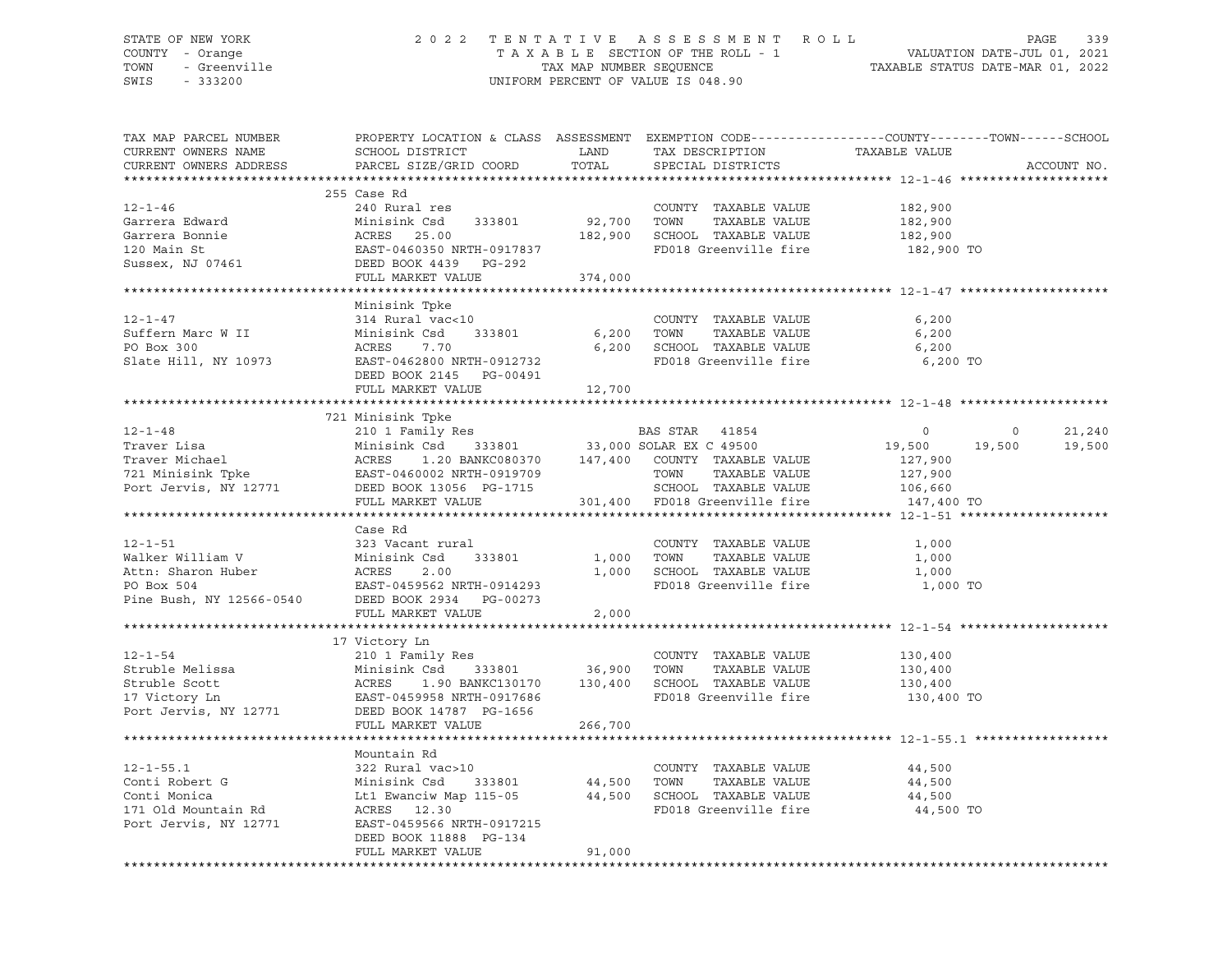| STATE OF NEW YORK<br>COUNTY - Orange<br>TOWN<br>- Greenville<br>SWIS<br>$-333200$                                                                                                                                                          | 2 0 2 2                                                                                                                                                                                                       | TAX MAP NUMBER SEQUENCE            | TENTATIVE ASSESSMENT ROLL<br>TAXABLE SECTION OF THE ROLL - 1<br>UNIFORM PERCENT OF VALUE IS 048.90                                                  | TAXABLE STATUS DATE-MAR 01, 2022                                 |                   | PAGE<br>340<br>VALUATION DATE-JUL 01, 2021 |
|--------------------------------------------------------------------------------------------------------------------------------------------------------------------------------------------------------------------------------------------|---------------------------------------------------------------------------------------------------------------------------------------------------------------------------------------------------------------|------------------------------------|-----------------------------------------------------------------------------------------------------------------------------------------------------|------------------------------------------------------------------|-------------------|--------------------------------------------|
| TAX MAP PARCEL NUMBER<br>CURRENT OWNERS NAME<br>CURRENT OWNERS ADDRESS                                                                                                                                                                     | PROPERTY LOCATION & CLASS ASSESSMENT EXEMPTION CODE----------------COUNTY-------TOWN------SCHOOL<br>SCHOOL DISTRICT<br>PARCEL SIZE/GRID COORD                                                                 | LAND<br>TOTAL                      | TAX DESCRIPTION<br>SPECIAL DISTRICTS                                                                                                                | TAXABLE VALUE                                                    |                   | ACCOUNT NO.                                |
| $12 - 1 - 55.2$<br>Ortiz Fannellie<br>274 Mountain Rd<br>Port Jervis, NY 12771                                                                                                                                                             | 274 Mountain Rd<br>210 1 Family Res<br>Minisink Csd<br>333801<br>Lt2 Ewanciw Map 115-05 169,700<br>ACRES<br>3.00 BANKC080370<br>EAST-0458316 NRTH-0915002<br>DEED BOOK 12206 PG-1550<br>FULL MARKET VALUE     | 42,900 TOWN<br>347,000             | COUNTY TAXABLE VALUE<br>TAXABLE VALUE<br>SCHOOL TAXABLE VALUE<br>FD018 Greenville fire                                                              | 169,700<br>169,700<br>169,700<br>169,700 TO                      |                   |                                            |
|                                                                                                                                                                                                                                            |                                                                                                                                                                                                               |                                    |                                                                                                                                                     |                                                                  |                   |                                            |
| $12 - 1 - 55.3$<br>Ewanciw John P, Paul G<br>Zubikowski Paulette Ewanciw Ed Lt3 Ewanciw Map 115-05<br>Vahey Donna, Corlett Marie<br>Vislocky Chris, Conti Monica EAST-0459345 NRTH-0916133<br>200 Hardscrabble Rd<br>Port Jervis, NY 12771 | Mountain Rd<br>120 Field crops<br>Minisink Csd<br>ACRES 54.00<br>DEED BOOK 14150 PG-362<br>FULL MARKET VALUE                                                                                                  | 333801 51,500<br>51,500<br>105,300 | AGDISTRICT 41720<br>COUNTY TAXABLE VALUE<br>TOWN<br>TAXABLE VALUE<br>SCHOOL TAXABLE VALUE<br>FD018 Greenville fire<br>37,762 EX                     | 37,762<br>13,738<br>13,738<br>13,738<br>13,738 TO                | 37,762            | 37,762                                     |
| MAY BE SUBJECT TO PAYMENT<br>UNDER AGDIST LAW TIL 2026                                                                                                                                                                                     |                                                                                                                                                                                                               |                                    |                                                                                                                                                     |                                                                  |                   |                                            |
| $12 - 1 - 56$<br>Braat Colin<br>Braat Arjen<br>147 Rutgers Creek Rd<br>Port Jervis, NY 12771                                                                                                                                               | 147 Rutgers Creek Rd<br>210 1 Family Res<br>Minisink Csd<br>Pt Lts 5 & 6 Beaver Pond 189,300<br>Sub 1 Map 5717<br>ACRES 6.50<br>EAST-0463589 NRTH-0918931<br>DEED BOOK 2840 PG-237                            | 333801 48,100                      | ENH STAR 41834<br>COUNTY TAXABLE VALUE<br>TOWN<br>TAXABLE VALUE<br>SCHOOL TAXABLE VALUE<br>FD018 Greenville fire                                    | $\overline{0}$<br>189,300<br>189,300<br>136,280<br>189,300 TO    | $\circ$           | 53,020                                     |
|                                                                                                                                                                                                                                            | FULL MARKET VALUE                                                                                                                                                                                             | 387,100                            |                                                                                                                                                     |                                                                  |                   |                                            |
|                                                                                                                                                                                                                                            |                                                                                                                                                                                                               |                                    |                                                                                                                                                     |                                                                  |                   |                                            |
| $12 - 1 - 57$<br>Campbell Gwendolyn J<br>PO Box 4523<br>Port Jervis, NY 12771                                                                                                                                                              | 155 Rutgers Creek Rd<br>210 1 Family Res<br>Minisink Csd<br>333801<br>Pt Lts 5 & 6 Beaver Pond<br>Sub 1 Map 5717<br>ACRES<br>5.10<br>EAST-0463940 NRTH-0919097<br>DEED BOOK 11953 PG-455<br>FULL MARKET VALUE | 401,800                            | BAS STAR 41854<br>47,000 SOLAR EX C 49500<br>196,500 COUNTY TAXABLE VALUE<br>TOWN<br>TAXABLE VALUE<br>SCHOOL TAXABLE VALUE<br>FD018 Greenville fire | $\circ$<br>12,500<br>184,000<br>184,000<br>162,760<br>196,500 TO | $\circ$<br>12,500 | 21,240<br>12,500                           |
|                                                                                                                                                                                                                                            |                                                                                                                                                                                                               |                                    |                                                                                                                                                     |                                                                  |                   |                                            |
| $12 - 1 - 58$<br>Grabiec David Jr<br>651 Minisink Tpke<br>Port Jervis, NY 12771                                                                                                                                                            | 651 Minisink Tpke<br>210 1 Family Res<br>Minisink Csd<br>333801<br>ACRES<br>3.00<br>EAST-0461078 NRTH-0918424<br>DEED BOOK 14244 PG-799<br>FULL MARKET VALUE                                                  | 32,900<br>109,300<br>223,500       | COUNTY<br>TAXABLE VALUE<br>TOWN<br>TAXABLE VALUE<br>SCHOOL TAXABLE VALUE<br>FD018 Greenville fire                                                   | 109,300<br>109,300<br>109,300<br>109,300 TO                      |                   |                                            |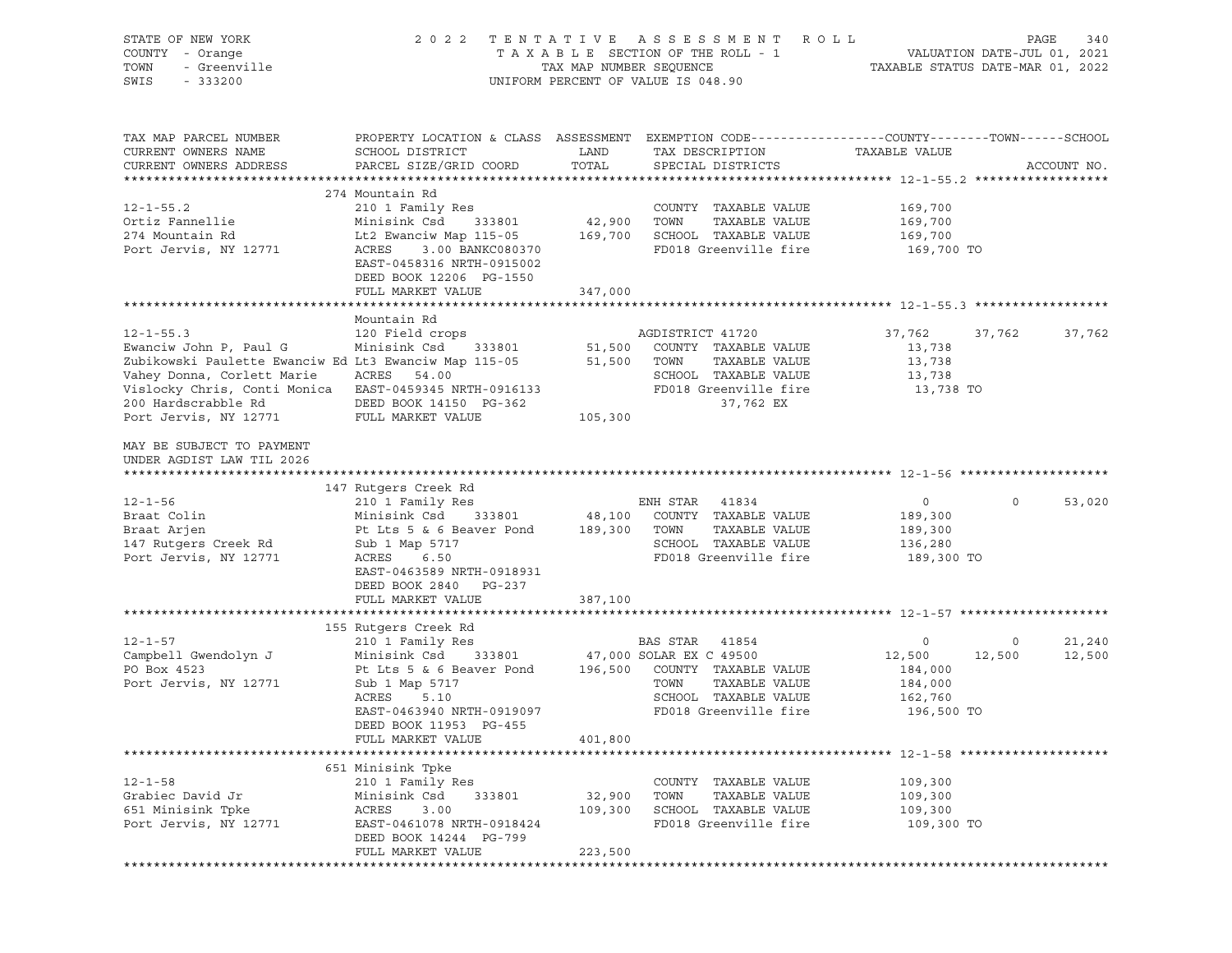| STATE OF NEW YORK<br>COUNTY - Orange<br>TOWN<br>- Greenville<br>SWIS<br>$-333200$ |                                                                                                                                                                                                                                                                                                                                  |                                                     | 2022 TENTATIVE ASSESSMENT ROLL<br>UNIFORM PERCENT OF VALUE IS 048.90                                                          |                                                               |                          | PAGE<br>341      |
|-----------------------------------------------------------------------------------|----------------------------------------------------------------------------------------------------------------------------------------------------------------------------------------------------------------------------------------------------------------------------------------------------------------------------------|-----------------------------------------------------|-------------------------------------------------------------------------------------------------------------------------------|---------------------------------------------------------------|--------------------------|------------------|
| TAX MAP PARCEL NUMBER<br>CURRENT OWNERS NAME<br>CURRENT OWNERS ADDRESS            | PROPERTY LOCATION & CLASS ASSESSMENT EXEMPTION CODE----------------COUNTY-------TOWN-----SCHOOL<br>SCHOOL DISTRICT<br>PARCEL SIZE/GRID COORD                                                                                                                                                                                     | <b>EXAMPLE THE STATE OF STATE OF STATE</b><br>TOTAL | TAX DESCRIPTION<br>SPECIAL DISTRICTS                                                                                          | TAXABLE VALUE                                                 |                          | ACCOUNT NO.      |
| $12 - 1 - 59$                                                                     | 652 Minisink Tpke<br>210 1 Family Res<br>Pinnavaia John Minisink Csd 333801 41,600<br>Moon Mariamne ACRES 7.10 211,500<br>652 Minisink Tpke EAST-0461455 NRTH-0918718<br>Port Jervis, NY 12771 DEED BOOK 14245 PG-687<br>FULL MARKET VALUE 432.500<br>FULL MARKET VALUE                                                          | 41,600 TOWN<br>432,500                              | COUNTY TAXABLE VALUE<br>TAXABLE VALUE<br>7.10 211,500 SCHOOL TAXABLE VALUE<br>FD018 Greenville fire                           | 211,500<br>211,500<br>211,500<br>211,500 TO                   |                          |                  |
|                                                                                   |                                                                                                                                                                                                                                                                                                                                  |                                                     |                                                                                                                               |                                                               |                          |                  |
|                                                                                   | 264 Minisink Tpke<br>204 Minisink Ipke<br>204 Minisink Ipke<br>210 1 Family Res<br>Minisink Csd 333801 39,000 SOLAR EX C 49500 20,500 20<br>210 1 Minisink Csd 333801 39,000 SOLAR EX C 49500 20,500 20<br>233,200 20<br>233,200 253,700 COUNTY TAXABLE VALUE 2                                                                  |                                                     |                                                                                                                               |                                                               | $\overline{0}$<br>20,500 | 21,240<br>20,500 |
|                                                                                   | FULL MARKET VALUE 518,800                                                                                                                                                                                                                                                                                                        |                                                     |                                                                                                                               |                                                               |                          |                  |
|                                                                                   |                                                                                                                                                                                                                                                                                                                                  |                                                     |                                                                                                                               |                                                               |                          |                  |
| $12 - 1 - 63.21$                                                                  | 352 Minisink Tpke<br>210 1 Family Res<br>Jackson Jeffrey<br>Jackson Katey<br>Jackson Katey<br>352 Minisink Tpke<br>200,300 TOWN<br>200,300 TOWN<br>200,300 TOWN<br>200,300 TOWN<br>200,300 TOWN<br>200,300 TOWN<br>200,300 TOWN<br>200,300 TOWN<br>200,300 TOWN<br>200,300 TOWN<br>200,300 TOWN<br>20<br>DEED BOOK 13315 PG-1722 |                                                     | BAS STAR 41854<br>NED<br>333801 44,700 COUNTY TAXABLE VALUE<br>TAXABLE VALUE<br>SCHOOL TAXABLE VALUE<br>FD018 Greenville fire | $\overline{0}$<br>200,300<br>200,300<br>179,060<br>200,300 TO | $\Omega$                 | 21,240           |
|                                                                                   | FULL MARKET VALUE                                                                                                                                                                                                                                                                                                                | 409,600                                             |                                                                                                                               |                                                               |                          |                  |
| $12 - 1 - 63.22$                                                                  | 324 Minisink Tpke<br>240 Rural res                                                                                                                                                                                                                                                                                               |                                                     | AGDISTRICT 41720                                                                                                              | 25,157                                                        | 25,157                   | 25,157           |
|                                                                                   |                                                                                                                                                                                                                                                                                                                                  |                                                     |                                                                                                                               | 19,500 19,500                                                 | $\overline{0}$           | 21,240<br>19,500 |
|                                                                                   |                                                                                                                                                                                                                                                                                                                                  |                                                     |                                                                                                                               |                                                               |                          |                  |
|                                                                                   | 139 Rutgers Creek Rd                                                                                                                                                                                                                                                                                                             |                                                     |                                                                                                                               |                                                               |                          |                  |
| Port Jervis, NY 12771                                                             | 12-1-64 210 1 Family Res<br>Lofstedt Wayne P Minisink Csd 333801 37,400 TOWN TAXABLE VALUE<br>Lofstedt Courtney A Lt1 Ruscher Map 708-03 139,900 SCHOOL TAXABLE VALUE<br>139 Rutgers Creek Rd ACRES 2.00 FD018 Greenville fire<br>EAST-0463735 NRTH-0918617<br>DEED BOOK 13958 PG-287                                            |                                                     | COUNTY TAXABLE VALUE                                                                                                          | 139,900<br>139,900<br>139,900<br>139,900 TO                   |                          |                  |

FULL MARKET VALUE 286,100 \*\*\*\*\*\*\*\*\*\*\*\*\*\*\*\*\*\*\*\*\*\*\*\*\*\*\*\*\*\*\*\*\*\*\*\*\*\*\*\*\*\*\*\*\*\*\*\*\*\*\*\*\*\*\*\*\*\*\*\*\*\*\*\*\*\*\*\*\*\*\*\*\*\*\*\*\*\*\*\*\*\*\*\*\*\*\*\*\*\*\*\*\*\*\*\*\*\*\*\*\*\*\*\*\*\*\*\*\*\*\*\*\*\*\*\*\*\*\*\*\*\*\*\*\*\*\*\*\*\*\*\*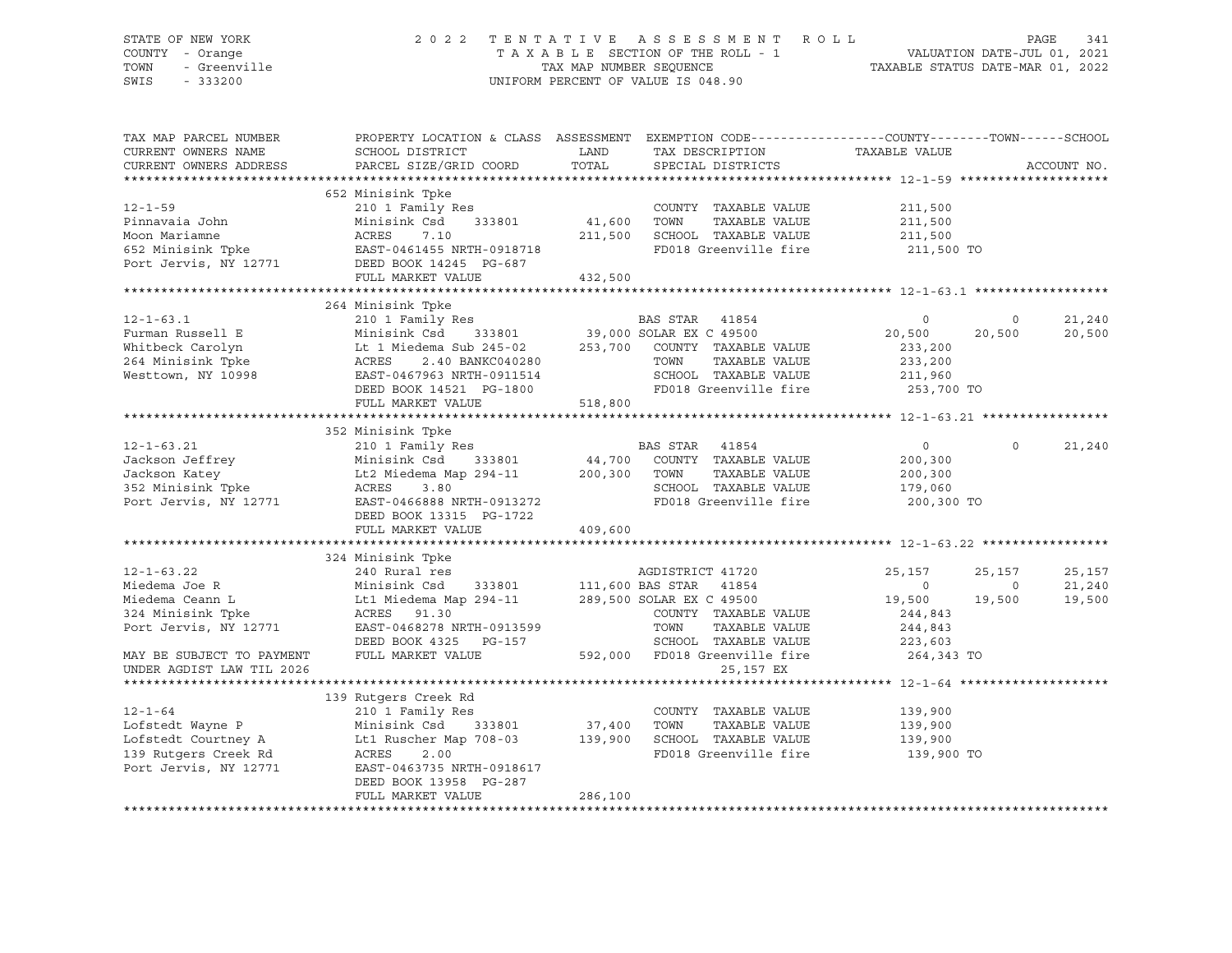| STATE OF NEW YORK<br>7 - Orange<br>7 - Orange<br>- Greenville<br>COUNTY - Orange<br>TOWN<br>SWIS<br>$-333200$                                                                                                                                      | 2 0 2 2                                                                                                                                 |         | TENTATIVE ASSESSMENT ROLL PAGE 342<br>TAXABLE SECTION OF THE ROLL - 1 VALUATION DATE-JUL 01, 2021<br>TAX MAP NUMBER SEQUENCE TAXABLE STATUS DATE-MAR 01, 2022<br>UNIFORM PERCENT OF VALUE IS 048.90                                                 |                                                                                               |                         |
|----------------------------------------------------------------------------------------------------------------------------------------------------------------------------------------------------------------------------------------------------|-----------------------------------------------------------------------------------------------------------------------------------------|---------|-----------------------------------------------------------------------------------------------------------------------------------------------------------------------------------------------------------------------------------------------------|-----------------------------------------------------------------------------------------------|-------------------------|
| TAX MAP PARCEL NUMBER<br>CURRENT OWNERS NAME<br>CURRENT OWNERS ADDRESS                                                                                                                                                                             | PARCEL SIZE/GRID COORD TOTAL                                                                                                            |         | PROPERTY LOCATION & CLASS ASSESSMENT EXEMPTION CODE----------------COUNTY-------TOWN------SCHOOL<br>${\tt SCH OOL\ DISTRICT} \hspace{20mm} {\tt LAND} \hspace{20mm} {\tt TAX\ DESCRIPTION} \hspace{20mm} {\tt TAXABLE\ VAULE}$<br>SPECIAL DISTRICTS |                                                                                               | ACCOUNT NO.             |
| Ruscher Robert<br>Ruscher Robert<br>Minisink Csd 333801 45,300 SOLAR EX C 49500<br>Ruscher Anne Lt2 Ruscher Map 708-03 191,600 COUNTY TAXABLE VALUE<br>Port Jervis, NY 12771 EAST-0463411 NRTH-0918516<br>Minisipale Map 708-03 191,600            | EAST-0463411 NRTH-0918516<br>EAST-0463411 NRTH-0918516<br>DEED BOOK 13787 PG-1331<br>FD018 Greenville fire<br>FULL MARKET VALUE 391,800 |         |                                                                                                                                                                                                                                                     | $\overline{0}$<br>$\overline{0}$<br>14,700<br>176,900<br>176,900<br>$123,880$<br>$191,600$ TO | 53,020<br>14,700 14,700 |
|                                                                                                                                                                                                                                                    |                                                                                                                                         |         |                                                                                                                                                                                                                                                     |                                                                                               |                         |
| $12 - 1 - 66$<br>COUNT TAXABLE VALUE<br>Country TAXABLE VALUE<br>227 Case Rd Ltd Zurlo Map 152-04<br>204,100 SCHOOL TAXABLE VALUE<br>201 Family Res 2033801<br>204,100 SCHOOL TAXABLE VALUE<br>2018 Greenville fire                                | 227 Case Rd<br>210 1 Family Res<br>EAST-0460262 NRTH-0916960<br>DEED BOOK 12180 PG-281                                                  |         | COUNTY TAXABLE VALUE<br>FD018 Greenville fire                                                                                                                                                                                                       | 204,100<br>204,100<br>204,100<br>204,100 TO                                                   |                         |
|                                                                                                                                                                                                                                                    | FULL MARKET VALUE                                                                                                                       | 417,400 |                                                                                                                                                                                                                                                     |                                                                                               |                         |
|                                                                                                                                                                                                                                                    |                                                                                                                                         |         |                                                                                                                                                                                                                                                     |                                                                                               |                         |
| $12 - 1 - 67$<br>Examples and the main of the state of the state of the state of the state of the state of the state of the state of the state of the state of the state of the state of the state of the state of the state of the state of th    | 221 Case Rd<br>210 1 Family Res<br>DEED BOOK 11528 PG-142                                                                               |         | <b>BAS STAR 41854</b>                                                                                                                                                                                                                               | $\overline{0}$<br>$\circ$<br>159,900<br>159,900<br>138,660<br>159,900 TO                      | 21,240                  |
|                                                                                                                                                                                                                                                    | FULL MARKET VALUE 327,000                                                                                                               |         |                                                                                                                                                                                                                                                     |                                                                                               |                         |
| $12 - 1 - 68$<br>Port Jervis, NY 12771                                                                                                                                                                                                             | 211 Case Rd<br>210 1 Family Res<br>Comp on house<br>2.20 BANKC080370<br>ACRES<br>EAST-0460117 NRTH-0916420<br>DEED BOOK 11871 PG-368    |         | COUNTY TAXABLE VALUE<br>FD018 Greenville fire                                                                                                                                                                                                       | 244,300<br>244,300<br>244,300<br>244,300 TO                                                   |                         |
|                                                                                                                                                                                                                                                    | FULL MARKET VALUE                                                                                                                       | 499,600 |                                                                                                                                                                                                                                                     |                                                                                               |                         |
| 2062 Greenville Tpke<br>2062 Greenville Tpke<br>210 1 Family Res<br>210 1 Family Res<br>210 1 Family Res<br>210 1 Family Res<br>2087 Greenville Tpke<br>2087 Greenville Tpke<br>2087 Greenville Tpke<br>2087 Greenville Tpke<br>2087 Greenville Tp | FULL MARKET VALUE                                                                                                                       | 207,600 | FD018 Greenville fire 101,500 TO                                                                                                                                                                                                                    | 101,500<br>101,500<br>101,500                                                                 |                         |
|                                                                                                                                                                                                                                                    |                                                                                                                                         |         |                                                                                                                                                                                                                                                     |                                                                                               |                         |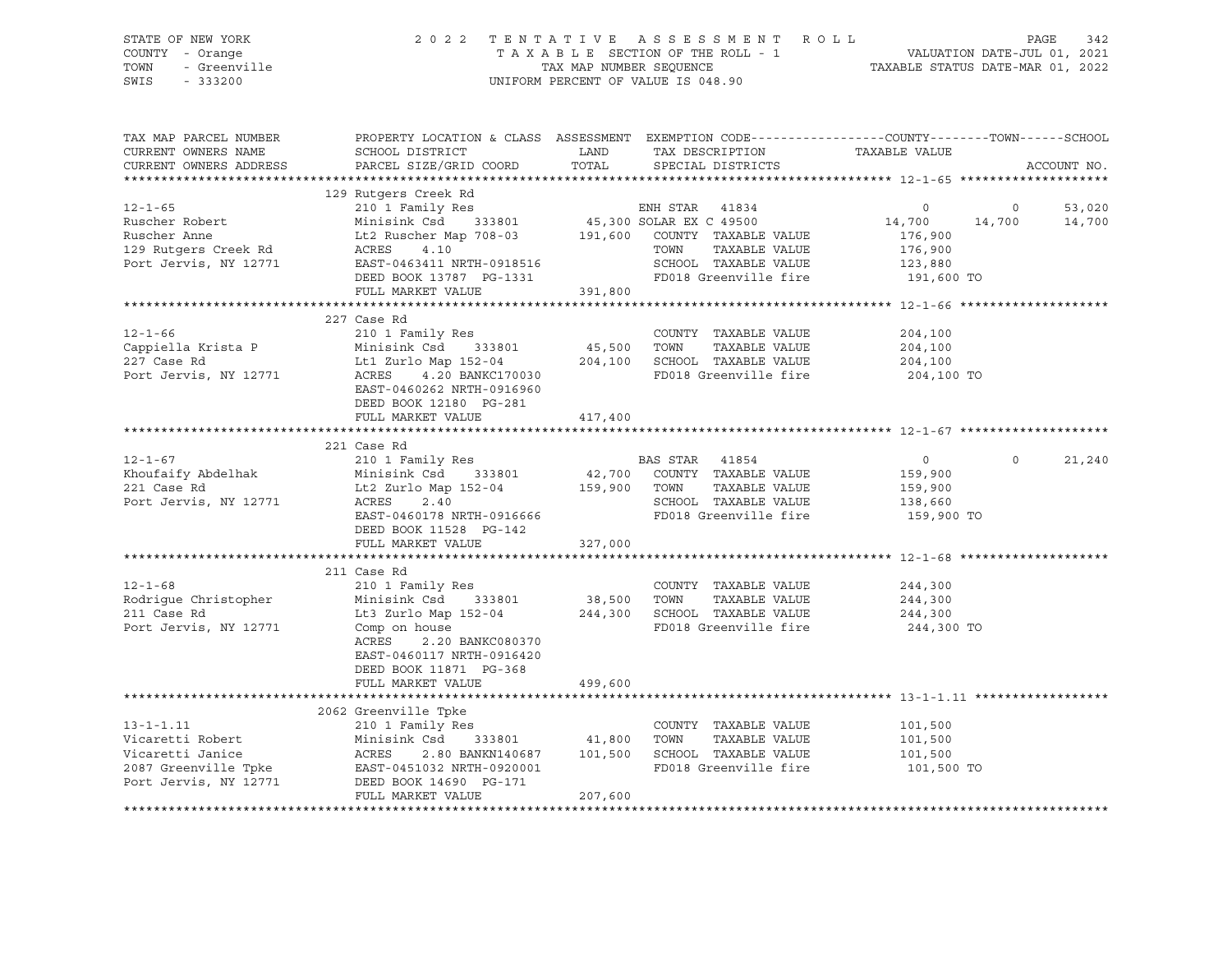| STATE OF NEW YORK<br>COUNTY - Orange<br>TOWN<br>- Greenville<br>SWIS<br>$-333200$ | 2 0 2 2                                                                                                                                                                                                                                          |                        | TENTATIVE ASSESSMENT ROLL<br>TAXABLE SECTION OF THE ROLL - 1<br>TAXABLE STATUS DATE-JUL 01, 2021<br>TAXABLE STATUS DATE-MAR 01, 2022<br>UNIFORM PERCENT OF VALUE IS 048.90 |                    | PAGE<br>343 |
|-----------------------------------------------------------------------------------|--------------------------------------------------------------------------------------------------------------------------------------------------------------------------------------------------------------------------------------------------|------------------------|----------------------------------------------------------------------------------------------------------------------------------------------------------------------------|--------------------|-------------|
| TAX MAP PARCEL NUMBER<br>CURRENT OWNERS NAME                                      | PROPERTY LOCATION & CLASS ASSESSMENT EXEMPTION CODE-----------------COUNTY-------TOWN------SCHOOL<br>SCHOOL DISTRICT                                                                                                                             | LAND                   | TAX DESCRIPTION                                                                                                                                                            | TAXABLE VALUE      |             |
| CURRENT OWNERS ADDRESS                                                            | PARCEL SIZE/GRID COORD                                                                                                                                                                                                                           | TOTAL                  | SPECIAL DISTRICTS                                                                                                                                                          |                    | ACCOUNT NO. |
|                                                                                   |                                                                                                                                                                                                                                                  |                        |                                                                                                                                                                            |                    |             |
|                                                                                   | 2096 Greenville Tpke                                                                                                                                                                                                                             |                        |                                                                                                                                                                            |                    |             |
| $13 - 1 - 1.2$                                                                    | 240 Rural res                                                                                                                                                                                                                                    |                        | COUNTY TAXABLE VALUE                                                                                                                                                       | 340,200            |             |
| Arena Salvatore                                                                   | Minisink Csd 333801                                                                                                                                                                                                                              | 73,600 TOWN            | TAXABLE VALUE                                                                                                                                                              | 340,200            |             |
|                                                                                   | $\mathbb N$                                                                                                                                                                                                                                      | 340,200                | SCHOOL TAXABLE VALUE                                                                                                                                                       | 340,200            |             |
|                                                                                   | EAST-0449953 NRTH-0920405<br>DEED BOOK 11394 PG-692                                                                                                                                                                                              |                        | FD018 Greenville fire                                                                                                                                                      | 340,200 TO         |             |
|                                                                                   | FULL MARKET VALUE                                                                                                                                                                                                                                | 695,700                |                                                                                                                                                                            |                    |             |
|                                                                                   |                                                                                                                                                                                                                                                  |                        |                                                                                                                                                                            |                    |             |
|                                                                                   | 2100 Greenville Tpke                                                                                                                                                                                                                             |                        |                                                                                                                                                                            |                    |             |
| $13 - 1 - 2$                                                                      | 210 1 Family Res<br>Minisink Csd 333801                                                                                                                                                                                                          |                        | COUNTY TAXABLE VALUE                                                                                                                                                       | 213,700            |             |
|                                                                                   | 2.80 BANKC080355                                                                                                                                                                                                                                 |                        | TAXABLE VALUE<br>213,700 SCHOOL TAXABLE VALUE                                                                                                                              | 213,700<br>213,700 |             |
|                                                                                   | Gove Justin and Minisink Csd 333801<br>Cabrera Miguelina (ACRES 2.80 BANKC080355<br>2100 Greenville The EAST-0450263 NRTH-0919535                                                                                                                |                        | FD018 Greenville fire                                                                                                                                                      | 213,700 TO         |             |
| Port Jervis, NY 12771                                                             | DEED BOOK 14508 PG-1703                                                                                                                                                                                                                          |                        |                                                                                                                                                                            |                    |             |
|                                                                                   | FULL MARKET VALUE                                                                                                                                                                                                                                | 437,000                |                                                                                                                                                                            |                    |             |
|                                                                                   |                                                                                                                                                                                                                                                  |                        |                                                                                                                                                                            |                    |             |
|                                                                                   | 2065 Greenville Tpke                                                                                                                                                                                                                             |                        |                                                                                                                                                                            |                    |             |
| $13 - 1 - 3.1$                                                                    | 210 1 Family Res                                                                                                                                                                                                                                 |                        | COUNTY TAXABLE VALUE                                                                                                                                                       | 81,500             |             |
|                                                                                   |                                                                                                                                                                                                                                                  |                        | TOWN<br>TAXABLE VALUE                                                                                                                                                      | 81,500             |             |
|                                                                                   | Cortes Jovanne<br>2065 Greenville Tpke<br>2065 Greenville Tpke<br>2065 Greenville Tpke<br>2067 ACRES<br>2068 ACRES<br>2068 ACRES<br>2068 ACRES<br>2068 ACRES<br>2068 ACRES<br>2068 ACRES<br>2069 ACRES<br>2069 ACRES<br>2069 ACRES<br>2069 ACRES |                        | SCHOOL TAXABLE VALUE                                                                                                                                                       | 81,500             |             |
|                                                                                   |                                                                                                                                                                                                                                                  |                        | FD018 Greenville fire                                                                                                                                                      | 81,500 TO          |             |
|                                                                                   | DEED BOOK 4420 PG-302                                                                                                                                                                                                                            |                        |                                                                                                                                                                            |                    |             |
|                                                                                   | FULL MARKET VALUE                                                                                                                                                                                                                                | 166,700                |                                                                                                                                                                            |                    |             |
|                                                                                   |                                                                                                                                                                                                                                                  |                        |                                                                                                                                                                            |                    |             |
| $13 - 1 - 3.21$                                                                   | 2097 Greenville Tpke                                                                                                                                                                                                                             |                        | COUNTY TAXABLE VALUE                                                                                                                                                       | 262,600            |             |
| Joseph Samuel                                                                     | 210 1 Family Res<br>Minisink Csd 333801                                                                                                                                                                                                          |                        | TOWN<br>TAXABLE VALUE                                                                                                                                                      | 262,600            |             |
| Joseph Paula                                                                      | Minisink Csa 333001<br>Lt1 Boland Map 48-03<br>- 22 BANYCA70290                                                                                                                                                                                  | $\frac{47}{262}$ , 200 | SCHOOL TAXABLE VALUE                                                                                                                                                       | 262,600            |             |
|                                                                                   | ACRES 5.30 BANKC070290                                                                                                                                                                                                                           |                        | FD018 Greenville fire                                                                                                                                                      | 262,600 TO         |             |
| 2097 Greenville Tpke<br>Port Jervis NY 12771<br>Port Jervis, NY 12771             | EAST-0450567 NRTH-0918957                                                                                                                                                                                                                        |                        |                                                                                                                                                                            |                    |             |
|                                                                                   | DEED BOOK 14289 PG-1373                                                                                                                                                                                                                          |                        |                                                                                                                                                                            |                    |             |
|                                                                                   | FULL MARKET VALUE                                                                                                                                                                                                                                | 537,000                |                                                                                                                                                                            |                    |             |
|                                                                                   |                                                                                                                                                                                                                                                  |                        |                                                                                                                                                                            |                    |             |
|                                                                                   | 208 Hardscrabble Rd                                                                                                                                                                                                                              |                        |                                                                                                                                                                            |                    |             |
| $13 - 1 - 4.12$                                                                   | 210 1 Family Res                                                                                                                                                                                                                                 |                        | VETCOM CTS 41130                                                                                                                                                           | 20,335<br>11,620   | 11,620      |
| Myruski Paul J                                                                    | Minisink Csd                                                                                                                                                                                                                                     | 333801 48,900 BAS STAR | 41854                                                                                                                                                                      | 0<br>$\Omega$      | 21,240      |
| Ashworth Fern M                                                                   | ACRES<br>6.00                                                                                                                                                                                                                                    |                        | 212,500 COUNTY TAXABLE VALUE                                                                                                                                               | 192,165            |             |
| 208 Hardscrabble Rd                                                               | EAST-0455390 NRTH-0915645                                                                                                                                                                                                                        |                        | TOWN<br>TAXABLE VALUE                                                                                                                                                      | 200,880            |             |
| Port Jervis, NY 12771                                                             | DEED BOOK 5310 PG-9                                                                                                                                                                                                                              |                        | SCHOOL TAXABLE VALUE                                                                                                                                                       | 179,640            |             |
|                                                                                   | FULL MARKET VALUE                                                                                                                                                                                                                                | 434,600                | FD018 Greenville fire                                                                                                                                                      | 212,500 TO         |             |

\*\*\*\*\*\*\*\*\*\*\*\*\*\*\*\*\*\*\*\*\*\*\*\*\*\*\*\*\*\*\*\*\*\*\*\*\*\*\*\*\*\*\*\*\*\*\*\*\*\*\*\*\*\*\*\*\*\*\*\*\*\*\*\*\*\*\*\*\*\*\*\*\*\*\*\*\*\*\*\*\*\*\*\*\*\*\*\*\*\*\*\*\*\*\*\*\*\*\*\*\*\*\*\*\*\*\*\*\*\*\*\*\*\*\*\*\*\*\*\*\*\*\*\*\*\*\*\*\*\*\*\*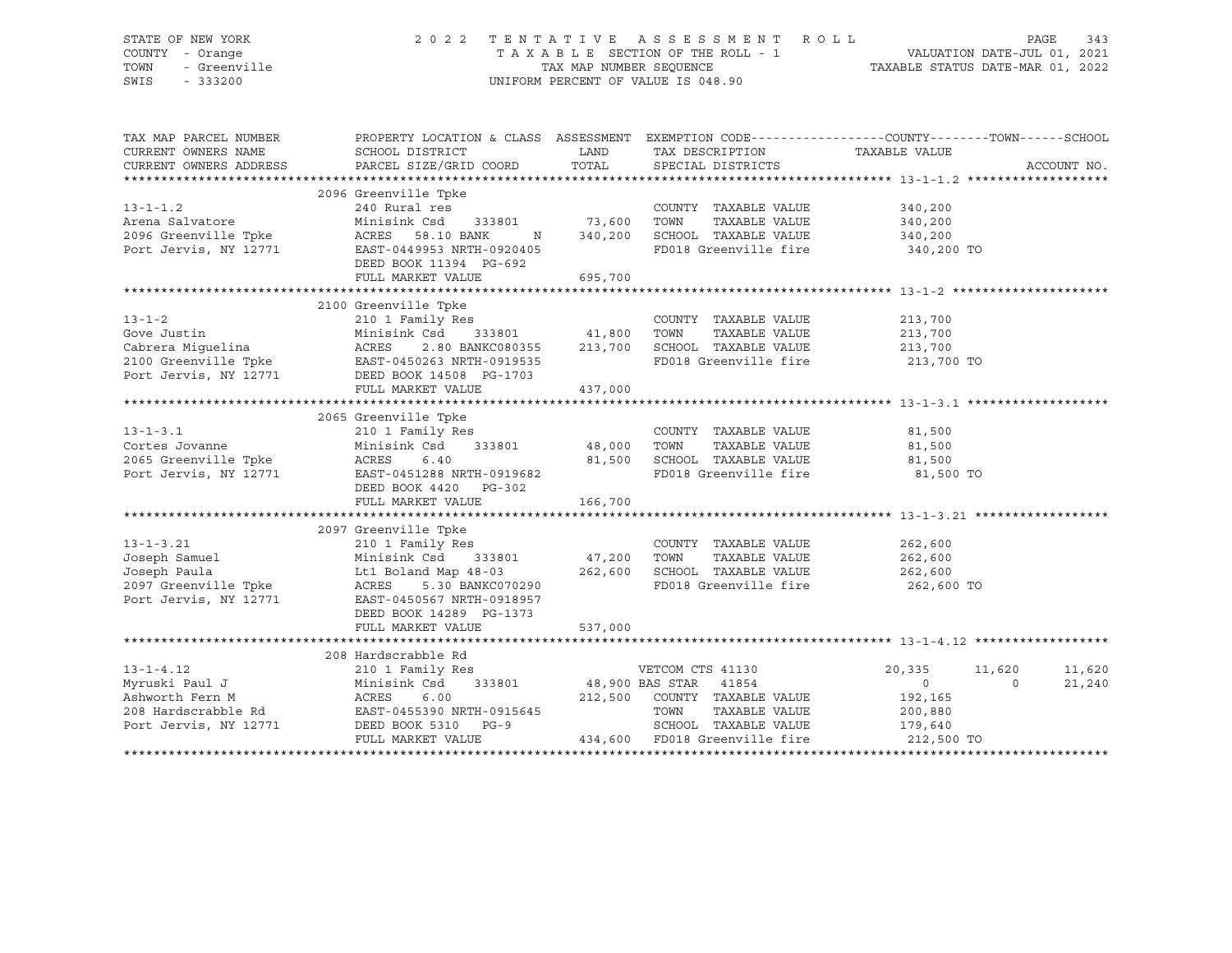|      | STATE OF NEW YORK | 2022 TENTATIVE ASSESSMENT ROLL     | 344<br>PAGE                      |
|------|-------------------|------------------------------------|----------------------------------|
|      | COUNTY - Orange   | TAXABLE SECTION OF THE ROLL - 1    | VALUATION DATE-JUL 01, 2021      |
| TOWN | - Greenville      | TAX MAP NUMBER SEOUENCE            | TAXABLE STATUS DATE-MAR 01, 2022 |
| SWIS | - 333200          | UNIFORM PERCENT OF VALUE IS 048.90 |                                  |

| TAX MAP PARCEL NUMBER<br>CURRENT OWNERS NAME           | SCHOOL DISTRICT           | LAND         | TAX DESCRIPTION                 | PROPERTY LOCATION & CLASS ASSESSMENT EXEMPTION CODE---------------COUNTY-------TOWN------SCHOOL<br>TAXABLE VALUE |             |
|--------------------------------------------------------|---------------------------|--------------|---------------------------------|------------------------------------------------------------------------------------------------------------------|-------------|
| CURRENT OWNERS ADDRESS                                 | PARCEL SIZE/GRID COORD    | TOTAL        | SPECIAL DISTRICTS               |                                                                                                                  | ACCOUNT NO. |
|                                                        |                           |              |                                 |                                                                                                                  |             |
|                                                        | 249 Old Mountain Rd       |              |                                 |                                                                                                                  |             |
| $13 - 1 - 4.21$                                        | 240 Rural res             |              | AGDISTRICT 41720                | 38,501<br>38,501                                                                                                 | 38,501      |
| Zubikowski Alicia                                      | Minisink Csd              |              | 333801 149,500 FORESTLAND 47460 | 31,640<br>31,640                                                                                                 | 31,640      |
| 249 Old Mountain Rd                                    | Lt1 Priest Sub Map 9199   |              | 556,600 COUNTY TAXABLE VALUE    | 486,459                                                                                                          |             |
| Port Jervis, NY 12771                                  | Conservation Easement     |              | TOWN<br>TAXABLE VALUE           | 486,459                                                                                                          |             |
|                                                        | #12240-0400               |              | SCHOOL TAXABLE VALUE            | 486,459                                                                                                          |             |
| MAY BE SUBJECT TO PAYMENT                              | ACRES 113.40 BANKC020837  |              | FD018 Greenville fire           | 518,099 TO                                                                                                       |             |
| UNDER RPTL480A UNTIL 2031                              | EAST-0454148 NRTH-0916907 |              | 38,501 EX                       |                                                                                                                  |             |
|                                                        | DEED BOOK 14108 PG-55     |              |                                 |                                                                                                                  |             |
|                                                        | FULL MARKET VALUE         | 1138,200     |                                 |                                                                                                                  |             |
|                                                        |                           |              |                                 |                                                                                                                  |             |
|                                                        | 241 Old Mountain Rd       |              |                                 |                                                                                                                  |             |
| $13 - 1 - 4.22$                                        | 210 1 Family Res          |              | COUNTY TAXABLE VALUE            | 236,500                                                                                                          |             |
| Geidel Mathilda                                        | Minisink Csd 333801       | 40,200       | TOWN<br>TAXABLE VALUE           | 236,500                                                                                                          |             |
| 241 Old Mountain Rd                                    | Lt2 Priest Sub Map 9199   | 236,500      | SCHOOL TAXABLE VALUE            | 236,500                                                                                                          |             |
| Port Jervis, NY 12771                                  | ACRES<br>2.50             |              | FD018 Greenville fire           | 236,500 TO                                                                                                       |             |
|                                                        | EAST-0454613 NRTH-0916423 |              |                                 |                                                                                                                  |             |
|                                                        | DEED BOOK 14698 PG-1141   |              |                                 |                                                                                                                  |             |
|                                                        | FULL MARKET VALUE         | 483,600      |                                 |                                                                                                                  |             |
|                                                        |                           |              |                                 |                                                                                                                  |             |
|                                                        | 171 Old Mountain Rd       |              |                                 |                                                                                                                  |             |
| $13 - 1 - 7.1$                                         | 210 1 Family Res          |              | COUNTY TAXABLE VALUE            | 124,400                                                                                                          |             |
| Conti Robert G & Monica C Minisink Csd                 | 333801                    | 34,700 TOWN  | TAXABLE VALUE                   | 124,400                                                                                                          |             |
| 171 Old Mountain Rd                                    | ACRES 1.50                | 124,400      | SCHOOL TAXABLE VALUE            | 124,400                                                                                                          |             |
| Port Jervis, NY 12771                                  | EAST-0454057 NRTH-0914789 |              | FD018 Greenville fire           | 124,400 TO                                                                                                       |             |
|                                                        | DEED BOOK 13898 PG-1627   |              |                                 |                                                                                                                  |             |
|                                                        | FULL MARKET VALUE         | 254,400      |                                 |                                                                                                                  |             |
|                                                        |                           |              |                                 |                                                                                                                  |             |
|                                                        | 229 Hardscrabble Rd       |              |                                 |                                                                                                                  |             |
| $13 - 1 - 8.1$                                         | 210 1 Family Res          |              | BAS STAR 41854                  | $\overline{0}$<br>$\circ$                                                                                        | 21,240      |
| Ewanciw John P                                         | Minisink Csd<br>333801    | 39,100       | COUNTY TAXABLE VALUE            | 129,400                                                                                                          |             |
| Ewanciw Cathy Jo                                       | Lt 1 Ewaneiw Sub 6664     | 129,400 TOWN | TAXABLE VALUE                   | 129,400                                                                                                          |             |
| 229 Hardscrabble Rd                                    | 2.30<br>ACRES             |              | SCHOOL TAXABLE VALUE            | 108,160                                                                                                          |             |
| Port Jervis, NY 12771                                  | EAST-0455001 NRTH-0915062 |              | FD018 Greenville fire           | 129,400 TO                                                                                                       |             |
|                                                        | DEED BOOK 2283 PG-00688   |              |                                 |                                                                                                                  |             |
|                                                        | FULL MARKET VALUE         | 264,600      |                                 |                                                                                                                  |             |
|                                                        |                           |              |                                 |                                                                                                                  |             |
|                                                        | Old Mountain Rd           |              |                                 |                                                                                                                  |             |
| $13 - 1 - 8.211$                                       | 112 Dairy farm            |              | AGDISTRICT 41720                | 42,099<br>42,099                                                                                                 | 42,099      |
| Ewanciw Paul G/Josephine R                             | Minisink Csd<br>333801    | 50,900       | COUNTY TAXABLE VALUE            | 37,501                                                                                                           |             |
| Ewanciw Paulette                                       | Lt 1 Ewanciw Map 807-18   |              | 79,600 TOWN<br>TAXABLE VALUE    | 37,501                                                                                                           |             |
| Ewanciw Michelle/Amanda                                | ACRES 50.00               |              | SCHOOL TAXABLE VALUE            | 37,501                                                                                                           |             |
| 46 Mountain Rd                                         | EAST-0455201 NRTH-0914443 |              | FD018 Greenville fire           | 37,501 TO                                                                                                        |             |
| Port Jervis, NY 12771                                  | DEED BOOK 14893 PG-1967   |              | 42,099 EX                       |                                                                                                                  |             |
|                                                        | FULL MARKET VALUE         | 162,800      |                                 |                                                                                                                  |             |
| MAY BE SUBJECT TO PAYMENT<br>UNDER AGDIST LAW TIL 2026 |                           |              |                                 |                                                                                                                  |             |
|                                                        |                           |              |                                 |                                                                                                                  |             |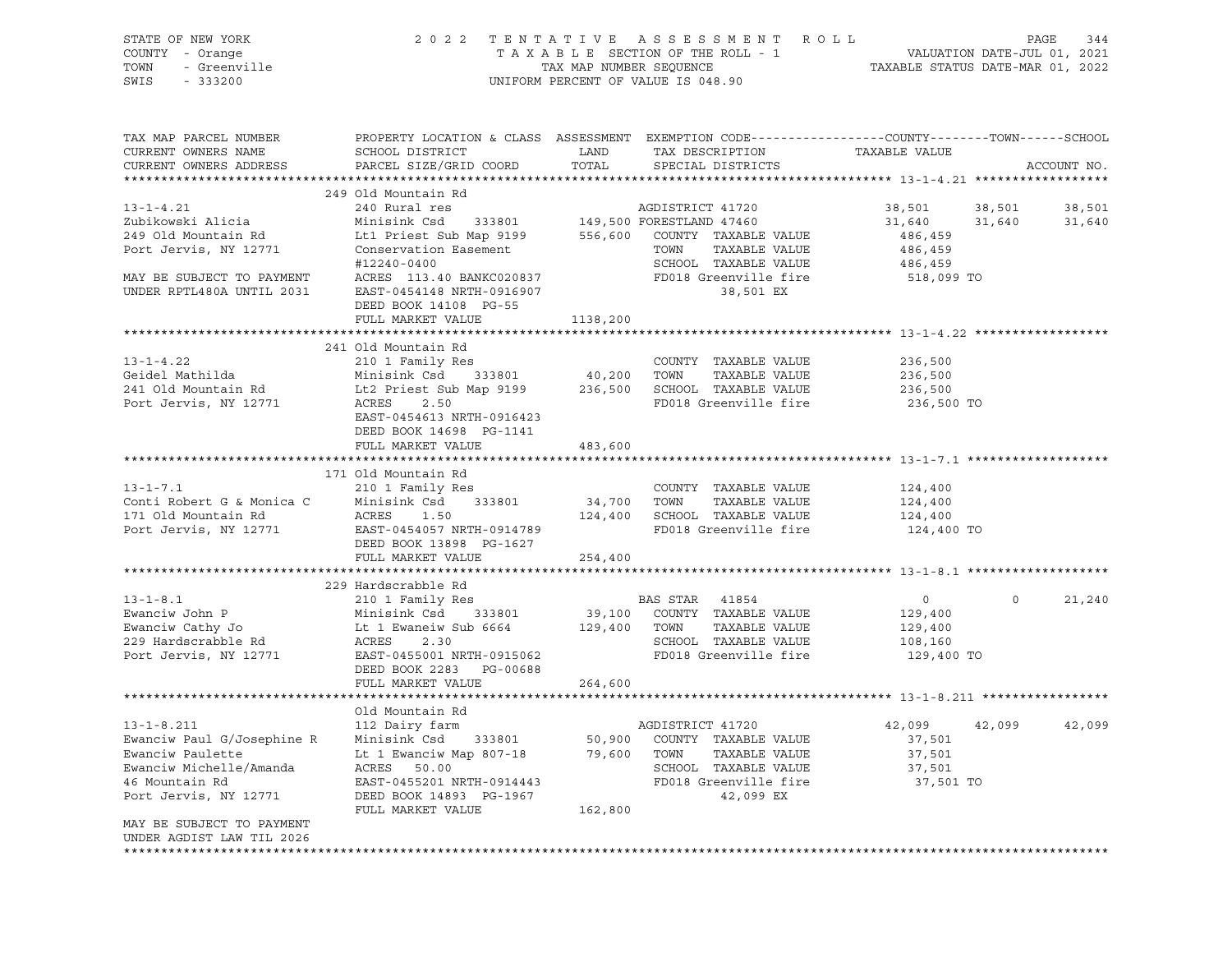| STATE OF NEW YORK<br>COUNTY - Orange<br>TOWN<br>- Greenville<br>SWIS<br>$-333200$ | 2 0 2 2                                                                                                            | TAX MAP NUMBER SEQUENCE | TENTATIVE ASSESSMENT ROLL<br>TAXABLE SECTION OF THE ROLL - 1<br>UNIFORM PERCENT OF VALUE IS 048.90 | VALUATION DATE-JUL 01, 2021<br>TAXABLE STATUS DATE-MAR 01, 2022 | PAGE     | 345         |
|-----------------------------------------------------------------------------------|--------------------------------------------------------------------------------------------------------------------|-------------------------|----------------------------------------------------------------------------------------------------|-----------------------------------------------------------------|----------|-------------|
| TAX MAP PARCEL NUMBER<br>CURRENT OWNERS NAME                                      | PROPERTY LOCATION & CLASS ASSESSMENT EXEMPTION CODE----------------COUNTY-------TOWN-----SCHOOL<br>SCHOOL DISTRICT | LAND                    | TAX DESCRIPTION                                                                                    | TAXABLE VALUE                                                   |          |             |
| CURRENT OWNERS ADDRESS                                                            | PARCEL SIZE/GRID COORD                                                                                             | TOTAL                   | SPECIAL DISTRICTS                                                                                  |                                                                 |          | ACCOUNT NO. |
| **********************                                                            |                                                                                                                    |                         |                                                                                                    |                                                                 |          |             |
|                                                                                   | Mountain Rd                                                                                                        |                         |                                                                                                    |                                                                 |          |             |
| $13 - 1 - 8.212$                                                                  | 314 Rural vac<10                                                                                                   |                         | COUNTY TAXABLE VALUE                                                                               | 36,300                                                          |          |             |
| Ewanciw Steven                                                                    | Minisink Csd<br>333801                                                                                             | 36,300                  | TOWN<br>TAXABLE VALUE                                                                              | 36,300                                                          |          |             |
| 229 Hardscrabble Rd                                                               | Lt 2 Ewanciw Map 807-18                                                                                            |                         | 36,300 SCHOOL TAXABLE VALUE                                                                        | 36,300                                                          |          |             |
| Port Jervis, NY 12771                                                             | ACRES 2.70<br>EAST-0455934 NRTH-0913811                                                                            |                         | FD018 Greenville fire                                                                              | 36,300 TO                                                       |          |             |
| MAY BE SUBJECT TO PAYMENT                                                         | DEED BOOK 14536 PG-1275                                                                                            |                         |                                                                                                    |                                                                 |          |             |
| UNDER AGDIST LAW TIL 2023                                                         | FULL MARKET VALUE                                                                                                  | 74,200                  |                                                                                                    |                                                                 |          |             |
|                                                                                   |                                                                                                                    |                         |                                                                                                    |                                                                 |          |             |
|                                                                                   | Mountain Rd                                                                                                        |                         |                                                                                                    |                                                                 |          |             |
| $13 - 1 - 8.22$                                                                   | 105 Vac farmland                                                                                                   |                         | COUNTY TAXABLE VALUE                                                                               | 20,600                                                          |          |             |
| Vlietstra Fred P                                                                  | 333801<br>Minisink Csd                                                                                             | 20,600                  | TAXABLE VALUE<br>TOWN                                                                              | 20,600                                                          |          |             |
| Vlietstra Sandra L                                                                | ACRES 13.10                                                                                                        | 20,600                  | SCHOOL TAXABLE VALUE                                                                               | 20,600                                                          |          |             |
| 121 Hardscrabble Rd                                                               | EAST-0456180 NRTH-0913338                                                                                          |                         | FD018 Greenville fire                                                                              | 20,600 TO                                                       |          |             |
| Port Jervis, NY 12771                                                             | DEED BOOK 14239 PG-83<br>FULL MARKET VALUE                                                                         | 42,100                  |                                                                                                    |                                                                 |          |             |
| MAY BE SUBJECT TO PAYMENT<br>UNDER AGDIST LAW TIL 2022                            |                                                                                                                    |                         |                                                                                                    |                                                                 |          |             |
|                                                                                   |                                                                                                                    |                         |                                                                                                    |                                                                 |          |             |
|                                                                                   | 195 Mountain Rd                                                                                                    |                         |                                                                                                    |                                                                 |          |             |
| $13 - 1 - 9.1$                                                                    | 210 1 Family Res                                                                                                   |                         | BAS STAR 41854                                                                                     | $\overline{0}$                                                  | $\Omega$ | 21,240      |
| Kline Lisa                                                                        | Minisink Csd                                                                                                       |                         | 333801 19,100 COUNTY TAXABLE VALUE                                                                 | 65,000                                                          |          |             |
| 195 Mountain Rd                                                                   | FRNT 100.00 DPTH 200.00                                                                                            |                         | 65,000 TOWN<br>TAXABLE VALUE                                                                       | 65,000                                                          |          |             |
| Port Jervis, NY 12771                                                             | EAST-0456503 NRTH-0913962                                                                                          |                         | SCHOOL TAXABLE VALUE                                                                               | 43,760                                                          |          |             |
|                                                                                   | DEED BOOK 11170 PG-1276                                                                                            |                         | FD018 Greenville fire                                                                              | 65,000 TO                                                       |          |             |
|                                                                                   | FULL MARKET VALUE                                                                                                  | 132,900                 |                                                                                                    |                                                                 |          |             |
|                                                                                   |                                                                                                                    |                         |                                                                                                    |                                                                 |          |             |
|                                                                                   | 108 Old Mountain Rd                                                                                                |                         |                                                                                                    |                                                                 |          |             |
| $13 - 1 - 10$                                                                     | 120 Field crops                                                                                                    |                         | AGDISTRICT 41720                                                                                   | 41,956                                                          | 41,956   | 41,956      |
| Suffern Marc W II<br>PO Box 300                                                   | Minisink Csd<br>333801<br>ACRES 153.30                                                                             | 130,500<br>208,600 TOWN | COUNTY TAXABLE VALUE<br>TAXABLE VALUE                                                              | 166,644<br>166,644                                              |          |             |
| Slate Hill, NY 10973                                                              | EAST-0454302 NRTH-0913093                                                                                          |                         | SCHOOL TAXABLE VALUE                                                                               | 166,644                                                         |          |             |
|                                                                                   | DEED BOOK 4835 PG-316                                                                                              |                         | FD018 Greenville fire                                                                              | 166,644 TO                                                      |          |             |
| MAY BE SUBJECT TO PAYMENT<br>UNDER AGDIST LAW TIL 2026                            | FULL MARKET VALUE                                                                                                  | 426,600                 | 41,956 EX                                                                                          |                                                                 |          |             |
|                                                                                   |                                                                                                                    |                         |                                                                                                    |                                                                 |          |             |
|                                                                                   | 93 & 95 Old Mountain Rd                                                                                            |                         |                                                                                                    |                                                                 |          |             |
| $13 - 1 - 11$                                                                     | 280 Res Multiple                                                                                                   |                         | COUNTY TAXABLE VALUE                                                                               | 247,900                                                         |          |             |
| RJ Enterprises Inc                                                                | Minisink Csd<br>333801                                                                                             | 36,900                  | TOWN<br>TAXABLE VALUE                                                                              | 247,900                                                         |          |             |
| 249 Irving Ave                                                                    | ACRES<br>1.90                                                                                                      | 247,900                 | SCHOOL TAXABLE VALUE                                                                               | 247,900                                                         |          |             |
| Closter, NJ 07624                                                                 | EAST-0453923 NRTH-0913671<br>DEED BOOK 11585 PG-254                                                                |                         | FD018 Greenville fire                                                                              | 247,900 TO                                                      |          |             |
|                                                                                   | FULL MARKET VALUE                                                                                                  | 507,000                 |                                                                                                    |                                                                 |          |             |
|                                                                                   |                                                                                                                    |                         |                                                                                                    |                                                                 |          |             |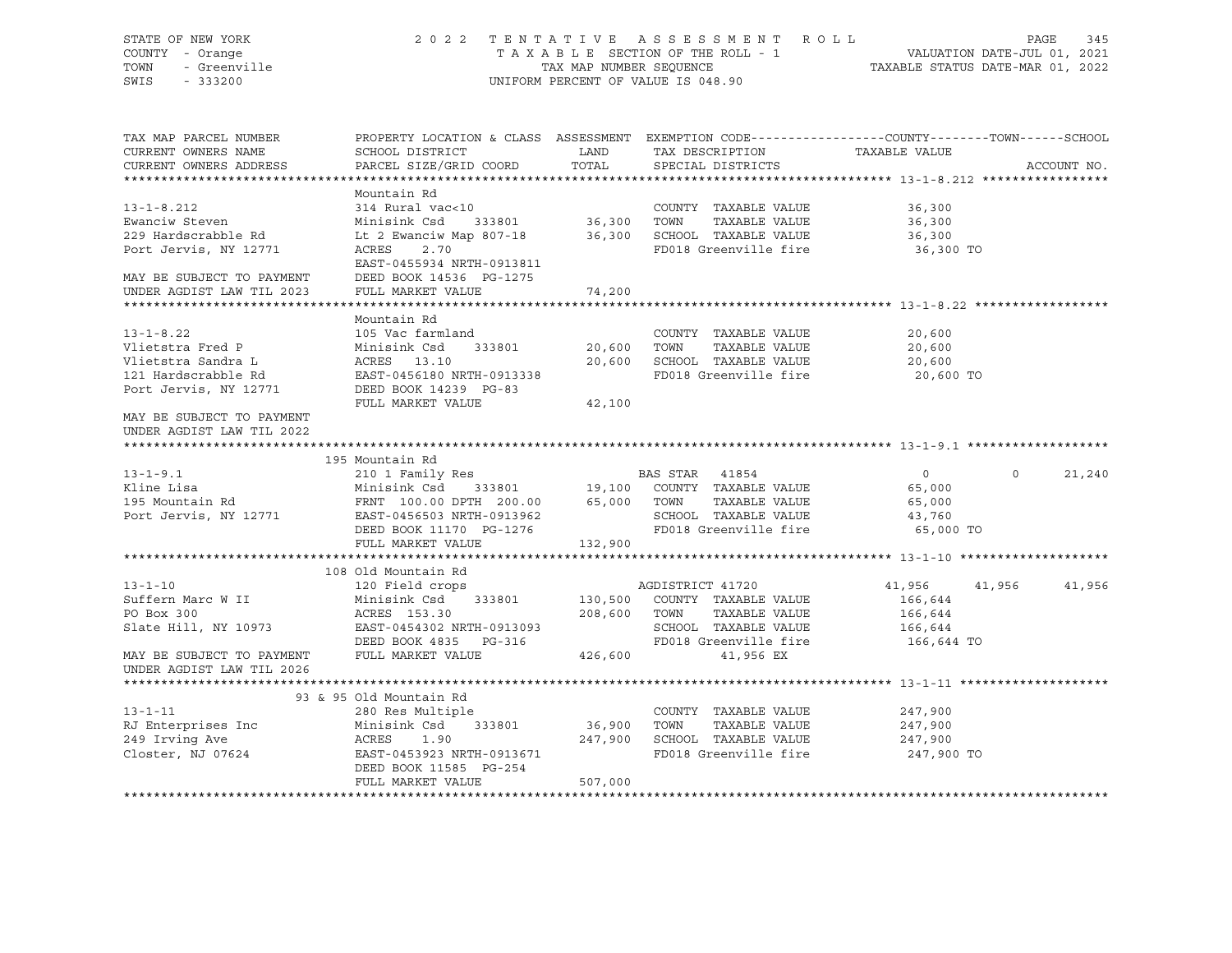| STATE OF NEW YORK<br><i>l</i> - Orange<br>- Greenville<br>COUNTY - Orange<br>TOWN<br>SWIS<br>$-333200$ |                                                                                                                                                                                                                                                                                                                                                                 |         | 2022 TENTATIVE ASSESSMENT ROLL<br>TENTATIVE ASSESSMENI ROLL - 1<br>TAXABLE SECTION OF THE ROLL - 1 VALUATION DATE-JUL 01, 2021<br>TAX MAP NUMBER SEQUENCE TAXABLE STATUS DATE-MAR 01, 2022<br>UNIFORM PERCENT OF VALUE IS 048.90 |                                             | PAGE<br>346          |
|--------------------------------------------------------------------------------------------------------|-----------------------------------------------------------------------------------------------------------------------------------------------------------------------------------------------------------------------------------------------------------------------------------------------------------------------------------------------------------------|---------|----------------------------------------------------------------------------------------------------------------------------------------------------------------------------------------------------------------------------------|---------------------------------------------|----------------------|
| TAX MAP PARCEL NUMBER<br>CURRENT OWNERS NAME<br>CURRENT OWNERS ADDRESS                                 | SCHOOL DISTRICT<br>PARCEL SIZE/GRID COORD                                                                                                                                                                                                                                                                                                                       | TOTAL   | PROPERTY LOCATION & CLASS ASSESSMENT EXEMPTION CODE----------------COUNTY-------TOWN------SCHOOL<br>LAND TAX DESCRIPTION TAXABLE VALUE<br>SPECIAL DISTRICTS                                                                      |                                             | ACCOUNT NO.          |
|                                                                                                        |                                                                                                                                                                                                                                                                                                                                                                 |         |                                                                                                                                                                                                                                  |                                             |                      |
| $13 - 1 - 12$<br>Karvellas Steven                                                                      | 45 Old Mountain Rd<br>240 Rural res<br>Minisink Csd                                                                                                                                                                                                                                                                                                             |         | AGDISTRICT 41720<br>333801 67,100 COUNTY TAXABLE VALUE                                                                                                                                                                           | 168,683<br>168,683                          | 12,517 12,517 12,517 |
|                                                                                                        | 96 Team USA Way ACRES 60.10 181,200 TOWN TAXABLE VALUE<br>Port Jervis, NY 12771 EAST-0451521 NRTH-0913299 SCHOOL TAXABLE VALUE<br>DEED BOOK 14154 PG-1220 FD018 Greenville fire<br>MAY BE SUBJECT TO PAYMENT FULL MARKET VALUE<br>FD01                                                                                                                          |         |                                                                                                                                                                                                                                  | 168,683<br>168,683 TO                       |                      |
| UNDER AGDIST LAW TIL 2026                                                                              |                                                                                                                                                                                                                                                                                                                                                                 |         |                                                                                                                                                                                                                                  |                                             |                      |
|                                                                                                        | 50 Old Mountain Rd<br>313-1-13.1<br>Crumpton Justin Minisink Csd 333801<br>Crumpton Bonnie Lt1 Brown Sub Map 1-96<br>50 Old Mountain Rd ACRES 2.70 BANKC220065<br>Port Jervis, NY 12771 EAST 0453707 NRTH-0911757<br>ACRES 2.70 BANKC220065<br>Port Jervis, NY 1<br>DEED BOOK 14815 PG-1508                                                                     |         | FD018 Greenville fire                                                                                                                                                                                                            | 125,500<br>125,500<br>125,500<br>125,500 TO |                      |
|                                                                                                        | FULL MARKET VALUE                                                                                                                                                                                                                                                                                                                                               | 256,600 |                                                                                                                                                                                                                                  |                                             |                      |
|                                                                                                        |                                                                                                                                                                                                                                                                                                                                                                 |         |                                                                                                                                                                                                                                  |                                             |                      |
| $13 - 1 - 13.2$                                                                                        | 38 Old Mountain Rd<br>210 1 Family Res<br>Onorato Amalio<br>Onorato Nicole Minisink Csd 333801 38,500 TOWN TAXABLE VALUE<br>Onorato Nicole Lt2 Brown Sub Map 1-96 164,900 SCHOOL TAXABLE VALUE<br>38 Old Mountain Rd ACRES 2.20 PD018 Greenville fire<br>Port Jervis, NY 12771 E                                                                                |         | COUNTY TAXABLE VALUE<br>FD018 Greenville fire                                                                                                                                                                                    | 164,900<br>164,900<br>164,900<br>164,900 TO |                      |
|                                                                                                        | DEED BOOK 15107 PG-1772<br>FULL MARKET VALUE 337,200                                                                                                                                                                                                                                                                                                            |         |                                                                                                                                                                                                                                  |                                             |                      |
|                                                                                                        |                                                                                                                                                                                                                                                                                                                                                                 |         |                                                                                                                                                                                                                                  |                                             |                      |
|                                                                                                        | 46 Mountain Rd<br>13-1-14.1 240 Rural res<br>13-1-14.1 240 Rural res<br>251,700 TOWN TAXABLE VALUE<br>251,700 SCHOOL TAXABLE VALUE<br>26 Mountain Rd 251,700 SCHOOL TAXABLE VALUE<br>26 Mountain Rd 251,700 SCHOOL TAXABLE VALUE<br>251,700 SCHOOL TAXABLE V<br>Port Jervis, NY 12771 EAST-0454320 NRTH-0911124<br>DEED BOOK 14794 PG-1602<br>FULL MARKET VALUE | 514,700 | FD018 Greenville fire                                                                                                                                                                                                            | 251,700<br>251,700<br>251,700<br>251,700 TO |                      |
|                                                                                                        |                                                                                                                                                                                                                                                                                                                                                                 |         |                                                                                                                                                                                                                                  |                                             |                      |
|                                                                                                        |                                                                                                                                                                                                                                                                                                                                                                 |         |                                                                                                                                                                                                                                  | 20,335                                      | 11,620 11,620        |
|                                                                                                        |                                                                                                                                                                                                                                                                                                                                                                 |         | TAXABLE VALUE<br>SCHOOL TAXABLE VALUE                                                                                                                                                                                            | 40,670<br>134,795<br>160,940                | 23,240<br>23,240     |
|                                                                                                        |                                                                                                                                                                                                                                                                                                                                                                 |         | FD018 Greenville fire                                                                                                                                                                                                            | 160,940<br>195,800 TO                       |                      |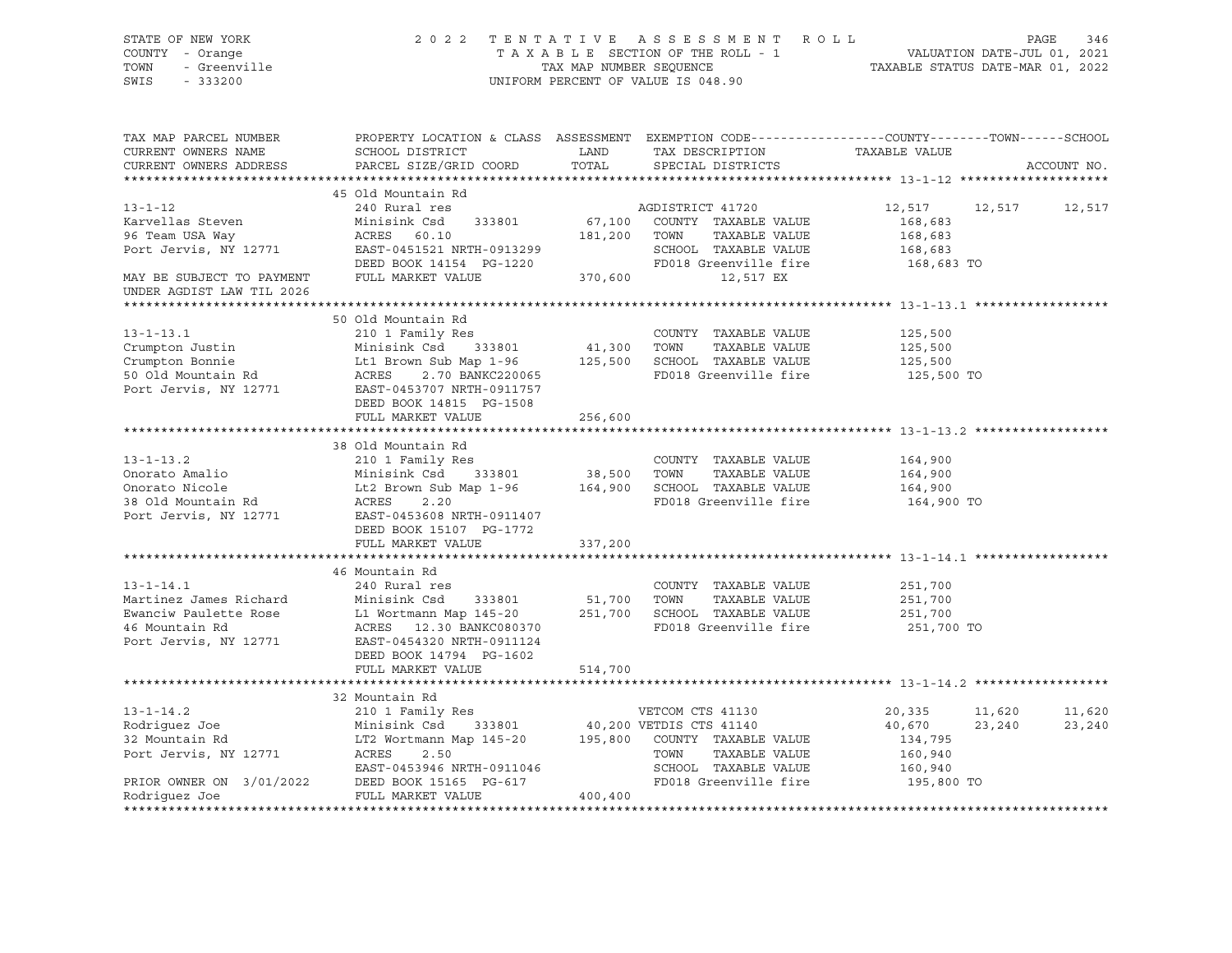#### STATE OF NEW YORK 2 0 2 2 T E N T A T I V E A S S E S S M E N T R O L L PAGE 347 COUNTY - Orange T A X A B L E SECTION OF THE ROLL - 1 VALUATION DATE-JUL 01, 2021 TOWN - Greenville TAX MAP NUMBER SEQUENCE TAXABLE STATUS DATE-MAR 01, 2022 SWIS - 333200 UNIFORM PERCENT OF VALUE IS 048.90

| TAX MAP PARCEL NUMBER                                                                                                                                                                                                                            | PROPERTY LOCATION & CLASS ASSESSMENT EXEMPTION CODE---------------COUNTY-------TOWN-----SCHOOL |          |                                  |                    |             |
|--------------------------------------------------------------------------------------------------------------------------------------------------------------------------------------------------------------------------------------------------|------------------------------------------------------------------------------------------------|----------|----------------------------------|--------------------|-------------|
| CURRENT OWNERS NAME                                                                                                                                                                                                                              | SCHOOL DISTRICT                                                                                | LAND     | TAX DESCRIPTION                  | TAXABLE VALUE      |             |
| CURRENT OWNERS ADDRESS                                                                                                                                                                                                                           | PARCEL SIZE/GRID COORD TOTAL                                                                   |          | SPECIAL DISTRICTS                |                    | ACCOUNT NO. |
|                                                                                                                                                                                                                                                  |                                                                                                |          |                                  |                    |             |
|                                                                                                                                                                                                                                                  | Mountain Rd                                                                                    |          |                                  |                    |             |
| $13 - 1 - 15$                                                                                                                                                                                                                                    | $314 \text{ Rural vac} < 10$ COUNTY<br>Minisink Csd 333801 3,000 TOWN                          |          | COUNTY TAXABLE VALUE             | 3,000              |             |
| Laffler Krine                                                                                                                                                                                                                                    |                                                                                                |          | TAXABLE VALUE                    | 3,000              |             |
| 1996 Greenville Rd                                                                                                                                                                                                                               | 1.50<br>ACRES                                                                                  |          | 3,000 SCHOOL TAXABLE VALUE       | 3,000              |             |
| Sussex, NJ 07461                                                                                                                                                                                                                                 | EAST-0453445 NRTH-0910467                                                                      |          | FD018 Greenville fire 3,000 TO   |                    |             |
|                                                                                                                                                                                                                                                  | DEED BOOK 5157 PG-229                                                                          |          |                                  |                    |             |
|                                                                                                                                                                                                                                                  | FULL MARKET VALUE                                                                              | 6,100    |                                  |                    |             |
|                                                                                                                                                                                                                                                  |                                                                                                |          |                                  |                    |             |
|                                                                                                                                                                                                                                                  | Mountain Rd                                                                                    |          |                                  |                    |             |
|                                                                                                                                                                                                                                                  |                                                                                                |          |                                  |                    |             |
|                                                                                                                                                                                                                                                  |                                                                                                |          |                                  |                    |             |
|                                                                                                                                                                                                                                                  |                                                                                                |          |                                  |                    |             |
|                                                                                                                                                                                                                                                  |                                                                                                |          | FD018 Greenville fire 3,600 TO   |                    |             |
| 13-1-16<br>314 Rural vac<10<br>314 Rural vac<10<br>314 Rural vac<10<br>2010 13,600 TOWN TAXABLE VALUE<br>3,600 TOWN TAXABLE VALUE<br>3,600 SCHOOL TAXABLE VALUE<br>3,600 SCHOOL TAXABLE VALUE<br>3,600 SCHOOL TAXABLE VALUE<br>3,600 SCHOOL TAXA |                                                                                                |          |                                  |                    |             |
|                                                                                                                                                                                                                                                  | FULL MARKET VALUE                                                                              | 7,400    |                                  |                    |             |
|                                                                                                                                                                                                                                                  |                                                                                                |          |                                  |                    |             |
|                                                                                                                                                                                                                                                  | Mountain Rd                                                                                    |          |                                  |                    |             |
| $13 - 1 - 17$                                                                                                                                                                                                                                    | 314 Rural vac<10                                                                               |          | COUNTY TAXABLE VALUE             | 4,100              |             |
|                                                                                                                                                                                                                                                  | Minisink Csd<br>333801 4,100 TOWN                                                              |          | --<br>TAXABLE VALUE              | 4,100              |             |
|                                                                                                                                                                                                                                                  | 2.10                                                                                           | 4,100    | SCHOOL TAXABLE VALUE             | 4,100              |             |
| Sussex, NJ 07461                                                                                                                                                                                                                                 | EAST-0450624 NRTH-0912290                                                                      |          | FD018 Greenville fire 4,100 TO   |                    |             |
|                                                                                                                                                                                                                                                  | DEED BOOK 5157 PG-231                                                                          |          |                                  |                    |             |
|                                                                                                                                                                                                                                                  | FULL MARKET VALUE                                                                              | 8,400    |                                  |                    |             |
|                                                                                                                                                                                                                                                  |                                                                                                |          |                                  |                    |             |
|                                                                                                                                                                                                                                                  | 26 Old Mountain Rd                                                                             |          |                                  |                    |             |
| $13 - 1 - 18$                                                                                                                                                                                                                                    | 240 Rural res                                                                                  |          | FORESTLAND 47460 59,840 59,840   |                    | 59,840      |
|                                                                                                                                                                                                                                                  | Minisink Csd 333801 119,000 COUNTY TAXABLE VALUE                                               |          |                                  | $\bf80$ , $\bf460$ |             |
|                                                                                                                                                                                                                                                  |                                                                                                |          | 140,300 TOWN<br>TAXABLE VALUE    | 80,460             |             |
| Jasterzbski Thomas<br>Jasterzbski Richard<br>27A River Rd<br>27A River Rd<br>27A River Rd<br>27A River Rd<br>27A River Rd<br>27A River Rd<br>27A River Rd<br>27A River Rd<br>27A River Rd<br>27A River Rd<br>27A River Rd                        |                                                                                                |          | SCHOOL TAXABLE VALUE 80,460      |                    |             |
| Montville, NJ 07045                                                                                                                                                                                                                              | DEED BOOK 5580 PG-169                                                                          |          | FD018 Greenville fire 140,300 TO |                    |             |
|                                                                                                                                                                                                                                                  | FULL MARKET VALUE                                                                              | 286,900  |                                  |                    |             |
| MAY BE SUBJECT TO PAYMENT                                                                                                                                                                                                                        |                                                                                                |          |                                  |                    |             |
| UNDER RPTL480A UNTIL 2031                                                                                                                                                                                                                        |                                                                                                |          |                                  |                    |             |
|                                                                                                                                                                                                                                                  |                                                                                                |          |                                  |                    |             |
|                                                                                                                                                                                                                                                  | 68-120 Team USA Way                                                                            |          |                                  |                    |             |
| $13 - 1 - 20.1$                                                                                                                                                                                                                                  | 581 Chd/adt camp                                                                               |          | COUNTY TAXABLE VALUE             | 1471,300           |             |
| Pentacosa Land Corp                                                                                                                                                                                                                              | Minisink Csd 333801 246,500 TOWN                                                               |          | TAXABLE VALUE                    | 1471,300           |             |
|                                                                                                                                                                                                                                                  |                                                                                                |          |                                  |                    |             |
|                                                                                                                                                                                                                                                  |                                                                                                |          |                                  | 1471,300 TO        |             |
| C/O Steve Karvellas (ACRES 503.20 1471,300 SCHOOL TAXABLE VALUE 1471,300 96 Team USA Way (EAST-0451042 NRTH-0915632 FD018 Greenville fire 1471,300 1471,300 1471,300 ECHOOL TAXABLE VALUE 1471,300                                               |                                                                                                |          |                                  |                    |             |
|                                                                                                                                                                                                                                                  | FULL MARKET VALUE                                                                              | 3008,800 |                                  |                    |             |
|                                                                                                                                                                                                                                                  |                                                                                                |          |                                  |                    |             |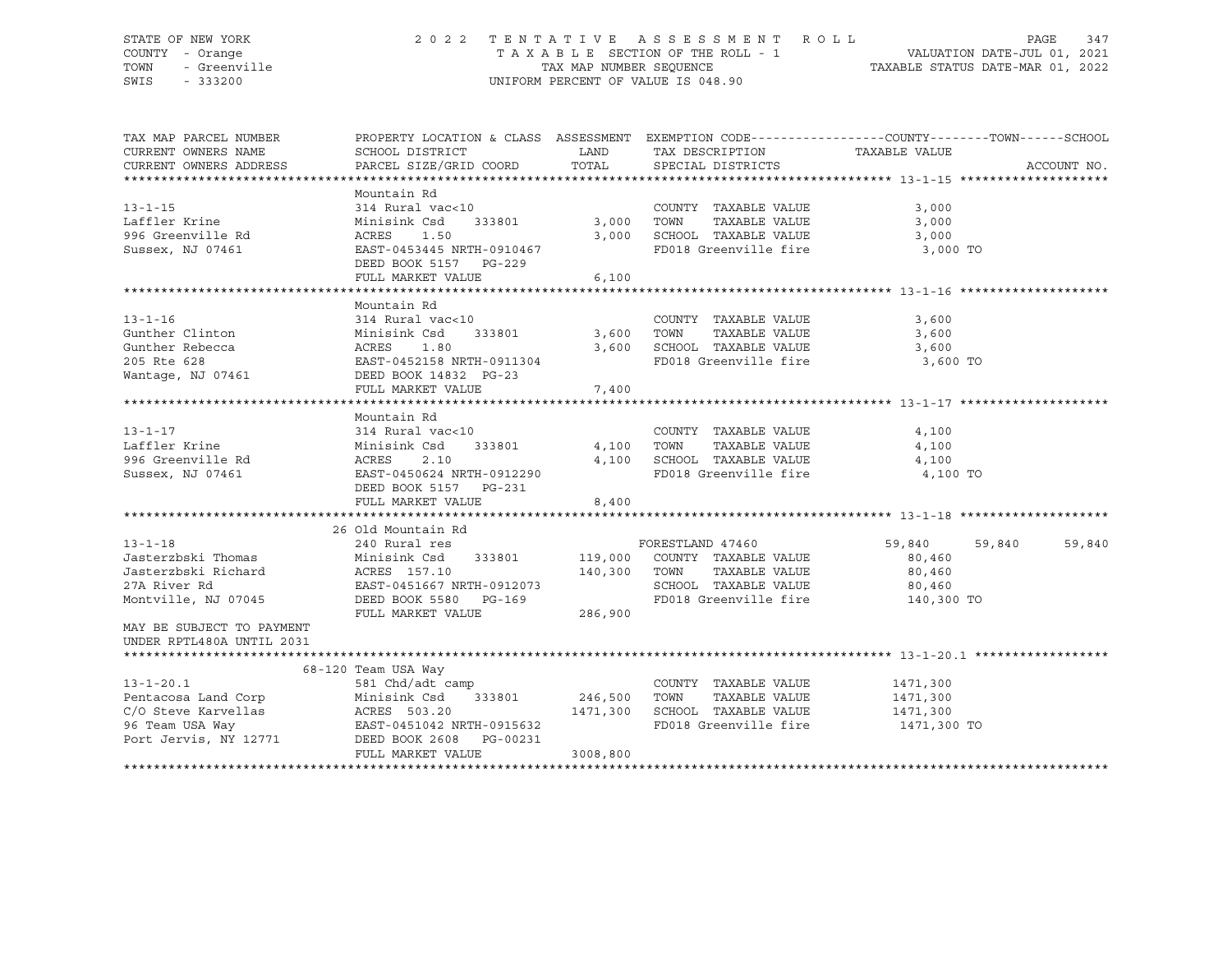#### STATE OF NEW YORK 2 0 2 2 T E N T A T I V E A S S E S S M E N T R O L L PAGE 348 COUNTY - Orange T A X A B L E SECTION OF THE ROLL - 1 VALUATION DATE-JUL 01, 2021 TOWN - Greenville TAX MAP NUMBER SEQUENCE TAXABLE STATUS DATE-MAR 01, 2022 SWIS - 333200 UNIFORM PERCENT OF VALUE IS 048.90

| TAX MAP PARCEL NUMBER                                                                            |                                                                                                                                                                                                                                                                                                                                                                                                                                                               |         |                                       | PROPERTY LOCATION & CLASS ASSESSMENT EXEMPTION CODE----------------COUNTY-------TOWN------SCHOOL |
|--------------------------------------------------------------------------------------------------|---------------------------------------------------------------------------------------------------------------------------------------------------------------------------------------------------------------------------------------------------------------------------------------------------------------------------------------------------------------------------------------------------------------------------------------------------------------|---------|---------------------------------------|--------------------------------------------------------------------------------------------------|
| CURRENT OWNERS NAME                                                                              | SCHOOL DISTRICT                                                                                                                                                                                                                                                                                                                                                                                                                                               | LAND    | TAX DESCRIPTION                       | TAXABLE VALUE                                                                                    |
| CURRENT OWNERS ADDRESS                                                                           | PARCEL SIZE/GRID COORD                                                                                                                                                                                                                                                                                                                                                                                                                                        | TOTAL   | SPECIAL DISTRICTS                     | ACCOUNT NO.                                                                                      |
|                                                                                                  |                                                                                                                                                                                                                                                                                                                                                                                                                                                               |         |                                       |                                                                                                  |
|                                                                                                  | Team USA Way                                                                                                                                                                                                                                                                                                                                                                                                                                                  |         |                                       |                                                                                                  |
| $13 - 1 - 20.2$                                                                                  |                                                                                                                                                                                                                                                                                                                                                                                                                                                               |         | COUNTY TAXABLE VALUE<br>TAXABLE VALUE | 800                                                                                              |
| NYC Mission Society                                                                              |                                                                                                                                                                                                                                                                                                                                                                                                                                                               |         |                                       | 800                                                                                              |
| C/O Steve Karvellas                                                                              | $\begin{tabular}{lllllllll} \multicolumn{2}{c}{\textbf{FRNT}} & 94.00 & \textbf{DPTH} & 957.00 & & & 800 & \textbf{SCHOOL} & \textbf{TAXABLE VALUE} \\ \multicolumn{2}{c}{\textbf{AA}} & \multicolumn{2}{c}{\textbf{SUT}} & \multicolumn{2}{c}{\textbf{SUT}} & \multicolumn{2}{c}{\textbf{SUT}} & \multicolumn{2}{c}{\textbf{SUT}} & \multicolumn{2}{c}{\textbf{SUT}} & \multicolumn{2}{c}{\textbf{SUT}} & \multicolumn{2}{c}{\textbf{SUT}} & \multicolumn{2$ |         |                                       | 800                                                                                              |
| 96 Team USA Way                                                                                  | EAST-0451573 NRTH-0916742                                                                                                                                                                                                                                                                                                                                                                                                                                     |         | FD018 Greenville fire                 | 800 TO                                                                                           |
| Port Jervis, NY 12771                                                                            | DEED BOOK 698<br>$PG-1$                                                                                                                                                                                                                                                                                                                                                                                                                                       |         |                                       |                                                                                                  |
|                                                                                                  | FULL MARKET VALUE                                                                                                                                                                                                                                                                                                                                                                                                                                             | 1,600   |                                       |                                                                                                  |
|                                                                                                  |                                                                                                                                                                                                                                                                                                                                                                                                                                                               |         |                                       |                                                                                                  |
|                                                                                                  | Greenville Tpke                                                                                                                                                                                                                                                                                                                                                                                                                                               |         |                                       |                                                                                                  |
| $13 - 1 - 21$                                                                                    | 323 Vacant rural                                                                                                                                                                                                                                                                                                                                                                                                                                              |         | COUNTY TAXABLE VALUE                  | 144,800                                                                                          |
| Tompos Andrew                                                                                    | 333801 144,800<br>Minisink Csd                                                                                                                                                                                                                                                                                                                                                                                                                                |         | TOWN<br>TAXABLE VALUE                 | 144,800                                                                                          |
| Tompos Katherine                                                                                 | Part In Town Of Deerpark 144,800 SCHOOL TAXABLE VALUE                                                                                                                                                                                                                                                                                                                                                                                                         |         |                                       | 144,800                                                                                          |
| 2215 Greenville Tpke ACRES 186.10                                                                |                                                                                                                                                                                                                                                                                                                                                                                                                                                               |         | FD018 Greenville fire 144,800 TO      |                                                                                                  |
| Port Jervis, NY 12771                                                                            | EAST-0446724 NRTH-0917230                                                                                                                                                                                                                                                                                                                                                                                                                                     |         |                                       |                                                                                                  |
|                                                                                                  | DEED BOOK 2241 PG-00148                                                                                                                                                                                                                                                                                                                                                                                                                                       |         |                                       |                                                                                                  |
|                                                                                                  | FULL MARKET VALUE                                                                                                                                                                                                                                                                                                                                                                                                                                             | 296,100 |                                       |                                                                                                  |
|                                                                                                  |                                                                                                                                                                                                                                                                                                                                                                                                                                                               |         |                                       |                                                                                                  |
|                                                                                                  | 2155 Greenville Tpke                                                                                                                                                                                                                                                                                                                                                                                                                                          |         |                                       |                                                                                                  |
| 260 Seasonal res COUNI COUNT Every Four Brothers Enterprises LLC Minisink Csd 333801 42,200 TOWN |                                                                                                                                                                                                                                                                                                                                                                                                                                                               |         | COUNTY TAXABLE VALUE                  | 54,400                                                                                           |
|                                                                                                  |                                                                                                                                                                                                                                                                                                                                                                                                                                                               |         | TAXABLE VALUE                         | 54,400                                                                                           |
|                                                                                                  |                                                                                                                                                                                                                                                                                                                                                                                                                                                               |         | 54,400 SCHOOL TAXABLE VALUE 54,400    |                                                                                                  |
|                                                                                                  |                                                                                                                                                                                                                                                                                                                                                                                                                                                               |         | FD018 Greenville fire                 | 54,400 TO                                                                                        |
|                                                                                                  | DEED BOOK 13649 PG-1696                                                                                                                                                                                                                                                                                                                                                                                                                                       |         |                                       |                                                                                                  |
|                                                                                                  | FULL MARKET VALUE                                                                                                                                                                                                                                                                                                                                                                                                                                             | 111,200 |                                       |                                                                                                  |
|                                                                                                  |                                                                                                                                                                                                                                                                                                                                                                                                                                                               |         |                                       |                                                                                                  |
|                                                                                                  | 2216 Greenville Tpke<br>Greenville Tpke<br>210 1 Family Res                                                                                                                                                                                                                                                                                                                                                                                                   |         |                                       |                                                                                                  |
| $13 - 1 - 24.21$                                                                                 |                                                                                                                                                                                                                                                                                                                                                                                                                                                               |         | COUNTY TAXABLE VALUE                  | 213,500                                                                                          |
|                                                                                                  |                                                                                                                                                                                                                                                                                                                                                                                                                                                               |         |                                       |                                                                                                  |
|                                                                                                  |                                                                                                                                                                                                                                                                                                                                                                                                                                                               |         |                                       |                                                                                                  |
|                                                                                                  |                                                                                                                                                                                                                                                                                                                                                                                                                                                               |         |                                       |                                                                                                  |
|                                                                                                  | EAST-0447383 NRTH-0919524                                                                                                                                                                                                                                                                                                                                                                                                                                     |         |                                       |                                                                                                  |
|                                                                                                  | DEED BOOK 14475 PG-1086                                                                                                                                                                                                                                                                                                                                                                                                                                       |         |                                       |                                                                                                  |
|                                                                                                  | FULL MARKET VALUE                                                                                                                                                                                                                                                                                                                                                                                                                                             | 436,600 |                                       |                                                                                                  |
|                                                                                                  |                                                                                                                                                                                                                                                                                                                                                                                                                                                               |         |                                       |                                                                                                  |
|                                                                                                  | 2200 Greenville Tpke                                                                                                                                                                                                                                                                                                                                                                                                                                          |         |                                       |                                                                                                  |
| $13 - 1 - 24.22$                                                                                 | 210 1 Family Res                                                                                                                                                                                                                                                                                                                                                                                                                                              |         |                                       | $\overline{0}$<br>$\circ$<br>21,240                                                              |
| Gass James W Jr                                                                                  | Minisink Csd                                                                                                                                                                                                                                                                                                                                                                                                                                                  |         |                                       | 207,400                                                                                          |
|                                                                                                  |                                                                                                                                                                                                                                                                                                                                                                                                                                                               |         | TAXABLE VALUE                         | 207,400                                                                                          |
|                                                                                                  |                                                                                                                                                                                                                                                                                                                                                                                                                                                               |         | SCHOOL TAXABLE VALUE                  | 186,160                                                                                          |
|                                                                                                  |                                                                                                                                                                                                                                                                                                                                                                                                                                                               |         | FD018 Greenville fire 207,400 TO      |                                                                                                  |
|                                                                                                  | DEED BOOK 11860 PG-1483                                                                                                                                                                                                                                                                                                                                                                                                                                       |         |                                       |                                                                                                  |
|                                                                                                  | FULL MARKET VALUE                                                                                                                                                                                                                                                                                                                                                                                                                                             | 424,100 |                                       |                                                                                                  |
|                                                                                                  |                                                                                                                                                                                                                                                                                                                                                                                                                                                               |         |                                       |                                                                                                  |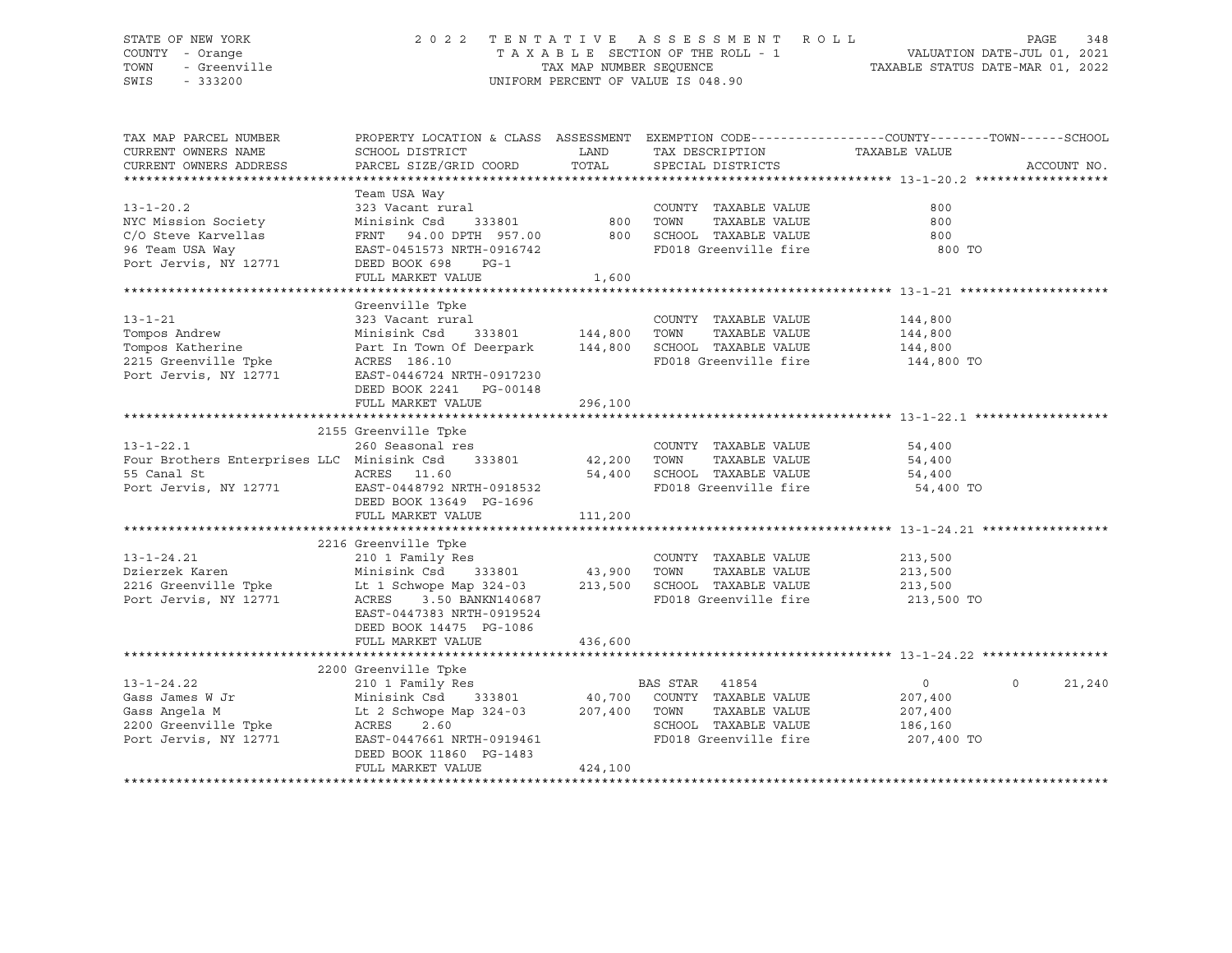| STATE OF NEW YORK<br>COUNTY - Orange<br>TOWN<br>- Greenville<br>SWIS<br>$-333200$                          | 2022 TENTATIVE ASSESSMENT ROLL<br>TAXABLE SECTION OF THE ROLL - 1<br>TAX MAP NUMBER SEQUENCE<br>UNIFORM PERCENT OF VALUE IS 048.90                                                                        | PAGE<br>349<br>VALUATION DATE-JUL 01, 2021<br>TAXABLE STATUS DATE-MAR 01, 2022 |                                                                                                                                |                                                               |                    |
|------------------------------------------------------------------------------------------------------------|-----------------------------------------------------------------------------------------------------------------------------------------------------------------------------------------------------------|--------------------------------------------------------------------------------|--------------------------------------------------------------------------------------------------------------------------------|---------------------------------------------------------------|--------------------|
| TAX MAP PARCEL NUMBER<br>CURRENT OWNERS NAME<br>CURRENT OWNERS ADDRESS                                     | PROPERTY LOCATION & CLASS ASSESSMENT EXEMPTION CODE---------------COUNTY-------TOWN-----SCHOOL<br>SCHOOL DISTRICT<br>PARCEL SIZE/GRID COORD                                                               | LAND<br>TOTAL                                                                  | TAX DESCRIPTION<br>SPECIAL DISTRICTS                                                                                           | TAXABLE VALUE                                                 | ACCOUNT NO.        |
|                                                                                                            |                                                                                                                                                                                                           |                                                                                |                                                                                                                                |                                                               |                    |
|                                                                                                            | 2198 Greenville Tpke                                                                                                                                                                                      |                                                                                |                                                                                                                                |                                                               |                    |
| $13 - 1 - 24.23$<br>Michella Andrew<br>Michella Meaghan<br>2198 Greenville Tpke<br>Port Jervis, NY 12771   | 240 Rural res<br>Minisink Csd 333801<br>Lt 3 Schwope Map 324-03<br>ACRES 35.00 BANKC030614<br>EAST-0448563 NRTH-0919834<br>DEED BOOK 14676 PG-836                                                         | 67,000 TOWN                                                                    | COUNTY TAXABLE VALUE<br>TAXABLE VALUE<br>331,900 SCHOOL TAXABLE VALUE<br>FD018 Greenville fire                                 | 331,900<br>331,900<br>331,900<br>331,900 TO                   |                    |
|                                                                                                            | FULL MARKET VALUE                                                                                                                                                                                         | 678,700                                                                        |                                                                                                                                |                                                               |                    |
|                                                                                                            |                                                                                                                                                                                                           |                                                                                |                                                                                                                                |                                                               |                    |
| $13 - 1 - 26.1$<br>Dutton Richard T<br>14 Fiddlers Elbow<br>Port Jervis, NY 12771                          | Fiddlers Elbow<br>323 Vacant rural<br>Minisink Csd 333801<br>ACRES<br>3.30<br>EAST-0445205 NRTH-0916085<br>DEED BOOK 2854 PG-21                                                                           | 5,000                                                                          | COUNTY TAXABLE VALUE<br>TOWN<br>TAXABLE VALUE<br>5,000 SCHOOL TAXABLE VALUE<br>FD018 Greenville fire                           | 5,000<br>5,000<br>5,000<br>5,000 TO                           |                    |
|                                                                                                            | FULL MARKET VALUE                                                                                                                                                                                         | 10,200                                                                         |                                                                                                                                |                                                               |                    |
|                                                                                                            |                                                                                                                                                                                                           |                                                                                |                                                                                                                                |                                                               |                    |
|                                                                                                            | 14 Fiddlers Elbow                                                                                                                                                                                         |                                                                                |                                                                                                                                |                                                               |                    |
| $13 - 1 - 26.2$<br>Dutton Richard<br>14 Fiddlers Elbow<br>Port Jervis, NY 12771                            | 260 Seasonal res<br>Minisink Csd<br>333801<br>ACRES<br>5.50<br>EAST-0445125 NRTH-0915875<br>DEED BOOK 1989 PG-00916<br>FULL MARKET VALUE                                                                  | 56,600                                                                         | BAS STAR 41854<br>20,500 COUNTY TAXABLE VALUE<br>27,700 TOWN<br>TAXABLE VALUE<br>SCHOOL TAXABLE VALUE<br>FD018 Greenville fire | $\overline{0}$<br>27,700<br>27,700<br>6,460<br>27,700 TO      | 21,240<br>$\Omega$ |
|                                                                                                            |                                                                                                                                                                                                           |                                                                                |                                                                                                                                |                                                               |                    |
| $13 - 1 - 27$<br>Dutton Richard Thomas<br>Mulqueen Roberta<br>14 Fiddlers Elbow<br>Port Jervis, NY 12771   | Fiddlers Elbow<br>323 Vacant rural<br>Minisink Csd<br>333801<br>ACRES<br>4.20<br>EAST-0444790 NRTH-0916473<br>DEED BOOK 14167 PG-513<br>FULL MARKET VALUE                                                 | 11,900                                                                         | COUNTY TAXABLE VALUE<br>5,800 TOWN<br>TAXABLE VALUE<br>5,800 SCHOOL TAXABLE VALUE<br>FD018 Greenville fire                     | 5,800<br>5,800<br>5,800<br>5,800 TO                           |                    |
|                                                                                                            |                                                                                                                                                                                                           |                                                                                |                                                                                                                                |                                                               |                    |
| $13 - 1 - 28$<br>Zubikowski Peter G<br>Zubikowski Paulette<br>200 Hardscrabble Rd<br>Port Jervis, NY 12771 | 200 Hardscrabble Rd<br>210 1 Family Res<br>Minisink Csd 333801<br>Lt4 Bl A Minisink Village 140,300 TOWN<br>ACRES<br>5.70<br>EAST-0455777 NRTH-0915671<br>DEED BOOK 2261<br>PG-00467<br>FULL MARKET VALUE | 286,900                                                                        | BAS STAR 41854<br>47,500 COUNTY TAXABLE VALUE<br>TAXABLE VALUE<br>SCHOOL TAXABLE VALUE<br>FD018 Greenville fire                | $\overline{0}$<br>140,300<br>140,300<br>119,060<br>140,300 TO | $\Omega$<br>21,240 |
|                                                                                                            |                                                                                                                                                                                                           |                                                                                |                                                                                                                                |                                                               |                    |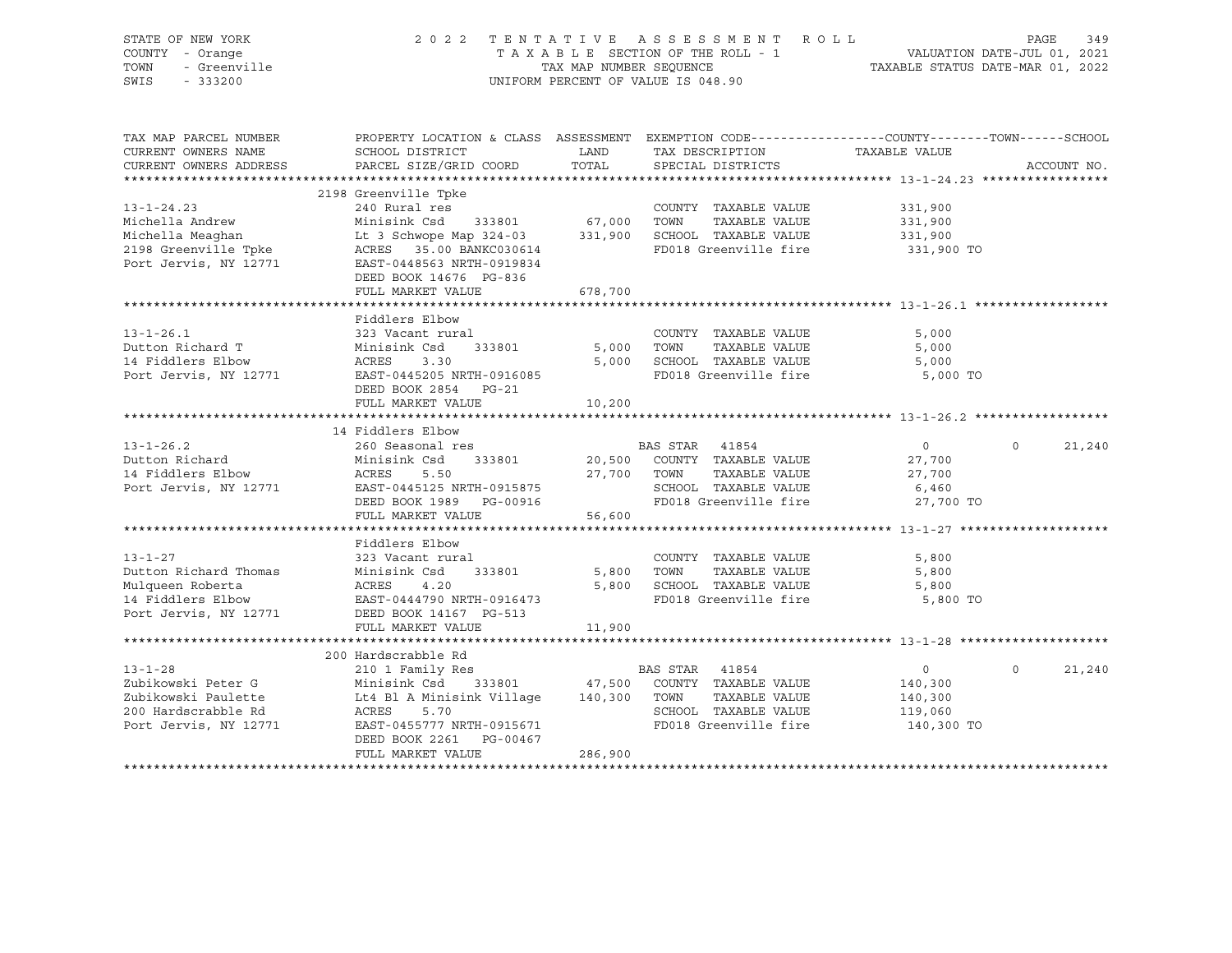| STATE OF NEW YORK<br>UF NEW ION<br>7 - Orange<br>- Greenville<br>COUNTY - Orange<br>TOWN<br>SWIS - 333200                                                                                                                                                                   |                                                                                                                                                                                                                                                         |         | 2022 TENTATIVE ASSESSMENT ROLL<br>TAXABLE SECTION OF THE ROLL - 1<br>TAXABLE SECTION OF THE ROLL - 1<br>TAXABLE STATUS DATE-MAR 01, 2022<br>UNIFORM PERCENT OF VALUE IS 048.90 |                                                               | PAGE<br>350   |
|-----------------------------------------------------------------------------------------------------------------------------------------------------------------------------------------------------------------------------------------------------------------------------|---------------------------------------------------------------------------------------------------------------------------------------------------------------------------------------------------------------------------------------------------------|---------|--------------------------------------------------------------------------------------------------------------------------------------------------------------------------------|---------------------------------------------------------------|---------------|
| TAX MAP PARCEL NUMBER<br>CURRENT OWNERS NAME<br>CURRENT OWNERS ADDRESS<br>**********************                                                                                                                                                                            | PROPERTY LOCATION & CLASS ASSESSMENT EXEMPTION CODE----------------COUNTY-------TOWN------SCHOOL<br>SCHOOL DISTRICT LAND<br>PARCEL SIZE/GRID COORD                                                                                                      | TOTAL   | TAX DESCRIPTION TAXABLE VALUE<br>SPECIAL DISTRICTS                                                                                                                             |                                                               | ACCOUNT NO.   |
|                                                                                                                                                                                                                                                                             | 190 Hardscrabble Rd                                                                                                                                                                                                                                     |         |                                                                                                                                                                                | $\overline{0}$<br>$\overline{0}$                              | 21,240        |
| Port Jervis, NY 12771                                                                                                                                                                                                                                                       | ACRES 3.80 BANKC080370<br>EAST-0456030 NRTH-0915571<br>DEED BOOK 11646 PG-1642                                                                                                                                                                          |         | SCHOOL TAXABLE VALUE<br>FD018 Greenville fire                                                                                                                                  | 160,800<br>160,800<br>139,560<br>160,800 TO                   |               |
|                                                                                                                                                                                                                                                                             | FULL MARKET VALUE                                                                                                                                                                                                                                       | 328,800 |                                                                                                                                                                                |                                                               |               |
| COUNTY TAXABLE VALUE<br>Wieboldt William Minisink Csd 333801 8,300 TOWN TAXABLE VALUE<br>Wieboldt Lacey Lt1 Bl B Minisink Village 8,300 SCHOOL TAXABLE VALUE<br>826 Mountain Rd Apt 2 ACRES 1.50 FD018 Greenville fire<br>Port Jervis,                                      | Wieboldts Ln                                                                                                                                                                                                                                            |         | FD018 Greenville fire                                                                                                                                                          | 8,300<br>8,300<br>8,300<br>8,300 TO                           |               |
|                                                                                                                                                                                                                                                                             | DEED BOOK 15128 PG-635<br>FULL MARKET VALUE                                                                                                                                                                                                             | 17,000  |                                                                                                                                                                                |                                                               |               |
|                                                                                                                                                                                                                                                                             |                                                                                                                                                                                                                                                         |         |                                                                                                                                                                                |                                                               |               |
| COUNTY TAXABLE VALUE<br>Wieboldt William Minisink Csd 333801 29,900 TOWN TAXABLE VALUE<br>Wieboldt Lacey Lt2 Bl B Minisink Village 29,900 SCHOOL TAXABLE VALUE<br>826 Mountain Rd Apt 2 ACRES 1.90 FD018 Greenville fire<br>Port Jervi                                      | Wieboldts Ln<br>DEED BOOK 15128 PG-635                                                                                                                                                                                                                  |         |                                                                                                                                                                                | 29,900<br>29,900<br>29,900<br>29,900 TO                       |               |
|                                                                                                                                                                                                                                                                             | FULL MARKET VALUE                                                                                                                                                                                                                                       | 61,100  |                                                                                                                                                                                |                                                               |               |
|                                                                                                                                                                                                                                                                             |                                                                                                                                                                                                                                                         |         |                                                                                                                                                                                |                                                               |               |
| 13-1-32<br>182 Hardscrabble Rd<br>210 1 Family Res<br>210 1 Family Res<br>210 1 Family Res<br>216 BAS STAR<br>216 BAS STAR<br>26,900 COUNTY TAXABLE VALUE<br>26,900 COUNTY TAXABLE VALUE<br>26,900 COUNTY TAXABLE VALUE<br>2011 AMILY RANABLE VALU<br>Port Jervis, NY 12771 | DEED BOOK 13556 PG-808<br>FULL MARKET VALUE                                                                                                                                                                                                             | 300,800 |                                                                                                                                                                                | $\overline{0}$<br>147,100<br>147,100<br>125,860<br>147,100 TO | $0 \t 21,240$ |
|                                                                                                                                                                                                                                                                             |                                                                                                                                                                                                                                                         |         |                                                                                                                                                                                |                                                               |               |
| $13 - 1 - 33$<br>13-1-33<br>Glidden Alexandria<br>Harford Jake<br>23 Restorative Ln<br>Middletown, NY 10940                                                                                                                                                                 | Wieboldts Ln<br>314 Rural vac<10 (COUNTY TAXABLE VALUE Minisink Csd 333801 9,400 TOWN TAXABLE VALUE<br>Lt3 Bl B Minisink Village 9,400 SCHOOL TAXABLE VALUE<br>ACRES 1.70 FD018 Greenville fire<br>EAST-0456786 NRTH-0915103<br>DEED BOOK 15141 PG-1441 |         |                                                                                                                                                                                | 9,400<br>9,400<br>9,400<br>9,400 TO                           |               |
|                                                                                                                                                                                                                                                                             | FULL MARKET VALUE                                                                                                                                                                                                                                       | 19,200  |                                                                                                                                                                                |                                                               |               |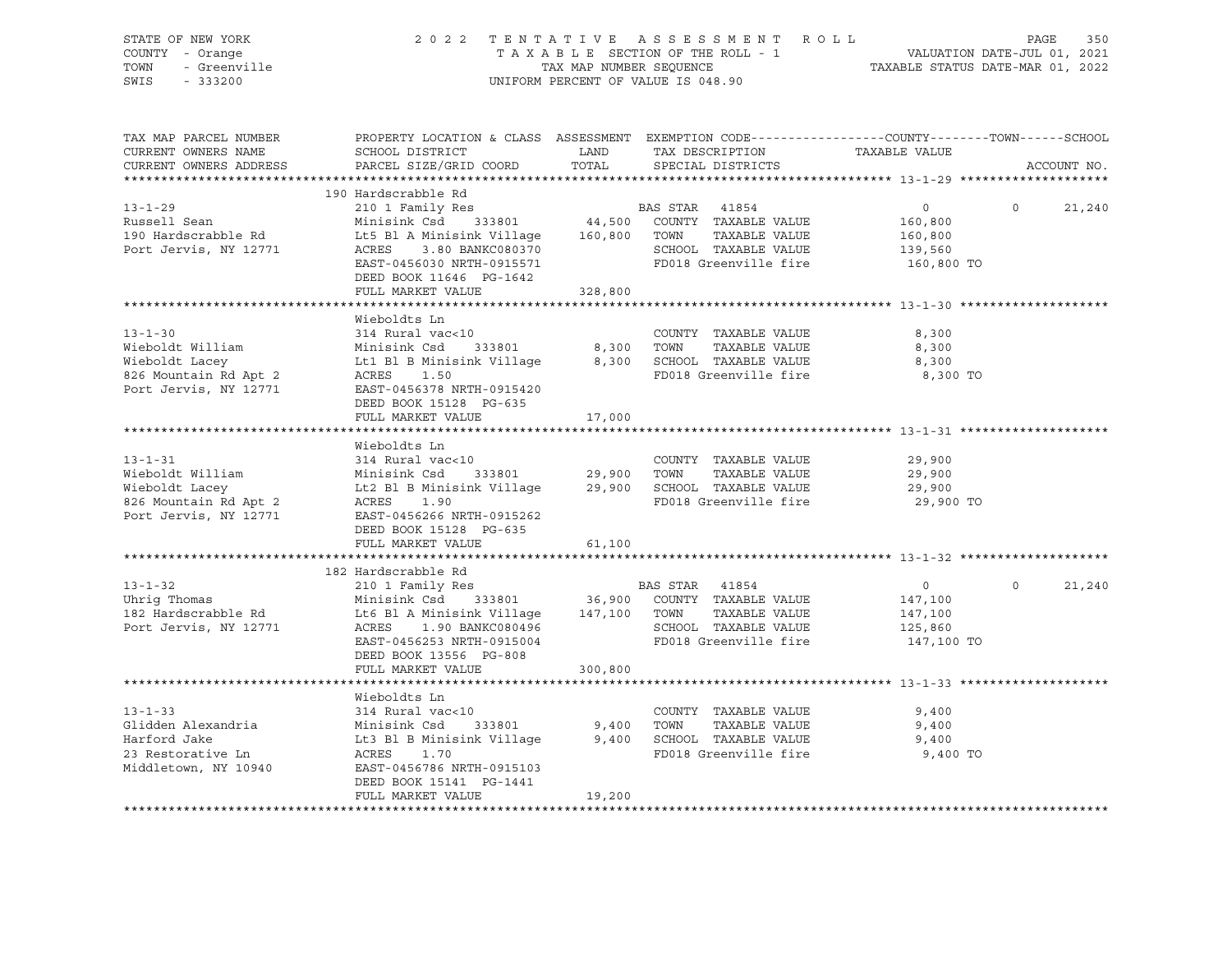| STATE OF NEW YORK<br>Y - Orange<br>- Greenville<br>COUNTY - Orange<br>TOWN<br>SWIS - 333200                                                                                                                                                                |                                                                                                                                                                                                                   |         | 2022 TENTATIVE ASSESSMENT ROLL<br>UNIFORM PERCENT OF VALUE IS 048.90      |                |          |             |
|------------------------------------------------------------------------------------------------------------------------------------------------------------------------------------------------------------------------------------------------------------|-------------------------------------------------------------------------------------------------------------------------------------------------------------------------------------------------------------------|---------|---------------------------------------------------------------------------|----------------|----------|-------------|
| TAX MAP PARCEL NUMBER<br>CURRENT OWNERS NAME<br>CURRENT OWNERS ADDRESS                                                                                                                                                                                     | PROPERTY LOCATION & CLASS ASSESSMENT EXEMPTION CODE---------------COUNTY-------TOWN-----SCHOOL                                                                                                                    | TOTAL   |                                                                           | TAXABLE VALUE  |          | ACCOUNT NO. |
|                                                                                                                                                                                                                                                            |                                                                                                                                                                                                                   |         |                                                                           |                |          |             |
|                                                                                                                                                                                                                                                            | Hardscrabble Rd                                                                                                                                                                                                   |         |                                                                           |                |          |             |
| $13 - 1 - 35.1$                                                                                                                                                                                                                                            | 314 Rural vac<10                                                                                                                                                                                                  |         | COUNTY TAXABLE VALUE<br>35,900 TOWN TAXABLE VALUE<br>COUNTY TAXABLE VALUE | 35,900         |          |             |
| Seyer Jeffrey                                                                                                                                                                                                                                              | Minisink Csd 333801                                                                                                                                                                                               |         |                                                                           | 35,900         |          |             |
| 152 Hardscrabble Rd                                                                                                                                                                                                                                        | Lt 4 Blk B & Lt 6 Blk C 35,900 SCHOOL TAXABLE VALUE                                                                                                                                                               |         | FD018 Greenville fire                                                     | 35,900         |          |             |
| Port Jervis, NY 12771                                                                                                                                                                                                                                      | Minisink Vill Sub 3429<br>ACRES<br>3.00<br>EAST-0456541 NRTH-0914804<br>DEED BOOK 11031 PG-697                                                                                                                    |         |                                                                           | 35,900 TO      |          |             |
|                                                                                                                                                                                                                                                            | FULL MARKET VALUE                                                                                                                                                                                                 | 73,400  |                                                                           |                |          |             |
|                                                                                                                                                                                                                                                            |                                                                                                                                                                                                                   |         |                                                                           |                |          |             |
|                                                                                                                                                                                                                                                            | 152 Hardscrabble Rd                                                                                                                                                                                               |         |                                                                           |                |          |             |
|                                                                                                                                                                                                                                                            |                                                                                                                                                                                                                   |         |                                                                           | $\overline{0}$ | $\Omega$ | 21,240      |
|                                                                                                                                                                                                                                                            |                                                                                                                                                                                                                   |         |                                                                           | 169,800        |          |             |
|                                                                                                                                                                                                                                                            |                                                                                                                                                                                                                   |         |                                                                           | 169,800        |          |             |
|                                                                                                                                                                                                                                                            |                                                                                                                                                                                                                   |         |                                                                           | 148,560        |          |             |
| 13-1-36.1 210 1 ramily Res<br>Seyer Jeffrey Minisink Csd 333801 47,600 COUNTY TAXABLE VALUE<br>152 Hardscrabble Rd Lts 4 & 5 Blk C Sec 1 169,800 TOWN TAXABLE VALUE<br>Port Jervis, NY 12771 Minisink Vill Sub 3429 SCHOOL TAXABLE V                       |                                                                                                                                                                                                                   |         |                                                                           | 169,800 TO     |          |             |
|                                                                                                                                                                                                                                                            | EAST-0456792 NRTH-0914699<br>DEED BOOK 11031 PG-702                                                                                                                                                               |         |                                                                           |                |          |             |
|                                                                                                                                                                                                                                                            | FULL MARKET VALUE                                                                                                                                                                                                 | 347,200 |                                                                           |                |          |             |
|                                                                                                                                                                                                                                                            |                                                                                                                                                                                                                   |         |                                                                           |                |          |             |
|                                                                                                                                                                                                                                                            | 235 Mountain Rd                                                                                                                                                                                                   |         |                                                                           |                |          |             |
| $13 - 1 - 38$                                                                                                                                                                                                                                              |                                                                                                                                                                                                                   |         |                                                                           | $\overline{0}$ | $\circ$  | 21,240      |
| Wieboldt David                                                                                                                                                                                                                                             |                                                                                                                                                                                                                   |         |                                                                           | 155,100        |          |             |
|                                                                                                                                                                                                                                                            |                                                                                                                                                                                                                   |         |                                                                           | 155,100        |          |             |
| Wieboldt Roberta<br>235 Mountain Rd                                                                                                                                                                                                                        |                                                                                                                                                                                                                   |         |                                                                           | 133,860        |          |             |
| Port Jervis, NY 12771 EAST-0457282 NRTH-0914649                                                                                                                                                                                                            |                                                                                                                                                                                                                   |         |                                                                           | 155,100 TO     |          |             |
|                                                                                                                                                                                                                                                            | 210 1 Family Res<br>Minisink Csd 333801 35,200 COUNTY TAXABLE VALUE<br>Lt1 Bl C Minisink Village 155,100 TOWN TAXABLE VALUE<br>ACRES 1.60 SCHOOL TAXABLE VALUE<br>EAST-0457282 NRTH-0914649 FD018 Greenville fire |         |                                                                           |                |          |             |
|                                                                                                                                                                                                                                                            | FULL MARKET VALUE                                                                                                                                                                                                 | 317,200 |                                                                           |                |          |             |
|                                                                                                                                                                                                                                                            |                                                                                                                                                                                                                   |         |                                                                           |                |          |             |
|                                                                                                                                                                                                                                                            | 229 Mountain Rd                                                                                                                                                                                                   |         |                                                                           |                |          |             |
| $13 - 1 - 39$                                                                                                                                                                                                                                              | 210 1 Family Res                                                                                                                                                                                                  |         | <b>BAS STAR</b> 41854                                                     | $\overline{0}$ | $\circ$  | 21,240      |
|                                                                                                                                                                                                                                                            |                                                                                                                                                                                                                   |         |                                                                           | 135,600        |          |             |
|                                                                                                                                                                                                                                                            |                                                                                                                                                                                                                   |         |                                                                           | 135,600        |          |             |
|                                                                                                                                                                                                                                                            |                                                                                                                                                                                                                   |         |                                                                           | 114,360        |          |             |
| Port Jervis, NY 12771                                                                                                                                                                                                                                      | EAST-0457146 NRTH-0914493                                                                                                                                                                                         |         | FD018 Greenville fire                                                     | 135,600 TO     |          |             |
|                                                                                                                                                                                                                                                            | DEED BOOK 13781 PG-46                                                                                                                                                                                             |         |                                                                           |                |          |             |
|                                                                                                                                                                                                                                                            | FULL MARKET VALUE                                                                                                                                                                                                 | 277,300 |                                                                           |                |          |             |
|                                                                                                                                                                                                                                                            |                                                                                                                                                                                                                   |         |                                                                           |                |          |             |
|                                                                                                                                                                                                                                                            | 134 Hardscrabble Rd                                                                                                                                                                                               |         |                                                                           |                |          |             |
|                                                                                                                                                                                                                                                            |                                                                                                                                                                                                                   |         |                                                                           | $\overline{0}$ | $\circ$  | 53,020      |
|                                                                                                                                                                                                                                                            |                                                                                                                                                                                                                   |         |                                                                           | 148,000        |          |             |
|                                                                                                                                                                                                                                                            |                                                                                                                                                                                                                   |         |                                                                           | 148,000        |          |             |
|                                                                                                                                                                                                                                                            |                                                                                                                                                                                                                   |         |                                                                           | 94,980         |          |             |
| 13-1-40<br>Connell George T<br>Connell George T<br>Connell Grace<br>Connell Grace<br>Connell Grace<br>Connell Grace<br>Connell Grace<br>Connell Grace<br>Connell Grace<br>Connell Grace<br>Connell Grace<br>Connell Grace<br>Connell Grace<br>Connell Grac |                                                                                                                                                                                                                   |         |                                                                           | 148,000 TO     |          |             |
|                                                                                                                                                                                                                                                            | DEED BOOK 2146 PG-00626                                                                                                                                                                                           |         |                                                                           |                |          |             |
|                                                                                                                                                                                                                                                            | FULL MARKET VALUE                                                                                                                                                                                                 | 302,700 |                                                                           |                |          |             |
|                                                                                                                                                                                                                                                            |                                                                                                                                                                                                                   |         |                                                                           |                |          |             |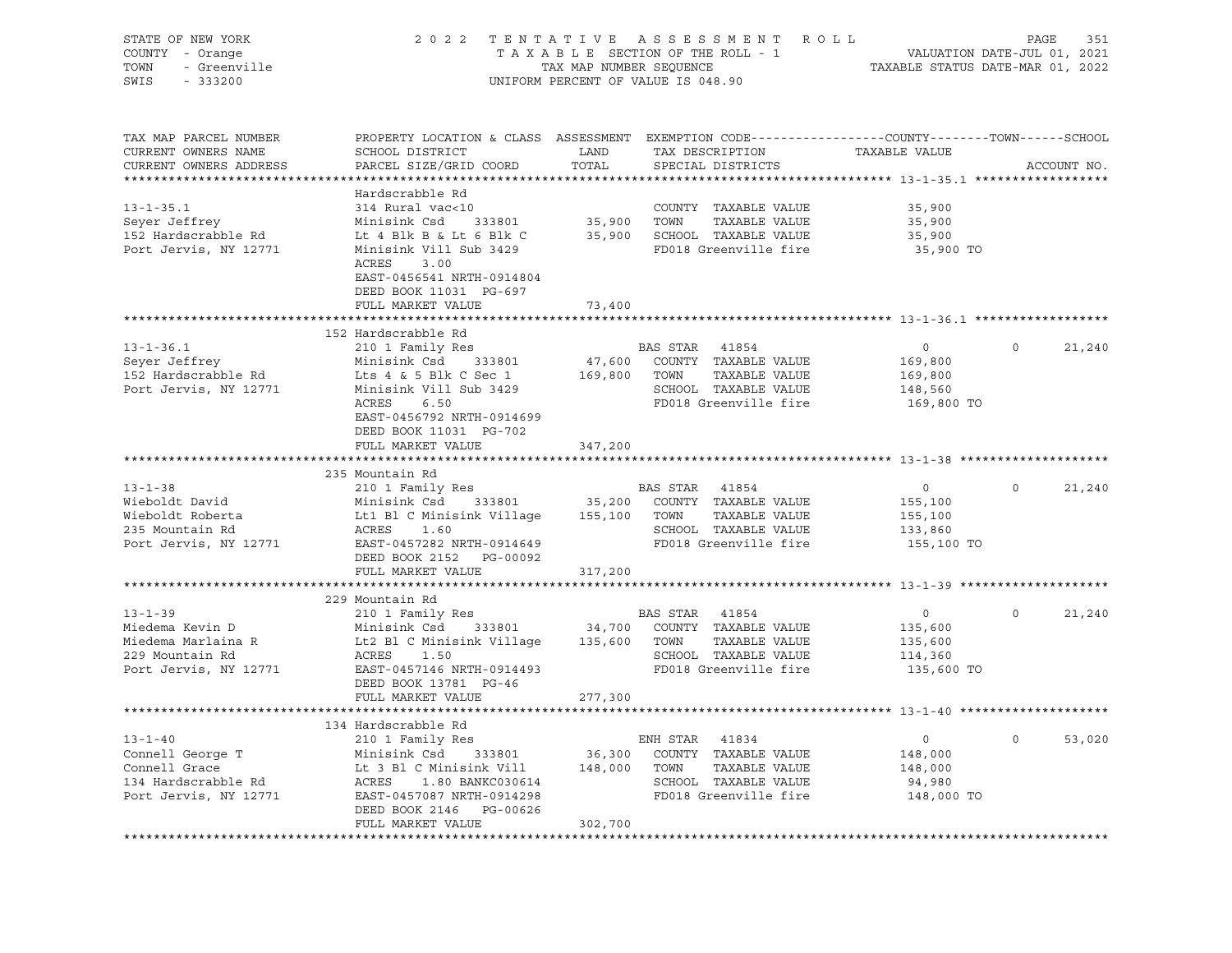SWIS - 333200 UNIFORM PERCENT OF VALUE IS 048.90

### STATE OF NEW YORK 2 0 2 2 T E N T A T I V E A S S E S S M E N T R O L L PAGE 352 COUNTY - Orange T A X A B L E SECTION OF THE ROLL - 1 VALUATION DATE-JUL 01, 2021 TOWN - Greenville TAX MAP NUMBER SEQUENCE TAXABLE STATUS DATE-MAR 01, 2022

| TAX MAP PARCEL NUMBER<br>CURRENT OWNERS NAME<br>CURRENT OWNERS ADDRESS                                                                                                                                                                                         | PROPERTY LOCATION & CLASS ASSESSMENT EXEMPTION CODE----------------COUNTY-------TOWN-----SCHOOL<br>SCHOOL DISTRICT<br>PARCEL SIZE/GRID COORD                                                                                                                | <b>LAND</b><br>TOTAL | TAX DESCRIPTION TAXABLE VALUE SPECIAL DISTRICTS                                               |         |                                                         | ACCOUNT NO. |
|----------------------------------------------------------------------------------------------------------------------------------------------------------------------------------------------------------------------------------------------------------------|-------------------------------------------------------------------------------------------------------------------------------------------------------------------------------------------------------------------------------------------------------------|----------------------|-----------------------------------------------------------------------------------------------|---------|---------------------------------------------------------|-------------|
|                                                                                                                                                                                                                                                                |                                                                                                                                                                                                                                                             |                      |                                                                                               |         |                                                         |             |
| 210 Mountain Rd<br>210 Mountain Rd<br>210 Tamily Res<br>210 Tamily Res<br>210 Tamily Res<br>210 Morman Margot<br>210 Mountain Rd<br>210 Mountain Rd<br>210 Mountain Rd<br>210 Mountain Rd<br>210 Mountain Rd<br>210 Mountain Rd<br>220 Mountain Rd<br>22       | 210 Mountain Rd                                                                                                                                                                                                                                             |                      |                                                                                               |         |                                                         |             |
|                                                                                                                                                                                                                                                                |                                                                                                                                                                                                                                                             |                      |                                                                                               |         | $\begin{array}{ccc} 0 & \hspace{1.5cm} & 0 \end{array}$ | 53,020      |
|                                                                                                                                                                                                                                                                |                                                                                                                                                                                                                                                             |                      |                                                                                               | 100,700 |                                                         |             |
|                                                                                                                                                                                                                                                                |                                                                                                                                                                                                                                                             |                      |                                                                                               |         |                                                         |             |
|                                                                                                                                                                                                                                                                |                                                                                                                                                                                                                                                             |                      |                                                                                               |         |                                                         |             |
|                                                                                                                                                                                                                                                                |                                                                                                                                                                                                                                                             |                      | TOWN TAXABLE VALUE 100,700<br>SCHOOL TAXABLE VALUE 47,680<br>FD018 Greenville fire 100,700 TO |         |                                                         |             |
|                                                                                                                                                                                                                                                                |                                                                                                                                                                                                                                                             |                      |                                                                                               |         |                                                         |             |
|                                                                                                                                                                                                                                                                |                                                                                                                                                                                                                                                             |                      |                                                                                               |         |                                                         |             |
|                                                                                                                                                                                                                                                                | 139 Hardscrabble Rd 95 PCT OF VALUE USED FOR EXEMPTION PURPOSES                                                                                                                                                                                             |                      |                                                                                               |         |                                                         |             |
| 13-1-43.2<br>13-1-43.2<br>Wieboldt John F<br>Minisink Csd 333801<br>Wieboldt Mary<br>11,620<br>Wieboldt Mary<br>139 Hardscrabble Rd<br>147 Bl D Minisink Village<br>142,900 ENH STAR<br>142,900 ENH STAR<br>14834<br>20,335<br>11,620<br>23,240<br>23,240<br>2 |                                                                                                                                                                                                                                                             |                      |                                                                                               |         |                                                         | 11,620      |
|                                                                                                                                                                                                                                                                |                                                                                                                                                                                                                                                             |                      |                                                                                               |         |                                                         | 23,240      |
|                                                                                                                                                                                                                                                                |                                                                                                                                                                                                                                                             |                      |                                                                                               |         |                                                         | 53,020      |
|                                                                                                                                                                                                                                                                |                                                                                                                                                                                                                                                             |                      |                                                                                               |         |                                                         |             |
|                                                                                                                                                                                                                                                                |                                                                                                                                                                                                                                                             |                      |                                                                                               |         |                                                         |             |
|                                                                                                                                                                                                                                                                |                                                                                                                                                                                                                                                             |                      |                                                                                               |         |                                                         |             |
|                                                                                                                                                                                                                                                                | DEED BOOK 2042 PG-00418<br>FULL MARKET VALUE 292,200 FD018 Greenville fire 142,900 TO                                                                                                                                                                       |                      |                                                                                               |         |                                                         |             |
|                                                                                                                                                                                                                                                                |                                                                                                                                                                                                                                                             |                      |                                                                                               |         |                                                         |             |
|                                                                                                                                                                                                                                                                | Hardscrabble Rd                                                                                                                                                                                                                                             |                      |                                                                                               |         |                                                         |             |
|                                                                                                                                                                                                                                                                |                                                                                                                                                                                                                                                             |                      |                                                                                               |         |                                                         |             |
|                                                                                                                                                                                                                                                                |                                                                                                                                                                                                                                                             |                      |                                                                                               |         |                                                         |             |
|                                                                                                                                                                                                                                                                |                                                                                                                                                                                                                                                             |                      |                                                                                               |         |                                                         |             |
| 13-1-44<br>314 Rural vac<10<br>314 Rural vac<10<br>314 Rural vac<10<br>314 Rural vac<10<br>27,900 TOWN TAXABLE VALUE<br>27,900 TOWN TAXABLE VALUE<br>27,900 TOWN TAXABLE VALUE<br>27,900<br>39 Hardscrabble Rd<br>39 Hardscrabble Rd<br>39 Hardscrab           |                                                                                                                                                                                                                                                             |                      |                                                                                               |         |                                                         |             |
|                                                                                                                                                                                                                                                                |                                                                                                                                                                                                                                                             |                      | FD018 Greenville fire 27,900 TO                                                               |         |                                                         |             |
|                                                                                                                                                                                                                                                                |                                                                                                                                                                                                                                                             |                      |                                                                                               |         |                                                         |             |
|                                                                                                                                                                                                                                                                | DEED BOOK 2264 PG-00634                                                                                                                                                                                                                                     |                      |                                                                                               |         |                                                         |             |
|                                                                                                                                                                                                                                                                |                                                                                                                                                                                                                                                             |                      |                                                                                               |         |                                                         |             |
|                                                                                                                                                                                                                                                                |                                                                                                                                                                                                                                                             |                      |                                                                                               |         |                                                         |             |
|                                                                                                                                                                                                                                                                | 165 Hardscrabble Rd                                                                                                                                                                                                                                         |                      |                                                                                               |         |                                                         |             |
|                                                                                                                                                                                                                                                                |                                                                                                                                                                                                                                                             |                      | COUNTY TAXABLE VALUE                                                                          |         |                                                         |             |
|                                                                                                                                                                                                                                                                |                                                                                                                                                                                                                                                             |                      |                                                                                               |         |                                                         |             |
|                                                                                                                                                                                                                                                                |                                                                                                                                                                                                                                                             |                      |                                                                                               |         |                                                         |             |
| 13-1-45<br>Pyen Cable C Minisink Csd 333801<br>Pyen Grace K Lt5 Bl D Minisink Village 161,200<br>240-63 68th St ACRES 2.50<br>Douglaston, NY 11362<br>EAST-0456218 NRTH-0914462<br>EAST-0456218 NRTH-0914462                                                   |                                                                                                                                                                                                                                                             |                      | FD018 Greenville fire 161,200 TO                                                              |         |                                                         |             |
|                                                                                                                                                                                                                                                                |                                                                                                                                                                                                                                                             |                      |                                                                                               |         |                                                         |             |
|                                                                                                                                                                                                                                                                | DEED BOOK 14993 PG-1693                                                                                                                                                                                                                                     |                      |                                                                                               |         |                                                         |             |
|                                                                                                                                                                                                                                                                |                                                                                                                                                                                                                                                             |                      |                                                                                               |         |                                                         |             |
|                                                                                                                                                                                                                                                                |                                                                                                                                                                                                                                                             |                      |                                                                                               |         |                                                         |             |
|                                                                                                                                                                                                                                                                | 171 Hardscrabble Rd                                                                                                                                                                                                                                         |                      |                                                                                               |         |                                                         |             |
|                                                                                                                                                                                                                                                                |                                                                                                                                                                                                                                                             |                      |                                                                                               |         | 6,445                                                   | 6,445       |
| 13-1-46<br>Curabba Joyce<br>171 Hardscrabble Rd                                                                                                                                                                                                                |                                                                                                                                                                                                                                                             |                      |                                                                                               |         | $\overline{0}$                                          | 53,020      |
|                                                                                                                                                                                                                                                                |                                                                                                                                                                                                                                                             |                      |                                                                                               |         |                                                         |             |
| Port Jervis, NY 12771                                                                                                                                                                                                                                          |                                                                                                                                                                                                                                                             |                      |                                                                                               |         |                                                         |             |
|                                                                                                                                                                                                                                                                | $\begin{array}{cccccccccc} \texttt{ACRES} & 2.90 & & & & & & & & \texttt{TOWN} & & \texttt{TAXABLE VALUE} & & & & & 122,455 \\ \texttt{EAST-0456040 NRTH-0914641} & & & & & & & \texttt{SCHOOL} & \texttt{TAXABLE VALUE} & & & & & & 69,435 \\ \end{array}$ |                      |                                                                                               |         |                                                         |             |
|                                                                                                                                                                                                                                                                |                                                                                                                                                                                                                                                             |                      |                                                                                               |         |                                                         |             |
|                                                                                                                                                                                                                                                                | DEED BOOK 2415 PG-00216                                                                                                                                                                                                                                     | 263,600              | FD018 Greenville fire 128,900 TO                                                              |         |                                                         |             |
|                                                                                                                                                                                                                                                                | FULL MARKET VALUE                                                                                                                                                                                                                                           |                      |                                                                                               |         |                                                         |             |
|                                                                                                                                                                                                                                                                |                                                                                                                                                                                                                                                             |                      |                                                                                               |         |                                                         |             |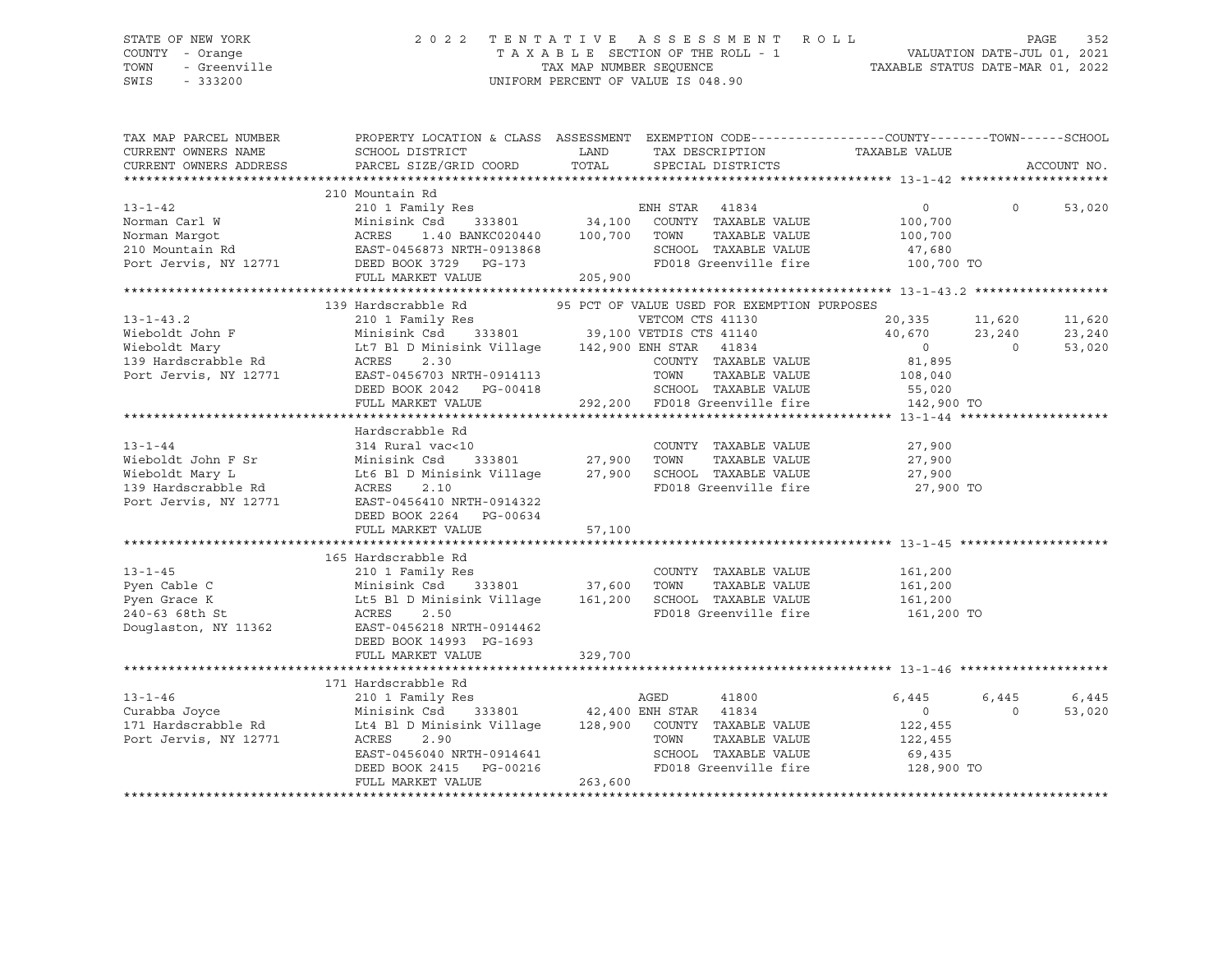| STATE OF NEW YORK<br>COUNTY - Orange<br>TOWN<br>- Greenville<br>SWIS<br>$-333200$                                                                                                                                                            | 2 0 2 2<br>TENTATIVE ASSESSMENT ROLL<br>TAX MAP NUMBER SEQUENCE<br>UNIFORM PERCENT OF VALUE IS 048.90                                          |               |                                                                          |                | PAGE<br>353    |             |  |
|----------------------------------------------------------------------------------------------------------------------------------------------------------------------------------------------------------------------------------------------|------------------------------------------------------------------------------------------------------------------------------------------------|---------------|--------------------------------------------------------------------------|----------------|----------------|-------------|--|
| TAX MAP PARCEL NUMBER<br>CURRENT OWNERS NAME<br>CURRENT OWNERS ADDRESS                                                                                                                                                                       | PROPERTY LOCATION & CLASS ASSESSMENT EXEMPTION CODE-----------------COUNTY-------TOWN------SCHOOL<br>SCHOOL DISTRICT<br>PARCEL SIZE/GRID COORD | LAND<br>TOTAL | TAX DESCRIPTION<br>SPECIAL DISTRICTS                                     | TAXABLE VALUE  |                | ACCOUNT NO. |  |
|                                                                                                                                                                                                                                              | 185 Hardscrabble Rd                                                                                                                            |               |                                                                          |                |                |             |  |
| $13 - 1 - 47$                                                                                                                                                                                                                                | 210 1 Family Res                                                                                                                               |               | BAS STAR 41854                                                           | $\overline{0}$ | $\Omega$       | 21,240      |  |
| Koselnak William J Jr                                                                                                                                                                                                                        | Minisink Csd 333801 43,100 COUNTY TAXABLE VALUE                                                                                                |               |                                                                          | 123,600        |                |             |  |
| 185 Hardscrabble Rd                                                                                                                                                                                                                          | Lt 3 Minisink Village<br>ACRES       3.10                                                                                                      | 123,600 TOWN  | TAXABLE VALUE                                                            | 123,600        |                |             |  |
| Port Jervis, NY 12771                                                                                                                                                                                                                        | ACRES 3.10<br>EAST-0455876 NRTH-0914843<br>FD018 Greenville fire<br>ACRES                                                                      |               |                                                                          | 102,360        |                |             |  |
|                                                                                                                                                                                                                                              |                                                                                                                                                |               |                                                                          | 123,600 TO     |                |             |  |
|                                                                                                                                                                                                                                              | DEED BOOK 13332 PG-187                                                                                                                         |               |                                                                          |                |                |             |  |
|                                                                                                                                                                                                                                              | FULL MARKET VALUE                                                                                                                              | 252,800       |                                                                          |                |                |             |  |
|                                                                                                                                                                                                                                              | 193 Hardscrabble Rd                                                                                                                            |               |                                                                          |                |                |             |  |
| $13 - 1 - 48$                                                                                                                                                                                                                                | 210 1 Family Res                                                                                                                               |               | COUNTY TAXABLE VALUE                                                     | 202,900        |                |             |  |
|                                                                                                                                                                                                                                              |                                                                                                                                                |               |                                                                          | 202,900        |                |             |  |
|                                                                                                                                                                                                                                              |                                                                                                                                                |               |                                                                          | 202,900        |                |             |  |
|                                                                                                                                                                                                                                              |                                                                                                                                                |               | FD018 Greenville fire                                                    | 202,900 TO     |                |             |  |
| Wyant Markus<br>Wyant Tristian Minisink Csd 333801 42,900 TOWN TAXABLE VALUE<br>Wyant Tristian Lt2 Bl D Minisink Village 202,900 SCHOOL TAXABLE VALUE<br>193 Hardscrabble Rd ACRES 3.00 BANKC030230 FD018 Greenville fire<br>Port Jerv       |                                                                                                                                                |               |                                                                          |                |                |             |  |
|                                                                                                                                                                                                                                              | DEED BOOK 14373 PG-935                                                                                                                         |               |                                                                          |                |                |             |  |
|                                                                                                                                                                                                                                              | FULL MARKET VALUE                                                                                                                              | 414,900       |                                                                          |                |                |             |  |
|                                                                                                                                                                                                                                              |                                                                                                                                                |               |                                                                          |                |                |             |  |
|                                                                                                                                                                                                                                              | 215 Hardscrabble Rd                                                                                                                            |               | 96 PCT OF VALUE USED FOR EXEMPTION PURPOSES                              |                |                |             |  |
|                                                                                                                                                                                                                                              |                                                                                                                                                |               |                                                                          | 12,201         | 6,972          | 6,972       |  |
|                                                                                                                                                                                                                                              |                                                                                                                                                |               |                                                                          | $\overline{0}$ | $\overline{0}$ | 21,240      |  |
|                                                                                                                                                                                                                                              |                                                                                                                                                |               |                                                                          | 150,699        |                |             |  |
|                                                                                                                                                                                                                                              |                                                                                                                                                |               |                                                                          | 155,928        |                |             |  |
| 13-1-49<br>Xoselnak William 210 1 Family Res<br>Xoselnak Mary 16:1 B1 D Minisink Csd 333801<br>215 Hardscrabble Rd ACRES 2.30<br>215 Hardscrabble Rd ACRES 2.30<br>215 Hardscrabble Rd ACRES 2.30<br>215 Hardscrabble Rd ACRES 2.30<br>215 H |                                                                                                                                                |               | TOWN     TAXABLE VALUE<br>SCHOOL  TAXABLE VALUE<br>FD018 Greenville fire | 134,688        |                |             |  |
|                                                                                                                                                                                                                                              | DEED BOOK 2009 PG-00928                                                                                                                        |               |                                                                          | 162,900 TO     |                |             |  |
|                                                                                                                                                                                                                                              | FULL MARKET VALUE                                                                                                                              | 333,100       |                                                                          |                |                |             |  |
|                                                                                                                                                                                                                                              | Hardscrabble Rd                                                                                                                                |               |                                                                          |                |                |             |  |
|                                                                                                                                                                                                                                              |                                                                                                                                                |               |                                                                          | 200            |                |             |  |
|                                                                                                                                                                                                                                              |                                                                                                                                                |               |                                                                          | 200            |                |             |  |
|                                                                                                                                                                                                                                              |                                                                                                                                                |               |                                                                          | 200            |                |             |  |
| COUNTY TAXABLE VALUE<br>Wieboldt Wayne Minisink Csd 333801 200 TOWN TAXABLE VALUE<br>Harford Wendy Lee&Theresa Wieboldt Life 200 SCHOOL TAXABLE VALUE<br>C/O Lee & Theresa Wieboldt ACRES 1.10<br>FD018 Greenville five<br>FD018 Greenvi     |                                                                                                                                                |               |                                                                          | 200 TO         |                |             |  |
| 60 Wieboldts Ln                                                                                                                                                                                                                              | EAST-0456461 NRTH-0914962                                                                                                                      |               |                                                                          |                |                |             |  |
| Port Jervis, NY 12771                                                                                                                                                                                                                        | DEED BOOK 14713 PG-502                                                                                                                         |               |                                                                          |                |                |             |  |
|                                                                                                                                                                                                                                              | FULL MARKET VALUE                                                                                                                              | 400           |                                                                          |                |                |             |  |
|                                                                                                                                                                                                                                              |                                                                                                                                                |               |                                                                          |                |                |             |  |
|                                                                                                                                                                                                                                              | 2109 Greenville Tpke                                                                                                                           |               |                                                                          |                |                |             |  |
| $13 - 1 - 51$                                                                                                                                                                                                                                | 210 1 Family Res                                                                                                                               |               | BAS STAR 41854                                                           | $\overline{0}$ | $\circ$        | 21,240      |  |
| Nappo Kevin M<br>Lybolt Alyse B                                                                                                                                                                                                              | Minisink Csd 333801 41,100 COUNTY TAXABLE VALUE                                                                                                |               |                                                                          | 195,200        |                |             |  |
|                                                                                                                                                                                                                                              | Lt 1-3 Greenville Tpk Sub 195,200 TOWN                                                                                                         |               | TAXABLE VALUE                                                            | 195,200        |                |             |  |
| Lybolt Alyse B<br>2109 Greenville Tpke Bell Map 5590                                                                                                                                                                                         |                                                                                                                                                |               | SCHOOL TAXABLE VALUE<br>FD018 Greenville fire                            | 173,960        |                |             |  |
| Port Jervis, NY 12771                                                                                                                                                                                                                        | ACRES 4.60                                                                                                                                     |               |                                                                          | 195,200 TO     |                |             |  |
|                                                                                                                                                                                                                                              | EAST-0450294 NRTH-0918930                                                                                                                      |               |                                                                          |                |                |             |  |
|                                                                                                                                                                                                                                              | DEED BOOK 13540 PG-1742                                                                                                                        |               |                                                                          |                |                |             |  |
|                                                                                                                                                                                                                                              | FULL MARKET VALUE                                                                                                                              | 399,200       |                                                                          |                |                |             |  |
|                                                                                                                                                                                                                                              |                                                                                                                                                |               |                                                                          |                |                |             |  |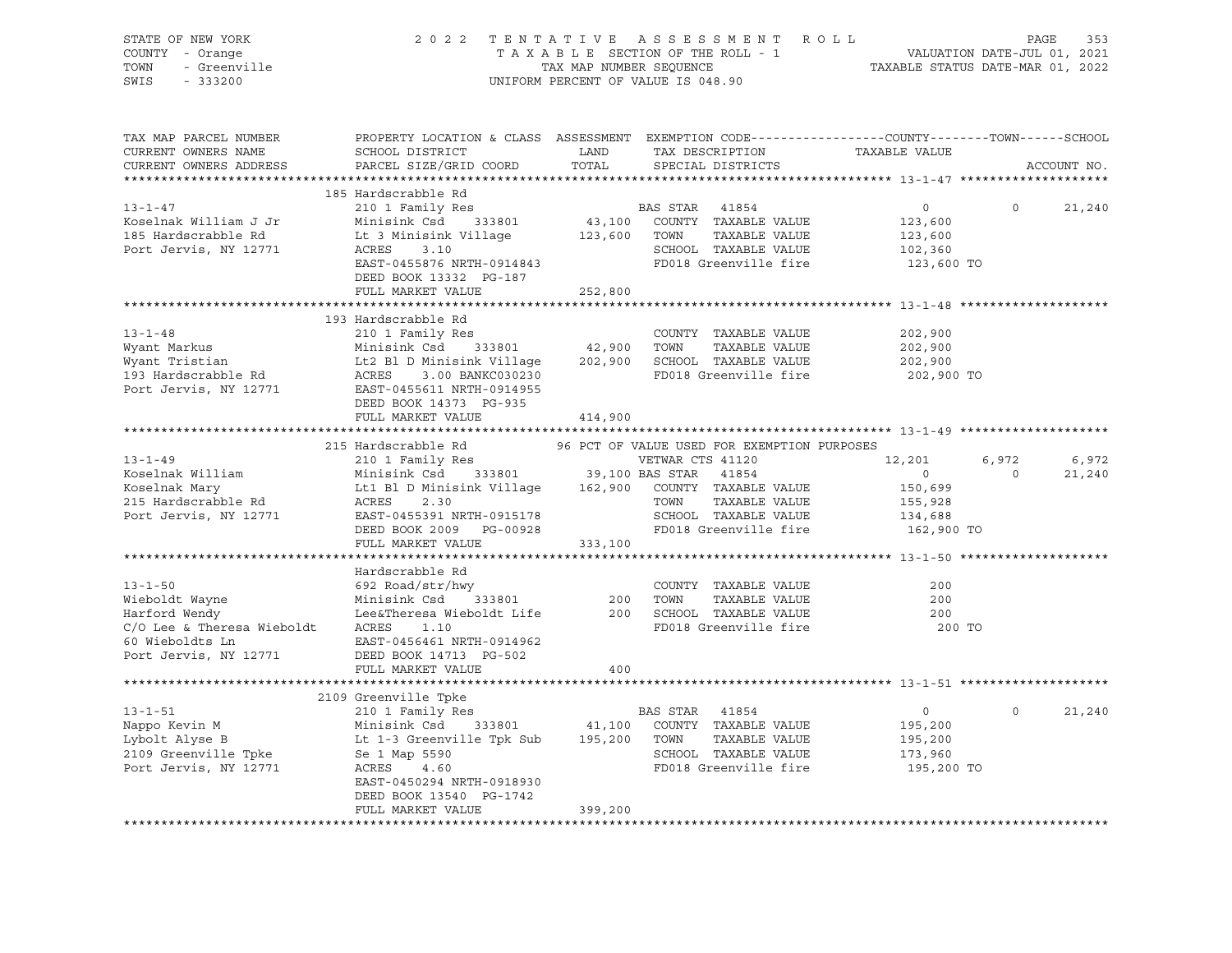| STATE OF NEW YORK<br>COUNTY - Orange<br>TOWN - Greenville<br>233200                                  |                                                                                                                                                                                                                                                                                                              |                              | 2022 TENTATIVE ASSESSMENT ROLL PAGE 354<br>TAXABLE SECTION OF THE ROLL - 1 VALUATION DATE-JUL 01, 2021<br>TAX MAP NUMBER SEQUENCE TAXABLE STATUS DATE-MAR 01, 2022<br>UNIFORM PERCENT OF VALUE IS 048.90 |                                             |                  |
|------------------------------------------------------------------------------------------------------|--------------------------------------------------------------------------------------------------------------------------------------------------------------------------------------------------------------------------------------------------------------------------------------------------------------|------------------------------|----------------------------------------------------------------------------------------------------------------------------------------------------------------------------------------------------------|---------------------------------------------|------------------|
| TAX MAP PARCEL NUMBER<br>CURRENT OWNERS NAME<br>CURRENT OWNERS ADDRESS                               | SCHOOL DISTRICT<br>PARCEL SIZE/GRID COORD                                                                                                                                                                                                                                                                    | LAND<br>TOTAL                | PROPERTY LOCATION & CLASS ASSESSMENT EXEMPTION CODE----------------COUNTY-------TOWN------SCHOOL<br>TAX DESCRIPTION TAXABLE VALUE<br>SERCIAL DISTRICTS<br>SPECIAL DISTRICTS                              |                                             | ACCOUNT NO.      |
|                                                                                                      | Greenville Tpke<br>314 Rural vac<10 COUNTY TAXABLE VALUE 31,900<br>21,900 Karvellas Steven Minisink Csd 333801 31,900 TOWN TAXABLE VALUE 31,900<br>26 Team USA Way Lt 1-2 Greenville Tpk Sub 31,900 SCHOOL TAXABLE VALUE 31,900<br>21,<br>ACRES 7.50<br>EAST-0450126 NRTH-0918740<br>DEED BOOK 2765 PG-00178 |                              |                                                                                                                                                                                                          |                                             |                  |
|                                                                                                      | FULL MARKET VALUE                                                                                                                                                                                                                                                                                            | 65,200                       |                                                                                                                                                                                                          |                                             |                  |
|                                                                                                      | 2143 Greenville Tpke<br>13-1-53.1<br>Polarek Jason S<br>Polarek Jason S<br>Polarek Joanna E Lt 1 Stack Map 430-03<br>2143 Greenville Tpke ACRES<br>2.90 BANKC080370<br>Port Jervis, NY 12771<br>EAST-0449445 NRTH-0918805<br>EXT-0449445 NRTH-0918805<br>POI18 Greenvill                                     |                              |                                                                                                                                                                                                          | 20,335 11,620<br>40,670 23,240              | 11,620<br>23,240 |
|                                                                                                      | FULL MARKET VALUE 357,300                                                                                                                                                                                                                                                                                    |                              |                                                                                                                                                                                                          |                                             |                  |
|                                                                                                      |                                                                                                                                                                                                                                                                                                              |                              |                                                                                                                                                                                                          |                                             |                  |
|                                                                                                      | And the set of the set of the set of the set of the set of the set of the set of the set of the set of the set of the set of the set of the set of the set of the set of the set of the set of the set of the set of the set o<br>DEED BOOK 11250 PG-1888<br>FULL MARKET VALUE                               | 503,100                      |                                                                                                                                                                                                          | 16,500 16,500<br>229,500<br>229,500         | 16,500           |
|                                                                                                      |                                                                                                                                                                                                                                                                                                              |                              |                                                                                                                                                                                                          |                                             |                  |
|                                                                                                      | Greenville Tpke<br>314 Rural vac<10<br>EAST-0449518 NRTH-0919528<br>DEED BOOK 14954 PG-924<br>FULL MARKET VALUE                                                                                                                                                                                              | 73,400                       |                                                                                                                                                                                                          | 35,900 TO                                   |                  |
|                                                                                                      |                                                                                                                                                                                                                                                                                                              |                              |                                                                                                                                                                                                          |                                             |                  |
| $13 - 1 - 55$<br>Abbate Christopher<br>Abbate Maria<br>2144 Greenville Tpke<br>Port Jervis, NY 12771 | 2144 Greenville Tpke<br>210 1 Family Res<br>Minisink Csd<br>333801<br>Lt 2-2 Greenville Tpk Sub<br>Ne 2 Map 5591<br>3.70 BANKC080370<br>ACRES<br>EAST-0449178 NRTH-0919428<br>DEED BOOK 12293 PG-13<br>FULL MARKET VALUE                                                                                     | 39,300<br>209,400<br>428,200 | COUNTY TAXABLE VALUE<br>TOWN<br>TAXABLE VALUE<br>SCHOOL TAXABLE VALUE<br>FD018 Greenville fire                                                                                                           | 209,400<br>209,400<br>209,400<br>209,400 TO |                  |
|                                                                                                      |                                                                                                                                                                                                                                                                                                              |                              |                                                                                                                                                                                                          |                                             |                  |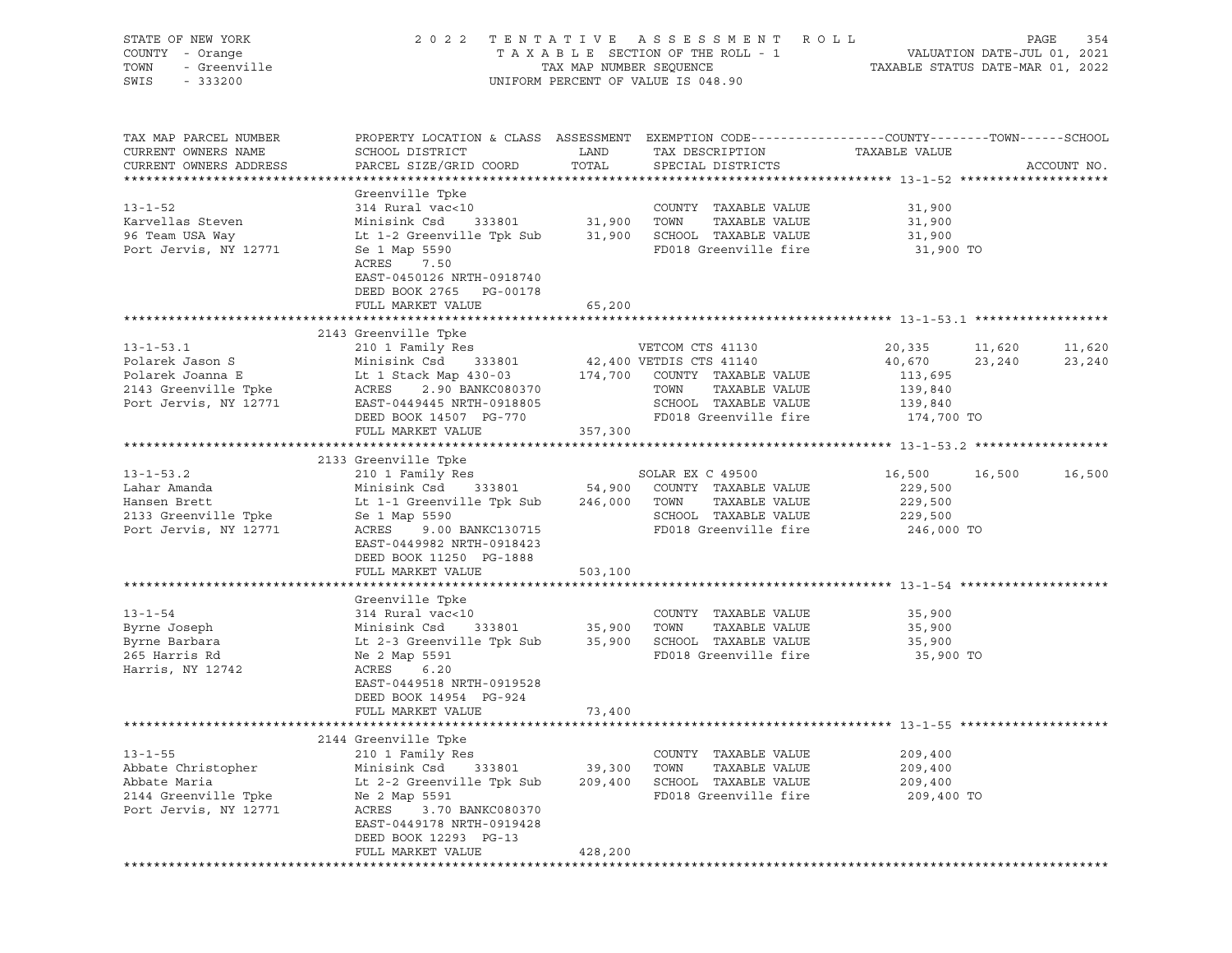| STATE OF NEW YORK<br>COUNTY - Orange<br>- Greenville<br>TOWN<br>SWIS<br>$-333200$                     |                                                                                                                                                                                                                           | TAX MAP NUMBER SEQUENCE      | 2022 TENTATIVE ASSESSMENT ROLL<br>TAXABLE SECTION OF THE ROLL - 1<br>UNIFORM PERCENT OF VALUE IS 048.90                | TAXABLE STATUS DATE-MAR 01, 2022                              | PAGE<br>355<br>VALUATION DATE-JUL 01, 2021 |
|-------------------------------------------------------------------------------------------------------|---------------------------------------------------------------------------------------------------------------------------------------------------------------------------------------------------------------------------|------------------------------|------------------------------------------------------------------------------------------------------------------------|---------------------------------------------------------------|--------------------------------------------|
| TAX MAP PARCEL NUMBER<br>CURRENT OWNERS NAME<br>CURRENT OWNERS ADDRESS                                | PROPERTY LOCATION & CLASS ASSESSMENT EXEMPTION CODE----------------COUNTY-------TOWN------SCHOOL<br>SCHOOL DISTRICT<br>PARCEL SIZE/GRID COORD                                                                             | LAND<br>TOTAL                | TAX DESCRIPTION<br>SPECIAL DISTRICTS                                                                                   | TAXABLE VALUE                                                 | ACCOUNT NO.                                |
|                                                                                                       | 2156 Greenville Tpke                                                                                                                                                                                                      |                              |                                                                                                                        |                                                               |                                            |
| $13 - 1 - 56$<br>Hernandez Larry<br>Hernandez Venus<br>2156 Greenville Tpke<br>Port Jervis, NY 12771  | 210 1 Family Res<br>Minisink Csd<br>Lt 2-1 Greenville Tpk Sub 200,400 TOWN<br>Ne 2 Map 5591<br>ACRES 2.20<br>EAST-0448893 NRTH-0919257<br>DEED BOOK 11585 PG-356                                                          |                              | BAS STAR 41854<br>333801 33,500 COUNTY TAXABLE VALUE<br>TAXABLE VALUE<br>SCHOOL TAXABLE VALUE<br>FD018 Greenville fire | $\overline{0}$<br>200,400<br>200,400<br>179,160<br>200,400 TO | $\circ$<br>21,240                          |
|                                                                                                       | FULL MARKET VALUE                                                                                                                                                                                                         | 409,800                      |                                                                                                                        |                                                               |                                            |
|                                                                                                       |                                                                                                                                                                                                                           |                              |                                                                                                                        |                                                               |                                            |
| $13 - 1 - 57$<br>Sacco Steven J<br>Hawkins Bridget A<br>2169 Greenville Tpke<br>Port Jervis, NY 12771 | 2169 Greenville Tpke<br>210 1 Family Res<br>Minisink Csd 333801<br>Lt 3-3 Greenville Tpk Sub<br>Sw 3 Map 5592<br>ACRES<br>2.50<br>EAST-0448602 NRTH-0918857<br>DEED BOOK 11089 PG-1632                                    | 38,200<br>190,700            | BAS STAR 41854<br>COUNTY TAXABLE VALUE<br>TOWN<br>TAXABLE VALUE<br>SCHOOL TAXABLE VALUE<br>FD018 Greenville fire       | $\circ$<br>190,700<br>190,700<br>169,460<br>190,700 TO        | $\circ$<br>21,240                          |
|                                                                                                       | FULL MARKET VALUE                                                                                                                                                                                                         | 390,000                      |                                                                                                                        |                                                               |                                            |
|                                                                                                       |                                                                                                                                                                                                                           |                              |                                                                                                                        |                                                               |                                            |
|                                                                                                       | 2181 Greenville Tpke                                                                                                                                                                                                      |                              |                                                                                                                        |                                                               |                                            |
| $13 - 1 - 58$                                                                                         | 210 1 Family Res                                                                                                                                                                                                          |                              | ENH STAR 41834                                                                                                         | $\overline{0}$                                                | 53,020<br>$\circ$                          |
| Ahrens Frank<br>Ahrens Debra<br>2181 Greenville Tpke<br>Port Jervis, NY 12771                         | Minisink Csd<br>Lt 3-2 Greenville Tpk Sub 108,400 TOWN<br>Sw 3 Map 5592<br>ACRES 4.10<br>EAST-0448285 NRTH-0918646<br>DEED BOOK 2193 PG-00397                                                                             |                              | 333801 45,100 COUNTY TAXABLE VALUE<br>TAXABLE VALUE<br>SCHOOL TAXABLE VALUE<br>FD018 Greenville fire                   | 108,400<br>108,400<br>55,380<br>108,400 TO                    |                                            |
|                                                                                                       | FULL MARKET VALUE                                                                                                                                                                                                         | 221,700                      |                                                                                                                        |                                                               |                                            |
|                                                                                                       |                                                                                                                                                                                                                           |                              |                                                                                                                        |                                                               |                                            |
| $13 - 1 - 59$<br>Thornton Alexander<br>2191 Greenville Tpke<br>Port Jervis, NY 12771                  | 2191 Greenville Tpke<br>210 1 Family Res<br>Minisink Csd<br>333801<br>Lt 3-1 Greenville Tpk Sub<br>Sw 3 Map 5592<br>ACRES<br>2.30 BANK0230051<br>EAST-0447945 NRTH-0918745<br>DEED BOOK 14505 PG-461<br>FULL MARKET VALUE | 39,100<br>201,000<br>411,000 | COUNTY TAXABLE VALUE<br>TOWN<br>TAXABLE VALUE<br>SCHOOL TAXABLE VALUE<br>FD018 Greenville fire                         | 201,000<br>201,000<br>201,000<br>201,000 TO                   |                                            |
|                                                                                                       |                                                                                                                                                                                                                           |                              |                                                                                                                        |                                                               |                                            |
|                                                                                                       | 2170 Greenville Tpke                                                                                                                                                                                                      |                              |                                                                                                                        |                                                               |                                            |
| $13 - 1 - 60$<br>Kaczmar Joseph G<br>Kaczmar Susan C<br>2170 Greenville Tpke<br>Port Jervis, NY 12771 | 210 1 Family Res<br>Minisink Csd<br>333801<br>Lt 4-3 Greenville Tpk Sub<br>Nw 4 Map 5593<br>ACRES<br>2.90 BANKC070290<br>EAST-0448453 NRTH-0919266<br>DEED BOOK 14265 PG-330<br>FULL MARKET VALUE                         | 37,400<br>170,600<br>348,900 | COUNTY TAXABLE VALUE<br>TOWN<br>TAXABLE VALUE<br>SCHOOL TAXABLE VALUE<br>FD018 Greenville fire                         | 170,600<br>170,600<br>170,600<br>170,600 TO                   |                                            |
|                                                                                                       |                                                                                                                                                                                                                           |                              |                                                                                                                        |                                                               |                                            |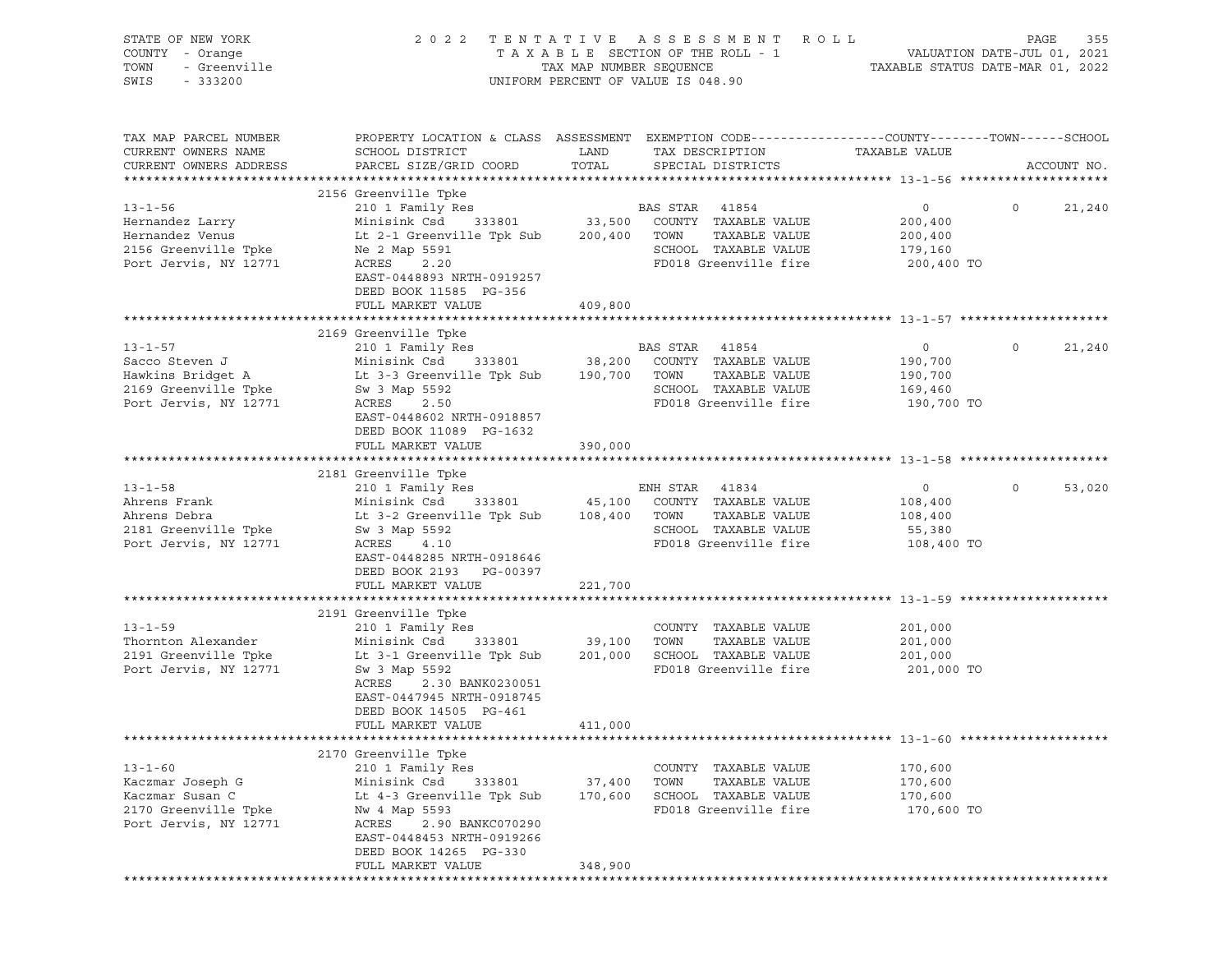| STATE OF NEW YORK<br>OF NEW YORK<br>Y - Orange<br>- Greenville<br>Contract of the Contract of the Contract of the Contract of the Contract of the Contract of the Contract of the Contract of the Contract of the Contract of the Contract of the Contrac<br>COUNTY - Orange<br>TOWN<br>SWIS - 333200 |                                                                                                                                                                                                                                                          |         | UNIFORM PERCENT OF VALUE IS 048.90 | 2022 TENTATIVE ASSESSMENT ROLL PAGE 356<br>TAXABLE SECTION OF THE ROLL - 1 VALUATION DATE-JUL 01, 2021<br>TAX MAP NUMBER SEQUENCE TAXABLE STATUS DATE-MAR 01, 2022 |                                              |
|-------------------------------------------------------------------------------------------------------------------------------------------------------------------------------------------------------------------------------------------------------------------------------------------------------|----------------------------------------------------------------------------------------------------------------------------------------------------------------------------------------------------------------------------------------------------------|---------|------------------------------------|--------------------------------------------------------------------------------------------------------------------------------------------------------------------|----------------------------------------------|
| TAX MAP PARCEL NUMBER<br>CURRENT OWNERS NAME<br>CURRENT OWNERS ADDRESS                                                                                                                                                                                                                                | PROPERTY LOCATION & CLASS ASSESSMENT EXEMPTION CODE-----------------COUNTY-------TOWN------SCHOOL<br>PROPERTY DOCATION & CHASE ADDEDUCTION TAX DESCRIPTION TAXABLE VALUE<br>SCHOOL DISTRICT LAND TAX DESCRIPTION TAXABLE VALUE<br>PARCEL SIZE/GRID COORD | TOTAL   | SPECIAL DISTRICTS                  |                                                                                                                                                                    | ACCOUNT NO.                                  |
|                                                                                                                                                                                                                                                                                                       | 2186 Greenville Tpke<br>EAST-0448214 NRTH-0919056<br>DEED BOOK 14019 PG-1819                                                                                                                                                                             |         |                                    | 97,000<br>97,000<br>97,000<br>97,000 TO                                                                                                                            |                                              |
|                                                                                                                                                                                                                                                                                                       | FULL MARKET VALUE                                                                                                                                                                                                                                        | 198,400 |                                    |                                                                                                                                                                    |                                              |
|                                                                                                                                                                                                                                                                                                       | 2194 Greenville Tpke                                                                                                                                                                                                                                     |         |                                    |                                                                                                                                                                    |                                              |
| 213-1-62<br>Chung Mark 210 1 Family Res<br>Chung Mark Minisink Csd 333801<br>2194 Greenville Tpke Mw 4 Map 5593<br>2194 Greenville Tpke Mw 4 Map 5593<br>209,400<br>209,400<br>209,400<br>209,400<br>209,400<br>209,400<br>209,400<br>209,400<br>209,400                                              | DEED BOOK 11741 PG-697                                                                                                                                                                                                                                   |         |                                    |                                                                                                                                                                    | 21,240<br>$\overline{0}$<br>14,000<br>14,000 |
|                                                                                                                                                                                                                                                                                                       | FULL MARKET VALUE 456,900                                                                                                                                                                                                                                |         |                                    |                                                                                                                                                                    |                                              |
|                                                                                                                                                                                                                                                                                                       |                                                                                                                                                                                                                                                          |         |                                    |                                                                                                                                                                    |                                              |
| 1992 - 260 Seasonal res<br>Stasiewicz Zbigniew Minisink Csd 333801 14,900 TOWN TAXABLE VALUE<br>160 Newton St Part In Town Of Deerpark 41,600 SCHOOL TAXABLE VALUE<br>Brooklyn, NY 11222 ACRES 1.41 FD018 Graphy:11- 51                                                                               | ANALAS BIDOW<br>260 Seasonal res<br>Minisink Cod<br>EAST-0444689 NRTH-0916374<br>DEED BOOK 12667 PG-1776                                                                                                                                                 |         |                                    | 41,600<br>41,600<br>41,600<br>41,600 TO                                                                                                                            |                                              |
|                                                                                                                                                                                                                                                                                                       | FULL MARKET VALUE                                                                                                                                                                                                                                        | 85,100  |                                    |                                                                                                                                                                    |                                              |
| $13 - 1 - 64$<br>SES VICENT LIEL<br>STRINGER 1,200 TOWN TAXABLE VALUE<br>160 Newton St<br>Brooklyn, NY 11222 FRNT 160.00 DPTH 209.00 FOO18 Greenville fire                                                                                                                                            | Fiddlers Elbow<br>323 Vacant rural<br>EAST-0444525 NRTH-0916189<br>DEED BOOK 12667 PG-1776<br>FULL MARKET VALUE                                                                                                                                          | 2,500   | COUNTY TAXABLE VALUE               | 1,200<br>1,200<br>1,200<br>1,200 TO                                                                                                                                |                                              |
|                                                                                                                                                                                                                                                                                                       |                                                                                                                                                                                                                                                          |         |                                    |                                                                                                                                                                    |                                              |
| Team USA Way<br>Team USA Way<br>692 Road/str/hwy<br>Minisink Csd 333801 200 TOWN TAXABLE VALUE<br>96 Team USA Way<br>Port Jervis, NY 12771 EAST-0454031 NRTH-0915287<br>FRIT 90.00 DPTH 322.00 200 SCHOOL TAXABLE VALUE<br>FD018 Greenville                                                           | Team USA Way<br>DEED BOOK 3084 PG-00281<br>FULL MARKET VALUE                                                                                                                                                                                             | 400     |                                    | 200<br>200<br>200<br>200 TO                                                                                                                                        |                                              |
|                                                                                                                                                                                                                                                                                                       |                                                                                                                                                                                                                                                          |         |                                    |                                                                                                                                                                    |                                              |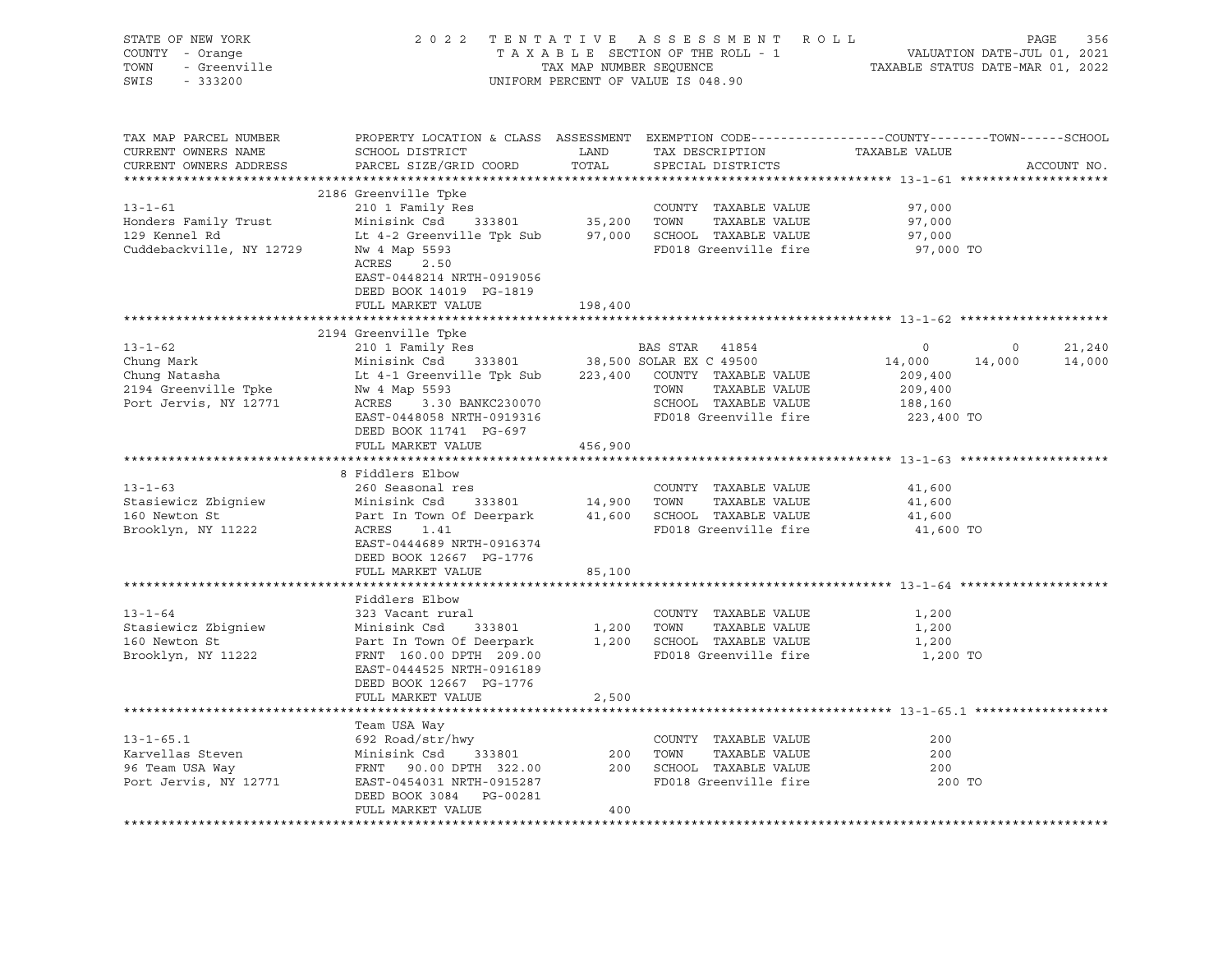#### STATE OF NEW YORK 2 0 2 2 T E N T A T I V E A S S E S S M E N T R O L L PAGE 357 COUNTY - Orange T A X A B L E SECTION OF THE ROLL - 1 VALUATION DATE-JUL 01, 2021 TOWN - Greenville TAX MAP NUMBER SEQUENCE TAXABLE STATUS DATE-MAR 01, 2022 SWIS - 333200 UNIFORM PERCENT OF VALUE IS 048.90

| TAX MAP PARCEL NUMBER<br>CURRENT OWNERS NAME<br>CURRENT OWNERS ADDRESS                                                                                                                                            | PROPERTY LOCATION & CLASS ASSESSMENT<br>SCHOOL DISTRICT<br>PARCEL SIZE/GRID COORD                                                                                                              | LAND<br>TOTAL                |                          | TAX DESCRIPTION<br>SPECIAL DISTRICTS                                                                | EXEMPTION CODE-----------------COUNTY-------TOWN------SCHOOL<br>TAXABLE VALUE |          | ACCOUNT NO. |
|-------------------------------------------------------------------------------------------------------------------------------------------------------------------------------------------------------------------|------------------------------------------------------------------------------------------------------------------------------------------------------------------------------------------------|------------------------------|--------------------------|-----------------------------------------------------------------------------------------------------|-------------------------------------------------------------------------------|----------|-------------|
| *************************                                                                                                                                                                                         |                                                                                                                                                                                                |                              |                          |                                                                                                     |                                                                               |          |             |
| $13 - 1 - 66$<br>Ewanciw Paul G/Josephine R<br>Ewanciw Paulette<br>Ewanciw Michelle/Amanda<br>46 Mountain Rd                                                                                                      | 187 Old Mountain Rd<br>210 1 Family Res<br>Minisink Csd<br>333801<br>ACRES<br>4.70<br>EAST-0453901 NRTH-0915057<br>DEED BOOK 14893 PG-1967                                                     | 46,300<br>176,200            | BAS STAR<br>TOWN         | 41854<br>COUNTY TAXABLE VALUE<br>TAXABLE VALUE<br>SCHOOL TAXABLE VALUE<br>FD018 Greenville fire     | $\circ$<br>176,200<br>176,200<br>154,960<br>176,200 TO                        | $\Omega$ | 21,240      |
| Port Jervis, NY 12771                                                                                                                                                                                             | FULL MARKET VALUE                                                                                                                                                                              | 360,300                      |                          |                                                                                                     |                                                                               |          |             |
|                                                                                                                                                                                                                   |                                                                                                                                                                                                |                              |                          |                                                                                                     |                                                                               |          |             |
| $13 - 1 - 68$<br>Corlett Marie A<br>199 Old Mountain Rd<br>Port Jervis, NY 12771                                                                                                                                  | 199 Old Mountain Rd<br>210 1 Family Res<br>Minisink Csd<br>333801<br>Lt1 Ewanciw Sub Map 10277<br>ACRES<br>2.10<br>EAST-0454140 NRTH-0915432<br>DEED BOOK 14123 PG-313                         | 38,000<br>176,800            | <b>BAS STAR</b><br>TOWN  | 41854<br>COUNTY TAXABLE VALUE<br>TAXABLE VALUE<br>SCHOOL TAXABLE VALUE<br>FD018 Greenville fire     | $\circ$<br>176,800<br>176,800<br>155,560<br>176,800 TO                        | $\circ$  | 21,240      |
|                                                                                                                                                                                                                   | FULL MARKET VALUE                                                                                                                                                                              | 361,600                      |                          |                                                                                                     |                                                                               |          |             |
|                                                                                                                                                                                                                   |                                                                                                                                                                                                |                              |                          |                                                                                                     |                                                                               |          |             |
| $13 - 1 - 69$<br>Ewanciw John P, Paul G<br>Zubikowski Paulette Ewanciw Ed Lt2 Ewanciw Sub Map 10277<br>Vahey Donna, Corlett Marie<br>Vislocky Chris, Conti Monica<br>200 Hardscrabble Rd<br>Port Jervis, NY 12771 | Old Mountain Rd<br>120 Field crops<br>Minisink Csd<br>333801<br>ACRES<br>18.50<br>EAST-0453749 NRTH-0916062<br>DEED BOOK 14150 PG-362<br>FULL MARKET VALUE                                     | 27,100<br>27,100<br>55,400   | AGDISTRICT 41720<br>TOWN | COUNTY TAXABLE VALUE<br>TAXABLE VALUE<br>SCHOOL TAXABLE VALUE<br>FD018 Greenville fire<br>23,972 EX | 23,972<br>3,128<br>3,128<br>3,128<br>3,128 TO                                 | 23,972   | 23,972      |
| MAY BE SUBJECT TO PAYMENT<br>UNDER AGDIST LAW TIL 2026                                                                                                                                                            |                                                                                                                                                                                                |                              |                          |                                                                                                     |                                                                               |          |             |
|                                                                                                                                                                                                                   | 2086 Greenville Tpke                                                                                                                                                                           |                              |                          |                                                                                                     |                                                                               |          |             |
| $13 - 1 - 70$<br>Schymanski Edward T<br>Schymanski Debra A<br>2086 Greenville Tpke<br>Port Jervis, NY 12771                                                                                                       | 210 1 Family Res<br>Minisink Csd<br>333801<br>Lt1 Stafford Map 356-03<br>3.00 BANK0170008<br>ACRES<br>EAST-0450531 NRTH-0919706<br>DEED BOOK 11608 PG-1436                                     | 42,900<br>140,300            | CW 15 VET/ 41160<br>TOWN | COUNTY TAXABLE VALUE<br>TAXABLE VALUE<br>SCHOOL TAXABLE VALUE<br>FD018 Greenville fire              | 6,972<br>133,328<br>135,071<br>133,328<br>140,300 TO                          | 5,229    | 6,972       |
|                                                                                                                                                                                                                   | FULL MARKET VALUE                                                                                                                                                                              | 286,900                      |                          |                                                                                                     |                                                                               |          |             |
|                                                                                                                                                                                                                   |                                                                                                                                                                                                |                              |                          |                                                                                                     |                                                                               |          |             |
| $13 - 1 - 71$<br>Stafford Geoffrey<br>Stafford Regina<br>2068 Greenville Tpke<br>Port Jervis, NY 12771                                                                                                            | 2068 Greenville Tpke<br>210 1 Family Res<br>Minisink Csd<br>333801<br>Lt2 Stafford Map 356-03<br>ACRES<br>3.90<br>EAST-0450769 NRTH-0919859<br>DEED BOOK 2232<br>PG-00096<br>FULL MARKET VALUE | 44,700<br>228,900<br>468,100 | TOWN                     | COUNTY TAXABLE VALUE<br>TAXABLE VALUE<br>SCHOOL TAXABLE VALUE<br>FD018 Greenville fire              | 228,900<br>228,900<br>228,900<br>228,900 TO                                   |          |             |
|                                                                                                                                                                                                                   |                                                                                                                                                                                                |                              |                          |                                                                                                     |                                                                               |          |             |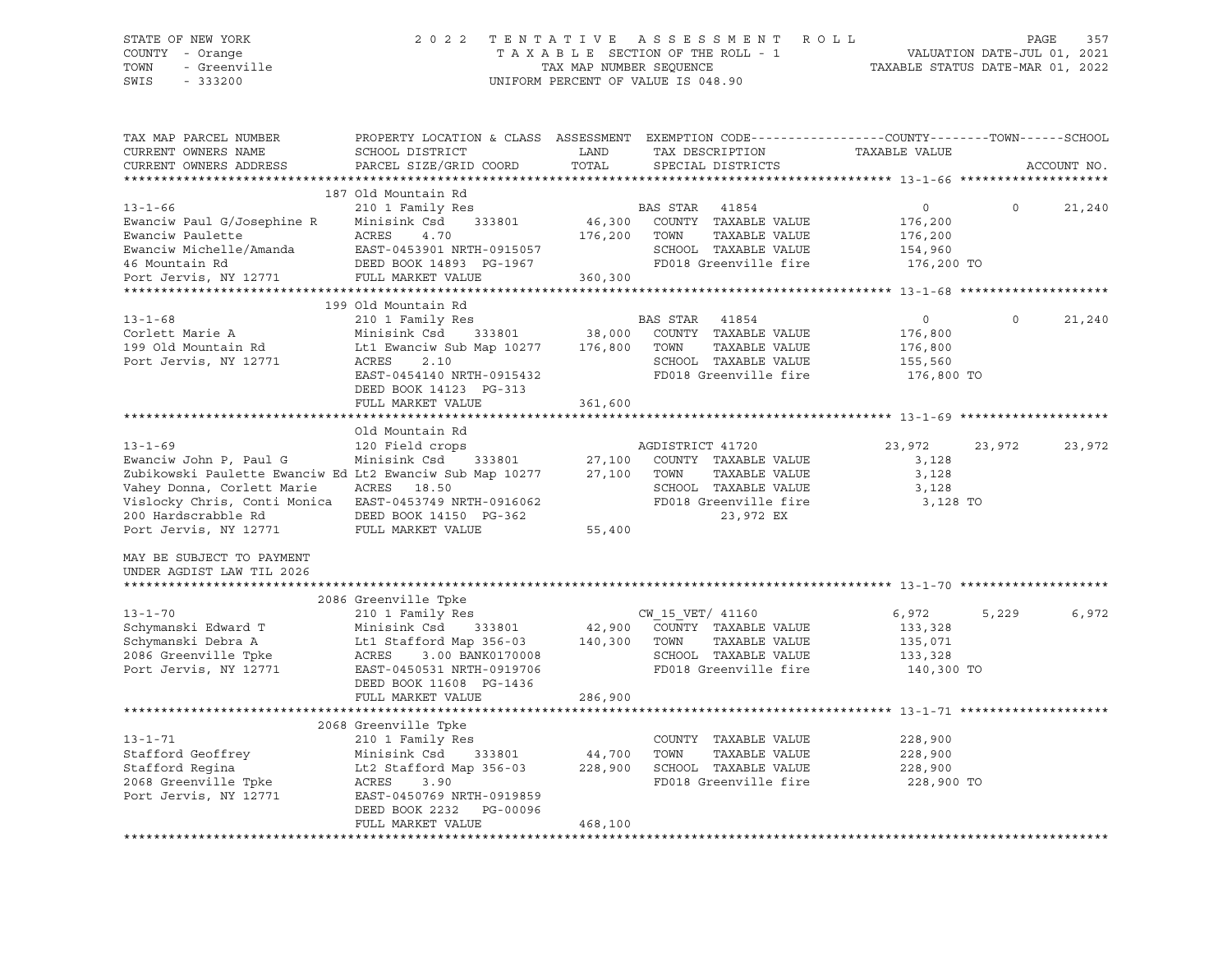|                                                                                                                                            |                                                                                                                                                                                                                                                                                                                              |                                                                   |                                                                                                             |                                                                                                                                                                                                                                                                                                                                                                                                                                                                                                                                                                                                                                                                                                                                                                         | PAGE                                                                                               | 358                                                                                                                                                                                                                                                                    |
|--------------------------------------------------------------------------------------------------------------------------------------------|------------------------------------------------------------------------------------------------------------------------------------------------------------------------------------------------------------------------------------------------------------------------------------------------------------------------------|-------------------------------------------------------------------|-------------------------------------------------------------------------------------------------------------|-------------------------------------------------------------------------------------------------------------------------------------------------------------------------------------------------------------------------------------------------------------------------------------------------------------------------------------------------------------------------------------------------------------------------------------------------------------------------------------------------------------------------------------------------------------------------------------------------------------------------------------------------------------------------------------------------------------------------------------------------------------------------|----------------------------------------------------------------------------------------------------|------------------------------------------------------------------------------------------------------------------------------------------------------------------------------------------------------------------------------------------------------------------------|
| SCHOOL DISTRICT<br>PARCEL SIZE/GRID COORD                                                                                                  | LAND<br>TOTAL                                                                                                                                                                                                                                                                                                                |                                                                   |                                                                                                             | TAXABLE VALUE                                                                                                                                                                                                                                                                                                                                                                                                                                                                                                                                                                                                                                                                                                                                                           |                                                                                                    | ACCOUNT NO.                                                                                                                                                                                                                                                            |
|                                                                                                                                            |                                                                                                                                                                                                                                                                                                                              |                                                                   |                                                                                                             |                                                                                                                                                                                                                                                                                                                                                                                                                                                                                                                                                                                                                                                                                                                                                                         |                                                                                                    |                                                                                                                                                                                                                                                                        |
|                                                                                                                                            |                                                                                                                                                                                                                                                                                                                              |                                                                   |                                                                                                             |                                                                                                                                                                                                                                                                                                                                                                                                                                                                                                                                                                                                                                                                                                                                                                         |                                                                                                    |                                                                                                                                                                                                                                                                        |
| Minisink Csd 333801                                                                                                                        |                                                                                                                                                                                                                                                                                                                              |                                                                   | TAXABLE VALUE                                                                                               | 225,300<br>225,300<br>204,060                                                                                                                                                                                                                                                                                                                                                                                                                                                                                                                                                                                                                                                                                                                                           |                                                                                                    | 21,240                                                                                                                                                                                                                                                                 |
|                                                                                                                                            |                                                                                                                                                                                                                                                                                                                              |                                                                   |                                                                                                             |                                                                                                                                                                                                                                                                                                                                                                                                                                                                                                                                                                                                                                                                                                                                                                         |                                                                                                    |                                                                                                                                                                                                                                                                        |
|                                                                                                                                            |                                                                                                                                                                                                                                                                                                                              |                                                                   |                                                                                                             |                                                                                                                                                                                                                                                                                                                                                                                                                                                                                                                                                                                                                                                                                                                                                                         |                                                                                                    |                                                                                                                                                                                                                                                                        |
| 210 1 Family Res<br>DEED BOOK 14670 PG-1247<br>FULL MARKET VALUE                                                                           | 560,300                                                                                                                                                                                                                                                                                                                      |                                                                   |                                                                                                             | 274,000<br>274,000<br>274,000                                                                                                                                                                                                                                                                                                                                                                                                                                                                                                                                                                                                                                                                                                                                           |                                                                                                    |                                                                                                                                                                                                                                                                        |
| 240 Rural res<br>Minisink Csd 333801<br>Lt1 Map 875-06<br>ACRES 16.50<br>DEED BOOK 4936 PG-26<br>FULL MARKET VALUE                         | 574,200                                                                                                                                                                                                                                                                                                                      |                                                                   | TAXABLE VALUE<br>27,186 EX                                                                                  | 253,614<br>253,614<br>253,614                                                                                                                                                                                                                                                                                                                                                                                                                                                                                                                                                                                                                                                                                                                                           |                                                                                                    | 27,186                                                                                                                                                                                                                                                                 |
|                                                                                                                                            |                                                                                                                                                                                                                                                                                                                              |                                                                   |                                                                                                             |                                                                                                                                                                                                                                                                                                                                                                                                                                                                                                                                                                                                                                                                                                                                                                         |                                                                                                    |                                                                                                                                                                                                                                                                        |
| 210 1 Family Res<br>Minisink Csd 333801<br>Lt2 Map 875-06<br>ACRES 5.20 BANKC130715<br>EAST-0454986 NRTH-0915613<br>DEED BOOK 12291 PG-810 |                                                                                                                                                                                                                                                                                                                              |                                                                   | TAXABLE VALUE                                                                                               | $\overline{0}$<br>215,500<br>215,500<br>194,260                                                                                                                                                                                                                                                                                                                                                                                                                                                                                                                                                                                                                                                                                                                         | $\circ$                                                                                            | 21,240                                                                                                                                                                                                                                                                 |
| FULL MARKET VALUE                                                                                                                          | 440,700                                                                                                                                                                                                                                                                                                                      |                                                                   |                                                                                                             |                                                                                                                                                                                                                                                                                                                                                                                                                                                                                                                                                                                                                                                                                                                                                                         |                                                                                                    |                                                                                                                                                                                                                                                                        |
| Hardscrabble Rd & Case Rd<br>314 Rural vac<10<br>FULL MARKET VALUE                                                                         | 11,200                                                                                                                                                                                                                                                                                                                       |                                                                   | TAXABLE VALUE                                                                                               | 5,500<br>5,500<br>5,500                                                                                                                                                                                                                                                                                                                                                                                                                                                                                                                                                                                                                                                                                                                                                 |                                                                                                    |                                                                                                                                                                                                                                                                        |
|                                                                                                                                            | 2087 Greenville Tpke<br>210 1 Family Res<br>DEED BOOK 12795 PG-333<br>FULL MARKET VALUE<br>2085 Greenville Tpke<br>274 Old Mountain Rd<br>222 Hardscrabble Rd<br>June Herbert Minisink Csd 333801<br>June Albert ACRES 1.00<br>C/ Russell Jacobsen BAST-0459425 NRTH-0912358<br>C/ Unidensible B4<br>DEED BOOK 11427 PG-1712 | EAST-0450814 NRTH-0919128<br>460,700<br>EAST-0455452 NRTH-0916411 | LT2 Boland Map 48-03<br>LT2 Boland Map 48-03<br>ACRES 4.90 BANKN140687 SCHOOL<br>280,800 TOWN<br>5,500 TOWN | TAXABLE SECTION OF THE ROLL - 1<br>TAX MAP NUMBER SEQUENCE<br>UNIFORM PERCENT OF VALUE IS 048.90<br>SPECIAL DISTRICTS<br>BAS STAR 41854<br>SCHOOL TAXABLE VALUE<br>FD018 Greenville fire<br>COUNTY TAXABLE VALUE<br>Eudwigsen Robert Guy<br>Ludwigsen Lorraine Mae<br>2008 School TAXABLE VALUE<br>2008 School TAXABLE VALUE<br>2008 School TAXABLE VALUE<br>2009 SCHOOL TAXABLE VALUE<br>2009 SCHOOL TAXABLE VALUE<br>2009 SCHOOL TAXABLE VALUE<br>2009 SCHOOL TA<br>AG PRIVATE 41730<br>61,900 COUNTY TAXABLE VALUE<br>SCHOOL TAXABLE VALUE<br>FD018 Greenville fire<br>BAS STAR 41854<br>47,500 COUNTY TAXABLE VALUE<br>215,500 TOWN<br>SCHOOL TAXABLE VALUE<br>FD018 Greenville fire<br>COUNTY TAXABLE VALUE<br>5,500 SCHOOL TAXABLE VALUE<br>FD018 Greenville fire | 2022 TENTATIVE ASSESSMENT ROLL<br>TAX DESCRIPTION<br>$\overline{0}$<br>46,700 COUNTY TAXABLE VALUE | VALUATION DATE-JUL 01, 2021<br>TAXABLE STATUS DATE-MAR 01, 2022<br>PROPERTY LOCATION & CLASS ASSESSMENT EXEMPTION CODE----------------COUNTY-------TOWN------SCHOOL<br>$\circ$<br>225,300 TO<br>274,000 TO<br>27,186<br>27,186<br>253,614 TO<br>215,500 TO<br>5,500 TO |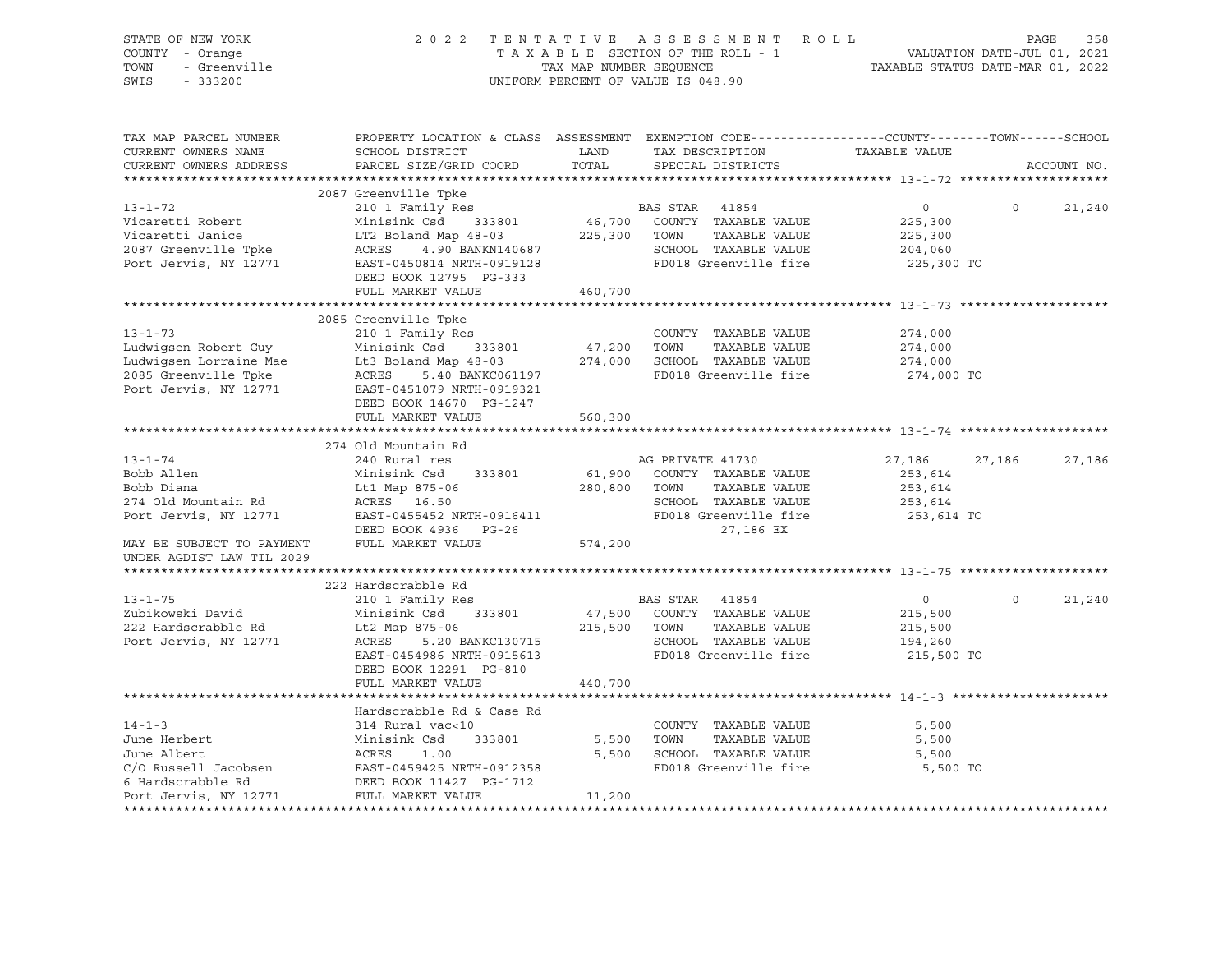| STATE OF NEW YORK<br>COUNTY - Orange<br>TOWN<br>- Greenville<br>SWIS<br>$-333200$                 |                                                                                                                                                                                                                                             | TAX MAP NUMBER SEQUENCE | 2022 TENTATIVE ASSESSMENT ROLL<br>TAXABLE SECTION OF THE ROLL - 1<br>UNIFORM PERCENT OF VALUE IS 048.90      | PAGE<br>359<br>VALUATION DATE-JUL 01, 2021<br>TAXABLE STATUS DATE-MAR 01, 2022                                                   |
|---------------------------------------------------------------------------------------------------|---------------------------------------------------------------------------------------------------------------------------------------------------------------------------------------------------------------------------------------------|-------------------------|--------------------------------------------------------------------------------------------------------------|----------------------------------------------------------------------------------------------------------------------------------|
| TAX MAP PARCEL NUMBER<br>CURRENT OWNERS NAME<br>CURRENT OWNERS ADDRESS                            | SCHOOL DISTRICT<br>PARCEL SIZE/GRID COORD                                                                                                                                                                                                   | LAND<br>TOTAL           | TAX DESCRIPTION<br>SPECIAL DISTRICTS                                                                         | PROPERTY LOCATION & CLASS ASSESSMENT EXEMPTION CODE----------------COUNTY-------TOWN------SCHOOL<br>TAXABLE VALUE<br>ACCOUNT NO. |
| $14 - 1 - 5.2$<br>Jacobsen Russell<br>6 Hardscrabble Rd<br>Port Jervis, NY 12771                  | 6 Hardscrabble Rd<br>210 1 Family Res<br>333801 23,300 TOWN<br>Minisink Csd<br>Dembeck-Jacobsen Map 131-<br>FRNT 177.00 DPTH 157.00<br>FRNT 177.00 DPTH 157.00<br>EAST-0459578 NRTH-0912547<br>DEED BOOK 13446 PG-1681<br>FULL MARKET VALUE | 124,100                 | COUNTY TAXABLE VALUE<br>TAXABLE VALUE<br>60,700 SCHOOL TAXABLE VALUE<br>FD018 Greenville fire                | 60,700<br>60,700<br>60,700<br>60,700 TO                                                                                          |
|                                                                                                   |                                                                                                                                                                                                                                             |                         |                                                                                                              |                                                                                                                                  |
| $14 - 1 - 7.1$<br>Lee Christopher M<br>17 Suffern Rd<br>Port Jervis, NY 12771                     | 17 Suffern Rd<br>210 1 Family Res<br>Minisink Csd 333801<br>Lt 1 Dembeck Map 150-94 142,000 SCHOOL TAXABLE VALUE<br>ACRES 3.20 BANKC030614 FD018 Greenville fire<br>EAST-0458055 NRTH-0913030<br>DEED BOOK 14523 PG-1154                    | 41,400 TOWN             | COUNTY TAXABLE VALUE<br>TAXABLE VALUE                                                                        | 142,000<br>142,000<br>142,000<br>142,000 TO                                                                                      |
|                                                                                                   | FULL MARKET VALUE                                                                                                                                                                                                                           | 290,400                 |                                                                                                              |                                                                                                                                  |
| $14 - 1 - 8$<br>Multari Nicholas<br>Multari Frances<br>340 Fort Van Tyle Rd                       | Case Rd<br>312 Vac w/imprv<br>Minisink Csd 333801<br>ACRES 21.60<br>EAST-0460593 NRTH-0911840                                                                                                                                               |                         | COUNTY TAXABLE VALUE<br>50,000 TOWN<br>TAXABLE VALUE<br>66,100 SCHOOL TAXABLE VALUE<br>FD018 Greenville fire | 66,100<br>66,100<br>66,100<br>66,100 TO                                                                                          |
| Port Jervis, NY 12771<br>MAY BE SUBJECT TO PAYMENT<br>UNDER AGDIST LAW TIL 2022                   | DEED BOOK 2378 PG-00126<br>FULL MARKET VALUE                                                                                                                                                                                                | 135,200                 |                                                                                                              |                                                                                                                                  |
|                                                                                                   |                                                                                                                                                                                                                                             |                         |                                                                                                              |                                                                                                                                  |
| $14 - 1 - 9$<br>Filipowski Barry<br>Filipowski Patricia<br>PO Box 578<br>Unionville, NY 10988     | Logtown Rd<br>323 Vacant rural<br>Minisink Csd 333801<br>ACRES 44.50<br>EAST-0463130 NRTH-0911349<br>DEED BOOK 5050 PG-88                                                                                                                   | 69,500 TOWN             | COUNTY TAXABLE VALUE<br>TAXABLE VALUE<br>69,500 SCHOOL TAXABLE VALUE<br>FD018 Greenville fire                | 69,500<br>69,500<br>69,500<br>69,500 TO                                                                                          |
|                                                                                                   | FULL MARKET VALUE                                                                                                                                                                                                                           | 142,100                 |                                                                                                              |                                                                                                                                  |
|                                                                                                   |                                                                                                                                                                                                                                             |                         |                                                                                                              |                                                                                                                                  |
|                                                                                                   | 102 Loqtown Rd                                                                                                                                                                                                                              |                         |                                                                                                              |                                                                                                                                  |
| $14 - 1 - 10.1$<br>Goff Caitlin A<br>Lakeman Charles D<br>102 Logtown Rd<br>Port Jervis, NY 12771 | 210 1 Family Res<br>Minisink Csd 333801<br>ACRES<br>2.90<br>EAST-0464985 NRTH-0910539<br>DEED BOOK 14097 PG-898                                                                                                                             | 42,400 TOWN             | COUNTY TAXABLE VALUE<br>TAXABLE VALUE<br>156,000 SCHOOL TAXABLE VALUE<br>FD018 Greenville fire               | 156,000<br>156,000<br>156,000<br>156,000 TO                                                                                      |
|                                                                                                   | FULL MARKET VALUE                                                                                                                                                                                                                           | 319,000                 |                                                                                                              |                                                                                                                                  |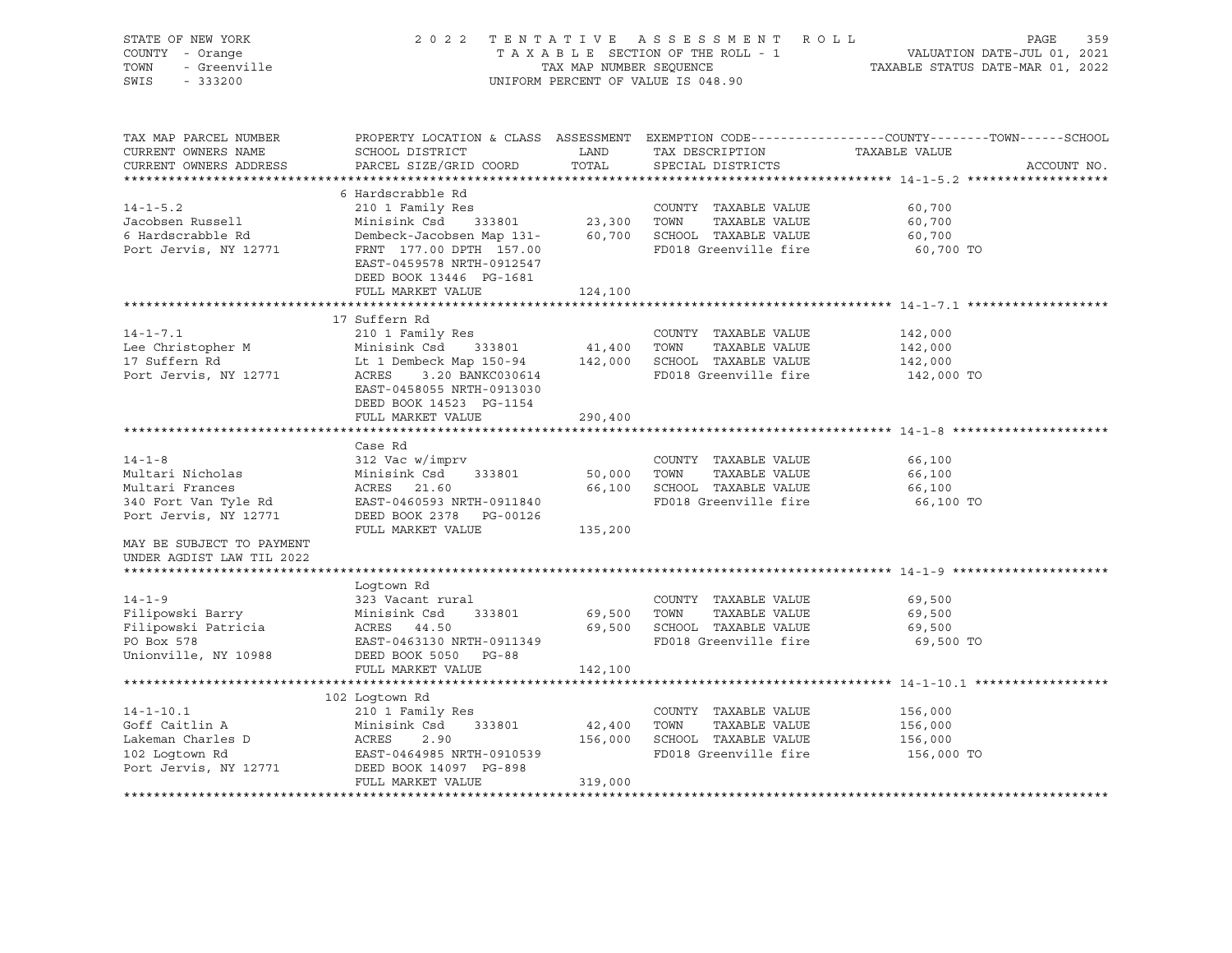## STATE OF NEW YORK 2 0 2 2 T E N T A T I V E A S S E S S M E N T R O L L PAGE 360 COUNTY - Orange T A X A B L E SECTION OF THE ROLL - 1 TOWN - Greenville TAX ON TAX MAP NUMBER SEQUENCE TAXABLE STATUS DATE-MAR 01, 2022<br>TAXABLE STATUS DATE-MAR 01, 2022 UNIFORM PERCENT OF VALUE IS 048.90

TAX MAP PARCEL NUMBER PROPERTY LOCATION & CLASS ASSESSMENT EXEMPTION CODE------------------COUNTY--------TOWN------SCHOOL CURRENT OWNERS NAME SCHOOL DISTRICT LAND TAX DESCRIPTION TAXABLE VALUE CURRENT OWNERS ADDRESS PARCEL SIZE/GRID COORD TOTAL SPECIAL DISTRICTS ACCOUNT NO. \*\*\*\*\*\*\*\*\*\*\*\*\*\*\*\*\*\*\*\*\*\*\*\*\*\*\*\*\*\*\*\*\*\*\*\*\*\*\*\*\*\*\*\*\*\*\*\*\*\*\*\*\*\*\*\*\*\*\*\*\*\*\*\*\*\*\*\*\*\*\*\*\*\*\*\*\*\*\*\*\*\*\*\*\*\*\*\*\*\*\*\*\*\*\*\*\*\*\*\*\*\*\* 14-1-11.1 \*\*\*\*\*\*\*\*\*\*\*\*\*\*\*\*\*\* 65 Logtown Rd 14-1-11.1 210 1 Family Res AGED 41800 6,160 6,160 6,160 Tice John R Minisink Csd 333801 31,900 ENH STAR 41834 0 0 53,020 Tice Irene M FRNT 200.00 DPTH 200.00 61,600 COUNTY TAXABLE VALUE 55,440 A CONTROLLER CONSERVED OF THE CONSERVATION CONTRAGED WAS CONSERVED ON SUBSTANDING SUPPORT OF STRAINING STRAINING STRAINING STRAINING STRAINING STRAINING STRAINING STRAINING STRAINING STRAINING STRAINING STRAINING STRAINING Port Jervis, NY 12771 DEED BOOK 1950 PG-00426 SCHOOL TAXABLE VALUE 2,420 FULL MARKET VALUE 126,000 FD018 Greenville fire 61,600 TO \*\*\*\*\*\*\*\*\*\*\*\*\*\*\*\*\*\*\*\*\*\*\*\*\*\*\*\*\*\*\*\*\*\*\*\*\*\*\*\*\*\*\*\*\*\*\*\*\*\*\*\*\*\*\*\*\*\*\*\*\*\*\*\*\*\*\*\*\*\*\*\*\*\*\*\*\*\*\*\*\*\*\*\*\*\*\*\*\*\*\*\*\*\*\*\*\*\*\*\*\*\*\* 14-1-11.22 \*\*\*\*\*\*\*\*\*\*\*\*\*\*\*\*\* 73 Logtown Rd 14-1-11.22 210 1 Family Res VETWAR CTS 41120 9,255 6,972 6,972 Santarsiere Anthony Minisink Csd 333801 31,900 ENH STAR 41834 0 0 53,020 73 Logtown Rd ACRES 1.00 61,700 COUNTY TAXABLE VALUE 52,445 الله بين المسابق المسابق المسابق المسابق المسابق المسابق المسابق المسابق المسابق المسابق المسابق المسابق المسا<br>Port Jervis, NY 12771 1885 EAST-0464326 NRTH-0910198 1.708 1.708 1.708 1.708 1.708 DEED BOOK 2378 PG-00119 SCHOOL TAXABLE VALUE FULL MARKET VALUE 126,200 FD018 Greenville fire 61,700 TO \*\*\*\*\*\*\*\*\*\*\*\*\*\*\*\*\*\*\*\*\*\*\*\*\*\*\*\*\*\*\*\*\*\*\*\*\*\*\*\*\*\*\*\*\*\*\*\*\*\*\*\*\*\*\*\*\*\*\*\*\*\*\*\*\*\*\*\*\*\*\*\*\*\*\*\*\*\*\*\*\*\*\*\*\*\*\*\*\*\*\*\*\*\*\*\*\*\*\*\*\*\*\* 14-1-12.2 \*\*\*\*\*\*\*\*\*\*\*\*\*\*\*\*\*\* 30 Carpenter Rd 14-1-12.2 120 Field crops AGDISTRICT 41720 11,255 11,255 11,255 Nowak Estate Nellie & Emil Minisink Csd 333801 108,400 COUNTY TAXABLE VALUE 148,445 C/O Karil Nowak Esq Part In Town Of Minisink 159,700 TOWN TAXABLE VALUE 148,445 715 Route 284 ACRES 79.00 SCHOOL TAXABLE VALUE 148,445 EAST-0465311 NRTH-0908844 FD018 Greenville fire 148,445 TO DEED BOOK 2091 PG-00218 11,255 EX MAY BE SUBJECT TO PAYMENT FULL MARKET VALUE 326,600 UNDER AGDIST LAW TIL 2026 \*\*\*\*\*\*\*\*\*\*\*\*\*\*\*\*\*\*\*\*\*\*\*\*\*\*\*\*\*\*\*\*\*\*\*\*\*\*\*\*\*\*\*\*\*\*\*\*\*\*\*\*\*\*\*\*\*\*\*\*\*\*\*\*\*\*\*\*\*\*\*\*\*\*\*\*\*\*\*\*\*\*\*\*\*\*\*\*\*\*\*\*\*\*\*\*\*\*\*\*\*\*\* 14-1-13.1 \*\*\*\*\*\*\*\*\*\*\*\*\*\*\*\*\*\* 6 Carpenter Rd 14-1-13.1 210 1 Family Res ENH STAR 41834 0 0 53,020 Young John A Minisink Csd 333801 45,300 COUNTY TAXABLE VALUE 207,800 Mishiyev Margarita ACRES 4.20 BANK0210090 207,800 TOWN TAXABLE VALUE 207,800 6 Carpenter Rd EAST-0464562 NRTH-0907692 SCHOOL TAXABLE VALUE 154,780 Port Jervis, NY 12771 DEED BOOK 11372 PG-68 FD018 Greenville fire 207,800 TO FULL MARKET VALUE 424,900 \*\*\*\*\*\*\*\*\*\*\*\*\*\*\*\*\*\*\*\*\*\*\*\*\*\*\*\*\*\*\*\*\*\*\*\*\*\*\*\*\*\*\*\*\*\*\*\*\*\*\*\*\*\*\*\*\*\*\*\*\*\*\*\*\*\*\*\*\*\*\*\*\*\*\*\*\*\*\*\*\*\*\*\*\*\*\*\*\*\*\*\*\*\*\*\*\*\*\*\*\*\*\* 14-1-13.2 \*\*\*\*\*\*\*\*\*\*\*\*\*\*\*\*\*\* Carpenter Rd 14-1-13.2 120 Field crops AGDISTRICT 41720 38,422 38,422 38,422 Nowak Estate Nellie & Emil Minisink Csd 333801 100,900 COUNTY TAXABLE VALUE 62,478 C/O Karil Nowak Esq **Part In Town Of Minisink** 100,900 TOWN TAXABLE VALUE 62,478 715 Route 284 ACRES 54.50 SCHOOL TAXABLE VALUE 62,478 Westtown, NY 10998 EAST-0463638 NRTH-0907327 FD018 Greenville fire 62,478 TO DEED BOOK 2091 PG-00218 38,422 EX MAY BE SUBJECT TO PAYMENT FULL MARKET VALUE 206,300 UNDER AGDIST LAW TIL 2026 \*\*\*\*\*\*\*\*\*\*\*\*\*\*\*\*\*\*\*\*\*\*\*\*\*\*\*\*\*\*\*\*\*\*\*\*\*\*\*\*\*\*\*\*\*\*\*\*\*\*\*\*\*\*\*\*\*\*\*\*\*\*\*\*\*\*\*\*\*\*\*\*\*\*\*\*\*\*\*\*\*\*\*\*\*\*\*\*\*\*\*\*\*\*\*\*\*\*\*\*\*\*\*\*\*\*\*\*\*\*\*\*\*\*\*\*\*\*\*\*\*\*\*\*\*\*\*\*\*\*\*\*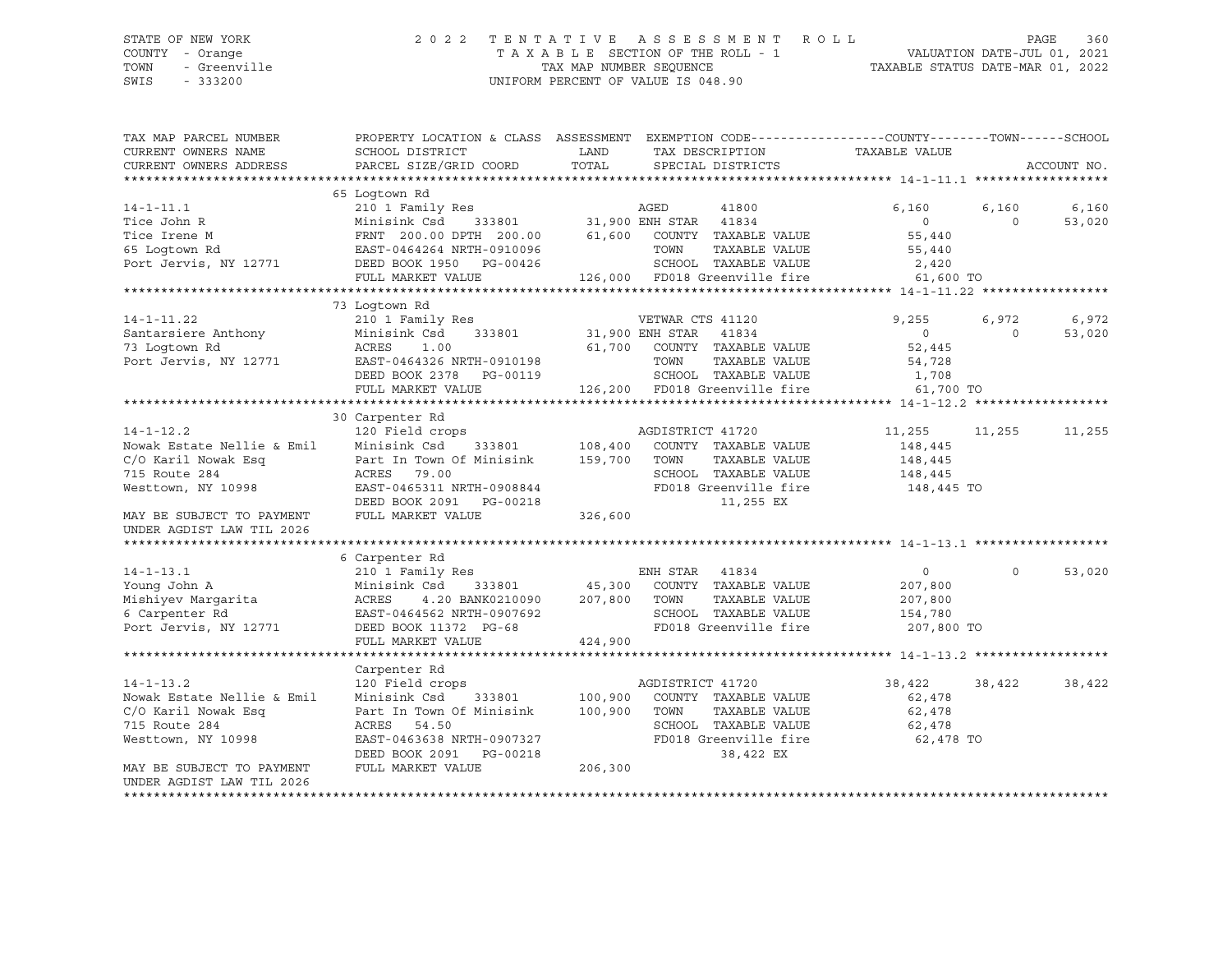## STATE OF NEW YORK 2 0 2 2 T E N T A T I V E A S S E S S M E N T R O L L PAGE 361 COUNTY - Orange T A X A B L E SECTION OF THE ROLL - 1 VALUATION DATE-JUL 01, 2021 TOWN - Greenville TAX MAP NUMBER SEQUENCE TAXABLE STATUS DATE-MAR 01, 2022 SWIS - 333200 UNIFORM PERCENT OF VALUE IS 048.90

| TAX MAP PARCEL NUMBER                                                      | PROPERTY LOCATION & CLASS ASSESSMENT EXEMPTION CODE----------------COUNTY-------TOWN------SCHOOL |               |                                                                 |                |          |             |
|----------------------------------------------------------------------------|--------------------------------------------------------------------------------------------------|---------------|-----------------------------------------------------------------|----------------|----------|-------------|
| CURRENT OWNERS NAME                                                        | SCHOOL DISTRICT                                                                                  | LAND          | TAX DESCRIPTION                                                 | TAXABLE VALUE  |          |             |
| CURRENT OWNERS ADDRESS                                                     | PARCEL SIZE/GRID COORD                                                                           | TOTAL         | SPECIAL DISTRICTS                                               |                |          | ACCOUNT NO. |
|                                                                            |                                                                                                  |               |                                                                 |                |          |             |
|                                                                            | 1 Logtown Rd                                                                                     |               |                                                                 |                |          |             |
| $14 - 1 - 14.2$                                                            | 210 1 Family Res<br>Minisink Csd 333801 44,300 COUNTY TAXABLE VALUE                              |               |                                                                 | $\overline{0}$ | $\Omega$ | 21,240      |
| Decker Theodore                                                            | Minisink Csd                                                                                     |               |                                                                 | 109,300        |          |             |
| Decker Sarah                                                               |                                                                                                  | 109,300 TOWN  | TAXABLE VALUE                                                   | 109,300        |          |             |
| 1 Loqtown Rd                                                               |                                                                                                  |               | SCHOOL TAXABLE VALUE                                            | 88,060         |          |             |
|                                                                            | ACRES 3.70<br>EAST-0463527 NRTH-0908793<br>EAST-0463527 NRTH-0908793                             |               | FD018 Greenville fire 109,300 TO                                |                |          |             |
| Port Jervis, NY 12771 DEED BOOK 12350 PG-1172<br>FULL MARKET VALUE 223,500 |                                                                                                  |               |                                                                 |                |          |             |
|                                                                            |                                                                                                  |               |                                                                 |                |          |             |
|                                                                            | 116 Carpenter Rd                                                                                 |               |                                                                 |                |          |             |
| $14 - 1 - 15.1$                                                            | 240 Rural res                                                                                    |               | VETCOM CTS 41130                                                | 20,335         | 11,620   | 11,620      |
| Skinner Robert D                                                           |                                                                                                  |               | 333801 54,900 VETDIS CTS 41140                                  | 40,670 23,240  |          | 23,240      |
| Skinner Patricia D                                                         | Minisink Csd 333801 54<br>D ACRES 15.00 230<br>EAST-0462801 NRTH-0909500                         |               | 230,800 COUNTY TAXABLE VALUE                                    | 169,795        |          |             |
| 116 Carpenter Rd                                                           |                                                                                                  |               | TOWN<br>TAXABLE VALUE                                           | 195,940        |          |             |
| Port Jervis, NY 12771                                                      | DEED BOOK 14437 PG-255                                                                           |               |                                                                 | 195,940        |          |             |
|                                                                            | FULL MARKET VALUE                                                                                |               | TOWN<br>SCHOOL TAXABLE VALUE<br>$472,000$ FD018 Greenville fire | 230,800 TO     |          |             |
|                                                                            |                                                                                                  |               |                                                                 |                |          |             |
|                                                                            | 154 Carpenter Rd                                                                                 |               | 93 PCT OF VALUE USED FOR EXEMPTION PURPOSES                     |                |          |             |
| $14 - 1 - 15.21$                                                           | 210 1 Family Res                                                                                 |               | VETCOM CTS 41130                                                | 20,335         | 11,620   | 11,620      |
|                                                                            | Minisink Csd 333801 43,900 BAS STAR 41854                                                        |               |                                                                 | $\overline{0}$ | $\Omega$ | 21,240      |
| Dirks David E<br>Dirks Christine A                                         | Le I Hi Point Assoc 160,900 COUNTY TAXABLE VALUE                                                 |               |                                                                 | 140,565        |          |             |
|                                                                            | ACRES<br>3.50                                                                                    |               | TOWN<br>TAXABLE VALUE                                           | 149,280        |          |             |
| 154 Carpenter Rd<br>Port Jervis, NY 12771                                  | EAST-0461771 NRTH-0909533                                                                        |               | SCHOOL TAXABLE VALUE                                            | 128,040        |          |             |
|                                                                            | DEED BOOK 4393<br>$PG-26$                                                                        |               | FD018 Greenville fire                                           | 160,900 TO     |          |             |
|                                                                            | FULL MARKET VALUE                                                                                | 329,000       |                                                                 |                |          |             |
|                                                                            |                                                                                                  |               |                                                                 |                |          |             |
|                                                                            | 152 Carpenter Rd                                                                                 |               |                                                                 |                |          |             |
| $14 - 1 - 15.22$                                                           | 210 <sup>1</sup> Family Res                                                                      |               | COUNTY TAXABLE VALUE 166,100                                    |                |          |             |
| Murphy Sean M                                                              | Minisink Csd                                                                                     | 333801 38,900 | TOWN<br>TAXABLE VALUE                                           | 166,100        |          |             |
| Quick Eqlantine                                                            | Lt 2 Hi Point Assoc                 166,100   SCHOOL   TAXABLE VALUE                             |               |                                                                 | 166,100        |          |             |
| 527 Mullock Rd                                                             | ACRES<br>3.50 BANKC030614                                                                        |               | FD018 Greenville fire                                           | 166,100 TO     |          |             |
| Port Jervis, NY 12771                                                      | EAST-0462485 NRTH-0909884                                                                        |               |                                                                 |                |          |             |
|                                                                            | DEED BOOK 14139 PG-617                                                                           |               |                                                                 |                |          |             |
|                                                                            | FULL MARKET VALUE                                                                                | 339,700       |                                                                 |                |          |             |
|                                                                            |                                                                                                  |               |                                                                 |                |          |             |
|                                                                            | 150 Carpenter Rd                                                                                 |               |                                                                 |                |          |             |
| $14 - 1 - 15.23$                                                           | 210 1 Family Res                                                                                 |               | COUNTY TAXABLE VALUE                                            | 161,300        |          |             |
| Vandercliff Peter E                                                        | 333801<br>Minisink Csd                                                                           | 46,100        | TOWN<br>TAXABLE VALUE                                           | 161,300        |          |             |
| Vandercliff Sandra L                                                       | Lt 3 Hi Point Assoc                                                                              | 161,300       | SCHOOL TAXABLE VALUE 161,300                                    |                |          |             |
| 150 Carpenter Rd                                                           | ACRES<br>4.60 BANKC160013                                                                        |               | FD018 Greenville fire                                           | 161,300 TO     |          |             |
| Port Jervis, NY 12771                                                      | EAST-0462061 NRTH-0909423                                                                        |               |                                                                 |                |          |             |
|                                                                            | DEED BOOK 14195 PG-397                                                                           |               |                                                                 |                |          |             |
|                                                                            | FULL MARKET VALUE                                                                                | 329,900       |                                                                 |                |          |             |
|                                                                            |                                                                                                  |               |                                                                 |                |          |             |
|                                                                            |                                                                                                  |               |                                                                 |                |          |             |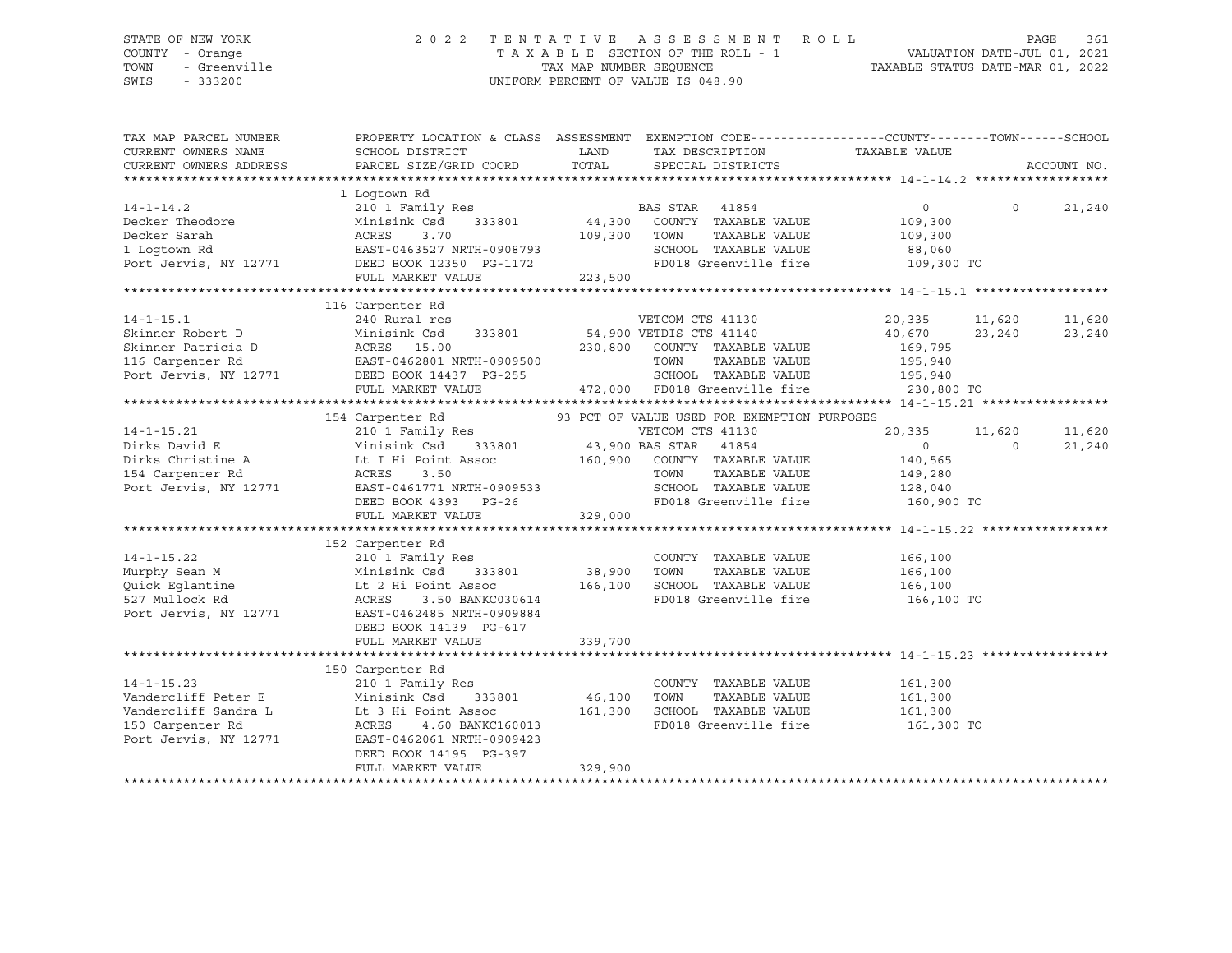| STATE OF NEW YORK<br>COUNTY - Orange<br>TOWN<br>- Greenville<br>SWIS<br>$-333200$                        | 2022                                                                                                                                                                                         |                              | TENTATIVE ASSESSMENT ROLL<br>T A X A B L E SECTION OF THE ROLL - 1<br>T A X A B L E SECTION OF THE ROLL - 1<br>TAXABLE STATUS DATE-MAR 01, 2022<br>UNIFORM PERCENT OF VALUE IS 048.90 |                                                                  | PAGE     | 362         |
|----------------------------------------------------------------------------------------------------------|----------------------------------------------------------------------------------------------------------------------------------------------------------------------------------------------|------------------------------|---------------------------------------------------------------------------------------------------------------------------------------------------------------------------------------|------------------------------------------------------------------|----------|-------------|
| TAX MAP PARCEL NUMBER<br>CURRENT OWNERS NAME<br>CURRENT OWNERS ADDRESS<br>**********************         | PROPERTY LOCATION & CLASS ASSESSMENT EXEMPTION CODE---------------COUNTY-------TOWN------SCHOOL<br>SCHOOL DISTRICT<br>PARCEL SIZE/GRID COORD<br>*****************************                | LAND<br>TOTAL                | TAX DESCRIPTION<br>SPECIAL DISTRICTS                                                                                                                                                  | TAXABLE VALUE                                                    |          | ACCOUNT NO. |
|                                                                                                          | 134 Carpenter Rd                                                                                                                                                                             |                              |                                                                                                                                                                                       |                                                                  |          |             |
| $14 - 1 - 15.24$<br>Rufh Robert R III<br>Rufh Charmaine<br>134 Carpenter Rd<br>Port Jervis, NY 12771     | 210 1 Family Res<br>Minisink Csd<br>333801<br>Lt 4 Hi Point Assoc<br>ACRES<br>4.20<br>EAST-0462271 NRTH-0909334<br>DEED BOOK 3311 PG-8                                                       | 45,300<br>205,500            | BAS STAR 41854<br>COUNTY TAXABLE VALUE<br>TAXABLE VALUE<br>TOWN<br>SCHOOL TAXABLE VALUE<br>FD018 Greenville fire                                                                      | $\overline{0}$<br>205,500<br>205,500<br>184,260<br>205,500 TO    | $\Omega$ | 21,240      |
|                                                                                                          | FULL MARKET VALUE                                                                                                                                                                            | 420,200                      |                                                                                                                                                                                       |                                                                  |          |             |
| $14 - 1 - 15.31$<br>DeJong Matthew C<br>19 Henry Rd<br>Newton, NJ 07860-5414                             | 54 Deerfield Ln<br>210 1 Family Res<br>Minisink Csd<br>333801<br>7.30 BANKC080370<br>ACRES<br>EAST-0462789 NRTH-0910684<br>DEED BOOK 14071 PG-1849<br>FULL MARKET VALUE                      | 38,900<br>230,000<br>470,300 | COUNTY TAXABLE VALUE<br>TOWN<br>TAXABLE VALUE<br>SCHOOL TAXABLE VALUE<br>FD018 Greenville fire                                                                                        | 230,000<br>230,000<br>230,000<br>230,000 TO                      |          |             |
|                                                                                                          |                                                                                                                                                                                              |                              |                                                                                                                                                                                       |                                                                  |          |             |
| $14 - 1 - 15.32$<br>Jefferson Loretta<br>48 Deerfield Ln<br>Port Jervis, NY 12771                        | 48 Deerfield Ln<br>210 1 Family Res<br>Minisink Csd<br>333801<br>ACRES 7.60 BANKC030217 183,900<br>EAST-0462625 NRTH-0910189<br>DEED BOOK 11415 PG-1000<br>FULL MARKET VALUE                 | 44,000<br>376,100            | BAS STAR 41854<br>COUNTY TAXABLE VALUE<br>TOWN<br>TAXABLE VALUE<br>SCHOOL TAXABLE VALUE<br>FD018 Greenville fire                                                                      | $\circ$<br>183,900<br>183,900<br>162,660<br>183,900 TO           | $\Omega$ | 21,240      |
|                                                                                                          |                                                                                                                                                                                              |                              |                                                                                                                                                                                       |                                                                  |          |             |
| $14 - 1 - 15.33$<br>Cohen Dorothy<br>Attn: Loretta Jefferson<br>48 Deerfield Ln<br>Port Jervis, NY 12771 | Deerfield Ln<br>692 Road/str/hwy<br>333801<br>Minisink Csd<br>FRNT 30.00 DPTH 988.00<br>EAST-0462623 NRTH-0910186<br>DEED BOOK 5783 PG-275<br>FULL MARKET VALUE                              | 200<br>200<br>400            | COUNTY TAXABLE VALUE<br>TAXABLE VALUE<br>TOWN<br>SCHOOL TAXABLE VALUE<br>FD018 Greenville fire                                                                                        | 200<br>200<br>200<br>200 TO                                      |          |             |
|                                                                                                          |                                                                                                                                                                                              |                              |                                                                                                                                                                                       |                                                                  |          |             |
| $14 - 1 - 17.11$<br>Dronke Stacey A<br>127 Carpenter Rd<br>Port Jervis, NY 12771                         | 127 Carpenter Rd<br>210 1 Family Res<br>Minisink Csd 333801<br>Lt $1$ Bobb Map $51-00$<br>ACRES 2.10 BANKC080370<br>EAST-0462157 NRTH-0908822<br>DEED BOOK 14567 PG-730<br>FULL MARKET VALUE | 42,000<br>162,700<br>332,700 | BAS STAR 41854<br>COUNTY TAXABLE VALUE<br>TAXABLE VALUE<br>TOWN<br>SCHOOL TAXABLE VALUE<br>FD018 Greenville fire                                                                      | $0 \qquad \qquad$<br>162,700<br>162,700<br>141,460<br>162,700 TO | $\Omega$ | 21,240      |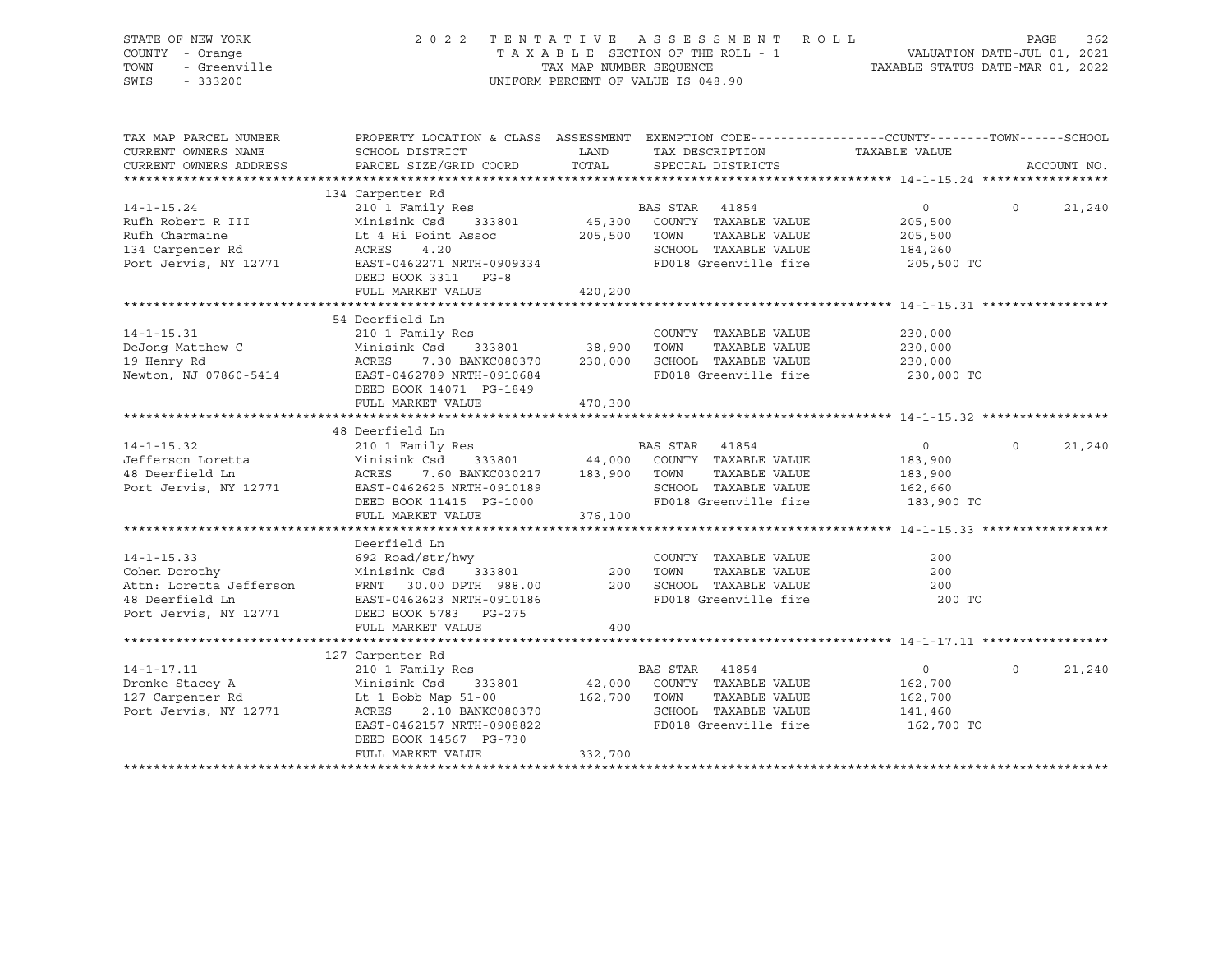SWIS - 333200 UNIFORM PERCENT OF VALUE IS 048.90

# STATE OF NEW YORK 2 0 2 2 T E N T A T I V E A S S E S S M E N T R O L L PAGE 363 COUNTY - Orange T A X A B L E SECTION OF THE ROLL - 1 VALUATION DATE-JUL 01, 2021 TOWN - Greenville TAX MAP NUMBER SEQUENCE TAXABLE STATUS DATE-MAR 01, 2022

| TAX MAP PARCEL NUMBER                                                                                                                                                                                                                                                               | PROPERTY LOCATION & CLASS ASSESSMENT EXEMPTION CODE---------------COUNTY-------TOWN------SCHOOL                 |                              |                                  |                    |                    |
|-------------------------------------------------------------------------------------------------------------------------------------------------------------------------------------------------------------------------------------------------------------------------------------|-----------------------------------------------------------------------------------------------------------------|------------------------------|----------------------------------|--------------------|--------------------|
| CURRENT OWNERS NAME                                                                                                                                                                                                                                                                 | SCHOOL DISTRICT                                                                                                 | LAND                         | TAX DESCRIPTION TAXABLE VALUE    |                    |                    |
| CURRENT OWNERS ADDRESS                                                                                                                                                                                                                                                              | PARCEL SIZE/GRID COORD                                                                                          | TOTAL                        | SPECIAL DISTRICTS                |                    | ACCOUNT NO.        |
|                                                                                                                                                                                                                                                                                     |                                                                                                                 |                              |                                  |                    |                    |
|                                                                                                                                                                                                                                                                                     |                                                                                                                 |                              |                                  |                    |                    |
|                                                                                                                                                                                                                                                                                     |                                                                                                                 |                              |                                  | 6,972              | 5,229<br>6,972     |
|                                                                                                                                                                                                                                                                                     |                                                                                                                 |                              |                                  | $\circ$            | 53,020<br>$\Omega$ |
|                                                                                                                                                                                                                                                                                     |                                                                                                                 |                              |                                  | 167,528            |                    |
|                                                                                                                                                                                                                                                                                     |                                                                                                                 |                              | TAXABLE VALUE                    | 169,271            |                    |
| 14-1-17.12 210 1 Family Res<br>Leggett Henry Minisink Csd 333801 42,000 ENH STAR 41834<br>Leggett Jacqueline Lt 2 Bobb Map 51-00 174,500 COUNTY TAXABLE VALUE<br>119 Carpenter Rd ACRES 2.00 TOUNT TAXABLE NALUE<br>Port Jervis NY 197<br>119 Carpenter Rd<br>Port Jervis, NY 12771 | ACRES 2.00<br>EAST-0462293 NRTH-0908712                                                                         |                              | SCHOOL TAXABLE VALUE 114,508     |                    |                    |
|                                                                                                                                                                                                                                                                                     | DEED BOOK 5299 PG-118                                                                                           |                              |                                  |                    |                    |
|                                                                                                                                                                                                                                                                                     | FULL MARKET VALUE                                                                                               | 356,900                      | FD018 Greenville fire 174,500 TO |                    |                    |
|                                                                                                                                                                                                                                                                                     |                                                                                                                 |                              |                                  |                    |                    |
|                                                                                                                                                                                                                                                                                     | 57 Mt Salem Rd                                                                                                  |                              |                                  |                    |                    |
| 14-1-17.21                                                                                                                                                                                                                                                                          | 210 1 Family Res<br>210 1 Family Res<br>210 1 Family Res<br>237,400 COUNTY TAXABLE VALUE                        |                              |                                  | $\overline{0}$     | $\Omega$<br>21,240 |
| Acoveno Michael                                                                                                                                                                                                                                                                     |                                                                                                                 |                              |                                  | 154,100            |                    |
| Wiley Karen                                                                                                                                                                                                                                                                         | 2.00 BANKC080370 154,100 TOWN<br>ACRES                                                                          |                              | TAXABLE VALUE                    | 154,100            |                    |
|                                                                                                                                                                                                                                                                                     |                                                                                                                 |                              | SCHOOL TAXABLE VALUE             |                    |                    |
|                                                                                                                                                                                                                                                                                     |                                                                                                                 |                              | FD018 Greenville fire 154,100 TO | 132,860            |                    |
|                                                                                                                                                                                                                                                                                     |                                                                                                                 |                              |                                  |                    |                    |
|                                                                                                                                                                                                                                                                                     | FULL MARKET VALUE                                                                                               | 315,100                      |                                  |                    |                    |
|                                                                                                                                                                                                                                                                                     | Mt Salem Rd                                                                                                     |                              |                                  |                    |                    |
| $14 - 1 - 17.221$                                                                                                                                                                                                                                                                   | 314 Rural vac<10                                                                                                |                              | COUNTY TAXABLE VALUE             |                    |                    |
| Acoveno Michael                                                                                                                                                                                                                                                                     | Minisink Csd                                                                                                    |                              | TOWN                             | 4,400<br>4,400     |                    |
|                                                                                                                                                                                                                                                                                     | $333801$ $4,400$<br>$2$ PTH $614.00$ $4,400$                                                                    | 4,400                        | TAXABLE VALUE                    |                    |                    |
| Wiley Karen                                                                                                                                                                                                                                                                         | FRNT 60.00 DPTH 614.00                                                                                          |                              | SCHOOL TAXABLE VALUE             | 4,400              |                    |
| 57 Mt Salem Rd<br>Port Jervis, NY 12771                                                                                                                                                                                                                                             | BANKC080370                                                                                                     |                              | FD018 Greenville fire 4,400 TO   |                    |                    |
|                                                                                                                                                                                                                                                                                     | EAST-0460884 NRTH-0908001                                                                                       |                              |                                  |                    |                    |
|                                                                                                                                                                                                                                                                                     | DEED BOOK 12044 PG-1696                                                                                         |                              |                                  |                    |                    |
|                                                                                                                                                                                                                                                                                     | FULL MARKET VALUE                                                                                               | 9,000                        |                                  |                    |                    |
|                                                                                                                                                                                                                                                                                     | 16 Mt Salem Rd                                                                                                  |                              |                                  |                    |                    |
| $14 - 1 - 18.12$                                                                                                                                                                                                                                                                    | 210 1 Family Res                                                                                                |                              | COUNTY TAXABLE VALUE             | 149,100            |                    |
|                                                                                                                                                                                                                                                                                     |                                                                                                                 |                              | TAXABLE VALUE                    |                    |                    |
| Kay Rachel D<br>16 Mt Salem Rd                                                                                                                                                                                                                                                      |                                                                                                                 | 39,100 TOWN<br>149,100 SCHOO | SCHOOL TAXABLE VALUE             | 149,100<br>149,100 |                    |
|                                                                                                                                                                                                                                                                                     | Minisink Csd 333801<br>Black Sub Map 116-00                                                                     |                              |                                  |                    |                    |
| Port Jervis, NY 12771                                                                                                                                                                                                                                                               | ACRES 2.30 BANKC030614                                                                                          |                              | FD018 Greenville fire 149,100 TO |                    |                    |
|                                                                                                                                                                                                                                                                                     | EAST-0461448 NRTH-0909078                                                                                       |                              |                                  |                    |                    |
|                                                                                                                                                                                                                                                                                     | DEED BOOK 14634 PG-1794                                                                                         |                              |                                  |                    |                    |
|                                                                                                                                                                                                                                                                                     | FULL MARKET VALUE                                                                                               | 304,900                      |                                  |                    |                    |
|                                                                                                                                                                                                                                                                                     | 24 Mt Salem Rd                                                                                                  |                              |                                  |                    |                    |
| $14 - 1 - 18.2$                                                                                                                                                                                                                                                                     | 210 1 Family Res                                                                                                |                              | COUNTY TAXABLE VALUE             | 170,800            |                    |
| Gillen Rosalie                                                                                                                                                                                                                                                                      |                                                                                                                 | 39,600 TOWN                  | TAXABLE VALUE                    | 170,800            |                    |
| 24 Mt Salem Rd                                                                                                                                                                                                                                                                      | 210 1 Family Res<br>Minisink Csd      333801               39,600<br>Black Sub Map 116-00               170,800 |                              | SCHOOL TAXABLE VALUE 170,800     |                    |                    |
| Port Jervis, NY 12771                                                                                                                                                                                                                                                               | ACRES<br>2.40 BANKN140687                                                                                       |                              | FD018 Greenville fire 170,800 TO |                    |                    |
|                                                                                                                                                                                                                                                                                     | EAST-0461248 NRTH-0908922                                                                                       |                              |                                  |                    |                    |
|                                                                                                                                                                                                                                                                                     | DEED BOOK 14827 PG-1854                                                                                         |                              |                                  |                    |                    |
|                                                                                                                                                                                                                                                                                     | FULL MARKET VALUE                                                                                               | 349,300                      |                                  |                    |                    |
|                                                                                                                                                                                                                                                                                     |                                                                                                                 |                              |                                  |                    |                    |
|                                                                                                                                                                                                                                                                                     |                                                                                                                 |                              |                                  |                    |                    |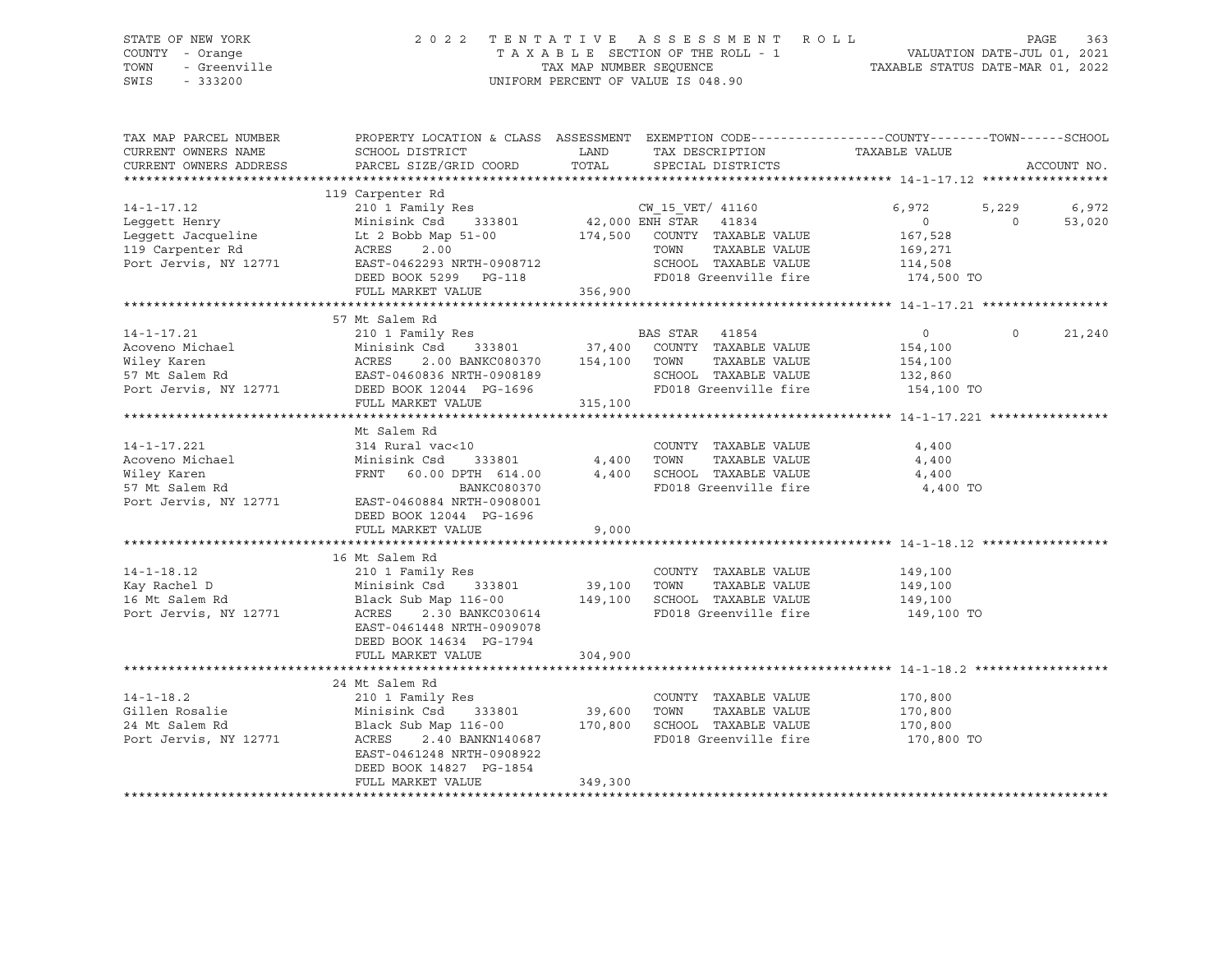## STATE OF NEW YORK 2 0 2 2 T E N T A T I V E A S S E S S M E N T R O L L PAGE 364 COUNTY - Orange T A X A B L E SECTION OF THE ROLL - 1 VALUATION DATE-JUL 01, 2021 TOWN - Greenville TAX MAP NUMBER SEQUENCE TAXABLE STATUS DATE-MAR 01, 2022 SWIS - 333200 UNIFORM PERCENT OF VALUE IS 048.90

| TAX MAP PARCEL NUMBER<br>CURRENT OWNERS NAME                                                                                                                                                                                                           | PROPERTY LOCATION & CLASS ASSESSMENT EXEMPTION CODE---------------COUNTY-------TOWN-----SCHOOL<br>SCHOOL DISTRICT | LAND     | TAX DESCRIPTION                    | TAXABLE VALUE         |                    |
|--------------------------------------------------------------------------------------------------------------------------------------------------------------------------------------------------------------------------------------------------------|-------------------------------------------------------------------------------------------------------------------|----------|------------------------------------|-----------------------|--------------------|
| CURRENT OWNERS ADDRESS                                                                                                                                                                                                                                 | PARCEL SIZE/GRID COORD                                                                                            | TOTAL    | SPECIAL DISTRICTS                  |                       | ACCOUNT NO.        |
|                                                                                                                                                                                                                                                        | 40 Mt Salem Rd                                                                                                    |          |                                    |                       |                    |
| $14 - 1 - 18.3$<br>14-1-18.5<br>Davis Darryl J<br>There M                                                                                                                                                                                              | 210 1 Family Res                                                                                                  |          | BAS STAR<br>41854                  | $\overline{0}$        | $\Omega$<br>21,240 |
|                                                                                                                                                                                                                                                        | Minisink Csd<br>333801                                                                                            | 37,200   | COUNTY TAXABLE VALUE               | 149,900               |                    |
|                                                                                                                                                                                                                                                        | ACRES<br>2.50                                                                                                     | 149,900  | TOWN<br>TAXABLE VALUE              | 149,900               |                    |
| 40 Mt Salem Rd                                                                                                                                                                                                                                         | EAST-0461076 NRTH-0908732                                                                                         |          | SCHOOL TAXABLE VALUE               | 128,660               |                    |
| Port Jervis, NY 12771 DEED BOOK 3010 PG-00322                                                                                                                                                                                                          | FULL MARKET VALUE                                                                                                 | 306,500  | FD018 Greenville fire              | 149,900 TO            |                    |
|                                                                                                                                                                                                                                                        |                                                                                                                   |          |                                    |                       |                    |
|                                                                                                                                                                                                                                                        | 52 Mt Salem Rd                                                                                                    |          |                                    |                       |                    |
| $14 - 1 - 18.4$                                                                                                                                                                                                                                        | 210 1 Family Res                                                                                                  |          | Dis & Lim 41932                    | 83,695                | $\circ$            |
| Malick Jacqueline                                                                                                                                                                                                                                      | Minisink Csd                                                                                                      |          | 333801 40,700 COUNTY TAXABLE VALUE | 92,505                |                    |
| 52 Mt Salem Rd                                                                                                                                                                                                                                         | ACRES<br>2.60                                                                                                     |          | 176,200 TOWN TAXABLE VALUE         | 176,200               |                    |
| Port Jervis, NY 12771                                                                                                                                                                                                                                  | EAST-0460739 NRTH-0908438                                                                                         |          | SCHOOL TAXABLE VALUE               | $\frac{1}{176}$ , 200 |                    |
|                                                                                                                                                                                                                                                        | DEED BOOK 14103 PG-782                                                                                            |          | FD018 Greenville fire 176,200 TO   |                       |                    |
|                                                                                                                                                                                                                                                        | FULL MARKET VALUE                                                                                                 | 360, 300 |                                    |                       |                    |
|                                                                                                                                                                                                                                                        |                                                                                                                   |          |                                    |                       |                    |
|                                                                                                                                                                                                                                                        | 6 Mt Salem Rd                                                                                                     |          |                                    |                       |                    |
| $14 - 1 - 18.51$                                                                                                                                                                                                                                       | 210 1 Family Res                                                                                                  |          | COUNTY TAXABLE VALUE               | 150,300               |                    |
| Clara Matias E                                                                                                                                                                                                                                         | 210 1 Family Res<br>Minisink Csd      333801               40,200                                                 |          | TOWN<br>TAXABLE VALUE              | 150,300               |                    |
| Hillman Alicia                                                                                                                                                                                                                                         | Black Sub Map 116-00                                                                                              | 150,300  | SCHOOL TAXABLE VALUE               | 150,300               |                    |
| 6 Mt Salem Rd                                                                                                                                                                                                                                          | ACRES<br>2.50 BANKC030614                                                                                         |          | FD018 Greenville fire              | 150,300 TO            |                    |
| Port Jervis, NY 12771                                                                                                                                                                                                                                  | EAST-0461608 NRTH-0909170                                                                                         |          |                                    |                       |                    |
|                                                                                                                                                                                                                                                        | DEED BOOK 14686 PG-105                                                                                            |          |                                    |                       |                    |
|                                                                                                                                                                                                                                                        | FULL MARKET VALUE                                                                                                 | 307,400  |                                    |                       |                    |
|                                                                                                                                                                                                                                                        |                                                                                                                   |          |                                    |                       |                    |
|                                                                                                                                                                                                                                                        | 235 Carpenter Rd                                                                                                  |          |                                    |                       |                    |
| $14 - 1 - 20.1$                                                                                                                                                                                                                                        | 210 1 Family Res                                                                                                  |          | COUNTY TAXABLE VALUE               | 159,600               |                    |
| Evanyke Scott A Jr                                                                                                                                                                                                                                     | 333801 48,500<br>Minisink Csd                                                                                     |          | TOWN<br>TAXABLE VALUE              | 159,600               |                    |
| LaMarca Lindsey<br>235 Carpenter Rd<br>235 Carpenter Rd<br>235 Carpenter Rd<br>235 Carpenter Rd<br>235 Carpenter Rd<br>235 Carpenter Rd<br>235 Carpenter Rd<br>235 Carpenter Rd<br>235 Carpenter Rd<br>235 Carpenter Rd<br>235 Carpenter Rd<br>235 Car | 7.00 BANKC030614 159,600                                                                                          |          | SCHOOL TAXABLE VALUE               | 159,600               |                    |
|                                                                                                                                                                                                                                                        |                                                                                                                   |          | FD018 Greenville fire              | 159,600 TO            |                    |
|                                                                                                                                                                                                                                                        |                                                                                                                   |          |                                    |                       |                    |
|                                                                                                                                                                                                                                                        | FULL MARKET VALUE                                                                                                 | 326,400  |                                    |                       |                    |
|                                                                                                                                                                                                                                                        |                                                                                                                   |          |                                    |                       |                    |
|                                                                                                                                                                                                                                                        | 76 Dug Rd                                                                                                         |          |                                    |                       |                    |
| $14 - 1 - 20.21$                                                                                                                                                                                                                                       | 240 Rural res                                                                                                     |          | BAS STAR<br>41854                  | $\overline{0}$        | $\Omega$<br>21,240 |
| Karnas Richard                                                                                                                                                                                                                                         | 240 Rural res<br>Minisink Csd<br>ACRES    16.30<br>333801                                                         |          | 56,000 COUNTY TAXABLE VALUE        | 186,800               |                    |
| Karnas Elizabeth                                                                                                                                                                                                                                       |                                                                                                                   | 186,800  | TOWN<br>TAXABLE VALUE              | 186,800               |                    |
| 76 Dug Rd                                                                                                                                                                                                                                              | EAST-0458812 NRTH-0909122                                                                                         |          | SCHOOL TAXABLE VALUE               | 165,560               |                    |
| Port Jervis, NY 12771                                                                                                                                                                                                                                  | DEED BOOK 2142 PG-00857                                                                                           |          | FD018 Greenville fire              | 186,800 TO            |                    |
|                                                                                                                                                                                                                                                        | FULL MARKET VALUE                                                                                                 | 382,000  |                                    |                       |                    |
|                                                                                                                                                                                                                                                        |                                                                                                                   |          |                                    |                       |                    |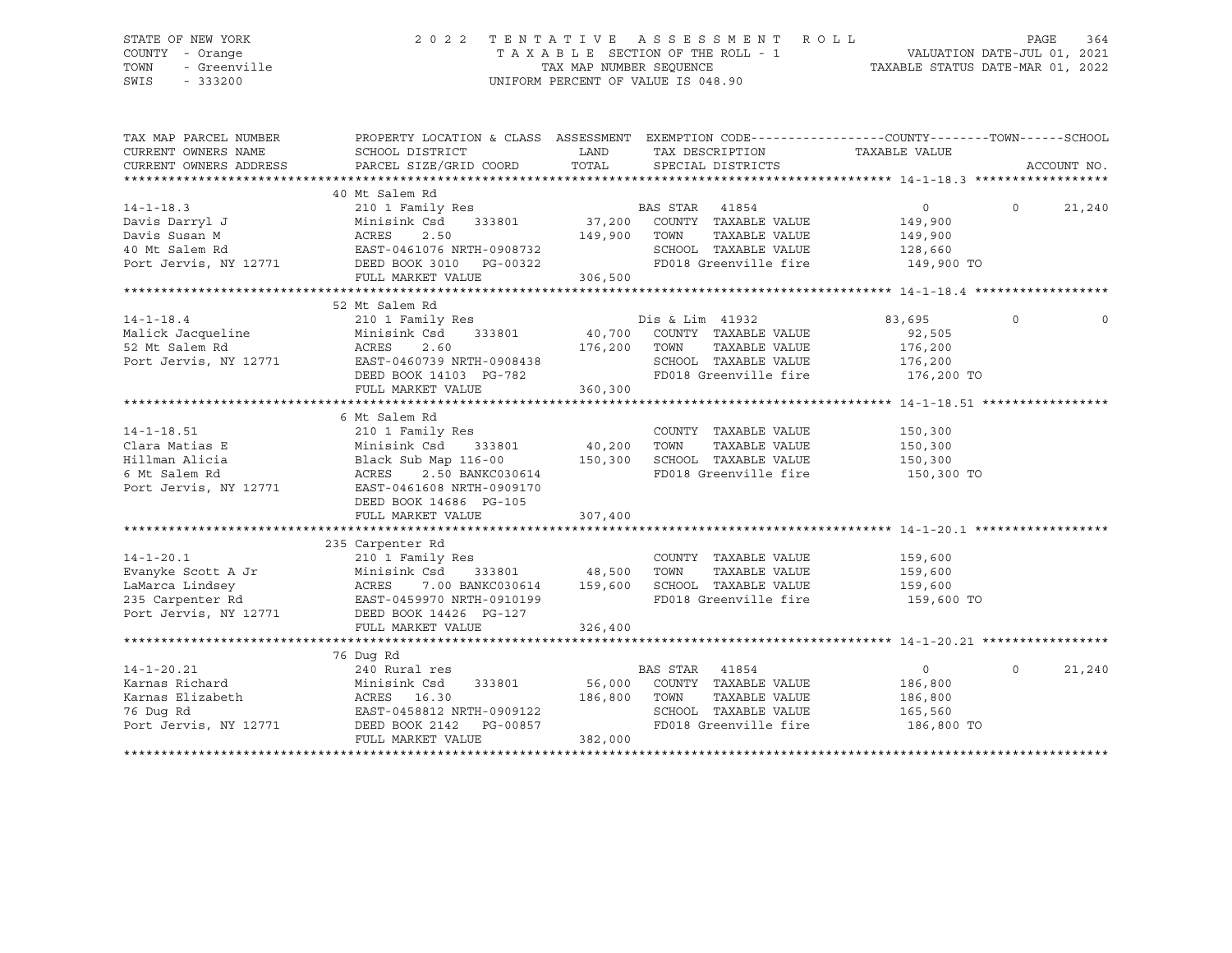| STATE OF NEW YORK<br>COUNTY - Orange<br>TOWN - Greenville<br>SWIS - 333200                                                                                                                                                                                                                                                                                                                                                        |                                                                |         | 2022 TENTATIVE ASSESSMENT ROLL PAGE 365<br>TAXABLE SECTION OF THE ROLL - 1 VALUATION DATE-JUL 01, 2021<br>TAX MAP NUMBER SEQUENCE TAXABLE STATUS DATE-MAR 01, 2022<br>UNIFORM PERCENT OF VALUE IS 048.90 |                                         |                   |               |
|-----------------------------------------------------------------------------------------------------------------------------------------------------------------------------------------------------------------------------------------------------------------------------------------------------------------------------------------------------------------------------------------------------------------------------------|----------------------------------------------------------------|---------|----------------------------------------------------------------------------------------------------------------------------------------------------------------------------------------------------------|-----------------------------------------|-------------------|---------------|
| TAX MAP PARCEL NUMBER<br>CURRENT OWNERS NAME<br>CURRENT OWNERS ADDRESS                                                                                                                                                                                                                                                                                                                                                            | SCHOOL DISTRICT<br>PARCEL SIZE/GRID COORD                      | LAND    | PROPERTY LOCATION & CLASS ASSESSMENT EXEMPTION CODE---------------COUNTY-------TOWN-----SCHOOL<br>TAX DESCRIPTION<br>TOTAL SPECIAL DISTRICTS                                                             | TAXABLE VALUE                           |                   | ACCOUNT NO.   |
|                                                                                                                                                                                                                                                                                                                                                                                                                                   | 107 Cortright Rd                                               |         |                                                                                                                                                                                                          |                                         |                   |               |
| 14-1-20.221<br>Popper William R<br>Popper Corinna M<br>Popper Corinna M<br>161,965<br>161,965<br>161,965<br>161,965<br>161,965<br>161,965<br>161,965<br>161,965<br>161,965<br>161,965<br>161,965<br>161,965<br>20,335<br>11<br>20,335<br>20,335<br>20,335<br>20,335<br>20,                                                                                                                                                        |                                                                |         |                                                                                                                                                                                                          | 20,335 11,620 11,620                    | $\overline{0}$    | 21,240        |
|                                                                                                                                                                                                                                                                                                                                                                                                                                   | FULL MARKET VALUE 372,800                                      |         |                                                                                                                                                                                                          |                                         |                   |               |
|                                                                                                                                                                                                                                                                                                                                                                                                                                   | 85 Cortright Rd                                                |         |                                                                                                                                                                                                          |                                         |                   |               |
| 14-1-20.222<br>Neillands Richard T<br>85 Cortright Rd<br>185 Cortright Rd<br>186 Lt 2 Simmon Sub<br>186 Lt 2 Simmon Sub<br>186 Cort Jervis, NY 12771<br>186 ACRES<br>186 6.30                                                                                                                                                                                                                                                     | 210 1 Family Res 6 210 BAS STAR 41854<br>DEED BOOK 3879 PG-161 |         | 44,400 COUNTY TAXABLE VALUE<br>140,400 TOWN TAXABLE VALUE<br>ACRES 6.30 SCHOOL TAXABLE VALUE 119,160<br>EAST-0458071 NRTH-0909685 FD018 Greenville fire 140,400 TO                                       | $\overline{0}$<br>140,400<br>140,400    |                   | $0 \t 21,240$ |
|                                                                                                                                                                                                                                                                                                                                                                                                                                   | FULL MARKET VALUE                                              | 287,100 |                                                                                                                                                                                                          |                                         |                   |               |
| Port Jervis, NY 12771 EAST-0458301 NRTH-0909916                                                                                                                                                                                                                                                                                                                                                                                   | Cortright Rd<br>DEED BOOK 2212 PG-00498<br>FULL MARKET VALUE   | 82,400  | ************************************ 14-1-20.223 ******************<br>TAXABLE VALUE<br>FD018 Greenville fire                                                                                            | 40,300<br>40,300<br>40,300<br>40,300 TO |                   |               |
|                                                                                                                                                                                                                                                                                                                                                                                                                                   |                                                                |         |                                                                                                                                                                                                          |                                         |                   |               |
| $14 - 1 - 20.31$<br>14-1-20.31<br>Lovett Brendan G Minisink Csd 333801 57,900 COUNTY TAXABLE VALUE 186,400<br>Lovett Betty Lt 1 Map 6075 186,400 TOWN TAXABLE VALUE 186,400<br>102 Cortright Rd ACRES 11.70 BANK0190025 SCHOOL TAXABLE VALUE 165,160<br>Po                                                                                                                                                                        | 102 Cortright Rd<br>240 Rural res<br>DEED BOOK 13812 PG-248    |         | BAS STAR 41854                                                                                                                                                                                           | $\overline{0}$                          | $\Omega$          | 21,240        |
|                                                                                                                                                                                                                                                                                                                                                                                                                                   | FULL MARKET VALUE                                              | 381,200 |                                                                                                                                                                                                          |                                         |                   |               |
| $14 - 1 - 20.32$<br>Wagner Darryl and Minisink Csd and S1801 and S1AK 41004<br>Magner Mary Jo Lt 2 Map 6075 264,700 TOWN TAXABLE VALUE<br>68 Cortright Rd ACRES 7.00 264,700 TOWN TAXABLE VALUE<br>68 Cortright Rd 243,460 243,460 268 Cortright Rd 243,460 268 Cortright Rd 264,700 TO 264,700 TO 264,700 TO 264,700 TO 264,700 TO 264,700 TO 264,700 TO 264,700 TO 264,700 TO 264,700 TO 264,700 TO 264,700 TO 264,700 TO 264,7 | 68 Cortright Rd<br>210 1 Family Res                            |         | <b>BAS STAR 41854</b>                                                                                                                                                                                    | $\overline{0}$<br>264,700<br>264,700    | $0 \qquad \qquad$ | 21,240        |
|                                                                                                                                                                                                                                                                                                                                                                                                                                   | DEED BOOK 3805 PG-219<br>FULL MARKET VALUE                     | 541,300 |                                                                                                                                                                                                          |                                         |                   |               |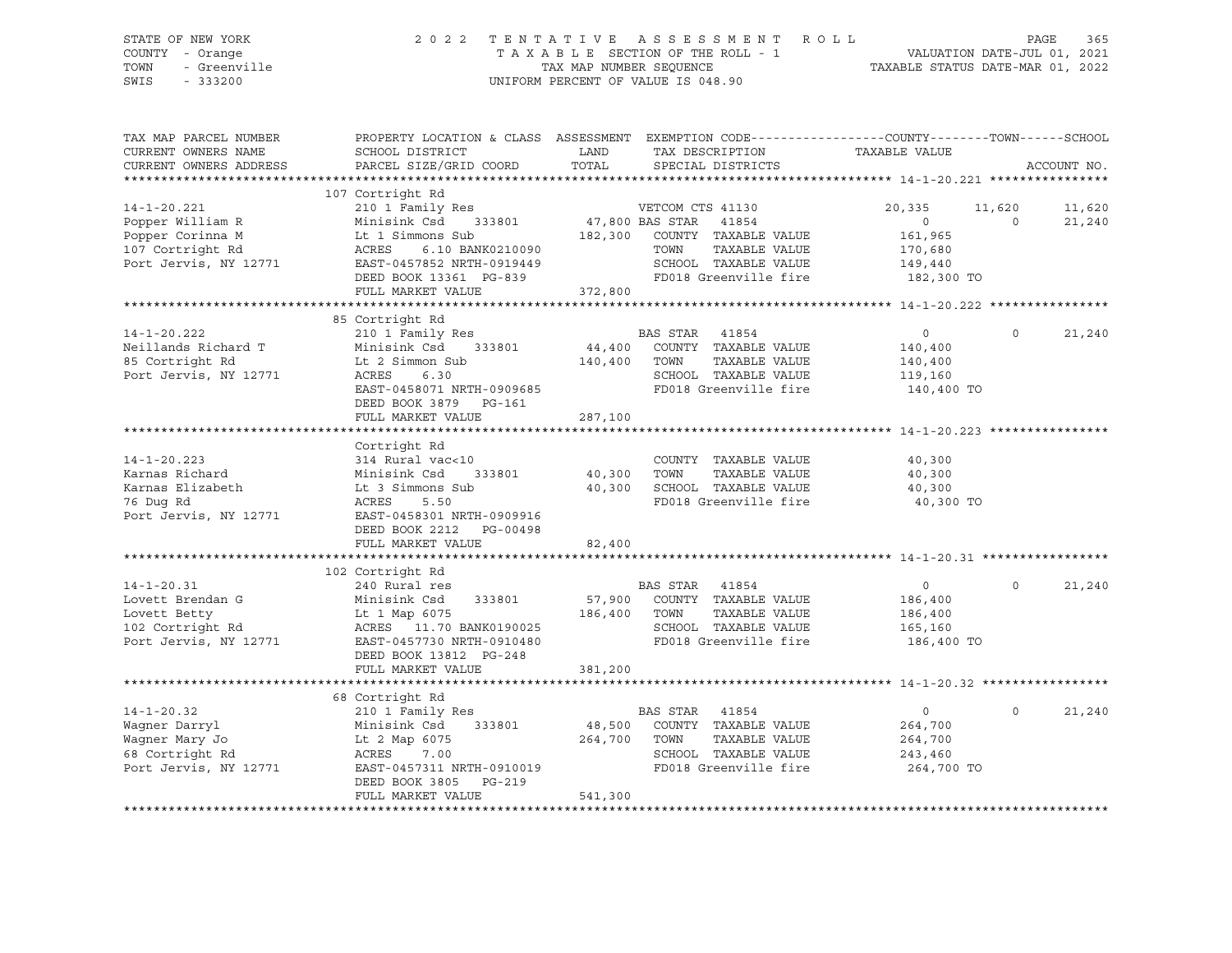| STATE OF NEW YORK<br>COUNTY - Orange<br>TOWN<br>- Greenville<br>SWIS - 333200                                                                                                                                                            |                                                                                                                                     |         | 2022 TENTATIVE ASSESSMENT ROLL<br>TAXABLE SECTION OF THE ROLL - 1<br>TAXABLE SECTION OF THE ROLL - 1<br>TAXABLE STATUS DATE-MAR 01, 2022<br>UNIFORM PERCENT OF VALUE IS 048.90 |                   |            | PAGE<br>366   |
|------------------------------------------------------------------------------------------------------------------------------------------------------------------------------------------------------------------------------------------|-------------------------------------------------------------------------------------------------------------------------------------|---------|--------------------------------------------------------------------------------------------------------------------------------------------------------------------------------|-------------------|------------|---------------|
| TAX MAP PARCEL NUMBER THE PROPERTY LOCATION & CLASS ASSESSMENT EXEMPTION CODE---------------COUNTY--------TOWN------SCHOOL<br>CURRENT OWNERS NAME<br>CURRENT OWNERS ADDRESS                                                              | PARCEL SIZE/GRID COORD TOTAL                                                                                                        |         | SPECIAL DISTRICTS                                                                                                                                                              |                   |            | ACCOUNT NO.   |
|                                                                                                                                                                                                                                          | Case Rd                                                                                                                             |         |                                                                                                                                                                                |                   |            |               |
| $14 - 1 - 20.4$                                                                                                                                                                                                                          | 120 Field crops                                                                                                                     |         | AGDISTRICT 41720                                                                                                                                                               | 1,994 1,994 1,994 |            |               |
| Brasch Robert O                                                                                                                                                                                                                          | Minisink Csd 333801 52,400 COUNTY TAXABLE VALUE                                                                                     |         |                                                                                                                                                                                | 50,406            |            |               |
| 2 Case Rd                                                                                                                                                                                                                                | ACRES 21.80                                                                                                                         |         | 52,400 TOWN TAXABLE VALUE                                                                                                                                                      | 50,406            |            |               |
| Port Jervis, NY 12771                                                                                                                                                                                                                    |                                                                                                                                     |         |                                                                                                                                                                                | 50,406            |            |               |
|                                                                                                                                                                                                                                          |                                                                                                                                     |         |                                                                                                                                                                                | 50,406 TO         |            |               |
| MAY BE SUBJECT TO PAYMENT FULL MARKET VALUE                                                                                                                                                                                              | EAST-0459062 NRTH-0911957 SCHOOL TAXABLE VALUE<br>DEED BOOK 5754 PG-338 FD018 Greenville fire<br>FULL MARKET VALUE 107,200 1,994 EX |         |                                                                                                                                                                                |                   |            |               |
| UNDER AGDIST LAW TIL 2026                                                                                                                                                                                                                |                                                                                                                                     |         |                                                                                                                                                                                |                   |            |               |
|                                                                                                                                                                                                                                          |                                                                                                                                     |         |                                                                                                                                                                                |                   |            |               |
| $14 - 1 - 20.5$                                                                                                                                                                                                                          | 2 Case Rd                                                                                                                           |         | AGDISTRICT 41720                                                                                                                                                               |                   |            |               |
|                                                                                                                                                                                                                                          | 240 Rural res<br>Minisink Csd 333801 75,700 COUNTY TAXABLE VALUE                                                                    |         |                                                                                                                                                                                | 16,381<br>145,519 |            | 16,381 16,381 |
| Brasch Robert O                                                                                                                                                                                                                          |                                                                                                                                     |         |                                                                                                                                                                                | 145,519           |            |               |
|                                                                                                                                                                                                                                          |                                                                                                                                     |         |                                                                                                                                                                                | 145,519           |            |               |
|                                                                                                                                                                                                                                          |                                                                                                                                     |         |                                                                                                                                                                                | 145,519 TO        |            |               |
| 2 Case Rd<br>Port Jervis, NY 12771 EAST-0460133 NRTH-0911214 SCHOOL TAXABLE VALUE<br>DEED BOOK 5754 PG-338 FD018 Greenville fire<br>FILL MARKET VALUE 331,100 16,381 EX<br>UNDER AGDIST LAW TIL 2026                                     |                                                                                                                                     |         |                                                                                                                                                                                |                   |            |               |
|                                                                                                                                                                                                                                          |                                                                                                                                     |         |                                                                                                                                                                                |                   |            |               |
| 14-1-21.1<br>Norman Robert 280 Res Multiple<br>Morman Robert Minisink Csd 333801 52,100 COUNTY TAXABLE VALUE<br>Fort Jervis, NY 12771 ACRES 3.70<br>Port Jervis, NY 12771 ACRES 3.70<br>Port Carrier Carrier County County SCHOOL TAXABL | 58 & 68 Clark Rd                                                                                                                    |         |                                                                                                                                                                                | $\overline{0}$    | $\bigcirc$ | 21,240        |
|                                                                                                                                                                                                                                          |                                                                                                                                     |         |                                                                                                                                                                                | 197,400           |            |               |
|                                                                                                                                                                                                                                          |                                                                                                                                     |         |                                                                                                                                                                                | 197,400           |            |               |
|                                                                                                                                                                                                                                          |                                                                                                                                     |         |                                                                                                                                                                                | 176,160           |            |               |
|                                                                                                                                                                                                                                          | EAST-0463273 NRTH-0906106                                                                                                           |         | FD018 Greenville fire                                                                                                                                                          | 197,400 TO        |            |               |
|                                                                                                                                                                                                                                          | DEED BOOK 5807 PG-18                                                                                                                |         |                                                                                                                                                                                |                   |            |               |
|                                                                                                                                                                                                                                          | FULL MARKET VALUE                                                                                                                   | 403,700 |                                                                                                                                                                                |                   |            |               |
|                                                                                                                                                                                                                                          |                                                                                                                                     |         |                                                                                                                                                                                |                   |            |               |
|                                                                                                                                                                                                                                          | 46 Clark Rd                                                                                                                         |         |                                                                                                                                                                                |                   |            |               |
|                                                                                                                                                                                                                                          |                                                                                                                                     |         |                                                                                                                                                                                | 155,700           |            |               |
|                                                                                                                                                                                                                                          |                                                                                                                                     |         |                                                                                                                                                                                | 155,700           |            |               |
|                                                                                                                                                                                                                                          |                                                                                                                                     |         |                                                                                                                                                                                | 155,700           |            |               |
| 14-1-21.2<br>14-1-21.2<br>Bradshaw Jory Minisink Csd 333801 43,300 TOWN TAXABLE VALUE<br>Jones Robert Part In Town Of Minisink 155,700 SCHOOL TAXABLE VALUE<br>46 Clark Rd ACRES 2.90<br>Port Jervis, NY 12771 EAST-0463083 NRTH-0905790 |                                                                                                                                     |         | FD018 Greenville fire 155,700 TO                                                                                                                                               |                   |            |               |
|                                                                                                                                                                                                                                          | DEED BOOK 14841 PG-1135                                                                                                             |         |                                                                                                                                                                                |                   |            |               |
|                                                                                                                                                                                                                                          | FULL MARKET VALUE                                                                                                                   | 318,400 |                                                                                                                                                                                |                   |            |               |
|                                                                                                                                                                                                                                          |                                                                                                                                     |         |                                                                                                                                                                                |                   |            |               |
|                                                                                                                                                                                                                                          | 36 Clark Rd                                                                                                                         |         |                                                                                                                                                                                |                   |            |               |
| $14 - 1 - 21.3$                                                                                                                                                                                                                          | 210 1 Family Res                                                                                                                    |         | COUNTY TAXABLE VALUE                                                                                                                                                           | 252,400           |            |               |
| Faherty, Living Trust Richard Minisink Csd 333801 35,800 TOWN                                                                                                                                                                            |                                                                                                                                     |         | TAXABLE VALUE                                                                                                                                                                  | 252,400           |            |               |
|                                                                                                                                                                                                                                          |                                                                                                                                     |         |                                                                                                                                                                                | 252,400           |            |               |
| 33 Cobble St<br>Clifton, NJ 07013<br>252,400 SCHOOL TAXABLE VALUE<br>252,400 SCHOOL TAXABLE VALUE<br>252,400 SCHOOL TAXABLE VALUE<br>252,400 SCHOOL TAXABLE VALUE                                                                        |                                                                                                                                     |         | FD018 Greenville fire 252,400 TO                                                                                                                                               |                   |            |               |
|                                                                                                                                                                                                                                          | EAST-0462859 NRTH-0905425                                                                                                           |         |                                                                                                                                                                                |                   |            |               |
|                                                                                                                                                                                                                                          | DEED BOOK 14437 PG-1099                                                                                                             |         |                                                                                                                                                                                |                   |            |               |
|                                                                                                                                                                                                                                          | FULL MARKET VALUE                                                                                                                   | 516,200 |                                                                                                                                                                                |                   |            |               |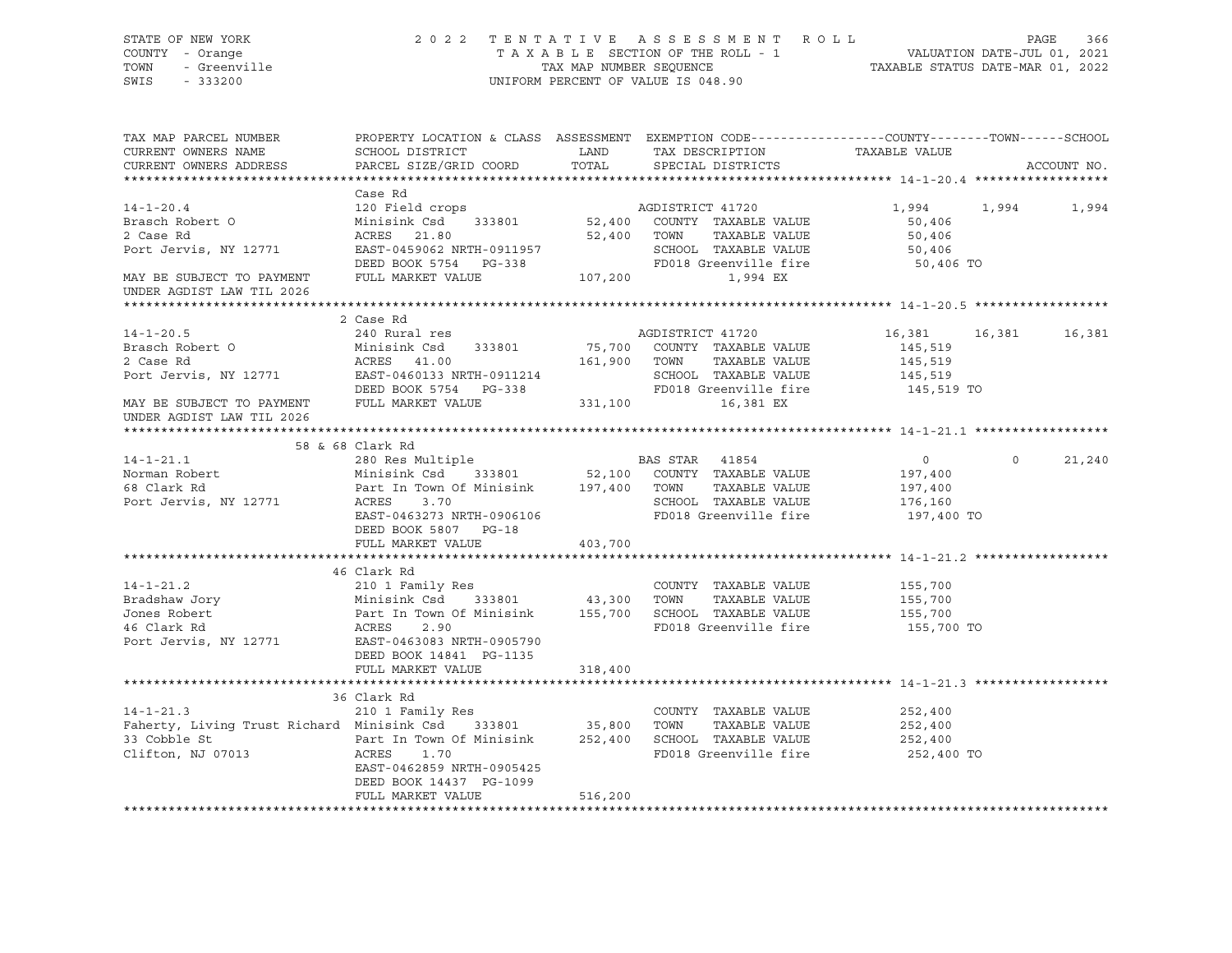| STATE OF NEW YORK<br>COUNTY - Orange<br>- Greenville<br>TOWN<br>SWIS<br>$-333200$                                                                | 2 0 2 2                                                                                                                                                                                      | TAX MAP NUMBER SEQUENCE      | TENTATIVE ASSESSMENT<br>R O L L<br>TAXABLE SECTION OF THE ROLL - 1<br>UNIFORM PERCENT OF VALUE IS 048.90                        | VALUATION DATE-JUL 01, 2021<br>TAXABLE STATUS DATE-MAR 01, 2022 | PAGE    | 367         |
|--------------------------------------------------------------------------------------------------------------------------------------------------|----------------------------------------------------------------------------------------------------------------------------------------------------------------------------------------------|------------------------------|---------------------------------------------------------------------------------------------------------------------------------|-----------------------------------------------------------------|---------|-------------|
| TAX MAP PARCEL NUMBER<br>CURRENT OWNERS NAME<br>CURRENT OWNERS ADDRESS                                                                           | PROPERTY LOCATION & CLASS ASSESSMENT EXEMPTION CODE----------------COUNTY-------TOWN------SCHOOL<br>SCHOOL DISTRICT<br>PARCEL SIZE/GRID COORD                                                | LAND<br>TOTAL                | TAX DESCRIPTION<br>SPECIAL DISTRICTS                                                                                            | TAXABLE VALUE                                                   |         | ACCOUNT NO. |
| $14 - 1 - 21.41$<br>Truex Robert<br>Truex Barbara L<br>6 Clark Rd<br>Port Jervis, NY 12771                                                       | 6 Clark Rd<br>314 Rural vac<10<br>Minisink Csd<br>333801<br>Part In Town Of Minisink<br>FRNT 388.00 DPTH 143.00<br>EAST-0462754 NRTH-0905185<br>DEED BOOK 2515 PG-00239<br>FULL MARKET VALUE | 2,500<br>2,500<br>5,100      | COUNTY TAXABLE VALUE<br>TOWN<br>TAXABLE VALUE<br>SCHOOL TAXABLE VALUE<br>FD018 Greenville fire                                  | 2,500<br>2,500<br>2,500<br>2,500 TO                             |         |             |
|                                                                                                                                                  |                                                                                                                                                                                              |                              |                                                                                                                                 |                                                                 |         |             |
| $14 - 1 - 21.43$<br>Stymacks David J<br>Stymacks Gail V<br>19 Clark Rd<br>Port Jervis, NY 12771                                                  | 19 Clark Rd<br>210 1 Family Res<br>Minisink Csd<br>333801<br>Lot H Brink Sub West<br>ACRES<br>1.90<br>EAST-0462529 NRTH-0905414<br>DEED BOOK 11630 PG-552<br>FULL MARKET VALUE               | 36,900<br>85,300<br>174,400  | ENH STAR<br>41834<br>COUNTY TAXABLE VALUE<br>TOWN<br>TAXABLE VALUE<br>SCHOOL TAXABLE VALUE<br>FD018 Greenville fire             | $\circ$<br>85,300<br>85,300<br>32,280<br>85,300 TO              | $\circ$ | 53,020      |
|                                                                                                                                                  |                                                                                                                                                                                              |                              |                                                                                                                                 |                                                                 |         |             |
| $14 - 1 - 21.441$<br>Machinski Johnnie Kevin<br>59 Clark Rd<br>Port Jervis, NY 12771                                                             | 59 Clark Rd<br>240 Rural res<br>333801<br>Minisink Csd<br>Lot E Brink Sub West<br>ACRES 15.50 BANKC030217<br>EAST-0462332 NRTH-0906224<br>DEED BOOK 12238 PG-1172<br>FULL MARKET VALUE       | 55,300<br>257,700<br>527,000 | COUNTY TAXABLE VALUE<br>TOWN<br>TAXABLE VALUE<br>SCHOOL TAXABLE VALUE<br>FD018 Greenville fire                                  | 257,700<br>257,700<br>257,700<br>257,700 TO                     |         |             |
|                                                                                                                                                  |                                                                                                                                                                                              |                              |                                                                                                                                 |                                                                 |         |             |
| $14 - 1 - 22$<br>Ferquson Irrevocable Trust<br>James E Ferquson Trustee<br>139 Mt Salem Rd<br>Port Jervis, NY 12771<br>MAY BE SUBJECT TO PAYMENT | 132 Mt Salem Rd<br>120 Field crops<br>Minisink Csd<br>333801<br>ACRES<br>7.10<br>EAST-0459773 NRTH-0906865<br>DEED BOOK 14526 PG-1949<br>FULL MARKET VALUE                                   | 45,600<br>140,100<br>286,500 | AGDISTRICT 41720<br>COUNTY TAXABLE VALUE<br>TOWN<br>TAXABLE VALUE<br>SCHOOL TAXABLE VALUE<br>FD018 Greenville fire<br>12,180 EX | 12,180<br>127,920<br>127,920<br>127,920<br>127,920 TO           | 12,180  | 12,180      |
| UNDER AGDIST LAW TIL 2026                                                                                                                        |                                                                                                                                                                                              |                              |                                                                                                                                 |                                                                 |         |             |
| $14 - 1 - 23.1$<br>Ferguson Irrevocable Trust<br>James E Ferquson Trustee<br>139 Mt Salem Rd                                                     | Mt Salem Rd<br>120 Field crops<br>Minisink Csd<br>333801<br>ACRES<br>4.50<br>EAST-0458948 NRTH-0907244                                                                                       | 11,300<br>11,300             | AGDISTRICT 41720<br>COUNTY<br>TAXABLE VALUE<br>TOWN<br>TAXABLE VALUE<br>SCHOOL TAXABLE VALUE                                    | 10,290<br>1,010<br>1,010<br>1,010                               | 10,290  | 10,290      |
| Port Jervis, NY 12771                                                                                                                            | DEED BOOK 14526 PG-1945                                                                                                                                                                      |                              | FD018 Greenville fire                                                                                                           | 1,010 TO                                                        |         |             |
| MAY BE SUBJECT TO PAYMENT<br>UNDER AGDIST LAW TIL 2026                                                                                           | FULL MARKET VALUE                                                                                                                                                                            | 23,100                       | 10,290 EX                                                                                                                       |                                                                 |         |             |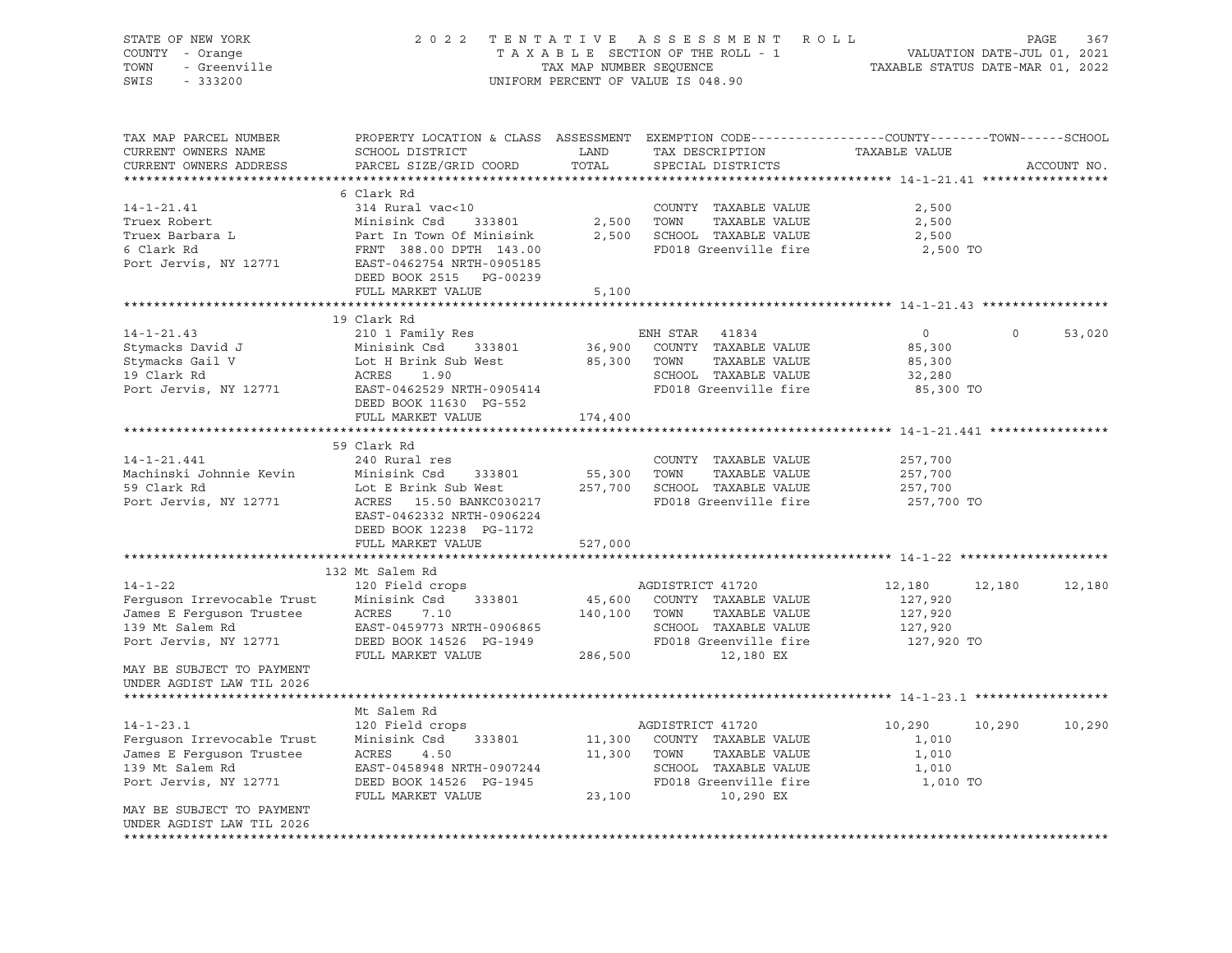#### STATE OF NEW YORK 2 0 2 2 T E N T A T I V E A S S E S S M E N T R O L L PAGE 368 COUNTY - Orange T A X A B L E SECTION OF THE ROLL - 1 VALUATION DATE-JUL 01, 2021 TOWN - Greenville TAX MAP NUMBER SEQUENCE TAXABLE STATUS DATE-MAR 01, 2022<br>TAXABLE STATUS DATE-MAR 01, 2022 UNIFORM PERCENT OF VALUE IS 048.90

TAX MAP PARCEL NUMBER PROPERTY LOCATION & CLASS ASSESSMENT EXEMPTION CODE------------------COUNTY--------TOWN------SCHOOL CURRENT OWNERS NAME SCHOOL DISTRICT LAND TAX DESCRIPTION TAXABLE VALUE CURRENT OWNERS ADDRESS PARCEL SIZE/GRID COORD TOTAL SPECIAL DISTRICTS ACCOUNT NO. \*\*\*\*\*\*\*\*\*\*\*\*\*\*\*\*\*\*\*\*\*\*\*\*\*\*\*\*\*\*\*\*\*\*\*\*\*\*\*\*\*\*\*\*\*\*\*\*\*\*\*\*\*\*\*\*\*\*\*\*\*\*\*\*\*\*\*\*\*\*\*\*\*\*\*\*\*\*\*\*\*\*\*\*\*\*\*\*\*\*\*\*\*\*\*\*\*\*\*\*\*\*\* 14-1-23.211 \*\*\*\*\*\*\*\*\*\*\*\*\*\*\*\* 91 Mt Salem Rd 14-1-23.211 210 1 Family Res BAS STAR 41854 0 0 21,240 Fox James K Minisink Csd 333801 45,700 COUNTY TAXABLE VALUE 127,700 91 Mt Salem Rd ACRES 4.40 127,700 TOWN TAXABLE VALUE 127,700 Port Jervis, NY 12771 EAST-0460465 NRTH-0907720 SCHOOL TAXABLE VALUE 106,460 DEED BOOK 13124 PG-689 FD018 Greenville fire 127,700 TO FULL MARKET VALUE 261,100 \*\*\*\*\*\*\*\*\*\*\*\*\*\*\*\*\*\*\*\*\*\*\*\*\*\*\*\*\*\*\*\*\*\*\*\*\*\*\*\*\*\*\*\*\*\*\*\*\*\*\*\*\*\*\*\*\*\*\*\*\*\*\*\*\*\*\*\*\*\*\*\*\*\*\*\*\*\*\*\*\*\*\*\*\*\*\*\*\*\*\*\*\*\*\*\*\*\*\*\*\*\*\* 14-1-23.212 \*\*\*\*\*\*\*\*\*\*\*\*\*\*\*\* 93 Mt Salem Rd 14-1-23.212 210 1 Family Res ENH STAR 41834 0 0 53,020 Fox Kenneth Minisink Csd 333801 42,600 COUNTY TAXABLE VALUE 138,300 Fox Maria T ACRES 5.80 138,300 TOWN TAXABLE VALUE 138,300 93 Mt Salem Rd EAST-0461095 NRTH-0907416 SCHOOL TAXABLE VALUE 85,280 Port Jervis, NY 12771 DEED BOOK 2087 PG-01050 FD018 Greenville fire 138,300 TO Port Jervis, NY 12771 DEED BOOK 2087 PG-01050<br>FULL MARKET VALUE 282,800 \*\*\*\*\*\*\*\*\*\*\*\*\*\*\*\*\*\*\*\*\*\*\*\*\*\*\*\*\*\*\*\*\*\*\*\*\*\*\*\*\*\*\*\*\*\*\*\*\*\*\*\*\*\*\*\*\*\*\*\*\*\*\*\*\*\*\*\*\*\*\*\*\*\*\*\*\*\*\*\*\*\*\*\*\*\*\*\*\*\*\*\*\*\*\*\*\*\*\*\*\*\*\* 14-1-23.213 \*\*\*\*\*\*\*\*\*\*\*\*\*\*\*\* 139 Mt Salem Rd 14-1-23.213 120 Field crops AGDISTRICT 41720 30,900 30,900 30,900 Ferguson Irrevocable Trust Minisink Csd 333801 71,700 ENH STAR 41834 0 0 53,020 James E Ferguson Trustee ACRES 29.50 170,500 COUNTY TAXABLE VALUE 139,600 139 Mt Salem Rd EAST-0460606 NRTH-0907036 TOWN TAXABLE VALUE 139,600 Port Jervis, NY 12771 DEED BOOK 14513 PG-444 SCHOOL TAXABLE VALUE 86,580 FULL MARKET VALUE 348,700 FD018 Greenville fire 139,600 TO MAY BE SUBJECT TO PAYMENT AND SUBSECTED ASSESSED. THE SERVICE OF SAMPLE SERVICE SO , 900 EX UNDER AGDIST LAW TIL 2026 \*\*\*\*\*\*\*\*\*\*\*\*\*\*\*\*\*\*\*\*\*\*\*\*\*\*\*\*\*\*\*\*\*\*\*\*\*\*\*\*\*\*\*\*\*\*\*\*\*\*\*\*\*\*\*\*\*\*\*\*\*\*\*\*\*\*\*\*\*\*\*\*\*\*\*\*\*\*\*\*\*\*\*\*\*\*\*\*\*\*\*\*\*\*\*\*\*\*\*\*\*\*\* 14-1-23.22 \*\*\*\*\*\*\*\*\*\*\*\*\*\*\*\*\* 113 Dug Rd 14-1-23.22 240 Rural res COUNTY TAXABLE VALUE 150,800 Cadwell Michael Minisink Csd 333801 52,000 TOWN TAXABLE VALUE 150,800 113 Dug Rd Partial on decks 150,800 SCHOOL TAXABLE VALUE 150,800 Port Jervis, NY 12771 ACRES 11.40 BANKC140330 FD018 Greenville fire 150,800 TO EAST-0459719 NRTH-0908019 DEED BOOK 14970 PG-1193 FULL MARKET VALUE 308,400 \*\*\*\*\*\*\*\*\*\*\*\*\*\*\*\*\*\*\*\*\*\*\*\*\*\*\*\*\*\*\*\*\*\*\*\*\*\*\*\*\*\*\*\*\*\*\*\*\*\*\*\*\*\*\*\*\*\*\*\*\*\*\*\*\*\*\*\*\*\*\*\*\*\*\*\*\*\*\*\*\*\*\*\*\*\*\*\*\*\*\*\*\*\*\*\*\*\*\*\*\*\*\* 14-1-24.221 \*\*\*\*\*\*\*\*\*\*\*\*\*\*\*\* 164 Cortright Rd 14-1-24.221 210 1 Family Res COUNTY TAXABLE VALUE 190,600 Larsson Ernest G Minisink Csd 333801 38,000 TOWN TAXABLE VALUE 190,600 Larsson Grace E Lt 1 Wagner & Manning 69- 190,600 SCHOOL TAXABLE VALUE 190,600 164 Cortright Rd ACRES 2.10 BANKC030015 FD018 Greenville fire 190,600 TO Port Jervis, NY 12771 EAST-0456146 NRTH-0908946 DEED BOOK 14308 PG-929 MAY BE SUBJECT TO PAYMENT FULL MARKET VALUE 389,800 UNDER AGDIST LAW TIL 2022 \*\*\*\*\*\*\*\*\*\*\*\*\*\*\*\*\*\*\*\*\*\*\*\*\*\*\*\*\*\*\*\*\*\*\*\*\*\*\*\*\*\*\*\*\*\*\*\*\*\*\*\*\*\*\*\*\*\*\*\*\*\*\*\*\*\*\*\*\*\*\*\*\*\*\*\*\*\*\*\*\*\*\*\*\*\*\*\*\*\*\*\*\*\*\*\*\*\*\*\*\*\*\*\*\*\*\*\*\*\*\*\*\*\*\*\*\*\*\*\*\*\*\*\*\*\*\*\*\*\*\*\*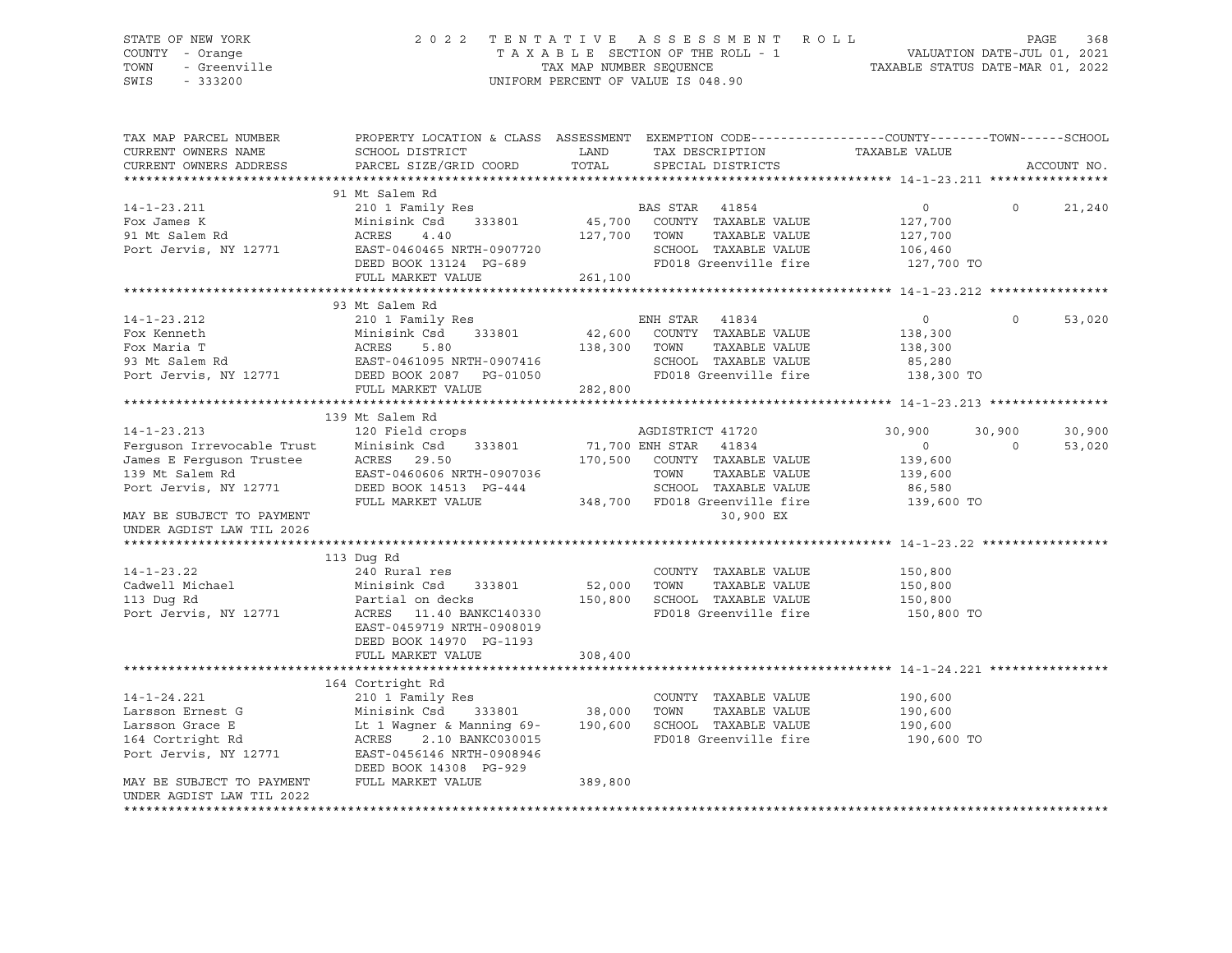### STATE OF NEW YORK 2 0 2 2 T E N T A T I V E A S S E S S M E N T R O L L PAGE 369 COUNTY - Orange T A X A B L E SECTION OF THE ROLL - 1 VALUATION DATE-JUL 01, 2021 TOWN - Greenville TAX MAP NUMBER SEQUENCE TAXABLE STATUS DATE-MAR 01, 2022<br>TAXABLE STATUS DATE-MAR 01, 2022<br>SWIS - 333200 UNIFORM PERCENT OF VALUE IS 048.90

TAX MAP PARCEL NUMBER PROPERTY LOCATION & CLASS ASSESSMENT EXEMPTION CODE------------------COUNTY--------TOWN------SCHOOL CURRENT OWNERS NAME SCHOOL DISTRICT LAND TAX DESCRIPTION TAXABLE VALUE CURRENT OWNERS ADDRESS PARCEL SIZE/GRID COORD TOTAL SPECIAL DISTRICTS ACCOUNT NO. \*\*\*\*\*\*\*\*\*\*\*\*\*\*\*\*\*\*\*\*\*\*\*\*\*\*\*\*\*\*\*\*\*\*\*\*\*\*\*\*\*\*\*\*\*\*\*\*\*\*\*\*\*\*\*\*\*\*\*\*\*\*\*\*\*\*\*\*\*\*\*\*\*\*\*\*\*\*\*\*\*\*\*\*\*\*\*\*\*\*\*\*\*\*\*\*\*\*\*\*\*\*\* 14-1-25 \*\*\*\*\*\*\*\*\*\*\*\*\*\*\*\*\*\*\*\* 124 Cortright Rd 14-1-25 210 1 Family Res BAS STAR 41854 0 0 21,240 Dennison Lewis Jr Minisink Csd 333801 42,400 COUNTY TAXABLE VALUE 211,100 124 Cortright Rd ACRES 2.90 211,100 TOWN TAXABLE VALUE 211,100 Port Jervis, NY 12771 EAST-0456831 NRTH-0909450 SCHOOL TAXABLE VALUE 189,860 DEED BOOK 5144 PG-213 FD018 Greenville fire 211,100 TO FULL MARKET VALUE 431,700 \*\*\*\*\*\*\*\*\*\*\*\*\*\*\*\*\*\*\*\*\*\*\*\*\*\*\*\*\*\*\*\*\*\*\*\*\*\*\*\*\*\*\*\*\*\*\*\*\*\*\*\*\*\*\*\*\*\*\*\*\*\*\*\*\*\*\*\*\*\*\*\*\*\*\*\*\*\*\*\*\*\*\*\*\*\*\*\*\*\*\*\*\*\*\*\*\*\*\*\*\*\*\* 14-1-26.12 \*\*\*\*\*\*\*\*\*\*\*\*\*\*\*\*\* 114 Cortright Rd 14-1-26.12 210 1 Family Res BAS STAR 41854 0 0 21,240 Degnan Charles Minisink Csd 333801 49,700 COUNTY TAXABLE VALUE 172,600 Degnan Delores Lt1&Pt2 Map 8312&820-04 172,600 TOWN TAXABLE VALUE 172,600 114 Cortright Rd & Map 550-06 SCHOOL TAXABLE VALUE 151,360 Port Jervis, NY 12771 ACRES 8.50 FD018 Greenville fire 172,600 TO EAST-0456746 NRTH-0910193 DEED BOOK 4360 PG-87 FULL MARKET VALUE 353,000 \*\*\*\*\*\*\*\*\*\*\*\*\*\*\*\*\*\*\*\*\*\*\*\*\*\*\*\*\*\*\*\*\*\*\*\*\*\*\*\*\*\*\*\*\*\*\*\*\*\*\*\*\*\*\*\*\*\*\*\*\*\*\*\*\*\*\*\*\*\*\*\*\*\*\*\*\*\*\*\*\*\*\*\*\*\*\*\*\*\*\*\*\*\*\*\*\*\*\*\*\*\*\* 14-1-26.21 \*\*\*\*\*\*\*\*\*\*\*\*\*\*\*\*\* Cortright Rd 14-1-26.21 120 Field crops AGDISTRICT 41720 12,533 12,533 12,533 Wagner Joseph W Minisink Csd 333801 13,500 COUNTY TAXABLE VALUE 967 Wagner Beth Lt 1 Ewanciw Sub Map 9350 13,500 TOWN TAXABLE VALUE 967 144 Cortright Rd ACRES 6.00 SCHOOL TAXABLE VALUE 967 Port Jervis, NY 12771 EAST-0456717 NRTH-0908590 FD018 Greenville fire 967 TO DEED BOOK 14142 PG-32 12,533 EX Port Jervis, NY 12771<br>
DEED BOOK 14142 PG-32<br>
MAY BE SUBJECT TO PAYMENT FULL MARKET VALUE 27,600 UNDER AGDIST LAW TIL 2026 \*\*\*\*\*\*\*\*\*\*\*\*\*\*\*\*\*\*\*\*\*\*\*\*\*\*\*\*\*\*\*\*\*\*\*\*\*\*\*\*\*\*\*\*\*\*\*\*\*\*\*\*\*\*\*\*\*\*\*\*\*\*\*\*\*\*\*\*\*\*\*\*\*\*\*\*\*\*\*\*\*\*\*\*\*\*\*\*\*\*\*\*\*\*\*\*\*\*\*\*\*\*\* 14-1-27.1 \*\*\*\*\*\*\*\*\*\*\*\*\*\*\*\*\*\* 88 Suffern Rd 14-1-27.1 240 Rural res VETWAR CTS 41120 12,201 6,972 6,972 Horn Liv Trust Barbara Minisink Csd 333801 51,200 BAS STAR 41854 0 0 21,240 Barbara & William B Trustees ACRES 10.30 231,900 COUNTY TAXABLE VALUE 219,699 88 Suffern Rd EAST-0457607 NRTH-0911616 TOWN TAXABLE VALUE 224,928 Port Jervis, NY 12771 DEED BOOK 13815 PG-1614 SCHOOL TAXABLE VALUE 203,688 FULL MARKET VALUE 474,200 FD018 Greenville fire 231,900 TO \*\*\*\*\*\*\*\*\*\*\*\*\*\*\*\*\*\*\*\*\*\*\*\*\*\*\*\*\*\*\*\*\*\*\*\*\*\*\*\*\*\*\*\*\*\*\*\*\*\*\*\*\*\*\*\*\*\*\*\*\*\*\*\*\*\*\*\*\*\*\*\*\*\*\*\*\*\*\*\*\*\*\*\*\*\*\*\*\*\*\*\*\*\*\*\*\*\*\*\*\*\*\* 14-1-27.21 \*\*\*\*\*\*\*\*\*\*\*\*\*\*\*\*\* 63 & 74 Suffern Rd 14-1-27.21 280 Res Multiple COUNTY TAXABLE VALUE 173,100 O'Leary Stephen D Minisink Csd 333801 62,000 TOWN TAXABLE VALUE 173,100 O'Leary Stephen J Lt 1 Adams Sub 173,100 SCHOOL TAXABLE VALUE 173,100 63-74 Suffern Rd ACRES 15.40 FD018 Greenville fire 173,100 TO Port Jervis, NY 12771 EAST-0456817 NRTH-0911920 DEED BOOK 14484 PG-251 FULL MARKET VALUE 354,000 \*\*\*\*\*\*\*\*\*\*\*\*\*\*\*\*\*\*\*\*\*\*\*\*\*\*\*\*\*\*\*\*\*\*\*\*\*\*\*\*\*\*\*\*\*\*\*\*\*\*\*\*\*\*\*\*\*\*\*\*\*\*\*\*\*\*\*\*\*\*\*\*\*\*\*\*\*\*\*\*\*\*\*\*\*\*\*\*\*\*\*\*\*\*\*\*\*\*\*\*\*\*\*\*\*\*\*\*\*\*\*\*\*\*\*\*\*\*\*\*\*\*\*\*\*\*\*\*\*\*\*\*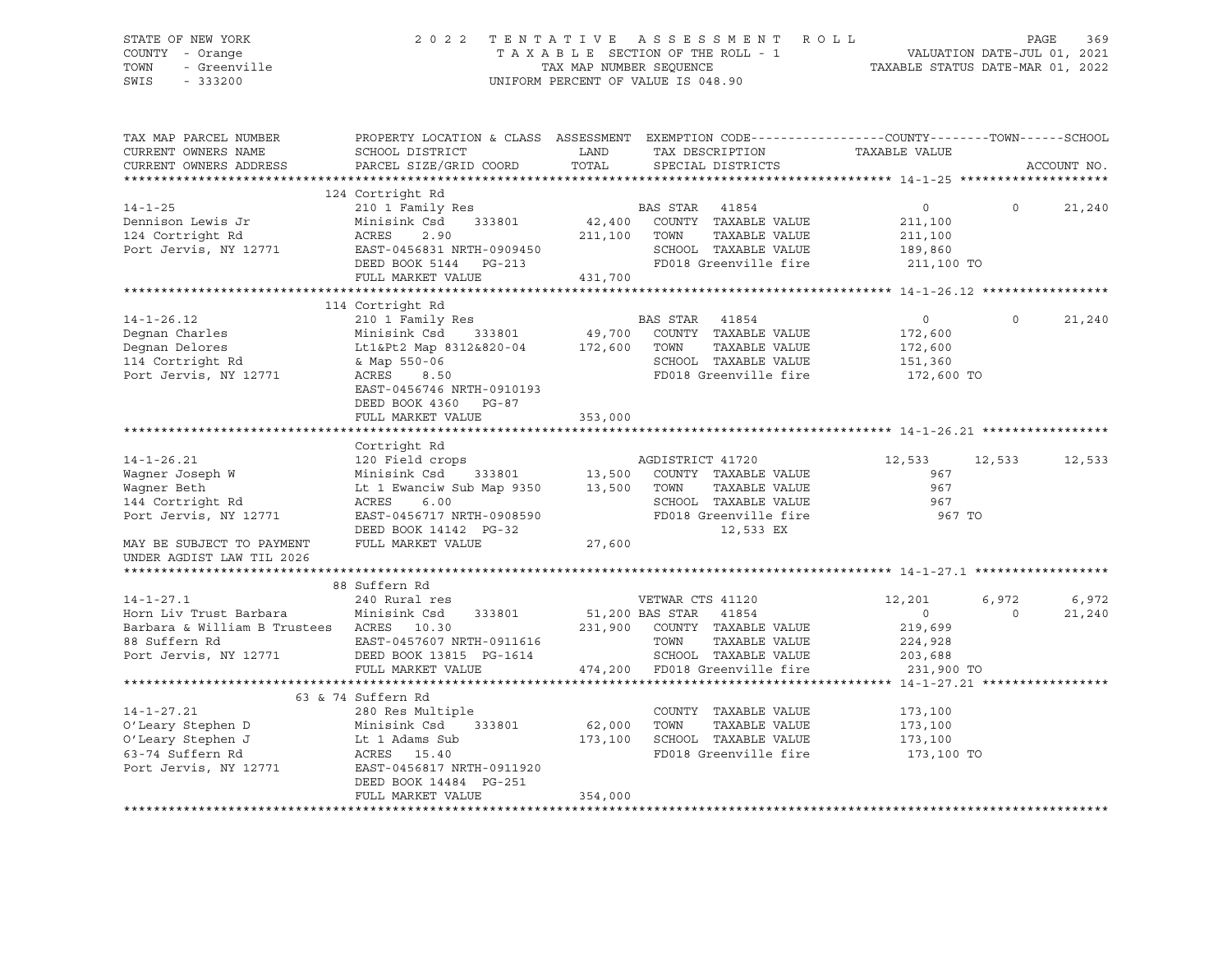| STATE OF NEW YORK<br>COUNTY - Orange<br>TOWN<br>- Greenville<br>SWIS<br>$-333200$              | 2 0 2 2                                                                                                                                                                         | TAX MAP NUMBER SEQUENCE | TENTATIVE ASSESSMENT ROLL<br>TAXABLE SECTION OF THE ROLL - 1<br>UNIFORM PERCENT OF VALUE IS 048.90                      | VALUATION DATE-JUL 01, 2021<br>TAXABLE STATUS DATE-MAR 01, 2022 |          | 370<br>PAGE |
|------------------------------------------------------------------------------------------------|---------------------------------------------------------------------------------------------------------------------------------------------------------------------------------|-------------------------|-------------------------------------------------------------------------------------------------------------------------|-----------------------------------------------------------------|----------|-------------|
| TAX MAP PARCEL NUMBER<br>CURRENT OWNERS NAME<br>CURRENT OWNERS ADDRESS                         | PROPERTY LOCATION & CLASS ASSESSMENT EXEMPTION CODE---------------COUNTY-------TOWN-----SCHOOL<br>SCHOOL DISTRICT<br>PARCEL SIZE/GRID COORD                                     | LAND<br>TOTAL           | TAX DESCRIPTION<br>SPECIAL DISTRICTS                                                                                    | TAXABLE VALUE                                                   |          | ACCOUNT NO. |
|                                                                                                |                                                                                                                                                                                 |                         |                                                                                                                         |                                                                 |          |             |
| $14 - 1 - 27.22$<br>Suffern Marc W<br>PO Box 300<br>Slate Hill, NY 10973                       | Suffern Rd<br>120 Field crops<br>Minisink Csd<br>333801<br>Lt 2 Adams Sub<br>ACRES 43.30                                                                                        | 40,600<br>40,600        | AGDISTRICT 41720<br>COUNTY TAXABLE VALUE<br>TAXABLE VALUE<br>TOWN<br>SCHOOL TAXABLE VALUE                               | 31,476<br>9,124<br>9,124<br>9,124                               | 31,476   | 31,476      |
| MAY BE SUBJECT TO PAYMENT<br>UNDER AGDIST LAW TIL 2026                                         | EAST-0456783 NRTH-0911291<br>DEED BOOK 4753 PG-137<br>FULL MARKET VALUE                                                                                                         | 83,000                  | FD018 Greenville fire<br>31,476 EX                                                                                      | 9,124 TO                                                        |          |             |
|                                                                                                |                                                                                                                                                                                 |                         |                                                                                                                         |                                                                 |          |             |
| $14 - 1 - 28.1$<br>Pennings Denise P<br>Pennings Kaylene<br>26 Dug Rd<br>Port Jervis, NY 12771 | 26 Dug Rd<br>210 1 Family Res<br>Minisink Csd 333801<br>Lt1 Brownlee Sb Map 10003 143,200<br>5.00 BANKC190321<br>ACRES<br>EAST-0459640 NRTH-0909973<br>DEED BOOK 14757 PG-1924  |                         | BAS STAR 41854<br>46,900 COUNTY TAXABLE VALUE<br>TAXABLE VALUE<br>TOWN<br>SCHOOL TAXABLE VALUE<br>FD018 Greenville fire | $\overline{0}$<br>143,200<br>143,200<br>121,960<br>143,200 TO   | $\circ$  | 21,240      |
|                                                                                                | FULL MARKET VALUE                                                                                                                                                               | 292,800                 |                                                                                                                         |                                                                 |          |             |
|                                                                                                |                                                                                                                                                                                 |                         |                                                                                                                         |                                                                 |          |             |
| $14 - 1 - 28.211$<br>Segaloff Robert<br>Segaloff Lenoe<br>44 Dug Rd<br>Port Jervis, NY 12771   | 44 Dug Rd<br>210 1 Family Res<br>Minisink Csd 333801<br>Segaloff & Brownllee Mp 7 186,000<br>ACRES<br>7.80<br>EAST-0459144 NRTH-0909530<br>DEED BOOK 14429 PG-707               | 49,200                  | ENH STAR 41834<br>COUNTY TAXABLE VALUE<br>TAXABLE VALUE<br>TOWN<br>SCHOOL TAXABLE VALUE<br>FD018 Greenville fire        | $\overline{0}$<br>186,000<br>186,000<br>132,980<br>186,000 TO   | $\Omega$ | 53,020      |
|                                                                                                | FULL MARKET VALUE                                                                                                                                                               | 380,400                 |                                                                                                                         |                                                                 |          |             |
|                                                                                                |                                                                                                                                                                                 |                         |                                                                                                                         |                                                                 |          |             |
| $14 - 1 - 28.222$<br>Brownlee Roberta<br>36 Duq Rd<br>Port Jervis, NY 12771                    | 36 Dug Rd<br>210 1 Family Res<br>Minisink Csd<br>333801<br>Segaloff & Brownlee Mp 72<br>ACRES<br>5.50<br>EAST-0459509 NRTH-0909665<br>DEED BOOK 14429 PG-711                    | 47,300<br>129,100 TOWN  | ENH STAR 41834<br>COUNTY TAXABLE VALUE<br>TAXABLE VALUE<br>SCHOOL TAXABLE VALUE<br>FD018 Greenville fire                | $\overline{0}$<br>129,100<br>129,100<br>76,080<br>129,100 TO    | $\circ$  | 53,020      |
|                                                                                                | FULL MARKET VALUE                                                                                                                                                               | 264,000                 |                                                                                                                         |                                                                 |          |             |
| $14 - 1 - 29$<br>Karnas Richard<br>Karnas Elizabeth<br>76 Dug Rd<br>Port Jervis, NY 12771      | Cortright Rd<br>322 Rural vac>10<br>Minisink Csd<br>333801<br>Lt 2 Simmons Sub 5804<br>ACRES 15.80<br>EAST-0458760 NRTH-0910257<br>DEED BOOK 2212 PG-00498<br>FULL MARKET VALUE | 48,600<br>99,400        | COUNTY TAXABLE VALUE<br>TOWN<br>TAXABLE VALUE<br>48,600 SCHOOL TAXABLE VALUE<br>FD018 Greenville fire                   | 48,600<br>48,600<br>48,600<br>48,600 TO                         |          |             |
|                                                                                                |                                                                                                                                                                                 |                         |                                                                                                                         |                                                                 |          |             |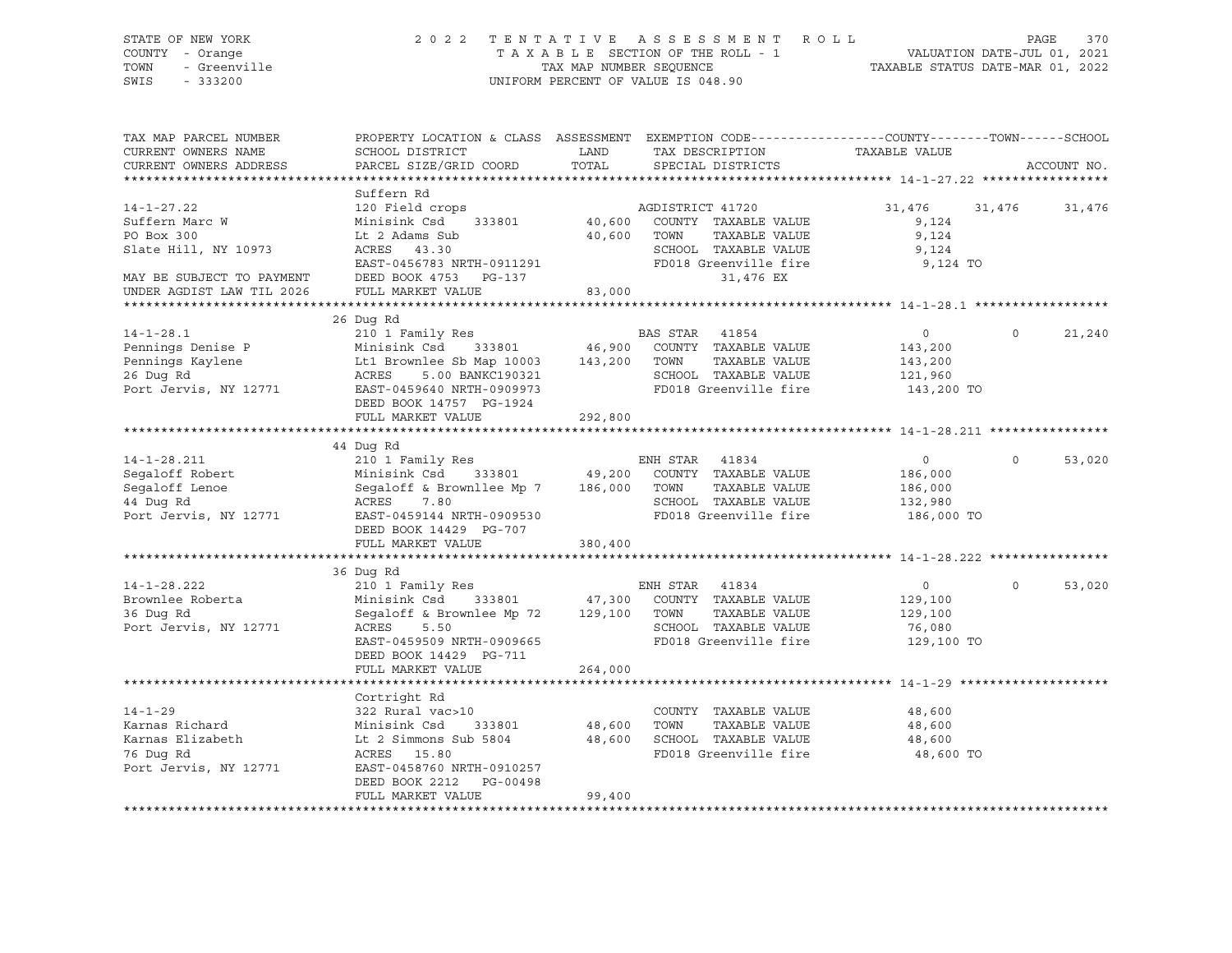| STATE OF NEW YORK<br>COUNTY - Orange<br>TOWN<br>- Greenville<br>SWIS<br>$-333200$                                                                                                                                                                         |                                                                                                                                                                                                                                                                                               |               | 2022 TENTATIVE ASSESSMENT ROLL<br>UNIFORM PERCENT OF VALUE IS 048.90 | TAXABLE SECTION OF THE ROLL - 1<br>TAXABLE SECTION OF THE ROLL - 1<br>TAXABLE STATUS DATE-MAR 01, 2022 | PAGE             | 371             |
|-----------------------------------------------------------------------------------------------------------------------------------------------------------------------------------------------------------------------------------------------------------|-----------------------------------------------------------------------------------------------------------------------------------------------------------------------------------------------------------------------------------------------------------------------------------------------|---------------|----------------------------------------------------------------------|--------------------------------------------------------------------------------------------------------|------------------|-----------------|
| TAX MAP PARCEL NUMBER<br>CURRENT OWNERS NAME<br>CURRENT OWNERS ADDRESS                                                                                                                                                                                    | PROPERTY LOCATION & CLASS ASSESSMENT EXEMPTION CODE----------------COUNTY-------TOWN------SCHOOL<br>SCHOOL DISTRICT<br>PARCEL SIZE/GRID COORD                                                                                                                                                 | LAND<br>TOTAL | SPECIAL DISTRICTS                                                    | TAX DESCRIPTION TAXABLE VALUE                                                                          |                  | ACCOUNT NO.     |
|                                                                                                                                                                                                                                                           |                                                                                                                                                                                                                                                                                               |               |                                                                      |                                                                                                        |                  |                 |
| $14 - 1 - 30.1$<br>14-1-30.1<br>Ferretti Bruno C Minisink Cad 333801 49,500 BAS STAR 41854<br>Ferretti Diane L Lt1 Ferretti Sub 232-99 216,300 COUNTY TAXABLE VALUE<br>5 Cortright Rd ACRES 10.20 TOWN TAXABLE VALUE<br>Port Jervis, NY 12771 EAST-045917 | 5 Cortright Rd<br>240 Rural res                                                                                                                                                                                                                                                               |               | 88 PCT OF VALUE USED FOR EXEMPTION PURPOSES<br>VETWAR CTS 41120      | 12,201<br>$\overline{0}$<br>204,099<br>209,328                                                         | 6,972<br>$\circ$ | 6,972<br>21,240 |
|                                                                                                                                                                                                                                                           |                                                                                                                                                                                                                                                                                               |               |                                                                      | 188,088                                                                                                |                  |                 |
|                                                                                                                                                                                                                                                           |                                                                                                                                                                                                                                                                                               |               |                                                                      | 216,300 TO                                                                                             |                  |                 |
|                                                                                                                                                                                                                                                           | FULL MARKET VALUE 442,300                                                                                                                                                                                                                                                                     |               |                                                                      |                                                                                                        |                  |                 |
|                                                                                                                                                                                                                                                           | 245 Carpenter Rd                                                                                                                                                                                                                                                                              |               |                                                                      |                                                                                                        |                  |                 |
| $14 - 1 - 30.2$<br>Ferretti Bruno C III<br>245 Carpenter Rd<br>Port Jervis, NY 12771                                                                                                                                                                      | 210 1 Family Res<br>210 1 Family Res BAS STAR 41854 0<br>Minisink Csd 333801 46,900 COUNTY TAXABLE VALUE 140,100<br>Lt2 Ferretti Sub 232-99 140,100 TOWN TAXABLE VALUE 140,100<br>ACRES 5.00 BANKC130170 SCHOOL TAXABLE VALUE 118,860<br>EAST-0459622 NRTH                                    |               |                                                                      |                                                                                                        | $\Omega$         | 21,240          |
|                                                                                                                                                                                                                                                           | DEED BOOK 5165 PG-42                                                                                                                                                                                                                                                                          |               |                                                                      |                                                                                                        |                  |                 |
|                                                                                                                                                                                                                                                           | FULL MARKET VALUE                                                                                                                                                                                                                                                                             | 286,500       |                                                                      |                                                                                                        |                  |                 |
|                                                                                                                                                                                                                                                           | 43 Clark Rd                                                                                                                                                                                                                                                                                   |               |                                                                      |                                                                                                        |                  |                 |
| $14 - 1 - 31$<br>Mynders Paul Minisink Csd 333801 53,600 COUNTY TAXABLE VALUE<br>Mynders Rimberly Lt 4 Map 6004 126,900 TOWN TAXABLE VALUE<br>43 Clark Rd ACRES 13.30 BANKC190321 SCHOOL TAXABLE VALUE<br>Port Jervis, NY 12771 EAST-0461787 NRTH-090     | 240 Rural res<br>DEED BOOK 2444    PG-00035                                                                                                                                                                                                                                                   |               | BAS STAR 41854<br>$53,600$ COUNTY TAXABLE VALUE                      | $\overline{0}$<br>126,900<br>126,900<br>105,660<br>126,900 TO                                          | $\Omega$         | 21,240          |
|                                                                                                                                                                                                                                                           | FULL MARKET VALUE                                                                                                                                                                                                                                                                             | 259,500       |                                                                      |                                                                                                        |                  |                 |
|                                                                                                                                                                                                                                                           |                                                                                                                                                                                                                                                                                               |               |                                                                      |                                                                                                        |                  |                 |
| $14 - 1 - 32$<br>Rolon Israel<br>Rolon Raquel<br>51 Clark Rd<br>Port Jervis, NY 12771                                                                                                                                                                     | 51 Clark Rd<br>210 1 Family Res<br>Minisink Csd 333801<br>Lt 5 Map 6004<br>ACRES 1.90 BANKC030614<br>Lt 5 Map 6004 144,600 TOWN TAXABLE VALUE<br>ACRES 1.90 BANKC030614 SCHOOL TAXABLE VALUE<br>EAST-0462739 NRTH-0906217 FD018 Greenville fire<br>DEED BOOK 15177 PG-63<br>FULL MARKET VALUE | 295,700       | BAS STAR 41854<br>36,900 COUNTY TAXABLE VALUE                        | $\overline{0}$<br>144,600<br>144,600<br>123,360<br>144,600 TO                                          | $\Omega$         | 21,240          |
|                                                                                                                                                                                                                                                           |                                                                                                                                                                                                                                                                                               |               |                                                                      |                                                                                                        |                  |                 |
| $14 - 1 - 33$<br>Port Jervis, NY 12771<br>Port Jervis, NY 12771<br>EAST-0462608 NRTH-0905936<br>DEED BOOK 14760 PG-883<br>PERD BOOK 14760 PG-883<br>PERD BOOK 14760 PG-883 PD018 Greenville fire                                                          | 37 Clark Rd<br>210 1 Family Res                                                                                                                                                                                                                                                               |               | VETWAR CTS 41120<br>FD018 Greenville fire                            | 12,201<br>$\overline{0}$<br>162,499<br>167,728<br>146,488<br>174,700 TO                                | 6,972<br>$\circ$ | 6,972<br>21,240 |
|                                                                                                                                                                                                                                                           | FULL MARKET VALUE                                                                                                                                                                                                                                                                             | 357,300       |                                                                      |                                                                                                        |                  |                 |
|                                                                                                                                                                                                                                                           |                                                                                                                                                                                                                                                                                               |               |                                                                      |                                                                                                        |                  |                 |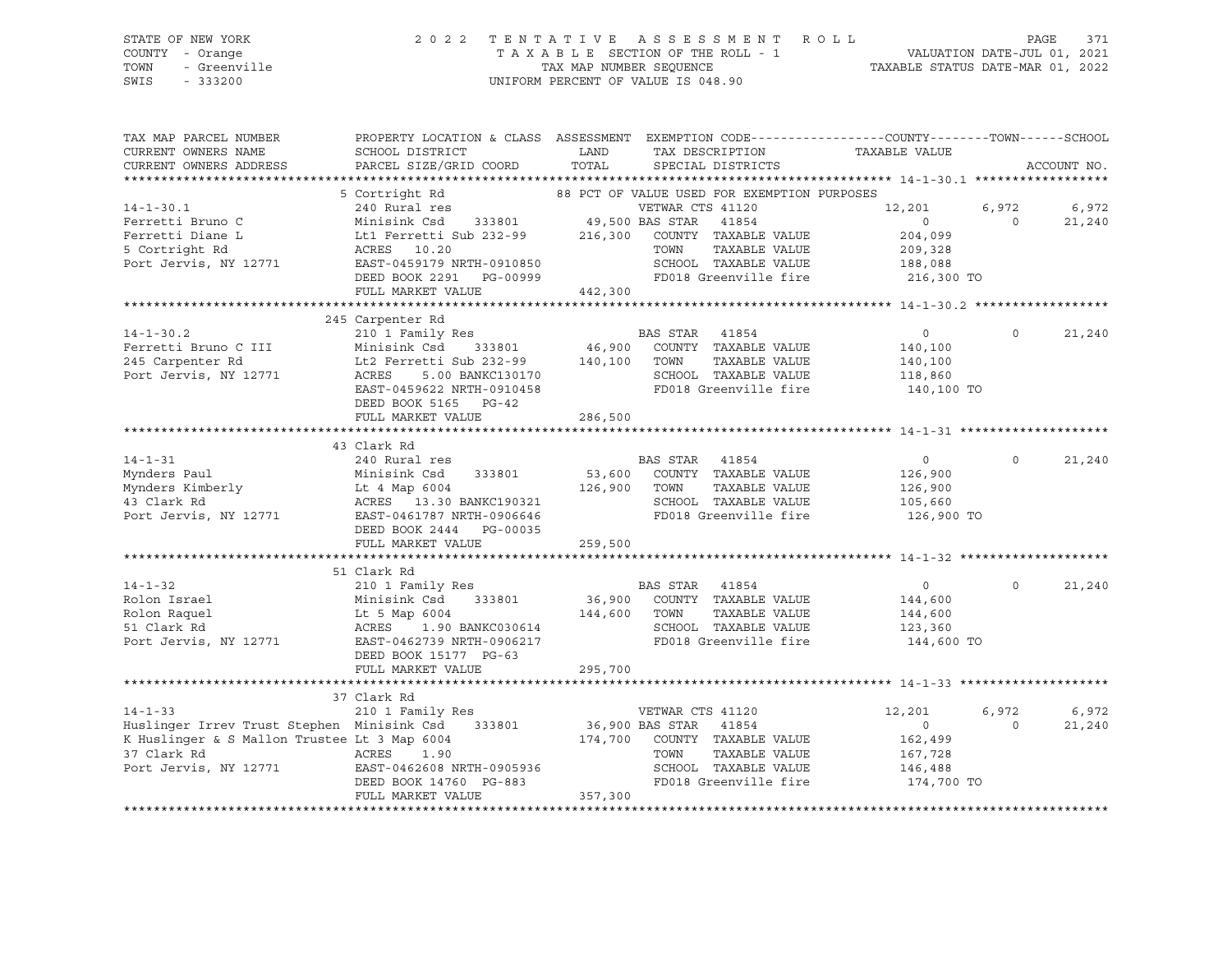SWIS - 333200 UNIFORM PERCENT OF VALUE IS 048.90

# STATE OF NEW YORK 2 0 2 2 T E N T A T I V E A S S E S S M E N T R O L L PAGE 372 COUNTY - Orange T A X A B L E SECTION OF THE ROLL - 1 VALUATION DATE-JUL 01, 2021 TOWN - Greenville TAX MAP NUMBER SEQUENCE TAXABLE STATUS DATE-MAR 01, 2022

| TAX MAP PARCEL NUMBER<br>CURRENT OWNERS NAME<br>CURRENT OWNERS ADDRESS | PROPERTY LOCATION & CLASS ASSESSMENT EXEMPTION CODE----------------COUNTY-------TOWN------SCHOOL<br>SCHOOL DISTRICT<br>PARCEL SIZE/GRID COORD                                                                                                                                          |              | LAND TAX DESCRIPTION<br>TOTAL SPECIAL DISTRICTS          | TAXABLE VALUE                  | ACCOUNT NO.                |  |
|------------------------------------------------------------------------|----------------------------------------------------------------------------------------------------------------------------------------------------------------------------------------------------------------------------------------------------------------------------------------|--------------|----------------------------------------------------------|--------------------------------|----------------------------|--|
|                                                                        |                                                                                                                                                                                                                                                                                        |              |                                                          |                                |                            |  |
|                                                                        | 31 Clark Rd                                                                                                                                                                                                                                                                            |              |                                                          |                                |                            |  |
| $14 - 1 - 34$<br>Kirk Frederick P Jr                                   | 240 Rural res<br>Minisink Csd 333801                                                                                                                                                                                                                                                   |              | VETWAR CTS 41120<br>54,000 BAS STAR 41854                | 12,201 6,972<br>$\overline{0}$ | 6,972<br>$\circ$<br>21,240 |  |
| Kirk Janis P<br>31 Clark Rd                                            | Lt 2 Map 6004<br>ACRES 13.90<br>EAST-0461918 NRTH-0906134                                                                                                                                                                                                                              |              | 113,300 COUNTY TAXABLE VALUE<br>TAXABLE VALUE<br>TOWN    | 101,099<br>106,328             |                            |  |
| Port Jervis, NY 12771                                                  | DEED BOOK 2443 PG-00295<br>FULL MARKET VALUE                                                                                                                                                                                                                                           | 231,700      | SCHOOL TAXABLE VALUE<br>FD018 Greenville fire 113,300 TO | 85,088                         |                            |  |
|                                                                        |                                                                                                                                                                                                                                                                                        |              |                                                          |                                |                            |  |
|                                                                        | 25 Clark Rd                                                                                                                                                                                                                                                                            |              |                                                          |                                |                            |  |
| $14 - 1 - 35$                                                          |                                                                                                                                                                                                                                                                                        |              |                                                          | $\overline{0}$<br>124,100      | $\Omega$<br>21,240         |  |
|                                                                        |                                                                                                                                                                                                                                                                                        | 124,100 TOWN | TAXABLE VALUE                                            | 124,100                        |                            |  |
|                                                                        | Lotus Philip J<br>Lotus Maureen<br>25 Clark Rd<br>25 Clark Rd<br>26 Clark Rd<br>26 2.10                                                                                                                                                                                                |              | SCHOOL TAXABLE VALUE                                     | 102,860                        |                            |  |
|                                                                        | Port Jervis, NY 12771 EAST-0461505 NRTH-0906654<br>DEED BOOK 2533 PG-00296                                                                                                                                                                                                             |              | FD018 Greenville fire 124,100 TO                         |                                |                            |  |
|                                                                        | FULL MARKET VALUE                                                                                                                                                                                                                                                                      | 253,800      |                                                          |                                |                            |  |
|                                                                        | 50 Cortright Rd                                                                                                                                                                                                                                                                        |              |                                                          |                                |                            |  |
|                                                                        |                                                                                                                                                                                                                                                                                        |              | BAS STAR 41854<br>47,500 COUNTY TAXABLE VALUE            | $\overline{0}$                 | $\circ$<br>21,240          |  |
|                                                                        |                                                                                                                                                                                                                                                                                        |              |                                                          | 143,200                        |                            |  |
|                                                                        | 143,200 TOWN                                                                                                                                                                                                                                                                           |              | TAXABLE VALUE<br>SCHOOL TAXABLE VALUE                    | 143,200<br>121,960             |                            |  |
|                                                                        | 14-1-36 210 1 Family Res<br>Meyer Randy L Minisink Csd 333801 47,500<br>Meyer Janet E Lt 1 Map 6210 143,200<br>50 Cortright Rd ACRES 5.70 BANKC080370<br>Port Jervis, NY 12771 EAST-0457949 NRTH-0910715<br>DEED BOOK 11892 PG-98                                                      |              | FD018 Greenville fire 143,200 TO                         |                                |                            |  |
|                                                                        | FULL MARKET VALUE                                                                                                                                                                                                                                                                      | 292,800      |                                                          |                                |                            |  |
|                                                                        |                                                                                                                                                                                                                                                                                        |              |                                                          |                                |                            |  |
|                                                                        | Cainer Clarice N<br>Gainer Clarice N<br>48,400<br>48,400<br>210 1 Family Res<br>Minisink Csd<br>333801<br>2010<br>2010<br>2010<br>2010<br>2010<br>2010<br>2010<br>2010<br>2010<br>2010<br>2010<br>2010<br>2010<br>2010<br>2010<br>2010<br>2010<br>2010<br>2010<br>2010<br>2010<br>2010 |              | COUNTY TAXABLE VALUE                                     | 185,100                        |                            |  |
|                                                                        |                                                                                                                                                                                                                                                                                        |              | TOWN<br>TAXABLE VALUE                                    | 185,100                        |                            |  |
|                                                                        |                                                                                                                                                                                                                                                                                        |              | SCHOOL TAXABLE VALUE                                     | 185,100                        |                            |  |
| Port Jervis, NY 12771                                                  | 6.90 BANKC040280<br>ACRES<br>EAST-0458149 NRTH-0910961<br>DEED BOOK 14653 PG-518                                                                                                                                                                                                       |              | FD018 Greenville fire                                    | 185,100 TO                     |                            |  |
|                                                                        | FULL MARKET VALUE                                                                                                                                                                                                                                                                      | 378,500      |                                                          |                                |                            |  |
|                                                                        |                                                                                                                                                                                                                                                                                        |              |                                                          |                                |                            |  |
|                                                                        |                                                                                                                                                                                                                                                                                        |              |                                                          |                                |                            |  |
|                                                                        |                                                                                                                                                                                                                                                                                        |              |                                                          | 165,500                        |                            |  |
|                                                                        |                                                                                                                                                                                                                                                                                        |              |                                                          | 165,500<br>165,500             |                            |  |
|                                                                        |                                                                                                                                                                                                                                                                                        |              | FD018 Greenville fire 165,500 TO                         |                                |                            |  |
|                                                                        | EXECUTIVE RANGER PERIODE SAMPLE VALUE AND RESERVED AND MINISTRY OF MANUSCRIPT AND MINISTRY OF MANUSCRIPT AND MINISTRY OF MANUSCRIPT AND MINISTRY OF MANUSCRIPT AND MANUSCRIPT OF MANUSCRIPT AND ARREST AND REAST-0458468 NRTH-<br>DEED BOOK 14687 PG-1                                 |              |                                                          |                                |                            |  |
|                                                                        | FULL MARKET VALUE                                                                                                                                                                                                                                                                      | 338,400      |                                                          |                                |                            |  |
|                                                                        |                                                                                                                                                                                                                                                                                        |              |                                                          |                                |                            |  |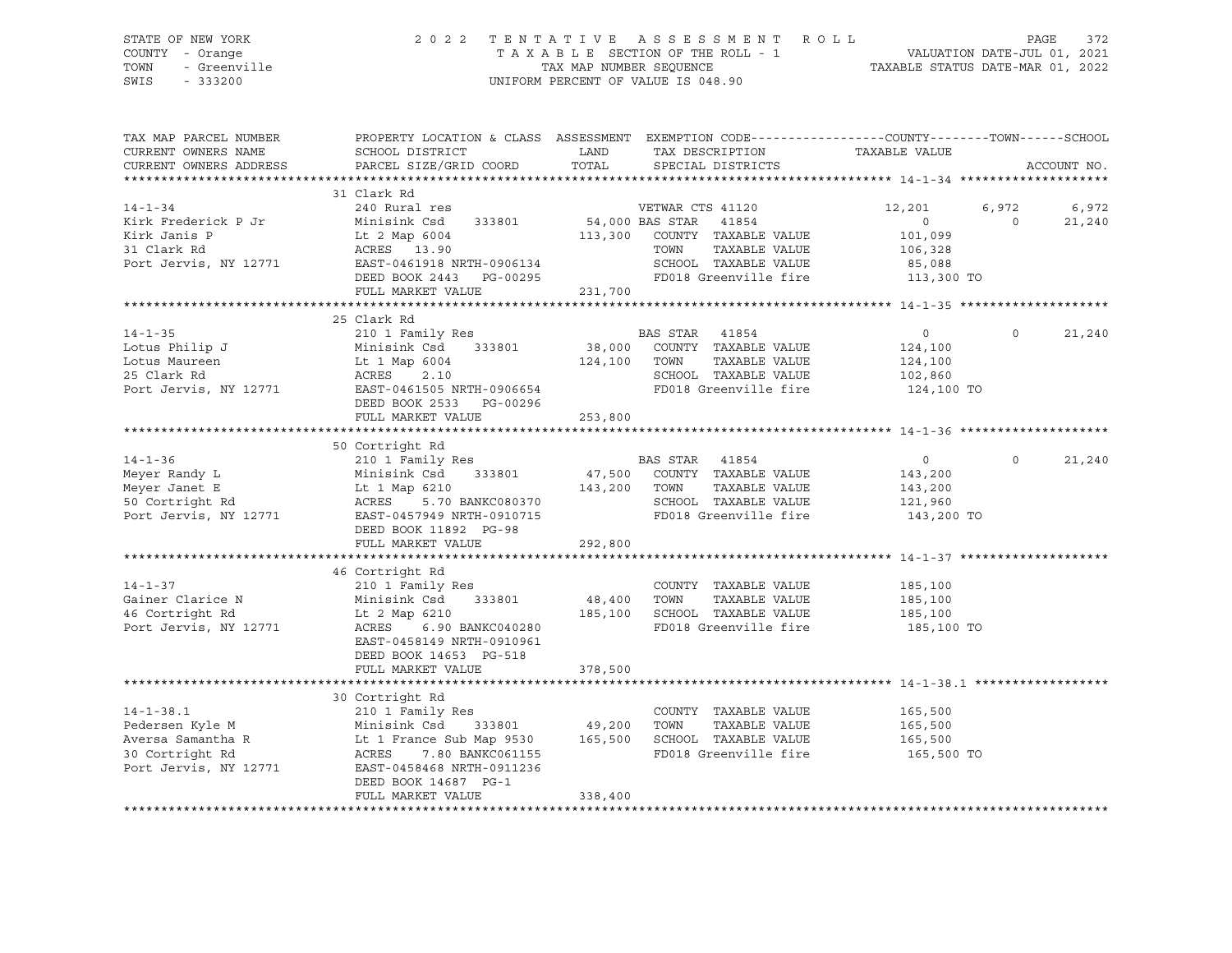| STATE OF NEW YORK<br>COUNTY - Orange<br>TOWN<br>- Greenville<br>SWIS<br>$-333200$                     |                                                                                                                                                                                                   | 2022 TENTATIVE ASSESSMENT ROLL<br>TAXABLE SECTION OF THE ROLL - 1<br>TAX MAP NUMBER SEQUENCE<br>UNIFORM PERCENT OF VALUE IS 048.90                                                   | 373<br>PAGE<br>VALUATION DATE-JUL 01, 2021<br>TAXABLE STATUS DATE-MAR 01, 2022               |
|-------------------------------------------------------------------------------------------------------|---------------------------------------------------------------------------------------------------------------------------------------------------------------------------------------------------|--------------------------------------------------------------------------------------------------------------------------------------------------------------------------------------|----------------------------------------------------------------------------------------------|
| TAX MAP PARCEL NUMBER<br>CURRENT OWNERS NAME<br>CURRENT OWNERS ADDRESS                                | SCHOOL DISTRICT<br>PARCEL SIZE/GRID COORD                                                                                                                                                         | PROPERTY LOCATION & CLASS ASSESSMENT EXEMPTION CODE----------------COUNTY-------TOWN------SCHOOL<br>TAX DESCRIPTION<br>LAND<br>TOTAL<br>SPECIAL DISTRICTS                            | TAXABLE VALUE<br>ACCOUNT NO.                                                                 |
|                                                                                                       | 12 Cortright Rd                                                                                                                                                                                   |                                                                                                                                                                                      |                                                                                              |
| $14 - 1 - 38.2$<br>Yavorski John P III<br>Kachele Suzanne<br>12 Cortright Rd<br>Port Jervis, NY 12771 | 210 1 Family Res<br>Minisink Csd 333801 48,700<br>Lt 2 France Sub Map 9530 222,900<br>ACRES<br>7.20<br>EAST-0458638 NRTH-0911526<br>DEED BOOK 5639 PG-326                                         | BAS STAR 41854<br>COUNTY TAXABLE VALUE<br>TAXABLE VALUE<br>TOWN<br>SCHOOL TAXABLE VALUE<br>FD018 Greenville fire                                                                     | $\circ$<br>$\overline{0}$<br>21,240<br>222,900<br>222,900<br>201,660<br>222,900 TO           |
|                                                                                                       | FULL MARKET VALUE                                                                                                                                                                                 | 455,800                                                                                                                                                                              |                                                                                              |
| $14 - 1 - 39$<br>Baumann Francis J<br>Baumann Brenda J<br>264 Mountain Rd<br>Port Jervis, NY 12771    | 264 Mountain Rd<br>210 1 Family Res<br>Minisink Csd 333801<br>Lt 1 Green Vale Sub 6759 144,500 TOWN<br>ACRES 5.60 BANKC170030 SCHOO<br>EAST-0458388 NRTH-0914299<br>DEED BOOK 3362 PG-262         | BAS STAR 41854<br>47,400 COUNTY TAXABLE VALUE<br>TAXABLE VALUE<br>SCHOOL TAXABLE VALUE<br>FD018 Greenville fire                                                                      | $\overline{0}$<br>21,240<br>$\overline{0}$<br>144,500<br>144,500<br>123,260<br>144,500 TO    |
|                                                                                                       | FULL MARKET VALUE                                                                                                                                                                                 | 295,500                                                                                                                                                                              |                                                                                              |
| $14 - 1 - 41$<br>Fox Kenneth R<br>Fox Jean I<br>250 Mountain Rd<br>Port<br>Port Jervis, NY 12771      | 250 Mountain Rd<br>210 1 Family Res<br>Minisink Csd 333801<br>Lt 3 Green Vale Sub 6759 156,400 TOWN<br>ACRES<br>5.50<br>EAST-0458072 NRTH-0914270<br>DEED BOOK 2559 PG-00110<br>FULL MARKET VALUE | ENH STAR 41834<br>47,300<br>COUNTY TAXABLE VALUE<br>TAXABLE VALUE<br>SCHOOL TAXABLE VALUE<br>FD018 Greenville fire<br>319,800                                                        | $\overline{0}$<br>53,020<br>$\overline{0}$<br>156,400<br>156,400<br>103,380<br>156,400 TO    |
|                                                                                                       |                                                                                                                                                                                                   |                                                                                                                                                                                      |                                                                                              |
| $14 - 1 - 42$<br>Iwaszk Mark<br>Iwaszk Susan Joan<br>240 Mountain Rd<br>Port Jervis, NY 12771         | 240-242 Mountain Rd<br>$215$ 1 Fam Res w/<br>Minisink Csd<br>333801<br>Lt 4 Green Vale Sub 6759<br>ACRES<br>6.20 BANKC190321<br>EAST-0457937 NRTH-0914072<br>DEED BOOK 5388 PG-56                 | BAS STAR 41854<br>47,900 COUNTY TAXABLE VALUE<br>215,400 TOWN<br>TAXABLE VALUE<br>SCHOOL TAXABLE VALUE<br>FD018 Greenville fire                                                      | $\overline{0}$<br>21,240<br>$\overline{0}$<br>215,400<br>215,400<br>194,160<br>215,400 TO    |
|                                                                                                       | FULL MARKET VALUE                                                                                                                                                                                 | 440,500                                                                                                                                                                              |                                                                                              |
| $14 - 1 - 43$<br>Nood Robert C<br>Wood Susan E<br>118 Hardscrabble Rd<br>Port Jervis, NY 12771        | 118 Hardscrabble Rd<br>210 1 Family Res<br>ACRES<br>3.20<br>EAST-0457417 NRTH-0914075<br>DEED BOOK 3155 PG-24<br>FULL MARKET VALUE                                                                | ENH STAR 41834<br>Minisink Csd 333801 43,300 COUNTY TAXABLE VALUE<br>Lt 5 Green Vale Sub 6759 165,100 TOWN TAXABLE VALUE<br>SCHOOL TAXABLE VALUE<br>FD018 Greenville fire<br>337,600 | $0 \qquad \qquad$<br>$\overline{0}$<br>53,020<br>165,100<br>165,100<br>112,080<br>165,100 TO |
|                                                                                                       |                                                                                                                                                                                                   |                                                                                                                                                                                      |                                                                                              |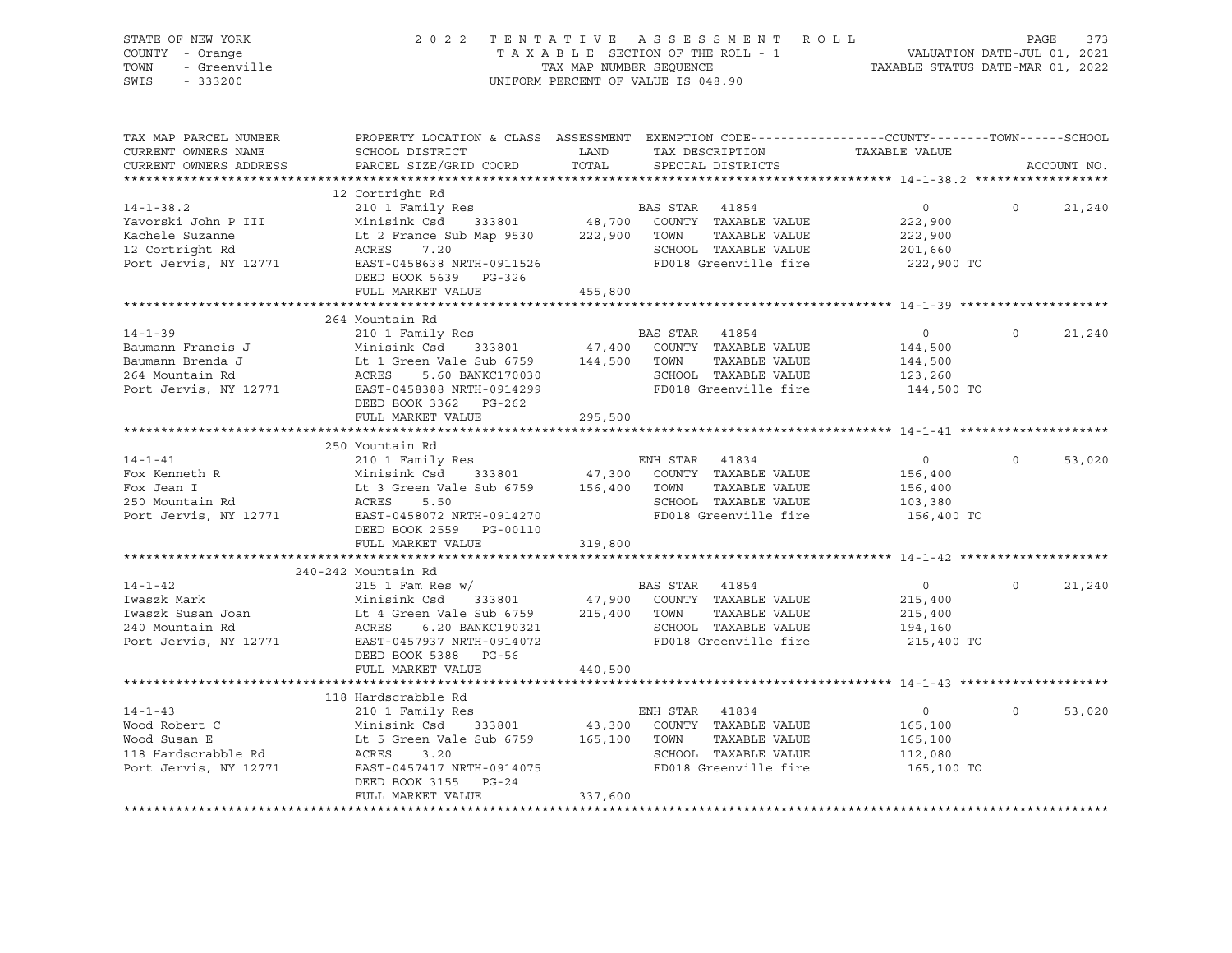| STATE OF NEW YORK<br>COUNTY - Orange<br>- Greenville<br>TOWN<br>SWIS<br>$-333200$                                                                                                                                                                                         |                                                                                                                                               |         | 2022 TENTATIVE ASSESSMENT ROLL<br>TAXABLE SECTION OF THE ROLL - 1<br>TAXABLE SECTION OF THE ROLL - 1<br>TAXABLE STATUS DATE-MAR 01, 2022<br>UNIFORM PERCENT OF VALUE IS 048.90 |                                             | PAGE     | 374         |
|---------------------------------------------------------------------------------------------------------------------------------------------------------------------------------------------------------------------------------------------------------------------------|-----------------------------------------------------------------------------------------------------------------------------------------------|---------|--------------------------------------------------------------------------------------------------------------------------------------------------------------------------------|---------------------------------------------|----------|-------------|
| TAX MAP PARCEL NUMBER<br>CURRENT OWNERS NAME<br>CURRENT OWNERS ADDRESS                                                                                                                                                                                                    | PROPERTY LOCATION & CLASS ASSESSMENT EXEMPTION CODE----------------COUNTY-------TOWN------SCHOOL<br>SCHOOL DISTRICT<br>PARCEL SIZE/GRID COORD | TOTAL   | LAND TAX DESCRIPTION TAXABLE VALUE<br>SPECIAL DISTRICTS                                                                                                                        |                                             |          | ACCOUNT NO. |
| 14-1-44<br>Carvino Anthony P Jr<br>Carvino Barbara<br>Carvino Barbara<br>210 1 Family Res<br>Minisink Csd 333801<br>210 1 Family Res<br>333801<br>43,700 COUNTY TAXABLE VALUE<br>43,700 COUNTY TAXABLE VALUE<br>763,000<br>26 ACRES<br>26 ACRES<br>26 AC                  | 98 Hardscrabble Rd<br>DEED BOOK 5444 PG-163                                                                                                   |         |                                                                                                                                                                                |                                             | $\Omega$ | 21,240      |
|                                                                                                                                                                                                                                                                           | FULL MARKET VALUE                                                                                                                             | 333,300 |                                                                                                                                                                                |                                             |          |             |
| 14-1-45<br>14-1-45<br>210 1 Family Res<br>210 1 Family Res<br>210 1 Family Res<br>210 1 Family Res<br>210 1 Family Res<br>210 1 Family Res<br>210 1 Family Res<br>210 1 Family Res<br>210 1 Family Res<br>210 1 Family Res<br>210 131,400<br>2131,400<br>2                | 78 Hardscrabble Rd<br>DEED BOOK 13395 PG-318                                                                                                  |         |                                                                                                                                                                                |                                             | $\Omega$ | 21,240      |
|                                                                                                                                                                                                                                                                           | FULL MARKET VALUE                                                                                                                             | 268,700 |                                                                                                                                                                                |                                             |          |             |
|                                                                                                                                                                                                                                                                           |                                                                                                                                               |         | SCHOOL TAXABLE VALUE 148,060<br>FD018 Greenville fire 169,300 TO                                                                                                               | $\overline{0}$<br>169,300<br>169,300        | $\Omega$ | 21,240      |
|                                                                                                                                                                                                                                                                           | DEED BOOK 4708 PG-251<br>FULL MARKET VALUE                                                                                                    | 346,200 |                                                                                                                                                                                |                                             |          |             |
| $14 - 1 - 47$<br>Nadar Realty Corporation Minisink Csd 333801 49,700 TOWN TAXABLE VALUE<br>87 E 116th St Ste 302 Lt 9 Green Vale Sub 6759 178,300 SCHOOL TAXABLE VALUE<br>New York, NY 10029                                                                              | 64 Hardscrabble Rd<br>210 1 Family Res<br>ACRES 8.50<br>EAST-0458829 NRTH-0913680<br>DEED BOOK 4402    PG-115<br>FULL MARKET VALUE            | 364,600 | COUNTY TAXABLE VALUE<br>FD018 Greenville fire                                                                                                                                  | 178,300<br>178,300<br>178,300<br>178,300 TO |          |             |
|                                                                                                                                                                                                                                                                           |                                                                                                                                               |         |                                                                                                                                                                                |                                             |          |             |
| $14 - 1 - 48$<br>Bianchi-Ryan Living Trust Minisink Csd 333801 49,900 TOWN TAXABLE VALUE 189,700<br>David B & Patricia R Trustees Lt 10 Green Vale Sub 6759 189,700 SCHOOL TAXABLE VALUE 189,700<br>46 Hardscrabble Rd<br>Port Jervis, NY 12771 EAST-0459028 NRTH-0913354 | 46 Hardscrabble Rd<br>210 1 Family Res<br>DEED BOOK 15020 PG-773<br>FULL MARKET VALUE                                                         | 387,900 | COUNTY TAXABLE VALUE<br>FD018 Greenville fire                                                                                                                                  | 189,700<br>189,700 TO                       |          |             |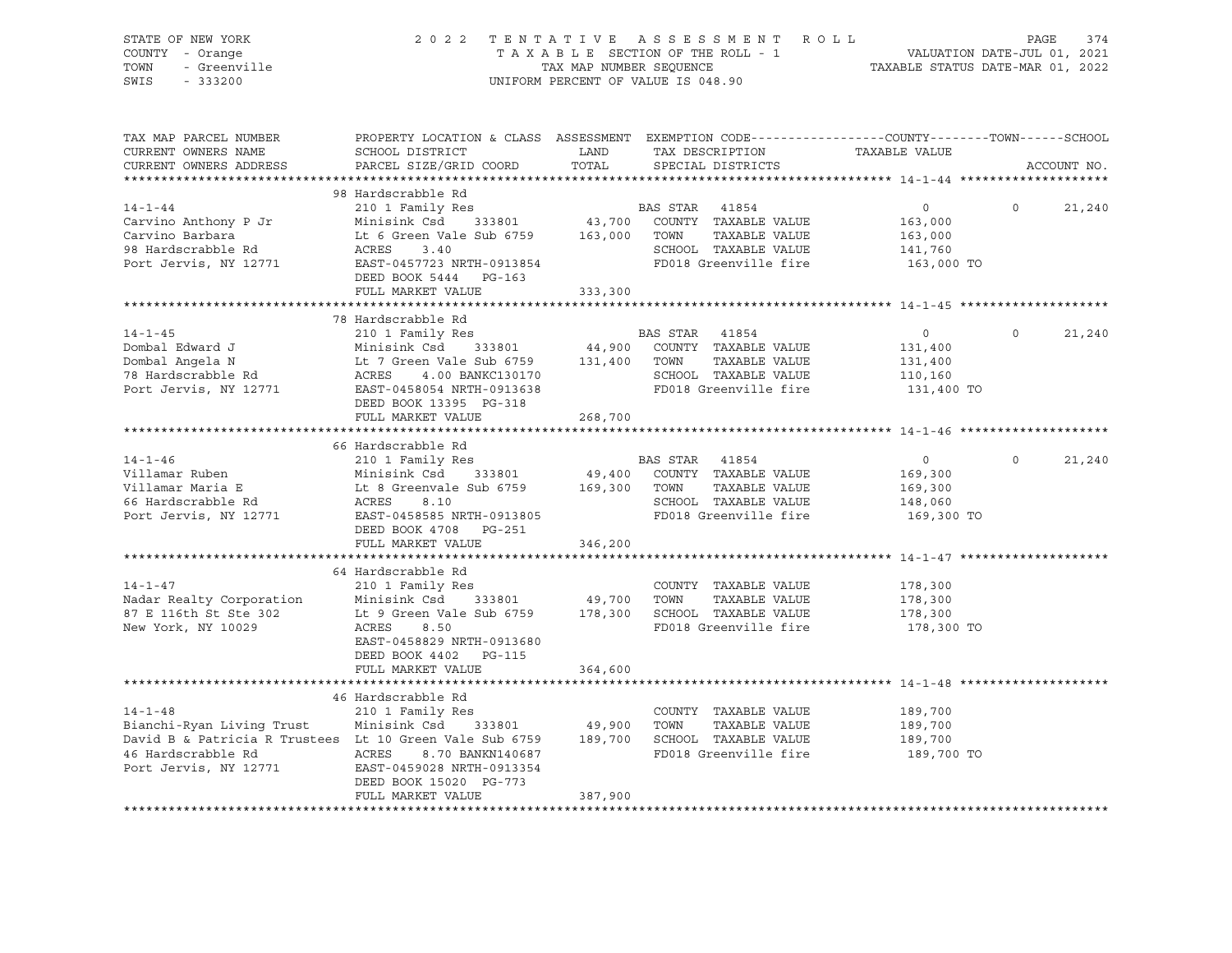| STATE OF NEW YORK<br>COUNTY - Orange<br>- Greenville<br>TOWN | TENTATIVE ASSESSMENT ROLL<br>TAXABLE STATUS DATE-MAR 01, 2022                                   | PAGE<br>375<br>VALUATION DATE-JUL 01, 2021 |                                               |                      |                   |
|--------------------------------------------------------------|-------------------------------------------------------------------------------------------------|--------------------------------------------|-----------------------------------------------|----------------------|-------------------|
| SWIS<br>$-333200$                                            | TAX MAP NUMBER SEQUENCE<br>UNIFORM PERCENT OF VALUE IS 048.90                                   |                                            |                                               |                      |                   |
| TAX MAP PARCEL NUMBER                                        | PROPERTY LOCATION & CLASS ASSESSMENT EXEMPTION CODE---------------COUNTY-------TOWN------SCHOOL |                                            |                                               |                      |                   |
| CURRENT OWNERS NAME<br>CURRENT OWNERS ADDRESS                | SCHOOL DISTRICT<br>PARCEL SIZE/GRID COORD                                                       | LAND<br>TOTAL                              | TAX DESCRIPTION<br>SPECIAL DISTRICTS          | TAXABLE VALUE        | ACCOUNT NO.       |
|                                                              |                                                                                                 |                                            |                                               |                      |                   |
|                                                              | 89 Hardscrabble Rd                                                                              |                                            |                                               |                      |                   |
| $14 - 1 - 49.1$                                              | 210 1 Family Res                                                                                |                                            | VETCOM CTS 41130                              | 20,335               | 11,620<br>11,620  |
| Bell John T Jr                                               | Minisink Csd<br>333801                                                                          | 48,200                                     | COUNTY TAXABLE VALUE                          | 222,665              |                   |
| Bell Erika                                                   | Lt 1 Tveit Sub Map 145-96                                                                       | 243,000                                    | TAXABLE VALUE<br>TOWN                         | 231,380              |                   |
| 89 Hardscrabble Rd                                           | 6.60 BANKC170030<br>ACRES                                                                       |                                            | SCHOOL TAXABLE VALUE                          | 231,380              |                   |
| Port Jervis, NY 12771                                        | EAST-0457479 NRTH-0913444                                                                       |                                            | FD018 Greenville fire                         | 243,000 TO           |                   |
|                                                              | DEED BOOK 11272 PG-1808                                                                         |                                            |                                               |                      |                   |
|                                                              | FULL MARKET VALUE                                                                               | 496,900                                    |                                               |                      |                   |
|                                                              | 121 Hardscrabble Rd                                                                             |                                            |                                               |                      |                   |
| $14 - 1 - 49.22$                                             | 210 1 Family Res                                                                                |                                            | <b>BAS STAR</b><br>41854                      | $\circ$              | $\circ$<br>21,240 |
| Vlietstra Fred P                                             | Minisink Csd 333801                                                                             | 58,900                                     | COUNTY TAXABLE VALUE                          | 210,600              |                   |
| Vlietstra Sandra L                                           | Lt2B & 2 Lau & Vlietstra                                                                        | 210,600                                    | TOWN<br>TAXABLE VALUE                         | 210,600              |                   |
| 121 Hardscrabble Rd                                          | Map 218-09 & Tveit Map 14                                                                       |                                            | SCHOOL TAXABLE VALUE                          | 189,360              |                   |
| Port Jervis, NY 12771                                        | ACRES 20.00 BANKF180201                                                                         |                                            | FD018 Greenville fire                         | 210,600 TO           |                   |
|                                                              | EAST-0456835 NRTH-0913091                                                                       |                                            |                                               |                      |                   |
|                                                              | DEED BOOK 12842 PG-507                                                                          |                                            |                                               |                      |                   |
|                                                              | FULL MARKET VALUE                                                                               | 430,700                                    |                                               |                      |                   |
|                                                              |                                                                                                 |                                            |                                               |                      |                   |
| $14 - 1 - 50$                                                | 11 Clark Rd<br>210 1 Family Res                                                                 |                                            | COUNTY TAXABLE VALUE                          | 123,700              |                   |
| Rambarose Michael                                            | Minisink Csd<br>333801                                                                          | 34,700 TOWN                                | TAXABLE VALUE                                 | 123,700              |                   |
| Rambarose Ana                                                | Lt 1 Garreau Sub Map 9945                                                                       |                                            | 123,700 SCHOOL TAXABLE VALUE                  | 123,700              |                   |
| 11 Clark Rd                                                  | ACRES<br>1.50 BANKC170030                                                                       |                                            | FD018 Greenville fire                         | 123,700 TO           |                   |
| Port Jervis, NY 12771                                        | EAST-0462520 NRTH-0905124                                                                       |                                            |                                               |                      |                   |
|                                                              | DEED BOOK 4912 PG-340                                                                           |                                            |                                               |                      |                   |
|                                                              | FULL MARKET VALUE                                                                               | 253,000                                    |                                               |                      |                   |
|                                                              |                                                                                                 |                                            |                                               |                      |                   |
|                                                              | 14 Blue Heron Ln                                                                                |                                            |                                               |                      |                   |
| $14 - 1 - 51$<br>Fityo Paul                                  | 210 1 Family Res<br>Minisink Csd<br>333801                                                      | 30,200                                     | COUNTY TAXABLE VALUE<br>TOWN<br>TAXABLE VALUE | 120,400<br>120,400   |                   |
| Perrotta-Fityo Lee                                           | Lt 2 Garreau Sub Map 9945                                                                       |                                            | 120,400 SCHOOL TAXABLE VALUE                  | 120,400              |                   |
| 14 Blue Heron Ln                                             | ACRES 1.60 BANKC020440                                                                          |                                            | FD018 Greenville fire                         | 120,400 TO           |                   |
| Port Jervis, NY 12771                                        | EAST-0462329 NRTH-0905244                                                                       |                                            |                                               |                      |                   |
|                                                              | DEED BOOK 14353 PG-738                                                                          |                                            |                                               |                      |                   |
|                                                              | FULL MARKET VALUE                                                                               | 246,200                                    |                                               |                      |                   |
|                                                              |                                                                                                 |                                            |                                               |                      |                   |
|                                                              | 32 Blue Heron Ln                                                                                |                                            |                                               |                      |                   |
| $14 - 1 - 52$                                                | 210 1 Family Res                                                                                |                                            | ENH STAR 41834                                | $\circ$              | $\circ$<br>53,020 |
| Torregrossa Peter                                            | Minisink Csd<br>333801                                                                          | 30,800                                     | COUNTY TAXABLE VALUE                          | 104,700              |                   |
| Torregrossa Janice                                           | Lt 3 Garreau Sub Map 9945                                                                       | 104,700 TOWN                               | TAXABLE VALUE                                 | 104,700              |                   |
| 32 Blue Heron Ln<br>Port Jervis, NY 12771                    | ACRES<br>1.70 BANKC080370<br>EAST-0462269 NRTH-0905494                                          |                                            | SCHOOL TAXABLE VALUE<br>FD018 Greenville fire | 51,680<br>104,700 TO |                   |
|                                                              | DEED BOOK 3370 PG-343                                                                           |                                            |                                               |                      |                   |
|                                                              | FULL MARKET VALUE                                                                               | 214,100                                    |                                               |                      |                   |
|                                                              |                                                                                                 |                                            |                                               |                      |                   |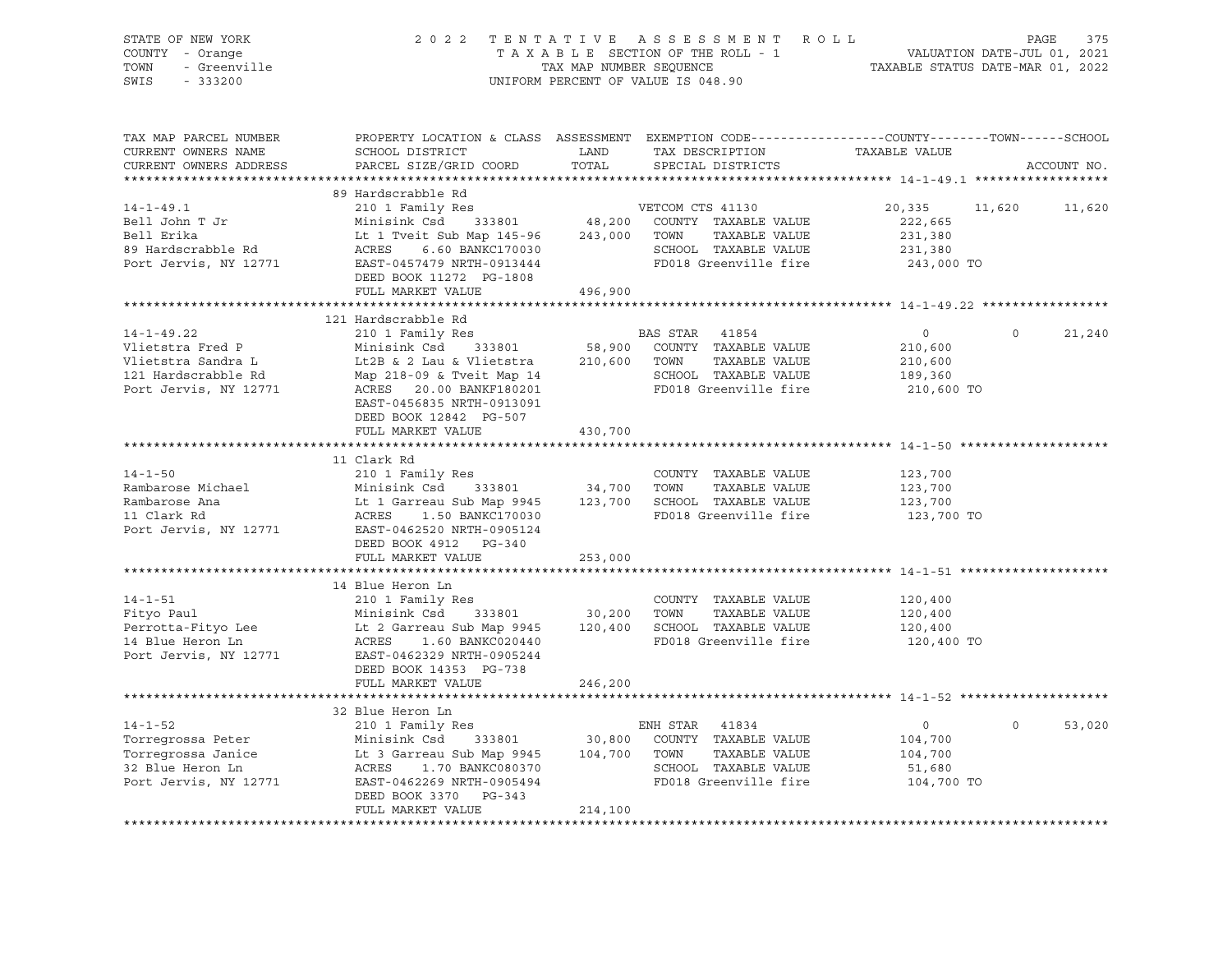| STATE OF NEW YORK                         | 2 0 2 2                                                                                         | TENTATIVE               | R O L L<br>A S S E S S M E N T     |                                                   | PAGE                        | 376         |
|-------------------------------------------|-------------------------------------------------------------------------------------------------|-------------------------|------------------------------------|---------------------------------------------------|-----------------------------|-------------|
| COUNTY - Orange                           |                                                                                                 |                         | TAXABLE SECTION OF THE ROLL - 1    |                                                   | VALUATION DATE-JUL 01, 2021 |             |
| - Greenville<br>TOWN<br>SWIS<br>$-333200$ |                                                                                                 | TAX MAP NUMBER SEQUENCE | UNIFORM PERCENT OF VALUE IS 048.90 | TAXABLE STATUS DATE-MAR 01, 2022                  |                             |             |
|                                           |                                                                                                 |                         |                                    |                                                   |                             |             |
|                                           |                                                                                                 |                         |                                    |                                                   |                             |             |
|                                           |                                                                                                 |                         |                                    |                                                   |                             |             |
| TAX MAP PARCEL NUMBER                     | PROPERTY LOCATION & CLASS ASSESSMENT EXEMPTION CODE----------------COUNTY-------TOWN-----SCHOOL |                         |                                    |                                                   |                             |             |
| CURRENT OWNERS NAME                       | SCHOOL DISTRICT                                                                                 | LAND                    | TAX DESCRIPTION                    | TAXABLE VALUE                                     |                             |             |
| CURRENT OWNERS ADDRESS                    | PARCEL SIZE/GRID COORD                                                                          | TOTAL                   | SPECIAL DISTRICTS                  |                                                   |                             | ACCOUNT NO. |
|                                           |                                                                                                 |                         |                                    |                                                   |                             |             |
|                                           | 46 Blue Heron Ln                                                                                |                         |                                    |                                                   |                             |             |
| $14 - 1 - 53$                             | 240 Rural res                                                                                   |                         | COUNTY TAXABLE VALUE               | 187,300                                           |                             |             |
| Carroll Brandon                           | Minisink Csd<br>333801                                                                          | 56,600                  | TOWN<br>TAXABLE VALUE              | 187,300                                           |                             |             |
| McDonald Angelina T                       | Lt 4 Garreau Sub Map 9945                                                                       |                         | 187,300 SCHOOL TAXABLE VALUE       | 187,300                                           |                             |             |
| 46 Blue Heron Ln                          | ACRES 23.10 BANKC180381                                                                         |                         | FD018 Greenville fire              | 187,300 TO                                        |                             |             |
| Port Jervis, NY 12771                     | EAST-0461708 NRTH-0905743                                                                       |                         |                                    |                                                   |                             |             |
|                                           | DEED BOOK 14073 PG-1094                                                                         |                         |                                    |                                                   |                             |             |
|                                           | FULL MARKET VALUE                                                                               | 383,000                 |                                    |                                                   |                             |             |
|                                           |                                                                                                 |                         |                                    |                                                   |                             |             |
|                                           | Cortright Rd                                                                                    |                         |                                    |                                                   |                             |             |
| $14 - 1 - 54$                             | 113 Cattle farm                                                                                 |                         | COUNTY TAXABLE VALUE               | 10,200                                            |                             |             |
| Tracy Lorraine E                          | Minisink Csd<br>333801                                                                          | 10,200 TOWN             | TAXABLE VALUE                      | 10,200                                            |                             |             |
| 314 Mountain Rd                           | Lt1 Ewanciw Sub Map 10442                                                                       |                         | 10,200 SCHOOL TAXABLE VALUE        | 10,200                                            |                             |             |
| Port Jervis, NY 12771                     | ACRES<br>3.80                                                                                   |                         | FD018 Greenville fire              | 10,200 TO                                         |                             |             |
|                                           | EAST-0457493 NRTH-0908939                                                                       |                         |                                    |                                                   |                             |             |
|                                           | DEED BOOK 3835 PG-133                                                                           |                         |                                    |                                                   |                             |             |
|                                           | FULL MARKET VALUE                                                                               | 20,900                  |                                    |                                                   |                             |             |
|                                           |                                                                                                 |                         |                                    |                                                   |                             |             |
|                                           | 143 Cortright Rd                                                                                |                         |                                    |                                                   |                             |             |
| $14 - 1 - 55$                             | 120 Field crops                                                                                 |                         | AGDISTRICT 41720                   | 17,863                                            | 17,863                      | 17,863      |
| Waqner Joseph Wayne                       | 333801<br>Minisink Csd                                                                          | 23,500                  | COUNTY TAXABLE VALUE               | 23,637                                            |                             |             |
| 144 Cortright Rd                          | Lt2 Ewanciw Sub Map 10442                                                                       | 41,500                  | TOWN<br>TAXABLE VALUE              | 23,637                                            |                             |             |
| Port Jervis, NY 12771                     | ACRES 14.00                                                                                     |                         | SCHOOL TAXABLE VALUE               | 23,637                                            |                             |             |
|                                           | EAST-0457234 NRTH-0909053                                                                       |                         | FD018 Greenville fire              | 23,637 TO                                         |                             |             |
| MAY BE SUBJECT TO PAYMENT                 | DEED BOOK 5675 PG-92                                                                            |                         | 17,863 EX                          |                                                   |                             |             |
| UNDER AGDIST LAW TIL 2026                 | FULL MARKET VALUE                                                                               | 84,900                  |                                    |                                                   |                             |             |
|                                           |                                                                                                 | **********              |                                    | ********************** 14-1-56 ****************** |                             |             |
|                                           | 134 Dug Rd                                                                                      |                         |                                    |                                                   |                             |             |
| $14 - 1 - 56$                             | 210 1 Family Res                                                                                |                         | BAS STAR 41854                     | $\circ$                                           | $\Omega$                    | 21,240      |
| Schneider Robert E                        | Minisink Csd 333801                                                                             | 35,200                  | COUNTY TAXABLE VALUE               | 131,100                                           |                             |             |
| Treschitta Pamela                         | Lt 1 Ferguson Map 165-94                                                                        | 131,100 TOWN            | TAXABLE VALUE                      | 131,100                                           |                             |             |
| 134 Dug Rd                                | ACRES<br>1.60 BANKC190321                                                                       |                         | SCHOOL TAXABLE VALUE               | 109,860                                           |                             |             |
| Port Jervis, NY 12771                     | EAST-0459800 NRTH-0907534                                                                       |                         | FD018 Greenville fire              | 131,100 TO                                        |                             |             |
|                                           | DEED BOOK 13833 PG-1100                                                                         |                         |                                    |                                                   |                             |             |
|                                           | FULL MARKET VALUE                                                                               | 268,100                 |                                    |                                                   |                             |             |
|                                           |                                                                                                 |                         |                                    |                                                   |                             |             |
|                                           | 114 Mt Salem Rd                                                                                 |                         |                                    |                                                   |                             |             |
| $14 - 1 - 57.1$                           | 120 Field crops                                                                                 |                         | AGDISTRICT 41720                   | 24,313                                            | 24,313                      | 24,313      |
| Ferguson Irrevocable Trust                | Minisink Csd 333801                                                                             | 59,400                  | COUNTY TAXABLE VALUE               | 113,587                                           |                             |             |
| James E Ferguson Trustee                  | Lt1 Ferguson Map 154-95                                                                         | 137,900                 | TOWN<br>TAXABLE VALUE              | 113,587                                           |                             |             |
| 139 Mt Salem Rd                           | ACRES<br>14.50                                                                                  |                         | SCHOOL TAXABLE VALUE               | 113,587                                           |                             |             |
| Port Jervis, NY 12771                     | EAST-0459355 NRTH-0907533                                                                       |                         | FD018 Greenville fire              | 113,587 TO                                        |                             |             |
|                                           | DEED BOOK 14513 PG-444                                                                          |                         | 24,313 EX                          |                                                   |                             |             |
| MAY BE SUBJECT TO PAYMENT                 | FULL MARKET VALUE                                                                               | 282,000                 |                                    |                                                   |                             |             |
| UNDER AGDIST LAW TIL 2026                 |                                                                                                 |                         |                                    |                                                   |                             |             |
|                                           |                                                                                                 |                         |                                    |                                                   |                             |             |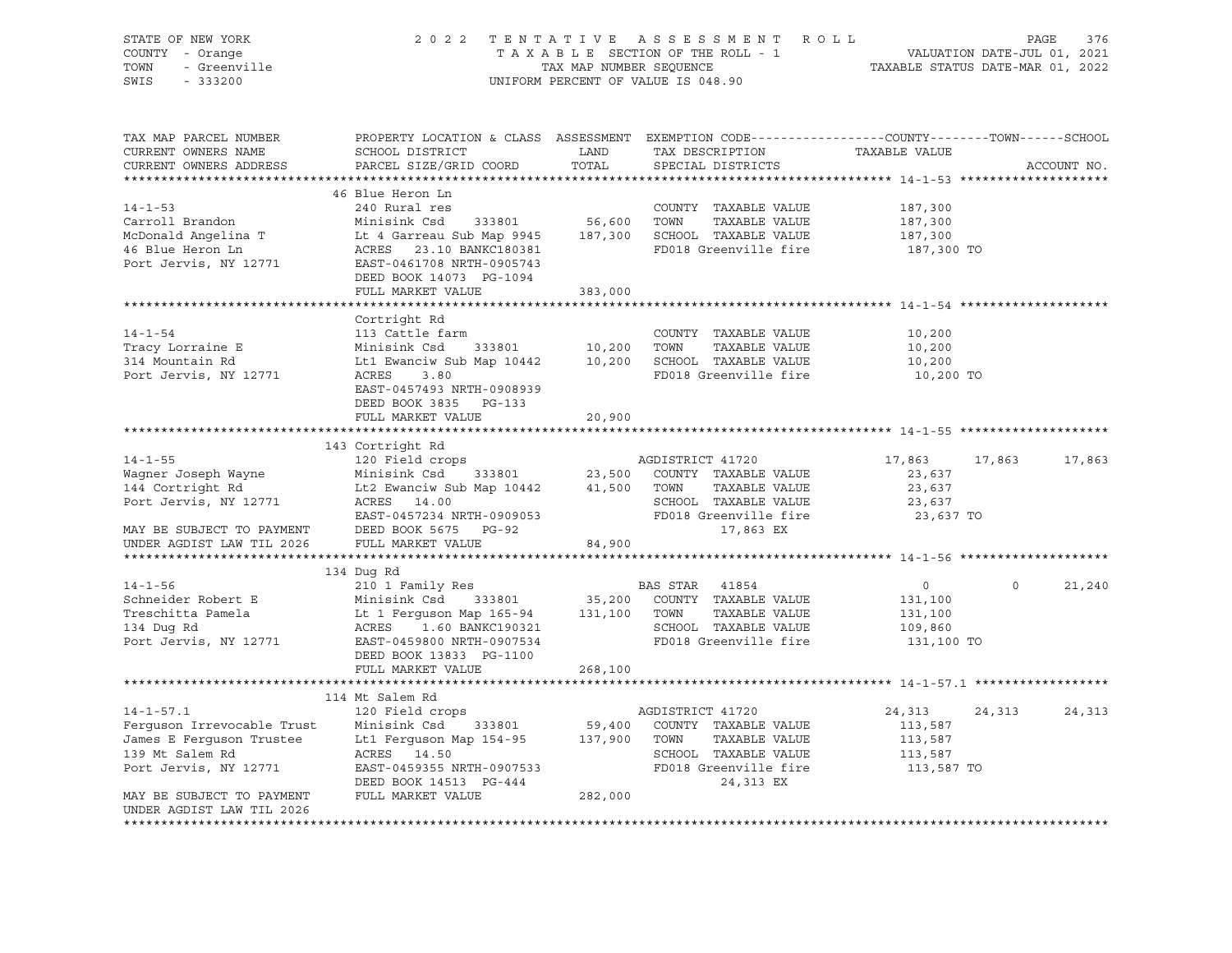| STATE OF NEW YORK<br>COUNTY - Orange<br>- Greenville<br>TOWN<br>SWIS<br>$-333200$                               |                                                                                                                                                                                                                                                           |         | 2022 TENTATIVE ASSESSMENT ROLL<br>TAXABLE SECTION OF THE ROLL - 1<br>TAX MAP NUMBER SEQUENCE<br>UNIFORM PERCENT OF VALUE IS 048.90 | VALUATION DATE-JUL 01, 2021<br>TAXABLE STATUS DATE-MAR 01, 2022 |          | PAGE<br>377 |
|-----------------------------------------------------------------------------------------------------------------|-----------------------------------------------------------------------------------------------------------------------------------------------------------------------------------------------------------------------------------------------------------|---------|------------------------------------------------------------------------------------------------------------------------------------|-----------------------------------------------------------------|----------|-------------|
|                                                                                                                 |                                                                                                                                                                                                                                                           |         |                                                                                                                                    |                                                                 |          |             |
| TAX MAP PARCEL NUMBER                                                                                           | PROPERTY LOCATION & CLASS ASSESSMENT EXEMPTION CODE---------------COUNTY-------TOWN-----SCHOOL                                                                                                                                                            |         |                                                                                                                                    |                                                                 |          |             |
| CURRENT OWNERS NAME<br>CURRENT OWNERS ADDRESS                                                                   | SCHOOL DISTRICT LAND<br>PARCEL SIZE/GRID COORD                                                                                                                                                                                                            | TOTAL   | TAX DESCRIPTION<br>SPECIAL DISTRICTS                                                                                               | TAXABLE VALUE                                                   |          | ACCOUNT NO. |
|                                                                                                                 |                                                                                                                                                                                                                                                           |         |                                                                                                                                    |                                                                 |          |             |
|                                                                                                                 | 102 Dug Rd                                                                                                                                                                                                                                                |         |                                                                                                                                    |                                                                 |          |             |
| $14 - 1 - 57.2$                                                                                                 | 210 1 Family Res<br>Minisink Csd 333801 51,000 TOWN TAXABLE VALUE<br>The Farguson Map 154-95 218,200 SCHOOL TAXABLE VALUE                                                                                                                                 |         |                                                                                                                                    | 218,200                                                         |          |             |
| Parker Christopher                                                                                              | Minisink Csd 333801<br>Lt2 Ferguson Map 154-95<br>ACRES 4 70                                                                                                                                                                                              |         | TAXABLE VALUE                                                                                                                      | 218,200                                                         |          |             |
| Parker Teresia<br>102 Duq Rd                                                                                    | ACRES 4.70                                                                                                                                                                                                                                                |         | FD018 Greenville fire                                                                                                              | 218,200<br>218,200 TO                                           |          |             |
| Port Jervis, NY 12771                                                                                           | EAST-0458625 NRTH-0907527                                                                                                                                                                                                                                 |         |                                                                                                                                    |                                                                 |          |             |
|                                                                                                                 | DEED BOOK 15136 PG-406                                                                                                                                                                                                                                    |         |                                                                                                                                    |                                                                 |          |             |
|                                                                                                                 | FULL MARKET VALUE                                                                                                                                                                                                                                         | 446,200 |                                                                                                                                    |                                                                 |          |             |
|                                                                                                                 |                                                                                                                                                                                                                                                           |         |                                                                                                                                    |                                                                 |          |             |
|                                                                                                                 | 100 Dug Rd                                                                                                                                                                                                                                                |         |                                                                                                                                    |                                                                 |          |             |
| $14 - 1 - 57.3$                                                                                                 | 210 1 Family Res                                                                                                                                                                                                                                          |         | BAS STAR 41854                                                                                                                     | $\overline{0}$                                                  | $\Omega$ | 21,240      |
| Ferguson James E Jr Minisink Csd 333801 43,300 COUNTY<br>Ferguson Martha K Lt3 Ferguson Map 154-95 151,600 TOWN |                                                                                                                                                                                                                                                           |         | 43,300 COUNTY TAXABLE VALUE<br>TAXABLE VALUE                                                                                       | 151,600<br>151,600                                              |          |             |
| 100 Dug Rd                                                                                                      | ACRES<br>3.20                                                                                                                                                                                                                                             |         | SCHOOL TAXABLE VALUE                                                                                                               | 130,360                                                         |          |             |
| Port Jervis, NY 12771                                                                                           | EAST-0458919 NRTH-0907937                                                                                                                                                                                                                                 |         | FD018 Greenville fire                                                                                                              | 151,600 TO                                                      |          |             |
|                                                                                                                 | DEED BOOK 4318 PG-172                                                                                                                                                                                                                                     |         |                                                                                                                                    |                                                                 |          |             |
|                                                                                                                 | FULL MARKET VALUE                                                                                                                                                                                                                                         | 310,000 |                                                                                                                                    |                                                                 |          |             |
|                                                                                                                 |                                                                                                                                                                                                                                                           |         |                                                                                                                                    |                                                                 |          |             |
|                                                                                                                 | Dug Rd                                                                                                                                                                                                                                                    |         |                                                                                                                                    |                                                                 |          |             |
| $14 - 1 - 57.4$                                                                                                 |                                                                                                                                                                                                                                                           |         |                                                                                                                                    | 45,194                                                          | 45,194   | 45,194      |
| Ferquson Irrevocable Trust<br>James E Ferguson Trustee                                                          |                                                                                                                                                                                                                                                           |         |                                                                                                                                    | 8,506<br>8,506                                                  |          |             |
| 139 Mt Salem Rd                                                                                                 | AGDISTRICT 41720<br>Minisink Csd 333801 53,700 COUNTY TAXABLE VALUE<br>Lt4 Ferguson Map 154-95 53,700 TOWN TAXABLE VALUE<br>ACRES 48.90                                                                                                                   |         |                                                                                                                                    | 8,506                                                           |          |             |
| Port Jervis, NY 12771                                                                                           | EAST-0458104 NRTH-0908416                                                                                                                                                                                                                                 |         | SCHOOL TAXABLE VALUE<br>FD018 Greenville fire                                                                                      | 8,506 TO                                                        |          |             |
|                                                                                                                 | DEED BOOK 14513 PG-444                                                                                                                                                                                                                                    |         | 45,194 EX                                                                                                                          |                                                                 |          |             |
| MAY BE SUBJECT TO PAYMENT                                                                                       | FULL MARKET VALUE                                                                                                                                                                                                                                         | 109,800 |                                                                                                                                    |                                                                 |          |             |
| UNDER AGDIST LAW TIL 2026                                                                                       |                                                                                                                                                                                                                                                           |         |                                                                                                                                    |                                                                 |          |             |
|                                                                                                                 |                                                                                                                                                                                                                                                           |         |                                                                                                                                    |                                                                 |          |             |
|                                                                                                                 |                                                                                                                                                                                                                                                           |         |                                                                                                                                    |                                                                 | $\circ$  |             |
| $14 - 1 - 58$<br>Vail Linnea K                                                                                  |                                                                                                                                                                                                                                                           |         |                                                                                                                                    | $\overline{0}$<br>185,400                                       |          | 21,240      |
|                                                                                                                 |                                                                                                                                                                                                                                                           |         |                                                                                                                                    | 185,400                                                         |          |             |
| Vail Russell J<br>92 Logtown Rd                                                                                 |                                                                                                                                                                                                                                                           |         |                                                                                                                                    | 164,160                                                         |          |             |
| Port Jervis, NY 12771                                                                                           | AND 1 Family Res and BAS STAR 41854<br>Minisink Csd 333801 46,900 COUNTY TAXABLE VALUE<br>Lt1 Bobb Sub Map 135-01 185,400 TOWN TAXABLE VALUE<br>LE Linnea Vail (COUNTY TAXABLE VALUE<br>ACRES 5.00 DOWN COUNTY TAXABLE VALUE<br>ACRES<br>5.00 BANKC170030 |         | SCHOOL TAXABLE VALUE<br>FD018 Greenville fire                                                                                      | 185,400 TO                                                      |          |             |
|                                                                                                                 | EAST-0465047 NRTH-0910291                                                                                                                                                                                                                                 |         |                                                                                                                                    |                                                                 |          |             |
|                                                                                                                 | DEED BOOK 14610 PG-1983                                                                                                                                                                                                                                   |         |                                                                                                                                    |                                                                 |          |             |
|                                                                                                                 | FULL MARKET VALUE                                                                                                                                                                                                                                         | 379,100 |                                                                                                                                    |                                                                 |          |             |
|                                                                                                                 |                                                                                                                                                                                                                                                           |         |                                                                                                                                    |                                                                 |          |             |
| $14 - 1 - 59$                                                                                                   | Logtown Rd<br>314 Rural vac<10                                                                                                                                                                                                                            |         | COUNTY TAXABLE VALUE                                                                                                               | 30,000                                                          |          |             |
| Guthaim Jennifer                                                                                                | 333801 30,000 TOWN                                                                                                                                                                                                                                        |         | TAXABLE VALUE                                                                                                                      | 30,000                                                          |          |             |
| 17 Distillery Rd                                                                                                | Minisink Csd<br>Minisink Csd 333801<br>Lt2 Bobb Sub Map 135-01<br>ACPES 5 10                                                                                                                                                                              |         | 30,000 SCHOOL TAXABLE VALUE                                                                                                        | 30,000                                                          |          |             |
| Warwick, NY 10990                                                                                               | ACRES<br>5.10                                                                                                                                                                                                                                             |         | FD018 Greenville fire                                                                                                              | 30,000 TO                                                       |          |             |
|                                                                                                                 | EAST-0464888 NRTH-0910097                                                                                                                                                                                                                                 |         |                                                                                                                                    |                                                                 |          |             |
|                                                                                                                 | DEED BOOK 15085 PG-447                                                                                                                                                                                                                                    |         |                                                                                                                                    |                                                                 |          |             |
|                                                                                                                 | FULL MARKET VALUE                                                                                                                                                                                                                                         | 61,400  |                                                                                                                                    |                                                                 |          |             |
|                                                                                                                 |                                                                                                                                                                                                                                                           |         |                                                                                                                                    |                                                                 |          |             |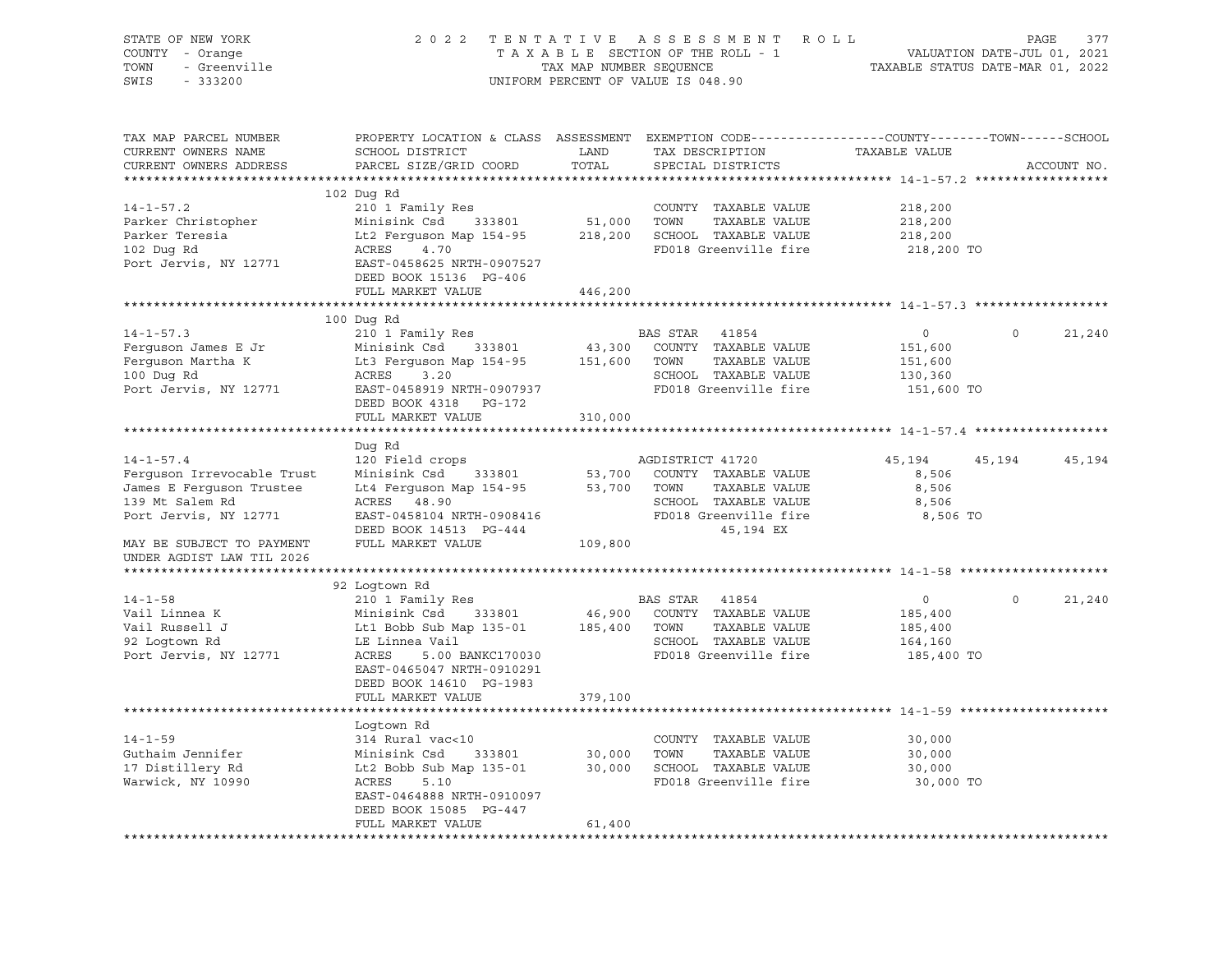| STATE OF NEW YORK<br>COUNTY - Orange<br>r - orange<br>- Greenville<br>TOWN<br>SWIS<br>$-333200$ |                                                                                                                                              |                                                     | 2022 TENTATIVE ASSESSMENT ROLL<br>TAXABLE SECTION OF THE ROLL - 1<br>TAXABLE SECTION OF THE ROLL - 1<br>TAXABLE STATUS DATE-MAR 01, 2022<br>UNIFORM PERCENT OF VALUE IS 048.90 |                    |        | PAGE<br>378 |
|-------------------------------------------------------------------------------------------------|----------------------------------------------------------------------------------------------------------------------------------------------|-----------------------------------------------------|--------------------------------------------------------------------------------------------------------------------------------------------------------------------------------|--------------------|--------|-------------|
| TAX MAP PARCEL NUMBER<br>CURRENT OWNERS NAME<br>CURRENT OWNERS ADDRESS                          | PROPERTY LOCATION & CLASS ASSESSMENT EXEMPTION CODE---------------COUNTY-------TOWN------SCHOOL<br>SCHOOL DISTRICT<br>PARCEL SIZE/GRID COORD | <b>EXAMPLE THE STATE OF STATE OF STATE</b><br>TOTAL | TAX DESCRIPTION<br>SPECIAL DISTRICTS                                                                                                                                           | TAXABLE VALUE      |        | ACCOUNT NO. |
|                                                                                                 | 64 Logtown Rd                                                                                                                                |                                                     |                                                                                                                                                                                |                    |        |             |
| $14 - 1 - 60$                                                                                   | 220 2 Family Res<br>Minisink Csd 333801 48,000 TOWN TAXABLE VALUE<br>Lt3 Bobb Sub Map 135-01 239,400 SCHOOL TAXABLE VALUE<br>ACRES 5.40 5.40 |                                                     |                                                                                                                                                                                | 239,400            |        |             |
|                                                                                                 |                                                                                                                                              |                                                     |                                                                                                                                                                                | 239,400            |        |             |
| Brooks Megan E<br>64 Logtown Rd                                                                 |                                                                                                                                              |                                                     |                                                                                                                                                                                | 239,400            |        |             |
| Port Jervis, NY 12771                                                                           | <b>ACRES</b><br>5.40<br>EAST-0464705 NRTH-0909858<br>DEED BOOK 14686 PG-150                                                                  |                                                     | FD018 Greenville fire                                                                                                                                                          | 239,400 TO         |        |             |
|                                                                                                 | FULL MARKET VALUE                                                                                                                            | 489,600                                             |                                                                                                                                                                                |                    |        |             |
|                                                                                                 | Logtown Rd                                                                                                                                   |                                                     |                                                                                                                                                                                |                    |        |             |
| $14 - 1 - 61$                                                                                   | 120 Field crops                                                                                                                              |                                                     | AGDISTRICT 41720                                                                                                                                                               | 17,107             | 17,107 | 17,107      |
| Bobb Allen D                                                                                    |                                                                                                                                              |                                                     | COUNTY TAXABLE VALUE                                                                                                                                                           | 2,093              |        |             |
| Bobb Diane M                                                                                    | Minisink Csd 333801 19,200 COUNTY<br>Lt4 Bobb Sub Map 135-01 19,200 TOWN                                                                     |                                                     | TAXABLE VALUE                                                                                                                                                                  | 2,093              |        |             |
| 274 Old Mountain Rd                                                                             | ACRES<br>9.60                                                                                                                                |                                                     | SCHOOL TAXABLE VALUE                                                                                                                                                           | 2,093              |        |             |
| Port Jervis, NY 12771                                                                           | EAST-0464473 NRTH-0909458                                                                                                                    |                                                     | FD018 Greenville fire                                                                                                                                                          | 2,093 TO           |        |             |
|                                                                                                 | DEED BOOK 5139 PG-143                                                                                                                        |                                                     | 17,107 EX                                                                                                                                                                      |                    |        |             |
| MAY BE SUBJECT TO PAYMENT                                                                       | FULL MARKET VALUE                                                                                                                            | 39,300                                              |                                                                                                                                                                                |                    |        |             |
| UNDER AGDIST LAW TIL 2026                                                                       |                                                                                                                                              |                                                     |                                                                                                                                                                                |                    |        |             |
|                                                                                                 |                                                                                                                                              |                                                     |                                                                                                                                                                                |                    |        |             |
|                                                                                                 | 45 Loqtown Rd                                                                                                                                |                                                     |                                                                                                                                                                                |                    |        |             |
| $14 - 1 - 62.12$                                                                                | 210 1 Family Res                                                                                                                             |                                                     | COUNTY TAXABLE VALUE                                                                                                                                                           | 237,500            |        |             |
| Boice Rory S                                                                                    | Minisink Csd 333801                                                                                                                          | 46,900 TOWN                                         | TAXABLE VALUE                                                                                                                                                                  | 237,500            |        |             |
| Boice Alyssa M<br>45 Logtown Rd                                                                 | Bobb Map 877-06 Lt1 237,500 SCHOOL TAXABLE VALUE                                                                                             |                                                     |                                                                                                                                                                                | 237,500            |        |             |
| 45 Logtown Rd                                                                                   | LT1 Bobb/Boice Map 240-19                                                                                                                    |                                                     | FD018 Greenville fire                                                                                                                                                          | 237,500 TO         |        |             |
| Port Jervis, NY 12771                                                                           | ACRES<br>5.00<br>EAST-0463816 NRTH-0909642<br>DEED BOOK 12309 PG-39                                                                          |                                                     |                                                                                                                                                                                |                    |        |             |
|                                                                                                 | FULL MARKET VALUE                                                                                                                            | 485,700                                             |                                                                                                                                                                                |                    |        |             |
|                                                                                                 |                                                                                                                                              |                                                     |                                                                                                                                                                                |                    |        |             |
|                                                                                                 | Logtown Rd                                                                                                                                   |                                                     |                                                                                                                                                                                |                    |        |             |
| $14 - 1 - 62.22$                                                                                | 120 Field crops                                                                                                                              |                                                     | AGDISTRICT 41720                                                                                                                                                               | 42,649             | 42,649 | 42,649      |
| Bobb Allen D                                                                                    | Minisink Csd 333801                                                                                                                          |                                                     | 50,100 COUNTY TAXABLE VALUE                                                                                                                                                    | 34,551             |        |             |
| Bobb Diane M                                                                                    | Bobb Map 877-06 Lt2 77,200 TOWN                                                                                                              |                                                     | TAXABLE VALUE                                                                                                                                                                  | 34,551             |        |             |
| 274 Old Mountain Rd                                                                             | LT2 Bobb/Boice Map 240-19                                                                                                                    |                                                     | SCHOOL TAXABLE VALUE                                                                                                                                                           | 34,551             |        |             |
| Port Jervis, NY 12771                                                                           | ACRES 37.10                                                                                                                                  |                                                     | FD018 Greenville fire                                                                                                                                                          | 34,551 TO          |        |             |
|                                                                                                 | EAST-0463703 NRTH-0910237                                                                                                                    |                                                     | $42,649$ EX                                                                                                                                                                    |                    |        |             |
| MAY BE SUBJECT TO PAYMENT DEED BOOK 5139 PG-143                                                 |                                                                                                                                              |                                                     |                                                                                                                                                                                |                    |        |             |
| UNDER AGDIST LAW TIL 2026                                                                       | FULL MARKET VALUE                                                                                                                            | 157,900                                             |                                                                                                                                                                                |                    |        |             |
|                                                                                                 |                                                                                                                                              |                                                     |                                                                                                                                                                                |                    |        |             |
|                                                                                                 | 81 Logtown Rd                                                                                                                                |                                                     |                                                                                                                                                                                |                    |        |             |
| $14 - 1 - 63$                                                                                   | 210 1 Family Res                                                                                                                             |                                                     | COUNTY TAXABLE VALUE                                                                                                                                                           | 153,500            |        |             |
| Weaver James W<br>Weaver Emine                                                                  | Minisink Csd 333801<br>Minis.<br>ACRES                                                                                                       | 44,000 TOWN                                         | TAXABLE VALUE<br>153,500 SCHOOL TAXABLE VALUE                                                                                                                                  | 153,500<br>153,500 |        |             |
| S1 Logtown Rd<br>81 Logtown Rd                                                                  | 1.90<br>EAST-0464399 NRTH-0910508                                                                                                            |                                                     | FD018 Greenville fire                                                                                                                                                          | 153,500 TO         |        |             |
| Port Jervis, NY 12771                                                                           | DEED BOOK 12909 PG-873                                                                                                                       |                                                     |                                                                                                                                                                                |                    |        |             |
|                                                                                                 | FULL MARKET VALUE                                                                                                                            | 313,900                                             |                                                                                                                                                                                |                    |        |             |
|                                                                                                 |                                                                                                                                              |                                                     |                                                                                                                                                                                |                    |        |             |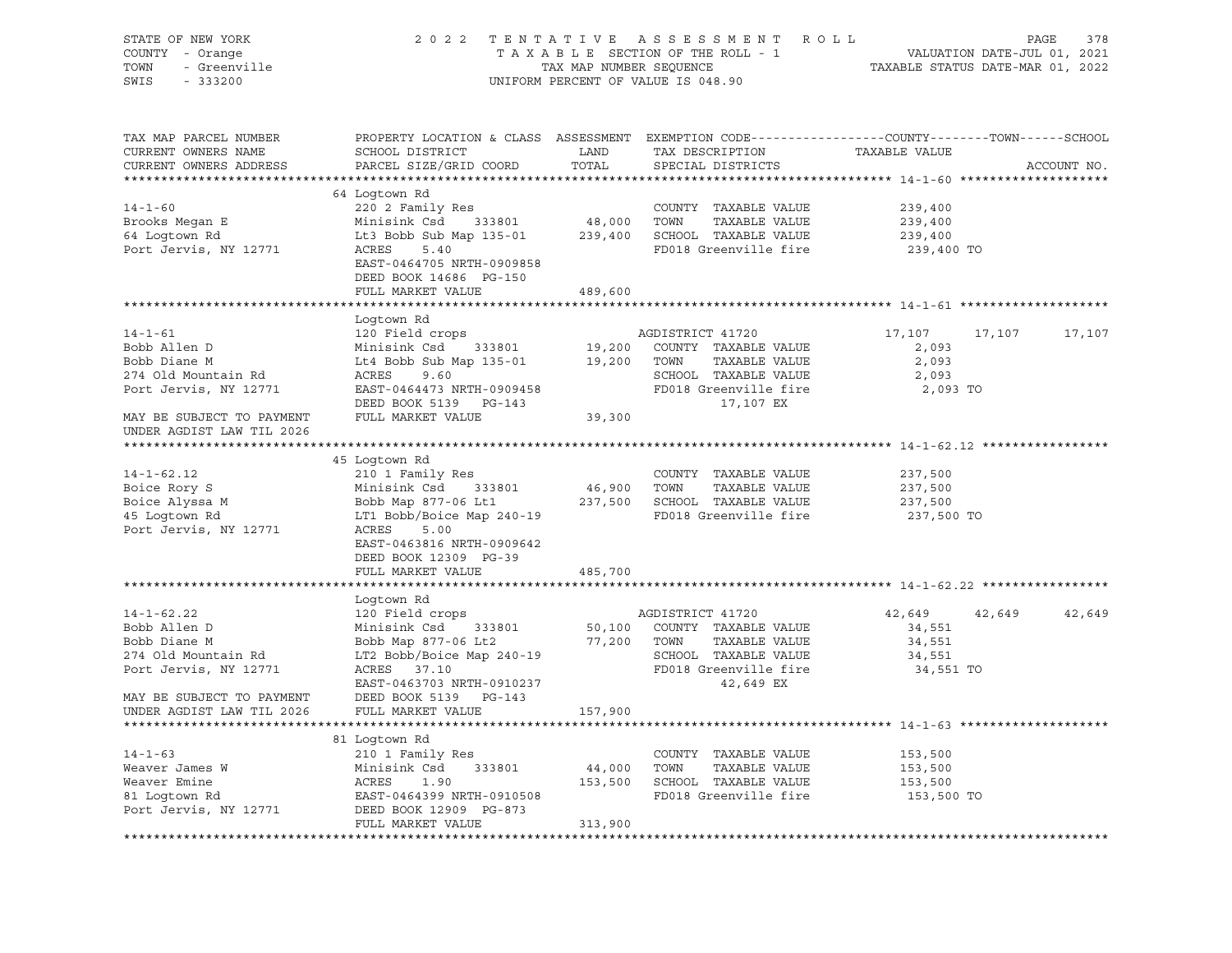| STATE OF NEW YORK<br>COUNTY - Orange<br>TOWN<br>- Greenville<br>SWIS<br>$-333200$                 |                                                                                                                                                                                         | TAX MAP NUMBER SEQUENCE | 2022 TENTATIVE ASSESSMENT ROLL<br>TAXABLE SECTION OF THE ROLL - 1<br>UNIFORM PERCENT OF VALUE IS 048.90                                  | VALUATION DATE-JUL 01, 2021<br>TAXABLE STATUS DATE-MAR 01, 2022 | 379<br>PAGE        |
|---------------------------------------------------------------------------------------------------|-----------------------------------------------------------------------------------------------------------------------------------------------------------------------------------------|-------------------------|------------------------------------------------------------------------------------------------------------------------------------------|-----------------------------------------------------------------|--------------------|
| TAX MAP PARCEL NUMBER<br>CURRENT OWNERS NAME<br>CURRENT OWNERS ADDRESS                            | SCHOOL DISTRICT<br>PARCEL SIZE/GRID COORD                                                                                                                                               | LAND<br>TOTAL           | PROPERTY LOCATION & CLASS ASSESSMENT EXEMPTION CODE----------------COUNTY-------TOWN------SCHOOL<br>TAX DESCRIPTION<br>SPECIAL DISTRICTS | TAXABLE VALUE                                                   | ACCOUNT NO.        |
|                                                                                                   | 56 Deerfield Ln                                                                                                                                                                         |                         |                                                                                                                                          |                                                                 |                    |
| $14 - 1 - 64.2$<br>Wills John<br>Wills Audrey<br>56 Deerfield Ln<br>Port Jervis, NY 12771         | 210 1 Family Res<br>Minisink Csd 333801<br>Rumsey Map 814-04 168,000 TOWN<br>Rumsey Map 814-04<br>ACRES 3.40 BANKC030015<br>EAST-0462613 NRTH-0910895<br>DEED BOOK 12634 PG-937         |                         | BAS STAR 41854<br>43,700 COUNTY TAXABLE VALUE<br>TAXABLE VALUE<br>SCHOOL TAXABLE VALUE<br>SCHOOD IRAAL-<br>FD018 Greenville fire         | $\overline{0}$<br>168,000<br>168,000<br>146,760<br>168,000 TO   | $\Omega$<br>21,240 |
|                                                                                                   | FULL MARKET VALUE                                                                                                                                                                       | 343,600                 |                                                                                                                                          |                                                                 |                    |
| $14 - 1 - 65.2$<br>Rumsey Irrevoc Liv Trust Chris Minisink Csd 333801<br>Connor W Rumsey Trustee  | 60 Deerfield Ln<br>240 Rural res<br>Rumsey Map 814-04 131,200 TOWN<br>EAST-0462118 NRTH-0911113<br>DEED BOOK 14355 PG-1859<br>FULL MARKET VALUE                                         | 268,300                 | BAS STAR 41854<br>55,300 COUNTY TAXABLE VALUE<br>TAXABLE VALUE<br>SCHOOL TAXABLE VALUE<br>FD018 Greenville fire                          | $\overline{0}$<br>131,200<br>131,200<br>109,960<br>131,200 TO   | $\Omega$<br>21,240 |
|                                                                                                   |                                                                                                                                                                                         |                         |                                                                                                                                          |                                                                 |                    |
| $14 - 1 - 66$<br>Bobb Allen D Sr<br>Bobb Joan<br>96 Carpenter Rd<br>Port Jervis, NY 12771         | 96 Carpenter Rd<br>210 1 Family Res<br>Minisink Csd 333801 45,300 COUNTY<br>Lt1 A&DBobb Map 823-04 218,200 TOWN<br>ACRES<br>4.20<br>EAST-0463140 NRTH-0909148<br>DEED BOOK 12064 PG-381 |                         | ENH STAR 41834<br>45,300 COUNTY TAXABLE VALUE<br>TAXABLE VALUE<br>SCHOOL TAXABLE VALUE<br>FD018 Greenville fire                          | $\circ$<br>218,200<br>218,200<br>165,180<br>218,200 TO          | 53,020             |
|                                                                                                   | FULL MARKET VALUE                                                                                                                                                                       | 446,200                 |                                                                                                                                          |                                                                 |                    |
|                                                                                                   |                                                                                                                                                                                         |                         |                                                                                                                                          |                                                                 |                    |
| $14 - 1 - 67$<br>Gurda Stephanie A<br>Peters Edward J<br>82 Carpenter Rd<br>Port Jervis, NY 12771 | 82 Carpenter Rd<br>210 1 Family Res<br>Minisink Csd 333801<br>Lt2 A&DBobb Map 823-04<br>ACRES<br>4.10<br>EAST-0463373 NRTH-0909023<br>DEED BOOK 11676 PG-1992                           | 224,400 TOWN            | BAS STAR 41854<br>45,100 COUNTY TAXABLE VALUE<br>TAXABLE VALUE<br>SCHOOL TAXABLE VALUE<br>FD018 Greenville fire                          | $\circ$<br>224,400<br>224,400<br>203,160<br>224,400 TO          | $\Omega$<br>21,240 |
|                                                                                                   | FULL MARKET VALUE                                                                                                                                                                       | 458,900                 |                                                                                                                                          |                                                                 |                    |
| $14 - 1 - 68$<br>Cooper Mark Anthony Jr<br>45 Mt Salem Rd<br>Port Jervis, NY 12771                | 45 Mt Salem Rd<br>210 1 Family Res<br>Minisink Csd<br>333801<br>Lt1 Bobb Map 184-05<br>ACRES<br>2.20<br>EAST-0461073 NRTH-0908302<br>DEED BOOK 14926 PG-686<br>FULL MARKET VALUE        | 38,500 TOWN<br>465,800  | COUNTY TAXABLE VALUE<br>TAXABLE VALUE<br>227,800 SCHOOL TAXABLE VALUE<br>FD018 Greenville fire                                           | 227,800<br>227,800<br>227,800<br>227,800 TO                     |                    |
|                                                                                                   |                                                                                                                                                                                         |                         |                                                                                                                                          |                                                                 |                    |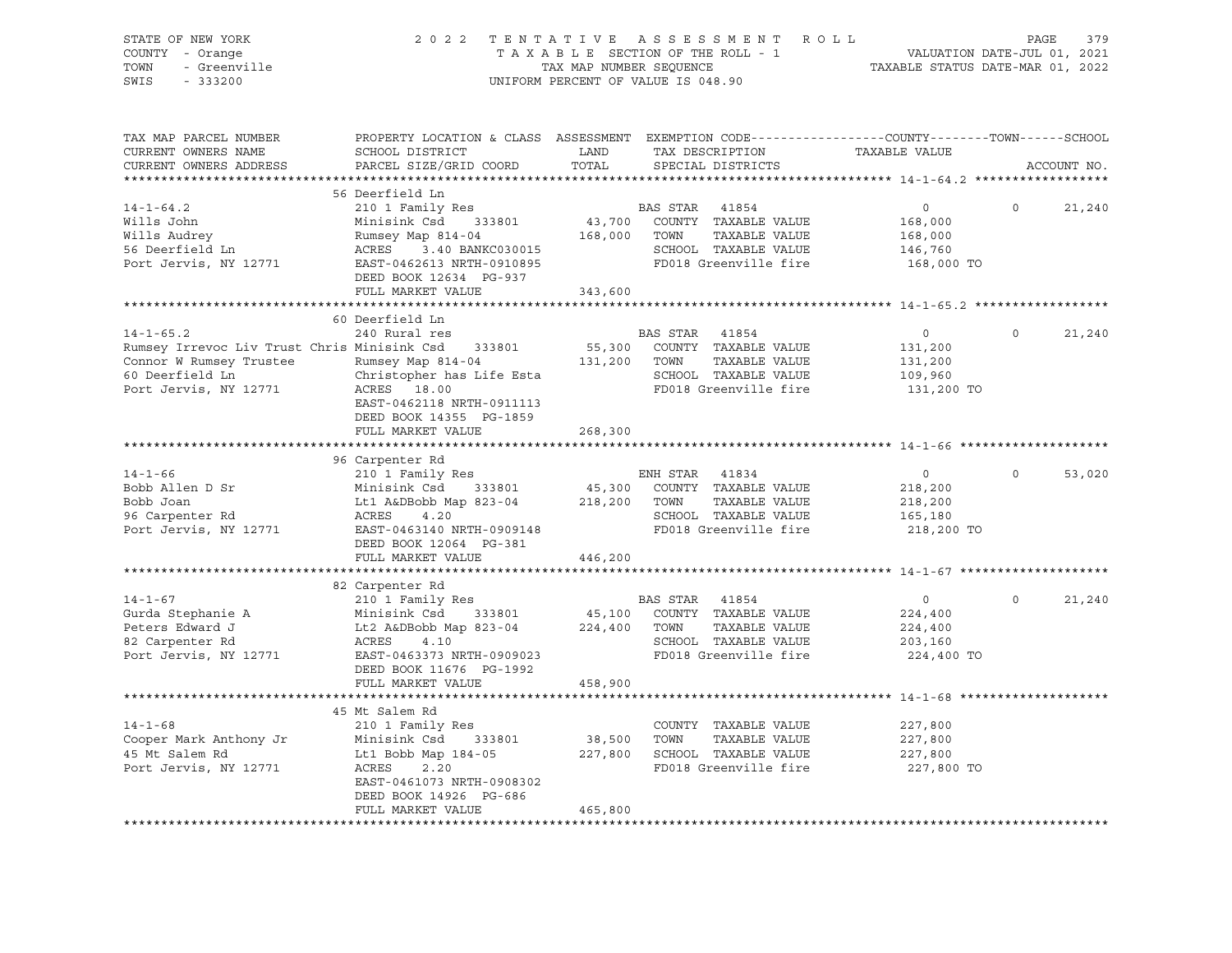| STATE OF NEW YORK<br>COUNTY - Orange<br>OF NEW TORE<br>- Orange<br>- Greenville<br>TOWN<br>SWIS |                                                                                                                                                                                                                                                                                                                            | 2022 TENTATIVE ASSESSMENT ROLL PAGE 380<br>TAXABLE SECTION OF THE ROLL - 1 VALUATION DATE-JUL 01, 2021<br>TAX MAP NUMBER SEQUENCE TAXABLE STATUS DATE-MAR 01, 2022<br>UNIFORM PERCENT OF VALUE IS 048.90 |                       |                       |             |
|-------------------------------------------------------------------------------------------------|----------------------------------------------------------------------------------------------------------------------------------------------------------------------------------------------------------------------------------------------------------------------------------------------------------------------------|----------------------------------------------------------------------------------------------------------------------------------------------------------------------------------------------------------|-----------------------|-----------------------|-------------|
| TAX MAP PARCEL NUMBER<br>CURRENT OWNERS NAME<br>CURRENT OWNERS ADDRESS                          | PROPERTY LOCATION & CLASS ASSESSMENT EXEMPTION CODE---------------COUNTY-------TOWN-----SCHOOL                                                                                                                                                                                                                             |                                                                                                                                                                                                          |                       | TAXABLE VALUE         | ACCOUNT NO. |
|                                                                                                 |                                                                                                                                                                                                                                                                                                                            |                                                                                                                                                                                                          |                       |                       |             |
|                                                                                                 | Mt Salem Rd                                                                                                                                                                                                                                                                                                                |                                                                                                                                                                                                          |                       |                       |             |
| $14 - 1 - 69$                                                                                   | 314 Rural vac<10<br>Minisink Csd 333801 32,100 TOWN TAXABLE VALUE<br>Lt2 Bobb Map 184-05 32,100 SCHOOL TAXABLE VALUE<br>ACRES 2.30                                                                                                                                                                                         |                                                                                                                                                                                                          |                       | 32,100                |             |
| Lambert Lacey<br>23 Mt Salem Rd                                                                 |                                                                                                                                                                                                                                                                                                                            |                                                                                                                                                                                                          |                       | 32,100                |             |
|                                                                                                 | ACRES 2.30                                                                                                                                                                                                                                                                                                                 |                                                                                                                                                                                                          | FD018 Greenville fire | 32,100<br>32,100 TO   |             |
| Port Jervis, NY 12771                                                                           | EAST-0461294 NRTH-0908442<br>DEED BOOK 14588 PG-280<br>FULL MARKET VALUE                                                                                                                                                                                                                                                   | 65,600                                                                                                                                                                                                   |                       |                       |             |
|                                                                                                 |                                                                                                                                                                                                                                                                                                                            |                                                                                                                                                                                                          |                       |                       |             |
|                                                                                                 | 23 Mt Salem Rd                                                                                                                                                                                                                                                                                                             |                                                                                                                                                                                                          |                       |                       |             |
| $14 - 1 - 70$                                                                                   | 210 1 Family Res                                                                                                                                                                                                                                                                                                           |                                                                                                                                                                                                          | COUNTY TAXABLE VALUE  | 231,000               |             |
|                                                                                                 |                                                                                                                                                                                                                                                                                                                            |                                                                                                                                                                                                          |                       | 231,000<br>231,000    |             |
|                                                                                                 |                                                                                                                                                                                                                                                                                                                            |                                                                                                                                                                                                          |                       |                       |             |
|                                                                                                 | 14-1-70<br>Lambert Lacey L<br>23 Mt Salem Rd<br>23 Mt Salem Rd<br>23 Mt Salem Rd<br>2.30 BANKC130170<br>2.30 BANKC130170<br>2.31,000<br>2.31,000<br>2.31,000<br>2.31,000<br>2.31,000<br>2.31,000<br>2.31,000<br>2.31,000<br>2.31,000<br>2.31,000<br>2.31,000<br>2.<br>EAST-0461546 NRTH-0908586<br>DEED BOOK 12766 PG-1457 |                                                                                                                                                                                                          |                       | 231,000 TO            |             |
|                                                                                                 | FULL MARKET VALUE                                                                                                                                                                                                                                                                                                          | 472,400                                                                                                                                                                                                  |                       |                       |             |
|                                                                                                 |                                                                                                                                                                                                                                                                                                                            |                                                                                                                                                                                                          |                       |                       |             |
|                                                                                                 | 15 Mt Salem Rd                                                                                                                                                                                                                                                                                                             |                                                                                                                                                                                                          |                       |                       |             |
| $14 - 1 - 71$                                                                                   | 210 1 Family Res                                                                                                                                                                                                                                                                                                           |                                                                                                                                                                                                          | COUNTY TAXABLE VALUE  | 205,300               |             |
|                                                                                                 | Hayes Patrick Edward Minisink Csd 333801                                                                                                                                                                                                                                                                                   |                                                                                                                                                                                                          |                       | 205,300<br>205,300    |             |
| 62 Rose Ln<br>Middletown, NY 10940                                                              | Minisink Csd 333801 38,500 TOWN TAXABLE VALUE<br>Lt4 Bobb Map 184-05 205,300 SCHOOL TAXABLE VALUE<br>ACRES 2.20 205,300 SCHOOL TAXABLE VALUE                                                                                                                                                                               |                                                                                                                                                                                                          |                       | 205,300 TO            |             |
|                                                                                                 | EAST-0461811 NRTH-0908786<br>DEED BOOK 14511 PG-1145                                                                                                                                                                                                                                                                       |                                                                                                                                                                                                          |                       |                       |             |
|                                                                                                 | FULL MARKET VALUE                                                                                                                                                                                                                                                                                                          | 419,800                                                                                                                                                                                                  |                       |                       |             |
|                                                                                                 |                                                                                                                                                                                                                                                                                                                            |                                                                                                                                                                                                          |                       |                       |             |
|                                                                                                 | Carpenter Rd                                                                                                                                                                                                                                                                                                               |                                                                                                                                                                                                          |                       |                       |             |
| $14 - 1 - 72.2$                                                                                 | 105 Vac farmland                                                                                                                                                                                                                                                                                                           |                                                                                                                                                                                                          | COUNTY TAXABLE VALUE  | 31,400                |             |
|                                                                                                 |                                                                                                                                                                                                                                                                                                                            |                                                                                                                                                                                                          |                       | 31,400<br>31,400      |             |
|                                                                                                 |                                                                                                                                                                                                                                                                                                                            |                                                                                                                                                                                                          |                       | 31,400 TO             |             |
|                                                                                                 | 14-1-72.2<br>Bobb Allen D<br>Bobb Allen D<br>Minisink Csd<br>Minisink Csd<br>31,400<br>31,400<br>SCHOOL TAXABLE VALUE<br>274 Old Mountain Rd<br>274 Old Mountain Rd<br>274 Ort Jervis, NY 12771<br>275 CROSES<br>279 Ort Jervis, NY 12771<br>275 CROSES<br><br>DEED BOOK 5139 PG-143                                       |                                                                                                                                                                                                          |                       |                       |             |
|                                                                                                 | FULL MARKET VALUE                                                                                                                                                                                                                                                                                                          | 64,200                                                                                                                                                                                                   |                       |                       |             |
|                                                                                                 | 144 Cortright Rd                                                                                                                                                                                                                                                                                                           |                                                                                                                                                                                                          |                       |                       |             |
|                                                                                                 |                                                                                                                                                                                                                                                                                                                            |                                                                                                                                                                                                          |                       | 56,746                | 56,746      |
|                                                                                                 |                                                                                                                                                                                                                                                                                                                            |                                                                                                                                                                                                          |                       | 56,746<br>0           | 21,240      |
|                                                                                                 | 14-1-73.22<br>Wagner Joseph W<br>120 Field crops<br>120 Field crops<br>120 Field crops<br>109,600 BAS STAR<br>109,600 BAS STAR<br>114 Cortright Rd<br>144 Cortright Rd<br>144 Cortright Rd<br>12.90<br>219,700 COUNTY TAXABLE VALUE<br>TOWN TAXABLE VA                                                                     |                                                                                                                                                                                                          |                       | 0<br>162,954          |             |
|                                                                                                 |                                                                                                                                                                                                                                                                                                                            |                                                                                                                                                                                                          |                       | 162,954               |             |
|                                                                                                 |                                                                                                                                                                                                                                                                                                                            |                                                                                                                                                                                                          |                       |                       |             |
|                                                                                                 |                                                                                                                                                                                                                                                                                                                            |                                                                                                                                                                                                          |                       | 141,714<br>162,954 TO |             |
| UNDER AGDIST LAW TIL 2026                                                                       | FULL MARKET VALUE                                                                                                                                                                                                                                                                                                          | 449,300                                                                                                                                                                                                  | 56,746 EX             |                       |             |
|                                                                                                 |                                                                                                                                                                                                                                                                                                                            |                                                                                                                                                                                                          |                       |                       |             |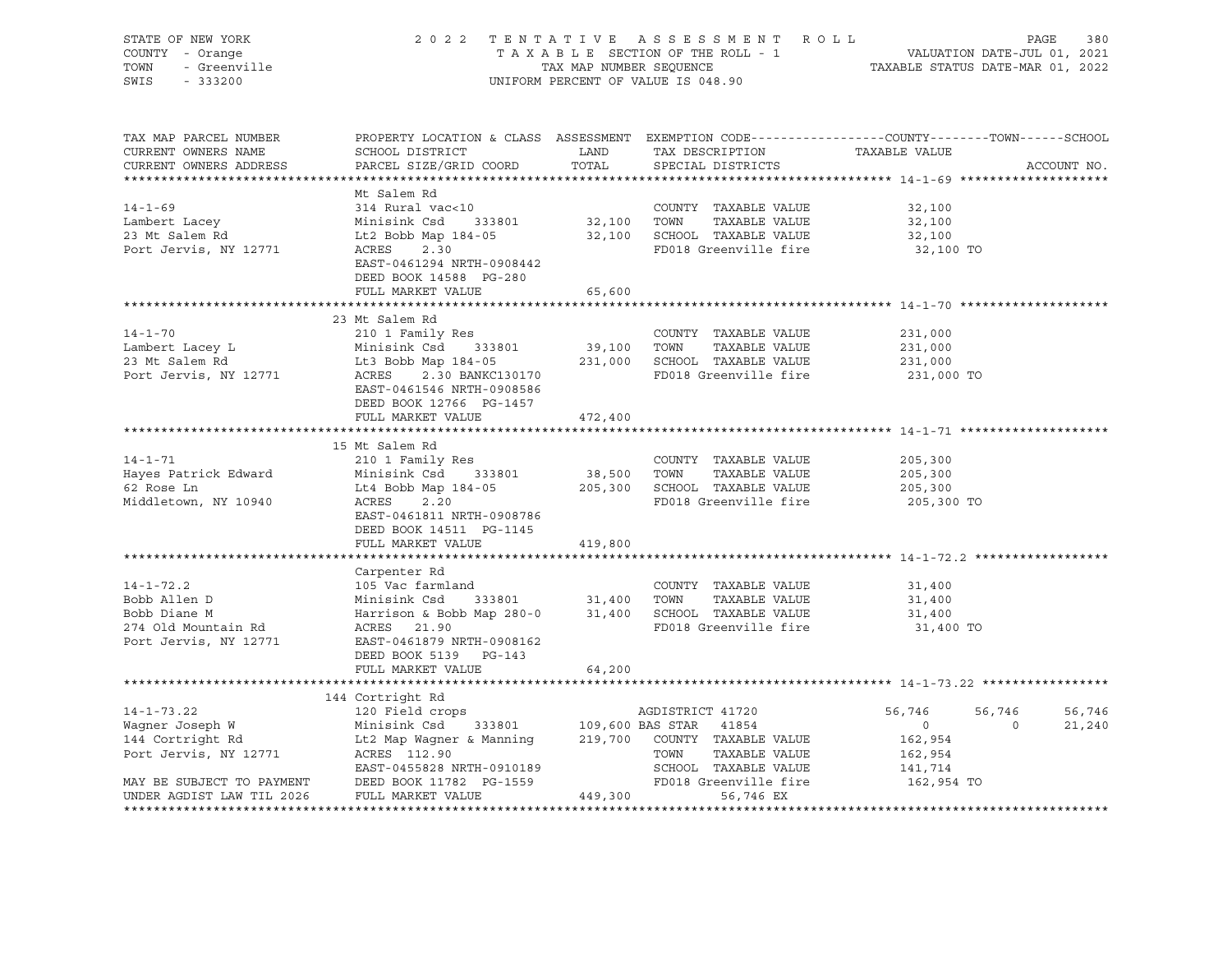| STATE OF NEW YORK<br>COUNTY - Orange<br>TOWN<br>- Greenville<br>SWIS<br>$-333200$                          |                                                                                                                                                                                                                                                                                              | 2022 TENTATIVE ASSESSMENT ROLL<br>VALUATION DATE-JUL 01, 2021<br>TAXABLE STATUS DATE-MAR 01, 2022<br>TAXABLE SECTION OF THE ROLL - 1<br>TAX MAP NUMBER SEQUENCE<br>UNIFORM PERCENT OF VALUE IS 048.90 |                                                                                                                                         |                                                               |          |             |
|------------------------------------------------------------------------------------------------------------|----------------------------------------------------------------------------------------------------------------------------------------------------------------------------------------------------------------------------------------------------------------------------------------------|-------------------------------------------------------------------------------------------------------------------------------------------------------------------------------------------------------|-----------------------------------------------------------------------------------------------------------------------------------------|---------------------------------------------------------------|----------|-------------|
| TAX MAP PARCEL NUMBER<br>CURRENT OWNERS NAME<br>CURRENT OWNERS ADDRESS                                     | <b>EXAMPLE THE STATE OF STATE OF STATE</b><br>SCHOOL DISTRICT<br>PARCEL SIZE/GRID COORD                                                                                                                                                                                                      | TOTAL                                                                                                                                                                                                 | PROPERTY LOCATION & CLASS ASSESSMENT EXEMPTION CODE----------------COUNTY-------TOWN-----SCHOOL<br>TAX DESCRIPTION<br>SPECIAL DISTRICTS | TAXABLE VALUE                                                 |          | ACCOUNT NO. |
|                                                                                                            | Carpenter Rd                                                                                                                                                                                                                                                                                 |                                                                                                                                                                                                       |                                                                                                                                         |                                                               |          |             |
| $14 - 1 - 74$<br>Bobb Allen D<br>Bobb Diane M<br>274 Old Mountain Rd<br>Port Jervis, NY 12771              | 120 Field crops<br>Minisink Csd 333801<br>Map 79-07 Lt2<br>ACRES 51.00<br>EAST-0462952 NRTH-0908088<br>DEED BOOK 5139 PG-143                                                                                                                                                                 | 79,800 TOWN                                                                                                                                                                                           | AGDISTRICT 41720<br>59,800 COUNTY TAXABLE VALUE<br>TAXABLE VALUE<br>SCHOOL TAXABLE VALUE<br>FD018 Greenville fire<br>48,192 EX          | 48,192<br>31,608<br>31,608<br>31,608<br>31,608 TO             | 48,192   | 48,192      |
| MAY BE SUBJECT TO PAYMENT<br>UNDER AGDIST LAW TIL 2026                                                     | FULL MARKET VALUE                                                                                                                                                                                                                                                                            | 163,200                                                                                                                                                                                               |                                                                                                                                         |                                                               |          |             |
|                                                                                                            |                                                                                                                                                                                                                                                                                              |                                                                                                                                                                                                       |                                                                                                                                         |                                                               |          |             |
| $14 - 1 - 75$<br>Sinsabaugh Joseph S<br>Sinsabaugh Katherine M<br>60 Carpenter Rd<br>Port Jervis, NY 12771 | 60 Carpenter Rd<br>210 1 Family Res<br>Minisink Csd 333801<br>Map 79-07 Lt1<br>ACRES 3.30<br>EAST-0464239 NRTH-0908721<br>DEED BOOK 12423 PG-1275                                                                                                                                            |                                                                                                                                                                                                       | BAS STAR 41854<br>43,600 COUNTY TAXABLE VALUE<br>272,100 TOWN TAXABLE VALUE<br>SCHOOL TAXABLE VALUE<br>FD018 Greenville fire            | $\overline{0}$<br>272,100<br>272,100<br>250,860<br>272,100 TO | $\Omega$ | 21,240      |
|                                                                                                            | FULL MARKET VALUE                                                                                                                                                                                                                                                                            | 556,400                                                                                                                                                                                               |                                                                                                                                         |                                                               |          |             |
| $14 - 1 - 76.11$<br>Ordway Ryan S<br>Ordway Melissa L<br>47 Hardscrabble Rd<br>Port Jervis, NY 12771       | 47 Hardscrabble Rd<br>210 1 Family Res<br>Minisink Csd 333801<br>Lt1 Equity Homes Map 128-220,600 TOWN TAXABLE VALUE<br>ACRES<br>5.20 BANKC061339<br>EAST-0458590 NRTH-0912742<br>DEED BOOK 13648 PG-1357                                                                                    |                                                                                                                                                                                                       | BAS STAR 41854<br>47,100 COUNTY TAXABLE VALUE<br>SCHOOL TAXABLE VALUE<br>FD018 Greenville fire                                          | $\circ$<br>220,600<br>220,600<br>199,360<br>220,600 TO        |          | 21,240      |
|                                                                                                            | FULL MARKET VALUE                                                                                                                                                                                                                                                                            | 451,100                                                                                                                                                                                               |                                                                                                                                         |                                                               |          |             |
|                                                                                                            | 23 Suffern Rd                                                                                                                                                                                                                                                                                |                                                                                                                                                                                                       |                                                                                                                                         |                                                               |          |             |
| $14 - 1 - 76.12$<br>Whelan Brendan L<br>Whelan Brooke<br>23 Suffern Rd<br>Port Jervis, NY 12771            | 240 Rural res<br>Minisink Csd<br>Lt2 Equity Homes Map 128- 236,400 TOWN TAXABLE VALUE<br>ACRES 13.80<br>EAST-0458348 NRTH-0912249<br>DEED BOOK 14680 PG-331<br>FULL MARKET VALUE                                                                                                             | 483,400                                                                                                                                                                                               | VETWAR CTS 41120<br>333801 54,600 COUNTY TAXABLE VALUE<br>SCHOOL TAXABLE VALUE<br>FD018 Greenville fire                                 | 12,201<br>224,199<br>229,428<br>229,428<br>236,400 TO         | 6,972    | 6,972       |
|                                                                                                            |                                                                                                                                                                                                                                                                                              |                                                                                                                                                                                                       |                                                                                                                                         |                                                               |          |             |
| $14 - 1 - 76.2$<br>Luis Jonathan M<br>Araujo Kaylee Jean<br>33 Suffern Rd<br>Port Jervis, NY 12771         | 33 Suffern Rd<br>210 1 Family Res<br>Minisink Csd 333801 39,600 TOWN TAXABLE VALUE<br>Lt2 Dembeck Hghts Map 160 181,700 SCHOOL TAXABLE VALUE<br>ACRES 2.40 BANKC190294 FD018 Greenville fire<br>$333801$ $39,600$ TOWN<br>the Mar 100<br>EAST-0457929 NRTH-0912596<br>DEED BOOK 14958 PG-848 |                                                                                                                                                                                                       | COUNTY TAXABLE VALUE<br>FD018 Greenville fire                                                                                           | 181,700<br>181,700<br>181,700<br>181,700 TO                   |          |             |
|                                                                                                            | FULL MARKET VALUE                                                                                                                                                                                                                                                                            | 371,600                                                                                                                                                                                               |                                                                                                                                         |                                                               |          |             |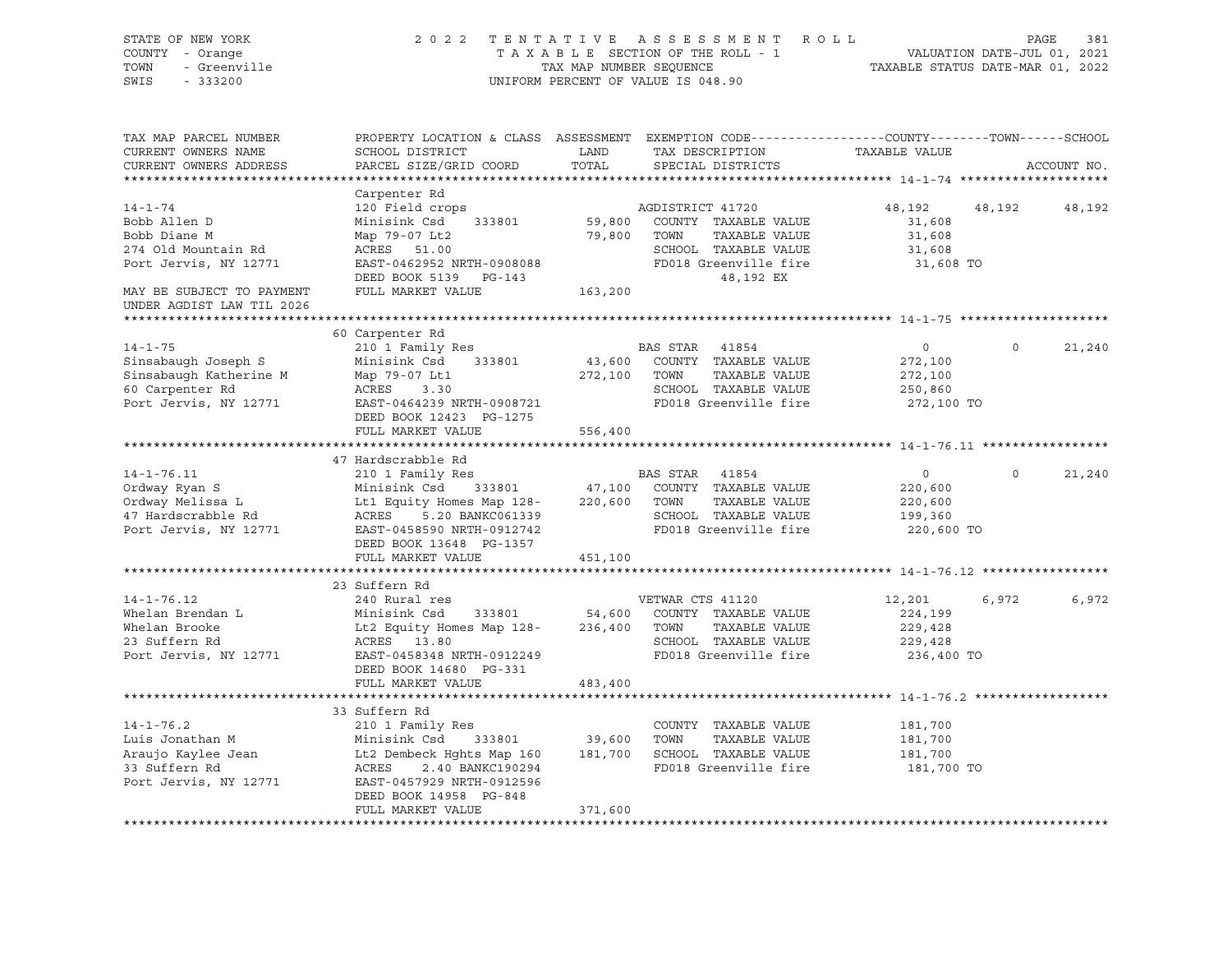| STATE OF NEW YORK<br>COUNTY - Orange<br>- Greenville<br>TOWN<br>SWIS<br>$-333200$              | 2022 TENTATIVE ASSESSMENT ROLL<br>TAXABLE SECTION OF THE ROLL - 1<br>TAX MAP NUMBER SEQUENCE<br>UNIFORM PERCENT OF VALUE IS 048.90         | VALUATION DATE-JUL 01, 2021<br>TAXABLE STATUS DATE-MAR 01, 2022                                                                                                                                                                                                                                            | 382<br>PAGE                                                   |                          |
|------------------------------------------------------------------------------------------------|--------------------------------------------------------------------------------------------------------------------------------------------|------------------------------------------------------------------------------------------------------------------------------------------------------------------------------------------------------------------------------------------------------------------------------------------------------------|---------------------------------------------------------------|--------------------------|
| TAX MAP PARCEL NUMBER<br>CURRENT OWNERS NAME<br>CURRENT OWNERS ADDRESS                         | SCHOOL DISTRICT<br>PARCEL SIZE/GRID COORD                                                                                                  | PROPERTY LOCATION & CLASS ASSESSMENT EXEMPTION CODE---------------COUNTY-------TOWN-----SCHOOL<br>TAX DESCRIPTION<br>LAND<br>TOTAL<br>SPECIAL DISTRICTS                                                                                                                                                    | TAXABLE VALUE                                                 | ACCOUNT NO.              |
|                                                                                                | 41 Suffern Rd                                                                                                                              |                                                                                                                                                                                                                                                                                                            |                                                               |                          |
| $14 - 1 - 76.3$<br>Ford Christopher<br>Port Jervis, NY 12771                                   | Lt3 Dembeck Hghts Map 160 188,400 TOWN<br>ACRES<br>2.50 BANKC170030<br>EAST-0457837 NRTH-0912417<br>DEED BOOK 13704 PG-696                 | TAXABLE VALUE<br>SCHOOL TAXABLE VALUE<br>FD018 Greenville fire                                                                                                                                                                                                                                             | $\overline{0}$<br>188,400<br>188,400<br>167,160<br>188,400 TO | $\circ$<br>21,240        |
|                                                                                                | FULL MARKET VALUE                                                                                                                          | 385,300                                                                                                                                                                                                                                                                                                    |                                                               |                          |
|                                                                                                | 45 Suffern Rd                                                                                                                              |                                                                                                                                                                                                                                                                                                            |                                                               |                          |
| $14 - 1 - 76.4$<br>Reilly Jessica K<br>Reilly Kevin<br>45 Suffern Rd<br>Port Jervis, NY 12771  |                                                                                                                                            | 210 1 Family Res<br>Minisink Csd 333801 40,200 COUNTY TAXABLE VALUE<br>Minisink Csd 333801<br>Lt4 Dembeck Hghts Map 160 197,200 TOWN TAXABLE VALUE<br>ACRES 2.50 BANKC140100 SCHOOL TAXABLE VALUE<br>FD018 Greenville fire                                                                                 | $\overline{0}$<br>197,200<br>197,200<br>175,960<br>197,200 TO | 21,240<br>$\overline{0}$ |
|                                                                                                | DEED BOOK 14910 PG-792<br>FULL MARKET VALUE                                                                                                | 403,300                                                                                                                                                                                                                                                                                                    |                                                               |                          |
|                                                                                                |                                                                                                                                            |                                                                                                                                                                                                                                                                                                            |                                                               |                          |
|                                                                                                | 51 Suffern Rd                                                                                                                              |                                                                                                                                                                                                                                                                                                            |                                                               |                          |
| $14 - 1 - 76.5$<br>Maynard Wynfield<br>Maynard Gail<br>51 Suffern Rd<br>Port Jervis, NY 12771  | 210 1 Family Res<br>ACRES<br>2.60<br>EAST-0457650 NRTH-0912070<br>DEED BOOK 13349 PG-1862                                                  | ENH STAR 41834<br>Minisink Csd 333801 40,700 COUNTY TAXABLE VALUE<br>Lt5 Dembeck Hghts Map 160 198,100 TOWN TAXABLE VALUE<br>SCHOOL TAXABLE VALUE<br>FD018 Greenville fire                                                                                                                                 | $\overline{0}$<br>198,100<br>198,100<br>145,080<br>198,100 TO | 53,020<br>$\Omega$       |
|                                                                                                | FULL MARKET VALUE                                                                                                                          | 405,100                                                                                                                                                                                                                                                                                                    |                                                               |                          |
|                                                                                                |                                                                                                                                            |                                                                                                                                                                                                                                                                                                            |                                                               |                          |
| $14 - 1 - 77$<br>Ward Daniel Raymond<br>20 Suffern Rd<br>Port Jervis, NY 12771                 | 20 Suffern Rd<br>210 1 Family Res<br>Minisink Csd 333801<br>ACRES 3.10 BANKN140687<br>EAST-0457752 NRTH-0913182<br>DEED BOOK 14586 PG-1893 | COUNTY TAXABLE VALUE<br>$\begin{tabular}{lcccccc} \texttt{Minisink Cs} & \texttt{0} & \texttt{333801} & \texttt{37,800} & \texttt{TOWN} & \texttt{TAXABLE VALUE} \\ \texttt{Ltl Lau Town Map 580-07} & \texttt{170,000} & \texttt{SCHOOL} & \texttt{TAXABLE VALUE} \end{tabular}$<br>FD018 Greenville fire | 170,000<br>170,000<br>170,000<br>170,000 TO                   |                          |
|                                                                                                | FULL MARKET VALUE                                                                                                                          | 347,600                                                                                                                                                                                                                                                                                                    |                                                               |                          |
|                                                                                                | 32 Suffern Rd                                                                                                                              |                                                                                                                                                                                                                                                                                                            |                                                               |                          |
| $14 - 1 - 78.1$<br>Dembek Thomas J<br>Dembek Heather<br>32 Suffern Rd<br>Port Jervis, NY 12771 | 210 1 Family Res<br>ACRES<br>3.20<br>EAST-0457428 NRTH-0912908<br>DEED BOOK 13062 PG-42                                                    | BAS STAR 41854<br>SCHOOL TAXABLE VALUE<br>FD018 Greenville fire                                                                                                                                                                                                                                            | $\overline{0}$<br>163,000<br>163,000<br>141,760<br>163,000 TO | $\Omega$<br>21,240       |
|                                                                                                | FULL MARKET VALUE                                                                                                                          | 333,300                                                                                                                                                                                                                                                                                                    |                                                               |                          |
|                                                                                                |                                                                                                                                            |                                                                                                                                                                                                                                                                                                            |                                                               |                          |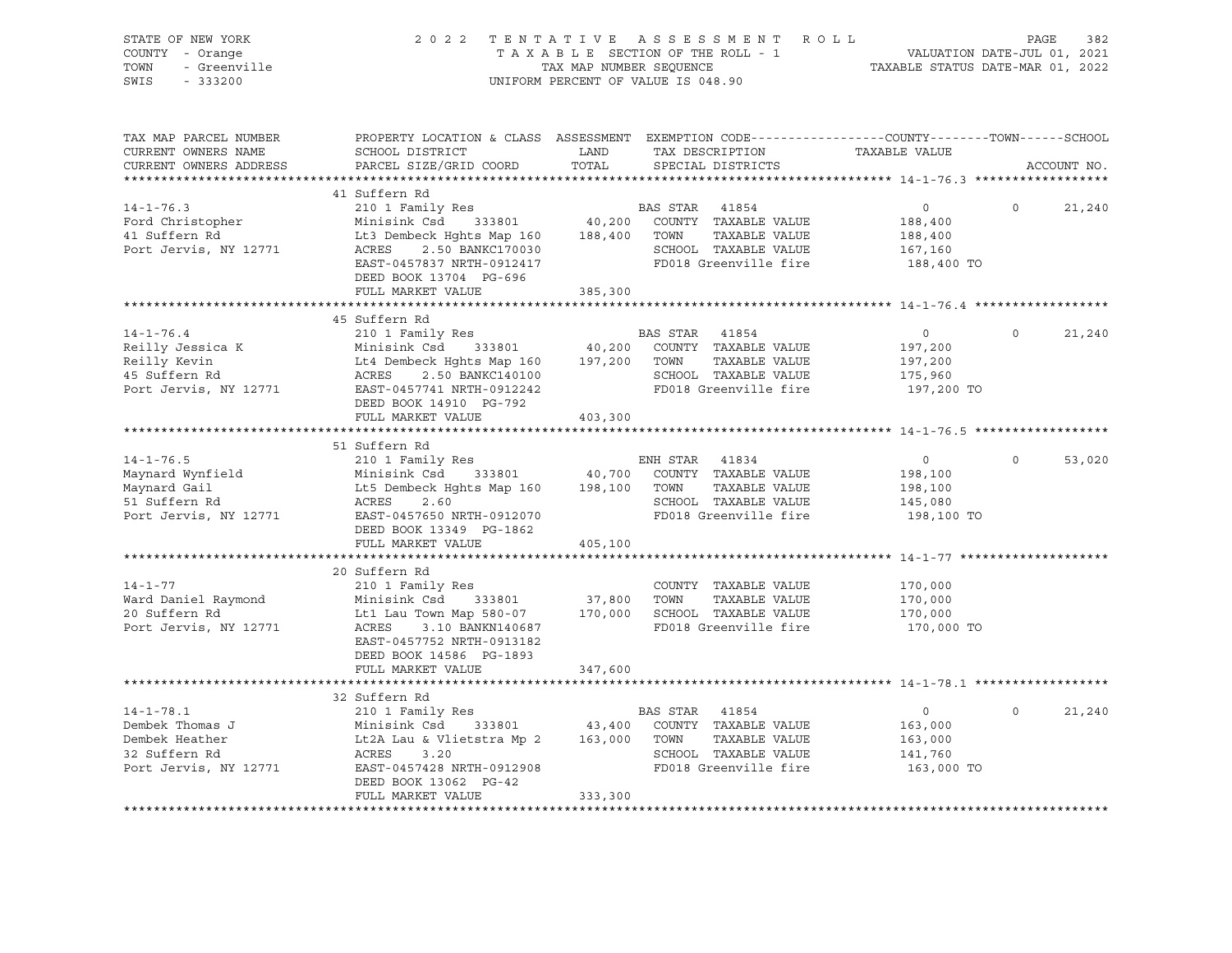| VALUATION DATE-JUL 01, 2021<br>TAXABLE STATUS DATE-MAR 01, 2022<br>TOWN<br>- Greenville<br>TAX MAP NUMBER SEQUENCE<br>SWIS<br>$-333200$<br>UNIFORM PERCENT OF VALUE IS 048.90<br>TAX MAP PARCEL NUMBER<br>PROPERTY LOCATION & CLASS ASSESSMENT EXEMPTION CODE----------------COUNTY-------TOWN------SCHOOL<br>CURRENT OWNERS NAME<br>LAND<br>TAXABLE VALUE<br>SCHOOL DISTRICT<br>TAX DESCRIPTION<br>TOTAL<br>PARCEL SIZE/GRID COORD<br>CURRENT OWNERS ADDRESS<br>SPECIAL DISTRICTS<br>ACCOUNT NO.<br>40 Suffern Rd<br>210 1 Family Res<br>$14 - 1 - 79$<br>COUNTY TAXABLE VALUE<br>179,400<br>40,700 TOWN<br>Rutigliano Joseph F Jr<br>Minisink Csd 333801<br>TAXABLE VALUE<br>179,400<br>179,400 SCHOOL TAXABLE VALUE<br>Rutigliano Alyson<br>Lt3 Lau Town Map 580-07<br>179,400<br>Lt3 Lau Town Map 580-07<br>ACRES 2.60 BANKC130170<br>EAST-0457333 NRTH-0912700<br>40 Suffern Rd<br>FD018 Greenville fire<br>179,400 TO<br>Port Jervis, NY 12771<br>DEED BOOK 14917 PG-265<br>FULL MARKET VALUE<br>366,900<br>48 Suffern Rd<br>$14 - 1 - 80$<br>210 1 Family Res<br>BAS STAR<br>$\overline{0}$<br>$\circ$<br>21,240<br>41854<br>40,700 COUNTY TAXABLE VALUE<br>Hadden Paige<br>48 Suffern Rd<br>Minisink Csd 333801<br>164,200<br>Lt4 Lau Town Map 580-07<br>164,200<br>TOWN<br>TAXABLE VALUE<br>164,200<br>Port Jervis, NY 12771<br>SCHOOL TAXABLE VALUE<br>ACRES<br><br>2.60 BANKC160113<br>"234 NRTH-0912526<br>142,960<br>FD018 Greenville fire<br>EAST-0457234 NRTH-0912526<br>164,200 TO<br>DEED BOOK 12897 PG-1049<br>FULL MARKET VALUE<br>335,800<br>56 Suffern Rd<br>$14 - 1 - 81$<br>210 1 Family Res<br>BAS STAR<br>$\overline{0}$<br>$\Omega$<br>41854<br>21,240<br>40,200<br>Roggia Daniel<br>Minisink Csd 333801<br>COUNTY TAXABLE VALUE<br>163,100<br>Minisink Csd - 333801<br>Lt5 Lau Town Map 580-07<br>ACPES - 2 50<br>Roggia Robin<br>163,100<br>TOWN<br>TAXABLE VALUE<br>163,100<br>56 Suffern Rd<br>ACRES<br>SCHOOL TAXABLE VALUE<br>2.50<br>141,860<br>EAST-0457134 NRTH-0912349<br>Port Jervis, NY 12771<br>FD018 Greenville fire<br>163,100 TO<br>DEED BOOK 12912 PG-674<br>FULL MARKET VALUE<br>333,500<br>*************<br>******************************* 14-1-82 ******************<br>63 Dug Rd<br>$14 - 1 - 82$<br>210 1 Family Res<br>BAS STAR 41854<br>$\overline{0}$<br>$\Omega$<br>21,240<br>34,700<br>Cooper Holly M<br>COUNTY TAXABLE VALUE<br>106,900<br>Pason Michael<br>106,900 TOWN<br>TAXABLE VALUE<br>106,900<br>63 Duq Rd<br>1.50 BANK0210090<br>SCHOOL TAXABLE VALUE<br>85,660<br>Port Jervis, NY 12771<br>FD018 Greenville fire<br>106,900 TO<br>EAST-0459709 NRTH-0909198<br>DEED BOOK 12695 PG-1696<br>FULL MARKET VALUE<br>218,600<br>67 Dug Rd<br>35 PCT OF VALUE USED FOR EXEMPTION PURPOSES<br>$14 - 1 - 83$<br>240 Rural res<br>AGDISTRICT 41720<br>42,183<br>42,183<br>42,183<br>Karnas Marjorie<br>Minisink Csd 333801<br>126,500 AGED<br>41800<br>49,105<br>49,105<br>49,105<br>67 Dug Rd<br>Karnas Map 836-07<br>280,600 ENH STAR<br>$\overline{0}$<br>$\Omega$<br>53,020<br>41834<br>Port Jervis, NY 12771<br>ACRES<br>94.00<br>COUNTY TAXABLE VALUE<br>189,312<br>EAST-0460599 NRTH-0909398<br>TOWN<br>TAXABLE VALUE<br>189,312<br>MAY BE SUBJECT TO PAYMENT<br>DEED BOOK 1169    PG-00074<br>SCHOOL TAXABLE VALUE<br>136,292<br>573,800 FD018 Greenville fire<br>FULL MARKET VALUE<br>238,417 TO<br>UNDER AGDIST LAW TIL 2026<br>42,183 EX | STATE OF NEW YORK<br>COUNTY - Orange | 2 0 2 2<br>A S S E S S M E N T<br>R O L L<br>TENTATIVE<br>PAGE<br>TAXABLE SECTION OF THE ROLL - 1 |  |  |  |  |
|-----------------------------------------------------------------------------------------------------------------------------------------------------------------------------------------------------------------------------------------------------------------------------------------------------------------------------------------------------------------------------------------------------------------------------------------------------------------------------------------------------------------------------------------------------------------------------------------------------------------------------------------------------------------------------------------------------------------------------------------------------------------------------------------------------------------------------------------------------------------------------------------------------------------------------------------------------------------------------------------------------------------------------------------------------------------------------------------------------------------------------------------------------------------------------------------------------------------------------------------------------------------------------------------------------------------------------------------------------------------------------------------------------------------------------------------------------------------------------------------------------------------------------------------------------------------------------------------------------------------------------------------------------------------------------------------------------------------------------------------------------------------------------------------------------------------------------------------------------------------------------------------------------------------------------------------------------------------------------------------------------------------------------------------------------------------------------------------------------------------------------------------------------------------------------------------------------------------------------------------------------------------------------------------------------------------------------------------------------------------------------------------------------------------------------------------------------------------------------------------------------------------------------------------------------------------------------------------------------------------------------------------------------------------------------------------------------------------------------------------------------------------------------------------------------------------------------------------------------------------------------------------------------------------------------------------------------------------------------------------------------------------------------------------------------------------------------------------------------------------------------------------------------------------------------------------------------------------------------------------------------------------------------------------------------------------------------------------------------------------------------------------------------------|--------------------------------------|---------------------------------------------------------------------------------------------------|--|--|--|--|
|                                                                                                                                                                                                                                                                                                                                                                                                                                                                                                                                                                                                                                                                                                                                                                                                                                                                                                                                                                                                                                                                                                                                                                                                                                                                                                                                                                                                                                                                                                                                                                                                                                                                                                                                                                                                                                                                                                                                                                                                                                                                                                                                                                                                                                                                                                                                                                                                                                                                                                                                                                                                                                                                                                                                                                                                                                                                                                                                                                                                                                                                                                                                                                                                                                                                                                                                                                                                           |                                      |                                                                                                   |  |  |  |  |
|                                                                                                                                                                                                                                                                                                                                                                                                                                                                                                                                                                                                                                                                                                                                                                                                                                                                                                                                                                                                                                                                                                                                                                                                                                                                                                                                                                                                                                                                                                                                                                                                                                                                                                                                                                                                                                                                                                                                                                                                                                                                                                                                                                                                                                                                                                                                                                                                                                                                                                                                                                                                                                                                                                                                                                                                                                                                                                                                                                                                                                                                                                                                                                                                                                                                                                                                                                                                           |                                      |                                                                                                   |  |  |  |  |
|                                                                                                                                                                                                                                                                                                                                                                                                                                                                                                                                                                                                                                                                                                                                                                                                                                                                                                                                                                                                                                                                                                                                                                                                                                                                                                                                                                                                                                                                                                                                                                                                                                                                                                                                                                                                                                                                                                                                                                                                                                                                                                                                                                                                                                                                                                                                                                                                                                                                                                                                                                                                                                                                                                                                                                                                                                                                                                                                                                                                                                                                                                                                                                                                                                                                                                                                                                                                           |                                      |                                                                                                   |  |  |  |  |
|                                                                                                                                                                                                                                                                                                                                                                                                                                                                                                                                                                                                                                                                                                                                                                                                                                                                                                                                                                                                                                                                                                                                                                                                                                                                                                                                                                                                                                                                                                                                                                                                                                                                                                                                                                                                                                                                                                                                                                                                                                                                                                                                                                                                                                                                                                                                                                                                                                                                                                                                                                                                                                                                                                                                                                                                                                                                                                                                                                                                                                                                                                                                                                                                                                                                                                                                                                                                           |                                      |                                                                                                   |  |  |  |  |
|                                                                                                                                                                                                                                                                                                                                                                                                                                                                                                                                                                                                                                                                                                                                                                                                                                                                                                                                                                                                                                                                                                                                                                                                                                                                                                                                                                                                                                                                                                                                                                                                                                                                                                                                                                                                                                                                                                                                                                                                                                                                                                                                                                                                                                                                                                                                                                                                                                                                                                                                                                                                                                                                                                                                                                                                                                                                                                                                                                                                                                                                                                                                                                                                                                                                                                                                                                                                           |                                      |                                                                                                   |  |  |  |  |
|                                                                                                                                                                                                                                                                                                                                                                                                                                                                                                                                                                                                                                                                                                                                                                                                                                                                                                                                                                                                                                                                                                                                                                                                                                                                                                                                                                                                                                                                                                                                                                                                                                                                                                                                                                                                                                                                                                                                                                                                                                                                                                                                                                                                                                                                                                                                                                                                                                                                                                                                                                                                                                                                                                                                                                                                                                                                                                                                                                                                                                                                                                                                                                                                                                                                                                                                                                                                           |                                      |                                                                                                   |  |  |  |  |
|                                                                                                                                                                                                                                                                                                                                                                                                                                                                                                                                                                                                                                                                                                                                                                                                                                                                                                                                                                                                                                                                                                                                                                                                                                                                                                                                                                                                                                                                                                                                                                                                                                                                                                                                                                                                                                                                                                                                                                                                                                                                                                                                                                                                                                                                                                                                                                                                                                                                                                                                                                                                                                                                                                                                                                                                                                                                                                                                                                                                                                                                                                                                                                                                                                                                                                                                                                                                           |                                      |                                                                                                   |  |  |  |  |
|                                                                                                                                                                                                                                                                                                                                                                                                                                                                                                                                                                                                                                                                                                                                                                                                                                                                                                                                                                                                                                                                                                                                                                                                                                                                                                                                                                                                                                                                                                                                                                                                                                                                                                                                                                                                                                                                                                                                                                                                                                                                                                                                                                                                                                                                                                                                                                                                                                                                                                                                                                                                                                                                                                                                                                                                                                                                                                                                                                                                                                                                                                                                                                                                                                                                                                                                                                                                           |                                      |                                                                                                   |  |  |  |  |
|                                                                                                                                                                                                                                                                                                                                                                                                                                                                                                                                                                                                                                                                                                                                                                                                                                                                                                                                                                                                                                                                                                                                                                                                                                                                                                                                                                                                                                                                                                                                                                                                                                                                                                                                                                                                                                                                                                                                                                                                                                                                                                                                                                                                                                                                                                                                                                                                                                                                                                                                                                                                                                                                                                                                                                                                                                                                                                                                                                                                                                                                                                                                                                                                                                                                                                                                                                                                           |                                      |                                                                                                   |  |  |  |  |
|                                                                                                                                                                                                                                                                                                                                                                                                                                                                                                                                                                                                                                                                                                                                                                                                                                                                                                                                                                                                                                                                                                                                                                                                                                                                                                                                                                                                                                                                                                                                                                                                                                                                                                                                                                                                                                                                                                                                                                                                                                                                                                                                                                                                                                                                                                                                                                                                                                                                                                                                                                                                                                                                                                                                                                                                                                                                                                                                                                                                                                                                                                                                                                                                                                                                                                                                                                                                           |                                      |                                                                                                   |  |  |  |  |
|                                                                                                                                                                                                                                                                                                                                                                                                                                                                                                                                                                                                                                                                                                                                                                                                                                                                                                                                                                                                                                                                                                                                                                                                                                                                                                                                                                                                                                                                                                                                                                                                                                                                                                                                                                                                                                                                                                                                                                                                                                                                                                                                                                                                                                                                                                                                                                                                                                                                                                                                                                                                                                                                                                                                                                                                                                                                                                                                                                                                                                                                                                                                                                                                                                                                                                                                                                                                           |                                      |                                                                                                   |  |  |  |  |
|                                                                                                                                                                                                                                                                                                                                                                                                                                                                                                                                                                                                                                                                                                                                                                                                                                                                                                                                                                                                                                                                                                                                                                                                                                                                                                                                                                                                                                                                                                                                                                                                                                                                                                                                                                                                                                                                                                                                                                                                                                                                                                                                                                                                                                                                                                                                                                                                                                                                                                                                                                                                                                                                                                                                                                                                                                                                                                                                                                                                                                                                                                                                                                                                                                                                                                                                                                                                           |                                      |                                                                                                   |  |  |  |  |
|                                                                                                                                                                                                                                                                                                                                                                                                                                                                                                                                                                                                                                                                                                                                                                                                                                                                                                                                                                                                                                                                                                                                                                                                                                                                                                                                                                                                                                                                                                                                                                                                                                                                                                                                                                                                                                                                                                                                                                                                                                                                                                                                                                                                                                                                                                                                                                                                                                                                                                                                                                                                                                                                                                                                                                                                                                                                                                                                                                                                                                                                                                                                                                                                                                                                                                                                                                                                           |                                      |                                                                                                   |  |  |  |  |
|                                                                                                                                                                                                                                                                                                                                                                                                                                                                                                                                                                                                                                                                                                                                                                                                                                                                                                                                                                                                                                                                                                                                                                                                                                                                                                                                                                                                                                                                                                                                                                                                                                                                                                                                                                                                                                                                                                                                                                                                                                                                                                                                                                                                                                                                                                                                                                                                                                                                                                                                                                                                                                                                                                                                                                                                                                                                                                                                                                                                                                                                                                                                                                                                                                                                                                                                                                                                           |                                      |                                                                                                   |  |  |  |  |
|                                                                                                                                                                                                                                                                                                                                                                                                                                                                                                                                                                                                                                                                                                                                                                                                                                                                                                                                                                                                                                                                                                                                                                                                                                                                                                                                                                                                                                                                                                                                                                                                                                                                                                                                                                                                                                                                                                                                                                                                                                                                                                                                                                                                                                                                                                                                                                                                                                                                                                                                                                                                                                                                                                                                                                                                                                                                                                                                                                                                                                                                                                                                                                                                                                                                                                                                                                                                           |                                      |                                                                                                   |  |  |  |  |
|                                                                                                                                                                                                                                                                                                                                                                                                                                                                                                                                                                                                                                                                                                                                                                                                                                                                                                                                                                                                                                                                                                                                                                                                                                                                                                                                                                                                                                                                                                                                                                                                                                                                                                                                                                                                                                                                                                                                                                                                                                                                                                                                                                                                                                                                                                                                                                                                                                                                                                                                                                                                                                                                                                                                                                                                                                                                                                                                                                                                                                                                                                                                                                                                                                                                                                                                                                                                           |                                      |                                                                                                   |  |  |  |  |
|                                                                                                                                                                                                                                                                                                                                                                                                                                                                                                                                                                                                                                                                                                                                                                                                                                                                                                                                                                                                                                                                                                                                                                                                                                                                                                                                                                                                                                                                                                                                                                                                                                                                                                                                                                                                                                                                                                                                                                                                                                                                                                                                                                                                                                                                                                                                                                                                                                                                                                                                                                                                                                                                                                                                                                                                                                                                                                                                                                                                                                                                                                                                                                                                                                                                                                                                                                                                           |                                      |                                                                                                   |  |  |  |  |
|                                                                                                                                                                                                                                                                                                                                                                                                                                                                                                                                                                                                                                                                                                                                                                                                                                                                                                                                                                                                                                                                                                                                                                                                                                                                                                                                                                                                                                                                                                                                                                                                                                                                                                                                                                                                                                                                                                                                                                                                                                                                                                                                                                                                                                                                                                                                                                                                                                                                                                                                                                                                                                                                                                                                                                                                                                                                                                                                                                                                                                                                                                                                                                                                                                                                                                                                                                                                           |                                      |                                                                                                   |  |  |  |  |
|                                                                                                                                                                                                                                                                                                                                                                                                                                                                                                                                                                                                                                                                                                                                                                                                                                                                                                                                                                                                                                                                                                                                                                                                                                                                                                                                                                                                                                                                                                                                                                                                                                                                                                                                                                                                                                                                                                                                                                                                                                                                                                                                                                                                                                                                                                                                                                                                                                                                                                                                                                                                                                                                                                                                                                                                                                                                                                                                                                                                                                                                                                                                                                                                                                                                                                                                                                                                           |                                      |                                                                                                   |  |  |  |  |
|                                                                                                                                                                                                                                                                                                                                                                                                                                                                                                                                                                                                                                                                                                                                                                                                                                                                                                                                                                                                                                                                                                                                                                                                                                                                                                                                                                                                                                                                                                                                                                                                                                                                                                                                                                                                                                                                                                                                                                                                                                                                                                                                                                                                                                                                                                                                                                                                                                                                                                                                                                                                                                                                                                                                                                                                                                                                                                                                                                                                                                                                                                                                                                                                                                                                                                                                                                                                           |                                      |                                                                                                   |  |  |  |  |
|                                                                                                                                                                                                                                                                                                                                                                                                                                                                                                                                                                                                                                                                                                                                                                                                                                                                                                                                                                                                                                                                                                                                                                                                                                                                                                                                                                                                                                                                                                                                                                                                                                                                                                                                                                                                                                                                                                                                                                                                                                                                                                                                                                                                                                                                                                                                                                                                                                                                                                                                                                                                                                                                                                                                                                                                                                                                                                                                                                                                                                                                                                                                                                                                                                                                                                                                                                                                           |                                      |                                                                                                   |  |  |  |  |
|                                                                                                                                                                                                                                                                                                                                                                                                                                                                                                                                                                                                                                                                                                                                                                                                                                                                                                                                                                                                                                                                                                                                                                                                                                                                                                                                                                                                                                                                                                                                                                                                                                                                                                                                                                                                                                                                                                                                                                                                                                                                                                                                                                                                                                                                                                                                                                                                                                                                                                                                                                                                                                                                                                                                                                                                                                                                                                                                                                                                                                                                                                                                                                                                                                                                                                                                                                                                           |                                      |                                                                                                   |  |  |  |  |
|                                                                                                                                                                                                                                                                                                                                                                                                                                                                                                                                                                                                                                                                                                                                                                                                                                                                                                                                                                                                                                                                                                                                                                                                                                                                                                                                                                                                                                                                                                                                                                                                                                                                                                                                                                                                                                                                                                                                                                                                                                                                                                                                                                                                                                                                                                                                                                                                                                                                                                                                                                                                                                                                                                                                                                                                                                                                                                                                                                                                                                                                                                                                                                                                                                                                                                                                                                                                           |                                      |                                                                                                   |  |  |  |  |
|                                                                                                                                                                                                                                                                                                                                                                                                                                                                                                                                                                                                                                                                                                                                                                                                                                                                                                                                                                                                                                                                                                                                                                                                                                                                                                                                                                                                                                                                                                                                                                                                                                                                                                                                                                                                                                                                                                                                                                                                                                                                                                                                                                                                                                                                                                                                                                                                                                                                                                                                                                                                                                                                                                                                                                                                                                                                                                                                                                                                                                                                                                                                                                                                                                                                                                                                                                                                           |                                      |                                                                                                   |  |  |  |  |
|                                                                                                                                                                                                                                                                                                                                                                                                                                                                                                                                                                                                                                                                                                                                                                                                                                                                                                                                                                                                                                                                                                                                                                                                                                                                                                                                                                                                                                                                                                                                                                                                                                                                                                                                                                                                                                                                                                                                                                                                                                                                                                                                                                                                                                                                                                                                                                                                                                                                                                                                                                                                                                                                                                                                                                                                                                                                                                                                                                                                                                                                                                                                                                                                                                                                                                                                                                                                           |                                      |                                                                                                   |  |  |  |  |
|                                                                                                                                                                                                                                                                                                                                                                                                                                                                                                                                                                                                                                                                                                                                                                                                                                                                                                                                                                                                                                                                                                                                                                                                                                                                                                                                                                                                                                                                                                                                                                                                                                                                                                                                                                                                                                                                                                                                                                                                                                                                                                                                                                                                                                                                                                                                                                                                                                                                                                                                                                                                                                                                                                                                                                                                                                                                                                                                                                                                                                                                                                                                                                                                                                                                                                                                                                                                           |                                      |                                                                                                   |  |  |  |  |
|                                                                                                                                                                                                                                                                                                                                                                                                                                                                                                                                                                                                                                                                                                                                                                                                                                                                                                                                                                                                                                                                                                                                                                                                                                                                                                                                                                                                                                                                                                                                                                                                                                                                                                                                                                                                                                                                                                                                                                                                                                                                                                                                                                                                                                                                                                                                                                                                                                                                                                                                                                                                                                                                                                                                                                                                                                                                                                                                                                                                                                                                                                                                                                                                                                                                                                                                                                                                           |                                      |                                                                                                   |  |  |  |  |
|                                                                                                                                                                                                                                                                                                                                                                                                                                                                                                                                                                                                                                                                                                                                                                                                                                                                                                                                                                                                                                                                                                                                                                                                                                                                                                                                                                                                                                                                                                                                                                                                                                                                                                                                                                                                                                                                                                                                                                                                                                                                                                                                                                                                                                                                                                                                                                                                                                                                                                                                                                                                                                                                                                                                                                                                                                                                                                                                                                                                                                                                                                                                                                                                                                                                                                                                                                                                           |                                      |                                                                                                   |  |  |  |  |
|                                                                                                                                                                                                                                                                                                                                                                                                                                                                                                                                                                                                                                                                                                                                                                                                                                                                                                                                                                                                                                                                                                                                                                                                                                                                                                                                                                                                                                                                                                                                                                                                                                                                                                                                                                                                                                                                                                                                                                                                                                                                                                                                                                                                                                                                                                                                                                                                                                                                                                                                                                                                                                                                                                                                                                                                                                                                                                                                                                                                                                                                                                                                                                                                                                                                                                                                                                                                           |                                      |                                                                                                   |  |  |  |  |
|                                                                                                                                                                                                                                                                                                                                                                                                                                                                                                                                                                                                                                                                                                                                                                                                                                                                                                                                                                                                                                                                                                                                                                                                                                                                                                                                                                                                                                                                                                                                                                                                                                                                                                                                                                                                                                                                                                                                                                                                                                                                                                                                                                                                                                                                                                                                                                                                                                                                                                                                                                                                                                                                                                                                                                                                                                                                                                                                                                                                                                                                                                                                                                                                                                                                                                                                                                                                           |                                      |                                                                                                   |  |  |  |  |
|                                                                                                                                                                                                                                                                                                                                                                                                                                                                                                                                                                                                                                                                                                                                                                                                                                                                                                                                                                                                                                                                                                                                                                                                                                                                                                                                                                                                                                                                                                                                                                                                                                                                                                                                                                                                                                                                                                                                                                                                                                                                                                                                                                                                                                                                                                                                                                                                                                                                                                                                                                                                                                                                                                                                                                                                                                                                                                                                                                                                                                                                                                                                                                                                                                                                                                                                                                                                           |                                      |                                                                                                   |  |  |  |  |
|                                                                                                                                                                                                                                                                                                                                                                                                                                                                                                                                                                                                                                                                                                                                                                                                                                                                                                                                                                                                                                                                                                                                                                                                                                                                                                                                                                                                                                                                                                                                                                                                                                                                                                                                                                                                                                                                                                                                                                                                                                                                                                                                                                                                                                                                                                                                                                                                                                                                                                                                                                                                                                                                                                                                                                                                                                                                                                                                                                                                                                                                                                                                                                                                                                                                                                                                                                                                           |                                      |                                                                                                   |  |  |  |  |
|                                                                                                                                                                                                                                                                                                                                                                                                                                                                                                                                                                                                                                                                                                                                                                                                                                                                                                                                                                                                                                                                                                                                                                                                                                                                                                                                                                                                                                                                                                                                                                                                                                                                                                                                                                                                                                                                                                                                                                                                                                                                                                                                                                                                                                                                                                                                                                                                                                                                                                                                                                                                                                                                                                                                                                                                                                                                                                                                                                                                                                                                                                                                                                                                                                                                                                                                                                                                           |                                      |                                                                                                   |  |  |  |  |
|                                                                                                                                                                                                                                                                                                                                                                                                                                                                                                                                                                                                                                                                                                                                                                                                                                                                                                                                                                                                                                                                                                                                                                                                                                                                                                                                                                                                                                                                                                                                                                                                                                                                                                                                                                                                                                                                                                                                                                                                                                                                                                                                                                                                                                                                                                                                                                                                                                                                                                                                                                                                                                                                                                                                                                                                                                                                                                                                                                                                                                                                                                                                                                                                                                                                                                                                                                                                           |                                      |                                                                                                   |  |  |  |  |
|                                                                                                                                                                                                                                                                                                                                                                                                                                                                                                                                                                                                                                                                                                                                                                                                                                                                                                                                                                                                                                                                                                                                                                                                                                                                                                                                                                                                                                                                                                                                                                                                                                                                                                                                                                                                                                                                                                                                                                                                                                                                                                                                                                                                                                                                                                                                                                                                                                                                                                                                                                                                                                                                                                                                                                                                                                                                                                                                                                                                                                                                                                                                                                                                                                                                                                                                                                                                           |                                      |                                                                                                   |  |  |  |  |
|                                                                                                                                                                                                                                                                                                                                                                                                                                                                                                                                                                                                                                                                                                                                                                                                                                                                                                                                                                                                                                                                                                                                                                                                                                                                                                                                                                                                                                                                                                                                                                                                                                                                                                                                                                                                                                                                                                                                                                                                                                                                                                                                                                                                                                                                                                                                                                                                                                                                                                                                                                                                                                                                                                                                                                                                                                                                                                                                                                                                                                                                                                                                                                                                                                                                                                                                                                                                           |                                      |                                                                                                   |  |  |  |  |
|                                                                                                                                                                                                                                                                                                                                                                                                                                                                                                                                                                                                                                                                                                                                                                                                                                                                                                                                                                                                                                                                                                                                                                                                                                                                                                                                                                                                                                                                                                                                                                                                                                                                                                                                                                                                                                                                                                                                                                                                                                                                                                                                                                                                                                                                                                                                                                                                                                                                                                                                                                                                                                                                                                                                                                                                                                                                                                                                                                                                                                                                                                                                                                                                                                                                                                                                                                                                           |                                      |                                                                                                   |  |  |  |  |
|                                                                                                                                                                                                                                                                                                                                                                                                                                                                                                                                                                                                                                                                                                                                                                                                                                                                                                                                                                                                                                                                                                                                                                                                                                                                                                                                                                                                                                                                                                                                                                                                                                                                                                                                                                                                                                                                                                                                                                                                                                                                                                                                                                                                                                                                                                                                                                                                                                                                                                                                                                                                                                                                                                                                                                                                                                                                                                                                                                                                                                                                                                                                                                                                                                                                                                                                                                                                           |                                      |                                                                                                   |  |  |  |  |
|                                                                                                                                                                                                                                                                                                                                                                                                                                                                                                                                                                                                                                                                                                                                                                                                                                                                                                                                                                                                                                                                                                                                                                                                                                                                                                                                                                                                                                                                                                                                                                                                                                                                                                                                                                                                                                                                                                                                                                                                                                                                                                                                                                                                                                                                                                                                                                                                                                                                                                                                                                                                                                                                                                                                                                                                                                                                                                                                                                                                                                                                                                                                                                                                                                                                                                                                                                                                           |                                      |                                                                                                   |  |  |  |  |
|                                                                                                                                                                                                                                                                                                                                                                                                                                                                                                                                                                                                                                                                                                                                                                                                                                                                                                                                                                                                                                                                                                                                                                                                                                                                                                                                                                                                                                                                                                                                                                                                                                                                                                                                                                                                                                                                                                                                                                                                                                                                                                                                                                                                                                                                                                                                                                                                                                                                                                                                                                                                                                                                                                                                                                                                                                                                                                                                                                                                                                                                                                                                                                                                                                                                                                                                                                                                           |                                      |                                                                                                   |  |  |  |  |
|                                                                                                                                                                                                                                                                                                                                                                                                                                                                                                                                                                                                                                                                                                                                                                                                                                                                                                                                                                                                                                                                                                                                                                                                                                                                                                                                                                                                                                                                                                                                                                                                                                                                                                                                                                                                                                                                                                                                                                                                                                                                                                                                                                                                                                                                                                                                                                                                                                                                                                                                                                                                                                                                                                                                                                                                                                                                                                                                                                                                                                                                                                                                                                                                                                                                                                                                                                                                           |                                      |                                                                                                   |  |  |  |  |
|                                                                                                                                                                                                                                                                                                                                                                                                                                                                                                                                                                                                                                                                                                                                                                                                                                                                                                                                                                                                                                                                                                                                                                                                                                                                                                                                                                                                                                                                                                                                                                                                                                                                                                                                                                                                                                                                                                                                                                                                                                                                                                                                                                                                                                                                                                                                                                                                                                                                                                                                                                                                                                                                                                                                                                                                                                                                                                                                                                                                                                                                                                                                                                                                                                                                                                                                                                                                           |                                      |                                                                                                   |  |  |  |  |
|                                                                                                                                                                                                                                                                                                                                                                                                                                                                                                                                                                                                                                                                                                                                                                                                                                                                                                                                                                                                                                                                                                                                                                                                                                                                                                                                                                                                                                                                                                                                                                                                                                                                                                                                                                                                                                                                                                                                                                                                                                                                                                                                                                                                                                                                                                                                                                                                                                                                                                                                                                                                                                                                                                                                                                                                                                                                                                                                                                                                                                                                                                                                                                                                                                                                                                                                                                                                           |                                      |                                                                                                   |  |  |  |  |
|                                                                                                                                                                                                                                                                                                                                                                                                                                                                                                                                                                                                                                                                                                                                                                                                                                                                                                                                                                                                                                                                                                                                                                                                                                                                                                                                                                                                                                                                                                                                                                                                                                                                                                                                                                                                                                                                                                                                                                                                                                                                                                                                                                                                                                                                                                                                                                                                                                                                                                                                                                                                                                                                                                                                                                                                                                                                                                                                                                                                                                                                                                                                                                                                                                                                                                                                                                                                           |                                      |                                                                                                   |  |  |  |  |
|                                                                                                                                                                                                                                                                                                                                                                                                                                                                                                                                                                                                                                                                                                                                                                                                                                                                                                                                                                                                                                                                                                                                                                                                                                                                                                                                                                                                                                                                                                                                                                                                                                                                                                                                                                                                                                                                                                                                                                                                                                                                                                                                                                                                                                                                                                                                                                                                                                                                                                                                                                                                                                                                                                                                                                                                                                                                                                                                                                                                                                                                                                                                                                                                                                                                                                                                                                                                           |                                      |                                                                                                   |  |  |  |  |
|                                                                                                                                                                                                                                                                                                                                                                                                                                                                                                                                                                                                                                                                                                                                                                                                                                                                                                                                                                                                                                                                                                                                                                                                                                                                                                                                                                                                                                                                                                                                                                                                                                                                                                                                                                                                                                                                                                                                                                                                                                                                                                                                                                                                                                                                                                                                                                                                                                                                                                                                                                                                                                                                                                                                                                                                                                                                                                                                                                                                                                                                                                                                                                                                                                                                                                                                                                                                           |                                      |                                                                                                   |  |  |  |  |
|                                                                                                                                                                                                                                                                                                                                                                                                                                                                                                                                                                                                                                                                                                                                                                                                                                                                                                                                                                                                                                                                                                                                                                                                                                                                                                                                                                                                                                                                                                                                                                                                                                                                                                                                                                                                                                                                                                                                                                                                                                                                                                                                                                                                                                                                                                                                                                                                                                                                                                                                                                                                                                                                                                                                                                                                                                                                                                                                                                                                                                                                                                                                                                                                                                                                                                                                                                                                           |                                      |                                                                                                   |  |  |  |  |
|                                                                                                                                                                                                                                                                                                                                                                                                                                                                                                                                                                                                                                                                                                                                                                                                                                                                                                                                                                                                                                                                                                                                                                                                                                                                                                                                                                                                                                                                                                                                                                                                                                                                                                                                                                                                                                                                                                                                                                                                                                                                                                                                                                                                                                                                                                                                                                                                                                                                                                                                                                                                                                                                                                                                                                                                                                                                                                                                                                                                                                                                                                                                                                                                                                                                                                                                                                                                           |                                      |                                                                                                   |  |  |  |  |
|                                                                                                                                                                                                                                                                                                                                                                                                                                                                                                                                                                                                                                                                                                                                                                                                                                                                                                                                                                                                                                                                                                                                                                                                                                                                                                                                                                                                                                                                                                                                                                                                                                                                                                                                                                                                                                                                                                                                                                                                                                                                                                                                                                                                                                                                                                                                                                                                                                                                                                                                                                                                                                                                                                                                                                                                                                                                                                                                                                                                                                                                                                                                                                                                                                                                                                                                                                                                           |                                      |                                                                                                   |  |  |  |  |
|                                                                                                                                                                                                                                                                                                                                                                                                                                                                                                                                                                                                                                                                                                                                                                                                                                                                                                                                                                                                                                                                                                                                                                                                                                                                                                                                                                                                                                                                                                                                                                                                                                                                                                                                                                                                                                                                                                                                                                                                                                                                                                                                                                                                                                                                                                                                                                                                                                                                                                                                                                                                                                                                                                                                                                                                                                                                                                                                                                                                                                                                                                                                                                                                                                                                                                                                                                                                           |                                      |                                                                                                   |  |  |  |  |
|                                                                                                                                                                                                                                                                                                                                                                                                                                                                                                                                                                                                                                                                                                                                                                                                                                                                                                                                                                                                                                                                                                                                                                                                                                                                                                                                                                                                                                                                                                                                                                                                                                                                                                                                                                                                                                                                                                                                                                                                                                                                                                                                                                                                                                                                                                                                                                                                                                                                                                                                                                                                                                                                                                                                                                                                                                                                                                                                                                                                                                                                                                                                                                                                                                                                                                                                                                                                           |                                      |                                                                                                   |  |  |  |  |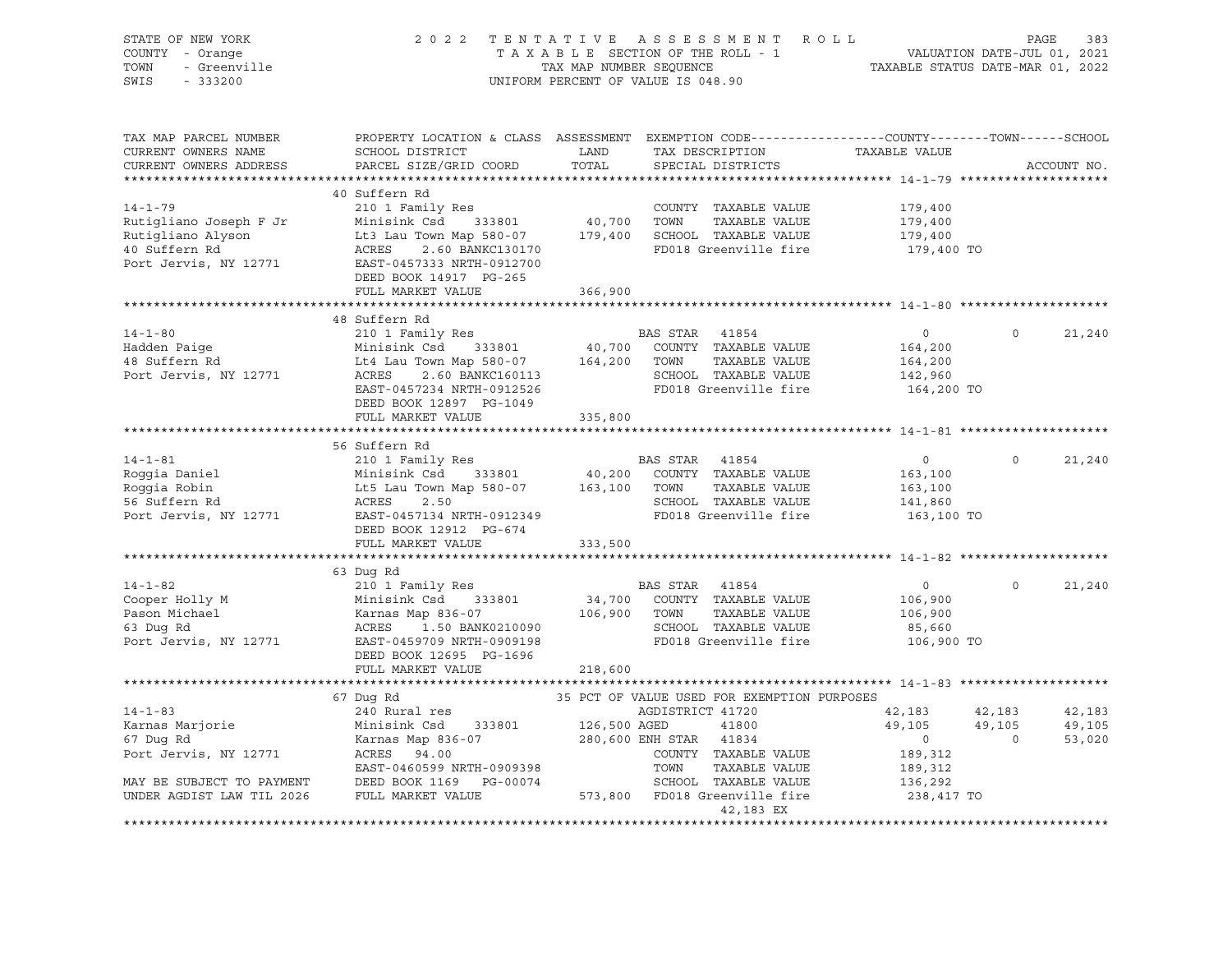| STATE OF NEW YORK                                                                                                                                                                                                                      |                                                                                                                                                                                         |                                                                                                                                   | 2022 TENTATIVE ASSESSMENT ROLL                                                                                                                                                                                                                               |         |                | PAGE<br>384 |
|----------------------------------------------------------------------------------------------------------------------------------------------------------------------------------------------------------------------------------------|-----------------------------------------------------------------------------------------------------------------------------------------------------------------------------------------|-----------------------------------------------------------------------------------------------------------------------------------|--------------------------------------------------------------------------------------------------------------------------------------------------------------------------------------------------------------------------------------------------------------|---------|----------------|-------------|
| COUNTY - Orange                                                                                                                                                                                                                        |                                                                                                                                                                                         |                                                                                                                                   |                                                                                                                                                                                                                                                              |         |                |             |
| - Greenville<br>TOWN                                                                                                                                                                                                                   |                                                                                                                                                                                         |                                                                                                                                   |                                                                                                                                                                                                                                                              |         |                |             |
| SWIS<br>$-333200$                                                                                                                                                                                                                      |                                                                                                                                                                                         | TAXABLE SECTION OF THE ROLL - 1<br>TAX MAP NUMBER SEQUENCE TAXABLE STATUS DATE-MAR 01, 2022<br>UNIFORM PERCENT OF VALUE IS 048.90 |                                                                                                                                                                                                                                                              |         |                |             |
|                                                                                                                                                                                                                                        |                                                                                                                                                                                         |                                                                                                                                   |                                                                                                                                                                                                                                                              |         |                |             |
|                                                                                                                                                                                                                                        |                                                                                                                                                                                         |                                                                                                                                   |                                                                                                                                                                                                                                                              |         |                |             |
|                                                                                                                                                                                                                                        | TAX MAP PARCEL NUMBER THE PROPERTY LOCATION & CLASS ASSESSMENT EXEMPTION CODE--------------COUNTY--------TOWN------SCHOOL                                                               |                                                                                                                                   |                                                                                                                                                                                                                                                              |         |                |             |
|                                                                                                                                                                                                                                        | CURRENT OWNERS NAME SCHOOL DISTRICT WE LAND TAX DESCRIPTION TAXABLE VALUE                                                                                                               |                                                                                                                                   |                                                                                                                                                                                                                                                              |         |                |             |
|                                                                                                                                                                                                                                        | CURRENT OWNERS ADDRESS PARCEL SIZE/GRID COORD TOTAL SPECIAL DISTRICTS                                                                                                                   |                                                                                                                                   |                                                                                                                                                                                                                                                              |         |                | ACCOUNT NO. |
|                                                                                                                                                                                                                                        |                                                                                                                                                                                         |                                                                                                                                   |                                                                                                                                                                                                                                                              |         |                |             |
|                                                                                                                                                                                                                                        | 71 Mt Salem Rd                                                                                                                                                                          |                                                                                                                                   |                                                                                                                                                                                                                                                              |         |                |             |
| 14-1-84 0<br>Harrison Kevin P 210 1 Family Res BAS STAR 41854 0<br>Harrison Kimberly A Harrison & Bobb Map 280-0 191,500 TOWN TAXABLE VALUE 191,500<br>71 Mt Salem Rd ACRES 9.00 BANKC030614 SCHOOL TAXABLE VALUE 170,260<br>Port Jerv |                                                                                                                                                                                         |                                                                                                                                   |                                                                                                                                                                                                                                                              |         | $\overline{0}$ | 21,240      |
|                                                                                                                                                                                                                                        |                                                                                                                                                                                         |                                                                                                                                   |                                                                                                                                                                                                                                                              |         |                |             |
|                                                                                                                                                                                                                                        |                                                                                                                                                                                         |                                                                                                                                   |                                                                                                                                                                                                                                                              |         |                |             |
|                                                                                                                                                                                                                                        |                                                                                                                                                                                         |                                                                                                                                   |                                                                                                                                                                                                                                                              |         |                |             |
|                                                                                                                                                                                                                                        |                                                                                                                                                                                         |                                                                                                                                   |                                                                                                                                                                                                                                                              |         |                |             |
|                                                                                                                                                                                                                                        | DEED BOOK 12874 PG-423                                                                                                                                                                  |                                                                                                                                   |                                                                                                                                                                                                                                                              |         |                |             |
|                                                                                                                                                                                                                                        | FULL MARKET VALUE                                                                                                                                                                       | 391,600                                                                                                                           |                                                                                                                                                                                                                                                              |         |                |             |
|                                                                                                                                                                                                                                        |                                                                                                                                                                                         |                                                                                                                                   |                                                                                                                                                                                                                                                              |         |                |             |
|                                                                                                                                                                                                                                        | 97 Case Rd                                                                                                                                                                              |                                                                                                                                   |                                                                                                                                                                                                                                                              |         |                |             |
|                                                                                                                                                                                                                                        | 14-1-85 240 Rural res (1990)<br>240 Rural res (1992) CW_15_VET/ 41160 6,972 5,229 6,972<br>22,600 122,600 122,600 PDEW Tank Enterprises LLC Minisink Csd 333801 148,800 FARM BLDG 41700 |                                                                                                                                   |                                                                                                                                                                                                                                                              |         |                |             |
|                                                                                                                                                                                                                                        |                                                                                                                                                                                         |                                                                                                                                   |                                                                                                                                                                                                                                                              |         |                |             |
| 97 Case Rd                                                                                                                                                                                                                             | PtLt2 Dembeck Mp 150-94 640,700 AGDISTRICT 41720 45,956 45,956 45,956 45,956                                                                                                            |                                                                                                                                   |                                                                                                                                                                                                                                                              |         |                |             |
| Port Jervis, NY 12771                                                                                                                                                                                                                  | & Dembeck-Jacobsen Map 13                                                                                                                                                               |                                                                                                                                   | COUNTY TAXABLE VALUE 465,172                                                                                                                                                                                                                                 |         |                |             |
|                                                                                                                                                                                                                                        |                                                                                                                                                                                         |                                                                                                                                   |                                                                                                                                                                                                                                                              |         |                |             |
| MAY BE SUBJECT TO PAYMENT                                                                                                                                                                                                              |                                                                                                                                                                                         |                                                                                                                                   | $\begin{array}{cccccccccc} \texttt{ACRES} & 109.50 & & & & & & & \texttt{TOWN} & & \texttt{TAXABLE VALUE} & & & & & 466,915 \\ \texttt{EAST-0460584 NRTH-0912789} & & & & & & & \texttt{SCHOOL} & \texttt{TAXABLE VALUE} & & & & & & 465,172 \\ \end{array}$ |         |                |             |
| UNDER AGDIST LAW TIL 2027                                                                                                                                                                                                              |                                                                                                                                                                                         |                                                                                                                                   | DEED BOOK 14241 PG-1863 FD018 Greenville fire 594,744 TO                                                                                                                                                                                                     |         |                |             |
|                                                                                                                                                                                                                                        | FULL MARKET VALUE 1310,200                                                                                                                                                              |                                                                                                                                   | 45,956 EX                                                                                                                                                                                                                                                    |         |                |             |
|                                                                                                                                                                                                                                        |                                                                                                                                                                                         |                                                                                                                                   |                                                                                                                                                                                                                                                              |         |                |             |
|                                                                                                                                                                                                                                        | 37-55 Lake Arkin Dr                                                                                                                                                                     |                                                                                                                                   |                                                                                                                                                                                                                                                              |         |                |             |
|                                                                                                                                                                                                                                        |                                                                                                                                                                                         |                                                                                                                                   | COUNTY TAXABLE VALUE 411,000                                                                                                                                                                                                                                 |         |                |             |
|                                                                                                                                                                                                                                        |                                                                                                                                                                                         |                                                                                                                                   | TAXABLE VALUE<br>TOWN                                                                                                                                                                                                                                        | 411,000 |                |             |
|                                                                                                                                                                                                                                        |                                                                                                                                                                                         |                                                                                                                                   | SCHOOL TAXABLE VALUE 411,000                                                                                                                                                                                                                                 |         |                |             |
|                                                                                                                                                                                                                                        |                                                                                                                                                                                         |                                                                                                                                   | FD018 Greenville fire 411,000 TO                                                                                                                                                                                                                             |         |                |             |
| Flushing, NY 11358                                                                                                                                                                                                                     | EAST-0466704 NRTH-0915199                                                                                                                                                               |                                                                                                                                   |                                                                                                                                                                                                                                                              |         |                |             |
|                                                                                                                                                                                                                                        | DEED BOOK 15062 PG-1082                                                                                                                                                                 |                                                                                                                                   |                                                                                                                                                                                                                                                              |         |                |             |
|                                                                                                                                                                                                                                        | FULL MARKET VALUE                                                                                                                                                                       | 840,500                                                                                                                           |                                                                                                                                                                                                                                                              |         |                |             |
|                                                                                                                                                                                                                                        |                                                                                                                                                                                         |                                                                                                                                   |                                                                                                                                                                                                                                                              |         |                |             |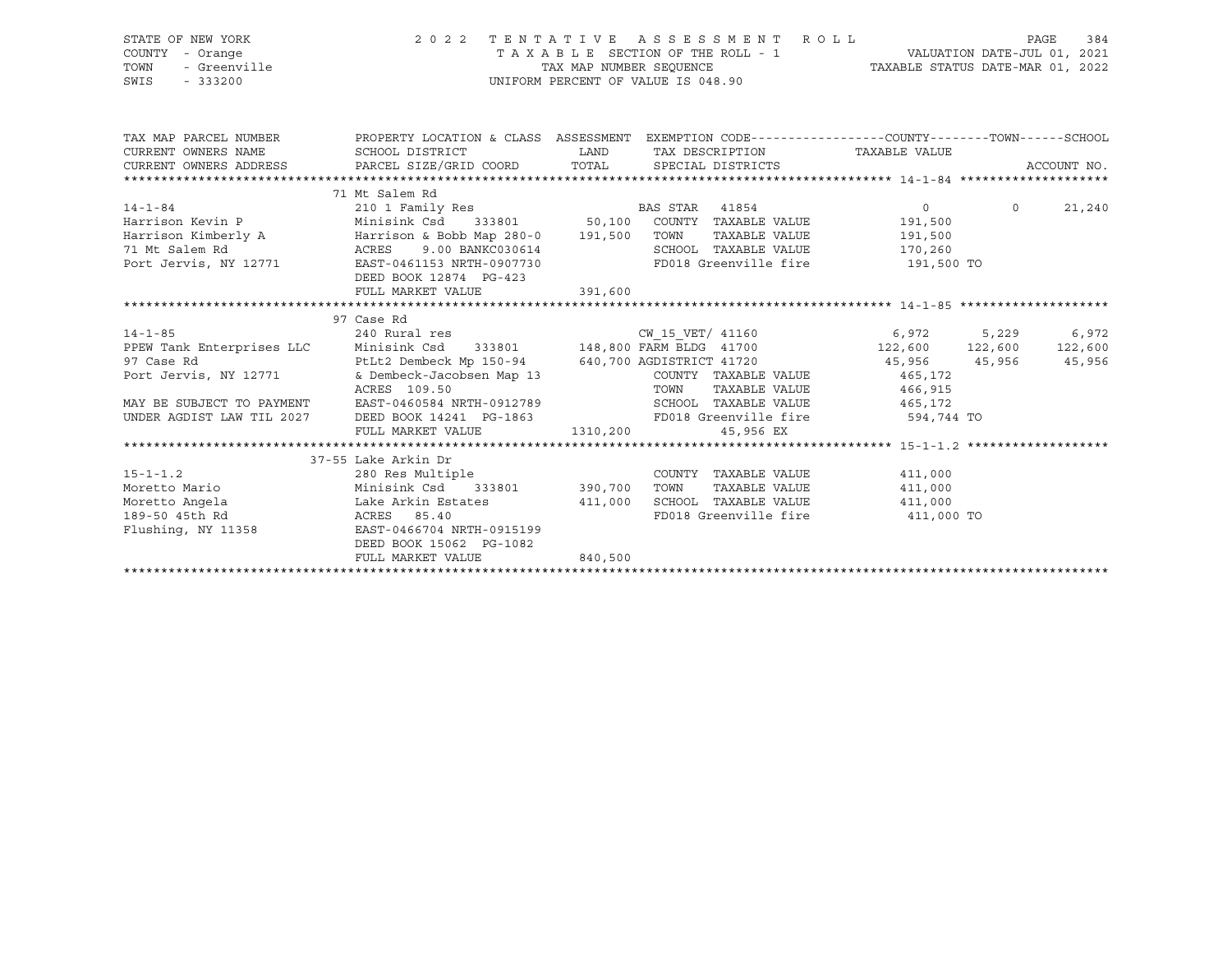| STATE OF NEW YORK | 2022 TENTATIVE ASSESSMENT ROLL     |  |                                  | PAGE                     | 385 |
|-------------------|------------------------------------|--|----------------------------------|--------------------------|-----|
| COUNTY - Orange   | TAXABLE SECTION OF THE ROLL - 1    |  | VALUATION DATE-JUL 01, 2021      |                          |     |
| TOWN - Greenville |                                    |  | TAXABLE STATUS DATE-MAR 01, 2022 |                          |     |
| SWIS - 333200     | UNIFORM PERCENT OF VALUE IS 048.90 |  |                                  | RPS150/V04/L015          |     |
|                   |                                    |  |                                  | CURRENT DATE $4/29/2022$ |     |

# R O L L S E C T I O N T O T A L S

## \*\*\* S P E C I A L D I S T R I C T S U M M A R Y \*\*\*

| CODE DISTRICT NAME PARCELS TYPE                          | TOTAL | EXTENSION | EXTENSION<br>VALUE | AD VALOREM<br>VALUE | EXEMPT<br>AMOUNT | TAXABLE<br>VALUE |
|----------------------------------------------------------|-------|-----------|--------------------|---------------------|------------------|------------------|
| DD012 Curran dr bene<br>FD018 Greenville fir 1,952 TOTAL |       | 7 MOVTAX  |                    | 274697,584          | 1922,234         | 272775,350       |

## \*\*\* S C H O O L D I S T R I C T S U M M A R Y \*\*\*

| CODE   | DISTRICT NAME | TOTAL<br>PARCELS | ASSESSED<br>LAND | ASSESSED<br>TOTAL | EXEMPT<br>AMOUNT | TOTAL<br>TAXABLE | <b>STAR</b><br>AMOUNT | STAR<br>TAXABLE |
|--------|---------------|------------------|------------------|-------------------|------------------|------------------|-----------------------|-----------------|
| 333801 | Minisink Csd  | 1,952            | 77181,400        | 274697,584        | 8766,682         | 265930,902       | 21258,780             | 244672,122      |
|        | SUB-TOTAL     | 1,952            | 77181,400        | 274697.584        | 8766,682         | 265930,902       | 21258,780             | 244672,122      |
|        | TOTAL         | 1,952            | 77181,400        | 274697,584        | 8766,682         | 265930,902       | 21258,780             | 244672,122      |

### \*\*\* S Y S T E M C O D E S S U M M A R Y \*\*\*

#### NO SYSTEM EXEMPTIONS AT THIS LEVEL

# \*\*\* E X E M P T I O N S U M M A R Y \*\*\*

|       |                 | TOTAL          |          |          |           |
|-------|-----------------|----------------|----------|----------|-----------|
| CODE  | DESCRIPTION     | PARCELS        | COUNTY   | TOWN     | SCHOOL    |
| 41101 | VETERANS        | 2              | 6,600    | 6,600    |           |
| 41120 | VETWAR CTS      | 64             | 762,115  | 444,898  | 444,898   |
| 41130 | VETCOM CTS      | 79             | 1602,180 | 917,980  | 917,980   |
| 41140 | VETDIS CTS      | 39             | 1196,367 | 792,319  | 792,319   |
| 41160 | $CW$ 15 $VET/$  | 17             | 118,524  | 88,893   | 118,524   |
| 41170 | CW DISBLD       |                | 8,535    | 8,535    | 8,535     |
| 41691 | FIRE/AMBCT      | 2              | 3,486    | 3,486    |           |
| 41700 | FARM BLDG       | 3              | 454,700  | 454,700  | 454,700   |
| 41720 | AGDISTRICT      | 62             | 1795,955 | 1795,955 | 1795,955  |
| 41730 | AG PRIVATE      | $\overline{4}$ | 122,793  | 122,793  | 122,793   |
| 41800 | AGED            | 26             | 1059,231 | 1085,123 | 1085,661  |
| 41834 | ENH STAR        | 162            |          |          | 8429,820  |
| 41854 | <b>BAS STAR</b> | 604            |          |          | 12828,960 |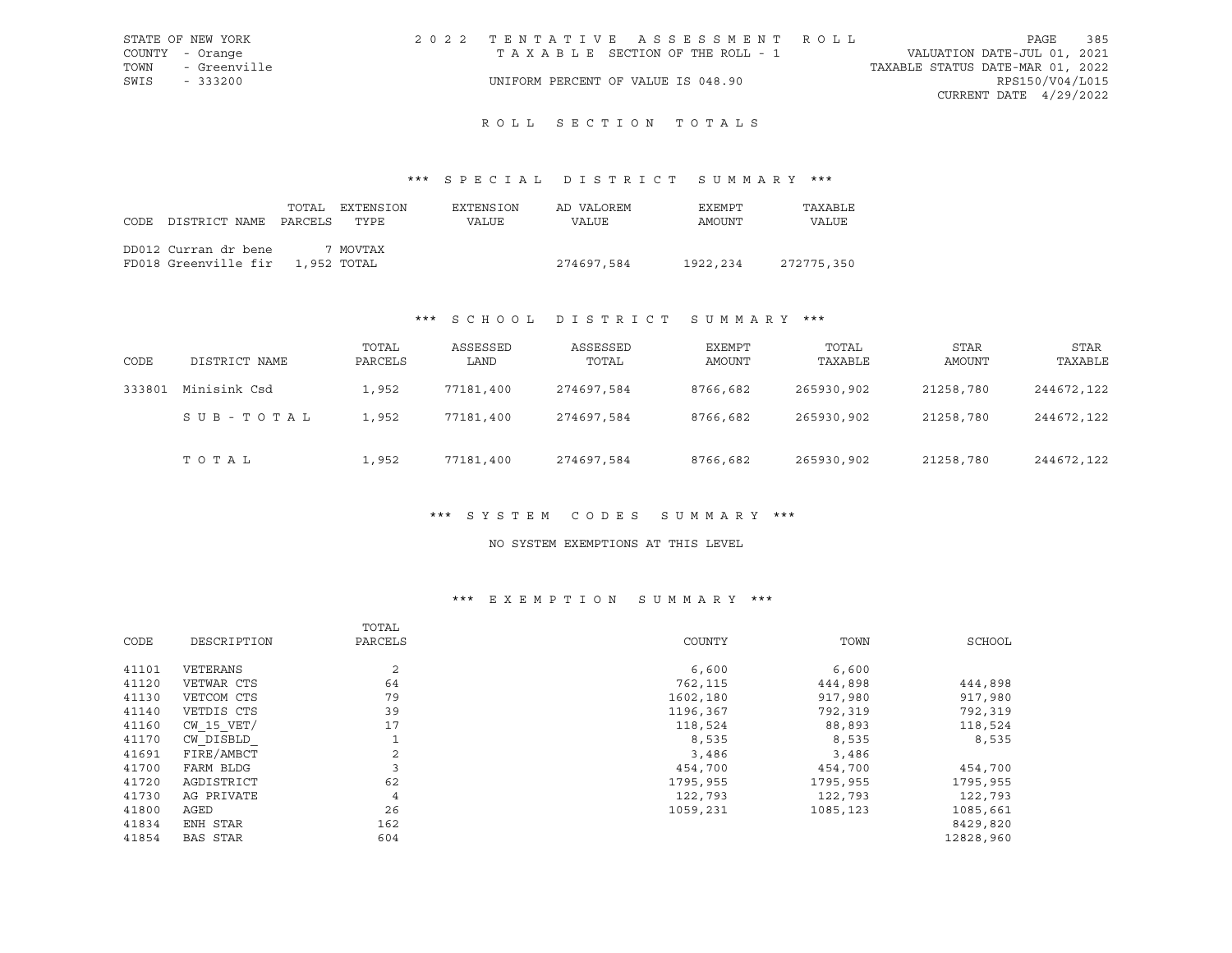|      | STATE OF NEW YORK | 2022 TENTATIVE ASSESSMENT ROLL     |  |  |                                  |                          | PAGE | 386 |
|------|-------------------|------------------------------------|--|--|----------------------------------|--------------------------|------|-----|
|      | COUNTY - Orange   | TAXABLE SECTION OF THE ROLL - 1    |  |  | VALUATION DATE-JUL 01, 2021      |                          |      |     |
| TOWN | - Greenville      |                                    |  |  | TAXABLE STATUS DATE-MAR 01, 2022 |                          |      |     |
| SWIS | $-333200$         | UNIFORM PERCENT OF VALUE IS 048.90 |  |  |                                  | RPS150/V04/L015          |      |     |
|      |                   |                                    |  |  |                                  | CURRENT DATE $4/29/2022$ |      |     |

# R O L L S E C T I O N T O T A L S

# \*\*\* E X E M P T I O N S U M M A R Y \*\*\*

|       |             | TOTAL   |           |          |           |
|-------|-------------|---------|-----------|----------|-----------|
| CODE  | DESCRIPTION | PARCELS | COUNTY    | TOWN     | SCHOOL    |
|       |             |         |           |          |           |
| 41932 | Dis & Lim   |         | 83,695    |          |           |
| 47460 | FORESTLAND  | 6       | 185,683   | 185,683  | 185,683   |
| 49500 | SOLAR EX C  | 89      | 2839,634  | 2839,634 | 2839,634  |
|       | тотаь       | 1,161   | 10239,498 | 8746,599 | 30025,462 |

| ROLL | DESCRIPTION | TOTAL   | ASSESSED  | ASSESSED   | TAXABLE    | TAXABLE    | TAXABLE    | STAR       |
|------|-------------|---------|-----------|------------|------------|------------|------------|------------|
| SEC  |             | PARCELS | LAND      | TOTAL      | COUNTY     | TOWN       | SCHOOL     | TAXABLE    |
|      | TAXABLE     | ,952    | 77181,400 | 274697,584 | 264458,086 | 265950,985 | 265930,902 | 244672,122 |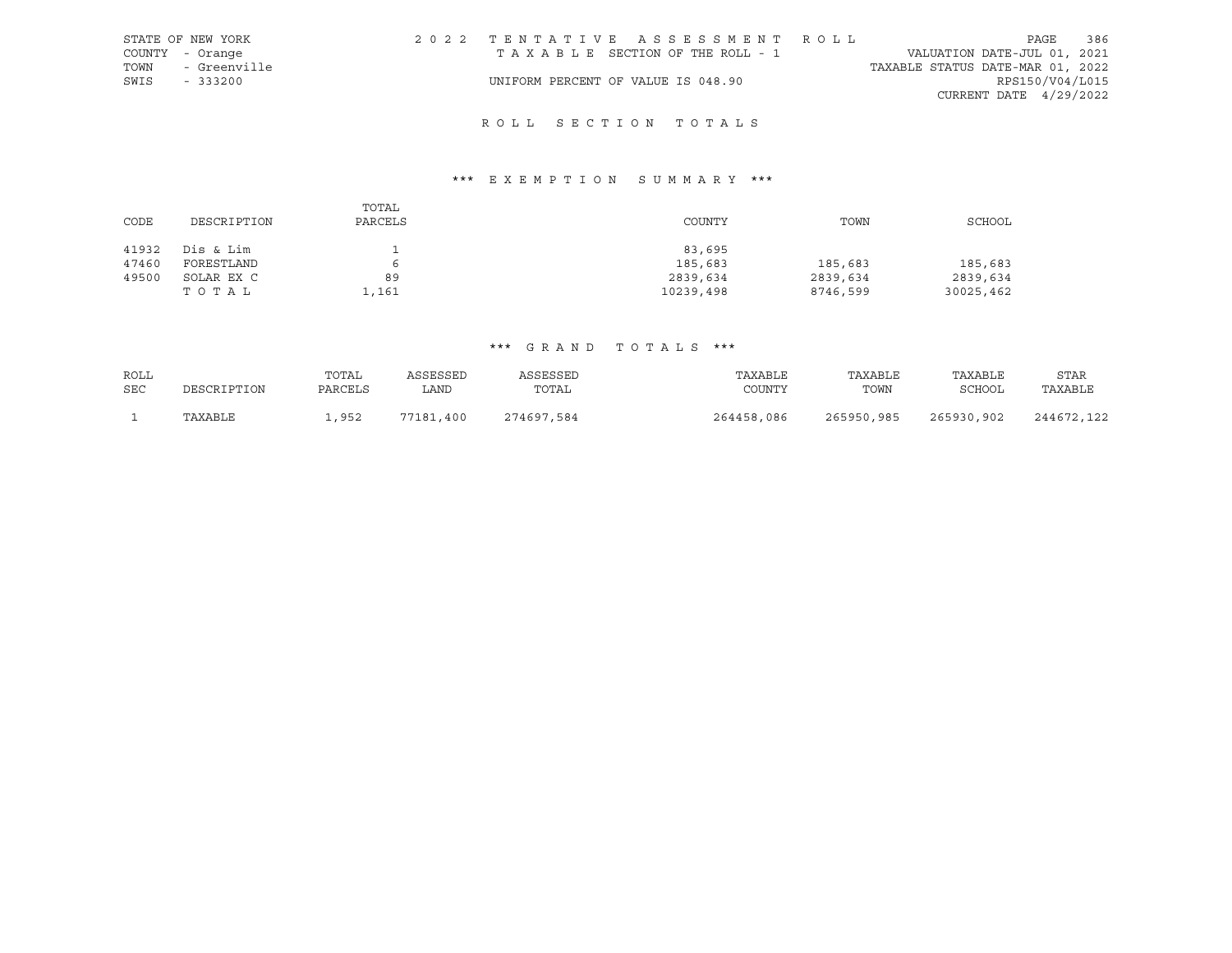## STATE OF NEW YORK 2 0 2 2 T E N T A T I V E A S S E S S M E N T R O L L PAGE 387 COUNTY - Orange STATE OWNED LAND SECTION OF THE ROLL - 3 VALUATION DATE-JUL 01, 2021 TOWN - Greenville TAX MAP NUMBER SEQUENCE TAXABLE STATUS DATE-MAR 01, 2022 SWIS - 333200 UNIFORM PERCENT OF VALUE IS 048.90

| TAX MAP PARCEL NUMBER<br>CURRENT OWNERS NAME<br>CURRENT OWNERS ADDRESS                                                                  | PROPERTY LOCATION & CLASS ASSESSMENT EXEMPTION CODE----------------COUNTY-------TOWN------SCHOOL<br>SCHOOL DISTRICT<br>PARCEL SIZE/GRID COORD                                 | LAND<br>TOTAL         | TAX DESCRIPTION<br>SPECIAL DISTRICTS                                                                                                           | TAXABLE VALUE                                             |          | ACCOUNT NO. |
|-----------------------------------------------------------------------------------------------------------------------------------------|-------------------------------------------------------------------------------------------------------------------------------------------------------------------------------|-----------------------|------------------------------------------------------------------------------------------------------------------------------------------------|-----------------------------------------------------------|----------|-------------|
|                                                                                                                                         |                                                                                                                                                                               |                       |                                                                                                                                                |                                                           |          |             |
| $8 - 1 - 4.1$<br>State of NY DEC<br>C/O Commissioner of Finance<br>255 Main St<br>Goshen, NY 10924                                      | US Hwy 6<br>941 SOL reforest<br>3.90 BANK Z99<br>ACRES<br>EAST-0455846 NRTH-0926376<br>DEED BOOK 12583 PG-1124<br>FULL MARKET VALUE                                           | 77,100                | NY Refr Ld 32252<br>TAXABLE VALUE<br>SCHOOL TAXABLE VALUE<br>FD018 Greenville fire                                                             | 37,700<br>$\circ$<br>37,700<br>37,700<br>37,700 TO        | $\Omega$ | $\circ$     |
|                                                                                                                                         | US Hwy 6                                                                                                                                                                      |                       |                                                                                                                                                |                                                           |          |             |
| $8 - 1 - 5.1$<br>State of NY DEC<br>$C/O$ Commissioner of Finance Project Orange 34 & 37 28,300 TOWN<br>255 Main St<br>Goshen, NY 10924 | 941 SOL reforest<br>Minisink Csd 333801<br>ACRES 3.10 BANK Z99<br>EAST-0455645 NRTH-0926140<br>DEED BOOK 12583 PG-1124<br>FULL MARKET VALUE                                   | 57,900                | NY Refr Ld 32252<br>28,300 COUNTY TAXABLE VALUE<br>TAXABLE VALUE<br>SCHOOL TAXABLE VALUE<br>FD018 Greenville fire                              | 28,300<br>$\bigcirc$<br>28,300<br>28,300<br>28,300 TO     | $\Omega$ |             |
|                                                                                                                                         |                                                                                                                                                                               |                       |                                                                                                                                                |                                                           |          |             |
| $8 - 1 - 5.3$<br>State of NY DEC<br>C/O Commissioner of Finance Project Orange 34 & 37<br>255 Main St<br>Goshen, NY 10924               | US Hwy 6<br>941 SOL reforest<br>Minisink Csd 333801<br>ACRES 3.20 BANK Z99<br>EAST-0454995 NRTH-0926003<br>DEED BOOK 12583 PG-1124<br>FULL MARKET VALUE                       | 28,300 TOWN<br>57,900 | NY Refr Ld 32252<br>28,300 COUNTY TAXABLE VALUE<br>TAXABLE VALUE<br>SCHOOL TAXABLE VALUE<br>FD018 Greenville fire                              | 28,300<br>$\overline{0}$<br>28,300<br>28,300<br>28,300 TO | $\circ$  |             |
|                                                                                                                                         |                                                                                                                                                                               |                       |                                                                                                                                                |                                                           |          |             |
| $8 - 1 - 5.4$<br>State of NY DEC<br>Goshen, NY 10924                                                                                    | US Hwy 6<br>941 SOL reforest<br>Minisink Csd<br>EAST-0454670 NRTH-0925908<br>DEED BOOK 12583 PG-1124                                                                          |                       | NY Refr Ld 32252<br>333801 28,100 COUNTY TAXABLE VALUE<br>28,100 TOWN<br>TAXABLE VALUE<br>SCHOOL TAXABLE VALUE<br>FD018 Greenville fire        | 28,100<br>$\overline{0}$<br>28,100<br>28,100<br>28,100 TO | $\Omega$ |             |
|                                                                                                                                         | FULL MARKET VALUE                                                                                                                                                             | 57,500                |                                                                                                                                                |                                                           |          |             |
|                                                                                                                                         |                                                                                                                                                                               |                       |                                                                                                                                                |                                                           |          |             |
| $8 - 1 - 6$<br>State of NY DEC<br>C/O Commissioner or Finance<br>255 Main St<br>Goshen, NY 10924                                        | US Hwy 6<br>941 SOL reforest<br>Minisink Csd 333801<br>Project Orange 34 & 37<br>ACRES 1.80 BANK<br>EAST-0455980 NRTH-0926110<br>DEED BOOK 12583 PG-1124<br>FULL MARKET VALUE | Z99<br>42,300         | NY Refr Ld 32252<br>20,700 COUNTY TAXABLE VALUE<br>20,700 TOWN TAXABLE VALUE<br>TAXABLE VALUE<br>SCHOOL TAXABLE VALUE<br>FD018 Greenville fire | 20,700<br>$\circ$<br>20,700<br>20,700<br>20,700 TO        | $\Omega$ | $\Omega$    |
|                                                                                                                                         |                                                                                                                                                                               |                       |                                                                                                                                                |                                                           |          |             |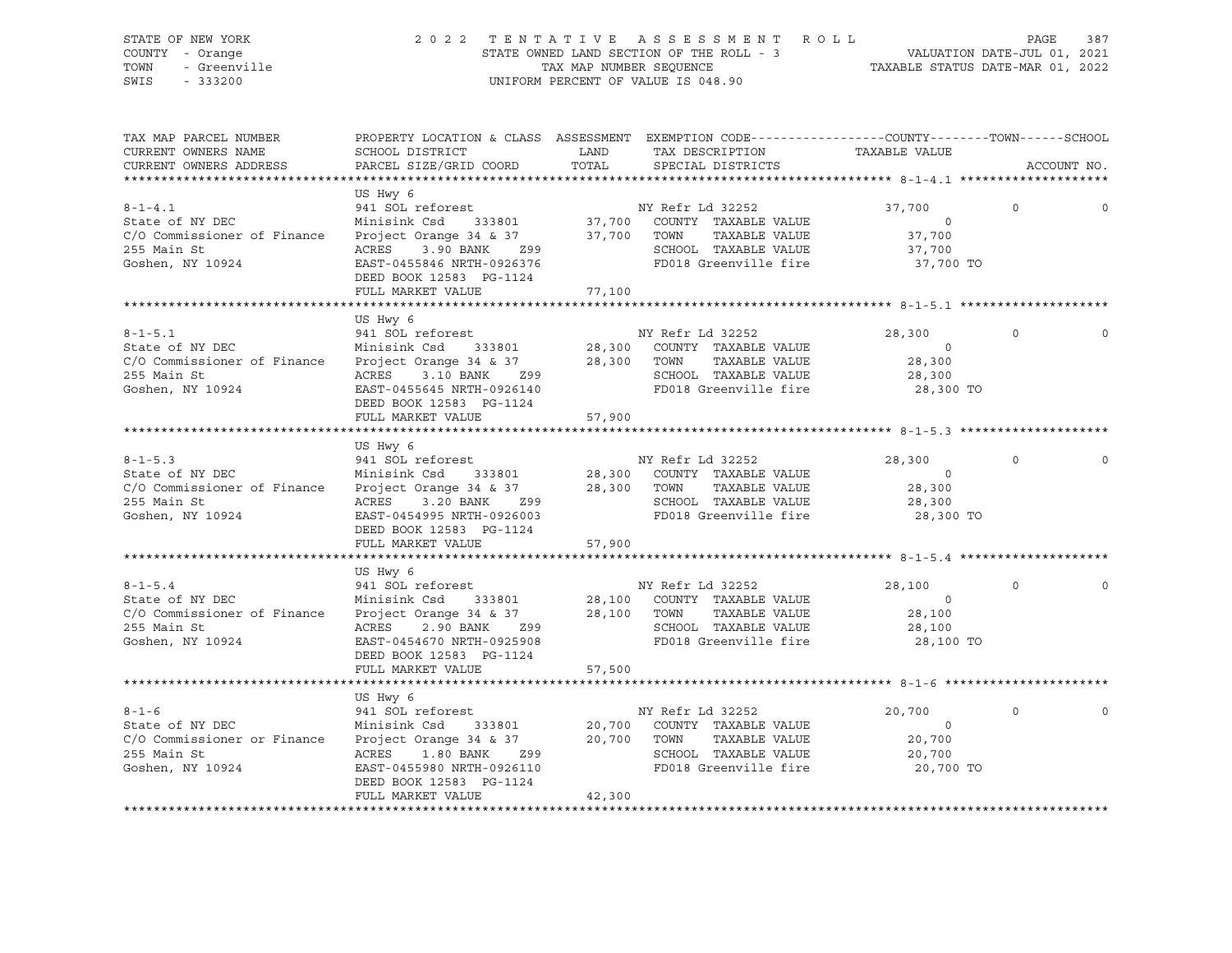## STATE OF NEW YORK 2 0 2 2 T E N T A T I V E A S S E S S M E N T R O L L PAGE 388 COUNTY - Orange STATE OWNED LAND SECTION OF THE ROLL - 3 VALUATION DATE-JUL 01, 2021 TOWN - Greenville TAX MAP NUMBER SEQUENCE TAXABLE STATUS DATE-MAR 01, 2022 SWIS - 333200 UNIFORM PERCENT OF VALUE IS 048.90

| TAX MAP PARCEL NUMBER<br>CURRENT OWNERS NAME                                                        | PROPERTY LOCATION & CLASS ASSESSMENT EXEMPTION CODE----------------COUNTY-------TOWN------SCHOOL<br>SCHOOL DISTRICT                                | LAND                                                                                                           | TAX DESCRIPTION                                                                                   | TAXABLE VALUE                                                 |             |             |
|-----------------------------------------------------------------------------------------------------|----------------------------------------------------------------------------------------------------------------------------------------------------|----------------------------------------------------------------------------------------------------------------|---------------------------------------------------------------------------------------------------|---------------------------------------------------------------|-------------|-------------|
| CURRENT OWNERS ADDRESS                                                                              | PARCEL SIZE/GRID COORD                                                                                                                             | TOTAL                                                                                                          | SPECIAL DISTRICTS                                                                                 |                                                               | ACCOUNT NO. |             |
|                                                                                                     | Interstate 84                                                                                                                                      |                                                                                                                |                                                                                                   |                                                               |             |             |
| $8 - 1 - 36$<br>State of NY DEC<br>C/O Commissioner of Finance                                      | 941 SOL reforest<br>Minisink Csd 333801<br>Project Orange 34 & 37                                                                                  | 800                                                                                                            | NY Refr Ld 32252<br>800   COUNTY  TAXABLE VALUE<br>TOWN<br>TAXABLE VALUE                          | 800<br>$\Omega$<br>800                                        | $\circ$     | $\Omega$    |
| 255 Main St<br>Goshen, NY 10924                                                                     | ACRES 1.60 BANK<br>Z99<br>EAST-0455271 NRTH-0925365<br>DEED BOOK 12583 PG-1124                                                                     |                                                                                                                | SCHOOL TAXABLE VALUE<br>FD018 Greenville fire                                                     | 800<br>800 TO                                                 |             |             |
|                                                                                                     | FULL MARKET VALUE                                                                                                                                  | 1,600                                                                                                          |                                                                                                   |                                                               |             |             |
|                                                                                                     | Old Mountain Rd                                                                                                                                    |                                                                                                                |                                                                                                   |                                                               |             |             |
| $8 - 1 - 37.2$<br>State of NY DEC<br>C/O Commissioner of Finance<br>255 Main St<br>Goshen, NY 10924 | 941 SOL reforest<br>Minisink Csd 333801<br>Project Orange 34 & 37 150,700 TOWN TAXABLE VALUE<br>ACRES 159.30 BANK 299<br>EAST-0456532 NRTH-0923814 |                                                                                                                | NY Refr Ld 32252<br>150,700 COUNTY TAXABLE VALUE<br>SCHOOL TAXABLE VALUE<br>FD018 Greenville fire | 150,700<br>$\overline{0}$<br>150,700<br>150,700<br>150,700 TO | $\circ$     | $\mathbf 0$ |
|                                                                                                     | DEED BOOK 12583 PG-1124                                                                                                                            |                                                                                                                |                                                                                                   |                                                               |             |             |
|                                                                                                     | FULL MARKET VALUE                                                                                                                                  | 308,200                                                                                                        |                                                                                                   |                                                               |             |             |
|                                                                                                     |                                                                                                                                                    |                                                                                                                |                                                                                                   |                                                               |             |             |
| $8 - 1 - 86.12$                                                                                     | US Hwy 6<br>941 SOL reforest                                                                                                                       |                                                                                                                | NY Refr Ld 32252                                                                                  | 404,500                                                       | $\Omega$    | $\circ$     |
| State of NY DEC                                                                                     | Minisink Csd 333801                                                                                                                                |                                                                                                                | 404,500 COUNTY TAXABLE VALUE                                                                      | $\overline{0}$                                                |             |             |
| C/O Commissioner of Finance                                                                         | Orange Reforest Area #5 404,500 TOWN TAXABLE VALUE                                                                                                 |                                                                                                                |                                                                                                   | 404,500                                                       |             |             |
| 255 Main St                                                                                         | ACRES 481.90 BANK                                                                                                                                  | Z99 and the state of the state of the state of the state of the state of the state of the state of the state o | SCHOOL TAXABLE VALUE                                                                              | 404,500                                                       |             |             |
| Goshen, NY 10924                                                                                    | EAST-0456881 NRTH-0928048<br>DEED BOOK 11033 PG-322                                                                                                |                                                                                                                | FD018 Greenville fire                                                                             | 404,500 TO                                                    |             |             |
|                                                                                                     | FULL MARKET VALUE                                                                                                                                  | 827,200                                                                                                        |                                                                                                   |                                                               |             |             |
|                                                                                                     |                                                                                                                                                    |                                                                                                                |                                                                                                   |                                                               |             |             |
|                                                                                                     | US Hwy 6                                                                                                                                           |                                                                                                                |                                                                                                   |                                                               |             |             |
| $11 - 1 - 1$<br>State of NY DEC                                                                     | 941 SOL reforest<br>Minisink Csd                                                                                                                   |                                                                                                                | NY Refr Ld 32252<br>333801 51,700 COUNTY TAXABLE VALUE                                            | 51,700<br>$\circ$                                             | $\Omega$    | $\circ$     |
| C/O Commissioner of Finance                                                                         | Project TR Orange 33 & 39 51,700 TOWN TAXABLE VALUE                                                                                                |                                                                                                                |                                                                                                   | 51,700                                                        |             |             |
| 255 Main St                                                                                         | Orange Reforest Area 5                                                                                                                             |                                                                                                                | SCHOOL TAXABLE VALUE                                                                              | 51,700                                                        |             |             |
| Goshen, NY 10924                                                                                    | Part in T/Deerpark                                                                                                                                 |                                                                                                                | FD018 Greenville fire                                                                             | 51,700 TO                                                     |             |             |
|                                                                                                     | ACRES 44.30 BANK<br>Z99<br>EAST-0452207 NRTH-0925077<br>DEED BOOK 13196 PG-336                                                                     | 105,700                                                                                                        |                                                                                                   |                                                               |             |             |
|                                                                                                     | FULL MARKET VALUE                                                                                                                                  |                                                                                                                |                                                                                                   |                                                               |             |             |
|                                                                                                     | US Hwy 6                                                                                                                                           |                                                                                                                |                                                                                                   |                                                               |             |             |
| $11 - 1 - 5$                                                                                        | 941 SOL reforest                                                                                                                                   |                                                                                                                | NY Refr Ld 32252                                                                                  | 23,000                                                        | $\circ$     | $\circ$     |
| State of NY DEC                                                                                     | Minisink Csd 333801                                                                                                                                |                                                                                                                | 23,000 COUNTY TAXABLE VALUE                                                                       | $\circ$                                                       |             |             |
| C/O Commissioner of Finance                                                                         | Project TR Orange 33 & 39                                                                                                                          |                                                                                                                | 23,000 TOWN TAXABLE VALUE                                                                         | 23,000                                                        |             |             |
| 255 Main St                                                                                         | Orange Reforest Area 5                                                                                                                             |                                                                                                                | SCHOOL TAXABLE VALUE                                                                              | 23,000                                                        |             |             |
| Goshen, NY 10924                                                                                    | ACRES 29.50 BANK<br>Z99                                                                                                                            |                                                                                                                | FD018 Greenville fire                                                                             | 23,000 TO                                                     |             |             |
|                                                                                                     | EAST-0451694 NRTH-0923842                                                                                                                          |                                                                                                                |                                                                                                   |                                                               |             |             |
|                                                                                                     | DEED BOOK 13196 PG-336                                                                                                                             |                                                                                                                |                                                                                                   |                                                               |             |             |
|                                                                                                     | FULL MARKET VALUE                                                                                                                                  | 47,000                                                                                                         |                                                                                                   |                                                               |             |             |
|                                                                                                     |                                                                                                                                                    |                                                                                                                |                                                                                                   |                                                               |             |             |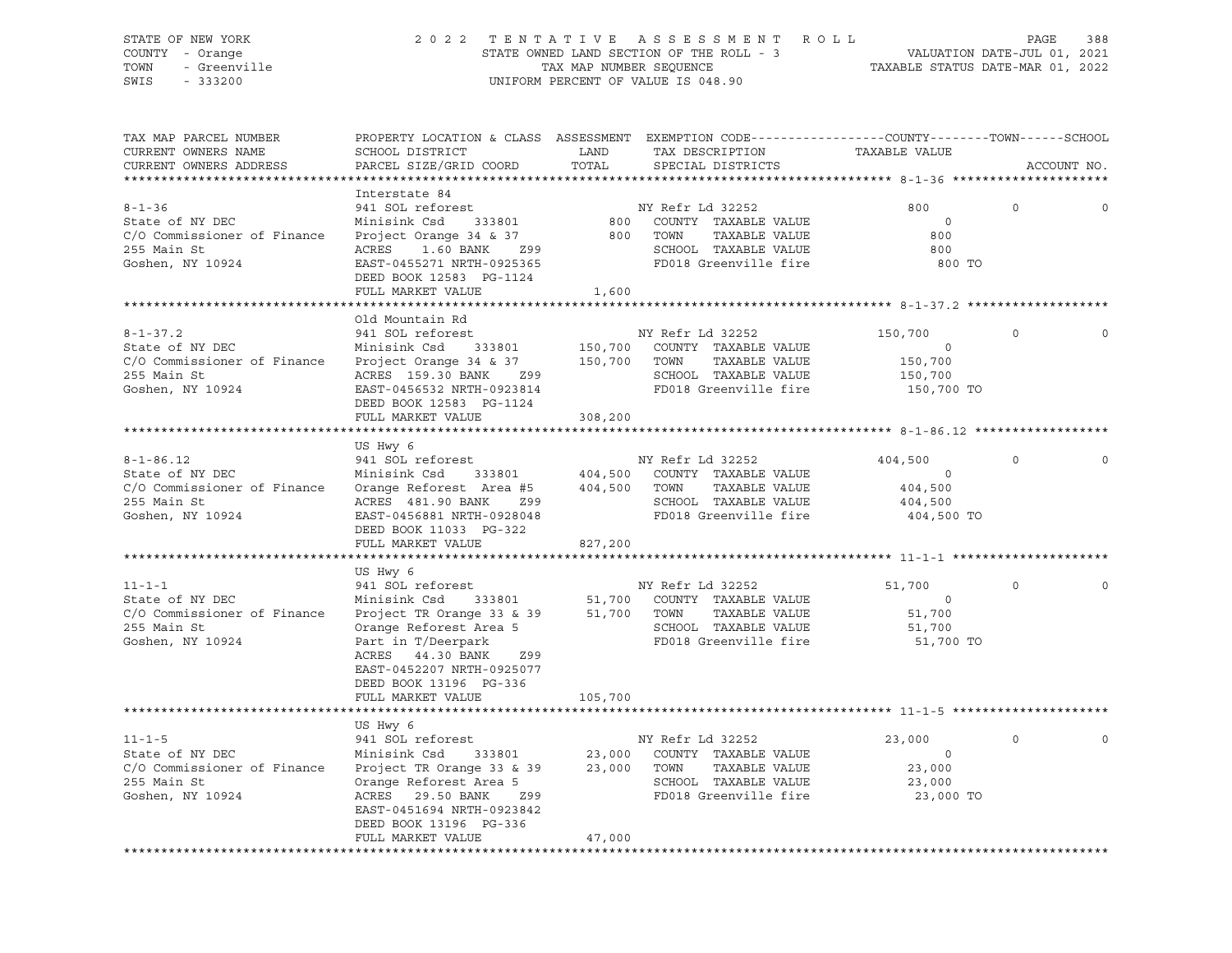| STATE OF NEW YORK<br>COUNTY - Orange<br>TOWN<br>- Greenville<br>SWIS<br>$-333200$ |                                                                                               |                            | 2022 TENTATIVE ASSESSMENT ROLL<br>UNIFORM PERCENT OF VALUE IS 048.90                            |                     | PAGE     | 389         |
|-----------------------------------------------------------------------------------|-----------------------------------------------------------------------------------------------|----------------------------|-------------------------------------------------------------------------------------------------|---------------------|----------|-------------|
| TAX MAP PARCEL NUMBER                                                             |                                                                                               |                            | PROPERTY LOCATION & CLASS ASSESSMENT EXEMPTION CODE----------------COUNTY-------TOWN-----SCHOOL |                     |          |             |
| CURRENT OWNERS NAME                                                               | SCHOOL DISTRICT                                                                               | LAND                       | TAX DESCRIPTION                                                                                 | TAXABLE VALUE       |          |             |
| CURRENT OWNERS ADDRESS                                                            | PARCEL SIZE/GRID COORD                                                                        | TOTAL                      | SPECIAL DISTRICTS                                                                               |                     |          | ACCOUNT NO. |
|                                                                                   |                                                                                               |                            |                                                                                                 |                     |          |             |
|                                                                                   | Greenville Tpke                                                                               |                            | NY Refr Ld 32252                                                                                |                     | $\Omega$ | $\mathbf 0$ |
| $11 - 1 - 7.5$<br>State of NY DEC                                                 | 941 SOL reforest<br>Minisink Csd                                                              |                            |                                                                                                 | 75,100<br>$\circ$   |          |             |
| C/O Commissioner of Finance                                                       | Project TR Orange 32 & 35                                                                     |                            | 333801 75,100 COUNTY TAXABLE VALUE                                                              |                     |          |             |
| 255 Main St                                                                       | Orange Reforest Area 5                                                                        |                            | 75,100 TOWN TAXABLE VALUE<br>SCHOOL TAXABLE VALUE                                               | 75,100              |          |             |
| Goshen, NY 10924                                                                  | Z99                                                                                           |                            | FD018 Greenville fire 75,100 TO                                                                 | 75,100              |          |             |
|                                                                                   | ACRES 118.10 BANK<br>EAST-0452816 NRTH-0922804<br>DEED BOOK 12688 PG-225<br>FULL MARKET VALUE | 153,600                    |                                                                                                 |                     |          |             |
|                                                                                   |                                                                                               |                            |                                                                                                 |                     |          |             |
|                                                                                   | US Hwy 6                                                                                      |                            |                                                                                                 |                     |          |             |
| $11 - 1 - 8$                                                                      | 941 SOL reforest                                                                              |                            | NY Refr Ld 32252                                                                                | 43,300              | $\circ$  | $\circ$     |
| State of NY DEC                                                                   | Minisink Csd                                                                                  |                            | 333801 43,300 COUNTY TAXABLE VALUE                                                              | $\circ$             |          |             |
| C/O Commissioner of Finance                                                       | Project TR Orange 33 & 39 43,300 TOWN TAXABLE VALUE                                           |                            |                                                                                                 | 43,300              |          |             |
| 255 Main St                                                                       | Orange Reforest Area 5                                                                        |                            | SCHOOL TAXABLE VALUE                                                                            | 43,300              |          |             |
| Goshen, NY 10924                                                                  | ACRES 90.50 BANK<br>Z99<br>EAST-0451087 NRTH-0921382<br>DEED BOOK 13196 PG-336                |                            | FD018 Greenville fire                                                                           | 43,300 TO           |          |             |
|                                                                                   | FULL MARKET VALUE                                                                             | 88,500                     |                                                                                                 |                     |          |             |
|                                                                                   |                                                                                               |                            |                                                                                                 |                     |          |             |
|                                                                                   | Greenville Tpke                                                                               |                            |                                                                                                 |                     |          |             |
| $11 - 1 - 34.331$                                                                 | 941 SOL reforest                                                                              |                            | NY Refr Ld 32252                                                                                | 28,200              | $\circ$  | $\Omega$    |
| State of NY DEC                                                                   | Minisink Csd 333801                                                                           |                            | 28,200 COUNTY TAXABLE VALUE                                                                     | $\overline{0}$      |          |             |
| C/O Commissioner of Finance                                                       | Project TR Orange 33 & 39                                                                     |                            | 28,200 TOWN<br>TAXABLE VALUE                                                                    | 28,200              |          |             |
| 255 Main St                                                                       | Orange Reforest Area 5                                                                        |                            | SCHOOL TAXABLE VALUE                                                                            | 28,200              |          |             |
| Goshen, NY 10924                                                                  | ACRES<br>1.40 BANK<br>Z99<br>EAST-0449464 NRTH-0920228<br>DEED BOOK 13196 PG-336              |                            | FD018 Greenville fire                                                                           | 28,200 TO           |          |             |
|                                                                                   | FULL MARKET VALUE                                                                             | 57,700                     |                                                                                                 |                     |          |             |
|                                                                                   |                                                                                               |                            |                                                                                                 |                     |          |             |
|                                                                                   | all                                                                                           |                            |                                                                                                 |                     |          |             |
| $333 - 1 - 1$<br>State of NY DEC                                                  | 941 SOL reforest<br>Minisink Csd                                                              |                            | COUNTY TAXABLE VALUE                                                                            | 0                   |          |             |
| C/O Commissioner of Finance                                                       | 333801<br>Transition                                                                          | $\overline{0}$<br>$\Omega$ | TOWN<br>TAXABLE VALUE<br>SCHOOL TAXABLE VALUE                                                   | $\circ$<br>$\Omega$ |          |             |
| 255 Main St                                                                       | <b>ACRES</b><br>$0.01$ BANK<br>Z99                                                            |                            | FD018 Greenville fire                                                                           | 0 <sub>0</sub>      |          |             |
|                                                                                   |                                                                                               |                            |                                                                                                 |                     |          |             |

\*\*\*\*\*\*\*\*\*\*\*\*\*\*\*\*\*\*\*\*\*\*\*\*\*\*\*\*\*\*\*\*\*\*\*\*\*\*\*\*\*\*\*\*\*\*\*\*\*\*\*\*\*\*\*\*\*\*\*\*\*\*\*\*\*\*\*\*\*\*\*\*\*\*\*\*\*\*\*\*\*\*\*\*\*\*\*\*\*\*\*\*\*\*\*\*\*\*\*\*\*\*\*\*\*\*\*\*\*\*\*\*\*\*\*\*\*\*\*\*\*\*\*\*\*\*\*\*\*\*\*\*

Goshen, NY 10924 FULL MARKET VALUE 0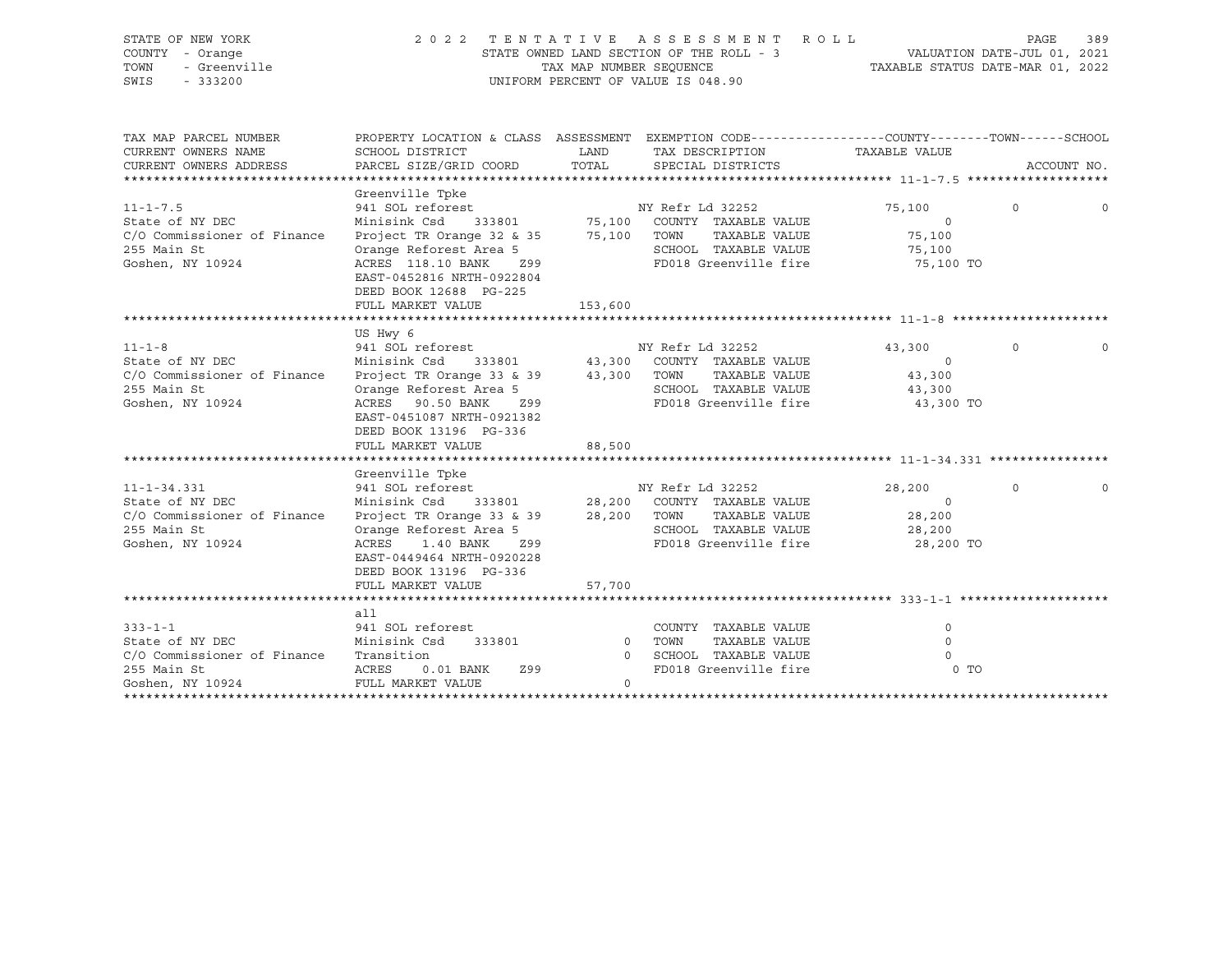| STATE OF NEW YORK |              |  | 2022 TENTATIVE ASSESSMENT ROLL           |  |  |  |  |                                  |                        | PAGE | 390 |
|-------------------|--------------|--|------------------------------------------|--|--|--|--|----------------------------------|------------------------|------|-----|
| COUNTY - Orange   |              |  | STATE OWNED LAND SECTION OF THE ROLL - 3 |  |  |  |  | VALUATION DATE-JUL 01, 2021      |                        |      |     |
| TOWN              | - Greenville |  |                                          |  |  |  |  | TAXABLE STATUS DATE-MAR 01, 2022 |                        |      |     |
| SWIS              | $-333200$    |  | UNIFORM PERCENT OF VALUE IS 048.90       |  |  |  |  |                                  | RPS150/V04/L015        |      |     |
|                   |              |  |                                          |  |  |  |  |                                  | CURRENT DATE 4/29/2022 |      |     |

# ROLL SECTION TOTALS

## \*\*\* S P E C I A L D I S T R I C T S U M M A R Y \*\*\*

|      |                       | TOTAL | EXTENSION | EXTENSION | AD VALOREM | EXEMPT | TAXABLE |
|------|-----------------------|-------|-----------|-----------|------------|--------|---------|
| CODE | DISTRICT NAME PARCELS |       | TYPE.     | VALUE     | VALUE      | AMOUNT | VALUE   |
|      |                       |       |           |           |            |        |         |
|      | FD018 Greenville fir  |       | 14 TOTAL  |           | 920,400    |        | 920,400 |

## \*\*\* S C H O O L D I S T R I C T S U M M A R Y \*\*\*

| CODE   | DISTRICT NAME | TOTAL<br>PARCELS | ASSESSED<br>LAND | ASSESSED<br>TOTAL | <b>EXEMPT</b><br>AMOUNT | TOTAL<br>TAXABLE | <b>STAR</b><br>AMOUNT | <b>STAR</b><br>TAXABLE |
|--------|---------------|------------------|------------------|-------------------|-------------------------|------------------|-----------------------|------------------------|
| 333801 | Minisink Csd  | 14               | 920,400          | 920,400           |                         | 920,400          |                       | 920,400                |
|        | SUB-TOTAL     | 14               | 920,400          | 920,400           |                         | 920,400          |                       | 920,400                |
|        | TOTAL         | 14               | 920,400          | 920,400           |                         | 920,400          |                       | 920,400                |

## \*\*\* S Y S T E M C O D E S S U M M A R Y \*\*\*

#### NO SYSTEM EXEMPTIONS AT THIS LEVEL

## \*\*\* E X E M P T I O N S U M M A R Y \*\*\*

| CODE  | DESCRIPTION         | TOTAL<br>PARCELS | COUNTY             | TOWN | SCHOOL |
|-------|---------------------|------------------|--------------------|------|--------|
| 32252 | NY Refr Ld<br>TOTAL | 13<br>1 3<br>∸ ~ | 920,400<br>920,400 |      |        |

| ROLL       |                  | TOTAL   | ASSESSED    | ASSESSED | TAXABLE | TAXABLE | TAXABLE | STAR    |
|------------|------------------|---------|-------------|----------|---------|---------|---------|---------|
| <b>SEC</b> | DESCRIPTION      | PARCELS | LAND        | TOTAL    | COUNTY  | TOWN    | SCHOOL  | TAXABLE |
|            | STATE OWNED LAND | 14      | 920<br>,400 | 920,400  |         | 920,400 | 920,400 | 920,400 |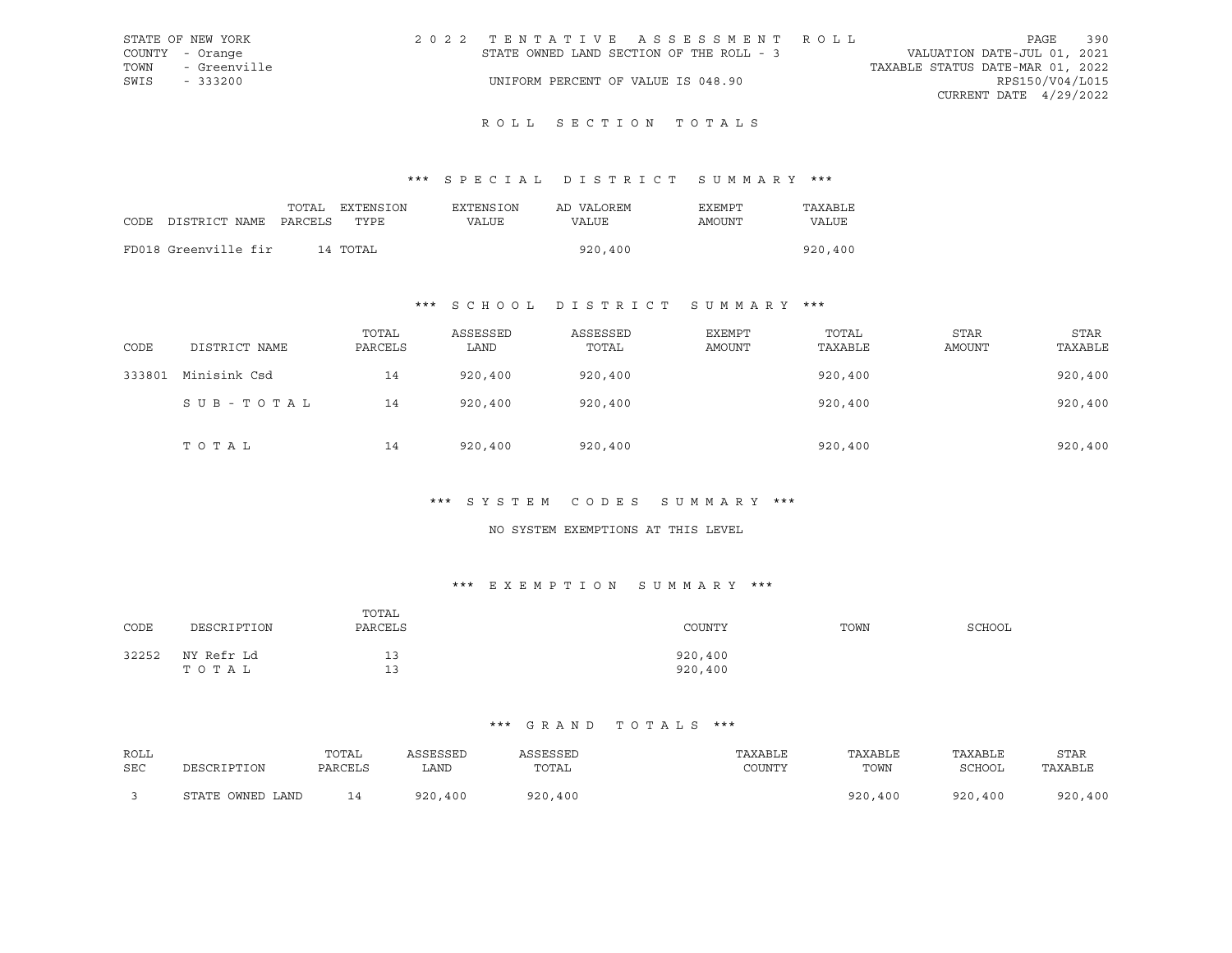## STATE OF NEW YORK 2 0 2 2 T E N T A T I V E A S S E S S M E N T R O L L PAGE 391 COUNTY - Orange SPECIAL FRANCHISE SECTION OF THE ROLL - 5 VALUATION DATE-JUL 01, 2021 TOWN - Greenville TAX MAP NUMBER SEQUENCE TAXABLE STATUS DATE-MAR 01, 2022 SWIS - 333200 UNIFORM PERCENT OF VALUE IS 048.90

| TAX MAP PARCEL NUMBER<br>CURRENT OWNERS NAME<br>CURRENT OWNERS ADDRESS                                                                                                                                                         | SCHOOL DISTRICT<br>PARCEL SIZE/GRID COORD TOTAL                                                                                                                                               | <b>LAND</b> | TAX DESCRIPTION<br>SPECIAL DISTRICTS                                    | PROPERTY LOCATION & CLASS ASSESSMENT EXEMPTION CODE---------------COUNTY-------TOWN-----SCHOOL<br>TAXABLE VALUE<br>ACCOUNT NO. |
|--------------------------------------------------------------------------------------------------------------------------------------------------------------------------------------------------------------------------------|-----------------------------------------------------------------------------------------------------------------------------------------------------------------------------------------------|-------------|-------------------------------------------------------------------------|--------------------------------------------------------------------------------------------------------------------------------|
|                                                                                                                                                                                                                                |                                                                                                                                                                                               |             |                                                                         |                                                                                                                                |
|                                                                                                                                                                                                                                |                                                                                                                                                                                               |             |                                                                         |                                                                                                                                |
| $555 - 1 - 2$                                                                                                                                                                                                                  | 869 Television                                                                                                                                                                                |             | COUNTY TAXABLE VALUE                                                    | 406                                                                                                                            |
| Time Warner Mid-Hudson                                                                                                                                                                                                         | Minisink Csd 333801 0 TOWN                                                                                                                                                                    |             | TAXABLE VALUE                                                           | 406                                                                                                                            |
| PO Box 7467                                                                                                                                                                                                                    | BANK<br>Z52                                                                                                                                                                                   |             | 406 SCHOOL TAXABLE VALUE                                                | 406                                                                                                                            |
| Charlotte, NC 28241-7467 FULL MARKET VALUE                                                                                                                                                                                     |                                                                                                                                                                                               |             | 800 FD018 Greenville fire 306 TO                                        |                                                                                                                                |
|                                                                                                                                                                                                                                |                                                                                                                                                                                               |             |                                                                         |                                                                                                                                |
|                                                                                                                                                                                                                                |                                                                                                                                                                                               |             |                                                                         |                                                                                                                                |
| $555 - 1 - 4$                                                                                                                                                                                                                  | 866 Telephone                                                                                                                                                                                 |             | COUNTY TAXABLE VALUE                                                    | 232,210                                                                                                                        |
| COUNTER THE CONFORTING CONTRACT CONTRACT CONTRACT OF THE COUNTER SERVICE CONTRACT CONTRACT CONTRACT CONTRACT CONTRACT CONTRACT CONTRACT CONTRACT CONTRACT CONTRACT CONTRACT CONTRACT CONTRACT CONTRACT CONTRACT CONTRACT CONTR |                                                                                                                                                                                               |             | TAXABLE VALUE                                                           | 232,210                                                                                                                        |
| $\rm C/O$ Duff & Phelps<br>$\rm FULL$ MARKET V.                                                                                                                                                                                |                                                                                                                                                                                               |             |                                                                         | 232,210                                                                                                                        |
|                                                                                                                                                                                                                                | FULL MARKET VALUE                                                                                                                                                                             |             | 474,900 FD018 Greenville fire 232,210 TO                                |                                                                                                                                |
| Addison, TX 75001                                                                                                                                                                                                              |                                                                                                                                                                                               |             |                                                                         |                                                                                                                                |
|                                                                                                                                                                                                                                |                                                                                                                                                                                               |             |                                                                         |                                                                                                                                |
|                                                                                                                                                                                                                                |                                                                                                                                                                                               |             | COUNTY TAXABLE VALUE                                                    | 3075,897                                                                                                                       |
|                                                                                                                                                                                                                                |                                                                                                                                                                                               |             |                                                                         |                                                                                                                                |
|                                                                                                                                                                                                                                | BANK                                                                                                                                                                                          |             |                                                                         |                                                                                                                                |
| One Blue Hill Plz Fl 4<br>Pearl River, NY 10965 FULL MARKET V.                                                                                                                                                                 | FULL MARKET VALUE                                                                                                                                                                             |             | C 0 TOWN TAXABLE VALUE<br>243 3075,897 SCHOOL TAXABLE VALUE 3075,897 TO |                                                                                                                                |
|                                                                                                                                                                                                                                |                                                                                                                                                                                               |             |                                                                         |                                                                                                                                |
|                                                                                                                                                                                                                                |                                                                                                                                                                                               |             |                                                                         |                                                                                                                                |
| $555 - 1 - 6$                                                                                                                                                                                                                  | 861 Elec & qas                                                                                                                                                                                |             | COUNTY TAXABLE VALUE                                                    | 27,692<br>27,692                                                                                                               |
| Sussex Rural Elect Co-Op                                                                                                                                                                                                       |                                                                                                                                                                                               |             |                                                                         |                                                                                                                                |
| 64 County Route 639                                                                                                                                                                                                            |                                                                                                                                                                                               |             |                                                                         | 27,692                                                                                                                         |
| Sussex, NJ 07461                                                                                                                                                                                                               |                                                                                                                                                                                               |             |                                                                         | 27,692 TO                                                                                                                      |
|                                                                                                                                                                                                                                | 861 Elec & gas<br>Minisink Csd 333801 0 TOWN TAXABLE VALUE<br>BANK 256 27,692 SCHOOL TAXABLE VALUE<br>DEED BOOK 1677 PG-00352 FD018 Greenville fire<br>FULL MARKET VALUE<br>FULL MARKET VALUE |             |                                                                         |                                                                                                                                |
|                                                                                                                                                                                                                                |                                                                                                                                                                                               |             |                                                                         |                                                                                                                                |
|                                                                                                                                                                                                                                |                                                                                                                                                                                               |             |                                                                         | 102,152                                                                                                                        |
|                                                                                                                                                                                                                                |                                                                                                                                                                                               |             |                                                                         | TAXABLE VALUE 102,152                                                                                                          |
|                                                                                                                                                                                                                                |                                                                                                                                                                                               |             |                                                                         | 102,152                                                                                                                        |
| Bellevue, WA 98006                                                                                                                                                                                                             | FULL MARKET VALUE                                                                                                                                                                             |             | 208,900 FD018 Greenville fire 102,152 TO                                |                                                                                                                                |
|                                                                                                                                                                                                                                |                                                                                                                                                                                               |             |                                                                         |                                                                                                                                |
|                                                                                                                                                                                                                                |                                                                                                                                                                                               |             |                                                                         |                                                                                                                                |
| $555 - 1 - 9$                                                                                                                                                                                                                  | 869 Television                                                                                                                                                                                |             | COUNTY TAXABLE VALUE                                                    | 109,861                                                                                                                        |
| Cablevision of Warwick                                                                                                                                                                                                         |                                                                                                                                                                                               |             |                                                                         |                                                                                                                                |
|                                                                                                                                                                                                                                |                                                                                                                                                                                               |             |                                                                         | TAXABLE VALUE 109,861<br>TAXABLE VALUE 109,861                                                                                 |
| $\rm C/O$ Brown Smith Wallace $\rm S$ BANK $\rm G$ CityPlace Dr Ste 800 $\rm FULL$ MARKET VALUE                                                                                                                                |                                                                                                                                                                                               |             | 224,700 FD018 Greenville fire 109,861 TO                                |                                                                                                                                |
| St Louis, MO 63141                                                                                                                                                                                                             |                                                                                                                                                                                               |             |                                                                         |                                                                                                                                |
|                                                                                                                                                                                                                                |                                                                                                                                                                                               |             |                                                                         |                                                                                                                                |
|                                                                                                                                                                                                                                |                                                                                                                                                                                               |             |                                                                         |                                                                                                                                |
| $555 - 1 - 11$                                                                                                                                                                                                                 | 836 Telecom. eq.                                                                                                                                                                              |             | COUNTY TAXABLE VALUE                                                    | $\circ$                                                                                                                        |
| Hudson Valley DataNet                                                                                                                                                                                                          | Minisink Csd 333801                                                                                                                                                                           |             | 0 TOWN<br>TAXABLE VALUE                                                 | $\circ$                                                                                                                        |
| C/O Lightower Fiber                                                                                                                                                                                                            |                                                                                                                                                                                               | $\circ$     | SCHOOL TAXABLE VALUE                                                    | $\Omega$                                                                                                                       |
| 80 Central St                                                                                                                                                                                                                  | FULL MARKET VALUE                                                                                                                                                                             |             | 0 FD018 Greenville fire                                                 | 0 <sub>T</sub>                                                                                                                 |
| Boxborough, MA 01719-6417                                                                                                                                                                                                      |                                                                                                                                                                                               |             |                                                                         |                                                                                                                                |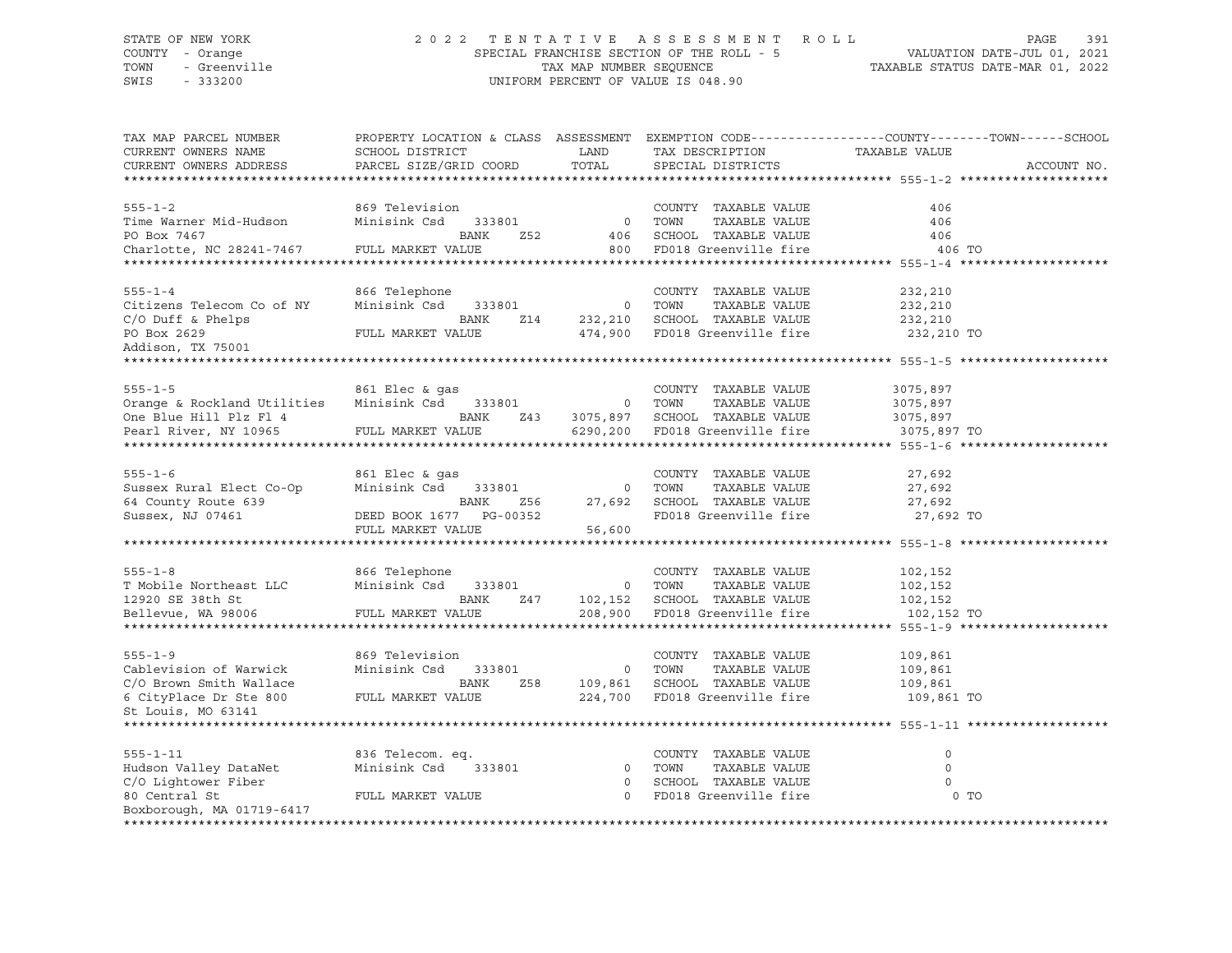## STATE OF NEW YORK 2 0 2 2 T E N T A T I V E A S S E S S M E N T R O L L PAGE 392 COUNTY - Orange SPECIAL FRANCHISE SECTION OF THE ROLL - 5 VALUATION DATE-JUL 01, 2021 TOWN - Greenville TAX MAP NUMBER SEQUENCE TAXABLE STATUS DATE-MAR 01, 2022 SWIS - 333200 UNIFORM PERCENT OF VALUE IS 048.90

| TAX MAP PARCEL NUMBER THE PROPERTY LOCATION & CLASS ASSESSMENT EXEMPTION CODE--------------COUNTY--------TOWN------SCHOOL                                                                                                             |                                                 |                                      |                       |             |
|---------------------------------------------------------------------------------------------------------------------------------------------------------------------------------------------------------------------------------------|-------------------------------------------------|--------------------------------------|-----------------------|-------------|
|                                                                                                                                                                                                                                       |                                                 |                                      |                       |             |
|                                                                                                                                                                                                                                       |                                                 |                                      |                       | ACCOUNT NO. |
|                                                                                                                                                                                                                                       |                                                 |                                      |                       |             |
|                                                                                                                                                                                                                                       | All                                             |                                      |                       |             |
|                                                                                                                                                                                                                                       |                                                 | COUNTY TAXABLE VALUE                 | $\circ$               |             |
|                                                                                                                                                                                                                                       |                                                 | TAXABLE VALUE                        |                       |             |
|                                                                                                                                                                                                                                       |                                                 | 0.01 BANK Z09 0 SCHOOL TAXABLE VALUE |                       |             |
|                                                                                                                                                                                                                                       |                                                 |                                      |                       |             |
|                                                                                                                                                                                                                                       |                                                 |                                      |                       |             |
|                                                                                                                                                                                                                                       | All                                             |                                      |                       |             |
|                                                                                                                                                                                                                                       |                                                 |                                      |                       |             |
|                                                                                                                                                                                                                                       |                                                 |                                      |                       |             |
|                                                                                                                                                                                                                                       |                                                 |                                      |                       |             |
| 555-1-13<br>COUNTY TAXABLE VALUE 351,470<br>Crown Castle Fiber LLC Minisink Csd 333801 0 TOWN TAXABLE VALUE 351,470<br>Tax Department ACRES 0.01 BANK 229 351,470 SCHOOL TAXABLE VALUE 351,470<br>2000 Corporate Dr FULL MARKET VALUE |                                                 |                                      |                       |             |
|                                                                                                                                                                                                                                       |                                                 |                                      |                       |             |
|                                                                                                                                                                                                                                       |                                                 |                                      |                       |             |
|                                                                                                                                                                                                                                       | All                                             |                                      |                       |             |
|                                                                                                                                                                                                                                       |                                                 | COUNTY TAXABLE VALUE 16,122          |                       |             |
| 555-1-14 660 Spec fran. COUNT Frontier Comm of New York Minisink Csd 333801 60 TOWN                                                                                                                                                   |                                                 |                                      | TAXABLE VALUE 16,122  |             |
| PO Box 2629                                                                                                                                                                                                                           | ACRES $0.01$ 16,122 SCHOOL TAXABLE VALUE 16,122 |                                      |                       |             |
| Addison, TX 75001 CULL MARKET VALUE 33,000 FD018 Greenville fire 16,122 TO                                                                                                                                                            |                                                 |                                      |                       |             |
|                                                                                                                                                                                                                                       |                                                 |                                      |                       |             |
|                                                                                                                                                                                                                                       | All                                             |                                      |                       |             |
| $555 - 1 - 15$                                                                                                                                                                                                                        | 860 Spec fran.                                  | COUNTY TAXABLE VALUE 124,829         |                       |             |
|                                                                                                                                                                                                                                       |                                                 |                                      | TAXABLE VALUE 124,829 |             |
|                                                                                                                                                                                                                                       |                                                 | 124,829 SCHOOL TAXABLE VALUE 124,829 |                       |             |
| Albany, NY 12207 TULL MARKET VALUE 255,300 FD018 Greenville fire 124,829 TO                                                                                                                                                           |                                                 |                                      |                       |             |
|                                                                                                                                                                                                                                       |                                                 |                                      |                       |             |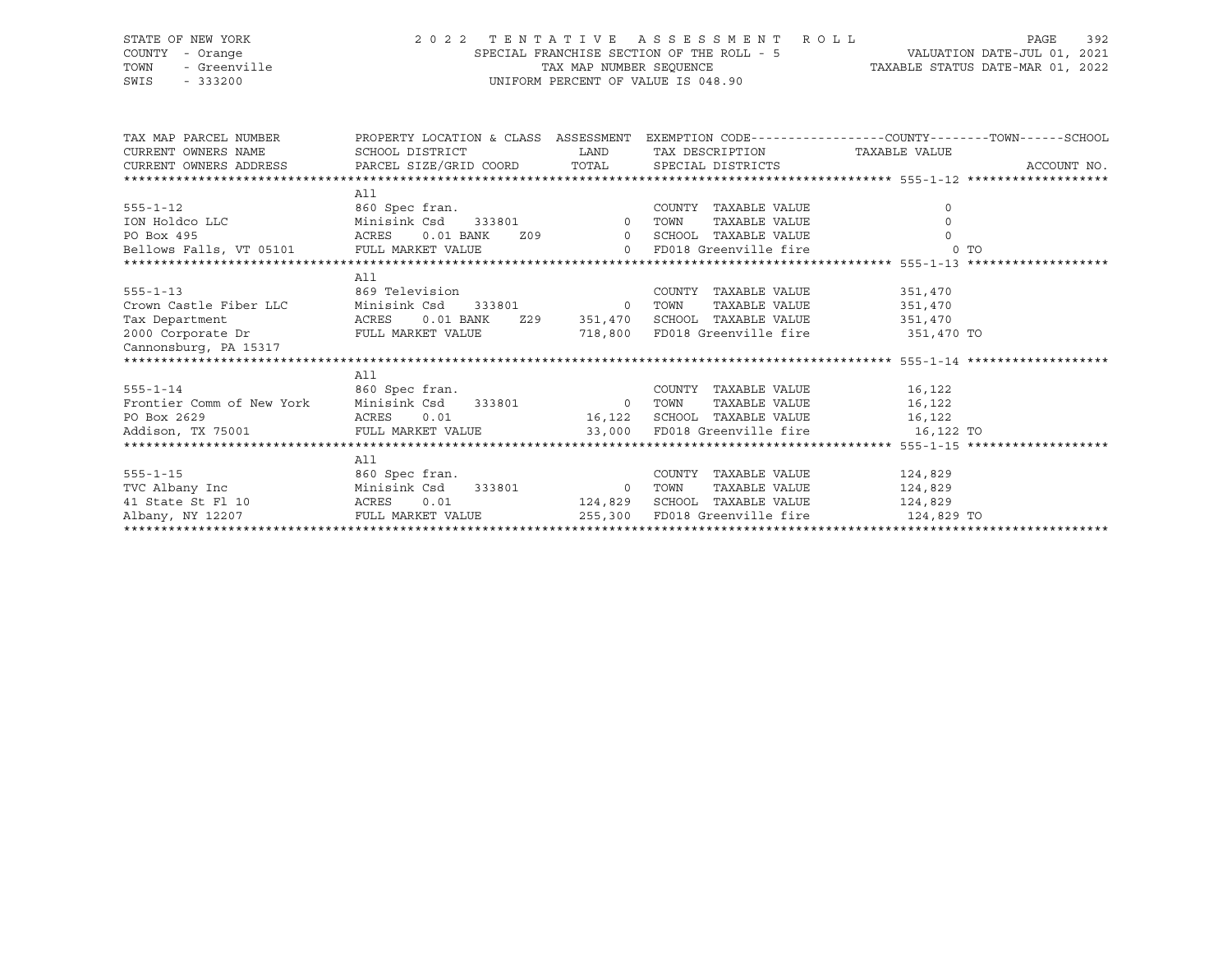| STATE OF NEW YORK    | 2022 TENTATIVE ASSESSMENT ROLL            | 393<br>PAGE                      |
|----------------------|-------------------------------------------|----------------------------------|
| COUNTY - Orange      | SPECIAL FRANCHISE SECTION OF THE ROLL - 5 | VALUATION DATE-JUL 01, 2021      |
| TOWN<br>- Greenville |                                           | TAXABLE STATUS DATE-MAR 01, 2022 |
| SWIS<br>- 333200     | UNIFORM PERCENT OF VALUE IS 048.90        | RPS150/V04/L015                  |
|                      |                                           | CURRENT DATE 4/29/2022           |
|                      |                                           |                                  |

# ROLL SECTION TOTALS

## \*\*\* S P E C I A L D I S T R I C T S U M M A R Y \*\*\*

|                            | TOTAL | EXTENSION | EXTENSION | AD VALOREM | EXEMPT | TAXABLE  |
|----------------------------|-------|-----------|-----------|------------|--------|----------|
| CODE DISTRICT NAME PARCELS |       | . ТҮРЕ    | VALUE     | VALUE      | AMOUNT | VALUE    |
|                            |       |           |           |            |        |          |
| FD018 Greenville fir       |       | 11 TOTAL  |           | 4040,639   |        | 4040,639 |

## \*\*\* S C H O O L D I S T R I C T S U M M A R Y \*\*\*

| CODE   | DISTRICT NAME | TOTAL<br>PARCELS | ASSESSED<br>LAND | ASSESSED<br>TOTAL | <b>EXEMPT</b><br><b>AMOUNT</b> | TOTAL<br>TAXABLE | STAR<br>AMOUNT | STAR<br>TAXABLE |
|--------|---------------|------------------|------------------|-------------------|--------------------------------|------------------|----------------|-----------------|
| 333801 | Minisink Csd  | 11               |                  | 4040,639          |                                | 4040,639         |                | 4040,639        |
|        | SUB-TOTAL     | 11               |                  | 4040,639          |                                | 4040,639         |                | 4040,639        |
|        | TOTAL         | 11               |                  | 4040,639          |                                | 4040,639         |                | 4040,639        |

#### \*\*\* S Y S T E M C O D E S S U M M A R Y \*\*\*

#### NO SYSTEM EXEMPTIONS AT THIS LEVEL

## \*\*\* E X E M P T I O N S U M M A R Y \*\*\*

#### NO EXEMPTIONS AT THIS LEVEL

| ROLL       |                   | TOTAL   | ASSESSED | ASSESSED | TAXABLE  | TAXABLE  | TAXABLE  | <b>STAR</b> |
|------------|-------------------|---------|----------|----------|----------|----------|----------|-------------|
| <b>SEC</b> | DESCRIPTION       | PARCELS | ' AND    | TOTAL    | COUNTY   | TOWN     | SCHOOL   | TAXABLE     |
|            | SPECIAL FRANCHISE |         |          | 4040,639 | 4040,639 | 4040,639 | 4040,639 | 4040,639    |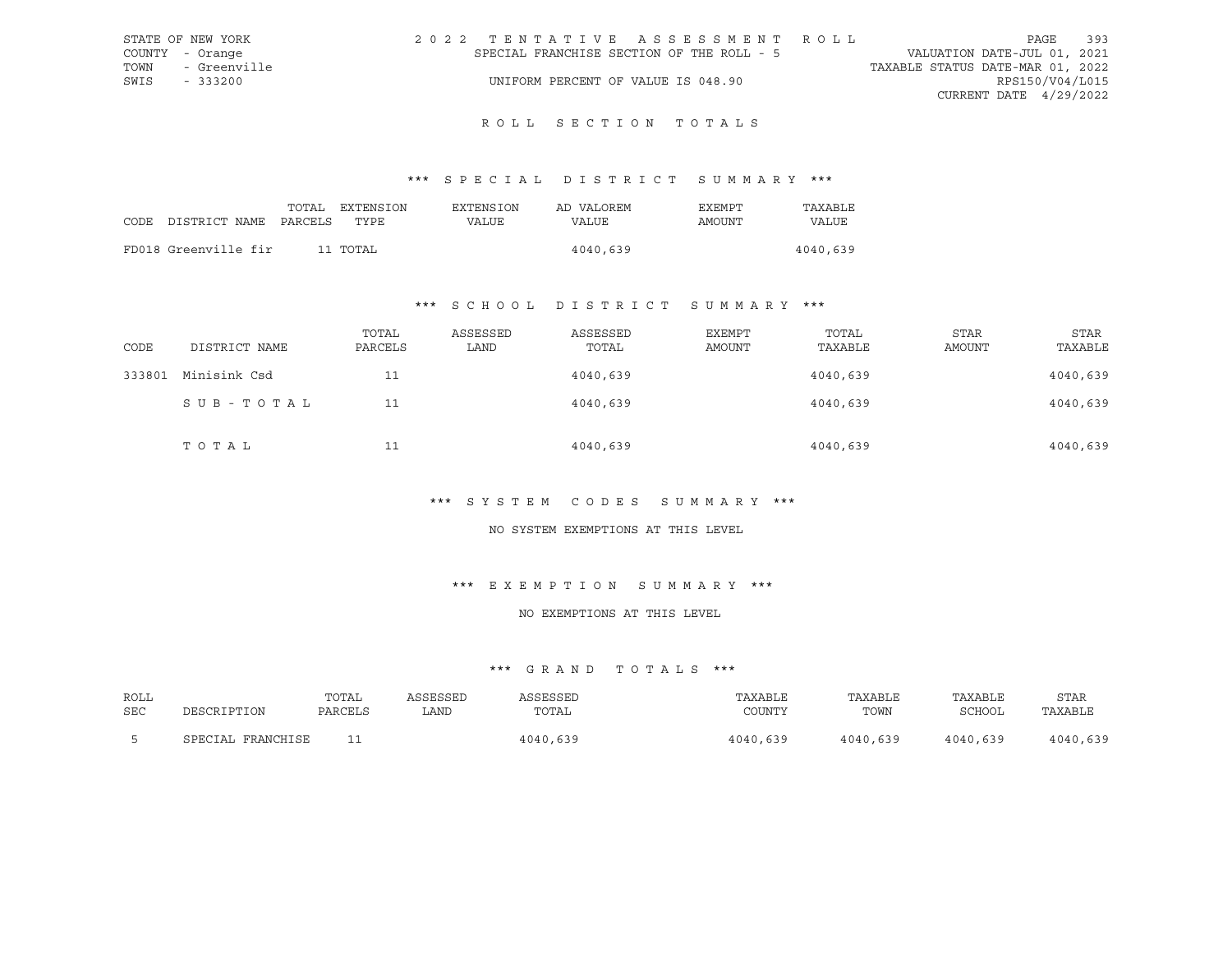| STATE OF NEW YORK           | 2 0 2 2                                                                                         | TENTATIVE               | A S S E S S M E N T<br>ROLL ROLL       |                                  | PAGE<br>394 |
|-----------------------------|-------------------------------------------------------------------------------------------------|-------------------------|----------------------------------------|----------------------------------|-------------|
| COUNTY - Orange             |                                                                                                 |                         | UTILITY & R.R. SECTION OF THE ROLL - 6 | VALUATION DATE-JUL 01, 2021      |             |
| TOWN<br>- Greenville        |                                                                                                 | TAX MAP NUMBER SEQUENCE |                                        | TAXABLE STATUS DATE-MAR 01, 2022 |             |
| SWIS<br>$-333200$           |                                                                                                 |                         | UNIFORM PERCENT OF VALUE IS 048.90     |                                  |             |
|                             |                                                                                                 |                         |                                        |                                  |             |
|                             |                                                                                                 |                         |                                        |                                  |             |
| TAX MAP PARCEL NUMBER       | PROPERTY LOCATION & CLASS ASSESSMENT EXEMPTION CODE---------------COUNTY-------TOWN------SCHOOL |                         |                                        |                                  |             |
|                             |                                                                                                 | LAND                    |                                        | TAXABLE VALUE                    |             |
| CURRENT OWNERS NAME         | SCHOOL DISTRICT                                                                                 |                         | TAX DESCRIPTION                        |                                  |             |
| CURRENT OWNERS ADDRESS      | PARCEL SIZE/GRID COORD                                                                          | TOTAL                   | SPECIAL DISTRICTS                      |                                  | ACCOUNT NO. |
|                             |                                                                                                 |                         |                                        |                                  |             |
|                             | 1511 Greenville Tpke                                                                            |                         |                                        |                                  | 628350      |
| $10 - 1 - 74.1$             | 831 Tele Comm                                                                                   |                         | COUNTY TAXABLE VALUE                   | 36,200                           |             |
| Citizens UCI                | Minisink Csd<br>333801                                                                          | 1,100                   | TOWN<br>TAXABLE VALUE                  | 36,200                           |             |
| $C/O$ Duff & Phelps         | Location No 006613                                                                              | 36,200                  | SCHOOL TAXABLE VALUE                   | 36,200                           |             |
| PO Box 2629                 | Garage/Storage/Reporting                                                                        |                         | FD018 Greenville fire                  | 36,200 TO                        |             |
| Addison, TX 75001           | FRNT 22.00 DPTH 78.00                                                                           |                         |                                        |                                  |             |
|                             | Z14<br>BANK                                                                                     |                         |                                        |                                  |             |
|                             | EAST-0461356 NRTH-0921834                                                                       |                         |                                        |                                  |             |
|                             | DEED BOOK 4078 PG-299                                                                           |                         |                                        |                                  |             |
|                             | FULL MARKET VALUE                                                                               | 74,000                  |                                        |                                  |             |
|                             |                                                                                                 |                         |                                        |                                  |             |
|                             | 1882 Greenville Tpke                                                                            |                         |                                        |                                  | 134100      |
| $11 - 1 - 11.1$             | 882 Elec Trans Imp                                                                              |                         | COUNTY TAXABLE VALUE                   | 226,100                          |             |
| Orange & Rockland Utilities | Minisink Csd<br>333801                                                                          | 36,100                  | TAXABLE VALUE<br>TOWN                  | 226,100                          |             |
|                             |                                                                                                 |                         |                                        |                                  |             |
| One Blue Hill Plz           | Location No 000026                                                                              | 226,100                 | SCHOOL TAXABLE VALUE                   | 226,100                          |             |
| Pearl River, NY 10965-3104  | Greenville Radio Relay St                                                                       |                         | FD018 Greenville fire                  | 226,100 TO                       |             |
|                             | ACRES<br>3.10 BANK<br>Z43                                                                       |                         |                                        |                                  |             |
|                             | EAST-0455253 NRTH-0920597                                                                       |                         |                                        |                                  |             |
|                             | DEED BOOK 1813 PG-00066                                                                         |                         |                                        |                                  |             |
|                             | FULL MARKET VALUE                                                                               | 462,400                 |                                        |                                  |             |
|                             |                                                                                                 |                         |                                        |                                  |             |
|                             | Greenville Tpke                                                                                 |                         |                                        |                                  | 810500      |
| $11 - 1 - 11.21$            | 883 Gas Trans Impr                                                                              |                         | COUNTY TAXABLE VALUE                   | 33,000                           |             |
| Columbia Gas Transmission   | Minisink Csd<br>333801                                                                          | 25,500                  | TOWN<br>TAXABLE VALUE                  | 33,000                           |             |
| Property Tax Department     | Location No 132000                                                                              | 33,000                  | SCHOOL TAXABLE VALUE                   | 33,000                           |             |
| PO Box 2168                 | M & R Station                                                                                   |                         | FD018 Greenville fire                  | 33,000 TO                        |             |
| Houston, TX 77252           | ACRES<br>1.10 BANK<br>Z10                                                                       |                         |                                        |                                  |             |
|                             | EAST-0455306 NRTH-0920777                                                                       |                         |                                        |                                  |             |
|                             | DEED BOOK 1894 PG-00036                                                                         |                         |                                        |                                  |             |
|                             |                                                                                                 |                         |                                        |                                  |             |
|                             | FULL MARKET VALUE                                                                               | 67,500                  |                                        |                                  |             |
|                             |                                                                                                 |                         |                                        |                                  |             |
|                             | Elec Trans                                                                                      |                         |                                        |                                  | 134100      |
| 632-9999-134.100-1001       | 882 Elec Trans Imp                                                                              |                         | COUNTY TAXABLE VALUE                   | 48,700                           |             |
| Orange & Rockland Utilities | Minisink Csd<br>333801                                                                          | $\circ$                 | TOWN<br>TAXABLE VALUE                  | 48,700                           |             |
| One Blue Hill Plz           | Location No 000506                                                                              | 48,700                  | SCHOOL TAXABLE VALUE                   | 48,700                           |             |
| Pearl River, NY 10965-3104  | App Factor 1.0000                                                                               |                         | FD018 Greenville fire                  | 48,700 TO                        |             |
|                             | PJ to Shoemaker Cir #12&1                                                                       |                         |                                        |                                  |             |
|                             | <b>BANK</b><br>Z43                                                                              |                         |                                        |                                  |             |
|                             | FULL MARKET VALUE                                                                               | 99,600                  |                                        |                                  |             |
|                             |                                                                                                 |                         |                                        |                                  |             |
|                             | Outside Plant                                                                                   |                         |                                        |                                  | 134100      |
| 632-9999-134.100-1881       | 884 Elec Dist Out                                                                               |                         | COUNTY TAXABLE VALUE                   | 371,600                          |             |
| Orange & Rockland Utilities | Minisink Csd<br>333801                                                                          | 0                       | TOWN<br>TAXABLE VALUE                  | 371,600                          |             |
| One Blue Hill Plz           | Location No 888888                                                                              | 371,600                 | SCHOOL TAXABLE VALUE                   | 371,600                          |             |
| Pearl River, NY 10965-3104  |                                                                                                 |                         | FD018 Greenville fire                  |                                  |             |
|                             | App Factor 1.0000                                                                               |                         |                                        | 371,600 TO                       |             |
|                             | Poles Wires Cables                                                                              |                         |                                        |                                  |             |
|                             | BANK<br>Z43                                                                                     |                         |                                        |                                  |             |
|                             | FULL MARKET VALUE                                                                               | 759,900                 |                                        |                                  |             |
|                             |                                                                                                 |                         |                                        |                                  |             |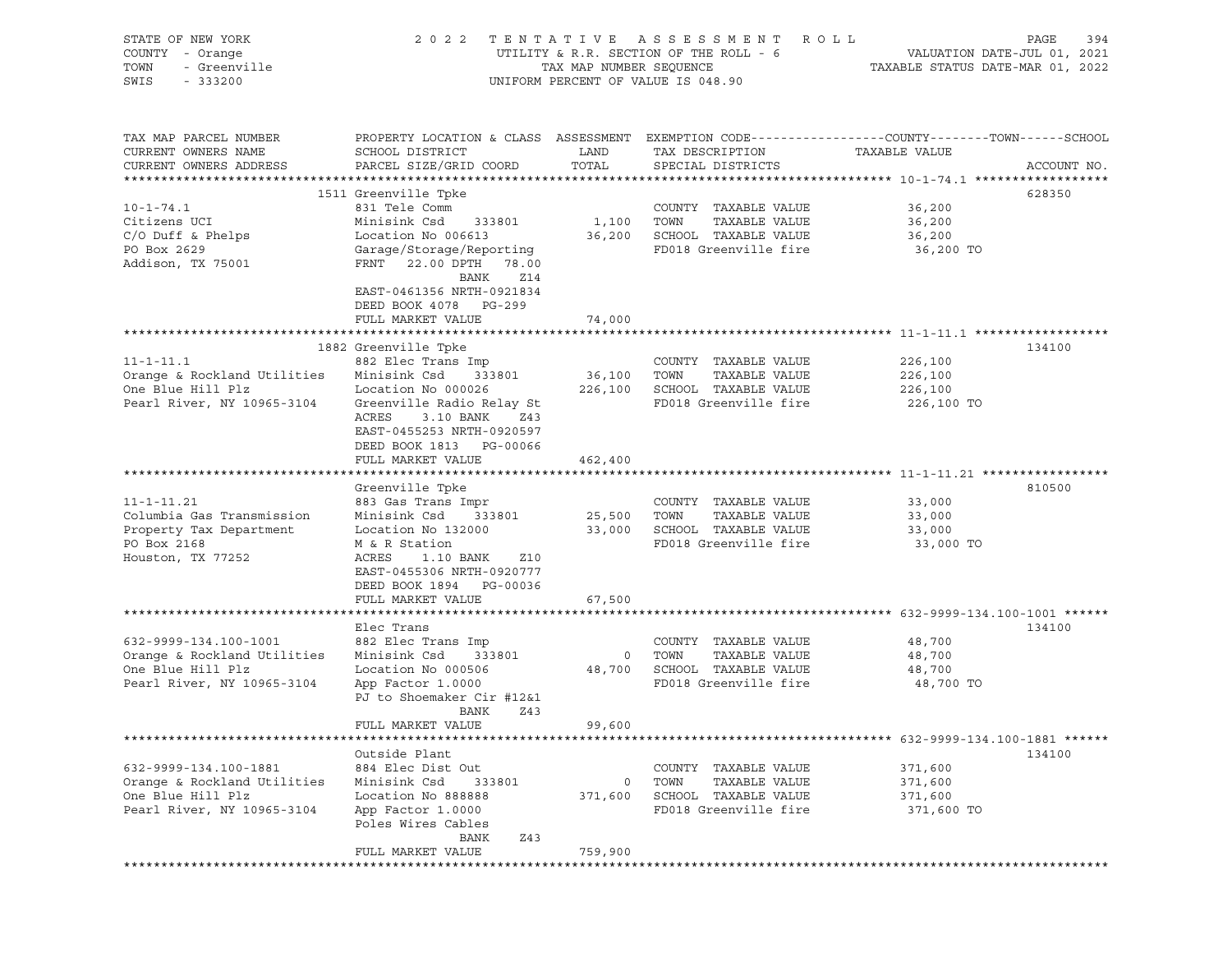| STATE OF NEW YORK                                | 2 0 2 2                                                                                          |                         | TENTATIVE ASSESSMENT ROLL                  |                   | 395<br>PAGE |
|--------------------------------------------------|--------------------------------------------------------------------------------------------------|-------------------------|--------------------------------------------|-------------------|-------------|
| COUNTY - Orange<br>- Greenville<br>TOWN          |                                                                                                  | TAX MAP NUMBER SEOUENCE | UTILITY & R.R. SECTION OF THE ROLL - 6     |                   |             |
| SWIS<br>$-333200$                                | UNIFORM PERCENT OF VALUE IS 048.90                                                               |                         |                                            |                   |             |
|                                                  |                                                                                                  |                         |                                            |                   |             |
| TAX MAP PARCEL NUMBER                            | PROPERTY LOCATION & CLASS ASSESSMENT EXEMPTION CODE----------------COUNTY-------TOWN------SCHOOL |                         |                                            |                   |             |
| CURRENT OWNERS NAME                              | SCHOOL DISTRICT                                                                                  | LAND                    | TAX DESCRIPTION TAXABLE VALUE              |                   |             |
| CURRENT OWNERS ADDRESS                           | PARCEL SIZE/GRID COORD                                                                           | TOTAL                   | SPECIAL DISTRICTS                          |                   | ACCOUNT NO. |
|                                                  |                                                                                                  |                         |                                            |                   |             |
|                                                  | Outside Plant                                                                                    |                         |                                            |                   | 144150      |
| 632-9999-144.150-1881                            | 884 Elec Dist Out                                                                                |                         | COUNTY TAXABLE VALUE 22,819                |                   |             |
| Sussex Rural Elect Co-Op                         | Minisink Csd                                                                                     | 333801 0 TOWN           | TAXABLE VALUE 22,819                       |                   |             |
| 64 County Route 639                              | Location No 888888                                                                               |                         | 22,819 SCHOOL TAXABLE VALUE 22,819         |                   |             |
| Sussex, NJ 07461                                 | App Factor 1.0000                                                                                |                         | FD018 Greenville fire 22,819 TO            |                   |             |
|                                                  | Poles Wires Cables                                                                               |                         |                                            |                   |             |
|                                                  | <b>BANK</b><br>Z56                                                                               |                         |                                            |                   |             |
|                                                  | FULL MARKET VALUE                                                                                | 46,700                  |                                            |                   |             |
|                                                  | Outside Plant                                                                                    |                         |                                            |                   | 628350      |
| 632-9999-618.750-1881                            | 836 Telecom. eq.                                                                                 |                         | Mass Telec 47100                           | 148, 473 148, 473 | 148,473     |
| Citizens UCI                                     |                                                                                                  |                         | Minisink Csd 333801 0 COUNTY TAXABLE VALUE | 33,128            |             |
| $C/O$ Duff & Phelps                              | Location No 888888 181,601 TOWN                                                                  |                         | TAXABLE VALUE 33,128                       |                   |             |
| PO Box 2629                                      | App Factor 1.0000                                                                                |                         | SCHOOL TAXABLE VALUE 33,128                |                   |             |
| Addison, TX 75001                                | Poles Wires Cables                                                                               |                         | FD018 Greenville fire 33,128 TO            |                   |             |
|                                                  | BANK                                                                                             | Z14                     | 148,473 EX                                 |                   |             |
|                                                  | FULL MARKET VALUE                                                                                | 371,400                 |                                            |                   |             |
|                                                  |                                                                                                  |                         |                                            |                   |             |
|                                                  | Head End                                                                                         |                         |                                            |                   | 946100      |
| 632-9999-946.1-1001                              | 835 Cable tv                                                                                     |                         | COUNTY TAXABLE VALUE                       | 30,000            |             |
| Cabelvision Wappingers Falls Minisink Csd 333801 |                                                                                                  | 0 TOWN                  | TAXABLE VALUE                              | 30,000            |             |
| C/O Brown Smith Wallace                          | Location No 000001                                                                               | 30,000                  | SCHOOL TAXABLE VALUE                       | 30,000            |             |
| 6 CityPlace Dr Ste 800                           | App Factor 1.0000                                                                                |                         | FD018 Greenville fire                      | 30,000 TO         |             |
| St Louis, MO 63141                               | Tower/Dish/Head End Bldq                                                                         |                         |                                            |                   |             |
|                                                  | BANK<br>Z58                                                                                      |                         |                                            |                   |             |
|                                                  | FULL MARKET VALUE                                                                                | 61,400                  |                                            |                   |             |

\*\*\*\*\*\*\*\*\*\*\*\*\*\*\*\*\*\*\*\*\*\*\*\*\*\*\*\*\*\*\*\*\*\*\*\*\*\*\*\*\*\*\*\*\*\*\*\*\*\*\*\*\*\*\*\*\*\*\*\*\*\*\*\*\*\*\*\*\*\*\*\*\*\*\*\*\*\*\*\*\*\*\*\*\*\*\*\*\*\*\*\*\*\*\*\*\*\*\*\*\*\*\*\*\*\*\*\*\*\*\*\*\*\*\*\*\*\*\*\*\*\*\*\*\*\*\*\*\*\*\*\*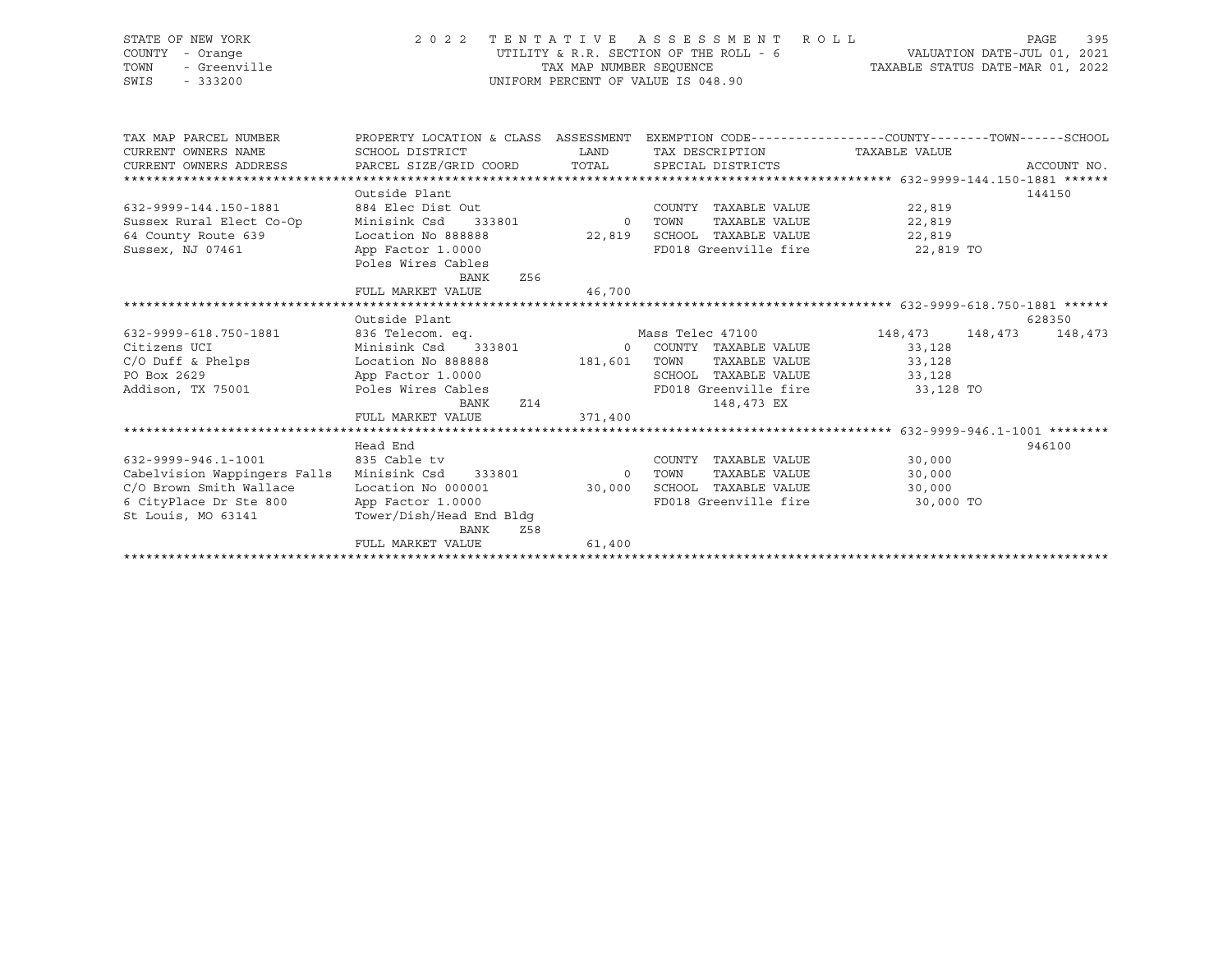|      | STATE OF NEW YORK | 2022 TENTATIVE ASSESSMENT ROLL         |  |                                  | PAGE                   | 396 |
|------|-------------------|----------------------------------------|--|----------------------------------|------------------------|-----|
|      | COUNTY - Orange   | UTILITY & R.R. SECTION OF THE ROLL - 6 |  | VALUATION DATE-JUL 01, 2021      |                        |     |
| TOWN | - Greenville      |                                        |  | TAXABLE STATUS DATE-MAR 01, 2022 |                        |     |
| SWIS | $-333200$         | UNIFORM PERCENT OF VALUE IS 048.90     |  |                                  | RPS150/V04/L015        |     |
|      |                   |                                        |  |                                  | CURRENT DATE 4/29/2022 |     |

# ROLL SECTION TOTALS

## \*\*\* S P E C I A L D I S T R I C T S U M M A R Y \*\*\*

|                            | TOTAL | EXTENSION | EXTENSION | AD VALOREM | EXEMPT  | TAXABLE |
|----------------------------|-------|-----------|-----------|------------|---------|---------|
| CODE DISTRICT NAME PARCELS |       | TYPE.     | VALUE     | VALUE      | AMOUNT  | VALUE   |
| FD018 Greenville fir       |       | 8 TOTAL   |           | 950,020    | 148,473 | 801,547 |
|                            |       |           |           |            |         |         |

## \*\*\* S C H O O L D I S T R I C T S U M M A R Y \*\*\*

| CODE   | DISTRICT NAME | TOTAL<br>PARCELS | ASSESSED<br>LAND | ASSESSED<br>TOTAL | <b>EXEMPT</b><br>AMOUNT | TOTAL<br>TAXABLE | <b>STAR</b><br>AMOUNT | <b>STAR</b><br>TAXABLE |
|--------|---------------|------------------|------------------|-------------------|-------------------------|------------------|-----------------------|------------------------|
| 333801 | Minisink Csd  | 8                | 62,700           | 950,020           | 148,473                 | 801,547          |                       | 801,547                |
|        | SUB-TOTAL     | 8                | 62,700           | 950,020           | 148,473                 | 801,547          |                       | 801,547                |
|        | TOTAL         | 8                | 62,700           | 950,020           | 148,473                 | 801,547          |                       | 801,547                |

## \*\*\* S Y S T E M C O D E S S U M M A R Y \*\*\*

#### NO SYSTEM EXEMPTIONS AT THIS LEVEL

## \*\*\* E X E M P T I O N S U M M A R Y \*\*\*

| CODE  | DESCRIPTION         | TOTAL<br>PARCELS | COUNTY             | TOWN               | SCHOOL             |
|-------|---------------------|------------------|--------------------|--------------------|--------------------|
| 47100 | Mass Telec<br>TOTAL |                  | 148,473<br>148,473 | 148,473<br>148,473 | 148,473<br>148,473 |

| ROLL | DESCRIPTION      | TOTAL   | ASSESSED | ASSESSED | TAXABLE | TAXABLE | TAXABLE | STAR    |
|------|------------------|---------|----------|----------|---------|---------|---------|---------|
| SEC  |                  | PARCELS | LAND     | TOTAL    | COUNTY  | TOWN    | SCHOOL  | TAXABLE |
|      | UTILITIES & N.C. |         | 62,700   | 950,020  | 801,547 | 801,547 | 801,547 | 801,547 |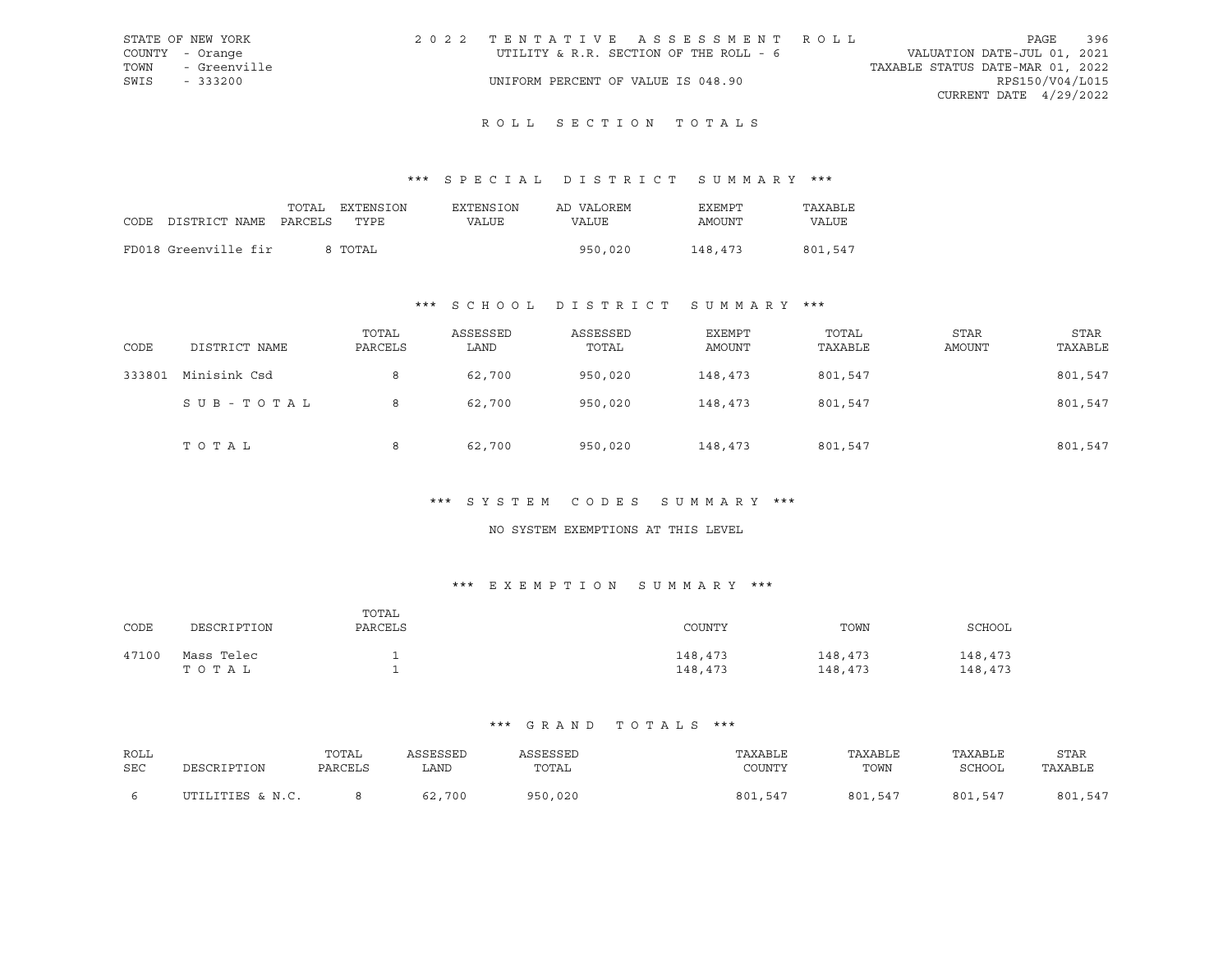### STATE OF NEW YORK 2 0 2 2 T E N T A T I V E A S S E S S M E N T R O L L PAGE 397 COUNTY - Orange WHOLLY EXEMPT SECTION OF THE ROLL - 8 VALUATION DATE-JUL 01, 2021 TOWN - Greenville TAX MAP NUMBER SEQUENCE TAXABLE STATUS DATE-MAR 01, 2022 SWIS - 333200 UNIFORM PERCENT OF VALUE IS 048.90

| TAX MAP PARCEL NUMBER                                    | PROPERTY LOCATION & CLASS ASSESSMENT EXEMPTION CODE---------------COUNTY-------TOWN-----SCHOOL |         |                                          |                     |                |             |
|----------------------------------------------------------|------------------------------------------------------------------------------------------------|---------|------------------------------------------|---------------------|----------------|-------------|
| CURRENT OWNERS NAME                                      | SCHOOL DISTRICT                                                                                | LAND    | TAX DESCRIPTION                          | TAXABLE VALUE       |                |             |
| CURRENT OWNERS ADDRESS                                   | PARCEL SIZE/GRID COORD                                                                         | TOTAL   | SPECIAL DISTRICTS                        |                     |                | ACCOUNT NO. |
|                                                          |                                                                                                |         |                                          |                     |                |             |
|                                                          | Greenville Tpke                                                                                |         |                                          |                     |                |             |
| $1 - 1 - 8.1$                                            | 877 Elc Pwr Othr                                                                               |         | NYS OWNED 12100                          | 5,000               | 5,000          | 5,000       |
| Power Authority of NYS                                   | Minisink Csd<br>333801                                                                         |         | 5,000 COUNTY TAXABLE VALUE               | $\circ$<br>$\Omega$ |                |             |
| PO Box F                                                 | ACRES<br>1.80                                                                                  |         | 5,000 TOWN<br>TAXABLE VALUE              | $\Omega$            |                |             |
| Grand Gorge, NY 12434                                    | EAST-0482429 NRTH-0940936                                                                      |         | SCHOOL TAXABLE VALUE                     |                     |                |             |
|                                                          | DEED BOOK 3149 PG-00140                                                                        |         | FD018 Greenville fire                    |                     | $0$ TO         |             |
|                                                          | FULL MARKET VALUE                                                                              | 10,200  | 5,000 EX                                 |                     |                |             |
|                                                          | 29 Burnt Corners Rd                                                                            |         |                                          |                     |                |             |
| $1 - 1 - 40$                                             | 210 1 Family Res                                                                               |         | COMM SERV 28540                          |                     |                |             |
| State of NY Office of Mental Minisink Csd                | 333801                                                                                         |         |                                          | 149,300<br>$\circ$  | 149,300        | 149,300     |
|                                                          |                                                                                                |         | 46,900 COUNTY TAXABLE VALUE<br>TOWN      | $\Omega$            |                |             |
| Retardation & Dev Disabil                                | Lt 2 Romer Sub 6294                                                                            | 149,300 | TAXABLE VALUE                            |                     |                |             |
| Attn: Sid Hostel #8591                                   | ACRES<br>5.00                                                                                  |         | SCHOOL TAXABLE VALUE                     | $\Omega$            |                |             |
| Letchworth Develop Ctr Comm Re EAST-0485706 NRTH-0937267 |                                                                                                |         | FD018 Greenville fire                    |                     | $0$ TO         |             |
| 29 Burnt Corners Rd                                      | DEED BOOK 3471 PG-89<br>FULL MARKET VALUE                                                      |         | 149,300 EX                               |                     |                |             |
| Middletown, NY 10940                                     |                                                                                                | 305,300 |                                          |                     |                |             |
|                                                          |                                                                                                |         |                                          |                     |                |             |
|                                                          | Benneywater Rd                                                                                 |         |                                          |                     |                |             |
| $2 - 1 - 17$<br>Town of Greenville                       | 963 Municpl park                                                                               |         | TOWN OWNED 13500                         | 900                 | 900            | 900         |
|                                                          | Minisink Csd<br>333801                                                                         | 900     | COUNTY TAXABLE VALUE                     | $\circ$             |                |             |
| 1537 US Hwy 6                                            | ACRES<br>2.90                                                                                  | 900     | TOWN<br>TAXABLE VALUE                    | $\circ$<br>$\Omega$ |                |             |
| Port Jervis, NY 12771                                    | EAST-0476877 NRTH-0938406                                                                      |         | SCHOOL TAXABLE VALUE                     |                     | 0 TO           |             |
|                                                          | DEED BOOK 2034 PG-00587                                                                        |         | FD018 Greenville fire<br>1,800           |                     |                |             |
|                                                          | FULL MARKET VALUE                                                                              |         | 900 EX                                   |                     |                |             |
|                                                          |                                                                                                |         |                                          |                     |                |             |
| $2 - 1 - 47$                                             | Benneywater Rd                                                                                 |         |                                          |                     |                |             |
| Town of Greenville                                       | 963 Municpl park<br>333801                                                                     | 3,500   | TOWN OWNED 13500<br>COUNTY TAXABLE VALUE | 3,500               | 3,500          | 3,500       |
| 1537 US Hwy 6                                            | Minisink Csd                                                                                   |         | TAXABLE VALUE<br>TOWN                    | $\Omega$<br>$\circ$ |                |             |
|                                                          | Lt 4 Binnewater Est                                                                            | 3,500   | SCHOOL TAXABLE VALUE                     | $\Omega$            |                |             |
| Port Jervis, NY 12771                                    | ACRES 11.60                                                                                    |         | FD018 Greenville fire                    |                     | 0 <sub>T</sub> |             |
|                                                          | EAST-0477204 NRTH-0938461                                                                      |         |                                          |                     |                |             |
|                                                          | DEED BOOK 2253 PG-00226                                                                        |         | 3,500 EX                                 |                     |                |             |
|                                                          | FULL MARKET VALUE                                                                              | 7,200   |                                          |                     |                |             |
|                                                          |                                                                                                |         |                                          |                     |                |             |
|                                                          | Mullock Rd                                                                                     |         |                                          |                     |                |             |
| $2 - 1 - 97$                                             | 695 Cemetery                                                                                   |         | PRIV CEM<br>27350                        | 100                 | 100            | 100         |
| Patten Associates                                        | Minisink Csd<br>333801                                                                         | 100     | COUNTY TAXABLE VALUE                     | $\circ$             |                |             |
| 261 Greenwich Ave                                        | FRNT 70.00 DPTH<br>55.00                                                                       | 100     | TOWN<br>TAXABLE VALUE                    | $\circ$             |                |             |
| Goshen, NY 10924                                         | EAST-0478040 NRTH-0935552                                                                      |         | SCHOOL TAXABLE VALUE                     | $\Omega$            |                |             |
|                                                          | DEED BOOK 2308 PG-00863                                                                        |         | FD018 Greenville fire                    |                     | 0 TO           |             |
|                                                          | FULL MARKET VALUE                                                                              | 200     | 100 EX                                   |                     |                |             |
|                                                          |                                                                                                |         |                                          |                     |                |             |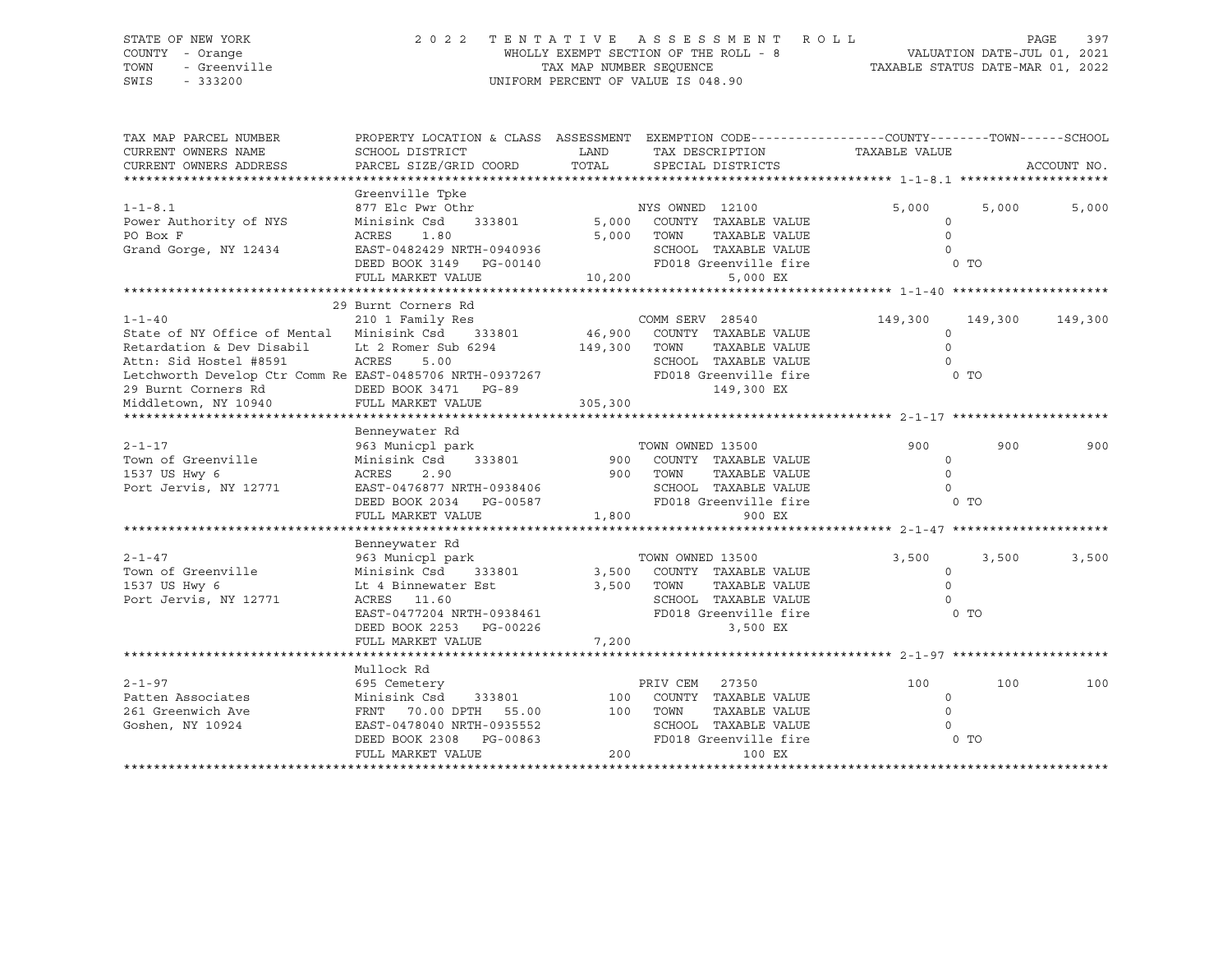### STATE OF NEW YORK 2 0 2 2 T E N T A T I V E A S S E S S M E N T R O L L PAGE 398 COUNTY - Orange WHOLLY EXEMPT SECTION OF THE ROLL - 8 VALUATION DATE-JUL 01, 2021 TOWN - Greenville TAX MAP NUMBER SEQUENCE TAXABLE STATUS DATE-MAR 01, 2022 SWIS - 333200 UNIFORM PERCENT OF VALUE IS 048.90

| TAX MAP PARCEL NUMBER                                                                                         |                                                                                                                                                                                |                   | PROPERTY LOCATION & CLASS ASSESSMENT EXEMPTION CODE----------------COUNTY-------TOWN-----SCHOOL                                          |                                                      |                         |             |
|---------------------------------------------------------------------------------------------------------------|--------------------------------------------------------------------------------------------------------------------------------------------------------------------------------|-------------------|------------------------------------------------------------------------------------------------------------------------------------------|------------------------------------------------------|-------------------------|-------------|
| CURRENT OWNERS NAME<br>CURRENT OWNERS ADDRESS                                                                 | SCHOOL DISTRICT<br>PARCEL SIZE/GRID COORD                                                                                                                                      | LAND<br>TOTAL     | TAX DESCRIPTION<br>SPECIAL DISTRICTS                                                                                                     | TAXABLE VALUE                                        |                         | ACCOUNT NO. |
|                                                                                                               |                                                                                                                                                                                |                   |                                                                                                                                          |                                                      |                         |             |
| $3 - 1 - 20.1$<br>United States of America<br>Attn: Jfk International Airpor ACRES<br>Jamaica, NY 11430       | Waywayup Ln<br>662 Police/fire<br>Minisink Csd<br>333801<br>2.70<br>EAST-0467219 NRTH-0939006<br>DEED BOOK 2102 PG-00773<br>FULL MARKET VALUE                                  | 1,000<br>2,000    | US OWNED<br>14110<br>1,000 COUNTY TAXABLE VALUE<br>TAXABLE VALUE<br>TOWN<br>SCHOOL TAXABLE VALUE<br>FD018 Greenville fire<br>1,000 EX    | 1,000<br>$\Omega$<br>$\Omega$<br>$\Omega$<br>0 TO    | 1,000                   | 1,000       |
|                                                                                                               |                                                                                                                                                                                |                   |                                                                                                                                          |                                                      |                         |             |
| $3 - 1 - 20.22$<br>Open Space Institute Land<br>Trust Inc<br>1350 Broadway Ste 201<br>New York, NY 10018      | Mountain Rd<br>322 Rural vac>10<br>333801<br>Minisink Csd<br>Lt2 Tauss Sub Map 9624<br>ACRES 89.70<br>EAST-0466382 NRTH-0939885<br>DEED BOOK 13913 PG-132<br>FULL MARKET VALUE | 96,900<br>198,200 | EDUC SERV 25120<br>96,900 COUNTY TAXABLE VALUE<br>TOWN<br>TAXABLE VALUE<br>SCHOOL TAXABLE VALUE<br>FD018 Greenville fire<br>96,900 EX    | 96,900<br>$\circ$<br>$\Omega$<br>$\Omega$<br>$0$ TO  | 96,900                  | 96,900      |
|                                                                                                               | 58 Waywayup Ln                                                                                                                                                                 |                   |                                                                                                                                          |                                                      |                         |             |
| $3 - 1 - 23.3$<br>United States of America<br>Attn: Jfk International Airpor ACRES 11.70<br>Jamaica, NY 11430 | 662 Police/fire<br>333801<br>Minisink Csd<br>EAST-0466975 NRTH-0938591<br>DEED BOOK 2102 PG-00769<br>FULL MARKET VALUE                                                         | 9,000             | US OWNED 14110<br>4,400 COUNTY TAXABLE VALUE<br>TAXABLE VALUE<br>4,400 TOWN<br>SCHOOL TAXABLE VALUE<br>FD018 Greenville fire<br>4,400 EX | 4,400<br>$\circ$<br>$\circ$<br>$\Omega$              | 4,400<br>0 <sub>T</sub> | 4,400       |
|                                                                                                               | Springbrook Rd                                                                                                                                                                 |                   |                                                                                                                                          |                                                      |                         |             |
| $3 - 1 - 24$<br>Town of Greenville<br>1537 US Hwy 6<br>Port Jervis, NY 12771                                  | 852 Landfill<br>Minisink Csd<br>333801<br>Town Landfill<br>ACRES<br>8.90<br>EAST-0469974 NRTH-0937526<br>DEED BOOK 11102 PG-38                                                 | 2,600<br>2,600    | TOWN OWNED 13500<br>COUNTY TAXABLE VALUE<br>TAXABLE VALUE<br>TOWN<br>SCHOOL TAXABLE VALUE<br>FD018 Greenville fire<br>2,600 EX           | 2,600<br>$\Omega$<br>$\circ$<br>$\Omega$<br>0 TO     | 2,600                   | 2,600       |
|                                                                                                               | FULL MARKET VALUE                                                                                                                                                              | 5,300             |                                                                                                                                          |                                                      |                         |             |
|                                                                                                               |                                                                                                                                                                                |                   |                                                                                                                                          |                                                      |                         |             |
| $4 - 1 - 3$ . 21<br>United States of America<br>Attn: Jfk International<br>Airport<br>Jamaica, NY 11430       | Waywayup Ln<br>662 Police/fire<br>333801<br>Minisink Csd<br>ACRES<br>3.60<br>EAST-0466690 NRTH-0938255<br>FULL MARKET VALUE                                                    | 1,400<br>1,400    | US OWNED<br>14110<br>COUNTY TAXABLE VALUE<br>TOWN<br>TAXABLE VALUE<br>SCHOOL TAXABLE VALUE<br>2,900 FD018 Greenville fire<br>1,400 EX    | 1,400<br>$\circ$<br>$\mathbf{0}$<br>$\Omega$<br>0 TO | 1,400                   | 1,400       |
|                                                                                                               |                                                                                                                                                                                |                   |                                                                                                                                          |                                                      |                         |             |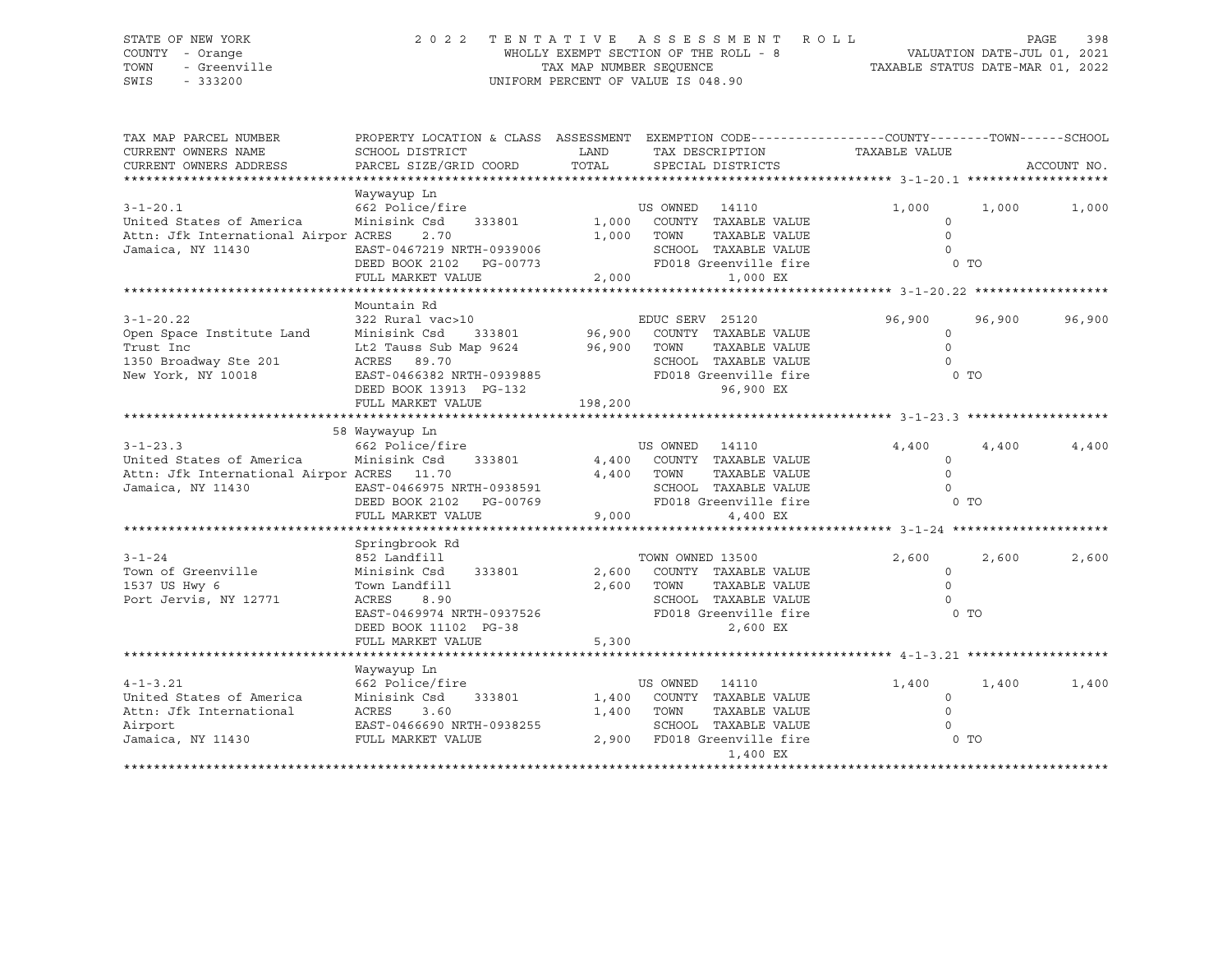| STATE OF NEW YORK                                                                       | 2 0 2 2                                                                                                            | TENTATIVE               | R O L L<br>A S S E S S M E N T                                            |                                  |                | PAGE<br>399 |  |
|-----------------------------------------------------------------------------------------|--------------------------------------------------------------------------------------------------------------------|-------------------------|---------------------------------------------------------------------------|----------------------------------|----------------|-------------|--|
| COUNTY - Orange                                                                         | WHOLLY EXEMPT SECTION OF THE ROLL - 8<br>VALUATION DATE-JUL 01, 2021                                               |                         |                                                                           |                                  |                |             |  |
| TOWN<br>- Greenville                                                                    |                                                                                                                    | TAX MAP NUMBER SEQUENCE |                                                                           | TAXABLE STATUS DATE-MAR 01, 2022 |                |             |  |
| SWIS<br>$-333200$                                                                       |                                                                                                                    |                         | UNIFORM PERCENT OF VALUE IS 048.90                                        |                                  |                |             |  |
|                                                                                         |                                                                                                                    |                         |                                                                           |                                  |                |             |  |
|                                                                                         |                                                                                                                    |                         |                                                                           |                                  |                |             |  |
| TAX MAP PARCEL NUMBER<br>CURRENT OWNERS NAME                                            | PROPERTY LOCATION & CLASS ASSESSMENT EXEMPTION CODE---------------COUNTY-------TOWN------SCHOOL<br>SCHOOL DISTRICT | LAND                    | TAX DESCRIPTION                                                           | TAXABLE VALUE                    |                |             |  |
| CURRENT OWNERS ADDRESS                                                                  | PARCEL SIZE/GRID COORD                                                                                             | TOTAL                   | SPECIAL DISTRICTS                                                         |                                  |                | ACCOUNT NO. |  |
|                                                                                         |                                                                                                                    |                         |                                                                           |                                  |                |             |  |
|                                                                                         | Mountain Rd                                                                                                        |                         |                                                                           |                                  |                |             |  |
| $4 - 1 - 49$                                                                            | 312 Vac w/imprv                                                                                                    |                         | EDUC SERV 25120                                                           | 309,200                          | 309,200        | 309,200     |  |
| The People of the State of NY Minisink Csd                                              | 333801                                                                                                             | 287,400                 | COUNTY TAXABLE VALUE                                                      | $\circ$                          |                |             |  |
| Dept of Environmental Conserv Lt 4 Barmann Sub                                          |                                                                                                                    | 309,200                 | TOWN<br>TAXABLE VALUE                                                     | $\Omega$                         |                |             |  |
| 625 Broadway                                                                            | Part In Town Of Deerpark<br>Part in iown of -<br>Also has Foresty                                                  |                         | SCHOOL TAXABLE VALUE                                                      | $\mathbf 0$                      |                |             |  |
| Albany, NY 12233                                                                        |                                                                                                                    |                         | FD018 Greenville fire                                                     |                                  | $0$ TO         |             |  |
|                                                                                         | ACRES 426.40                                                                                                       |                         | 309,200 EX                                                                |                                  |                |             |  |
|                                                                                         | EAST-0462987 NRTH-0934813                                                                                          |                         |                                                                           |                                  |                |             |  |
|                                                                                         | DEED BOOK 13987 PG-1076                                                                                            |                         |                                                                           |                                  |                |             |  |
|                                                                                         | FULL MARKET VALUE                                                                                                  | 632,300                 |                                                                           |                                  |                |             |  |
|                                                                                         |                                                                                                                    |                         | ******************************* 5-1-13.122 *****************              |                                  |                |             |  |
|                                                                                         | 807 Greenville Tpke                                                                                                |                         |                                                                           |                                  |                |             |  |
| $5 - 1 - 13.122$                                                                        | 632 Benevolent                                                                                                     |                         | COMM SERV 25230                                                           | 216,700                          | 216,700        | 216,700     |  |
| Occupations Inc                                                                         | Minisink Csd<br>333801                                                                                             | 38,100<br>216,700       | COUNTY TAXABLE VALUE<br>TOWN<br>TAXABLE VALUE                             | $\mathbf 0$<br>$\Omega$          |                |             |  |
| C/O Access Supports for Living Lt 2 Viacave Sub 5715<br>15 Fortune Rd W<br><b>ACRES</b> |                                                                                                                    |                         | SCHOOL TAXABLE VALUE                                                      | $\circ$                          |                |             |  |
| Middletown, NY 10941                                                                    | 5.90<br>EAST-0476495 NRTH-0932862                                                                                  |                         | FD018 Greenville fire                                                     |                                  | $0$ TO         |             |  |
|                                                                                         | DEED BOOK 13820 PG-1681                                                                                            |                         | 216,700 EX                                                                |                                  |                |             |  |
|                                                                                         | FULL MARKET VALUE                                                                                                  | 443,100                 |                                                                           |                                  |                |             |  |
|                                                                                         |                                                                                                                    |                         |                                                                           |                                  |                |             |  |
|                                                                                         | 11 Eatontown Rd                                                                                                    |                         |                                                                           |                                  |                |             |  |
| $5 - 1 - 18.2$                                                                          | 240 Rural res                                                                                                      |                         | RELIGIOUS 25110                                                           | 141,300                          | 141,300        | 141,300     |  |
| Seo Kwang Korean                                                                        | Minisink Csd<br>333801                                                                                             | 59,800                  | COUNTY TAXABLE VALUE                                                      | $\Omega$                         |                |             |  |
| Presbyterian Church                                                                     | Lt 2 Siciliano Sub 9364                                                                                            | 141,300                 | TAXABLE VALUE<br>TOWN                                                     | $\circ$                          |                |             |  |
| 3705 54th St                                                                            | ACRES<br>21.60                                                                                                     |                         | SCHOOL TAXABLE VALUE                                                      | $\Omega$                         |                |             |  |
| Woodside, NY 13377                                                                      | EAST-0480082 NRTH-0927880                                                                                          |                         | FD018 Greenville fire                                                     |                                  | $0$ TO         |             |  |
|                                                                                         | DEED BOOK 14398 PG-300                                                                                             |                         | 141,300 EX                                                                |                                  |                |             |  |
|                                                                                         | FULL MARKET VALUE                                                                                                  | 289,000                 |                                                                           |                                  |                |             |  |
|                                                                                         |                                                                                                                    |                         |                                                                           |                                  |                |             |  |
|                                                                                         | US Hwy 6                                                                                                           |                         |                                                                           |                                  |                |             |  |
| $5 - 1 - 20$                                                                            | 330 Vacant comm                                                                                                    |                         | TOWN OWNED 13500                                                          | 4,200                            | 4,200          | 4,200       |  |
| Town of Greenville                                                                      | Minisink Csd<br>333801                                                                                             | 4,200                   | COUNTY TAXABLE VALUE                                                      | $\Omega$                         |                |             |  |
| 1537 US Hwy 6                                                                           | FRNT 190.00 DPTH 150.00                                                                                            | 4,200                   | TOWN<br>TAXABLE VALUE                                                     | $\Omega$                         |                |             |  |
| Port Jervis, NY 12771                                                                   | EAST-0480880 NRTH-0927450                                                                                          |                         | SCHOOL TAXABLE VALUE                                                      | $\Omega$                         |                |             |  |
|                                                                                         | DEED BOOK 4051 PG-87                                                                                               |                         | FD018 Greenville fire                                                     |                                  | $0$ TO         |             |  |
|                                                                                         | FULL MARKET VALUE                                                                                                  | 8,600                   | 4,200 EX<br>******************************* 5-1-37 ********************** |                                  |                |             |  |
|                                                                                         |                                                                                                                    |                         |                                                                           |                                  |                |             |  |
| $5 - 1 - 37$                                                                            | 127 Eatontown Rd<br>220 2 Family Res                                                                               |                         | RELIGIOUS 25110                                                           | 225,600                          | 225,600        | 225,600     |  |
| Seo Kwang Korean                                                                        | Minisink Csd<br>333801                                                                                             | 47,500                  | COUNTY TAXABLE VALUE                                                      | $\circ$                          |                |             |  |
| Presbyterian Church of NY                                                               | Lt 3 Rainbow Estates 2                                                                                             | 225,600                 | TOWN<br>TAXABLE VALUE                                                     | $\circ$                          |                |             |  |
| 127 Eatontown Rd                                                                        | ACRES<br>5.70                                                                                                      |                         | SCHOOL TAXABLE VALUE                                                      | $\Omega$                         |                |             |  |
| Middletown, NY 10940                                                                    | EAST-0478496 NRTH-0929634                                                                                          |                         | FD018 Greenville fire                                                     |                                  | 0 <sub>T</sub> |             |  |
|                                                                                         | DEED BOOK 5071<br>PG-304                                                                                           |                         | 225,600 EX                                                                |                                  |                |             |  |
|                                                                                         | FULL MARKET VALUE                                                                                                  | 461,400                 |                                                                           |                                  |                |             |  |
|                                                                                         |                                                                                                                    |                         |                                                                           |                                  |                |             |  |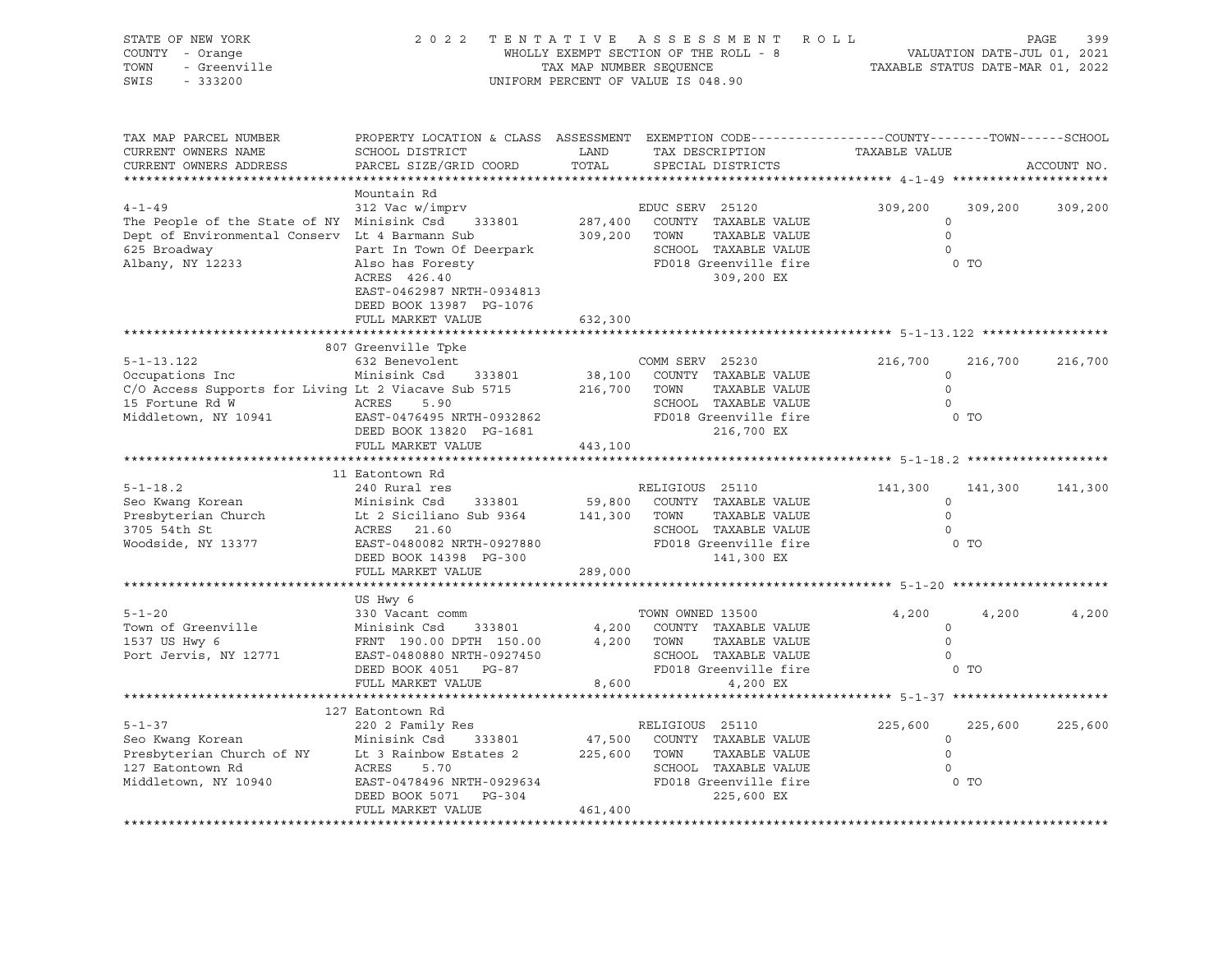### STATE OF NEW YORK 2 0 2 2 T E N T A T I V E A S S E S S M E N T R O L L PAGE 400 COUNTY - Orange WHOLLY EXEMPT SECTION OF THE ROLL - 8 VALUATION DATE-JUL 01, 2021 TOWN - Greenville TAX MAP NUMBER SEQUENCE TAXABLE STATUS DATE-MAR 01, 2022 SWIS - 333200 UNIFORM PERCENT OF VALUE IS 048.90

| TAX MAP PARCEL NUMBER<br>CURRENT OWNERS NAME<br>CURRENT OWNERS ADDRESS                                                                                                                                                                                                                                                  | PROPERTY LOCATION & CLASS ASSESSMENT EXEMPTION CODE----------------COUNTY-------TOWN------SCHOOL<br>SCHOOL DISTRICT<br>PARCEL SIZE/GRID COORD                                                                                                                                                            | LAND<br>TOTAL                               | TAX DESCRIPTION<br>SPECIAL DISTRICTS                                                                                                                                                                                                                     | TAXABLE VALUE                                                                                             | ACCOUNT NO.                          |
|-------------------------------------------------------------------------------------------------------------------------------------------------------------------------------------------------------------------------------------------------------------------------------------------------------------------------|----------------------------------------------------------------------------------------------------------------------------------------------------------------------------------------------------------------------------------------------------------------------------------------------------------|---------------------------------------------|----------------------------------------------------------------------------------------------------------------------------------------------------------------------------------------------------------------------------------------------------------|-----------------------------------------------------------------------------------------------------------|--------------------------------------|
|                                                                                                                                                                                                                                                                                                                         |                                                                                                                                                                                                                                                                                                          |                                             |                                                                                                                                                                                                                                                          |                                                                                                           |                                      |
| $5 - 1 - 63$<br>Town of Greenville<br>1537 Us Highway 6<br>Port Jervis, NY 12771                                                                                                                                                                                                                                        | Interstate 84<br>323 Vacant rural<br>Minisink Csd<br>333801<br>ACRES<br>34.10<br>EAST-0474060 NRTH-0930370<br>DEED BOOK 5724 PG-212<br>FULL MARKET VALUE                                                                                                                                                 | 10,200 TOWN<br>20,900                       | TOWN OWNED 13500<br>10,200 COUNTY TAXABLE VALUE<br>TAXABLE VALUE<br>SCHOOL TAXABLE VALUE<br>FD018 Greenville fire<br>10,200 EX                                                                                                                           | 10,200<br>$\circ$<br>$\Omega$<br>$\Omega$<br>$0$ TO                                                       | 10,200<br>10,200                     |
|                                                                                                                                                                                                                                                                                                                         | Mountain Rd                                                                                                                                                                                                                                                                                              |                                             |                                                                                                                                                                                                                                                          |                                                                                                           |                                      |
| $6 - 1 - 28$<br>Manning Cemetery<br>RD 4<br>Middletown, NY 10940                                                                                                                                                                                                                                                        | 695 Cemetery<br>333801<br>Minisink Csd<br>ACRES<br>2.30<br>EAST-0462647 NRTH-0928571<br>DEED BOOK 0229 PG-250<br>FULL MARKET VALUE                                                                                                                                                                       | 700<br>1,400                                | PRIV CEM 27350<br>COUNTY TAXABLE VALUE<br>700 TOWN<br>TAXABLE VALUE<br>SCHOOL TAXABLE VALUE<br>FD018 Greenville fire<br>700 EX                                                                                                                           | 700<br>$\Omega$<br>$\Omega$<br>$\Omega$<br>0 <sub>T</sub>                                                 | 700<br>700                           |
|                                                                                                                                                                                                                                                                                                                         |                                                                                                                                                                                                                                                                                                          |                                             |                                                                                                                                                                                                                                                          |                                                                                                           |                                      |
| $6 - 1 - 35.1$<br>State of NY Office of Mental Minisink Csd<br>Retardation & Dev Disabil<br>Attn: Sid Hostel #2890<br>Letchworth Develop Ctr Comm Re DEED BOOK 3268 PG-66<br>857 Mountain Rd<br>Port Jervis, NY 12771<br>$6 - 1 - 39$<br>People of the State of NY DEC Minisink Csd<br>625 Broadway<br>Albany, NY 12233 | 857 Mountain Rd<br>210 1 Family Res<br>333801<br>ACRES<br>1.80<br>EAST-0462965 NRTH-0928858<br>FULL MARKET VALUE<br>Mountain Rd<br>323 Vacant rural<br>333801<br>Part In Town Of Deerpark<br>off Mountain Rd<br>ACRES 16.90<br>EAST-0458911 NRTH-0933176<br>DEED BOOK 14931 PG-1386<br>FULL MARKET VALUE | 36,300<br>201,200 TOWN<br>411,500<br>16,400 | COMM SERV 28540<br>COUNTY TAXABLE VALUE<br>TAXABLE VALUE<br>SCHOOL TAXABLE VALUE<br>FD018 Greenville fire<br>201,200 EX<br>NYS OWNED 18120<br>8,000 COUNTY TAXABLE VALUE<br>8,000 TOWN<br>TAXABLE VALUE<br>SCHOOL TAXABLE VALUE<br>FD018 Greenville fire | 201,200<br>$\circ$<br>$\circ$<br>$\Omega$<br>$0$ TO<br>8,000<br>$\circ$<br>$\circ$<br>$\circ$<br>8,000 TO | 201,200<br>201,200<br>8,000<br>8,000 |
|                                                                                                                                                                                                                                                                                                                         |                                                                                                                                                                                                                                                                                                          |                                             |                                                                                                                                                                                                                                                          |                                                                                                           |                                      |
| $6 - 1 - 40$<br>People of the State of NY DEC Minisink Csd<br>625 Broadway<br>Albany, NY 12233                                                                                                                                                                                                                          | Mountain Rd<br>323 Vacant rural<br>333801<br>Pt Lt 8 Sub Map 9050<br>off Mountain Rd<br>ACRES 39.90<br>EAST-0458508 NRTH-0932103<br>DEED BOOK 14931 PG-1386<br>FULL MARKET VALUE                                                                                                                         | 19,800<br>19,800<br>40,500                  | NYS OWNED 18120<br>COUNTY TAXABLE VALUE<br>TAXABLE VALUE<br>TOWN<br>SCHOOL TAXABLE VALUE<br>FD018 Greenville fire                                                                                                                                        | 19,800<br>$\circ$<br>$\circ$<br>$\circ$<br>19,800 TO                                                      | 19,800<br>19,800                     |
|                                                                                                                                                                                                                                                                                                                         |                                                                                                                                                                                                                                                                                                          |                                             |                                                                                                                                                                                                                                                          |                                                                                                           |                                      |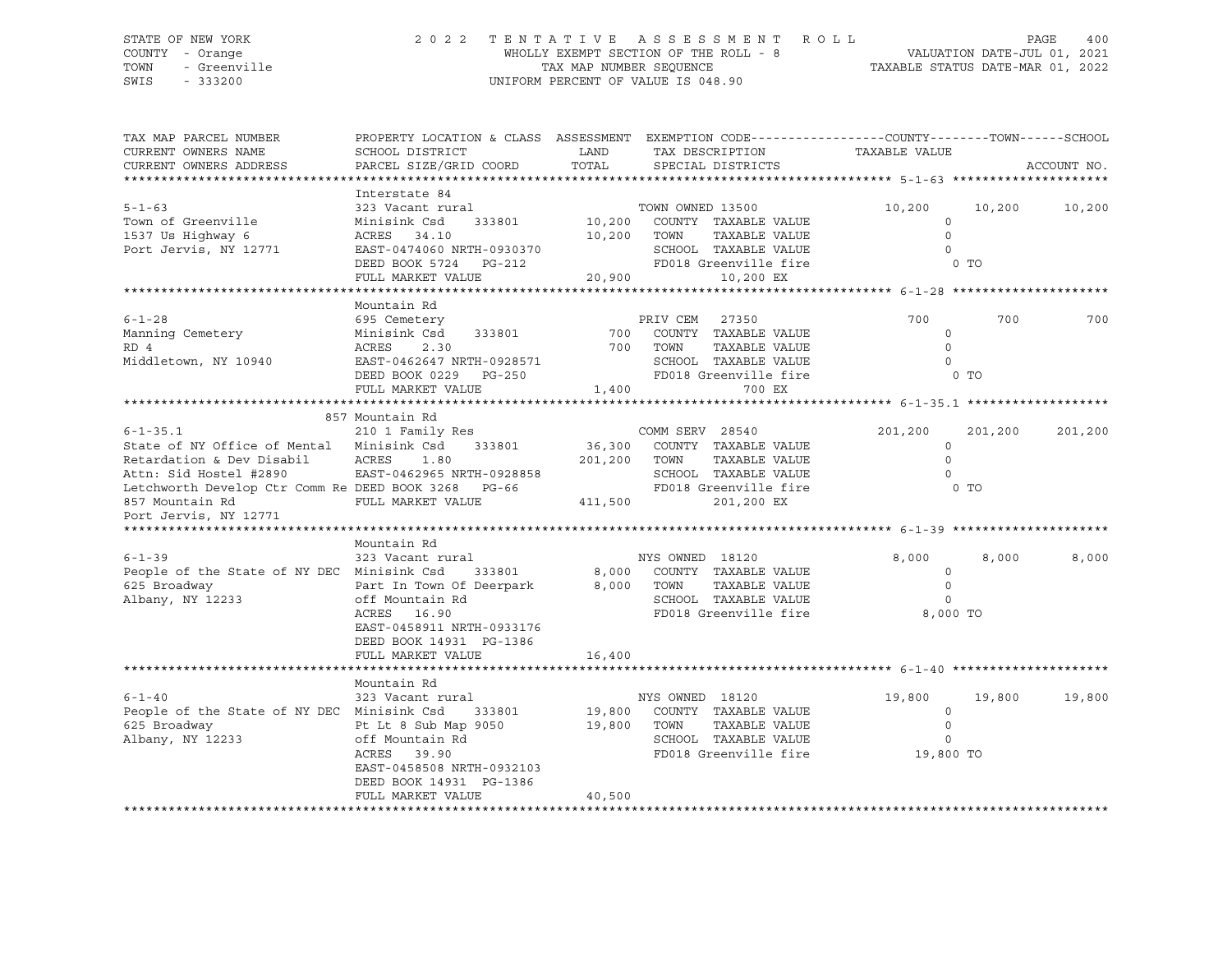#### STATE OF NEW YORK 2 0 2 2 T E N T A T I V E A S S E S S M E N T R O L L PAGE 401 COUNTY - Orange WHOLLY EXEMPT SECTION OF THE ROLL - 8 VALUATION DATE-JUL 01, 2021 TOWN - Greenville TAX MAP NUMBER SEQUENCE TAXABLE STATUS DATE-MAR 01, 2022<br>TAXABLE STATUS DATE-MAR 01, 2022 UNIFORM PERCENT OF VALUE IS 048.90

TAX MAP PARCEL NUMBER PROPERTY LOCATION & CLASS ASSESSMENT EXEMPTION CODE------------------COUNTY--------TOWN------SCHOOL CURRENT OWNERS NAME SCHOOL DISTRICT LAND TAX DESCRIPTION TAXABLE VALUE CURRENT OWNERS ADDRESS PARCEL SIZE/GRID COORD TOTAL SPECIAL DISTRICTS ACCOUNT NO. \*\*\*\*\*\*\*\*\*\*\*\*\*\*\*\*\*\*\*\*\*\*\*\*\*\*\*\*\*\*\*\*\*\*\*\*\*\*\*\*\*\*\*\*\*\*\*\*\*\*\*\*\*\*\*\*\*\*\*\*\*\*\*\*\*\*\*\*\*\*\*\*\*\*\*\*\*\*\*\*\*\*\*\*\*\*\*\*\*\*\*\*\*\*\*\*\*\*\*\*\*\*\* 7-1-27.1 \*\*\*\*\*\*\*\*\*\*\*\*\*\*\*\*\*\*\* 1521-1539 US Hwy 6 7-1-27.1 652 Govt bldgs TOWN OWNED 13500 1137,300 1137,300 1137,300 Town of Greenville Minisink Csd 333801 174,900 COUNTY TAXABLE VALUE 0 1537 US Hwy 6 ACRES 209.70 1137,300 TOWN TAXABLE VALUE 0 Port Jervis, NY 12771 EAST-0475773 NRTH-0924822 SCHOOL TAXABLE VALUE 0 DEED BOOK 4054 PG-196 FD018 Greenville fire 6 O TO FULL MARKET VALUE 2325,800 1137,300 EX \*\*\*\*\*\*\*\*\*\*\*\*\*\*\*\*\*\*\*\*\*\*\*\*\*\*\*\*\*\*\*\*\*\*\*\*\*\*\*\*\*\*\*\*\*\*\*\*\*\*\*\*\*\*\*\*\*\*\*\*\*\*\*\*\*\*\*\*\*\*\*\*\*\*\*\*\*\*\*\*\*\*\*\*\*\*\*\*\*\*\*\*\*\*\*\*\*\*\*\*\*\*\* 7-1-53 \*\*\*\*\*\*\*\*\*\*\*\*\*\*\*\*\*\*\*\*\* 1316 US Hwy 6 7-1-53 534 Social org. VETORG CTS 26100 255,800 255,800 255,800 Greenville Memorial VFW Minisink Csd 333801 68,200 COUNTY TAXABLE VALUE 0 Post 3175 ACRES 8.80 255,800 TOWN TAXABLE VALUE 0 1316 US Hwy 6 EAST-0470877 NRTH-0924098 SCHOOL TAXABLE VALUE 0 Port Jervis, NY 12771 DEED BOOK 2194 PG-00025 FD018 Greenville fire 0 TO FULL MARKET VALUE 523,100 255,800 EX \*\*\*\*\*\*\*\*\*\*\*\*\*\*\*\*\*\*\*\*\*\*\*\*\*\*\*\*\*\*\*\*\*\*\*\*\*\*\*\*\*\*\*\*\*\*\*\*\*\*\*\*\*\*\*\*\*\*\*\*\*\*\*\*\*\*\*\*\*\*\*\*\*\*\*\*\*\*\*\*\*\*\*\*\*\*\*\*\*\*\*\*\*\*\*\*\*\*\*\*\*\*\* 8-1-17 \*\*\*\*\*\*\*\*\*\*\*\*\*\*\*\*\*\*\*\*\* 1 Firehouse Rd 8-1-17 662 Police/fire COMM SERV 26400 300,800 300,800 300,800 300,800 Greenville Township Fire Minisink Csd 333801 47,700 COUNTY TAXABLE VALUE 0 C/O MountainView Fire & Rescue ACRES 1.80 300,800 TOWN TAXABLE VALUE 0 1 Firehouse Rd EAST-0460148 NRTH-0924249 SCHOOL TAXABLE VALUE 0 Port Jervis, NY 12771 DEED BOOK 2867 PG-43 FD018 Greenville fire 0 TO FULL MARKET VALUE 615,100 300,800 EX \*\*\*\*\*\*\*\*\*\*\*\*\*\*\*\*\*\*\*\*\*\*\*\*\*\*\*\*\*\*\*\*\*\*\*\*\*\*\*\*\*\*\*\*\*\*\*\*\*\*\*\*\*\*\*\*\*\*\*\*\*\*\*\*\*\*\*\*\*\*\*\*\*\*\*\*\*\*\*\*\*\*\*\*\*\*\*\*\*\*\*\*\*\*\*\*\*\*\*\*\*\*\* 9-6-13 \*\*\*\*\*\*\*\*\*\*\*\*\*\*\*\*\*\*\*\*\* US Hwy 6 9-6-13 692 Road/str/hwy COUNTY OWN 13100 300 300 300 County of Orange Minisink Csd 333801 300 COUNTY TAXABLE VALUE 0 255 Main St Reserved Park 300 TOWN TAXABLE VALUE 0 Goshen, NY 10924 FRNT 973.00 DPTH 26.00 SCHOOL TAXABLE VALUE 0 EAST-0458041 NRTH-0925342 FD018 Greenville fire 6 O TO DEED BOOK 4271 PG-191 300 EX FULL MARKET VALUE 600 \*\*\*\*\*\*\*\*\*\*\*\*\*\*\*\*\*\*\*\*\*\*\*\*\*\*\*\*\*\*\*\*\*\*\*\*\*\*\*\*\*\*\*\*\*\*\*\*\*\*\*\*\*\*\*\*\*\*\*\*\*\*\*\*\*\*\*\*\*\*\*\*\*\*\*\*\*\*\*\*\*\*\*\*\*\*\*\*\*\*\*\*\*\*\*\*\*\*\*\*\*\*\* 10-1-13.21 \*\*\*\*\*\*\*\*\*\*\*\*\*\*\*\*\* 2570 Co Rte 1 10-1-13.21 210 1 Family Res COMM SERV 28540 135,800 135,800 135,800 State of NY Office of Mental Minisink Csd 333801 46,300 COUNTY TAXABLE VALUE 0 Retardation & Dev Disabil Lt 1 Ryan Sub Map 7732 135,800 TOWN TAXABLE VALUE 0 Attn: Sid Hostel #9825 ACRES 4.70 SCHOOL TAXABLE VALUE 0 Attn: Sid Hostel #9825 Aures 1.70<br>
Letchworth Develop Ctr Comm Re EAST-0472372 NRTH-0919092 FD018 Greenville fire 0 O TO 2570 County Route 1 DEED BOOK 3965 PG-345 135,800 EX Port Jervis, NY 12771 FULL MARKET VALUE 277,700 \*\*\*\*\*\*\*\*\*\*\*\*\*\*\*\*\*\*\*\*\*\*\*\*\*\*\*\*\*\*\*\*\*\*\*\*\*\*\*\*\*\*\*\*\*\*\*\*\*\*\*\*\*\*\*\*\*\*\*\*\*\*\*\*\*\*\*\*\*\*\*\*\*\*\*\*\*\*\*\*\*\*\*\*\*\*\*\*\*\*\*\*\*\*\*\*\*\*\*\*\*\*\*\*\*\*\*\*\*\*\*\*\*\*\*\*\*\*\*\*\*\*\*\*\*\*\*\*\*\*\*\*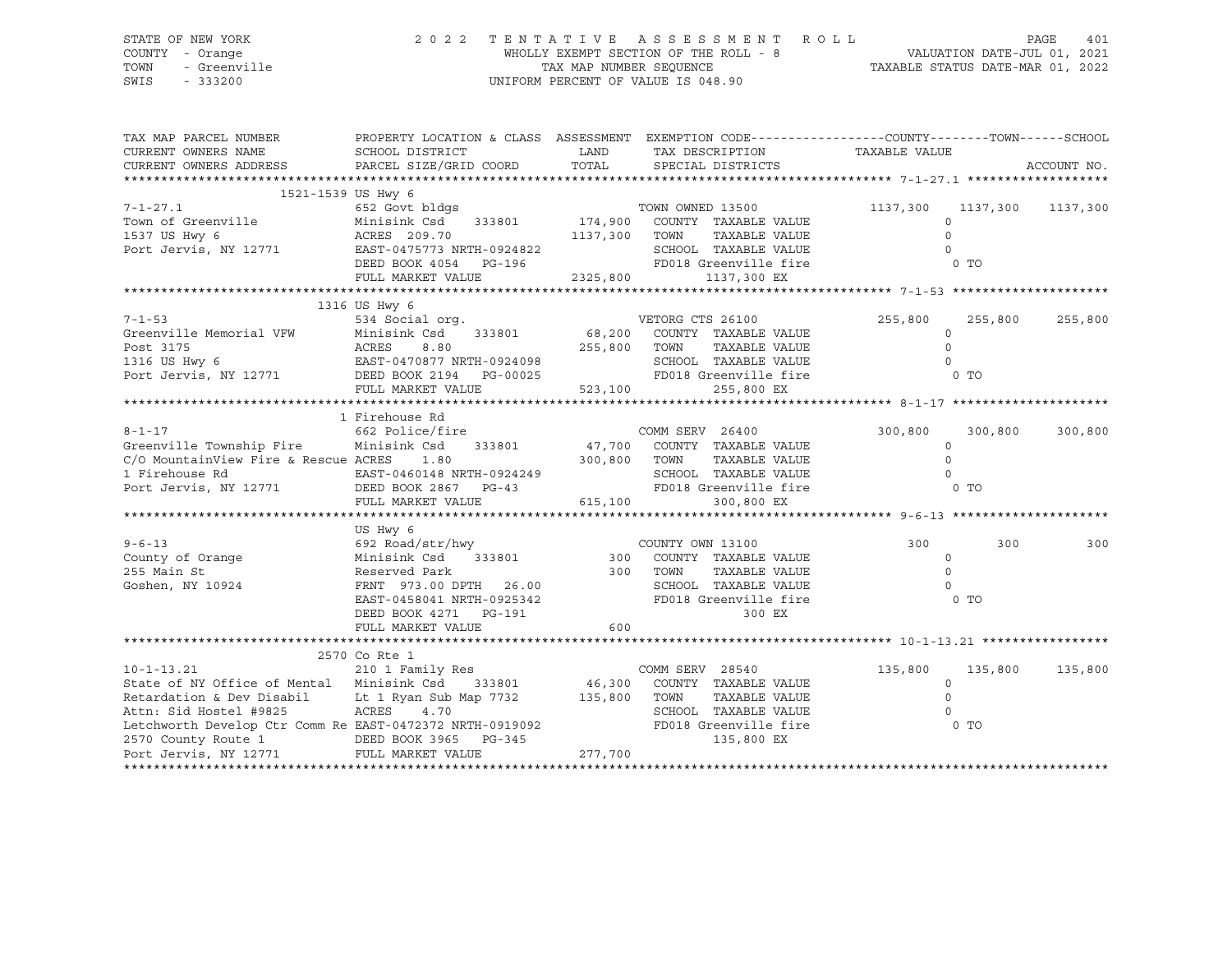| STATE OF NEW YORK<br>COUNTY - Orange<br>TOWN<br>- Greenville<br>SWIS<br>$-333200$                                                                                                                                                                                              | 2022 TENTATIVE ASSESSMENT ROLL<br>WHOLLY EXEMPT SECTION OF THE ROLL - 8<br>TAX MAP NUMBER SEQUENCE THE ROLL - 8<br>TAX MAP NUMBER SEQUENCE TAXABLE STATUS DATE-MAR 01, 2022<br>UNIFORM PERCENT OF VALUE IS 048.90 |                                     |                                                                                                                                                              |                                                         | PAGE               | 402 |
|--------------------------------------------------------------------------------------------------------------------------------------------------------------------------------------------------------------------------------------------------------------------------------|-------------------------------------------------------------------------------------------------------------------------------------------------------------------------------------------------------------------|-------------------------------------|--------------------------------------------------------------------------------------------------------------------------------------------------------------|---------------------------------------------------------|--------------------|-----|
| TAX MAP PARCEL NUMBER<br>CURRENT OWNERS NAME<br>CURRENT OWNERS ADDRESS                                                                                                                                                                                                         | PROPERTY LOCATION & CLASS ASSESSMENT EXEMPTION CODE----------------COUNTY-------TOWN------SCHOOL<br>SCHOOL DISTRICT<br>PARCEL SIZE/GRID COORD                                                                     | LAND<br>TOTAL                       | TAX DESCRIPTION<br>SPECIAL DISTRICTS                                                                                                                         | TAXABLE VALUE                                           | ACCOUNT NO.        |     |
|                                                                                                                                                                                                                                                                                | 1495 Greenville Tpke                                                                                                                                                                                              |                                     |                                                                                                                                                              |                                                         |                    |     |
| $10 - 1 - 77$<br>Greenville Township<br>Volunteer Ambulance Corps Inc Partial On Bldg<br>Volunteer Ambulance Corps Inc Fartial On Diver<br>1495 Greenville Tpke FRNT 270.00 DPTH 227.00<br>Port Jervis, NY 12771 EAST-0464515 NRTH-0921967 FD018 Greenville fire<br>130,800 EX | 632 Benevolent<br>Minisink Csd 333801 35,000 COUNTY TAXABLE VALUE                                                                                                                                                 | 430,800 TOWN                        | CHARITABLE 25130<br>TAXABLE VALUE                                                                                                                            | 430,800<br>$\circ$<br>$\circ$<br>$\Omega$<br>$0$ TO     | 430,800<br>430,800 |     |
|                                                                                                                                                                                                                                                                                | FULL MARKET VALUE                                                                                                                                                                                                 | 881,000                             |                                                                                                                                                              |                                                         |                    |     |
|                                                                                                                                                                                                                                                                                |                                                                                                                                                                                                                   |                                     |                                                                                                                                                              |                                                         |                    |     |
| $10 - 1 - 91$<br>From Alfred<br>Minisink Csd<br>333801<br>Bann Genevieve<br>ACRES 4.00<br>Attn: George Davenport<br>EAST-0472058 NRTH-0918422<br>PO Box 125<br>Johnson, NY 10933<br>FULL MARKET VALUE                                                                          | Co Rte 1<br>315 Underwtr 1nd                                                                                                                                                                                      |                                     | WHOLLY EX 50000<br>200 COUNTY TAXABLE VALUE<br>TAXABLE VALUE<br>200 TOWN<br>SCHOOL TAXABLE VALUE<br>FD018 Greenville fire 0 TO                               | 200<br>$\circ$<br>$\Omega$<br>$\Omega$                  | 200<br>200         |     |
|                                                                                                                                                                                                                                                                                |                                                                                                                                                                                                                   | 400                                 | 200 EX                                                                                                                                                       |                                                         |                    |     |
|                                                                                                                                                                                                                                                                                | Co Rte 1                                                                                                                                                                                                          |                                     |                                                                                                                                                              |                                                         |                    |     |
| $10 - 1 - 105$<br>County of Orange<br>255 Main St<br>Goshen, NY 10924                                                                                                                                                                                                          | 323 Vacant rural<br>Minisink Csd 333801<br>Excess From Road Taking<br>333801<br>FRNT 373.00 DPTH 73.00<br>EAST-0466757 NRTH-0921181<br>DEED BOOK 3444 PG-299<br>FULL MARKET VALUE                                 | 200                                 | COUNTY OWN 13100<br>100 COUNTY TAXABLE VALUE<br>100 TOWN<br>TAXABLE VALUE<br>SCHOOL TAXABLE VALUE<br>SCHOOL TAXABLE VALUE<br>FD018 Greenville fire<br>100 EX | 100<br>$\circ$<br>$\Omega$<br>$\circ$<br>0 <sub>T</sub> | 100<br>100         |     |
|                                                                                                                                                                                                                                                                                |                                                                                                                                                                                                                   |                                     |                                                                                                                                                              |                                                         |                    |     |
| $11 - 1 - 18$<br>Methodist Church<br>Attn: Roland Schofield Jr FRNT 73.00 DPTH 119.00<br>235 Bushville Rd EAST-0459954 NRTH-0920652<br>Port Jervis, NY 12771 DEED BOOK 308                                                                                                     | 1686 Greenville Tpke<br>620 Religious<br>Minisink Csd 333801<br>PG-527                                                                                                                                            | 104,600 TOWN                        | RELIGIOUS 25110<br>8,400 COUNTY TAXABLE VALUE<br>TAXABLE VALUE<br>SCHOOL TAXABLE VALUE<br>FD018 Greenville fire                                              | 104,600<br>$\Omega$<br>$\circ$<br>$\Omega$<br>$0$ TO    | 104,600 104,600    |     |
|                                                                                                                                                                                                                                                                                | FULL MARKET VALUE                                                                                                                                                                                                 | 213,900                             | 104,600 EX                                                                                                                                                   |                                                         |                    |     |
|                                                                                                                                                                                                                                                                                |                                                                                                                                                                                                                   |                                     |                                                                                                                                                              |                                                         |                    |     |
| $11 - 1 - 19$                                                                                                                                                                                                                                                                  | 515-521 Mountain Rd<br>652 Govt bldgs                                                                                                                                                                             |                                     | TOWN OWNED 13500                                                                                                                                             | 296,900                                                 | 296,900            |     |
| Town of Greenville<br>1537 Us Hwy 6<br>Port Jervis, NY 12771                                                                                                                                                                                                                   | Minisink Csd<br>ACRES<br>2.10<br>EAST-0460033 NRTH-0920990<br>DEED BOOK 1522 PG-515<br>FULL MARKET VALUE                                                                                                          | 333801 57,600<br>296,900<br>607,200 | COUNTY TAXABLE VALUE<br>TOWN<br>TAXABLE VALUE<br>SCHOOL TAXABLE VALUE<br>FD018 Greenville fire<br>296,900 EX                                                 | $\circ$<br>$\Omega$<br>$\circ$<br>0 <sub>T</sub>        | 296,900            |     |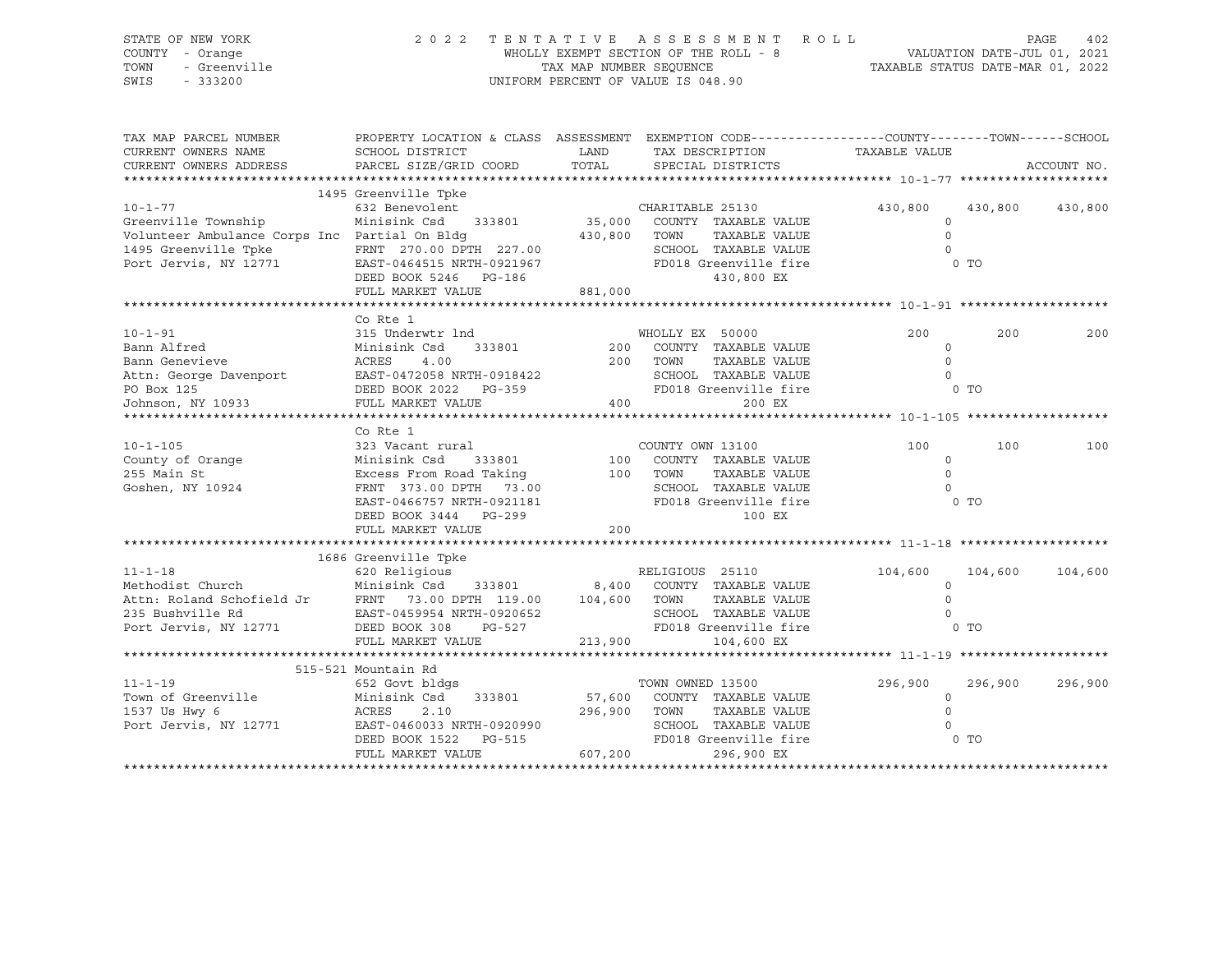### STATE OF NEW YORK 2 0 2 2 T E N T A T I V E A S S E S S M E N T R O L L PAGE 403 COUNTY - Orange WHOLLY EXEMPT SECTION OF THE ROLL - 8 VALUATION DATE-JUL 01, 2021 TOWN - Greenville TAX MAP NUMBER SEQUENCE TAXABLE STATUS DATE-MAR 01, 2022 SWIS - 333200 UNIFORM PERCENT OF VALUE IS 048.90

| TAX MAP PARCEL NUMBER<br>CURRENT OWNERS NAME                                     | SCHOOL DISTRICT                                                                                      | PROPERTY LOCATION & CLASS ASSESSMENT EXEMPTION CODE----------------COUNTY-------TOWN------SCHOOL<br>LAND<br>TAX DESCRIPTION |                                                                         | TAXABLE VALUE       |                    |
|----------------------------------------------------------------------------------|------------------------------------------------------------------------------------------------------|-----------------------------------------------------------------------------------------------------------------------------|-------------------------------------------------------------------------|---------------------|--------------------|
| CURRENT OWNERS ADDRESS                                                           | PARCEL SIZE/GRID COORD                                                                               | TOTAL                                                                                                                       | SPECIAL DISTRICTS                                                       |                     | ACCOUNT NO.        |
|                                                                                  |                                                                                                      |                                                                                                                             |                                                                         |                     |                    |
| $11 - 1 - 62$                                                                    | Greenville Tpke<br>695 Cemetery                                                                      |                                                                                                                             | e<br>PRIV CEM 27350<br>333801 200 COUNTY TAXABLE VALUE                  | 200                 | 200<br>200         |
| Happy Hill Associates                                                            | Minisink Csd                                                                                         |                                                                                                                             |                                                                         | $\Omega$            |                    |
| 16 Orchard St                                                                    | FRNT 172.00 DPTH 140.00 200 TOWN                                                                     |                                                                                                                             | TAXABLE VALUE                                                           | $\Omega$            |                    |
| PO Box 443                                                                       | FRNT 1/4.00 222.<br>EAST-0456235 NRTH-0919966                                                        |                                                                                                                             | SCHOOL TAXABLE VALUE                                                    | $\Omega$            |                    |
| Middletown, NY 10940 DEED BOOK 1855 PG-00474                                     |                                                                                                      |                                                                                                                             | FD018 Greenville fire                                                   |                     | 0 TO               |
|                                                                                  | FULL MARKET VALUE                                                                                    |                                                                                                                             | 400 000<br>200 EX                                                       |                     |                    |
|                                                                                  |                                                                                                      |                                                                                                                             |                                                                         |                     |                    |
|                                                                                  | Minisink Tpke                                                                                        |                                                                                                                             |                                                                         |                     |                    |
| $12 - 1 - 19.21$                                                                 | 322 Rural vac>10                                                                                     |                                                                                                                             | 10<br>333801 43,400 COUNTY TAXABLE VALUE                                | 43,400              | 43,400<br>43,400   |
| Brandwein-Morholt Irrev Trust Minisink Csd                                       |                                                                                                      |                                                                                                                             | TAXABLE VALUE                                                           | $\circ$<br>$\Omega$ |                    |
| William D Bavoso Trustee Lt 1 Miedema Sub Map 9318 43,400 TOWN 19 E Main St CHOC |                                                                                                      |                                                                                                                             | SCHOOL TAXABLE VALUE                                                    | $\Omega$            |                    |
|                                                                                  |                                                                                                      |                                                                                                                             |                                                                         | 0 <sub>T</sub>      |                    |
| Port Jervis, NY 12771                                                            |                                                                                                      |                                                                                                                             |                                                                         |                     |                    |
|                                                                                  | EAST-0467597 NRTH-0914274<br>DEED BOOK 12364 PG-1686<br>FULL MARKET VALUE 88,800<br>88,800<br>28,800 |                                                                                                                             |                                                                         |                     |                    |
|                                                                                  |                                                                                                      |                                                                                                                             |                                                                         |                     |                    |
|                                                                                  | 161 Loqtown Rd                                                                                       |                                                                                                                             |                                                                         |                     |                    |
| $12 - 1 - 31.1$                                                                  | 210 1 Family Res                                                                                     |                                                                                                                             | RELIGIOUS 25110<br>35,200 COUNTY TAXABLE VALUE<br>25 TIME TAYABLE VALUE | 117,200             | 117,200<br>117,200 |
| Greenville Methodist Church                                                      | Minisink Csd 333801                                                                                  |                                                                                                                             |                                                                         | $\Omega$            |                    |
| Attn: Roland Schofield Jr                                                        |                                                                                                      | 117,200 TOWN                                                                                                                | TAXABLE VALUE                                                           | $\Omega$            |                    |
| 235 Bushville Rd                                                                 | eld Jr       ACRES     1.60<br>EAST-0464238 NRTH-0911896                                             |                                                                                                                             | SCHOOL TAXABLE VALUE                                                    | $\Omega$            |                    |
| Port Jervis, NY 12771 DEED BOOK 1886 PG-754                                      |                                                                                                      |                                                                                                                             | FD018 Greenville fire                                                   |                     | 0 TO               |
|                                                                                  | FULL MARKET VALUE                                                                                    | 239,700                                                                                                                     | 117,200 EX                                                              |                     |                    |
|                                                                                  |                                                                                                      |                                                                                                                             |                                                                         |                     |                    |
|                                                                                  | 151 Loqtown Rd                                                                                       |                                                                                                                             |                                                                         |                     |                    |
| $12 - 1 - 31.2$                                                                  |                                                                                                      |                                                                                                                             |                                                                         | 146,800 146,800     | 146,800            |
| Brandwein-Morholt Irrev Trust Minisink Csd                                       |                                                                                                      |                                                                                                                             | 333801 76,200 COUNTY TAXABLE VALUE                                      | $\circ$             |                    |
|                                                                                  |                                                                                                      |                                                                                                                             | TAXABLE VALUE                                                           | $\Omega$            |                    |
|                                                                                  |                                                                                                      |                                                                                                                             | SCHOOL TAXABLE VALUE                                                    | $\Omega$            |                    |
| Port Jervis, NY 12771                                                            | ACRES 77.90                                                                                          |                                                                                                                             | FD018 Greenville fire                                                   | $0$ TO              |                    |
|                                                                                  | EAST-0465382 NRTH-0911676                                                                            |                                                                                                                             | 146,800 EX                                                              |                     |                    |
|                                                                                  | DEED BOOK 12364 PG-1673                                                                              |                                                                                                                             |                                                                         |                     |                    |
|                                                                                  | FULL MARKET VALUE                                                                                    | 300,200                                                                                                                     |                                                                         |                     |                    |
|                                                                                  | Logtown Rd & Minisink Tpk                                                                            |                                                                                                                             |                                                                         |                     |                    |
| $12 - 1 - 50.2$                                                                  | 680 Cult & rec                                                                                       |                                                                                                                             | EDUC SERV 25120                                                         | 87,100              | 87,100<br>87,100   |
| Brandwein-Morholt Irrev Trust Minisink Csd                                       | 333801                                                                                               |                                                                                                                             | 87,100 COUNTY TAXABLE VALUE                                             | $\circ$             |                    |
|                                                                                  | ACRES 61.50                                                                                          |                                                                                                                             | 87,100 TOWN<br>TAXABLE VALUE                                            | $\circ$             |                    |
| William D Bavoso Trustee<br>PO Box 326                                           | EAST-0465903 NRTH-0912795                                                                            |                                                                                                                             | SCHOOL TAXABLE VALUE                                                    |                     |                    |
| Unionville, NY 10988                                                             | DEED BOOK 4294 PG-133                                                                                |                                                                                                                             | FD018 Greenville fire                                                   | 0 TO                |                    |
|                                                                                  | FULL MARKET VALUE                                                                                    | 178,100                                                                                                                     | 87,100 EX                                                               |                     |                    |
|                                                                                  |                                                                                                      |                                                                                                                             |                                                                         |                     |                    |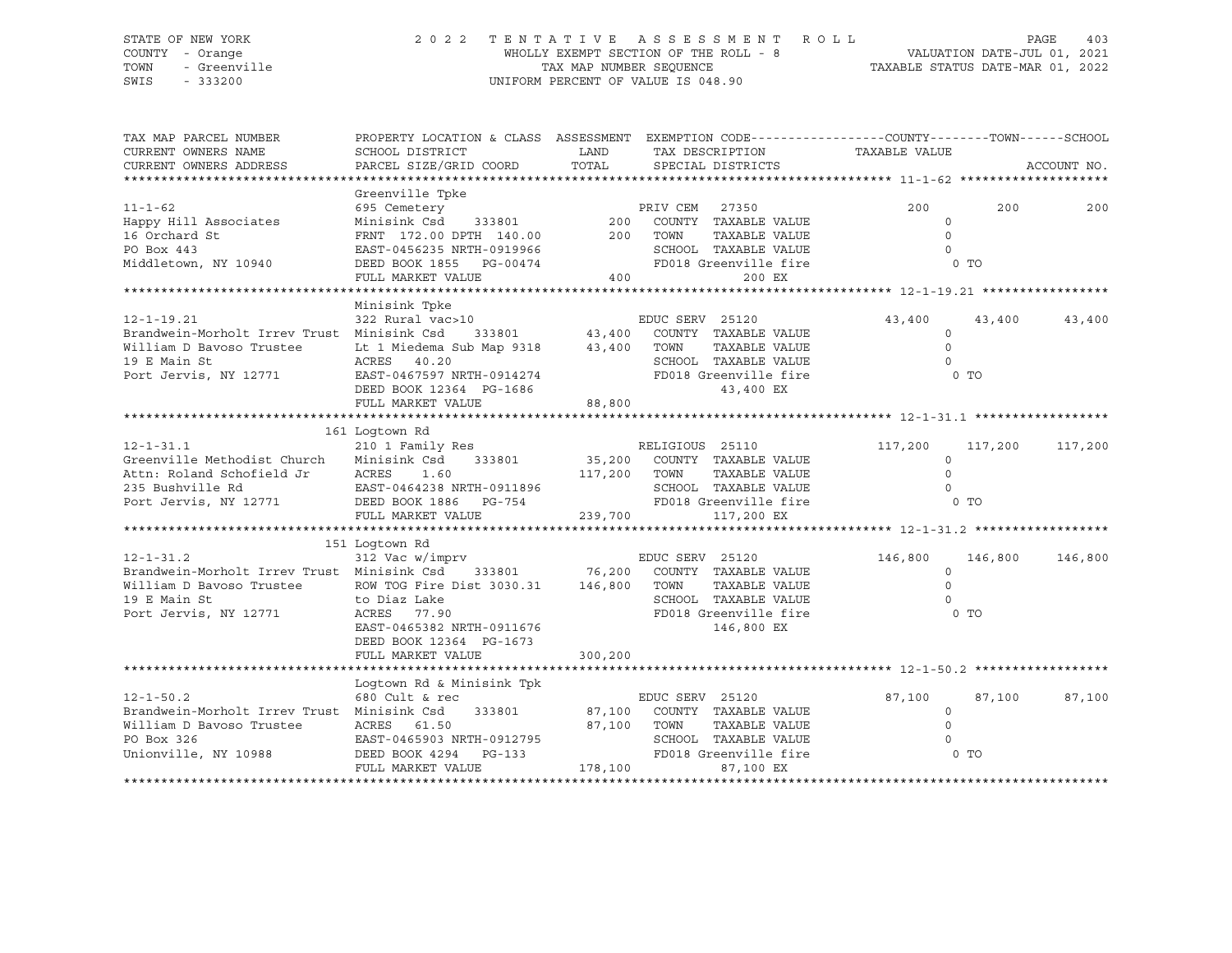| STATE OF NEW YORK<br>COUNTY - Orange<br>$-222$<br>- Greenville<br>- 333200<br>TOWN<br>SWIS - 333200                                                                                                                                                                                                         | 2022 TENTATIVE ASSESSMENT ROLL<br>WHOLLY EXEMPT SECTION OF THE ROLL - 8<br>TAX MAP NUMBER SEQUENCE TAXABLE STATUS DATE-MAR 01, 2022<br>UNIFORM PERCENT OF VALUE IS 048.90                            |         |                           |                                                                                                                                                                                            |                 |             |
|-------------------------------------------------------------------------------------------------------------------------------------------------------------------------------------------------------------------------------------------------------------------------------------------------------------|------------------------------------------------------------------------------------------------------------------------------------------------------------------------------------------------------|---------|---------------------------|--------------------------------------------------------------------------------------------------------------------------------------------------------------------------------------------|-----------------|-------------|
| TAX MAP PARCEL NUMBER THE PROPERTY LOCATION & CLASS ASSESSMENT EXEMPTION CODE--------------COUNTY-------TOWN------SCHOOL<br>CURRENT OWNERS NAME<br>CURRENT OWNERS ADDRESS                                                                                                                                   |                                                                                                                                                                                                      |         |                           |                                                                                                                                                                                            |                 | ACCOUNT NO. |
|                                                                                                                                                                                                                                                                                                             | 400 Minisink Tpke                                                                                                                                                                                    |         |                           | 122,800 122,800 122,800                                                                                                                                                                    |                 |             |
| $\begin{tabular}{lcccc} \bf 12-1-60 & \bf 400 \; Minisink \; Tpke & \tt EDUC \; SERV & 25120 & \tt 122,800 & 122 \; \tt 122,800 & 122 \; \tt 123,800 & 123 \; \tt 124,800 & 125 \; \tt 125,800 & 126 \; \tt 126,800 & 127 \; \tt 127,800 & 128 \; \tt 128,800 & 128 \; \tt 129,800 & 128 \; \tt 129,800 & $ |                                                                                                                                                                                                      |         |                           |                                                                                                                                                                                            |                 |             |
|                                                                                                                                                                                                                                                                                                             |                                                                                                                                                                                                      |         |                           |                                                                                                                                                                                            |                 |             |
| $12 - 1 - 61$<br>240 Rural res<br>Brandwein-Morholt Irrev Trust Minisink Csd 333801 51,000 COUNTY TAXABLE VALUE<br>William D Bavoso Trustee Lot 2 Brandwein Map 61-94 163,900 TOWN TAXABLE VALUE<br>19 E Main St ACRES 10.10 SCHOOL TAXABLE VALUE<br>Po                                                     | 390 Minisink Tpke<br>240 Rural res                                                                                                                                                                   |         | EDUC SERV 25120           | 163,900<br>ALUE 163,900<br>ALUE 0<br>ALUE 0                                                                                                                                                | 163,900 163,900 |             |
|                                                                                                                                                                                                                                                                                                             | FULL MARKET VALUE 335,200                                                                                                                                                                            |         |                           |                                                                                                                                                                                            |                 |             |
|                                                                                                                                                                                                                                                                                                             |                                                                                                                                                                                                      |         |                           |                                                                                                                                                                                            |                 |             |
| $12 - 1 - 62$<br>EDUC SERV 25120<br>Brandwein-Morholt Irrev Trust Minisink Csd 333801 8,000 COUNTY TAXABLE VALUE<br>William D Bavoso Trustee Pt Lt2 Middlema Map 8095 8,000 TOWN TAXABLE VALUE<br>19 E Main St ACRES 2.20 SCHOOL TAXABLE VALUE<br>POIL                                                      | Minisink Tpke<br>314 Rural vac<10                                                                                                                                                                    |         | EDUC SERV 25120           | $\begin{tabular}{cc} \texttt{VALUE} & \texttt{8,000} \\ \texttt{VALUE} & \texttt{0} \\ \texttt{VALUE} & \texttt{0} \\ \texttt{VALUE} & \texttt{0} \end{tabular}$<br>$\overline{0}$<br>0 TO | 8,000           | 8,000       |
|                                                                                                                                                                                                                                                                                                             |                                                                                                                                                                                                      |         |                           |                                                                                                                                                                                            |                 |             |
|                                                                                                                                                                                                                                                                                                             | Hardscrabble Rd                                                                                                                                                                                      |         |                           |                                                                                                                                                                                            |                 |             |
| 14-1-2<br>500 SCH OWNED 13800<br>500 COUNTY TAXABLE VALUE<br>Albany, NY 12223 FRNT 68.00 DPTH 466.00<br>500 TOWN TAXABLE VALUE<br>500 TOWN TAXABLE VALUE<br>TAXABLE VALUE                                                                                                                                   | EAST-0457999 NRTH-0913384<br>EAST-0457999 NRTH-0913384<br>FULL MARKET VALUE 1,000 FD018 Greenville fire the contract of the contract of the contract of the contract of<br>EAST-0457999 NRTH-0913384 |         | SCH OWNED 13800<br>500 EX | 500<br>$\overline{a}$<br>$\overline{0}$                                                                                                                                                    | 500             | 500         |
|                                                                                                                                                                                                                                                                                                             |                                                                                                                                                                                                      |         |                           |                                                                                                                                                                                            |                 |             |
|                                                                                                                                                                                                                                                                                                             |                                                                                                                                                                                                      |         |                           |                                                                                                                                                                                            |                 |             |
| 252 Mountain Rd<br>252 Mountain Rd<br>262 Health bldg<br>262 Health bldg<br>27.400 COMM SERV 25230<br>27.400 COMM SERV 25230<br>27.400 COMM SERV 25230<br>27.400 COMM TAXABLE VALUE<br>27.400 COMM TAXABLE VALUE<br>282 Health bldg<br>27.400 COMM                                                          |                                                                                                                                                                                                      |         |                           |                                                                                                                                                                                            |                 |             |
|                                                                                                                                                                                                                                                                                                             | FULL MARKET VALUE                                                                                                                                                                                    | 397,100 |                           |                                                                                                                                                                                            |                 |             |
|                                                                                                                                                                                                                                                                                                             |                                                                                                                                                                                                      |         |                           |                                                                                                                                                                                            |                 |             |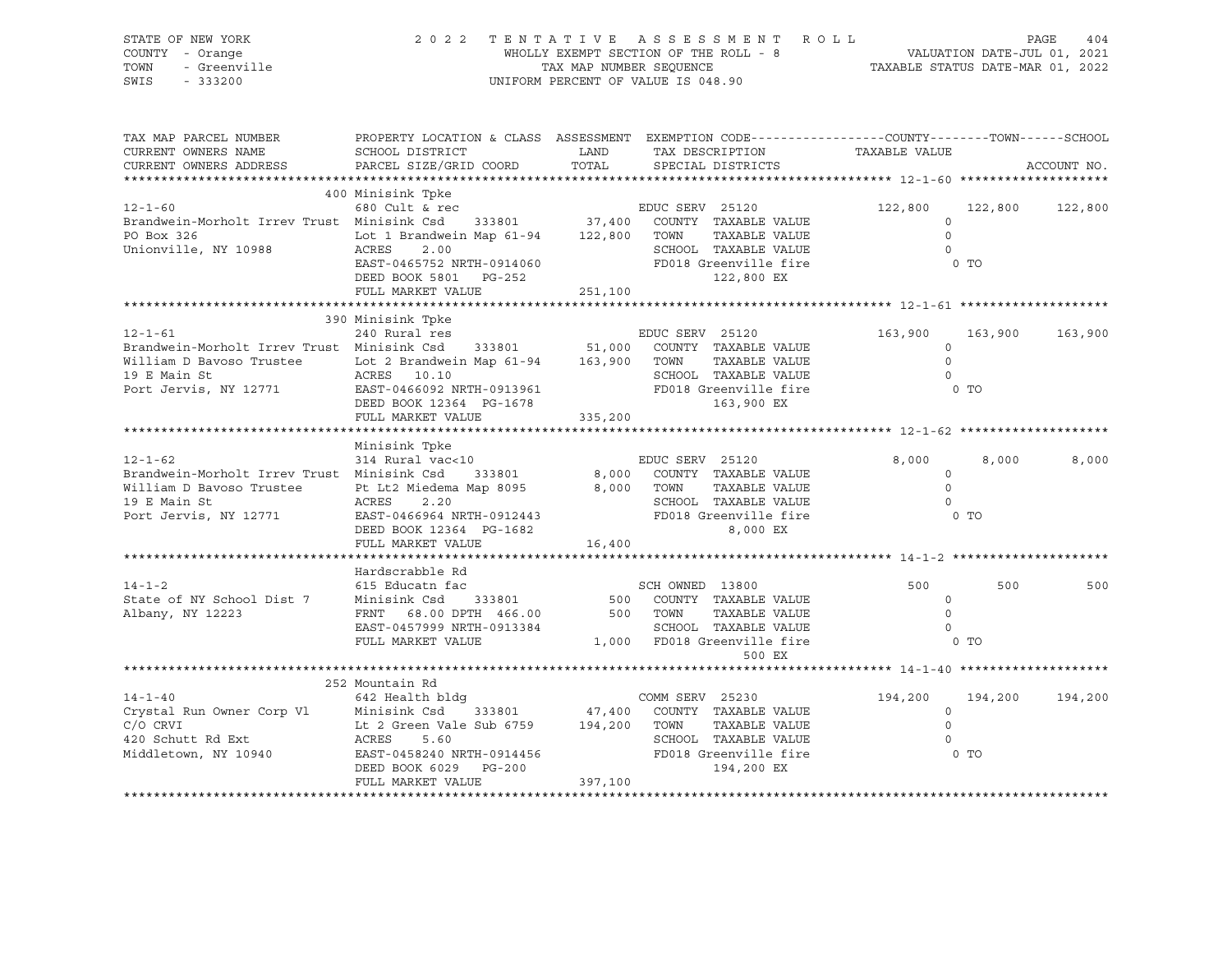| STATE OF NEW YORK<br>COUNTY<br>- Orange   | 2 0 2 2                   | TENTATIVE                                                     | A S S E S S M E N T<br>WHOLLY EXEMPT SECTION OF THE ROLL - 8 | ROLL |               | PAGE<br>VALUATION DATE-JUL 01, 2021 | 405                              |
|-------------------------------------------|---------------------------|---------------------------------------------------------------|--------------------------------------------------------------|------|---------------|-------------------------------------|----------------------------------|
| - Greenville<br>TOWN<br>SWIS<br>$-333200$ |                           | TAX MAP NUMBER SEOUENCE<br>UNIFORM PERCENT OF VALUE IS 048.90 |                                                              |      |               |                                     | TAXABLE STATUS DATE-MAR 01, 2022 |
| TAX MAP PARCEL NUMBER                     | PROPERTY LOCATION & CLASS | ASSESSMENT                                                    | EXEMPTION CODE-----------------COUNTY-------TOWN------SCHOOL |      |               |                                     |                                  |
| CURRENT OWNERS NAME                       | SCHOOL DISTRICT           | LAND                                                          | TAX DESCRIPTION                                              |      | TAXABLE VALUE |                                     |                                  |
| CURRENT OWNERS ADDRESS                    | PARCEL SIZE/GRID COORD    | TOTAL                                                         | SPECIAL DISTRICTS                                            |      |               |                                     | ACCOUNT NO.                      |
|                                           | Gas Line                  |                                                               |                                                              |      |               |                                     |                                  |
| $555 - 1 - 10$                            | 861 Elec & qas            |                                                               | MUNI IDA<br>18020                                            |      | 408,027       | 408,027                             | 408,027                          |
| Millennium Pipeline Co LLC                | Minisink Csd<br>333801    | $\Omega$                                                      | COUNTY<br>TAXABLE VALUE                                      |      |               |                                     |                                  |
| One Blue Hill Plz Fl 7                    | BANK<br>Z87               | 408,027                                                       | TOWN<br>TAXABLE VALUE                                        |      |               |                                     |                                  |
| Pearl River, NY 10965                     | FULL MARKET VALUE         | 834,400                                                       | SCHOOL<br>TAXABLE VALUE                                      |      |               |                                     |                                  |
|                                           |                           |                                                               | FD018 Greenville fire                                        |      | 408,027 TO    |                                     |                                  |
|                                           |                           |                                                               |                                                              |      |               |                                     |                                  |

|                                            | Gas Trans         |          |          |                       |             |          | 810500   |
|--------------------------------------------|-------------------|----------|----------|-----------------------|-------------|----------|----------|
| 632-9999-810.500-2002                      | 883 Gas Trans Im  |          | MUNI IDA | 18020                 | 2687,623    | 2687,623 | 2687,623 |
| O C Industrial Develop Agency Minisink Csd | 333801            |          | COUNTY   | TAXABLE VALUE         |             |          |          |
| C/O Millennium Pipeline Co LLC             |                   | 2687,623 | TOWN     | TAXABLE VALUE         |             |          |          |
| 1 Blue Hill Plz Fl 7                       | FULL MARKET VALUE | 5496,200 | SCHOOL   | TAXABLE VALUE         |             |          |          |
| Pearl River, NY 10965                      |                   |          |          | FD018 Greenville fire | 2687,623 TO |          |          |
|                                            |                   |          |          |                       |             |          |          |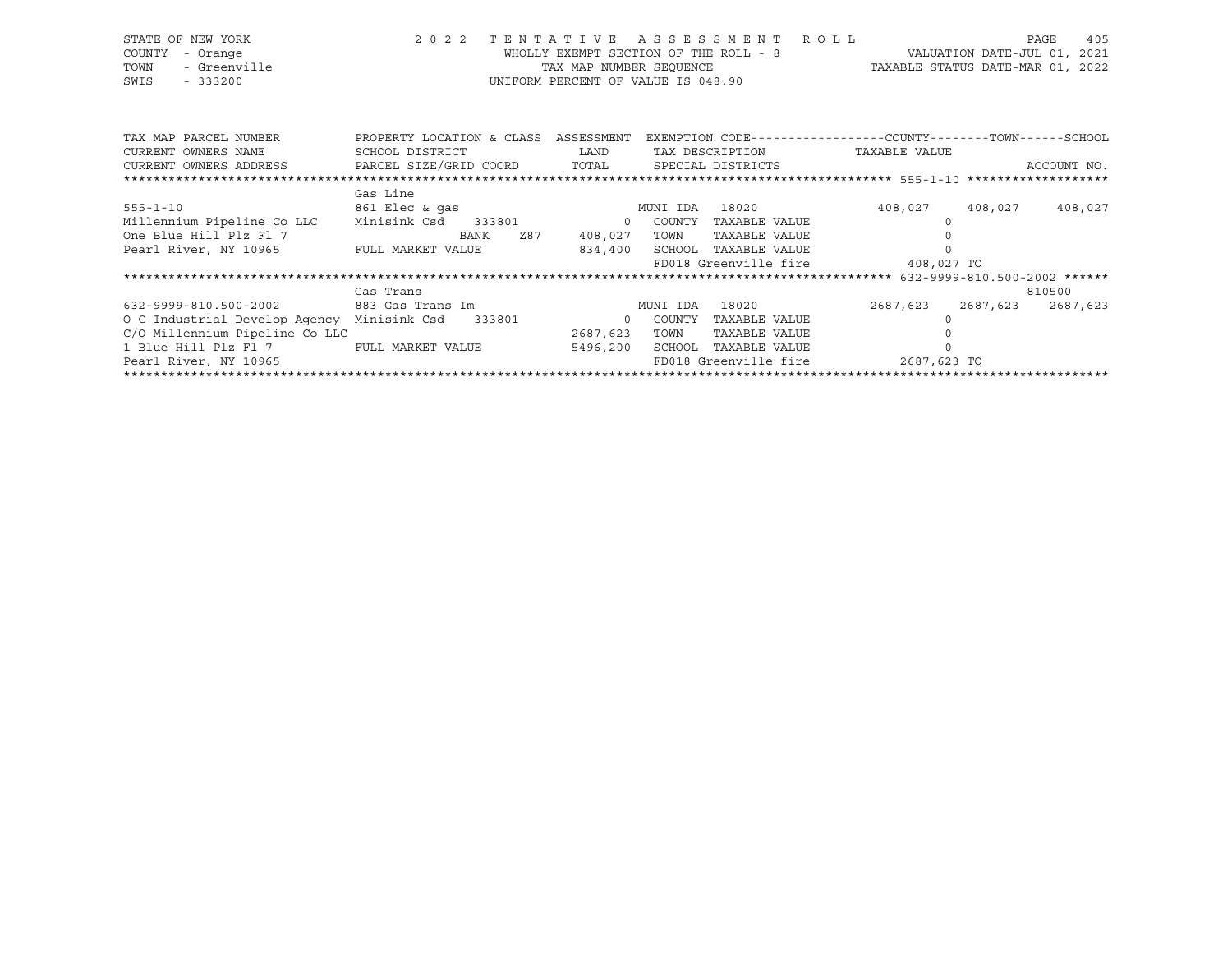| STATE OF NEW YORK |              | 2022 TENTATIVE ASSESSMENT ROLL |                                       |                                  | PAGE                   | 406 |
|-------------------|--------------|--------------------------------|---------------------------------------|----------------------------------|------------------------|-----|
| COUNTY - Orange   |              |                                | WHOLLY EXEMPT SECTION OF THE ROLL - 8 | VALUATION DATE-JUL 01, 2021      |                        |     |
| TOWN              | - Greenville |                                |                                       | TAXABLE STATUS DATE-MAR 01, 2022 |                        |     |
| SWIS<br>$-333200$ |              |                                | UNIFORM PERCENT OF VALUE IS 048.90    |                                  | RPS150/V04/L015        |     |
|                   |              |                                |                                       |                                  | CURRENT DATE 4/29/2022 |     |

## ROLL SECTION TOTALS

## \*\*\* S P E C I A L D I S T R I C T S U M M A R Y \*\*\*

| CODE DISTRICT NAME PARCELS | TOTAL | EXTENSION<br>TYPE. | EXTENSION<br>VALUE | AD VALOREM<br>VALUE | EXEMPT<br>AMOUNT | TAXABLE<br>VALUE |
|----------------------------|-------|--------------------|--------------------|---------------------|------------------|------------------|
| FD018 Greenville fir       |       | 42 TOTAL           |                    | 8044,350            | 4920,900         | 3123,450         |

# \*\*\* S C H O O L D I S T R I C T S U M M A R Y \*\*\*

| CODE   | DISTRICT NAME | TOTAL<br>PARCELS | ASSESSED<br>LAND | ASSESSED<br>TOTAL | EXEMPT<br>AMOUNT | TOTAL<br>TAXABLE | <b>STAR</b><br>AMOUNT | <b>STAR</b><br>TAXABLE |
|--------|---------------|------------------|------------------|-------------------|------------------|------------------|-----------------------|------------------------|
| 333801 | Minisink Csd  | 42               | 1499,800         | 8044,350          | 8044,350         |                  |                       |                        |
|        | SUB-TOTAL     | 42               | 1499,800         | 8044,350          | 8044,350         |                  |                       |                        |
|        | TOTAL         | 42               | 1499,800         | 8044,350          | 8044,350         |                  |                       |                        |

### \*\*\* S Y S T E M C O D E S S U M M A R Y \*\*\*

| CODE  | DESCRIPTION        | TOTAL<br>PARCELS | COUNTY                      | TOWN                        | SCHOOL     |
|-------|--------------------|------------------|-----------------------------|-----------------------------|------------|
| 50000 | WHOLLY EX<br>TOTAL |                  | 200<br>$\sim$ $\sim$<br>200 | 200<br>$\sim$ $\sim$<br>200 | 200<br>200 |

#### \*\*\* E X E M P T I O N S U M M A R Y \*\*\*

|       |             | TOTAL       |          |          |          |
|-------|-------------|-------------|----------|----------|----------|
| CODE  | DESCRIPTION | PARCELS     | COUNTY   | TOWN     | SCHOOL   |
| 12100 | NYS OWNED   |             | 5,000    | 5,000    | 5,000    |
| 13100 | COUNTY OWN  | $\sim$<br>∠ | 400      | 400      | 400      |
| 13500 | TOWN OWNED  | ⇁           | 1455,600 | 1455,600 | 1455,600 |
| 13800 | SCH OWNED   |             | 500      | 500      | 500      |
| 14110 | US OWNED    |             | 6,800    | 6,800    | 6,800    |
| 18020 | MUNI IDA    |             | 3095,650 | 3095,650 | 3095,650 |
| 18120 | NYS OWNED   | C.<br>∠     | 27,800   | 27,800   | 27,800   |
| 25110 | RELIGIOUS   | 4           | 588,700  | 588,700  | 588,700  |
| 25120 | EDUC SERV   | 8           | 978,100  | 978,100  | 978,100  |
| 25130 | CHARITABLE  |             | 430,800  | 430,800  | 430,800  |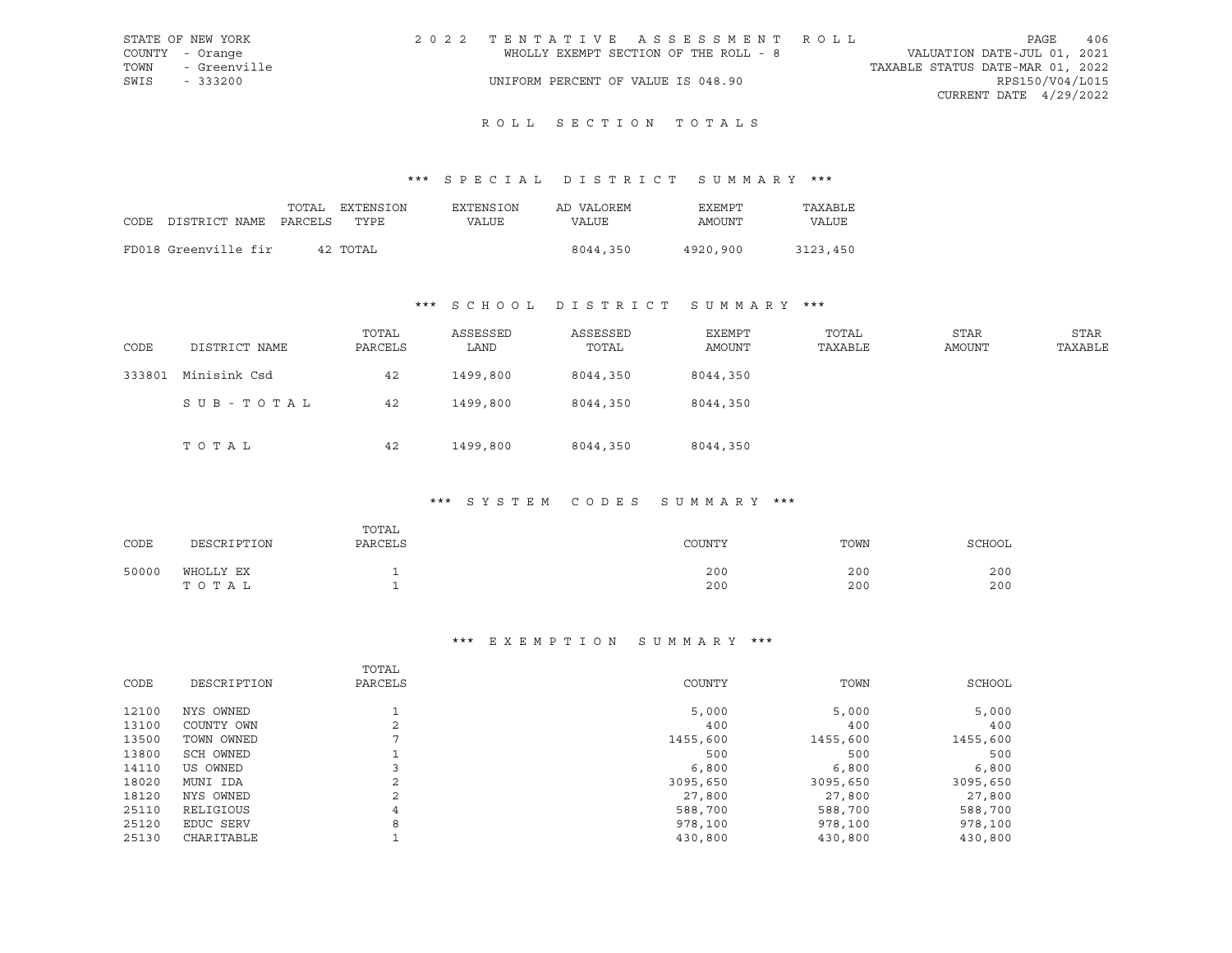|      | STATE OF NEW YORK | 2022 TENTATIVE ASSESSMENT ROLL        |  |  |                                  |                          | PAGE | 407 |
|------|-------------------|---------------------------------------|--|--|----------------------------------|--------------------------|------|-----|
|      | COUNTY - Orange   | WHOLLY EXEMPT SECTION OF THE ROLL - 8 |  |  | VALUATION DATE-JUL 01, 2021      |                          |      |     |
| TOWN | - Greenville      |                                       |  |  | TAXABLE STATUS DATE-MAR 01, 2022 |                          |      |     |
| SWIS | $-333200$         | UNIFORM PERCENT OF VALUE IS 048.90    |  |  |                                  | RPS150/V04/L015          |      |     |
|      |                   |                                       |  |  |                                  | CURRENT DATE $4/29/2022$ |      |     |

## R O L L S E C T I O N T O T A L S

## \*\*\* E X E M P T I O N S U M M A R Y \*\*\*

|       |             | TOTAL   |          |          |          |
|-------|-------------|---------|----------|----------|----------|
| CODE  | DESCRIPTION | PARCELS | COUNTY   | TOWN     | SCHOOL   |
|       |             |         |          |          |          |
| 25230 | COMM SERV   |         | 410,900  | 410,900  | 410,900  |
| 26100 | VETORG CTS  |         | 255,800  | 255,800  | 255,800  |
| 26400 | COMM SERV   |         | 300,800  | 300,800  | 300,800  |
| 27350 | PRIV CEM    |         | 1,000    | 1,000    | 1,000    |
| 28540 | COMM SERV   |         | 486,300  | 486,300  | 486,300  |
|       | TOTAL       | 41      | 8044,150 | 8044,150 | 8044,150 |

| ROLL |                      | TOTAL   | ASSESSED | ASSESSED | TAXABLE | TAXABLE | TAXABLE | <b>STAR</b> |
|------|----------------------|---------|----------|----------|---------|---------|---------|-------------|
| SEC  | DESCRIPTION          | PARCELS | ∟AND     | TOTAL    | COUNTY  | TOWN    | SCHOOL  | TAXABLE     |
|      |                      |         |          |          |         |         |         |             |
|      | EXEMPT<br>Y J J TOHW |         | 1499,800 | 8044,350 |         |         |         |             |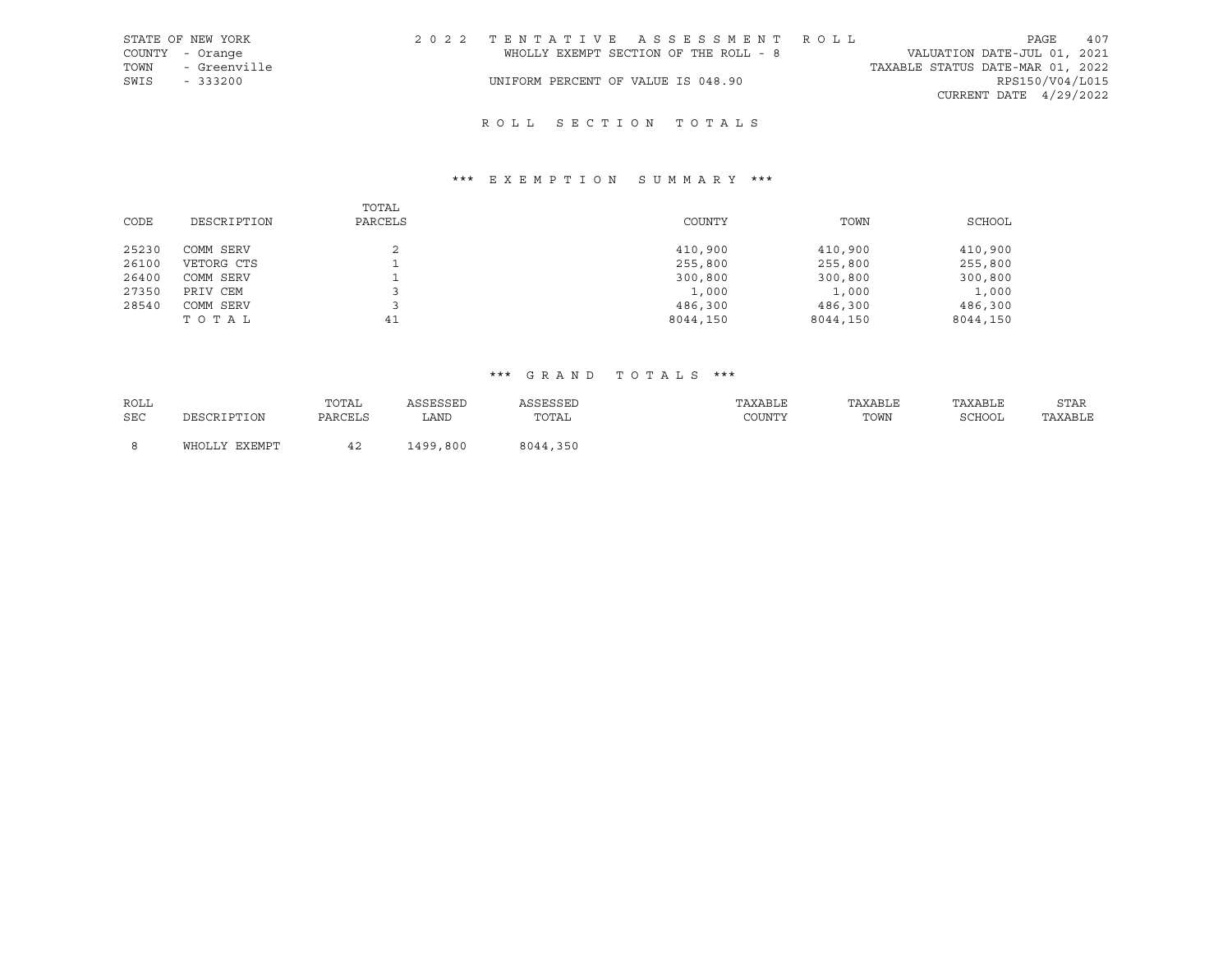| STATE OF NEW YORK    |                                    | 2022 TENTATIVE ASSESSMENT ROLL |                                  | PAGE                        | 408 |
|----------------------|------------------------------------|--------------------------------|----------------------------------|-----------------------------|-----|
| COUNTY - Orange      |                                    |                                |                                  | VALUATION DATE-JUL 01, 2021 |     |
| TOWN<br>- Greenville |                                    | SWIS TOTALS                    | TAXABLE STATUS DATE-MAR 01, 2022 |                             |     |
| SWIS<br>$-333200$    | UNIFORM PERCENT OF VALUE IS 048.90 |                                |                                  | RPS150/V04/L015             |     |
|                      |                                    |                                |                                  | CURRENT DATE $4/29/2022$    |     |

\*\*\* S P E C I A L D I S T R I C T S U M M A R Y \*\*\*

| CODE | DISTRICT NAME PARCELS                                    | TOTAL | EXTENSION<br>TYPE | EXTENSION<br><b>VALUE</b> | AD VALOREM<br><b>VALUE</b> | EXEMPT<br>AMOUNT | TAXABLE<br>VALUE |
|------|----------------------------------------------------------|-------|-------------------|---------------------------|----------------------------|------------------|------------------|
|      | DD012 Curran dr bene<br>FD018 Greenville fir 2,027 TOTAL |       | 7 MOVTAX          |                           | 288652,993                 | 6991,607         | 281661,386       |

# \*\*\* S C H O O L D I S T R I C T S U M M A R Y \*\*\*

| CODE   | DISTRICT NAME | TOTAL<br>PARCELS | ASSESSED<br>LAND | ASSESSED<br>TOTAL | EXEMPT<br>AMOUNT | TOTAL<br>TAXABLE | <b>STAR</b><br>AMOUNT | STAR<br>TAXABLE |
|--------|---------------|------------------|------------------|-------------------|------------------|------------------|-----------------------|-----------------|
| 333801 | Minisink Csd  | 2,027            | 79664,300        | 288652,993        | 16959,505        | 271693,488       | 21258,780             | 250434,708      |
|        | SUB-TOTAL     | 2,027            | 79664,300        | 288652,993        | 16959,505        | 271693,488       | 21258,780             | 250434,708      |
|        | TOTAL         | 2,027            | 79664,300        | 288652,993        | 16959,505        | 271693,488       | 21258,780             | 250434,708      |

### \*\*\* S Y S T E M C O D E S S U M M A R Y \*\*\*

| CODE  | DESCRIPTION        | TOTAL<br>PARCELS | COUNTY     | TOWN       | <b>SCHOOL</b> |
|-------|--------------------|------------------|------------|------------|---------------|
| 50000 | WHOLLY EX<br>TOTAL |                  | 200<br>200 | 200<br>200 | 200<br>200    |

#### \*\*\* E X E M P T I O N S U M M A R Y \*\*\*

|       |             | TOTAL        |          |          |          |
|-------|-------------|--------------|----------|----------|----------|
| CODE  | DESCRIPTION | PARCELS      | COUNTY   | TOWN     | SCHOOL   |
| 12100 | NYS OWNED   |              | 5,000    | 5,000    | 5,000    |
| 13100 | COUNTY OWN  | $\sim$<br>∠  | 400      | 400      | 400      |
| 13500 | TOWN OWNED  | ⇁            | 1455,600 | 1455,600 | 1455,600 |
| 13800 | SCH OWNED   |              | 500      | 500      | 500      |
| 14110 | US OWNED    |              | 6,800    | 6,800    | 6,800    |
| 18020 | MUNI IDA    | $\sim$<br>z. | 3095,650 | 3095,650 | 3095,650 |
| 18120 | NYS OWNED   | $\sim$<br>∠  | 27,800   | 27,800   | 27,800   |
| 25110 | RELIGIOUS   | 4            | 588,700  | 588,700  | 588,700  |
| 25120 | EDUC SERV   | 8            | 978,100  | 978,100  | 978,100  |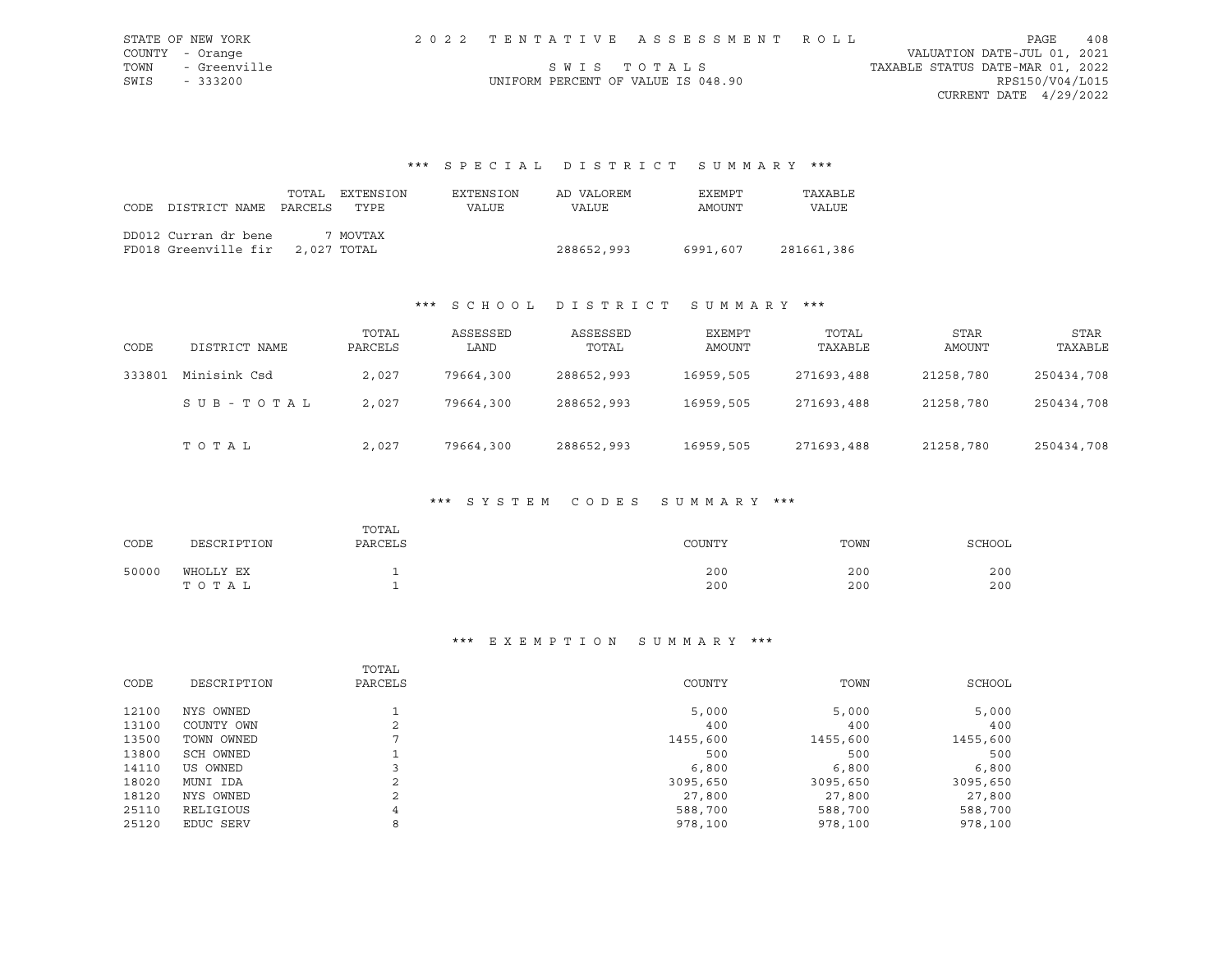| STATE OF NEW YORK    |  | 2022 TENTATIVE ASSESSMENT ROLL     |                                  | PAGE            | - 409 |
|----------------------|--|------------------------------------|----------------------------------|-----------------|-------|
| COUNTY - Orange      |  |                                    | VALUATION DATE-JUL 01, 2021      |                 |       |
| TOWN<br>- Greenville |  | SWIS TOTALS                        | TAXABLE STATUS DATE-MAR 01, 2022 |                 |       |
| SWIS<br>$-333200$    |  | UNIFORM PERCENT OF VALUE IS 048.90 |                                  | RPS150/V04/L015 |       |
|                      |  |                                    | CURRENT DATE $4/29/2022$         |                 |       |

### \*\*\* E X E M P T I O N S U M M A R Y \*\*\*

|       |                 | TOTAL          |           |           |           |
|-------|-----------------|----------------|-----------|-----------|-----------|
| CODE  | DESCRIPTION     | PARCELS        | COUNTY    | TOWN      | SCHOOL    |
| 25130 | CHARITABLE      | 1              | 430,800   | 430,800   | 430,800   |
| 25230 | COMM SERV       | $\overline{2}$ | 410,900   | 410,900   | 410,900   |
| 26100 | VETORG CTS      |                | 255,800   | 255,800   | 255,800   |
| 26400 | COMM SERV       |                | 300,800   | 300,800   | 300,800   |
| 27350 | PRIV CEM        |                | 1,000     |           | 1,000     |
|       |                 |                |           | 1,000     |           |
| 28540 | COMM SERV       | 3              | 486,300   | 486,300   | 486,300   |
| 32252 | NY Refr Ld      | 13             | 920,400   |           |           |
| 41101 | VETERANS        | $\overline{c}$ | 6,600     | 6,600     |           |
| 41120 | VETWAR CTS      | 64             | 762,115   | 444,898   | 444,898   |
| 41130 | VETCOM CTS      | 79             | 1602,180  | 917,980   | 917,980   |
| 41140 | VETDIS CTS      | 39             | 1196,367  | 792,319   | 792,319   |
| 41160 | $CW$ 15 $VET/$  | 17             | 118,524   | 88,893    | 118,524   |
| 41170 | CW DISBLD       | 1              | 8,535     | 8,535     | 8,535     |
| 41691 | FIRE/AMBCT      | 2              | 3,486     | 3,486     |           |
| 41700 | FARM BLDG       | 3              | 454,700   | 454,700   | 454,700   |
| 41720 | AGDISTRICT      | 62             | 1795,955  | 1795,955  | 1795,955  |
| 41730 | AG PRIVATE      | $\overline{4}$ | 122,793   | 122,793   | 122,793   |
| 41800 | AGED            | 26             | 1059,231  | 1085,123  | 1085,661  |
| 41834 | ENH STAR        | 162            |           |           | 8429,820  |
| 41854 | <b>BAS STAR</b> | 604            |           |           | 12828,960 |
| 41932 | Dis & Lim       | 1              | 83,695    |           |           |
| 47100 | Mass Telec      | 1              | 148,473   | 148,473   | 148,473   |
| 47460 | FORESTLAND      | 6              | 185,683   | 185,683   | 185,683   |
| 49500 | SOLAR EX C      | 89             | 2839,634  | 2839,634  | 2839,634  |
|       | TOTAL           | 1,216          | 19352,521 | 16939,222 | 38218,085 |

| ROLL<br><b>SEC</b> | DESCRIPTION      | TOTAL<br>PARCELS | ASSESSED<br>LAND | ASSESSED<br>TOTAL | TAXABLE<br>COUNTY | TAXABLE<br>TOWN | TAXABLE<br>SCHOOL | <b>STAR</b><br>TAXABLE |
|--------------------|------------------|------------------|------------------|-------------------|-------------------|-----------------|-------------------|------------------------|
|                    | TAXABLE          | .,952            | 77181,400        | 274697,584        | 264458,086        | 265950,985      | 265930,902        | 244672,122             |
|                    | STATE OWNED LAND | 14               | 920,400          | 920,400           |                   | 920,400         | 920,400           | 920,400                |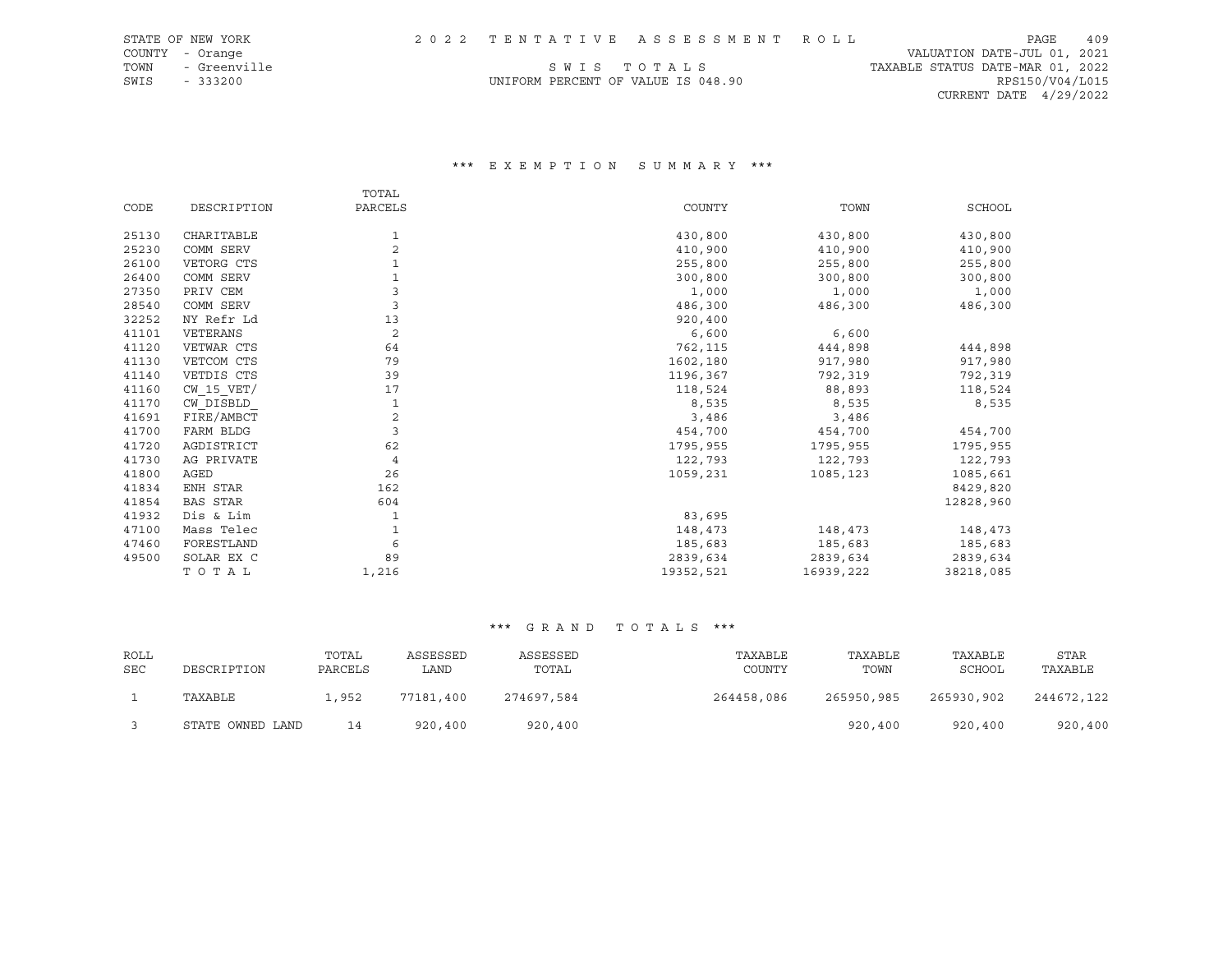|      | STATE OF NEW YORK |                                    | 2022 TENTATIVE ASSESSMENT ROLL |                                  | PAGE                     | 410 |
|------|-------------------|------------------------------------|--------------------------------|----------------------------------|--------------------------|-----|
|      | COUNTY - Orange   |                                    |                                | VALUATION DATE-JUL 01, 2021      |                          |     |
| TOWN | - Greenville      | SWIS TOTALS                        |                                | TAXABLE STATUS DATE-MAR 01, 2022 |                          |     |
| SWIS | - 333200          | UNIFORM PERCENT OF VALUE IS 048.90 |                                |                                  | RPS150/V04/L015          |     |
|      |                   |                                    |                                |                                  | CURRENT DATE $4/29/2022$ |     |

| ROLL<br><b>SEC</b> | DESCRIPTION       | TOTAL<br>PARCELS | ASSESSED<br>LAND | ASSESSED<br>TOTAL | TAXABLE<br>COUNTY | TAXABLE<br>TOWN | TAXABLE<br>SCHOOL | <b>STAR</b><br>TAXABLE |
|--------------------|-------------------|------------------|------------------|-------------------|-------------------|-----------------|-------------------|------------------------|
| 5                  | SPECIAL FRANCHISE | 11               |                  | 4040,639          | 4040,639          | 4040,639        | 4040,639          | 4040,639               |
| 6                  | UTILITIES & N.C.  | 8                | 62,700           | 950,020           | 801,547           | 801,547         | 801,547           | 801,547                |
| 8                  | WHOLLY EXEMPT     | 42               | 1499,800         | 8044,350          |                   |                 |                   |                        |
| $\star$            | TOTAL<br>SUB      | 2,027            | 79664,300        | 288652,993        | 269300,272        | 271713,571      | 271693,488        | 250434,708             |
| $***$              | GRAND TOTAL       | 2,027            | 79664,300        | 288652,993        | 269300,272        | 271713,571      | 271693,488        | 250434,708             |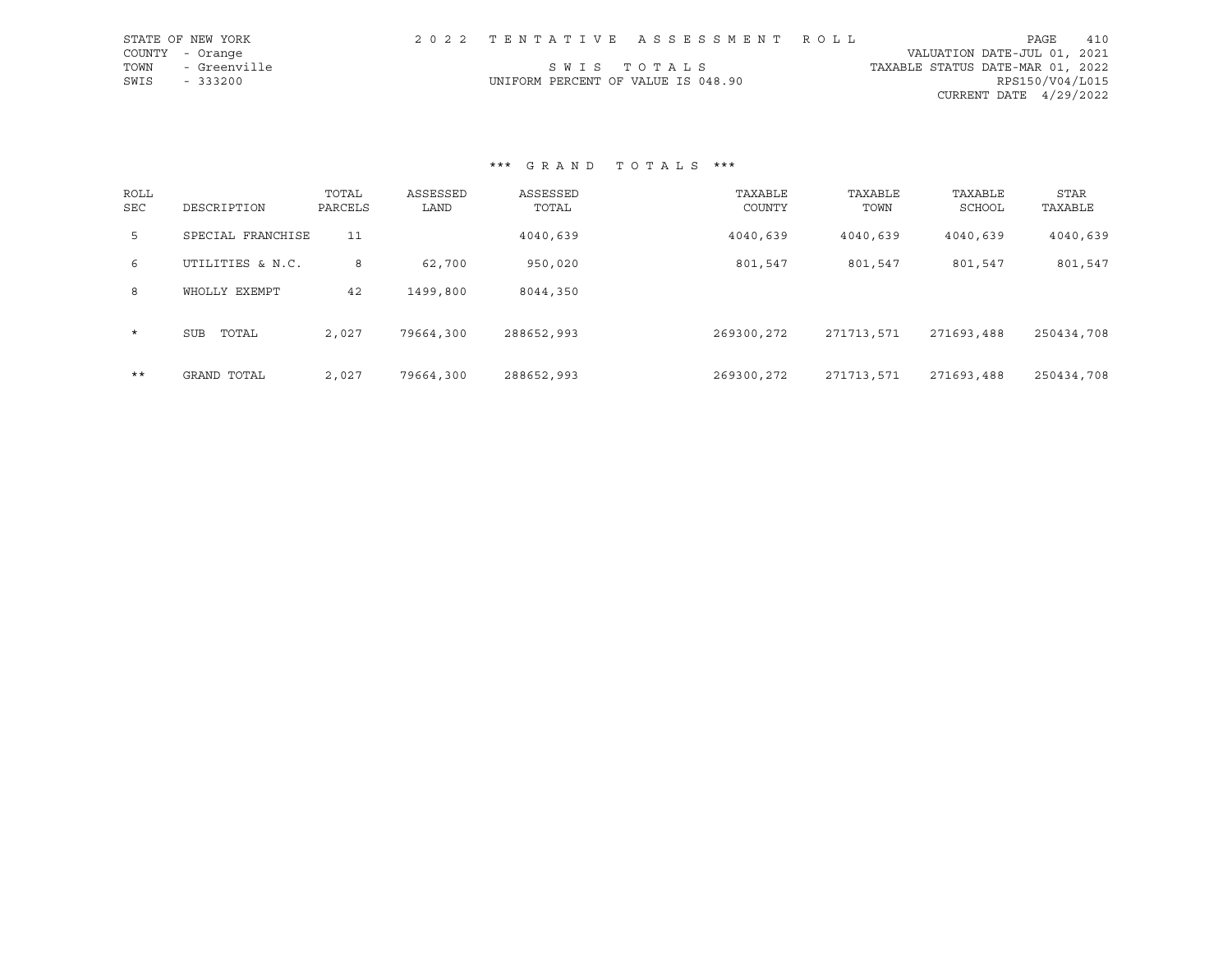|             | STATE OF NEW YORK |                                    | 2022 TENTATIVE ASSESSMENT ROLL |                                  |                        | PAGE | 411 |
|-------------|-------------------|------------------------------------|--------------------------------|----------------------------------|------------------------|------|-----|
|             | COUNTY - Orange   |                                    | TOWN TOTALS                    | VALUATION DATE-JUL 01, 2021      |                        |      |     |
|             | TOWN - Greenville |                                    |                                | TAXABLE STATUS DATE-MAR 01, 2022 |                        |      |     |
| SWIS - 3332 |                   | UNIFORM PERCENT OF VALUE IS 048.90 |                                |                                  | RPS150/V04/L015        |      |     |
|             |                   |                                    |                                |                                  | CURRENT DATE 4/29/2022 |      |     |

# \*\*\* S P E C I A L D I S T R I C T S U M M A R Y \*\*\*

|      |                                  | TOTAL | EXTENSION | EXTENSION | AD VALOREM | EXEMPT   | TAXABLE      |
|------|----------------------------------|-------|-----------|-----------|------------|----------|--------------|
| CODE | DISTRICT NAME PARCELS            |       | TYPF.     | VALUE     | VALUE      | AMOUNT   | <b>VALUE</b> |
|      | DD012 Curran dr bene             |       | 7 MOVTAX  |           |            |          |              |
|      | FD018 Greenville fir 2,027 TOTAL |       |           |           | 288652,993 | 6991,607 | 281661,386   |

## \*\*\* S C H O O L D I S T R I C T S U M M A R Y \*\*\*

| CODE   | DISTRICT NAME | TOTAL<br>PARCELS | ASSESSED<br>LAND | ASSESSED<br>TOTAL | EXEMPT<br>AMOUNT | TOTAL<br>TAXABLE | STAR<br>AMOUNT | STAR<br>TAXABLE |
|--------|---------------|------------------|------------------|-------------------|------------------|------------------|----------------|-----------------|
| 333801 | Minisink Csd  | 2,027            | 79664,300        | 288652,993        | 16959,505        | 271693,488       | 21258,780      | 250434,708      |
|        | SUB-TOTAL     | 2,027            | 79664,300        | 288652,993        | 16959,505        | 271693,488       | 21258,780      | 250434,708      |
|        | TOTAL         | 2,027            | 79664,300        | 288652,993        | 16959,505        | 271693,488       | 21258,780      | 250434,708      |

### \*\*\* S Y S T E M C O D E S S U M M A R Y \*\*\*

| CODE  | DESCRIPTION        | TOTAL<br>PARCELS | COUNTY     | TOWN       | <b>SCHOOL</b> |
|-------|--------------------|------------------|------------|------------|---------------|
| 50000 | WHOLLY EX<br>TOTAL |                  | 200<br>200 | 200<br>200 | 200<br>200    |

### \*\*\* E X E M P T I O N S U M M A R Y \*\*\*

|       |             | TOTAL        |          |          |          |
|-------|-------------|--------------|----------|----------|----------|
| CODE  | DESCRIPTION | PARCELS      | COUNTY   | TOWN     | SCHOOL   |
| 12100 | NYS OWNED   |              | 5,000    | 5,000    | 5,000    |
| 13100 | COUNTY OWN  | $\sim$<br>∠  | 400      | 400      | 400      |
| 13500 | TOWN OWNED  | ⇁            | 1455,600 | 1455,600 | 1455,600 |
| 13800 | SCH OWNED   |              | 500      | 500      | 500      |
| 14110 | US OWNED    |              | 6,800    | 6,800    | 6,800    |
| 18020 | MUNI IDA    | $\sim$<br>z. | 3095,650 | 3095,650 | 3095,650 |
| 18120 | NYS OWNED   | $\sim$<br>∠  | 27,800   | 27,800   | 27,800   |
| 25110 | RELIGIOUS   | 4            | 588,700  | 588,700  | 588,700  |
| 25120 | EDUC SERV   | 8            | 978,100  | 978,100  | 978,100  |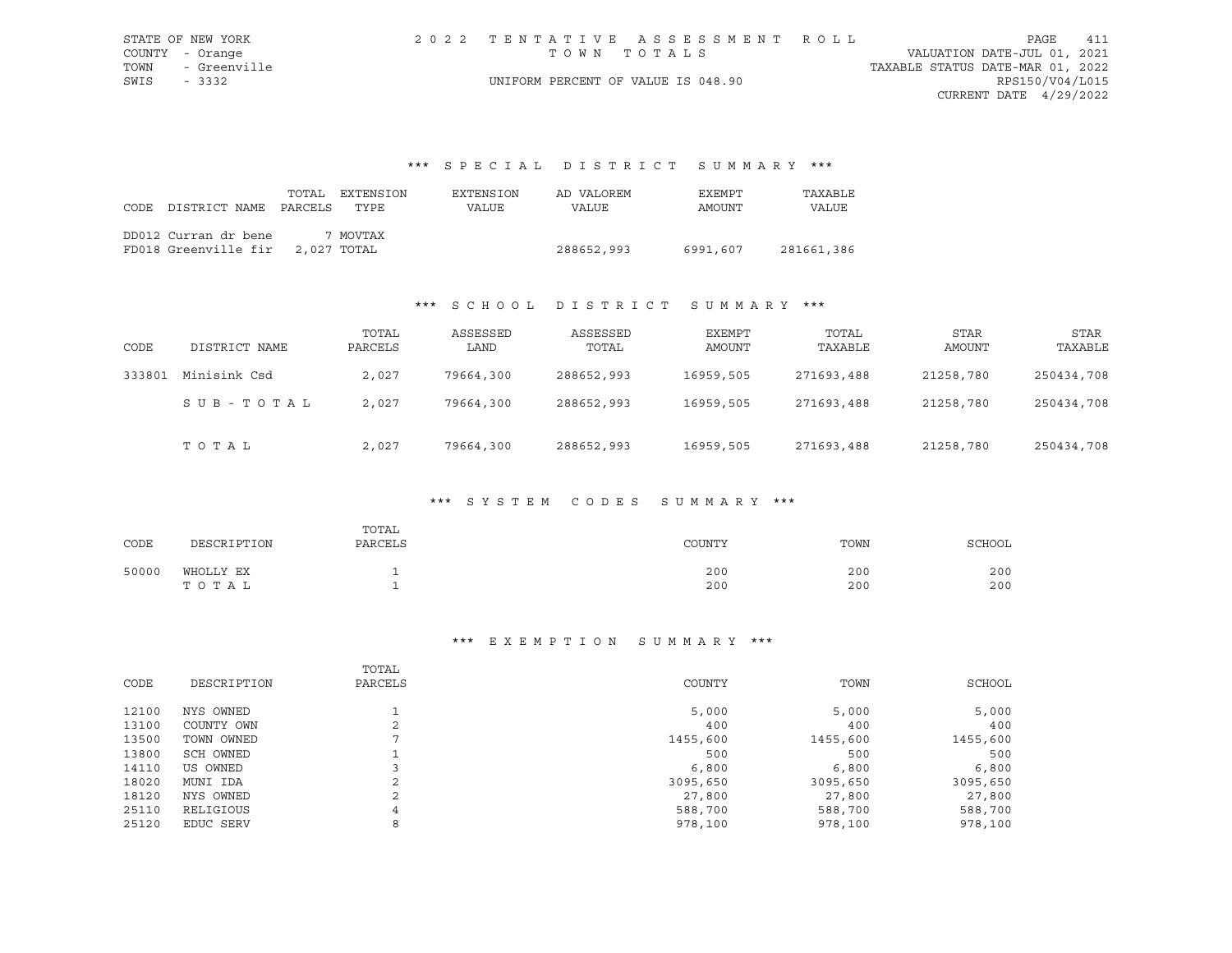|      | STATE OF NEW YORK |                                    | 2022 TENTATIVE ASSESSMENT ROLL |                                  | PAGE            | 412 |
|------|-------------------|------------------------------------|--------------------------------|----------------------------------|-----------------|-----|
|      | COUNTY - Orange   | TOWN TOTALS                        |                                | VALUATION DATE-JUL 01, 2021      |                 |     |
| TOWN | - Greenville      |                                    |                                | TAXABLE STATUS DATE-MAR 01, 2022 |                 |     |
| SWIS | - 3332            | UNIFORM PERCENT OF VALUE IS 048.90 |                                |                                  | RPS150/V04/L015 |     |
|      |                   |                                    |                                | CURRENT DATE $4/29/2022$         |                 |     |

### \*\*\* E X E M P T I O N S U M M A R Y \*\*\*

|       |                 | TOTAL          |           |           |           |
|-------|-----------------|----------------|-----------|-----------|-----------|
| CODE  | DESCRIPTION     | PARCELS        | COUNTY    | TOWN      | SCHOOL    |
|       |                 |                |           |           |           |
| 25130 | CHARITABLE      | 1              | 430,800   | 430,800   | 430,800   |
| 25230 | COMM SERV       | $\overline{2}$ | 410,900   | 410,900   | 410,900   |
| 26100 | VETORG CTS      |                | 255,800   | 255,800   | 255,800   |
| 26400 | COMM SERV       |                | 300,800   | 300,800   | 300,800   |
| 27350 | PRIV CEM        |                | 1,000     | 1,000     | 1,000     |
| 28540 | COMM SERV       | 3              | 486,300   | 486,300   | 486,300   |
| 32252 | NY Refr Ld      | 13             | 920,400   |           |           |
| 41101 | VETERANS        | $\overline{2}$ | 6,600     | 6,600     |           |
| 41120 | VETWAR CTS      | 64             | 762,115   | 444,898   | 444,898   |
| 41130 | VETCOM CTS      | 79             | 1602,180  | 917,980   | 917,980   |
| 41140 | VETDIS CTS      | 39             | 1196,367  | 792,319   | 792,319   |
| 41160 | $CW$ 15 $VET/$  | 17             | 118,524   | 88,893    | 118,524   |
| 41170 | CW DISBLD       | 1              | 8,535     | 8,535     | 8,535     |
| 41691 | FIRE/AMBCT      | 2              | 3,486     | 3,486     |           |
| 41700 | FARM BLDG       | $\overline{3}$ | 454,700   | 454,700   | 454,700   |
| 41720 | AGDISTRICT      | 62             | 1795,955  | 1795,955  | 1795,955  |
| 41730 | AG PRIVATE      | $\overline{4}$ | 122,793   | 122,793   | 122,793   |
| 41800 | AGED            | 26             | 1059,231  | 1085,123  | 1085,661  |
| 41834 | ENH STAR        | 162            |           |           | 8429,820  |
| 41854 | <b>BAS STAR</b> | 604            |           |           | 12828,960 |
| 41932 | Dis & Lim       | 1              | 83,695    |           |           |
| 47100 | Mass Telec      | 1              | 148,473   | 148,473   | 148,473   |
| 47460 | FORESTLAND      | 6              | 185,683   | 185,683   | 185,683   |
| 49500 | SOLAR EX C      | 89             | 2839,634  | 2839,634  | 2839,634  |
|       | TOTAL           | 1,216          | 19352,521 | 16939,222 | 38218,085 |

| ROLL<br><b>SEC</b> | DESCRIPTION      | TOTAL<br>PARCELS | ASSESSED<br>LAND | ASSESSED<br>TOTAL | TAXABLE<br>COUNTY | TAXABLE<br>TOWN | TAXABLE<br>SCHOOL | STAR<br>TAXABLE |
|--------------------|------------------|------------------|------------------|-------------------|-------------------|-----------------|-------------------|-----------------|
|                    | TAXABLE          | . , 952          | 77181,400        | 274697.584        | 264458,086        | 265950,985      | 265930,902        | 244672,122      |
|                    | STATE OWNED LAND | 14               | 920,400          | 920,400           |                   | 920,400         | 920,400           | 920,400         |